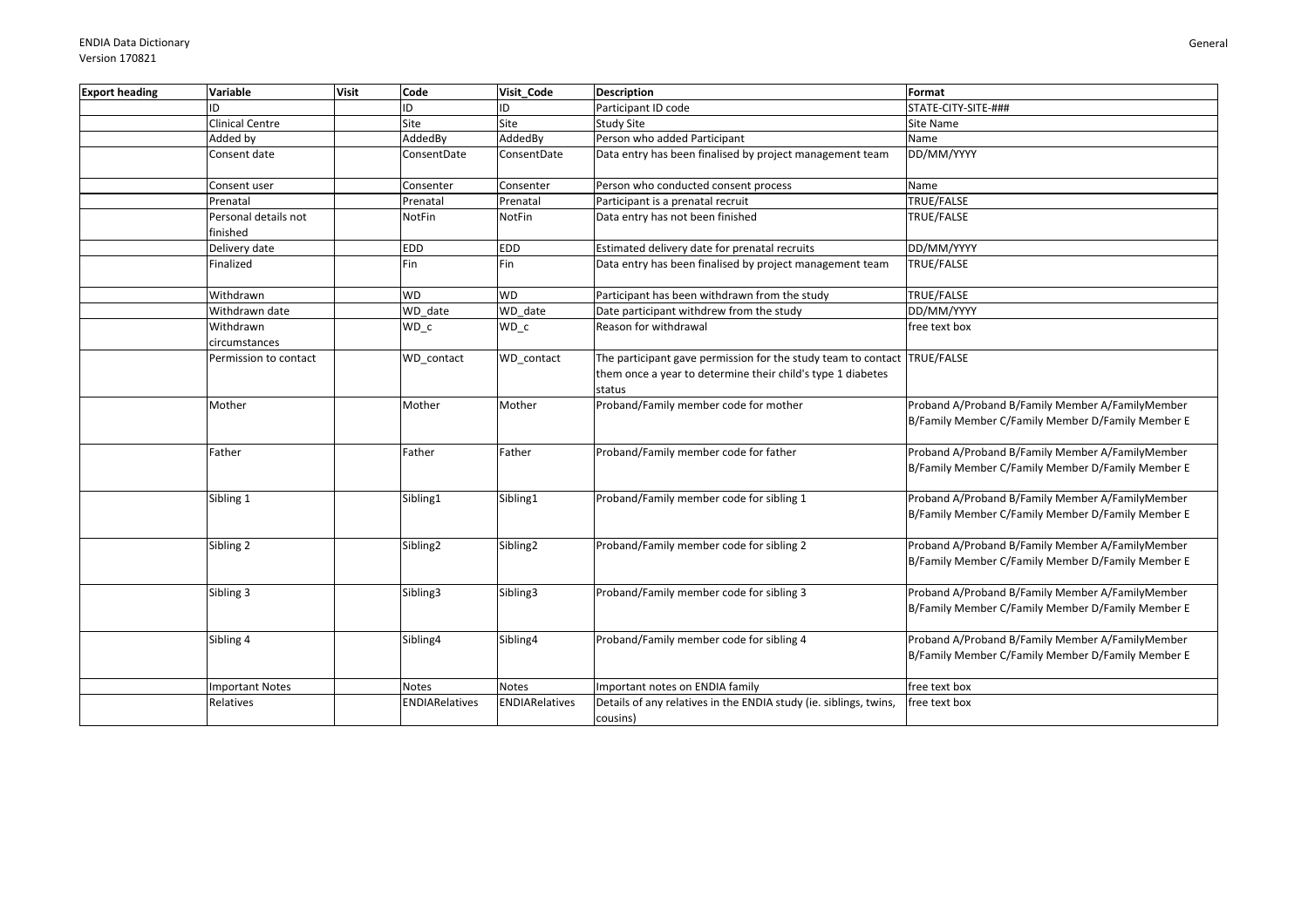| <b>Maternal Demographics</b> |                          |           |                  |               |                                                                              |                                                                                                                                                                                                                                                                                                                                                                        |
|------------------------------|--------------------------|-----------|------------------|---------------|------------------------------------------------------------------------------|------------------------------------------------------------------------------------------------------------------------------------------------------------------------------------------------------------------------------------------------------------------------------------------------------------------------------------------------------------------------|
| <b>Export heading</b>        | Variable                 | Visit     | Code             | Visit Code    | <b>Description</b>                                                           | Format                                                                                                                                                                                                                                                                                                                                                                 |
| General                      | ID                       | <b>DM</b> | ID               | DM ID         | Participant ID code                                                          | STATE-CITY-SITE-###                                                                                                                                                                                                                                                                                                                                                    |
|                              | Not Finish               | <b>DM</b> | <b>NotFin</b>    | DM NotFin     | Data entry has not been finished                                             | <b>TRUE/FALSE</b>                                                                                                                                                                                                                                                                                                                                                      |
|                              | Finalized                | DM        | Final            | DM Final      | Data entry has been finalised by project management team                     | TRUE/FALSE                                                                                                                                                                                                                                                                                                                                                             |
| Address                      | Town                     | <b>DM</b> | City             | DM City       | Mother's address (city)                                                      | free text box                                                                                                                                                                                                                                                                                                                                                          |
|                              | Postcode                 | <b>DM</b> | Postcode         | DM Postcode   | Mother's address (postcode)                                                  | free text box                                                                                                                                                                                                                                                                                                                                                          |
|                              | State                    | <b>DM</b> | <b>State</b>     | DM State      | Mother's address (state)                                                     | free text box                                                                                                                                                                                                                                                                                                                                                          |
| DOB                          | <b>DOB</b>               | DM        | <b>DOB</b>       | DM DOB        | Mother's date of birth                                                       | DD/MM/YYYY                                                                                                                                                                                                                                                                                                                                                             |
| Gender                       | Gender                   | <b>DM</b> | Gender           | DM Gender     | Mother's gender                                                              | Female                                                                                                                                                                                                                                                                                                                                                                 |
| Ancestry                     | Ancestry                 | <b>DM</b> | Ancestry         | DM Ancestry   | Ancestry of mother                                                           | Aboriginal/Torres Strait Islander, Australian, American,<br>Armenian, Chinese, Coratian, Dutch, English, Filipino, French,<br>German, Greek, Hungarian, Indian, Indonesian, Irish, Italian,<br>Lebanese, Macedonian, , Maltese, New Zealander, Russian,<br>Scottish, Serbian, Sri Lankan, South Africian, Spanish, Turkish,<br>Welsh, Other(please specify), Not given |
|                              | Ancestry2                | <b>DM</b> | Ancestry2        | DM Ancestry2  | Ancestry of mother (second option)                                           | Aboriginal/Torres Strait Islander, Australian, American,<br>Armenian, Chinese, Coratian, Dutch, English, Filipino, French,<br>German, Greek, Hungarian, Indian, Indonesian, Irish, Italian,<br>Lebanese, Macedonian, , Maltese, New Zealander, Russian,<br>Scottish, Serbian, Sri Lankan, South Africian, Spanish, Turkish,<br>Welsh, Other(please specify), Not given |
|                              | Ancestry other           | <b>DM</b> | Ancestry c       | DM Ancestry c | Ancestry if Other (please specify) was selected from list                    | free text box                                                                                                                                                                                                                                                                                                                                                          |
| Income                       | Household income         | <b>DM</b> | Income           | DM Income     | Mother's income (\$ per year)                                                |                                                                                                                                                                                                                                                                                                                                                                        |
|                              | Income not given         | <b>DM</b> | Income_no        | DM_Income_no  | Mother's income was not given                                                | TRUE/FALSE                                                                                                                                                                                                                                                                                                                                                             |
| Education                    | Education                | <b>DM</b> | Education        | DM Education  | Mother's highest level of education                                          | No formal education/Primary/Year 10 (or equivalent)/Year 12<br>(or equivalent)/Vocational certificate or diploma/Bachelor<br>degree/Master degree/Doctoral degree/Not given                                                                                                                                                                                            |
| Occupation                   | <b>Employment status</b> | <b>DM</b> | Employment       |               | DM Employment Mother's employment status                                     | Full time/Part time/Casual/Unemployed by<br>choice/Unemployed by circumstance/Not given                                                                                                                                                                                                                                                                                |
|                              | Occupation               | <b>DM</b> | Occupation       | DM Occupation | Mother's current or most recent occupation                                   | free text box                                                                                                                                                                                                                                                                                                                                                          |
| Estimated delivery date      | Estimated delivery date  | DM        | EDD              | DM EDD        | Mother's estimated delivery date of current pregnancy if<br>prenatal recruit | DD/MM/YYYY                                                                                                                                                                                                                                                                                                                                                             |
| Birth country                | Birth country            | <b>DM</b> | BirthCountry     |               | DM BirthCountry Mother's country of birth                                    | Dropdown list of all countries/Not given                                                                                                                                                                                                                                                                                                                               |
| Medical history              | Type 1 diabeters         | <b>DM</b> | MedHis_T1D       |               | DM MedHis T1D Mother has type 1 diabetes                                     | TRUE/FALSE                                                                                                                                                                                                                                                                                                                                                             |
|                              | Anxiety                  | <b>DM</b> | MedHis Anxiety   | ety           | DM_MedHis_Anxi Mother currently has or has a history of anxiety              | TRUE/FALSE                                                                                                                                                                                                                                                                                                                                                             |
|                              | Arthritis                | <b>DM</b> | MedHis Arthritis | ritis         | DM_MedHis_Arth   Mother currently has or has a history of arthritis          | TRUE/FALSE                                                                                                                                                                                                                                                                                                                                                             |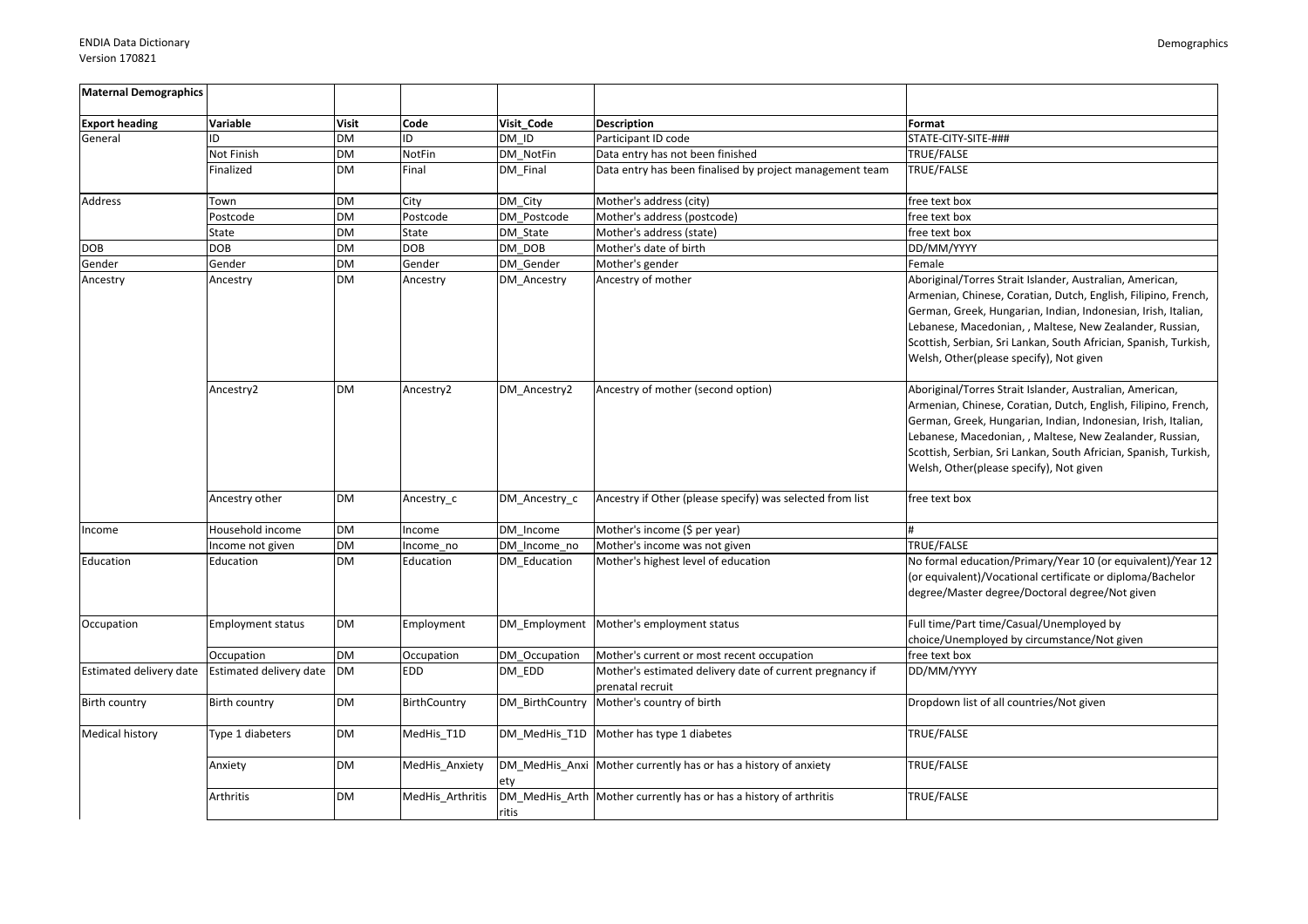| Asthma                                | <b>DM</b> | MedHis_Asthma          | ma                    | DM_MedHis_Asth Mother currently has or has a history of asthma                               | TRUE/FALSE        |
|---------------------------------------|-----------|------------------------|-----------------------|----------------------------------------------------------------------------------------------|-------------------|
| Autoimmune disorder                   | <b>DM</b> | MedHis_Autoimm<br>uneD | immuneD               | DM_MedHis_Auto Mother currently has or has a history of an autoimmune<br>disorder            | TRUE/FALSE        |
| Cancer                                | <b>DM</b> | MedHis_Cancer          |                       | DM_MedHis_Canc Mother currently has or has a history of cancer                               | <b>TRUE/FALSE</b> |
| Chest pain                            | <b>DM</b> |                        | tPain                 | MedHis_ChestPain DM_MedHis_Ches Mother currently has or has a history of chest pain          | TRUE/FALSE        |
| Chronic cough                         | <b>DM</b> | MedHis_Cough           |                       | DM_MedHis_Coug Mother currently has or has a history of chronic cough                        | TRUE/FALSE        |
| Coeliac Disease                       | <b>DM</b> | MedHis_CoeliacD        | acD                   | DM_MedHis_Coeli Mother has coeliac disease                                                   | TRUE/FALSE        |
| Cold sores                            | <b>DM</b> |                        | Sores                 | MedHis_ColdSores DM_MedHis_Cold Mother currently has or has a history of cold sores          | TRUE/FALSE        |
| Cysts polyps                          | <b>DM</b> |                        | sPolyps               | MedHis_CystsPoly DM_MedHis_Cyst Mother currently has or has a history of cysts or polyps     | TRUE/FALSE        |
| Epilepsy seizures                     | <b>DM</b> | MedHis_Epilepsy        |                       | DM_MedHis_Epile Mother currently has or has a history of epilepsy or seizures                | TRUE/FALSE        |
| <b>Gestational diabetes</b>           | <b>DM</b> | MedHis GDM             | DM MedHis GD<br>м     | Mother currently has or has a history of gestational diabetes                                | TRUE/FALSE        |
| Glandular fever                       | <b>DM</b> | MedHis_GlandFev        | dFever                | DM_MedHis_Glan Mother currently has or has a history of glandular fever                      | TRUE/FALSE        |
| Eye disease                           | <b>DM</b> | MedHis_EyeD            |                       | DM_MedHis_EyeD Mother currently has or has a history of eye disease                          | TRUE/FALSE        |
| Fainting dizzy spells                 | <b>DM</b> | MedHis Faint           |                       | DM MedHis Faint Mother currently has or has a history of fainting or dizzy spells TRUE/FALSE |                   |
| Hay fever                             | <b>DM</b> |                        | ever                  | MedHis_HayFever DM_MedHis_HayF Mother currently has or has a history of hay fever            | TRUE/FALSE        |
| Heart disease                         | <b>DM</b> | MedHis HeartD          |                       | DM MedHis Hear Mother currently has or has a history of heart disease                        | TRUE/FALSE        |
| High blood pressure                   | <b>DM</b> | MedHis HighBP          |                       | DM_MedHis_High Mother currently has or has a history of high blood pressure                  | TRUE/FALSE        |
| Kidney disease                        | <b>DM</b> | MedHis KidneyD         | evD                   | DM_MedHis_Kidn Mother currently has or has a history of kidney disease                       | TRUE/FALSE        |
| Liver disease                         | <b>DM</b> | MedHis_LiverD          |                       | DM_MedHis_Liver Mother currently has or has a history of liver disease                       | TRUE/FALSE        |
| Lung disease                          | <b>DM</b> | MedHis LungD           |                       | DM MedHis Lung Mother currently has or has a history of lung disease                         | TRUE/FALSE        |
| Mental illness                        | <b>DM</b> | MedHis Mental          |                       | DM MedHis Men Mother currently has or has a history of mental illness                        | TRUE/FALSE        |
| Neurological disorder                 | <b>DM</b> | MedHis_NeuroD          | oD                    | DM_MedHis_Neur Mother currently has or has a history of a neurological<br>disorder           | TRUE/FALSE        |
| Polycystic Ovary<br>syndrome disorder | <b>DM</b> | MedHis_PCOS            | DM_MedHis_PCO         | Mother currently has polycystic ovary syndrome                                               | TRUE/FALSE        |
| Postpartum depression                 | <b>DM</b> | MedHis_PPDep           | DM_MedHis_PPD         | Mother currently has or has a history of postpartum<br>depression                            | TRUE/FALSE        |
| Stomach ulcers crohns                 | <b>DM</b> | MedHis Stomach         | DM MedHis Sto<br>mach | Mother currently has or has a history of stomach ulcers or<br>Crohn's disease                | TRUE/FALSE        |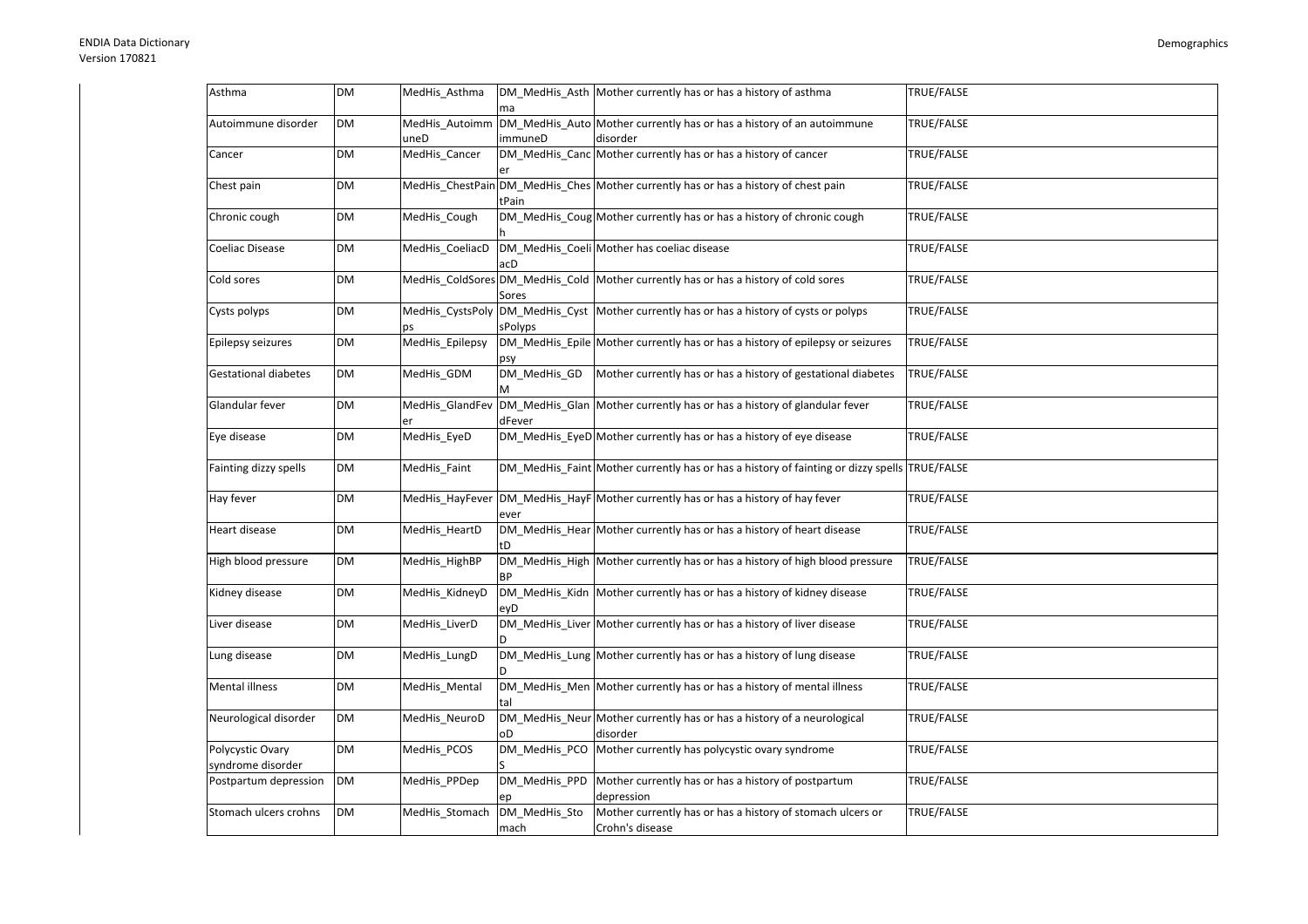|                                       | Stroke                        | <b>DM</b> | MedHis_Stroke    |                                      | DM_MedHis_Stro Mother currently has or has a history of stoke                                                                                | TRUE/FALSE        |
|---------------------------------------|-------------------------------|-----------|------------------|--------------------------------------|----------------------------------------------------------------------------------------------------------------------------------------------|-------------------|
|                                       | Thyroid problems              | <b>DM</b> | MedHis_Thyroid   | oid                                  | DM_MedHis_Thyr Mother currently has or has a history of thyroid problems                                                                     | TRUE/FALSE        |
|                                       | Type 2 diabetes               | <b>DM</b> | MedHis_T2D       |                                      | DM_MedHis_T2D Mother currently has or has a history of type 2 diabetes                                                                       | TRUE/FALSE        |
|                                       | Other illness                 | <b>DM</b> | MedHis illness   |                                      | DM_MedHis_illne Mother currently has or has a history of other illnesses not<br>listed                                                       | TRUE/FALSE        |
|                                       | Previous hospitalisation      | <b>DM</b> | MedHis_Hospital  | ital                                 | DM_MedHis_Hosp Mother has had previous hospitalisations                                                                                      | TRUE/FALSE        |
|                                       | Details                       | <b>DM</b> | MedHis_c         | DM_MedHis_c                          | Details of mother's medical conditions and hospitalisations                                                                                  | free text box     |
|                                       | History not collected         | <b>DM</b> | MedHis no        | DM_MedHis_no                         | Mother's Medical History was not collected                                                                                                   | <b>TRUE/FALSE</b> |
| Allergies                             | Latex                         | <b>DM</b> | Allergy_Latex    |                                      | DM_Allergy_Latex Mother is allergic to latex                                                                                                 | <b>TRUE/FALSE</b> |
|                                       | Details                       | <b>DM</b> | Allergy          | DM Allergy                           | Details of mother's allergies                                                                                                                | free text box     |
| Pre-pregnancy weight                  | Pregnancy weight              | <b>DM</b> | Weight prepreg   | reg                                  | DM_Weight_prep  Mother's estimated pre-pregnancy weight (self-report) (kg) (0 #<br>if unknown)                                               |                   |
| Height                                | Height                        | <b>DM</b> | Height           | DM_Height                            | Mother's height (cm) (0 if unknown)                                                                                                          | #                 |
|                                       | Measure date (year)           | <b>DM</b> | Height_yr        | DM_Height_yr                         | Year mother's height was measured                                                                                                            | <b>YYYY</b>       |
|                                       | Measure date (month)          | <b>DM</b> | Height_mth       | DM_Height_mth                        | Month mother's height was measured                                                                                                           | MM                |
|                                       | Measure date (day)            | <b>DM</b> | Height_day       | DM_Height_day                        | Day mother's height was measured                                                                                                             | <b>DD</b>         |
| Prior pregnancies                     | Prior pregnancies             | <b>DM</b> | PregHis_Preg     |                                      | DM_PregHis_Preg Mother's past pregnancy history - number of prior<br>pregnancies (not including the ENDIA baby)                              |                   |
|                                       | Prior full term deliveries DM |           | PregHis_FullTerm | erm                                  | DM_PregHis_FullT Mother's past pregnancy history - number of prior full term<br>deliveries (>37wks)                                          |                   |
|                                       | Prior premature<br>deliveries | <b>DM</b> | PregHis_prem     | DM_PregHis_pre                       | Mother's past pregnancy history - number of prior premature  #<br>deliveries (<37wks)                                                        |                   |
|                                       | Prior multiple births         | <b>DM</b> | PregHis_multiple | DM_PregHis_mult<br>iple              | Mother's past pregnancy history - number of prior multiple<br>births                                                                         | #                 |
|                                       | Prior living biological       | <b>DM</b> |                  | PregHis_livingchild DM_PregHis_livin | Mother's past pregnancy history - number of living biological                                                                                | #                 |
|                                       | children                      |           |                  | gchild                               | children                                                                                                                                     |                   |
| Pregnancy complications Complications |                               | <b>DM</b> | PregComp         | DM_PregComp                          | Reported pregnancy complications at time of first study visit<br>or throughout pregnancy if postnatal recruit (not used after<br>March 2017) | free text box     |
| Supplementation<br>(preconception)    | Brand (1)                     | <b>DM</b> |                  | rand1                                | PreconSup_brand DM_PreconSup_b Brand of preconception supplement 1                                                                           | free text box     |
|                                       | Dose $(1)$                    | <b>DM</b> | PreconSup dose1  | ose1                                 | DM_PreconSup_d Amount of preconception supplement 1 taken                                                                                    | free text box     |
|                                       | Date started year (1)         | <b>DM</b> |                  | artyr1                               | PreconSup_startyr DM_PreconSup_st Year mother started taking preconception supplement 1                                                      | <b>YYYY</b>       |
|                                       | Date started month (1)        | <b>DM</b> | th1              | artmth1                              | PreconSup_startm DM_PreconSup_st Month mother started taking preconception supplement 1                                                      | MM                |
|                                       | Date started day (1)          | <b>DM</b> | ay1              | artday1                              | PreconSup_startd  DM_PreconSup_st Day mother started taking preconception supplement 1                                                       | DD                |
|                                       | Date finished year (1)        | <b>DM</b> | PreconSup_endyr  | ndyr1                                | DM_PreconSup_e Year mother stopped taking preconception supplement 1                                                                         | YYYY              |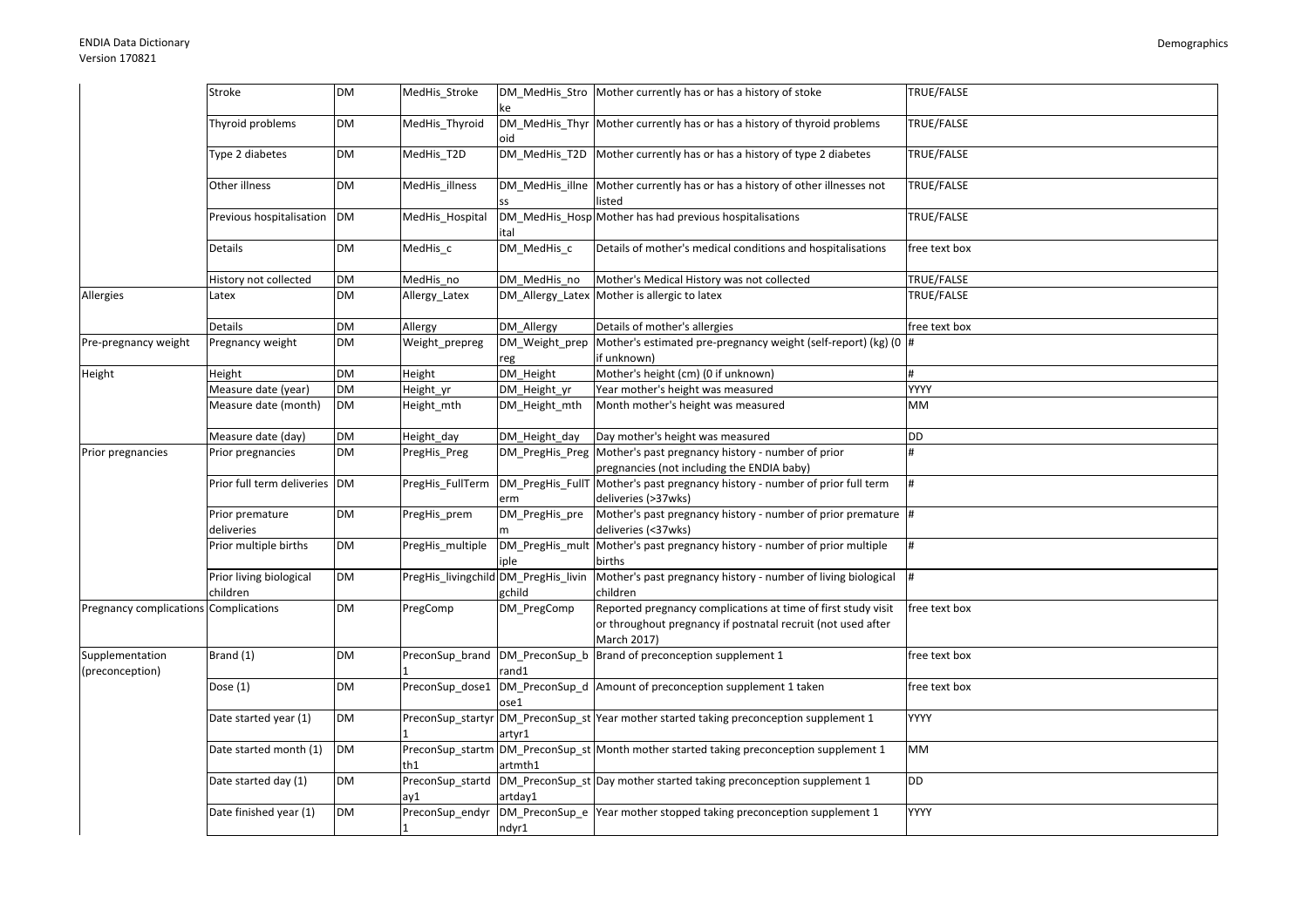| Date finished month (1) | <b>DM</b> | h1                      | ndmth1                                     | PreconSup_endmt DM_PreconSup_e Month mother stopped taking preconception supplement 1     | MM            |
|-------------------------|-----------|-------------------------|--------------------------------------------|-------------------------------------------------------------------------------------------|---------------|
| Date finished day(1)    | DM        | 11                      | ndday1                                     | PreconSup_endda DM_PreconSup_e Day mother stopped taking preconception supplement 1       | DD            |
| Still taking (1)        | <b>DM</b> |                         | PreconSup_curren DM_PreconSup_c<br>urrent1 | Mother is still taking the preconception supplement                                       | TRUE/FALSE    |
| Brand (2)               | DM        | PreconSup_brand         | DM_PreconSup_b<br>rand2                    | Brand of preconception supplement 2                                                       | free text box |
| Dose $(2)$              | <b>DM</b> | PreconSup_dose2         | ose2                                       | DM_PreconSup_d Amount of preconception supplement 2 taken                                 | free text box |
| Date started year (2)   | <b>DM</b> |                         | artvr2                                     | PreconSup_startyr  DM_PreconSup_st  Year mother started taking preconception supplement 2 | <b>YYYY</b>   |
| Date started month (2)  | <b>DM</b> | th <sub>2</sub>         | artmth <sub>2</sub>                        | PreconSup_startm DM_PreconSup_st Month mother started taking preconception supplement 2   | MМ            |
| Date started day (2)    | <b>DM</b> | PreconSup_startd<br>ay2 | artday2                                    | DM PreconSup st Day mother started taking preconception supplement 2                      | DD            |
| Date finished year (2)  | <b>DM</b> | PreconSup_endyr         | ndyr2                                      | DM_PreconSup_e Year mother stopped taking preconception supplement 2                      | <b>YYYY</b>   |
| Date finished month (2) | <b>DM</b> | h2                      | PreconSup_endmt DM_PreconSup_e<br>ndmth2   | Month mother stopped taking preconception supplement 2                                    | МM            |
| Date finished day(2)    | <b>DM</b> | v2                      | ndday2                                     | PreconSup_endda DM_PreconSup_e Day mother stopped taking preconception supplement 2       | DD            |
| Still taking (2)        | DM        | t2                      | PreconSup_curren DM_PreconSup_c<br>urrent2 | Mother is still taking the preconception supplement                                       | TRUE/FALSE    |
| Brand (3)               | DM        | PreconSup brand         | rand3                                      | DM_PreconSup_b  Brand of preconception supplement 3                                       | free text box |
| Dose $(3)$              | <b>DM</b> | PreconSup_dose3         | ose3                                       | DM_PreconSup_d Amount of preconception supplement 3 taken                                 | free text box |
| Date started year (3)   | <b>DM</b> |                         | artyr3                                     | PreconSup startyr DM PreconSup st Year mother started taking preconception supplement 3   | <b>YYYY</b>   |
| Date started month (3)  | <b>DM</b> | th3                     | artmth3                                    | PreconSup_startm DM_PreconSup_st Month mother started taking preconception supplement 3   | MМ            |
| Date started day (3)    | <b>DM</b> | PreconSup_startd<br>ay3 | artday3                                    | DM PreconSup st Day mother started taking preconception supplement 3                      | DD            |
| Date finished year (3)  | <b>DM</b> | PreconSup endyr         | ndyr3                                      | DM_PreconSup_e Year mother stopped taking preconception supplement 3                      | YYYY          |
| Date finished month (3) | <b>DM</b> | h3                      | PreconSup_endmt DM_PreconSup_e<br>ndmth3   | Month mother stopped taking preconception supplement 3                                    | МM            |
| Date finished day(3)    | DM        | ٧3                      | ndday3                                     | PreconSup endda DM PreconSup e Day mother stopped taking preconception supplement 3       | DD            |
| Still taking (3)        | DM        |                         | PreconSup_curren DM_PreconSup_c<br>urrent3 | Mother is still taking the preconception supplement                                       | TRUE/FALSE    |
| Brand (4)               | DM        | PreconSup_brand         | DM PreconSup b<br>rand4                    | Brand of preconception supplement 4                                                       | free text box |
| Dose (4)                | <b>DM</b> | PreconSup dose4         | ose4                                       | DM PreconSup d Amount of preconception supplement 4 taken                                 | free text box |
| Date started year (4)   | <b>DM</b> | PreconSup startyr<br>4  | artyr4                                     | DM PreconSup st Year mother started taking preconception supplement 4                     | <b>YYYY</b>   |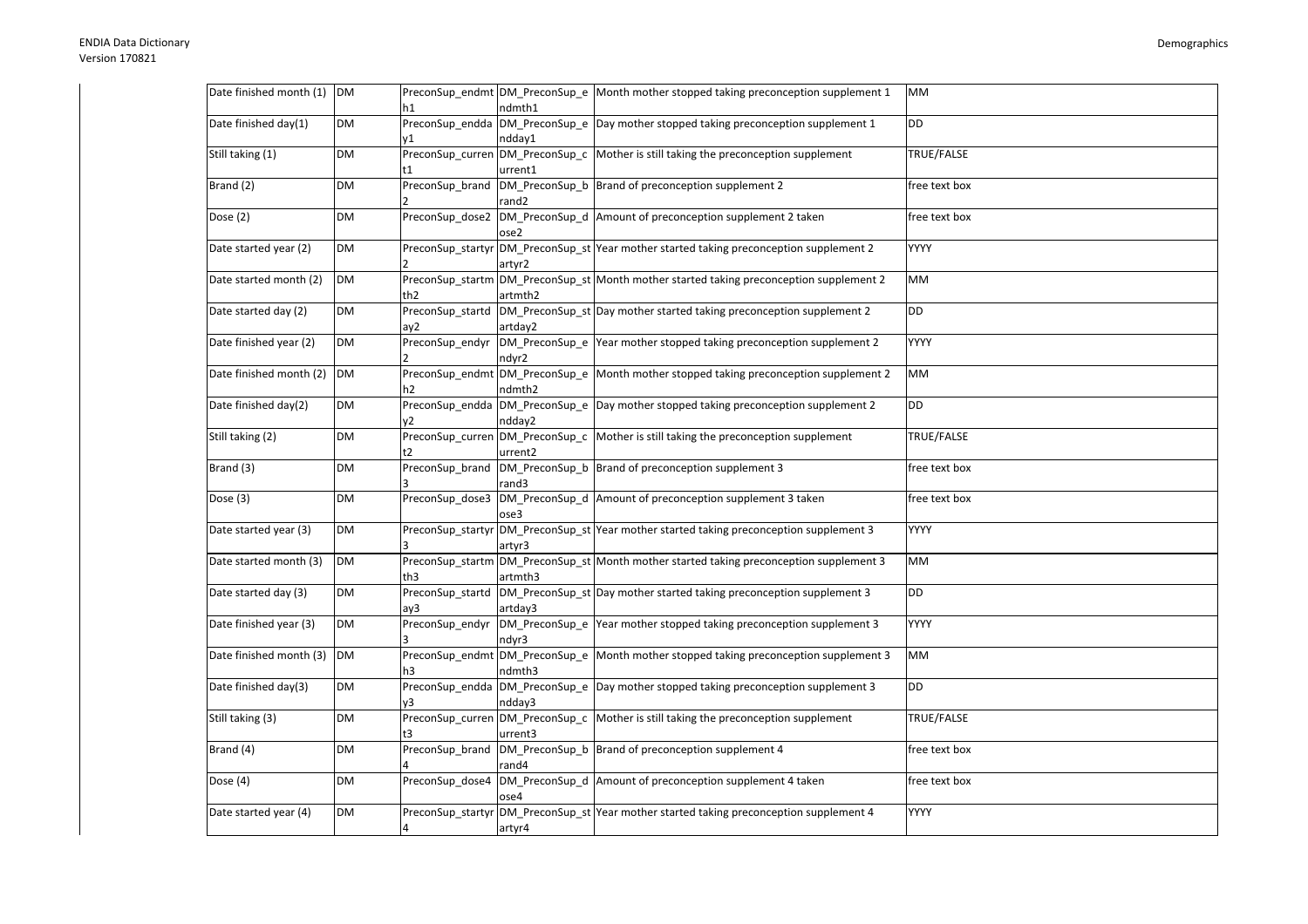|                 | Date started month (4)  | <b>DM</b> |                  |         | PreconSup_startm DM_PreconSup_st Month mother started taking preconception supplement 4 | <b>MM</b>     |
|-----------------|-------------------------|-----------|------------------|---------|-----------------------------------------------------------------------------------------|---------------|
|                 |                         |           | th4              | artmth4 |                                                                                         |               |
|                 | Date started day (4)    | DM        | PreconSup_startd |         | DM_PreconSup_st Day mother started taking preconception supplement 4                    | DD            |
|                 |                         |           | ay4              | artday4 |                                                                                         |               |
|                 | Date finished year (4)  | <b>DM</b> | PreconSup_endyr  |         | DM_PreconSup_e Year mother stopped taking preconception supplement 4                    | YYYY          |
|                 |                         |           |                  | ndyr4   |                                                                                         |               |
|                 | Date finished month (4) | <b>DM</b> | PreconSup_endmt  |         | DM_PreconSup_e Month mother stopped taking preconception supplement 4                   | MM            |
|                 |                         |           |                  | ndmth4  |                                                                                         |               |
|                 | Date finished day(4)    | <b>DM</b> |                  |         | PreconSup_endda DM_PreconSup_e Day mother stopped taking preconception supplement 4     | DD            |
|                 |                         |           |                  | ndday4  |                                                                                         |               |
|                 | Still taking (4)        | <b>DM</b> | PreconSup_curren |         | DM_PreconSup_c   Mother is still taking the preconception supplement                    | TRUE/FALSE    |
|                 |                         |           |                  | urrent4 |                                                                                         |               |
| Supplementation | Brand (1)               | <b>DM</b> | PregSup_brand1   |         | DM_PregSup_bra   Brand of Pregnancy supplement 1                                        | free text box |
| (pregnancy)     |                         |           |                  | nd1     |                                                                                         |               |
|                 | Dose $(1)$              | <b>DM</b> | PregSup_dose1    |         | DM PregSup dos Amount of Pregnancy supplement 1 taken                                   | free text box |
|                 |                         |           |                  |         |                                                                                         |               |
|                 | Date started year (1)   | <b>DM</b> | PregSup startyr1 |         | DM PregSup star Year mother started taking Pregnancy supplement 1                       | <b>YYYY</b>   |
|                 |                         |           |                  | tyr1    |                                                                                         |               |
|                 | Date started month (1)  | <b>DM</b> | PregSup_startmth |         | DM_PregSup_star Month mother started taking Pregnancy supplement 1                      | MM            |
|                 |                         |           |                  | tmth1   |                                                                                         |               |
|                 | Date started day (1)    | <b>DM</b> | PregSup_startday |         | DM_PregSup_star Day mother started taking Pregnancy supplement 1                        | DD            |
|                 |                         |           |                  | tday1   |                                                                                         |               |
|                 | Date finished year (1)  | <b>DM</b> | PregSup_endyr1   |         | DM_PregSup_end Year mother stopped taking Pregnancy supplement 1                        | <b>YYYY</b>   |
|                 |                         |           |                  | vr1     |                                                                                         |               |
|                 | Date finished month (1) | <b>DM</b> | PregSup_endmth1  |         | DM_PregSup_end Month mother stopped taking Pregnancy supplement 1                       | MМ            |
|                 |                         |           |                  | mth1    |                                                                                         |               |
|                 | Date finished day(1)    | <b>DM</b> | PregSup_endday1  |         | DM_PregSup_end Day mother stopped taking Pregnancy supplement 1                         | DD            |
|                 |                         |           |                  | day1    |                                                                                         |               |
|                 | Still taking (1)        | <b>DM</b> | PregSup_current1 |         | DM_PregSup_curr   Mother is still taking the Pregnancy supplement                       | TRUE/FALSE    |
|                 |                         |           |                  | ent1    |                                                                                         |               |
|                 | Brand (2)               | <b>DM</b> | PregSup_brand2   |         | DM_PregSup_bra  Brand of Pregnancy supplement 2                                         | free text box |
|                 |                         |           |                  | nd2     |                                                                                         |               |
|                 | Dose (2)                | DM        | PregSup dose2    |         | DM PregSup dos Amount of Pregnancy supplement 2 taken                                   | free text box |
|                 |                         |           |                  |         |                                                                                         |               |
|                 | Date started year (2)   | <b>DM</b> | PregSup startyr2 |         | DM_PregSup_star Year mother started taking Pregnancy supplement 2                       | <b>YYYY</b>   |
|                 |                         |           |                  | tyr2    |                                                                                         |               |
|                 | Date started month (2)  | <b>DM</b> | PregSup_startmth |         | DM PregSup star Month mother started taking Pregnancy supplement 2                      | МM            |
|                 |                         |           |                  | tmth2   |                                                                                         |               |
|                 | Date started day (2)    | <b>DM</b> | PregSup_startday |         | DM_PregSup_star Day mother started taking Pregnancy supplement 2                        | <b>DD</b>     |
|                 |                         |           |                  | tday2   |                                                                                         |               |
|                 | Date finished year (2)  | <b>DM</b> | PregSup_endyr2   |         | DM_PregSup_end Year mother stopped taking Pregnancy supplement 2                        | <b>YYYY</b>   |
|                 |                         |           |                  | r2/     |                                                                                         |               |
|                 | Date finished month (2) | <b>DM</b> |                  |         | PregSup_endmth2 DM_PregSup_end Month mother stopped taking Pregnancy supplement 2       | МM            |
|                 |                         |           |                  | mth2    |                                                                                         |               |
|                 | Date finished day(2)    | <b>DM</b> | PregSup_endday2  |         | DM_PregSup_end Day mother stopped taking Pregnancy supplement 2                         | DD            |
|                 |                         |           |                  | day2    |                                                                                         |               |
|                 | Still taking (2)        | <b>DM</b> | PregSup_current2 |         | DM_PregSup_curr Mother is still taking the Pregnancy supplement                         | TRUE/FALSE    |
|                 |                         |           |                  | ent2    |                                                                                         |               |
|                 |                         |           |                  |         |                                                                                         |               |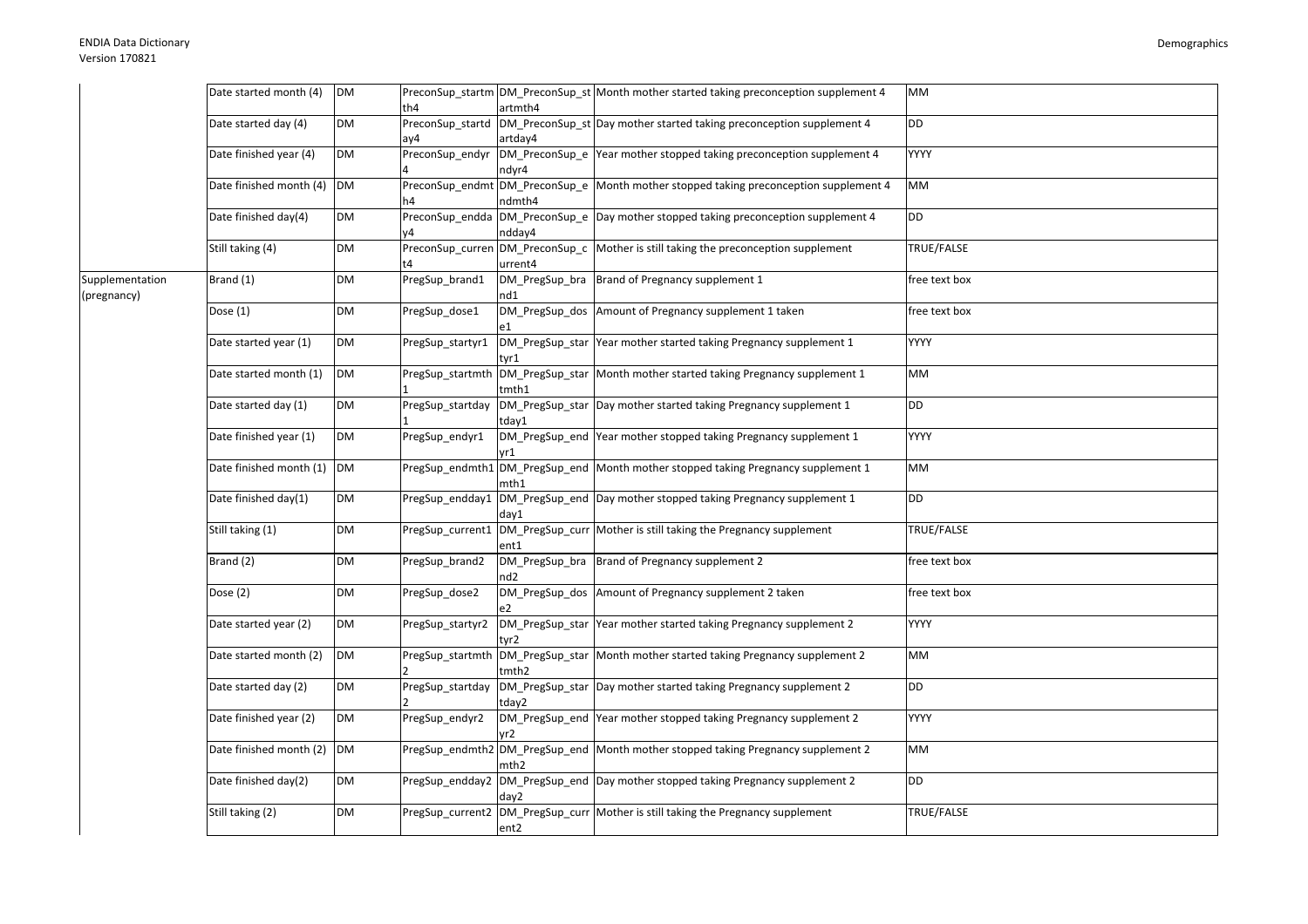Prior births

| Brand (3)                       | <b>DM</b> | PregSup_brand3           | DM_PregSup_bra<br>nd3 | Brand of Pregnancy supplement 3                                                                                        | free text box |
|---------------------------------|-----------|--------------------------|-----------------------|------------------------------------------------------------------------------------------------------------------------|---------------|
| Dose (3)                        | <b>DM</b> | PregSup_dose3            | DM_PregSup_dos        | Amount of Pregnancy supplement 3 taken                                                                                 | free text box |
| Date started year (3)           | DM        | PregSup startyr3         | tyr3                  | DM PregSup star Year mother started taking Pregnancy supplement 3                                                      | <b>YYYY</b>   |
| Date started month (3)          | <b>DM</b> |                          | tmth3                 | PregSup startmth DM PregSup star Month mother started taking Pregnancy supplement 3                                    | MM            |
| Date started day (3)            | DM        | PregSup_startday         | tdav3                 | DM_PregSup_star Day mother started taking Pregnancy supplement 3                                                       | <b>DD</b>     |
| Date finished year (3)          | <b>DM</b> | PregSup_endyr3           | vr3                   | DM PregSup end Year mother stopped taking Pregnancy supplement 3                                                       | <b>YYYY</b>   |
| Date finished month (3)         | <b>DM</b> |                          | mth3                  | PregSup_endmth3 DM_PregSup_end   Month mother stopped taking Pregnancy supplement 3                                    | MM            |
| Date finished day(3)            | DM        | PregSup_endday3          | day3                  | DM_PregSup_end Day mother stopped taking Pregnancy supplement 3                                                        | DD            |
| Still taking (3)                | DM        |                          | ent3                  | PregSup_current3  DM_PregSup_curr   Mother is still taking the Pregnancy supplement                                    | TRUE/FALSE    |
| Brand (4)                       | DM        | PregSup_brand4           | DM_PregSup_bra<br>nd4 | Brand of Pregnancy supplement 4                                                                                        | free text box |
| Dose (4)                        | DM        | PregSup_dose4            | DM_PregSup_dos        | Amount of Pregnancy supplement 4 taken                                                                                 | free text box |
| Date started year (4)           | DM        | PregSup_startyr4         | tyr4                  | DM_PregSup_star Year mother started taking Pregnancy supplement 4                                                      | YYYY          |
| Date started month (4)          | <b>DM</b> |                          | tmth4                 | PregSup startmth DM PregSup star Month mother started taking Pregnancy supplement 4                                    | MM            |
| Date started day (4)            | DM        | PregSup startday         | tday4                 | DM PregSup star Day mother started taking Pregnancy supplement 4                                                       | DD            |
| Date finished year (4)          | <b>DM</b> | PregSup_endyr4           | vr4                   | DM PregSup end Year mother stopped taking Pregnancy supplement 4                                                       | <b>YYYY</b>   |
| Date finished month (4)         | <b>DM</b> |                          | mth4                  | PregSup_endmth4 DM_PregSup_end Month mother stopped taking Pregnancy supplement 4                                      | <b>MM</b>     |
| Date finished day(4)            | DM        | PregSup_endday4          | day4                  | DM_PregSup_end Day mother stopped taking Pregnancy supplement 4                                                        | DD            |
| Still taking (4)                | DM        |                          | ent4                  | PregSup current4 DM PregSup curr Mother is still taking the Pregnancy supplement                                       | TRUE/FALSE    |
| 1 Month                         | DM        | LiveBirth_mth1           | h1                    | DM_LiveBirth_mt History of live births (excluding ENDIA child) - month of birth<br>for child 1                         | MM            |
| 1 Year                          | DM        | LiveBirth yr1            | DM LiveBirth yr1      | History of live births (excluding ENDIA child) - year of birth for YYYY<br>child 1                                     |               |
| 1 Assisted conception           | <b>DM</b> | LiveBirth_assistco<br>n1 | stcon1                | DM_LiveBirth_assi History of live births (excluding ENDIA child) - conception was<br>assisted for child 1              | TRUE/FALSE    |
| 1 Gestation at birth<br>(weeks) | DM        | LiveBirth_gest1          | t1                    | DM_LiveBirth_ges History of live births (excluding ENDIA child) - gestation at<br>birth of child 1 (weeks)             |               |
| 1 Gender                        | <b>DM</b> |                          | der1                  | LiveBirth_gender1  DM_LiveBirth_gen  History of live births (excluding ENDIA child) - gender of child                  | Female/Male   |
| 1 Birth weight (grams)          | <b>DM</b> |                          | ght1                  | LiveBirth_weight1 DM_LiveBirth_wei History of live births (excluding ENDIA child) - birth weight of<br>child 1 (grams) | #             |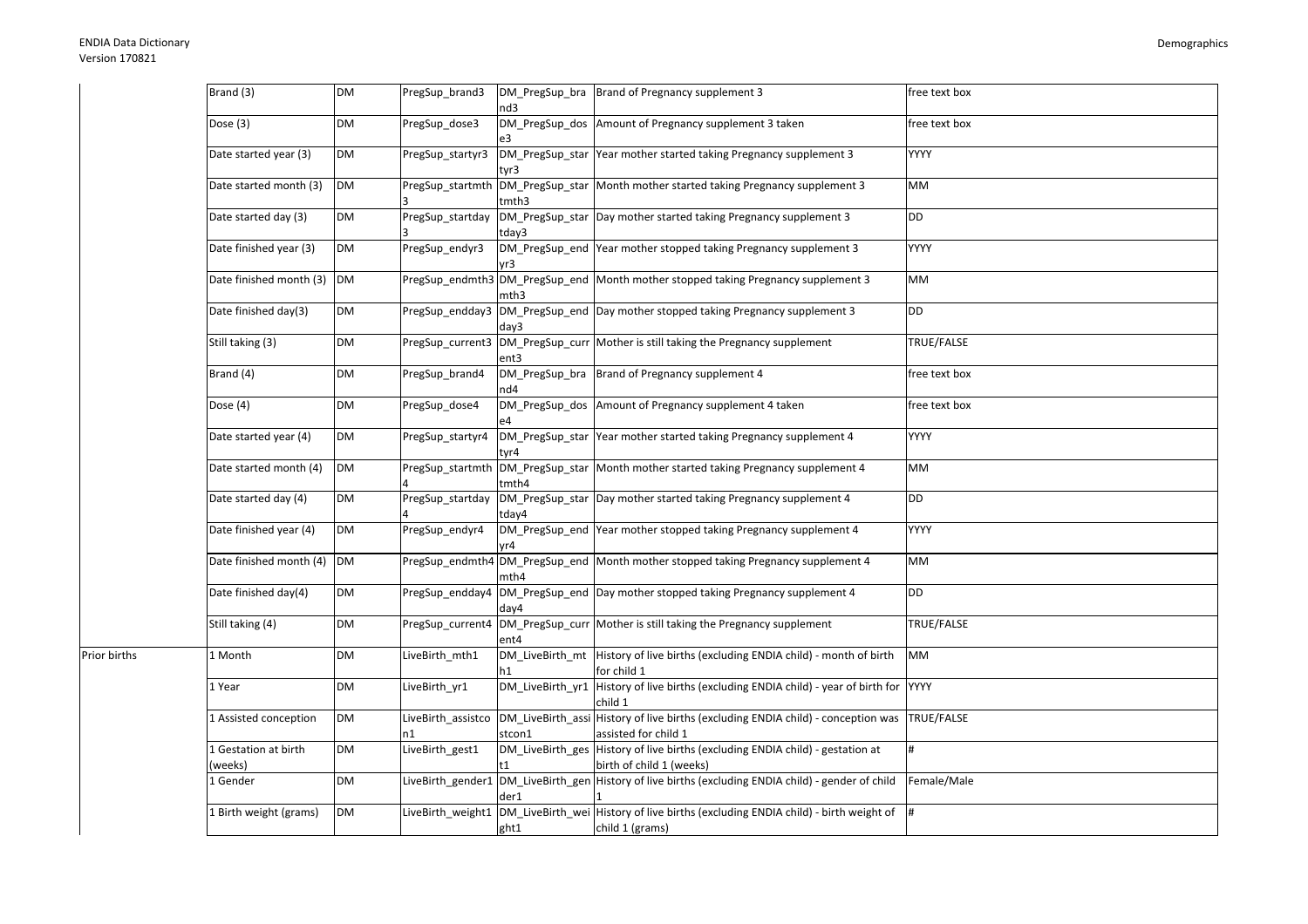| delivery for child 1<br>very1<br>LiveBirth_breastfe DM_LiveBirth_bre History of live births (excluding ENDIA child) - duration of<br>1 Duration of breast<br>DM<br>feeding (months)<br>astfed1<br>breastfeeding for child 1<br>d1<br>1 Child has T1D<br>LiveBirth_T1D1<br>DM_LiveBirth_T1D History of live births (excluding ENDIA child) - child 1 has type<br><b>DM</b><br>TRUE/FALSE<br>1 diabetes<br>History of live births (excluding ENDIA child) - month of birth<br>2 Month<br>DM<br>LiveBirth mth2<br>DM LiveBirth mt<br>MM<br>for child 2<br>h2<br>DM_LiveBirth_yr2 History of live births (excluding ENDIA child) - year of birth for YYYY<br>DM<br>2 Year<br>LiveBirth yr2<br>child 2<br>DM_LiveBirth_assi History of live births (excluding ENDIA child) - conception was<br>2 Assisted conception<br><b>DM</b><br>LiveBirth assistco<br>TRUE/FALSE<br>assisted for child 2<br>n2<br>stcon2<br>DM_LiveBirth_ges History of live births (excluding ENDIA child) - gestation at<br>LiveBirth_gest2<br>2 Gestation at birth<br>DM<br>birth of child 2 (weeks)<br>(weeks)<br>LiveBirth_gender2 DM_LiveBirth_gen History of live births (excluding ENDIA child) - gender of child<br>2 Gender<br><b>DM</b><br>Female/Male<br>der2<br>DM_LiveBirth_wei History of live births (excluding ENDIA child) - birth weight of #<br>2 Birth weight (grams)<br><b>DM</b><br>LiveBirth weight2<br>ght2<br>child 2 (grams)<br>DM_LiveBirth_deli History of live births (excluding ENDIA child) - mode of<br>2 Vaginal or C-section<br><b>DM</b><br>LiveBirth delivery<br>Vaginal/C section<br>delivery for child 2<br>very2<br>LiveBirth_breastfe DM_LiveBirth_bre History of live births (excluding ENDIA child) - duration of<br>2 Duration of breast<br>DM<br>#<br>feeding (months)<br>astfed2<br>breastfeeding for child 2 (months)<br>d2<br>DM_LiveBirth_T1D History of live births (excluding ENDIA child) - child 2 has type<br>2 Child has T1D<br><b>DM</b><br>LiveBirth_T1D2<br>TRUE/FALSE<br>1 diabetes<br>DM_LiveBirth_mt History of live births (excluding ENDIA child) - month of birth<br><b>DM</b><br>LiveBirth mth3<br><b>MM</b><br>3 Month<br>for child 3<br>h3<br>DM_LiveBirth_yr3 History of live births (excluding ENDIA child) - year of birth for YYYY<br><b>DM</b><br>LiveBirth yr3<br>3 Year<br>child 3<br>DM_LiveBirth_assi History of live births (excluding ENDIA child) - conception was<br>3 Assisted conception<br>TRUE/FALSE<br><b>DM</b><br>LiveBirth_assistco<br>stcon3<br>assisted for child 3<br>DM_LiveBirth_ges History of live births (excluding ENDIA child) - gestation at<br>LiveBirth_gest3<br>3 Gestation at birth<br>DM<br>birth of child 3 (weeks)<br>(weeks)<br>t3.<br>LiveBirth_gender3 DM_LiveBirth_gen History of live births (excluding ENDIA child) - gender of child<br>3 Gender<br><b>DM</b><br>Female/Male<br>der3<br>LiveBirth_weight3 DM_LiveBirth_wei History of live births (excluding ENDIA child) - birth weight of<br><b>DM</b><br>3 Birth weight (grams)<br>child 3 (grams)<br>ght3<br>DM_LiveBirth_deli History of live births (excluding ENDIA child) - mode of<br>3 Vaginal or C-section<br><b>DM</b><br>LiveBirth delivery<br>Vaginal/C section<br>delivery for child 3<br>very3<br>LiveBirth_breastfe DM_LiveBirth_bre History of live births (excluding ENDIA child) - duration of<br>3 Duration of breast<br>DM<br>#<br>feeding (months)<br>astfed3<br>breastfeeding for child 3 (months)<br>d3<br>3 Child has T1D<br>DM_LiveBirth_T1D History of live births (excluding ENDIA child) - child 3 has type TRUE/FALSE<br><b>DM</b><br>LiveBirth_T1D3<br>1 diabetes<br>Maternal birth weight (g) (0 if unknown)<br>Birth weight<br><b>DM</b><br>BirthWeight<br>DM BirthWeight<br>DM_BirthGestatio   Maternal birth gestation (weeks) (0 if unknown)<br><b>DM</b><br>Birth gestation<br><b>BirthGestation</b><br><b>DM</b><br>ENDIA child was concieved using assisted conception<br>TRUE/FALSE<br>Assisted conception<br>AssistCon<br>DM AssistCon |                        | 1 Vaginal or C-section | <b>DM</b> |  | LiveBirth_delivery DM_LiveBirth_deli History of live births (excluding ENDIA child) - mode of | Vaginal/C section |
|-------------------------------------------------------------------------------------------------------------------------------------------------------------------------------------------------------------------------------------------------------------------------------------------------------------------------------------------------------------------------------------------------------------------------------------------------------------------------------------------------------------------------------------------------------------------------------------------------------------------------------------------------------------------------------------------------------------------------------------------------------------------------------------------------------------------------------------------------------------------------------------------------------------------------------------------------------------------------------------------------------------------------------------------------------------------------------------------------------------------------------------------------------------------------------------------------------------------------------------------------------------------------------------------------------------------------------------------------------------------------------------------------------------------------------------------------------------------------------------------------------------------------------------------------------------------------------------------------------------------------------------------------------------------------------------------------------------------------------------------------------------------------------------------------------------------------------------------------------------------------------------------------------------------------------------------------------------------------------------------------------------------------------------------------------------------------------------------------------------------------------------------------------------------------------------------------------------------------------------------------------------------------------------------------------------------------------------------------------------------------------------------------------------------------------------------------------------------------------------------------------------------------------------------------------------------------------------------------------------------------------------------------------------------------------------------------------------------------------------------------------------------------------------------------------------------------------------------------------------------------------------------------------------------------------------------------------------------------------------------------------------------------------------------------------------------------------------------------------------------------------------------------------------------------------------------------------------------------------------------------------------------------------------------------------------------------------------------------------------------------------------------------------------------------------------------------------------------------------------------------------------------------------------------------------------------------------------------------------------------------------------------------------------------------------------------------------------------------------------------------------------------------------------------------------------------------------------------------------------------------------------------------------------------------------------------------------------------------------------------------------------------|------------------------|------------------------|-----------|--|-----------------------------------------------------------------------------------------------|-------------------|
|                                                                                                                                                                                                                                                                                                                                                                                                                                                                                                                                                                                                                                                                                                                                                                                                                                                                                                                                                                                                                                                                                                                                                                                                                                                                                                                                                                                                                                                                                                                                                                                                                                                                                                                                                                                                                                                                                                                                                                                                                                                                                                                                                                                                                                                                                                                                                                                                                                                                                                                                                                                                                                                                                                                                                                                                                                                                                                                                                                                                                                                                                                                                                                                                                                                                                                                                                                                                                                                                                                                                                                                                                                                                                                                                                                                                                                                                                                                                                                                                                   |                        |                        |           |  |                                                                                               |                   |
|                                                                                                                                                                                                                                                                                                                                                                                                                                                                                                                                                                                                                                                                                                                                                                                                                                                                                                                                                                                                                                                                                                                                                                                                                                                                                                                                                                                                                                                                                                                                                                                                                                                                                                                                                                                                                                                                                                                                                                                                                                                                                                                                                                                                                                                                                                                                                                                                                                                                                                                                                                                                                                                                                                                                                                                                                                                                                                                                                                                                                                                                                                                                                                                                                                                                                                                                                                                                                                                                                                                                                                                                                                                                                                                                                                                                                                                                                                                                                                                                                   |                        |                        |           |  |                                                                                               |                   |
|                                                                                                                                                                                                                                                                                                                                                                                                                                                                                                                                                                                                                                                                                                                                                                                                                                                                                                                                                                                                                                                                                                                                                                                                                                                                                                                                                                                                                                                                                                                                                                                                                                                                                                                                                                                                                                                                                                                                                                                                                                                                                                                                                                                                                                                                                                                                                                                                                                                                                                                                                                                                                                                                                                                                                                                                                                                                                                                                                                                                                                                                                                                                                                                                                                                                                                                                                                                                                                                                                                                                                                                                                                                                                                                                                                                                                                                                                                                                                                                                                   |                        |                        |           |  |                                                                                               |                   |
|                                                                                                                                                                                                                                                                                                                                                                                                                                                                                                                                                                                                                                                                                                                                                                                                                                                                                                                                                                                                                                                                                                                                                                                                                                                                                                                                                                                                                                                                                                                                                                                                                                                                                                                                                                                                                                                                                                                                                                                                                                                                                                                                                                                                                                                                                                                                                                                                                                                                                                                                                                                                                                                                                                                                                                                                                                                                                                                                                                                                                                                                                                                                                                                                                                                                                                                                                                                                                                                                                                                                                                                                                                                                                                                                                                                                                                                                                                                                                                                                                   |                        |                        |           |  |                                                                                               |                   |
|                                                                                                                                                                                                                                                                                                                                                                                                                                                                                                                                                                                                                                                                                                                                                                                                                                                                                                                                                                                                                                                                                                                                                                                                                                                                                                                                                                                                                                                                                                                                                                                                                                                                                                                                                                                                                                                                                                                                                                                                                                                                                                                                                                                                                                                                                                                                                                                                                                                                                                                                                                                                                                                                                                                                                                                                                                                                                                                                                                                                                                                                                                                                                                                                                                                                                                                                                                                                                                                                                                                                                                                                                                                                                                                                                                                                                                                                                                                                                                                                                   |                        |                        |           |  |                                                                                               |                   |
|                                                                                                                                                                                                                                                                                                                                                                                                                                                                                                                                                                                                                                                                                                                                                                                                                                                                                                                                                                                                                                                                                                                                                                                                                                                                                                                                                                                                                                                                                                                                                                                                                                                                                                                                                                                                                                                                                                                                                                                                                                                                                                                                                                                                                                                                                                                                                                                                                                                                                                                                                                                                                                                                                                                                                                                                                                                                                                                                                                                                                                                                                                                                                                                                                                                                                                                                                                                                                                                                                                                                                                                                                                                                                                                                                                                                                                                                                                                                                                                                                   |                        |                        |           |  |                                                                                               |                   |
|                                                                                                                                                                                                                                                                                                                                                                                                                                                                                                                                                                                                                                                                                                                                                                                                                                                                                                                                                                                                                                                                                                                                                                                                                                                                                                                                                                                                                                                                                                                                                                                                                                                                                                                                                                                                                                                                                                                                                                                                                                                                                                                                                                                                                                                                                                                                                                                                                                                                                                                                                                                                                                                                                                                                                                                                                                                                                                                                                                                                                                                                                                                                                                                                                                                                                                                                                                                                                                                                                                                                                                                                                                                                                                                                                                                                                                                                                                                                                                                                                   |                        |                        |           |  |                                                                                               |                   |
|                                                                                                                                                                                                                                                                                                                                                                                                                                                                                                                                                                                                                                                                                                                                                                                                                                                                                                                                                                                                                                                                                                                                                                                                                                                                                                                                                                                                                                                                                                                                                                                                                                                                                                                                                                                                                                                                                                                                                                                                                                                                                                                                                                                                                                                                                                                                                                                                                                                                                                                                                                                                                                                                                                                                                                                                                                                                                                                                                                                                                                                                                                                                                                                                                                                                                                                                                                                                                                                                                                                                                                                                                                                                                                                                                                                                                                                                                                                                                                                                                   |                        |                        |           |  |                                                                                               |                   |
|                                                                                                                                                                                                                                                                                                                                                                                                                                                                                                                                                                                                                                                                                                                                                                                                                                                                                                                                                                                                                                                                                                                                                                                                                                                                                                                                                                                                                                                                                                                                                                                                                                                                                                                                                                                                                                                                                                                                                                                                                                                                                                                                                                                                                                                                                                                                                                                                                                                                                                                                                                                                                                                                                                                                                                                                                                                                                                                                                                                                                                                                                                                                                                                                                                                                                                                                                                                                                                                                                                                                                                                                                                                                                                                                                                                                                                                                                                                                                                                                                   |                        |                        |           |  |                                                                                               |                   |
|                                                                                                                                                                                                                                                                                                                                                                                                                                                                                                                                                                                                                                                                                                                                                                                                                                                                                                                                                                                                                                                                                                                                                                                                                                                                                                                                                                                                                                                                                                                                                                                                                                                                                                                                                                                                                                                                                                                                                                                                                                                                                                                                                                                                                                                                                                                                                                                                                                                                                                                                                                                                                                                                                                                                                                                                                                                                                                                                                                                                                                                                                                                                                                                                                                                                                                                                                                                                                                                                                                                                                                                                                                                                                                                                                                                                                                                                                                                                                                                                                   |                        |                        |           |  |                                                                                               |                   |
|                                                                                                                                                                                                                                                                                                                                                                                                                                                                                                                                                                                                                                                                                                                                                                                                                                                                                                                                                                                                                                                                                                                                                                                                                                                                                                                                                                                                                                                                                                                                                                                                                                                                                                                                                                                                                                                                                                                                                                                                                                                                                                                                                                                                                                                                                                                                                                                                                                                                                                                                                                                                                                                                                                                                                                                                                                                                                                                                                                                                                                                                                                                                                                                                                                                                                                                                                                                                                                                                                                                                                                                                                                                                                                                                                                                                                                                                                                                                                                                                                   |                        |                        |           |  |                                                                                               |                   |
|                                                                                                                                                                                                                                                                                                                                                                                                                                                                                                                                                                                                                                                                                                                                                                                                                                                                                                                                                                                                                                                                                                                                                                                                                                                                                                                                                                                                                                                                                                                                                                                                                                                                                                                                                                                                                                                                                                                                                                                                                                                                                                                                                                                                                                                                                                                                                                                                                                                                                                                                                                                                                                                                                                                                                                                                                                                                                                                                                                                                                                                                                                                                                                                                                                                                                                                                                                                                                                                                                                                                                                                                                                                                                                                                                                                                                                                                                                                                                                                                                   |                        |                        |           |  |                                                                                               |                   |
|                                                                                                                                                                                                                                                                                                                                                                                                                                                                                                                                                                                                                                                                                                                                                                                                                                                                                                                                                                                                                                                                                                                                                                                                                                                                                                                                                                                                                                                                                                                                                                                                                                                                                                                                                                                                                                                                                                                                                                                                                                                                                                                                                                                                                                                                                                                                                                                                                                                                                                                                                                                                                                                                                                                                                                                                                                                                                                                                                                                                                                                                                                                                                                                                                                                                                                                                                                                                                                                                                                                                                                                                                                                                                                                                                                                                                                                                                                                                                                                                                   |                        |                        |           |  |                                                                                               |                   |
|                                                                                                                                                                                                                                                                                                                                                                                                                                                                                                                                                                                                                                                                                                                                                                                                                                                                                                                                                                                                                                                                                                                                                                                                                                                                                                                                                                                                                                                                                                                                                                                                                                                                                                                                                                                                                                                                                                                                                                                                                                                                                                                                                                                                                                                                                                                                                                                                                                                                                                                                                                                                                                                                                                                                                                                                                                                                                                                                                                                                                                                                                                                                                                                                                                                                                                                                                                                                                                                                                                                                                                                                                                                                                                                                                                                                                                                                                                                                                                                                                   |                        |                        |           |  |                                                                                               |                   |
|                                                                                                                                                                                                                                                                                                                                                                                                                                                                                                                                                                                                                                                                                                                                                                                                                                                                                                                                                                                                                                                                                                                                                                                                                                                                                                                                                                                                                                                                                                                                                                                                                                                                                                                                                                                                                                                                                                                                                                                                                                                                                                                                                                                                                                                                                                                                                                                                                                                                                                                                                                                                                                                                                                                                                                                                                                                                                                                                                                                                                                                                                                                                                                                                                                                                                                                                                                                                                                                                                                                                                                                                                                                                                                                                                                                                                                                                                                                                                                                                                   |                        |                        |           |  |                                                                                               |                   |
|                                                                                                                                                                                                                                                                                                                                                                                                                                                                                                                                                                                                                                                                                                                                                                                                                                                                                                                                                                                                                                                                                                                                                                                                                                                                                                                                                                                                                                                                                                                                                                                                                                                                                                                                                                                                                                                                                                                                                                                                                                                                                                                                                                                                                                                                                                                                                                                                                                                                                                                                                                                                                                                                                                                                                                                                                                                                                                                                                                                                                                                                                                                                                                                                                                                                                                                                                                                                                                                                                                                                                                                                                                                                                                                                                                                                                                                                                                                                                                                                                   |                        |                        |           |  |                                                                                               |                   |
|                                                                                                                                                                                                                                                                                                                                                                                                                                                                                                                                                                                                                                                                                                                                                                                                                                                                                                                                                                                                                                                                                                                                                                                                                                                                                                                                                                                                                                                                                                                                                                                                                                                                                                                                                                                                                                                                                                                                                                                                                                                                                                                                                                                                                                                                                                                                                                                                                                                                                                                                                                                                                                                                                                                                                                                                                                                                                                                                                                                                                                                                                                                                                                                                                                                                                                                                                                                                                                                                                                                                                                                                                                                                                                                                                                                                                                                                                                                                                                                                                   |                        |                        |           |  |                                                                                               |                   |
|                                                                                                                                                                                                                                                                                                                                                                                                                                                                                                                                                                                                                                                                                                                                                                                                                                                                                                                                                                                                                                                                                                                                                                                                                                                                                                                                                                                                                                                                                                                                                                                                                                                                                                                                                                                                                                                                                                                                                                                                                                                                                                                                                                                                                                                                                                                                                                                                                                                                                                                                                                                                                                                                                                                                                                                                                                                                                                                                                                                                                                                                                                                                                                                                                                                                                                                                                                                                                                                                                                                                                                                                                                                                                                                                                                                                                                                                                                                                                                                                                   |                        |                        |           |  |                                                                                               |                   |
|                                                                                                                                                                                                                                                                                                                                                                                                                                                                                                                                                                                                                                                                                                                                                                                                                                                                                                                                                                                                                                                                                                                                                                                                                                                                                                                                                                                                                                                                                                                                                                                                                                                                                                                                                                                                                                                                                                                                                                                                                                                                                                                                                                                                                                                                                                                                                                                                                                                                                                                                                                                                                                                                                                                                                                                                                                                                                                                                                                                                                                                                                                                                                                                                                                                                                                                                                                                                                                                                                                                                                                                                                                                                                                                                                                                                                                                                                                                                                                                                                   |                        |                        |           |  |                                                                                               |                   |
|                                                                                                                                                                                                                                                                                                                                                                                                                                                                                                                                                                                                                                                                                                                                                                                                                                                                                                                                                                                                                                                                                                                                                                                                                                                                                                                                                                                                                                                                                                                                                                                                                                                                                                                                                                                                                                                                                                                                                                                                                                                                                                                                                                                                                                                                                                                                                                                                                                                                                                                                                                                                                                                                                                                                                                                                                                                                                                                                                                                                                                                                                                                                                                                                                                                                                                                                                                                                                                                                                                                                                                                                                                                                                                                                                                                                                                                                                                                                                                                                                   |                        |                        |           |  |                                                                                               |                   |
|                                                                                                                                                                                                                                                                                                                                                                                                                                                                                                                                                                                                                                                                                                                                                                                                                                                                                                                                                                                                                                                                                                                                                                                                                                                                                                                                                                                                                                                                                                                                                                                                                                                                                                                                                                                                                                                                                                                                                                                                                                                                                                                                                                                                                                                                                                                                                                                                                                                                                                                                                                                                                                                                                                                                                                                                                                                                                                                                                                                                                                                                                                                                                                                                                                                                                                                                                                                                                                                                                                                                                                                                                                                                                                                                                                                                                                                                                                                                                                                                                   |                        |                        |           |  |                                                                                               |                   |
|                                                                                                                                                                                                                                                                                                                                                                                                                                                                                                                                                                                                                                                                                                                                                                                                                                                                                                                                                                                                                                                                                                                                                                                                                                                                                                                                                                                                                                                                                                                                                                                                                                                                                                                                                                                                                                                                                                                                                                                                                                                                                                                                                                                                                                                                                                                                                                                                                                                                                                                                                                                                                                                                                                                                                                                                                                                                                                                                                                                                                                                                                                                                                                                                                                                                                                                                                                                                                                                                                                                                                                                                                                                                                                                                                                                                                                                                                                                                                                                                                   |                        |                        |           |  |                                                                                               |                   |
|                                                                                                                                                                                                                                                                                                                                                                                                                                                                                                                                                                                                                                                                                                                                                                                                                                                                                                                                                                                                                                                                                                                                                                                                                                                                                                                                                                                                                                                                                                                                                                                                                                                                                                                                                                                                                                                                                                                                                                                                                                                                                                                                                                                                                                                                                                                                                                                                                                                                                                                                                                                                                                                                                                                                                                                                                                                                                                                                                                                                                                                                                                                                                                                                                                                                                                                                                                                                                                                                                                                                                                                                                                                                                                                                                                                                                                                                                                                                                                                                                   |                        |                        |           |  |                                                                                               |                   |
|                                                                                                                                                                                                                                                                                                                                                                                                                                                                                                                                                                                                                                                                                                                                                                                                                                                                                                                                                                                                                                                                                                                                                                                                                                                                                                                                                                                                                                                                                                                                                                                                                                                                                                                                                                                                                                                                                                                                                                                                                                                                                                                                                                                                                                                                                                                                                                                                                                                                                                                                                                                                                                                                                                                                                                                                                                                                                                                                                                                                                                                                                                                                                                                                                                                                                                                                                                                                                                                                                                                                                                                                                                                                                                                                                                                                                                                                                                                                                                                                                   |                        |                        |           |  |                                                                                               |                   |
|                                                                                                                                                                                                                                                                                                                                                                                                                                                                                                                                                                                                                                                                                                                                                                                                                                                                                                                                                                                                                                                                                                                                                                                                                                                                                                                                                                                                                                                                                                                                                                                                                                                                                                                                                                                                                                                                                                                                                                                                                                                                                                                                                                                                                                                                                                                                                                                                                                                                                                                                                                                                                                                                                                                                                                                                                                                                                                                                                                                                                                                                                                                                                                                                                                                                                                                                                                                                                                                                                                                                                                                                                                                                                                                                                                                                                                                                                                                                                                                                                   |                        |                        |           |  |                                                                                               |                   |
|                                                                                                                                                                                                                                                                                                                                                                                                                                                                                                                                                                                                                                                                                                                                                                                                                                                                                                                                                                                                                                                                                                                                                                                                                                                                                                                                                                                                                                                                                                                                                                                                                                                                                                                                                                                                                                                                                                                                                                                                                                                                                                                                                                                                                                                                                                                                                                                                                                                                                                                                                                                                                                                                                                                                                                                                                                                                                                                                                                                                                                                                                                                                                                                                                                                                                                                                                                                                                                                                                                                                                                                                                                                                                                                                                                                                                                                                                                                                                                                                                   |                        |                        |           |  |                                                                                               |                   |
|                                                                                                                                                                                                                                                                                                                                                                                                                                                                                                                                                                                                                                                                                                                                                                                                                                                                                                                                                                                                                                                                                                                                                                                                                                                                                                                                                                                                                                                                                                                                                                                                                                                                                                                                                                                                                                                                                                                                                                                                                                                                                                                                                                                                                                                                                                                                                                                                                                                                                                                                                                                                                                                                                                                                                                                                                                                                                                                                                                                                                                                                                                                                                                                                                                                                                                                                                                                                                                                                                                                                                                                                                                                                                                                                                                                                                                                                                                                                                                                                                   |                        |                        |           |  |                                                                                               |                   |
|                                                                                                                                                                                                                                                                                                                                                                                                                                                                                                                                                                                                                                                                                                                                                                                                                                                                                                                                                                                                                                                                                                                                                                                                                                                                                                                                                                                                                                                                                                                                                                                                                                                                                                                                                                                                                                                                                                                                                                                                                                                                                                                                                                                                                                                                                                                                                                                                                                                                                                                                                                                                                                                                                                                                                                                                                                                                                                                                                                                                                                                                                                                                                                                                                                                                                                                                                                                                                                                                                                                                                                                                                                                                                                                                                                                                                                                                                                                                                                                                                   |                        |                        |           |  |                                                                                               |                   |
|                                                                                                                                                                                                                                                                                                                                                                                                                                                                                                                                                                                                                                                                                                                                                                                                                                                                                                                                                                                                                                                                                                                                                                                                                                                                                                                                                                                                                                                                                                                                                                                                                                                                                                                                                                                                                                                                                                                                                                                                                                                                                                                                                                                                                                                                                                                                                                                                                                                                                                                                                                                                                                                                                                                                                                                                                                                                                                                                                                                                                                                                                                                                                                                                                                                                                                                                                                                                                                                                                                                                                                                                                                                                                                                                                                                                                                                                                                                                                                                                                   |                        |                        |           |  |                                                                                               |                   |
|                                                                                                                                                                                                                                                                                                                                                                                                                                                                                                                                                                                                                                                                                                                                                                                                                                                                                                                                                                                                                                                                                                                                                                                                                                                                                                                                                                                                                                                                                                                                                                                                                                                                                                                                                                                                                                                                                                                                                                                                                                                                                                                                                                                                                                                                                                                                                                                                                                                                                                                                                                                                                                                                                                                                                                                                                                                                                                                                                                                                                                                                                                                                                                                                                                                                                                                                                                                                                                                                                                                                                                                                                                                                                                                                                                                                                                                                                                                                                                                                                   |                        |                        |           |  |                                                                                               |                   |
|                                                                                                                                                                                                                                                                                                                                                                                                                                                                                                                                                                                                                                                                                                                                                                                                                                                                                                                                                                                                                                                                                                                                                                                                                                                                                                                                                                                                                                                                                                                                                                                                                                                                                                                                                                                                                                                                                                                                                                                                                                                                                                                                                                                                                                                                                                                                                                                                                                                                                                                                                                                                                                                                                                                                                                                                                                                                                                                                                                                                                                                                                                                                                                                                                                                                                                                                                                                                                                                                                                                                                                                                                                                                                                                                                                                                                                                                                                                                                                                                                   |                        |                        |           |  |                                                                                               |                   |
|                                                                                                                                                                                                                                                                                                                                                                                                                                                                                                                                                                                                                                                                                                                                                                                                                                                                                                                                                                                                                                                                                                                                                                                                                                                                                                                                                                                                                                                                                                                                                                                                                                                                                                                                                                                                                                                                                                                                                                                                                                                                                                                                                                                                                                                                                                                                                                                                                                                                                                                                                                                                                                                                                                                                                                                                                                                                                                                                                                                                                                                                                                                                                                                                                                                                                                                                                                                                                                                                                                                                                                                                                                                                                                                                                                                                                                                                                                                                                                                                                   |                        |                        |           |  |                                                                                               |                   |
|                                                                                                                                                                                                                                                                                                                                                                                                                                                                                                                                                                                                                                                                                                                                                                                                                                                                                                                                                                                                                                                                                                                                                                                                                                                                                                                                                                                                                                                                                                                                                                                                                                                                                                                                                                                                                                                                                                                                                                                                                                                                                                                                                                                                                                                                                                                                                                                                                                                                                                                                                                                                                                                                                                                                                                                                                                                                                                                                                                                                                                                                                                                                                                                                                                                                                                                                                                                                                                                                                                                                                                                                                                                                                                                                                                                                                                                                                                                                                                                                                   |                        |                        |           |  |                                                                                               |                   |
|                                                                                                                                                                                                                                                                                                                                                                                                                                                                                                                                                                                                                                                                                                                                                                                                                                                                                                                                                                                                                                                                                                                                                                                                                                                                                                                                                                                                                                                                                                                                                                                                                                                                                                                                                                                                                                                                                                                                                                                                                                                                                                                                                                                                                                                                                                                                                                                                                                                                                                                                                                                                                                                                                                                                                                                                                                                                                                                                                                                                                                                                                                                                                                                                                                                                                                                                                                                                                                                                                                                                                                                                                                                                                                                                                                                                                                                                                                                                                                                                                   |                        |                        |           |  |                                                                                               |                   |
|                                                                                                                                                                                                                                                                                                                                                                                                                                                                                                                                                                                                                                                                                                                                                                                                                                                                                                                                                                                                                                                                                                                                                                                                                                                                                                                                                                                                                                                                                                                                                                                                                                                                                                                                                                                                                                                                                                                                                                                                                                                                                                                                                                                                                                                                                                                                                                                                                                                                                                                                                                                                                                                                                                                                                                                                                                                                                                                                                                                                                                                                                                                                                                                                                                                                                                                                                                                                                                                                                                                                                                                                                                                                                                                                                                                                                                                                                                                                                                                                                   |                        |                        |           |  |                                                                                               |                   |
|                                                                                                                                                                                                                                                                                                                                                                                                                                                                                                                                                                                                                                                                                                                                                                                                                                                                                                                                                                                                                                                                                                                                                                                                                                                                                                                                                                                                                                                                                                                                                                                                                                                                                                                                                                                                                                                                                                                                                                                                                                                                                                                                                                                                                                                                                                                                                                                                                                                                                                                                                                                                                                                                                                                                                                                                                                                                                                                                                                                                                                                                                                                                                                                                                                                                                                                                                                                                                                                                                                                                                                                                                                                                                                                                                                                                                                                                                                                                                                                                                   |                        |                        |           |  |                                                                                               |                   |
|                                                                                                                                                                                                                                                                                                                                                                                                                                                                                                                                                                                                                                                                                                                                                                                                                                                                                                                                                                                                                                                                                                                                                                                                                                                                                                                                                                                                                                                                                                                                                                                                                                                                                                                                                                                                                                                                                                                                                                                                                                                                                                                                                                                                                                                                                                                                                                                                                                                                                                                                                                                                                                                                                                                                                                                                                                                                                                                                                                                                                                                                                                                                                                                                                                                                                                                                                                                                                                                                                                                                                                                                                                                                                                                                                                                                                                                                                                                                                                                                                   |                        |                        |           |  |                                                                                               |                   |
|                                                                                                                                                                                                                                                                                                                                                                                                                                                                                                                                                                                                                                                                                                                                                                                                                                                                                                                                                                                                                                                                                                                                                                                                                                                                                                                                                                                                                                                                                                                                                                                                                                                                                                                                                                                                                                                                                                                                                                                                                                                                                                                                                                                                                                                                                                                                                                                                                                                                                                                                                                                                                                                                                                                                                                                                                                                                                                                                                                                                                                                                                                                                                                                                                                                                                                                                                                                                                                                                                                                                                                                                                                                                                                                                                                                                                                                                                                                                                                                                                   |                        |                        |           |  |                                                                                               |                   |
|                                                                                                                                                                                                                                                                                                                                                                                                                                                                                                                                                                                                                                                                                                                                                                                                                                                                                                                                                                                                                                                                                                                                                                                                                                                                                                                                                                                                                                                                                                                                                                                                                                                                                                                                                                                                                                                                                                                                                                                                                                                                                                                                                                                                                                                                                                                                                                                                                                                                                                                                                                                                                                                                                                                                                                                                                                                                                                                                                                                                                                                                                                                                                                                                                                                                                                                                                                                                                                                                                                                                                                                                                                                                                                                                                                                                                                                                                                                                                                                                                   |                        |                        |           |  |                                                                                               |                   |
|                                                                                                                                                                                                                                                                                                                                                                                                                                                                                                                                                                                                                                                                                                                                                                                                                                                                                                                                                                                                                                                                                                                                                                                                                                                                                                                                                                                                                                                                                                                                                                                                                                                                                                                                                                                                                                                                                                                                                                                                                                                                                                                                                                                                                                                                                                                                                                                                                                                                                                                                                                                                                                                                                                                                                                                                                                                                                                                                                                                                                                                                                                                                                                                                                                                                                                                                                                                                                                                                                                                                                                                                                                                                                                                                                                                                                                                                                                                                                                                                                   |                        |                        |           |  |                                                                                               |                   |
|                                                                                                                                                                                                                                                                                                                                                                                                                                                                                                                                                                                                                                                                                                                                                                                                                                                                                                                                                                                                                                                                                                                                                                                                                                                                                                                                                                                                                                                                                                                                                                                                                                                                                                                                                                                                                                                                                                                                                                                                                                                                                                                                                                                                                                                                                                                                                                                                                                                                                                                                                                                                                                                                                                                                                                                                                                                                                                                                                                                                                                                                                                                                                                                                                                                                                                                                                                                                                                                                                                                                                                                                                                                                                                                                                                                                                                                                                                                                                                                                                   |                        |                        |           |  |                                                                                               |                   |
|                                                                                                                                                                                                                                                                                                                                                                                                                                                                                                                                                                                                                                                                                                                                                                                                                                                                                                                                                                                                                                                                                                                                                                                                                                                                                                                                                                                                                                                                                                                                                                                                                                                                                                                                                                                                                                                                                                                                                                                                                                                                                                                                                                                                                                                                                                                                                                                                                                                                                                                                                                                                                                                                                                                                                                                                                                                                                                                                                                                                                                                                                                                                                                                                                                                                                                                                                                                                                                                                                                                                                                                                                                                                                                                                                                                                                                                                                                                                                                                                                   | Birth weight           |                        |           |  |                                                                                               |                   |
|                                                                                                                                                                                                                                                                                                                                                                                                                                                                                                                                                                                                                                                                                                                                                                                                                                                                                                                                                                                                                                                                                                                                                                                                                                                                                                                                                                                                                                                                                                                                                                                                                                                                                                                                                                                                                                                                                                                                                                                                                                                                                                                                                                                                                                                                                                                                                                                                                                                                                                                                                                                                                                                                                                                                                                                                                                                                                                                                                                                                                                                                                                                                                                                                                                                                                                                                                                                                                                                                                                                                                                                                                                                                                                                                                                                                                                                                                                                                                                                                                   |                        |                        |           |  |                                                                                               |                   |
|                                                                                                                                                                                                                                                                                                                                                                                                                                                                                                                                                                                                                                                                                                                                                                                                                                                                                                                                                                                                                                                                                                                                                                                                                                                                                                                                                                                                                                                                                                                                                                                                                                                                                                                                                                                                                                                                                                                                                                                                                                                                                                                                                                                                                                                                                                                                                                                                                                                                                                                                                                                                                                                                                                                                                                                                                                                                                                                                                                                                                                                                                                                                                                                                                                                                                                                                                                                                                                                                                                                                                                                                                                                                                                                                                                                                                                                                                                                                                                                                                   | <b>Birth gestation</b> |                        |           |  |                                                                                               |                   |
|                                                                                                                                                                                                                                                                                                                                                                                                                                                                                                                                                                                                                                                                                                                                                                                                                                                                                                                                                                                                                                                                                                                                                                                                                                                                                                                                                                                                                                                                                                                                                                                                                                                                                                                                                                                                                                                                                                                                                                                                                                                                                                                                                                                                                                                                                                                                                                                                                                                                                                                                                                                                                                                                                                                                                                                                                                                                                                                                                                                                                                                                                                                                                                                                                                                                                                                                                                                                                                                                                                                                                                                                                                                                                                                                                                                                                                                                                                                                                                                                                   |                        |                        |           |  |                                                                                               |                   |
|                                                                                                                                                                                                                                                                                                                                                                                                                                                                                                                                                                                                                                                                                                                                                                                                                                                                                                                                                                                                                                                                                                                                                                                                                                                                                                                                                                                                                                                                                                                                                                                                                                                                                                                                                                                                                                                                                                                                                                                                                                                                                                                                                                                                                                                                                                                                                                                                                                                                                                                                                                                                                                                                                                                                                                                                                                                                                                                                                                                                                                                                                                                                                                                                                                                                                                                                                                                                                                                                                                                                                                                                                                                                                                                                                                                                                                                                                                                                                                                                                   | Assisted conception    |                        |           |  |                                                                                               |                   |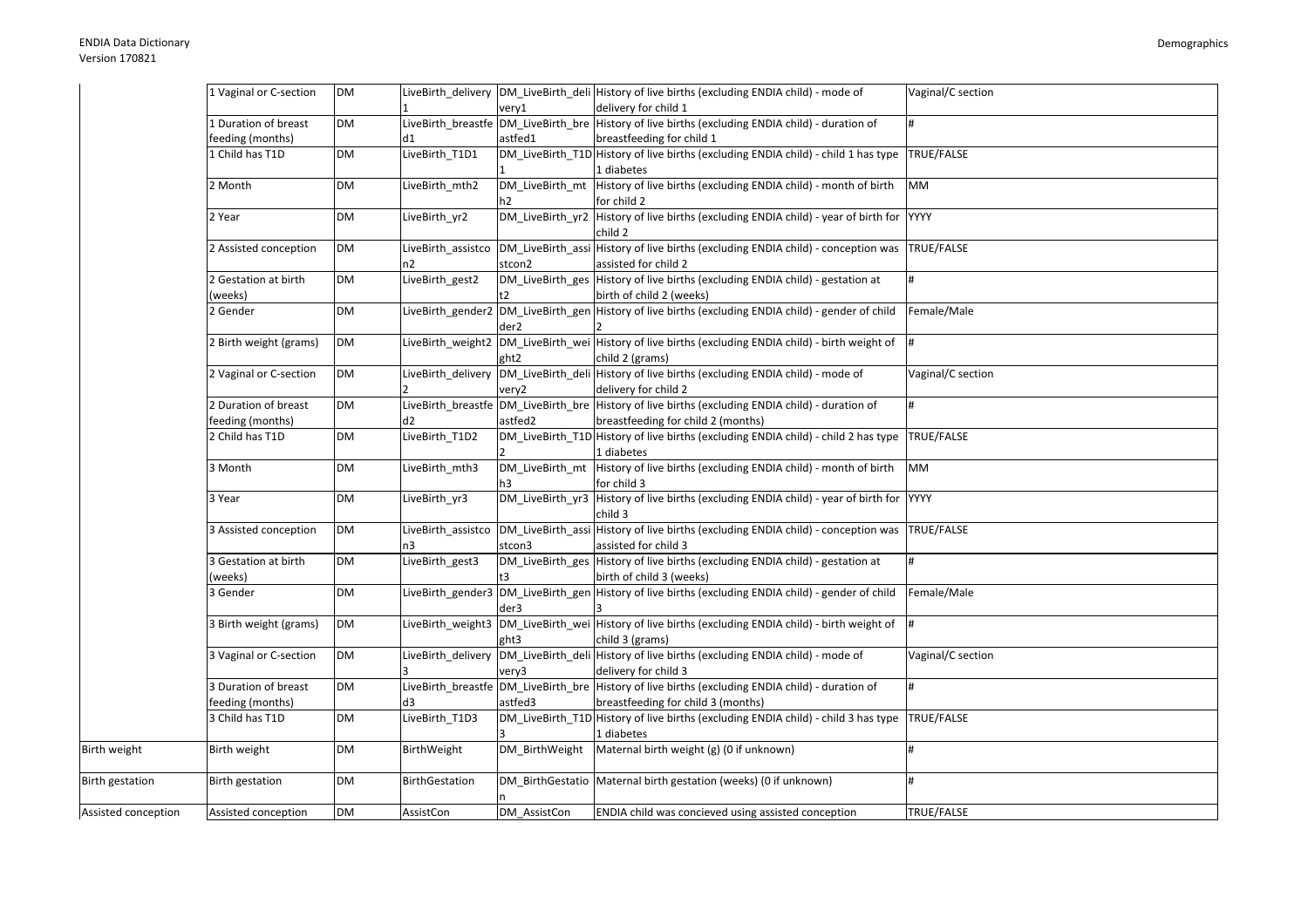|                          | details                                                                       | <b>DM</b> |                                  | tails          | AssistCon_details  DM_AssistCon_de  Details of assisted conception used                                                                    | free text box |
|--------------------------|-------------------------------------------------------------------------------|-----------|----------------------------------|----------------|--------------------------------------------------------------------------------------------------------------------------------------------|---------------|
|                          | Hormonal treatment<br>(No)                                                    | <b>DM</b> |                                  | rm no          | AssistCon_horm_n DM_AssistCon_ho No hormonal treatments were used for assisted conception                                                  | TRUE/FALSE    |
|                          | Hormonal treatment<br>(Clomiphene)                                            | <b>DM</b> | ene                              | miphene        | AssistCon clomiph DM AssistCon clo Clomiphene was used to assist conception                                                                | TRUE/FALSE    |
|                          | Hormonal treatment<br>(Other)                                                 | <b>DM</b> | ther                             | rm other       | AssistCon_horm_o DM_AssistCon_ho Other hormonal treatment was used for assisted conception                                                 | TRUE/FALSE    |
|                          | Artificial insemination<br>(No)                                               | <b>DM</b> | AssistCon artinse<br>m no        | insem_no       | DM AssistCon art Artificial insemination was not used                                                                                      | TRUE/FALSE    |
|                          | Artificial insemination<br>(Yes, partner sperm)                               | <b>DM</b> | AssistCon artinse<br>m_partner   | insem_partner  | DM AssistCon art Artificial insemination with partner's sperm was used for<br>assisted conception                                          | TRUE/FALSE    |
|                          | Artificial insemination<br>(Yes, donor sperm)                                 | <b>DM</b> | AssistCon artinse<br>m donor     | insem donor    | DM AssistCon art Artificial insemination with donor sperm was used for assisted TRUE/FALSE<br>conception                                   |               |
|                          | In vitro fertilisation (No) DM                                                |           |                                  | no             | AssistCon_IVF_no DM_AssistCon_IVF In vitro ferilisation was not used                                                                       | TRUE/FALSE    |
|                          | In vitro fertilisation (Yes, DM<br>partner sperm)                             |           | tner                             | partner        | AssistCon_IVF_par DM_AssistCon_IVF In vitro ferilisation with partner's sperm was used for assisted<br>conception                          | TRUE/FALSE    |
|                          | In vitro fertilisation (Yes, DM<br>donor sperm)                               |           | AssistCon_IVF_do<br>nor          | donor          | DM_AssistCon_IVF In vitro ferilisation with donor sperm was used for assisted<br>conception                                                | TRUE/FALSE    |
|                          | Intra-cytoplasmic sperm DM<br>njection (No)                                   |           | AssistCon_ICSI_no                | no             | DM_AssistCon_ICS Intra-cytoplasmic sperm injection was not used                                                                            | TRUE/FALSE    |
|                          | Intra-cytoplasmic sperm DM<br>injection (Yes, partner<br>sperm-seminal fluid) |           | AssistCon ICSI pa<br>rtner       | partner        | DM_AssistCon_ICS Intra-cytoplasmic sperm injection with partner's sperm-<br>seminal fluid was used for assisted conception                 | TRUE/FALSE    |
|                          | Intra-cytoplasmic sperm<br>njection (Yes, partner<br>sperm-transcutaneous)    | <b>DM</b> | nor                              | donor          | AssistCon_ICSI_do DM_AssistCon_ICS Intra-cytoplasmic sperm injection with partner sperm-<br>trancutaneous was used for assisted conception | TRUE/FALSE    |
|                          | Donor oocyte for this<br>conception (No)                                      | <b>DM</b> | no                               | cyte no        | AssistCon_oocyte_DM_AssistCon_oo Donor oocyte was not used                                                                                 | TRUE/FALSE    |
|                          | Donor oocyte for this<br>conception (Familial)                                | <b>DM</b> | fam                              | cyte fam       | AssistCon oocyte DM AssistCon oo Familial donor oocyte was used for assisted conception                                                    | TRUE/FALSE    |
|                          | Donor oocyte for this<br>conception (Non-<br>Familial)                        | <b>DM</b> | AssistCon oocyte<br>nofam        | cyte nofam     | DM AssistCon oo Non-familial donor oocyte was used for assisted conception                                                                 | TRUE/FALSE    |
| Relationship with father | Length of relationship<br>with biological father<br>(months)                  | <b>DM</b> | RshipFather                      | DM RshipFather | Length of relationship with the biological father (months)                                                                                 |               |
|                          | <1 month                                                                      | <b>DM</b> | RshipFather_1mth DM_RshipFather_ | 1mth           | Length of relationship with the biological father was less than<br>1 month                                                                 | TRUE/FALSE    |
| Months to conceive       | Months trying to<br>conceive                                                  | <b>DM</b> | Conceive                         | DM Conceive    | Number of months trying to concieve the ENDIA baby                                                                                         | #             |
|                          | <1 month                                                                      | <b>DM</b> | Conceive_1mth                    | th             | DM_Conceive_1m Number of months trying to concieve the ENDIA baby was less TRUE/FALSE<br>than 1 month                                      |               |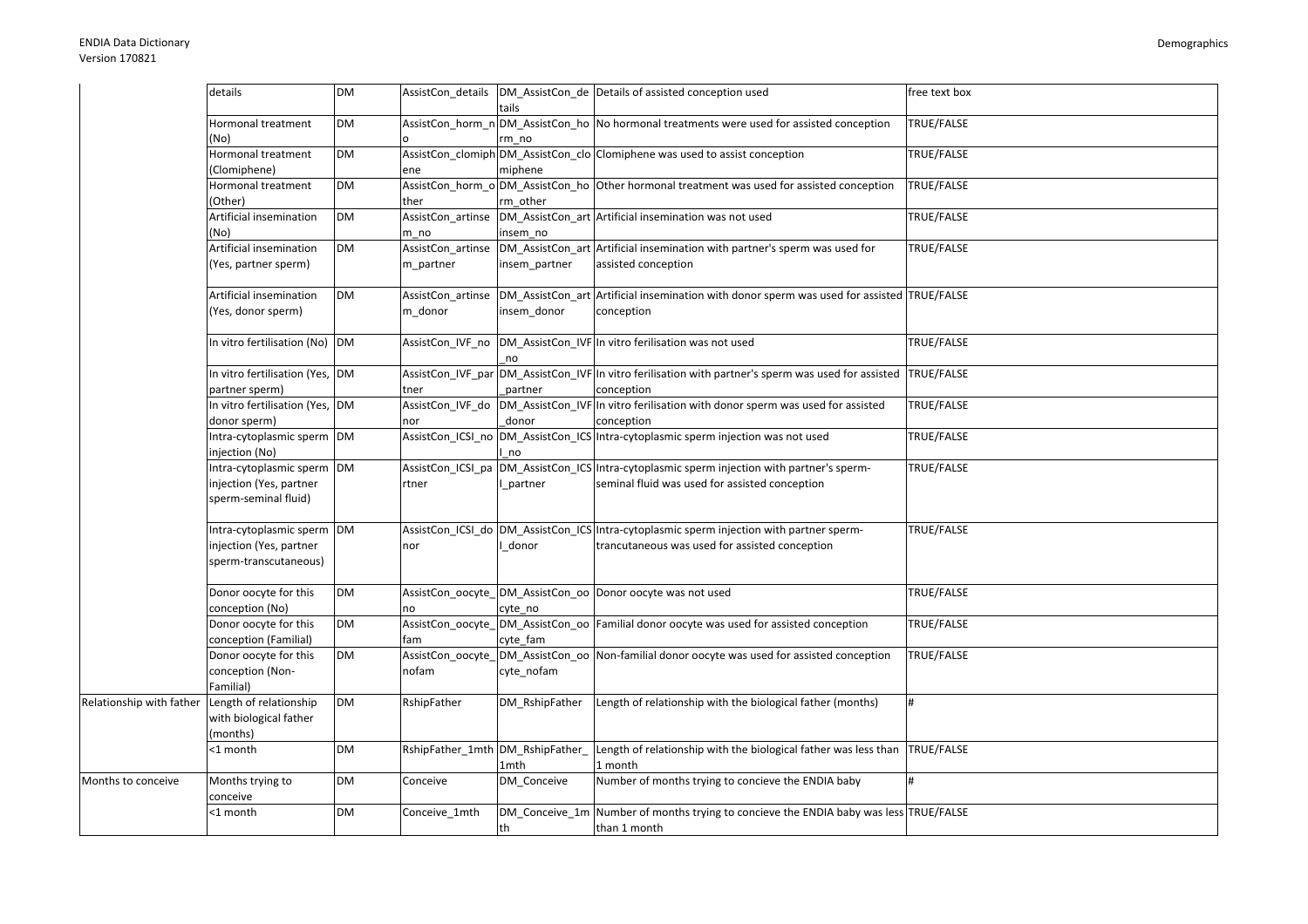| Contraception          | barrier                       | <b>DM</b> |                               |                 | Contraception_bar DM_Contraceptio Type of contraception used prior to actively trying to conceive TRUE/FALSE |               |
|------------------------|-------------------------------|-----------|-------------------------------|-----------------|--------------------------------------------------------------------------------------------------------------|---------------|
|                        |                               |           |                               |                 |                                                                                                              |               |
|                        |                               |           | rier                          | n barrier       | was barrier (e.g. condoms or cervical cap)                                                                   |               |
|                        | hormonal                      | <b>DM</b> |                               |                 | Contraception_ho DM_Contraceptio Type of contraception used prior to actively trying to conceive TRUE/FALSE  |               |
|                        |                               |           | rmonal                        | n hormonal      | was hormonal (e.g. pill, contraceptive implant or injection)                                                 |               |
|                        |                               |           |                               |                 |                                                                                                              |               |
|                        | intrauterine device           | DM        |                               |                 | Contraception IU DM Contraceptio Type of contraception used prior to actively trying to conceive TRUE/FALSE  |               |
|                        |                               |           |                               | n IUD           | was an intrauterine device                                                                                   |               |
|                        | intrauterine device           | DM        | Contraception IU              |                 | DM_Contraceptio Details of intrauterine device used prior to actively trying to                              | free text box |
|                        | (specify)                     |           | Dtype                         | n IUDtype       | conceive                                                                                                     |               |
|                        | none                          | DM        | Contraception no              |                 | DM Contraceptio No contraception was used prior to actively trying to conceive TRUE/FALSE                    |               |
|                        |                               |           | ne                            | n none          |                                                                                                              |               |
|                        | other                         | <b>DM</b> | Contraception_ot              |                 | DM_Contraceptio Other type of contraception used prior to actively trying to                                 | TRUE/FALSE    |
|                        |                               |           | her                           | n other         | conceive                                                                                                     |               |
|                        | other (specify)               | DM        | Contraception_ot              | DM_Contraceptio | Details of other type of contraception used prior to actively                                                | free text box |
|                        |                               |           | hertype                       |                 | trying to conceive                                                                                           |               |
|                        |                               | DM        |                               | n_othertype     | If the mother is the proband, her type 1 diabetes                                                            |               |
| T1D management plan    | Pump                          |           | T1Dpreg Pump                  | DM T1Dpreg Pu   |                                                                                                              |               |
|                        |                               |           |                               | mp              | management plan during pregnancy is a pump                                                                   |               |
|                        | Injection                     | <b>DM</b> |                               |                 | T1Dpreg_Injection DM_T1Dpreg_Inje If the mother is the proband, her type 1 diabetes                          |               |
|                        |                               |           |                               | ction           | management plan during pregnancy is a injections                                                             |               |
|                        | Medication                    | <b>DM</b> |                               |                 | T1Dpreg_Medicati DM_T1Dpreg_Me If the mother is the proband, her type 1 diabetes                             |               |
|                        |                               |           | on                            | dication        | management plan during pregnancy is medication                                                               |               |
| Mode of antenatal care | Public patient, maternity DM  |           | ANcare_pubMatCl DM_ANcare_pub |                 | Model of antenatal/obstetric care is public patient in                                                       | TRUE/FALSE    |
|                        | clinic                        |           |                               | MatClin         | maternity clinic                                                                                             |               |
|                        | Public patient, midwifery DM  |           | ANcare_pubRMca                |                 | DM_ANcare_pubR Model of antenatal/obstetric care is public patient in                                        | TRUE/FALSE    |
|                        | managed care                  |           | re                            | Mcare           | midwifery-managed care                                                                                       |               |
|                        |                               |           |                               |                 |                                                                                                              |               |
|                        | RM name                       | <b>DM</b> | ANcare_pubRM_n                |                 | DM_ANcare_pubR Name of Registered Midwife for midwifery-managed care                                         | free text box |
|                        |                               |           | ame                           | M name          |                                                                                                              |               |
|                        | Public patient, GP            | DM        | ANcare_pubGP                  |                 | DM_ANcare_pubG Model of antenatal/obstetric care is public patient in GP                                     | TRUE/FALSE    |
|                        | shared care                   |           |                               |                 | shared clinic                                                                                                |               |
|                        | Public patient, high-risk     | <b>DM</b> |                               |                 | ANcare_pubHRclin DM_ANcare_pubH Model of antenatal/obstetric care is public patient in high-risk TRUE/FALSE  |               |
|                        |                               |           |                               |                 |                                                                                                              |               |
|                        | pregnancy clinic              |           |                               | Rclin           | pregnancy clinic                                                                                             |               |
|                        | Public Ob name                | <b>DM</b> | ANcare_pubOb_n                |                 | DM_ANcare_pub Name of Obstetrician from high-risk pregnancy clinic                                           | free text box |
|                        |                               |           | ame                           | Ob name         |                                                                                                              |               |
|                        | Private patient,              | <b>DM</b> | ANcare_privOb                 |                 | DM_ANcare_privO Model of antenatal/obstetric care is private patient                                         | TRUE/FALSE    |
|                        | obstetrician                  |           |                               |                 |                                                                                                              |               |
|                        | Private Ob name               | <b>DM</b> | ANcare_privOb_n               |                 | DM_ANcare_privO Name of Private obstetrician                                                                 | free text box |
|                        |                               |           | ame                           | b name          |                                                                                                              |               |
|                        | Other                         | <b>DM</b> | ANcare_other                  |                 | DM_ANcare_othe Details of other type of model of antenatal/obstetric care                                    | free text box |
|                        |                               |           |                               |                 |                                                                                                              |               |
| Source of contact      | Clinical                      | <b>DM</b> | Contact clinic                |                 | DM Contact clini Source of contact to the ENDIA study was clinical                                           | TRUE/FALSE    |
|                        |                               |           |                               |                 |                                                                                                              |               |
|                        | Hospital/clinic name          | DM        | Contact_clinic_na             |                 | DM_Contact_clini Name of hospital or clinic that provided contact to the ENDIA                               | free text box |
|                        |                               |           | me                            | c name          | study                                                                                                        |               |
|                        | Professional referral         | DM        | Contact profref               |                 | DM_Contact_prof Source of contact to the ENDIA study was professional referral TRUE/FALSE                    |               |
|                        |                               |           |                               | ref             |                                                                                                              |               |
|                        |                               |           |                               |                 |                                                                                                              |               |
|                        | Professional referral<br>name | <b>DM</b> | Contact_profref_n             |                 | DM_Contact_prof Name of professional referral that provided contact to the                                   | free text box |
|                        |                               |           | ame                           | ref name        | <b>ENDIA study</b>                                                                                           |               |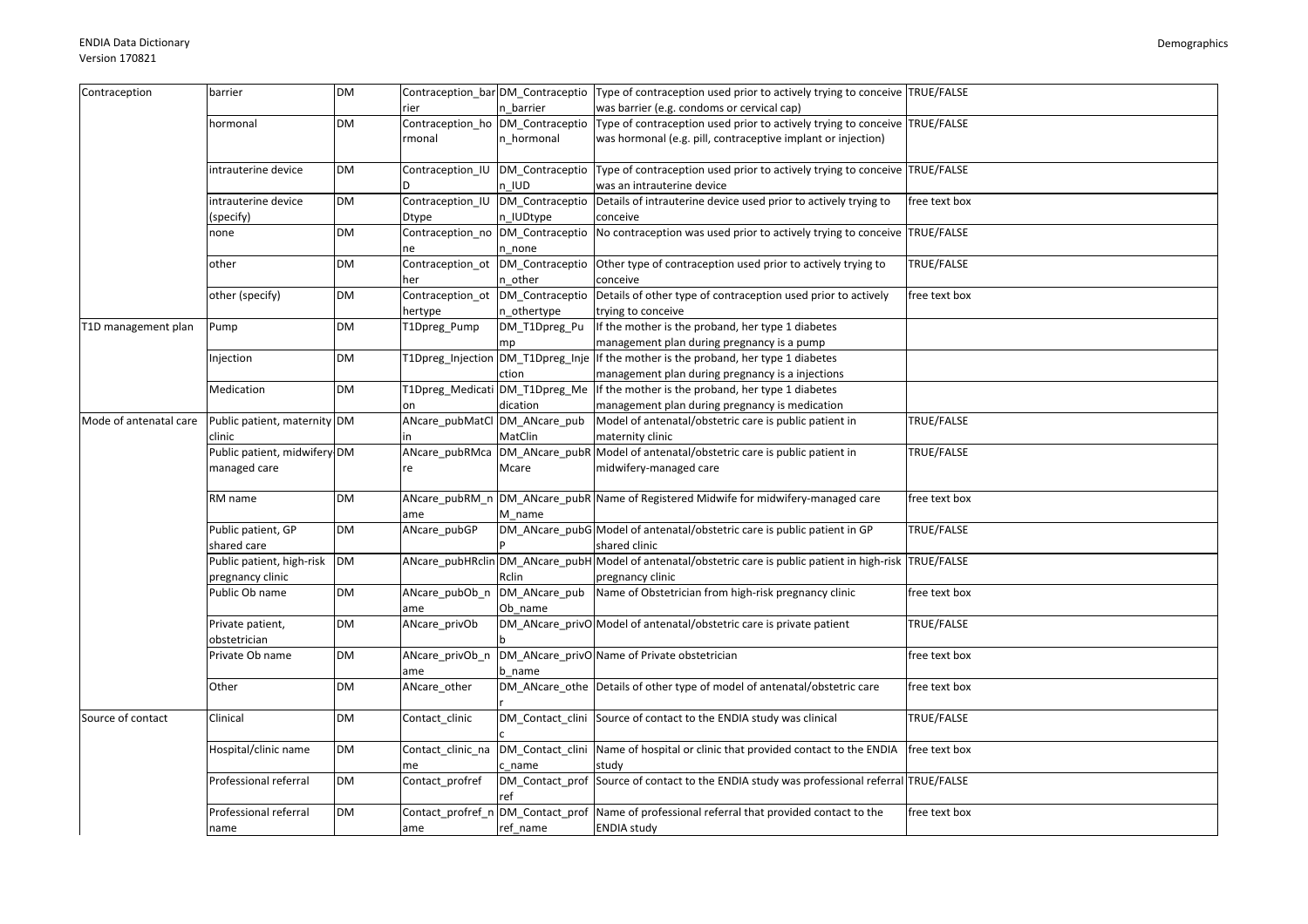|                       | Mainstream media                  | <b>DM</b> |                         | media                     | Contact_mainmed DM_Contact_main Source of contact to the ENDIA study was mainstream media                                              | TRUE/FALSE  |
|-----------------------|-----------------------------------|-----------|-------------------------|---------------------------|----------------------------------------------------------------------------------------------------------------------------------------|-------------|
|                       | Social/digital media              | <b>DM</b> | Contact_socialme<br>dia | Imedia                    | DM_Contact_socia Source of contact to the ENDIA study was social or digital<br>media (e.g. Facebook, website)                          | TRUE/FALSE  |
|                       | Targeted media                    | <b>DM</b> | Contact_targmed         | DM_Contact_targ<br>med    | Source of contact to the ENDIA study was targeted media (e.g. TRUE/FALSE<br>newsletter of T1D advocacy group, NDSS)                    |             |
|                       | <b>ENDIA</b><br>brochures/posters | <b>DM</b> | Contact posters         | ers                       | DM Contact post Source of contact to the ENDIA study was ENDIA posters or<br>brochures                                                 | TRUE/FALSE  |
|                       | Public<br>presentation/event      | <b>DM</b> | Contact_public          |                           | DM_Contact_publi Source of contact to the ENDIA study was public presentation<br>or event (e.g. conference, One Walk)                  | TRUE/FALSE  |
|                       | Community referral                | DM        | Contact_commun          | mun                       | DM_Contact_com Source of contact to the ENDIA study was community referral TRUE/FALSE                                                  |             |
|                       | Other                             | <b>DM</b> | Contact other           |                           | DM_Contact_othe Details of other type of contact to the ENDIA study                                                                    | TRUE/FALSE  |
| Hba1c pre-conception  | HbA1c percentage                  | <b>DM</b> | HbA1c con per           |                           | DM_HbA1c_con_pHbA1c around time of conception (%)                                                                                      | #           |
|                       | HbA1c volume                      | <b>DM</b> | HbA1c con vol           |                           | DM_HbA1c_con_v HbA1c around time of conception (mmol/mol)                                                                              | #           |
|                       | Unknown                           | <b>DM</b> | HbA1c un                | DM_HbA1c_un               | HbA1c around time of conception is unknown                                                                                             | TRUE/FALSE  |
|                       | Not T1D                           | <b>DM</b> | HbA1c_notT1D            |                           | DM_HbA1c_notT1 Mother does not have type 1 diabetes                                                                                    | TRUE/FALSE  |
|                       | Date measured (year)              | DM        | HbA1c con yr            |                           | $DM$ HbA1c_con_y Year HbA1c around time of conception was measured                                                                     | <b>YYYY</b> |
|                       | Date measured (month)             | <b>DM</b> | HbA1c_con_mth           | DM HbA1c con<br>mth       | Month HbA1c around time of conception was measured                                                                                     | MM          |
|                       | Date measured (day)               | <b>DM</b> | HbA1c_con_day           | ay                        | DM_HbA1c_con_d Day HbA1c around time of conception was measured                                                                        | <b>DD</b>   |
| Family history of T1D | Mother                            | <b>DM</b> | T1Dfam mat              |                           | DM_T1Dfam_mat Family history of type 1 diabetes in relation to the ENDIA child TRUE/FALSE<br>- mother has type 1 diabetes              |             |
|                       | Father                            | <b>DM</b> | T1Dfam pat              | DM_T1Dfam_pat             | Family history of type 1 diabetes in relation to the ENDIA child TRUE/FALSE<br>father has type 1 diabetes                              |             |
|                       | Sibling(s)                        | <b>DM</b> | T1Dfam_sibling          | DM_T1Dfam_sibli           | Family history of type 1 diabetes in relation to the ENDIA child TRUE/FALSE<br>- sibling has type 1 diabetes                           |             |
|                       | Sibling(s) number                 | DM        | T1Dfam_sibling_n<br>um  | DM_T1Dfam_sibli<br>ng_num | Number of siblings that have type 1 diabetes                                                                                           |             |
|                       | Maternal grandmother              | <b>DM</b> | T1Dfam_matGM            | DM_T1Dfam_mat<br>GM       | Family history of type 1 diabetes in relation to the ENDIA child TRUE/FALSE<br>maternal grandmother has type 1 diabetes                |             |
|                       | Paternal grandmother              | DM        | T1Dfam_patGM            | M                         | DM_T1Dfam_patG Family history of type 1 diabetes in relation to the ENDIA child TRUE/FALSE<br>paternal grandmother has type 1 diabetes |             |
|                       | Maternal grandfather              | <b>DM</b> | T1Dfam matGF            | DM T1Dfam mat<br>GF       | Family history of type 1 diabetes in relation to the ENDIA child TRUE/FALSE<br>maternal grandfather has type 1 diabetes                |             |
|                       | Paternal grandfather              | DM        | T1Dfam patGF            |                           | DM_T1Dfam_patG Family history of type 1 diabetes in relation to the ENDIA child TRUE/FALSE                                             |             |
|                       |                                   |           |                         |                           | paternal grandfather has type 1 diabetes                                                                                               |             |
|                       | Maternal aunt(s)                  | <b>DM</b> |                         |                           | T1Dfam_matAunt  DM_T1Dfam_mat  Family history of type 1 diabetes in relation to the ENDIA child  TRUE/FALSE                            |             |
|                       |                                   |           |                         | Aunt                      | - maternal aunt has type 1 diabetes                                                                                                    |             |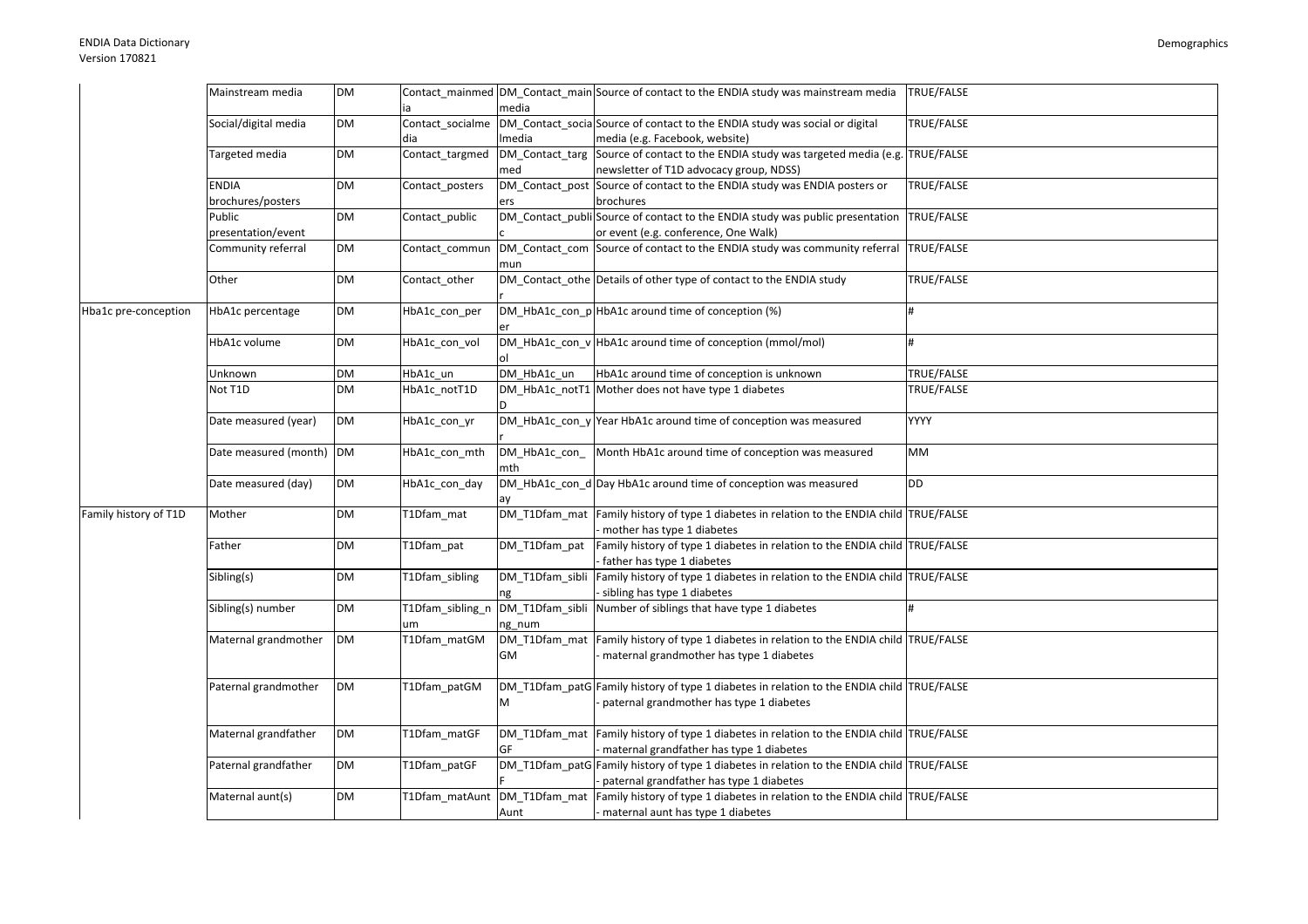|                              | Maternal aunt(s)           | <b>DM</b>    |                |               | T1Dfam matAunt DM T1Dfam mat Number of maternal aunts that have type 1 diabetes            | #                                                                |
|------------------------------|----------------------------|--------------|----------------|---------------|--------------------------------------------------------------------------------------------|------------------------------------------------------------------|
|                              | number                     |              | num            | Aunt num      |                                                                                            |                                                                  |
|                              | Paternal aunt(s)           | <b>DM</b>    | T1Dfam patAunt |               | DM T1Dfam patA Family history of type 1 diabetes in relation to the ENDIA child TRUE/FALSE |                                                                  |
|                              |                            |              |                | unt           | paternal aunt has type 1 diabetes                                                          |                                                                  |
|                              | Paternal aunt(s) number DM |              | T1Dfam patAunt |               | DM T1Dfam patA Number of paternal aunts that have type 1 diabetes                          |                                                                  |
|                              |                            |              | านm            | unt num       |                                                                                            |                                                                  |
|                              | Maternal uncle(s)          | <b>DM</b>    | T1Dfam_matUnc  |               | DM_T1Dfam_mat Family history of type 1 diabetes in relation to the ENDIA child TRUE/FALSE  |                                                                  |
|                              |                            |              |                | Unc           | maternal uncle has type 1 diabetes                                                         |                                                                  |
|                              | Maternal uncle(s)          | <b>DM</b>    | T1Dfam_matUnc_ |               | DM T1Dfam mat Number of maternal uncles that have type 1 diabetes                          |                                                                  |
|                              | number                     |              | num            | Unc num       |                                                                                            |                                                                  |
|                              | Paternal uncle(s)          | <b>DM</b>    | T1Dfam_patUnc  |               | DM_T1Dfam_patU Family history of type 1 diabetes in relation to the ENDIA child TRUE/FALSE |                                                                  |
|                              |                            |              |                | nc            | paternal uncle has type 1 diabetes                                                         |                                                                  |
|                              | Paternal uncle(s)          | <b>DM</b>    |                |               | T1Dfam_patUnc_n DM_T1Dfam_patU Number of paternal uncles that have type 1 diabetes         | l#                                                               |
|                              | number                     |              | um             | nc num        |                                                                                            |                                                                  |
|                              | Other                      | <b>DM</b>    | T1Dfam other   |               | DM_T1Dfam_othe Details of other family members that have type 1 diabetes in                | free text box                                                    |
|                              |                            |              |                |               | relation to the ENDIA child                                                                |                                                                  |
| <b>Paternal Demographics</b> |                            |              |                |               |                                                                                            |                                                                  |
|                              |                            |              |                |               |                                                                                            |                                                                  |
| <b>Export heading</b>        | Variable                   | <b>Visit</b> | Code           | Visit Code    | <b>Description</b>                                                                         | Format                                                           |
| General                      | ID                         | DF           | ID             | DF ID         | Participant ID code                                                                        | STATE-CITY-SITE-###                                              |
|                              | Not Finish                 | DF           | NotFin         | DF_NotFin     | Data entry has not been finished                                                           | TRUE/FALSE                                                       |
|                              | Finalized                  | DF           | Final          | DF Final      | Data entry has been finalised by project management team                                   | TRUE/FALSE                                                       |
|                              |                            |              |                |               |                                                                                            |                                                                  |
| Address                      | Town                       | DF           | City           | DF_City       | Father's address (city)                                                                    | free text box                                                    |
|                              | Postcode                   | DF           | Postcode       | DF Postcode   | Father's address (postcode)                                                                | free text box                                                    |
|                              | State                      | DF           | State          | DF State      | Father's address (state)                                                                   | free text box                                                    |
| DOB                          | <b>DOB</b>                 | DF           | DOB            | DF DOB        | Father's date of birth                                                                     | DD/MM/YYYY                                                       |
| Gender                       | Gender                     | DF           | Gender         | DF Gender     | Father's gender                                                                            | Male                                                             |
| Ancestry                     | Ancestry                   | DF           | Ancestry       | DF_Ancestry   | Ancestry of Father                                                                         | Aboriginal/Torres Strait Islander, Australian, American,         |
|                              |                            |              |                |               |                                                                                            | Armenian, Chinese, Coratian, Dutch, English, Filipino, French,   |
|                              |                            |              |                |               |                                                                                            | German, Greek, Hungarian, Indian, Indonesian, Irish, Italian,    |
|                              |                            |              |                |               |                                                                                            | Lebanese, Macedonian, , Maltese, New Zealander, Russian,         |
|                              |                            |              |                |               |                                                                                            | Scottish, Serbian, Sri Lankan, South Africian, Spanish, Turkish, |
|                              |                            |              |                |               |                                                                                            | Welsh, Other(please specify), Not given                          |
|                              |                            |              |                |               |                                                                                            |                                                                  |
|                              | Ancestry2                  | DF           | Ancestry2      | DF Ancestry2  | Ancestry of Father (second option)                                                         | Aboriginal/Torres Strait Islander, Australian, American,         |
|                              |                            |              |                |               |                                                                                            | Armenian, Chinese, Coratian, Dutch, English, Filipino, French,   |
|                              |                            |              |                |               |                                                                                            | German, Greek, Hungarian, Indian, Indonesian, Irish, Italian,    |
|                              |                            |              |                |               |                                                                                            | Lebanese, Macedonian, , Maltese, New Zealander, Russian,         |
|                              |                            |              |                |               |                                                                                            |                                                                  |
|                              |                            |              |                |               |                                                                                            | Scottish, Serbian, Sri Lankan, South Africian, Spanish, Turkish, |
|                              |                            |              |                |               |                                                                                            | Welsh, Other(please specify), Not given                          |
|                              |                            | DF           |                |               |                                                                                            |                                                                  |
|                              | Ancestry other             |              | Ancestry_c     | DF Ancestry c | Ancestry if Other (please specify) was selected from list                                  | free text box                                                    |
|                              | Household income           | DF           | ncome          | DF Income     | Father's income (\$ per year)                                                              | #                                                                |
| Income                       |                            | DF           |                |               |                                                                                            | TRUE/FALSE                                                       |
|                              | Income not given           |              | Income_no      | DF Income_no  | Father's income was not given                                                              |                                                                  |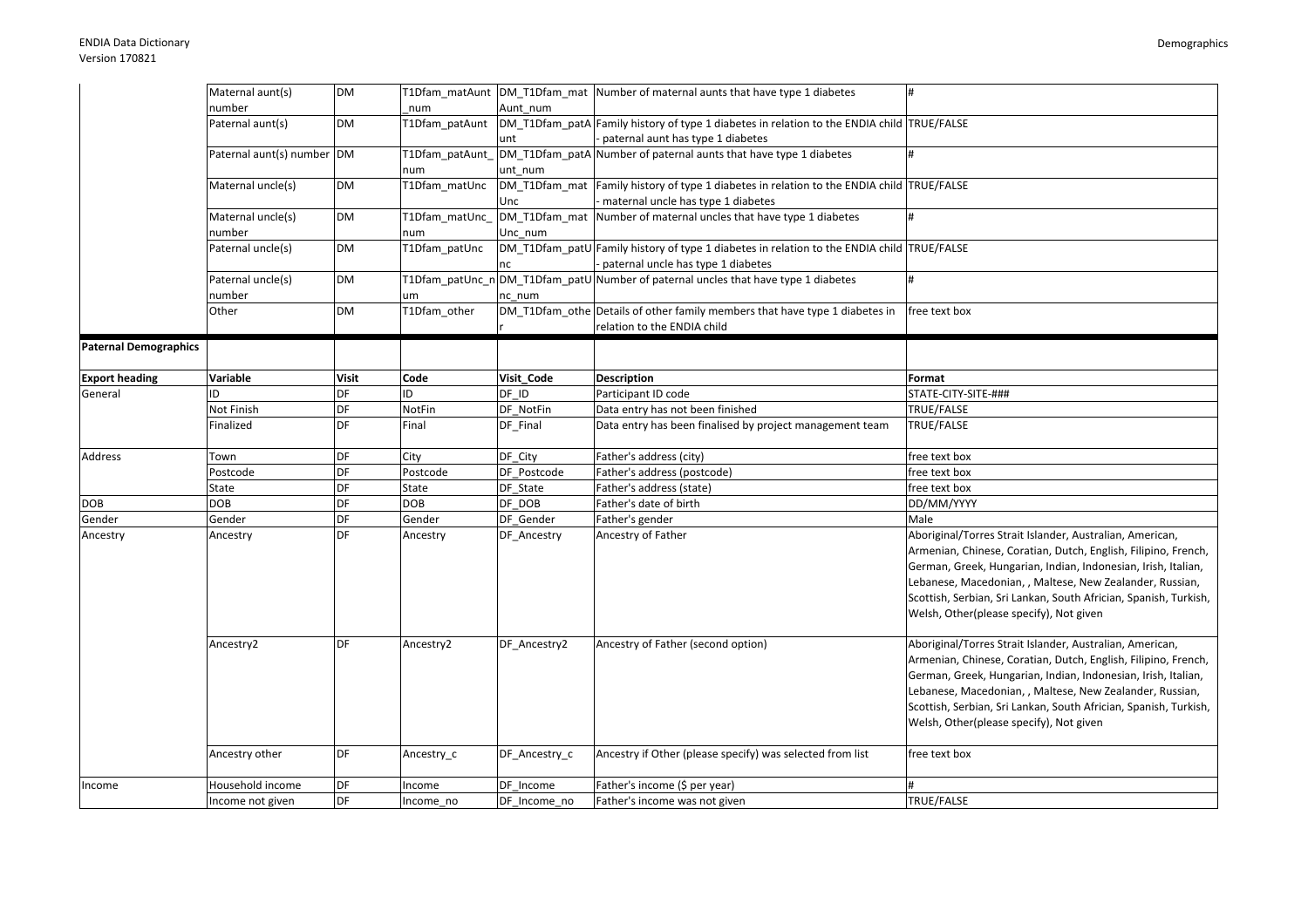| Education<br>DF<br>Education<br>DF_Education<br>Father's highest level of education<br>Education<br>degree/Master degree/Doctoral degree/Not given<br>DF<br>Full time/Part time/Casual/Unemployed by<br>Occupation<br>Father's employment status<br><b>Employment status</b><br>Employment<br>DF Employment<br>choice/Unemployed by circumstance/Not given<br>DF<br>Occupation<br>Occupation<br>DF Occupation<br>Father's current or most recent occupation<br>free text box<br>DF<br>DF_BirthCountry<br>Father's country of birth<br>Birth country<br>BirthCountry<br>Dropdown list of all countries/Not given<br>DF<br>Father has type 1 diabetes<br>Type 1 diabeters<br>MedHis_T1D<br>DF_MedHis_T1D<br>TRUE/FALSE<br>DF<br>DF_MedHis_Anxie Father currently has or has a history of anxiety<br>TRUE/FALSE<br>Anxiety<br>MedHis Anxiety<br>DF<br>DF_MedHis_Arthri Father currently has or has a history of arthritis<br>TRUE/FALSE<br>Arthritis<br>MedHis_Arthritis<br>DF_MedHis_Asth Father currently has or has a history of asthma<br>TRUE/FALSE<br>DF<br>MedHis_Asthma<br>Asthma<br>DF<br>MedHis_Autoimm DF_MedHis_Autoi Father currently has or has a history of an autoimmune<br>TRUE/FALSE<br>Autoimmune disorder<br>disorder<br>mmuneD<br>uneD<br>DF<br>DF_MedHis_Cance Father currently has or has a history of cancer<br>TRUE/FALSE<br>MedHis Cancer<br>Cancer<br>DF<br>MedHis_ChestPain DF_MedHis_Chest Father currently has or has a history of chest pain<br>TRUE/FALSE<br>Chest pain<br>Pain<br>DF_MedHis_Coug Father currently has or has a history of chronic cough<br>DF<br>MedHis_Cough<br>TRUE/FALSE<br>Chronic cough<br><b>TRUE/FALSE</b><br>DF<br>DF_MedHis_Coeli Father has coeliac disease<br>Coeliac Disease<br>MedHis CoeliacD<br>DF<br>MedHis_ColdSores DF_MedHis_ColdS Father currently has or has a history of cold sores<br>TRUE/FALSE<br>Cold sores<br>ores<br>DF<br>DF_MedHis_Cysts Father currently has or has a history of cysts or polyps<br>MedHis_CystsPoly<br>TRUE/FALSE<br>Cysts polyps<br>Polyps<br>DS.<br>DF<br>DF_MedHis_Epile Father currently has or has a history of epilepsy or seizures<br>Epilepsy seizures<br>MedHis_Epilepsy<br>TRUE/FALSE<br>DF<br>DF_MedHis_Gland Father currently has or has a history of glandular fever<br>Glandular fever<br>MedHis GlandFev<br>TRUE/FALSE<br>Fever<br>DF<br>MedHis_EyeD<br>DF_MedHis_EyeD Father currently has or has a history of eye disease<br>TRUE/FALSE<br>Eye disease<br>DF<br>DF_MedHis_Faint Father currently has or has a history of fainting or dizzy spells<br>TRUE/FALSE<br>Fainting dizzy spells<br>MedHis Faint<br>DF<br>DF_MedHis_HayF   Father currently has or has a history of hay fever<br>TRUE/FALSE<br>Hay fever<br>MedHis_HayFever<br>ever<br>DF_MedHis_Heart Father currently has or has a history of heart disease<br>DF<br>TRUE/FALSE<br>Heart disease<br>MedHis_HeartD<br>DF<br>DF_MedHis_HighB Father currently has or has a history of high blood pressure<br>TRUE/FALSE<br>High blood pressure<br>MedHis_HighBP<br>DF<br>DF_MedHis_Kidne Father currently has or has a history of kidney disease<br>Kidney disease<br>MedHis_KidneyD<br>TRUE/FALSE<br>Liver disease<br>DF<br>DF_MedHis_Liver Father currently has or has a history of liver disease<br>TRUE/FALSE<br>MedHis_LiverD |                 |  |  |                                                                                                                           |
|-----------------------------------------------------------------------------------------------------------------------------------------------------------------------------------------------------------------------------------------------------------------------------------------------------------------------------------------------------------------------------------------------------------------------------------------------------------------------------------------------------------------------------------------------------------------------------------------------------------------------------------------------------------------------------------------------------------------------------------------------------------------------------------------------------------------------------------------------------------------------------------------------------------------------------------------------------------------------------------------------------------------------------------------------------------------------------------------------------------------------------------------------------------------------------------------------------------------------------------------------------------------------------------------------------------------------------------------------------------------------------------------------------------------------------------------------------------------------------------------------------------------------------------------------------------------------------------------------------------------------------------------------------------------------------------------------------------------------------------------------------------------------------------------------------------------------------------------------------------------------------------------------------------------------------------------------------------------------------------------------------------------------------------------------------------------------------------------------------------------------------------------------------------------------------------------------------------------------------------------------------------------------------------------------------------------------------------------------------------------------------------------------------------------------------------------------------------------------------------------------------------------------------------------------------------------------------------------------------------------------------------------------------------------------------------------------------------------------------------------------------------------------------------------------------------------------------------------------------------------------------------------------------------------------------------------------------------------------------------------------------------------------------------------------------------------------------------------------------------------------------------------------------------------------------------------------------------------------------------------------------------------------------------------------------------|-----------------|--|--|---------------------------------------------------------------------------------------------------------------------------|
|                                                                                                                                                                                                                                                                                                                                                                                                                                                                                                                                                                                                                                                                                                                                                                                                                                                                                                                                                                                                                                                                                                                                                                                                                                                                                                                                                                                                                                                                                                                                                                                                                                                                                                                                                                                                                                                                                                                                                                                                                                                                                                                                                                                                                                                                                                                                                                                                                                                                                                                                                                                                                                                                                                                                                                                                                                                                                                                                                                                                                                                                                                                                                                                                                                                                                                           |                 |  |  | No formal education/Primary/Year 10 (or equivalent)/Year 12<br>(or equivalent)/Vocational certificate or diploma/Bachelor |
|                                                                                                                                                                                                                                                                                                                                                                                                                                                                                                                                                                                                                                                                                                                                                                                                                                                                                                                                                                                                                                                                                                                                                                                                                                                                                                                                                                                                                                                                                                                                                                                                                                                                                                                                                                                                                                                                                                                                                                                                                                                                                                                                                                                                                                                                                                                                                                                                                                                                                                                                                                                                                                                                                                                                                                                                                                                                                                                                                                                                                                                                                                                                                                                                                                                                                                           |                 |  |  |                                                                                                                           |
| <b>Birth country</b>                                                                                                                                                                                                                                                                                                                                                                                                                                                                                                                                                                                                                                                                                                                                                                                                                                                                                                                                                                                                                                                                                                                                                                                                                                                                                                                                                                                                                                                                                                                                                                                                                                                                                                                                                                                                                                                                                                                                                                                                                                                                                                                                                                                                                                                                                                                                                                                                                                                                                                                                                                                                                                                                                                                                                                                                                                                                                                                                                                                                                                                                                                                                                                                                                                                                                      |                 |  |  |                                                                                                                           |
|                                                                                                                                                                                                                                                                                                                                                                                                                                                                                                                                                                                                                                                                                                                                                                                                                                                                                                                                                                                                                                                                                                                                                                                                                                                                                                                                                                                                                                                                                                                                                                                                                                                                                                                                                                                                                                                                                                                                                                                                                                                                                                                                                                                                                                                                                                                                                                                                                                                                                                                                                                                                                                                                                                                                                                                                                                                                                                                                                                                                                                                                                                                                                                                                                                                                                                           |                 |  |  |                                                                                                                           |
|                                                                                                                                                                                                                                                                                                                                                                                                                                                                                                                                                                                                                                                                                                                                                                                                                                                                                                                                                                                                                                                                                                                                                                                                                                                                                                                                                                                                                                                                                                                                                                                                                                                                                                                                                                                                                                                                                                                                                                                                                                                                                                                                                                                                                                                                                                                                                                                                                                                                                                                                                                                                                                                                                                                                                                                                                                                                                                                                                                                                                                                                                                                                                                                                                                                                                                           | Medical history |  |  |                                                                                                                           |
|                                                                                                                                                                                                                                                                                                                                                                                                                                                                                                                                                                                                                                                                                                                                                                                                                                                                                                                                                                                                                                                                                                                                                                                                                                                                                                                                                                                                                                                                                                                                                                                                                                                                                                                                                                                                                                                                                                                                                                                                                                                                                                                                                                                                                                                                                                                                                                                                                                                                                                                                                                                                                                                                                                                                                                                                                                                                                                                                                                                                                                                                                                                                                                                                                                                                                                           |                 |  |  |                                                                                                                           |
|                                                                                                                                                                                                                                                                                                                                                                                                                                                                                                                                                                                                                                                                                                                                                                                                                                                                                                                                                                                                                                                                                                                                                                                                                                                                                                                                                                                                                                                                                                                                                                                                                                                                                                                                                                                                                                                                                                                                                                                                                                                                                                                                                                                                                                                                                                                                                                                                                                                                                                                                                                                                                                                                                                                                                                                                                                                                                                                                                                                                                                                                                                                                                                                                                                                                                                           |                 |  |  |                                                                                                                           |
|                                                                                                                                                                                                                                                                                                                                                                                                                                                                                                                                                                                                                                                                                                                                                                                                                                                                                                                                                                                                                                                                                                                                                                                                                                                                                                                                                                                                                                                                                                                                                                                                                                                                                                                                                                                                                                                                                                                                                                                                                                                                                                                                                                                                                                                                                                                                                                                                                                                                                                                                                                                                                                                                                                                                                                                                                                                                                                                                                                                                                                                                                                                                                                                                                                                                                                           |                 |  |  |                                                                                                                           |
|                                                                                                                                                                                                                                                                                                                                                                                                                                                                                                                                                                                                                                                                                                                                                                                                                                                                                                                                                                                                                                                                                                                                                                                                                                                                                                                                                                                                                                                                                                                                                                                                                                                                                                                                                                                                                                                                                                                                                                                                                                                                                                                                                                                                                                                                                                                                                                                                                                                                                                                                                                                                                                                                                                                                                                                                                                                                                                                                                                                                                                                                                                                                                                                                                                                                                                           |                 |  |  |                                                                                                                           |
|                                                                                                                                                                                                                                                                                                                                                                                                                                                                                                                                                                                                                                                                                                                                                                                                                                                                                                                                                                                                                                                                                                                                                                                                                                                                                                                                                                                                                                                                                                                                                                                                                                                                                                                                                                                                                                                                                                                                                                                                                                                                                                                                                                                                                                                                                                                                                                                                                                                                                                                                                                                                                                                                                                                                                                                                                                                                                                                                                                                                                                                                                                                                                                                                                                                                                                           |                 |  |  |                                                                                                                           |
|                                                                                                                                                                                                                                                                                                                                                                                                                                                                                                                                                                                                                                                                                                                                                                                                                                                                                                                                                                                                                                                                                                                                                                                                                                                                                                                                                                                                                                                                                                                                                                                                                                                                                                                                                                                                                                                                                                                                                                                                                                                                                                                                                                                                                                                                                                                                                                                                                                                                                                                                                                                                                                                                                                                                                                                                                                                                                                                                                                                                                                                                                                                                                                                                                                                                                                           |                 |  |  |                                                                                                                           |
|                                                                                                                                                                                                                                                                                                                                                                                                                                                                                                                                                                                                                                                                                                                                                                                                                                                                                                                                                                                                                                                                                                                                                                                                                                                                                                                                                                                                                                                                                                                                                                                                                                                                                                                                                                                                                                                                                                                                                                                                                                                                                                                                                                                                                                                                                                                                                                                                                                                                                                                                                                                                                                                                                                                                                                                                                                                                                                                                                                                                                                                                                                                                                                                                                                                                                                           |                 |  |  |                                                                                                                           |
|                                                                                                                                                                                                                                                                                                                                                                                                                                                                                                                                                                                                                                                                                                                                                                                                                                                                                                                                                                                                                                                                                                                                                                                                                                                                                                                                                                                                                                                                                                                                                                                                                                                                                                                                                                                                                                                                                                                                                                                                                                                                                                                                                                                                                                                                                                                                                                                                                                                                                                                                                                                                                                                                                                                                                                                                                                                                                                                                                                                                                                                                                                                                                                                                                                                                                                           |                 |  |  |                                                                                                                           |
|                                                                                                                                                                                                                                                                                                                                                                                                                                                                                                                                                                                                                                                                                                                                                                                                                                                                                                                                                                                                                                                                                                                                                                                                                                                                                                                                                                                                                                                                                                                                                                                                                                                                                                                                                                                                                                                                                                                                                                                                                                                                                                                                                                                                                                                                                                                                                                                                                                                                                                                                                                                                                                                                                                                                                                                                                                                                                                                                                                                                                                                                                                                                                                                                                                                                                                           |                 |  |  |                                                                                                                           |
|                                                                                                                                                                                                                                                                                                                                                                                                                                                                                                                                                                                                                                                                                                                                                                                                                                                                                                                                                                                                                                                                                                                                                                                                                                                                                                                                                                                                                                                                                                                                                                                                                                                                                                                                                                                                                                                                                                                                                                                                                                                                                                                                                                                                                                                                                                                                                                                                                                                                                                                                                                                                                                                                                                                                                                                                                                                                                                                                                                                                                                                                                                                                                                                                                                                                                                           |                 |  |  |                                                                                                                           |
|                                                                                                                                                                                                                                                                                                                                                                                                                                                                                                                                                                                                                                                                                                                                                                                                                                                                                                                                                                                                                                                                                                                                                                                                                                                                                                                                                                                                                                                                                                                                                                                                                                                                                                                                                                                                                                                                                                                                                                                                                                                                                                                                                                                                                                                                                                                                                                                                                                                                                                                                                                                                                                                                                                                                                                                                                                                                                                                                                                                                                                                                                                                                                                                                                                                                                                           |                 |  |  |                                                                                                                           |
|                                                                                                                                                                                                                                                                                                                                                                                                                                                                                                                                                                                                                                                                                                                                                                                                                                                                                                                                                                                                                                                                                                                                                                                                                                                                                                                                                                                                                                                                                                                                                                                                                                                                                                                                                                                                                                                                                                                                                                                                                                                                                                                                                                                                                                                                                                                                                                                                                                                                                                                                                                                                                                                                                                                                                                                                                                                                                                                                                                                                                                                                                                                                                                                                                                                                                                           |                 |  |  |                                                                                                                           |
|                                                                                                                                                                                                                                                                                                                                                                                                                                                                                                                                                                                                                                                                                                                                                                                                                                                                                                                                                                                                                                                                                                                                                                                                                                                                                                                                                                                                                                                                                                                                                                                                                                                                                                                                                                                                                                                                                                                                                                                                                                                                                                                                                                                                                                                                                                                                                                                                                                                                                                                                                                                                                                                                                                                                                                                                                                                                                                                                                                                                                                                                                                                                                                                                                                                                                                           |                 |  |  |                                                                                                                           |
|                                                                                                                                                                                                                                                                                                                                                                                                                                                                                                                                                                                                                                                                                                                                                                                                                                                                                                                                                                                                                                                                                                                                                                                                                                                                                                                                                                                                                                                                                                                                                                                                                                                                                                                                                                                                                                                                                                                                                                                                                                                                                                                                                                                                                                                                                                                                                                                                                                                                                                                                                                                                                                                                                                                                                                                                                                                                                                                                                                                                                                                                                                                                                                                                                                                                                                           |                 |  |  |                                                                                                                           |
|                                                                                                                                                                                                                                                                                                                                                                                                                                                                                                                                                                                                                                                                                                                                                                                                                                                                                                                                                                                                                                                                                                                                                                                                                                                                                                                                                                                                                                                                                                                                                                                                                                                                                                                                                                                                                                                                                                                                                                                                                                                                                                                                                                                                                                                                                                                                                                                                                                                                                                                                                                                                                                                                                                                                                                                                                                                                                                                                                                                                                                                                                                                                                                                                                                                                                                           |                 |  |  |                                                                                                                           |
|                                                                                                                                                                                                                                                                                                                                                                                                                                                                                                                                                                                                                                                                                                                                                                                                                                                                                                                                                                                                                                                                                                                                                                                                                                                                                                                                                                                                                                                                                                                                                                                                                                                                                                                                                                                                                                                                                                                                                                                                                                                                                                                                                                                                                                                                                                                                                                                                                                                                                                                                                                                                                                                                                                                                                                                                                                                                                                                                                                                                                                                                                                                                                                                                                                                                                                           |                 |  |  |                                                                                                                           |
|                                                                                                                                                                                                                                                                                                                                                                                                                                                                                                                                                                                                                                                                                                                                                                                                                                                                                                                                                                                                                                                                                                                                                                                                                                                                                                                                                                                                                                                                                                                                                                                                                                                                                                                                                                                                                                                                                                                                                                                                                                                                                                                                                                                                                                                                                                                                                                                                                                                                                                                                                                                                                                                                                                                                                                                                                                                                                                                                                                                                                                                                                                                                                                                                                                                                                                           |                 |  |  |                                                                                                                           |
|                                                                                                                                                                                                                                                                                                                                                                                                                                                                                                                                                                                                                                                                                                                                                                                                                                                                                                                                                                                                                                                                                                                                                                                                                                                                                                                                                                                                                                                                                                                                                                                                                                                                                                                                                                                                                                                                                                                                                                                                                                                                                                                                                                                                                                                                                                                                                                                                                                                                                                                                                                                                                                                                                                                                                                                                                                                                                                                                                                                                                                                                                                                                                                                                                                                                                                           |                 |  |  |                                                                                                                           |
|                                                                                                                                                                                                                                                                                                                                                                                                                                                                                                                                                                                                                                                                                                                                                                                                                                                                                                                                                                                                                                                                                                                                                                                                                                                                                                                                                                                                                                                                                                                                                                                                                                                                                                                                                                                                                                                                                                                                                                                                                                                                                                                                                                                                                                                                                                                                                                                                                                                                                                                                                                                                                                                                                                                                                                                                                                                                                                                                                                                                                                                                                                                                                                                                                                                                                                           |                 |  |  |                                                                                                                           |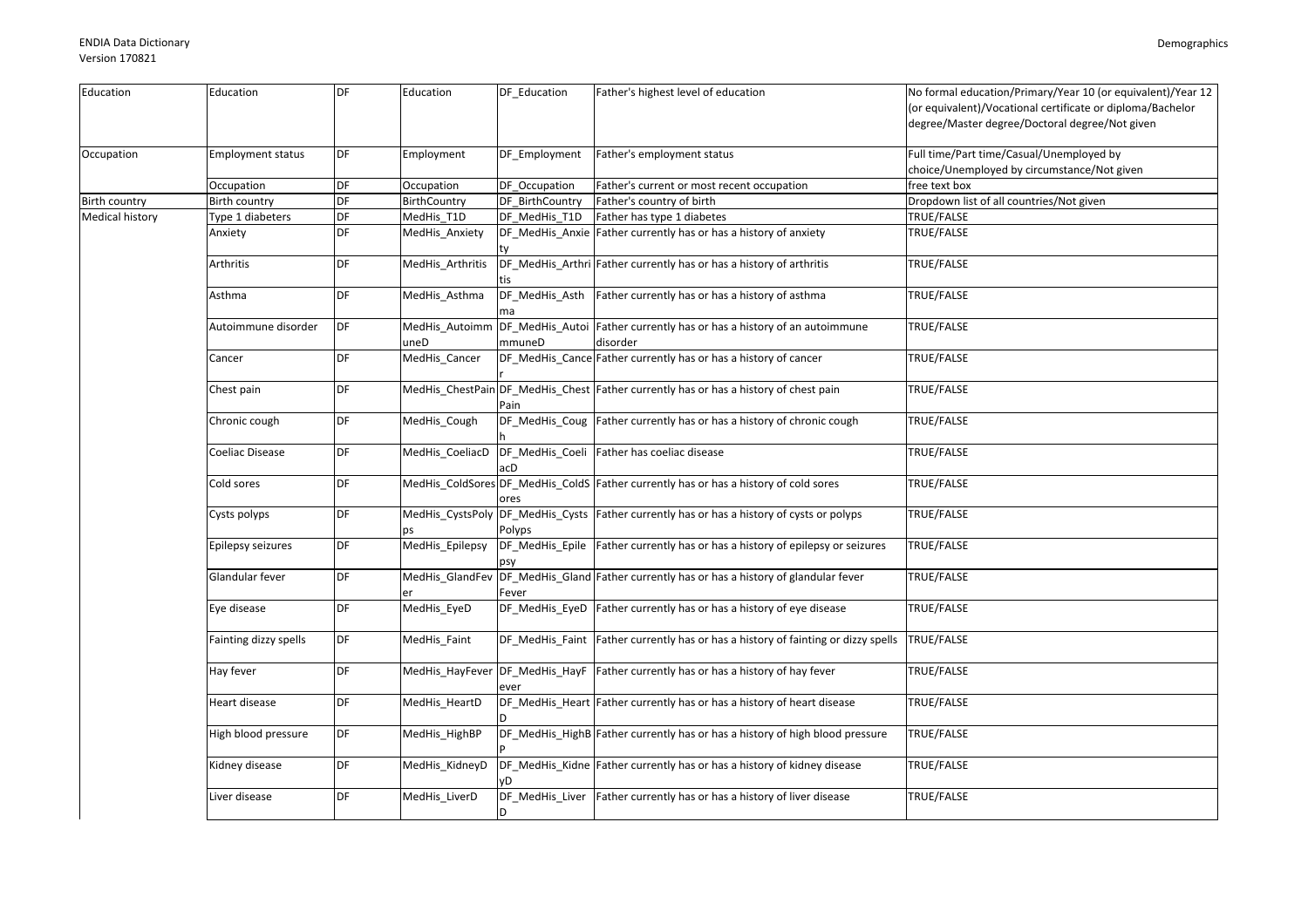|                        | Lung disease             | DF        | MedHis_LungD          |                  | DF_MedHis_Lung Father currently has or has a history of lung disease                         | TRUE/FALSE                     |
|------------------------|--------------------------|-----------|-----------------------|------------------|----------------------------------------------------------------------------------------------|--------------------------------|
|                        | Mental illness           | <b>DF</b> | MedHis_Mental         |                  | DF_MedHis_Ment Father currently has or has a history of mental illness                       | TRUE/FALSE                     |
|                        | Neurological disorder    | DF        | MedHis_NeuroD         |                  | DF MedHis Neur Father currently has or has a history of a neurological disorder TRUE/FALSE   |                                |
|                        | Stomach ulcers crohns    | DF        | MedHis_Stomach        | ach              | DF_MedHis_Stom Father currently has or has a history of stomach ulcers or<br>Crohn's disease | <b>TRUE/FALSE</b>              |
|                        | Stroke                   | DF        | MedHis_Stroke         |                  | DF_MedHis_Strok   Father currently has or has a history of stoke                             | TRUE/FALSE                     |
|                        | Thyroid problems         | DF        | MedHis_Thyroid        |                  | DF MedHis Thyro Father currently has or has a history of thyroid problems                    | TRUE/FALSE                     |
|                        | Type 2 diabetes          | DF        | MedHis_T2D            | DF_MedHis_T2D    | Father currently has or has a history of type 2 diabetes                                     | <b>TRUE/FALSE</b>              |
|                        | Other illness            | DF        | MedHis_illness        |                  | DF_MedHis_illnes Father currently has or has a history of other illnesses not<br>listed      | <b>TRUE/FALSE</b>              |
|                        | Previous hospitalisation | DF        | MedHis_Hospital       |                  | DF_MedHis_Hospi Father has had previous hospitalisations                                     | TRUE/FALSE                     |
|                        | Details                  | DF        | MedHis_c              | DF_MedHis_c      | Details of father's medical conditions and hospitalisations                                  | free text box                  |
|                        | History not collected    | DF        | MedHis no             | DF MedHis no     | Father's Medical History was not collected                                                   | TRUE/FALSE                     |
| Allergies              | Latex                    | DF        | Allergy_Latex         | DF_Allergy_Latex | Father is allergic to latex                                                                  | TRUE/FALSE                     |
|                        | Details                  | DF        | Allergy               | DF_Allergy       | Details of father's allergies                                                                | free text box                  |
| Paternal               | Weight (kg)              | DF        | Weight                | DF Weight        | Father's weight (kg) (0 if unknown)                                                          |                                |
| anthropometrics        | Weight measurement       | DF        | Weight_type           | DF_Weight_type   | How father's weight was measured                                                             | Measured in clinic/Self-report |
|                        | Height (cm)              | DF        | Height                | DF_Height        | Father's height (cm) (0 if unknown)                                                          |                                |
|                        | leight measurement       | DF        | Height_type           | DF_Height_type   | How father's height was measured                                                             | Measured in clinic/Self-report |
|                        | Date measured (year)     | DF        | HW yr                 | DF HW yr         | Year father's height and weight was measured                                                 | <b>YYYY</b>                    |
|                        | Date measured (month)    | DF        | HW_mth                | DF_HW_mth        | Month father's height and weight was measured                                                | <b>MM</b>                      |
|                        | Date measured (day)      | DF        | $HW_d$ day            | DF HW day        | Day father's height and weight was measured                                                  | DD                             |
| Birth weight           | Birth weight             | DF        | BirthWeight           | DF BirthWeight   | Paternal birth weight (g) (0 if unknown)                                                     |                                |
| <b>Birth gestation</b> | Birth gestation          | DF        | <b>BirthGestation</b> |                  | DF BirthGestation Paternal birth gestation (weeks) (0 if unknown)                            | #                              |
| Hba1c pre-conception   | HbA1c percentage         | DF        | HbA1c con per         |                  | DF_HbA1c_con_p HbA1c around time of conception (%)                                           |                                |
|                        | HbA1c volume             | DF        | HbA1c con vol         |                  | DF_HbA1c_con_vo HbA1c around time of conception (mmol/mol)                                   | #                              |
|                        | Unknown                  | DF        | HbA1c un              | DF HbA1c un      | HbA1c around time of conception is unknown                                                   | TRUE/FALSE                     |
|                        | Not T1D                  | DF        | HbA1c_notT1D          | DF_HbA1c_notT1   | Father does not have type 1 diabetes                                                         | TRUE/FALSE                     |
|                        | Date measured (year)     | DF        | HbA1c_con_yr          |                  | DF_HbA1c_con_yr Year HbA1c around time of conception was measured                            | <b>YYYY</b>                    |
|                        | Date measured (month) DF |           | HbA1c_con_mth         |                  | DF_HbA1c_con_m Month HbA1c around time of conception was measured                            | MM                             |
|                        | Date measured (day)      | DF        | HbA1c con day         | ay               | DF_HbA1c_con_d Day HbA1c around time of conception was measured                              | <b>DD</b>                      |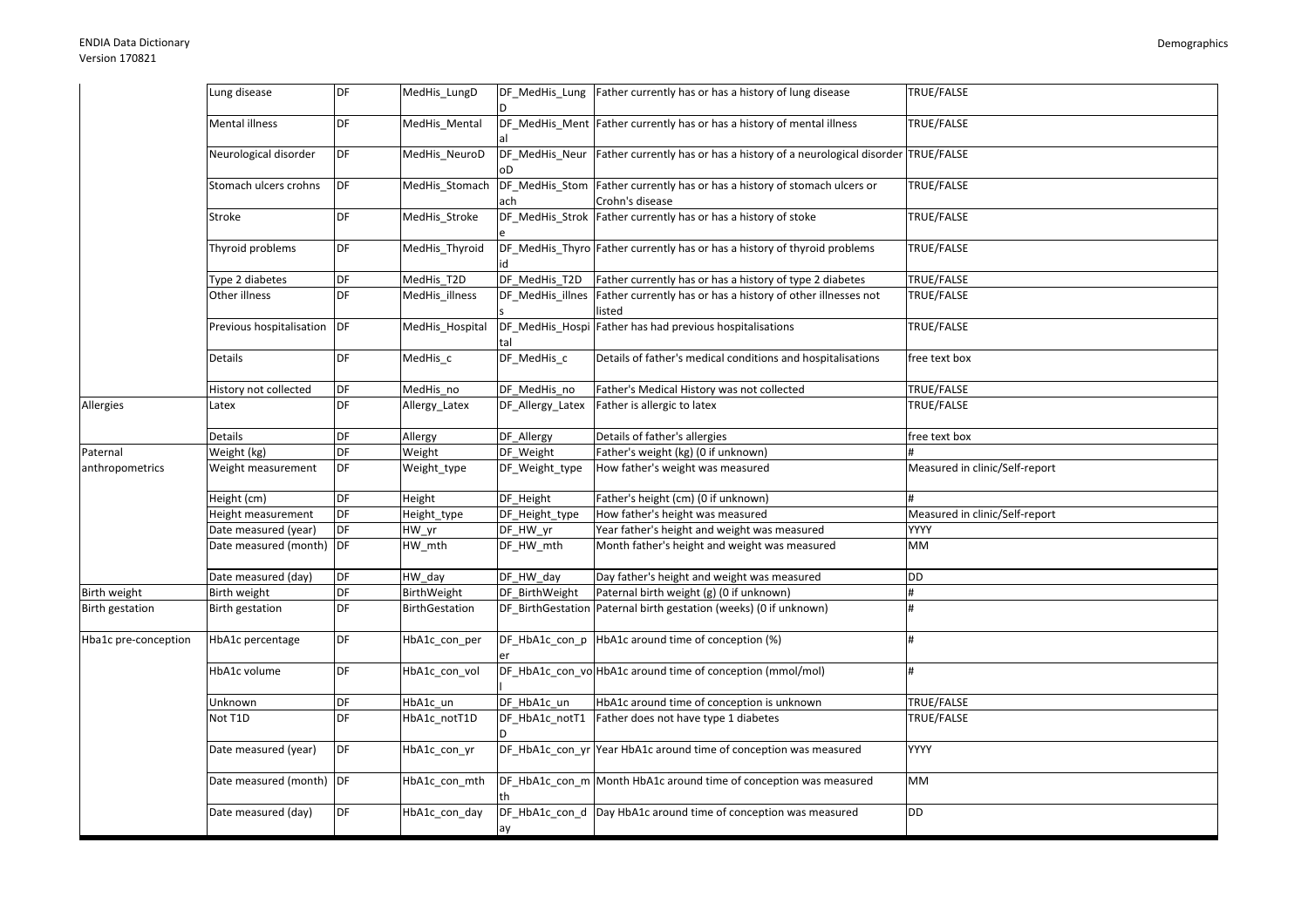| <b>Sibling Demographics</b> |                     |              |                        |               | Note: repeat entries if multiple siblings                                                  |                                                                                                                                                                                                                                                                                                                                                                        |
|-----------------------------|---------------------|--------------|------------------------|---------------|--------------------------------------------------------------------------------------------|------------------------------------------------------------------------------------------------------------------------------------------------------------------------------------------------------------------------------------------------------------------------------------------------------------------------------------------------------------------------|
| <b>Export heading</b>       | Variable            | <b>Visit</b> | Code                   | Visit Code    | <b>Description</b>                                                                         | Format                                                                                                                                                                                                                                                                                                                                                                 |
| General                     | ID                  | <b>DS</b>    | ID                     | DS ID         | Participant ID code                                                                        | STATE-CITY-SITE-###                                                                                                                                                                                                                                                                                                                                                    |
|                             | Not Finish          | <b>DS</b>    | NotFin                 | DS NotFin     | Data entry has not been finished                                                           | TRUE/FALSE                                                                                                                                                                                                                                                                                                                                                             |
|                             | Finalized           | <b>DS</b>    | Final                  | DS Final      | Data entry has been finalised by project management team                                   | TRUE/FALSE                                                                                                                                                                                                                                                                                                                                                             |
| <b>Address</b>              | Town                | <b>DS</b>    | City                   | DS City       | Sibling's address (city)                                                                   | free text box                                                                                                                                                                                                                                                                                                                                                          |
|                             | Postcode            | <b>DS</b>    | Postcode               | DS Postcode   | Sibling's address (postcode)                                                               | free text box                                                                                                                                                                                                                                                                                                                                                          |
|                             | State               | <b>DS</b>    | State                  | DS_State      | Sibling's address (state)                                                                  | free text box                                                                                                                                                                                                                                                                                                                                                          |
| <b>DOB</b>                  | <b>DOB</b>          | <b>DS</b>    | <b>DOB</b>             | DS DOB        | Sibling's date of birth                                                                    | DD/MM/YYYY                                                                                                                                                                                                                                                                                                                                                             |
| Gender                      | Gender              | <b>DS</b>    | Gender                 | DS Gender     | Sibling's gender                                                                           | Male/Female                                                                                                                                                                                                                                                                                                                                                            |
| Ancestry                    | Ancestry            | <b>DS</b>    | Ancestry               | DS Ancestry   | Ancestry of sibling                                                                        | Aboriginal/Torres Strait Islander, Australian, American,<br>Armenian, Chinese, Coratian, Dutch, English, Filipino, French,<br>German, Greek, Hungarian, Indian, Indonesian, Irish, Italian,<br>Lebanese, Macedonian, , Maltese, New Zealander, Russian,<br>Scottish, Serbian, Sri Lankan, South Africian, Spanish, Turkish,<br>Welsh, Other(please specify), Not given |
|                             | Ancestry2           | <b>DS</b>    | Ancestry2              | DS Ancestry2  | Ancestry of sibling (second option)                                                        | Aboriginal/Torres Strait Islander, Australian, American,<br>Armenian, Chinese, Coratian, Dutch, English, Filipino, French,<br>German, Greek, Hungarian, Indian, Indonesian, Irish, Italian,<br>Lebanese, Macedonian, , Maltese, New Zealander, Russian,<br>Scottish, Serbian, Sri Lankan, South Africian, Spanish, Turkish,<br>Welsh, Other(please specify), Not given |
|                             | Ancestry other      | <b>DS</b>    | Ancestry_c             | DS_Ancestry_c | Ancestry if Other (please specify) was selected from list                                  | free text box                                                                                                                                                                                                                                                                                                                                                          |
| <b>Medical history</b>      | Anxiety             | <b>DS</b>    | MedHis_Anxiety         |               | DS_MedHis_Anxie Sibling currently has or has a history of anxiety                          | TRUE/FALSE                                                                                                                                                                                                                                                                                                                                                             |
|                             | Arthritis           | <b>DS</b>    | MedHis_Arthritis       |               | DS_MedHis_Arthri Sibling currently has or has a history of arthritis                       | TRUE/FALSE                                                                                                                                                                                                                                                                                                                                                             |
|                             | Asthma              | <b>DS</b>    | MedHis_Asthma          |               | DS_MedHis_Asth Sibling currently has or has a history of asthma                            | TRUE/FALSE                                                                                                                                                                                                                                                                                                                                                             |
|                             | Autoimmune disorder | <b>DS</b>    | MedHis_Autoimm<br>uneD | mmuneD        | DS_MedHis_Autoi Sibling currently has or has a history of an autoimmune<br>disorder        | TRUE/FALSE                                                                                                                                                                                                                                                                                                                                                             |
|                             | Cancer              | <b>DS</b>    | MedHis_Cancer          |               | DS_MedHis_Cance Sibling currently has or has a history of cancer                           | TRUE/FALSE                                                                                                                                                                                                                                                                                                                                                             |
|                             | Chest pain          | <b>DS</b>    |                        | Pain          | MedHis_ChestPain DS_MedHis_Chest Sibling currently has or has a history of chest pain      | TRUE/FALSE                                                                                                                                                                                                                                                                                                                                                             |
|                             | Chronic cough       | <b>DS</b>    | MedHis Cough           |               | DS_MedHis_Coug Sibling currently has or has a history of chronic cough                     | TRUE/FALSE                                                                                                                                                                                                                                                                                                                                                             |
|                             | Coeliac Disease     | <b>DS</b>    | MedHis CoeliacD        |               | DS_MedHis_Coeli Sibling has coeliac disease                                                | TRUE/FALSE                                                                                                                                                                                                                                                                                                                                                             |
|                             | Cold sores          | <b>DS</b>    |                        | ores          | MedHis_ColdSores DS_MedHis_ColdS Sibling currently has or has a history of cold sores      | TRUE/FALSE                                                                                                                                                                                                                                                                                                                                                             |
|                             | Cysts polyps        | <b>DS</b>    |                        |               | MedHis_CystsPoly DS_MedHis_Cysts Sibling currently has or has a history of cysts or polyps | TRUE/FALSE                                                                                                                                                                                                                                                                                                                                                             |

ps

Polyps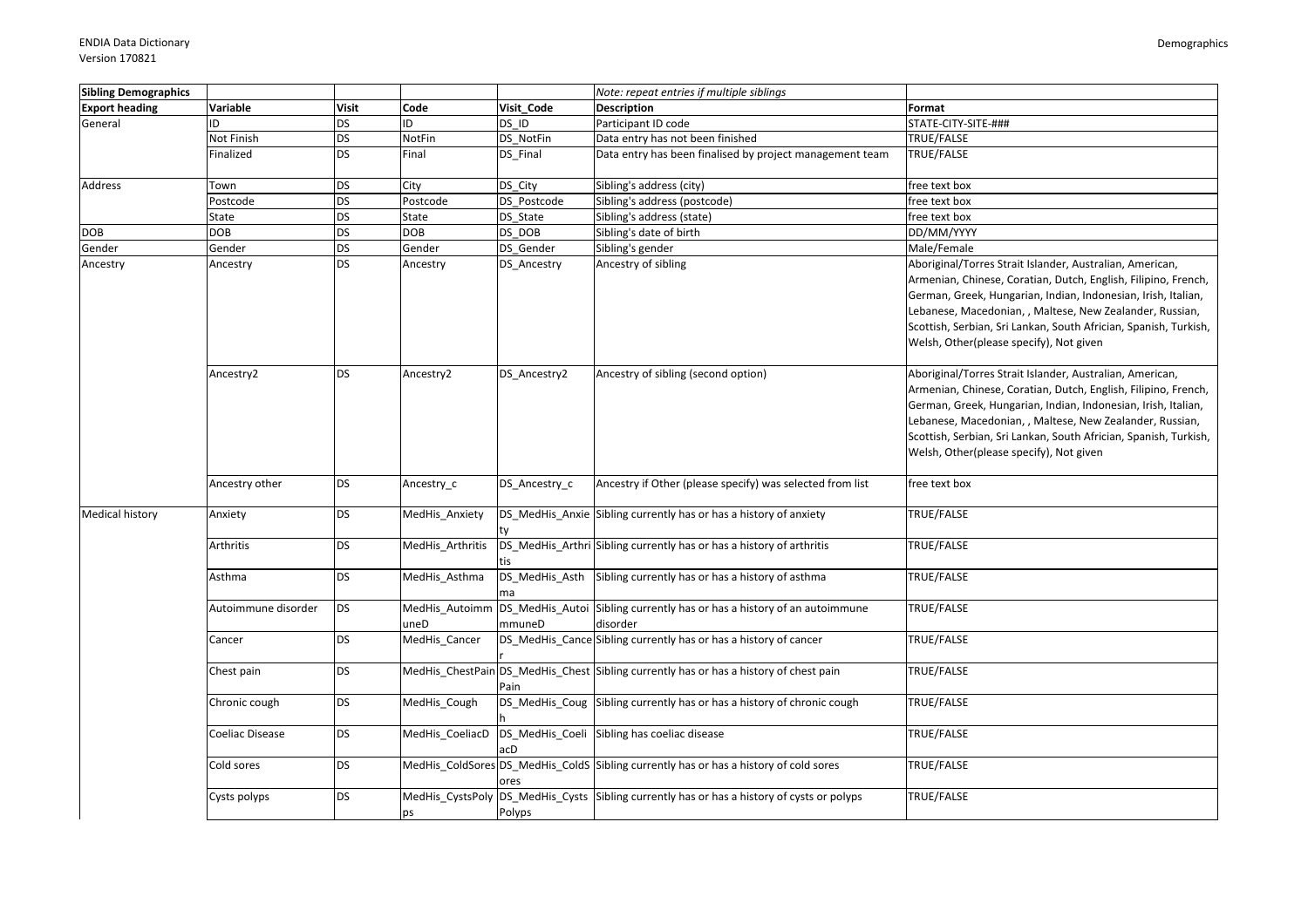Allergies

|              | Epilepsy seizures        | <b>DS</b> | MedHis_Epilepsy |                  | DS_MedHis_Epile Sibling currently has or has a history of epilepsy or seizures                | TRUE/FALSE    |
|--------------|--------------------------|-----------|-----------------|------------------|-----------------------------------------------------------------------------------------------|---------------|
|              | Glandular fever          | <b>DS</b> |                 | Fever            | MedHis_GlandFev DS_MedHis_Gland Sibling currently has or has a history of glandular fever     | TRUE/FALSE    |
|              | Eye disease              | <b>DS</b> | MedHis_EyeD     |                  | DS_MedHis_EyeD Sibling currently has or has a history of eye disease                          | TRUE/FALSE    |
|              | Fainting dizzy spells    | <b>DS</b> | MedHis Faint    |                  | DS MedHis Faint Sibling currently has or has a history of fainting or dizzy spells            | TRUE/FALSE    |
|              | Hay fever                | <b>DS</b> |                 | ever             | MedHis_HayFever DS_MedHis_HayF Sibling currently has or has a history of hay fever            | TRUE/FALSE    |
|              | Heart disease            | <b>DS</b> | MedHis HeartD   |                  | DS_MedHis_Heart Sibling currently has or has a history of heart disease                       | TRUE/FALSE    |
|              | High blood pressure      | <b>DS</b> | MedHis_HighBP   |                  | DS_MedHis_HighB Sibling currently has or has a history of high blood pressure                 | TRUE/FALSE    |
|              | Kidney disease           | <b>DS</b> | MedHis_KidneyD  |                  | DS_MedHis_Kidne Sibling currently has or has a history of kidney disease                      | TRUE/FALSE    |
|              | Liver disease            | <b>DS</b> | MedHis LiverD   |                  | DS_MedHis_Liver Sibling currently has or has a history of liver disease                       | TRUE/FALSE    |
|              | Lung disease             | <b>DS</b> | MedHis_LungD    | DS_MedHis_Lung   | Sibling currently has or has a history of lung disease                                        | TRUE/FALSE    |
|              | Mental illness           | <b>DS</b> | MedHis Mental   |                  | DS_MedHis_Ment Sibling currently has or has a history of mental illness                       | TRUE/FALSE    |
|              | Neurological disorder    | <b>DS</b> | MedHis_NeuroD   |                  | DS_MedHis_Neur Sibling currently has or has a history of a neurological disorder TRUE/FALSE   |               |
|              | Stomach ulcers crohns    | <b>DS</b> | MedHis Stomach  | ach              | DS_MedHis_Stom Sibling currently has or has a history of stomach ulcers or<br>Crohn's disease | TRUE/FALSE    |
|              | Stroke                   | <b>DS</b> | MedHis_Stroke   |                  | DS MedHis Strok Sibling currently has or has a history of stoke                               | TRUE/FALSE    |
|              | Thyroid problems         | <b>DS</b> | MedHis Thyroid  |                  | DS_MedHis_Thyro Sibling currently has or has a history of thyroid problems                    | TRUE/FALSE    |
|              | Type 1 diabetes          | <b>DS</b> | MedHis_T1D      | DS MedHis T1D    | Sibling has type 1 diabetes                                                                   | TRUE/FALSE    |
|              | Type 2 diabetes          | <b>DS</b> | MedHis T2D      | DS MedHis T2D    | Sibling currently has or has a history of type 2 diabetes                                     | TRUE/FALSE    |
|              | Other illness            | <b>DS</b> | MedHis illness  | DS MedHis illnes | Sibling currently has or has a history of other illnesses not<br>listed                       | TRUE/FALSE    |
|              | Previous hospitalisation | <b>DS</b> | MedHis_Hospital | tal              | DS_MedHis_Hospi Sibling has had previous hospitalisations                                     | TRUE/FALSE    |
|              | Details                  | <b>DS</b> | MedHis c        | DS MedHis c      | Details of sibling's medical conditions and hospitalisations                                  | free text box |
|              | History not collected    | <b>DS</b> | MedHis_no       | DS_MedHis_no     | Sibling's Medical History was not collected                                                   | TRUE/FALSE    |
| Allergies    | Latex                    | <b>DS</b> | Allergy_Latex   | DS_Allergy_Latex | Sibling is allergic to latex                                                                  | TRUE/FALSE    |
|              | Details                  | DS        | Allergy         | DS_Allergy       | Details of sibling's allergies                                                                | free text box |
| Birth weight | Birth weight             | <b>DS</b> | BirthWeight     | DS_BirthWeight   | Sibling birth weight (g) (0 if unknown)                                                       | #             |
|              |                          |           |                 |                  |                                                                                               |               |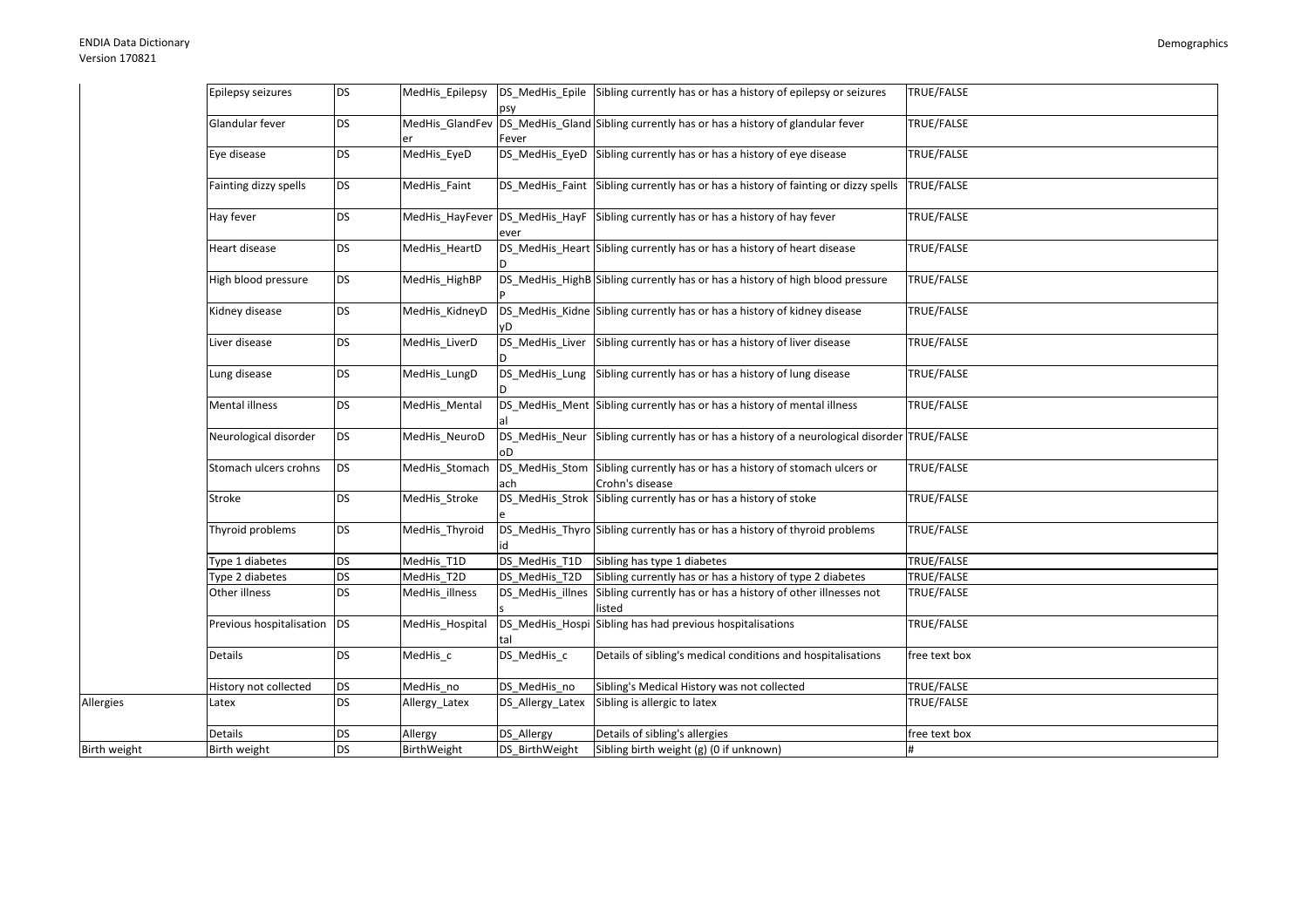| <b>Maternal Preconception</b><br>Questionnaire |                                               |              |                 |                       |                                                                                                                          |                                                                                                                           |
|------------------------------------------------|-----------------------------------------------|--------------|-----------------|-----------------------|--------------------------------------------------------------------------------------------------------------------------|---------------------------------------------------------------------------------------------------------------------------|
|                                                |                                               |              |                 |                       |                                                                                                                          |                                                                                                                           |
| <b>Export heading</b>                          | Variable                                      | <b>Visit</b> | Code            | Visit_Code            | <b>Description</b>                                                                                                       | Format                                                                                                                    |
| General                                        | חו                                            | PM           | ID              | PM ID                 | Participant ID code                                                                                                      | STATE-CITY-SITE-###                                                                                                       |
|                                                | Completion date                               | PM           | Date            | PM_Date               | Date maternal preconception questionnaire completed                                                                      | DD/MM/YYYY                                                                                                                |
|                                                | Not collected                                 | PM           | NotDone         | PM NotDone            | No maternalpreconception data was collected                                                                              | TRUE/FALSE                                                                                                                |
|                                                | Not collected comment                         | PM           | NotDone c       | PM NotDone c          | Comment on why no data was collected                                                                                     | free text box                                                                                                             |
|                                                | Not Finish                                    | PM           | NotFin          | PM_NotFin             | Data entry has not been finished                                                                                         | TRUE/FALSE                                                                                                                |
|                                                | Finalized                                     | PM           | Final           | PM Final              | Data entry has been finalised by project management team                                                                 | TRUE/FALSE                                                                                                                |
| Weight                                         | Estimated weight (kg)                         | PM           | Weight          | PM Weight             | Estimated preconception weight (kg)                                                                                      |                                                                                                                           |
|                                                | Unknown                                       | PM           | Weight_un       | PM Weight un          | Preconception weight is unknown                                                                                          | TRUE/FALSE                                                                                                                |
|                                                | Compare weight                                | PM           | Weight comp     |                       | PM Weight comp If preconception weight is unknown, how does it compare to<br>what the mother weights now                 | Similar (within 5 kg)/I now weight more than I did prior to<br>conception/I now weigh less than I did prior to conception |
| Supplements &<br>medications                   | Preconception<br>supplement (Brand)           | PM           | PreconSup_brand | and                   | PM_PreconSup_br Brand of preconception supplement taken in the three<br>months prior to pregnancy                        | free text box                                                                                                             |
|                                                | Preconception<br>supplement (frequency)       | PM           | PreconSup_freq  | PM_PreconSup_fr<br>eq | Frequency of preconception supplement taken in the three<br>months prior to pregnancy                                    | Never/0-30 days/31-60 days/61-90 days/Daily                                                                               |
|                                                | Preconception<br>supplement (amount)          | PM           | PreconSup_dose  | ose                   | PM_PreconSup_d  Amount of preconception supplement taken in the three<br>months prior to pregnancy                       | free text box                                                                                                             |
|                                                | Preconception<br>supplement (months<br>taken) | PM           | PreconSup_mths  | ths                   | PM_PreconSup_m Number of months the preconception supplement was taken  #<br>pre-pregnancy                               |                                                                                                                           |
|                                                | Multivitamin (Brand)                          | PM           | MultiVit brand  |                       | PM_MultiVit_bran Brand of multivitamin supplement taken in the three months<br>prior to pregnancy                        | free text box                                                                                                             |
|                                                | Multivitamin (frequency) PM                   |              | MultiVit_freq   |                       | PM_MultiVit_freq Frequency of multivitamin supplement taken in the three<br>months prior to pregnancy                    | Never/0-30 days/31-60 days/61-90 days/Daily                                                                               |
|                                                | Multivitamin (amount)                         | PM           | MultiVit_dose   |                       | PM_MultiVit_dose Amount of multivitamin supplement taken in the three<br>months prior to pregnancy                       | free text box                                                                                                             |
|                                                | Multivitamin (months<br>taken)                | PM           | MultiVit mths   |                       | PM MultiVit mth Number of months the multivitamin supplement was taken<br>pre-pregnancy                                  |                                                                                                                           |
|                                                | Omega-3 (Brand)                               | PM           | FishOil brand   |                       | PM FishOil brand Brand of fish oil supplement taken in the three months prior<br>to pregnancy                            | free text box                                                                                                             |
|                                                | Omega-3 (frequency)                           | PM           | FishOil_freq    | PM_FishOil_freq       | Frequency of fish oil supplement taken in the three months<br>prior to pregnancy                                         | Never/0-30 days/31-60 days/61-90 days/Daily                                                                               |
|                                                | Omega-3 (amount)                              | PM           | FishOil dose    | PM_FishOil_dose       | Amount of fish oil supplement taken in the three months prior free text box<br>to pregnancy                              |                                                                                                                           |
|                                                | Omega-3 (months taken) PM                     |              | FishOil mths    | PM FishOil mths       | Number of months the fish oil supplement was taken pre-<br>pregnancy                                                     | #                                                                                                                         |
|                                                | Iron (Brand)                                  | PM           | Iron_brand      | PM_Iron_brand         | Brand of iron supplement taken in the three months prior to<br>pregnancy                                                 | free text box                                                                                                             |
|                                                | Iron (frequency)                              | PM           | Iron_freq       | PM_Iron_freq          | Frequency of iron supplement taken in the three months prior Never/0-30 days/31-60 days/61-90 days/Daily<br>to pregnancy |                                                                                                                           |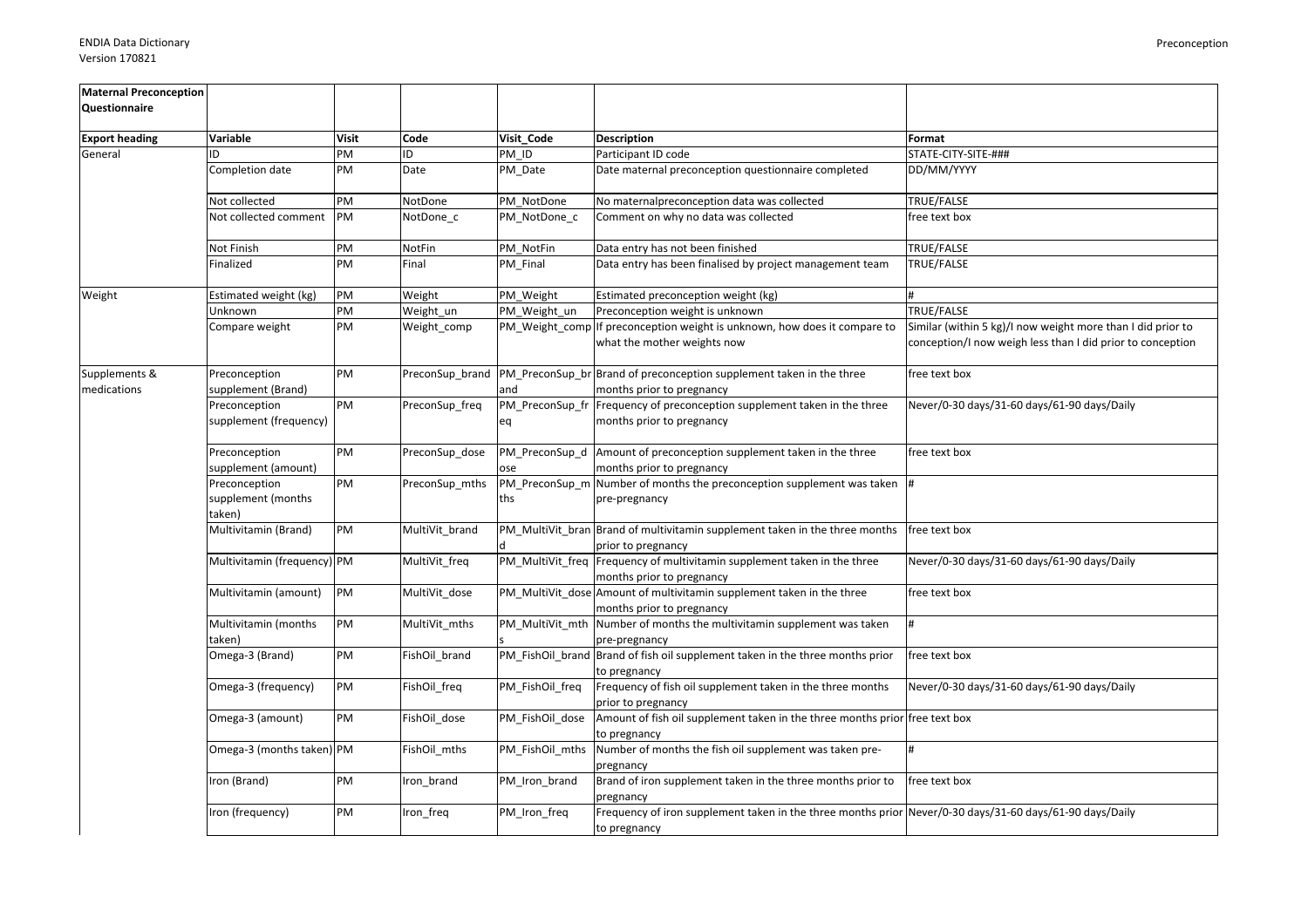| Iron (amount)               | PM | Iron dose       | PM Iron dose     | Amount of iron supplement taken in the three months prior<br>to pregnancy                  | free text box                               |
|-----------------------------|----|-----------------|------------------|--------------------------------------------------------------------------------------------|---------------------------------------------|
| Iron (months taken)         | PM | Iron mths       | PM_Iron_mths     | Number of months the iron supplement was taken pre-                                        | #                                           |
|                             |    |                 |                  | pregnancy                                                                                  |                                             |
| Other (Brand)               | PM | OtherSup_brand  |                  | PM_OtherSup_bra Brand of other supplement taken in the three months prior to free text box |                                             |
|                             |    |                 | nd               | pregnancy                                                                                  |                                             |
| Other (frequency)           | PM | OtherSup_freq   |                  | PM_OtherSup_fre Frequency of other supplement taken in the three months                    | Never/0-30 days/31-60 days/61-90 days/Daily |
|                             |    |                 |                  | prior to pregnancy                                                                         |                                             |
| Other (amount)              | PM | OtherSup dose   |                  | PM OtherSup do Amount of other supplement taken in the three months prior free text box    |                                             |
|                             |    |                 | se               | to pregnancy                                                                               |                                             |
| Other (months taken)        | PM | OtherSup mths   |                  | PM OtherSup mt Number of months the other supplement was taken pre-                        | #                                           |
|                             |    |                 | hs               | pregnancy                                                                                  |                                             |
| Probiotics (Brand)          | PM | Probiotics_type | PM_Probiotics_ty | Brand or food name of probiotic (including supplements,                                    | free text box                               |
|                             |    |                 | рe               | powders and fortified foods) taken in the three months prior                               |                                             |
|                             |    |                 |                  | to pregnancy                                                                               |                                             |
| Probiotics (frequency)      | PM | Probiotics freq |                  | PM Probiotics fre Frequency of probiotic taken in the three months prior to                | Never/0-30 days/31-60 days/61-90 days/Daily |
|                             |    |                 |                  | pregnancy                                                                                  |                                             |
| Probiotics (amount)         | PM | Probiotics dose |                  | PM Probiotics do Amount of probiotic taken in the three months prior to                    | free text box                               |
|                             |    |                 | se               | pregnancy                                                                                  |                                             |
| Probiotics (months          | PM | Probiotics_mths |                  | PM Probiotics mt Number of months the probiotic was taken pre-pregnancy                    | #                                           |
| taken)                      |    |                 | hs               |                                                                                            |                                             |
| Medication Brand (1)        | PM | Med1 brand      | PM Med1 brand    | Brand of medication taken in the three months prior to                                     | free text box                               |
|                             |    |                 |                  | pregnancy                                                                                  |                                             |
| <b>Medication Frequency</b> | PM | Med1_freq       | PM_Med1_freq     | Frequency of medication taken in the three months prior to                                 | Never/0-30 days/31-60 days/61-90 days/Daily |
| (1)                         |    |                 |                  | pregnancy                                                                                  |                                             |
| Medication Dose (1)         | PM | Med1_dose       | PM_Med1_dose     | Amount of medication taken in the three months prior to                                    | free text box                               |
|                             |    |                 |                  | pregnancy                                                                                  |                                             |
| <b>Medication Months</b>    | PM | Med1 mths       | PM Med1 mths     | Number of months the medication was taken pre-pregnancy                                    | $\frac{1}{4}$                               |
| taken (1)                   |    |                 |                  |                                                                                            |                                             |
| Medication Brand (2)        | PM | Med2 brand      | PM Med2 brand    | Brand of medication taken in the three months prior to                                     | free text box                               |
|                             |    |                 |                  |                                                                                            |                                             |
| <b>Medication Frequency</b> | PM | Med2 freq       | PM Med2 freq     | pregnancy<br>Frequency of medication taken in the three months prior to                    | Never/0-30 days/31-60 days/61-90 days/Daily |
|                             |    |                 |                  |                                                                                            |                                             |
| (2)                         | PM |                 |                  | pregnancy                                                                                  |                                             |
| Medication Dose (2)         |    | Med2 dose       | PM_Med2_dose     | Amount of medication taken in the three months prior to                                    | free text box                               |
|                             |    |                 |                  | pregnancy                                                                                  |                                             |
| <b>Medication Months</b>    | PM | Med2_mths       | PM_Med2_mths     | Number of months the medication was taken pre-pregnancy                                    | #                                           |
| taken (2)                   |    |                 |                  |                                                                                            |                                             |
| Medication Brand (3)        | PM | Med3_brand      | PM_Med3_brand    | Brand of medication taken in the three months prior to                                     | free text box                               |
|                             |    |                 |                  | pregnancy                                                                                  |                                             |
| <b>Medication Frequency</b> | PM | Med3 freq       | PM Med3 freq     | Frequency of medication taken in the three months prior to                                 | Never/0-30 days/31-60 days/61-90 days/Daily |
| (3)                         |    |                 |                  | pregnancy                                                                                  |                                             |
| Medication Dose (3)         | PM | Med3 dose       | PM_Med3_dose     | Amount of medication taken in the three months prior to                                    | free text box                               |
|                             |    |                 |                  | pregnancy                                                                                  |                                             |
| <b>Medication Months</b>    | PM | Med3 mths       | PM Med3 mths     | Number of months the medication was taken pre-pregnancy                                    | #                                           |
| taken (3)                   |    |                 |                  |                                                                                            |                                             |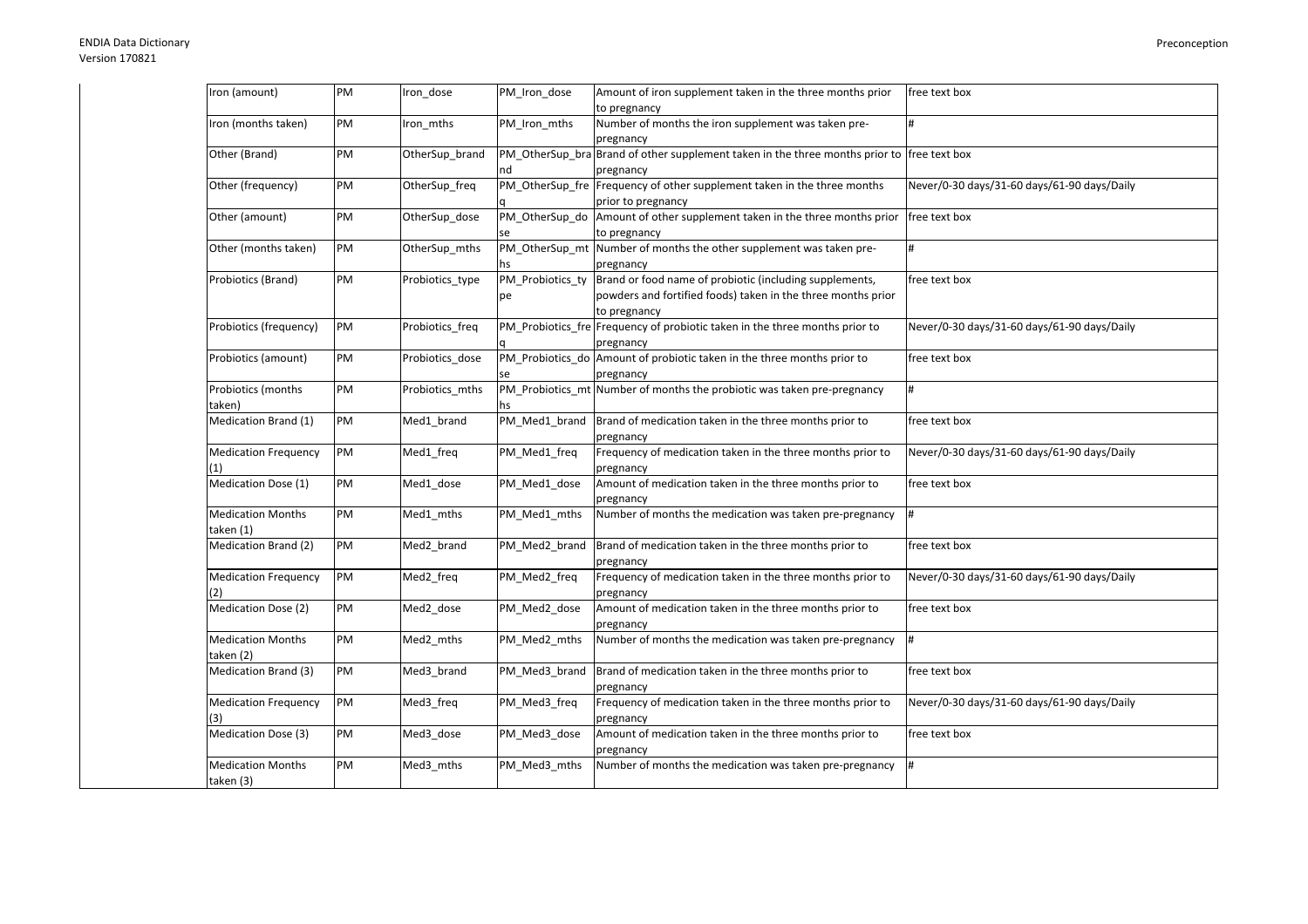| Smoking      | Smoking status                   | PM | Smoking             | PM_Smoking       | Mother's smoking status in the three months prior to                                       | did not smoke and have never been a smoker/I did not          |
|--------------|----------------------------------|----|---------------------|------------------|--------------------------------------------------------------------------------------------|---------------------------------------------------------------|
|              |                                  |    |                     |                  | pregnancy                                                                                  | smoke but have previously been a smoker/Less than 1           |
|              |                                  |    |                     |                  |                                                                                            | cigarette per week/2-6 cigarettes per week/1-5 cigarettes per |
|              |                                  |    |                     |                  |                                                                                            | day/6-10 cigarettes per day/More than 10 cigarettes per day   |
|              |                                  |    |                     |                  |                                                                                            |                                                               |
|              | When quit smoking                | PM | Smoking quit        |                  | PM_Smoking_quit  If mother had previously been a smoker, the year she quit                 |                                                               |
|              |                                  |    |                     |                  | smoking                                                                                    |                                                               |
| Vaccinations | nfluenza vaccine                 | PM | FluVaccine          | PM FluVaccine    | Mother had influenza vaccine in the three months prior                                     | TRUE/FALSE                                                    |
|              |                                  |    |                     |                  | pregnancy                                                                                  |                                                               |
|              | Influenza vaccine date           | PM | FluVaccine_year     |                  | PM_FluVaccine_ye Date of influenza vaccine prior to pregnancy (year)                       | <b>YYYY</b>                                                   |
|              | (year)                           |    |                     |                  |                                                                                            |                                                               |
|              | Influenza vaccine date           | PM |                     |                  | FluVaccine_month PM_FluVaccine_m Date of influenza vaccine prior to pregnancy (month)      | МM                                                            |
|              | (month)                          |    |                     | onth             |                                                                                            |                                                               |
|              | Influenza vaccine date           | PM | FluVaccine_day      |                  | PM_FluVaccine_d Date of influenza vaccine prior to pregnancy (day)                         | DD                                                            |
|              | (day)                            |    |                     | ay               |                                                                                            |                                                               |
|              | Pertussis vaccine                | PM | Pertussis           | PM_Pertussis     | Mother had pertussis (whopping cough) vaccine in the three                                 | TRUE/FALSE                                                    |
|              |                                  | PM |                     |                  | months prior to their pregnancy                                                            |                                                               |
|              | Pertussis vaccine date           |    | Pertussis_year      |                  | PM_Pertussis_yea Date of pertussis (whopping cough) vaccine prior to pregnancy YYYY        |                                                               |
|              | (year)<br>Pertussis vaccine date | PM | Pertussis month     |                  | (year)<br>PM_Pertussis_mo Date of pertussis (whopping cough) vaccine prior to pregnancy MM |                                                               |
|              | (month)                          |    |                     | nth              | (month)                                                                                    |                                                               |
|              | Pertussis vaccine date           | PM | Pertussis_day       | PM_Pertussis_day | Date of pertussis (whopping cough) vaccine prior to pregnancy DD                           |                                                               |
|              | (day)                            |    |                     |                  | (day)                                                                                      |                                                               |
|              | Other                            | PM | <b>OtherVaccine</b> |                  | PM_OtherVaccine Mother had another type of vaccine in the three months prior TRUE/FALSE    |                                                               |
|              |                                  |    |                     |                  | to their pregnancy                                                                         |                                                               |
|              | Specify Other                    | PM |                     |                  | OtherVaccine_typ PM_OtherVaccine Details of type of other vaccine had prior to pregnancy   | free text box                                                 |
|              |                                  |    |                     | type             |                                                                                            |                                                               |
|              | Other date (year)                | PM |                     |                  | OtherVaccine_yea  PM_OtherVaccine  Date of other vaccine prior to pregnancy (year)         | <b>YYYY</b>                                                   |
|              |                                  |    |                     | year             |                                                                                            |                                                               |
|              | Other date (month)               | PM |                     |                  | OtherVaccine_mo  PM_OtherVaccine  Date of other vaccine prior to pregnancy (month)         | МM                                                            |
|              |                                  |    | nth                 | month            |                                                                                            |                                                               |
|              | Other date (day)                 | PM | OtherVaccine_day    |                  | PM_OtherVaccine Date of other vaccine prior to pregnancy (day)                             | DD                                                            |
|              |                                  |    |                     | day              |                                                                                            |                                                               |
| Infections   | Flu                              | PM | Infection_flu       | PM_Infection_flu | The mother had a flu/respiratory tract infection in the three                              | TRUE/FALSE                                                    |
|              |                                  |    |                     |                  | months prior to pregnancy                                                                  |                                                               |
|              | Gastroenteritis                  | PM | Infection gastro    |                  | PM_Infection_gast The mother had a gastroenteritis infection in the three                  | TRUE/FALSE                                                    |
|              |                                  |    |                     |                  | months prior to pregnancy                                                                  |                                                               |
|              | Urinary tract                    | PM | Infection_UTI       |                  | PM_Infection_UTI The mother had an urinary tract infection in the three months TRUE/FALSE  |                                                               |
|              |                                  |    |                     |                  | prior to pregnancy                                                                         |                                                               |
|              | <b>STD</b>                       | PM | Infection STD       |                  | PM_Infection_STD The mother had a sexually transmitted disease in the three                | TRUE/FALSE                                                    |
|              |                                  |    |                     |                  | months prior to pregnancy                                                                  |                                                               |
|              | Vaginal thrush                   | PM | Infection_thrush    |                  | PM_Infection_thr The mother had a vaginal thrush infection in the three months TRUE/FALSE  |                                                               |
|              |                                  |    |                     | ush              | prior to pregnancy                                                                         |                                                               |
|              | Other                            | PM | Infection_other     |                  | PM_Infection_oth The mother had an other type of infection in the three                    | TRUE/FALSE                                                    |
|              |                                  |    |                     |                  | months prior to pregnancy                                                                  |                                                               |
|              | Specify other                    | PM | Infection_type      |                  | PM_Infection_typ Description of other type of infection the mother had in the              | free text box                                                 |
|              |                                  |    |                     |                  | three months prior to pregnancy                                                            |                                                               |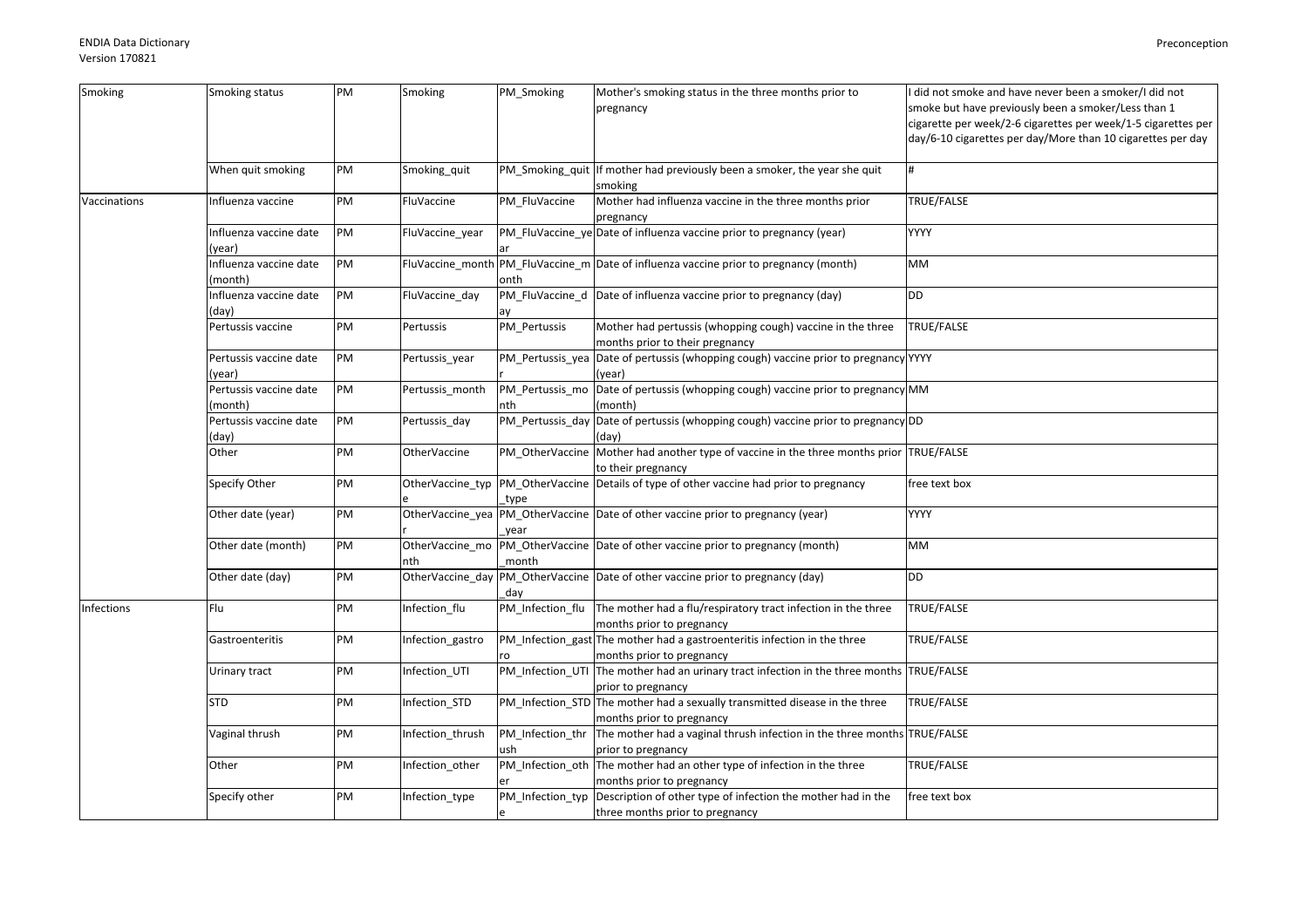| Stressful event   | Stressful life events  | PM | StressLifeEvent   |                  | PM_StressLifeEve The mother had a stressful life event (i.e. death, divource,                                                     | TRUE/FALSE        |
|-------------------|------------------------|----|-------------------|------------------|-----------------------------------------------------------------------------------------------------------------------------------|-------------------|
|                   |                        |    |                   | nt               | major illness, hospitalisation, losing or changing jobs, moving                                                                   |                   |
|                   |                        |    |                   |                  | house, etc) in the three months prior to pregnancy                                                                                |                   |
|                   |                        |    |                   |                  |                                                                                                                                   |                   |
|                   | Specify event          | PM | StressLifeEvent c | PM StressLifeEve | Details of stressful life event                                                                                                   | free text box     |
|                   |                        |    |                   | nt c             |                                                                                                                                   |                   |
| Travel            | Travel overseas        | PM | Travel            | PM Travel        | The mother travelled overseas in the three months prior to                                                                        | TRUE/FALSE        |
|                   |                        |    |                   |                  | pregnancy                                                                                                                         |                   |
|                   | Destination (1)        | PM | Travel1_dest      | PM_Travel1_dest  | Destination travelled to in three months prior to pregnancy                                                                       | free text box     |
|                   |                        |    |                   |                  |                                                                                                                                   |                   |
|                   | Weeks (1)              | PM | Travel1 wk        | PM Travel1 wk    | Length of stay at destination (weeks)                                                                                             |                   |
|                   | Destination (2)        | PM | Travel2 dest      | PM Travel2 dest  | Destination travelled to in three months prior to pregnancy                                                                       | free text box     |
|                   | Weeks (2)              | PM | Travel2 wk        | PM_Travel2_wk    | Length of stay at destination (weeks)                                                                                             |                   |
|                   | Destination (3)        | PM | Travel3 dest      | PM_Travel3_dest  | Destination travelled to in three months prior to pregnancy                                                                       | free text box     |
|                   |                        |    |                   |                  |                                                                                                                                   |                   |
|                   | Weeks (3)              | PM | Travel3 wk        | PM Travel3 wk    | Length of stay at destination (weeks)                                                                                             |                   |
| Pets              | Dog that comes inside  | PM | Dog_inside        | PM_Dog_inside    | The household has a dog that comes inside in the three                                                                            | TRUE/FALSE        |
|                   |                        |    |                   |                  | months prior to pregnancy                                                                                                         |                   |
|                   | Dog that lives outside | PM | Dog_outside       | PM_Dog_outside   | The household has a dog that lives outside and doesn't come                                                                       | TRUE/FALSE        |
|                   |                        |    |                   |                  | inside in the three months prior to pregnancy                                                                                     |                   |
|                   | Cat that comes inside  | PM | Cat_inside        | PM_Cat_inside    | The household has a cat that comes inside in the three                                                                            | <b>TRUE/FALSE</b> |
|                   |                        |    |                   |                  | months prior to pregnancy                                                                                                         |                   |
|                   | Cat that lives outside | PM | Cat outside       | PM Cat outside   | The household has a cat that lives outside and doesn't come                                                                       | TRUE/FALSE        |
|                   |                        |    |                   |                  | inside in the three months prior to pregnancy                                                                                     |                   |
|                   | Furred pet             | PM | FurredPet         | PM FurredPet     | The household has a furred pet that is not a cat or a dog in the TRUE/FALSE                                                       |                   |
|                   |                        |    |                   |                  | three months prior to pregnancy                                                                                                   |                   |
|                   | Do not have any furred | PM | FurredPet no      | PM FurredPet no  | The household does not have any furred pets - cats, dogs or                                                                       | TRUE/FALSE        |
|                   | pets                   |    |                   |                  | otherwise in the three months prior to pregnancy                                                                                  |                   |
|                   |                        |    |                   |                  |                                                                                                                                   |                   |
| Physical activity | 9.1 days               | PM | PAvig_day         | PM_PAvig_day     | Number of days per week mother spent undertaking vigorous #                                                                       |                   |
|                   |                        |    |                   |                  | physical activity (ie. activities that make them breathe much<br>harder than normal, thinking about activities that lasted for 10 |                   |
|                   |                        |    |                   |                  | minutes at a time) on average over the three months prior to                                                                      |                   |
|                   |                        |    |                   |                  | pregnancy                                                                                                                         |                   |
|                   | 9.1 unknown            | PM | PAvig_day_un      | PM_PAvig_day_ur  | Mother does not know the number of days of vigorous activity TRUE/FALSE                                                           |                   |
|                   |                        |    |                   |                  | in the three months prior to pregnancy                                                                                            |                   |
|                   | 9.2 hours              | PM | PAvig_hr          | PM_PAvig_hr      | Hours usually spent undertaking vigorous physical activities on #                                                                 |                   |
|                   |                        |    |                   |                  | one of those days                                                                                                                 |                   |
|                   | 9.2 mins               | PM | PAvig_min         | PM_PAvig_min     | Minutes usually spent undertaking vigorous physical activities #                                                                  |                   |
|                   |                        |    |                   |                  | on one of those days                                                                                                              |                   |
|                   | 9.2 unknown            | PM | PAvig_un          | PM_PAvig_un      | Time spent undertaking vigorous physical activities is                                                                            | TRUE/FALSE        |
|                   |                        |    |                   |                  | unknown                                                                                                                           |                   |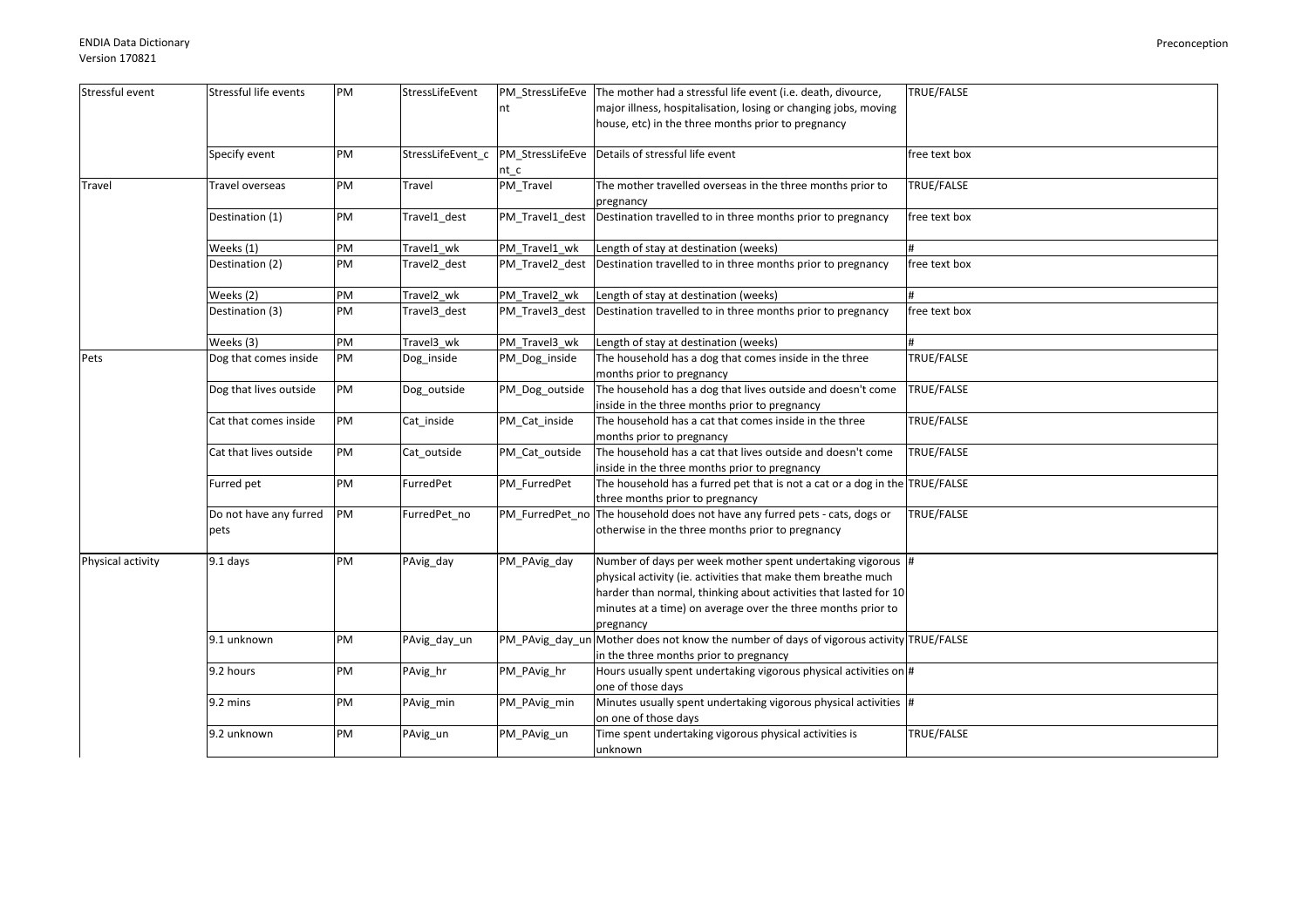Sleep

Diet

| 9.3 days              | PM | PAmod day      | PM PAmod day   | Number of days per week mother spent undertaking                          | #                                                         |
|-----------------------|----|----------------|----------------|---------------------------------------------------------------------------|-----------------------------------------------------------|
|                       |    |                |                | moderate physical activity (ie. activities that make them                 |                                                           |
|                       |    |                |                | breathe somewhat harder than normal. Do not include                       |                                                           |
|                       |    |                |                | walking and think about activities that lasted for 10 minutes at          |                                                           |
|                       |    |                |                | a time) on average over the three months prior to pregnancy               |                                                           |
|                       |    |                |                |                                                                           |                                                           |
| 9.3 unknown           | PM | PAmod_day_un   | PM_PAmod_day   | Mother does not know the number of days of moderate                       | TRUE/FALSE                                                |
|                       |    |                | un             | activity in the three months prior to pregnancy                           |                                                           |
|                       |    |                |                |                                                                           |                                                           |
| 9.4 hours             | PM | PAmod hr       | PM PAmod hr    | Hours usually spent undertaking moderate physical activities              | #                                                         |
|                       |    |                |                | on one of those days                                                      |                                                           |
| 9.4 mins              | PM | PAmod_min      | PM_PAmod_min   | Minutes usually spent undertaking moderate physical                       | #                                                         |
|                       |    |                |                | activities on one of those days                                           |                                                           |
| 9.4 unknown           | PM | PAmod_un       | PM_PAmod_un    | Time spent undertaking moderate physical activities is                    | TRUE/FALSE                                                |
|                       |    |                |                | unknown                                                                   |                                                           |
| 9.5 days              | PM | PAwalk day     | PM_PAwalk_day  | Number of days per week mother spent walking for at least 10 #            |                                                           |
|                       |    |                |                | minutes at a time on average over the three months prior to               |                                                           |
|                       |    |                |                | pregnancy                                                                 |                                                           |
| 9.5 unknown           | PM | PAwalk_day_un  | PM_PAwalk_day_ | Mother does not know the number of days of walking in the                 | TRUE/FALSE                                                |
|                       |    |                | un             | three months prior to pregnancy                                           |                                                           |
| 9.6 hours             | PM | PAwalk_hr      | PM_PAwalk_hr   | Hours usually spent walking on one of those days                          | $\#$                                                      |
| 9.6 mins              | PM | PAwalk_min     | PM_PAwalk_min  | Minutes usually spent walking on one of those days                        | #                                                         |
|                       |    |                |                |                                                                           |                                                           |
| 9.6 unknown           | PM | PAwalk un      | PM PAwalk un   | Time spent walking is unknown                                             | TRUE/FALSE                                                |
| 9.7 hours             | PM | PAsit hr       | PM PAsit hr    | Hours spent usually sitting and lying down (awake) on a week $\ $ #       |                                                           |
|                       |    |                |                | day                                                                       |                                                           |
| 9.7 mins              | PM | PAsit_min      | PM_PAsit_min   | Minutes spent usually sitting and lying down (awake) on a                 | #                                                         |
|                       |    |                |                | week day                                                                  |                                                           |
| 9.7 unknown           | PM | PAsit_hr       | PM_PAsit_hr    | Time spent usually sitting and lying down (awake) on a week               | TRUE/FALSE                                                |
|                       |    |                |                | day is unknown                                                            |                                                           |
| 9.8 level of exercise | PM | PAchanged      | PM PAchanged   | The level of exercise and physical activity has changed since             | Decreased/Unchanged/Increased                             |
|                       |    |                |                | the mother has become pregnancy                                           |                                                           |
| Go to bed             | PM | <b>BedTime</b> | PM_BedTime     | Time the mother usually went to bed at night during the three HH:MM am/pm |                                                           |
|                       |    |                |                | months prior to pregnancy                                                 |                                                           |
| Time fall asleep      | PM | TimeToSleep    | PM_TimeToSleep | Length of time it usually took the mother to fall asleep each             | #                                                         |
|                       |    |                |                | night in the three months prior to pregnancy (minutes)                    |                                                           |
|                       |    |                |                |                                                                           |                                                           |
| Time get up           | PM | AwakeTime      | PM_AwakeTime   | Time the mother usually got up in the morning during the                  | HH:MM am/pm                                               |
|                       |    |                |                | three months prior to pregnancy                                           |                                                           |
| Actual sleep hours    | PM | Sleep_hr       | PM_Sleep_hr    | Number of hours of actual sleep each night in the mother in               |                                                           |
|                       |    |                |                | the three months prior to pregnancy                                       |                                                           |
| Actual sleep mins     | PM | Sleep_min      | PM_Sleep_min   | Number of minutes of actual sleep each night in the mother in #           |                                                           |
|                       |    |                |                | the three months prior to pregnancy                                       |                                                           |
| Fruit frequency       | PM | Fruit_freq     | PM_Fruit_freq  | How often the mother ate fruit (apples, bananas, oranges,                 | Never/Less than 1 time per week/1-3 times per week/4-6    |
|                       |    |                |                | etc.) on average over the three months prior to pregnancy                 | times per week/1 time per day/2-3 times per day/4 or more |
|                       |    |                |                |                                                                           | times per day                                             |
|                       |    |                |                |                                                                           |                                                           |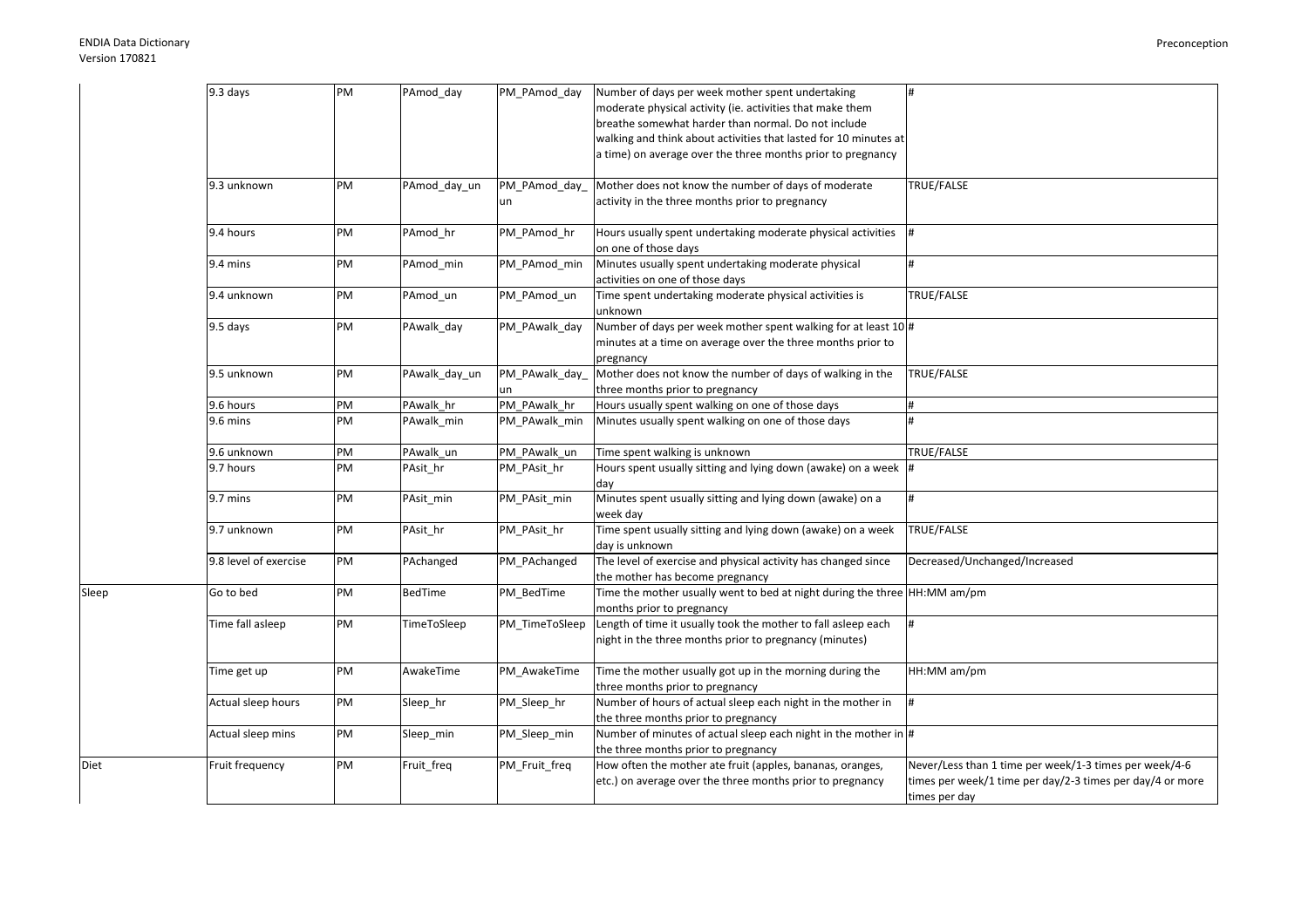|                       | PM |                 |                 |                                                                                            |                                                           |
|-----------------------|----|-----------------|-----------------|--------------------------------------------------------------------------------------------|-----------------------------------------------------------|
| Fruit serving         |    | Fruit_serve     | PM_Fruit_serve  | The usual serving size of fruit relative to 1 medium (banana,                              | $1/0.5$ or less/1.5 or more                               |
|                       |    |                 |                 | apple), 2 small (kiwi or apricot), 1 cup grapes, berries or diced                          |                                                           |
|                       |    |                 |                 | fruit                                                                                      |                                                           |
| Vegetables frequency  | PM | Veg_freq        | PM_Veg_freq     | How often the mother ate vegetables (carrots, mushrooms,                                   | Never/Less than 1 time per week/1-3 times per week/4-6    |
|                       |    |                 |                 | potatoes, etc.) on average over the three months prior to                                  | times per week/1 time per day/2-3 times per day/4 or more |
|                       |    |                 |                 | pregnancy                                                                                  | times per day                                             |
| Vegetables serving    | PM | Veg_serve       | PM_Veg_serve    | The usual serving size of vegetables relative to 0.5 cup cooked, 1/0.5 or less/1.5 or more |                                                           |
|                       |    |                 |                 | 1 cup raw, 0.5 potato, 1 tomato                                                            |                                                           |
| Lean meat frequency   | PM | LeanMeat freq   |                 | PM LeanMeat fre How often the mother ate lean meat (chicken, beef, lamb,                   | Never/Less than 1 time per week/1-3 times per week/4-6    |
|                       |    |                 |                 | pork, veal, etc.) on average over the three months prior to                                | times per week/1 time per day/2-3 times per day/4 or more |
|                       |    |                 |                 | pregnancy                                                                                  | times per day                                             |
| Lean meat serving     | PM | LeanMeat_serve  | PM_LeanMeat_se  | The usual serving size of lean meat relative to 65g cooked red                             | 1/0.5 or less/1.5 or more                                 |
|                       |    |                 | rve             | meats, 80g cooked poultry                                                                  |                                                           |
| Fish frequency        | PM | Fish freq       | PM_Fish_freq    | How often the mother ate fish on average over the three                                    | Never/Less than 1 time per week/1-3 times per week/4-6    |
|                       |    |                 |                 | months prior to pregnancy                                                                  | times per week/1 time per day/2-3 times per day/4 or more |
|                       |    |                 |                 |                                                                                            | times per day                                             |
| Fish serving          | PM | Fish_serve      | PM_Fish_serve   | The usual serving size of fish relative to 100g cooked or 1                                | $1/0.5$ or less/1.5 or more                               |
|                       |    |                 |                 | small can                                                                                  |                                                           |
| Other meats frequency | PM | OtherMeat_freq  |                 | PM_OtherMeat_fr How often the mother ate other meats on average over the                   | Never/Less than 1 time per week/1-3 times per week/4-6    |
|                       |    |                 | eq              | three months prior to pregnancy                                                            | times per week/1 time per day/2-3 times per day/4 or more |
|                       |    |                 |                 |                                                                                            | times per day                                             |
| Other meats serving   | PM | OtherMeat serve | PM_OtherMeat_s  | The usual serving size of other meats relative to 2 slices                                 | $1/0.5$ or less/1.5 or more                               |
|                       |    |                 | erve            |                                                                                            |                                                           |
|                       |    |                 |                 | processed meats, salami or mettwurst, 2 sausages, 0.25 meat                                |                                                           |
|                       |    |                 |                 | pie                                                                                        |                                                           |
| Beans frequency       | PM | Beans_freq      | PM_Beans_freq   | How often the mother ate beans (chickpeas, lentils, tofu) on                               | Never/Less than 1 time per week/1-3 times per week/4-6    |
|                       |    |                 |                 | average over the three months prior to pregnancy                                           | times per week/1 time per day/2-3 times per day/4 or more |
|                       |    |                 |                 |                                                                                            | times per day                                             |
| Beans serving         | PM | Beans serve     | PM_Beans_serve  | The usual serving size of beans relative to 1 cup cooked or                                | 1/0.5 or less/1.5 or more                                 |
|                       |    |                 |                 | canned, 170g tofu                                                                          |                                                           |
| Nuts frequency        | PM | Nuts_freq       | PM_Nuts_freq    | How often the mother ate nuts, seeds, peanut or almond                                     | Never/Less than 1 time per week/1-3 times per week/4-6    |
|                       |    |                 |                 | butter on average over the three months prior to pregnancy                                 | times per week/1 time per day/2-3 times per day/4 or more |
|                       |    |                 |                 |                                                                                            | times per day                                             |
| Nuts serving          | PM | Nuts_serve      | PM_Nuts_serve   | The usual serving size of nuts, seeds, peanut or almond butter                             | 1/0.5 or less/1.5 or more                                 |
|                       |    |                 |                 | relative to 30g                                                                            |                                                           |
| Dairy frequency       | PM | Dairy_freq      | PM_Dairy_freq   | How often the mother ate dairy (cheese, milk, yoghurt) on                                  | Never/Less than 1 time per week/1-3 times per week/4-6    |
|                       |    |                 |                 | average over the three months prior to pregnancy                                           | times per week/1 time per day/2-3 times per day/4 or more |
|                       |    |                 |                 |                                                                                            | times per day                                             |
| Dairy serving         | PM | Dairy_serve     | PM_Dairy_serve  | The usual serving size of dairy relative to 1 cup milk, 2 slices                           | 1/0.5 or less/1.5 or more                                 |
|                       |    |                 |                 | hard cheese, 0.5 cup ricotta cheese, 0.75 cup yoghurt                                      |                                                           |
|                       |    |                 |                 |                                                                                            |                                                           |
| Soy frequency         | PM | OtherMilk_freq  | PM OtherMilk fr | How often the mother ate soy, rice, almond, goat or sheep                                  | Never/Less than 1 time per week/1-3 times per week/4-6    |
|                       |    |                 | eq              | milk on average over the three months prior to pregnancy                                   | times per week/1 time per day/2-3 times per day/4 or more |
|                       |    |                 |                 |                                                                                            | times per day                                             |
| Soy serving           | PM | Soy_serve       | PM_Soy_serve    | The usual serving size of other milk relative to 1 cup                                     | $1/0.5$ or less/1.5 or more                               |
| Eggs frequency        | PM |                 |                 | How often the mother ate eggs on average over the three                                    | Never/Less than 1 time per week/1-3 times per week/4-6    |
|                       |    | Eggs_freq       | PM_Eggs_freq    |                                                                                            |                                                           |
|                       |    |                 |                 | months prior to pregnancy                                                                  | times per week/1 time per day/2-3 times per day/4 or more |
|                       |    |                 |                 |                                                                                            | times per day                                             |
| Eggs serving          | PM | Eggs_serve      | PM_Eggs_serve   | The usual serving size of eggs relative to 2 large eggs                                    | 1/0.5 or less/1.5 or more                                 |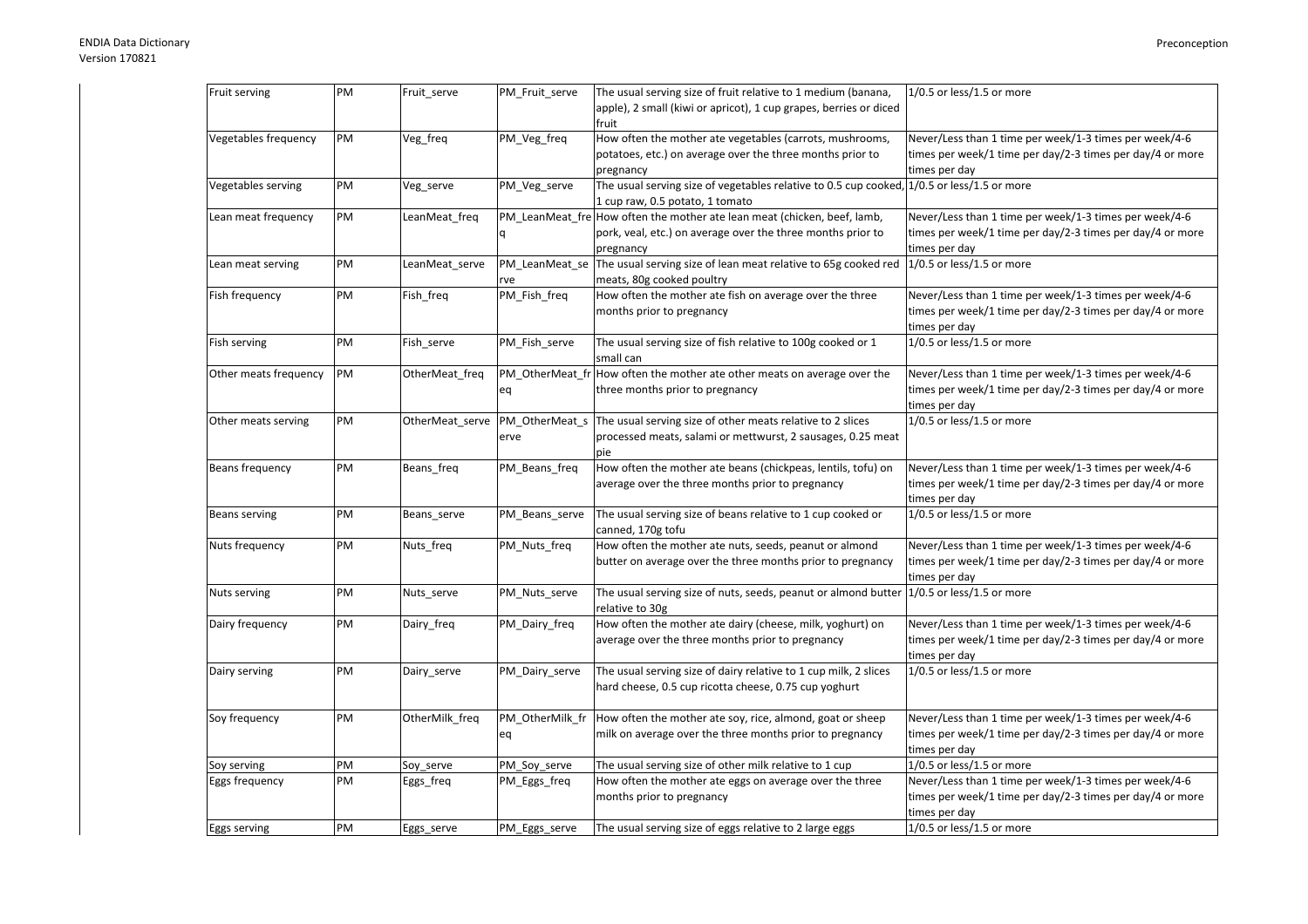| Grains frequency                 | PM | Grains_freq        | PM_Grains_freq  | How often the mother ate grains (breads, pasta, rice, cereal)<br>on average over the three months prior to pregnancy                                                                                                                                   | Never/Less than 1 time per week/1-3 times per week/4-6<br>times per week/1 time per day/2-3 times per day/4 or more<br>times per day |
|----------------------------------|----|--------------------|-----------------|--------------------------------------------------------------------------------------------------------------------------------------------------------------------------------------------------------------------------------------------------------|--------------------------------------------------------------------------------------------------------------------------------------|
| Grains serving                   | PM | Grains_serve       | PM_Grains_serve | The usual serving size of grains relative to 1 bread slice,<br>crumpet, English muffin, 0.5 roll, 0.5 cup rice, pasta, porrige,<br>0.25 cup muesli, 0.66 cup cereal, 3 crispbreads                                                                     | $1/0.5$ or less/1.5 or more                                                                                                          |
| Unsaturated spreads<br>frequency | PM |                    | freg            | UnsatSpread_freq  PM_UnsatSpread_ How often the mother ate unsaturated spreads and oils on<br>average over the three months prior to pregnancy                                                                                                         | Never/Less than 1 time per week/1-3 times per week/4-6<br>times per week/1 time per day/2-3 times per day/4 or more<br>times per day |
| Unsaturated spreads              | PM |                    | serve           | UnsatSpread serv PM UnsatSpread The usual serving size of unsaturated spreads and oils relative<br>to 10g polyunsaturated or monounsaturated spreads, 7g oil<br>(olive, canola or sunflower)                                                           | $1/0.5$ or less/1.5 or more                                                                                                          |
| Sweets frequency                 | PM | Sweets freq        | PM_Sweets_freq  | How often the mother ate sweets (biscuits, cake, soughnut,<br>ice cream, confectionary, spreads) on average over the three<br>months prior to pregnancy                                                                                                | Never/Less than 1 time per week/1-3 times per week/4-6<br>times per week/1 time per day/2-3 times per day/4 or more<br>times per day |
| Sweets serving                   | PM | Sweets serve       |                 | PM_Sweets_serve The usual serving size of sweets relative to 2-3 biscuits, 1 cake 1/0.5 or less/1.5 or more<br>slice or dougnut, 5-6 lollies, 2 scoops ice cream, 1 tbsp jam,<br>honey or butter, 2 tbsp cream                                         |                                                                                                                                      |
| Chips frequency                  | PM | Chips_freq         | PM_Chips_freq   | How often the mother ate chips and crisps on average over<br>the three months prior to pregnancy                                                                                                                                                       | Never/Less than 1 time per week/1-3 times per week/4-6<br>times per week/1 time per day/2-3 times per day/4 or more<br>times per day |
| Chips serving                    | PM | Chips_serve        | PM_Chips_serve  | The usual serving size of chips and crisps relative to 0.5 snack<br>size packet salty crackers or crisps, 12 fried hot chips                                                                                                                           | 1/0.5 or less/1.5 or more                                                                                                            |
| Coffee                           | PM | Coffee             | PM_Coffee       | How often did the mother consume coffee containing caffeine Never/Less than one day per month/1-3 days per month/1<br>(includes iced coffee) in the three months prior to pregnancy                                                                    | day per week/2-5 days per week/More than 5 days per week                                                                             |
| Decaffeinated coffee             | PM | <b>DecafCoffee</b> | PM_DecafCoffee  | How often did the mother consume decaffeinated coffee<br>(includes iced coffee) in the three months prior to pregnancy                                                                                                                                 | Never/Less than one day per month/1-3 days per month/1<br>day per week/2-5 days per week/More than 5 days per week                   |
| Tea                              | PM | Tea                | PM Tea          | How often did the mother consume tea containing caffeine in Never/Less than one day per month/1-3 days per month/1<br>the three months prior to pregnancy                                                                                              | day per week/2-5 days per week/More than 5 days per week                                                                             |
| Decaffeinated tea                | PM | DecafTea           | PM_DecafTea     | How often did the mother consume decaffeinated or herbal<br>tea in the three months prior to pregnancy                                                                                                                                                 | Never/Less than one day per month/1-3 days per month/1<br>day per week/2-5 days per week/More than 5 days per week                   |
| Caffeine drinks                  | PM | CafDrinks          | PM_CafDrinks    | How often did the mother consume other drinks containing<br>caffeine (e.g. cola, Red Bull, V) in the three months prior to<br>pregnancy                                                                                                                | Never/Less than one day per month/1-3 days per month/1<br>day per week/2-5 days per week/More than 5 days per week                   |
| Flavoured beverages              | PM | <b>DietDrinks</b>  | PM_DietDrinks   | How often did the mother consume diet, lite or low calorie<br>carbonated or flavoured beverages (e.g. Diet or Coke Zero,<br>Pepsi Max, diet cordial, sugar free energy drinks, light ice tea,<br>Powerade Zero) in the three months prior to pregnancy | Never/Less than one day per month/1-3 days per month/1<br>day per week/2-5 days per week/More than 5 days per week                   |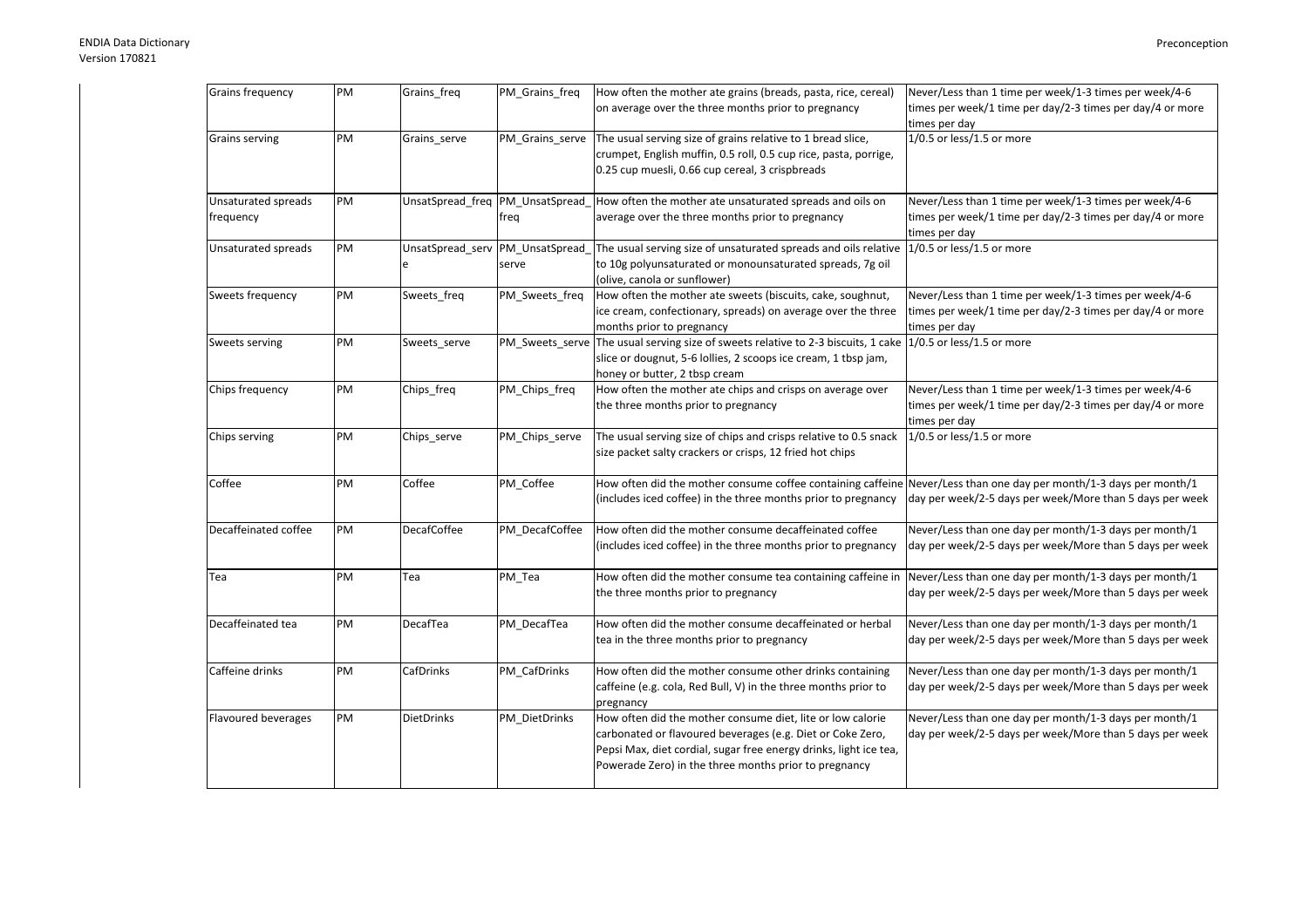| Soft drink (Stevia)           | PM        | <b>SteviaDrinks</b>               | PM SteviaDrinks       | How often did the mother consume soft drinks or flavoured<br>beverages containing Stevia (Coke Life, Pepsi Next, Lipton<br>flavoured or green and Fuze iced tea) in the three months<br>prior to pregnancy                                                        | Never/Less than one day per month/1-3 days per month/1<br>day per week/2-5 days per week/More than 5 days per week |
|-------------------------------|-----------|-----------------------------------|-----------------------|-------------------------------------------------------------------------------------------------------------------------------------------------------------------------------------------------------------------------------------------------------------------|--------------------------------------------------------------------------------------------------------------------|
| Regular soft drink            | PM        | SoftDrinks                        | PM_SoftDrinks         | How often did the mother consume regular soft drink or<br>flavoured beverages (Coke, Sprite, flavoured mineral water,<br>tonic water) in the three months prior to pregnancy                                                                                      | Never/Less than one day per month/1-3 days per month/1<br>day per week/2-5 days per week/More than 5 days per week |
| Alcohol                       | PM        | Alcohol                           | PM Alcohol            | How often did the mother consume alcohol (beer, wine,<br>spirits) in the three months prior to pregnancy                                                                                                                                                          | Never/Less than one day per month/1-3 days per month/1<br>day per week/2-5 days per week/More than 5 days per week |
| Coffee serve                  | PM        | Coffee_serve                      | PM_Coffee_serve       | On the days when coffee containing caffeine was consumed in Did not consume/Less than 1 serve/1-2 serves/2-3<br>the three months prior to pregnancy, how much on average<br>did the mother consume based on the suggested average<br>serving size of 1 small cup? | serves/More than 3 serves                                                                                          |
| Decaffeinated coffee<br>serve | PM        | DecafCoffee_serve PM_DecafCoffee_ | serve                 | On the days when decaffeinated coffee was consumed in the<br>past three months, how much on average did the mother<br>consume based on the suggested average serving size of 1<br>small cup?                                                                      | Did not consume/Less than 1 serve/1-2 serves/2-3<br>serves/More than 3 serves                                      |
| Tea serve                     | PM        | Tea_serve                         | PM_Tea_serve          | On the days when tea containing caffeine was consumed in<br>the three months prior to pregnancy, how much on average<br>did the mother consume based on the suggested average<br>serving size of 1 small cup?                                                     | Did not consume/Less than 1 serve/1-2 serves/2-3<br>serves/More than 3 serves                                      |
| Decaffeinated tea serve PM    |           | DecafTea_serve                    | PM_DecafTea_ser<br>ve | On the days when decaffeinated or herbal tea was consumed<br>in the three months prior to pregnancy, how much on average serves/More than 3 serves<br>did the mother consume based on the suggested average<br>serving size of 1 small cup?                       | Did not consume/Less than 1 serve/1-2 serves/2-3                                                                   |
| Caffeine drinks serve         | PM        | CafDrinks serve                   | ve                    | PM_CafDrinks_ser On the days when other drink containing caffeine was<br>consumed in the three months prior to pregnancy, how much<br>on average did the mother consume based on the suggested<br>average serving size of 250 mL can?                             | Did not consume/Less than 1 serve/1-2 serves/2-3<br>serves/More than 3 serves                                      |
| Flavoured beverages<br>serve  | PM        | DietDrinks_serve                  | rve                   | PM DietDrinks se On the days when diet, lite or low calorie carbonated or<br>flavoured beverage was consumed in the three months prior<br>to pregnancy, how much on average did the mother consume<br>based on the suggested average serving size of 250 mL can?  | Did not consume/Less than 1 serve/1-2 serves/2-3<br>serves/More than 3 serves                                      |
| Soft drink (Stevia) serve PM  |           | SteviaDrinks serv PM SteviaDrinks | serve                 | On the days when soft drinks or flavoured beverage<br>containing Stevia was consumed in the three months prior to<br>pregnancy, how much on average did the mother consume<br>based on the suggested average serving size of 250 mL can?                          | Did not consume/Less than 1 serve/1-2 serves/2-3<br>serves/More than 3 serves                                      |
| Regular soft drink serve      | <b>PM</b> | SoftDrinks_serve                  | rve                   | PM_SoftDrinks_se On the days when regular soft drink or flavoured beverage<br>was consumed in the past three months, how much on<br>average did the mother consume based on the suggested<br>average serving size of 250 mL can?                                  | Did not consume/Less than 1 serve/1-2 serves/2-3<br>serves/More than 3 serves                                      |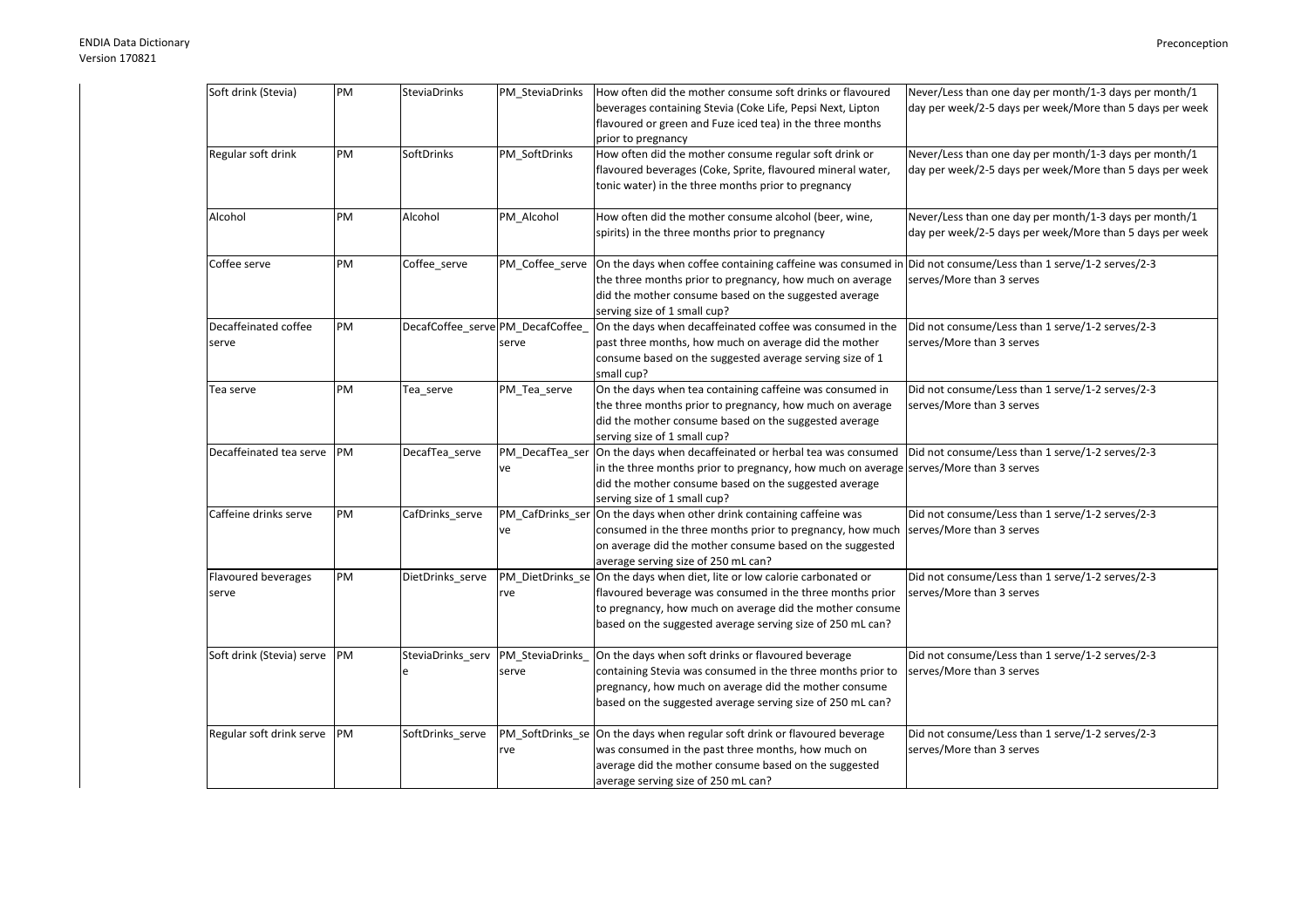|                               | Alcohol serve               | PM           | Alcohol_serve   |                  | PM_Alcohol_serve On the days when alcohol was consumed in the past three           | Did not consume/Less than 1 serve/1-2 serves/2-3            |
|-------------------------------|-----------------------------|--------------|-----------------|------------------|------------------------------------------------------------------------------------|-------------------------------------------------------------|
|                               |                             |              |                 |                  | months, how much on average did the mother consume based serves/More than 3 serves |                                                             |
|                               |                             |              |                 |                  | on the suggested average serving size of 1 standard drink?                         |                                                             |
|                               |                             |              |                 |                  |                                                                                    |                                                             |
| <b>Paternal Preconception</b> |                             |              |                 |                  |                                                                                    |                                                             |
| Questionnaire                 |                             |              |                 |                  |                                                                                    |                                                             |
|                               |                             |              |                 |                  |                                                                                    |                                                             |
| <b>Export heading</b>         | <b>Variable</b>             | <b>Visit</b> | Code            | Visit Code       | <b>Description</b>                                                                 | Format                                                      |
| General                       | ID                          | PF           | ID              | PF ID            | Participant ID code                                                                | STATE-CITY-SITE-###                                         |
|                               | Completion date             | PF           | Date            | PF Date          | Date paternal preconception questionnaire completed                                | DD/MM/YYYY                                                  |
|                               | Not collected               | PF           | NotDone         | PF NotDone       | No paternal preconception data was collected                                       | TRUE/FALSE                                                  |
|                               | Not collected comment       | PF           | NotDone_c       | PF_NotDone_c     | Comment on why no data was collected                                               | free text box                                               |
|                               |                             |              |                 |                  |                                                                                    |                                                             |
|                               | Not Finish                  | PF           | NotFin          | PF NotFin        | Data entry has not been finished                                                   | TRUE/FALSE                                                  |
|                               | Finalized                   | PF           | Final           | PF Final         | Data entry has been finalised by project management team                           | TRUE/FALSE                                                  |
|                               |                             |              |                 |                  |                                                                                    |                                                             |
| Weight                        | Estimated weight (kg)       | PF           | Weight          | PF_Weight        | Estimated preconception weight (kg)                                                |                                                             |
|                               | Unknown                     | PF           | Weight_un       | PF_Weight_un     | Preconception weight is unknown                                                    | TRUE/FALSE                                                  |
|                               | Compare weight              | PF           | Weight comp     | PF_Weight_comp   | If preconception weight is unknown, how does it compare to                         | Similar (within 5 kg)/I now weight more than I did prior to |
|                               |                             |              |                 |                  | what the father weights now                                                        | conception/I now weigh less than I did prior to conception  |
|                               |                             |              |                 |                  |                                                                                    |                                                             |
| Supplements &                 | Preconception               | PF           | PreconSup_brand | PF_PreconSup_br  | Brand of preconception supplement taken in the three                               | free text box                                               |
| medications                   | supplement (Brand)          |              |                 | and              | months prior to pregnancy                                                          |                                                             |
|                               | Preconception               | PF           | PreconSup_freq  |                  | PF PreconSup fre Frequency of preconception supplement taken in the three          | Never/0-30 days/31-60 days/61-90 days/Daily                 |
|                               | supplement (frequency)      |              |                 |                  | months prior to pregnancy                                                          |                                                             |
|                               |                             |              |                 |                  |                                                                                    |                                                             |
|                               | Preconception               | PF           | PreconSup_dose  |                  | PF_PreconSup_do   Amount of preconception supplement taken in the three            | free text box                                               |
|                               | supplement (amount)         |              |                 |                  | months prior to pregnancy                                                          |                                                             |
|                               | Preconception               | PF           | PreconSup_mths  |                  | PF_PreconSup_mt   Number of months the preconception supplement was taken          |                                                             |
|                               | supplement (months          |              |                 | hs               | pre-pregnancy                                                                      |                                                             |
|                               | taken)                      |              |                 |                  |                                                                                    |                                                             |
|                               | Multivitamin (Brand)        | PF           | MultiVit_brand  | PF MultiVit bran | Brand of multivitamin supplement taken in the three months                         | free text box                                               |
|                               |                             |              |                 |                  | prior to pregnancy                                                                 |                                                             |
|                               | Multivitamin (frequency) PF |              | MultiVit_freq   | PF MultiVit freq | Frequency of multivitamin supplement taken in the three                            | Never/0-30 days/31-60 days/61-90 days/Daily                 |
|                               |                             |              |                 |                  | months prior to pregnancy                                                          |                                                             |
|                               | Multivitamin (amount)       | PF           | MultiVit_dose   |                  | PF_MultiVit_dose Amount of multivitamin supplement taken in the three              | free text box                                               |
|                               |                             |              |                 |                  | months prior to pregnancy                                                          |                                                             |
|                               | Multivitamin (months        | PF           | MultiVit mths   |                  | PF MultiVit mths Number of months the multivitamin supplement was taken            | #                                                           |
|                               | taken)                      |              |                 |                  | pre-pregnancy                                                                      |                                                             |
|                               | Omega-3 (Brand)             | PF           | FishOil_brand   | PF_FishOil_brand | Brand of fish oil supplement taken in the three months prior                       | free text box                                               |
|                               |                             |              |                 |                  | to pregnancy                                                                       |                                                             |
|                               | Omega-3 (frequency)         | PF           | FishOil_freq    | PF_FishOil_freq  | Frequency of fish oil supplement taken in the three months                         | Never/0-30 days/31-60 days/61-90 days/Daily                 |
|                               |                             |              |                 |                  | prior to pregnancy                                                                 |                                                             |
|                               | Omega-3 (amount)            | PF           | FishOil_dose    | PF_FishOil_dose  | Amount of fish oil supplement taken in the three months prior free text box        |                                                             |
|                               |                             |              |                 |                  | to pregnancy                                                                       |                                                             |
|                               | Omega-3 (months taken) PF   |              | FishOil mths    | PF_FishOil_mths  | Number of months the fish oil supplement was taken pre-                            | #                                                           |
|                               |                             |              |                 |                  | pregnancy                                                                          |                                                             |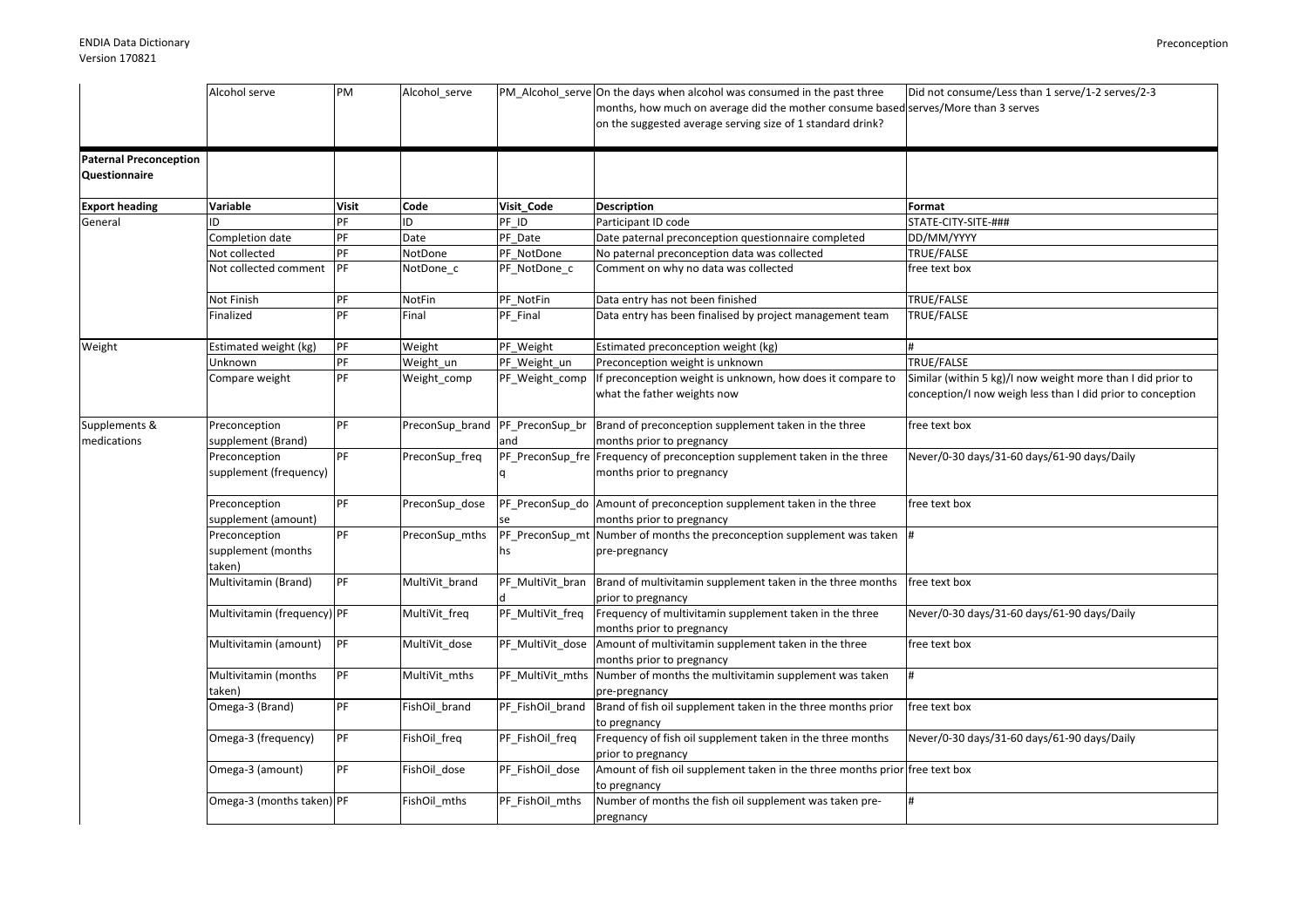| Iron (Brand)                          | PF | Iron brand      | PF_Iron_brand     | Brand of iron supplement taken in the three months prior to<br>pregnancy                                                                | free text box                               |
|---------------------------------------|----|-----------------|-------------------|-----------------------------------------------------------------------------------------------------------------------------------------|---------------------------------------------|
| Iron (frequency)                      | PF | Iron freq       | PF Iron freq      | Frequency of iron supplement taken in the three months prior Never/0-30 days/31-60 days/61-90 days/Daily<br>to pregnancy                |                                             |
| Iron (amount)                         | PF | Iron dose       | PF Iron dose      | Amount of iron supplement taken in the three months prior<br>to pregnancy                                                               | free text box                               |
| Iron (months taken)                   | PF | Iron_mths       | PF_Iron_mths      | Number of months the iron supplement was taken pre-<br>pregnancy                                                                        | #                                           |
| Other (Brand)                         | PF | OtherSup_brand  | PF_OtherSup_bra   | Brand of other supplement taken in the three months prior to free text box<br>pregnancy                                                 |                                             |
| Other (frequency)                     | PF | OtherSup_freq   |                   | PF_OtherSup_freq Frequency of other supplement taken in the three months<br>prior to pregnancy                                          | Never/0-30 days/31-60 days/61-90 days/Daily |
| Other (amount)                        | PF | OtherSup dose   | PF OtherSup dos   | Amount of other supplement taken in the three months prior<br>to pregnancy                                                              | free text box                               |
| Other (months taken)                  | PF | OtherSup_mths   |                   | PF_OtherSup_mth Number of months the other supplement was taken pre-<br>pregnancy                                                       | #                                           |
| Probiotics (Brand)                    | PF | Probiotics_type | PF_Probiotics_typ | Brand or food name of probiotic (including supplements,<br>powders and fortified foods) taken in the three months prior<br>to pregnancy | free text box                               |
| Probiotics (frequency)                | PF | Probiotics_freq | PF_Probiotics_fre | Frequency of probiotic taken in the three months prior to<br>pregnancy                                                                  | Never/0-30 days/31-60 days/61-90 days/Daily |
| Probiotics (amount)                   | PF | Probiotics dose |                   | PF Probiotics dos Amount of probiotic taken in the three months prior to<br>pregnancy                                                   | free text box                               |
| Probiotics (months<br>taken)          | PF | Probiotics mths | PF_Probiotics_mt  | Number of months the probiotic was taken pre-pregnancy                                                                                  | #                                           |
| Medication Brand (1)                  | PF | Med1_brand      | PF_Med1_brand     | Brand of medication taken in the three months prior to<br>pregnancy                                                                     | free text box                               |
| <b>Medication Frequency</b>           | PF | Med1 freq       | PF_Med1_freq      | Frequency of medication taken in the three months prior to<br>pregnancy                                                                 | Never/0-30 days/31-60 days/61-90 days/Daily |
| Medication Dose (1)                   | PF | Med1_dose       | PF_Med1_dose      | Amount of medication taken in the three months prior to<br>pregnancy                                                                    | free text box                               |
| <b>Medication Months</b><br>taken (1) | PF | Med1_mths       | PF_Med1_mths      | Number of months the medication was taken pre-pregnancy                                                                                 | #                                           |
| Medication Brand (2)                  | PF | Med2 brand      | PF_Med2_brand     | Brand of medication taken in the three months prior to<br>pregnancy                                                                     | free text box                               |
| Medication Frequency<br>(2)           | PF | Med2 freq       | PF_Med2_freq      | Frequency of medication taken in the three months prior to<br>pregnancy                                                                 | Never/0-30 days/31-60 days/61-90 days/Daily |
| <b>Medication Dose (2)</b>            | PF | Med2 dose       | PF Med2 dose      | Amount of medication taken in the three months prior to<br>pregnancy                                                                    | free text box                               |
| <b>Medication Months</b><br>taken (2) | PF | Med2_mths       | PF_Med2_mths      | Number of months the medication was taken pre-pregnancy                                                                                 | #                                           |
| Medication Brand (3)                  | PF | Med3 brand      | PF_Med3_brand     | Brand of medication taken in the three months prior to<br>pregnancy                                                                     | free text box                               |
| <b>Medication Frequency</b><br>(3)    | PF | Med3_freq       | PF_Med3_freq      | Frequency of medication taken in the three months prior to<br>pregnancy                                                                 | Never/0-30 days/31-60 days/61-90 days/Daily |
| Medication Dose (3)                   | PF | Med3_dose       | PF_Med3_dose      | Amount of medication taken in the three months prior to<br>pregnancy                                                                    | free text box                               |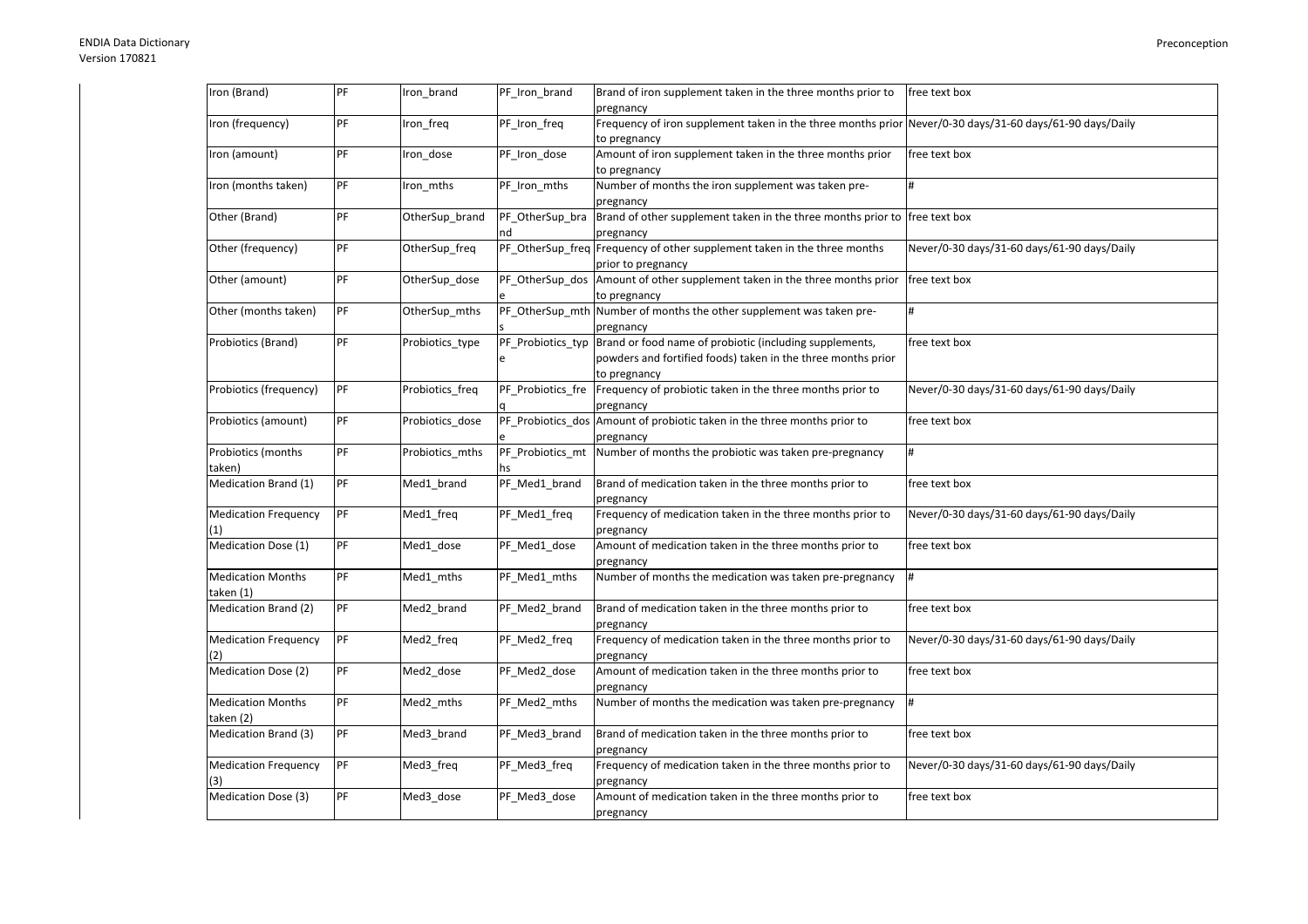|              | <b>Medication Months</b><br>taken (3) | PF | Med3_mths        | PF_Med3_mths      | Number of months the medication was taken pre-pregnancy                                                            |                                                                                                                                                                                                                                             |
|--------------|---------------------------------------|----|------------------|-------------------|--------------------------------------------------------------------------------------------------------------------|---------------------------------------------------------------------------------------------------------------------------------------------------------------------------------------------------------------------------------------------|
| Smoking      | Smoking status                        | PF | Smoking          | PF Smoking        | Father's smoking status in the three months prior to<br>pregnancy                                                  | did not smoke and have never been a smoker/I did not<br>smoke but have previously been a smoker/Less than 1<br>cigarette per week/2-6 cigarettes per week/1-5 cigarettes per<br>day/6-10 cigarettes per day/More than 10 cigarettes per day |
|              | When quit smoking                     | PF | Smoking_quit     | PF_Smoking_quit   | If father had previously been a smoker, the year he quit<br>smoking                                                | #                                                                                                                                                                                                                                           |
| Vaccinations | Influenza vaccine                     | PF | FluVaccine       | PF FluVaccine     | Father had influenza vaccine in the three months prior<br>pregnancy                                                | TRUE/FALSE                                                                                                                                                                                                                                  |
|              | Influenza vaccine date<br>(year)      | PF | FluVaccine_year  |                   | PF_FluVaccine_ye Date of influenza vaccine prior to pregnancy (year)                                               | <b>YYYY</b>                                                                                                                                                                                                                                 |
|              | Influenza vaccine date<br>month)      | PF |                  | nth               | FluVaccine_month PF_FluVaccine_mo Date of influenza vaccine prior to pregnancy (month)                             | <b>MM</b>                                                                                                                                                                                                                                   |
|              | Influenza vaccine date<br>(day)       | PF | FluVaccine_day   |                   | PF FluVaccine da Date of influenza vaccine prior to pregnancy (day)                                                | <b>DD</b>                                                                                                                                                                                                                                   |
|              | Pertussis vaccine                     | PF | Pertussis        | PF Pertussis      | Father had pertussis (whopping cough) vaccine in the three<br>months prior to pregnancy                            | TRUE/FALSE                                                                                                                                                                                                                                  |
|              | Pertussis vaccine date<br>(year)      | PF | Pertussis_year   | PF Pertussis year | Date of pertussis (whopping cough) vaccine prior to pregnancy YYYY<br>(year)                                       |                                                                                                                                                                                                                                             |
|              | Pertussis vaccine date<br>(month)     | PF | Pertussis month  |                   | PF_Pertussis_mon Date of pertussis (whopping cough) vaccine prior to pregnancy MM<br>(month)                       |                                                                                                                                                                                                                                             |
|              | Pertussis vaccine date<br>(day)       | PF | Pertussis_day    | PF Pertussis day  | Date of pertussis (whopping cough) vaccine prior to pregnancy DD<br>(day)                                          |                                                                                                                                                                                                                                             |
|              | Other                                 | PF | OtherVaccine     | PF OtherVaccine   | Father had another type of vaccine in the three months prior<br>to pregnancy                                       | TRUE/FALSE                                                                                                                                                                                                                                  |
|              | Specify Other                         | PF |                  | type              | OtherVaccine_typ PF_OtherVaccine_Details of type of other vaccine had prior to pregnancy                           | free text box                                                                                                                                                                                                                               |
|              | Other date (year)                     | PF |                  | vear              | OtherVaccine_yea PF_OtherVaccine_ Date of other vaccine prior to pregnancy (year)                                  | YYYY                                                                                                                                                                                                                                        |
|              | Other date (month)                    | PF | nth              | month             | OtherVaccine_mo PF_OtherVaccine_ Date of other vaccine prior to pregnancy (month)                                  | МM                                                                                                                                                                                                                                          |
|              | Other date (day)                      | PF |                  | day               | OtherVaccine_day PF_OtherVaccine_ Date of other vaccine prior to pregnancy (day)                                   | <b>DD</b>                                                                                                                                                                                                                                   |
| Infections   | Flu                                   | PF | Infection_flu    | PF_Infection_flu  | The father had a flu/respiratory tract infection in the three<br>months prior to pregnancy                         | TRUE/FALSE                                                                                                                                                                                                                                  |
|              | Gastroenteritis                       | PF | Infection_gastro |                   | PF_Infection_gastr The father had a gastroenteritis infection in the three months TRUE/FALSE<br>prior to pregnancy |                                                                                                                                                                                                                                             |
|              | Urinary tract                         | PF | Infection_UTI    | PF_Infection_UTI  | The father had an urinary tract infection in the three months<br>prior to pregnancy                                | TRUE/FALSE                                                                                                                                                                                                                                  |
|              | STD                                   | PF | Infection_STD    | PF_Infection_STD  | The father had a sexually transmitted disease in the three<br>months prior to pregnancy                            | TRUE/FALSE                                                                                                                                                                                                                                  |
|              | Other                                 | PF | Infection_other  |                   | PF_Infection_othe The father had an other type of infection in the three months<br>prior to pregnancy              | TRUE/FALSE                                                                                                                                                                                                                                  |
|              | Specify other                         | PF | Infection_type   |                   | PF_Infection_type Description of other type of infection the father had in the<br>three months prior to pregnancy  | free text box                                                                                                                                                                                                                               |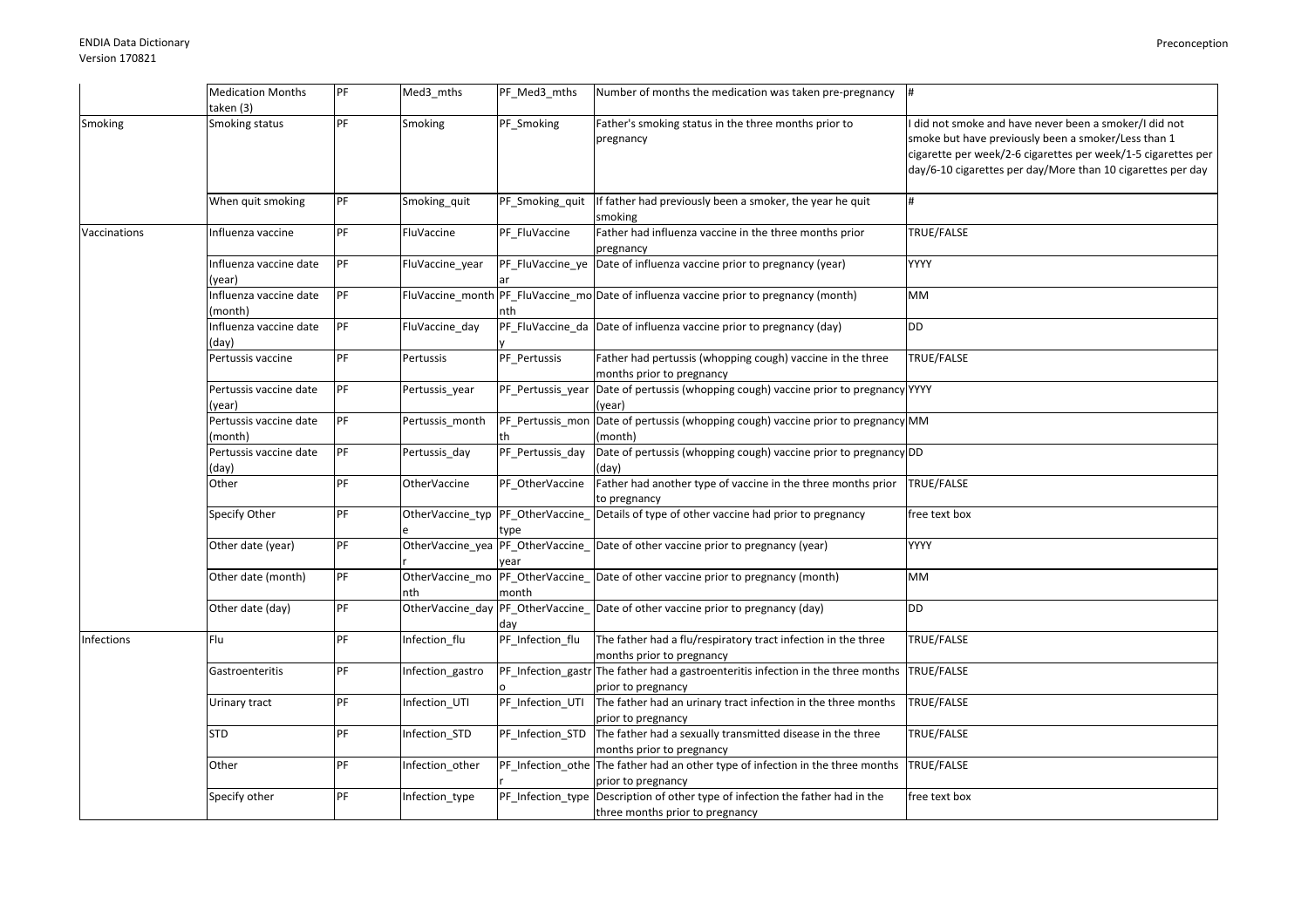| Stressful event   | Stressful life events  | PF | StressLifeEvent        |                 | PF_StressLifeEvent The father had a stressful life event (i.e. death, divource, | TRUE/FALSE        |
|-------------------|------------------------|----|------------------------|-----------------|---------------------------------------------------------------------------------|-------------------|
|                   |                        |    |                        |                 | major illness, hospitalisation, losing or changing jobs, moving                 |                   |
|                   |                        |    |                        |                 | house, etc) in the three months prior to pregnancy                              |                   |
|                   |                        |    |                        |                 |                                                                                 |                   |
|                   | Specify event          | PF | StressLifeEvent c      |                 | PF StressLifeEvent Details of stressful life event                              | free text box     |
|                   |                        |    |                        | $\mathsf{C}$    |                                                                                 |                   |
| <b>Travel</b>     | Travel overseas        | PF | Travel                 | PF_Travel       | The father travelled overseas in the three months prior to                      | TRUE/FALSE        |
|                   |                        |    |                        |                 |                                                                                 |                   |
|                   |                        |    |                        |                 | pregnancy                                                                       |                   |
|                   | Destination (1)        | PF | Travel1 dest           | PF Travel1 dest | Destination travelled to in three months prior to pregnancy                     | free text box     |
|                   |                        |    |                        |                 |                                                                                 |                   |
|                   | Weeks (1)              | PF | Travel1 wk             | PF_Travel1_wk   | Length of stay at destination (weeks)                                           |                   |
|                   | Destination (2)        | PF | Travel2 dest           | PF Travel2 dest | Destination travelled to in three months prior to pregnancy                     | free text box     |
|                   |                        |    |                        |                 |                                                                                 |                   |
|                   | Weeks (2)              | PF | Travel <sub>2_wk</sub> | PF_Travel2_wk   | Length of stay at destination (weeks)                                           |                   |
|                   | Destination (3)        | PF | Travel3 dest           | PF_Travel3_dest | Destination travelled to in three months prior to pregnancy                     | free text box     |
|                   |                        |    |                        |                 |                                                                                 |                   |
|                   | Weeks (3)              | PF | Travel3 wk             | PF_Travel3_wk   | Length of stay at destination (weeks)                                           |                   |
| Pets              | Dog that comes inside  | PF | Dog_inside             | PF_Dog_inside   | The household has a dog that comes inside in the three                          | TRUE/FALSE        |
|                   |                        |    |                        |                 | months prior to pregnancy                                                       |                   |
|                   |                        | PF |                        |                 |                                                                                 |                   |
|                   | Dog that lives outside |    | Dog_outside            | PF_Dog_outside  | The household has a dog that lives outside and doesn't come                     | TRUE/FALSE        |
|                   |                        |    |                        |                 | inside in the three months prior to pregnancy                                   |                   |
|                   | Cat that comes inside  | PF | Cat_inside             | PF_Cat_inside   | The household has a cat that comes inside in the three                          | <b>TRUE/FALSE</b> |
|                   |                        |    |                        |                 | months prior to pregnancy                                                       |                   |
|                   | Cat that lives outside | PF | Cat outside            | PF_Cat_outside  | The household has a cat that lives outside and doesn't come                     | TRUE/FALSE        |
|                   |                        |    |                        |                 | inside in the three months prior to pregnancy                                   |                   |
|                   | Furred pet             | PF | FurredPet              | PF_FurredPet    | The household has a furred pet that is not a cat or a dog in the TRUE/FALSE     |                   |
|                   |                        |    |                        |                 | three months prior to pregnancy                                                 |                   |
|                   | Do not have any furred | PF | FurredPet no           | PF FurredPet no | The household does not have any furred pets - cats, dogs or                     | TRUE/FALSE        |
|                   | pets                   |    |                        |                 | otherwise in the three months prior to pregnancy                                |                   |
|                   |                        |    |                        |                 |                                                                                 |                   |
| Physical activity | 9.1 days               | PF | PAvig_day              | PF_PAvig_day    | Number of days per week father spent undertaking vigorous                       |                   |
|                   |                        |    |                        |                 | physical activity (ie. activities that make them breathe much                   |                   |
|                   |                        |    |                        |                 | harder than normal, thinking about activities that lasted for 10                |                   |
|                   |                        |    |                        |                 |                                                                                 |                   |
|                   |                        |    |                        |                 | minutes at a time) on average over the three months prior to                    |                   |
|                   |                        |    |                        |                 | pregnancy                                                                       |                   |
|                   | 9.1 unknown            | PF | PAvig_day_un           | PF_PAvig_day_un | father does not know the number of days of vigorous activity                    | TRUE/FALSE        |
|                   |                        |    |                        |                 | in the three months prior to pregnancy                                          |                   |
|                   | 9.2 hours              | PF | PAvig_hr               | PF_PAvig_hr     | Hours usually spent undertaking vigorous physical activities on $\#$            |                   |
|                   |                        |    |                        |                 | one of those days                                                               |                   |
|                   | 9.2 mins               | PF | PAvig_min              | PF_PAvig_min    | Minutes usually spent undertaking vigorous physical activities #                |                   |
|                   |                        |    |                        |                 | on one of those days                                                            |                   |
|                   | 9.2 unknown            | PF | PAvig_un               | PF_PAvig_un     | Time spent undertaking vigorous physical activities is                          | TRUE/FALSE        |
|                   |                        |    |                        |                 | unknown                                                                         |                   |
|                   |                        |    |                        |                 |                                                                                 |                   |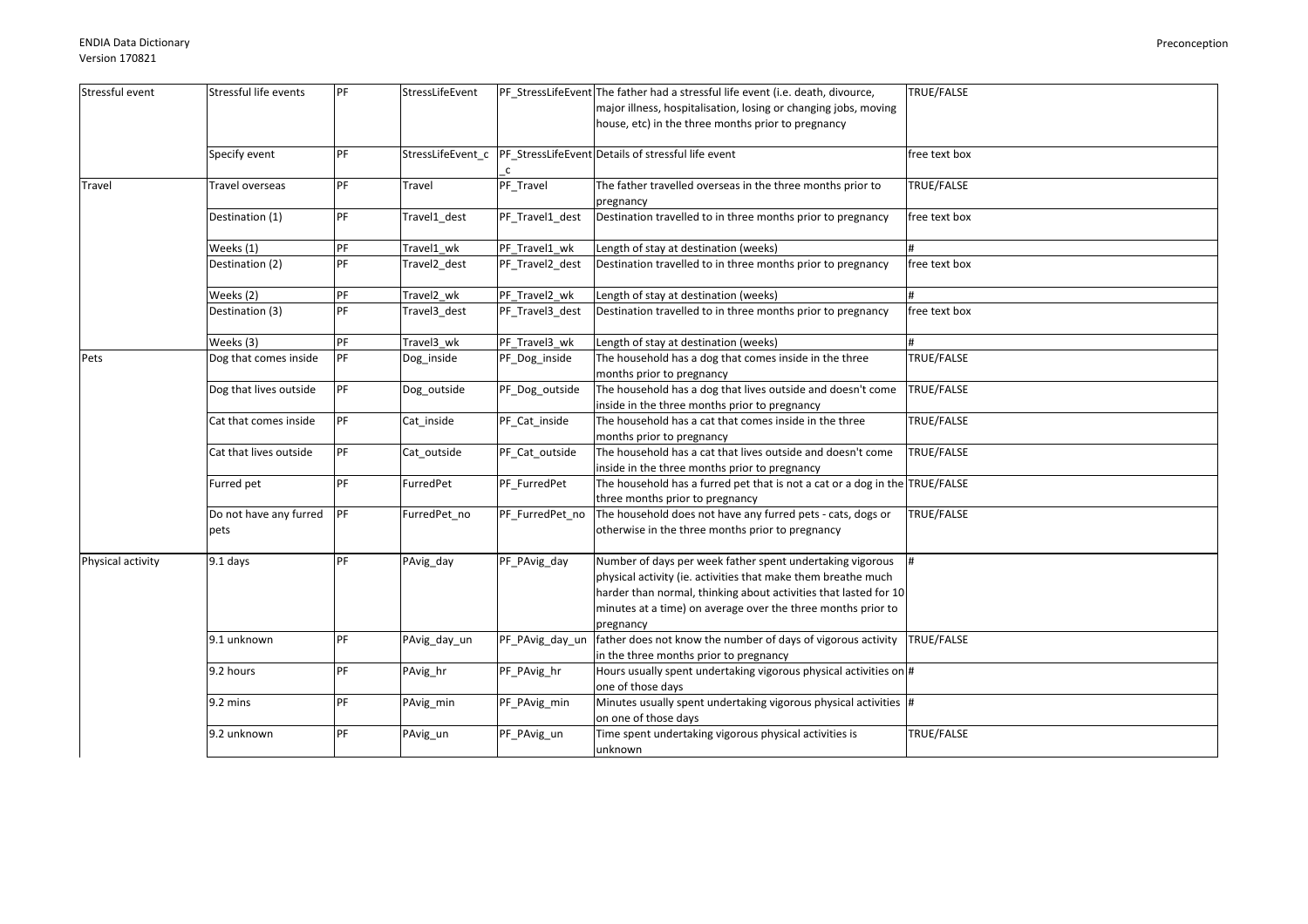Diet

Sleep

| 9.3 days             | PF | PAmod_day     | PF_PAmod_day    | Number of days per week father spent undertaking moderate  #                |                                                           |
|----------------------|----|---------------|-----------------|-----------------------------------------------------------------------------|-----------------------------------------------------------|
|                      |    |               |                 | physical activity (ie. activities that make them breathe                    |                                                           |
|                      |    |               |                 | somewhat harder than normal. Do not include walking and                     |                                                           |
|                      |    |               |                 | think about activities that lasted for 10 minutes at a time) on             |                                                           |
|                      |    |               |                 | average over the three months prior to pregnancy                            |                                                           |
|                      |    |               |                 |                                                                             |                                                           |
| 9.3 unknown          | PF | PAmod_day_un  | PF PAmod day u  | father does not know the number of days of moderate activity TRUE/FALSE     |                                                           |
|                      |    |               |                 | in the three months prior to pregnancy                                      |                                                           |
| 9.4 hours            | PF | PAmod hr      | PF_PAmod_hr     | Hours usually spent undertaking moderate physical activities                |                                                           |
|                      |    |               |                 | on one of those days                                                        |                                                           |
| 9.4 mins             | PF | PAmod min     | PF_PAmod_min    | Minutes usually spent undertaking moderate physical                         |                                                           |
|                      |    |               |                 | activities on one of those days                                             |                                                           |
| 9.4 unknown          | PF | PAmod_un      | PF_PAmod_un     | Time spent undertaking moderate physical activities is                      | TRUE/FALSE                                                |
|                      |    |               |                 | unknown                                                                     |                                                           |
| 9.5 days             | PF | PAwalk_day    | PF_PAwalk_day   | Number of days per week father spent walking for at least 10                |                                                           |
|                      |    |               |                 | minutes at a time on average over the three months prior to                 |                                                           |
|                      |    |               |                 | pregnancy                                                                   |                                                           |
| 9.5 unknown          | PF | PAwalk_day_un | PF_PAwalk_day_u | father does not know the number of days of walking in the                   | TRUE/FALSE                                                |
|                      |    |               |                 | three months prior to pregnancy                                             |                                                           |
| 9.6 hours            | PF | PAwalk_hr     | PF_PAwalk_hr    | Hours usually spent walking on one of those days                            |                                                           |
| 9.6 mins             | PF | PAwalk min    | PF PAwalk min   | Minutes usually spent walking on one of those days                          |                                                           |
| 9.6 unknown          | PF | PAwalk_un     | PF_PAwalk_un    | Time spent walking is unknown                                               | TRUE/FALSE                                                |
| 9.7 hours            | PF | PAsit_hr      | PF_PAsit_hr     | Hours spent usually sitting and lying down (awake) on a week                |                                                           |
|                      |    |               |                 | day                                                                         |                                                           |
| 9.7 mins             | PF | PAsit_min     | PF_PAsit_min    | Minutes spent usually sitting and lying down (awake) on a                   | $\pmb{\text{\tiny{H}}}$                                   |
|                      |    |               |                 | week day                                                                    |                                                           |
| 9.7 unknown          | PF | PAsit_hr      | PF_PAsit_hr     | Time spent usually sitting and lying down (awake) on a week                 | TRUE/FALSE                                                |
|                      |    |               |                 | day is unknown                                                              |                                                           |
| Go to bed            | PF | BedTime       | PF_BedTime      | Time the father usually went to bed at night during the three               | HH:MM am/pm                                               |
|                      |    |               |                 | months prior to pregnancy                                                   |                                                           |
| Time fall asleep     | PF | TimeToSleep   | PF_TimeToSleep  | Length of time it usually took the father to fall asleep each               |                                                           |
|                      |    |               |                 | night in the three months prior to pregnancy (minutes)                      |                                                           |
|                      |    |               |                 |                                                                             |                                                           |
| Time get up          | PF | AwakeTime     | PF_AwakeTime    | Time the father usually got up in the morning during the three HH:MM am/pm  |                                                           |
|                      |    |               |                 | months prior to pregnancy                                                   |                                                           |
| Actual sleep hours   | PF | Sleep_hr      | PF_Sleep_hr     | Number of hours of actual sleep each night in the father in the $\#$        |                                                           |
|                      |    |               |                 | three months prior to pregnancy                                             |                                                           |
| Actual sleep mins    | PF | Sleep_min     | PF_Sleep_min    | Number of minutes of actual sleep each night in the father in $\frac{1}{4}$ |                                                           |
|                      |    |               |                 | the three months prior to pregnancy                                         |                                                           |
| Fruit frequency      | PF | Fruit_freq    | PF_Fruit_freq   | How often the father ate fruit (apples, bananas, oranges, etc.)             | Never/Less than 1 time per week/1-3 times per week/4-6    |
|                      |    |               |                 | on average over the three months prior to pregnancy                         | times per week/1 time per day/2-3 times per day/4 or more |
|                      |    |               |                 |                                                                             | times per day                                             |
| Fruit serving        | PF | Fruit_serve   | PF_Fruit_serve  | The usual serving size of fruit relative to 1 medium (banana,               | 1/0.5 or less/1.5 or more                                 |
|                      |    |               |                 | apple), 2 small (kiwi or apricot), 1 cup grapes, berries or diced           |                                                           |
|                      |    |               |                 | fruit                                                                       |                                                           |
| Vegetables frequency | PF | Veg_freq      | PF_Veg_freq     | How often the father ate vegetables (carrots, mushrooms,                    | Never/Less than 1 time per week/1-3 times per week/4-6    |
|                      |    |               |                 | potatoes, etc.) on average over the three months prior to                   | times per week/1 time per day/2-3 times per day/4 or more |
|                      |    |               |                 | pregnancy                                                                   | times per day                                             |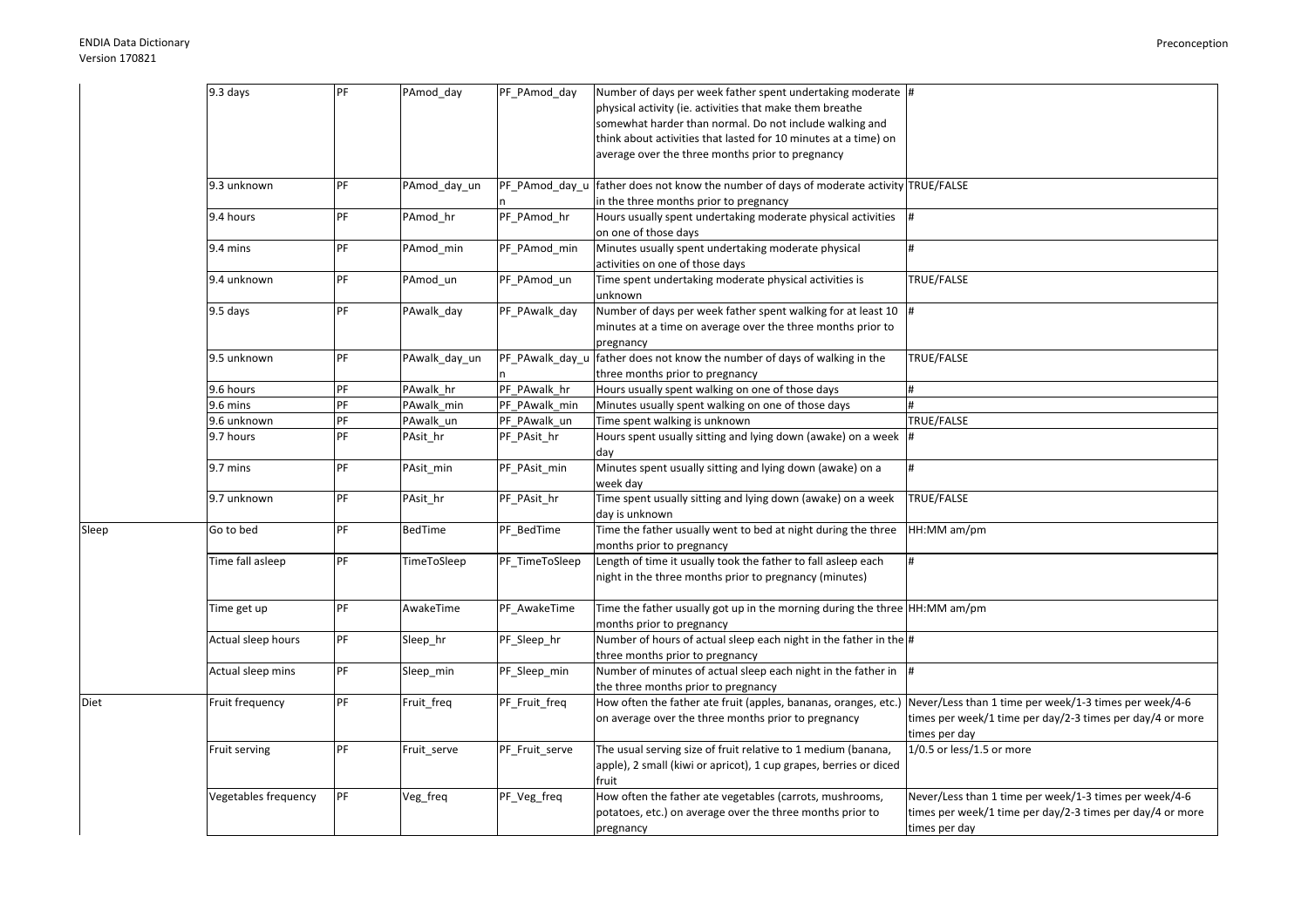| Vegetables serving    | PF | Veg_serve       | PF_Veg_serve     | The usual serving size of vegetables relative to 0.5 cup cooked, $1/0.5$ or less/1.5 or more                          |                                                           |
|-----------------------|----|-----------------|------------------|-----------------------------------------------------------------------------------------------------------------------|-----------------------------------------------------------|
|                       |    |                 |                  | 1 cup raw, 0.5 potato, 1 tomato                                                                                       |                                                           |
| Lean meat frequency   | PF | LeanMeat freq   | PF LeanMeat fre  | How often the father ate lean meat (chicken, beef, lamb, pork, Never/Less than 1 time per week/1-3 times per week/4-6 |                                                           |
|                       |    |                 |                  | veal, etc.) on average over the three months prior to                                                                 | times per week/1 time per day/2-3 times per day/4 or more |
|                       |    |                 |                  | pregnancy                                                                                                             | times per day                                             |
| Lean meat serving     | PF | LeanMeat_serve  | PF_LeanMeat_ser  | The usual serving size of lean meat relative to 65g cooked red 1/0.5 or less/1.5 or more                              |                                                           |
|                       |    |                 | ve               | meats, 80g cooked poultry                                                                                             |                                                           |
| Fish frequency        | PF | Fish freq       | PF Fish freq     | How often the father ate fish on average over the three                                                               | Never/Less than 1 time per week/1-3 times per week/4-6    |
|                       |    |                 |                  | months prior to pregnancy                                                                                             | times per week/1 time per day/2-3 times per day/4 or more |
|                       |    |                 |                  |                                                                                                                       | times per day                                             |
| Fish serving          | PF | Fish serve      | PF Fish serve    | The usual serving size of fish relative to 100g cooked or 1                                                           | $1/0.5$ or less/1.5 or more                               |
|                       |    |                 |                  | small can                                                                                                             |                                                           |
| Other meats frequency | PF | OtherMeat_freq  | PF_OtherMeat_fr  | How often the father ate other meats on average over the                                                              | Never/Less than 1 time per week/1-3 times per week/4-6    |
|                       |    |                 | eq               | three months prior to pregnancy                                                                                       | times per week/1 time per day/2-3 times per day/4 or more |
|                       |    |                 |                  |                                                                                                                       | times per day                                             |
| Other meats serving   | PF | OtherMeat serve |                  | PF OtherMeat se The usual serving size of other meats relative to 2 slices                                            | $1/0.5$ or less/1.5 or more                               |
|                       |    |                 | rve              | processed meats, salami or mettwurst, 2 sausages, 0.25 meat                                                           |                                                           |
|                       |    |                 |                  | pie                                                                                                                   |                                                           |
| Beans frequency       | PF | Beans_freq      | PF_Beans_freq    | How often the father ate beans (chickpeas, lentils, tofu) on                                                          | Never/Less than 1 time per week/1-3 times per week/4-6    |
|                       |    |                 |                  | average over the three months prior to pregnancy                                                                      | times per week/1 time per day/2-3 times per day/4 or more |
|                       |    |                 |                  |                                                                                                                       | times per day                                             |
| <b>Beans serving</b>  | PF | Beans serve     | PF Beans serve   | The usual serving size of beans relative to 1 cup cooked or                                                           | $1/0.5$ or less/1.5 or more                               |
|                       |    |                 |                  | canned, 170g tofu                                                                                                     |                                                           |
| Nuts frequency        | PF | Nuts_freq       | PF_Nuts_freq     | How often the father ate nuts, seeds, peanut or almond                                                                | Never/Less than 1 time per week/1-3 times per week/4-6    |
|                       |    |                 |                  | butter on average over the three months prior to pregnancy                                                            | times per week/1 time per day/2-3 times per day/4 or more |
|                       |    |                 |                  |                                                                                                                       | times per day                                             |
| Nuts serving          | PF | Nuts serve      | PF Nuts serve    | The usual serving size of nuts, seeds, peanut or almond butter                                                        | $1/0.5$ or less/1.5 or more                               |
|                       |    |                 |                  | relative to 30g                                                                                                       |                                                           |
| Dairy frequency       | PF | Dairy_freq      | PF_Dairy_freq    | How often the father ate dairy (cheese, milk, yoghurt) on                                                             | Never/Less than 1 time per week/1-3 times per week/4-6    |
|                       |    |                 |                  | average over the three months prior to pregnancy                                                                      | times per week/1 time per day/2-3 times per day/4 or more |
|                       |    |                 |                  |                                                                                                                       | times per day                                             |
| Dairy serving         | PF | Dairy_serve     | PF_Dairy_serve   | The usual serving size of dairy relative to 1 cup milk, 2 slices                                                      | $1/0.5$ or less/1.5 or more                               |
|                       |    |                 |                  | hard cheese, 0.5 cup ricotta cheese, 0.75 cup yoghurt                                                                 |                                                           |
|                       |    |                 |                  |                                                                                                                       |                                                           |
| Soy frequency         | PF | OtherMilk_freq  | PF_OtherMilk_fre | How often the father ate soy, rice, almond, goat or sheep milk                                                        | Never/Less than 1 time per week/1-3 times per week/4-6    |
|                       |    |                 |                  | on average over the three months prior to pregnancy                                                                   | times per week/1 time per day/2-3 times per day/4 or more |
|                       |    |                 |                  |                                                                                                                       | times per day                                             |
| Soy serving           | PF | Soy_serve       | PF_Soy_serve     | The usual serving size of other milk relative to 1 cup                                                                | $1/0.5$ or less/1.5 or more                               |
| Eggs frequency        | PF | Eggs_freq       | PF_Eggs_freq     | How often the father ate eggs on average over the three                                                               | Never/Less than 1 time per week/1-3 times per week/4-6    |
|                       |    |                 |                  | months prior to pregnancy                                                                                             | times per week/1 time per day/2-3 times per day/4 or more |
|                       |    |                 |                  |                                                                                                                       | times per day                                             |
| Eggs serving          | PF | Eggs_serve      | PF_Eggs_serve    | The usual serving size of eggs relative to 2 large eggs                                                               | $1/0.5$ or less/1.5 or more                               |
| Grains frequency      | PF | Grains_freq     | PF_Grains_freq   | How often the father ate grains (breads, pasta, rice, cereal) on                                                      | Never/Less than 1 time per week/1-3 times per week/4-6    |
|                       |    |                 |                  | average over the three months prior to pregnancy                                                                      | times per week/1 time per day/2-3 times per day/4 or more |
|                       |    |                 |                  |                                                                                                                       | times per day                                             |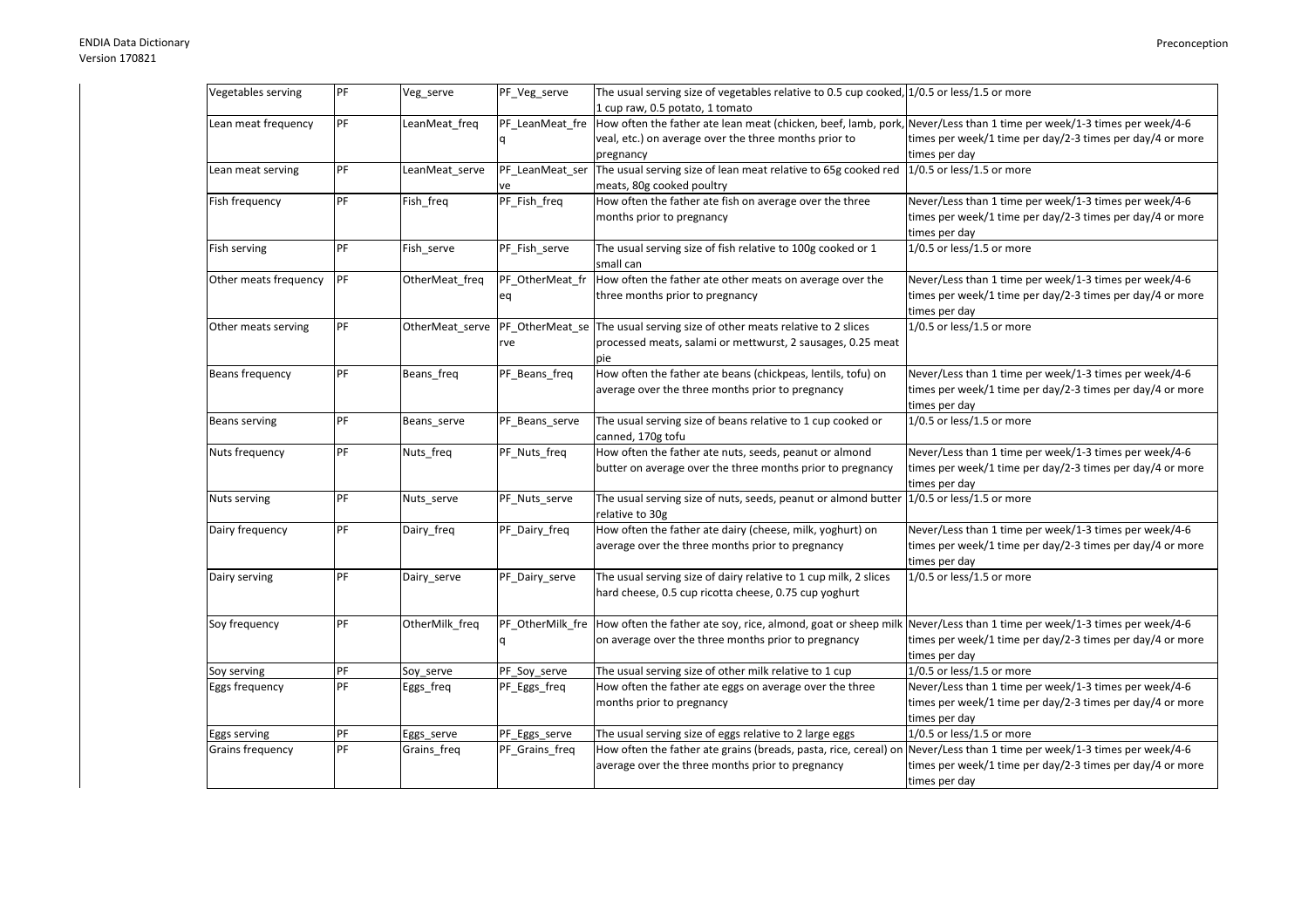| Grains serving                   | PF | Grains_serve        | PF_Grains_serve | The usual serving size of grains relative to 1 bread slice,<br>crumpet, English muffin, 0.5 roll, 0.5 cup rice, pasta, porrige,<br>0.25 cup muesli, 0.66 cup cereal, 3 crispbreads                                                                     | 1/0.5 or less/1.5 or more                                                                                                            |
|----------------------------------|----|---------------------|-----------------|--------------------------------------------------------------------------------------------------------------------------------------------------------------------------------------------------------------------------------------------------------|--------------------------------------------------------------------------------------------------------------------------------------|
| Unsaturated spreads<br>frequency | PF |                     | req             | UnsatSpread_freq PF_UnsatSpread_f How often the father ate unsaturated spreads and oils on<br>average over the three months prior to pregnancy                                                                                                         | Never/Less than 1 time per week/1-3 times per week/4-6<br>times per week/1 time per day/2-3 times per day/4 or more<br>times per day |
| Unsaturated spreads              | PF | UnsatSpread serv    | erve            | PF UnsatSpread s The usual serving size of unsaturated spreads and oils relative<br>to 10g polyunsaturated or monounsaturated spreads, 7g oil<br>(olive, canola or sunflower)                                                                          | 1/0.5 or less/1.5 or more                                                                                                            |
| Sweets frequency                 | PF | Sweets_freq         | PF_Sweets_freq  | How often the father ate sweets (biscuits, cake, soughnut, ice<br>cream, confectionary, spreads) on average over the three<br>months prior to pregnancy                                                                                                | Never/Less than 1 time per week/1-3 times per week/4-6<br>times per week/1 time per day/2-3 times per day/4 or more<br>times per day |
| Sweets serving                   | PF | Sweets_serve        | PF_Sweets_serve | The usual serving size of sweets relative to 2-3 biscuits, 1 cake<br>slice or dougnut, 5-6 lollies, 2 scoops ice cream, 1 tbsp jam,<br>honey or butter, 2 tbsp cream                                                                                   | $1/0.5$ or less/1.5 or more                                                                                                          |
| Chips frequency                  | PF | Chips_freq          | PF_Chips_freq   | How often the father ate chips and crisps on average over the<br>three months prior to pregnancy                                                                                                                                                       | Never/Less than 1 time per week/1-3 times per week/4-6<br>times per week/1 time per day/2-3 times per day/4 or more<br>times per day |
| Chips serving                    | PF | Chips_serve         | PF_Chips_serve  | The usual serving size of chips and crisps relative to 0.5 snack<br>size packet salty crackers or crisps, 12 fried hot chips                                                                                                                           | 1/0.5 or less/1.5 or more                                                                                                            |
| Coffee                           | PF | Coffee              | PF Coffee       | How often did the father consume coffee containing caffeine<br>(includes iced coffee) in the three months prior to pregnancy                                                                                                                           | Never/Less than one day per month/1-3 days per month/1<br>day per week/2-5 days per week/More than 5 days per week                   |
| Decaffeinated coffee             | PF | <b>DecafCoffee</b>  | PF_DecafCoffee  | How often did the father consume decaffeinated coffee<br>(includes iced coffee) in the three months prior to pregnancy                                                                                                                                 | Never/Less than one day per month/1-3 days per month/1<br>day per week/2-5 days per week/More than 5 days per week                   |
| Tea                              | PF | Tea                 | PF_Tea          | How often did the father consume tea containing caffeine in<br>the three months prior to pregnancy                                                                                                                                                     | Never/Less than one day per month/1-3 days per month/1<br>day per week/2-5 days per week/More than 5 days per week                   |
| Decaffeinated tea                | PF | DecafTea            | PF_DecafTea     | How often did the father consume decaffeinated or herbal tea Never/Less than one day per month/1-3 days per month/1<br>in the three months prior to pregnancy                                                                                          | day per week/2-5 days per week/More than 5 days per week                                                                             |
| Caffeine drinks                  | PF | CafDrinks           | PF_CafDrinks    | How often did the father consume other drinks containing<br>caffeine (e.g. cola, Red Bull, V) in the three months prior to<br>pregnancy                                                                                                                | Never/Less than one day per month/1-3 days per month/1<br>day per week/2-5 days per week/More than 5 days per week                   |
| Flavoured beverages              | PF | <b>DietDrinks</b>   | PF_DietDrinks   | How often did the father consume diet, lite or low calorie<br>carbonated or flavoured beverages (e.g. Diet or Coke Zero,<br>Pepsi Max, diet cordial, sugar free energy drinks, light ice tea,<br>Powerade Zero) in the three months prior to pregnancy | Never/Less than one day per month/1-3 days per month/1<br>day per week/2-5 days per week/More than 5 days per week                   |
| Soft drink (Stevia)              | PF | <b>SteviaDrinks</b> | PF SteviaDrinks | How often did the father consume soft drinks or flavoured<br>beverages containing Stevia (Coke Life, Pepsi Next, Lipton<br>flavoured or green and Fuze iced tea) in the three months<br>prior to pregnancy                                             | Never/Less than one day per month/1-3 days per month/1<br>day per week/2-5 days per week/More than 5 days per week                   |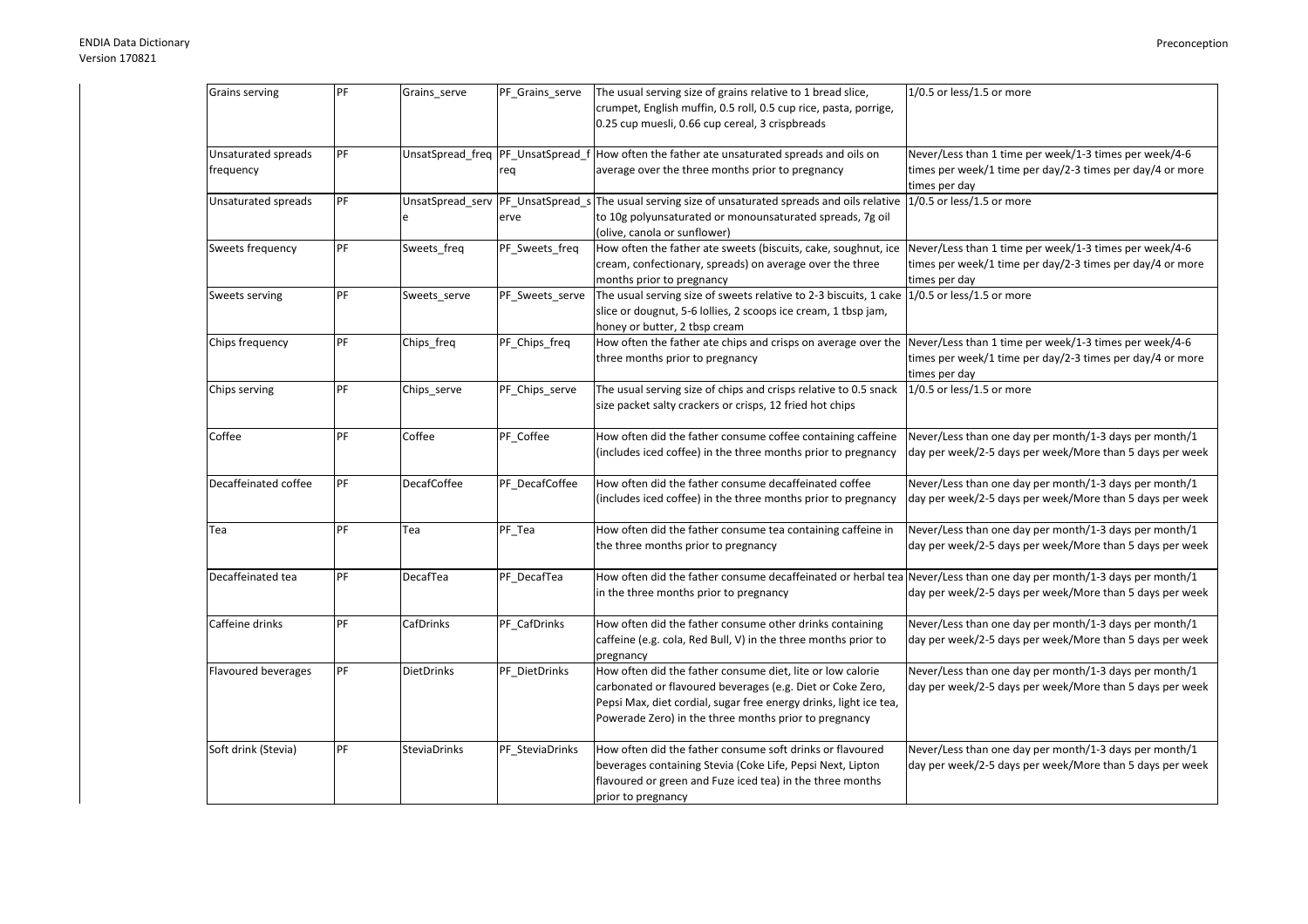| Regular soft drink            | PF         | SoftDrinks        | PF SoftDrinks           | How often did the father consume regular soft drink or<br>flavoured beverages (Coke, Sprite, flavoured mineral water,<br>tonic water) in the three months prior to pregnancy                                                                                      | Never/Less than one day per month/1-3 days per month/1<br>day per week/2-5 days per week/More than 5 days per week |
|-------------------------------|------------|-------------------|-------------------------|-------------------------------------------------------------------------------------------------------------------------------------------------------------------------------------------------------------------------------------------------------------------|--------------------------------------------------------------------------------------------------------------------|
| Alcohol                       | PF         | Alcohol           | PF Alcohol              | How often did the father consume alcohol (beer, wine, spirits) Never/Less than one day per month/1-3 days per month/1<br>in the three months prior to pregnancy                                                                                                   | day per week/2-5 days per week/More than 5 days per week                                                           |
| Coffee serve                  | PF         | Coffee serve      | PF Coffee serve         | On the days when coffee containing caffeine was consumed in Did not consume/Less than 1 serve/1-2 serves/2-3<br>the three months prior to pregnancy, how much on average<br>did the father consume based on the suggested average<br>serving size of 1 small cup? | serves/More than 3 serves                                                                                          |
| Decaffeinated coffee<br>serve | PF         |                   | erve                    | DecafCoffee_serve PF_DecafCoffee_s On the days when decaffeinated coffee was consumed in the<br>past three months, how much on average did the father<br>consume based on the suggested average serving size of 1<br>small cup?                                   | Did not consume/Less than 1 serve/1-2 serves/2-3<br>serves/More than 3 serves                                      |
| Tea serve                     | PF         | Tea_serve         | PF Tea serve            | On the days when tea containing caffeine was consumed in<br>the three months prior to pregnancy, how much on average<br>did the father consume based on the suggested average<br>serving size of 1 small cup?                                                     | Did not consume/Less than 1 serve/1-2 serves/2-3<br>serves/More than 3 serves                                      |
| Decaffeinated tea serve       | PF         | DecafTea serve    | e                       | PF_DecafTea_serv On the days when decaffeinated or herbal tea was consumed<br>in the three months prior to pregnancy, how much on average serves/More than 3 serves<br>did the father consume based on the suggested average<br>serving size of 1 small cup?      | Did not consume/Less than 1 serve/1-2 serves/2-3                                                                   |
| Caffeine drinks serve         | PF         | CafDrinks_serve   | e                       | PF_CafDrinks_serv On the days when other drink containing caffeine was<br>consumed in the three months prior to pregnancy, how much<br>on average did the father consume based on the suggested<br>average serving size of 250 mL can?                            | Did not consume/Less than 1 serve/1-2 serves/2-3<br>serves/More than 3 serves                                      |
| Flavoured beverages<br>serve  | PF         | DietDrinks serve  | PF DietDrinks ser<br>ve | On the days when diet, lite or low calorie carbonated or<br>flavoured beverage was consumed in the three months prior<br>to pregnancy, how much on average did the father consume<br>based on the suggested average serving size of 250 mL can?                   | Did not consume/Less than 1 serve/1-2 serves/2-3<br>serves/More than 3 serves                                      |
| Soft drink (Stevia) serve     | <b>IPF</b> | SteviaDrinks_serv | erve                    | PF_SteviaDrinks_s On the days when soft drinks or flavoured beverage<br>containing Stevia was consumed in the three months prior to<br>pregnancy, how much on average did the father consume<br>based on the suggested average serving size of 250 mL can?        | Did not consume/Less than 1 serve/1-2 serves/2-3<br>serves/More than 3 serves                                      |
| Regular soft drink serve      | PF         | SoftDrinks_serve  | ve                      | PF SoftDrinks ser On the days when regular soft drink or flavoured beverage<br>was consumed in the past three months, how much on<br>average did the father consume based on the suggested<br>average serving size of 250 mL can?                                 | Did not consume/Less than 1 serve/1-2 serves/2-3<br>serves/More than 3 serves                                      |
| Alcohol serve                 | PF         | Alcohol_serve     | PF_Alcohol_serve        | On the days when alcohol was consumed in the past three<br>months, how much on average did the father consume based<br>on the suggested average serving size of 1 standard drink?                                                                                 | Did not consume/Less than 1 serve/1-2 serves/2-3<br>serves/More than 3 serves                                      |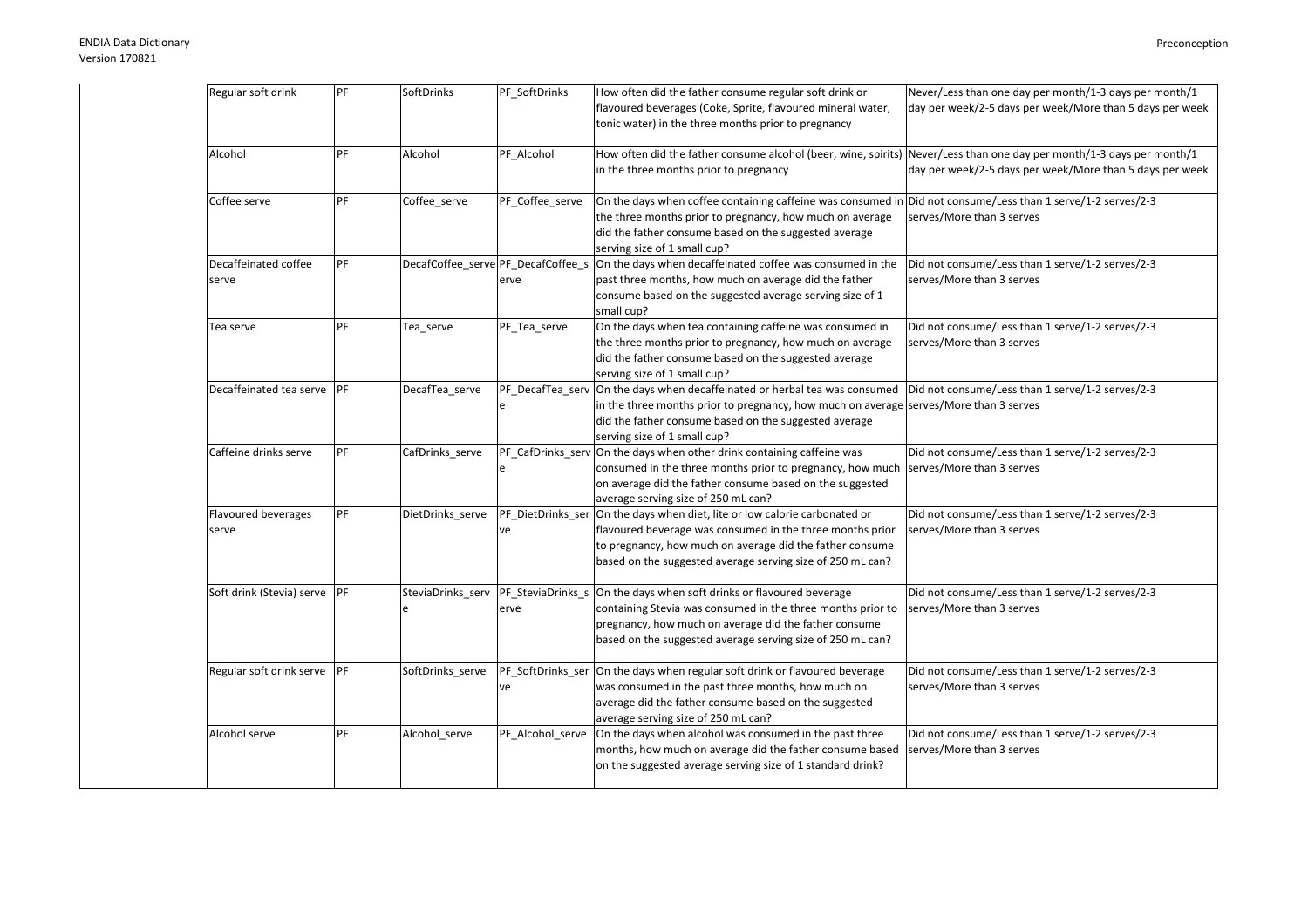| <b>Export heading</b> | Variable                             | <b>Visit</b>   | Code           | Visit Code       | <b>Description</b>                                                           | Format                                 |
|-----------------------|--------------------------------------|----------------|----------------|------------------|------------------------------------------------------------------------------|----------------------------------------|
| General               | ID                                   | T <sub>1</sub> | ID             | T1 ID            | Participant ID code                                                          | STATE-CITY-SITE-###                    |
|                       | Bloods not collected                 | T1             | NoBlood        | T1 NoBlood       | No blood samples were collected during this visit                            | TRUE/FALSE                             |
|                       | Not Finish                           | T1             | NotFin         | T1 NotFin        | Data entry has not been finished                                             | TRUE/FALSE                             |
|                       | Finalized                            | T1             | Final          | T1 Final         | Data entry has been finalised by project management team                     | TRUE/FALSE                             |
| Visit date            | Visit date                           | T1             | VisitDate      | T1 VisitDate     | Date of study visit                                                          | DD/MM/YYYY                             |
|                       | No data collected                    | T1             | NoVisit        | T1_NoVisit       | No data and samples were collected - visit not attended                      | TRUE/FALSE                             |
|                       | Comment                              | T1             | NoVisit_c      | T1_NoVisit_c     | Comment on why visit did not occur                                           | free text box                          |
| Gestation             | <b>Gestation week</b>                | T1             | Gestation      | T1 Gestation     | week of gestation                                                            | ##                                     |
| Fasting status        | Time since last<br>food/drink (hour) | T1             | Fast_hr        | T1_Fast_hr       | Number of hours since last food or drink consumption<br>occurred             | ##                                     |
|                       | Time since last<br>food/drink (min)  | T1             | Fast_min       | T1_Fast_min      | Number of minutes since last food or drink consumption<br>occurred           | ##                                     |
|                       | Last intake                          | T1             | Fast intake    | T1 Fast intake   | Type of meal for last intake                                                 | Breakfast, lunch, dinner, snack, other |
|                       | Time of last food/drink              | IT1            | Fast_time      | T1 Fast time     | Time of day when last food or drink consumption occurred                     | HH:MM am/pm                            |
|                       | Specify other                        | T1             | Fast_other     | T1 Fast other    | Description of last intake if other was selected from type of<br>meal        | free text box                          |
|                       | Not collected                        | T1             | Fast_no        | T1 Fast no       | Fasting status was not collected                                             | TRUE/FALSE                             |
| Weight                | Weight                               | T1             | Weight         | T1 Weight        | Weight of mother                                                             | ###                                    |
|                       | Not collected                        | T1             | Weight no      | T1 Weight no     | Weight was not measured                                                      | TRUE/FALSE                             |
| Nasal Swab            | Collected                            | T1             | Nasal          | T1_Nasal         | Nasal swab was collected at visit (from sampling/clinic)                     | TRUE/FALSE                             |
|                       | comment                              | T1             | Nasal_c        | T1_Nasal_c       | Comment on why nasal swab was not collected (from<br>sampling/clinic)        | free text box                          |
|                       | Collection date                      | T1             | Swab date      | T1 Swab date     | Date of collection of all swabs                                              | DD/MM/YYYY                             |
|                       | Collection time                      | T1             | Swab_time      | T1 Swab time     | Time of collection of all swabs                                              | HH:MM am/pm                            |
|                       | Store date                           | T1             | Swab_storedate |                  | T1_Swab_storedat Date of storage at -80°C of all swabs                       | DD/MM/YYYY                             |
|                       | Store time                           | T1             | Swab storetime |                  | T1_Swab_storetim Time of storage at -80°C of all swabs                       | HH:MM am/pm                            |
|                       | Sample not collected                 | T1             | Swab_no        | T1_Swab_no       | All swabs were not collected at visit (from sample<br>preparation/lab)       | TRUE/FALSE                             |
|                       | Comment                              | T1             | Swab_no_c      | T1_Swab_no_c     | Comment on why all swabs were not collected (from sample<br>preparation/lab) | free text box                          |
|                       | Number of aliquots<br>stored         | T1             | Nasal_aliquot  | T1_Nasal_aliquot | Number of nasal swabs stored in -80°C freezer                                |                                        |
|                       | Collection Box code                  | T1             | Nasal boxcode  |                  | T1_Nasal_boxcode Code of box nasal swabs are stored in in -80°C freezer      | SAMPLE STATE ##                        |
| <b>Tongue Swab</b>    | Collected                            | T1             | Tong           | T1_Tong          | Tongue swab was collected at visit (from sampling/clinic)                    | TRUE/FALSE                             |
|                       | comment                              | T1             | Tong_c         | T1_Tong_c        | Comment on why tongue swab was not collected (from<br>sampling/clinic)       | free text box                          |
|                       | Collection date                      | T1             | Swab date      | T1 Swab date     | Date of collection of all swabs                                              | DD/MM/YYYY                             |
|                       | Collection time                      | T1             | Swab time      | T1 Swab time     | Time of collection of all swabs                                              | HH:MM am/pm                            |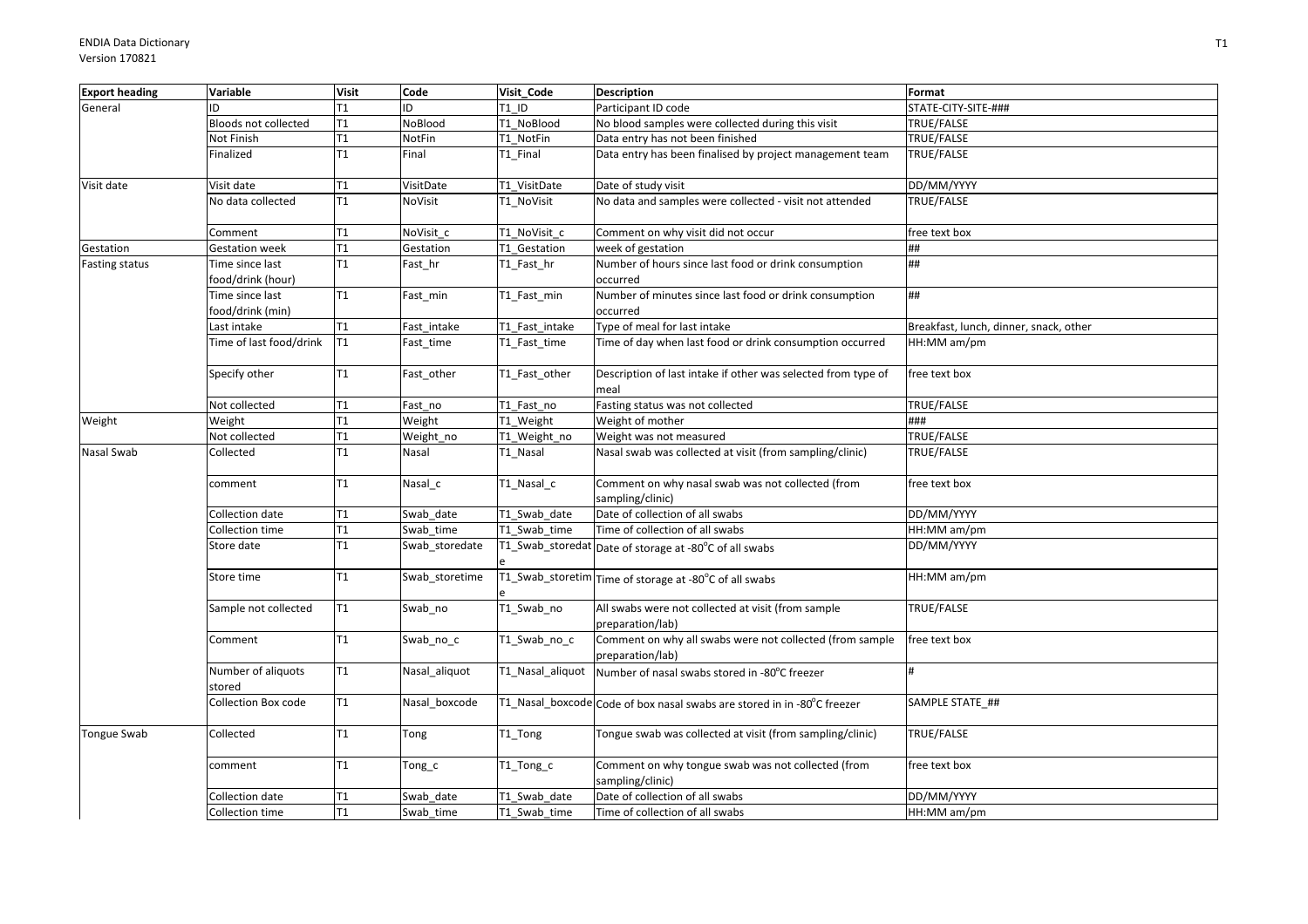|                    | Store date                   | T <sub>1</sub>  | Swab_storedate   |                 | T1_Swab_storedat Date of storage at -80°C of all swabs                       | DD/MM/YYYY        |
|--------------------|------------------------------|-----------------|------------------|-----------------|------------------------------------------------------------------------------|-------------------|
|                    | Store time                   | T1              | Swab_storetime   |                 | T1_Swab_storetim Time of storage at -80°C of all swabs                       | HH:MM am/pm       |
|                    | Sample not collected         | T <sub>1</sub>  | Swab_no          | T1_Swab_no      | All swabs were not collected at visit (from sample<br>preparation/lab)       | TRUE/FALSE        |
|                    | Comment                      | T1              | Swab_no_c        | T1_Swab_no_c    | Comment on why all swabs were not collected (from sample<br>preparation/lab) | free text box     |
|                    | Number of aliquots<br>stored | T1              | Tong_aliquot     | T1_Tong_aliquot | Number of tongue swabs stored in -80°C freezer                               |                   |
|                    | <b>Collection Box code</b>   | T1              | Tong boxcode     |                 | T1_Tong_boxcode Code of box tongue swabs are stored in in -80°C freezer      | SAMPLE STATE ##   |
| <b>Buccal Swab</b> | Collected                    | T1              | Bucc             | T1_Bucc         | Buccal swab was collected at visit (from sampling/clinic)                    | TRUE/FALSE        |
|                    | comment                      | T <sub>1</sub>  | Bucc_c           | T1_Bucc_c       | Comment on why buccal swab was not collected (from<br>sampling/clinic)       | free text box     |
|                    | Collection date              | T1              | Swab date        | T1 Swab date    | Date of collection of all swabs                                              | DD/MM/YYYY        |
|                    | Collection time              | T1              | Swab time        | T1 Swab time    | Time of collection of all swabs                                              | HH:MM am/pm       |
|                    | Store date                   | T1              | Swab_storedate   |                 | T1_Swab_storedat Date of storage at -80°C of all swabs                       | DD/MM/YYYY        |
|                    | Store time                   | T1              | Swab storetime   |                 | T1_Swab_storetim Time of storage at -80°C of all swabs                       | HH:MM am/pm       |
|                    | Sample not collected         | T1              | Swab_no          | T1_Swab_no      | All swabs were not collected at visit (from sample<br>preparation/lab)       | TRUE/FALSE        |
|                    | Comment                      | T <sub>1</sub>  | Swab_no_c        | T1_Swab_no_c    | Comment on why all swabs were not collected (from sample<br>preparation/lab) | free text box     |
|                    | Number of aliquots<br>stored | T1              | Bucc_aliquot     | T1_Bucc_aliquot | Number of buccal swabs stored in -80°C freezer                               |                   |
|                    | Collection Box code          | T1              | Bucc_boxcode     | T1_Bucc_boxcode | Code of box buccal swabs are stored in in -80°C freezer                      | SAMPLE STATE_##   |
| Throat swab        | Collected                    | T1              | Thro             | T1 Thro         | Throat swab was collected at visit (from sampling/clinic)                    | <b>TRUE/FALSE</b> |
|                    | comment                      | T1              | Thro $\_$ c $\,$ | T1 Thro c       | Comment on why throat swab was not collected (from<br>sampling/clinic)       | free text box     |
|                    | Collection date              | $\overline{11}$ | Swab date        | T1 Swab date    | Date of collection of all swabs                                              | DD/MM/YYYY        |
|                    | Collection time              | T1              | Swab time        | T1 Swab time    | Time of collection of all swabs                                              | HH:MM am/pm       |
|                    | Store date                   | T1              | Swab_storedate   |                 | T1_Swab_storedat Date of storage at -80°C of all swabs                       | DD/MM/YYYY        |
|                    | Store time                   | T1              | Swab storetime   |                 | $\overline{11\_Swab\_storetim} $ Time of storage at -80°C of all swabs       | HH:MM am/pm       |
|                    | Sample not collected         | T <sub>1</sub>  | Swab_no          | T1_Swab_no      | All swabs were not collected at visit (from sample<br>preparation/lab)       | TRUE/FALSE        |
|                    | Comment                      | T1              | Swab_no_c        | T1_Swab_no_c    | Comment on why all swabs were not collected (from sample<br>preparation/lab) | free text box     |
|                    | Number of aliquots<br>stored | T1              | Thro_aliquot     | T1_Thro_aliquot | Number of throat swabs stored in -80°C freezer                               |                   |
|                    | Collection Box code          | T1              | Thro_boxcode     |                 | T1_Thro_boxcode Code of box throat swabs are stored in in -80°C freezer      | SAMPLE STATE ##   |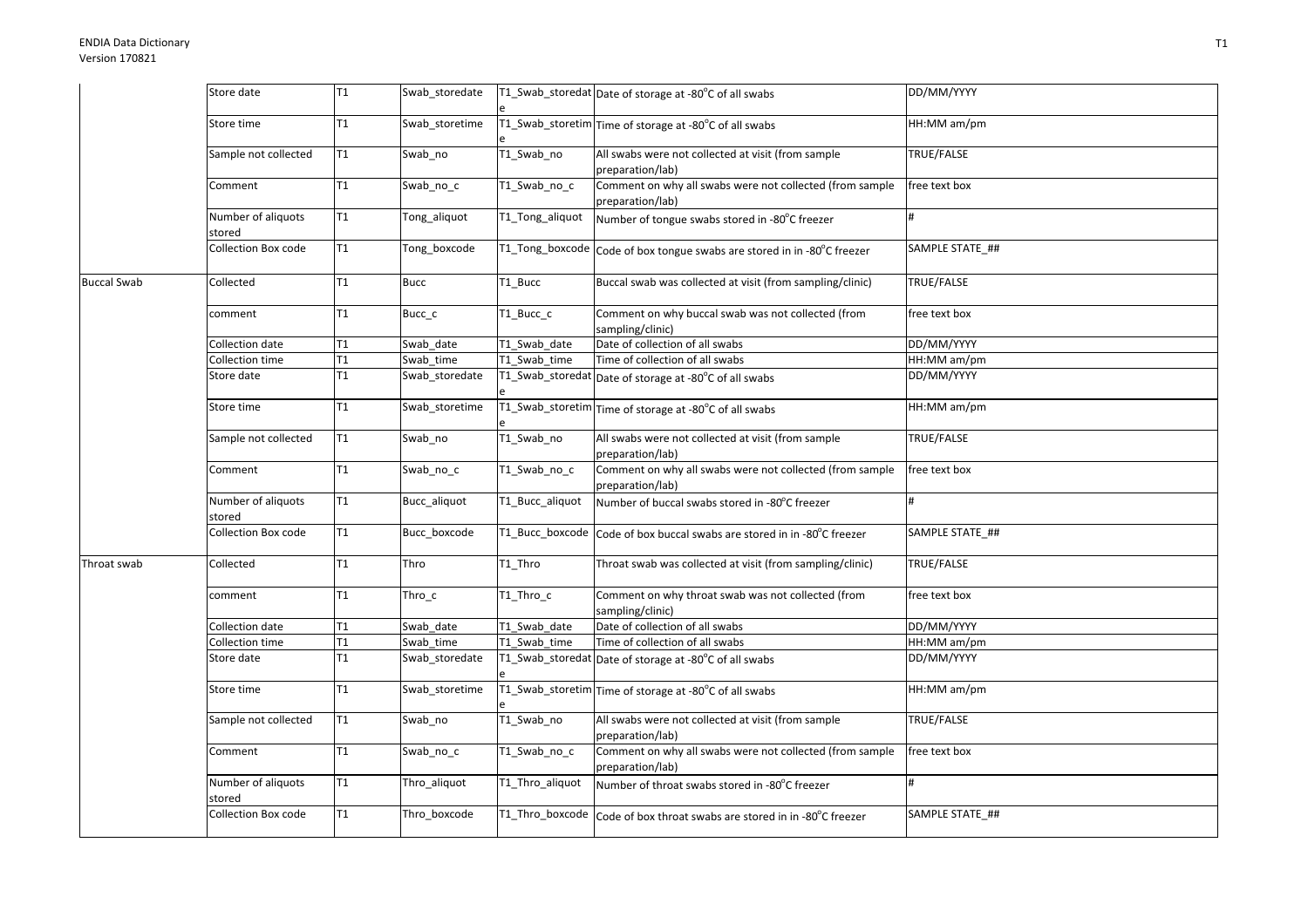| Swab prep SOP | Prepared as per SOPs 9, T1<br>12 and 13           |                 | Swab_SOP                                   | T1 Swab SOP               | Swabs prepared according to SOP                                                                                                     | TRUE/FALSE        |
|---------------|---------------------------------------------------|-----------------|--------------------------------------------|---------------------------|-------------------------------------------------------------------------------------------------------------------------------------|-------------------|
|               | Comment                                           | T1              | Swab SOP c                                 | T1 Swab SOP c             | Comment on why SOP was not followed                                                                                                 | free text box     |
| Blood tube A  | Tube A collected                                  | $\overline{11}$ | Serum                                      | T1 Serum                  | Blood tube A (serum) was collected at visit (from<br>sampling/clinic)                                                               | <b>TRUE/FALSE</b> |
|               | <b>Bloods comment</b>                             | T1              | Blood_no_c                                 | T1_Blood_no_c             | Comment on why a blood sample was not collected (from<br>sampling/clinic)                                                           | free text box     |
|               | Date of collection                                | T1              | Serum date                                 | T1 Serum date             | Date of collection of Blood tube A and B (serum)                                                                                    | DD/MM/YYYY        |
|               | Time of collection                                | T1              | Serum time                                 | T1 Serum time             | Time of collection of Blood tube A and B (serum)                                                                                    | HH:MM am/pm       |
|               | Prepared as per SOP 10                            | T1              | Serum_SOP                                  | T1_Serum_SOP              | Blood tube A (serum) was prepared according to SOP                                                                                  | TRUE/FALSE        |
|               | SOP comment                                       | T1              | Serum SOP c                                | T1 Serum SOP c            | Comment on why SOP was not followed                                                                                                 | free text box     |
|               | Date of storage                                   | T1              | Serum_storedate                            | ate                       | T1_Serum_stored   Date of storage at -80°C of Blood Tube A (serum)                                                                  | DD/MM/YYYY        |
|               | Time of storage                                   | T1              | Serum_storetime                            | me                        | T1_Serum_storeti   Time of storage at -80°C of Blood Tube A (serum)                                                                 | HH:MM am/pm       |
|               | Sample not collected                              | T1              | Serum_no                                   | T1_Serum_no               | Blood tube A was not collected at visit (from sample<br>preparation/lab)                                                            | TRUE/FALSE        |
|               | Comment                                           | T1              | Serum_no_c                                 | T1_Serum_no_c             | Comment on why blood tube A was not collected (from<br>sample preparation/lab)                                                      | free text box     |
|               | Number of aliquots<br>stored - Resist             | T1              | Serum_resist_aliq  T1_Serum_resist_<br>uot | aliquot                   | Number of SERUM_resist aliquots stored in -80°C freezer                                                                             |                   |
|               | Collection Box code -<br>Resist                   | T1              | Serum_resist_box T1_Serum_resist_<br>code  | boxcode                   | Code of box SERUM_resist aliquots are stored in in -80 $^{\circ}$ C<br>freezer                                                      | SAMPLE STATE ##   |
|               | Number of aliquots<br>stored - Meta               | T1              | Serum_meta_aliq<br>uot                     | T1_Serum_meta_<br>aliquot | Number of SERUM_meta aliquots stored in -80°C freezer                                                                               | #                 |
|               | Collection Box code -<br>Meta                     | T1              | Serum_meta_boxc T1_Serum_meta_<br>ode      | boxcode                   | Code of box SERUM_meta aliquots are stored in in -80°C<br>freezer                                                                   | SAMPLE STATE ##   |
|               | Number of aliquots<br>stored - Extra              | T1              | Serum_extra_aliq  T1_Serum_extra_<br>uot   | aliquot                   | Number of SERUM_extra aliquots stored in -80°C freezer                                                                              |                   |
|               | Collection Box code -<br>Extra                    | T1              | Serum_extra_boxc T1_Serum_extra_<br>ode    | boxcode                   | Code of box SERUM_extra aliquots are stored in in -80°C<br>freezer                                                                  | SAMPLE STATE ##   |
| Blood tube B  | Tube B collected                                  | T1              | PathSerum                                  | T1_PathSerum              | Blood tube B was collected at visit (from sampling/clinic)                                                                          | TRUE/FALSE        |
|               | Sent to local pathology                           | T1              | PathSerum_path                             | th                        | T1_PathSerum_pa Blood tube B was sent directly to local pathology for coeliac<br>screen and Vitamin D analysis                      | TRUE/FALSE        |
|               | Sample not collected                              | T1              | PathSerum no                               |                           | T1_PathSerum_no Blood tube B was not collected (from sample preparation/lab) TRUE/FALSE                                             |                   |
|               | Comment                                           | T1              | PathSerum no c                             |                           | T1_PathSerum_no Comment on why a blood tube B was not collected (from<br>sample preparation/lab)                                    | free text box     |
|               | Storage prior to sending T1<br>to local pathology |                 |                                            | ored                      | PathSerum_stored T1_PathSerum_st Blood tube B was stored prior to being sent to local pathology<br>for coeliac screen and vitamin D | TRUE/FALSE        |
|               | Storage conditions                                | T1              | ond                                        | orecond                   | PathSerum_storec   T1_PathSerum_st   Storage condition of blood tube B if it was stored prior to<br>being sent to local pathology   | free text box     |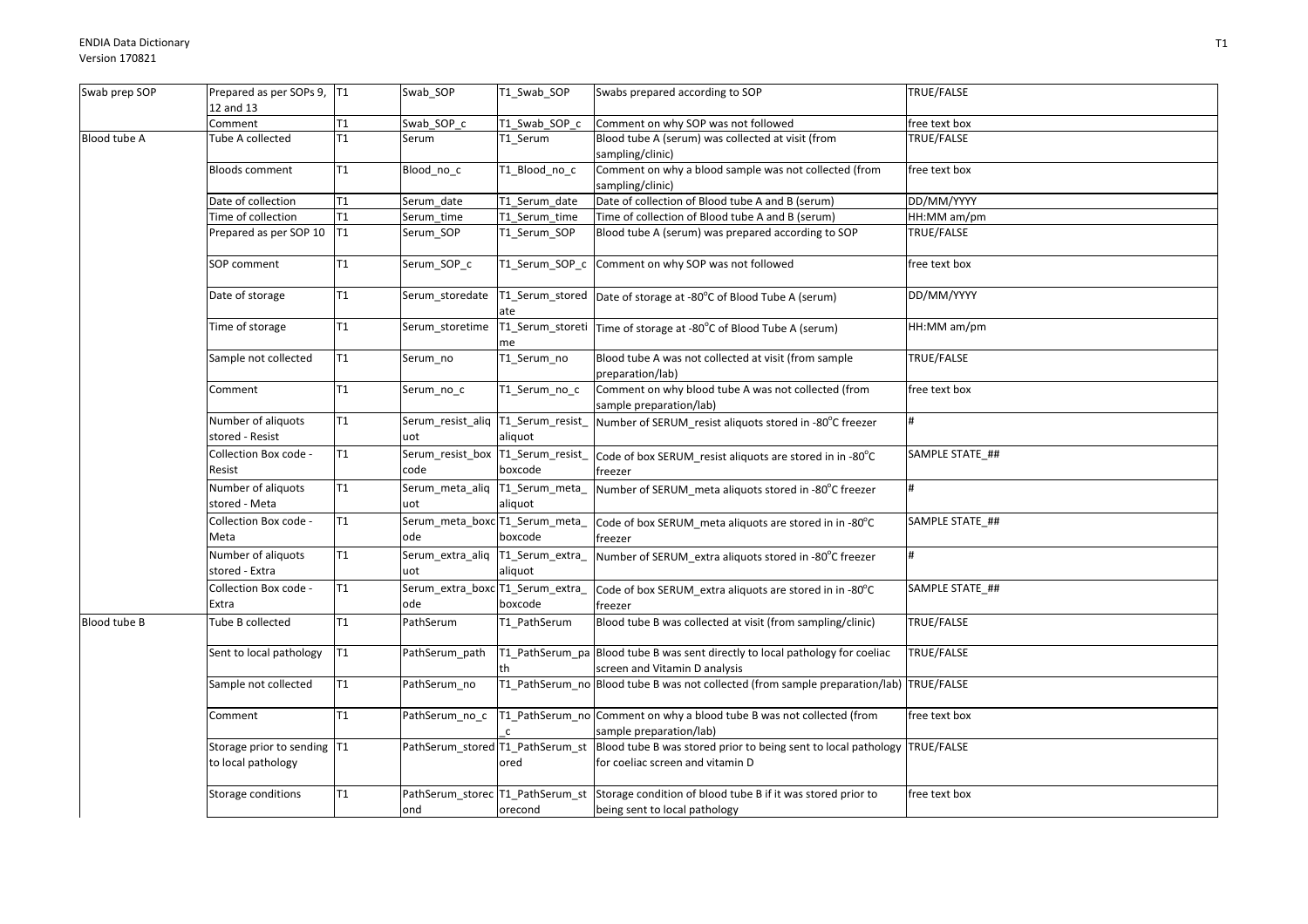|              | Duration of storage prior T1                                  |    |                                           |                  | PathSerum_storeti T1_PathSerum_st Duration of storage of blood tube B prior to being sent to local free text box |                   |
|--------------|---------------------------------------------------------------|----|-------------------------------------------|------------------|------------------------------------------------------------------------------------------------------------------|-------------------|
|              |                                                               |    |                                           |                  |                                                                                                                  |                   |
|              | to analysis                                                   |    | me                                        | oretime          | pathology                                                                                                        |                   |
| Blood tube D | Tube D (9 mL) collected T1<br>(1)                             |    | Plasma 1                                  | T1_Plasma_1      | First Blood tube D (plasma) was collected at visit (from<br>sampling/clinic)                                     | TRUE/FALSE        |
|              | Tube D (9 mL) collected T1                                    |    | Plasma_2                                  | T1_Plasma_2      | Second Blood tube D (plasma) was collected at visit (from                                                        | 1=Yes, 0=No, 3=NA |
|              | (2)                                                           |    |                                           |                  | sampling/clinic)                                                                                                 |                   |
|              | Tube D (9 mL) collected T1                                    |    | Plasma_3                                  | T1 Plasma 3      | Third Blood tube D (plasma) was collected at visit (from                                                         | 1=Yes, 0=No, 3=NA |
|              |                                                               |    |                                           |                  | sampling/clinic)                                                                                                 |                   |
|              | Prepared as per SOP 10   T1                                   |    | Plasma SOP                                | T1 Plasma SOP    | Blood tube D (plasma) was prepared according to SOP                                                              | TRUE/FALSE        |
|              | SOP comment                                                   | T1 | Plasma_SOP_c                              |                  | T1_Plasma_SOP_c Comment on why SOP was not followed                                                              | free text box     |
|              | Collection date                                               | T1 | Plasma date                               | T1 Plasma date   | Date of collection of Blood tube D(s) (plasma)                                                                   | DD/MM/YYYY        |
|              | Collection time                                               | T1 | Plasma_time                               | T1_Plasma_time   | Time of collection of Blood tube D(s) (plasma)                                                                   | HH:MM am/pm       |
|              | Date of storage                                               | T1 |                                           |                  | Plasma_storedate   T1_Plasma_stored   Date of storage at -80°C of Blood Tube D(s) (plasma)                       | DD/MM/YYYY        |
|              |                                                               |    |                                           | ate              |                                                                                                                  |                   |
|              | Time of storage                                               | T1 |                                           | me               | Plasma_storetime   T1_Plasma_storeti   Time of storage at -80°C of Blood Tube D(s) (plasma)                      | HH:MM am/pm       |
|              | Sample not collected                                          | T1 | Plasma_no                                 | T1_Plasma_no     | Blood tube D was not collected at visit (from sample<br>preparation/lab)                                         | TRUE/FALSE        |
|              | Comment                                                       | T1 | Plasma_no_c                               | T1_Plasma_no_c   | Comment on why blood tube D was not collected (from<br>sample preparation/lab)                                   | free text box     |
|              | Number of aliquots<br>stored - Buffy                          | T1 | Buffy_aliquot                             | T1_Buffy_aliquot | Number of Buffy aliquots stored in -80°C freezer                                                                 | #                 |
|              | Collection Box code -<br>Buffy                                | T1 | Buffy boxcode                             |                  | T1_Buffy_boxcode Code of box Buffy aliquots are stored in in -80°C freezer                                       | SAMPLE STATE ##   |
|              | Number of aliquots<br>stored - RBC                            | T1 | RBC_aliquot                               | T1_RBC_aliquot   | Number of red blood cell aliquots stored in -80°C freezer                                                        | #                 |
|              | Collection Box code -<br>RBC                                  | T1 | RBC boxcode                               | T1 RBC boxcode   | Code of box red blood cell aliquots are stored in in -80°C<br>freezer                                            | SAMPLE STATE ##   |
|              | Number of aliquots<br>stored - Plasma vir                     | T1 |                                           | quot             | Plasma_vir_aliquo T1_Plasma_vir_ali Number of PLASMA_vir aliquots stored in -80°C freezer                        | #                 |
|              | Collection Box code -<br>Plasma_vir                           | T1 | de                                        | xcode            | Plasma_vir_boxco   T1_Plasma_vir_bo   Code of box PLASMA_vir aliquots are stored in in -80°C<br>freezer          | SAMPLE STATE_##   |
|              | Number of aliquots<br>stored - Plasma_fatty                   | T1 | Plasma_fatty_aliq T1_Plasma_fatty_<br>uot | aliquot          | Number of PLASMA_fatty aliquots stored in -80°C freezer                                                          |                   |
|              | Collection Box code -<br>Plasma_fatty                         | T1 | Plasma_fatty_box T1_Plasma_fatty_<br>code | boxcode          | Code of box PLASMA_fatty aliquots are stored in in -80°C<br>freezer                                              | SAMPLE STATE ##   |
|              | Number of aliquots<br>stored - Plasma_age                     | T1 | ot                                        | iquot            | Plasma_age_aliqu   T1_Plasma_age_al   Number of PLASMA_age aliquots stored in -80°C freezer                      | #                 |
|              | Collection Box code -                                         | T1 |                                           |                  | Plasma_age_boxc T1_Plasma_age_b Code of box PLASMA_age aliquots are stored in in -80°C                           | SAMPLE STATE_##   |
|              | Plasma_age                                                    |    | ode                                       | oxcode           | freezer                                                                                                          |                   |
|              | Number of aliquots<br>stored -                                | T1 | Plasma_extra_aliq T1_Plasma_extra_<br>uot | aliquot          | Number of PLASMA_extra aliquots stored in -80°C freezer                                                          | #                 |
|              | EDTAPlasma_extra<br>Collection Box code -<br>EDTAPlasma extra | T1 | Plasma_extra_box T1_Plasma_extra_<br>code | boxcode          | Code of box PLASMA extra aliquots are stored in in -80°C                                                         | SAMPLE STATE ##   |
|              |                                                               |    |                                           |                  | freezer                                                                                                          |                   |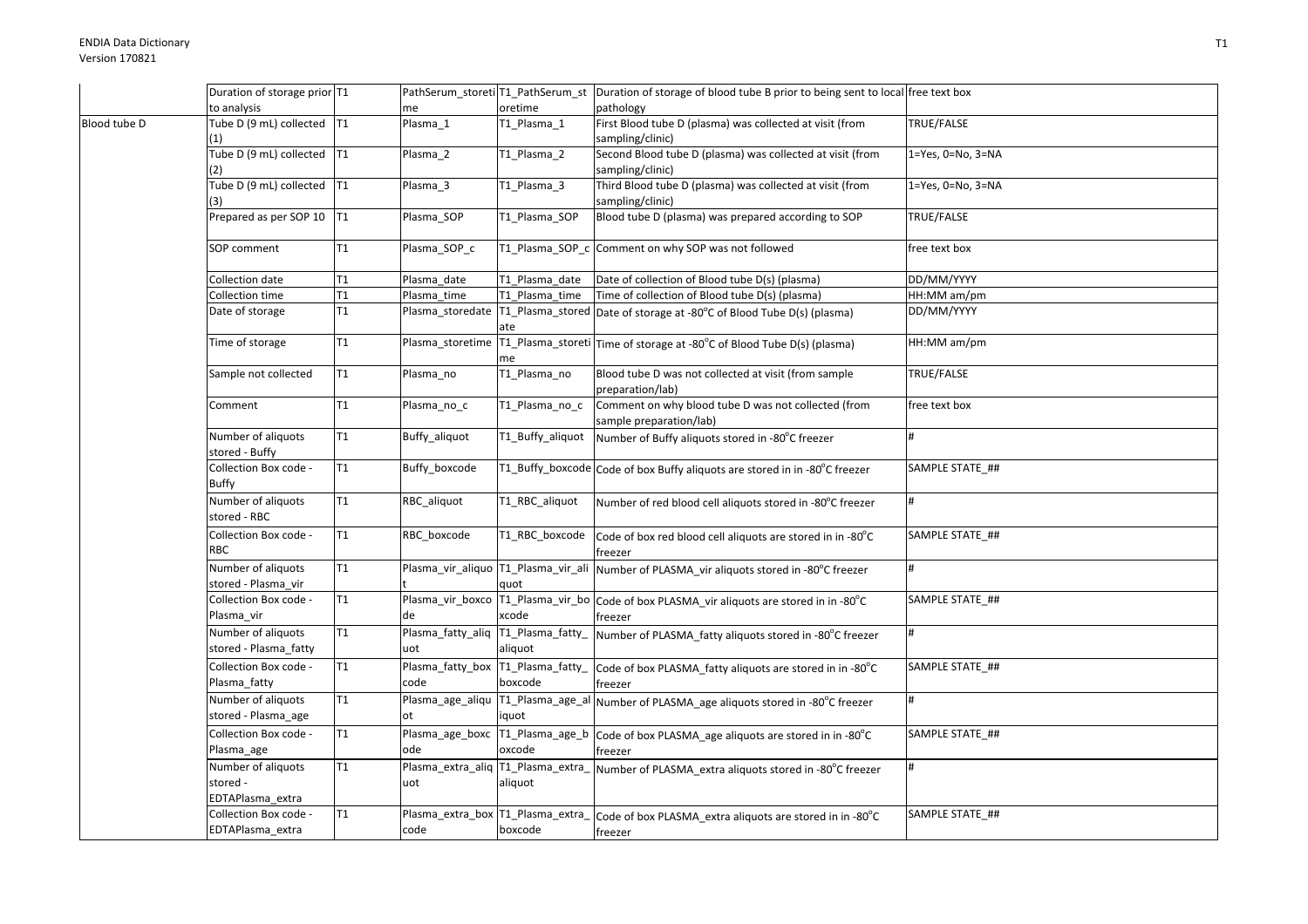$\overline{p}$ 

| <b>BMCs</b> | Prepared as per SOP 11   T1              |                | PBMC_SOP                                   | T1_PBMC_SOP             | Blood tube D (plasma) was prepared according to SOP                                                                    | TRUE/FALSE    |
|-------------|------------------------------------------|----------------|--------------------------------------------|-------------------------|------------------------------------------------------------------------------------------------------------------------|---------------|
|             | PBMCs not collected                      | T1             | PBMC no                                    | T1 PBMC no              | PBMCs were not collected from Blood Tube D at visit (from<br>sample preparation/lab)                                   | TRUE/FALSE    |
|             | Comment                                  | T1             | PBMC_no_c                                  | T1_PBMC_no_c            | Comment on why PBMCs were not collected (from sample<br>preparation/lab)                                               | free text box |
|             | Red cell lysis performed T1              |                | PBMC redcelllysis T1 PBMC redcelll         | vsis                    | Red cell lysis was performed during PBMC harvest                                                                       | TRUE/FALSE    |
|             | Haemocytometer viable T1<br>cell count 1 |                | PBMC_viable_1                              | T1_PBMC_viable_         | Number of viable cells from haemocytometer cell count                                                                  |               |
|             | Haemocytometer dead<br>cell count 1      | IT1            | PBMC_dead_1                                |                         | T1_PBMC_dead_1 Number of dead cells from haemocytometer cell count                                                     | $\bf{H}$      |
|             | Haemocytometer viable T1<br>cell count 2 |                | PBMC_viable_2                              |                         | T1_PBMC_viable_ Number of viable cells from haemocytometer cell count                                                  | Ħ             |
|             | Haemocytometer dead T1<br>cell count 2   |                | PBMC_dead_2                                |                         | T1 PBMC dead 2 Number of dead cells from haemocytometer cell count                                                     | $\bf{H}$      |
|             | Haemocytometer viable T1<br>cell count 3 |                | PBMC_viable_3                              |                         | T1_PBMC_viable_ Number of viable cells from haemocytometer cell count                                                  | #             |
|             | Haemocytometer dead<br>cell count 3      | T1             | PBMC dead 3                                |                         | T1_PBMC_dead_3 Number of dead cells from haemocytometer cell count                                                     | #             |
|             | Haemocytometer viable T1<br>cell count 4 |                | PBMC_viable_4                              |                         | T1_PBMC_viable_ Number of viable cells from haemocytometer cell count                                                  | #             |
|             | Haemocytometer dead T1<br>cell count 4   |                | PBMC_dead_4                                |                         | T1_PBMC_dead_4 Number of dead cells from haemocytometer cell count                                                     | $\bf{H}$      |
|             | Avg num of viable cells<br>per square    | T <sub>1</sub> | PBMC_av_viablec<br>ells                    | lecells                 | T1_PBMC_av_viab Average number of viable cells per square                                                              |               |
|             | Dilution factor                          | T1             |                                            | factor                  | PBMC_dilutionfact T1_PBMC_dilution Dilution factor (exported but no longer on registry - March<br>2017)                |               |
|             | Viable cell/mL                           | T <sub>1</sub> | PBMC_viablecell                            | ell                     | T1_PBMC_viablec $\vert$ Total number of viable cells per mL (x10 <sup>6</sup> )                                        | Ħ             |
|             | in (mL)                                  | T1             | vol 2                                      | sion_vol_2              | PBMC_suspension  T1_PBMC_suspen  Suspension volume (exported but no longer on registry -<br><b>March 2017)</b>         |               |
|             | Suspension volume                        | T1             | vol                                        | sion vol                | $\overline{PBMC}$ _suspension $\overline{11}$ _PBMC_suspen Suspension volume to achieve 10 x 10 <sup>6</sup> cells/mL  |               |
|             | Total cell number                        | T1             | PBMC totalcellnu                           | Inum                    | T1_PBMC_totalcel $\vert$ Total number of viable cells (x10 <sup>6</sup> )                                              | $\bf{H}$      |
|             | Number of cells stored<br>frozen         | T <sub>1</sub> | PBMC_cellsfrozen                           | T1_PBMC_cellsfro<br>zen | Number of cells stored frozen (exported but no longer on<br>registry - March 2017)                                     | #             |
|             | Vials stored                             | T1             | PBMC_aliquot                               | T1 PBMC aliquot         | Number of PBMC aliquots stored                                                                                         | $\theta$      |
|             | Date of initial storage                  | T <sub>1</sub> | nitial                                     | te initial              | PBMC_storedate_i T1_PBMC_storeda Date of initial storage of PBMCs (exported but no longer on<br>registry - March 2017) | DD/MM/YYYY    |
|             | Time of initial storage                  | T1             | PBMC_storetime_i T1_PBMC_storeti<br>nitial | me initial              | Time of initial storage of PBMCs (exported but no longer on<br>registry - March 2017)                                  | HH:MM am/pm   |
|             | Date of storage at -80°C   T1            |                | PBMC_storedate                             |                         | T1_PBMC_storeda Date of storage at -80°C of PBMCs                                                                      | DD/MM/YYYY    |
|             | Time of storage at -80°C   T1            |                | PBMC_storetime                             | me                      | T1_PBMC_storeti   Time of storage at -80°C of PBMCs                                                                    | HH:MM am/pm   |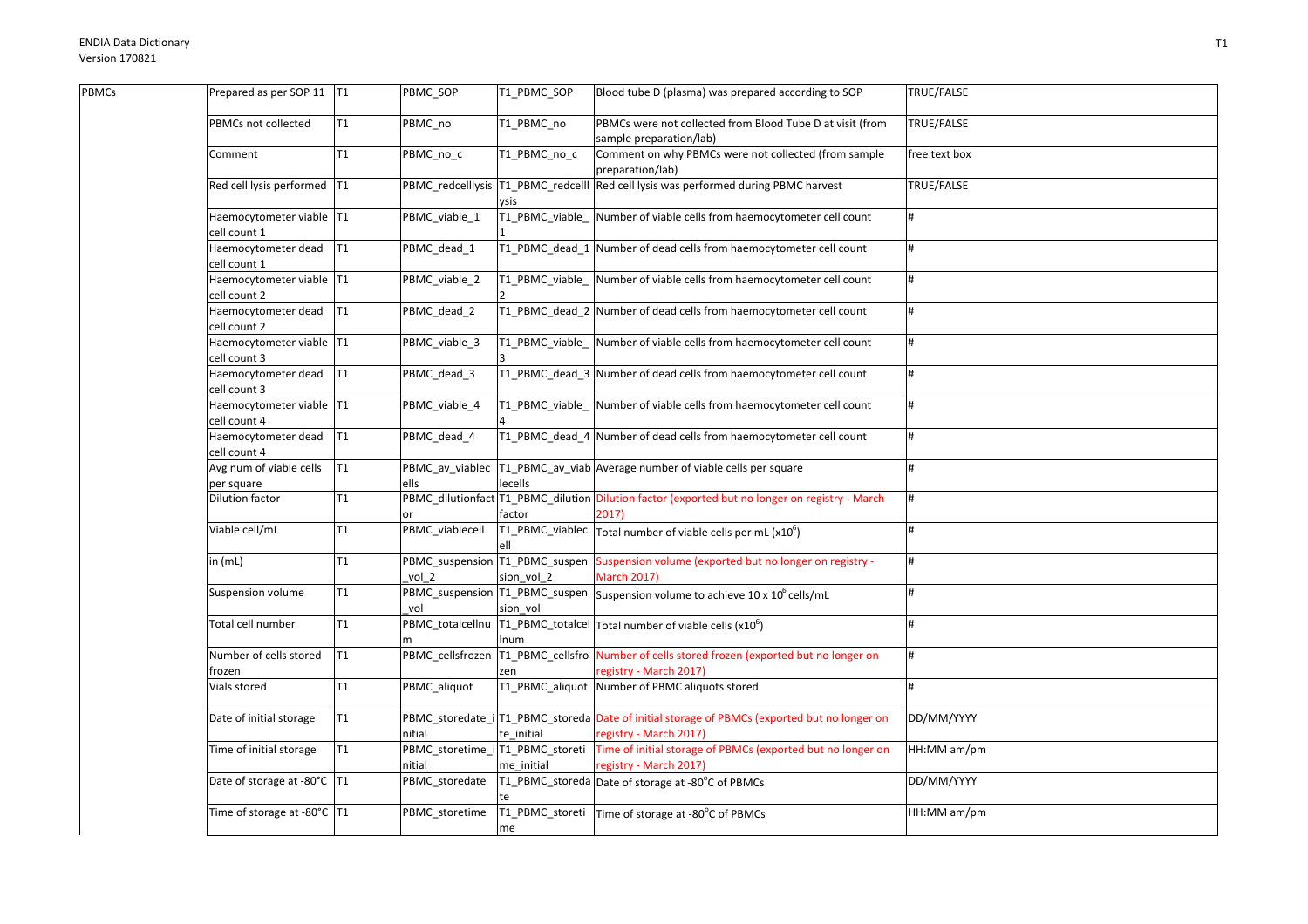|       | Date of storage in LN                | T <sub>1</sub>  |                         |                        | PBMC_storedate_T1_PBMC_storeda Date of storage of PBMCs in liquid nitrogen                               | DD/MM/YYYY      |
|-------|--------------------------------------|-----------------|-------------------------|------------------------|----------------------------------------------------------------------------------------------------------|-----------------|
|       |                                      |                 | LN                      | te LN                  |                                                                                                          |                 |
|       | Time of storage in LN                | T <sub>1</sub>  | PBMC_storetime_         |                        | T1_PBMC_storeti Time of storage of PBMCs in liquid nitrogen                                              | HH:MM am/pm     |
|       |                                      |                 | LN                      | me LN                  |                                                                                                          |                 |
|       | Locaion in LN                        | T1              | PBMC_Lnlocation         |                        | T1_PBMC_Lnlocati Location of aliquots in liquid nitrogen                                                 | ree text box    |
|       |                                      |                 |                         | on                     |                                                                                                          |                 |
| Urine | Prepared as per SOP 6                | T <sub>1</sub>  | Urine SOP               | T1_Urine_SOP           | Urine was prepared according to SOP                                                                      | TRUE/FALSE      |
|       | SOP comment                          | T1              | Urine_SOP_c             | T1 Urine SOP c         | Comment on why SOP was not followed                                                                      | free text box   |
|       | Collection date                      | T1              | Urine_date              | T1 Urine date          | Date of collection of urine                                                                              | DD/MM/YYYY      |
|       | Collection time                      | T <sub>1</sub>  | Urine_time              | T1_Urine_time          | Time of collection of urine                                                                              | HH:MM am/pm     |
|       | Store date                           | T1              | Urine storedate         | te                     | T1_Urine_storeda Date of storage at -80°C of urine                                                       | DD/MM/YYYY      |
|       | Store time                           | T <sub>1</sub>  | Urine storetime         | T1_Urine_storeti<br>me | Time of storage at -80°C of urine                                                                        | HH:MM am/pm     |
|       | Sample not collected                 | T <sub>1</sub>  | Urine_no                | T1_Urine_no            | Urine was not collected at visit (from sample preparation/lab) TRUE/FALSE                                |                 |
|       | Comment                              | T <sub>1</sub>  | Urine_no_c              | T1_Urine_no_c          | Comment on why urine was not collected (from sample<br>preparation/lab)                                  | free text box   |
|       | Number of aliquots<br>stored - meta  | T <sub>1</sub>  | Urine meta aliqu<br>ot  | iquot                  | T1_Urine_meta_al Number of URINE_meta aliquots stored in -80°C freezer                                   |                 |
|       | Volume of aliquots<br>stored - meta  | T <sub>1</sub>  | Urine_meta_vol          | lol                    | T1_Urine_meta_v Volume of URINE_meta aliquots stored in -80oC freezer (µL)                               |                 |
|       | Collection Box code -<br>meta        | T1              | ode                     | oxcode                 | Urine_meta_boxc T1_Urine_meta_b Code of box URINE_meta aliquots are stored in in -80°C<br>freezer        | SAMPLE STATE ## |
|       | Number of aliquots<br>stored - age   | T1              |                         | uot                    | Urine_age_aliquot   T1_Urine_age_aliq Number of URINE_age aliquots stored in -80°C freezer               | #               |
|       | Volume of aliquots<br>stored - age   | T <sub>1</sub>  | Urine age vol           |                        | T1_Urine_age_vol Volume of URINE_age aliquots stored in -80oC freezer (µL)                               |                 |
|       | Collection Box code - age T1         |                 |                         | code                   | Urine_age_boxcod T1_Urine_age_box Code of box URINE_age aliquots are stored in in -80°C freezer          | SAMPLE STATE ## |
|       | Number of aliquots<br>stored - extra | T <sub>1</sub>  | ot                      | iquot                  | Urine_extra_aliqu  T1_Urine_extra_al  Number of URINE_extra aliquots stored in -80°C freezer             |                 |
|       | Volume of aliquots<br>stored - extra | T <sub>1</sub>  | Urine_extra_vol         | ol                     | T1_Urine_extra_v Volume of URINE_extra aliquots stored in -80oC freezer (µL)                             |                 |
|       | Collection Box code -<br>extra       | T <sub>1</sub>  | Urine_extra_boxc<br>ode | oxcode                 | T1_Urine_extra_b Code of box URINE_extra aliquots are stored in in -80°C<br>freezer                      | SAMPLE STATE ## |
|       | Number of aliquots                   | T1              | Urine_glass_aliqu       |                        | T1_Urine_glass_ali Number of URINE_glass aliquots stored in -80°C freezer                                |                 |
|       | stored - glass                       |                 | ot                      | quot                   |                                                                                                          |                 |
|       | Volume of aliquots                   | T <sub>1</sub>  | Urine_glass_vol         |                        | T1_Urine_glass_vo Volume of URINE_glass aliquots stored in -80oC freezer (µL)                            | l#              |
|       | stored - glass                       |                 |                         |                        |                                                                                                          |                 |
|       | Collection Box code -                | $\overline{11}$ |                         |                        | Urine_glass_boxco <sup> </sup> T1_Urine_glass_b  Code of box URINE_glass aliquots are stored in in -80°C | SAMPLE STATE_## |
|       | glass                                |                 | de                      | oxcode                 | freezer                                                                                                  |                 |
| Stool | Prepared as per SOP 7                | T <sub>1</sub>  | Stool_SOP               | T1_Stool_SOP           | Stool was prepared according to SOP                                                                      | TRUE/FALSE      |
|       | SOP comment                          | T <sub>1</sub>  | Stool SOP c             | T1 Stool SOP c         | Comment on why SOP was not followed                                                                      | free text box   |
|       | Collection date                      | T <sub>1</sub>  | Stool date              | T1_Stool_date          | Date of collection of stool                                                                              | DD/MM/YYYY      |
|       | Collection time                      | T <sub>1</sub>  | Stool_time              | T1 Stool time          | Time of collection of stool                                                                              | HH:MM am/pm     |
|       |                                      |                 |                         |                        |                                                                                                          |                 |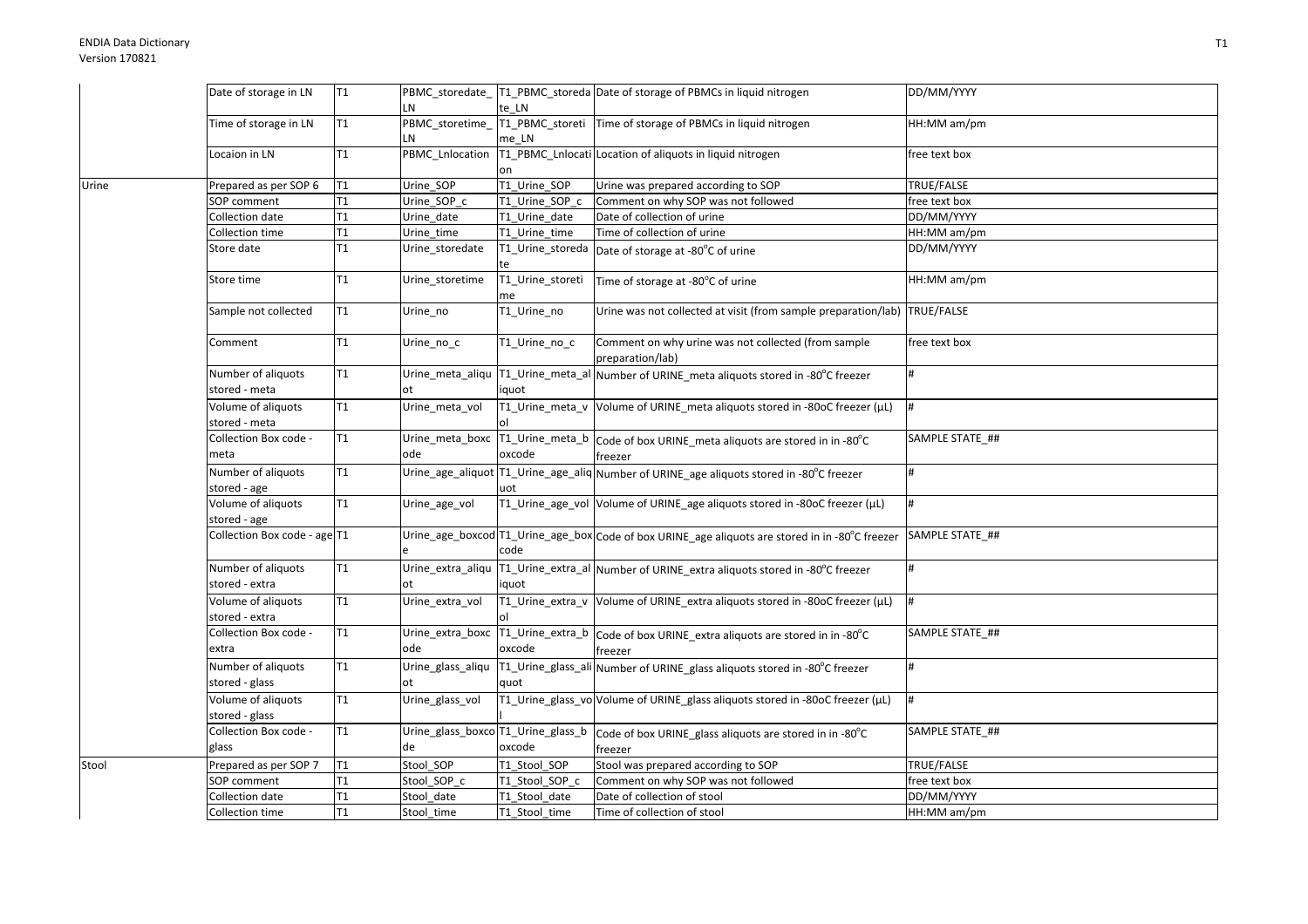|                | <b>Bristol Stool Chart type</b>      | T1             | Stool_bristol                            | T1 Stool bristol | Type of stool using Bristol Stool Chart                                                                | $1 - 7$         |
|----------------|--------------------------------------|----------------|------------------------------------------|------------------|--------------------------------------------------------------------------------------------------------|-----------------|
|                | Store date                           | T <sub>1</sub> | Stool_storedate                          |                  | T1_Stool_storedat Date of storage at -80°C of stool                                                    | DD/MM/YYYY      |
|                | Store time                           | T <sub>1</sub> | Stool_storetime                          |                  | T1_Stool_storetim Time of storage at -80°C of stool                                                    | HH:MM am/pm     |
|                | Sample not collected                 | T1             | Stool_no                                 | T1_Stool_no      | Stool was not collected at visit (from sample preparation/lab)                                         | TRUE/FALSE      |
|                | Comment                              | T1             | Stool_no_c                               | T1_Stool_no_c    | Comment on why stool was not collected (from sample<br>preparation/lab)                                | free text box   |
|                | Number of aliquots<br>stored - micro | T <sub>1</sub> | Stool_micro_aliqu<br>ot                  | iquot            | T1_Stool_micro_al Number of STOOL_micro aliquots stored in -80°C freezer                               | #               |
|                | Collection Box code -<br>micro       | T <sub>1</sub> | Stool_micro_boxc<br>ode                  | oxcode           | $\sqrt{11\_Stool\_micro\_b}$ $\sim$ Code of box STOOL_micro aliquots are stored in in -80°C<br>freezer | SAMPLE STATE ## |
|                | Number of aliquots<br>stored - vir   | T1             | Stool_vir_aliquot                        |                  | T1_Stool_vir_aliqu Number of STOOL_vir aliquots stored in -80°C freezer                                | #               |
|                | Collection Box code - vir T1         |                |                                          | ode              | Stool_vir_boxcode   T1_Stool_vir_boxc   Code of box STOOL_vir aliquots are stored in in -80°C freezer  | SAMPLE STATE ## |
|                | Number of aliquots<br>stored - meta  | T1             | Stool meta aliqu<br>ot                   | quot             | T1_Stool_meta_ali Number of STOOL_meta aliquots stored in -80°C freezer                                | #               |
|                | Collection Box code -<br>meta        | T <sub>1</sub> | de                                       | oxcode           | Stool_meta_boxco T1_Stool_meta_b   Code of box STOOL_meta aliquots are stored in in -80°C<br>freezer   | SAMPLE STATE ## |
|                | Number of aliquots<br>stored - extra | T <sub>1</sub> | Stool_extra_aliqu<br>ot                  | quot             | T1_Stool_extra_ali Number of STOOL_extra aliquots stored in -80°C freezer                              | #               |
|                | Collection Box code -<br>extra       | T <sub>1</sub> | Stool_extra_boxco T1_Stool_extra_b<br>de | oxcode           | Code of box STOOL_extra aliquots are stored in in -80°C<br>freezer                                     | SAMPLE STATE_## |
| Coeliac screen | T1 tTGAb                             | T <sub>1</sub> | tTGAb                                    | T1 tTGAb         | Tissue transglutaminase level                                                                          | free text box   |
|                | T1 tTGAb Date of<br>analysis         | T <sub>1</sub> | tTGAb_date                               | T1_tTGAb_date    | Date of analysis of tTGAb                                                                              | DD/MM/YYYY      |
|                | T1_tTGAb Pathology<br>service        | T1             | tTGAb_Path                               | T1 tTGAb Path    | Pathology service that analysed tTGAb                                                                  | free text box   |
|                | T1 total IgA                         | T <sub>1</sub> | lgA                                      | $T1$ _IgA        | Total immunoglobulin level                                                                             | free text box   |
|                | T1_total IgA Date of<br>analysis     | T <sub>1</sub> | IgA_date                                 | T1_IgA_date      | Date of analysis of total IgA                                                                          | DD/MM/YYYY      |
|                | T1_total IgA Pathology<br>service    | T1             | Iga_Path                                 | T1_Iga_Path      | Pathology service that analysed total IgA                                                              | free text box   |
|                | T1_DPG IgG                           | T <sub>1</sub> | <b>DPGIgG</b>                            | T1_DPGIgG        | Anti-Deamidated Gliadin Peptide level                                                                  | free text box   |
|                | T1_DPG IgG Date of<br>analysis       | T <sub>1</sub> | DPGIgG_date                              | T1 DPGIgG date   | Date of analysis of DPG IgG                                                                            | DD/MM/YYYY      |
|                | T1_DPG IgG Pathology<br>service      | T <sub>1</sub> | DPGIgG Path                              | T1 DPGIgG Path   | Pathology service that analysed DPG IgG                                                                | free text box   |
| Vitamin D      | T1_Vitamin D                         | T <sub>1</sub> | VitD                                     | T1 VitD          | Vitamin D (25OHD) level (nmol/L)                                                                       | free text box   |
|                | Date of analysis                     | T <sub>1</sub> | VitD date                                | T1_VitD_date     | Date of analysis of Vitamin D                                                                          | DD/MM/YYYY      |
|                | Pathology service                    | T <sub>1</sub> | VitD Path                                | T1 VitD Path     | Pathology service that analysed Vitamin D                                                              | free text box   |
| HbA1c          | T1_HbA1c percentage                  | T <sub>1</sub> | HbA1c_per                                | T1 HbA1c per     | Hemoglobin A1c level (%)                                                                               | free text box   |
|                | T1 HbA1c concentration T1            |                | HbA1c con                                | T1_HbA1c_con     | Hemoglobin A1c level (mmol/mol)                                                                        | free text box   |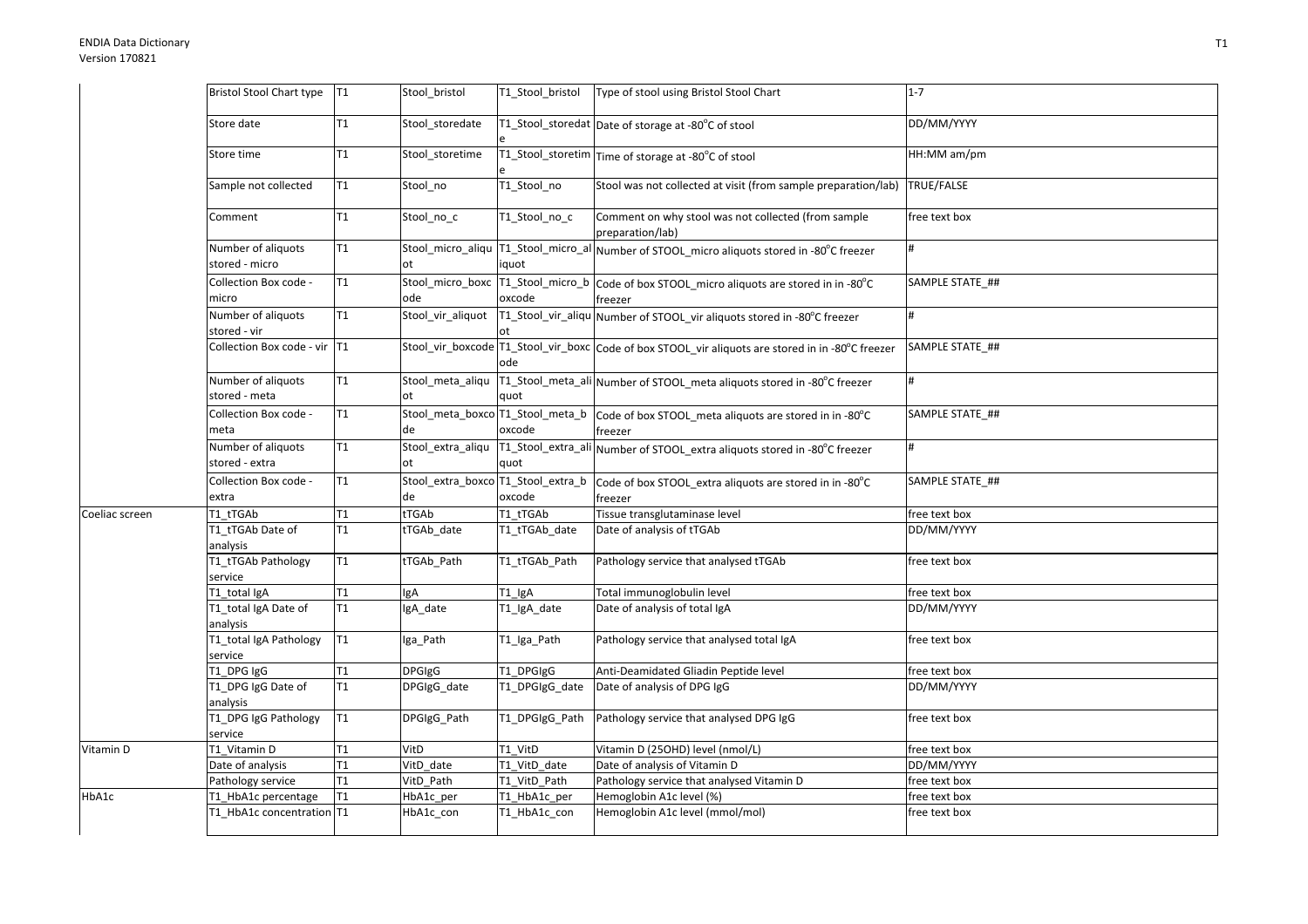|                        | Date of analysis                                   | T <sub>1</sub> | HbA1c_date         | T1_HbA1c_date  | Date of analysis of HbA1c                                                                                                       | DD/MM/YYYY                                                                                                         |
|------------------------|----------------------------------------------------|----------------|--------------------|----------------|---------------------------------------------------------------------------------------------------------------------------------|--------------------------------------------------------------------------------------------------------------------|
|                        | Pathology service                                  | T1             | HbA1c_path         | T1 HbA1c path  | Pathology service that analysed HbA1c                                                                                           | free text box                                                                                                      |
|                        | From patient notes                                 | T <sub>1</sub> | HbA1c notes        | T1 HbA1c notes | Results were collected from patients notes                                                                                      | TRUE/FALSE                                                                                                         |
|                        | Other source                                       | T1             | HbA1c_source       |                | T1_HbA1c_source Description of source if result is not from patients notes                                                      | free text box                                                                                                      |
| <b>Questionnaires</b>  | Maternal lifestyle in<br>pregnancy complete        | T <sub>1</sub> | LQ                 | $T1_LLQ$       | Maternal lifestyle in pregnancy questionnaire was completed<br>at visit                                                         | TRUE/FALSE                                                                                                         |
|                        | Maternal lifestyle in<br>pregnancy source          | T <sub>1</sub> | LQ_type            | T1_LQ_type     | Type of maternal lifestyle in pregnancy questionnaire<br>completed                                                              | Online version/hardcopy/app                                                                                        |
|                        | Pregnancy Physical<br>Activity (PPAQ)<br>completed | T <sub>1</sub> | PPAQ               | T1_PPAQ        | Pregnancy Physical Activity questionnaire was completed at<br>visit                                                             | TRUE/FALSE                                                                                                         |
|                        | PPAQ source                                        | T <sub>1</sub> | PPAQ_type          | T1_PPAQ_type   | Type of PPAQ questionnaire completed                                                                                            | Online version/hardcopy/app                                                                                        |
|                        | Comment                                            | T <sub>1</sub> | Quest_c            | T1_Quest_c     | Comment on why questionnaires were not completed                                                                                | free text box                                                                                                      |
| Lifestyle in Pregnancy |                                                    |                |                    |                |                                                                                                                                 |                                                                                                                    |
| Questionniare          |                                                    |                |                    |                |                                                                                                                                 |                                                                                                                    |
| <b>Export heading</b>  | Variable                                           | <b>Visit</b>   | Code               | Visit Code     | <b>Description</b>                                                                                                              | Format                                                                                                             |
| General                | ID                                                 | T1             | $LQ$ $ID$          | T1 LQ ID       | Participant ID code for Lifestyle in Pregnancy Questionnaire                                                                    | STATE-CITY-SITE-###                                                                                                |
|                        | Visit                                              | T <sub>1</sub> | LQ Visit           | T1_LQ_Visit    | Visit code for Lifestyle in Pregnancy Questionnaire                                                                             | T1/T2/T3                                                                                                           |
|                        | Not finisehd                                       | T1             | LQ_NotFin          | T1_LQ_NotFin   | Data entry for Lifestyle in Pregnancy Questionnaire has not<br>been finished                                                    | TRUE/FALSE                                                                                                         |
|                        | Finalized                                          | T1             | LQ_Final           | T1_LQ_Final    | Data entry for Lifestyle in Pregnancy Questionnaire has been<br>finalised by project management team                            | TRUE/FALSE                                                                                                         |
|                        | No data collected                                  | T1             | LQ_no              | T1_LQ_no       | No data collected for Lifestyle in Pregnancy Questionnaire                                                                      | TRUE/FALSE                                                                                                         |
|                        | Comment                                            | T <sub>1</sub> | $LQ_{n0_c}$        | T1_LQ_no_c     | Comment on why no data was collected for Lifestyle in<br><b>Pregnancy Questionnaire</b>                                         | free text box                                                                                                      |
| Nutrition              | 1.1 Cow's milk                                     | T <sub>1</sub> | CowMilk            | T1 CowMilk     | In the past 3 months, on how many days did the mother<br>consume cow's milk?                                                    | Never/Less than one day per month/1-3 days per month/1<br>day per week/2-5 days per week/More than 5 days per week |
|                        | 1.2 Other milk                                     | T <sub>1</sub> | OtherMilk          | T1_OtherMilk   | In the past 3 months, on how many days did the mother<br>consume other milk including soy, rice, almond, goat or sheep<br>milk? | Never/Less than one day per month/1-3 days per month/1<br>day per week/2-5 days per week/More than 5 days per week |
|                        | 1.3 Coffee containing<br>caffeine                  | T <sub>1</sub> | Coffee             | T1_Coffee      | In the past 3 months, on how many days did the mother<br>consume coffee containing caffeine (includes iced coffee)?             | Never/Less than one day per month/1-3 days per month/1<br>day per week/2-5 days per week/More than 5 days per week |
|                        | 1.4 Decaffeinated coffee T1                        |                | <b>DecafCoffee</b> | T1 DecafCoffee | In the past 3 months, on how many days did the mother<br>consume decaffeinated coffee (includes iced coffee)?                   | Never/Less than one day per month/1-3 days per month/1<br>day per week/2-5 days per week/More than 5 days per week |
|                        | $1.5$ Tea containing<br>caffeine                   | T1             | Tea                | T1_Tea         | In the past 3 months, on how many days did the mother<br>consume tea containing caffeine?                                       | Never/Less than one day per month/1-3 days per month/1<br>day per week/2-5 days per week/More than 5 days per week |
|                        | 1.6 Decaffeinated/herbal T1<br>tea                 |                | DecafTea           | T1 DecafTea    | In the past 3 months, on how many days did the mother<br>consume decaffeinated or herbal tea?                                   | Never/Less than one day per month/1-3 days per month/1<br>day per week/2-5 days per week/More than 5 days per week |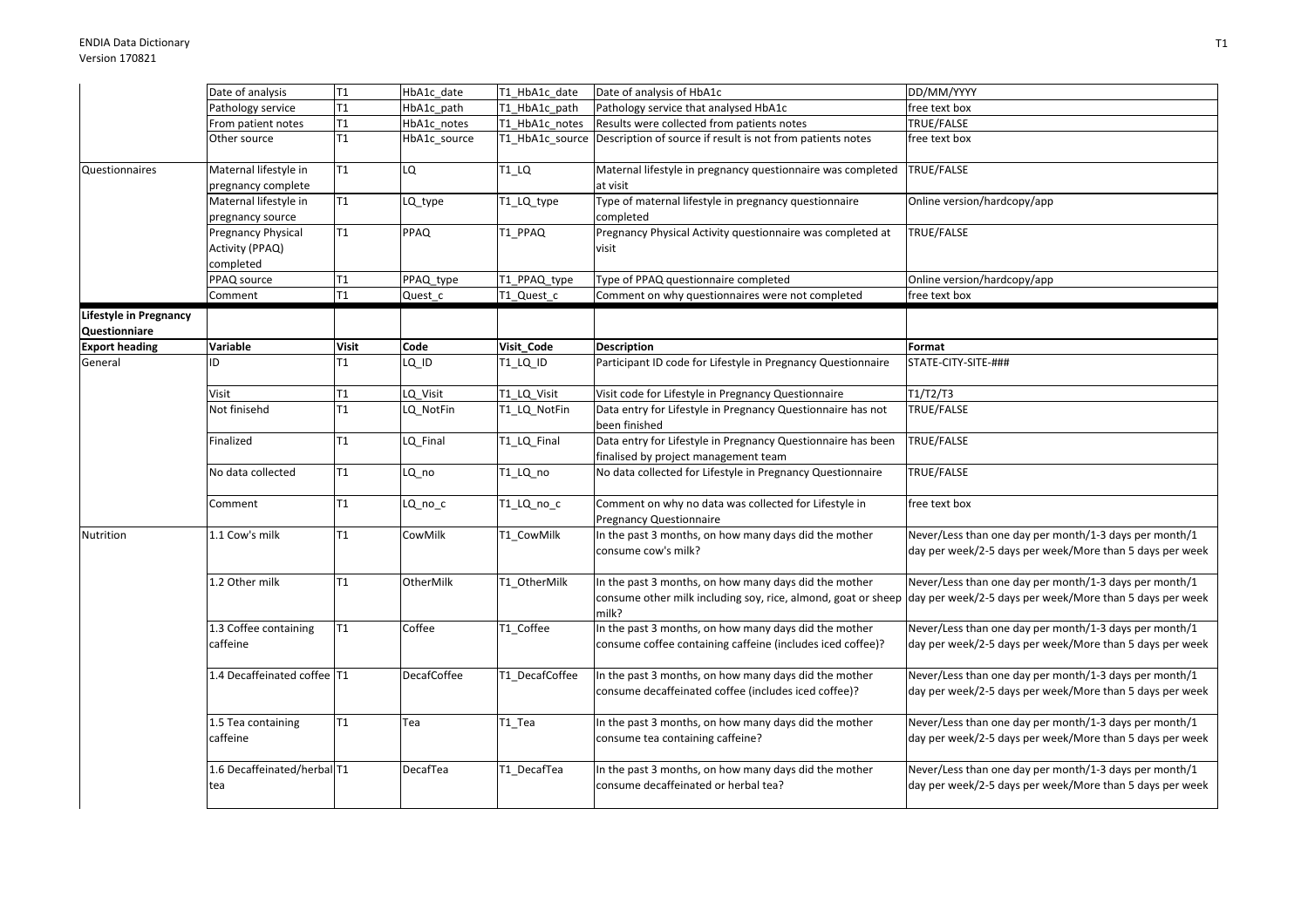| 1.7 Other drinks        | T1             | CafDrinks           | T1_CafDrinks                       | In the past 3 months, on how many days did the mother                                                                          | Never/Less than one day per month/1-3 days per month/1   |
|-------------------------|----------------|---------------------|------------------------------------|--------------------------------------------------------------------------------------------------------------------------------|----------------------------------------------------------|
| containing caffeine     |                |                     |                                    | consume other drinks containing caffeine (e.g. cola, Red Bull,                                                                 | day per week/2-5 days per week/More than 5 days per week |
|                         |                |                     |                                    | $V$ ?                                                                                                                          |                                                          |
| 1.8 Diet, lite or low   | T1             | <b>DietDrinks</b>   | T1 DietDrinks                      | In the past 3 months, on how many days did the mother                                                                          | Never/Less than one day per month/1-3 days per month/1   |
| calorie carbonated or   |                |                     |                                    | consume diet, lite or low calorie carbonated or flavoured                                                                      | day per week/2-5 days per week/More than 5 days per week |
| flavoured beverages     |                |                     |                                    | beverages (e.g. Diet or Coke Zero, Pepsi Max, diet cordial,                                                                    |                                                          |
|                         |                |                     |                                    | sugar free energy drinks, light ice tea, Powerade Zero)?                                                                       |                                                          |
|                         |                |                     |                                    |                                                                                                                                |                                                          |
| 1.9 Soft drink or       | T1             | <b>SteviaDrinks</b> | T1 SteviaDrinks                    | In the past 3 months, on how many days did the mother                                                                          | Never/Less than one day per month/1-3 days per month/1   |
| flavoured beverages     |                |                     |                                    | consume soft drinks or flavoured beverages containing Stevia                                                                   | day per week/2-5 days per week/More than 5 days per week |
| containing Stevia       |                |                     |                                    | (Coke Life, Pepsi Next, Lipton flavoured or green and Fuze iced                                                                |                                                          |
|                         |                |                     |                                    | tea)?                                                                                                                          |                                                          |
| 1.10 Regular soft drink | T <sub>1</sub> | SoftDrinks          | T1_SoftDrinks                      | In the past 3 months, on how many days did the mother                                                                          | Never/Less than one day per month/1-3 days per month/1   |
| or flavoured beverages  |                |                     |                                    | consume regular soft drink or flavoured beverages (Coke,                                                                       | day per week/2-5 days per week/More than 5 days per week |
|                         |                |                     |                                    | Sprite, flavoured mineral water, tonic water)?                                                                                 |                                                          |
|                         |                |                     |                                    |                                                                                                                                |                                                          |
| 1.11 Cow's milk         | T1             | CowMilk_serve       | T1_CowMilk_serv                    | On the days when cow's milk was consumed in the past three  Did not consume/Less than 1 serve/1-2 serves/2-3                   |                                                          |
|                         |                |                     | e                                  | months, how much on average did the mother consume based serves/More than 3 serves                                             |                                                          |
|                         |                |                     |                                    | on the suggested average serving size of 250 mL glass?                                                                         |                                                          |
|                         |                |                     |                                    |                                                                                                                                |                                                          |
| 1.12 Other milk         | T1             | OtherMilk_serve     |                                    | T1 OtherMilk ser  On the days when other milk was consumed in the past three  Did not consume/Less than 1 serve/1-2 serves/2-3 |                                                          |
|                         |                |                     | ve                                 | months, how much on average did the mother consume based serves/More than 3 serves                                             |                                                          |
|                         |                |                     |                                    | on the suggested average serving size of 250 mL glass?                                                                         |                                                          |
|                         |                |                     |                                    |                                                                                                                                |                                                          |
| 1.13 Coffee containing  | T <sub>1</sub> | Coffee_serve        | T1_Coffee_serve                    | On the days when coffee containing caffeine was consumed in Did not consume/Less than 1 serve/1-2 serves/2-3                   |                                                          |
| caffeine including iced |                |                     |                                    | the past three months, how much on average did the mother                                                                      | serves/More than 3 serves                                |
| coffee                  |                |                     |                                    | consume based on the suggested average serving size of 1                                                                       |                                                          |
|                         |                |                     |                                    | small cup?                                                                                                                     |                                                          |
| 1.14 Decaffeinated      | T <sub>1</sub> |                     | DecafCoffee_serve T1_DecafCoffee_s | On the days when decaffeinated coffee was consumed in the                                                                      | Did not consume/Less than 1 serve/1-2 serves/2-3         |
| coffee including iced   |                |                     | erve                               | past three months, how much on average did the mother                                                                          | serves/More than 3 serves                                |
| coffee                  |                |                     |                                    | consume based on the suggested average serving size of 1                                                                       |                                                          |
|                         |                |                     |                                    | small cup?                                                                                                                     |                                                          |
| 1.15 Tea containing     | T <sub>1</sub> | Tea_serve           | T1 Tea serve                       | On the days when tea containing caffeine was consumed in                                                                       | Did not consume/Less than 1 serve/1-2 serves/2-3         |
| caffeine                |                |                     |                                    | the past three months, how much on average did the mother                                                                      | serves/More than 3 serves                                |
|                         |                |                     |                                    | consume based on the suggested average serving size of 1                                                                       |                                                          |
|                         |                |                     |                                    | small cup?                                                                                                                     |                                                          |
| 1.16                    | T1             | DecafTea_serve      |                                    | T1_DecafTea_serv On the days when decaffeinated or herbal tea was consumed                                                     | Did not consume/Less than 1 serve/1-2 serves/2-3         |
| Decaffeinated/herbal    |                |                     | e                                  | in the past three months, how much on average did the                                                                          | serves/More than 3 serves                                |
| tea                     |                |                     |                                    | mother consume based on the suggested average serving size                                                                     |                                                          |
|                         |                |                     |                                    | of 1 small cup?                                                                                                                |                                                          |
| 1.17 Other drinks       | T1             | CafDrinks_serve     |                                    | T1_CafDrinks_serv On the days when other drink containing caffeine was                                                         | Did not consume/Less than 1 serve/1-2 serves/2-3         |
| containing caffeine     |                |                     | e                                  | consumed in the past three months, how much on average did serves/More than 3 serves                                           |                                                          |
|                         |                |                     |                                    | the mother consume based on the suggested average serving                                                                      |                                                          |
|                         |                |                     |                                    | size of 250 mL can?                                                                                                            |                                                          |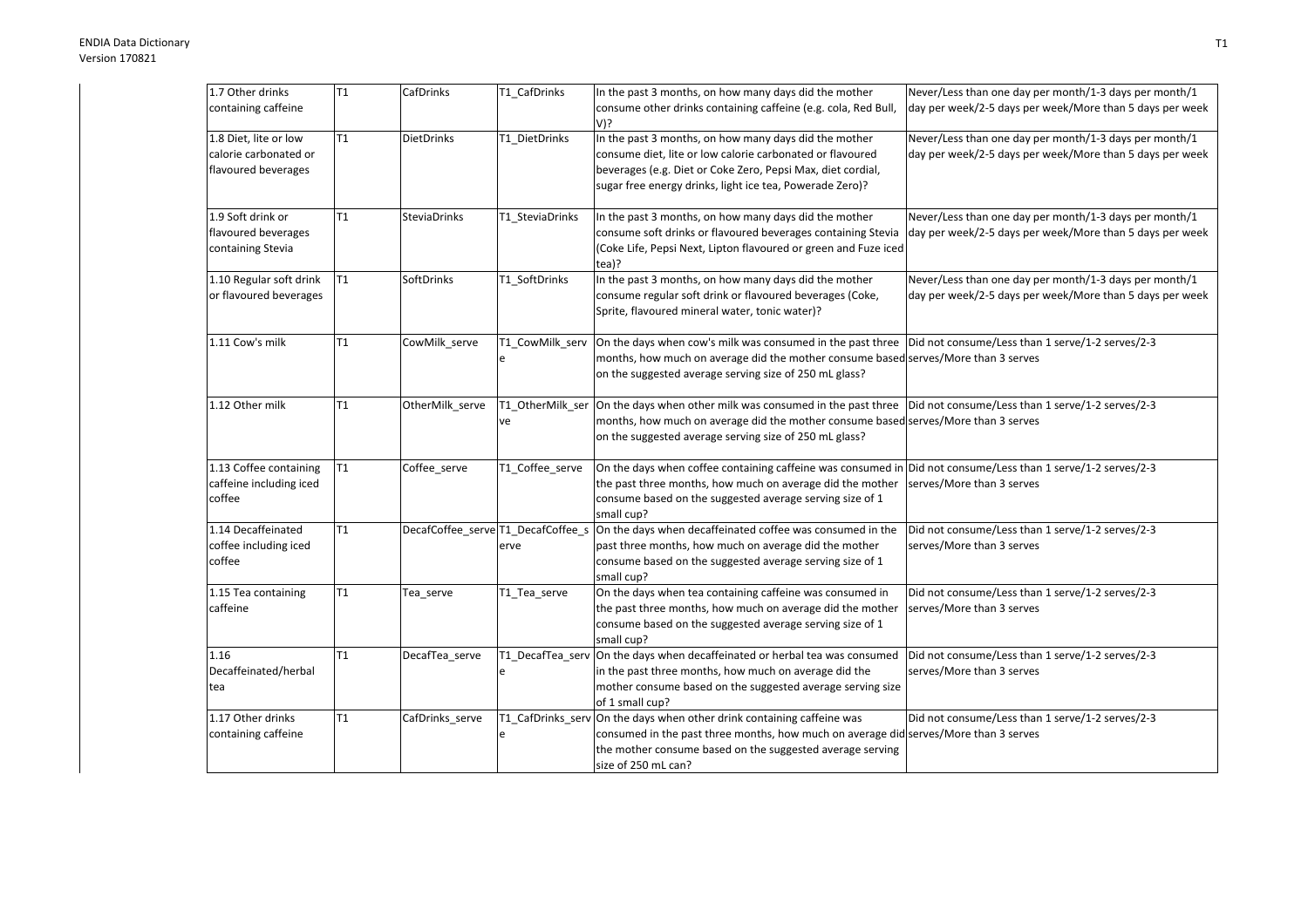| 1.18 Diet, lite or low       | T1 | DietDrinks_serve  |                                     | T1_DietDrinks_ser On the days when diet, lite or low calorie carbonated or                                         | Did not consume/Less than 1 serve/1-2 serves/2-3         |
|------------------------------|----|-------------------|-------------------------------------|--------------------------------------------------------------------------------------------------------------------|----------------------------------------------------------|
| calorie carbonated or        |    |                   | ve                                  | flavoured beverages were consumed in the past three                                                                | serves/More than 3 serves                                |
| flavoured beverages          |    |                   |                                     | months, how much on average did the mother consume based                                                           |                                                          |
|                              |    |                   |                                     | on the suggested average serving size of 250 mL can?                                                               |                                                          |
| 1.19 Soft drink or           | T1 |                   | SteviaDrinks_serv T1_SteviaDrinks_s | On the days when soft drink or flavoured beverages                                                                 | Did not consume/Less than 1 serve/1-2 serves/2-3         |
| flavoured beverages          |    |                   | erve                                | containing Stevia were consumed in the past three months,                                                          | serves/More than 3 serves                                |
| containing Stevia            |    |                   |                                     | how much on average did the mother consume based on the                                                            |                                                          |
|                              |    |                   |                                     | suggested average serving size of 250 mL can?                                                                      |                                                          |
| 1.20 Regular soft drink      | T1 | SoftDrinks serve  | T1_SoftDrinks_ser                   | On the days when regular soft drinks or flavoured beverages                                                        | Did not consume/Less than 1 serve/1-2 serves/2-3         |
| or flavoured beverages       |    |                   | ve                                  | were consumed in the past three months, how much on                                                                | serves/More than 3 serves                                |
|                              |    |                   |                                     | average did the mother consume based on the suggested                                                              |                                                          |
|                              |    |                   |                                     | average serving size of 250 mL can?                                                                                |                                                          |
| 2.1 Dairy products           | T1 | Dairy             | T1_Dairy                            | In the past 3 months, how often did the mother consume                                                             | Never/Less than one day per month/1-3 days per month/1   |
|                              |    |                   |                                     | dairy products, including butter, cheese, cream, yoghurt,<br>custard and ice cream?                                | day per week/2-5 days per week/More than 5 days per week |
| 2.2 Soy containing           | T1 | Soy               | T1_Soy                              | In the past 3 months, how often did the mother consume soy                                                         | Never/Less than one day per month/1-3 days per month/1   |
| products                     |    |                   |                                     | containing products including, tofu, miso, soy sauce, soy flour,                                                   | day per week/2-5 days per week/More than 5 days per week |
|                              |    |                   |                                     | and soy-based dairy subsitutes?                                                                                    |                                                          |
| 2.3 Wheat containing         | T1 | Wheat             | T1_Wheat                            | In the past 3 months, how often did the mother consume                                                             | Never/Less than one day per month/1-3 days per month/1   |
| products                     |    |                   |                                     | wheat containing products, including bread, biscuits, cakes,                                                       | day per week/2-5 days per week/More than 5 days per week |
|                              |    |                   |                                     | breakfast cereals, pastries, pasta, couscous, dim sims and                                                         |                                                          |
|                              |    |                   |                                     | wontons?                                                                                                           |                                                          |
| 2.4 Barley or rye            | T1 | BarleyRye         | T1_BarleyRye                        | In the past 3 months, how often did the mother consume                                                             | Never/Less than one day per month/1-3 days per month/1   |
| containing products          |    |                   |                                     | barley or rye containing products, including barley water,                                                         | day per week/2-5 days per week/More than 5 days per week |
|                              |    |                   |                                     | many minestrone-style soups and rye bread?                                                                         |                                                          |
| 2.5 Rice or rice             | T1 | Rice              | T1 Rice                             | In the past 3 months, how often did the mother consume rice                                                        | Never/Less than one day per month/1-3 days per month/1   |
| containing products          |    |                   |                                     | and/or rice containing products including rice milk, rice                                                          | day per week/2-5 days per week/More than 5 days per week |
|                              |    |                   |                                     | cereals, rice cakes, rice noodles and rice flour?                                                                  |                                                          |
| 2.6 Corn or corn             | T1 | Corn              | T1_Corn                             | In the past 3 months, how often did the mother consume corn Never/Less than one day per month/1-3 days per month/1 |                                                          |
| containing products          |    |                   |                                     | and/or corn containing products including popcorn, polenta,                                                        | day per week/2-5 days per week/More than 5 days per week |
|                              |    |                   |                                     | corn flakes, corn tortillas and corn flour?                                                                        |                                                          |
| 2.7 Oats or oat              | T1 | Oat               | T1_Oat                              | In the past 3 months, how often did the mother consume oats Never/Less than one day per month/1-3 days per month/1 |                                                          |
| containing products          |    |                   |                                     | or oat containing products including porridge, oatmeal,                                                            | day per week/2-5 days per week/More than 5 days per week |
|                              |    |                   |                                     | muesli, ANZAC biscuits, bran and oat flour?                                                                        |                                                          |
| 2.8 Artificial sweeteners T1 |    | <b>ASweetners</b> | T1 ASweetners                       | In the past 3 months, how often did the mother consume                                                             | Never/Less than one day per month/1-3 days per month/1   |
|                              |    |                   |                                     | artificial sweetners (e.g. Equal or Splenda) for use in baking or<br>tea/coffee?                                   | day per week/2-5 days per week/More than 5 days per week |
| 2.9 Stevia/Natvia            | T1 | Stevia            | T1_Stevia                           | In the past 3 months, how often did the mother consume                                                             | Never/Less than one day per month/1-3 days per month/1   |
| products for use in          |    |                   |                                     | stevia/Natvia products for use in baking or tea/coffee?                                                            | day per week/2-5 days per week/More than 5 days per week |
| baking or tea/coffee         |    |                   |                                     |                                                                                                                    |                                                          |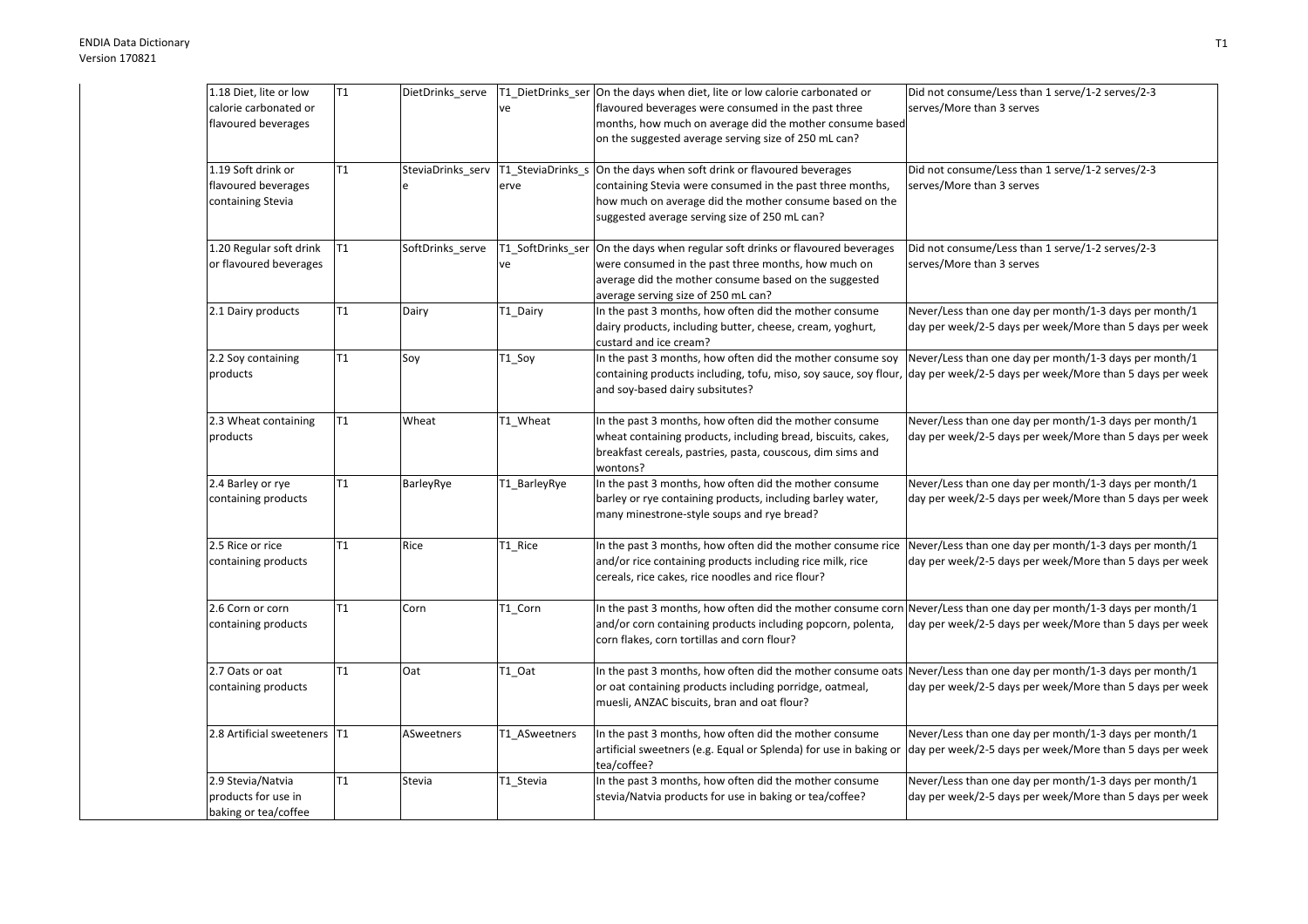| Supplements | 3.1 Pregnancy/lactation   T1 |    |                 |                                   | PregLactSup_freq  T1_PregLactSup_fr Frequency of pregnancy or lactation supplement taken over   | Never/0-30 days/31-60 days/61-90 days/Daily |
|-------------|------------------------------|----|-----------------|-----------------------------------|-------------------------------------------------------------------------------------------------|---------------------------------------------|
|             | supplement                   |    |                 | eq                                | the last three months                                                                           |                                             |
|             |                              |    |                 |                                   |                                                                                                 |                                             |
|             | 3.1 brand                    | T1 |                 |                                   | PregLactSup bran   T1 PregLactSup b   Brand of pregnancy or lactation supplement taken over the | free text box                               |
|             |                              |    |                 | rand                              | ast three months                                                                                |                                             |
|             | 3.1 Amount taken             | T1 |                 | PregLactSup_dose T1_PregLactSup_d | Dose of pregnancy or lactation supplement taken over the last free text box                     |                                             |
|             |                              |    |                 | ose                               | three months                                                                                    |                                             |
|             | 3.2 Other multivitamin       | T1 | MultiVit_freq   | T1_MultiVit_freq                  | Frequency of other multivitamin supplement taken over the                                       | Never/0-30 days/31-60 days/61-90 days/Daily |
|             |                              |    |                 |                                   | last three months                                                                               |                                             |
|             | 3.2 brand                    | T1 | MultiVit_brand  | T1_MultiVit_bran                  | Brand of other multivitamin supplement taken over the last                                      | free text box                               |
|             |                              |    |                 |                                   | three months                                                                                    |                                             |
|             | 3.2 Amount taken             | T1 | MultiVit_dose   |                                   | T1_MultiVit_dose  Dose of other multivitamin supplement taken over the last                     | free text box                               |
|             |                              |    |                 |                                   | three months                                                                                    |                                             |
|             | 3.3 Omega-3/fish oil/cod-T1  |    | FishOil_freq    | T1_FishOil_freq                   | Frequency of fish oil, omega-3 or cod liver oil supplement                                      | Never/0-30 days/31-60 days/61-90 days/Daily |
|             | liver oil                    |    |                 |                                   | taken over the last three months                                                                |                                             |
|             | 3.3 brand                    | T1 | FishOil_brand   | T1_FishOil_brand                  | Brand of fish oil, omega-3 or cod liver oil supplement taken                                    | free text box                               |
|             |                              |    |                 |                                   | over the last three months                                                                      |                                             |
|             | 3.3 Amount taken             | T1 | FishOil_dose    | T1_FishOil_dose                   | Dose of fish oil, omega-3 or cod liver oil supplement taken                                     | free text box                               |
|             |                              |    |                 |                                   | over the last three months                                                                      |                                             |
|             | 3.4 Iron                     | T1 | Iron_freq       | T1_Iron_freq                      | Frequency of iron supplement taken over the last three                                          | Never/0-30 days/31-60 days/61-90 days/Daily |
|             |                              |    |                 |                                   | months                                                                                          |                                             |
|             | 3.4 brand                    | T1 | Iron_brand      | T1_Iron_brand                     | Brand of iron supplement taken over the last three months                                       | free text box                               |
|             |                              |    |                 |                                   |                                                                                                 |                                             |
|             | 3.4 Amount taken             | T1 | Iron_dose       | T1_Iron_dose                      | Dose of iron supplement taken over the last three months                                        | free text box                               |
|             |                              |    |                 |                                   |                                                                                                 |                                             |
|             | 3.5 Other 1                  | T1 | OtherSup1_freq  |                                   | T1_OtherSup1_fre Frequency of other supplement taken over the last three                        | Never/0-30 days/31-60 days/61-90 days/Daily |
|             |                              |    |                 |                                   | months                                                                                          |                                             |
|             | 3.5 brand 1                  | T1 | OtherSup1_brand |                                   | T1_OtherSup1_br  Brand of other supplement taken over the last three months                     | free text box                               |
|             |                              |    |                 | and                               |                                                                                                 |                                             |
|             | 3.5 Amount taken 1           | T1 | OtherSup1_dose  |                                   | T1_OtherSup1_do Dose of other supplement taken over the last three months                       | free text box                               |
|             |                              |    |                 |                                   |                                                                                                 |                                             |
|             | 3.5 Other 2                  | T1 | OtherSup2_freq  |                                   | T1_OtherSup2_fre Frequency of other supplement taken over the last three                        | Never/0-30 days/31-60 days/61-90 days/Daily |
|             |                              |    |                 |                                   | months                                                                                          |                                             |
|             | $3.5$ brand $2$              | T1 | OtherSup2_brand |                                   | T1_OtherSup2_br  Brand of other supplement taken over the last three months                     | free text box                               |
|             |                              |    |                 |                                   |                                                                                                 |                                             |
|             | 3.5 Amount taken 2           | T1 | OtherSup2_dose  |                                   | T1_OtherSup2_do Dose of other supplement taken over the last three months                       | free text box                               |
|             |                              |    |                 |                                   |                                                                                                 |                                             |
|             | 3.5 Other 3                  | T1 | OtherSup3_freq  |                                   | T1_OtherSup3_fre Frequency of other supplement taken over the last three                        | Never/0-30 days/31-60 days/61-90 days/Daily |
|             |                              |    |                 |                                   | months                                                                                          |                                             |
|             | 3.5 brand 3                  | T1 | OtherSup3_brand |                                   | T1_OtherSup3_br  Brand of other supplement taken over the last three months                     | free text box                               |
|             |                              |    |                 | and                               |                                                                                                 |                                             |
|             | 3.5 Amount taken 3           | T1 | OtherSup3_dose  |                                   | T1_OtherSup3_do Dose of other supplement taken over the last three months                       | free text box                               |
|             |                              |    |                 |                                   |                                                                                                 |                                             |
|             | 3.6 Brand/food               | T1 | Probiotics_type | T1_Probiotics_typ                 | Brand or food name of probiotic (including supplements,                                         | free text box                               |
|             |                              |    |                 |                                   | powders and fortified foods) taken in the past 3 months                                         |                                             |
|             |                              |    |                 |                                   |                                                                                                 |                                             |
|             | 3.6 Frequency                | T1 | Probiotics_freq | T1_Probiotics_fre                 | Frequency of probiotics (supplements, powders and fortified                                     | Never/0-30 days/31-60 days/61-90 days/Daily |
|             |                              |    |                 |                                   | foods) taken over the last three months                                                         |                                             |
|             |                              |    |                 |                                   |                                                                                                 |                                             |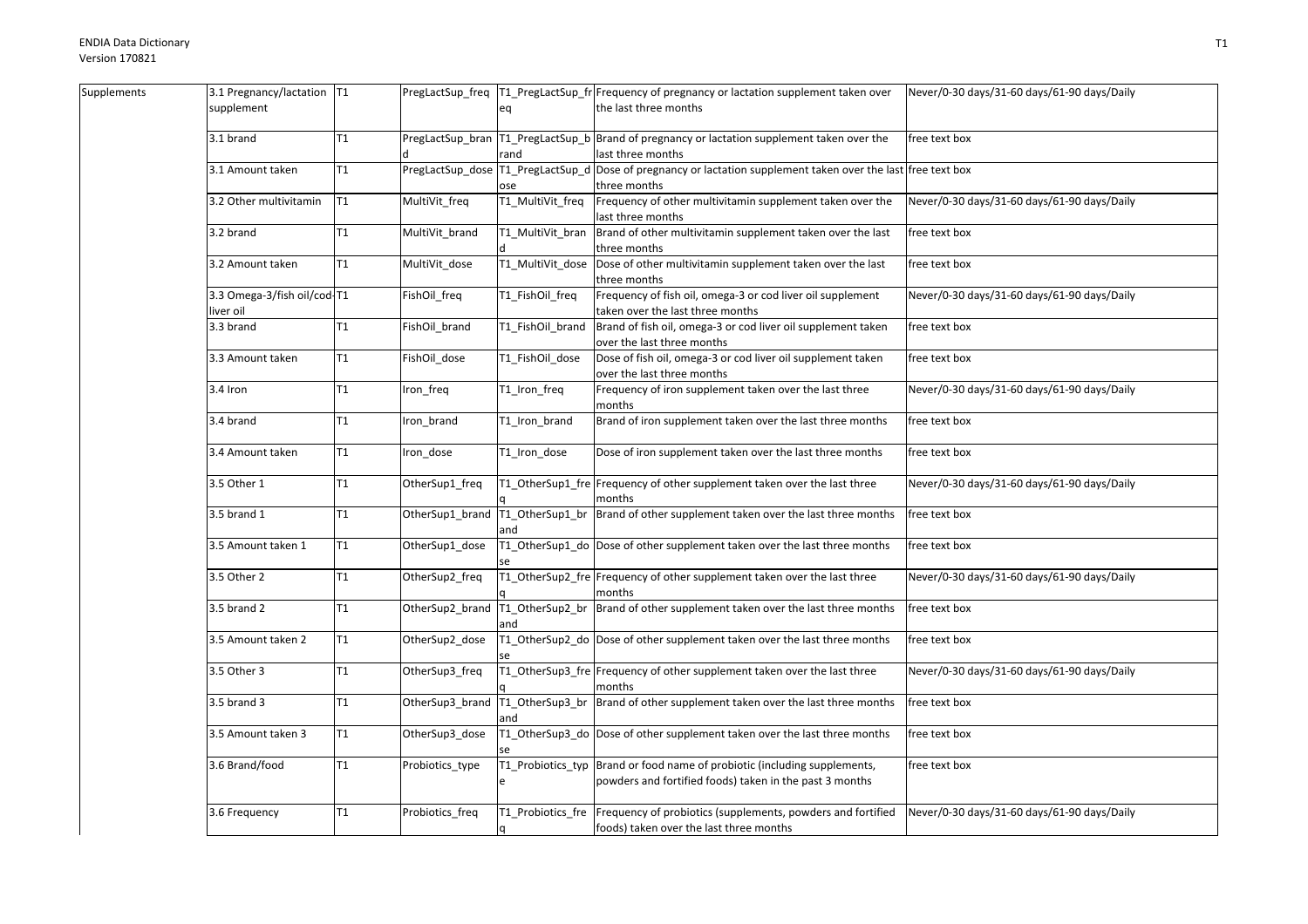|             | 3.6 Amount taken                                                                    | T <sub>1</sub> | Probiotics_dose |                 | T1_Probiotics_dos Dose of probiotics (supplements, powders and fortified foods) free text box |                                                                                                                                                                                                                                                                           |
|-------------|-------------------------------------------------------------------------------------|----------------|-----------------|-----------------|-----------------------------------------------------------------------------------------------|---------------------------------------------------------------------------------------------------------------------------------------------------------------------------------------------------------------------------------------------------------------------------|
|             |                                                                                     |                |                 |                 | taken over the last three months                                                              |                                                                                                                                                                                                                                                                           |
| Smoking     | 5.1 In the past three<br>months, how many<br>cigarettes did you smoke<br>on average | T1             | Smoking         | T1_Smoking      | In the past 3 months, how many cigarettes did the mother<br>smoke on average?                 | did not smoke and have never been a smoker/I did not<br>smoke but have previously been a smoker/Less than 1<br>cigarette per week/2-6 cigarettes per week/1-5 cigarettes per<br>day/6-10 cigarettes per day/More than 10 cigarettes per day                               |
|             | 5.2 Which one of the<br>following best describes<br>your current household          | T <sub>1</sub> |                 | ehold           | Smoking househo T1 Smoking hous Description of household smoking status                       | Members of my household smoke at home, inside the<br>nouse/Members of my household smoke at home, only<br>outside the house and never inside/Members of my<br>household are smokers but they don't smoke at home, inside<br>or outside/Nobody in my household is a smoker |
| Household   | Adults in household                                                                 | T <sub>1</sub> | Adults          | T1_Adults       | Number of adults that currently reside in the partiicpant's<br>household                      |                                                                                                                                                                                                                                                                           |
|             | Children in household                                                               | T1             | Children        | T1 Children     | Number of children that currently reside in the partiicpant's<br>household                    |                                                                                                                                                                                                                                                                           |
| Pets        | 7.1 We have a dog that<br>comes inside                                              | T1             | Dog_inside      | T1_Dog_inside   | The household has a dog that comes inside                                                     | TRUE/FALSE                                                                                                                                                                                                                                                                |
|             | 7.2 We have a dog that<br>lives outside and doesn't<br>come inside                  | T <sub>1</sub> | Dog_outside     | T1_Dog_outside  | The household has a dog that lives outside and doesn't come<br>inside                         | TRUE/FALSE                                                                                                                                                                                                                                                                |
|             | 7.3 We have a cat that<br>comes inside                                              | T1             | Cat_inside      | T1 Cat inside   | The household has a cat that comes inside                                                     | <b>TRUE/FALSE</b>                                                                                                                                                                                                                                                         |
|             | 7.4 We have a cat that<br>lives outside and doesn't<br>come inside                  | T <sub>1</sub> | Cat_outside     | T1_Cat_outside  | The household has a cat that lives outside and doesn't come<br>inside                         | TRUE/FALSE                                                                                                                                                                                                                                                                |
|             | 7.5 We have a furred pet T1<br>that is not a cat or dog                             |                | FurredPet       | T1 FurredPet    | The household has a furred pet that is not a cat or a dog                                     | TRUE/FALSE                                                                                                                                                                                                                                                                |
|             | 7.6 We do not have any T1<br>furred pets - cats, dogs<br>or otherwise               |                | FurredPet_no    | T1_FurredPet_no | The household does not have any furred pets - cats, dogs or<br>otherwise                      | TRUE/FALSE                                                                                                                                                                                                                                                                |
| Antibiotics | 4. Did you take any<br>antibiotics this week                                        | T1             | Antibiotic      | T1 Antibiotic   | Did the mother consume any antibiotics in the past 3 months? No/Yes/Unsure                    |                                                                                                                                                                                                                                                                           |
|             | Type                                                                                | T1             | Antibiotic_type |                 | T1_Antibiotic_typ Type and brand of antibiotic consumned in past 3 months                     | free text box                                                                                                                                                                                                                                                             |
|             | Volume                                                                              | T <sub>1</sub> |                 | me              | Antibiotic_volume   T1_Antibiotic_volu   Dose volume of antibiotic consumned in past 3 months |                                                                                                                                                                                                                                                                           |
|             | Dose per day                                                                        | T1             | Antibiotic_dose |                 | T1_Antibiotic_dos Dose per day of antibiotic consumned in past 3 months                       |                                                                                                                                                                                                                                                                           |
|             | Number of days                                                                      | T <sub>1</sub> | Antibiotic days |                 | T1_Antibiotic_day Number of days antibiotic consumned in past 3 months                        |                                                                                                                                                                                                                                                                           |
|             | Date started (year)                                                                 | T1             | te_year         | tdate_year      | Antibiotic_startda   T1_Antibiotic_star   Date antibiotic consumption started (year)          | <b>YYYY</b>                                                                                                                                                                                                                                                               |
|             | Date started (month)                                                                | T1             | te_month        | tdate_month     | Antibiotic startda   T1 Antibiotic star   Date antibiotic consumption started (month)         | <b>MM</b>                                                                                                                                                                                                                                                                 |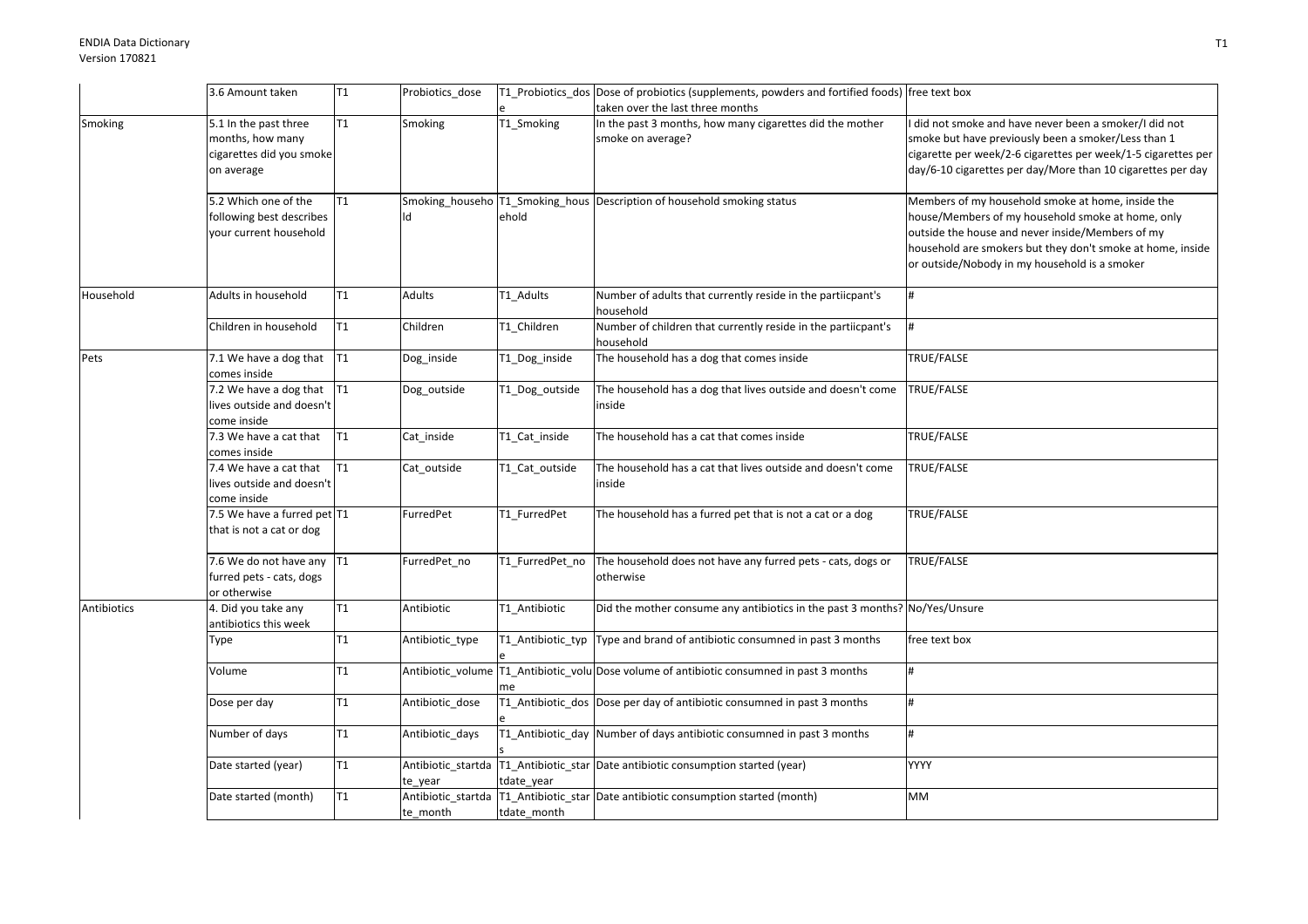|              | Date started (day)          | T <sub>1</sub>  |                     |                  | Antibiotic_startda   T1_Antibiotic_star   Date antibiotic consumption started (day)      | DD            |
|--------------|-----------------------------|-----------------|---------------------|------------------|------------------------------------------------------------------------------------------|---------------|
|              |                             |                 | te_day              | tdate day        |                                                                                          |               |
|              | Date completed (year)       | T <sub>1</sub>  |                     |                  | Antibiotic_enddat   T1_Antibiotic_end   Date antibiotic consumption ended (year)         | <b>YYYY</b>   |
|              |                             |                 | e year              | date year        |                                                                                          |               |
|              | Date completed (month)  T1  |                 |                     |                  | Antibiotic_enddat   T1_Antibiotic_end   Date antibiotic consumption ended (month)        | <b>MM</b>     |
|              |                             |                 | e_month             | date_month       |                                                                                          |               |
|              | Date completed (day)        | T1              |                     |                  | Antibiotic_enddat T1_Antibiotic_end Date antibiotic consumption ended (day)              | DD            |
|              |                             |                 | e day               | date day         |                                                                                          |               |
| Vaccinations | 8.1 Influenza vaccine       | T1              | FluVaccine          | T1 FluVaccine    | Mother had influenza vaccine during their pregnancy                                      | TRUE/FALSE    |
|              | 8.1 date (year)             | T1              | FluVaccine_year     |                  | T1_FluVaccine_ye Date of influenza vaccine during pregnancy (year)                       | <b>YYYY</b>   |
|              | 8.1 date (month)            | T <sub>1</sub>  |                     | nth              | FluVaccine_month T1_FluVaccine_mo Date of influenza vaccine during pregnancy (month)     | MM            |
|              | 8.1 date (day)              | T <sub>1</sub>  | FluVaccine day      |                  | T1 FluVaccine da Date of influenza vaccine during pregnancy (day)                        | DD            |
|              | 8.2 Pertussis (whooping  T1 |                 | Pertussis           | T1_Pertussis     | Mother had pertussis (whopping cough) vaccine during their                               | TRUE/FALSE    |
|              | cough) vaccine              |                 |                     |                  | pregnancy                                                                                |               |
|              | 8.2 date (year)             | T <sub>1</sub>  | Pertussis_year      |                  | T1_Pertussis_year Date of pertussis (whopping cough) vaccine during pregnancy<br>(year)  | <b>YYYY</b>   |
|              | 8.2 date (month)            | T <sub>1</sub>  | Pertussis_month     |                  | T1_Pertussis_mon Date of pertussis (whopping cough) vaccine during pregnancy<br>(month)  | <b>MM</b>     |
|              | 8.2 date (day)              | T1              | Pertussis_day       | T1 Pertussis day | Date of pertussis (whopping cough) vaccine during pregnancy<br>(day)                     | DD            |
|              | 8.3 Other                   | $\overline{11}$ | <b>OtherVaccine</b> | T1 OtherVaccine  | Mother had another type of vaccine during their pregnancy                                | TRUE/FALSE    |
|              | 8.3 Specify                 | T <sub>1</sub>  |                     | type             | OtherVaccine_typ  T1_OtherVaccine_ Details of type of other vaccine had during pregnancy | free text box |
|              | 8.3 date (year)             | $\mathsf{T}1$   |                     | vear             | OtherVaccine_yea   T1_OtherVaccine_ Date of other vaccine during pregnancy (year)        | <b>YYYY</b>   |
|              | 8.3 date (month)            | T1              | nth                 | month            | OtherVaccine_mo  T1_OtherVaccine_  Date of other vaccine during pregnancy (month)        | МM            |
|              | 8.3 date (day)              | T1              |                     | day              | OtherVaccine_day   T1_OtherVaccine_ Date of other vaccine during pregnancy (day)         | <b>DD</b>     |
| Diet         | 9.1 Vegetarian              | T1              | Vegetarian          | T1_Vegetarian    | Mother was consuming a vegetarian diet in the past 3 months TRUE/FALSE                   |               |
|              | 9.2 Gluten free             | T <sub>1</sub>  | GlutenFrere         | T1 GlutenFrere   | Mother was consuming a gluten free diet in the past 3 months TRUE/FALSE                  |               |
|              | 9.3 Low carbohydrate        | T1              | LowCarb             | T1_LowCarb       | Mother was consuming a low carbohydrate diet in the past 3<br>months                     | TRUE/FALSE    |
|              | 9.4 High protein            | T1              | HighProtein         | T1_HighProtein   | Mother was consuming a high protein diet in the past 3<br>months                         | TRUE/FALSE    |
|              | 9.5 Vegan                   | T1              | Vegan               | T1_Vegan         | Mother was consuming a vegan diet in the past 3 months                                   | TRUE/FALSE    |
|              | 9.6 Other                   | T1              | Diet                | T1_Diet          | Mother was consuming another type of diet in the past 3<br>months                        | TRUE/FALSE    |
|              | 9.6 Other (specify)         | T1              | Diet_type           | T1_Diet_type     | Details of type of diet mother was following in the past 3<br>months                     | TRUE/FALSE    |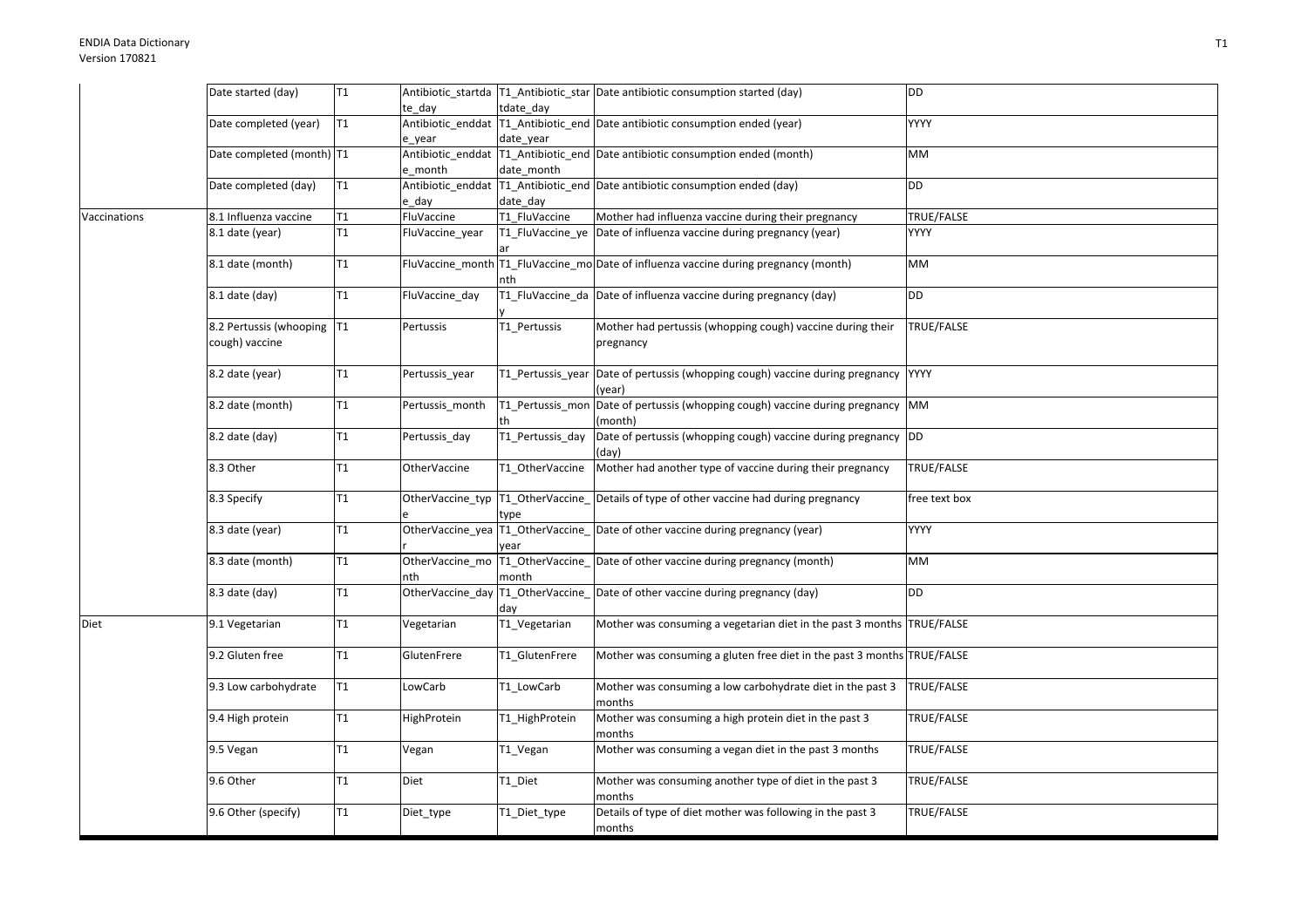| <b>Pregnancy Physical</b><br><b>Activity Questionniare</b> |                                                                  |                |                |                  |                                                                                                                                                          |                                                                                                                                                                                                                  |
|------------------------------------------------------------|------------------------------------------------------------------|----------------|----------------|------------------|----------------------------------------------------------------------------------------------------------------------------------------------------------|------------------------------------------------------------------------------------------------------------------------------------------------------------------------------------------------------------------|
|                                                            |                                                                  |                |                |                  |                                                                                                                                                          |                                                                                                                                                                                                                  |
| <b>Export heading</b>                                      | Variable                                                         | <b>Visit</b>   | Code           | Visit_Code       | <b>Description</b>                                                                                                                                       | Format                                                                                                                                                                                                           |
| General                                                    | ID                                                               | T <sub>1</sub> | PPAQ_ID        | T1_PPAQ_ID       | Participant ID code for Pregnancy Physical Activity<br>Questionnaire                                                                                     | STATE-CITY-SITE-###                                                                                                                                                                                              |
|                                                            | Collection date                                                  | T1             | PPAQ_date      | T1_PPAQ_date     | Date Pregnancy Physical Activity Questionnaire was<br>completed                                                                                          | DD/MM/YYYY                                                                                                                                                                                                       |
|                                                            | Visit                                                            | T1             | PPAQ_Visit     | T1_PPAQ_Visit    | Visit code for Pregnancy Physical Activity Questionnaire                                                                                                 | T1/T2/T3                                                                                                                                                                                                         |
|                                                            | No data collected                                                | T1             | PPAQ_no        | T1_PPAQ_no       | No data collected for Pregnancy Physical Activity<br>Questionnaire                                                                                       | TRUE/FALSE                                                                                                                                                                                                       |
|                                                            | Comment                                                          | T1             | PPAQ no c      | T1_PPAQ_no_c     | Comment on why no data was collected for Pregnancy<br>Physical Activity Questionnaire                                                                    | free text box                                                                                                                                                                                                    |
|                                                            | Last period                                                      | T <sub>1</sub> | PPAQ_DLMP      | T1 PPAQ DLMP     | First day of participant's last menstral period recorded on<br>Pregnancy Physical Activity Questionnaire                                                 | DD/MM/YYYY                                                                                                                                                                                                       |
|                                                            | Est due date                                                     | T1             | PPAQ_EDD       | T1 PPAQ EDD      | Estimated due date recorded on Pregnancy Physical Activity<br>Questionnaire                                                                              | DD/MM/YYYY                                                                                                                                                                                                       |
|                                                            | Not finisehd                                                     | T1             | PPAQ NotFin    | T1 PPAQ NotFin   | Data entry for Lifestyle in Pregnancy Questionnaire has not<br>been finished                                                                             | TRUE/FALSE                                                                                                                                                                                                       |
|                                                            | Finalized                                                        | T1             | PPAQ Final     | T1 PPAQ Final    | Data entry for Lifestyle in Pregnancy Questionnaire has been<br>finalised by project management team                                                     | TRUE/FALSE                                                                                                                                                                                                       |
| PPAQ                                                       | Preparing meals                                                  | T1             | MealPrep       | T1_MealPrep      | During this trimester, when the mother was not at work, how<br>wash dishes)                                                                              | None/Less than 0.5 hour per day/0.5 to almost 1 hour per<br>much time was usually spent preparing meals (cook, set table, day/1 to almost 2 hours per day/2 to almost 3 hours per day/3<br>or more hours per day |
|                                                            | Dressing, bathing,<br>feeding children while<br>you are sitting  | T1             | Dress_sitting  | T1_Dress_sitting | During this trimester, when the mother was not at work, how<br>much time was usually spent dressing, bathing, feeding<br>children while you are sitting  | None/Less than 0.5 hour per day/0.5 to almost 1 hour per<br>day/1 to almost 2 hours per day/2 to almost 3 hours per day/3<br>or more hours per day                                                               |
|                                                            | Dressing, bathing,<br>feeding children while<br>you are standing | T1             | Dress_standing | T1_Dress_standin | During this trimester, when the mother was not at work, how<br>much time was usually spent dressing, bathing, feeding<br>children while you are standing | None/Less than 0.5 hour per day/0.5 to almost 1 hour per<br>day/1 to almost 2 hours per day/2 to almost 3 hours per day/3<br>or more hours per day                                                               |
|                                                            | Playing with children<br>while you are sitting or<br>standing    | T1             | Play_sitstand  | T1_Play_sitstand | During this trimester, when the mother was not at work, how<br>much time was usually spent playing with children while you<br>are sitting or standing    | None/Less than 0.5 hour per day/0.5 to almost 1 hour per<br>day/1 to almost 2 hours per day/2 to almost 3 hours per day/3<br>or more hours per day                                                               |
|                                                            | Playing with children<br>while you are walking or<br>running     | T1             | Play_walkrun   | T1_Play_walkrun  | During this trimester, when the mother was not at work, how<br>much time was usually spent playing with children while you<br>are walking or running     | None/Less than 0.5 hour per day/0.5 to almost 1 hour per<br>day/1 to almost 2 hours per day/2 to almost 3 hours per day/3<br>or more hours per day                                                               |
|                                                            | Carrying children                                                | T1             | CarryingChild  | T1 CarryingChild | During this trimester, when the mother was not at work, how<br>much time was usually spent carrying children                                             | None/Less than 0.5 hour per day/0.5 to almost 1 hour per<br>day/1 to almost 2 hours per day/2 to almost 3 hours per day/3<br>or more hours per day                                                               |
|                                                            | Taking care of an older<br>adult                                 | T1             | AdultCare      | T1_AdultCare     | During this trimester, when the mother was not at work, how<br>much time was usually spent taking care of an older adult                                 | None/Less than 0.5 hour per day/0.5 to almost 1 hour per<br>day/1 to almost 2 hours per day/2 to almost 3 hours per day/3<br>or more hours per day                                                               |
|                                                            | Sitting and using a<br>computer or writing,<br>while not at work | T1             | Sit writing    | T1_Sit_writing   | During this trimester, when the mother was not at work, how<br>much time was usually spent sitting and using a computer or<br>writing, while not at work | None/Less than 0.5 hour per day/0.5 to almost 1 hour per<br>day/1 to almost 2 hours per day/2 to almost 3 hours per day/3<br>or more hours per day                                                               |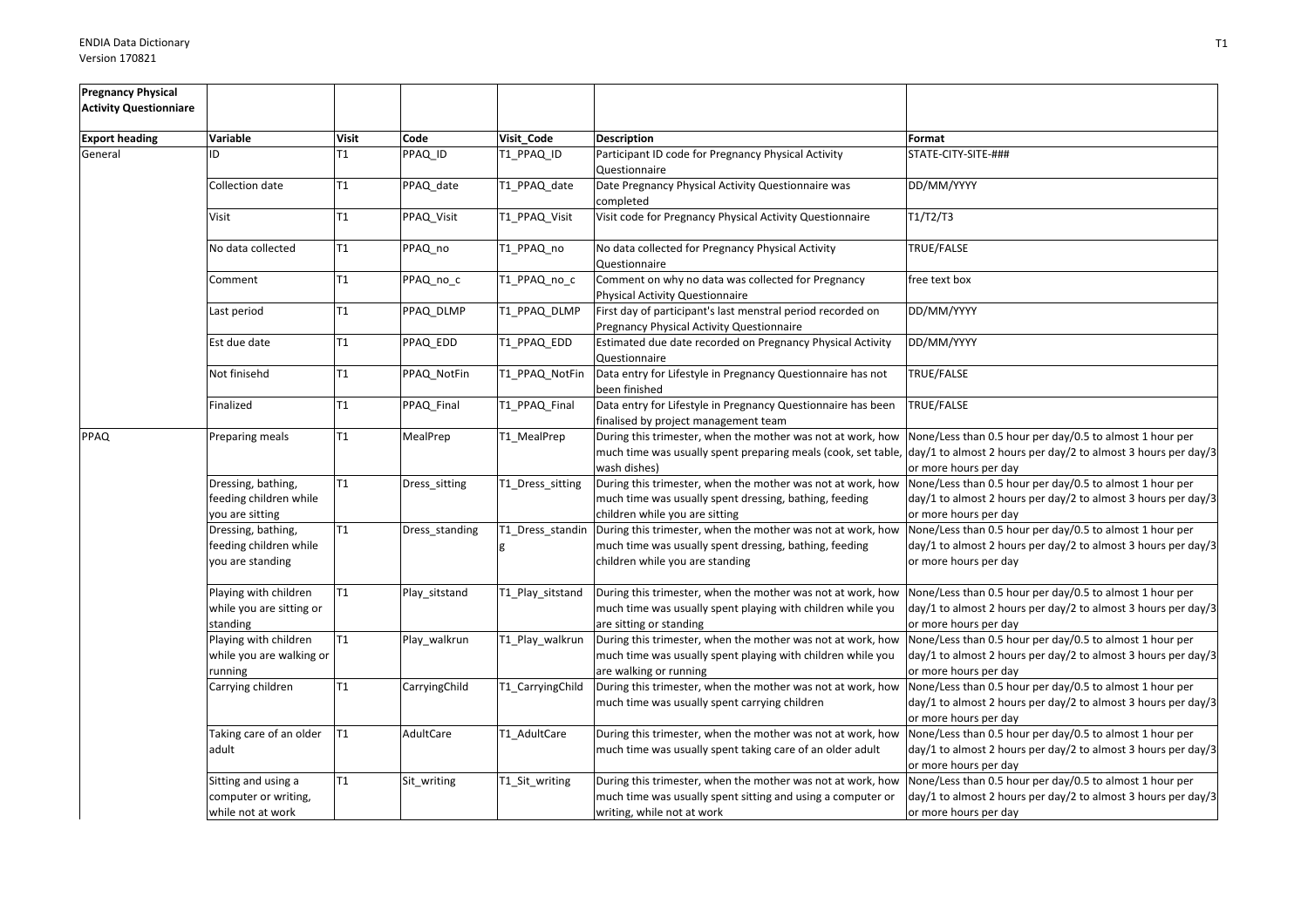| Watching TV or a video        | T1 | WatchingTV                         | T1_WatchingTV                     | During this trimester, when the mother was not at work, how None/Less than 0.5 hour per day/0.5 to almost 2 hours per |                                                                                                                               |
|-------------------------------|----|------------------------------------|-----------------------------------|-----------------------------------------------------------------------------------------------------------------------|-------------------------------------------------------------------------------------------------------------------------------|
|                               |    |                                    |                                   | much time was usually spent watchin TV or a video                                                                     | day/2 to almost 4 hours per day/4 to almost 6 hours per day/6                                                                 |
|                               |    |                                    |                                   |                                                                                                                       | or more hours per day                                                                                                         |
| Sitting and reading,          | T1 | Sit_reading                        | T1_Sit_reading                    | During this trimester, when the mother was not at work, how                                                           | None/Less than 0.5 hour per day/0.5 to almost 2 hours per                                                                     |
| talking, or on the phone,     |    |                                    |                                   |                                                                                                                       | much time was usually spent sitting and reading, talking, or on day/2 to almost 4 hours per day/4 to almost 6 hours per day/6 |
| while not at work             |    |                                    |                                   | the phone, while not at work                                                                                          | or more hours per day                                                                                                         |
|                               |    |                                    |                                   |                                                                                                                       |                                                                                                                               |
| Playing with pets             | Τ1 | PlayPets                           | T1_PlayPets                       | During this trimester, when the mother was not at work, how                                                           | None/Less than 0.5 hour per day/0.5 to almost 1 hour per                                                                      |
|                               |    |                                    |                                   | much time was usually spent playing with pets                                                                         | day/1 to almost 2 hours per day/2 to almost 3 hours per day/3                                                                 |
|                               |    |                                    |                                   |                                                                                                                       | or more hours per day                                                                                                         |
| Light cleaning (make          | T1 | Clean_light                        | T1_Clean_light                    | During this trimester, when the mother was not at work, how                                                           | None/Less than 0.5 hour per day/0.5 to almost 1 hour per                                                                      |
| beds, laundry, iron, put      |    |                                    |                                   | much time was usually spent light cleaning (make beds,                                                                | day/1 to almost 2 hours per day/2 to almost 3 hours per day/3                                                                 |
| things away)                  |    |                                    |                                   | laundry, iron, put things away)                                                                                       | or more hours per day                                                                                                         |
| Shopping (for food,           | T1 | Shopping                           | T1_Shopping                       | During this trimester, when the mother was not at work, how                                                           | None/Less than 0.5 hour per day/0.5 to almost 1 hour per                                                                      |
| clothes or other items)       |    |                                    |                                   | much time was usually spent shopping (for food, clothers or                                                           | day/1 to almost 2 hours per day/2 to almost 3 hours per day/3                                                                 |
|                               |    |                                    |                                   |                                                                                                                       |                                                                                                                               |
|                               | T1 |                                    |                                   | other items)                                                                                                          | or more hours per day                                                                                                         |
| Heavier cleaning              |    | Clean heavy                        | T1 Clean heavy                    | During this trimester, when the mother was not at work, how                                                           | None/Less than 0.5 hour per week/0.5 to almost 1 hour per                                                                     |
| (vacuum, mop, sweep,          |    |                                    |                                   | much time was usually spent heavier cleaning (vaccum, mop,                                                            | week/1 to almost 2 hours per week/2 to almost 3 hours per                                                                     |
| wash windows)                 |    |                                    |                                   | sweep, wash windows)                                                                                                  | week/3 or more hours per week                                                                                                 |
|                               |    |                                    |                                   |                                                                                                                       |                                                                                                                               |
| Mowing lawn while on a T1     |    | Lawn_light                         | T1_Lawn_light                     | During this trimester, when the mother was not at work, how                                                           | None/Less than 0.5 hour per week/0.5 to almost 1 hour per                                                                     |
| riding mower                  |    |                                    |                                   | much time was usually spent mowing lawn while on a riding                                                             | week/1 to almost 2 hours per week/2 to almost 3 hours per                                                                     |
|                               |    |                                    |                                   | mower                                                                                                                 | week/3 or more hours per week                                                                                                 |
| Mowing lawn using a           | T1 | Lawn_heavy                         | T1_Lawn_heavy                     | During this trimester, when the mother was not at work, how                                                           | None/Less than 0.5 hour per week/0.5 to almost 1 hour per                                                                     |
| walking mower, raking,        |    |                                    |                                   | much time was usually spent mowing lawn using a walking                                                               | week/1 to almost 2 hours per week/2 to almost 3 hours per                                                                     |
| gardening                     |    |                                    |                                   | mower, raking, gardening                                                                                              | week/3 or more hours per week                                                                                                 |
| Walking slowly to go          | T1 |                                    | Walk_slow_transp T1_Walk_slow_tra | During this trimester, how much time was usually spent                                                                | None/Less than 0.5 hour per day/0.5 to almost 1 hour per                                                                      |
| places (such as to the        |    | ort                                | nsport                            | walking slowly to go places (such as to the bus, work, visiting)                                                      | day/1 to almost 2 hours per day/2 to almost 3 hours per day/3                                                                 |
| bus, work, visiting) Not      |    |                                    |                                   | not for fun or exercise                                                                                               | or more hours per day                                                                                                         |
| for fun or exercise           |    |                                    |                                   |                                                                                                                       |                                                                                                                               |
|                               |    |                                    |                                   |                                                                                                                       |                                                                                                                               |
| Walking quickly to go         | Τ1 | Walk_quick_trans  T1_Walk_quick_tr |                                   | During this trimester, how much time was usually spent                                                                | None/Less than 0.5 hour per day/0.5 to almost 1 hour per                                                                      |
| places (such as to the        |    | port                               | ansport                           | walking quickly to go places (such as to the bus, work, visiting)                                                     | day/1 to almost 2 hours per day/2 to almost 3 hours per day/3                                                                 |
| bus, work, visiting) Not      |    |                                    |                                   | not for fun or exercise                                                                                               | or more hours per day                                                                                                         |
| for fun or exercise           |    |                                    |                                   |                                                                                                                       |                                                                                                                               |
|                               |    |                                    |                                   |                                                                                                                       |                                                                                                                               |
| Driving or riding in a car T1 |    | <b>Driving</b>                     | T1_Driving                        | During this trimester, how much time was usually spent                                                                | None/Less than 0.5 hour per day/0.5 to almost 1 hour per                                                                      |
| or bus                        |    |                                    |                                   | driving or riding in a car or bus                                                                                     | day/1 to almost 2 hours per day/2 to almost 3 hours per day/3                                                                 |
|                               |    |                                    |                                   |                                                                                                                       | or more hours per day                                                                                                         |
| Walking slowly for fun or T1  |    | Walk_slow                          | T1_Walk_slow                      | During this trimester, how much time was usually spent                                                                | None/Less than 0.5 hour per week/0.5 to almost 1 hour per                                                                     |
| exercise                      |    |                                    |                                   | walking slowly for fun or exercise                                                                                    | week/1 to almost 2 hours per week/2 to almost 3 hours per                                                                     |
|                               |    |                                    |                                   |                                                                                                                       |                                                                                                                               |
|                               |    |                                    |                                   |                                                                                                                       | week/3 or more hours per week                                                                                                 |
| Walking more quickly for T1   |    | Walk_quick                         | T1_Walk_quick                     | During this trimester, how much time was usually spent                                                                | None/Less than 0.5 hour per week/0.5 to almost 1 hour per                                                                     |
| fun or exercise               |    |                                    |                                   | walking more quickly for fun or exercise                                                                              | week/1 to almost 2 hours per week/2 to almost 3 hours per                                                                     |
|                               |    |                                    |                                   |                                                                                                                       | week/3 or more hours per week                                                                                                 |
| Walking quickly up hills      | T1 | Walk_hills                         | T1_Walk_hills                     | During this trimester, how much time was usually spent                                                                | None/Less than 0.5 hour per week/0.5 to almost 1 hour per                                                                     |
| for fun or exercise           |    |                                    |                                   | walking quickly up hills for fun or exercise                                                                          | week/1 to almost 2 hours per week/2 to almost 3 hours per                                                                     |
|                               |    |                                    |                                   |                                                                                                                       | week/3 or more hours per week                                                                                                 |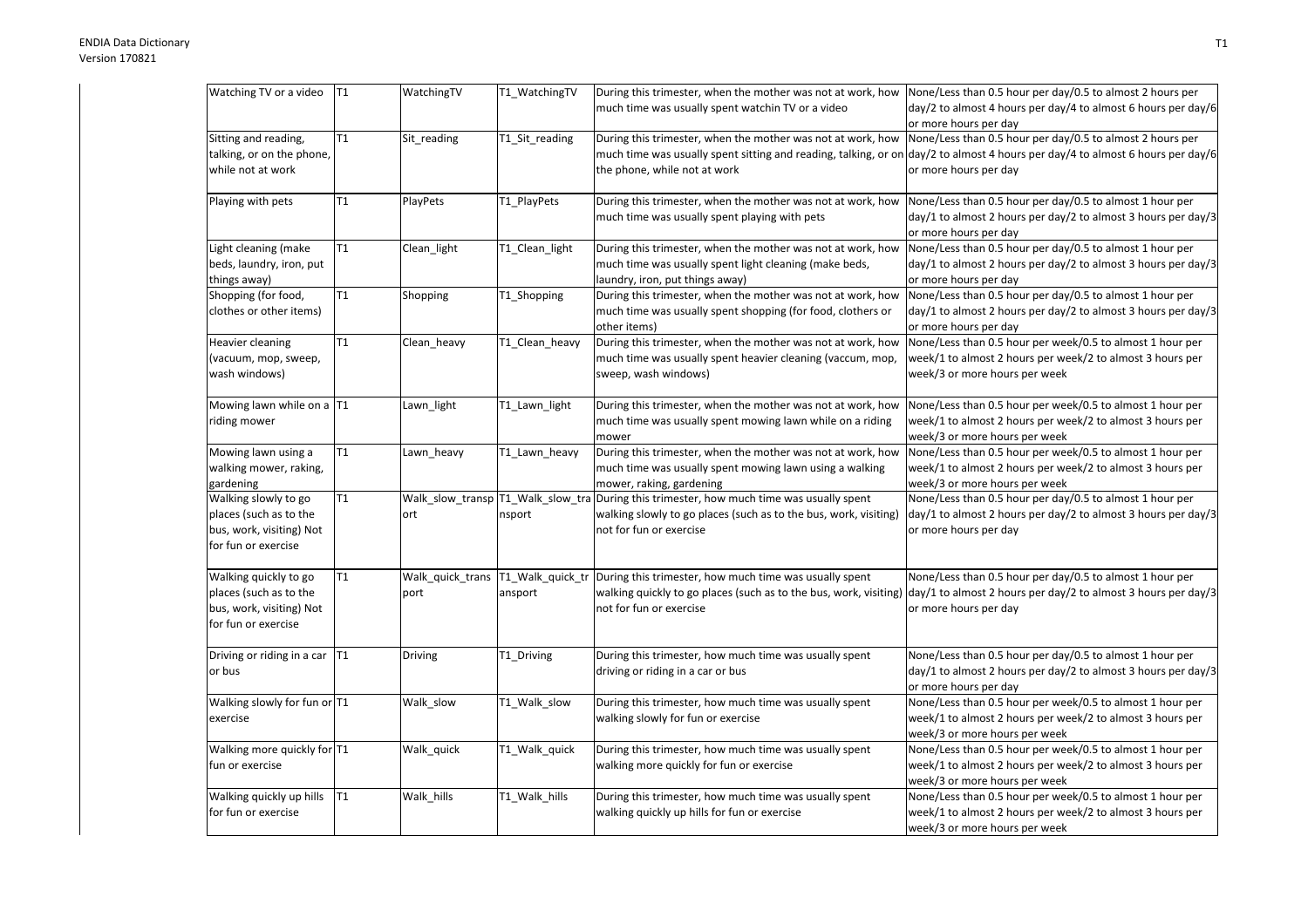| Jogging                 | T1             | Jog              | T1_Jog           | During this trimester, how much time was usually spent<br>jogging                 | None/Less than 0.5 hour per week/0.5 to almost 1 hour per<br>week/1 to almost 2 hours per week/2 to almost 3 hours per |
|-------------------------|----------------|------------------|------------------|-----------------------------------------------------------------------------------|------------------------------------------------------------------------------------------------------------------------|
|                         |                |                  |                  |                                                                                   | week/3 or more hours per week                                                                                          |
| Prenatal exercise class | T <sub>1</sub> | PrenatalClass    | T1 PrenatalClass | During this trimester, how much time was usually spent at                         | None/Less than 0.5 hour per week/0.5 to almost 1 hour per                                                              |
|                         |                |                  |                  | prenatal exercise classes                                                         | week/1 to almost 2 hours per week/2 to almost 3 hours per                                                              |
|                         |                |                  |                  |                                                                                   | week/3 or more hours per week                                                                                          |
| Swimming                | T1             | Swimming         | T1 Swimming      | During this trimester, how much time was usually spent                            | None/Less than 0.5 hour per week/0.5 to almost 1 hour per                                                              |
|                         |                |                  |                  | swimming                                                                          | week/1 to almost 2 hours per week/2 to almost 3 hours per                                                              |
|                         |                |                  |                  |                                                                                   | week/3 or more hours per week                                                                                          |
| Dancing                 | T1             | Dancing          | T1_Dancing       | During this trimester, how much time was usually spent                            | None/Less than 0.5 hour per week/0.5 to almost 1 hour per                                                              |
|                         |                |                  |                  | dancing                                                                           | week/1 to almost 2 hours per week/2 to almost 3 hours per                                                              |
|                         |                |                  |                  |                                                                                   | week/3 or more hours per week                                                                                          |
| Custom 1 specific       | T1             | Custom1 specific |                  | T1 Custom1 speci During this trimester, were any other activities done for fun or | Zumba/Boot camp/Circuit training, moderate effort/Circuit                                                              |
|                         |                |                  | fic              | exercise                                                                          | training, including kettlebells, some aerobic movement with                                                            |
|                         |                |                  |                  |                                                                                   | minimal rest, general, vigorous intensity/Curves exercise                                                              |
|                         |                |                  |                  |                                                                                   | routines/Resistance (weight) training, multiple exercise, 8-15                                                         |
|                         |                |                  |                  |                                                                                   | reps at varied resistance/Health cub exercise classes/Home                                                             |
|                         |                |                  |                  |                                                                                   | exercise/Rope skipping/Stretching/Pilates/Yoga, Hatha/Yoga,                                                            |
|                         |                |                  |                  |                                                                                   | Power/Yoga, Nadisodhana/Yoga, Surya                                                                                    |
|                         |                |                  |                  |                                                                                   | Namaskar/Bicycling/Activity promoting video game (Wii fit),                                                            |
|                         |                |                  |                  |                                                                                   | light effort/Activity promoting video game (Wii fit), moderate                                                         |
|                         |                |                  |                  |                                                                                   | effort/Video exercise workout, TV conditioning program, light                                                          |
|                         |                |                  |                  |                                                                                   | effort/Video exercise workout, TV conditioning program,                                                                |
|                         |                |                  |                  |                                                                                   | moderate effort/Video exercise workout, TV conditioning                                                                |
|                         |                |                  |                  |                                                                                   | program, vigorous effort/Spin bike/Elliptical trainer/Stair-                                                           |
|                         |                |                  |                  |                                                                                   | treadmill/Rowing machine/Ski machine/Canoeing,                                                                         |
|                         |                |                  |                  |                                                                                   | rowing/Diving, springboard or platform/Kayaking/Paddle                                                                 |
|                         |                |                  |                  |                                                                                   | boat/Water aerobics, calisthenics, exercise/Sailing, boat and                                                          |
|                         |                |                  |                  |                                                                                   | board sailing, windsurfing/Water skiing, wakeboarding/Jet                                                              |
|                         |                |                  |                  |                                                                                   | skiing/Snorkelling/Surfing, body or board/Paddle                                                                       |
|                         |                |                  |                  |                                                                                   | boarding/Water polo/Water volleyball/Water jogging/Water                                                               |
|                         |                |                  |                  |                                                                                   | walking, light effort, slow pace/Water walking, moderate                                                               |
|                         |                |                  |                  |                                                                                   | effort, moderate pace/Water walking, vigorous effort, brisk                                                            |
|                         |                |                  |                  |                                                                                   | pace/Fishing/Archery/Badminton/Basketball/Billiards/Bowling                                                            |
|                         |                |                  |                  |                                                                                   | indoor bowling alley/Children's games/Coaching                                                                         |
|                         |                |                  |                  |                                                                                   | sports/Cricket/Croquet/Darts, wall or lawn/Football,                                                                   |
|                         |                |                  |                  |                                                                                   | competitive/Football or baseball, playing catch/Frisbee                                                                |
|                         |                |                  |                  |                                                                                   | playing/Golf, general/Golf, miniature, driving                                                                         |
|                         |                |                  |                  |                                                                                   | range/Gymnastics/Hacky sack/Hockey/Horseback                                                                           |
| Custom 1                | T1             | Custom1 time     |                  | T1 Custom1 time During this trimester, how much time was usually spent doing      | None/Less than 0.5 hour per week/0.5 to almost 1 hour per                                                              |
|                         |                |                  |                  | custom activitiy 1                                                                | week/1 to almost 2 hours per week/2 to almost 3 hours per                                                              |
|                         |                |                  |                  |                                                                                   | week/3 or more hours per week                                                                                          |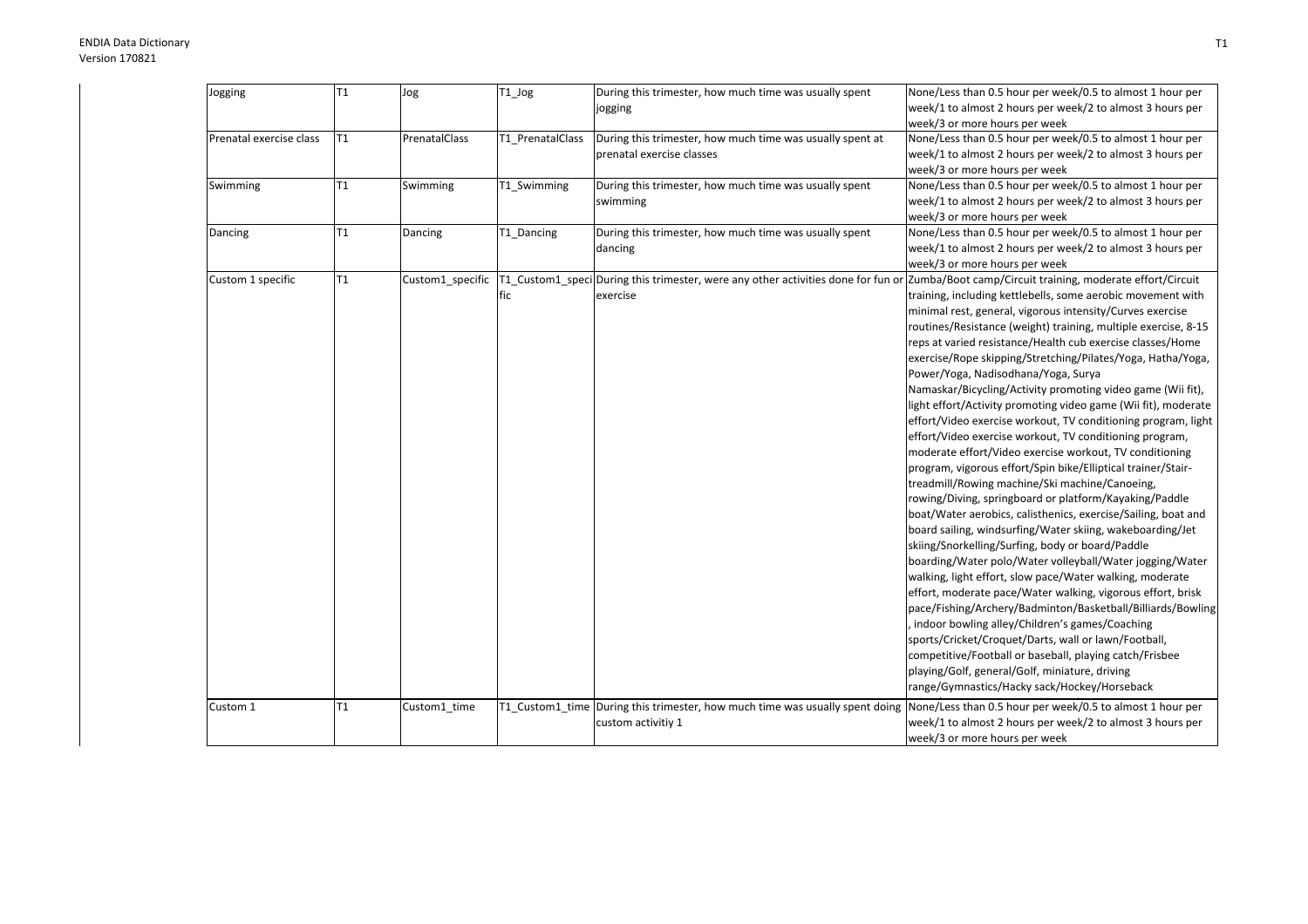| Custom 2 specific                                                                                    | T1 |                 | fic                    | Custom2 specific  T1 Custom2 speci During this trimester, were any other activities done for fun or Zumba/Boot camp/Circuit training, moderate effort/Circuit<br>exercise | training, including kettlebells, some aerobic movement with<br>minimal rest, general, vigorous intensity/Curves exercise<br>routines/Resistance (weight) training, multiple exercise, 8-15<br>reps at varied resistance/Health cub exercise classes/Home<br>exercise/Rope skipping/Stretching/Pilates/Yoga, Hatha/Yoga,<br>Power/Yoga, Nadisodhana/Yoga, Surya<br>Namaskar/Bicycling/Activity promoting video game (Wii fit),<br>light effort/Activity promoting video game (Wii fit), moderate<br>effort/Video exercise workout, TV conditioning program, light<br>effort/Video exercise workout, TV conditioning program,<br>moderate effort/Video exercise workout, TV conditioning<br>program, vigorous effort/Spin bike/Elliptical trainer/Stair-<br>treadmill/Rowing machine/Ski machine/Canoeing,<br>rowing/Diving, springboard or platform/Kayaking/Paddle<br>boat/Water aerobics, calisthenics, exercise/Sailing, boat and<br>board sailing, windsurfing/Water skiing, wakeboarding/Jet |
|------------------------------------------------------------------------------------------------------|----|-----------------|------------------------|---------------------------------------------------------------------------------------------------------------------------------------------------------------------------|--------------------------------------------------------------------------------------------------------------------------------------------------------------------------------------------------------------------------------------------------------------------------------------------------------------------------------------------------------------------------------------------------------------------------------------------------------------------------------------------------------------------------------------------------------------------------------------------------------------------------------------------------------------------------------------------------------------------------------------------------------------------------------------------------------------------------------------------------------------------------------------------------------------------------------------------------------------------------------------------------|
|                                                                                                      |    |                 |                        |                                                                                                                                                                           | skiing/Snorkelling/Surfing, body or board/Paddle<br>boarding/Water polo/Water volleyball/Water jogging/Water<br>walking, light effort, slow pace/Water walking, moderate<br>effort, moderate pace/Water walking, vigorous effort, brisk<br>pace/Fishing/Archery/Badminton/Basketball/Billiards/Bowling<br>indoor bowling alley/Children's games/Coaching<br>sports/Cricket/Croquet/Darts, wall or lawn/Football,<br>competitive/Football or baseball, playing catch/Frisbee<br>playing/Golf, general/Golf, miniature, driving<br>range/Gymnastics/Hacky sack/Hockey/Horseback                                                                                                                                                                                                                                                                                                                                                                                                                    |
| Custom 2                                                                                             | T1 | Custom2_time    |                        | T1_Custom2_time During this trimester, how much time was usually spent doing<br>custom activitiy 1                                                                        | None/Less than 0.5 hour per week/0.5 to almost 1 hour per<br>week/1 to almost 2 hours per week/2 to almost 3 hours per<br>week/3 or more hours per week                                                                                                                                                                                                                                                                                                                                                                                                                                                                                                                                                                                                                                                                                                                                                                                                                                          |
| Sitting at work or in class T1                                                                       |    | Sitting_work    | T1_Sitting_work        | During this trimester, how much time was usually spent sitting None/Less than 0.5 hour per day/0.5 to almost 2 hours per<br>at work or in class                           | day/2 to almost 4 hours per day/4 to almost 6 hours per day/6<br>or more hours per day                                                                                                                                                                                                                                                                                                                                                                                                                                                                                                                                                                                                                                                                                                                                                                                                                                                                                                           |
| Standing or slowly<br>walking at work while<br>carrying things (heavier<br>than a 1 gallon milk jug) | T1 | StandCarry_work | T1_StandCarry_w<br>ork | During this trimester, how much time was usually spent<br>standing or slowly walking at work while carrying things<br>(heavier than a 1 gallon milk jug)                  | None/Less than 0.5 hour per day/0.5 to almost 2 hours per<br>day/2 to almost 4 hours per day/4 to almost 6 hours per day/6<br>or more hours per day                                                                                                                                                                                                                                                                                                                                                                                                                                                                                                                                                                                                                                                                                                                                                                                                                                              |
| Standing or slowly<br>walking at work while<br>not carrying anything                                 | T1 | Stand_work      | T1_Stand_work          | During this trimester, how much time was usually spent                                                                                                                    | None/Less than 0.5 hour per day/0.5 to almost 2 hours per<br>standing or slowly walking at work while not carrying anything day/2 to almost 4 hours per day/4 to almost 6 hours per day/6<br>or more hours per day                                                                                                                                                                                                                                                                                                                                                                                                                                                                                                                                                                                                                                                                                                                                                                               |
| Walking quickly at work   T1<br>while carrying things                                                |    | WalkCarry_work  | rk                     | T1 WalkCarry wo During this trimester, how much time was usually spent<br>gallon milk jug)                                                                                | None/Less than 0.5 hour per day/0.5 to almost 2 hours per<br>walking quickly at work while carrying things (heavier than a 1 $\frac{1}{\text{day}}$ to almost 4 hours per day/4 to almost 6 hours per day/6<br>or more hours per day                                                                                                                                                                                                                                                                                                                                                                                                                                                                                                                                                                                                                                                                                                                                                             |
| Walking quickly at work   T1<br>while not carrying<br>anything                                       |    | Walk work       | T1 Walk work           | During this trimester, how much time was usually spent<br>walking quickly at work while not carrying anything                                                             | None/Less than 0.5 hour per day/0.5 to almost 2 hours per<br>day/2 to almost 4 hours per day/4 to almost 6 hours per day/6<br>or more hours per day                                                                                                                                                                                                                                                                                                                                                                                                                                                                                                                                                                                                                                                                                                                                                                                                                                              |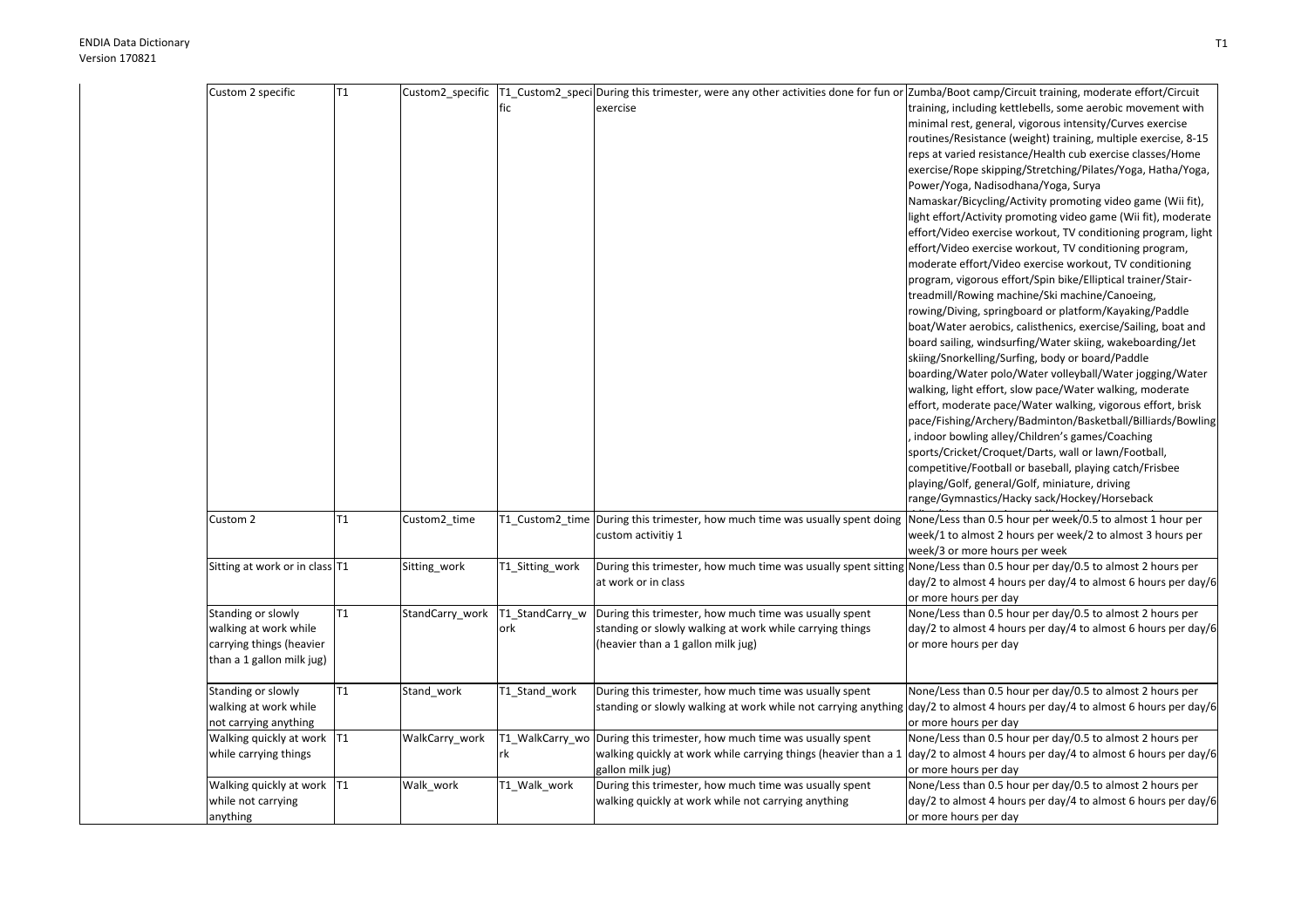| <b>Export heading</b> | Variable                             | <b>Visit</b>   | Code           | Visit Code       | <b>Description</b>                                                           | Format                                 |
|-----------------------|--------------------------------------|----------------|----------------|------------------|------------------------------------------------------------------------------|----------------------------------------|
| General               | ID                                   | T2             | ID             | T2 ID            | Participant ID code                                                          | STATE-CITY-SITE-###                    |
|                       | Bloods not collected                 | T2             | NoBlood        | T2 NoBlood       | No blood samples were collected during this visit                            | TRUE/FALSE                             |
|                       | Not Finish                           | T2             | NotFin         | T2 NotFin        | Data entry has not been finished                                             | TRUE/FALSE                             |
|                       | Finalized                            | T2             | Final          | T2 Final         | Data entry has been finalised by project management team                     | TRUE/FALSE                             |
| Visit date            | Visit date                           | T2             | VisitDate      | T2 VisitDate     | Date of study visit                                                          | DD/MM/YYYY                             |
|                       | No data collected                    | T2             | NoVisit        | T2_NoVisit       | No data and samples were collected - visit not attended                      | TRUE/FALSE                             |
|                       | Comment                              | T2             | NoVisit_c      | T2_NoVisit_c     | Comment on why visit did not occur                                           | free text box                          |
| Gestation             | <b>Gestation week</b>                | T2             | Gestation      | T2 Gestation     | week of gestation                                                            | ##                                     |
| Fasting status        | Time since last<br>food/drink (hour) | T2             | Fast_hr        | T2_Fast_hr       | Number of hours since last food or drink consumption<br>occurred             | ##                                     |
|                       | Time since last<br>food/drink (min)  | T2             | Fast_min       | T2_Fast_min      | Number of minutes since last food or drink consumption<br>occurred           | ##                                     |
|                       | Last intake                          | T2             | Fast intake    | T2 Fast intake   | Type of meal for last intake                                                 | Breakfast, lunch, dinner, snack, other |
|                       | Time of last food/drink              | T <sub>2</sub> | Fast_time      | T2_Fast_time     | Time of day when last food or drink consumption occurred                     | HH:MM am/pm                            |
|                       | Specify other                        | T2             | Fast_other     | T2 Fast other    | Description of last intake if other was selected from type of<br>meal        | free text box                          |
|                       | Not collected                        | T2             | Fast_no        | T2 Fast no       | Fasting status was not collected                                             | TRUE/FALSE                             |
| Weight                | Weight                               | T2             | Weight         | T2 Weight        | Weight of Mother                                                             | ###                                    |
|                       | Not collected                        | T2             | Weight no      | T2 Weight no     | Weight was not measured                                                      | TRUE/FALSE                             |
| Nasal Swab            | Collected                            | T2             | Nasal          | T2_Nasal         | Nasal swab was collected at visit (from sampling/clinic)                     | TRUE/FALSE                             |
|                       | comment                              | T2             | Nasal_c        | T2_Nasal_c       | Comment on why nasal swab was not collected (from<br>sampling/clinic)        | free text box                          |
|                       | Collection date                      | T2             | Swab date      | T2 Swab date     | Date of collection of all swabs                                              | DD/MM/YYYY                             |
|                       | Collection time                      | T2             | Swab_time      | T2 Swab time     | Time of collection of all swabs                                              | HH:MM am/pm                            |
|                       | Store date                           | T2             | Swab_storedate |                  | T2_Swab_storedat Date of storage at -80°C of all swabs                       | DD/MM/YYYY                             |
|                       | Store time                           | T2             | Swab storetime |                  | T2_Swab_storetim Time of storage at -80°C of all swabs                       | HH:MM am/pm                            |
|                       | Sample not collected                 | T2             | Swab_no        | T2_Swab_no       | All swabs were not collected at visit (from sample<br>preparation/lab)       | TRUE/FALSE                             |
|                       | Comment                              | T2             | Swab_no_c      | T2_Swab_no_c     | Comment on why all swabs were not collected (from sample<br>preparation/lab) | free text box                          |
|                       | Number of aliquots<br>stored         | T2             | Nasal_aliquot  | T2_Nasal_aliquot | Number of nasal swabs stored in -80°C freezer                                |                                        |
|                       | Collection Box code                  | T2             | Nasal boxcode  |                  | T2_Nasal_boxcode Code of box nasal swabs are stored in in -80°C freezer      | SAMPLE STATE ##                        |
| <b>Tongue Swab</b>    | Collected                            | T2             | Tong           | T2_Tong          | Tongue swab was collected at visit (from sampling/clinic)                    | TRUE/FALSE                             |
|                       | comment                              | T2             | Tong_c         | T2_Tong_c        | Comment on why tongue swab was not collected (from<br>sampling/clinic)       | free text box                          |
|                       | Collection date                      | T2             | Swab date      | T2 Swab date     | Date of collection of all swabs                                              | DD/MM/YYYY                             |
|                       | Collection time                      | T2             | Swab time      | T2 Swab time     | Time of collection of all swabs                                              | HH:MM am/pm                            |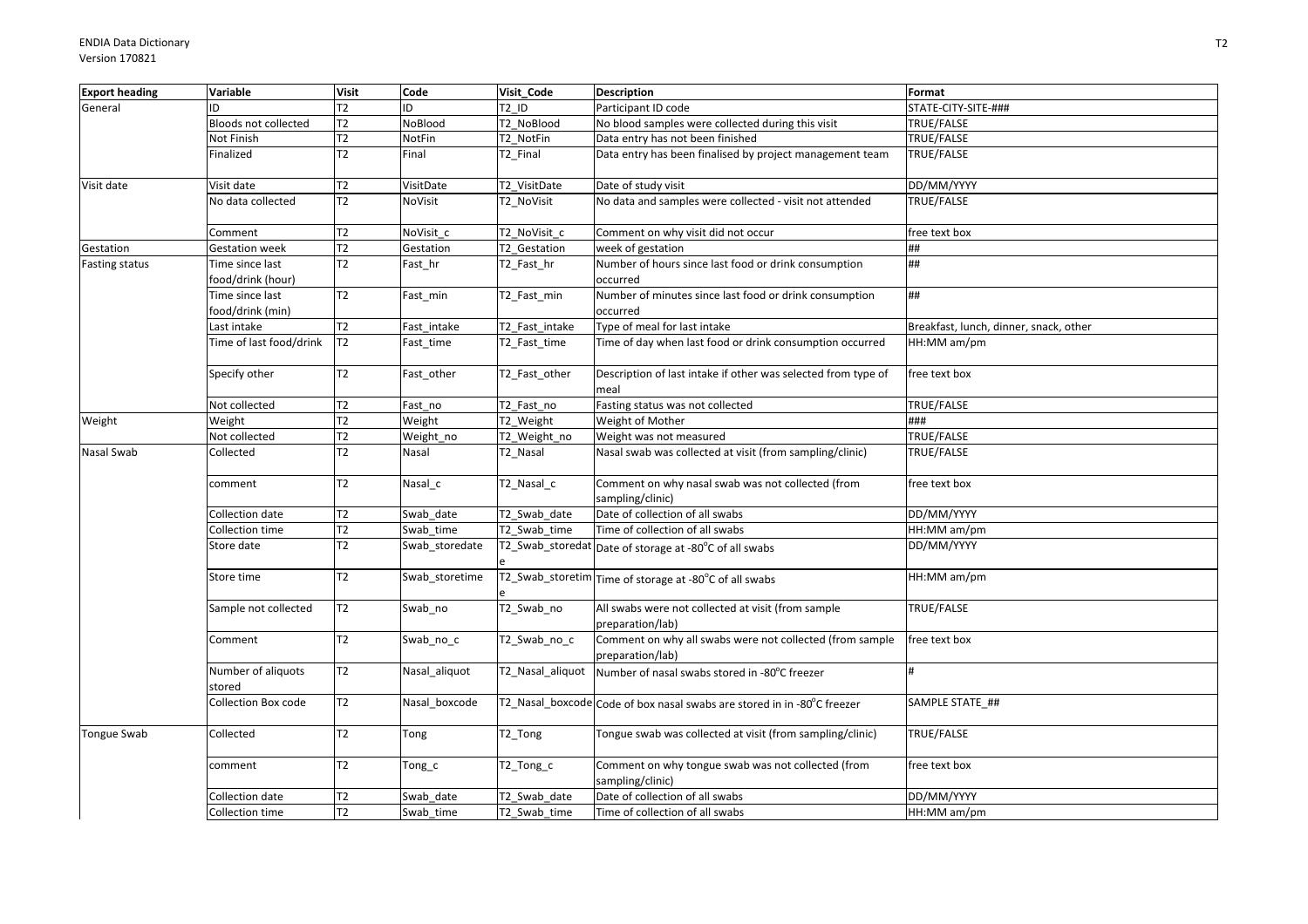|                    | Store date                   | T <sub>2</sub> | Swab_storedate |                 | T2_Swab_storedat Date of storage at -80°C of all swabs                       | DD/MM/YYYY        |
|--------------------|------------------------------|----------------|----------------|-----------------|------------------------------------------------------------------------------|-------------------|
|                    | Store time                   | T2             | Swab_storetime |                 | T2_Swab_storetim Time of storage at -80°C of all swabs                       | HH:MM am/pm       |
|                    | Sample not collected         | T2             | Swab_no        | T2_Swab_no      | All swabs were not collected at visit (from sample<br>preparation/lab)       | TRUE/FALSE        |
|                    | Comment                      | T2             | Swab_no_c      | T2_Swab_no_c    | Comment on why all swabs were not collected (from sample<br>preparation/lab) | free text box     |
|                    | Number of aliquots<br>stored | T2             | Tong_aliquot   | T2_Tong_aliquot | Number of tongue swabs stored in -80°C freezer                               | #                 |
|                    | Collection Box code          | T2             | Tong_boxcode   |                 | T2_Tong_boxcode Code of box tongue swabs are stored in in -80°C freezer      | SAMPLE STATE ##   |
| <b>Buccal Swab</b> | Collected                    | T2             | <b>Bucc</b>    | T2 Bucc         | Buccal swab was collected at visit (from sampling/clinic)                    | TRUE/FALSE        |
|                    | comment                      | T <sub>2</sub> | Bucc_c         | T2 Bucc c       | Comment on why buccal swab was not collected (from<br>sampling/clinic)       | free text box     |
|                    | Collection date              | T2             | Swab date      | T2 Swab date    | Date of collection of all swabs                                              | DD/MM/YYYY        |
|                    | Collection time              | T2             | Swab time      | T2 Swab time    | Time of collection of all swabs                                              | HH:MM am/pm       |
|                    | Store date                   | T <sub>2</sub> | Swab_storedate |                 | T2_Swab_storedat Date of storage at -80°C of all swabs                       | DD/MM/YYYY        |
|                    | Store time                   | T2             | Swab storetime |                 | T2_Swab_storetim Time of storage at -80°C of all swabs                       | HH:MM am/pm       |
|                    | Sample not collected         | T2             | Swab no        | T2_Swab_no      | All swabs were not collected at visit (from sample<br>preparation/lab)       | TRUE/FALSE        |
|                    | Comment                      | T2             | Swab no c      | T2 Swab no c    | Comment on why all swabs were not collected (from sample<br>preparation/lab) | free text box     |
|                    | Number of aliquots<br>stored | T2             | Bucc_aliquot   | T2_Bucc_aliquot | Number of buccal swabs stored in -80°C freezer                               | #                 |
|                    | Collection Box code          | T2             | Bucc_boxcode   | T2_Bucc_boxcode | Code of box buccal swabs are stored in in -80°C freezer                      | SAMPLE STATE ##   |
| Throat swab        | Collected                    | T2             | Thro           | T2 Thro         | Throat swab was collected at visit (from sampling/clinic)                    | <b>TRUE/FALSE</b> |
|                    | comment                      | T2             | Thro_c         | T2 Thro c       | Comment on why throat swab was not collected (from<br>sampling/clinic)       | free text box     |
|                    | Collection date              | T2             | Swab date      | T2 Swab date    | Date of collection of all swabs                                              | DD/MM/YYYY        |
|                    | Collection time              | T2             | Swab time      | T2 Swab time    | Time of collection of all swabs                                              | HH:MM am/pm       |
|                    | Store date                   | T <sub>2</sub> | Swab_storedate |                 | T2_Swab_storedat Date of storage at -80°C of all swabs                       | DD/MM/YYYY        |
|                    | Store time                   | T2             | Swab storetime |                 | T2_Swab_storetim Time of storage at -80°C of all swabs                       | HH:MM am/pm       |
|                    | Sample not collected         | T2             | Swab_no        | T2_Swab_no      | All swabs were not collected at visit (from sample<br>preparation/lab)       | TRUE/FALSE        |
|                    | Comment                      | T2             | Swab_no_c      | T2_Swab_no_c    | Comment on why all swabs were not collected (from sample<br>preparation/lab) | free text box     |
|                    | Number of aliquots<br>stored | T2             | Thro_aliquot   | T2_Thro_aliquot | Number of throat swabs stored in -80°C freezer                               |                   |
|                    | Collection Box code          | T2             | Thro_boxcode   |                 | T2_Thro_boxcode   Code of box throat swabs are stored in in -80°C freezer    | SAMPLE STATE ##   |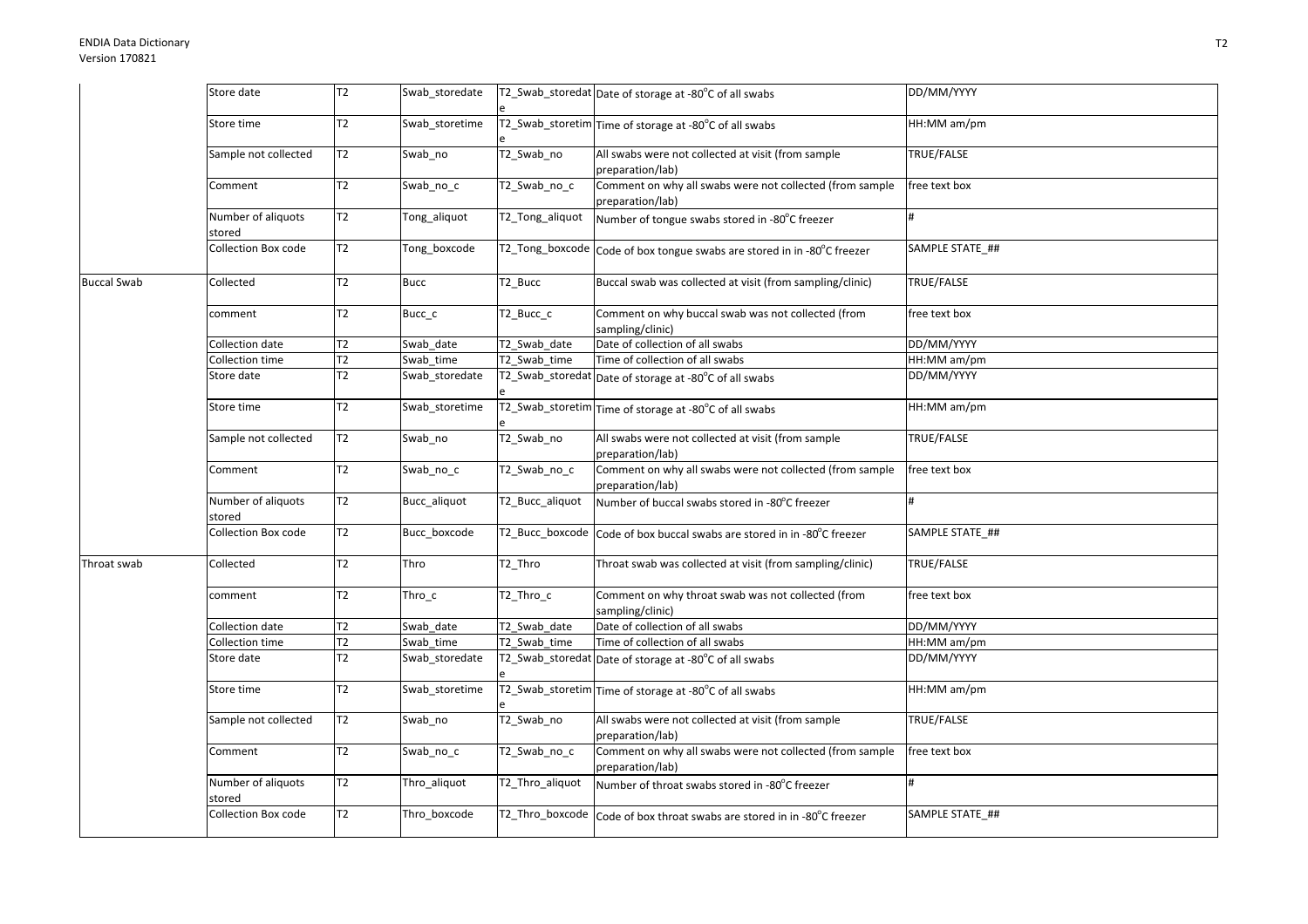| Swab prep SOP | Prepared as per SOPs 9, T2<br>12 and 13            |                 | Swab_SOP                                  | T2 Swab SOP                   | Swabs prepared according to SOP                                                                                                     | TRUE/FALSE        |
|---------------|----------------------------------------------------|-----------------|-------------------------------------------|-------------------------------|-------------------------------------------------------------------------------------------------------------------------------------|-------------------|
|               | Comment                                            | T <sub>2</sub>  | Swab SOP c                                | T2 Swab SOP c                 | Comment on why SOP was not followed                                                                                                 | free text box     |
| Blood tube A  | Tube A collected                                   | $\overline{12}$ | Serum                                     | $\overline{\text{T2}}$ _Serum | Blood tube A (serum) was collected at visit (from<br>sampling/clinic)                                                               | <b>TRUE/FALSE</b> |
|               | <b>Bloods comment</b>                              | T2              | Blood_no_c                                | T2_Blood_no_c                 | Comment on why a blood sample was not collected (from<br>sampling/clinic)                                                           | free text box     |
|               | Date of collection                                 | T2              | Serum date                                | T2_Serum_date                 | Date of collection of Blood tube A and B (serum)                                                                                    | DD/MM/YYYY        |
|               | Time of collection                                 | T2              | Serum time                                | T2_Serum_time                 | Time of collection of Blood tube A and B (serum)                                                                                    | HH:MM am/pm       |
|               | Prepared as per SOP 10                             | T <sub>2</sub>  | Serum_SOP                                 | T2_Serum_SOP                  | Blood tube A (serum) was prepared according to SOP                                                                                  | TRUE/FALSE        |
|               | SOP comment                                        | T <sub>2</sub>  | Serum SOP c                               | T2 Serum SOP c                | Comment on why SOP was not followed                                                                                                 | free text box     |
|               | Date of storage                                    | T <sub>2</sub>  | Serum_storedate                           | ate                           | T2_Serum_stored   Date of storage at -80°C of Blood Tube A (serum)                                                                  | DD/MM/YYYY        |
|               | Time of storage                                    | T <sub>2</sub>  | Serum_storetime                           | me                            | T2_Serum_storeti   Time of storage at -80°C of Blood Tube A (serum)                                                                 | HH:MM am/pm       |
|               | Sample not collected                               | T <sub>2</sub>  | Serum_no                                  | T2_Serum_no                   | Blood tube A was not collected at visit (from sample<br>preparation/lab)                                                            | TRUE/FALSE        |
|               | Comment                                            | T <sub>2</sub>  | Serum_no_c                                | T2_Serum_no_c                 | Comment on why blood tube A was not collected (from<br>sample preparation/lab)                                                      | free text box     |
|               | Number of aliquots<br>stored - Resist              | T2              | Serum_resist_aliq T2_Serum_resist_<br>uot | aliquot                       | Number of SERUM_resist aliquots stored in -80°C freezer                                                                             |                   |
|               | Collection Box code -<br>Resist                    | T2              | Serum_resist_box T2_Serum_resist_<br>code | boxcode                       | Code of box SERUM_resist aliquots are stored in in -80 $^{\circ}$ C<br>freezer                                                      | SAMPLE STATE ##   |
|               | Number of aliquots<br>stored - Meta                | T2              | Serum_meta_aliq<br>uot                    | T2_Serum_meta_<br>aliquot     | Number of SERUM_meta aliquots stored in -80°C freezer                                                                               | #                 |
|               | Collection Box code -<br>Meta                      | T2              | Serum_meta_boxc T2_Serum_meta_<br>ode     | boxcode                       | Code of box SERUM_meta aliquots are stored in in -80°C<br>freezer                                                                   | SAMPLE STATE ##   |
|               | Number of aliquots<br>stored - Extra               | T2              | Serum_extra_aliq  T2_Serum_extra_<br>uot  | aliquot                       | Number of SERUM_extra aliquots stored in -80°C freezer                                                                              |                   |
|               | Collection Box code -<br>Extra                     | T2              | Serum_extra_boxc T2_Serum_extra_<br>ode   | boxcode                       | Code of box SERUM_extra aliquots are stored in in -80°C<br>freezer                                                                  | SAMPLE STATE ##   |
| Blood tube B  | Tube B collected                                   | T2              | PathSerum                                 | T2_PathSerum                  | Blood tube B was collected at visit (from sampling/clinic)                                                                          | TRUE/FALSE        |
|               | Sent to local pathology                            | T2              | PathSerum_path                            | th                            | T2_PathSerum_pa Blood tube B was sent directly to local pathology for coeliac<br>screen and Vitamin D analysis                      | TRUE/FALSE        |
|               | Sample not collected                               | T <sub>2</sub>  | PathSerum no                              |                               | T2_PathSerum_no Blood tube B was not collected (from sample preparation/lab) TRUE/FALSE                                             |                   |
|               | Comment                                            | T2              | PathSerum_no_c                            |                               | T2_PathSerum_no Comment on why a blood tube B was not collected (from<br>sample preparation/lab)                                    | free text box     |
|               | Storage prior to sending  T2<br>to local pathology |                 |                                           | ored                          | PathSerum_stored T2_PathSerum_st Blood tube B was stored prior to being sent to local pathology<br>for coeliac screen and vitamin D | TRUE/FALSE        |
|               | Storage conditions                                 | T2              | ond                                       | orecond                       | PathSerum_storec   T2_PathSerum_st   Storage condition of blood tube B if it was stored prior to<br>being sent to local pathology   | free text box     |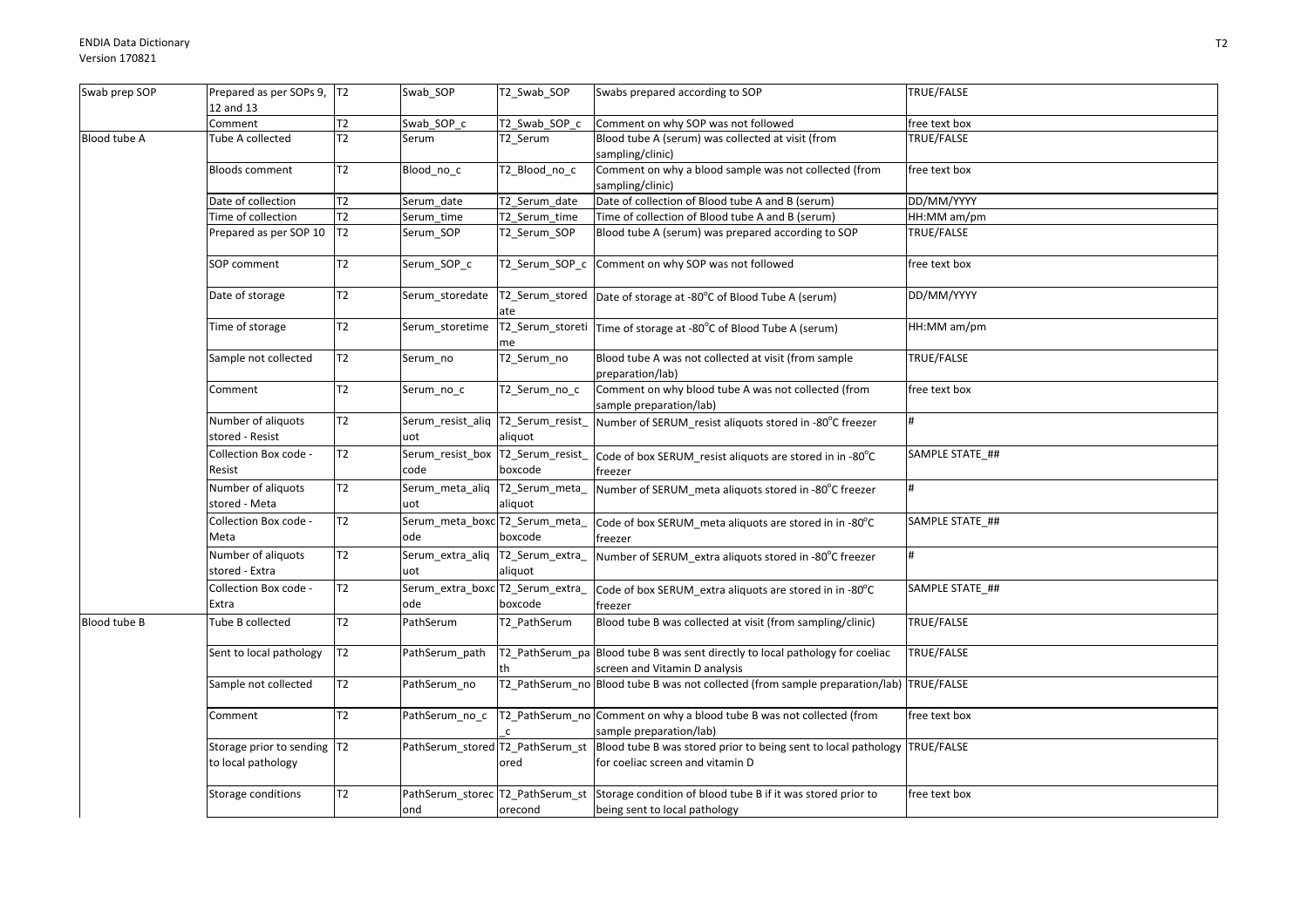|              | Duration of storage prior T2                       |                |                                            |                             | PathSerum_storeti T2_PathSerum_st Duration of storage of blood tube B prior to being sent to local free text box |                           |
|--------------|----------------------------------------------------|----------------|--------------------------------------------|-----------------------------|------------------------------------------------------------------------------------------------------------------|---------------------------|
|              | to analysis                                        |                | me                                         | oretime                     | pathology                                                                                                        |                           |
| Blood tube D | Tube D (9 mL) collected T2                         |                | Plasma 1                                   | T2_Plasma_1                 | First Blood tube D (plasma) was collected at visit (from                                                         | TRUE/FALSE                |
|              | (1)                                                |                |                                            |                             | sampling/clinic)                                                                                                 |                           |
|              | Tube D (9 mL) collected T2                         |                | Plasma_2                                   | T2_Plasma_2                 | Second Blood tube D (plasma) was collected at visit (from                                                        | $1 = Yes, 0 = No, 3 = NA$ |
|              | (2)                                                |                |                                            |                             | sampling/clinic)                                                                                                 |                           |
|              | Tube D (9 mL) collected T2                         |                | Plasma_3                                   | $\overline{12}$ _Plasma_3   | Third Blood tube D (plasma) was collected at visit (from                                                         | 1=Yes, 0=No, 3=NA         |
|              |                                                    |                |                                            |                             | sampling/clinic)                                                                                                 |                           |
|              | Prepared as per SOP 10                             | T <sub>2</sub> | Plasma SOP                                 | T2 Plasma SOP               | Blood tube D (plasma) was prepared according to SOP                                                              | TRUE/FALSE                |
|              | SOP comment                                        | T2             | Plasma_SOP_c                               |                             | T2_Plasma_SOP_c Comment on why SOP was not followed                                                              | free text box             |
|              | Collection date                                    | T2             | Plasma date                                | T2_Plasma_date              | Date of collection of Blood tube D(s) (plasma)                                                                   | DD/MM/YYYY                |
|              | Collection time                                    | Т2             | Plasma_time                                | T2_Plasma_time              | Time of collection of Blood tube D(s) (plasma)                                                                   | HH:MM am/pm               |
|              | Date of storage                                    | T2             | Plasma_storedate                           |                             | T2_Plasma_stored Date of storage at -80°C of Blood Tube D(s) (plasma)                                            | DD/MM/YYYY                |
|              |                                                    |                |                                            | ate                         |                                                                                                                  |                           |
|              | Time of storage                                    | T2             | Plasma storetime                           | ne                          | T2_Plasma_storeti Time of storage at -80°C of Blood Tube D(s) (plasma)                                           | HH:MM am/pm               |
|              | Sample not collected                               | T2             | Plasma_no                                  | T2_Plasma_no                | Blood tube D was not collected at visit (from sample<br>preparation/lab)                                         | TRUE/FALSE                |
|              | Comment                                            | T2             | Plasma_no_c                                | T2_Plasma_no_c              | Comment on why blood tube D was not collected (from<br>sample preparation/lab)                                   | free text box             |
|              | Number of aliquots<br>stored - Buffy               | T2             | Buffy_aliquot                              | T2_Buffy_aliquot            | Number of Buffy aliquots stored in -80°C freezer                                                                 | #                         |
|              | Collection Box code -<br>Buffy                     | T2             | Buffy_boxcode                              |                             | T2_Buffy_boxcode Code of box Buffy aliquots are stored in in -80°C freezer                                       | SAMPLE STATE ##           |
|              | Number of aliquots<br>stored - RBC                 | T2             | RBC_aliquot                                | T2_RBC_aliquot              | Number of red blood cell aliquots stored in -80°C freezer                                                        | #                         |
|              | Collection Box code -<br>RBC                       | T2             | RBC boxcode                                | T2 RBC boxcode              | Code of box red blood cell aliquots are stored in in -80°C<br>freezer                                            | SAMPLE STATE ##           |
|              | Number of aliquots<br>stored - Plasma vir          | T2             |                                            | quot                        | Plasma_vir_aliquo T2_Plasma_vir_ali Number of PLASMA_vir aliquots stored in -80°C freezer                        | #                         |
|              | Collection Box code -<br>Plasma_vir                | T2             | de                                         | xcode                       | Plasma_vir_boxco   T2_Plasma_vir_bo   Code of box PLASMA_vir aliquots are stored in in -80°C<br>freezer          | SAMPLE STATE_##           |
|              | Number of aliquots<br>stored - Plasma_fatty        | T2             | Plasma_fatty_aliq  T2_Plasma_fatty_<br>uot | aliquot                     | Number of PLASMA_fatty aliquots stored in -80°C freezer                                                          | #                         |
|              | Collection Box code -<br>Plasma_fatty              | T2             | Plasma_fatty_box<br>code                   | T2_Plasma_fatty_<br>boxcode | Code of box PLASMA_fatty aliquots are stored in in -80°C<br>freezer                                              | SAMPLE STATE ##           |
|              | Number of aliquots<br>stored - Plasma_age          | T <sub>2</sub> | Plasma_age_aliqu<br>ot                     | iquot                       | T2_Plasma_age_al Number of PLASMA_age aliquots stored in -80°C freezer                                           | #                         |
|              | Collection Box code -<br>Plasma_age                | T2             | Plasma_age_boxc T2_Plasma_age_b<br>ode     | oxcode                      | Code of box PLASMA age aliquots are stored in in -80°C<br>freezer                                                | SAMPLE STATE ##           |
|              | Number of aliquots<br>stored -<br>EDTAPlasma_extra | T2             | Plasma_extra_aliq T2_Plasma_extra_<br>uot  | aliquot                     | Number of PLASMA_extra aliquots stored in -80°C freezer                                                          | #                         |
|              | Collection Box code -<br>EDTAPlasma extra          | T2             | Plasma_extra_box T2_Plasma_extra_<br>code  | boxcode                     | Code of box PLASMA extra aliquots are stored in in -80°C<br>freezer                                              | SAMPLE STATE ##           |
|              |                                                    |                |                                            |                             |                                                                                                                  |                           |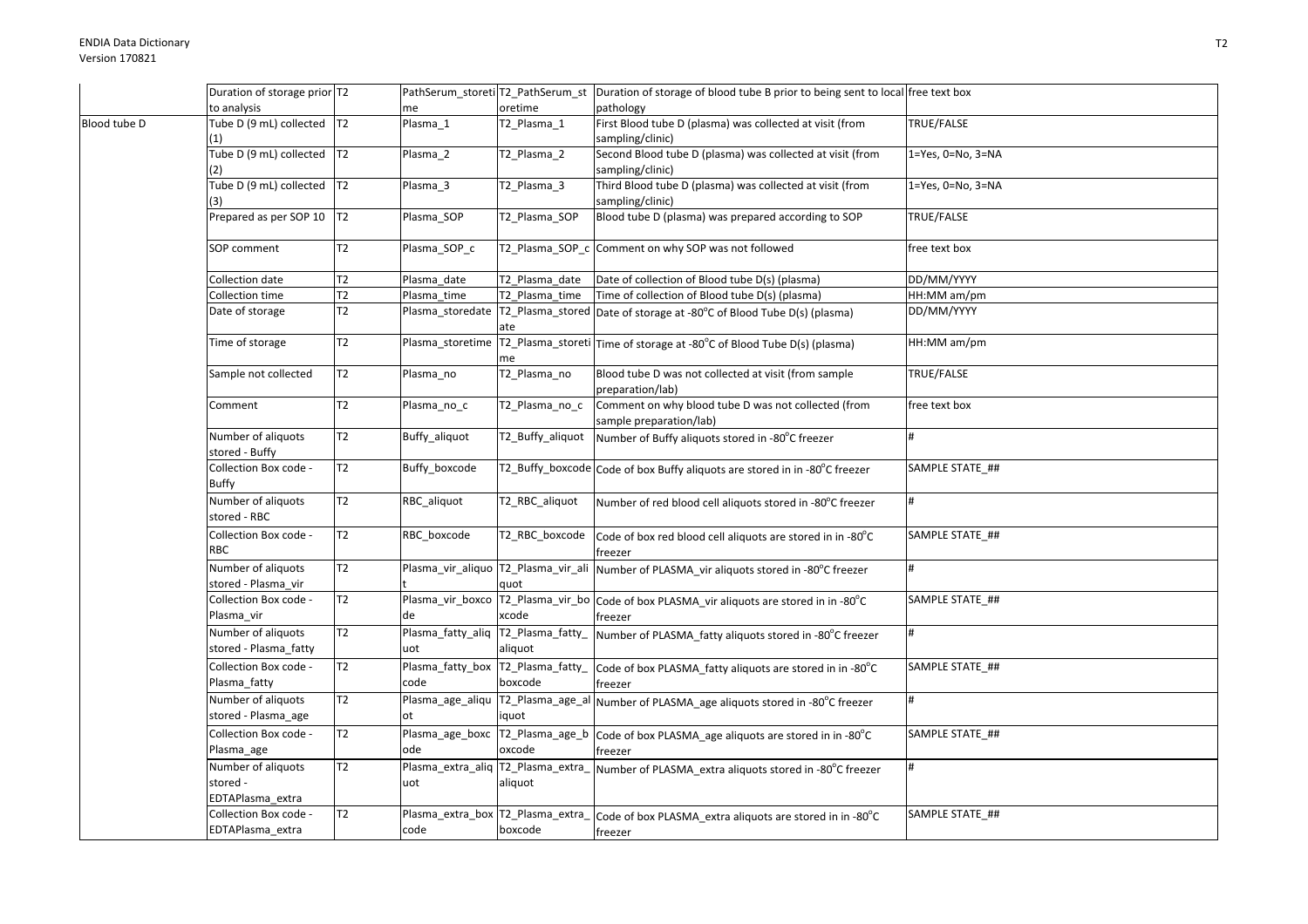Гъ

| <b>BMCs</b> | Prepared as per SOP 11   T2                |                | PBMC_SOP                                   | T2_PBMC_SOP              | Blood tube D (plasma) was prepared according to SOP                                                                    | TRUE/FALSE          |
|-------------|--------------------------------------------|----------------|--------------------------------------------|--------------------------|------------------------------------------------------------------------------------------------------------------------|---------------------|
|             | PBMCs not collected                        | T2             | PBMC no                                    | T2 PBMC no               | PBMCs were not collected from Blood Tube D at visit (from<br>sample preparation/lab)                                   | TRUE/FALSE          |
|             | Comment                                    | T <sub>2</sub> | PBMC_no_c                                  | T2_PBMC_no_c             | Comment on why PBMCs were not collected (from sample<br>preparation/lab)                                               | free text box       |
|             | Red cell lysis performed  T2               |                | PBMC redcelllysis                          | T2 PBMC redcelll<br>ysis | Red cell lysis was performed during PBMC harvest                                                                       | <b>TRUE/FALSE</b>   |
|             | Haemocytometer viable T2<br>cell count 1   |                | PBMC_viable_1                              | T2_PBMC_viable_          | Number of viable cells from haemocytometer cell count                                                                  | #                   |
|             | Haemocytometer dead<br>cell count 1        | IT2            | PBMC_dead_1                                |                          | T2_PBMC_dead_1 Number of dead cells from haemocytometer cell count                                                     |                     |
|             | Haemocytometer viable   T2<br>cell count 2 |                | PBMC_viable_2                              |                          | T2_PBMC_viable_ Number of viable cells from haemocytometer cell count                                                  | #                   |
|             | Haemocytometer dead<br>cell count 2        | T2             | PBMC_dead_2                                |                          | T2 PBMC dead 2 Number of dead cells from haemocytometer cell count                                                     | #                   |
|             | Haemocytometer viable   T2<br>cell count 3 |                | PBMC_viable_3                              | T2_PBMC_viable_          | Number of viable cells from haemocytometer cell count                                                                  | #                   |
|             | Haemocytometer dead<br>cell count 3        | T2             | PBMC_dead_3                                |                          | T2_PBMC_dead_3 Number of dead cells from haemocytometer cell count                                                     | #                   |
|             | Haemocytometer viable T2<br>cell count 4   |                | PBMC_viable_4                              | T2_PBMC_viable_          | Number of viable cells from haemocytometer cell count                                                                  | #                   |
|             | Haemocytometer dead<br>cell count 4        | T2             | PBMC_dead_4                                |                          | T2_PBMC_dead_4 Number of dead cells from haemocytometer cell count                                                     |                     |
|             | Avg num of viable cells<br>per square      | T <sub>2</sub> | PBMC av viablec<br>ells                    | lecells                  | T2_PBMC_av_viab Average number of viable cells per square                                                              | #                   |
|             | Dilution factor                            | T <sub>2</sub> | or                                         | factor                   | PBMC_dilutionfact T2_PBMC_dilution Dilution factor (exported but no longer on registry - March<br>2017)                |                     |
|             | Viable cell/mL                             | T2             | PBMC_viablecell                            | ell                      | T2_PBMC_viablec $\vert$ Total number of viable cells per mL (x10 <sup>6</sup> )                                        | $\mathbf{\ddot{H}}$ |
|             | in (mL)                                    | T <sub>2</sub> | vol 2                                      | sion vol 2               | PBMC_suspension T2_PBMC_suspen Suspension volume (exported but no longer on registry -<br><b>March 2017)</b>           |                     |
|             | Suspension volume                          | T <sub>2</sub> | vol                                        | sion vol                 | PBMC_suspension T2_PBMC_suspen Suspension volume to achieve 10 x 10 <sup>6</sup> cells/mL                              | #                   |
|             | Total cell number                          | T2             | PBMC totalcellnu                           | Inum                     | $T2$ PBMC_totalcel Total number of viable cells (x10 <sup>6</sup> )                                                    | #                   |
|             | Number of cells stored<br>frozen           | T <sub>2</sub> | PBMC_cellsfrozen T2_PBMC_cellsfro          | zen                      | Number of cells stored frozen (exported but no longer on<br>registry - March 2017)                                     | #                   |
|             | Vials stored                               | T2             | PBMC_aliquot                               | T2_PBMC_aliquot          | Number of PBMC aliquots stored                                                                                         | #                   |
|             | Date of initial storage                    | T <sub>2</sub> | nitial                                     | te initial               | PBMC_storedate_i T2_PBMC_storeda Date of initial storage of PBMCs (exported but no longer on<br>registry - March 2017) | DD/MM/YYYY          |
|             | Time of initial storage                    | T <sub>2</sub> | PBMC_storetime_i T2_PBMC_storeti<br>nitial | me initial               | Time of initial storage of PBMCs (exported but no longer on<br>registry - March 2017)                                  | HH:MM am/pm         |
|             | Date of storage at -80°C   T2              |                | PBMC_storedate                             |                          | T2_PBMC_storeda Date of storage at -80°C of PBMCs                                                                      | DD/MM/YYYY          |
|             | Time of storage at -80°C T2                |                | PBMC_storetime                             | me                       | T2_PBMC_storeti Time of storage at -80°C of PBMCs                                                                      | HH:MM am/pm         |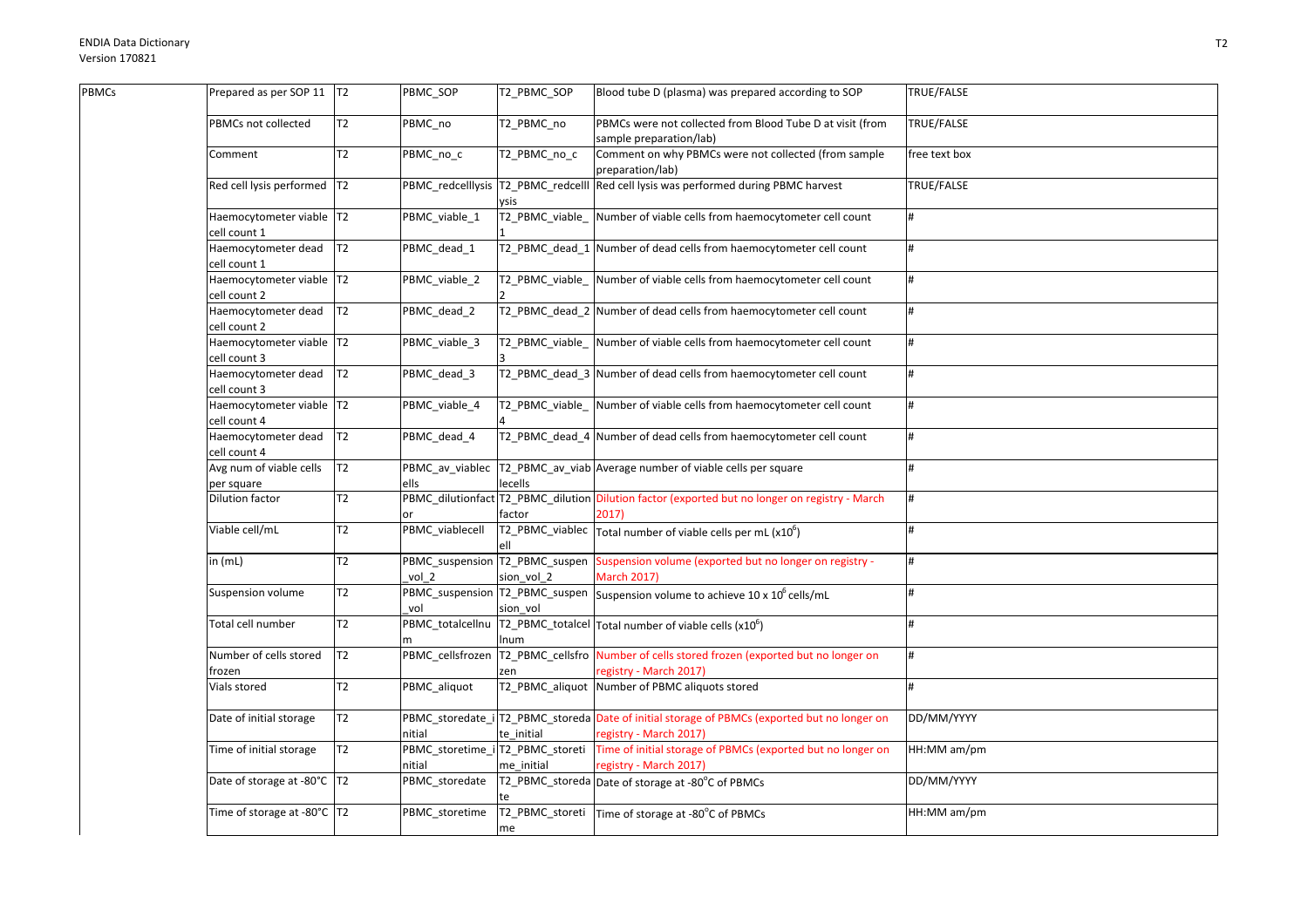|       | Date of storage in LN                | T2             |                         |                        | PBMC_storedate_T2_PBMC_storeda Date of storage of PBMCs in liquid nitrogen                              | DD/MM/YYYY      |
|-------|--------------------------------------|----------------|-------------------------|------------------------|---------------------------------------------------------------------------------------------------------|-----------------|
|       |                                      |                | LN                      | te LN                  |                                                                                                         |                 |
|       | Time of storage in LN                | T <sub>2</sub> | PBMC_storetime_         |                        | T2_PBMC_storeti Time of storage of PBMCs in liquid nitrogen                                             | HH:MM am/pm     |
|       |                                      |                | LN                      | me LN                  |                                                                                                         |                 |
|       | Locaion in LN                        | T2             | PBMC_Lnlocation         | on                     | T2_PBMC_Lnlocati Location of aliquots in liquid nitrogen                                                | ree text box    |
| Urine | Prepared as per SOP 6                | T <sub>2</sub> | Urine SOP               | T2_Urine_SOP           | Urine was prepared according to SOP                                                                     | TRUE/FALSE      |
|       | SOP comment                          | T <sub>2</sub> | Urine_SOP_c             | T2 Urine SOP c         | Comment on why SOP was not followed                                                                     | free text box   |
|       | Collection date                      | T2             | Urine_date              | T2 Urine date          | Date of collection of urine                                                                             | DD/MM/YYYY      |
|       | Collection time                      | T <sub>2</sub> | Urine_time              | T2_Urine_time          | Time of collection of urine                                                                             | HH:MM am/pm     |
|       | Store date                           | T2             | Urine storedate         | te                     | T2_Urine_storeda Date of storage at -80°C of urine                                                      | DD/MM/YYYY      |
|       | Store time                           | T <sub>2</sub> | Urine storetime         | T2_Urine_storeti<br>me | Time of storage at -80°C of urine                                                                       | HH:MM am/pm     |
|       | Sample not collected                 | T <sub>2</sub> | Urine_no                | T2_Urine_no            | Urine was not collected at visit (from sample preparation/lab) TRUE/FALSE                               |                 |
|       | Comment                              | T <sub>2</sub> | Urine_no_c              | T2_Urine_no_c          | Comment on why urine was not collected (from sample<br>preparation/lab)                                 | free text box   |
|       | Number of aliquots<br>stored - meta  | T2             | Urine meta aliqu<br>ot  | iquot                  | T2_Urine_meta_al Number of URINE_meta aliquots stored in -80°C freezer                                  |                 |
|       | Volume of aliquots<br>stored - meta  | T2             | Urine_meta_vol          | lol                    | T2_Urine_meta_v Volume of URINE_meta aliquots stored in -80oC freezer (µL)                              |                 |
|       | Collection Box code -<br>meta        | T <sub>2</sub> | ode                     | oxcode                 | Urine_meta_boxc T2_Urine_meta_b Code of box URINE_meta aliquots are stored in in -80°C<br>freezer       | SAMPLE STATE ## |
|       | Number of aliquots<br>stored - age   | T2             |                         | uot                    | Urine_age_aliquot   T2_Urine_age_aliq Number of URINE_age aliquots stored in -80°C freezer              | #               |
|       | Volume of aliquots<br>stored - age   | T2             | Urine age vol           |                        | T2_Urine_age_vol Volume of URINE_age aliquots stored in -80oC freezer (µL)                              |                 |
|       | Collection Box code - age T2         |                |                         | code                   | Urine_age_boxcod T2_Urine_age_box Code of box URINE_age aliquots are stored in in -80°C freezer         | SAMPLE STATE ## |
|       | Number of aliquots<br>stored - extra | T2             | ot                      | iquot                  | Urine_extra_aliqu  T2_Urine_extra_al  Number of URINE_extra aliquots stored in -80°C freezer            |                 |
|       | Volume of aliquots<br>stored - extra | T2             | Urine_extra_vol         |                        | T2_Urine_extra_v Volume of URINE_extra aliquots stored in -80oC freezer (µL)                            |                 |
|       | Collection Box code -<br>extra       | T <sub>2</sub> | Urine_extra_boxc<br>ode | oxcode                 | T2_Urine_extra_b Code of box URINE_extra aliquots are stored in in -80°C<br>freezer                     | SAMPLE STATE ## |
|       | Number of aliquots<br>stored - glass | T2             | Urine_glass_aliqu<br>ot | quot                   | T2_Urine_glass_ali Number of URINE_glass aliquots stored in -80°C freezer                               |                 |
|       | Volume of aliquots<br>stored - glass | T <sub>2</sub> | Urine_glass_vol         |                        | T2_Urine_glass_vo Volume of URINE_glass aliquots stored in -80oC freezer (µL)                           | #               |
|       | Collection Box code -<br>glass       | T <sub>2</sub> | de                      | oxcode                 | Urine_glass_boxco T2_Urine_glass_b   Code of box URINE_glass aliquots are stored in in -80°C<br>freezer | SAMPLE STATE_## |
| Stool | Prepared as per SOP 7                | T <sub>2</sub> | Stool_SOP               | T2_Stool_SOP           | Stool was prepared according to SOP                                                                     | TRUE/FALSE      |
|       | SOP comment                          | T <sub>2</sub> | Stool SOP c             | T2_Stool_SOP_c         | Comment on why SOP was not followed                                                                     | free text box   |
|       | Collection date                      | T <sub>2</sub> | Stool date              | T2_Stool_date          | Date of collection of stool                                                                             | DD/MM/YYYY      |
|       | Collection time                      | T2             | Stool_time              | T2 Stool time          | Time of collection of stool                                                                             | HH:MM am/pm     |
|       |                                      |                |                         |                        |                                                                                                         |                 |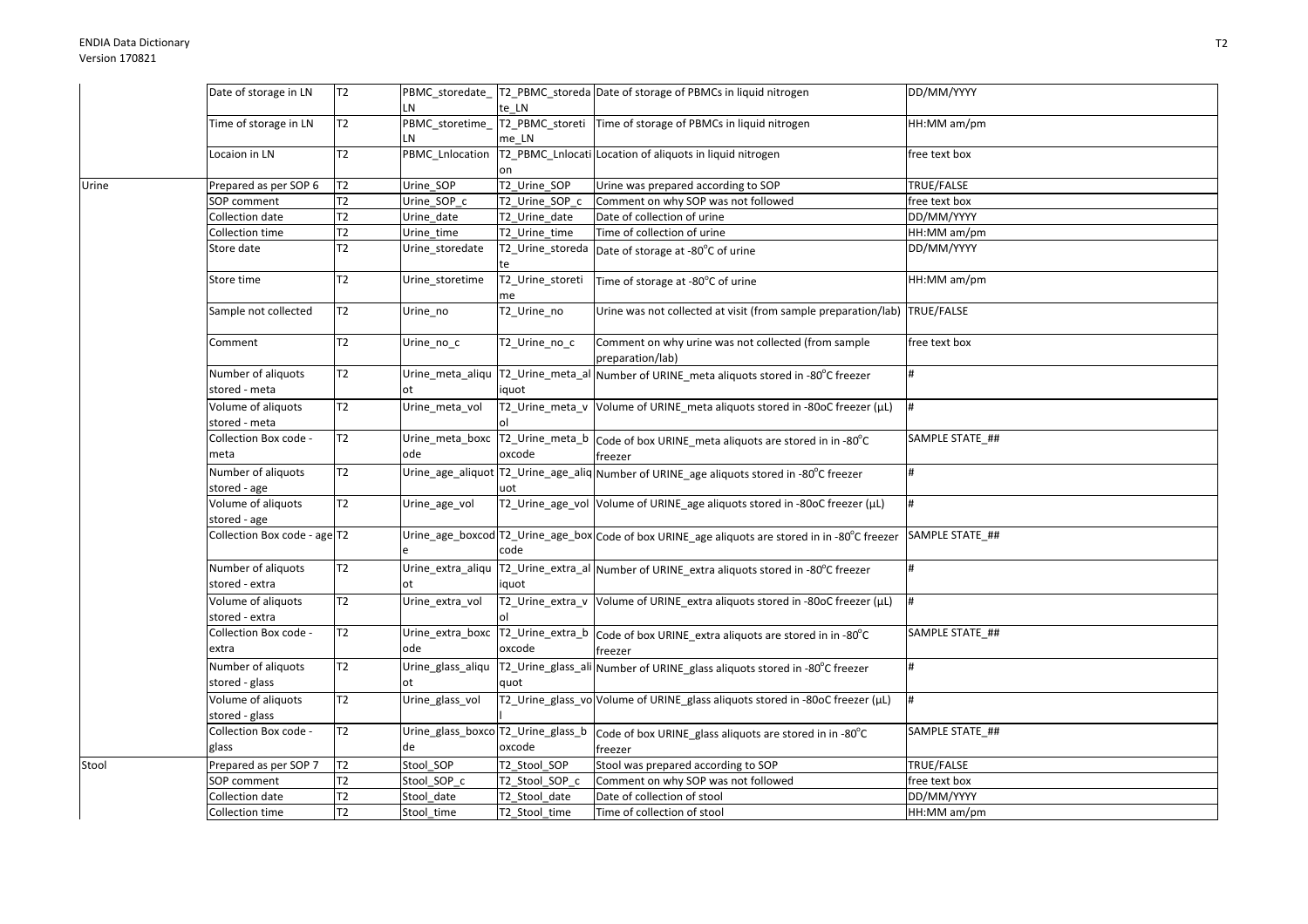|                | <b>Bristol Stool Chart type</b>      | T2             | Stool_bristol                            | T2_Stool_bristol | Type of stool using Bristol Stool Chart                                                              | $1 - 7$           |
|----------------|--------------------------------------|----------------|------------------------------------------|------------------|------------------------------------------------------------------------------------------------------|-------------------|
|                | Store date                           | T <sub>2</sub> | Stool_storedate                          |                  | T2_Stool_storedat Date of storage at -80°C of stool                                                  | DD/MM/YYYY        |
|                | Store time                           | T <sub>2</sub> | Stool_storetime                          |                  | T2_Stool_storetim Time of storage at -80°C of stool                                                  | HH:MM am/pm       |
|                | Sample not collected                 | T <sub>2</sub> | Stool no                                 | T2_Stool_no      | Stool was not collected at visit (from sample preparation/lab)                                       | <b>TRUE/FALSE</b> |
|                | Comment                              | T <sub>2</sub> | Stool_no_c                               | T2_Stool_no_c    | Comment on why stool was not collected (from sample<br>preparation/lab)                              | free text box     |
|                | Number of aliquots<br>stored - micro | T2             | ot                                       | iquot            | Stool_micro_aliqu  T2_Stool_micro_al Number of STOOL_micro aliquots stored in -80°C freezer          | #                 |
|                | Collection Box code -<br>micro       | T <sub>2</sub> | ode                                      | oxcode           | Stool_micro_boxc T2_Stool_micro_b Code of box STOOL_micro aliquots are stored in in -80°C<br>freezer | SAMPLE STATE ##   |
|                | Number of aliquots<br>stored - vir   | T <sub>2</sub> | Stool_vir_aliquot                        |                  | T2_Stool_vir_aliqu Number of STOOL_vir aliquots stored in -80°C freezer                              | H                 |
|                | Collection Box code - vir T2         |                |                                          | ode              | Stool_vir_boxcode T2_Stool_vir_boxc Code of box STOOL_vir aliquots are stored in in -80°C freezer    | SAMPLE STATE ##   |
|                | Number of aliquots<br>stored - meta  | T <sub>2</sub> | Stool meta aliqu<br>оt                   | quot             | T2_Stool_meta_ali Number of STOOL_meta aliquots stored in -80°C freezer                              |                   |
|                | Collection Box code -<br>meta        | T2             | Stool_meta_boxco T2_Stool_meta_b<br>de   | oxcode           | Code of box STOOL_meta aliquots are stored in in -80°C<br>freezer                                    | SAMPLE STATE_##   |
|                | Number of aliquots<br>stored - extra | T2             | Stool_extra_aliqu<br>ot                  | quot             | T2_Stool_extra_ali Number of STOOL_extra aliquots stored in -80°C freezer                            | #                 |
|                | Collection Box code -<br>extra       | T <sub>2</sub> | Stool_extra_boxco T2_Stool_extra_b<br>de | oxcode           | Code of box STOOL extra aliquots are stored in in -80°C<br>freezer                                   | SAMPLE STATE ##   |
| Coeliac screen | T2 tTGAb                             | T2             | tTGAb                                    | T2 tTGAb         | Tissue transglutaminase level                                                                        | free text box     |
|                | T2 tTGAb Date of<br>analysis         | T <sub>2</sub> | tTGAb_date                               | T2_tTGAb_date    | Date of analysis of tTGAb                                                                            | DD/MM/YYYY        |
|                | T2_tTGAb Pathology<br>service        | T2             | tTGAb_Path                               | T2_tTGAb_Path    | Pathology service that analysed tTGAb                                                                | free text box     |
|                | T2 total IgA                         | T2             | lgA                                      | $T2$ IgA         | Total immunoglobulin level                                                                           | free text box     |
|                | T2_total IgA Date of<br>analysis     | T <sub>2</sub> | IgA_date                                 | T2_IgA_date      | Date of analysis of total IgA                                                                        | DD/MM/YYYY        |
|                | T2_total IgA Pathology<br>service    | T2             | Iga_Path                                 | T2_Iga_Path      | Pathology service that analysed total IgA                                                            | free text box     |
|                | T2_DPG IgG                           | T2             | DPGIgG                                   | T2_DPGIgG        | Anti-Deamidated Gliadin Peptide level                                                                | free text box     |
|                | T2_DPG IgG Date of<br>analysis       | T <sub>2</sub> | DPGIgG_date                              | T2 DPGIgG date   | Date of analysis of DPG IgG                                                                          | DD/MM/YYYY        |
|                | T2_DPG IgG Pathology<br>service      | T <sub>2</sub> | DPGIgG Path                              | T2 DPGIgG Path   | Pathology service that analysed DPG IgG                                                              | free text box     |
| Vitamin D      | T2 Vitamin D                         | T <sub>2</sub> | VitD                                     | T2 VitD          | Vitamin D (25OHD) level (nmol/L)                                                                     | free text box     |
|                | Date of analysis                     | T2             | $\overline{\text{VitD}}$ _date           | T2_VitD_date     | Date of analysis of Vitamin D                                                                        | DD/MM/YYYY        |
|                | Pathology service                    | T <sub>2</sub> | VitD Path                                | T2_VitD_Path     | Pathology service that analysed Vitamin D                                                            | free text box     |
| HbA1c          | T2_HbA1c percentage                  | T <sub>2</sub> | HbA1c_per                                | T2 HbA1c per     | Hemoglobin A1c level (%)                                                                             | free text box     |
|                | T2 HbA1c concentration T2            |                | HbA1c con                                | T2_HbA1c_con     | Hemoglobin A1c level (mmol/mol)                                                                      | free text box     |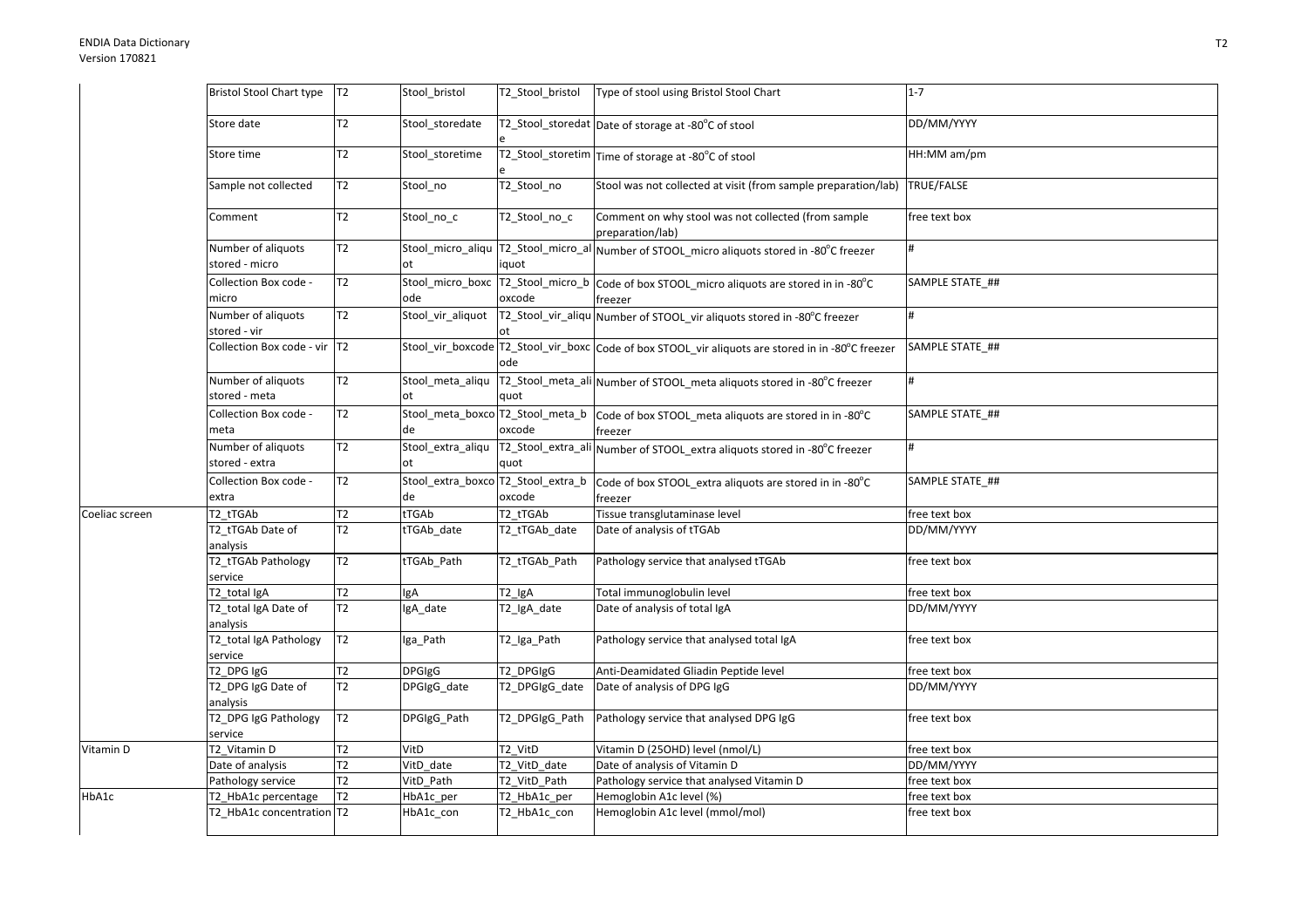|                                                | Date of analysis                                   | T <sub>2</sub> | HbA1c_date   | T2_HbA1c_date  | Date of analysis of HbA1c                                                                                                       | DD/MM/YYYY                                                                                                         |
|------------------------------------------------|----------------------------------------------------|----------------|--------------|----------------|---------------------------------------------------------------------------------------------------------------------------------|--------------------------------------------------------------------------------------------------------------------|
|                                                | Pathology service                                  | T <sub>2</sub> | HbA1c path   | T2 HbA1c path  | Pathology service that analysed HbA1c                                                                                           | free text box                                                                                                      |
|                                                | From patient notes                                 | T2             | HbA1c notes  | T2 HbA1c notes | Results were collected from patients notes                                                                                      | TRUE/FALSE                                                                                                         |
|                                                | Other source                                       | T2             | HbA1c_source |                | T2_HbA1c_source Description of source if result is not from patients notes                                                      | free text box                                                                                                      |
| Obstetric/Medical                              | Medical/obstetric                                  | T <sub>2</sub> | MedHist      | T2 MedHist     | Description of any medical and obstetric event(s) that have                                                                     | free text box                                                                                                      |
| history                                        | history since previous<br>visit                    |                |              |                | occurred sine previous visit                                                                                                    |                                                                                                                    |
| Questionnaires                                 | Maternal lifestyle in<br>pregnancy complete        | T <sub>2</sub> | LQ           | $T2_lQ$        | Maternal lifestyle in pregnancy questionnaire was completed<br>at visit                                                         | TRUE/FALSE                                                                                                         |
|                                                | Maternal lifestyle in<br>pregnancy source          | T <sub>2</sub> | LQ_type      | T2_LQ_type     | Type of maternal lifestyle in pregnancy questionnaire<br>completed                                                              | Online version/hardcopy/app                                                                                        |
|                                                | Pregnancy Physical<br>Activity (PPAQ)<br>completed | T <sub>2</sub> | PPAQ         | T2_PPAQ        | Pregnancy Physical Activity questionnaire was completed at<br>visit                                                             | TRUE/FALSE                                                                                                         |
|                                                | PPAQ source                                        | T2             | PPAQ_type    | T2_PPAQ_type   | Type of PPAQ questionnaire completed                                                                                            | Online version/hardcopy/app                                                                                        |
|                                                | Comment                                            | T <sub>2</sub> | Quest c      | T2_Quest_c     | Comment on why questionnaires were not completed                                                                                | free text box                                                                                                      |
| <b>Birthing Hospital</b>                       | Health Care provider                               | T <sub>2</sub> | Hospital     | T2_Hospital    | Name of hospital planning on delivering at                                                                                      | free text box                                                                                                      |
| <b>Lifestyle in Pregnancy</b><br>Questionniare |                                                    |                |              |                |                                                                                                                                 |                                                                                                                    |
| <b>Export heading</b>                          | Variable                                           | <b>Visit</b>   | Code         | Visit Code     | <b>Description</b>                                                                                                              | Format                                                                                                             |
|                                                | ID                                                 | T <sub>2</sub> | LQ_ID        | T2_LQ_ID       | Participant ID code for Lifestyle in Pregnancy Questionnaire                                                                    | STATE-CITY-SITE-###                                                                                                |
|                                                | Visit                                              | T <sub>2</sub> | LQ Visit     | T2_LQ_Visit    | Visit code for Lifestyle in Pregnancy Questionnaire                                                                             | T1/T2/T3                                                                                                           |
|                                                | Not finisehd                                       | T2             | LQ NotFin    | T2 LQ NotFin   | Data entry for Lifestyle in Pregnancy Questionnaire has not<br>been finished                                                    | TRUE/FALSE                                                                                                         |
|                                                | Finalized                                          | T <sub>2</sub> | LQ_Final     | T2_LQ_Final    | Data entry for Lifestyle in Pregnancy Questionnaire has been<br>finalised by project management team                            | TRUE/FALSE                                                                                                         |
|                                                | No data collected                                  | T <sub>2</sub> | LQ_no        | T2_LQ_no       | No data collected for Lifestyle in Pregnancy Questionnaire                                                                      | TRUE/FALSE                                                                                                         |
| General                                        | Comment                                            | T <sub>2</sub> | LQ_no_c      | T2_LQ_no_c     | Comment on why no data was collected for Lifestyle in<br><b>Pregnancy Questionnaire</b>                                         | free text box                                                                                                      |
|                                                | 1.1 Cow's milk                                     | T <sub>2</sub> | CowMilk      | T2 CowMilk     | In the past 3 months, on how many days did the mother<br>consume cow's milk?                                                    | Never/Less than one day per month/1-3 days per month/1<br>day per week/2-5 days per week/More than 5 days per week |
|                                                | 1.2 Other milk                                     | T <sub>2</sub> | OtherMilk    | T2 OtherMilk   | In the past 3 months, on how many days did the mother<br>consume other milk including soy, rice, almond, goat or sheep<br>milk? | Never/Less than one day per month/1-3 days per month/1<br>day per week/2-5 days per week/More than 5 days per week |
|                                                | 1.3 Coffee containing<br>caffeine                  | T2             | Coffee       | T2 Coffee      | In the past 3 months, on how many days did the mother<br>consume coffee containing caffeine (includes iced coffee)?             | Never/Less than one day per month/1-3 days per month/1<br>day per week/2-5 days per week/More than 5 days per week |
|                                                | 1.4 Decaffeinated coffee   T2                      |                | DecafCoffee  | T2 DecafCoffee | In the past 3 months, on how many days did the mother<br>consume decaffeinated coffee (includes iced coffee)?                   | Never/Less than one day per month/1-3 days per month/1<br>day per week/2-5 days per week/More than 5 days per week |
|                                                | 1.5 Tea containing<br>caffeine                     | T <sub>2</sub> | Tea          | T2_Tea         | In the past 3 months, on how many days did the mother<br>consume tea containing caffeine?                                       | Never/Less than one day per month/1-3 days per month/1<br>day per week/2-5 days per week/More than 5 days per week |
|                                                |                                                    |                |              |                |                                                                                                                                 |                                                                                                                    |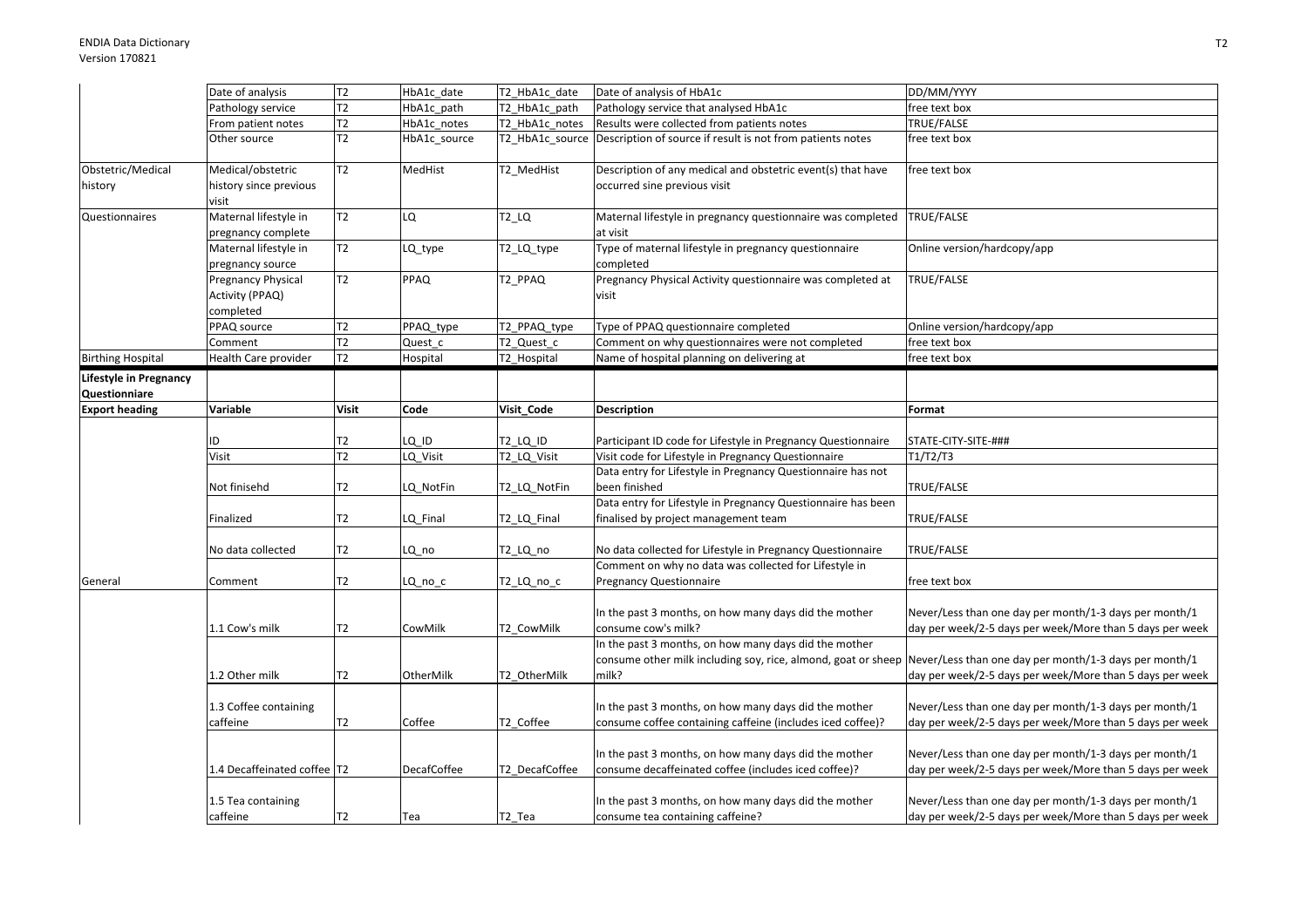| 1.6 Decaffeinated/herbal |                |                        |                  | In the past 3 months, on how many days did the mother                                                                          | Never/Less than one day per month/1-3 days per month/1   |
|--------------------------|----------------|------------------------|------------------|--------------------------------------------------------------------------------------------------------------------------------|----------------------------------------------------------|
| tea                      | T2             | DecafTea               | T2 DecafTea      | consume decaffeinated or herbal tea?                                                                                           | day per week/2-5 days per week/More than 5 days per week |
|                          |                |                        |                  | In the past 3 months, on how many days did the mother                                                                          |                                                          |
| 1.7 Other drinks         |                |                        |                  | consume other drinks containing caffeine (e.g. cola, Red Bull,                                                                 | Never/Less than one day per month/1-3 days per month/1   |
| containing caffeine      | T2             | CafDrinks              | T2 CafDrinks     | V)?                                                                                                                            | day per week/2-5 days per week/More than 5 days per week |
|                          |                |                        |                  |                                                                                                                                |                                                          |
|                          |                |                        |                  | In the past 3 months, on how many days did the mother                                                                          |                                                          |
| 1.8 Diet, lite or low    |                |                        |                  | consume diet, lite or low calorie carbonated or flavoured                                                                      |                                                          |
| calorie carbonated or    |                |                        |                  | beverages (e.g. Diet or Coke Zero, Pepsi Max, diet cordial,                                                                    | Never/Less than one day per month/1-3 days per month/1   |
| flavoured beverages      | T2             | <b>DietDrinks</b>      | T2 DietDrinks    | sugar free energy drinks, light ice tea, Powerade Zero)?                                                                       | day per week/2-5 days per week/More than 5 days per week |
|                          |                |                        |                  | In the past 3 months, on how many days did the mother                                                                          |                                                          |
| 1.9 Soft drink or        |                |                        |                  | consume soft drinks or flavoured beverages containing Stevia                                                                   |                                                          |
| flavoured beverages      |                |                        |                  | (Coke Life, Pepsi Next, Lipton flavoured or green and Fuze iced Never/Less than one day per month/1-3 days per month/1         |                                                          |
| containing Stevia        | T2             | SteviaDrinks           | T2 SteviaDrinks  | tea)?                                                                                                                          | day per week/2-5 days per week/More than 5 days per week |
|                          |                |                        |                  |                                                                                                                                |                                                          |
|                          |                |                        |                  | In the past 3 months, on how many days did the mother                                                                          |                                                          |
| 1.10 Regular soft drink  |                |                        |                  | consume regular soft drink or flavoured beverages (Coke,                                                                       | Never/Less than one day per month/1-3 days per month/1   |
| or flavoured beverages   | Т2             | SoftDrinks             | T2 SoftDrinks    | Sprite, flavoured mineral water, tonic water)?                                                                                 | day per week/2-5 days per week/More than 5 days per week |
|                          |                |                        |                  |                                                                                                                                |                                                          |
|                          |                |                        |                  | On the days when cow's milk was consumed in the past three                                                                     |                                                          |
|                          |                |                        | T2_CowMilk_serv  | months, how much on average did the mother consume based Did not consume/Less than 1 serve/1-2 serves/2-3                      |                                                          |
| 1.11 Cow's milk          | T2             | CowMilk serve          |                  | on the suggested average serving size of 250 mL glass?                                                                         | serves/More than 3 serves                                |
|                          |                |                        |                  |                                                                                                                                |                                                          |
|                          |                |                        |                  | On the days when other milk was consumed in the past three                                                                     |                                                          |
|                          |                |                        | T2 OtherMilk ser | months, how much on average did the mother consume based Did not consume/Less than 1 serve/1-2 serves/2-3                      |                                                          |
| 1.12 Other milk          | T <sub>2</sub> | OtherMilk serve        | ve               | on the suggested average serving size of 250 mL glass?                                                                         | serves/More than 3 serves                                |
|                          |                |                        |                  | On the days when coffee containing caffeine was consumed in                                                                    |                                                          |
| 1.13 Coffee containing   |                |                        |                  | the past three months, how much on average did the mother                                                                      |                                                          |
| caffeine including iced  |                |                        |                  | consume based on the suggested average serving size of 1                                                                       | Did not consume/Less than 1 serve/1-2 serves/2-3         |
| coffee                   | T <sub>2</sub> | Coffee serve           | T2 Coffee serve  | small cup?                                                                                                                     | serves/More than 3 serves                                |
|                          |                |                        |                  | On the days when decaffeinated coffee was consumed in the                                                                      |                                                          |
| 1.14 Decaffeinated       |                |                        |                  | past three months, how much on average did the mother                                                                          |                                                          |
| coffee including iced    |                |                        | T2 DecafCoffee s | consume based on the suggested average serving size of 1                                                                       | Did not consume/Less than 1 serve/1-2 serves/2-3         |
| coffee                   | T2             | DecafCoffee serve erve |                  | small cup?                                                                                                                     | serves/More than 3 serves                                |
|                          |                |                        |                  | On the days when tea containing caffeine was consumed in                                                                       |                                                          |
|                          |                |                        |                  | the past three months, how much on average did the mother                                                                      |                                                          |
| 1.15 Tea containing      |                |                        |                  | consume based on the suggested average serving size of 1                                                                       | Did not consume/Less than 1 serve/1-2 serves/2-3         |
| caffeine                 | Т2             | Tea_serve              | T2_Tea_serve     | small cup?                                                                                                                     | serves/More than 3 serves                                |
|                          |                |                        |                  | On the days when decaffeinated or herbal tea was consumed                                                                      |                                                          |
| 1.16                     |                |                        |                  | in the past three months, how much on average did the                                                                          |                                                          |
| Decaffeinated/herbal     |                |                        |                  | T2_DecafTea_serv  mother consume based on the suggested average serving size  Did not consume/Less than 1 serve/1-2 serves/2-3 |                                                          |
| tea                      | Т2             | DecafTea_serve         |                  | of 1 small cup?                                                                                                                | serves/More than 3 serves                                |
|                          |                |                        |                  | On the days when other drink containing caffeine was                                                                           |                                                          |
|                          |                |                        |                  | consumed in the past three months, how much on average did                                                                     |                                                          |
| 1.17 Other drinks        |                |                        |                  | T2_CafDrinks_serv the mother consume based on the suggested average serving                                                    | Did not consume/Less than 1 serve/1-2 serves/2-3         |
| containing caffeine      | T2             | CafDrinks serve        | e                | size of 250 mL can?                                                                                                            | serves/More than 3 serves                                |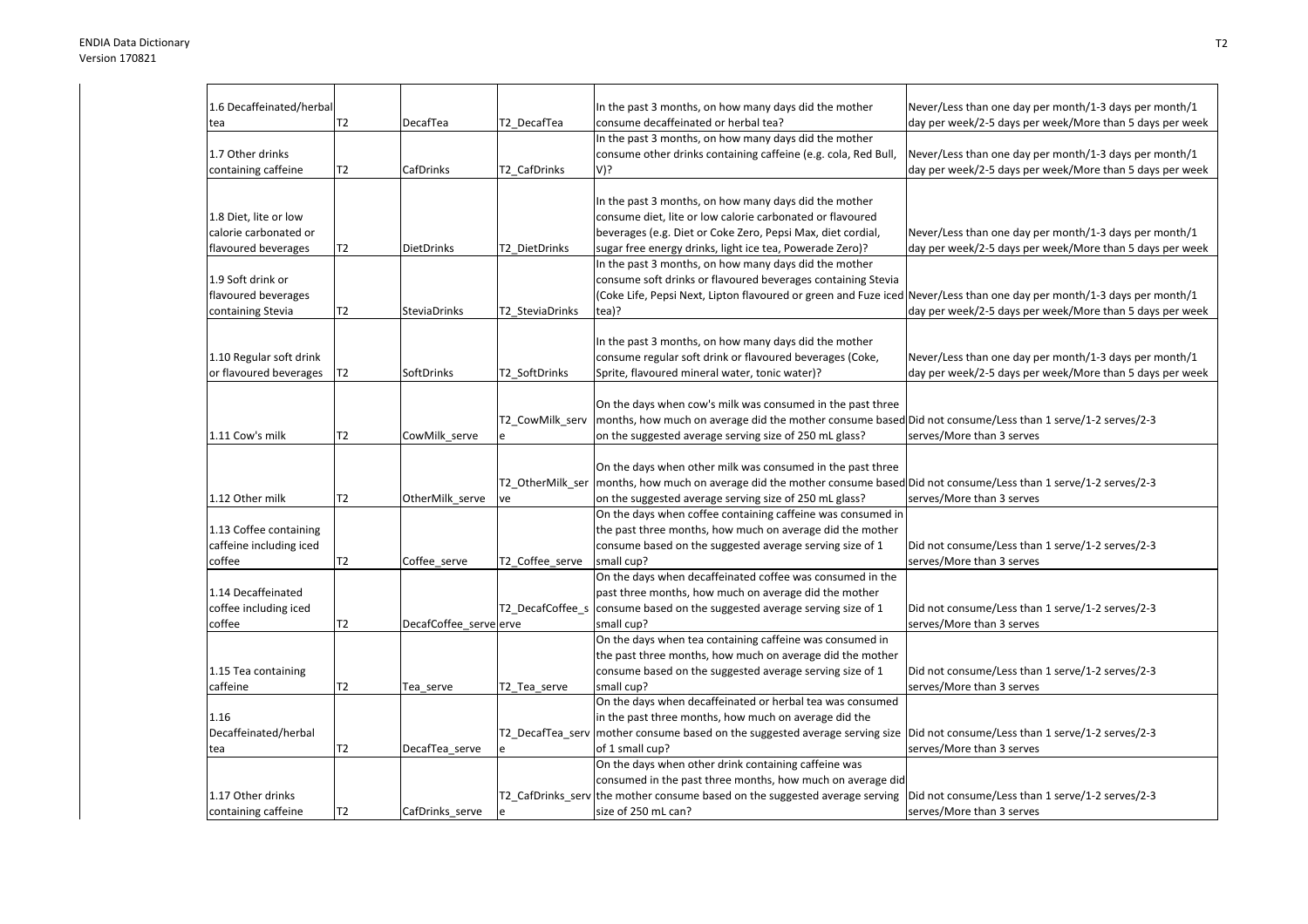Nutrition

|                                |                |                  |               | On the days when diet, lite or low calorie carbonated or                                                                     |                                                          |
|--------------------------------|----------------|------------------|---------------|------------------------------------------------------------------------------------------------------------------------------|----------------------------------------------------------|
| 1.18 Diet, lite or low         |                |                  |               | flavoured beverages were consumed in the past three                                                                          |                                                          |
| calorie carbonated or          |                |                  |               | T2_DietDrinks_ser  months, how much on average did the mother consume based Did not consume/Less than 1 serve/1-2 serves/2-3 |                                                          |
| flavoured beverages            | Т2             | DietDrinks serve | ve            | on the suggested average serving size of 250 mL can?                                                                         | serves/More than 3 serves                                |
|                                |                |                  |               |                                                                                                                              |                                                          |
|                                |                |                  |               | On the days when soft drink or flavoured beverages                                                                           |                                                          |
| 1.19 Soft drink or             |                |                  |               | containing Stevia were consumed in the past three months,                                                                    |                                                          |
| flavoured beverages            |                |                  |               | SteviaDrinks serv T2 SteviaDrinks s how much on average did the mother consume based on the                                  | Did not consume/Less than 1 serve/1-2 serves/2-3         |
| containing Stevia              | T2             |                  | erve          | suggested average serving size of 250 mL can?                                                                                | serves/More than 3 serves                                |
|                                |                |                  |               | On the days when regular soft drinks or flavoured beverages                                                                  |                                                          |
|                                |                |                  |               |                                                                                                                              |                                                          |
|                                |                |                  |               | were consumed in the past three months, how much on                                                                          |                                                          |
| 1.20 Regular soft drink        |                |                  |               | T2_SoftDrinks_ser average did the mother consume based on the suggested                                                      | Did not consume/Less than 1 serve/1-2 serves/2-3         |
| or flavoured beverages         | T2             | SoftDrinks serve | ve            | average serving size of 250 mL can?                                                                                          | serves/More than 3 serves                                |
|                                |                |                  |               | In the past 3 months, how often did the mother consume                                                                       |                                                          |
|                                |                |                  |               | dairy products, including butter, cheese, cream, yoghurt,                                                                    | Never/Less than one day per month/1-3 days per month/1   |
| 2.1 Dairy products             | T2             | Dairy            | T2_Dairy      | custard and ice cream?                                                                                                       | day per week/2-5 days per week/More than 5 days per week |
|                                |                |                  |               |                                                                                                                              |                                                          |
|                                |                |                  |               | In the past 3 months, how often did the mother consume soy                                                                   |                                                          |
| 2.2 Soy containing             |                |                  |               | containing products including, tofu, miso, soy sauce, soy flour, Never/Less than one day per month/1-3 days per month/1      |                                                          |
| products                       | Т2             | Soy              | T2_Soy        | and soy-based dairy subsitutes?                                                                                              | day per week/2-5 days per week/More than 5 days per week |
|                                |                |                  |               | In the past 3 months, how often did the mother consume                                                                       |                                                          |
|                                |                |                  |               | wheat containing products, including bread, biscuits, cakes,                                                                 |                                                          |
| 2.3 Wheat containing           |                |                  |               | breakfast cereals, pastries, pasta, couscous, dim sims and                                                                   | Never/Less than one day per month/1-3 days per month/1   |
| products                       | Т2             | Wheat            | T2 Wheat      | wontons?                                                                                                                     | day per week/2-5 days per week/More than 5 days per week |
|                                |                |                  |               |                                                                                                                              |                                                          |
|                                |                |                  |               | In the past 3 months, how often did the mother consume                                                                       |                                                          |
| 2.4 Barley or rye              |                |                  |               | barley or rye containing products, including barley water,                                                                   | Never/Less than one day per month/1-3 days per month/1   |
| containing products            | Т2             | BarleyRye        | T2_BarleyRye  | many minestrone-style soups and rye bread?                                                                                   | day per week/2-5 days per week/More than 5 days per week |
|                                |                |                  |               |                                                                                                                              |                                                          |
|                                |                |                  |               | In the past 3 months, how often did the mother consume rice                                                                  |                                                          |
|                                |                |                  |               |                                                                                                                              |                                                          |
| 2.5 Rice or rice               |                |                  |               | and/or rice containing products including rice milk, rice                                                                    | Never/Less than one day per month/1-3 days per month/1   |
| containing products            | Т2             | Rice             | T2_Rice       | cereals, rice cakes, rice noodles and rice flour?                                                                            | day per week/2-5 days per week/More than 5 days per week |
|                                |                |                  |               |                                                                                                                              |                                                          |
|                                |                |                  |               | In the past 3 months, how often did the mother consume corn                                                                  |                                                          |
| 2.6 Corn or corn               |                |                  |               | and/or corn containing products including popcorn, polenta,                                                                  | Never/Less than one day per month/1-3 days per month/1   |
| containing products            | Т2             | Corn             | T2 Corn       | corn flakes, corn tortillas and corn flour?                                                                                  | day per week/2-5 days per week/More than 5 days per week |
|                                |                |                  |               |                                                                                                                              |                                                          |
|                                |                |                  |               | In the past 3 months, how often did the mother consume oats                                                                  |                                                          |
| 2.7 Oats or oat                |                |                  |               | or oat containing products including porridge, oatmeal,                                                                      | Never/Less than one day per month/1-3 days per month/1   |
| containing products            | T2             | Oat              | T2 Oat        | muesli, ANZAC biscuits, bran and oat flour?                                                                                  | day per week/2-5 days per week/More than 5 days per week |
|                                |                |                  |               | In the past 3 months, how often did the mother consume                                                                       |                                                          |
|                                |                |                  |               | artificial sweetners (e.g. Equal or Splenda) for use in baking or Never/Less than one day per month/1-3 days per month/1     |                                                          |
| 2.8 Artificial sweeteners   T2 |                | ASweetners       | T2 ASweetners | tea/coffee?                                                                                                                  | day per week/2-5 days per week/More than 5 days per week |
| 2.9 Stevia/Natvia              |                |                  |               |                                                                                                                              |                                                          |
| products for use in            |                |                  |               | In the past 3 months, how often did the mother consume                                                                       | Never/Less than one day per month/1-3 days per month/1   |
| baking or tea/coffee           | T <sub>2</sub> | Stevia           | T2_Stevia     | stevia/Natvia products for use in baking or tea/coffee?                                                                      | day per week/2-5 days per week/More than 5 days per week |
|                                |                |                  |               |                                                                                                                              |                                                          |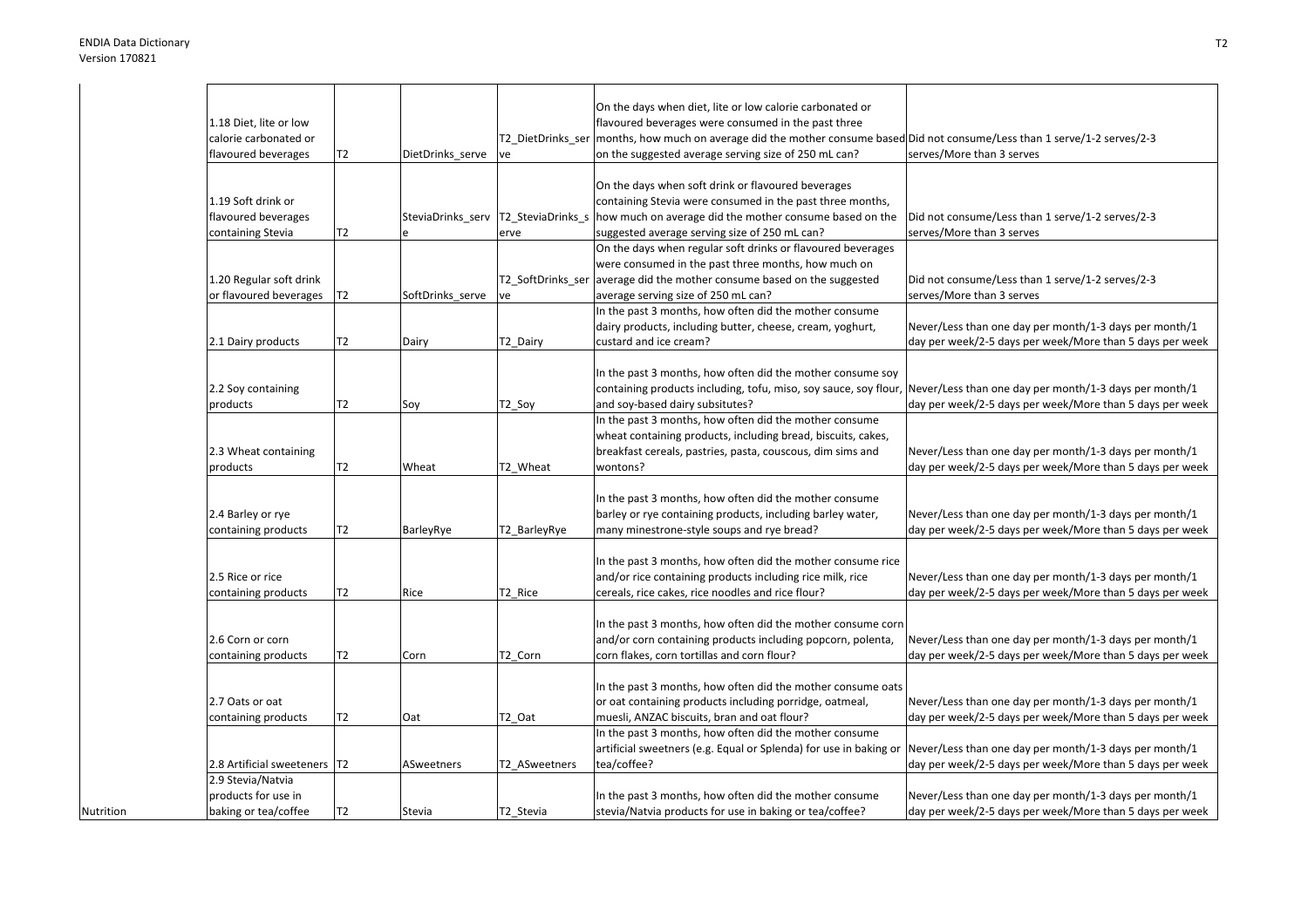| 3.1 Pregnancy/lactation   |                |                      |                   | T2_PregLactSup_fr Frequency of pregnancy or lactation supplement taken over                   |                                             |
|---------------------------|----------------|----------------------|-------------------|-----------------------------------------------------------------------------------------------|---------------------------------------------|
| supplement                | T2             |                      |                   | the last three months                                                                         | Never/0-30 days/31-60 days/61-90 days/Daily |
|                           |                | PregLactSup_freq     | leg               | PregLactSup_bran  T2_PregLactSup_b  Brand of pregnancy or lactation supplement taken over the |                                             |
| 3.1 brand                 | T2             |                      | rand              | last three months                                                                             | free text box                               |
|                           |                |                      |                   | T2_PregLactSup_d Dose of pregnancy or lactation supplement taken over the last                |                                             |
|                           |                |                      |                   |                                                                                               |                                             |
| 3.1 Amount taken          | T2             | PregLactSup dose ose |                   | three months<br>Frequency of other multivitamin supplement taken over the                     | free text box                               |
|                           | T <sub>2</sub> |                      |                   | last three months                                                                             |                                             |
| 3.2 Other multivitamin    |                | MultiVit_freq        | T2_MultiVit_freq  | Brand of other multivitamin supplement taken over the last                                    | Never/0-30 days/31-60 days/61-90 days/Daily |
|                           |                |                      | T2 MultiVit bran  |                                                                                               |                                             |
| 3.2 brand                 | T2             | MultiVit_brand       | ld.               | three months                                                                                  | free text box                               |
|                           |                |                      |                   | Dose of other multivitamin supplement taken over the last                                     |                                             |
| 3.2 Amount taken          | T2             | MultiVit_dose        | T2_MultiVit_dose  | three months                                                                                  | free text box                               |
| 3.3 Omega-3/fish oil/cod- |                |                      |                   | Frequency of fish oil, omega-3 or cod liver oil supplement                                    |                                             |
| liver oil                 | T2             | FishOil freq         | T2 FishOil freq   | taken over the last three months                                                              | Never/0-30 days/31-60 days/61-90 days/Daily |
|                           |                |                      |                   | Brand of fish oil, omega-3 or cod liver oil supplement taken                                  |                                             |
| 3.3 brand                 | Т2             | FishOil brand        | T2 FishOil brand  | over the last three months                                                                    | free text box                               |
|                           |                |                      |                   | Dose of fish oil, omega-3 or cod liver oil supplement taken                                   |                                             |
| 3.3 Amount taken          | T2             | FishOil dose         | T2 FishOil dose   | over the last three months                                                                    | free text box                               |
|                           |                |                      |                   | Frequency of iron supplement taken over the last three                                        |                                             |
| 3.4 Iron                  | T2             | Iron_freq            | T2_Iron_freq      | months                                                                                        | Never/0-30 days/31-60 days/61-90 days/Daily |
|                           |                |                      |                   |                                                                                               |                                             |
| 3.4 brand                 | T <sub>2</sub> | Iron brand           | T2 Iron brand     | Brand of iron supplement taken over the last three months                                     | free text box                               |
|                           |                |                      |                   |                                                                                               |                                             |
| 3.4 Amount taken          | T2             | Iron dose            | T2 Iron dose      | Dose of iron supplement taken over the last three months                                      | free text box                               |
|                           |                |                      |                   | T2_OtherSup1_fre Frequency of other supplement taken over the last three                      |                                             |
| 3.5 Other 1               | T2             | OtherSup1_freq       |                   | months                                                                                        | Never/0-30 days/31-60 days/61-90 days/Daily |
|                           |                |                      | T2 OtherSup1 br   |                                                                                               |                                             |
| 3.5 brand 1               | T2             | OtherSup1_brand      | and               | Brand of other supplement taken over the last three months                                    | free text box                               |
|                           |                |                      | T2_OtherSup1_do   |                                                                                               |                                             |
| 3.5 Amount taken 1        | T2             | OtherSup1_dose       |                   | Dose of other supplement taken over the last three months                                     | free text box                               |
|                           |                |                      |                   | T2 OtherSup2 fre Frequency of other supplement taken over the last three                      |                                             |
| 3.5 Other 2               | T2             | OtherSup2_freq       |                   | months                                                                                        | Never/0-30 days/31-60 days/61-90 days/Daily |
|                           |                |                      | T2 OtherSup2 br   |                                                                                               |                                             |
| 3.5 brand 2               | T2             | OtherSup2 brand      | and               | Brand of other supplement taken over the last three months                                    | free text box                               |
|                           |                |                      | T2_OtherSup2_do   |                                                                                               |                                             |
| 3.5 Amount taken 2        | T2             | OtherSup2_dose       |                   | Dose of other supplement taken over the last three months                                     | free text box                               |
|                           |                |                      |                   | T2 OtherSup3 fre Frequency of other supplement taken over the last three                      |                                             |
| 3.5 Other 3               | T2             | OtherSup3_freq       |                   | months                                                                                        | Never/0-30 days/31-60 days/61-90 days/Daily |
|                           |                |                      | T2 OtherSup3 br   |                                                                                               |                                             |
| 3.5 brand 3               | T2             | OtherSup3_brand and  |                   | Brand of other supplement taken over the last three months                                    | free text box                               |
|                           |                |                      | T2 OtherSup3 do   |                                                                                               |                                             |
| 3.5 Amount taken 3        | T <sub>2</sub> | OtherSup3_dose       | se                | Dose of other supplement taken over the last three months                                     | free text box                               |
|                           |                |                      |                   |                                                                                               |                                             |
|                           |                |                      |                   | T2_Probiotics_typ  Brand or food name of probiotic (including supplements,                    |                                             |
| 3.6 Brand/food            | T <sub>2</sub> | Probiotics_type      |                   | powders and fortified foods) taken in the past 3 months                                       | free text box                               |
|                           |                |                      | T2 Probiotics fre | Frequency of probiotics (supplements, powders and fortified                                   |                                             |
| 3.6 Frequency             | T <sub>2</sub> | Probiotics_freq      | l q               | foods) taken over the last three months                                                       | Never/0-30 days/31-60 days/61-90 days/Daily |
|                           |                |                      |                   |                                                                                               |                                             |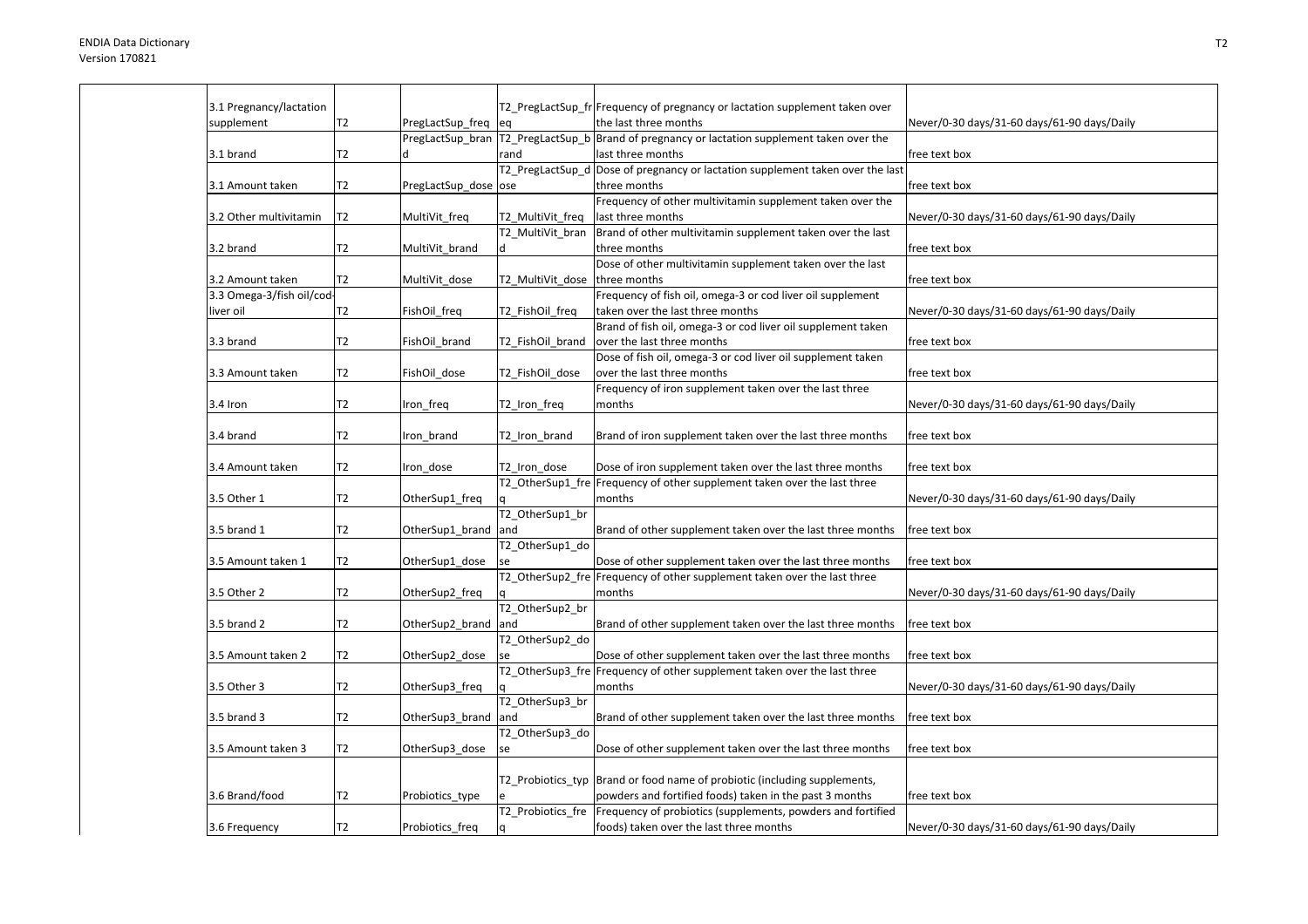|             |                                                                                     |                |                                                   |                                         | T2_Probiotics_dos Dose of probiotics (supplements, powders and fortified foods) |                                                                                                                                                                                                                                                                           |
|-------------|-------------------------------------------------------------------------------------|----------------|---------------------------------------------------|-----------------------------------------|---------------------------------------------------------------------------------|---------------------------------------------------------------------------------------------------------------------------------------------------------------------------------------------------------------------------------------------------------------------------|
| Supplements | 3.6 Amount taken                                                                    | T2             | Probiotics dose                                   |                                         | taken over the last three months                                                | free text box                                                                                                                                                                                                                                                             |
|             | 5.1 In the past three<br>months, how many<br>cigarettes did you smoke<br>on average | T2             | Smoking                                           | T2_Smoking                              | In the past 3 months, how many cigarettes did the Mother<br>smoke on average?   | did not smoke and have never been a smoker/I did not<br>smoke but have previously been a smoker/Less than 1<br>cigarette per week/2-6 cigarettes per week/1-5 cigarettes per<br>day/6-10 cigarettes per day/More than 10 cigarettes per day                               |
| Smoking     | 5.2 Which one of the<br>following best describes<br>your current household          | T2             | Smoking_househo T2_Smoking_hous<br>ld             | ehold                                   | Description of household smoking status                                         | Members of my household smoke at home, inside the<br>house/Members of my household smoke at home, only<br>outside the house and never inside/Members of my<br>household are smokers but they don't smoke at home, inside<br>or outside/Nobody in my household is a smoker |
|             | Adults in household                                                                 | T2             | Adults                                            | T2_Adults                               | Number of adults that currently reside in the partiicpant's<br>household        |                                                                                                                                                                                                                                                                           |
| Household   | Children in household                                                               | T2             | Children                                          | T2_Children                             | Number of children that currently reside in the partiicpant's<br>household      |                                                                                                                                                                                                                                                                           |
|             | 7.1 We have a dog that<br>comes inside                                              | T <sub>2</sub> | Dog_inside                                        | T2_Dog_inside                           | The household has a dog that comes inside                                       | TRUE/FALSE                                                                                                                                                                                                                                                                |
|             | 7.2 We have a dog that<br>lives outside and doesn't<br>come inside                  | T2             | Dog_outside                                       | T2_Dog_outside                          | The household has a dog that lives outside and doesn't come<br>inside           | TRUE/FALSE                                                                                                                                                                                                                                                                |
|             | 7.3 We have a cat that<br>comes inside                                              | T <sub>2</sub> | Cat inside                                        | T2_Cat_inside                           | The household has a cat that comes inside                                       | TRUE/FALSE                                                                                                                                                                                                                                                                |
|             | 7.4 We have a cat that<br>lives outside and doesn't<br>come inside                  | T2             | Cat_outside                                       | T2_Cat_outside                          | The household has a cat that lives outside and doesn't come<br>inside           | TRUE/FALSE                                                                                                                                                                                                                                                                |
|             | 7.5 We have a furred pet<br>that is not a cat or dog                                | T <sub>2</sub> | FurredPet                                         | T2 FurredPet                            | The household has a furred pet that is not a cat or a dog                       | TRUE/FALSE                                                                                                                                                                                                                                                                |
| Pets        | 7.6 We do not have any<br>furred pets - cats, dogs<br>or otherwise                  | T2             | FurredPet no                                      | T2 FurredPet no                         | The household does not have any furred pets - cats, dogs or<br>otherwise        | TRUE/FALSE                                                                                                                                                                                                                                                                |
|             | 4. Did you take any<br>antibiotics this week                                        | T2             | Antibiotic                                        | T2_Antibiotic                           | Did the Mother consume any antibiotics in the past 3 months? No/Yes/Unsure      |                                                                                                                                                                                                                                                                           |
|             | Type                                                                                | T2             | Antibiotic_type                                   | T2_Antibiotic_typ<br>T2_Antibiotic_volu | Type and brand of antibiotic consumned in past 3 months                         | free text box                                                                                                                                                                                                                                                             |
|             | Volume                                                                              | T2             | Antibiotic_volume me                              |                                         | Dose volume of antibiotic consumned in past 3 months                            |                                                                                                                                                                                                                                                                           |
|             | Dose per day                                                                        | T <sub>2</sub> | Antibiotic_dose                                   | T2_Antibiotic_dos<br>T2_Antibiotic_day  | Dose per day of antibiotic consumned in past 3 months                           |                                                                                                                                                                                                                                                                           |
|             | Number of days                                                                      | T <sub>2</sub> | Antibiotic days                                   |                                         | Number of days antibiotic consumned in past 3 months                            |                                                                                                                                                                                                                                                                           |
|             | Date started (year)                                                                 | T2             | Antibiotic_startda T2_Antibiotic_star<br>te_year  | tdate_year                              | Date antibiotic consumption started (year)                                      | YYYY                                                                                                                                                                                                                                                                      |
|             | Date started (month)                                                                | T2             | Antibiotic_startda T2_Antibiotic_star<br>te_month | tdate_month                             | Date antibiotic consumption started (month)                                     | MM                                                                                                                                                                                                                                                                        |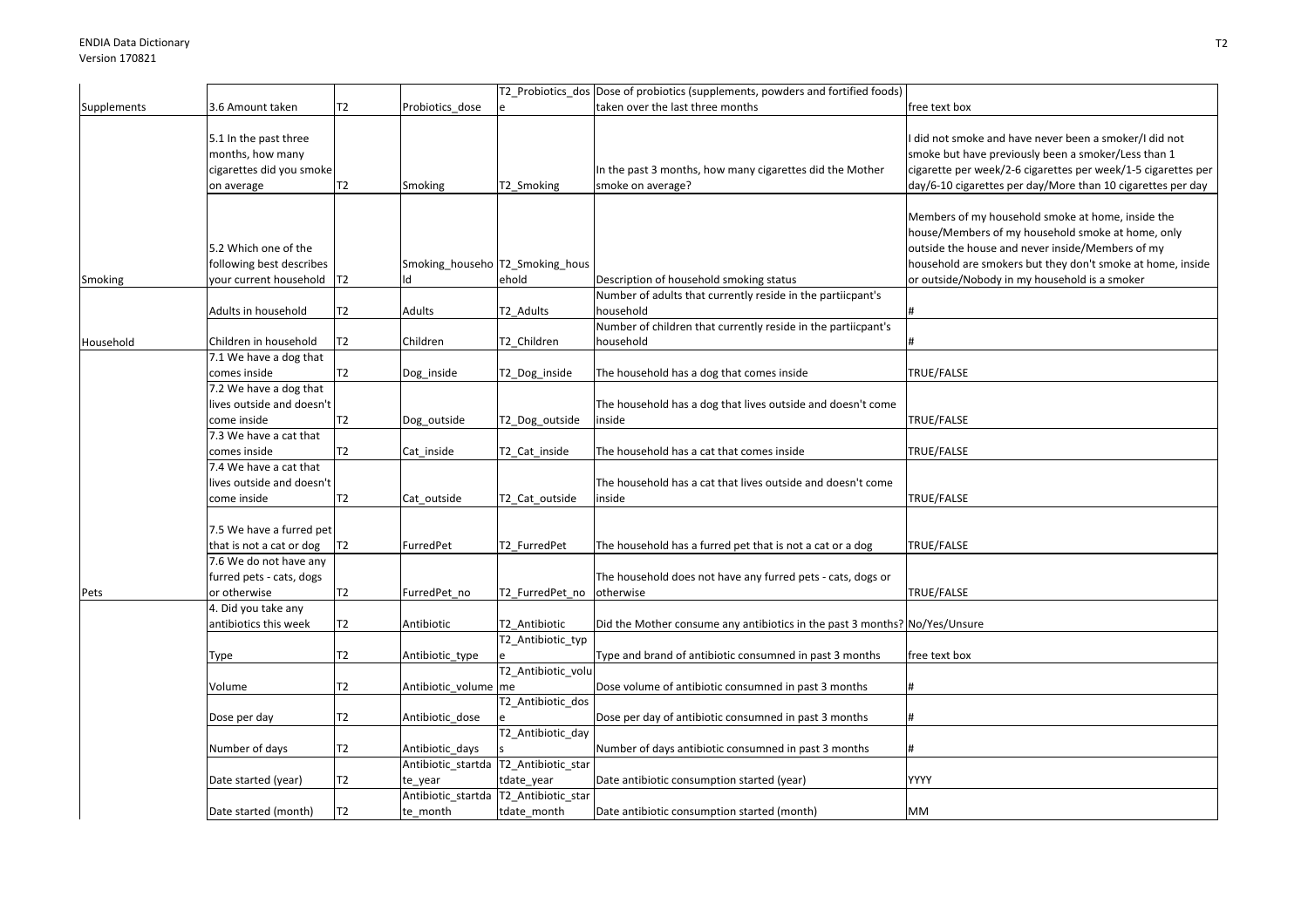|              |                             |                | Antibiotic_startda T2_Antibiotic_star |                                     |                                                                              |               |
|--------------|-----------------------------|----------------|---------------------------------------|-------------------------------------|------------------------------------------------------------------------------|---------------|
|              | Date started (day)          | T <sub>2</sub> | te day                                | tdate day                           | Date antibiotic consumption started (day)                                    | DD            |
|              |                             |                | Antibiotic_enddat T2_Antibiotic_end   |                                     |                                                                              |               |
|              | Date completed (year)       | <b>T2</b>      | e_year                                | date_year                           | Date antibiotic consumption ended (year)                                     | YYYY          |
|              |                             |                | Antibiotic_enddat T2_Antibiotic_end   |                                     |                                                                              |               |
|              | Date completed (month)   T2 |                | e month                               | date month                          | Date antibiotic consumption ended (month)                                    | МM            |
|              |                             |                |                                       | Antibiotic enddat T2 Antibiotic end |                                                                              |               |
| Antibiotics  | Date completed (day)        | T2             | e day                                 | date day                            | Date antibiotic consumption ended (day)                                      | <b>DD</b>     |
|              | 8.1 Influenza vaccine       | T <sub>2</sub> | FluVaccine                            | T2 FluVaccine                       | Mother had influenza vaccine during their pregnancy                          | TRUE/FALSE    |
|              |                             |                |                                       | T2_FluVaccine_ye                    |                                                                              |               |
|              | 8.1 date (year)             | T <sub>2</sub> | FluVaccine_year                       | ar                                  | Date of influenza vaccine during pregnancy (year)                            | YYYY          |
|              |                             |                |                                       | T2_FluVaccine_mo                    |                                                                              |               |
|              | 8.1 date (month)            | T <sub>2</sub> | FluVaccine_month nth                  |                                     | Date of influenza vaccine during pregnancy (month)                           | MМ            |
|              |                             |                |                                       | T2 FluVaccine da                    |                                                                              |               |
|              | 8.1 date (day)              | T2             | FluVaccine_day                        |                                     | Date of influenza vaccine during pregnancy (day)                             | DD            |
|              |                             |                |                                       |                                     |                                                                              |               |
|              | 8.2 Pertussis (whooping     |                |                                       |                                     | Mother had pertussis (whopping cough) vaccine during their                   |               |
|              | cough) vaccine              | Т2             | Pertussis                             | T2_Pertussis                        | pregnancy                                                                    | TRUE/FALSE    |
|              |                             |                |                                       |                                     | Date of pertussis (whopping cough) vaccine during pregnancy                  |               |
|              | 8.2 date (year)             | Т2             | Pertussis_year                        | T2_Pertussis_year                   | (year)                                                                       | YYYY          |
|              |                             |                |                                       |                                     | T2_Pertussis_mon Date of pertussis (whopping cough) vaccine during pregnancy |               |
|              | 8.2 date (month)            | T <sub>2</sub> | Pertussis_month                       | th                                  | (month)                                                                      | MM            |
|              |                             |                |                                       |                                     | Date of pertussis (whopping cough) vaccine during pregnancy                  |               |
|              | 8.2 date (day)              | T <sub>2</sub> | Pertussis day                         | T2 Pertussis day                    | (day)                                                                        | DD            |
|              |                             |                |                                       |                                     |                                                                              |               |
|              | 8.3 Other                   | T <sub>2</sub> | <b>OtherVaccine</b>                   | T2 OtherVaccine                     | Mother had another type of vaccine during their pregnancy                    | TRUE/FALSE    |
|              |                             |                | OtherVaccine_typ  T2_OtherVaccine_    |                                     |                                                                              |               |
|              | 8.3 Specify                 | T <sub>2</sub> |                                       | type                                | Details of type of other vaccine had during pregnancy                        | free text box |
|              |                             |                | OtherVaccine yea T2 OtherVaccine      |                                     |                                                                              |               |
|              | 8.3 date (year)             | T <sub>2</sub> |                                       | vear                                | Date of other vaccine during pregnancy (year)                                | YYYY          |
|              |                             |                | OtherVaccine mo T2 OtherVaccine       |                                     |                                                                              |               |
|              | 8.3 date (month)            | T <sub>2</sub> | nth                                   | month                               | Date of other vaccine during pregnancy (month)                               | MМ            |
|              |                             |                |                                       | T2_OtherVaccine_                    |                                                                              |               |
| Vaccinations | 8.3 date (day)              | T2             | OtherVaccine_day day                  |                                     | Date of other vaccine during pregnancy (day)                                 | DD            |
|              |                             |                |                                       |                                     |                                                                              |               |
|              | 9.1 Vegetarian              | T2             | Vegetarian                            | T2_Vegetarian                       | Mother was consuming a vegetarian diet in the past 3 months TRUE/FALSE       |               |
|              |                             |                |                                       |                                     |                                                                              |               |
|              | 9.2 Gluten free             | T <sub>2</sub> | GlutenFrere                           | T2_GlutenFrere                      | Mother was consuming a gluten free diet in the past 3 months TRUE/FALSE      |               |
|              |                             |                |                                       |                                     | Mother was consuming a low carbohydrate diet in the past 3                   |               |
|              | 9.3 Low carbohydrate        | T <sub>2</sub> | LowCarb                               | T2 LowCarb                          | months                                                                       | TRUE/FALSE    |
|              |                             |                |                                       |                                     | Mother was consuming a high protein diet in the past 3                       |               |
|              | 9.4 High protein            | T <sub>2</sub> | <b>HighProtein</b>                    | T2_HighProtein                      | months                                                                       | TRUE/FALSE    |
|              |                             |                |                                       |                                     |                                                                              |               |
|              | 9.5 Vegan                   | T <sub>2</sub> | Vegan                                 | T2_Vegan                            | Mother was consuming a vegan diet in the past 3 months                       | TRUE/FALSE    |
|              |                             |                |                                       |                                     | Mother was consuming another type of diet in the past 3                      |               |
|              | 9.6 Other                   | T <sub>2</sub> | Diet                                  | T2 Diet                             | months                                                                       | TRUE/FALSE    |
|              |                             |                |                                       |                                     | Details of type of diet Mother was following in the past 3                   |               |
| Diet         | 9.6 Other (specify)         | T <sub>2</sub> | Diet_type                             | T2 Diet type                        | months                                                                       | TRUE/FALSE    |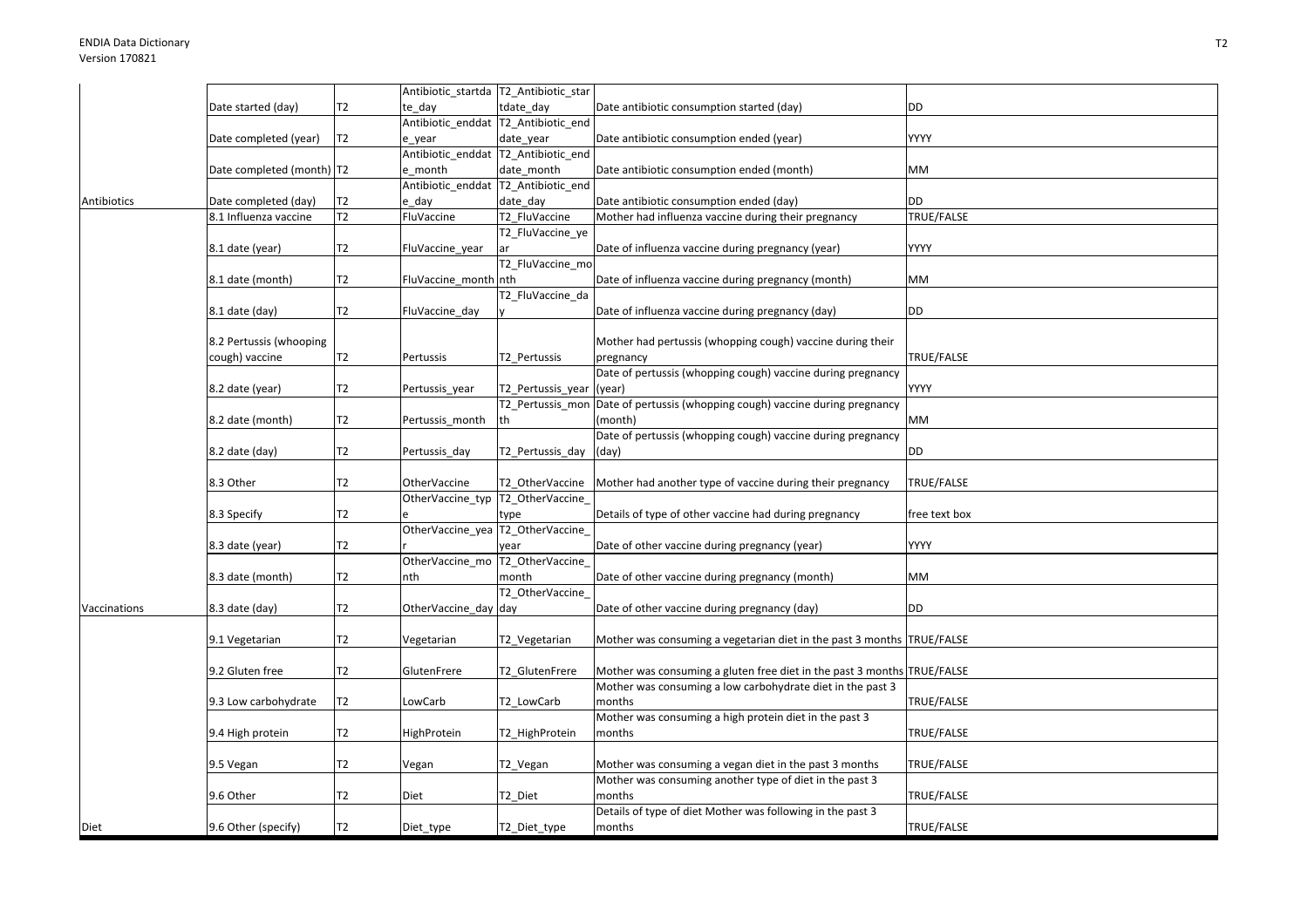| <b>Pregnancy Physical</b>     |                                                                  |              |                |                  |                                                                                                                                                          |                                                                                                                                                                                                                  |
|-------------------------------|------------------------------------------------------------------|--------------|----------------|------------------|----------------------------------------------------------------------------------------------------------------------------------------------------------|------------------------------------------------------------------------------------------------------------------------------------------------------------------------------------------------------------------|
| <b>Activity Questionniare</b> |                                                                  |              |                |                  |                                                                                                                                                          |                                                                                                                                                                                                                  |
| <b>Export heading</b>         | Variable                                                         | <b>Visit</b> | Code           | Visit Code       | <b>Description</b>                                                                                                                                       | Format                                                                                                                                                                                                           |
|                               | ID                                                               | T2           | PPAQ_ID        | T2 PPAQ ID       | Participant ID code for Pregnancy Physical Activity<br>Questionnaire                                                                                     | STATE-CITY-SITE-###                                                                                                                                                                                              |
|                               | Collection date                                                  | T2           | PPAQ date      | T2 PPAQ date     | Date Pregnancy Physical Activity Questionnaire was<br>completed                                                                                          | DD/MM/YYYY                                                                                                                                                                                                       |
|                               | Visit                                                            | T2           | PPAQ Visit     | T2_PPAQ_Visit    | Visit code for Pregnancy Physical Activity Questionnaire                                                                                                 | T1/T2/T3                                                                                                                                                                                                         |
|                               | No data collected                                                | T2           | PPAQ no        | T2 PPAQ no       | No data collected for Pregnancy Physical Activity<br>Questionnaire                                                                                       | TRUE/FALSE                                                                                                                                                                                                       |
|                               | Comment                                                          | T2           | PPAQ_no_c      | T2_PPAQ_no_c     | Comment on why no data was collected for Pregnancy<br>Physical Activity Questionnaire                                                                    | free text box                                                                                                                                                                                                    |
|                               | Last period                                                      | T2           | PPAQ DLMP      | T2 PPAQ DLMP     | First day of participant's last menstral period recorded on<br>Pregnancy Physical Activity Questionnaire                                                 | DD/MM/YYYY                                                                                                                                                                                                       |
|                               | Est due date                                                     | T2           | PPAQ_EDD       | T2 PPAQ EDD      | Estimated due date recorded on Pregnancy Physical Activity<br>Questionnaire                                                                              | DD/MM/YYYY                                                                                                                                                                                                       |
|                               | Not finisehd                                                     | T2           | PPAQ NotFin    | T2_PPAQ_NotFin   | Data entry for Lifestyle in Pregnancy Questionnaire has not<br>been finished                                                                             | TRUE/FALSE                                                                                                                                                                                                       |
| General                       | Finalized                                                        | T2           | PPAQ_Final     | T2_PPAQ_Final    | Data entry for Lifestyle in Pregnancy Questionnaire has been<br>finalised by project management team                                                     | TRUE/FALSE                                                                                                                                                                                                       |
|                               | Preparing meals                                                  | T2           | MealPrep       | T2_MealPrep      | During this trimester, when the mother was not at work, how<br>wash dishes)                                                                              | None/Less than 0.5 hour per day/0.5 to almost 1 hour per<br>much time was usually spent preparing meals (cook, set table, day/1 to almost 2 hours per day/2 to almost 3 hours per day/3<br>or more hours per day |
|                               | Dressing, bathing,<br>feeding children while<br>you are sitting  | T2           | Dress_sitting  | T2_Dress_sitting | During this trimester, when the mother was not at work, how<br>much time was usually spent dressing, bathing, feeding<br>children while you are sitting  | None/Less than 0.5 hour per day/0.5 to almost 1 hour per<br>day/1 to almost 2 hours per day/2 to almost 3 hours per day/3<br>or more hours per day                                                               |
|                               | Dressing, bathing,<br>feeding children while<br>you are standing | T2           | Dress_standing | T2 Dress standin | During this trimester, when the mother was not at work, how<br>much time was usually spent dressing, bathing, feeding<br>children while you are standing | None/Less than 0.5 hour per day/0.5 to almost 1 hour per<br>day/1 to almost 2 hours per day/2 to almost 3 hours per day/3<br>or more hours per day                                                               |
|                               | Playing with children<br>while you are sitting or<br>standing    | T2           | Play_sitstand  | T2_Play_sitstand | During this trimester, when the mother was not at work, how<br>much time was usually spent playing with children while you<br>are sitting or standing    | None/Less than 0.5 hour per day/0.5 to almost 1 hour per<br>day/1 to almost 2 hours per day/2 to almost 3 hours per day/3<br>or more hours per day                                                               |
|                               | Playing with children<br>while you are walking or                |              |                |                  | During this trimester, when the mother was not at work, how<br>much time was usually spent playing with children while you                               | None/Less than 0.5 hour per day/0.5 to almost 1 hour per<br>day/1 to almost 2 hours per day/2 to almost 3 hours per day/3                                                                                        |
|                               | running                                                          | T2           | Play_walkrun   | T2_Play_walkrun  | are walking or running<br>During this trimester, when the mother was not at work, how                                                                    | or more hours per day<br>None/Less than 0.5 hour per day/0.5 to almost 1 hour per<br>day/1 to almost 2 hours per day/2 to almost 3 hours per day/3                                                               |
|                               | Carrying children                                                | T2           | CarryingChild  | T2_CarryingChild | much time was usually spent carrying children                                                                                                            | or more hours per day<br>None/Less than 0.5 hour per day/0.5 to almost 1 hour per                                                                                                                                |
|                               | Taking care of an older<br>adult                                 | T2           | AdultCare      | T2_AdultCare     | During this trimester, when the mother was not at work, how<br>much time was usually spent taking care of an older adult                                 | day/1 to almost 2 hours per day/2 to almost 3 hours per day/3<br>or more hours per day                                                                                                                           |
|                               | Sitting and using a<br>computer or writing,                      |              |                |                  | During this trimester, when the mother was not at work, how<br>much time was usually spent sitting and using a computer or                               | None/Less than 0.5 hour per day/0.5 to almost 1 hour per<br>day/1 to almost 2 hours per day/2 to almost 3 hours per day/3                                                                                        |
|                               | while not at work                                                | T2           | Sit_writing    | T2 Sit writing   | writing, while not at work                                                                                                                               | or more hours per day                                                                                                                                                                                            |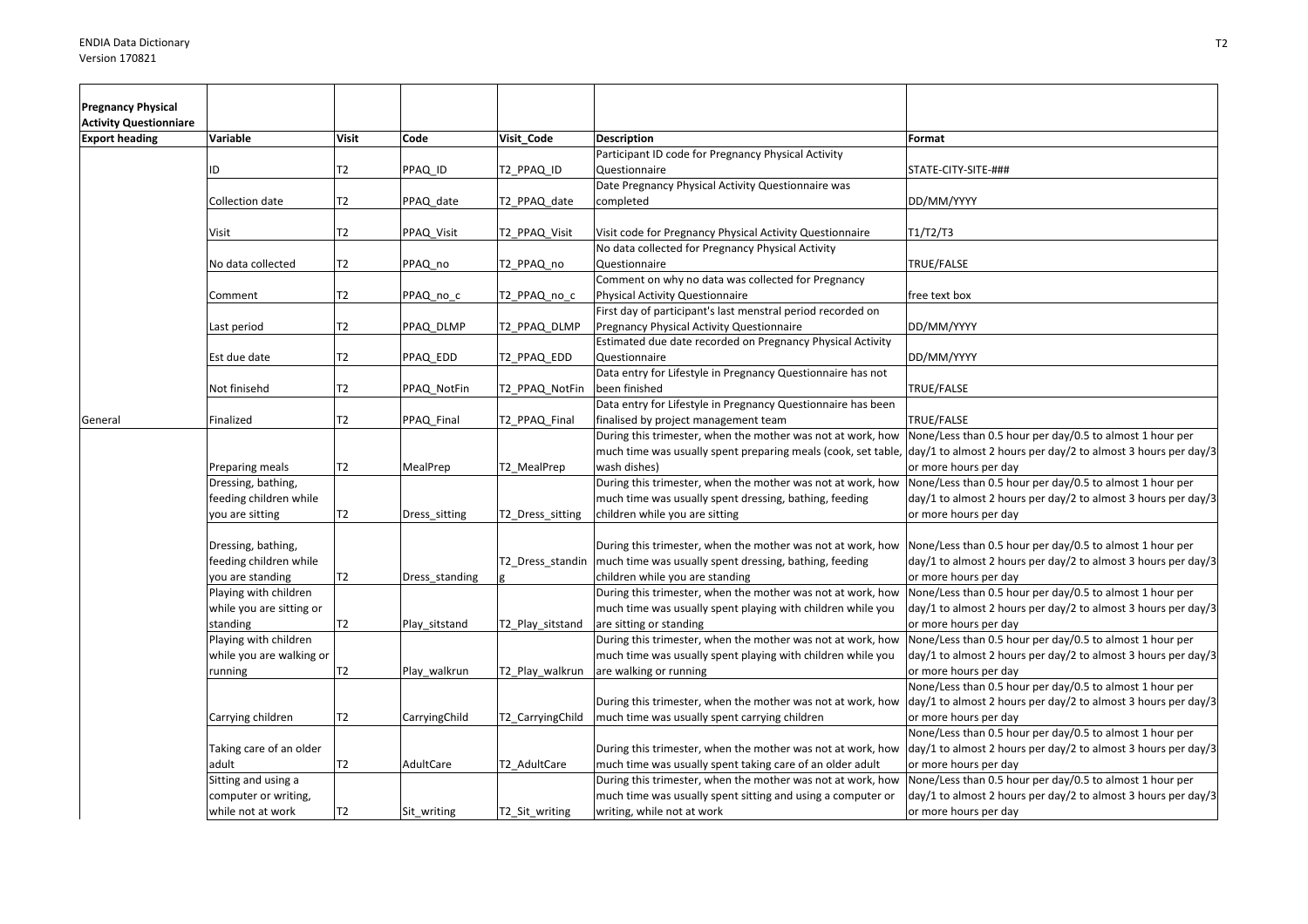| During this trimester, when the mother was not at work, how<br>day/2 to almost 4 hours per day/4 to almost 6 hours per day/6<br>much time was usually spent watchin TV or a video<br>or more hours per day<br>Watching TV or a video<br>T2<br>WatchingTV<br>T2 WatchingTV<br>During this trimester, when the mother was not at work, how Mone/Less than 0.5 hour per day/0.5 to almost 2 hours per<br>Sitting and reading,<br>talking, or on the phone,<br>much time was usually spent sitting and reading, talking, or on $\frac{day}{2}$ to almost 4 hours per day/4 to almost 6 hours per day/6<br>T2<br>the phone, while not at work<br>or more hours per day<br>while not at work<br>Sit_reading<br>T2_Sit_reading<br>None/Less than 0.5 hour per day/0.5 to almost 1 hour per<br>day/1 to almost 2 hours per day/2 to almost 3 hours per day/3<br>During this trimester, when the mother was not at work, how<br>T2<br>Playing with pets<br><b>PlayPets</b><br>T2_PlayPets<br>much time was usually spent playing with pets<br>or more hours per day<br>Light cleaning (make<br>During this trimester, when the mother was not at work, how<br>None/Less than 0.5 hour per day/0.5 to almost 1 hour per<br>beds, laundry, iron, put<br>much time was usually spent light cleaning (make beds,<br>day/1 to almost 2 hours per day/2 to almost 3 hours per day/3<br>T2<br>laundry, iron, put things away)<br>or more hours per day<br>things away)<br>Clean_light<br>T2_Clean_light<br>During this trimester, when the mother was not at work, how<br>None/Less than 0.5 hour per day/0.5 to almost 1 hour per<br>much time was usually spent shopping (for food, clothers or<br>day/1 to almost 2 hours per day/2 to almost 3 hours per day/3<br>Shopping (for food,<br>T2<br>clothes or other items)<br>T2_Shopping<br>other items)<br>or more hours per day<br>Shopping<br><b>Heavier cleaning</b><br>During this trimester, when the mother was not at work, how<br>None/Less than 0.5 hour per week/0.5 to almost 1 hour per<br>much time was usually spent heavier cleaning (vaccum, mop,<br>week/1 to almost 2 hours per week/2 to almost 3 hours per<br>(vacuum, mop, sweep,<br>T2<br>week/3 or more hours per week<br>wash windows)<br>T2_Clean_heavy<br>sweep, wash windows)<br>Clean heavy<br>During this trimester, when the mother was not at work, how<br>None/Less than 0.5 hour per week/0.5 to almost 1 hour per<br>week/1 to almost 2 hours per week/2 to almost 3 hours per<br>Mowing lawn while on a<br>much time was usually spent mowing lawn while on a riding<br>riding mower<br>Т2<br>T2_Lawn_light<br>week/3 or more hours per week<br>Lawn_light<br>mower<br>During this trimester, when the mother was not at work, how<br>None/Less than 0.5 hour per week/0.5 to almost 1 hour per<br>Mowing lawn using a<br>walking mower, raking,<br>much time was usually spent mowing lawn using a walking<br>week/1 to almost 2 hours per week/2 to almost 3 hours per<br>T2<br>mower, raking, gardening<br>week/3 or more hours per week<br>gardening<br>Lawn heavy<br>T2_Lawn_heavy<br>Walking slowly to go<br>places (such as to the<br>During this trimester, how much time was usually spent<br>None/Less than 0.5 hour per day/0.5 to almost 1 hour per<br>bus, work, visiting) Not<br>Walk_slow_transp T2_Walk_slow_tra walking slowly to go places (such as to the bus, work, visiting)<br>day/1 to almost 2 hours per day/2 to almost 3 hours per day/3<br>for fun or exercise<br>T2<br>not for fun or exercise<br>or more hours per day<br>ort<br>nsport<br>Walking quickly to go<br>places (such as to the<br>During this trimester, how much time was usually spent<br>None/Less than 0.5 hour per day/0.5 to almost 1 hour per |
|--------------------------------------------------------------------------------------------------------------------------------------------------------------------------------------------------------------------------------------------------------------------------------------------------------------------------------------------------------------------------------------------------------------------------------------------------------------------------------------------------------------------------------------------------------------------------------------------------------------------------------------------------------------------------------------------------------------------------------------------------------------------------------------------------------------------------------------------------------------------------------------------------------------------------------------------------------------------------------------------------------------------------------------------------------------------------------------------------------------------------------------------------------------------------------------------------------------------------------------------------------------------------------------------------------------------------------------------------------------------------------------------------------------------------------------------------------------------------------------------------------------------------------------------------------------------------------------------------------------------------------------------------------------------------------------------------------------------------------------------------------------------------------------------------------------------------------------------------------------------------------------------------------------------------------------------------------------------------------------------------------------------------------------------------------------------------------------------------------------------------------------------------------------------------------------------------------------------------------------------------------------------------------------------------------------------------------------------------------------------------------------------------------------------------------------------------------------------------------------------------------------------------------------------------------------------------------------------------------------------------------------------------------------------------------------------------------------------------------------------------------------------------------------------------------------------------------------------------------------------------------------------------------------------------------------------------------------------------------------------------------------------------------------------------------------------------------------------------------------------------------------------------------------------------------------------------------------------------------------------------------------------------------------------------------------------------------------------------------------------------------------------------------------------------------------------------------------------------------------------------------------------------------------------------------------------------------------------------------------------------------------------------------------------------------------------------------------------------------------------------------------------|
|                                                                                                                                                                                                                                                                                                                                                                                                                                                                                                                                                                                                                                                                                                                                                                                                                                                                                                                                                                                                                                                                                                                                                                                                                                                                                                                                                                                                                                                                                                                                                                                                                                                                                                                                                                                                                                                                                                                                                                                                                                                                                                                                                                                                                                                                                                                                                                                                                                                                                                                                                                                                                                                                                                                                                                                                                                                                                                                                                                                                                                                                                                                                                                                                                                                                                                                                                                                                                                                                                                                                                                                                                                                                                                                                                                    |
|                                                                                                                                                                                                                                                                                                                                                                                                                                                                                                                                                                                                                                                                                                                                                                                                                                                                                                                                                                                                                                                                                                                                                                                                                                                                                                                                                                                                                                                                                                                                                                                                                                                                                                                                                                                                                                                                                                                                                                                                                                                                                                                                                                                                                                                                                                                                                                                                                                                                                                                                                                                                                                                                                                                                                                                                                                                                                                                                                                                                                                                                                                                                                                                                                                                                                                                                                                                                                                                                                                                                                                                                                                                                                                                                                                    |
|                                                                                                                                                                                                                                                                                                                                                                                                                                                                                                                                                                                                                                                                                                                                                                                                                                                                                                                                                                                                                                                                                                                                                                                                                                                                                                                                                                                                                                                                                                                                                                                                                                                                                                                                                                                                                                                                                                                                                                                                                                                                                                                                                                                                                                                                                                                                                                                                                                                                                                                                                                                                                                                                                                                                                                                                                                                                                                                                                                                                                                                                                                                                                                                                                                                                                                                                                                                                                                                                                                                                                                                                                                                                                                                                                                    |
|                                                                                                                                                                                                                                                                                                                                                                                                                                                                                                                                                                                                                                                                                                                                                                                                                                                                                                                                                                                                                                                                                                                                                                                                                                                                                                                                                                                                                                                                                                                                                                                                                                                                                                                                                                                                                                                                                                                                                                                                                                                                                                                                                                                                                                                                                                                                                                                                                                                                                                                                                                                                                                                                                                                                                                                                                                                                                                                                                                                                                                                                                                                                                                                                                                                                                                                                                                                                                                                                                                                                                                                                                                                                                                                                                                    |
|                                                                                                                                                                                                                                                                                                                                                                                                                                                                                                                                                                                                                                                                                                                                                                                                                                                                                                                                                                                                                                                                                                                                                                                                                                                                                                                                                                                                                                                                                                                                                                                                                                                                                                                                                                                                                                                                                                                                                                                                                                                                                                                                                                                                                                                                                                                                                                                                                                                                                                                                                                                                                                                                                                                                                                                                                                                                                                                                                                                                                                                                                                                                                                                                                                                                                                                                                                                                                                                                                                                                                                                                                                                                                                                                                                    |
|                                                                                                                                                                                                                                                                                                                                                                                                                                                                                                                                                                                                                                                                                                                                                                                                                                                                                                                                                                                                                                                                                                                                                                                                                                                                                                                                                                                                                                                                                                                                                                                                                                                                                                                                                                                                                                                                                                                                                                                                                                                                                                                                                                                                                                                                                                                                                                                                                                                                                                                                                                                                                                                                                                                                                                                                                                                                                                                                                                                                                                                                                                                                                                                                                                                                                                                                                                                                                                                                                                                                                                                                                                                                                                                                                                    |
|                                                                                                                                                                                                                                                                                                                                                                                                                                                                                                                                                                                                                                                                                                                                                                                                                                                                                                                                                                                                                                                                                                                                                                                                                                                                                                                                                                                                                                                                                                                                                                                                                                                                                                                                                                                                                                                                                                                                                                                                                                                                                                                                                                                                                                                                                                                                                                                                                                                                                                                                                                                                                                                                                                                                                                                                                                                                                                                                                                                                                                                                                                                                                                                                                                                                                                                                                                                                                                                                                                                                                                                                                                                                                                                                                                    |
|                                                                                                                                                                                                                                                                                                                                                                                                                                                                                                                                                                                                                                                                                                                                                                                                                                                                                                                                                                                                                                                                                                                                                                                                                                                                                                                                                                                                                                                                                                                                                                                                                                                                                                                                                                                                                                                                                                                                                                                                                                                                                                                                                                                                                                                                                                                                                                                                                                                                                                                                                                                                                                                                                                                                                                                                                                                                                                                                                                                                                                                                                                                                                                                                                                                                                                                                                                                                                                                                                                                                                                                                                                                                                                                                                                    |
|                                                                                                                                                                                                                                                                                                                                                                                                                                                                                                                                                                                                                                                                                                                                                                                                                                                                                                                                                                                                                                                                                                                                                                                                                                                                                                                                                                                                                                                                                                                                                                                                                                                                                                                                                                                                                                                                                                                                                                                                                                                                                                                                                                                                                                                                                                                                                                                                                                                                                                                                                                                                                                                                                                                                                                                                                                                                                                                                                                                                                                                                                                                                                                                                                                                                                                                                                                                                                                                                                                                                                                                                                                                                                                                                                                    |
|                                                                                                                                                                                                                                                                                                                                                                                                                                                                                                                                                                                                                                                                                                                                                                                                                                                                                                                                                                                                                                                                                                                                                                                                                                                                                                                                                                                                                                                                                                                                                                                                                                                                                                                                                                                                                                                                                                                                                                                                                                                                                                                                                                                                                                                                                                                                                                                                                                                                                                                                                                                                                                                                                                                                                                                                                                                                                                                                                                                                                                                                                                                                                                                                                                                                                                                                                                                                                                                                                                                                                                                                                                                                                                                                                                    |
|                                                                                                                                                                                                                                                                                                                                                                                                                                                                                                                                                                                                                                                                                                                                                                                                                                                                                                                                                                                                                                                                                                                                                                                                                                                                                                                                                                                                                                                                                                                                                                                                                                                                                                                                                                                                                                                                                                                                                                                                                                                                                                                                                                                                                                                                                                                                                                                                                                                                                                                                                                                                                                                                                                                                                                                                                                                                                                                                                                                                                                                                                                                                                                                                                                                                                                                                                                                                                                                                                                                                                                                                                                                                                                                                                                    |
|                                                                                                                                                                                                                                                                                                                                                                                                                                                                                                                                                                                                                                                                                                                                                                                                                                                                                                                                                                                                                                                                                                                                                                                                                                                                                                                                                                                                                                                                                                                                                                                                                                                                                                                                                                                                                                                                                                                                                                                                                                                                                                                                                                                                                                                                                                                                                                                                                                                                                                                                                                                                                                                                                                                                                                                                                                                                                                                                                                                                                                                                                                                                                                                                                                                                                                                                                                                                                                                                                                                                                                                                                                                                                                                                                                    |
|                                                                                                                                                                                                                                                                                                                                                                                                                                                                                                                                                                                                                                                                                                                                                                                                                                                                                                                                                                                                                                                                                                                                                                                                                                                                                                                                                                                                                                                                                                                                                                                                                                                                                                                                                                                                                                                                                                                                                                                                                                                                                                                                                                                                                                                                                                                                                                                                                                                                                                                                                                                                                                                                                                                                                                                                                                                                                                                                                                                                                                                                                                                                                                                                                                                                                                                                                                                                                                                                                                                                                                                                                                                                                                                                                                    |
|                                                                                                                                                                                                                                                                                                                                                                                                                                                                                                                                                                                                                                                                                                                                                                                                                                                                                                                                                                                                                                                                                                                                                                                                                                                                                                                                                                                                                                                                                                                                                                                                                                                                                                                                                                                                                                                                                                                                                                                                                                                                                                                                                                                                                                                                                                                                                                                                                                                                                                                                                                                                                                                                                                                                                                                                                                                                                                                                                                                                                                                                                                                                                                                                                                                                                                                                                                                                                                                                                                                                                                                                                                                                                                                                                                    |
|                                                                                                                                                                                                                                                                                                                                                                                                                                                                                                                                                                                                                                                                                                                                                                                                                                                                                                                                                                                                                                                                                                                                                                                                                                                                                                                                                                                                                                                                                                                                                                                                                                                                                                                                                                                                                                                                                                                                                                                                                                                                                                                                                                                                                                                                                                                                                                                                                                                                                                                                                                                                                                                                                                                                                                                                                                                                                                                                                                                                                                                                                                                                                                                                                                                                                                                                                                                                                                                                                                                                                                                                                                                                                                                                                                    |
|                                                                                                                                                                                                                                                                                                                                                                                                                                                                                                                                                                                                                                                                                                                                                                                                                                                                                                                                                                                                                                                                                                                                                                                                                                                                                                                                                                                                                                                                                                                                                                                                                                                                                                                                                                                                                                                                                                                                                                                                                                                                                                                                                                                                                                                                                                                                                                                                                                                                                                                                                                                                                                                                                                                                                                                                                                                                                                                                                                                                                                                                                                                                                                                                                                                                                                                                                                                                                                                                                                                                                                                                                                                                                                                                                                    |
|                                                                                                                                                                                                                                                                                                                                                                                                                                                                                                                                                                                                                                                                                                                                                                                                                                                                                                                                                                                                                                                                                                                                                                                                                                                                                                                                                                                                                                                                                                                                                                                                                                                                                                                                                                                                                                                                                                                                                                                                                                                                                                                                                                                                                                                                                                                                                                                                                                                                                                                                                                                                                                                                                                                                                                                                                                                                                                                                                                                                                                                                                                                                                                                                                                                                                                                                                                                                                                                                                                                                                                                                                                                                                                                                                                    |
|                                                                                                                                                                                                                                                                                                                                                                                                                                                                                                                                                                                                                                                                                                                                                                                                                                                                                                                                                                                                                                                                                                                                                                                                                                                                                                                                                                                                                                                                                                                                                                                                                                                                                                                                                                                                                                                                                                                                                                                                                                                                                                                                                                                                                                                                                                                                                                                                                                                                                                                                                                                                                                                                                                                                                                                                                                                                                                                                                                                                                                                                                                                                                                                                                                                                                                                                                                                                                                                                                                                                                                                                                                                                                                                                                                    |
|                                                                                                                                                                                                                                                                                                                                                                                                                                                                                                                                                                                                                                                                                                                                                                                                                                                                                                                                                                                                                                                                                                                                                                                                                                                                                                                                                                                                                                                                                                                                                                                                                                                                                                                                                                                                                                                                                                                                                                                                                                                                                                                                                                                                                                                                                                                                                                                                                                                                                                                                                                                                                                                                                                                                                                                                                                                                                                                                                                                                                                                                                                                                                                                                                                                                                                                                                                                                                                                                                                                                                                                                                                                                                                                                                                    |
|                                                                                                                                                                                                                                                                                                                                                                                                                                                                                                                                                                                                                                                                                                                                                                                                                                                                                                                                                                                                                                                                                                                                                                                                                                                                                                                                                                                                                                                                                                                                                                                                                                                                                                                                                                                                                                                                                                                                                                                                                                                                                                                                                                                                                                                                                                                                                                                                                                                                                                                                                                                                                                                                                                                                                                                                                                                                                                                                                                                                                                                                                                                                                                                                                                                                                                                                                                                                                                                                                                                                                                                                                                                                                                                                                                    |
|                                                                                                                                                                                                                                                                                                                                                                                                                                                                                                                                                                                                                                                                                                                                                                                                                                                                                                                                                                                                                                                                                                                                                                                                                                                                                                                                                                                                                                                                                                                                                                                                                                                                                                                                                                                                                                                                                                                                                                                                                                                                                                                                                                                                                                                                                                                                                                                                                                                                                                                                                                                                                                                                                                                                                                                                                                                                                                                                                                                                                                                                                                                                                                                                                                                                                                                                                                                                                                                                                                                                                                                                                                                                                                                                                                    |
|                                                                                                                                                                                                                                                                                                                                                                                                                                                                                                                                                                                                                                                                                                                                                                                                                                                                                                                                                                                                                                                                                                                                                                                                                                                                                                                                                                                                                                                                                                                                                                                                                                                                                                                                                                                                                                                                                                                                                                                                                                                                                                                                                                                                                                                                                                                                                                                                                                                                                                                                                                                                                                                                                                                                                                                                                                                                                                                                                                                                                                                                                                                                                                                                                                                                                                                                                                                                                                                                                                                                                                                                                                                                                                                                                                    |
|                                                                                                                                                                                                                                                                                                                                                                                                                                                                                                                                                                                                                                                                                                                                                                                                                                                                                                                                                                                                                                                                                                                                                                                                                                                                                                                                                                                                                                                                                                                                                                                                                                                                                                                                                                                                                                                                                                                                                                                                                                                                                                                                                                                                                                                                                                                                                                                                                                                                                                                                                                                                                                                                                                                                                                                                                                                                                                                                                                                                                                                                                                                                                                                                                                                                                                                                                                                                                                                                                                                                                                                                                                                                                                                                                                    |
|                                                                                                                                                                                                                                                                                                                                                                                                                                                                                                                                                                                                                                                                                                                                                                                                                                                                                                                                                                                                                                                                                                                                                                                                                                                                                                                                                                                                                                                                                                                                                                                                                                                                                                                                                                                                                                                                                                                                                                                                                                                                                                                                                                                                                                                                                                                                                                                                                                                                                                                                                                                                                                                                                                                                                                                                                                                                                                                                                                                                                                                                                                                                                                                                                                                                                                                                                                                                                                                                                                                                                                                                                                                                                                                                                                    |
|                                                                                                                                                                                                                                                                                                                                                                                                                                                                                                                                                                                                                                                                                                                                                                                                                                                                                                                                                                                                                                                                                                                                                                                                                                                                                                                                                                                                                                                                                                                                                                                                                                                                                                                                                                                                                                                                                                                                                                                                                                                                                                                                                                                                                                                                                                                                                                                                                                                                                                                                                                                                                                                                                                                                                                                                                                                                                                                                                                                                                                                                                                                                                                                                                                                                                                                                                                                                                                                                                                                                                                                                                                                                                                                                                                    |
|                                                                                                                                                                                                                                                                                                                                                                                                                                                                                                                                                                                                                                                                                                                                                                                                                                                                                                                                                                                                                                                                                                                                                                                                                                                                                                                                                                                                                                                                                                                                                                                                                                                                                                                                                                                                                                                                                                                                                                                                                                                                                                                                                                                                                                                                                                                                                                                                                                                                                                                                                                                                                                                                                                                                                                                                                                                                                                                                                                                                                                                                                                                                                                                                                                                                                                                                                                                                                                                                                                                                                                                                                                                                                                                                                                    |
|                                                                                                                                                                                                                                                                                                                                                                                                                                                                                                                                                                                                                                                                                                                                                                                                                                                                                                                                                                                                                                                                                                                                                                                                                                                                                                                                                                                                                                                                                                                                                                                                                                                                                                                                                                                                                                                                                                                                                                                                                                                                                                                                                                                                                                                                                                                                                                                                                                                                                                                                                                                                                                                                                                                                                                                                                                                                                                                                                                                                                                                                                                                                                                                                                                                                                                                                                                                                                                                                                                                                                                                                                                                                                                                                                                    |
|                                                                                                                                                                                                                                                                                                                                                                                                                                                                                                                                                                                                                                                                                                                                                                                                                                                                                                                                                                                                                                                                                                                                                                                                                                                                                                                                                                                                                                                                                                                                                                                                                                                                                                                                                                                                                                                                                                                                                                                                                                                                                                                                                                                                                                                                                                                                                                                                                                                                                                                                                                                                                                                                                                                                                                                                                                                                                                                                                                                                                                                                                                                                                                                                                                                                                                                                                                                                                                                                                                                                                                                                                                                                                                                                                                    |
|                                                                                                                                                                                                                                                                                                                                                                                                                                                                                                                                                                                                                                                                                                                                                                                                                                                                                                                                                                                                                                                                                                                                                                                                                                                                                                                                                                                                                                                                                                                                                                                                                                                                                                                                                                                                                                                                                                                                                                                                                                                                                                                                                                                                                                                                                                                                                                                                                                                                                                                                                                                                                                                                                                                                                                                                                                                                                                                                                                                                                                                                                                                                                                                                                                                                                                                                                                                                                                                                                                                                                                                                                                                                                                                                                                    |
|                                                                                                                                                                                                                                                                                                                                                                                                                                                                                                                                                                                                                                                                                                                                                                                                                                                                                                                                                                                                                                                                                                                                                                                                                                                                                                                                                                                                                                                                                                                                                                                                                                                                                                                                                                                                                                                                                                                                                                                                                                                                                                                                                                                                                                                                                                                                                                                                                                                                                                                                                                                                                                                                                                                                                                                                                                                                                                                                                                                                                                                                                                                                                                                                                                                                                                                                                                                                                                                                                                                                                                                                                                                                                                                                                                    |
|                                                                                                                                                                                                                                                                                                                                                                                                                                                                                                                                                                                                                                                                                                                                                                                                                                                                                                                                                                                                                                                                                                                                                                                                                                                                                                                                                                                                                                                                                                                                                                                                                                                                                                                                                                                                                                                                                                                                                                                                                                                                                                                                                                                                                                                                                                                                                                                                                                                                                                                                                                                                                                                                                                                                                                                                                                                                                                                                                                                                                                                                                                                                                                                                                                                                                                                                                                                                                                                                                                                                                                                                                                                                                                                                                                    |
|                                                                                                                                                                                                                                                                                                                                                                                                                                                                                                                                                                                                                                                                                                                                                                                                                                                                                                                                                                                                                                                                                                                                                                                                                                                                                                                                                                                                                                                                                                                                                                                                                                                                                                                                                                                                                                                                                                                                                                                                                                                                                                                                                                                                                                                                                                                                                                                                                                                                                                                                                                                                                                                                                                                                                                                                                                                                                                                                                                                                                                                                                                                                                                                                                                                                                                                                                                                                                                                                                                                                                                                                                                                                                                                                                                    |
|                                                                                                                                                                                                                                                                                                                                                                                                                                                                                                                                                                                                                                                                                                                                                                                                                                                                                                                                                                                                                                                                                                                                                                                                                                                                                                                                                                                                                                                                                                                                                                                                                                                                                                                                                                                                                                                                                                                                                                                                                                                                                                                                                                                                                                                                                                                                                                                                                                                                                                                                                                                                                                                                                                                                                                                                                                                                                                                                                                                                                                                                                                                                                                                                                                                                                                                                                                                                                                                                                                                                                                                                                                                                                                                                                                    |
| bus, work, visiting) Not<br>Walk quick trans   T2 Walk quick tr<br>walking quickly to go places (such as to the bus, work, visiting)<br>day/1 to almost 2 hours per day/2 to almost 3 hours per day/3                                                                                                                                                                                                                                                                                                                                                                                                                                                                                                                                                                                                                                                                                                                                                                                                                                                                                                                                                                                                                                                                                                                                                                                                                                                                                                                                                                                                                                                                                                                                                                                                                                                                                                                                                                                                                                                                                                                                                                                                                                                                                                                                                                                                                                                                                                                                                                                                                                                                                                                                                                                                                                                                                                                                                                                                                                                                                                                                                                                                                                                                                                                                                                                                                                                                                                                                                                                                                                                                                                                                                              |
| for fun or exercise<br>T2<br>not for fun or exercise<br>or more hours per day<br>ansport<br>port                                                                                                                                                                                                                                                                                                                                                                                                                                                                                                                                                                                                                                                                                                                                                                                                                                                                                                                                                                                                                                                                                                                                                                                                                                                                                                                                                                                                                                                                                                                                                                                                                                                                                                                                                                                                                                                                                                                                                                                                                                                                                                                                                                                                                                                                                                                                                                                                                                                                                                                                                                                                                                                                                                                                                                                                                                                                                                                                                                                                                                                                                                                                                                                                                                                                                                                                                                                                                                                                                                                                                                                                                                                                   |
| None/Less than 0.5 hour per day/0.5 to almost 1 hour per                                                                                                                                                                                                                                                                                                                                                                                                                                                                                                                                                                                                                                                                                                                                                                                                                                                                                                                                                                                                                                                                                                                                                                                                                                                                                                                                                                                                                                                                                                                                                                                                                                                                                                                                                                                                                                                                                                                                                                                                                                                                                                                                                                                                                                                                                                                                                                                                                                                                                                                                                                                                                                                                                                                                                                                                                                                                                                                                                                                                                                                                                                                                                                                                                                                                                                                                                                                                                                                                                                                                                                                                                                                                                                           |
| During this trimester, how much time was usually spent<br>day/1 to almost 2 hours per day/2 to almost 3 hours per day/3<br>Driving or riding in a car                                                                                                                                                                                                                                                                                                                                                                                                                                                                                                                                                                                                                                                                                                                                                                                                                                                                                                                                                                                                                                                                                                                                                                                                                                                                                                                                                                                                                                                                                                                                                                                                                                                                                                                                                                                                                                                                                                                                                                                                                                                                                                                                                                                                                                                                                                                                                                                                                                                                                                                                                                                                                                                                                                                                                                                                                                                                                                                                                                                                                                                                                                                                                                                                                                                                                                                                                                                                                                                                                                                                                                                                              |
| or more hours per day<br>or bus<br>T2<br><b>Driving</b><br>T2_Driving<br>driving or riding in a car or bus                                                                                                                                                                                                                                                                                                                                                                                                                                                                                                                                                                                                                                                                                                                                                                                                                                                                                                                                                                                                                                                                                                                                                                                                                                                                                                                                                                                                                                                                                                                                                                                                                                                                                                                                                                                                                                                                                                                                                                                                                                                                                                                                                                                                                                                                                                                                                                                                                                                                                                                                                                                                                                                                                                                                                                                                                                                                                                                                                                                                                                                                                                                                                                                                                                                                                                                                                                                                                                                                                                                                                                                                                                                         |
| None/Less than 0.5 hour per week/0.5 to almost 1 hour per                                                                                                                                                                                                                                                                                                                                                                                                                                                                                                                                                                                                                                                                                                                                                                                                                                                                                                                                                                                                                                                                                                                                                                                                                                                                                                                                                                                                                                                                                                                                                                                                                                                                                                                                                                                                                                                                                                                                                                                                                                                                                                                                                                                                                                                                                                                                                                                                                                                                                                                                                                                                                                                                                                                                                                                                                                                                                                                                                                                                                                                                                                                                                                                                                                                                                                                                                                                                                                                                                                                                                                                                                                                                                                          |
| During this trimester, how much time was usually spent<br>week/1 to almost 2 hours per week/2 to almost 3 hours per<br>Walking slowly for fun or                                                                                                                                                                                                                                                                                                                                                                                                                                                                                                                                                                                                                                                                                                                                                                                                                                                                                                                                                                                                                                                                                                                                                                                                                                                                                                                                                                                                                                                                                                                                                                                                                                                                                                                                                                                                                                                                                                                                                                                                                                                                                                                                                                                                                                                                                                                                                                                                                                                                                                                                                                                                                                                                                                                                                                                                                                                                                                                                                                                                                                                                                                                                                                                                                                                                                                                                                                                                                                                                                                                                                                                                                   |
| week/3 or more hours per week<br>T2 Walk slow<br>walking slowly for fun or exercise<br>exercise<br>T2<br>Walk slow                                                                                                                                                                                                                                                                                                                                                                                                                                                                                                                                                                                                                                                                                                                                                                                                                                                                                                                                                                                                                                                                                                                                                                                                                                                                                                                                                                                                                                                                                                                                                                                                                                                                                                                                                                                                                                                                                                                                                                                                                                                                                                                                                                                                                                                                                                                                                                                                                                                                                                                                                                                                                                                                                                                                                                                                                                                                                                                                                                                                                                                                                                                                                                                                                                                                                                                                                                                                                                                                                                                                                                                                                                                 |
| None/Less than 0.5 hour per week/0.5 to almost 1 hour per                                                                                                                                                                                                                                                                                                                                                                                                                                                                                                                                                                                                                                                                                                                                                                                                                                                                                                                                                                                                                                                                                                                                                                                                                                                                                                                                                                                                                                                                                                                                                                                                                                                                                                                                                                                                                                                                                                                                                                                                                                                                                                                                                                                                                                                                                                                                                                                                                                                                                                                                                                                                                                                                                                                                                                                                                                                                                                                                                                                                                                                                                                                                                                                                                                                                                                                                                                                                                                                                                                                                                                                                                                                                                                          |
| Walking more quickly for<br>During this trimester, how much time was usually spent<br>week/1 to almost 2 hours per week/2 to almost 3 hours per                                                                                                                                                                                                                                                                                                                                                                                                                                                                                                                                                                                                                                                                                                                                                                                                                                                                                                                                                                                                                                                                                                                                                                                                                                                                                                                                                                                                                                                                                                                                                                                                                                                                                                                                                                                                                                                                                                                                                                                                                                                                                                                                                                                                                                                                                                                                                                                                                                                                                                                                                                                                                                                                                                                                                                                                                                                                                                                                                                                                                                                                                                                                                                                                                                                                                                                                                                                                                                                                                                                                                                                                                    |
| week/3 or more hours per week<br>fun or exercise<br>T2<br>Walk quick<br>T2_Walk_quick<br>walking more quickly for fun or exercise                                                                                                                                                                                                                                                                                                                                                                                                                                                                                                                                                                                                                                                                                                                                                                                                                                                                                                                                                                                                                                                                                                                                                                                                                                                                                                                                                                                                                                                                                                                                                                                                                                                                                                                                                                                                                                                                                                                                                                                                                                                                                                                                                                                                                                                                                                                                                                                                                                                                                                                                                                                                                                                                                                                                                                                                                                                                                                                                                                                                                                                                                                                                                                                                                                                                                                                                                                                                                                                                                                                                                                                                                                  |
| None/Less than 0.5 hour per week/0.5 to almost 1 hour per                                                                                                                                                                                                                                                                                                                                                                                                                                                                                                                                                                                                                                                                                                                                                                                                                                                                                                                                                                                                                                                                                                                                                                                                                                                                                                                                                                                                                                                                                                                                                                                                                                                                                                                                                                                                                                                                                                                                                                                                                                                                                                                                                                                                                                                                                                                                                                                                                                                                                                                                                                                                                                                                                                                                                                                                                                                                                                                                                                                                                                                                                                                                                                                                                                                                                                                                                                                                                                                                                                                                                                                                                                                                                                          |
| week/1 to almost 2 hours per week/2 to almost 3 hours per<br>Walking quickly up hills<br>During this trimester, how much time was usually spent                                                                                                                                                                                                                                                                                                                                                                                                                                                                                                                                                                                                                                                                                                                                                                                                                                                                                                                                                                                                                                                                                                                                                                                                                                                                                                                                                                                                                                                                                                                                                                                                                                                                                                                                                                                                                                                                                                                                                                                                                                                                                                                                                                                                                                                                                                                                                                                                                                                                                                                                                                                                                                                                                                                                                                                                                                                                                                                                                                                                                                                                                                                                                                                                                                                                                                                                                                                                                                                                                                                                                                                                                    |
| for fun or exercise<br>Walk hills<br>walking quickly up hills for fun or exercise<br>week/3 or more hours per week<br>T2<br>T2 Walk hills                                                                                                                                                                                                                                                                                                                                                                                                                                                                                                                                                                                                                                                                                                                                                                                                                                                                                                                                                                                                                                                                                                                                                                                                                                                                                                                                                                                                                                                                                                                                                                                                                                                                                                                                                                                                                                                                                                                                                                                                                                                                                                                                                                                                                                                                                                                                                                                                                                                                                                                                                                                                                                                                                                                                                                                                                                                                                                                                                                                                                                                                                                                                                                                                                                                                                                                                                                                                                                                                                                                                                                                                                          |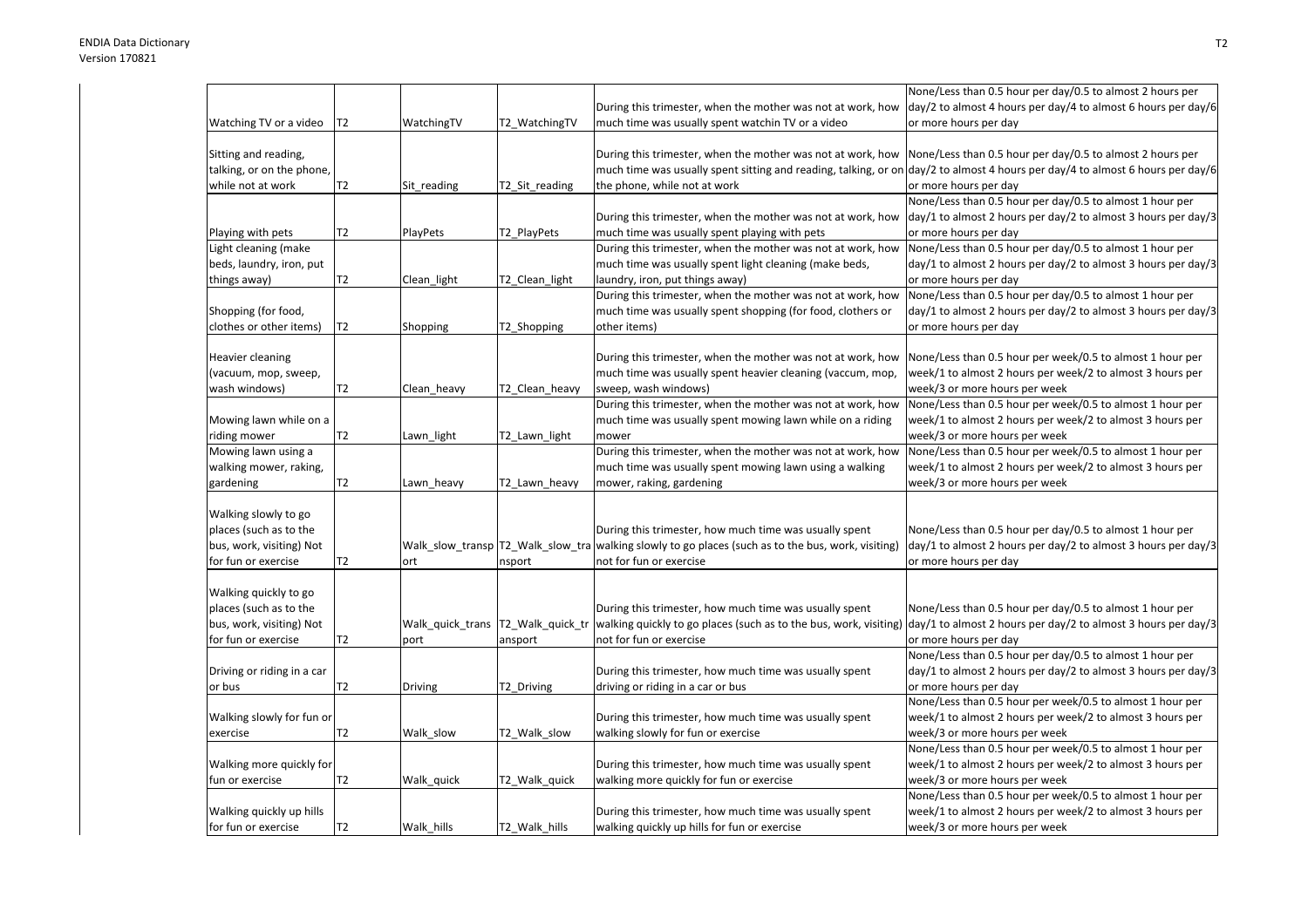|                         |                |                      |                                    |                                                                                   | None/Less than 0.5 hour per week/0.5 to almost 1 hour per                                                              |
|-------------------------|----------------|----------------------|------------------------------------|-----------------------------------------------------------------------------------|------------------------------------------------------------------------------------------------------------------------|
|                         |                |                      |                                    | During this trimester, how much time was usually spent                            | week/1 to almost 2 hours per week/2 to almost 3 hours per                                                              |
| Jogging                 | T <sub>2</sub> | Jog                  | T2_Jog                             | jogging                                                                           | week/3 or more hours per week                                                                                          |
|                         |                |                      |                                    |                                                                                   | None/Less than 0.5 hour per week/0.5 to almost 1 hour per                                                              |
|                         |                |                      |                                    | During this trimester, how much time was usually spent at                         | week/1 to almost 2 hours per week/2 to almost 3 hours per                                                              |
| Prenatal exercise class | T <sub>2</sub> | PrenatalClass        | T2 PrenatalClass                   | prenatal exercise classes                                                         | week/3 or more hours per week                                                                                          |
|                         |                |                      |                                    |                                                                                   | None/Less than 0.5 hour per week/0.5 to almost 1 hour per                                                              |
|                         |                |                      |                                    | During this trimester, how much time was usually spent                            | week/1 to almost 2 hours per week/2 to almost 3 hours per                                                              |
| Swimming                | T <sub>2</sub> | Swimming             | T2_Swimming                        | swimming                                                                          | week/3 or more hours per week                                                                                          |
|                         |                |                      |                                    |                                                                                   | None/Less than 0.5 hour per week/0.5 to almost 1 hour per                                                              |
|                         |                |                      |                                    | During this trimester, how much time was usually spent                            | week/1 to almost 2 hours per week/2 to almost 3 hours per                                                              |
| Dancing                 | T2             | Dancing              | T2 Dancing                         | dancing                                                                           | week/3 or more hours per week                                                                                          |
|                         |                |                      |                                    |                                                                                   | zumba/Boot camp/Circuit training, moderate effort/Circuit                                                              |
|                         |                |                      |                                    |                                                                                   | training, including kettlebells, some aerobic movement with                                                            |
|                         |                |                      |                                    |                                                                                   | minimal rest, general, vigorous intensity/Curves exercise                                                              |
|                         |                |                      |                                    |                                                                                   | routines/Resistance (weight) training, multiple exercise, 8-15                                                         |
|                         |                |                      |                                    |                                                                                   | reps at varied resistance/Health cub exercise classes/Home                                                             |
|                         |                |                      |                                    |                                                                                   | exercise/Rope skipping/Stretching/Pilates/Yoga, Hatha/Yoga,                                                            |
|                         |                |                      |                                    |                                                                                   | Power/Yoga, Nadisodhana/Yoga, Surya                                                                                    |
|                         |                |                      |                                    |                                                                                   | Namaskar/Bicycling/Activity promoting video game (Wii fit),                                                            |
|                         |                |                      |                                    |                                                                                   | light effort/Activity promoting video game (Wii fit), moderate                                                         |
|                         |                |                      |                                    |                                                                                   | effort/Video exercise workout, TV conditioning program, light                                                          |
|                         |                |                      |                                    |                                                                                   | effort/Video exercise workout, TV conditioning program,                                                                |
|                         |                |                      |                                    |                                                                                   | moderate effort/Video exercise workout, TV conditioning                                                                |
|                         |                |                      |                                    |                                                                                   | program, vigorous effort/Spin bike/Elliptical trainer/Stair-                                                           |
|                         |                |                      |                                    |                                                                                   | treadmill/Rowing machine/Ski machine/Canoeing,                                                                         |
|                         |                |                      |                                    |                                                                                   | rowing/Diving, springboard or platform/Kayaking/Paddle                                                                 |
|                         |                |                      |                                    |                                                                                   | boat/Water aerobics, calisthenics, exercise/Sailing, boat and                                                          |
|                         |                |                      |                                    |                                                                                   | board sailing, windsurfing/Water skiing, wakeboarding/Jet                                                              |
|                         |                |                      |                                    |                                                                                   | skiing/Snorkelling/Surfing, body or board/Paddle                                                                       |
|                         |                |                      |                                    |                                                                                   | boarding/Water polo/Water volleyball/Water jogging/Water                                                               |
|                         |                |                      |                                    |                                                                                   | walking, light effort, slow pace/Water walking, moderate                                                               |
|                         |                |                      |                                    |                                                                                   | effort, moderate pace/Water walking, vigorous effort, brisk                                                            |
|                         |                |                      |                                    |                                                                                   | pace/Fishing/Archery/Badminton/Basketball/Billiards/Bowling                                                            |
|                         |                |                      |                                    |                                                                                   | indoor bowling alley/Children's games/Coaching                                                                         |
|                         |                |                      |                                    |                                                                                   | sports/Cricket/Croquet/Darts, wall or lawn/Football,                                                                   |
|                         |                |                      |                                    |                                                                                   | competitive/Football or baseball, playing catch/Frisbee                                                                |
|                         |                |                      |                                    |                                                                                   | playing/Golf, general/Golf, miniature, driving                                                                         |
|                         |                |                      |                                    | T2 Custom1 speci During this trimester, were any other activities done for fun or | range/Gymnastics/Hacky sack/Hockey/Horseback                                                                           |
| Custom 1 specific       | T2             | Custom1 specific fic |                                    | exercise                                                                          | riding/Horse stranning saddling cleaning grooming<br>None/Less than 0.5 hour per week/0.5 to almost 1 hour per         |
|                         |                |                      |                                    |                                                                                   |                                                                                                                        |
|                         |                |                      |                                    |                                                                                   | During this trimester, how much time was usually spent doing week/1 to almost 2 hours per week/2 to almost 3 hours per |
| Custom 1                | T <sub>2</sub> | Custom1 time         | T2 Custom1 time custom activitiv 1 |                                                                                   | week/3 or more hours per week                                                                                          |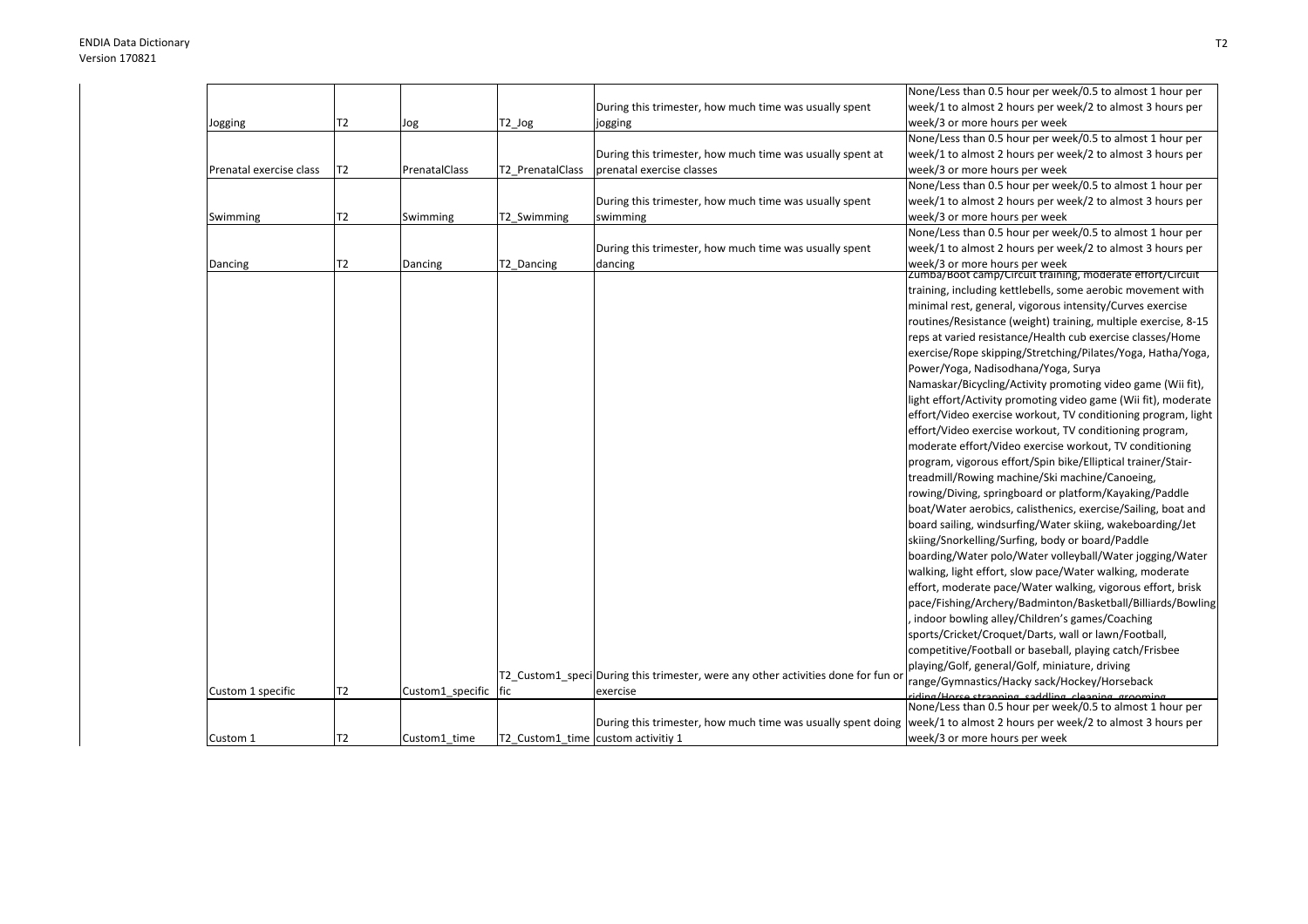PPAQ

|   |                                  |                |                  |                                    |                                                                                                                              | Zumba/Boot camp/Circuit training, moderate effort/Circuit                                         |
|---|----------------------------------|----------------|------------------|------------------------------------|------------------------------------------------------------------------------------------------------------------------------|---------------------------------------------------------------------------------------------------|
|   |                                  |                |                  |                                    |                                                                                                                              | training, including kettlebells, some aerobic movement with                                       |
|   |                                  |                |                  |                                    |                                                                                                                              | minimal rest, general, vigorous intensity/Curves exercise                                         |
|   |                                  |                |                  |                                    |                                                                                                                              | routines/Resistance (weight) training, multiple exercise, 8-15                                    |
|   |                                  |                |                  |                                    |                                                                                                                              | reps at varied resistance/Health cub exercise classes/Home                                        |
|   |                                  |                |                  |                                    |                                                                                                                              | exercise/Rope skipping/Stretching/Pilates/Yoga, Hatha/Yoga,                                       |
|   |                                  |                |                  |                                    |                                                                                                                              | Power/Yoga, Nadisodhana/Yoga, Surya                                                               |
|   |                                  |                |                  |                                    |                                                                                                                              | Namaskar/Bicycling/Activity promoting video game (Wii fit),                                       |
|   |                                  |                |                  |                                    |                                                                                                                              | light effort/Activity promoting video game (Wii fit), moderate                                    |
|   |                                  |                |                  |                                    |                                                                                                                              | effort/Video exercise workout, TV conditioning program, light                                     |
|   |                                  |                |                  |                                    |                                                                                                                              | effort/Video exercise workout, TV conditioning program,                                           |
|   |                                  |                |                  |                                    |                                                                                                                              | moderate effort/Video exercise workout, TV conditioning                                           |
|   |                                  |                |                  |                                    |                                                                                                                              | program, vigorous effort/Spin bike/Elliptical trainer/Stair-                                      |
|   |                                  |                |                  |                                    |                                                                                                                              | treadmill/Rowing machine/Ski machine/Canoeing,                                                    |
|   |                                  |                |                  |                                    |                                                                                                                              | rowing/Diving, springboard or platform/Kayaking/Paddle                                            |
|   |                                  |                |                  |                                    |                                                                                                                              |                                                                                                   |
|   |                                  |                |                  |                                    |                                                                                                                              | boat/Water aerobics, calisthenics, exercise/Sailing, boat and                                     |
|   |                                  |                |                  |                                    |                                                                                                                              | board sailing, windsurfing/Water skiing, wakeboarding/Jet                                         |
|   |                                  |                |                  |                                    |                                                                                                                              | skiing/Snorkelling/Surfing, body or board/Paddle                                                  |
|   |                                  |                |                  |                                    |                                                                                                                              | boarding/Water polo/Water volleyball/Water jogging/Water                                          |
|   |                                  |                |                  |                                    |                                                                                                                              | walking, light effort, slow pace/Water walking, moderate                                          |
|   |                                  |                |                  |                                    |                                                                                                                              | effort, moderate pace/Water walking, vigorous effort, brisk                                       |
|   |                                  |                |                  |                                    |                                                                                                                              | pace/Fishing/Archery/Badminton/Basketball/Billiards/Bowling                                       |
|   |                                  |                |                  |                                    |                                                                                                                              | indoor bowling alley/Children's games/Coaching                                                    |
|   |                                  |                |                  |                                    |                                                                                                                              | sports/Cricket/Croquet/Darts, wall or lawn/Football,                                              |
|   |                                  |                |                  |                                    |                                                                                                                              | competitive/Football or baseball, playing catch/Frisbee                                           |
|   |                                  |                |                  |                                    | T2_Custom2_speci During this trimester, were any other activities done for fun c                                             | playing/Golf, general/Golf, miniature, driving                                                    |
|   | Custom 2 specific                | T2             | Custom2 specific | fic                                | exercise                                                                                                                     | range/Gymnastics/Hacky sack/Hockey/Horseback<br>riding/Horse stranning saddling cleaning grooming |
|   |                                  |                |                  |                                    |                                                                                                                              | None/Less than 0.5 hour per week/0.5 to almost 1 hour per                                         |
|   |                                  |                |                  |                                    | During this trimester, how much time was usually spent doing week/1 to almost 2 hours per week/2 to almost 3 hours per       |                                                                                                   |
|   | Custom 2                         | T2             | Custom2_time     | T2_Custom2_time custom activitiy 1 |                                                                                                                              | week/3 or more hours per week                                                                     |
|   |                                  |                |                  |                                    |                                                                                                                              | None/Less than 0.5 hour per day/0.5 to almost 2 hours per                                         |
|   |                                  |                |                  |                                    | During this trimester, how much time was usually spent sitting day/2 to almost 4 hours per day/4 to almost 6 hours per day/6 |                                                                                                   |
|   | Sitting at work or in class T2   |                | Sitting_work     | T2 Sitting work                    | at work or in class                                                                                                          | or more hours per day                                                                             |
|   |                                  |                |                  |                                    |                                                                                                                              |                                                                                                   |
|   | Standing or slowly               |                |                  |                                    |                                                                                                                              |                                                                                                   |
|   | walking at work while            |                |                  |                                    | During this trimester, how much time was usually spent                                                                       | None/Less than 0.5 hour per day/0.5 to almost 2 hours per                                         |
|   | carrying things (heavier         |                |                  | T2_StandCarry_w                    | standing or slowly walking at work while carrying things                                                                     | day/2 to almost 4 hours per day/4 to almost 6 hours per day/6                                     |
|   | than a 1 gallon milk jug) $ T2 $ |                | StandCarry work  | ork                                | (heavier than a 1 gallon milk jug)                                                                                           | or more hours per day                                                                             |
|   | Standing or slowly               |                |                  |                                    |                                                                                                                              | None/Less than 0.5 hour per day/0.5 to almost 2 hours per                                         |
|   | walking at work while            |                |                  |                                    | During this trimester, how much time was usually spent                                                                       | day/2 to almost 4 hours per day/4 to almost 6 hours per day/6                                     |
|   | not carrying anything            | T <sub>2</sub> | Stand_work       | T2_Stand_work                      | standing or slowly walking at work while not carrying anything                                                               | or more hours per day                                                                             |
|   |                                  |                |                  |                                    | During this trimester, how much time was usually spent                                                                       | None/Less than 0.5 hour per day/0.5 to almost 2 hours per                                         |
|   | Walking quickly at work          |                |                  |                                    | T2_WalkCarry_wo  walking quickly at work while carrying things (heavier than a 1                                             | day/2 to almost 4 hours per day/4 to almost 6 hours per day/6                                     |
|   | while carrying things            | T <sub>2</sub> | WalkCarry_work   | rk                                 | gallon milk jug)                                                                                                             | or more hours per day                                                                             |
|   | Walking quickly at work          |                |                  |                                    |                                                                                                                              | None/Less than 0.5 hour per day/0.5 to almost 2 hours per                                         |
|   | while not carrying               |                |                  |                                    | During this trimester, how much time was usually spent                                                                       | day/2 to almost 4 hours per day/4 to almost 6 hours per day/6                                     |
| Q | anything                         | T <sub>2</sub> | Walk_work        | T2 Walk work                       | walking quickly at work while not carrying anything                                                                          | or more hours per day                                                                             |
|   |                                  |                |                  |                                    |                                                                                                                              |                                                                                                   |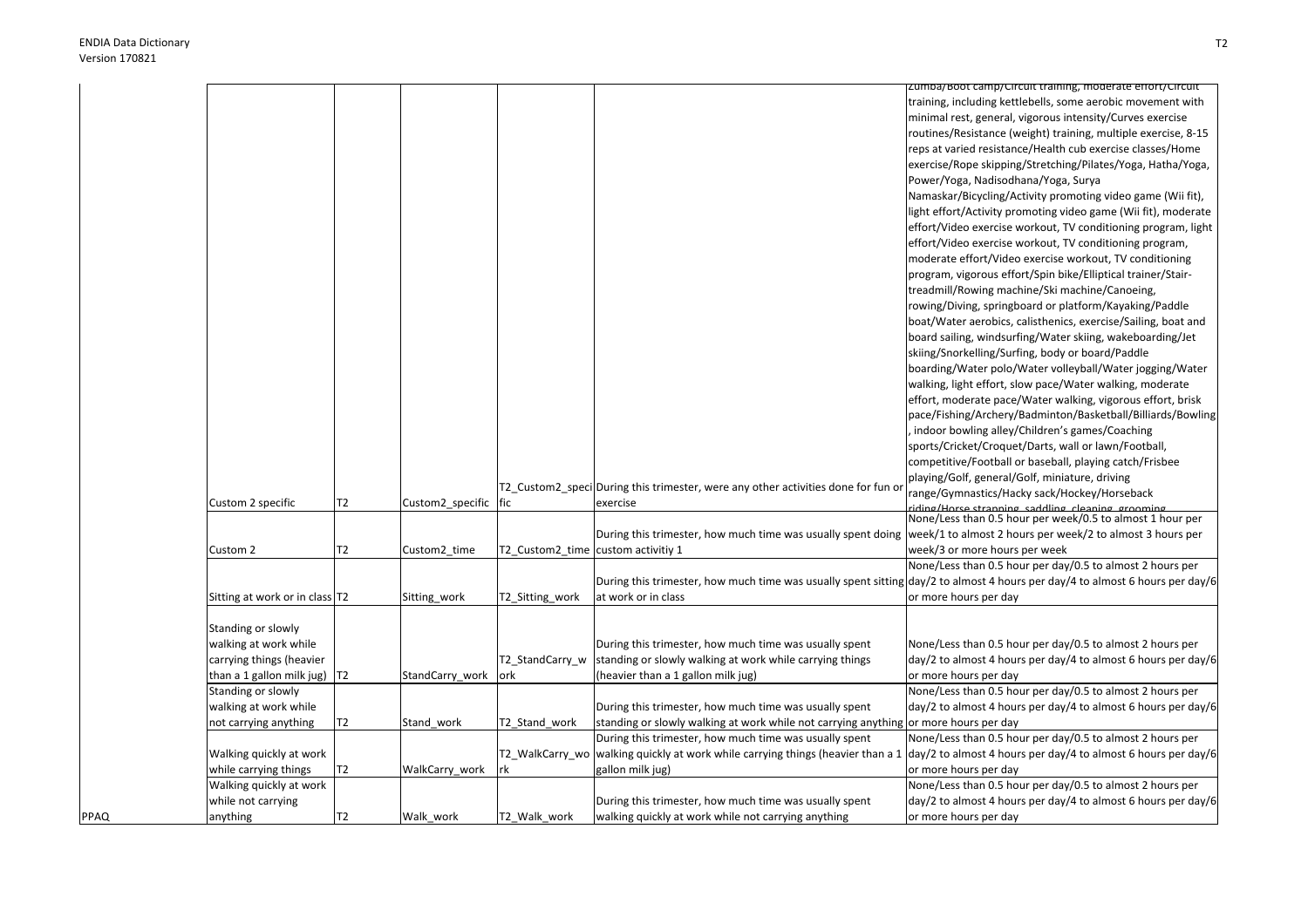| <b>Export heading</b> | Variable                             | <b>Visit</b>   | Code           | Visit Code       | <b>Description</b>                                                           | Format                                 |
|-----------------------|--------------------------------------|----------------|----------------|------------------|------------------------------------------------------------------------------|----------------------------------------|
| General               | ID                                   | T <sub>3</sub> | ID             | <b>T3 ID</b>     | Participant ID code                                                          | STATE-CITY-SITE-###                    |
|                       | Bloods not collected                 | T <sub>3</sub> | NoBlood        | T3 NoBlood       | No blood samples were collected during this visit                            | TRUE/FALSE                             |
|                       | Not Finish                           | T <sub>3</sub> | NotFin         | T3 NotFin        | Data entry has not been finished                                             | TRUE/FALSE                             |
|                       | Finalized                            | T <sub>3</sub> | Final          | T3 Final         | Data entry has been finalised by project management team                     | TRUE/FALSE                             |
| Visit date            | Visit date                           | T <sub>3</sub> | VisitDate      | T3 VisitDate     | Date of study visit                                                          | DD/MM/YYYY                             |
|                       | No data collected                    | T <sub>3</sub> | <b>NoVisit</b> | T3_NoVisit       | No data and samples were collected - visit not attended                      | TRUE/FALSE                             |
|                       | Comment                              | T <sub>3</sub> | NoVisit_c      | T3_NoVisit_c     | Comment on why visit did not occur                                           | free text box                          |
| Gestation             | <b>Gestation week</b>                | T <sub>3</sub> | Gestation      | T3 Gestation     | week of gestation                                                            | ##                                     |
| Fasting status        | Time since last<br>food/drink (hour) | T <sub>3</sub> | Fast_hr        | T3_Fast_hr       | Number of hours since last food or drink consumption<br>occurred             | ##                                     |
|                       | Time since last<br>food/drink (min)  | T3             | Fast_min       | T3_Fast_min      | Number of minutes since last food or drink consumption<br>occurred           | ##                                     |
|                       | Last intake                          | T3             | Fast_intake    | T3 Fast intake   | Type of meal for last intake                                                 | Breakfast, lunch, dinner, snack, other |
|                       | Time of last food/drink              | T <sub>3</sub> | Fast_time      | T3 Fast time     | Time of day when last food or drink consumption occurred                     | HH:MM am/pm                            |
|                       | Specify other                        | T <sub>3</sub> | Fast_other     | T3_Fast_other    | Description of last intake if other was selected from type of<br>meal        | free text box                          |
|                       | Not collected                        | T <sub>3</sub> | Fast_no        | T3_Fast_no       | Fasting status was not collected                                             | TRUE/FALSE                             |
| Weight                | Weight                               | EL             | Weight         | T3_Weight        | Weight of mother                                                             | ###                                    |
|                       | Not collected                        | T <sub>3</sub> | Weight_no      | T3 Weight no     | Weight was not measured                                                      | TRUE/FALSE                             |
| Nasal Swab            | Collected                            | T <sub>3</sub> | Nasal          | T3_Nasal         | Nasal swab was collected at visit (from sampling/clinic)                     | TRUE/FALSE                             |
|                       | comment                              | T <sub>3</sub> | Nasal_c        | T3_Nasal_c       | Comment on why nasal swab was not collected (from<br>sampling/clinic)        | free text box                          |
|                       | Collection date                      | T <sub>3</sub> | Swab date      | T3 Swab date     | Date of collection of all swabs                                              | DD/MM/YYYY                             |
|                       | Collection time                      | T <sub>3</sub> | Swab time      | T3 Swab time     | Time of collection of all swabs                                              | HH:MM am/pm                            |
|                       | Store date                           | T <sub>3</sub> | Swab_storedate |                  | T3_Swab_storedat Date of storage at -80°C of all swabs                       | DD/MM/YYYY                             |
|                       | Store time                           | T <sub>3</sub> | Swab_storetime |                  | T3_Swab_storetim Time of storage at -80°C of all swabs                       | HH:MM am/pm                            |
|                       | Sample not collected                 | T <sub>3</sub> | Swab_no        | T3_Swab_no       | All swabs were not collected at visit (from sample<br>preparation/lab)       | TRUE/FALSE                             |
|                       | Comment                              | T <sub>3</sub> | Swab_no_c      | T3_Swab_no_c     | Comment on why all swabs were not collected (from sample<br>preparation/lab) | free text box                          |
|                       | Number of aliquots<br>stored         | T <sub>3</sub> | Nasal_aliquot  | T3_Nasal_aliquot | Number of nasal swabs stored in -80°C freezer                                |                                        |
|                       | <b>Collection Box code</b>           | T <sub>3</sub> | Nasal boxcode  |                  | T3_Nasal_boxcode Code of box nasal swabs are stored in in -80°C freezer      | SAMPLE STATE ##                        |
| <b>Tongue Swab</b>    | Collected                            | T <sub>3</sub> | Tong           | T3_Tong          | Tongue swab was collected at visit (from sampling/clinic)                    | TRUE/FALSE                             |
|                       | comment                              | T <sub>3</sub> | Tong_c         | T3_Tong_c        | Comment on why tongue swab was not collected (from<br>sampling/clinic)       | free text box                          |
|                       | Collection date                      | T <sub>3</sub> | Swab date      | T3 Swab date     | Date of collection of all swabs                                              | DD/MM/YYYY                             |
|                       | Collection time                      | T <sub>3</sub> | Swab time      | T3 Swab time     | Time of collection of all swabs                                              | HH:MM am/pm                            |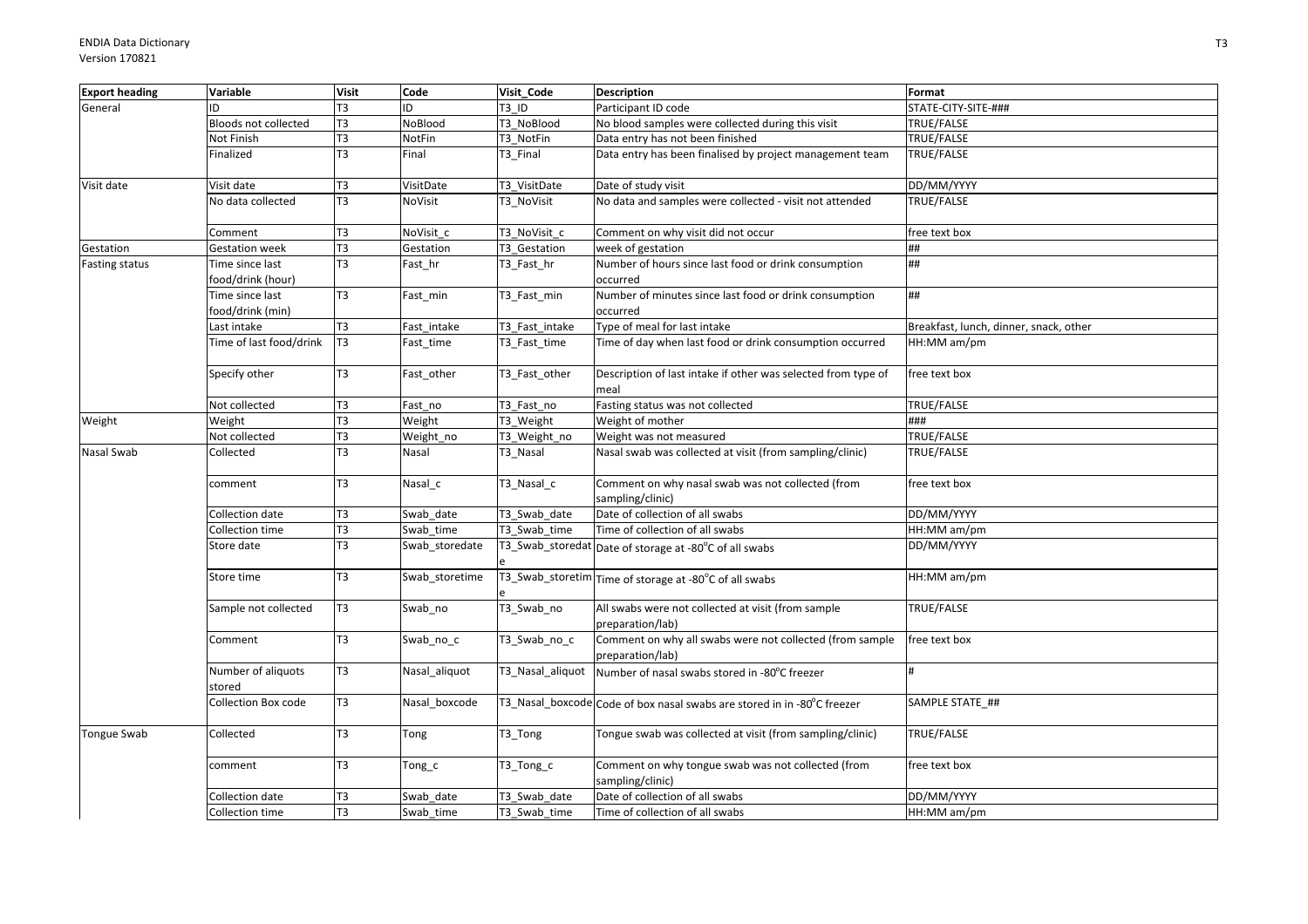|                    | Store date                   | T <sub>3</sub> | Swab_storedate |                 | T3_Swab_storedat Date of storage at -80°C of all swabs                       | DD/MM/YYYY      |
|--------------------|------------------------------|----------------|----------------|-----------------|------------------------------------------------------------------------------|-----------------|
|                    | Store time                   | T <sub>3</sub> | Swab_storetime |                 | T3_Swab_storetim Time of storage at -80°C of all swabs                       | HH:MM am/pm     |
|                    | Sample not collected         | T <sub>3</sub> | Swab_no        | T3_Swab_no      | All swabs were not collected at visit (from sample<br>preparation/lab)       | TRUE/FALSE      |
|                    | Comment                      | T <sub>3</sub> | Swab_no_c      | T3_Swab_no_c    | Comment on why all swabs were not collected (from sample<br>preparation/lab) | free text box   |
|                    | Number of aliquots<br>stored | T3             | Tong_aliquot   | T3_Tong_aliquot | Number of tongue swabs stored in -80°C freezer                               | #               |
|                    | Collection Box code          | T3             | Tong boxcode   |                 | T3_Tong_boxcode Code of box tongue swabs are stored in in -80°C freezer      | SAMPLE STATE ## |
| <b>Buccal Swab</b> | Collected                    | T3             | <b>Bucc</b>    | T3 Bucc         | Buccal swab was collected at visit (from sampling/clinic)                    | TRUE/FALSE      |
|                    | comment                      | T <sub>3</sub> | Bucc_c         | T3_Bucc_c       | Comment on why buccal swab was not collected (from<br>sampling/clinic)       | free text box   |
|                    | Collection date              | T3             | Swab date      | T3 Swab date    | Date of collection of all swabs                                              | DD/MM/YYYY      |
|                    | Collection time              | T <sub>3</sub> | Swab time      | T3 Swab time    | Time of collection of all swabs                                              | HH:MM am/pm     |
|                    | Store date                   | T <sub>3</sub> | Swab_storedate |                 | T3_Swab_storedat Date of storage at -80°C of all swabs                       | DD/MM/YYYY      |
|                    | Store time                   | T <sub>3</sub> | Swab_storetime |                 | T3_Swab_storetim Time of storage at -80°C of all swabs                       | HH:MM am/pm     |
|                    | Sample not collected         | T <sub>3</sub> | Swab_no        | T3_Swab_no      | All swabs were not collected at visit (from sample<br>preparation/lab)       | TRUE/FALSE      |
|                    | Comment                      | T <sub>3</sub> | Swab_no_c      | T3_Swab_no_c    | Comment on why all swabs were not collected (from sample<br>preparation/lab) | free text box   |
|                    | Number of aliquots<br>stored | T3             | Bucc_aliquot   | T3_Bucc_aliquot | Number of buccal swabs stored in -80°C freezer                               |                 |
|                    | <b>Collection Box code</b>   | T <sub>3</sub> | Bucc boxcode   | T3_Bucc_boxcode | Code of box buccal swabs are stored in in -80°C freezer                      | SAMPLE STATE ## |
| Throat swab        | Collected                    | T <sub>3</sub> | Thro           | T3 Thro         | Throat swab was collected at visit (from sampling/clinic)                    | TRUE/FALSE      |
|                    | comment                      | T <sub>3</sub> | Thro_c         | T3_Thro_c       | Comment on why throat swab was not collected (from<br>sampling/clinic)       | free text box   |
|                    | Collection date              | T <sub>3</sub> | Swab date      | T3_Swab_date    | Date of collection of all swabs                                              | DD/MM/YYYY      |
|                    | Collection time              | T3             | Swab time      | T3 Swab time    | Time of collection of all swabs                                              | HH:MM am/pm     |
|                    | Store date                   | T <sub>3</sub> | Swab_storedate |                 | T3_Swab_storedat Date of storage at -80°C of all swabs                       | DD/MM/YYYY      |
|                    | Store time                   | T3             | Swab storetime |                 | T3_Swab_storetim Time of storage at -80°C of all swabs                       | HH:MM am/pm     |
|                    | Sample not collected         | T3             | Swab_no        | T3_Swab_no      | All swabs were not collected at visit (from sample<br>preparation/lab)       | TRUE/FALSE      |
|                    | Comment                      | T <sub>3</sub> | Swab_no_c      | T3_Swab_no_c    | Comment on why all swabs were not collected (from sample<br>preparation/lab) | free text box   |
|                    | Number of aliquots<br>stored | T <sub>3</sub> | Thro_aliquot   | T3_Thro_aliquot | Number of throat swabs stored in -80°C freezer                               | #               |
|                    | Collection Box code          | T3             | Thro_boxcode   |                 | T3_Thro_boxcode Code of box throat swabs are stored in in -80°C freezer      | SAMPLE STATE ## |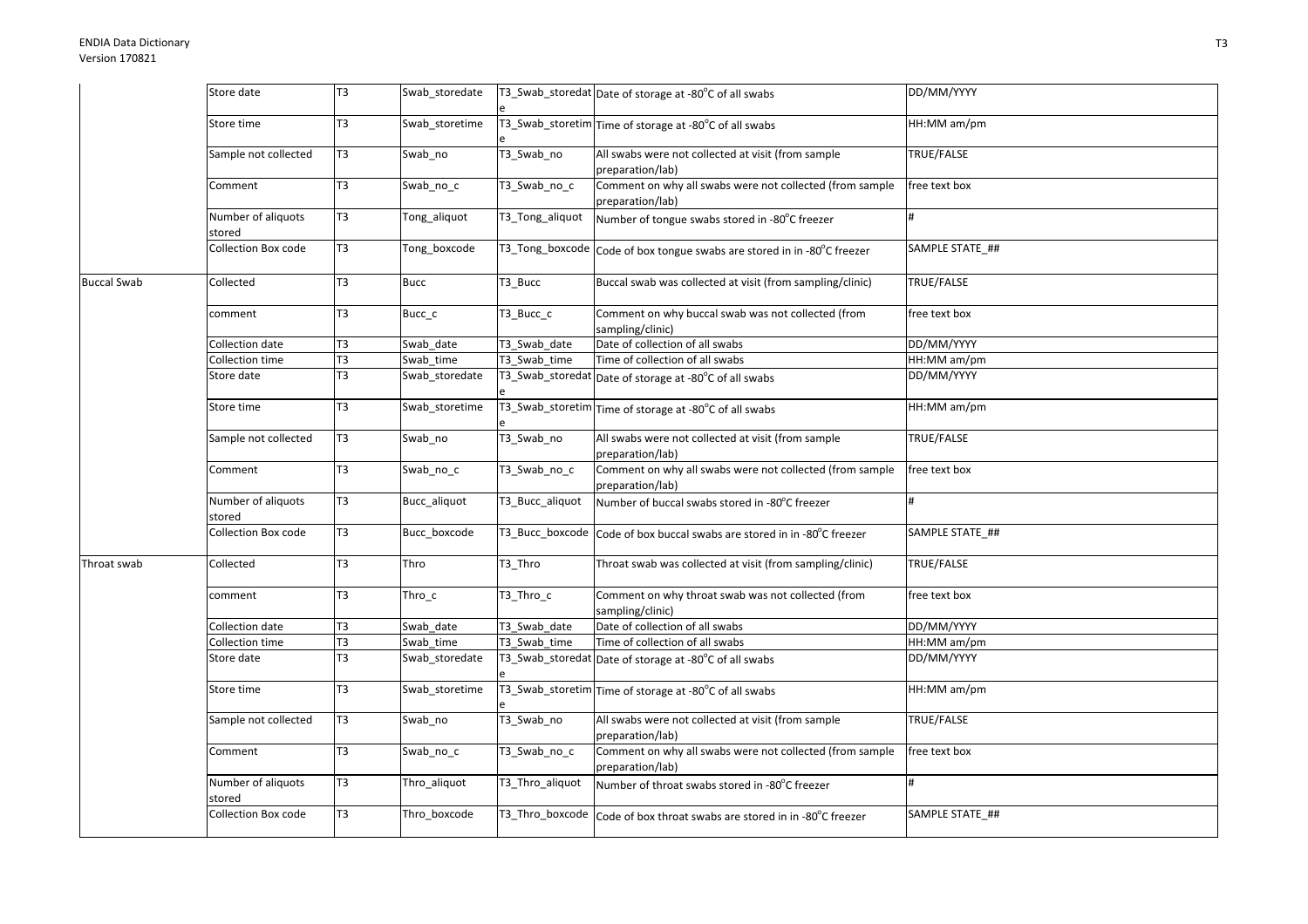| Skin swab     | Collected                               | T3             | Skin_mat         | T3_Skin_mat           | Skin swab was collected at visit (from sampling/clinic)                           | TRUE/FALSE      |
|---------------|-----------------------------------------|----------------|------------------|-----------------------|-----------------------------------------------------------------------------------|-----------------|
|               | comment                                 | T <sub>3</sub> | Skin mat c       | T3 Skin mat c         | Comment on why skin swab was not collected (from                                  | free text box   |
|               |                                         |                |                  |                       | sampling/clinic)                                                                  |                 |
|               | Collection date                         | T3             | Swab date        | T3 Swab date          | Date of collection of all swabs                                                   | DD/MM/YYYY      |
|               | Collection time                         | T3             | Swab time        | T3_Swab_time          | Time of collection of all swabs                                                   | HH:MM am/pm     |
|               | Store date                              | T <sub>3</sub> | Swab storedate   |                       | T3_Swab_storedat Date of storage at -80°C of all swabs                            | DD/MM/YYYY      |
|               | Store time                              | T <sub>3</sub> | Swab_storetime   |                       | T3_Swab_storetim Time of storage at -80°C of all swabs                            | HH:MM am/pm     |
|               | Sample not collected                    | T <sub>3</sub> | Swab_no          | T3_Swab_no            | All swabs were not collected at visit (from sample<br>preparation/lab)            | TRUE/FALSE      |
|               | Comment                                 | T <sub>3</sub> | Swab_no_c        | T3_Swab_no_c          | Comment on why all swabs were not collected (from sample<br>preparation/lab)      | free text box   |
|               | Number of aliquots<br>stored            | T <sub>3</sub> | Skin mat aliquot | uot                   | T3_Skin_mat_aliq   Number of skin swabs stored in -80°C freezer                   | #               |
|               | <b>Collection Box code</b>              | T <sub>3</sub> | Skin mat boxcod  | code                  | T3_Skin_mat_box   Code of box skin swabs are stored in in -80°C freezer           | SAMPLE STATE ## |
| Vaginal swab  | Collected                               | T <sub>3</sub> | Vagina           | T3_Vagina             | Vaginal swab was collected around the time of the visit (from<br>sampling/clinic) | TRUE/FALSE      |
|               | comment                                 | T3             | Vagina_c         | T3_Vagina_c           | Comment on why vaginal swab was not collected (from<br>sampling/clinic)           | free text box   |
|               | Collection date                         | T <sub>3</sub> | Vagina_date      | T3 Vagina date        | Date of collection of the vaginal swab                                            | DD/MM/YYYY      |
|               | Collection time                         | T3             | Vagina_time      | T3_Vagina_time        | Time of collection of the vaginal swab                                            | HH:MM am/pm     |
|               | Store date                              | T <sub>3</sub> | Swab storedate   |                       | T3_Swab_storedat Date of storage at -80°C of all swabs                            | DD/MM/YYYY      |
|               | Store time                              | T <sub>3</sub> | Swab storetime   |                       | T3_Swab_storetim Time of storage at -80°C of all swabs                            | HH:MM am/pm     |
|               | Sample not collected                    | T3             | Swab_no          | T3_Swab_no            | All swabs were not collected at visit (from sample<br>preparation/lab)            | TRUE/FALSE      |
|               | Comment                                 | T3             | Swab_no_c        | T3_Swab_no_c          | Comment on why all swabs were not collected (from sample<br>preparation/lab)      | free text box   |
|               | Number of aliquots<br>stored            | T3             | Vagina_aliquot   |                       | T3_Vagina_aliquot Number of vaginal swabs stored in -80°C freezer                 |                 |
|               | Collection Box code                     | T <sub>3</sub> | Vagina boxcode   | T3_Vagina_boxco<br>de | Code of box vaginal swabs are stored in in -80°C freezer                          | SAMPLE STATE ## |
| Swab prep SOP | Prepared as per SOPs 9, T3<br>12 and 13 |                | Swab_SOP         | T3_Swab_SOP           | Swabs prepared according to SOP                                                   | TRUE/FALSE      |
|               | Comment                                 | T3             | Swab SOP c       | T3 Swab SOP c         | Comment on why SOP was not followed                                               | free text box   |
| Blood tube A  | Tube A collected                        | T <sub>3</sub> | Serum            | T3 Serum              | Blood tube A (serum) was collected at visit (from<br>sampling/clinic)             | TRUE/FALSE      |
|               | <b>Bloods comment</b>                   | T <sub>3</sub> | Serum c          | T3_Serum_c            | Comment on why a blood sample was not collected (from<br>sampling/clinic)         | free text box   |
|               | Date of collection                      | T <sub>3</sub> | Serum date       | T3 Serum date         | Date of collection of Blood tube A and B (serum)                                  | DD/MM/YYYY      |
|               | Time of collection                      | T3             | Serum time       | T3 Serum time         | Time of collection of Blood tube A and B (serum)                                  | HH:MM am/pm     |
|               | Prepared as per SOP 10   T3             |                | Serum_SOP        | T3_Serum_SOP          | Blood tube A (serum) was prepared according to SOP                                | TRUE/FALSE      |
|               | SOP comment                             | T <sub>3</sub> | Serum_SOP_c      |                       | T3_Serum_SOP_c Comment on why SOP was not followed                                | free text box   |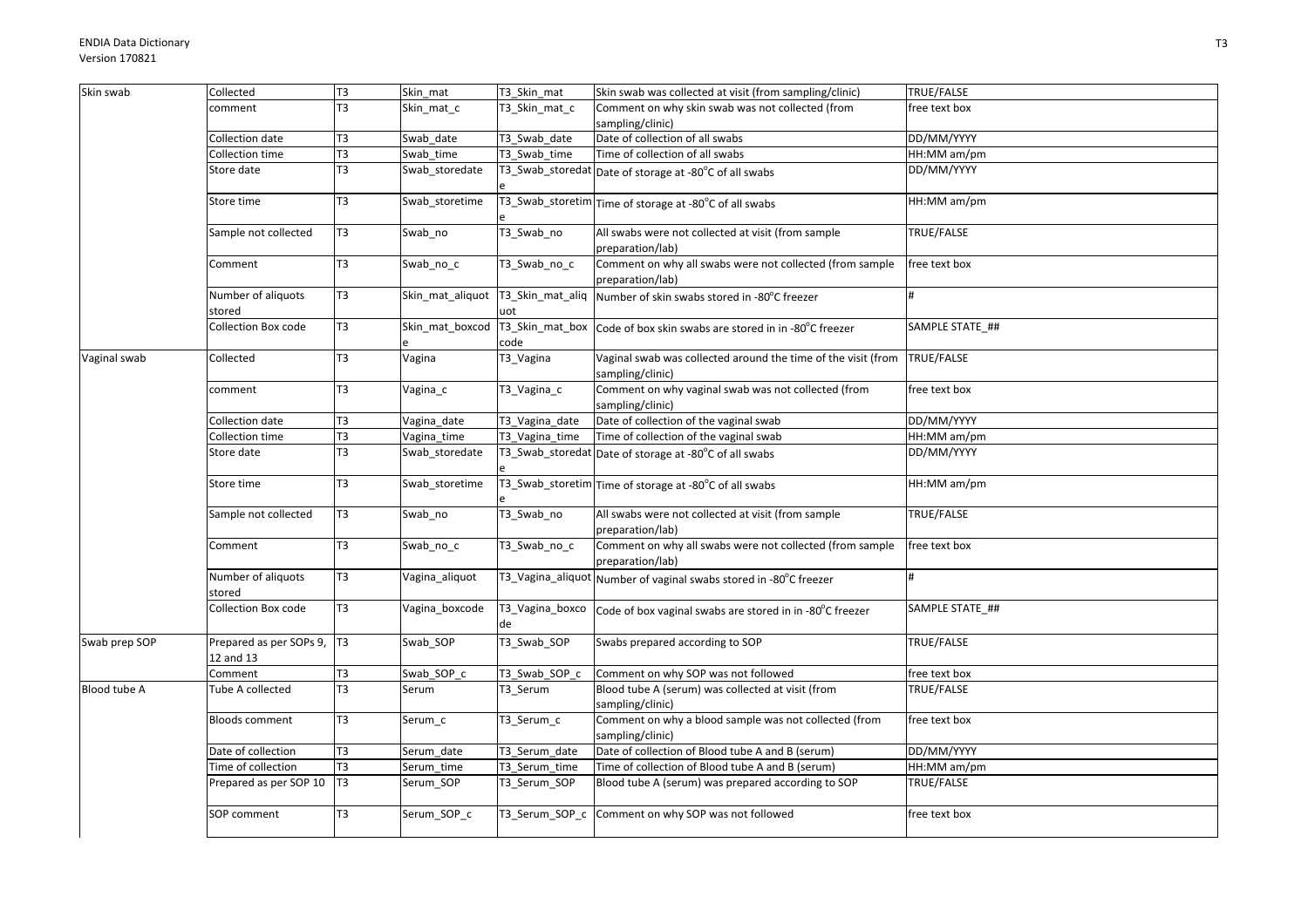|              | Date of storage                                   | T <sub>3</sub> |                                            | ate                                          | Serum_storedate   T3_Serum_stored   Date of storage at -80°C of Blood Tube A (serum)                                          | DD/MM/YYYY      |
|--------------|---------------------------------------------------|----------------|--------------------------------------------|----------------------------------------------|-------------------------------------------------------------------------------------------------------------------------------|-----------------|
|              | Time of storage                                   | T <sub>3</sub> | Serum storetime                            | me                                           | T3_Serum_storeti Time of storage at -80°C of Blood Tube A (serum)                                                             | HH:MM am/pm     |
|              | Sample not collected                              | T <sub>3</sub> | Serum_no                                   | T3_Serum_no                                  | Blood tube A was not collected at visit (from sample<br>preparation/lab)                                                      | TRUE/FALSE      |
|              | Comment                                           | T <sub>3</sub> | Blood_no_c                                 | T3_Blood_no_c                                | Comment on why a blood sample was not collected (from<br>sample preparation/lab)                                              | free text box   |
|              | Number of aliquots<br>stored - melbAbs            | T <sub>3</sub> | iquot                                      | bs_aliquot                                   | Serum_melbAbs_a T3_Serum_melbA  Number of SERUM_melbAbs aliquots stored in -80°C freezer                                      |                 |
|              | Collection Box code -<br>melbAbs                  | T <sub>3</sub> | Serum melbAbs<br>boxcode                   | T3_Serum_melbA<br>bs boxcode                 | Code of box SERUM_melbAbs aliquots are stored in in -80°C<br>freezer                                                          | SAMPLE STATE ## |
|              | Number of aliquots<br>stored - AdelAbs            | T <sub>3</sub> | iquot                                      | s aliquot                                    | Serum_adelAbs_al T3_Serum_adelAb Number of SERUM_AdelAbs aliquots stored in -80°C freezer                                     |                 |
|              | Collection Box code -<br>AdelAbs                  | T <sub>3</sub> | oxcode                                     | s boxcode                                    | Serum_adelAbs_b   T3_Serum_adelAb   Code of box SERUM_AdelAbs aliquots are stored in in -80°C<br>freezer                      | SAMPLE STATE ## |
|              | Number of aliquots<br>stored - Resist             | T <sub>3</sub> | Serum_resist_aliq  T3_Serum_resist_<br>uot | aliquot                                      | Number of SERUM_resist aliquots stored in -80°C freezer                                                                       |                 |
|              | Collection Box code -<br>Resist                   | T <sub>3</sub> | Serum_resist_box  T3_Serum_resist_<br>code | boxcode                                      | Code of box SERUM_resist aliquots are stored in in -80°C<br>freezer                                                           | SAMPLE STATE ## |
|              | Number of aliquots<br>stored - Meta               | T <sub>3</sub> | Serum_meta_aliq  T3_Serum_meta_<br>uot     | aliquot                                      | Number of SERUM_meta aliquots stored in -80°C freezer                                                                         |                 |
|              | Collection Box code -<br>Meta                     | T <sub>3</sub> | Serum_meta_boxc T3_Serum_meta_<br>ode      | boxcode                                      | Code of box SERUM meta aliquots are stored in in -80°C<br>freezer                                                             | SAMPLE STATE ## |
|              | Number of aliquots<br>stored - Extra              | T <sub>3</sub> | Serum_extra_aliq T3_Serum_extra_<br>uot    | aliquot                                      | Number of SERUM_extra aliquots stored in -80°C freezer                                                                        |                 |
|              | Collection Box code -<br>Extra                    | T <sub>3</sub> | Serum_extra_boxc T3_Serum_extra_<br>ode    | boxcode                                      | Code of box SERUM_extra aliquots are stored in in -80°C<br>freezer                                                            | SAMPLE STATE ## |
| Blood tube B | Tube B collected                                  | T <sub>3</sub> | PathSerum                                  | T3_PathSerum                                 | Blood tube B was collected at visit (from sampling/clinic)                                                                    | TRUE/FALSE      |
|              | Sent to local pathology                           | T <sub>3</sub> | PathSerum path                             |                                              | T3_PathSerum_pa Blood tube B was sent directly to local pathology for coeliac<br>screen and Vitamin D analysis                | TRUE/FALSE      |
|              | Sample not collected                              | T <sub>3</sub> | PathSerum no                               |                                              | T3_PathSerum_no Blood tube B was not collected (from sample preparation/lab) TRUE/FALSE                                       |                 |
|              | Comment                                           | T <sub>3</sub> | PathSerum no c                             |                                              | T3_PathSerum_no Comment on why a blood tube B was not collected (from<br>sample preparation/lab)                              | free text box   |
|              | Storage prior to sending T3<br>to local pathology |                | PathSerum_stored T3_PathSerum_st           | ored                                         | Blood tube B was stored prior to being sent to local pathology TRUE/FALSE<br>for coeliac screen and vitamin D                 |                 |
|              | Storage conditions                                | T <sub>3</sub> | ond                                        | orecond                                      | PathSerum_storec T3_PathSerum_st Storage condition of blood tube B if it was stored prior to<br>being sent to local pathology | free text box   |
|              | Duration of storage prior T3<br>to analysis       |                | ne                                         | PathSerum_storeti T3_PathSerum_st<br>oretime | Duration of storage of blood tube B prior to being sent to local free text box<br>pathology                                   |                 |
| Blood tube D | Tube D (9 mL) collected   T3<br>(1)               |                | Plasma_1                                   | T3 Plasma 1                                  | First Blood tube D (plasma) was collected at visit (from<br>sampling/clinic)                                                  | TRUE/FALSE      |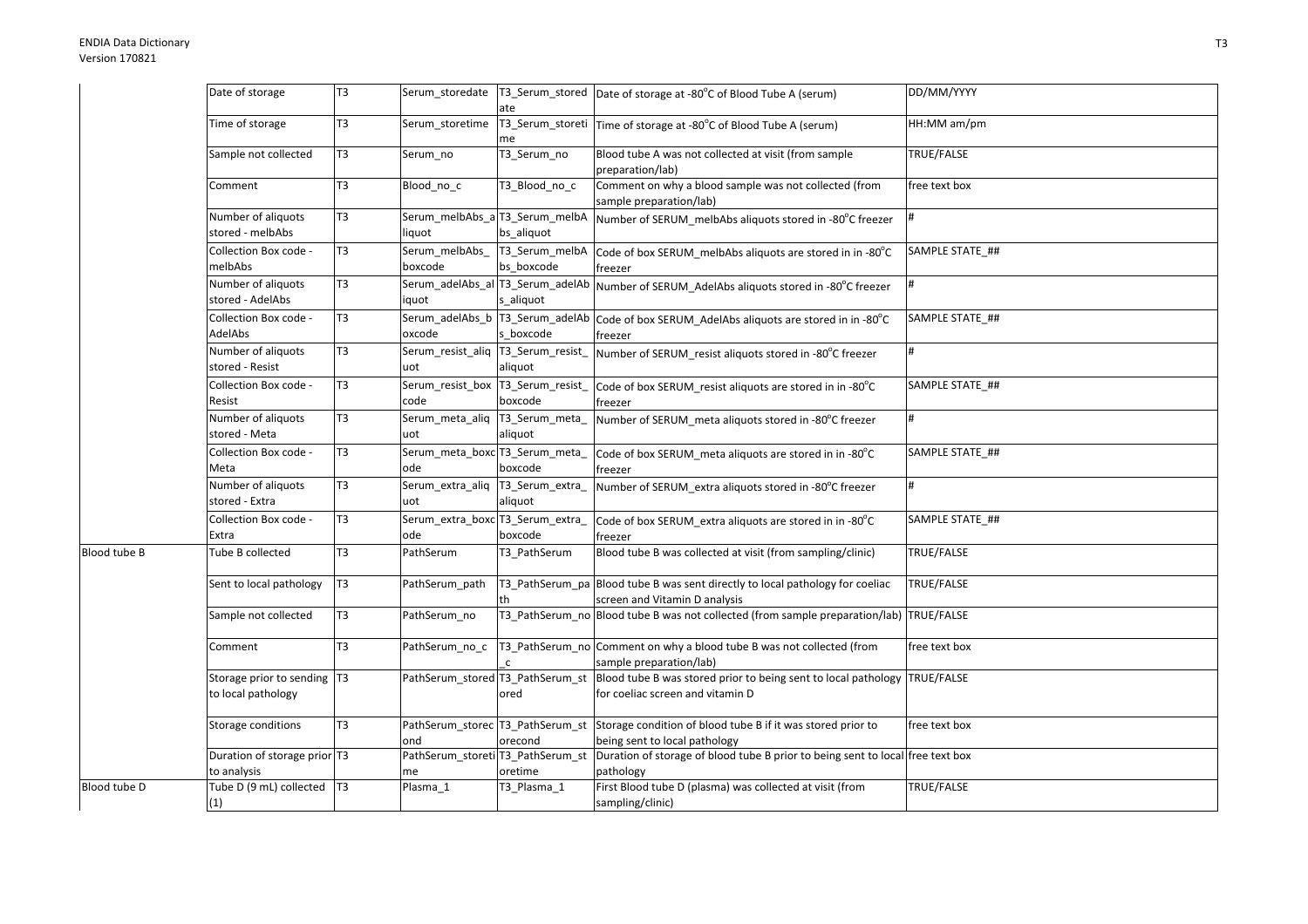PBMCs

| Tube D (9 mL) collected   T3                       |                | Plasma_2                                  | T3_Plasma_2      | Second Blood tube D (plasma) was collected at visit (from                                                 | $1 = Yes, 0 = No, 3 = NA$ |
|----------------------------------------------------|----------------|-------------------------------------------|------------------|-----------------------------------------------------------------------------------------------------------|---------------------------|
| (2)                                                |                |                                           |                  | sampling/clinic)                                                                                          |                           |
| Tube D (9 mL) collected   T3<br>(3)                |                | Plasma 3                                  | T3_Plasma_3      | Third Blood tube D (plasma) was collected at visit (from<br>sampling/clinic)                              | 1=Yes, 0=No, 3=NA         |
| Prepared as per SOP 10                             | T <sub>3</sub> | Plasma SOP                                | T3 Plasma SOP    | Blood tube D (plasma) was prepared according to SOP                                                       | TRUE/FALSE                |
| SOP comment                                        | T <sub>3</sub> | Plasma_SOP_c                              |                  | T3_Plasma_SOP_c Comment on why SOP was not followed                                                       | free text box             |
| Collection date                                    | T3             | Plasma date                               | T3 Plasma date   | Date of collection of Blood tube D(s) (plasma)                                                            | DD/MM/YYYY                |
| Collection time                                    | T <sub>3</sub> | Plasma_time                               | T3_Plasma_time   | Time of collection of Blood tube D(s) (plasma)                                                            | HH:MM am/pm               |
| Date of storage                                    | T <sub>3</sub> |                                           | ate              | Plasma_storedate   T3_Plasma_stored   Date of storage at -80°C of Blood Tube D(s) (plasma)                | DD/MM/YYYY                |
| Time of storage                                    | T <sub>3</sub> |                                           | me               | Plasma_storetime T3_Plasma_storeti Time of storage at -80°C of Blood Tube D(s) (plasma)                   | HH:MM am/pm               |
| Sample not collected                               | T <sub>3</sub> | Plasma_no                                 | T3_Plasma_no     | Blood tube D was not collected at visit (from sample<br>preparation/lab)                                  | TRUE/FALSE                |
| Comment                                            | T <sub>3</sub> | Plasma_no_c                               | T3_Plasma_no_c   | Comment on why a blood sample was not collected (from<br>sample preparation/lab)                          | free text box             |
| Number of aliquots<br>stored - Buffy               | T <sub>3</sub> | Buffy_aliquot                             | T3_Buffy_aliquot | Number of Buffy aliquots stored in -80°C freezer                                                          |                           |
| Collection Box code -<br><b>Buffy</b>              | T <sub>3</sub> | Buffy boxcode                             |                  | T3_Buffy_boxcode Code of box Buffy aliquots are stored in in -80°C freezer                                | SAMPLE STATE ##           |
| Number of aliquots<br>stored - RBC                 | T <sub>3</sub> | RBC_aliquot                               | T3_RBC_aliquot   | Number of red blood cell aliquots stored in -80°C freezer                                                 | #                         |
| Collection Box code -<br><b>RBC</b>                | T <sub>3</sub> | RBC boxcode                               | T3_RBC_boxcode   | Code of box red blood cell aliquots are stored in in -80°C<br>freezer                                     | SAMPLE STATE ##           |
| Number of aliquots<br>stored - Plasma vir          | T <sub>3</sub> |                                           | quot             | Plasma_vir_aliquo T3_Plasma_vir_ali Number of PLASMA_vir aliquots stored in -80°C freezer                 |                           |
| Collection Box code -<br>Plasma vir                | T <sub>3</sub> | de                                        | xcode            | Plasma_vir_boxco T3_Plasma_vir_bo Code of box PLASMA_vir aliquots are stored in in -80°C<br>freezer       | SAMPLE STATE ##           |
| Number of aliquots<br>stored - Plasma_fatty        | T <sub>3</sub> | Plasma_fatty_aliq T3_Plasma_fatty_<br>uot | aliquot          | Number of PLASMA fatty aliquots stored in -80°C freezer                                                   | #                         |
| Collection Box code -<br>Plasma_fatty              | T <sub>3</sub> | Plasma_fatty_box T3_Plasma_fatty_<br>code | boxcode          | Code of box PLASMA_fatty aliquots are stored in in -80°C<br>freezer                                       | SAMPLE STATE ##           |
| Number of aliquots<br>stored - Plasma_age          | T3             | ot                                        | iquot            | Plasma_age_aliqu   T3_Plasma_age_al   Number of PLASMA_age aliquots stored in -80°C freezer               |                           |
| Collection Box code -<br>Plasma_age                | T <sub>3</sub> | ode                                       | oxcode           | Plasma_age_boxc   T3_Plasma_age_b   Code of box PLASMA_age aliquots are stored in in -80°C<br>freezer     | SAMPLE STATE ##           |
| Number of aliquots<br>stored -<br>EDTAPlasma_extra | T <sub>3</sub> | uot                                       | aliquot          | Plasma_extra_aliq 13_Plasma_extra_ Number of PLASMA_extra aliquots stored in -80°C freezer                |                           |
| Collection Box code -<br>EDTAPlasma_extra          | T <sub>3</sub> | code                                      | boxcode          | Plasma_extra_box   T3_Plasma_extra_   Code of box PLASMA_extra aliquots are stored in in -80°C<br>freezer | SAMPLE STATE_##           |
| Prepared as per SOP 11   T3                        |                | PBMC_SOP                                  | T3 PBMC SOP      | Blood tube D (plasma) was prepared according to SOP                                                       | TRUE/FALSE                |
| PBMCs not collected                                | T <sub>3</sub> | PBMC_no                                   | T3_PBMC_no       | PBMCs were not collected from Blood Tube D at visit (from<br>sample preparation/lab)                      | TRUE/FALSE                |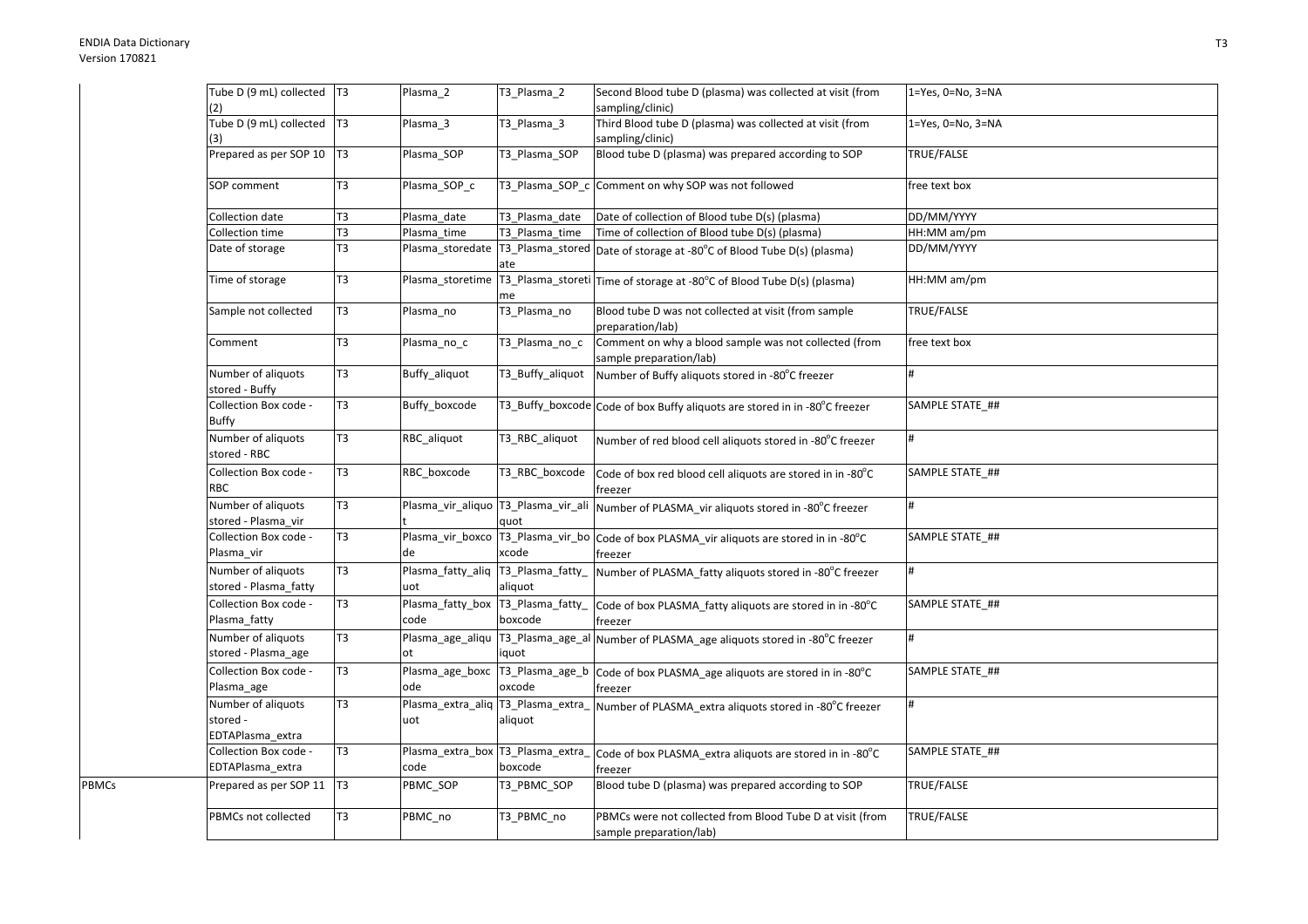| Comment                       | T3             | PBMC_no_c                           | T3 PBMC no c    | Comment on why PBMCs were not collected (from sample                                           | free text box |
|-------------------------------|----------------|-------------------------------------|-----------------|------------------------------------------------------------------------------------------------|---------------|
|                               |                |                                     |                 | preparation/lab)                                                                               |               |
| Red cell lysis performed   T3 |                | PBMC_redcelllysis  T3_PBMC_redcelll |                 | Red cell lysis was performed during PBMC harvest                                               | TRUE/FALSE    |
|                               |                |                                     | vsis            |                                                                                                |               |
| Haemocytometer viable   T3    |                | PBMC viable 1                       | T3 PBMC viable  | Number of viable cells from haemocytometer cell count                                          | #             |
| cell count 1                  |                |                                     |                 |                                                                                                |               |
| Haemocytometer dead           | T <sub>3</sub> | PBMC dead 1                         |                 | T3 PBMC dead 1 Number of dead cells from haemocytometer cell count                             | #             |
| cell count 1                  |                |                                     |                 |                                                                                                |               |
| Haemocytometer viable   T3    |                | PBMC_viable_2                       | T3_PBMC_viable_ | Number of viable cells from haemocytometer cell count                                          | #             |
| cell count 2                  |                |                                     |                 |                                                                                                |               |
| Haemocytometer dead           | T <sub>3</sub> | PBMC_dead_2                         |                 | T3 PBMC dead 2 Number of dead cells from haemocytometer cell count                             | #             |
| cell count 2                  |                |                                     |                 |                                                                                                |               |
| Haemocytometer viable   T3    |                | PBMC viable 3                       | T3 PBMC viable  | Number of viable cells from haemocytometer cell count                                          | #             |
| cell count 3                  |                |                                     |                 |                                                                                                |               |
| Haemocytometer dead           | T <sub>3</sub> | PBMC dead 3                         |                 | T3 PBMC dead 3 Number of dead cells from haemocytometer cell count                             | #             |
| cell count 3                  |                |                                     |                 |                                                                                                |               |
| Haemocytometer viable T3      |                | PBMC_viable_4                       | T3 PBMC viable  | Number of viable cells from haemocytometer cell count                                          | #             |
| cell count 4                  |                |                                     |                 |                                                                                                |               |
| Haemocytometer dead           | T <sub>3</sub> | PBMC_dead_4                         |                 | T3 PBMC dead 4 Number of dead cells from haemocytometer cell count                             | #             |
| cell count 4                  |                |                                     |                 |                                                                                                |               |
| Avg num of viable cells       | T <sub>3</sub> |                                     |                 | PBMC_av_viablec  T3_PBMC_av_viab   Average number of viable cells per square                   | #             |
| per square                    |                | ells                                | lecells         |                                                                                                |               |
| <b>Dilution factor</b>        | T3             |                                     |                 | PBMC_dilutionfact T3_PBMC_dilution Dilution factor (exported but no longer on registry - March | #             |
|                               |                | or                                  | factor          | 2017)                                                                                          |               |
| Viable cell/mL                | T3             | PBMC_viablecell                     | T3_PBMC_viablec | Total number of viable cells per mL $(x10^6)$                                                  | #             |
|                               |                |                                     |                 |                                                                                                |               |
| in $(mL)$                     | T3             | PBMC_suspension T3_PBMC_suspen      |                 | Suspension volume (exported but no longer on registry -                                        | #             |
|                               |                | vol 2                               | sion vol 2      | <b>March 2017)</b>                                                                             |               |
| Suspension volume             | T3             | PBMC_suspension T3_PBMC_suspen      |                 | Suspension volume to achieve 10 x 10 <sup>6</sup> cells/mL                                     | #             |
|                               |                | vol                                 | sion vol        |                                                                                                |               |
| Total cell number             | T3             | PBMC_totalcellnu                    |                 | $\sqrt{13}$ PBMC_totalcel $\sqrt{10}$ Total number of viable cells (x10 <sup>6</sup> )         | #             |
|                               |                |                                     | Inum            |                                                                                                |               |
| Number of cells stored        | T <sub>3</sub> | PBMC cellsfrozen                    |                 | T3_PBMC_cellsfro Number of cells stored frozen (exported but no longer on                      | #             |
| frozen                        |                |                                     | zen             | registry - March 2017)                                                                         |               |
| Vials stored                  | T3             | PBMC aliquot                        | T3 PBMC aliquot | Number of PBMC aliquots stored                                                                 | #             |
|                               |                |                                     |                 |                                                                                                |               |
| Date of initial storage       | T <sub>3</sub> |                                     |                 | PBMC_storedate_i T3_PBMC_storeda Date of initial storage of PBMCs (exported but no longer on   | DD/MM/YYYY    |
|                               |                | nitial                              | te initial      | registry - March 2017)                                                                         |               |
| Time of initial storage       | T3             | PBMC storetime i T3 PBMC storeti    |                 | Time of initial storage of PBMCs (exported but no longer on                                    | HH:MM am/pm   |
|                               |                | nitial                              | me initial      | registry - March 2017)                                                                         |               |
| Date of storage at -80°C   T3 |                | PBMC storedate                      |                 | T3_PBMC_storeda Date of storage at -80°C of PBMCs                                              | DD/MM/YYYY    |
|                               |                |                                     |                 |                                                                                                |               |
| Time of storage at -80°C   T3 |                | PBMC storetime                      | T3_PBMC_storeti | Time of storage at -80°C of PBMCs                                                              | HH:MM am/pm   |
|                               |                |                                     |                 |                                                                                                |               |
| Date of storage in LN         | T3             | PBMC_storedate_                     |                 | T3_PBMC_storeda Date of storage of PBMCs in liquid nitrogen                                    | DD/MM/YYYY    |
|                               |                | LN                                  | te LN           |                                                                                                |               |
| Time of storage in LN         | T3             | PBMC_storetime_                     | T3_PBMC_storeti | Time of storage of PBMCs in liquid nitrogen                                                    | HH:MM am/pm   |
|                               |                | LN                                  | me LN           |                                                                                                |               |
|                               |                |                                     |                 |                                                                                                |               |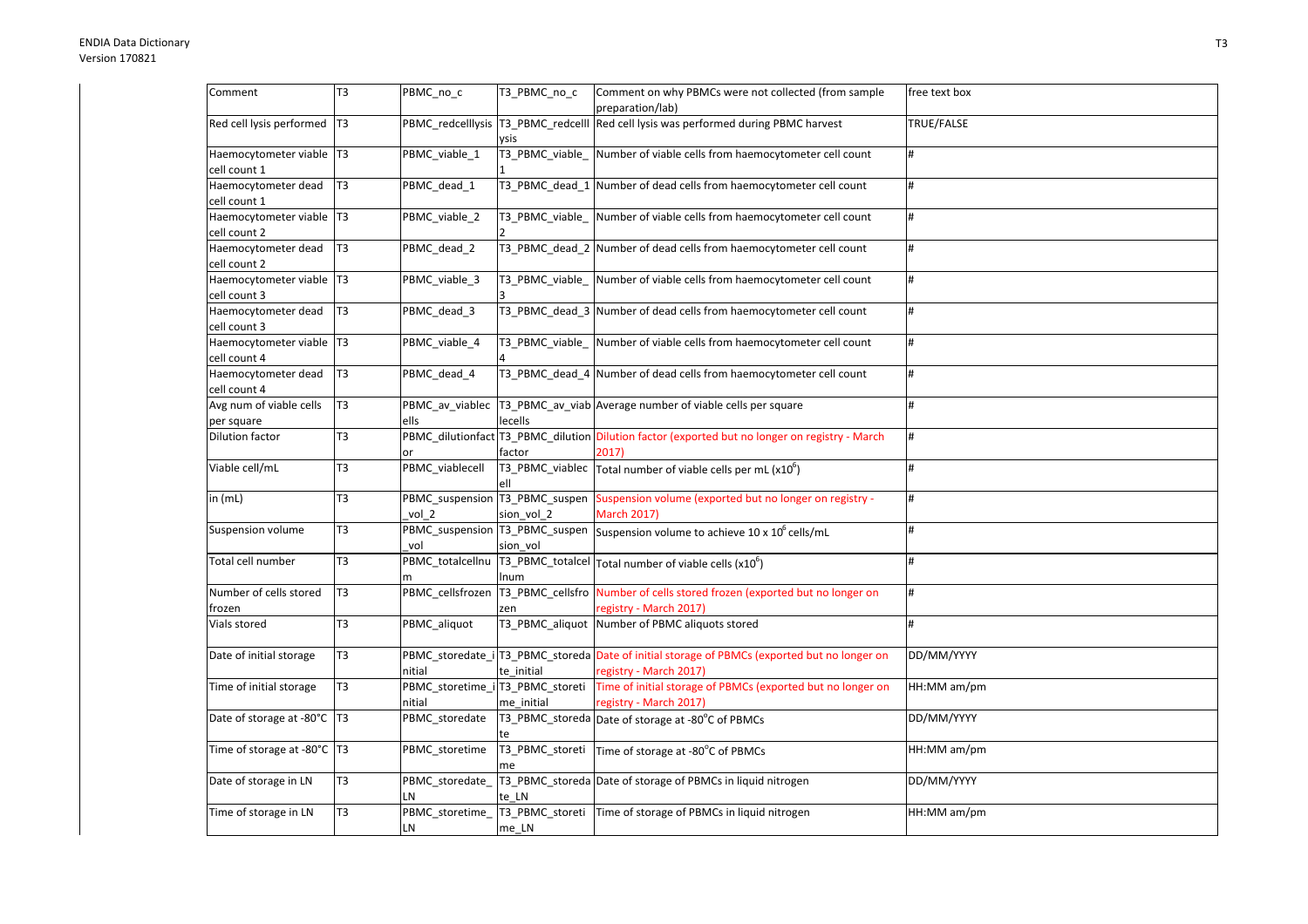|       | Locaion in LN                           | T <sub>3</sub> |                         |                        | PBMC_Lnlocation  T3_PBMC_Lnlocati Location of aliquots in liquid nitrogen                              | free text box     |
|-------|-----------------------------------------|----------------|-------------------------|------------------------|--------------------------------------------------------------------------------------------------------|-------------------|
|       |                                         |                |                         | on                     |                                                                                                        |                   |
| Urine | Prepared as per SOP 6                   | T <sub>3</sub> | Urine_SOP               | T3_Urine_SOP           | Urine was prepared according to SOP                                                                    | TRUE/FALSE        |
|       | SOP comment                             | T <sub>3</sub> | Urine_SOP_c             | T3_Urine_SOP_c         | Comment on why SOP was not followed                                                                    | free text box     |
|       | Collection date                         | T <sub>3</sub> | Urine date              | T3 Urine date          | Date of collection of urine                                                                            | DD/MM/YYYY        |
|       | Collection time                         | T <sub>3</sub> | Urine time              | T3_Urine_time          | Time of collection of urine                                                                            | HH:MM am/pm       |
|       | Store date                              | T <sub>3</sub> | Urine_storedate         |                        | T3_Urine_storeda Date of storage at -80°C of urine                                                     | DD/MM/YYYY        |
|       | Store time                              | T <sub>3</sub> | Urine_storetime         | T3_Urine_storeti<br>me | Time of storage at -80°C of urine                                                                      | HH:MM am/pm       |
|       | Sample not collected                    | T <sub>3</sub> | Urine_no                | T3_Urine_no            | Urine was not collected at visit (from sample preparation/lab) TRUE/FALSE                              |                   |
|       | Comment                                 | T <sub>3</sub> | Urine_no_c              | T3_Urine_no_c          | Comment on why urine was not collected (from sample<br>preparation/lab)                                | free text box     |
|       | Number of aliquots<br>stored - meta     | T3             | ot                      | iquot                  | Urine_meta_aliqu 13_Urine_meta_al Number of URINE_meta aliquots stored in -80°C freezer                |                   |
|       | Volume of aliquots<br>stored - meta     | T <sub>3</sub> | Urine_meta_vol          |                        | T3_Urine_meta_v Volume of URINE_meta aliquots stored in -80oC freezer (µL)                             |                   |
|       | Collection Box code -<br>meta           | T <sub>3</sub> | ode                     | oxcode                 | Urine_meta_boxc T3_Urine_meta_b Code of box URINE_meta aliquots are stored in in -80°C<br>freezer      | SAMPLE STATE_##   |
|       | Number of aliquots<br>stored - age      | T <sub>3</sub> |                         | uot                    | Urine_age_aliquot   T3_Urine_age_aliq   Number of URINE_age aliquots stored in -80°C freezer           |                   |
|       | Volume of aliquots<br>stored - age      | T <sub>3</sub> | Urine_age_vol           |                        | T3_Urine_age_vol Volume of URINE_age aliquots stored in -80oC freezer (µL)                             | #                 |
|       | Collection Box code - age <sup>T3</sup> |                |                         | code                   | Urine_age_boxcod 13_Urine_age_box Code of box URINE_age aliquots are stored in in -80°C freezer        | SAMPLE STATE ##   |
|       | Number of aliquots<br>stored - extra    | T <sub>3</sub> | оt                      | iquot                  | Urine_extra_aliqu   T3_Urine_extra_al   Number of URINE_extra aliquots stored in -80°C freezer         |                   |
|       | Volume of aliquots<br>stored - extra    | T <sub>3</sub> | Urine extra vol         |                        | T3_Urine_extra_v Volume of URINE_extra aliquots stored in -80oC freezer (µL)                           |                   |
|       | Collection Box code -<br>extra          | T <sub>3</sub> | Urine_extra_boxc<br>ode | oxcode                 | T3_Urine_extra_b Code of box URINE_extra aliquots are stored in in -80°C<br>freezer                    | SAMPLE STATE_##   |
|       | Number of aliquots<br>stored - glass    | T <sub>3</sub> | Urine_glass_aliqu<br>оt | quot                   | T3_Urine_glass_ali Number of URINE_glass aliquots stored in -80°C freezer                              |                   |
|       | Volume of aliquots<br>stored - glass    | T <sub>3</sub> | Urine_glass_vol         |                        | T3_Urine_glass_vo Volume of URINE_glass aliquots stored in -80oC freezer (µL)                          |                   |
|       | Collection Box code -<br>glass          | T <sub>3</sub> | de                      | oxcode                 | Urine_glass_boxco T3_Urine_glass_b  Code of box URINE_glass aliquots are stored in in -80°C<br>freezer | SAMPLE STATE_##   |
| Stool | Prepared as per SOP 7                   | T <sub>3</sub> | Stool_SOP               | T3_Stool_SOP           | Stool was prepared according to SOP                                                                    | <b>TRUE/FALSE</b> |
|       | SOP comment                             | T <sub>3</sub> | Stool SOP c             | T3_Stool_SOP_c         | Comment on why SOP was not followed                                                                    | free text box     |
|       | Collection date                         | T <sub>3</sub> | Stool date              | T3 Stool date          | Date of collection of stool                                                                            | DD/MM/YYYY        |
|       | Collection time                         | T <sub>3</sub> | Stool_time              | T3_Stool_time          | Time of collection of stool                                                                            | HH:MM am/pm       |
|       | <b>Bristol Stool Chart type</b>         | T <sub>3</sub> | Stool_bristol           | T3_Stool_bristol       | Type of stool using Bristol Stool Chart                                                                | $1 - 7$           |
|       | Store date                              | T <sub>3</sub> | Stool_storedate         |                        | T3_Stool_storedat Date of storage at -80°C of stool                                                    | DD/MM/YYYY        |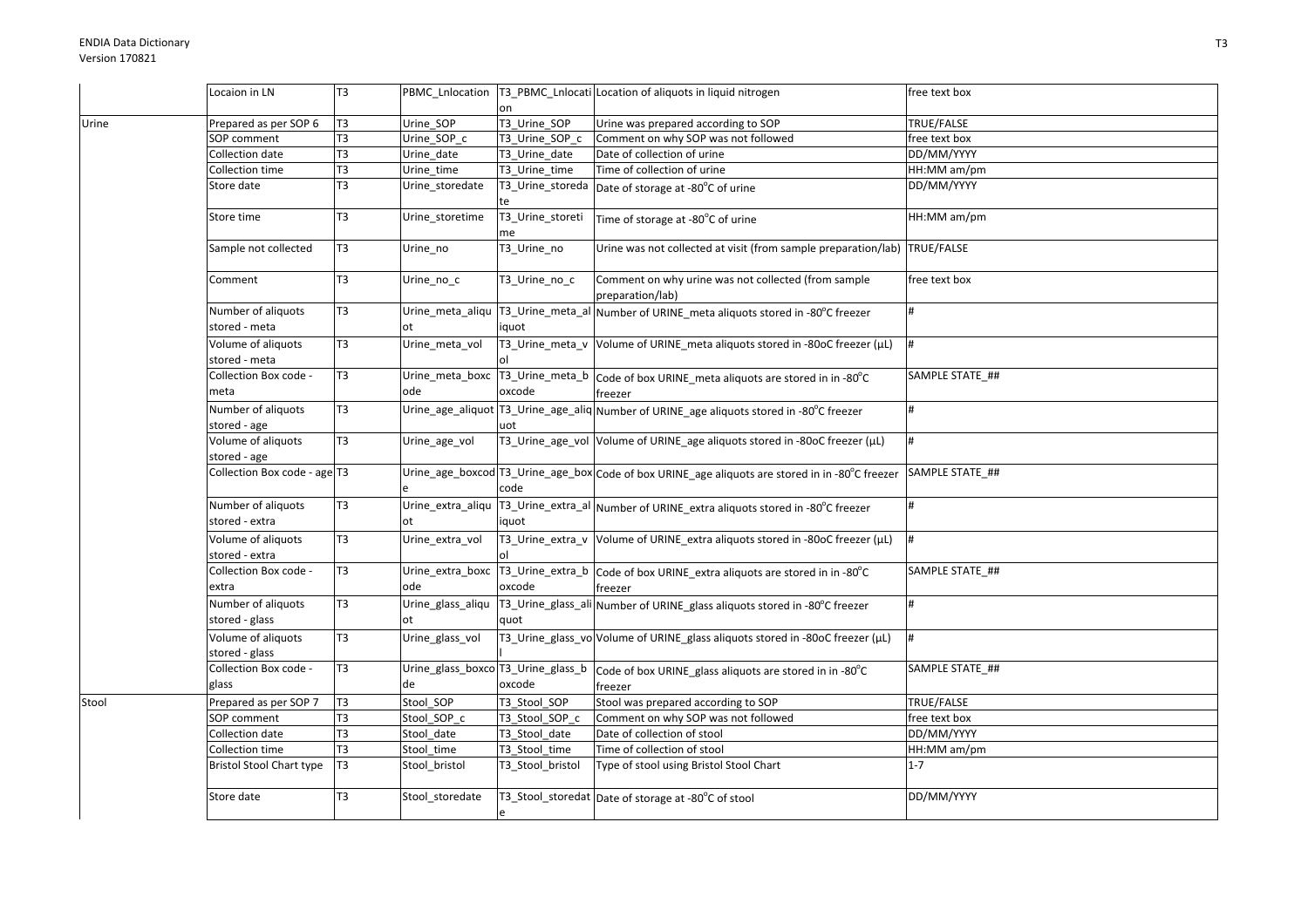|                | Store time                           | T <sub>3</sub> | Stool_storetime                          |                | T3_Stool_storetim Time of storage at -80°C of stool                                                  | HH:MM am/pm     |
|----------------|--------------------------------------|----------------|------------------------------------------|----------------|------------------------------------------------------------------------------------------------------|-----------------|
|                | Sample not collected                 | T <sub>3</sub> | Stool_no                                 | T3_Stool_no    | Stool was not collected at visit (from sample preparation/lab) TRUE/FALSE                            |                 |
|                | Comment                              | T <sub>3</sub> | Stool_no_c                               | T3_Stool_no_c  | Comment on why stool was not collected (from sample<br>preparation/lab)                              | free text box   |
|                | Number of aliquots<br>stored - micro | T <sub>3</sub> | ot                                       | iquot          | Stool_micro_aliqu   T3_Stool_micro_al   Number of STOOL_micro aliquots stored in -80°C freezer       | #               |
|                | Collection Box code -<br>micro       | T <sub>3</sub> | ode                                      | oxcode         | Stool_micro_boxc T3_Stool_micro_b Code of box STOOL_micro aliquots are stored in in -80°C<br>freezer | SAMPLE STATE ## |
|                | Number of aliquots<br>stored - vir   | T <sub>3</sub> | Stool_vir_aliquot                        |                | T3_Stool_vir_aliqu Number of STOOL_vir aliquots stored in -80°C freezer                              | #               |
|                | Collection Box code - vir T3         |                |                                          | ode            | Stool_vir_boxcode T3_Stool_vir_boxc code of box STOOL_vir aliquots are stored in in -80°C freezer    | SAMPLE STATE ## |
|                | Number of aliquots<br>stored - meta  | T <sub>3</sub> | Stool_meta_aliqu<br>ot                   | quot           | T3_Stool_meta_ali Number of STOOL_meta aliquots stored in -80°C freezer                              |                 |
|                | Collection Box code -<br>meta        | T <sub>3</sub> | de                                       | oxcode         | Stool_meta_boxco 13_Stool_meta_b code of box STOOL_meta aliquots are stored in in -80°C<br>freezer   | SAMPLE STATE ## |
|                | Number of aliquots<br>stored - extra | T <sub>3</sub> | Stool extra aliqu<br>оt                  | quot           | T3_Stool_extra_ali Number of STOOL_extra aliquots stored in -80°C freezer                            | #               |
|                | Collection Box code -<br>extra       | T <sub>3</sub> | Stool_extra_boxco T3_Stool_extra_b<br>de | oxcode         | Code of box STOOL_extra aliquots are stored in in -80°C<br>freezer                                   | SAMPLE STATE ## |
| Coeliac screen | T3 tTGAb                             | T <sub>3</sub> | tTGAb                                    | T3 tTGAb       | Tissue transglutaminase level                                                                        | free text box   |
|                | T3_tTGAb Date of<br>analysis         | T <sub>3</sub> | tTGAb_date                               | T3_tTGAb_date  | Date of analysis of tTGAb                                                                            | DD/MM/YYYY      |
|                | T3_tTGAb Pathology<br>service        | T <sub>3</sub> | tTGAb_Path                               | T3_tTGAb_Path  | Pathology service that analysed tTGAb                                                                | free text box   |
|                | T3 total IgA                         | T <sub>3</sub> | lgA                                      | T3_IgA         | Total immunoglobulin level                                                                           | free text box   |
|                | T3_total IgA Date of<br>analysis     | T <sub>3</sub> | IgA_date                                 | T3_IgA_date    | Date of analysis of total IgA                                                                        | DD/MM/YYYY      |
|                | T3_total IgA Pathology<br>service    | T <sub>3</sub> | Iga_Path                                 | T3_Iga_Path    | Pathology service that analysed total IgA                                                            | free text box   |
|                | T3 DPG IgG                           | T <sub>3</sub> | <b>DPGIgG</b>                            | T3_DPGIgG      | Anti-Deamidated Gliadin Peptide level                                                                | free text box   |
|                | T3_DPG IgG Date of<br>analysis       | T3             | DPGIgG_date                              | T3_DPGIgG_date | Date of analysis of DPG IgG                                                                          | DD/MM/YYYY      |
|                | T3 DPG IgG Pathology<br>service      | T <sub>3</sub> | DPGIgG Path                              | T3 DPGIgG Path | Pathology service that analysed DPG IgG                                                              | free text box   |
| Vitamin D      | T3 Vitamin D                         | T <sub>3</sub> | VitD                                     | T3_VitD        | Vitamin D (25OHD) level (nmol/L)                                                                     | free text box   |
|                | Date of analysis                     | T <sub>3</sub> | VitD date                                | T3_VitD_date   | Date of analysis of Vitamin D                                                                        | DD/MM/YYYY      |
|                | Pathology service                    | T <sub>3</sub> | VitD Path                                | T3_VitD_Path   | Pathology service that analysed Vitamin D                                                            | free text box   |
| HbA1c          | T3_HbA1c percentage                  | T <sub>3</sub> | HbA1c_per                                | T3_HbA1c_per   | Hemoglobin A1c level (%)                                                                             | free text box   |
|                | T3 HbA1c concentration T3            |                | HbA1c con                                | T3 HbA1c con   | Hemoglobin A1c level (mmol/mol)                                                                      | free text box   |
|                | Date of analysis                     | T <sub>3</sub> | HbA1c date                               | T3 HbA1c date  | Date of analysis of HbA1c                                                                            | DD/MM/YYYY      |
|                | Pathology service                    | T <sub>3</sub> | HbA1c_path                               | T3 HbA1c path  | Pathology service that analysed HbA1c                                                                | free text box   |
|                | From patient notes                   | T <sub>3</sub> | HbA1c_notes                              | T3_HbA1c_notes | Results were collected from patients notes                                                           | TRUE/FALSE      |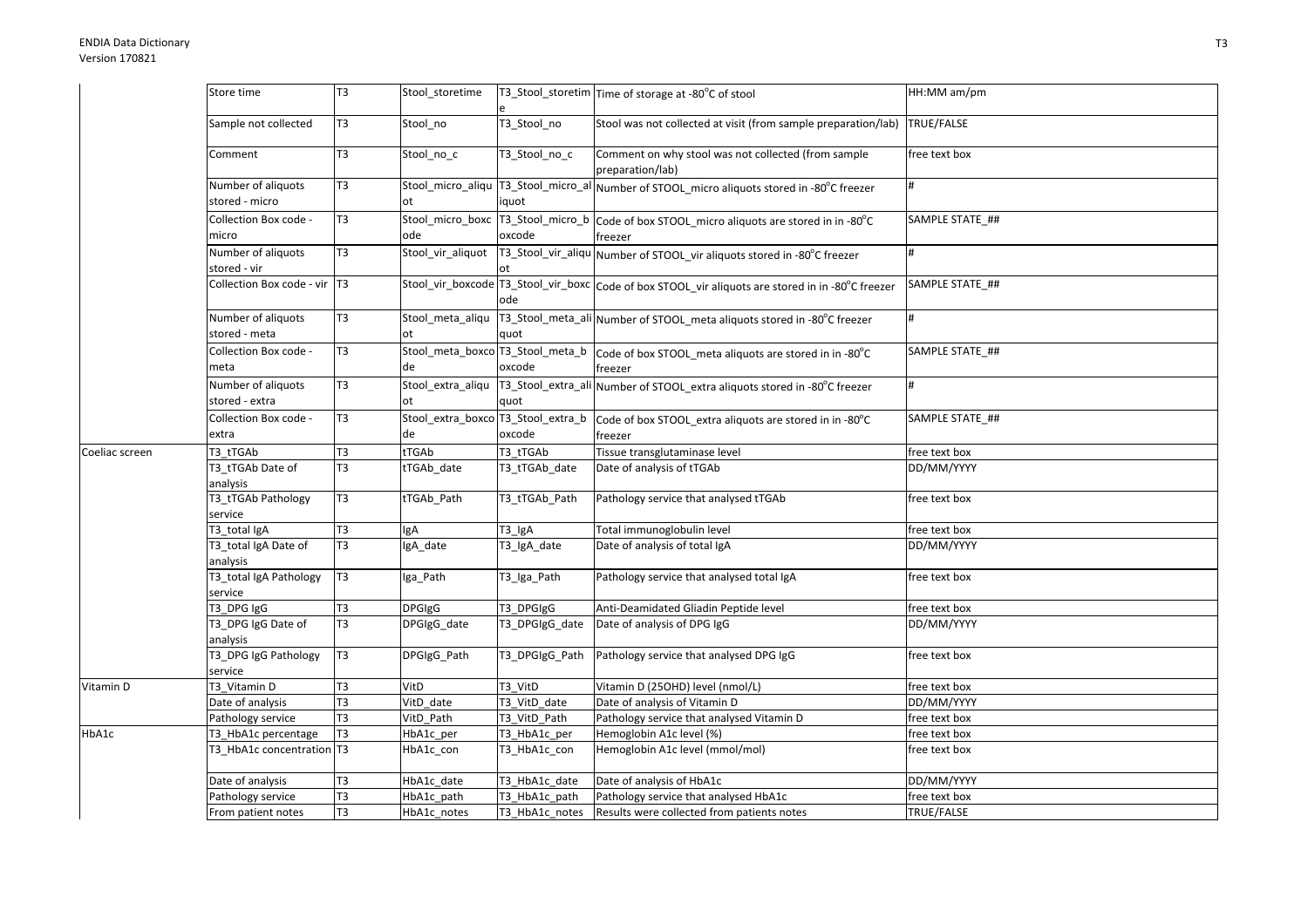|                      | Other source                   | T <sub>3</sub> | HbA1c source           |                | T3 HbA1c source Description of source if result is not from patients notes | free text box               |
|----------------------|--------------------------------|----------------|------------------------|----------------|----------------------------------------------------------------------------|-----------------------------|
|                      |                                |                |                        |                |                                                                            |                             |
| <b>OGTT</b>          | Not collected                  | T <sub>3</sub> | OGTT no                | T3 OGTT no     | Results of oral glucose tolerance or challenge test were not               | TRUE/FALSE                  |
|                      |                                |                |                        |                | collected, test was not performed during pregnancy or mother               |                             |
|                      |                                |                |                        |                | has type 1 diabetes                                                        |                             |
|                      | Diagnosed with GDM             | T <sub>3</sub> | GDM                    | T3_GDM         | Mother was diagnosied with gestational diabetes during this                | TRUE/FALSE                  |
|                      |                                |                |                        |                | current pregnancy                                                          |                             |
|                      | Date performed                 | T <sub>3</sub> | OGCT_date              | T3_OGCT_date   | Date oral glucose challenge test was performed                             | DD/MM/YYYY                  |
|                      | Load                           | T <sub>3</sub> | OGCT load              | T3_OGCT_load   | Load used in oral glucose challenge test                                   | 1=50g; 2=75g                |
|                      | Result                         | T3             | <b>OGCT</b>            | T3_OGCT        | Result of oral glucose challenge test (mmol/L)                             |                             |
|                      | OGTT performed                 | T3             | <b>OGTT</b>            | T3 OGTT        | Oral glucose tolerance test was performed                                  | TRUE/FALSE                  |
|                      | Date Long GTT                  | T <sub>3</sub> | OGTT_date              | T3_OGTT_date   | Date oral glucose tolerance test was performed                             | DD/MM/YYYY                  |
|                      | performed                      |                |                        |                |                                                                            |                             |
|                      | <b>Fasting Result</b>          | T <sub>3</sub> | OGTT_fast              | T3_OGTT_fast   | Fasting result from oral glucose tolerance test                            | #                           |
|                      | 1 hr result                    | T <sub>3</sub> | $\overline{OGTT_1}$ hr | T3_OGTT_1hr    | 1 hour result from oral glucose tolerance test                             | #                           |
|                      | 2 hr result                    | T <sub>3</sub> | OGTT 2hr               | T3_OGTT_2hr    | 2 hour result from oral glucose tolerance test                             | #                           |
| Islet Autoantibodies | T3 IAA                         | T <sub>3</sub> | <b>IAA</b>             | T3 IAA         | Insulin autoantibodies level                                               | free text box               |
|                      | T3_IAA Date of analysis        | T <sub>3</sub> | IAA_date               | T3_IAA_date    | Date of analysis of IAA                                                    | DD/MM/YYYY                  |
|                      | T3_IAA Pathology               | T <sub>3</sub> | IAA_Path               | T3_IAA_Path    | Pathology service that analysed IAA                                        | free text box               |
|                      | service                        |                |                        |                |                                                                            |                             |
|                      | T3 ZnT8Ab                      | T <sub>3</sub> | ZnT8Ab                 | T3 ZnT8Ab      | Zinc transporter 8 autoantibodies level                                    | free text box               |
|                      | T3 ZnT8Ab Date of              | T <sub>3</sub> | ZnT8Ab_date            | T3_ZnT8Ab_date | Date of analysis of ZnT8Ab                                                 | DD/MM/YYYY                  |
|                      | analysis                       |                |                        |                |                                                                            |                             |
|                      | T3_ZnT8Ab Pathology<br>service | T <sub>3</sub> | ZnT8Ab_Path            | T3_ZnT8Ab_Path | Pathology service that analysed ZnT8Ab                                     | free text box               |
|                      | T3 GADAb                       | T <sub>3</sub> | GADAb                  | T3 GADAb       | Glutamic acid decarboxylase autoantibodies level                           | free text box               |
|                      | T3 GADAb Date of               | T3             | GADAb_date             | T3_GADAb_date  | Date of analysis of GADAb                                                  | DD/MM/YYYY                  |
|                      | analysis                       |                |                        |                |                                                                            |                             |
|                      | T3_GADAb Pathology             | T <sub>3</sub> | GADAb_Path             | T3 GADAb Path  | Pathology service that analysed GADAb                                      | free text box               |
|                      | service                        |                |                        |                |                                                                            |                             |
|                      | T3 IA2                         | T <sub>3</sub> | IA2                    | T3 IA2         | Insulinoma-2-associated autoantibodies levels                              | free text box               |
|                      | T3 IA2 Date of analysis        | T <sub>3</sub> | IA2 date               | T3_IA2_date    | Date of analysis of IA2                                                    | DD/MM/YYYY                  |
|                      |                                |                |                        |                |                                                                            |                             |
|                      | T3 IA2 Pathology service T3    |                | IA2_Path               | T3_IA2_Path    | Pathology service that analysed IA2                                        | free text box               |
| Obstetric/Medical    | Medical/obstetric              | T <sub>3</sub> | MedHist                | T3_MedHist     | Description of any medical and obstetric event(s) that have                | free text box               |
| history              | history since previous         |                |                        |                | occurred sine previous visit                                               |                             |
|                      | visit                          |                |                        |                |                                                                            |                             |
| Questionnaires       | Maternal lifestyle in          | T3             | БJ                     | $T3_l$ LQ      | Maternal lifestyle in pregnancy questionnaire was completed                | TRUE/FALSE                  |
|                      | pregnancy complete             |                |                        |                | at visit                                                                   |                             |
|                      | Maternal lifestyle in          | T <sub>3</sub> | LQ_type                | T3_LQ_type     | Type of maternal lifestyle in pregnancy questionnaire                      | Online version/hardcopy/app |
|                      | pregnancy source               |                |                        |                | completed                                                                  |                             |
|                      | Pregnancy Physical             | T <sub>3</sub> | PPAQ                   | T3_PPAQ        | Pregnancy Physical Activity questionnaire was completed at                 | TRUE/FALSE                  |
|                      | Activity (PPAQ)                |                |                        |                | visit                                                                      |                             |
|                      | completed                      |                |                        |                |                                                                            |                             |
|                      | PPAQ source                    | T <sub>3</sub> | PPAQ_type              | T3 PPAQ type   | Type of PPAQ questionnaire completed                                       | Online version/hardcopy/app |
|                      | DQESv2 completed               | T <sub>3</sub> | DQESv2                 | T3 DQESv2      | Dietary Questionnaire was completed at time of visit                       | TRUE/FALSE                  |
|                      |                                |                |                        |                |                                                                            |                             |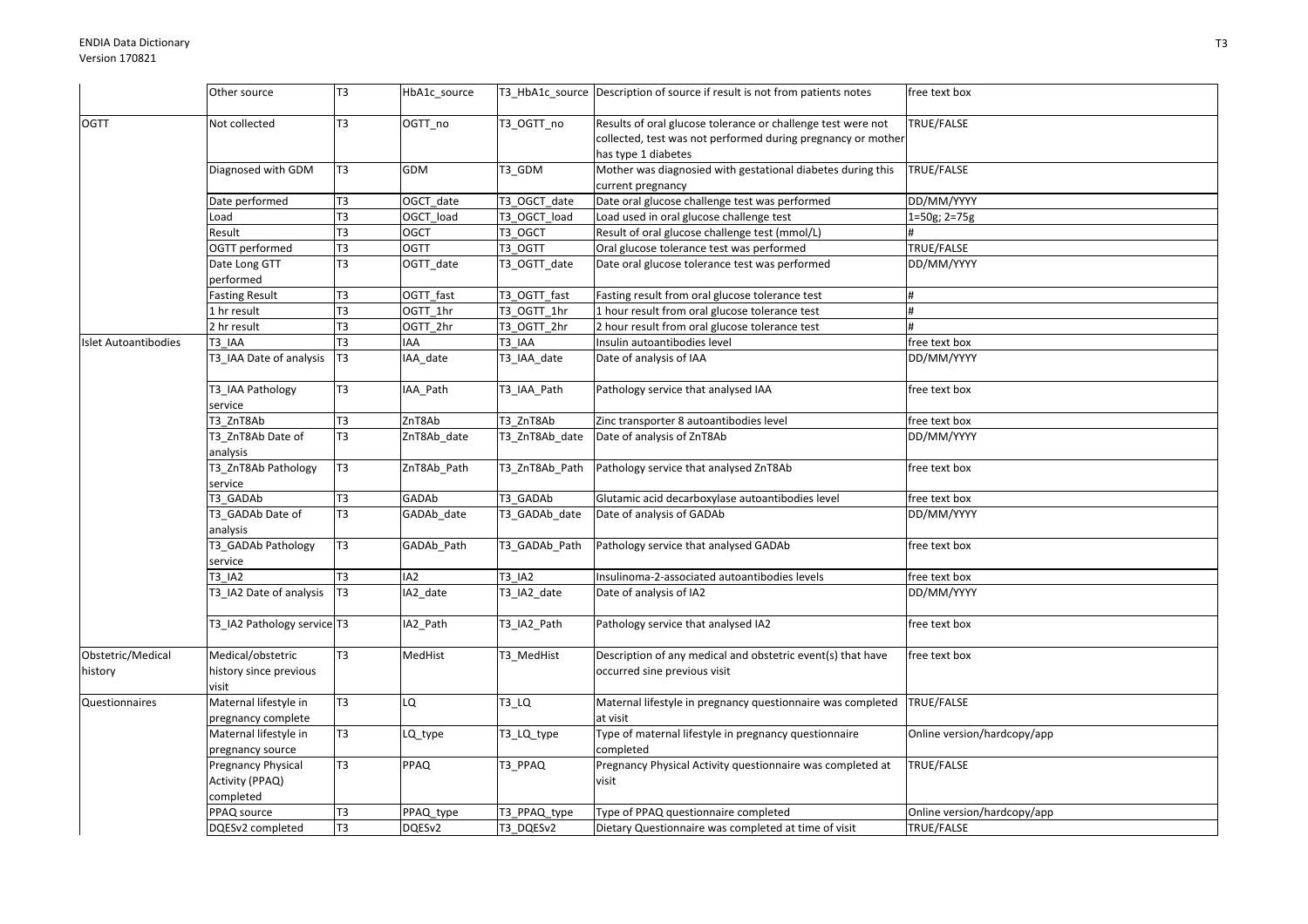|                                         | DQESv2 source                                         | T <sub>3</sub> | DQESv2_type        | T3_DQESv2_type | Type of DQESv2 completed                                                                                                                                                               | Online version/hardcopy                                                                                            |
|-----------------------------------------|-------------------------------------------------------|----------------|--------------------|----------------|----------------------------------------------------------------------------------------------------------------------------------------------------------------------------------------|--------------------------------------------------------------------------------------------------------------------|
|                                         | <b>Perceived Stress Scale</b><br>completed            | T <sub>3</sub> | <b>PSS</b>         | T3_PSS         | Perceived stress scale was completed at time of visit                                                                                                                                  | TRUE/FALSE                                                                                                         |
|                                         | <b>Perceived Stress Scale</b><br>source               | T <sub>3</sub> | PSS_type           | T3_PSS_type    | Type of Perceived stress scale completed                                                                                                                                               | Online version/hardcopy/app                                                                                        |
|                                         | Edinburgh Postnatal<br>Depression Scale<br>completed  | T3             | <b>EPDS</b>        | T3 EPDS        | Edinburgh Postnatal Depression Scale was completed at time<br>of visit                                                                                                                 | TRUE/FALSE                                                                                                         |
|                                         | <b>Edinburgh Postnatal</b><br>Depression Scale source | T <sub>3</sub> | EPDS_type          | T3_EPDS_type   | Type of Percieved stress scale completed                                                                                                                                               | Online version/hardcopy                                                                                            |
|                                         | Comment                                               | T3             | Quest_c            | T3 Quest c     | Comment on why questionnaires were not completed                                                                                                                                       | free text box                                                                                                      |
| <b>Birthing Hospital</b>                | Health Care provider                                  | T <sub>3</sub> | Hospital           | T3_Hospital    | Name of hospital planning on delivering at                                                                                                                                             | free text box                                                                                                      |
| Lifestyle in Pregnancy<br>Questionniare |                                                       |                |                    |                |                                                                                                                                                                                        |                                                                                                                    |
| <b>Export heading</b>                   | Variable                                              | <b>Visit</b>   | Code               | Visit_Code     | <b>Description</b>                                                                                                                                                                     | Format                                                                                                             |
|                                         | ID                                                    | T3             | LQ ID              | T3 LQ ID       | Participant ID code for Lifestyle in Pregnancy Questionnaire                                                                                                                           | STATE-CITY-SITE-###                                                                                                |
|                                         | Visit                                                 | T3             | LQ_Visit           | T3_LQ_Visit    | Visit code for Lifestyle in Pregnancy Questionnaire                                                                                                                                    | T1/T2/T3                                                                                                           |
|                                         | Not finisehd                                          | T3             | LQ_NotFin          | T3_LQ_NotFin   | Data entry for Lifestyle in Pregnancy Questionnaire has not<br>been finished                                                                                                           | TRUE/FALSE                                                                                                         |
|                                         | Finalized                                             | T3             | LQ Final           | T3_LQ_Final    | Data entry for Lifestyle in Pregnancy Questionnaire has been<br>finalised by project management team                                                                                   | TRUE/FALSE                                                                                                         |
|                                         | No data collected                                     | T3             | LQ no              | T3 LQ no       | No data collected for Lifestyle in Pregnancy Questionnaire                                                                                                                             | TRUE/FALSE                                                                                                         |
| General                                 | Comment                                               | T3             | LQ_no_c            | T3_LQ_no_c     | Comment on why no data was collected for Lifestyle in<br>Pregnancy Questionnaire                                                                                                       | free text box                                                                                                      |
|                                         | 1.1 Cow's milk                                        | T <sub>3</sub> | CowMilk            | T3 CowMilk     | In the past 3 months, on how many days did the mother<br>consume cow's milk?                                                                                                           | Never/Less than one day per month/1-3 days per month/1<br>day per week/2-5 days per week/More than 5 days per week |
|                                         | 1.2 Other milk                                        | T <sub>3</sub> | OtherMilk          | T3 OtherMilk   | In the past 3 months, on how many days did the mother<br>consume other milk including soy, rice, almond, goat or sheep Never/Less than one day per month/1-3 days per month/1<br>milk? | day per week/2-5 days per week/More than 5 days per week                                                           |
|                                         | 1.3 Coffee containing<br>caffeine                     | T <sub>3</sub> | Coffee             | T3 Coffee      | In the past 3 months, on how many days did the mother<br>consume coffee containing caffeine (includes iced coffee)?                                                                    | Never/Less than one day per month/1-3 days per month/1<br>day per week/2-5 days per week/More than 5 days per week |
|                                         | 1.4 Decaffeinated coffee T3                           |                | <b>DecafCoffee</b> | T3 DecafCoffee | In the past 3 months, on how many days did the mother<br>consume decaffeinated coffee (includes iced coffee)?                                                                          | Never/Less than one day per month/1-3 days per month/1<br>day per week/2-5 days per week/More than 5 days per week |
|                                         | 1.5 Tea containing<br>caffeine                        | T <sub>3</sub> | Tea                | T3_Tea         | In the past 3 months, on how many days did the mother<br>consume tea containing caffeine?                                                                                              | Never/Less than one day per month/1-3 days per month/1<br>day per week/2-5 days per week/More than 5 days per week |
|                                         | 1.6 Decaffeinated/herbal<br>tea                       | T <sub>3</sub> | DecafTea           | T3 DecafTea    | In the past 3 months, on how many days did the mother<br>consume decaffeinated or herbal tea?                                                                                          | Never/Less than one day per month/1-3 days per month/1<br>day per week/2-5 days per week/More than 5 days per week |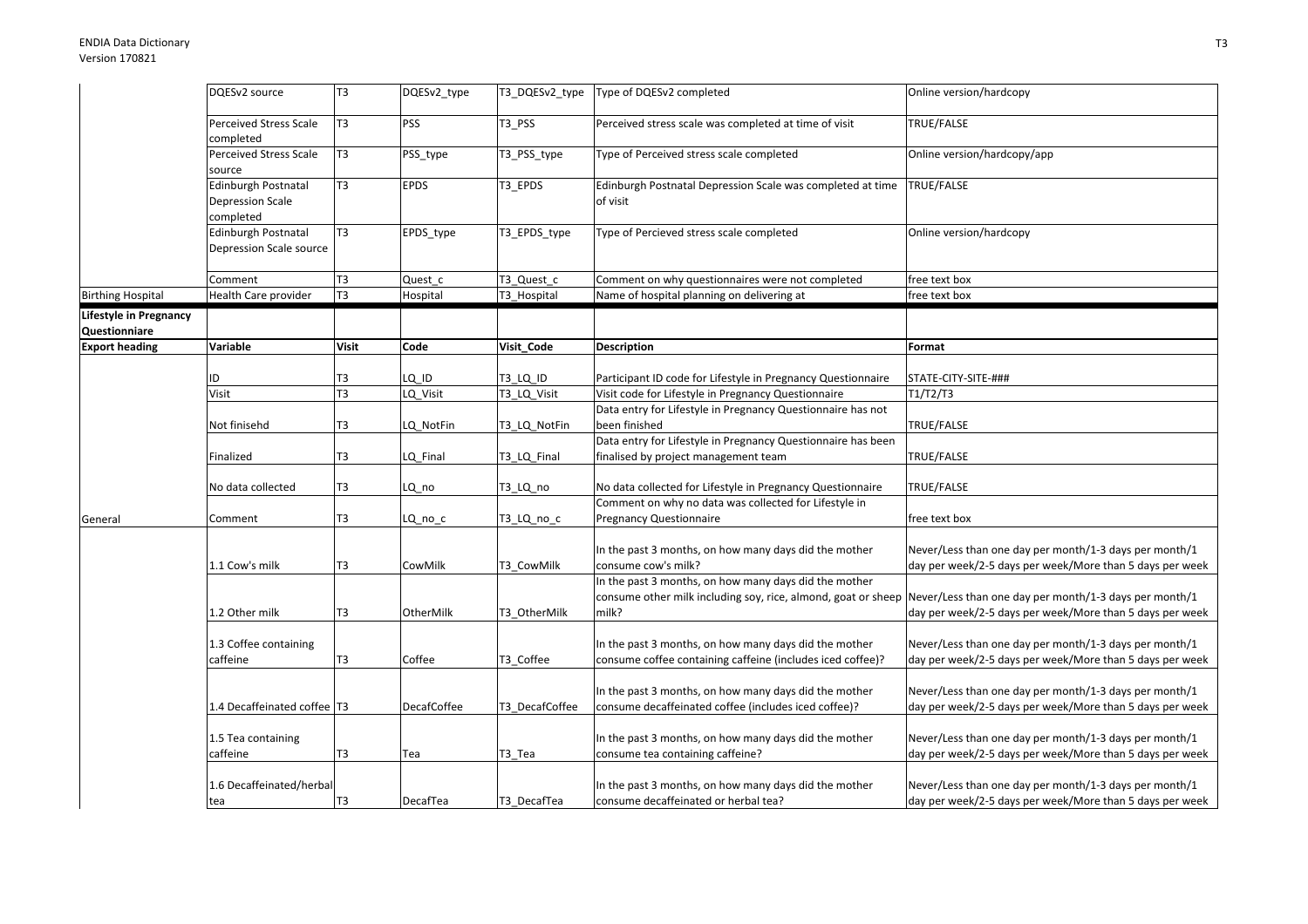|                         |    |                        |                  | In the past 3 months, on how many days did the mother                                                                  |                                                          |
|-------------------------|----|------------------------|------------------|------------------------------------------------------------------------------------------------------------------------|----------------------------------------------------------|
| 1.7 Other drinks        |    |                        |                  | consume other drinks containing caffeine (e.g. cola, Red Bull,                                                         | Never/Less than one day per month/1-3 days per month/1   |
| containing caffeine     | T3 | CafDrinks              | T3 CafDrinks     | V)?                                                                                                                    | day per week/2-5 days per week/More than 5 days per week |
|                         |    |                        |                  |                                                                                                                        |                                                          |
|                         |    |                        |                  | In the past 3 months, on how many days did the mother                                                                  |                                                          |
| 1.8 Diet, lite or low   |    |                        |                  | consume diet, lite or low calorie carbonated or flavoured                                                              |                                                          |
| calorie carbonated or   |    |                        |                  | beverages (e.g. Diet or Coke Zero, Pepsi Max, diet cordial,                                                            | Never/Less than one day per month/1-3 days per month/1   |
| flavoured beverages     | T3 | <b>DietDrinks</b>      | T3 DietDrinks    | sugar free energy drinks, light ice tea, Powerade Zero)?                                                               | day per week/2-5 days per week/More than 5 days per week |
|                         |    |                        |                  | In the past 3 months, on how many days did the mother                                                                  |                                                          |
| 1.9 Soft drink or       |    |                        |                  | consume soft drinks or flavoured beverages containing Stevia                                                           |                                                          |
| flavoured beverages     |    |                        |                  | (Coke Life, Pepsi Next, Lipton flavoured or green and Fuze iced Never/Less than one day per month/1-3 days per month/1 |                                                          |
| containing Stevia       | T3 | <b>SteviaDrinks</b>    | T3 SteviaDrinks  | tea)?                                                                                                                  | day per week/2-5 days per week/More than 5 days per week |
|                         |    |                        |                  |                                                                                                                        |                                                          |
|                         |    |                        |                  | In the past 3 months, on how many days did the mother                                                                  |                                                          |
| 1.10 Regular soft drink |    |                        |                  | consume regular soft drink or flavoured beverages (Coke,                                                               | Never/Less than one day per month/1-3 days per month/1   |
| or flavoured beverages  | T3 | SoftDrinks             | T3 SoftDrinks    | Sprite, flavoured mineral water, tonic water)?                                                                         | day per week/2-5 days per week/More than 5 days per week |
|                         |    |                        |                  |                                                                                                                        |                                                          |
|                         |    |                        |                  | On the days when cow's milk was consumed in the past three                                                             |                                                          |
|                         |    |                        | T3_CowMilk_serv  | months, how much on average did the mother consume based Did not consume/Less than 1 serve/1-2 serves/2-3              |                                                          |
| 1.11 Cow's milk         | T3 | CowMilk_serve          |                  | on the suggested average serving size of 250 mL glass?                                                                 | serves/More than 3 serves                                |
|                         |    |                        |                  |                                                                                                                        |                                                          |
|                         |    |                        |                  | On the days when other milk was consumed in the past three                                                             |                                                          |
|                         |    |                        | T3 OtherMilk ser | months, how much on average did the mother consume based Did not consume/Less than 1 serve/1-2 serves/2-3              |                                                          |
| 1.12 Other milk         | T3 | OtherMilk_serve        | ve               | on the suggested average serving size of 250 mL glass?                                                                 | serves/More than 3 serves                                |
|                         |    |                        |                  | On the days when coffee containing caffeine was consumed in                                                            |                                                          |
| 1.13 Coffee containing  |    |                        |                  | the past three months, how much on average did the mother                                                              |                                                          |
| caffeine including iced |    |                        |                  | consume based on the suggested average serving size of 1                                                               | Did not consume/Less than 1 serve/1-2 serves/2-3         |
| coffee                  | T3 | Coffee_serve           | T3_Coffee_serve  | small cup?                                                                                                             | serves/More than 3 serves                                |
|                         |    |                        |                  | On the days when decaffeinated coffee was consumed in the                                                              |                                                          |
| 1.14 Decaffeinated      |    |                        |                  | past three months, how much on average did the mother                                                                  |                                                          |
| coffee including iced   |    |                        | T3 DecafCoffee s | consume based on the suggested average serving size of 1                                                               | Did not consume/Less than 1 serve/1-2 serves/2-3         |
| coffee                  | T3 | DecafCoffee_serve erve |                  | small cup?                                                                                                             | serves/More than 3 serves                                |
|                         |    |                        |                  | On the days when tea containing caffeine was consumed in                                                               |                                                          |
|                         |    |                        |                  | the past three months, how much on average did the mother                                                              |                                                          |
| 1.15 Tea containing     |    |                        |                  | consume based on the suggested average serving size of 1                                                               | Did not consume/Less than 1 serve/1-2 serves/2-3         |
| caffeine                | T3 | Tea_serve              | T3_Tea_serve     | small cup?                                                                                                             | serves/More than 3 serves                                |
|                         |    |                        |                  | On the days when decaffeinated or herbal tea was consumed                                                              |                                                          |
| 1.16                    |    |                        |                  | in the past three months, how much on average did the                                                                  |                                                          |
| Decaffeinated/herbal    |    |                        | T3_DecafTea_serv | mother consume based on the suggested average serving size  Did not consume/Less than 1 serve/1-2 serves/2-3           |                                                          |
| tea                     | T3 | DecafTea_serve         |                  | of 1 small cup?                                                                                                        | serves/More than 3 serves                                |
|                         |    |                        |                  | On the days when other drink containing caffeine was                                                                   |                                                          |
|                         |    |                        |                  | consumed in the past three months, how much on average did                                                             |                                                          |
| 1.17 Other drinks       |    |                        |                  | T3_CafDrinks_serv the mother consume based on the suggested average serving                                            | Did not consume/Less than 1 serve/1-2 serves/2-3         |
| containing caffeine     | T3 | CafDrinks serve        |                  | size of 250 mL can?                                                                                                    | serves/More than 3 serves                                |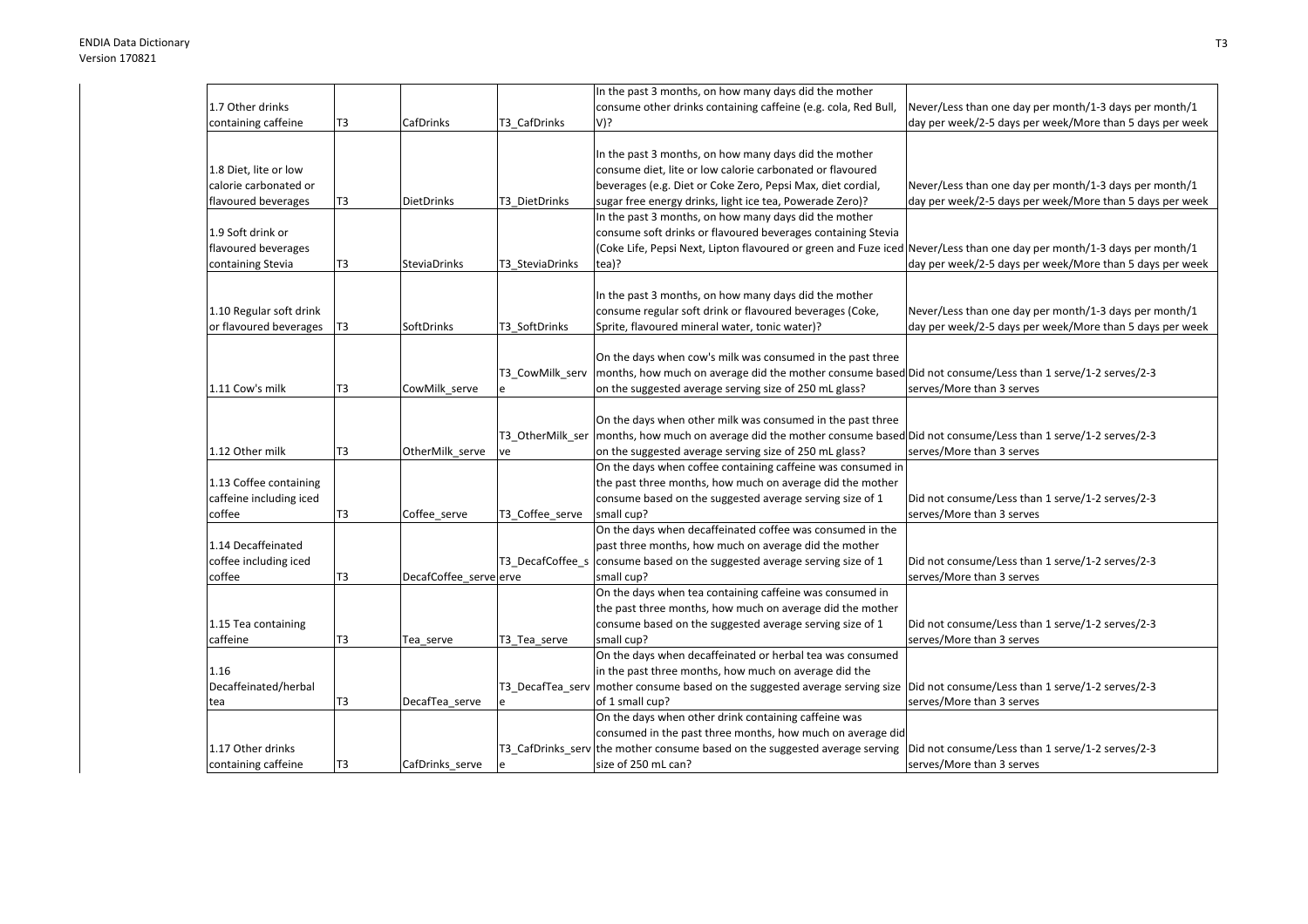Nutrition

|                              |                |                  |               | On the days when diet, lite or low calorie carbonated or                                                                     |                                                          |
|------------------------------|----------------|------------------|---------------|------------------------------------------------------------------------------------------------------------------------------|----------------------------------------------------------|
| 1.18 Diet, lite or low       |                |                  |               | flavoured beverages were consumed in the past three                                                                          |                                                          |
| calorie carbonated or        |                |                  |               | T3_DietDrinks_ser  months, how much on average did the mother consume based Did not consume/Less than 1 serve/1-2 serves/2-3 |                                                          |
| flavoured beverages          | T3             | DietDrinks serve | ve            | on the suggested average serving size of 250 mL can?                                                                         | serves/More than 3 serves                                |
|                              |                |                  |               |                                                                                                                              |                                                          |
|                              |                |                  |               | On the days when soft drink or flavoured beverages                                                                           |                                                          |
| 1.19 Soft drink or           |                |                  |               | containing Stevia were consumed in the past three months,                                                                    |                                                          |
| flavoured beverages          |                |                  |               | SteviaDrinks serv T3 SteviaDrinks s how much on average did the mother consume based on the                                  | Did not consume/Less than 1 serve/1-2 serves/2-3         |
| containing Stevia            | T3             |                  | erve          | suggested average serving size of 250 mL can?                                                                                | serves/More than 3 serves                                |
|                              |                |                  |               | On the days when regular soft drinks or flavoured beverages                                                                  |                                                          |
|                              |                |                  |               |                                                                                                                              |                                                          |
|                              |                |                  |               | were consumed in the past three months, how much on                                                                          |                                                          |
| 1.20 Regular soft drink      |                |                  |               | T3_SoftDrinks_ser average did the mother consume based on the suggested                                                      | Did not consume/Less than 1 serve/1-2 serves/2-3         |
| or flavoured beverages       | T <sub>3</sub> | SoftDrinks serve | ve            | average serving size of 250 mL can?                                                                                          | serves/More than 3 serves                                |
|                              |                |                  |               | In the past 3 months, how often did the mother consume                                                                       |                                                          |
|                              |                |                  |               | dairy products, including butter, cheese, cream, yoghurt,                                                                    | Never/Less than one day per month/1-3 days per month/1   |
| 2.1 Dairy products           | T3             | Dairy            | T3_Dairy      | custard and ice cream?                                                                                                       | day per week/2-5 days per week/More than 5 days per week |
|                              |                |                  |               |                                                                                                                              |                                                          |
|                              |                |                  |               | In the past 3 months, how often did the mother consume soy                                                                   |                                                          |
| 2.2 Soy containing           |                |                  |               | containing products including, tofu, miso, soy sauce, soy flour, Never/Less than one day per month/1-3 days per month/1      |                                                          |
| products                     | T3             | Soy              | T3_Soy        | and soy-based dairy subsitutes?                                                                                              | day per week/2-5 days per week/More than 5 days per week |
|                              |                |                  |               | In the past 3 months, how often did the mother consume                                                                       |                                                          |
|                              |                |                  |               | wheat containing products, including bread, biscuits, cakes,                                                                 |                                                          |
| 2.3 Wheat containing         |                |                  |               | breakfast cereals, pastries, pasta, couscous, dim sims and                                                                   | Never/Less than one day per month/1-3 days per month/1   |
| products                     | T3             | Wheat            | T3 Wheat      | wontons?                                                                                                                     | day per week/2-5 days per week/More than 5 days per week |
|                              |                |                  |               |                                                                                                                              |                                                          |
|                              |                |                  |               | In the past 3 months, how often did the mother consume                                                                       |                                                          |
| 2.4 Barley or rye            |                |                  |               | barley or rye containing products, including barley water,                                                                   | Never/Less than one day per month/1-3 days per month/1   |
| containing products          | T3             | BarleyRye        | T3_BarleyRye  | many minestrone-style soups and rye bread?                                                                                   | day per week/2-5 days per week/More than 5 days per week |
|                              |                |                  |               |                                                                                                                              |                                                          |
|                              |                |                  |               | In the past 3 months, how often did the mother consume rice                                                                  |                                                          |
|                              |                |                  |               |                                                                                                                              |                                                          |
| 2.5 Rice or rice             |                |                  |               | and/or rice containing products including rice milk, rice                                                                    | Never/Less than one day per month/1-3 days per month/1   |
| containing products          | T3             | Rice             | T3 Rice       | cereals, rice cakes, rice noodles and rice flour?                                                                            | day per week/2-5 days per week/More than 5 days per week |
|                              |                |                  |               |                                                                                                                              |                                                          |
|                              |                |                  |               | In the past 3 months, how often did the mother consume corn                                                                  |                                                          |
| 2.6 Corn or corn             |                |                  |               | and/or corn containing products including popcorn, polenta,                                                                  | Never/Less than one day per month/1-3 days per month/1   |
| containing products          | T3             | Corn             | T3_Corn       | corn flakes, corn tortillas and corn flour?                                                                                  | day per week/2-5 days per week/More than 5 days per week |
|                              |                |                  |               |                                                                                                                              |                                                          |
|                              |                |                  |               | In the past 3 months, how often did the mother consume oats                                                                  |                                                          |
| 2.7 Oats or oat              |                |                  |               | or oat containing products including porridge, oatmeal,                                                                      | Never/Less than one day per month/1-3 days per month/1   |
| containing products          | T3             | Oat              | T3 Oat        | muesli, ANZAC biscuits, bran and oat flour?                                                                                  | day per week/2-5 days per week/More than 5 days per week |
|                              |                |                  |               | In the past 3 months, how often did the mother consume                                                                       |                                                          |
|                              |                |                  |               | artificial sweetners (e.g. Equal or Splenda) for use in baking or Never/Less than one day per month/1-3 days per month/1     |                                                          |
| 2.8 Artificial sweeteners T3 |                | ASweetners       | T3 ASweetners | tea/coffee?                                                                                                                  | day per week/2-5 days per week/More than 5 days per week |
| 2.9 Stevia/Natvia            |                |                  |               |                                                                                                                              |                                                          |
| products for use in          |                |                  |               | In the past 3 months, how often did the mother consume                                                                       | Never/Less than one day per month/1-3 days per month/1   |
| baking or tea/coffee         | T3             | Stevia           | T3_Stevia     | stevia/Natvia products for use in baking or tea/coffee?                                                                      | day per week/2-5 days per week/More than 5 days per week |
|                              |                |                  |               |                                                                                                                              |                                                          |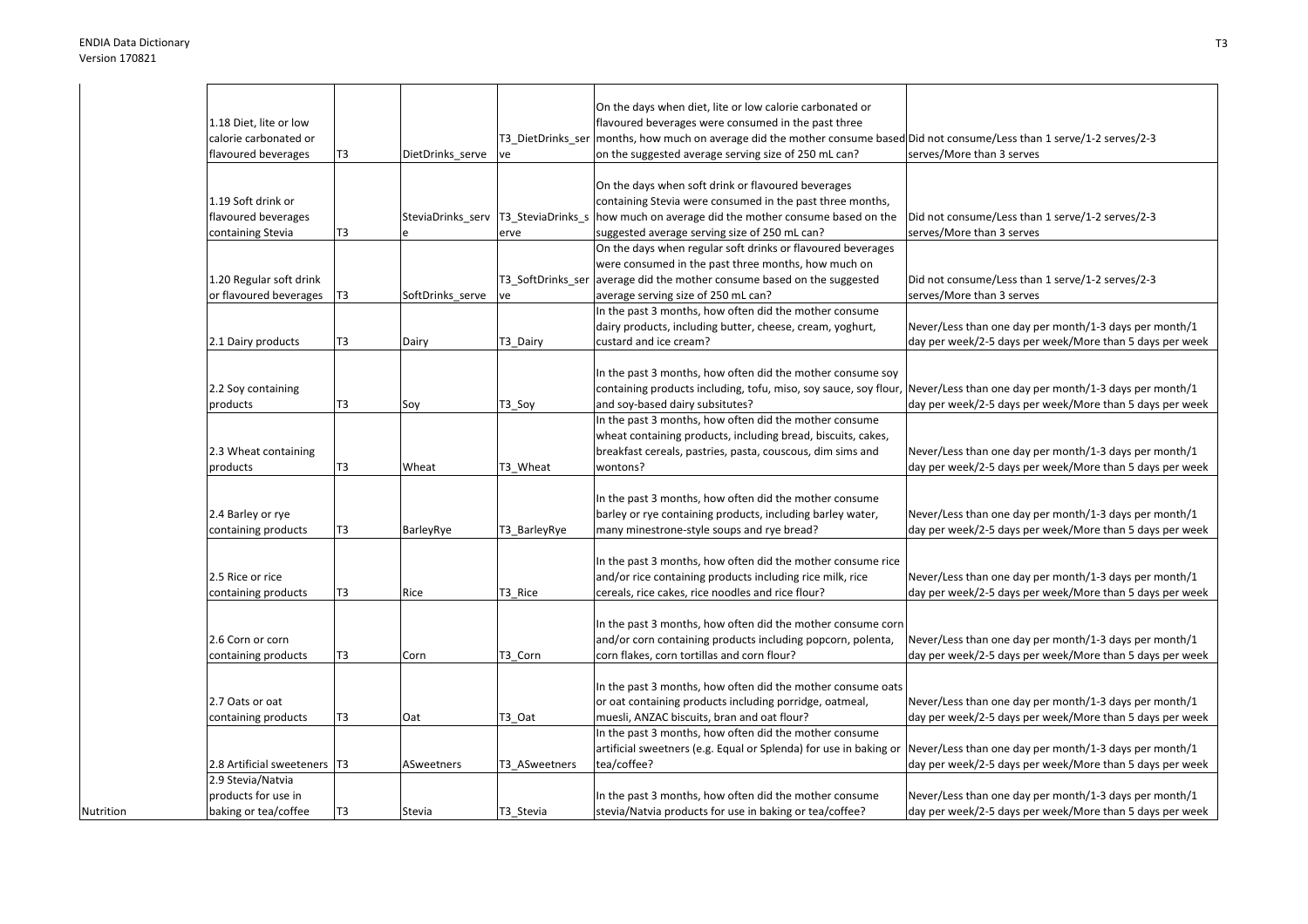| 3.1 Pregnancy/lactation   |                |                      |                   | T3_PregLactSup_fr Frequency of pregnancy or lactation supplement taken over                     |                                             |
|---------------------------|----------------|----------------------|-------------------|-------------------------------------------------------------------------------------------------|---------------------------------------------|
| supplement                | T3             | PregLactSup_freq eq  |                   | the last three months                                                                           | Never/0-30 days/31-60 days/61-90 days/Daily |
|                           |                |                      |                   | PregLactSup_bran   T3_PregLactSup_b   Brand of pregnancy or lactation supplement taken over the |                                             |
| 3.1 brand                 | T3             |                      | rand              | last three months                                                                               | free text box                               |
|                           |                |                      |                   | T3_PregLactSup_d Dose of pregnancy or lactation supplement taken over the last                  |                                             |
| 3.1 Amount taken          | T3             | PregLactSup_dose ose |                   | three months                                                                                    | free text box                               |
|                           |                |                      |                   | Frequency of other multivitamin supplement taken over the                                       |                                             |
| 3.2 Other multivitamin    | T <sub>3</sub> | MultiVit freq        | T3 MultiVit freq  | last three months                                                                               | Never/0-30 days/31-60 days/61-90 days/Daily |
|                           |                |                      | T3 MultiVit bran  | Brand of other multivitamin supplement taken over the last                                      |                                             |
| 3.2 brand                 | T3             |                      |                   | three months                                                                                    | free text box                               |
|                           |                | MultiVit_brand       | ld.               |                                                                                                 |                                             |
|                           |                |                      |                   | Dose of other multivitamin supplement taken over the last                                       |                                             |
| 3.2 Amount taken          | T3             | MultiVit_dose        | T3_MultiVit_dose  | three months                                                                                    | free text box                               |
| 3.3 Omega-3/fish oil/cod- |                |                      |                   | Frequency of fish oil, omega-3 or cod liver oil supplement                                      |                                             |
| liver oil                 | T3             | FishOil_freq         | T3 FishOil freq   | taken over the last three months                                                                | Never/0-30 days/31-60 days/61-90 days/Daily |
|                           |                |                      |                   | Brand of fish oil, omega-3 or cod liver oil supplement taken                                    |                                             |
| 3.3 brand                 | T3             | FishOil brand        | T3 FishOil brand  | over the last three months                                                                      | free text box                               |
|                           |                |                      |                   | Dose of fish oil, omega-3 or cod liver oil supplement taken                                     |                                             |
| 3.3 Amount taken          | T3             | FishOil dose         | T3 FishOil dose   | over the last three months                                                                      | free text box                               |
|                           |                |                      |                   | Frequency of iron supplement taken over the last three                                          |                                             |
| 3.4 Iron                  | T3             | Iron freq            | T3 Iron freq      | months                                                                                          | Never/0-30 days/31-60 days/61-90 days/Daily |
|                           |                |                      |                   |                                                                                                 |                                             |
| 3.4 brand                 | T3             | Iron brand           | T3 Iron brand     | Brand of iron supplement taken over the last three months                                       | free text box                               |
|                           |                |                      |                   |                                                                                                 |                                             |
| 3.4 Amount taken          | T3             | Iron dose            | T3 Iron dose      | Dose of iron supplement taken over the last three months                                        | free text box                               |
|                           |                |                      |                   | T3_OtherSup1_fre Frequency of other supplement taken over the last three                        |                                             |
| 3.5 Other 1               | T3             | OtherSup1_freq       |                   | months                                                                                          | Never/0-30 days/31-60 days/61-90 days/Daily |
|                           |                |                      | T3 OtherSup1 br   |                                                                                                 |                                             |
| 3.5 brand 1               | T3             | OtherSup1_brand      | and               | Brand of other supplement taken over the last three months                                      | free text box                               |
|                           |                |                      | T3_OtherSup1_do   |                                                                                                 |                                             |
| 3.5 Amount taken 1        | T <sub>3</sub> | OtherSup1_dose       |                   | Dose of other supplement taken over the last three months                                       | free text box                               |
|                           |                |                      |                   | T3_OtherSup2_fre Frequency of other supplement taken over the last three                        |                                             |
| 3.5 Other 2               | T3             | OtherSup2 freq       |                   | months                                                                                          | Never/0-30 days/31-60 days/61-90 days/Daily |
|                           |                |                      | T3 OtherSup2 br   |                                                                                                 |                                             |
| 3.5 brand 2               | T3             | OtherSup2 brand and  |                   | Brand of other supplement taken over the last three months                                      | free text box                               |
|                           |                |                      | T3_OtherSup2_do   |                                                                                                 |                                             |
| 3.5 Amount taken 2        | T3             | OtherSup2_dose       |                   | Dose of other supplement taken over the last three months                                       | free text box                               |
|                           |                |                      |                   | T3 OtherSup3 fre Frequency of other supplement taken over the last three                        |                                             |
| 3.5 Other 3               | T3             | OtherSup3 freq       |                   | months                                                                                          | Never/0-30 days/31-60 days/61-90 days/Daily |
|                           |                |                      | T3 OtherSup3 br   |                                                                                                 |                                             |
| 3.5 brand 3               | T3             | OtherSup3_brand and  |                   | Brand of other supplement taken over the last three months                                      | free text box                               |
|                           |                |                      | T3 OtherSup3 do   |                                                                                                 |                                             |
| 3.5 Amount taken 3        | T3             | OtherSup3_dose       | se                | Dose of other supplement taken over the last three months                                       | free text box                               |
|                           |                |                      |                   |                                                                                                 |                                             |
|                           |                |                      |                   | T3 Probiotics typ Brand or food name of probiotic (including supplements,                       |                                             |
|                           |                |                      |                   |                                                                                                 |                                             |
| 3.6 Brand/food            | T <sub>3</sub> | Probiotics_type      |                   | powders and fortified foods) taken in the past 3 months                                         | free text box                               |
|                           |                |                      | T3 Probiotics fre | Frequency of probiotics (supplements, powders and fortified                                     |                                             |
| 3.6 Frequency             | T <sub>3</sub> | Probiotics_freq      | l q               | foods) taken over the last three months                                                         | Never/0-30 days/31-60 days/61-90 days/Daily |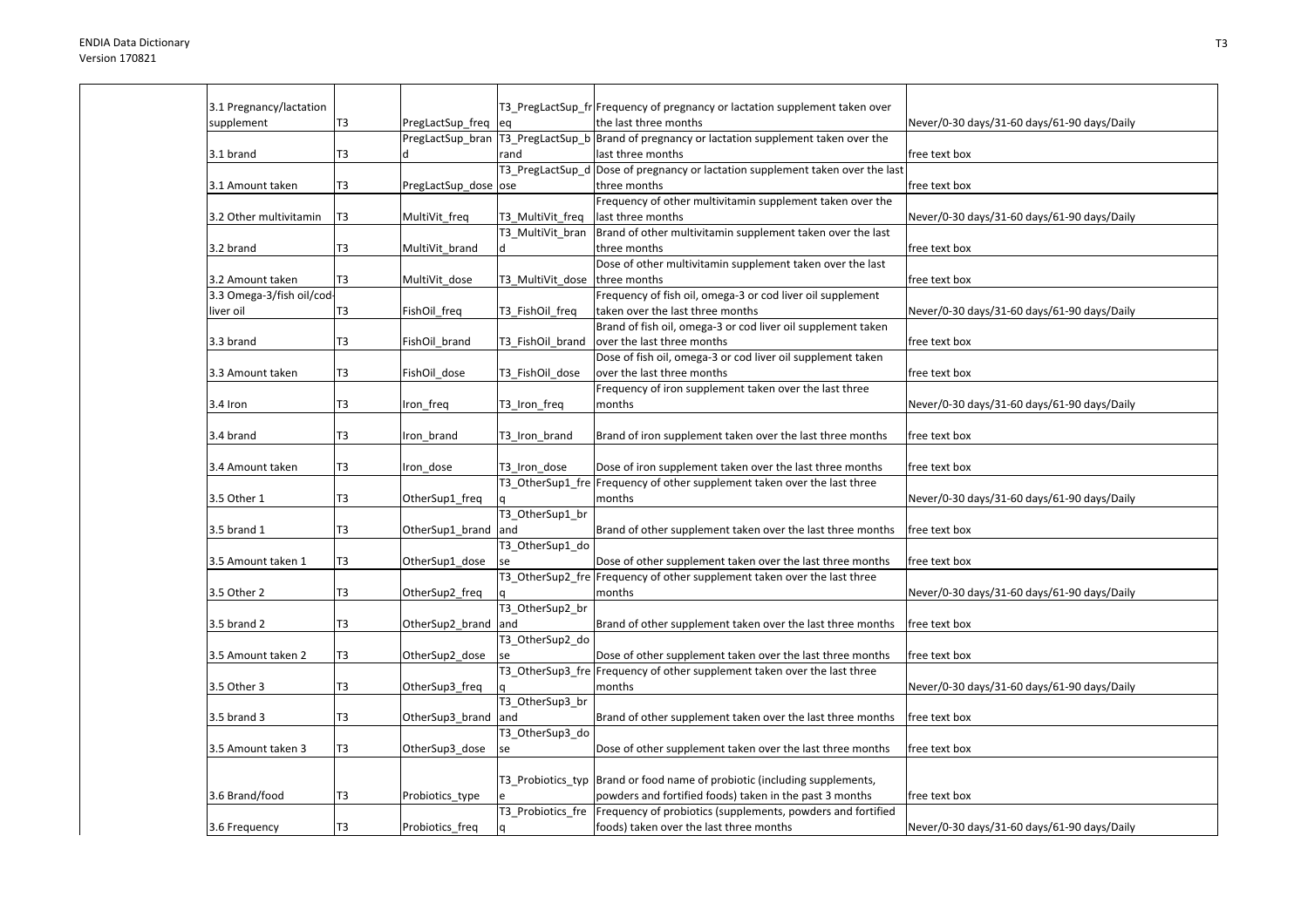|             |                                                                                     |                |                                                    |                                         | T3_Probiotics_dos Dose of probiotics (supplements, powders and fortified foods) |                                                                                                                                                                                                                                                                           |
|-------------|-------------------------------------------------------------------------------------|----------------|----------------------------------------------------|-----------------------------------------|---------------------------------------------------------------------------------|---------------------------------------------------------------------------------------------------------------------------------------------------------------------------------------------------------------------------------------------------------------------------|
| Supplements | 3.6 Amount taken                                                                    | T3             | Probiotics dose                                    |                                         | taken over the last three months                                                | free text box                                                                                                                                                                                                                                                             |
|             | 5.1 In the past three<br>months, how many<br>cigarettes did you smoke<br>on average | T3             | Smoking                                            | T3_Smoking                              | In the past 3 months, how many cigarettes did the mother<br>smoke on average?   | did not smoke and have never been a smoker/I did not<br>smoke but have previously been a smoker/Less than 1<br>cigarette per week/2-6 cigarettes per week/1-5 cigarettes per<br>day/6-10 cigarettes per day/More than 10 cigarettes per day                               |
| Smoking     | 5.2 Which one of the<br>following best describes<br>your current household          | T <sub>3</sub> | Smoking_househo  T3_Smoking_hous<br>ld             | ehold                                   | Description of household smoking status                                         | Members of my household smoke at home, inside the<br>house/Members of my household smoke at home, only<br>outside the house and never inside/Members of my<br>household are smokers but they don't smoke at home, inside<br>or outside/Nobody in my household is a smoker |
|             | Adults in household                                                                 | T3             | Adults                                             | T3_Adults                               | Number of adults that currently reside in the partiicpant's<br>household        |                                                                                                                                                                                                                                                                           |
| Household   | Children in household                                                               | T <sub>3</sub> | Children                                           | T3 Children                             | Number of children that currently reside in the partiicpant's<br>household      |                                                                                                                                                                                                                                                                           |
|             | 7.1 We have a dog that<br>comes inside                                              | T <sub>3</sub> | Dog_inside                                         | T3_Dog_inside                           | The household has a dog that comes inside                                       | TRUE/FALSE                                                                                                                                                                                                                                                                |
|             | 7.2 We have a dog that<br>lives outside and doesn't<br>come inside                  | T3             | Dog_outside                                        | T3_Dog_outside                          | The household has a dog that lives outside and doesn't come<br>inside           | TRUE/FALSE                                                                                                                                                                                                                                                                |
|             | 7.3 We have a cat that<br>comes inside                                              | T <sub>3</sub> | Cat inside                                         | T3 Cat inside                           | The household has a cat that comes inside                                       | TRUE/FALSE                                                                                                                                                                                                                                                                |
|             | 7.4 We have a cat that<br>lives outside and doesn't<br>come inside                  | T3             | Cat_outside                                        | T3_Cat_outside                          | The household has a cat that lives outside and doesn't come<br>inside           | TRUE/FALSE                                                                                                                                                                                                                                                                |
|             | 7.5 We have a furred pet<br>that is not a cat or dog                                | T <sub>3</sub> | FurredPet                                          | T3 FurredPet                            | The household has a furred pet that is not a cat or a dog                       | TRUE/FALSE                                                                                                                                                                                                                                                                |
| Pets        | 7.6 We do not have any<br>furred pets - cats, dogs<br>or otherwise                  | T <sub>3</sub> | FurredPet no                                       | T3 FurredPet no                         | The household does not have any furred pets - cats, dogs or<br>otherwise        | TRUE/FALSE                                                                                                                                                                                                                                                                |
|             | 4. Did you take any<br>antibiotics this week                                        | T3             | Antibiotic                                         | T3_Antibiotic                           | Did the mother consume any antibiotics in the past 3 months? No/Yes/Unsure      |                                                                                                                                                                                                                                                                           |
|             | Type                                                                                | T3             | Antibiotic_type                                    | T3_Antibiotic_typ<br>T3_Antibiotic_volu | Type and brand of antibiotic consumned in past 3 months                         | free text box                                                                                                                                                                                                                                                             |
|             | Volume                                                                              | T3             | Antibiotic_volume me                               |                                         | Dose volume of antibiotic consumned in past 3 months                            |                                                                                                                                                                                                                                                                           |
|             | Dose per day                                                                        | T <sub>3</sub> | Antibiotic_dose                                    | T3_Antibiotic_dos                       | Dose per day of antibiotic consumned in past 3 months                           |                                                                                                                                                                                                                                                                           |
|             | Number of days                                                                      | T <sub>3</sub> | Antibiotic days                                    | T3_Antibiotic_day                       | Number of days antibiotic consumned in past 3 months                            |                                                                                                                                                                                                                                                                           |
|             | Date started (year)                                                                 | T3             | Antibiotic_startda T3_Antibiotic_star<br>te_year   | tdate_year                              | Date antibiotic consumption started (year)                                      | YYYY                                                                                                                                                                                                                                                                      |
|             | Date started (month)                                                                | T <sub>3</sub> | Antibiotic_startda  T3_Antibiotic_star<br>te_month | tdate_month                             | Date antibiotic consumption started (month)                                     | MM                                                                                                                                                                                                                                                                        |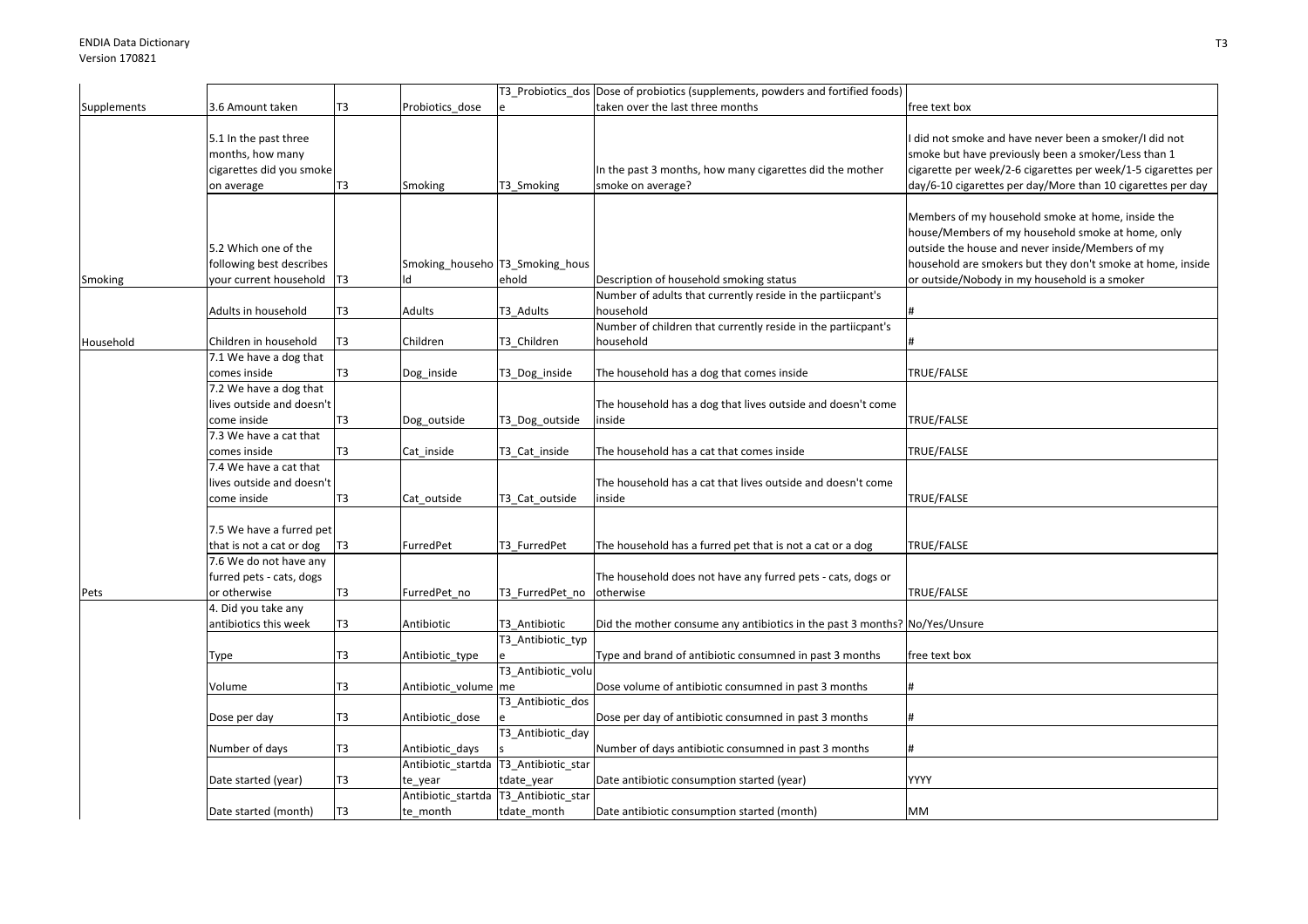|              |                             |                 | Antibiotic_startda  T3_Antibiotic_star |                                     |                                                                         |               |
|--------------|-----------------------------|-----------------|----------------------------------------|-------------------------------------|-------------------------------------------------------------------------|---------------|
|              | Date started (day)          | T3              | te day                                 | tdate day                           | Date antibiotic consumption started (day)                               | <b>DD</b>     |
|              |                             |                 | Antibiotic enddat  T3 Antibiotic end   |                                     |                                                                         |               |
|              | Date completed (year)       | T <sub>3</sub>  | e year                                 | date_year                           | Date antibiotic consumption ended (year)                                | YYYY          |
|              |                             |                 |                                        | Antibiotic_enddat T3_Antibiotic_end |                                                                         |               |
|              | Date completed (month)   T3 |                 | e_month                                | date_month                          | Date antibiotic consumption ended (month)                               | МM            |
|              |                             |                 |                                        | Antibiotic enddat T3 Antibiotic end |                                                                         |               |
| Antibiotics  | Date completed (day)        | T3              | e day                                  | date day                            | Date antibiotic consumption ended (day)                                 | DD            |
|              | 8.1 Influenza vaccine       | $\overline{13}$ | FluVaccine                             | T3 FluVaccine                       | Mother had influenza vaccine during their pregnancy                     | TRUE/FALSE    |
|              |                             |                 |                                        | T3_FluVaccine_ye                    |                                                                         |               |
|              | 8.1 date (year)             | T <sub>3</sub>  | FluVaccine_year                        | ar                                  | Date of influenza vaccine during pregnancy (year)                       | YYYY          |
|              |                             |                 |                                        | T3_FluVaccine_mo                    |                                                                         |               |
|              | 8.1 date (month)            | T <sub>3</sub>  | FluVaccine_month nth                   |                                     | Date of influenza vaccine during pregnancy (month)                      | МM            |
|              |                             |                 |                                        | T3_FluVaccine_da                    |                                                                         |               |
|              | 8.1 date (day)              | T <sub>3</sub>  | FluVaccine_day                         |                                     | Date of influenza vaccine during pregnancy (day)                        | DD            |
|              |                             |                 |                                        |                                     |                                                                         |               |
|              | 8.2 Pertussis (whooping     |                 |                                        |                                     | Mother had pertussis (whopping cough) vaccine during their              |               |
|              | cough) vaccine              | T3              | Pertussis                              | T3 Pertussis                        | pregnancy                                                               | TRUE/FALSE    |
|              |                             |                 |                                        |                                     | Date of pertussis (whopping cough) vaccine during pregnancy             |               |
|              | 8.2 date (year)             | T <sub>3</sub>  | Pertussis_year                         | T3 Pertussis year                   | (year)                                                                  | YYYY          |
|              |                             |                 |                                        | T3 Pertussis mor                    | Date of pertussis (whopping cough) vaccine during pregnancy             |               |
|              | 8.2 date (month)            | T <sub>3</sub>  | Pertussis_month                        | lth                                 | (month                                                                  | МM            |
|              |                             |                 |                                        |                                     | Date of pertussis (whopping cough) vaccine during pregnancy             |               |
|              | 8.2 date (day)              | T3              | Pertussis_day                          | T3_Pertussis_day                    | (day)                                                                   | DD            |
|              |                             |                 |                                        |                                     |                                                                         |               |
|              | 8.3 Other                   | T <sub>3</sub>  | <b>OtherVaccine</b>                    | T3 OtherVaccine                     | Mother had another type of vaccine during their pregnancy               | TRUE/FALSE    |
|              |                             |                 | OtherVaccine_typ  T3_OtherVaccine_     |                                     |                                                                         |               |
|              | 8.3 Specify                 | T <sub>3</sub>  |                                        | type                                | Details of type of other vaccine had during pregnancy                   | free text box |
|              |                             |                 | OtherVaccine_yea  T3_OtherVaccine_     |                                     |                                                                         |               |
|              | 8.3 date (year)             | T3              |                                        | vear                                | Date of other vaccine during pregnancy (year)                           | YYYY          |
|              |                             |                 | OtherVaccine_mo  T3_OtherVaccine_      |                                     |                                                                         |               |
|              | 8.3 date (month)            | T <sub>3</sub>  | nth                                    | month                               | Date of other vaccine during pregnancy (month)                          | MМ            |
|              |                             |                 |                                        | T3 OtherVaccine                     |                                                                         |               |
| Vaccinations | 8.3 date (day)              | T <sub>3</sub>  | OtherVaccine_day day                   |                                     | Date of other vaccine during pregnancy (day)                            | <b>DD</b>     |
|              |                             |                 |                                        |                                     |                                                                         |               |
|              | 9.1 Vegetarian              | T <sub>3</sub>  | Vegetarian                             | T3_Vegetarian                       | Mother was consuming a vegetarian diet in the past 3 months TRUE/FALSE  |               |
|              |                             |                 |                                        |                                     |                                                                         |               |
|              | 9.2 Gluten free             | T <sub>3</sub>  | GlutenFrere                            | T3 GlutenFrere                      | Mother was consuming a gluten free diet in the past 3 months TRUE/FALSE |               |
|              |                             |                 |                                        |                                     | Mother was consuming a low carbohydrate diet in the past 3              |               |
|              | 9.3 Low carbohydrate        | T <sub>3</sub>  | LowCarb                                | T3_LowCarb                          | months                                                                  | TRUE/FALSE    |
|              |                             |                 |                                        |                                     | Mother was consuming a high protein diet in the past 3                  |               |
|              | 9.4 High protein            | T3              | HighProtein                            | T3_HighProtein                      | months                                                                  | TRUE/FALSE    |
|              |                             |                 |                                        |                                     |                                                                         |               |
|              | 9.5 Vegan                   | T3              | Vegan                                  | T3_Vegan                            | Mother was consuming a vegan diet in the past 3 months                  | TRUE/FALSE    |
|              |                             |                 |                                        |                                     | Mother was consuming another type of diet in the past 3                 |               |
|              | 9.6 Other                   | T3              | Diet                                   | T3_Diet                             | months                                                                  | TRUE/FALSE    |
| Diet         | 9.6 Other (specify)         | T <sub>3</sub>  | Diet_type                              | T3_Diet_type                        | months                                                                  | TRUE/FALSE    |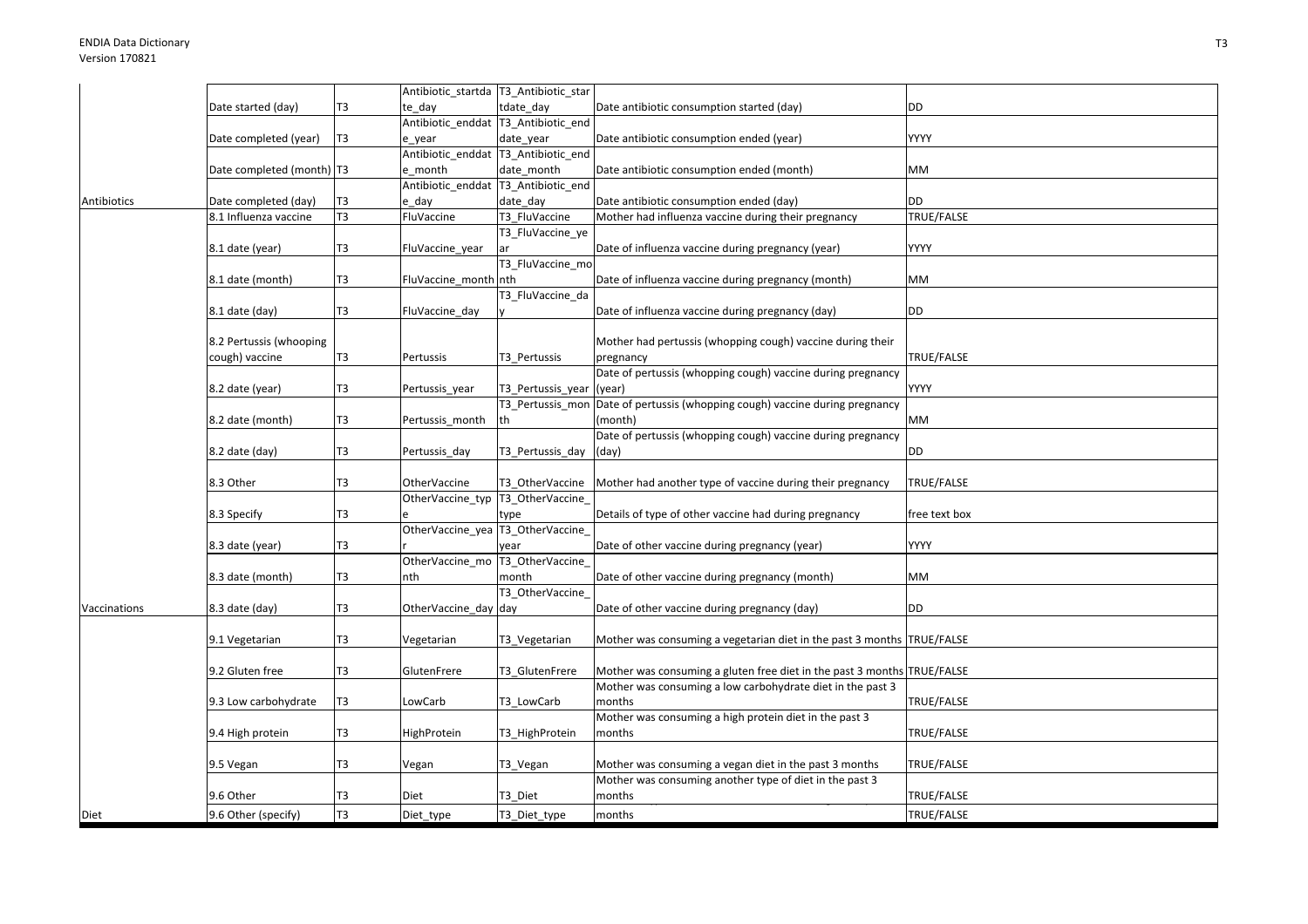| <b>Pregnancy Physical</b>     |                                                                  |              |                |                  |                                                                                                                                                          |                                                                                                                                                                                                                  |
|-------------------------------|------------------------------------------------------------------|--------------|----------------|------------------|----------------------------------------------------------------------------------------------------------------------------------------------------------|------------------------------------------------------------------------------------------------------------------------------------------------------------------------------------------------------------------|
| <b>Activity Questionniare</b> |                                                                  |              |                |                  |                                                                                                                                                          |                                                                                                                                                                                                                  |
| <b>Export heading</b>         | Variable                                                         | <b>Visit</b> | Code           | Visit Code       | <b>Description</b>                                                                                                                                       | Format                                                                                                                                                                                                           |
|                               | ID                                                               | T3           | PPAQ_ID        | T3 PPAQ ID       | Participant ID code for Pregnancy Physical Activity<br>Questionnaire                                                                                     | STATE-CITY-SITE-###                                                                                                                                                                                              |
|                               | Collection date                                                  | T3           | PPAQ date      | T3 PPAQ date     | Date Pregnancy Physical Activity Questionnaire was<br>completed                                                                                          | DD/MM/YYYY                                                                                                                                                                                                       |
|                               | Visit                                                            | T3           | PPAQ Visit     | T3_PPAQ_Visit    | Visit code for Pregnancy Physical Activity Questionnaire                                                                                                 | T1/T2/T3                                                                                                                                                                                                         |
|                               | No data collected                                                | T3           | PPAQ no        | T3 PPAQ no       | No data collected for Pregnancy Physical Activity<br>Questionnaire                                                                                       | TRUE/FALSE                                                                                                                                                                                                       |
|                               | Comment                                                          | T3           | PPAQ_no_c      | T3_PPAQ_no_c     | Comment on why no data was collected for Pregnancy<br>Physical Activity Questionnaire                                                                    | free text box                                                                                                                                                                                                    |
|                               | Last period                                                      | T3           | PPAQ DLMP      | T3 PPAQ DLMP     | First day of participant's last menstral period recorded on<br>Pregnancy Physical Activity Questionnaire                                                 | DD/MM/YYYY                                                                                                                                                                                                       |
|                               | Est due date                                                     | T3           | PPAQ_EDD       | T3 PPAQ EDD      | Estimated due date recorded on Pregnancy Physical Activity<br>Questionnaire                                                                              | DD/MM/YYYY                                                                                                                                                                                                       |
|                               | Not finisehd                                                     | T3           | PPAQ NotFin    | T3_PPAQ_NotFin   | Data entry for Lifestyle in Pregnancy Questionnaire has not<br>been finished                                                                             | TRUE/FALSE                                                                                                                                                                                                       |
| General                       | Finalized                                                        | T3           | PPAQ_Final     | T3_PPAQ_Final    | Data entry for Lifestyle in Pregnancy Questionnaire has been<br>finalised by project management team                                                     | TRUE/FALSE                                                                                                                                                                                                       |
|                               | Preparing meals                                                  | T3           | MealPrep       | T3_MealPrep      | During this trimester, when the mother was not at work, how<br>wash dishes)                                                                              | None/Less than 0.5 hour per day/0.5 to almost 1 hour per<br>much time was usually spent preparing meals (cook, set table, day/1 to almost 2 hours per day/2 to almost 3 hours per day/3<br>or more hours per day |
|                               | Dressing, bathing,<br>feeding children while<br>you are sitting  | T3           | Dress_sitting  | T3_Dress_sitting | During this trimester, when the mother was not at work, how<br>much time was usually spent dressing, bathing, feeding<br>children while you are sitting  | None/Less than 0.5 hour per day/0.5 to almost 1 hour per<br>day/1 to almost 2 hours per day/2 to almost 3 hours per day/3<br>or more hours per day                                                               |
|                               | Dressing, bathing,<br>feeding children while<br>you are standing | T3           | Dress_standing | T3 Dress standin | During this trimester, when the mother was not at work, how<br>much time was usually spent dressing, bathing, feeding<br>children while you are standing | None/Less than 0.5 hour per day/0.5 to almost 1 hour per<br>day/1 to almost 2 hours per day/2 to almost 3 hours per day/3<br>or more hours per day                                                               |
|                               | Playing with children<br>while you are sitting or<br>standing    | T3           | Play_sitstand  | T3_Play_sitstand | During this trimester, when the mother was not at work, how<br>much time was usually spent playing with children while you<br>are sitting or standing    | None/Less than 0.5 hour per day/0.5 to almost 1 hour per<br>day/1 to almost 2 hours per day/2 to almost 3 hours per day/3<br>or more hours per day                                                               |
|                               | Playing with children<br>while you are walking or                |              |                |                  | During this trimester, when the mother was not at work, how<br>much time was usually spent playing with children while you                               | None/Less than 0.5 hour per day/0.5 to almost 1 hour per<br>day/1 to almost 2 hours per day/2 to almost 3 hours per day/3                                                                                        |
|                               | running                                                          | T3           | Play_walkrun   | T3_Play_walkrun  | are walking or running                                                                                                                                   | or more hours per day<br>None/Less than 0.5 hour per day/0.5 to almost 1 hour per                                                                                                                                |
|                               | Carrying children                                                | T3           | CarryingChild  | T3_CarryingChild | During this trimester, when the mother was not at work, how<br>much time was usually spent carrying children                                             | day/1 to almost 2 hours per day/2 to almost 3 hours per day/3<br>or more hours per day<br>None/Less than 0.5 hour per day/0.5 to almost 1 hour per                                                               |
|                               | Taking care of an older<br>adult                                 | T3           | AdultCare      | T3_AdultCare     | During this trimester, when the mother was not at work, how<br>much time was usually spent taking care of an older adult                                 | day/1 to almost 2 hours per day/2 to almost 3 hours per day/3<br>or more hours per day                                                                                                                           |
|                               | Sitting and using a<br>computer or writing,                      |              |                |                  | During this trimester, when the mother was not at work, how<br>much time was usually spent sitting and using a computer or                               | None/Less than 0.5 hour per day/0.5 to almost 1 hour per<br>day/1 to almost 2 hours per day/2 to almost 3 hours per day/3                                                                                        |
|                               | while not at work                                                | T3           | Sit_writing    | T3 Sit writing   | writing, while not at work                                                                                                                               | or more hours per day                                                                                                                                                                                            |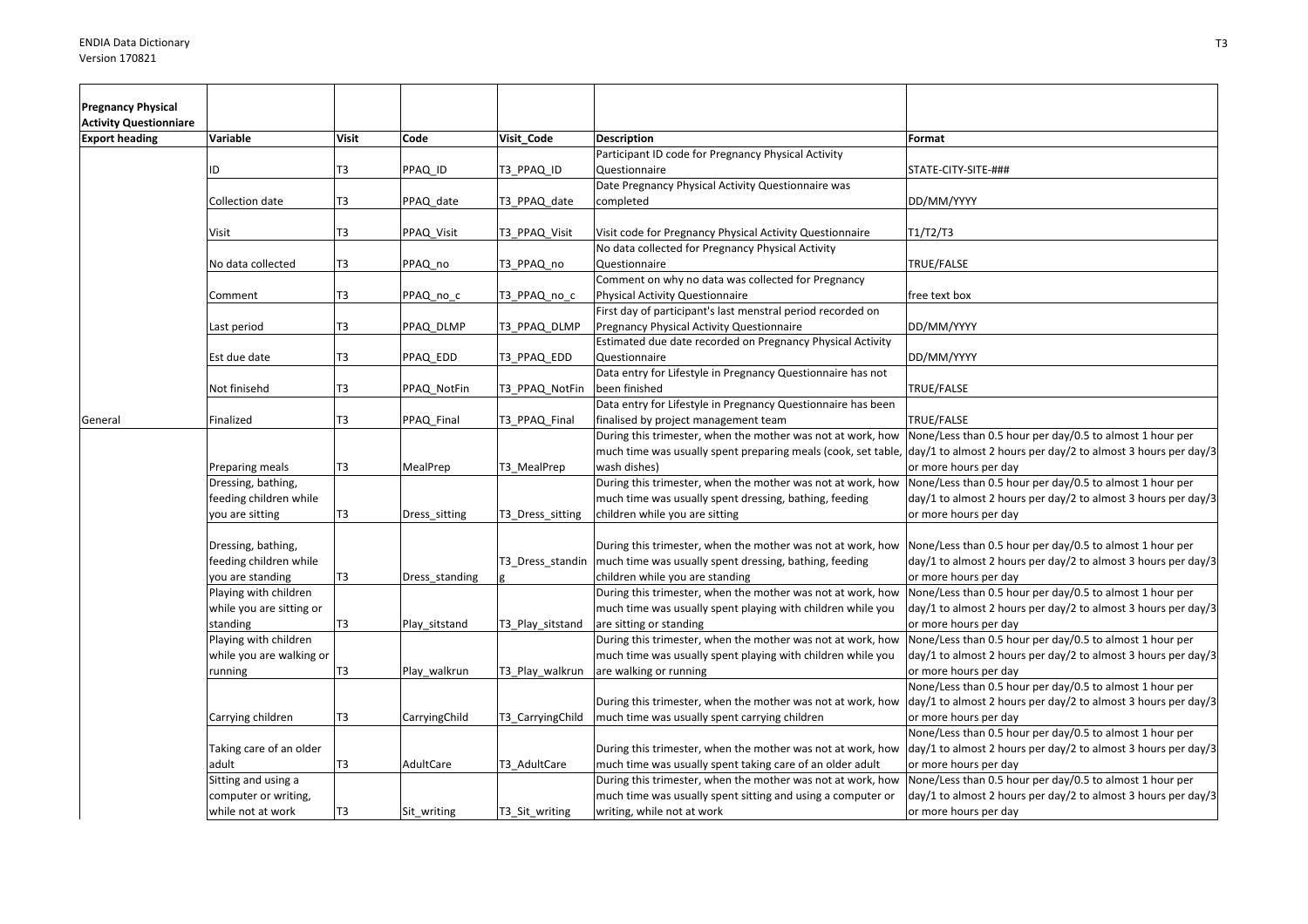|                            |    |                                    |                |                                                                                                                       | None/Less than 0.5 hour per day/0.5 to almost 2 hours per                                                                               |
|----------------------------|----|------------------------------------|----------------|-----------------------------------------------------------------------------------------------------------------------|-----------------------------------------------------------------------------------------------------------------------------------------|
|                            |    |                                    |                | During this trimester, when the mother was not at work, how                                                           | day/2 to almost 4 hours per day/4 to almost 6 hours per day/6                                                                           |
| Watching TV or a video     | T3 | WatchingTV                         | T3 WatchingTV  | much time was usually spent watchin TV or a video                                                                     | or more hours per day                                                                                                                   |
|                            |    |                                    |                |                                                                                                                       |                                                                                                                                         |
| Sitting and reading,       |    |                                    |                | During this trimester, when the mother was not at work, how None/Less than 0.5 hour per day/0.5 to almost 2 hours per |                                                                                                                                         |
| talking, or on the phone,  |    |                                    |                |                                                                                                                       | much time was usually spent sitting and reading, talking, or on $\frac{day}{2}$ to almost 4 hours per day/4 to almost 6 hours per day/6 |
| while not at work          | T3 | Sit_reading                        | T3_Sit_reading | the phone, while not at work                                                                                          | or more hours per day                                                                                                                   |
|                            |    |                                    |                |                                                                                                                       | None/Less than 0.5 hour per day/0.5 to almost 1 hour per                                                                                |
|                            |    |                                    |                | During this trimester, when the mother was not at work, how                                                           | day/1 to almost 2 hours per day/2 to almost 3 hours per day/3                                                                           |
| Playing with pets          | T3 | <b>PlayPets</b>                    | T3 PlayPets    | much time was usually spent playing with pets                                                                         | or more hours per day                                                                                                                   |
| Light cleaning (make       |    |                                    |                | During this trimester, when the mother was not at work, how                                                           | None/Less than 0.5 hour per day/0.5 to almost 1 hour per                                                                                |
| beds, laundry, iron, put   |    |                                    |                | much time was usually spent light cleaning (make beds,                                                                | day/1 to almost 2 hours per day/2 to almost 3 hours per day/3                                                                           |
| things away)               | T3 | Clean_light                        | T3_Clean_light | laundry, iron, put things away)                                                                                       | or more hours per day                                                                                                                   |
|                            |    |                                    |                | During this trimester, when the mother was not at work, how                                                           | None/Less than 0.5 hour per day/0.5 to almost 1 hour per                                                                                |
| Shopping (for food,        |    |                                    |                | much time was usually spent shopping (for food, clothers or                                                           | day/1 to almost 2 hours per day/2 to almost 3 hours per day/3                                                                           |
| clothes or other items)    | T3 | Shopping                           | T3_Shopping    | other items)                                                                                                          | or more hours per day                                                                                                                   |
|                            |    |                                    |                |                                                                                                                       |                                                                                                                                         |
| Heavier cleaning           |    |                                    |                | During this trimester, when the mother was not at work, how                                                           | None/Less than 0.5 hour per week/0.5 to almost 1 hour per                                                                               |
|                            |    |                                    |                | much time was usually spent heavier cleaning (vaccum, mop,                                                            | week/1 to almost 2 hours per week/2 to almost 3 hours per                                                                               |
| (vacuum, mop, sweep,       |    |                                    |                |                                                                                                                       |                                                                                                                                         |
| wash windows)              | T3 | Clean_heavy                        | T3_Clean_heavy | sweep, wash windows)                                                                                                  | week/3 or more hours per week                                                                                                           |
|                            |    |                                    |                | During this trimester, when the mother was not at work, how                                                           | None/Less than 0.5 hour per week/0.5 to almost 1 hour per                                                                               |
| Mowing lawn while on a     |    |                                    |                | much time was usually spent mowing lawn while on a riding                                                             | week/1 to almost 2 hours per week/2 to almost 3 hours per                                                                               |
| riding mower               | T3 | Lawn_light                         | T3_Lawn_light  | mower                                                                                                                 | week/3 or more hours per week                                                                                                           |
| Mowing lawn using a        |    |                                    |                | During this trimester, when the mother was not at work, how                                                           | None/Less than 0.5 hour per week/0.5 to almost 1 hour per                                                                               |
| walking mower, raking,     |    |                                    |                | much time was usually spent mowing lawn using a walking                                                               | week/1 to almost 2 hours per week/2 to almost 3 hours per                                                                               |
| gardening                  | Т3 | Lawn heavy                         | T3_Lawn_heavy  | mower, raking, gardening                                                                                              | week/3 or more hours per week                                                                                                           |
|                            |    |                                    |                |                                                                                                                       |                                                                                                                                         |
| Walking slowly to go       |    |                                    |                |                                                                                                                       |                                                                                                                                         |
| places (such as to the     |    |                                    |                | During this trimester, how much time was usually spent                                                                | None/Less than 0.5 hour per day/0.5 to almost 1 hour per                                                                                |
| bus, work, visiting) Not   |    |                                    |                | Walk slow transp T3 Walk slow tra walking slowly to go places (such as to the bus, work, visiting)                    | day/1 to almost 2 hours per day/2 to almost 3 hours per day/3                                                                           |
| for fun or exercise        | Т3 | ort                                | nsport         | not for fun or exercise                                                                                               | or more hours per day                                                                                                                   |
|                            |    |                                    |                |                                                                                                                       |                                                                                                                                         |
| Walking quickly to go      |    |                                    |                |                                                                                                                       |                                                                                                                                         |
| places (such as to the     |    |                                    |                | During this trimester, how much time was usually spent                                                                | None/Less than 0.5 hour per day/0.5 to almost 1 hour per                                                                                |
| bus, work, visiting) Not   |    | Walk_quick_trans  T3_Walk_quick_tr |                | walking quickly to go places (such as to the bus, work, visiting)                                                     | day/1 to almost 2 hours per day/2 to almost 3 hours per day/3                                                                           |
| for fun or exercise        | T3 | port                               | ansport        | not for fun or exercise                                                                                               | or more hours per day                                                                                                                   |
|                            |    |                                    |                |                                                                                                                       | None/Less than 0.5 hour per day/0.5 to almost 1 hour per                                                                                |
| Driving or riding in a car |    |                                    |                | During this trimester, how much time was usually spent                                                                | day/1 to almost 2 hours per day/2 to almost 3 hours per day/3                                                                           |
| or bus                     | T3 | Driving                            | T3_Driving     | driving or riding in a car or bus                                                                                     | or more hours per day                                                                                                                   |
|                            |    |                                    |                |                                                                                                                       | None/Less than 0.5 hour per week/0.5 to almost 1 hour per                                                                               |
| Walking slowly for fun or  |    |                                    |                | During this trimester, how much time was usually spent                                                                | week/1 to almost 2 hours per week/2 to almost 3 hours per                                                                               |
| exercise                   | T3 | Walk slow                          | T3 Walk slow   | walking slowly for fun or exercise                                                                                    | week/3 or more hours per week                                                                                                           |
|                            |    |                                    |                |                                                                                                                       | None/Less than 0.5 hour per week/0.5 to almost 1 hour per                                                                               |
| Walking more quickly for   |    |                                    |                | During this trimester, how much time was usually spent                                                                | week/1 to almost 2 hours per week/2 to almost 3 hours per                                                                               |
| fun or exercise            | T3 | Walk_quick                         | T3_Walk_quick  | walking more quickly for fun or exercise                                                                              | week/3 or more hours per week                                                                                                           |
|                            |    |                                    |                |                                                                                                                       | None/Less than 0.5 hour per week/0.5 to almost 1 hour per                                                                               |
| Walking quickly up hills   |    |                                    |                | During this trimester, how much time was usually spent                                                                | week/1 to almost 2 hours per week/2 to almost 3 hours per                                                                               |
|                            |    |                                    |                |                                                                                                                       |                                                                                                                                         |
| for fun or exercise        | T3 | Walk hills                         | T3 Walk hills  | walking quickly up hills for fun or exercise                                                                          | week/3 or more hours per week                                                                                                           |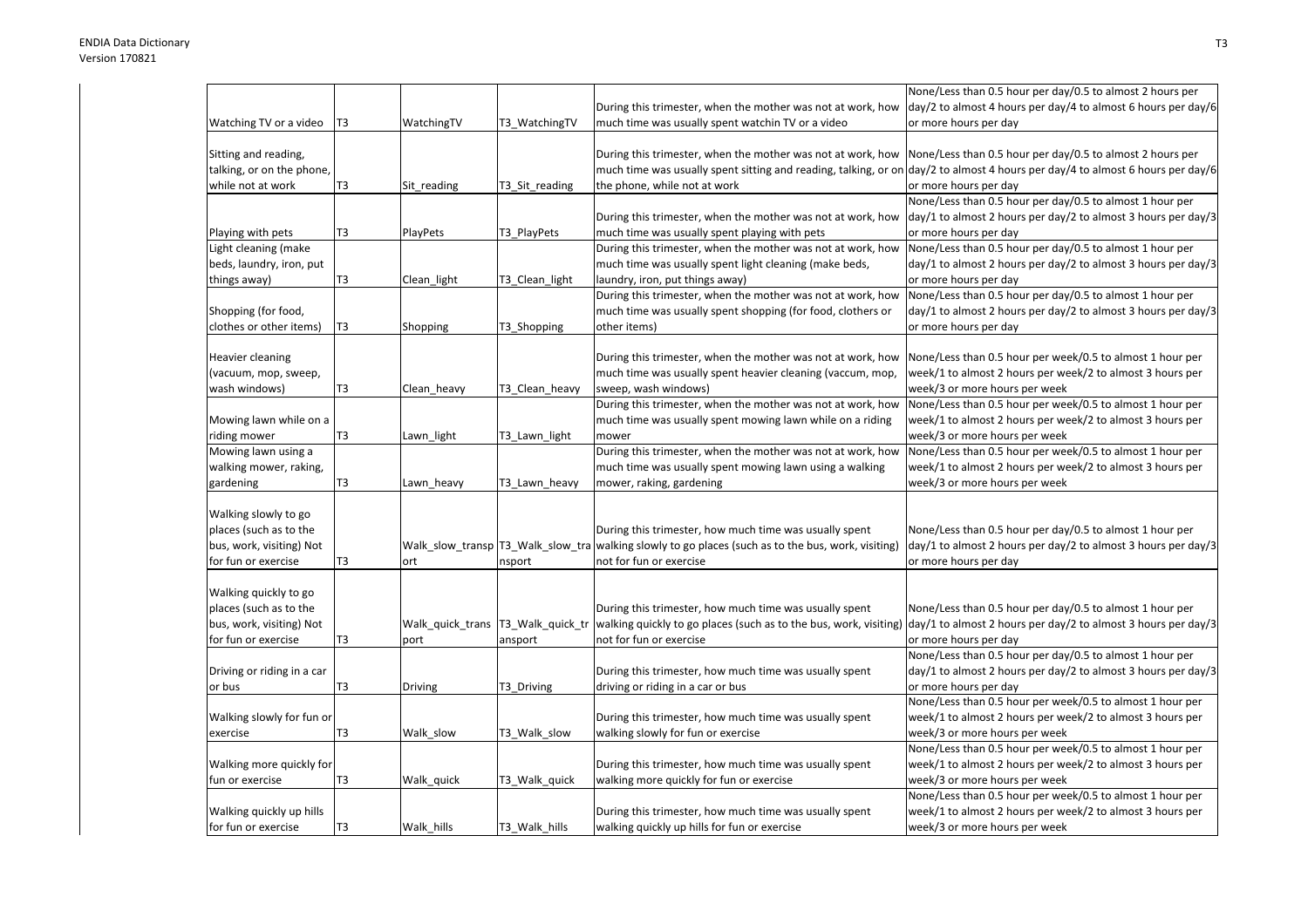|                         |                |                      |                                    |                                                                                   | None/Less than 0.5 hour per week/0.5 to almost 1 hour per                                                              |
|-------------------------|----------------|----------------------|------------------------------------|-----------------------------------------------------------------------------------|------------------------------------------------------------------------------------------------------------------------|
|                         |                |                      |                                    | During this trimester, how much time was usually spent                            | week/1 to almost 2 hours per week/2 to almost 3 hours per                                                              |
| Jogging                 | T3             | Jog                  | T3_Jog                             | jogging                                                                           | week/3 or more hours per week                                                                                          |
|                         |                |                      |                                    |                                                                                   | None/Less than 0.5 hour per week/0.5 to almost 1 hour per                                                              |
|                         |                |                      |                                    | During this trimester, how much time was usually spent at                         | week/1 to almost 2 hours per week/2 to almost 3 hours per                                                              |
| Prenatal exercise class | T <sub>3</sub> | PrenatalClass        | T3 PrenatalClass                   | prenatal exercise classes                                                         | week/3 or more hours per week                                                                                          |
|                         |                |                      |                                    |                                                                                   | None/Less than 0.5 hour per week/0.5 to almost 1 hour per                                                              |
|                         |                |                      |                                    | During this trimester, how much time was usually spent                            | week/1 to almost 2 hours per week/2 to almost 3 hours per                                                              |
| Swimming                | T <sub>3</sub> | Swimming             | T3_Swimming                        | swimming                                                                          | week/3 or more hours per week                                                                                          |
|                         |                |                      |                                    |                                                                                   | None/Less than 0.5 hour per week/0.5 to almost 1 hour per                                                              |
|                         |                |                      |                                    | During this trimester, how much time was usually spent                            | week/1 to almost 2 hours per week/2 to almost 3 hours per                                                              |
| Dancing                 | T3             | Dancing              | T3 Dancing                         | dancing                                                                           | week/3 or more hours per week                                                                                          |
|                         |                |                      |                                    |                                                                                   | zumba/Boot camp/Circuit training, moderate effort/Circuit                                                              |
|                         |                |                      |                                    |                                                                                   | training, including kettlebells, some aerobic movement with                                                            |
|                         |                |                      |                                    |                                                                                   | minimal rest, general, vigorous intensity/Curves exercise                                                              |
|                         |                |                      |                                    |                                                                                   | routines/Resistance (weight) training, multiple exercise, 8-15                                                         |
|                         |                |                      |                                    |                                                                                   | reps at varied resistance/Health cub exercise classes/Home                                                             |
|                         |                |                      |                                    |                                                                                   | exercise/Rope skipping/Stretching/Pilates/Yoga, Hatha/Yoga,                                                            |
|                         |                |                      |                                    |                                                                                   | Power/Yoga, Nadisodhana/Yoga, Surya                                                                                    |
|                         |                |                      |                                    |                                                                                   | Namaskar/Bicycling/Activity promoting video game (Wii fit),                                                            |
|                         |                |                      |                                    |                                                                                   | light effort/Activity promoting video game (Wii fit), moderate                                                         |
|                         |                |                      |                                    |                                                                                   | effort/Video exercise workout, TV conditioning program, light                                                          |
|                         |                |                      |                                    |                                                                                   | effort/Video exercise workout, TV conditioning program,                                                                |
|                         |                |                      |                                    |                                                                                   | moderate effort/Video exercise workout, TV conditioning                                                                |
|                         |                |                      |                                    |                                                                                   | program, vigorous effort/Spin bike/Elliptical trainer/Stair-                                                           |
|                         |                |                      |                                    |                                                                                   | treadmill/Rowing machine/Ski machine/Canoeing,                                                                         |
|                         |                |                      |                                    |                                                                                   | rowing/Diving, springboard or platform/Kayaking/Paddle                                                                 |
|                         |                |                      |                                    |                                                                                   | boat/Water aerobics, calisthenics, exercise/Sailing, boat and                                                          |
|                         |                |                      |                                    |                                                                                   | board sailing, windsurfing/Water skiing, wakeboarding/Jet                                                              |
|                         |                |                      |                                    |                                                                                   | skiing/Snorkelling/Surfing, body or board/Paddle                                                                       |
|                         |                |                      |                                    |                                                                                   | boarding/Water polo/Water volleyball/Water jogging/Water                                                               |
|                         |                |                      |                                    |                                                                                   | walking, light effort, slow pace/Water walking, moderate                                                               |
|                         |                |                      |                                    |                                                                                   | effort, moderate pace/Water walking, vigorous effort, brisk                                                            |
|                         |                |                      |                                    |                                                                                   | pace/Fishing/Archery/Badminton/Basketball/Billiards/Bowling                                                            |
|                         |                |                      |                                    |                                                                                   | indoor bowling alley/Children's games/Coaching                                                                         |
|                         |                |                      |                                    |                                                                                   | sports/Cricket/Croquet/Darts, wall or lawn/Football,                                                                   |
|                         |                |                      |                                    |                                                                                   | competitive/Football or baseball, playing catch/Frisbee                                                                |
|                         |                |                      |                                    |                                                                                   | playing/Golf, general/Golf, miniature, driving                                                                         |
|                         |                |                      |                                    | T3 Custom1 speci During this trimester, were any other activities done for fun or | range/Gymnastics/Hacky sack/Hockey/Horseback                                                                           |
| Custom 1 specific       | T3             | Custom1 specific fic |                                    | exercise                                                                          | riding/Horse stranning saddling cleaning grooming<br>None/Less than 0.5 hour per week/0.5 to almost 1 hour per         |
|                         |                |                      |                                    |                                                                                   |                                                                                                                        |
|                         |                |                      |                                    |                                                                                   | During this trimester, how much time was usually spent doing week/1 to almost 2 hours per week/2 to almost 3 hours per |
| Custom 1                | T3             | Custom1 time         | T3 Custom1 time custom activitiv 1 |                                                                                   | week/3 or more hours per week                                                                                          |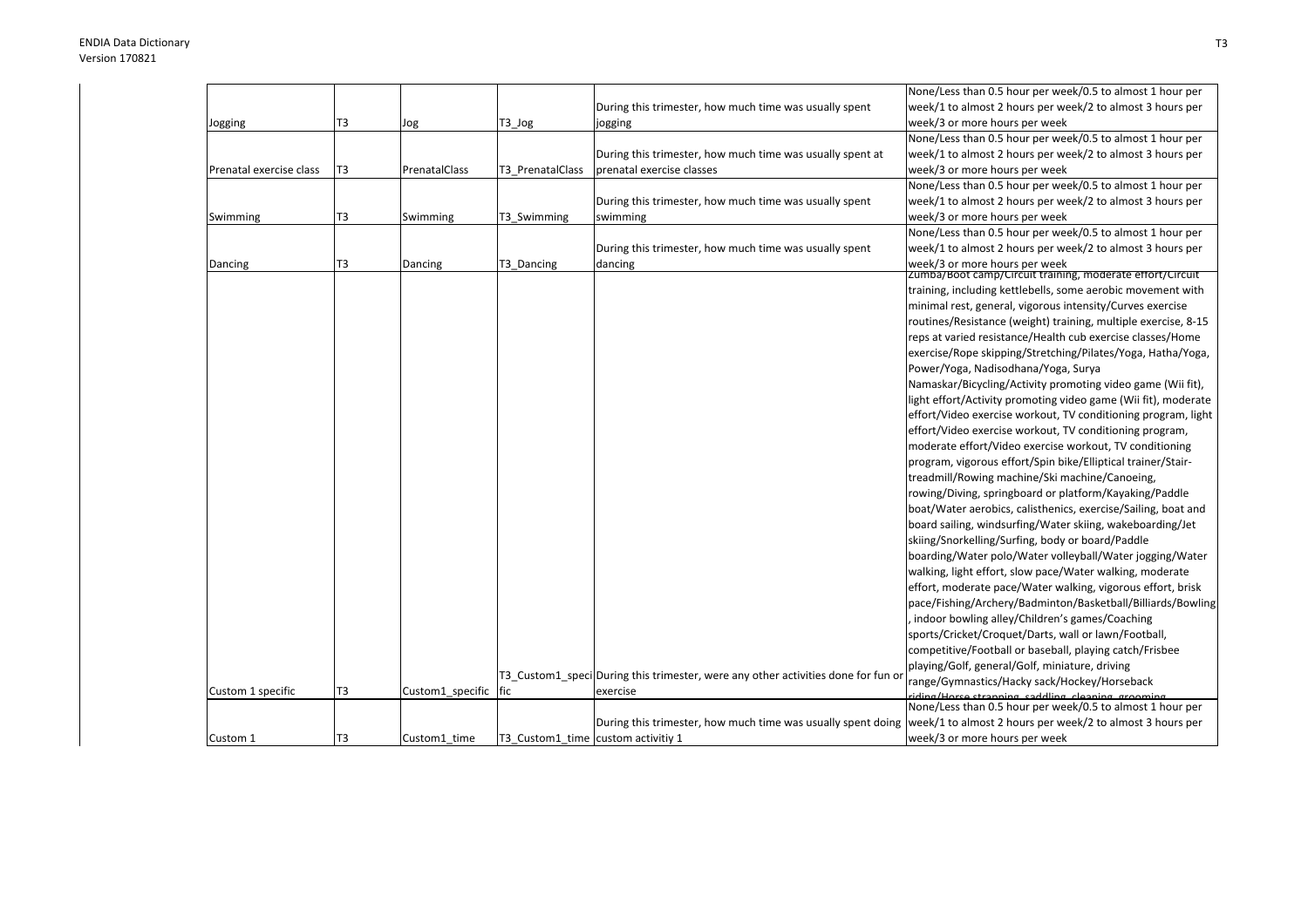PPAQ

|                                  |                |                  |                                    |                                                                                                                        | Zumba/Boot camp/Circuit training, moderate effort/Circuit                                                                    |
|----------------------------------|----------------|------------------|------------------------------------|------------------------------------------------------------------------------------------------------------------------|------------------------------------------------------------------------------------------------------------------------------|
|                                  |                |                  |                                    |                                                                                                                        | training, including kettlebells, some aerobic movement with                                                                  |
|                                  |                |                  |                                    |                                                                                                                        | minimal rest, general, vigorous intensity/Curves exercise                                                                    |
|                                  |                |                  |                                    |                                                                                                                        | routines/Resistance (weight) training, multiple exercise, 8-15                                                               |
|                                  |                |                  |                                    |                                                                                                                        | reps at varied resistance/Health cub exercise classes/Home                                                                   |
|                                  |                |                  |                                    |                                                                                                                        | exercise/Rope skipping/Stretching/Pilates/Yoga, Hatha/Yoga,                                                                  |
|                                  |                |                  |                                    |                                                                                                                        | Power/Yoga, Nadisodhana/Yoga, Surya                                                                                          |
|                                  |                |                  |                                    |                                                                                                                        | Namaskar/Bicycling/Activity promoting video game (Wii fit),                                                                  |
|                                  |                |                  |                                    |                                                                                                                        | light effort/Activity promoting video game (Wii fit), moderate                                                               |
|                                  |                |                  |                                    |                                                                                                                        | effort/Video exercise workout, TV conditioning program, light                                                                |
|                                  |                |                  |                                    |                                                                                                                        | effort/Video exercise workout, TV conditioning program,                                                                      |
|                                  |                |                  |                                    |                                                                                                                        | moderate effort/Video exercise workout, TV conditioning                                                                      |
|                                  |                |                  |                                    |                                                                                                                        | program, vigorous effort/Spin bike/Elliptical trainer/Stair-                                                                 |
|                                  |                |                  |                                    |                                                                                                                        | treadmill/Rowing machine/Ski machine/Canoeing,                                                                               |
|                                  |                |                  |                                    |                                                                                                                        | rowing/Diving, springboard or platform/Kayaking/Paddle                                                                       |
|                                  |                |                  |                                    |                                                                                                                        | boat/Water aerobics, calisthenics, exercise/Sailing, boat and                                                                |
|                                  |                |                  |                                    |                                                                                                                        | board sailing, windsurfing/Water skiing, wakeboarding/Jet                                                                    |
|                                  |                |                  |                                    |                                                                                                                        | skiing/Snorkelling/Surfing, body or board/Paddle                                                                             |
|                                  |                |                  |                                    |                                                                                                                        | boarding/Water polo/Water volleyball/Water jogging/Water                                                                     |
|                                  |                |                  |                                    |                                                                                                                        | walking, light effort, slow pace/Water walking, moderate                                                                     |
|                                  |                |                  |                                    |                                                                                                                        | effort, moderate pace/Water walking, vigorous effort, brisk                                                                  |
|                                  |                |                  |                                    |                                                                                                                        | pace/Fishing/Archery/Badminton/Basketball/Billiards/Bowling                                                                  |
|                                  |                |                  |                                    |                                                                                                                        | indoor bowling alley/Children's games/Coaching                                                                               |
|                                  |                |                  |                                    |                                                                                                                        | sports/Cricket/Croquet/Darts, wall or lawn/Football,                                                                         |
|                                  |                |                  |                                    |                                                                                                                        | competitive/Football or baseball, playing catch/Frisbee                                                                      |
|                                  |                |                  |                                    |                                                                                                                        | playing/Golf, general/Golf, miniature, driving                                                                               |
|                                  |                |                  |                                    | T3_Custom2_speci During this trimester, were any other activities done for fun c                                       | range/Gymnastics/Hacky sack/Hockey/Horseback                                                                                 |
| Custom 2 specific                | T <sub>3</sub> | Custom2 specific | fic                                | exercise                                                                                                               | riding/Horse stranning saddling cleaning grooming                                                                            |
|                                  |                |                  |                                    |                                                                                                                        | None/Less than 0.5 hour per week/0.5 to almost 1 hour per                                                                    |
|                                  |                |                  |                                    | During this trimester, how much time was usually spent doing week/1 to almost 2 hours per week/2 to almost 3 hours per |                                                                                                                              |
| Custom 2                         | T3             | Custom2_time     | T3_Custom2_time custom activitiy 1 |                                                                                                                        | week/3 or more hours per week                                                                                                |
|                                  |                |                  |                                    |                                                                                                                        | None/Less than 0.5 hour per day/0.5 to almost 2 hours per                                                                    |
|                                  |                |                  |                                    |                                                                                                                        | During this trimester, how much time was usually spent sitting day/2 to almost 4 hours per day/4 to almost 6 hours per day/6 |
| Sitting at work or in class T3   |                | Sitting_work     | T3 Sitting work                    | at work or in class                                                                                                    | or more hours per day                                                                                                        |
|                                  |                |                  |                                    |                                                                                                                        |                                                                                                                              |
| Standing or slowly               |                |                  |                                    |                                                                                                                        |                                                                                                                              |
| walking at work while            |                |                  |                                    | During this trimester, how much time was usually spent                                                                 | None/Less than 0.5 hour per day/0.5 to almost 2 hours per                                                                    |
| carrying things (heavier         |                |                  | T3_StandCarry_w                    | standing or slowly walking at work while carrying things                                                               | day/2 to almost 4 hours per day/4 to almost 6 hours per day/6                                                                |
| than a 1 gallon milk jug) $ T3 $ |                | StandCarry work  | ork                                | (heavier than a 1 gallon milk jug)                                                                                     | or more hours per day                                                                                                        |
| Standing or slowly               |                |                  |                                    |                                                                                                                        | None/Less than 0.5 hour per day/0.5 to almost 2 hours per                                                                    |
| walking at work while            |                |                  |                                    | During this trimester, how much time was usually spent                                                                 | day/2 to almost 4 hours per day/4 to almost 6 hours per day/6                                                                |
| not carrying anything            | T <sub>3</sub> | Stand_work       | T3_Stand_work                      | standing or slowly walking at work while not carrying anything                                                         | or more hours per day                                                                                                        |
|                                  |                |                  |                                    | During this trimester, how much time was usually spent                                                                 | None/Less than 0.5 hour per day/0.5 to almost 2 hours per                                                                    |
| Walking quickly at work          |                |                  |                                    | T3_WalkCarry_wo  walking quickly at work while carrying things (heavier than a 1                                       | day/2 to almost 4 hours per day/4 to almost 6 hours per day/6                                                                |
| while carrying things            | T <sub>3</sub> | WalkCarry_work   | rk                                 | gallon milk jug)                                                                                                       | or more hours per day                                                                                                        |
|                                  |                |                  |                                    |                                                                                                                        | None/Less than 0.5 hour per day/0.5 to almost 2 hours per                                                                    |
| Walking quickly at work          |                |                  |                                    |                                                                                                                        |                                                                                                                              |
| while not carrying               |                |                  |                                    | During this trimester, how much time was usually spent                                                                 | day/2 to almost 4 hours per day/4 to almost 6 hours per day/6                                                                |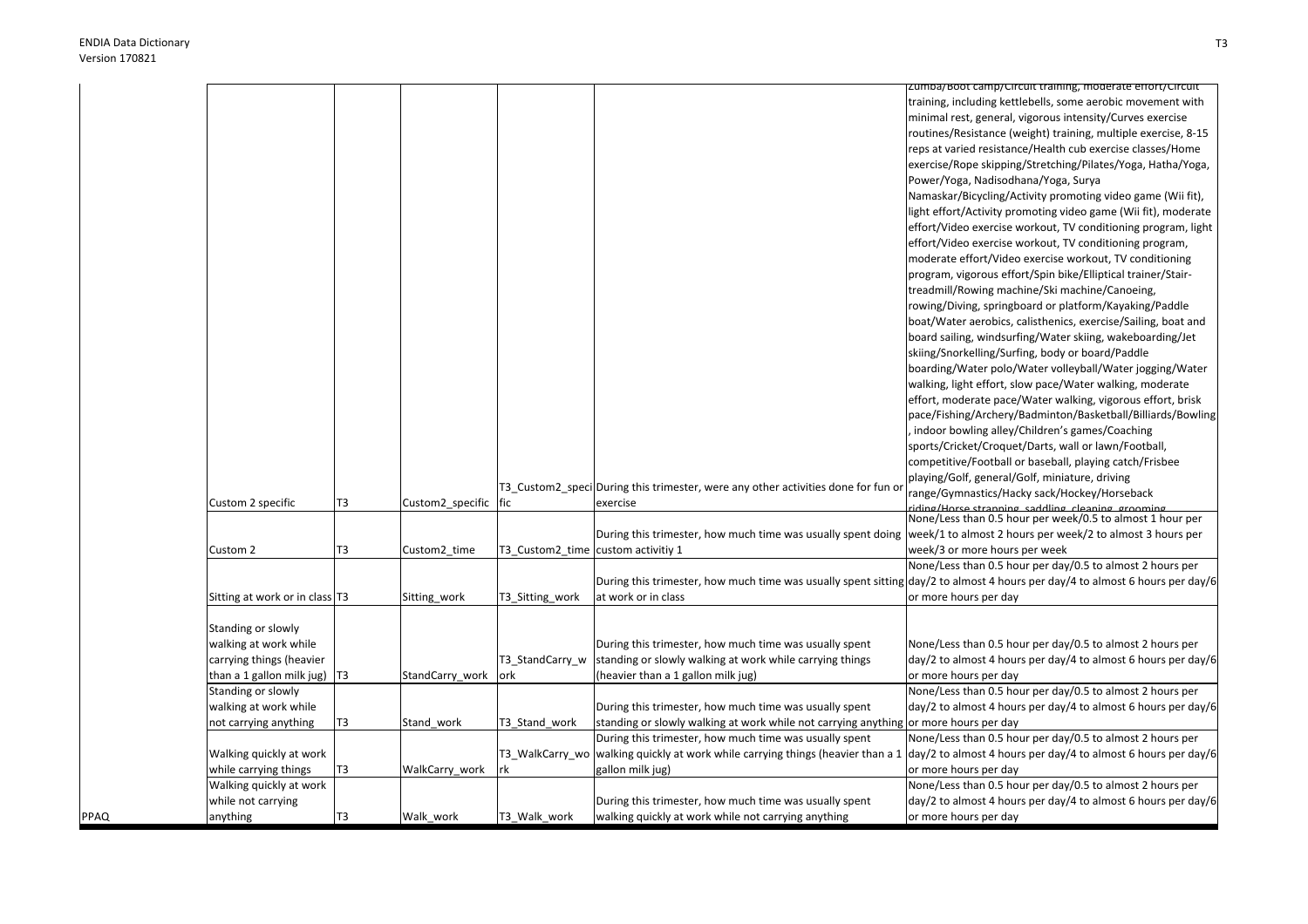| <b>Perceived Stress Scale</b> |                            |                |                  |               |                                                                                                       |                                                      |
|-------------------------------|----------------------------|----------------|------------------|---------------|-------------------------------------------------------------------------------------------------------|------------------------------------------------------|
| <b>Export heading</b>         | Variable                   | <b>Visit</b>   | Code             | Visit Code    | <b>Description</b>                                                                                    | Format                                               |
|                               | ID                         | T3             | PSS ID           | T3 PSS ID     | Participant ID code for Perceived Stress Scale                                                        | STATE-CITY-SITE-###                                  |
|                               | Completion date            | T <sub>3</sub> | PSS_date         | T3 PSS date   | Date Perceived Stress Scale was completed                                                             | DD/MM/YYYY                                           |
|                               | Not collected              | T3             | PSS no           | T3 PSS no     | No data collected for Perceived Stress Scale                                                          | TRUE/FALSE                                           |
|                               | Not collected comment      | T3             | PSS_no_c         | T3_PSS_no_c   | Comment on why no data was collected for Perceived Stress<br>Scale                                    | free text box                                        |
|                               | Not Finish                 | T <sub>3</sub> | PSS_NotFin       | T3 PSS NotFin | Data entry for Perceived Stress Scale has not been finished                                           | <b>TRUE/FALSE</b>                                    |
|                               |                            |                |                  |               | Data entry for Perceived Stress Scale has been finalised by                                           |                                                      |
| General                       | Finalized                  | T3             | PSS Final        | T3 PSS Final  | project management team                                                                               | TRUE/FALSE                                           |
|                               | 1. Upset                   | T <sub>3</sub> | PSS_1            | T3_PSS_1      | In the last month, how often was the mother upset because of<br>something that happened unexpectedly? | Never/Almost never/Sometimes/Fairly often/Very often |
|                               | 2. Unable to control       |                |                  |               | In the last month, how often did the partcipant feel that they                                        |                                                      |
|                               | things                     | T <sub>3</sub> | PSS <sub>2</sub> | T3 PSS 2      | were unable to control the important things in their life?                                            | Never/Almost never/Sometimes/Fairly often/Very often |
|                               | 3. Nervous and             |                |                  |               | In the last month, how often did the mother feel nervous and                                          |                                                      |
|                               | "stressed"                 | T <sub>3</sub> | PSS <sub>3</sub> | T3 PSS 3      | "stressed"?                                                                                           | Never/Almost never/Sometimes/Fairly often/Very often |
|                               | 4. Successfully with       |                |                  |               | In the last month, how often did the mother feel they dealt                                           |                                                      |
|                               | irritating life hassles    | T3             | PSS_4            | T3_PSS_4      | successfully with irritating life hassles?                                                            | Never/Almost never/Sometimes/Fairly often/Very often |
|                               |                            |                |                  |               | In the last month, how often did the mother feel that they                                            |                                                      |
|                               | 5. Effectively coping with |                |                  |               | were effectively coping with important changes that were                                              |                                                      |
|                               | important changes          | T3             | PSS 5            | T3 PSS 5      | happening in their life?                                                                              | Never/Almost never/Sometimes/Fairly often/Very often |
|                               |                            |                |                  |               |                                                                                                       |                                                      |
|                               |                            |                |                  |               | In the last month, how often did the mother feel confident                                            |                                                      |
|                               | 6. Confident               | T <sub>3</sub> | PSS <sub>6</sub> | T3 PSS 6      | about their ability to handle their personal problems?                                                | Never/Almost never/Sometimes/Fairly often/Very often |
|                               | 7. Things were going       |                |                  |               | In the last month, how often did the mother feel that things                                          |                                                      |
|                               | your way                   | T <sub>3</sub> | PSS <sub>7</sub> | T3 PSS 7      | were going their way?                                                                                 | Never/Almost never/Sometimes/Fairly often/Very often |
|                               |                            |                |                  |               |                                                                                                       |                                                      |
|                               | 8. Could not cope with     |                |                  |               | In the last month, how often did the mother find that they                                            |                                                      |
|                               | thing                      | T <sub>3</sub> | PSS 8            | T3 PSS 8      | could not cope with all the things that they had to do?                                               | Never/Almost never/Sometimes/Fairly often/Very often |
|                               |                            |                |                  |               | In the last month, how often did the mother feel able to                                              |                                                      |
|                               | 9. Control irritations     | T <sub>3</sub> | PSS <sub>9</sub> | T3 PSS 9      | control irritations in their life?                                                                    | Never/Almost never/Sometimes/Fairly often/Very often |
|                               |                            |                |                  |               | In the last month, how often did the mother feel that they                                            |                                                      |
|                               | 10. On top of things       | T <sub>3</sub> | PSS 10           | T3 PSS 10     | were on top of things?                                                                                | Never/Almost never/Sometimes/Fairly often/Very often |
|                               |                            |                |                  |               |                                                                                                       |                                                      |
|                               |                            |                |                  |               | In the last month, how often did the mother feel angered                                              |                                                      |
|                               | 11. Angered                | T <sub>3</sub> | PSS 11           | T3 PSS 11     | because of things that were outside of their control?                                                 | Never/Almost never/Sometimes/Fairly often/Very often |
|                               | 12. Thinking about         |                |                  |               |                                                                                                       |                                                      |
|                               | things that you have to    |                |                  |               | In the last month, how often did the mother find themself                                             |                                                      |
|                               | accomplish                 | T <sub>3</sub> | PSS 12           | T3 PSS 12     | thinking about things that they have to accomplish?                                                   | Never/Almost never/Sometimes/Fairly often/Very often |
|                               | 13. Control the way you    |                |                  |               | In the last month, how often did the mother feel able to                                              |                                                      |
|                               | spend time                 | T <sub>3</sub> | <b>PSS 13</b>    | T3_PSS_13     | control the way they spend their time?                                                                | Never/Almost never/Sometimes/Fairly often/Very often |
|                               | 14. Difficulties were      |                |                  |               | In the past month, how often did the mother feel difficulties                                         |                                                      |
| Perceived stress scale        |                            | T <sub>3</sub> | PSS 14           | T3 PSS 14     |                                                                                                       | Never/Almost never/Sometimes/Fairly often/Very often |
|                               | piling up                  |                |                  |               | were piling up so high that they could not overcome them?                                             |                                                      |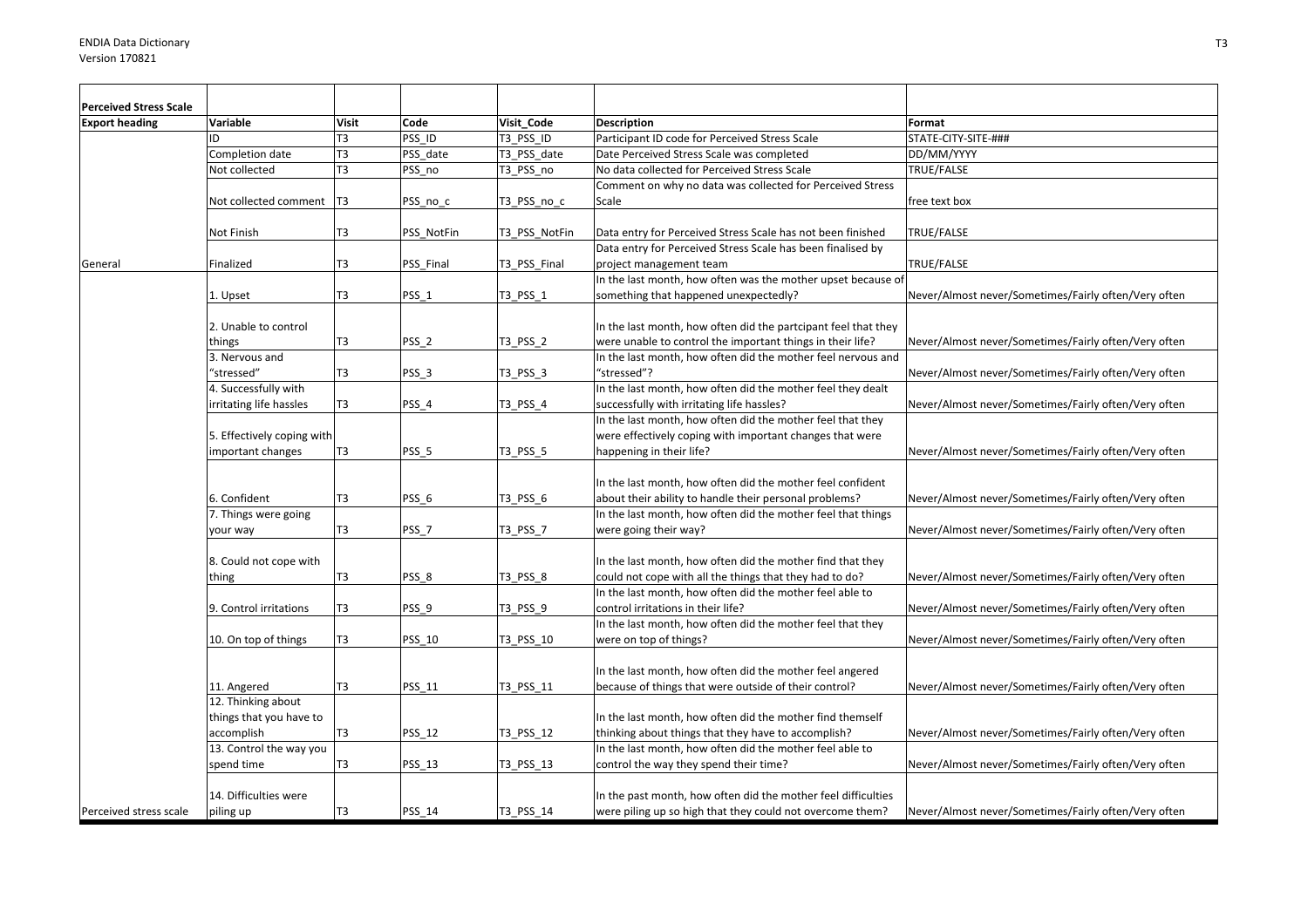| <b>Ediburgh Postnatal</b> |                                |                |             |                |                                                                      |                                                                  |
|---------------------------|--------------------------------|----------------|-------------|----------------|----------------------------------------------------------------------|------------------------------------------------------------------|
| <b>Depression Scale</b>   |                                |                |             |                |                                                                      |                                                                  |
| <b>Export heading</b>     | Variable                       | <b>Visit</b>   | Code        | Visit Code     | Description                                                          | Format                                                           |
|                           |                                |                |             |                |                                                                      |                                                                  |
|                           | ID                             | T3             | EPDS ID     | T3 EPDS ID     | Participant ID code for Edinburgh Postnatal Depression Scale         | STATE-CITY-SITE-###                                              |
|                           |                                |                |             |                |                                                                      |                                                                  |
|                           | Completion date                | T <sub>3</sub> | EPDS date   | T3 EPDS date   | Date Edinburgh Postnatal Depression Scale was completed              | DD/MM/YYYY                                                       |
|                           |                                |                |             |                |                                                                      |                                                                  |
|                           | Not collected                  | T3             | EPDS no     | T3_EPDS_no     | No data collected for Edinburgh Postnatal Depression Scale           | TRUE/FALSE                                                       |
|                           |                                |                |             |                | Comment on why no data was collected for Edinburgh                   |                                                                  |
|                           | Not collected comment   T3     |                | EPDS_no_c   | T3_EPDS_no_c   | Postnatal Depression Scale                                           | free text box                                                    |
|                           |                                |                |             |                | Data entry for Edinburgh Postnatal Depression Scale has not          |                                                                  |
|                           | Not Finish                     | T <sub>3</sub> | EPDS_NotFin | T3_EPDS_NotFin | been finished                                                        | TRUE/FALSE                                                       |
|                           |                                |                |             |                | Data entry for Edinburgh Postnatal Depression Scale has been         |                                                                  |
| General                   | Finalized                      | T <sub>3</sub> | EPDS Final  | T3_EPDS_Final  | finalised by project management team                                 | <b>TRUE/FALSE</b>                                                |
|                           | 1.1 Laugh and see the          |                |             |                | Over the past seven days the mother has been able to laugh           | As much as I always could/Not quite as much now/Definitely       |
|                           | funny side of things           | T3             | EPDS 1      | T3_EPDS_1      | and see the funny side of things                                     | not so much now/Not at all                                       |
|                           | 2.1 Looked forward with        |                |             |                | Over the past seven days the mother has looked forward with          | As much as I ever did/Rather less than I used to/Definitely less |
|                           | enjoyment                      | T <sub>3</sub> | EPDS_2      | T3_EPDS_2      | enjoyment to things                                                  | than I used to/Hardly at all                                     |
|                           | 3.1 Blamed myself              |                |             |                | Over the past seven days the mother has blamed themselves            | Yes, most of the time/Yes, some of the time/Not very             |
|                           | unnecessarily                  | T <sub>3</sub> | EPDS_3      | T3_EPDS_3      | unncessarily when things went wrong                                  | often/No, never                                                  |
|                           |                                |                |             |                | Over the past seven days the mother has been anxious or              |                                                                  |
|                           | 4.1 Anxious                    | T <sub>3</sub> | EPDS 4      | T3 EPDS 4      | worried for no good reason                                           | No, not at all/Hardly ever/Yes, sometimes/Yes, very often        |
|                           | 5.1 Unhappy no good            |                |             |                | Over the past seven days the mother has felt scared or               |                                                                  |
|                           | reason                         | T <sub>3</sub> | EPDS 5      | T3 EPDS 5      | panicky for no very good reason                                      | Yes, quite a lot/Yes, sometimes/No, not much/No, not at all      |
|                           |                                |                |             |                |                                                                      | Yes, most of the time I haven't been able to cope at all/Yes,    |
|                           |                                |                |             |                |                                                                      | sometimes I haven't been coping as well as usual/No, most of     |
|                           | 6.1 Things getting on top      |                |             |                | Over the past seven days things have been getting on top of          | the time I have coped quite well/No, I have been coping as       |
|                           | of me                          | T <sub>3</sub> | EPDS 6      | T3_EPDS_6      | the mother                                                           | well as ever                                                     |
|                           |                                |                |             |                | Over the past seven days the mother has been so unhappy              | Yes, most of the time/Yes, sometimes/Not very often/No, not      |
|                           | 7.1 Difficulty sleeping        | T <sub>3</sub> | EPDS 7      | T3 EPDS 7      | that the mother has had difficulty sleeping                          | at all                                                           |
|                           |                                |                |             |                |                                                                      | Yes, most of the time/Yes, quite often/Not very often/No, not    |
|                           | 8.1 Felt sad or miserable   T3 |                | EPDS_8      | T3 EPDS 8      | Over the past seven days the mother has felt sad or miserable at all |                                                                  |
|                           |                                |                |             |                | Over the past seven days the mother has felt so unhappy that         | Yes, most of the time/Yes, quite often/Only occasionally/No,     |
|                           | 9.1 Unhappy crying             | T <sub>3</sub> | EPDS 9      | T3 EPDS 9      | they have been crying                                                | never                                                            |
|                           |                                |                |             |                | Over the past seven days the mother thought of harming               |                                                                  |
| Depression scale          | 10.1 Self harm                 | T <sub>3</sub> | EPDS 10     | T3 EPDS 10     | themselves has occurred to them                                      | Yes, quite often/Sometimes/Hardly ever/Never                     |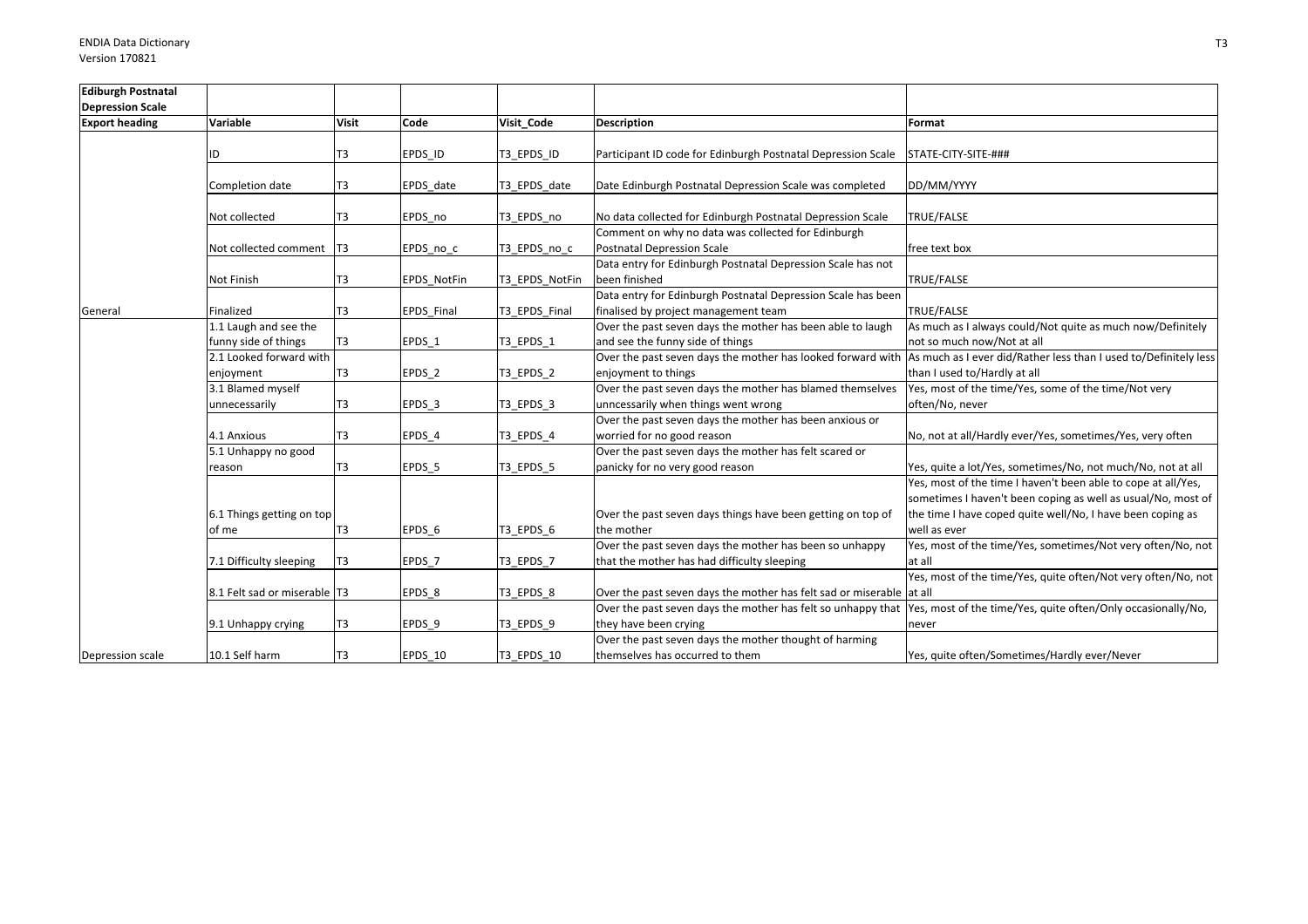| <b>Export heading</b> | Variable                    | <b>Visit</b> | Code                                 | Visit Code                          | <b>Description</b>                                                                                | Format                                                       |
|-----------------------|-----------------------------|--------------|--------------------------------------|-------------------------------------|---------------------------------------------------------------------------------------------------|--------------------------------------------------------------|
|                       | ID                          | <b>B1</b>    | ID                                   | B1 ID                               | Participant ID code                                                                               | STATE-CITY-SITE-###                                          |
|                       | Bloods not collected        | <b>B1</b>    | NoBlood                              | <b>B1 NoBlood</b>                   | No blood samples were collected during this visit                                                 | TRUE/FALSE                                                   |
|                       | Visit date                  | <b>B1</b>    | VisitDate                            | B1 VisitDate                        | Date of study visit                                                                               | DD/MM/YYYY                                                   |
|                       | Finalized                   | <b>B1</b>    | Final                                | B1 Final                            | Data entry has been finalised by project management team                                          | <b>TRUE/FALSE</b>                                            |
|                       | Postnatal not collected     |              |                                      |                                     | Participant is a postnatal recruit and samples were not                                           |                                                              |
|                       | comment                     | <b>B1</b>    | Postnatal                            | B1_Postnatal                        | collected at B1                                                                                   | TRUE/FALSE                                                   |
| General               | Not Finish                  | <b>B1</b>    | NotFin                               | B1 NotFin                           | Data entry has not been finished                                                                  | TRUE/FALSE                                                   |
|                       | Medical/obstetric           |              |                                      |                                     |                                                                                                   |                                                              |
| Obstetric/Medical     | history since previous      |              |                                      |                                     | Description of any medical and obstetric event(s) that have                                       |                                                              |
| history               | visit                       | <b>B1</b>    | MedHist                              | <b>B1 MedHist</b>                   | occurred sine previous visit                                                                      | free text box                                                |
|                       | Labour onset                | <b>B1</b>    | LabourOnset                          | B1 LabourOnset                      | Onset of labour                                                                                   | Preterm (<37 weeks)/Spontaneous (Term)/No labour (elective   |
|                       | Preterm Labour              | <b>B1</b>    |                                      |                                     | Preterm antibioti B1 Preterm antib Preterm labour and received antibiotics prior to delivery      | TRUE/FALSE                                                   |
|                       | Preterm Labour              | <b>B1</b>    | Preterm cortico                      | B1 Preterm_corti                    | Preterm labour and received corticosteroids                                                       | TRUE/FALSE                                                   |
|                       | Preterm Labour              | <b>B1</b>    | Preterm magsul                       |                                     | B1_Preterm_mags Preterm labour and received cmagnesium sulphate prior to                          | TRUE/FALSE                                                   |
|                       | Reason for Induction        | <b>B1</b>    | Induc_postdates                      |                                     | B1 Induc postdat Reason for induction was post-dates                                              | TRUE/FALSE                                                   |
|                       | Reason for Induction        | <b>B1</b>    | Induc SGALGA                         |                                     | B1 Induc SGALGA Reason for induction was small or large for gestational age                       | <b>TRUE/FALSE</b>                                            |
|                       | Reason for Induction        | <b>B1</b>    |                                      |                                     | Induc_hydramnios B1_Induc_hydram Reason for induction was oligo- or polyhydramnios                | TRUE/FALSE                                                   |
|                       | Reason for Induction        | <b>B1</b>    |                                      |                                     | Induc hypertensio B1 Induc hyperte Reason for induction was hypertention or pre-eclampsia         | TRUE/FALSE                                                   |
|                       | Reason for Induction        | <b>B1</b>    |                                      |                                     | Induc cholestasis B1 Induc cholesta Reason for induction was cholestasis                          | TRUE/FALSE                                                   |
|                       | Reason for Induction        | <b>B1</b>    | Induc decmove                        |                                     | B1_Induc_decmov Reason for induction was decreased foetal movements                               | TRUE/FALSE                                                   |
|                       | Reason for Induction        | <b>B1</b>    | Induc other                          | B1 Induc other                      | Description of reason for induction that was not already                                          | free text box                                                |
|                       | Place of delivery           | <b>B1</b>    | Delivery place                       | B1 Delivery place Place of delivery |                                                                                                   | Hospital/BBA/Domiciliary/Birthing unit                       |
|                       | Name of hospital            | <b>B1</b>    | Hospital                             | B1 Hospital                         | Name of hospital                                                                                  | free text box                                                |
|                       | Type of delivery            | <b>B1</b>    | Delivery_type                        | B1_Delivery_type Type of delivery   |                                                                                                   | Spontaneous (normal)/Forceps (normal)/Ventouse               |
|                       | Indication for caesarean B1 |              |                                      |                                     | Caesarean indicat B1 Caesarean ind Indication for caesarean section                               | APH/Cord prolapse/CPD (failure to progress)/Failed induction |
|                       | Other indication            | <b>B1</b>    |                                      |                                     | Caesarean indicat B1 Caesarean ind Description of indication for caesarean section if not on list | free text box                                                |
|                       | Fetal Distress (Abnormal B1 |              | FetalDistress HR                     | <b>B1</b> FetalDistress             | Type of fetal distress - abnormal fetal heart rate or rhythm                                      | TRUE/FALSE                                                   |
|                       | Fetal Distress              | <b>B1</b>    | FetalDistress mec B1 FetalDistress   |                                     | Type of fetal distress - meconium in amniotic fluid                                               | <b>TRUE/FALSE</b>                                            |
|                       | Fetal Distress (Other)      | <b>B1</b>    | FetalDistress_othe B1_FetalDistress_ |                                     | Type of fetal distress - other fetal stress complication in labour                                | TRUE/FALSE                                                   |
|                       | Malpresentation (type)      | <b>B1</b>    | Malpres_type                         | B1_Malpres_type                     | Type of malpresentation                                                                           | Breech/Transverse/Oblique/High head/Other                    |
|                       | Malpresentation (other) B1  |              | Malpres other                        |                                     | B1_Malpres_other Description of malpresentation if other is selected                              | free text box                                                |
|                       | Labour febrility            | <b>B1</b>    | Labour_Febrility                     |                                     | B1_Labour_Febrili Mother was febrile (temp > 37.5oC) at any point during labour Yes/No/Unknown    |                                                              |
|                       | Labour hours                | <b>B1</b>    | Labour hours                         | B1_Labour_hours                     | Length of labour (hours)                                                                          |                                                              |
| Labour & Delivery     | Labour mins                 | <b>B1</b>    | Labour_mins                          | B1 Labour mins                      | Length of labour (minutes)                                                                        |                                                              |
|                       | None                        | <b>B1</b>    | Comp_none                            | B1 Comp none                        | No complications of labour and delivery                                                           | TRUE/FALSE                                                   |
|                       | PPH                         | <b>B1</b>    | Comp PPH                             | B1 Comp PPH                         | Postpartum haemorrhage                                                                            | <b>TRUE/FALSE</b>                                            |
|                       |                             |              |                                      | Comp_FetalDistre B1_Comp_FetalDis   |                                                                                                   |                                                              |
|                       | Fetal distress              | <b>B1</b>    | SS                                   | tress                               | Fetal distress                                                                                    | TRUE/FALSE                                                   |
|                       |                             |              |                                      | B1_Comp_retainpl                    |                                                                                                   |                                                              |
|                       | Retained placenta           | <b>B1</b>    | Comp_retainplac                      | lac                                 | Retained Placenta                                                                                 | TRUE/FALSE                                                   |
|                       |                             |              |                                      | B1_Comp_prolong                     |                                                                                                   |                                                              |
|                       | Prolonged labour            | <b>B1</b>    | Comp prolonglab lab                  |                                     | Prolonged labour/rupture of membranes (>18hrs)                                                    | TRUE/FALSE                                                   |
|                       | Prolonged labour            |              |                                      |                                     | Comp_prolonglab   B1_Comp_prolong   Prolonged labour/rupture of membranes (>18hrs) that           |                                                              |
|                       | (Antibiotics)               | <b>B1</b>    | anti                                 | lab anti                            | required antibiotics                                                                              | TRUE/FALSE                                                   |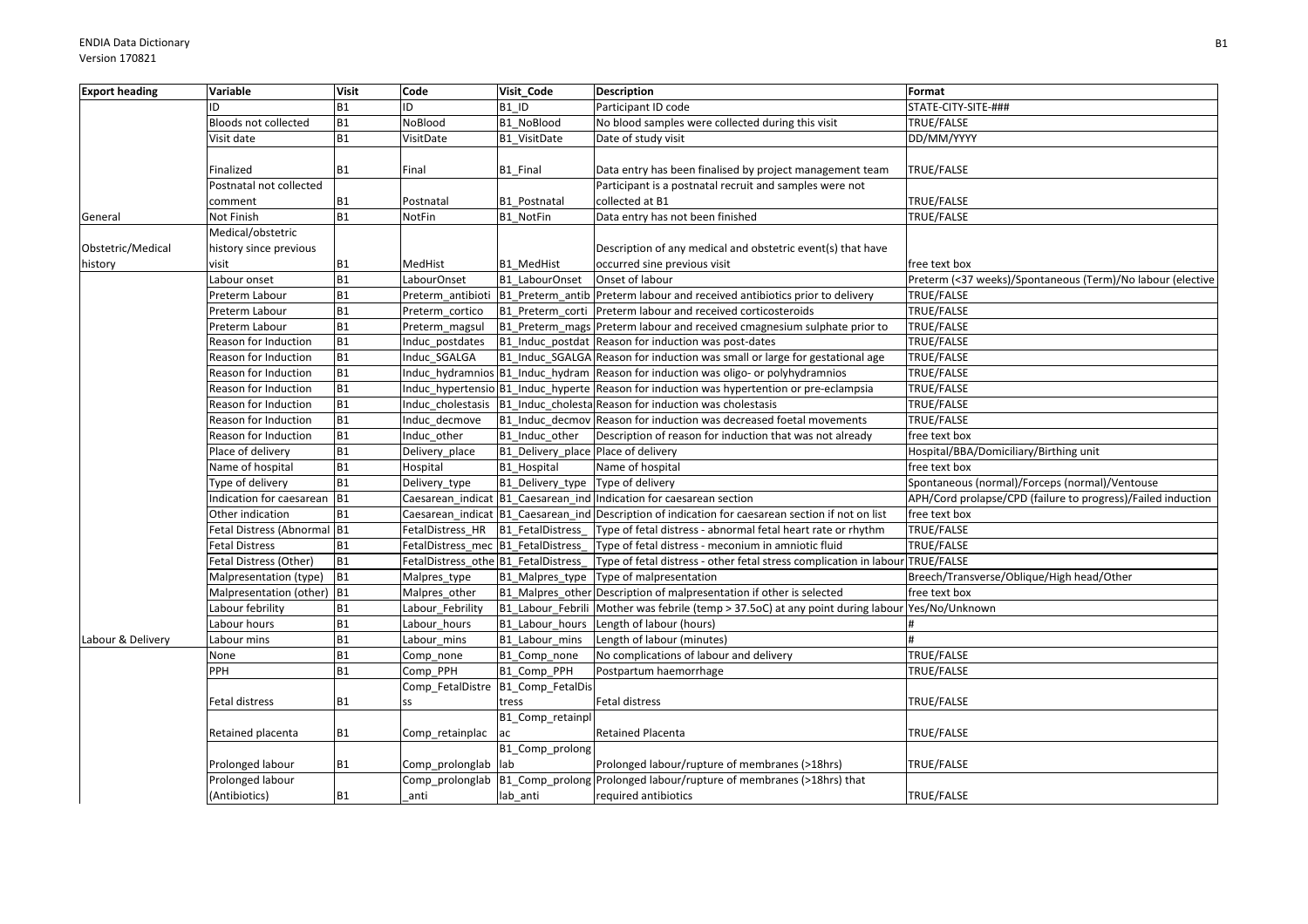|                                      | Chorioamnionitis          | <b>B1</b> | onitis                           | mnionitis                          | Suspected Chorioamnionitis (Maternal temperature >38°C,<br>Comp_chorioamni   B1_Comp_chorioa   maternal pulse >100/min, foetal heart rate >160/min, uterine<br>tenderness, rising CRP or white blood cell count) | TRUE/FALSE                                                |
|--------------------------------------|---------------------------|-----------|----------------------------------|------------------------------------|------------------------------------------------------------------------------------------------------------------------------------------------------------------------------------------------------------------|-----------------------------------------------------------|
|                                      |                           |           |                                  |                                    |                                                                                                                                                                                                                  |                                                           |
|                                      | Chorioamnionitis          |           | Comp chorioamni B1 Comp chorioa  |                                    |                                                                                                                                                                                                                  |                                                           |
|                                      | (Antibiotics)             | <b>B1</b> | onitis anti                      | mnionitis anti                     | Suspected Chorioamnionitis that required antibiotics                                                                                                                                                             | TRUE/FALSE                                                |
|                                      |                           |           |                                  | B1_Comp_ProlapC                    |                                                                                                                                                                                                                  |                                                           |
|                                      | Cord prolapsed            | <b>B1</b> | Comp_ProlapCord ord              |                                    | Cord prolapsed                                                                                                                                                                                                   | TRUE/FALSE                                                |
|                                      |                           |           | Comp_failuretopr                 | B1_Comp_failuret                   |                                                                                                                                                                                                                  |                                                           |
|                                      | Failure to progress       | <b>B1</b> | ogress                           | oprogress                          | Failure to progress                                                                                                                                                                                              | TRUE/FALSE                                                |
|                                      |                           |           |                                  | B1_Comp_obstruc                    |                                                                                                                                                                                                                  |                                                           |
|                                      | <b>Obstruction labour</b> | <b>B1</b> | Comp_obstructed                  | ted                                | Obstructed labour (shoulder dystocia, failed VBAC, etc)                                                                                                                                                          | TRUE/FALSE                                                |
|                                      | Group B Streptococcal     |           |                                  | B1_Comp_groupB                     |                                                                                                                                                                                                                  |                                                           |
|                                      | +ve                       | <b>B1</b> | Comp_groupBpos                   | pos                                | Group B Streptococcal Positive                                                                                                                                                                                   | TRUE/FALSE                                                |
|                                      | Group B Streptococcal     |           | Comp_groupBpos B1_Comp_groupB    |                                    |                                                                                                                                                                                                                  |                                                           |
|                                      | +ve (Antibiotics)         | <b>B1</b> | anti                             | pos_anti                           | Group B Streptococcal Positive that required antibiotics                                                                                                                                                         | TRUE/FALSE                                                |
|                                      | Other                     | <b>B1</b> | Comp_other                       | B1_Comp_other                      | Other complication of labour and delivery                                                                                                                                                                        | TRUE/FALSE                                                |
|                                      | Details of other          |           |                                  |                                    | Details of other complication of labour and delivery                                                                                                                                                             |                                                           |
| Complications                        |                           | <b>B1</b> | Comp_other_c                     | B1 Comp other c<br>B1_MaternalWeig |                                                                                                                                                                                                                  | free text box                                             |
|                                      | Maternal weight           | <b>B1</b> | MaternalWeight                   | ht                                 | Maternal weight after delivery (kg)                                                                                                                                                                              |                                                           |
|                                      | Days postpartum weight    |           | MaternalWeight                   | B1_MaternalWeig                    |                                                                                                                                                                                                                  |                                                           |
| Maternal weight                      | measured                  | <b>B1</b> | days                             | ht_days                            | Days postpartum maternal weight was measured                                                                                                                                                                     |                                                           |
|                                      |                           |           |                                  |                                    |                                                                                                                                                                                                                  | Never admitted to hospital/Discharged from hospital/Not   |
|                                      |                           |           |                                  | Maternal_outcom B1_Maternal_outc   |                                                                                                                                                                                                                  | discharged from hospital for duration of participation in |
|                                      | Maternal outcome          | <b>B1</b> |                                  | ome                                | Outcome of mother during and after delivery                                                                                                                                                                      | study/Died                                                |
|                                      |                           |           | Maternal_outcom B1_Maternal_outc |                                    |                                                                                                                                                                                                                  |                                                           |
| Maternal outcome                     | Date                      | <b>B1</b> | e date                           | ome_date                           | Date of maternal outcome if applicable                                                                                                                                                                           | DD/MM/YYYY                                                |
|                                      |                           |           | PostnatComp non B1 PostnatComp   |                                    |                                                                                                                                                                                                                  |                                                           |
|                                      | None                      | <b>B1</b> |                                  | none                               | No maternal postnatal complications                                                                                                                                                                              | TRUE/FALSE                                                |
|                                      |                           |           | PostnatComp_wo B1_PostnatComp_   |                                    | Maternal postnatal complications - wound infection                                                                                                                                                               |                                                           |
|                                      | Wound infection           |           |                                  |                                    |                                                                                                                                                                                                                  |                                                           |
|                                      |                           | <b>B1</b> | und                              | wound                              | (Caesarean section wound or perineal repair)                                                                                                                                                                     | TRUE/FALSE                                                |
|                                      | Wound infection           |           | PostnatComp wo B1 PostnatComp    |                                    |                                                                                                                                                                                                                  |                                                           |
|                                      | (Antibiotics)             | <b>B1</b> | und anti                         | wound anti                         | Antibiotics taken for wound infection                                                                                                                                                                            | TRUE/FALSE                                                |
|                                      |                           |           | PostnatComp_thr                  | B1_PostnatComp_                    | Maternal postnatal complications - thrombosis (ie. deep vein                                                                                                                                                     |                                                           |
| Postnatal complications   Thrombosis |                           | <b>B1</b> | omb                              | thromb                             | thrombosis)                                                                                                                                                                                                      | TRUE/FALSE                                                |
|                                      |                           |           |                                  |                                    |                                                                                                                                                                                                                  |                                                           |
| Infant DOB                           | Delivery date             | <b>B1</b> | Delivery_Date                    |                                    | B1_Delivery_Date Date of delivery (infant's date of birth)                                                                                                                                                       | DD/MM/YYYY                                                |
|                                      |                           |           |                                  |                                    |                                                                                                                                                                                                                  |                                                           |
|                                      | Delivery time             | <b>B1</b> | Delivery_Time                    | B1_Delivery_Time Time of delivery  |                                                                                                                                                                                                                  | HH:MM am/pm                                               |
|                                      | Gestation at delivery     |           | Delivery Gestatio                | <b>B1 Delivery Gest</b>            |                                                                                                                                                                                                                  |                                                           |
|                                      | weeks                     | <b>B1</b> | nwks                             | ationwks                           | Gestation at delivery (weeks)                                                                                                                                                                                    |                                                           |
|                                      | Gestation at delivery     |           | Delivery_Gestatio                | B1_Delivery_Gest                   |                                                                                                                                                                                                                  |                                                           |
|                                      | days                      | <b>B1</b> | ndays                            | ationdays                          | Gestation at delivery (days)                                                                                                                                                                                     |                                                           |
|                                      | Plurality                 | <b>B1</b> | Plurality                        | <b>B1 Plurality</b>                | Plurality of pregnancy                                                                                                                                                                                           | single/twin/triplet/quad                                  |
|                                      | Plurality order           | <b>B1</b> | PluralityOrder                   |                                    | B1_PluralityOrder   Order of birth if multiple pregnancy                                                                                                                                                         |                                                           |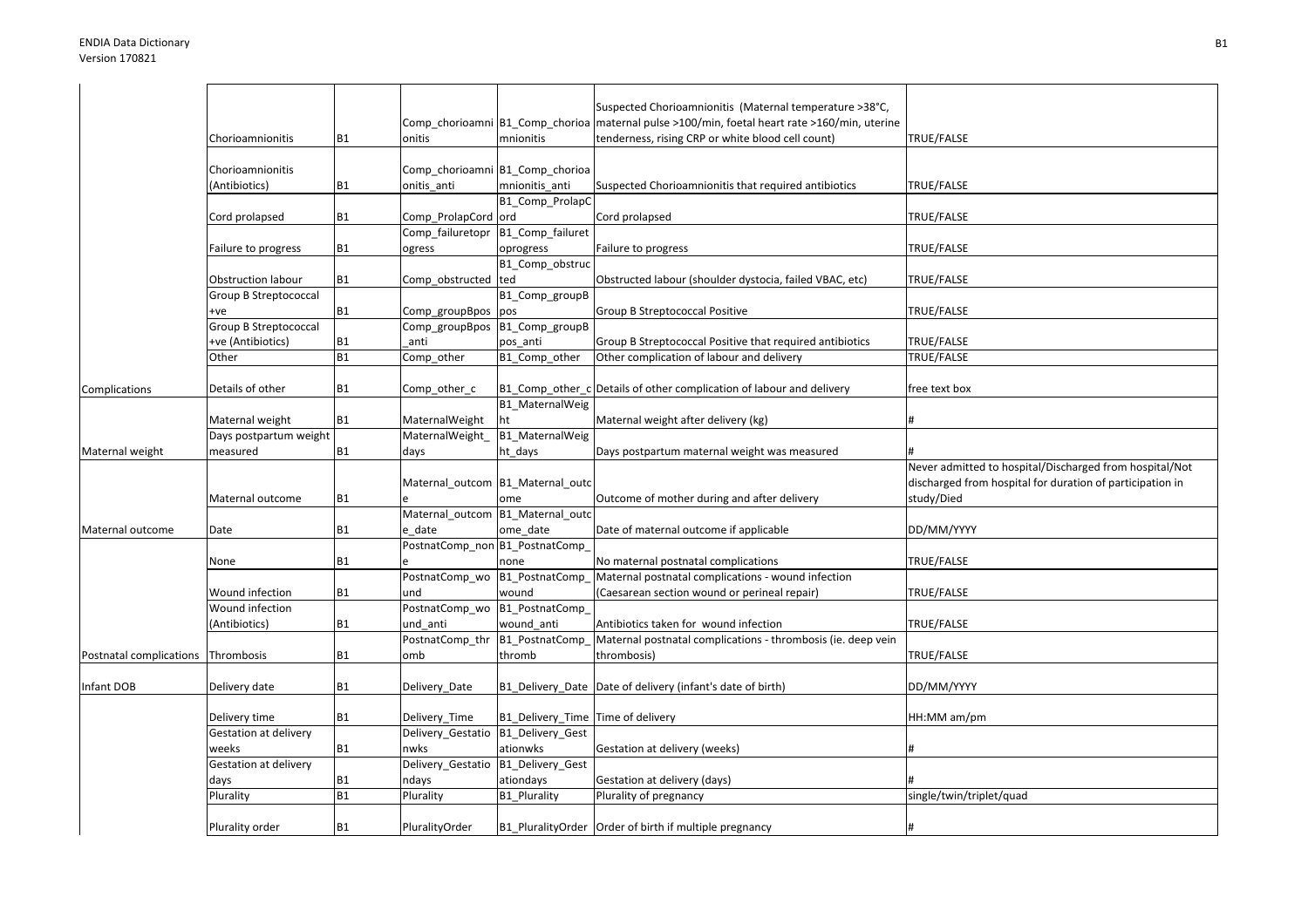|                  | Plurality study numbers B1 |           | PluralityID     | B1 PluralityID         | Study ID number of siblings if multiple pregnancy                           | free text box |
|------------------|----------------------------|-----------|-----------------|------------------------|-----------------------------------------------------------------------------|---------------|
| Delivery details | Gender                     | <b>B1</b> | Gender          | B1 Gender              | Gender                                                                      | Male/Female   |
|                  | Heart Rate (0)             | <b>B1</b> | Apgar_HRO       | B1_Apgar_HRO           | Apgar score for heart rate at birth                                         |               |
|                  | Heart Rate (1m)            | <b>B1</b> | Apgar_HR1       | B1_Apgar_HR1           | Apgar score for heart rate at 1 minute after birth                          |               |
|                  | Heart Rate (5m)            | <b>B1</b> | Apgar_HR5       | B1 Apgar HR5           | Apgar score for heart rate at 5 minutes after birth                         | #             |
|                  | Heart Rate (10m)           | <b>B1</b> | Apgar_HR10      | B1_Apgar_HR10          | Apgar score for heart rate at 10 minutes after birth                        | #             |
|                  | Respirations (0)           | <b>B1</b> | Apgar_respir0   |                        | B1_Apgar_respir0   Apgar score for respirations at birth                    |               |
|                  | Respirations (1m)          | <b>B1</b> | Apgar_respir1   |                        | B1 Apgar respir1 Apgar score for respirations at 1 minute after birth       | #             |
|                  | Respirations (5m)          | <b>B1</b> | Apgar_respir5   |                        | B1_Apgar_respir5   Apgar score for respirations at 5 minutes after birth    | #             |
|                  | Respirations (10m)         | <b>B1</b> | Apgar_respir10  | B1_Apgar_respir1       | Apgar score for respirations at 10 minutes after birth                      |               |
|                  | Tone (0)                   | <b>B1</b> | Apgar tone0     | B1_Apgar_tone0         | Apgar score for tone at birth                                               | #             |
|                  | Tone (1m)                  | <b>B1</b> | Apgar_tone1     | B1_Apgar_tone1         | Apgar score for tone at 1 minute after birth                                | #             |
|                  | Tone (5m)                  | <b>B1</b> | Apgar_tone5     | B1 Apgar tone5         | Apgar score for tone at 5 minutes after birth                               | #             |
|                  | Tone (10m)                 | <b>B1</b> | Apgar_tone10    |                        | B1_Apgar_tone10   Apgar score for tone at 10 minutes after birth            |               |
|                  | Colour (0)                 | <b>B1</b> | Apgar_colour0   |                        | B1_Apgar_colour0 Apgar score for colour at birth                            |               |
|                  | Colour (1m)                | <b>B1</b> | Apgar_colour1   |                        | B1_Apgar_colour1   Apgar score for colour at 1 minute after birth           |               |
|                  | Colour (5m)                | <b>B1</b> | Apgar_colour5   | B1 Apgar colour1       | B1_Apgar_colour5 Apgar score for colour at 5 minutes after birth            |               |
|                  | Colour (10m)               | <b>B1</b> | Apgar_colour10  |                        | Apgar score for colour at 10 minutes after birth                            |               |
|                  | Reflex Response (0)        | <b>B1</b> | Apgar_reflex0   |                        | B1_Apgar_reflex0   Apgar score for reflex response at birth                 |               |
|                  | Reflex Response (1m)       | <b>B1</b> | Apgar_reflex1   |                        | B1_Apgar_reflex1   Apgar score for reflex response at 1 minute after birth  | #             |
|                  | Reflex Response (5m)       | <b>B1</b> | Apgar_reflex5   |                        | B1_Apgar_reflex5   Apgar score for reflex response at 5 minutes after birth | #             |
|                  | Reflex Response (10m)      | <b>B1</b> | Apgar_reflex10  | B1_Apgar_reflex1       | Apgar score for reflex response at 10 minutes after birth                   | #             |
|                  | <b>TOTAL SCORE (0)</b>     | <b>B1</b> | Apgar_total0    | B1_Apgar_total0        | Total Apgar score at birth                                                  | #             |
|                  | TOTAL SCORE (1m)           | <b>B1</b> | Apgar total1    | B1 Apgar total1        | Total Apgar score at 1 minute after birth                                   | #             |
|                  | TOTAL SCORE (5m)           | <b>B1</b> | Apgar_total5    | B1_Apgar_total5        | Total Apgar score at 5 minutes after birth                                  | #             |
|                  | TOTAL SCORE (10m)          | <b>B1</b> | Apgar_total10   |                        | B1_Apgar_total10  Total Apgar score at 10 minutes after birth               |               |
|                  | Heart Rate (unknown)       | <b>B1</b> | Apgar_HR_un     |                        | B1 Apgar HR un Apgar score for heart rate is unknown                        | TRUE/FALSE    |
|                  | Respirations (unknown)     | <b>B1</b> | Apgar_respir_un | B1_Apgar_respir_<br>un | Apgar score for respirations is unknown                                     | TRUE/FALSE    |
|                  | Tone (unknown)             | <b>B1</b> | Apgar_tone_un   | B1_Apgar_tone_u        | Apgar score for tone is unknown                                             | TRUE/FALSE    |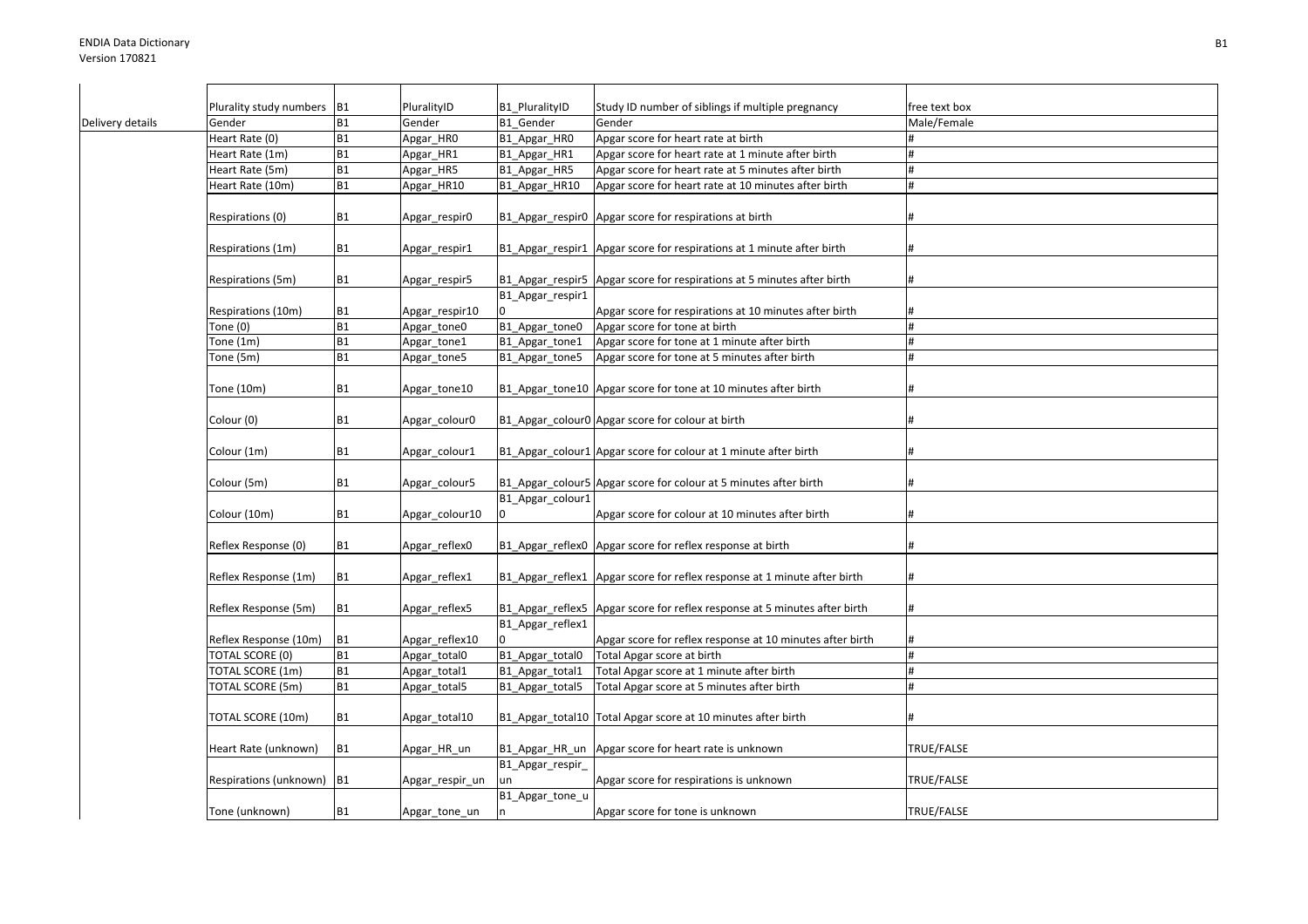|                                  |                             |           |                  | B1_Apgar_colour_    |                                                                                                      |                         |
|----------------------------------|-----------------------------|-----------|------------------|---------------------|------------------------------------------------------------------------------------------------------|-------------------------|
|                                  | Colour (unknown)            | <b>B1</b> | Apgar_colour_un  | un                  | Apgar score for colour is unknown                                                                    | TRUE/FALSE              |
|                                  | Reflex Response             |           |                  | B1_Apgar_reflex_    |                                                                                                      |                         |
| Apgar                            | (unknown)                   | <b>B1</b> | Apgar_reflex_un  | un                  | Apgar score for reflex response is unknown                                                           | TRUE/FALSE              |
|                                  | Birth weight (g)            | <b>B1</b> | BirthWeight      | B1_BirthWeight      | Weight of infant at birth (g)                                                                        |                         |
|                                  |                             |           |                  |                     | Weight_relativeto  B1_Weight_relativ Birth weight relative to age (no longer included in registry as |                         |
|                                  | Weight relative to age      | <b>B1</b> | age              | etoage              | will be calculated based on birth weight)                                                            | Small/Large/Appropriate |
|                                  | Length (cm)                 | <b>B1</b> | BirthLength      | B1_BirthLength      | Length of infant at birth (cm)                                                                       |                         |
|                                  | Head circumference          |           |                  |                     |                                                                                                      |                         |
| Birth anthropometrics            | (cm)                        | <b>B1</b> | BirthHead        | B1 BirthHead        | Head circumference of infant at birth (cm)                                                           |                         |
|                                  | Born live                   | <b>B1</b> | <b>BornLive</b>  | B1 BornLive         | Infant was born live                                                                                 | <b>TRUE/FALSE</b>       |
| Born live                        | Details                     | <b>B1</b> | BornLive_c       | B1 BornLive c       | Details if infant was not born live                                                                  | free text box           |
|                                  | Unknown                     | <b>B1</b> | Breathing_un     | B1_Breathing_un     | Time to regular breathing unknown                                                                    | TRUE/FALSE              |
|                                  |                             |           |                  | B1 Breathing 1mi    |                                                                                                      |                         |
|                                  | < 1 min                     | <b>B1</b> | Breathing 1min   |                     | Time to regular breathing was less than 1 minute                                                     | TRUE/FALSE              |
| <b>Breathing</b>                 | Mins                        | <b>B1</b> | <b>Breathing</b> | <b>B1</b> Breathing | Time to regular breathing (minutes)                                                                  |                         |
|                                  | Unknown                     | <b>B1</b> | Resus un         | B1_Resus_un         | Resuscitation at delivery was unknown                                                                | TRUE/FALSE              |
|                                  | None                        | <b>B1</b> | Resus_none       | B1_Resus_none       | No resuscitation at delivery                                                                         | TRUE/FALSE              |
|                                  | Aspiration                  | <b>B1</b> | Resus_aspir      | B1_Resus_aspir      | Resuscitation at delivery - aspiration                                                               | TRUE/FALSE              |
|                                  | Oxygen                      | <b>B1</b> | Resus_oxygen     | B1_Resus_oxygen     | Resuscitation at delivery - oxygen                                                                   | TRUE/FALSE              |
|                                  | PPV-bag & mask              | <b>B1</b> | Resus PPV        | B1 Resus PPV        | Resuscitation at delivery - PPV bag and mask                                                         | TRUE/FALSE              |
|                                  | <b>IPPV</b> - intubation    | <b>B1</b> | Resus_IPPV       | B1_Resus_IPPV       | Resuscitation at delivery - IPPV intubation                                                          | TRUE/FALSE              |
|                                  | Narcotic antagonist         | <b>B1</b> | Resus_narcotic   |                     | B1_Resus_narcotic Resuscitation at delivery - narcotic antagonist                                    | TRUE/FALSE              |
|                                  | Sodium bicarbonate          | <b>B1</b> | Resus sodium     |                     | B1 Resus sodium Resuscitation at delivery - sodium bicarbonate                                       | TRUE/FALSE              |
|                                  | Ext. cardiac massage        | <b>B1</b> | Resus carmas     |                     | B1 Resus carmas Resuscitation at delivery - ext. cardiac massage                                     | TRUE/FALSE              |
| Resuscitation                    | Other                       | <b>B1</b> | Resus_other      | B1_Resus_other      | Details of other type of resuscitation at delivery                                                   | free text box           |
|                                  | Congenital abnormalities B1 |           | CongAbnorm       | B1_CongAbnorm       | Infant born with congenital abnormalities                                                            | TRUE/FALSE              |
|                                  |                             |           |                  | B1 CongAbnorm       |                                                                                                      |                         |
| Congenital abnormalities Details |                             | <b>B1</b> | CongAbnorm_c     |                     | Details of congenital abnormalities                                                                  | free text box           |
|                                  | None                        | <b>B1</b> | Neo none         | B1 Neo none         | No neonatal medical issues withing first 28 days                                                     | TRUE/FALSE              |
|                                  |                             |           |                  |                     | Neonatal medical issues - respiratory distress (transient                                            |                         |
|                                  | Respiratory distress        | <b>B1</b> | Neo_respir       | B1_Neo_respir       | tachypnoea/hyaline membrane disease, etc)                                                            | TRUE/FALSE              |
|                                  | Aspiration                  | <b>B1</b> | Neo aspir        | B1_Neo_aspir        | Neonatal medical issues - Aspiration (meconium, amniotic<br>fluid, etc)                              | TRUE/FALSE              |
|                                  | Apnoea                      | <b>B1</b> | Neo apnoea       | B1_Neo_apnoea       | Neonatal medical issues - Apnoea (apnoea of prematurity)                                             | TRUE/FALSE              |
|                                  |                             |           |                  |                     |                                                                                                      |                         |
|                                  | Persistent foetal           |           |                  |                     | Neonatal medical issues - Persistent foetal circulation (PDA =                                       |                         |
|                                  | circulation                 | <b>B1</b> | Neo circul       | B1 Neo circul       | patent ductus arteriosus, persistent pulmonary hypertension)                                         | TRUE/FALSE              |
|                                  | Urinary tract infection     | <b>B1</b> | Neo UTI          | B1_Neo_UTI          | Neonatal medical issues - Urinary tract infection                                                    | TRUE/FALSE              |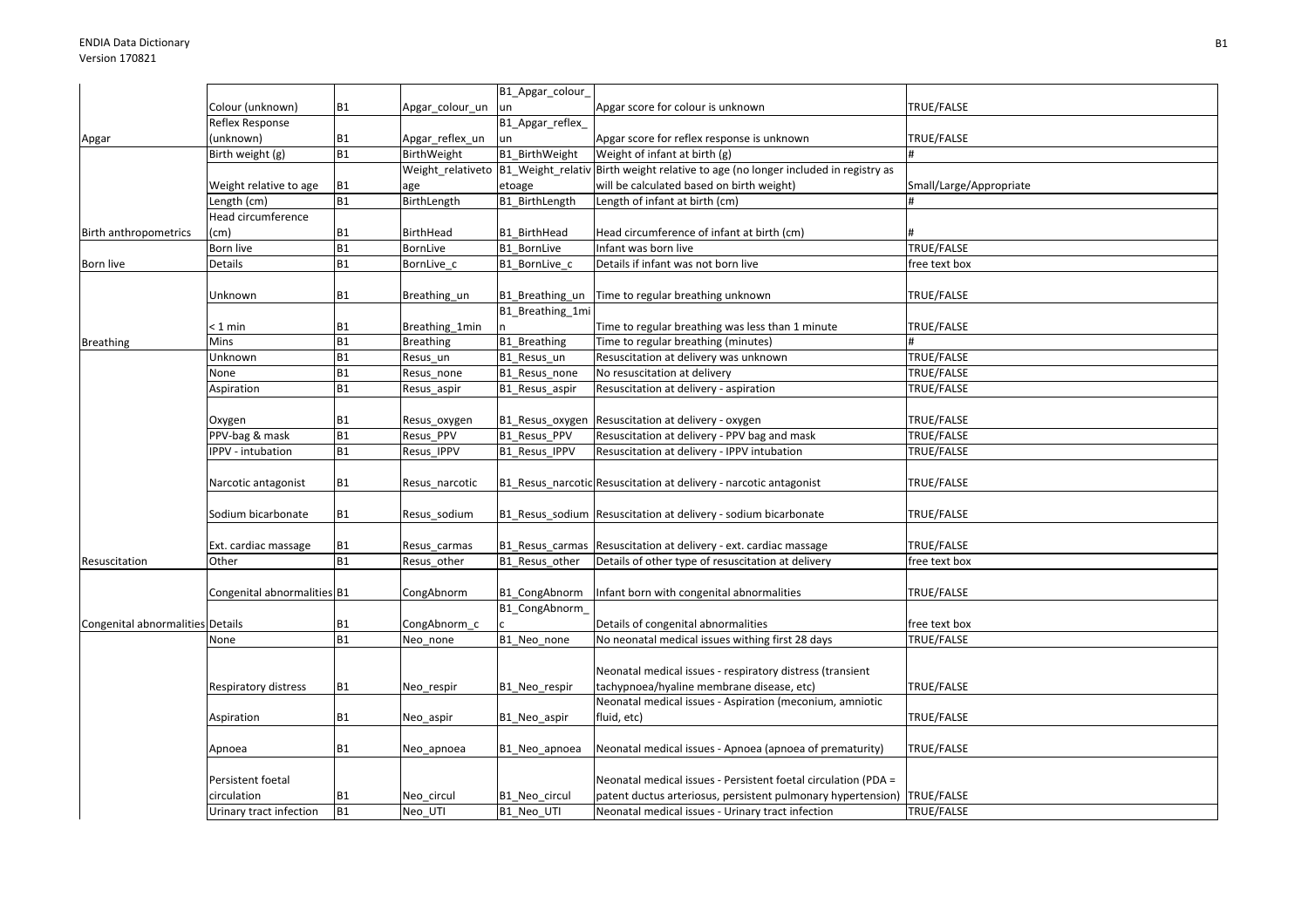|                         |                           |           |                                  |                                    | Neonatal medical issues - Sepsis (GBS sepsis, E.coli,                           |               |
|-------------------------|---------------------------|-----------|----------------------------------|------------------------------------|---------------------------------------------------------------------------------|---------------|
|                         | Sepsis                    | <b>B1</b> | Neo_sepsis                       | B1 Neo sepsis                      | unspecified)                                                                    | TRUE/FALSE    |
|                         |                           |           |                                  |                                    |                                                                                 |               |
|                         | Thrush                    | <b>B1</b> | Neo thrush                       | B1_Neo_thrush                      | Neonatal medical issues - Thrush (candida – oral±nappy area)                    | TRUE/FALSE    |
|                         | Intraventricular          |           |                                  |                                    | Neonatal medical issues - Intraventricular haemorrhage                          |               |
|                         | haemorrhage               | <b>B1</b> | Neo haemor                       | B1 Neo_haemor                      | (Grade 1-4)                                                                     | TRUE/FALSE    |
|                         | Hypoxic ischaemic         |           |                                  |                                    |                                                                                 |               |
|                         | encephalopathy            | <b>B1</b> | Neo encephal                     |                                    | B1_Neo_encephal   Neonatal medical issues - Hypoxic ischaemic encephalopathy    | TRUE/FALSE    |
|                         | Jaundice                  | <b>B1</b> | Neo jaundice                     | B1_Neo_jaundice                    | Neonatal medical issues - Jaundice                                              | TRUE/FALSE    |
|                         | Jaundice treatment        |           | Neo_jaundice_non B1_Neo_jaundice |                                    |                                                                                 |               |
|                         | (None)                    | <b>B1</b> |                                  | none                               | Neonatal medical issues - Jaundice with no treatment                            | TRUE/FALSE    |
|                         | Jaundice treatment        |           | Neo_jaundice_phoB1_Neo_jaundice  |                                    | Neonatal medical issues - Jaundice with phototherapy                            |               |
|                         | (Phototherapy)            | <b>B1</b> |                                  | photo                              | treatment                                                                       | TRUE/FALSE    |
|                         | laundice treatment        |           |                                  | Neo_jaundice_oth B1_Neo_jaundice_  | Neonatal medical issues - Jaundice with another kind of                         |               |
|                         | (Other)                   | <b>B1</b> | er                               | other                              | treatment                                                                       | TRUE/FALSE    |
|                         | Jaundice treatment        |           | Neo_jaundice_oth B1_Neo_jaundice |                                    |                                                                                 |               |
|                         |                           | <b>B1</b> |                                  |                                    |                                                                                 | free text box |
|                         | (Other) sepcify           |           | er c                             | other_c                            | Details of other treatment for jaundice                                         |               |
| Neonatal medical issues | Neonatal hypoglycaemia B1 |           | Neo_hypoglyc                     | B1_Neo_hypoglyc                    | Neonatal medical issues - neonatal hypoglycaemia                                | TRUE/FALSE    |
|                         |                           |           |                                  | B1 Treatment no                    |                                                                                 |               |
|                         | None of the above         | <b>B1</b> | Treatment none                   | ne                                 | The infant did not receive any treatments after birth                           | TRUE/FALSE    |
|                         |                           |           | Treatment_unkno B1_Treatment_un  |                                    |                                                                                 |               |
|                         | Unknown                   | <b>B1</b> | wn                               | known                              | Unknown if the infant received any treatments after birth                       | TRUE/FALSE    |
|                         | Oxygen therapy > 4        |           | Treatment_oxyge                  |                                    | B1 Treatment ox Infant received oxygen therapy for great than 4 hours after     |               |
|                         | hours                     | <b>B1</b> |                                  | ygen                               | birth                                                                           | TRUE/FALSE    |
|                         |                           |           |                                  | Treatment_parent B1_Treatment_pa   |                                                                                 |               |
|                         | Parenteral nutrition      | <b>B1</b> | eralnut                          | renteralnut                        | Infant received total parenteral nutrition after birth                          | TRUE/FALSE    |
|                         |                           |           | Treatment_antifu                 | B1_Treatment_an                    |                                                                                 |               |
|                         | Anti-fungal               | <b>B1</b> | ngal                             | tifungal                           | Infant received anti-fungal medications after birth                             | TRUE/FALSE    |
|                         |                           |           |                                  | Treatment_IVfluid B1_Treatment_IVf |                                                                                 |               |
|                         | Intravenous fluids        | <b>B1</b> |                                  | luids                              | Infant received Intravenous fluids after birth                                  | TRUE/FALSE    |
|                         |                           |           | Treatment IVanti                 | B1 Treatment IVa                   |                                                                                 |               |
|                         | Intravenous antibiotics   | <b>B1</b> | biotic                           | ntibiotic                          | Infant received Intravenous antibiotics after birth                             | TRUE/FALSE    |
|                         |                           |           |                                  |                                    |                                                                                 |               |
|                         |                           |           |                                  |                                    |                                                                                 |               |
|                         | Intravenous antibiotics   |           | Treatment_IVanti                 |                                    | B1_Treatment_IVa Infant received Intravenous antibiotics for less than 48 hours |               |
|                         | (≤48)                     | <b>B1</b> | biotic_less48                    | ntibiotic less48                   | after birth                                                                     | TRUE/FALSE    |
|                         | Intravenous antibiotics   |           | Treatment_IVanti                 |                                    | B1_Treatment_IVa Infant received Intravenous antibiotics for more than 48 hours |               |
|                         | (48+)                     | <b>B1</b> | biotic_more48                    | ntibiotic_more48                   | after birth                                                                     | TRUE/FALSE    |
|                         |                           |           |                                  | B1_Treatment_ot                    |                                                                                 |               |
|                         | Other                     | <b>B1</b> | Treatment_other                  | her                                | Infant received another type of treatment after birth                           | TRUE/FALSE    |
|                         |                           |           | Treatment_other_                 | B1 Treatment ot                    |                                                                                 |               |
| Treatments              | Other specify             | <b>B1</b> |                                  | her c                              | Details of other treatment received                                             | TRUE/FALSE    |
|                         | Level 1                   | <b>B1</b> | Nursery_L1                       | B1 Nursery L1                      | Level 1 nursery care was required                                               | TRUE/FALSE    |
|                         | Level 2                   | <b>B1</b> | Nursery_L2                       | B1 Nursery L2                      | Level 2 nursery care was required                                               | TRUE/FALSE    |
|                         |                           |           |                                  | B1_Nursery_L2_da                   |                                                                                 |               |
|                         |                           |           |                                  |                                    |                                                                                 |               |
|                         | L2 Admission              | <b>B1</b> | Nursery_L2_date te               |                                    | Date of admission to Level 2 nursery                                            | DD/MM/YYYY    |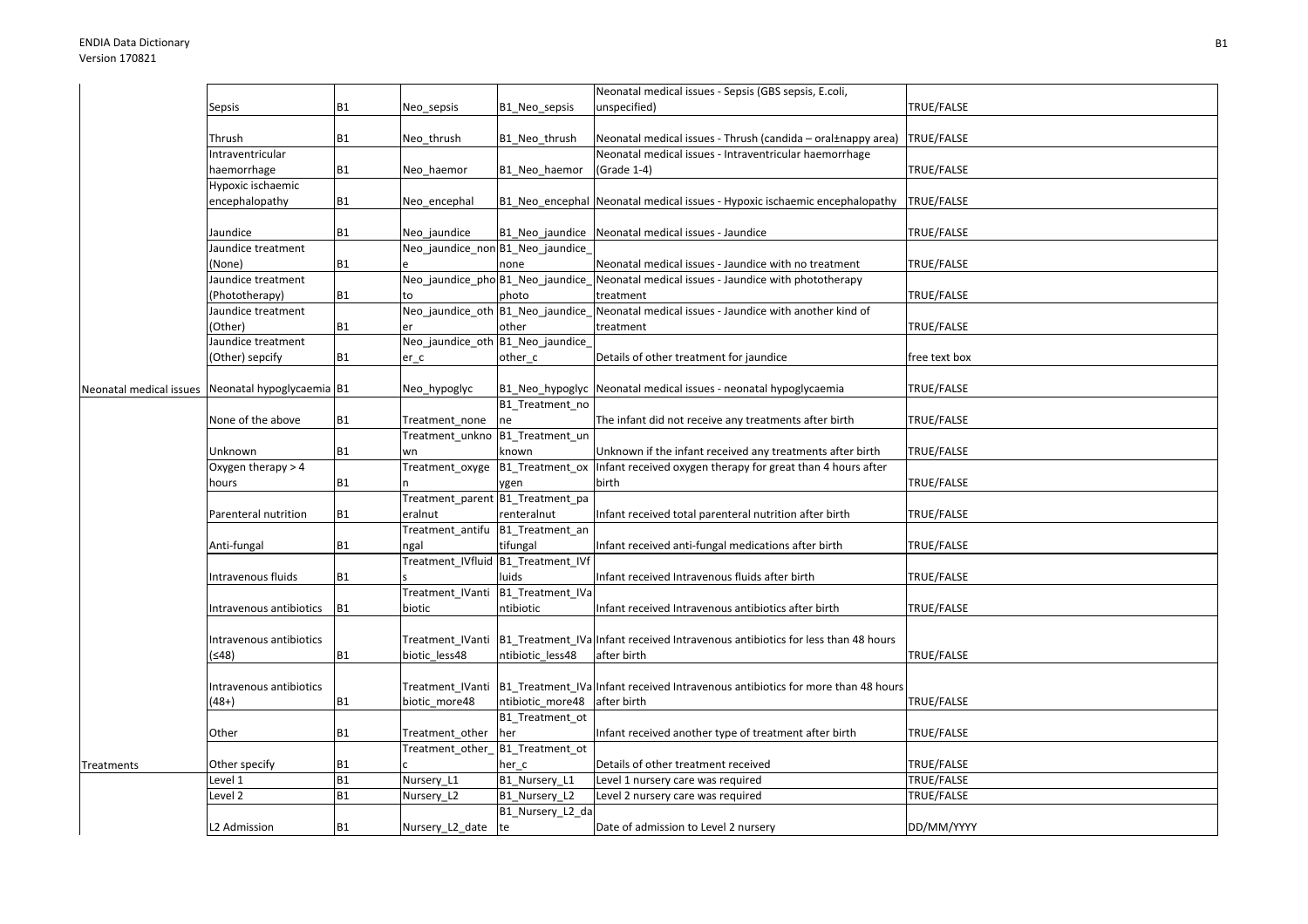|                     |                            |           |                         | B1_Nursery_L2_da                                         |                                                                                   |                                                                                                                                                                                                                                                                                                                                                                        |
|---------------------|----------------------------|-----------|-------------------------|----------------------------------------------------------|-----------------------------------------------------------------------------------|------------------------------------------------------------------------------------------------------------------------------------------------------------------------------------------------------------------------------------------------------------------------------------------------------------------------------------------------------------------------|
|                     | L2 Duration (days)         | <b>B1</b> | Nursery_L2_days         | ys                                                       | Duration of stay in Level 2 nursery (days)                                        |                                                                                                                                                                                                                                                                                                                                                                        |
|                     | Level 3                    | <b>B1</b> | Nursery_L3              | B1_Nursery_L3                                            | Level 3 nursery care was required                                                 | TRUE/FALSE                                                                                                                                                                                                                                                                                                                                                             |
|                     |                            |           |                         | B1_Nursery_L3_da                                         |                                                                                   |                                                                                                                                                                                                                                                                                                                                                                        |
|                     | L3 Admission               | <b>B1</b> | Nursery_L3_date         | Ite                                                      | Date of admission to Level 3 nursery                                              | DD/MM/YYYY                                                                                                                                                                                                                                                                                                                                                             |
|                     |                            |           |                         | B1_Nursery_L3_da                                         |                                                                                   |                                                                                                                                                                                                                                                                                                                                                                        |
|                     | L3 Duration (days)         | <b>B1</b> | Nursery_L3_days ys      |                                                          | Duration of stay in Level 3 nursery (days)                                        |                                                                                                                                                                                                                                                                                                                                                                        |
|                     |                            |           |                         |                                                          |                                                                                   | Never admitted to hospital/Discharged from hospital/Not                                                                                                                                                                                                                                                                                                                |
|                     |                            |           |                         | B1_Infant_outcom                                         |                                                                                   | discharged from hospital for duration of participation in                                                                                                                                                                                                                                                                                                              |
|                     | Infant outcome             | <b>B1</b> | Infant outcome          |                                                          | Outcome of nursery care                                                           | study/Died                                                                                                                                                                                                                                                                                                                                                             |
|                     |                            |           |                         | Infant outcome d B1 Infant outcom                        |                                                                                   |                                                                                                                                                                                                                                                                                                                                                                        |
|                     | Infant outcome date        | <b>B1</b> | ate                     | e date                                                   | Date of infant outcome if applicable                                              | DD/MM/YYYY                                                                                                                                                                                                                                                                                                                                                             |
|                     |                            |           |                         |                                                          |                                                                                   |                                                                                                                                                                                                                                                                                                                                                                        |
| Nursery             | Comment                    | <b>B1</b> | Nursery_c               | B1 Nursery c                                             | Comment on nursery care, infant outcome or missing data                           | free text box                                                                                                                                                                                                                                                                                                                                                          |
|                     |                            |           |                         | B1_Placenta_weig                                         |                                                                                   |                                                                                                                                                                                                                                                                                                                                                                        |
|                     | Placenta weight (grams)    | <b>B1</b> | Placenta_weight         | ht                                                       | Weight of placenta (g)                                                            |                                                                                                                                                                                                                                                                                                                                                                        |
|                     |                            |           |                         | B1 Cord insertion                                        |                                                                                   |                                                                                                                                                                                                                                                                                                                                                                        |
|                     | Cord insertion site        | <b>B1</b> | Cord insertionsite site |                                                          | Cord insertion site                                                               | Central/Non-central/Not specified or unknown                                                                                                                                                                                                                                                                                                                           |
|                     |                            |           |                         |                                                          | B1_Cord_descripti Description of cord insertion site included in patient notes if |                                                                                                                                                                                                                                                                                                                                                                        |
|                     | Description                | <b>B1</b> | Cord_description        | on                                                       | cord insertion site is non-central                                                | free text box                                                                                                                                                                                                                                                                                                                                                          |
|                     |                            |           | Placenta_unknow         | B1_Placenta_unkn                                         |                                                                                   |                                                                                                                                                                                                                                                                                                                                                                        |
| Placenta            | Unknown                    | <b>B1</b> |                         | own                                                      | Information about placenta is not known                                           | TRUE/FALSE                                                                                                                                                                                                                                                                                                                                                             |
|                     | Ancestry                   | <b>B1</b> | Infant Ancestry         | <b>B1 Infant Ancestr</b>                                 | Ancestry of infant                                                                | Aboriginal/Torres Strait Islander, Australian, American,<br>Armenian, Chinese, Coratian, Dutch, English, Filipino, French,<br>German, Greek, Hungarian, Indian, Indonesian, Irish, Italian,<br>Lebanese, Macedonian, , Maltese, New Zealander, Russian,<br>Scottish, Serbian, Sri Lankan, South Africian, Spanish, Turkish,<br>Welsh, Other(please specify), Not given |
|                     | Ancestry2                  | <b>B1</b> | Infant Ancestry2        | B1 Infant Ancestr<br>v <sub>2</sub><br>B1 Infant Ancestr | Ancestry of infant - second option                                                | Aboriginal/Torres Strait Islander, Australian, American,<br>Armenian, Chinese, Coratian, Dutch, English, Filipino, French,<br>German, Greek, Hungarian, Indian, Indonesian, Irish, Italian,<br>Lebanese, Macedonian, , Maltese, New Zealander, Russian,<br>Scottish, Serbian, Sri Lankan, South Africian, Spanish, Turkish,<br>Welsh, Other(please specify), Not given |
| Infant demographics | Ancestry other             | <b>B1</b> | Infant Ancestry c y c   |                                                          | Ancestry if Other (please specify) was selected from list                         | free text box                                                                                                                                                                                                                                                                                                                                                          |
|                     |                            |           |                         |                                                          | Maternal Skin swab was collected at visit (from                                   |                                                                                                                                                                                                                                                                                                                                                                        |
|                     | Maternal swab collected B1 |           | Skin mat                | B1 Skin mat                                              | sampling/clinic)                                                                  | TRUE/FALSE                                                                                                                                                                                                                                                                                                                                                             |
|                     | Maternal swab              |           |                         |                                                          | Comment on why maternal skin swab was not collected (from                         |                                                                                                                                                                                                                                                                                                                                                                        |
|                     | comment                    | <b>B1</b> | Skin mat c              | B1 Skin mat c                                            | sampling/clinic)                                                                  | free text box                                                                                                                                                                                                                                                                                                                                                          |
|                     |                            |           |                         |                                                          |                                                                                   |                                                                                                                                                                                                                                                                                                                                                                        |
|                     | Infant swab collected      | <b>B1</b> | Skin inf                | B1_Skin_inf                                              | Infant Skin swab was collected at visit (from sampling/clinic)                    | TRUE/FALSE                                                                                                                                                                                                                                                                                                                                                             |
|                     |                            |           |                         |                                                          | Comment on why infant skin swab was not collected (from                           |                                                                                                                                                                                                                                                                                                                                                                        |
|                     | Infant swab comment        | <b>B1</b> | Skin inf c              | B1 Skin inf c                                            | sampling/clinic)                                                                  | free text box                                                                                                                                                                                                                                                                                                                                                          |
|                     | Collection date            | <b>B1</b> | Swab date               | B1 Swab date                                             | Date of collection of all swabs                                                   | DD/MM/YYYY                                                                                                                                                                                                                                                                                                                                                             |
|                     | Collection time            | <b>B1</b> | Swab time               | B1 Swab time                                             | Time of collection of all swabs                                                   | HH:MM am/pm                                                                                                                                                                                                                                                                                                                                                            |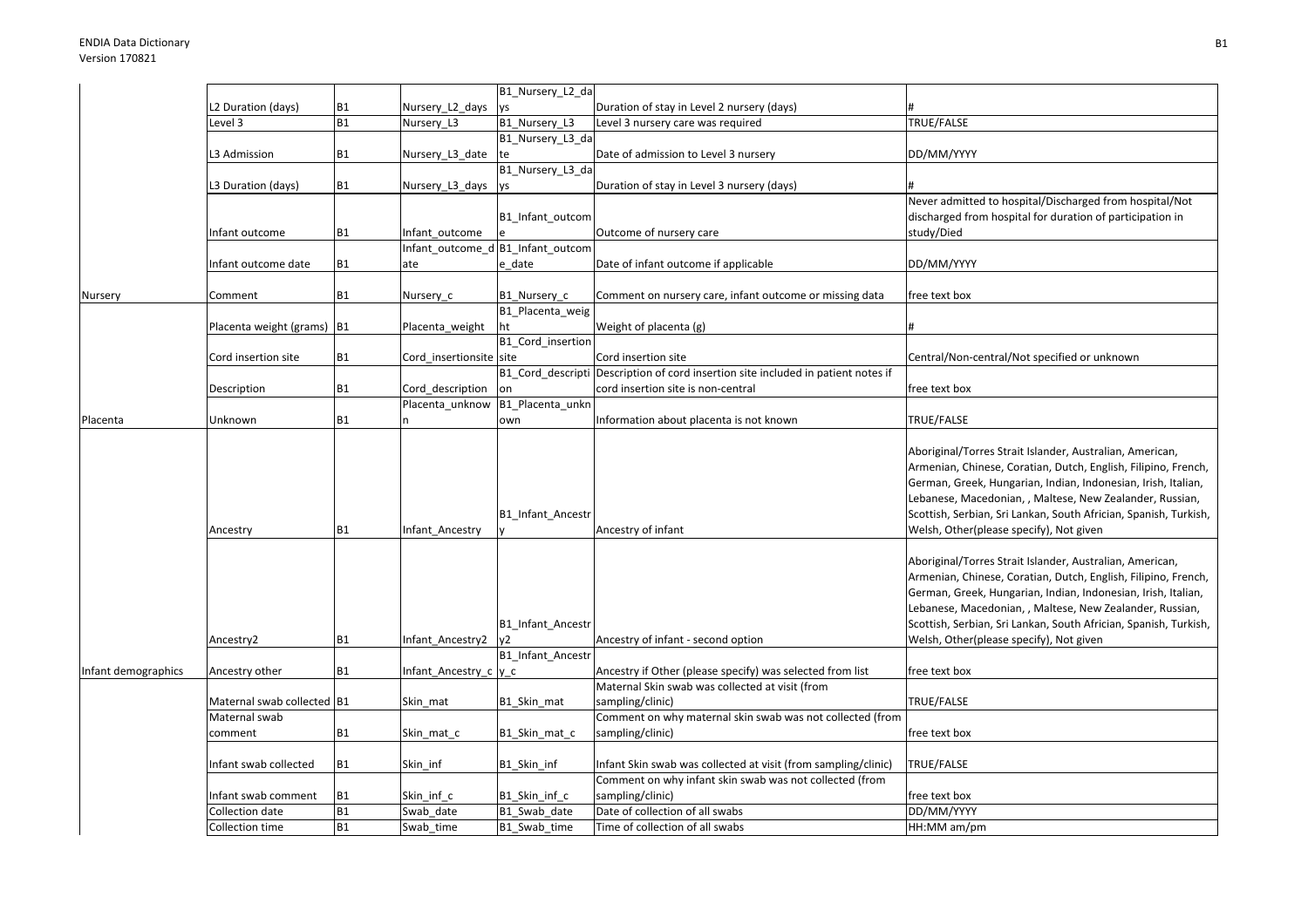|                   |                                |                |                                    | B1_Swab_storedat                  |                                                                                          |                                   |
|-------------------|--------------------------------|----------------|------------------------------------|-----------------------------------|------------------------------------------------------------------------------------------|-----------------------------------|
|                   | Date of storage                | <b>B1</b>      | Swab_storedate                     |                                   | Date of storage at -80°C of all swabs                                                    | DD/MM/YYYY                        |
|                   |                                |                |                                    | B1_Swab_storeti                   |                                                                                          |                                   |
|                   | Time of storage                | <b>B1</b>      | Swab_storetime                     | me                                | Time of storage at -80°C of all swabs                                                    | HH:MM am/pm                       |
|                   |                                |                |                                    |                                   | All swabs were not collected at visit (from sample                                       |                                   |
|                   | Not collected                  | <b>B1</b>      | Swab_no                            | B1 Swab no                        | preparation/lab)                                                                         | TRUE/FALSE                        |
|                   |                                |                |                                    |                                   | Comment on why all swabs were not collected (from sample                                 |                                   |
|                   | Comment                        | <b>B1</b>      | Swab no c                          | B1 Swab no c                      | preparation/lab)                                                                         | free text box                     |
|                   | Number of aliquots             |                |                                    | B1 Skin mat aliq                  |                                                                                          |                                   |
|                   | stored - Skin mat              | <b>B1</b>      | Skin mat aliquot                   | uot                               | Number of maternal skin swabs stored in -80°C freezer                                    |                                   |
|                   | Collection Box code -          |                | Skin mat boxcod                    | B1 Skin mat box                   |                                                                                          |                                   |
|                   | Skin mat                       | <b>B1</b>      |                                    | code                              | Code of box maternal skin swabs are stored in in -80 $\degree$ C freezer SAMPLE STATE ## |                                   |
|                   | Number of aliquots             |                |                                    | B1_Skin_inf_aliqu                 |                                                                                          |                                   |
|                   | stored - Skin inf              | <b>B1</b>      | Skin_inf_aliquot                   | ot                                | Number of infant skin swabs stored in -80°C freezer                                      |                                   |
|                   | Collection Box code -          |                |                                    | B1_Skin_inf_boxc                  |                                                                                          |                                   |
| Skin swab         | Skin inf                       | <b>B1</b>      | Skin_inf_boxcode                   | ode                               | Code of box infant skin swabs are stored in in -80°C freezer                             | SAMPLE STATE ##                   |
|                   | Stored with public or          |                |                                    | B1 CordBlood sto                  |                                                                                          |                                   |
|                   | private company                | <b>B1</b>      | CordBlood_stored red               |                                   | Cord Blood was stored with a public or private company                                   | TRUE/FALSE                        |
|                   |                                |                | CordBlood_provid B1_CordBlood_pr   |                                   |                                                                                          |                                   |
|                   | Storage provider               | <b>B1</b>      | er                                 | ovider                            | Name of Cord Blood storage provider                                                      | free text box                     |
|                   |                                |                |                                    | CordBlood stored B1 CordBlood sto |                                                                                          |                                   |
|                   | Not stored                     | <b>B1</b>      | no                                 | red no                            | Cord blood was not stored                                                                | TRUE/FALSE                        |
|                   |                                |                |                                    | CordBlood_shipda B1_CordBlood_shi |                                                                                          |                                   |
|                   | Shipping date                  | <b>B1</b>      |                                    | pdate                             | Date cord blood was shipped using ambient kit box                                        | DD/MM/YYYY                        |
|                   |                                |                | CordBlood shipti                   | B1_CordBlood_shi                  |                                                                                          |                                   |
|                   | Shipping time                  | <b>B1</b>      | me                                 | ptime                             | Time cord blood was shipped using ambient kit box                                        | HH:MM am/pm                       |
|                   |                                |                | CordBlood_arrived B1_CordBlood_arr |                                   |                                                                                          |                                   |
|                   | Arrive date                    | <b>B1</b>      | ate                                | ivedate                           | Date cord blood was received using ambient kit box                                       | DD/MM/YYYY                        |
|                   |                                |                | CordBlood arrivet B1 CordBlood arr |                                   |                                                                                          |                                   |
|                   | Arrive time                    | <b>B1</b>      | ime                                | ivetime                           | Time cord blood was received using ambient kit box                                       | HH:MM am/pm                       |
|                   |                                |                | CordBlood_inpers                   | B1_CordBlood_inp                  |                                                                                          |                                   |
|                   | Collected in person            | <b>B1</b>      | on                                 | erson                             | Cord Blood was collected in person                                                       | TRUE/FALSE                        |
|                   | <b>Collected using Ambient</b> |                | CordBlood_ambie                    |                                   | B1 CordBlood am Cord Blood was collected and shipped using an Ambient Kit                |                                   |
|                   | kit box                        | <b>B1</b>      | ntkit                              | bientkit                          | box                                                                                      | TRUE/FALSE                        |
|                   | B1 sample not collected        | B <sub>1</sub> | CordBlood no                       |                                   | B1_CordBlood_no Cord blood was not collected (from sampling/clinic)                      | TRUE/FALSE                        |
|                   |                                |                |                                    |                                   | B1 CordBlood no Comment on why cord blood was not collected (from                        |                                   |
| Stored cord blood | Reason                         | <b>B1</b>      | CordBlood_no_c                     | $\mathsf{c}$                      | sampling/clinic)                                                                         | free text box                     |
|                   | Storage conditions prior       |                |                                    | B1_Serum_storag                   |                                                                                          |                                   |
|                   | to processing                  | <b>B1</b>      | Serum_storage                      |                                   | Storage conditions of Blood tube A/B prior to processing                                 | 4 degree C/Room temperature/Other |
|                   |                                |                |                                    |                                   | B1_Serum_storeot Description of Blood tube A/B storage conditions prior to               |                                   |
|                   | Storage conditions other B1    |                | Serum_storeother                   | her                               | processing if 'Other' selected                                                           | free text box                     |
|                   |                                |                |                                    |                                   | Blood tube A/B was sent to local pathology for coeliac screen                            |                                   |
|                   | Sent to pathology              | <b>B1</b>      | Serum_path                         | B1 Serum path                     | and Vitamin D analysis                                                                   | TRUE/FALSE                        |
|                   |                                |                |                                    |                                   |                                                                                          |                                   |
|                   | Prepared as per SOP 15         | <b>B1</b>      | Serum SOP                          | B1 Serum SOP                      | Blood tube A (serum) was prepared according to SOP                                       | TRUE/FALSE                        |
|                   | Prepared as per SOP 15         |                |                                    |                                   |                                                                                          |                                   |
|                   | comment                        | <b>B1</b>      | Serum SOP c                        |                                   | B1_Serum_SOP_c Comment on why SOP was not followed                                       | free text box                     |
|                   |                                |                |                                    |                                   |                                                                                          |                                   |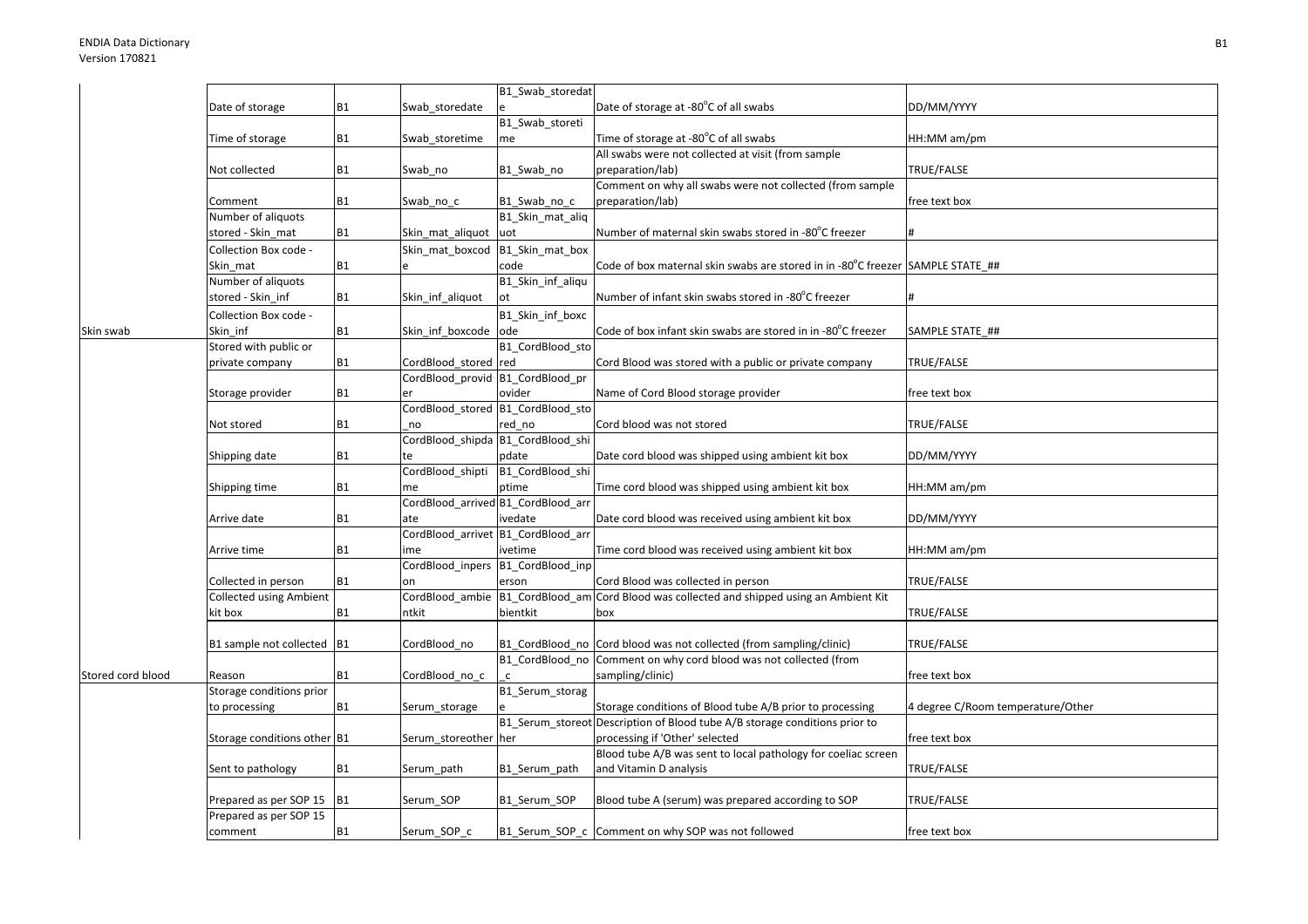Blood tube A/B

| Collection date             | <b>B1</b> | Serum_date                         | B1_Serum_date                    | Date of collection of Blood tube A/B (serum)                                              | DD/MM/YYYY                        |
|-----------------------------|-----------|------------------------------------|----------------------------------|-------------------------------------------------------------------------------------------|-----------------------------------|
| Collection time             | <b>B1</b> | Serum time                         | B1 Serum time                    | Time of collection of Blood tube A/B (serum)                                              | HH:MM am/pm                       |
|                             |           |                                    | B1 Serum stored                  |                                                                                           |                                   |
| Date of storage             | <b>B1</b> | Serum_storedate                    | ate                              | Date of storage at -80°C of Blood Tube A/B (serum)                                        | DD/MM/YYYY                        |
|                             |           |                                    | B1 Serum storeti                 |                                                                                           |                                   |
| Time of storage             | <b>B1</b> | Serum storetime                    | me                               | Time of storage at -80°C of Blood Tube A/B (serum)                                        | HH:MM am/pm                       |
|                             |           |                                    |                                  | Blood tube A/B was not collected at visit (from sample                                    |                                   |
| Sample not collected        | <b>B1</b> | Serum_no                           | B1_Serum_no                      | preparation/lab)                                                                          | TRUE/FALSE                        |
|                             |           |                                    |                                  | Comment on why blood tube A/B was not collected (from                                     |                                   |
| Comment                     | <b>B1</b> | Serum no c                         | B1_Serum_no_c                    | sample preparation/lab)                                                                   | free text box                     |
|                             |           |                                    | Serum_melbAbs_a B1_Serum_melbA   |                                                                                           |                                   |
| Number of aliquots          |           |                                    |                                  |                                                                                           |                                   |
| stored - MelbAbs            | <b>B1</b> | liquot                             | bs aliquot                       | Number of SERUM melbAbs aliquots stored in -80°C freezer                                  | #                                 |
| Collection Box code -       |           | Serum_melbAbs_                     | B1_Serum_melbA                   | Code of box SERUM melbAbs aliquots are stored in in -80 $^{\circ}$ C                      |                                   |
| MelbAbs                     | <b>B1</b> | boxcode                            | bs boxcode                       | freezer                                                                                   | SAMPLE STATE ##                   |
| Number of aliquots          |           |                                    | Serum_adelAbs_al B1_Serum_adelAb |                                                                                           |                                   |
| stored - adelAbs            | <b>B1</b> | iquot                              | s aliquot                        | Number of SERUM AdelAbs aliquots stored in -80°C freezer                                  |                                   |
| Collection Box code -       |           |                                    | Serum_adelAbs_b B1_Serum_adelAb  | Code of box SERUM AdelAbs aliquots are stored in in -80°C                                 |                                   |
| adelAbs                     | <b>B1</b> | oxcode                             | s boxcode                        | freezer                                                                                   | SAMPLE STATE_##                   |
|                             |           |                                    |                                  |                                                                                           |                                   |
| Number of aliquots          |           | Serum_resist_aliq B1_Serum_resist_ |                                  |                                                                                           |                                   |
| stored - Resist             | <b>B1</b> | uot                                | aliquot                          | Number of SERUM resist aliquots stored in -80°C freezer                                   | l#                                |
| Collection Box code -       |           | Serum_resist_box B1_Serum_resist   |                                  | Code of box SERUM_resist aliquots are stored in in -80°C                                  |                                   |
| Resist                      | <b>B1</b> | code                               | boxcode                          | freezer                                                                                   | SAMPLE STATE ##                   |
| Number of aliquots          |           | Serum_meta_aliq                    | B1_Serum_meta_                   |                                                                                           |                                   |
| stored - Meta               | <b>B1</b> | uot                                | aliquot                          | Number of SERUM_meta aliquots stored in -80°C freezer                                     | #                                 |
| Collection Box code -       |           | Serum meta boxc B1 Serum meta      |                                  | Code of box SERUM meta aliquots are stored in in -80 $^{\circ}$ C                         |                                   |
| Meta                        | <b>B1</b> | ode                                | boxcode                          | freezer                                                                                   | SAMPLE STATE ##                   |
| Number of aliquots          |           | Serum_extra_aliq                   | B1_Serum_extra_                  |                                                                                           |                                   |
| stored - Extra              | <b>B1</b> | uot                                | aliquot                          | Number of SERUM extra aliquots stored in -80°C freezer                                    | #                                 |
|                             |           |                                    |                                  |                                                                                           |                                   |
| Collection Box code -       |           | Serum_extra_boxc B1_Serum_extra_   |                                  | Code of box SERUM_extra aliquots are stored in in -80°C                                   |                                   |
| Extra                       | <b>B1</b> | ode                                | boxcode                          | freezer                                                                                   | SAMPLE STATE ##                   |
| Collection date             | <b>B1</b> | Plasma date                        | B1 Plasma date                   | Date of collection of Blood tube D (plasma)                                               | DD/MM/YYYY                        |
| Collection time             | <b>B1</b> | Plasma time                        | B1_Plasma_time                   | Time of collection of Blood tube D (plasma)                                               | HH:MM am/pm                       |
| Storage conditions prior    |           |                                    | B1_Plasma_storag                 |                                                                                           |                                   |
| to processing               | <b>B1</b> | Plasma_storage                     |                                  | Storage conditions of Blood tube D prior to processing                                    | 4 degree C/Room temperature/Other |
|                             |           |                                    |                                  | Plasma storeothe B1 Plasma storeo Description of Blood tube D storage conditions prior to |                                   |
| Storage conditions other B1 |           |                                    | ther                             | processing if 'Other' selected                                                            | free text box                     |
|                             |           |                                    |                                  |                                                                                           |                                   |
| Prepared as per SOP 15      | <b>B1</b> | Plasma SOP                         | B1 Plasma SOP                    | Blood tube D (plasma) was prepared according to SOP                                       | TRUE/FALSE                        |
|                             |           |                                    |                                  |                                                                                           |                                   |
| SOP comment                 | <b>B1</b> | Plasma_SOP_c                       |                                  | B1_Plasma_SOP_c Comment on why SOP was not followed                                       | free text box                     |
|                             |           |                                    | B1_Plasma_stored                 |                                                                                           |                                   |
| Date of storage             | <b>B1</b> | Plasma_storedate ate               |                                  | Date of storage at -80°C of Blood Tube D(s) (plasma)                                      | DD/MM/YYYY                        |
|                             |           |                                    | B1_Plasma_storeti                |                                                                                           |                                   |
| Time of storage             | <b>B1</b> | Plasma_storetime me                |                                  | Time of storage at -80°C of Blood Tube D(s) (plasma)                                      | HH:MM am/pm                       |
|                             |           |                                    |                                  | Blood tube D was not collected at visit (from sample                                      |                                   |
| Sample not collected        | <b>B1</b> | Plasma no                          | B1 Plasma no                     | preparation/lab)                                                                          | TRUE/FALSE                        |
|                             |           |                                    |                                  |                                                                                           |                                   |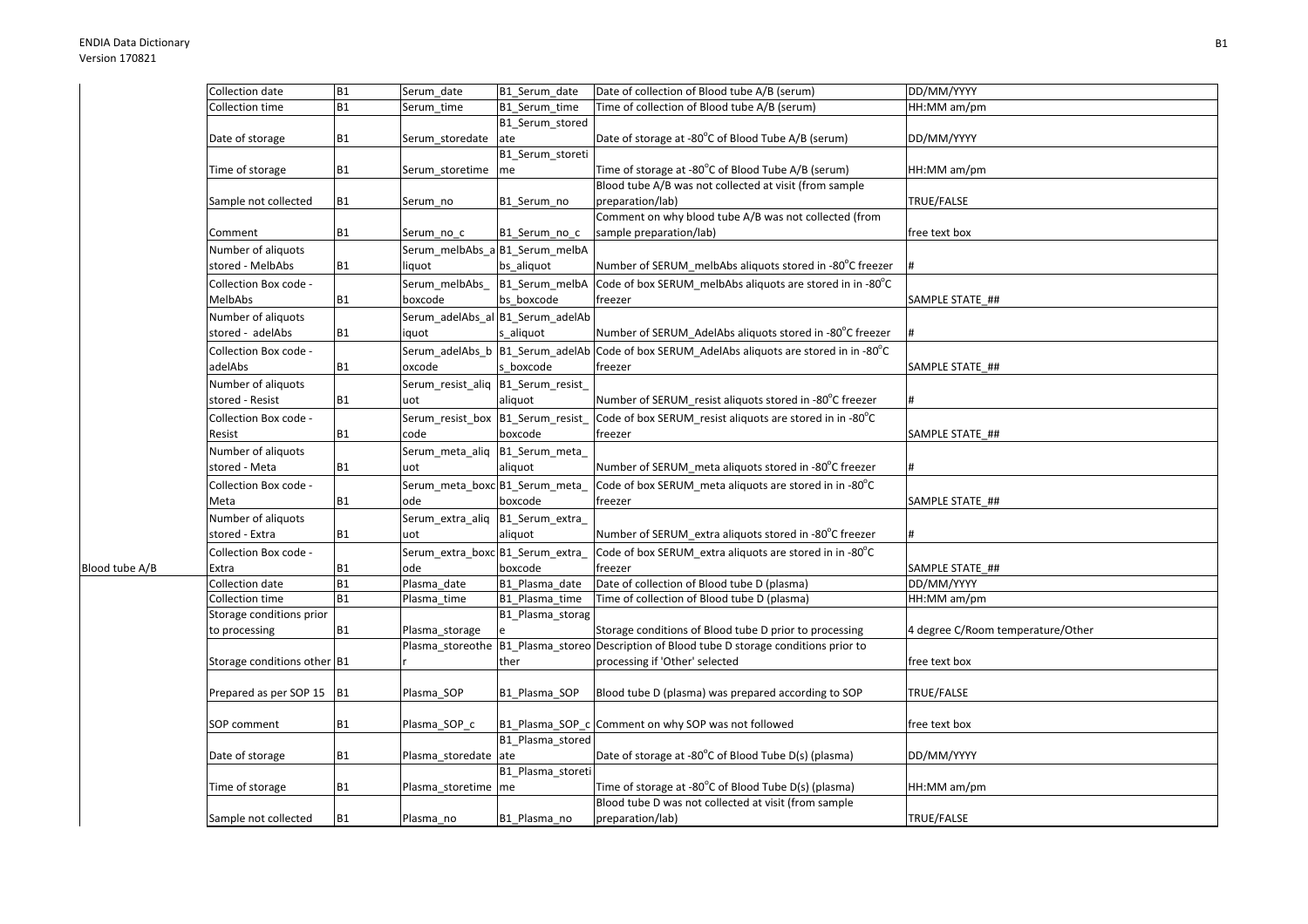Blood tube D

|                             |                |                                    |                                       | Comment on why blood tube D was not collected (from                                      |                 |
|-----------------------------|----------------|------------------------------------|---------------------------------------|------------------------------------------------------------------------------------------|-----------------|
| Comment                     | B <sub>1</sub> | Plasma no c                        | B1 Plasma no c                        | sample preparation/lab)                                                                  | free text box   |
| Number of aliquots          |                |                                    | HLA_infant_aliquo B1_HLA_infant_ali   |                                                                                          |                 |
| stored - HLA_infant         | <b>B1</b>      |                                    | quot                                  | Number of HLA infant aliquots stored in -80°C freezer                                    |                 |
| Collection Box code -       |                |                                    | HLA_infant_boxco B1_HLA_infant_bo     |                                                                                          |                 |
| HLA infant                  | <b>B1</b>      | de                                 | xcode                                 | Code of box HLA_infant aliquots are stored in in -80°C freezer                           |                 |
| Number of aliquots          |                |                                    |                                       |                                                                                          |                 |
| stored - Buffy              | <b>B1</b>      | Buffy aliquot                      | B1 Buffy aliquot                      | Number of Buffy aliquots stored in -80°C freezer                                         |                 |
| Collection Box code -       |                |                                    |                                       |                                                                                          |                 |
| Buffy                       | <b>B1</b>      | Buffy_boxcode                      |                                       | B1_Buffy_boxcode Code of box Buffy aliquots are stored in in -80°C freezer               | SAMPLE STATE ## |
| Number of aliquots          |                |                                    |                                       |                                                                                          |                 |
| stored - RBC                | <b>B1</b>      | RBC aliquot                        | B1_RBC_aliquot                        | Number of red blood cell aliquots stored in -80°C freezer                                |                 |
| Collection Box code -       |                |                                    |                                       | Code of box red blood cell aliquots are stored in in -80°C                               |                 |
| RBC                         | <b>B1</b>      | RBC boxcode                        | B1 RBC boxcode                        | freezer                                                                                  | SAMPLE STATE ## |
| Number of aliquots          |                |                                    | Plasma_vir_aliquo   B1_Plasma_vir_ali |                                                                                          |                 |
| stored - Plasma_vir         | <b>B1</b>      |                                    | quot                                  | Number of PLASMA vir aliquots stored in -80°C freezer                                    |                 |
| Collection Box code -       |                |                                    |                                       | Plasma_vir_boxco B1_Plasma_vir_bo Code of box PLASMA_vir aliquots are stored in in -80°C |                 |
| Plasma vir                  | <b>B1</b>      | de                                 | xcode                                 | freezer                                                                                  | SAMPLE STATE ## |
| Number of aliquots          |                | Plasma_fatty_aliq B1_Plasma_fatty_ |                                       |                                                                                          |                 |
| stored - Plasma_fatty       | <b>B1</b>      | uot                                | aliquot                               | Number of PLASMA_fatty aliquots stored in -80°C freezer                                  | #               |
|                             |                |                                    |                                       |                                                                                          |                 |
| Collection Box code -       |                | Plasma_fatty_box B1_Plasma_fatty_  |                                       | Code of box PLASMA_fatty aliquots are stored in in -80°C                                 |                 |
| Plasma_fatty                | <b>B1</b>      | code                               | boxcode                               | freezer                                                                                  | SAMPLE STATE ## |
| Number of aliquots          |                |                                    | Plasma_age_aliqu B1_Plasma_age_al     |                                                                                          |                 |
| stored - Plasma_age         | <b>B1</b>      | ot                                 | iquot                                 | Number of PLASMA age aliquots stored in -80°C freezer                                    |                 |
| Collection Box code -       |                | Plasma_age_boxc                    | B1_Plasma_age_b                       | Code of box PLASMA_age aliquots are stored in in -80°C                                   |                 |
| Plasma_age                  | <b>B1</b>      | ode                                | oxcode                                | freezer                                                                                  | SAMPLE STATE ## |
| Number of aliquots          |                |                                    |                                       |                                                                                          |                 |
| stored -                    |                | Plasma_extra_aliq B1_Plasma_extra_ |                                       |                                                                                          |                 |
| EDTAPlasma extra            | <b>B1</b>      | uot                                | aliquot                               | Number of PLASMA extra aliquots stored in -80°C freezer                                  |                 |
| Collection Box code -       |                | Plasma extra box B1 Plasma extra   |                                       | Code of box PLASMA extra aliquots are stored in in -80°C                                 |                 |
| EDTAPlasma_extra            | <b>B1</b>      | code                               | boxcode                               | freezer                                                                                  | SAMPLE STATE_## |
|                             |                |                                    |                                       | PBMCs were not collected from Blood Tube D at visit (from                                |                 |
| PBMCs not collected         | <b>B1</b>      | PBMC no                            | B1_PBMC_no                            | sample preparation/lab)                                                                  | TRUE/FALSE      |
|                             |                |                                    |                                       | Comment on why PBMCs were not collected (from sample                                     |                 |
| Comment                     | <b>B1</b>      | PBMC_no_c                          | B1_PBMC_no_c                          | preparation/lab)                                                                         | free text box   |
|                             |                |                                    |                                       |                                                                                          |                 |
| Prepared as per SOP 11 B1   |                | PBMC SOP                           | B1_PBMC_SOP                           | Blood tube D (plasma) was prepared according to SOP                                      | TRUE/FALSE      |
|                             |                |                                    | B1_PBMC_redcelll                      |                                                                                          |                 |
| Red cell lysis performed B1 |                | PBMC_redcelllysis ysis             |                                       | Red cell lysis was performed during PBMC harvest                                         | TRUE/FALSE      |
| Haemocytometer viable       |                |                                    | B1_PBMC_viable_                       |                                                                                          |                 |
| cell count 1                | <b>B1</b>      | PBMC_viable_1                      |                                       | Number of viable cells from haemocytometer cell count                                    |                 |
| Haemocytometer dead         |                |                                    |                                       |                                                                                          |                 |
| cell count 1                | <b>B1</b>      | PBMC_dead_1                        |                                       | B1_PBMC_dead_1 Number of dead cells from haemocytometer cell count                       |                 |
| Haemocytometer viable       |                |                                    | B1 PBMC viable                        |                                                                                          |                 |
| cell count 2                | <b>B1</b>      | PBMC_viable_2                      |                                       | Number of viable cells from haemocytometer cell count                                    |                 |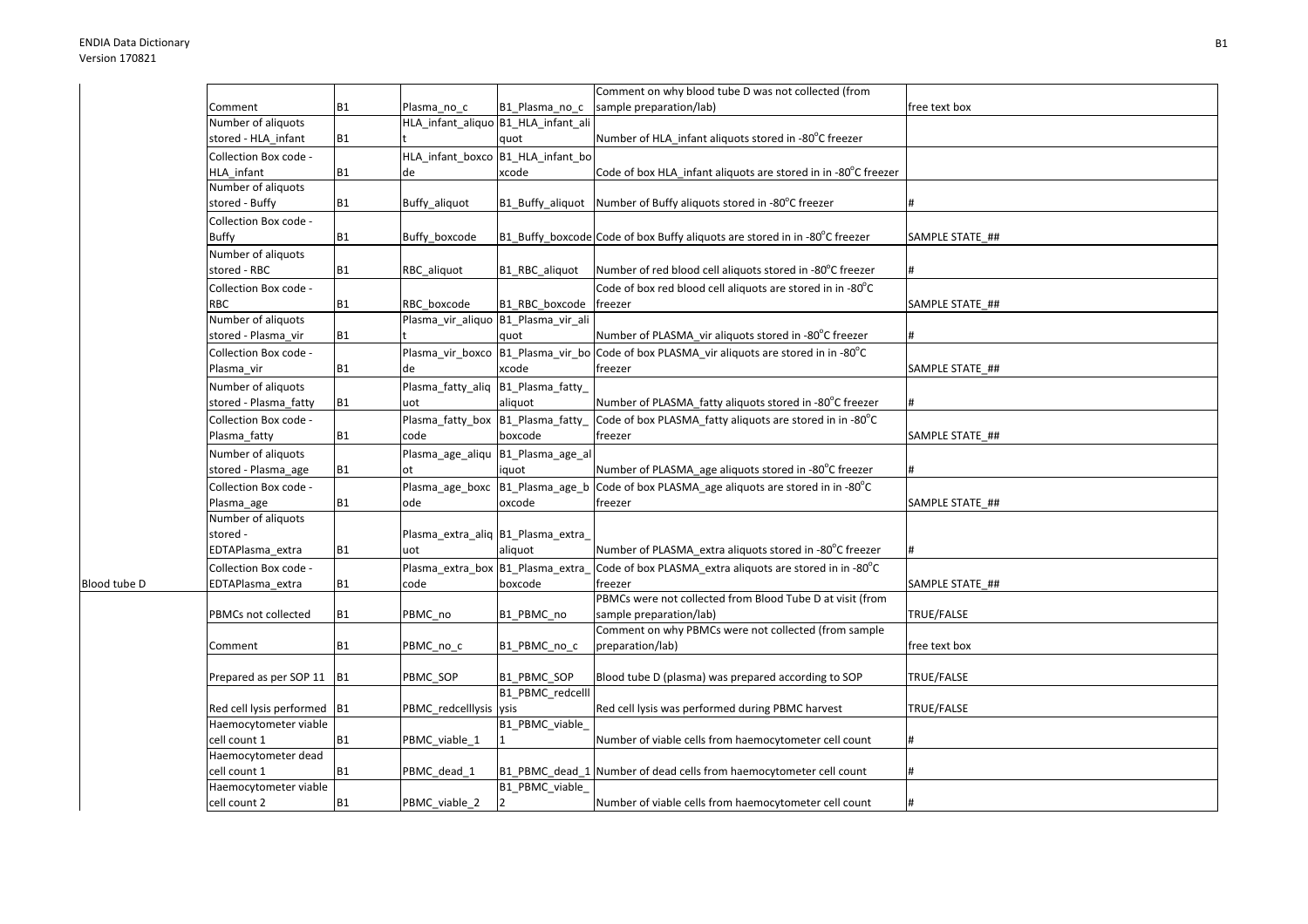PBMCs

| Haemocytometer dead           |                |                                  |                                   |                                                                                                |               |
|-------------------------------|----------------|----------------------------------|-----------------------------------|------------------------------------------------------------------------------------------------|---------------|
| cell count 2                  | <b>B1</b>      | PBMC dead 2                      |                                   | B1 PBMC dead 2 Number of dead cells from haemocytometer cell count                             |               |
| Haemocytometer viable         |                |                                  | B1 PBMC viable                    |                                                                                                |               |
| cell count 3                  | <b>B1</b>      | PBMC_viable_3                    | 3                                 | Number of viable cells from haemocytometer cell count                                          |               |
| Haemocytometer dead           |                |                                  |                                   |                                                                                                |               |
| cell count 3                  | <b>B1</b>      | PBMC_dead_3                      | B1_PBMC_dead_3                    | Number of dead cells from haemocytometer cell count                                            |               |
| Haemocytometer viable         |                |                                  | B1 PBMC viable                    |                                                                                                |               |
| cell count 4                  | <b>B1</b>      | PBMC_viable_4                    |                                   | Number of viable cells from haemocytometer cell count                                          |               |
| Haemocytometer dead           |                |                                  |                                   |                                                                                                |               |
| cell count 4                  | <b>B1</b>      | PBMC dead 4                      | B1 PBMC dead 4                    | Number of dead cells from haemocytometer cell count                                            |               |
| Avg num of viable cells       |                | PBMC av viablec                  | B1_PBMC_av_viab                   |                                                                                                |               |
| per square                    | <b>B1</b>      | ells                             | lecells                           | Average number of viable cells per square                                                      |               |
|                               |                |                                  | B1_PBMC_viablec                   |                                                                                                |               |
| Viable cell/mL                | <b>B1</b>      | PBMC viablecell                  | ell                               | Total number of viable cells per mL $(x10b)$                                                   |               |
|                               |                |                                  | PBMC_totalcellnu B1_PBMC_totalcel |                                                                                                |               |
| Total cell number             | <b>B1</b>      |                                  | Inum                              | Total number of viable cells $(x10^6)$                                                         |               |
|                               |                | PBMC_suspension B1_PBMC_suspen   |                                   |                                                                                                |               |
| Suspension volume             | <b>B1</b>      | vol                              | sion vol                          | Suspension volume to achieve 10 x 10 <sup>6</sup> cells/mL                                     |               |
|                               |                |                                  |                                   |                                                                                                |               |
| Vials stored                  | <b>B1</b>      | PBMC_aliquot                     | B1_PBMC_aliquot                   | Number of PBMC aliquots stored                                                                 |               |
|                               |                |                                  | B1_PBMC_aliquot                   |                                                                                                |               |
| Aliquot volume                | <b>B1</b>      | PBMC_aliquot_vol                 | vol                               | Volume of PBMC aliquot (ul)                                                                    |               |
|                               |                |                                  |                                   | PBMC_dilutionfact B1_PBMC_dilution Dilution factor (exported but no longer on registry - March |               |
| Dilution factor               | <b>B1</b>      | or                               | factor                            | 2017)                                                                                          |               |
|                               |                |                                  | PBMC_suspension_B1_PBMC_suspen    | Suspension volume (exported but no longer on registry -                                        |               |
| in (mL)                       | <b>B1</b>      | vol 2                            | sion vol 2                        | <b>March 2017)</b>                                                                             |               |
| Number of cells stored        |                |                                  |                                   | B1_PBMC_cellsfro Number of cells stored frozen (exported but no longer on                      |               |
| frozen                        | <b>B1</b>      | PBMC cellsfrozen                 | zen                               | registry - March 2017)                                                                         |               |
|                               |                |                                  |                                   | PBMC_storedate_i B1_PBMC_storeda Date of initial storage of PBMCs (exported but no longer on   |               |
| Date of initial storage       | <b>B1</b>      | nitial                           | te initial                        | registry - March 2017)                                                                         | DD/MM/YYYY    |
|                               |                | PBMC_storetime_i B1_PBMC_storeti |                                   | Time of initial storage of PBMCs (exported but no longer on                                    |               |
| Time of initial storage       | <b>B1</b>      | nitial                           | me initial                        | registry - March 2017)                                                                         | HH:MM am/pm   |
|                               |                |                                  | B1 PBMC storeda                   |                                                                                                |               |
| Date of storage at -80°C B1   |                | PBMC_storedate                   | te                                | Date of storage at -80°C of PBMCs                                                              | DD/MM/YYYY    |
|                               |                |                                  | B1_PBMC_storeti                   |                                                                                                |               |
| Time of storage at -80°C   B1 |                | PBMC storetime                   | me                                | Time of storage at -80°C of PBMCs                                                              | HH:MM am/pm   |
|                               |                | PBMC storedate                   | B1_PBMC_storeda                   |                                                                                                |               |
| Date of storage in LN         | <b>B1</b>      | LN                               | te LN                             | Date of storage of PBMCs in liquid nitrogen                                                    | DD/MM/YYYY    |
|                               |                | PBMC_storetime_B1_PBMC_storeti   |                                   |                                                                                                |               |
| Time of storage in LN         | <b>B1</b>      | LN                               | me LN                             | Time of storage of PBMCs in liquid nitrogen                                                    | HH:MM am/pm   |
|                               |                |                                  | B1_PBMC_LNlocat                   |                                                                                                |               |
| Locaion in LN                 | <b>B1</b>      |                                  |                                   |                                                                                                |               |
|                               |                | PBMC_LNlocation ion              |                                   | Location of aliquots in liquid nitrogen                                                        | free text box |
| Prepared as per SOP 15        |                |                                  | B1 Placenta SOP                   | Placenta and cord tissue was prepared according to SOP                                         | TRUE/FALSE    |
| Prepared as per SOP 15        | <b>B1</b>      | Placenta SOP                     | B1_Placenta_SOP                   |                                                                                                |               |
|                               |                |                                  |                                   |                                                                                                |               |
| comment                       | B <sub>1</sub> | Placenta_SOP_c                   |                                   | Comment on why SOP was not followed                                                            | free text box |
|                               |                |                                  |                                   |                                                                                                |               |
| Date of collection            | B <sub>1</sub> | Placenta date                    |                                   | B1_Placenta_date Date of collection of placenta and cord tissue                                | DD/MM/YYYY    |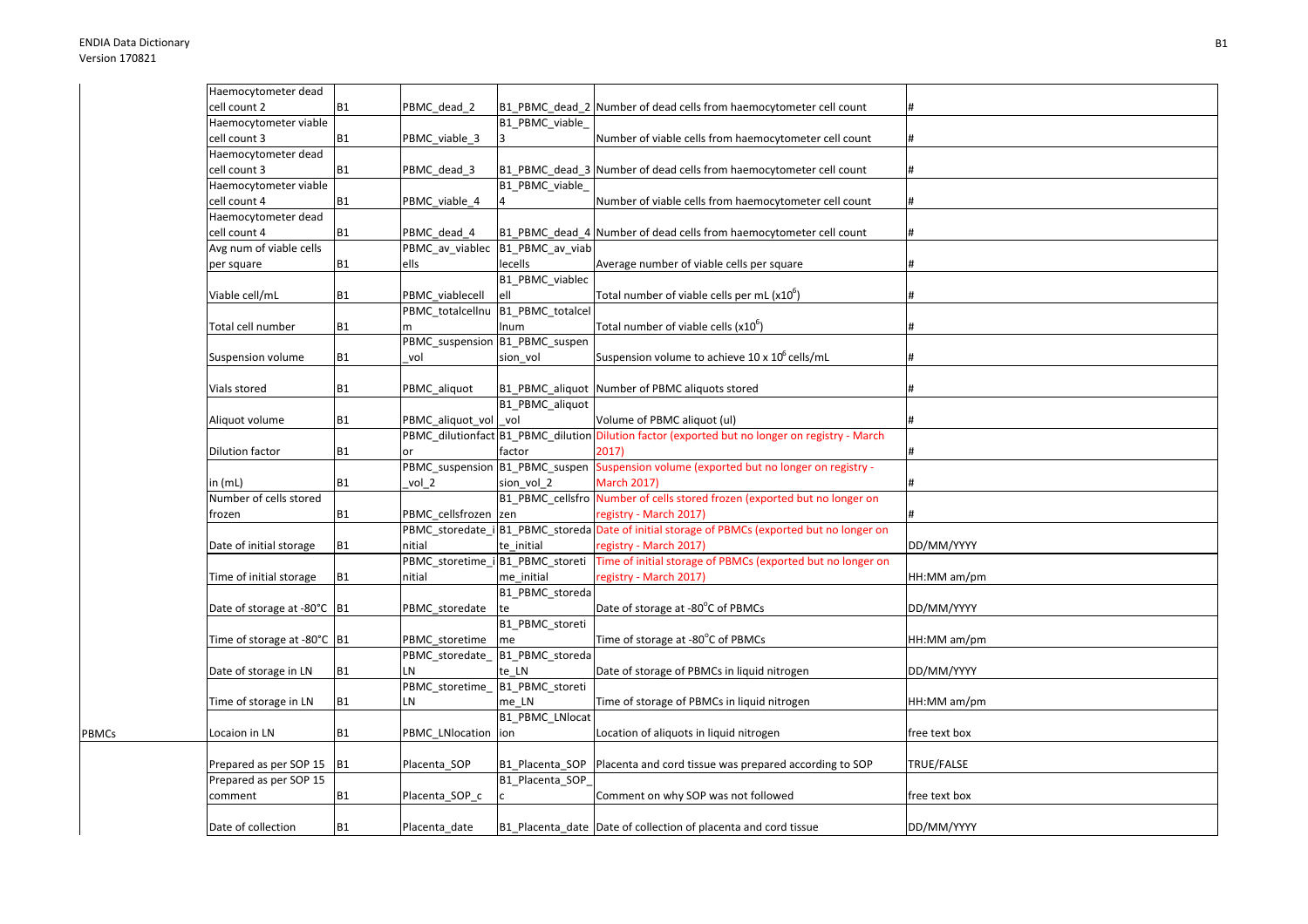|                                            | Time of collection       | <b>B1</b> | Placenta time                      |                                     | B1 Placenta time Time of collection of placenta and cord tissue                                            | HH:MM am/pm                       |
|--------------------------------------------|--------------------------|-----------|------------------------------------|-------------------------------------|------------------------------------------------------------------------------------------------------------|-----------------------------------|
|                                            |                          |           |                                    | Placenta_storedat B1_Placenta_store |                                                                                                            |                                   |
|                                            | Date of storage          | <b>B1</b> |                                    | date                                | Date of storage at -80°C of placenta frozen and cord tissue                                                | DD/MM/YYYY                        |
|                                            |                          |           | Placenta storetim                  | B1_Placenta_store                   |                                                                                                            |                                   |
|                                            | Time of storage          | <b>B1</b> |                                    | time                                | Time of storage at -80°C of placenta frozen and cord tissue                                                | HH:MM am/pm                       |
|                                            |                          |           |                                    |                                     | Placenta and cord tissue was not collected at visit (from                                                  |                                   |
|                                            | Sample not collected     | <b>B1</b> | Placenta_no                        | B1_Placenta_no                      | sample preparation/lab)                                                                                    | TRUE/FALSE                        |
|                                            |                          |           |                                    |                                     | Comment on why placenta and cord tissue was not collected                                                  |                                   |
|                                            | Comment                  | <b>B1</b> | Placenta no c                      |                                     | B1 Placenta no c (from sample preparation/lab)                                                             | free text box                     |
|                                            | Storage conditions prior |           |                                    |                                     | B1_Placenta_stora Storage conditions of placenta and cord tissue prior to                                  |                                   |
|                                            | to processing            | <b>B1</b> | Placenta_storage                   | ge                                  | processing                                                                                                 | 4 degree C/Room temperature/Other |
|                                            |                          |           |                                    |                                     | Placenta_storeoth B1_Placenta_store Description of placenta and cord tissue storage conditions             |                                   |
|                                            | Other                    | <b>B1</b> | er                                 | other                               | prior to processing if 'Other' selected                                                                    | free text box                     |
|                                            | Number of aliquots       |           |                                    |                                     |                                                                                                            |                                   |
|                                            | stored -                 |           |                                    | Placenta frozen a B1 Placenta froze |                                                                                                            |                                   |
|                                            | PLACENTA_frozen          | <b>B1</b> | liquot                             | n aliquot                           | Number of PLACENTA frozen aliquots stored in -80°C freezer                                                 |                                   |
|                                            | Collection Box code -    |           |                                    |                                     | Placenta frozen b B1 Placenta froze Code of box PLACENTA frozen aliquots are stored in in -80 $^{\circ}$ C |                                   |
|                                            | PLACENTA frozen          | <b>B1</b> | oxcode                             | n boxcode                           | freezer                                                                                                    | SAMPLE STATE ##                   |
|                                            | Number of aliquots       |           |                                    |                                     |                                                                                                            |                                   |
|                                            | stored - CORDTISSUE      | <b>B1</b> | Cord aliquot                       | B1 Cord aliquot                     | Number of Cord tissue aliquots stored in -80°C freezer                                                     |                                   |
|                                            | Collection Box code -    |           |                                    |                                     |                                                                                                            |                                   |
|                                            | CORDTISSUE               | <b>B1</b> | Cord_boxcode                       |                                     | B1 Cord boxcode Code of box Cord tissue aliquots are stored in in -80°C freezer                            | SAMPLE STATE ##                   |
|                                            | Number of aliquots       |           |                                    |                                     |                                                                                                            |                                   |
|                                            | stored -                 |           |                                    |                                     | Placenta rna aliq $ B1 $ Placenta rna Number of PLACENTA RNAIater aliquots stored in -80 $^{\circ}$ C      |                                   |
|                                            | PLACENTA_RNAlater        | <b>B1</b> | uot                                | aliquot                             | freezer                                                                                                    |                                   |
|                                            | Collection Box code -    |           | Placenta_rna_box B1_Placenta_rna_  |                                     | Code of box PLACENTA_RNAlater aliquots are stored in in -                                                  |                                   |
|                                            | PLACENTA RNAlater        | <b>B1</b> | code                               | boxcode                             | 80°C freezer                                                                                               | SAMPLE STATE ##                   |
|                                            | Date of storage -        |           | Placenta_rna_stor B1_Placenta_rna_ |                                     |                                                                                                            |                                   |
|                                            | PLACENTA RNAlater        | <b>B1</b> | edate                              | storedate                           | Date of storage at -80°C of PLACENTA_RNAlater                                                              | DD/MM/YYYY                        |
|                                            | Time of storage -        |           | Placenta_rna_stor B1_Placenta_rna_ |                                     |                                                                                                            |                                   |
| Cord and Placenta Tissue PLACENTA_RNAlater |                          | <b>B1</b> | etime                              | storetime                           | Time of storage at -80°C of PLACENTA_RNAlater                                                              | HH:MM am/pm                       |
|                                            | Prepared as per SOP 7    | <b>B1</b> | Stool_SOP                          | B1 Stool SOP                        | Stool was prepared according to SOP                                                                        | TRUE/FALSE                        |
|                                            | SOP comment              | <b>B1</b> | Stool SOP c                        | B1 Stool SOP c                      | Comment on why SOP was not followed                                                                        | free text box                     |
|                                            | Collection date          | <b>B1</b> | Stool date                         | B1 Stool date                       | Date of collection of stool                                                                                | DD/MM/YYYY                        |
|                                            | Collection time          | <b>B1</b> | Stool_time                         | B1_Stool_time                       | Time of collection of stool                                                                                | HH:MM am/pm                       |
|                                            |                          |           |                                    | B1 Stool storedat                   |                                                                                                            |                                   |
|                                            | Store date               | <b>B1</b> | Stool storedate                    |                                     | Date of storage at -80°C of stool                                                                          | DD/MM/YYYY                        |
|                                            |                          |           |                                    | B1_Stool_storetim                   |                                                                                                            |                                   |
|                                            | Store time               | <b>B1</b> | Stool storetime                    |                                     | Time of storage at -80°C of stool                                                                          | HH:MM am/pm                       |
|                                            |                          |           |                                    |                                     |                                                                                                            |                                   |
|                                            | Sample not collected     | <b>B1</b> | Stool no                           | B1_Stool_no                         | Stool was not collected at visit (from sample preparation/lab)                                             | TRUE/FALSE                        |
|                                            |                          |           |                                    |                                     | Comment on why stool was not collected (from sample                                                        |                                   |
|                                            | Comment                  | <b>B1</b> | Stool no c                         | B1 Stool no c                       | preparation/lab)                                                                                           | free text box                     |
|                                            | Number of aliquots       |           | Stool micro aliqu                  | B1_Stool_micro_al                   |                                                                                                            |                                   |
|                                            | stored - micro           | <b>B1</b> | ot                                 | iquot                               | Number of STOOL_micro aliquots stored in -80°C freezer                                                     |                                   |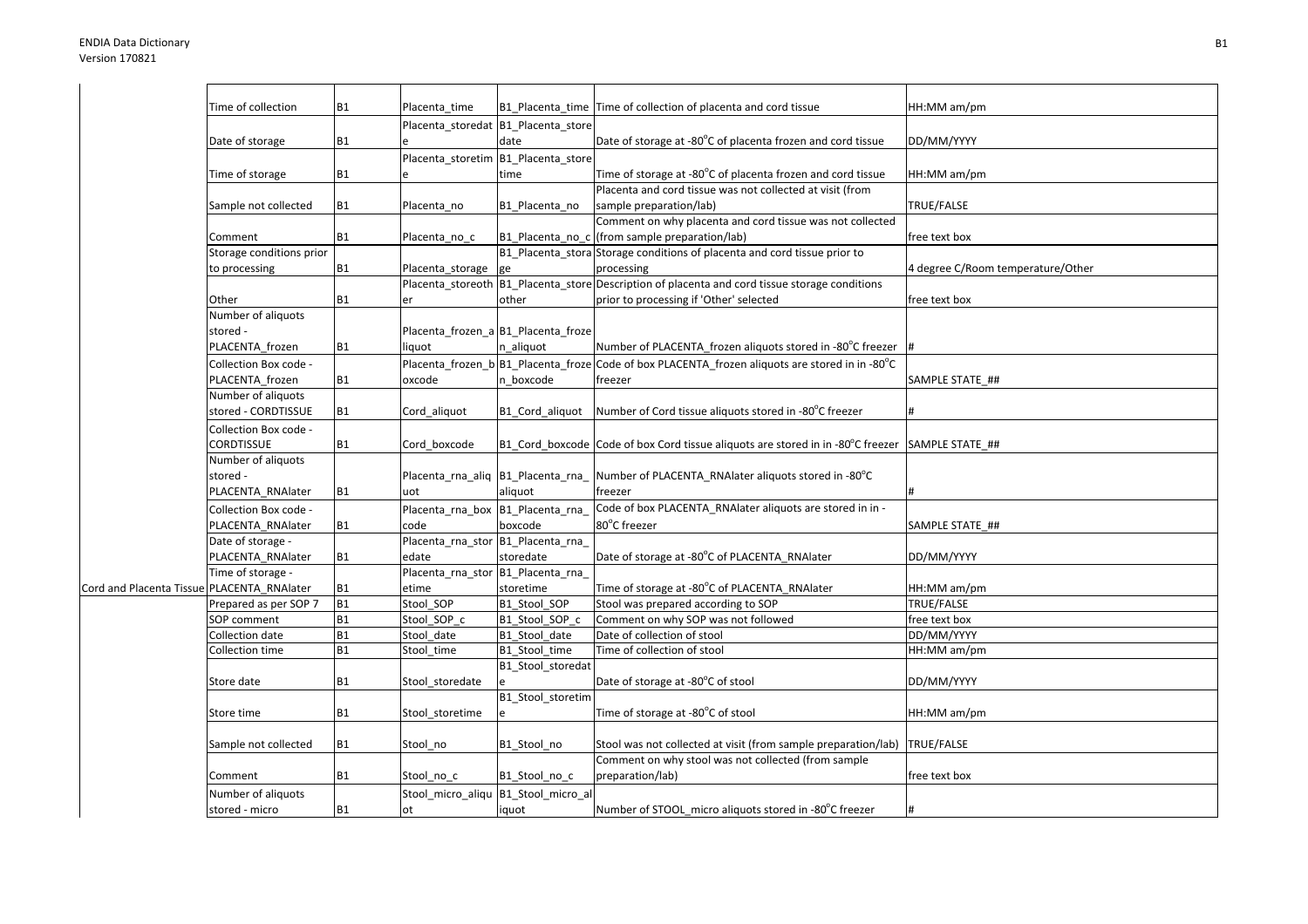|             | Collection Box code -        |                |                                     |                                   | Stool_micro_boxc B1_Stool_micro_b Code of box STOOL_micro aliquots are stored in in -80°C |                 |
|-------------|------------------------------|----------------|-------------------------------------|-----------------------------------|-------------------------------------------------------------------------------------------|-----------------|
|             | micro                        | <b>B1</b>      | ode                                 | oxcode                            | freezer                                                                                   | SAMPLE STATE ## |
|             | Number of aliquots           |                |                                     | B1_Stool_vir_aliqu                |                                                                                           |                 |
|             | stored - vir                 | <b>B1</b>      | Stool_vir_aliquot                   | ot                                | Number of STOOL vir aliquots stored in -80°C freezer                                      |                 |
|             |                              |                |                                     | B1_Stool_vir_boxc                 |                                                                                           |                 |
|             | Collection Box code - vir B1 |                | Stool_vir_boxcode ode               |                                   | Code of box STOOL vir aliquots are stored in in -80°C freezer                             | SAMPLE STATE ## |
|             | Number of aliguots           |                | Stool meta aliqu B1 Stool meta ali  |                                   |                                                                                           |                 |
|             | stored - meta                | <b>B1</b>      | ot                                  | quot                              | Number of STOOL meta aliquots stored in -80°C freezer                                     | #               |
|             | Collection Box code -        |                | Stool meta boxco B1 Stool meta b    |                                   | Code of box STOOL meta aliquots are stored in in -80°C                                    |                 |
|             | meta                         | <b>B1</b>      | de                                  | oxcode                            | freezer                                                                                   | SAMPLE STATE ## |
|             | Number of aliquots           |                | Stool extra aliqu                   | B1_Stool_extra_ali                |                                                                                           |                 |
|             | stored - extra               | <b>B1</b>      | ot                                  | quot                              | Number of STOOL extra aliquots stored in -80°C freezer                                    |                 |
|             | Collection Box code -        |                | Stool_extra_boxco B1_Stool_extra_b  |                                   | Code of box STOOL extra aliquots are stored in in -80°C                                   |                 |
| Stool       | extra                        | <b>B1</b>      | de                                  | oxcode                            | freezer                                                                                   | SAMPLE STATE ## |
|             |                              |                |                                     |                                   |                                                                                           |                 |
|             | Prepared as per SOP 18 B1    |                | Milk SOP                            | B1 Milk SOP                       | Milk was prepared according to SOP                                                        | TRUE/FALSE      |
|             | Prepared as per SOP 18       |                |                                     |                                   |                                                                                           |                 |
|             | comment                      | <b>B1</b>      | Milk SOP c                          | B1 Milk SOP c                     | Comment on why SOP was not followed                                                       | free text box   |
|             | Date of collection           | <b>B1</b>      | Milk date                           | B1 Milk date                      | Date of collection of Milk                                                                | DD/MM/YYYY      |
|             | Time of collection           | <b>B1</b>      | Milk time                           | B1_Milk_time                      | Time of collection of Milk                                                                | HH:MM am/pm     |
|             |                              |                |                                     | B1_Milk_storedat                  |                                                                                           |                 |
|             | Date of storage              | <b>B1</b>      | Milk_storedate                      |                                   | Date of storage at -80°C of Milk                                                          | DD/MM/YYYY      |
|             |                              |                |                                     | B1_Milk_storetim                  |                                                                                           |                 |
|             | Time of storage              | <b>B1</b>      | Milk storetime                      |                                   | Time of storage at -80°C of Milk                                                          | HH:MM am/pm     |
|             |                              | <b>B1</b>      |                                     |                                   | Milk was not collected at visit (from sample preparation/lab)                             | TRUE/FALSE      |
|             | Sample not collected         |                | Milk no                             | B1 Milk no                        | Comment on why Milk was not collected (from sample                                        |                 |
|             | Comment                      | <b>B1</b>      | Milk no c                           | B1 Milk no c                      | preparation/lab)                                                                          | free text box   |
|             | Number of aliquots           |                | Milk_micro_aliquo B1_Milk_micro_ali |                                   |                                                                                           |                 |
|             | stored - micro               | <b>B1</b>      |                                     | quot                              | Number of MILK micro aliquots stored in -80°C freezer                                     |                 |
|             | Volume of aliquot -          |                |                                     | B1_Milk_micro_vo                  |                                                                                           |                 |
|             | mirco                        | <b>B1</b>      | Milk micro vol                      |                                   | Volume of MILK micro aliquots stored in -80°C freezer (mL)                                |                 |
|             | Collection Box code -        |                | Milk_micro_boxco B1_Milk_micro_b    |                                   |                                                                                           |                 |
|             | micro                        | <b>B1</b>      | de                                  | oxcode                            | Code of box MILK_micro aliquots are stored in in -80°C freezer SAMPLE STATE_##            |                 |
|             | Number of aliquots           |                | Milk_meta_aliquo B1_Milk_meta_ali   |                                   |                                                                                           |                 |
|             | stored - meta                | <b>B1</b>      |                                     | quot                              | Number of MILK_meta aliquots stored in -80°C freezer                                      |                 |
|             |                              |                |                                     |                                   |                                                                                           |                 |
|             | Volume of aliquot - meta B1  |                | Milk meta vol                       |                                   | B1_Milk_meta_vol Volume of MILK_meta aliquots stored in -80°C freezer (mL)                |                 |
|             | Collection Box code -        |                | Milk meta boxco                     | B1_Milk_meta_bo                   |                                                                                           |                 |
|             | meta                         | <b>B1</b>      | de                                  | xcode                             | Code of box MILK meta aliquots are stored in in -80°C freezer SAMPLE STATE ##             |                 |
|             | Number of aliquots           |                | Milk_extra_aliquo B1_Milk_extra_ali |                                   |                                                                                           |                 |
|             | stored - extra               | <b>B1</b>      |                                     | quot                              | Number of MILK extra aliquots stored in -80°C freezer                                     |                 |
|             |                              |                |                                     |                                   |                                                                                           |                 |
|             | Volume of aliquot - extra B1 |                | Milk extra vol                      |                                   | B1_Milk_extra_vol Volume of MILK_extra aliquots stored in -80°C freezer (mL)              |                 |
|             | Collection Box code -        |                |                                     | Milk_extra_boxco B1_Milk_extra_bo |                                                                                           |                 |
| Breast milk | extra                        | B <sub>1</sub> | de                                  | xcode                             | Code of box MILK_extra aliquots are stored in in -80°C freezer SAMPLE STATE_##            |                 |
|             |                              |                |                                     |                                   |                                                                                           |                 |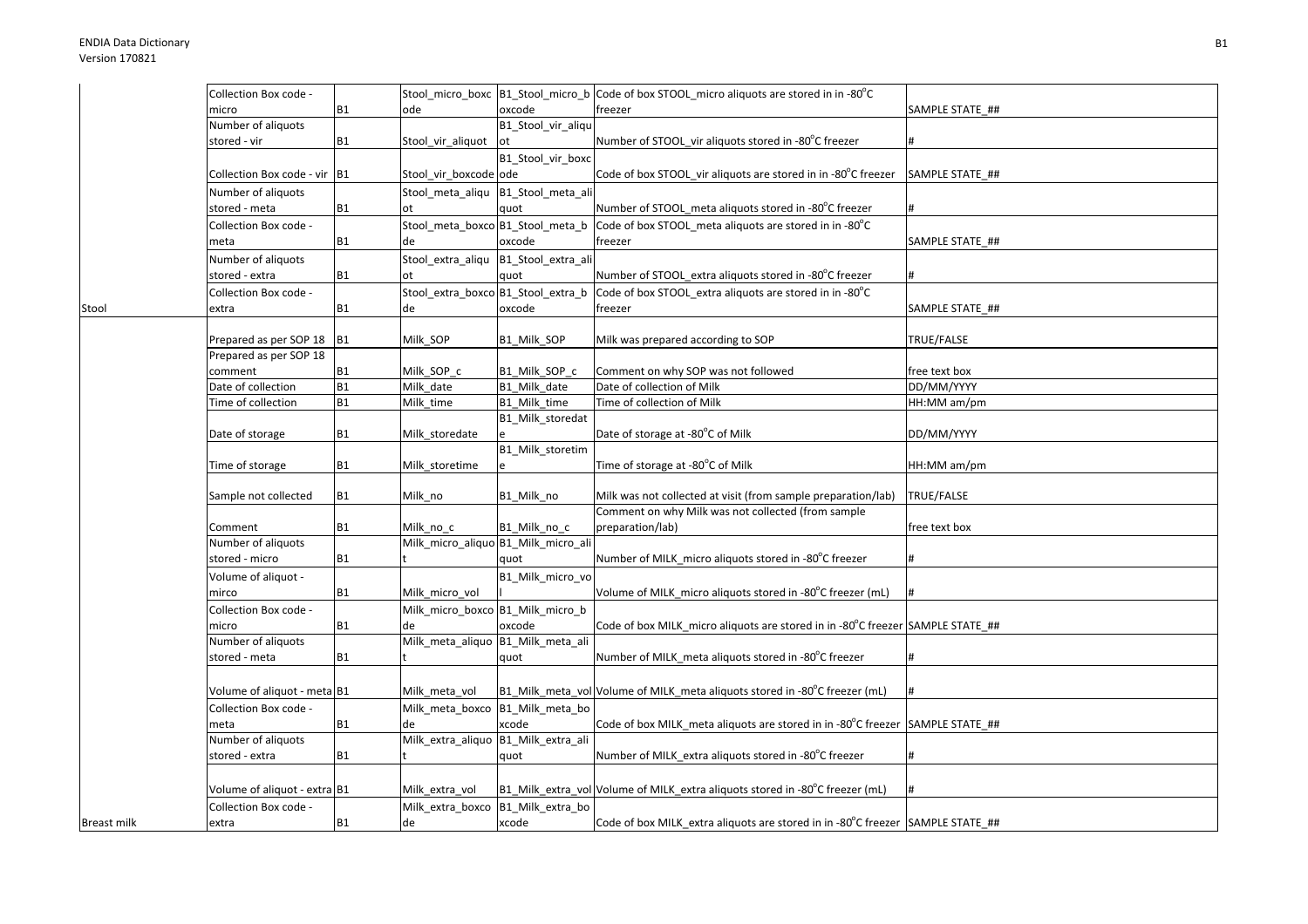Glucose

|                                     |                        |                     | B1_Glucose_unkn         |                                                                          |                             |
|-------------------------------------|------------------------|---------------------|-------------------------|--------------------------------------------------------------------------|-----------------------------|
| Unknown                             | <b>B1</b>              | Glucose unknown own |                         | Glucose values after birth are not known                                 | TRUE/FALSE                  |
| B1_Glucose (mmol/L) (1) B1          |                        | Glucose_1           | B1_Glucose_1            | Glucose level #1 (mmol/L)                                                |                             |
| Measure date (1)                    | <b>B1</b>              | Glucose_1_date      | B1_Glucose_1_dat        | Date of Glucose #1 measurement                                           | DD/MM/YYYY                  |
| Measure time (1)                    | <b>B1</b>              | Glucose_1_time      | B1_Glucose_1_tim        | Time of Glucose #1 measurement                                           | HH:MM am/pm                 |
| B1_Glucose (mmol/L) (2) B1          |                        | Glucose 2           | B1_Glucose_2            | Glucose level #2 (mmol/L)                                                |                             |
| Measure date (2)                    | <b>B1</b>              | Glucose_2_date      | B1 Glucose 2 dat        | Date of Glucose #2 measurement                                           | DD/MM/YYYY                  |
| Measure time (2)                    | <b>B1</b>              | Glucose_2_time      | B1_Glucose_2_tim        | Time of Glucose #2 measurement                                           | HH:MM am/pm                 |
| B1_Glucose (mmol/L) (3) B1          |                        | Glucose 3           | B1 Glucose 3            | Glucose level #3 (mmol/L)                                                |                             |
| Measure date (3)                    | <b>B1</b>              | Glucose 3 date      | B1_Glucose_3_dat        | Date of Glucose #3 measurement                                           | DD/MM/YYYY                  |
| Measure time (3)                    | <b>B1</b>              | Glucose_3_time      | B1_Glucose_3_tim        | Time of Glucose #3 measurement                                           | HH:MM am/pm                 |
| B1_Glucose (mmol/L) (4) B1          |                        | Glucose_4           | B1_Glucose_4            | Glucose level #4 (mmol/L)                                                |                             |
| Measure date (4)                    | <b>B1</b>              | Glucose_4_date      | B1_Glucose_4_dat        | Date of Glucose #4 measurement                                           | DD/MM/YYYY                  |
| Measure time (4)                    | <b>B1</b>              | Glucose_4_time      | B1 Glucose 4 tim        | Time of Glucose #4 measurement                                           | HH:MM am/pm                 |
| B1_Glucose (mmol/L) (5) B1          |                        | Glucose 5           | B1 Glucose 5            | Glucose level #5 (mmol/L)                                                |                             |
| Measure date (5)                    | <b>B1</b>              | Glucose_5_date      | B1_Glucose_5_dat        | Date of Glucose #5 measurement                                           | DD/MM/YYYY                  |
| Measure time (5)                    | <b>B1</b>              | Glucose_5_time      | B1_Glucose_5_tim        | Time of Glucose #5 measurement                                           | HH:MM am/pm                 |
| B1_Glucose (mmol/L) (6) B1          |                        | Glucose 6           | B1 Glucose 6            | Glucose level #6 (mmol/L)                                                |                             |
| Measure date (6)                    | <b>B1</b>              | Glucose 6_date      | B1_Glucose_6_dat        | Date of Glucose #6 measurement                                           | DD/MM/YYYY                  |
| Measure time (6)                    | <b>B1</b>              | Glucose_6_time      | B1 Glucose 6 tim        | Time of Glucose #6 measurement                                           | HH:MM am/pm                 |
| B1 tTGAb                            | <b>B1</b>              | tTGAb               | B1 tTGAb                | Cord Tissue transglutaminase level                                       | free text box               |
| Date of analysis                    | <b>B1</b>              | tTGAb date          | B1 tTGAb date           | Date of analysis of tTGAb                                                | DD/MM/YYYY                  |
| Pathology service<br>Cord total IgA | <b>B1</b><br><b>B1</b> | tTGAb Path          | B1 tTGAb Path<br>B1 IgA | Pathology service that analysed tTGAb<br>Cord Total immunoglobulin level | free text box               |
| Cord_total IgA Date of<br>analysis  | <b>B1</b>              | lgA<br>IgA date     | B1_lgA_date             | Date of analysis of total IgA                                            | free text box<br>DD/MM/YYYY |
| Cord_total IgA Pathology<br>service | <b>B1</b>              | Iga_Path            | B1_Iga_Path             | Pathology service that analysed total IgA                                | free text box               |
| Cord_DPG IgG                        | <b>B1</b>              | <b>DPGIgG</b>       | B1 DPGIgG               | Cord Anti-Deamidated Gliadin Peptide level                               | free text box               |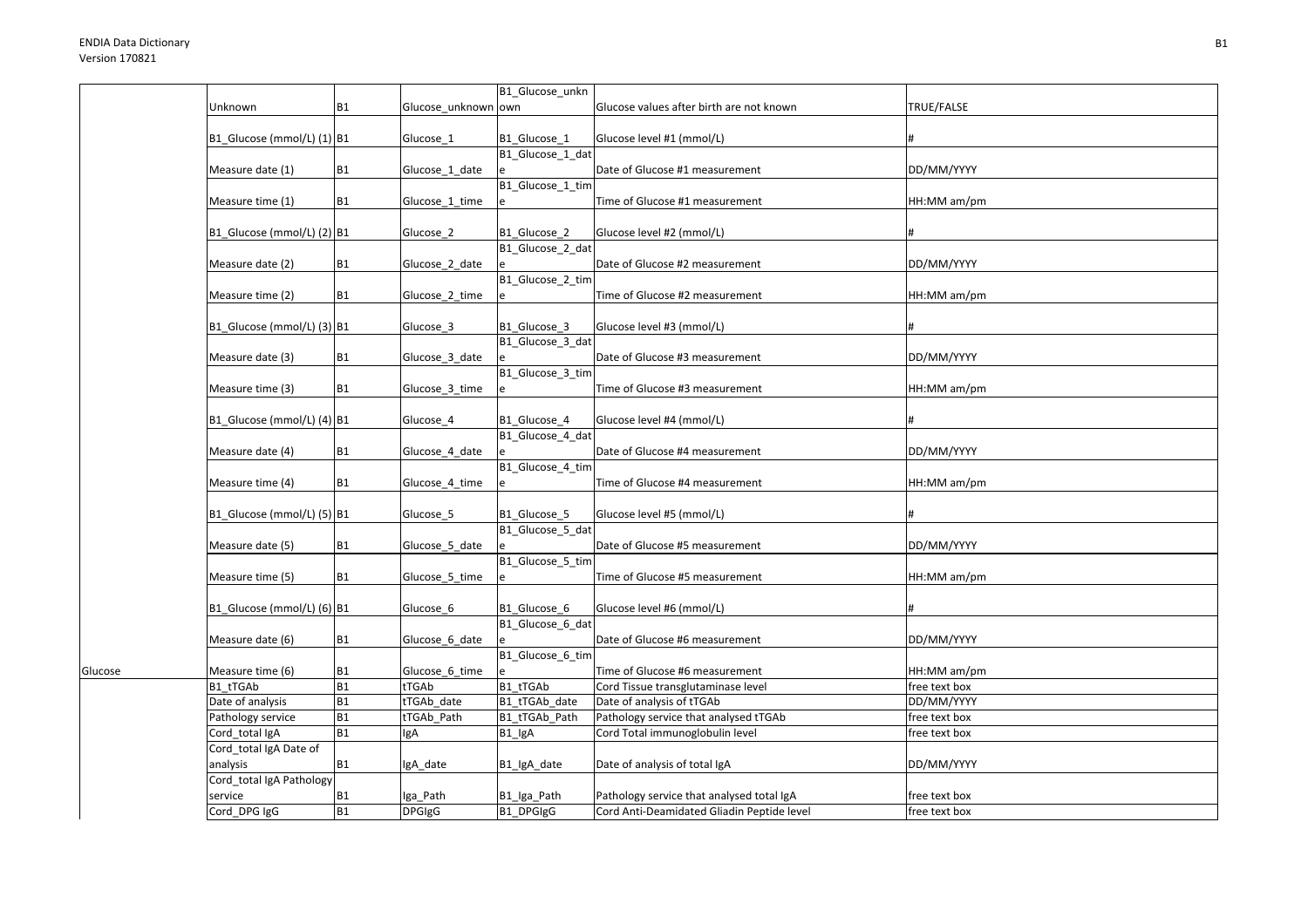|                             | Cord DPG IgG Date of            |                        |                  |                         |                                                                                                |                     |
|-----------------------------|---------------------------------|------------------------|------------------|-------------------------|------------------------------------------------------------------------------------------------|---------------------|
|                             | analysis                        | <b>B1</b>              | DPGIgG_date      | B1 DPGIgG date          | Date of analysis of DPG IgG                                                                    | DD/MM/YYYY          |
|                             | Cord_DPG IgG Pathology          |                        |                  |                         |                                                                                                |                     |
| Coeliac screen              | service                         | <b>B1</b>              | DPGIgG_Path      | B1 DPGIgG Path          | Pathology service that analysed DPG IgG                                                        | free text box       |
|                             | B1 Vitamin D                    | <b>B1</b>              | VitD             | B1 VitD                 | Cord Vitamin D (25OHD) level (nmol/L)                                                          | free text box       |
|                             | Date of analysis                | <b>B1</b>              | VitD_date        | B1_VitD_date            | Date of analysis of Vitamin D                                                                  | DD/MM/YYYY          |
| Vitamin D                   | Pathology service               | <b>B1</b>              | VitD Path        | B1 VitD Path            | Pathology service that analysed Vitamin D                                                      | free text box       |
|                             | B1 IAA                          | <b>B1</b>              | <b>IAA</b>       | B1 IAA                  | Cord Insulin autoantibodies level                                                              | free text box       |
|                             |                                 |                        |                  |                         |                                                                                                |                     |
|                             | B1_IAA Date of analysis B1      |                        | IAA date         | B1_IAA_date             | Date of analysis of IAA                                                                        | DD/MM/YYYY          |
|                             | <b>B1 IAA Pathology</b>         |                        |                  |                         |                                                                                                |                     |
|                             | service                         | <b>B1</b><br><b>B1</b> | IAA Path         | B1_IAA_Path             | Pathology service that analysed IAA                                                            | free text box       |
|                             | B1 ZnT8Ab                       |                        | ZnT8Ab           | B1 ZnT8Ab               | Cord Zinc transporter 8 autoantibodies level                                                   | free text box       |
|                             | B1 ZnT8Ab Date of               |                        |                  |                         |                                                                                                | DD/MM/YYYY          |
|                             | analysis<br>B1 ZnT8Ab Pathology | <b>B1</b>              | ZnT8Ab date      | B1 ZnT8Ab date          | Date of analysis of ZnT8Ab                                                                     |                     |
|                             | service                         | <b>B1</b>              | ZnT8Ab_Path      | B1_ZnT8Ab_Path          | Pathology service that analysed ZnT8Ab                                                         | free text box       |
|                             | <b>B1 GADAb</b>                 | <b>B1</b>              | GADAb            | B1 GADAb                | Cord Glutamic acid decarboxylase autoantibodies level                                          | free text box       |
|                             | B1 GADAb Date of                |                        |                  |                         |                                                                                                |                     |
|                             | analysis                        | <b>B1</b>              | GADAb_date       | B1 GADAb date           | Date of analysis of GADAb                                                                      | DD/MM/YYYY          |
|                             | <b>B1 GADAb Pathology</b>       |                        |                  |                         |                                                                                                |                     |
|                             | service                         | B <sub>1</sub>         | GADAb_Path       | B1_GADAb_Path           | Pathology service that analysed GADAb                                                          | free text box       |
|                             | <b>B1 IA2</b>                   | B1                     | IA <sub>2</sub>  | <b>B1 IA2</b>           | Cord Insulinoma-2-associated autoantibodies levels                                             | free text box       |
|                             | B1 IA2 Date of analysis B1      |                        | A2 date          | B1 IA2 date             | Date of analysis of IA2                                                                        | DD/MM/YYYY          |
|                             | B1 IA2 Pathology                |                        |                  |                         |                                                                                                |                     |
| <b>Islet Autoantibodies</b> | service                         | <b>B1</b>              | IA2 Path         | B1 IA2 Path             | Pathology service that analysed IA2                                                            | free text box       |
| Pregnancy                   |                                 |                        |                  |                         |                                                                                                |                     |
| <b>Complications</b>        |                                 |                        |                  |                         |                                                                                                |                     |
| <b>Export heading</b>       | Variable                        | <b>Visit</b>           | Code             | Visit_Code              | <b>Description</b>                                                                             | Format              |
| General                     | ID                              | <b>B1</b>              | D                | B1 ID                   | Participant ID code                                                                            | STATE-CITY-SITE-### |
|                             | Completion date                 | <b>B1</b>              | Date             | B1 Date                 | Date of completion                                                                             | DD/MM/YYYY          |
|                             | No data collected               | <b>B1</b>              | NoData           | B1 NoData               | No data regarding pregnancy complications were collected                                       | TRUE/FALSE          |
|                             | Comment                         | <b>B1</b>              | NoData_c         | B1_NoData_c             | Comment on why no data were collected                                                          | free text box       |
|                             | Not finisehd                    | <b>B1</b>              | NotFin           | B1 NotFin               | Data entry has not been finished                                                               | TRUE/FALSE          |
|                             | Finalized                       | <b>B1</b>              | Final            | B1_Final                | Data entry has been finalised by project management team                                       | TRUE/FALSE          |
| Pregnancy disorders         | Miscarriage                     | <b>B1</b>              | Miscarriage      | B1 Miscarriage          | A miscarriage occurred at less than 20 weeks gestation (ICD-<br>10-CM-O03)                     | TRUE/FALSE          |
|                             | Date of loss                    | <b>B1</b>              | Miscarriage_date | B1_Miscarriage_d<br>ate | Date of miscarriage                                                                            | DD/MM/YYYY          |
|                             | Antepartum                      | <b>B1</b>              | AntepartHaem     |                         | B1_AntepartHaem Antepartum haemorrhage occurred during pregnancy                               | TRUE/FALSE          |
|                             | haemorrhage                     |                        |                  |                         | (bleeding in pregnancy) (ICD-10-CM-O46.9)                                                      |                     |
|                             | Antepartum                      | <b>B1</b>              |                  |                         | AntepartHaem_T1   B1_AntepartHaem   Antepartum haemorrhage occurred during the first trimester | TRUE/FALSE          |
|                             | haemorrhage (T1)                |                        |                  | T1                      | (0 weeks to 13 weeks and 6 days gestation)(ICD-10-CM-                                          |                     |
|                             |                                 |                        |                  |                         | 046.91)                                                                                        |                     |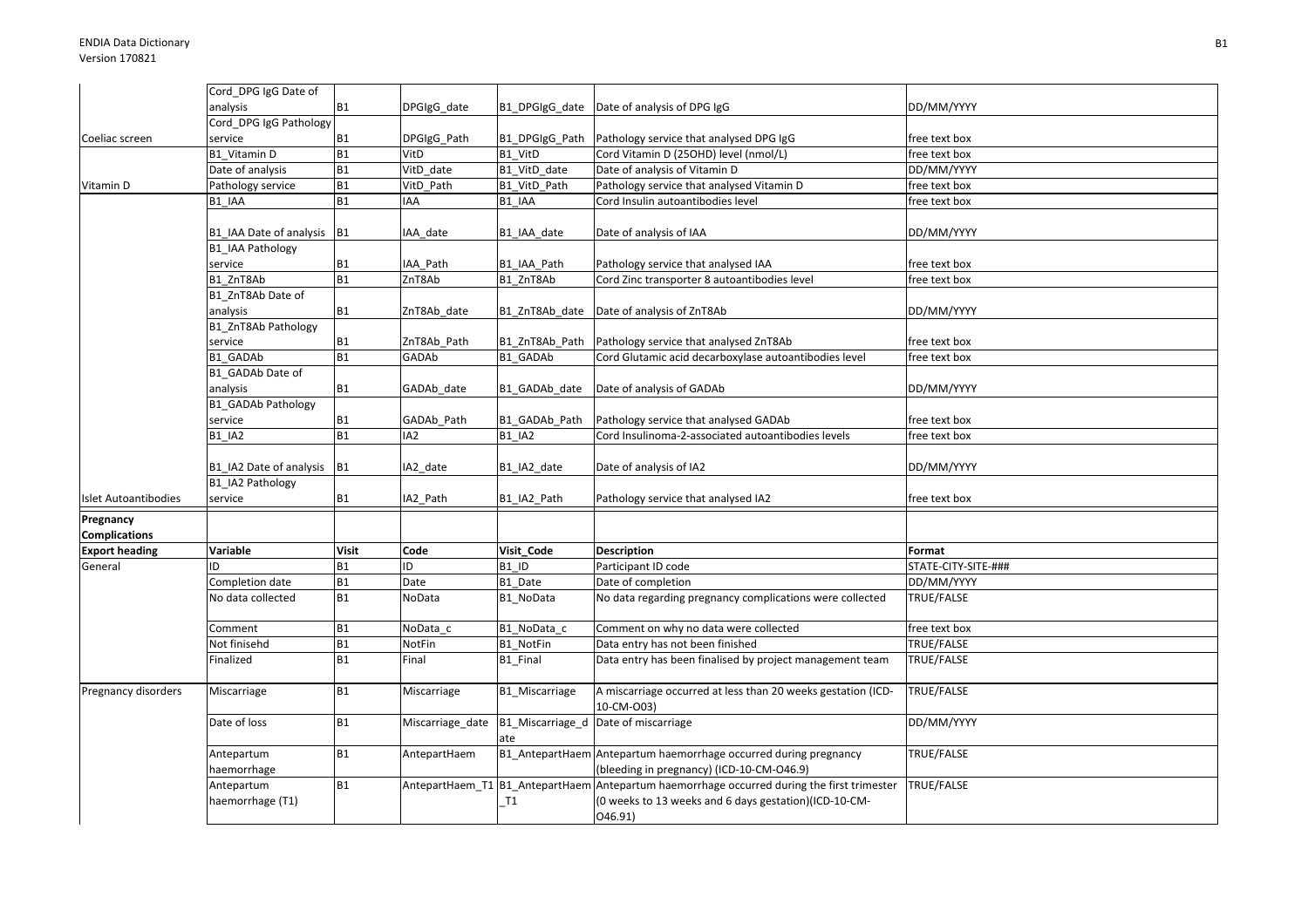| Antepartum                  | <b>B1</b>      |                                    |                  | AntepartHaem_T2  B1_AntepartHaem Antepartum haemorrhage occurred during the second                    | TRUE/FALSE        |
|-----------------------------|----------------|------------------------------------|------------------|-------------------------------------------------------------------------------------------------------|-------------------|
| haemorrhage (T2)            |                |                                    | T <sub>2</sub>   | trimester (14 weeks to 26 weeks and 6 days gestation) (ICD-10-                                        |                   |
|                             |                |                                    |                  | CM-046.92)                                                                                            |                   |
| Antepartum                  | <b>B1</b>      |                                    |                  | AntepartHaem_T3 B1_AntepartHaem Antepartum haemorrhage occurred during the third trimester TRUE/FALSE |                   |
| haemorrhage (T3)            |                |                                    | T3               | (27 weeks gestation to delivery) (ICD-10-CM-O46.93)                                                   |                   |
|                             |                |                                    |                  |                                                                                                       |                   |
| <b>Excessive vomiting</b>   | <b>B1</b>      | Hyperemesis                        | B1 Hyperemesis   | Hyperemesis occurred during pregnancy (excessive vomiting)                                            | TRUE/FALSE        |
|                             |                |                                    |                  | (ICD-10-CM-O21)                                                                                       |                   |
| Excessive vomiting (T1)     | B <sub>1</sub> | Hyperemesis_T1                     | B1_Hyperemesis_  | Hyperemesis occurred during the first trimester (0 weeks to                                           | TRUE/FALSE        |
|                             |                |                                    |                  | 13 weeks and 6 days gestation)                                                                        |                   |
| Excessive vomiting (T2)     | <b>B1</b>      | Hyperemesis T2                     | B1 Hyperemesis   | Hyperemesis occurred during the second trimester (14 weeks                                            | TRUE/FALSE        |
|                             |                |                                    | Т2               | to 26 weeks and 6 days gestation)                                                                     |                   |
| Excessive vomiting (T3)     | B <sub>1</sub> | Hyperemesis T3                     | B1_Hyperemesis_  | Hyperemesis occurred during the third trimester (27 weeks                                             | TRUE/FALSE        |
|                             |                |                                    | T3               | gestation to delivery)                                                                                |                   |
| <b>Excessive vomiting</b>   | <b>B1</b>      | Hyperemesis_hos                    | B1_Hyperemesis_  | Hyperemesis that required hospitalisation occurred during                                             | TRUE/FALSE        |
| (hospitalisation)           |                |                                    | hosp             | pregnancy (ICD-10-CM-O21.1)                                                                           |                   |
| Thrombosis                  | <b>B1</b>      | Thrombosis                         | B1 Thrombosis    | Thrombosis occurred during pregnancy (blood clot) (ICD-10-                                            | TRUE/FALSE        |
|                             |                |                                    |                  | CM-022)                                                                                               |                   |
| Thrombosis (T1)             | <b>B1</b>      | Thrombosis_T1                      | B1_Thrombosis_T  | Thrombosis occurred during the first trimester (0 weeks to 13   TRUE/FALSE                            |                   |
|                             |                |                                    |                  | weeks and 6 days gestation)                                                                           |                   |
| Thrombosis (T2)             | <b>B1</b>      | Thrombosis T2                      | B1_Thrombosis_T  | Thrombosis occurred during the second trimester (14 weeks                                             | TRUE/FALSE        |
|                             |                |                                    |                  | to 26 weeks and 6 days gestation)                                                                     |                   |
| Thrombosis (T3)             | <b>B1</b>      | Thrombosis_T3                      | B1_Thrombosis_T  | Thrombosis occurred during the third trimester (27 weeks                                              | TRUE/FALSE        |
|                             |                |                                    |                  | gestation to delivery)                                                                                |                   |
| <b>Genitourinary Tract</b>  | <b>B1</b>      | Genitourinary                      | B1_Genitourinary | Genitourinary tract infection occurred during pregnancy (ICD-                                         | TRUE/FALSE        |
| Infections                  |                |                                    |                  | 10-CM-O23)                                                                                            |                   |
| Genitourinary Tract         | <b>B1</b>      | Genitourinary_T1                   | B1_Genitourinary | Genitourinary tract infection occurred during the first                                               | TRUE/FALSE        |
| Infections (T1)             |                |                                    | T1               | trimester (0 weeks to 13 weeks and 6 days gestation)                                                  |                   |
| <b>Genitourinary Tract</b>  | <b>B1</b>      | Genitourinary_T2                   | B1_Genitourinary | Genitourinary tract infection occurred during the second                                              | TRUE/FALSE        |
| Infections (T2)             |                |                                    | T2               | trimester (14 weeks to 26 weeks and 6 days gestation)                                                 |                   |
|                             |                |                                    |                  |                                                                                                       |                   |
| <b>Genitourinary Tract</b>  | <b>B1</b>      | Genitourinary_T3                   | B1_Genitourinary | Genitourinary tract infection occurred during the third                                               | <b>TRUE/FALSE</b> |
| Infections (T3)             |                |                                    | T <sub>3</sub>   | trimester (27 weeks gestation to delivery)                                                            |                   |
| <b>Genitourinary Tract</b>  | <b>B1</b>      | Genitourinary_kid                  | B1_Genitourinary | Type of genitourinary tract infection that occurred was a                                             | TRUE/FALSE        |
| Infections                  |                | ney                                | kidney           | kidney infection (Pyelonephritis) (ICD-10-CM-O23.0)                                                   |                   |
| (Pyelonephritis)            |                |                                    |                  |                                                                                                       |                   |
| Genitourinary Tract         | <b>B1</b>      | Genitourinary_bla B1_Genitourinary |                  | Type of genitourinary tract infection that occurred was a                                             | TRUE/FALSE        |
| Infections (Cystitis)       |                | dder                               | bladder          | bladder infection (Cystitis) (ICD-10-CM-O23.1)                                                        |                   |
| <b>Genitourinary Tract</b>  | <b>B1</b>      | Genitourinary_oth B1_Genitourinary |                  | Type of genitourinary tract infection that occurred was an                                            | TRUE/FALSE        |
| Infections (other)          |                | er                                 | other            | other type of infection (Chlamydia, Gonorrhoea, Herpes) (ICD-                                         |                   |
|                             |                |                                    |                  | 10-CM-098.3)                                                                                          |                   |
| <b>Genitourinary Tract</b>  | <b>B1</b>      | Genitourinary_yea B1_Genitourinary |                  | Type of genitourinary tract infection that occurred was a yeast TRUE/FALSE                            |                   |
| Infections (yeast)          |                | st                                 | yeast            | infection (Candida) (ICD-10-CM-B37)                                                                   |                   |
| <b>Genitourinary Tract</b>  | <b>B1</b>      | Genitourinary_ant B1_Genitourinary |                  | Genitourinary tract infection required antifungals                                                    | TRUE/FALSE        |
| Infections (Antibiotics)    |                | ifun                               | antifun          |                                                                                                       |                   |
|                             |                |                                    |                  |                                                                                                       |                   |
| <b>Gestational diabetes</b> | <b>B1</b>      | <b>GDM</b>                         | B1 GDM           | Gestational diabetes occurred during pregnancy (ICD-10-CM-                                            | <b>TRUE/FALSE</b> |
|                             |                |                                    |                  | O(24.4)                                                                                               |                   |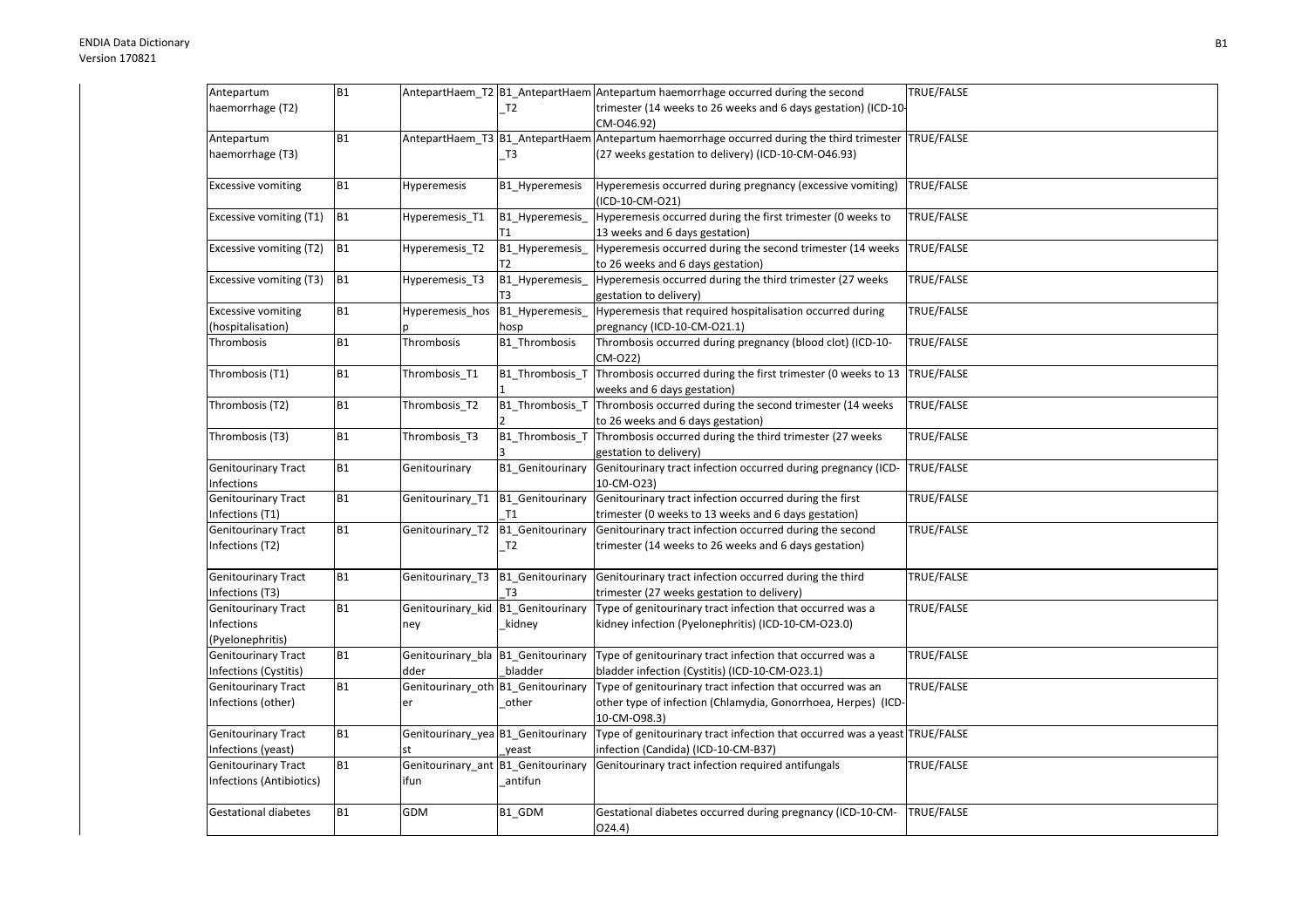| <b>Gestational diabetes</b><br>(Diet controlled)     | <b>B1</b> | GDM_diet                           | B1_GDM_diet                                 | Gestational diabetes was controlled using diet (ICD-10-CM-<br>024.410)                                                                                                                  | TRUE/FALSE        |
|------------------------------------------------------|-----------|------------------------------------|---------------------------------------------|-----------------------------------------------------------------------------------------------------------------------------------------------------------------------------------------|-------------------|
| <b>Gestational diabetes</b><br>(Insulin controlled)  | <b>B1</b> | GDM_insulin                        | B1_GDM_insulin                              | Gestational diabetes was controlled using insulin (ICD-10-CM-TRUE/FALSE<br>024.414)                                                                                                     |                   |
| <b>Gestational diabetes</b><br>(Oral medications)    | <b>B1</b> | GDM_med                            | B1_GDM_med                                  | Gestational diabetes was controlled using oral medications (ie. TRUE/FALSE<br>Metformin, Glyburide, Glipizide) (ICD-10-CM-O24.415)                                                      |                   |
| Pre-existing<br>hypertension                         | <b>B1</b> | PreextHyperten                     |                                             | B1_PreextHyperte Pre-existing hypertension that resulted in pre-eclampsia<br>occurred during pregnancy (ICD-10-CM-O11)                                                                  | TRUE/FALSE        |
| Pre-existing<br>hypertension (T1)                    | <b>B1</b> | $\mathbf{1}$                       | PreextHyperten_T B1_PreextHyperte<br>$n$ T1 | Pre-existing hypertension that resulted in pre-eclampsia<br>occurred during pregnancy the first trimester (0 weeks to 13<br>weeks and 6 days gestation) (ICD-10-CM-011.1)               | TRUE/FALSE        |
| Pre-existing<br>hypertension (T2)                    | <b>B1</b> | PreextHyperten_T<br>$\overline{2}$ | $n_T$                                       | B1_PreextHyperte Pre-existing hypertension that resulted in pre-eclampsia<br>occurred during the second trimester (14 weeks to 26 weeks<br>and 6 days gestation) (ICD-10-CM-011.2)      | TRUE/FALSE        |
| Pre-existing<br>hypertension (T3)                    | <b>B1</b> | $\overline{3}$                     | $n$ T3                                      | PreextHyperten_T B1_PreextHyperte Pre-existing hypertension that resulted in pre-eclampsia<br>occurred during the third trimester (27 weeks gestation to<br>delivery) (ICD-10-CM-011.3) | TRUE/FALSE        |
| Gestational<br>hypertension                          | <b>B1</b> | GestHyperten                       | B1_GestHyperten                             | Gestational (pregnancy-induced) hypertension occurred<br>during pregnancy                                                                                                               | TRUE/FALSE        |
| Gestational<br>hypertension (T1)                     | <b>B1</b> | GestHyperten_T1                    | B1_GestHyperten<br>T1                       | Gestational (pregnancy-induced) hypertension occurred<br>during the first trimester (0 weeks to 13 weeks and 6 days<br>gestation) (ICD-10-CM-O13.1)                                     | TRUE/FALSE        |
| Gestational<br>hypertension (T2)                     | <b>B1</b> | GestHyperten_T2                    | B1_GestHyperten<br>T <sub>2</sub>           | Gestational (pregnancy-induced) hypertension occurred<br>during the second trimester (14 weeks to 26 weeks and 6 days<br>gestation) (ICD-10-CM-O13.2)                                   | <b>TRUE/FALSE</b> |
| Gestational<br>hypertension (T3)                     | <b>B1</b> | GestHyperten T3                    | B1_GestHyperten<br>T <sub>3</sub>           | Gestational (pregnancy-induced) hypertension occurred<br>during the third trimester (27 weeks gestation to delivery)<br>(ICD-10-CM-013.3)                                               | TRUE/FALSE        |
| Gestational<br>hypertension (without<br>proteinuria) | <b>B1</b> | GestHyperten_no<br>proteinuria     | B1_GestHyperten<br>noproteinuria            | Gestational (pregnancy-induced) hypertension occurred<br>during pregnancy without proteinuria (ICD-10-CM-O13)                                                                           | TRUE/FALSE        |
| Pre-eclampsia                                        | <b>B1</b> | PreEclamp                          | B1_PreEclamp                                | Pre-eclampsia occurred during pregnancy (ICD-10-CM-O14)                                                                                                                                 | TRUE/FALSE        |
| Pre-eclampsia (mild)                                 | <b>B1</b> | PreEclamp_mild                     |                                             | B1_PreEclamp_mil Mild to moderate pre-eclampsia occurred during pregnancy<br>(ICD-10-CM-O14.0)                                                                                          | TRUE/FALSE        |
| Pre-eclampsia (mild)<br>(complicating delivery)      | <b>B1</b> | ompdel                             | d compdel                                   | PreEclamp_mild_c B1_PreEclamp_mil Mild to moderate pre-eclampsia occurred during pregnancy<br>that complicated delivery (ICD-10-CM-O14.04)                                              | TRUE/FALSE        |
| Pre-eclampsia (mild) (T2) B1                         |           | $\overline{2}$                     | $d$ T2                                      | PreEclamp mild T B1 PreEclamp mil Mild to moderate pre-eclampsia occurred during the second<br>trimester (14 weeks to 26 weeks and 6 days gestation) (ICD-10-<br>CM-014.02)             | TRUE/FALSE        |
| Pre-eclampsia (mild) (T3) B1                         |           | 3                                  | $d$ T3                                      | PreEclamp_mild_T  B1_PreEclamp_mil   Mild to moderate pre-eclampsia occurred during the third<br>trimester (27 weeks gestation to delivery) (ICD-10-CM-<br>014.03)                      | TRUE/FALSE        |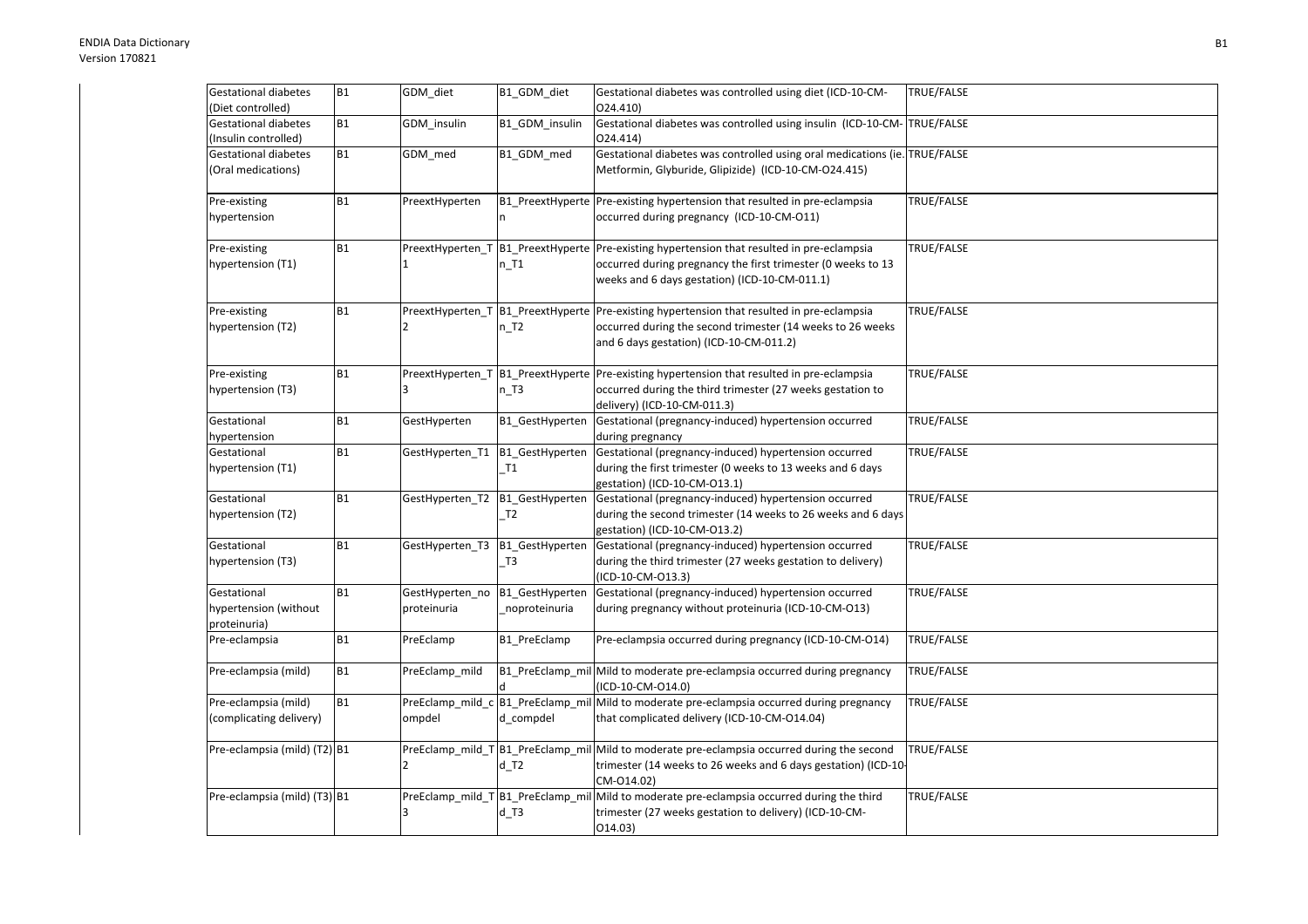| Pre-eclampsia (severe)                               | <b>B1</b> |                | vere                                             | PreEclamp_severe  B1_PreEclamp_se  Severe pre-eclampsia occurred during pregnancy (ICD-10-CM-  TRUE/FALSE<br>O(14.1)                                 |                   |
|------------------------------------------------------|-----------|----------------|--------------------------------------------------|------------------------------------------------------------------------------------------------------------------------------------------------------|-------------------|
| Pre-eclampsia (severe)<br>(complicating delivery)    | <b>B1</b> | compdel        | PreEclamp_severe B1_PreEclamp_se<br>vere_compdel | Severe pre-eclampsia occurred during pregnancy that<br>complicated delivery (ICD-10-CM-O14.14)                                                       | TRUE/FALSE        |
| Pre-eclampsia (severe)<br>(T2)                       | <b>B1</b> | T <sub>2</sub> | PreEclamp severe B1 PreEclamp se<br>vere T2      | Severe pre-eclampsia occurred during the second trimester<br>(14 weeks to 26 weeks and 6 days gestation) (ICD-10-CM-<br>014.12)                      | TRUE/FALSE        |
| Pre-eclampsia (severe)<br>(T3)                       | <b>B1</b> | T <sub>3</sub> | vere T3                                          | PreEclamp_severe   B1_PreEclamp_se   Severe pre-eclampsia occurred during the third trimester (27<br>weeks gestation to delivery) (ICD-10-CM-O14.13) | TRUE/FALSE        |
| Eclampsia                                            | <b>B1</b> | Eclampsia      | B1_Eclampsia                                     | Eclampsia occurred during pregnancy (ICD-10-CM-O15.0)                                                                                                | TRUE/FALSE        |
| Eclampsia (T2)                                       | <b>B1</b> | Eclampsia_T2   | B1_Eclampsia_T2                                  | Eclampsia occurred during the second trimester (14 weeks to<br>26 weeks and 6 days gestation) (ICD-10-CM-O15.02)                                     | <b>TRUE/FALSE</b> |
| Eclampsia (T3)                                       | <b>B1</b> | Eclampsia_T3   | B1 Eclampsia T3                                  | Eclampsia occurred during the third trimester (27 weeks<br>gestation to delivery) (ICD-10-CM-O15.03)                                                 | TRUE/FALSE        |
| <b>HELLP</b>                                         | B1        | <b>HELLP</b>   | <b>B1 HELLP</b>                                  | HELLP syndrome occurred during pregnancy (ICD-10-CM-<br>O(14.2)                                                                                      | TRUE/FALSE        |
| HELLP (T2)                                           | <b>B1</b> | HELLP_T2       | B1_HELLP_T2                                      | HELLP occurred during the second trimester (14 weeks to 26<br>weeks and 6 days gestation) (ICD-10-CM-O14.22)                                         | TRUE/FALSE        |
| HELLP (T3)                                           | <b>B1</b> | HELLP_T3       | B1_HELLP_T3                                      | HELLP occurred during the third trimester (27 weeks gestation TRUE/FALSE<br>to delivery) (ICD-10-CM-014.23)                                          |                   |
| <b>Gestational Oedema</b>                            | <b>B1</b> | Oedema         | B1_Oedema                                        | Gestational oedema occurred during pregnancy (foot/leg<br>swelling) (ICD-10-CM-O12.0)                                                                | TRUE/FALSE        |
| Gestational Oedema (T1) B1                           |           | Oedema_T1      | B1_Oedema_T1                                     | Gestational oedema occurred during the first trimester (0<br>weeks to 13 weeks and 6 days gestation) (ICD-10-CM-O12.01)                              | TRUE/FALSE        |
| Gestational Oedema (T2) B1                           |           | Oedema T2      | B1 Oedema T2                                     | Gestational oedema occurred during the second trimester (14 TRUE/FALSE<br>weeks to 26 weeks and 6 days gestation) (ICD-10-CM-012.02)                 |                   |
| Gestational Oedema (T3) B1                           |           | Oedema_T3      | B1_Oedema_T3                                     | Gestational oedema occurred during the third trimester (27<br>weeks gestation to delivery) (ICD-10-CM-O12.03)                                        | TRUE/FALSE        |
| Gestational Proteinuria                              | <b>B1</b> | Proteinuria    | B1 Proteinuria                                   | Gestational proteinuria occurred during pregnancy (ICD-10-<br>CM-012.1)                                                                              | TRUE/FALSE        |
| Gestational Proteinuria<br>(T1)                      | <b>B1</b> | Proteinuria_T1 |                                                  | B1_Proteinuria_T1 Gestational proteinuria occurred during the first trimester (0<br>weeks to 13 weeks and 6 days gestation) (ICD-10-CM-012.11)       | TRUE/FALSE        |
| Gestational Proteinuria<br>(T2)                      | <b>B1</b> | Proteinuria_T2 |                                                  | B1 Proteinuria T2 Gestational proteinuria occurred during the second trimester<br>(14 weeks to 26 weeks and 6 days gestation) (ICD-10-CM-<br>012.12) | TRUE/FALSE        |
| Gestational Proteinuria<br>(T3)                      | <b>B1</b> | Proteinuria_T3 |                                                  | B1_Proteinuria_T3 Gestational proteinuria occurred during the third trimester<br>(27 weeks gestation to delivery)(ICD-10-CM-O12.13)                  | TRUE/FALSE        |
| <b>Endocrine Nutritional</b><br>Disorders of Thyroid | <b>B1</b> | Thyroid        | B1_Thyroid                                       | Disorders of the thyroid occurred during pregnancy                                                                                                   | TRUE/FALSE        |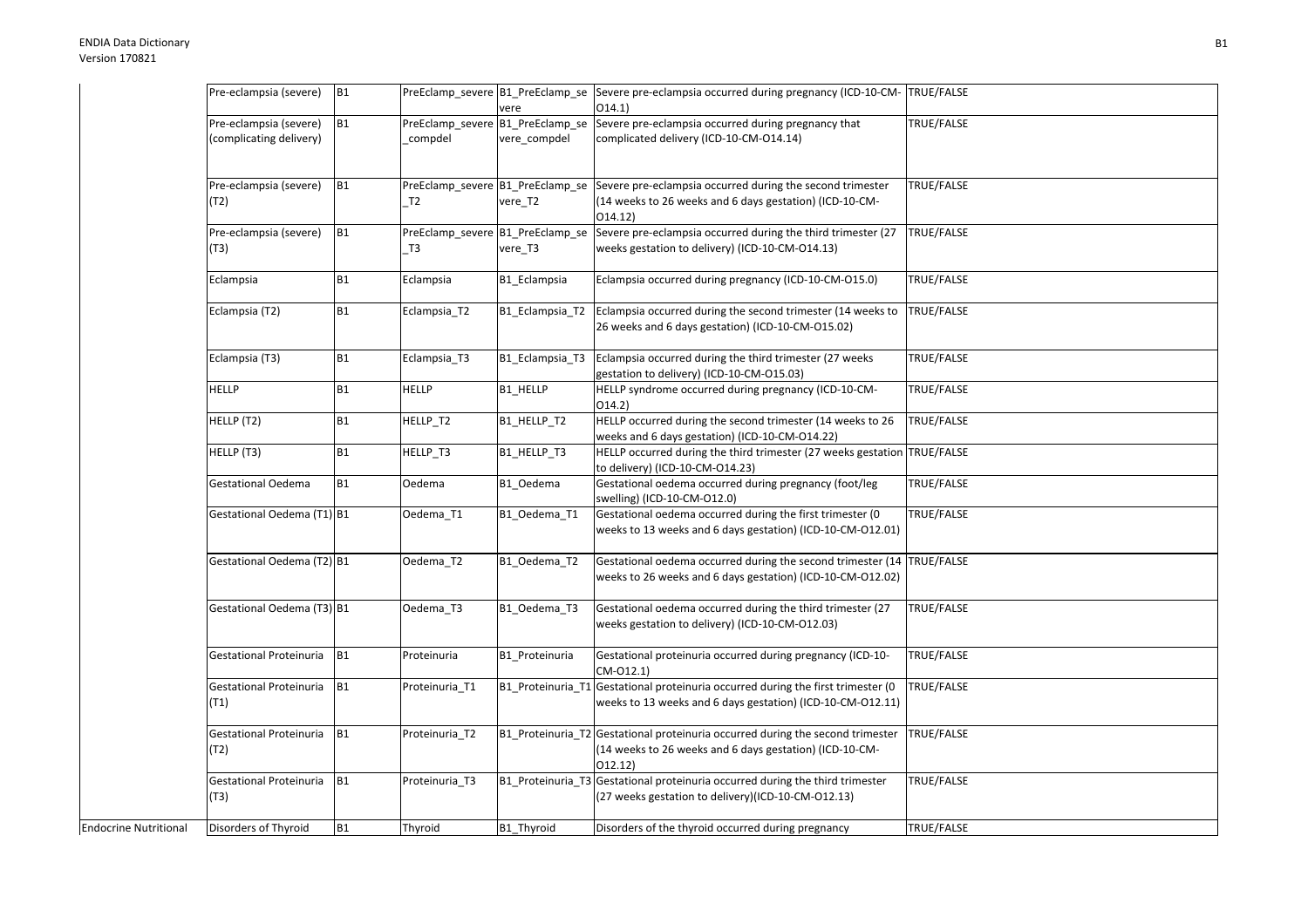| Metabolic disorders | Disorders of Thyroid (T1) B1 |           | Thyroid_T1     | B1_Thyroid_T1    | Disorders of the thyroid occurred during the first trimester (0             | TRUE/FALSE |
|---------------------|------------------------------|-----------|----------------|------------------|-----------------------------------------------------------------------------|------------|
|                     |                              |           |                |                  | weeks to 13 weeks and 6 days gestation)                                     |            |
|                     | Disorders of Thyroid (T2) B1 |           | Thyroid_T2     | B1_Thyroid_T2    | Disorders of the thyroid occurred during the second trimester               | TRUE/FALSE |
|                     |                              |           |                |                  | (14 weeks to 26 weeks and 6 days gestation)                                 |            |
|                     | Disorders of Thyroid (T3) B1 |           | Thyroid_T3     | B1_Thyroid_T3    | Disorders of the thyroid occurred during the third trimester                | TRUE/FALSE |
|                     |                              |           |                |                  | (27 weeks gestation to delivery)                                            |            |
|                     | Vitamin D deficiency         | <b>B1</b> | VitDdef        | B1 VitDdef       | Vitamin D deficiency occurred during pregnancy                              | TRUE/FALSE |
|                     | Vitamin D deficiency (T1) B1 |           | VitDdef_T1     | B1_VitDdef_T1    | Vitamin D deficiency occurred during the first trimester (0                 | TRUE/FALSE |
|                     |                              |           |                |                  | weeks to 13 weeks and 6 days gestation)                                     |            |
|                     | Vitamin D deficiency (T2) B1 |           | VitDdef T2     | B1_VitDdef_T2    | Vitamin D deficiency occurred during the second trimester (14 TRUE/FALSE    |            |
|                     |                              |           |                |                  | weeks to 26 weeks and 6 days gestation)                                     |            |
|                     | Vitamin D deficiency (T3) B1 |           | VitDdef_T3     | B1_VitDdef_T3    | Vitamin D deficiency occurred during the third trimester (27                | TRUE/FALSE |
|                     |                              |           |                |                  | weeks gestation to delivery)                                                |            |
|                     | Iron deficiency              | <b>B1</b> | IronDef        | B1_IronDef       | Iron deficiency occurred during pregnancy                                   | TRUE/FALSE |
|                     | Iron deficiency (T1)         | B1        | ronDef_T1      | B1_IronDef_T1    | Iron deficiency occurred during the first trimester (0 weeks to             | TRUE/FALSE |
|                     |                              |           |                |                  | 13 weeks and 6 days gestation)                                              |            |
|                     | Iron deficiency (T2)         | <b>B1</b> | ronDef_T2      | B1_IronDef_T2    | Iron deficiency occurred during the second trimester (14                    | TRUE/FALSE |
|                     |                              |           |                |                  | weeks to 26 weeks and 6 days gestation)                                     |            |
|                     | Iron deficiency (T3)         | B1        | ronDef_T3      | B1_IronDef_T3    | Iron deficiency occurred during the third trimester (27 weeks               | TRUE/FALSE |
|                     |                              |           |                |                  | gestation to delivery)                                                      |            |
|                     | Vitamin B12 deficiency       | <b>B1</b> | VitB12def      | B1 VitB12def     | Vitamin B12 deficiency occurred during pregnancy                            | TRUE/FALSE |
|                     | Vitamin B12 deficiency       | <b>B1</b> | VitB12def_T1   | B1_VitB12def_T1  | Vitamin B12 deficiency occurred during the first trimester (0               | TRUE/FALSE |
|                     | (T1)                         |           |                |                  | weeks to 13 weeks and 6 days gestation)                                     |            |
|                     | Vitamin B12 deficiency       | <b>B1</b> | VitB12def_T2   | B1_VitB12def_T2  | Vitamin B12 deficiency occurred during the second trimester                 | TRUE/FALSE |
|                     | (T2)                         |           |                |                  | (14 weeks to 26 weeks and 6 days gestation)                                 |            |
|                     | Vitamin B12 deficiency       | <b>B1</b> | VitB12def_T3   | B1_VitB12def_T3  | Vitamin B12 deficiency occurred during the third trimester (27 TRUE/FALSE   |            |
|                     | (T3)                         |           |                |                  | weeks gestation to delivery)                                                |            |
|                     | Folate deficiency            | <b>B1</b> | FolateDef      | B1_FolateDef     | Folate deficiency occurred during pregnancy                                 | TRUE/FALSE |
|                     | Folate deficiency (T1)       | <b>B1</b> | FolateDef_T1   | B1_FolateDef_T1  | Folate deficiency occurred during the first trimester (0 weeks              | TRUE/FALSE |
|                     |                              |           |                |                  | to 13 weeks and 6 days gestation)                                           |            |
|                     | Folate deficiency (T2)       | <b>B1</b> | FolateDef_T2   | B1_FolateDef_T2  | Folate deficiency occurred during the second trimester (14                  | TRUE/FALSE |
|                     |                              |           |                |                  | weeks to 26 weeks and 6 days gestation)                                     |            |
|                     | Folate deficiency (T3)       | <b>B1</b> | FolateDef_T3   | B1_FolateDef_T3  | Folate deficiency occurred during the third trimester (27                   | TRUE/FALSE |
|                     |                              |           |                |                  | weeks gestation to delivery)                                                |            |
|                     | Other nutritional            | <b>B1</b> | NutrDef        | B1 NutrDef       | Other nutritional deficiency occurred during pregnancy                      | TRUE/FALSE |
|                     | deficiency                   |           |                |                  |                                                                             |            |
|                     | Other nutritional            | <b>B1</b> | NutrDef T1     | B1_NutrDef_T1    | Other nutritional deficiency occurred during the first trimester TRUE/FALSE |            |
|                     | deficiency (T1)              |           |                |                  | (0 weeks to 13 weeks and 6 days gestation)                                  |            |
|                     | Other nutritional            | <b>B1</b> | NutrDef T2     | B1 NutrDef T2    | Other nutritional deficiency occurred during the second                     | TRUE/FALSE |
|                     | deficiency (T2)              |           |                |                  | trimester (14 weeks to 26 weeks and 6 days gestation)                       |            |
|                     | Other nutritional            | <b>B1</b> | NutrDef_T3     | B1_NutrDef_T3    | Other nutritional deficiency occurred during the third                      | TRUE/FALSE |
|                     | deficiency (T3)              |           |                |                  | trimester (27 weeks gestation to delivery)                                  |            |
|                     | Other metabolic              | <b>B1</b> | MetabolicDis   | B1_MetabolicDis  | Other endocrine, nutritional or metabolic disorder occurred                 | TRUE/FALSE |
|                     | disorders                    |           |                |                  | during pregnancy                                                            |            |
|                     | Specify other metabolic B1   |           | MetabolicDis_c | B1_MetabolicDis_ | Details of other endocrine, nutritional or metabolic disorder               | TRUE/FALSE |
|                     | disorders                    |           |                |                  | that occurred during pregnancy                                              |            |
|                     |                              |           |                |                  |                                                                             |            |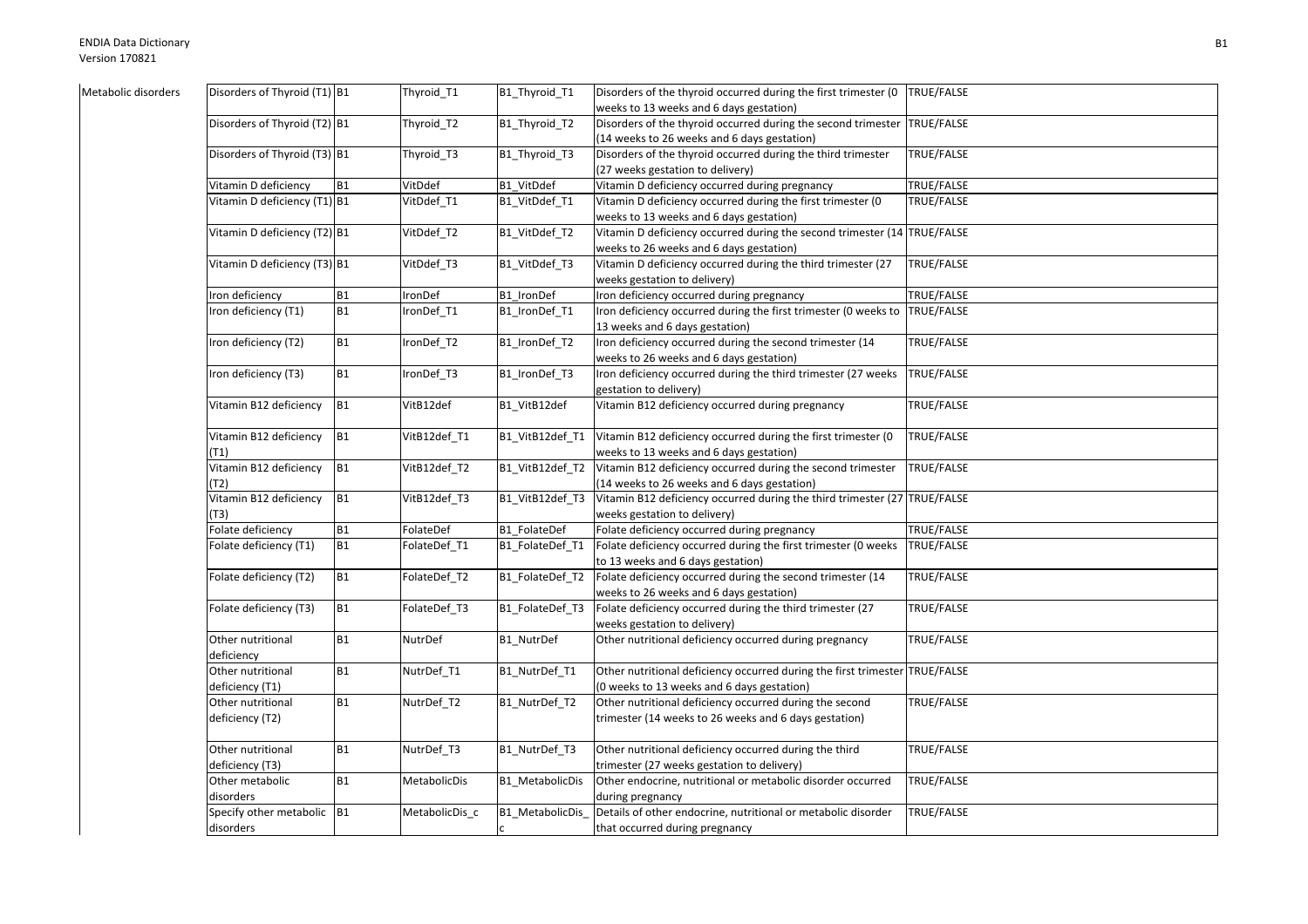|            | Other metabolic               | <b>B1</b>      | MetabolicDis_T1                    | B1_MetabolicDis_                     | Other endocrine, nutritional or metabolic disorder occurred                                     | TRUE/FALSE |
|------------|-------------------------------|----------------|------------------------------------|--------------------------------------|-------------------------------------------------------------------------------------------------|------------|
|            | disorders (T1)                |                |                                    | T <sub>1</sub>                       | during the first trimester (0 weeks to 13 weeks and 6 days                                      |            |
|            |                               |                |                                    |                                      | gestation)                                                                                      |            |
|            | Other metabolic               | B1             | MetabolicDis_T2                    | B1_MetabolicDis_                     | Other endocrine, nutritional or metabolic disorder occurred                                     | TRUE/FALSE |
|            | disorders (T2)                |                |                                    | T <sub>2</sub>                       | during the second trimester (14 weeks to 26 weeks and 6 days                                    |            |
|            |                               |                |                                    |                                      | gestation)                                                                                      |            |
|            | Other metabolic               | <b>B1</b>      | MetabolicDis_T3                    | B1_MetabolicDis_                     | Other endocrine, nutritional or metabolic disorder occurred                                     | TRUE/FALSE |
|            | disorders (T3)                |                |                                    | T <sub>3</sub>                       | during the third trimester (27 weeks gestation to delivery)                                     |            |
|            |                               |                |                                    |                                      |                                                                                                 |            |
| Infections | Eye                           | <b>B1</b>      | Infect_eye                         | B1_Infect_eye                        | Infection of the eye (conjunctivitis) occurred during pregnancy TRUE/FALSE                      |            |
|            |                               |                |                                    |                                      |                                                                                                 |            |
|            | Eye (antibiotics)             | <b>B1</b>      |                                    |                                      | Infect_eye_antibio B1_Infect_eye_ant Infection of the eye (conjunctivitis) required antibiotics | TRUE/FALSE |
|            |                               |                |                                    | ibiot                                |                                                                                                 |            |
|            | Eye (T1)                      | B1             | Infect_eye_T1                      | B1_Infect_eye_T1                     | Infection of the eye (conjunctivitis) occurred during the first                                 | TRUE/FALSE |
|            |                               |                |                                    |                                      | trimester (0 weeks to 13 weeks and 6 days gestation)                                            |            |
|            |                               |                |                                    |                                      |                                                                                                 |            |
|            | Eye (T2)                      | <b>B1</b>      | Infect_eye_T2                      | B1_Infect_eye_T2                     | Infection of the eye (conjunctivitis) occurred during the                                       | TRUE/FALSE |
|            |                               |                |                                    |                                      | second trimester (14 weeks to 26 weeks and 6 days gestation)                                    |            |
|            |                               |                |                                    |                                      |                                                                                                 |            |
|            | Eye (T3)                      | <b>B1</b>      | Infect eye T3                      | B1 Infect eye T3                     | Infection of the eye (conjunctivitis) occurred during the third                                 | TRUE/FALSE |
|            |                               |                |                                    |                                      | trimester (27 weeks gestation to delivery)                                                      |            |
|            | External Ear                  | <b>B1</b>      | Infect exEar                       | B1 Infect exEar                      | Infection of the external ear occurred during pregnancy                                         | TRUE/FALSE |
|            |                               |                |                                    |                                      |                                                                                                 |            |
|            | External Ear (antibiotics) B1 |                |                                    |                                      | Infect extar antib $ B1 $ Infect extar a Infection of the external ear required antibiotics     | TRUE/FALSE |
|            |                               |                | iot                                | ntibiot                              |                                                                                                 |            |
|            | External Ear (T1)             | <b>B1</b>      | Infect exEar T1                    | B1_Infect_exEar_T                    | Infection of the external ear occurred during the first                                         | TRUE/FALSE |
|            |                               |                |                                    |                                      | trimester (0 weeks to 13 weeks and 6 days gestation)                                            |            |
|            | External Ear (T2)             | B1             | Infect_exEar_T2                    | B1_Infect_exEar_T                    | Infection of the external ear occurred during the second                                        | TRUE/FALSE |
|            |                               |                |                                    |                                      | trimester (14 weeks to 26 weeks and 6 days gestation)                                           |            |
|            |                               |                |                                    |                                      |                                                                                                 |            |
|            | External Ear (T3)             | <b>B1</b>      | Infect_exEar_T3                    | B1_Infect_exEar_T                    | Infection of the external ear occurred during the third                                         | TRUE/FALSE |
|            |                               |                |                                    |                                      | trimester (27 weeks gestation to delivery)                                                      |            |
|            | Middle Ear                    | <b>B1</b>      | Infect midEar                      | B1_Infect_midEar                     | Infection of the middle ear occurred during pregnancy                                           | TRUE/FALSE |
|            |                               |                |                                    |                                      |                                                                                                 |            |
|            | Middle Ear (antibiotics)      | B <sub>1</sub> | Infect_midEar_ant B1_Infect_midEar |                                      | Infection of the middle ear required antibiotics                                                | TRUE/FALSE |
|            |                               |                | ibiot                              | antibiot                             |                                                                                                 |            |
|            | Middle Ear (T1)               | <b>B1</b>      | Infect_midEar_T1                   | B1_Infect_midEar                     | Infection of the middle ear occurred during the first trimester                                 | TRUE/FALSE |
|            |                               |                |                                    | T1                                   | (0 weeks to 13 weeks and 6 days gestation)                                                      |            |
|            | Middle Ear (T2)               | B1             | Infect_midEar_T2                   | B1_Infect_midEar                     | Infection of the middle ear occurred during the second                                          | TRUE/FALSE |
|            |                               |                |                                    | T2                                   | trimester (14 weeks to 26 weeks and 6 days gestation)                                           |            |
|            | Middle Ear (T3)               | <b>B1</b>      | Infect midEar T3                   | B1_Infect_midEar                     | Infection of the middle ear occurred during the third trimester TRUE/FALSE                      |            |
|            |                               |                |                                    | T <sub>3</sub>                       | (27 weeks gestation to delivery)                                                                |            |
|            | <b>Skin</b>                   | <b>B1</b>      | Infect skin                        | B1_Infect_skin                       | Infection of the skin (cellulitis) occurred during pregnancy                                    | TRUE/FALSE |
|            |                               |                |                                    |                                      |                                                                                                 |            |
|            | Skin (antibiotics)            | <b>B1</b>      |                                    | Infect_skin_antibi B1_Infect_skin_an | Infection of the skin (cellulitis) required antibiotics                                         | TRUE/FALSE |
|            |                               |                | оt                                 | tibiot                               |                                                                                                 |            |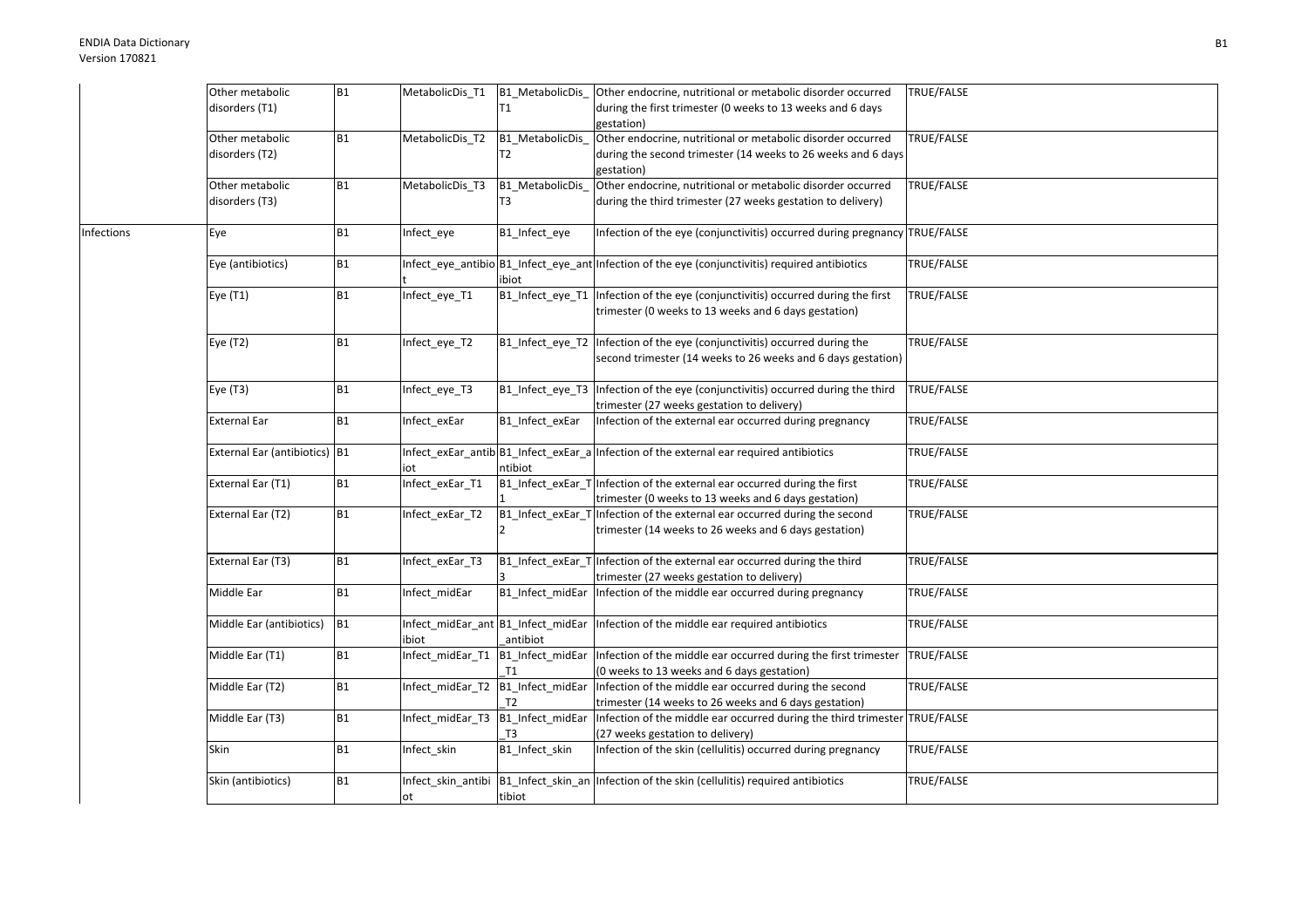| Skin (T1)                           | <b>B1</b> | Infect_skin_T1                            |                                   | B1_Infect_skin_T1  Infection of the skin (cellulitis) occurred during the first<br>trimester (0 weeks to 13 weeks and 6 days gestation)  | TRUE/FALSE |
|-------------------------------------|-----------|-------------------------------------------|-----------------------------------|------------------------------------------------------------------------------------------------------------------------------------------|------------|
| Skin (T2)                           | <b>B1</b> | Infect_skin_T2                            |                                   | B1_Infect_skin_T2 Infection of the skin (cellulitis) occurred during the second<br>trimester (14 weeks to 26 weeks and 6 days gestation) | TRUE/FALSE |
| Skin (T3)                           | <b>B1</b> | Infect skin T3                            |                                   | B1_Infect_skin_T3 Infection of the skin (cellulitis) occurred during the third<br>trimester (27 weeks gestation to delivery)             | TRUE/FALSE |
| Mouth                               | <b>B1</b> | Infect mouth                              | B1_Infect_mouth                   | Infection in the mouth (abscess) occurred during pregnancy                                                                               | TRUE/FALSE |
| Mouth (antibiotics)                 | <b>B1</b> | Infect_mouth_anti B1_Infect_mouth<br>biot | antibiot                          | Infection in the mouth (abscess) required antibiotics                                                                                    | TRUE/FALSE |
| Mouth (T1)                          | <b>B1</b> | Infect_mouth_T1                           | B1_Infect_mouth<br>Τ1             | Infection in the mouth (abscess) occurred during the first<br>trimester (0 weeks to 13 weeks and 6 days gestation)                       | TRUE/FALSE |
| Mouth (T2)                          | <b>B1</b> | Infect_mouth_T2                           | B1_Infect_mouth<br>T <sub>2</sub> | Infection in the mouth (abscess) occurred during the second<br>trimester (14 weeks to 26 weeks and 6 days gestation)                     | TRUE/FALSE |
| Mouth (T3)                          | <b>B1</b> | Infect_mouth_T3                           | B1_Infect_mouth<br>T3             | Infection in the mouth (abscess) occurred during the third<br>trimester (27 weeks gestation to delivery)                                 | TRUE/FALSE |
| Chronic gingivitis                  | B1        | Gingivitis                                | B1_Gingivitis                     | Chronic gingivitis or periodontal disease occurred during<br>pregnancy                                                                   | TRUE/FALSE |
| Chronic gingivitis<br>(antibiotics) | <b>B1</b> | Gingivitis_antibiot B1_Gingivitis_anti    | biot                              | Chronic gingivitis or periodontal disease required antibiotics                                                                           | TRUE/FALSE |
| Chronic gingivitis (T1)             | <b>B1</b> | Gingivitis_T1                             | B1_Gingivitis_T1                  | Chronic gingivitis or periodontal disease occurred during the<br>first trimester (0 weeks to 13 weeks and 6 days gestation)              | TRUE/FALSE |
| Chronic gingivitis (T2)             | <b>B1</b> | Gingivitis_T2                             | B1_Gingivitis_T2                  | Chronic gingivitis or periodontal disease occurred during the<br>second trimester (14 weeks to 26 weeks and 6 days gestation)            | TRUE/FALSE |
| Chronic gingivitis (T3)             | <b>B1</b> | Gingivitis T3                             | B1 Gingivitis T3                  | Chronic gingivitis or periodontal disease occurred during the<br>third trimester (27 weeks gestation to delivery)                        | TRUE/FALSE |
| Gastroenteritis                     | <b>B1</b> | Gastro                                    | B1_Gastro                         | Gastroenteritis (gastro, vomiting, diarrhoea) occurred during<br>pregnancy                                                               | TRUE/FALSE |
| Gastroenteritis<br>(antibiotics)    | <b>B1</b> | Gastro_antibiot                           | B1_Gastro_antibio                 | Gastroenteritis (gastro, vomiting, diarrhoea) required<br>antibiotics                                                                    | TRUE/FALSE |
| Gastroenteritis (T1)                | <b>B1</b> | Gastro T1                                 | B1_Gastro_T1                      | Gastroenteritis (gastro, vomiting, diarrhoea) occurred during<br>the first trimester (0 weeks to 13 weeks and 6 days gestation)          | TRUE/FALSE |
| Gastroenteritis (T2)                | <b>B1</b> | Gastro_T2                                 | B1_Gastro_T2                      | Gastroenteritis (gastro, vomiting, diarrhoea) occurred during<br>the second trimester (14 weeks to 26 weeks and 6 days<br>gestation)     | TRUE/FALSE |
| Gastroenteritis (T3)                | <b>B1</b> | Gastro T3                                 | B1_Gastro_T3                      | Gastroenteritis (gastro, vomiting, diarrhoea) occurred during<br>the third trimester (27 weeks gestation to delivery)                    | TRUE/FALSE |
| Urinary tract                       | <b>B1</b> | UTI                                       | B1 UTI                            | Urinary tract infection occurred during pregnancy                                                                                        | TRUE/FALSE |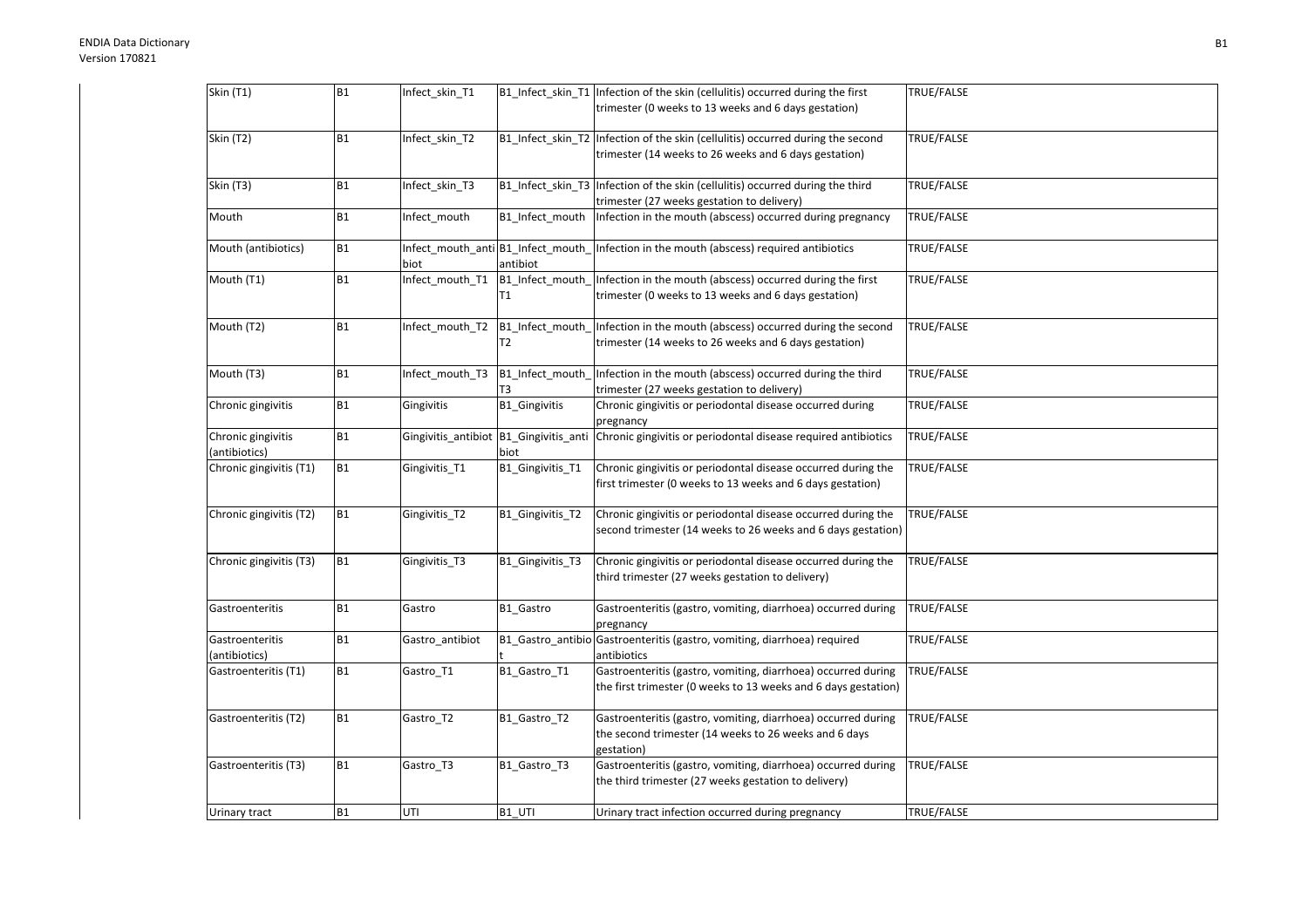| Urinary tract<br>(antibiotics)           | <b>B1</b>      | UTI_antibiot           | B1_UTI_antibiot           | Urinary tract infection required antibiotics                                                                                  | TRUE/FALSE        |
|------------------------------------------|----------------|------------------------|---------------------------|-------------------------------------------------------------------------------------------------------------------------------|-------------------|
|                                          |                |                        |                           |                                                                                                                               |                   |
| Urinary tract (T1)                       | <b>B1</b>      | UTI_T1                 | B1_UTI_T1                 | Urinary tract infection occurred during the first trimester (0<br>weeks to 13 weeks and 6 days gestation)                     | TRUE/FALSE        |
| Urinary tract (T2)                       | <b>B1</b>      | UTI_T2                 | <b>B1_UTI_T2</b>          | Urinary tract infection occurred during the second trimester<br>(14 weeks to 26 weeks and 6 days gestation)                   | TRUE/FALSE        |
| Urinary tract (T3)                       | <b>B1</b>      | UTI_T3                 | <b>B1_UTI_T3</b>          | Urinary tract infection occurred during the third trimester (27<br>weeks gestation to delivery)                               | <b>TRUE/FALSE</b> |
| Vaginal                                  | <b>B1</b>      | VagCandida             | B1 VagCandida             | Vaginal candida (yeast infection) occurred during pregnancy                                                                   | TRUE/FALSE        |
|                                          |                |                        |                           |                                                                                                                               |                   |
| Vaginal (antibiotics)                    | <b>B1</b>      | VagCandida_antif<br>un | B1_VagCandida_a<br>ntifun | Vaginal candida (yeast infection) required antifungals                                                                        | TRUE/FALSE        |
| Vaginal (T1)                             | <b>B1</b>      | VagCandida_T1          | B1_VagCandida_T           | Vaginal candida (yeast infection) occurred during the first                                                                   | TRUE/FALSE        |
|                                          |                |                        |                           | trimester (0 weeks to 13 weeks and 6 days gestation)                                                                          |                   |
| Vaginal (T2)                             | B1             | VagCandida_T2          | B1_VagCandida_T           | Vaginal candida (yeast infection) occurred during the second                                                                  | TRUE/FALSE        |
|                                          |                |                        | $\overline{2}$            | trimester (14 weeks to 26 weeks and 6 days gestation)                                                                         |                   |
| Vaginal (T3)                             | <b>B1</b>      | VagCandida_T3          | B1_VagCandida_T           | Vaginal candida (yeast infection) occurred during the third                                                                   | TRUE/FALSE        |
|                                          |                |                        |                           | trimester (27 weeks gestation to delivery)                                                                                    |                   |
| Upper respiratory tract                  | B <sub>1</sub> | URTI                   | B1_URTI                   | Upper respiratory tract infection (viral or bacterial) occurred<br>during pregnancy                                           | TRUE/FALSE        |
| Upper respiratory tract                  | B <sub>1</sub> | URTI_antibiot          | B1_URTI_antibiot          | Upper respiratory tract infection required antibiotics                                                                        | TRUE/FALSE        |
| (antibiotics)                            |                |                        |                           |                                                                                                                               |                   |
| Upper respiratory tract<br>(antivirals)  | B <sub>1</sub> | URTI_antiviral         | B1_URTI_antiviral         | Upper respiratory tract infection required antivirals                                                                         |                   |
| Upper respiratory tract                  | B <sub>1</sub> | URTI_T1                | B1 URTI T1                | Upper respiratory tract infection (viral or bacterial) occurred                                                               | TRUE/FALSE        |
| (T1)                                     |                |                        |                           | during the first trimester (0 weeks to 13 weeks and 6 days<br>gestation)                                                      |                   |
| Upper respiratory tract                  | B <sub>1</sub> | URTI_T2                | B1_URTI_T2                | Upper respiratory tract infection (viral or bacterial) occurred                                                               | TRUE/FALSE        |
| (T2)                                     |                |                        |                           | during the second trimester (14 weeks to 26 weeks and 6 days<br>gestation)                                                    |                   |
| Upper respiratory tract                  | B <sub>1</sub> | URTI_T3                | B1_URTI_T3                | Upper respiratory tract infection (viral or bacterial) occurred                                                               | TRUE/FALSE        |
| (T3)                                     |                |                        |                           | during the third trimester (27 weeks gestation to delivery)                                                                   |                   |
| Lower respiration tract                  | B <sub>1</sub> | LRTI                   | B1_LRTI                   | Lower respiratory tract infection (viral or bacterial) occurred                                                               | TRUE/FALSE        |
|                                          |                |                        |                           | during pregnancy                                                                                                              |                   |
| Lower respiration tract<br>(antibiotics) | B <sub>1</sub> | LRTI antibiot          | B1 LRTI antibiot          | Lower respiratory tract infection required antibiotics                                                                        | TRUE/FALSE        |
| Lower respiration tract                  | B <sub>1</sub> | LRTI antiviral         | B1 LRTI antiviral         | Lower respiratory tract infection required antivirals                                                                         |                   |
| (antivirals)                             |                |                        |                           |                                                                                                                               |                   |
| Lower respiration tract<br>(T1)          | B <sub>1</sub> | LRTI_T1                | B1_LRTI_T1                | Lower respiratory tract infection (viral or bacterial) occurred<br>during the first trimester (0 weeks to 13 weeks and 6 days | TRUE/FALSE        |
|                                          |                |                        |                           | gestation)                                                                                                                    |                   |
| Lower respiration tract                  | <b>B1</b>      | LRTI_T2                | B1_LRTI_T2                | Lower respiratory tract infection (viral or bacterial) occurred                                                               | TRUE/FALSE        |
| (T2)                                     |                |                        |                           | during the second trimester (14 weeks to 26 weeks and 6 days                                                                  |                   |
|                                          |                |                        |                           | gestation)                                                                                                                    |                   |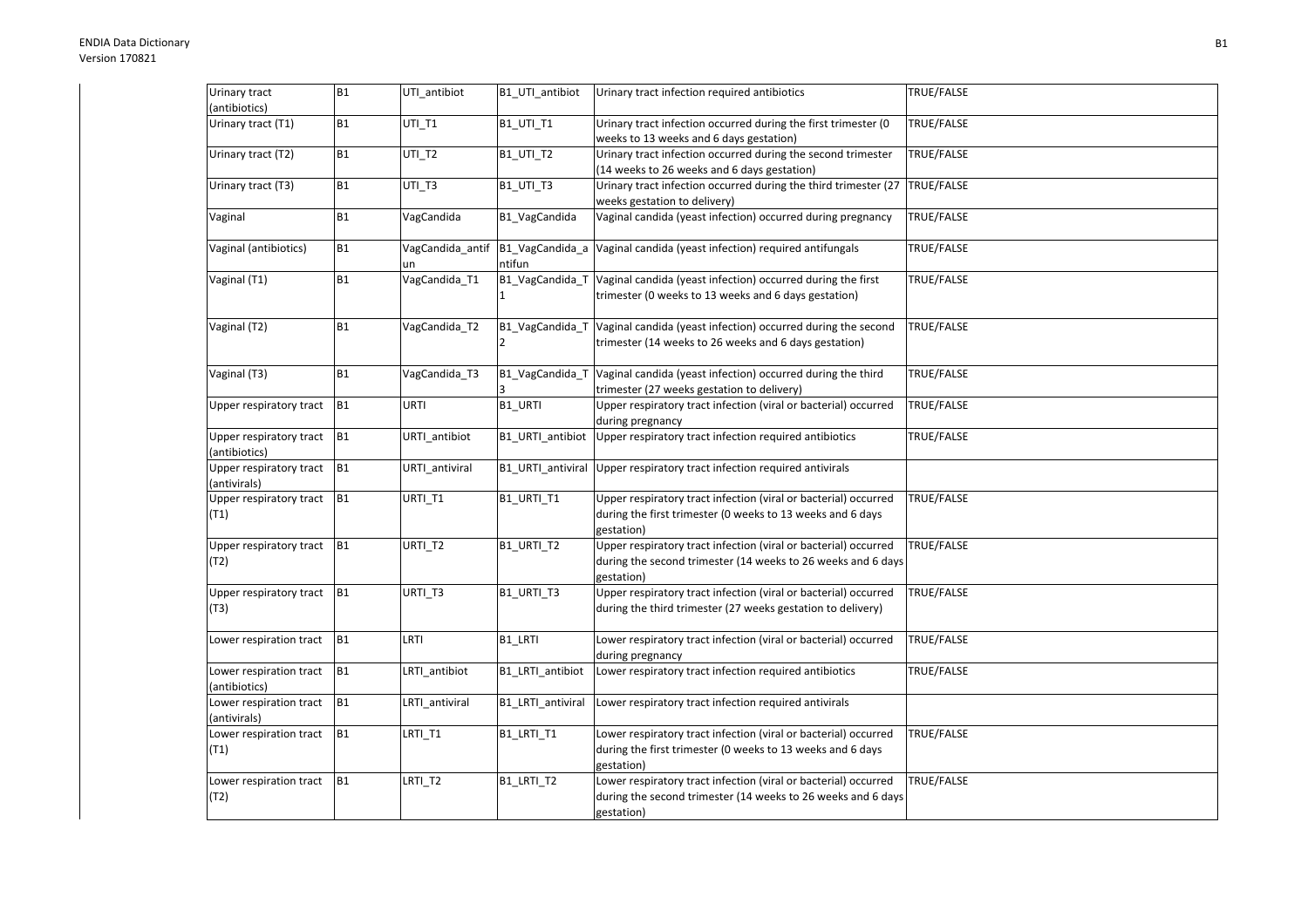|                            | Lower respiration tract   B1 |           | LRTI_T3          | B1_LRTI_T3        | Lower respiratory tract infection (viral or bacterial) occurred                               | TRUE/FALSE        |
|----------------------------|------------------------------|-----------|------------------|-------------------|-----------------------------------------------------------------------------------------------|-------------------|
|                            | (T3)                         |           |                  |                   | during the third trimester (27 weeks gestation to delivery)                                   |                   |
|                            |                              |           |                  |                   |                                                                                               |                   |
|                            | Asthma                       | <b>B1</b> | Asthma           | B1_Asthma         | Asthma occurred during pregnancy                                                              | <b>TRUE/FALSE</b> |
|                            | Asthma (T1)                  | <b>B1</b> | Asthma_T1        | B1_Asthma_T1      | Asthma occurred during the first trimester (0 weeks to 13                                     | TRUE/FALSE        |
|                            |                              |           |                  |                   | weeks and 6 days gestation)                                                                   |                   |
|                            | Asthma (T2)                  | <b>B1</b> | Asthma_T2        | B1_Asthma_T2      | Asthma occurred during the second trimester (14 weeks to 26 TRUE/FALSE                        |                   |
|                            |                              |           |                  |                   | weeks and 6 days gestation)                                                                   |                   |
|                            | Asthma (T3)                  | <b>B1</b> | Asthma_T3        | B1_Asthma_T3      | Asthma occurred during the third trimester (27 weeks                                          | TRUE/FALSE        |
|                            |                              |           |                  |                   | gestation to delivery)                                                                        |                   |
|                            | Other infection              | <b>B1</b> | Infect_other     | B1_Infect_other   | Urinary tract infection occurred during pregnancy                                             | TRUE/FALSE        |
|                            | Specify Other infection      | <b>B1</b> | Infect_other_c   | B1_Infect_other_c | Details of other infection that occurred during pregnancy                                     | free text box     |
|                            |                              |           |                  |                   |                                                                                               |                   |
|                            | Other infection              | <b>B1</b> |                  |                   | Infect_other_antib B1_Infect_other_a Other infection required antibiotics                     | TRUE/FALSE        |
|                            | (antibiotics)                |           | iot              | ntibiot           |                                                                                               |                   |
|                            | Other infection              | <b>B1</b> |                  |                   | Infect_other_antiv B1_Infect_other_a Other infection required antivirals                      | TRUE/FALSE        |
|                            | (antivirals)                 |           | iral             | ntiviral          |                                                                                               |                   |
|                            | Other infection (T1)         | B1        | Infect_other_T1  |                   | B1_Infect_other_T Other infection occurred during the first trimester (0 weeks to TRUE/FALSE  |                   |
|                            |                              |           |                  |                   | 13 weeks and 6 days gestation)                                                                |                   |
|                            | Other infection (T2)         | <b>B1</b> | Infect_other_T2  |                   | B1_Infect_other_T Other infection occurred during the second trimester (14                    | TRUE/FALSE        |
|                            |                              |           |                  |                   | weeks to 26 weeks and 6 days gestation)                                                       |                   |
|                            | Other infection (T3)         | <b>B1</b> | Infect_other_T3  | B1_Infect_other_T | Other infection occurred during the third trimester (27 weeks                                 | <b>TRUE/FALSE</b> |
|                            |                              |           |                  |                   | gestation to delivery)                                                                        |                   |
|                            | Diagnosis                    | <b>B1</b> | Infect_diagnosis |                   | B1_Infect_diagnos Details of any diagnosis of infections by a doctor                          | free text box     |
|                            |                              |           |                  |                   |                                                                                               |                   |
|                            | Eczema Dermatitis            | B1        |                  |                   | EczemaDermatitis B1_EczemaDerma Eczema Dermatitis occurred during pregnancy                   | TRUE/FALSE        |
|                            |                              |           |                  | titis             |                                                                                               |                   |
|                            | Other                        | B1        | Other            | B1_Other          | Other condition or complication occurred during pregnancy                                     | TRUE/FALSE        |
|                            |                              |           |                  |                   |                                                                                               |                   |
|                            | Specify other                | <b>B1</b> | Other_c          | B1_Other_c        | Details of other condition or complication that occurred                                      | free text box     |
|                            |                              |           |                  |                   | during pregnancy                                                                              |                   |
| <b>Hospital admissions</b> | None                         | <b>B1</b> | Hospital_no      | B1_Hospital_no    | No hospital admissions occurred before delivery                                               | TRUE/FALSE        |
|                            | Reason (1)                   | <b>B1</b> | Hospital1_diag   |                   | B1 Hospital1 diag Reason or diagnosis for hospital admission 1 during pregnancy free text box |                   |
|                            |                              |           |                  |                   |                                                                                               |                   |
|                            | $<$ 1 day $(1)$              | B1        | Hospital1_1day   |                   | B1_Hospital1_1da Length of hospital admission 1 was less than 1 day                           | TRUE/FALSE        |
|                            |                              |           |                  |                   |                                                                                               |                   |
|                            | Days hospitalised (1)        | B1        | Hospital1_days   |                   | B1_Hospital1_day Length of hospital admission 1 (days)                                        | $\bf{H}$          |
|                            |                              |           |                  |                   |                                                                                               |                   |
|                            | Trimester (1)                | <b>B1</b> | Hospital1_tri    | B1 Hospital1 tri  | Trimester when hospital admission 1 occurred                                                  | T1/T2/T3          |
|                            | Reason (2)                   | <b>B1</b> | Hospital2_diag   |                   | B1_Hospital2_diag Reason or diagnosis for hospital admission 2 during pregnancy free text box |                   |
|                            |                              |           |                  |                   |                                                                                               |                   |
|                            | $<$ 1 day (2)                | <b>B1</b> | Hospital2_1day   |                   | B1_Hospital2_1da Length of hospital admission 2 was less than 1 day                           | TRUE/FALSE        |
|                            |                              |           |                  |                   |                                                                                               |                   |
|                            | Days hospitalised (2)        | B1        | Hospital2_days   |                   | B1_Hospital2_day Length of hospital admission 2 (days)                                        | #                 |
|                            |                              |           |                  |                   |                                                                                               |                   |
|                            | Frimester (2)                | <b>B1</b> | Hospital2_tri    | B1 Hospital2_tri  | Trimester when hospital admission 2 occurred                                                  | T1/T2/T3          |
|                            | Reason (3)                   | <b>B1</b> | Hospital3_diag   |                   | B1_Hospital3_diag Reason or diagnosis for hospital admission 3 during pregnancy free text box |                   |
|                            |                              |           |                  |                   |                                                                                               |                   |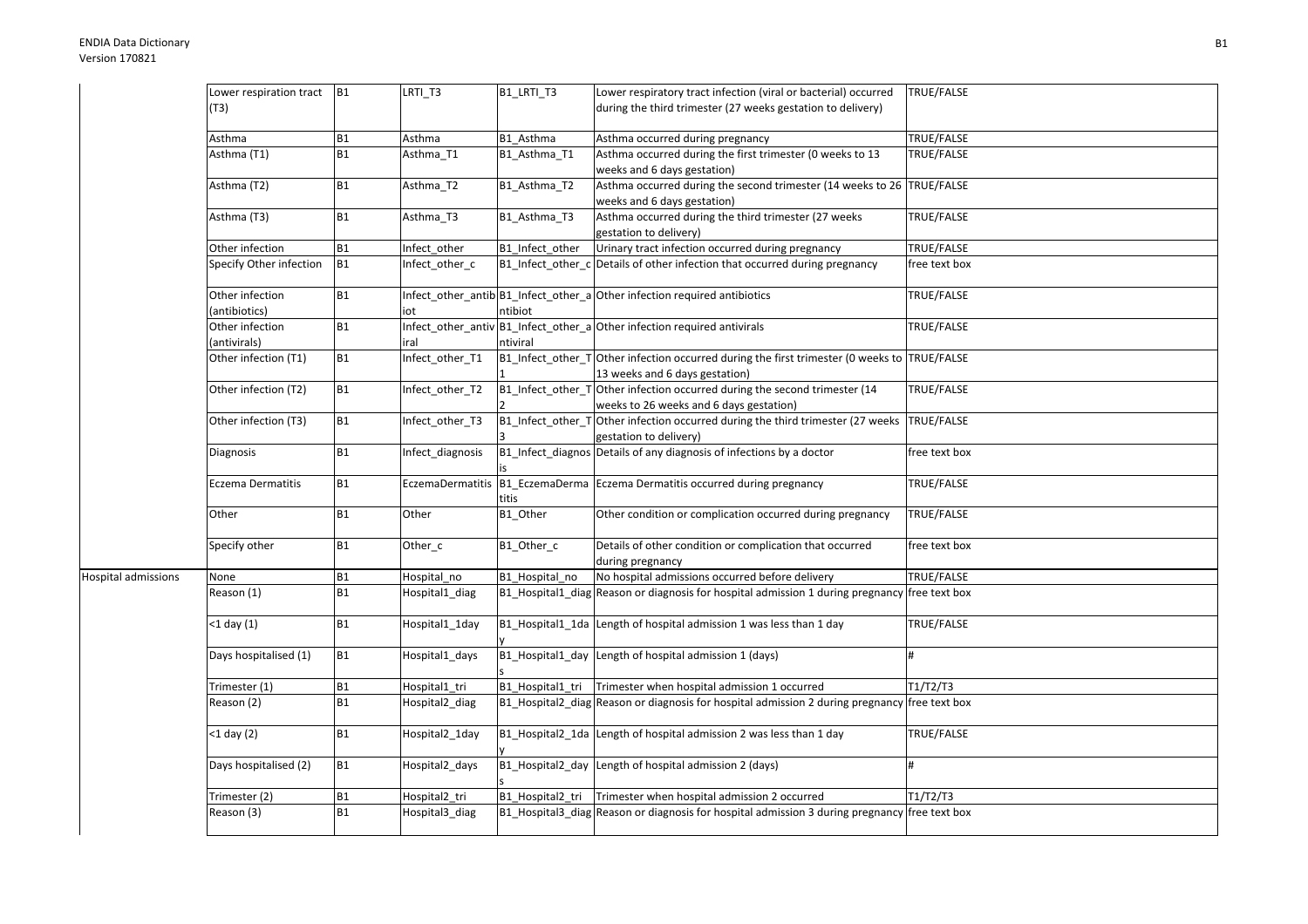|                    | $<$ 1 day (3)         | IB <sub>1</sub> | Hospital3_1day |                  | B1_Hospital3_1da Length of hospital admission 3 was less than 1 day | TRUE/FALSE    |
|--------------------|-----------------------|-----------------|----------------|------------------|---------------------------------------------------------------------|---------------|
|                    | Days hospitalised (3) | <b>B1</b>       | Hospital3 days |                  | B1 Hospital3 day Length of hospital admission 3 (days)              |               |
|                    | Trimester (3)         | <b>B1</b>       | Hospital3 tri  | B1 Hospital3 tri | Trimester when hospital admission 3 occurred                        | T1/T2/T3      |
| <b>Medications</b> | None                  | <b>B1</b>       | Med_no         | B1 Med no        | No medications were taken during pregnancy                          | TRUE/FALSE    |
|                    | Brand (1)             | <b>B1</b>       | Med1 brand     | B1 Med1 brand    | Brand of medication 1 taken during pregnancy                        | free text box |
|                    | Frequency (1)         | <b>B1</b>       | Med1 freq      | B1 Med1 freq     | Frequency of medication 1 taken during pregnancy                    | free text box |
|                    | Dose $(1)$            | <b>B1</b>       | Med1 dose      | B1_Med1_dose     | Amount of medication 1 taken during pregnancy                       | free text box |
|                    | Months taken (1)      | <b>B1</b>       | Med1 mths      | B1 Med1 mths     | Number of months the medication 1 was taken during                  |               |
|                    |                       |                 |                |                  | pregnancy                                                           |               |
|                    | Trimester (1)         | <b>B1</b>       | Med1 tri       | B1 Med1 tri      | Trimester medication 1 was taken in                                 | T1/T2/T3      |
|                    | Brand (2)             | <b>B1</b>       | Med2 brand     | B1 Med2 brand    | Brand of medication 2 taken during pregnancy                        | free text box |
|                    | Frequency (2)         | <b>B1</b>       | Med2 freq      | B1 Med2 freq     | Frequency of medication 2 taken during pregnancy                    | free text box |
|                    | Dose $(2)$            | <b>B1</b>       | Med2 dose      | B1_Med2_dose     | Amount of medication 2 taken during pregnancy                       | free text box |
|                    | Months taken (2)      | <b>B1</b>       | Med2 mths      | B1_Med2_mths     | Number of months the medication 2 was taken during                  |               |
|                    |                       |                 |                |                  | pregnancy                                                           |               |
|                    | Trimester (2)         | B <sub>1</sub>  | Med2 tri       | B1_Med2_tri      | Trimester medication 2 was taken in                                 | T1/T2/T3      |
|                    | Brand (3)             | <b>B1</b>       | Med3 brand     | B1 Med3 brand    | Brand of medication 3 taken during pregnancy                        | free text box |
|                    | Frequency (3)         | <b>B1</b>       | Med3 freq      | B1 Med3 freq     | Frequency of medication 3 taken during pregnancy                    | free text box |
|                    | Dose (3)              | B <sub>1</sub>  | Med3 dose      | B1 Med3 dose     | Amount of medication 3 taken during pregnancy                       | free text box |
|                    | Months taken (3)      | <b>B1</b>       | Med3_mths      | B1_Med3_mths     | Number of months the medication 3 was taken during<br>pregnancy     |               |
|                    | Trimester (3)         | <b>B1</b>       | Med3_tri       | B1 Med3 tri      | Trimester medication was taken in                                   | T1/T2/T3      |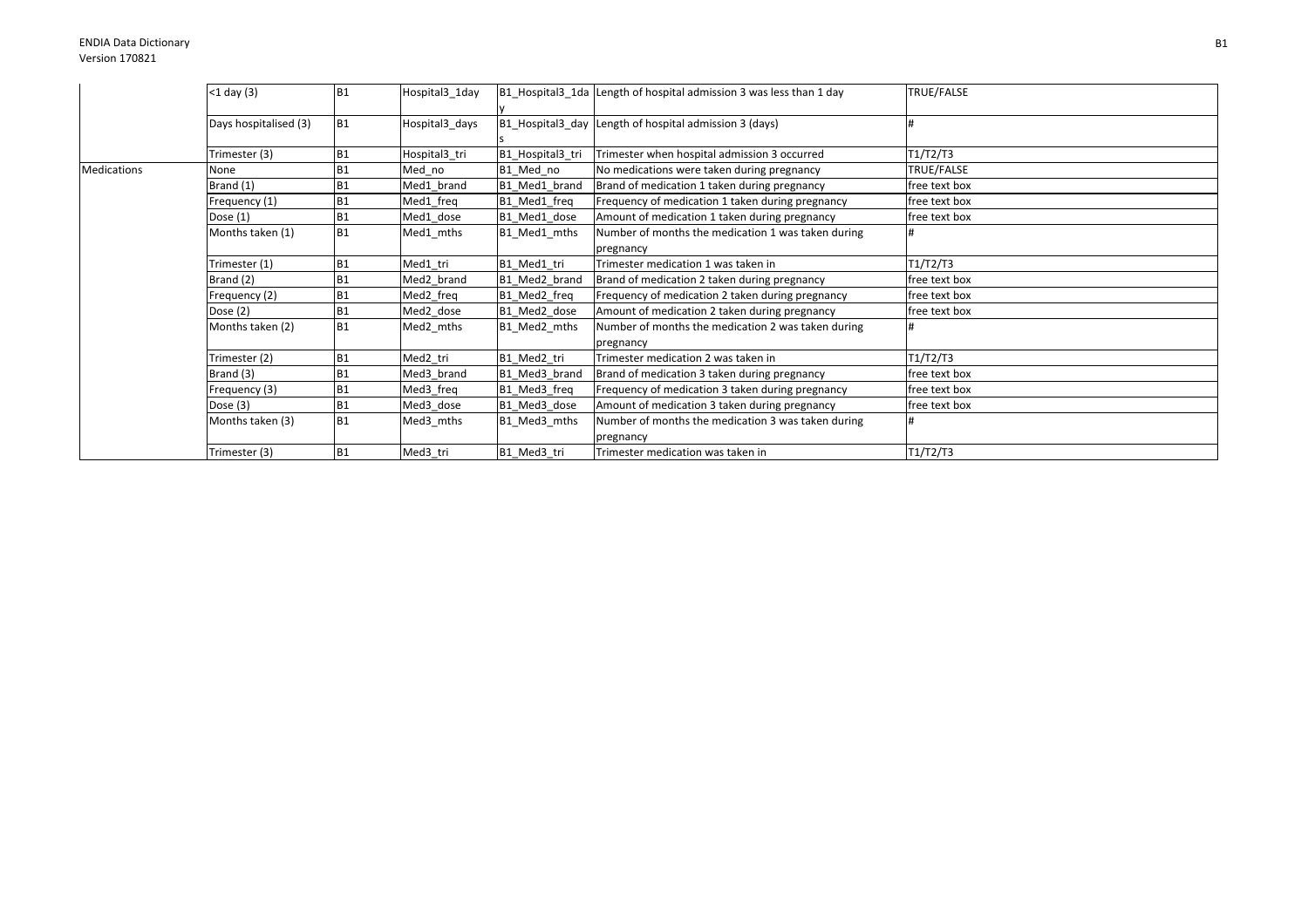| <b>B2</b><br>General<br>ID<br>B <sub>2</sub> ID<br>Participant ID code<br>STATE-CITY-SITE-###<br>ID<br>B2<br>VisitDate<br>B2_VisitDate<br>Visit date<br>Date of study visit<br>DD/MM/YYYY<br><b>B2</b><br>Not Finish<br>B2_NotFin<br>Data entry has not been finished<br>TRUE/FALSE<br><b>NotFin</b><br><b>B2</b><br>Finalized<br>Final<br>Data entry has been finalised by project management team<br>TRUE/FALSE<br><b>B2 Final</b><br><b>B2</b><br>TRUE/FALSE<br>No data collected<br><b>B2 NoVisit</b><br>No data and samples were collected - visit not attended<br>NoVisit<br><b>B2</b><br>B2 NoVisit c<br>NoVisit c<br>Comment on why visit did not occur<br>free text box<br>Comment<br>B2<br>B2_MaternalWeig Maternal weight after delivery (kg)<br>Maternal weight<br>Maternal weight<br>MaternalWeight<br>ht<br>B2_MaternalWeig Days postpartum maternal weight was measured<br>Days postpartum weight B2<br>MaternalWeight |  |
|---------------------------------------------------------------------------------------------------------------------------------------------------------------------------------------------------------------------------------------------------------------------------------------------------------------------------------------------------------------------------------------------------------------------------------------------------------------------------------------------------------------------------------------------------------------------------------------------------------------------------------------------------------------------------------------------------------------------------------------------------------------------------------------------------------------------------------------------------------------------------------------------------------------------------------------|--|
|                                                                                                                                                                                                                                                                                                                                                                                                                                                                                                                                                                                                                                                                                                                                                                                                                                                                                                                                       |  |
|                                                                                                                                                                                                                                                                                                                                                                                                                                                                                                                                                                                                                                                                                                                                                                                                                                                                                                                                       |  |
|                                                                                                                                                                                                                                                                                                                                                                                                                                                                                                                                                                                                                                                                                                                                                                                                                                                                                                                                       |  |
|                                                                                                                                                                                                                                                                                                                                                                                                                                                                                                                                                                                                                                                                                                                                                                                                                                                                                                                                       |  |
|                                                                                                                                                                                                                                                                                                                                                                                                                                                                                                                                                                                                                                                                                                                                                                                                                                                                                                                                       |  |
|                                                                                                                                                                                                                                                                                                                                                                                                                                                                                                                                                                                                                                                                                                                                                                                                                                                                                                                                       |  |
|                                                                                                                                                                                                                                                                                                                                                                                                                                                                                                                                                                                                                                                                                                                                                                                                                                                                                                                                       |  |
|                                                                                                                                                                                                                                                                                                                                                                                                                                                                                                                                                                                                                                                                                                                                                                                                                                                                                                                                       |  |
| measured<br>ht days<br>days                                                                                                                                                                                                                                                                                                                                                                                                                                                                                                                                                                                                                                                                                                                                                                                                                                                                                                           |  |
| MaternalWeight_<br><b>TRUE/FALSE</b><br>Measured at B1<br><b>B2</b><br>B2_MaternalWeig Maternal weight was measured at B1 visit                                                                                                                                                                                                                                                                                                                                                                                                                                                                                                                                                                                                                                                                                                                                                                                                       |  |
| ht B1<br><b>B1</b>                                                                                                                                                                                                                                                                                                                                                                                                                                                                                                                                                                                                                                                                                                                                                                                                                                                                                                                    |  |
| Skin_mat<br>Maternal Skin swab was collected at visit (from<br>Skin swab<br>Maternal swab collected B2<br>B2_Skin_mat<br>TRUE/FALSE<br>sampling/clinic)                                                                                                                                                                                                                                                                                                                                                                                                                                                                                                                                                                                                                                                                                                                                                                               |  |
| <b>B2</b><br>Comment on why maternal skin swab was not collected (from free text box<br>Maternal swab<br>Skin mat c<br>B2_Skin_mat_c<br>comment<br>sampling/clinic)                                                                                                                                                                                                                                                                                                                                                                                                                                                                                                                                                                                                                                                                                                                                                                   |  |
| <b>B2</b><br>B2_Skin_inf<br>Infant Skin swab was collected at visit (from sampling/clinic)<br>TRUE/FALSE<br>Infant swab collected<br>Skin inf                                                                                                                                                                                                                                                                                                                                                                                                                                                                                                                                                                                                                                                                                                                                                                                         |  |
| <b>B2</b><br>Skin_inf_c<br>B2_Skin_inf_c<br>Comment on why infant skin swab was not collected (from<br>free text box<br>Infant swab comment<br>sampling/clinic)                                                                                                                                                                                                                                                                                                                                                                                                                                                                                                                                                                                                                                                                                                                                                                       |  |
| <b>B2</b><br>B2_Swab_date<br>Date of collection of all swabs<br>DD/MM/YYYY<br>Collection date<br>Swab_date                                                                                                                                                                                                                                                                                                                                                                                                                                                                                                                                                                                                                                                                                                                                                                                                                            |  |
| B2<br>Time of collection of all swabs<br>Collection time<br>Swab time<br>B2 Swab time<br>HH:MM am/pm                                                                                                                                                                                                                                                                                                                                                                                                                                                                                                                                                                                                                                                                                                                                                                                                                                  |  |
| <b>B2</b><br>DD/MM/YYYY<br>Date of storage<br>Swab storedate<br>B2_Swab_storedat Date of storage at -80°C of all swabs                                                                                                                                                                                                                                                                                                                                                                                                                                                                                                                                                                                                                                                                                                                                                                                                                |  |
| <b>B2</b><br>Time of storage<br>Swab_storetime<br>B2_Swab_storeti<br>HH:MM am/pm<br>Time of storage at -80°C of all swabs<br>me                                                                                                                                                                                                                                                                                                                                                                                                                                                                                                                                                                                                                                                                                                                                                                                                       |  |
| <b>B2</b><br>Not collected<br>B2_Swab_no<br>All swabs were not collected at visit (from sample<br>TRUE/FALSE<br>Swab no<br>preparation/lab)                                                                                                                                                                                                                                                                                                                                                                                                                                                                                                                                                                                                                                                                                                                                                                                           |  |
| <b>B2</b><br>Comment on why all swabs were not collected (from sample<br>B2 Swab no c<br>free text box<br>Comment<br>Swab no c<br>preparation/lab)                                                                                                                                                                                                                                                                                                                                                                                                                                                                                                                                                                                                                                                                                                                                                                                    |  |
| B2<br>Number of aliquots<br>B2_Skin_mat_aliq Number of maternal skin swabs stored in -80°C freezer<br>#<br>Skin_mat_aliquot<br>stored - Skin mat<br>uot                                                                                                                                                                                                                                                                                                                                                                                                                                                                                                                                                                                                                                                                                                                                                                               |  |
| <b>B2</b><br>Collection Box code -<br>Skin_mat_boxcod B2_Skin_mat_box Code of box maternal skin swabs are stored in in -80°C freezer SAMPLE STATE_##<br>Skin mat<br>code                                                                                                                                                                                                                                                                                                                                                                                                                                                                                                                                                                                                                                                                                                                                                              |  |
| Number of aliquots<br><b>B2</b><br>Skin_inf_aliquot<br>B2_Skin_inf_aliqu   Number of infant skin swabs stored in -80°C freezer<br>#<br>stored - Skin inf                                                                                                                                                                                                                                                                                                                                                                                                                                                                                                                                                                                                                                                                                                                                                                              |  |
| <b>B2</b><br>Collection Box code -<br>Skin inf boxcode<br>B2_Skin_inf_boxc<br>SAMPLE STATE ##<br>Code of box infant skin swabs are stored in in -80°C freezer<br>Skin_inf<br>ode                                                                                                                                                                                                                                                                                                                                                                                                                                                                                                                                                                                                                                                                                                                                                      |  |
| <b>B2</b><br>TRUE/FALSE<br>Collected<br>Nasal<br>B2 Nasal<br>Nasal swab was collected at visit (from sampling/clinic)<br>Nasal Swab                                                                                                                                                                                                                                                                                                                                                                                                                                                                                                                                                                                                                                                                                                                                                                                                   |  |
| No collection, comment B2<br>Comment on why nasal swab was not collected (from<br>Nasal_c<br>B2_Nasal_c<br>free text box<br>sampling/clinic)                                                                                                                                                                                                                                                                                                                                                                                                                                                                                                                                                                                                                                                                                                                                                                                          |  |
| Date of collection of all swabs<br><b>B2</b><br>B2 Swab date<br>DD/MM/YYYY<br>Collection date<br>Swab date                                                                                                                                                                                                                                                                                                                                                                                                                                                                                                                                                                                                                                                                                                                                                                                                                            |  |
| <b>B2</b><br>Time of collection of all swabs<br>Collection time<br>Swab_time<br>B2 Swab time<br>HH:MM am/pm                                                                                                                                                                                                                                                                                                                                                                                                                                                                                                                                                                                                                                                                                                                                                                                                                           |  |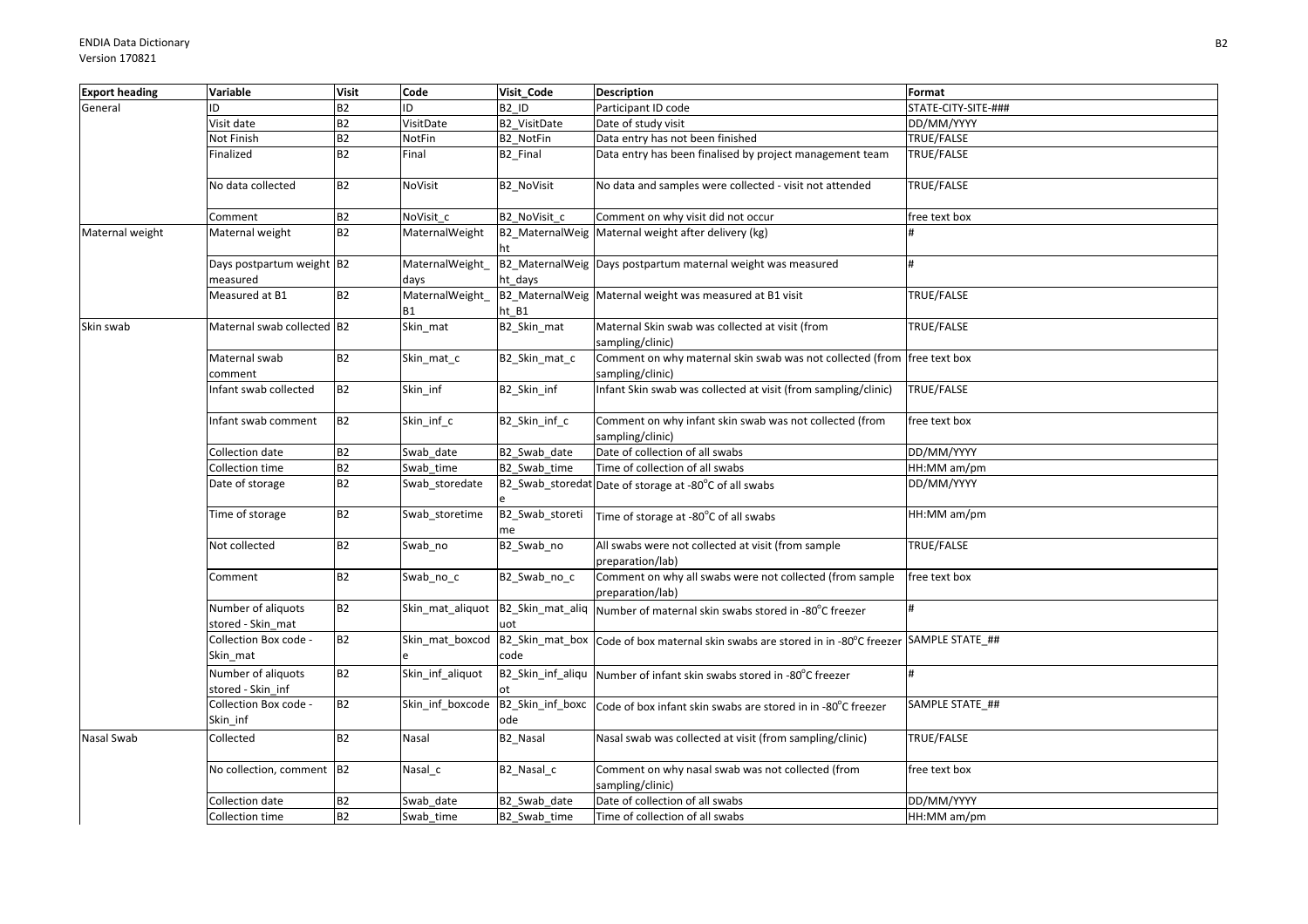|                    | Date of storage                      | B2             | Swab_storedate |                       | B2_Swab_storedat Date of storage at -80°C of all swabs                       | DD/MM/YYYY      |
|--------------------|--------------------------------------|----------------|----------------|-----------------------|------------------------------------------------------------------------------|-----------------|
|                    | Time of storage                      | <b>B2</b>      | Swab storetime | B2_Swab_storeti<br>me | Time of storage at -80°C of all swabs                                        | HH:MM am/pm     |
|                    | Sample not collected                 | <b>B2</b>      | Swab_no        | B2_Swab_no            | All swabs were not collected at visit (from sample<br>preparation/lab)       | TRUE/FALSE      |
|                    | Comment                              | B2             | Swab_no_c      | B2_Swab_no_c          | Comment on why all swabs were not collected (from sample<br>preparation/lab) | free text box   |
|                    | Number of aliquots<br>stored - NASAL | B2             | Nasal_aliquot  | B2_Nasal_aliquot      | Number of nasal swabs stored in -80°C freezer                                |                 |
|                    | Collection Box code -<br>NASAL       | <b>B2</b>      | Nasal boxcode  |                       | B2_Nasal_boxcod Code of box nasal swabs are stored in in -80°C freezer       | SAMPLE STATE ## |
| Tongue Swab        | Collected                            | <b>B2</b>      | Tong           | B <sub>2_</sub> Tong  | Tongue swab was collected at visit (from sampling/clinic)                    | TRUE/FALSE      |
|                    | No collection, comment B2            |                | $Tong_c$       | B2_Tong_c             | Comment on why tongue swab was not collected (from<br>sampling/clinic)       | free text box   |
|                    | Collection date                      | <b>B2</b>      | Swab date      | B2 Swab date          | Date of collection of all swabs                                              | DD/MM/YYYY      |
|                    | Collection time                      | B <sub>2</sub> | Swab time      | B2 Swab time          | Time of collection of all swabs                                              | HH:MM am/pm     |
|                    | Date of storage                      | B2             | Swab storedate |                       | B2_Swab_storedat Date of storage at -80°C of all swabs                       | DD/MM/YYYY      |
|                    | Time of storage                      | <b>B2</b>      | Swab_storetime | B2_Swab_storeti<br>me | Time of storage at -80°C of all swabs                                        | HH:MM am/pm     |
|                    | Sample not collected                 | B <sub>2</sub> | Swab_no        | B2_Swab_no            | All swabs were not collected at visit (from sample<br>preparation/lab)       | TRUE/FALSE      |
|                    | Comment                              | <b>B2</b>      | Swab_no_c      | B2_Swab_no_c          | Comment on why all swabs were not collected (from sample<br>preparation/lab) | free text box   |
|                    | Number of aliquots<br>stored - TONG  | <b>B2</b>      | Tong aliquot   | B2 Tong aliquot       | Number of tongue swabs stored in -80°C freezer                               |                 |
|                    | Collection Box code -<br>TONG        | <b>B2</b>      | Tong_boxcode   |                       | B2_Tong_boxcode Code of box tongue swabs are stored in in -80°C freezer      | SAMPLE STATE ## |
| <b>Buccal Swab</b> | Collected                            | <b>B2</b>      | <b>Bucc</b>    | B2_Bucc               | Buccal swab was collected at visit (from sampling/clinic)                    | TRUE/FALSE      |
|                    | No collection, comment B2            |                | Bucc_c         | B2_Bucc_c             | Comment on why buccal swab was not collected (from<br>sampling/clinic)       | free text box   |
|                    | Collection date                      | <b>B2</b>      | Swab date      | B2 Swab date          | Date of collection of all swabs                                              | DD/MM/YYYY      |
|                    | Collection time                      | B <sub>2</sub> | Swab time      | B2 Swab time          | Time of collection of all swabs                                              | HH:MM am/pm     |
|                    | Date of storage                      | <b>B2</b>      | Swab_storedate |                       | B2_Swab_storedat Date of storage at -80°C of all swabs                       | DD/MM/YYYY      |
|                    | Time of storage                      | <b>B2</b>      | Swab storetime | B2_Swab_storeti<br>me | Time of storage at -80°C of all swabs                                        | HH:MM am/pm     |
|                    | Sample not collected                 | <b>B2</b>      | Swab_no        | B2_Swab_no            | All swabs were not collected at visit (from sample<br>preparation/lab)       | TRUE/FALSE      |
|                    | Comment                              | <b>B2</b>      | Swab_no_c      | B2_Swab_no_c          | Comment on why all swabs were not collected (from sample<br>preparation/lab) | free text box   |
|                    | Number of aliquots<br>stored - BUCC  | <b>B2</b>      | Bucc aliquot   | B2 Bucc aliquot       | Number of buccal swabs stored in -80°C freezer                               |                 |
|                    | Collection Box code -<br><b>BUCC</b> | <b>B2</b>      | Bucc_boxcode   |                       | B2_Bucc_boxcode Code of box buccal swabs are stored in in -80°C freezer      | SAMPLE STATE ## |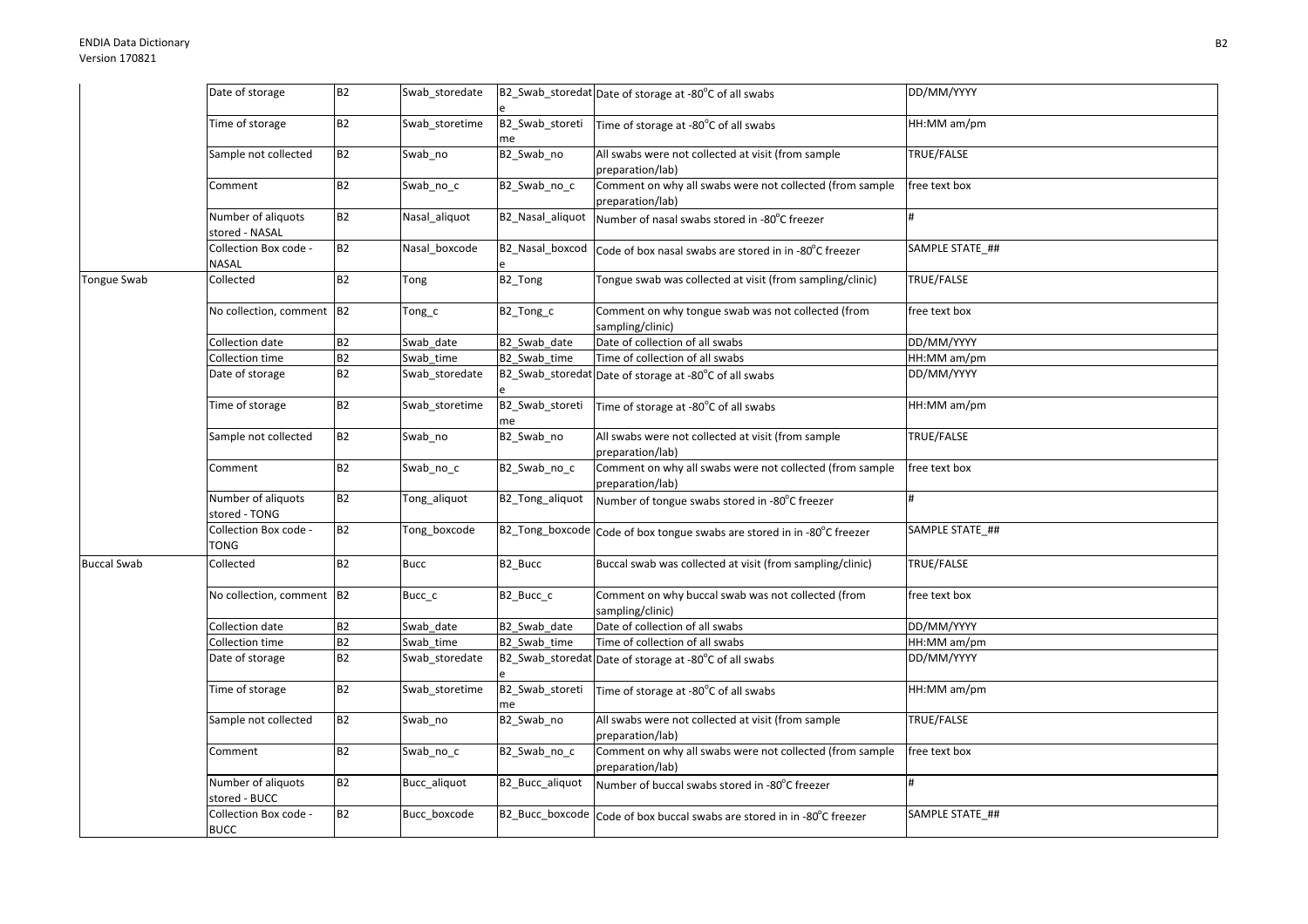| Throat swab            | Collected                               | <b>B2</b>      | Thro               | B <sub>2_Thro</sub>   | Throat swab was collected at visit (from sampling/clinic)                                                                                                      | TRUE/FALSE       |
|------------------------|-----------------------------------------|----------------|--------------------|-----------------------|----------------------------------------------------------------------------------------------------------------------------------------------------------------|------------------|
|                        | No collection, comment B2               |                | Thro c             | B2 Thro c             | Comment on why throat swab was not collected (from<br>sampling/clinic)                                                                                         | free text box    |
|                        | Collection date                         | <b>B2</b>      | Swab date          | B2 Swab date          | Date of collection of all swabs                                                                                                                                | DD/MM/YYYY       |
|                        | Collection time                         | B2             | Swab time          | B2 Swab time          | Time of collection of all swabs                                                                                                                                | HH:MM am/pm      |
|                        | Date of storage                         | <b>B2</b>      | Swab storedate     |                       | B2_Swab_storedat Date of storage at -80°C of all swabs                                                                                                         | DD/MM/YYYY       |
|                        | Time of storage                         | <b>B2</b>      | Swab_storetime     | B2_Swab_storeti<br>me | Time of storage at -80°C of all swabs                                                                                                                          | HH:MM am/pm      |
|                        | Sample not collected                    | <b>B2</b>      | Swab_no            | B2_Swab_no            | All swabs were not collected at visit (from sample<br>preparation/lab)                                                                                         | TRUE/FALSE       |
|                        | Comment                                 | <b>B2</b>      | Swab_no_c          | B2_Swab_no_c          | Comment on why all swabs were not collected (from sample<br>preparation/lab)                                                                                   | free text box    |
|                        | Number of aliquots<br>stored - THRO vir | B <sub>2</sub> | Thro_aliquot       | B2_Thro_aliquot       | Number of throat swabs stored in -80°C freezer                                                                                                                 | #                |
|                        | Collection Box code -<br>THRO vir       | B2             | Thro_boxcode       |                       | B2_Thro_boxcode Code of box throat swabs are stored in in -80°C freezer                                                                                        | SAMPLE STATE_##  |
| Swab prep SOP          | Prepared as per SOPs 9<br>and $12$      | B <sub>2</sub> | Swab_SOP           | B2_Swab_SOP           | Swabs prepared according to SOP                                                                                                                                | TRUE/FALSE       |
|                        | Comment                                 | B <sub>2</sub> | Swab SOP c         | B2 Swab SOP c         | Comment on why SOP was not followed                                                                                                                            | free text box    |
| <b>Fasting status</b>  | Not collected                           | <b>B2</b>      | Fast_no            | B2_Fast_no            | Fasting status was not collected                                                                                                                               | TRUE/FALSE       |
|                        | Time of last food/drink                 | <b>B2</b>      | Fast_time          | B2_Fast_time          | Time of day when last food or drink consumption occurred                                                                                                       | HH:MM am/pm      |
|                        | Time since last feed<br>(hours)         | <b>B2</b>      | Fast_hr            | B2_Fast_hr            | Number of hours since last food or drink consumption<br>occurred                                                                                               | ##               |
|                        | Time since last feed<br>(mins)          | <b>B2</b>      | Fast_min           | B2_Fast_min           | Number of minutes since last food or drink consumption<br>occurred                                                                                             | ##               |
| Infant anthropometrics | Waist circumference<br>measurements (1) | B2             | Waist1             | B2_Waist1             | Waist circumference measurement #1 (cm)                                                                                                                        | H                |
|                        | Waist circumference<br>measurements (2) | <b>B2</b>      | Waist <sub>2</sub> | B2_Waist2             | Waist circumference measurement #2 (cm)                                                                                                                        |                  |
|                        | Waist circumference<br>measurements (3) | B <sub>2</sub> | Waist3             | B2_Waist3             | Waist circumference measurement (cm) #3 (only done if 1 and #<br>2 differ by more than 0.5 cm)                                                                 |                  |
|                        | Weight - Child alone $kg$ ) $B2$        |                | Weight             | B2 Weight             | Weight of infant alone (kg)                                                                                                                                    |                  |
|                        | Weight - Caregiver (kg)                 | B2             |                    | ver                   | Weight_caregiver  B2_Weight_caregi Weight of caregiver if unable to weigh child alone (kg)                                                                     | $\pmb{\text{H}}$ |
|                        | Weight - Caregiver +<br>child (kg)      | B <sub>2</sub> | hild               | verchild              | Weight_caregiverc <sup>B2_Weight_caregi Weight of caregiver and child if unable to weigh child alone</sup><br>(kg)                                             |                  |
|                        | Size measurement type B2                |                | MeasureType        | B2_MeasureType        | Size measurement type (length should apply to all children<br>under 2 yrs; beyond 2 years height can be measured if the<br>child is able to stand effectively) | Height/Length    |
|                        | Measurement                             | B2             | Length_Height      |                       | B2_Length_Height Length or height measurement (cm)                                                                                                             |                  |
|                        | Not collected comment B2                |                | Anthrop_no_c       |                       | B2_Anthrop_no_c Explanation for any missing anthropometric data                                                                                                | free text box    |
| Urine                  | Prepared as per SOP 6                   | B <sub>2</sub> | Urine_SOP          | B2_Urine_SOP          | Urine was prepared according to SOP                                                                                                                            | TRUE/FALSE       |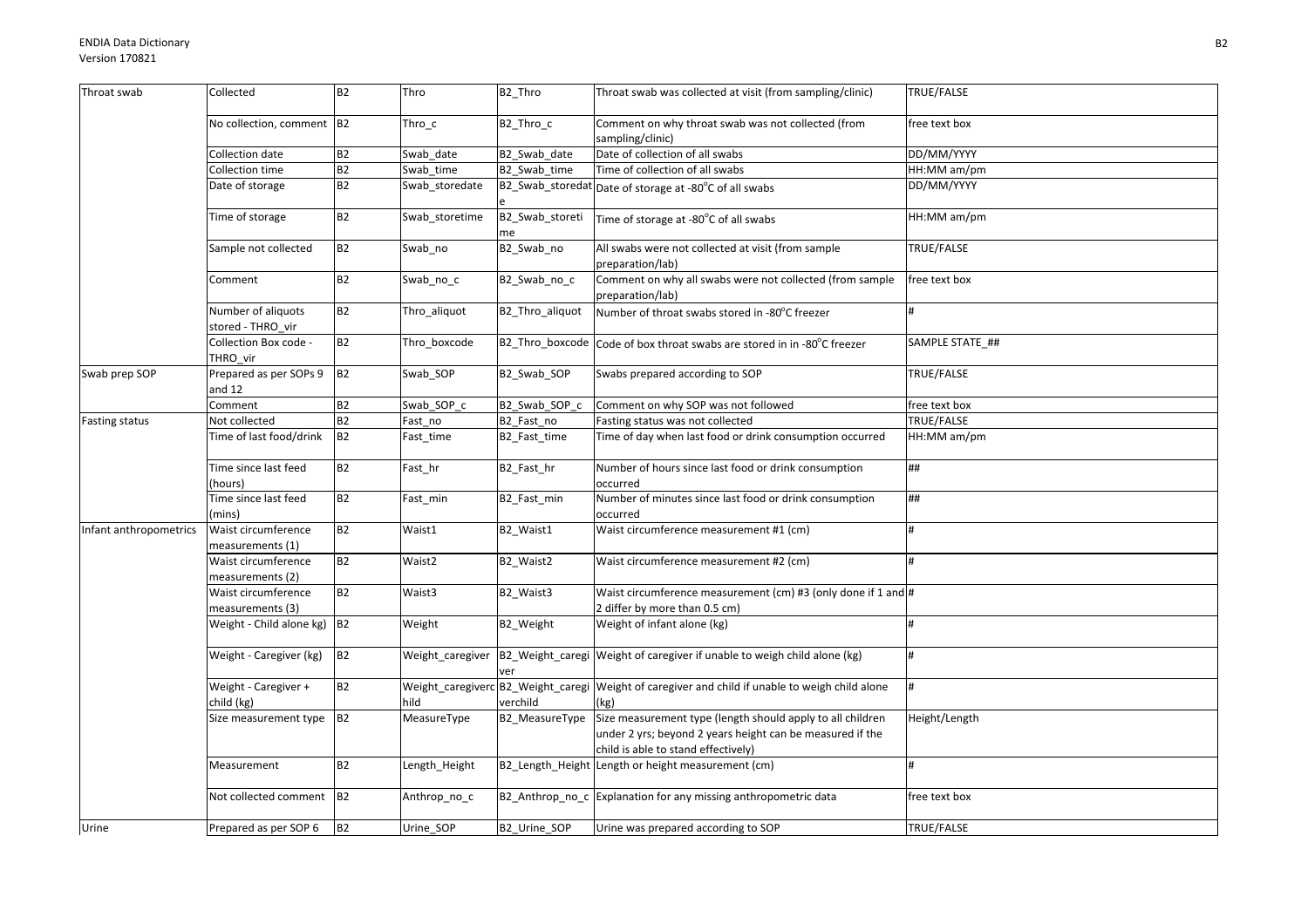Stool

| SOP comment                  | <b>B2</b>      | Urine SOP c       | B2_Urine_SOP_c                     | Comment on why SOP was not followed                                                            | free text box   |
|------------------------------|----------------|-------------------|------------------------------------|------------------------------------------------------------------------------------------------|-----------------|
| Collection date              | <b>B2</b>      | Urine date        | B2 Urine date                      | Date of collection of urine                                                                    | DD/MM/YYYY      |
| Collection time              | <b>B2</b>      | Urine time        | B2_Urine_time                      | Time of collection of urine                                                                    | HH:MM am/pm     |
| Store date                   | <b>B2</b>      | Urine_storedate   |                                    | B2_Urine_storeda Date of storage at -80°C of urine                                             | DD/MM/YYYY      |
|                              |                |                   |                                    |                                                                                                |                 |
| Store time                   | <b>B2</b>      | Urine_storetime   | B2_Urine_storeti                   | Time of storage at -80°C of urine                                                              | HH:MM am/pm     |
|                              |                |                   | me                                 |                                                                                                |                 |
| Sample not collected         | <b>B2</b>      | Urine_no          | B2_Urine_no                        | Urine was not collected at visit (from sample preparation/lab) TRUE/FALSE                      |                 |
| Comment                      | <b>B2</b>      | Urine_no_c        | B2_Urine_no_c                      | Comment on why urine was not collected (from sample                                            | free text box   |
|                              |                |                   |                                    | preparation/lab)                                                                               |                 |
| Number of aliquots           | <b>B2</b>      | Urine_meta_aliqu  |                                    | B2_Urine_meta_al Number of URINE_meta aliquots stored in -80°C freezer                         |                 |
| stored - meta                |                | ot                | iquot                              |                                                                                                |                 |
| Volume of aliquot - meta B2  |                | Urine_meta_vol    |                                    | B2_Urine_meta_v Volume of URINE_meta aliquots stored in -80oC freezer (µL)                     | #               |
|                              |                |                   |                                    |                                                                                                |                 |
| Collection Box code -        | <b>B2</b>      |                   |                                    | Urine_meta_boxc B2_Urine_meta_b Code of box URINE_meta aliquots are stored in in -80°C         | SAMPLE STATE ## |
| meta                         |                | ode               | oxcode                             | freezer                                                                                        |                 |
| Number of aliquots           | <b>B2</b>      |                   |                                    | Urine_age_aliquot B2_Urine_age_ali Number of URINE_age aliquots stored in -80°C freezer        |                 |
| stored - age                 |                |                   | quot                               |                                                                                                |                 |
| Volume of aliquot - age      | B <sub>2</sub> | Urine age vol     |                                    | B2_Urine_age_vol Volume of URINE_age aliquots stored in -80oC freezer (µL)                     |                 |
|                              |                |                   |                                    |                                                                                                |                 |
| Collection Box code - age B2 |                |                   |                                    | Urine_age_boxcod B2_Urine_age_bo code of box URINE_age aliquots are stored in in -80°C freezer | SAMPLE STATE ## |
|                              |                |                   | xcode                              |                                                                                                |                 |
| Number of aliquots           | <b>B2</b>      | Urine_extra_aliqu |                                    | B2_Urine_extra_al Number of URINE_extra aliquots stored in -80°C freezer                       |                 |
| stored - extra               |                | ot                | iquot                              |                                                                                                |                 |
| Volume of aliquot - extra B2 |                | Urine extra vol   |                                    | B2_Urine_extra_v Volume of URINE_extra aliquots stored in -80oC freezer (µL)                   |                 |
|                              |                |                   |                                    |                                                                                                |                 |
| Collection Box code -        | <b>B2</b>      |                   |                                    | Urine_extra_boxc B2_Urine_extra_b Code of box URINE_extra aliquots are stored in in -80°C      | SAMPLE STATE ## |
| extra                        |                | ode               | oxcode                             | freezer                                                                                        |                 |
| Number of aliquots           | B2             |                   |                                    | Urine_glass_aliqu  B2_Urine_glass_al  Number of URINE_glass aliquots stored in -80°C freezer   |                 |
| stored - glass               |                | ot                | iquot                              |                                                                                                |                 |
| Volume of aliquot - glass B2 |                | Urine_glass_vol   |                                    | B2_Urine_glass_v Volume of URINE_glass aliquots stored in -80oC freezer (µL)                   |                 |
|                              |                |                   |                                    |                                                                                                |                 |
| Collection Box code -        | <b>B2</b>      |                   | Urine_glass_boxco B2_Urine_glass_b | Code of box URINE_glass aliquots are stored in in -80°C                                        | SAMPLE STATE_## |
| glass                        |                | de                | oxcode                             | freezer                                                                                        |                 |
| Prepared as per SOP 7        | <b>B2</b>      | Stool_SOP         | B2_Stool_SOP                       | Stool was prepared according to SOP                                                            | TRUE/FALSE      |
| SOP comment                  | <b>B2</b>      | Stool SOP c       | B2 Stool SOP c                     | Comment on why SOP was not followed                                                            | free text box   |
| Collection date              | <b>B2</b>      | Stool date        | B2 Stool date                      | Date of collection of stool                                                                    | DD/MM/YYYY      |
| Collection time              | <b>B2</b>      | Stool time        | B2 Stool time                      | Time of collection of stool                                                                    | HH:MM am/pm     |
| Store date                   | <b>B2</b>      | Stool_storedate   |                                    |                                                                                                | DD/MM/YYYY      |
|                              |                |                   |                                    | B2_Stool_storedat Date of storage at -80°C of stool                                            |                 |
| Store time                   | <b>B2</b>      | Stool_storetime   |                                    | B2_Stool_storetim Time of storage at -80°C of stool                                            | HH:MM am/pm     |
|                              |                |                   |                                    |                                                                                                |                 |
| Sample not collected         | <b>B2</b>      | Stool_no          | B2_Stool_no                        | Stool was not collected at visit (from sample preparation/lab)                                 | TRUE/FALSE      |
|                              |                |                   |                                    |                                                                                                |                 |
| Comment                      | <b>B2</b>      | Stool_no_c        | B2_Stool_no_c                      | Comment on why stool was not collected (from sample                                            | free text box   |
|                              |                |                   |                                    | preparation/lab)                                                                               |                 |
|                              |                |                   |                                    |                                                                                                |                 |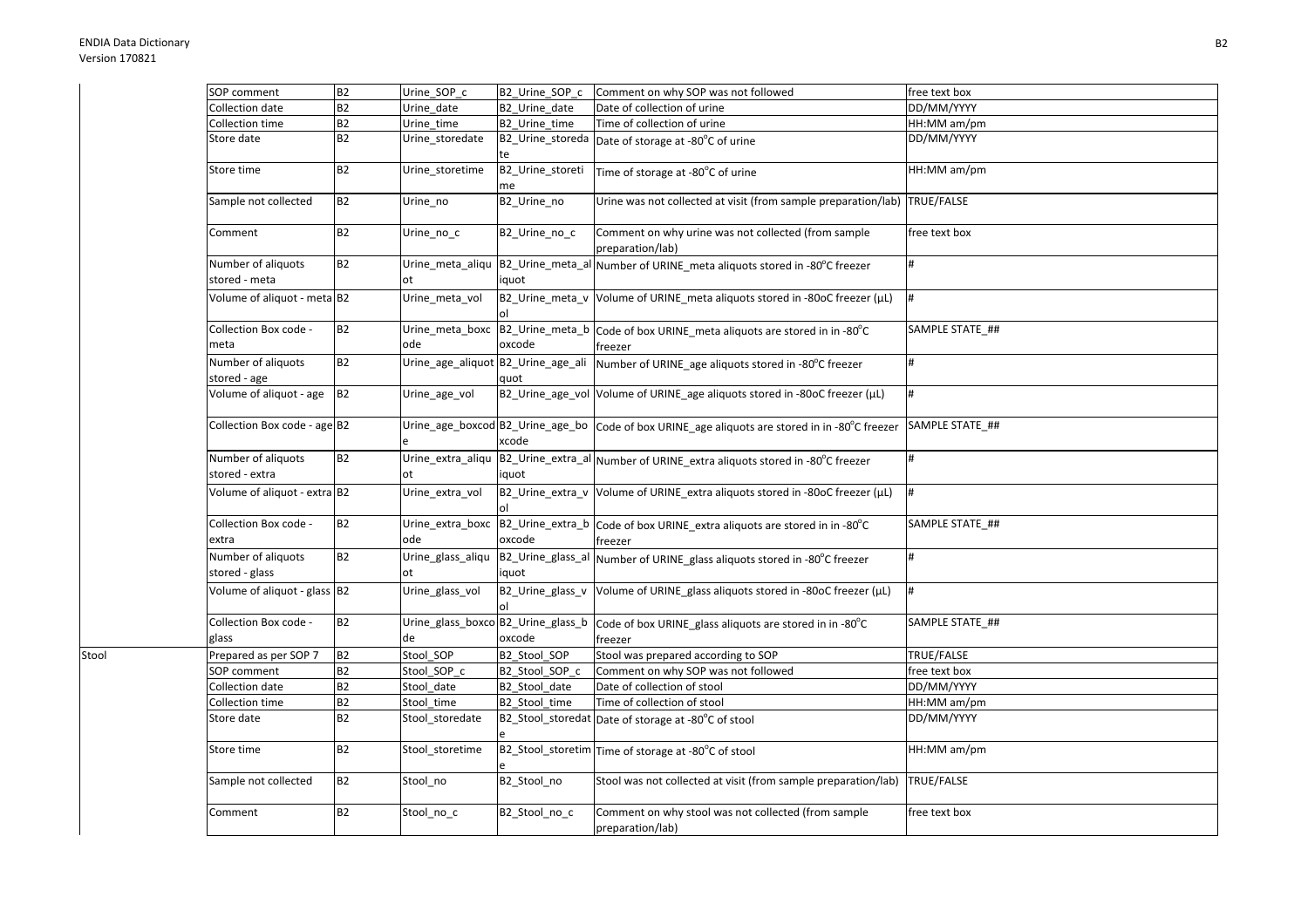Breast milk

| Number of aliquots                   | <b>B2</b> |                                          |                                            | Stool_micro_aliqu  B2_Stool_micro_al Number of STOOL_micro aliquots stored in -80°C freezer                   | #               |
|--------------------------------------|-----------|------------------------------------------|--------------------------------------------|---------------------------------------------------------------------------------------------------------------|-----------------|
| stored - micro                       |           | ot                                       | iquot                                      |                                                                                                               |                 |
| Collection Box code -<br>micro       | <b>B2</b> | Stool_micro_boxc<br>ode                  | oxcode                                     | B2_Stool_micro_b Code of box STOOL_micro aliquots are stored in in -80°C<br>freezer                           | SAMPLE STATE_## |
| Number of aliquots<br>stored - vir   | <b>B2</b> | Stool_vir_aliquot                        |                                            | B2_Stool_vir_aliqu Number of STOOL_vir aliquots stored in -80°C freezer                                       | #               |
| Collection Box code - vir B2         |           |                                          | ode                                        | Stool_vir_boxcode B2_Stool_vir_boxc Code of box STOOL_vir aliquots are stored in in -80°C freezer             | SAMPLE STATE ## |
| Number of aliquots<br>stored - meta  | <b>B2</b> | Stool_meta_aliqu<br>ot                   | quot                                       | B2_Stool_meta_ali Number of STOOL_meta aliquots stored in -80°C freezer                                       | #               |
| Collection Box code -<br>meta        | <b>B2</b> | de                                       | Stool_meta_boxco B2_Stool_meta_b<br>oxcode | Code of box STOOL_meta aliquots are stored in in -80°C<br>freezer                                             | SAMPLE STATE ## |
| Number of aliquots<br>stored - extra | <b>B2</b> | ot                                       | quot                                       | Stool_extra_aliqu  B2_Stool_extra_ali Number of STOOL_extra aliquots stored in -80°C freezer                  | <sup>#</sup>    |
| Collection Box code -<br>extra       | <b>B2</b> | Stool_extra_boxco B2_Stool_extra_b<br>de | oxcode                                     | Code of box STOOL_extra aliquots are stored in in -80°C<br>freezer                                            | SAMPLE STATE ## |
| Prepared as per SOP 18 B2            |           | Milk_SOP                                 | B2_Milk_SOP                                | Breast milk was prepared according to SOP                                                                     | TRUE/FALSE      |
| Prepared as per SOP 18<br>comment    | <b>B2</b> | Milk_SOP_c                               | B2_Milk_SOP_c                              | Comment on why SOP was not followed                                                                           | free text box   |
| Date of collection                   | <b>B2</b> | Milk date                                | B2 Milk date                               | Date of collection of breast milk                                                                             | DD/MM/YYYY      |
| Time of collection                   | B2        | Milk time                                | B2 Milk time                               | Time of collection of breast milk                                                                             | HH:MM am/pm     |
| Date of storage                      | <b>B2</b> | Milk_storedate                           | B2_Milk_storedat                           | Date of storage at -80oC of breast milk                                                                       | DD/MM/YYYY      |
| Time of storage                      | B2        | Milk storetime                           | B2_Milk_storetim                           | Time of storage at -80oC of breast milk                                                                       | HH:MM am/pm     |
| Sample not collected                 | <b>B2</b> | Milk_no                                  | B2_Milk_no                                 | Breast milk was not collected at visit (from sample<br>preparation/lab)                                       | TRUE/FALSE      |
| Comment                              | <b>B2</b> | Milk_no_c                                | B2_Milk_no_c                               | Comment on why breast milk was not collected (from sample free text box<br>preparation/lab)                   |                 |
| Number of aliquots<br>stored - micro | <b>B2</b> |                                          | quot                                       | Milk_micro_aliquo B2_Milk_micro_ali Number of MILK_micro aliquots stored in -80oC freezer                     | #               |
| Volume of aliquot -<br>mirco         | <b>B2</b> | Milk_micro_vol                           |                                            | B2_Milk_micro_vo Volume of MILK_micro aliquots stored in -80oC freezer (mL)                                   | 1#              |
| Collection Box code -<br>micro       | <b>B2</b> | de                                       | oxcode                                     | Milk_micro_boxco B2_Milk_micro_b Code of box MILK_micro aliquots are stored in in -80oC<br>freezer            | SAMPLE STATE ## |
| Number of aliquots<br>stored - meta  | <b>B2</b> | Milk_meta_aliquo                         | quot                                       | B2_Milk_meta_ali Number of MILK_meta aliquots stored in -80oC freezer                                         | #               |
| Volume of aliquot - meta B2          |           | Milk meta vol                            |                                            | B2_Milk_meta_vol Volume of MILK_meta aliquots stored in -80oC freezer (mL)                                    | #               |
| Collection Box code -<br>meta        | <b>B2</b> | de                                       | xcode                                      | Milk_meta_boxco B2_Milk_meta_bo Code of box MILK_meta aliquots are stored in in -80oC freezer SAMPLE STATE_## |                 |
| Number of aliquots<br>stored - extra | <b>B2</b> | Milk_extra_aliquo                        | quot                                       | B2_Milk_extra_ali Number of MILK_extra aliquots stored in -80oC freezer                                       | <sup>#</sup>    |
| Volume of aliquot - extra B2         |           | Milk_extra_vol                           |                                            | B2_Milk_extra_vol Volume of MILK_extra aliquots stored in -80oC freezer (mL)                                  | #               |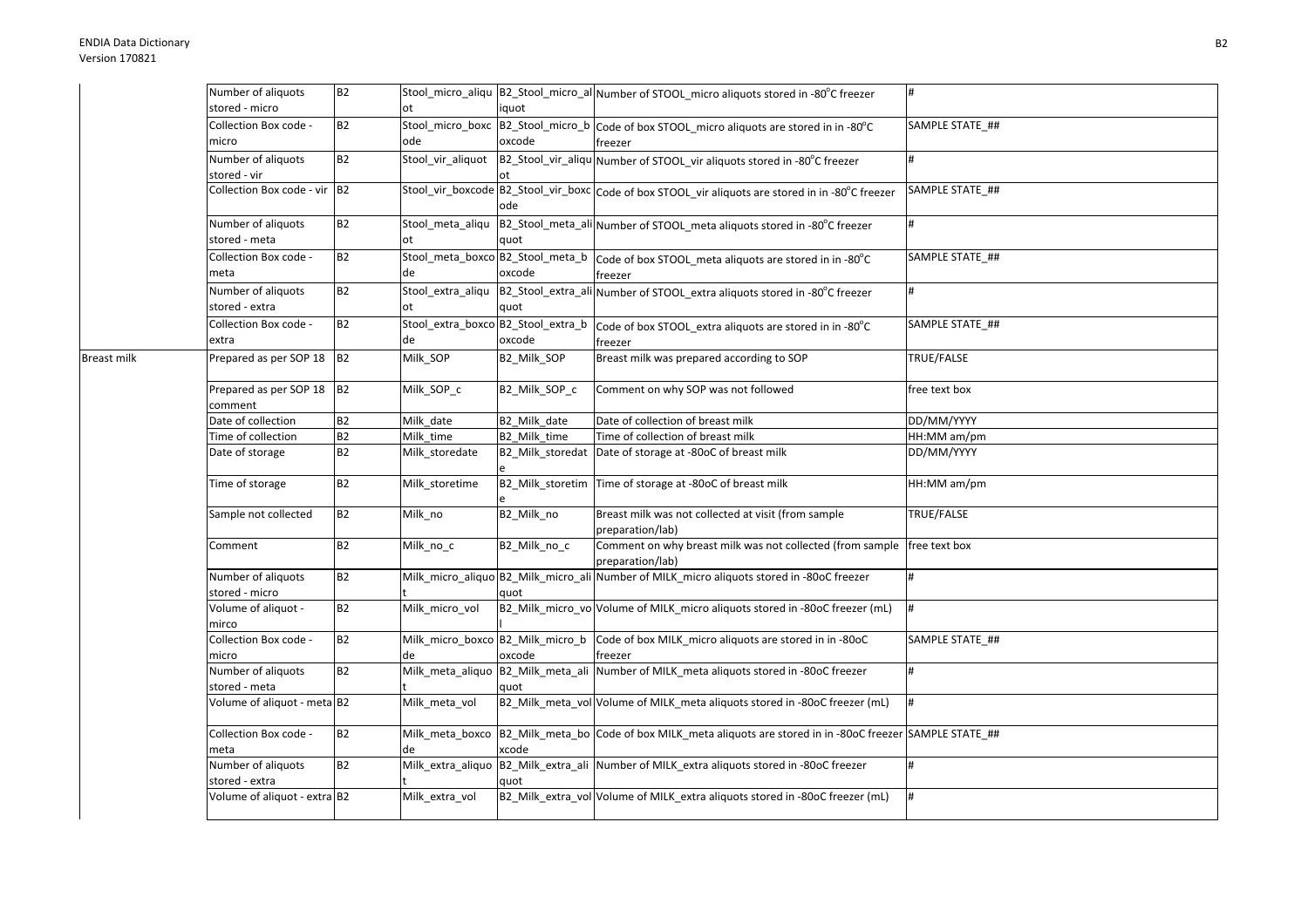|             | Collection Box code -                | B <sub>2</sub> |              |                        | Milk extra boxco B2 Milk extra bo Code of box MILK extra aliquots are stored in in -80oC freezer SAMPLE STATE ## |                   |
|-------------|--------------------------------------|----------------|--------------|------------------------|------------------------------------------------------------------------------------------------------------------|-------------------|
|             | extra                                |                | de           | xcode                  |                                                                                                                  |                   |
| <b>NBSC</b> | Prepared as per SOP 15 B2            |                | NBSC SOP     | B2 NBSC SOP            | Newborn blood screening card was collected according to SOP TRUE/FALSE                                           |                   |
|             | Prepared as per SOP 15 B2<br>comment |                | NBSC SOP c   | B2 NBSC SOP c          | Comment on why SOP was not followed                                                                              | free text box     |
|             | Date of collection                   | B <sub>2</sub> | NBSC date    | B2 NBSC date           | Date of colleciton of newborn blood screening card                                                               | DD/MM/YYYY        |
|             | Sample not collected                 | <b>B2</b>      | NBSC no      | B <sub>2</sub> NBSC no | Newborn blood screening card was not collected                                                                   | <b>TRUE/FALSE</b> |
|             | Comment                              | <b>B2</b>      | NBSC_no_c    | B2 NBSC no c           | Comment on why newborn blood screening card was not<br>collected                                                 | free text box     |
|             | Number stored - nbsc                 | <b>B2</b>      | NBSC amount  |                        | B2 NBSC amount Number of x 3 mm punch in Newborn blood screening card<br>that is stored at room temperature      |                   |
|             | Collection Box code -<br>nbsc        | <b>B2</b>      | NBSC boxcode |                        | B2 NBSC boxcode Code of box Newborn blood screening card is stored in at<br>room temperature                     | SAMPLE STATE ##   |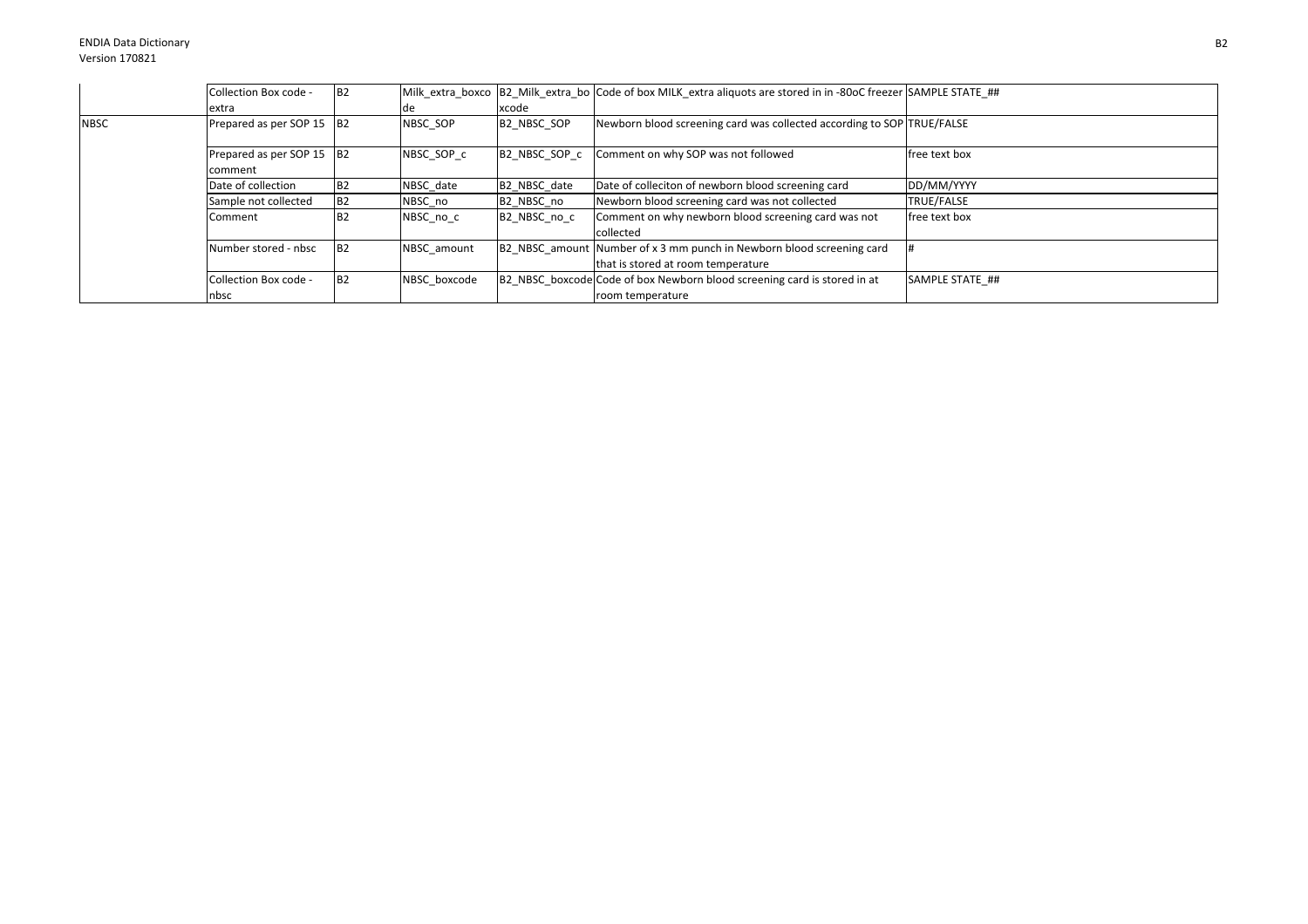| <b>Export heading</b> | Variable                          | <b>Visit</b>  | Code           | Visit Code      | <b>Description</b>                                                                                                                                                                    | Format              |
|-----------------------|-----------------------------------|---------------|----------------|-----------------|---------------------------------------------------------------------------------------------------------------------------------------------------------------------------------------|---------------------|
| General               | ID                                | V1            | ID             | $V1$ ID         | Participant ID code                                                                                                                                                                   | STATE-CITY-SITE-### |
|                       | Lab result not collected          | V1            | NoBlood        | V1 NoBlood      | No blood samples were collected during this visit                                                                                                                                     | TRUE/FALSE          |
|                       | Not Finish                        | V1            | NotFin         | V1 NotFin       | Data entry has not been finished                                                                                                                                                      | TRUE/FALSE          |
|                       | Finalized                         | V1            | Final          | V1 Final        | Data entry has been finalised by project management team                                                                                                                              | TRUE/FALSE          |
| Visit date            | Visit date                        | V1            | VisitDate      | V1_VisitDate    | Date of study visit                                                                                                                                                                   | DD/MM/YYYY          |
|                       | Visit not attended                | V1            | NoVisit        | V1_NoVisit      | No data and samples were collected - visit not attended                                                                                                                               | TRUE/FALSE          |
|                       | Comment                           | V1            | NoVisit c      | V1 NoVisit c    | Comment on why visit did not occur                                                                                                                                                    | free text box       |
| Age                   | Infant age (months)               | $\mathtt{V1}$ | Age_mths       | V1_Age_mths     | nfant age (months)                                                                                                                                                                    |                     |
|                       | Infant age (weeks)                | V1            | Age_wks        | V1_Age_wks      | Infant age (weeks)                                                                                                                                                                    |                     |
| Anaesthesia           | Anaesthesia applied               | V1            | Anaesth        | V1_Anaesth      | Topical anaesthesia was applied to the infant for blood taking TRUE/FALSE                                                                                                             |                     |
|                       | Comment                           | V1            | Anaesth c      | V1 Anaesth c    | Comment on why anaesthesia was not applied                                                                                                                                            | free text box       |
|                       | <b>Brand</b>                      | V1            | Anaesth_brand  | V1_Anaesth_bran | Brand and strength of anaesthesia applied to infant                                                                                                                                   | free text box       |
|                       | Amount                            | V1            | Anaesth_amount | unt             | V1_Anaesth_amo Amount of anaesthesia applied to infant                                                                                                                                |                     |
| Infant health         | Recorded                          | V1            | Health         | V1_Health       | Infant health (illnesses, medications, hospitalisations, tooth<br>erruptions/teething, allergies etc.) since previous<br>appointment has been recorded using the infant feeding diary | TRUE/FALSE          |
|                       | Not recorded                      | V1            | Health_no      | V1_Health_no    | Infant health since previous appointment has not been<br>recorded using the infant feeding diary                                                                                      | TRUE/FALSE          |
|                       | Summary                           | V1            | Health_c       | V1_Health_c     | Brief summary of infant's health since last appointment with<br>reference to the child's age                                                                                          | free text box       |
| Fasting status        | Time of last food/drink           | V1            | Fast_time      | V1_Fast_time    | Time of day when last food or drink consumption occurred                                                                                                                              | HH:MM am/pm         |
|                       | Since last consumption<br>(hours) | V1            | Fast_hr        | V1_Fast_hr      | Number of hours since last food or drink consumption<br>occurred                                                                                                                      | ##                  |
|                       | Since last consumption<br>(mins)  | V1            | Fast_min       | V1_Fast_min     | Number of minutes since last food or drink consumption<br>occurred                                                                                                                    | ##                  |
|                       | Milk                              | V1            | Fast milk      | V1 Fast milk    | Last intake was breast milk (breast or bottle)                                                                                                                                        | TRUE/FALSE          |
|                       | Other                             | V1            | Fast_other     | V1_Fast_other   | Description of last intake if it was not breast milk (breast or<br>bottle)                                                                                                            | free text box       |
|                       | Not collected                     | V1            | Fast no        | V1 Fast no      | Fasting status was not collected                                                                                                                                                      | TRUE/FALSE          |
| Anthropometrics       | Type                              | V1            | MeasureType    | V1_MeasureType  | Size measurement type (length should apply to all children<br>under 2 yrs; beyond 2 years height can be measured if the<br>child is able to stand effectively)                        | Height/Length       |
|                       | Measurement (cm)                  | V1            | Length_Height  |                 | V1_Length_Height Length or height measurement (cm)                                                                                                                                    |                     |
|                       | Waist 1 (cm)                      | V1            | Waist1         | V1 Waist1       | Waist circumference measurement #1 (cm)                                                                                                                                               |                     |
|                       | Waist 2 (cm)                      | V1            | Waist2         | V1 Waist2       | Waist circumference measurement #2 (cm)                                                                                                                                               |                     |
|                       | Waist 3 (cm)                      | V1            | Waist3         | V1_Waist3       | Waist circumference measurement (cm) #3 (only done if 1 and #<br>2 differ by more than 0.5 cm)                                                                                        |                     |
|                       | Child alone (kg)                  | V1            | Weight         | V1_Weight       | Weight of infant alone (kg)                                                                                                                                                           |                     |
|                       |                                   |               |                |                 |                                                                                                                                                                                       |                     |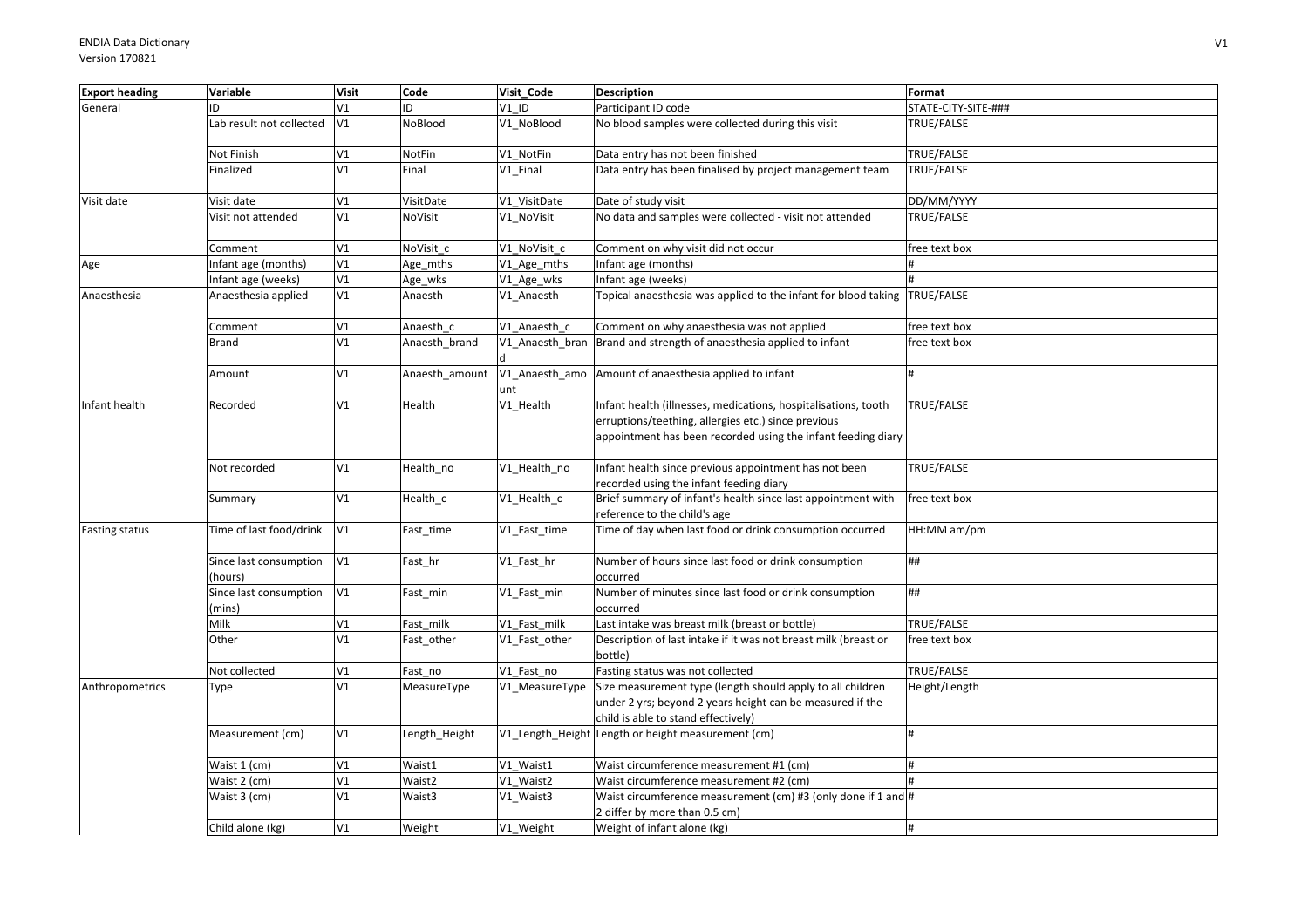|            | Caregiver (kg)                          | V1            |                                |                         | Weight_caregiver  V1_Weight_caregi  Weight of caregiver if unable to weigh child alone (kg)             | #               |
|------------|-----------------------------------------|---------------|--------------------------------|-------------------------|---------------------------------------------------------------------------------------------------------|-----------------|
|            |                                         |               |                                | ver                     |                                                                                                         |                 |
|            | Caregiver + child (kg)                  | V1            | hild                           | verchild                | Weight_caregiverc V1_Weight_caregi Weight of caregiver and child if unable to weigh child alone<br>(kg) |                 |
|            | Comment                                 | V1            | Anthrop_no_c                   |                         | V1_Anthrop_no_c Explanation for any missing anthropometric data                                         | free text box   |
| Saliva     | Collected                               | V1            | Saliva                         | V1 Saliva               | Saliva sample was collected with the Oragene OG-250 device                                              | TRUE/FALSE      |
|            | Comment                                 | V1            | Saliva_c                       | V1_Saliva_c             | Comment on why saliva was not collected from the infant<br>(from sampling/clinic)                       | free text box   |
|            | Oragene device                          | V1            | Saliva device                  | V1 Saliva device        | 1 Oragene device was stored at room temperature                                                         | TRUE/FALSE      |
|            | SOP                                     | V1            | Saliva SOP                     | V1 Saliva SOP           | Saliva was collected according to SOP                                                                   | TRUE/FALSE      |
|            | SOP comment                             | V1            | Saliva_SOP_c                   | V1_Saliva_SOP_c         | Comment on why SOP was not followed                                                                     | free text box   |
|            | SAL_infantSNP                           | V1            | Saliva_boxcode                 |                         | V1_Saliva_boxcod Code of box saliva sample is stored in at room temperature                             | SAMPLE STATE ## |
|            | Not collected comment                   | V1            | Saliva_no_c                    | V1_Saliva_no_c          | Comment on why saliva was not collected from the infant<br>(from sample preparation/lab)                | free text box   |
| Skin swab  | Mat skin collected                      | V1            | Skin_mat                       | V1_Skin_mat             | Maternal Skin swab was collected at visit (from<br>sampling/clinic)                                     | TRUE/FALSE      |
|            | Inf skin collected                      | V1            | Skin_inf                       | V1_Skin_inf             | Infant Skin swab was collected at visit (from sampling/clinic)                                          | TRUE/FALSE      |
|            | Not collected comment                   | V1            | Skin c                         | V1_Skin_c               | Comment on why infant and maternal skin swabs were not<br>collected (from sampling/clinic)              | free text box   |
|            | Collection date                         | $\mathtt{V1}$ | Swab date                      | V1 Swab date            | Date of collection of all swabs                                                                         | DD/MM/YYYY      |
|            | Collection time                         | V1            | Swab time                      | V1 Swab time            | Time of collection of all swabs                                                                         | HH:MM am/pm     |
|            | Date of storage                         | V1            | Swab_storedate                 | te                      | V1_Swab_storeda Date of storage at -80°C of all swabs                                                   | DD/MM/YYYY      |
|            | Time of storage                         | V1            | Swab storetime                 | V1_Swab_storeti<br>me   | Time of storage at -80°C of all swabs                                                                   | HH:MM am/pm     |
|            | Not collected                           | V1            | Swab_no                        | V1_Swab_no              | All swabs were not collected at visit (from sample<br>preparation/lab)                                  | TRUE/FALSE      |
|            | Comment                                 | V1            | Swab_no_c                      | V1_Swab_no_c            | Comment on why all swabs were not collected (from sample<br>preparation/lab)                            | free text box   |
|            | Number of aliquots<br>stored - SKIN mat | V1            | Skin mat aliquot               | uot                     | V1_Skin_mat_aliq Number of maternal skin swabs stored in -80°C freezer                                  |                 |
|            | Collection Box code -<br>SKIN_mat       | V1            | Skin_mat_boxcod                | code                    | V1_Skin_mat_box Code of box maternal skin swabs are stored in in -80°C freezer SAMPLE STATE_##          |                 |
|            | Number of aliquots<br>stored - SKIN inf | V1            | Skin_inf_aliquot               |                         | V1_Skin_inf_aliqu   Number of infant skin swabs stored in -80°C freezer                                 | #               |
|            | Collection Box code -<br>SKIN_inf       | $\verb V1 $   | Skin_inf_boxcode               | V1_Skin_inf_boxc<br>ode | Code of box infant skin swabs are stored in in -80°C freezer                                            | SAMPLE STATE_## |
| Nasal swab | Collected                               | V1            | Nasal                          | V1 Nasal                | Nasal swab was collected at visit (from sampling/clinic)                                                | TRUE/FALSE      |
|            | No collection, comment V1               |               | $\overline{\mathsf{N}}$ asal_c | V1 Nasal c              | Comment on why nasal swab was not collected (from<br>sampling/clinic)                                   | free text box   |
|            | Collection date                         | V1            | Swab date                      | V1_Swab_date            | Date of collection of all swabs                                                                         | DD/MM/YYYY      |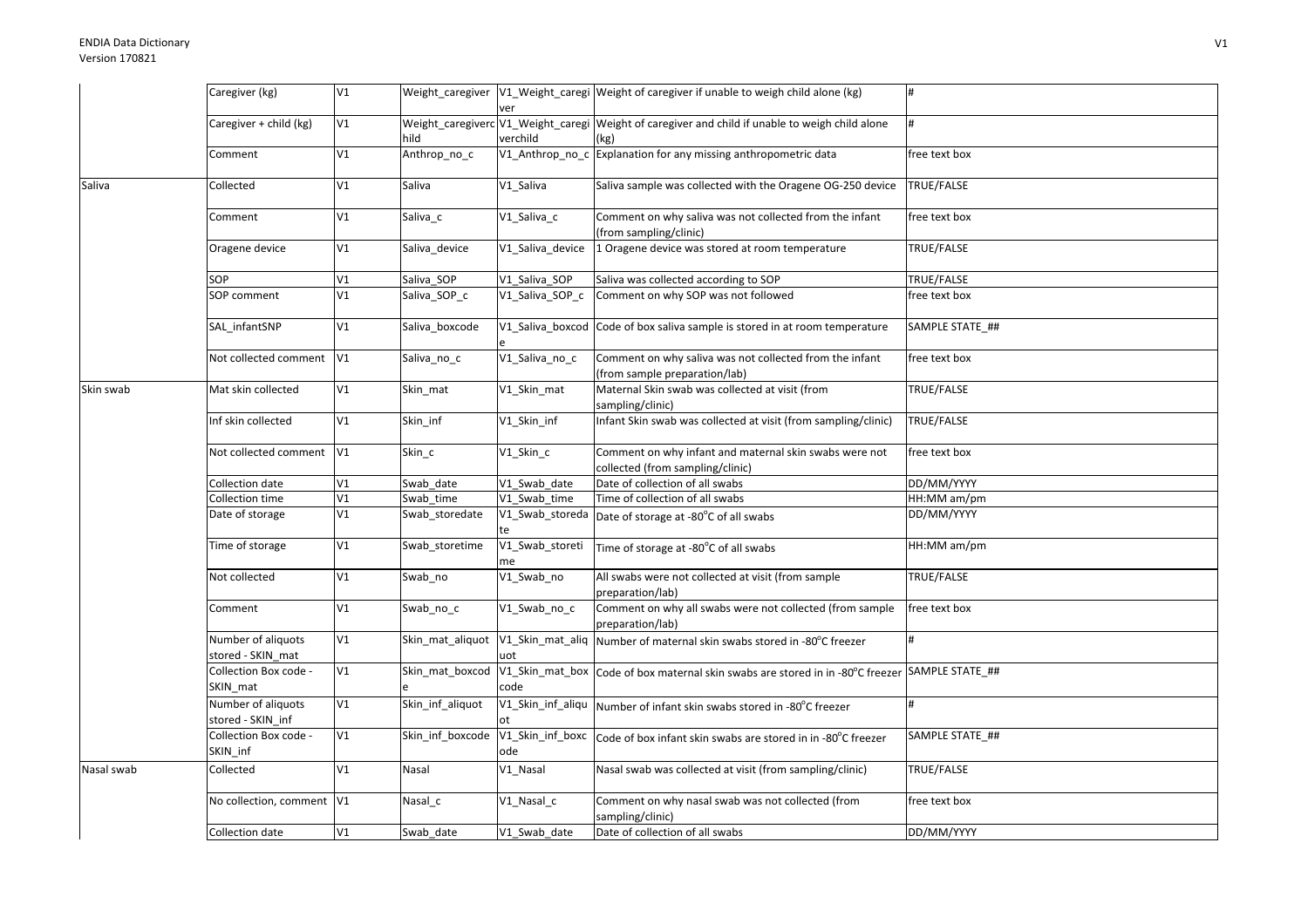|                    | Collection time                      | V1 | Swab_time      | V1 Swab time          | Time of collection of all swabs                                              | HH:MM am/pm     |
|--------------------|--------------------------------------|----|----------------|-----------------------|------------------------------------------------------------------------------|-----------------|
|                    | Date of storage                      | V1 | Swab storedate | V1 Swab storeda<br>te | Date of storage at -80°C of all swabs                                        | DD/MM/YYYY      |
|                    | Time of storage                      | V1 | Swab storetime | V1_Swab_storeti<br>me | Time of storage at -80°C of all swabs                                        | HH:MM am/pm     |
|                    | Sample not collected                 | V1 | Swab_no        | V1_Swab_no            | All swabs were not collected at visit (from sample<br>preparation/lab)       | TRUE/FALSE      |
|                    | Comment                              | V1 | Swab_no_c      | V1_Swab_no_c          | Comment on why all swabs were not collected (from sample<br>preparation/lab) | free text box   |
|                    | Number of aliquots<br>stored - NASAL | V1 | Nasal aliquot  | V1_Nasal_aliquot      | Number of nasal swabs stored in -80°C freezer                                |                 |
|                    | Collection Box code -<br>NASAL       | V1 | Nasal boxcode  | V1_Nasal_boxcod       | Code of box nasal swabs are stored in in -80°C freezer                       | SAMPLE STATE_## |
| Tongue swab        | Collected                            | V1 | Tong           | V1_Tong               | Tongue swab was collected at visit (from sampling/clinic)                    | TRUE/FALSE      |
|                    | No collection, comment V1            |    | Tong_c         | V1_Tong_c             | Comment on why tongue swab was not collected (from<br>sampling/clinic)       | free text box   |
|                    | Collection date                      | V1 | Swab date      | V1 Swab date          | Date of collection of all swabs                                              | DD/MM/YYYY      |
|                    | Collection time                      | V1 | Swab time      | V1 Swab time          | Time of collection of all swabs                                              | HH:MM am/pm     |
|                    | Date of storage                      | V1 | Swab storedate | te                    | V1_Swab_storeda Date of storage at -80°C of all swabs                        | DD/MM/YYYY      |
|                    | Time of storage                      | V1 | Swab_storetime | V1_Swab_storeti<br>me | Time of storage at -80°C of all swabs                                        | HH:MM am/pm     |
|                    | Sample not collected                 | V1 | Swab_no        | V1_Swab_no            | All swabs were not collected at visit (from sample<br>preparation/lab)       | TRUE/FALSE      |
|                    | Comment                              | V1 | Swab no c      | V1_Swab_no_c          | Comment on why all swabs were not collected (from sample<br>preparation/lab) | free text box   |
|                    | Number of aliquots<br>stored - TONG  | V1 | Tong_aliquot   | V1_Tong_aliquot       | Number of tongue swabs stored in -80°C freezer                               |                 |
|                    | Collection Box code -<br>TONG        | V1 | Tong boxcode   |                       | V1_Tong_boxcode Code of box tongue swabs are stored in in -80°C freezer      | SAMPLE STATE ## |
| <b>Buccal swab</b> | Collected                            | V1 | <b>Bucc</b>    | V1 Bucc               | Buccal swab was collected at visit (from sampling/clinic)                    | TRUE/FALSE      |
|                    | No collection, comment V1            |    | Bucc_c         | V1_Bucc_c             | Comment on why buccal swab was not collected (from<br>sampling/clinic)       | free text box   |
|                    | Collection date                      | V1 | Swab date      | V1 Swab date          | Date of collection of all swabs                                              | DD/MM/YYYY      |
|                    | Collection time                      | V1 | Swab_time      | V1 Swab time          | Time of collection of all swabs                                              | HH:MM am/pm     |
|                    | Date of storage                      | V1 | Swab storedate | V1_Swab_storeda<br>te | Date of storage at -80°C of all swabs                                        | DD/MM/YYYY      |
|                    | Time of storage                      | V1 | Swab storetime | V1_Swab_storeti<br>me | Time of storage at -80°C of all swabs                                        | HH:MM am/pm     |
|                    | Sample not collected                 | V1 | Swab_no        | V1_Swab_no            | All swabs were not collected at visit (from sample<br>preparation/lab)       | TRUE/FALSE      |
|                    | Comment                              | V1 | Swab_no_c      | V1_Swab_no_c          | Comment on why all swabs were not collected (from sample<br>preparation/lab) | free text box   |
|                    | Number of aliquots<br>stored - BUCC  | V1 | Bucc aliquot   | V1 Bucc aliquot       | Number of buccal swabs stored in -80°C freezer                               | #               |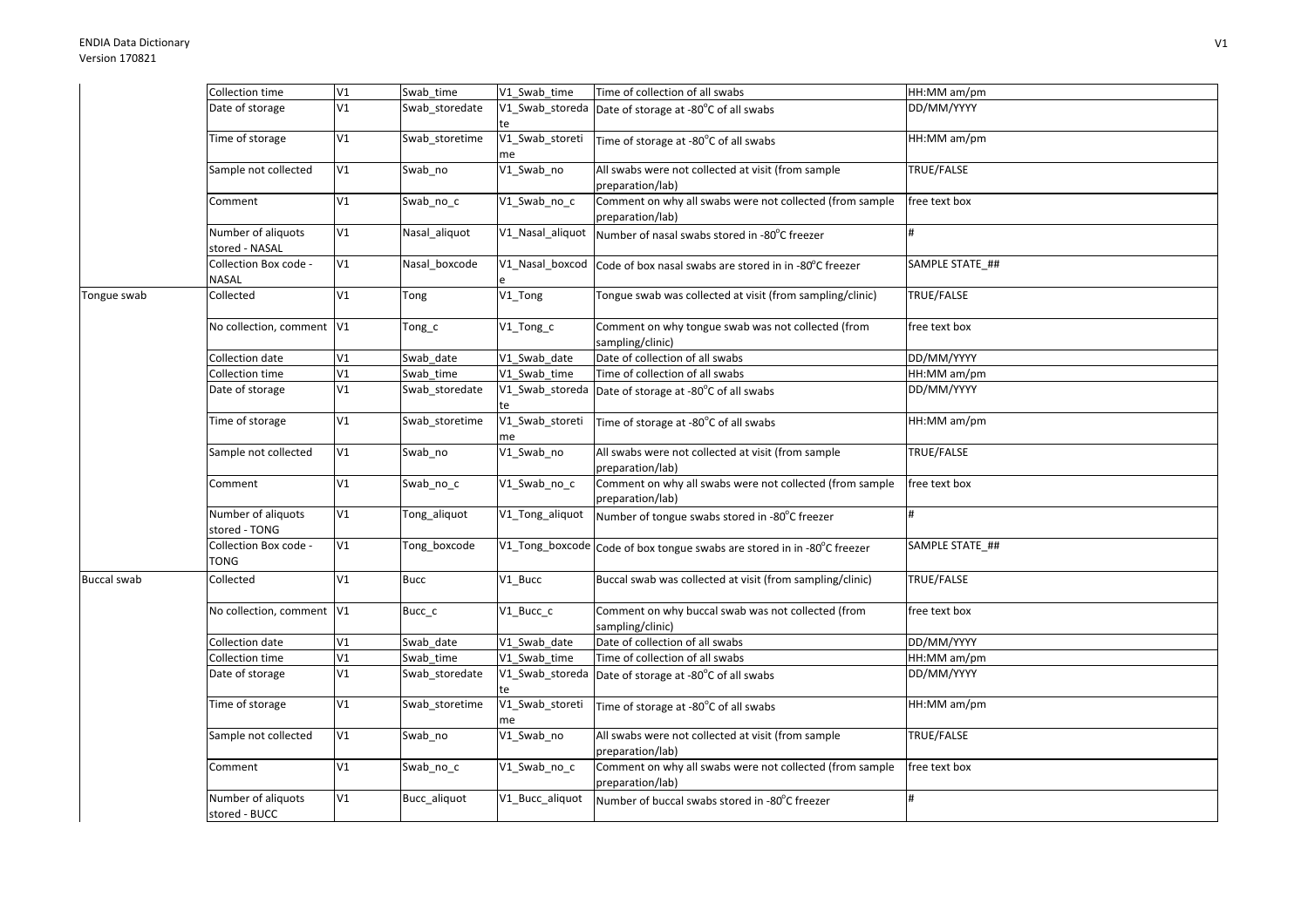|               | Collection Box code -                           | V1 | Bucc_boxcode              |                                              | V1_Bucc_boxcode Code of box buccal swabs are stored in in -80°C freezer                   | SAMPLE STATE ##   |
|---------------|-------------------------------------------------|----|---------------------------|----------------------------------------------|-------------------------------------------------------------------------------------------|-------------------|
|               | <b>BUCC</b>                                     |    |                           |                                              |                                                                                           |                   |
| Throat swab   | Collected                                       | V1 | Thro                      | V1_Thro                                      | Throat swab was collected at visit (from sampling/clinic)                                 | TRUE/FALSE        |
|               | No collection, comment V1                       |    | $Thro_c$                  | V1_Thro_c                                    | Comment on why throat swab was not collected (from<br>sampling/clinic)                    | free text box     |
|               | Collection date                                 | V1 | Swab date                 | V1 Swab date                                 | Date of collection of all swabs                                                           | DD/MM/YYYY        |
|               | Collection time                                 | V1 | Swab time                 | V1 Swab time                                 | Time of collection of all swabs                                                           | HH:MM am/pm       |
|               | Date of storage                                 | V1 | Swab_storedate            |                                              | V1_Swab_storeda Date of storage at -80°C of all swabs                                     | DD/MM/YYYY        |
|               | Time of storage                                 | V1 | Swab storetime            | V1_Swab_storeti<br>me                        | Time of storage at -80°C of all swabs                                                     | HH:MM am/pm       |
|               | Sample not collected                            | V1 | Swab no                   | V1_Swab_no                                   | All swabs were not collected at visit (from sample<br>preparation/lab)                    | TRUE/FALSE        |
|               | Comment                                         | V1 | Swab_no_c                 | V1_Swab_no_c                                 | Comment on why all swabs were not collected (from sample<br>preparation/lab)              | free text box     |
|               | Number of aliquots<br>stored - THRO vir         | V1 | Thro_aliquot              | V1 Thro aliquot                              | Number of throat swabs stored in -80°C freezer                                            | #                 |
|               | Collection Box code -<br>THRO vir               | V1 | Thro boxcode              |                                              | V1_Thro_boxcode Code of box throat swabs are stored in in -80°C freezer                   | SAMPLE STATE_##   |
| Swab prep SOP | Prepared as per SOPs                            | V1 | Swab_SOP                  | V1_Swab_SOP                                  | Swabs prepared according to SOP                                                           | TRUE/FALSE        |
|               | Comment                                         | V1 | Swab SOP c                | V1_Swab_SOP_c                                | Comment on why SOP was not followed                                                       | free text box     |
| Blood tube A  | Tube A (2 mL)                                   | V1 | Serum                     | V1 Serum                                     | Blood tube A (serum) was collected at visit (from<br>sampling/clinic)                     | <b>TRUE/FALSE</b> |
|               | No blood comment                                | V1 | Blood_no_c                | V1_Blood_no_c                                | Comment on why a blood sample was not collected (from<br>sampling/clinic)                 | free text box     |
|               | Prepared as per SOP                             | V1 | Serum SOP                 | V1_Serum_SOP                                 | Blood tube A (serum) was prepared according to SOP                                        | TRUE/FALSE        |
|               | Comment                                         | V1 | Serum_SOP_c               |                                              | V1_Serum_SOP_c Comment on why SOP was not followed                                        | free text box     |
|               | Collect date                                    | V1 | Serum date                | V1 Serum date                                | Date of collection of Blood tube A and B (serum)                                          | DD/MM/YYYY        |
|               | Collect time                                    | V1 | Serum time                | V1 Serum time                                | Time of collection of Blood tube A and B (serum)                                          | HH:MM am/pm       |
|               | Store date                                      | V1 | Serum_storedate           | V1_Serum_stored<br>ate                       | Date of storage at -80°C of Blood Tube A (serum)                                          | DD/MM/YYYY        |
|               | Store time                                      | V1 | Serum storetime           | me                                           | V1_Serum_storeti Time of storage at -80°C of Blood Tube A (serum)                         | HH:MM am/pm       |
|               | Not collected                                   | V1 | Serum no                  | V1_Serum_no                                  | Blood tube A was not collected at visit (from sample<br>preparation/lab)                  | TRUE/FALSE        |
|               | Not collected comment                           | V1 | Serum_no_c                | V1_Serum_no_c                                | Comment on why blood tube A was not collected (from<br>sample preparation/lab)            | free text box     |
|               | Number of aliquots<br>stored -<br>SERUM_melbAbs | V1 | liquot                    | Serum_melbAbs_a V1_Serum_melbA<br>bs_aliquot | Number of SERUM_melbAbs aliquots stored in -80°C freezer                                  |                   |
|               | Collection Box code -<br>SERUM melbAbs          | V1 | Serum_melbAbs_<br>boxcode | V1_Serum_melbA<br>bs boxcode                 | Code of box SERUM_melbAbs aliquots are stored in in -80°C<br>freezer                      | SAMPLE STATE ##   |
|               | Number of aliquots<br>stored - SERUM_adelAbs    | V1 | iquot                     | s_aliquot                                    | Serum_adelAbs_al V1_Serum_adelAb Number of SERUM_AdelAbs aliquots stored in -80°C freezer |                   |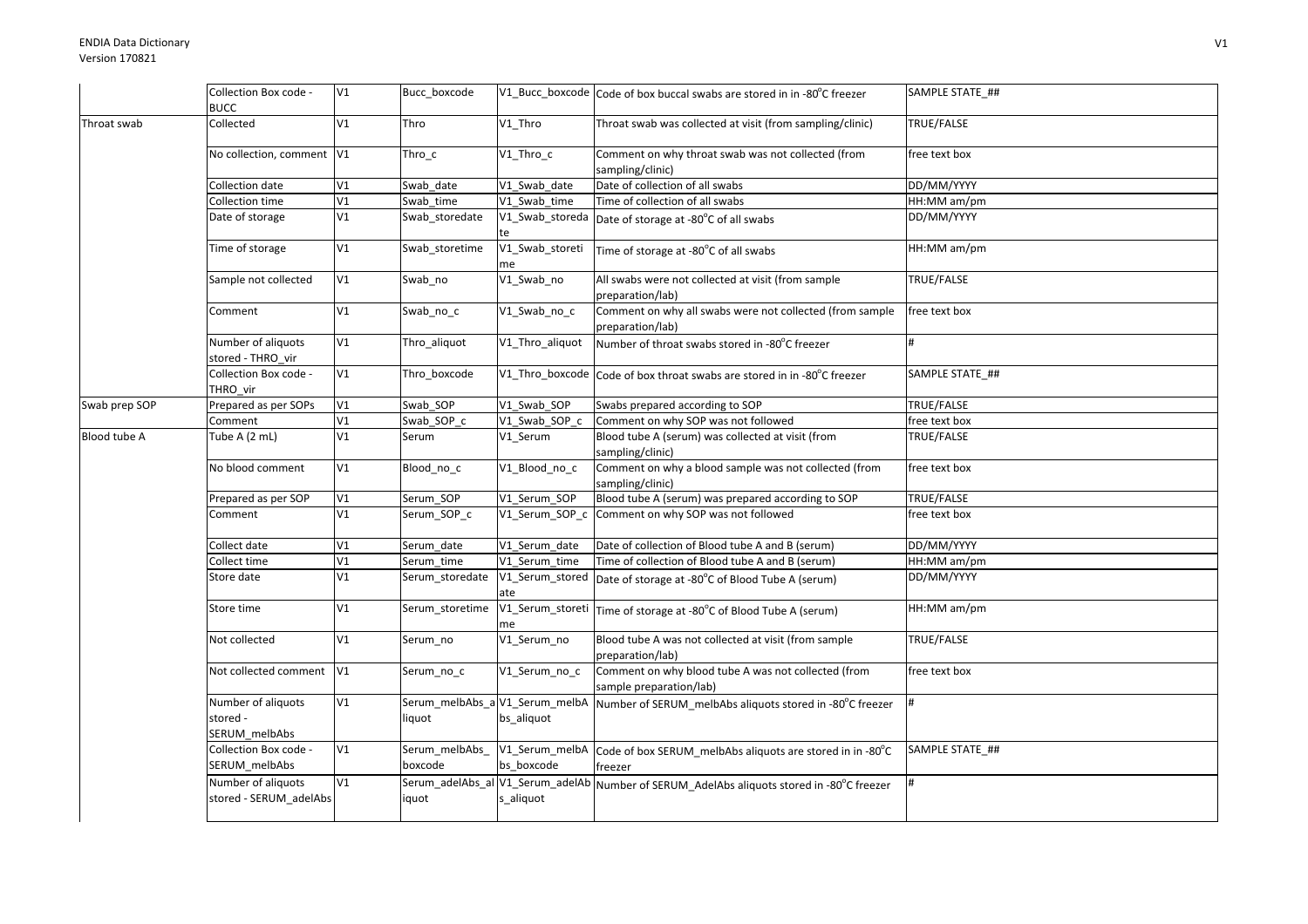|              | Collection Box code -   | V1 |                                          |                                  | Serum_adelAbs_b V1_Serum_adelAb Code of box SERUM_AdelAbs aliquots are stored in in -80°C                       | SAMPLE STATE ##           |
|--------------|-------------------------|----|------------------------------------------|----------------------------------|-----------------------------------------------------------------------------------------------------------------|---------------------------|
|              | SERUM_adelAbs           |    | oxcode                                   | s_boxcode                        | freezer                                                                                                         |                           |
|              | Number of aliquots      | V1 | Serum resist aliq                        | V1_Serum_resist                  | Number of SERUM_resist aliquots stored in -80°C freezer                                                         | #                         |
|              | stored - SERUM_resist   |    | uot                                      | aliquot                          |                                                                                                                 |                           |
|              | Collection Box code -   | V1 | Serum_resist_box V1_Serum_resist_        |                                  | Code of box SERUM_resist aliquots are stored in in -80°C                                                        | SAMPLE STATE ##           |
|              | SERUM_resist            |    | code                                     | boxcode                          | freezer                                                                                                         |                           |
|              | Number of aliquots      | V1 | Serum_meta_aliq V1_Serum_meta_           |                                  | Number of SERUM meta aliquots stored in -80°C freezer                                                           | #                         |
|              | stored - SERUM_meta     |    | uot                                      | aliquot                          |                                                                                                                 |                           |
|              | Collection Box code -   | V1 | Serum_meta_boxc V1_Serum_meta_           |                                  | Code of box SERUM meta aliquots are stored in in -80°C                                                          | SAMPLE STATE ##           |
|              | SERUM_meta              |    | ode                                      | boxcode                          | freezer                                                                                                         |                           |
|              | Number of aliquots      | V1 | Serum_extra_aliq V1_Serum_extra_         |                                  | Number of SERUM_extra aliquots stored in -80°C freezer                                                          | #                         |
|              | stored - SERUM_extra    |    | uot                                      | aliquot                          |                                                                                                                 |                           |
|              | Collection Box code -   | V1 | Serum_extra_boxc V1_Serum_extra          |                                  | Code of box SERUM_extra aliquots are stored in in -80°C                                                         | SAMPLE STATE_##           |
|              | SERUM extra             |    | ode                                      | boxcode                          | freezer                                                                                                         |                           |
| Blood tube B | Tube B (1 mL)           | V1 | PathSerum                                | V1 PathSerum                     | Blood tube B was collected at visit (from sampling/clinic)                                                      | TRUE/FALSE                |
|              | No blood comment        | V1 | PathSerum_no_c                           |                                  | V1_PathSerum_no Comment on why a blood tube B was not collected (from                                           | free text box             |
|              |                         |    |                                          |                                  | sample preparation/lab)                                                                                         |                           |
|              | Not collected           | V1 | PathSerum no                             |                                  | V1_PathSerum_no Blood tube B was not collected (from sample preparation/lab) TRUE/FALSE                         |                           |
|              |                         |    |                                          |                                  |                                                                                                                 |                           |
|              | Directly to local       | V1 | PathSerum path                           |                                  | V1_PathSerum_pa Blood tube B was sent directly to local pathology for coeliac                                   | TRUE/FALSE                |
|              | pathology               |    |                                          |                                  | screen and Vitamin D analysis                                                                                   |                           |
|              | Stored prior to send    | V1 | PathSerum_stored V1_PathSerum_st         |                                  | Blood tube B was stored prior to being sent to local pathology TRUE/FALSE                                       |                           |
|              |                         |    |                                          | ored                             | for coeliac screen and vitamin D                                                                                |                           |
|              | Storage conditions      | V1 |                                          | PathSerum_storec V1_PathSerum_st | Storage condition of blood tube B if it was stored prior to                                                     | free text box             |
|              |                         | V1 | ond<br>PathSerum_storeti V1_PathSerum_st | orecond                          | being sent to local pathology<br>Duration of storage of blood tube B prior to being sent to local free text box |                           |
|              | Storage duration (days) |    | me                                       | oretime                          | pathology (days)                                                                                                |                           |
| Blood tube D | Tube D (2 mL)           | V1 | Plasma_1                                 | V1_Plasma_1                      | 2 mL Blood tube D (plasma) was collected at visit (from                                                         | 1=Yes, 0=No, 3=NA         |
|              |                         |    |                                          |                                  | sampling/clinic)                                                                                                |                           |
|              | Tube D (6 mL)           | V1 | Plasma_2                                 | V1_Plasma_2                      | 6 mL Blood tube D (plasma) was collected at visit (from                                                         | $1 = Yes, 0 = No, 3 = NA$ |
|              |                         |    |                                          |                                  | sampling/clinic)                                                                                                |                           |
|              | No blood comment        | V1 | Blood_no_c                               | V1_Blood_no_c                    | Comment on why a blood sample was not collected (from                                                           | free text box             |
|              |                         |    |                                          |                                  | sampling/clinic)                                                                                                |                           |
|              | Prepared as per SOP     | V1 | Plasma SOP                               | V1 Plasma SOP                    | Blood tube D (plasma) was prepared according to SOP                                                             | TRUE/FALSE                |
|              | Comment                 | V1 | Plasma_SOP_c                             | V1_Plasma_SOP_c                  | Comment on why SOP was not followed                                                                             | free text box             |
|              | Collect date            | V1 | Plasma_date                              | V1_Plasma_date                   | Date of collection of Blood tube D(s) (plasma)                                                                  | DD/MM/YYYY                |
|              | Collect time            | V1 | Plasma time                              | V1 Plasma time                   | Time of collection of Blood tube D(s) (plasma)                                                                  | HH:MM am/pm               |
|              | Store date              | V1 |                                          |                                  | Plasma_storedate   V1_Plasma_stored   Date of storage at -80°C of Blood Tube D(s) (plasma)                      | DD/MM/YYYY                |
|              |                         |    |                                          | ate                              |                                                                                                                 |                           |
|              | Store time              | V1 |                                          |                                  | Plasma_storetime   V1_Plasma_storeti   Time of storage at -80°C of Blood Tube D(s) (plasma)                     | HH:MM am/pm               |
|              |                         |    |                                          | me                               |                                                                                                                 |                           |
|              | Not collected           | V1 | Plasma no                                | V1 Plasma no                     | Blood tube D was not collected at visit (from sample                                                            | TRUE/FALSE                |
|              |                         |    |                                          |                                  | preparation/lab)                                                                                                |                           |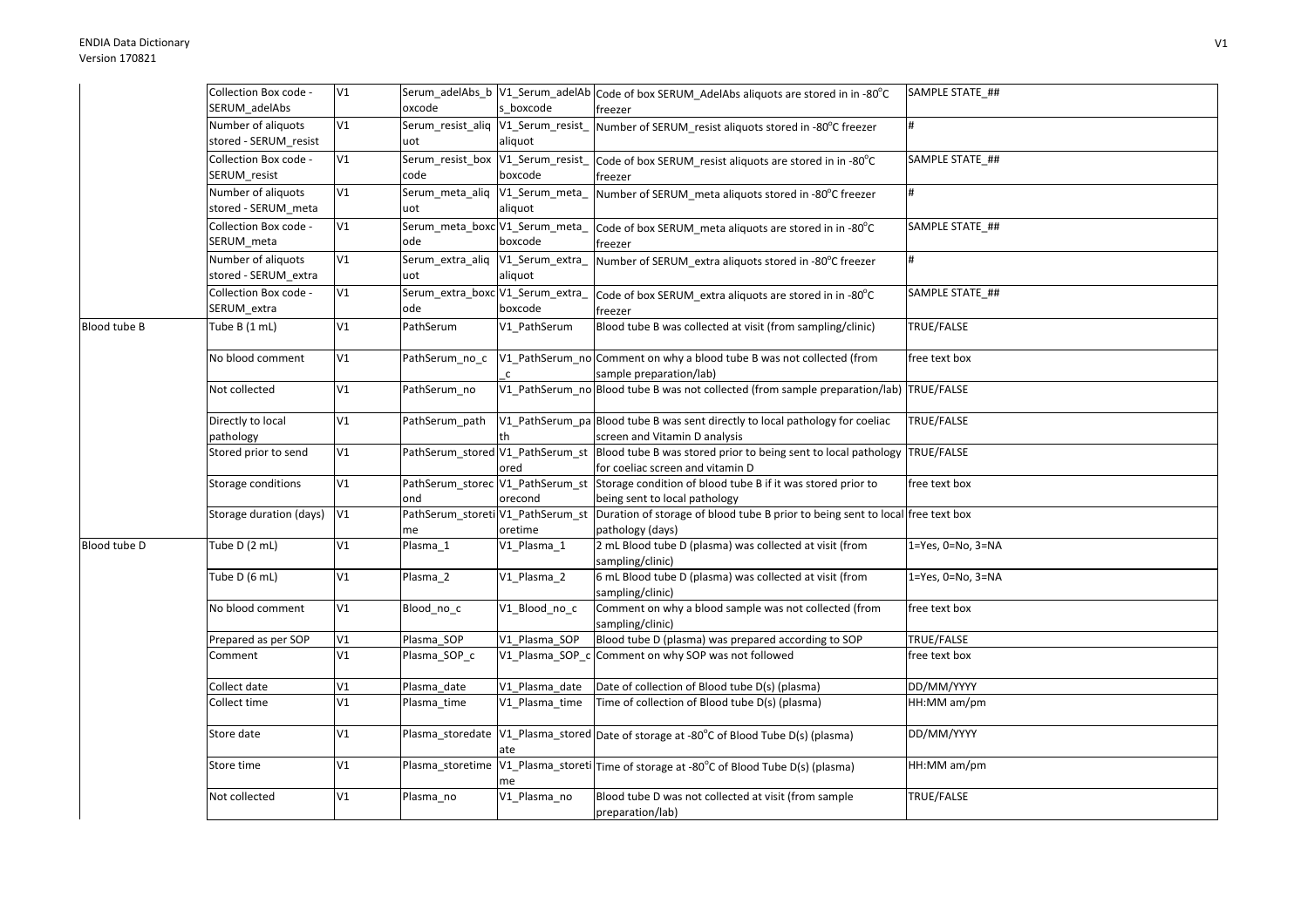PBMC

| Not collected comment V1                           |    | Plasma_no_c                               | V1_Plasma_no_c   | Comment on why blood tube D was not collected (from                                                   | free text box   |
|----------------------------------------------------|----|-------------------------------------------|------------------|-------------------------------------------------------------------------------------------------------|-----------------|
|                                                    |    |                                           |                  | sample preparation/lab)                                                                               |                 |
| Number of aliquots<br>stored - BUFFY               | V1 | Buffy_aliquot                             | V1_Buffy_aliquot | Number of Buffy aliquots stored in -80°C freezer                                                      |                 |
| Collection Box code -<br><b>BUFFY</b>              | V1 | Buffy boxcode                             |                  | V1_Buffy_boxcode Code of box Buffy aliquots are stored in in -80°C freezer                            | SAMPLE STATE ## |
| Number of aliquots<br>stored - RBC                 | V1 | RBC aliquot                               | V1_RBC_aliquot   | Number of red blood cell aliquots stored in -80°C freezer                                             | #               |
| Collection Box code -<br>RBC                       | V1 | RBC_boxcode                               |                  | V1_RBC_boxcode code of box red blood cell aliquots are stored in in -80°C<br>freezer                  | SAMPLE STATE_## |
| Number of aliquots<br>stored - PLASMA vir          | V1 |                                           | quot             | Plasma_vir_aliquo V1_Plasma_vir_ali Number of PLASMA_vir aliquots stored in -80°C freezer             | #               |
| Collection Box code -<br>PLASMA_vir                | V1 | de                                        | xcode            | Plasma_vir_boxco V1_Plasma_vir_bo Code of box PLASMA_vir aliquots are stored in in -80°C<br>freezer   | SAMPLE STATE ## |
| Number of aliquots<br>stored - PLASMA fatty        | V1 | Plasma_fatty_aliq<br>uot                  | aliquot          | V1_Plasma_fatty_ Number of PLASMA_fatty aliquots stored in -80°C freezer                              | #               |
| Collection Box code -<br>PLASMA_fatty              | V1 | code                                      | boxcode          | Plasma_fatty_box V1_Plasma_fatty_ Code of box PLASMA_fatty aliquots are stored in in -80°C<br>freezer | SAMPLE STATE_## |
| Number of aliquots<br>stored - PLASMA_age          | V1 | lot.                                      | iquot            | Plasma_age_aliqu  V1_Plasma_age_al Number of PLASMA_age aliquots stored in -80°C freezer              | #               |
| Collection Box code -<br>PLASMA_age                | V1 | Plasma_age_boxc V1_Plasma_age_b<br>ode    | oxcode           | Code of box PLASMA_age aliquots are stored in in -80°C<br>freezer                                     | SAMPLE STATE ## |
| Number of aliquots<br>stored -<br>EDTAPLASMA extra | V1 | uot                                       | aliquot          | Plasma_extra_aliq V1_Plasma_extra_ Number of PLASMA_extra aliquots stored in -80°C freezer            | l#              |
| Collection Box code -<br>EDTAPLASMA extra          | V1 | Plasma_extra_box V1_Plasma_extra_<br>code | boxcode          | Code of box PLASMA_extra aliquots are stored in in -80°C<br>freezer                                   | SAMPLE STATE_## |
| PBMCs not collected                                | V1 | PBMC_no                                   | V1_PBMC_no       | PBMCs were not collected from Blood Tube D at visit (from<br>sample preparation/lab)                  | TRUE/FALSE      |
| Comment                                            | V1 | PBMC_no_c                                 | V1_PBMC_no_c     | Comment on why PBMCs were not collected (from sample<br>preparation/lab)                              | free text box   |
| Prepared as per SOP 11 V1                          |    | PBMC SOP                                  | V1 PBMC SOP      | Blood tube D (plasma) was prepared according to SOP                                                   | TRUE/FALSE      |
| Red cell lysis performed V1                        |    |                                           | vsis             | PBMC_redcelllysis  V1_PBMC_redcelll Red cell lysis was performed during PBMC harvest                  | TRUE/FALSE      |
| Haemocytometer viable V1<br>cell count 1           |    | PBMC_viable_1                             |                  | V1_PBMC_viable_Number of viable cells from haemocytometer cell count                                  | <sup>#</sup>    |
| Haemocytometer dead<br>cell count 1                | V1 | PBMC dead 1                               |                  | V1_PBMC_dead_1 Number of dead cells from haemocytometer cell count                                    | #               |
| Haemocytometer viable V1<br>cell count 2           |    | PBMC viable 2                             |                  | V1_PBMC_viable_ Number of viable cells from haemocytometer cell count                                 | l#              |
| Haemocytometer dead<br>cell count 2                | V1 | PBMC_dead_2                               |                  | V1_PBMC_dead_2 Number of dead cells from haemocytometer cell count                                    | <sup>#</sup>    |
| Haemocytometer viable V1<br>cell count 3           |    | PBMC_viable_3                             |                  | V1_PBMC_viable_ Number of viable cells from haemocytometer cell count                                 | #               |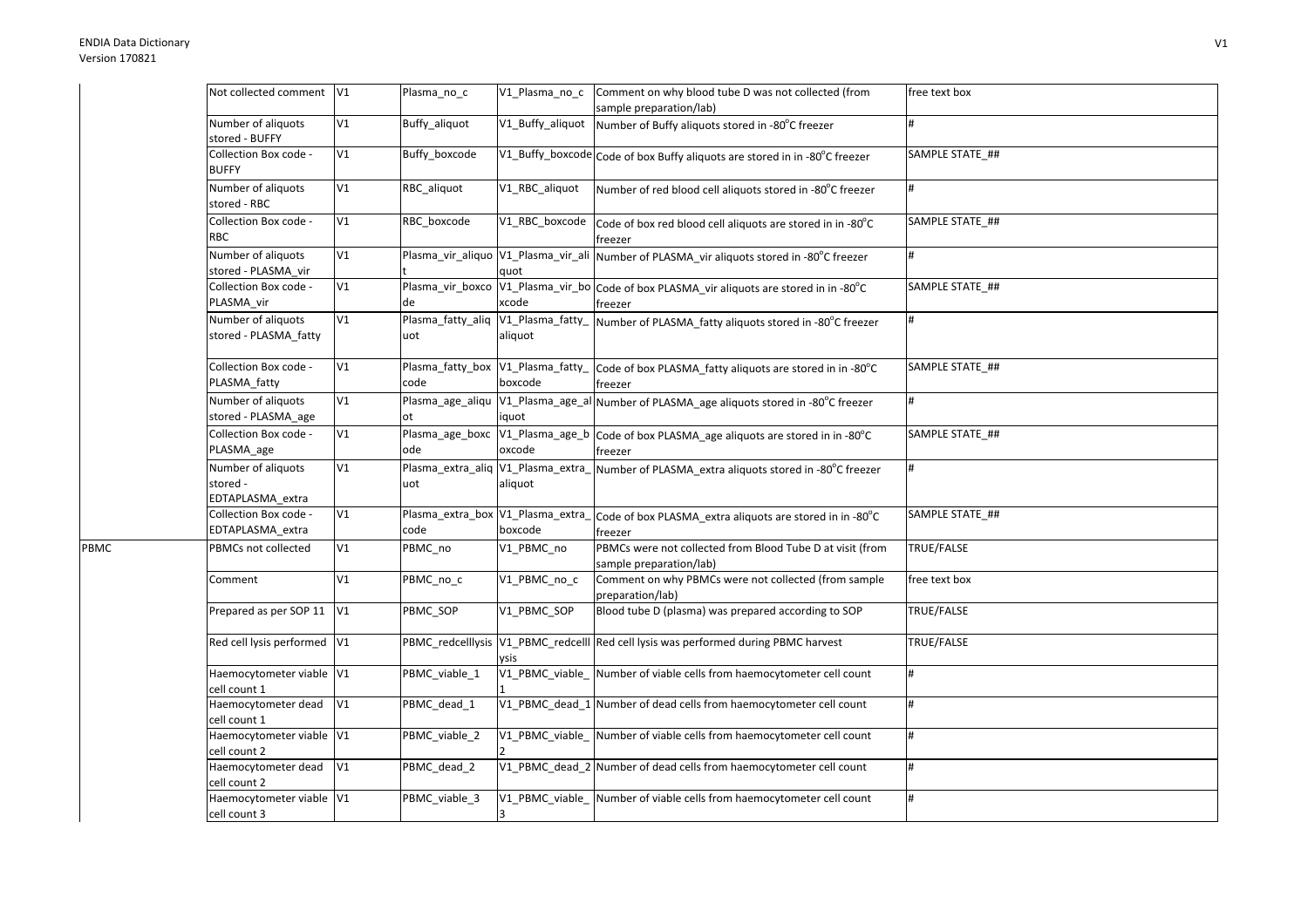Urine

| Haemocytometer dead V1                   |            | PBMC_dead_3            |                                              | V1 PBMC dead 3 Number of dead cells from haemocytometer cell count                                                     |               |
|------------------------------------------|------------|------------------------|----------------------------------------------|------------------------------------------------------------------------------------------------------------------------|---------------|
| cell count 3                             |            |                        |                                              |                                                                                                                        |               |
| Haemocytometer viable V1<br>cell count 4 |            | PBMC_viable_4          |                                              | V1_PBMC_viable_ Number of viable cells from haemocytometer cell count                                                  |               |
| Haemocytometer dead<br>cell count 4      | V1         | PBMC dead 4            |                                              | V1_PBMC_dead_4 Number of dead cells from haemocytometer cell count                                                     | #             |
| Avg num of viable cells                  | V1         | PBMC av viablec        |                                              | V1_PBMC_av_viab Average number of viable cells per square                                                              |               |
| per square                               |            | ells                   | lecells                                      |                                                                                                                        |               |
| Viable cell/mL                           | V1         | PBMC_viablecell        |                                              | $\sqrt{V1_PB}MC$ _viablec $\sqrt{T}$ otal number of viable cells per mL (x10 <sup>6</sup> )                            |               |
| Total cell number                        | V1         | PBMC_totalcellnu       | Inum                                         | $\sqrt{V1_PBMC_L}$ totalcel Total number of viable cells (x10 <sup>6</sup> )                                           |               |
| Suspension volume                        | V1         | PBMC_suspension<br>vol | sion vol                                     | V1_PBMC_suspen Suspension volume to achieve 10 x 10 <sup>6</sup> cells/mL                                              |               |
| Vials stored                             | V1         | PBMC_aliquot           |                                              | V1_PBMC_aliquot Number of PBMC aliquots stored                                                                         |               |
| Aliquot volume                           | V1         |                        | vol                                          | PBMC_aliquot_vol V1_PBMC_aliquot Volume of PBMC aliquot (ul)                                                           |               |
| <b>Dilution factor</b>                   | V1         | or                     | factor                                       | PBMC_dilutionfact V1_PBMC_dilution Dilution factor (exported but no longer on registry - March<br>2017)                |               |
| in $(mL)$                                | V1         | vol 2                  | PBMC_suspension V1_PBMC_suspen<br>sion vol 2 | Suspension volume (exported but no longer on registry -<br><b>March 2017)</b>                                          |               |
| Number of cells stored                   | V1         |                        |                                              | PBMC_cellsfrozen V1_PBMC_cellsfro Number of cells stored frozen (exported but no longer on                             |               |
| frozen                                   |            |                        | zen                                          | registry - March 2017)                                                                                                 |               |
| Date of initial storage                  | V1         | nitial                 | te initial                                   | PBMC_storedate_i V1_PBMC_storeda Date of initial storage of PBMCs (exported but no longer on<br>registry - March 2017) | DD/MM/YYYY    |
| Time of initial storage                  | V1         | nitial                 | me initial                                   | PBMC_storetime_i V1_PBMC_storeti Time of initial storage of PBMCs (exported but no longer on<br>registry - March 2017) | HH:MM am/pm   |
| Date of storage at -80°C V1              |            | PBMC_storedate         |                                              | V1_PBMC_storeda Date of storage at -80°C of PBMCs                                                                      | DD/MM/YYYY    |
| Time of storage at -80°C V1              |            | PBMC_storetime         | me                                           | V1_PBMC_storeti   Time of storage at -80°C of PBMCs                                                                    | HH:MM am/pm   |
| Date of storage in LN                    | V1         | PBMC_storedate_<br>LN  | te LN                                        | V1_PBMC_storeda Date of storage of PBMCs in liquid nitrogen                                                            | DD/MM/YYYY    |
| Time of storage in LN                    | V1         | PBMC_storetime_<br>LN  | me LN                                        | V1_PBMC_storeti Time of storage of PBMCs in liquid nitrogen                                                            | HH:MM am/pm   |
| Locaion in LN                            | V1         | PBMC_LNlocation        | ion                                          | V1_PBMC_LNlocat Location of aliquots in liquid nitrogen                                                                | free text box |
| Prepared as per SOP                      | ${\sf V1}$ | Urine SOP              | V1_Urine_SOP                                 | Urine was prepared according to SOP                                                                                    | TRUE/FALSE    |
| SOP comment                              | V1         | Urine_SOP_c            | V1 Urine SOP c                               | Comment on why SOP was not followed                                                                                    | free text box |
| Collection date                          | V1         | Urine date             | V1 Urine date                                | Date of collection of urine                                                                                            | DD/MM/YYYY    |
| Collection time                          | V1         | Urine_time             | V1_Urine_time                                | Time of collection of urine                                                                                            | HH:MM am/pm   |
| Store date                               | V1         | Urine_storedate        | V1_Urine_storeda                             | Date of storage at -80°C of urine                                                                                      | DD/MM/YYYY    |
| Store time                               | V1         | Urine_storetime        | V1_Urine_storeti                             | Time of storage at -80°C of urine                                                                                      | HH:MM am/pm   |
| Sample not collected                     | V1         | Urine_no               | V1_Urine_no                                  | Urine was not collected at visit (from sample preparation/lab) TRUE/FALSE                                              |               |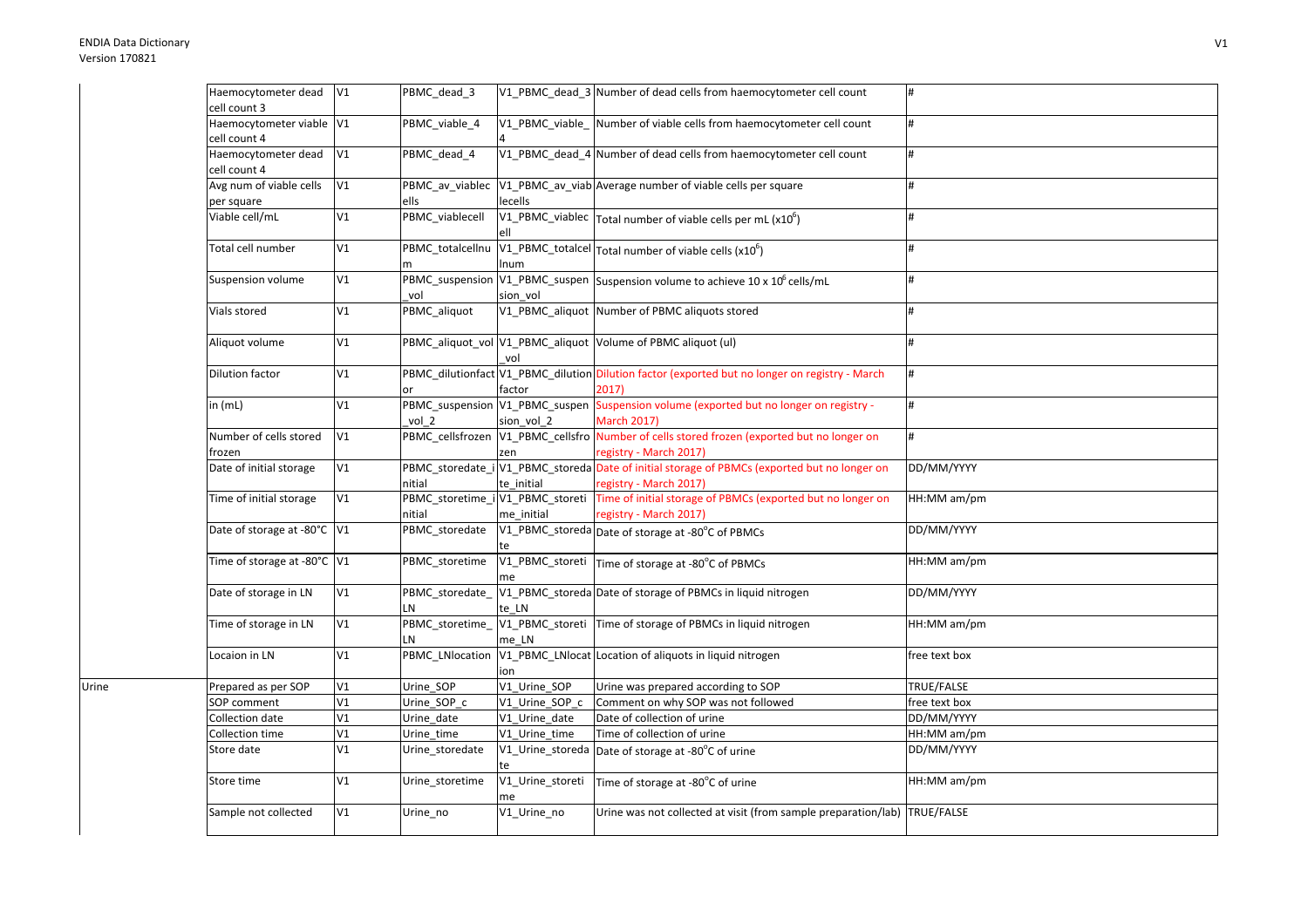Stool

| Comment                              | V1 | Urine_no_c                     | V1_Urine_no_c    | Comment on why urine was not collected (from sample<br>preparation/lab)                                | free text box   |
|--------------------------------------|----|--------------------------------|------------------|--------------------------------------------------------------------------------------------------------|-----------------|
| Number of aliquots<br>stored - meta  | V1 | ot                             | iquot            | Urine_meta_aliqu  V1_Urine_meta_al Number of URINE_meta aliquots stored in -80°C freezer               |                 |
| Volume - meta                        | V1 | Urine_meta_vol                 |                  | V1_Urine_meta_v Volume of URINE_meta aliquots stored in -80oC freezer (µL)                             | #               |
| Collection Box code -<br>meta        | V1 | Urine_meta_boxc<br>ode         | oxcode           | V1_Urine_meta_b Code of box URINE_meta aliquots are stored in in -80°C<br>freezer                      | SAMPLE STATE_## |
| Number of aliquots<br>stored - age   | V1 |                                | quot             | Urine_age_aliquot  V1_Urine_age_ali  Number of URINE_age aliquots stored in -80°C freezer              |                 |
| Volume - age                         | V1 | Urine age vol                  |                  | V1_Urine_age_vol Volume of URINE_age aliquots stored in -80oC freezer (µL)                             | #               |
| Collection Box code - age V1         |    |                                | xcode            | Urine_age_boxcod V1_Urine_age_bo   Code of box URINE_age aliquots are stored in in -80°C freezer       | SAMPLE STATE_## |
| Number of aliquots<br>stored - extra | V1 | Urine extra aliqu<br>lot       | iquot            | V1_Urine_extra_al Number of URINE_extra aliquots stored in -80°C freezer                               | #               |
| Volume - extra                       | V1 | Urine extra vol                | ٥I               | V1_Urine_extra_v Volume of URINE_extra aliquots stored in -80oC freezer (µL)                           |                 |
| Collection Box code -<br>extra       | V1 | Urine_extra_boxc<br>ode        | oxcode           | V1_Urine_extra_b Code of box URINE_extra aliquots are stored in in -80°C<br>freezer                    | SAMPLE STATE_## |
| Number of aliquots<br>stored - glass | V1 | Urine_glass_aliqu<br>ot        | iquot            | V1_Urine_glass_al Number of URINE_glass aliquots stored in -80°C freezer                               | #               |
| Volume - glass                       | V1 | Urine_glass_vol                | ٥I               | V1_Urine_glass_v Volume of URINE_glass aliquots stored in -80oC freezer (µL)                           | #               |
| Collection Box code -<br>glass       | V1 | de                             | oxcode           | Urine_glass_boxco V1_Urine_glass_b code of box URINE_glass aliquots are stored in in -80°C<br>freezer  | SAMPLE STATE ## |
| Prepared as per SOP                  | V1 | Stool_SOP                      | V1 Stool SOP     | Stool was prepared according to SOP                                                                    | TRUE/FALSE      |
| <b>SOP</b> comment                   | V1 | Stool SOP c                    | V1 Stool SOP c   | Comment on why SOP was not followed                                                                    | free text box   |
| Collection date                      | V1 | Stool date                     | V1 Stool date    | Date of collection of stool                                                                            | DD/MM/YYYY      |
| Collection time                      | V1 | Stool time                     | V1 Stool time    | Time of collection of stool                                                                            | HH:MM am/pm     |
| Store date                           | V1 | Stool_storedate                |                  | V1_Stool_storedat Date of storage at -80°C of stool                                                    | DD/MM/YYYY      |
| Store time                           | V1 | Stool_storetime                |                  | V1_Stool_storetim Time of storage at -80°C of stool                                                    | HH:MM am/pm     |
| Sample not collected                 | V1 | Stool no                       | V1 Stool no      | Stool was not collected at visit (from sample preparation/lab)                                         | TRUE/FALSE      |
| Comment                              | V1 | Stool_no_c                     | V1_Stool_no_c    | Comment on why stool was not collected (from sample<br>preparation/lab)                                | free text box   |
| <b>Bristol Stool Chart type</b>      | V1 | Stool bristol                  | V1 Stool bristol | Type of stool using Bristol Stool Chart                                                                | $1 - 7$         |
| Number of aliquots<br>stored - micro | V1 | Stool_micro_aliqu<br><b>ot</b> | liquot           | V1_Stool_micro_a Number of STOOL_micro aliquots stored in -80°C freezer                                | $\#$            |
| Collection Box code -<br>micro       | V1 | ode                            | oxcode           | Stool_micro_boxc  V1_Stool_micro_b  Code of box STOOL_micro aliquots are stored in in -80°C<br>freezer | SAMPLE STATE ## |
| Number of aliquots<br>stored - vir   | V1 | Stool vir aliquot              | ot               | V1_Stool_vir_aliqu Number of STOOL_vir aliquots stored in -80°C freezer                                | #               |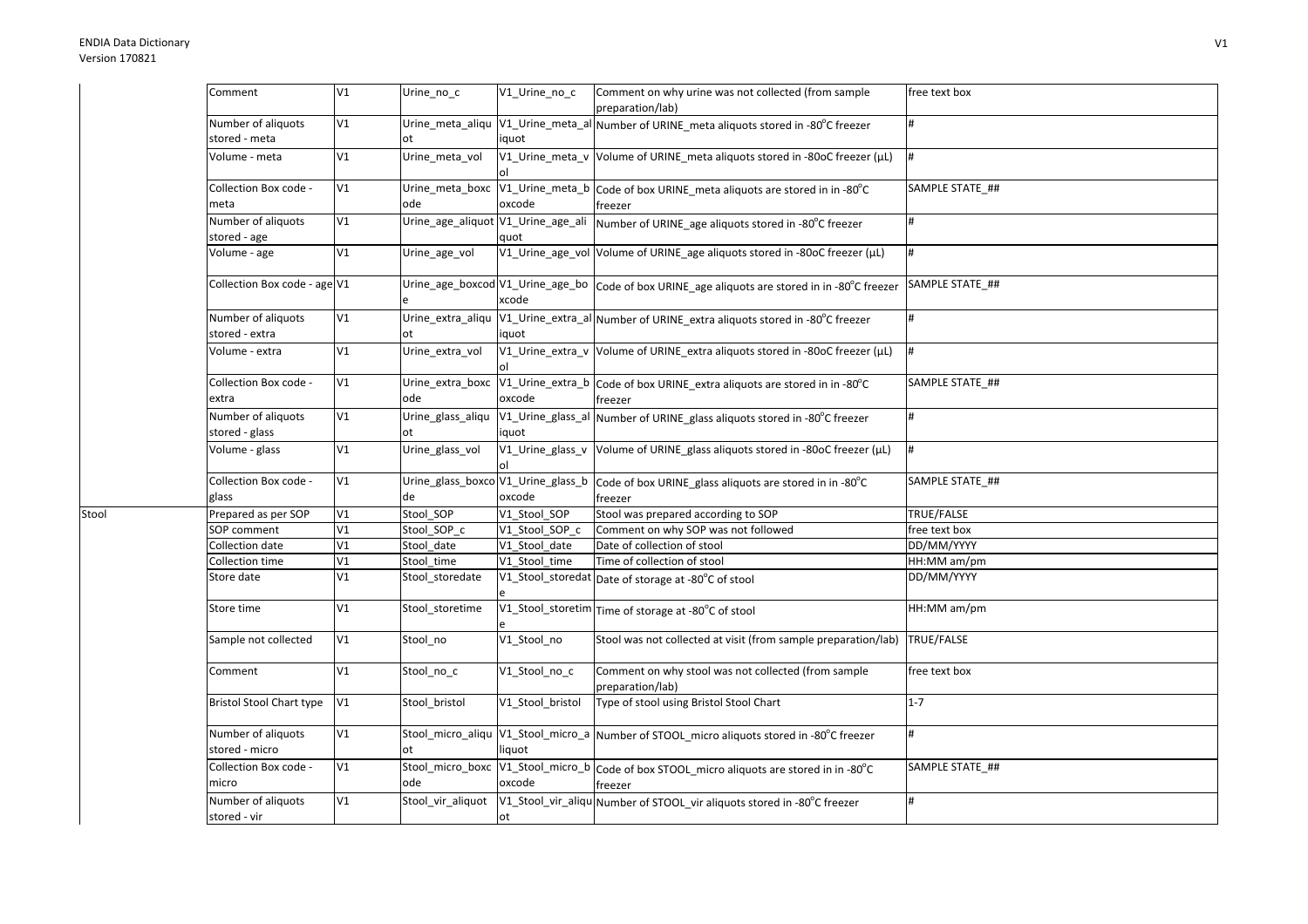|                    | Collection Box code - vir V1         |    |                         | ode            | Stool_vir_boxcode V1_Stool_vir_boxc Code of box STOOL vir aliquots are stored in in -80°C freezer                 | SAMPLE STATE ##          |
|--------------------|--------------------------------------|----|-------------------------|----------------|-------------------------------------------------------------------------------------------------------------------|--------------------------|
|                    | Number of aliquots<br>stored - meta  | V1 | ot                      | iquot          | Stool_meta_aliqu  V1_Stool_meta_al  Number of STOOL_meta aliquots stored in -80°C freezer                         |                          |
|                    | Collection Box code -<br>meta        | V1 | de                      | oxcode         | Stool_meta_boxco V1_Stool_meta_b  Code of box STOOL_meta aliquots are stored in in -80°C<br>freezer               | SAMPLE STATE ##          |
|                    | Number of aliquots<br>stored - extra | V1 | Stool_extra_aliqu<br>ot | iquot          | V1_Stool_extra_al Number of STOOL_extra aliquots stored in -80°C freezer                                          |                          |
|                    | Collection Box code -<br>extra       | V1 | de                      | oxcode         | Stool_extra_boxco V1_Stool_extra_b code of box STOOL_extra aliquots are stored in in -80°C<br>freezer             | SAMPLE STATE ##          |
| <b>Breast milk</b> | Prepared as per SOP                  | V1 | Milk_SOP                | V1_Milk_SOP    | Breast milk was prepared according to SOP                                                                         | TRUE/FALSE               |
|                    | SOP comment                          | V1 | Milk_SOP_c              | V1_Milk_SOP_c  | Comment on why SOP was not followed                                                                               | free text box            |
|                    | Collection date                      | V1 | Milk_date               | V1 Milk date   | Date of collection of breast milk                                                                                 | DD/MM/YYYY               |
|                    | Collection time                      | V1 | Milk_time               | V1 Milk time   | Time of collection of breast milk                                                                                 | HH:MM am/pm              |
|                    | Store date                           | V1 | Milk storedate          |                | V1 Milk storedat Date of storage at -80oC of breast milk                                                          | DD/MM/YYYY               |
|                    | Store time                           | V1 | Milk storetime          |                | V1_Milk_storetim Time of storage at -80oC of breast milk                                                          | HH:MM am/pm              |
|                    | Sample not collected                 | V1 | Milk_no                 | V1_Milk_no     | Breast milk was not collected at visit (from sample<br>preparation/lab)                                           | TRUE/FALSE               |
|                    | Comment                              | V1 | Milk_no_c               | V1_Milk_no_c   | Comment on why breast milk was not collected (from sample free text box<br>preparation/lab)                       |                          |
|                    | Number of aliquots<br>stored - micro | V1 |                         | quot           | Milk_micro_aliquo V1_Milk_micro_ali Number of MILK_micro aliquots stored in -80oC freezer                         | #                        |
|                    | Volume - micro                       | V1 | Milk micro vol          |                | V1_Milk_micro_vo Volume of MILK_micro aliquots stored in -80oC freezer (mL)                                       | #                        |
|                    | Collection Box code -<br>micro       | V1 | de                      | oxcode         | Milk_micro_boxco V1_Milk_micro_b Code of box MILK_micro aliquots are stored in in -80oC<br>freezer                | SAMPLE STATE_##          |
|                    | Number of aliquots<br>stored - meta  | V1 |                         | quot           | Milk_meta_aliquo V1_Milk_meta_ali Number of MILK_meta aliquots stored in -80oC freezer                            |                          |
|                    | Volume - meta                        | V1 | Milk meta vol           |                | V1 Milk meta vol Volume of MILK meta aliquots stored in -80oC freezer (mL)                                        |                          |
|                    | Collection Box code -<br>meta        | V1 |                         | xcode          | Milk_meta_boxco  V1_Milk_meta_bo  Code of box MILK_meta aliquots are stored in in -80oC freezer  SAMPLE STATE_##  |                          |
|                    | Number of aliquots<br>stored - extra | V1 |                         | quot           | Milk_extra_aliquo V1_Milk_extra_ali Number of MILK_extra aliquots stored in -80oC freezer                         |                          |
|                    | Volume - extra                       | V1 | Milk extra vol          |                | V1_Milk_extra_vol Volume of MILK_extra aliquots stored in -80oC freezer (mL)                                      |                          |
|                    | Collection Box code -<br>extra       | V1 | de                      | xcode          | Milk_extra_boxco  V1_Milk_extra_bo Code of box MILK_extra aliquots are stored in in -80oC freezer SAMPLE STATE_## |                          |
| Spit up            | Prepared as per SOP                  | V1 | Spitup_SOP              | V1_Spitup_SOP  | Breast Spitup was prepared according to SOP                                                                       | <b>TRUE/FALSE</b>        |
|                    | SOP comment                          | V1 | Spitup_SOP_c            |                | V1_Spitup_SOP_c Comment on why SOP was not followed                                                               | free text box            |
|                    | Collection date                      | V1 | Spitup date             | V1 Spitup date | Date of collection of breast Spitup                                                                               | DD/MM/YYYY               |
|                    | Collection time                      | V1 | Spitup time             | V1_Spitup_time | Time of collection of breast Spitup                                                                               | $\overline{HH:MM}$ am/pm |
|                    | Store date                           | V1 | Spitup_storedate        | ate            | V1_Spitup_stored Date of storage at -80oC of breast Spitup                                                        | DD/MM/YYYY               |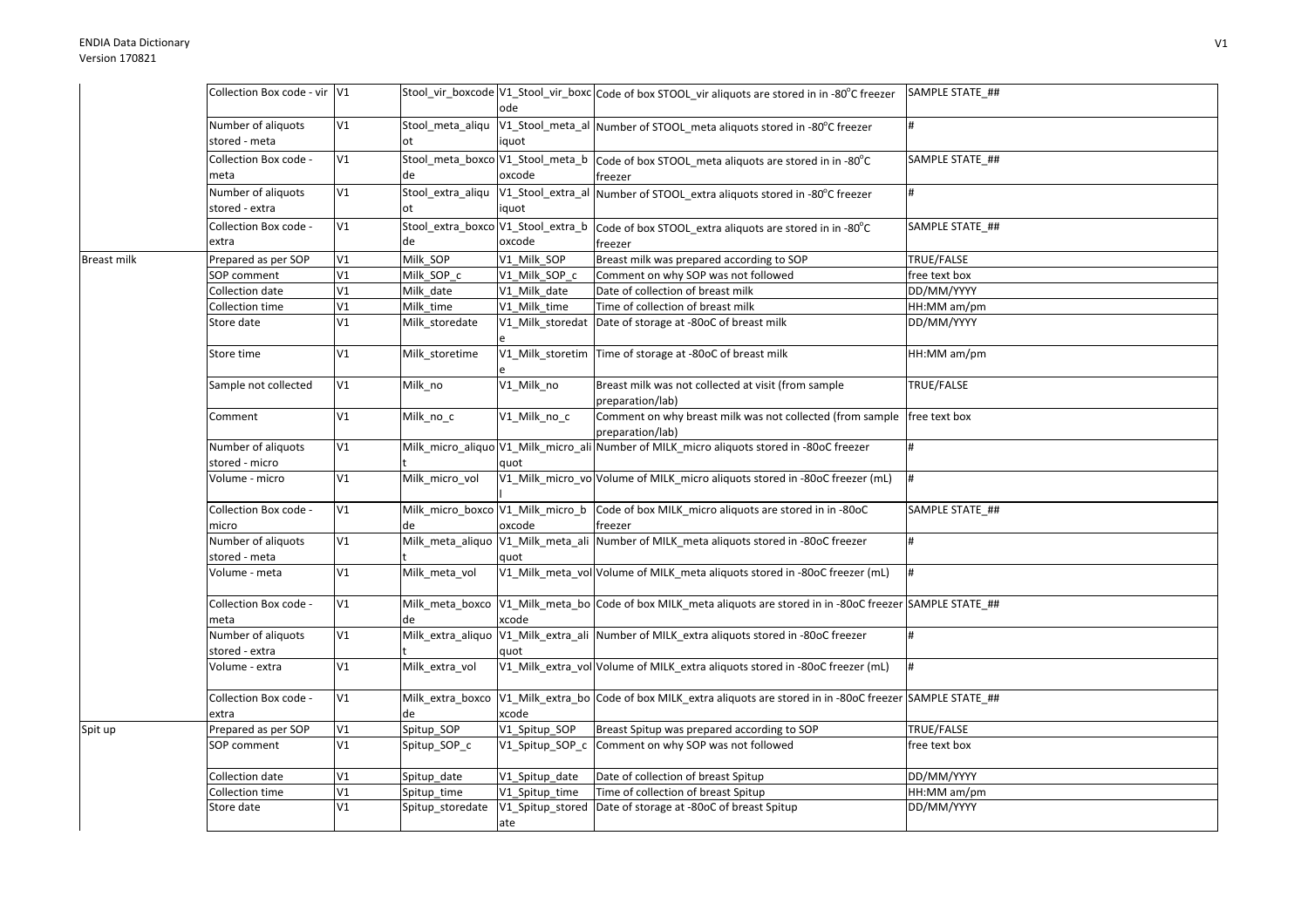|                      | Store time                       | V1 | Spitup_storetime                   | me             | V1_Spitup_storeti Time of storage at -80oC of breast Spitup                     | HH:MM am/pm     |
|----------------------|----------------------------------|----|------------------------------------|----------------|---------------------------------------------------------------------------------|-----------------|
|                      | Sample not collected             | V1 | Spitup_no                          | V1_Spitup_no   | Breast Spitup was not collected at visit (from sample<br>preparation/lab)       | TRUE/FALSE      |
|                      | Comment                          | V1 | Spitup_no_c                        | V1_Spitup_no_c | Comment on why breast Spitup was not collected (from<br>sample preparation/lab) | free text box   |
|                      | Number of aliquots               | V1 | Spitup_micro_aliq V1_Spitup_micro_ |                | Number of SPITUP_micro aliquots stored in -80oC freezer                         | #               |
|                      | stored - micro                   |    | uot                                | aliquot        | (mL)                                                                            |                 |
|                      | Collection Box code -            | V1 | Spitup_micro_box V1_Spitup_micro_  |                | Code of box SPITUP_micro aliquots are stored in in -80oC                        | SAMPLE STATE_## |
|                      | micro                            |    | code                               | boxcode        | freezer                                                                         |                 |
|                      | Number of aliquots               | V1 | Spitup_meta_aliq V1_Spitup_meta_   |                | Number of SPITUP_meta aliquots stored in in -80oC freezer                       | SAMPLE STATE_## |
|                      | stored - meta                    |    | uot                                | aliquot        |                                                                                 |                 |
|                      | Collection Box code -            | V1 | Spitup_meta_boxc V1_Spitup_meta_   |                | Code of box SPITUP_meta aliquots are stored in in -80oC                         |                 |
|                      | meta                             |    | ode                                | boxcode        | freezer                                                                         |                 |
|                      | Number of aliquots               | V1 | Spitup_extra_aliq V1_Spitup_extra_ |                | Number of SPITUP_extra aliquots stored in in -80oC freezer                      | #               |
|                      | stored - extra                   |    | uot                                | aliquot        |                                                                                 |                 |
|                      | Collection Box code -            | V1 | Spitup_extra_boxc V1_Spitup_extra_ |                | Code of box SPITUP_extra aliquots are stored in in -80oC                        | SAMPLE STATE ## |
|                      | extra                            |    | ode                                | boxcode        | freezer                                                                         |                 |
| Coeliac              | V1_tTGAb                         | V1 | tTGAb                              | V1_tTGAb       | Tissue transglutaminase level                                                   | free text box   |
|                      | V1_tTGAb Date of                 | V1 | tTGAb_date                         | V1_tTGAb_date  | Date of analysis of tTGAb                                                       | DD/MM/YYYY      |
|                      | analysis                         |    |                                    |                |                                                                                 |                 |
|                      | V1_tTGAb Pathology               | V1 | tTGAb_Path                         | V1_tTGAb_Path  | Pathology service that analysed tTGAb                                           | free text box   |
|                      | service                          |    |                                    |                |                                                                                 |                 |
|                      | V1_total IgA                     | V1 | lgA                                | $V1$ _IgA      | Total immunoglobulin level                                                      | free text box   |
|                      | V1_total IgA Date of<br>analysis | V1 | IgA_date                           | V1_IgA_date    | Date of analysis of total IgA                                                   | DD/MM/YYYY      |
|                      | V1_total IgA Pathology           | V1 | Iga_Path                           | V1_Iga_Path    | Pathology service that analysed total IgA                                       | free text box   |
|                      | service                          |    |                                    |                |                                                                                 |                 |
|                      | V1_DPG IgG                       | V1 | <b>DPGIgG</b>                      | V1 DPGIgG      | Anti-Deamidated Gliadin Peptide level                                           | free text box   |
|                      | V1_DPG IgG Date of<br>analysis   | V1 | DPGIgG_date                        | V1_DPGIgG_date | Date of analysis of DPG IgG                                                     | DD/MM/YYYY      |
|                      | V1_DPG IgG Pathology<br>service  | V1 | DPGIgG_Path                        | V1_DPGIgG_Path | Pathology service that analysed DPG IgG                                         | free text box   |
| Vitamin D            | V1 Vitamin D                     | V1 | VitD                               | V1_VitD        | Vitamin D (25OHD) level (nmol/L)                                                | free text box   |
|                      | Date of analysis                 | V1 | VitD date                          | V1_VitD_date   | Date of analysis of Vitamin D                                                   | DD/MM/YYYY      |
|                      | Pathology service                | V1 | VitD_Path                          | V1_VitD_Path   | Pathology service that analysed Vitamin D                                       | free text box   |
| Islet Autoantibodies | V1 IAA                           | V1 | IAA                                | V1_IAA         | Insulin autoantibodies level                                                    | free text box   |
|                      | V1 IAA Date of analysis          | V1 | IAA date                           | V1_IAA_date    | Date of analysis of IAA                                                         | DD/MM/YYYY      |
|                      | V1_IAA Pathology<br>service      | V1 | IAA_Path                           | V1_IAA_Path    | Pathology service that analysed IAA                                             | free text box   |
|                      | V1 ZnT8Ab                        | V1 | ZnT8Ab                             | V1 ZnT8Ab      | Zinc transporter 8 autoantibodies level                                         | free text box   |
|                      | V1_ZnT8Ab Date of                | V1 | ZnT8Ab_date                        | V1 ZnT8Ab date | Date of analysis of ZnT8Ab                                                      | DD/MM/YYYY      |
|                      | analysis                         |    |                                    |                |                                                                                 |                 |
|                      | V1_ZnT8Ab Pathology              | V1 | ZnT8Ab_Path                        | V1_ZnT8Ab_Path | Pathology service that analysed ZnT8Ab                                          | free text box   |
|                      | service                          |    |                                    |                |                                                                                 |                 |
|                      | V1 GADAb                         | V1 | GADAb                              | V1 GADAb       | Glutamic acid decarboxylase autoantibodies level                                | free text box   |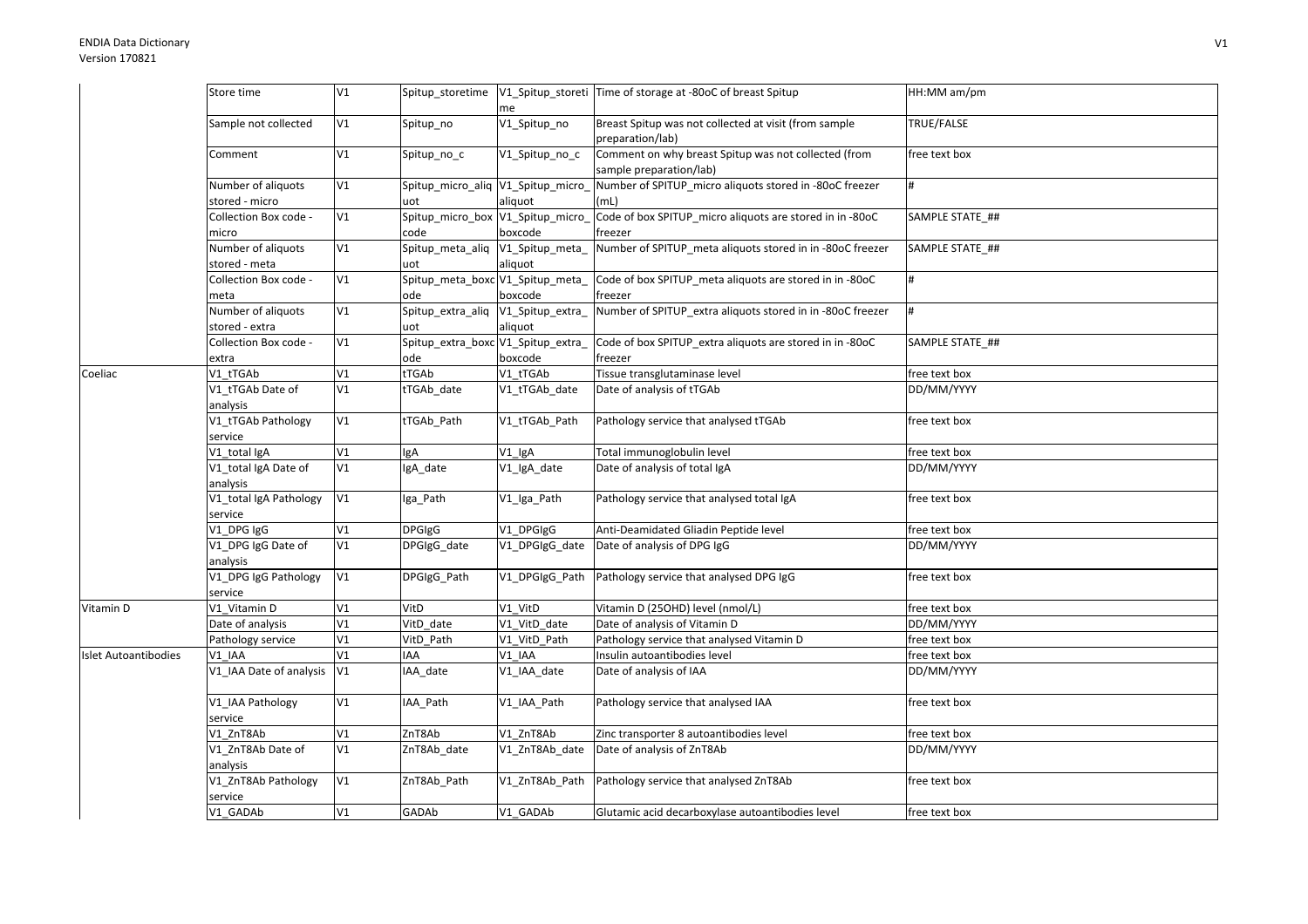|                 | V1_GADAb Date of            | V1 | GADAb_date                     | V1_GADAb_date                 | Date of analysis of GADAb                                                                       | DD/MM/YYYY                                    |
|-----------------|-----------------------------|----|--------------------------------|-------------------------------|-------------------------------------------------------------------------------------------------|-----------------------------------------------|
|                 | analysis                    |    |                                |                               |                                                                                                 |                                               |
|                 | V1_GADAb Pathology          | V1 | GADAb_Path                     | V1 GADAb Path                 | Pathology service that analysed GADAb                                                           | free text box                                 |
|                 | service                     |    |                                |                               |                                                                                                 |                                               |
|                 | V1 IA2                      | V1 | IA <sub>2</sub>                | <b>V1 IA2</b>                 | Insulinoma-2-associated autoantibodies levels                                                   | free text box                                 |
|                 | V1 IA2 Date of analysis     | V1 | IA2_date                       | V1_IA2_date                   | Date of analysis of IA2                                                                         | DD/MM/YYYY                                    |
|                 |                             |    |                                |                               |                                                                                                 |                                               |
|                 | V1_IA2 Pathology            | V1 | IA2_Path                       | V1_IA2_Path                   | Pathology service that analysed IA2                                                             | free text box                                 |
|                 | service                     |    |                                |                               |                                                                                                 |                                               |
| Questionnaires  | Lifestyle postpartum        | V1 | LQ                             | $V1_LQ$                       | Maternal postpartum lifestyle questionnaire completed and                                       | Yes, online version/Yes, hardcopy/Yes, app/No |
|                 | questionnaire complete      |    |                                |                               | type of questionnaire completed                                                                 |                                               |
|                 |                             |    |                                |                               |                                                                                                 |                                               |
|                 | Comment                     | V1 | Quest_c                        | V1_Quest_c                    | Comment on why questionnaires were not completed                                                | free text box                                 |
|                 | DQESv2 completed            | V1 | DQESv2                         | V1 DQESv2                     | Dietary Questionnaire was completed at time of visit and type Yes, online version/Yes, hardcopy |                                               |
|                 |                             |    |                                |                               | of questionnaire completed                                                                      |                                               |
|                 | Perceived Stress Scale      | V1 | PSS                            | $V1$ <sub>_PSS</sub>          | Perceived stress scale was completed at time of visit                                           | TRUE/FALSE                                    |
|                 | completed                   |    |                                |                               |                                                                                                 |                                               |
|                 | Perceived Stress Scale      | V1 | PSS_type                       | V1_PSS_type                   | Type of Perceived stress scale completed                                                        | Online version/hardcopy/app                   |
|                 | version                     |    |                                |                               |                                                                                                 |                                               |
|                 | Edinburgh Postnatal         | V1 | <b>EPDS</b>                    | V1_EPDS                       | Edinburgh Postnatal Depression Scale was completed at time                                      | TRUE/FALSE                                    |
|                 | Depression Scale            |    |                                |                               | of visit                                                                                        |                                               |
|                 | completed                   |    |                                |                               |                                                                                                 |                                               |
|                 | <b>Edinburgh Postnatal</b>  | V1 | EPDS_type                      | V1_EPDS_type                  | Type of Percieved stress scale completed                                                        | Online version/hardcopy                       |
|                 | Depression Scale version    |    |                                |                               |                                                                                                 |                                               |
|                 |                             |    |                                |                               |                                                                                                 |                                               |
|                 | Level of compliance         | V1 | IFD_80                         | V1 IFD 80                     | Infant Feeding Diary (0-6 month) estimated level of                                             | TRUE/FALSE                                    |
|                 | ( > 80)                     |    |                                |                               | compliance is greater than 80%                                                                  |                                               |
|                 | Level of compliance (50- V1 |    | IFD_50-80                      | V1_IFD_50-80                  | Infant Feeding Diary (0-6 month) estimated level of                                             | TRUE/FALSE                                    |
|                 | 80)                         |    |                                |                               | compliance is between 50-80%                                                                    |                                               |
|                 | Level of compliance (30-V1  |    | IFD 30-50                      | V1 IFD 30-50                  | Infant Feeding Diary (0-6 month) estimated level of                                             | TRUE/FALSE                                    |
|                 | 50)                         |    |                                |                               | compliance is between 30-50%                                                                    |                                               |
|                 | Level of compliance         | V1 | IFD 30                         | $V1$ <sub>_</sub> IFD_30      | Infant Feeding Diary (0-6 month) estimated level of                                             | TRUE/FALSE                                    |
|                 | (30)                        |    |                                |                               | compliance is less than 30%                                                                     |                                               |
|                 | Not kept                    | V1 | IFD no                         | V1 IFD no                     | Infant Feeding Diary was not beeing kept                                                        | TRUE/FALSE                                    |
|                 | Not given                   | V1 | IFD_notgiven                   | V1_IFD_notgiven               | Infant Feeding Diary was not given to participant                                               | TRUE/FALSE                                    |
|                 |                             |    |                                |                               |                                                                                                 |                                               |
|                 | Unknown                     | V1 | IFD un                         | V1_IFD_un                     | Unknown if completing Infant Feeding Diary                                                      | TRUE/FALSE                                    |
|                 | Using app                   | V1 | IFD_app                        | V1 IFD app                    | Using app to complete the Infant Feeding Diary                                                  | TRUE/FALSE                                    |
| Maternal Tube A | Tube A (4 mL)               | V1 | PNmatSerum                     | V1_PNmatSerum                 | Blood tube A (serum) was collected from the mother at visit                                     | TRUE/FALSE                                    |
|                 |                             |    |                                |                               | (from sampling/clinic)                                                                          |                                               |
|                 | Comment                     | V1 | PNmatBlood_no_c V1_PNmatBlood_ |                               | Comment on why a blood sample was not collected from the                                        | free text box                                 |
|                 |                             |    |                                | no c                          | mother (from sampling/clinic)                                                                   |                                               |
|                 | Prepared as per SOP         | V1 | PNmatSerum_SOP V1_PNmatSerum_  |                               | Blood tube A (serum) collected from the mother was prepared TRUE/FALSE                          |                                               |
|                 |                             |    |                                | SOP                           | according to SOP                                                                                |                                               |
|                 | <b>SOP Comment</b>          | V1 |                                | PNmatSerum_SOP V1_PNmatSerum_ | Comment on why SOP was not followed                                                             | free text box                                 |
|                 |                             |    |                                | SOP c                         |                                                                                                 |                                               |
|                 | Collection date             | V1 |                                | PNmatSerum_dat V1_PNmatSerum_ | Date of collection of Blood tube A and B (serum) from the                                       | DD/MM/YYYY                                    |
|                 |                             |    |                                | date                          | mother                                                                                          |                                               |
|                 |                             |    |                                |                               |                                                                                                 |                                               |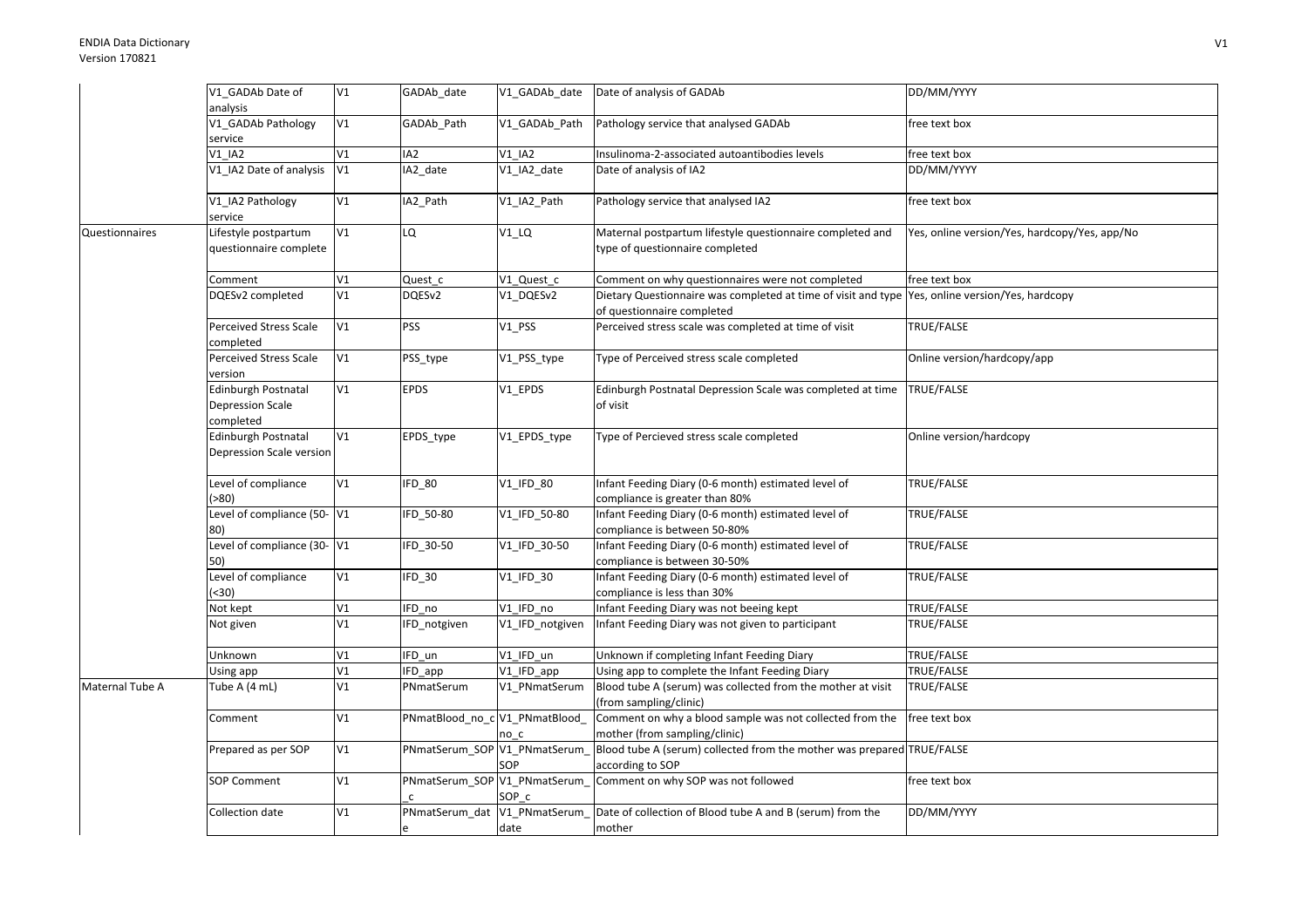|                 | Collection time           | V1 |                                |                                  | PNmatSerum_tim   V1_PNmatSerum_ Time of collection of Blood tube A and B (serum) from the | HH:MM am/pm     |
|-----------------|---------------------------|----|--------------------------------|----------------------------------|-------------------------------------------------------------------------------------------|-----------------|
|                 |                           |    |                                | time                             | mother                                                                                    |                 |
|                 | Store date                | V1 | PnmatSerum_stor V1_PnmatSerum_ |                                  | Date of storage at -80°C of Blood Tube A (serum) from the                                 | DD/MM/YYYY      |
|                 |                           |    | edate                          | storedate                        | mother                                                                                    |                 |
|                 | Store time                | V1 | PNmatSerum_stor V1_PNmatSerum  |                                  | Time of storage at -80°C of Blood Tube A (serum) from the                                 | HH:MM am/pm     |
|                 |                           |    | etime                          | storetime                        | mother                                                                                    |                 |
|                 | Not collected             | V1 | PNmatSerum_no                  | V1 PNmatSerum                    | Blood tube A was not collected from the mother at visit (from TRUE/FALSE                  |                 |
|                 |                           |    |                                | no                               | sample preparation/lab)                                                                   |                 |
|                 | Not collected comment     | V1 | PNmatSerum_no_V1_PNmatSerum_   |                                  | Comment on why blood tube A was not collected from the                                    | free text box   |
|                 | Number of aliquots        | V1 | PNmatSerum_mel V1_PNmatSerum   | no c                             | mother (from sample preparation/lab)                                                      |                 |
|                 | stored - MelbAbs          |    | bAbs aliquot                   | melbAbs_aliquot                  | Number of Maternal SERUM melbAbs aliquots stored in -80°C #<br>freezer                    |                 |
|                 |                           |    |                                |                                  |                                                                                           |                 |
|                 | Collection Box code -     | V1 | PNmatSerum_mel V1_PNmatSerum_  |                                  | Code of box Maternal SERUM melbAbs aliquots are stored in SAMPLE STATE ##                 |                 |
|                 | Melbabs                   |    | bAbs boxcode                   | melbAbs_boxcode in -80°C freezer |                                                                                           |                 |
|                 |                           |    |                                |                                  |                                                                                           |                 |
|                 | Number of aliquots        | V1 | PNmatSerum_adel V1_PNmatSerum_ |                                  | Number of Maternal SERUM_AdelAbs aliquots stored in -80°C  #                              |                 |
|                 | stored - AdelAbs          |    | Abs aliquot                    | adelAbs_aliquot                  | freezer                                                                                   |                 |
|                 |                           |    |                                |                                  |                                                                                           |                 |
|                 | Collection Box code -     | V1 | PNmatSerum_adel V1_PNmatSerum_ |                                  | Code of box Maternal SERUM_AdelAbs aliquots are stored in                                 | SAMPLE STATE ## |
|                 | AdelAbs                   |    | Abs boxcode                    | adelAbs boxcode                  | in -80°C freezer                                                                          |                 |
|                 |                           |    |                                |                                  |                                                                                           |                 |
|                 | Number of aliquots        | V1 | PNmatSerum_extr V1_PNmatSerum  |                                  | Number of Maternal SERUM extra aliquots stored in -80°C                                   |                 |
|                 | stored - Extra            |    | a aliquot                      | extra_aliquot                    | freezer                                                                                   |                 |
|                 | Collection Box code -     | V1 | PNmatSerum_extr V1_PNmatSerum  |                                  | Code of box Maternal SERUM_extra aliquots are stored in in -                              | SAMPLE STATE ## |
|                 | Extra                     |    | a_boxcode                      | extra_boxcode                    | 80°C freezer                                                                              |                 |
| Maternal Tube B | Tube B (4 mL)             | V1 | PNmat PathSeru                 |                                  | V1_PNmat_PathS  Blood tube B was collected from mother at visit (from                     | TRUE/FALSE      |
|                 |                           |    |                                | erum                             | sampling/clinic)                                                                          |                 |
|                 | Comment                   | V1 | PNmatBlood_no_c V1_PNmatBlood_ |                                  | Comment on why a blood sample was not collected from the                                  | free text box   |
|                 |                           |    |                                | no c                             | mother (from sampling/clinic)                                                             |                 |
|                 | Sent to pathology         | V1 | PNmat PathSeru                 | V1 PNmat PathS                   | Blood tube B collected from the mother was sent directly to                               | TRUE/FALSE      |
|                 |                           |    | m_path                         | erum_path                        | local pathology for coeliac screen and Vitamin D analysis                                 |                 |
|                 |                           |    |                                |                                  |                                                                                           |                 |
|                 | Stored prior to send      | V1 | PNmat_PathSeru                 | V1_PNmat_PathS                   | Blood tube B collected from the mother was stored prior to                                | TRUE/FALSE      |
|                 |                           |    | m_stored                       | erum_stored                      | being sent to local pathology for coeliac screen and vitamin D                            |                 |
|                 |                           |    |                                |                                  |                                                                                           |                 |
|                 | Storage conditions        | V1 | PNmat_PathSeru                 | V1_PNmat_PathS                   | Storage condition of blood tube B if it was stored prior to                               | free text box   |
|                 |                           |    | m_storecond                    | erum_storecond                   | being sent to local pathology                                                             |                 |
|                 |                           |    |                                |                                  |                                                                                           |                 |
|                 | Duration of storage       | V1 | PNmat_PathSeru                 | V1 PNmat PathS                   | Duration of storage of blood tube B prior to being sent to local free text box            |                 |
|                 | (days)                    |    | m_storetime                    | erum_storetime                   | pathology (days)                                                                          |                 |
|                 | Not collected             | V1 | PNmat_PathSeru                 |                                  | V1_PNmat_PathS Blood tube B was not collected (from sample preparation/lab) TRUE/FALSE    |                 |
|                 |                           |    | m no                           | erum no                          |                                                                                           |                 |
|                 | Not collected comment  V1 |    | PNmat PathSeru                 |                                  | V1_PNmat_PathS Comment on why a blood tube B was not collected (from                      | free text box   |
|                 |                           |    | $m\_no\_c$                     | erum_no_c                        | sample preparation/lab)                                                                   |                 |
|                 |                           |    |                                |                                  |                                                                                           |                 |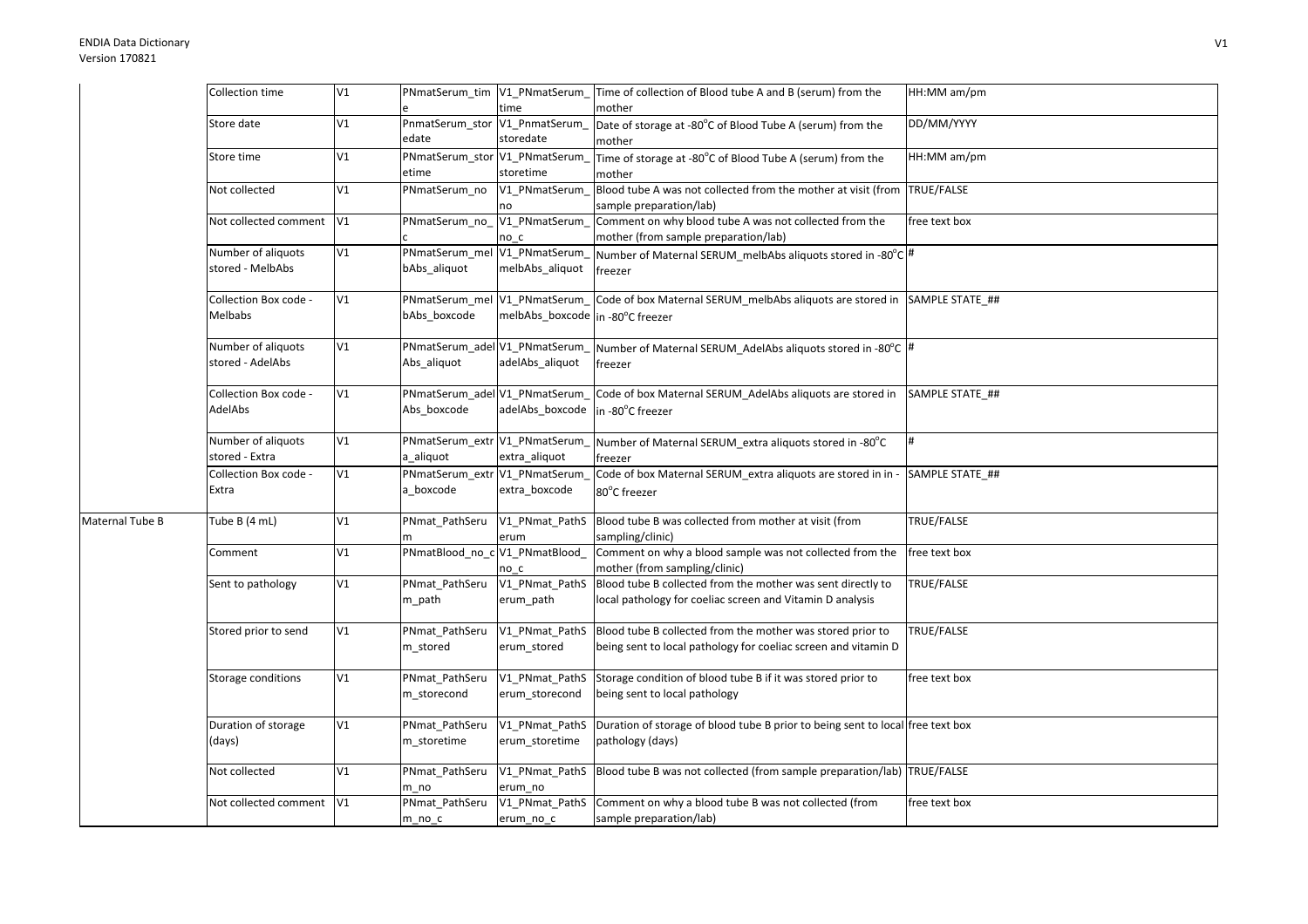| Maternal Tube D       | Tube D (9 mL)                             | V1             | PNmat_Plasma                         |                                             | V1 PNmat Plasm Blood tube D (plasma) was collected from the mother at visit TRUE/FALSE<br>(from sampling/clinic) |                    |
|-----------------------|-------------------------------------------|----------------|--------------------------------------|---------------------------------------------|------------------------------------------------------------------------------------------------------------------|--------------------|
|                       | Comment                                   | V1             | PNmatBlood_no_c V1_PNmatBlood_       |                                             | Comment on why a blood sample was not collected from the                                                         | free text box      |
|                       |                                           |                |                                      | no c                                        | mother (from sampling/clinic)                                                                                    |                    |
|                       | Prepared as per SOP                       | V1             |                                      | PNmatPlasma_SO V1_PNmatPlasma               | Blood tube D (plasma) collected from the mother was                                                              | TRUE/FALSE         |
|                       |                                           |                |                                      | SOP                                         | prepared according to SOP                                                                                        |                    |
|                       | Collection date                           | V1             |                                      | PNmatPlasma_dat V1_PNmatPlasma<br>date      | Date of collection of Blood tube D(s) (plasma)                                                                   | DD/MM/YYYY         |
|                       | Collection time                           | V1             |                                      | time                                        | PNmatPlasma_tim V1_PNmatPlasma Time of collection of Blood tube D(s) (plasma)                                    | HH:MM am/pm        |
|                       | Store date                                | V <sub>2</sub> |                                      |                                             | PnmatPlasma_stor V2_PnmatPlasma_Date of storage at -80°C of Blood Tube D (plasma) from the                       | DD/MM/YYYY         |
|                       |                                           |                | edate                                | storedate                                   | mother                                                                                                           |                    |
|                       | Store time                                | V <sub>2</sub> | retime                               | PNmatPlasma_sto V2_PNmatPlasma<br>storetime | Time of storage at -80°C of Blood Tube D (plasma) from the<br>mother                                             | HH:MM am/pm        |
|                       | Not collected                             | V1             |                                      | PNmatPlasma no V1 PNmatPlasma               | Blood tube D was not collected from the mother at the visit                                                      | TRUE/FALSE         |
|                       |                                           |                |                                      | no                                          | (from sample preparation/lab)                                                                                    |                    |
|                       | Not collected comment                     | V1             |                                      |                                             | PNmatPlasma_no V1_PNmatPlasma Comment on why blood tube D was not collected from the                             | free text box      |
|                       |                                           |                |                                      | no c                                        | mother (from sample preparation/lab)                                                                             |                    |
|                       | Number of aliquots                        | V1             | PNmatPlasma_ext V1_PNmatPlasma       |                                             | Number of Maternal PLASMA_extra aliquots stored in -80°C                                                         |                    |
|                       | stored -                                  |                | ra aliquot                           | extra_aliquot                               | freezer                                                                                                          |                    |
|                       | EDTAPlasma_extra<br>Collection Box code - | V1             | PNmatPlasma_ext V1_PNmatPlasma       |                                             | Code of box Maternal PLASMA_extra aliquots are stored in in - SAMPLE STATE_##                                    |                    |
|                       | EDTAPlasma_extra                          |                | ra boxcode                           | _extra_boxcode                              | 80°C freezer                                                                                                     |                    |
|                       |                                           |                |                                      |                                             |                                                                                                                  |                    |
| <b>Maternal PBMCs</b> | PBMCs not collected                       | V1             | PNmatPBMC_no                         | V1 PNmatPBMC                                | PBMCs were not collected from Blood Tube D at visit (from                                                        | TRUE/FALSE         |
|                       |                                           |                |                                      | no                                          | sample preparation/lab)                                                                                          |                    |
|                       | Comment                                   | V1             | PNmatPBMC no                         | V1 PNmatPBMC<br>no c                        | Comment on why PBMCs were not collected from the mother free text box<br>(from sample preparation/lab)           |                    |
|                       | Prepared as per SOP 11                    | V1             | PNmatPBMC SOP V1 PNmatPBMC           |                                             | Blood tube D (plasma) collected from the mother was                                                              | TRUE/FALSE         |
|                       |                                           |                |                                      | SOP                                         | prepared according to SOP                                                                                        |                    |
|                       | Red cell lysis performed V1               |                | PNmatPBMC_redc V1_PNmatPBMC          |                                             | Red cell lysis was performed during PBMC harvest                                                                 | TRUE/FALSE         |
|                       |                                           |                | elllysis                             | redcelllysis                                |                                                                                                                  |                    |
|                       | Haemocytometer viable V1                  |                | PNmatPBMC_viabl V1_PNmatPBMC_        |                                             | Number of viable cells from haemocytometer cell count                                                            | $\boldsymbol{\mu}$ |
|                       | cell count 1                              |                | e 1                                  | viable 1                                    |                                                                                                                  |                    |
|                       | Haemocytometer dead                       | V1             |                                      |                                             | PNmatPBMC_dea V1_PNmatPBMC_ Number of dead cells from haemocytometer cell count                                  | #                  |
|                       | cell count 1                              |                | d <sub>1</sub>                       | dead 1                                      |                                                                                                                  |                    |
|                       | Haemocytometer viable V1                  |                | PNmatPBMC_viabl V1_PNmatPBMC_        |                                             | Number of viable cells from haemocytometer cell count                                                            | #                  |
|                       | cell count 2<br>Haemocytometer dead       | V1             | e 2<br>PNmatPBMC_dea V1_PNmatPBMC_   | viable 2                                    | Number of dead cells from haemocytometer cell count                                                              |                    |
|                       | cell count 2                              |                | d <sub>2</sub>                       | dead 2                                      |                                                                                                                  |                    |
|                       | Haemocytometer viable V1                  |                | PNmatPBMC_viabl V1_PNmatPBMC_        |                                             | Number of viable cells from haemocytometer cell count                                                            |                    |
|                       | cell count 3                              |                | e <sub>3</sub>                       | viable 3                                    |                                                                                                                  |                    |
|                       | Haemocytometer dead                       | V1             | PNmatPBMC_dea V1_PNmatPBMC_          |                                             | Number of dead cells from haemocytometer cell count                                                              | #                  |
|                       | cell count 3                              |                | d <sub>3</sub>                       | dead 3                                      |                                                                                                                  |                    |
|                       | Haemocytometer viable V1                  |                | PNmatPBMC_viabl V1_PNmatPBMC_        |                                             | Number of viable cells from haemocytometer cell count                                                            | #                  |
|                       | cell count 4                              |                | e 4                                  | viable 4                                    |                                                                                                                  |                    |
|                       |                                           |                |                                      |                                             |                                                                                                                  |                    |
|                       | Haemocytometer dead<br>cell count 4       | V1             | PNmatPBMC_dea V1_PNmatPBMC_<br>$d$ 4 | dead 4                                      | Number of dead cells from haemocytometer cell count                                                              | #                  |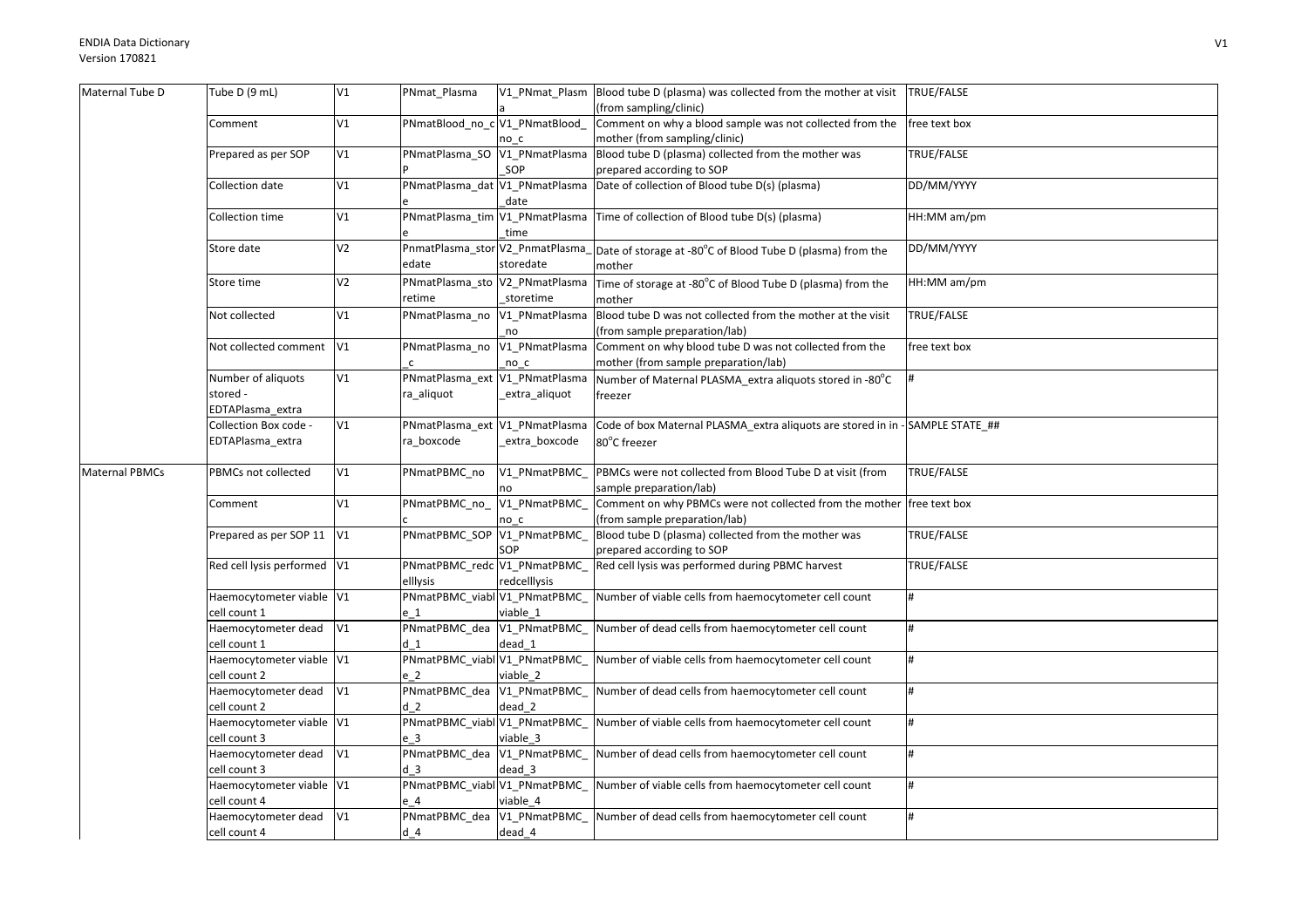|                | Avg num of viable cells     | V1 |                                            |                              | PNmatPBMC_av_v V1_PNmatPBMC_ Average number of viable cells per square                                            |               |
|----------------|-----------------------------|----|--------------------------------------------|------------------------------|-------------------------------------------------------------------------------------------------------------------|---------------|
|                | per square                  |    | iablecells                                 | av viablecells               |                                                                                                                   |               |
|                | Viable cell/mL              | V1 | ecell                                      | viablecell                   | $\overline{P}$ NmatPBMC_viabl $\overline{V}$ 1_PNmatPBMC_ Total number of viable cells per mL (x10 <sup>6</sup> ) | #             |
|                | Total cell number           | V1 | cellnum                                    | otalcellnum                  | PNmatPBMC_total V1_PNmatPBMC_t Total number of viable cells (x10 <sup>6</sup> )                                   | #             |
|                | Suspension volume           | V1 | PNmatPBMC_susp V1_PNmatPBMC_<br>ension vol | suspension_vol               | Suspension volume to achieve 10 x 10° cells/mL                                                                    | #             |
|                | Vials stored                | V1 | PNmatPBMC_aliq V1_PNmatPBMC                |                              | Number of PBMC aliquots stored                                                                                    | #             |
|                |                             |    | uot                                        | aliquot                      |                                                                                                                   |               |
|                | Aliquot volume              | V1 | PNmatPBMC_aliq V1_PNmatPBMC_               |                              | Volume of PBMC aliquot (ul)                                                                                       | #             |
|                |                             |    | uot vol                                    | aliquot_vol                  |                                                                                                                   |               |
|                | Dilution factor             | V1 | PNmatPBMC_dilut V1_PNmatPBMC_              |                              | Dilution factor (exported but no longer on registry - March                                                       | #             |
|                |                             |    | ionfactor                                  | dilutionfactor               | 2017)                                                                                                             |               |
|                | in (mL)                     | V1 | PNmatPBMC_susp V1_PNmatPBMC_               |                              | Suspension volume (exported but no longer on registry -                                                           | #             |
|                |                             |    | ension_vol_2                               | suspension_vol_2 March 2017) |                                                                                                                   |               |
|                | Number of cells stored      | V1 | PNmatPBMC_cells V1_PNmatPBMC_              |                              | Number of cells stored frozen (exported but no longer on                                                          | #             |
|                | frozen                      |    | frozen                                     | cellsfrozen                  | registry - March 2017)                                                                                            |               |
|                | Date of initial storage     | V1 | PNmatPBMC_stor V1_PNmatPBMC_               |                              | Date of initial storage of PBMCs (exported but no longer on                                                       | DD/MM/YYYY    |
|                |                             |    | edate initial                              | storedate_initial            | registry - March 2017)                                                                                            |               |
|                | Time of initial storage     | V1 | PNmatPBMC_stor V1_PNmatPBMC                |                              | Time of initial storage of PBMCs (exported but no longer on                                                       | HH:MM am/pm   |
|                |                             |    | etime_initial                              | storetime_initial            | registry - March 2017)                                                                                            |               |
|                | Date of storage at -80°C V1 |    | PNmatPBMC stor V1 PNmatPBMC<br>edate       | storedate                    | Date of storage at -80oC of PBMCs                                                                                 | DD/MM/YYYY    |
|                | Time of storage at -80°C V1 |    | PNmatPBMC_stor V1_PNmatPBMC_<br>etime      | storetime                    | Time of storage at -80oC of PBMCs                                                                                 | HH:MM am/pm   |
|                | Date of storage in LN       | V1 | PNmatPBMC_stor V1_PNmatPBMC_<br>edate_LN   | storedate_LN                 | Date of storage of PBMCs in liquid nitrogen                                                                       | DD/MM/YYYY    |
|                | Time of storage in LN       | V1 | PNmatPBMC_stor V1_PNmatPBMC_<br>etime_LN   | storetime_LN                 | Time of storage of PBMCs in liquid nitrogen                                                                       | HH:MM am/pm   |
|                | Locaion in LN               | V1 | PNmatPBMC_LNlo V1_PNmatPBMC_<br>cation     | LNlocation                   | Location of aliquots in liquid nitrogen                                                                           | free text box |
| Maternal Stool | Prepared as per SOP         | V1 | SOP                                        | tool SOP                     | PNmatPNmatStool V1 PNmatPNmatS Stool collected from mother was prepared according to SOP                          | TRUE/FALSE    |
|                | SOP comment                 | V1 |                                            | OP c                         | PNmatStool_SOP_V1_PNmatStool_S Comment on why SOP was not followed                                                | free text box |
|                | Collection date             | V1 |                                            | ate                          | PNmatStool_date V1_PNmatStool_d Date of collection of maternal stool                                              | DD/MM/YYYY    |
|                | Collection time             | V1 | PNmatStool_time                            | me                           | V1_PNmatStool_ti Time of collection of maternal stool                                                             | HH:MM am/pm   |
|                | Store date                  | V1 | date                                       | oredate                      | PNmatStool_store V1_PNmatStool_st Date of storage at -80°C of maternal stool                                      | DD/MM/YYYY    |
|                | Store time                  | V1 | time                                       | oretime                      | PNmatStool_store V1_PNmatStool_st Time of storage at -80°C of maternal stool                                      | HH:MM am/pm   |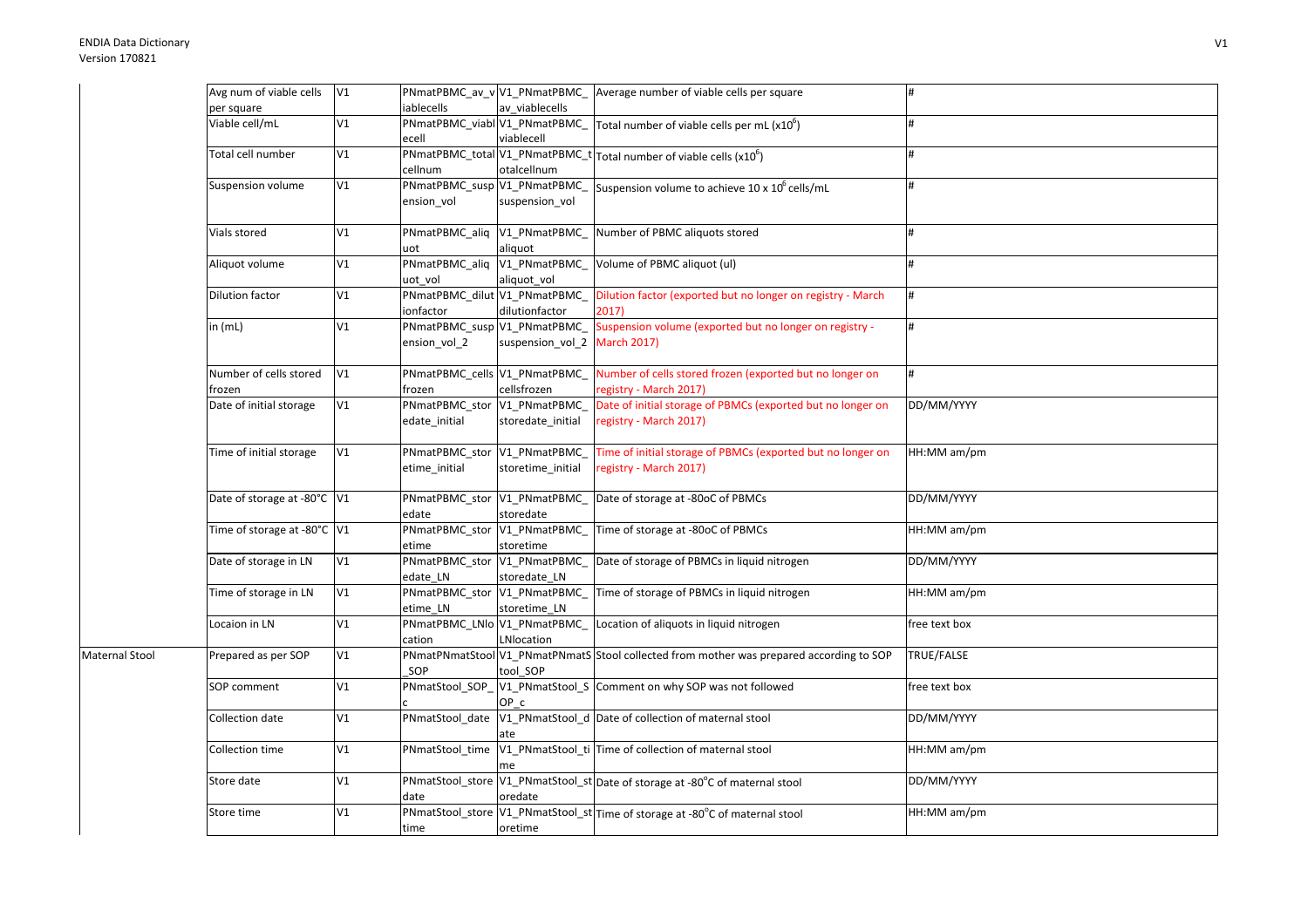Sibling Stool

| Sample not collected                 | V1 | PNmatStool no                               |                                 | V1 PNmatStool n Stool was not collected from the mother at visit (from sample TRUE/FALSE<br>preparation/lab) |                 |
|--------------------------------------|----|---------------------------------------------|---------------------------------|--------------------------------------------------------------------------------------------------------------|-----------------|
| Comment                              | V1 | PNmatStool_no_c V1_PNmatStool_n             | o c                             | Comment on why stool was not collected from the mother<br>(from sample preparation/lab)                      | free text box   |
| <b>Bristol Stool Chart type</b>      | V1 | PNmatStool_brist V1_PNmatStool_b            | ristol                          | Type of maternal stool using Bristol Stool Chart                                                             | $1 - 7$         |
| Number of aliquots<br>stored - micro | V1 | PNmatStool_micr<br>o_aliquot                | V1_PNmatStool_<br>micro_aliquot | Number of maternal STOOL micro aliquots stored in -80°C<br>freezer                                           | #               |
| Collection Box code -<br>micro       | V1 | PNmatStool_micr V1_PNmatStool_<br>o boxcode | micro_boxcode                   | Code of box maternal STOOL_micro aliquots are stored in in -<br>80°C freezer                                 | SAMPLE STATE_## |
| Number of aliquots<br>stored - vir   | V1 | PNmatStool_vir_al V1_PNmatStool_v<br>iquot  | r_aliquot                       | Number of maternal STOOL_vir aliquots stored in -80°C<br>freezer                                             | #               |
| Collection Box code - vir            | V1 | PNmatStool_vir_b V1_PNmatStool_vi<br>oxcode | boxcode                         | Code of box maternal STOOL_vir aliquots are stored in in -<br>80°C freezer                                   | SAMPLE STATE ## |
| Number of aliquots<br>stored - meta  | V1 | PNmatStool_meta V1_PNmatStool_<br>aliquot   | meta_aliquot                    | Number of maternal STOOL_meta aliquots stored in -80°C<br>freezer                                            | #               |
| Collection Box code -<br>meta        | V1 | PNmatStool_meta V1_PNmatStool_<br>boxcode   | meta_boxcode                    | Code of box maternal STOOL_meta aliquots are stored in in -<br>80°C freezer                                  | SAMPLE STATE_## |
| Number of aliquots<br>stored - extra | V1 | PNmatStool_extra V1_PNmatStool_e<br>aliquot | xtra_aliquot                    | Number of maternal STOOL_extra aliquots stored in -80°C<br>freezer                                           | #               |
| Collection Box code -<br>extra       | V1 | PNmatStool_extra V1_PNmatStool_e<br>boxcode | xtra_boxcode                    | Code of maternal box STOOL_extra aliquots are stored in in -<br>80°C freezer                                 | SAMPLE STATE ## |
| Taken antibiotics                    | V1 | SibStool_antib                              | V1_SibStool_antib               | Sibling has taken any anitbiotics in the last 3 months                                                       | TRUE/FALSE      |
| Taken antibiotics details            | V1 | SibStool_antib_c                            | $\mathsf{C}$                    | V1 SibStool antib Details on antibiotics taken in last 3 months                                              | free text box   |
| Not taken antibiotics<br>comment     | V1 |                                             | no c                            | SibStool_antib_no  V1_SibStool_antib  Comment on why sibling anitbiotic consumption was not<br>collected     | free text box   |
| Prepared as per SOP 7                | V1 | SibStool_SOP                                | V1_SibStool_SOP                 | Stool collected from sibling was prepared according to SOP                                                   | TRUE/FALSE      |
| Comment                              | V1 | SibStool SOP c                              | V1_SibStool_SOP_                | Comment on why SOP was not followed                                                                          | free text box   |
| Date of collect                      | V1 | SibStool_date                               | V1_SibStool_date                | Date of collection of sibling stool                                                                          | DD/MM/YYYY      |
| Time of collect                      | V1 | SibStool time                               | V1_SibStool_time                | Time of collection of sibling stool                                                                          | HH:MM am/pm     |
| Store date                           | V1 |                                             | date                            | SibStool_storedat  V1_SibStool_store  Date of storage at -80oC of sibling stool                              | DD/MM/YYYY      |
| Store time                           | V1 | SibStool_storetim                           | time                            | V1_SibStool_store Time of storage at -80oC of sibling stool                                                  | HH:MM am/pm     |
| Sample not collected                 | V1 | SibStool no                                 | V1 SibStool no                  | Stool was not collected from the sibling at visit (from sample<br>preparation/lab)                           | TRUE/FALSE      |
| Sample not collected<br>comment      | V1 | SibStool_no_c                               | V1_SibStool_no_c                | Comment on why stool was not collected from the sibling<br>(from sample preparation/lab)                     | free text box   |
| <b>Bristol Stool Chart type</b>      | V1 | SibStool_bristol                            | V1_SibStool_brist<br>ol         | Type of sibling stool using Bristol Stool Chart                                                              | $1 - 7$         |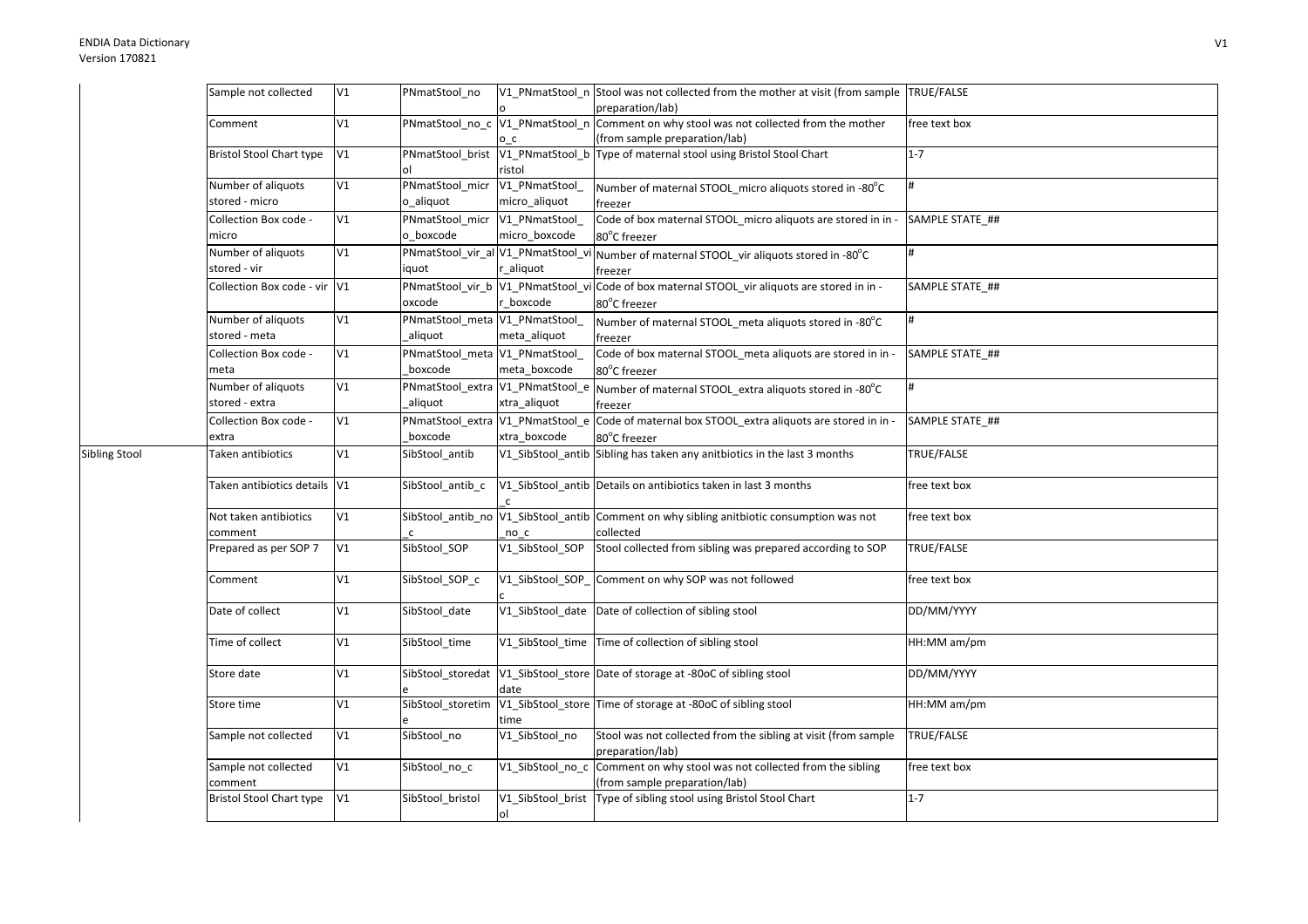|                  | STOOL micro count           | V1 |                                      |                | SibStool_micro_ali V1_SibStool_micr Number of sibling STOOL_micro aliquots stored in -80oC          | #               |
|------------------|-----------------------------|----|--------------------------------------|----------------|-----------------------------------------------------------------------------------------------------|-----------------|
|                  |                             |    | quot                                 | o aliguot      | freezer                                                                                             |                 |
|                  | STOOL_micro collection V1   |    | SibStool_micro_bo V1_SibStool_micr   |                | Code of box sibling STOOL_micro aliquots are stored in in -                                         | SAMPLE STATE_## |
|                  | box                         |    | xcode                                | o_boxcode      | 80oC freezer                                                                                        |                 |
|                  | STOOL_vir count             | V1 |                                      |                | SibStool_vir_aliqu V1_SibStool_vir_al Number of sibling STOOL_vir aliquots stored in -80oC freezer  |                 |
|                  |                             |    | ot                                   | iquot          |                                                                                                     |                 |
|                  | STOOL vir collection box V1 |    |                                      |                | SibStool_vir_boxc  V1_SibStool_vir_b  Code of box sibling STOOL_vir aliquots are stored in in -80oC | SAMPLE STATE ## |
|                  |                             |    | ode                                  | oxcode         | freezer                                                                                             |                 |
|                  | STOOL_meta count            | V1 | SibStool_meta_ali V1_SibStool_meta   |                | Number of sibling STOOL_meta aliquots stored in -80oC                                               | #               |
|                  |                             |    | quot                                 | _aliquot       | freezer                                                                                             |                 |
|                  | STOOL meta collection       | V1 | SibStool_meta_bo V1_SibStool_meta    |                | Code of box sibling STOOL meta aliquots are stored in in -                                          | SAMPLE STATE ## |
|                  | box                         |    | xcode                                | boxcode        | 80oC freezer                                                                                        |                 |
|                  | STOOL_extra count           | V1 | SibStool_extra_ali V1_SibStool_extra |                | Number of sibling STOOL_extra aliquots stored in -80oC                                              | #               |
|                  |                             |    | quot                                 | aliquot        | freezer                                                                                             |                 |
|                  | STOOL extra collection      | V1 | SibStool extra bo V1 SibStool extra  |                | Code of sibling box STOOL_extra aliquots are stored in in -                                         | SAMPLE STATE ## |
|                  | box                         |    | xcode                                | boxcode        | 80oC freezer                                                                                        |                 |
| Maternal Coeliac | PNmat tTGAb                 | V1 | PNmattTGAb                           | V1 PNmattTGAb  | Maternal Tissue transglutaminase level                                                              | free text box   |
|                  | PNmat tTGAb Date of         | V1 | PNmattTGAb dat                       | V1_PNmattTGAb_ | Date of analysis of maternal tTGAb                                                                  | DD/MM/YYYY      |
|                  | analysis                    |    |                                      | date           |                                                                                                     |                 |
|                  | PNmat_tTGAb Pathology V1    |    | PNmattTGAb_Pat V1_PNmattTGAb_        |                | Pathology service that analysed maternal tTGAb                                                      | free text box   |
|                  | service                     |    |                                      | Path           |                                                                                                     |                 |
|                  | PNmat_total IgA             | V1 | PNmatlgA                             | V1_PNmatlgA    | Maternal Total immunoglobulin level                                                                 | free text box   |
|                  | PNmat_total IgA Date of V1  |    | PNmatIgA_date                        |                | V1_PNmatlgA_dat Date of analysis of maternal total IgA                                              | DD/MM/YYYY      |
|                  | analysis                    |    |                                      |                |                                                                                                     |                 |
|                  | PNmat_total IgA             | V1 | PNmatIga_Path                        |                | V1_PNmatIga_Pat Pathology service that analysed maternal total IgA                                  | free text box   |
|                  | Pathology service           |    |                                      |                |                                                                                                     |                 |
|                  | PNmat_DPG IgG               | V1 | PNmatDPGIgG                          |                | V1 PNmatDPGIgG Maternal Anti-Deamidated Gliadin Peptide level                                       | free text box   |
|                  | PNmat_DPG IgG Date of V1    |    |                                      |                | PNmatDPGIgG_da V1_PNmatDPGIgG Date of analysis of maternal DPG IgG                                  | DD/MM/YYYY      |
|                  | analysis                    |    | te                                   | date           |                                                                                                     |                 |
|                  | PNmat_DPG IgG               | V1 |                                      |                | PNmatDPGIgG_Pa V1_PNmatDPGIgG Pathology service that analysed maternal DPG IgG                      | free text box   |
|                  | Pathology service           |    | th                                   | Path           |                                                                                                     |                 |
| Maternal Islet   | PNmat IAA                   | V1 | PNmatIAA                             | V1_PNmatIAA    | Maternal Insulin autoantibodies level                                                               | free text box   |
| Autoantibodies   | PNmat_IAA Date of           | V1 | PNmatIAA_date                        |                | V1 PNmatIAA dat Date of analysis of maternal IAA                                                    | DD/MM/YYYY      |
|                  | analysis                    |    |                                      |                |                                                                                                     |                 |
|                  | PNmat_IAA Pathology         | V1 | PNmatIAA_Path                        |                | V1 PNmatIAA Pat Pathology service that analysed maternal IAA                                        | free text box   |
|                  | service                     |    |                                      |                |                                                                                                     |                 |
|                  | PNmat ZnT8Ab                | V1 | PNmatZnT8Ab                          |                | V1_PNmatZnT8Ab Maternal Zinc transporter 8 autoantibodies level                                     | free text box   |
|                  | PNmat ZnT8Ab Date of V1     |    |                                      |                | PNmatZnT8Ab_da V1_PNmatZnT8Ab Date of analysis of maternal ZnT8Ab                                   | DD/MM/YYYY      |
|                  | analysis                    |    | te                                   | date           |                                                                                                     |                 |
|                  | PNmat_ZnT8Ab                | V1 |                                      |                | PNmatZnT8Ab_Pa V1_PNmatZnT8Ab Pathology service that analysed maternal ZnT8Ab                       | free text box   |
|                  | Pathology service           |    | th                                   | Path           |                                                                                                     |                 |
|                  | PNmat_GADAb                 | V1 | PNmatGADAb                           |                | V1 PNmatGADAb Maternal Glutamic acid decarboxylase autoantibodies level                             | free text box   |
|                  | PNmat_GADAb Date of V1      |    |                                      |                | PNmatGADAb_dat V1_PNmatGADAb Date of analysis of maternal GADAb                                     | DD/MM/YYYY      |
|                  | analysis                    |    | e                                    | date           |                                                                                                     |                 |
|                  |                             |    |                                      |                |                                                                                                     |                 |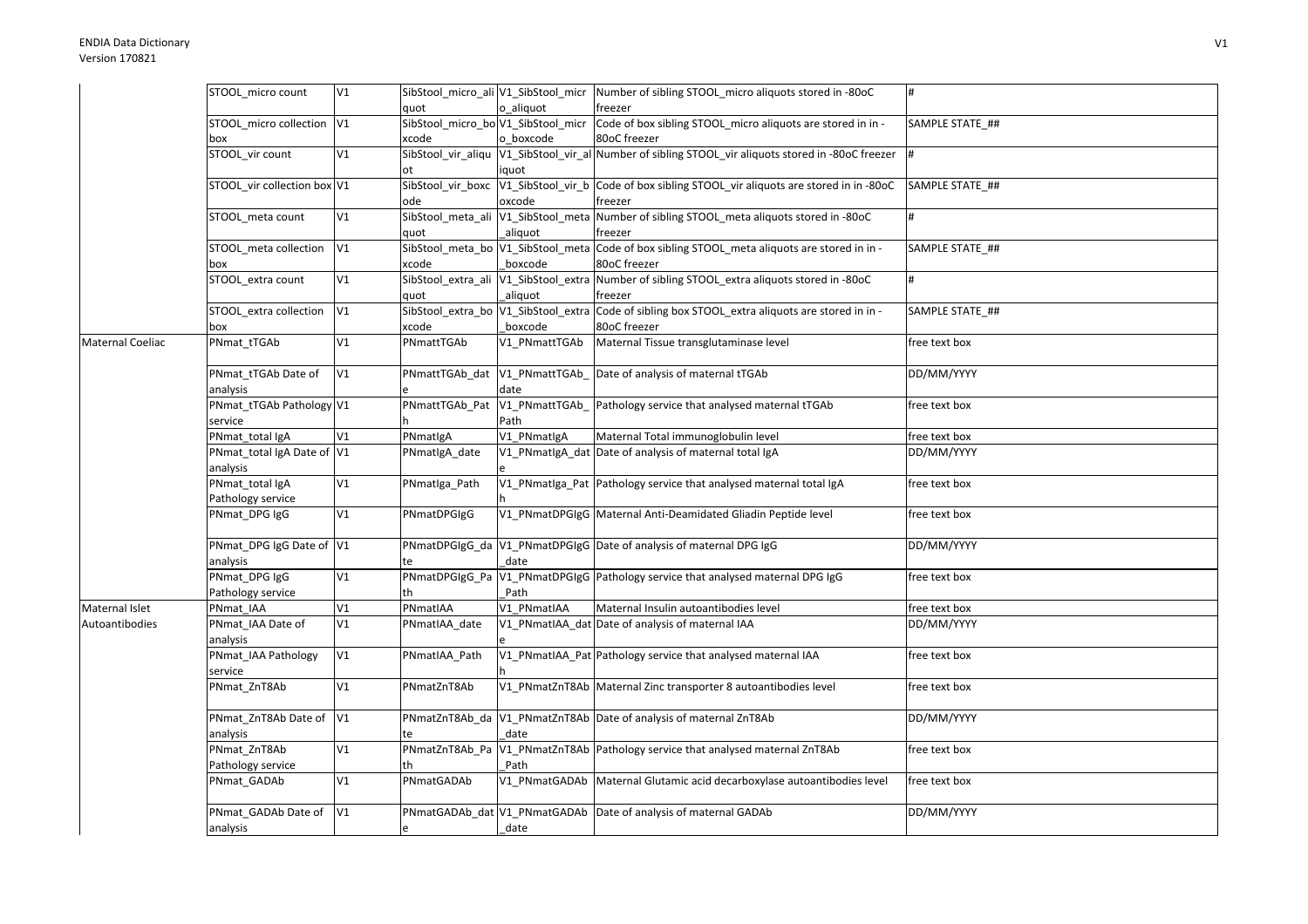|                                                          | PNmat_GADAb                        | V1           |                    |                  | PNmatGADAb_Pat V1_PNmatGADAb Pathology service that analysed maternal GADAb                                                              | free text box                                                                                                      |
|----------------------------------------------------------|------------------------------------|--------------|--------------------|------------------|------------------------------------------------------------------------------------------------------------------------------------------|--------------------------------------------------------------------------------------------------------------------|
|                                                          | Pathology service                  |              |                    | Path             |                                                                                                                                          |                                                                                                                    |
|                                                          | PNmat IA2                          | V1           | PNmatIA2           | V1 PNmatIA2      | Maternal Insulinoma-2-associated autoantibodies levels                                                                                   | free text box                                                                                                      |
|                                                          | PNmat_IA2 Date of<br>analysis      | V1           | PNmatIA2_date      |                  | V1_PNmatIA2_dat Date of analysis of maternal IA2                                                                                         | DD/MM/YYYY                                                                                                         |
|                                                          | PNmat IA2 Pathology<br>service     | V1           | PNmatIA2 Path      |                  | V1_PNmatIA2_Pat Pathology service that analysed maternal IA2                                                                             | free text box                                                                                                      |
| <b>Maternal Lifestyle</b><br>Postpartum<br>Questionniare |                                    |              |                    |                  |                                                                                                                                          |                                                                                                                    |
| <b>Export heading</b>                                    | Variable                           | <b>Visit</b> | Code               | Visit Code       | <b>Description</b>                                                                                                                       | Format                                                                                                             |
| General                                                  | ID                                 | V1           | $LQ$ $ID$          | V1_LQ_ID         | Participant ID code for Maternal Lifestyle Postpartum<br>Questionnaire                                                                   | STATE-CITY-SITE-###                                                                                                |
|                                                          | Collection date                    | V1           | LQ_Date            | V1_LQ_Date       | Date Maternal Lifestyle Postpartum Questionnaire was<br>completed                                                                        | DD/MM/YYYY                                                                                                         |
|                                                          | Visit                              | V1           | LQ Visit           | V1 LQ Visit      | Visit code for Maternal Lifestyle Postpartum Questionnaire                                                                               | T1/T2/T3                                                                                                           |
|                                                          | No data collected                  | V1           | LQ_no              | V1_LQ_no         | No data collected for Maternal Lifestyle Postpartum<br>Questionnaire                                                                     | TRUE/FALSE                                                                                                         |
|                                                          | Comment                            | V1           | $LQ_{no\_c}$       | V1_LQ_no_c       | Comment on why no data was collected for Maternal Lifestyle free text box<br>Postpartum Questionnaire                                    |                                                                                                                    |
|                                                          | Not finisehd                       | V1           | LQ_NotFin          | V1_LQ_NotFin     | Data entry for Maternal Lifestyle Postpartum Questionnaire<br>has not been finished                                                      | <b>TRUE/FALSE</b>                                                                                                  |
|                                                          | Finalized                          | V1           | LQ Final           | V1_LQ_Final      | Data entry for Maternal Lifestyle Postpartum Questionnaire<br>has been finalised by project management team                              | TRUE/FALSE                                                                                                         |
| <b>Breast milk</b>                                       | Receive any breast milk            | V1           | LQ_BreastMilk      | V1_LQ_BreastMilk | In the past three months, did the ENDIA infant receive any<br>breast milk either through breast feeding or via expressed<br>breast milk? | TRUE/FALSE                                                                                                         |
| <b>Maternal Nutrition</b>                                | 1.1 Cow's milk                     | V1           | CowMilk            | V1 CowMilk       | In the past 3 months, on how many days did the mother<br>consume cow's milk?                                                             | Never/Less than one day per month/1-3 days per month/1<br>day per week/2-5 days per week/More than 5 days per week |
|                                                          | 1.2 Other milk                     | V1           | OtherMilk          | V1 OtherMilk     | In the past 3 months, on how many days did the mother<br>consume other milk including soy, rice, almond, goat or sheep<br>milk?          | Never/Less than one day per month/1-3 days per month/1<br>day per week/2-5 days per week/More than 5 days per week |
|                                                          | 1.3 Coffee containing<br>caffeine  | V1           | Coffee             | V1_Coffee        | In the past 3 months, on how many days did the mother<br>consume coffee containing caffeine (includes iced coffee)?                      | Never/Less than one day per month/1-3 days per month/1<br>day per week/2-5 days per week/More than 5 days per week |
|                                                          | 1.4 Decaffeinated coffee V1        |              | <b>DecafCoffee</b> | V1 DecafCoffee   | In the past 3 months, on how many days did the mother<br>consume decaffeinated coffee (includes iced coffee)?                            | Never/Less than one day per month/1-3 days per month/1<br>day per week/2-5 days per week/More than 5 days per week |
|                                                          | 1.5 Tea containing<br>caffeine     | V1           | Tea                | $V1_T$ ea        | In the past 3 months, on how many days did the mother<br>consume tea containing caffeine?                                                | Never/Less than one day per month/1-3 days per month/1<br>day per week/2-5 days per week/More than 5 days per week |
|                                                          | 1.6 Decaffeinated/herbal V1<br>tea |              | DecafTea           | V1_DecafTea      | In the past 3 months, on how many days did the mother<br>consume decaffeinated or herbal tea?                                            | Never/Less than one day per month/1-3 days per month/1<br>day per week/2-5 days per week/More than 5 days per week |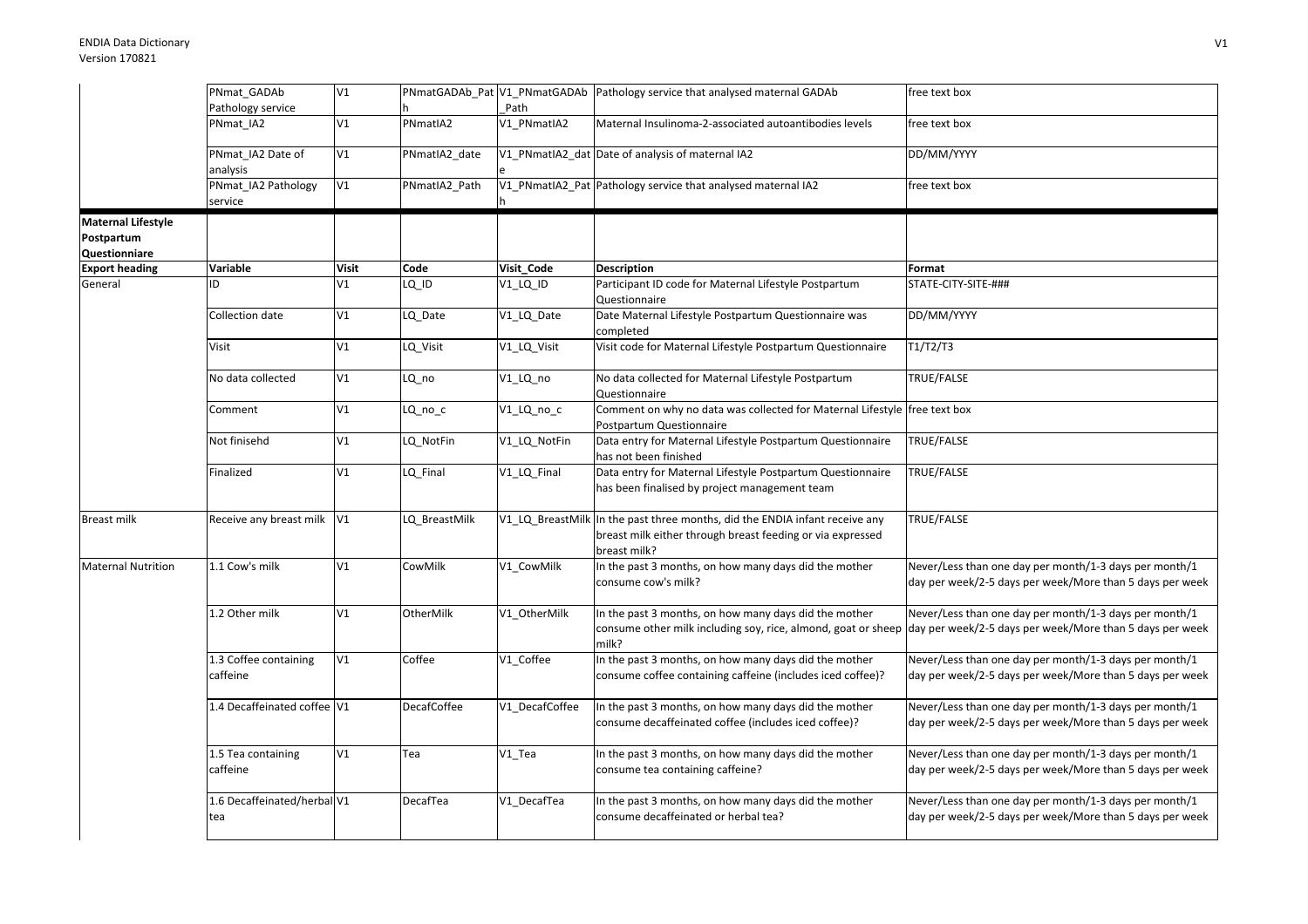| 1.7 Other drinks             | V1 | CafDrinks           | V1_CafDrinks    | In the past 3 months, on how many days did the mother                                                                        | Never/Less than one day per month/1-3 days per month/1   |
|------------------------------|----|---------------------|-----------------|------------------------------------------------------------------------------------------------------------------------------|----------------------------------------------------------|
| containing caffeine          |    |                     |                 | consume other drinks containing caffeine (e.g. cola, Red Bull,                                                               | day per week/2-5 days per week/More than 5 days per week |
|                              |    |                     |                 | V)?                                                                                                                          |                                                          |
| 1.8 Diet flavoured           | V1 | <b>DietDrinks</b>   | V1_DietDrinks   | In the past 3 months, on how many days did the mother                                                                        | Never/Less than one day per month/1-3 days per month/1   |
|                              |    |                     |                 |                                                                                                                              |                                                          |
| beverages                    |    |                     |                 | consume diet, lite or low calorie carbonated or flavoured                                                                    | day per week/2-5 days per week/More than 5 days per week |
|                              |    |                     |                 | beverages (e.g. Diet or Coke Zero, Pepsi Max, diet cordial,                                                                  |                                                          |
|                              |    |                     |                 | sugar free energy drinks, light ice tea, Powerade Zero)?                                                                     |                                                          |
|                              |    |                     |                 |                                                                                                                              |                                                          |
| 1.9 Soft drink containing V1 |    | <b>SteviaDrinks</b> | V1_SteviaDrinks | In the past 3 months, on how many days did the mother                                                                        | Never/Less than one day per month/1-3 days per month/1   |
| Stevia                       |    |                     |                 | consume soft drinks or flavoured beverages containing Stevia                                                                 | day per week/2-5 days per week/More than 5 days per week |
|                              |    |                     |                 | (Coke Life, Pepsi Next, Lipton flavoured or green and Fuze iced                                                              |                                                          |
|                              |    |                     |                 |                                                                                                                              |                                                          |
|                              |    |                     |                 | tea)?                                                                                                                        |                                                          |
| 1.10 Regular soft drink      | V1 | SoftDrinks          | V1 SoftDrinks   | In the past 3 months, on how many days did the mother                                                                        | Never/Less than one day per month/1-3 days per month/1   |
|                              |    |                     |                 | consume regular soft drink or flavoured beverages (Coke,                                                                     | day per week/2-5 days per week/More than 5 days per week |
|                              |    |                     |                 | Sprite, flavoured mineral water, tonic water)?                                                                               |                                                          |
|                              |    |                     |                 |                                                                                                                              |                                                          |
| 1.11 Cow's milk              | V1 | CowMilk serve       | V1 CowMilk serv | On the days when cow's milk was consumed in the past three  Did not consume/Less than 1 serve/1-2 serves/2-3                 |                                                          |
|                              |    |                     | e               | months, how much on average did the mother consume based serves/More than 3 serves                                           |                                                          |
|                              |    |                     |                 | on the suggested average serving size of 250 mL glass?                                                                       |                                                          |
|                              |    |                     |                 |                                                                                                                              |                                                          |
|                              |    |                     |                 |                                                                                                                              |                                                          |
| 1.12 Other milk              | V1 | OtherMilk_serve     |                 | V1 OtherMilk ser On the days when other milk was consumed in the past three Did not consume/Less than 1 serve/1-2 serves/2-3 |                                                          |
|                              |    |                     | ve              | months, how much on average did the mother consume based serves/More than 3 serves                                           |                                                          |
|                              |    |                     |                 | on the suggested average serving size of 250 mL glass?                                                                       |                                                          |
|                              |    |                     |                 |                                                                                                                              |                                                          |
| 1.13 Coffee containing       | V1 | Coffee_serve        | V1_Coffee_serve | On the days when coffee containing caffeine was consumed in Did not consume/Less than 1 serve/1-2 serves/2-3                 |                                                          |
| caffeine                     |    |                     |                 | the past three months, how much on average did the mother                                                                    | serves/More than 3 serves                                |
|                              |    |                     |                 | consume based on the suggested average serving size of 1                                                                     |                                                          |
|                              |    |                     |                 | small cup?                                                                                                                   |                                                          |
| 1.14 Decaffeinated           | V1 |                     |                 | DecafCoffee_serve V1_DecafCoffee_s On the days when decaffeinated coffee was consumed in the                                 | Did not consume/Less than 1 serve/1-2 serves/2-3         |
| coffee                       |    |                     | erve            | past three months, how much on average did the mother                                                                        | serves/More than 3 serves                                |
|                              |    |                     |                 | consume based on the suggested average serving size of 1                                                                     |                                                          |
|                              |    |                     |                 |                                                                                                                              |                                                          |
|                              | V1 |                     |                 | small cup?                                                                                                                   |                                                          |
| 1.15 Tea containing          |    | Tea_serve           | V1 Tea serve    | On the days when tea containing caffeine was consumed in                                                                     | Did not consume/Less than 1 serve/1-2 serves/2-3         |
| caffeine                     |    |                     |                 | the past three months, how much on average did the mother                                                                    | serves/More than 3 serves                                |
|                              |    |                     |                 | consume based on the suggested average serving size of 1                                                                     |                                                          |
|                              |    |                     |                 | small cup?                                                                                                                   |                                                          |
| 1.16                         | V1 | DecafTea_serve      |                 | V1_DecafTea_serv On the days when decaffeinated or herbal tea was consumed                                                   | Did not consume/Less than 1 serve/1-2 serves/2-3         |
| Decaffeinated/herbal         |    |                     | e               | in the past three months, how much on average did the                                                                        | serves/More than 3 serves                                |
| tea                          |    |                     |                 | mother consume based on the suggested average serving size                                                                   |                                                          |
|                              |    |                     |                 | of 1 small cup?                                                                                                              |                                                          |
| 1.17 Other drinks            | V1 |                     |                 | V1 CafDrinks serv On the days when other drink containing caffeine was                                                       |                                                          |
|                              |    | CafDrinks serve     |                 |                                                                                                                              | Did not consume/Less than 1 serve/1-2 serves/2-3         |
| containing caffeine          |    |                     | e               | consumed in the past three months, how much on average did serves/More than 3 serves                                         |                                                          |
|                              |    |                     |                 | the mother consume based on the suggested average serving                                                                    |                                                          |
|                              |    |                     |                 | size of 250 mL can?                                                                                                          |                                                          |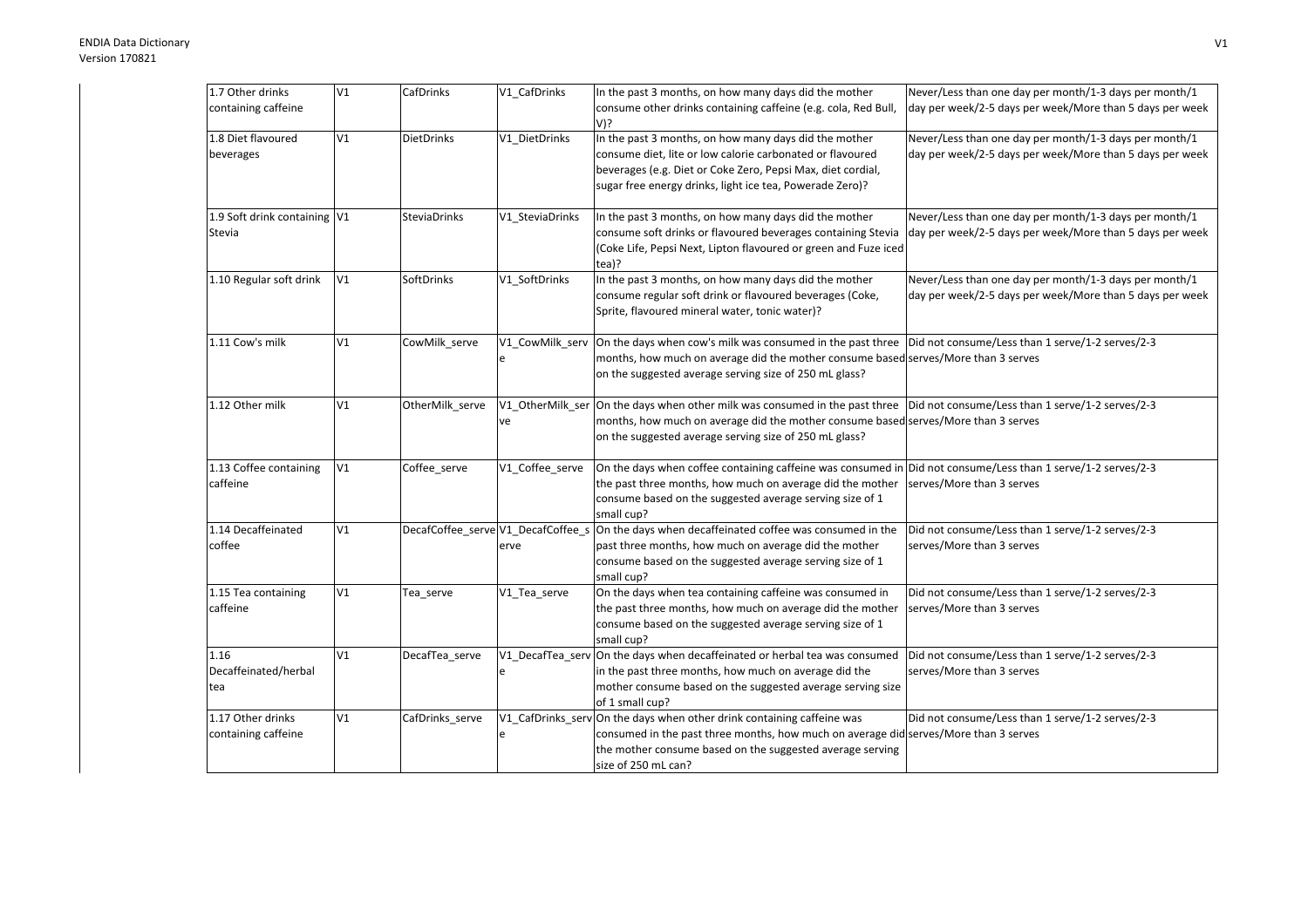| 1.18 Diet flavoured          | V1 | DietDrinks_serve |               | V1_DietDrinks_ser On the days when diet, lite or low calorie carbonated or                                         | Did not consume/Less than 1 serve/1-2 serves/2-3         |
|------------------------------|----|------------------|---------------|--------------------------------------------------------------------------------------------------------------------|----------------------------------------------------------|
| beverages                    |    |                  | ve            | flavoured beverages were consumed in the past three                                                                | serves/More than 3 serves                                |
|                              |    |                  |               | months, how much on average did the mother consume based                                                           |                                                          |
|                              |    |                  |               | on the suggested average serving size of 250 mL can?                                                               |                                                          |
| 1.19 Soft drink              | V1 |                  |               | SteviaDrinks_serv V1_SteviaDrinks_s On the days when soft drink or flavoured beverages                             | Did not consume/Less than 1 serve/1-2 serves/2-3         |
| containing Stevia            |    |                  | erve          | containing Stevia were consumed in the past three months,                                                          | serves/More than 3 serves                                |
|                              |    |                  |               | how much on average did the mother consume based on the                                                            |                                                          |
|                              |    |                  |               | suggested average serving size of 250 mL can?                                                                      |                                                          |
| 1.20 Regular soft drink      | V1 | SoftDrinks_serve |               | V1_SoftDrinks_ser On the days when regular soft drinks or flavoured beverages                                      | Did not consume/Less than 1 serve/1-2 serves/2-3         |
|                              |    |                  | ve            | were consumed in the past three months, how much on                                                                | serves/More than 3 serves                                |
|                              |    |                  |               | average did the mother consume based on the suggested                                                              |                                                          |
|                              |    |                  |               | average serving size of 250 mL can?                                                                                |                                                          |
| 2.1 Dairy products           | V1 | Dairy            | V1_Dairy      | In the past 3 months, how often did the mother consume                                                             | Never/Less than one day per month/1-3 days per month/1   |
|                              |    |                  |               | dairy products, including butter, cheese, cream, yoghurt,<br>custard and ice cream?                                | day per week/2-5 days per week/More than 5 days per week |
| 2.2 Soy products             | V1 | Soy              | V1_Soy        | In the past 3 months, how often did the mother consume soy                                                         | Never/Less than one day per month/1-3 days per month/1   |
|                              |    |                  |               | containing products including, tofu, miso, soy sauce, soy flour,                                                   | day per week/2-5 days per week/More than 5 days per week |
|                              |    |                  |               | and soy-based dairy subsitutes?                                                                                    |                                                          |
| 2.3 Wheat products           | V1 | Wheat            | V1_Wheat      | In the past 3 months, how often did the mother consume                                                             | Never/Less than one day per month/1-3 days per month/1   |
|                              |    |                  |               | wheat containing products, including bread, biscuits, cakes,                                                       | day per week/2-5 days per week/More than 5 days per week |
|                              |    |                  |               | breakfast cereals, pastries, pasta, couscous, dim sims and                                                         |                                                          |
|                              |    |                  |               | wontons?                                                                                                           |                                                          |
| 2.4 Barley or rye            | V1 | BarleyRye        | V1 BarleyRye  | In the past 3 months, how often did the mother consume                                                             | Never/Less than one day per month/1-3 days per month/1   |
| products                     |    |                  |               | barley or rye containing products, including barley water,                                                         | day per week/2-5 days per week/More than 5 days per week |
|                              |    |                  |               | many minestrone-style soups and rye bread?                                                                         |                                                          |
| 2.5 Rice products            | V1 | Rice             | V1_Rice       | In the past 3 months, how often did the mother consume rice                                                        | Never/Less than one day per month/1-3 days per month/1   |
|                              |    |                  |               | and/or rice containing products including rice milk, rice                                                          | day per week/2-5 days per week/More than 5 days per week |
|                              |    |                  |               | cereals, rice cakes, rice noodles and rice flour?                                                                  |                                                          |
| 2.6 Corn products            | V1 | Corn             | V1_Corn       | In the past 3 months, how often did the mother consume corn Never/Less than one day per month/1-3 days per month/1 |                                                          |
|                              |    |                  |               | and/or corn containing products including popcorn, polenta,                                                        | day per week/2-5 days per week/More than 5 days per week |
|                              |    |                  |               | corn flakes, corn tortillas and corn flour?                                                                        |                                                          |
| 2.7 Oats products            | V1 | Oat              | $V1_$ Oat     | In the past 3 months, how often did the mother consume oats                                                        | Never/Less than one day per month/1-3 days per month/1   |
|                              |    |                  |               | or oat containing products including porridge, oatmeal,                                                            | day per week/2-5 days per week/More than 5 days per week |
|                              |    |                  |               | muesli, ANZAC biscuits, bran and oat flour?                                                                        |                                                          |
| 2.8 Artificial sweeteners V1 |    | ASweetners       | V1_ASweetners | In the past 3 months, how often did the mother consume                                                             | Never/Less than one day per month/1-3 days per month/1   |
|                              |    |                  |               | artificial sweetners (e.g. Equal or Splenda) for use in baking or                                                  | day per week/2-5 days per week/More than 5 days per week |
|                              |    |                  |               | tea/coffee?                                                                                                        |                                                          |
| 2.9 Stevia/Natvia            | V1 | Stevia           | V1_Stevia     | In the past 3 months, how often did the mother consume                                                             | Never/Less than one day per month/1-3 days per month/1   |
| products                     |    |                  |               | stevia/Natvia products for use in baking or tea/coffee?                                                            | day per week/2-5 days per week/More than 5 days per week |
|                              |    |                  |               |                                                                                                                    |                                                          |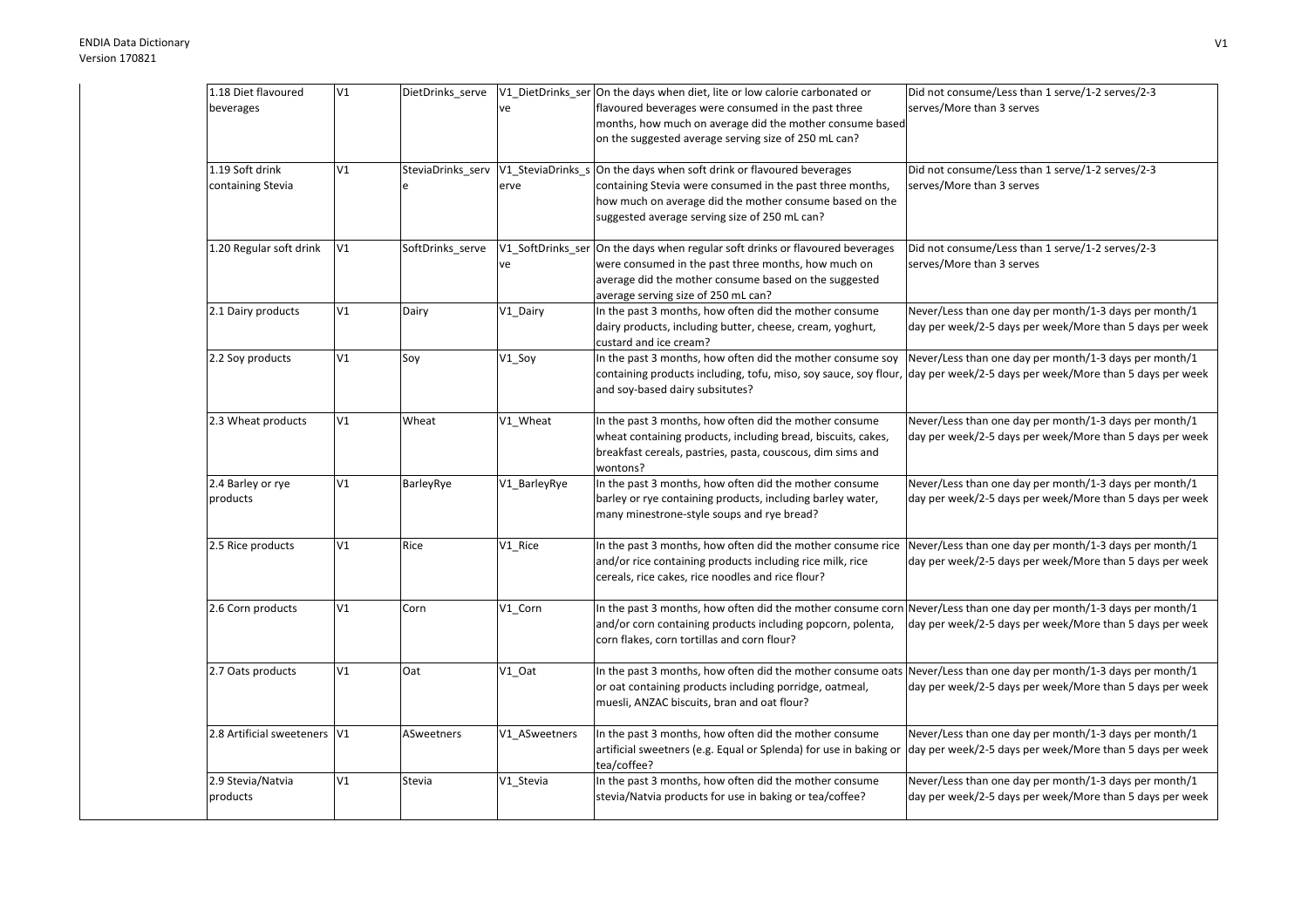| Maternal Supplements | 3.1 Pregnancy              | V1 |                                   |                  | PregLactSup_freq  V1_PregLactSup_f  Frequency of pregnancy or lactation supplement taken by the  Never/0-30 days/31-60 days/61-90 days/Daily |                                             |
|----------------------|----------------------------|----|-----------------------------------|------------------|----------------------------------------------------------------------------------------------------------------------------------------------|---------------------------------------------|
|                      | supplement (frequency)     |    |                                   | req              | mother over the last three months                                                                                                            |                                             |
|                      |                            |    |                                   |                  |                                                                                                                                              |                                             |
|                      | 3.1 Pregnancy              | V1 |                                   |                  | PregLactSup_bran V1_PregLactSup_b Brand of pregnancy or lactation supplement by the mother                                                   | free text box                               |
|                      | supplement (brand)         |    |                                   | rand             | taken over the last three months                                                                                                             |                                             |
|                      | 3.1 Pregnancy              | V1 |                                   |                  | PregLactSup_dose V1_PregLactSup_d Dose of pregnancy or lactation supplement taken by the                                                     | free text box                               |
|                      | supplement (amount)        |    |                                   | ose              | mother over the last three months                                                                                                            |                                             |
|                      | 3.2 Other multivitamin     | V1 | MultiVit_freq                     | V1 MultiVit freq | Frequency of other multivitamin supplement taken by the                                                                                      | Never/0-30 days/31-60 days/61-90 days/Daily |
|                      | (frequency)                |    |                                   |                  | mother over the last three months                                                                                                            |                                             |
|                      |                            |    |                                   |                  |                                                                                                                                              |                                             |
|                      | 3.2 Other multivitamin     | V1 | MultiVit_brand                    |                  | V1_MultiVit_bran  Brand of other multivitamin supplement taken by the mother                                                                 | free text box                               |
|                      | (brand)                    |    |                                   |                  | over the last three months                                                                                                                   |                                             |
|                      | 3.2 Other multivitamin     | V1 | MultiVit_dose                     | V1_MultiVit_dose | Dose of other multivitamin supplement taken by the mother                                                                                    | free text box                               |
|                      |                            |    |                                   |                  |                                                                                                                                              |                                             |
|                      | (amount)                   |    |                                   |                  | over the last three months                                                                                                                   |                                             |
|                      |                            |    |                                   |                  |                                                                                                                                              |                                             |
|                      | 3.3 Omega-3 (frequency) V1 |    | FishOil freq                      | V1_FishOil_freq  | Frequency of fish oil, omega-3 or cod liver oil supplement                                                                                   | Never/0-30 days/31-60 days/61-90 days/Daily |
|                      |                            |    |                                   |                  | taken by the mother over the last three months                                                                                               |                                             |
|                      |                            |    |                                   |                  |                                                                                                                                              |                                             |
|                      | 3.3 Omega-3 (brand)        | V1 | FishOil brand                     | V1 FishOil brand | Brand of fish oil, omega-3 or cod liver oil supplement taken by free text box                                                                |                                             |
|                      |                            |    |                                   |                  | the mother over the last three months                                                                                                        |                                             |
|                      | 3.3 Omega-3 (amount)       | V1 | FishOil_dose                      | V1_FishOil_dose  | Dose of fish oil, omega-3 or cod liver oil supplement taken by                                                                               | free text box                               |
|                      |                            |    |                                   |                  | the mother over the last three months                                                                                                        |                                             |
|                      | 3.4 Iron (frequency)       | V1 | Iron_freq                         | V1_Iron_freq     | Frequency of iron supplement taken by the mother over the                                                                                    | Never/0-30 days/31-60 days/61-90 days/Daily |
|                      |                            |    |                                   |                  | last three months                                                                                                                            |                                             |
|                      | 3.4 Iron (brand)           | V1 | Iron_brand                        | V1_Iron_brand    | Brand of iron supplement taken by the mother over the last                                                                                   | free text box                               |
|                      |                            |    |                                   |                  | three months                                                                                                                                 |                                             |
|                      | 3.4 Iron (amount)          | V1 | Iron_dose                         | V1_Iron_dose     | Dose of iron supplement taken by the mother over the last                                                                                    | free text box                               |
|                      |                            |    |                                   |                  | three months                                                                                                                                 |                                             |
|                      | 3.5 Other (frequency)      | V1 | OtherSup1_freq                    |                  | V1 OtherSup1 fre Frequency of other supplement taken by the mother over the                                                                  | Never/0-30 days/31-60 days/61-90 days/Daily |
|                      |                            |    |                                   |                  | last three months                                                                                                                            |                                             |
|                      | 3.5 Other (brand)          | V1 | OtherSup1_brand                   | V1 OtherSup1 br  | Brand of other supplement taken by the mother over the last                                                                                  | free text box                               |
|                      |                            |    |                                   | and              | three months                                                                                                                                 |                                             |
|                      | 3.5 Other (amount)         | V1 | OtherSup1 dose                    |                  | V1_OtherSup1_do Dose of other supplement taken by the mother over the last                                                                   | free text box                               |
|                      |                            |    |                                   |                  | three months                                                                                                                                 |                                             |
|                      | 3.6 (frequency) 1          | V1 |                                   |                  | ProbioticsM_freq1 V1_ProbioticsM_fr Frequency of probiotics (supplements, powders and fortified                                              | Never/0-30 days/31-60 days/61-90 days/Daily |
|                      |                            |    |                                   | eq1              | foods) taken by the mother over the last three months                                                                                        |                                             |
|                      |                            |    |                                   |                  |                                                                                                                                              |                                             |
|                      | $3.6$ (brand) $1$          | V1 | ProbioticsM_type                  |                  | V1_ProbioticsM_t Brand or food name of probiotic (including supplements,                                                                     | free text box                               |
|                      |                            |    |                                   | ype1             | powders and fortified foods) taken by the mother in the past                                                                                 |                                             |
|                      |                            |    |                                   |                  |                                                                                                                                              |                                             |
|                      |                            |    |                                   |                  | 3 months                                                                                                                                     |                                             |
|                      | 3.6 (amount) 1             | V1 | ProbioticsM_dose V1_ProbioticsM_d |                  | Dose of probiotics (supplements, powders and fortified foods) free text box                                                                  |                                             |
|                      |                            |    |                                   | ose1             | taken by the mother over the last three months                                                                                               |                                             |
|                      |                            |    |                                   |                  |                                                                                                                                              |                                             |
|                      | 3.6 (frequency) 2          | V1 |                                   |                  | ProbioticsM_freq2 V1_ProbioticsM_fr Frequency of probiotics (supplements, powders and fortified                                              | Never/0-30 days/31-60 days/61-90 days/Daily |
|                      |                            |    |                                   | eq2              | foods) taken by the mother over the last three months                                                                                        |                                             |
|                      |                            |    |                                   |                  |                                                                                                                                              |                                             |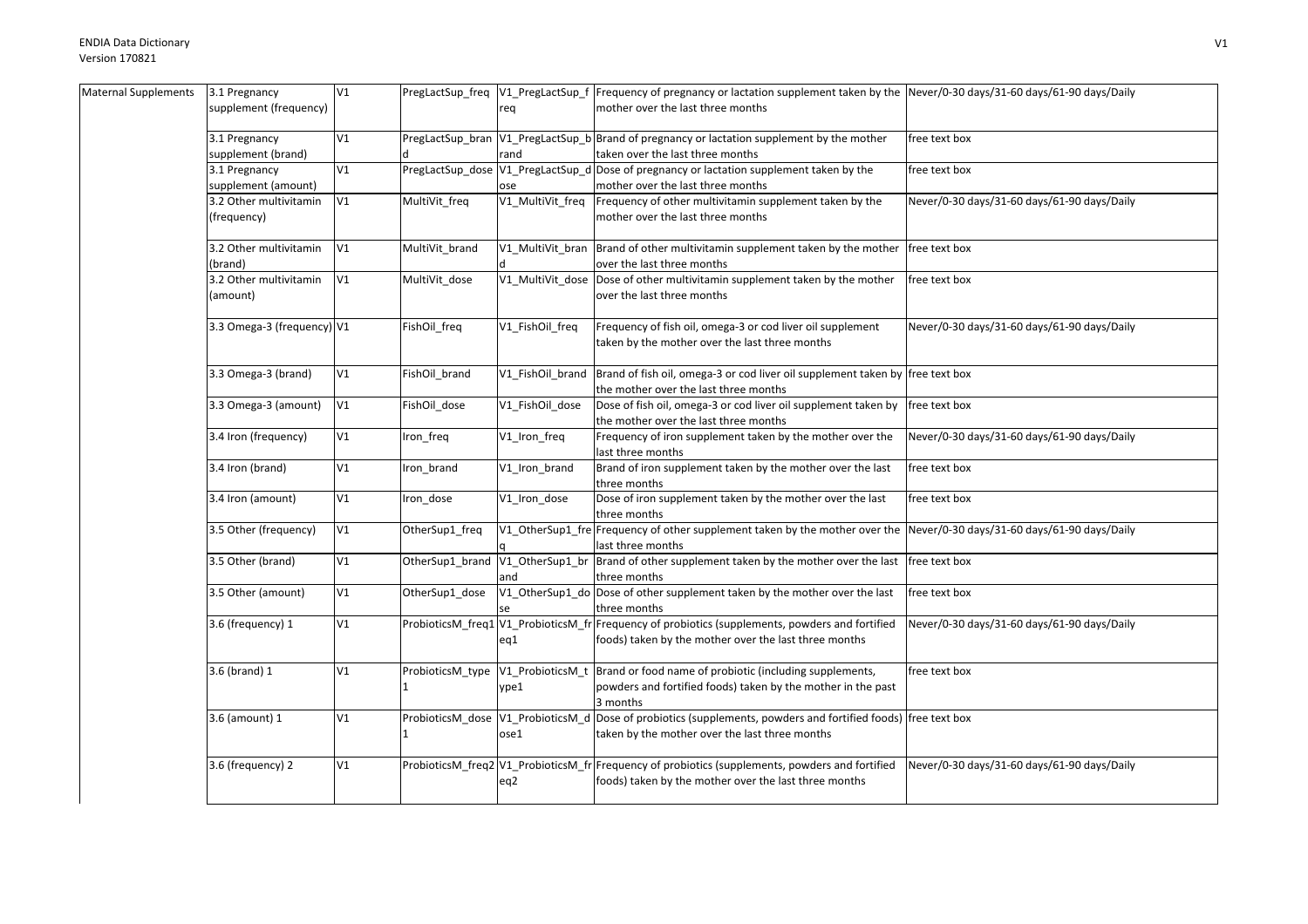## ENDIA Data DictionaryVersion 170821

|           | 3.6 (brand) 2                 | V1 |                  |                  | ProbioticsM_type  V1_ProbioticsM_t  Brand or food name of probiotic (including supplements,                      | free text box                                                 |
|-----------|-------------------------------|----|------------------|------------------|------------------------------------------------------------------------------------------------------------------|---------------------------------------------------------------|
|           |                               |    |                  | ype2             | powders and fortified foods) taken by the mother in the past                                                     |                                                               |
|           |                               |    |                  |                  | 3 months                                                                                                         |                                                               |
|           | 3.6 (amount) 2                | V1 |                  |                  | ProbioticsM_dose  V1_ProbioticsM_d  Dose of probiotics (supplements, powders and fortified foods)  free text box |                                                               |
|           |                               |    |                  | ose2             | taken by the mother over the last three months                                                                   |                                                               |
|           |                               |    |                  |                  |                                                                                                                  |                                                               |
|           | 3.6 (frequency) 3             | V1 |                  |                  | ProbioticsM_freq3 V1_ProbioticsM_fr Frequency of probiotics (supplements, powders and fortified                  | Never/0-30 days/31-60 days/61-90 days/Daily                   |
|           |                               |    |                  | eq3              | foods) taken by the mother over the last three months                                                            |                                                               |
|           |                               |    |                  |                  |                                                                                                                  |                                                               |
|           | 3.6 (brand) 3                 | V1 | ProbioticsM type | V1_ProbioticsM_t | Brand or food name of probiotic (including supplements,                                                          | free text box                                                 |
|           |                               |    |                  | ype3             | powders and fortified foods) taken by the mother in the past                                                     |                                                               |
|           |                               |    |                  |                  | 3 months                                                                                                         |                                                               |
|           | 3.6 (amount) 3                | V1 |                  |                  | ProbioticsM_dose  V1_ProbioticsM_d  Dose of probiotics (supplements, powders and fortified foods)  free text box |                                                               |
|           |                               |    |                  | ose3             | taken by the mother over the last three months                                                                   |                                                               |
|           |                               |    |                  |                  |                                                                                                                  |                                                               |
| Smoking   | 5.1 How many cigarettes V1    |    | SmokingM         | V1 SmokingM      | In the past 3 months, how many cigarettes did the mother                                                         | did not smoke and have never been a smoker/I did not          |
|           |                               |    |                  |                  | smoke on average?                                                                                                | smoke but have previously been a smoker/Less than 1           |
|           |                               |    |                  |                  |                                                                                                                  | cigarette per week/2-6 cigarettes per week/1-5 cigarettes per |
|           |                               |    |                  |                  |                                                                                                                  | day/6-10 cigarettes per day/More than 10 cigarettes per day   |
|           |                               |    |                  |                  |                                                                                                                  |                                                               |
|           | 5.2 Household                 | V1 |                  |                  | Smoking househo V1 Smoking hous Description of household smoking status                                          | Members of my household smoke at home, inside the             |
|           | description                   |    | ld               | ehold            |                                                                                                                  | house/Members of my household smoke at home, only             |
|           |                               |    |                  |                  |                                                                                                                  | outside the house and never inside/Members of my              |
|           |                               |    |                  |                  |                                                                                                                  | household are smokers but they don't smoke at home, inside    |
|           |                               |    |                  |                  |                                                                                                                  | or outside/Nobody in my household is a smoker                 |
|           |                               |    |                  |                  |                                                                                                                  |                                                               |
| Household | 6. adults                     | V1 | Adults           | V1_Adults        | Number of adults that currently reside in the partiicpant's                                                      | #                                                             |
|           |                               |    |                  |                  | household                                                                                                        |                                                               |
|           | 6. child                      | V1 | Children         | V1_Children      | Number of children that currently reside in the partiicpant's                                                    | #                                                             |
|           |                               |    |                  |                  | household                                                                                                        |                                                               |
| Pets      | 7.1 Dog that comes            | V1 | Dog_inside       | V1_Dog_inside    | The household has a dog that comes inside                                                                        | TRUE/FALSE                                                    |
|           | inside                        |    |                  |                  |                                                                                                                  |                                                               |
|           | 7.2 Ddog that lives           | V1 | Dog_outside      | V1_Dog_outside   | The household has a dog that lives outside and doesn't come                                                      | TRUE/FALSE                                                    |
|           | outside                       |    |                  |                  | inside                                                                                                           |                                                               |
|           | 7.3 Cat that comes            | V1 | Cat inside       | V1_Cat_inside    | The household has a cat that comes inside                                                                        | TRUE/FALSE                                                    |
|           | inside                        |    |                  |                  |                                                                                                                  |                                                               |
|           | 7.4 Cat that lives outside V1 |    | Cat_outside      | V1_Cat_outside   | The household has a cat that lives outside and doesn't come                                                      | TRUE/FALSE                                                    |
|           |                               |    |                  |                  | inside                                                                                                           |                                                               |
|           | 7.5 Furred pet                | V1 | FurredPet        | V1 FurredPet     | The household has a furred pet that is not a cat or a dog                                                        | TRUE/FALSE                                                    |
|           |                               |    |                  |                  |                                                                                                                  |                                                               |
|           | 7.6 None                      | V1 | FurredPet no     | V1_FurredPet_no  | The household does not have any furred pets - cats, dogs or                                                      | TRUE/FALSE                                                    |
|           |                               |    |                  |                  | otherwise                                                                                                        |                                                               |
|           |                               |    |                  |                  |                                                                                                                  |                                                               |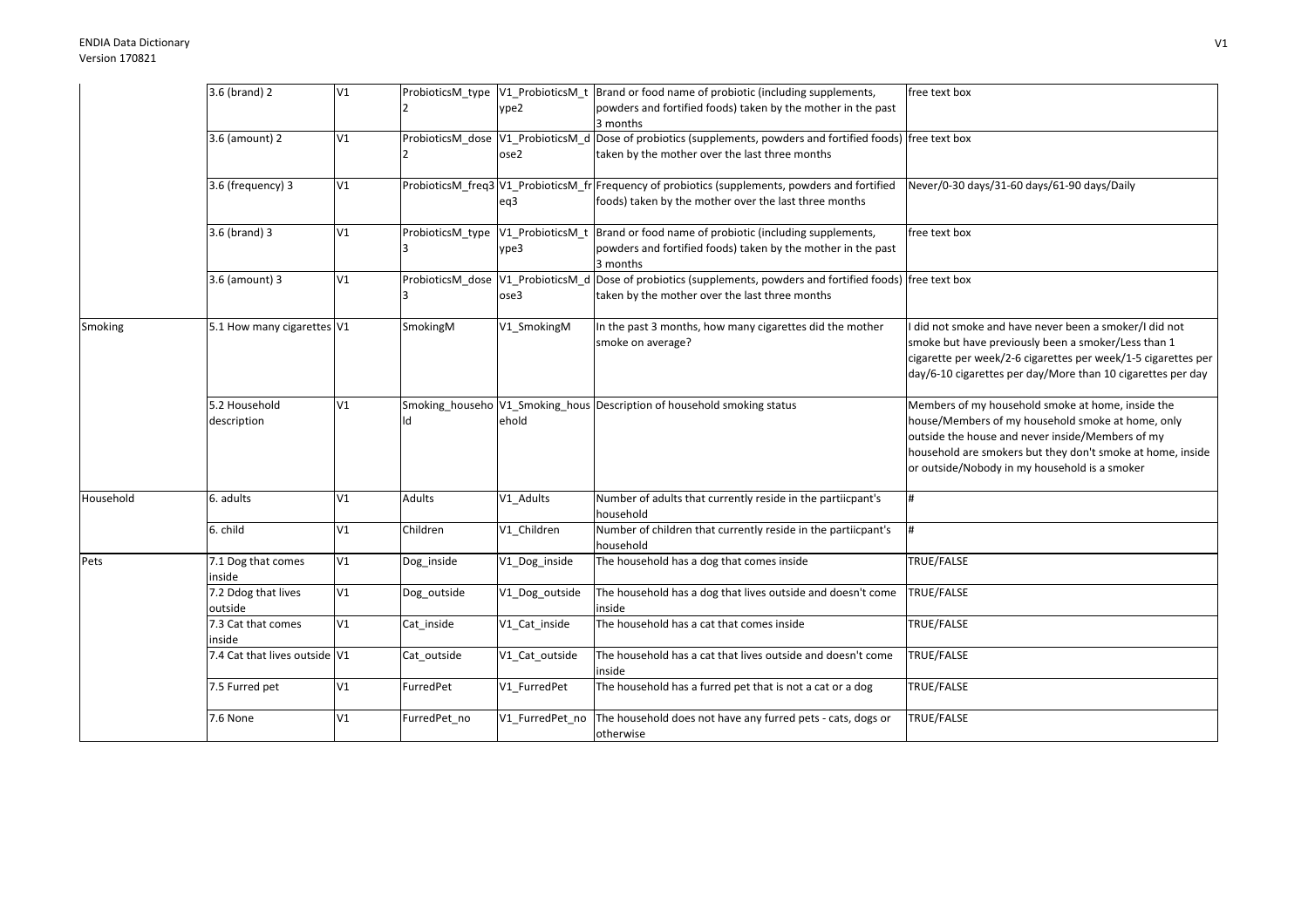| Sleep | 8.1 Child's sleeping         | V1          | Sleep_situation  |                       | V1_Sleep_situatio   Over the past week, what best describes the child's sleeping                          | My child and I co-sleep in the same bed/My child sleeps in the |
|-------|------------------------------|-------------|------------------|-----------------------|-----------------------------------------------------------------------------------------------------------|----------------------------------------------------------------|
|       | situation                    |             |                  |                       | situation over the majority of the night                                                                  | same room as me but in his/her own bed/My child sleeps in a    |
|       |                              |             |                  |                       |                                                                                                           | different room to me, and co-sleeps with his/her sibling(s) in |
|       |                              |             |                  |                       |                                                                                                           | the same bed/My child sleeps in a different room to me, in     |
|       |                              |             |                  |                       |                                                                                                           | his/her own bed but shares the room with a sibling/My child    |
|       |                              |             |                  |                       |                                                                                                           | sleeps in a different bedroom to me, in his/her own bed and    |
|       |                              |             |                  |                       |                                                                                                           | does not share a room                                          |
|       |                              |             |                  |                       |                                                                                                           |                                                                |
|       | 8.2 Sleep position           | V1          | Sleep_position   |                       | V1_Sleep_position Over the past week, what position did the child sleep for most On belly/On side/On back |                                                                |
|       |                              |             |                  |                       | of the time                                                                                               |                                                                |
|       | 8.3 Time sleep during        | $\verb V1 $ | Sleep_night_hrs  | V1_Sleep_night_h      | Over the past week, how much time did the child spend in                                                  | #                                                              |
|       | night (hours)                |             |                  | rs                    | sleep during the night (between 7pm and 7am) (hours)                                                      |                                                                |
|       |                              |             |                  |                       |                                                                                                           |                                                                |
|       | 8.3 Time sleep during        | V1          | Sleep_night_mins |                       | V1_Sleep_night_m Over the past week, how much time did the child spend in                                 | #                                                              |
|       | night (mins)                 |             |                  | ins                   | sleep during the night (between 7pm and 7am) (minutes)                                                    |                                                                |
|       | 8.3 (not asked)              | V1          | Sleep_night_NA   |                       | V1_Sleep_night_N Question 8.3 was not asked                                                               | TRUE/FALSE                                                     |
|       |                              |             |                  |                       |                                                                                                           |                                                                |
|       | 8.4 Time sleep during        | V1          | Sleep_day_hrs    |                       | V1_Sleep_day_hrs Over the past week, how much time did the child spend in                                 |                                                                |
|       | day (hours)                  |             |                  |                       | sleep during the day (between 7am and 7pm) (hours)                                                        |                                                                |
|       |                              |             |                  |                       |                                                                                                           |                                                                |
|       | 8.4 Time sleep during        | V1          | Sleep_day_mins   | V1_Sleep_day_mi       | Over the past week, how much time did the child spend in                                                  | #                                                              |
|       | day (mins)                   |             |                  | ns                    | sleep during the day (between 7am and 7pm) (minutes)                                                      |                                                                |
|       |                              |             |                  |                       |                                                                                                           |                                                                |
|       | 8.4 (not asked)              | V1          | Sleep_day_NA     |                       | V1_Sleep_day_NA Question 8.4 was not asked                                                                | TRUE/FALSE                                                     |
|       |                              | $\verb V1 $ |                  |                       |                                                                                                           | l#                                                             |
|       | 8.5 Num waking per           |             | Sleep_wakings    |                       | V1_Sleep_wakings Over the past week, what was the average number of night                                 |                                                                |
|       | night                        |             |                  |                       | wakings per night                                                                                         |                                                                |
|       | 8.5 (not asked)              | V1          | Sleep_wakings_N  |                       | V1_Sleep_wakings Question 8.5 was not asked                                                               | TRUE/FALSE                                                     |
|       | 8.6 Time in wakefulness V1   |             | Sleep_wake_hrs   | ΝA<br>V1_Sleep_wake_h | Over the past week, how much time during the night did the                                                |                                                                |
|       |                              |             |                  |                       |                                                                                                           |                                                                |
|       | (hours)                      |             |                  | rs                    | child spend in wakefulness (from 10pm to 6am) (hours)                                                     |                                                                |
|       | 8.6 Time in wakefulness V1   |             | Sleep_wake_mins  | V1_Sleep_wake_        | Over the past week, how much time during the night did the                                                | #                                                              |
|       | (mins)                       |             |                  | mins                  | child spend in wakefulness (from 10pm to 6am) (minutes)                                                   |                                                                |
|       |                              |             |                  |                       |                                                                                                           |                                                                |
|       | 8.6 (not asked)              | V1          | Sleep_wake_NA    |                       | V1_Sleep_wake_N Question 8.6 was not asked                                                                | TRUE/FALSE                                                     |
|       |                              |             |                  |                       |                                                                                                           |                                                                |
|       | 8.7 Time to sleep (hours) V1 |             | Sleep_time_hrs   |                       | V1_Sleep_time_hr Over the past week, how long did it take to put the child to                             |                                                                |
|       |                              |             |                  |                       | sleep in the evenings (hours)                                                                             |                                                                |
|       | 8.7 Time to sleep (mins) V1  |             | Sleep_time_mins  |                       | V1_Sleep_time_mi Over the past week, how long did it take to put the child to                             | #                                                              |
|       |                              |             |                  |                       | sleep in the evenings (minutes)                                                                           |                                                                |
|       | 8.7 (not asked)              | V1          | Sleep_time_NA    | V1_Sleep_time_N       | Question 8.7 was not asked                                                                                | TRUE/FALSE                                                     |
|       |                              |             |                  |                       |                                                                                                           |                                                                |
|       | 8.8 How to sleep             | V1          | Sleep_how        | V1_Sleep_how          | Over the past week, how did the child fall asleep                                                         | While feeding/Being rocked/Being held/In bed alone/In bed      |
|       |                              |             |                  |                       |                                                                                                           | near parent                                                    |
|       | 8.9 Time to sleep            | V1          | Sleep_time       | V1_Sleep_time         | Over the past week, at what time did the child usually fall                                               | HH:MM am/pm                                                    |
|       |                              |             |                  |                       | asleep                                                                                                    |                                                                |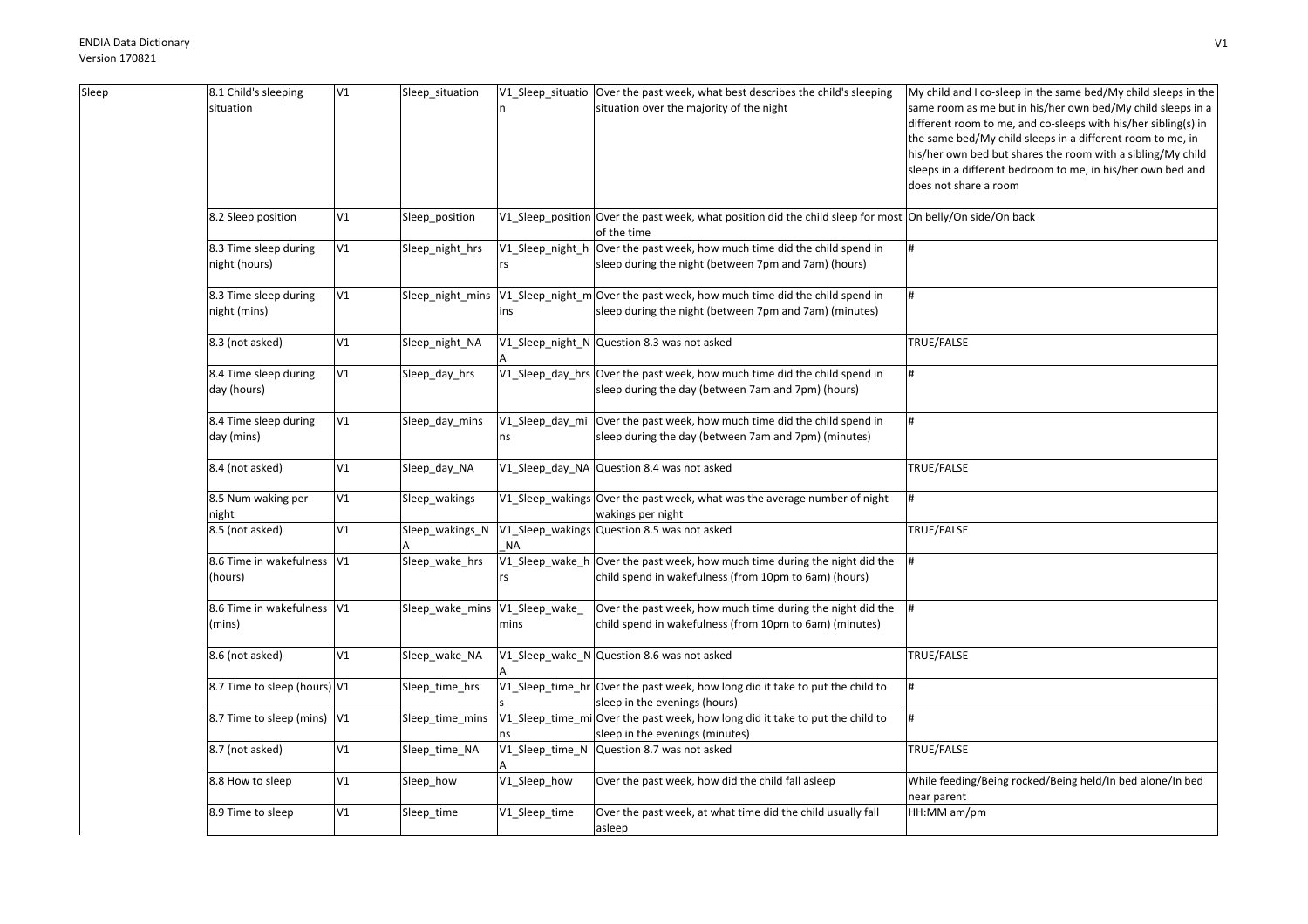|                  | 8.10 (not asked)           | V1 | Sleep_problem_N V1_Sleep_proble |                   | Question 8.10 was not asked                                                                   | TRUE/FALSE                                                  |
|------------------|----------------------------|----|---------------------------------|-------------------|-----------------------------------------------------------------------------------------------|-------------------------------------------------------------|
|                  |                            |    |                                 | m NA              |                                                                                               |                                                             |
|                  | 8.10 Sleeping a problem V1 |    | Sleep_problem                   | V1_Sleep_proble   | Over the past week, was the child's sleep considered a                                        | A very serious problem/A small problem/Not a problem at all |
|                  |                            |    |                                 |                   | problem                                                                                       |                                                             |
| Childcare        | 9.1 Mother's group         | V1 | MotherGroup                     | V1_MotherGroup    | In the past three months, did the child participate in any                                    | TRUE/FALSE                                                  |
|                  |                            |    |                                 |                   | mother's group activities                                                                     |                                                             |
|                  | 9.2 Playgroup              | V1 | Playgroup                       | V1_Playgroup      | In the past three months, did the child participate in any                                    | TRUE/FALSE                                                  |
|                  |                            |    |                                 |                   | playgroup activities                                                                          |                                                             |
|                  | 9.3 Dedicated childcare    | V1 | Childcare                       | V1_Childcare      | In the past three months, did the child participate in any                                    | TRUE/FALSE                                                  |
|                  | centre                     |    |                                 |                   | childcare at a dedicated childcare centre activities                                          |                                                             |
|                  | 9.4 Childcare in family    | V1 | FamilyDayCare                   |                   | V1 FamilyDayCare In the past three months, did the child participate in any                   | TRUE/FALSE                                                  |
|                  | daycare                    |    |                                 |                   | childcare in family daycare involving children from other                                     |                                                             |
|                  |                            |    |                                 |                   | families                                                                                      |                                                             |
|                  | 9.5 None of the above      | V1 | Childcare_none                  |                   | V1_Childcare_non In the past three months, the child did not participate in                   | TRUE/FALSE                                                  |
|                  |                            |    |                                 |                   | mother's group, playgroup, and childcare                                                      |                                                             |
| Child probiotics | 10.1 Brand                 | V1 | Probiotics_type1                | V1_Probiotics_typ | Brand or food name of probiotic (including supplements,                                       | free text box                                               |
|                  |                            |    |                                 | e1                | powders and fortified foods) taken by the child in the past 3                                 |                                                             |
|                  |                            |    |                                 |                   | months                                                                                        |                                                             |
|                  | 10.1 Frequency             | V1 | Probiotics_freq1                |                   | V1_Probiotics_fre Frequency of probiotics (supplements, powders and fortified                 | Never/0-30 days/31-60 days/61-90 days/Daily                 |
|                  |                            |    |                                 | q1                | foods) taken by the child over the last three months                                          |                                                             |
|                  |                            |    |                                 |                   |                                                                                               |                                                             |
|                  | 10.1 Amount                | V1 | Probiotics dose1                |                   | V1_Probiotics_dos Dose of probiotics (supplements, powders and fortified foods) free text box |                                                             |
|                  |                            |    |                                 | e1                | taken by the child over the last three months                                                 |                                                             |
|                  |                            |    |                                 |                   |                                                                                               |                                                             |
|                  | 10.1 Brand (2)             | V1 | Probiotics_type2                |                   | V1 Probiotics typ Brand or food name of probiotic (including supplements,                     | free text box                                               |
|                  |                            |    |                                 | e2                | powders and fortified foods) taken by the child in the past 3                                 |                                                             |
|                  |                            |    |                                 |                   | months                                                                                        |                                                             |
|                  | 10.1 Frequency (2)         | V1 | Probiotics_freq2                |                   | V1_Probiotics_fre Frequency of probiotics (supplements, powders and fortified                 | Never/0-30 days/31-60 days/61-90 days/Daily                 |
|                  |                            |    |                                 | q2                | foods) taken by the child over the last three months                                          |                                                             |
|                  |                            |    |                                 |                   |                                                                                               |                                                             |
|                  | 10.1 Amount (2)            | V1 | Probiotics_dose2                |                   | V1_Probiotics_dos Dose of probiotics (supplements, powders and fortified foods) free text box |                                                             |
|                  |                            |    |                                 | e2                | taken by the child over the last three months                                                 |                                                             |
|                  |                            |    |                                 |                   |                                                                                               |                                                             |
|                  | 10.1 Brand (3)             | V1 | Probiotics_type3                |                   | V1 Probiotics typ Brand or food name of probiotic (including supplements,                     | free text box                                               |
|                  |                            |    |                                 | e3                | powders and fortified foods) taken by the child in the past 3                                 |                                                             |
|                  |                            |    |                                 |                   | months                                                                                        |                                                             |
|                  | 10.1 Frequency (3)         | V1 | Probiotics_freq3                |                   | V1_Probiotics_fre Frequency of probiotics (supplements, powders and fortified                 | Never/0-30 days/31-60 days/61-90 days/Daily                 |
|                  |                            |    |                                 | q3                | foods) taken by the child over the last three months                                          |                                                             |
|                  |                            |    |                                 |                   |                                                                                               |                                                             |
|                  | 10.1 Amount (3)            | V1 | Probiotics_dose3                |                   | V1_Probiotics_dos Dose of probiotics (supplements, powders and fortified foods) free text box |                                                             |
|                  |                            |    |                                 | e3                | taken by the child over the last three months                                                 |                                                             |
|                  |                            |    |                                 |                   |                                                                                               |                                                             |
|                  | 10.1 Brand (4)             | V1 | Probiotics_type4                |                   | V1_Probiotics_typ Brand or food name of probiotic (including supplements,                     | free text box                                               |
|                  |                            |    |                                 | e4                | powders and fortified foods) taken by the child in the past 3                                 |                                                             |
|                  |                            |    |                                 |                   | months                                                                                        |                                                             |
|                  | 10.1 Frequency (4)         | V1 | Probiotics freq4                | V1 Probiotics fre | Frequency of probiotics (supplements, powders and fortified                                   | Never/0-30 days/31-60 days/61-90 days/Daily                 |
|                  |                            |    |                                 | q4                | foods) taken by the child over the last three months                                          |                                                             |
|                  |                            |    |                                 |                   |                                                                                               |                                                             |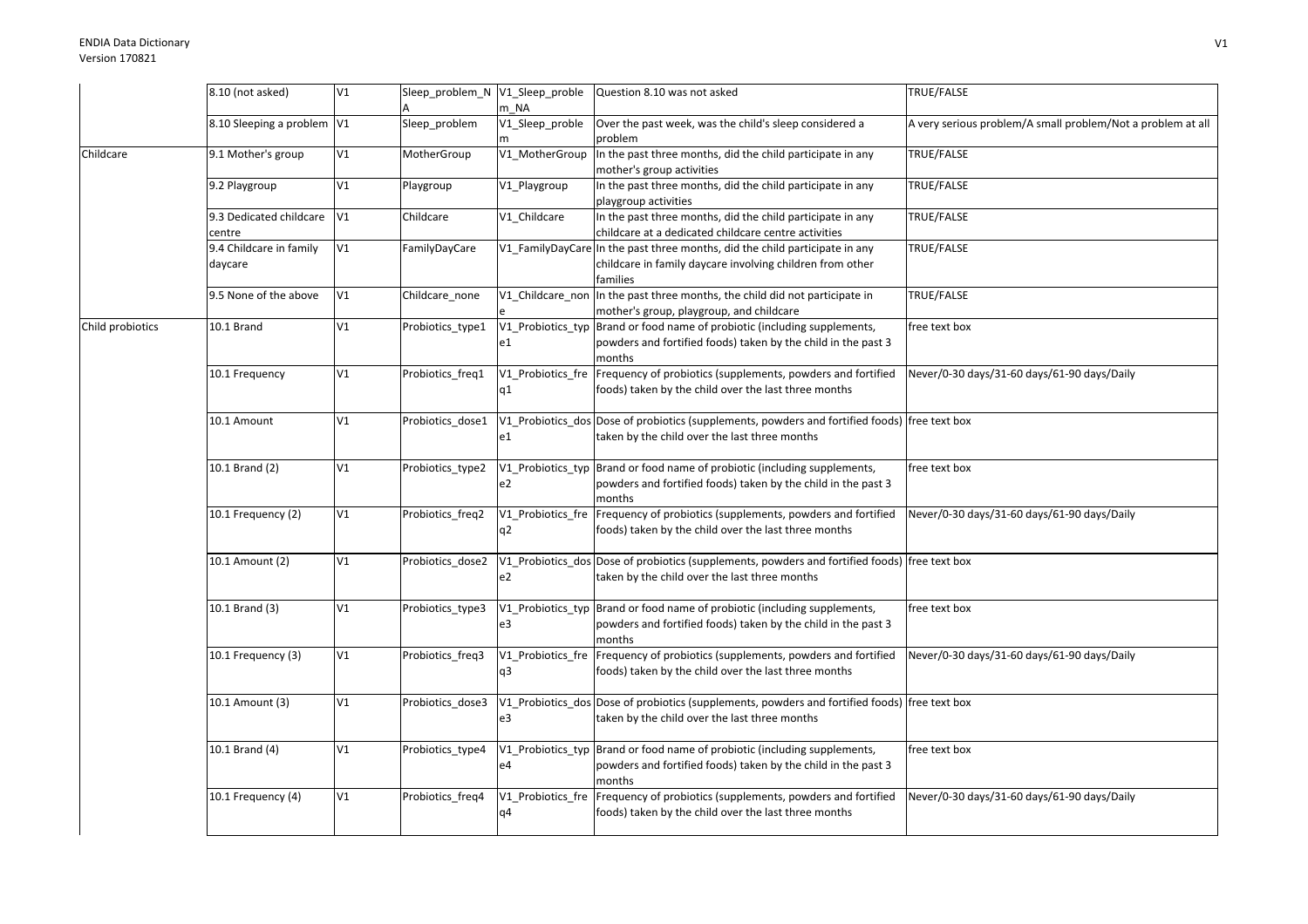|                               | 10.1 Amount (5)               | V1           | Probiotics_dose4 |                | V1_Probiotics_dos Dose of probiotics (supplements, powders and fortified foods) free text box |                                                      |
|-------------------------------|-------------------------------|--------------|------------------|----------------|-----------------------------------------------------------------------------------------------|------------------------------------------------------|
|                               |                               |              |                  | e4             | taken by the child over the last three months                                                 |                                                      |
|                               |                               |              |                  |                |                                                                                               |                                                      |
| Diet                          | 11.1 Vegetarian               | V1           | Vegetarian       | V1_Vegetarian  | Child was consuming a vegetarian diet in the past 3 months                                    | TRUE/FALSE                                           |
|                               |                               |              |                  |                |                                                                                               |                                                      |
|                               | 11.2 Gluten free              | V1           | GlutenFrere      | V1 GlutenFrere | Child was consuming a gluten free diet in the past 3 months                                   | TRUE/FALSE                                           |
|                               |                               |              |                  |                |                                                                                               |                                                      |
|                               | 11.3 Low carbohydrate         | V1           | LowCarb          | V1_LowCarb     | Child was consuming a low carbohydrate diet in the past 3                                     | TRUE/FALSE                                           |
|                               |                               |              |                  |                | months                                                                                        |                                                      |
|                               | 11.4 High protein             | V1           | HighProtein      | V1 HighProtein | Child was consuming a high protein diet in the past 3 months                                  | TRUE/FALSE                                           |
|                               |                               |              |                  |                |                                                                                               |                                                      |
|                               | 11.5 Vegan                    | V1           | Vegan            | V1_Vegan       | Child was consuming a vegan diet in the past 3 months                                         | TRUE/FALSE                                           |
|                               | 11.6 Other                    | V1           | Diet             | V1_Diet        | Child was consuming another type of diet in the past 3                                        | <b>TRUE/FALSE</b>                                    |
|                               |                               |              |                  |                | months                                                                                        |                                                      |
|                               | 11.6 Other specify            | V1           | Diet_type        | V1_Diet_type   | Details of type of diet child was following in the past 3 months TRUE/FALSE                   |                                                      |
|                               |                               |              |                  |                |                                                                                               |                                                      |
| <b>Perceived Stress Scale</b> |                               |              |                  |                |                                                                                               |                                                      |
|                               |                               |              |                  |                |                                                                                               |                                                      |
| <b>Export heading</b>         | Variable                      | <b>Visit</b> | Code             | Visit_Code     | <b>Description</b>                                                                            | Format                                               |
| General                       | ID                            | V1           | PSS ID           | V1_PSS_ID      | Participant ID code for Perceived Stress Scale                                                | STATE-CITY-SITE-###                                  |
|                               | Completion date               | V1           | PSS date         | V1 PSS date    | Date Perceived Stress Scale was completed                                                     | DD/MM/YYYY                                           |
|                               | Not collected                 | V1           | PSS no           | V1_PSS_no      | No data collected for Perceived Stress Scale                                                  | TRUE/FALSE                                           |
|                               | Not collected comment         | V1           | PSS_no_c         | V1_PSS_no_c    | Comment on why no data was collected for Perceived Stress                                     | free text box                                        |
|                               |                               |              |                  |                | Scale                                                                                         |                                                      |
|                               | Not Finish                    | V1           | PSS_NotFin       | V1_PSS_NotFin  | Data entry for Perceived Stress Scale has not been finished                                   | TRUE/FALSE                                           |
|                               |                               |              |                  |                |                                                                                               |                                                      |
|                               | Finalized                     | V1           | PSS Final        | V1_PSS_Final   | Data entry for Perceived Stress Scale has been finalised by                                   | <b>TRUE/FALSE</b>                                    |
|                               |                               |              |                  |                | project management team                                                                       |                                                      |
| Perceived stress scale        | 1. Upset                      | V1           | $PSS_1$          | $V1_PSS_1$     | In the last month, how often was the participant upset                                        | Never/Almost never/Sometimes/Fairly often/Very often |
|                               |                               |              |                  |                | because of something that happened unexpectedly?                                              |                                                      |
|                               | 2. Unable to control          | V1           | PSS_2            | $V1$ $PSS_2$   | In the last month, how often did the partcipant feel that they                                | Never/Almost never/Sometimes/Fairly often/Very often |
|                               | things                        |              |                  |                | were unable to control the important things in their life?                                    |                                                      |
|                               |                               |              |                  |                |                                                                                               |                                                      |
|                               | 3. Nervous and                | V1           | PSS_3            | $V1$ $PSS_3$   | In the last month, how often did the participant feel nervous                                 | Never/Almost never/Sometimes/Fairly often/Very often |
|                               | "stressed"                    |              |                  |                | and "stressed"?                                                                               |                                                      |
|                               | 4. Successfully with          | V1           | PSS_4            | $V1_PSS_4$     | In the last month, how often did the participant feel they                                    | Never/Almost never/Sometimes/Fairly often/Very often |
|                               | irritating life hassles       |              |                  |                | dealt successfully with irritating life hassles?                                              |                                                      |
|                               | 5. Effectively coping with V1 |              | PSS_5            | $V1$ PSS 5     | In the last month, how often did the participant feel that they                               | Never/Almost never/Sometimes/Fairly often/Very often |
|                               | important changes             |              |                  |                | were effectively coping with important changes that were                                      |                                                      |
|                               |                               |              |                  |                | happening in their life?                                                                      |                                                      |
|                               | 6. Confident                  | V1           | PSS_6            | $V1$ $PSS_6$   | In the last month, how often did the participant feel confident                               | Never/Almost never/Sometimes/Fairly often/Very often |
|                               |                               |              |                  |                | about their ability to handle their personal problems?                                        |                                                      |
|                               |                               |              |                  |                |                                                                                               |                                                      |
|                               | 7. Things were going          | V1           | PSS_7            | $V1_PSS_7$     | In the last month, how often did the participant feel that                                    | Never/Almost never/Sometimes/Fairly often/Very often |
|                               | your way                      |              |                  |                | things were going their way?                                                                  |                                                      |
|                               | 8. Could not cope with        | V1           | PSS_8            | $V1_PSS_8$     | In the last month, how often did the participant find that they                               | Never/Almost never/Sometimes/Fairly often/Very often |
|                               | thing                         |              |                  |                | could not cope with all the things that they had to do?                                       |                                                      |
|                               |                               |              |                  |                |                                                                                               |                                                      |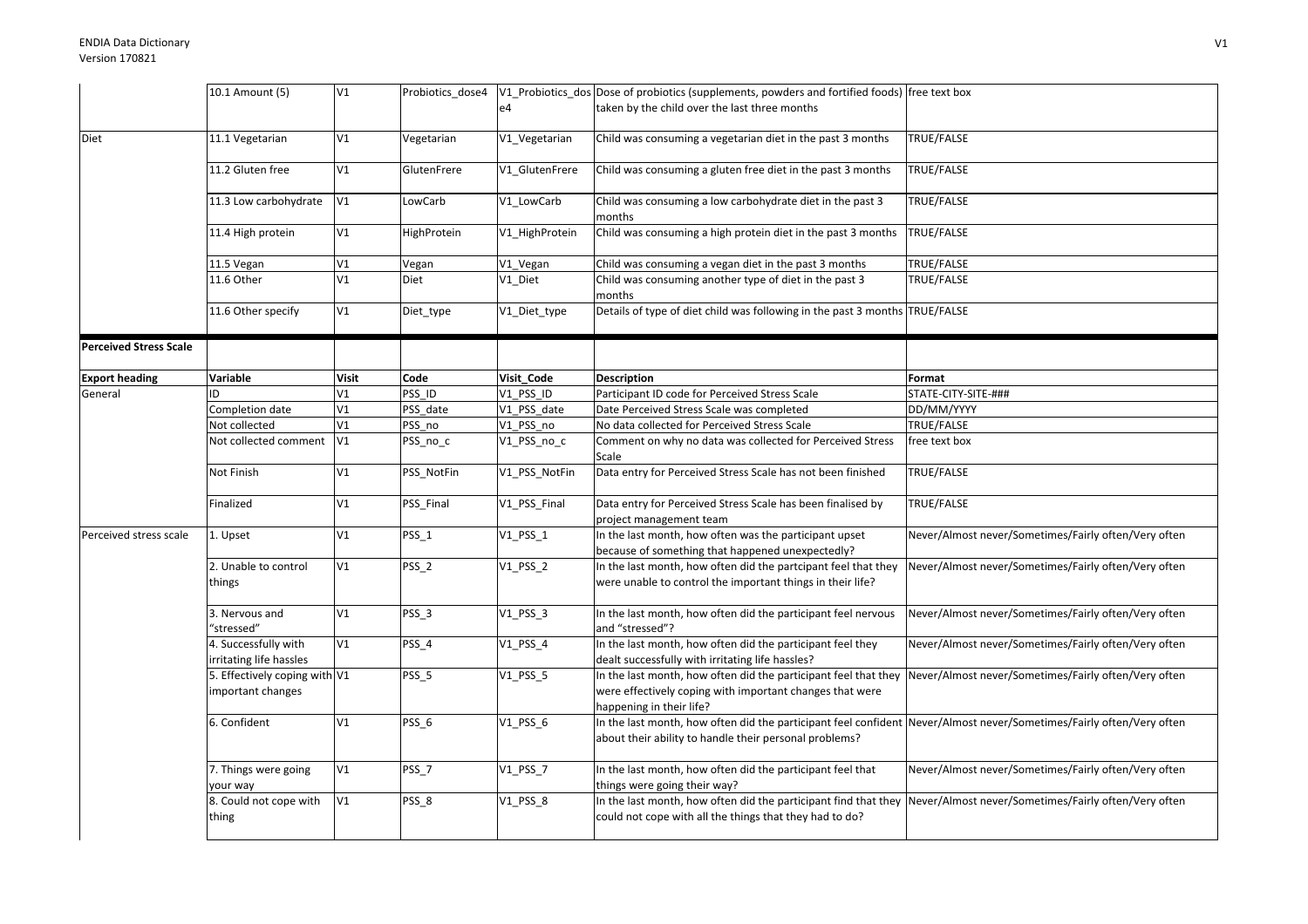## ENDIA Data DictionaryVersion 170821

|                                                      | 9. Control irritations                                      | V1             | PSS_9             | $V1$ PSS $9$   | In the last month, how often did the participant feel able to                                                                                                              | Never/Almost never/Sometimes/Fairly often/Very often                                                                                                                                                        |
|------------------------------------------------------|-------------------------------------------------------------|----------------|-------------------|----------------|----------------------------------------------------------------------------------------------------------------------------------------------------------------------------|-------------------------------------------------------------------------------------------------------------------------------------------------------------------------------------------------------------|
|                                                      |                                                             |                |                   |                | control irritations in their life?                                                                                                                                         |                                                                                                                                                                                                             |
|                                                      | 10. On top of things                                        | V1             | PSS_10            | V1_PSS_10      | In the last month, how often did the participant feel that they<br>were on top of things?                                                                                  | Never/Almost never/Sometimes/Fairly often/Very often                                                                                                                                                        |
|                                                      | 11. Angered                                                 | V1             | PSS_11            | V1_PSS_11      | In the last month, how often did the participant feel angered<br>because of things that were outside of their control?                                                     | Never/Almost never/Sometimes/Fairly often/Very often                                                                                                                                                        |
|                                                      | 12. Thinking about<br>things that you have to<br>accomplish | V1             | <b>PSS_12</b>     | V1_PSS_12      | In the last month, how often did the participant find themself Never/Almost never/Sometimes/Fairly often/Very often<br>thinking about things that they have to accomplish? |                                                                                                                                                                                                             |
|                                                      | 13. Control the way you<br>spend time                       | V1             | PSS_13            | V1_PSS_13      | In the last month, how often did the participant feel able to<br>control the way they spend their time?                                                                    | Never/Almost never/Sometimes/Fairly often/Very often                                                                                                                                                        |
|                                                      | 14. Difficulties were<br>piling up                          | V1             | PSS_14            | V1_PSS_14      | In the past month, how often did the participant feel<br>difficulties were piling up so high that they could not<br>overcome them?                                         | Never/Almost never/Sometimes/Fairly often/Very often                                                                                                                                                        |
| <b>Ediburgh Postnatal</b><br><b>Depression Scale</b> |                                                             |                |                   |                |                                                                                                                                                                            |                                                                                                                                                                                                             |
| <b>Export heading</b>                                | Variable                                                    | <b>Visit</b>   | Code              | Visit_Code     | <b>Description</b>                                                                                                                                                         | Format                                                                                                                                                                                                      |
| General                                              | ID                                                          | T3             | EPDS_ID           | T3 EPDS ID     | Participant ID code for Edinburgh Postnatal Depression Scale                                                                                                               | STATE-CITY-SITE-###                                                                                                                                                                                         |
|                                                      | Completion date                                             | T <sub>3</sub> | EPDS date         | T3_EPDS_date   | Date Edinburgh Postnatal Depression Scale was completed                                                                                                                    | DD/MM/YYYY                                                                                                                                                                                                  |
|                                                      | Not collected                                               | T <sub>3</sub> | EPDS no           | T3 EPDS no     | No data collected for Edinburgh Postnatal Depression Scale                                                                                                                 | TRUE/FALSE                                                                                                                                                                                                  |
|                                                      | Not collected comment                                       | T <sub>3</sub> | EPDS_no_c         | T3_EPDS_no_c   | Comment on why no data was collected for Edinburgh<br><b>Postnatal Depression Scale</b>                                                                                    | free text box                                                                                                                                                                                               |
|                                                      | Not Finish                                                  | T <sub>3</sub> | EPDS NotFin       | T3_EPDS_NotFin | Data entry for Edinburgh Postnatal Depression Scale has not<br>been finished                                                                                               | TRUE/FALSE                                                                                                                                                                                                  |
|                                                      | Finalized                                                   | T3             | EPDS_Final        | T3_EPDS_Final  | Data entry for Edinburgh Postnatal Depression Scale has been<br>finalised by project management team                                                                       | TRUE/FALSE                                                                                                                                                                                                  |
| Depression scale                                     | 1.1 Laugh and see the<br>funny side of things               | T3             | EPDS <sub>1</sub> | T3_EPDS_1      | Over the past seven days the participant has been able to<br>laugh and see the funny side of things                                                                        | As much as I always could/Not quite as much now/Definitely<br>not so much now/Not at all                                                                                                                    |
|                                                      | 2.1 Looked forward with T3<br>enjoyment                     |                | $EPDS_2$          | T3_EPDS_2      | Over the past seven days the participant has looked forward<br>with enjoyment to things                                                                                    | As much as I ever did/Rather less than I used to/Definitely less<br>than I used to/Hardly at all                                                                                                            |
|                                                      | 3.1 Blamed myself<br>unnecessarily                          | T <sub>3</sub> | EPDS <sub>3</sub> | T3_EPDS_3      | Over the past seven days the participant has blamed<br>themselves unncessarily when things went wrong                                                                      | Yes, most of the time/Yes, some of the time/Not very<br>often/No, never                                                                                                                                     |
|                                                      | 4.1 Anxious                                                 | T <sub>3</sub> | EPDS_4            | T3_EPDS_4      | Over the past seven days the participant has been anxious or<br>worried for no good reason                                                                                 | No, not at all/Hardly ever/Yes, sometimes/Yes, very often                                                                                                                                                   |
|                                                      | 5.1 Unhappy no good<br>reason                               | T <sub>3</sub> | EPDS_5            | T3_EPDS_5      | Over the past seven days the participant has felt scared or<br>panicky for no very good reason                                                                             | Yes, quite a lot/Yes, sometimes/No, not much/No, not at all                                                                                                                                                 |
|                                                      | 6.1 Things getting on top T3<br>of me                       |                | EPDS_6            | T3_EPDS_6      | Over the past seven days things have been getting on top of<br>the participant                                                                                             | Yes, most of the time I haven't been able to cope at all/Yes,<br>sometimes I haven't been coping as well as usual/No, most of<br>the time I have coped quite well/No, I have been coping as<br>well as ever |
|                                                      | 7.1 Difficulty sleeping                                     | T <sub>3</sub> | EPDS_7            | T3_EPDS_7      | Over the past seven days the participant has been so unhappy<br>that the participant has had difficulty sleeping                                                           | Yes, most of the time/Yes, sometimes/Not very often/No, not<br>at all                                                                                                                                       |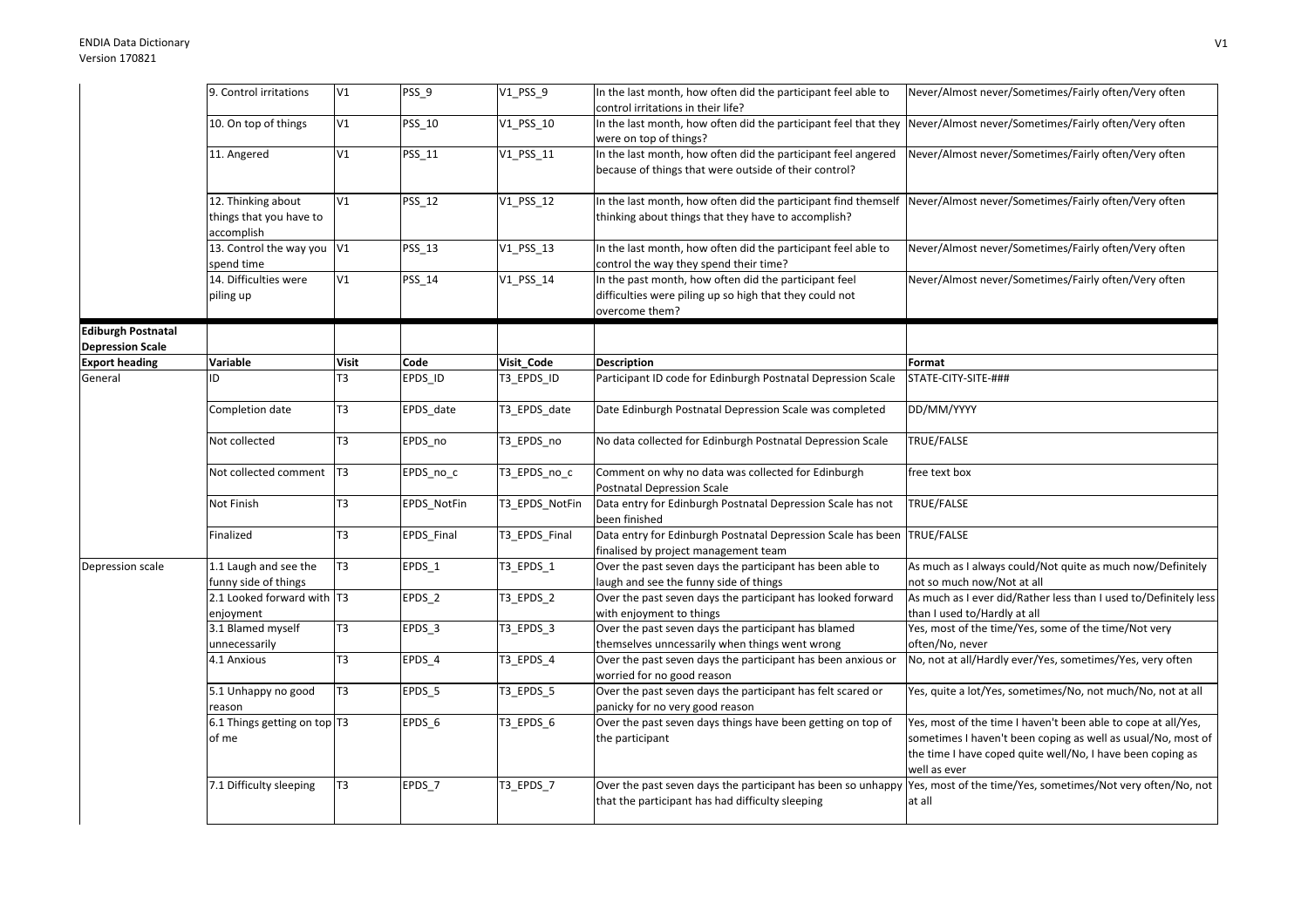## ENDIA Data DictionaryVersion 170821

|  | 8.1 Felt sad or miserable   T3 | EPDS 8            | T3 EPDS 8  | Over the past seven days the participant has felt sad or                                                 | Yes, most of the time/Yes, quite often/Not very often/No, not |
|--|--------------------------------|-------------------|------------|----------------------------------------------------------------------------------------------------------|---------------------------------------------------------------|
|  |                                |                   |            | Imiserable                                                                                               | at all                                                        |
|  | 9.1 Unhappy crying             | EPDS <sub>9</sub> | T3_EPDS_9  | Over the past seven days the participant has felt so unhappy                                             | Yes, most of the time/Yes, quite often/Only occasionally/No,  |
|  |                                |                   |            | that they have been crying                                                                               | never                                                         |
|  | 10.1 Self harm                 | EPDS 10           | T3 EPDS 10 | Over the past seven days the participant thought of harming Yes, quite often/Sometimes/Hardly ever/Never |                                                               |
|  |                                |                   |            | themselves has occurred to them                                                                          |                                                               |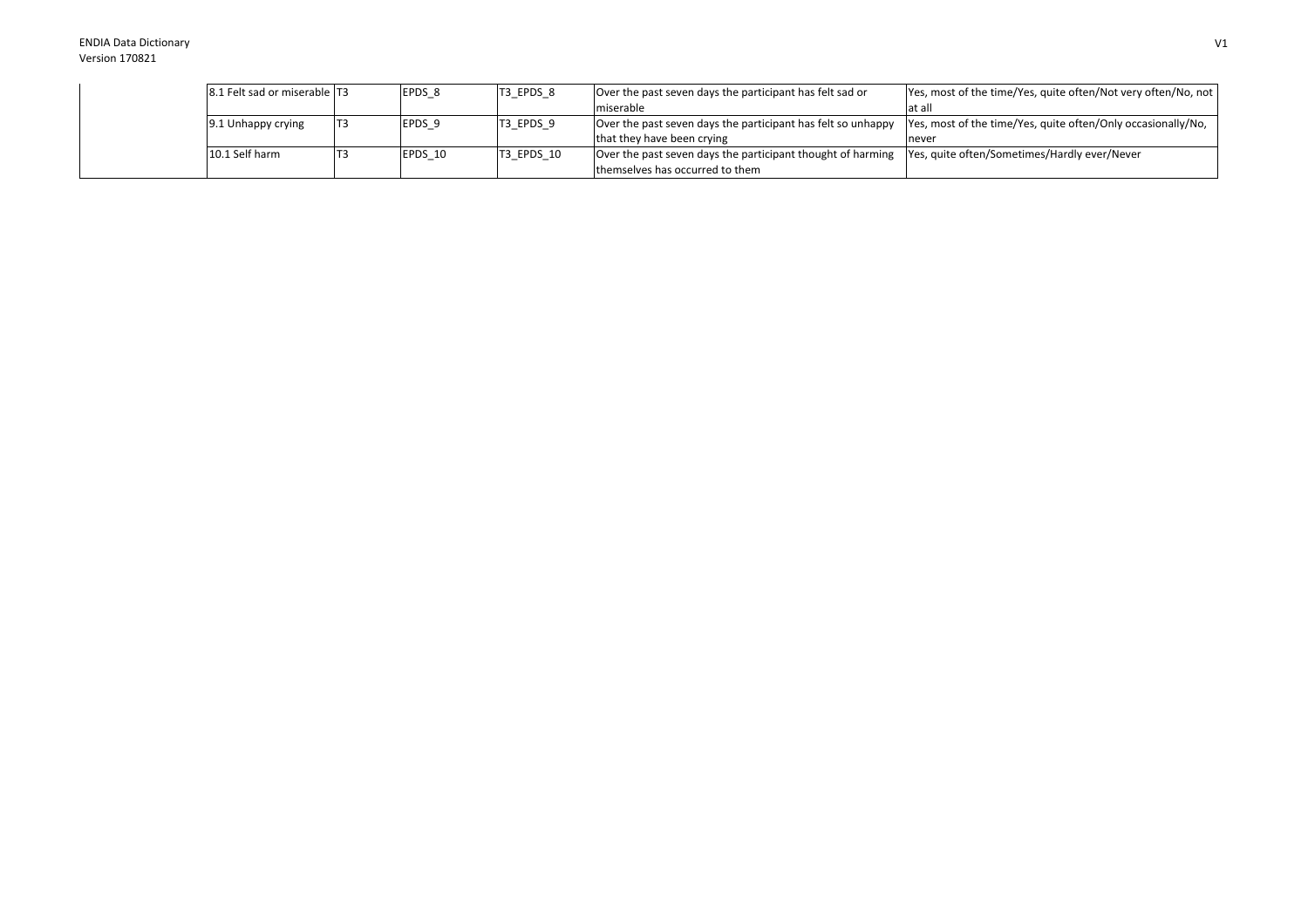| Variable                          | <b>Visit</b>               | Code                             | Visit Code           | <b>Description</b>                                                                                                                                                                    | Format                                                                                                                                                                                                                                                                                                                                                                              |
|-----------------------------------|----------------------------|----------------------------------|----------------------|---------------------------------------------------------------------------------------------------------------------------------------------------------------------------------------|-------------------------------------------------------------------------------------------------------------------------------------------------------------------------------------------------------------------------------------------------------------------------------------------------------------------------------------------------------------------------------------|
| ID                                | V <sub>2</sub>             | ID                               | V <sub>2</sub> ID    | Participant ID code                                                                                                                                                                   | STATE-CITY-SITE-###                                                                                                                                                                                                                                                                                                                                                                 |
| Lab result not collected          | V <sub>2</sub>             | NoBlood                          | V2_NoBlood           | No blood samples were collected during this visit                                                                                                                                     | TRUE/FALSE                                                                                                                                                                                                                                                                                                                                                                          |
| Not Finish                        | V <sub>2</sub>             | NotFin                           | V2_NotFin            | Data entry has not been finished                                                                                                                                                      | TRUE/FALSE                                                                                                                                                                                                                                                                                                                                                                          |
| Finalized                         | V <sub>2</sub>             | Final                            | V <sub>2</sub> Final | Data entry has been finalised by project management team                                                                                                                              | TRUE/FALSE                                                                                                                                                                                                                                                                                                                                                                          |
| Visit date                        | V <sub>2</sub>             | VisitDate                        | V2 VisitDate         | Date of study visit                                                                                                                                                                   | DD/MM/YYYY                                                                                                                                                                                                                                                                                                                                                                          |
| Visit not attended                | V <sub>2</sub>             | <b>NoVisit</b>                   | V2_NoVisit           | No data and samples were collected - visit not attended                                                                                                                               | <b>TRUE/FALSE</b>                                                                                                                                                                                                                                                                                                                                                                   |
| Comment                           |                            | NoVisit c                        | V2 NoVisit c         | Comment on why visit did not occur                                                                                                                                                    | free text box                                                                                                                                                                                                                                                                                                                                                                       |
| Infant age (months)               | V <sub>2</sub>             | Age_mths                         | V2 Age mths          | nfant age (months)                                                                                                                                                                    |                                                                                                                                                                                                                                                                                                                                                                                     |
| Infant age (weeks)                |                            | Age_wks                          | V2_Age_wks           |                                                                                                                                                                                       |                                                                                                                                                                                                                                                                                                                                                                                     |
| Anaesthesia applied               | V <sub>2</sub>             | Anaesth                          | V2 Anaesth           | Topical anaesthesia was applied to the infant for blood taking TRUE/FALSE                                                                                                             |                                                                                                                                                                                                                                                                                                                                                                                     |
| Comment                           | V <sub>2</sub>             | Anaesth c                        | V2_Anaesth_c         | Comment on why anaesthesia was not applied                                                                                                                                            | free text box                                                                                                                                                                                                                                                                                                                                                                       |
| <b>Brand</b>                      | V <sub>2</sub>             | Anaesth brand                    | V2 Anaesth bran      |                                                                                                                                                                                       | free text box                                                                                                                                                                                                                                                                                                                                                                       |
| Amount                            | V <sub>2</sub>             | Anaesth amount                   | unt                  |                                                                                                                                                                                       |                                                                                                                                                                                                                                                                                                                                                                                     |
| Recorded                          | V <sub>2</sub>             | Health                           | V2_Health            | Infant health (illnesses, medications, hospitalisations, tooth<br>erruptions/teething, allergies etc.) since previous<br>appointment has been recorded using the infant feeding diary | TRUE/FALSE                                                                                                                                                                                                                                                                                                                                                                          |
| Not recorded                      | V <sub>2</sub>             | Health_no                        | V2_Health_no         | Infant health since previous appointment has not been<br>recorded using the infant feeding diary                                                                                      | TRUE/FALSE                                                                                                                                                                                                                                                                                                                                                                          |
| Summary                           | V <sub>2</sub>             | Health_c                         | V2_Health_c          | Brief summary of infant's health since last appointment with<br>reference to the child's age                                                                                          | free text box                                                                                                                                                                                                                                                                                                                                                                       |
| Time of last food/drink           | V <sub>2</sub>             | Fast_time                        | V2_Fast_time         |                                                                                                                                                                                       | HH:MM am/pm                                                                                                                                                                                                                                                                                                                                                                         |
| Since last consumption<br>(hours) | V <sub>2</sub>             | Fast_hr                          | V2_Fast_hr           | Number of hours since last food or drink consumption<br>occurred                                                                                                                      | ##                                                                                                                                                                                                                                                                                                                                                                                  |
| Since last consumption            | V <sub>2</sub>             | Fast_min                         | V2_Fast_min          | Number of minutes since last food or drink consumption<br>occurred                                                                                                                    | ##                                                                                                                                                                                                                                                                                                                                                                                  |
| Milk                              | V <sub>2</sub>             | Fast milk                        | V2 Fast milk         | Last intake was breast milk (breast or bottle)                                                                                                                                        | TRUE/FALSE                                                                                                                                                                                                                                                                                                                                                                          |
| Other                             | V <sub>2</sub>             | Fast_other                       | V2_Fast_other        | Description of last intake if it was not breast milk (breast or<br>bottle)                                                                                                            | free text box                                                                                                                                                                                                                                                                                                                                                                       |
| Comment                           | V <sub>2</sub>             | Fast no                          | V2 Fast no           | Fasting status was not collected                                                                                                                                                      | TRUE/FALSE                                                                                                                                                                                                                                                                                                                                                                          |
| Type                              | V <sub>2</sub>             | MeasureType                      | V2 MeasureType       | under 2 yrs; beyond 2 years height can be measured if the<br>child is able to stand effectively)                                                                                      | Height/Length                                                                                                                                                                                                                                                                                                                                                                       |
| Measurement (dm)                  | V <sub>2</sub>             | Length_Height                    |                      |                                                                                                                                                                                       |                                                                                                                                                                                                                                                                                                                                                                                     |
| Waist 1 (cm)                      | V <sub>2</sub>             | Waist1                           | V2 Waist1            | Waist circumference measurement #1 (cm)                                                                                                                                               | #                                                                                                                                                                                                                                                                                                                                                                                   |
| Waist 2 (cm)                      | V <sub>2</sub>             | Waist2                           | V2 Waist2            | Waist circumference measurement #2 (cm)                                                                                                                                               |                                                                                                                                                                                                                                                                                                                                                                                     |
| Waist 3 (cm)                      | V <sub>2</sub>             | Waist3                           | V2_Waist3            | Waist circumference measurement (cm) #3 (only done if 1 and #                                                                                                                         |                                                                                                                                                                                                                                                                                                                                                                                     |
|                                   | V <sub>2</sub>             |                                  | V2_Weight            |                                                                                                                                                                                       |                                                                                                                                                                                                                                                                                                                                                                                     |
|                                   | (mins)<br>Child alone (kg) | V <sub>2</sub><br>V <sub>2</sub> | Weight               |                                                                                                                                                                                       | Infant age (weeks)<br>Brand and strength of anaesthesia applied to infant<br>V2_Anaesth_amo Amount of anaesthesia applied to infant<br>Time of day when last food or drink consumption occurred<br>Size measurement type (length should apply to all children<br>V2_Length_Height Length or height measurement (cm)<br>2 differ by more than 0.5 cm)<br>Weight of infant alone (kg) |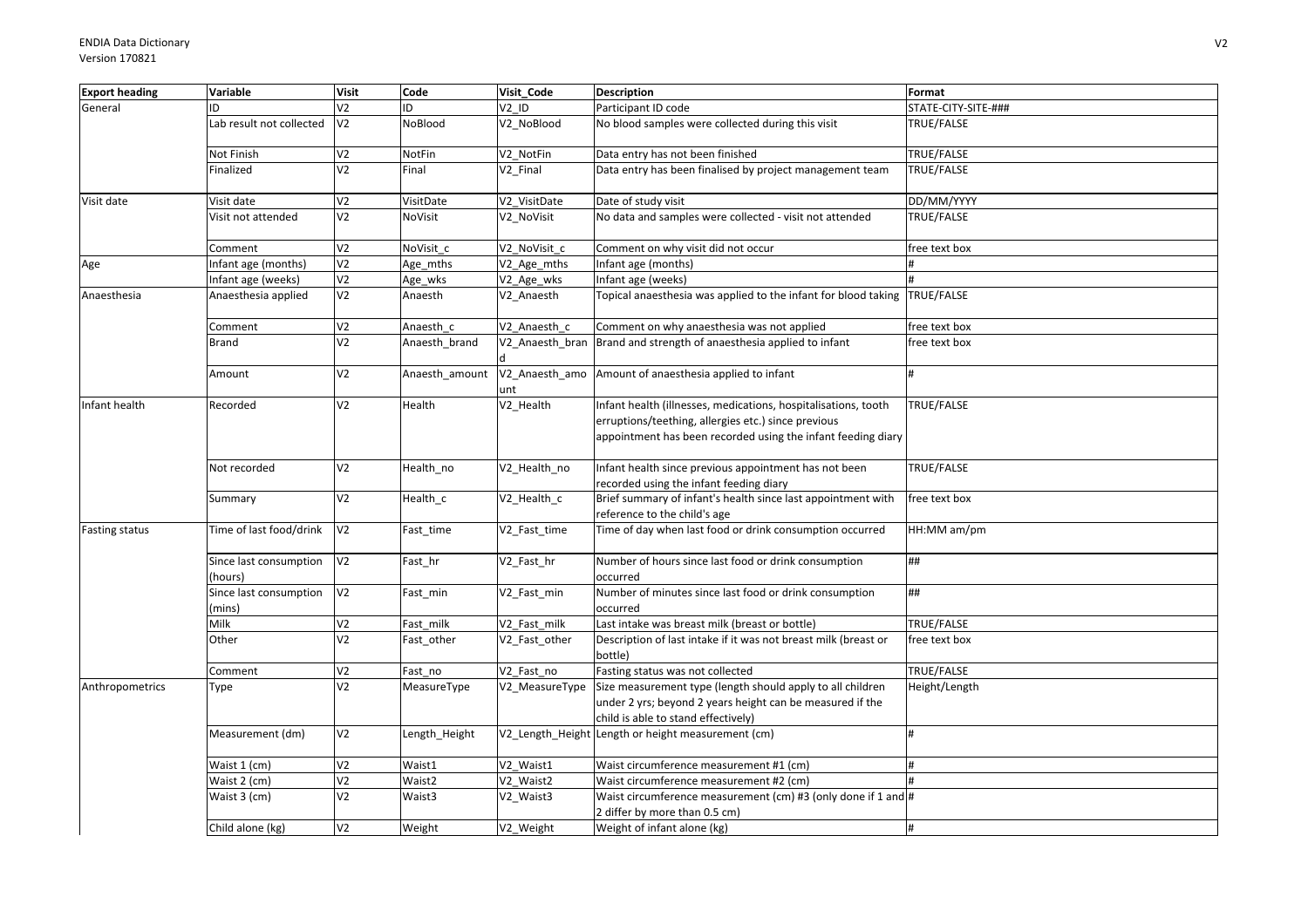|           | Caregiver (kg)                          | V <sub>2</sub> |                  | ver                         | Weight_caregiver  V2_Weight_caregi  Weight of caregiver if unable to weigh child alone (kg)             | #                 |
|-----------|-----------------------------------------|----------------|------------------|-----------------------------|---------------------------------------------------------------------------------------------------------|-------------------|
|           | Caregiver + child (kg)                  | V <sub>2</sub> | hild             | verchild                    | Weight_caregiverc V2_Weight_caregi Weight of caregiver and child if unable to weigh child alone<br>(kg) |                   |
|           | Comment                                 | V <sub>2</sub> | Anthrop_no_c     |                             | V2_Anthrop_no_c Explanation for any missing anthropometric data                                         | free text box     |
| Saliva    | Collected                               | V <sub>2</sub> | Saliva           | V2_Saliva                   | Saliva sample was collected with the Oragene OG-250 device                                              | TRUE/FALSE        |
|           | Comment                                 | V <sub>2</sub> | Saliva_c         | V2_Saliva_c                 | Comment on why saliva was not collected from the infant<br>(from sampling/clinic)                       | free text box     |
|           | Oragene device                          | V <sub>2</sub> | Saliva device    | V2 Saliva device            | 1 Oragene device was stored at room temperature                                                         | TRUE/FALSE        |
|           | Collected at V1                         | V <sub>2</sub> | Saliva V1        | V2 Saliva V1                | Saliva was collected from the infant at V1 (from<br>sampling/clinic)                                    |                   |
|           | SOP                                     | V <sub>2</sub> | Saliva_SOP       | V2_Saliva_SOP               | Saliva was collected according to SOP                                                                   | <b>TRUE/FALSE</b> |
|           | SOP comment                             | V <sub>2</sub> | Saliva SOP c     | V2 Saliva SOP c             | Comment on why SOP was not followed                                                                     | free text box     |
|           | SAL infantSNP                           | V <sub>2</sub> | Saliva_boxcode   |                             | V2_Saliva_boxcod Code of box saliva sample is stored in at room temperature                             | SAMPLE STATE_##   |
|           | Not collected comment                   | V <sub>2</sub> | Saliva_no_c      | V2_Saliva_no_c              | Comment on why saliva was not collected from the infant<br>(from sample preparation/lab)                | free text box     |
|           | Sample collected at V1                  | V <sub>2</sub> | Saliva V1 lab    | V2_Saliva_V1_lab            | Saliva was collected from the infant at V1 (from sample<br>preparation/lab)                             |                   |
| Skin swab | Mat skin collected                      | V <sub>2</sub> | Skin_mat         | V2_Skin_mat                 | Maternal Skin swab was collected at visit (from<br>sampling/clinic)                                     | <b>TRUE/FALSE</b> |
|           | Inf skin collected                      | V <sub>2</sub> | Skin inf         | V2_Skin_inf                 | Infant Skin swab was collected at visit (from sampling/clinic)                                          | TRUE/FALSE        |
|           | Not collected comment V2                |                | Skin_c           | V2_Skin_c                   | Comment on why infant and maternal skin swabs were not<br>collected (from sampling/clinic)              | free text box     |
|           | Collection date                         | V <sub>2</sub> | Swab date        | $V2$ <sub>_</sub> Swab_date | Date of collection of all swabs                                                                         | DD/MM/YYYY        |
|           | Collection time                         | V <sub>2</sub> | Swab_time        | V2 Swab time                | Time of collection of all swabs                                                                         | HH:MM am/pm       |
|           | Date of storage                         | V <sub>2</sub> | Swab_storedate   | te                          | V2_Swab_storeda Date of storage at -80°C of all swabs                                                   | DD/MM/YYYY        |
|           | Time of storage                         | V <sub>2</sub> | Swab_storetime   | V2_Swab_storeti<br>me       | Time of storage at -80°C of all swabs                                                                   | HH:MM am/pm       |
|           | Not collected                           | V <sub>2</sub> | Swab_no          | V2_Swab_no                  | All swabs were not collected at visit (from sample<br>preparation/lab)                                  | TRUE/FALSE        |
|           | Comment                                 | V <sub>2</sub> | Swab_no_c        | V2_Swab_no_c                | Comment on why all swabs were not collected (from sample<br>preparation/lab)                            | free text box     |
|           | Number of aliquots<br>stored - SKIN mat | V <sub>2</sub> | Skin_mat_aliquot | uot                         | V2_Skin_mat_aliq   Number of maternal skin swabs stored in -80°C freezer                                | #                 |
|           | Collection Box code -<br>SKIN_mat       | V <sub>2</sub> | Skin_mat_boxcod  | code                        | V2_Skin_mat_box Code of box maternal skin swabs are stored in in -80°C freezer                          | SAMPLE STATE_##   |
|           | Number of aliquots<br>stored - SKIN inf | V <sub>2</sub> | Skin_inf_aliquot | ot                          | V2_Skin_inf_aliqu Number of infant skin swabs stored in -80°C freezer                                   |                   |
|           | Collection Box code -<br>SKIN_inf       | V <sub>2</sub> | Skin_inf_boxcode | ode                         | V2_Skin_inf_boxc   Code of box infant skin swabs are stored in in -80°C freezer                         | SAMPLE STATE ##   |
|           |                                         |                |                  |                             |                                                                                                         |                   |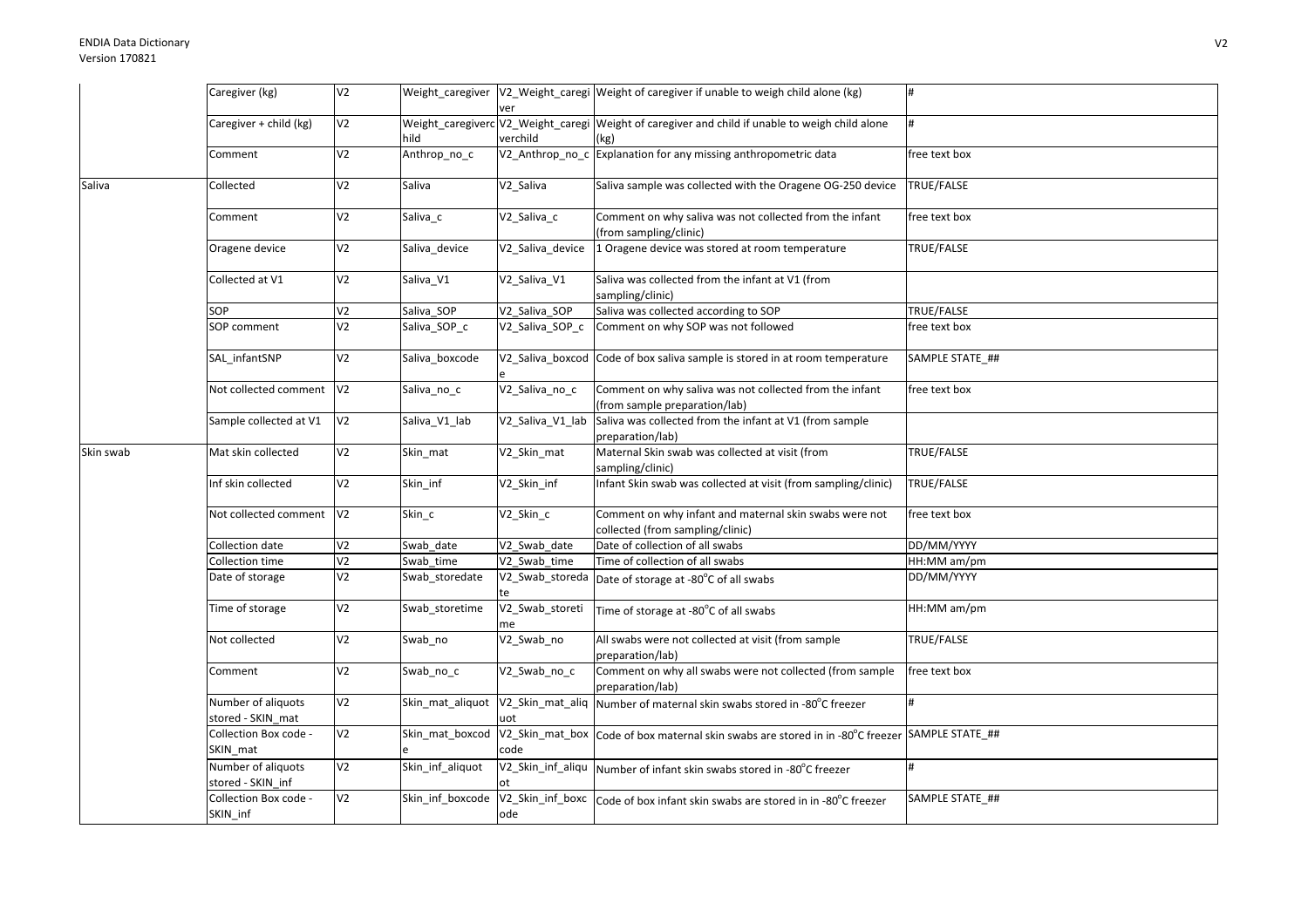| Nasal swab         | Collected                             | V <sub>2</sub>  | Nasal          | V2_Nasal              | Nasal swab was collected at visit (from sampling/clinic)                     | TRUE/FALSE      |
|--------------------|---------------------------------------|-----------------|----------------|-----------------------|------------------------------------------------------------------------------|-----------------|
|                    | No collection, comment V2             |                 | Nasal c        | V2_Nasal_c            | Comment on why nasal swab was not collected (from<br>sampling/clinic)        | free text box   |
|                    | Collection date                       | $\overline{V}$  | Swab date      | V2_Swab_date          | Date of collection of all swabs                                              | DD/MM/YYYY      |
|                    | Collection time                       | V <sub>2</sub>  | Swab time      | V2 Swab time          | Time of collection of all swabs                                              | HH:MM am/pm     |
|                    | Date of storage                       | V <sub>2</sub>  | Swab_storedate | V2_Swab_storeda       | Date of storage at -80°C of all swabs                                        | DD/MM/YYYY      |
|                    | Time of storage                       | V <sub>2</sub>  | Swab_storetime | V2_Swab_storeti<br>me | Time of storage at -80°C of all swabs                                        | HH:MM am/pm     |
|                    | Sample not collected                  | V <sub>2</sub>  | Swab_no        | V2_Swab_no            | All swabs were not collected at visit (from sample<br>preparation/lab)       | TRUE/FALSE      |
|                    | Comment                               | V <sub>2</sub>  | Swab_no_c      | V2_Swab_no_c          | Comment on why all swabs were not collected (from sample<br>preparation/lab) | free text box   |
|                    | Number of aliquots<br>stored - NASAL  | V <sub>2</sub>  | Nasal_aliquot  | V2_Nasal_aliquot      | Number of nasal swabs stored in -80°C freezer                                |                 |
|                    | Collection Box code -<br><b>NASAL</b> | V <sub>2</sub>  | Nasal boxcode  | V2_Nasal_boxcod       | Code of box nasal swabs are stored in in -80°C freezer                       | SAMPLE STATE_## |
| Tongue swab        | Collected                             | $\overline{V}$  | Tong           | V2_Tong               | Tongue swab was collected at visit (from sampling/clinic)                    | TRUE/FALSE      |
|                    | No collection, comment V2             |                 | Tong_c         | V2_Tong_c             | Comment on why tongue swab was not collected (from<br>sampling/clinic)       | free text box   |
|                    | Collection date                       | V <sub>2</sub>  | Swab_date      | V2_Swab_date          | Date of collection of all swabs                                              | DD/MM/YYYY      |
|                    | Collection time                       | V <sub>2</sub>  | Swab time      | V2 Swab time          | Time of collection of all swabs                                              | HH:MM am/pm     |
|                    | Date of storage                       | V <sub>2</sub>  | Swab storedate | V2_Swab_storeda       | Date of storage at -80°C of all swabs                                        | DD/MM/YYYY      |
|                    | Time of storage                       | V <sub>2</sub>  | Swab storetime | V2_Swab_storeti<br>me | Time of storage at -80°C of all swabs                                        | HH:MM am/pm     |
|                    | Sample not collected                  | V <sub>2</sub>  | Swab_no        | V2_Swab_no            | All swabs were not collected at visit (from sample<br>preparation/lab)       | TRUE/FALSE      |
|                    | Comment                               | V <sub>2</sub>  | Swab_no_c      | V2_Swab_no_c          | Comment on why all swabs were not collected (from sample<br>preparation/lab) | free text box   |
|                    | Number of aliquots<br>stored - TONG   | V <sub>2</sub>  | Tong_aliquot   | V2_Tong_aliquot       | Number of tongue swabs stored in -80°C freezer                               |                 |
|                    | Collection Box code -<br>TONG         | V <sub>2</sub>  | Tong boxcode   |                       | V2_Tong_boxcode Code of box tongue swabs are stored in in -80°C freezer      | SAMPLE STATE ## |
| <b>Buccal swab</b> | Collected                             | V <sub>2</sub>  | <b>Bucc</b>    | V2 Bucc               | Buccal swab was collected at visit (from sampling/clinic)                    | TRUE/FALSE      |
|                    | No collection, comment V2             |                 | Bucc_c         | V2 Bucc c             | Comment on why buccal swab was not collected (from<br>sampling/clinic)       | free text box   |
|                    | Collection date                       | V <sub>2</sub>  | Swab date      | V2 Swab date          | Date of collection of all swabs                                              | DD/MM/YYYY      |
|                    | Collection time                       | V <sub>2</sub>  | Swab time      | V2 Swab time          | Time of collection of all swabs                                              | HH:MM am/pm     |
|                    | Date of storage                       | $\overline{V}$  | Swab_storedate | V2_Swab_storeda       | Date of storage at -80°C of all swabs                                        | DD/MM/YYYY      |
|                    | Time of storage                       | $\overline{V2}$ | Swab_storetime | V2_Swab_storeti<br>me | Time of storage at -80°C of all swabs                                        | HH:MM am/pm     |
|                    | Sample not collected                  | V <sub>2</sub>  | Swab_no        | V2_Swab_no            | All swabs were not collected at visit (from sample<br>preparation/lab)       | TRUE/FALSE      |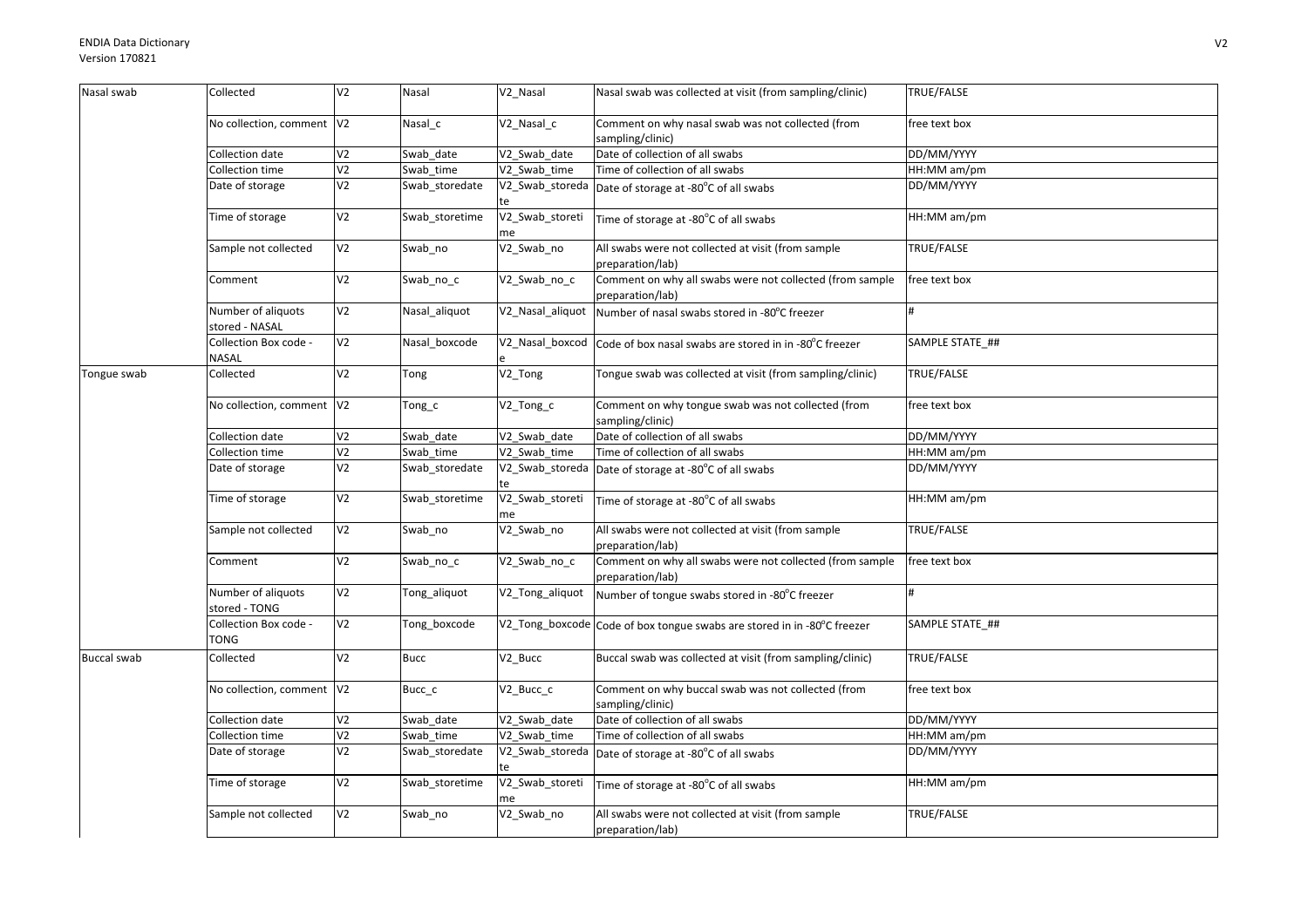|               | Comment                                         | V <sub>2</sub> | Swab_no_c                                | V2_Swab_no_c                 | Comment on why all swabs were not collected (from sample<br>preparation/lab)   | free text box     |
|---------------|-------------------------------------------------|----------------|------------------------------------------|------------------------------|--------------------------------------------------------------------------------|-------------------|
|               | Number of aliquots<br>stored - BUCC             | V <sub>2</sub> | Bucc_aliquot                             | V2_Bucc_aliquot              | Number of buccal swabs stored in -80°C freezer                                 |                   |
|               | Collection Box code -<br><b>BUCC</b>            | V <sub>2</sub> | Bucc boxcode                             |                              | V2_Bucc_boxcode Code of box buccal swabs are stored in in -80°C freezer        | SAMPLE STATE ##   |
| Throat swab   | Collected                                       | V <sub>2</sub> | Thro                                     | V2 Thro                      | Throat swab was collected at visit (from sampling/clinic)                      | TRUE/FALSE        |
|               | No collection, comment V2                       |                | Thro_c                                   | V2_Thro_c                    | Comment on why throat swab was not collected (from<br>sampling/clinic)         | free text box     |
|               | Collection date                                 | V <sub>2</sub> | Swab date                                | V2_Swab_date                 | Date of collection of all swabs                                                | DD/MM/YYYY        |
|               | Collection time                                 | V <sub>2</sub> | Swab_time                                | V2 Swab time                 | Time of collection of all swabs                                                | HH:MM am/pm       |
|               | Date of storage                                 | V <sub>2</sub> | Swab_storedate                           | V2_Swab_storeda<br>te        | Date of storage at -80°C of all swabs                                          | DD/MM/YYYY        |
|               | Time of storage                                 | V <sub>2</sub> | Swab storetime                           | V2_Swab_storeti<br>me        | Time of storage at -80°C of all swabs                                          | HH:MM am/pm       |
|               | Sample not collected                            | V <sub>2</sub> | Swab no                                  | V2 Swab no                   | All swabs were not collected at visit (from sample<br>preparation/lab)         | TRUE/FALSE        |
|               | Comment                                         | V <sub>2</sub> | Swab_no_c                                | V2_Swab_no_c                 | Comment on why all swabs were not collected (from sample<br>preparation/lab)   | free text box     |
|               | Number of aliquots<br>stored - THRO vir         | V <sub>2</sub> | Thro_aliquot                             | V2_Thro_aliquot              | Number of throat swabs stored in -80°C freezer                                 |                   |
|               | Collection Box code -<br>THRO vir               | V <sub>2</sub> | Thro_boxcode                             |                              | V2_Thro_boxcode Code of box throat swabs are stored in in -80°C freezer        | SAMPLE STATE_##   |
| Swab prep SOP | Prepared as per SOPs                            | V <sub>2</sub> | Swab SOP                                 | V2 Swab SOP                  | Swabs prepared according to SOP                                                | TRUE/FALSE        |
|               | Comment                                         | V <sub>2</sub> | Swab SOP c                               | V2 Swab SOP c                | Comment on why SOP was not followed                                            | free text box     |
| Blood tube A  | Tube A (2 mL)                                   | V <sub>2</sub> | Serum                                    | V2 Serum                     | Blood tube A (serum) was collected at visit (from<br>sampling/clinic)          | TRUE/FALSE        |
|               | No blood comment                                | V <sub>2</sub> | Blood_no_c                               | V2_Blood_no_c                | Comment on why a blood sample was not collected (from<br>sampling/clinic)      | free text box     |
|               | Prepared as per SOP                             | V <sub>2</sub> | Serum SOP                                | V2 Serum SOP                 | Blood tube A (serum) was prepared according to SOP                             | TRUE/FALSE        |
|               | Comment                                         | V <sub>2</sub> | Serum_SOP_c                              |                              | V2_Serum_SOP_c Comment on why SOP was not followed                             | free text box     |
|               | Collect date                                    | V <sub>2</sub> | Serum date                               | V2_Serum_date                | Date of collection of Blood tube A and B (serum)                               | DD/MM/YYYY        |
|               | Collect time                                    | V <sub>2</sub> | Serum time                               | V2_Serum_time                | Time of collection of Blood tube A and B (serum)                               | HH:MM am/pm       |
|               | Store date                                      | V <sub>2</sub> | Serum storedate                          | ate                          | V2_Serum_stored Date of storage at -80°C of Blood Tube A (serum)               | DD/MM/YYYY        |
|               | Store time                                      | V <sub>2</sub> | Serum_storetime                          | me                           | V2_Serum_storeti Time of storage at -80°C of Blood Tube A (serum)              | HH:MM am/pm       |
|               | Not collected                                   | V <sub>2</sub> | Serum_no                                 | V2_Serum_no                  | Blood tube A was not collected at visit (from sample<br>preparation/lab)       | <b>TRUE/FALSE</b> |
|               | Not collected comment                           | V <sub>2</sub> | Serum_no_c                               | V2_Serum_no_c                | Comment on why blood tube A was not collected (from<br>sample preparation/lab) | free text box     |
|               | Number of aliquots<br>stored -<br>SERUM_melbAbs | V <sub>2</sub> | Serum_melbAbs_a V2_Serum_melbA<br>liquot | bs_aliquot                   | Number of SERUM_melbAbs aliquots stored in -80°C freezer                       |                   |
|               | Collection Box code -<br>SERUM_melbAbs          | V <sub>2</sub> | Serum_melbAbs<br>boxcode                 | V2_Serum_melbA<br>bs boxcode | Code of box SERUM_melbAbs aliquots are stored in in -80°C<br>freezer           | SAMPLE STATE_##   |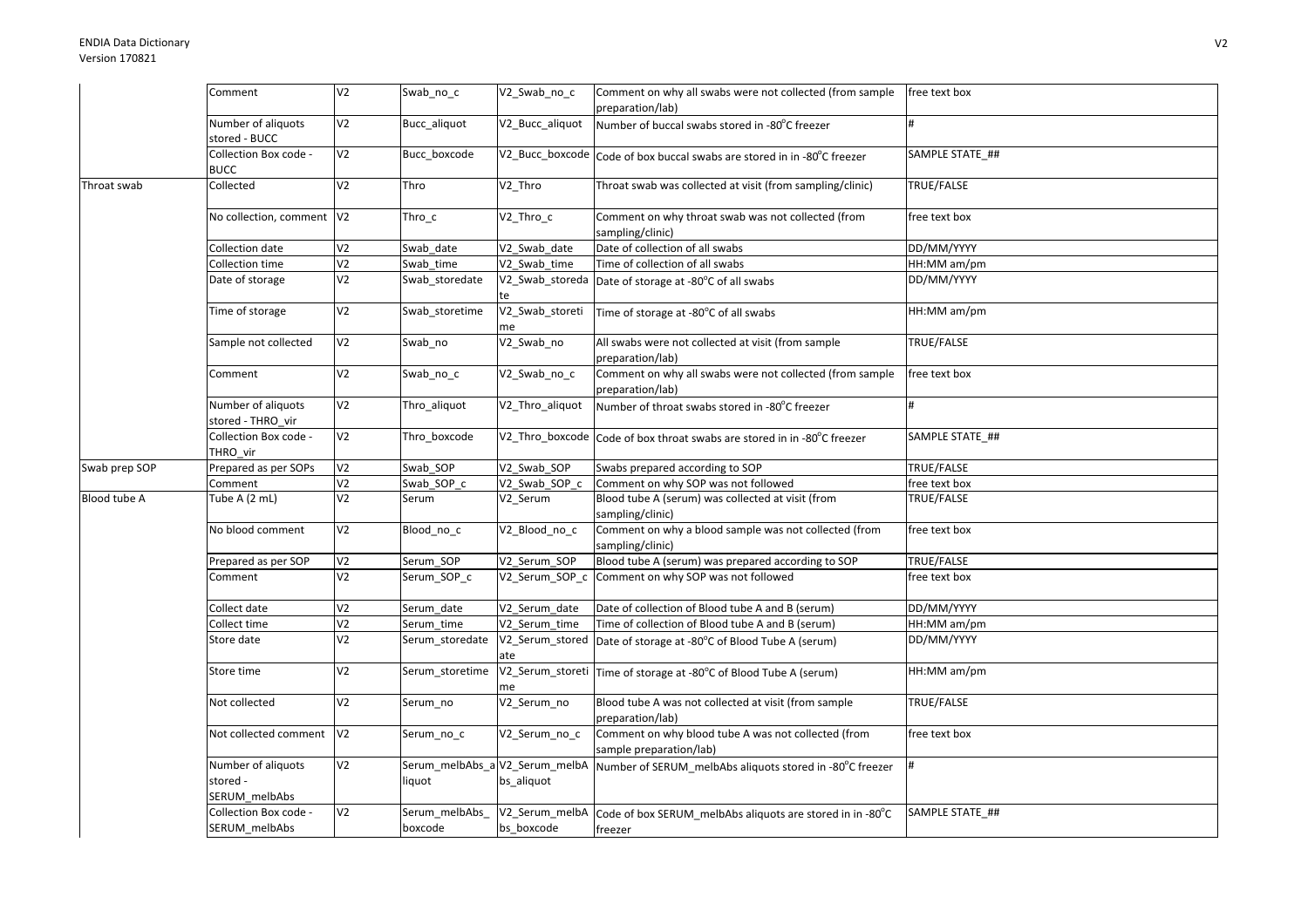|              | Number of aliquots      | V <sub>2</sub> |                                   |                                  | Serum_adelAbs_al V2_Serum_adelAb Number of SERUM_AdelAbs aliquots stored in -80°C freezer       | #                         |
|--------------|-------------------------|----------------|-----------------------------------|----------------------------------|-------------------------------------------------------------------------------------------------|---------------------------|
|              | stored - SERUM_adelAbs  |                | iquot                             | s_aliquot                        |                                                                                                 |                           |
|              |                         |                |                                   |                                  |                                                                                                 |                           |
|              | Collection Box code -   | V <sub>2</sub> |                                   |                                  | Serum_adelAbs_b  V2_Serum_adelAb  Code of box SERUM_AdelAbs aliquots are stored in in -80°C     | SAMPLE STATE_##           |
|              | SERUM_adelAbs           |                | oxcode                            | s boxcode                        | freezer                                                                                         |                           |
|              | Number of aliquots      | V <sub>2</sub> |                                   |                                  | Serum_resist_aliq V2_Serum_resist_ Number of SERUM_resist aliquots stored in -80°C freezer      | $\#$                      |
|              | stored - SERUM_resist   |                | uot                               | aliquot                          |                                                                                                 |                           |
|              |                         |                |                                   |                                  |                                                                                                 |                           |
|              | Collection Box code -   | V <sub>2</sub> | Serum_resist_box V2_Serum_resist_ |                                  | Code of box SERUM_resist aliquots are stored in in -80°C                                        | SAMPLE STATE ##           |
|              | SERUM resist            |                | code                              | boxcode                          | freezer                                                                                         |                           |
|              | Number of aliquots      | V <sub>2</sub> | Serum_meta_aliq                   | V2_Serum_meta_                   | Number of SERUM meta aliquots stored in -80°C freezer                                           | #                         |
|              | stored - SERUM_meta     |                | uot                               | aliquot                          |                                                                                                 |                           |
|              | Collection Box code -   | V <sub>2</sub> | Serum_meta_boxc V2_Serum_meta_    |                                  | Code of box SERUM_meta aliquots are stored in in -80°C                                          | SAMPLE STATE ##           |
|              | SERUM_meta              |                | ode                               | boxcode                          | freezer                                                                                         |                           |
|              | Number of aliquots      | V <sub>2</sub> | Serum_extra_aliq                  | V2_Serum_extra_                  | Number of SERUM extra aliquots stored in -80°C freezer                                          | #                         |
|              | stored - SERUM_extra    |                | uot                               | aliquot                          |                                                                                                 |                           |
|              | Collection Box code -   | V <sub>2</sub> | Serum_extra_boxc V2_Serum_extra_  |                                  |                                                                                                 | SAMPLE STATE_##           |
|              | SERUM_extra             |                | ode                               | boxcode                          | Code of box SERUM extra aliquots are stored in in -80°C                                         |                           |
|              |                         |                |                                   |                                  | freezer                                                                                         |                           |
| Blood tube B | Tube B (1 mL)           | V <sub>2</sub> | PathSerum                         | V2 PathSerum                     | Blood tube B was collected at visit (from sampling/clinic)                                      | TRUE/FALSE                |
|              |                         |                |                                   |                                  |                                                                                                 |                           |
|              | No blood comment        | V <sub>2</sub> | PathSerum no c                    |                                  | V2_PathSerum_no Comment on why a blood tube B was not collected (from                           | free text box             |
|              |                         |                |                                   | $\mathsf{C}$                     | sample preparation/lab)                                                                         |                           |
|              | Not collected           | V <sub>2</sub> | PathSerum_no                      |                                  | V2_PathSerum_no Blood tube B was not collected (from sample preparation/lab) TRUE/FALSE         |                           |
|              |                         |                |                                   |                                  |                                                                                                 |                           |
|              | Directly to local       | V <sub>2</sub> | PathSerum path                    |                                  | V2_PathSerum_pa Blood tube B was sent directly to local pathology for coeliac                   | TRUE/FALSE                |
|              | pathology               |                |                                   |                                  | screen and Vitamin D analysis                                                                   |                           |
|              | Stored prior to send    | V <sub>2</sub> |                                   |                                  | PathSerum_stored V2_PathSerum_st Blood tube B was stored prior to being sent to local pathology | TRUE/FALSE                |
|              |                         |                |                                   | ored                             | for coeliac screen and vitamin D                                                                |                           |
|              | Storage conditions      | V <sub>2</sub> |                                   | PathSerum_storec V2_PathSerum_st | Storage condition of blood tube B if it was stored prior to                                     | free text box             |
|              |                         |                | ond                               | orecond                          | being sent to local pathology                                                                   |                           |
|              | Storage duration (days) | V <sub>2</sub> | PathSerum_storeti V2_PathSerum_st |                                  | Duration of storage of blood tube B prior to being sent to local free text box                  |                           |
|              |                         |                | me                                | oretime                          | pathology (days)                                                                                |                           |
| Blood tube D | Tube D (2 mL)           | V <sub>2</sub> | Plasma 1                          | V2_Plasma_1                      | 2 mL Blood tube D (plasma) was collected at visit (from                                         | $1 = Yes, 0 = No, 3 = NA$ |
|              |                         |                |                                   |                                  | sampling/clinic)                                                                                |                           |
|              | Tube D (6 mL)           | V <sub>2</sub> | Plasma 2                          | V2 Plasma 2                      | 6 mL Blood tube D (plasma) was collected at visit (from                                         | $1 = Yes, 0 = No, 3 = NA$ |
|              |                         |                |                                   |                                  | sampling/clinic)                                                                                |                           |
|              | No blood comment        | V <sub>2</sub> | Blood no c                        | V2 Blood no c                    | Comment on why a blood sample was not collected (from                                           | free text box             |
|              |                         |                |                                   |                                  | sampling/clinic)                                                                                |                           |
|              | Prepared as per SOP     | V <sub>2</sub> | Plasma SOP                        | V2 Plasma SOP                    | Blood tube D (plasma) was prepared according to SOP                                             | TRUE/FALSE                |
|              | Comment                 | V <sub>2</sub> | Plasma_SOP_c                      | V2 Plasma SOP c                  | Comment on why SOP was not followed                                                             | free text box             |
|              |                         |                |                                   |                                  |                                                                                                 |                           |
|              | Collect date            | V <sub>2</sub> | Plasma date                       | V2 Plasma date                   | Date of collection of Blood tube D(s) (plasma)                                                  | DD/MM/YYYY                |
|              | Collect time            | V <sub>2</sub> | Plasma_time                       | V2_Plasma_time                   | Time of collection of Blood tube D(s) (plasma)                                                  | HH:MM am/pm               |
|              |                         |                |                                   |                                  |                                                                                                 |                           |
|              | Store date              | V <sub>2</sub> |                                   |                                  | Plasma_storedate V2_Plasma_stored Date of storage at -80°C of Blood Tube D(s) (plasma)          | DD/MM/YYYY                |
|              |                         |                |                                   | ate                              |                                                                                                 |                           |
|              | Store time              | V <sub>2</sub> | Plasma_storetime                  |                                  | V2_Plasma_storeti Time of storage at -80°C of Blood Tube D(s) (plasma)                          | HH:MM am/pm               |
|              |                         |                |                                   | me                               |                                                                                                 |                           |
|              |                         |                |                                   |                                  |                                                                                                 |                           |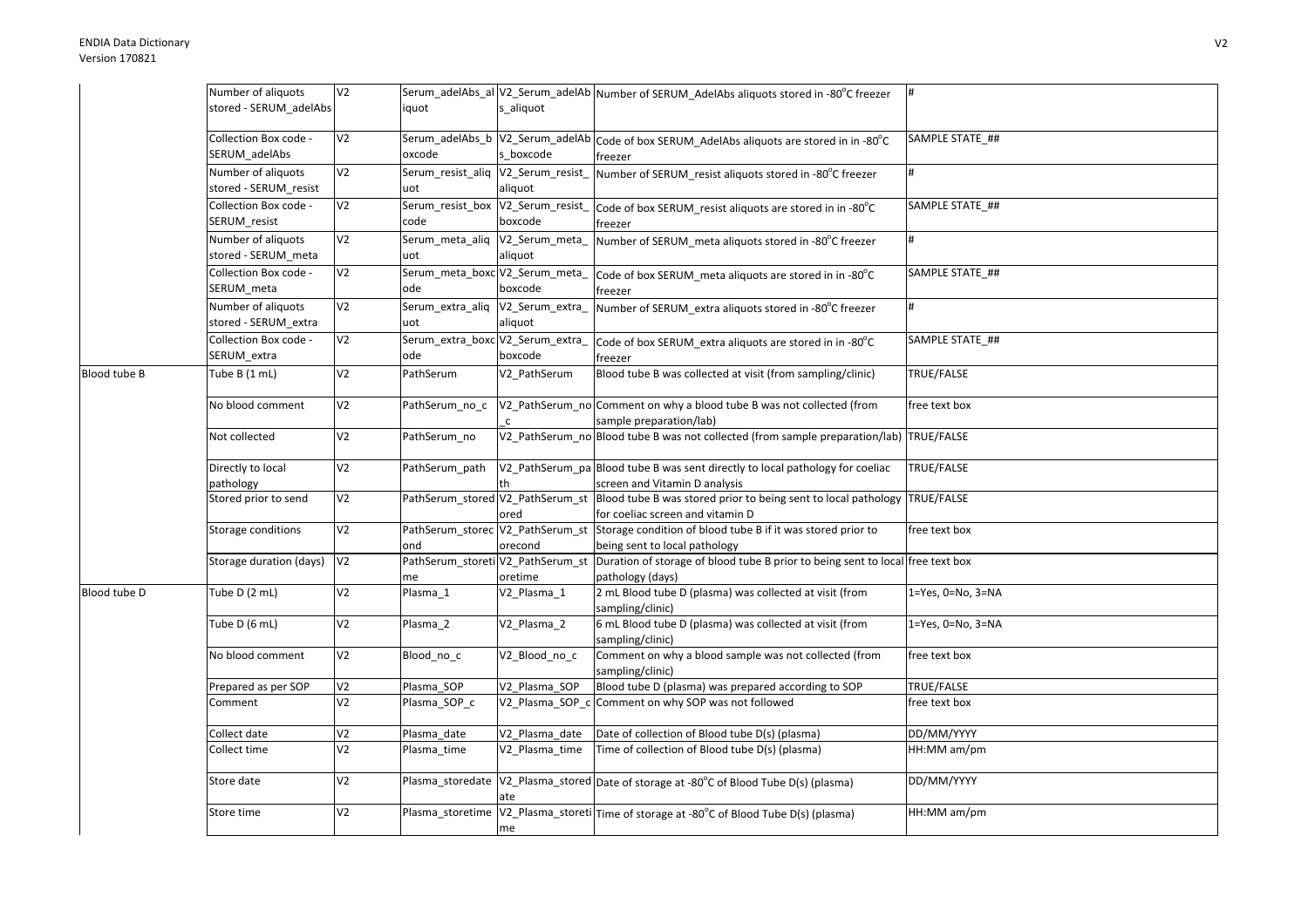PBMC

| Not collected                                      | V <sub>2</sub> | Plasma_no                                 | V2 Plasma no     | Blood tube D was not collected at visit (from sample<br>preparation/lab)                              | TRUE/FALSE      |
|----------------------------------------------------|----------------|-------------------------------------------|------------------|-------------------------------------------------------------------------------------------------------|-----------------|
| Not collected comment                              | V <sub>2</sub> | Plasma no c                               | V2 Plasma no c   | Comment on why blood tube D was not collected (from<br>sample preparation/lab)                        | free text box   |
| Number of aliquots<br>stored - BUFFY               | V <sub>2</sub> | Buffy aliquot                             | V2_Buffy_aliquot | Number of Buffy aliquots stored in -80°C freezer                                                      | #               |
| Collection Box code -<br><b>BUFFY</b>              | V <sub>2</sub> | Buffy boxcode                             |                  | V2_Buffy_boxcode Code of box Buffy aliquots are stored in in -80°C freezer                            | SAMPLE STATE ## |
| Number of aliquots<br>stored - RBC                 | V <sub>2</sub> | RBC_aliquot                               | V2_RBC_aliquot   | Number of red blood cell aliquots stored in -80°C freezer                                             | <sup>#</sup>    |
| Collection Box code -<br><b>RBC</b>                | V <sub>2</sub> | RBC boxcode                               | V2_RBC_boxcode   | Code of box red blood cell aliquots are stored in in -80°C<br>freezer                                 | SAMPLE STATE ## |
| Number of aliquots<br>stored - PLASMA_vir          | V <sub>2</sub> |                                           | quot             | Plasma_vir_aliquo V2_Plasma_vir_ali   Number of PLASMA_vir aliquots stored in -80°C freezer           | #               |
| Collection Box code -<br>PLASMA vir                | V <sub>2</sub> | de                                        | xcode            | Plasma_vir_boxco  V2_Plasma_vir_bo  Code of box PLASMA_vir aliquots are stored in in -80°C<br>freezer | SAMPLE STATE ## |
| Number of aliquots<br>stored - PLASMA fatty        | V <sub>2</sub> | Plasma_fatty_aliq V2_Plasma_fatty_<br>uot | aliquot          | Number of PLASMA_fatty aliquots stored in -80°C freezer                                               | $\#$            |
| Collection Box code -<br>PLASMA fatty              | V <sub>2</sub> | Plasma_fatty_box V2_Plasma_fatty_<br>code | boxcode          | Code of box PLASMA_fatty aliquots are stored in in -80°C<br>freezer                                   | SAMPLE STATE ## |
| Number of aliquots<br>stored - PLASMA age          | V <sub>2</sub> | ot                                        | iquot            | Plasma_age_aliqu  V2_Plasma_age_al Number of PLASMA_age aliquots stored in -80°C freezer              | #               |
| Collection Box code -<br>PLASMA_age                | V <sub>2</sub> | Plasma age boxc<br>ode                    | oxcode           | V2_Plasma_age_b Code of box PLASMA_age aliquots are stored in in -80°C<br>freezer                     | SAMPLE STATE ## |
| Number of aliquots<br>stored -<br>EDTAPLASMA_extra | V <sub>2</sub> | uot                                       | aliquot          | Plasma_extra_aliq  V2_Plasma_extra_ Number of PLASMA_extra aliquots stored in -80°C freezer           | #               |
| Collection Box code -<br>EDTAPLASMA_extra          | V <sub>2</sub> | Plasma_extra_box V2_Plasma_extra_<br>code | boxcode          | Code of box PLASMA_extra aliquots are stored in in -80°C<br>freezer                                   | SAMPLE STATE ## |
| PBMCs not collected                                | V <sub>2</sub> | PBMC_no                                   | V2_PBMC_no       | PBMCs were not collected from Blood Tube D at visit (from<br>sample preparation/lab)                  | TRUE/FALSE      |
| Comment                                            | V <sub>2</sub> | PBMC_no_c                                 | V2_PBMC_no_c     | Comment on why PBMCs were not collected (from sample<br>preparation/lab)                              | free text box   |
| Prepared as per SOP 11                             | V <sub>2</sub> | PBMC_SOP                                  | V2_PBMC_SOP      | Blood tube D (plasma) was prepared according to SOP                                                   | TRUE/FALSE      |
| Red cell lysis performed                           | V <sub>2</sub> |                                           | vsis             | PBMC_redcelllysis  V2_PBMC_redcelll Red cell lysis was performed during PBMC harvest                  | TRUE/FALSE      |
| Haemocytometer viable V2<br>cell count 1           |                | PBMC_viable_1                             |                  | V2 PBMC viable Number of viable cells from haemocytometer cell count                                  | #               |
| Haemocytometer dead<br>cell count 1                | V <sub>2</sub> | PBMC dead 1                               |                  | V2_PBMC_dead_1 Number of dead cells from haemocytometer cell count                                    | #               |
| Haemocytometer viable V2<br>cell count 2           |                | PBMC_viable_2                             |                  | V2 PBMC viable Number of viable cells from haemocytometer cell count                                  | #               |
| Haemocytometer dead<br>cell count 2                | V <sub>2</sub> | PBMC dead 2                               |                  | V2_PBMC_dead_2 Number of dead cells from haemocytometer cell count                                    | $\#$            |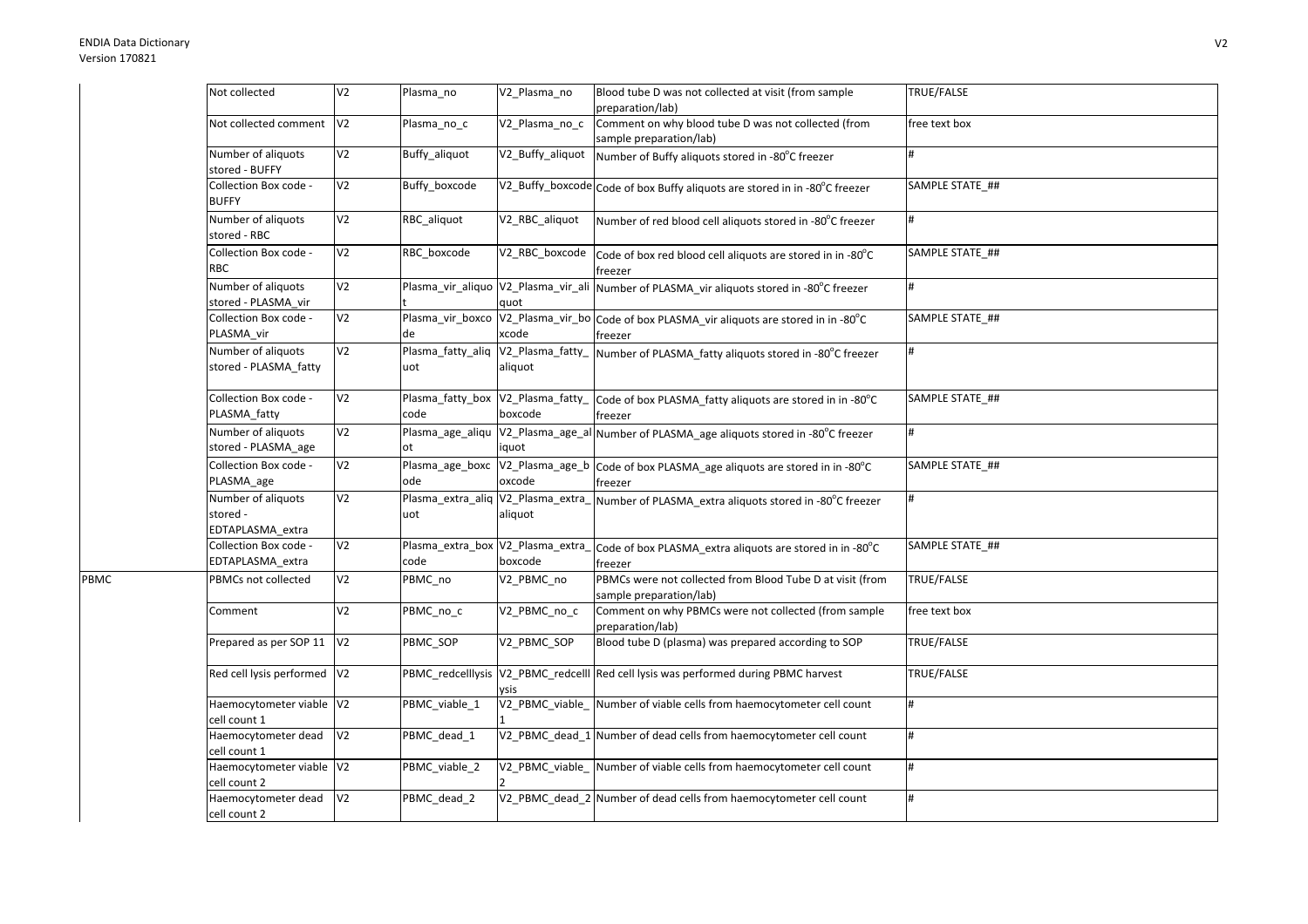Urine

| Haemocytometer viable V2     |                | PBMC_viable_3                    |                  | V2 PBMC viable Number of viable cells from haemocytometer cell count                           | l#            |
|------------------------------|----------------|----------------------------------|------------------|------------------------------------------------------------------------------------------------|---------------|
| cell count 3                 |                |                                  |                  |                                                                                                |               |
| Haemocytometer dead          | V <sub>2</sub> | PBMC dead 3                      |                  | V2_PBMC_dead_3 Number of dead cells from haemocytometer cell count                             | #             |
| cell count 3                 |                |                                  |                  |                                                                                                |               |
| Haemocytometer viable V2     |                | PBMC_viable_4                    |                  | V2 PBMC viable Number of viable cells from haemocytometer cell count                           | #             |
| cell count 4                 |                |                                  |                  |                                                                                                |               |
| Haemocytometer dead          | V <sub>2</sub> | PBMC dead 4                      |                  | V2_PBMC_dead_4 Number of dead cells from haemocytometer cell count                             | #             |
| cell count 4                 |                |                                  |                  |                                                                                                |               |
| Avg num of viable cells      | V <sub>2</sub> | PBMC av viablec                  |                  | V2 PBMC av viab Average number of viable cells per square                                      | #             |
| per square                   |                | ells                             | lecells          |                                                                                                |               |
| Viable cell/mL               | V <sub>2</sub> | PBMC_viablecell                  |                  | V2_PBMC_viablec $\vert$ Total number of viable cells per mL (x10 <sup>6</sup> )                |               |
|                              |                |                                  |                  |                                                                                                |               |
| Total cell number            | V <sub>2</sub> | PBMC_totalcellnu                 |                  | $V2$ <sub>-PBMC</sub> totalcel Total number of viable cells (x10 <sup>6</sup> )                |               |
|                              |                | m                                | Inum             |                                                                                                |               |
| Suspension volume            | V <sub>2</sub> |                                  |                  | PBMC_suspension V2_PBMC_suspen Suspension volume to achieve 10 x 10 <sup>6</sup> cells/mL      | #             |
|                              |                | vol                              | sion vol         |                                                                                                |               |
| Vials stored                 | V <sub>2</sub> | PBMC_aliquot                     |                  | V2 PBMC aliquot Number of PBMC aliquots stored                                                 |               |
|                              |                |                                  |                  |                                                                                                |               |
| Aliquot volume               | V <sub>2</sub> |                                  |                  | PBMC_aliquot_vol V2_PBMC_aliquot Volume of PBMC aliquot (ul)                                   |               |
|                              |                |                                  | vol              |                                                                                                |               |
| Dilution factor              | V <sub>2</sub> |                                  |                  | PBMC_dilutionfact V2_PBMC_dilution Dilution factor (exported but no longer on registry - March |               |
|                              |                | or                               | factor           | 2017                                                                                           |               |
| in $(mL)$                    | V <sub>2</sub> |                                  |                  | PBMC_suspension V2_PBMC_suspen Suspension volume (exported but no longer on registry -         | #             |
|                              |                | vol 2                            | sion vol 2       | <b>March 2017)</b>                                                                             |               |
| Number of cells stored       | V <sub>2</sub> |                                  |                  | PBMC_cellsfrozen V2_PBMC_cellsfro Number of cells stored frozen (exported but no longer on     | #             |
| frozen                       |                |                                  | zen              | registry - March 2017)                                                                         |               |
| Date of initial storage      | V <sub>2</sub> |                                  |                  | PBMC_storedate_i V2_PBMC_storeda Date of initial storage of PBMCs (exported but no longer on   | DD/MM/YYYY    |
|                              |                | nitial                           | te initial       | registry - March 2017)                                                                         |               |
| Time of initial storage      | V <sub>2</sub> | PBMC_storetime_i V2_PBMC_storeti |                  | Time of initial storage of PBMCs (exported but no longer on                                    | HH:MM am/pm   |
|                              |                | nitial                           | me initial       | registry - March 2017)                                                                         |               |
| Date of storage at -80°C  V2 |                | PBMC_storedate                   |                  | V2_PBMC_storeda Date of storage at -80°C of PBMCs                                              | DD/MM/YYYY    |
|                              |                |                                  |                  |                                                                                                |               |
| Time of storage at -80°C V2  |                | PBMC storetime                   |                  | V2_PBMC_storeti Time of storage at -80°C of PBMCs                                              | HH:MM am/pm   |
|                              |                |                                  | me               |                                                                                                |               |
| Date of storage in LN        | V <sub>2</sub> | PBMC_storedate_                  |                  | V2_PBMC_storeda Date of storage of PBMCs in liquid nitrogen                                    | DD/MM/YYYY    |
|                              |                | LN                               | te LN            |                                                                                                |               |
| Time of storage in LN        | V <sub>2</sub> | PBMC_storetime_                  |                  | V2_PBMC_storeti Time of storage of PBMCs in liquid nitrogen                                    | HH:MM am/pm   |
|                              |                | LN                               | me LN            |                                                                                                |               |
| Locaion in LN                | V <sub>2</sub> | PBMC_LNlocation                  |                  | V2_PBMC_LNlocat Location of aliquots in liquid nitrogen                                        | free text box |
|                              |                |                                  | ion              |                                                                                                |               |
| Prepared as per SOP          | V <sub>2</sub> | Urine_SOP                        | V2_Urine_SOP     | Urine was prepared according to SOP                                                            | TRUE/FALSE    |
| SOP comment                  | V <sub>2</sub> | Urine_SOP_c                      | V2_Urine_SOP_c   | Comment on why SOP was not followed                                                            | free text box |
| Collection date              | V <sub>2</sub> | Urine date                       | V2_Urine_date    | Date of collection of urine                                                                    | DD/MM/YYYY    |
| Collection time              | V <sub>2</sub> | Urine time                       | V2 Urine time    | Time of collection of urine                                                                    | HH:MM am/pm   |
| Store date                   | V <sub>2</sub> | Urine_storedate                  |                  | V2_Urine_storeda Date of storage at -80°C of urine                                             | DD/MM/YYYY    |
|                              |                |                                  |                  |                                                                                                |               |
| Store time                   | V <sub>2</sub> | Urine_storetime                  | V2_Urine_storeti | Time of storage at -80°C of urine                                                              | HH:MM am/pm   |
|                              |                |                                  | me               |                                                                                                |               |
|                              |                |                                  |                  |                                                                                                |               |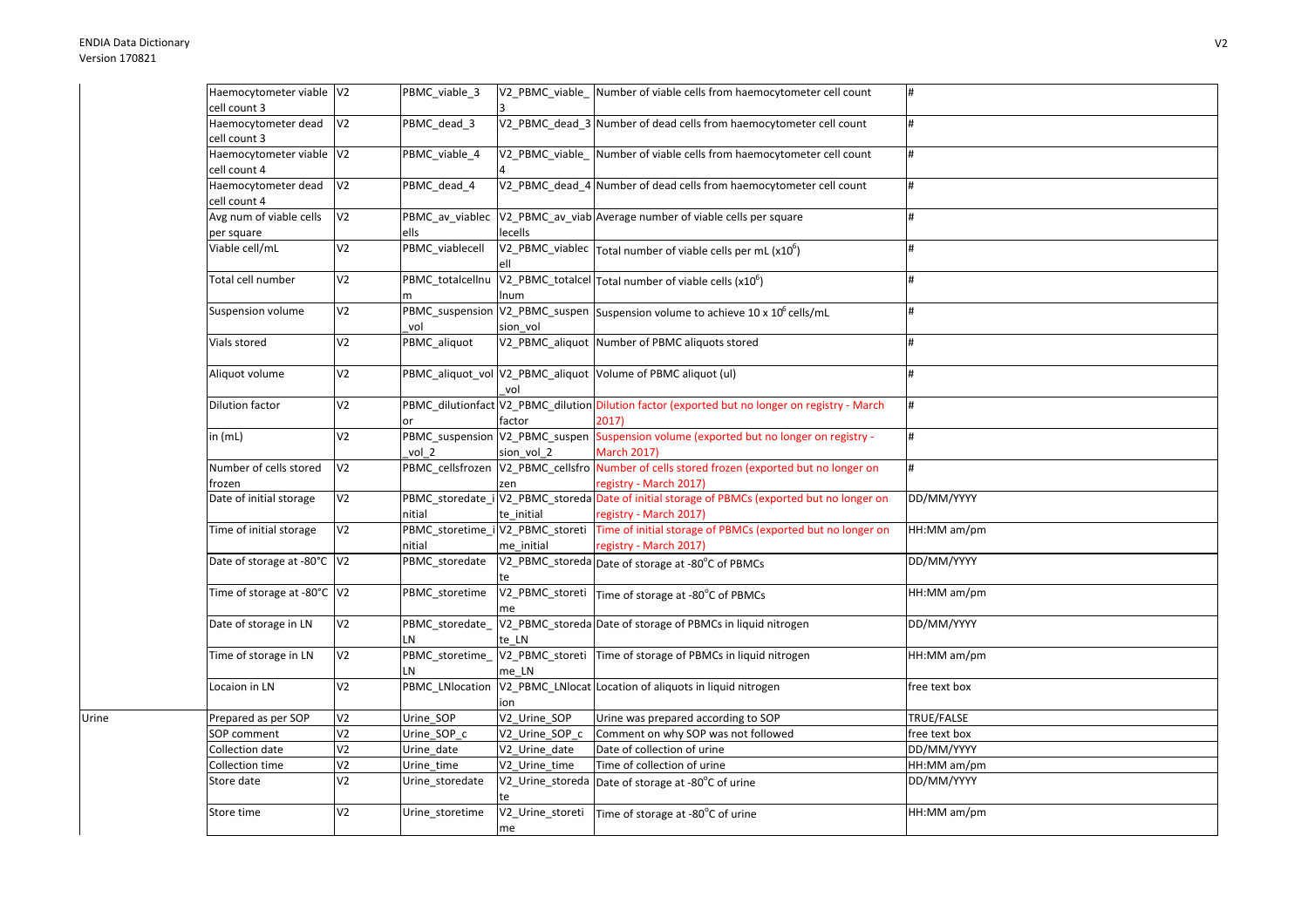Stool

| Sample not collected                 | V <sub>2</sub> | Urine no                                 | V2 Urine no                                | Urine was not collected at visit (from sample preparation/lab) TRUE/FALSE                              |                 |
|--------------------------------------|----------------|------------------------------------------|--------------------------------------------|--------------------------------------------------------------------------------------------------------|-----------------|
| Comment                              | V <sub>2</sub> | Urine no c                               | V2_Urine_no_c                              | Comment on why urine was not collected (from sample<br>preparation/lab)                                | free text box   |
| Number of aliquots<br>stored - meta  | V <sub>2</sub> | ot                                       | iquot                                      | Urine_meta_aliqu  V2_Urine_meta_al Number of URINE_meta aliquots stored in -80°C freezer               | #               |
| Volume - meta                        | V <sub>2</sub> | Urine_meta_vol                           |                                            | V2_Urine_meta_v Volume of URINE_meta aliquots stored in -80oC freezer (µL)                             | l#              |
| Collection Box code -<br>meta        | V <sub>2</sub> | Urine_meta_boxc<br>ode                   | oxcode                                     | V2_Urine_meta_b Code of box URINE_meta aliquots are stored in in -80°C<br>freezer                      | SAMPLE STATE ## |
| Number of aliquots<br>stored - age   | V <sub>2</sub> |                                          | Urine_age_aliquot V2_Urine_age_ali<br>quot | Number of URINE_age aliquots stored in -80°C freezer                                                   | #               |
| Volume - age                         | V <sub>2</sub> | Urine_age_vol                            |                                            | V2_Urine_age_vol Volume of URINE_age aliquots stored in -80oC freezer (µL)                             | l#              |
| Collection Box code - age V2         |                |                                          | xcode                                      | Urine_age_boxcod V2_Urine_age_bo  Code of box URINE_age aliquots are stored in in -80°C freezer        | SAMPLE STATE ## |
| Number of aliquots<br>stored - extra | V <sub>2</sub> | Urine extra aliqu<br>ot                  | iquot                                      | V2_Urine_extra_al Number of URINE_extra aliquots stored in -80°C freezer                               | #               |
| Volume - extra                       | V <sub>2</sub> | Urine_extra_vol                          |                                            | V2_Urine_extra_v Volume of URINE_extra aliquots stored in -80oC freezer (µL)                           | #               |
| Collection Box code -<br>extra       | V <sub>2</sub> | Urine_extra_boxc<br>ode                  | oxcode                                     | V2_Urine_extra_b Code of box URINE_extra aliquots are stored in in -80°C<br>freezer                    | SAMPLE STATE ## |
| Number of aliquots<br>stored - glass | V <sub>2</sub> | Urine_glass_aliqu<br>ot                  | iquot                                      | V2_Urine_glass_al Number of URINE_glass aliquots stored in -80°C freezer                               | #               |
| Volume - glass                       | V <sub>2</sub> | Urine_glass_vol                          |                                            | V2_Urine_glass_v  Volume of URINE_glass aliquots stored in -80oC freezer (µL)                          | #               |
| Collection Box code -<br>glass       | V <sub>2</sub> | Urine_glass_boxco V2_Urine_glass_b<br>de | oxcode                                     | Code of box URINE_glass aliquots are stored in in -80°C<br>freezer                                     | SAMPLE STATE ## |
| Prepared as per SOP                  | V <sub>2</sub> | Stool_SOP                                | V2 Stool SOP                               | Stool was prepared according to SOP                                                                    | TRUE/FALSE      |
| SOP comment                          | V <sub>2</sub> | Stool SOP c                              | V2 Stool SOP c                             | Comment on why SOP was not followed                                                                    | free text box   |
| Collection date                      | V <sub>2</sub> | Stool_date                               | V2_Stool_date                              | Date of collection of stool                                                                            | DD/MM/YYYY      |
| Collection time                      | V <sub>2</sub> | Stool time                               | V2 Stool time                              | Time of collection of stool                                                                            | HH:MM am/pm     |
| Store date                           | V <sub>2</sub> | Stool_storedate                          |                                            | V2_Stool_storedat Date of storage at -80°C of stool                                                    | DD/MM/YYYY      |
| Store time                           | V <sub>2</sub> | Stool storetime                          |                                            | V2_Stool_storetim Time of storage at -80°C of stool                                                    | HH:MM am/pm     |
| Sample not collected                 | V <sub>2</sub> | Stool no                                 | V2 Stool no                                | Stool was not collected at visit (from sample preparation/lab) TRUE/FALSE                              |                 |
| Comment                              | V <sub>2</sub> | Stool_no_c                               | V2_Stool_no_c                              | Comment on why stool was not collected (from sample<br>preparation/lab)                                | free text box   |
| <b>Bristol Stool Chart type</b>      | V <sub>2</sub> | Stool_bristol                            | V2_Stool_bristol                           | Type of stool using Bristol Stool Chart                                                                | $1 - 7$         |
| Number of aliquots<br>stored - micro | V <sub>2</sub> | ot                                       | liquot                                     | Stool_micro_aliqu V2_Stool_micro_a Number of STOOL_micro aliquots stored in -80°C freezer              | #               |
| Collection Box code -<br>micro       | V <sub>2</sub> | ode                                      | oxcode                                     | Stool_micro_boxc  V2_Stool_micro_b  Code of box STOOL_micro aliquots are stored in in -80°C<br>freezer | SAMPLE STATE ## |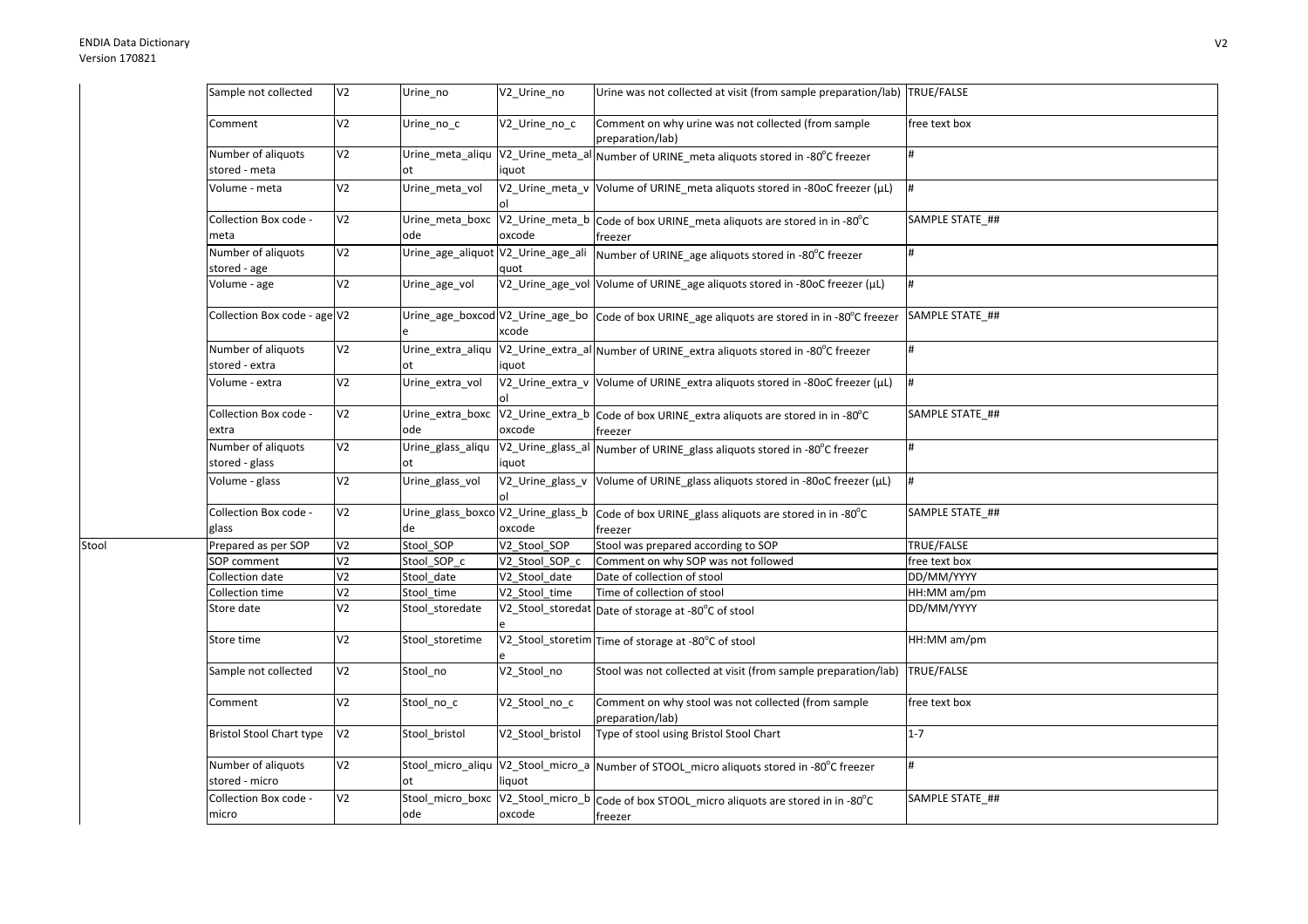|             | Number of aliquots                   | V <sub>2</sub> |                                        |                 | Stool_vir_aliquot  V2_Stool_vir_aliqu Number of STOOL_vir aliquots stored in -80°C freezer                        | #               |
|-------------|--------------------------------------|----------------|----------------------------------------|-----------------|-------------------------------------------------------------------------------------------------------------------|-----------------|
|             | stored - vir                         |                |                                        | l ot            |                                                                                                                   |                 |
|             | Collection Box code - vir V2         |                |                                        | ode             | Stool_vir_boxcode V2_Stool_vir_boxc Code of box STOOL vir aliquots are stored in in -80°C freezer                 | SAMPLE STATE ## |
|             | Number of aliquots<br>stored - meta  | V <sub>2</sub> | Stool meta aliqu<br>ot                 | iquot           | V2_Stool_meta_al Number of STOOL_meta aliquots stored in -80°C freezer                                            | #               |
|             | Collection Box code -<br>meta        | V <sub>2</sub> | Stool_meta_boxco V2_Stool_meta_b<br>de | oxcode          | Code of box STOOL_meta aliquots are stored in in -80°C<br>freezer                                                 | SAMPLE STATE ## |
|             | Number of aliquots                   | V <sub>2</sub> |                                        |                 | Stool_extra_aliqu  V2_Stool_extra_al  Number of STOOL_extra aliquots stored in -80°C freezer                      |                 |
|             | stored - extra                       |                | ot                                     | iquot           |                                                                                                                   |                 |
|             | Collection Box code -                | V <sub>2</sub> | Stool_extra_boxco V2_Stool_extra_b     |                 | Code of box STOOL extra aliquots are stored in in -80°C                                                           | SAMPLE STATE_## |
|             | extra                                |                | de                                     | oxcode          | freezer                                                                                                           |                 |
| Breast milk | Prepared as per SOP                  | V <sub>2</sub> | Milk_SOP                               | V2_Milk_SOP     | Breast milk was prepared according to SOP                                                                         | TRUE/FALSE      |
|             | SOP comment                          | V <sub>2</sub> | Milk SOP c                             | V2 Milk SOP c   | Comment on why SOP was not followed                                                                               | free text box   |
|             | Collection date                      | V <sub>2</sub> | Milk date                              | V2 Milk date    | Date of collection of breast milk                                                                                 | DD/MM/YYYY      |
|             | Collection time                      | V <sub>2</sub> | Milk time                              | V2 Milk time    | Time of collection of breast milk                                                                                 | HH:MM am/pm     |
|             | Store date                           | V <sub>2</sub> | Milk_storedate                         |                 | V2 Milk storedat Date of storage at -80oC of breast milk                                                          | DD/MM/YYYY      |
|             | Store time                           | V <sub>2</sub> | Milk storetime                         |                 | V2_Milk_storetim Time of storage at -80oC of breast milk                                                          | HH:MM am/pm     |
|             | Sample not collected                 | V <sub>2</sub> | Milk_no                                | V2_Milk_no      | Breast milk was not collected at visit (from sample<br>preparation/lab)                                           | TRUE/FALSE      |
|             | Comment                              | V <sub>2</sub> | Milk_no_c                              | V2_Milk_no_c    | Comment on why breast milk was not collected (from sample free text box<br>preparation/lab)                       |                 |
|             | Number of aliquots<br>stored - micro | V <sub>2</sub> |                                        | quot            | Milk_micro_aliquo V2_Milk_micro_ali Number of MILK_micro aliquots stored in -80oC freezer                         |                 |
|             | Volume - micro                       | V <sub>2</sub> | Milk_micro_vol                         |                 | V2_Milk_micro_vo Volume of MILK_micro aliquots stored in -80oC freezer (mL)                                       | #               |
|             | Collection Box code -<br>micro       | V <sub>2</sub> | Milk_micro_boxco V2_Milk_micro_b<br>de | oxcode          | Code of box MILK micro aliquots are stored in in -80oC<br>freezer                                                 | SAMPLE STATE ## |
|             | Number of aliquots                   | V <sub>2</sub> |                                        |                 | Milk_meta_aliquo V2_Milk_meta_ali Number of MILK_meta aliquots stored in -80oC freezer                            | #               |
|             | stored - meta                        |                |                                        | quot            |                                                                                                                   |                 |
|             | Volume - meta                        | V <sub>2</sub> | Milk meta vol                          |                 | V2_Milk_meta_vol Volume of MILK_meta aliquots stored in -80oC freezer (mL)                                        |                 |
|             | Collection Box code -<br>meta        | V <sub>2</sub> | de                                     | xcode           | Milk meta boxco  V2 Milk meta bo Code of box MILK meta aliquots are stored in in -80oC freezer SAMPLE STATE ##    |                 |
|             | Number of aliquots                   | V <sub>2</sub> |                                        |                 | Milk_extra_aliquo V2_Milk_extra_ali Number of MILK_extra aliquots stored in -80oC freezer                         | #               |
|             | stored - extra                       |                |                                        | quot            |                                                                                                                   |                 |
|             | Volume - extra                       | V <sub>2</sub> | Milk_extra_vol                         |                 | V2_Milk_extra_vol Volume of MILK_extra aliquots stored in -80oC freezer (mL)                                      | #               |
|             | Collection Box code -<br>extra       | V <sub>2</sub> | de                                     | xcode           | Milk_extra_boxco  V2_Milk_extra_bo Code of box MILK_extra aliquots are stored in in -80oC freezer SAMPLE STATE_## |                 |
| Spit up     | Prepared as per SOP                  | V <sub>2</sub> | Spitup_SOP                             | V2_Spitup_SOP   | Breast Spitup was prepared according to SOP                                                                       | TRUE/FALSE      |
|             | SOP comment                          | V <sub>2</sub> | Spitup_SOP_c                           | V2_Spitup_SOP_c | Comment on why SOP was not followed                                                                               | free text box   |
|             | Collection date                      | V2             | Spitup date                            | V2 Spitup date  | Date of collection of breast Spitup                                                                               | DD/MM/YYYY      |
|             | Collection time                      | V <sub>2</sub> | Spitup_time                            | V2_Spitup_time  | Time of collection of breast Spitup                                                                               | HH:MM am/pm     |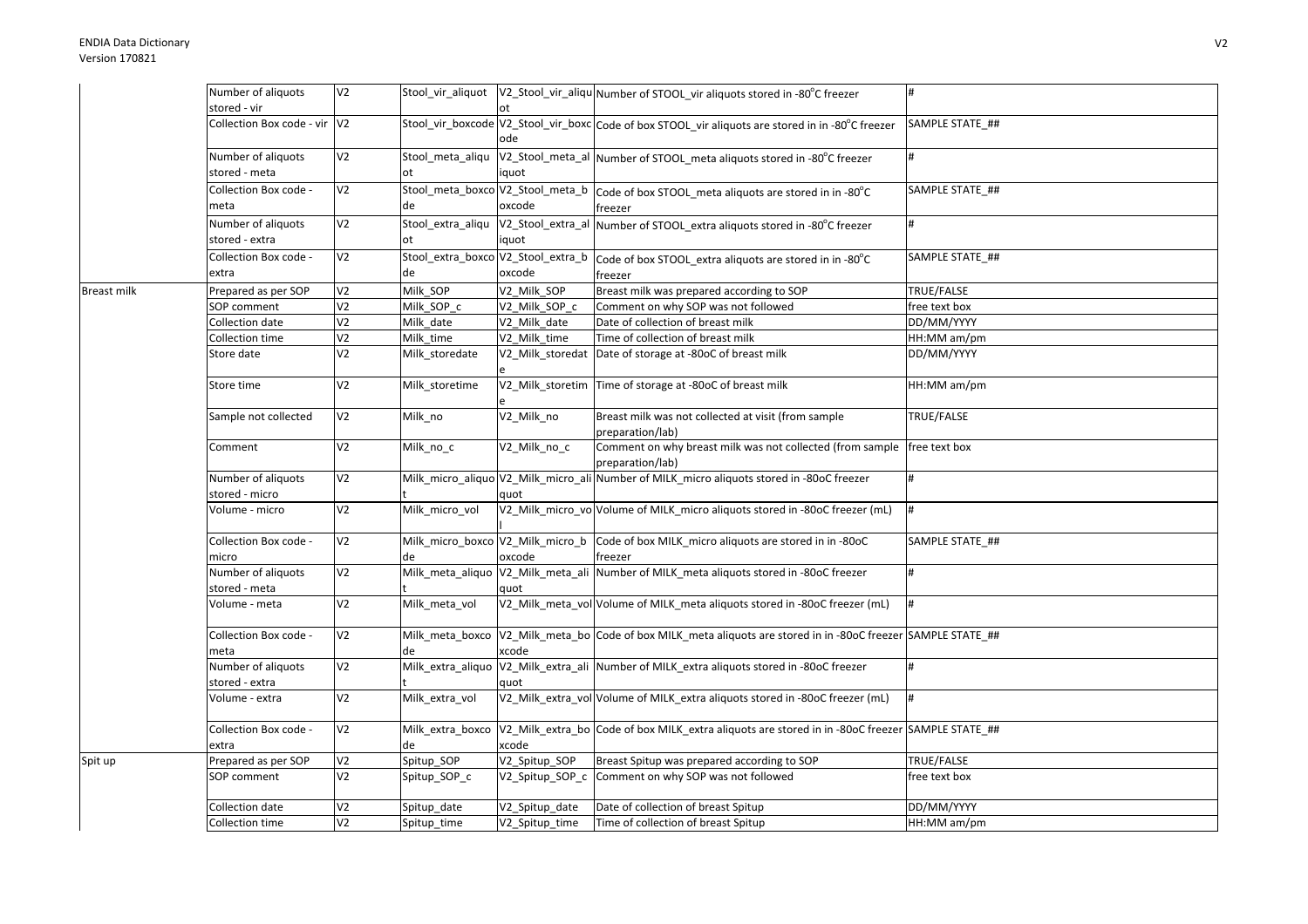|                      | Store date                           | V <sub>2</sub> |                                           | ate                 | Spitup_storedate   V2_Spitup_stored   Date of storage at -80oC of breast Spitup | DD/MM/YYYY        |
|----------------------|--------------------------------------|----------------|-------------------------------------------|---------------------|---------------------------------------------------------------------------------|-------------------|
|                      | Store time                           | V <sub>2</sub> | Spitup_storetime                          | me                  | V2_Spitup_storeti Time of storage at -80oC of breast Spitup                     | HH:MM am/pm       |
|                      | Sample not collected                 | V <sub>2</sub> | Spitup_no                                 | V2_Spitup_no        | Breast Spitup was not collected at visit (from sample<br>preparation/lab)       | <b>TRUE/FALSE</b> |
|                      | Comment                              | V <sub>2</sub> | Spitup_no_c                               | V2_Spitup_no_c      | Comment on why breast Spitup was not collected (from<br>sample preparation/lab) | free text box     |
|                      | Number of aliquots<br>stored - micro | V <sub>2</sub> | Spitup_micro_aliq V2_Spitup_micro<br>uot  | aliquot             | Number of SPITUP_micro aliquots stored in -80oC freezer<br>(mL)                 |                   |
|                      | Collection Box code -<br>micro       | V <sub>2</sub> | Spitup_micro_box V2_Spitup_micro<br>code  | boxcode             | Code of box SPITUP_micro aliquots are stored in in -80oC<br>freezer             | SAMPLE STATE ##   |
|                      | Number of aliquots<br>stored - meta  | V <sub>2</sub> | Spitup_meta_aliq V2_Spitup_meta_<br>uot   | aliquot             | Number of SPITUP_meta aliquots stored in in -80oC freezer                       | SAMPLE STATE ##   |
|                      | Collection Box code -<br>meta        | V <sub>2</sub> | Spitup_meta_boxc V2_Spitup_meta_<br>ode   | boxcode             | Code of box SPITUP meta aliquots are stored in in -80oC<br>freezer              |                   |
|                      | Number of aliquots<br>stored - extra | V <sub>2</sub> | Spitup_extra_aliq V2_Spitup_extra_<br>uot | aliquot             | Number of SPITUP_extra aliquots stored in in -80oC freezer                      |                   |
|                      | Collection Box code -<br>extra       | V <sub>2</sub> | Spitup_extra_boxc V2_Spitup_extra_<br>ode | boxcode             | Code of box SPITUP_extra aliquots are stored in in -80oC<br>freezer             | SAMPLE STATE_##   |
| Coeliac              | V2_tTGAb                             | V <sub>2</sub> | tTGAb                                     | V2_tTGAb            | Tissue transglutaminase level                                                   | free text box     |
|                      | V2_tTGAb Date of                     | V <sub>2</sub> | tTGAb_date                                | V2_tTGAb_date       | Date of analysis of tTGAb                                                       | DD/MM/YYYY        |
|                      | analysis                             |                |                                           |                     |                                                                                 |                   |
|                      | V2_tTGAb Pathology<br>service        | V <sub>2</sub> | tTGAb_Path                                | V2_tTGAb_Path       | Pathology service that analysed tTGAb                                           | free text box     |
|                      | V <sub>2</sub> total IgA             | V <sub>2</sub> | <b>IgA</b>                                | V2_IgA              | Total immunoglobulin level                                                      | free text box     |
|                      | V2_total IgA Date of<br>analysis     | V <sub>2</sub> | IgA_date                                  | V2_IgA_date         | Date of analysis of total IgA                                                   | DD/MM/YYYY        |
|                      | V2_total IgA Pathology<br>service    | V <sub>2</sub> | Iga_Path                                  | V2_Iga_Path         | Pathology service that analysed total IgA                                       | free text box     |
|                      | V <sub>2</sub> DPG IgG               | V <sub>2</sub> | <b>DPGIgG</b>                             | V2_DPGIgG           | Anti-Deamidated Gliadin Peptide level                                           | free text box     |
|                      | V2_DPG IgG Date of<br>analysis       | V <sub>2</sub> | DPGIgG_date                               | V2_DPGIgG_date      | Date of analysis of DPG IgG                                                     | DD/MM/YYYY        |
|                      | V2 DPG IgG Pathology<br>service      | V <sub>2</sub> | DPGIgG Path                               | V2 DPGIgG Path      | Pathology service that analysed DPG IgG                                         | free text box     |
| Vitamin D            | V2 Vitamin D                         | V <sub>2</sub> | VitD                                      | V2 VitD             | Vitamin D (25OHD) level (nmol/L)                                                | free text box     |
|                      | Date of analysis                     | V <sub>2</sub> | VitD date                                 | $V2$ _VitD_date     | Date of analysis of Vitamin D                                                   | DD/MM/YYYY        |
|                      | Pathology service                    | V <sub>2</sub> | VitD_Path                                 | V2_VitD_Path        | Pathology service that analysed Vitamin D                                       | free text box     |
| Islet Autoantibodies | V2_IAA                               | V <sub>2</sub> | <b>IAA</b>                                | V <sub>2_</sub> IAA | Insulin autoantibodies level                                                    | free text box     |
|                      | V2_IAA Date of analysis              | V <sub>2</sub> | IAA_date                                  | V2_IAA_date         | Date of analysis of IAA                                                         | DD/MM/YYYY        |
|                      | V2_IAA Pathology<br>service          | V <sub>2</sub> | IAA_Path                                  | V2_IAA_Path         | Pathology service that analysed IAA                                             | free text box     |
|                      | V2 ZnT8Ab                            | V <sub>2</sub> | ZnT8Ab                                    | V2 ZnT8Ab           | Zinc transporter 8 autoantibodies level                                         | free text box     |
|                      | V2_ZnT8Ab Date of<br>analysis        | V <sub>2</sub> | ZnT8Ab_date                               | V2_ZnT8Ab_date      | Date of analysis of ZnT8Ab                                                      | DD/MM/YYYY        |
|                      | V2_ZnT8Ab Pathology<br>service       | V <sub>2</sub> | ZnT8Ab_Path                               | V2_ZnT8Ab_Path      | Pathology service that analysed ZnT8Ab                                          | free text box     |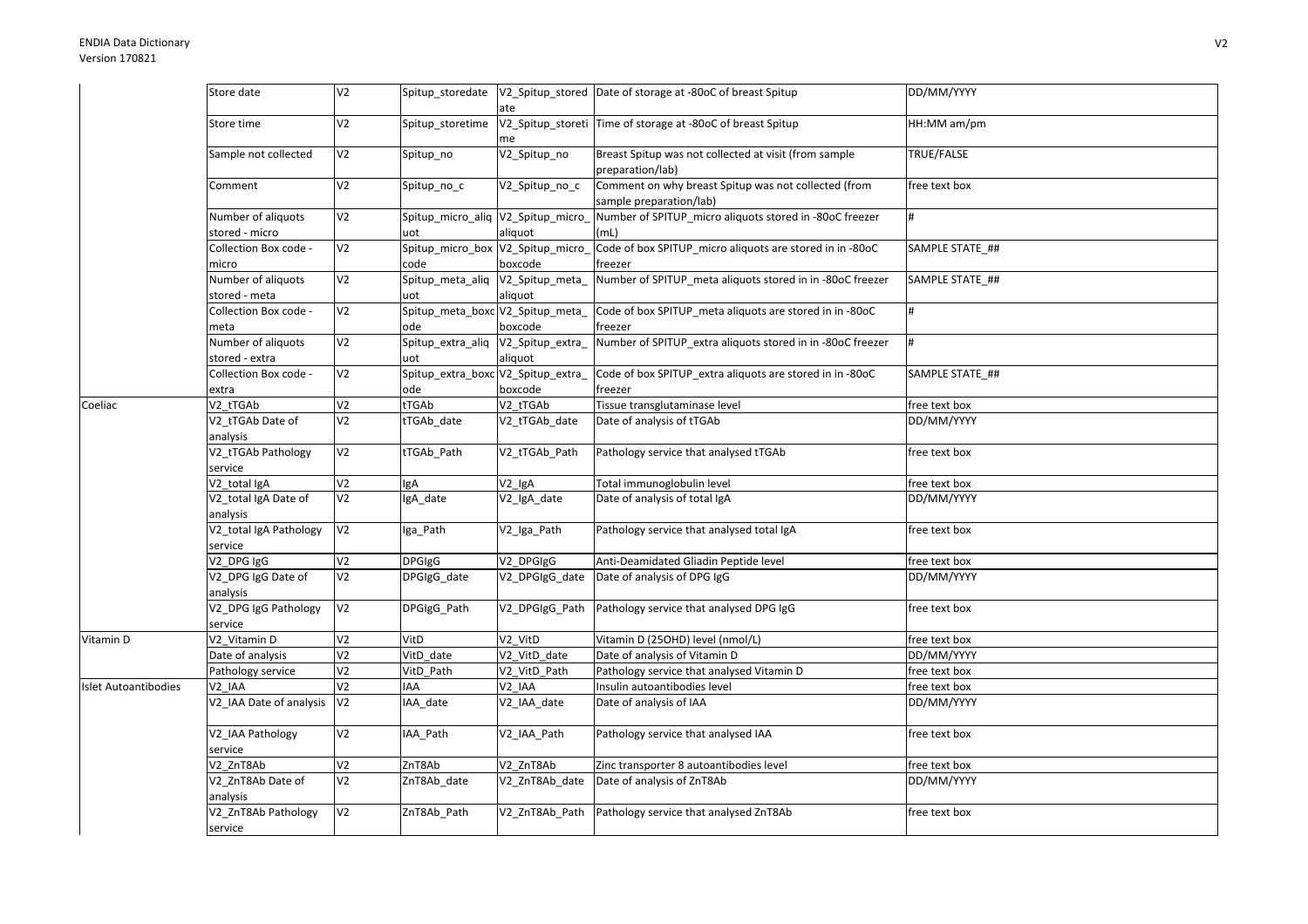|                 | V2 GADAb                       | V <sub>2</sub>  | GADAb                          | V2 GADAb         | Glutamic acid decarboxylase autoantibodies level                                                     | free text box                                 |
|-----------------|--------------------------------|-----------------|--------------------------------|------------------|------------------------------------------------------------------------------------------------------|-----------------------------------------------|
|                 | V2 GADAb Date of               | V <sub>2</sub>  | GADAb_date                     | V2_GADAb_date    | Date of analysis of GADAb                                                                            | DD/MM/YYYY                                    |
|                 | analysis                       |                 |                                |                  |                                                                                                      |                                               |
|                 | V2_GADAb Pathology             | V <sub>2</sub>  | GADAb_Path                     | V2 GADAb Path    | Pathology service that analysed GADAb                                                                | free text box                                 |
|                 | service                        |                 |                                |                  |                                                                                                      |                                               |
|                 | V <sub>2</sub> IA <sub>2</sub> | V <sub>2</sub>  | IA <sub>2</sub>                | $V2$ _IA2        | Insulinoma-2-associated autoantibodies levels                                                        | free text box                                 |
|                 | V2 IA2 Date of analysis        | V <sub>2</sub>  | IA2_date                       | V2_IA2_date      | Date of analysis of IA2                                                                              | DD/MM/YYYY                                    |
|                 |                                |                 |                                |                  |                                                                                                      |                                               |
|                 | V2_IA2 Pathology<br>service    | V <sub>2</sub>  | IA2_Path                       | V2_IA2_Path      | Pathology service that analysed IA2                                                                  | free text box                                 |
| Questionnaires  | Lifestyle postpartum           | V <sub>2</sub>  | LQ                             | $V2_lQ$          | Maternal postpartum lifestyle questionnaire completed and                                            | Yes, online version/Yes, hardcopy/Yes, app/No |
|                 | questionnaire complete         |                 |                                |                  | type of questionnaire completed                                                                      |                                               |
|                 |                                |                 |                                |                  |                                                                                                      |                                               |
|                 | Lifestyle postpartum           | V <sub>2</sub>  | Quest_c                        | V2_Quest_c       | Comment on why Lifestyle Questionnaire was not completed                                             | free text box                                 |
|                 | questionnaire comment          |                 |                                |                  |                                                                                                      |                                               |
|                 |                                |                 |                                |                  |                                                                                                      |                                               |
|                 | DQESv2 completed               | V2              | DQESv2                         | V2_DQESv2        | Dietary Questionnaire was completed at time of visit and type Yes, online version/Yes, hardcopy      |                                               |
|                 |                                |                 |                                |                  | of questionnaire completed                                                                           |                                               |
|                 | DQESv2 comment                 | V2              | DQESv2 c                       | V2_DQESv2_c      | Comment on why Dietary Questionnaire was not completed                                               | free text box                                 |
|                 |                                |                 |                                |                  |                                                                                                      |                                               |
|                 | Level of compliance            | V <sub>2</sub>  | IFD_80                         | <b>V2 IFD 80</b> | Infant Feeding Diary (0-6 month) estimated level of                                                  | TRUE/FALSE                                    |
|                 | ( > 80)                        |                 |                                |                  | compliance is greater than 80%                                                                       |                                               |
|                 | Level of compliance (50-V2     |                 | IFD 50-80                      | V2_IFD_50-80     | Infant Feeding Diary (0-6 month) estimated level of                                                  | TRUE/FALSE                                    |
|                 | 80)                            |                 |                                |                  | compliance is between 50-80%                                                                         |                                               |
|                 | Level of compliance (30-       | V <sub>2</sub>  | IFD 30-50                      | V2_IFD_30-50     | Infant Feeding Diary (0-6 month) estimated level of                                                  | TRUE/FALSE                                    |
|                 | 50)                            |                 |                                |                  | compliance is between 30-50%                                                                         |                                               |
|                 | Level of compliance            | V <sub>2</sub>  | IFD_30                         | V2_IFD_30        | Infant Feeding Diary (0-6 month) estimated level of                                                  | TRUE/FALSE                                    |
|                 | (30)                           |                 |                                |                  | compliance is less than 30%                                                                          |                                               |
|                 | Not kept                       | V2              | IFD no                         | V2 IFD no        | Infant Feeding Diary was not beeing kept                                                             | TRUE/FALSE                                    |
|                 | Not given                      | V <sub>2</sub>  | IFD_notgiven                   | V2 IFD notgiven  | Infant Feeding Diary was not given to participant                                                    | TRUE/FALSE                                    |
|                 | Unknown                        | V <sub>2</sub>  | IFD un                         | V2 IFD un        | Unknown if completing Infant Feeding Diary                                                           | TRUE/FALSE                                    |
|                 | Using app                      | V2              | IFD_app                        | V2_IFD_app       | Using app to complete the Infant Feeding Diary                                                       | TRUE/FALSE                                    |
|                 | Returned                       | V2              | IFD_returned                   | V2_IFD_returned  | Infant Feeding Diary (0-6 month) was returned                                                        | TRUE/FALSE                                    |
|                 |                                |                 |                                |                  |                                                                                                      |                                               |
| Maternal Tube A | Tube A (4 mL)                  | V2              | PNmatSerum                     | V2 PNmatSerum    | Blood tube A (serum) was collected from the mother at visit                                          | TRUE/FALSE                                    |
|                 |                                |                 |                                |                  | (from sampling/clinic)                                                                               |                                               |
|                 | Comment                        | V <sub>2</sub>  | PNmatBlood_no_c V2_PNmatBlood_ |                  | Comment on why a blood sample was not collected from the                                             | free text box                                 |
|                 |                                |                 |                                | no c             | mother (from sampling/clinic)                                                                        |                                               |
|                 | Collected at V1                | V <sub>2</sub>  | PNmatBlood V1                  | V2_PNmatBlood_   | Maternal blood was collected at V1                                                                   | TRUE/FALSE                                    |
|                 |                                |                 |                                | V1               |                                                                                                      |                                               |
|                 | Prepared as per SOP            | $\overline{V2}$ |                                |                  | PNmatSerum_SOP V2_PNmatSerum_Bllood tube A (serum) collected from the mother was prepared TRUE/FALSE |                                               |
|                 |                                |                 |                                | SOP              | according to SOP                                                                                     |                                               |
|                 | SOP Comment                    | V <sub>2</sub>  |                                |                  | PNmatSerum_SOP V2_PNmatSerum_ Comment on why SOP was not followed                                    | free text box                                 |
|                 |                                |                 |                                | SOP c            |                                                                                                      |                                               |
|                 | Collection date                | V2              | PNmatSerum dat                 |                  | V2_PNmatSerum_ Date of collection of Blood tube A and B (serum)                                      | DD/MM/YYYY                                    |
|                 |                                |                 |                                | date             |                                                                                                      |                                               |
|                 |                                |                 |                                |                  |                                                                                                      |                                               |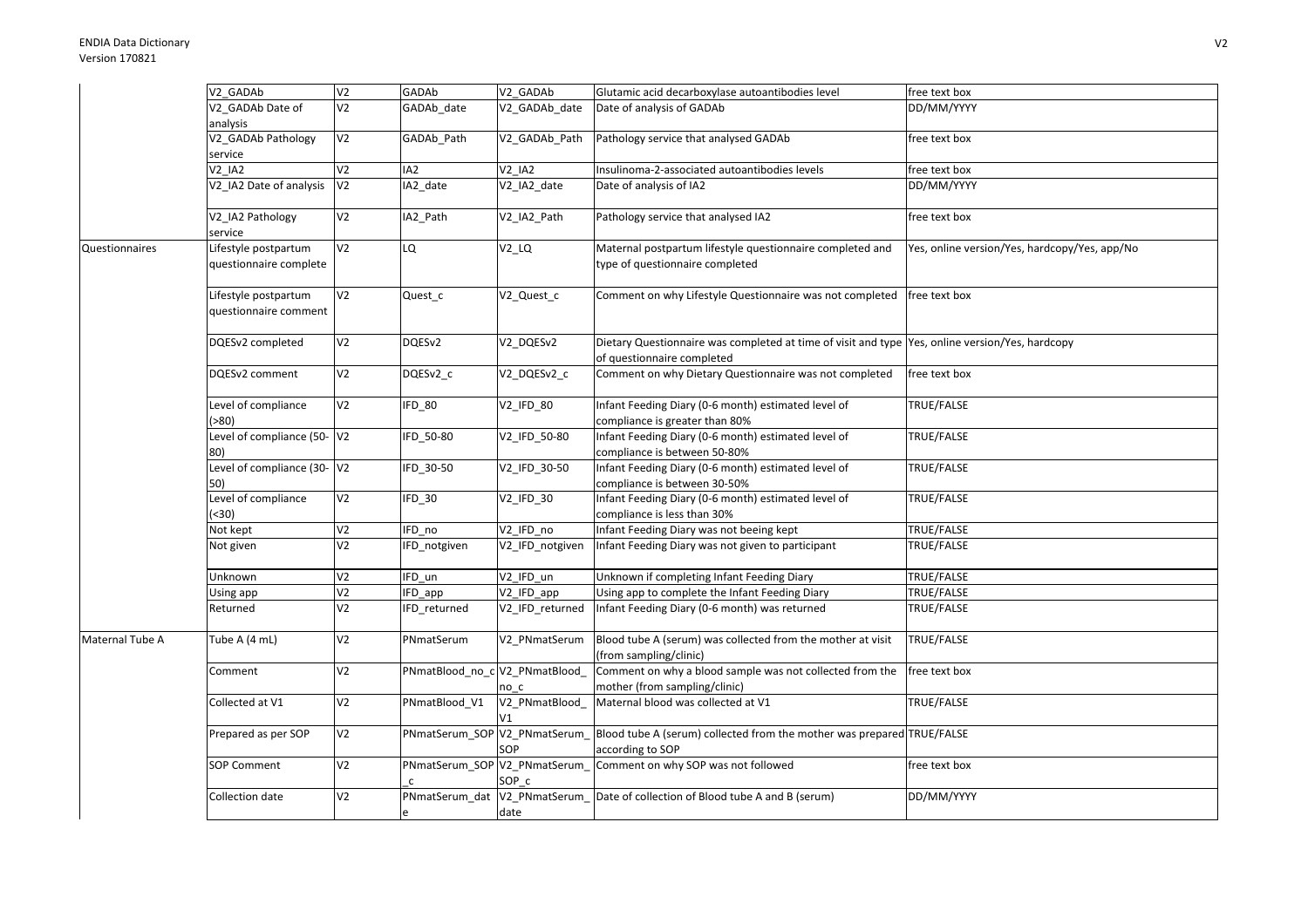|                 | Collection time                        | V <sub>2</sub> |                                               | time                                              | PNmatSerum tim   V2 PNmatSerum   Time of collection of Blood tube A and B (serum)                                            | HH:MM am/pm     |
|-----------------|----------------------------------------|----------------|-----------------------------------------------|---------------------------------------------------|------------------------------------------------------------------------------------------------------------------------------|-----------------|
|                 | Store date                             | V1             | edate                                         | PnmatSerum_stor V1_PnmatSerum_<br>storedate       | Date of storage at -80°C of Blood Tube A (serum) from the<br>mother                                                          | DD/MM/YYYY      |
|                 | Store time                             | V1             | PNmatSerum_stor V1_PNmatSerum<br>etime        | storetime                                         | Time of storage at -80°C of Blood Tube A (serum) from the<br>mother                                                          | HH:MM am/pm     |
|                 | Not collected                          | V <sub>2</sub> | PNmatSerum_no                                 | V2_PNmatSerum<br>no                               | Blood tube A was not collected from the mother at visit (from TRUE/FALSE<br>sample preparation/lab)                          |                 |
|                 | Not collected comment                  | V <sub>2</sub> | PNmatSerum no                                 | V2_PNmatSerum_<br>no c                            | Comment on why blood tube A was not collected from the<br>mother (from sample preparation/lab)                               | free text box   |
|                 | Number of aliquots<br>stored - MelbAbs | V <sub>2</sub> | PNmatSerum_mel V2_PNmatSerum<br>bAbs aliquot  | melbAbs_aliquot                                   | Number of Maternal SERUM melbAbs aliquots stored in -80°C #<br>freezer                                                       |                 |
|                 | Collection Box code -<br>Melbabs       | V <sub>2</sub> | PNmatSerum_mel V2_PNmatSerum_<br>bAbs boxcode | melbAbs_boxcode in -80°C freezer                  | Code of box Maternal SERUM melbAbs aliquots are stored in SAMPLE STATE ##                                                    |                 |
|                 | Number of aliquots<br>stored - AdelAbs | V <sub>2</sub> | PNmatSerum_adel V2_PNmatSerum_<br>Abs aliquot | adelAbs_aliquot                                   | Number of Maternal SERUM_AdelAbs aliquots stored in -80°C  #<br>freezer                                                      |                 |
|                 | Collection Box code -<br>AdelAbs       | V <sub>2</sub> | Abs boxcode                                   | PNmatSerum_adel V2_PNmatSerum_<br>adelAbs boxcode | Code of box Maternal SERUM_AdelAbs aliquots are stored in<br>in -80°C freezer                                                | SAMPLE STATE ## |
|                 | Number of aliquots<br>stored - Extra   | V <sub>2</sub> | PNmatSerum_extr V2_PNmatSerum<br>a aliquot    | extra_aliquot                                     | Number of Maternal SERUM extra aliquots stored in -80°C<br>freezer                                                           |                 |
|                 | Collection Box code -<br>Extra         | V <sub>2</sub> | PNmatSerum_extr<br>a_boxcode                  | V2_PNmatSerum<br>extra_boxcode                    | Code of box Maternal SERUM_extra aliquots are stored in in -<br>80°C freezer                                                 | SAMPLE STATE ## |
| Maternal Tube B | Tube B (4 mL)                          | V <sub>2</sub> | PNmat PathSeru                                | erum                                              | V2 PNmat PathS Blood tube B was collected from mother at visit (from<br>sampling/clinic)                                     | TRUE/FALSE      |
|                 | Comment                                | V <sub>2</sub> | PNmatBlood_no_c V2_PNmatBlood_                | no c                                              | Comment on why a blood sample was not collected from the<br>mother (from sampling/clinic)                                    | free text box   |
|                 | Sent to pathology                      | V <sub>2</sub> | PNmat PathSeru<br>m_path                      | V2 PNmat PathS<br>erum_path                       | Blood tube B collected from the mother was sent directly to<br>local pathology for coeliac screen and Vitamin D analysis     | TRUE/FALSE      |
|                 | Stored prior to send                   | V <sub>2</sub> | PNmat_PathSeru<br>m_stored                    | V2_PNmat_PathS<br>erum_stored                     | Blood tube B collected from the mother was stored prior to<br>being sent to local pathology for coeliac screen and vitamin D | TRUE/FALSE      |
|                 | Storage conditions                     | V <sub>2</sub> | PNmat_PathSeru<br>m_storecond                 | V2_PNmat_PathS<br>erum_storecond                  | Storage condition of blood tube B if it was stored prior to<br>being sent to local pathology                                 | free text box   |
|                 | Duration of storage<br>(days)          | V <sub>2</sub> | PNmat_PathSeru<br>m_storetime                 | V2 PNmat PathS<br>erum_storetime                  | Duration of storage of blood tube B prior to being sent to local free text box<br>pathology (days)                           |                 |
|                 | Not collected                          | V <sub>2</sub> | PNmat_PathSeru<br>m no                        | erum no                                           | V2_PNmat_PathS Blood tube B was not collected (from sample preparation/lab) TRUE/FALSE                                       |                 |
|                 | Not collected comment V2               |                | PNmat PathSeru<br>$m\_no\_c$                  | erum_no_c                                         | V2_PNmat_PathS Comment on why a blood tube B was not collected (from<br>sample preparation/lab)                              | free text box   |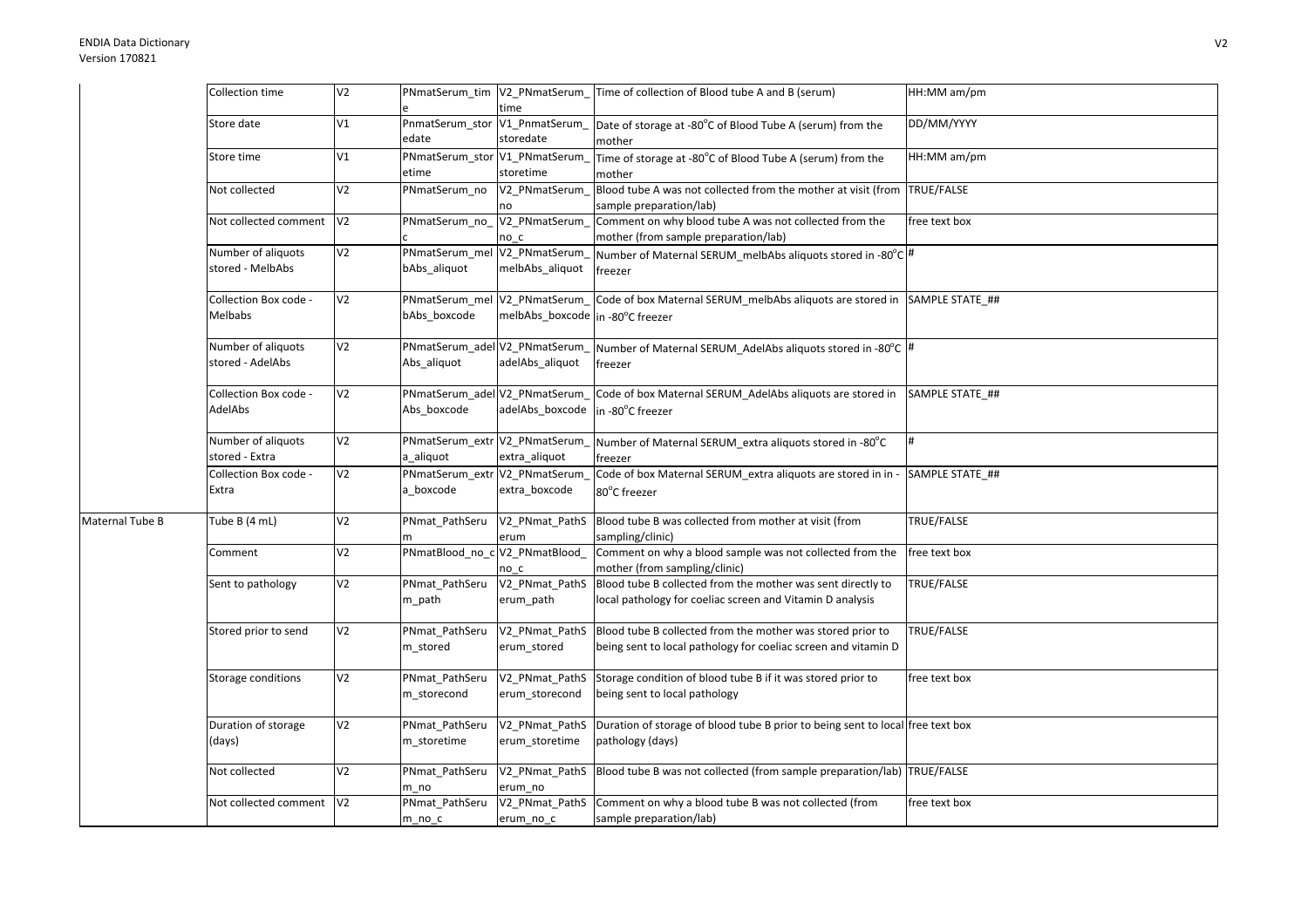| Maternal Tube D       | Tube D (9 mL)               | V <sub>2</sub> | PNmat_Plasma                   |                                | V2_PNmat_Plasm Blood tube D (plasma) was collected from the mother at visit TRUE/FALSE      |                    |
|-----------------------|-----------------------------|----------------|--------------------------------|--------------------------------|---------------------------------------------------------------------------------------------|--------------------|
|                       |                             |                |                                |                                | (from sampling/clinic)                                                                      |                    |
|                       | Comment                     | V <sub>2</sub> | PNmatBlood_no_c V2_PNmatBlood_ |                                | Comment on why a blood sample was not collected from the                                    | free text box      |
|                       |                             |                |                                | no c                           | mother (from sampling/clinic)                                                               |                    |
|                       | Prepared as per SOP         | V <sub>2</sub> |                                |                                | PNmatPlasma_SO  V2_PNmatPlasma  Blood tube D (plasma) collected from the mother was         | TRUE/FALSE         |
|                       |                             |                |                                | SOP                            | prepared according to SOP                                                                   |                    |
|                       | Collection date             | V <sub>2</sub> |                                | PNmatPlasma dat V2 PNmatPlasma | Date of collection of Blood tube D(s) (plasma)                                              | DD/MM/YYYY         |
|                       |                             |                |                                | date                           |                                                                                             |                    |
|                       | Collection time             | V <sub>2</sub> |                                |                                | PNmatPlasma_tim V2_PNmatPlasma Time of collection of Blood tube D(s) (plasma)               | HH:MM am/pm        |
|                       |                             |                |                                | time                           |                                                                                             |                    |
|                       | Store date                  | V <sub>2</sub> |                                |                                | PnmatPlasma_stor V2_PnmatPlasma_ Date of storage at -80°C of Blood Tube D (plasma) from the | DD/MM/YYYY         |
|                       |                             |                | edate                          | storedate                      | mother                                                                                      |                    |
|                       | Store time                  | V <sub>2</sub> | PNmatPlasma_sto V2_PNmatPlasma |                                | Time of storage at -80°C of Blood Tube D (plasma) from the                                  | HH:MM am/pm        |
|                       |                             |                | retime                         | storetime                      | mother                                                                                      |                    |
|                       | Not collected               | V <sub>2</sub> | PNmatPlasma_no V2_PNmatPlasma  |                                | Blood tube D was not collected from the mother at the visit                                 | TRUE/FALSE         |
|                       |                             |                |                                | no                             | (from sample preparation/lab)                                                               |                    |
|                       | Not collected comment       | V <sub>2</sub> |                                |                                | PNmatPlasma_no  V2_PNmatPlasma  Comment on why blood tube D was not collected from the      | free text box      |
|                       |                             |                |                                | no c                           | mother (from sample preparation/lab)                                                        |                    |
|                       | Number of aliquots          | V <sub>2</sub> | PNmatPlasma_ext V2_PNmatPlasma |                                | Number of Maternal PLASMA extra aliquots stored in -80°C                                    |                    |
|                       | stored -                    |                | ra aliquot                     | _extra_aliquot                 | freezer                                                                                     |                    |
|                       | EDTAPlasma extra            |                |                                |                                |                                                                                             |                    |
|                       | Collection Box code -       | V <sub>2</sub> | PNmatPlasma_ext V2_PNmatPlasma |                                | Code of box Maternal PLASMA_extra aliquots are stored in in - SAMPLE STATE_##               |                    |
|                       | EDTAPlasma_extra            |                | ra_boxcode                     | extra_boxcode                  | 80°C freezer                                                                                |                    |
| <b>Maternal PBMCs</b> | PBMCs not collected         | V <sub>2</sub> | PNmatPBMC no                   | V2 PNmatPBMC                   | PBMCs were not collected from Blood Tube D at visit (from                                   | TRUE/FALSE         |
|                       |                             |                |                                | nn                             | sample preparation/lab)                                                                     |                    |
|                       | Comment                     | V <sub>2</sub> | PNmatPBMC_no_                  | V2_PNmatPBMC_                  | Comment on why PBMCs were not collected from the mother free text box                       |                    |
|                       |                             |                |                                | no c                           | (from sample preparation/lab)                                                               |                    |
|                       | Prepared as per SOP 11      | V <sub>2</sub> | PNmatPBMC_SOP_V2_PNmatPBMC_    |                                | Blood tube D (plasma) collected from the mother was                                         | TRUE/FALSE         |
|                       |                             |                |                                | SOP                            | prepared according to SOP                                                                   |                    |
|                       | Red cell lysis performed V2 |                | PNmatPBMC_redc V2_PNmatPBMC    |                                | Red cell lysis was performed during PBMC harvest                                            | TRUE/FALSE         |
|                       |                             |                | elllysis                       | redcelllysis                   |                                                                                             |                    |
|                       | Haemocytometer viable V2    |                | PNmatPBMC_viabl V2_PNmatPBMC_  |                                | Number of viable cells from haemocytometer cell count                                       | $\boldsymbol{\mu}$ |
|                       | cell count 1                |                | e 1                            | viable 1                       |                                                                                             |                    |
|                       | Haemocytometer dead         | V <sub>2</sub> | PNmatPBMC_dea V2_PNmatPBMC     |                                | Number of dead cells from haemocytometer cell count                                         | #                  |
|                       | cell count 1                |                | d <sub>1</sub>                 | dead 1                         |                                                                                             |                    |
|                       | Haemocytometer viable V2    |                | PNmatPBMC_viabl V2_PNmatPBMC_  |                                | Number of viable cells from haemocytometer cell count                                       | #                  |
|                       | cell count 2                |                | e 2                            | viable 2                       |                                                                                             |                    |
|                       | Haemocytometer dead         | V <sub>2</sub> | PNmatPBMC_dea V2_PNmatPBMC_    |                                | Number of dead cells from haemocytometer cell count                                         |                    |
|                       | cell count 2                |                | d <sub>2</sub>                 | dead 2                         |                                                                                             |                    |
|                       | Haemocytometer viable V2    |                | PNmatPBMC_viabl V2_PNmatPBMC_  |                                | Number of viable cells from haemocytometer cell count                                       | #                  |
|                       | cell count 3                |                | e 3                            | viable 3                       |                                                                                             |                    |
|                       | Haemocytometer dead         | V <sub>2</sub> | PNmatPBMC_dea V2_PNmatPBMC_    |                                | Number of dead cells from haemocytometer cell count                                         | #                  |
|                       | cell count 3                |                | d <sub>3</sub>                 | dead 3                         |                                                                                             |                    |
|                       | Haemocytometer viable V2    |                | PNmatPBMC_viabl V2_PNmatPBMC_  |                                | Number of viable cells from haemocytometer cell count                                       | #                  |
|                       | cell count 4                |                | e 4                            | viable 4                       |                                                                                             |                    |
|                       | Haemocytometer dead         | V <sub>2</sub> | PNmatPBMC_dea V2_PNmatPBMC_    |                                | Number of dead cells from haemocytometer cell count                                         | #                  |
|                       | cell count 4                |                | $d$ 4                          | dead 4                         |                                                                                             |                    |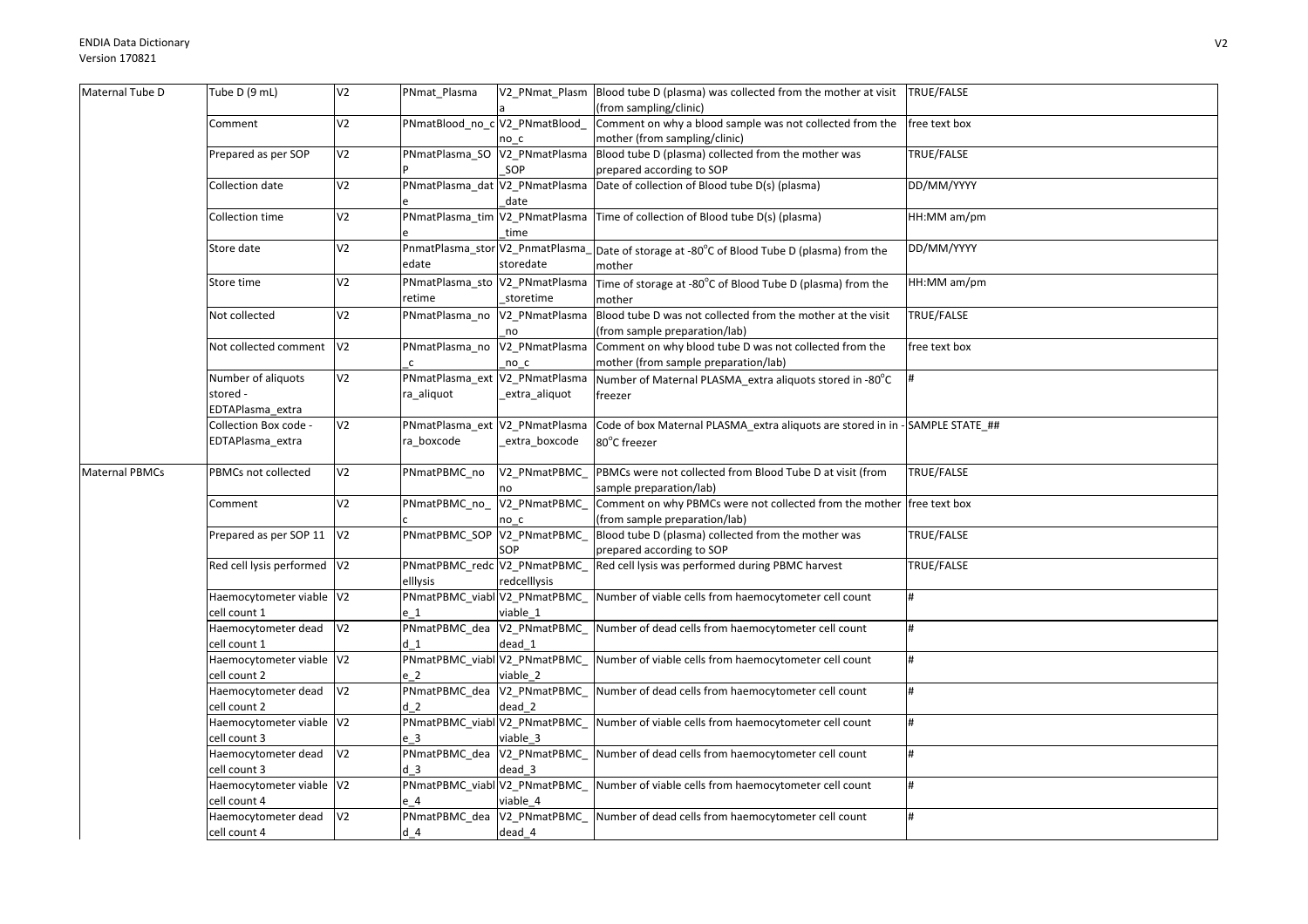|                | Avg num of viable cells          | V <sub>2</sub> |                                               |                              | PNmatPBMC_av_v V2_PNmatPBMC_ Average number of viable cells per square                                            |               |
|----------------|----------------------------------|----------------|-----------------------------------------------|------------------------------|-------------------------------------------------------------------------------------------------------------------|---------------|
|                | per square                       |                | iablecells                                    | av viablecells               |                                                                                                                   |               |
|                | Viable cell/mL                   | V <sub>2</sub> | ecell                                         | viablecell                   | $\overline{P}$ NmatPBMC_viabl $\overline{V}$ 2_PNmatPBMC_ Total number of viable cells per mL (x10 <sup>6</sup> ) | #             |
|                | Total cell number                | V <sub>2</sub> | cellnum                                       | otalcellnum                  | PNmatPBMC_total V2_PNmatPBMC_t Total number of viable cells (x10 <sup>6</sup> )                                   | #             |
|                | Suspension volume                | V <sub>2</sub> | PNmatPBMC_susp V2_PNmatPBMC_<br>ension vol    | suspension_vol               | Suspension volume to achieve 10 x 10° cells/mL                                                                    | #             |
|                | Vials stored                     | V <sub>2</sub> | PNmatPBMC_aliq V2_PNmatPBMC_<br>uot           | aliquot                      | Number of PBMC aliquots stored                                                                                    | #             |
|                | Aliquot volume                   | V <sub>2</sub> | PNmatPBMC_aliq V2_PNmatPBMC_<br>uot vol       | aliquot_vol                  | Volume of PBMC aliquot (ul)                                                                                       | #             |
|                | Dilution factor                  | V <sub>2</sub> | PNmatPBMC_dilut V2_PNmatPBMC_<br>ionfactor    | dilutionfactor               | Dilution factor (exported but no longer on registry - March<br>2017)                                              | #             |
|                | in (mL)                          | V <sub>2</sub> | PNmatPBMC_susp V2_PNmatPBMC_<br>ension_vol_2  | suspension_vol_2 March 2017) | Suspension volume (exported but no longer on registry -                                                           | #             |
|                | Number of cells stored<br>frozen | V <sub>2</sub> | PNmatPBMC_cells V2_PNmatPBMC_<br>frozen       | cellsfrozen                  | Number of cells stored frozen (exported but no longer on<br>registry - March 2017)                                | #             |
|                | Date of initial storage          | V <sub>2</sub> | PNmatPBMC_stor V2_PNmatPBMC_<br>edate initial | storedate_initial            | Date of initial storage of PBMCs (exported but no longer on<br>registry - March 2017)                             | DD/MM/YYYY    |
|                | Time of initial storage          | V <sub>2</sub> | PNmatPBMC_stor V2_PNmatPBMC<br>etime_initial  | storetime_initial            | Time of initial storage of PBMCs (exported but no longer on<br>registry - March 2017)                             | HH:MM am/pm   |
|                | Date of storage at -80°C   V2    |                | PNmatPBMC stor V2 PNmatPBMC<br>edate          | storedate                    | Date of storage at -80oC of PBMCs                                                                                 | DD/MM/YYYY    |
|                | Time of storage at -80°C V2      |                | PNmatPBMC_stor V2_PNmatPBMC_<br>etime         | storetime                    | Time of storage at -80oC of PBMCs                                                                                 | HH:MM am/pm   |
|                | Date of storage in LN            | V <sub>2</sub> | PNmatPBMC_stor V2_PNmatPBMC_<br>edate_LN      | storedate_LN                 | Date of storage of PBMCs in liquid nitrogen                                                                       | DD/MM/YYYY    |
|                | Time of storage in LN            | V <sub>2</sub> | PNmatPBMC_stor V2_PNmatPBMC_<br>etime_LN      | storetime_LN                 | Time of storage of PBMCs in liquid nitrogen                                                                       | HH:MM am/pm   |
|                | Locaion in LN                    | V <sub>2</sub> | PNmatPBMC_LNlo V2_PNmatPBMC_<br>cation        | LNlocation                   | Location of aliquots in liquid nitrogen                                                                           | free text box |
| Maternal Stool | Prepared as per SOP              | V <sub>2</sub> | PNmatStool_SOP                                | OP                           | V2 PNmatStool S Stool collected from mother was prepared according to SOP                                         | TRUE/FALSE    |
|                | SOP comment                      | V <sub>2</sub> |                                               | OP c                         | PNmatStool_SOP_V2_PNmatStool_S Comment on why SOP was not followed                                                | free text box |
|                | Collection date                  | V <sub>2</sub> |                                               | ate                          | PNmatStool_date V2_PNmatStool_d Date of collection of maternal stool                                              | DD/MM/YYYY    |
|                | Collection time                  | V <sub>2</sub> | PNmatStool_time                               | me                           | V2_PNmatStool_ti Time of collection of maternal stool                                                             | HH:MM am/pm   |
|                | Store date                       | V <sub>2</sub> | date                                          | oredate                      | PNmatStool_store V2_PNmatStool_st Date of storage at -80°C of maternal stool                                      | DD/MM/YYYY    |
|                | Store time                       | V <sub>2</sub> | time                                          | oretime                      | PNmatStool_store V2_PNmatStool_st Time of storage at -80°C of maternal stool                                      | HH:MM am/pm   |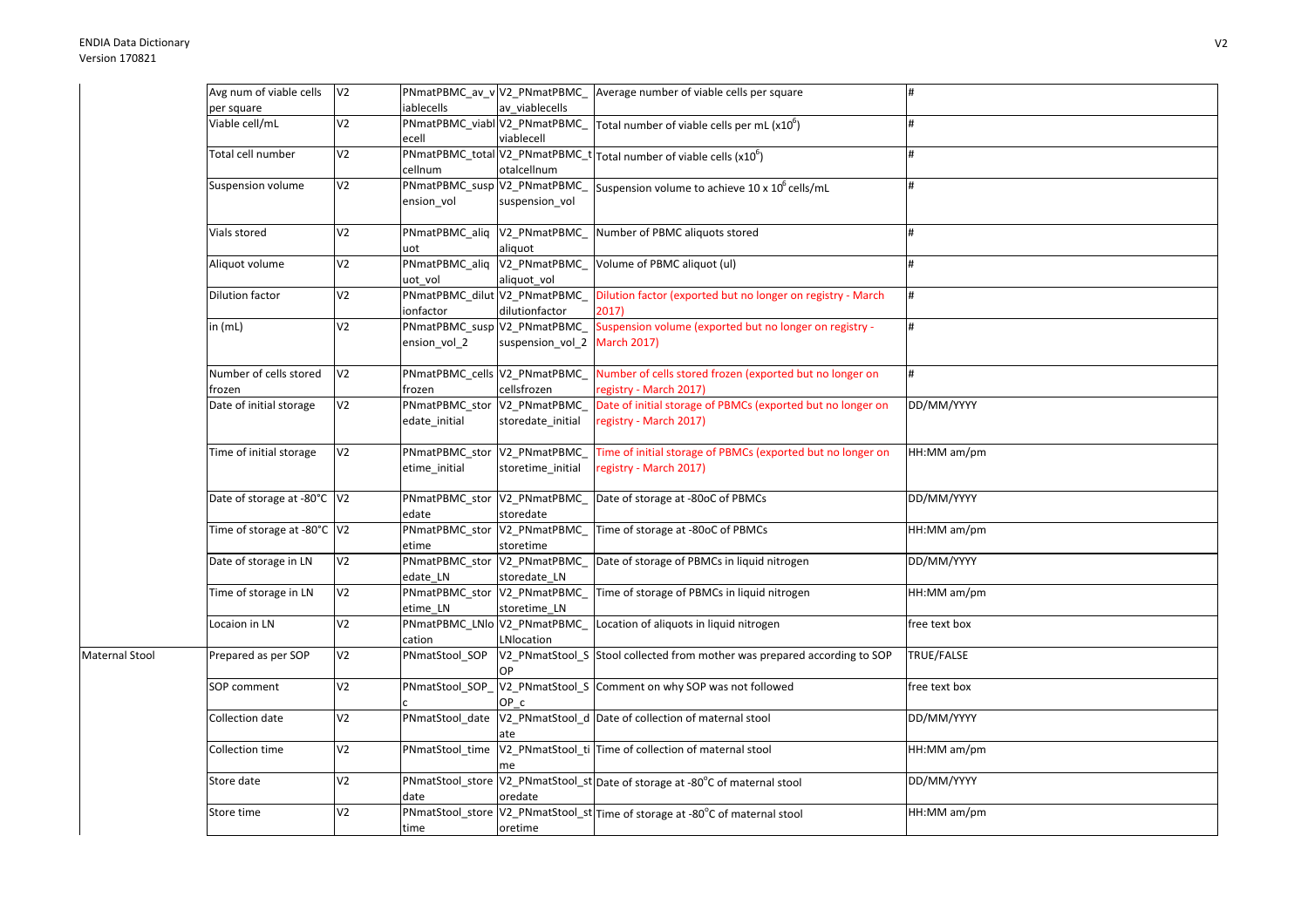Sibling Stool

| Sample not collected                 | V <sub>2</sub> | PNmatStool no                               |                                 | V2 PNmatStool n Stool was not collected from the mother at visit (from sample TRUE/FALSE<br>preparation/lab) |                 |
|--------------------------------------|----------------|---------------------------------------------|---------------------------------|--------------------------------------------------------------------------------------------------------------|-----------------|
| Comment                              | V <sub>2</sub> | PNmatStool_no_c V2_PNmatStool_n             |                                 | Comment on why stool was not collected from the mother                                                       | free text box   |
| <b>Bristol Stool Chart type</b>      | V <sub>2</sub> | PNmatStool_brist                            | o c<br>V2_PNmatStool_b          | (from sample preparation/lab)<br>Type of maternal stool using Bristol Stool Chart                            | $1 - 7$         |
| Number of aliquots                   | V <sub>2</sub> | ol<br>PNmatStool_micr                       | ristol<br>V2_PNmatStool_        | Number of maternal STOOL_micro aliquots stored in -80°C                                                      | #               |
| stored - micro                       | V <sub>2</sub> | o_aliquot                                   | micro_aliquot                   | freezer<br>Code of box maternal STOOL_micro aliquots are stored in in -                                      |                 |
| Collection Box code -<br>micro       |                | PNmatStool_micr<br>o boxcode                | V2_PNmatStool_<br>micro_boxcode | 80°C freezer                                                                                                 | SAMPLE STATE_## |
| Number of aliquots<br>stored - vir   | V <sub>2</sub> | PNmatStool_vir_al V2_PNmatStool_vi<br>iquot | r_aliquot                       | Number of maternal STOOL_vir aliquots stored in -80°C<br>freezer                                             | #               |
| Collection Box code - vir V2         |                | PNmatStool_vir_b V2_PNmatStool_vi<br>oxcode | boxcode                         | Code of box maternal STOOL_vir aliquots are stored in in -<br>80°C freezer                                   | SAMPLE STATE_## |
| Number of aliquots<br>stored - meta  | V <sub>2</sub> | PNmatStool_meta V2_PNmatStool_<br>aliquot   | meta_aliquot                    | Number of maternal STOOL_meta aliquots stored in -80°C<br>freezer                                            | #               |
| Collection Box code -<br>meta        | V <sub>2</sub> | PNmatStool_meta V2_PNmatStool_<br>boxcode   | meta_boxcode                    | Code of box maternal STOOL_meta aliquots are stored in in -<br>80°C freezer                                  | SAMPLE STATE_## |
| Number of aliquots<br>stored - extra | V <sub>2</sub> | PNmatStool_extra V2_PNmatStool_e<br>aliquot | xtra_aliquot                    | Number of maternal STOOL_extra aliquots stored in -80°C                                                      | #               |
| Collection Box code -<br>extra       | V <sub>2</sub> | PNmatStool_extra V2_PNmatStool_e<br>boxcode | xtra boxcode                    | freezer<br>Code of maternal box STOOL_extra aliquots are stored in in -<br>80°C freezer                      | SAMPLE STATE ## |
| Taken antibiotics                    | V <sub>2</sub> | SibStool_antib                              |                                 | V2_SibStool_antib Sibling has taken any anitbiotics in the last 3 months                                     | TRUE/FALSE      |
| Taken antibiotics details V2         |                | SibStool_antib_c                            | $\mathsf{C}$                    | V2 SibStool antib Details on antibiotics taken in last 3 months                                              | free text box   |
| Not taken antibiotics<br>comment     | V <sub>2</sub> | $\mathsf{C}$                                | $no_c$                          | SibStool_antib_no  V2_SibStool_antib   Comment on why sibling anitbiotic consumption was not<br>collected    | free text box   |
| Prepared as per SOP 7                | V <sub>2</sub> | SibStool_SOP                                | V2_SibStool_SOP                 | Stool collected from sibling was prepared according to SOP                                                   | TRUE/FALSE      |
| Comment                              | V <sub>2</sub> | SibStool_SOP_c                              | V2_SibStool_SOP_                | Comment on why SOP was not followed                                                                          | free text box   |
| Date of collect                      | V <sub>2</sub> | SibStool_date                               | V2_SibStool_date                | Date of collection of sibling stool                                                                          | DD/MM/YYYY      |
| Time of collect                      | V <sub>2</sub> | SibStool time                               | V2_SibStool_time                | Time of collection of sibling stool                                                                          | HH:MM am/pm     |
| Store date                           | V <sub>2</sub> |                                             | date                            | SibStool_storedat  V2_SibStool_store  Date of storage at -80oC of sibling stool                              | DD/MM/YYYY      |
| Store time                           | V <sub>2</sub> | SibStool_storetim                           | time                            | V2_SibStool_store Time of storage at -80oC of sibling stool                                                  | HH:MM am/pm     |
| Sample not collected                 | V <sub>2</sub> | SibStool_no                                 | V2_SibStool_no                  | Stool was not collected from the sibling at visit (from sample<br>preparation/lab)                           | TRUE/FALSE      |
| Sample not collected<br>comment      | V <sub>2</sub> | SibStool_no_c                               | V2_SibStool_no_c                | Comment on why stool was not collected from the sibling<br>(from sample preparation/lab)                     | free text box   |
| <b>Bristol Stool Chart type</b>      | V <sub>2</sub> | SibStool_bristol                            | V2_SibStool_brist<br>ol         | Type of sibling stool using Bristol Stool Chart                                                              | $1 - 7$         |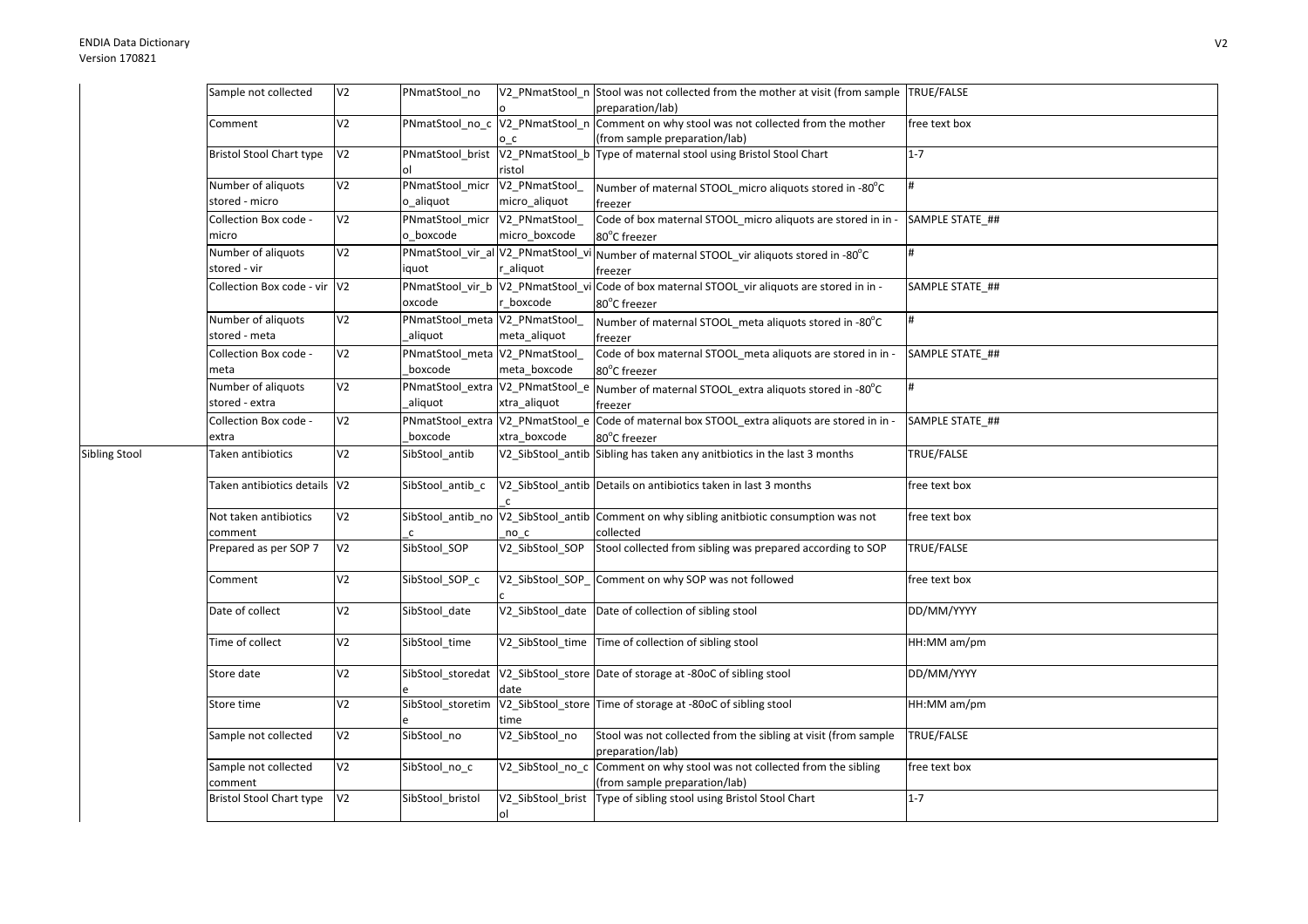|                  | STOOL micro count           | V <sub>2</sub> |                                      |                | SibStool_micro_ali V2_SibStool_micr  Number of sibling STOOL_micro aliquots stored in -80oC         | #               |
|------------------|-----------------------------|----------------|--------------------------------------|----------------|-----------------------------------------------------------------------------------------------------|-----------------|
|                  |                             |                | quot                                 | o aliguot      | freezer                                                                                             |                 |
|                  | STOOL_micro collection V2   |                | SibStool_micro_bo V2_SibStool_micr   |                | Code of box sibling STOOL_micro aliquots are stored in in -                                         | SAMPLE STATE_## |
|                  | box                         |                | xcode                                | o boxcode      | 80oC freezer                                                                                        |                 |
|                  | STOOL_vir count             | V <sub>2</sub> |                                      |                | SibStool_vir_aliqu  V2_SibStool_vir_al Number of sibling STOOL_vir aliquots stored in -80oC freezer |                 |
|                  |                             |                | ot                                   | iquot          |                                                                                                     |                 |
|                  | STOOL vir collection box V2 |                |                                      |                | SibStool_vir_boxc V2_SibStool_vir_b Code of box sibling STOOL_vir aliquots are stored in in -80oC   | SAMPLE STATE ## |
|                  |                             |                | ode                                  | oxcode         | freezer                                                                                             |                 |
|                  | STOOL_meta count            | V <sub>2</sub> | SibStool_meta_ali V2_SibStool_meta   |                | Number of sibling STOOL_meta aliquots stored in -80oC                                               | #               |
|                  |                             |                | quot                                 | aliquot        | freezer                                                                                             |                 |
|                  | STOOL meta collection       | V <sub>2</sub> | SibStool_meta_bo V2_SibStool_meta    |                | Code of box sibling STOOL_meta aliquots are stored in in -                                          | SAMPLE STATE ## |
|                  | xod                         |                | xcode                                | boxcode        | 80oC freezer                                                                                        |                 |
|                  | STOOL_extra count           | V <sub>2</sub> | SibStool_extra_ali V2_SibStool_extra |                | Number of sibling STOOL_extra aliquots stored in -80oC                                              | #               |
|                  |                             |                | quot                                 | aliquot        | freezer                                                                                             |                 |
|                  | STOOL extra collection      | V <sub>2</sub> | SibStool_extra_bo V2_SibStool_extra  |                | Code of sibling box STOOL_extra aliquots are stored in in -                                         | SAMPLE STATE ## |
|                  | xod                         |                | xcode                                | boxcode        | 80oC freezer                                                                                        |                 |
| Maternal Coeliac | PNmat_tTGAb                 | V <sub>2</sub> | PNmattTGAb                           | V2 PNmattTGAb  | Maternal Tissue transglutaminase level                                                              | free text box   |
|                  | PNmat tTGAb Date of         | V <sub>2</sub> | PNmattTGAb dat                       | V2 PNmattTGAb  | Date of analysis of maternal tTGAb                                                                  | DD/MM/YYYY      |
|                  | analysis                    |                |                                      | date           |                                                                                                     |                 |
|                  | PNmat_tTGAb Pathology V2    |                | PNmattTGAb_Pat                       | V2_PNmattTGAb_ | Pathology service that analysed maternal tTGAb                                                      | free text box   |
|                  | service                     |                |                                      | Path           |                                                                                                     |                 |
|                  | PNmat_total IgA             | V <sub>2</sub> | PNmatlgA                             | V2_PNmatlgA    | Maternal Total immunoglobulin level                                                                 | free text box   |
|                  | PNmat_total IgA Date of V2  |                | PNmatIgA_date                        |                | V2_PNmatlgA_dat Date of analysis of maternal total IgA                                              | DD/MM/YYYY      |
|                  | analysis                    |                |                                      |                |                                                                                                     |                 |
|                  | PNmat_total IgA             | V <sub>2</sub> | PNmatIga_Path                        |                | V2_PNmatIga_Pat Pathology service that analysed maternal total IgA                                  | free text box   |
|                  | Pathology service           |                |                                      |                |                                                                                                     |                 |
|                  | PNmat_DPG IgG               | V <sub>2</sub> | PNmatDPGIgG                          |                | V2 PNmatDPGIgG Maternal Anti-Deamidated Gliadin Peptide level                                       | free text box   |
|                  | PNmat_DPG IgG Date of V2    |                |                                      |                | PNmatDPGIgG_da V2_PNmatDPGIgG Date of analysis of maternal DPG IgG                                  | DD/MM/YYYY      |
|                  | analysis                    |                |                                      | date           |                                                                                                     |                 |
|                  | PNmat_DPG IgG               | V <sub>2</sub> |                                      |                | PNmatDPGIgG_Pa V2_PNmatDPGIgG Pathology service that analysed maternal DPG IgG                      | free text box   |
|                  | Pathology service           |                | th                                   | Path           |                                                                                                     |                 |
| Maternal Islet   | PNmat_IAA                   | V <sub>2</sub> | PNmatIAA                             | V2 PNmatIAA    | Maternal Insulin autoantibodies level                                                               | free text box   |
| Autoantibodies   | PNmat_IAA Date of           | V <sub>2</sub> | PNmatIAA_date                        |                | V2_PNmatIAA_dat Date of analysis of maternal IAA                                                    | DD/MM/YYYY      |
|                  | analysis                    |                |                                      |                |                                                                                                     |                 |
|                  | PNmat_IAA Pathology         | V <sub>2</sub> | PNmatIAA_Path                        |                | V2 PNmatIAA Pat Pathology service that analysed maternal IAA                                        | free text box   |
|                  | service                     |                |                                      |                |                                                                                                     |                 |
|                  | PNmat ZnT8Ab                | V <sub>2</sub> | PNmatZnT8Ab                          |                | V2_PNmatZnT8Ab Maternal Zinc transporter 8 autoantibodies level                                     | free text box   |
|                  | PNmat ZnT8Ab Date of V2     |                |                                      |                | PNmatZnT8Ab_da V2_PNmatZnT8Ab Date of analysis of maternal ZnT8Ab                                   | DD/MM/YYYY      |
|                  | analysis                    |                | te                                   | date           |                                                                                                     |                 |
|                  | PNmat ZnT8Ab                | V <sub>2</sub> |                                      |                | PNmatZnT8Ab_Pa V2_PNmatZnT8Ab Pathology service that analysed maternal ZnT8Ab                       | free text box   |
|                  | Pathology service           |                | th                                   | Path           |                                                                                                     |                 |
|                  | PNmat_GADAb                 | V <sub>2</sub> | PNmatGADAb                           |                | V2 PNmatGADAb   Maternal Glutamic acid decarboxylase autoantibodies level                           | free text box   |
|                  | PNmat_GADAb Date of V2      |                |                                      |                | PNmatGADAb_dat V2_PNmatGADAb Date of analysis of maternal GADAb                                     | DD/MM/YYYY      |
|                  | analysis                    |                | e                                    | date           |                                                                                                     |                 |
|                  |                             |                |                                      |                |                                                                                                     |                 |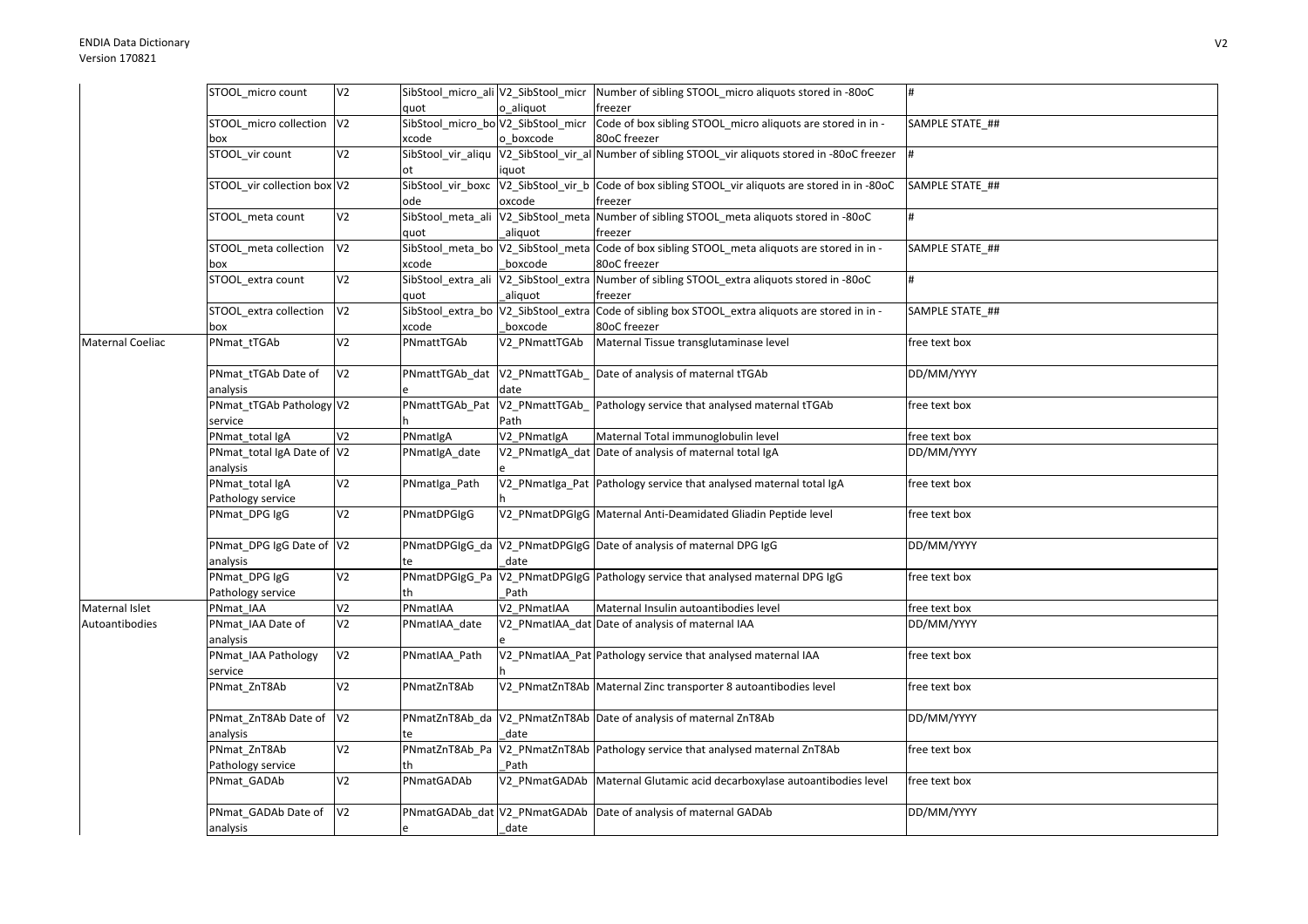|                                                          | PNmat_GADAb                    | V <sub>2</sub> |               |                 | PNmatGADAb_Pat V2_PNmatGADAb Pathology service that analysed maternal GADAb                                                     | free text box                                                                                                      |
|----------------------------------------------------------|--------------------------------|----------------|---------------|-----------------|---------------------------------------------------------------------------------------------------------------------------------|--------------------------------------------------------------------------------------------------------------------|
|                                                          | Pathology service              |                |               | Path            |                                                                                                                                 |                                                                                                                    |
|                                                          | PNmat IA2                      | V <sub>2</sub> | PNmatIA2      | V2 PNmatIA2     | Maternal Insulinoma-2-associated autoantibodies levels                                                                          | free text box                                                                                                      |
|                                                          | PNmat IA2 Date of<br>analysis  | V <sub>2</sub> | PNmatIA2_date |                 | V2 PNmatIA2 dat Date of analysis of maternal IA2                                                                                | DD/MM/YYYY                                                                                                         |
|                                                          | PNmat_IA2 Pathology<br>service | V3             | PNmatIA2_Path |                 | V3_PNmatIA2_Pat Pathology service that analysed maternal IA2                                                                    | free text box                                                                                                      |
| <b>Maternal Lifestyle</b><br>Postpartum<br>Questionniare |                                |                |               |                 |                                                                                                                                 |                                                                                                                    |
| <b>Export heading</b>                                    | Variable                       | <b>Visit</b>   | Code          | Visit_Code      | <b>Description</b>                                                                                                              | Format                                                                                                             |
|                                                          | ID                             | V <sub>2</sub> | LQ ID         | V2_LQ_ID        | Participant ID code for Maternal Lifestyle Postpartum<br>Questionnaire                                                          | STATE-CITY-SITE-###                                                                                                |
|                                                          | Collection date                | V <sub>2</sub> | LQ_Date       | V2_LQ_Date      | Date Maternal Lifestyle Postpartum Questionnaire was<br>completed                                                               | DD/MM/YYYY                                                                                                         |
|                                                          | Visit                          | V <sub>2</sub> | LQ_Visit      | V2_LQ_Visit     | Visit code for Maternal Lifestyle Postpartum Questionnaire                                                                      | T1/T2/T3                                                                                                           |
|                                                          | No data collected              | V <sub>2</sub> | LQ no         | V2_LQ_no        | No data collected for Maternal Lifestyle Postpartum<br>Questionnaire                                                            | TRUE/FALSE                                                                                                         |
|                                                          | Comment                        | V <sub>2</sub> | LQ_no_c       | V2_LQ_no_c      | Comment on why no data was collected for Maternal Lifestyle<br>Postpartum Questionnaire                                         | free text box                                                                                                      |
|                                                          | Not finisehd                   | V <sub>2</sub> | LQ NotFin     | V2_LQ_NotFin    | Data entry for Maternal Lifestyle Postpartum Questionnaire<br>has not been finished                                             | TRUE/FALSE                                                                                                         |
| General                                                  | Finalized                      | V <sub>2</sub> | LQ Final      | V2 LQ Final     | Data entry for Maternal Lifestyle Postpartum Questionnaire<br>has been finalised by project management team                     | TRUE/FALSE                                                                                                         |
|                                                          |                                |                |               |                 | In the past three months, did the ENDIA infant receive any<br>breast milk either through breast feeding or via expressed        |                                                                                                                    |
| <b>Breast milk</b>                                       | Receive any breast milk        | V <sub>2</sub> | LQ BreastMilk | V2_LQ_BreastMil | breast milk?                                                                                                                    | TRUE/FALSE                                                                                                         |
|                                                          | 1.1 Cow's milk                 | V <sub>2</sub> | CowMilk       | V2_CowMilk      | In the past 3 months, on how many days did the mother<br>consume cow's milk?                                                    | Never/Less than one day per month/1-3 days per month/1<br>day per week/2-5 days per week/More than 5 days per week |
|                                                          | 1.2 Other milk                 | V <sub>2</sub> | OtherMilk     | V2 OtherMilk    | In the past 3 months, on how many days did the mother<br>consume other milk including soy, rice, almond, goat or sheep<br>milk? | Never/Less than one day per month/1-3 days per month/1<br>day per week/2-5 days per week/More than 5 days per week |
|                                                          | 1.3 Coffee containing          |                |               |                 | In the past 3 months, on how many days did the mother                                                                           | Never/Less than one day per month/1-3 days per month/1                                                             |
|                                                          | caffeine                       | V <sub>2</sub> | Coffee        | V2 Coffee       | consume coffee containing caffeine (includes iced coffee)?                                                                      | day per week/2-5 days per week/More than 5 days per week                                                           |
|                                                          | 1.4 Decaffeinated coffee V2    |                | DecafCoffee   | V2 DecafCoffee  | In the past 3 months, on how many days did the mother<br>consume decaffeinated coffee (includes iced coffee)?                   | Never/Less than one day per month/1-3 days per month/1<br>day per week/2-5 days per week/More than 5 days per week |
|                                                          | 1.5 Tea containing<br>caffeine | V <sub>2</sub> | Tea           | V2 Tea          | In the past 3 months, on how many days did the mother<br>consume tea containing caffeine?                                       | Never/Less than one day per month/1-3 days per month/1<br>day per week/2-5 days per week/More than 5 days per week |
|                                                          | 1.6 Decaffeinated/herbal       |                |               |                 | In the past 3 months, on how many days did the mother                                                                           | Never/Less than one day per month/1-3 days per month/1                                                             |
|                                                          | tea                            | V <sub>2</sub> | DecafTea      | V2 DecafTea     | consume decaffeinated or herbal tea?                                                                                            | day per week/2-5 days per week/More than 5 days per week                                                           |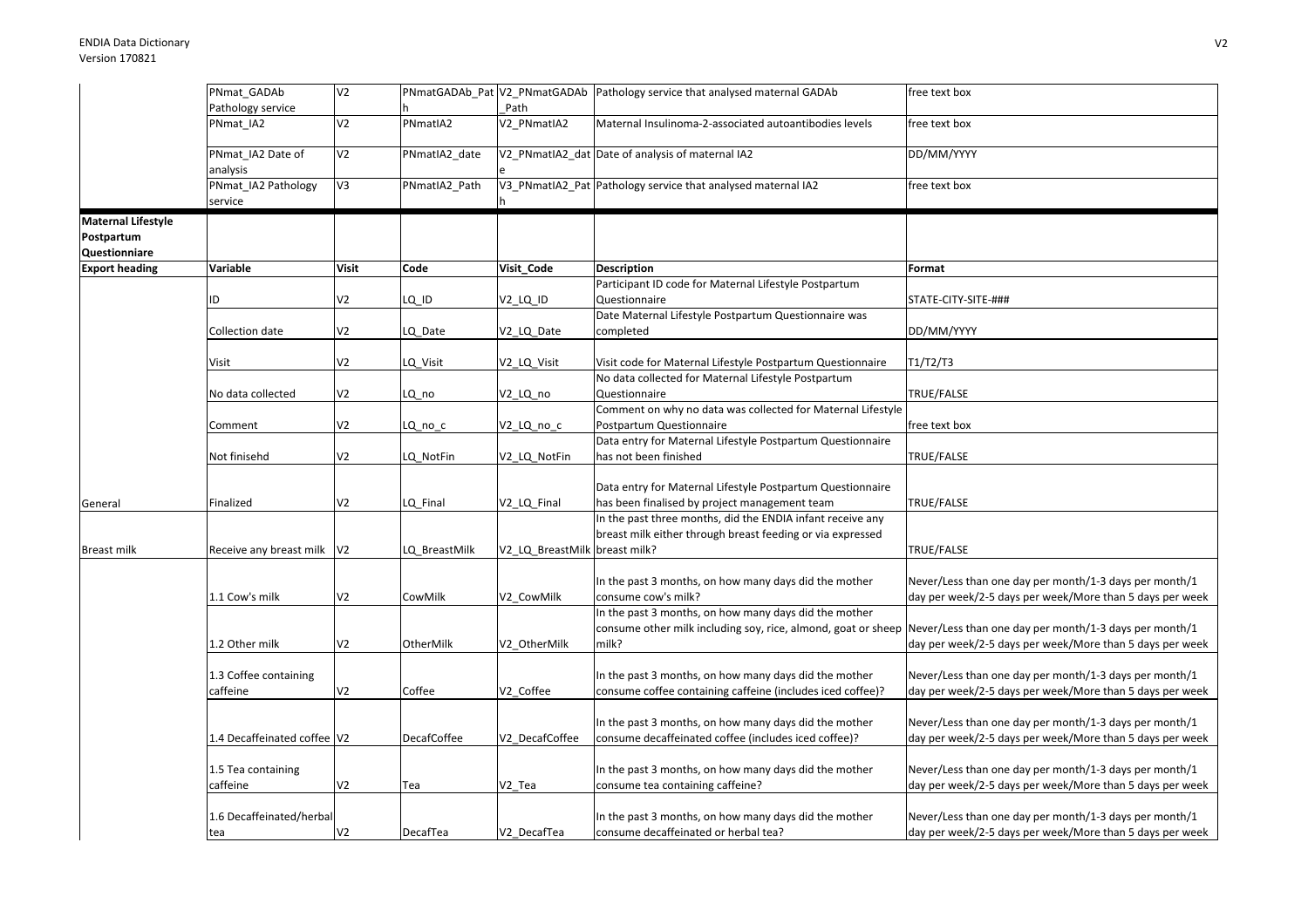|                           |                |                        |                  | In the past 3 months, on how many days did the mother                                                                         |                                                          |
|---------------------------|----------------|------------------------|------------------|-------------------------------------------------------------------------------------------------------------------------------|----------------------------------------------------------|
| 1.7 Other drinks          |                |                        |                  | consume other drinks containing caffeine (e.g. cola, Red Bull,                                                                | Never/Less than one day per month/1-3 days per month/1   |
| containing caffeine       | V <sub>2</sub> | CafDrinks              | V2 CafDrinks     | V)?                                                                                                                           | day per week/2-5 days per week/More than 5 days per week |
|                           |                |                        |                  |                                                                                                                               |                                                          |
|                           |                |                        |                  | In the past 3 months, on how many days did the mother                                                                         |                                                          |
|                           |                |                        |                  | consume diet, lite or low calorie carbonated or flavoured                                                                     |                                                          |
| 1.8 Diet flavoured        |                |                        |                  | beverages (e.g. Diet or Coke Zero, Pepsi Max, diet cordial,                                                                   | Never/Less than one day per month/1-3 days per month/1   |
| beverages                 | V <sub>2</sub> | <b>DietDrinks</b>      | V2 DietDrinks    | sugar free energy drinks, light ice tea, Powerade Zero)?                                                                      | day per week/2-5 days per week/More than 5 days per week |
|                           |                |                        |                  | In the past 3 months, on how many days did the mother                                                                         |                                                          |
|                           |                |                        |                  | consume soft drinks or flavoured beverages containing Stevia                                                                  |                                                          |
| 1.9 Soft drink containing |                |                        |                  | (Coke Life, Pepsi Next, Lipton flavoured or green and Fuze iced Never/Less than one day per month/1-3 days per month/1        |                                                          |
| Stevia                    | V <sub>2</sub> | <b>SteviaDrinks</b>    | V2 SteviaDrinks  | tea)?                                                                                                                         | day per week/2-5 days per week/More than 5 days per week |
|                           |                |                        |                  |                                                                                                                               |                                                          |
|                           |                |                        |                  | In the past 3 months, on how many days did the mother                                                                         |                                                          |
|                           |                |                        |                  | consume regular soft drink or flavoured beverages (Coke,                                                                      | Never/Less than one day per month/1-3 days per month/1   |
| 1.10 Regular soft drink   | V <sub>2</sub> | SoftDrinks             | V2 SoftDrinks    | Sprite, flavoured mineral water, tonic water)?                                                                                | day per week/2-5 days per week/More than 5 days per week |
|                           |                |                        |                  |                                                                                                                               |                                                          |
|                           |                |                        |                  | On the days when cow's milk was consumed in the past three                                                                    |                                                          |
|                           |                |                        | V2 CowMilk serv  | months, how much on average did the mother consume based Did not consume/Less than 1 serve/1-2 serves/2-3                     |                                                          |
| 1.11 Cow's milk           | V <sub>2</sub> | CowMilk_serve          |                  | on the suggested average serving size of 250 mL glass?                                                                        | serves/More than 3 serves                                |
|                           |                |                        |                  |                                                                                                                               |                                                          |
|                           |                |                        |                  | On the days when other milk was consumed in the past three                                                                    |                                                          |
|                           |                |                        |                  | V2 OtherMilk ser months, how much on average did the mother consume based Did not consume/Less than 1 serve/1-2 serves/2-3    |                                                          |
| 1.12 Other milk           | V <sub>2</sub> | OtherMilk serve        | ve               | on the suggested average serving size of 250 mL glass?                                                                        | serves/More than 3 serves                                |
|                           |                |                        |                  | On the days when coffee containing caffeine was consumed in                                                                   |                                                          |
|                           |                |                        |                  | the past three months, how much on average did the mother                                                                     |                                                          |
| 1.13 Coffee containing    |                |                        |                  | consume based on the suggested average serving size of 1                                                                      | Did not consume/Less than 1 serve/1-2 serves/2-3         |
| caffeine                  | V <sub>2</sub> | Coffee_serve           | V2_Coffee_serve  | small cup?                                                                                                                    | serves/More than 3 serves                                |
|                           |                |                        |                  | On the days when decaffeinated coffee was consumed in the                                                                     |                                                          |
|                           |                |                        |                  | past three months, how much on average did the mother                                                                         |                                                          |
| 1.14 Decaffeinated        |                |                        | V2 DecafCoffee s | consume based on the suggested average serving size of 1                                                                      | Did not consume/Less than 1 serve/1-2 serves/2-3         |
| coffee                    | V <sub>2</sub> | DecafCoffee serve erve |                  | small cup?                                                                                                                    | serves/More than 3 serves                                |
|                           |                |                        |                  | On the days when tea containing caffeine was consumed in                                                                      |                                                          |
|                           |                |                        |                  | the past three months, how much on average did the mother                                                                     |                                                          |
| 1.15 Tea containing       |                |                        |                  | consume based on the suggested average serving size of 1                                                                      | Did not consume/Less than 1 serve/1-2 serves/2-3         |
| caffeine                  | V <sub>2</sub> | Tea serve              | V2 Tea serve     | small cup?                                                                                                                    | serves/More than 3 serves                                |
|                           |                |                        |                  | On the days when decaffeinated or herbal tea was consumed                                                                     |                                                          |
| 1.16                      |                |                        |                  | in the past three months, how much on average did the                                                                         |                                                          |
| Decaffeinated/herbal      |                |                        |                  | V2_DecafTea_serv mother consume based on the suggested average serving size  Did not consume/Less than 1 serve/1-2 serves/2-3 |                                                          |
| tea                       | V <sub>2</sub> | DecafTea serve         |                  | of 1 small cup?                                                                                                               | serves/More than 3 serves                                |
|                           |                |                        |                  | On the days when other drink containing caffeine was                                                                          |                                                          |
|                           |                |                        |                  | consumed in the past three months, how much on average did                                                                    |                                                          |
| 1.17 Other drinks         |                |                        |                  | V2_CafDrinks_serv the mother consume based on the suggested average serving                                                   | Did not consume/Less than 1 serve/1-2 serves/2-3         |
| containing caffeine       | V <sub>2</sub> | CafDrinks serve        |                  | size of 250 mL can?                                                                                                           | serves/More than 3 serves                                |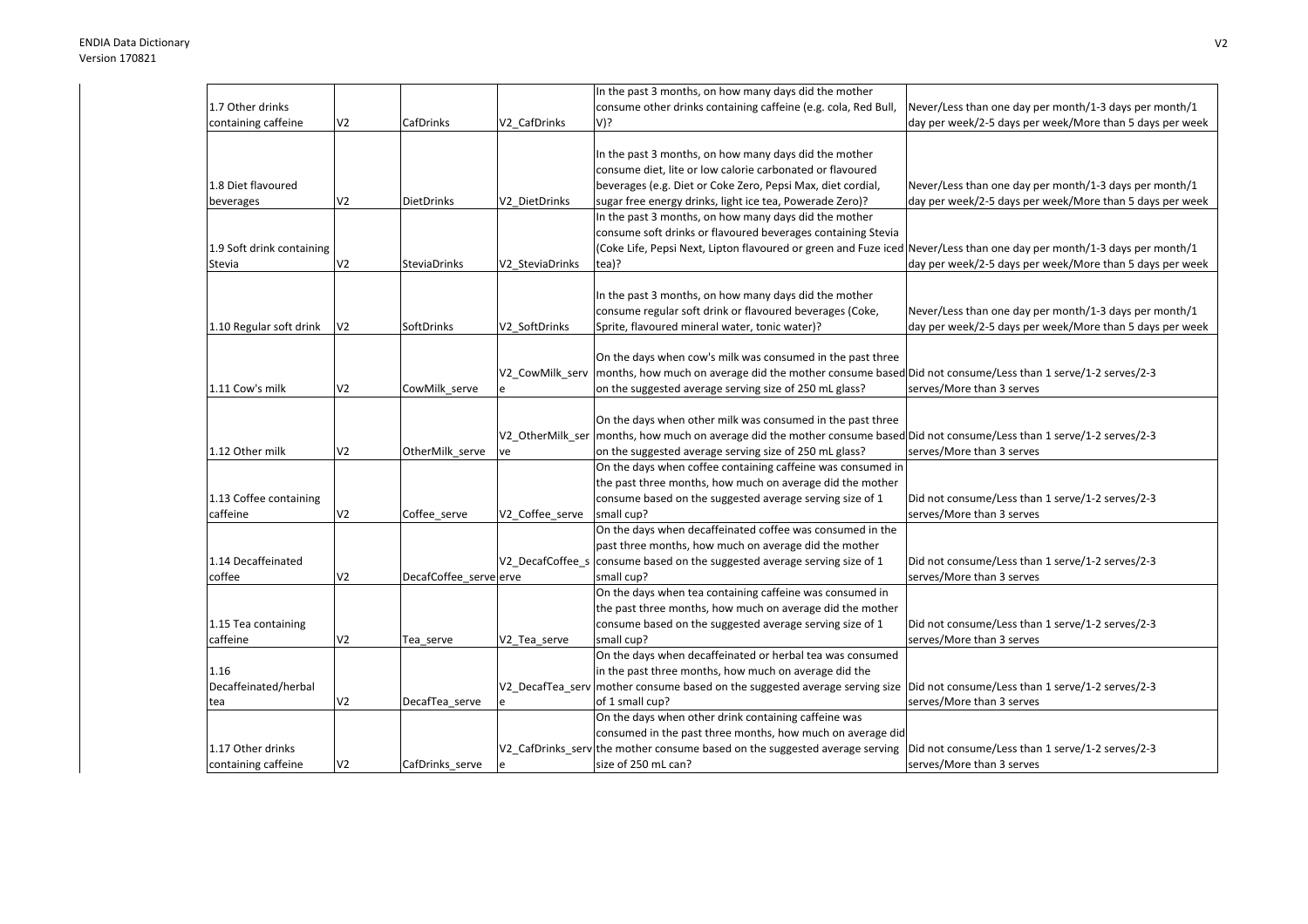|                           |                                |                |                                     |                   | On the days when diet, lite or low calorie carbonated or                                                  |                                                          |
|---------------------------|--------------------------------|----------------|-------------------------------------|-------------------|-----------------------------------------------------------------------------------------------------------|----------------------------------------------------------|
|                           |                                |                |                                     |                   | flavoured beverages were consumed in the past three                                                       |                                                          |
|                           | 1.18 Diet flavoured            |                |                                     | V2_DietDrinks_ser | months, how much on average did the mother consume based Did not consume/Less than 1 serve/1-2 serves/2-3 |                                                          |
|                           | beverages                      | V <sub>2</sub> | DietDrinks_serve                    | ve                | on the suggested average serving size of 250 mL can?                                                      | serves/More than 3 serves                                |
|                           |                                |                |                                     |                   |                                                                                                           |                                                          |
|                           |                                |                |                                     |                   | On the days when soft drink or flavoured beverages                                                        |                                                          |
|                           |                                |                |                                     |                   | containing Stevia were consumed in the past three months,                                                 |                                                          |
|                           | 1.19 Soft drink                |                | SteviaDrinks_serv V2_SteviaDrinks_s |                   | how much on average did the mother consume based on the                                                   | Did not consume/Less than 1 serve/1-2 serves/2-3         |
|                           | containing Stevia              | V <sub>2</sub> |                                     | erve              | suggested average serving size of 250 mL can?                                                             | serves/More than 3 serves                                |
|                           |                                |                |                                     |                   | On the days when regular soft drinks or flavoured beverages                                               |                                                          |
|                           |                                |                |                                     |                   | were consumed in the past three months, how much on                                                       |                                                          |
|                           |                                |                |                                     | V2 SoftDrinks ser | average did the mother consume based on the suggested                                                     | Did not consume/Less than 1 serve/1-2 serves/2-3         |
|                           | 1.20 Regular soft drink        | V <sub>2</sub> | SoftDrinks_serve                    | ve                | average serving size of 250 mL can?                                                                       | serves/More than 3 serves                                |
|                           |                                |                |                                     |                   | In the past 3 months, how often did the mother consume                                                    |                                                          |
|                           |                                |                |                                     |                   | dairy products, including butter, cheese, cream, yoghurt,                                                 | Never/Less than one day per month/1-3 days per month/1   |
|                           | 2.1 Dairy products             | V <sub>2</sub> | Dairy                               | V2_Dairy          | custard and ice cream?                                                                                    | day per week/2-5 days per week/More than 5 days per week |
|                           |                                |                |                                     |                   |                                                                                                           |                                                          |
|                           |                                |                |                                     |                   |                                                                                                           |                                                          |
|                           |                                |                |                                     |                   | In the past 3 months, how often did the mother consume soy                                                |                                                          |
|                           |                                |                |                                     |                   | containing products including, tofu, miso, soy sauce, soy flour,                                          | Never/Less than one day per month/1-3 days per month/1   |
|                           | 2.2 Soy products               | V <sub>2</sub> | Soy                                 | V2_Soy            | and soy-based dairy subsitutes?                                                                           | day per week/2-5 days per week/More than 5 days per week |
|                           |                                |                |                                     |                   | In the past 3 months, how often did the mother consume                                                    |                                                          |
|                           |                                |                |                                     |                   | wheat containing products, including bread, biscuits, cakes,                                              |                                                          |
|                           |                                |                |                                     |                   | breakfast cereals, pastries, pasta, couscous, dim sims and                                                | Never/Less than one day per month/1-3 days per month/1   |
|                           | 2.3 Wheat products             | V <sub>2</sub> | Wheat                               | V2 Wheat          | wontons?                                                                                                  | day per week/2-5 days per week/More than 5 days per week |
|                           |                                |                |                                     |                   |                                                                                                           |                                                          |
|                           |                                |                |                                     |                   | In the past 3 months, how often did the mother consume                                                    |                                                          |
|                           | 2.4 Barley or rye              |                |                                     |                   | barley or rye containing products, including barley water,                                                | Never/Less than one day per month/1-3 days per month/1   |
|                           | products                       | V <sub>2</sub> | BarleyRye                           | V2 BarleyRye      | many minestrone-style soups and rye bread?                                                                | day per week/2-5 days per week/More than 5 days per week |
|                           |                                |                |                                     |                   |                                                                                                           |                                                          |
|                           |                                |                |                                     |                   | In the past 3 months, how often did the mother consume rice                                               |                                                          |
|                           |                                |                |                                     |                   | and/or rice containing products including rice milk, rice                                                 | Never/Less than one day per month/1-3 days per month/1   |
|                           | 2.5 Rice products              | V <sub>2</sub> | Rice                                | V2 Rice           | cereals, rice cakes, rice noodles and rice flour?                                                         | day per week/2-5 days per week/More than 5 days per week |
|                           |                                |                |                                     |                   |                                                                                                           |                                                          |
|                           |                                |                |                                     |                   | In the past 3 months, how often did the mother consume corn                                               |                                                          |
|                           |                                |                |                                     |                   | and/or corn containing products including popcorn, polenta,                                               | Never/Less than one day per month/1-3 days per month/1   |
|                           | 2.6 Corn products              | V <sub>2</sub> | Corn                                | V2 Corn           | corn flakes, corn tortillas and corn flour?                                                               | day per week/2-5 days per week/More than 5 days per week |
|                           |                                |                |                                     |                   |                                                                                                           |                                                          |
|                           |                                |                |                                     |                   |                                                                                                           |                                                          |
|                           |                                |                |                                     |                   | In the past 3 months, how often did the mother consume oats                                               |                                                          |
|                           |                                |                |                                     |                   | or oat containing products including porridge, oatmeal,                                                   | Never/Less than one day per month/1-3 days per month/1   |
|                           | 2.7 Oats products              | V <sub>2</sub> | Oat                                 | V2 Oat            | muesli, ANZAC biscuits, bran and oat flour?                                                               | day per week/2-5 days per week/More than 5 days per week |
|                           |                                |                |                                     |                   | In the past 3 months, how often did the mother consume                                                    |                                                          |
|                           |                                |                |                                     |                   | artificial sweetners (e.g. Equal or Splenda) for use in baking or                                         | Never/Less than one day per month/1-3 days per month/1   |
|                           | 2.8 Artificial sweeteners   V2 |                | ASweetners                          | V2 ASweetners     | tea/coffee?                                                                                               | day per week/2-5 days per week/More than 5 days per week |
|                           |                                |                |                                     |                   |                                                                                                           |                                                          |
|                           | 2.9 Stevia/Natvia              |                |                                     |                   | In the past 3 months, how often did the mother consume                                                    | Never/Less than one day per month/1-3 days per month/1   |
| <b>Maternal Nutrition</b> | products                       | V <sub>2</sub> | Stevia                              | V2 Stevia         | stevia/Natvia products for use in baking or tea/coffee?                                                   | day per week/2-5 days per week/More than 5 days per week |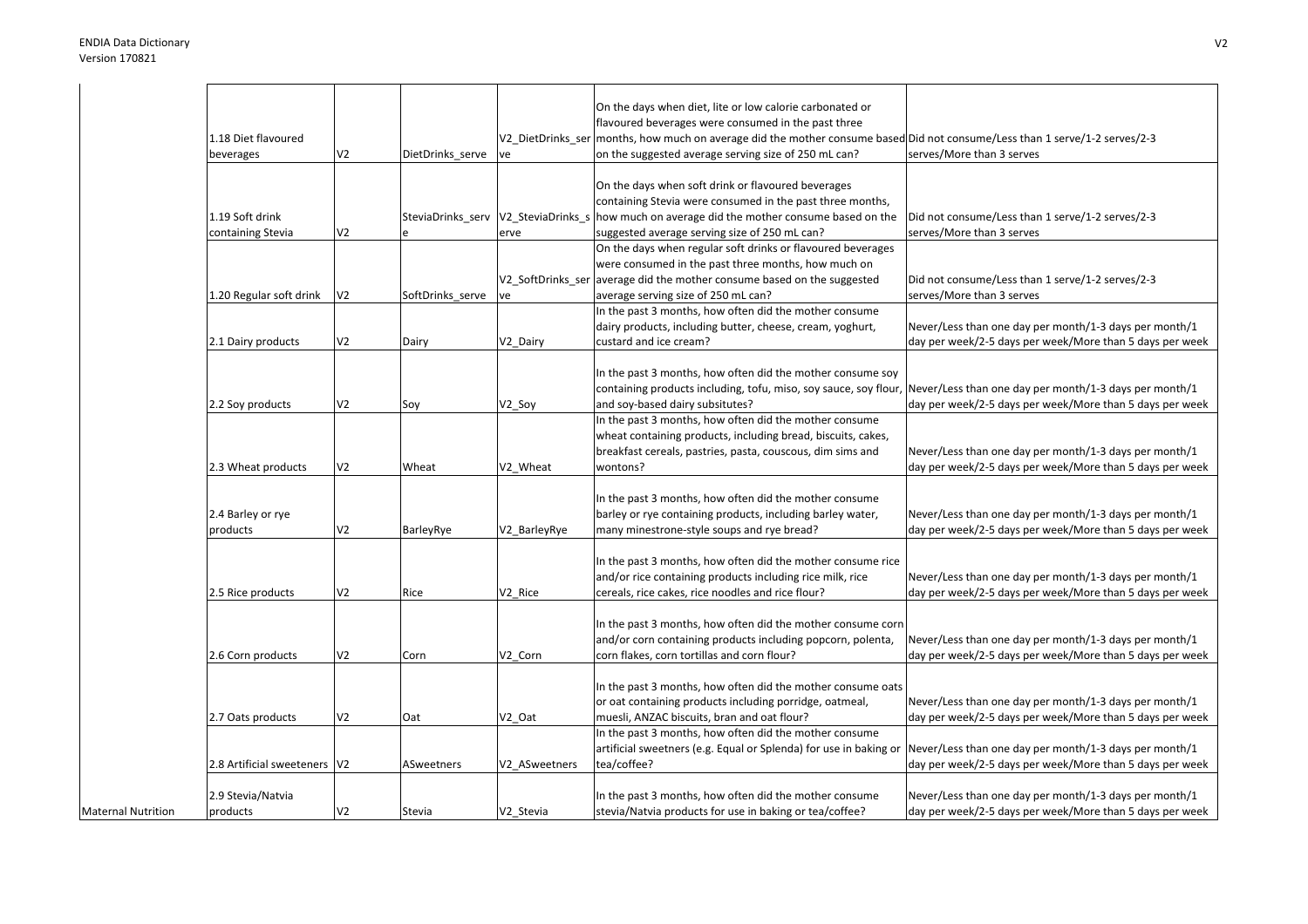| 3.1 Pregnancy               |                |                                   |                  | V2_PregLactSup_f  Frequency of pregnancy or lactation supplement taken by the                     |                                             |
|-----------------------------|----------------|-----------------------------------|------------------|---------------------------------------------------------------------------------------------------|---------------------------------------------|
| supplement (frequency)   V2 |                | PregLactSup_freq                  | req              | mother over the last three months                                                                 | Never/0-30 days/31-60 days/61-90 days/Daily |
| 3.1 Pregnancy               |                |                                   |                  | PreglactSup bran $V2$ PreglactSup b Brand of pregnancy or lactation supplement by the mother      |                                             |
| supplement (brand)          | V <sub>2</sub> |                                   | rand             | taken over the last three months                                                                  | free text box                               |
| 3.1 Pregnancy               |                |                                   |                  | V2 PregLactSup d Dose of pregnancy or lactation supplement taken by the                           |                                             |
| supplement (amount)         | V <sub>2</sub> | PregLactSup dose ose              |                  | mother over the last three months                                                                 | free text box                               |
|                             |                |                                   |                  |                                                                                                   |                                             |
| 3.2 Other multivitamin      |                |                                   |                  | Frequency of other multivitamin supplement taken by the                                           |                                             |
| (frequency)                 | V <sub>2</sub> | MultiVit_freq                     | V2 MultiVit freq | mother over the last three months                                                                 | Never/0-30 days/31-60 days/61-90 days/Daily |
| 3.2 Other multivitamin      |                |                                   | V2 MultiVit bran | Brand of other multivitamin supplement taken by the mother                                        |                                             |
| (brand)                     | V <sub>2</sub> | MultiVit brand                    | ld.              | over the last three months                                                                        | free text box                               |
|                             |                |                                   |                  |                                                                                                   |                                             |
| 3.2 Other multivitamin      |                |                                   |                  | Dose of other multivitamin supplement taken by the mother                                         |                                             |
| (amount)                    | V <sub>2</sub> | MultiVit dose                     |                  | V2_MultiVit_dose  over the last three months                                                      | free text box                               |
|                             |                |                                   |                  |                                                                                                   |                                             |
|                             |                |                                   |                  | Frequency of fish oil, omega-3 or cod liver oil supplement                                        |                                             |
| 3.3 Omega-3 (frequency) V2  |                | FishOil_freq                      | V2_FishOil_freq  | taken by the mother over the last three months                                                    | Never/0-30 days/31-60 days/61-90 days/Daily |
|                             |                |                                   |                  | Brand of fish oil, omega-3 or cod liver oil supplement taken by                                   |                                             |
| 3.3 Omega-3 (brand)         | V <sub>2</sub> | FishOil brand                     | V2_FishOil_brand | the mother over the last three months                                                             | free text box                               |
|                             |                |                                   |                  | Dose of fish oil, omega-3 or cod liver oil supplement taken by                                    |                                             |
| 3.3 Omega-3 (amount)        | V <sub>2</sub> | FishOil dose                      | V2 FishOil dose  | the mother over the last three months                                                             | free text box                               |
|                             |                |                                   |                  | Frequency of iron supplement taken by the mother over the                                         |                                             |
| 3.4 Iron (frequency)        | V <sub>2</sub> | Iron_freq                         | V2_Iron_freq     | last three months                                                                                 | Never/0-30 days/31-60 days/61-90 days/Daily |
|                             |                |                                   |                  | Brand of iron supplement taken by the mother over the last                                        |                                             |
| 3.4 Iron (brand)            | V <sub>2</sub> | Iron brand                        | V2_Iron_brand    | three months                                                                                      | free text box                               |
|                             |                |                                   |                  | Dose of iron supplement taken by the mother over the last                                         |                                             |
|                             | V <sub>2</sub> |                                   | V2 Iron dose     | three months                                                                                      | free text box                               |
| 3.4 Iron (amount)           |                | Iron_dose                         |                  |                                                                                                   |                                             |
|                             |                |                                   |                  | V2_OtherSup1_fre Frequency of other supplement taken by the mother over the                       |                                             |
| 3.5 Other (frequency)       | V <sub>2</sub> | OtherSup1_freq                    |                  | last three months                                                                                 | Never/0-30 days/31-60 days/61-90 days/Daily |
|                             |                |                                   | V2 OtherSup1 br  | Brand of other supplement taken by the mother over the last                                       |                                             |
| 3.5 Other (brand)           | V <sub>2</sub> | OtherSup1_brand                   | and              | three months                                                                                      | free text box                               |
|                             |                |                                   |                  | V2_OtherSup1_do Dose of other supplement taken by the mother over the last                        |                                             |
| 3.5 Other (amount)          | V <sub>2</sub> | OtherSup1_dose                    | se               | three months                                                                                      | free text box                               |
|                             |                |                                   |                  |                                                                                                   |                                             |
|                             |                |                                   |                  | V2 ProbioticsM fr Frequency of probiotics (supplements, powders and fortified                     |                                             |
| 3.6 (frequency) 1           | V <sub>2</sub> | ProbioticsM_freq1 eq1             |                  | foods) taken by the mother over the last three months                                             | Never/0-30 days/31-60 days/61-90 days/Daily |
|                             |                |                                   |                  | Brand or food name of probiotic (including supplements,                                           |                                             |
|                             |                | ProbioticsM_type V2_ProbioticsM_t |                  | powders and fortified foods) taken by the mother in the past                                      |                                             |
| 3.6 (brand) 1               | V <sub>2</sub> | 1                                 | vpe1             | 3 months                                                                                          | free text box                               |
|                             |                |                                   |                  |                                                                                                   |                                             |
|                             |                |                                   |                  | ProbioticsM_dose  V2_ProbioticsM_d  Dose of probiotics (supplements, powders and fortified foods) |                                             |
| 3.6 (amount) 1              | V <sub>2</sub> |                                   | ose1             | taken by the mother over the last three months                                                    | free text box                               |
|                             |                |                                   |                  |                                                                                                   |                                             |
|                             |                |                                   |                  | V2 ProbioticsM fr Frequency of probiotics (supplements, powders and fortified                     |                                             |
| 3.6 (frequency) 2           | V <sub>2</sub> | ProbioticsM freq2 eq2             |                  | foods) taken by the mother over the last three months                                             | Never/0-30 days/31-60 days/61-90 days/Daily |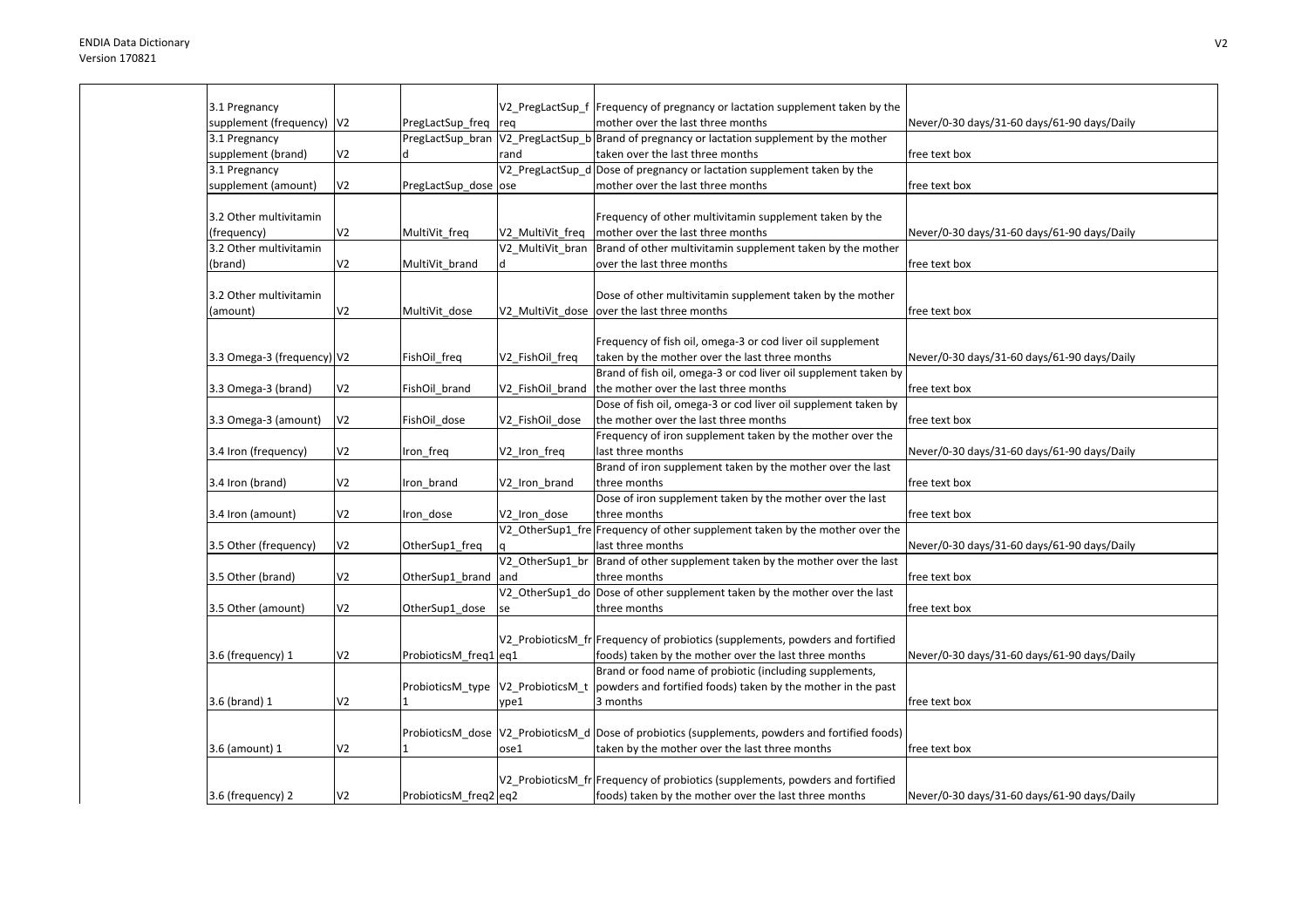|                             |                               |                |                       |                                 | Brand or food name of probiotic (including supplements,                                              |                                                               |
|-----------------------------|-------------------------------|----------------|-----------------------|---------------------------------|------------------------------------------------------------------------------------------------------|---------------------------------------------------------------|
|                             |                               |                |                       |                                 | ProbioticsM_type $ V2_P$ robioticsM_t   powders and fortified foods) taken by the mother in the past |                                                               |
|                             | 3.6 (brand) 2                 | V <sub>2</sub> |                       | ype2                            | 3 months                                                                                             | free text box                                                 |
|                             |                               |                |                       |                                 |                                                                                                      |                                                               |
|                             |                               |                |                       |                                 | ProbioticsM_dose  V2_ProbioticsM_d  Dose of probiotics (supplements, powders and fortified foods)    |                                                               |
|                             | 3.6 (amount) 2                | V <sub>2</sub> |                       | ose2                            | taken by the mother over the last three months                                                       | free text box                                                 |
|                             |                               |                |                       |                                 |                                                                                                      |                                                               |
|                             |                               |                |                       |                                 | V2 ProbioticsM fr Frequency of probiotics (supplements, powders and fortified                        |                                                               |
|                             | 3.6 (frequency) 3             | V <sub>2</sub> | ProbioticsM_freq3 eq3 |                                 | foods) taken by the mother over the last three months                                                | Never/0-30 days/31-60 days/61-90 days/Daily                   |
|                             |                               |                |                       |                                 | Brand or food name of probiotic (including supplements,                                              |                                                               |
|                             |                               |                |                       |                                 |                                                                                                      |                                                               |
|                             |                               |                |                       |                                 | ProbioticsM_type $ V2_P$ robioticsM_t   powders and fortified foods) taken by the mother in the past |                                                               |
|                             | 3.6 (brand) 3                 | V <sub>2</sub> |                       | ype3                            | 3 months                                                                                             | free text box                                                 |
|                             |                               |                |                       |                                 |                                                                                                      |                                                               |
|                             |                               |                |                       |                                 | ProbioticsM dose V2 ProbioticsM d Dose of probiotics (supplements, powders and fortified foods)      |                                                               |
| <b>Maternal Supplements</b> | 3.6 (amount) 3                | V <sub>2</sub> |                       | ose3                            | taken by the mother over the last three months                                                       | free text box                                                 |
|                             |                               |                |                       |                                 |                                                                                                      |                                                               |
|                             |                               |                |                       |                                 |                                                                                                      | did not smoke and have never been a smoker/I did not          |
|                             |                               |                |                       |                                 |                                                                                                      | smoke but have previously been a smoker/Less than 1           |
|                             |                               |                |                       |                                 | In the past 3 months, how many cigarettes did the mother                                             | cigarette per week/2-6 cigarettes per week/1-5 cigarettes per |
|                             | 5.1 How many cigarettes V2    |                | SmokingM              | V2 SmokingM                     | smoke on average?                                                                                    | day/6-10 cigarettes per day/More than 10 cigarettes per day   |
|                             |                               |                |                       |                                 |                                                                                                      |                                                               |
|                             |                               |                |                       |                                 |                                                                                                      | Members of my household smoke at home, inside the             |
|                             |                               |                |                       |                                 |                                                                                                      | house/Members of my household smoke at home, only             |
|                             |                               |                |                       |                                 |                                                                                                      | outside the house and never inside/Members of my              |
|                             | 5.2 Household                 |                |                       | Smoking_househo V2_Smoking_hous |                                                                                                      | household are smokers but they don't smoke at home, inside    |
|                             | description                   | V <sub>2</sub> |                       | ehold                           | Description of household smoking status                                                              | or outside/Nobody in my household is a smoker                 |
| Smoking                     |                               |                |                       |                                 | Number of adults that currently reside in the partiicpant's                                          |                                                               |
|                             |                               |                |                       |                                 |                                                                                                      |                                                               |
|                             | 6. adults                     | V <sub>2</sub> | Adults                | V2 Adults                       | household                                                                                            |                                                               |
|                             |                               |                |                       |                                 | Number of children that currently reside in the partiicpant's                                        |                                                               |
| Household                   | 6. child                      | V <sub>2</sub> | Children              | V2 Children                     | household                                                                                            |                                                               |
|                             | 7.1 Dog that comes            |                |                       |                                 |                                                                                                      |                                                               |
|                             | inside                        | V <sub>2</sub> | Dog_inside            | V2_Dog_inside                   | The household has a dog that comes inside                                                            | TRUE/FALSE                                                    |
|                             | 7.2 Ddog that lives           |                |                       |                                 | The household has a dog that lives outside and doesn't come                                          |                                                               |
|                             | outside                       | V <sub>2</sub> | Dog outside           | V2 Dog outside                  | inside                                                                                               | TRUE/FALSE                                                    |
|                             | 7.3 Cat that comes            |                |                       |                                 |                                                                                                      |                                                               |
|                             | inside                        | V <sub>2</sub> | Cat inside            | V2_Cat_inside                   | The household has a cat that comes inside                                                            | TRUE/FALSE                                                    |
|                             |                               |                |                       |                                 | The household has a cat that lives outside and doesn't come                                          |                                                               |
|                             | 7.4 Cat that lives outside V2 |                | Cat outside           | V2 Cat outside                  | inside                                                                                               | TRUE/FALSE                                                    |
|                             |                               |                |                       |                                 |                                                                                                      |                                                               |
|                             | 7.5 Furred pet                | V <sub>2</sub> | FurredPet             | V2 FurredPet                    | The household has a furred pet that is not a cat or a dog                                            | TRUE/FALSE                                                    |
|                             |                               |                |                       |                                 | The household does not have any furred pets - cats, dogs or                                          |                                                               |
|                             |                               |                |                       |                                 |                                                                                                      |                                                               |
| Pets                        | 7.6 None                      | V <sub>2</sub> | FurredPet no          | V2 FurredPet no otherwise       |                                                                                                      | TRUE/FALSE                                                    |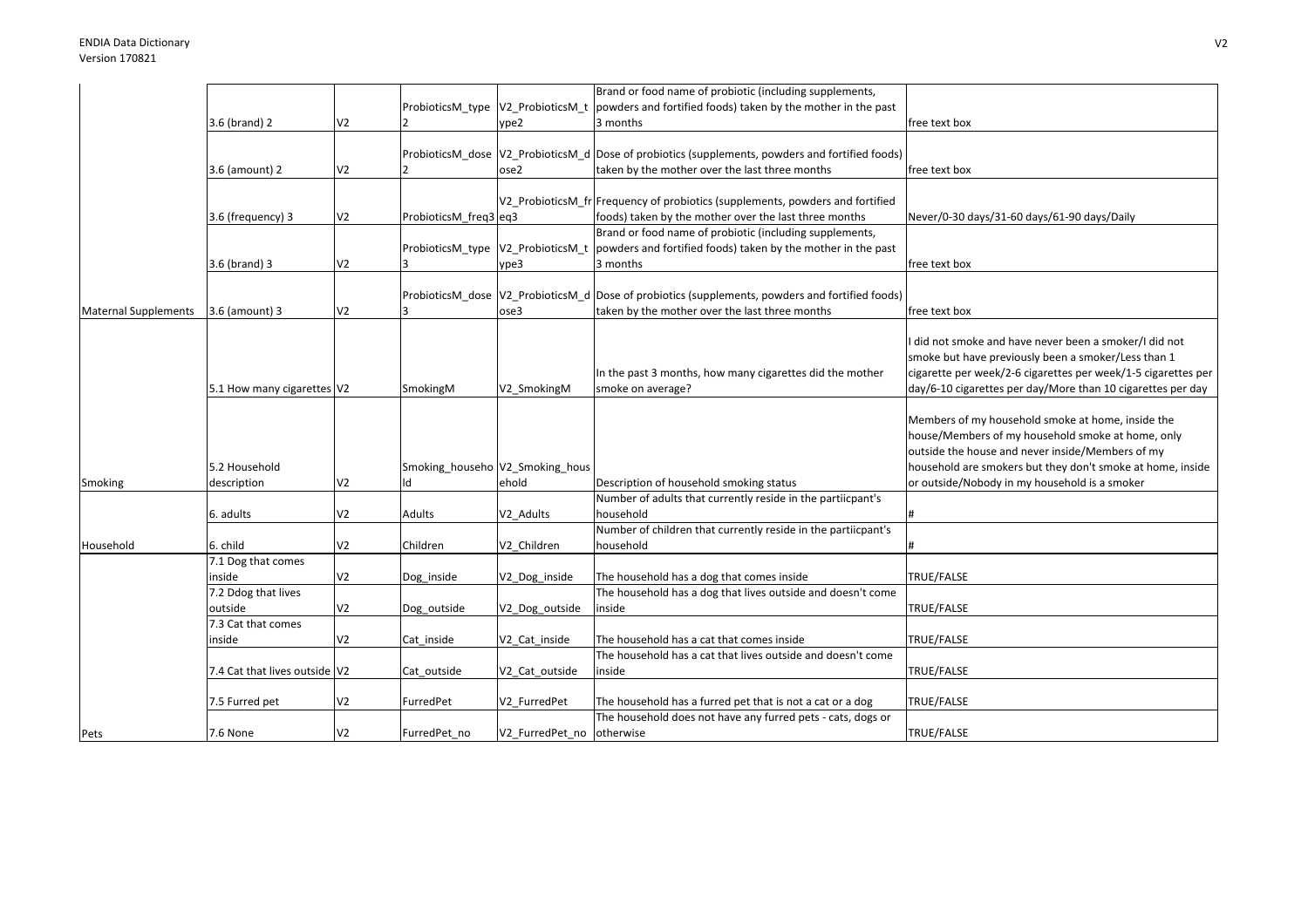|                              |                |                        |                                    |                                                                                                                | My child and I co-sleep in the same bed/My child sleeps in the<br>same room as me but in his/her own bed/My child sleeps in a<br>different room to me, and co-sleeps with his/her sibling(s) in<br>the same bed/My child sleeps in a different room to me, in<br>his/her own bed but shares the room with a sibling/My child |
|------------------------------|----------------|------------------------|------------------------------------|----------------------------------------------------------------------------------------------------------------|------------------------------------------------------------------------------------------------------------------------------------------------------------------------------------------------------------------------------------------------------------------------------------------------------------------------------|
| 8.1 Child's sleeping         |                |                        |                                    | V2_Sleep_situatio   Over the past week, what best describes the child's sleeping                               | sleeps in a different bedroom to me, in his/her own bed and                                                                                                                                                                                                                                                                  |
| situation                    | V2             | Sleep_situation        |                                    | situation over the majority of the night                                                                       | does not share a room                                                                                                                                                                                                                                                                                                        |
|                              | V2             |                        |                                    | Over the past week, what position did the child sleep for most                                                 |                                                                                                                                                                                                                                                                                                                              |
| 8.2 Sleep position           |                | Sleep_position         | V2_Sleep_position of the time      |                                                                                                                | On belly/On side/On back                                                                                                                                                                                                                                                                                                     |
| 8.3 Time sleep during        |                |                        |                                    | V2 Sleep night h Over the past week, how much time did the child spend in                                      |                                                                                                                                                                                                                                                                                                                              |
| night (hours)                | V <sub>2</sub> | Sleep_night_hrs        | rs                                 | sleep during the night (between 7pm and 7am) (hours)                                                           |                                                                                                                                                                                                                                                                                                                              |
|                              |                |                        |                                    |                                                                                                                |                                                                                                                                                                                                                                                                                                                              |
| 8.3 Time sleep during        |                |                        |                                    | V2_Sleep_night_m Over the past week, how much time did the child spend in                                      |                                                                                                                                                                                                                                                                                                                              |
| night (mins)                 | V2             | Sleep_night_mins       | ins                                | sleep during the night (between 7pm and 7am) (minutes)                                                         |                                                                                                                                                                                                                                                                                                                              |
|                              |                |                        | V2_Sleep_night_N                   |                                                                                                                |                                                                                                                                                                                                                                                                                                                              |
| 8.3 (not asked)              | V2             | Sleep_night_NA         | Α                                  | Question 8.3 was not asked                                                                                     | TRUE/FALSE                                                                                                                                                                                                                                                                                                                   |
|                              |                |                        |                                    |                                                                                                                |                                                                                                                                                                                                                                                                                                                              |
| 8.4 Time sleep during        |                |                        |                                    | Over the past week, how much time did the child spend in                                                       |                                                                                                                                                                                                                                                                                                                              |
| day (hours)                  | V <sub>2</sub> | Sleep_day_hrs          |                                    | V2_Sleep_day_hrs   sleep during the day (between 7am and 7pm) (hours)                                          |                                                                                                                                                                                                                                                                                                                              |
|                              |                |                        |                                    |                                                                                                                |                                                                                                                                                                                                                                                                                                                              |
| 8.4 Time sleep during        |                |                        |                                    | V2_Sleep_day_mi Over the past week, how much time did the child spend in                                       |                                                                                                                                                                                                                                                                                                                              |
| day (mins)                   | V <sub>2</sub> | Sleep_day_mins         | ns                                 | sleep during the day (between 7am and 7pm) (minutes)                                                           |                                                                                                                                                                                                                                                                                                                              |
|                              |                |                        |                                    |                                                                                                                |                                                                                                                                                                                                                                                                                                                              |
| 8.4 (not asked)              | V2             | Sleep_day_NA           |                                    | V2_Sleep_day_NA Question 8.4 was not asked                                                                     | TRUE/FALSE                                                                                                                                                                                                                                                                                                                   |
| 8.5 Num waking per           |                |                        |                                    | Over the past week, what was the average number of night                                                       |                                                                                                                                                                                                                                                                                                                              |
| night                        | V2             | Sleep wakings          | V2 Sleep wakings wakings per night |                                                                                                                |                                                                                                                                                                                                                                                                                                                              |
|                              |                | Sleep_wakings_N        | V2 Sleep wakings                   |                                                                                                                |                                                                                                                                                                                                                                                                                                                              |
| 8.5 (not asked)              | V2             |                        | <b>NA</b>                          | Question 8.5 was not asked                                                                                     | TRUE/FALSE                                                                                                                                                                                                                                                                                                                   |
|                              |                |                        |                                    |                                                                                                                |                                                                                                                                                                                                                                                                                                                              |
| 8.6 Time in wakefulness      |                |                        |                                    | V2_Sleep_wake_h Over the past week, how much time during the night did the                                     |                                                                                                                                                                                                                                                                                                                              |
| (hours)                      | V2             | Sleep_wake_hrs         | rs                                 | child spend in wakefulness (from 10pm to 6am) (hours)                                                          | #                                                                                                                                                                                                                                                                                                                            |
|                              |                |                        |                                    |                                                                                                                |                                                                                                                                                                                                                                                                                                                              |
| 8.6 Time in wakefulness      |                |                        | V2_Sleep_wake_                     | Over the past week, how much time during the night did the                                                     |                                                                                                                                                                                                                                                                                                                              |
| (mins)                       | V2             | Sleep_wake_mins   mins |                                    | child spend in wakefulness (from 10pm to 6am) (minutes)                                                        |                                                                                                                                                                                                                                                                                                                              |
|                              |                |                        | V2_Sleep_wake_N                    |                                                                                                                |                                                                                                                                                                                                                                                                                                                              |
| 8.6 (not asked)              | V2             | Sleep_wake_NA          |                                    | Question 8.6 was not asked                                                                                     | TRUE/FALSE                                                                                                                                                                                                                                                                                                                   |
|                              |                |                        | V2_Sleep_time_hr                   | Over the past week, how long did it take to put the child to                                                   |                                                                                                                                                                                                                                                                                                                              |
| 8.7 Time to sleep (hours) V2 |                | Sleep_time_hrs         |                                    | sleep in the evenings (hours)<br>V2_Sleep_time_mi Over the past week, how long did it take to put the child to |                                                                                                                                                                                                                                                                                                                              |
|                              |                |                        |                                    | sleep in the evenings (minutes)                                                                                |                                                                                                                                                                                                                                                                                                                              |
| 8.7 Time to sleep (mins) V2  |                | Sleep_time_mins        | ns<br>V2_Sleep_time_N              |                                                                                                                |                                                                                                                                                                                                                                                                                                                              |
| 8.7 (not asked)              | V2             | Sleep time NA          | A                                  | Question 8.7 was not asked                                                                                     | TRUE/FALSE                                                                                                                                                                                                                                                                                                                   |
|                              |                |                        |                                    |                                                                                                                | While feeding/Being rocked/Being held/In bed alone/In bed                                                                                                                                                                                                                                                                    |
| 8.8 How to sleep             | V <sub>2</sub> | Sleep_how              | V2_Sleep_how                       | Over the past week, how did the child fall asleep                                                              | near parent                                                                                                                                                                                                                                                                                                                  |
|                              |                |                        |                                    | Over the past week, at what time did the child usually fall                                                    |                                                                                                                                                                                                                                                                                                                              |
|                              | V2             |                        |                                    |                                                                                                                | HH:MM am/pm                                                                                                                                                                                                                                                                                                                  |
| 8.9 Time to sleep            |                | Sleep_time             | V2_Sleep_time                      | asleep                                                                                                         |                                                                                                                                                                                                                                                                                                                              |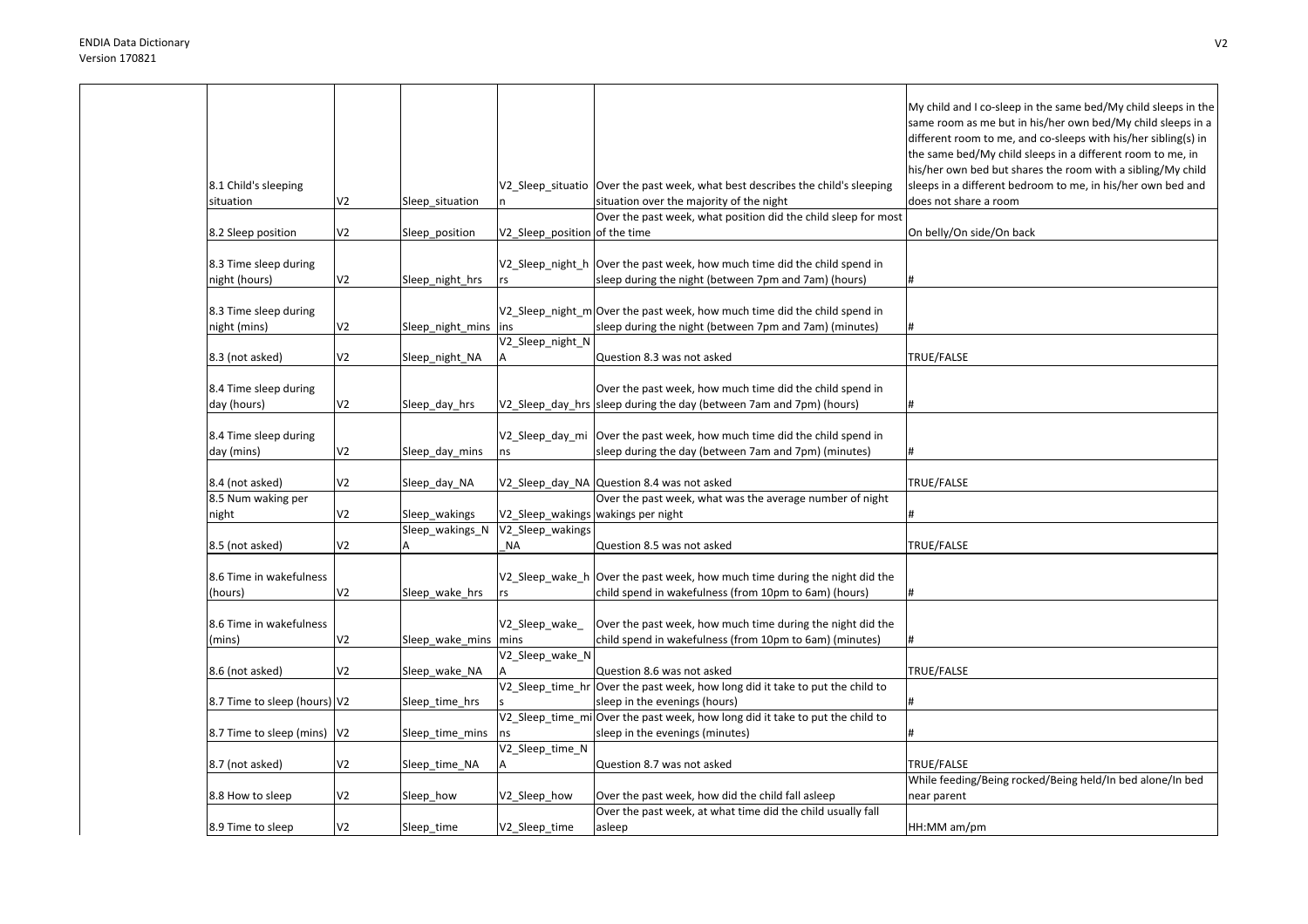|           |                              |                | Sleep_problem_N V2_Sleep_proble |                           |                                                                                 |                                                             |
|-----------|------------------------------|----------------|---------------------------------|---------------------------|---------------------------------------------------------------------------------|-------------------------------------------------------------|
|           | 8.10 (not asked)             | V <sub>2</sub> |                                 | m NA                      | Question 8.10 was not asked                                                     | TRUE/FALSE                                                  |
|           |                              |                |                                 | V2 Sleep proble           | Over the past week, was the child's sleep considered a                          |                                                             |
|           | 8.10 Sleeping a problem   V2 |                |                                 | m                         | problem                                                                         | A very serious problem/A small problem/Not a problem at all |
| Sleep     |                              |                | Sleep_problem                   |                           |                                                                                 |                                                             |
|           |                              |                |                                 |                           | In the past three months, did the child participate in any                      |                                                             |
|           | 9.1 Mother's group           | V <sub>2</sub> | MotherGroup                     | V2 MotherGroup            | mother's group activities                                                       | TRUE/FALSE                                                  |
|           |                              |                |                                 |                           | In the past three months, did the child participate in any                      |                                                             |
|           | 9.2 Playgroup                | V <sub>2</sub> | Playgroup                       | V2_Playgroup              | playgroup activities                                                            | TRUE/FALSE                                                  |
|           | 9.3 Dedicated childcare      |                |                                 |                           | In the past three months, did the child participate in any                      |                                                             |
|           | centre                       | V2             | Childcare                       | V2 Childcare              | childcare at a dedicated childcare centre activities                            | TRUE/FALSE                                                  |
|           |                              |                |                                 |                           | In the past three months, did the child participate in any                      |                                                             |
|           |                              |                |                                 |                           |                                                                                 |                                                             |
|           | 9.4 Childcare in family      |                |                                 |                           | childcare in family daycare involving children from other                       |                                                             |
|           | daycare                      | V <sub>2</sub> | FamilyDayCare                   | V2 FamilyDayCare families |                                                                                 | TRUE/FALSE                                                  |
|           |                              |                |                                 | V2 Childcare non          | In the past three months, the child did not participate in                      |                                                             |
| Childcare | 9.5 None of the above        | V <sub>2</sub> | Childcare_none                  |                           | mother's group, playgroup, and childcare                                        | TRUE/FALSE                                                  |
|           |                              |                |                                 |                           | Brand or food name of probiotic (including supplements,                         |                                                             |
|           |                              |                |                                 | V2 Probiotics typ         | powders and fortified foods) taken by the child in the past 3                   |                                                             |
|           | 10.1 Brand                   | V <sub>2</sub> | Probiotics_type1                | e1                        | months                                                                          | free text box                                               |
|           |                              |                |                                 |                           |                                                                                 |                                                             |
|           |                              |                |                                 |                           |                                                                                 |                                                             |
|           |                              |                |                                 |                           | V2 Probiotics fre Frequency of probiotics (supplements, powders and fortified   |                                                             |
|           | 10.1 Frequency               | V <sub>2</sub> | Probiotics freq1                | q1                        | foods) taken by the child over the last three months                            | Never/0-30 days/31-60 days/61-90 days/Daily                 |
|           |                              |                |                                 |                           |                                                                                 |                                                             |
|           |                              |                |                                 |                           | V2_Probiotics_dos Dose of probiotics (supplements, powders and fortified foods) |                                                             |
|           | 10.1 Amount                  | V <sub>2</sub> | Probiotics_dose1                | e1                        | taken by the child over the last three months                                   | free text box                                               |
|           |                              |                |                                 |                           | Brand or food name of probiotic (including supplements,                         |                                                             |
|           |                              |                |                                 | V2_Probiotics_typ         | powders and fortified foods) taken by the child in the past 3                   |                                                             |
|           | 10.1 Brand (2)               | V <sub>2</sub> | Probiotics type2                | e2                        | months                                                                          | free text box                                               |
|           |                              |                |                                 |                           |                                                                                 |                                                             |
|           |                              |                |                                 |                           |                                                                                 |                                                             |
|           |                              |                |                                 |                           | V2_Probiotics_fre Frequency of probiotics (supplements, powders and fortified   |                                                             |
|           | 10.1 Frequency (2)           | V <sub>2</sub> | Probiotics_freq2                | q2                        | foods) taken by the child over the last three months                            | Never/0-30 days/31-60 days/61-90 days/Daily                 |
|           |                              |                |                                 |                           |                                                                                 |                                                             |
|           |                              |                |                                 |                           | V2 Probiotics dos Dose of probiotics (supplements, powders and fortified foods) |                                                             |
|           | 10.1 Amount (2)              | V <sub>2</sub> | Probiotics_dose2                | e2                        | taken by the child over the last three months                                   | free text box                                               |
|           |                              |                |                                 |                           | Brand or food name of probiotic (including supplements,                         |                                                             |
|           |                              |                |                                 |                           |                                                                                 |                                                             |
|           |                              |                |                                 | V2 Probiotics typ         | powders and fortified foods) taken by the child in the past 3                   |                                                             |
|           | 10.1 Brand (3)               | V <sub>2</sub> | Probiotics type3                | e3                        | months                                                                          | free text box                                               |
|           |                              |                |                                 |                           |                                                                                 |                                                             |
|           |                              |                |                                 |                           | V2 Probiotics fre Frequency of probiotics (supplements, powders and fortified   |                                                             |
|           | 10.1 Frequency (3)           | V <sub>2</sub> | Probiotics freq3                | q3                        | foods) taken by the child over the last three months                            | Never/0-30 days/31-60 days/61-90 days/Daily                 |
|           |                              |                |                                 |                           |                                                                                 |                                                             |
|           |                              |                |                                 |                           | V2 Probiotics dos Dose of probiotics (supplements, powders and fortified foods) |                                                             |
|           |                              |                |                                 |                           |                                                                                 |                                                             |
|           | 10.1 Amount (3)              | V <sub>2</sub> | Probiotics dose3                | e3                        | taken by the child over the last three months                                   | free text box                                               |
|           |                              |                |                                 |                           | Brand or food name of probiotic (including supplements,                         |                                                             |
|           |                              |                |                                 | V2_Probiotics_typ         | powders and fortified foods) taken by the child in the past 3                   |                                                             |
|           | 10.1 Brand (4)               | V <sub>2</sub> | Probiotics_type4                | e4                        | months                                                                          | free text box                                               |
|           |                              |                |                                 |                           |                                                                                 |                                                             |
|           |                              |                |                                 |                           | V2_Probiotics_fre   Frequency of probiotics (supplements, powders and fortified |                                                             |
|           | 10.1 Frequency (4)           | V <sub>2</sub> | Probiotics_freq4                | q4                        | foods) taken by the child over the last three months                            | Never/0-30 days/31-60 days/61-90 days/Daily                 |
|           |                              |                |                                 |                           |                                                                                 |                                                             |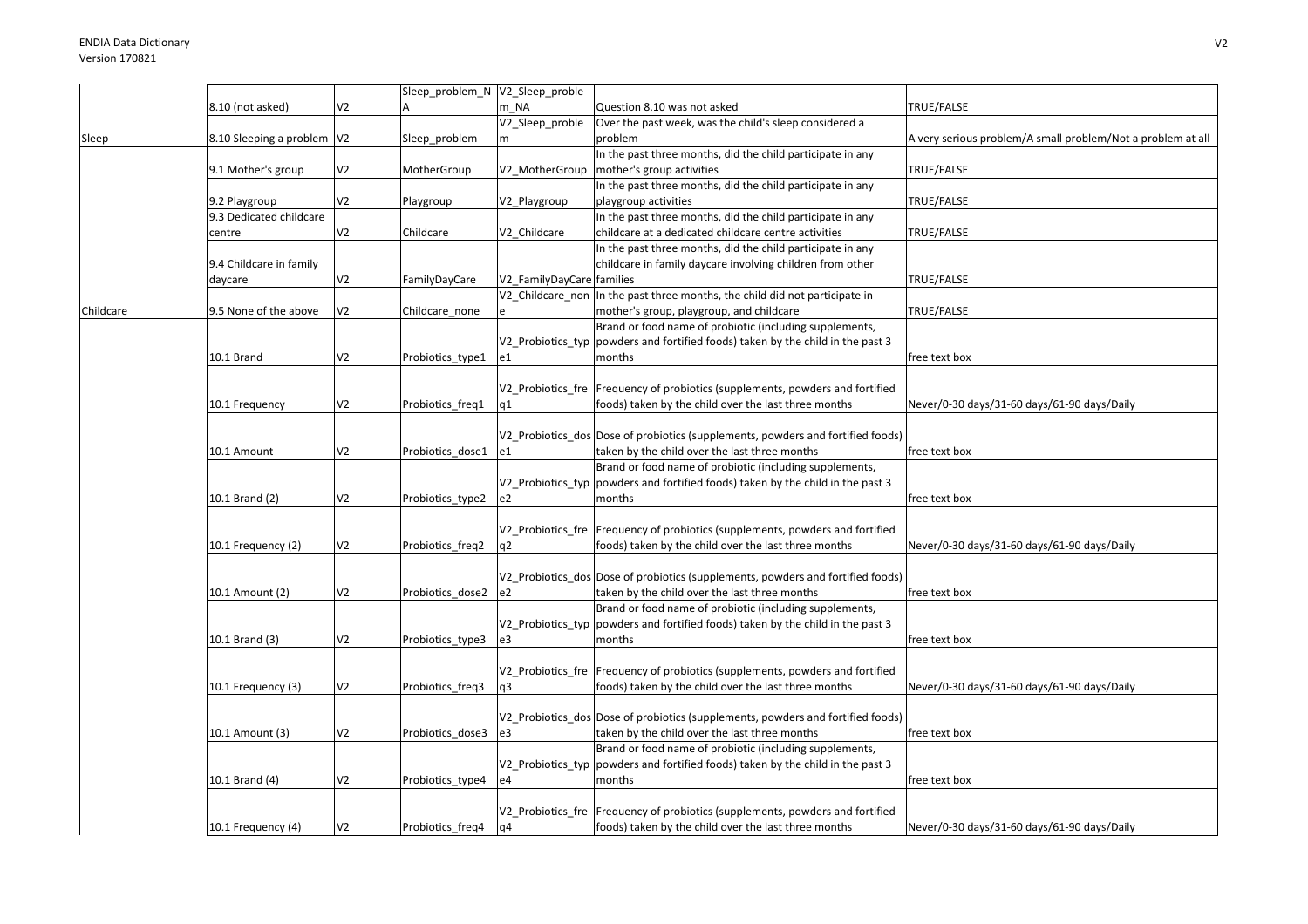|                  |                       |                                  |                  |                | V2_Probiotics_dos Dose of probiotics (supplements, powders and fortified foods) |               |
|------------------|-----------------------|----------------------------------|------------------|----------------|---------------------------------------------------------------------------------|---------------|
| Child probiotics | 10.1 Amount (5)       | V <sub>2</sub>                   | Probiotics_dose4 | e4             | taken by the child over the last three months                                   | free text box |
|                  |                       |                                  |                  |                |                                                                                 |               |
|                  | 11.1 Vegetarian       | V <sub>2</sub>                   | Vegetarian       | V2 Vegetarian  | Child was consuming a vegetarian diet in the past 3 months                      | TRUE/FALSE    |
|                  | 11.2 Gluten free      | V <sub>2</sub>                   | GlutenFrere      | V2 GlutenFrere | Child was consuming a gluten free diet in the past 3 months                     | TRUE/FALSE    |
|                  |                       |                                  |                  |                | Child was consuming a low carbohydrate diet in the past 3                       |               |
|                  | 11.3 Low carbohydrate | V <sub>2</sub>                   | LowCarb          | V2 LowCarb     | months                                                                          | TRUE/FALSE    |
|                  |                       |                                  |                  |                |                                                                                 |               |
|                  | 11.4 High protein     | V <sub>2</sub><br>V <sub>2</sub> | HighProtein      | V2 HighProtein | Child was consuming a high protein diet in the past 3 months                    | TRUE/FALSE    |
|                  | 11.5 Vegan            |                                  | Vegan            | V2_Vegan       | Child was consuming a vegan diet in the past 3 months                           | TRUE/FALSE    |
|                  |                       |                                  |                  |                | Child was consuming another type of diet in the past 3                          |               |
|                  | 11.6 Other            | V <sub>2</sub>                   | Diet             | V2_Diet        | months                                                                          | TRUE/FALSE    |
| Diet             | 11.6 Other specify    | V <sub>2</sub>                   | Diet_type        | V2_Diet_type   | Details of type of diet child was following in the past 3 months TRUE/FALSE     |               |
|                  |                       |                                  |                  |                |                                                                                 |               |
|                  |                       |                                  |                  |                |                                                                                 |               |
|                  |                       |                                  |                  |                |                                                                                 |               |
|                  |                       |                                  |                  |                |                                                                                 |               |
|                  |                       |                                  |                  |                |                                                                                 |               |
|                  |                       |                                  |                  |                |                                                                                 |               |
|                  |                       |                                  |                  |                |                                                                                 |               |
|                  |                       |                                  |                  |                |                                                                                 |               |
|                  |                       |                                  |                  |                |                                                                                 |               |
|                  |                       |                                  |                  |                |                                                                                 |               |
|                  |                       |                                  |                  |                |                                                                                 |               |
|                  |                       |                                  |                  |                |                                                                                 |               |
|                  |                       |                                  |                  |                |                                                                                 |               |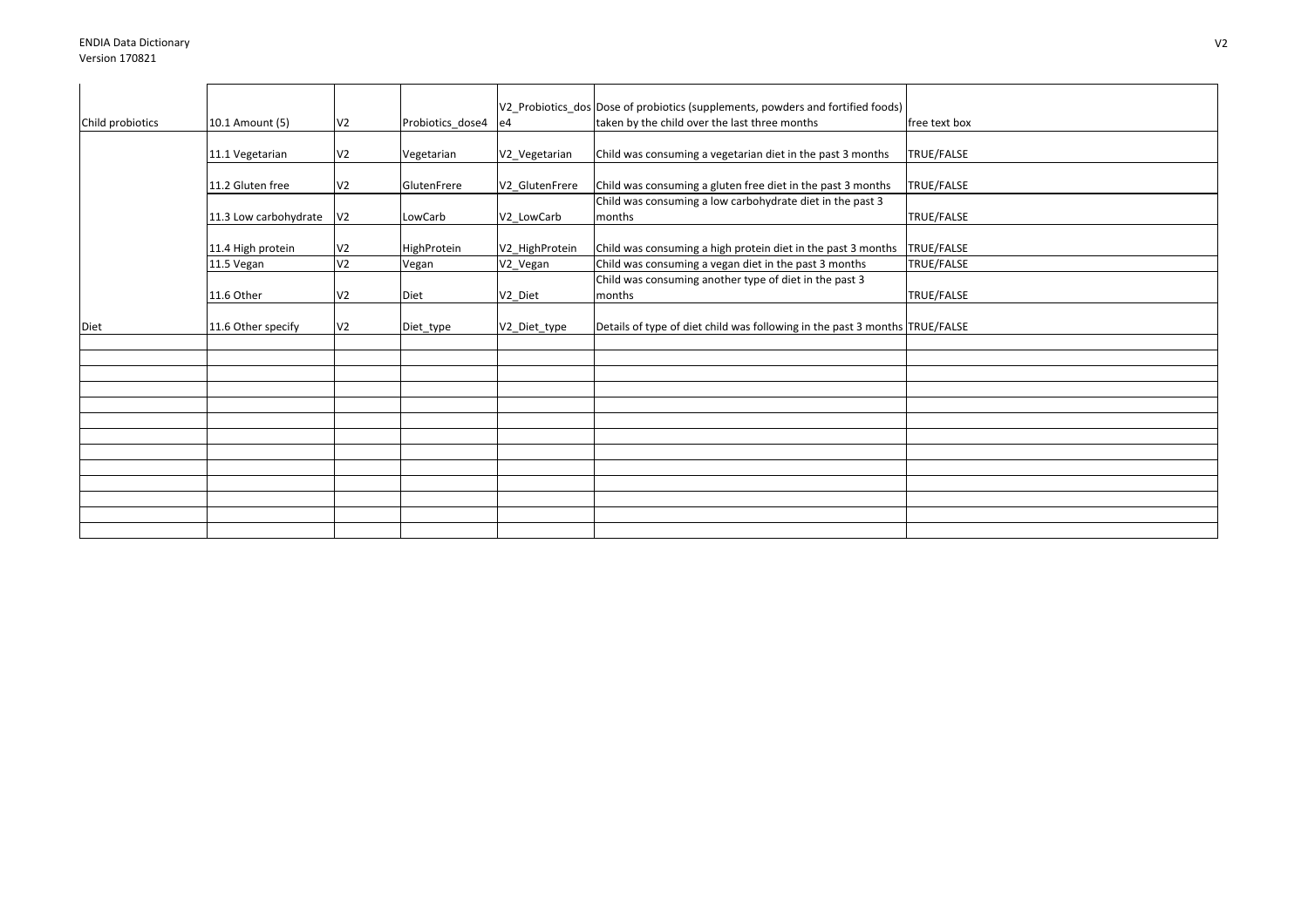| <b>Export heading</b> | Variable                          | <b>Visit</b>   | Code           | Visit Code      | <b>Description</b>                                                                                                                                                                    | Format              |
|-----------------------|-----------------------------------|----------------|----------------|-----------------|---------------------------------------------------------------------------------------------------------------------------------------------------------------------------------------|---------------------|
| General               | ID                                | V3             | ID             | V3 ID           | Participant ID code                                                                                                                                                                   | STATE-CITY-SITE-### |
|                       | Lab result not collected          | V3             | NoBlood        | V3 NoBlood      | No blood samples were collected during this visit                                                                                                                                     | TRUE/FALSE          |
|                       | Not Finish                        | V3             | NotFin         | V3 NotFin       | Data entry has not been finished                                                                                                                                                      | TRUE/FALSE          |
|                       | Finalized                         | V <sub>3</sub> | Final          | V3 Final        | Data entry has been finalised by project management team                                                                                                                              | TRUE/FALSE          |
| Visit date            | Visit date                        | V3             | VisitDate      | V3_VisitDate    | Date of study visit                                                                                                                                                                   | DD/MM/YYYY          |
|                       | Visit not attended                | V3             | NoVisit        | V3 NoVisit      | No data and samples were collected - visit not attended                                                                                                                               | TRUE/FALSE          |
|                       | Comment                           | V3             | NoVisit c      | V3 NoVisit c    | Comment on why visit did not occur                                                                                                                                                    | free text box       |
| Age                   | Infant age (months)               | V3             | Age_mths       | V3 Age mths     | Infant age (months)                                                                                                                                                                   |                     |
|                       | Infant age (weeks)                | V <sub>3</sub> | Age_wks        | V3_Age_wks      | Infant age (weeks)                                                                                                                                                                    |                     |
| Anaesthesia           | Anaesthesia applied               | V3             | Anaesth        | V3 Anaesth      | Topical anaesthesia was applied to the infant for blood taking TRUE/FALSE                                                                                                             |                     |
|                       | Comment                           | V3             | Anaesth c      | V3 Anaesth c    | Comment on why anaesthesia was not applied                                                                                                                                            | free text box       |
|                       | <b>Brand</b>                      | V3             | Anaesth brand  | V3 Anaesth bran | Brand and strength of anaesthesia applied to infant                                                                                                                                   | free text box       |
|                       | Amount                            | V3             | Anaesth amount | unt             | V3_Anaesth_amo Amount of anaesthesia applied to infant                                                                                                                                |                     |
| Infant health         | Recorded                          | V3             | Health         | V3_Health       | Infant health (illnesses, medications, hospitalisations, tooth<br>erruptions/teething, allergies etc.) since previous<br>appointment has been recorded using the infant feeding diary | TRUE/FALSE          |
|                       | Not recorded                      | V3             | Health_no      | V3_Health_no    | Infant health since previous appointment has not been<br>recorded using the infant feeding diary                                                                                      | TRUE/FALSE          |
|                       | Summary                           | V3             | Health_c       | V3_Health_c     | Brief summary of infant's health since last appointment with<br>reference to the child's age                                                                                          | free text box       |
| Fasting status        | Time of last food/drink           | V3             | Fast_time      | V3_Fast_time    | Time of day when last food or drink consumption occurred                                                                                                                              | HH:MM am/pm         |
|                       | Since last consumption<br>(hours) | V <sub>3</sub> | Fast hr        | V3_Fast_hr      | Number of hours since last food or drink consumption<br>occurred                                                                                                                      | ##                  |
|                       | Since last consumption<br>(mins)  | V3             | Fast_min       | V3 Fast min     | Number of minutes since last food or drink consumption<br>occurred                                                                                                                    | ##                  |
|                       | Milk                              | V3             | Fast milk      | V3 Fast milk    | Last intake was breast milk (breast or bottle)                                                                                                                                        | TRUE/FALSE          |
|                       | Other                             | V3             | Fast_other     | V3_Fast_other   | Description of last intake if it was not breast milk (breast or<br>bottle)                                                                                                            | free text box       |
|                       | <b>Breakfast</b>                  | V3             | Fast_breakfast |                 | V3 Fast breakfast Last intake was breakfast                                                                                                                                           | TRUE/FALSE          |
|                       | Lunch                             | V3             | Fast lunch     | V3 Fast lunch   | Last intake was lunch                                                                                                                                                                 | TRUE/FALSE          |
|                       | Dinner                            | V3             | Fast dinner    | V3 Fast dinner  | Last intake was dinner                                                                                                                                                                | TRUE/FALSE          |
|                       | Snack                             | V3             | Fast snack     | V3 Fast snack   | Last intake was a snack                                                                                                                                                               | TRUE/FALSE          |
|                       | Comment                           | V3             | Fast no        | V3 Fast no      | Fasting status was not collected                                                                                                                                                      | TRUE/FALSE          |
| Anthropometrics       | Type                              | V3             | MeasureType    | V3 MeasureType  | Size measurement type (length should apply to all children<br>under 2 yrs; beyond 2 years height can be measured if the<br>child is able to stand effectively)                        | Height/Length       |
|                       | Measurement (dm)                  | V3             | Length_Height  |                 | V3 Length Height Length or height measurement (cm)                                                                                                                                    | H                   |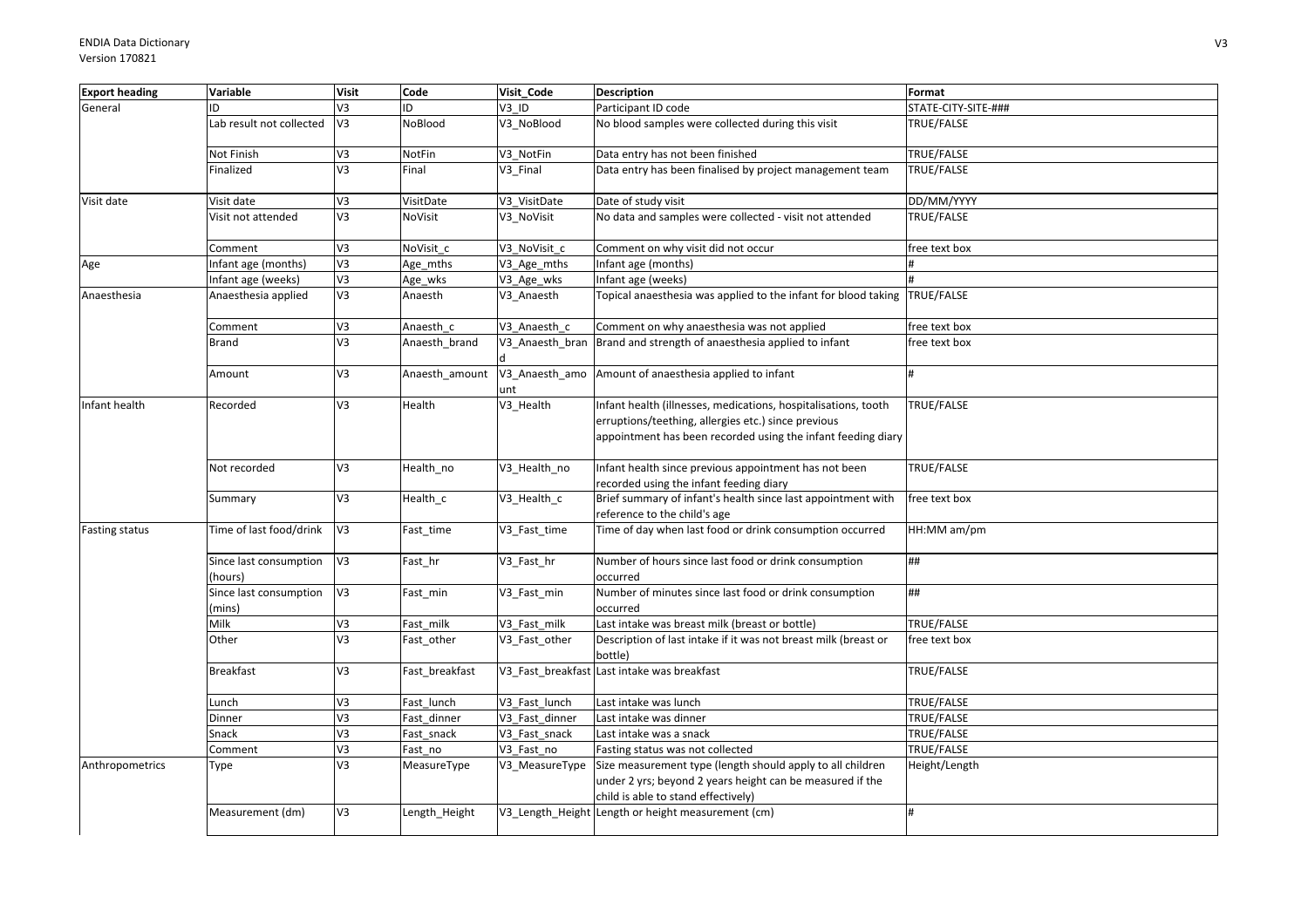| V3<br>Waist 2 (cm)<br>Waist2<br>V3 Waist2<br>Waist circumference measurement #2 (cm)<br>V3<br>Waist 3 (cm)<br>Waist circumference measurement (cm) #3 (only done if 1 and #<br>Waist3<br>V3_Waist3<br>2 differ by more than 0.5 cm)<br>EA<br>Weight of infant alone (kg)<br>Child alone (kg)<br>Weight<br>V3 Weight<br>#<br>V3<br>Weight caregiver<br>V3_Weight_caregi Weight of caregiver if unable to weigh child alone (kg)<br>Caregiver (kg)<br>ver<br>V <sub>3</sub><br>Weight_caregiverc V3_Weight_caregi Weight of caregiver and child if unable to weigh child alone<br>Caregiver + child (kg)<br>hild<br>verchild<br>(kg)<br>V3<br>V3_Anthrop_no_c Explanation for any missing anthropometric data<br>Anthrop_no_c<br>Comment<br>free text box<br>V3<br>Infant Skin swab was collected at visit (from sampling/clinic)<br>Inf skin collected<br>Skin inf<br>V3 Skin inf<br>TRUE/FALSE<br>Skin swab<br>Not collected comment<br>V <sub>3</sub><br>Skin_c<br>V3_Skin_c<br>Comment on why skin swab was not collected (from<br>free text box<br>sampling/clinic)<br>V3<br>Date of collection of all swabs<br>DD/MM/YYYY<br>Collection date<br>Swab date<br>V3 Swab date<br>V3<br>Time of collection of all swabs<br>$HH:MM$ am/pm<br>Collection time<br>Swab time<br>V3 Swab time<br>V3<br>DD/MM/YYYY<br>Date of storage<br>Swab storedate<br>V3_Swab_storeda<br>Date of storage at -80°C of all swabs<br>V3<br>V3_Swab_storeti<br>Time of storage<br>Swab_storetime<br>HH:MM am/pm<br>Time of storage at -80°C of all swabs<br>me<br>V3<br>Not collected<br>V3_Swab_no<br>All swabs were not collected at visit (from sample<br>TRUE/FALSE<br>Swab_no<br>preparation/lab)<br>Comment on why all swabs were not collected (from sample<br>V3<br>V3_Swab_no_c<br>Swab_no_c<br>free text box<br>Comment<br>preparation/lab)<br>Number of aliquots<br>V3<br>Skin_inf_aliquot<br>V3_Skin_inf_aliqu<br>Number of infant skin swabs stored in -80°C freezer<br>H<br>stored - SKIN_inf<br>V3<br>Collection Box code -<br>Skin inf boxcode<br>V3_Skin_inf_boxc<br>SAMPLE STATE ##<br>Code of box infant skin swabs are stored in in -80°C freezer<br>SKIN_inf<br>ode<br>V3<br>Nasal swab was collected at visit (from sampling/clinic)<br>TRUE/FALSE<br>Collected<br>Nasal<br>V3_Nasal<br>Nasal swab |
|----------------------------------------------------------------------------------------------------------------------------------------------------------------------------------------------------------------------------------------------------------------------------------------------------------------------------------------------------------------------------------------------------------------------------------------------------------------------------------------------------------------------------------------------------------------------------------------------------------------------------------------------------------------------------------------------------------------------------------------------------------------------------------------------------------------------------------------------------------------------------------------------------------------------------------------------------------------------------------------------------------------------------------------------------------------------------------------------------------------------------------------------------------------------------------------------------------------------------------------------------------------------------------------------------------------------------------------------------------------------------------------------------------------------------------------------------------------------------------------------------------------------------------------------------------------------------------------------------------------------------------------------------------------------------------------------------------------------------------------------------------------------------------------------------------------------------------------------------------------------------------------------------------------------------------------------------------------------------------------------------------------------------------------------------------------------------------------------------------------------------------------------------------------------------------------------------------------------------------------------------------------------------------------------------|
|                                                                                                                                                                                                                                                                                                                                                                                                                                                                                                                                                                                                                                                                                                                                                                                                                                                                                                                                                                                                                                                                                                                                                                                                                                                                                                                                                                                                                                                                                                                                                                                                                                                                                                                                                                                                                                                                                                                                                                                                                                                                                                                                                                                                                                                                                                    |
|                                                                                                                                                                                                                                                                                                                                                                                                                                                                                                                                                                                                                                                                                                                                                                                                                                                                                                                                                                                                                                                                                                                                                                                                                                                                                                                                                                                                                                                                                                                                                                                                                                                                                                                                                                                                                                                                                                                                                                                                                                                                                                                                                                                                                                                                                                    |
|                                                                                                                                                                                                                                                                                                                                                                                                                                                                                                                                                                                                                                                                                                                                                                                                                                                                                                                                                                                                                                                                                                                                                                                                                                                                                                                                                                                                                                                                                                                                                                                                                                                                                                                                                                                                                                                                                                                                                                                                                                                                                                                                                                                                                                                                                                    |
|                                                                                                                                                                                                                                                                                                                                                                                                                                                                                                                                                                                                                                                                                                                                                                                                                                                                                                                                                                                                                                                                                                                                                                                                                                                                                                                                                                                                                                                                                                                                                                                                                                                                                                                                                                                                                                                                                                                                                                                                                                                                                                                                                                                                                                                                                                    |
|                                                                                                                                                                                                                                                                                                                                                                                                                                                                                                                                                                                                                                                                                                                                                                                                                                                                                                                                                                                                                                                                                                                                                                                                                                                                                                                                                                                                                                                                                                                                                                                                                                                                                                                                                                                                                                                                                                                                                                                                                                                                                                                                                                                                                                                                                                    |
|                                                                                                                                                                                                                                                                                                                                                                                                                                                                                                                                                                                                                                                                                                                                                                                                                                                                                                                                                                                                                                                                                                                                                                                                                                                                                                                                                                                                                                                                                                                                                                                                                                                                                                                                                                                                                                                                                                                                                                                                                                                                                                                                                                                                                                                                                                    |
|                                                                                                                                                                                                                                                                                                                                                                                                                                                                                                                                                                                                                                                                                                                                                                                                                                                                                                                                                                                                                                                                                                                                                                                                                                                                                                                                                                                                                                                                                                                                                                                                                                                                                                                                                                                                                                                                                                                                                                                                                                                                                                                                                                                                                                                                                                    |
|                                                                                                                                                                                                                                                                                                                                                                                                                                                                                                                                                                                                                                                                                                                                                                                                                                                                                                                                                                                                                                                                                                                                                                                                                                                                                                                                                                                                                                                                                                                                                                                                                                                                                                                                                                                                                                                                                                                                                                                                                                                                                                                                                                                                                                                                                                    |
|                                                                                                                                                                                                                                                                                                                                                                                                                                                                                                                                                                                                                                                                                                                                                                                                                                                                                                                                                                                                                                                                                                                                                                                                                                                                                                                                                                                                                                                                                                                                                                                                                                                                                                                                                                                                                                                                                                                                                                                                                                                                                                                                                                                                                                                                                                    |
|                                                                                                                                                                                                                                                                                                                                                                                                                                                                                                                                                                                                                                                                                                                                                                                                                                                                                                                                                                                                                                                                                                                                                                                                                                                                                                                                                                                                                                                                                                                                                                                                                                                                                                                                                                                                                                                                                                                                                                                                                                                                                                                                                                                                                                                                                                    |
|                                                                                                                                                                                                                                                                                                                                                                                                                                                                                                                                                                                                                                                                                                                                                                                                                                                                                                                                                                                                                                                                                                                                                                                                                                                                                                                                                                                                                                                                                                                                                                                                                                                                                                                                                                                                                                                                                                                                                                                                                                                                                                                                                                                                                                                                                                    |
|                                                                                                                                                                                                                                                                                                                                                                                                                                                                                                                                                                                                                                                                                                                                                                                                                                                                                                                                                                                                                                                                                                                                                                                                                                                                                                                                                                                                                                                                                                                                                                                                                                                                                                                                                                                                                                                                                                                                                                                                                                                                                                                                                                                                                                                                                                    |
|                                                                                                                                                                                                                                                                                                                                                                                                                                                                                                                                                                                                                                                                                                                                                                                                                                                                                                                                                                                                                                                                                                                                                                                                                                                                                                                                                                                                                                                                                                                                                                                                                                                                                                                                                                                                                                                                                                                                                                                                                                                                                                                                                                                                                                                                                                    |
|                                                                                                                                                                                                                                                                                                                                                                                                                                                                                                                                                                                                                                                                                                                                                                                                                                                                                                                                                                                                                                                                                                                                                                                                                                                                                                                                                                                                                                                                                                                                                                                                                                                                                                                                                                                                                                                                                                                                                                                                                                                                                                                                                                                                                                                                                                    |
|                                                                                                                                                                                                                                                                                                                                                                                                                                                                                                                                                                                                                                                                                                                                                                                                                                                                                                                                                                                                                                                                                                                                                                                                                                                                                                                                                                                                                                                                                                                                                                                                                                                                                                                                                                                                                                                                                                                                                                                                                                                                                                                                                                                                                                                                                                    |
|                                                                                                                                                                                                                                                                                                                                                                                                                                                                                                                                                                                                                                                                                                                                                                                                                                                                                                                                                                                                                                                                                                                                                                                                                                                                                                                                                                                                                                                                                                                                                                                                                                                                                                                                                                                                                                                                                                                                                                                                                                                                                                                                                                                                                                                                                                    |
|                                                                                                                                                                                                                                                                                                                                                                                                                                                                                                                                                                                                                                                                                                                                                                                                                                                                                                                                                                                                                                                                                                                                                                                                                                                                                                                                                                                                                                                                                                                                                                                                                                                                                                                                                                                                                                                                                                                                                                                                                                                                                                                                                                                                                                                                                                    |
|                                                                                                                                                                                                                                                                                                                                                                                                                                                                                                                                                                                                                                                                                                                                                                                                                                                                                                                                                                                                                                                                                                                                                                                                                                                                                                                                                                                                                                                                                                                                                                                                                                                                                                                                                                                                                                                                                                                                                                                                                                                                                                                                                                                                                                                                                                    |
|                                                                                                                                                                                                                                                                                                                                                                                                                                                                                                                                                                                                                                                                                                                                                                                                                                                                                                                                                                                                                                                                                                                                                                                                                                                                                                                                                                                                                                                                                                                                                                                                                                                                                                                                                                                                                                                                                                                                                                                                                                                                                                                                                                                                                                                                                                    |
|                                                                                                                                                                                                                                                                                                                                                                                                                                                                                                                                                                                                                                                                                                                                                                                                                                                                                                                                                                                                                                                                                                                                                                                                                                                                                                                                                                                                                                                                                                                                                                                                                                                                                                                                                                                                                                                                                                                                                                                                                                                                                                                                                                                                                                                                                                    |
|                                                                                                                                                                                                                                                                                                                                                                                                                                                                                                                                                                                                                                                                                                                                                                                                                                                                                                                                                                                                                                                                                                                                                                                                                                                                                                                                                                                                                                                                                                                                                                                                                                                                                                                                                                                                                                                                                                                                                                                                                                                                                                                                                                                                                                                                                                    |
|                                                                                                                                                                                                                                                                                                                                                                                                                                                                                                                                                                                                                                                                                                                                                                                                                                                                                                                                                                                                                                                                                                                                                                                                                                                                                                                                                                                                                                                                                                                                                                                                                                                                                                                                                                                                                                                                                                                                                                                                                                                                                                                                                                                                                                                                                                    |
|                                                                                                                                                                                                                                                                                                                                                                                                                                                                                                                                                                                                                                                                                                                                                                                                                                                                                                                                                                                                                                                                                                                                                                                                                                                                                                                                                                                                                                                                                                                                                                                                                                                                                                                                                                                                                                                                                                                                                                                                                                                                                                                                                                                                                                                                                                    |
|                                                                                                                                                                                                                                                                                                                                                                                                                                                                                                                                                                                                                                                                                                                                                                                                                                                                                                                                                                                                                                                                                                                                                                                                                                                                                                                                                                                                                                                                                                                                                                                                                                                                                                                                                                                                                                                                                                                                                                                                                                                                                                                                                                                                                                                                                                    |
|                                                                                                                                                                                                                                                                                                                                                                                                                                                                                                                                                                                                                                                                                                                                                                                                                                                                                                                                                                                                                                                                                                                                                                                                                                                                                                                                                                                                                                                                                                                                                                                                                                                                                                                                                                                                                                                                                                                                                                                                                                                                                                                                                                                                                                                                                                    |
|                                                                                                                                                                                                                                                                                                                                                                                                                                                                                                                                                                                                                                                                                                                                                                                                                                                                                                                                                                                                                                                                                                                                                                                                                                                                                                                                                                                                                                                                                                                                                                                                                                                                                                                                                                                                                                                                                                                                                                                                                                                                                                                                                                                                                                                                                                    |
|                                                                                                                                                                                                                                                                                                                                                                                                                                                                                                                                                                                                                                                                                                                                                                                                                                                                                                                                                                                                                                                                                                                                                                                                                                                                                                                                                                                                                                                                                                                                                                                                                                                                                                                                                                                                                                                                                                                                                                                                                                                                                                                                                                                                                                                                                                    |
|                                                                                                                                                                                                                                                                                                                                                                                                                                                                                                                                                                                                                                                                                                                                                                                                                                                                                                                                                                                                                                                                                                                                                                                                                                                                                                                                                                                                                                                                                                                                                                                                                                                                                                                                                                                                                                                                                                                                                                                                                                                                                                                                                                                                                                                                                                    |
|                                                                                                                                                                                                                                                                                                                                                                                                                                                                                                                                                                                                                                                                                                                                                                                                                                                                                                                                                                                                                                                                                                                                                                                                                                                                                                                                                                                                                                                                                                                                                                                                                                                                                                                                                                                                                                                                                                                                                                                                                                                                                                                                                                                                                                                                                                    |
| No collection, comment V3<br>V3_Nasal_c<br>Comment on why nasal swab was not collected (from<br>free text box<br>Nasal_c                                                                                                                                                                                                                                                                                                                                                                                                                                                                                                                                                                                                                                                                                                                                                                                                                                                                                                                                                                                                                                                                                                                                                                                                                                                                                                                                                                                                                                                                                                                                                                                                                                                                                                                                                                                                                                                                                                                                                                                                                                                                                                                                                                           |
| sampling/clinic)                                                                                                                                                                                                                                                                                                                                                                                                                                                                                                                                                                                                                                                                                                                                                                                                                                                                                                                                                                                                                                                                                                                                                                                                                                                                                                                                                                                                                                                                                                                                                                                                                                                                                                                                                                                                                                                                                                                                                                                                                                                                                                                                                                                                                                                                                   |
| Date of collection of all swabs<br>Collection date<br>V3<br>V3 Swab date<br>DD/MM/YYYY<br>Swab date                                                                                                                                                                                                                                                                                                                                                                                                                                                                                                                                                                                                                                                                                                                                                                                                                                                                                                                                                                                                                                                                                                                                                                                                                                                                                                                                                                                                                                                                                                                                                                                                                                                                                                                                                                                                                                                                                                                                                                                                                                                                                                                                                                                                |
| $\overline{V}$<br>Collection time<br>Time of collection of all swabs<br>HH:MM am/pm<br>Swab time<br>V3 Swab time                                                                                                                                                                                                                                                                                                                                                                                                                                                                                                                                                                                                                                                                                                                                                                                                                                                                                                                                                                                                                                                                                                                                                                                                                                                                                                                                                                                                                                                                                                                                                                                                                                                                                                                                                                                                                                                                                                                                                                                                                                                                                                                                                                                   |
| V3<br>DD/MM/YYYY<br>Date of storage<br>Swab_storedate<br>V3_Swab_storeda<br>Date of storage at -80°C of all swabs                                                                                                                                                                                                                                                                                                                                                                                                                                                                                                                                                                                                                                                                                                                                                                                                                                                                                                                                                                                                                                                                                                                                                                                                                                                                                                                                                                                                                                                                                                                                                                                                                                                                                                                                                                                                                                                                                                                                                                                                                                                                                                                                                                                  |
| te                                                                                                                                                                                                                                                                                                                                                                                                                                                                                                                                                                                                                                                                                                                                                                                                                                                                                                                                                                                                                                                                                                                                                                                                                                                                                                                                                                                                                                                                                                                                                                                                                                                                                                                                                                                                                                                                                                                                                                                                                                                                                                                                                                                                                                                                                                 |
| V3<br>V3_Swab_storeti<br>HH:MM am/pm<br>Time of storage<br>Swab storetime<br>Time of storage at -80°C of all swabs                                                                                                                                                                                                                                                                                                                                                                                                                                                                                                                                                                                                                                                                                                                                                                                                                                                                                                                                                                                                                                                                                                                                                                                                                                                                                                                                                                                                                                                                                                                                                                                                                                                                                                                                                                                                                                                                                                                                                                                                                                                                                                                                                                                 |
| me                                                                                                                                                                                                                                                                                                                                                                                                                                                                                                                                                                                                                                                                                                                                                                                                                                                                                                                                                                                                                                                                                                                                                                                                                                                                                                                                                                                                                                                                                                                                                                                                                                                                                                                                                                                                                                                                                                                                                                                                                                                                                                                                                                                                                                                                                                 |
| V <sub>3</sub><br>TRUE/FALSE<br>V3_Swab_no<br>All swabs were not collected at visit (from sample<br>Sample not collected<br>Swab_no                                                                                                                                                                                                                                                                                                                                                                                                                                                                                                                                                                                                                                                                                                                                                                                                                                                                                                                                                                                                                                                                                                                                                                                                                                                                                                                                                                                                                                                                                                                                                                                                                                                                                                                                                                                                                                                                                                                                                                                                                                                                                                                                                                |
| preparation/lab)                                                                                                                                                                                                                                                                                                                                                                                                                                                                                                                                                                                                                                                                                                                                                                                                                                                                                                                                                                                                                                                                                                                                                                                                                                                                                                                                                                                                                                                                                                                                                                                                                                                                                                                                                                                                                                                                                                                                                                                                                                                                                                                                                                                                                                                                                   |
| V3<br>Comment on why all swabs were not collected (from sample<br>free text box<br>Comment<br>Swab_no_c<br>V3_Swab_no_c                                                                                                                                                                                                                                                                                                                                                                                                                                                                                                                                                                                                                                                                                                                                                                                                                                                                                                                                                                                                                                                                                                                                                                                                                                                                                                                                                                                                                                                                                                                                                                                                                                                                                                                                                                                                                                                                                                                                                                                                                                                                                                                                                                            |
| preparation/lab)                                                                                                                                                                                                                                                                                                                                                                                                                                                                                                                                                                                                                                                                                                                                                                                                                                                                                                                                                                                                                                                                                                                                                                                                                                                                                                                                                                                                                                                                                                                                                                                                                                                                                                                                                                                                                                                                                                                                                                                                                                                                                                                                                                                                                                                                                   |
| V3<br>Number of aliquots<br>Nasal aliquot<br>V3 Nasal aliquot<br>Number of nasal swabs stored in -80°C freezer                                                                                                                                                                                                                                                                                                                                                                                                                                                                                                                                                                                                                                                                                                                                                                                                                                                                                                                                                                                                                                                                                                                                                                                                                                                                                                                                                                                                                                                                                                                                                                                                                                                                                                                                                                                                                                                                                                                                                                                                                                                                                                                                                                                     |
| stored - NASAL                                                                                                                                                                                                                                                                                                                                                                                                                                                                                                                                                                                                                                                                                                                                                                                                                                                                                                                                                                                                                                                                                                                                                                                                                                                                                                                                                                                                                                                                                                                                                                                                                                                                                                                                                                                                                                                                                                                                                                                                                                                                                                                                                                                                                                                                                     |
| V3<br>Collection Box code -<br>Nasal boxcode<br>SAMPLE STATE ##<br>V3_Nasal_boxcod Code of box nasal swabs are stored in in -80°C freezer                                                                                                                                                                                                                                                                                                                                                                                                                                                                                                                                                                                                                                                                                                                                                                                                                                                                                                                                                                                                                                                                                                                                                                                                                                                                                                                                                                                                                                                                                                                                                                                                                                                                                                                                                                                                                                                                                                                                                                                                                                                                                                                                                          |
| NASAL                                                                                                                                                                                                                                                                                                                                                                                                                                                                                                                                                                                                                                                                                                                                                                                                                                                                                                                                                                                                                                                                                                                                                                                                                                                                                                                                                                                                                                                                                                                                                                                                                                                                                                                                                                                                                                                                                                                                                                                                                                                                                                                                                                                                                                                                                              |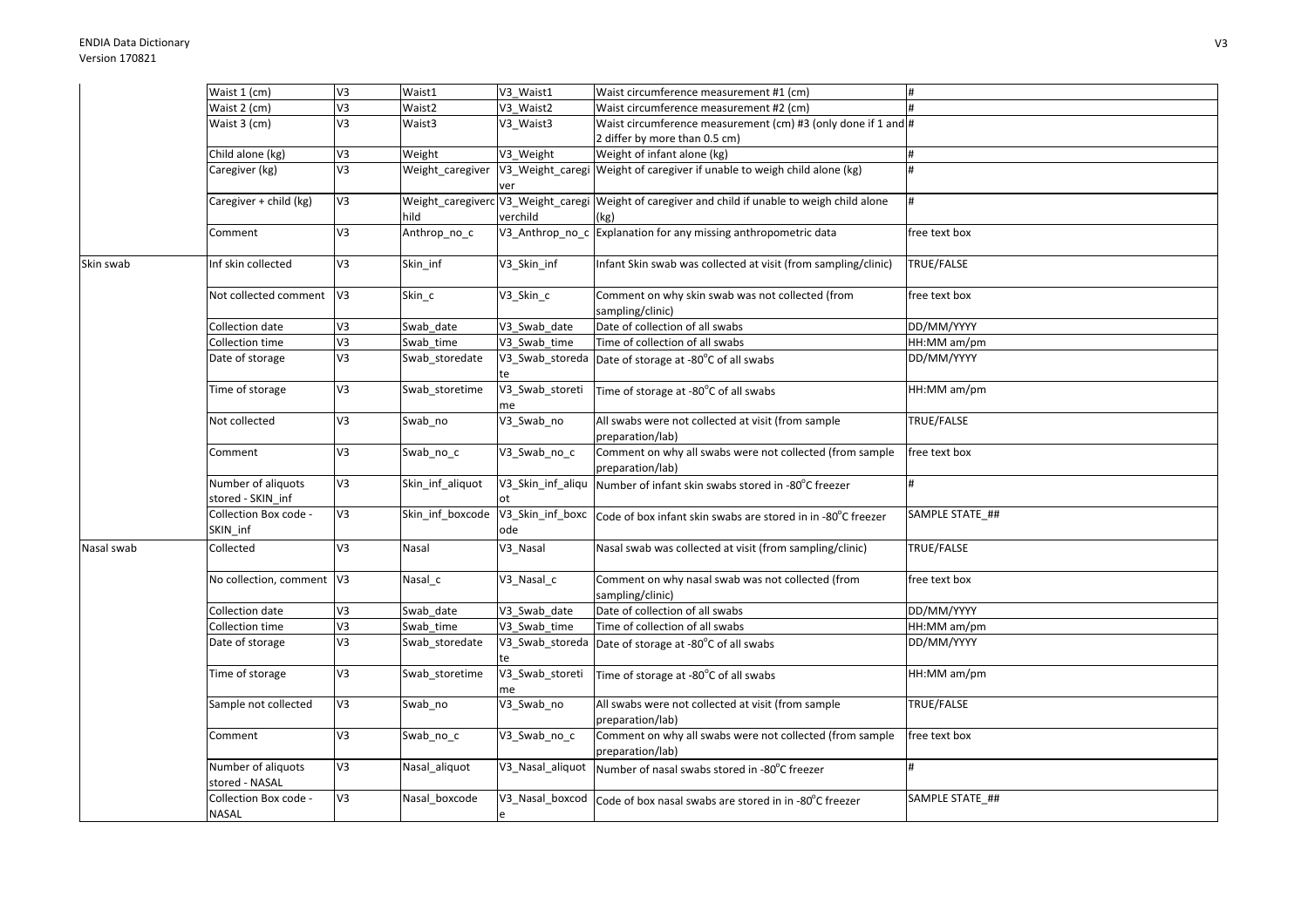| Tongue swab        | Collected                            | V3             | Tong           | V3_Tong               | Tongue swab was collected at visit (from sampling/clinic)                    | TRUE/FALSE      |
|--------------------|--------------------------------------|----------------|----------------|-----------------------|------------------------------------------------------------------------------|-----------------|
|                    | No collection, comment V3            |                | Tong_c         | V3_Tong_c             | Comment on why tongue swab was not collected (from<br>sampling/clinic)       | free text box   |
|                    | Collection date                      | V3             | Swab date      | V3_Swab_date          | Date of collection of all swabs                                              | DD/MM/YYYY      |
|                    | Collection time                      | V3             | Swab time      | V3 Swab time          | Time of collection of all swabs                                              | HH:MM am/pm     |
|                    | Date of storage                      | V3             | Swab_storedate | V3_Swab_storeda       | Date of storage at -80°C of all swabs                                        | DD/MM/YYYY      |
|                    | Time of storage                      | V3             | Swab_storetime | V3_Swab_storeti<br>me | Time of storage at -80°C of all swabs                                        | HH:MM am/pm     |
|                    | Sample not collected                 | V3             | Swab_no        | V3_Swab_no            | All swabs were not collected at visit (from sample<br>preparation/lab)       | TRUE/FALSE      |
|                    | Comment                              | V3             | Swab no c      | V3_Swab_no_c          | Comment on why all swabs were not collected (from sample<br>preparation/lab) | free text box   |
|                    | Number of aliquots<br>stored - TONG  | V3             | Tong_aliquot   | V3_Tong_aliquot       | Number of tongue swabs stored in -80°C freezer                               | H               |
|                    | Collection Box code -<br>TONG        | V3             | Tong_boxcode   |                       | V3_Tong_boxcode Code of box tongue swabs are stored in in -80°C freezer      | SAMPLE STATE_## |
| <b>Buccal swab</b> | Collected                            | V3             | <b>Bucc</b>    | V3 Bucc               | Buccal swab was collected at visit (from sampling/clinic)                    | TRUE/FALSE      |
|                    | No collection, comment V3            |                | Bucc c         | V3 Bucc c             | Comment on why buccal swab was not collected (from<br>sampling/clinic)       | free text box   |
|                    | Collection date                      | V3             | Swab date      | V3_Swab_date          | Date of collection of all swabs                                              | DD/MM/YYYY      |
|                    | Collection time                      | 5 <sup>2</sup> | Swab time      | V3 Swab time          | Time of collection of all swabs                                              | HH:MM am/pm     |
|                    | Date of storage                      | V3             | Swab_storedate | V3_Swab_storeda       | Date of storage at -80°C of all swabs                                        | DD/MM/YYYY      |
|                    | Time of storage                      | V3             | Swab_storetime | V3_Swab_storeti<br>me | Time of storage at -80°C of all swabs                                        | HH:MM am/pm     |
|                    | Sample not collected                 | V3             | Swab_no        | V3_Swab_no            | All swabs were not collected at visit (from sample<br>preparation/lab)       | TRUE/FALSE      |
|                    | Comment                              | V3             | Swab_no_c      | V3_Swab_no_c          | Comment on why all swabs were not collected (from sample<br>preparation/lab) | free text box   |
|                    | Number of aliquots<br>stored - BUCC  | V3             | Bucc_aliquot   | V3_Bucc_aliquot       | Number of buccal swabs stored in -80°C freezer                               |                 |
|                    | Collection Box code -<br><b>BUCC</b> | V3             | Bucc boxcode   |                       | V3_Bucc_boxcode Code of box buccal swabs are stored in in -80°C freezer      | SAMPLE STATE ## |
| Throat swab        | Collected                            | V3             | Thro           | V3 Thro               | Throat swab was collected at visit (from sampling/clinic)                    | TRUE/FALSE      |
|                    | No collection, comment V3            |                | Thro c         | V3 Thro c             | Comment on why throat swab was not collected (from<br>sampling/clinic)       | free text box   |
|                    | Collection date                      | V3             | Swab date      | V3 Swab date          | Date of collection of all swabs                                              | DD/MM/YYYY      |
|                    | Collection time                      | V3             | Swab time      | V3 Swab time          | Time of collection of all swabs                                              | HH:MM am/pm     |
|                    | Date of storage                      | V3             | Swab_storedate |                       | V3_Swab_storeda Date of storage at -80°C of all swabs                        | DD/MM/YYYY      |
|                    | Time of storage                      | V3             | Swab_storetime | V3_Swab_storeti<br>me | Time of storage at -80°C of all swabs                                        | HH:MM am/pm     |
|                    | Sample not collected                 | V <sub>3</sub> | Swab_no        | V3_Swab_no            | All swabs were not collected at visit (from sample<br>preparation/lab)       | TRUE/FALSE      |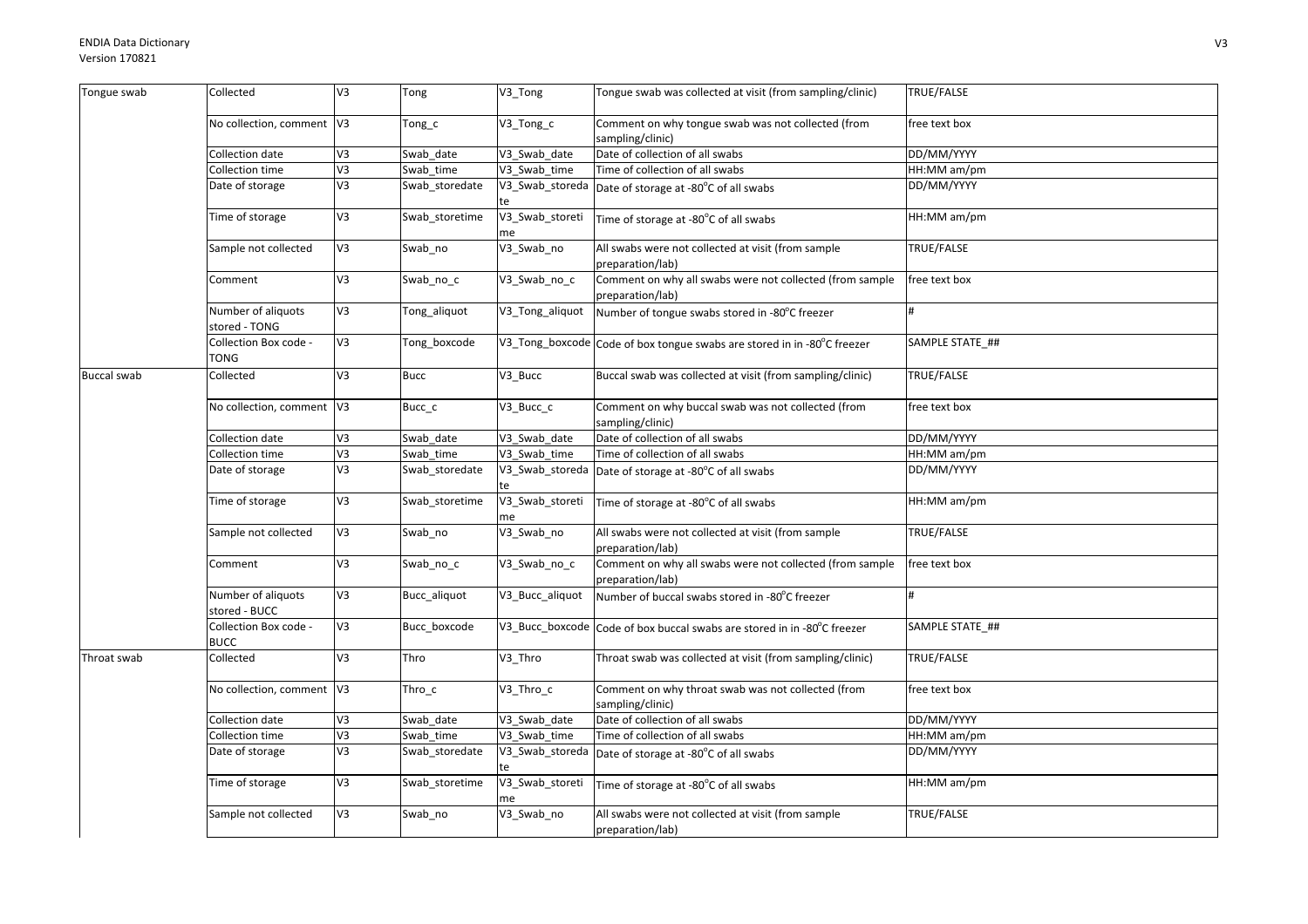| V3<br>Number of aliquots<br>V3_Thro_aliquot<br>Thro_aliquot<br>Number of throat swabs stored in -80°C freezer<br>stored - THRO vir<br>V3<br>Collection Box code -<br>SAMPLE STATE ##<br>Thro boxcode<br>V3_Thro_boxcode Code of box throat swabs are stored in in -80°C freezer<br>THRO vir<br>Swab prep SOP<br>Prepared as per SOPs<br>Swabs prepared according to SOP<br>TRUE/FALSE<br>V3<br>Swab SOP<br>V3 Swab SOP<br>V3<br>V3_Swab_SOP_c<br>Comment on why SOP was not followed<br>Comment<br>Swab_SOP_c<br>free text box<br>Blood tube A (serum) was collected at visit (from<br>V3<br>TRUE/FALSE<br>Blood tube A<br>Tube A (2 mL)<br>V3_Serum<br>Serum<br>sampling/clinic)<br>Comment on why a blood sample was not collected (from<br>No blood comment<br>V3<br>V3_Blood_no_c<br>free text box<br>Blood_no_c<br>sampling/clinic)<br>V3 Serum SOP<br>Blood tube A (serum) was prepared according to SOP<br>TRUE/FALSE<br>Prepared as per SOP<br>V3<br>Serum SOP<br>V3<br>Comment on why SOP was not followed<br>Serum_SOP_c<br>V3_Serum_SOP_c<br>Comment<br>ree text box<br>Collect date<br>V3<br>V3_Serum_date<br>Date of collection of Blood tube A and B (serum)<br>DD/MM/YYYY<br>Serum_date<br>V3<br>Collect time<br>V3 Serum time<br>Time of collection of Blood tube A and B (serum)<br>HH:MM am/pm<br>Serum time<br>V3<br>Store date<br>Serum storedate<br>V3_Serum_stored<br>DD/MM/YYYY<br>Date of storage at -80°C of Blood Tube A (serum)<br>ate<br>Store time<br>V3<br>V3_Serum_storeti Time of storage at -80°C of Blood Tube A (serum)<br>HH:MM am/pm<br>Serum storetime<br>me<br>V3_Serum_no<br>Not collected<br>V3<br>Blood tube A was not collected at visit (from sample<br>TRUE/FALSE<br>Serum_no<br>preparation/lab)<br>Comment on why blood tube A was not collected (from<br>V <sub>3</sub><br>Serum no c<br>V3 Serum no c<br>free text box<br>Not collected comment<br>sample preparation/lab)<br>EA<br>Serum_melbAbs_aV3_Serum_melbA<br>Number of aliquots<br>Number of SERUM_melbAbs aliquots stored in -80°C freezer<br>stored -<br>bs_aliquot<br>liquot<br>SERUM_melbAbs<br>Collection Box code -<br>V3<br>Serum melbAbs<br>V3_Serum_melbA<br>SAMPLE STATE ##<br>Code of box SERUM_melbAbs aliquots are stored in in -80°C<br>bs boxcode<br>SERUM melbAbs<br>boxcode<br>freezer<br>V <sub>3</sub><br>Number of aliquots<br>Serum_adelAbs_al V3_Serum_adelAb<br>Number of SERUM AdelAbs aliquots stored in -80°C freezer<br>stored - SERUM_adelAbs<br>iquot<br>s_aliquot<br>Serum_adelAbs_b V3_Serum_adelAb Code of box SERUM_AdelAbs aliquots are stored in in -80°C<br>Collection Box code -<br>V3<br>SAMPLE STATE ##<br>s boxcode<br>SERUM_adelAbs<br>oxcode<br>freezer<br>V <sub>3</sub><br>Number of aliquots<br>Serum_resist_aliq V3_Serum_resist<br>Number of SERUM resist aliquots stored in -80°C freezer<br>stored - SERUM_resist<br>uot<br>aliquot<br>Collection Box code -<br>V3<br>Serum_resist_box V3_Serum_resist<br>SAMPLE STATE_##<br>Code of box SERUM resist aliquots are stored in in -80°C<br>SERUM_resist<br>boxcode<br>code<br>freezer<br>V3<br>Number of aliquots<br>Serum_meta_aliq V3_Serum_meta_<br>Number of SERUM_meta aliquots stored in -80°C freezer<br>stored - SERUM_meta<br>uot<br>aliquot<br>Collection Box code -<br>V3<br>Serum_meta_boxc V3_Serum_meta_<br>SAMPLE STATE ##<br>Code of box SERUM meta aliquots are stored in in -80°C<br>SERUM_meta<br>ode<br>boxcode<br>freezer<br>Serum_extra_aliq V3_Serum_extra_<br>V3<br>Number of aliquots<br>Number of SERUM extra aliquots stored in -80°C freezer<br>stored - SERUM_extra<br>uot<br>aliquot<br>V3<br>Serum_extra_boxc V3_Serum_extra_<br>Collection Box code -<br>SAMPLE STATE ##<br>Code of box SERUM extra aliquots are stored in in -80°C<br>SERUM_extra<br>ode<br>boxcode<br>freezer |  | Comment | V3 | Swab_no_c | V3_Swab_no_c | Comment on why all swabs were not collected (from sample<br>preparation/lab) | free text box |
|-------------------------------------------------------------------------------------------------------------------------------------------------------------------------------------------------------------------------------------------------------------------------------------------------------------------------------------------------------------------------------------------------------------------------------------------------------------------------------------------------------------------------------------------------------------------------------------------------------------------------------------------------------------------------------------------------------------------------------------------------------------------------------------------------------------------------------------------------------------------------------------------------------------------------------------------------------------------------------------------------------------------------------------------------------------------------------------------------------------------------------------------------------------------------------------------------------------------------------------------------------------------------------------------------------------------------------------------------------------------------------------------------------------------------------------------------------------------------------------------------------------------------------------------------------------------------------------------------------------------------------------------------------------------------------------------------------------------------------------------------------------------------------------------------------------------------------------------------------------------------------------------------------------------------------------------------------------------------------------------------------------------------------------------------------------------------------------------------------------------------------------------------------------------------------------------------------------------------------------------------------------------------------------------------------------------------------------------------------------------------------------------------------------------------------------------------------------------------------------------------------------------------------------------------------------------------------------------------------------------------------------------------------------------------------------------------------------------------------------------------------------------------------------------------------------------------------------------------------------------------------------------------------------------------------------------------------------------------------------------------------------------------------------------------------------------------------------------------------------------------------------------------------------------------------------------------------------------------------------------------------------------------------------------------------------------------------------------------------------------------------------------------------------------------------------------------------------------------------------------------------------------------------------------------------------------------------------------------------------------------------------------------------------------------------------------------------------------------------------------------------------------------------------------------------------------------|--|---------|----|-----------|--------------|------------------------------------------------------------------------------|---------------|
|                                                                                                                                                                                                                                                                                                                                                                                                                                                                                                                                                                                                                                                                                                                                                                                                                                                                                                                                                                                                                                                                                                                                                                                                                                                                                                                                                                                                                                                                                                                                                                                                                                                                                                                                                                                                                                                                                                                                                                                                                                                                                                                                                                                                                                                                                                                                                                                                                                                                                                                                                                                                                                                                                                                                                                                                                                                                                                                                                                                                                                                                                                                                                                                                                                                                                                                                                                                                                                                                                                                                                                                                                                                                                                                                                                                                                         |  |         |    |           |              |                                                                              |               |
|                                                                                                                                                                                                                                                                                                                                                                                                                                                                                                                                                                                                                                                                                                                                                                                                                                                                                                                                                                                                                                                                                                                                                                                                                                                                                                                                                                                                                                                                                                                                                                                                                                                                                                                                                                                                                                                                                                                                                                                                                                                                                                                                                                                                                                                                                                                                                                                                                                                                                                                                                                                                                                                                                                                                                                                                                                                                                                                                                                                                                                                                                                                                                                                                                                                                                                                                                                                                                                                                                                                                                                                                                                                                                                                                                                                                                         |  |         |    |           |              |                                                                              |               |
|                                                                                                                                                                                                                                                                                                                                                                                                                                                                                                                                                                                                                                                                                                                                                                                                                                                                                                                                                                                                                                                                                                                                                                                                                                                                                                                                                                                                                                                                                                                                                                                                                                                                                                                                                                                                                                                                                                                                                                                                                                                                                                                                                                                                                                                                                                                                                                                                                                                                                                                                                                                                                                                                                                                                                                                                                                                                                                                                                                                                                                                                                                                                                                                                                                                                                                                                                                                                                                                                                                                                                                                                                                                                                                                                                                                                                         |  |         |    |           |              |                                                                              |               |
|                                                                                                                                                                                                                                                                                                                                                                                                                                                                                                                                                                                                                                                                                                                                                                                                                                                                                                                                                                                                                                                                                                                                                                                                                                                                                                                                                                                                                                                                                                                                                                                                                                                                                                                                                                                                                                                                                                                                                                                                                                                                                                                                                                                                                                                                                                                                                                                                                                                                                                                                                                                                                                                                                                                                                                                                                                                                                                                                                                                                                                                                                                                                                                                                                                                                                                                                                                                                                                                                                                                                                                                                                                                                                                                                                                                                                         |  |         |    |           |              |                                                                              |               |
|                                                                                                                                                                                                                                                                                                                                                                                                                                                                                                                                                                                                                                                                                                                                                                                                                                                                                                                                                                                                                                                                                                                                                                                                                                                                                                                                                                                                                                                                                                                                                                                                                                                                                                                                                                                                                                                                                                                                                                                                                                                                                                                                                                                                                                                                                                                                                                                                                                                                                                                                                                                                                                                                                                                                                                                                                                                                                                                                                                                                                                                                                                                                                                                                                                                                                                                                                                                                                                                                                                                                                                                                                                                                                                                                                                                                                         |  |         |    |           |              |                                                                              |               |
|                                                                                                                                                                                                                                                                                                                                                                                                                                                                                                                                                                                                                                                                                                                                                                                                                                                                                                                                                                                                                                                                                                                                                                                                                                                                                                                                                                                                                                                                                                                                                                                                                                                                                                                                                                                                                                                                                                                                                                                                                                                                                                                                                                                                                                                                                                                                                                                                                                                                                                                                                                                                                                                                                                                                                                                                                                                                                                                                                                                                                                                                                                                                                                                                                                                                                                                                                                                                                                                                                                                                                                                                                                                                                                                                                                                                                         |  |         |    |           |              |                                                                              |               |
|                                                                                                                                                                                                                                                                                                                                                                                                                                                                                                                                                                                                                                                                                                                                                                                                                                                                                                                                                                                                                                                                                                                                                                                                                                                                                                                                                                                                                                                                                                                                                                                                                                                                                                                                                                                                                                                                                                                                                                                                                                                                                                                                                                                                                                                                                                                                                                                                                                                                                                                                                                                                                                                                                                                                                                                                                                                                                                                                                                                                                                                                                                                                                                                                                                                                                                                                                                                                                                                                                                                                                                                                                                                                                                                                                                                                                         |  |         |    |           |              |                                                                              |               |
|                                                                                                                                                                                                                                                                                                                                                                                                                                                                                                                                                                                                                                                                                                                                                                                                                                                                                                                                                                                                                                                                                                                                                                                                                                                                                                                                                                                                                                                                                                                                                                                                                                                                                                                                                                                                                                                                                                                                                                                                                                                                                                                                                                                                                                                                                                                                                                                                                                                                                                                                                                                                                                                                                                                                                                                                                                                                                                                                                                                                                                                                                                                                                                                                                                                                                                                                                                                                                                                                                                                                                                                                                                                                                                                                                                                                                         |  |         |    |           |              |                                                                              |               |
|                                                                                                                                                                                                                                                                                                                                                                                                                                                                                                                                                                                                                                                                                                                                                                                                                                                                                                                                                                                                                                                                                                                                                                                                                                                                                                                                                                                                                                                                                                                                                                                                                                                                                                                                                                                                                                                                                                                                                                                                                                                                                                                                                                                                                                                                                                                                                                                                                                                                                                                                                                                                                                                                                                                                                                                                                                                                                                                                                                                                                                                                                                                                                                                                                                                                                                                                                                                                                                                                                                                                                                                                                                                                                                                                                                                                                         |  |         |    |           |              |                                                                              |               |
|                                                                                                                                                                                                                                                                                                                                                                                                                                                                                                                                                                                                                                                                                                                                                                                                                                                                                                                                                                                                                                                                                                                                                                                                                                                                                                                                                                                                                                                                                                                                                                                                                                                                                                                                                                                                                                                                                                                                                                                                                                                                                                                                                                                                                                                                                                                                                                                                                                                                                                                                                                                                                                                                                                                                                                                                                                                                                                                                                                                                                                                                                                                                                                                                                                                                                                                                                                                                                                                                                                                                                                                                                                                                                                                                                                                                                         |  |         |    |           |              |                                                                              |               |
|                                                                                                                                                                                                                                                                                                                                                                                                                                                                                                                                                                                                                                                                                                                                                                                                                                                                                                                                                                                                                                                                                                                                                                                                                                                                                                                                                                                                                                                                                                                                                                                                                                                                                                                                                                                                                                                                                                                                                                                                                                                                                                                                                                                                                                                                                                                                                                                                                                                                                                                                                                                                                                                                                                                                                                                                                                                                                                                                                                                                                                                                                                                                                                                                                                                                                                                                                                                                                                                                                                                                                                                                                                                                                                                                                                                                                         |  |         |    |           |              |                                                                              |               |
|                                                                                                                                                                                                                                                                                                                                                                                                                                                                                                                                                                                                                                                                                                                                                                                                                                                                                                                                                                                                                                                                                                                                                                                                                                                                                                                                                                                                                                                                                                                                                                                                                                                                                                                                                                                                                                                                                                                                                                                                                                                                                                                                                                                                                                                                                                                                                                                                                                                                                                                                                                                                                                                                                                                                                                                                                                                                                                                                                                                                                                                                                                                                                                                                                                                                                                                                                                                                                                                                                                                                                                                                                                                                                                                                                                                                                         |  |         |    |           |              |                                                                              |               |
|                                                                                                                                                                                                                                                                                                                                                                                                                                                                                                                                                                                                                                                                                                                                                                                                                                                                                                                                                                                                                                                                                                                                                                                                                                                                                                                                                                                                                                                                                                                                                                                                                                                                                                                                                                                                                                                                                                                                                                                                                                                                                                                                                                                                                                                                                                                                                                                                                                                                                                                                                                                                                                                                                                                                                                                                                                                                                                                                                                                                                                                                                                                                                                                                                                                                                                                                                                                                                                                                                                                                                                                                                                                                                                                                                                                                                         |  |         |    |           |              |                                                                              |               |
|                                                                                                                                                                                                                                                                                                                                                                                                                                                                                                                                                                                                                                                                                                                                                                                                                                                                                                                                                                                                                                                                                                                                                                                                                                                                                                                                                                                                                                                                                                                                                                                                                                                                                                                                                                                                                                                                                                                                                                                                                                                                                                                                                                                                                                                                                                                                                                                                                                                                                                                                                                                                                                                                                                                                                                                                                                                                                                                                                                                                                                                                                                                                                                                                                                                                                                                                                                                                                                                                                                                                                                                                                                                                                                                                                                                                                         |  |         |    |           |              |                                                                              |               |
|                                                                                                                                                                                                                                                                                                                                                                                                                                                                                                                                                                                                                                                                                                                                                                                                                                                                                                                                                                                                                                                                                                                                                                                                                                                                                                                                                                                                                                                                                                                                                                                                                                                                                                                                                                                                                                                                                                                                                                                                                                                                                                                                                                                                                                                                                                                                                                                                                                                                                                                                                                                                                                                                                                                                                                                                                                                                                                                                                                                                                                                                                                                                                                                                                                                                                                                                                                                                                                                                                                                                                                                                                                                                                                                                                                                                                         |  |         |    |           |              |                                                                              |               |
|                                                                                                                                                                                                                                                                                                                                                                                                                                                                                                                                                                                                                                                                                                                                                                                                                                                                                                                                                                                                                                                                                                                                                                                                                                                                                                                                                                                                                                                                                                                                                                                                                                                                                                                                                                                                                                                                                                                                                                                                                                                                                                                                                                                                                                                                                                                                                                                                                                                                                                                                                                                                                                                                                                                                                                                                                                                                                                                                                                                                                                                                                                                                                                                                                                                                                                                                                                                                                                                                                                                                                                                                                                                                                                                                                                                                                         |  |         |    |           |              |                                                                              |               |
|                                                                                                                                                                                                                                                                                                                                                                                                                                                                                                                                                                                                                                                                                                                                                                                                                                                                                                                                                                                                                                                                                                                                                                                                                                                                                                                                                                                                                                                                                                                                                                                                                                                                                                                                                                                                                                                                                                                                                                                                                                                                                                                                                                                                                                                                                                                                                                                                                                                                                                                                                                                                                                                                                                                                                                                                                                                                                                                                                                                                                                                                                                                                                                                                                                                                                                                                                                                                                                                                                                                                                                                                                                                                                                                                                                                                                         |  |         |    |           |              |                                                                              |               |
|                                                                                                                                                                                                                                                                                                                                                                                                                                                                                                                                                                                                                                                                                                                                                                                                                                                                                                                                                                                                                                                                                                                                                                                                                                                                                                                                                                                                                                                                                                                                                                                                                                                                                                                                                                                                                                                                                                                                                                                                                                                                                                                                                                                                                                                                                                                                                                                                                                                                                                                                                                                                                                                                                                                                                                                                                                                                                                                                                                                                                                                                                                                                                                                                                                                                                                                                                                                                                                                                                                                                                                                                                                                                                                                                                                                                                         |  |         |    |           |              |                                                                              |               |
|                                                                                                                                                                                                                                                                                                                                                                                                                                                                                                                                                                                                                                                                                                                                                                                                                                                                                                                                                                                                                                                                                                                                                                                                                                                                                                                                                                                                                                                                                                                                                                                                                                                                                                                                                                                                                                                                                                                                                                                                                                                                                                                                                                                                                                                                                                                                                                                                                                                                                                                                                                                                                                                                                                                                                                                                                                                                                                                                                                                                                                                                                                                                                                                                                                                                                                                                                                                                                                                                                                                                                                                                                                                                                                                                                                                                                         |  |         |    |           |              |                                                                              |               |
|                                                                                                                                                                                                                                                                                                                                                                                                                                                                                                                                                                                                                                                                                                                                                                                                                                                                                                                                                                                                                                                                                                                                                                                                                                                                                                                                                                                                                                                                                                                                                                                                                                                                                                                                                                                                                                                                                                                                                                                                                                                                                                                                                                                                                                                                                                                                                                                                                                                                                                                                                                                                                                                                                                                                                                                                                                                                                                                                                                                                                                                                                                                                                                                                                                                                                                                                                                                                                                                                                                                                                                                                                                                                                                                                                                                                                         |  |         |    |           |              |                                                                              |               |
|                                                                                                                                                                                                                                                                                                                                                                                                                                                                                                                                                                                                                                                                                                                                                                                                                                                                                                                                                                                                                                                                                                                                                                                                                                                                                                                                                                                                                                                                                                                                                                                                                                                                                                                                                                                                                                                                                                                                                                                                                                                                                                                                                                                                                                                                                                                                                                                                                                                                                                                                                                                                                                                                                                                                                                                                                                                                                                                                                                                                                                                                                                                                                                                                                                                                                                                                                                                                                                                                                                                                                                                                                                                                                                                                                                                                                         |  |         |    |           |              |                                                                              |               |
|                                                                                                                                                                                                                                                                                                                                                                                                                                                                                                                                                                                                                                                                                                                                                                                                                                                                                                                                                                                                                                                                                                                                                                                                                                                                                                                                                                                                                                                                                                                                                                                                                                                                                                                                                                                                                                                                                                                                                                                                                                                                                                                                                                                                                                                                                                                                                                                                                                                                                                                                                                                                                                                                                                                                                                                                                                                                                                                                                                                                                                                                                                                                                                                                                                                                                                                                                                                                                                                                                                                                                                                                                                                                                                                                                                                                                         |  |         |    |           |              |                                                                              |               |
|                                                                                                                                                                                                                                                                                                                                                                                                                                                                                                                                                                                                                                                                                                                                                                                                                                                                                                                                                                                                                                                                                                                                                                                                                                                                                                                                                                                                                                                                                                                                                                                                                                                                                                                                                                                                                                                                                                                                                                                                                                                                                                                                                                                                                                                                                                                                                                                                                                                                                                                                                                                                                                                                                                                                                                                                                                                                                                                                                                                                                                                                                                                                                                                                                                                                                                                                                                                                                                                                                                                                                                                                                                                                                                                                                                                                                         |  |         |    |           |              |                                                                              |               |
|                                                                                                                                                                                                                                                                                                                                                                                                                                                                                                                                                                                                                                                                                                                                                                                                                                                                                                                                                                                                                                                                                                                                                                                                                                                                                                                                                                                                                                                                                                                                                                                                                                                                                                                                                                                                                                                                                                                                                                                                                                                                                                                                                                                                                                                                                                                                                                                                                                                                                                                                                                                                                                                                                                                                                                                                                                                                                                                                                                                                                                                                                                                                                                                                                                                                                                                                                                                                                                                                                                                                                                                                                                                                                                                                                                                                                         |  |         |    |           |              |                                                                              |               |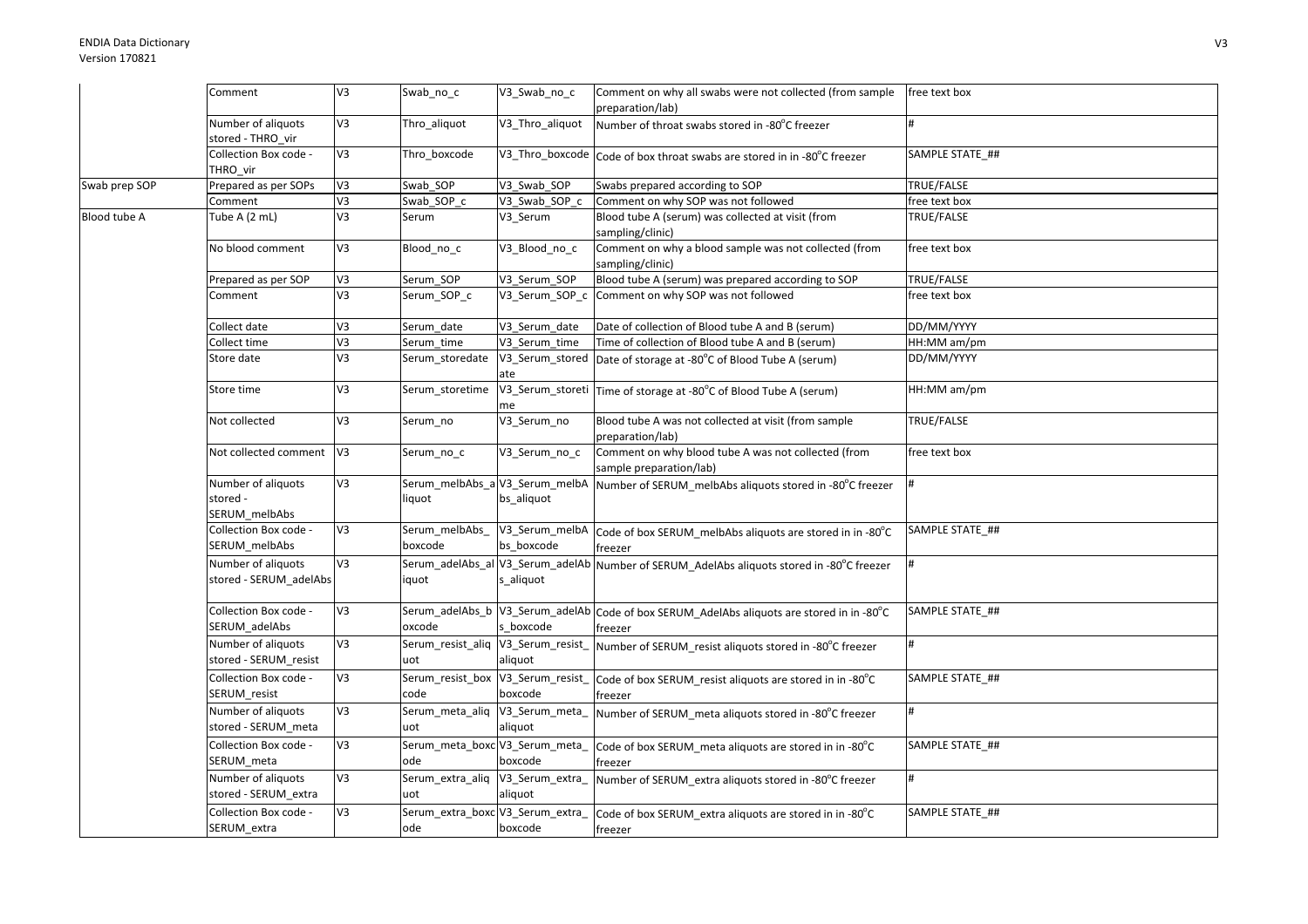| Blood tube B | Tube B (1 mL)                             | V3             | PathSerum              | V3_PathSerum     | Blood tube B was collected at visit (from sampling/clinic)                                                                            | TRUE/FALSE                |
|--------------|-------------------------------------------|----------------|------------------------|------------------|---------------------------------------------------------------------------------------------------------------------------------------|---------------------------|
|              | No blood comment                          | V3             | PathSerum no c         |                  | V3_PathSerum_no Comment on why a blood tube B was not collected (from<br>sample preparation/lab)                                      | free text box             |
|              | Not collected                             | V3             | PathSerum no           |                  | V3_PathSerum_no Blood tube B was not collected (from sample preparation/lab) TRUE/FALSE                                               |                           |
|              | Directly to local<br>pathology            | V3             | PathSerum_path         | th               | V3_PathSerum_pa Blood tube B was sent directly to local pathology for coeliac<br>screen and Vitamin D analysis                        | TRUE/FALSE                |
|              | Stored prior to send                      | V3             |                        | ored             | PathSerum_stored V3_PathSerum_st Blood tube B was stored prior to being sent to local pathology<br>for coeliac screen and vitamin D   | TRUE/FALSE                |
|              | Storage conditions                        | V3             | ond                    | orecond          | PathSerum_storec V3_PathSerum_st Storage condition of blood tube B if it was stored prior to<br>being sent to local pathology         | free text box             |
|              | Storage duration (days)                   | V <sub>3</sub> | me                     | oretime          | PathSerum_storeti V3_PathSerum_st  Duration of storage of blood tube B prior to being sent to local free text box<br>pathology (days) |                           |
| Blood tube D | Tube $D(2mL)$                             | V3             | Plasma_1               | V3_Plasma_1      | 2 mL Blood tube D (plasma) was collected at visit (from<br>sampling/clinic)                                                           | $1 = Yes, 0 = No, 3 = NA$ |
|              | Tube D (6 mL)                             | V3             | Plasma 2               | V3_Plasma_2      | 6 mL Blood tube D (plasma) was collected at visit (from<br>sampling/clinic)                                                           | 1=Yes, 0=No, 3=NA         |
|              | No blood comment                          | V3             | Blood no c             | V3_Blood_no_c    | Comment on why a blood sample was not collected (from<br>sampling/clinic)                                                             | free text box             |
|              | Prepared as per SOP                       | V3             | Plasma_SOP             | V3_Plasma_SOP    | Blood tube D (plasma) was prepared according to SOP                                                                                   | TRUE/FALSE                |
|              | Comment                                   | V3             | Plasma_SOP_c           |                  | V3_Plasma_SOP_c Comment on why SOP was not followed                                                                                   | free text box             |
|              | Collect date                              | V3             | Plasma_date            | V3 Plasma date   | Date of collection of Blood tube D(s) (plasma)                                                                                        | DD/MM/YYYY                |
|              | Collect time                              | V3             | Plasma_time            | V3_Plasma_time   | Time of collection of Blood tube D(s) (plasma)                                                                                        | HH:MM am/pm               |
|              | Store date                                | V3             | Plasma storedate       | ate              | V3_Plasma_stored Date of storage at -80°C of Blood Tube D(s) (plasma)                                                                 | DD/MM/YYYY                |
|              | Store time                                | V3             | Plasma storetime       | me               | V3_Plasma_storeti Time of storage at -80°C of Blood Tube D(s) (plasma)                                                                | HH:MM am/pm               |
|              | Not collected                             | V3             | Plasma_no              | V3_Plasma_no     | Blood tube D was not collected at visit (from sample<br>preparation/lab)                                                              | TRUE/FALSE                |
|              | Not collected comment V3                  |                | Plasma_no_c            | V3_Plasma_no_c   | Comment on why blood tube D was not collected (from<br>sample preparation/lab)                                                        | free text box             |
|              | Number of aliquots<br>stored - BUFFY      | V3             | Buffy_aliquot          | V3_Buffy_aliquot | Number of Buffy aliquots stored in -80°C freezer                                                                                      |                           |
|              | Collection Box code -<br><b>BUFFY</b>     | V3             | Buffy_boxcode          |                  | V3_Buffy_boxcode Code of box Buffy aliquots are stored in in -80°C freezer                                                            | SAMPLE STATE ##           |
|              | Number of aliquots<br>stored - RBC        | V3             | RBC aliquot            | V3_RBC_aliquot   | Number of red blood cell aliquots stored in -80°C freezer                                                                             | $\sharp$                  |
|              | Collection Box code -<br><b>RBC</b>       | V3             | RBC boxcode            | V3_RBC_boxcode   | Code of box red blood cell aliquots are stored in in -80°C<br>freezer                                                                 | SAMPLE STATE ##           |
|              | Number of aliquots<br>stored - PLASMA_vir | V <sub>3</sub> |                        | quot             | Plasma_vir_aliquo  V3_Plasma_vir_ali  Number of PLASMA_vir aliquots stored in -80°C freezer                                           |                           |
|              | Collection Box code -<br>PLASMA vir       | V3             | Plasma_vir_boxco<br>de | xcode            | V3_Plasma_vir_bo Code of box PLASMA_vir aliquots are stored in in -80°C<br>freezer                                                    | SAMPLE STATE_##           |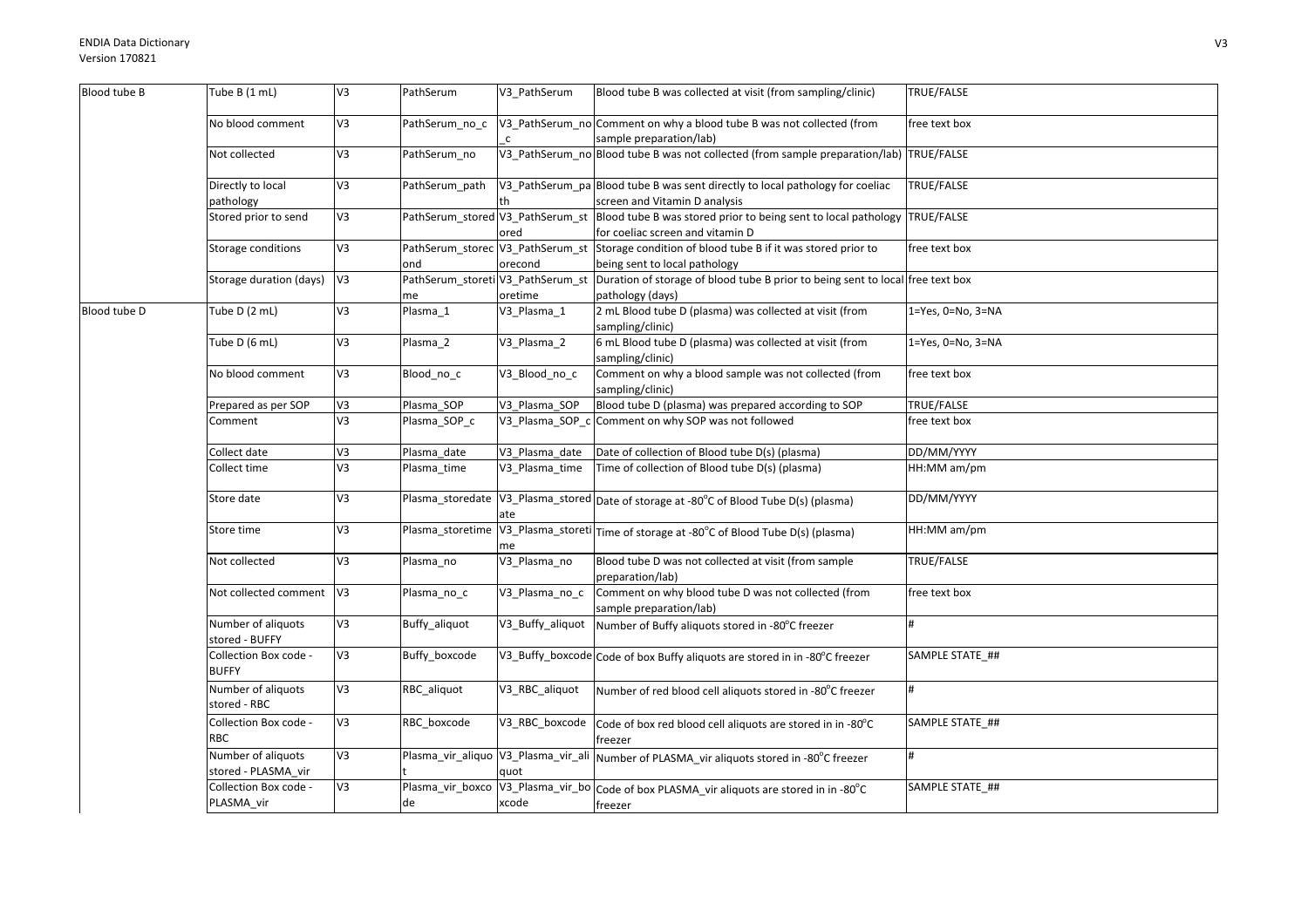|      | Number of aliquots          | V3             |                                   |                                    | Plasma_fatty_aliq  V3_Plasma_fatty_  Number of PLASMA_fatty aliquots stored in -80°C freezer |                         |
|------|-----------------------------|----------------|-----------------------------------|------------------------------------|----------------------------------------------------------------------------------------------|-------------------------|
|      | stored - PLASMA_fatty       |                | uot                               | aliquot                            |                                                                                              |                         |
|      |                             |                |                                   |                                    |                                                                                              |                         |
|      | Collection Box code -       | V <sub>3</sub> |                                   | Plasma_fatty_box V3_Plasma_fatty_  | Code of box PLASMA_fatty aliquots are stored in in -80°C                                     | SAMPLE STATE_##         |
|      | PLASMA fatty                |                | code                              | boxcode                            | freezer                                                                                      |                         |
|      | Number of aliquots          | V3             |                                   |                                    | Plasma_age_aliqu  V3_Plasma_age_al Number of PLASMA_age aliquots stored in -80°C freezer     | #                       |
|      | stored - PLASMA_age         |                | ot                                | iquot                              |                                                                                              |                         |
|      | Collection Box code -       | V3             |                                   |                                    | Plasma_age_boxc  V3_Plasma_age_b  Code of box PLASMA_age aliquots are stored in in -80°C     | SAMPLE STATE ##         |
|      | PLASMA_age                  |                | ode                               | oxcode                             |                                                                                              |                         |
|      |                             |                |                                   |                                    | freezer                                                                                      |                         |
|      | Number of aliquots          | V <sub>3</sub> |                                   | Plasma_extra_aliq V3_Plasma_extra_ | Number of PLASMA_extra aliquots stored in -80°C freezer                                      |                         |
|      | stored -                    |                | uot                               | aliquot                            |                                                                                              |                         |
|      | EDTAPLASMA extra            |                |                                   |                                    |                                                                                              |                         |
|      | Collection Box code -       | V3             | Plasma_extra_box V3_Plasma_extra_ |                                    | Code of box PLASMA extra aliquots are stored in in -80°C                                     | SAMPLE STATE ##         |
|      | EDTAPLASMA_extra            |                | code                              | boxcode                            | freezer                                                                                      |                         |
| PBMC | PBMCs not collected         | V3             | PBMC_no                           | V3_PBMC_no                         | PBMCs were not collected from Blood Tube D at visit (from                                    | TRUE/FALSE              |
|      |                             |                |                                   |                                    | sample preparation/lab)                                                                      |                         |
|      | Comment                     | V3             | PBMC_no_c                         | V3_PBMC_no_c                       | Comment on why PBMCs were not collected (from sample                                         | free text box           |
|      |                             |                |                                   |                                    | preparation/lab)                                                                             |                         |
|      | Prepared as per SOP 11      | V <sub>3</sub> | PBMC SOP                          | V3 PBMC SOP                        | Blood tube D (plasma) was prepared according to SOP                                          | TRUE/FALSE              |
|      |                             |                |                                   |                                    |                                                                                              |                         |
|      | Red cell lysis performed V3 |                |                                   |                                    | PBMC_redcelllysis V3_PBMC_redcelll Red cell lysis was performed during PBMC harvest          | TRUE/FALSE              |
|      |                             |                |                                   | /sis                               |                                                                                              |                         |
|      | Haemocytometer viable V3    |                | PBMC_viable_1                     |                                    | V3_PBMC_viable_Number of viable cells from haemocytometer cell count                         |                         |
|      | cell count 1                |                |                                   |                                    |                                                                                              |                         |
|      | Haemocytometer dead         | V <sub>3</sub> | PBMC_dead_1                       |                                    | V3_PBMC_dead_1 Number of dead cells from haemocytometer cell count                           | #                       |
|      | cell count 1                |                |                                   |                                    |                                                                                              |                         |
|      | Haemocytometer viable V3    |                | PBMC_viable_2                     |                                    | V3_PBMC_viable_ Number of viable cells from haemocytometer cell count                        |                         |
|      | cell count 2                |                |                                   |                                    |                                                                                              |                         |
|      | Haemocytometer dead         | V <sub>3</sub> | PBMC_dead_2                       |                                    | V3_PBMC_dead_2 Number of dead cells from haemocytometer cell count                           | $\pmb{\text{\tiny{H}}}$ |
|      | cell count 2                |                |                                   |                                    |                                                                                              |                         |
|      | Haemocytometer viable V3    |                | PBMC_viable_3                     |                                    | V3_PBMC_viable_ Number of viable cells from haemocytometer cell count                        |                         |
|      | cell count 3                |                |                                   |                                    |                                                                                              |                         |
|      | Haemocytometer dead         | V <sub>3</sub> | PBMC_dead_3                       |                                    | V3_PBMC_dead_3 Number of dead cells from haemocytometer cell count                           | #                       |
|      | cell count 3                |                |                                   |                                    |                                                                                              |                         |
|      | Haemocytometer viable V3    |                | PBMC_viable_4                     |                                    | V3_PBMC_viable_Number of viable cells from haemocytometer cell count                         | #                       |
|      | cell count 4                |                |                                   |                                    |                                                                                              |                         |
|      | Haemocytometer dead         | V <sub>3</sub> | PBMC_dead_4                       |                                    | V3_PBMC_dead_4 Number of dead cells from haemocytometer cell count                           | #                       |
|      | cell count 4                |                |                                   |                                    |                                                                                              |                         |
|      | Avg num of viable cells     | V <sub>3</sub> | PBMC_av_viablec                   |                                    | V3_PBMC_av_viab Average number of viable cells per square                                    |                         |
|      | per square                  |                | ells                              | lecells                            |                                                                                              |                         |
|      | Viable cell/mL              | V3             | PBMC viablecell                   |                                    | V3_PBMC_viablec $\vert$ Total number of viable cells per mL (x10 <sup>6</sup> )              |                         |
|      |                             |                |                                   |                                    |                                                                                              |                         |
|      | Total cell number           | V <sub>3</sub> | PBMC_totalcellnu                  |                                    | V3_PBMC_totalcel Total number of viable cells (x10 <sup>6</sup> )                            |                         |
|      |                             |                |                                   | Inum                               |                                                                                              |                         |
|      | Suspension volume           | V3             |                                   |                                    | PBMC_suspension $V3_P$ BMC_suspen Suspension volume to achieve 10 x 10 <sup>6</sup> cells/mL |                         |
|      |                             |                | vol                               | sion vol                           |                                                                                              |                         |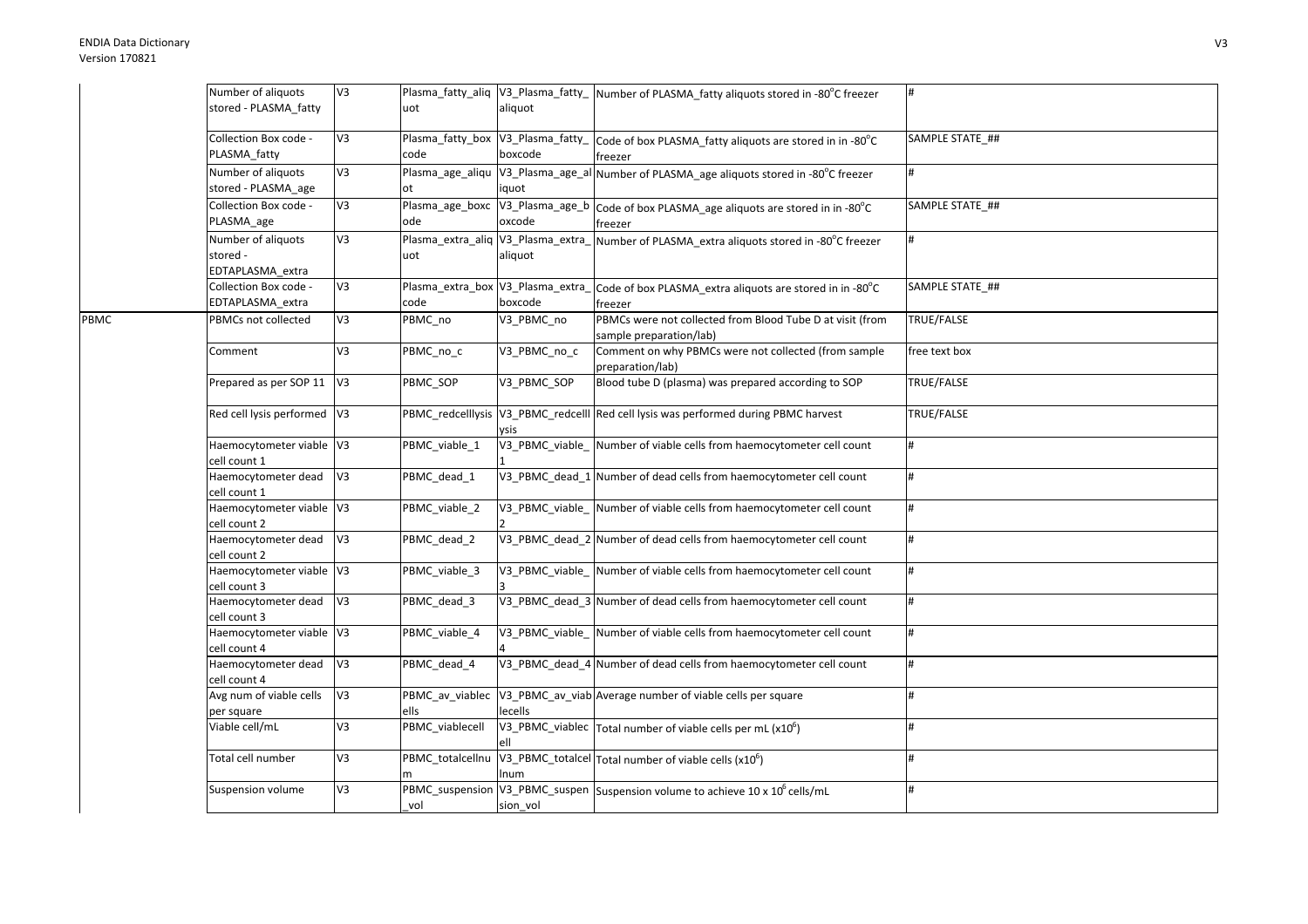Urine

| Vials stored                        | V3             | PBMC_aliquot          |                            | V3 PBMC aliquot Number of PBMC aliquots stored                                                                         | #               |
|-------------------------------------|----------------|-----------------------|----------------------------|------------------------------------------------------------------------------------------------------------------------|-----------------|
| Aliquot volume                      | V3             |                       | vol                        | PBMC_aliquot_vol V3_PBMC_aliquot Volume of PBMC aliquot (ul)                                                           | #               |
| Dilution factor                     | V3             | or                    | factor                     | PBMC_dilutionfact V3_PBMC_dilution Dilution factor (exported but no longer on registry - March<br>2017)                | #               |
| in (mL)                             | V <sub>3</sub> | vol 2                 | sion vol 2                 | PBMC_suspension V3_PBMC_suspen Suspension volume (exported but no longer on registry -<br><b>March 2017)</b>           | #               |
| Number of cells stored<br>frozen    | V3             |                       | zen                        | PBMC_cellsfrozen  V3_PBMC_cellsfro  Number of cells stored frozen (exported but no longer on<br>registry - March 2017) |                 |
| Date of initial storage             | V3             | nitial                | te initial                 | PBMC_storedate_i V3_PBMC_storeda Date of initial storage of PBMCs (exported but no longer on<br>registry - March 2017) | DD/MM/YYYY      |
| Time of initial storage             | V3             | nitial                | me initial                 | PBMC_storetime_i V3_PBMC_storeti Time of initial storage of PBMCs (exported but no longer on<br>registry - March 2017) | HH:MM am/pm     |
| Date of storage at -80°C V3         |                | PBMC_storedate        |                            | V3_PBMC_storeda Date of storage at -80°C of PBMCs                                                                      | DD/MM/YYYY      |
| Time of storage at -80°C V3         |                | PBMC_storetime        | me                         | V3_PBMC_storeti Time of storage at -80°C of PBMCs                                                                      | HH:MM am/pm     |
| Date of storage in LN               | V3             | PBMC storedate<br>LN  | te LN                      | V3_PBMC_storeda Date of storage of PBMCs in liquid nitrogen                                                            | DD/MM/YYYY      |
| Time of storage in LN               | V3             | PBMC_storetime_<br>LN | me LN                      | V3_PBMC_storeti Time of storage of PBMCs in liquid nitrogen                                                            | HH:MM am/pm     |
| Locaion in LN                       | V3             | PBMC_LNlocation       | ion                        | V3_PBMC_LNlocat Location of aliquots in liquid nitrogen                                                                | free text box   |
| Prepared as per SOP                 | V3             | Urine SOP             | V3 Urine SOP               | Urine was prepared according to SOP                                                                                    | TRUE/FALSE      |
| SOP comment                         | $5\lambda$     | Urine_SOP_c           | V3_Urine_SOP_c             | Comment on why SOP was not followed                                                                                    | free text box   |
| Collection date                     | V <sub>3</sub> | Urine_date            | V3 Urine date              | Date of collection of urine                                                                                            | DD/MM/YYYY      |
| Collection time                     | V <sub>3</sub> | Urine time            | $\overline{V3}$ Urine_time | Time of collection of urine                                                                                            | HH:MM am/pm     |
| Store date                          | V3             | Urine storedate       |                            | V3_Urine_storeda Date of storage at -80°C of urine                                                                     | DD/MM/YYYY      |
| Store time                          | V3             | Urine_storetime       | V3_Urine_storeti<br>me     | Time of storage at -80°C of urine                                                                                      | HH:MM am/pm     |
| Sample not collected                | V3             | Urine_no              | V3_Urine_no                | Urine was not collected at visit (from sample preparation/lab) TRUE/FALSE                                              |                 |
| Comment                             | V3             | Urine_no_c            | V3_Urine_no_c              | Comment on why urine was not collected (from sample<br>preparation/lab)                                                | free text box   |
| Number of aliquots<br>stored - meta | V3             | ot                    | iquot                      | Urine_meta_aliqu   V3_Urine_meta_al Number of URINE_meta aliquots stored in -80°C freezer                              | #               |
| Volume - meta                       | V3             | Urine_meta_vol        |                            | V3_Urine_meta_v Volume of URINE_meta aliquots stored in -80oC freezer (µL)                                             | #               |
| Collection Box code -<br>meta       | V3             | ode                   | oxcode                     | Urine_meta_boxc   V3_Urine_meta_b   Code of box URINE_meta aliquots are stored in in -80°C<br>freezer                  | SAMPLE STATE ## |
| Number of aliquots<br>stored - age  | V3             |                       | quot                       | Urine_age_aliquot V3_Urine_age_ali Number of URINE_age aliquots stored in -80°C freezer                                | #               |
| Volume - age                        | V3             | Urine age vol         |                            | V3_Urine_age_vol Volume of URINE_age aliquots stored in -80oC freezer (µL)                                             | #               |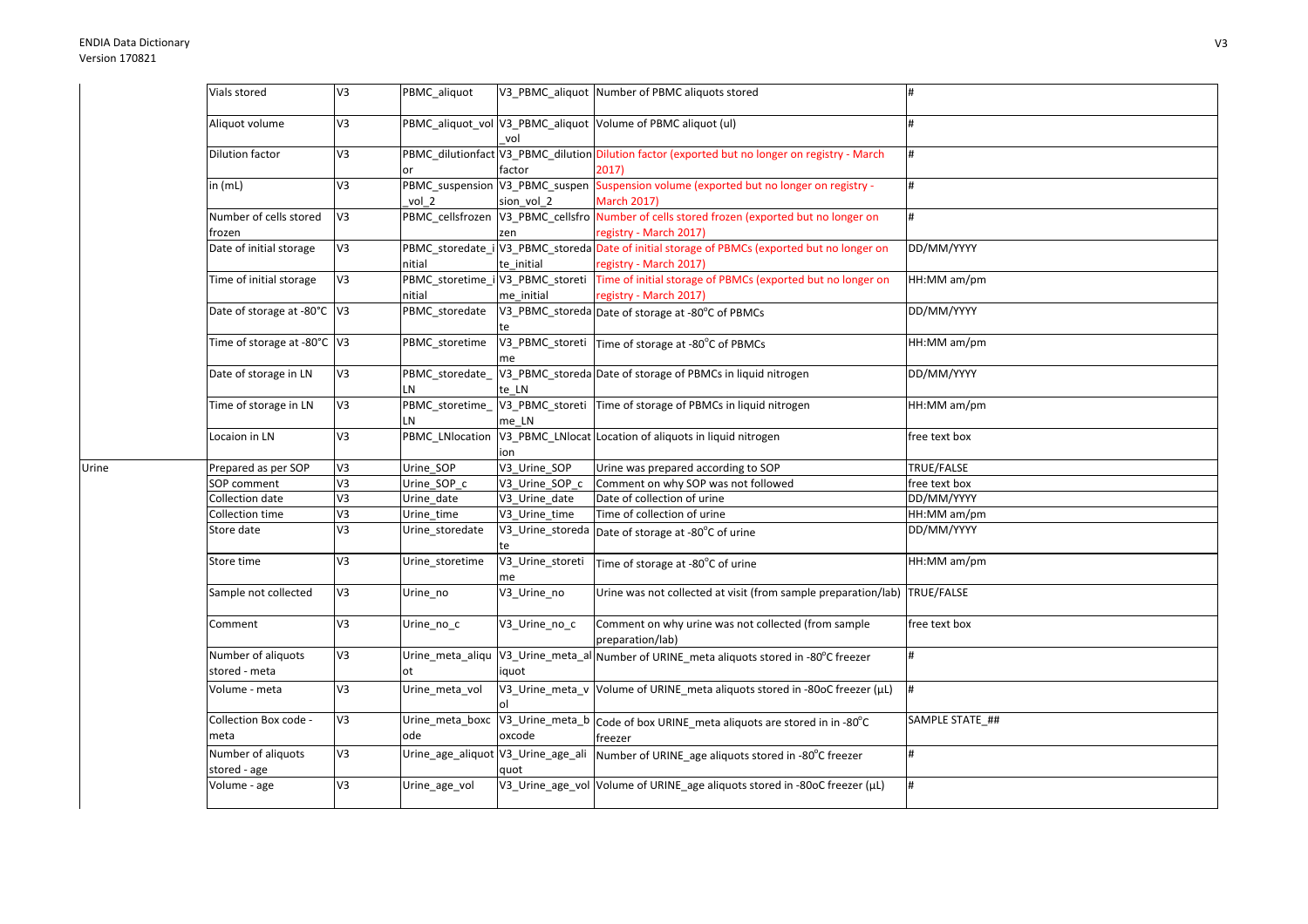|                    | Collection Box code - age V3         |                |                                          |                  | Urine_age_boxcod V3_Urine_age_bo   Code of box URINE_age aliquots are stored in in -80°C freezer SAMPLE STATE_## |                 |
|--------------------|--------------------------------------|----------------|------------------------------------------|------------------|------------------------------------------------------------------------------------------------------------------|-----------------|
|                    |                                      |                |                                          | xcode            |                                                                                                                  |                 |
|                    | Number of aliquots<br>stored - extra | V3             |                                          | iquot            | Urine_extra_aliqu V3_Urine_extra_al Number of URINE_extra aliquots stored in -80°C freezer                       | #               |
|                    | Volume - extra                       | V3             | Urine extra vol                          |                  | V3_Urine_extra_v Volume of URINE_extra aliquots stored in -80oC freezer (µL)                                     |                 |
|                    | Collection Box code -                | V <sub>3</sub> |                                          |                  | Urine_extra_boxc V3_Urine_extra_b Code of box URINE_extra aliquots are stored in in -80°C                        | SAMPLE STATE ## |
|                    | extra                                |                | ode                                      | oxcode           | freezer                                                                                                          |                 |
|                    | Number of aliquots<br>stored - glass | V3             | Urine_glass_aliqu<br>ot                  | iquot            | V3_Urine_glass_al Number of URINE_glass aliquots stored in -80°C freezer                                         |                 |
|                    | Volume - glass                       | V3             | Urine_glass_vol                          |                  | V3_Urine_glass_v Volume of URINE_glass aliquots stored in -80oC freezer (µL)                                     | #               |
|                    | Collection Box code -<br>glass       | V3             | de                                       | oxcode           | Urine_glass_boxco V3_Urine_glass_b  Code of box URINE_glass aliquots are stored in in -80°C<br>freezer           | SAMPLE STATE ## |
| Stool              | Prepared as per SOP                  | V <sub>3</sub> | Stool_SOP                                | V3_Stool_SOP     | Stool was prepared according to SOP                                                                              | TRUE/FALSE      |
|                    | SOP comment                          | V3             | Stool SOP c                              | V3 Stool SOP c   | Comment on why SOP was not followed                                                                              | free text box   |
|                    | Collection date                      | V3             | Stool_date                               | V3 Stool date    | Date of collection of stool                                                                                      | DD/MM/YYYY      |
|                    | Collection time                      | V3             | Stool_time                               | V3 Stool time    | Time of collection of stool                                                                                      | HH:MM am/pm     |
|                    | Store date                           | V <sub>3</sub> | Stool_storedate                          |                  | V3_Stool_storedat Date of storage at -80°C of stool                                                              | DD/MM/YYYY      |
|                    | Store time                           | V3             | Stool storetime                          |                  | V3_Stool_storetim Time of storage at -80°C of stool                                                              | HH:MM am/pm     |
|                    | Sample not collected                 | V3             | Stool_no                                 | V3_Stool_no      | Stool was not collected at visit (from sample preparation/lab)                                                   | TRUE/FALSE      |
|                    | Comment                              | V3             | Stool_no_c                               | V3_Stool_no_c    | Comment on why stool was not collected (from sample<br>preparation/lab)                                          | free text box   |
|                    | <b>Bristol Stool Chart type</b>      | V <sub>3</sub> | Stool bristol                            | V3 Stool bristol | Type of stool using Bristol Stool Chart                                                                          | $1 - 7$         |
|                    | Number of aliquots<br>stored - micro | V3             | оt                                       | liquot           | Stool_micro_aliqu V3_Stool_micro_a Number of STOOL_micro aliquots stored in -80°C freezer                        |                 |
|                    | Collection Box code -<br>micro       | V3             | ode                                      | oxcode           | Stool_micro_boxc V3_Stool_micro_b Code of box STOOL_micro aliquots are stored in in -80°C<br>freezer             | SAMPLE STATE ## |
|                    | Number of aliquots<br>stored - vir   | V <sub>3</sub> | Stool_vir_aliquot                        |                  | V3_Stool_vir_aliqu Number of STOOL_vir aliquots stored in -80°C freezer                                          |                 |
|                    | Collection Box code - vir V3         |                |                                          | ode              | Stool_vir_boxcode V3_Stool_vir_boxc Code of box STOOL_vir aliquots are stored in in -80°C freezer                | SAMPLE STATE ## |
|                    | Number of aliquots<br>stored - meta  | V3             | ot                                       | iquot            | Stool_meta_aliqu  V3_Stool_meta_al  Number of STOOL_meta aliquots stored in -80°C freezer                        |                 |
|                    | Collection Box code -<br>meta        | V3             | de                                       | oxcode           | Stool_meta_boxco V3_Stool_meta_b code of box STOOL_meta aliquots are stored in in -80°C                          | SAMPLE STATE ## |
|                    | Number of aliquots<br>stored - extra | V3             | Stool_extra_aliqu<br>ot                  | iquot            | freezer<br>V3_Stool_extra_al Number of STOOL_extra aliquots stored in -80°C freezer                              | #               |
|                    | Collection Box code -<br>extra       | V3             | Stool_extra_boxco V3_Stool_extra_b<br>de | oxcode           | Code of box STOOL_extra aliquots are stored in in -80°C<br>freezer                                               | SAMPLE STATE ## |
| <b>Breast milk</b> | Prepared as per SOP                  | V3             | Milk_SOP                                 | V3 Milk SOP      | Breast milk was prepared according to SOP                                                                        | TRUE/FALSE      |
|                    | SOP comment                          | V3             | Milk SOP c                               | V3 Milk SOP c    | Comment on why SOP was not followed                                                                              | free text box   |
|                    |                                      |                |                                          |                  |                                                                                                                  |                 |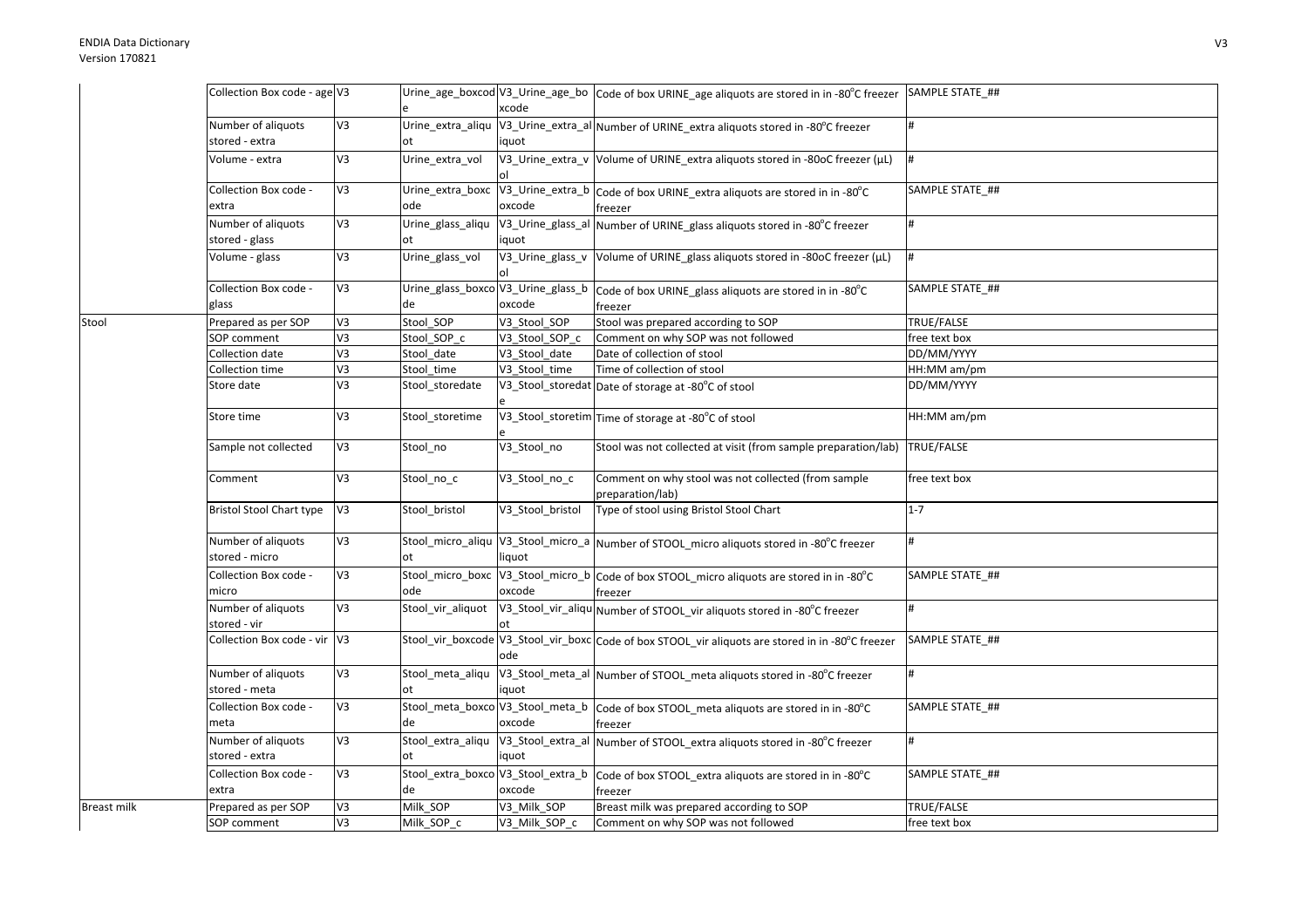|                             | Collection date                      | V <sub>3</sub> | Milk date      | V3 Milk date   | Date of collection of breast milk                                                                                | DD/MM/YYYY        |
|-----------------------------|--------------------------------------|----------------|----------------|----------------|------------------------------------------------------------------------------------------------------------------|-------------------|
|                             | Collection time                      | EA             | Milk time      | V3 Milk time   | Time of collection of breast milk                                                                                | HH:MM am/pm       |
|                             | Store date                           | V <sub>3</sub> | Milk_storedate |                | V3_Milk_storedat Date of storage at -80oC of breast milk                                                         | DD/MM/YYYY        |
|                             | Store time                           | V <sub>3</sub> | Milk_storetime |                | V3_Milk_storetim Time of storage at -80oC of breast milk                                                         | HH:MM am/pm       |
|                             | Sample not collected                 | V <sub>3</sub> | Milk_no        | V3_Milk_no     | Breast milk was not collected at visit (from sample<br>preparation/lab)                                          | <b>TRUE/FALSE</b> |
|                             | Comment                              | V <sub>3</sub> | Milk_no_c      | V3_Milk_no_c   | Comment on why breast milk was not collected (from sample<br>preparation/lab)                                    | free text box     |
|                             | Number of aliquots<br>stored - micro | V <sub>3</sub> |                | quot           | Milk_micro_aliquo V3_Milk_micro_ali Number of MILK_micro aliquots stored in -80oC freezer                        |                   |
|                             | Volume - micro                       | V <sub>3</sub> | Milk_micro_vol |                | V3_Milk_micro_vo Volume of MILK_micro aliquots stored in -80oC freezer (mL)                                      |                   |
|                             | Collection Box code -<br>micro       | V <sub>3</sub> | de             | oxcode         | Milk_micro_boxco V3_Milk_micro_b Code of box MILK_micro aliquots are stored in in -80oC<br>freezer               | SAMPLE STATE ##   |
|                             | Number of aliquots<br>stored - meta  | V <sub>3</sub> |                | quot           | Milk_meta_aliquo   V3_Milk_meta_ali   Number of MILK_meta aliquots stored in -80oC freezer                       | #                 |
|                             | Volume - meta                        | V <sub>3</sub> | Milk meta vol  |                | V3_Milk_meta_vol Volume of MILK_meta aliquots stored in -80oC freezer (mL)                                       | #                 |
|                             | Collection Box code -<br>meta        | V <sub>3</sub> | de             | xcode          | Milk_meta_boxco  V3_Milk_meta_bo  Code of box MILK_meta aliquots are stored in in -80oC freezer SAMPLE STATE_##  |                   |
|                             | Number of aliquots<br>stored - extra | V <sub>3</sub> |                | quot           | Milk_extra_aliquo V3_Milk_extra_ali Number of MILK_extra aliquots stored in -80oC freezer                        |                   |
|                             | Volume - extra                       | V <sub>3</sub> | Milk_extra_vol |                | V3_Milk_extra_vol Volume of MILK_extra aliquots stored in -80oC freezer (mL)                                     | #                 |
|                             | Collection Box code -<br>extra       | V <sub>3</sub> | de             | xcode          | Milk_extra_boxco V3_Milk_extra_bo Code of box MILK_extra aliquots are stored in in -80oC freezer SAMPLE STATE_## |                   |
| Coeliac                     | V3 tTGAb                             | V3             | tTGAb          | V3_tTGAb       | Tissue transglutaminase level                                                                                    | free text box     |
|                             | V3_tTGAb Date of<br>analysis         | V <sub>3</sub> | tTGAb_date     | V3 tTGAb date  | Date of analysis of tTGAb                                                                                        | DD/MM/YYYY        |
|                             | V3_tTGAb Pathology<br>service        | V <sub>3</sub> | tTGAb Path     | V3 tTGAb Path  | Pathology service that analysed tTGAb                                                                            | free text box     |
|                             | V3 total IgA                         | V <sub>3</sub> | lgA            | V3 IgA         | Total immunoglobulin level                                                                                       | free text box     |
|                             | V3_total IgA Date of<br>analysis     | V <sub>3</sub> | IgA_date       | V3_IgA_date    | Date of analysis of total IgA                                                                                    | DD/MM/YYYY        |
|                             | V3_total IgA Pathology<br>service    | V <sub>3</sub> | Iga Path       | V3_Iga_Path    | Pathology service that analysed total IgA                                                                        | free text box     |
|                             | V3_DPG IgG                           | V <sub>3</sub> | <b>DPGIgG</b>  | V3_DPGIgG      | Anti-Deamidated Gliadin Peptide level                                                                            | free text box     |
|                             | V3 DPG IgG Date of<br>analysis       | V <sub>3</sub> | DPGIgG_date    | V3_DPGIgG_date | Date of analysis of DPG IgG                                                                                      | DD/MM/YYYY        |
|                             | V3_DPG IgG Pathology<br>service      | V <sub>3</sub> | DPGIgG_Path    | V3_DPGIgG_Path | Pathology service that analysed DPG IgG                                                                          | free text box     |
| Vitamin D                   | V3_Vitamin D                         | V <sub>3</sub> | VitD           | V3 VitD        | Vitamin D (25OHD) level (nmol/L)                                                                                 | free text box     |
|                             | Date of analysis                     | V <sub>3</sub> | VitD_date      | V3_VitD_date   | Date of analysis of Vitamin D                                                                                    | DD/MM/YYYY        |
|                             | Pathology service                    | V <sub>3</sub> | VitD Path      | V3 VitD Path   | Pathology service that analysed Vitamin D                                                                        | free text box     |
| <b>Islet Autoantibodies</b> | V3 IAA                               | V <sub>3</sub> | IAA            | V3_IAA         | Insulin autoantibodies level                                                                                     | free text box     |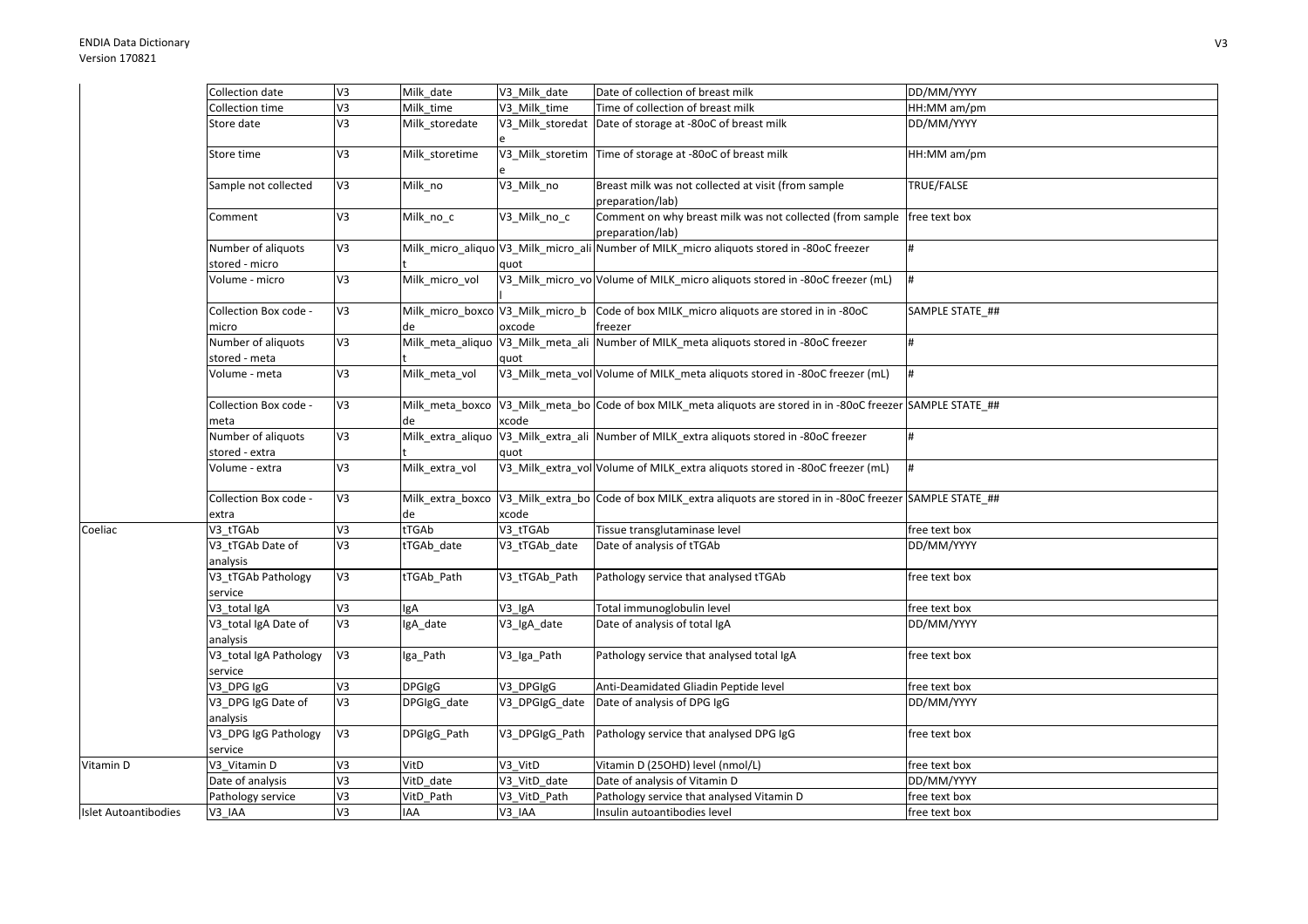|                           | V3 IAA Date of analysis                        | V <sub>3</sub> | IAA date        | V3_IAA_date                    | Date of analysis of IAA                                                                      | DD/MM/YYYY                                    |
|---------------------------|------------------------------------------------|----------------|-----------------|--------------------------------|----------------------------------------------------------------------------------------------|-----------------------------------------------|
|                           | V3 IAA Pathology<br>service                    | V3             | IAA Path        | V3 IAA Path                    | Pathology service that analysed IAA                                                          | free text box                                 |
|                           | V3 ZnT8Ab                                      | V3             | ZnT8Ab          | V3_ZnT8Ab                      | Zinc transporter 8 autoantibodies level                                                      | free text box                                 |
|                           | V3_ZnT8Ab Date of<br>analysis                  | V <sub>3</sub> | ZnT8Ab_date     | V3_ZnT8Ab_date                 | Date of analysis of ZnT8Ab                                                                   | DD/MM/YYYY                                    |
|                           | V3_ZnT8Ab Pathology                            | V3             | ZnT8Ab_Path     | V3_ZnT8Ab_Path                 | Pathology service that analysed ZnT8Ab                                                       | free text box                                 |
|                           | service                                        |                |                 |                                |                                                                                              |                                               |
|                           | V3 GADAb                                       | EA             | GADAb           | V3 GADAb                       | Glutamic acid decarboxylase autoantibodies level                                             | free text box                                 |
|                           | V3 GADAb Date of                               | V3             | GADAb_date      | V3_GADAb_date                  | Date of analysis of GADAb                                                                    | DD/MM/YYYY                                    |
|                           | analysis                                       |                |                 |                                |                                                                                              |                                               |
|                           | V3_GADAb Pathology<br>service                  | V3             | GADAb_Path      | V3_GADAb_Path                  | Pathology service that analysed GADAb                                                        | free text box                                 |
|                           | $V3$ $IA2$                                     | V <sub>3</sub> | IA <sub>2</sub> | V3 IA2                         | Insulinoma-2-associated autoantibodies levels                                                | free text box                                 |
|                           | V3 IA2 Date of analysis                        | V <sub>3</sub> | IA2 date        | V3_IA2_date                    | Date of analysis of IA2                                                                      | DD/MM/YYYY                                    |
|                           | V3_IA2 Pathology<br>service                    | V3             | IA2_Path        | V3_IA2_Path                    | Pathology service that analysed IA2                                                          | free text box                                 |
| <b>Questionnaires</b>     | Lifestyle postpartum<br>questionnaire complete | V <sub>3</sub> | LQ              | $V3_lQ$                        | Maternal postpartum lifestyle questionnaire completed and<br>type of questionnaire completed | Yes, online version/Yes, hardcopy/Yes, app/No |
|                           | Lifestyle postpartum<br>questionnaire comment  | V <sub>3</sub> | Quest_c         | V3_Quest_c                     | Comment on why questionnaires were not completed                                             | free text box                                 |
|                           | Level of compliance<br>( > 80)                 | V3             | IFD_80          | V3 IFD 80                      | Infant Feeding Diary (0-6 month) estimated level of<br>compliance is greater than 80%        | TRUE/FALSE                                    |
|                           | Level of compliance (50-V3<br>80)              |                | IFD 50-80       | V3_IFD_50-80                   | Infant Feeding Diary (0-6 month) estimated level of<br>compliance is between 50-80%          | TRUE/FALSE                                    |
|                           | Level of compliance (30- V3<br>50)             |                | IFD 30-50       | V3_IFD_30-50                   | Infant Feeding Diary (0-6 month) estimated level of<br>compliance is between 30-50%          | TRUE/FALSE                                    |
|                           | Level of compliance                            | V3             | IFD_30          | $\overline{\text{V3}}$ _IFD_30 | Infant Feeding Diary (0-6 month) estimated level of                                          | TRUE/FALSE                                    |
|                           | (30)                                           |                |                 |                                | compliance is less than 30%                                                                  |                                               |
|                           | Not kept                                       | V3             | IFD no          | V3 IFD no                      | Infant Feeding Diary was not beeing kept                                                     | TRUE/FALSE                                    |
|                           | Not given                                      | V <sub>3</sub> | IFD notgiven    | V3 IFD notgiven                | Infant Feeding Diary was not given to participant                                            | TRUE/FALSE                                    |
|                           | Unknown                                        | V3             | IFD un          | V3_IFD_un                      | Unknown if completing Infant Feeding Diary                                                   | TRUE/FALSE                                    |
|                           | Using app                                      | V3             | IFD_app         | V3_IFD_app                     | Using app to complete the Infant Feeding Diary                                               | TRUE/FALSE                                    |
|                           | Returned                                       | V3             | IFD returned    | V3 IFD returned                | Infant Feeding Diary (0-6 month) was returned                                                | TRUE/FALSE                                    |
| <b>Maternal Lifestyle</b> |                                                |                |                 |                                |                                                                                              |                                               |
| Postpartum                |                                                |                |                 |                                |                                                                                              |                                               |
| Questionniare             |                                                |                |                 |                                |                                                                                              |                                               |
| <b>Export heading</b>     | Variable                                       | <b>Visit</b>   | Code            | Visit_Code                     | <b>Description</b>                                                                           | Format                                        |
| General                   | ID                                             | V <sub>3</sub> | LQ ID           | V3 LQ ID                       | Participant ID code for Maternal Lifestyle Postpartum                                        | STATE-CITY-SITE-###                           |
|                           |                                                |                |                 |                                | Questionnaire                                                                                |                                               |
|                           | Collection date                                | V3             | LQ Date         | V3 LQ Date                     | Date Maternal Lifestyle Postpartum Questionnaire was<br>completed                            | DD/MM/YYYY                                    |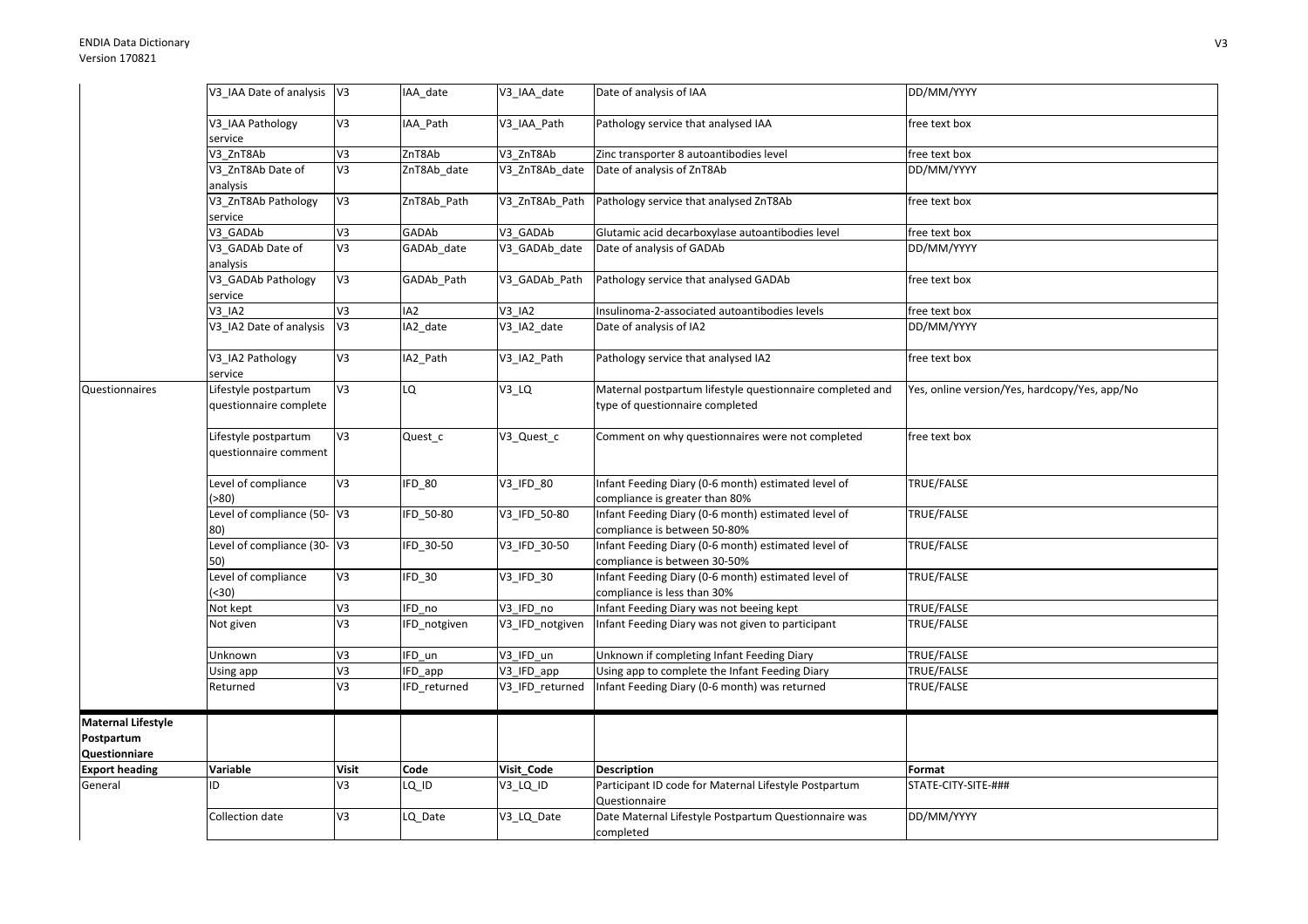## ENDIA Data DictionaryVersion 170821

|                           | Visit                                   | V <sub>3</sub> | LQ_Visit           | V3_LQ_Visit     | Visit code for Maternal Lifestyle Postpartum Questionnaire                                                                                                                                                                                    | T1/T2/T3                                                                                                           |
|---------------------------|-----------------------------------------|----------------|--------------------|-----------------|-----------------------------------------------------------------------------------------------------------------------------------------------------------------------------------------------------------------------------------------------|--------------------------------------------------------------------------------------------------------------------|
|                           | No data collected                       | V <sub>3</sub> | LQ no              | V3 LQ no        | No data collected for Maternal Lifestyle Postpartum<br>Questionnaire                                                                                                                                                                          | TRUE/FALSE                                                                                                         |
|                           | Comment                                 | V3             | LQ_no_c            | V3_LQ_no_c      | Comment on why no data was collected for Maternal Lifestyle free text box<br>Postpartum Questionnaire                                                                                                                                         |                                                                                                                    |
|                           | Not finisehd                            | V3             | LQ NotFin          | V3_LQ_NotFin    | Data entry for Maternal Lifestyle Postpartum Questionnaire<br>has not been finished                                                                                                                                                           | TRUE/FALSE                                                                                                         |
|                           | Finalized                               | V3             | LQ Final           | V3_LQ_Final     | Data entry for Maternal Lifestyle Postpartum Questionnaire<br>has been finalised by project management team                                                                                                                                   | TRUE/FALSE                                                                                                         |
| Breast milk               | Receive any breast milk   V3            |                | LQ_BreastMilk      |                 | V3_LQ_BreastMilk In the past three months, did the ENDIA infant receive any<br>breast milk either through breast feeding or via expressed<br>breast milk?                                                                                     | TRUE/FALSE                                                                                                         |
| <b>Maternal Nutrition</b> | 1.1 Cow's milk                          | V <sub>3</sub> | CowMilk            | V3_CowMilk      | In the past 3 months, on how many days did the mother<br>consume cow's milk?                                                                                                                                                                  | Never/Less than one day per month/1-3 days per month/1<br>day per week/2-5 days per week/More than 5 days per week |
|                           | 1.2 Other milk                          | V3             | OtherMilk          | V3 OtherMilk    | In the past 3 months, on how many days did the mother<br>consume other milk including soy, rice, almond, goat or sheep day per week/2-5 days per week/More than 5 days per week<br>milk?                                                      | Never/Less than one day per month/1-3 days per month/1                                                             |
|                           | 1.3 Coffee containing<br>caffeine       | V3             | Coffee             | V3_Coffee       | In the past 3 months, on how many days did the mother<br>consume coffee containing caffeine (includes iced coffee)?                                                                                                                           | Never/Less than one day per month/1-3 days per month/1<br>day per week/2-5 days per week/More than 5 days per week |
|                           | 1.4 Decaffeinated coffee V3             |                | <b>DecafCoffee</b> | V3 DecafCoffee  | In the past 3 months, on how many days did the mother<br>consume decaffeinated coffee (includes iced coffee)?                                                                                                                                 | Never/Less than one day per month/1-3 days per month/1<br>day per week/2-5 days per week/More than 5 days per week |
|                           | 1.5 Tea containing<br>caffeine          | V <sub>3</sub> | Tea                | V3_Tea          | In the past 3 months, on how many days did the mother<br>consume tea containing caffeine?                                                                                                                                                     | Never/Less than one day per month/1-3 days per month/1<br>day per week/2-5 days per week/More than 5 days per week |
|                           | 1.6 Decaffeinated/herbal V3<br>tea      |                | DecafTea           | V3_DecafTea     | In the past 3 months, on how many days did the mother<br>consume decaffeinated or herbal tea?                                                                                                                                                 | Never/Less than one day per month/1-3 days per month/1<br>day per week/2-5 days per week/More than 5 days per week |
|                           | 1.7 Other drinks<br>containing caffeine | V <sub>3</sub> | CafDrinks          | V3_CafDrinks    | In the past 3 months, on how many days did the mother<br>consume other drinks containing caffeine (e.g. cola, Red Bull,<br>V)?                                                                                                                | Never/Less than one day per month/1-3 days per month/1<br>day per week/2-5 days per week/More than 5 days per week |
|                           | 1.8 Diet flavoured<br>beverages         | V <sub>3</sub> | <b>DietDrinks</b>  | V3 DietDrinks   | In the past 3 months, on how many days did the mother<br>consume diet, lite or low calorie carbonated or flavoured<br>beverages (e.g. Diet or Coke Zero, Pepsi Max, diet cordial,<br>sugar free energy drinks, light ice tea, Powerade Zero)? | Never/Less than one day per month/1-3 days per month/1<br>day per week/2-5 days per week/More than 5 days per week |
|                           | 1.9 Soft drink containing V3<br>Stevia  |                | SteviaDrinks       | V3_SteviaDrinks | In the past 3 months, on how many days did the mother<br>consume soft drinks or flavoured beverages containing Stevia<br>(Coke Life, Pepsi Next, Lipton flavoured or green and Fuze iced<br>tea)?                                             | Never/Less than one day per month/1-3 days per month/1<br>day per week/2-5 days per week/More than 5 days per week |
|                           | 1.10 Regular soft drink                 | V3             | SoftDrinks         | V3_SoftDrinks   | In the past 3 months, on how many days did the mother<br>consume regular soft drink or flavoured beverages (Coke,<br>Sprite, flavoured mineral water, tonic water)?                                                                           | Never/Less than one day per month/1-3 days per month/1<br>day per week/2-5 days per week/More than 5 days per week |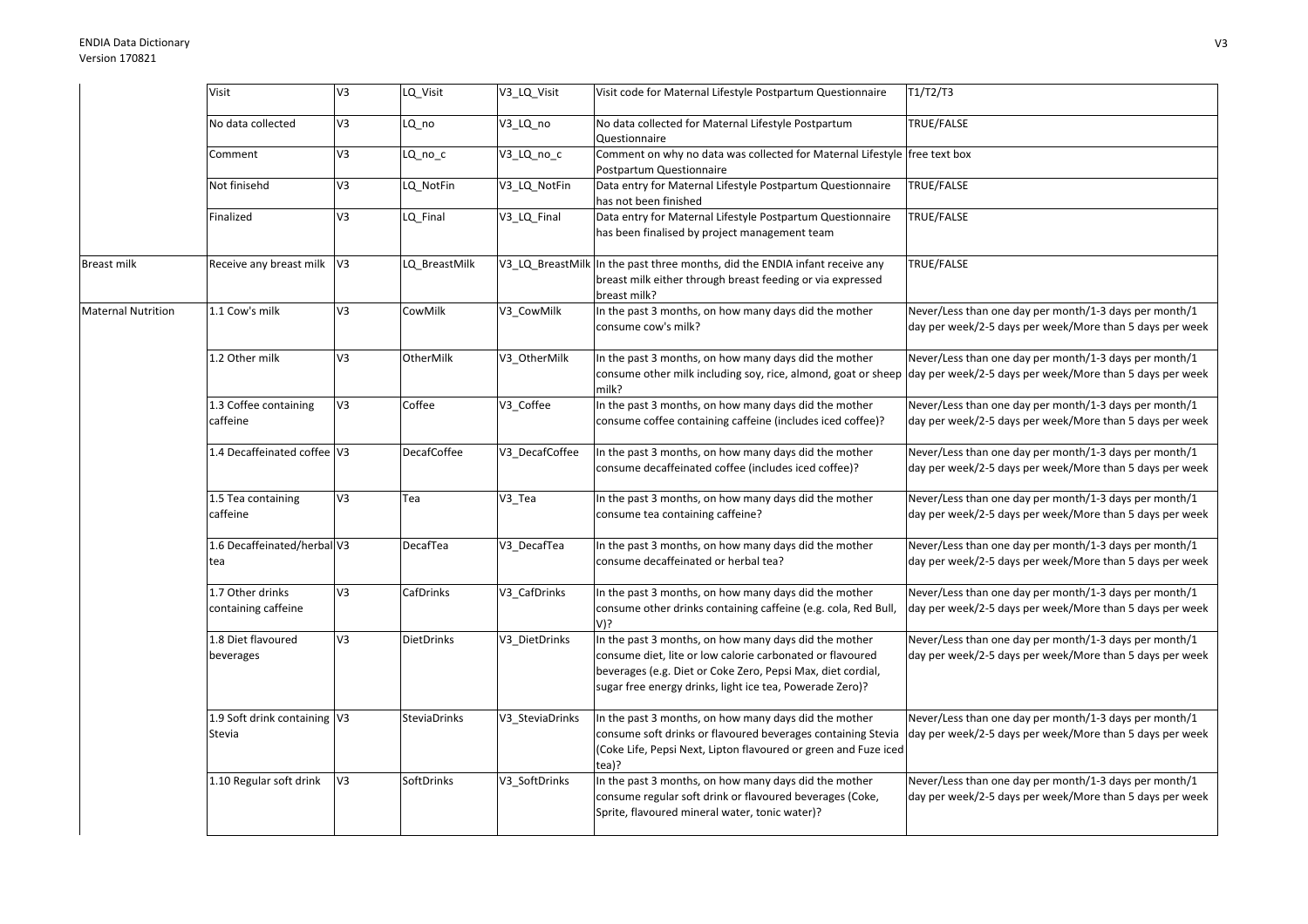| 1.11 Cow's milk         | V3             | CowMilk_serve    |                                    | V3_CowMilk_serv  On the days when cow's milk was consumed in the past three  Did not consume/Less than 1 serve/1-2 serves/2-3 |                                                                                                                    |
|-------------------------|----------------|------------------|------------------------------------|-------------------------------------------------------------------------------------------------------------------------------|--------------------------------------------------------------------------------------------------------------------|
|                         |                |                  |                                    | months, how much on average did the mother consume based serves/More than 3 serves                                            |                                                                                                                    |
|                         |                |                  |                                    | on the suggested average serving size of 250 mL glass?                                                                        |                                                                                                                    |
|                         |                |                  |                                    |                                                                                                                               |                                                                                                                    |
| 1.12 Other milk         | V3             | OtherMilk_serve  |                                    | V3_OtherMilk_ser On the days when other milk was consumed in the past three                                                   | Did not consume/Less than 1 serve/1-2 serves/2-3                                                                   |
|                         |                |                  | ve                                 | months, how much on average did the mother consume based serves/More than 3 serves                                            |                                                                                                                    |
|                         |                |                  |                                    | on the suggested average serving size of 250 mL glass?                                                                        |                                                                                                                    |
| 1.13 Coffee containing  | V3             | Coffee_serve     | V3_Coffee_serve                    | On the days when coffee containing caffeine was consumed in Did not consume/Less than 1 serve/1-2 serves/2-3                  |                                                                                                                    |
| caffeine                |                |                  |                                    | the past three months, how much on average did the mother                                                                     | serves/More than 3 serves                                                                                          |
|                         |                |                  |                                    | consume based on the suggested average serving size of 1                                                                      |                                                                                                                    |
|                         |                |                  |                                    | small cup?                                                                                                                    |                                                                                                                    |
| 1.14 Decaffeinated      | V3             |                  | DecafCoffee_serve V3_DecafCoffee_s | On the days when decaffeinated coffee was consumed in the                                                                     | Did not consume/Less than 1 serve/1-2 serves/2-3                                                                   |
| coffee                  |                |                  | erve                               | past three months, how much on average did the mother                                                                         | serves/More than 3 serves                                                                                          |
|                         |                |                  |                                    | consume based on the suggested average serving size of 1                                                                      |                                                                                                                    |
|                         |                |                  |                                    | small cup?                                                                                                                    |                                                                                                                    |
| 1.15 Tea containing     | V <sub>3</sub> | Tea serve        | V3 Tea serve                       | On the days when tea containing caffeine was consumed in                                                                      | Did not consume/Less than 1 serve/1-2 serves/2-3                                                                   |
| caffeine                |                |                  |                                    | the past three months, how much on average did the mother                                                                     | serves/More than 3 serves                                                                                          |
|                         |                |                  |                                    | consume based on the suggested average serving size of 1                                                                      |                                                                                                                    |
|                         |                |                  |                                    | small cup?                                                                                                                    |                                                                                                                    |
| 1.16                    | V3             | DecafTea_serve   |                                    | V3_DecafTea_serv On the days when decaffeinated or herbal tea was consumed                                                    | Did not consume/Less than 1 serve/1-2 serves/2-3                                                                   |
| Decaffeinated/herbal    |                |                  | e                                  | in the past three months, how much on average did the                                                                         | serves/More than 3 serves                                                                                          |
| tea                     |                |                  |                                    | mother consume based on the suggested average serving size                                                                    |                                                                                                                    |
|                         |                |                  |                                    | of 1 small cup?                                                                                                               |                                                                                                                    |
| 1.17 Other drinks       | V3             | CafDrinks_serve  |                                    | V3_CafDrinks_serv On the days when other drink containing caffeine was                                                        | Did not consume/Less than 1 serve/1-2 serves/2-3                                                                   |
| containing caffeine     |                |                  |                                    | consumed in the past three months, how much on average did serves/More than 3 serves                                          |                                                                                                                    |
|                         |                |                  |                                    | the mother consume based on the suggested average serving                                                                     |                                                                                                                    |
|                         |                |                  |                                    | size of 250 mL can?                                                                                                           |                                                                                                                    |
| 1.18 Diet flavoured     | V <sub>3</sub> | DietDrinks serve |                                    | V3_DietDrinks_ser On the days when diet, lite or low calorie carbonated or                                                    | Did not consume/Less than 1 serve/1-2 serves/2-3                                                                   |
| beverages               |                |                  | ve                                 | flavoured beverages were consumed in the past three                                                                           | serves/More than 3 serves                                                                                          |
|                         |                |                  |                                    | months, how much on average did the mother consume based                                                                      |                                                                                                                    |
|                         |                |                  |                                    | on the suggested average serving size of 250 mL can?                                                                          |                                                                                                                    |
| 1.19 Soft drink         | V3             |                  |                                    | SteviaDrinks_serv $\sqrt{V3}$ _SteviaDrinks_s On the days when soft drink or flavoured beverages                              | Did not consume/Less than 1 serve/1-2 serves/2-3                                                                   |
| containing Stevia       |                |                  | erve                               | containing Stevia were consumed in the past three months,                                                                     | serves/More than 3 serves                                                                                          |
|                         |                |                  |                                    | how much on average did the mother consume based on the                                                                       |                                                                                                                    |
|                         |                |                  |                                    | suggested average serving size of 250 mL can?                                                                                 |                                                                                                                    |
|                         |                |                  |                                    |                                                                                                                               |                                                                                                                    |
| 1.20 Regular soft drink | V3             | SoftDrinks_serve |                                    | V3_SoftDrinks_ser On the days when regular soft drinks or flavoured beverages                                                 | Did not consume/Less than 1 serve/1-2 serves/2-3                                                                   |
|                         |                |                  | ve                                 | were consumed in the past three months, how much on                                                                           | serves/More than 3 serves                                                                                          |
|                         |                |                  |                                    | average did the mother consume based on the suggested                                                                         |                                                                                                                    |
|                         |                |                  |                                    | average serving size of 250 mL can?                                                                                           |                                                                                                                    |
| 2.1 Dairy products      | V3             | Dairy            | V3_Dairy                           | In the past 3 months, how often did the mother consume                                                                        | Never/Less than one day per month/1-3 days per month/1<br>day per week/2-5 days per week/More than 5 days per week |
|                         |                |                  |                                    | dairy products, including butter, cheese, cream, yoghurt,<br>custard and ice cream?                                           |                                                                                                                    |
|                         |                |                  |                                    |                                                                                                                               |                                                                                                                    |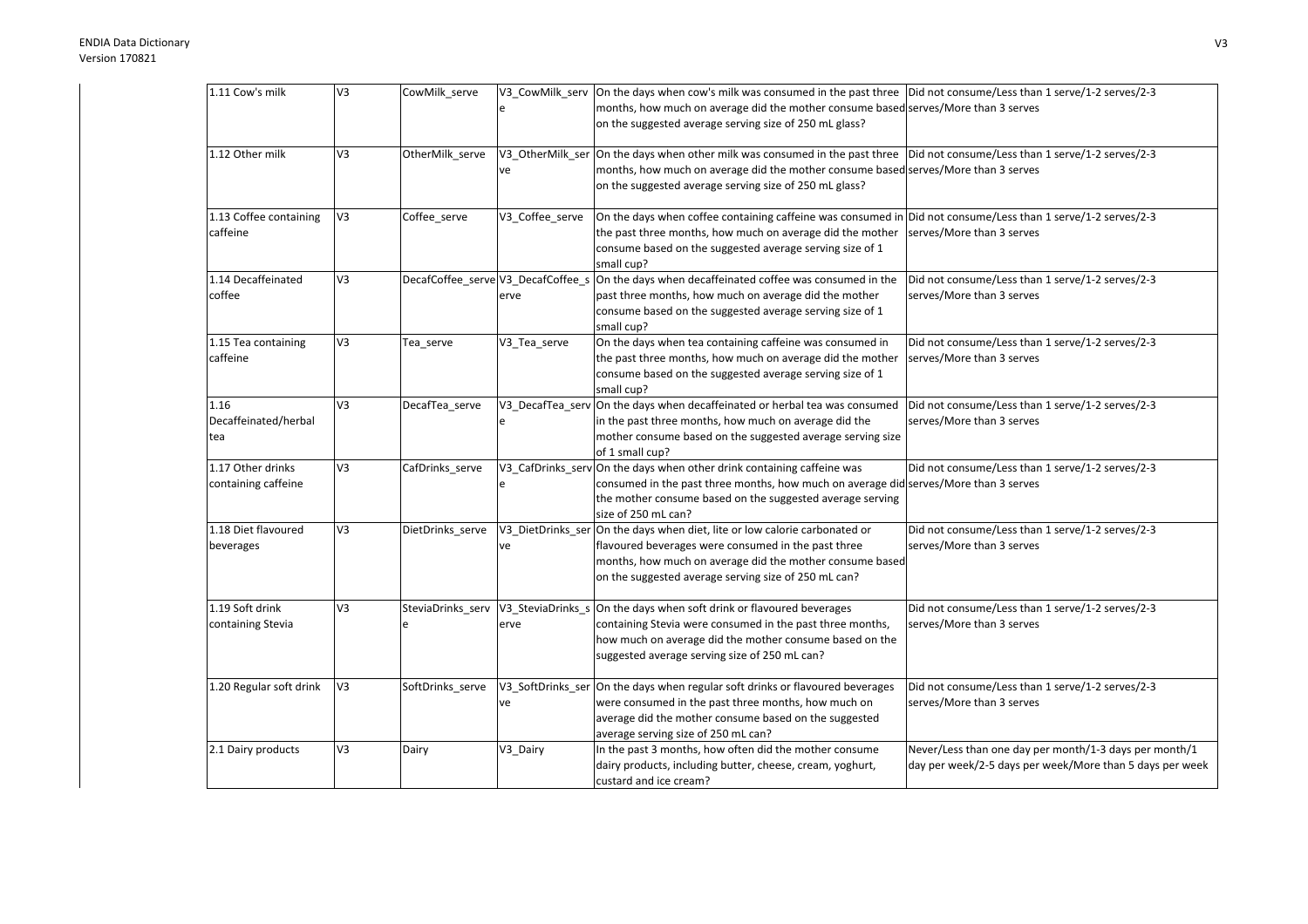|                             | 2.2 Soy products             | V3             | Soy               | V3_Soy           | In the past 3 months, how often did the mother consume soy Never/Less than one day per month/1-3 days per month/1          |                                                          |
|-----------------------------|------------------------------|----------------|-------------------|------------------|----------------------------------------------------------------------------------------------------------------------------|----------------------------------------------------------|
|                             |                              |                |                   |                  | containing products including, tofu, miso, soy sauce, soy flour, dday per week/2-5 days per week/More than 5 days per week |                                                          |
|                             |                              |                |                   |                  | and soy-based dairy subsitutes?                                                                                            |                                                          |
|                             |                              |                |                   |                  |                                                                                                                            |                                                          |
|                             | 2.3 Wheat products           | V3             | Wheat             | V3_Wheat         | In the past 3 months, how often did the mother consume                                                                     | Never/Less than one day per month/1-3 days per month/1   |
|                             |                              |                |                   |                  | wheat containing products, including bread, biscuits, cakes,                                                               | day per week/2-5 days per week/More than 5 days per week |
|                             |                              |                |                   |                  | breakfast cereals, pastries, pasta, couscous, dim sims and                                                                 |                                                          |
|                             |                              |                |                   |                  | wontons?                                                                                                                   |                                                          |
|                             | 2.4 Barley or rye            | V3             | BarleyRye         | V3_BarleyRye     | In the past 3 months, how often did the mother consume                                                                     | Never/Less than one day per month/1-3 days per month/1   |
|                             | products                     |                |                   |                  | barley or rye containing products, including barley water,                                                                 | day per week/2-5 days per week/More than 5 days per week |
|                             |                              |                |                   |                  | many minestrone-style soups and rye bread?                                                                                 |                                                          |
|                             |                              |                |                   |                  |                                                                                                                            |                                                          |
|                             | 2.5 Rice products            | V3             | Rice              | V3_Rice          | In the past 3 months, how often did the mother consume rice                                                                | Never/Less than one day per month/1-3 days per month/1   |
|                             |                              |                |                   |                  | and/or rice containing products including rice milk, rice                                                                  | day per week/2-5 days per week/More than 5 days per week |
|                             |                              |                |                   |                  | cereals, rice cakes, rice noodles and rice flour?                                                                          |                                                          |
|                             |                              |                |                   |                  |                                                                                                                            |                                                          |
|                             | 2.6 Corn products            | V3             | Corn              | V3_Corn          | In the past 3 months, how often did the mother consume corn Never/Less than one day per month/1-3 days per month/1         |                                                          |
|                             |                              |                |                   |                  | and/or corn containing products including popcorn, polenta,                                                                | day per week/2-5 days per week/More than 5 days per week |
|                             |                              |                |                   |                  | corn flakes, corn tortillas and corn flour?                                                                                |                                                          |
|                             |                              |                |                   |                  |                                                                                                                            |                                                          |
|                             | 2.7 Oats products            | V3             | Oat               | V3_Oat           | In the past 3 months, how often did the mother consume oats Never/Less than one day per month/1-3 days per month/1         |                                                          |
|                             |                              |                |                   |                  | or oat containing products including porridge, oatmeal,                                                                    | day per week/2-5 days per week/More than 5 days per week |
|                             |                              |                |                   |                  | muesli, ANZAC biscuits, bran and oat flour?                                                                                |                                                          |
|                             |                              |                |                   |                  |                                                                                                                            |                                                          |
|                             | 2.8 Artificial sweeteners V3 |                | <b>ASweetners</b> | V3_ASweetners    | In the past 3 months, how often did the mother consume                                                                     | Never/Less than one day per month/1-3 days per month/1   |
|                             |                              |                |                   |                  | artificial sweetners (e.g. Equal or Splenda) for use in baking or                                                          | day per week/2-5 days per week/More than 5 days per week |
|                             |                              |                |                   |                  | tea/coffee?                                                                                                                |                                                          |
|                             | 2.9 Stevia/Natvia            | V <sub>3</sub> | Stevia            | V3_Stevia        | In the past 3 months, how often did the mother consume                                                                     | Never/Less than one day per month/1-3 days per month/1   |
|                             | products                     |                |                   |                  | stevia/Natvia products for use in baking or tea/coffee?                                                                    | day per week/2-5 days per week/More than 5 days per week |
|                             |                              |                |                   |                  |                                                                                                                            |                                                          |
| <b>Maternal Supplements</b> | 3.1 Pregnancy                | V <sub>3</sub> | PregLactSup_freq  | V3_PregLactSup_f | Frequency of pregnancy or lactation supplement taken by the Never/0-30 days/31-60 days/61-90 days/Daily                    |                                                          |
|                             | supplement (frequency)       |                |                   | req              | mother over the last three months                                                                                          |                                                          |
|                             |                              |                |                   |                  |                                                                                                                            |                                                          |
|                             | 3.1 Pregnancy                | V3             |                   |                  | PregLactSup_bran  V3_PregLactSup_b Brand of pregnancy or lactation supplement by the mother                                | free text box                                            |
|                             | supplement (brand)           |                |                   | rand             | taken over the last three months                                                                                           |                                                          |
|                             | 3.1 Pregnancy                | V <sub>3</sub> |                   |                  | PregLactSup_dose V3_PregLactSup_d Dose of pregnancy or lactation supplement taken by the                                   | free text box                                            |
|                             | supplement (amount)          |                |                   | ose              | mother over the last three months                                                                                          |                                                          |
|                             | 3.2 Other multivitamin       | V <sub>3</sub> | MultiVit_freq     | V3_MultiVit_freq | Frequency of other multivitamin supplement taken by the                                                                    | Never/0-30 days/31-60 days/61-90 days/Daily              |
|                             | (frequency)                  |                |                   |                  | mother over the last three months                                                                                          |                                                          |
|                             |                              |                |                   |                  |                                                                                                                            |                                                          |
|                             | 3.2 Other multivitamin       | V <sub>3</sub> | MultiVit_brand    | V3_MultiVit_bran | Brand of other multivitamin supplement taken by the mother                                                                 | free text box                                            |
|                             | (brand)                      |                |                   |                  | over the last three months                                                                                                 |                                                          |
|                             | 3.2 Other multivitamin       | V <sub>3</sub> | MultiVit_dose     |                  | V3_MultiVit_dose Dose of other multivitamin supplement taken by the mother                                                 | free text box                                            |
|                             | (amount)                     |                |                   |                  | over the last three months                                                                                                 |                                                          |
|                             |                              |                |                   |                  |                                                                                                                            |                                                          |
|                             | 3.3 Omega-3 (frequency) V3   |                | FishOil_freq      | V3_FishOil_freq  | Frequency of fish oil, omega-3 or cod liver oil supplement                                                                 | Never/0-30 days/31-60 days/61-90 days/Daily              |
|                             |                              |                |                   |                  | taken by the mother over the last three months                                                                             |                                                          |
|                             |                              |                |                   |                  |                                                                                                                            |                                                          |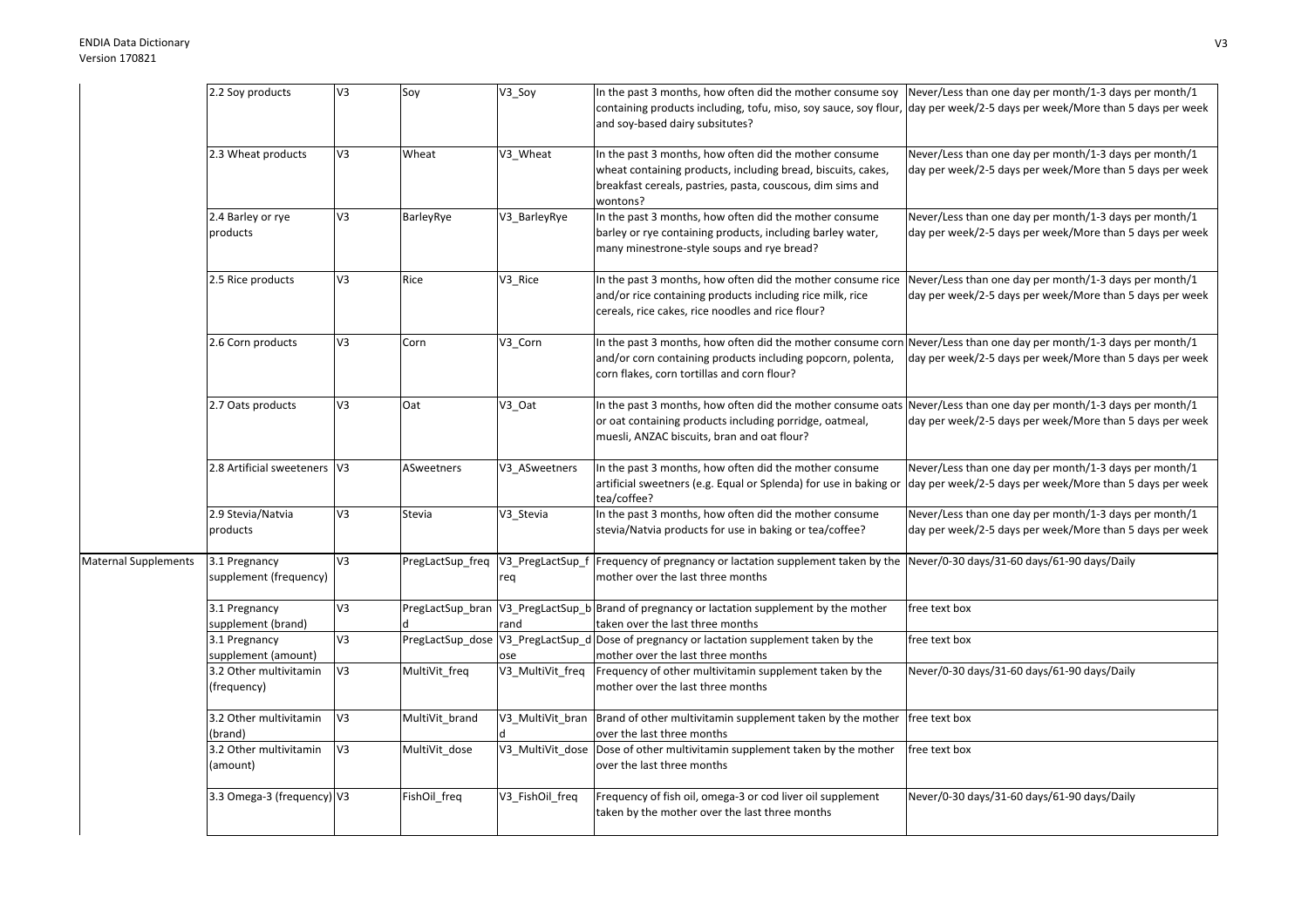Smoking

| 3.3 Omega-3 (brand)        | V3             | FishOil brand                                       |                          | V3_FishOil_brand Brand of fish oil, omega-3 or cod liver oil supplement taken by free text box                                                             |                                                                                                                                                                                                                                             |
|----------------------------|----------------|-----------------------------------------------------|--------------------------|------------------------------------------------------------------------------------------------------------------------------------------------------------|---------------------------------------------------------------------------------------------------------------------------------------------------------------------------------------------------------------------------------------------|
|                            |                |                                                     |                          | the mother over the last three months                                                                                                                      |                                                                                                                                                                                                                                             |
| 3.3 Omega-3 (amount)       | V3             | FishOil dose                                        | V3 FishOil dose          | Dose of fish oil, omega-3 or cod liver oil supplement taken by<br>the mother over the last three months                                                    | free text box                                                                                                                                                                                                                               |
| 3.4 Iron (frequency)       | V3             | Iron_freq                                           | V3_Iron_freq             | Frequency of iron supplement taken by the mother over the<br>last three months                                                                             | Never/0-30 days/31-60 days/61-90 days/Daily                                                                                                                                                                                                 |
| 3.4 Iron (brand)           | V3             | Iron brand                                          | V3 Iron brand            | Brand of iron supplement taken by the mother over the last<br>three months                                                                                 | free text box                                                                                                                                                                                                                               |
| 3.4 Iron (amount)          | V3             | Iron_dose                                           | V3_Iron_dose             | Dose of iron supplement taken by the mother over the last<br>three months                                                                                  | free text box                                                                                                                                                                                                                               |
| 3.5 Other (frequency)      | $5\lambda$     | OtherSup1_freq                                      |                          | V3_OtherSup1_fre Frequency of other supplement taken by the mother over the Never/0-30 days/31-60 days/61-90 days/Daily<br>last three months               |                                                                                                                                                                                                                                             |
| 3.5 Other (brand)          | V3             | OtherSup1_brand                                     | V3_OtherSup1_br<br>and   | Brand of other supplement taken by the mother over the last<br>three months                                                                                | free text box                                                                                                                                                                                                                               |
| 3.5 Other (amount)         | V3             | OtherSup1_dose                                      |                          | V3_OtherSup1_do Dose of other supplement taken by the mother over the last<br>three months                                                                 | free text box                                                                                                                                                                                                                               |
| 3.6 (frequency) 1          | V3             |                                                     | eq1                      | ProbioticsM_freq1   V3_ProbioticsM_fr Frequency of probiotics (supplements, powders and fortified<br>foods) taken by the mother over the last three months | Never/0-30 days/31-60 days/61-90 days/Daily                                                                                                                                                                                                 |
| 3.6 (brand) 1              | V <sub>3</sub> | ProbioticsM_type<br>$\mathbf{1}$                    | V3_ProbioticsM_t<br>ype1 | Brand or food name of probiotic (including supplements,<br>powders and fortified foods) taken by the mother in the past<br>3 months                        | free text box                                                                                                                                                                                                                               |
| 3.6 (amount) 1             | V3             | ProbioticsM_dose V3_ProbioticsM_d                   | ose1                     | Dose of probiotics (supplements, powders and fortified foods) free text box<br>taken by the mother over the last three months                              |                                                                                                                                                                                                                                             |
| 3.6 (frequency) 2          | V3             |                                                     | eq2                      | ProbioticsM_freq2 V3_ProbioticsM_fr Frequency of probiotics (supplements, powders and fortified<br>foods) taken by the mother over the last three months   | Never/0-30 days/31-60 days/61-90 days/Daily                                                                                                                                                                                                 |
| 3.6 (brand) 2              | V3             | ProbioticsM_type V3_ProbioticsM_t<br>$\overline{2}$ | ype2                     | Brand or food name of probiotic (including supplements,<br>powders and fortified foods) taken by the mother in the past<br>3 months                        | free text box                                                                                                                                                                                                                               |
| 3.6 (amount) 2             | V3             | ProbioticsM_dose V3_ProbioticsM_d                   | ose2                     | Dose of probiotics (supplements, powders and fortified foods) free text box<br>taken by the mother over the last three months                              |                                                                                                                                                                                                                                             |
| 3.6 (frequency) 3          | V3             |                                                     | eq3                      | ProbioticsM freq3 V3 ProbioticsM fr Frequency of probiotics (supplements, powders and fortified<br>foods) taken by the mother over the last three months   | Never/0-30 days/31-60 days/61-90 days/Daily                                                                                                                                                                                                 |
| 3.6 (brand) 3              | V3             | ProbioticsM_type<br>3                               | V3_ProbioticsM_t<br>ype3 | Brand or food name of probiotic (including supplements,<br>powders and fortified foods) taken by the mother in the past<br>3 months                        | free text box                                                                                                                                                                                                                               |
| 3.6 (amount) 3             | V3             | ProbioticsM_dose<br>3                               | V3_ProbioticsM_d<br>ose3 | Dose of probiotics (supplements, powders and fortified foods) free text box<br>taken by the mother over the last three months                              |                                                                                                                                                                                                                                             |
| 5.1 How many cigarettes V3 |                | SmokingM                                            | V3_SmokingM              | In the past 3 months, how many cigarettes did the mother<br>smoke on average?                                                                              | did not smoke and have never been a smoker/I did not<br>smoke but have previously been a smoker/Less than 1<br>cigarette per week/2-6 cigarettes per week/1-5 cigarettes per<br>day/6-10 cigarettes per day/More than 10 cigarettes per day |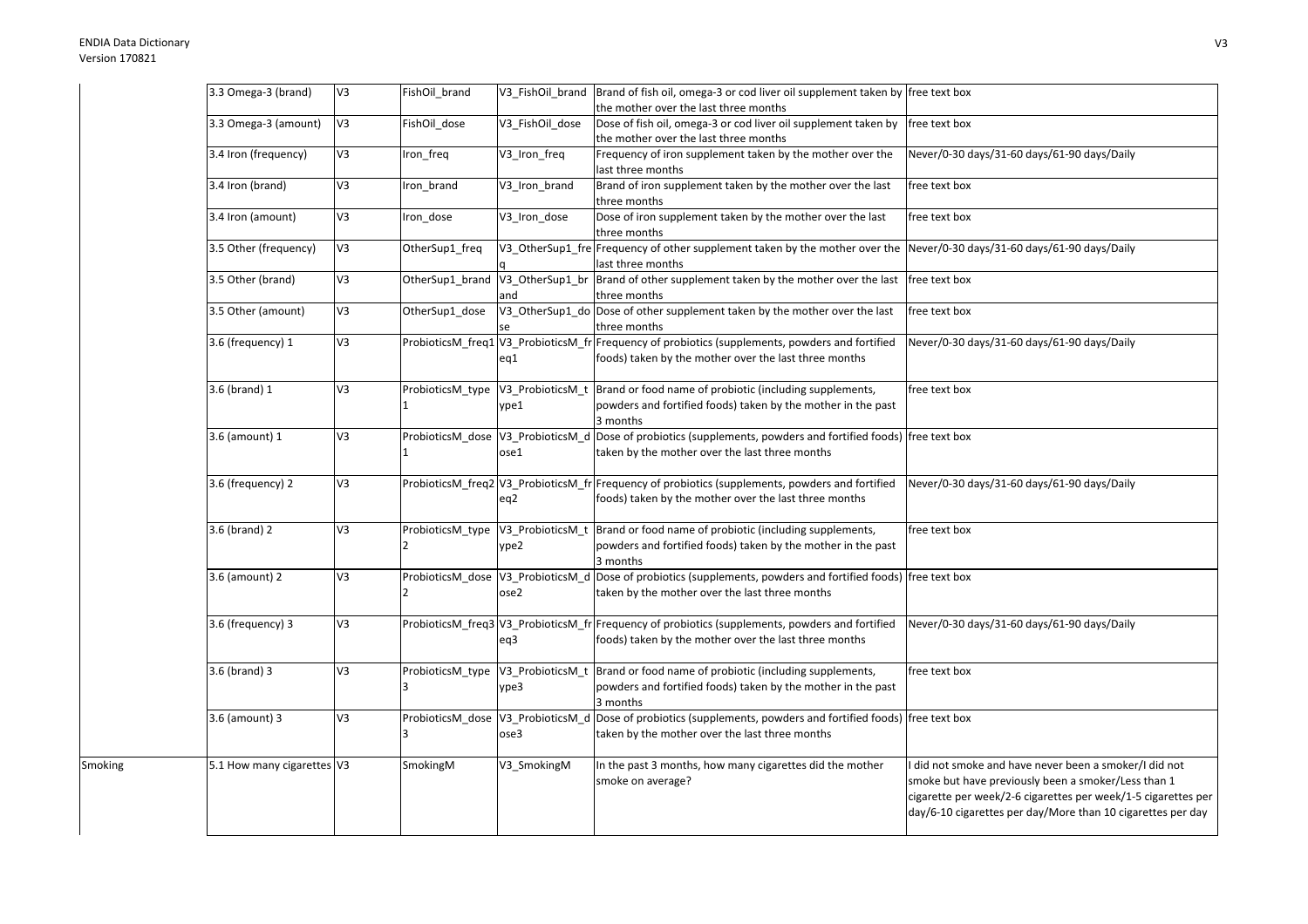|           | 5.2 Household                          | V3             |                  |                        | Smoking_househo  V3_Smoking_hous  Description of household smoking status                                                           | Members of my household smoke at home, inside the                                                                                                                                                                                                                                                                                                                                                                    |
|-----------|----------------------------------------|----------------|------------------|------------------------|-------------------------------------------------------------------------------------------------------------------------------------|----------------------------------------------------------------------------------------------------------------------------------------------------------------------------------------------------------------------------------------------------------------------------------------------------------------------------------------------------------------------------------------------------------------------|
|           | description                            |                |                  | ehold                  |                                                                                                                                     | house/Members of my household smoke at home, only<br>outside the house and never inside/Members of my<br>household are smokers but they don't smoke at home, inside<br>or outside/Nobody in my household is a smoker                                                                                                                                                                                                 |
| Household | 6. adults                              | V3             | Adults           | V3_Adults              | Number of adults that currently reside in the partiicpant's<br>household                                                            | #                                                                                                                                                                                                                                                                                                                                                                                                                    |
|           | 6. child                               | V3             | Children         | V3 Children            | Number of children that currently reside in the partiicpant's<br>household                                                          |                                                                                                                                                                                                                                                                                                                                                                                                                      |
| Pets      | 7.1 Dog that comes<br>inside           | V3             | Dog_inside       | V3_Dog_inside          | The household has a dog that comes inside                                                                                           | TRUE/FALSE                                                                                                                                                                                                                                                                                                                                                                                                           |
|           | 7.2 Ddog that lives<br>outside         | V3             | Dog_outside      | V3_Dog_outside         | The household has a dog that lives outside and doesn't come<br>inside                                                               | TRUE/FALSE                                                                                                                                                                                                                                                                                                                                                                                                           |
|           | 7.3 Cat that comes<br>inside           | V3             | Cat_inside       | V3_Cat_inside          | The household has a cat that comes inside                                                                                           | TRUE/FALSE                                                                                                                                                                                                                                                                                                                                                                                                           |
|           | 7.4 Cat that lives outside V3          |                | Cat_outside      | V3_Cat_outside         | The household has a cat that lives outside and doesn't come<br>inside                                                               | TRUE/FALSE                                                                                                                                                                                                                                                                                                                                                                                                           |
|           | 7.5 Furred pet                         | V3             | FurredPet        | V3 FurredPet           | The household has a furred pet that is not a cat or a dog                                                                           | TRUE/FALSE                                                                                                                                                                                                                                                                                                                                                                                                           |
|           | 7.6 None                               | V3             | FurredPet_no     | V3 FurredPet no        | The household does not have any furred pets - cats, dogs or<br>otherwise                                                            | TRUE/FALSE                                                                                                                                                                                                                                                                                                                                                                                                           |
| Sleep     | 8.1 Child's sleeping<br>situation      | V3             | Sleep_situation  | V3 Sleep situatio      | Over the past week, what best describes the child's sleeping<br>situation over the majority of the night                            | My child and I co-sleep in the same bed/My child sleeps in the<br>same room as me but in his/her own bed/My child sleeps in a<br>different room to me, and co-sleeps with his/her sibling(s) in<br>the same bed/My child sleeps in a different room to me, in<br>his/her own bed but shares the room with a sibling/My child<br>sleeps in a different bedroom to me, in his/her own bed and<br>does not share a room |
|           | 8.2 Sleep position                     | V3             | Sleep_position   |                        | V3_Sleep_position Over the past week, what position did the child sleep for most On belly/On side/On back<br>of the time            |                                                                                                                                                                                                                                                                                                                                                                                                                      |
|           | 8.3 Time sleep during<br>night (hours) | V <sub>3</sub> | Sleep_night_hrs  | V3_Sleep_night_h<br>rs | Over the past week, how much time did the child spend in<br>sleep during the night (between 7pm and 7am) (hours)                    | l#                                                                                                                                                                                                                                                                                                                                                                                                                   |
|           | 8.3 Time sleep during<br>night (mins)  | V3             | Sleep_night_mins | ins                    | V3_Sleep_night_m Over the past week, how much time did the child spend in<br>sleep during the night (between 7pm and 7am) (minutes) | #                                                                                                                                                                                                                                                                                                                                                                                                                    |
|           | 8.3 (not asked)                        | V3             | Sleep_night_NA   |                        | V3 Sleep night N Question 8.3 was not asked                                                                                         | TRUE/FALSE                                                                                                                                                                                                                                                                                                                                                                                                           |
|           | 8.4 Time sleep during<br>day (hours)   | V3             | Sleep_day_hrs    |                        | V3_Sleep_day_hrs Over the past week, how much time did the child spend in<br>sleep during the day (between 7am and 7pm) (hours)     | #                                                                                                                                                                                                                                                                                                                                                                                                                    |
|           | 8.4 Time sleep during<br>day (mins)    | V3             | Sleep_day_mins   | V3_Sleep_day_mi<br>ns  | Over the past week, how much time did the child spend in<br>sleep during the day (between 7am and 7pm) (minutes)                    | #                                                                                                                                                                                                                                                                                                                                                                                                                    |
|           | 8.4 (not asked)                        | V3             | Sleep_day_NA     |                        | V3_Sleep_day_NA Question 8.4 was not asked                                                                                          | TRUE/FALSE                                                                                                                                                                                                                                                                                                                                                                                                           |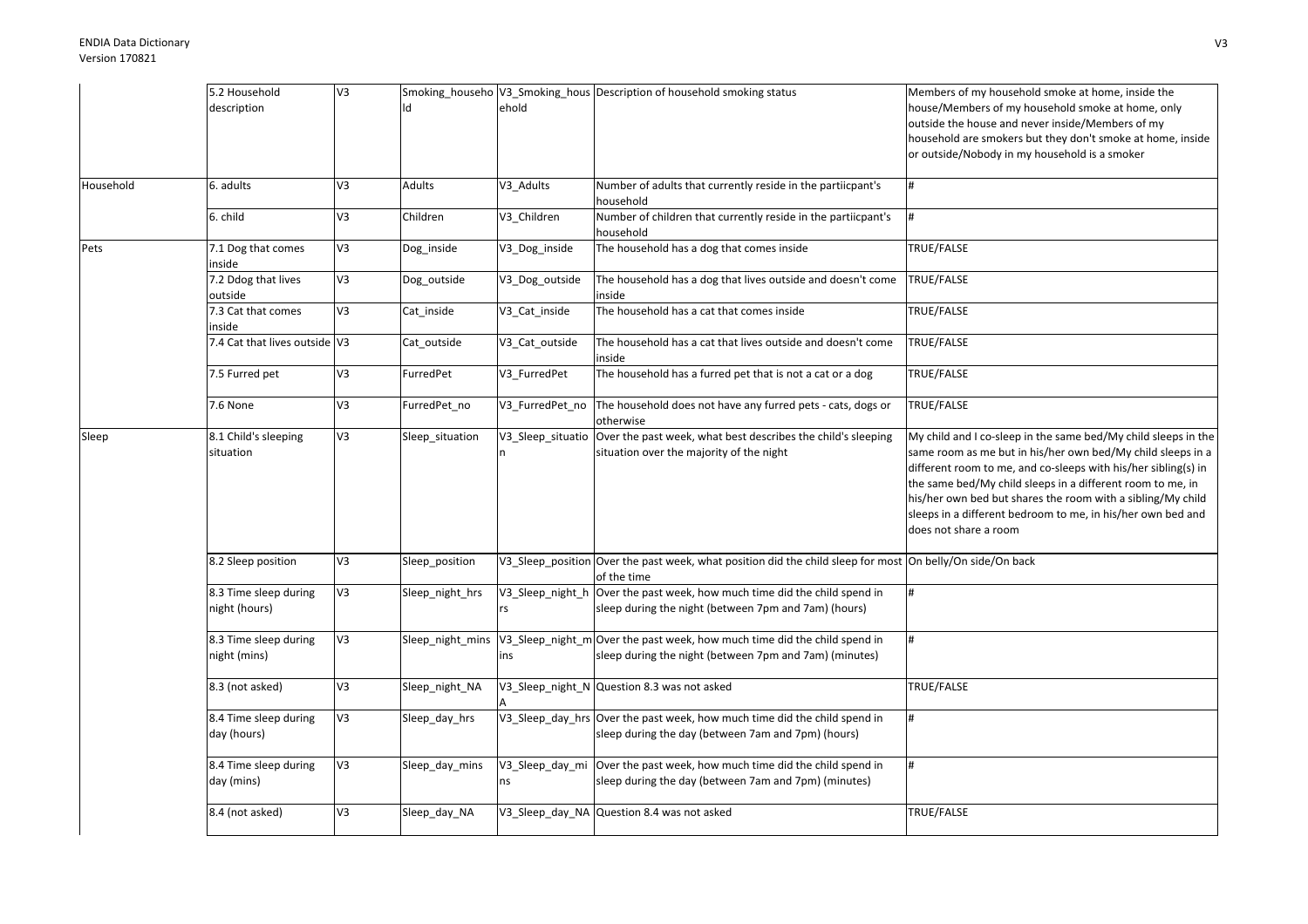|                  | 8.5 Num waking per                    | V <sub>3</sub> | Sleep wakings                   |                       | V3 Sleep wakings Over the past week, what was the average number of night                                                                            | $\vert \sharp$                                                          |
|------------------|---------------------------------------|----------------|---------------------------------|-----------------------|------------------------------------------------------------------------------------------------------------------------------------------------------|-------------------------------------------------------------------------|
|                  | night                                 |                |                                 |                       | wakings per night                                                                                                                                    |                                                                         |
|                  | 8.5 (not asked)                       | $5\lambda$     | Sleep_wakings_N                 | <b>NA</b>             | V3_Sleep_wakings Question 8.5 was not asked                                                                                                          | TRUE/FALSE                                                              |
|                  | 8.6 Time in wakefulness V3<br>(hours) |                | Sleep_wake_hrs                  |                       | V3_Sleep_wake_h Over the past week, how much time during the night did the<br>child spend in wakefulness (from 10pm to 6am) (hours)                  |                                                                         |
|                  | 8.6 Time in wakefulness V3<br>(mins)  |                | Sleep_wake_mins                 | V3 Sleep wake<br>mins | Over the past week, how much time during the night did the<br>child spend in wakefulness (from 10pm to 6am) (minutes)                                |                                                                         |
|                  | 8.6 (not asked)                       | V3             | Sleep_wake_NA                   |                       | V3_Sleep_wake_N Question 8.6 was not asked                                                                                                           | TRUE/FALSE                                                              |
|                  | 8.7 Time to sleep (hours) V3          |                | Sleep time hrs                  |                       | V3_Sleep_time_hr Over the past week, how long did it take to put the child to<br>sleep in the evenings (hours)                                       |                                                                         |
|                  | 8.7 Time to sleep (mins)              | V <sub>3</sub> | Sleep_time_mins                 |                       | V3_Sleep_time_mi Over the past week, how long did it take to put the child to<br>sleep in the evenings (minutes)                                     |                                                                         |
|                  | 8.7 (not asked)                       | V3             | Sleep_time_NA                   | V3_Sleep_time_N       | Question 8.7 was not asked                                                                                                                           | TRUE/FALSE                                                              |
|                  | 8.8 How to sleep                      | V3             | Sleep how                       | V3_Sleep_how          | Over the past week, how did the child fall asleep                                                                                                    | While feeding/Being rocked/Being held/In bed alone/In bed<br>ear parent |
|                  | 8.9 Time to sleep                     | V3             | Sleep_time                      | V3_Sleep_time         | Over the past week, at what time did the child usually fall<br>asleep                                                                                | HH:MM am/pm                                                             |
|                  | 8.10 (not asked)                      | V <sub>3</sub> | Sleep_problem_N V3_Sleep_proble | m NA                  | Question 8.10 was not asked                                                                                                                          | TRUE/FALSE                                                              |
|                  | 8.10 Sleeping a problem V3            |                | Sleep problem                   | V3 Sleep proble       | Over the past week, was the child's sleep considered a<br>problem                                                                                    | A very serious problem/A small problem/Not a problem at all             |
| Childcare        | 9.1 Mother's group                    | V3             | MotherGroup                     | V3_MotherGroup        | In the past three months, did the child participate in any<br>mother's group activities                                                              | TRUE/FALSE                                                              |
|                  | 9.2 Playgroup                         | V <sub>3</sub> | Playgroup                       | V3_Playgroup          | In the past three months, did the child participate in any<br>playgroup activities                                                                   | TRUE/FALSE                                                              |
|                  | 9.3 Dedicated childcare<br>centre     | V <sub>3</sub> | Childcare                       | V3 Childcare          | In the past three months, did the child participate in any<br>childcare at a dedicated childcare centre activities                                   | TRUE/FALSE                                                              |
|                  | 9.4 Childcare in family<br>daycare    | V3             | FamilyDayCare                   |                       | V3 FamilyDayCare In the past three months, did the child participate in any<br>childcare in family daycare involving children from other<br>families | TRUE/FALSE                                                              |
|                  | 9.5 None of the above                 | V <sub>3</sub> | Childcare none                  |                       | V3 Childcare non In the past three months, the child did not participate in<br>mother's group, playgroup, and childcare                              | TRUE/FALSE                                                              |
| Child probiotics | 10.1 Brand                            | V3             | Probiotics_type1                | e1                    | V3_Probiotics_typ Brand or food name of probiotic (including supplements,<br>powders and fortified foods) taken by the child in the past 3<br>months | free text box                                                           |
|                  | 10.1 Frequency                        | V3             | Probiotics freq1                | q1                    | V3 Probiotics fre Frequency of probiotics (supplements, powders and fortified<br>foods) taken by the child over the last three months                | Never/0-30 days/31-60 days/61-90 days/Daily                             |
|                  | 10.1 Amount                           | V3             | Probiotics dose1                | e1                    | V3 Probiotics dos Dose of probiotics (supplements, powders and fortified foods) free text box<br>taken by the child over the last three months       |                                                                         |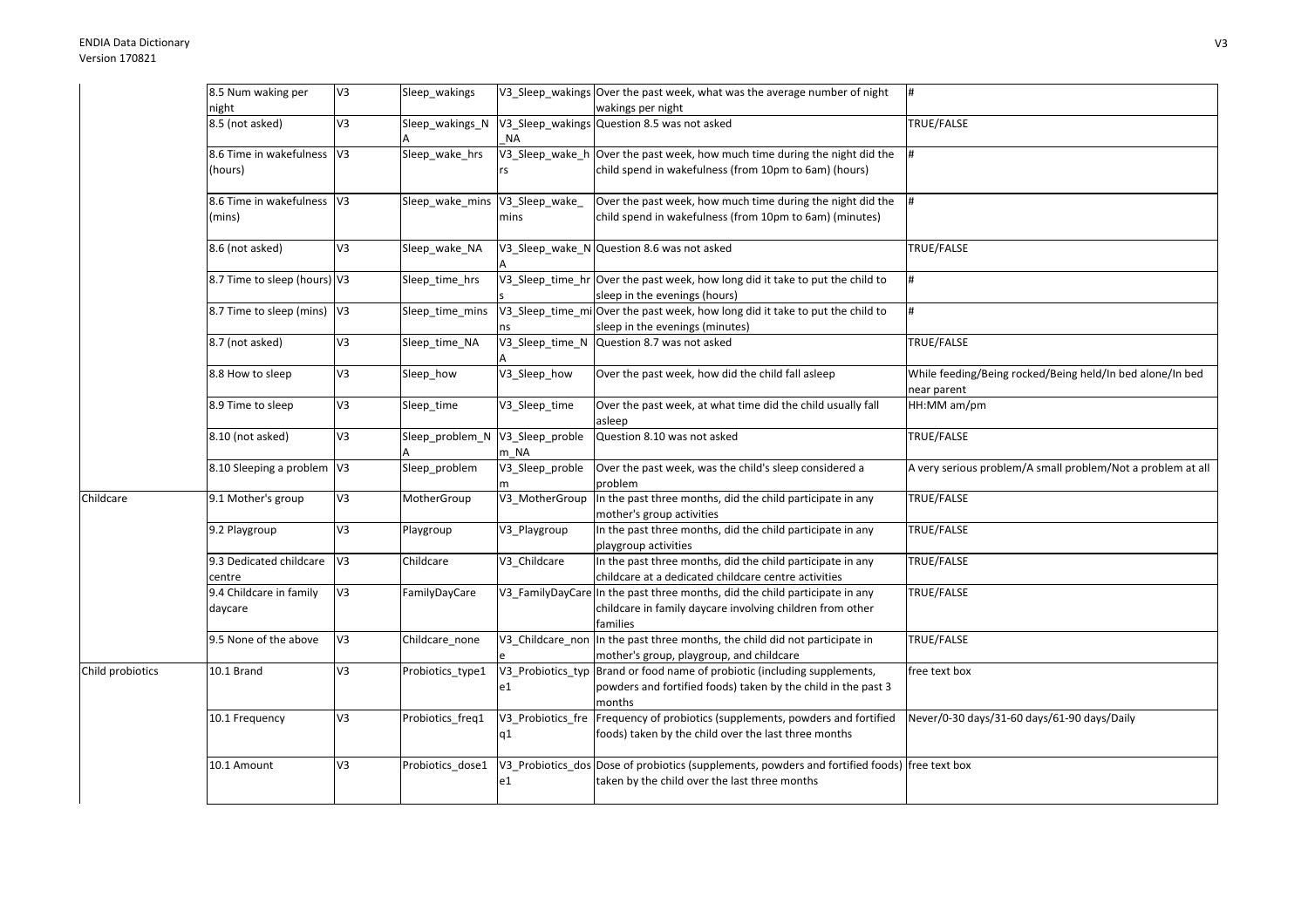Diet

| 10.1 Brand (2)        | V3             | Probiotics_type2 | e <sub>2</sub> | V3 Probiotics typ Brand or food name of probiotic (including supplements,<br>powders and fortified foods) taken by the child in the past 3 | free text box                               |
|-----------------------|----------------|------------------|----------------|--------------------------------------------------------------------------------------------------------------------------------------------|---------------------------------------------|
|                       |                |                  |                | months                                                                                                                                     |                                             |
| 10.1 Frequency (2)    | V <sub>3</sub> | Probiotics freq2 |                | V3_Probiotics_fre Frequency of probiotics (supplements, powders and fortified                                                              | Never/0-30 days/31-60 days/61-90 days/Daily |
|                       |                |                  | q <sub>2</sub> | foods) taken by the child over the last three months                                                                                       |                                             |
| 10.1 Amount (2)       | V <sub>3</sub> | Probiotics dose2 |                | V3_Probiotics_dos Dose of probiotics (supplements, powders and fortified foods) free text box                                              |                                             |
|                       |                |                  | e <sub>2</sub> | taken by the child over the last three months                                                                                              |                                             |
| 10.1 Brand (3)        | V3             | Probiotics_type3 |                | V3 Probiotics typ Brand or food name of probiotic (including supplements,                                                                  | free text box                               |
|                       |                |                  | e3             | powders and fortified foods) taken by the child in the past 3<br>months                                                                    |                                             |
| 10.1 Frequency (3)    | V <sub>3</sub> | Probiotics freq3 |                | V3_Probiotics_fre Frequency of probiotics (supplements, powders and fortified                                                              | Never/0-30 days/31-60 days/61-90 days/Daily |
|                       |                |                  | q3             | foods) taken by the child over the last three months                                                                                       |                                             |
| 10.1 Amount (3)       | V <sub>3</sub> | Probiotics dose3 |                | V3_Probiotics_dos Dose of probiotics (supplements, powders and fortified foods) free text box                                              |                                             |
|                       |                |                  | e <sub>3</sub> | taken by the child over the last three months                                                                                              |                                             |
| 10.1 Brand (4)        | V <sub>3</sub> | Probiotics_type4 |                | V3 Probiotics typ Brand or food name of probiotic (including supplements,                                                                  | free text box                               |
|                       |                |                  | e <sub>4</sub> | powders and fortified foods) taken by the child in the past 3<br>months                                                                    |                                             |
| 10.1 Frequency (4)    | V3             | Probiotics_freq4 |                | V3 Probiotics fre Frequency of probiotics (supplements, powders and fortified                                                              | Never/0-30 days/31-60 days/61-90 days/Daily |
|                       |                |                  | q4             | foods) taken by the child over the last three months                                                                                       |                                             |
| 10.1 Amount (5)       | V3             | Probiotics dose4 |                | V3 Probiotics dos Dose of probiotics (supplements, powders and fortified foods) free text box                                              |                                             |
|                       |                |                  | e <sub>4</sub> | taken by the child over the last three months                                                                                              |                                             |
| 11.1 Vegetarian       | V3             | Vegetarian       | V3 Vegetarian  | Child was consuming a vegetarian diet in the past 3 months                                                                                 | TRUE/FALSE                                  |
| 11.2 Gluten free      | V3             | GlutenFrere      | V3 GlutenFrere | Child was consuming a gluten free diet in the past 3 months                                                                                | TRUE/FALSE                                  |
| 11.3 Low carbohydrate | V <sub>3</sub> | LowCarb          | V3 LowCarb     | Child was consuming a low carbohydrate diet in the past 3                                                                                  | TRUE/FALSE                                  |
|                       | V3             |                  |                | months                                                                                                                                     |                                             |
| 11.4 High protein     |                | HighProtein      | V3 HighProtein | Child was consuming a high protein diet in the past 3 months                                                                               | TRUE/FALSE                                  |
| 11.5 Vegan            | V3             | Vegan            | V3_Vegan       | Child was consuming a vegan diet in the past 3 months                                                                                      | TRUE/FALSE                                  |
| 11.6 Other            | V3             | Diet             | V3_Diet        | Child was consuming another type of diet in the past 3<br>months                                                                           | TRUE/FALSE                                  |
|                       |                |                  |                |                                                                                                                                            |                                             |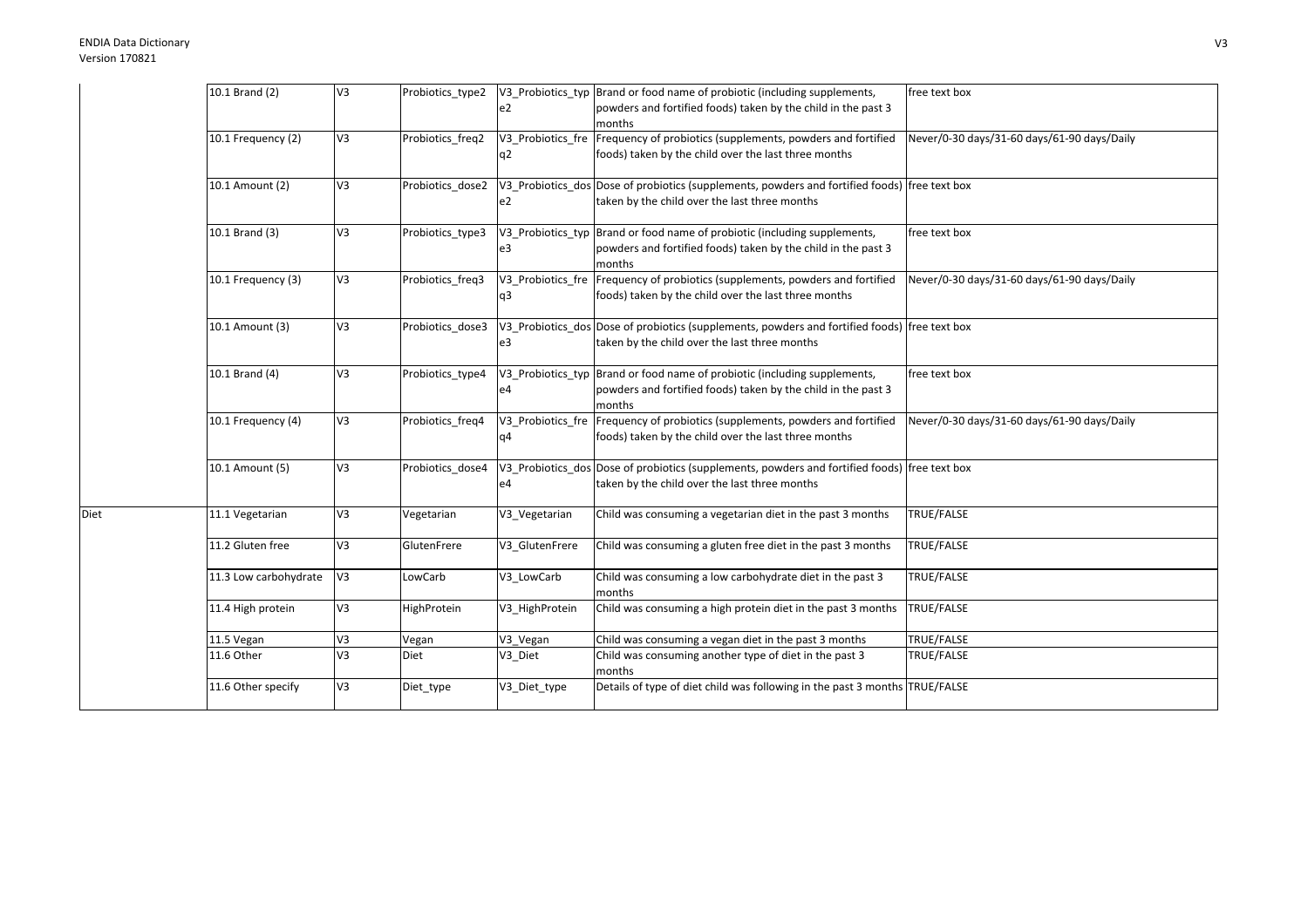| <b>Export heading</b> | Variable                          | <b>Visit</b>   | Code           | Visit_Code                | <b>Description</b>                                                                                                                                                                    | Format              |
|-----------------------|-----------------------------------|----------------|----------------|---------------------------|---------------------------------------------------------------------------------------------------------------------------------------------------------------------------------------|---------------------|
| General               | ID                                | V <sub>4</sub> | ID             | V4 ID                     | Participant ID code                                                                                                                                                                   | STATE-CITY-SITE-### |
|                       | Lab result not collected          | V <sub>4</sub> | NoBlood        | V4_NoBlood                | No blood samples were collected during this visit                                                                                                                                     | TRUE/FALSE          |
|                       | Not Finish                        | V <sub>4</sub> | NotFin         | V4_NotFin                 | Data entry has not been finished                                                                                                                                                      | TRUE/FALSE          |
|                       | Finalized                         | V <sub>4</sub> | Final          | V4 Final                  | Data entry has been finalised by project management team                                                                                                                              | TRUE/FALSE          |
| Visit date            | Visit date                        | V <sub>4</sub> | VisitDate      | V4_VisitDate              | Date of study visit                                                                                                                                                                   | DD/MM/YYYY          |
|                       | Visit not attended                | V <sub>4</sub> | <b>NoVisit</b> | V4_NoVisit                | No data and samples were collected - visit not attended                                                                                                                               | TRUE/FALSE          |
|                       | Comment                           | V <sub>4</sub> | NoVisit c      | V4 NoVisit c              | Comment on why visit did not occur                                                                                                                                                    | free text box       |
| Age                   | Infant age (months)               | V <sub>4</sub> | Age_mths       | V4_Age_mths               | nfant age (months)                                                                                                                                                                    |                     |
|                       | Infant age (weeks)                | V <sub>4</sub> | Age_wks        | V4_Age_wks                | Infant age (weeks)                                                                                                                                                                    |                     |
| Anaesthesia           | Anaesthesia applied               | V <sub>4</sub> | Anaesth        | V4_Anaesth                | Topical anaesthesia was applied to the infant for blood taking                                                                                                                        | TRUE/FALSE          |
|                       | Comment                           | V <sub>4</sub> | Anaesth c      | V4 Anaesth c              | Comment on why anaesthesia was not applied                                                                                                                                            | free text box       |
|                       | <b>Brand</b>                      | V <sub>4</sub> | Anaesth_brand  | V4_Anaesth_bran           | Brand and strength of anaesthesia applied to infant                                                                                                                                   | free text box       |
|                       | Amount                            | V <sub>4</sub> | Anaesth_amount | unt                       | V4_Anaesth_amo Amount of anaesthesia applied to infant                                                                                                                                |                     |
| Infant health         | Recorded                          | V <sub>4</sub> | Health         | V4_Health                 | Infant health (illnesses, medications, hospitalisations, tooth<br>erruptions/teething, allergies etc.) since previous<br>appointment has been recorded using the infant feeding diary | TRUE/FALSE          |
|                       | Not recorded                      | V <sub>4</sub> | Health_no      | V4_Health_no              | Infant health since previous appointment has not been<br>recorded using the infant feeding diary                                                                                      | TRUE/FALSE          |
|                       | Summary                           | V <sub>4</sub> | Health_c       | $\overline{V4}$ _Health_c | Brief summary of infant's health since last appointment with<br>reference to the child's age                                                                                          | free text box       |
| <b>Fasting status</b> | Time of last food/drink           | V <sub>4</sub> | Fast_time      | V4_Fast_time              | Time of day when last food or drink consumption occurred                                                                                                                              | HH:MM am/pm         |
|                       | Since last consumption<br>(hours) | V <sub>4</sub> | Fast_hr        | V4_Fast_hr                | Number of hours since last food or drink consumption<br>occurred                                                                                                                      | ##                  |
|                       | Since last consumption<br>(mins)  | V <sub>4</sub> | Fast_min       | V4_Fast_min               | Number of minutes since last food or drink consumption<br>occurred                                                                                                                    | ##                  |
|                       | Milk                              | V <sub>4</sub> | Fast milk      | V4 Fast milk              | Last intake was breast milk (breast or bottle)                                                                                                                                        | TRUE/FALSE          |
|                       | Other                             | V <sub>4</sub> | Fast_other     | V4_Fast_other             | Description of last intake if it was not breast milk (breast or<br>bottle)                                                                                                            | free text box       |
|                       | <b>Breakfast</b>                  | V <sub>4</sub> | Fast_breakfast |                           | V4_Fast_breakfast Last intake was breakfast                                                                                                                                           | TRUE/FALSE          |
|                       | Lunch                             | V <sub>4</sub> | Fast lunch     | V4 Fast lunch             | Last intake was lunch                                                                                                                                                                 | TRUE/FALSE          |
|                       | Dinner                            | V <sub>4</sub> | Fast dinner    | V4 Fast dinner            | Last intake was dinner                                                                                                                                                                | TRUE/FALSE          |
|                       | Snack                             | V <sub>4</sub> | Fast snack     | V4_Fast_snack             | Last intake was a snack                                                                                                                                                               | TRUE/FALSE          |
|                       | Comment                           | V              | Fast no        | V4 Fast no                | Fasting status was not collected                                                                                                                                                      | TRUE/FALSE          |
| Anthropometrics       | Type                              | V <sub>4</sub> | MeasureType    | V4 MeasureType            | Size measurement type (length should apply to all children<br>under 2 yrs; beyond 2 years height can be measured if the<br>child is able to stand effectively)                        | Height/Length       |
|                       | Measurement (dm)                  | V <sub>4</sub> | Length_Height  |                           | V4_Length_Height Length or height measurement (cm)                                                                                                                                    | H                   |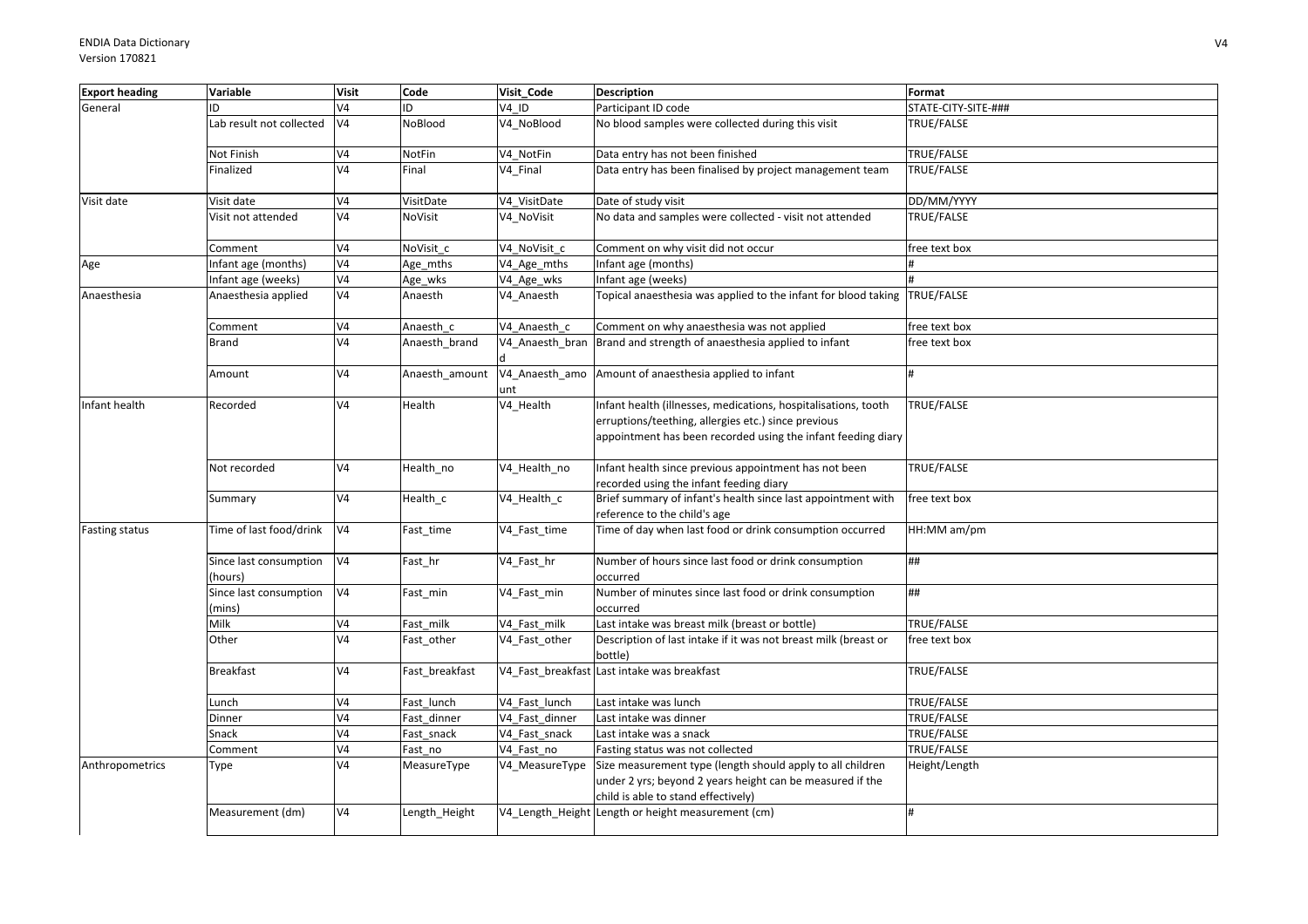| V <sub>4</sub><br>Waist 2 (cm)<br>Waist2<br>V4 Waist2<br>Waist circumference measurement #2 (cm)<br>Waist 3 (cm)<br>V <sub>4</sub><br>Waist circumference measurement (cm) #3 (only done if 1 and #<br>Waist3<br>V4 Waist3<br>2 differ by more than 0.5 cm)<br>V <sub>4</sub><br>Weight of infant alone (kg)<br>Child alone (kg)<br>Weight<br>V4 Weight<br>#<br>V <sub>4</sub><br>Weight caregiver<br>V4_Weight_caregi Weight of caregiver if unable to weigh child alone (kg)<br>Caregiver (kg)<br>ver<br>V <sub>4</sub><br>Weight_caregiverc V4_Weight_caregi Weight of caregiver and child if unable to weigh child alone<br>Caregiver + child (kg)<br>hild<br>verchild<br>(kg)<br>V <sub>4</sub><br>V4_Anthrop_no_c Explanation for any missing anthropometric data<br>Anthrop_no_c<br>Comment<br>free text box<br>V <sub>4</sub><br>Infant Skin swab was collected at visit (from sampling/clinic)<br>Inf skin collected<br>Skin inf<br>V4 Skin inf<br>TRUE/FALSE<br>Not collected comment<br>V <sub>4</sub><br>Skin_c<br>V4_Skin_c<br>Comment on why skin swab was not collected (from<br>free text box<br>sampling/clinic)<br>V <sub>4</sub><br>V4_Swab_date<br>Date of collection of all swabs<br>DD/MM/YYYY<br>Collection date<br>Swab date<br>V <sub>4</sub><br>Time of collection of all swabs<br>$HH:MM$ am/pm<br>Collection time<br>Swab time<br>V4 Swab time<br>V <sub>4</sub><br>DD/MM/YYYY<br>Date of storage<br>Swab storedate<br>V4_Swab_storeda<br>Date of storage at -80°C of all swabs<br>V <sub>4</sub><br>V4_Swab_storeti<br>Time of storage<br>Swab_storetime<br>HH:MM am/pm<br>Time of storage at -80°C of all swabs<br>me<br>V <sub>4</sub><br>Not collected<br>V4_Swab_no<br>All swabs were not collected at visit (from sample<br>TRUE/FALSE<br>Swab_no<br>preparation/lab)<br>Comment on why all swabs were not collected (from sample<br>V4<br>V4_Swab_no_c<br>Swab_no_c<br>free text box<br>Comment<br>preparation/lab)<br>Number of aliquots<br>V <sub>4</sub><br>Skin_inf_aliquot<br>V4_Skin_inf_aliqu<br>Number of infant skin swabs stored in -80°C freezer<br>H<br>stored - SKIN_inf<br>V <sub>4</sub><br>Collection Box code -<br>Skin inf boxcode<br>V4_Skin_inf_boxc<br>SAMPLE STATE ##<br>Code of box infant skin swabs are stored in in -80°C freezer<br>SKIN_inf<br>ode<br>V <sub>4</sub><br>Nasal swab was collected at visit (from sampling/clinic)<br>TRUE/FALSE<br>Collected<br>Nasal<br>V4_Nasal<br>No collection, comment V4<br>V4_Nasal_c<br>Comment on why nasal swab was not collected (from<br>free text box<br>Nasal_c<br>sampling/clinic)<br>Date of collection of all swabs<br>V <sub>4</sub><br>V4 Swab date<br>DD/MM/YYYY<br>Collection date<br>Swab date<br>$\overline{\mathsf{V4}}$<br>Collection time<br>V4 Swab time<br>Time of collection of all swabs<br>HH:MM am/pm<br>Swab time<br>V <sub>4</sub><br>DD/MM/YYYY<br>Date of storage<br>Swab_storedate<br>V4_Swab_storeda<br>Date of storage at -80°C of all swabs<br>te<br>V <sub>4</sub><br>V4_Swab_storeti<br>HH:MM am/pm<br>Time of storage<br>Swab storetime<br>Time of storage at -80°C of all swabs<br>me |            | Waist 1 (cm) | V <sub>4</sub> | Waist1 | V4 Waist1 | Waist circumference measurement #1 (cm) |  |
|---------------------------------------------------------------------------------------------------------------------------------------------------------------------------------------------------------------------------------------------------------------------------------------------------------------------------------------------------------------------------------------------------------------------------------------------------------------------------------------------------------------------------------------------------------------------------------------------------------------------------------------------------------------------------------------------------------------------------------------------------------------------------------------------------------------------------------------------------------------------------------------------------------------------------------------------------------------------------------------------------------------------------------------------------------------------------------------------------------------------------------------------------------------------------------------------------------------------------------------------------------------------------------------------------------------------------------------------------------------------------------------------------------------------------------------------------------------------------------------------------------------------------------------------------------------------------------------------------------------------------------------------------------------------------------------------------------------------------------------------------------------------------------------------------------------------------------------------------------------------------------------------------------------------------------------------------------------------------------------------------------------------------------------------------------------------------------------------------------------------------------------------------------------------------------------------------------------------------------------------------------------------------------------------------------------------------------------------------------------------------------------------------------------------------------------------------------------------------------------------------------------------------------------------------------------------------------------------------------------------------------------------------------------------------------------------------------------------------------------------------------------------------------------------------------------------------------------------------------------------------------------------------------------------------------------------------------------------------------------------------------------------------------------------------------------------------------------------------------------------------------|------------|--------------|----------------|--------|-----------|-----------------------------------------|--|
|                                                                                                                                                                                                                                                                                                                                                                                                                                                                                                                                                                                                                                                                                                                                                                                                                                                                                                                                                                                                                                                                                                                                                                                                                                                                                                                                                                                                                                                                                                                                                                                                                                                                                                                                                                                                                                                                                                                                                                                                                                                                                                                                                                                                                                                                                                                                                                                                                                                                                                                                                                                                                                                                                                                                                                                                                                                                                                                                                                                                                                                                                                                                 |            |              |                |        |           |                                         |  |
|                                                                                                                                                                                                                                                                                                                                                                                                                                                                                                                                                                                                                                                                                                                                                                                                                                                                                                                                                                                                                                                                                                                                                                                                                                                                                                                                                                                                                                                                                                                                                                                                                                                                                                                                                                                                                                                                                                                                                                                                                                                                                                                                                                                                                                                                                                                                                                                                                                                                                                                                                                                                                                                                                                                                                                                                                                                                                                                                                                                                                                                                                                                                 |            |              |                |        |           |                                         |  |
|                                                                                                                                                                                                                                                                                                                                                                                                                                                                                                                                                                                                                                                                                                                                                                                                                                                                                                                                                                                                                                                                                                                                                                                                                                                                                                                                                                                                                                                                                                                                                                                                                                                                                                                                                                                                                                                                                                                                                                                                                                                                                                                                                                                                                                                                                                                                                                                                                                                                                                                                                                                                                                                                                                                                                                                                                                                                                                                                                                                                                                                                                                                                 |            |              |                |        |           |                                         |  |
|                                                                                                                                                                                                                                                                                                                                                                                                                                                                                                                                                                                                                                                                                                                                                                                                                                                                                                                                                                                                                                                                                                                                                                                                                                                                                                                                                                                                                                                                                                                                                                                                                                                                                                                                                                                                                                                                                                                                                                                                                                                                                                                                                                                                                                                                                                                                                                                                                                                                                                                                                                                                                                                                                                                                                                                                                                                                                                                                                                                                                                                                                                                                 |            |              |                |        |           |                                         |  |
|                                                                                                                                                                                                                                                                                                                                                                                                                                                                                                                                                                                                                                                                                                                                                                                                                                                                                                                                                                                                                                                                                                                                                                                                                                                                                                                                                                                                                                                                                                                                                                                                                                                                                                                                                                                                                                                                                                                                                                                                                                                                                                                                                                                                                                                                                                                                                                                                                                                                                                                                                                                                                                                                                                                                                                                                                                                                                                                                                                                                                                                                                                                                 |            |              |                |        |           |                                         |  |
|                                                                                                                                                                                                                                                                                                                                                                                                                                                                                                                                                                                                                                                                                                                                                                                                                                                                                                                                                                                                                                                                                                                                                                                                                                                                                                                                                                                                                                                                                                                                                                                                                                                                                                                                                                                                                                                                                                                                                                                                                                                                                                                                                                                                                                                                                                                                                                                                                                                                                                                                                                                                                                                                                                                                                                                                                                                                                                                                                                                                                                                                                                                                 |            |              |                |        |           |                                         |  |
|                                                                                                                                                                                                                                                                                                                                                                                                                                                                                                                                                                                                                                                                                                                                                                                                                                                                                                                                                                                                                                                                                                                                                                                                                                                                                                                                                                                                                                                                                                                                                                                                                                                                                                                                                                                                                                                                                                                                                                                                                                                                                                                                                                                                                                                                                                                                                                                                                                                                                                                                                                                                                                                                                                                                                                                                                                                                                                                                                                                                                                                                                                                                 |            |              |                |        |           |                                         |  |
|                                                                                                                                                                                                                                                                                                                                                                                                                                                                                                                                                                                                                                                                                                                                                                                                                                                                                                                                                                                                                                                                                                                                                                                                                                                                                                                                                                                                                                                                                                                                                                                                                                                                                                                                                                                                                                                                                                                                                                                                                                                                                                                                                                                                                                                                                                                                                                                                                                                                                                                                                                                                                                                                                                                                                                                                                                                                                                                                                                                                                                                                                                                                 |            |              |                |        |           |                                         |  |
|                                                                                                                                                                                                                                                                                                                                                                                                                                                                                                                                                                                                                                                                                                                                                                                                                                                                                                                                                                                                                                                                                                                                                                                                                                                                                                                                                                                                                                                                                                                                                                                                                                                                                                                                                                                                                                                                                                                                                                                                                                                                                                                                                                                                                                                                                                                                                                                                                                                                                                                                                                                                                                                                                                                                                                                                                                                                                                                                                                                                                                                                                                                                 |            |              |                |        |           |                                         |  |
|                                                                                                                                                                                                                                                                                                                                                                                                                                                                                                                                                                                                                                                                                                                                                                                                                                                                                                                                                                                                                                                                                                                                                                                                                                                                                                                                                                                                                                                                                                                                                                                                                                                                                                                                                                                                                                                                                                                                                                                                                                                                                                                                                                                                                                                                                                                                                                                                                                                                                                                                                                                                                                                                                                                                                                                                                                                                                                                                                                                                                                                                                                                                 |            |              |                |        |           |                                         |  |
|                                                                                                                                                                                                                                                                                                                                                                                                                                                                                                                                                                                                                                                                                                                                                                                                                                                                                                                                                                                                                                                                                                                                                                                                                                                                                                                                                                                                                                                                                                                                                                                                                                                                                                                                                                                                                                                                                                                                                                                                                                                                                                                                                                                                                                                                                                                                                                                                                                                                                                                                                                                                                                                                                                                                                                                                                                                                                                                                                                                                                                                                                                                                 | Skin swab  |              |                |        |           |                                         |  |
|                                                                                                                                                                                                                                                                                                                                                                                                                                                                                                                                                                                                                                                                                                                                                                                                                                                                                                                                                                                                                                                                                                                                                                                                                                                                                                                                                                                                                                                                                                                                                                                                                                                                                                                                                                                                                                                                                                                                                                                                                                                                                                                                                                                                                                                                                                                                                                                                                                                                                                                                                                                                                                                                                                                                                                                                                                                                                                                                                                                                                                                                                                                                 |            |              |                |        |           |                                         |  |
|                                                                                                                                                                                                                                                                                                                                                                                                                                                                                                                                                                                                                                                                                                                                                                                                                                                                                                                                                                                                                                                                                                                                                                                                                                                                                                                                                                                                                                                                                                                                                                                                                                                                                                                                                                                                                                                                                                                                                                                                                                                                                                                                                                                                                                                                                                                                                                                                                                                                                                                                                                                                                                                                                                                                                                                                                                                                                                                                                                                                                                                                                                                                 |            |              |                |        |           |                                         |  |
|                                                                                                                                                                                                                                                                                                                                                                                                                                                                                                                                                                                                                                                                                                                                                                                                                                                                                                                                                                                                                                                                                                                                                                                                                                                                                                                                                                                                                                                                                                                                                                                                                                                                                                                                                                                                                                                                                                                                                                                                                                                                                                                                                                                                                                                                                                                                                                                                                                                                                                                                                                                                                                                                                                                                                                                                                                                                                                                                                                                                                                                                                                                                 |            |              |                |        |           |                                         |  |
|                                                                                                                                                                                                                                                                                                                                                                                                                                                                                                                                                                                                                                                                                                                                                                                                                                                                                                                                                                                                                                                                                                                                                                                                                                                                                                                                                                                                                                                                                                                                                                                                                                                                                                                                                                                                                                                                                                                                                                                                                                                                                                                                                                                                                                                                                                                                                                                                                                                                                                                                                                                                                                                                                                                                                                                                                                                                                                                                                                                                                                                                                                                                 |            |              |                |        |           |                                         |  |
|                                                                                                                                                                                                                                                                                                                                                                                                                                                                                                                                                                                                                                                                                                                                                                                                                                                                                                                                                                                                                                                                                                                                                                                                                                                                                                                                                                                                                                                                                                                                                                                                                                                                                                                                                                                                                                                                                                                                                                                                                                                                                                                                                                                                                                                                                                                                                                                                                                                                                                                                                                                                                                                                                                                                                                                                                                                                                                                                                                                                                                                                                                                                 |            |              |                |        |           |                                         |  |
|                                                                                                                                                                                                                                                                                                                                                                                                                                                                                                                                                                                                                                                                                                                                                                                                                                                                                                                                                                                                                                                                                                                                                                                                                                                                                                                                                                                                                                                                                                                                                                                                                                                                                                                                                                                                                                                                                                                                                                                                                                                                                                                                                                                                                                                                                                                                                                                                                                                                                                                                                                                                                                                                                                                                                                                                                                                                                                                                                                                                                                                                                                                                 |            |              |                |        |           |                                         |  |
|                                                                                                                                                                                                                                                                                                                                                                                                                                                                                                                                                                                                                                                                                                                                                                                                                                                                                                                                                                                                                                                                                                                                                                                                                                                                                                                                                                                                                                                                                                                                                                                                                                                                                                                                                                                                                                                                                                                                                                                                                                                                                                                                                                                                                                                                                                                                                                                                                                                                                                                                                                                                                                                                                                                                                                                                                                                                                                                                                                                                                                                                                                                                 |            |              |                |        |           |                                         |  |
|                                                                                                                                                                                                                                                                                                                                                                                                                                                                                                                                                                                                                                                                                                                                                                                                                                                                                                                                                                                                                                                                                                                                                                                                                                                                                                                                                                                                                                                                                                                                                                                                                                                                                                                                                                                                                                                                                                                                                                                                                                                                                                                                                                                                                                                                                                                                                                                                                                                                                                                                                                                                                                                                                                                                                                                                                                                                                                                                                                                                                                                                                                                                 |            |              |                |        |           |                                         |  |
|                                                                                                                                                                                                                                                                                                                                                                                                                                                                                                                                                                                                                                                                                                                                                                                                                                                                                                                                                                                                                                                                                                                                                                                                                                                                                                                                                                                                                                                                                                                                                                                                                                                                                                                                                                                                                                                                                                                                                                                                                                                                                                                                                                                                                                                                                                                                                                                                                                                                                                                                                                                                                                                                                                                                                                                                                                                                                                                                                                                                                                                                                                                                 |            |              |                |        |           |                                         |  |
|                                                                                                                                                                                                                                                                                                                                                                                                                                                                                                                                                                                                                                                                                                                                                                                                                                                                                                                                                                                                                                                                                                                                                                                                                                                                                                                                                                                                                                                                                                                                                                                                                                                                                                                                                                                                                                                                                                                                                                                                                                                                                                                                                                                                                                                                                                                                                                                                                                                                                                                                                                                                                                                                                                                                                                                                                                                                                                                                                                                                                                                                                                                                 |            |              |                |        |           |                                         |  |
|                                                                                                                                                                                                                                                                                                                                                                                                                                                                                                                                                                                                                                                                                                                                                                                                                                                                                                                                                                                                                                                                                                                                                                                                                                                                                                                                                                                                                                                                                                                                                                                                                                                                                                                                                                                                                                                                                                                                                                                                                                                                                                                                                                                                                                                                                                                                                                                                                                                                                                                                                                                                                                                                                                                                                                                                                                                                                                                                                                                                                                                                                                                                 |            |              |                |        |           |                                         |  |
|                                                                                                                                                                                                                                                                                                                                                                                                                                                                                                                                                                                                                                                                                                                                                                                                                                                                                                                                                                                                                                                                                                                                                                                                                                                                                                                                                                                                                                                                                                                                                                                                                                                                                                                                                                                                                                                                                                                                                                                                                                                                                                                                                                                                                                                                                                                                                                                                                                                                                                                                                                                                                                                                                                                                                                                                                                                                                                                                                                                                                                                                                                                                 |            |              |                |        |           |                                         |  |
|                                                                                                                                                                                                                                                                                                                                                                                                                                                                                                                                                                                                                                                                                                                                                                                                                                                                                                                                                                                                                                                                                                                                                                                                                                                                                                                                                                                                                                                                                                                                                                                                                                                                                                                                                                                                                                                                                                                                                                                                                                                                                                                                                                                                                                                                                                                                                                                                                                                                                                                                                                                                                                                                                                                                                                                                                                                                                                                                                                                                                                                                                                                                 |            |              |                |        |           |                                         |  |
|                                                                                                                                                                                                                                                                                                                                                                                                                                                                                                                                                                                                                                                                                                                                                                                                                                                                                                                                                                                                                                                                                                                                                                                                                                                                                                                                                                                                                                                                                                                                                                                                                                                                                                                                                                                                                                                                                                                                                                                                                                                                                                                                                                                                                                                                                                                                                                                                                                                                                                                                                                                                                                                                                                                                                                                                                                                                                                                                                                                                                                                                                                                                 |            |              |                |        |           |                                         |  |
|                                                                                                                                                                                                                                                                                                                                                                                                                                                                                                                                                                                                                                                                                                                                                                                                                                                                                                                                                                                                                                                                                                                                                                                                                                                                                                                                                                                                                                                                                                                                                                                                                                                                                                                                                                                                                                                                                                                                                                                                                                                                                                                                                                                                                                                                                                                                                                                                                                                                                                                                                                                                                                                                                                                                                                                                                                                                                                                                                                                                                                                                                                                                 |            |              |                |        |           |                                         |  |
|                                                                                                                                                                                                                                                                                                                                                                                                                                                                                                                                                                                                                                                                                                                                                                                                                                                                                                                                                                                                                                                                                                                                                                                                                                                                                                                                                                                                                                                                                                                                                                                                                                                                                                                                                                                                                                                                                                                                                                                                                                                                                                                                                                                                                                                                                                                                                                                                                                                                                                                                                                                                                                                                                                                                                                                                                                                                                                                                                                                                                                                                                                                                 |            |              |                |        |           |                                         |  |
|                                                                                                                                                                                                                                                                                                                                                                                                                                                                                                                                                                                                                                                                                                                                                                                                                                                                                                                                                                                                                                                                                                                                                                                                                                                                                                                                                                                                                                                                                                                                                                                                                                                                                                                                                                                                                                                                                                                                                                                                                                                                                                                                                                                                                                                                                                                                                                                                                                                                                                                                                                                                                                                                                                                                                                                                                                                                                                                                                                                                                                                                                                                                 | Nasal swab |              |                |        |           |                                         |  |
|                                                                                                                                                                                                                                                                                                                                                                                                                                                                                                                                                                                                                                                                                                                                                                                                                                                                                                                                                                                                                                                                                                                                                                                                                                                                                                                                                                                                                                                                                                                                                                                                                                                                                                                                                                                                                                                                                                                                                                                                                                                                                                                                                                                                                                                                                                                                                                                                                                                                                                                                                                                                                                                                                                                                                                                                                                                                                                                                                                                                                                                                                                                                 |            |              |                |        |           |                                         |  |
|                                                                                                                                                                                                                                                                                                                                                                                                                                                                                                                                                                                                                                                                                                                                                                                                                                                                                                                                                                                                                                                                                                                                                                                                                                                                                                                                                                                                                                                                                                                                                                                                                                                                                                                                                                                                                                                                                                                                                                                                                                                                                                                                                                                                                                                                                                                                                                                                                                                                                                                                                                                                                                                                                                                                                                                                                                                                                                                                                                                                                                                                                                                                 |            |              |                |        |           |                                         |  |
|                                                                                                                                                                                                                                                                                                                                                                                                                                                                                                                                                                                                                                                                                                                                                                                                                                                                                                                                                                                                                                                                                                                                                                                                                                                                                                                                                                                                                                                                                                                                                                                                                                                                                                                                                                                                                                                                                                                                                                                                                                                                                                                                                                                                                                                                                                                                                                                                                                                                                                                                                                                                                                                                                                                                                                                                                                                                                                                                                                                                                                                                                                                                 |            |              |                |        |           |                                         |  |
|                                                                                                                                                                                                                                                                                                                                                                                                                                                                                                                                                                                                                                                                                                                                                                                                                                                                                                                                                                                                                                                                                                                                                                                                                                                                                                                                                                                                                                                                                                                                                                                                                                                                                                                                                                                                                                                                                                                                                                                                                                                                                                                                                                                                                                                                                                                                                                                                                                                                                                                                                                                                                                                                                                                                                                                                                                                                                                                                                                                                                                                                                                                                 |            |              |                |        |           |                                         |  |
|                                                                                                                                                                                                                                                                                                                                                                                                                                                                                                                                                                                                                                                                                                                                                                                                                                                                                                                                                                                                                                                                                                                                                                                                                                                                                                                                                                                                                                                                                                                                                                                                                                                                                                                                                                                                                                                                                                                                                                                                                                                                                                                                                                                                                                                                                                                                                                                                                                                                                                                                                                                                                                                                                                                                                                                                                                                                                                                                                                                                                                                                                                                                 |            |              |                |        |           |                                         |  |
|                                                                                                                                                                                                                                                                                                                                                                                                                                                                                                                                                                                                                                                                                                                                                                                                                                                                                                                                                                                                                                                                                                                                                                                                                                                                                                                                                                                                                                                                                                                                                                                                                                                                                                                                                                                                                                                                                                                                                                                                                                                                                                                                                                                                                                                                                                                                                                                                                                                                                                                                                                                                                                                                                                                                                                                                                                                                                                                                                                                                                                                                                                                                 |            |              |                |        |           |                                         |  |
|                                                                                                                                                                                                                                                                                                                                                                                                                                                                                                                                                                                                                                                                                                                                                                                                                                                                                                                                                                                                                                                                                                                                                                                                                                                                                                                                                                                                                                                                                                                                                                                                                                                                                                                                                                                                                                                                                                                                                                                                                                                                                                                                                                                                                                                                                                                                                                                                                                                                                                                                                                                                                                                                                                                                                                                                                                                                                                                                                                                                                                                                                                                                 |            |              |                |        |           |                                         |  |
|                                                                                                                                                                                                                                                                                                                                                                                                                                                                                                                                                                                                                                                                                                                                                                                                                                                                                                                                                                                                                                                                                                                                                                                                                                                                                                                                                                                                                                                                                                                                                                                                                                                                                                                                                                                                                                                                                                                                                                                                                                                                                                                                                                                                                                                                                                                                                                                                                                                                                                                                                                                                                                                                                                                                                                                                                                                                                                                                                                                                                                                                                                                                 |            |              |                |        |           |                                         |  |
|                                                                                                                                                                                                                                                                                                                                                                                                                                                                                                                                                                                                                                                                                                                                                                                                                                                                                                                                                                                                                                                                                                                                                                                                                                                                                                                                                                                                                                                                                                                                                                                                                                                                                                                                                                                                                                                                                                                                                                                                                                                                                                                                                                                                                                                                                                                                                                                                                                                                                                                                                                                                                                                                                                                                                                                                                                                                                                                                                                                                                                                                                                                                 |            |              |                |        |           |                                         |  |
| V <sub>4</sub><br>TRUE/FALSE<br>V4_Swab_no<br>All swabs were not collected at visit (from sample<br>Sample not collected<br>Swab_no                                                                                                                                                                                                                                                                                                                                                                                                                                                                                                                                                                                                                                                                                                                                                                                                                                                                                                                                                                                                                                                                                                                                                                                                                                                                                                                                                                                                                                                                                                                                                                                                                                                                                                                                                                                                                                                                                                                                                                                                                                                                                                                                                                                                                                                                                                                                                                                                                                                                                                                                                                                                                                                                                                                                                                                                                                                                                                                                                                                             |            |              |                |        |           |                                         |  |
| preparation/lab)                                                                                                                                                                                                                                                                                                                                                                                                                                                                                                                                                                                                                                                                                                                                                                                                                                                                                                                                                                                                                                                                                                                                                                                                                                                                                                                                                                                                                                                                                                                                                                                                                                                                                                                                                                                                                                                                                                                                                                                                                                                                                                                                                                                                                                                                                                                                                                                                                                                                                                                                                                                                                                                                                                                                                                                                                                                                                                                                                                                                                                                                                                                |            |              |                |        |           |                                         |  |
| V <sub>4</sub><br>Comment on why all swabs were not collected (from sample<br>free text box<br>Comment<br>Swab_no_c<br>V4_Swab_no_c                                                                                                                                                                                                                                                                                                                                                                                                                                                                                                                                                                                                                                                                                                                                                                                                                                                                                                                                                                                                                                                                                                                                                                                                                                                                                                                                                                                                                                                                                                                                                                                                                                                                                                                                                                                                                                                                                                                                                                                                                                                                                                                                                                                                                                                                                                                                                                                                                                                                                                                                                                                                                                                                                                                                                                                                                                                                                                                                                                                             |            |              |                |        |           |                                         |  |
| preparation/lab)                                                                                                                                                                                                                                                                                                                                                                                                                                                                                                                                                                                                                                                                                                                                                                                                                                                                                                                                                                                                                                                                                                                                                                                                                                                                                                                                                                                                                                                                                                                                                                                                                                                                                                                                                                                                                                                                                                                                                                                                                                                                                                                                                                                                                                                                                                                                                                                                                                                                                                                                                                                                                                                                                                                                                                                                                                                                                                                                                                                                                                                                                                                |            |              |                |        |           |                                         |  |
| V <sub>4</sub><br>Number of aliquots<br>Nasal aliquot<br>V4 Nasal aliquot<br>Number of nasal swabs stored in -80°C freezer                                                                                                                                                                                                                                                                                                                                                                                                                                                                                                                                                                                                                                                                                                                                                                                                                                                                                                                                                                                                                                                                                                                                                                                                                                                                                                                                                                                                                                                                                                                                                                                                                                                                                                                                                                                                                                                                                                                                                                                                                                                                                                                                                                                                                                                                                                                                                                                                                                                                                                                                                                                                                                                                                                                                                                                                                                                                                                                                                                                                      |            |              |                |        |           |                                         |  |
| stored - NASAL                                                                                                                                                                                                                                                                                                                                                                                                                                                                                                                                                                                                                                                                                                                                                                                                                                                                                                                                                                                                                                                                                                                                                                                                                                                                                                                                                                                                                                                                                                                                                                                                                                                                                                                                                                                                                                                                                                                                                                                                                                                                                                                                                                                                                                                                                                                                                                                                                                                                                                                                                                                                                                                                                                                                                                                                                                                                                                                                                                                                                                                                                                                  |            |              |                |        |           |                                         |  |
| Collection Box code -<br>V <sub>4</sub><br>Nasal boxcode<br>V4_Nasal_boxcod Code of box nasal swabs are stored in in -80°C freezer<br>SAMPLE STATE ##                                                                                                                                                                                                                                                                                                                                                                                                                                                                                                                                                                                                                                                                                                                                                                                                                                                                                                                                                                                                                                                                                                                                                                                                                                                                                                                                                                                                                                                                                                                                                                                                                                                                                                                                                                                                                                                                                                                                                                                                                                                                                                                                                                                                                                                                                                                                                                                                                                                                                                                                                                                                                                                                                                                                                                                                                                                                                                                                                                           |            |              |                |        |           |                                         |  |
| NASAL                                                                                                                                                                                                                                                                                                                                                                                                                                                                                                                                                                                                                                                                                                                                                                                                                                                                                                                                                                                                                                                                                                                                                                                                                                                                                                                                                                                                                                                                                                                                                                                                                                                                                                                                                                                                                                                                                                                                                                                                                                                                                                                                                                                                                                                                                                                                                                                                                                                                                                                                                                                                                                                                                                                                                                                                                                                                                                                                                                                                                                                                                                                           |            |              |                |        |           |                                         |  |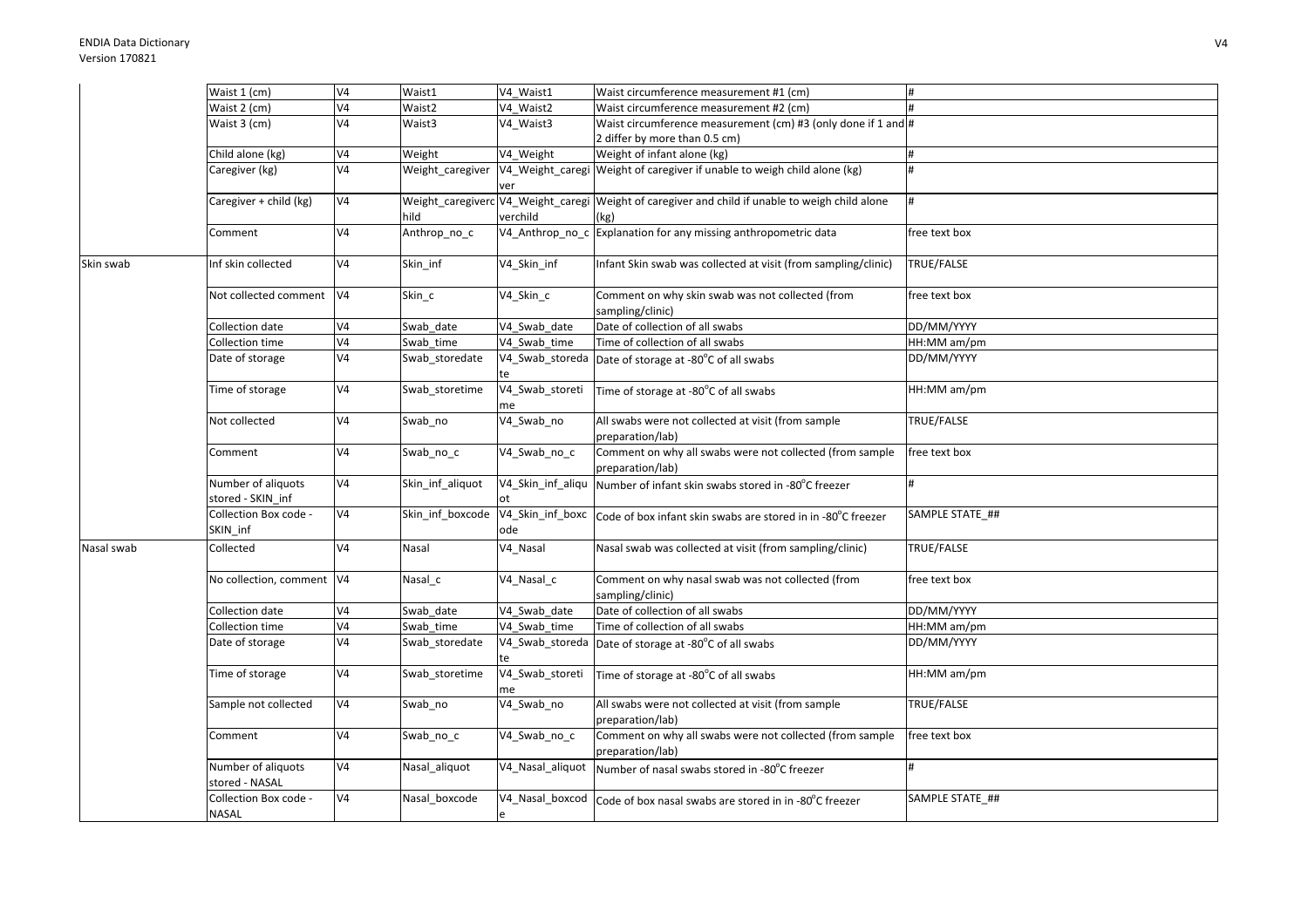| Tongue swab        | Collected                            | V <sub>4</sub> | Tong           | V4_Tong               | Tongue swab was collected at visit (from sampling/clinic)                    | TRUE/FALSE      |
|--------------------|--------------------------------------|----------------|----------------|-----------------------|------------------------------------------------------------------------------|-----------------|
|                    | No collection, comment V4            |                | Tong_c         | V4_Tong_c             | Comment on why tongue swab was not collected (from<br>sampling/clinic)       | free text box   |
|                    | Collection date                      | V <sub>4</sub> | Swab date      | V4_Swab_date          | Date of collection of all swabs                                              | DD/MM/YYYY      |
|                    | Collection time                      | V <sub>4</sub> | Swab time      | V4 Swab time          | Time of collection of all swabs                                              | HH:MM am/pm     |
|                    | Date of storage                      | V <sub>4</sub> | Swab_storedate | V4_Swab_storeda       | Date of storage at -80°C of all swabs                                        | DD/MM/YYYY      |
|                    | Time of storage                      | V <sub>4</sub> | Swab storetime | V4_Swab_storeti<br>me | Time of storage at -80°C of all swabs                                        | HH:MM am/pm     |
|                    | Sample not collected                 | V <sub>4</sub> | Swab_no        | V4_Swab_no            | All swabs were not collected at visit (from sample<br>preparation/lab)       | TRUE/FALSE      |
|                    | Comment                              | V <sub>4</sub> | Swab no c      | V4_Swab_no_c          | Comment on why all swabs were not collected (from sample<br>preparation/lab) | free text box   |
|                    | Number of aliquots<br>stored - TONG  | V <sub>4</sub> | Tong_aliquot   | V4_Tong_aliquot       | Number of tongue swabs stored in -80°C freezer                               | H               |
|                    | Collection Box code -<br>TONG        | V <sub>4</sub> | Tong_boxcode   |                       | V4_Tong_boxcode Code of box tongue swabs are stored in in -80°C freezer      | SAMPLE STATE_## |
| <b>Buccal swab</b> | Collected                            | V <sub>4</sub> | <b>Bucc</b>    | V4 Bucc               | Buccal swab was collected at visit (from sampling/clinic)                    | TRUE/FALSE      |
|                    | No collection, comment V4            |                | Bucc c         | V4 Bucc c             | Comment on why buccal swab was not collected (from<br>sampling/clinic)       | free text box   |
|                    | Collection date                      | V <sub>4</sub> | Swab date      | V4 Swab date          | Date of collection of all swabs                                              | DD/MM/YYYY      |
|                    | Collection time                      | V <sub>4</sub> | Swab time      | V4 Swab time          | Time of collection of all swabs                                              | HH:MM am/pm     |
|                    | Date of storage                      | V <sub>4</sub> | Swab_storedate | V4_Swab_storeda       | Date of storage at -80°C of all swabs                                        | DD/MM/YYYY      |
|                    | Time of storage                      | V <sub>4</sub> | Swab_storetime | V4_Swab_storeti<br>me | Time of storage at -80°C of all swabs                                        | HH:MM am/pm     |
|                    | Sample not collected                 | V <sub>4</sub> | Swab_no        | V4_Swab_no            | All swabs were not collected at visit (from sample<br>preparation/lab)       | TRUE/FALSE      |
|                    | Comment                              | V <sub>4</sub> | Swab_no_c      | V4_Swab_no_c          | Comment on why all swabs were not collected (from sample<br>preparation/lab) | free text box   |
|                    | Number of aliquots<br>stored - BUCC  | V <sub>4</sub> | Bucc_aliquot   | V4_Bucc_aliquot       | Number of buccal swabs stored in -80°C freezer                               |                 |
|                    | Collection Box code -<br><b>BUCC</b> | V <sub>4</sub> | Bucc boxcode   |                       | V4_Bucc_boxcode Code of box buccal swabs are stored in in -80°C freezer      | SAMPLE STATE ## |
| Throat swab        | Collected                            | V <sub>4</sub> | Thro           | V4 Thro               | Throat swab was collected at visit (from sampling/clinic)                    | TRUE/FALSE      |
|                    | No collection, comment V4            |                | Thro c         | V4 Thro c             | Comment on why throat swab was not collected (from<br>sampling/clinic)       | free text box   |
|                    | Collection date                      | V <sub>4</sub> | Swab date      | V4 Swab date          | Date of collection of all swabs                                              | DD/MM/YYYY      |
|                    | Collection time                      | V <sub>4</sub> | Swab time      | V4 Swab time          | Time of collection of all swabs                                              | HH:MM am/pm     |
|                    | Date of storage                      | V <sub>4</sub> | Swab_storedate |                       | V4_Swab_storeda Date of storage at -80°C of all swabs                        | DD/MM/YYYY      |
|                    | Time of storage                      | V <sub>4</sub> | Swab_storetime | V4_Swab_storeti<br>me | Time of storage at -80°C of all swabs                                        | HH:MM am/pm     |
|                    | Sample not collected                 | V <sub>4</sub> | Swab_no        | V4_Swab_no            | All swabs were not collected at visit (from sample<br>preparation/lab)       | TRUE/FALSE      |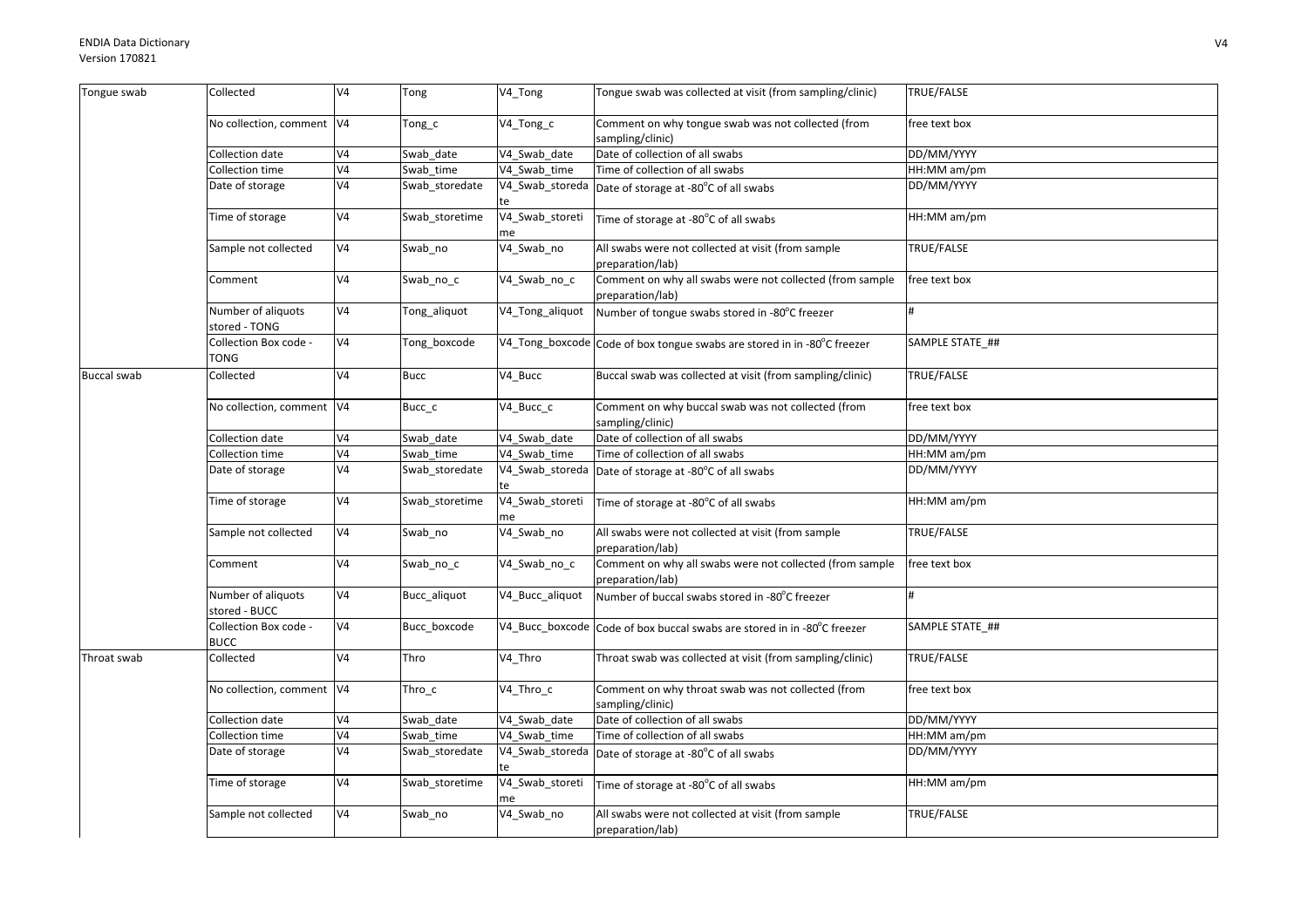|               | Comment                                         | V <sub>4</sub> | Swab_no_c                                 | V4_Swab_no_c                                 | Comment on why all swabs were not collected (from sample<br>preparation/lab)                         | free text box     |
|---------------|-------------------------------------------------|----------------|-------------------------------------------|----------------------------------------------|------------------------------------------------------------------------------------------------------|-------------------|
|               | Number of aliquots<br>stored - THRO vir         | V4             | Thro_aliquot                              | V4_Thro_aliquot                              | Number of throat swabs stored in -80°C freezer                                                       |                   |
|               | Collection Box code -<br>THRO vir               | V <sub>4</sub> | Thro boxcode                              |                                              | V4_Thro_boxcode Code of box throat swabs are stored in in -80°C freezer                              | SAMPLE STATE ##   |
| Swab prep SOP | Prepared as per SOPs                            | V <sub>4</sub> | Swab SOP                                  | V4 Swab SOP                                  | Swabs prepared according to SOP                                                                      | TRUE/FALSE        |
|               | Comment                                         | V <sub>4</sub> | Swab_SOP_c                                | V4_Swab_SOP_c                                | Comment on why SOP was not followed                                                                  | free text box     |
| Blood tube A  | Tube A (2 mL)                                   | V <sub>4</sub> | Serum                                     | V4_Serum                                     | Blood tube A (serum) was collected at visit (from<br>sampling/clinic)                                | TRUE/FALSE        |
|               | No blood comment                                | V4             | Blood_no_c                                | V4_Blood_no_c                                | Comment on why a blood sample was not collected (from<br>sampling/clinic)                            | free text box     |
|               | Prepared as per SOP                             | V4             | Serum SOP                                 | V4 Serum SOP                                 | Blood tube A (serum) was prepared according to SOP                                                   | TRUE/FALSE        |
|               | Comment                                         | V4             | Serum_SOP_c                               |                                              | V4_Serum_SOP_c Comment on why SOP was not followed                                                   | free text box     |
|               | Collect date                                    | V4             | Serum date                                | V4 Serum date                                | Date of collection of Blood tube A and B (serum)                                                     | DD/MM/YYYY        |
|               | Collect time                                    | V <sub>4</sub> | Serum time                                | V4 Serum time                                | Time of collection of Blood tube A and B (serum)                                                     | HH:MM am/pm       |
|               | Store date                                      | V <sub>4</sub> | Serum storedate                           | ate                                          | V4_Serum_stored Date of storage at -80°C of Blood Tube A (serum)                                     | DD/MM/YYYY        |
|               | Store time                                      | V <sub>4</sub> | Serum_storetime                           | me                                           | V4_Serum_storeti Time of storage at -80°C of Blood Tube A (serum)                                    | HH:MM am/pm       |
|               | Not collected                                   | V <sub>4</sub> | Serum_no                                  | V4_Serum_no                                  | Blood tube A was not collected at visit (from sample<br>preparation/lab)                             | <b>TRUE/FALSE</b> |
|               | Not collected comment                           | V <sub>4</sub> | Serum no c                                | V4_Serum_no_c                                | Comment on why blood tube A was not collected (from<br>sample preparation/lab)                       | free text box     |
|               | Number of aliquots<br>stored -<br>SERUM_melbAbs | V4             | liquot                                    | Serum_melbAbs_a V4_Serum_melbA<br>bs_aliquot | Number of SERUM melbAbs aliquots stored in -80°C freezer                                             |                   |
|               | Collection Box code -<br>SERUM melbAbs          | V4             | Serum melbAbs<br>boxcode                  | bs boxcode                                   | V4_Serum_melbA Code of box SERUM_melbAbs aliquots are stored in in -80°C<br>freezer                  | SAMPLE STATE ##   |
|               | Number of aliquots<br>stored - SERUM_adelAbs    | V <sub>4</sub> | iquot                                     | s_aliquot                                    | Serum_adelAbs_al V4_Serum_adelAb Number of SERUM_AdelAbs aliquots stored in -80°C freezer            |                   |
|               | Collection Box code -<br>SERUM_adelAbs          | V4             | oxcode                                    | s boxcode                                    | Serum_adelAbs_b V4_Serum_adelAb Code of box SERUM_AdelAbs aliquots are stored in in -80°C<br>freezer | SAMPLE STATE ##   |
|               | Number of aliquots<br>stored - SERUM resist     | V <sub>4</sub> | Serum_resist_aliq<br>uot                  | V4_Serum_resist_<br>aliquot                  | Number of SERUM resist aliquots stored in -80°C freezer                                              |                   |
|               | Collection Box code -<br>SERUM_resist           | V <sub>4</sub> | Serum_resist_box V4_Serum_resist_<br>code | boxcode                                      | Code of box SERUM resist aliquots are stored in in -80°C<br>freezer                                  | SAMPLE STATE_##   |
|               | Number of aliquots<br>stored - SERUM meta       | V <sub>4</sub> | Serum_meta_aliq V4_Serum_meta_<br>uot     | aliquot                                      | Number of SERUM_meta aliquots stored in -80°C freezer                                                |                   |
|               | Collection Box code -<br>SERUM_meta             | V <sub>4</sub> | Serum_meta_boxc V4_Serum_meta_<br>ode     | boxcode                                      | Code of box SERUM meta aliquots are stored in in -80°C<br>freezer                                    | SAMPLE STATE ##   |
|               | Number of aliquots<br>stored - SERUM_extra      | V <sub>4</sub> | Serum_extra_aliq V4_Serum_extra_<br>uot   | aliquot                                      | Number of SERUM extra aliquots stored in -80°C freezer                                               | $\bf{H}$          |
|               | Collection Box code -<br>SERUM_extra            | V <sub>4</sub> | Serum_extra_boxc V4_Serum_extra_<br>ode   | boxcode                                      | Code of box SERUM extra aliquots are stored in in -80°C<br>freezer                                   | SAMPLE STATE ##   |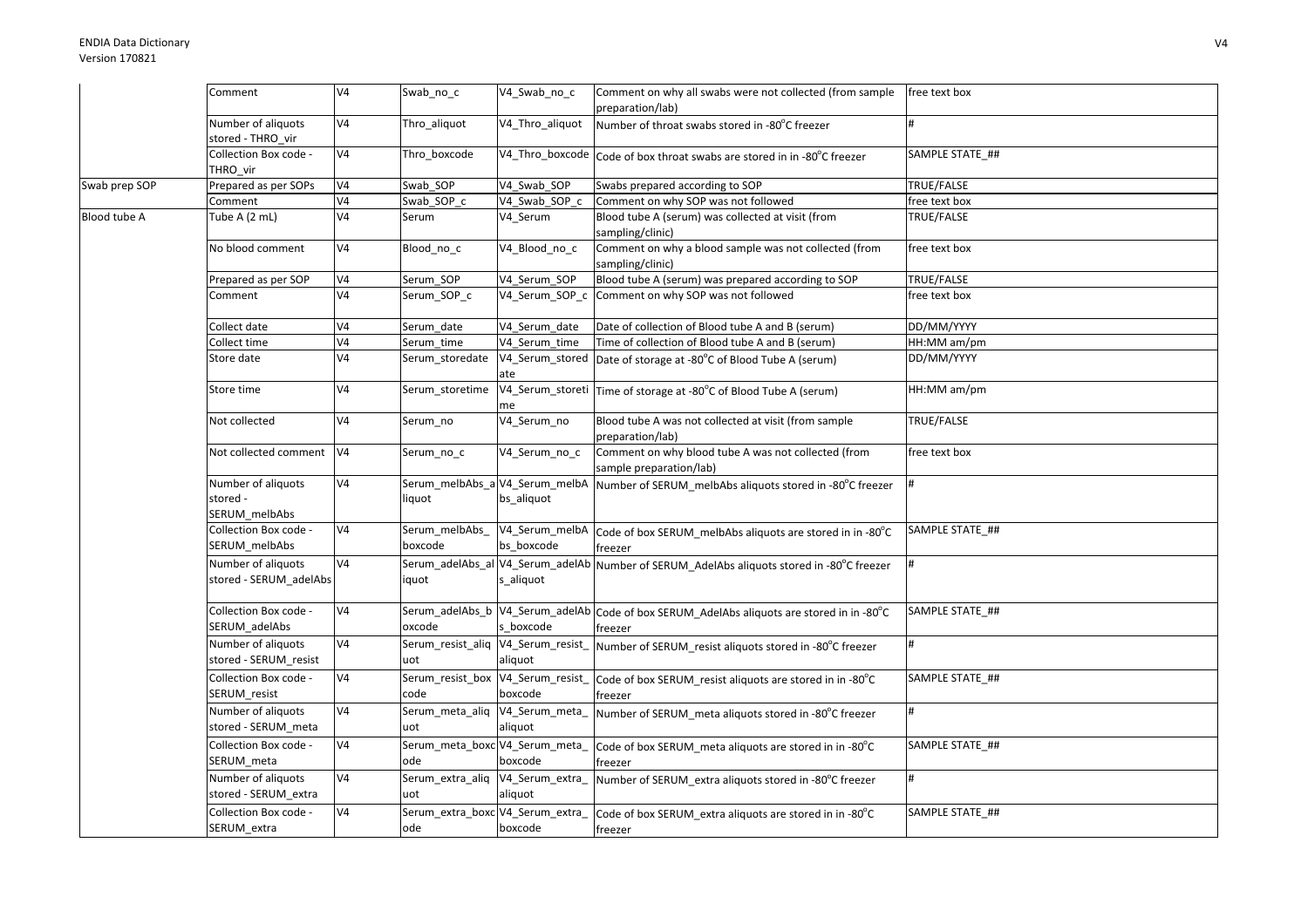| Blood tube B | Tube B (1 mL)                             | V <sub>4</sub> | PathSerum                               | V4_PathSerum     | Blood tube B was collected at visit (from sampling/clinic)                                                                          | TRUE/FALSE        |
|--------------|-------------------------------------------|----------------|-----------------------------------------|------------------|-------------------------------------------------------------------------------------------------------------------------------------|-------------------|
|              | No blood comment                          | V4             | PathSerum no c                          |                  | V4_PathSerum_no Comment on why a blood tube B was not collected (from<br>sample preparation/lab)                                    | free text box     |
|              | Not collected                             | V <sub>4</sub> | PathSerum no                            |                  | V4_PathSerum_no Blood tube B was not collected (from sample preparation/lab) TRUE/FALSE                                             |                   |
|              | Directly to local<br>pathology            | V4             | PathSerum path                          |                  | V4 PathSerum pa Blood tube B was sent directly to local pathology for coeliac<br>screen and Vitamin D analysis                      | TRUE/FALSE        |
|              | Stored prior to send                      | V <sub>4</sub> |                                         | ored             | PathSerum_stored V4_PathSerum_st Blood tube B was stored prior to being sent to local pathology<br>for coeliac screen and vitamin D | TRUE/FALSE        |
|              | Storage conditions                        | V <sub>4</sub> | ond                                     | orecond          | PathSerum_storec V4_PathSerum_st Storage condition of blood tube B if it was stored prior to<br>being sent to local pathology       | free text box     |
|              | Storage duration (days)                   | V <sub>4</sub> | PathSerum_storeti V4_PathSerum_st<br>me | oretime          | Duration of storage of blood tube B prior to being sent to local free text box<br>pathology (days)                                  |                   |
| Blood tube D | Tube D (2 mL)                             | V4             | Plasma_1                                | V4_Plasma_1      | 2 mL Blood tube D (plasma) was collected at visit (from<br>sampling/clinic)                                                         | 1=Yes, 0=No, 3=NA |
|              | Tube D (6 mL)                             | V <sub>4</sub> | Plasma_2                                | V4_Plasma_2      | 6 mL Blood tube D (plasma) was collected at visit (from<br>sampling/clinic)                                                         | 1=Yes, 0=No, 3=NA |
|              | No blood comment                          | V <sub>4</sub> | Blood_no_c                              | V4_Blood_no_c    | Comment on why a blood sample was not collected (from<br>sampling/clinic)                                                           | free text box     |
|              | $\geq$ 1 persistent<br>autoantibodies     | V <sub>4</sub> | PersistentIA                            | V4 PersistentIA  | Child has 1 or more persistent islet autoantibodies                                                                                 | TRUE/FALSE        |
|              | Prepared as per SOP                       | V4             | Plasma_SOP                              | V4 Plasma SOP    | Blood tube D (plasma) was prepared according to SOP                                                                                 | TRUE/FALSE        |
|              | Comment                                   | V <sub>4</sub> | Plasma_SOP_c                            |                  | V4_Plasma_SOP_c Comment on why SOP was not followed                                                                                 | free text box     |
|              | Collect date                              | V4             | Plasma_date                             | V4_Plasma_date   | Date of collection of Blood tube D(s) (plasma)                                                                                      | DD/MM/YYYY        |
|              | Collect time                              | V <sub>4</sub> | Plasma time                             | V4 Plasma time   | Time of collection of Blood tube D(s) (plasma)                                                                                      | HH:MM am/pm       |
|              | Store date                                | V <sub>4</sub> |                                         | ate              | Plasma_storedate V4_Plasma_stored Date of storage at -80°C of Blood Tube D(s) (plasma)                                              | DD/MM/YYYY        |
|              | Store time                                | V <sub>4</sub> | Plasma_storetime                        | me               | V4_Plasma_storeti Time of storage at -80°C of Blood Tube D(s) (plasma)                                                              | HH:MM am/pm       |
|              | Not collected                             | V <sub>4</sub> | Plasma_no                               | V4_Plasma_no     | Blood tube D was not collected at visit (from sample<br>preparation/lab)                                                            | TRUE/FALSE        |
|              | Not collected comment                     | V <sub>4</sub> | Plasma_no_c                             | V4_Plasma_no_c   | Comment on why blood tube D was not collected (from<br>sample preparation/lab)                                                      | free text box     |
|              | Number of aliquots<br>stored - BUFFY      | V <sub>4</sub> | Buffy_aliquot                           | V4_Buffy_aliquot | Number of Buffy aliquots stored in -80°C freezer                                                                                    |                   |
|              | Collection Box code -<br><b>BUFFY</b>     | V <sub>4</sub> | Buffy_boxcode                           |                  | V4_Buffy_boxcode Code of box Buffy aliquots are stored in in -80°C freezer                                                          | SAMPLE STATE_##   |
|              | Number of aliquots<br>stored - RBC        | V4             | RBC_aliquot                             | V4_RBC_aliquot   | Number of red blood cell aliquots stored in -80°C freezer                                                                           | $\sharp$          |
|              | Collection Box code -<br><b>RBC</b>       | V <sub>4</sub> | RBC_boxcode                             | V4_RBC_boxcode   | Code of box red blood cell aliquots are stored in in -80°C<br>freezer                                                               | SAMPLE STATE_##   |
|              | Number of aliquots<br>stored - PLASMA vir | V <sub>4</sub> |                                         | quot             | Plasma_vir_aliquo   V4_Plasma_vir_ali   Number of PLASMA_vir aliquots stored in -80°C freezer                                       | #                 |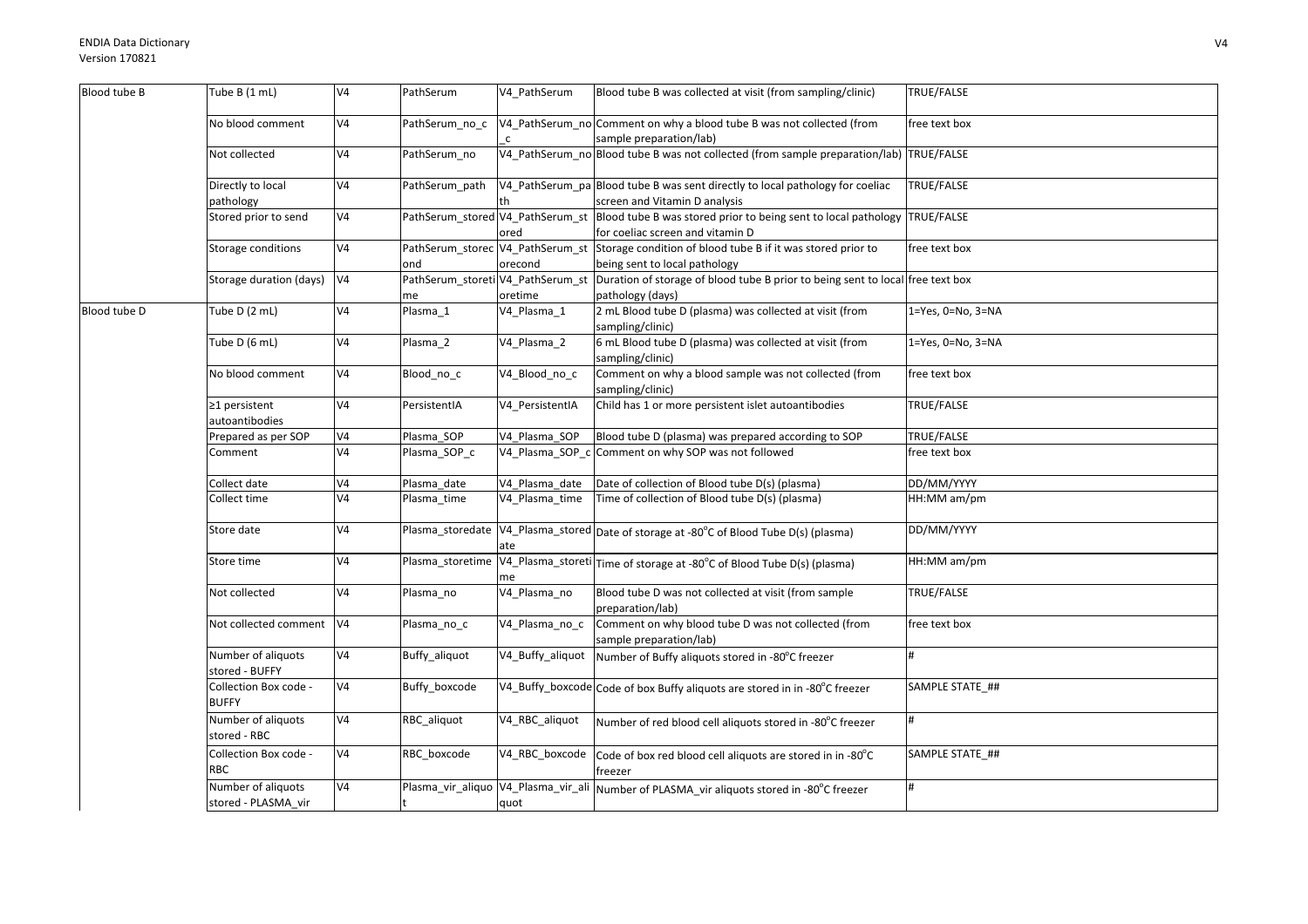PBMC

| Collection Box code -                              | V4             |                                           |                             | Plasma_vir_boxco   V4_Plasma_vir_bo   Code of box PLASMA_vir aliquots are stored in in -80°C      | SAMPLE STATE_## |
|----------------------------------------------------|----------------|-------------------------------------------|-----------------------------|---------------------------------------------------------------------------------------------------|-----------------|
| PLASMA vir                                         |                | de                                        | xcode                       | freezer                                                                                           |                 |
| Number of aliquots<br>stored - PLASMA_fatty        | V4             | Plasma_fatty_aliq<br>uot                  | V4_Plasma_fatty_<br>aliquot | Number of PLASMA_fatty aliquots stored in -80°C freezer                                           | #               |
| Collection Box code -<br>PLASMA_fatty              | V4             | Plasma_fatty_box V4_Plasma_fatty_<br>code | boxcode                     | Code of box PLASMA_fatty aliquots are stored in in -80°C<br>freezer                               | SAMPLE STATE ## |
| Number of aliquots<br>stored - PLASMA_age          | V4             | Plasma_age_aliqu<br>lot.                  | iquot                       | V4_Plasma_age_al Number of PLASMA_age aliquots stored in -80°C freezer                            | #               |
| Collection Box code -<br>PLASMA_age                | V4             | ode                                       | oxcode                      | Plasma_age_boxc V4_Plasma_age_b Code of box PLASMA_age aliquots are stored in in -80°C<br>freezer | SAMPLE STATE ## |
| Number of aliquots<br>stored -<br>EDTAPLASMA extra | V4             | uot                                       | aliquot                     | Plasma_extra_aliq V4_Plasma_extra_Number of PLASMA_extra aliquots stored in -80°C freezer         | #               |
| Collection Box code -<br>EDTAPLASMA_extra          | V4             | Plasma_extra_box V4_Plasma_extra_<br>code | boxcode                     | Code of box PLASMA_extra aliquots are stored in in -80°C<br>freezer                               | SAMPLE STATE ## |
| PBMCs not collected                                | V4             | PBMC_no                                   | V4_PBMC_no                  | PBMCs were not collected from Blood Tube D at visit (from<br>sample preparation/lab)              | TRUE/FALSE      |
| Comment                                            | V4             | PBMC no c                                 | V4_PBMC_no_c                | Comment on why PBMCs were not collected (from sample<br>preparation/lab)                          | free text box   |
| Prepared as per SOP 11 V4                          |                | PBMC_SOP                                  | V4_PBMC_SOP                 | Blood tube D (plasma) was prepared according to SOP                                               | TRUE/FALSE      |
| Red cell lysis performed V4                        |                |                                           | vsis                        | PBMC_redcelllysis   V4_PBMC_redcelll Red cell lysis was performed during PBMC harvest             | TRUE/FALSE      |
| Haemocytometer viable V4<br>cell count 1           |                | PBMC_viable_1                             | V4_PBMC_viable_             | Number of viable cells from haemocytometer cell count                                             | #               |
| Haemocytometer dead<br>cell count 1                | V4             | PBMC_dead_1                               |                             | V4_PBMC_dead_1 Number of dead cells from haemocytometer cell count                                | #               |
| Haemocytometer viable V4<br>cell count 2           |                | PBMC viable 2                             |                             | V4 PBMC viable Number of viable cells from haemocytometer cell count                              | $\sharp$        |
| Haemocytometer dead<br>cell count 2                | V <sub>4</sub> | PBMC_dead_2                               |                             | V4_PBMC_dead_2 Number of dead cells from haemocytometer cell count                                | #               |
| Haemocytometer viable V4<br>cell count 3           |                | PBMC_viable_3                             |                             | V4 PBMC viable Number of viable cells from haemocytometer cell count                              | #               |
| Haemocytometer dead<br>cell count 3                | V4             | PBMC_dead_3                               |                             | V4_PBMC_dead_3 Number of dead cells from haemocytometer cell count                                | #               |
| Haemocytometer viable V4<br>cell count 4           |                | PBMC viable 4                             |                             | V4_PBMC_viable_Number of viable cells from haemocytometer cell count                              | #               |
| Haemocytometer dead<br>cell count 4                | V <sub>4</sub> | PBMC dead 4                               |                             | V4_PBMC_dead_4 Number of dead cells from haemocytometer cell count                                | #               |
| Avg num of viable cells<br>per square              | V4             | PBMC_av_viablec<br>ells                   | lecells                     | V4_PBMC_av_viab Average number of viable cells per square                                         | #<br>$\sharp$   |
| Viable cell/mL                                     | V4             | PBMC_viablecell                           |                             | $\overline{V4\_PBMC\_v}$ iablec Total number of viable cells per mL (x10 <sup>6</sup> )           |                 |
| Total cell number                                  | V4             | PBMC totalcellnu<br>m                     | Inum                        | V4_PBMC_totalcel Total number of viable cells (x10 <sup>6</sup> )                                 | #               |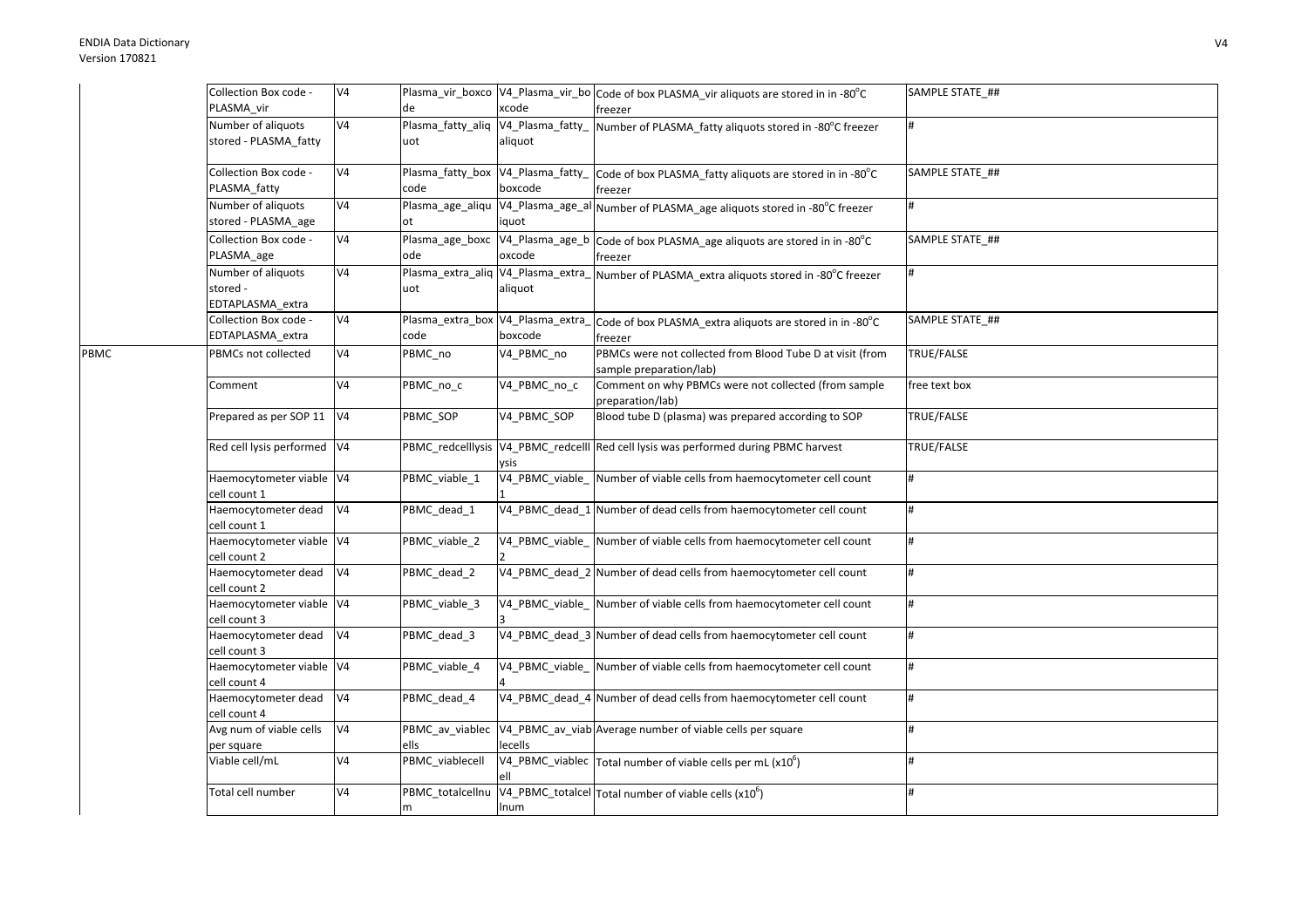|                     | Suspension volume           | V <sub>4</sub> |                  |                                  | PBMC_suspension V4_PBMC_suspen Suspension volume to achieve 10 x 10 <sup>6</sup> cells/mL                       |               |
|---------------------|-----------------------------|----------------|------------------|----------------------------------|-----------------------------------------------------------------------------------------------------------------|---------------|
|                     |                             |                | vol              | sion vol                         |                                                                                                                 |               |
|                     | Vials stored                | V <sub>4</sub> | PBMC_aliquot     |                                  | V4_PBMC_aliquot Number of PBMC aliquots stored                                                                  |               |
|                     | Aliquot volume              | V <sub>4</sub> |                  | vol                              | PBMC_aliquot_vol V4_PBMC_aliquot Volume of PBMC aliquot (ul)                                                    | <sup>#</sup>  |
|                     | Dilution factor             | V <sub>4</sub> |                  |                                  | PBMC_dilutionfact V4_PBMC_dilution Dilution factor (exported but no longer on registry - March                  | #             |
|                     |                             |                |                  | factor                           | 2017)                                                                                                           |               |
|                     | in (mL)                     | V <sub>4</sub> |                  |                                  | PBMC_suspension V4_PBMC_suspen Suspension volume (exported but no longer on registry -                          | #             |
|                     |                             |                | vol 2            | sion vol 2                       | <b>March 2017)</b>                                                                                              |               |
|                     | Number of cells stored      | V <sub>4</sub> |                  |                                  | PBMC_cellsfrozen V4_PBMC_cellsfro Number of cells stored frozen (exported but no longer on                      | #             |
|                     | frozen                      |                |                  | zen                              | registry - March 2017)                                                                                          |               |
|                     | Date of initial storage     | V <sub>4</sub> |                  |                                  | PBMC_storedate_i V4_PBMC_storeda Date of initial storage of PBMCs (exported but no longer on                    | DD/MM/YYYY    |
|                     |                             |                | hitial           | te initial                       | registry - March 2017)                                                                                          |               |
|                     | Time of initial storage     | V <sub>4</sub> |                  | PBMC storetime i V4 PBMC storeti | Time of initial storage of PBMCs (exported but no longer on                                                     | HH:MM am/pm   |
|                     |                             |                | hitial           | me initial                       | registry - March 2017)                                                                                          |               |
|                     | Date of storage at -80°C V4 |                | PBMC storedate   |                                  | V4_PBMC_storeda Date of storage at -80°C of PBMCs                                                               | DD/MM/YYYY    |
|                     |                             |                |                  |                                  |                                                                                                                 | HH:MM am/pm   |
|                     | Time of storage at -80°C V4 |                | PBMC storetime   | me                               | V4_PBMC_storeti Time of storage at -80°C of PBMCs                                                               |               |
|                     | Date of storage in LN       | V <sub>4</sub> | PBMC storedate   |                                  | V4_PBMC_storeda Date of storage of PBMCs in liquid nitrogen                                                     | DD/MM/YYYY    |
|                     |                             |                | LN               | te LN                            |                                                                                                                 |               |
|                     | Time of storage in LN       | V <sub>4</sub> | PBMC_storetime_  |                                  | V4_PBMC_storeti Time of storage of PBMCs in liquid nitrogen                                                     | HH:MM am/pm   |
|                     |                             |                | LN               | me LN                            |                                                                                                                 |               |
|                     | Locaion in LN               | V <sub>4</sub> |                  | ion                              | PBMC_LNlocation V4_PBMC_LNlocat Location of aliquots in liquid nitrogen                                         | free text box |
| <b>Blood tube G</b> | Tube G (0.5 mL)             | V <sub>4</sub> | PathGluc         | V4_PathGluc                      | Blood tube G was collected at visit (from sampling/clinic)                                                      | TRUE/FALSE    |
|                     | Collection date             | V <sub>4</sub> | PathGluc_date    |                                  | V4_PathGluc_date Date of collection of Blood tube G (fluoride)                                                  | DD/MM/YYYY    |
|                     | Collection time             | V <sub>4</sub> | PathGluc time    |                                  | V4_PathGluc_time Time of collection of Blood tube G (fluoride)                                                  | HH:MM am/pm   |
|                     | No blood comment            | V <sub>4</sub> | PathGluc no c    | V4 PathGluc no                   | Comment on why a blood tube G was not collected (from<br>sample preparation/lab)                                | free text box |
|                     | Not collected               | V <sub>4</sub> | PathGluc_no      | V4_PathGluc_no                   | Blood tube G was not collected (from sample preparation/lab) TRUE/FALSE                                         |               |
|                     | Sent to pathology           | V <sub>4</sub> | PathGluc_path    |                                  | V4 PathGluc path Blood tube G was sent directly to local pathology for coeliac<br>screen and Vitamin D analysis | TRUE/FALSE    |
|                     | Stored prior to send        | V <sub>4</sub> | PathGluc_stored  |                                  | V4_PathGluc_stor Blood tube G was stored prior to being sent to local pathology TRUE/FALSE                      |               |
|                     |                             |                |                  | ed                               | for coeliac screen and vitamin D                                                                                |               |
|                     | Storage conditions          | V <sub>4</sub> | PathGluc_storeco |                                  | V4_PathGluc_stor Storage condition of blood tube G if it was stored prior to                                    | free text box |
|                     |                             |                | nd               | econd                            | being sent to local pathology                                                                                   |               |
|                     | Duration of storage         | V <sub>4</sub> |                  |                                  | PathGluc_storetim V4_PathGluc_stor Duration of storage of blood tube G prior to being sent to                   | free text box |
|                     | (days)                      |                |                  | etime                            | local pathology (days)                                                                                          |               |
| Urine               | Prepared as per SOP         | V <sub>4</sub> | Urine SOP        | V4 Urine SOP                     | Urine was prepared according to SOP                                                                             | TRUE/FALSE    |
|                     | SOP comment                 | V <sub>4</sub> | Urine SOP c      | V4 Urine SOP c                   | Comment on why SOP was not followed                                                                             | free text box |
|                     | Collection date             | V <sub>4</sub> | Urine date       | V4 Urine date                    | Date of collection of urine                                                                                     | DD/MM/YYYY    |
|                     | Collection time             | V <sub>4</sub> | Urine_time       | V4_Urine_time                    | Time of collection of urine                                                                                     | HH:MM am/pm   |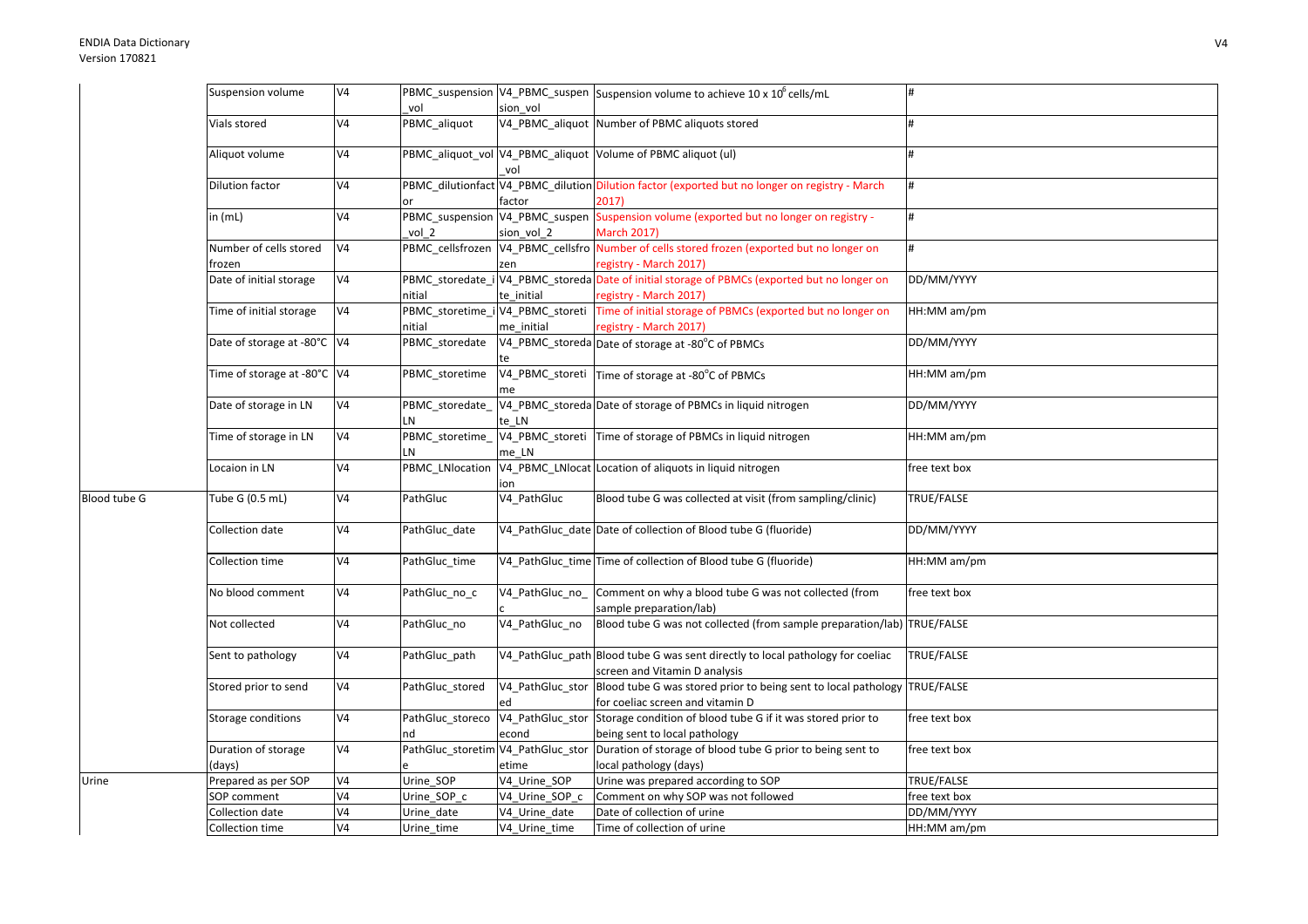Stool

| Store date                           | V <sub>4</sub> | Urine_storedate                          | te                     | V4_Urine_storeda Date of storage at -80°C of urine                                             | DD/MM/YYYY      |
|--------------------------------------|----------------|------------------------------------------|------------------------|------------------------------------------------------------------------------------------------|-----------------|
| Store time                           | V <sub>4</sub> | Urine_storetime                          | V4_Urine_storeti<br>me | Time of storage at -80°C of urine                                                              | HH:MM am/pm     |
| Sample not collected                 | V <sub>4</sub> | Urine_no                                 | V4_Urine_no            | Urine was not collected at visit (from sample preparation/lab) TRUE/FALSE                      |                 |
| Comment                              | V <sub>4</sub> | Urine_no_c                               | V4_Urine_no_c          | Comment on why urine was not collected (from sample<br>preparation/lab)                        | free text box   |
| Number of aliquots<br>stored - meta  | V <sub>4</sub> | Urine_meta_aliqu<br>ot                   | iquot                  | V4_Urine_meta_al Number of URINE_meta aliquots stored in -80°C freezer                         |                 |
| Volume - meta                        | V <sub>4</sub> | Urine_meta_vol                           | οI                     | V4_Urine_meta_v Volume of URINE_meta aliquots stored in -80oC freezer (µL)                     |                 |
| Collection Box code -<br>meta        | V <sub>4</sub> | Urine_meta_boxc<br>ode                   | oxcode                 | V4_Urine_meta_b Code of box URINE_meta aliquots are stored in in -80°C<br>freezer              | SAMPLE STATE ## |
| Number of aliquots<br>stored - age   | V <sub>4</sub> | Urine_age_aliquot V4_Urine_age_ali       | quot                   | Number of URINE_age aliquots stored in -80°C freezer                                           |                 |
| Volume - age                         | V <sub>4</sub> | Urine_age_vol                            |                        | V4_Urine_age_vol Volume of URINE_age aliquots stored in -80oC freezer (µL)                     | #               |
| Collection Box code - age V4         |                |                                          | xcode                  | Urine_age_boxcod V4_Urine_age_bo Code of box URINE_age aliquots are stored in in -80°C freezer | SAMPLE STATE ## |
| Number of aliquots<br>stored - extra | V <sub>4</sub> | Urine_extra_aliqu                        | iquot                  | V4_Urine_extra_al Number of URINE_extra aliquots stored in -80°C freezer                       | #               |
| Volume - extra                       | V <sub>4</sub> | Urine extra vol                          |                        | V4_Urine_extra_v Volume of URINE_extra aliquots stored in -80oC freezer (µL)                   | #               |
| Collection Box code -<br>extra       | V <sub>4</sub> | Urine_extra_boxc<br>ode                  | oxcode                 | V4_Urine_extra_b Code of box URINE_extra aliquots are stored in in -80°C<br>freezer            | SAMPLE STATE ## |
| Number of aliquots<br>stored - glass | V <sub>4</sub> | Urine_glass_aliqu<br>ot                  | iquot                  | V4_Urine_glass_al Number of URINE_glass aliquots stored in -80°C freezer                       | $\sharp$        |
| Volume - glass                       | V <sub>4</sub> | Urine_glass_vol                          | οI                     | V4_Urine_glass_v  Volume of URINE_glass aliquots stored in -80oC freezer (µL)                  | #               |
| Collection Box code -<br>glass       | V <sub>4</sub> | Urine_glass_boxco V4_Urine_glass_b<br>de | oxcode                 | Code of box URINE_glass aliquots are stored in in -80°C<br>freezer                             | SAMPLE STATE ## |
| Prepared as per SOP                  | V <sub>4</sub> | Stool_SOP                                | V4 Stool SOP           | Stool was prepared according to SOP                                                            | TRUE/FALSE      |
| SOP comment                          | V <sub>4</sub> | Stool SOP c                              | V4 Stool SOP c         | Comment on why SOP was not followed                                                            | free text box   |
| Collection date                      | V <sub>4</sub> | Stool date                               | V4 Stool date          | Date of collection of stool                                                                    | DD/MM/YYYY      |
| Collection time                      | V <sub>4</sub> | Stool_time                               | V4 Stool time          | Time of collection of stool                                                                    | HH:MM am/pm     |
| Store date                           | V <sub>4</sub> | Stool_storedate                          |                        | V4_Stool_storedat Date of storage at -80°C of stool                                            | DD/MM/YYYY      |
| Store time                           | V <sub>4</sub> | Stool_storetime                          |                        | V4_Stool_storetim Time of storage at -80°C of stool                                            | HH:MM am/pm     |
| Sample not collected                 | V <sub>4</sub> | Stool_no                                 | V4_Stool_no            | Stool was not collected at visit (from sample preparation/lab) TRUE/FALSE                      |                 |
| Comment                              | V <sub>4</sub> | Stool_no_c                               | V4_Stool_no_c          | Comment on why stool was not collected (from sample<br>preparation/lab)                        | free text box   |
| <b>Bristol Stool Chart type</b>      | V <sub>4</sub> | Stool_bristol                            | V4_Stool_bristol       | Type of stool using Bristol Stool Chart                                                        | $1 - 7$         |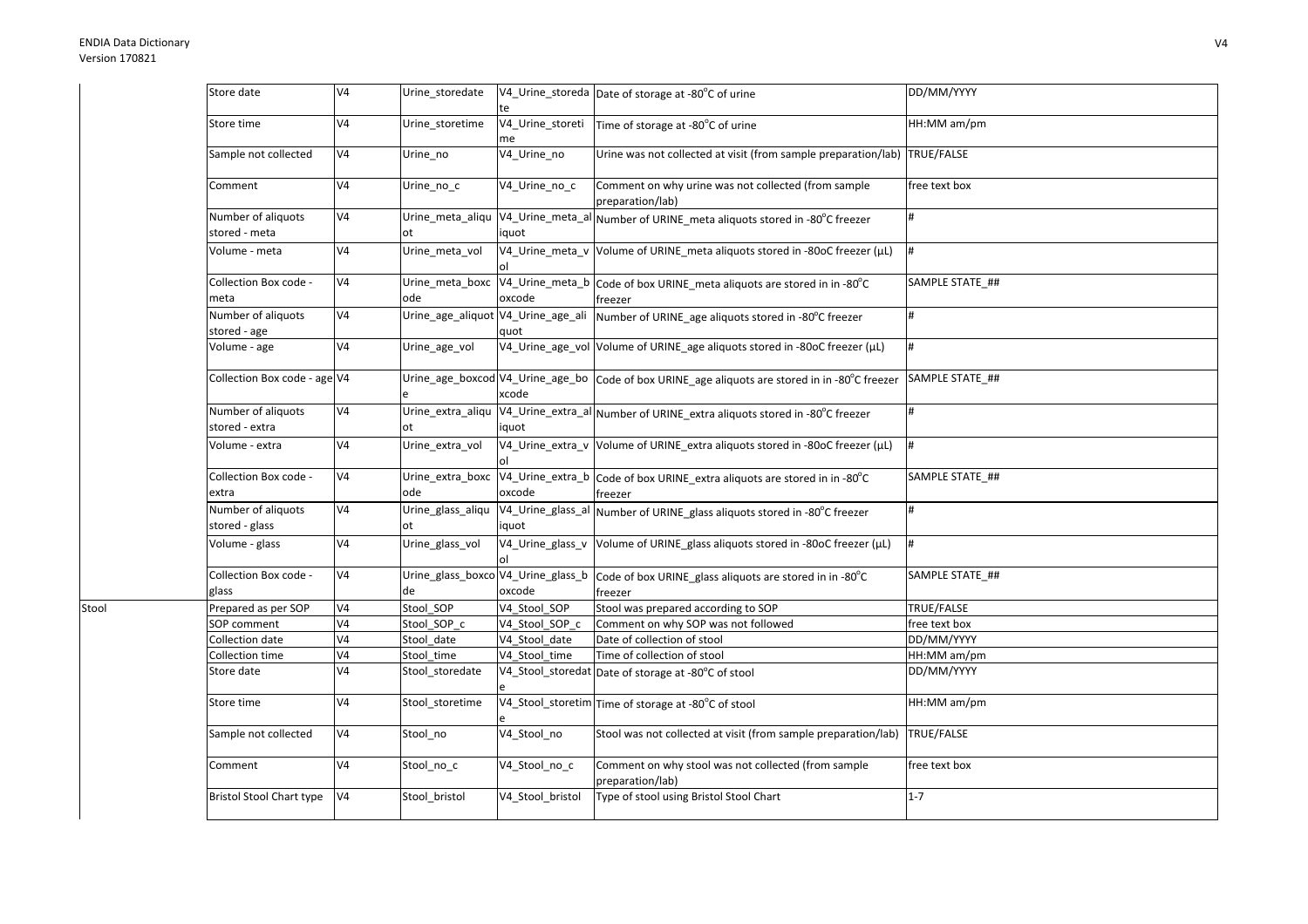|                    | Number of aliquots           | V <sub>4</sub> |                   |                   | Stool_micro_aliqu  V4_Stool_micro_a  Number of STOOL_micro aliquots stored in -80°C freezer                      | #               |
|--------------------|------------------------------|----------------|-------------------|-------------------|------------------------------------------------------------------------------------------------------------------|-----------------|
|                    | stored - micro               |                | ot                | liquot            |                                                                                                                  |                 |
|                    | Collection Box code -        | V4             |                   |                   | Stool_micro_boxc V4_Stool_micro_b Code of box STOOL_micro aliquots are stored in in -80°C                        | SAMPLE STATE ## |
|                    | micro                        |                | ode               | oxcode            | freezer                                                                                                          |                 |
|                    | Number of aliquots           | V4             | Stool vir aliquot |                   | V4_Stool_vir_aliqu Number of STOOL_vir aliquots stored in -80°C freezer                                          |                 |
|                    | stored - vir                 |                |                   |                   |                                                                                                                  |                 |
|                    | Collection Box code - vir V4 |                |                   |                   | Stool_vir_boxcode V4_Stool_vir_boxc Code of box STOOL_vir aliquots are stored in in -80°C freezer                | SAMPLE STATE ## |
|                    |                              |                |                   | ode               |                                                                                                                  |                 |
|                    | Number of aliquots           | V4             | Stool_meta_aliqu  |                   | V4_Stool_meta_al Number of STOOL_meta aliquots stored in -80°C freezer                                           |                 |
|                    | stored - meta                |                | ot                | iquot             |                                                                                                                  |                 |
|                    | Collection Box code -        | V4             |                   |                   | Stool_meta_boxco V4_Stool_meta_b   Code of box STOOL_meta aliquots are stored in in -80°C                        | SAMPLE STATE ## |
|                    | meta                         |                | de                | oxcode            | freezer                                                                                                          |                 |
|                    | Number of aliquots           | V <sub>4</sub> |                   |                   | Stool_extra_aliqu V4_Stool_extra_al Number of STOOL_extra aliquots stored in -80°C freezer                       | #               |
|                    | stored - extra               |                | ot                | iquot             |                                                                                                                  |                 |
|                    | Collection Box code -        | V4             |                   |                   | Stool_extra_boxco V4_Stool_extra_b code of box STOOL_extra aliquots are stored in in -80°C                       | SAMPLE STATE ## |
|                    | extra                        |                | de                | oxcode            | freezer                                                                                                          |                 |
| <b>Breast milk</b> | Prepared as per SOP          | V4             | Milk_SOP          | V4 Milk SOP       | Breast milk was prepared according to SOP                                                                        | TRUE/FALSE      |
|                    | <b>SOP</b> comment           | V4             | Milk SOP c        | V4 Milk SOP c     | Comment on why SOP was not followed                                                                              | free text box   |
|                    | Collection date              | V4             | Milk date         | V4 Milk date      | Date of collection of breast milk                                                                                | DD/MM/YYYY      |
|                    | Collection time              | V4             | Milk time         | V4 Milk time      | Time of collection of breast milk                                                                                | HH:MM am/pm     |
|                    | Store date                   | V4             | Milk_storedate    |                   | V4_Milk_storedat Date of storage at -80oC of breast milk                                                         | DD/MM/YYYY      |
|                    | Store time                   | V4             | Milk storetime    |                   | V4_Milk_storetim Time of storage at -80oC of breast milk                                                         | HH:MM am/pm     |
|                    | Sample not collected         | V <sub>4</sub> | Milk no           | V4 Milk no        | Breast milk was not collected at visit (from sample                                                              | TRUE/FALSE      |
|                    |                              |                |                   |                   | preparation/lab)                                                                                                 |                 |
|                    | Comment                      | V <sub>4</sub> | Milk_no_c         | V4 Milk no c      | Comment on why breast milk was not collected (from sample   free text box                                        |                 |
|                    |                              |                |                   |                   | preparation/lab)                                                                                                 |                 |
|                    | Number of aliquots           | V4             |                   |                   | Milk_micro_aliquo V4_Milk_micro_ali Number of MILK_micro aliquots stored in -80oC freezer                        |                 |
|                    | stored - micro               |                |                   | quot              |                                                                                                                  |                 |
|                    | Volume - micro               | V <sub>4</sub> | Milk micro vol    |                   | V4_Milk_micro_vo Volume of MILK_micro aliquots stored in -80oC freezer (mL)                                      | #               |
|                    | Collection Box code -        | V <sub>4</sub> |                   |                   | Milk_micro_boxco V4_Milk_micro_b Code of box MILK_micro aliquots are stored in in -80oC                          | SAMPLE STATE ## |
|                    | micro                        |                | de                | oxcode            | freezer                                                                                                          |                 |
|                    | Number of aliquots           | V4             |                   |                   | Milk_meta_aliquo V4_Milk_meta_ali Number of MILK_meta aliquots stored in -80oC freezer                           |                 |
|                    | stored - meta                |                |                   | quot              |                                                                                                                  |                 |
|                    | Volume - meta                | V4             | Milk_meta_vol     |                   | V4_Milk_meta_vol Volume of MILK_meta aliquots stored in -80oC freezer (mL)                                       | <sup>#</sup>    |
|                    | Collection Box code -        | V4             |                   |                   | Milk_meta_boxco  V4_Milk_meta_bo  Code of box MILK_meta aliquots are stored in in -80oC freezer  SAMPLE STATE_## |                 |
|                    | meta                         |                |                   | xcode             |                                                                                                                  |                 |
|                    | Number of aliquots           | V4             |                   |                   | Milk_extra_aliquo V4_Milk_extra_ali Number of MILK_extra aliquots stored in -80oC freezer                        |                 |
|                    | stored - extra               |                |                   | quot              |                                                                                                                  |                 |
|                    | Volume - extra               | V4             | Milk extra vol    |                   | V4_Milk_extra_vol Volume of MILK_extra aliquots stored in -80oC freezer (mL)                                     |                 |
|                    | Collection Box code -        | V <sub>4</sub> | Milk extra boxco  |                   | V4 Milk extra bo Code of box MILK extra aliquots are stored in in -80oC freezer SAMPLE STATE ##                  |                 |
| Coeliac            | extra<br>V4 tTGAb            | V <sub>4</sub> | de<br>tTGAb       | xcode<br>V4 tTGAb | Tissue transglutaminase level                                                                                    | free text box   |
|                    |                              |                |                   |                   |                                                                                                                  |                 |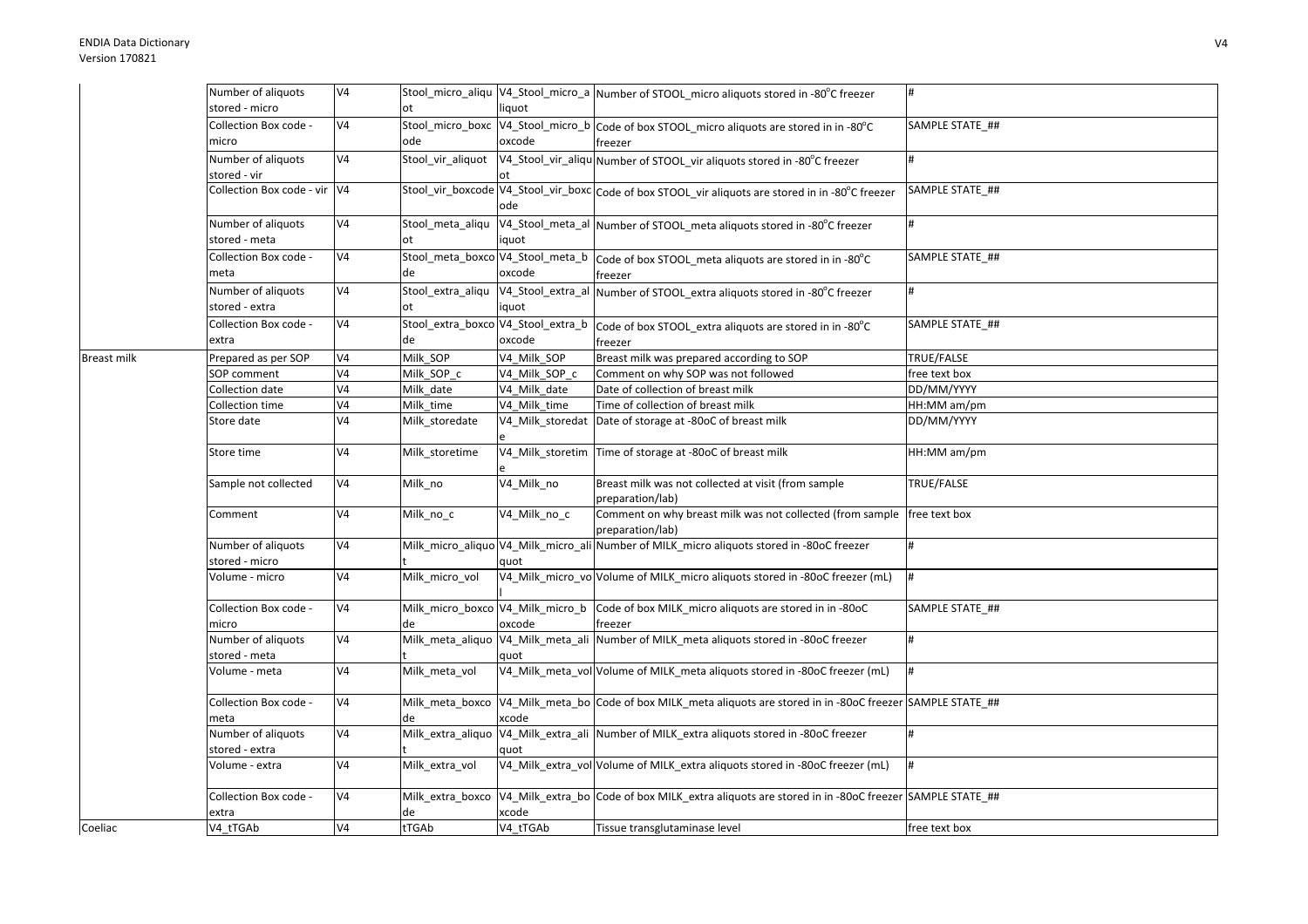|                             | V4_tTGAb Date of          | V <sub>4</sub> | tTGAb_date      | V4_tTGAb_date      | Date of analysis of tTGAb                                 | DD/MM/YYYY                                    |
|-----------------------------|---------------------------|----------------|-----------------|--------------------|-----------------------------------------------------------|-----------------------------------------------|
|                             | analysis                  |                |                 |                    |                                                           |                                               |
|                             | V4_tTGAb Pathology        | V <sub>4</sub> | tTGAb_Path      | V4_tTGAb_Path      | Pathology service that analysed tTGAb                     | free text box                                 |
|                             | service                   |                |                 |                    |                                                           |                                               |
|                             | V4 total IgA              | V4             | lgA             | V <sub>4_lgA</sub> | Total immunoglobulin level                                | free text box                                 |
|                             | V4 total IgA Date of      | V <sub>4</sub> | gA date         | V4_IgA_date        | Date of analysis of total IgA                             | DD/MM/YYYY                                    |
|                             | analysis                  |                |                 |                    |                                                           |                                               |
|                             | V4_total IgA Pathology    | V <sub>4</sub> | lga_Path        | V4_Iga_Path        | Pathology service that analysed total IgA                 | free text box                                 |
|                             | service                   |                |                 |                    |                                                           |                                               |
|                             | V4 DPG IgG                | V <sub>4</sub> | <b>DPGIgG</b>   | V4_DPGIgG          | Anti-Deamidated Gliadin Peptide level                     | free text box                                 |
|                             | V4_DPG IgG Date of        | V <sub>4</sub> | DPGIgG date     | V4 DPGIgG date     | Date of analysis of DPG IgG                               | DD/MM/YYYY                                    |
|                             | analysis                  |                |                 |                    |                                                           |                                               |
|                             | V4 DPG IgG Pathology      | V <sub>4</sub> | DPGIgG Path     | V4 DPGIgG Path     | Pathology service that analysed DPG IgG                   | free text box                                 |
|                             | service                   |                |                 |                    |                                                           |                                               |
| <b>Islet Autoantibodies</b> | V4 IAA                    | V <sub>4</sub> | <b>IAA</b>      | V4 IAA             | Insulin autoantibodies level                              | free text box                                 |
|                             | V4 IAA Date of analysis   | V <sub>4</sub> | IAA date        | V4_IAA_date        | Date of analysis of IAA                                   | DD/MM/YYYY                                    |
|                             |                           |                |                 |                    |                                                           |                                               |
|                             | V4 IAA Pathology          | V4             | IAA_Path        | V4_IAA_Path        | Pathology service that analysed IAA                       | free text box                                 |
|                             | service                   |                |                 |                    |                                                           |                                               |
|                             | V4 ZnT8Ab                 | V <sub>4</sub> | ZnT8Ab          | V4 ZnT8Ab          | Zinc transporter 8 autoantibodies level                   | free text box                                 |
|                             | V4_ZnT8Ab Date of         | V <sub>4</sub> | ZnT8Ab date     | V4 ZnT8Ab date     | Date of analysis of ZnT8Ab                                | DD/MM/YYYY                                    |
|                             | analysis                  |                |                 |                    |                                                           |                                               |
|                             | V4_ZnT8Ab Pathology       | V4             | ZnT8Ab Path     | V4 ZnT8Ab Path     | Pathology service that analysed ZnT8Ab                    | free text box                                 |
|                             | service                   |                |                 |                    |                                                           |                                               |
|                             | V4 GADAb                  | V4             | GADAb           | V4 GADAb           | Glutamic acid decarboxylase autoantibodies level          | free text box                                 |
|                             | V4_GADAb Date of          | V <sub>4</sub> | GADAb date      | V4 GADAb date      | Date of analysis of GADAb                                 | DD/MM/YYYY                                    |
|                             | analysis                  |                |                 |                    |                                                           |                                               |
|                             | V4 GADAb Pathology        | V <sub>4</sub> | GADAb Path      | V4 GADAb Path      | Pathology service that analysed GADAb                     | free text box                                 |
|                             | service                   |                |                 |                    |                                                           |                                               |
|                             | <b>V4 IA2</b>             | V <sub>4</sub> | IA <sub>2</sub> | <b>V4 IA2</b>      | Insulinoma-2-associated autoantibodies levels             | free text box                                 |
|                             | V4 IA2 Date of analysis   | V <sub>4</sub> | IA2 date        | V4_IA2_date        | Date of analysis of IA2                                   | DD/MM/YYYY                                    |
|                             |                           |                |                 |                    |                                                           |                                               |
|                             | V4 IA2 Pathology          | V <sub>4</sub> | IA2_Path        | V4_IA2_Path        | Pathology service that analysed IA2                       | free text box                                 |
|                             | service                   |                |                 |                    |                                                           |                                               |
| Glucose                     | V4 Glucose                | V <sub>4</sub> | Glucose         | V4 Glucose         | Glucose (mmol/L)                                          | free text box                                 |
|                             | concentration             |                |                 |                    |                                                           |                                               |
|                             | Date of analysis          | V4             | Glucose_date    |                    | V4 Glucose date Date of analysis of Glucose               | DD/MM/YYYY                                    |
|                             |                           |                |                 |                    |                                                           |                                               |
|                             | Pathology service         | V4             | Glucose path    | V4 Glucose path    | Pathology service that analysed Glucose                   | free text box                                 |
|                             |                           |                |                 |                    |                                                           |                                               |
| HbA1c                       | V4 HbA1c percentage       | V <sub>4</sub> | HbA1c per       | V4_HbA1c_per       | Hemoglobin A1c level (%)                                  | free text box                                 |
|                             | V4_HbA1c concentration V4 |                | HbA1c_con       | V4_HbA1c_con       | Hemoglobin A1c level (mmol/mol)                           | free text box                                 |
|                             |                           |                |                 |                    |                                                           |                                               |
|                             | Date of analysis          | V <sub>4</sub> | HbA1c_date      | V4 HbA1c date      | Date of analysis of HbA1c                                 | DD/MM/YYYY                                    |
|                             | Pathology service         | V <sub>4</sub> | HbA1c path      | V4 HbA1c path      | Pathology service that analysed HbA1c                     | free text box                                 |
| Questionnaires              | Lifestyle postpartum      | V <sub>4</sub> | LQ              | V4_LQ              | Maternal postpartum lifestyle questionnaire completed and | Yes, online version/Yes, hardcopy/Yes, app/No |
|                             | questionnaire complete    |                |                 |                    | type of questionnaire completed                           |                                               |
|                             |                           |                |                 |                    |                                                           |                                               |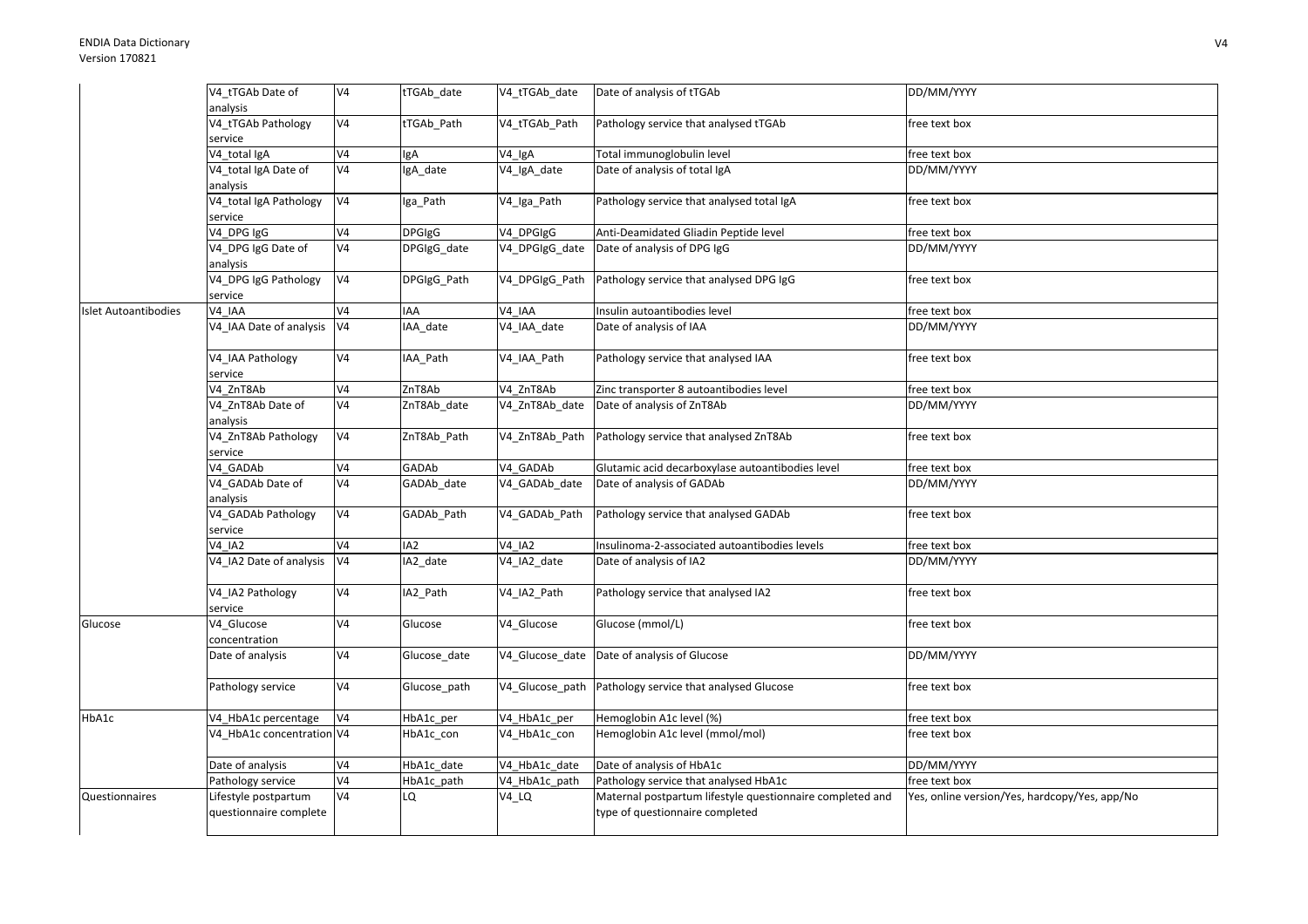|                           | Lifestyle postpartum<br>questionnaire comment | V <sub>4</sub> | Quest_c       | V4_Quest_c                    | Comment on why questionnaires were not completed                                                                                                                                       | free text box                                                                                                      |
|---------------------------|-----------------------------------------------|----------------|---------------|-------------------------------|----------------------------------------------------------------------------------------------------------------------------------------------------------------------------------------|--------------------------------------------------------------------------------------------------------------------|
|                           | Level of compliance<br>( > 80)                | V <sub>4</sub> | IFD_80        | V4_IFD_80                     | Infant Feeding Diary (0-6 month) estimated level of<br>compliance is greater than 80%                                                                                                  | TRUE/FALSE                                                                                                         |
|                           | Level of compliance (50- V4<br>80)            |                | IFD 50-80     | V4 IFD 50-80                  | Infant Feeding Diary (0-6 month) estimated level of<br>compliance is between 50-80%                                                                                                    | TRUE/FALSE                                                                                                         |
|                           | Level of compliance (30- V4<br>50)            |                | IFD_30-50     | V4_IFD_30-50                  | Infant Feeding Diary (0-6 month) estimated level of<br>compliance is between 30-50%                                                                                                    | TRUE/FALSE                                                                                                         |
|                           | Level of compliance<br>( < 30)                | V <sub>4</sub> | IFD_30        | V4_IFD_30                     | Infant Feeding Diary (0-6 month) estimated level of<br>compliance is less than 30%                                                                                                     | TRUE/FALSE                                                                                                         |
|                           | Not kept                                      | V <sub>4</sub> | $F_{D}$ no    | V4_IFD_no                     | Infant Feeding Diary was not beeing kept                                                                                                                                               | TRUE/FALSE                                                                                                         |
|                           | Not given                                     | V <sub>4</sub> | IFD notgiven  | V4 IFD notgiven               | Infant Feeding Diary was not given to participant                                                                                                                                      | TRUE/FALSE                                                                                                         |
|                           | Unknown                                       | V <sub>4</sub> | IFD un        | V4 IFD un                     | Unknown if completing Infant Feeding Diary                                                                                                                                             | TRUE/FALSE                                                                                                         |
|                           | Using app                                     | V4             | IFD_app       | V4_IFD_app                    | Using app to complete the Infant Feeding Diary                                                                                                                                         | TRUE/FALSE                                                                                                         |
|                           | Returned                                      | V <sub>4</sub> | IFD returned  | V4 IFD returned               | Infant Feeding Diary (0-6 month) was returned                                                                                                                                          | TRUE/FALSE                                                                                                         |
| <b>Maternal Lifestyle</b> |                                               |                |               |                               |                                                                                                                                                                                        |                                                                                                                    |
| Postpartum                |                                               |                |               |                               |                                                                                                                                                                                        |                                                                                                                    |
| Questionniare             |                                               |                |               |                               |                                                                                                                                                                                        |                                                                                                                    |
| <b>Export heading</b>     | Variable                                      | <b>Visit</b>   | Code          | Visit_Code                    | <b>Description</b>                                                                                                                                                                     | Format                                                                                                             |
|                           |                                               |                |               |                               | Participant ID code for Maternal Lifestyle Postpartum                                                                                                                                  |                                                                                                                    |
|                           | ID                                            | V <sub>4</sub> | LQ_ID         | V <sub>4_LQ_ID</sub>          | Questionnaire                                                                                                                                                                          | STATE-CITY-SITE-###                                                                                                |
|                           |                                               |                |               |                               | Date Maternal Lifestyle Postpartum Questionnaire was                                                                                                                                   |                                                                                                                    |
|                           | Collection date                               | V <sub>4</sub> | LQ_Date       | V4_LQ_Date                    | completed                                                                                                                                                                              | DD/MM/YYYY                                                                                                         |
|                           | Visit                                         | V <sub>4</sub> | LQ_Visit      | V4_LQ_Visit                   | Visit code for Maternal Lifestyle Postpartum Questionnaire                                                                                                                             | T1/T2/T3                                                                                                           |
|                           | No data collected                             | V <sub>4</sub> | LQ no         | V4 LQ no                      | No data collected for Maternal Lifestyle Postpartum<br>Questionnaire                                                                                                                   | TRUE/FALSE                                                                                                         |
|                           |                                               |                |               |                               | Comment on why no data was collected for Maternal Lifestyle                                                                                                                            |                                                                                                                    |
|                           | Comment                                       | V <sub>4</sub> | LQ_no_c       | V4_LQ_no_c                    | Postpartum Questionnaire                                                                                                                                                               | free text box                                                                                                      |
|                           | Not finisehd                                  | V4             | LQ NotFin     | V4 LQ NotFin                  | Data entry for Maternal Lifestyle Postpartum Questionnaire<br>has not been finished                                                                                                    | TRUE/FALSE                                                                                                         |
| General                   | Finalized                                     | V <sub>4</sub> | LQ Final      | V4 LQ Final                   | Data entry for Maternal Lifestyle Postpartum Questionnaire<br>has been finalised by project management team                                                                            | TRUE/FALSE                                                                                                         |
|                           |                                               |                |               |                               | In the past three months, did the ENDIA infant receive any<br>breast milk either through breast feeding or via expressed                                                               |                                                                                                                    |
| <b>Breast milk</b>        | Receive any breast milk V4                    |                | LQ BreastMilk | V4_LQ_BreastMilk breast milk? |                                                                                                                                                                                        | TRUE/FALSE                                                                                                         |
|                           | 1.1 Cow's milk                                | V <sub>4</sub> | CowMilk       | V4_CowMilk                    | In the past 3 months, on how many days did the mother<br>consume cow's milk?                                                                                                           | Never/Less than one day per month/1-3 days per month/1<br>day per week/2-5 days per week/More than 5 days per week |
|                           | 1.2 Other milk                                | V <sub>4</sub> | OtherMilk     | V4 OtherMilk                  | In the past 3 months, on how many days did the mother<br>consume other milk including soy, rice, almond, goat or sheep Never/Less than one day per month/1-3 days per month/1<br>milk? | day per week/2-5 days per week/More than 5 days per week                                                           |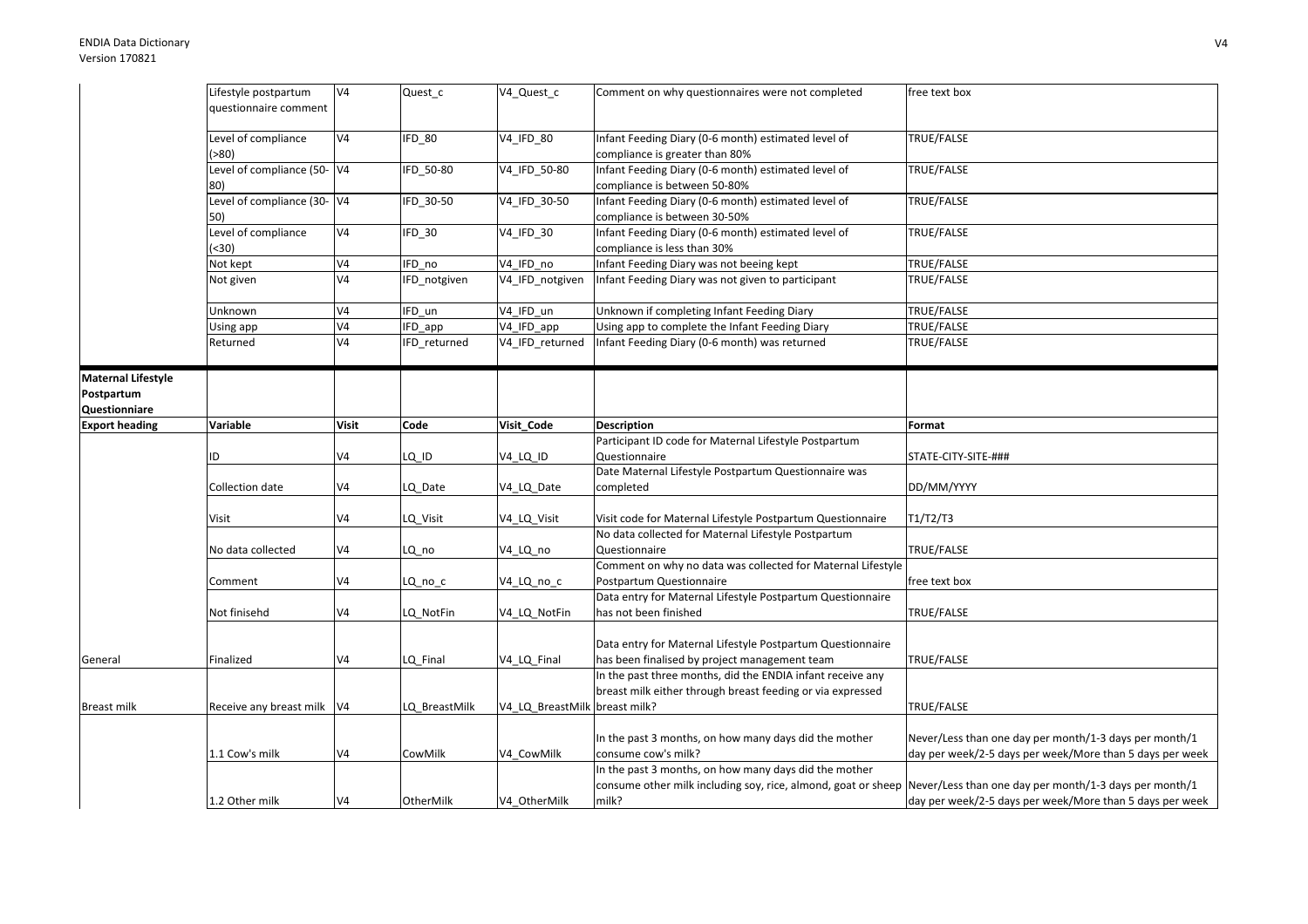| 1.3 Coffee containing       |                |                        |                 | In the past 3 months, on how many days did the mother                                                                      | Never/Less than one day per month/1-3 days per month/1   |
|-----------------------------|----------------|------------------------|-----------------|----------------------------------------------------------------------------------------------------------------------------|----------------------------------------------------------|
| caffeine                    | V4             | Coffee                 | V4 Coffee       | consume coffee containing caffeine (includes iced coffee)?                                                                 | day per week/2-5 days per week/More than 5 days per week |
|                             |                |                        |                 |                                                                                                                            |                                                          |
|                             |                |                        |                 | In the past 3 months, on how many days did the mother                                                                      | Never/Less than one day per month/1-3 days per month/1   |
| 1.4 Decaffeinated coffee V4 |                | <b>DecafCoffee</b>     | V4 DecafCoffee  | consume decaffeinated coffee (includes iced coffee)?                                                                       | day per week/2-5 days per week/More than 5 days per week |
|                             |                |                        |                 |                                                                                                                            |                                                          |
| 1.5 Tea containing          |                |                        |                 | In the past 3 months, on how many days did the mother                                                                      | Never/Less than one day per month/1-3 days per month/1   |
| caffeine                    | V <sub>4</sub> | Tea                    | V4 Tea          | consume tea containing caffeine?                                                                                           | day per week/2-5 days per week/More than 5 days per week |
|                             |                |                        |                 |                                                                                                                            |                                                          |
| 1.6 Decaffeinated/herbal    |                |                        |                 | In the past 3 months, on how many days did the mother                                                                      | Never/Less than one day per month/1-3 days per month/1   |
| tea                         | V4             | DecafTea               | V4 DecafTea     | consume decaffeinated or herbal tea?                                                                                       | day per week/2-5 days per week/More than 5 days per week |
|                             |                |                        |                 | In the past 3 months, on how many days did the mother                                                                      |                                                          |
| 1.7 Other drinks            |                |                        |                 | consume other drinks containing caffeine (e.g. cola, Red Bull,                                                             | Never/Less than one day per month/1-3 days per month/1   |
| containing caffeine         | V4             | CafDrinks              | V4 CafDrinks    | V)?                                                                                                                        | day per week/2-5 days per week/More than 5 days per week |
|                             |                |                        |                 |                                                                                                                            |                                                          |
|                             |                |                        |                 | In the past 3 months, on how many days did the mother                                                                      |                                                          |
|                             |                |                        |                 | consume diet, lite or low calorie carbonated or flavoured                                                                  |                                                          |
| 1.8 Diet flavoured          |                |                        |                 | beverages (e.g. Diet or Coke Zero, Pepsi Max, diet cordial,                                                                | Never/Less than one day per month/1-3 days per month/1   |
| beverages                   | V <sub>4</sub> | <b>DietDrinks</b>      | V4 DietDrinks   | sugar free energy drinks, light ice tea, Powerade Zero)?                                                                   | day per week/2-5 days per week/More than 5 days per week |
|                             |                |                        |                 | In the past 3 months, on how many days did the mother                                                                      |                                                          |
|                             |                |                        |                 | consume soft drinks or flavoured beverages containing Stevia                                                               |                                                          |
| 1.9 Soft drink containing   |                |                        |                 | (Coke Life, Pepsi Next, Lipton flavoured or green and Fuze iced Never/Less than one day per month/1-3 days per month/1     |                                                          |
| Stevia                      | V4             | SteviaDrinks           | V4 SteviaDrinks | tea)?                                                                                                                      | day per week/2-5 days per week/More than 5 days per week |
|                             |                |                        |                 |                                                                                                                            |                                                          |
|                             |                |                        |                 | In the past 3 months, on how many days did the mother                                                                      |                                                          |
|                             |                |                        |                 | consume regular soft drink or flavoured beverages (Coke,                                                                   | Never/Less than one day per month/1-3 days per month/1   |
| 1.10 Regular soft drink     | V <sub>4</sub> | SoftDrinks             | V4 SoftDrinks   | Sprite, flavoured mineral water, tonic water)?                                                                             | day per week/2-5 days per week/More than 5 days per week |
|                             |                |                        |                 |                                                                                                                            |                                                          |
|                             |                |                        |                 | On the days when cow's milk was consumed in the past three                                                                 |                                                          |
|                             |                |                        | V4_CowMilk_serv | months, how much on average did the mother consume based Did not consume/Less than 1 serve/1-2 serves/2-3                  |                                                          |
| 1.11 Cow's milk             | V <sub>4</sub> | CowMilk_serve          |                 | on the suggested average serving size of 250 mL glass?                                                                     | serves/More than 3 serves                                |
|                             |                |                        |                 |                                                                                                                            |                                                          |
|                             |                |                        |                 | On the days when other milk was consumed in the past three                                                                 |                                                          |
|                             |                |                        |                 | V4 OtherMilk ser months, how much on average did the mother consume based Did not consume/Less than 1 serve/1-2 serves/2-3 |                                                          |
| 1.12 Other milk             | V <sub>4</sub> |                        |                 |                                                                                                                            | serves/More than 3 serves                                |
|                             |                | OtherMilk serve        | ve              | on the suggested average serving size of 250 mL glass?                                                                     |                                                          |
|                             |                |                        |                 | On the days when coffee containing caffeine was consumed in                                                                |                                                          |
|                             |                |                        |                 | the past three months, how much on average did the mother                                                                  |                                                          |
| 1.13 Coffee containing      |                |                        |                 | consume based on the suggested average serving size of 1                                                                   | Did not consume/Less than 1 serve/1-2 serves/2-3         |
| caffeine                    | V <sub>4</sub> | Coffee serve           | V4 Coffee serve | small cup?                                                                                                                 | serves/More than 3 serves                                |
|                             |                |                        |                 | On the days when decaffeinated coffee was consumed in the                                                                  |                                                          |
|                             |                |                        |                 | past three months, how much on average did the mother                                                                      |                                                          |
| 1.14 Decaffeinated          |                |                        |                 | V4_DecafCoffee_s consume based on the suggested average serving size of 1                                                  | Did not consume/Less than 1 serve/1-2 serves/2-3         |
| coffee                      | V4             | DecafCoffee serve erve |                 | small cup?                                                                                                                 | serves/More than 3 serves                                |
|                             |                |                        |                 | On the days when tea containing caffeine was consumed in                                                                   |                                                          |
|                             |                |                        |                 | the past three months, how much on average did the mother                                                                  |                                                          |
| 1.15 Tea containing         |                |                        |                 | consume based on the suggested average serving size of 1                                                                   | Did not consume/Less than 1 serve/1-2 serves/2-3         |
| caffeine                    | V4             | Tea serve              | V4 Tea serve    | small cup?                                                                                                                 | serves/More than 3 serves                                |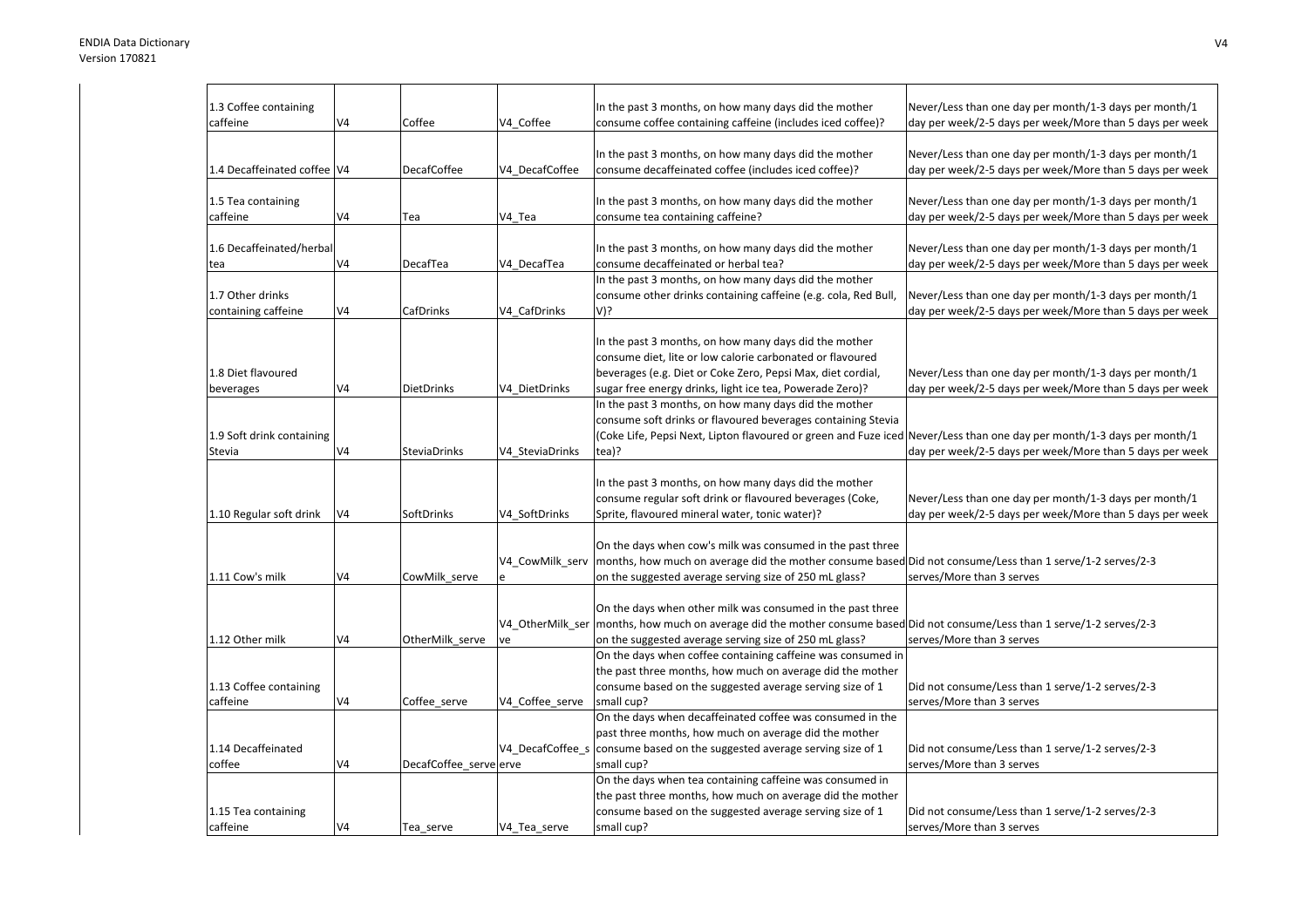|                         |                |                                     |              | On the days when decaffeinated or herbal tea was consumed                                                                   |                                                          |
|-------------------------|----------------|-------------------------------------|--------------|-----------------------------------------------------------------------------------------------------------------------------|----------------------------------------------------------|
| 1.16                    |                |                                     |              | in the past three months, how much on average did the                                                                       |                                                          |
| Decaffeinated/herbal    |                |                                     |              | V4_DecafTea_serv mother consume based on the suggested average serving size                                                 | Did not consume/Less than 1 serve/1-2 serves/2-3         |
| tea                     | V4             | DecafTea serve                      |              | of 1 small cup?                                                                                                             | serves/More than 3 serves                                |
|                         |                |                                     |              | On the days when other drink containing caffeine was                                                                        |                                                          |
|                         |                |                                     |              | consumed in the past three months, how much on average did                                                                  |                                                          |
| 1.17 Other drinks       |                |                                     |              | V4 CafDrinks serv the mother consume based on the suggested average serving                                                 | Did not consume/Less than 1 serve/1-2 serves/2-3         |
| containing caffeine     | V4             | CafDrinks_serve                     |              | size of 250 mL can?                                                                                                         | serves/More than 3 serves                                |
|                         |                |                                     |              |                                                                                                                             |                                                          |
|                         |                |                                     |              | On the days when diet, lite or low calorie carbonated or                                                                    |                                                          |
|                         |                |                                     |              | flavoured beverages were consumed in the past three                                                                         |                                                          |
| 1.18 Diet flavoured     |                |                                     |              | V4 DietDrinks ser months, how much on average did the mother consume based Did not consume/Less than 1 serve/1-2 serves/2-3 |                                                          |
| beverages               | V4             | DietDrinks_serve                    | ve           | on the suggested average serving size of 250 mL can?                                                                        | serves/More than 3 serves                                |
|                         |                |                                     |              |                                                                                                                             |                                                          |
|                         |                |                                     |              | On the days when soft drink or flavoured beverages                                                                          |                                                          |
|                         |                |                                     |              | containing Stevia were consumed in the past three months,                                                                   |                                                          |
| 1.19 Soft drink         |                | SteviaDrinks serv V4 SteviaDrinks s |              | how much on average did the mother consume based on the                                                                     | Did not consume/Less than 1 serve/1-2 serves/2-3         |
| containing Stevia       | V4             |                                     | erve         | suggested average serving size of 250 mL can?                                                                               | serves/More than 3 serves                                |
|                         |                |                                     |              | On the days when regular soft drinks or flavoured beverages                                                                 |                                                          |
|                         |                |                                     |              | were consumed in the past three months, how much on                                                                         |                                                          |
|                         |                |                                     |              | V4_SoftDrinks_ser average did the mother consume based on the suggested                                                     | Did not consume/Less than 1 serve/1-2 serves/2-3         |
| 1.20 Regular soft drink | V <sub>4</sub> | SoftDrinks serve                    | ve           | average serving size of 250 mL can?                                                                                         | serves/More than 3 serves                                |
|                         |                |                                     |              | In the past 3 months, how often did the mother consume                                                                      |                                                          |
|                         |                |                                     |              | dairy products, including butter, cheese, cream, yoghurt,                                                                   | Never/Less than one day per month/1-3 days per month/1   |
| 2.1 Dairy products      | V <sub>4</sub> | Dairy                               | V4 Dairy     | custard and ice cream?                                                                                                      | day per week/2-5 days per week/More than 5 days per week |
|                         |                |                                     |              |                                                                                                                             |                                                          |
|                         |                |                                     |              | In the past 3 months, how often did the mother consume soy                                                                  |                                                          |
|                         |                |                                     |              | containing products including, tofu, miso, soy sauce, soy flour,                                                            | Never/Less than one day per month/1-3 days per month/1   |
| 2.2 Soy products        | V4             | Soy                                 | V4 Soy       | and soy-based dairy subsitutes?                                                                                             | day per week/2-5 days per week/More than 5 days per week |
|                         |                |                                     |              | In the past 3 months, how often did the mother consume                                                                      |                                                          |
|                         |                |                                     |              | wheat containing products, including bread, biscuits, cakes,                                                                |                                                          |
|                         |                |                                     |              | breakfast cereals, pastries, pasta, couscous, dim sims and                                                                  | Never/Less than one day per month/1-3 days per month/1   |
| 2.3 Wheat products      | V4             | Wheat                               | V4 Wheat     | wontons?                                                                                                                    | day per week/2-5 days per week/More than 5 days per week |
|                         |                |                                     |              | In the past 3 months, how often did the mother consume                                                                      |                                                          |
| 2.4 Barley or rye       |                |                                     |              | barley or rye containing products, including barley water,                                                                  | Never/Less than one day per month/1-3 days per month/1   |
| products                | V4             | BarleyRye                           | V4 BarleyRye | many minestrone-style soups and rye bread?                                                                                  | day per week/2-5 days per week/More than 5 days per week |
|                         |                |                                     |              |                                                                                                                             |                                                          |
|                         |                |                                     |              | In the past 3 months, how often did the mother consume rice                                                                 |                                                          |
|                         |                |                                     |              | and/or rice containing products including rice milk, rice                                                                   | Never/Less than one day per month/1-3 days per month/1   |
| 2.5 Rice products       | V <sub>4</sub> | Rice                                | V4 Rice      | cereals, rice cakes, rice noodles and rice flour?                                                                           | day per week/2-5 days per week/More than 5 days per week |
|                         |                |                                     |              |                                                                                                                             |                                                          |
|                         |                |                                     |              | In the past 3 months, how often did the mother consume corn                                                                 |                                                          |
|                         |                |                                     |              | and/or corn containing products including popcorn, polenta,                                                                 | Never/Less than one day per month/1-3 days per month/1   |
| 2.6 Corn products       | V <sub>4</sub> | Corn                                | V4 Corn      | corn flakes, corn tortillas and corn flour?                                                                                 | day per week/2-5 days per week/More than 5 days per week |
|                         |                |                                     |              |                                                                                                                             |                                                          |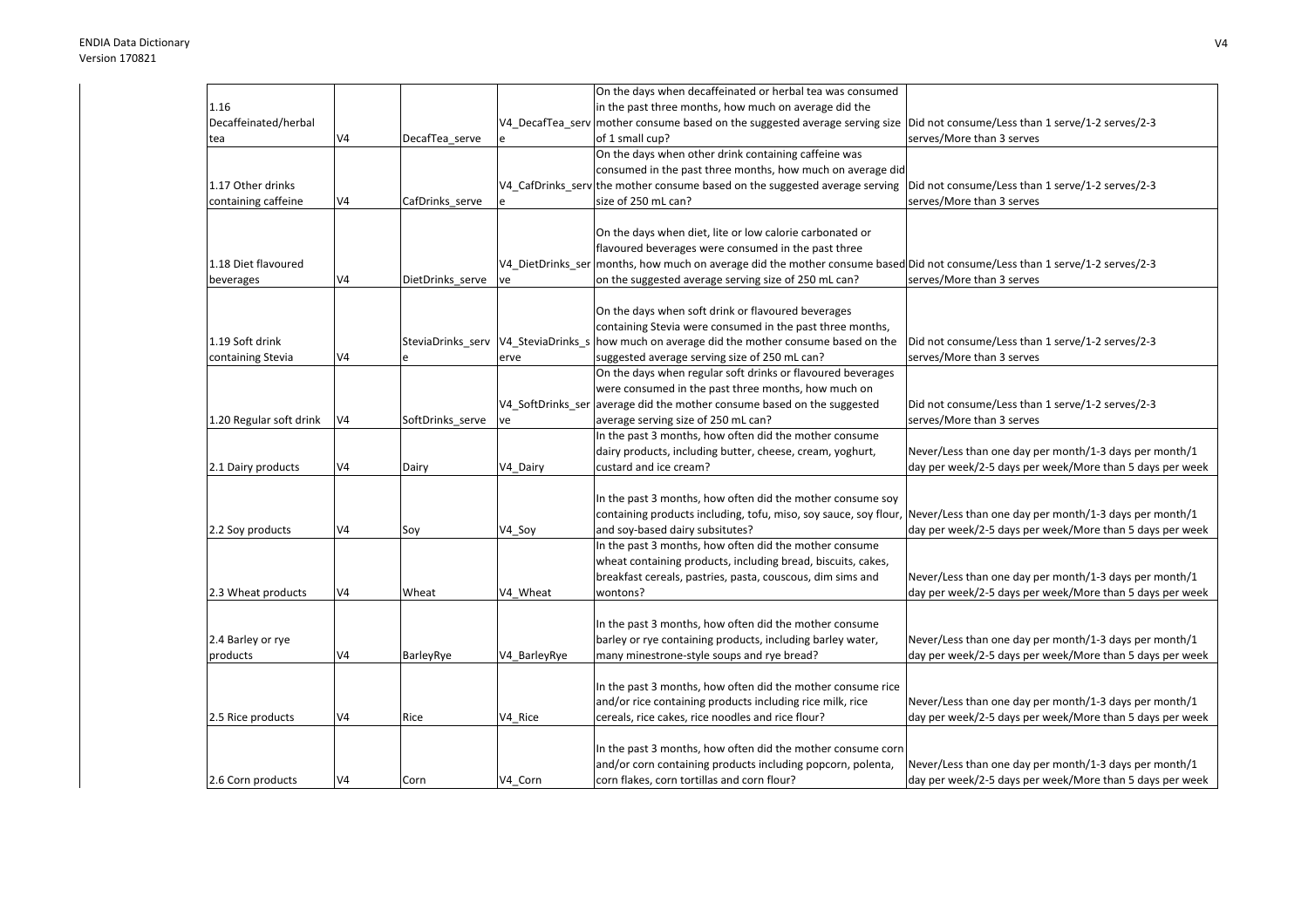|                           |                                |                |                       |                  | In the past 3 months, how often did the mother consume oats                                                       |                                                          |
|---------------------------|--------------------------------|----------------|-----------------------|------------------|-------------------------------------------------------------------------------------------------------------------|----------------------------------------------------------|
|                           |                                |                |                       |                  | or oat containing products including porridge, oatmeal,                                                           | Never/Less than one day per month/1-3 days per month/1   |
|                           | 2.7 Oats products              | V <sub>4</sub> | Oat                   | V4 Oat           | muesli, ANZAC biscuits, bran and oat flour?                                                                       | day per week/2-5 days per week/More than 5 days per week |
|                           |                                |                |                       |                  | In the past 3 months, how often did the mother consume                                                            |                                                          |
|                           |                                |                |                       |                  | artificial sweetners (e.g. Equal or Splenda) for use in baking or                                                 | Never/Less than one day per month/1-3 days per month/1   |
|                           | 2.8 Artificial sweeteners   V4 |                | ASweetners            | V4 ASweetners    | tea/coffee?                                                                                                       | day per week/2-5 days per week/More than 5 days per week |
|                           |                                |                |                       |                  |                                                                                                                   |                                                          |
|                           | 2.9 Stevia/Natvia              |                |                       |                  | In the past 3 months, how often did the mother consume                                                            | Never/Less than one day per month/1-3 days per month/1   |
| <b>Maternal Nutrition</b> | products                       | V4             | Stevia                | V4 Stevia        | stevia/Natvia products for use in baking or tea/coffee?                                                           | day per week/2-5 days per week/More than 5 days per week |
|                           |                                |                |                       |                  |                                                                                                                   |                                                          |
|                           | 3.1 Pregnancy                  |                |                       |                  | V4 PregLactSup f Frequency of pregnancy or lactation supplement taken by the                                      |                                                          |
|                           | supplement (frequency) V4      |                | PregLactSup_freq      | req              | mother over the last three months                                                                                 | Never/0-30 days/31-60 days/61-90 days/Daily              |
|                           | 3.1 Pregnancy                  |                | PregLactSup bran      |                  | V4_PregLactSup_b Brand of pregnancy or lactation supplement by the mother                                         |                                                          |
|                           | supplement (brand)             | V4             |                       | rand             | taken over the last three months                                                                                  | free text box                                            |
|                           | 3.1 Pregnancy                  |                |                       |                  | V4_PregLactSup_d Dose of pregnancy or lactation supplement taken by the                                           |                                                          |
|                           | supplement (amount)            | V <sub>4</sub> | PregLactSup dose ose  |                  | mother over the last three months                                                                                 | free text box                                            |
|                           |                                |                |                       |                  |                                                                                                                   |                                                          |
|                           | 3.2 Other multivitamin         |                |                       |                  | Frequency of other multivitamin supplement taken by the                                                           |                                                          |
|                           | (frequency)                    | V <sub>4</sub> | MultiVit_freq         | V4_MultiVit_freq | mother over the last three months                                                                                 | Never/0-30 days/31-60 days/61-90 days/Daily              |
|                           | 3.2 Other multivitamin         |                |                       | V4 MultiVit bran | Brand of other multivitamin supplement taken by the mother                                                        |                                                          |
|                           | (brand)                        | V <sub>4</sub> | MultiVit brand        |                  | over the last three months                                                                                        | free text box                                            |
|                           |                                |                |                       |                  |                                                                                                                   |                                                          |
|                           | 3.2 Other multivitamin         |                |                       |                  | Dose of other multivitamin supplement taken by the mother                                                         |                                                          |
|                           | (amount)                       | V4             | MultiVit_dose         |                  | V4 MultiVit dose over the last three months                                                                       | free text box                                            |
|                           |                                |                |                       |                  |                                                                                                                   |                                                          |
|                           |                                |                |                       |                  | Frequency of fish oil, omega-3 or cod liver oil supplement                                                        |                                                          |
|                           |                                |                |                       |                  |                                                                                                                   |                                                          |
|                           | 3.3 Omega-3 (frequency) V4     |                | FishOil_freq          | V4_FishOil_freq  | taken by the mother over the last three months<br>Brand of fish oil, omega-3 or cod liver oil supplement taken by | Never/0-30 days/31-60 days/61-90 days/Daily              |
|                           |                                |                |                       |                  |                                                                                                                   |                                                          |
|                           | 3.3 Omega-3 (brand)            | V4             | FishOil brand         | V4 FishOil brand | the mother over the last three months                                                                             | free text box                                            |
|                           |                                |                |                       |                  | Dose of fish oil, omega-3 or cod liver oil supplement taken by                                                    |                                                          |
|                           | 3.3 Omega-3 (amount)           | V <sub>4</sub> | FishOil dose          | V4 FishOil dose  | the mother over the last three months                                                                             | free text box                                            |
|                           |                                |                |                       |                  | Frequency of iron supplement taken by the mother over the                                                         |                                                          |
|                           | 3.4 Iron (frequency)           | V <sub>4</sub> | Iron freq             | V4_Iron_freq     | last three months                                                                                                 | Never/0-30 days/31-60 days/61-90 days/Daily              |
|                           |                                |                |                       |                  | Brand of iron supplement taken by the mother over the last                                                        |                                                          |
|                           | 3.4 Iron (brand)               | V4             | Iron_brand            | V4 Iron brand    | three months                                                                                                      | free text box                                            |
|                           |                                |                |                       |                  | Dose of iron supplement taken by the mother over the last                                                         |                                                          |
|                           | 3.4 Iron (amount)              | V4             | Iron dose             | V4 Iron dose     | three months                                                                                                      | free text box                                            |
|                           |                                |                |                       |                  | V4_OtherSup1_fre Frequency of other supplement taken by the mother over the                                       |                                                          |
|                           | 3.5 Other (frequency)          | V <sub>4</sub> | OtherSup1_freq        |                  | last three months                                                                                                 | Never/0-30 days/31-60 days/61-90 days/Daily              |
|                           |                                |                |                       |                  | V4_OtherSup1_br Brand of other supplement taken by the mother over the last                                       |                                                          |
|                           | 3.5 Other (brand)              | V4             | OtherSup1_brand       | and              | three months                                                                                                      | free text box                                            |
|                           |                                |                |                       |                  | V4_OtherSup1_do Dose of other supplement taken by the mother over the last                                        |                                                          |
|                           | 3.5 Other (amount)             | V4             | OtherSup1_dose        | se               | three months                                                                                                      | free text box                                            |
|                           |                                |                |                       |                  |                                                                                                                   |                                                          |
|                           |                                |                |                       |                  | V4 ProbioticsM fr Frequency of probiotics (supplements, powders and fortified                                     |                                                          |
|                           | 3.6 (frequency) 1              | V <sub>4</sub> | ProbioticsM freq1 eq1 |                  | foods) taken by the mother over the last three months                                                             | Never/0-30 days/31-60 days/61-90 days/Daily              |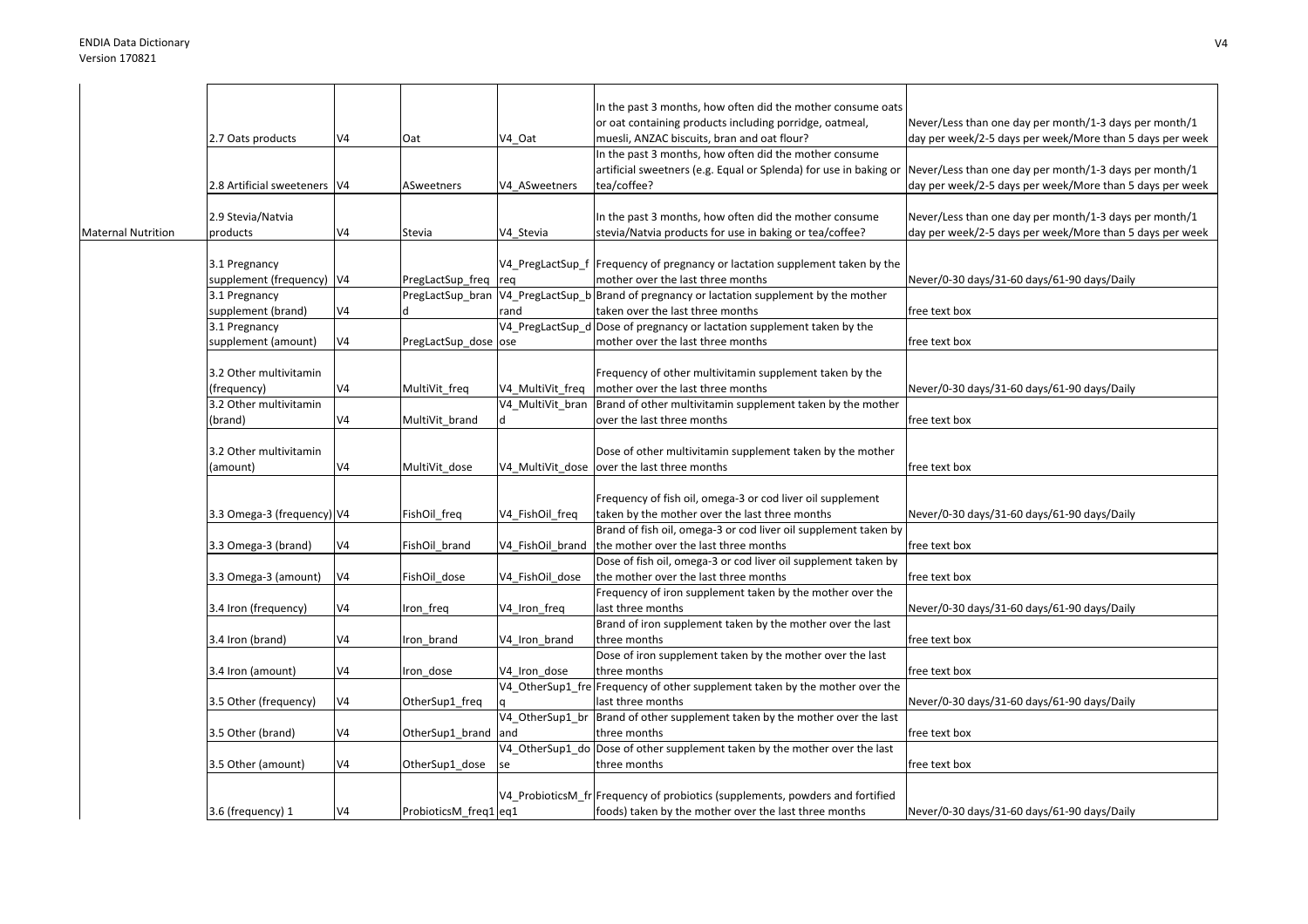|                             |                            |                |                                   |                                    | Brand or food name of probiotic (including supplements,                                           |                                                               |
|-----------------------------|----------------------------|----------------|-----------------------------------|------------------------------------|---------------------------------------------------------------------------------------------------|---------------------------------------------------------------|
|                             |                            |                | ProbioticsM_type V4_ProbioticsM_t |                                    | powders and fortified foods) taken by the mother in the past                                      |                                                               |
|                             | 3.6 (brand) 1              | V4             |                                   | ype1                               | 3 months                                                                                          | free text box                                                 |
|                             |                            |                |                                   |                                    |                                                                                                   |                                                               |
|                             |                            |                |                                   |                                    | ProbioticsM_dose  V4_ProbioticsM_d  Dose of probiotics (supplements, powders and fortified foods) |                                                               |
|                             | 3.6 (amount) 1             | V4             |                                   | ose1                               | taken by the mother over the last three months                                                    | free text box                                                 |
|                             |                            |                |                                   |                                    |                                                                                                   |                                                               |
|                             |                            |                |                                   |                                    | V4_ProbioticsM_fr Frequency of probiotics (supplements, powders and fortified                     |                                                               |
|                             | 3.6 (frequency) 2          | V4             | ProbioticsM freq2 eq2             |                                    | foods) taken by the mother over the last three months                                             | Never/0-30 days/31-60 days/61-90 days/Daily                   |
|                             |                            |                |                                   |                                    |                                                                                                   |                                                               |
|                             |                            |                |                                   |                                    | Brand or food name of probiotic (including supplements,                                           |                                                               |
|                             |                            |                |                                   |                                    | ProbioticsM_type  V4_ProbioticsM_t  powders and fortified foods) taken by the mother in the past  |                                                               |
|                             | 3.6 (brand) 2              | V4             |                                   | ype2                               | 3 months                                                                                          | free text box                                                 |
|                             |                            |                |                                   |                                    |                                                                                                   |                                                               |
|                             |                            |                |                                   |                                    | ProbioticsM_dose  V4_ProbioticsM_d  Dose of probiotics (supplements, powders and fortified foods) |                                                               |
|                             | 3.6 (amount) 2             | V <sub>4</sub> |                                   | ose2                               | taken by the mother over the last three months                                                    | free text box                                                 |
|                             |                            |                |                                   |                                    |                                                                                                   |                                                               |
|                             |                            |                |                                   |                                    | V4_ProbioticsM_fr Frequency of probiotics (supplements, powders and fortified                     |                                                               |
|                             | 3.6 (frequency) 3          | V4             | ProbioticsM_freq3 eq3             |                                    | foods) taken by the mother over the last three months                                             | Never/0-30 days/31-60 days/61-90 days/Daily                   |
|                             |                            |                |                                   |                                    | Brand or food name of probiotic (including supplements,                                           |                                                               |
|                             |                            |                |                                   | ProbioticsM_type  V4_ProbioticsM_t | powders and fortified foods) taken by the mother in the past                                      |                                                               |
|                             | 3.6 (brand) 3              | V4             |                                   | ype3                               | 3 months                                                                                          | free text box                                                 |
|                             |                            |                |                                   |                                    |                                                                                                   |                                                               |
|                             |                            |                |                                   |                                    | ProbioticsM dose V4 ProbioticsM d Dose of probiotics (supplements, powders and fortified foods)   |                                                               |
| <b>Maternal Supplements</b> | 3.6 (amount) 3             | V4             |                                   | ose3                               | taken by the mother over the last three months                                                    | free text box                                                 |
|                             |                            |                |                                   |                                    |                                                                                                   |                                                               |
|                             |                            |                |                                   |                                    |                                                                                                   | did not smoke and have never been a smoker/I did not          |
|                             |                            |                |                                   |                                    |                                                                                                   | smoke but have previously been a smoker/Less than 1           |
|                             |                            |                |                                   |                                    | In the past 3 months, how many cigarettes did the mother                                          | cigarette per week/2-6 cigarettes per week/1-5 cigarettes per |
|                             | 5.1 How many cigarettes V4 |                | SmokingM                          | V4 SmokingM                        | smoke on average?                                                                                 | day/6-10 cigarettes per day/More than 10 cigarettes per day   |
|                             |                            |                |                                   |                                    |                                                                                                   |                                                               |
|                             |                            |                |                                   |                                    |                                                                                                   | Members of my household smoke at home, inside the             |
|                             |                            |                |                                   |                                    |                                                                                                   | house/Members of my household smoke at home, only             |
|                             |                            |                |                                   |                                    |                                                                                                   | outside the house and never inside/Members of my              |
|                             | 5.2 Household              |                | Smoking_househo V4_Smoking_hous   |                                    |                                                                                                   | household are smokers but they don't smoke at home, inside    |
| Smoking                     | description                | V4             |                                   | ehold                              | Description of household smoking status                                                           | or outside/Nobody in my household is a smoker                 |
|                             |                            |                |                                   |                                    | Number of adults that currently reside in the partiicpant's                                       |                                                               |
|                             |                            | V4             | Adults                            | V4 Adults                          | household                                                                                         |                                                               |
|                             | 6. adults                  |                |                                   |                                    | Number of children that currently reside in the partiicpant's                                     |                                                               |
|                             |                            |                |                                   |                                    |                                                                                                   |                                                               |
| Household                   | 6. child                   | V4             | Children                          | V4 Children                        | household                                                                                         |                                                               |
|                             | 7.1 Dog that comes         |                |                                   |                                    |                                                                                                   |                                                               |
|                             | inside                     | V <sub>4</sub> | Dog_inside                        | V4_Dog_inside                      | The household has a dog that comes inside                                                         | TRUE/FALSE                                                    |
|                             | 7.2 Ddog that lives        |                |                                   |                                    | The household has a dog that lives outside and doesn't come                                       |                                                               |
|                             |                            |                |                                   |                                    |                                                                                                   |                                                               |
|                             | outside                    | V4             | Dog_outside                       | V4_Dog_outside                     | inside                                                                                            | TRUE/FALSE                                                    |
|                             | 7.3 Cat that comes         |                |                                   |                                    |                                                                                                   |                                                               |
|                             | inside                     | V4             | Cat inside                        | V4_Cat_inside                      | The household has a cat that comes inside                                                         | TRUE/FALSE                                                    |
|                             |                            |                |                                   |                                    | The household has a cat that lives outside and doesn't come<br>inside                             | TRUE/FALSE                                                    |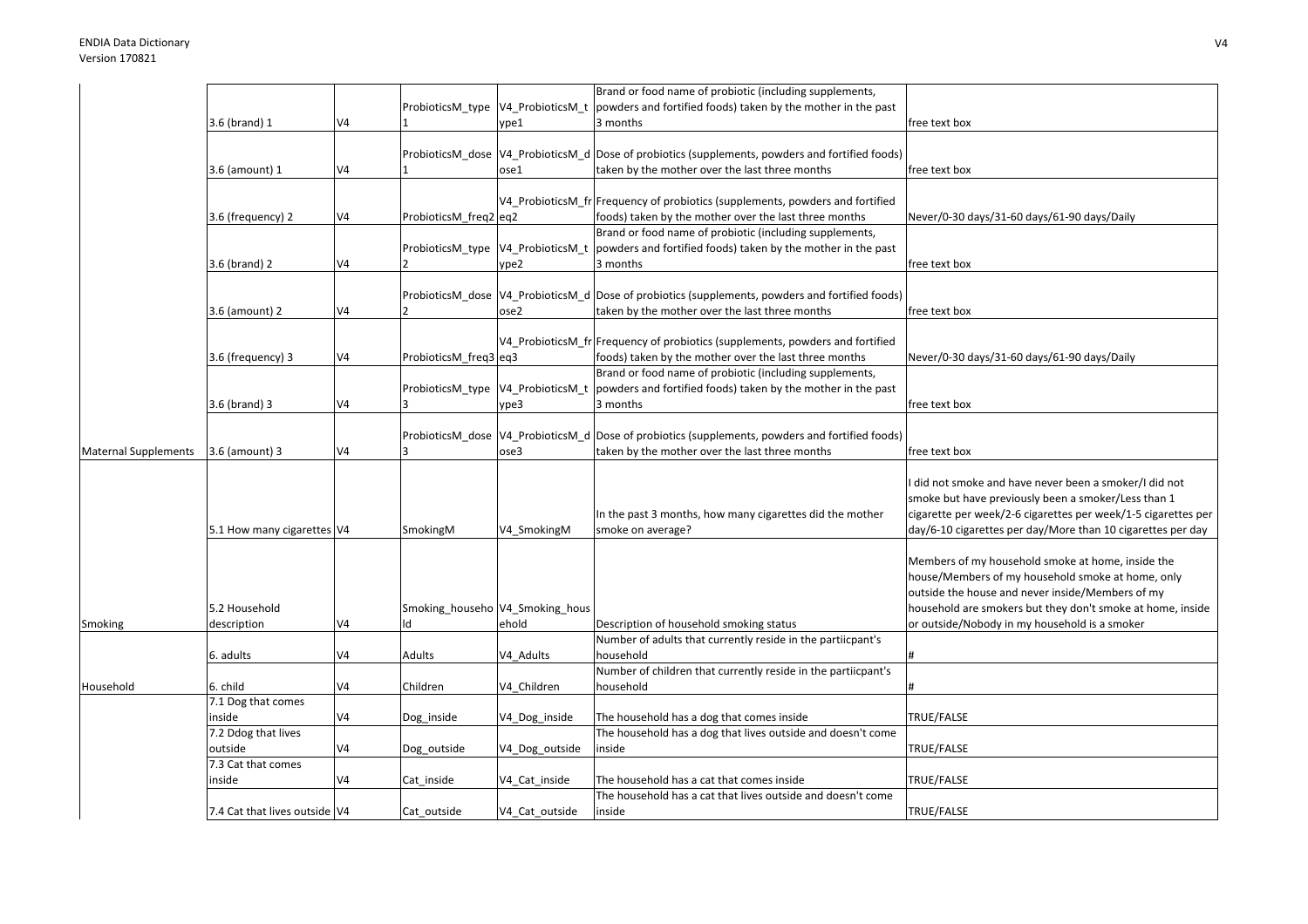|      | 7.5 Furred pet                         | V4             | FurredPet        | V4 FurredPet                       | The household has a furred pet that is not a cat or a dog                                                                           | TRUE/FALSE                                                                                                                                                                                                                                                                                                                   |
|------|----------------------------------------|----------------|------------------|------------------------------------|-------------------------------------------------------------------------------------------------------------------------------------|------------------------------------------------------------------------------------------------------------------------------------------------------------------------------------------------------------------------------------------------------------------------------------------------------------------------------|
|      |                                        |                |                  |                                    | The household does not have any furred pets - cats, dogs or                                                                         |                                                                                                                                                                                                                                                                                                                              |
| Pets | 7.6 None                               | V4             | FurredPet_no     | V4 FurredPet no                    | otherwise                                                                                                                           | TRUE/FALSE                                                                                                                                                                                                                                                                                                                   |
|      |                                        |                |                  |                                    |                                                                                                                                     | My child and I co-sleep in the same bed/My child sleeps in the<br>same room as me but in his/her own bed/My child sleeps in a<br>different room to me, and co-sleeps with his/her sibling(s) in<br>the same bed/My child sleeps in a different room to me, in<br>his/her own bed but shares the room with a sibling/My child |
|      | 8.1 Child's sleeping                   |                |                  |                                    | V4 Sleep situatio Over the past week, what best describes the child's sleeping                                                      | sleeps in a different bedroom to me, in his/her own bed and                                                                                                                                                                                                                                                                  |
|      | situation                              | V4             | Sleep_situation  |                                    | situation over the majority of the night                                                                                            | does not share a room                                                                                                                                                                                                                                                                                                        |
|      |                                        |                |                  |                                    | Over the past week, what position did the child sleep for most                                                                      |                                                                                                                                                                                                                                                                                                                              |
|      | 8.2 Sleep position                     | V4             | Sleep_position   | V4_Sleep_position of the time      |                                                                                                                                     | On belly/On side/On back                                                                                                                                                                                                                                                                                                     |
|      | 8.3 Time sleep during<br>night (hours) | V <sub>4</sub> | Sleep_night_hrs  | rs                                 | V4 Sleep night h Over the past week, how much time did the child spend in<br>sleep during the night (between 7pm and 7am) (hours)   | #                                                                                                                                                                                                                                                                                                                            |
|      | 8.3 Time sleep during                  |                |                  |                                    | V4_Sleep_night_m Over the past week, how much time did the child spend in                                                           |                                                                                                                                                                                                                                                                                                                              |
|      | night (mins)                           | V4             | Sleep_night_mins | ins                                | sleep during the night (between 7pm and 7am) (minutes)                                                                              |                                                                                                                                                                                                                                                                                                                              |
|      |                                        |                |                  | V4_Sleep_night_N                   |                                                                                                                                     |                                                                                                                                                                                                                                                                                                                              |
|      | 8.3 (not asked)                        | V4             |                  |                                    | Question 8.3 was not asked                                                                                                          | TRUE/FALSE                                                                                                                                                                                                                                                                                                                   |
|      |                                        |                | Sleep_night_NA   |                                    |                                                                                                                                     |                                                                                                                                                                                                                                                                                                                              |
|      | 8.4 Time sleep during<br>day (hours)   | V <sub>4</sub> | Sleep_day_hrs    |                                    | Over the past week, how much time did the child spend in<br>V4_Sleep_day_hrs sleep during the day (between 7am and 7pm) (hours)     |                                                                                                                                                                                                                                                                                                                              |
|      | 8.4 Time sleep during<br>day (mins)    | V4             | Sleep_day_mins   | ns                                 | V4_Sleep_day_mi   Over the past week, how much time did the child spend in<br>sleep during the day (between 7am and 7pm) (minutes)  |                                                                                                                                                                                                                                                                                                                              |
|      |                                        |                |                  |                                    |                                                                                                                                     |                                                                                                                                                                                                                                                                                                                              |
|      | 8.4 (not asked)                        | V <sub>4</sub> | Sleep_day_NA     |                                    | V4_Sleep_day_NA Question 8.4 was not asked                                                                                          | TRUE/FALSE                                                                                                                                                                                                                                                                                                                   |
|      | 8.5 Num waking per                     |                |                  |                                    | Over the past week, what was the average number of night                                                                            |                                                                                                                                                                                                                                                                                                                              |
|      | night                                  | V <sub>4</sub> | Sleep wakings    | V4_Sleep_wakings wakings per night |                                                                                                                                     |                                                                                                                                                                                                                                                                                                                              |
|      |                                        |                | Sleep_wakings_N  | V4 Sleep wakings                   |                                                                                                                                     |                                                                                                                                                                                                                                                                                                                              |
|      | 8.5 (not asked)                        | V4             |                  | NA                                 | Question 8.5 was not asked                                                                                                          | TRUE/FALSE                                                                                                                                                                                                                                                                                                                   |
|      | 8.6 Time in wakefulness<br>(hours)     | V4             | Sleep_wake_hrs   |                                    | V4_Sleep_wake_h Over the past week, how much time during the night did the<br>child spend in wakefulness (from 10pm to 6am) (hours) |                                                                                                                                                                                                                                                                                                                              |
|      | 8.6 Time in wakefulness                |                |                  | V4_Sleep_wake_                     | Over the past week, how much time during the night did the                                                                          |                                                                                                                                                                                                                                                                                                                              |
|      | (mins)                                 | V4             | Sleep_wake_mins  | mins                               | child spend in wakefulness (from 10pm to 6am) (minutes)                                                                             |                                                                                                                                                                                                                                                                                                                              |
|      |                                        |                |                  | V4_Sleep_wake_N                    |                                                                                                                                     |                                                                                                                                                                                                                                                                                                                              |
|      | 8.6 (not asked)                        | V4             | Sleep_wake_NA    |                                    | Question 8.6 was not asked                                                                                                          | TRUE/FALSE                                                                                                                                                                                                                                                                                                                   |
|      |                                        |                |                  |                                    | V4_Sleep_time_hr Over the past week, how long did it take to put the child to                                                       |                                                                                                                                                                                                                                                                                                                              |
|      | 8.7 Time to sleep (hours) V4           |                | Sleep_time_hrs   |                                    | sleep in the evenings (hours)                                                                                                       |                                                                                                                                                                                                                                                                                                                              |
|      |                                        |                |                  |                                    | V4_Sleep_time_mi Over the past week, how long did it take to put the child to                                                       |                                                                                                                                                                                                                                                                                                                              |
|      | 8.7 Time to sleep (mins)   V4          |                | Sleep_time_mins  |                                    | sleep in the evenings (minutes)                                                                                                     |                                                                                                                                                                                                                                                                                                                              |
|      |                                        |                |                  | V4_Sleep_time_N                    |                                                                                                                                     |                                                                                                                                                                                                                                                                                                                              |
|      | 8.7 (not asked)                        | V4             | Sleep time NA    |                                    | Question 8.7 was not asked                                                                                                          | TRUE/FALSE                                                                                                                                                                                                                                                                                                                   |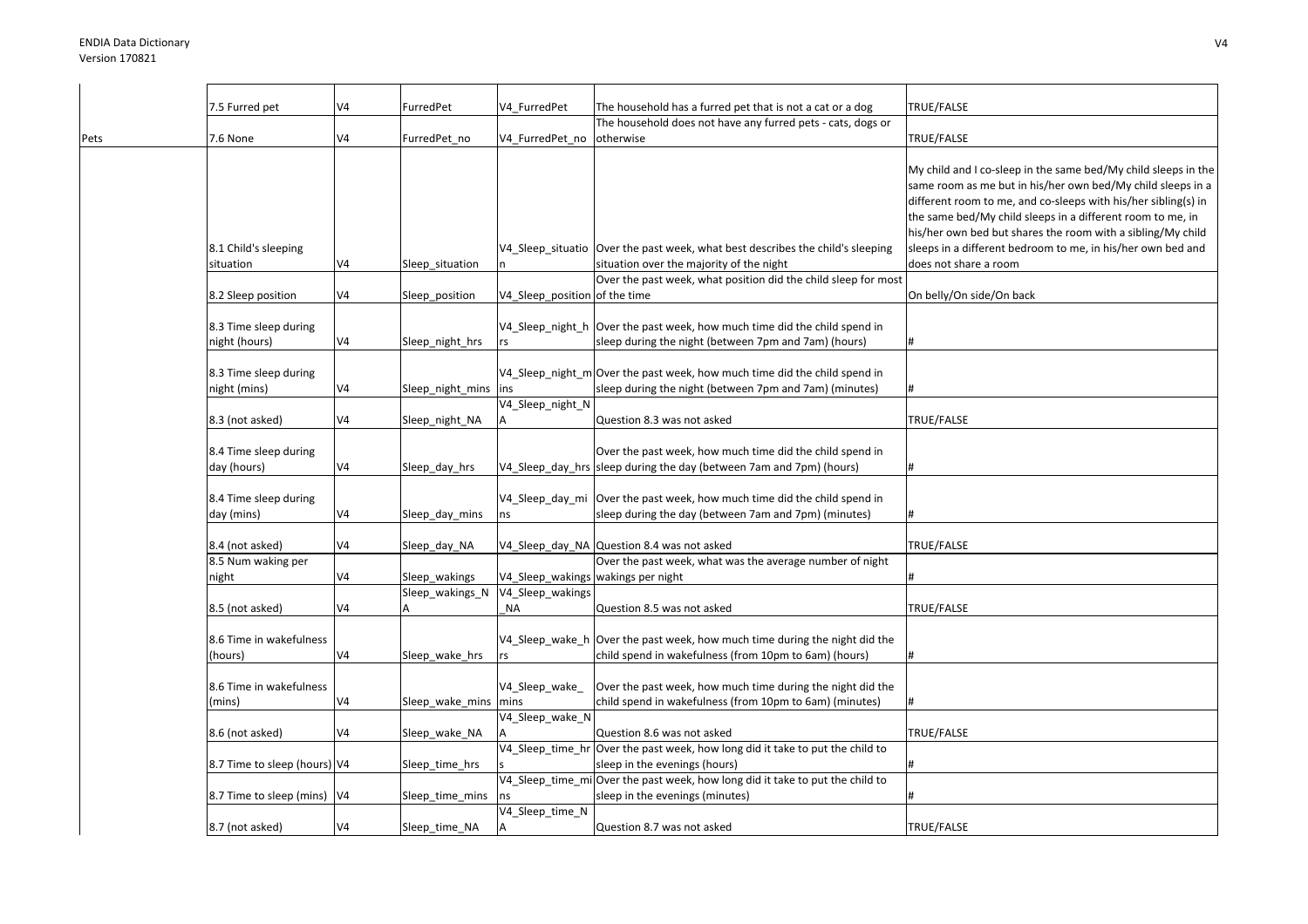|           |                              |                |                  |                           |                                                                                  | While feeding/Being rocked/Being held/In bed alone/In bed   |
|-----------|------------------------------|----------------|------------------|---------------------------|----------------------------------------------------------------------------------|-------------------------------------------------------------|
|           | 8.8 How to sleep             | V4             | Sleep how        | V4_Sleep_how              | Over the past week, how did the child fall asleep                                | near parent                                                 |
|           |                              |                |                  |                           | Over the past week, at what time did the child usually fall                      |                                                             |
|           | 8.9 Time to sleep            | V4             | Sleep time       | V4 Sleep time             | asleep                                                                           | HH:MM am/pm                                                 |
|           |                              |                | Sleep problem N  | V4 Sleep proble           |                                                                                  |                                                             |
|           | 8.10 (not asked)             | V4             |                  | m NA                      | Question 8.10 was not asked                                                      | TRUE/FALSE                                                  |
|           |                              |                |                  | V4 Sleep proble           | Over the past week, was the child's sleep considered a                           |                                                             |
| Sleep     | 8.10 Sleeping a problem   V4 |                | Sleep_problem    | m                         | problem                                                                          | A very serious problem/A small problem/Not a problem at all |
|           |                              |                |                  |                           | In the past three months, did the child participate in any                       |                                                             |
|           | 9.1 Mother's group           | V4             | MotherGroup      | V4 MotherGroup            | mother's group activities                                                        | TRUE/FALSE                                                  |
|           |                              |                |                  |                           | In the past three months, did the child participate in any                       |                                                             |
|           | 9.2 Playgroup                | V4             | Playgroup        | V4_Playgroup              | playgroup activities                                                             | TRUE/FALSE                                                  |
|           | 9.3 Dedicated childcare      |                |                  |                           | In the past three months, did the child participate in any                       |                                                             |
|           | centre                       | V4             | Childcare        | V4 Childcare              | childcare at a dedicated childcare centre activities                             | TRUE/FALSE                                                  |
|           |                              |                |                  |                           | In the past three months, did the child participate in any                       |                                                             |
|           | 9.4 Childcare in family      |                |                  |                           | childcare in family daycare involving children from other                        |                                                             |
|           | daycare                      | V4             | FamilyDayCare    | V4_FamilyDayCare families |                                                                                  | TRUE/FALSE                                                  |
|           |                              |                |                  |                           | V4_Childcare_non In the past three months, the child did not participate in      |                                                             |
| Childcare | 9.5 None of the above        | V4             | Childcare_none   |                           | mother's group, playgroup, and childcare                                         | TRUE/FALSE                                                  |
|           |                              |                |                  |                           | Brand or food name of probiotic (including supplements,                          |                                                             |
|           |                              |                |                  |                           | V4 Probiotics typ powders and fortified foods) taken by the child in the past 3  |                                                             |
|           | 10.1 Brand                   | V4             | Probiotics_type1 | e1                        | months                                                                           | free text box                                               |
|           |                              |                |                  |                           |                                                                                  |                                                             |
|           |                              |                |                  |                           | V4 Probiotics fre Frequency of probiotics (supplements, powders and fortified    |                                                             |
|           | 10.1 Frequency               | V4             | Probiotics freq1 | q1                        | foods) taken by the child over the last three months                             | Never/0-30 days/31-60 days/61-90 days/Daily                 |
|           |                              |                |                  |                           |                                                                                  |                                                             |
|           |                              |                |                  |                           | V4 Probiotics dos Dose of probiotics (supplements, powders and fortified foods)  |                                                             |
|           | 10.1 Amount                  | V4             | Probiotics dose1 | e1                        | taken by the child over the last three months                                    | free text box                                               |
|           |                              |                |                  |                           | Brand or food name of probiotic (including supplements,                          |                                                             |
|           |                              |                |                  |                           | V4 Probiotics typ powders and fortified foods) taken by the child in the past 3  |                                                             |
|           | 10.1 Brand (2)               | V4             | Probiotics_type2 | e2                        | months                                                                           | free text box                                               |
|           |                              |                |                  |                           |                                                                                  |                                                             |
|           |                              |                |                  |                           | V4 Probiotics fre Frequency of probiotics (supplements, powders and fortified    |                                                             |
|           | 10.1 Frequency (2)           | V4             | Probiotics_freq2 | q2                        | foods) taken by the child over the last three months                             | Never/0-30 days/31-60 days/61-90 days/Daily                 |
|           |                              |                |                  |                           |                                                                                  |                                                             |
|           |                              |                |                  |                           | V4 Probiotics dos Dose of probiotics (supplements, powders and fortified foods)  |                                                             |
|           |                              | V4             |                  |                           |                                                                                  |                                                             |
|           | 10.1 Amount (2)              |                | Probiotics_dose2 | e2                        | taken by the child over the last three months                                    | free text box                                               |
|           |                              |                |                  |                           | Brand or food name of probiotic (including supplements,                          |                                                             |
|           |                              |                |                  |                           | V4_Probiotics_typ  powders and fortified foods) taken by the child in the past 3 |                                                             |
|           | 10.1 Brand (3)               | V4             | Probiotics_type3 | e3                        | months                                                                           | free text box                                               |
|           |                              |                |                  |                           |                                                                                  |                                                             |
|           |                              |                |                  |                           | V4 Probiotics fre Frequency of probiotics (supplements, powders and fortified    |                                                             |
|           | 10.1 Frequency (3)           | V4             | Probiotics freq3 | q3                        | foods) taken by the child over the last three months                             | Never/0-30 days/31-60 days/61-90 days/Daily                 |
|           |                              |                |                  |                           |                                                                                  |                                                             |
|           |                              |                |                  |                           | V4 Probiotics dos Dose of probiotics (supplements, powders and fortified foods)  |                                                             |
|           | 10.1 Amount (3)              | V <sub>4</sub> | Probiotics dose3 | e <sub>3</sub>            | taken by the child over the last three months                                    | free text box                                               |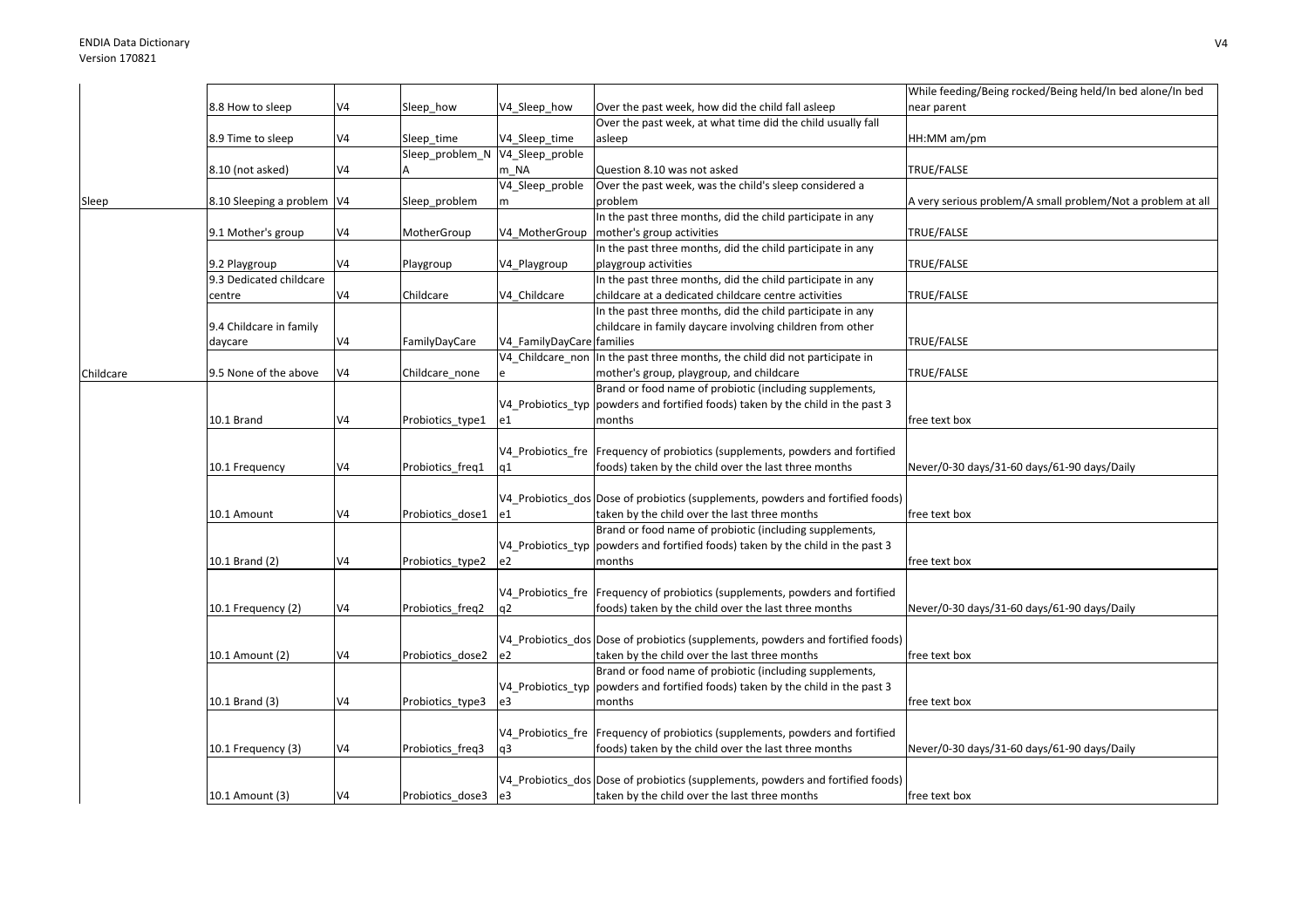|                  |                       |                |                  |                | Brand or food name of probiotic (including supplements,                         |                                             |
|------------------|-----------------------|----------------|------------------|----------------|---------------------------------------------------------------------------------|---------------------------------------------|
|                  |                       |                |                  |                | V4 Probiotics typ powders and fortified foods) taken by the child in the past 3 |                                             |
|                  | 10.1 Brand (4)        | V <sub>4</sub> | Probiotics_type4 | le4            | months                                                                          | free text box                               |
|                  |                       |                |                  |                |                                                                                 |                                             |
|                  |                       |                |                  |                | V4_Probiotics_fre   Frequency of probiotics (supplements, powders and fortified |                                             |
|                  | 10.1 Frequency (4)    | V <sub>4</sub> | Probiotics_freq4 | q4             | foods) taken by the child over the last three months                            | Never/0-30 days/31-60 days/61-90 days/Daily |
|                  |                       |                |                  |                |                                                                                 |                                             |
|                  |                       |                |                  |                | V4_Probiotics_dos Dose of probiotics (supplements, powders and fortified foods) |                                             |
| Child probiotics | 10.1 Amount (5)       | V <sub>4</sub> | Probiotics dose4 | e4             | taken by the child over the last three months                                   | free text box                               |
|                  |                       |                |                  |                |                                                                                 |                                             |
|                  | 11.1 Vegetarian       | V <sub>4</sub> | Vegetarian       | V4_Vegetarian  | Child was consuming a vegetarian diet in the past 3 months                      | TRUE/FALSE                                  |
|                  |                       |                |                  |                |                                                                                 |                                             |
|                  | 11.2 Gluten free      | V <sub>4</sub> | GlutenFrere      | V4 GlutenFrere | Child was consuming a gluten free diet in the past 3 months                     | TRUE/FALSE                                  |
|                  |                       |                |                  |                | Child was consuming a low carbohydrate diet in the past 3                       |                                             |
|                  | 11.3 Low carbohydrate | $\mathsf{N}4$  | LowCarb          | V4 LowCarb     | months                                                                          | TRUE/FALSE                                  |
|                  |                       |                |                  |                |                                                                                 |                                             |
|                  | 11.4 High protein     | V <sub>4</sub> | HighProtein      | V4 HighProtein | Child was consuming a high protein diet in the past 3 months                    | TRUE/FALSE                                  |
|                  | 11.5 Vegan            | V <sub>4</sub> | Vegan            | V4_Vegan       | Child was consuming a vegan diet in the past 3 months                           | TRUE/FALSE                                  |
|                  |                       |                |                  |                | Child was consuming another type of diet in the past 3                          |                                             |
|                  | 11.6 Other            | $\mathsf{N}4$  | Diet             | V4 Diet        | months                                                                          | TRUE/FALSE                                  |
|                  |                       |                |                  |                |                                                                                 |                                             |
| Diet             | 11.6 Other specify    | V <sub>4</sub> | Diet_type        | V4_Diet_type   | Details of type of diet child was following in the past 3 months TRUE/FALSE     |                                             |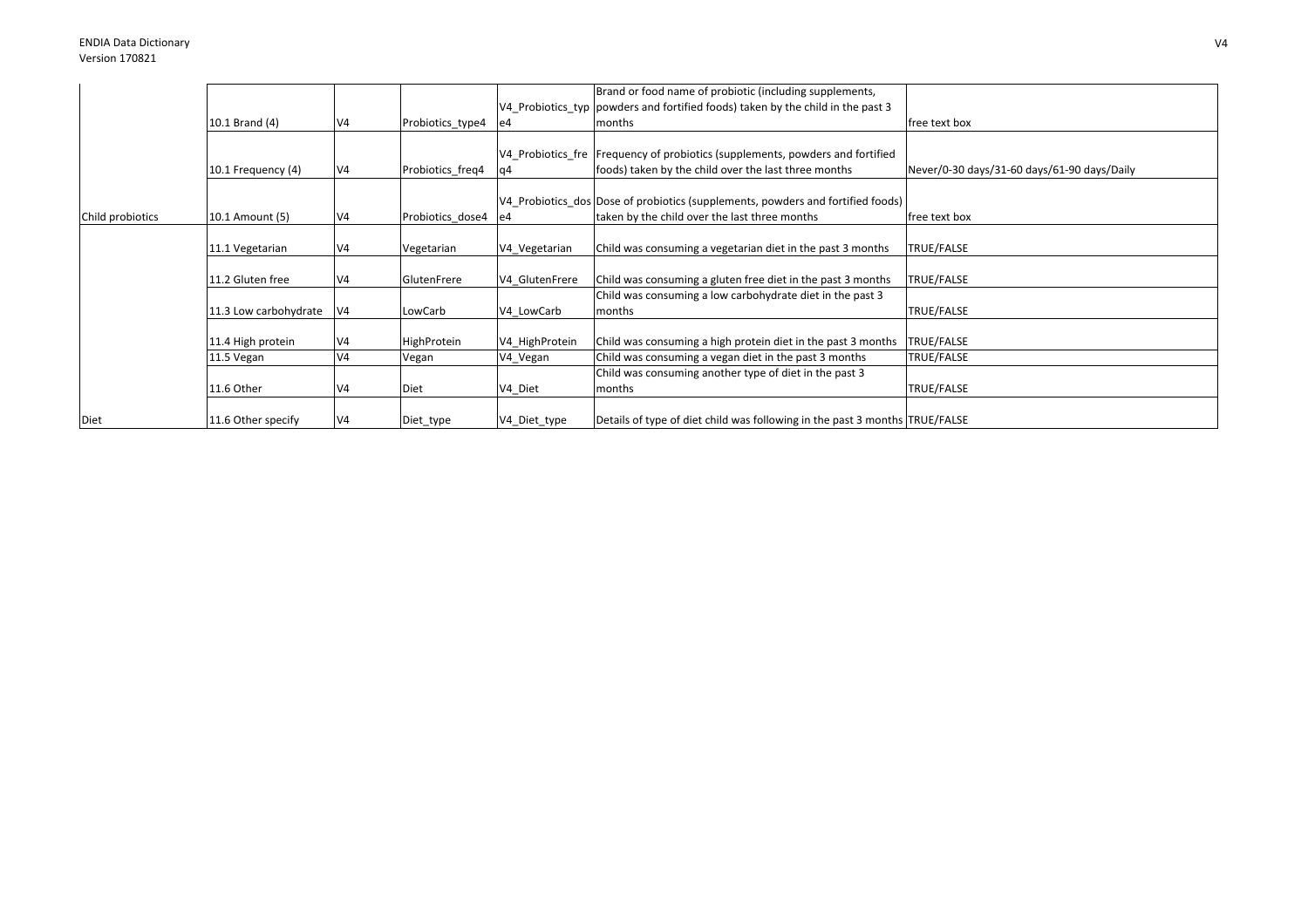| <b>Export heading</b> | Variable                          | <b>Visit</b>   | Code           | Visit Code            | <b>Description</b>                                                                                                                                                                | Format              |
|-----------------------|-----------------------------------|----------------|----------------|-----------------------|-----------------------------------------------------------------------------------------------------------------------------------------------------------------------------------|---------------------|
| General               | ID                                | V <sub>5</sub> | ID.            | V5 ID                 | Participant ID code                                                                                                                                                               | STATE-CITY-SITE-### |
|                       | Lab result not collected          | V <sub>5</sub> | NoBlood        | V5 NoBlood            | No blood samples were collected during this visit                                                                                                                                 | TRUE/FALSE          |
|                       | Not Finish                        | V <sub>5</sub> | NotFin         | V5 NotFin             | Data entry has not been finished                                                                                                                                                  | TRUE/FALSE          |
|                       | Finalized                         | V <sub>5</sub> | Final          | V5 Final              | Data entry has been finalised by project management team                                                                                                                          | TRUE/FALSE          |
| Visit date            | Visit date                        | V <sub>5</sub> | VisitDate      | V5_VisitDate          | Date of study visit                                                                                                                                                               | DD/MM/YYYY          |
|                       | Visit not attended                | V5             | NoVisit        | V5_NoVisit            | No data and samples were collected - visit not attended                                                                                                                           | TRUE/FALSE          |
|                       | Comment                           | V <sub>5</sub> | NoVisit c      | V5 NoVisit c          | Comment on why visit did not occur                                                                                                                                                | free text box       |
| Age                   | Infant age (months)               | V <sub>5</sub> | Age_mths       | V5_Age_mths           | Infant age (months)                                                                                                                                                               |                     |
|                       | Infant age (weeks)                | V <sub>5</sub> | Age_wks        | V5_Age_wks            | Infant age (weeks)                                                                                                                                                                |                     |
| Anaesthesia           | Anaesthesia applied               | V <sub>5</sub> | Anaesth        | V5_Anaesth            | Topical anaesthesia was applied to the infant for blood taking TRUE/FALSE                                                                                                         |                     |
|                       | Comment                           | V <sub>5</sub> | Anaesth c      | V5 Anaesth c          | Comment on why anaesthesia was not applied                                                                                                                                        | free text box       |
|                       | <b>Brand</b>                      | V <sub>5</sub> | Anaesth_brand  | V5_Anaesth_bran       | Brand and strength of anaesthesia applied to infant                                                                                                                               | free text box       |
|                       | Amount                            | V5             | Anaesth_amount | V5_Anaesth_amo<br>unt | Amount of anaesthesia applied to infant                                                                                                                                           |                     |
| Infant health         | Recorded                          | V <sub>5</sub> | Health         | V5_Health             | Infant health (illnesses, medications, hospitalisations, tooth<br>erruptions/teething, allergies etc.) since previous<br>appointment has been recorded using the Child Health Log | TRUE/FALSE          |
|                       | Summary                           | V <sub>5</sub> | Health_c       | V5_Health_c           | Brief summary of infant's health since last appointment with<br>reference to the child's age                                                                                      | free text box       |
| <b>Fasting status</b> | Time of last food/drink           | V <sub>5</sub> | Fast_time      | V5_Fast_time          | Time of day when last food or drink consumption occurred                                                                                                                          | HH:MM am/pm         |
|                       | Since last consumption<br>(hours) | V <sub>5</sub> | Fast_hr        | V5_Fast_hr            | Number of hours since last food or drink consumption<br>occurred                                                                                                                  | ##                  |
|                       | Since last consumption<br>(mins)  | V <sub>5</sub> | Fast_min       | V5_Fast_min           | Number of minutes since last food or drink consumption<br>occurred                                                                                                                | ##                  |
|                       | Milk                              | V <sub>5</sub> | Fast_milk      | V5 Fast milk          | Last intake was breast milk (breast or bottle)                                                                                                                                    | TRUE/FALSE          |
|                       | Other                             | V <sub>5</sub> | Fast_other     | V5_Fast_other         | Description of last intake if it was not breast milk (breast or<br>bottle)                                                                                                        | free text box       |
|                       | <b>Breakfast</b>                  | V <sub>5</sub> | Fast breakfast |                       | V5 Fast breakfast Last intake was breakfast                                                                                                                                       | TRUE/FALSE          |
|                       | Lunch                             | V <sub>5</sub> | Fast lunch     | V5 Fast lunch         | Last intake was lunch                                                                                                                                                             | TRUE/FALSE          |
|                       | Dinner                            | V <sub>5</sub> | Fast dinner    | V5 Fast dinner        | Last intake was dinner                                                                                                                                                            | TRUE/FALSE          |
|                       | Snack                             | V <sub>5</sub> | Fast_snack     | V5_Fast_snack         | Last intake was a snack                                                                                                                                                           | TRUE/FALSE          |
|                       | Comment                           | V <sub>5</sub> | Fast_no        | V5 Fast no            | Fasting status was not collected                                                                                                                                                  | TRUE/FALSE          |
| Anthropometrics       | Type                              | V <sub>5</sub> | MeasureType    | V5 MeasureType        | Size measurement type (length should apply to all children<br>under 2 yrs; beyond 2 years height can be measured if the<br>child is able to stand effectively)                    | Height/Length       |
|                       | Measurement (dm)                  | V5             | Length_Height  |                       | V5_Length_Height Length or height measurement (cm)                                                                                                                                | H                   |
|                       | Waist 1 (cm)                      | V5             | Waist1         | V5 Waist1             | Waist circumference measurement #1 (cm)                                                                                                                                           | #                   |
|                       | Waist 2 (cm)                      | V <sub>5</sub> | Waist2         | V5 Waist2             | Waist circumference measurement #2 (cm)                                                                                                                                           |                     |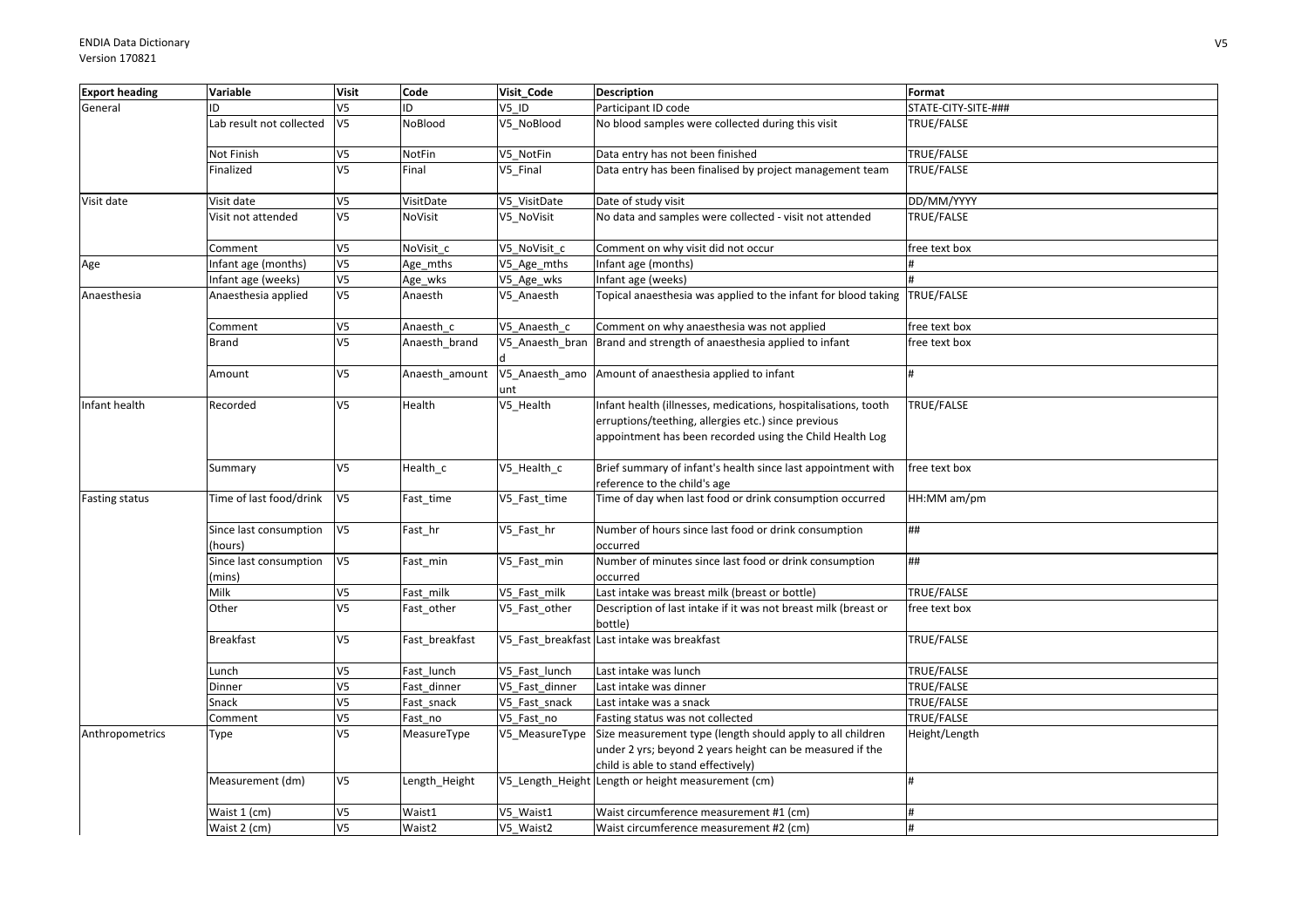|             | Waist 3 (cm)                            | V <sub>5</sub>           | Waist3           | V5 Waist3               | Waist circumference measurement (cm) #3 (only done if 1 and #                                           |                 |
|-------------|-----------------------------------------|--------------------------|------------------|-------------------------|---------------------------------------------------------------------------------------------------------|-----------------|
|             |                                         |                          |                  |                         | 2 differ by more than 0.5 cm)                                                                           |                 |
|             | Child alone (kg)                        | V <sub>5</sub>           | Weight           | V5 Weight               | Weight of infant alone (kg)                                                                             | #               |
|             | Caregiver (kg)                          | V5                       | Weight_caregiver | ver                     | V5_Weight_caregi Weight of caregiver if unable to weigh child alone (kg)                                |                 |
|             | Caregiver + child (kg)                  | V <sub>5</sub>           | hild             | verchild                | Weight_caregiverc V5_Weight_caregi Weight of caregiver and child if unable to weigh child alone<br>(kg) |                 |
|             | Comment                                 | V <sub>5</sub>           | Anthrop_no_c     |                         | V5_Anthrop_no_c Explanation for any missing anthropometric data                                         | free text box   |
| Skin swab   | Inf skin collected                      | V <sub>5</sub>           | Skin_inf         | V5_Skin_inf             | Infant Skin swab was collected at visit (from sampling/clinic)                                          | TRUE/FALSE      |
|             | Not collected comment V5                |                          | Skin_c           | V5_Skin_c               | Comment on why skin swab was not collected (from<br>sampling/clinic)                                    | free text box   |
|             | Collection date                         | V <sub>5</sub>           | Swab date        | V5_Swab_date            | Date of collection of all swabs                                                                         | DD/MM/YYYY      |
|             | Collection time                         | V <sub>5</sub>           | Swab time        | V5 Swab time            | Time of collection of all swabs                                                                         | HH:MM am/pm     |
|             | Date of storage                         | V <sub>5</sub>           | Swab_storedate   | V5_Swab_storeda         | Date of storage at -80°C of all swabs                                                                   | DD/MM/YYYY      |
|             | Time of storage                         | V <sub>5</sub>           | Swab storetime   | V5_Swab_storeti<br>me   | Time of storage at -80°C of all swabs                                                                   | HH:MM am/pm     |
|             | Not collected                           | V <sub>5</sub>           | Swab_no          | V5_Swab_no              | All swabs were not collected at visit (from sample<br>preparation/lab)                                  | TRUE/FALSE      |
|             | Comment                                 | V <sub>5</sub>           | Swab_no_c        | V5_Swab_no_c            | Comment on why all swabs were not collected (from sample<br>preparation/lab)                            | free text box   |
|             | Number of aliquots<br>stored - SKIN_inf | V <sub>5</sub>           | Skin_inf_aliquot | V5_Skin_inf_aliqu       | Number of infant skin swabs stored in -80°C freezer                                                     | #               |
|             | Collection Box code -<br>SKIN_inf       | V <sub>5</sub>           | Skin_inf_boxcode | V5_Skin_inf_boxc<br>ode | Code of box infant skin swabs are stored in in -80°C freezer                                            | SAMPLE STATE ## |
| Nasal swab  | Collected                               | V <sub>5</sub>           | Nasal            | V5_Nasal                | Nasal swab was collected at visit (from sampling/clinic)                                                | TRUE/FALSE      |
|             | No collection, comment V5               |                          | Nasal_c          | V5_Nasal_c              | Comment on why nasal swab was not collected (from<br>sampling/clinic)                                   | free text box   |
|             | Collection date                         | V <sub>5</sub>           | Swab_date        | V5 Swab date            | Date of collection of all swabs                                                                         | DD/MM/YYYY      |
|             | Collection time                         | $\overline{\mathsf{V5}}$ | Swab time        | V5 Swab time            | Time of collection of all swabs                                                                         | HH:MM am/pm     |
|             | Date of storage                         | V <sub>5</sub>           | Swab_storedate   | V5_Swab_storeda         | Date of storage at -80°C of all swabs                                                                   | DD/MM/YYYY      |
|             | Time of storage                         | V <sub>5</sub>           | Swab storetime   | V5_Swab_storeti<br>me   | Time of storage at -80°C of all swabs                                                                   | HH:MM am/pm     |
|             | Sample not collected                    | V <sub>5</sub>           | Swab no          | V5_Swab_no              | All swabs were not collected at visit (from sample<br>preparation/lab)                                  | TRUE/FALSE      |
|             | Comment                                 | V <sub>5</sub>           | Swab_no_c        | V5_Swab_no_c            | Comment on why all swabs were not collected (from sample<br>preparation/lab)                            | free text box   |
|             | Number of aliquots<br>stored - NASAL    | V <sub>5</sub>           | Nasal aliquot    | V5 Nasal aliquot        | Number of nasal swabs stored in -80°C freezer                                                           | #               |
|             | Collection Box code -<br>NASAL          | V <sub>5</sub>           | Nasal_boxcode    |                         | V5_Nasal_boxcod Code of box nasal swabs are stored in in -80°C freezer                                  | SAMPLE STATE_## |
| Tongue swab | Collected                               | V <sub>5</sub>           | Tong             | V5_Tong                 | Tongue swab was collected at visit (from sampling/clinic)                                               | TRUE/FALSE      |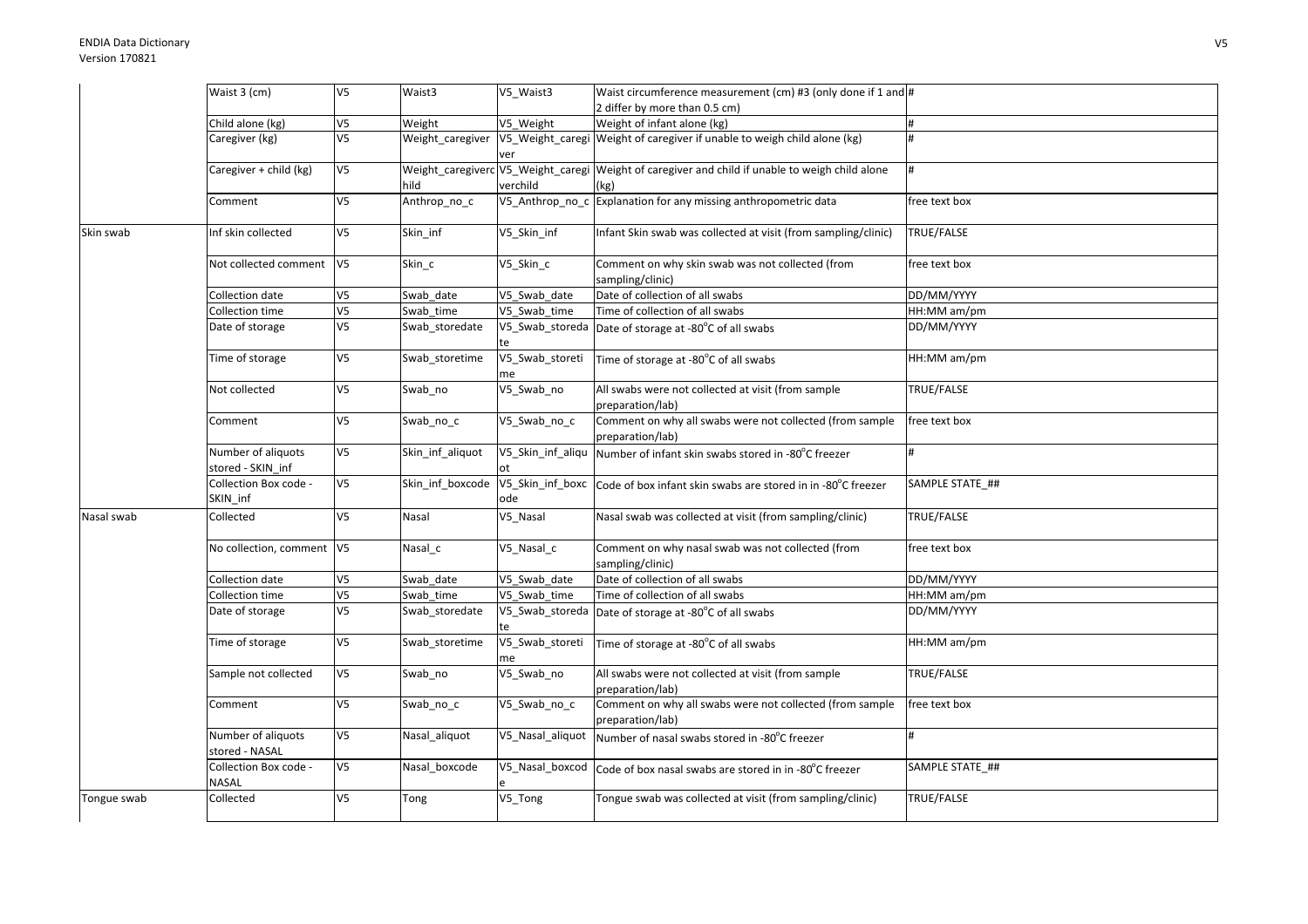## ENDIA Data DictionaryVersion 170821

|                    | No collection, comment V5            |                | Tong_c         | V5_Tong_c             | Comment on why tongue swab was not collected (from                           | free text box   |
|--------------------|--------------------------------------|----------------|----------------|-----------------------|------------------------------------------------------------------------------|-----------------|
|                    |                                      |                |                |                       | sampling/clinic)                                                             |                 |
|                    | Collection date                      | V <sub>5</sub> | Swab date      | V5_Swab_date          | Date of collection of all swabs                                              | DD/MM/YYYY      |
|                    | Collection time                      | V <sub>5</sub> | Swab time      | V5 Swab time          | Time of collection of all swabs                                              | HH:MM am/pm     |
|                    | Date of storage                      | V <sub>5</sub> | Swab_storedate | V5_Swab_storeda<br>te | Date of storage at -80°C of all swabs                                        | DD/MM/YYYY      |
|                    | Time of storage                      | V <sub>5</sub> | Swab storetime | V5_Swab_storeti<br>me | Time of storage at -80°C of all swabs                                        | HH:MM am/pm     |
|                    | Sample not collected                 | V <sub>5</sub> | Swab_no        | V5_Swab_no            | All swabs were not collected at visit (from sample<br>preparation/lab)       | TRUE/FALSE      |
|                    | Comment                              | V <sub>5</sub> | Swab_no_c      | V5_Swab_no_c          | Comment on why all swabs were not collected (from sample<br>preparation/lab) | free text box   |
|                    | Number of aliquots<br>stored - TONG  | V <sub>5</sub> | Tong_aliquot   | V5_Tong_aliquot       | Number of tongue swabs stored in -80°C freezer                               | #               |
|                    | Collection Box code -<br>TONG        | V <sub>5</sub> | Tong_boxcode   |                       | V5_Tong_boxcode Code of box tongue swabs are stored in in -80°C freezer      | SAMPLE STATE_## |
| <b>Buccal swab</b> | Collected                            | V <sub>5</sub> | <b>Bucc</b>    | V5_Bucc               | Buccal swab was collected at visit (from sampling/clinic)                    | TRUE/FALSE      |
|                    | No collection, comment  V5           |                | Bucc_c         | V5_Bucc_c             | Comment on why buccal swab was not collected (from<br>sampling/clinic)       | free text box   |
|                    | Collection date                      | V <sub>5</sub> | Swab date      | V5 Swab date          | Date of collection of all swabs                                              | DD/MM/YYYY      |
|                    | <b>Collection time</b>               | V <sub>5</sub> | Swab_time      | V5_Swab_time          | Time of collection of all swabs                                              | HH:MM am/pm     |
|                    | Date of storage                      | V <sub>5</sub> | Swab_storedate | V5_Swab_storeda<br>te | Date of storage at -80°C of all swabs                                        | DD/MM/YYYY      |
|                    | Time of storage                      | V <sub>5</sub> | Swab_storetime | V5_Swab_storeti<br>me | Time of storage at -80°C of all swabs                                        | HH:MM am/pm     |
|                    | Sample not collected                 | V <sub>5</sub> | Swab_no        | V5_Swab_no            | All swabs were not collected at visit (from sample<br>preparation/lab)       | TRUE/FALSE      |
|                    | Comment                              | V <sub>5</sub> | Swab_no_c      | V5_Swab_no_c          | Comment on why all swabs were not collected (from sample<br>preparation/lab) | free text box   |
|                    | Number of aliquots<br>stored - BUCC  | V <sub>5</sub> | Bucc_aliquot   | V5_Bucc_aliquot       | Number of buccal swabs stored in -80°C freezer                               |                 |
|                    | Collection Box code -<br><b>BUCC</b> | V <sub>5</sub> | Bucc_boxcode   | V5_Bucc_boxcode       | Code of box buccal swabs are stored in in -80°C freezer                      | SAMPLE STATE ## |
| Throat swab        | Collected                            | V <sub>5</sub> | Thro           | V5_Thro               | Throat swab was collected at visit (from sampling/clinic)                    | TRUE/FALSE      |
|                    | No collection, comment  V5           |                | $Thro_c$       | V5_Thro_c             | Comment on why throat swab was not collected (from<br>sampling/clinic)       | free text box   |
|                    | Collection date                      | V <sub>5</sub> | Swab date      | V5 Swab date          | Date of collection of all swabs                                              | DD/MM/YYYY      |
|                    | Collection time                      | V <sub>5</sub> | Swab time      | V5 Swab time          | Time of collection of all swabs                                              | HH:MM am/pm     |
|                    | Date of storage                      | V <sub>5</sub> | Swab_storedate | V5_Swab_storeda<br>te | Date of storage at -80°C of all swabs                                        | DD/MM/YYYY      |
|                    | Time of storage                      | V <sub>5</sub> | Swab storetime | V5_Swab_storeti<br>me | Time of storage at -80°C of all swabs                                        | HH:MM am/pm     |
|                    | Sample not collected                 | V <sub>5</sub> | Swab_no        | V5_Swab_no            | All swabs were not collected at visit (from sample<br>preparation/lab)       | TRUE/FALSE      |
|                    | Comment                              | V <sub>5</sub> | Swab_no_c      | V5_Swab_no_c          | Comment on why all swabs were not collected (from sample<br>preparation/lab) | free text box   |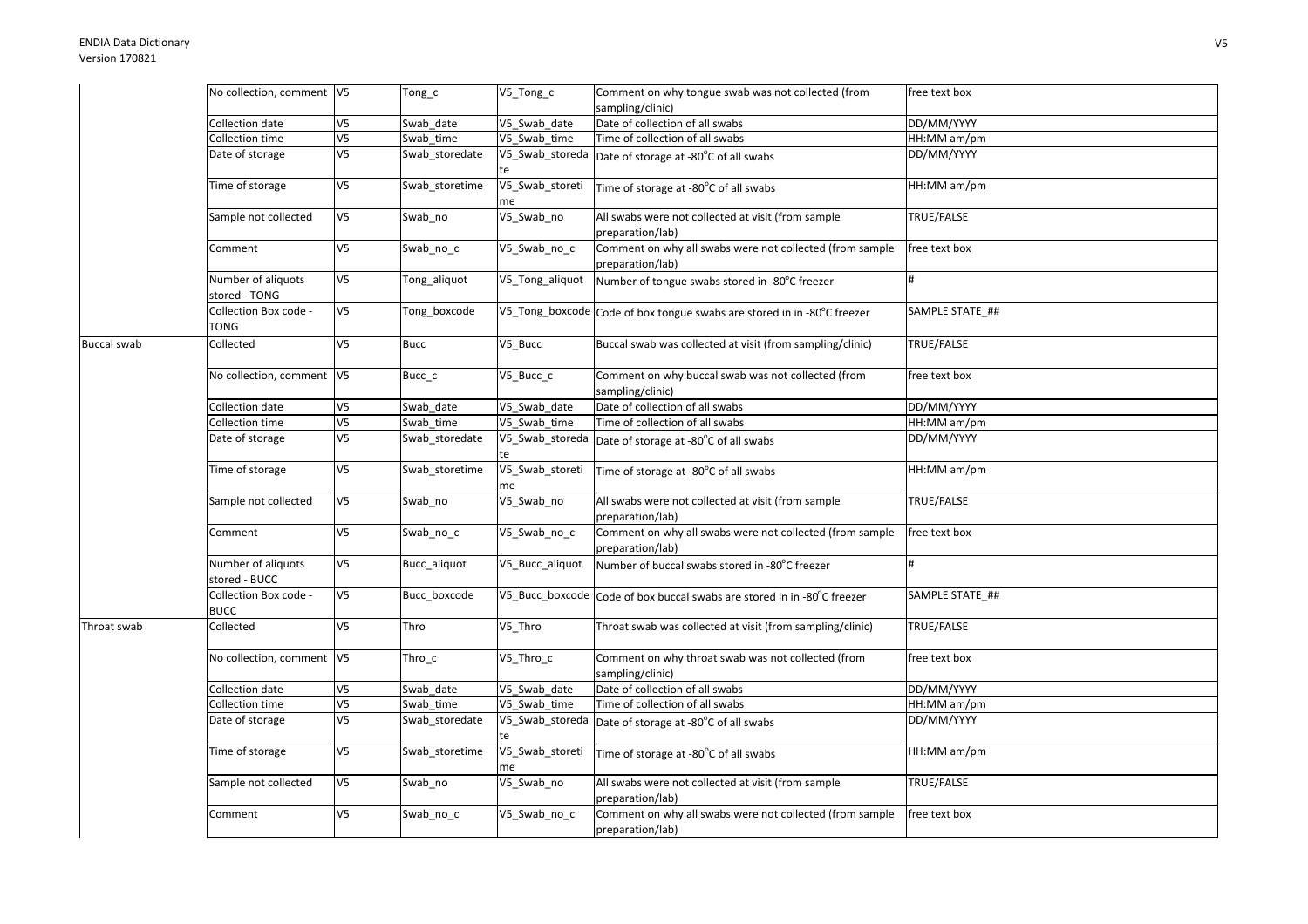|               | Number of aliquots                              | V <sub>5</sub> | Thro_aliquot                             | V5_Thro_aliquot                               | Number of throat swabs stored in -80°C freezer                                                       |                 |
|---------------|-------------------------------------------------|----------------|------------------------------------------|-----------------------------------------------|------------------------------------------------------------------------------------------------------|-----------------|
|               | stored - THRO vir                               |                |                                          |                                               |                                                                                                      |                 |
|               | Collection Box code -<br>THRO vir               | V <sub>5</sub> | Thro_boxcode                             |                                               | V5_Thro_boxcode Code of box throat swabs are stored in in -80°C freezer                              | SAMPLE STATE_## |
| Swab prep SOP | Prepared as per SOPs                            | V <sub>5</sub> | Swab SOP                                 | V5 Swab SOP                                   | Swabs prepared according to SOP                                                                      | TRUE/FALSE      |
|               | Comment                                         | V <sub>5</sub> | Swab SOP c                               | V5 Swab SOP c                                 | Comment on why SOP was not followed                                                                  | free text box   |
| Blood tube A  | Tube A (2 mL)                                   | V <sub>5</sub> | Serum                                    | V5 Serum                                      | Blood tube A (serum) was collected at visit (from<br>sampling/clinic)                                | TRUE/FALSE      |
|               | No blood comment                                | V <sub>5</sub> | Blood_no_c                               | V5_Blood_no_c                                 | Comment on why a blood sample was not collected (from<br>sampling/clinic)                            | free text box   |
|               | Prepared as per SOP                             | V <sub>5</sub> | Serum SOP                                | V5 Serum SOP                                  | Blood tube A (serum) was prepared according to SOP                                                   | TRUE/FALSE      |
|               | Comment                                         | V <sub>5</sub> | Serum_SOP_c                              |                                               | V5_Serum_SOP_c Comment on why SOP was not followed                                                   | free text box   |
|               | Collect date                                    | V5             | Serum_date                               | V5_Serum_date                                 | Date of collection of Blood tube A and B (serum)                                                     | DD/MM/YYYY      |
|               | Collect time                                    | V <sub>5</sub> | Serum time                               | V5 Serum time                                 | Time of collection of Blood tube A and B (serum)                                                     | HH:MM am/pm     |
|               | Store date                                      | V <sub>5</sub> | Serum_storedate                          | ate                                           | V5_Serum_stored   Date of storage at -80°C of Blood Tube A (serum)                                   | DD/MM/YYYY      |
|               | Store time                                      | V <sub>5</sub> | Serum storetime                          | me                                            | V5_Serum_storeti Time of storage at -80°C of Blood Tube A (serum)                                    | HH:MM am/pm     |
|               | Not collected                                   | V <sub>5</sub> | Serum_no                                 | V5_Serum_no                                   | Blood tube A was not collected at visit (from sample<br>preparation/lab)                             | TRUE/FALSE      |
|               | Not collected comment                           | V <sub>5</sub> | Serum_no_c                               | V5_Serum_no_c                                 | Comment on why blood tube A was not collected (from<br>sample preparation/lab)                       | free text box   |
|               | Number of aliquots<br>stored -<br>SERUM_melbAbs | V <sub>5</sub> | Serum_melbAbs_aV5_Serum_melbA<br>liquot  | bs aliquot                                    | Number of SERUM_melbAbs aliquots stored in -80°C freezer                                             |                 |
|               | Collection Box code -<br>SERUM melbAbs          | V <sub>5</sub> | Serum melbAbs<br>boxcode                 | V5 Serum melbA<br>bs boxcode                  | Code of box SERUM_melbAbs aliquots are stored in in -80°C<br>freezer                                 | SAMPLE STATE ## |
|               | Number of aliquots<br>stored - SERUM_adelAbs    | V <sub>5</sub> | iquot                                    | Serum_adelAbs_al V5_Serum_adelAb<br>s_aliquot | Number of SERUM AdelAbs aliquots stored in -80°C freezer                                             |                 |
|               | Collection Box code -<br>SERUM adelAbs          | V <sub>5</sub> | oxcode                                   | s boxcode                                     | Serum_adelAbs_b V5_Serum_adelAb Code of box SERUM_AdelAbs aliquots are stored in in -80°C<br>freezer | SAMPLE STATE ## |
|               | Number of aliquots<br>stored - SERUM_resist     | V <sub>5</sub> | Serum_resist_aliq V5_Serum_resist<br>uot | aliquot                                       | Number of SERUM resist aliquots stored in -80°C freezer                                              | #               |
|               | Collection Box code -<br>SERUM_resist           | V <sub>5</sub> | Serum_resist_box V5_Serum_resist<br>code | boxcode                                       | Code of box SERUM_resist aliquots are stored in in -80°C<br>freezer                                  | SAMPLE STATE ## |
|               | Number of aliquots<br>stored - SERUM_meta       | V <sub>5</sub> | Serum_meta_aliq V5_Serum_meta_<br>uot    | aliquot                                       | Number of SERUM meta aliquots stored in -80°C freezer                                                |                 |
|               | Collection Box code -<br>SERUM_meta             | V <sub>5</sub> | Serum_meta_boxc V5_Serum_meta_<br>ode    | boxcode                                       | Code of box SERUM meta aliquots are stored in in -80°C<br>freezer                                    | SAMPLE STATE ## |
|               | Number of aliquots<br>stored - SERUM_extra      | V <sub>5</sub> | Serum_extra_aliq V5_Serum_extra_<br>uot  | aliquot                                       | Number of SERUM_extra aliquots stored in -80°C freezer                                               |                 |
|               | Collection Box code -<br>SERUM_extra            | V <sub>5</sub> | Serum_extra_boxc V5_Serum_extra_<br>ode  | boxcode                                       | Code of box SERUM_extra aliquots are stored in in -80°C<br>freezer                                   | SAMPLE STATE ## |
| Blood tube B  | Tube $B(1 mL)$                                  | V <sub>5</sub> | PathSerum                                | V5 PathSerum                                  | Blood tube B was collected at visit (from sampling/clinic)                                           | TRUE/FALSE      |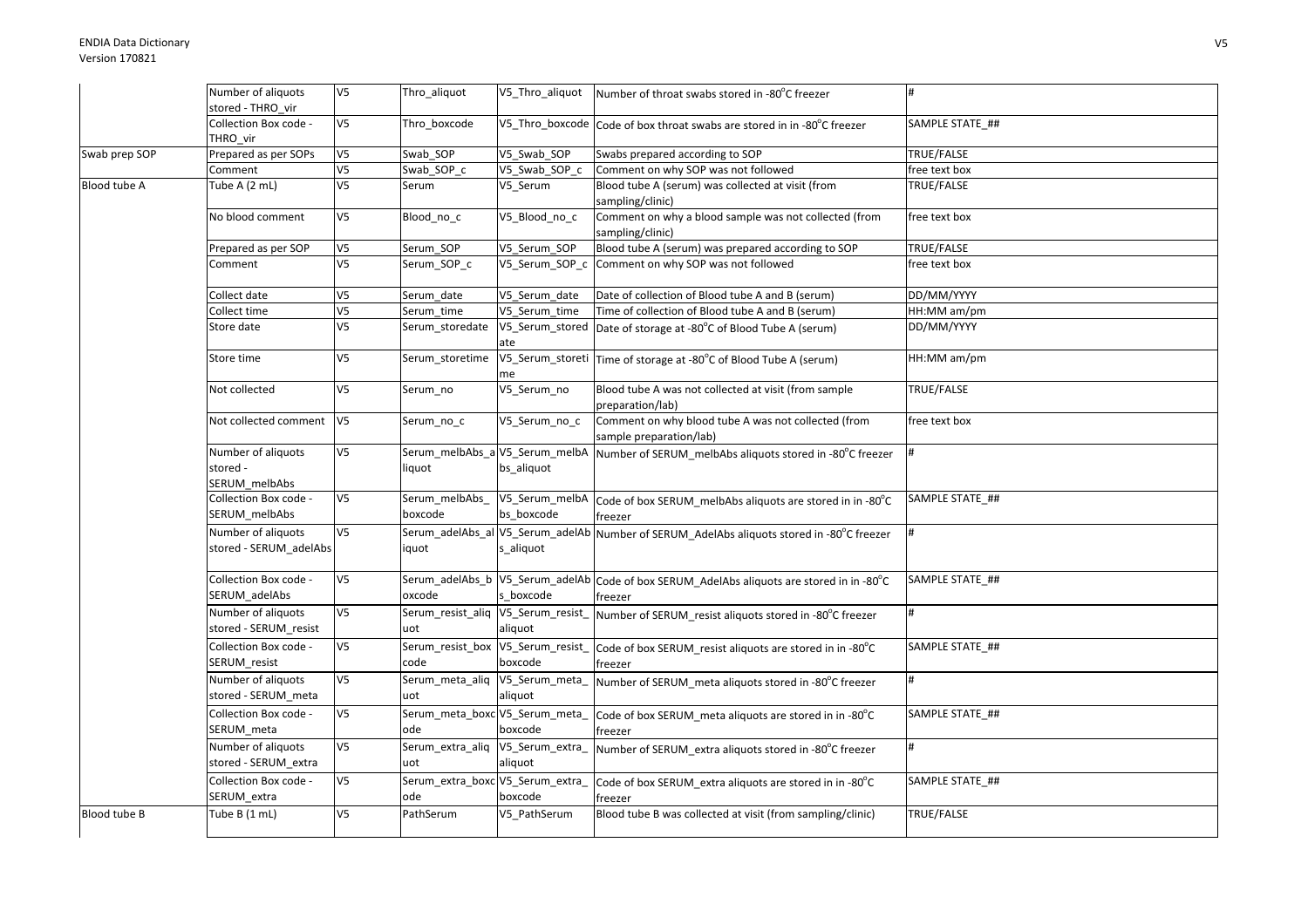|              | No blood comment                          | V5             | PathSerum_no_c                          |                  | V5_PathSerum_no Comment on why a blood tube B was not collected (from                                   | free text box     |
|--------------|-------------------------------------------|----------------|-----------------------------------------|------------------|---------------------------------------------------------------------------------------------------------|-------------------|
|              |                                           |                |                                         | $\mathsf{C}$     | sample preparation/lab)                                                                                 |                   |
|              | Not collected                             | V5             | PathSerum no                            |                  | V5_PathSerum_no Blood tube B was not collected (from sample preparation/lab) TRUE/FALSE                 |                   |
|              | Directly to local                         | V5             | PathSerum path                          |                  | V5_PathSerum_pa Blood tube B was sent directly to local pathology for coeliac                           | TRUE/FALSE        |
|              | pathology                                 |                |                                         |                  | screen and Vitamin D analysis                                                                           |                   |
|              | Stored prior to send                      | V5             | PathSerum_stored V5_PathSerum_st        | ored             | Blood tube B was stored prior to being sent to local pathology<br>for coeliac screen and vitamin D      | TRUE/FALSE        |
|              | Storage conditions                        | V5             | PathSerum_storec V5_PathSerum_st<br>ond | orecond          | Storage condition of blood tube B if it was stored prior to<br>being sent to local pathology            | free text box     |
|              | Storage duration (days)                   | V <sub>5</sub> | PathSerum_storeti V5_PathSerum_st       |                  | Duration of storage of blood tube B prior to being sent to local free text box                          |                   |
|              |                                           |                | me                                      | oretime          | pathology (days)                                                                                        |                   |
| Blood tube D | Tube D (2 mL)                             | V <sub>5</sub> | Plasma 1                                | V5_Plasma_1      | 2 mL Blood tube D (plasma) was collected at visit (from<br>sampling/clinic)                             | 1=Yes, 0=No, 3=NA |
|              | Tube D (6 mL)                             | V5             | Plasma 2                                | V5_Plasma_2      | 6 mL Blood tube D (plasma) was collected at visit (from<br>sampling/clinic)                             | 1=Yes, 0=No, 3=NA |
|              | No blood comment                          | V5             | Blood_no_c                              | V5_Blood_no_c    | Comment on why a blood sample was not collected (from<br>sampling/clinic)                               | free text box     |
|              | ≥1 persistent<br>autoantibodies           | V5             | PersistentIA                            | V5 PersistentIA  | Child has 1 or more persistent islet autoantibodies                                                     | TRUE/FALSE        |
|              | Prepared as per SOP                       | V5             | Plasma SOP                              | V5_Plasma_SOP    | Blood tube D (plasma) was prepared according to SOP                                                     | TRUE/FALSE        |
|              | Comment                                   | V5             | Plasma_SOP_c                            | V5_Plasma_SOP_c  | Comment on why SOP was not followed                                                                     | free text box     |
|              | Collect date                              | V5             | Plasma date                             | V5_Plasma_date   | Date of collection of Blood tube D(s) (plasma)                                                          | DD/MM/YYYY        |
|              | Collect time                              | V5             | Plasma_time                             | V5 Plasma time   | Time of collection of Blood tube D(s) (plasma)                                                          | HH:MM am/pm       |
|              | Store date                                | V5             |                                         | ate              | Plasma_storedate  V5_Plasma_stored  Date of storage at -80°C of Blood Tube D(s) (plasma)                | DD/MM/YYYY        |
|              | Store time                                | V5             |                                         | me               | Plasma_storetime V5_Plasma_storeti Time of storage at -80°C of Blood Tube D(s) (plasma)                 | HH:MM am/pm       |
|              | Not collected                             | V5             | Plasma_no                               | V5_Plasma_no     | Blood tube D was not collected at visit (from sample<br>preparation/lab)                                | TRUE/FALSE        |
|              | Not collected comment                     | V <sub>5</sub> | Plasma_no_c                             | V5 Plasma no c   | Comment on why blood tube D was not collected (from<br>sample preparation/lab)                          | free text box     |
|              | Number of aliquots<br>stored - BUFFY      | V5             | Buffy_aliquot                           | V5_Buffy_aliquot | Number of Buffy aliquots stored in -80°C freezer                                                        | #                 |
|              | Collection Box code -<br><b>BUFFY</b>     | V <sub>5</sub> | Buffy_boxcode                           |                  | V5_Buffy_boxcode Code of box Buffy aliquots are stored in in -80°C freezer                              | SAMPLE STATE ##   |
|              | Number of aliquots<br>stored - RBC        | V5             | RBC aliquot                             | V5_RBC_aliquot   | Number of red blood cell aliquots stored in -80°C freezer                                               |                   |
|              | Collection Box code -<br><b>RBC</b>       | V5             | RBC boxcode                             | V5_RBC_boxcode   | Code of box red blood cell aliquots are stored in in -80°C<br>freezer                                   | SAMPLE STATE ##   |
|              | Number of aliquots<br>stored - PLASMA_vir | V5             |                                         | quot             | Plasma_vir_aliquo V5_Plasma_vir_ali Number of PLASMA_vir aliquots stored in -80°C freezer               |                   |
|              | Collection Box code -<br>PLASMA_vir       | V5             | de                                      | xcode            | Plasma_vir_boxco   V5_Plasma_vir_bo   Code of box PLASMA_vir aliquots are stored in in -80°C<br>freezer | SAMPLE STATE_##   |
|              |                                           |                |                                         |                  |                                                                                                         |                   |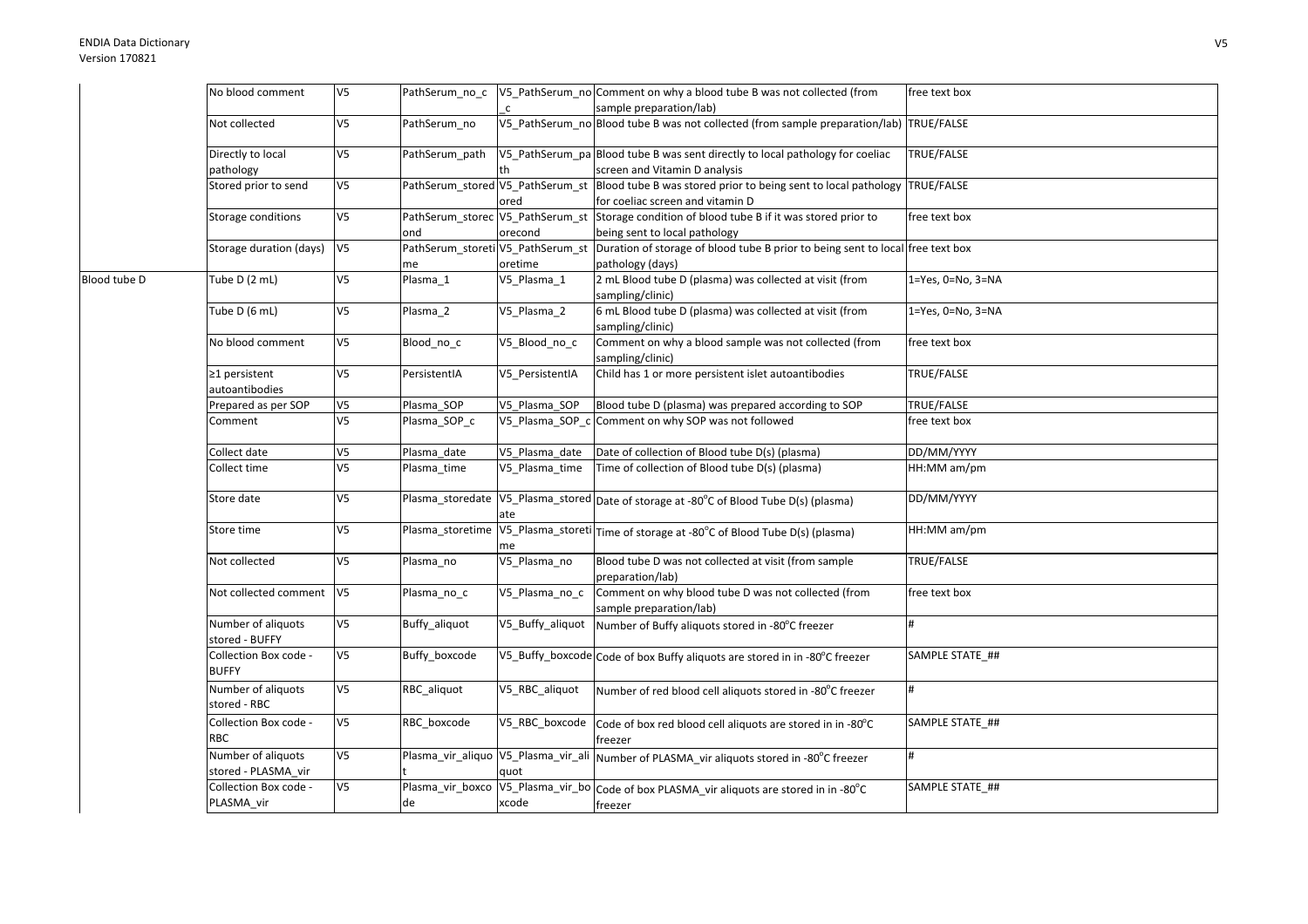|      | Number of aliquots          | V <sub>5</sub> |                                    |              | Plasma_fatty_aliq  V5_Plasma_fatty_  Number of PLASMA_fatty aliquots stored in -80°C freezer |                 |
|------|-----------------------------|----------------|------------------------------------|--------------|----------------------------------------------------------------------------------------------|-----------------|
|      | stored - PLASMA_fatty       |                | uot                                | aliquot      |                                                                                              |                 |
|      |                             |                |                                    |              |                                                                                              |                 |
|      | Collection Box code -       | V <sub>5</sub> | Plasma_fatty_box V5_Plasma_fatty_  |              | Code of box PLASMA_fatty aliquots are stored in in -80°C                                     | SAMPLE STATE_## |
|      | PLASMA fatty                |                | code                               | boxcode      | freezer                                                                                      |                 |
|      | Number of aliquots          | V5             |                                    |              | Plasma_age_aliqu  V5_Plasma_age_al Number of PLASMA_age aliquots stored in -80°C freezer     | #               |
|      | stored - PLASMA_age         |                | ot                                 | iquot        |                                                                                              |                 |
|      | Collection Box code -       | V <sub>5</sub> | Plasma age boxc                    |              | V5_Plasma_age_b Code of box PLASMA_age aliquots are stored in in -80°C                       | SAMPLE STATE ## |
|      |                             |                | ode                                | oxcode       |                                                                                              |                 |
|      | PLASMA_age                  |                |                                    |              | freezer                                                                                      |                 |
|      | Number of aliquots          | V <sub>5</sub> | Plasma_extra_aliq V5_Plasma_extra_ |              | Number of PLASMA_extra aliquots stored in -80°C freezer                                      |                 |
|      | stored -                    |                | uot                                | aliquot      |                                                                                              |                 |
|      | EDTAPLASMA extra            |                |                                    |              |                                                                                              |                 |
|      | Collection Box code -       | V <sub>5</sub> | Plasma_extra_box V5_Plasma_extra_  |              | Code of box PLASMA_extra aliquots are stored in in -80°C                                     | SAMPLE STATE ## |
|      | EDTAPLASMA_extra            |                | code                               | boxcode      | freezer                                                                                      |                 |
| PBMC | PBMCs not collected         | V <sub>5</sub> | PBMC no                            | V5_PBMC_no   | PBMCs were not collected from Blood Tube D at visit (from                                    | TRUE/FALSE      |
|      |                             |                |                                    |              | sample preparation/lab)                                                                      |                 |
|      | Comment                     | V <sub>5</sub> | PBMC no c                          | V5_PBMC_no_c | Comment on why PBMCs were not collected (from sample                                         | free text box   |
|      |                             |                |                                    |              | preparation/lab)                                                                             |                 |
|      | Prepared as per SOP 11 V5   |                | PBMC SOP                           | V5 PBMC SOP  | Blood tube D (plasma) was prepared according to SOP                                          | TRUE/FALSE      |
|      |                             |                |                                    |              |                                                                                              |                 |
|      | Red cell lysis performed V5 |                |                                    |              | PBMC_redcelllysis V5_PBMC_redcelll Red cell lysis was performed during PBMC harvest          | TRUE/FALSE      |
|      |                             |                |                                    | vsis         |                                                                                              |                 |
|      | Haemocytometer viable V5    |                | PBMC_viable_1                      |              | V5_PBMC_viable_ Number of viable cells from haemocytometer cell count                        | #               |
|      | cell count 1                |                |                                    |              |                                                                                              |                 |
|      | Haemocytometer dead         | V <sub>5</sub> | PBMC_dead_1                        |              | V5_PBMC_dead_1 Number of dead cells from haemocytometer cell count                           | #               |
|      | cell count 1                |                |                                    |              |                                                                                              |                 |
|      | Haemocytometer viable V5    |                | PBMC viable 2                      |              | V5 PBMC viable Number of viable cells from haemocytometer cell count                         | #               |
|      | cell count 2                |                |                                    |              |                                                                                              |                 |
|      | Haemocytometer dead         | V <sub>5</sub> | PBMC_dead_2                        |              | V5_PBMC_dead_2 Number of dead cells from haemocytometer cell count                           | #               |
|      | cell count 2                |                |                                    |              |                                                                                              |                 |
|      | Haemocytometer viable V5    |                | PBMC viable 3                      |              | V5_PBMC_viable_Number of viable cells from haemocytometer cell count                         | #               |
|      | cell count 3                |                |                                    |              |                                                                                              |                 |
|      | Haemocytometer dead         | V <sub>5</sub> | PBMC_dead_3                        |              | V5 PBMC dead 3 Number of dead cells from haemocytometer cell count                           | #               |
|      | cell count 3                |                |                                    |              |                                                                                              |                 |
|      | Haemocytometer viable V5    |                | PBMC_viable_4                      |              | V5_PBMC_viable_ Number of viable cells from haemocytometer cell count                        | #               |
|      | cell count 4                |                |                                    |              |                                                                                              |                 |
|      | Haemocytometer dead         | V <sub>5</sub> | PBMC dead 4                        |              | V5_PBMC_dead_4 Number of dead cells from haemocytometer cell count                           |                 |
|      | cell count 4                |                |                                    |              |                                                                                              |                 |
|      | Avg num of viable cells     | V <sub>5</sub> | PBMC_av_viablec                    |              | V5_PBMC_av_viab Average number of viable cells per square                                    |                 |
|      | per square                  |                | ells                               | lecells      |                                                                                              |                 |
|      | Viable cell/mL              | V <sub>5</sub> | PBMC viablecell                    |              | V5_PBMC_viablec $\vert$ Total number of viable cells per mL (x10 <sup>6</sup> )              |                 |
|      |                             |                |                                    |              |                                                                                              |                 |
|      | Total cell number           | V <sub>5</sub> | PBMC_totalcellnu                   |              | V5_PBMC_totalcel Total number of viable cells (x10 <sup>6</sup> )                            | #               |
|      |                             |                |                                    | num          |                                                                                              |                 |
|      | Suspension volume           | V <sub>5</sub> |                                    |              | PBMC_suspension V5_PBMC_suspen Suspension volume to achieve 10 x 10 <sup>6</sup> cells/mL    | #               |
|      |                             |                | vol                                | sion_vol     |                                                                                              |                 |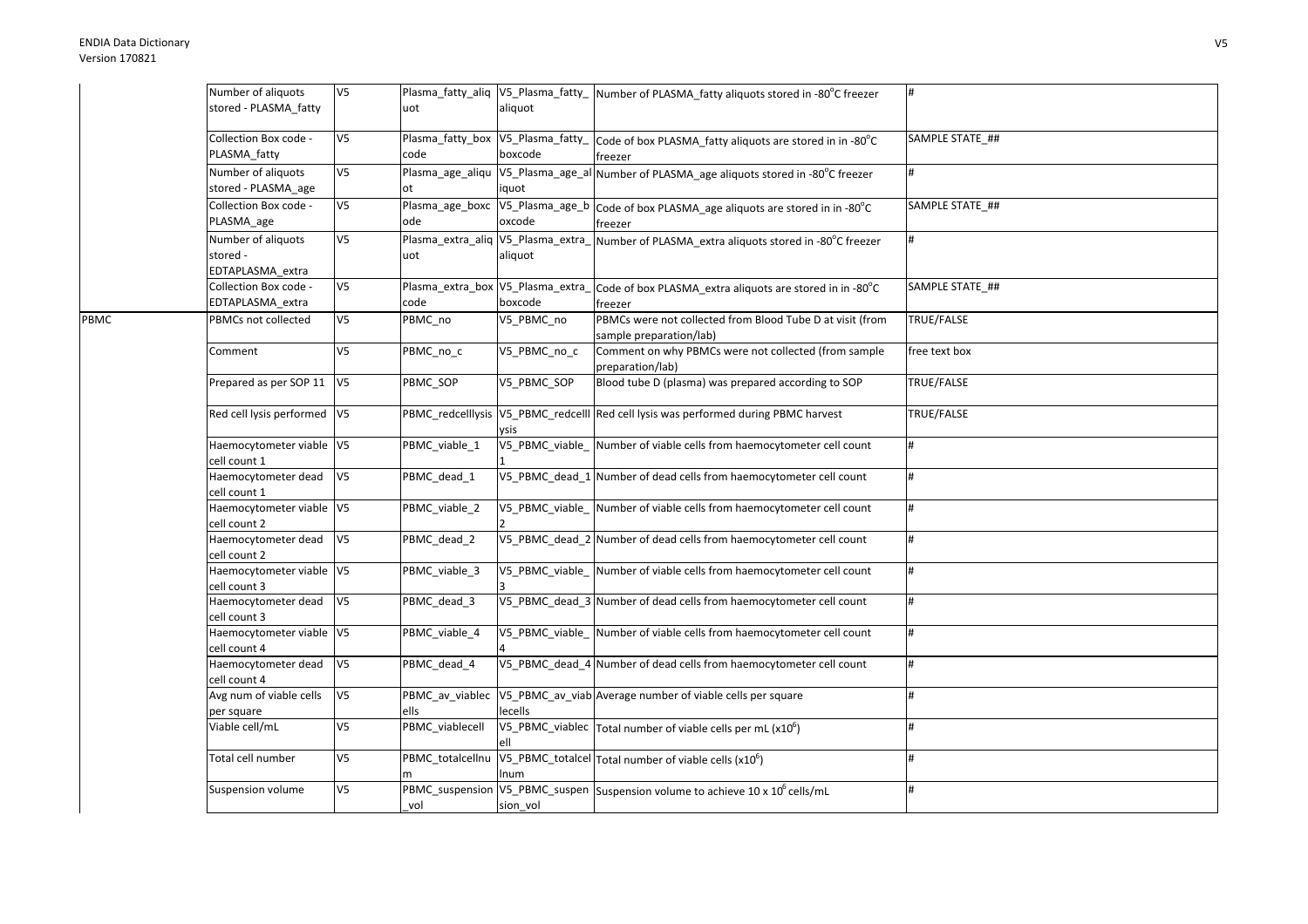|              | Vials stored                     | V <sub>5</sub> | PBMC_aliquot           |                                                | V5 PBMC aliquot Number of PBMC aliquots stored                                                                                        |               |
|--------------|----------------------------------|----------------|------------------------|------------------------------------------------|---------------------------------------------------------------------------------------------------------------------------------------|---------------|
|              | Aliquot volume                   | V <sub>5</sub> |                        | vol                                            | PBMC_aliquot_vol V5_PBMC_aliquot Volume of PBMC aliquot (ul)                                                                          | l#            |
|              | Dilution factor                  | V <sub>5</sub> | or                     | factor                                         | PBMC_dilutionfact V5_PBMC_dilution Dilution factor (exported but no longer on registry - March<br>2017)                               | #             |
|              | in $(mL)$                        | V <sub>5</sub> | vol 2                  | sion vol 2                                     | PBMC_suspension V5_PBMC_suspen Suspension volume (exported but no longer on registry -<br><b>March 2017)</b>                          | l#            |
|              | Number of cells stored<br>frozen | V <sub>5</sub> |                        | zen                                            | PBMC_cellsfrozen V5_PBMC_cellsfro Number of cells stored frozen (exported but no longer on<br>registry - March 2017)                  |               |
|              | Date of initial storage          | V <sub>5</sub> | iitial                 | te initial                                     | PBMC_storedate_i V5_PBMC_storeda Date of initial storage of PBMCs (exported but no longer on<br>registry - March 2017)                | DD/MM/YYYY    |
|              | Time of initial storage          | V <sub>5</sub> | hitial                 | PBMC_storetime_i V5_PBMC_storeti<br>me_initial | Time of initial storage of PBMCs (exported but no longer on<br>registry - March 2017)                                                 | HH:MM am/pm   |
|              | Date of storage at -80°C V5      |                | PBMC storedate         |                                                | V5_PBMC_storeda Date of storage at -80°C of PBMCs                                                                                     | DD/MM/YYYY    |
|              | Time of storage at -80°C V5      |                | PBMC storetime         | me                                             | V5_PBMC_storeti Time of storage at -80°C of PBMCs                                                                                     | HH:MM am/pm   |
|              | Date of storage in LN            | V <sub>5</sub> | PBMC storedate<br>LN.  | te LN                                          | V5_PBMC_storeda Date of storage of PBMCs in liquid nitrogen                                                                           | DD/MM/YYYY    |
|              | Time of storage in LN            | V <sub>5</sub> | PBMC_storetime_<br>LN  | me LN                                          | V5_PBMC_storeti Time of storage of PBMCs in liquid nitrogen                                                                           | HH:MM am/pm   |
|              | Locaion in LN                    | V <sub>5</sub> |                        | ion                                            | PBMC_LNlocation V5_PBMC_LNlocat Location of aliquots in liquid nitrogen                                                               | free text box |
| Blood tube X | Tube X (0.5 mL)                  | V <sub>5</sub> | PathGluc               | V5 PathGluc                                    | Blood tube X was collected at visit (from sampling/clinic)                                                                            | TRUE/FALSE    |
|              | Collection date                  | V <sub>5</sub> | PathGluc_date          |                                                | V5 PathGluc date Date of collection of Blood tube X (fluoride)                                                                        | DD/MM/YYYY    |
|              | Collection time                  | V <sub>5</sub> | PathGluc time          |                                                | V5 PathGluc time Time of collection of Blood tube X (fluoride)                                                                        | HH:MM am/pm   |
|              | <b>NA</b>                        | V <sub>5</sub> | PathGluc NA            | V5 PathGluc NA                                 | Blood tube X did not need to be collected (child did not have<br>one or more persistant antibodies)                                   | TRUE/FALSE    |
|              | Not collected comment            | V <sub>5</sub> | PathGluc_no_c          | V5_PathGluc_no_                                | Comment on why a blood tube X was not collected (from<br>sample preparation/lab)                                                      | free text box |
|              | Not collected                    | V <sub>5</sub> | PathGluc_no            | V5_PathGluc_no                                 | Blood tube X was not collected (from sample preparation/lab) TRUE/FALSE                                                               |               |
|              | Sent to pathology                | V <sub>5</sub> | PathGluc path          |                                                | V5 PathGluc path Blood tube X was sent directly to local pathology for coeliac<br>screen and Vitamin D analysis                       | TRUE/FALSE    |
|              | Stored prior to send             | V <sub>5</sub> | PathGluc_stored        | ed                                             | V5_PathGluc_stor Blood tube X was stored prior to being sent to local pathology TRUE/FALSE<br>for coeliac screen and vitamin D        |               |
|              | Storage conditions               | V <sub>5</sub> | PathGluc storeco<br>nd | econd                                          | V5_PathGluc_stor Storage condition of blood tube X if it was stored prior to<br>being sent to local pathology                         | free text box |
|              | Duration of storage<br>(days)    | V <sub>5</sub> |                        | etime                                          | PathGluc_storetim V5_PathGluc_stor Duration of storage of blood tube X prior to being sent to local free text box<br>pathology (days) |               |
| Urine        | Prepared as per SOP              | V <sub>5</sub> | Urine SOP              | V5_Urine_SOP                                   | Urine was prepared according to SOP                                                                                                   | TRUE/FALSE    |
|              | SOP comment                      | V <sub>5</sub> | Urine SOP c            | V5 Urine SOP c                                 | Comment on why SOP was not followed                                                                                                   | free text box |
|              | Collection date                  | V <sub>5</sub> | Urine date             | V5 Urine date                                  | Date of collection of urine                                                                                                           | DD/MM/YYYY    |
|              | Collection time                  | V <sub>5</sub> | Urine_time             | V5_Urine_time                                  | Time of collection of urine                                                                                                           | HH:MM am/pm   |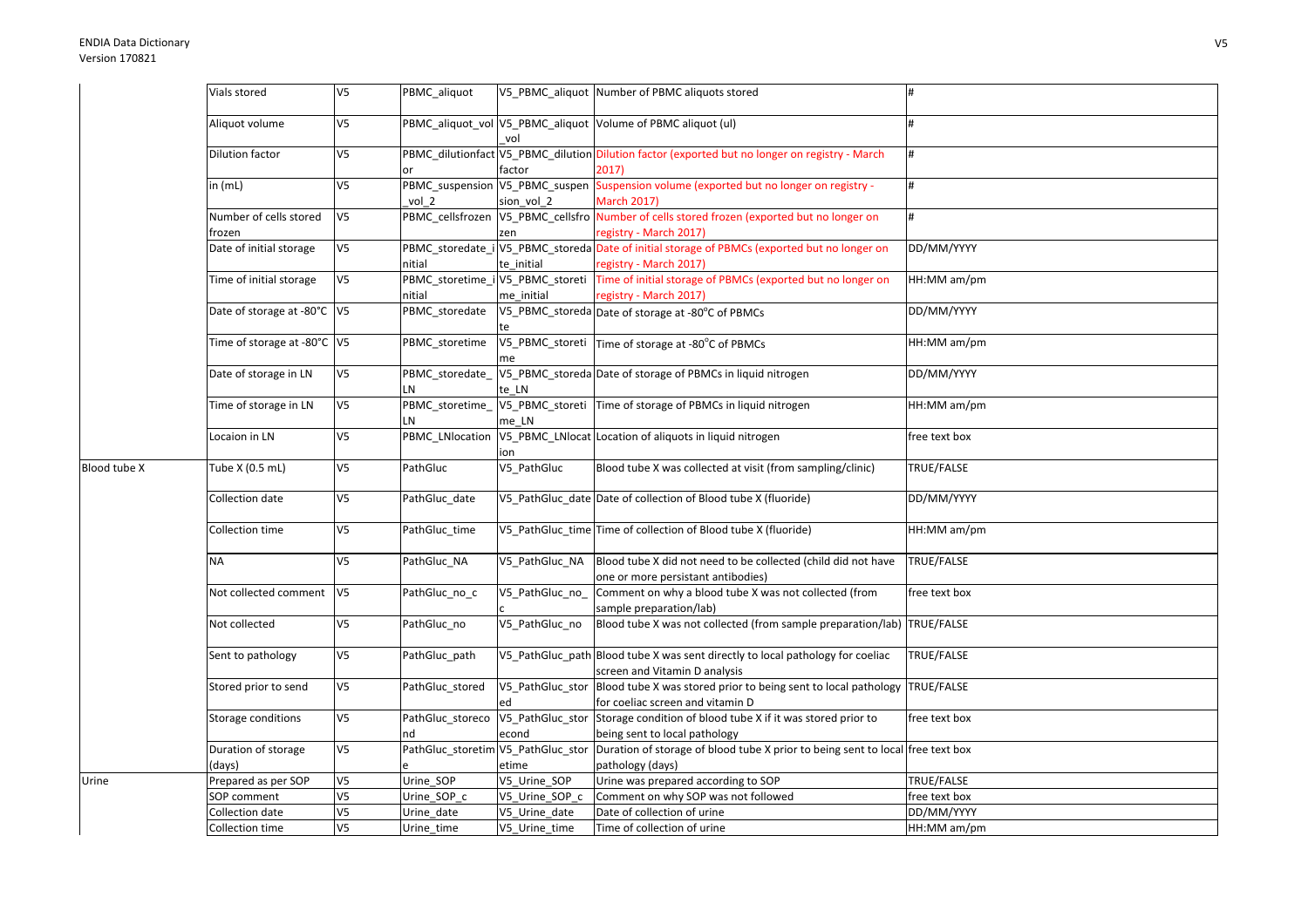Stool

| Store date                           | V <sub>5</sub> | Urine_storedate                          | te                     | V5_Urine_storeda Date of storage at -80°C of urine                                             | DD/MM/YYYY      |
|--------------------------------------|----------------|------------------------------------------|------------------------|------------------------------------------------------------------------------------------------|-----------------|
| Store time                           | V <sub>5</sub> | Urine_storetime                          | V5_Urine_storeti<br>me | Time of storage at -80°C of urine                                                              | HH:MM am/pm     |
| Sample not collected                 | V <sub>5</sub> | Urine_no                                 | V5_Urine_no            | Urine was not collected at visit (from sample preparation/lab) TRUE/FALSE                      |                 |
| Comment                              | V <sub>5</sub> | Urine_no_c                               | V5_Urine_no_c          | Comment on why urine was not collected (from sample<br>preparation/lab)                        | free text box   |
| Number of aliquots<br>stored - meta  | V <sub>5</sub> | Urine_meta_aliqu<br>ot                   | iquot                  | V5_Urine_meta_al Number of URINE_meta aliquots stored in -80°C freezer                         |                 |
| Volume - meta                        | V <sub>5</sub> | Urine_meta_vol                           |                        | V5_Urine_meta_v Volume of URINE_meta aliquots stored in -80oC freezer (µL)                     |                 |
| Collection Box code -<br>meta        | V <sub>5</sub> | Urine_meta_boxc<br>ode                   | oxcode                 | V5_Urine_meta_b Code of box URINE_meta aliquots are stored in in -80°C<br>freezer              | SAMPLE STATE ## |
| Number of aliquots<br>stored - age   | V <sub>5</sub> | Urine_age_aliquot V5_Urine_age_ali       | quot                   | Number of URINE_age aliquots stored in -80°C freezer                                           |                 |
| Volume - age                         | V <sub>5</sub> | Urine_age_vol                            |                        | V5_Urine_age_vol Volume of URINE_age aliquots stored in -80oC freezer (µL)                     | #               |
| Collection Box code - age V5         |                |                                          | xcode                  | Urine_age_boxcod V5_Urine_age_bo Code of box URINE_age aliquots are stored in in -80°C freezer | SAMPLE STATE ## |
| Number of aliquots<br>stored - extra | V <sub>5</sub> | Urine_extra_aliqu                        | iquot                  | V5_Urine_extra_al Number of URINE_extra aliquots stored in -80°C freezer                       | #               |
| Volume - extra                       | V <sub>5</sub> | Urine extra vol                          |                        | V5_Urine_extra_v Volume of URINE_extra aliquots stored in -80oC freezer (µL)                   | #               |
| Collection Box code -<br>extra       | V <sub>5</sub> | Urine_extra_boxc<br>ode                  | oxcode                 | V5_Urine_extra_b Code of box URINE_extra aliquots are stored in in -80°C<br>freezer            | SAMPLE STATE ## |
| Number of aliquots<br>stored - glass | V <sub>5</sub> | Urine_glass_aliqu<br>ot                  | iquot                  | V5_Urine_glass_al Number of URINE_glass aliquots stored in -80°C freezer                       | $\sharp$        |
| Volume - glass                       | V <sub>5</sub> | Urine_glass_vol                          |                        | V5_Urine_glass_v  Volume of URINE_glass aliquots stored in -80oC freezer (µL)                  | #               |
| Collection Box code -<br>glass       | V <sub>5</sub> | Urine_glass_boxco V5_Urine_glass_b<br>de | oxcode                 | Code of box URINE_glass aliquots are stored in in -80°C<br>freezer                             | SAMPLE STATE ## |
| Prepared as per SOP                  | V <sub>5</sub> | Stool_SOP                                | V5 Stool SOP           | Stool was prepared according to SOP                                                            | TRUE/FALSE      |
| SOP comment                          | V <sub>5</sub> | Stool SOP c                              | V5 Stool SOP c         | Comment on why SOP was not followed                                                            | free text box   |
| Collection date                      | V <sub>5</sub> | Stool date                               | V5 Stool date          | Date of collection of stool                                                                    | DD/MM/YYYY      |
| Collection time                      | V <sub>5</sub> | Stool_time                               | V5 Stool time          | Time of collection of stool                                                                    | HH:MM am/pm     |
| Store date                           | V <sub>5</sub> | Stool_storedate                          |                        | V5_Stool_storedat Date of storage at -80°C of stool                                            | DD/MM/YYYY      |
| Store time                           | V <sub>5</sub> | Stool_storetime                          |                        | V5_Stool_storetim Time of storage at -80°C of stool                                            | HH:MM am/pm     |
| Sample not collected                 | V <sub>5</sub> | Stool_no                                 | V5_Stool_no            | Stool was not collected at visit (from sample preparation/lab) TRUE/FALSE                      |                 |
| Comment                              | V <sub>5</sub> | Stool_no_c                               | V5_Stool_no_c          | Comment on why stool was not collected (from sample<br>preparation/lab)                        | free text box   |
| <b>Bristol Stool Chart type</b>      | V <sub>5</sub> | Stool_bristol                            | V5_Stool_bristol       | Type of stool using Bristol Stool Chart                                                        | $1 - 7$         |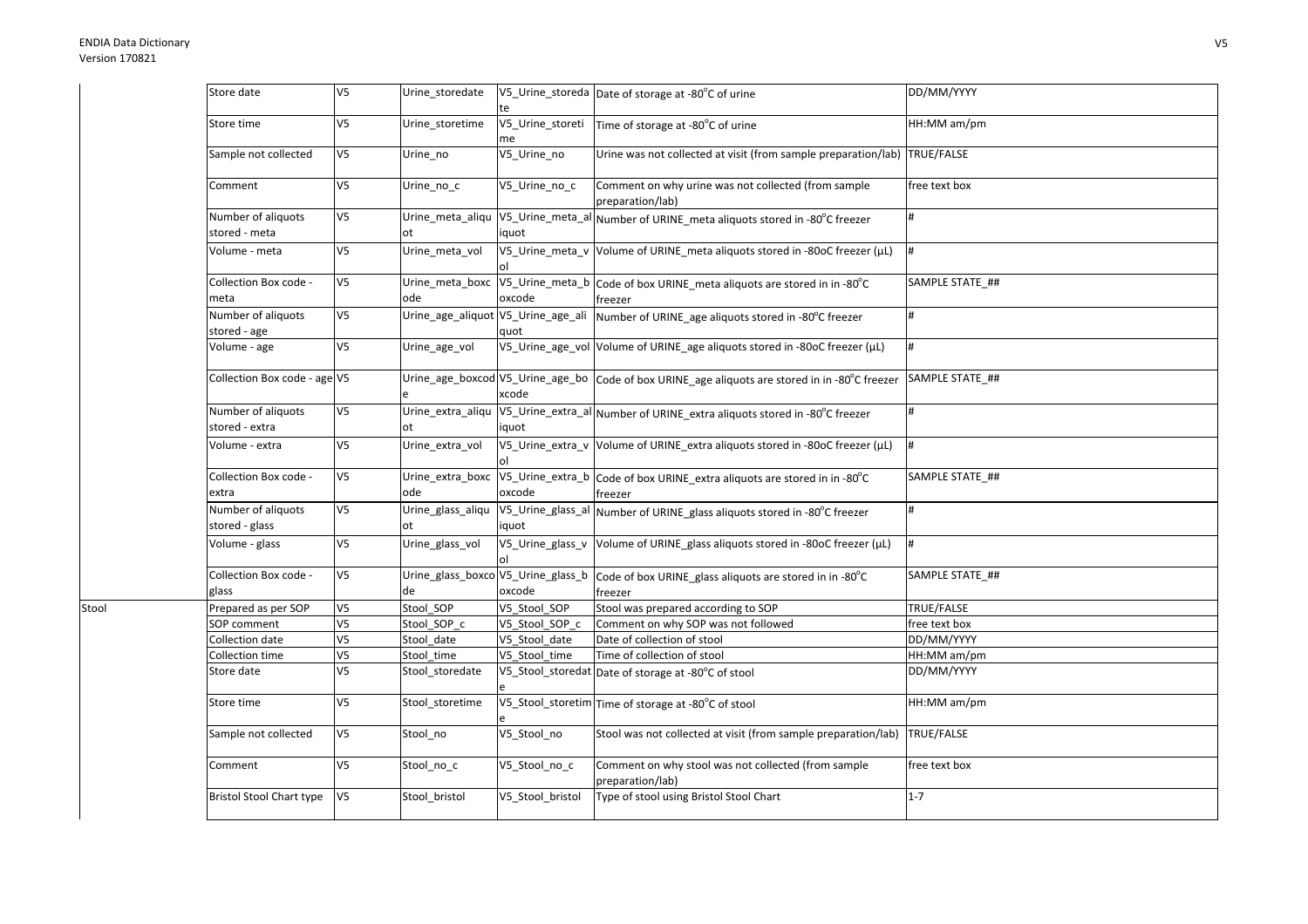|                    | Number of aliquots           | V5                       |                   |                   | Stool_micro_aliqu V5_Stool_micro_a Number of STOOL_micro aliquots stored in -80°C freezer                     | #               |
|--------------------|------------------------------|--------------------------|-------------------|-------------------|---------------------------------------------------------------------------------------------------------------|-----------------|
|                    | stored - micro               |                          | ot                | liquot            |                                                                                                               |                 |
|                    | Collection Box code -        | V5                       |                   |                   | Stool_micro_boxc V5_Stool_micro_b Code of box STOOL_micro aliquots are stored in in -80°C                     | SAMPLE STATE ## |
|                    | micro                        |                          | ode               | oxcode            | freezer                                                                                                       |                 |
|                    | Number of aliquots           | V5                       | Stool_vir_aliquot |                   | V5_Stool_vir_aliqu Number of STOOL_vir aliquots stored in -80°C freezer                                       |                 |
|                    | stored - vir                 |                          |                   |                   |                                                                                                               |                 |
|                    | Collection Box code - vir V5 |                          |                   |                   | Stool_vir_boxcode V5_Stool_vir_boxc Code of box STOOL_vir aliquots are stored in in -80°C freezer             | SAMPLE STATE ## |
|                    |                              |                          |                   | ode               |                                                                                                               |                 |
|                    | Number of aliquots           | V5                       | Stool_meta_aliqu  |                   | V5_Stool_meta_al Number of STOOL_meta aliquots stored in -80°C freezer                                        |                 |
|                    | stored - meta                |                          | ot                | iquot             |                                                                                                               |                 |
|                    | Collection Box code -        | V5                       |                   |                   | Stool_meta_boxco V5_Stool_meta_b   Code of box STOOL_meta aliquots are stored in in -80°C                     | SAMPLE STATE ## |
|                    | meta                         |                          | de                | oxcode            | freezer                                                                                                       |                 |
|                    | Number of aliquots           | V5                       |                   |                   | Stool_extra_aliqu V5_Stool_extra_al Number of STOOL_extra aliquots stored in -80°C freezer                    | #               |
|                    | stored - extra               |                          | ot                | iquot             |                                                                                                               |                 |
|                    | Collection Box code -        | V5                       |                   |                   | Stool_extra_boxco V5_Stool_extra_b code of box STOOL_extra aliquots are stored in in -80°C                    | SAMPLE STATE ## |
|                    | extra                        |                          | de                | oxcode            | freezer                                                                                                       |                 |
| <b>Breast milk</b> | Prepared as per SOP          | V5                       | Milk_SOP          | V5 Milk SOP       | Breast milk was prepared according to SOP                                                                     | TRUE/FALSE      |
|                    | <b>SOP</b> comment           | $\overline{\mathsf{V5}}$ | Milk SOP c        | V5 Milk SOP c     | Comment on why SOP was not followed                                                                           | free text box   |
|                    | Collection date              | V5                       | Milk date         | V5 Milk date      | Date of collection of breast milk                                                                             | DD/MM/YYYY      |
|                    | Collection time              | $\overline{\mathsf{V}5}$ | Milk time         | V5 Milk time      | Time of collection of breast milk                                                                             | HH:MM am/pm     |
|                    | Store date                   | V5                       | Milk_storedate    |                   | V5_Milk_storedat Date of storage at -80oC of breast milk                                                      | DD/MM/YYYY      |
|                    | Store time                   | V5                       | Milk storetime    |                   | V5_Milk_storetim Time of storage at -80oC of breast milk                                                      | HH:MM am/pm     |
|                    | Sample not collected         | V5                       | Milk no           | V5 Milk no        | Breast milk was not collected at visit (from sample                                                           | TRUE/FALSE      |
|                    |                              |                          |                   |                   | preparation/lab)                                                                                              |                 |
|                    | Comment                      | V5                       | Milk_no_c         | V5 Milk no c      | Comment on why breast milk was not collected (from sample   free text box                                     |                 |
|                    |                              |                          |                   |                   | preparation/lab)                                                                                              |                 |
|                    | Number of aliquots           | V5                       |                   |                   | Milk_micro_aliquo V5_Milk_micro_ali Number of MILK_micro aliquots stored in -80oC freezer                     |                 |
|                    | stored - micro               |                          |                   | quot              |                                                                                                               |                 |
|                    | Volume - micro               | V5                       | Milk micro vol    |                   | V5_Milk_micro_vo Volume of MILK_micro aliquots stored in -80oC freezer (mL)                                   | #               |
|                    | Collection Box code -        | V5                       |                   |                   | Milk_micro_boxco V5_Milk_micro_b Code of box MILK_micro aliquots are stored in in -80oC                       | SAMPLE STATE ## |
|                    | micro                        |                          | de                | oxcode            | freezer                                                                                                       |                 |
|                    | Number of aliquots           | V5                       | Milk_meta_aliquo  |                   | V5_Milk_meta_ali Number of MILK_meta aliquots stored in -80oC freezer                                         |                 |
|                    | stored - meta                |                          |                   | quot              |                                                                                                               |                 |
|                    | Volume - meta                | V5                       | Milk_meta_vol     |                   | V5_Milk_meta_vol Volume of MILK_meta aliquots stored in -80oC freezer (mL)                                    | <sup>#</sup>    |
|                    | Collection Box code -        | V5                       |                   |                   | Milk_meta_boxco V5_Milk_meta_bo Code of box MILK_meta aliquots are stored in in -80oC freezer SAMPLE STATE_## |                 |
|                    | meta                         |                          |                   | xcode             |                                                                                                               |                 |
|                    | Number of aliquots           | V5                       |                   |                   | Milk_extra_aliquo V5_Milk_extra_ali Number of MILK_extra aliquots stored in -80oC freezer                     |                 |
|                    | stored - extra               |                          |                   | quot              |                                                                                                               |                 |
|                    | Volume - extra               | V5                       | Milk extra vol    |                   | V5_Milk_extra_vol Volume of MILK_extra aliquots stored in -80oC freezer (mL)                                  |                 |
|                    | Collection Box code -        | V <sub>5</sub>           | Milk_extra_boxco  |                   | V5 Milk extra bo Code of box MILK extra aliquots are stored in in -80oC freezer SAMPLE STATE ##               |                 |
| Coeliac            | extra<br>V5_tTGAb            | V <sub>5</sub>           | de<br>tTGAb       | xcode<br>V5_tTGAb | Tissue transglutaminase level                                                                                 | free text box   |
|                    |                              |                          |                   |                   |                                                                                                               |                 |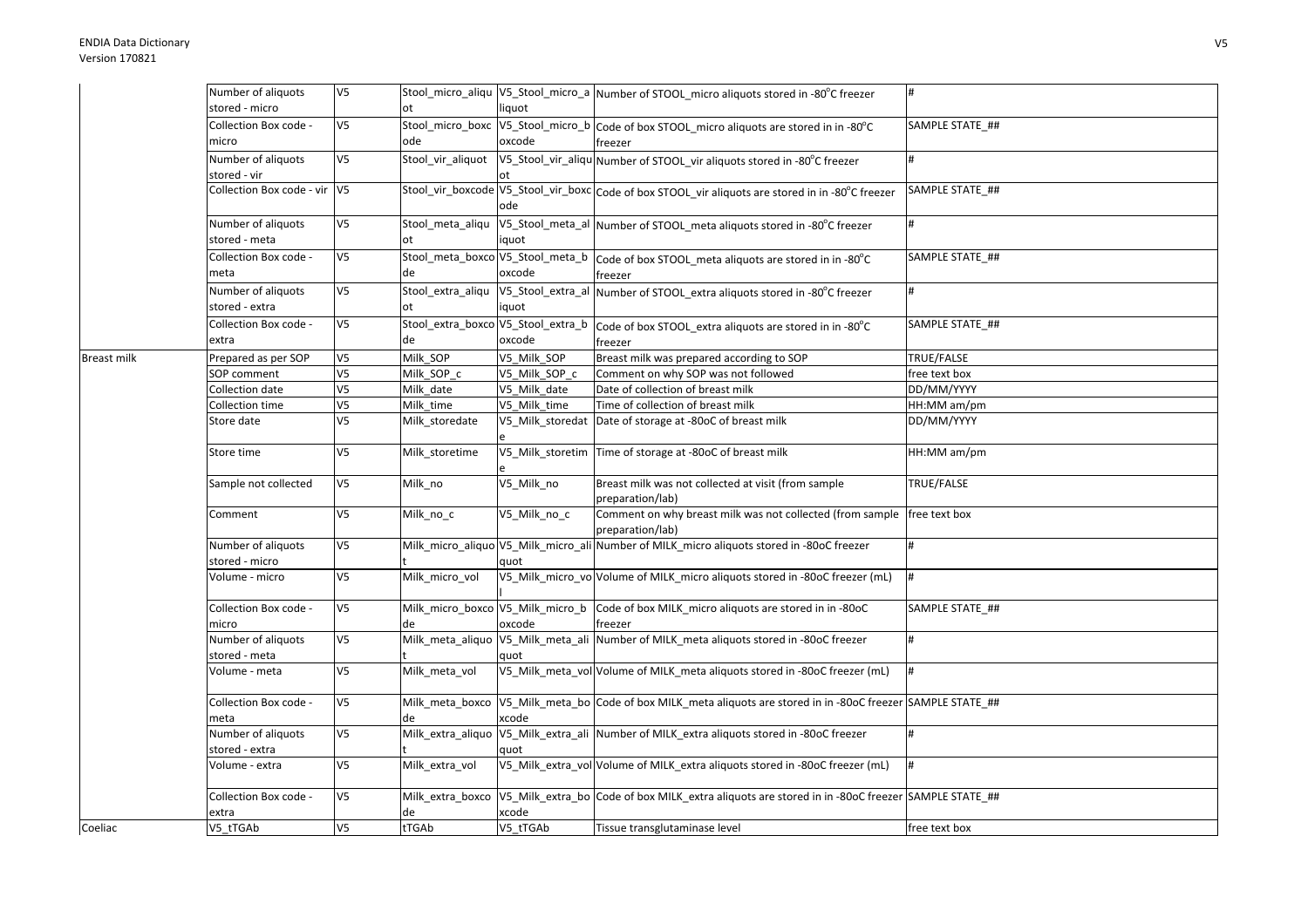|                      | V5 tTGAb Date of          | V5             | tTGAb date      | V5_tTGAb_date   | Date of analysis of tTGAb                                                   | DD/MM/YYYY    |
|----------------------|---------------------------|----------------|-----------------|-----------------|-----------------------------------------------------------------------------|---------------|
|                      | analysis                  |                |                 |                 |                                                                             |               |
|                      | V5 tTGAb Pathology        | V5             | tTGAb Path      | V5 tTGAb Path   | Pathology service that analysed tTGAb                                       | free text box |
|                      | service                   |                |                 |                 |                                                                             |               |
|                      | V5_total IgA              | V5             | IgA             | $V_5$ _IgA      | Total immunoglobulin level                                                  | free text box |
|                      | V5_total IgA Date of      | V5             | IgA date        | V5_IgA_date     | Date of analysis of total IgA                                               | DD/MM/YYYY    |
|                      | analysis                  |                |                 |                 |                                                                             |               |
|                      | V5_total IgA Pathology    | V5             | Iga_Path        | V5_Iga_Path     | Pathology service that analysed total IgA                                   | free text box |
|                      | service                   |                |                 |                 |                                                                             |               |
|                      | $\overline{V5}$ _DPG IgG  | V5             | <b>DPGIgG</b>   | V5_DPGIgG       | Anti-Deamidated Gliadin Peptide level                                       | free text box |
|                      | V5_DPG IgG Date of        | V5             | DPGIgG_date     | V5_DPGIgG_date  | Date of analysis of DPG IgG                                                 | DD/MM/YYYY    |
|                      | analysis                  |                |                 |                 |                                                                             |               |
|                      | V5_DPG IgG Pathology      | V5             | DPGIgG_Path     | V5_DPGIgG_Path  | Pathology service that analysed DPG IgG                                     | free text box |
|                      | service                   |                |                 |                 |                                                                             |               |
| Islet Autoantibodies | V5 IAA                    | V5             | IAA             | V5_IAA          | Insulin autoantibodies level                                                | free text box |
|                      | V5 IAA Date of analysis   | V <sub>5</sub> | IAA_date        | V5_IAA_date     | Date of analysis of IAA                                                     | DD/MM/YYYY    |
|                      | V5_IAA Pathology          | V5             | IAA_Path        | V5_IAA_Path     | Pathology service that analysed IAA                                         | free text box |
|                      | service                   |                |                 |                 |                                                                             |               |
|                      | V5_ZnT8Ab                 | V5             | ZnT8Ab          | V5 ZnT8Ab       | Zinc transporter 8 autoantibodies level                                     | free text box |
|                      | V5_ZnT8Ab Date of         | V5             | ZnT8Ab_date     | V5_ZnT8Ab_date  | Date of analysis of ZnT8Ab                                                  | DD/MM/YYYY    |
|                      | analysis                  |                |                 |                 |                                                                             |               |
|                      | V5_ZnT8Ab Pathology       | V5             | ZnT8Ab_Path     | V5_ZnT8Ab_Path  | Pathology service that analysed ZnT8Ab                                      | free text box |
|                      | service                   |                |                 |                 |                                                                             |               |
|                      | V5 GADAb                  | V5             | GADAb           | V5 GADAb        | Glutamic acid decarboxylase autoantibodies level                            | free text box |
|                      | V5_GADAb Date of          | V5             | GADAb_date      | V5_GADAb_date   | Date of analysis of GADAb                                                   | DD/MM/YYYY    |
|                      | analysis                  |                |                 |                 |                                                                             |               |
|                      | V5_GADAb Pathology        | V5             | GADAb_Path      | V5_GADAb_Path   | Pathology service that analysed GADAb                                       | free text box |
|                      | service                   |                |                 |                 |                                                                             |               |
|                      | V5_IA2                    | V5             | IA <sub>2</sub> | <b>V5 IA2</b>   | Insulinoma-2-associated autoantibodies levels                               | free text box |
|                      | V5_IA2 Date of analysis   | V5             | IA2_date        | V5_IA2_date     | Date of analysis of IA2                                                     | DD/MM/YYYY    |
|                      | V5_IA2 Pathology          | V5             | IA2_Path        | V5_IA2_Path     | Pathology service that analysed IA2                                         | free text box |
|                      | service                   |                |                 |                 |                                                                             |               |
| Vitamin D            | V5 Vitamin D              | V5             | VitD            | V5 VitD         | Vitamin D (25OHD) level (nmol/L)                                            | free text box |
|                      | Date of analysis          | V5             | VitD_date       | V5_VitD_date    | Date of analysis of Vitamin D                                               | DD/MM/YYYY    |
|                      | Pathology service         | V5             | VitD Path       | V5_VitD_Path    | Pathology service that analysed Vitamin D                                   | free text box |
| Glucose              | /5_Glucose                | V5             | Glucose         | V5_Glucose      | Glucose (mmol/L) *only if child has > 1 persistent                          | free text box |
|                      | concentration             |                |                 |                 | autoantibodies                                                              |               |
|                      | Date of analysis          | V5             | Glucose_date    | V5_Glucose_date | Date of analysis of Glucose                                                 | DD/MM/YYYY    |
|                      | Pathology service         | V5             | Glucose path    | V5_Glucose_path | Pathology service that analysed Glucose                                     | free text box |
|                      |                           |                |                 |                 |                                                                             |               |
| HbA1c                | V5_HbA1c percentage       | V5             | HbA1c_per       | V5_HbA1c_per    | Hemoglobin A1c level (%) *only if child has >1 persistent<br>autoantibodies | free text box |
|                      | V5 HbA1c concentration V5 |                | HbA1c_con       | V5_HbA1c_con    | Hemoglobin A1c level (mmol/mol)                                             | free text box |
|                      |                           |                |                 |                 |                                                                             |               |
|                      | Date of analysis          | V5             | HbA1c_date      | V5 HbA1c date   | Date of analysis of HbA1c                                                   | DD/MM/YYYY    |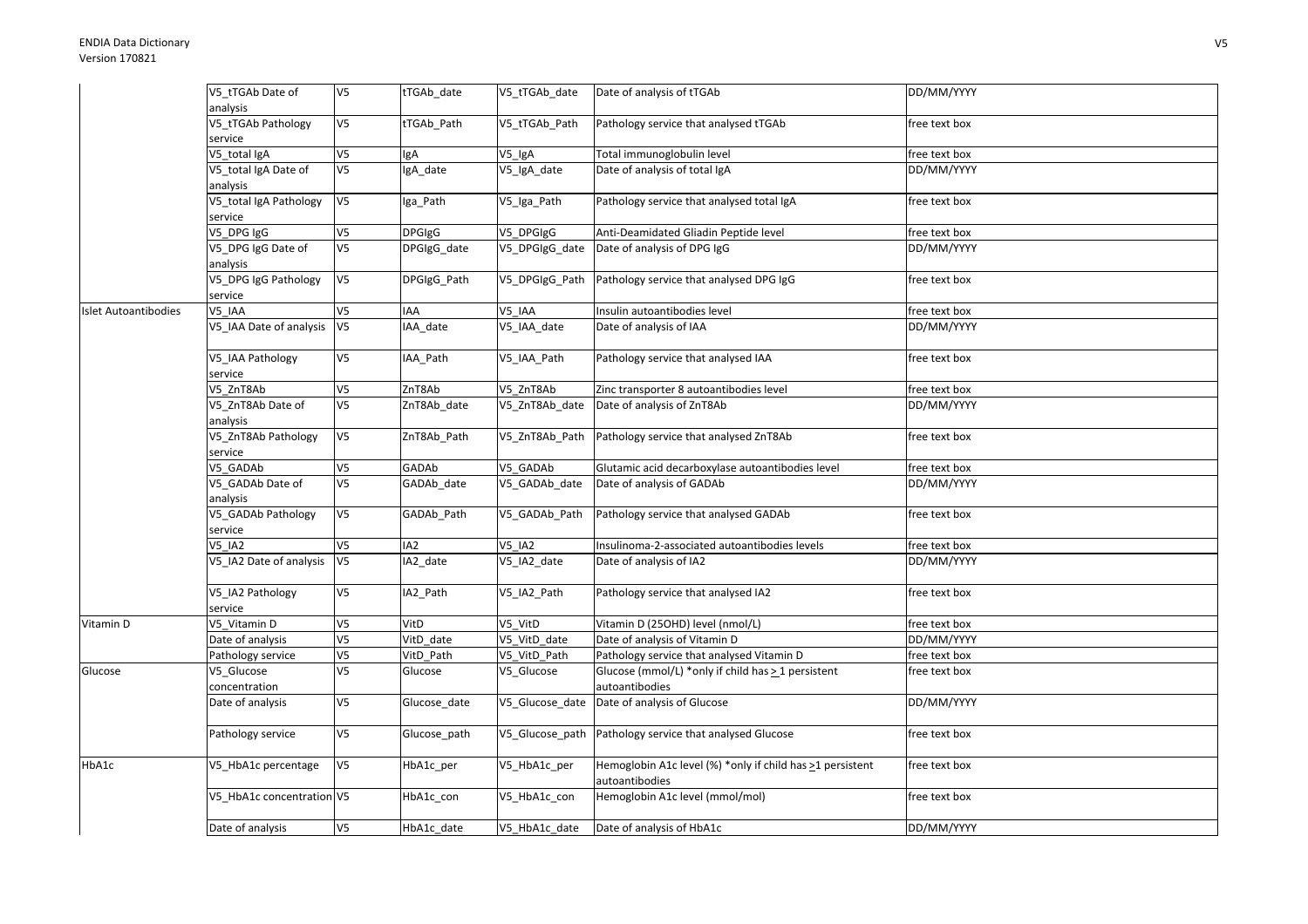|                           | Pathology service            | V <sub>5</sub> | HbA1c path         | V5_HbA1c_path                 | Pathology service that analysed HbA1c                         | free text box                                            |
|---------------------------|------------------------------|----------------|--------------------|-------------------------------|---------------------------------------------------------------|----------------------------------------------------------|
| Questionnaires            | Lifestyle postpartum         | V <sub>5</sub> | LO.                | V5_LQ                         | Maternal postpartum lifestyle questionnaire completed and     | Yes, online version/Yes, hardcopy/Yes, app/No            |
|                           | questionnaire complete       |                |                    |                               | type of questionnaire completed                               |                                                          |
|                           |                              |                |                    |                               |                                                               |                                                          |
|                           | Lifestyle postpartum         | V <sub>5</sub> | Quest_c            | V5_Quest_c                    | Comment on why questionnaires were not completed              | free text box                                            |
|                           | questionnaire comment        |                |                    |                               |                                                               |                                                          |
| <b>Maternal Lifestyle</b> |                              |                |                    |                               |                                                               |                                                          |
| Postpartum                |                              |                |                    |                               |                                                               |                                                          |
| Questionniare             |                              |                |                    |                               |                                                               |                                                          |
| <b>Export heading</b>     | Variable                     | <b>Visit</b>   | Code               | Visit_Code                    | <b>Description</b>                                            | Format                                                   |
|                           |                              |                |                    |                               | Participant ID code for Maternal Lifestyle Postpartum         |                                                          |
|                           | ID                           | V <sub>5</sub> | $LQ$ $ID$          | V5 LQ ID                      | Questionnaire                                                 | STATE-CITY-SITE-###                                      |
|                           |                              |                |                    |                               | Date Maternal Lifestyle Postpartum Questionnaire was          |                                                          |
|                           | Collection date              | V5             | LQ Date            | V5_LQ_Date                    | completed                                                     | DD/MM/YYYY                                               |
|                           | Visit                        | V5             | LQ Visit           | V5 LQ Visit                   | Visit code for Maternal Lifestyle Postpartum Questionnaire    | T1/T2/T3                                                 |
|                           |                              |                |                    |                               | No data collected for Maternal Lifestyle Postpartum           |                                                          |
|                           | No data collected            | V5             | LQ_no              | V5_LQ_no                      | Questionnaire                                                 | TRUE/FALSE                                               |
|                           |                              |                |                    |                               | Comment on why no data was collected for Maternal Lifestyle   |                                                          |
|                           | Comment                      | V5             | LQ_no_c            | V5_LQ_no_c                    | Postpartum Questionnaire                                      | free text box                                            |
|                           |                              |                |                    |                               | Data entry for Maternal Lifestyle Postpartum Questionnaire    |                                                          |
|                           | Not finisehd                 | V5             | LQ_NotFin          | V5_LQ_NotFin                  | has not been finished                                         | TRUE/FALSE                                               |
|                           |                              |                |                    |                               |                                                               |                                                          |
|                           |                              |                |                    |                               | Data entry for Maternal Lifestyle Postpartum Questionnaire    |                                                          |
| General                   | Finalized                    | V5             | LQ_Final           | V5_LQ_Final                   | has been finalised by project management team                 | TRUE/FALSE                                               |
|                           |                              |                |                    |                               | In the past three months, did the ENDIA infant receive any    |                                                          |
| Breast milk               | Receive any breast milk   V5 |                | LQ BreastMilk      | V5 LQ BreastMilk breast milk? | breast milk either through breast feeding or via expressed    | TRUE/FALSE                                               |
|                           |                              |                |                    |                               |                                                               |                                                          |
|                           |                              |                |                    |                               | In the past 3 months, on how many days did the mother         | Never/Less than one day per month/1-3 days per month/1   |
|                           | 1.1 Cow's milk               | V <sub>5</sub> | CowMilk            | V5_CowMilk                    | consume cow's milk?                                           | day per week/2-5 days per week/More than 5 days per week |
|                           |                              |                |                    |                               | In the past 3 months, on how many days did the mother         |                                                          |
|                           |                              |                |                    |                               | consume other milk including soy, rice, almond, goat or sheep | Never/Less than one day per month/1-3 days per month/1   |
|                           | 1.2 Other milk               | V5             | OtherMilk          | V5 OtherMilk                  | milk?                                                         | day per week/2-5 days per week/More than 5 days per week |
|                           |                              |                |                    |                               |                                                               |                                                          |
|                           | 1.3 Coffee containing        |                |                    |                               | In the past 3 months, on how many days did the mother         | Never/Less than one day per month/1-3 days per month/1   |
|                           | caffeine                     | V5             | Coffee             | V5 Coffee                     | consume coffee containing caffeine (includes iced coffee)?    | day per week/2-5 days per week/More than 5 days per week |
|                           |                              |                |                    |                               | In the past 3 months, on how many days did the mother         | Never/Less than one day per month/1-3 days per month/1   |
|                           | 1.4 Decaffeinated coffee V5  |                | <b>DecafCoffee</b> | V5 DecafCoffee                | consume decaffeinated coffee (includes iced coffee)?          | day per week/2-5 days per week/More than 5 days per week |
|                           |                              |                |                    |                               |                                                               |                                                          |
|                           | 1.5 Tea containing           |                |                    |                               | In the past 3 months, on how many days did the mother         | Never/Less than one day per month/1-3 days per month/1   |
|                           | caffeine                     | V5             | Tea                | V5 Tea                        | consume tea containing caffeine?                              | day per week/2-5 days per week/More than 5 days per week |
|                           |                              |                |                    |                               |                                                               |                                                          |
|                           | 1.6 Decaffeinated/herbal     |                |                    |                               | In the past 3 months, on how many days did the mother         | Never/Less than one day per month/1-3 days per month/1   |
|                           | tea                          | V5             | DecafTea           | V5 DecafTea                   | consume decaffeinated or herbal tea?                          | day per week/2-5 days per week/More than 5 days per week |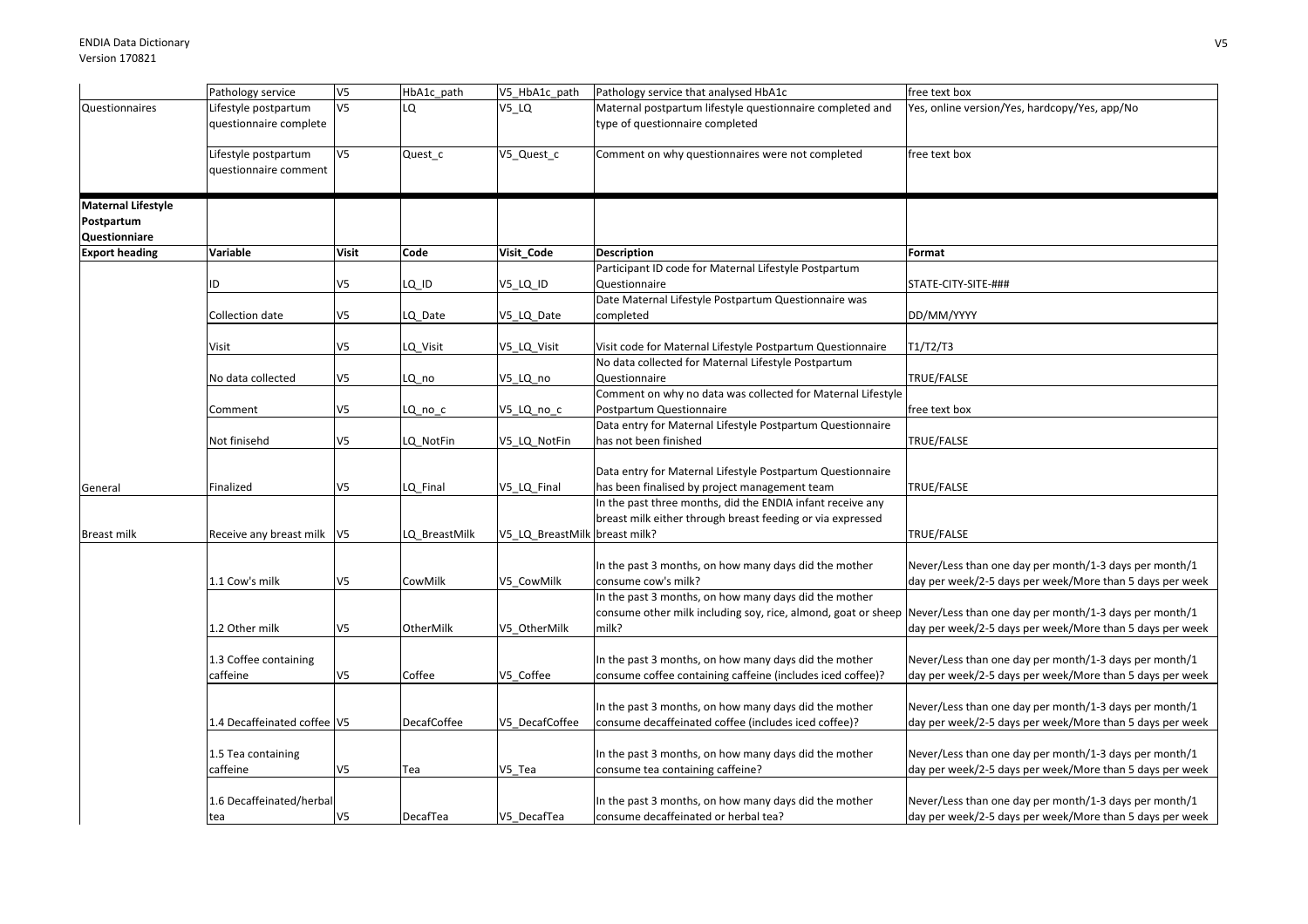|                           |                |                        |                  | In the past 3 months, on how many days did the mother                                                                         |                                                          |
|---------------------------|----------------|------------------------|------------------|-------------------------------------------------------------------------------------------------------------------------------|----------------------------------------------------------|
| 1.7 Other drinks          |                |                        |                  | consume other drinks containing caffeine (e.g. cola, Red Bull,                                                                | Never/Less than one day per month/1-3 days per month/1   |
| containing caffeine       | V5             | CafDrinks              | V5 CafDrinks     | V)?                                                                                                                           | day per week/2-5 days per week/More than 5 days per week |
|                           |                |                        |                  |                                                                                                                               |                                                          |
|                           |                |                        |                  | In the past 3 months, on how many days did the mother                                                                         |                                                          |
|                           |                |                        |                  | consume diet, lite or low calorie carbonated or flavoured                                                                     |                                                          |
| 1.8 Diet flavoured        |                |                        |                  | beverages (e.g. Diet or Coke Zero, Pepsi Max, diet cordial,                                                                   | Never/Less than one day per month/1-3 days per month/1   |
| beverages                 | V5             | <b>DietDrinks</b>      | V5_DietDrinks    | sugar free energy drinks, light ice tea, Powerade Zero)?                                                                      | day per week/2-5 days per week/More than 5 days per week |
|                           |                |                        |                  | In the past 3 months, on how many days did the mother                                                                         |                                                          |
|                           |                |                        |                  | consume soft drinks or flavoured beverages containing Stevia                                                                  |                                                          |
| 1.9 Soft drink containing |                |                        |                  | (Coke Life, Pepsi Next, Lipton flavoured or green and Fuze iced Never/Less than one day per month/1-3 days per month/1        |                                                          |
| Stevia                    | V5             | <b>SteviaDrinks</b>    | V5 SteviaDrinks  | tea)?                                                                                                                         | day per week/2-5 days per week/More than 5 days per week |
|                           |                |                        |                  |                                                                                                                               |                                                          |
|                           |                |                        |                  | In the past 3 months, on how many days did the mother                                                                         |                                                          |
|                           |                |                        |                  | consume regular soft drink or flavoured beverages (Coke,                                                                      | Never/Less than one day per month/1-3 days per month/1   |
| 1.10 Regular soft drink   | V5             | SoftDrinks             | V5 SoftDrinks    | Sprite, flavoured mineral water, tonic water)?                                                                                | day per week/2-5 days per week/More than 5 days per week |
|                           |                |                        |                  |                                                                                                                               |                                                          |
|                           |                |                        |                  | On the days when cow's milk was consumed in the past three                                                                    |                                                          |
|                           |                |                        | V5_CowMilk_serv  | months, how much on average did the mother consume based Did not consume/Less than 1 serve/1-2 serves/2-3                     |                                                          |
| 1.11 Cow's milk           | V5             | CowMilk_serve          |                  | on the suggested average serving size of 250 mL glass?                                                                        | serves/More than 3 serves                                |
|                           |                |                        |                  |                                                                                                                               |                                                          |
|                           |                |                        |                  | On the days when other milk was consumed in the past three                                                                    |                                                          |
|                           |                |                        |                  | V5_OtherMilk_ser   months, how much on average did the mother consume based Did not consume/Less than 1 serve/1-2 serves/2-3  |                                                          |
| 1.12 Other milk           | V5             | OtherMilk_serve        | ve               | on the suggested average serving size of 250 mL glass?                                                                        | serves/More than 3 serves                                |
|                           |                |                        |                  | On the days when coffee containing caffeine was consumed in                                                                   |                                                          |
|                           |                |                        |                  | the past three months, how much on average did the mother                                                                     |                                                          |
| 1.13 Coffee containing    |                |                        |                  | consume based on the suggested average serving size of 1                                                                      | Did not consume/Less than 1 serve/1-2 serves/2-3         |
| caffeine                  | V <sub>5</sub> | Coffee_serve           | V5_Coffee_serve  | small cup?                                                                                                                    | serves/More than 3 serves                                |
|                           |                |                        |                  | On the days when decaffeinated coffee was consumed in the                                                                     |                                                          |
|                           |                |                        |                  | past three months, how much on average did the mother                                                                         |                                                          |
| 1.14 Decaffeinated        |                |                        | V5 DecafCoffee s | consume based on the suggested average serving size of 1                                                                      | Did not consume/Less than 1 serve/1-2 serves/2-3         |
| coffee                    | V <sub>5</sub> | DecafCoffee_serve erve |                  | small cup?                                                                                                                    | serves/More than 3 serves                                |
|                           |                |                        |                  | On the days when tea containing caffeine was consumed in                                                                      |                                                          |
|                           |                |                        |                  | the past three months, how much on average did the mother                                                                     |                                                          |
| 1.15 Tea containing       |                |                        |                  | consume based on the suggested average serving size of 1                                                                      | Did not consume/Less than 1 serve/1-2 serves/2-3         |
| caffeine                  | V5             |                        | V5_Tea_serve     | small cup?                                                                                                                    | serves/More than 3 serves                                |
|                           |                | Tea_serve              |                  | On the days when decaffeinated or herbal tea was consumed                                                                     |                                                          |
| 1.16                      |                |                        |                  | in the past three months, how much on average did the                                                                         |                                                          |
| Decaffeinated/herbal      |                |                        |                  | V5_DecafTea_serv mother consume based on the suggested average serving size  Did not consume/Less than 1 serve/1-2 serves/2-3 |                                                          |
|                           |                |                        |                  |                                                                                                                               |                                                          |
| tea                       | V5             | DecafTea_serve         |                  | of 1 small cup?<br>On the days when other drink containing caffeine was                                                       | serves/More than 3 serves                                |
|                           |                |                        |                  |                                                                                                                               |                                                          |
|                           |                |                        |                  | consumed in the past three months, how much on average did                                                                    |                                                          |
| 1.17 Other drinks         |                |                        |                  | V5_CafDrinks_serv the mother consume based on the suggested average serving                                                   | Did not consume/Less than 1 serve/1-2 serves/2-3         |
| containing caffeine       | V <sub>5</sub> | CafDrinks serve        |                  | size of 250 mL can?                                                                                                           | serves/More than 3 serves                                |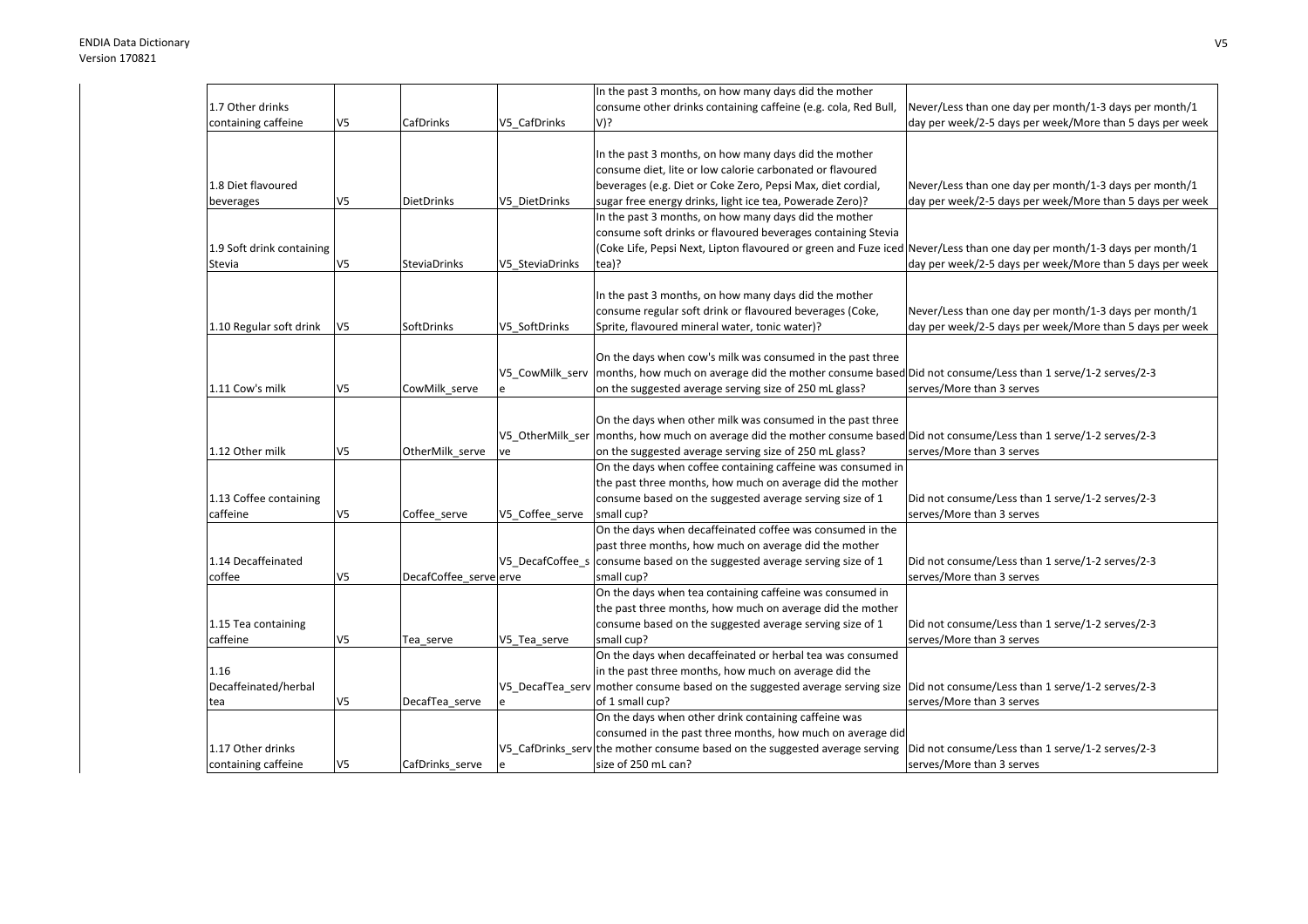|                           |                                |                |                                     |                   | On the days when diet, lite or low calorie carbonated or                                                  |                                                          |
|---------------------------|--------------------------------|----------------|-------------------------------------|-------------------|-----------------------------------------------------------------------------------------------------------|----------------------------------------------------------|
|                           |                                |                |                                     |                   | flavoured beverages were consumed in the past three                                                       |                                                          |
|                           | 1.18 Diet flavoured            |                |                                     | V5_DietDrinks_ser | months, how much on average did the mother consume based Did not consume/Less than 1 serve/1-2 serves/2-3 |                                                          |
|                           | beverages                      | V <sub>5</sub> | DietDrinks_serve                    | ve                | on the suggested average serving size of 250 mL can?                                                      | serves/More than 3 serves                                |
|                           |                                |                |                                     |                   |                                                                                                           |                                                          |
|                           |                                |                |                                     |                   | On the days when soft drink or flavoured beverages                                                        |                                                          |
|                           |                                |                |                                     |                   | containing Stevia were consumed in the past three months,                                                 |                                                          |
|                           | 1.19 Soft drink                |                | SteviaDrinks_serv V5_SteviaDrinks_s |                   | how much on average did the mother consume based on the                                                   | Did not consume/Less than 1 serve/1-2 serves/2-3         |
|                           | containing Stevia              | V <sub>5</sub> |                                     | erve              | suggested average serving size of 250 mL can?                                                             | serves/More than 3 serves                                |
|                           |                                |                |                                     |                   | On the days when regular soft drinks or flavoured beverages                                               |                                                          |
|                           |                                |                |                                     |                   | were consumed in the past three months, how much on                                                       |                                                          |
|                           |                                |                |                                     | V5 SoftDrinks ser | average did the mother consume based on the suggested                                                     | Did not consume/Less than 1 serve/1-2 serves/2-3         |
|                           |                                | V <sub>5</sub> |                                     |                   |                                                                                                           | serves/More than 3 serves                                |
|                           | 1.20 Regular soft drink        |                | SoftDrinks_serve                    | ve                | average serving size of 250 mL can?                                                                       |                                                          |
|                           |                                |                |                                     |                   | In the past 3 months, how often did the mother consume                                                    |                                                          |
|                           |                                |                |                                     |                   | dairy products, including butter, cheese, cream, yoghurt,                                                 | Never/Less than one day per month/1-3 days per month/1   |
|                           | 2.1 Dairy products             | V <sub>5</sub> | Dairy                               | V5_Dairy          | custard and ice cream?                                                                                    | day per week/2-5 days per week/More than 5 days per week |
|                           |                                |                |                                     |                   |                                                                                                           |                                                          |
|                           |                                |                |                                     |                   | In the past 3 months, how often did the mother consume soy                                                |                                                          |
|                           |                                |                |                                     |                   | containing products including, tofu, miso, soy sauce, soy flour,                                          | Never/Less than one day per month/1-3 days per month/1   |
|                           | 2.2 Soy products               | V <sub>5</sub> | Soy                                 | V5_Soy            | and soy-based dairy subsitutes?                                                                           | day per week/2-5 days per week/More than 5 days per week |
|                           |                                |                |                                     |                   | In the past 3 months, how often did the mother consume                                                    |                                                          |
|                           |                                |                |                                     |                   | wheat containing products, including bread, biscuits, cakes,                                              |                                                          |
|                           |                                |                |                                     |                   | breakfast cereals, pastries, pasta, couscous, dim sims and                                                | Never/Less than one day per month/1-3 days per month/1   |
|                           | 2.3 Wheat products             | V <sub>5</sub> | Wheat                               | V5 Wheat          | wontons?                                                                                                  | day per week/2-5 days per week/More than 5 days per week |
|                           |                                |                |                                     |                   |                                                                                                           |                                                          |
|                           |                                |                |                                     |                   | In the past 3 months, how often did the mother consume                                                    |                                                          |
|                           | 2.4 Barley or rye              |                |                                     |                   | barley or rye containing products, including barley water,                                                | Never/Less than one day per month/1-3 days per month/1   |
|                           | products                       | V <sub>5</sub> | BarleyRye                           | V5 BarleyRye      | many minestrone-style soups and rye bread?                                                                | day per week/2-5 days per week/More than 5 days per week |
|                           |                                |                |                                     |                   |                                                                                                           |                                                          |
|                           |                                |                |                                     |                   |                                                                                                           |                                                          |
|                           |                                |                |                                     |                   | In the past 3 months, how often did the mother consume rice                                               |                                                          |
|                           |                                |                |                                     |                   | and/or rice containing products including rice milk, rice                                                 | Never/Less than one day per month/1-3 days per month/1   |
|                           | 2.5 Rice products              | V <sub>5</sub> | Rice                                | V5 Rice           | cereals, rice cakes, rice noodles and rice flour?                                                         | day per week/2-5 days per week/More than 5 days per week |
|                           |                                |                |                                     |                   |                                                                                                           |                                                          |
|                           |                                |                |                                     |                   | In the past 3 months, how often did the mother consume corn                                               |                                                          |
|                           |                                |                |                                     |                   | and/or corn containing products including popcorn, polenta,                                               | Never/Less than one day per month/1-3 days per month/1   |
|                           | 2.6 Corn products              | V <sub>5</sub> | Corn                                | V5 Corn           | corn flakes, corn tortillas and corn flour?                                                               | day per week/2-5 days per week/More than 5 days per week |
|                           |                                |                |                                     |                   |                                                                                                           |                                                          |
|                           |                                |                |                                     |                   | In the past 3 months, how often did the mother consume oats                                               |                                                          |
|                           |                                |                |                                     |                   | or oat containing products including porridge, oatmeal,                                                   | Never/Less than one day per month/1-3 days per month/1   |
|                           | 2.7 Oats products              | V <sub>5</sub> | Oat                                 | V5 Oat            | muesli, ANZAC biscuits, bran and oat flour?                                                               | day per week/2-5 days per week/More than 5 days per week |
|                           |                                |                |                                     |                   | In the past 3 months, how often did the mother consume                                                    |                                                          |
|                           |                                |                |                                     |                   | artificial sweetners (e.g. Equal or Splenda) for use in baking or                                         | Never/Less than one day per month/1-3 days per month/1   |
|                           | 2.8 Artificial sweeteners   V5 |                | ASweetners                          | V5 ASweetners     | tea/coffee?                                                                                               | day per week/2-5 days per week/More than 5 days per week |
|                           |                                |                |                                     |                   |                                                                                                           |                                                          |
|                           |                                |                |                                     |                   |                                                                                                           |                                                          |
|                           | 2.9 Stevia/Natvia              |                |                                     |                   | In the past 3 months, how often did the mother consume                                                    | Never/Less than one day per month/1-3 days per month/1   |
| <b>Maternal Nutrition</b> | products                       | V <sub>5</sub> | Stevia                              | V5 Stevia         | stevia/Natvia products for use in baking or tea/coffee?                                                   | day per week/2-5 days per week/More than 5 days per week |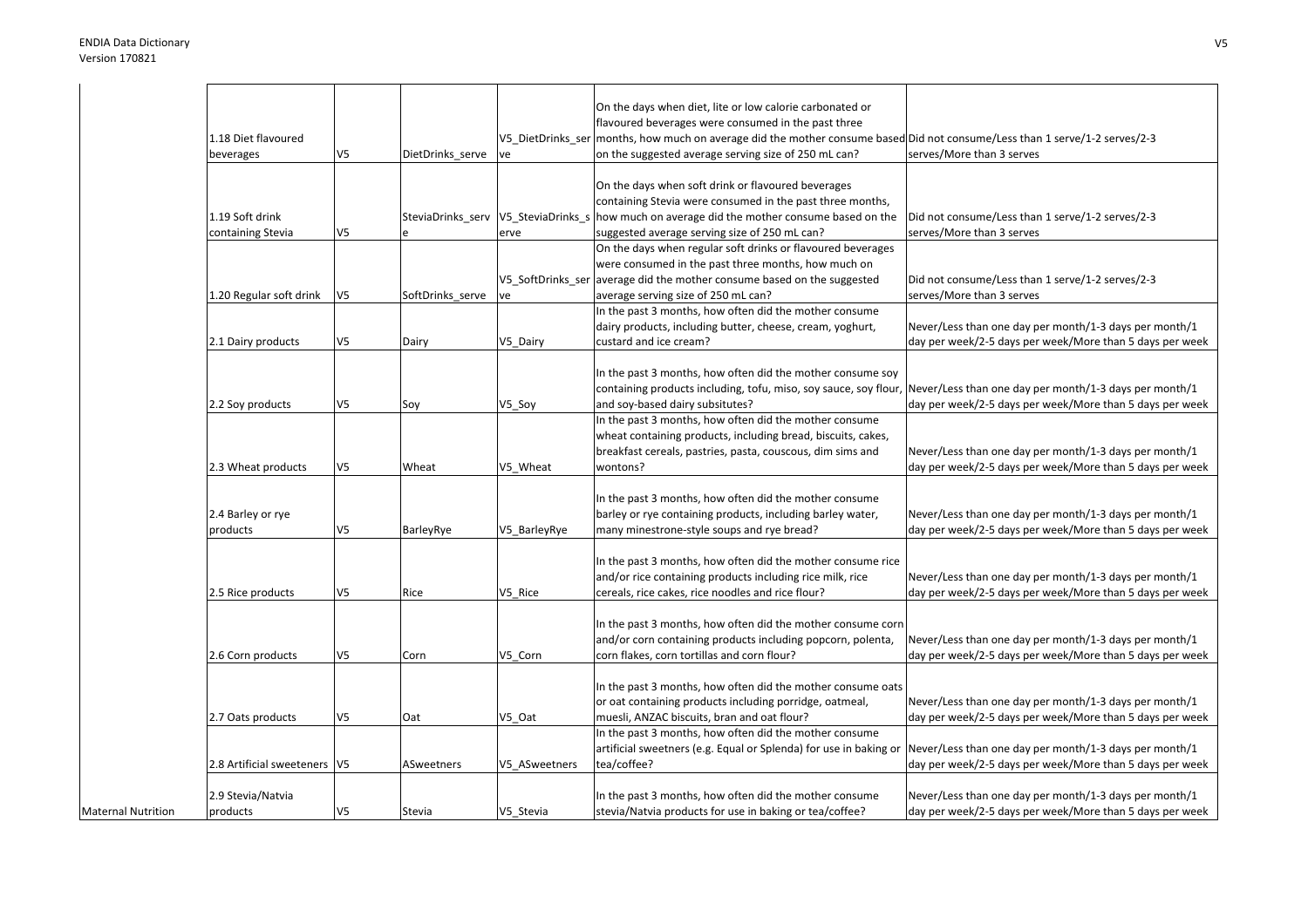| 3.1 Pregnancy               |                |                                   |                  | V5_PregLactSup_f  Frequency of pregnancy or lactation supplement taken by the                      |                                             |
|-----------------------------|----------------|-----------------------------------|------------------|----------------------------------------------------------------------------------------------------|---------------------------------------------|
| supplement (frequency)   V5 |                | PregLactSup_freq                  | req              | mother over the last three months                                                                  | Never/0-30 days/31-60 days/61-90 days/Daily |
| 3.1 Pregnancy               |                |                                   |                  | PreglactSup bran $\sqrt{5}$ PreglactSup b Brand of pregnancy or lactation supplement by the mother |                                             |
| supplement (brand)          | V <sub>5</sub> |                                   | rand             | taken over the last three months                                                                   | free text box                               |
| 3.1 Pregnancy               |                |                                   |                  | V5 PregLactSup d Dose of pregnancy or lactation supplement taken by the                            |                                             |
| supplement (amount)         | V <sub>5</sub> | PregLactSup dose ose              |                  | mother over the last three months                                                                  | free text box                               |
|                             |                |                                   |                  |                                                                                                    |                                             |
| 3.2 Other multivitamin      |                |                                   |                  | Frequency of other multivitamin supplement taken by the                                            |                                             |
| (frequency)                 | V <sub>5</sub> | MultiVit_freq                     | V5 MultiVit freq | mother over the last three months                                                                  | Never/0-30 days/31-60 days/61-90 days/Daily |
| 3.2 Other multivitamin      |                |                                   | V5 MultiVit bran | Brand of other multivitamin supplement taken by the mother                                         |                                             |
| (brand)                     | V5             | MultiVit brand                    | d                | over the last three months                                                                         | free text box                               |
|                             |                |                                   |                  |                                                                                                    |                                             |
| 3.2 Other multivitamin      |                |                                   |                  | Dose of other multivitamin supplement taken by the mother                                          |                                             |
| (amount)                    | V <sub>5</sub> | MultiVit dose                     |                  | V5_MultiVit_dose  over the last three months                                                       | free text box                               |
|                             |                |                                   |                  |                                                                                                    |                                             |
|                             |                |                                   |                  | Frequency of fish oil, omega-3 or cod liver oil supplement                                         |                                             |
| 3.3 Omega-3 (frequency) V5  |                | FishOil_freq                      | V5_FishOil_freq  | taken by the mother over the last three months                                                     | Never/0-30 days/31-60 days/61-90 days/Daily |
|                             |                |                                   |                  | Brand of fish oil, omega-3 or cod liver oil supplement taken by                                    |                                             |
| 3.3 Omega-3 (brand)         | V5             | FishOil brand                     | V5_FishOil_brand | the mother over the last three months                                                              | free text box                               |
|                             |                |                                   |                  | Dose of fish oil, omega-3 or cod liver oil supplement taken by                                     |                                             |
| 3.3 Omega-3 (amount)        | V <sub>5</sub> | FishOil dose                      | V5 FishOil dose  | the mother over the last three months                                                              | free text box                               |
|                             |                |                                   |                  | Frequency of iron supplement taken by the mother over the                                          |                                             |
| 3.4 Iron (frequency)        | V <sub>5</sub> | Iron_freq                         | V5_Iron_freq     | last three months                                                                                  | Never/0-30 days/31-60 days/61-90 days/Daily |
|                             |                |                                   |                  | Brand of iron supplement taken by the mother over the last                                         |                                             |
| 3.4 Iron (brand)            | V <sub>5</sub> | Iron brand                        | V5_Iron_brand    | three months                                                                                       | free text box                               |
|                             |                |                                   |                  | Dose of iron supplement taken by the mother over the last                                          |                                             |
|                             | V5             |                                   | V5 Iron dose     | three months                                                                                       | free text box                               |
| 3.4 Iron (amount)           |                | Iron_dose                         |                  |                                                                                                    |                                             |
|                             |                |                                   |                  | V5_OtherSup1_fre Frequency of other supplement taken by the mother over the                        |                                             |
| 3.5 Other (frequency)       | V <sub>5</sub> | OtherSup1_freq                    |                  | last three months                                                                                  | Never/0-30 days/31-60 days/61-90 days/Daily |
|                             |                |                                   | V5 OtherSup1 br  | Brand of other supplement taken by the mother over the last                                        |                                             |
| 3.5 Other (brand)           | V <sub>5</sub> | OtherSup1_brand                   | and              | three months                                                                                       | free text box                               |
|                             |                |                                   |                  | V5_OtherSup1_do Dose of other supplement taken by the mother over the last                         |                                             |
| 3.5 Other (amount)          | V5             | OtherSup1_dose                    | se               | three months                                                                                       | free text box                               |
|                             |                |                                   |                  |                                                                                                    |                                             |
|                             |                |                                   |                  | V5 ProbioticsM fr Frequency of probiotics (supplements, powders and fortified                      |                                             |
| 3.6 (frequency) 1           | V <sub>5</sub> | ProbioticsM_freq1 eq1             |                  | foods) taken by the mother over the last three months                                              | Never/0-30 days/31-60 days/61-90 days/Daily |
|                             |                |                                   |                  | Brand or food name of probiotic (including supplements,                                            |                                             |
|                             |                | ProbioticsM_type V5_ProbioticsM_t |                  | powders and fortified foods) taken by the mother in the past                                       |                                             |
| 3.6 (brand) 1               | V <sub>5</sub> | 1                                 | vpe1             | 3 months                                                                                           | free text box                               |
|                             |                |                                   |                  |                                                                                                    |                                             |
|                             |                |                                   |                  | ProbioticsM_dose  V5_ProbioticsM_d  Dose of probiotics (supplements, powders and fortified foods)  |                                             |
| 3.6 (amount) 1              | V <sub>5</sub> |                                   | ose1             | taken by the mother over the last three months                                                     | free text box                               |
|                             |                |                                   |                  |                                                                                                    |                                             |
|                             |                |                                   |                  | V5 ProbioticsM fr Frequency of probiotics (supplements, powders and fortified                      |                                             |
| 3.6 (frequency) 2           | V <sub>5</sub> | ProbioticsM freq2 eq2             |                  | foods) taken by the mother over the last three months                                              | Never/0-30 days/31-60 days/61-90 days/Daily |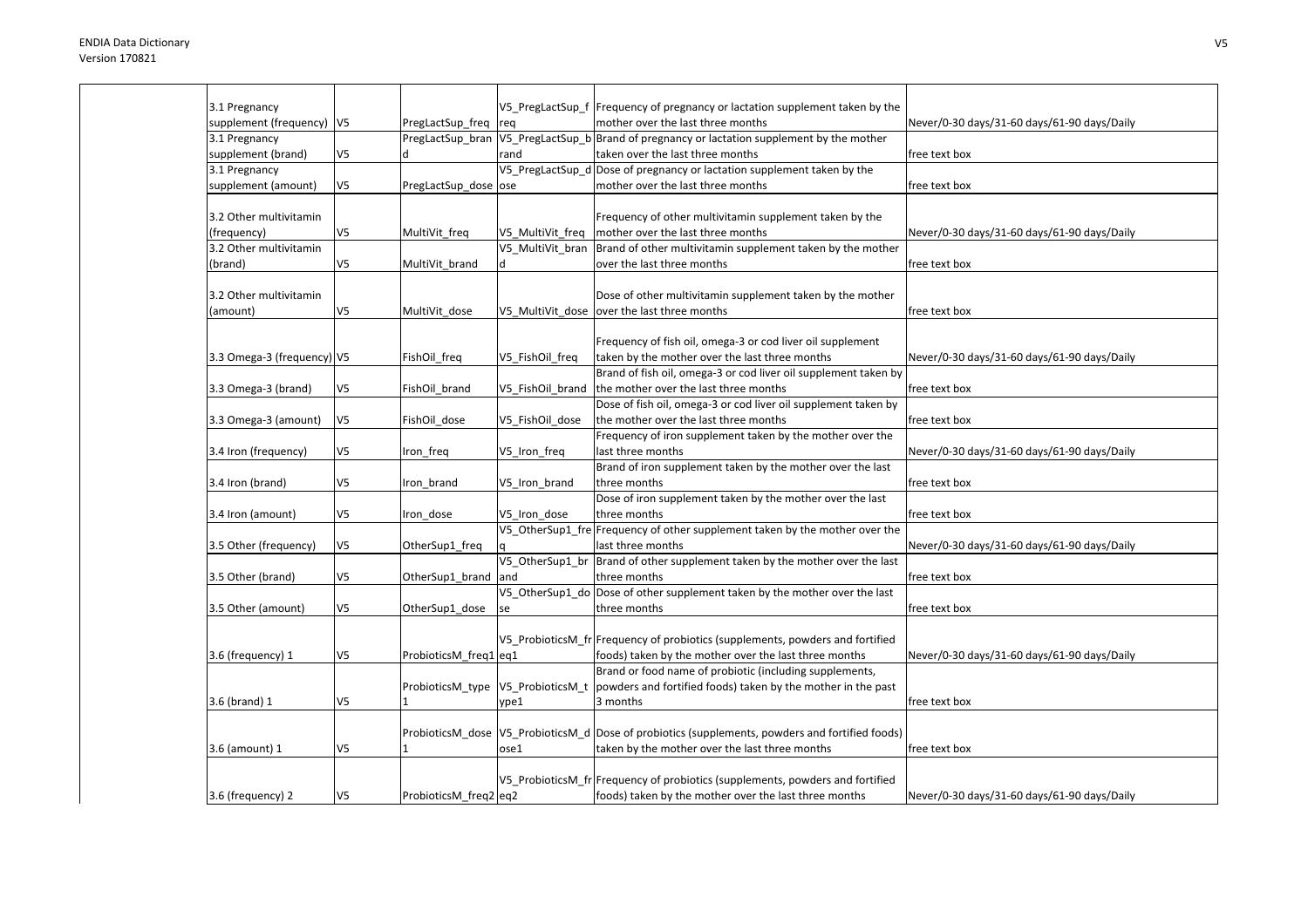|                             |                               |                |                       |                                 | Brand or food name of probiotic (including supplements,                                                     |                                                               |
|-----------------------------|-------------------------------|----------------|-----------------------|---------------------------------|-------------------------------------------------------------------------------------------------------------|---------------------------------------------------------------|
|                             |                               |                |                       |                                 | ProbioticsM_type $\sqrt{V}$ V5_ProbioticsM_t   powders and fortified foods) taken by the mother in the past |                                                               |
|                             | 3.6 (brand) 2                 | V <sub>5</sub> |                       | ype2                            | 3 months                                                                                                    | free text box                                                 |
|                             |                               |                |                       |                                 |                                                                                                             |                                                               |
|                             |                               |                |                       |                                 | ProbioticsM_dose  V5_ProbioticsM_d  Dose of probiotics (supplements, powders and fortified foods)           |                                                               |
|                             | 3.6 (amount) 2                | V <sub>5</sub> |                       | ose2                            | taken by the mother over the last three months                                                              | free text box                                                 |
|                             |                               |                |                       |                                 |                                                                                                             |                                                               |
|                             |                               |                |                       |                                 | V5 ProbioticsM fr Frequency of probiotics (supplements, powders and fortified                               |                                                               |
|                             | 3.6 (frequency) 3             | V <sub>5</sub> | ProbioticsM_freq3 eq3 |                                 | foods) taken by the mother over the last three months                                                       | Never/0-30 days/31-60 days/61-90 days/Daily                   |
|                             |                               |                |                       |                                 | Brand or food name of probiotic (including supplements,                                                     |                                                               |
|                             |                               |                |                       |                                 |                                                                                                             |                                                               |
|                             |                               |                |                       |                                 | ProbioticsM_type $\sqrt{V}$ V5_ProbioticsM_t   powders and fortified foods) taken by the mother in the past |                                                               |
|                             | 3.6 (brand) 3                 | V <sub>5</sub> |                       | ype3                            | 3 months                                                                                                    | free text box                                                 |
|                             |                               |                |                       |                                 |                                                                                                             |                                                               |
|                             |                               |                |                       |                                 | ProbioticsM dose V5 ProbioticsM d Dose of probiotics (supplements, powders and fortified foods)             |                                                               |
| <b>Maternal Supplements</b> | 3.6 (amount) 3                | V <sub>5</sub> |                       | ose3                            | taken by the mother over the last three months                                                              | free text box                                                 |
|                             |                               |                |                       |                                 |                                                                                                             |                                                               |
|                             |                               |                |                       |                                 |                                                                                                             | did not smoke and have never been a smoker/I did not          |
|                             |                               |                |                       |                                 |                                                                                                             | smoke but have previously been a smoker/Less than 1           |
|                             |                               |                |                       |                                 | In the past 3 months, how many cigarettes did the mother                                                    | cigarette per week/2-6 cigarettes per week/1-5 cigarettes per |
|                             | 5.1 How many cigarettes V5    |                | SmokingM              | V5 SmokingM                     | smoke on average?                                                                                           | day/6-10 cigarettes per day/More than 10 cigarettes per day   |
|                             |                               |                |                       |                                 |                                                                                                             |                                                               |
|                             |                               |                |                       |                                 |                                                                                                             | Members of my household smoke at home, inside the             |
|                             |                               |                |                       |                                 |                                                                                                             | house/Members of my household smoke at home, only             |
|                             |                               |                |                       |                                 |                                                                                                             | outside the house and never inside/Members of my              |
|                             | 5.2 Household                 |                |                       | Smoking_househo V5_Smoking_hous |                                                                                                             | household are smokers but they don't smoke at home, inside    |
|                             | description                   | V5             |                       | ehold                           | Description of household smoking status                                                                     | or outside/Nobody in my household is a smoker                 |
| Smoking                     |                               |                |                       |                                 | Number of adults that currently reside in the partiicpant's                                                 |                                                               |
|                             |                               |                |                       |                                 |                                                                                                             |                                                               |
|                             | 6. adults                     | V <sub>5</sub> | Adults                | V5_Adults                       | household                                                                                                   |                                                               |
|                             |                               |                |                       |                                 | Number of children that currently reside in the partiicpant's                                               |                                                               |
| Household                   | 6. child                      | V <sub>5</sub> | Children              | V5 Children                     | household                                                                                                   |                                                               |
|                             | 7.1 Dog that comes            |                |                       |                                 |                                                                                                             |                                                               |
|                             | inside                        | V <sub>5</sub> | Dog_inside            | V5_Dog_inside                   | The household has a dog that comes inside                                                                   | TRUE/FALSE                                                    |
|                             | 7.2 Ddog that lives           |                |                       |                                 | The household has a dog that lives outside and doesn't come                                                 |                                                               |
|                             | outside                       | V <sub>5</sub> | Dog outside           | V5 Dog outside                  | inside                                                                                                      | TRUE/FALSE                                                    |
|                             | 7.3 Cat that comes            |                |                       |                                 |                                                                                                             |                                                               |
|                             | inside                        | V <sub>5</sub> | Cat inside            | V5_Cat_inside                   | The household has a cat that comes inside                                                                   | TRUE/FALSE                                                    |
|                             |                               |                |                       |                                 | The household has a cat that lives outside and doesn't come                                                 |                                                               |
|                             | 7.4 Cat that lives outside V5 |                | Cat outside           | V5 Cat outside                  | inside                                                                                                      | TRUE/FALSE                                                    |
|                             |                               |                |                       |                                 |                                                                                                             |                                                               |
|                             | 7.5 Furred pet                | V <sub>5</sub> | FurredPet             | V5 FurredPet                    | The household has a furred pet that is not a cat or a dog                                                   | TRUE/FALSE                                                    |
|                             |                               |                |                       |                                 | The household does not have any furred pets - cats, dogs or                                                 |                                                               |
|                             |                               |                |                       |                                 |                                                                                                             |                                                               |
| Pets                        | 7.6 None                      | V <sub>5</sub> | FurredPet no          | V5 FurredPet no otherwise       |                                                                                                             | TRUE/FALSE                                                    |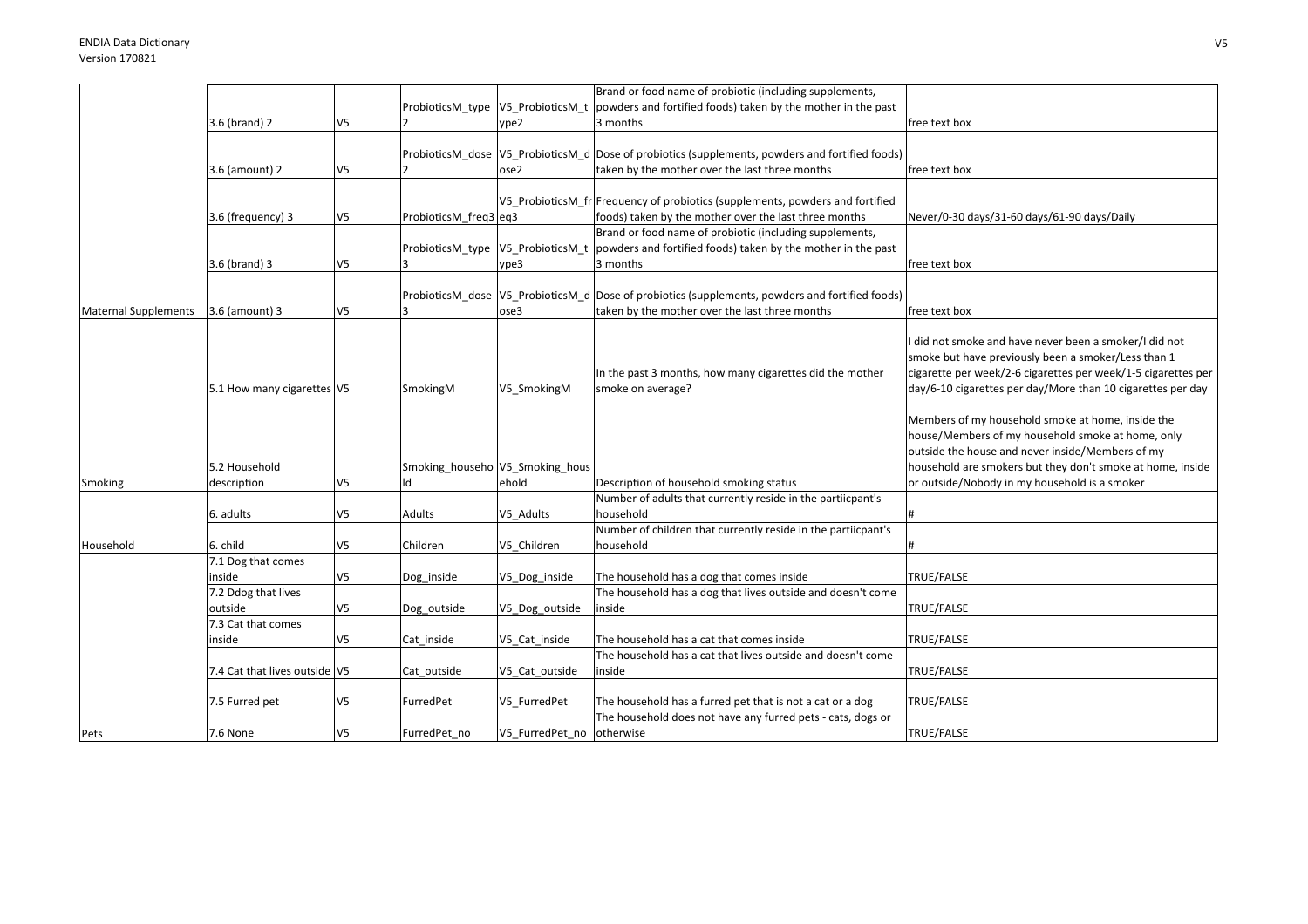|                               |                |                      |                               |                                                                                                                | My child and I co-sleep in the same bed/My child sleeps in the<br>same room as me but in his/her own bed/My child sleeps in a<br>different room to me, and co-sleeps with his/her sibling(s) in<br>the same bed/My child sleeps in a different room to me, in<br>his/her own bed but shares the room with a sibling/My child |
|-------------------------------|----------------|----------------------|-------------------------------|----------------------------------------------------------------------------------------------------------------|------------------------------------------------------------------------------------------------------------------------------------------------------------------------------------------------------------------------------------------------------------------------------------------------------------------------------|
| 8.1 Child's sleeping          |                |                      |                               | V5 Sleep situatio Over the past week, what best describes the child's sleeping                                 | sleeps in a different bedroom to me, in his/her own bed and                                                                                                                                                                                                                                                                  |
| situation                     | V5             | Sleep_situation      |                               | situation over the majority of the night                                                                       | does not share a room                                                                                                                                                                                                                                                                                                        |
|                               |                |                      |                               | Over the past week, what position did the child sleep for most                                                 |                                                                                                                                                                                                                                                                                                                              |
| 8.2 Sleep position            | V5             | Sleep_position       | V5_Sleep_position of the time |                                                                                                                | On belly/On side/On back                                                                                                                                                                                                                                                                                                     |
| 8.3 Time sleep during         |                |                      | V5_Sleep_night_h              | Over the past week, how much time did the child spend in                                                       |                                                                                                                                                                                                                                                                                                                              |
| night (hours)                 | V <sub>5</sub> | Sleep_night_hrs      | <b>rs</b>                     | sleep during the night (between 7pm and 7am) (hours)                                                           | #                                                                                                                                                                                                                                                                                                                            |
| 8.3 Time sleep during         |                |                      |                               | V5 Sleep night m Over the past week, how much time did the child spend in                                      |                                                                                                                                                                                                                                                                                                                              |
| night (mins)                  | V5             | Sleep_night_mins     | ins                           | sleep during the night (between 7pm and 7am) (minutes)                                                         |                                                                                                                                                                                                                                                                                                                              |
|                               | V5             |                      | V5_Sleep_night_N              |                                                                                                                | TRUE/FALSE                                                                                                                                                                                                                                                                                                                   |
| 8.3 (not asked)               |                | Sleep_night_NA       |                               | Question 8.3 was not asked                                                                                     |                                                                                                                                                                                                                                                                                                                              |
| 8.4 Time sleep during         |                |                      |                               | Over the past week, how much time did the child spend in                                                       |                                                                                                                                                                                                                                                                                                                              |
| day (hours)                   | V <sub>5</sub> | Sleep_day_hrs        |                               | V5_Sleep_day_hrs sleep during the day (between 7am and 7pm) (hours)                                            |                                                                                                                                                                                                                                                                                                                              |
|                               |                |                      |                               |                                                                                                                |                                                                                                                                                                                                                                                                                                                              |
| 8.4 Time sleep during         |                |                      | V5_Sleep_day_mi               | Over the past week, how much time did the child spend in                                                       |                                                                                                                                                                                                                                                                                                                              |
| day (mins)                    | V5             | Sleep_day_mins       | ns                            | sleep during the day (between 7am and 7pm) (minutes)                                                           |                                                                                                                                                                                                                                                                                                                              |
| 8.4 (not asked)               | V5             | Sleep_day_NA         |                               | V5_Sleep_day_NA Question 8.4 was not asked                                                                     | TRUE/FALSE                                                                                                                                                                                                                                                                                                                   |
| 8.5 Num waking per            |                |                      |                               | Over the past week, what was the average number of night                                                       |                                                                                                                                                                                                                                                                                                                              |
| night                         | V5             | Sleep wakings        |                               | V5_Sleep_wakings wakings per night                                                                             |                                                                                                                                                                                                                                                                                                                              |
|                               |                | Sleep_wakings_N      | V5_Sleep_wakings              |                                                                                                                |                                                                                                                                                                                                                                                                                                                              |
| 8.5 (not asked)               | V5             |                      | <b>NA</b>                     | Question 8.5 was not asked                                                                                     | TRUE/FALSE                                                                                                                                                                                                                                                                                                                   |
| 8.6 Time in wakefulness       |                |                      |                               | V5_Sleep_wake_h Over the past week, how much time during the night did the                                     |                                                                                                                                                                                                                                                                                                                              |
| (hours)                       | V5             | Sleep_wake_hrs       | rs                            | child spend in wakefulness (from 10pm to 6am) (hours)                                                          | #                                                                                                                                                                                                                                                                                                                            |
|                               |                |                      |                               |                                                                                                                |                                                                                                                                                                                                                                                                                                                              |
| 8.6 Time in wakefulness       |                |                      | V5_Sleep_wake                 | Over the past week, how much time during the night did the                                                     |                                                                                                                                                                                                                                                                                                                              |
| (mins)                        | V5             | Sleep_wake_mins mins |                               | child spend in wakefulness (from 10pm to 6am) (minutes)                                                        |                                                                                                                                                                                                                                                                                                                              |
|                               |                |                      | V5_Sleep_wake_N               |                                                                                                                |                                                                                                                                                                                                                                                                                                                              |
| 8.6 (not asked)               | V5             | Sleep_wake_NA        |                               | Question 8.6 was not asked                                                                                     | TRUE/FALSE                                                                                                                                                                                                                                                                                                                   |
|                               |                |                      | V5_Sleep_time_hr              | Over the past week, how long did it take to put the child to                                                   |                                                                                                                                                                                                                                                                                                                              |
| 8.7 Time to sleep (hours) V5  |                | Sleep_time_hrs       |                               | sleep in the evenings (hours)<br>V5_Sleep_time_mi Over the past week, how long did it take to put the child to |                                                                                                                                                                                                                                                                                                                              |
| 8.7 Time to sleep (mins)   V5 |                | Sleep_time_mins      | ns                            | sleep in the evenings (minutes)                                                                                |                                                                                                                                                                                                                                                                                                                              |
|                               |                |                      | V5_Sleep_time_N               |                                                                                                                |                                                                                                                                                                                                                                                                                                                              |
| 8.7 (not asked)               | V5             | Sleep time NA        | A                             | Question 8.7 was not asked                                                                                     | TRUE/FALSE                                                                                                                                                                                                                                                                                                                   |
|                               |                |                      |                               |                                                                                                                | While feeding/Being rocked/Being held/In bed alone/In bed                                                                                                                                                                                                                                                                    |
| 8.8 How to sleep              | V5             | Sleep_how            | V5_Sleep_how                  | Over the past week, how did the child fall asleep                                                              | near parent                                                                                                                                                                                                                                                                                                                  |
|                               |                |                      |                               | Over the past week, at what time did the child usually fall                                                    |                                                                                                                                                                                                                                                                                                                              |
| 8.9 Time to sleep             | V5             | Sleep_time           | V5_Sleep_time                 | asleep                                                                                                         | HH:MM am/pm                                                                                                                                                                                                                                                                                                                  |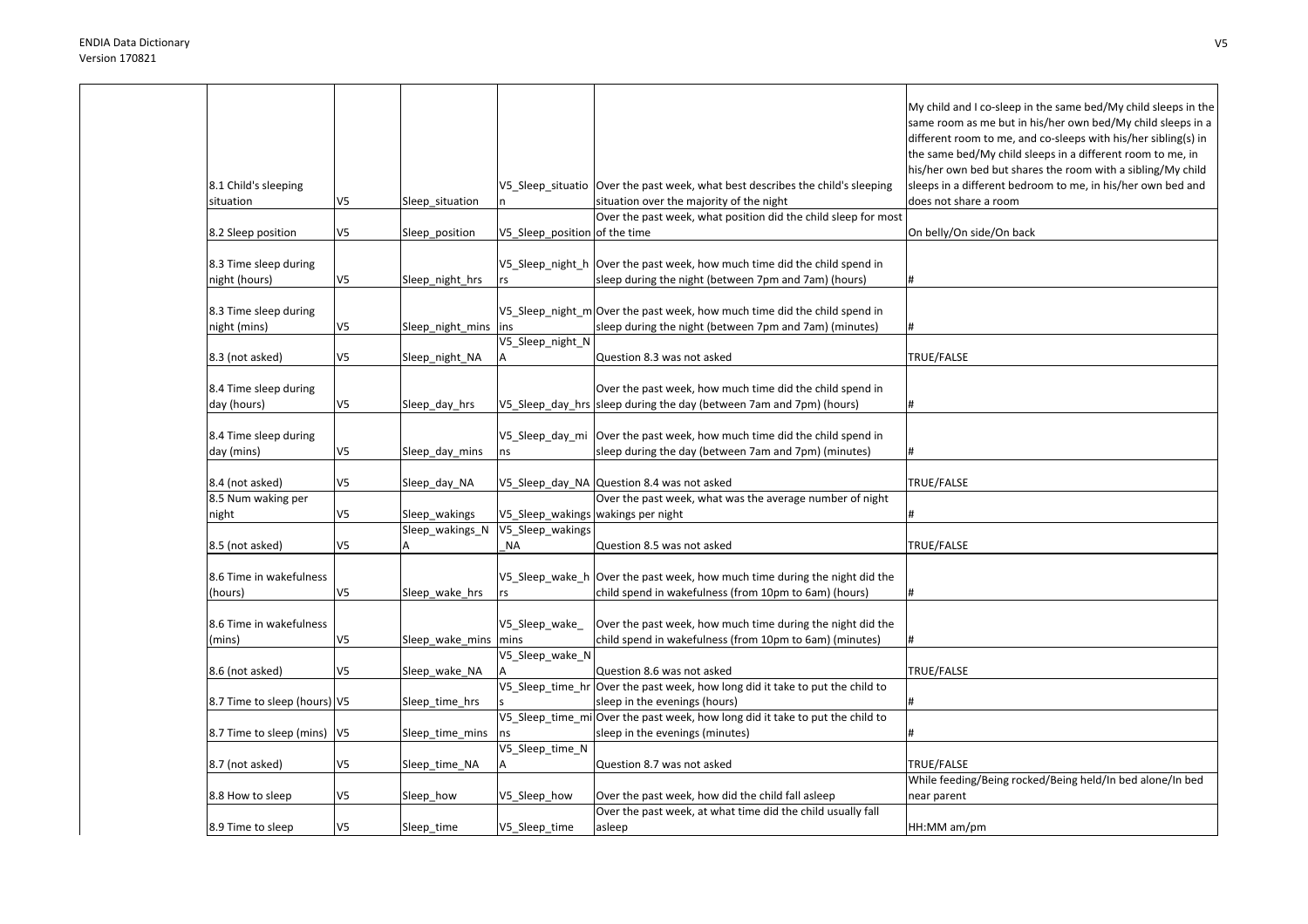|           |                              |                | Sleep_problem_N V5_Sleep_proble |                           |                                                                                  |                                                             |
|-----------|------------------------------|----------------|---------------------------------|---------------------------|----------------------------------------------------------------------------------|-------------------------------------------------------------|
|           | 8.10 (not asked)             | V5             |                                 | m NA                      | Question 8.10 was not asked                                                      | TRUE/FALSE                                                  |
|           |                              |                |                                 | V5_Sleep_proble           | Over the past week, was the child's sleep considered a                           |                                                             |
| Sleep     | 8.10 Sleeping a problem   V5 |                | Sleep_problem                   | m                         | problem                                                                          | A very serious problem/A small problem/Not a problem at all |
|           |                              |                |                                 |                           | In the past three months, did the child participate in any                       |                                                             |
|           |                              |                |                                 |                           |                                                                                  |                                                             |
|           | 9.1 Mother's group           | V5             | MotherGroup                     | V5 MotherGroup            | mother's group activities                                                        | TRUE/FALSE                                                  |
|           |                              |                |                                 |                           | In the past three months, did the child participate in any                       |                                                             |
|           | 9.2 Playgroup                | V5             | Playgroup                       | V5_Playgroup              | playgroup activities                                                             | TRUE/FALSE                                                  |
|           | 9.3 Dedicated childcare      |                |                                 |                           | In the past three months, did the child participate in any                       |                                                             |
|           | centre                       | V5             | Childcare                       | V5 Childcare              | childcare at a dedicated childcare centre activities                             | TRUE/FALSE                                                  |
|           |                              |                |                                 |                           | In the past three months, did the child participate in any                       |                                                             |
|           | 9.4 Childcare in family      |                |                                 |                           | childcare in family daycare involving children from other                        |                                                             |
|           |                              | V <sub>5</sub> |                                 |                           |                                                                                  | TRUE/FALSE                                                  |
|           | daycare                      |                | FamilyDayCare                   | V5_FamilyDayCare families |                                                                                  |                                                             |
|           |                              |                |                                 | V5 Childcare non          | In the past three months, the child did not participate in                       |                                                             |
| Childcare | 9.5 None of the above        | V5             | Childcare none                  |                           | mother's group, playgroup, and childcare                                         | TRUE/FALSE                                                  |
|           |                              |                |                                 |                           | Brand or food name of probiotic (including supplements,                          |                                                             |
|           |                              |                |                                 | V5 Probiotics typ         | powders and fortified foods) taken by the child in the past 3                    |                                                             |
|           | 10.1 Brand                   | V5             | Probiotics_type1                | e1                        | months                                                                           | free text box                                               |
|           |                              |                |                                 |                           |                                                                                  |                                                             |
|           |                              |                |                                 |                           | V5_Probiotics_fre Frequency of probiotics (supplements, powders and fortified    |                                                             |
|           |                              |                |                                 |                           | foods) taken by the child over the last three months                             |                                                             |
|           | 10.1 Frequency               | V5             | Probiotics_freq1                | q1                        |                                                                                  | Never/0-30 days/31-60 days/61-90 days/Daily                 |
|           |                              |                |                                 |                           |                                                                                  |                                                             |
|           |                              |                |                                 |                           | V5 Probiotics dos Dose of probiotics (supplements, powders and fortified foods)  |                                                             |
|           | 10.1 Amount                  | V5             | Probiotics_dose1                | e1                        | taken by the child over the last three months                                    | free text box                                               |
|           |                              |                |                                 |                           | Brand or food name of probiotic (including supplements,                          |                                                             |
|           |                              |                |                                 | V5 Probiotics typ         | powders and fortified foods) taken by the child in the past 3                    |                                                             |
|           | 10.1 Brand (2)               | V5             | Probiotics_type2                | e2                        | months                                                                           | free text box                                               |
|           |                              |                |                                 |                           |                                                                                  |                                                             |
|           |                              |                |                                 |                           |                                                                                  |                                                             |
|           |                              |                |                                 |                           | V5 Probiotics fre Frequency of probiotics (supplements, powders and fortified    |                                                             |
|           | 10.1 Frequency (2)           | V5             | Probiotics_freq2                | q2                        | foods) taken by the child over the last three months                             | Never/0-30 days/31-60 days/61-90 days/Daily                 |
|           |                              |                |                                 |                           |                                                                                  |                                                             |
|           |                              |                |                                 |                           | V5_Probiotics_dos Dose of probiotics (supplements, powders and fortified foods)  |                                                             |
|           | 10.1 Amount (2)              | V5             | Probiotics dose2                | e2                        | taken by the child over the last three months                                    | free text box                                               |
|           |                              |                |                                 |                           | Brand or food name of probiotic (including supplements,                          |                                                             |
|           |                              |                |                                 |                           | V5_Probiotics_typ  powders and fortified foods) taken by the child in the past 3 |                                                             |
|           | 10.1 Brand (3)               | V5             | Probiotics_type3                | e3                        | months                                                                           | free text box                                               |
|           |                              |                |                                 |                           |                                                                                  |                                                             |
|           |                              |                |                                 |                           |                                                                                  |                                                             |
|           |                              |                |                                 |                           | V5 Probiotics fre Frequency of probiotics (supplements, powders and fortified    |                                                             |
|           | 10.1 Frequency (3)           | V <sub>5</sub> | Probiotics_freq3                | q3                        | foods) taken by the child over the last three months                             | Never/0-30 days/31-60 days/61-90 days/Daily                 |
|           |                              |                |                                 |                           |                                                                                  |                                                             |
|           |                              |                |                                 |                           | V5 Probiotics dos Dose of probiotics (supplements, powders and fortified foods)  |                                                             |
|           | 10.1 Amount (3)              | V5             | Probiotics dose3                | e3                        | taken by the child over the last three months                                    | free text box                                               |
|           |                              |                |                                 |                           | Brand or food name of probiotic (including supplements,                          |                                                             |
|           |                              |                |                                 |                           | V5_Probiotics_typ  powders and fortified foods) taken by the child in the past 3 |                                                             |
|           |                              |                |                                 |                           |                                                                                  |                                                             |
|           | 10.1 Brand (4)               | V5             | Probiotics_type4                | e4                        | months                                                                           | free text box                                               |
|           |                              |                |                                 |                           |                                                                                  |                                                             |
|           |                              |                |                                 |                           | V5_Probiotics_fre   Frequency of probiotics (supplements, powders and fortified  |                                                             |
|           | 10.1 Frequency (4)           | V5             | Probiotics freq4                | q4                        | foods) taken by the child over the last three months                             | Never/0-30 days/31-60 days/61-90 days/Daily                 |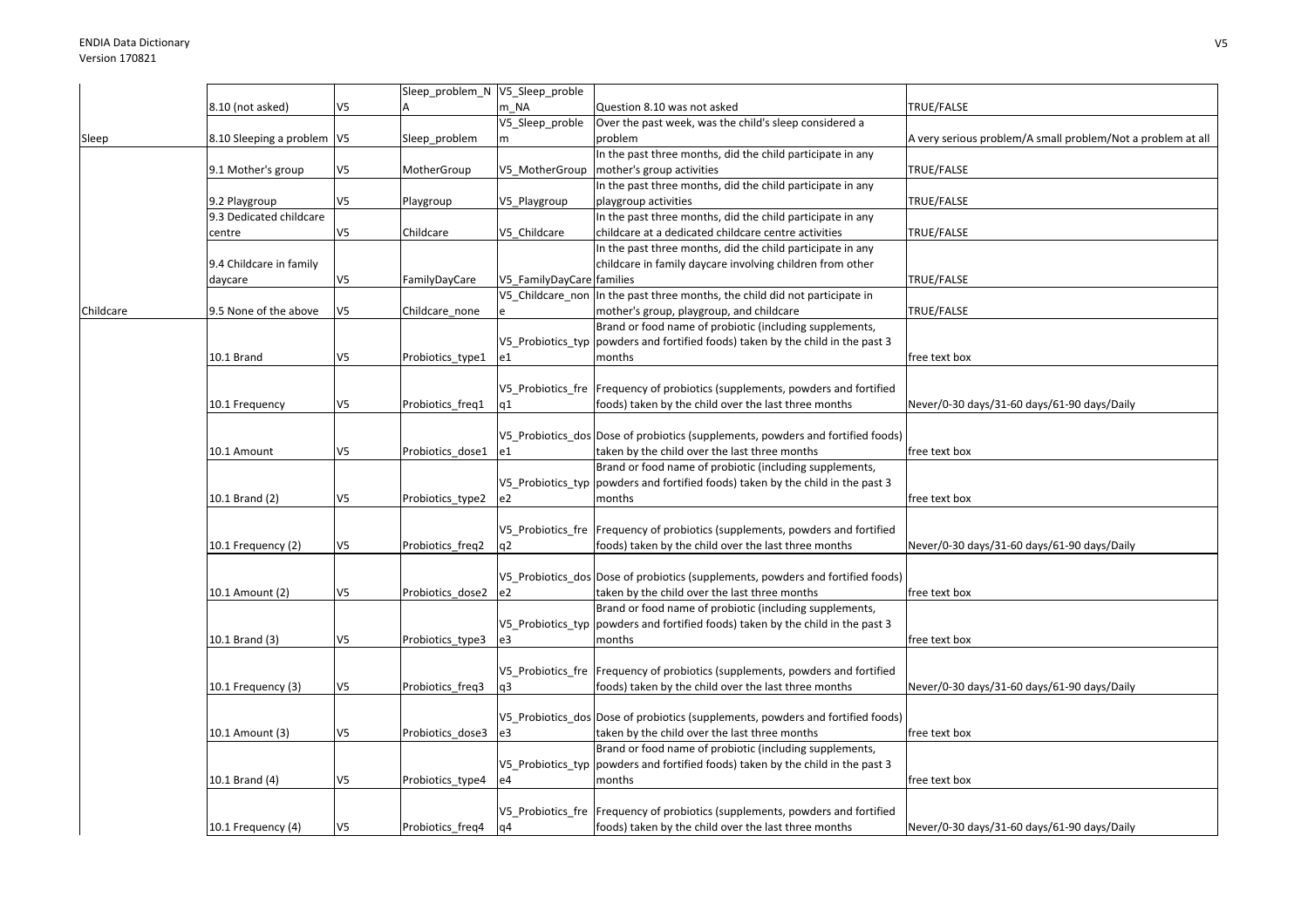| Child probiotics | 10.1 Amount (5)       | V <sub>5</sub>  | Probiotics dose4 | e4 e4          | V5 Probiotics dos Dose of probiotics (supplements, powders and fortified foods)<br>taken by the child over the last three months | free text box     |
|------------------|-----------------------|-----------------|------------------|----------------|----------------------------------------------------------------------------------------------------------------------------------|-------------------|
|                  | 11.1 Vegetarian       | V5              | Vegetarian       | V5 Vegetarian  | Child was consuming a vegetarian diet in the past 3 months                                                                       | TRUE/FALSE        |
|                  | 11.2 Gluten free      | V5              | GlutenFrere      | V5 GlutenFrere | Child was consuming a gluten free diet in the past 3 months                                                                      | TRUE/FALSE        |
|                  | 11.3 Low carbohydrate | $\mathsf{V}5$   | LowCarb          | V5 LowCarb     | Child was consuming a low carbohydrate diet in the past 3<br>months                                                              | <b>TRUE/FALSE</b> |
|                  | 11.4 High protein     | V5              | HighProtein      | V5 HighProtein | Child was consuming a high protein diet in the past 3 months                                                                     | TRUE/FALSE        |
|                  | 11.5 Vegan            | V <sub>5</sub>  | Vegan            | V5_Vegan       | Child was consuming a vegan diet in the past 3 months                                                                            | TRUE/FALSE        |
|                  |                       |                 |                  |                | Child was consuming another type of diet in the past 3                                                                           |                   |
|                  | 11.6 Other            | V <sub>5</sub>  | <b>Diet</b>      | V5 Diet        | months                                                                                                                           | <b>TRUE/FALSE</b> |
| Diet             | 11.6 Other specify    | IV <sub>5</sub> | Diet_type        | V5_Diet_type   | Details of type of diet child was following in the past 3 months TRUE/FALSE                                                      |                   |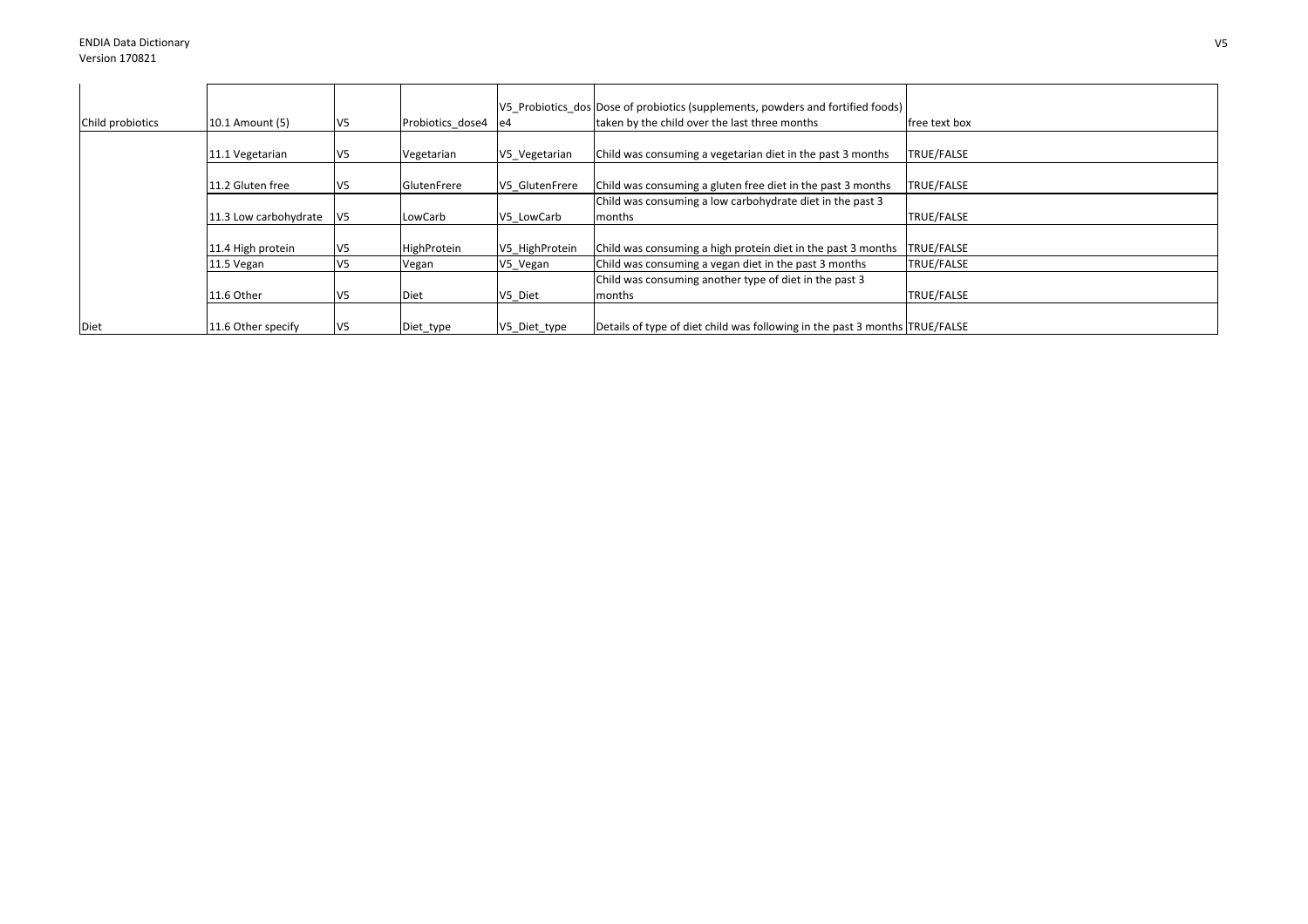| <b>Export heading</b> | Variable                          | <b>Visit</b>   | Code               | Visit Code      | <b>Description</b>                                                                                                                                                                | Format              |
|-----------------------|-----------------------------------|----------------|--------------------|-----------------|-----------------------------------------------------------------------------------------------------------------------------------------------------------------------------------|---------------------|
| General               | ID                                | V <sub>6</sub> | ID                 | $V6$ ID         | Participant ID code                                                                                                                                                               | STATE-CITY-SITE-### |
|                       | Lab result not collected          | V <sub>6</sub> | NoBlood            | V6 NoBlood      | No blood samples were collected during this visit                                                                                                                                 | TRUE/FALSE          |
|                       | Not Finish                        | V <sub>6</sub> | NotFin             | V6 NotFin       | Data entry has not been finished                                                                                                                                                  | TRUE/FALSE          |
|                       | Finalized                         | V <sub>6</sub> | Final              | V6 Final        | Data entry has been finalised by project management team                                                                                                                          | TRUE/FALSE          |
| Visit date            | Visit date                        | V <sub>6</sub> | VisitDate          | V6_VisitDate    | Date of study visit                                                                                                                                                               | DD/MM/YYYY          |
|                       | Visit not attended                | V <sub>6</sub> | NoVisit            | V6_NoVisit      | No data and samples were collected - visit not attended                                                                                                                           | TRUE/FALSE          |
|                       | Comment                           | V <sub>6</sub> | NoVisit c          | V6 NoVisit c    | Comment on why visit did not occur                                                                                                                                                | free text box       |
| Age                   | Infant age (months)               | V <sub>6</sub> | Age_mths           | V6_Age_mths     | nfant age (months)                                                                                                                                                                |                     |
|                       | Infant age (weeks)                | V6             | Age_wks            | V6_Age_wks      | nfant age (weeks)                                                                                                                                                                 |                     |
| Anaesthesia           | Anaesthesia applied               | V <sub>6</sub> | Anaesth            | V6_Anaesth      | Topical anaesthesia was applied to the infant for blood taking TRUE/FALSE                                                                                                         |                     |
|                       | Comment                           | V <sub>6</sub> | Anaesth c          | V6 Anaesth c    | Comment on why anaesthesia was not applied                                                                                                                                        | free text box       |
|                       | <b>Brand</b>                      | V <sub>6</sub> | Anaesth_brand      | V6_Anaesth_bran | Brand and strength of anaesthesia applied to infant                                                                                                                               | free text box       |
|                       | Amount                            | V <sub>6</sub> | Anaesth amount     | unt             | V6_Anaesth_amo Amount of anaesthesia applied to infant                                                                                                                            |                     |
| Infant health         | Recorded                          | V <sub>6</sub> | Health             | V6_Health       | Infant health (illnesses, medications, hospitalisations, tooth<br>erruptions/teething, allergies etc.) since previous<br>appointment has been recorded using the Child Health Log | TRUE/FALSE          |
|                       | Summary                           | V <sub>6</sub> | Health_c           | V6_Health_c     | Brief summary of infant's health since last appointment with<br>reference to the child's age                                                                                      | free text box       |
| <b>Fasting status</b> | Time of last food/drink           | V6             | Fast_time          | V6_Fast_time    | Time of day when last food or drink consumption occurred                                                                                                                          | HH:MM am/pm         |
|                       | Since last consumption<br>(hours) | V <sub>6</sub> | Fast_hr            | V6_Fast_hr      | Number of hours since last food or drink consumption<br>occurred                                                                                                                  | ##                  |
|                       | Since last consumption<br>(mins)  | V <sub>6</sub> | Fast_min           | V6_Fast_min     | Number of minutes since last food or drink consumption<br>occurred                                                                                                                | ##                  |
|                       | Milk                              | V <sub>6</sub> | Fast milk          | V6_Fast_milk    | Last intake was breast milk (breast or bottle)                                                                                                                                    | TRUE/FALSE          |
|                       | Other                             | V <sub>6</sub> | Fast_other         | V6 Fast other   | Description of last intake if it was not breast milk (breast or<br>bottle)                                                                                                        | free text box       |
|                       | <b>Breakfast</b>                  | V <sub>6</sub> | Fast breakfast     |                 | V6 Fast breakfast Last intake was breakfast                                                                                                                                       | TRUE/FALSE          |
|                       | Lunch                             | V <sub>6</sub> | Fast lunch         | V6 Fast lunch   | Last intake was lunch                                                                                                                                                             | TRUE/FALSE          |
|                       | Dinner                            | V <sub>6</sub> | Fast_dinner        | V6 Fast dinner  | Last intake was dinner                                                                                                                                                            | TRUE/FALSE          |
|                       | Snack                             | V <sub>6</sub> | Fast_snack         | V6_Fast_snack   | Last intake was a snack                                                                                                                                                           | TRUE/FALSE          |
|                       | Comment                           | V <sub>6</sub> | Fast_no            | V6 Fast no      | Fasting status was not collected                                                                                                                                                  | TRUE/FALSE          |
| Anthropometrics       | Type                              | V <sub>6</sub> | MeasureType        | V6 MeasureType  | Size measurement type (length should apply to all children<br>under 2 yrs; beyond 2 years height can be measured if the<br>child is able to stand effectively)                    | Height/Length       |
|                       | Measurement (dm)                  | V <sub>6</sub> | Length_Height      |                 | V6_Length_Height Length or height measurement (cm)                                                                                                                                | #                   |
|                       | Waist 1 (cm)                      | V <sub>6</sub> | Waist1             | V6 Waist1       | Waist circumference measurement #1 (cm)                                                                                                                                           |                     |
|                       | Waist 2 (cm)                      | V <sub>6</sub> | Waist <sub>2</sub> | V6_Waist2       | Waist circumference measurement #2 (cm)                                                                                                                                           |                     |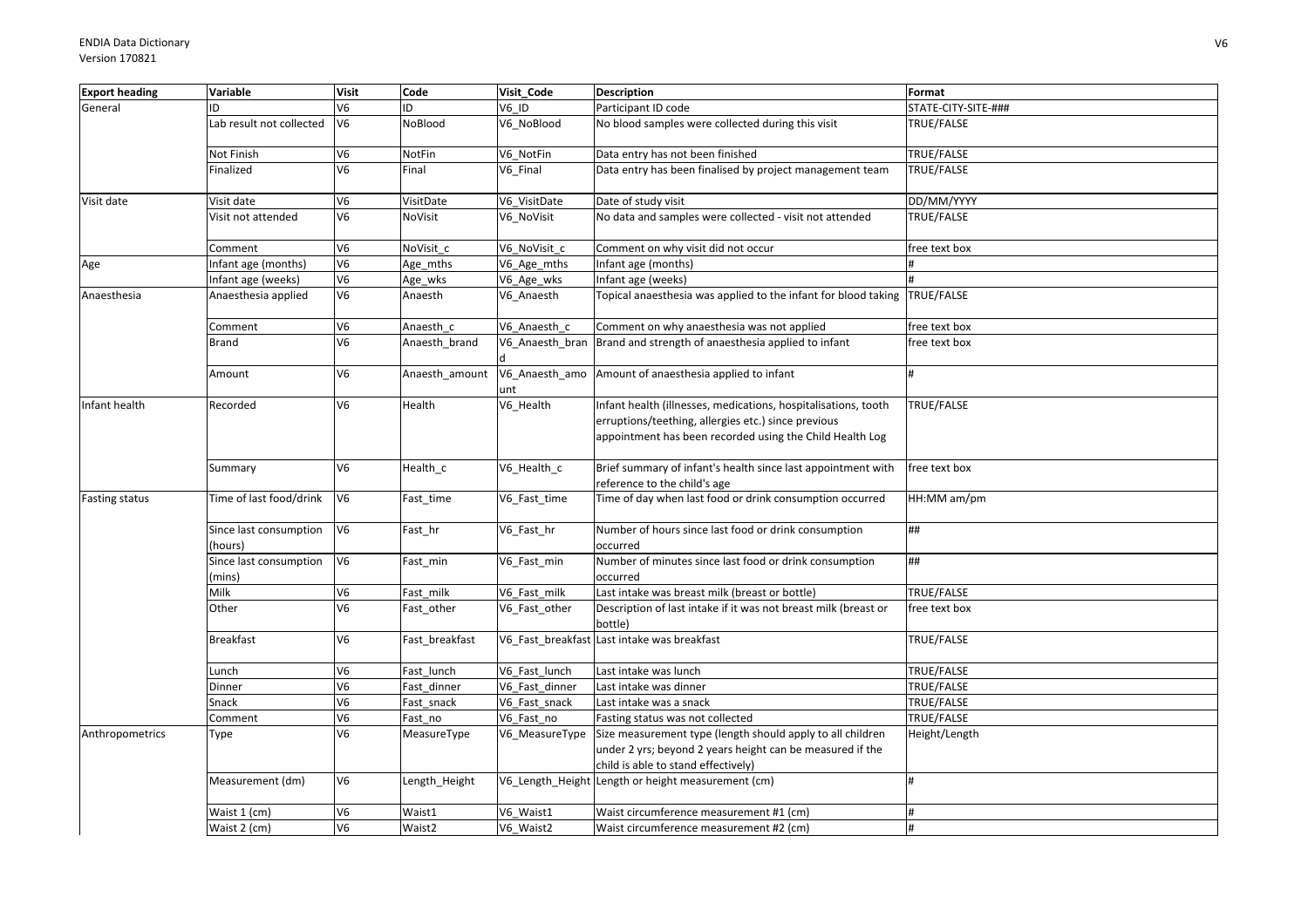|             | Waist 3 (cm)                            | V <sub>6</sub>  | Waist3           | V6 Waist3               | Waist circumference measurement (cm) #3 (only done if 1 and #                                           |                 |
|-------------|-----------------------------------------|-----------------|------------------|-------------------------|---------------------------------------------------------------------------------------------------------|-----------------|
|             |                                         |                 |                  |                         | 2 differ by more than 0.5 cm)                                                                           |                 |
|             | Child alone (kg)                        | V <sub>6</sub>  | Weight           | V6 Weight               | Weight of infant alone (kg)                                                                             | #               |
|             | Caregiver (kg)                          | $\overline{V6}$ | Weight_caregiver | ver                     | V6_Weight_caregi Weight of caregiver if unable to weigh child alone (kg)                                |                 |
|             | Caregiver + child (kg)                  | V <sub>6</sub>  | hild             | verchild                | Weight_caregiverc V6_Weight_caregi Weight of caregiver and child if unable to weigh child alone<br>(kg) |                 |
|             | Comment                                 | V <sub>6</sub>  | Anthrop_no_c     |                         | V6_Anthrop_no_c Explanation for any missing anthropometric data                                         | free text box   |
| Skin swab   | Inf skin collected                      | V <sub>6</sub>  | Skin_inf         | V6_Skin_inf             | nfant Skin swab was collected at visit (from sampling/clinic)                                           | TRUE/FALSE      |
|             | Not collected comment V6                |                 | Skin_c           | V6_Skin_c               | Comment on why skin swab was not collected (from<br>sampling/clinic)                                    | free text box   |
|             | Collection date                         | V <sub>6</sub>  | Swab_date        | V6 Swab date            | Date of collection of all swabs                                                                         | DD/MM/YYYY      |
|             | Collection time                         | V <sub>6</sub>  | Swab time        | V6_Swab_time            | Time of collection of all swabs                                                                         | HH:MM am/pm     |
|             | Date of storage                         | V <sub>6</sub>  | Swab_storedate   | te                      | V6_Swab_storeda Date of storage at -80°C of all swabs                                                   | DD/MM/YYYY      |
|             | Time of storage                         | V <sub>6</sub>  | Swab storetime   | V6_Swab_storeti<br>me   | Time of storage at -80°C of all swabs                                                                   | HH:MM am/pm     |
|             | Not collected                           | V <sub>6</sub>  | Swab_no          | V6_Swab_no              | All swabs were not collected at visit (from sample<br>preparation/lab)                                  | TRUE/FALSE      |
|             | Comment                                 | V <sub>6</sub>  | Swab_no_c        | V6_Swab_no_c            | Comment on why all swabs were not collected (from sample<br>preparation/lab)                            | free text box   |
|             | Number of aliquots<br>stored - SKIN_inf | V <sub>6</sub>  | Skin_inf_aliquot | V6_Skin_inf_aliqu       | Number of infant skin swabs stored in -80°C freezer                                                     |                 |
|             | Collection Box code -<br>SKIN_inf       | V <sub>6</sub>  | Skin_inf_boxcode | V6_Skin_inf_boxc<br>ode | Code of box infant skin swabs are stored in in -80°C freezer                                            | SAMPLE STATE ## |
| Nasal swab  | Collected                               | V <sub>6</sub>  | Nasal            | V6 Nasal                | Nasal swab was collected at visit (from sampling/clinic)                                                | TRUE/FALSE      |
|             | No collection, comment V6               |                 | Nasal c          | V6_Nasal_c              | Comment on why nasal swab was not collected (from<br>sampling/clinic)                                   | free text box   |
|             | Collection date                         | V <sub>6</sub>  | Swab_date        | V6 Swab date            | Date of collection of all swabs                                                                         | DD/MM/YYYY      |
|             | Collection time                         | V6              | Swab time        | V6 Swab time            | Time of collection of all swabs                                                                         | HH:MM am/pm     |
|             | Date of storage                         | V <sub>6</sub>  | Swab_storedate   |                         | V6_Swab_storeda Date of storage at -80°C of all swabs                                                   | DD/MM/YYYY      |
|             | Time of storage                         | V <sub>6</sub>  | Swab_storetime   | V6_Swab_storeti<br>me   | Time of storage at -80°C of all swabs                                                                   | HH:MM am/pm     |
|             | Sample not collected                    | V <sub>6</sub>  | Swab_no          | V6_Swab_no              | All swabs were not collected at visit (from sample<br>preparation/lab)                                  | TRUE/FALSE      |
|             | Comment                                 | V <sub>6</sub>  | Swab_no_c        | V6_Swab_no_c            | Comment on why all swabs were not collected (from sample<br>preparation/lab)                            | free text box   |
|             | Number of aliquots<br>stored - NASAL    | V6              | Nasal_aliquot    | V6_Nasal_aliquot        | Number of nasal swabs stored in -80°C freezer                                                           | #               |
|             | Collection Box code -<br><b>NASAL</b>   | V <sub>6</sub>  | Nasal_boxcode    |                         | V6_Nasal_boxcod Code of box nasal swabs are stored in in -80°C freezer                                  | SAMPLE STATE_## |
| Tongue swab | Collected                               | V <sub>6</sub>  | Tong             | V6_Tong                 | Tongue swab was collected at visit (from sampling/clinic)                                               | TRUE/FALSE      |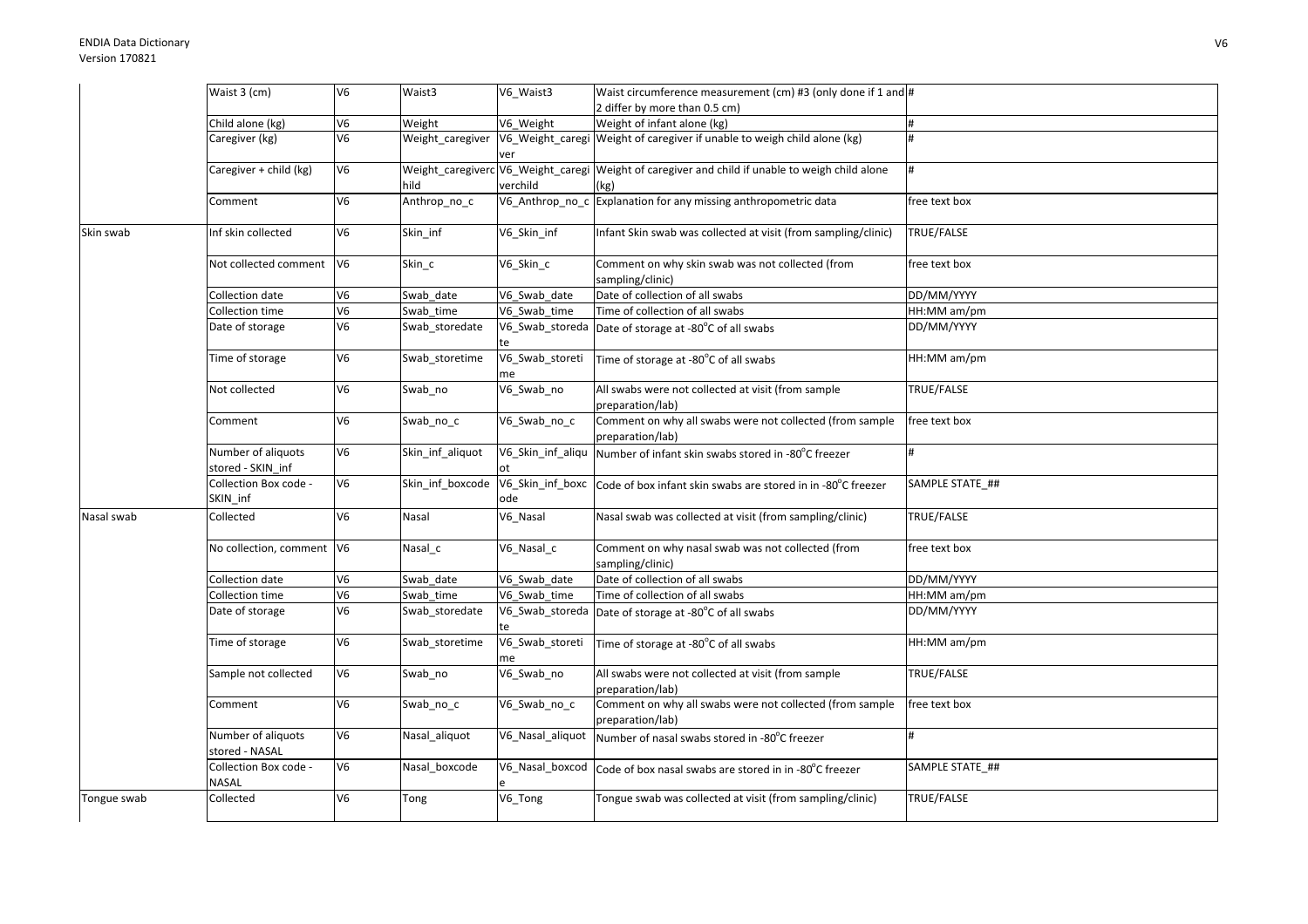## ENDIA Data DictionaryVersion 170821

|                    | No collection, comment V6            |                | Tong_c         | V6_Tong_c             | Comment on why tongue swab was not collected (from                           | free text box   |
|--------------------|--------------------------------------|----------------|----------------|-----------------------|------------------------------------------------------------------------------|-----------------|
|                    |                                      |                |                |                       | sampling/clinic)                                                             |                 |
|                    | Collection date                      | V <sub>6</sub> | Swab date      | V6_Swab_date          | Date of collection of all swabs                                              | DD/MM/YYYY      |
|                    | Collection time                      | V <sub>6</sub> | Swab time      | V6 Swab time          | Time of collection of all swabs                                              | HH:MM am/pm     |
|                    | Date of storage                      | V <sub>6</sub> | Swab_storedate | V6_Swab_storeda<br>te | Date of storage at -80°C of all swabs                                        | DD/MM/YYYY      |
|                    | Time of storage                      | V6             | Swab storetime | V6_Swab_storeti<br>me | Time of storage at -80°C of all swabs                                        | HH:MM am/pm     |
|                    | Sample not collected                 | V <sub>6</sub> | Swab_no        | V6_Swab_no            | All swabs were not collected at visit (from sample<br>preparation/lab)       | TRUE/FALSE      |
|                    | Comment                              | V <sub>6</sub> | Swab_no_c      | V6_Swab_no_c          | Comment on why all swabs were not collected (from sample<br>preparation/lab) | free text box   |
|                    | Number of aliquots<br>stored - TONG  | V <sub>6</sub> | Tong_aliquot   | V6_Tong_aliquot       | Number of tongue swabs stored in -80°C freezer                               | #               |
|                    | Collection Box code -<br>TONG        | V <sub>6</sub> | Tong_boxcode   |                       | V6_Tong_boxcode Code of box tongue swabs are stored in in -80°C freezer      | SAMPLE STATE_## |
| <b>Buccal swab</b> | Collected                            | V <sub>6</sub> | <b>Bucc</b>    | V6_Bucc               | Buccal swab was collected at visit (from sampling/clinic)                    | TRUE/FALSE      |
|                    | No collection, comment V6            |                | Bucc_c         | V6_Bucc_c             | Comment on why buccal swab was not collected (from<br>sampling/clinic)       | free text box   |
|                    | Collection date                      | V <sub>6</sub> | Swab date      | V6 Swab date          | Date of collection of all swabs                                              | DD/MM/YYYY      |
|                    | <b>Collection time</b>               | V <sub>6</sub> | Swab_time      | V6_Swab_time          | Time of collection of all swabs                                              | HH:MM am/pm     |
|                    | Date of storage                      | V <sub>6</sub> | Swab_storedate | V6_Swab_storeda<br>te | Date of storage at -80°C of all swabs                                        | DD/MM/YYYY      |
|                    | Time of storage                      | V <sub>6</sub> | Swab_storetime | V6_Swab_storeti<br>me | Time of storage at -80°C of all swabs                                        | HH:MM am/pm     |
|                    | Sample not collected                 | V <sub>6</sub> | Swab_no        | V6_Swab_no            | All swabs were not collected at visit (from sample<br>preparation/lab)       | TRUE/FALSE      |
|                    | Comment                              | V6             | Swab_no_c      | V6_Swab_no_c          | Comment on why all swabs were not collected (from sample<br>preparation/lab) | free text box   |
|                    | Number of aliquots<br>stored - BUCC  | V6             | Bucc aliquot   | V6_Bucc_aliquot       | Number of buccal swabs stored in -80°C freezer                               |                 |
|                    | Collection Box code -<br><b>BUCC</b> | V6             | Bucc_boxcode   | V6_Bucc_boxcode       | Code of box buccal swabs are stored in in -80°C freezer                      | SAMPLE STATE ## |
| Throat swab        | Collected                            | V <sub>6</sub> | Thro           | V6_Thro               | Throat swab was collected at visit (from sampling/clinic)                    | TRUE/FALSE      |
|                    | No collection, comment V6            |                | $Thro_c$       | V6_Thro_c             | Comment on why throat swab was not collected (from<br>sampling/clinic)       | free text box   |
|                    | Collection date                      | V <sub>6</sub> | Swab date      | V6 Swab date          | Date of collection of all swabs                                              | DD/MM/YYYY      |
|                    | Collection time                      | V <sub>6</sub> | Swab time      | V6 Swab time          | Time of collection of all swabs                                              | HH:MM am/pm     |
|                    | Date of storage                      | V <sub>6</sub> | Swab_storedate | V6_Swab_storeda<br>te | Date of storage at -80°C of all swabs                                        | DD/MM/YYYY      |
|                    | Time of storage                      | V6             | Swab storetime | V6_Swab_storeti<br>me | Time of storage at -80°C of all swabs                                        | HH:MM am/pm     |
|                    | Sample not collected                 | V <sub>6</sub> | Swab_no        | V6_Swab_no            | All swabs were not collected at visit (from sample<br>preparation/lab)       | TRUE/FALSE      |
|                    | Comment                              | V <sub>6</sub> | Swab_no_c      | V6_Swab_no_c          | Comment on why all swabs were not collected (from sample<br>preparation/lab) | free text box   |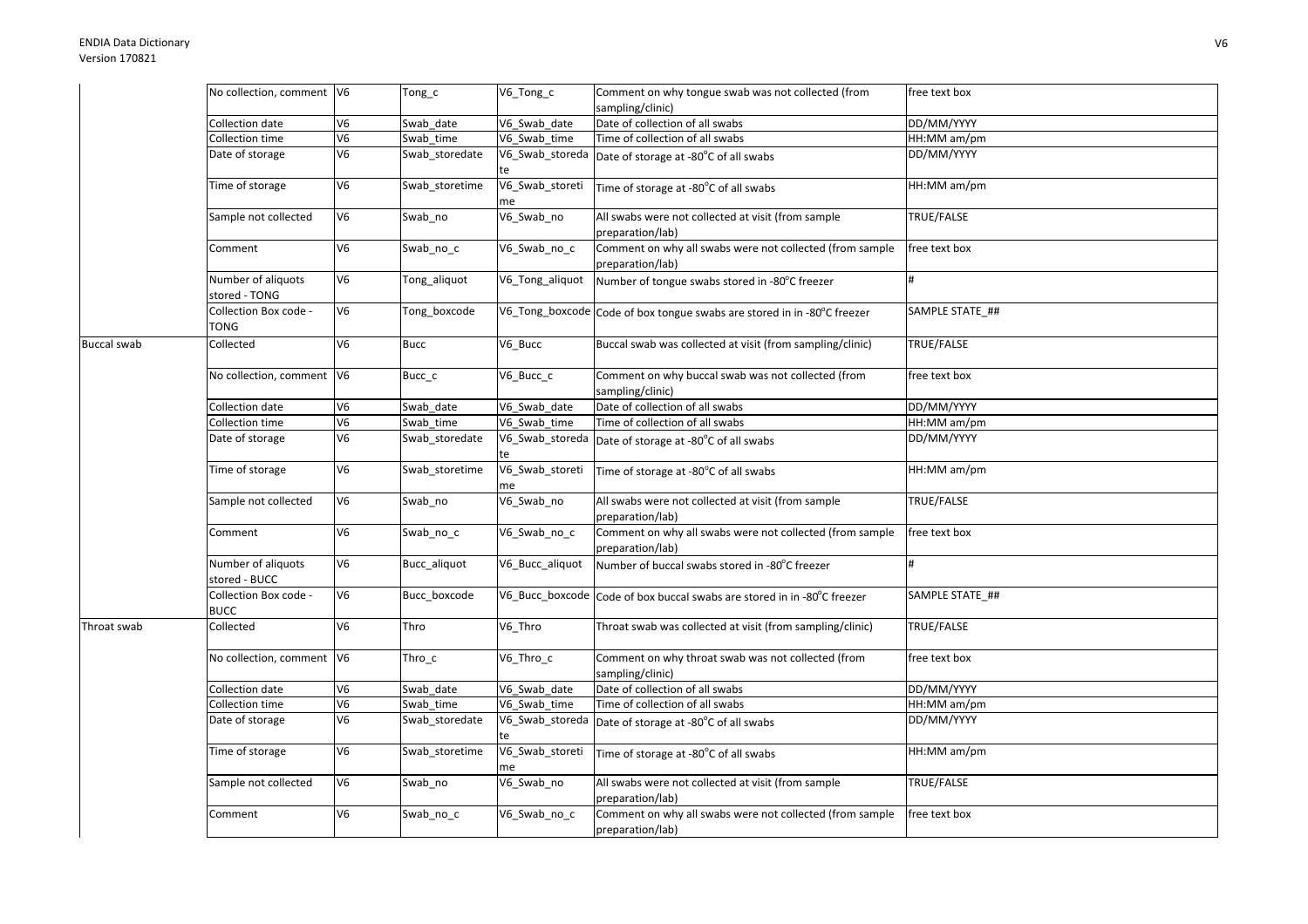|               | Number of aliquots                              | V6             | Thro_aliquot                             | V6_Thro_aliquot                               | Number of throat swabs stored in -80°C freezer                                                       |                 |
|---------------|-------------------------------------------------|----------------|------------------------------------------|-----------------------------------------------|------------------------------------------------------------------------------------------------------|-----------------|
|               | stored - THRO vir                               |                |                                          |                                               |                                                                                                      |                 |
|               | Collection Box code -<br>THRO vir               | V <sub>6</sub> | Thro_boxcode                             |                                               | V6_Thro_boxcode Code of box throat swabs are stored in in -80°C freezer                              | SAMPLE STATE ## |
| Swab prep SOP | Prepared as per SOPs                            | V <sub>6</sub> | Swab SOP                                 | V6 Swab SOP                                   | Swabs prepared according to SOP                                                                      | TRUE/FALSE      |
|               | Comment                                         | V6             | Swab SOP c                               | V6_Swab_SOP_c                                 | Comment on why SOP was not followed                                                                  | free text box   |
| Blood tube A  | Tube A (2 mL)                                   | V <sub>6</sub> | Serum                                    | V6 Serum                                      | Blood tube A (serum) was collected at visit (from<br>sampling/clinic)                                | TRUE/FALSE      |
|               | No blood comment                                | V <sub>6</sub> | Blood_no_c                               | V6_Blood_no_c                                 | Comment on why a blood sample was not collected (from<br>sampling/clinic)                            | free text box   |
|               | Prepared as per SOP                             | V <sub>6</sub> | Serum SOP                                | V6 Serum SOP                                  | Blood tube A (serum) was prepared according to SOP                                                   | TRUE/FALSE      |
|               | Comment                                         | V6             | Serum_SOP_c                              |                                               | V6_Serum_SOP_c Comment on why SOP was not followed                                                   | free text box   |
|               | Collect date                                    | V6             | Serum_date                               | V6_Serum_date                                 | Date of collection of Blood tube A and B (serum)                                                     | DD/MM/YYYY      |
|               | Collect time                                    | V <sub>6</sub> | Serum time                               | V6_Serum_time                                 | Time of collection of Blood tube A and B (serum)                                                     | HH:MM am/pm     |
|               | Store date                                      | V <sub>6</sub> | Serum storedate                          | ate                                           | V6_Serum_stored   Date of storage at -80°C of Blood Tube A (serum)                                   | DD/MM/YYYY      |
|               | Store time                                      | V <sub>6</sub> | Serum_storetime                          | me                                            | V6_Serum_storeti Time of storage at -80°C of Blood Tube A (serum)                                    | HH:MM am/pm     |
|               | Not collected                                   | V <sub>6</sub> | Serum_no                                 | V6_Serum_no                                   | Blood tube A was not collected at visit (from sample<br>preparation/lab)                             | TRUE/FALSE      |
|               | Not collected comment                           | V6             | Serum_no_c                               | V6_Serum_no_c                                 | Comment on why blood tube A was not collected (from<br>sample preparation/lab)                       | free text box   |
|               | Number of aliquots<br>stored -<br>SERUM_melbAbs | V <sub>6</sub> | Serum_melbAbs_a V6_Serum_melbA<br>liquot | bs_aliquot                                    | Number of SERUM_melbAbs aliquots stored in -80°C freezer                                             |                 |
|               | Collection Box code -<br>SERUM melbAbs          | V <sub>6</sub> | Serum_melbAbs<br>boxcode                 | V6_Serum_melbA<br>bs boxcode                  | Code of box SERUM_melbAbs aliquots are stored in in -80°C<br>freezer                                 | SAMPLE STATE ## |
|               | Number of aliquots<br>stored - SERUM adelAbs    | V <sub>6</sub> | iquot                                    | Serum adelAbs al V6 Serum adelAb<br>s aliquot | Number of SERUM AdelAbs aliquots stored in -80°C freezer                                             |                 |
|               | Collection Box code -<br>SERUM_adelAbs          | V <sub>6</sub> | oxcode                                   | s boxcode                                     | Serum_adelAbs_b V6_Serum_adelAb Code of box SERUM_AdelAbs aliquots are stored in in -80°C<br>freezer | SAMPLE STATE ## |
|               | Number of aliquots<br>stored - SERUM_resist     | V <sub>6</sub> | Serum resist aliq<br>uot                 | V6_Serum_resist_<br>aliquot                   | Number of SERUM resist aliquots stored in -80°C freezer                                              | #               |
|               | Collection Box code -<br>SERUM_resist           | V <sub>6</sub> | Serum_resist_box<br>code                 | V6_Serum_resist<br>boxcode                    | Code of box SERUM_resist aliquots are stored in in -80°C<br>freezer                                  | SAMPLE STATE ## |
|               | Number of aliquots<br>stored - SERUM_meta       | V <sub>6</sub> | Serum_meta_aliq V6_Serum_meta_<br>uot    | aliquot                                       | Number of SERUM meta aliquots stored in -80°C freezer                                                |                 |
|               | Collection Box code -<br>SERUM_meta             | V <sub>6</sub> | Serum_meta_boxc V6_Serum_meta<br>ode     | boxcode                                       | Code of box SERUM meta aliquots are stored in in -80°C<br>freezer                                    | SAMPLE STATE ## |
|               | Number of aliquots<br>stored - SERUM_extra      | V <sub>6</sub> | Serum extra aliq<br>uot                  | V6_Serum_extra_<br>aliquot                    | Number of SERUM extra aliquots stored in -80°C freezer                                               | #               |
|               | Collection Box code -<br>SERUM_extra            | V6             | Serum_extra_boxc V6_Serum_extra_<br>ode  | boxcode                                       | Code of box SERUM_extra aliquots are stored in in -80°C<br>freezer                                   | SAMPLE STATE ## |
| Blood tube B  | Tube B (1 mL)                                   | V <sub>6</sub> | PathSerum                                | V6_PathSerum                                  | Blood tube B was collected at visit (from sampling/clinic)                                           | TRUE/FALSE      |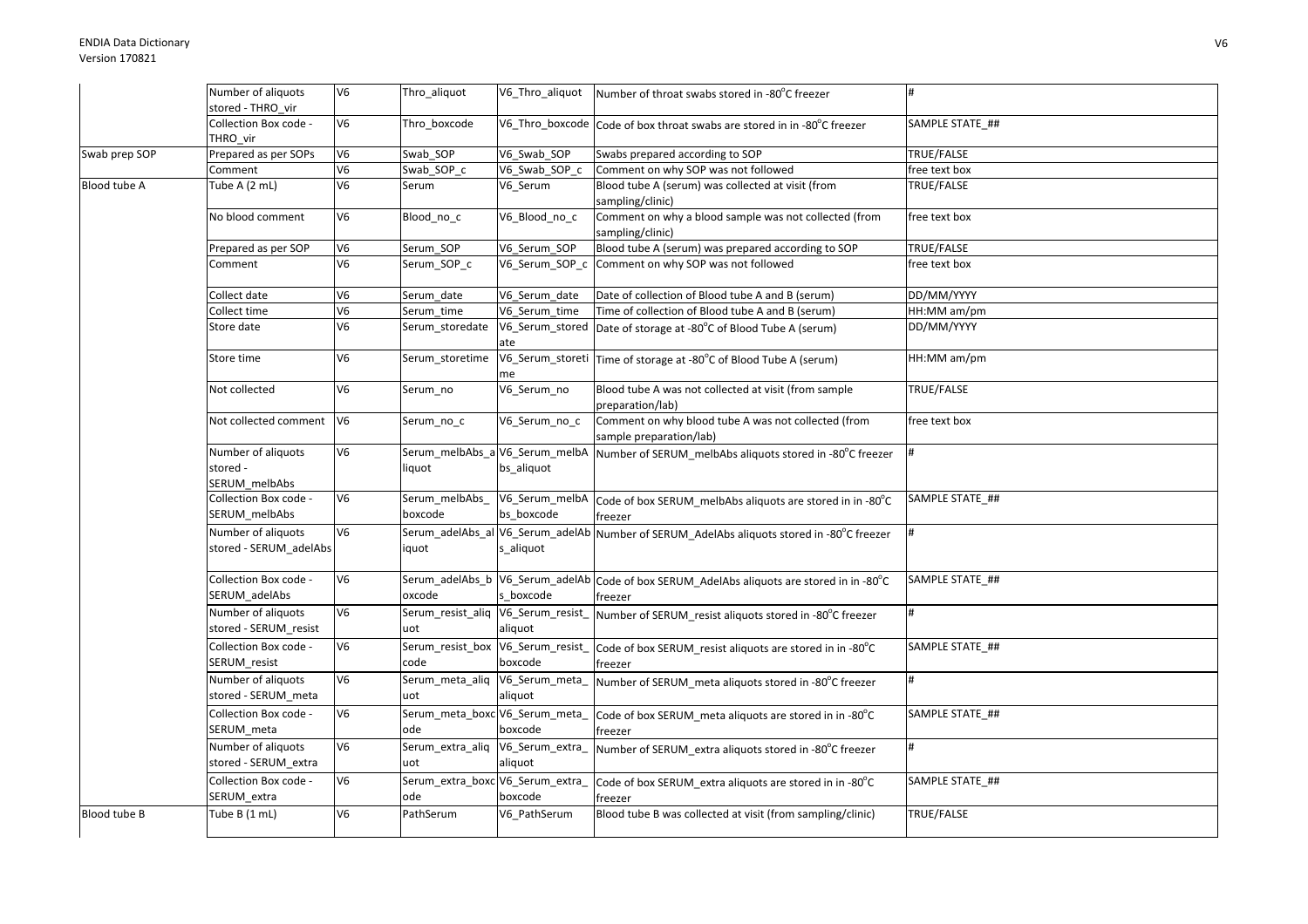|              | No blood comment                          | V <sub>6</sub> | PathSerum_no_c                          |                                             | V6_PathSerum_no Comment on why a blood tube B was not collected (from                                         | free text box     |
|--------------|-------------------------------------------|----------------|-----------------------------------------|---------------------------------------------|---------------------------------------------------------------------------------------------------------------|-------------------|
|              |                                           |                |                                         | $\mathsf{C}$                                | sample preparation/lab)                                                                                       |                   |
|              | Not collected                             | V6             | PathSerum no                            |                                             | V6_PathSerum_no Blood tube B was not collected (from sample preparation/lab) TRUE/FALSE                       |                   |
|              | Directly to local                         | V6             | PathSerum path                          |                                             | V6_PathSerum_pa Blood tube B was sent directly to local pathology for coeliac                                 | TRUE/FALSE        |
|              | pathology                                 |                |                                         |                                             | screen and Vitamin D analysis                                                                                 |                   |
|              | Stored prior to send                      | V6             | PathSerum_stored V6_PathSerum_st        | ored                                        | Blood tube B was stored prior to being sent to local pathology TRUE/FALSE<br>for coeliac screen and vitamin D |                   |
|              | Storage conditions                        | V6             | PathSerum_storec V6_PathSerum_st<br>ond | orecond                                     | Storage condition of blood tube B if it was stored prior to<br>being sent to local pathology                  | free text box     |
|              | Storage duration (days)                   | V <sub>6</sub> | PathSerum_storeti V6_PathSerum_st<br>me | oretime                                     | Duration of storage of blood tube B prior to being sent to local free text box<br>pathology (days)            |                   |
| Blood tube D | Tube D (2 mL)                             | V6             | Plasma_1                                | V6_Plasma_1                                 | 2 mL Blood tube D (plasma) was collected at visit (from<br>sampling/clinic)                                   | 1=Yes, 0=No, 3=NA |
|              | Tube D (6 mL)                             | V <sub>6</sub> | Plasma 2                                | V6 Plasma 2                                 | 6 mL Blood tube D (plasma) was collected at visit (from<br>sampling/clinic)                                   | 1=Yes, 0=No, 3=NA |
|              | No blood comment                          | V <sub>6</sub> | Blood_no_c                              | V6_Blood_no_c                               | Comment on why a blood sample was not collected (from<br>sampling/clinic)                                     | free text box     |
|              | $\geq$ 1 persistent<br>autoantibodies     | V <sub>6</sub> | PersistentIA                            | V6 PersistentIA                             | Child has 1 or more persistent islet autoantibodies                                                           | TRUE/FALSE        |
|              | Prepared as per SOP                       | V <sub>6</sub> | Plasma SOP                              | V6_Plasma_SOP                               | Blood tube D (plasma) was prepared according to SOP                                                           | TRUE/FALSE        |
|              | Comment                                   | V <sub>6</sub> | Plasma_SOP_c                            | V6_Plasma_SOP_c                             | Comment on why SOP was not followed                                                                           | free text box     |
|              | Collect date                              | V <sub>6</sub> | Plasma date                             | V6 Plasma date                              | Date of collection of Blood tube D(s) (plasma)                                                                | DD/MM/YYYY        |
|              | Collect time                              | V <sub>6</sub> | Plasma_time                             | V6 Plasma time                              | Time of collection of Blood tube D(s) (plasma)                                                                | HH:MM am/pm       |
|              | Store date                                | V <sub>6</sub> | Plasma_storedate                        | ate                                         | V6_Plasma_stored Date of storage at -80°C of Blood Tube D(s) (plasma)                                         | DD/MM/YYYY        |
|              | Store time                                | V6             |                                         | me                                          | Plasma_storetime V6_Plasma_storeti Time of storage at -80°C of Blood Tube D(s) (plasma)                       | HH:MM am/pm       |
|              | Not collected                             | V <sub>6</sub> | Plasma_no                               | V6_Plasma_no                                | Blood tube D was not collected at visit (from sample<br>preparation/lab)                                      | TRUE/FALSE        |
|              | Not collected comment V6                  |                | Plasma_no_c                             | V6_Plasma_no_c                              | Comment on why blood tube D was not collected (from<br>sample preparation/lab)                                | free text box     |
|              | Number of aliquots<br>stored - BUFFY      | V6             | Buffy_aliquot                           | V6_Buffy_aliquot                            | Number of Buffy aliquots stored in -80°C freezer                                                              | <sup>#</sup>      |
|              | Collection Box code -<br><b>BUFFY</b>     | V <sub>6</sub> | Buffy_boxcode                           |                                             | V6_Buffy_boxcode Code of box Buffy aliquots are stored in in -80°C freezer                                    | SAMPLE STATE ##   |
|              | Number of aliquots<br>stored - RBC        | V <sub>6</sub> | RBC aliquot                             | V6_RBC_aliquot                              | Number of red blood cell aliquots stored in -80°C freezer                                                     |                   |
|              | Collection Box code -<br><b>RBC</b>       | V6             | RBC boxcode                             | V6_RBC_boxcode                              | Code of box red blood cell aliquots are stored in in -80°C<br>freezer                                         | SAMPLE STATE ##   |
|              | Number of aliquots<br>stored - PLASMA_vir | V <sub>6</sub> |                                         | Plasma_vir_aliquo V6_Plasma_vir_ali<br>quot | Number of PLASMA_vir aliquots stored in -80°C freezer                                                         |                   |
|              | Collection Box code -<br>PLASMA_vir       | V <sub>6</sub> | de                                      | xcode                                       | Plasma_vir_boxco V6_Plasma_vir_bo Code of box PLASMA_vir aliquots are stored in in -80°C<br>freezer           | SAMPLE STATE_##   |
|              |                                           |                |                                         |                                             |                                                                                                               |                   |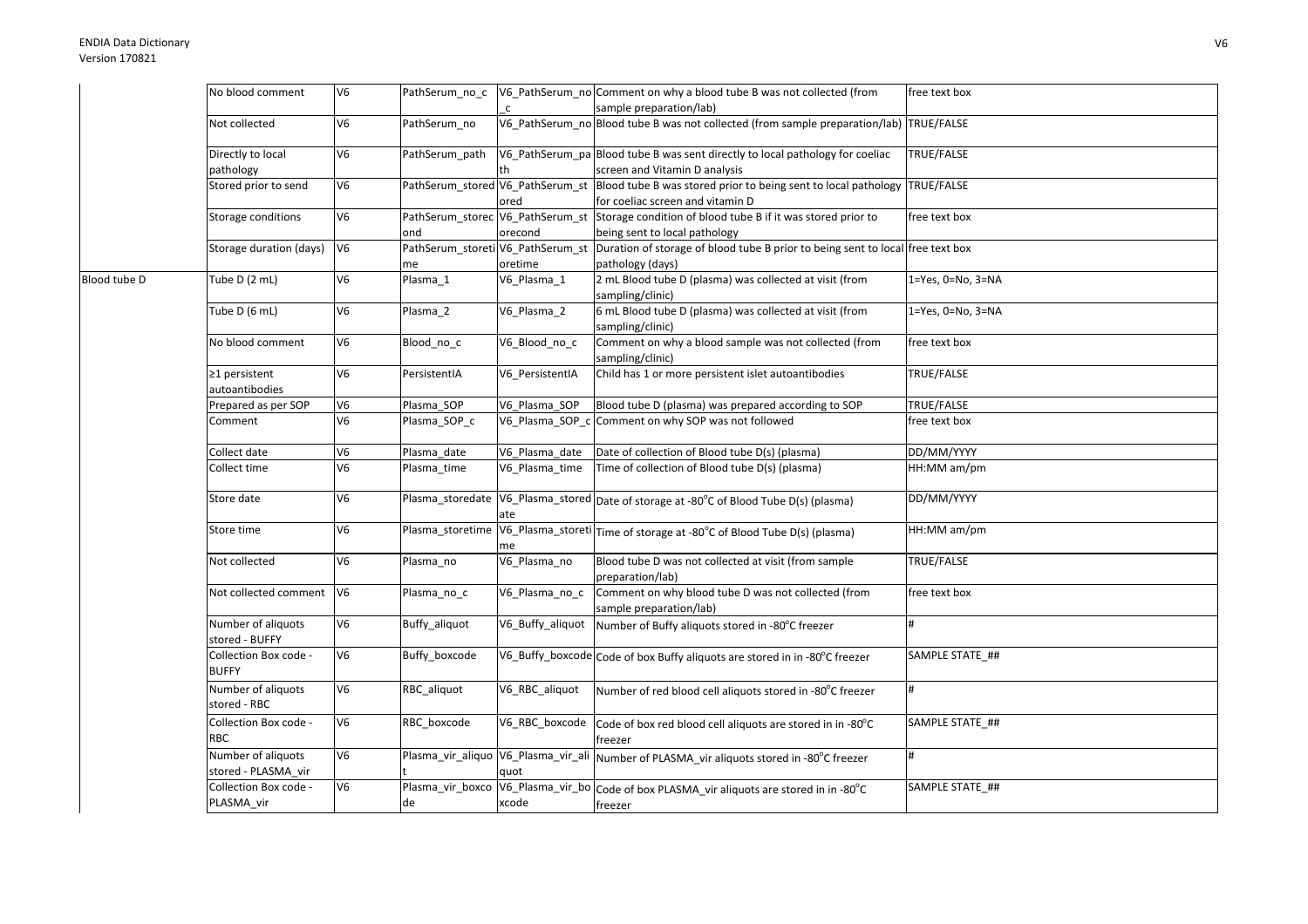|      | Number of aliquots          | V <sub>6</sub> |                                    |              | Plasma_fatty_aliq  V6_Plasma_fatty_  Number of PLASMA_fatty aliquots stored in -80°C freezer |                 |
|------|-----------------------------|----------------|------------------------------------|--------------|----------------------------------------------------------------------------------------------|-----------------|
|      | stored - PLASMA_fatty       |                | uot                                | aliquot      |                                                                                              |                 |
|      |                             |                |                                    |              |                                                                                              |                 |
|      | Collection Box code -       | V <sub>6</sub> | Plasma_fatty_box V6_Plasma_fatty_  |              | Code of box PLASMA_fatty aliquots are stored in in -80°C                                     | SAMPLE STATE_## |
|      | PLASMA fatty                |                | code                               | boxcode      | freezer                                                                                      |                 |
|      | Number of aliquots          | V <sub>6</sub> |                                    |              | Plasma_age_aliqu  V6_Plasma_age_al Number of PLASMA_age aliquots stored in -80°C freezer     | #               |
|      | stored - PLASMA_age         |                | ot                                 | iquot        |                                                                                              |                 |
|      | Collection Box code -       | V6             | Plasma age boxc                    |              | V6_Plasma_age_b Code of box PLASMA_age aliquots are stored in in -80°C                       | SAMPLE STATE ## |
|      | PLASMA_age                  |                | ode                                | oxcode       | freezer                                                                                      |                 |
|      | Number of aliquots          | V <sub>6</sub> | Plasma_extra_aliq V6_Plasma_extra_ |              | Number of PLASMA_extra aliquots stored in -80°C freezer                                      |                 |
|      | stored -                    |                | uot                                | aliquot      |                                                                                              |                 |
|      | EDTAPLASMA extra            |                |                                    |              |                                                                                              |                 |
|      | Collection Box code -       | V <sub>6</sub> | Plasma_extra_box V6_Plasma_extra_  |              | Code of box PLASMA_extra aliquots are stored in in -80°C                                     | SAMPLE STATE ## |
|      | EDTAPLASMA_extra            |                | code                               | boxcode      | freezer                                                                                      |                 |
| PBMC | PBMCs not collected         | V <sub>6</sub> | PBMC no                            | V6_PBMC_no   | PBMCs were not collected from Blood Tube D at visit (from                                    | TRUE/FALSE      |
|      |                             |                |                                    |              | sample preparation/lab)                                                                      |                 |
|      | Comment                     | V <sub>6</sub> | PBMC no c                          | V6_PBMC_no_c | Comment on why PBMCs were not collected (from sample                                         | free text box   |
|      |                             |                |                                    |              | preparation/lab)                                                                             |                 |
|      | Prepared as per SOP 11      | V <sub>6</sub> | PBMC SOP                           | V6 PBMC SOP  | Blood tube D (plasma) was prepared according to SOP                                          | TRUE/FALSE      |
|      |                             |                |                                    |              |                                                                                              |                 |
|      | Red cell lysis performed V6 |                |                                    |              | PBMC_redcelllysis V6_PBMC_redcelll Red cell lysis was performed during PBMC harvest          | TRUE/FALSE      |
|      | Haemocytometer viable V6    |                |                                    | vsis         | V6_PBMC_viable_ Number of viable cells from haemocytometer cell count                        | #               |
|      | cell count 1                |                | PBMC_viable_1                      |              |                                                                                              |                 |
|      | Haemocytometer dead         | V <sub>6</sub> | PBMC_dead_1                        |              | V6_PBMC_dead_1 Number of dead cells from haemocytometer cell count                           | #               |
|      | cell count 1                |                |                                    |              |                                                                                              |                 |
|      | Haemocytometer viable V6    |                | PBMC viable 2                      |              | V6 PBMC viable Number of viable cells from haemocytometer cell count                         | #               |
|      | cell count 2                |                |                                    |              |                                                                                              |                 |
|      | Haemocytometer dead         | V <sub>6</sub> | PBMC_dead_2                        |              | V6_PBMC_dead_2 Number of dead cells from haemocytometer cell count                           | #               |
|      | cell count 2                |                |                                    |              |                                                                                              |                 |
|      | Haemocytometer viable V6    |                | PBMC viable 3                      |              | V6_PBMC_viable_Number of viable cells from haemocytometer cell count                         | #               |
|      | cell count 3                |                |                                    |              |                                                                                              |                 |
|      | Haemocytometer dead         | V <sub>6</sub> | PBMC_dead_3                        |              | V6 PBMC dead 3 Number of dead cells from haemocytometer cell count                           | #               |
|      | cell count 3                |                |                                    |              |                                                                                              |                 |
|      | Haemocytometer viable V6    |                | PBMC_viable_4                      |              | V6_PBMC_viable_ Number of viable cells from haemocytometer cell count                        | #               |
|      | cell count 4                |                |                                    |              |                                                                                              |                 |
|      | Haemocytometer dead         | V <sub>6</sub> | PBMC dead 4                        |              | V6_PBMC_dead_4 Number of dead cells from haemocytometer cell count                           |                 |
|      | cell count 4                |                |                                    |              |                                                                                              |                 |
|      | Avg num of viable cells     | V <sub>6</sub> | PBMC_av_viablec                    |              | V6_PBMC_av_viab Average number of viable cells per square                                    |                 |
|      | per square                  |                | ells                               | lecells      |                                                                                              |                 |
|      | Viable cell/mL              | V <sub>6</sub> | PBMC viablecell                    |              | V6_PBMC_viablec $\vert$ Total number of viable cells per mL (x10 <sup>6</sup> )              |                 |
|      |                             |                |                                    |              |                                                                                              |                 |
|      | Total cell number           | V <sub>6</sub> | PBMC_totalcellnu                   |              | V6_PBMC_totalcel Total number of viable cells (x10 <sup>6</sup> )                            | #               |
|      |                             |                |                                    | num          |                                                                                              |                 |
|      | Suspension volume           | V <sub>6</sub> |                                    |              | PBMC_suspension V6_PBMC_suspen Suspension volume to achieve 10 x 10 <sup>6</sup> cells/mL    | #               |
|      |                             |                | vol                                | sion_vol     |                                                                                              |                 |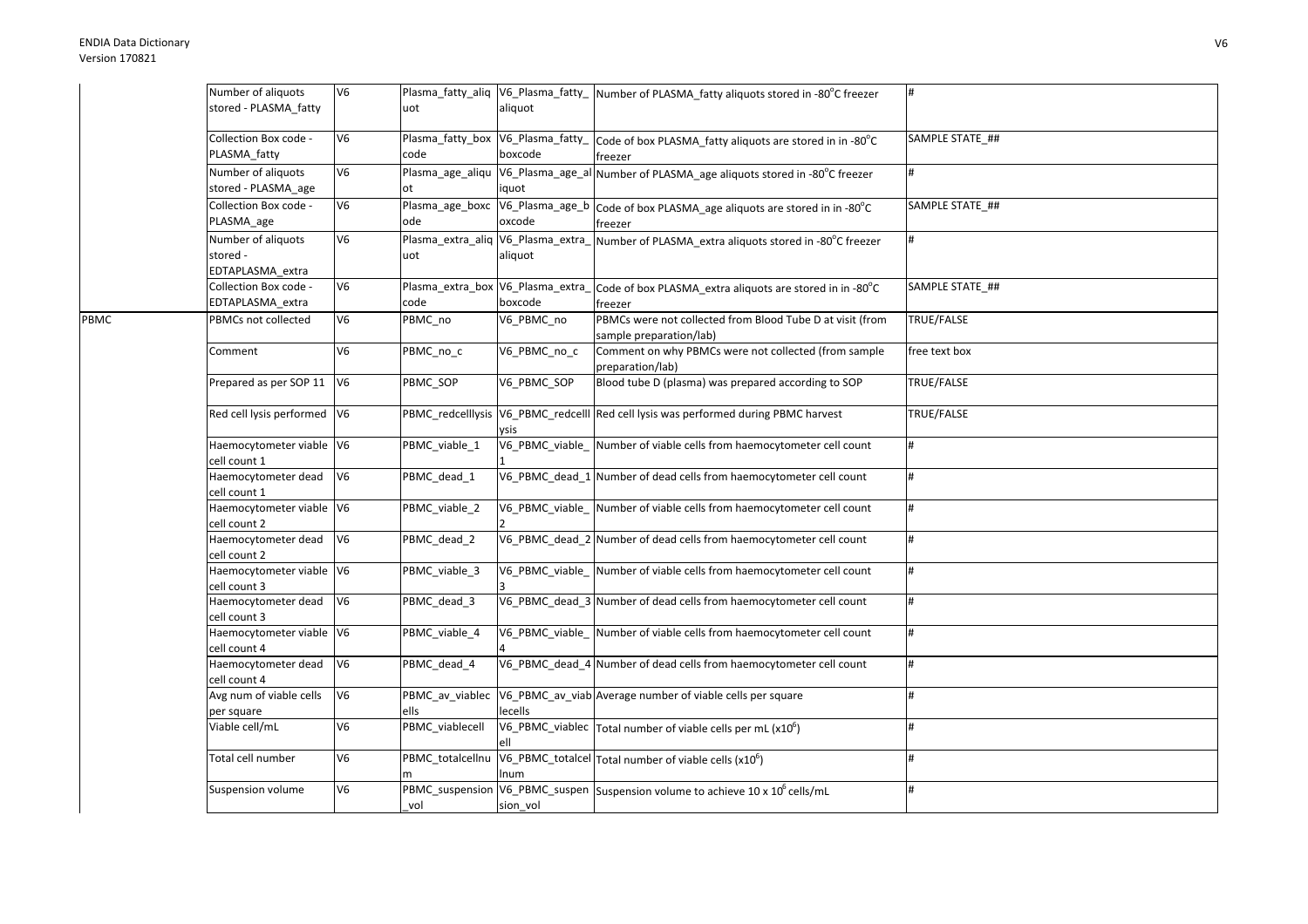|              | Vials stored                     | V <sub>6</sub>                   | PBMC_aliquot                               |                           | V6 PBMC aliquot Number of PBMC aliquots stored                                                                        |               |
|--------------|----------------------------------|----------------------------------|--------------------------------------------|---------------------------|-----------------------------------------------------------------------------------------------------------------------|---------------|
|              | Aliquot volume                   | V <sub>6</sub>                   |                                            | vol                       | PBMC_aliquot_vol V6_PBMC_aliquot Volume of PBMC aliquot (ul)                                                          |               |
|              | <b>Dilution factor</b>           | V <sub>6</sub>                   | or                                         | factor                    | PBMC_dilutionfact V6_PBMC_dilution Dilution factor (exported but no longer on registry - March<br>2017                | #             |
|              | in $(mL)$                        | V <sub>6</sub>                   | vol 2                                      | sion vol 2                | PBMC_suspension V6_PBMC_suspen Suspension volume (exported but no longer on registry -<br><b>March 2017)</b>          | #             |
|              | Number of cells stored<br>frozen | V <sub>6</sub>                   |                                            | zen                       | PBMC_cellsfrozen V6_PBMC_cellsfro Number of cells stored frozen (exported but no longer on<br>registry - March 2017)  |               |
|              | Date of initial storage          | V <sub>6</sub>                   | nitial                                     | te initial                | PBMC_storedate_iV6_PBMC_storeda Date of initial storage of PBMCs (exported but no longer on<br>registry - March 2017) | DD/MM/YYYY    |
|              | Time of initial storage          | V <sub>6</sub>                   | PBMC_storetime_i V6_PBMC_storeti<br>nitial | me_initial                | Time of initial storage of PBMCs (exported but no longer on<br>registry - March 2017)                                 | HH:MM am/pm   |
|              | Date of storage at -80°C   V6    |                                  | PBMC_storedate                             |                           | V6_PBMC_storeda Date of storage at -80°C of PBMCs                                                                     | DD/MM/YYYY    |
|              | Time of storage at -80°C V6      |                                  | PBMC storetime                             | me                        | V6_PBMC_storeti Time of storage at -80°C of PBMCs                                                                     | HH:MM am/pm   |
|              | Date of storage in LN            | V6                               | LN                                         | te LN                     | PBMC_storedate_ V6_PBMC_storeda Date of storage of PBMCs in liquid nitrogen                                           | DD/MM/YYYY    |
|              | Time of storage in LN            | V <sub>6</sub>                   | PBMC storetime<br>LN                       | me LN                     | V6_PBMC_storeti Time of storage of PBMCs in liquid nitrogen                                                           | HH:MM am/pm   |
|              | Locaion in LN                    | V <sub>6</sub>                   | PBMC_LNlocation                            | ion                       | V6_PBMC_LNlocat Location of aliquots in liquid nitrogen                                                               | free text box |
| Blood tube G | Tube G (0.5 mL)                  | V <sub>6</sub>                   | PathGluc                                   | V6 PathGluc               | Blood tube G was collected at visit (from sampling/clinic)                                                            | TRUE/FALSE    |
|              | Collection date                  | V <sub>6</sub>                   | PathGluc_date                              |                           | V6_PathGluc_date Date of collection of Blood tube G (fluoride)                                                        | DD/MM/YYYY    |
|              | Collection time                  | V <sub>6</sub>                   | PathGluc_time                              |                           | V6_PathGluc_time Time of collection of Blood tube G (fluoride)                                                        | HH:MM am/pm   |
|              | No blood comment                 | V <sub>6</sub>                   | PathGluc_no_c                              | V6_PathGluc_no_           | Comment on why a blood tube G was not collected (from<br>sample preparation/lab)                                      | free text box |
|              | Not collected                    | V <sub>6</sub><br>V <sub>6</sub> | PathGluc_no                                | V6 PathGluc no            | Blood tube G was not collected (from sample preparation/lab) TRUE/FALSE                                               |               |
|              | Sent to pathology                |                                  | PathGluc path                              |                           | V6_PathGluc_path Blood tube G was sent directly to local pathology for coeliac<br>screen and Vitamin D analysis       | TRUE/FALSE    |
|              | Stored prior to send             | V <sub>6</sub>                   | PathGluc_stored                            | V6_PathGluc_stor<br>ed    | Blood tube G was stored prior to being sent to local pathology TRUE/FALSE<br>for coeliac screen and vitamin D         |               |
|              | Storage conditions               | V <sub>6</sub>                   | PathGluc storeco<br>nd                     | V6_PathGluc_stor<br>econd | Storage condition of blood tube G if it was stored prior to<br>being sent to local pathology                          | free text box |
|              | Duration of storage<br>(days)    | V <sub>6</sub>                   | PathGluc_storetim V6_PathGluc_stor         | etime                     | Duration of storage of blood tube G prior to being sent to<br>local pathology (days)                                  | free text box |
| Urine        | Prepared as per SOP              | V <sub>6</sub>                   | Urine_SOP                                  | V6_Urine_SOP              | Urine was prepared according to SOP                                                                                   | TRUE/FALSE    |
|              | SOP comment                      | V6                               | Urine_SOP_c                                | V6_Urine_SOP_c            | Comment on why SOP was not followed                                                                                   | free text box |
|              | Collection date                  | V <sub>6</sub>                   | Urine date                                 | V6 Urine date             | Date of collection of urine                                                                                           | DD/MM/YYYY    |
|              | Collection time                  | V6                               | Urine time                                 | V6_Urine_time             | Time of collection of urine                                                                                           | HH:MM am/pm   |
|              | Store date                       | V <sub>6</sub>                   | Urine_storedate                            | te                        | V6_Urine_storeda Date of storage at -80°C of urine                                                                    | DD/MM/YYYY    |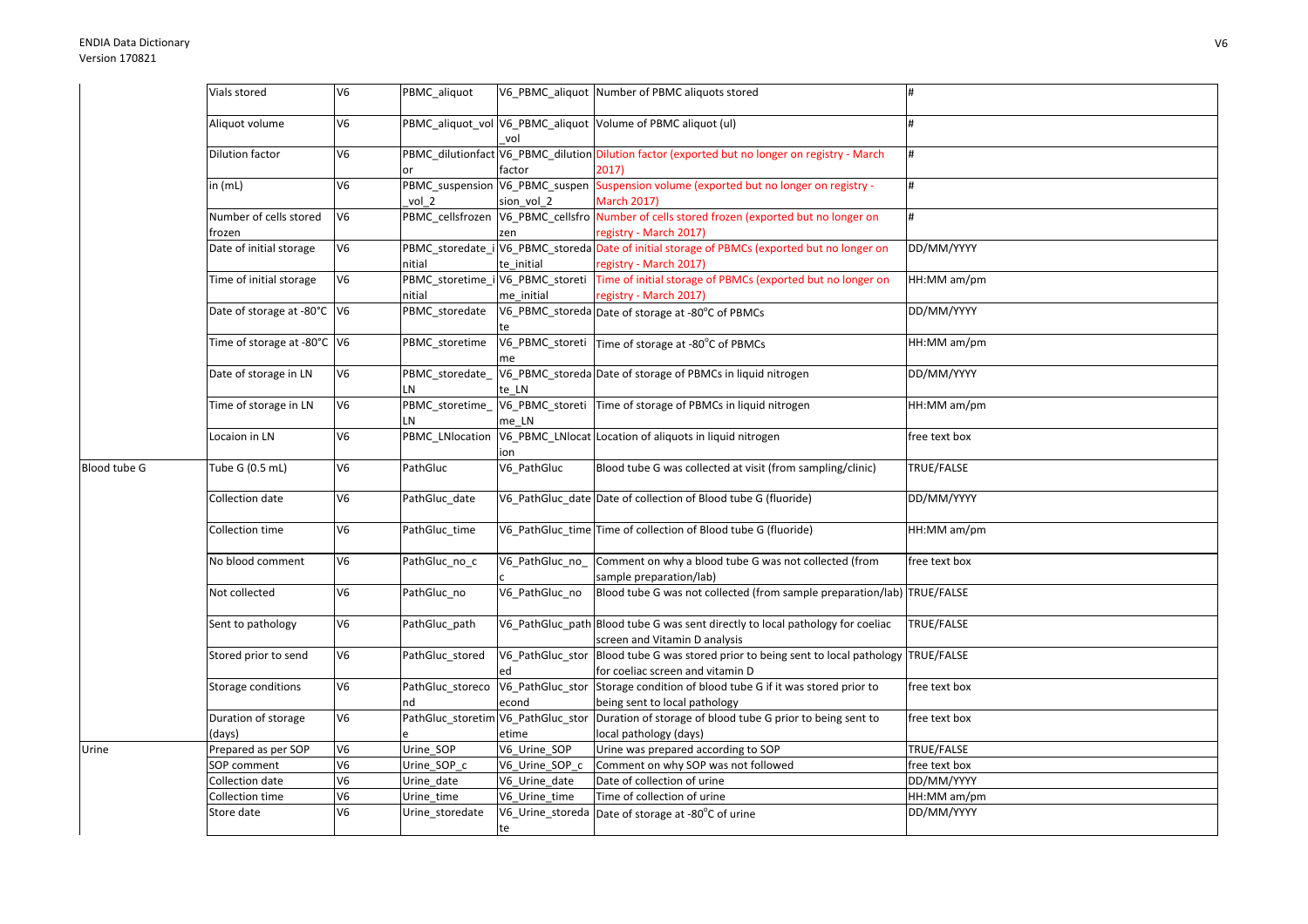Stool

| Store time                           | V <sub>6</sub> | Urine_storetime          | V6_Urine_storeti<br>me    | Time of storage at -80°C of urine                                                                       | HH:MM am/pm     |
|--------------------------------------|----------------|--------------------------|---------------------------|---------------------------------------------------------------------------------------------------------|-----------------|
| Sample not collected                 | V <sub>6</sub> | Urine_no                 | V6_Urine_no               | Urine was not collected at visit (from sample preparation/lab) TRUE/FALSE                               |                 |
| Comment                              | V <sub>6</sub> | Urine_no_c               | V6_Urine_no_c             | Comment on why urine was not collected (from sample<br>preparation/lab)                                 | free text box   |
| Number of aliquots<br>stored - meta  | V <sub>6</sub> | Urine_meta_aliqu<br>lot. | V6_Urine_meta_al<br>iquot | Number of URINE_meta aliquots stored in -80°C freezer                                                   | #               |
| Volume - meta                        | V <sub>6</sub> | Urine_meta_vol           |                           | V6_Urine_meta_v Volume of URINE_meta aliquots stored in -80oC freezer (µL)                              | #               |
| Collection Box code -<br>meta        | V <sub>6</sub> | Urine_meta_boxc<br>ode   | oxcode                    | V6_Urine_meta_b Code of box URINE_meta aliquots are stored in in -80°C<br>freezer                       | SAMPLE STATE ## |
| Number of aliquots<br>stored - age   | V <sub>6</sub> | Urine_age_aliquot        | V6_Urine_age_ali<br>auot  | Number of URINE_age aliquots stored in -80°C freezer                                                    | #               |
| Volume - age                         | V <sub>6</sub> | Urine_age_vol            |                           | V6_Urine_age_vol Volume of URINE_age aliquots stored in -80oC freezer (µL)                              | #               |
| Collection Box code - age V6         |                | e                        | xcode                     | Urine_age_boxcod V6_Urine_age_bo   Code of box URINE_age aliquots are stored in in -80°C freezer        | SAMPLE STATE ## |
| Number of aliquots<br>stored - extra | V <sub>6</sub> | Urine_extra_aliqu<br>ot  | iquot                     | V6_Urine_extra_al Number of URINE_extra aliquots stored in -80°C freezer                                | #               |
| Volume - extra                       | V <sub>6</sub> | Urine_extra_vol          |                           | V6_Urine_extra_v Volume of URINE_extra aliquots stored in -80oC freezer (µL)                            | #               |
| Collection Box code -<br>extra       | V <sub>6</sub> | Urine extra boxc<br>ode  | oxcode                    | V6_Urine_extra_b Code of box URINE_extra aliquots are stored in in -80°C<br>freezer                     | SAMPLE STATE ## |
| Number of aliquots<br>stored - glass | V <sub>6</sub> | Urine_glass_aliqu<br>ot  | iquot                     | V6_Urine_glass_al Number of URINE_glass aliquots stored in -80°C freezer                                | #               |
| Volume - glass                       | V <sub>6</sub> | Urine_glass_vol          | V6_Urine_glass_v          | Volume of URINE_glass aliquots stored in -80oC freezer (µL)                                             | Ħ.              |
| Collection Box code -<br>glass       | V <sub>6</sub> | de                       | oxcode                    | Urine_glass_boxco V6_Urine_glass_b   Code of box URINE_glass aliquots are stored in in -80°C<br>freezer | SAMPLE STATE_## |
| Prepared as per SOP                  | V <sub>6</sub> | Stool SOP                | V6_Stool_SOP              | Stool was prepared according to SOP                                                                     | TRUE/FALSE      |
| SOP comment                          | V <sub>6</sub> | Stool SOP c              | V6_Stool_SOP_c            | Comment on why SOP was not followed                                                                     | free text box   |
| Collection date                      | V <sub>6</sub> | Stool date               | V6 Stool date             | Date of collection of stool                                                                             | DD/MM/YYYY      |
| Collection time                      | V <sub>6</sub> | Stool time               | V6_Stool_time             | Time of collection of stool                                                                             | HH:MM am/pm     |
| Store date                           | V <sub>6</sub> | Stool_storedate          |                           | V6_Stool_storedat Date of storage at -80°C of stool                                                     | DD/MM/YYYY      |
| Store time                           | V <sub>6</sub> | Stool_storetime          |                           | V6_Stool_storetim Time of storage at -80°C of stool                                                     | HH:MM am/pm     |
| Sample not collected                 | V <sub>6</sub> | Stool_no                 | V6_Stool_no               | Stool was not collected at visit (from sample preparation/lab)                                          | TRUE/FALSE      |
| Comment                              | V <sub>6</sub> | Stool_no_c               | V6_Stool_no_c             | Comment on why stool was not collected (from sample<br>preparation/lab)                                 | free text box   |
| <b>Bristol Stool Chart type</b>      | V <sub>6</sub> | Stool_bristol            | V6_Stool_bristol          | Type of stool using Bristol Stool Chart                                                                 | $1 - 7$         |
| Number of aliquots<br>stored - micro | V <sub>6</sub> | Stool_micro_aliqu<br>ot  | liquot                    | V6_Stool_micro_a Number of STOOL_micro aliquots stored in -80°C freezer                                 | #               |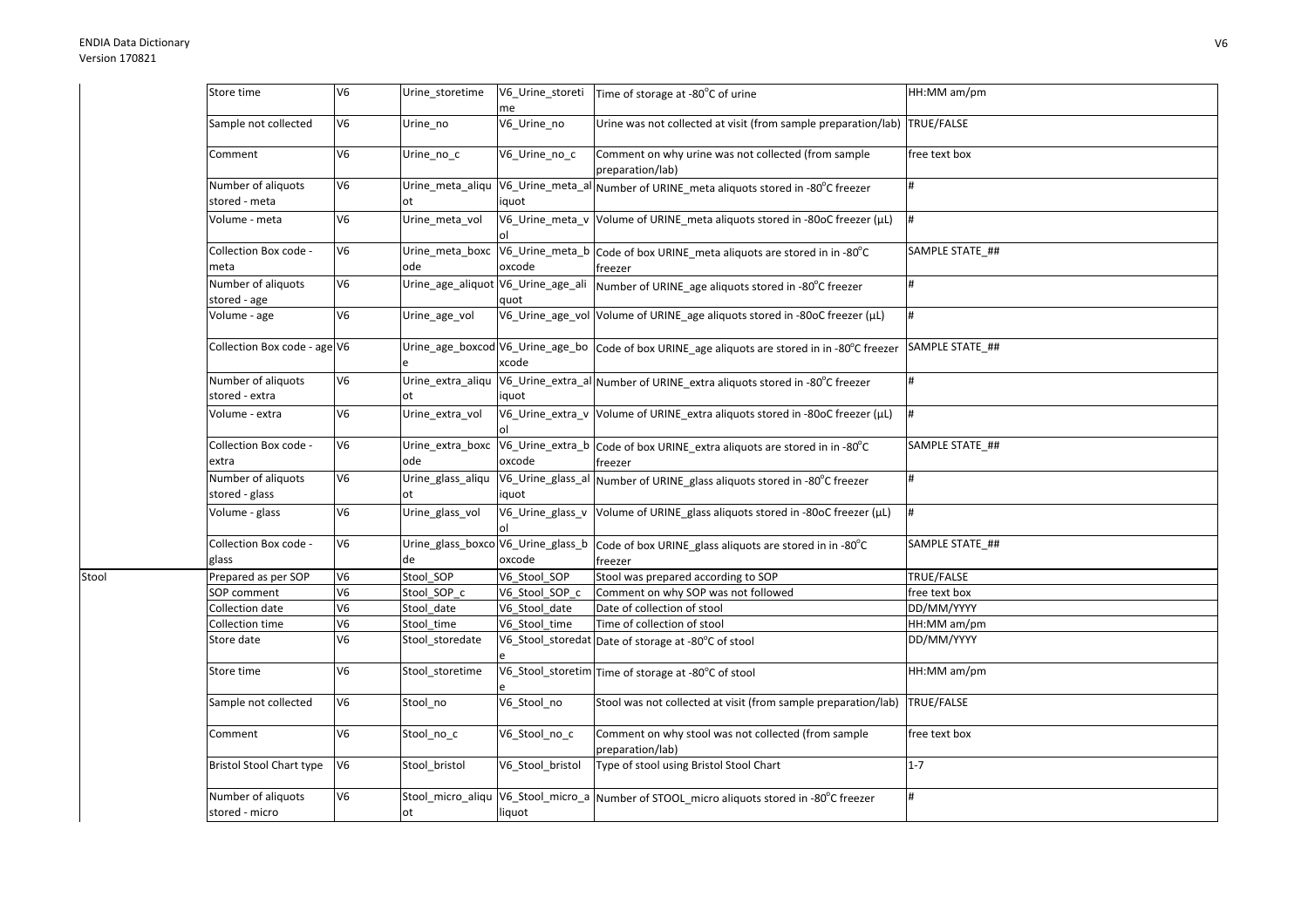|             | Collection Box code -          | V <sub>6</sub> |                                  |               | Stool_micro_boxc  V6_Stool_micro_b  Code of box STOOL_micro aliquots are stored in in -80°C        | SAMPLE STATE ## |
|-------------|--------------------------------|----------------|----------------------------------|---------------|----------------------------------------------------------------------------------------------------|-----------------|
|             | micro                          |                | ode                              | oxcode        | freezer                                                                                            |                 |
|             | Number of aliquots             | V6             | Stool vir aliquot                |               | V6_Stool_vir_aliqu Number of STOOL_vir aliquots stored in -80°C freezer                            | #               |
|             | stored - vir                   |                |                                  |               |                                                                                                    |                 |
|             | Collection Box code - vir V6   |                |                                  | ode           | Stool_vir_boxcode V6_Stool_vir_boxc Code of box STOOL_vir aliquots are stored in in -80°C freezer  | SAMPLE STATE ## |
|             | Number of aliquots             | V6             | Stool meta aliqu                 |               | V6_Stool_meta_al Number of STOOL_meta aliquots stored in -80°C freezer                             | #               |
|             | stored - meta                  |                | ot                               | iquot         |                                                                                                    |                 |
|             | Collection Box code -          | V <sub>6</sub> | Stool_meta_boxco V6_Stool_meta_b |               | Code of box STOOL meta aliquots are stored in in -80°C                                             | SAMPLE STATE_## |
|             | meta                           |                | de                               | oxcode        | freezer                                                                                            |                 |
|             | Number of aliquots             | V6             | Stool_extra_aliqu                |               | V6_Stool_extra_al Number of STOOL_extra aliquots stored in -80°C freezer                           | #               |
|             | stored - extra                 |                | ot                               | iquot         |                                                                                                    |                 |
|             | Collection Box code -          | V6             |                                  |               | Stool_extra_boxco V6_Stool_extra_b code of box STOOL_extra aliquots are stored in in -80°C         | SAMPLE STATE ## |
|             | extra                          |                | de                               | oxcode        | freezer                                                                                            |                 |
| Breast milk | Prepared as per SOP            | V6             | Milk SOP                         | V6_Milk_SOP   | Breast milk was prepared according to SOP                                                          | TRUE/FALSE      |
|             | <b>SOP</b> comment             | V6             | Milk_SOP_c                       | V6_Milk_SOP_c | Comment on why SOP was not followed                                                                | free text box   |
|             | Collection date                | V6             | Milk_date                        | V6_Milk_date  | Date of collection of breast milk                                                                  | DD/MM/YYYY      |
|             | Collection time                | V6             | Milk_time                        | V6 Milk time  | Time of collection of breast milk                                                                  | HH:MM am/pm     |
|             | Store date                     | V6             | Milk_storedate                   |               | V6_Milk_storedat Date of storage at -80oC of breast milk                                           | DD/MM/YYYY      |
|             |                                |                |                                  |               |                                                                                                    |                 |
|             | Store time                     | V6             | Milk_storetime                   |               | V6_Milk_storetim Time of storage at -80oC of breast milk                                           | HH:MM am/pm     |
|             | Sample not collected           | V <sub>6</sub> | Milk_no                          | V6_Milk_no    | Breast milk was not collected at visit (from sample<br>preparation/lab)                            | TRUE/FALSE      |
|             | Comment                        | V6             | Milk_no_c                        | V6_Milk_no_c  | Comment on why breast milk was not collected (from sample   free text box<br>preparation/lab)      |                 |
|             | Number of aliquots             | V6             |                                  |               | Milk_micro_aliquo V6_Milk_micro_ali Number of MILK_micro aliquots stored in -80oC freezer          | #               |
|             | stored - micro                 |                |                                  | quot          |                                                                                                    |                 |
|             | Volume - micro                 | V6             | Milk micro vol                   |               | V6_Milk_micro_vo Volume of MILK_micro aliquots stored in -80oC freezer (mL)                        | #               |
|             | Collection Box code -<br>micro | V <sub>6</sub> | de                               | oxcode        | Milk_micro_boxco V6_Milk_micro_b Code of box MILK_micro aliquots are stored in in -80oC<br>freezer | SAMPLE STATE ## |
|             | Number of aliquots             | V6             |                                  |               | Milk meta aliquo V6 Milk meta ali Number of MILK meta aliquots stored in -80oC freezer             | #               |
|             | stored - meta                  |                |                                  | quot          |                                                                                                    |                 |
|             | Volume - meta                  | V6             | Milk meta vol                    |               | V6_Milk_meta_vol Volume of MILK_meta aliquots stored in -80oC freezer (mL)                         | l#              |
|             | Collection Box code -<br>meta  | V6             | Milk meta boxco<br>de            | xcode         | V6_Milk_meta_bo Code of box MILK_meta aliquots are stored in in -80oC freezer SAMPLE STATE_##      |                 |
|             | Number of aliquots             | V6             | Milk extra aliquo                |               | V6_Milk_extra_ali Number of MILK_extra aliquots stored in -80oC freezer                            | #               |
|             | stored - extra                 |                |                                  | quot          |                                                                                                    |                 |
|             | Volume - extra                 | V6             | Milk extra vol                   |               | V6_Milk_extra_vol Volume of MILK_extra aliquots stored in -80oC freezer (mL)                       | l#              |
|             | Collection Box code -          | V6             | Milk extra boxco<br>de           | xcode         | V6_Milk_extra_bo Code of box MILK_extra aliquots are stored in in -80oC freezer SAMPLE STATE_##    |                 |
| Coeliac     | extra<br>V6 tTGAb              | V6             | tTGAb                            | V6 tTGAb      | Tissue transglutaminase level                                                                      | free text box   |
|             | V6_tTGAb Date of               | V6             | tTGAb_date                       | V6_tTGAb_date | Date of analysis of tTGAb                                                                          | DD/MM/YYYY      |
|             | analysis                       |                |                                  |               |                                                                                                    |                 |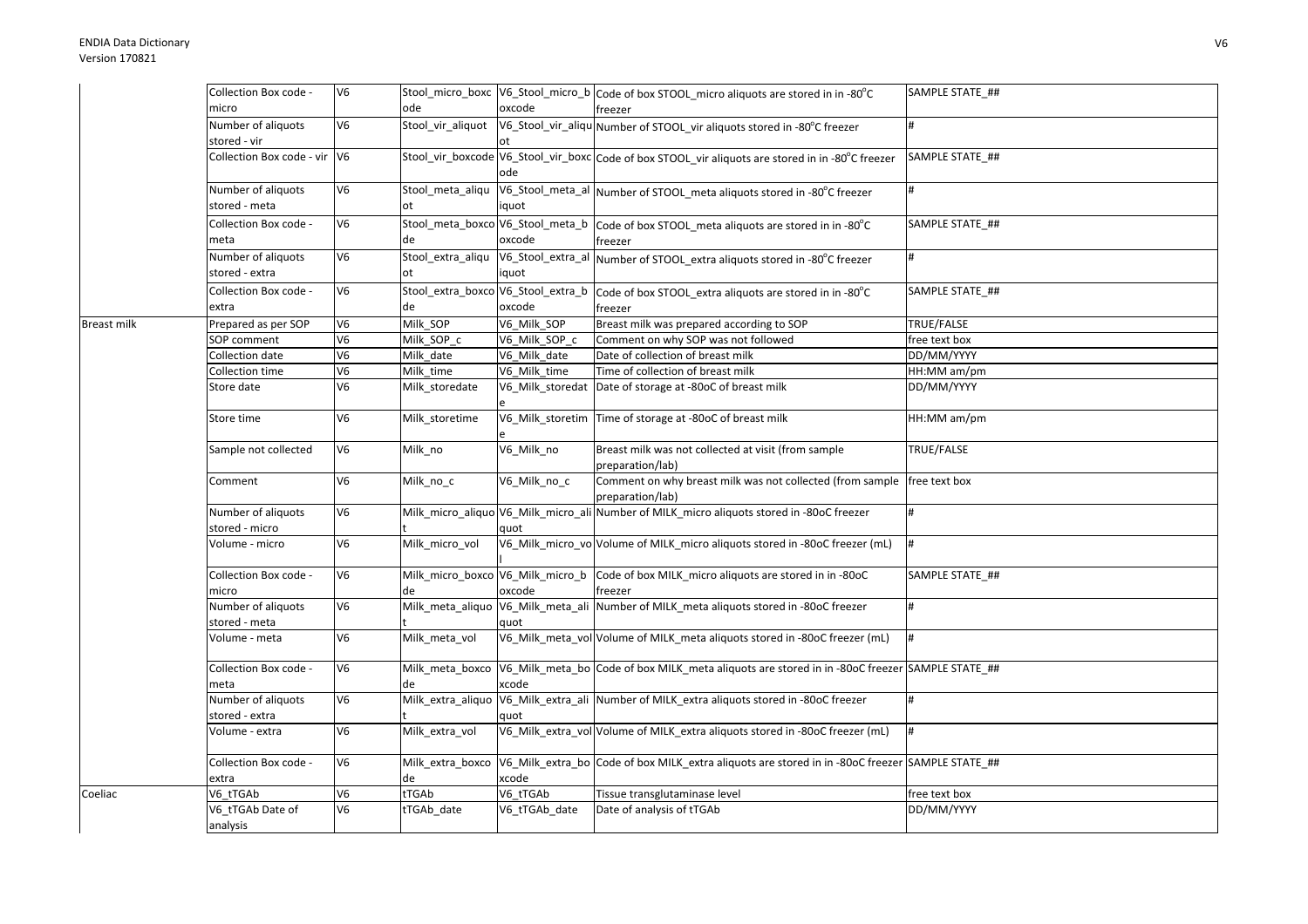|                      | V6_tTGAb Pathology<br>service                  | V <sub>6</sub>           | tTGAb Path      | V6 tTGAb Path  | Pathology service that analysed tTGAb                                                        | free text box                                 |
|----------------------|------------------------------------------------|--------------------------|-----------------|----------------|----------------------------------------------------------------------------------------------|-----------------------------------------------|
|                      | V6 total IgA                                   | V <sub>6</sub>           | lgA             | V6 IgA         | Total immunoglobulin level                                                                   | free text box                                 |
|                      | V6_total IgA Date of<br>analysis               | V6                       | IgA_date        | V6_IgA_date    | Date of analysis of total IgA                                                                | DD/MM/YYYY                                    |
|                      | V6_total IgA Pathology<br>service              | V <sub>6</sub>           | Iga_Path        | V6_Iga_Path    | Pathology service that analysed total IgA                                                    | free text box                                 |
|                      | V6_DPG IgG                                     | V6                       | <b>DPGIgG</b>   | V6_DPGIgG      | Anti-Deamidated Gliadin Peptide level                                                        | free text box                                 |
|                      | V6_DPG IgG Date of<br>analysis                 | V <sub>6</sub>           | DPGIgG_date     | V6_DPGIgG_date | Date of analysis of DPG IgG                                                                  | DD/MM/YYYY                                    |
|                      | V6_DPG IgG Pathology<br>service                | V <sub>6</sub>           | DPGIgG_Path     | V6_DPGIgG_Path | Pathology service that analysed DPG IgG                                                      | free text box                                 |
| Islet Autoantibodies | V6 IAA                                         | V6                       | IAA             | V6 IAA         | Insulin autoantibodies level                                                                 | free text box                                 |
|                      | V6 IAA Date of analysis                        | V <sub>6</sub>           | IAA_date        | V6 IAA date    | Date of analysis of IAA                                                                      | DD/MM/YYYY                                    |
|                      | V6_IAA Pathology<br>service                    | V <sub>6</sub>           | IAA_Path        | V6_IAA_Path    | Pathology service that analysed IAA                                                          | free text box                                 |
|                      | V6 ZnT8Ab                                      | $\overline{\mathsf{V6}}$ | ZnT8Ab          | V6 ZnT8Ab      | Zinc transporter 8 autoantibodies level                                                      | free text box                                 |
|                      | V6 ZnT8Ab Date of                              | V6                       | ZnT8Ab_date     | V6 ZnT8Ab date | Date of analysis of ZnT8Ab                                                                   | DD/MM/YYYY                                    |
|                      | analysis                                       |                          |                 |                |                                                                                              |                                               |
|                      | V6_ZnT8Ab Pathology<br>service                 | V <sub>6</sub>           | ZnT8Ab_Path     | V6_ZnT8Ab_Path | Pathology service that analysed ZnT8Ab                                                       | free text box                                 |
|                      | V6 GADAb                                       | V <sub>6</sub>           | GADAb           | V6 GADAb       | Glutamic acid decarboxylase autoantibodies level                                             | free text box                                 |
|                      | V6 GADAb Date of<br>analysis                   | V6                       | GADAb date      | V6 GADAb date  | Date of analysis of GADAb                                                                    | DD/MM/YYYY                                    |
|                      | V6_GADAb Pathology<br>service                  | V6                       | GADAb Path      | V6_GADAb_Path  | Pathology service that analysed GADAb                                                        | free text box                                 |
|                      | <b>V6 IA2</b>                                  | V6                       | IA <sub>2</sub> | $V6$ _IA2      | Insulinoma-2-associated autoantibodies levels                                                | free text box                                 |
|                      | V6 IA2 Date of analysis                        | V <sub>6</sub>           | IA2 date        | V6_IA2_date    | Date of analysis of IA2                                                                      | DD/MM/YYYY                                    |
|                      | V6_IA2 Pathology<br>service                    | V6                       | IA2_Path        | V6_IA2_Path    | Pathology service that analysed IA2                                                          | free text box                                 |
| Glucose              | V6_Glucose<br>concentration                    | V <sub>6</sub>           | Glucose         | V6_Glucose     | Glucose (mmol/L)                                                                             | free text box                                 |
|                      | Date of analysis                               | V <sub>6</sub>           | Glucose date    |                | V6_Glucose_date Date of analysis of Glucose                                                  | DD/MM/YYYY                                    |
|                      | Pathology service                              | V6                       | Glucose path    |                | V6 Glucose path Pathology service that analysed Glucose                                      | free text box                                 |
| HbA1c                | V6_HbA1c percentage                            | V <sub>6</sub>           | HbA1c_per       | V6_HbA1c_per   | Hemoglobin A1c level (%)                                                                     | free text box                                 |
|                      | V6 HbA1c concentration V6                      |                          | HbA1c_con       | V6_HbA1c_con   | Hemoglobin A1c level (mmol/mol)                                                              | free text box                                 |
|                      | Date of analysis                               | V <sub>6</sub>           | HbA1c_date      | V6_HbA1c_date  | Date of analysis of HbA1c                                                                    | DD/MM/YYYY                                    |
|                      | Pathology service                              | V <sub>6</sub>           | HbA1c_path      | V6_HbA1c_path  | Pathology service that analysed HbA1c                                                        | free text box                                 |
| Questionnaires       | Lifestyle postpartum<br>questionnaire complete | V <sub>6</sub>           | LQ              | $V6_lQ$        | Maternal postpartum lifestyle questionnaire completed and<br>type of questionnaire completed | Yes, online version/Yes, hardcopy/Yes, app/No |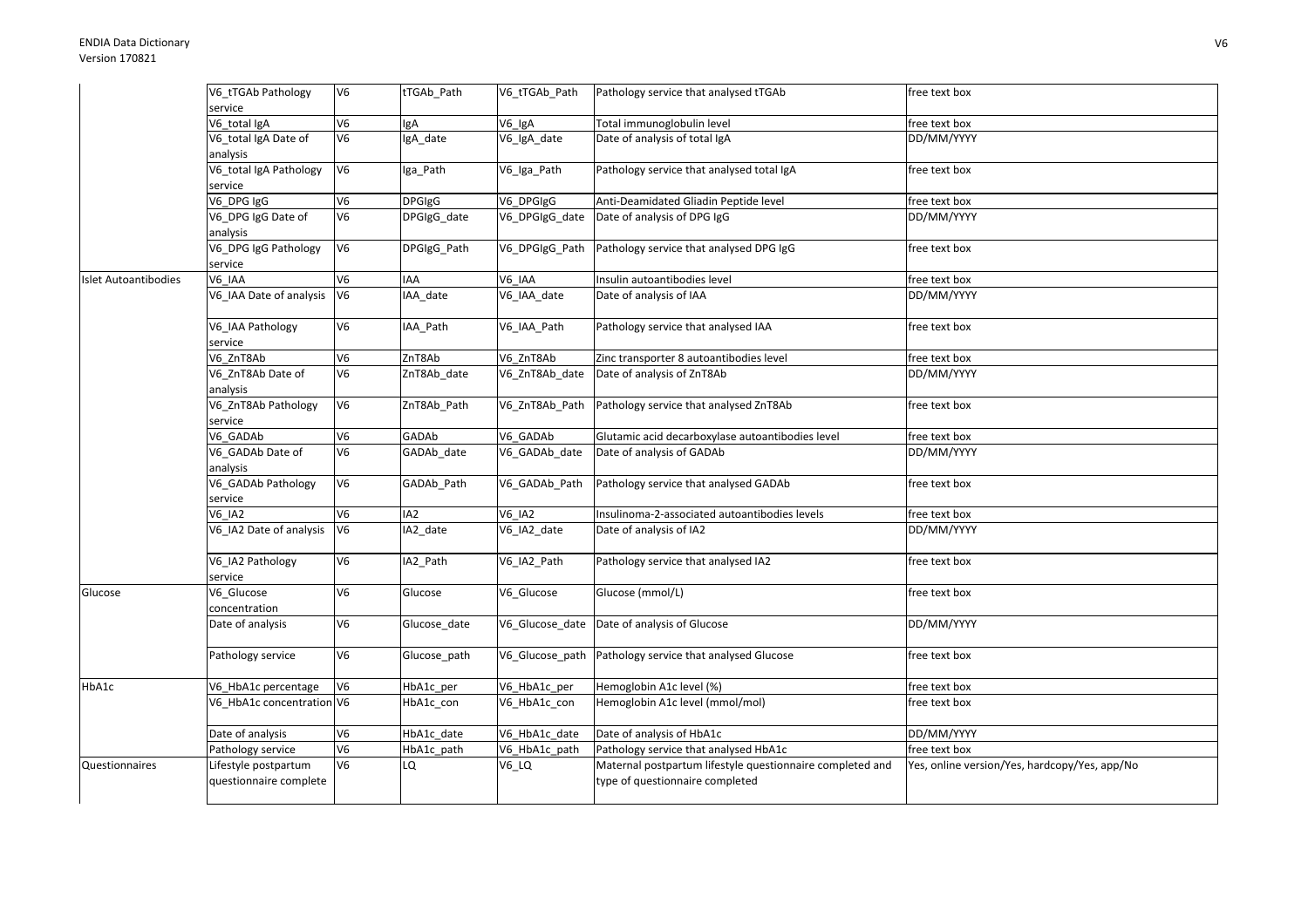|                                                                 | Lifestyle postpartum<br>questionnaire comment | V <sub>6</sub> | Quest_c            | V6_Quest_c                    | Comment on why questionnaires were not completed                                                                                                                                       | free text box                                                                                                      |
|-----------------------------------------------------------------|-----------------------------------------------|----------------|--------------------|-------------------------------|----------------------------------------------------------------------------------------------------------------------------------------------------------------------------------------|--------------------------------------------------------------------------------------------------------------------|
| <b>Maternal Lifestyle</b><br>Postpartum<br><b>Questionniare</b> |                                               |                |                    |                               |                                                                                                                                                                                        |                                                                                                                    |
| <b>Export heading</b>                                           | Variable                                      | <b>Visit</b>   | Code               | Visit_Code                    | <b>Description</b>                                                                                                                                                                     | Format                                                                                                             |
|                                                                 | ID                                            | V <sub>6</sub> | LQ_ID              | V6_LQ_ID                      | Participant ID code for Maternal Lifestyle Postpartum<br>Questionnaire                                                                                                                 | STATE-CITY-SITE-###                                                                                                |
|                                                                 | Collection date                               | V6             | LQ Date            | V6 LQ Date                    | Date Maternal Lifestyle Postpartum Questionnaire was<br>completed                                                                                                                      | DD/MM/YYYY                                                                                                         |
|                                                                 | Visit                                         | V <sub>6</sub> | LQ_Visit           | V6_LQ_Visit                   | Visit code for Maternal Lifestyle Postpartum Questionnaire                                                                                                                             | T1/T2/T3                                                                                                           |
|                                                                 |                                               |                |                    |                               | No data collected for Maternal Lifestyle Postpartum                                                                                                                                    |                                                                                                                    |
|                                                                 | No data collected                             | V <sub>6</sub> | LQ_no              | V6_LQ_no                      | Questionnaire                                                                                                                                                                          | TRUE/FALSE                                                                                                         |
|                                                                 |                                               |                |                    |                               | Comment on why no data was collected for Maternal Lifestyle                                                                                                                            |                                                                                                                    |
|                                                                 | Comment                                       | V6             | LQ_no_c            | V6_LQ_no_c                    | Postpartum Questionnaire                                                                                                                                                               | free text box                                                                                                      |
|                                                                 | Not finisehd                                  | V6             | LQ NotFin          | V6 LQ NotFin                  | Data entry for Maternal Lifestyle Postpartum Questionnaire<br>has not been finished                                                                                                    | TRUE/FALSE                                                                                                         |
|                                                                 |                                               |                |                    |                               | Data entry for Maternal Lifestyle Postpartum Questionnaire                                                                                                                             |                                                                                                                    |
| General                                                         | Finalized                                     | V6             | LQ Final           | V6_LQ_Final                   | has been finalised by project management team                                                                                                                                          | TRUE/FALSE                                                                                                         |
|                                                                 |                                               |                |                    |                               | In the past three months, did the ENDIA infant receive any<br>breast milk either through breast feeding or via expressed                                                               |                                                                                                                    |
| Breast milk                                                     | Receive any breast milk   V6                  |                | LQ_BreastMilk      | V6_LQ_BreastMilk breast milk? |                                                                                                                                                                                        | TRUE/FALSE                                                                                                         |
|                                                                 | 1.1 Cow's milk                                | V <sub>6</sub> | CowMilk            | V6 CowMilk                    | In the past 3 months, on how many days did the mother<br>consume cow's milk?                                                                                                           | Never/Less than one day per month/1-3 days per month/1<br>day per week/2-5 days per week/More than 5 days per week |
|                                                                 | 1.2 Other milk                                | V6             | OtherMilk          | V6 OtherMilk                  | In the past 3 months, on how many days did the mother<br>consume other milk including soy, rice, almond, goat or sheep Never/Less than one day per month/1-3 days per month/1<br>milk? | day per week/2-5 days per week/More than 5 days per week                                                           |
|                                                                 | 1.3 Coffee containing<br>caffeine             | V6             | Coffee             | V6 Coffee                     | In the past 3 months, on how many days did the mother<br>consume coffee containing caffeine (includes iced coffee)?                                                                    | Never/Less than one day per month/1-3 days per month/1<br>day per week/2-5 days per week/More than 5 days per week |
|                                                                 | 1.4 Decaffeinated coffee V6                   |                | <b>DecafCoffee</b> | V6 DecafCoffee                | In the past 3 months, on how many days did the mother<br>consume decaffeinated coffee (includes iced coffee)?                                                                          | Never/Less than one day per month/1-3 days per month/1<br>day per week/2-5 days per week/More than 5 days per week |
|                                                                 | 1.5 Tea containing<br>caffeine                | V <sub>6</sub> | Tea                | V6 Tea                        | In the past 3 months, on how many days did the mother<br>consume tea containing caffeine?                                                                                              | Never/Less than one day per month/1-3 days per month/1<br>day per week/2-5 days per week/More than 5 days per week |
|                                                                 | 1.6 Decaffeinated/herbal<br>tea               | V <sub>6</sub> | DecafTea           | V6_DecafTea                   | In the past 3 months, on how many days did the mother<br>consume decaffeinated or herbal tea?                                                                                          | Never/Less than one day per month/1-3 days per month/1<br>day per week/2-5 days per week/More than 5 days per week |
|                                                                 | 1.7 Other drinks<br>containing caffeine       | V <sub>6</sub> | <b>CafDrinks</b>   | V6 CafDrinks                  | In the past 3 months, on how many days did the mother<br>consume other drinks containing caffeine (e.g. cola, Red Bull,<br>V)?                                                         | Never/Less than one day per month/1-3 days per month/1<br>day per week/2-5 days per week/More than 5 days per week |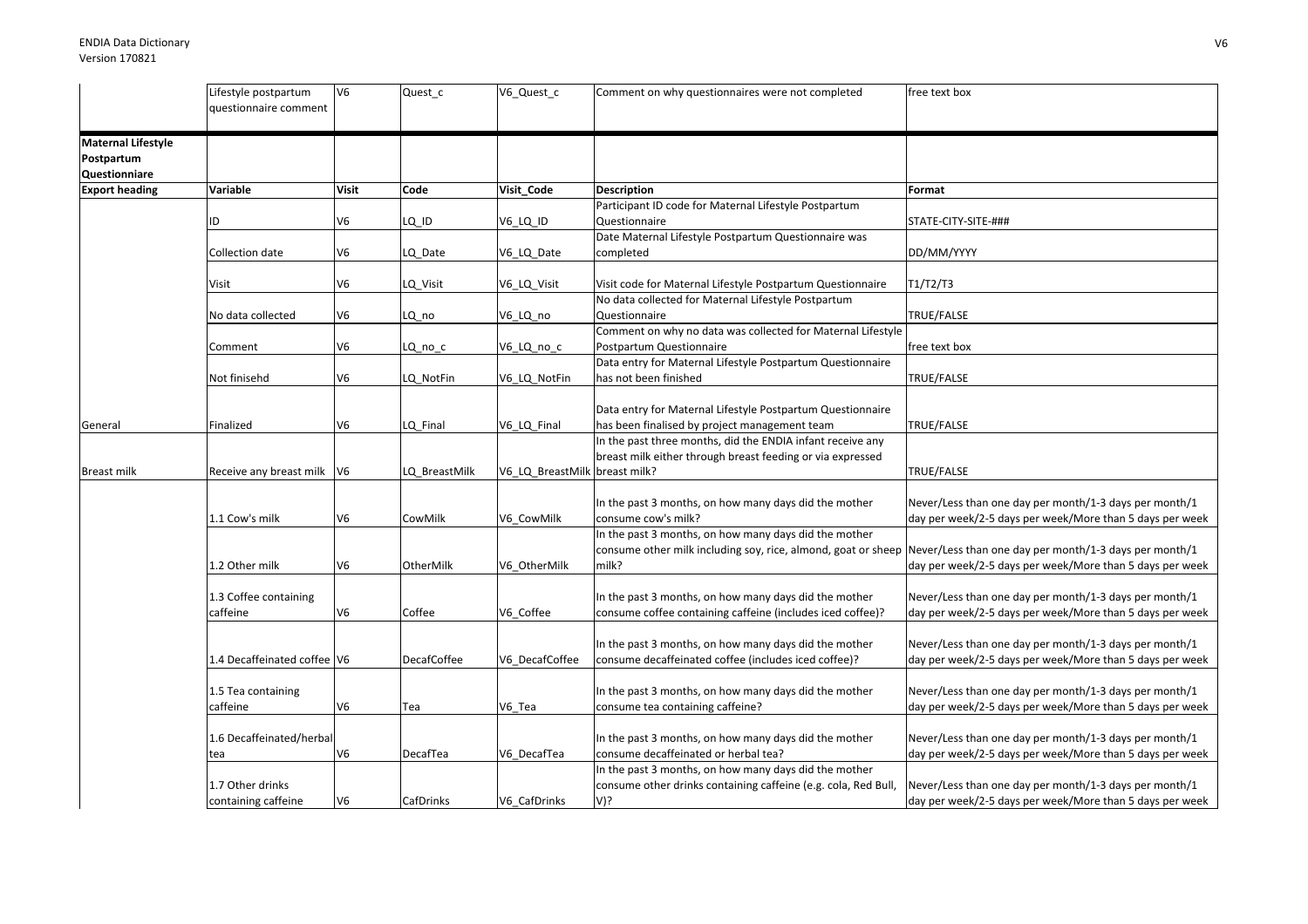|                                    |                |                        |                  | In the past 3 months, on how many days did the mother                                                                                                                   |                                                          |
|------------------------------------|----------------|------------------------|------------------|-------------------------------------------------------------------------------------------------------------------------------------------------------------------------|----------------------------------------------------------|
|                                    |                |                        |                  | consume diet, lite or low calorie carbonated or flavoured                                                                                                               |                                                          |
| 1.8 Diet flavoured                 |                |                        |                  | beverages (e.g. Diet or Coke Zero, Pepsi Max, diet cordial,                                                                                                             | Never/Less than one day per month/1-3 days per month/1   |
| beverages                          | V <sub>6</sub> | <b>DietDrinks</b>      | V6 DietDrinks    | sugar free energy drinks, light ice tea, Powerade Zero)?                                                                                                                | day per week/2-5 days per week/More than 5 days per week |
|                                    |                |                        |                  | In the past 3 months, on how many days did the mother                                                                                                                   |                                                          |
|                                    |                |                        |                  | consume soft drinks or flavoured beverages containing Stevia                                                                                                            |                                                          |
| 1.9 Soft drink containing          |                |                        |                  | (Coke Life, Pepsi Next, Lipton flavoured or green and Fuze iced Never/Less than one day per month/1-3 days per month/1                                                  |                                                          |
| Stevia                             | V6             | <b>SteviaDrinks</b>    | V6 SteviaDrinks  | tea)?                                                                                                                                                                   | day per week/2-5 days per week/More than 5 days per week |
|                                    |                |                        |                  |                                                                                                                                                                         |                                                          |
|                                    |                |                        |                  | In the past 3 months, on how many days did the mother                                                                                                                   |                                                          |
|                                    |                |                        |                  | consume regular soft drink or flavoured beverages (Coke,                                                                                                                | Never/Less than one day per month/1-3 days per month/1   |
| 1.10 Regular soft drink            | V <sub>6</sub> | SoftDrinks             | V6 SoftDrinks    | Sprite, flavoured mineral water, tonic water)?                                                                                                                          | day per week/2-5 days per week/More than 5 days per week |
|                                    |                |                        |                  |                                                                                                                                                                         |                                                          |
|                                    |                |                        | V6 CowMilk serv  | On the days when cow's milk was consumed in the past three<br>months, how much on average did the mother consume based Did not consume/Less than 1 serve/1-2 serves/2-3 |                                                          |
|                                    |                |                        |                  |                                                                                                                                                                         |                                                          |
| 1.11 Cow's milk                    | V6             | CowMilk serve          |                  | on the suggested average serving size of 250 mL glass?                                                                                                                  | serves/More than 3 serves                                |
|                                    |                |                        |                  | On the days when other milk was consumed in the past three                                                                                                              |                                                          |
|                                    |                |                        | V6 OtherMilk ser | months, how much on average did the mother consume based Did not consume/Less than 1 serve/1-2 serves/2-3                                                               |                                                          |
| 1.12 Other milk                    | V <sub>6</sub> | OtherMilk_serve        | ve               | on the suggested average serving size of 250 mL glass?                                                                                                                  | serves/More than 3 serves                                |
|                                    |                |                        |                  | On the days when coffee containing caffeine was consumed in                                                                                                             |                                                          |
|                                    |                |                        |                  | the past three months, how much on average did the mother                                                                                                               |                                                          |
|                                    |                |                        |                  |                                                                                                                                                                         |                                                          |
| 1.13 Coffee containing<br>caffeine | V <sub>6</sub> |                        | V6 Coffee serve  | consume based on the suggested average serving size of 1                                                                                                                | Did not consume/Less than 1 serve/1-2 serves/2-3         |
|                                    |                | Coffee serve           |                  | small cup?<br>On the days when decaffeinated coffee was consumed in the                                                                                                 | serves/More than 3 serves                                |
|                                    |                |                        |                  | past three months, how much on average did the mother                                                                                                                   |                                                          |
| 1.14 Decaffeinated                 |                |                        |                  |                                                                                                                                                                         |                                                          |
|                                    |                |                        | V6 DecafCoffee s | consume based on the suggested average serving size of 1                                                                                                                | Did not consume/Less than 1 serve/1-2 serves/2-3         |
| coffee                             | V <sub>6</sub> | DecafCoffee serve erve |                  | small cup?<br>On the days when tea containing caffeine was consumed in                                                                                                  | serves/More than 3 serves                                |
|                                    |                |                        |                  |                                                                                                                                                                         |                                                          |
|                                    |                |                        |                  | the past three months, how much on average did the mother                                                                                                               |                                                          |
| 1.15 Tea containing                |                |                        |                  | consume based on the suggested average serving size of 1                                                                                                                | Did not consume/Less than 1 serve/1-2 serves/2-3         |
| caffeine                           | V <sub>6</sub> | Tea_serve              | V6_Tea_serve     | small cup?                                                                                                                                                              | serves/More than 3 serves                                |
|                                    |                |                        |                  | On the days when decaffeinated or herbal tea was consumed                                                                                                               |                                                          |
| 1.16                               |                |                        |                  | in the past three months, how much on average did the                                                                                                                   |                                                          |
| Decaffeinated/herbal               |                |                        | V6 DecafTea serv | mother consume based on the suggested average serving size  Did not consume/Less than 1 serve/1-2 serves/2-3                                                            |                                                          |
| tea                                | V <sub>6</sub> | DecafTea_serve         |                  | of 1 small cup?                                                                                                                                                         | serves/More than 3 serves                                |
|                                    |                |                        |                  | On the days when other drink containing caffeine was                                                                                                                    |                                                          |
|                                    |                |                        |                  | consumed in the past three months, how much on average did                                                                                                              |                                                          |
| 1.17 Other drinks                  |                |                        |                  | V6 CafDrinks serv the mother consume based on the suggested average serving                                                                                             | Did not consume/Less than 1 serve/1-2 serves/2-3         |
| containing caffeine                | V <sub>6</sub> | CafDrinks serve        |                  | size of 250 mL can?                                                                                                                                                     | serves/More than 3 serves                                |
|                                    |                |                        |                  |                                                                                                                                                                         |                                                          |
|                                    |                |                        |                  | On the days when diet, lite or low calorie carbonated or                                                                                                                |                                                          |
|                                    |                |                        |                  | flavoured beverages were consumed in the past three                                                                                                                     |                                                          |
| 1.18 Diet flavoured                |                |                        |                  | V6 DietDrinks ser months, how much on average did the mother consume based Did not consume/Less than 1 serve/1-2 serves/2-3                                             |                                                          |
| beverages                          | V <sub>6</sub> | DietDrinks serve       | ve               | on the suggested average serving size of 250 mL can?                                                                                                                    | serves/More than 3 serves                                |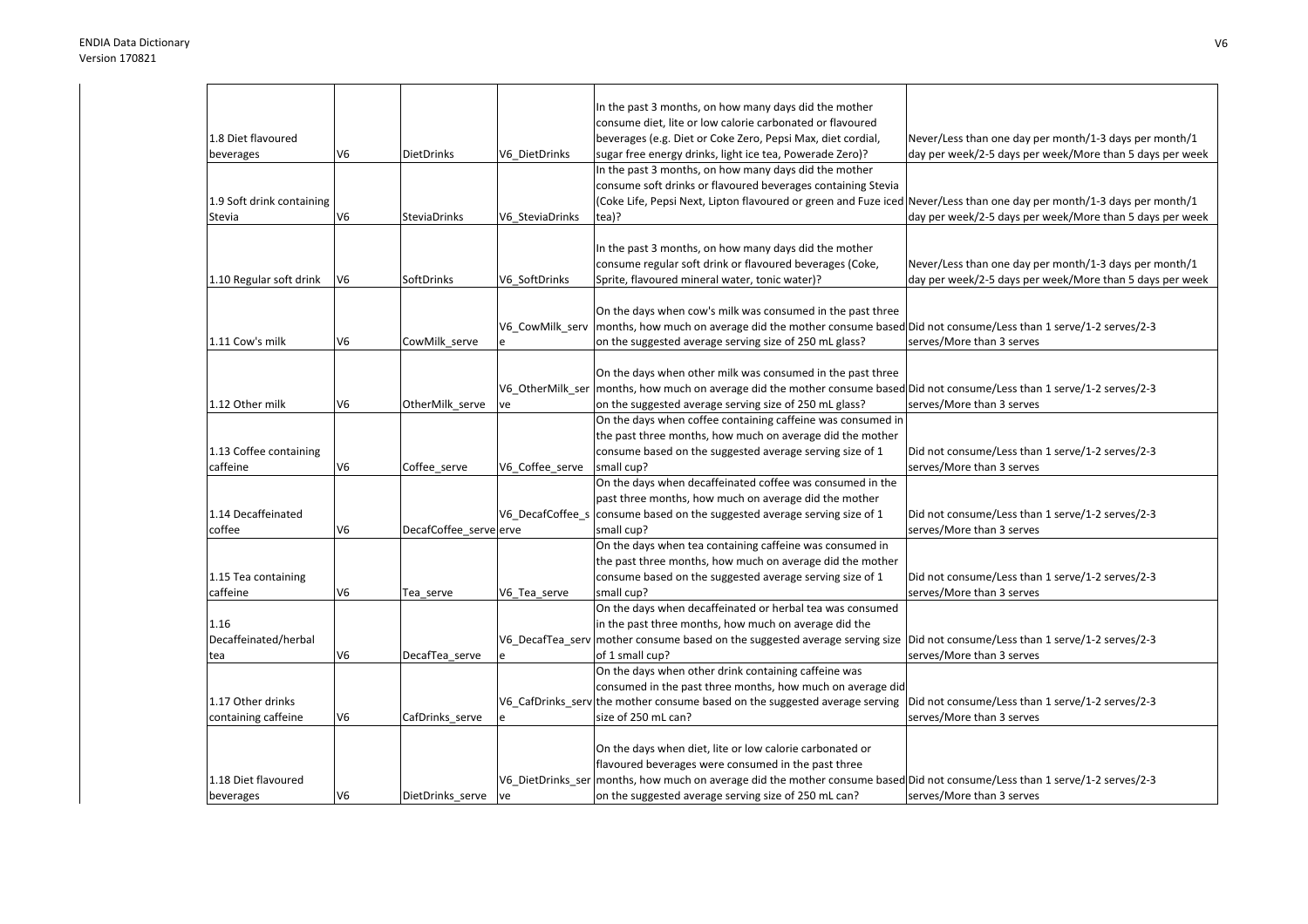| On the days when soft drink or flavoured beverages<br>containing Stevia were consumed in the past three months,<br>1.19 Soft drink<br>SteviaDrinks_serv   V6_SteviaDrinks_s   how much on average did the mother consume based on the<br>Did not consume/Less than 1 serve/1-2 serves/2-3<br>V <sub>6</sub><br>suggested average serving size of 250 mL can?<br>serves/More than 3 serves<br>containing Stevia<br>erve<br>On the days when regular soft drinks or flavoured beverages<br>were consumed in the past three months, how much on<br>V6_SoftDrinks_ser average did the mother consume based on the suggested<br>Did not consume/Less than 1 serve/1-2 serves/2-3<br>V <sub>6</sub><br>average serving size of 250 mL can?<br>serves/More than 3 serves<br>1.20 Regular soft drink<br>SoftDrinks serve<br><b>ve</b><br>In the past 3 months, how often did the mother consume<br>Never/Less than one day per month/1-3 days per month/1<br>dairy products, including butter, cheese, cream, yoghurt, |
|----------------------------------------------------------------------------------------------------------------------------------------------------------------------------------------------------------------------------------------------------------------------------------------------------------------------------------------------------------------------------------------------------------------------------------------------------------------------------------------------------------------------------------------------------------------------------------------------------------------------------------------------------------------------------------------------------------------------------------------------------------------------------------------------------------------------------------------------------------------------------------------------------------------------------------------------------------------------------------------------------------------|
|                                                                                                                                                                                                                                                                                                                                                                                                                                                                                                                                                                                                                                                                                                                                                                                                                                                                                                                                                                                                                |
|                                                                                                                                                                                                                                                                                                                                                                                                                                                                                                                                                                                                                                                                                                                                                                                                                                                                                                                                                                                                                |
|                                                                                                                                                                                                                                                                                                                                                                                                                                                                                                                                                                                                                                                                                                                                                                                                                                                                                                                                                                                                                |
|                                                                                                                                                                                                                                                                                                                                                                                                                                                                                                                                                                                                                                                                                                                                                                                                                                                                                                                                                                                                                |
|                                                                                                                                                                                                                                                                                                                                                                                                                                                                                                                                                                                                                                                                                                                                                                                                                                                                                                                                                                                                                |
|                                                                                                                                                                                                                                                                                                                                                                                                                                                                                                                                                                                                                                                                                                                                                                                                                                                                                                                                                                                                                |
|                                                                                                                                                                                                                                                                                                                                                                                                                                                                                                                                                                                                                                                                                                                                                                                                                                                                                                                                                                                                                |
|                                                                                                                                                                                                                                                                                                                                                                                                                                                                                                                                                                                                                                                                                                                                                                                                                                                                                                                                                                                                                |
|                                                                                                                                                                                                                                                                                                                                                                                                                                                                                                                                                                                                                                                                                                                                                                                                                                                                                                                                                                                                                |
|                                                                                                                                                                                                                                                                                                                                                                                                                                                                                                                                                                                                                                                                                                                                                                                                                                                                                                                                                                                                                |
| V <sub>6</sub><br>2.1 Dairy products<br>Dairy<br>V6 Dairy<br>custard and ice cream?<br>day per week/2-5 days per week/More than 5 days per week                                                                                                                                                                                                                                                                                                                                                                                                                                                                                                                                                                                                                                                                                                                                                                                                                                                                |
|                                                                                                                                                                                                                                                                                                                                                                                                                                                                                                                                                                                                                                                                                                                                                                                                                                                                                                                                                                                                                |
| In the past 3 months, how often did the mother consume soy                                                                                                                                                                                                                                                                                                                                                                                                                                                                                                                                                                                                                                                                                                                                                                                                                                                                                                                                                     |
| containing products including, tofu, miso, soy sauce, soy flour, Never/Less than one day per month/1-3 days per month/1                                                                                                                                                                                                                                                                                                                                                                                                                                                                                                                                                                                                                                                                                                                                                                                                                                                                                        |
| day per week/2-5 days per week/More than 5 days per week<br>2.2 Soy products<br>V6<br>V6_Soy<br>and soy-based dairy subsitutes?<br>Soy                                                                                                                                                                                                                                                                                                                                                                                                                                                                                                                                                                                                                                                                                                                                                                                                                                                                         |
| In the past 3 months, how often did the mother consume                                                                                                                                                                                                                                                                                                                                                                                                                                                                                                                                                                                                                                                                                                                                                                                                                                                                                                                                                         |
| wheat containing products, including bread, biscuits, cakes,                                                                                                                                                                                                                                                                                                                                                                                                                                                                                                                                                                                                                                                                                                                                                                                                                                                                                                                                                   |
| breakfast cereals, pastries, pasta, couscous, dim sims and<br>Never/Less than one day per month/1-3 days per month/1                                                                                                                                                                                                                                                                                                                                                                                                                                                                                                                                                                                                                                                                                                                                                                                                                                                                                           |
| V <sub>6</sub><br>V6_Wheat<br>day per week/2-5 days per week/More than 5 days per week<br>2.3 Wheat products<br>Wheat<br>wontons?                                                                                                                                                                                                                                                                                                                                                                                                                                                                                                                                                                                                                                                                                                                                                                                                                                                                              |
|                                                                                                                                                                                                                                                                                                                                                                                                                                                                                                                                                                                                                                                                                                                                                                                                                                                                                                                                                                                                                |
| In the past 3 months, how often did the mother consume                                                                                                                                                                                                                                                                                                                                                                                                                                                                                                                                                                                                                                                                                                                                                                                                                                                                                                                                                         |
| Never/Less than one day per month/1-3 days per month/1                                                                                                                                                                                                                                                                                                                                                                                                                                                                                                                                                                                                                                                                                                                                                                                                                                                                                                                                                         |
| 2.4 Barley or rye<br>barley or rye containing products, including barley water,                                                                                                                                                                                                                                                                                                                                                                                                                                                                                                                                                                                                                                                                                                                                                                                                                                                                                                                                |
| V <sub>6</sub><br>day per week/2-5 days per week/More than 5 days per week<br>products<br>BarleyRye<br>V6 BarleyRye<br>many minestrone-style soups and rye bread?                                                                                                                                                                                                                                                                                                                                                                                                                                                                                                                                                                                                                                                                                                                                                                                                                                              |
|                                                                                                                                                                                                                                                                                                                                                                                                                                                                                                                                                                                                                                                                                                                                                                                                                                                                                                                                                                                                                |
| In the past 3 months, how often did the mother consume rice                                                                                                                                                                                                                                                                                                                                                                                                                                                                                                                                                                                                                                                                                                                                                                                                                                                                                                                                                    |
| and/or rice containing products including rice milk, rice<br>Never/Less than one day per month/1-3 days per month/1                                                                                                                                                                                                                                                                                                                                                                                                                                                                                                                                                                                                                                                                                                                                                                                                                                                                                            |
| V <sub>6</sub><br>V6_Rice<br>day per week/2-5 days per week/More than 5 days per week<br>2.5 Rice products<br>cereals, rice cakes, rice noodles and rice flour?<br>Rice                                                                                                                                                                                                                                                                                                                                                                                                                                                                                                                                                                                                                                                                                                                                                                                                                                        |
|                                                                                                                                                                                                                                                                                                                                                                                                                                                                                                                                                                                                                                                                                                                                                                                                                                                                                                                                                                                                                |
| In the past 3 months, how often did the mother consume corn                                                                                                                                                                                                                                                                                                                                                                                                                                                                                                                                                                                                                                                                                                                                                                                                                                                                                                                                                    |
| and/or corn containing products including popcorn, polenta,<br>Never/Less than one day per month/1-3 days per month/1                                                                                                                                                                                                                                                                                                                                                                                                                                                                                                                                                                                                                                                                                                                                                                                                                                                                                          |
| V <sub>6</sub><br>V6 Corn<br>day per week/2-5 days per week/More than 5 days per week<br>2.6 Corn products<br>corn flakes, corn tortillas and corn flour?<br>Corn                                                                                                                                                                                                                                                                                                                                                                                                                                                                                                                                                                                                                                                                                                                                                                                                                                              |
|                                                                                                                                                                                                                                                                                                                                                                                                                                                                                                                                                                                                                                                                                                                                                                                                                                                                                                                                                                                                                |
| In the past 3 months, how often did the mother consume oats                                                                                                                                                                                                                                                                                                                                                                                                                                                                                                                                                                                                                                                                                                                                                                                                                                                                                                                                                    |
| Never/Less than one day per month/1-3 days per month/1<br>or oat containing products including porridge, oatmeal,                                                                                                                                                                                                                                                                                                                                                                                                                                                                                                                                                                                                                                                                                                                                                                                                                                                                                              |
| V <sub>6</sub><br>V6 Oat<br>muesli, ANZAC biscuits, bran and oat flour?<br>day per week/2-5 days per week/More than 5 days per week<br>2.7 Oats products<br>Oat                                                                                                                                                                                                                                                                                                                                                                                                                                                                                                                                                                                                                                                                                                                                                                                                                                                |
| In the past 3 months, how often did the mother consume                                                                                                                                                                                                                                                                                                                                                                                                                                                                                                                                                                                                                                                                                                                                                                                                                                                                                                                                                         |
| Never/Less than one day per month/1-3 days per month/1<br>artificial sweetners (e.g. Equal or Splenda) for use in baking or                                                                                                                                                                                                                                                                                                                                                                                                                                                                                                                                                                                                                                                                                                                                                                                                                                                                                    |
| 2.8 Artificial sweeteners V6<br>tea/coffee?<br>day per week/2-5 days per week/More than 5 days per week<br>ASweetners<br>V6 ASweetners                                                                                                                                                                                                                                                                                                                                                                                                                                                                                                                                                                                                                                                                                                                                                                                                                                                                         |
|                                                                                                                                                                                                                                                                                                                                                                                                                                                                                                                                                                                                                                                                                                                                                                                                                                                                                                                                                                                                                |
| In the past 3 months, how often did the mother consume<br>Never/Less than one day per month/1-3 days per month/1<br>2.9 Stevia/Natvia                                                                                                                                                                                                                                                                                                                                                                                                                                                                                                                                                                                                                                                                                                                                                                                                                                                                          |
| V <sub>6</sub><br>products<br>V6 Stevia<br>stevia/Natvia products for use in baking or tea/coffee?<br>day per week/2-5 days per week/More than 5 days per week<br><b>Maternal Nutrition</b><br>Stevia                                                                                                                                                                                                                                                                                                                                                                                                                                                                                                                                                                                                                                                                                                                                                                                                          |
|                                                                                                                                                                                                                                                                                                                                                                                                                                                                                                                                                                                                                                                                                                                                                                                                                                                                                                                                                                                                                |
| V6_PregLactSup_f   Frequency of pregnancy or lactation supplement taken by the<br>3.1 Pregnancy                                                                                                                                                                                                                                                                                                                                                                                                                                                                                                                                                                                                                                                                                                                                                                                                                                                                                                                |
| supplement (frequency)   V6<br>mother over the last three months<br>Never/0-30 days/31-60 days/61-90 days/Daily<br>PregLactSup_freq req                                                                                                                                                                                                                                                                                                                                                                                                                                                                                                                                                                                                                                                                                                                                                                                                                                                                        |
| V6_PregLactSup_b Brand of pregnancy or lactation supplement by the mother<br>3.1 Pregnancy<br>PregLactSup_bran                                                                                                                                                                                                                                                                                                                                                                                                                                                                                                                                                                                                                                                                                                                                                                                                                                                                                                 |
| V <sub>6</sub><br>supplement (brand)<br>d<br>taken over the last three months<br>free text box<br>rand                                                                                                                                                                                                                                                                                                                                                                                                                                                                                                                                                                                                                                                                                                                                                                                                                                                                                                         |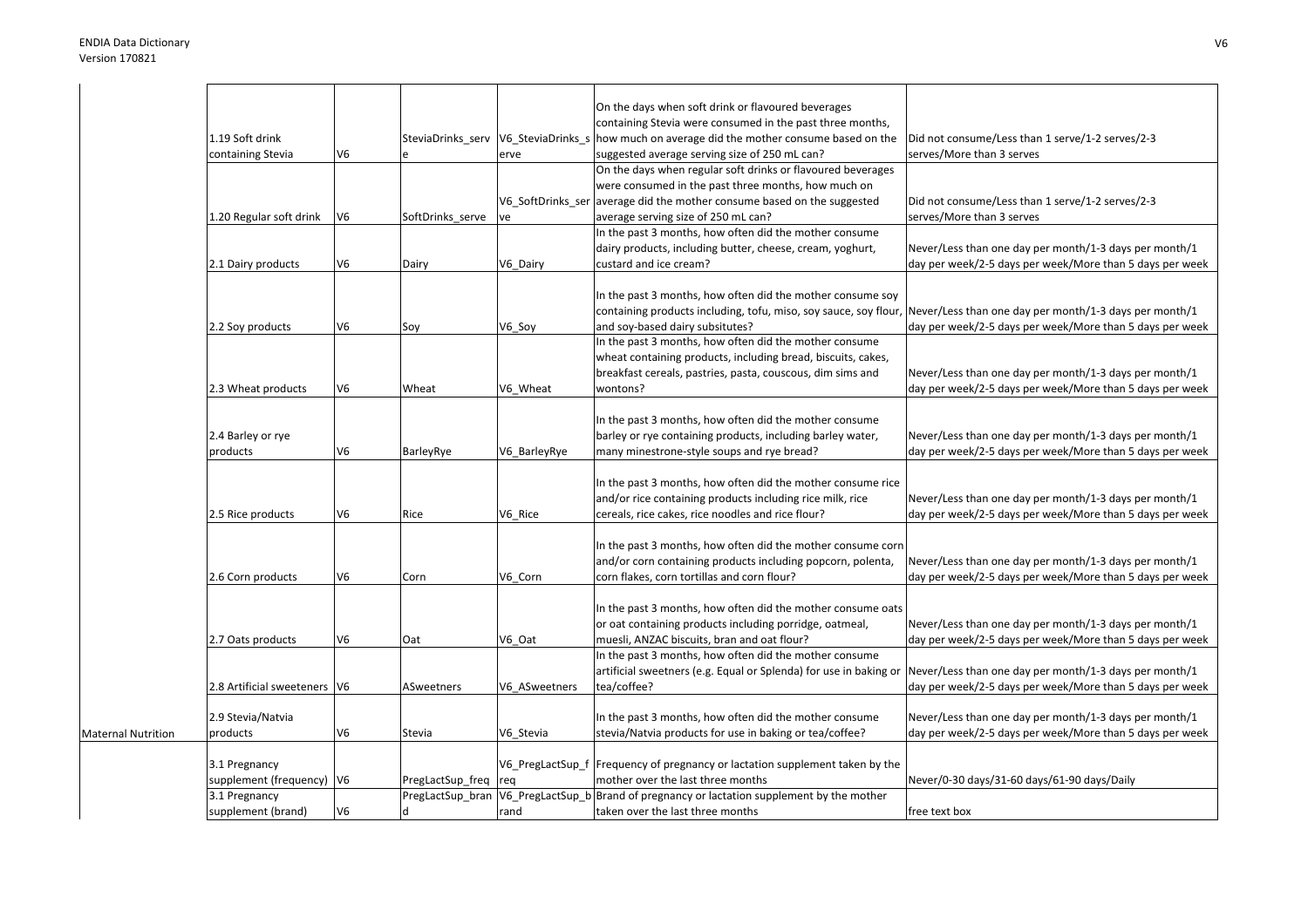| 3.1 Pregnancy              |    |                       |                  | V6_PregLactSup_d Dose of pregnancy or lactation supplement taken by the                           |                                             |
|----------------------------|----|-----------------------|------------------|---------------------------------------------------------------------------------------------------|---------------------------------------------|
| supplement (amount)        | V6 | PregLactSup_dose ose  |                  | mother over the last three months                                                                 | free text box                               |
|                            |    |                       |                  |                                                                                                   |                                             |
| 3.2 Other multivitamin     |    |                       |                  | Frequency of other multivitamin supplement taken by the                                           |                                             |
| (frequency)                | V6 | MultiVit_freq         | V6 MultiVit freq | mother over the last three months                                                                 | Never/0-30 days/31-60 days/61-90 days/Daily |
| 3.2 Other multivitamin     |    |                       | V6_MultiVit_bran | Brand of other multivitamin supplement taken by the mother                                        |                                             |
| (brand)                    | V6 | MultiVit_brand        | d                | over the last three months                                                                        | free text box                               |
|                            |    |                       |                  |                                                                                                   |                                             |
| 3.2 Other multivitamin     |    |                       |                  | Dose of other multivitamin supplement taken by the mother                                         |                                             |
| (amount)                   | V6 | MultiVit_dose         |                  | V6_MultiVit_dose  over the last three months                                                      | free text box                               |
|                            |    |                       |                  | Frequency of fish oil, omega-3 or cod liver oil supplement                                        |                                             |
| 3.3 Omega-3 (frequency) V6 |    | FishOil_freq          | V6_FishOil_freq  | taken by the mother over the last three months                                                    | Never/0-30 days/31-60 days/61-90 days/Daily |
|                            |    |                       |                  | Brand of fish oil, omega-3 or cod liver oil supplement taken by                                   |                                             |
| 3.3 Omega-3 (brand)        | V6 | FishOil brand         | V6_FishOil_brand | the mother over the last three months                                                             | free text box                               |
|                            |    |                       |                  | Dose of fish oil, omega-3 or cod liver oil supplement taken by                                    |                                             |
| 3.3 Omega-3 (amount)       | V6 | FishOil dose          | V6 FishOil dose  | the mother over the last three months                                                             | free text box                               |
|                            |    |                       |                  | Frequency of iron supplement taken by the mother over the                                         |                                             |
| 3.4 Iron (frequency)       | V6 | Iron_freq             | V6_Iron_freq     | last three months                                                                                 | Never/0-30 days/31-60 days/61-90 days/Daily |
|                            |    |                       |                  | Brand of iron supplement taken by the mother over the last                                        |                                             |
| 3.4 Iron (brand)           | V6 | Iron brand            | V6 Iron brand    | three months                                                                                      | free text box                               |
|                            |    |                       |                  | Dose of iron supplement taken by the mother over the last                                         |                                             |
| 3.4 Iron (amount)          | V6 | Iron dose             | V6 Iron dose     | three months                                                                                      | free text box                               |
|                            |    |                       |                  | V6_OtherSup1_fre Frequency of other supplement taken by the mother over the                       |                                             |
| 3.5 Other (frequency)      | V6 | OtherSup1_freq        |                  | last three months                                                                                 | Never/0-30 days/31-60 days/61-90 days/Daily |
|                            | V6 |                       | and              | V6_OtherSup1_br  Brand of other supplement taken by the mother over the last<br>three months      |                                             |
| 3.5 Other (brand)          |    | OtherSup1_brand       |                  | V6_OtherSup1_do Dose of other supplement taken by the mother over the last                        | free text box                               |
| 3.5 Other (amount)         | V6 | OtherSup1_dose        | se               | three months                                                                                      | free text box                               |
|                            |    |                       |                  |                                                                                                   |                                             |
|                            |    |                       |                  | V6 ProbioticsM fr Frequency of probiotics (supplements, powders and fortified                     |                                             |
| 3.6 (frequency) 1          | V6 | ProbioticsM_freq1 eq1 |                  | foods) taken by the mother over the last three months                                             | Never/0-30 days/31-60 days/61-90 days/Daily |
|                            |    |                       |                  | Brand or food name of probiotic (including supplements,                                           |                                             |
|                            |    | ProbioticsM_type      | V6_ProbioticsM_t | powders and fortified foods) taken by the mother in the past                                      |                                             |
| 3.6 (brand) 1              | V6 |                       | ype1             | 3 months                                                                                          | free text box                               |
|                            |    |                       |                  |                                                                                                   |                                             |
|                            |    | ProbioticsM dose      |                  | V6_ProbioticsM_d Dose of probiotics (supplements, powders and fortified foods)                    |                                             |
| 3.6 (amount) 1             | V6 |                       | ose1             | taken by the mother over the last three months                                                    | free text box                               |
|                            |    |                       |                  |                                                                                                   |                                             |
|                            |    |                       |                  | V6_ProbioticsM_fr Frequency of probiotics (supplements, powders and fortified                     |                                             |
| 3.6 (frequency) 2          | V6 | ProbioticsM_freq2 eq2 |                  | foods) taken by the mother over the last three months                                             | Never/0-30 days/31-60 days/61-90 days/Daily |
|                            |    |                       |                  | Brand or food name of probiotic (including supplements,                                           |                                             |
|                            |    | ProbioticsM_type      | V6_ProbioticsM_t | powders and fortified foods) taken by the mother in the past                                      |                                             |
| 3.6 (brand) 2              | V6 |                       | ype2             | 3 months                                                                                          | free text box                               |
|                            |    |                       |                  | ProbioticsM_dose  V6_ProbioticsM_d  Dose of probiotics (supplements, powders and fortified foods) |                                             |
| 3.6 (amount) 2             | V6 |                       | ose2             | taken by the mother over the last three months                                                    | free text box                               |
|                            |    |                       |                  |                                                                                                   |                                             |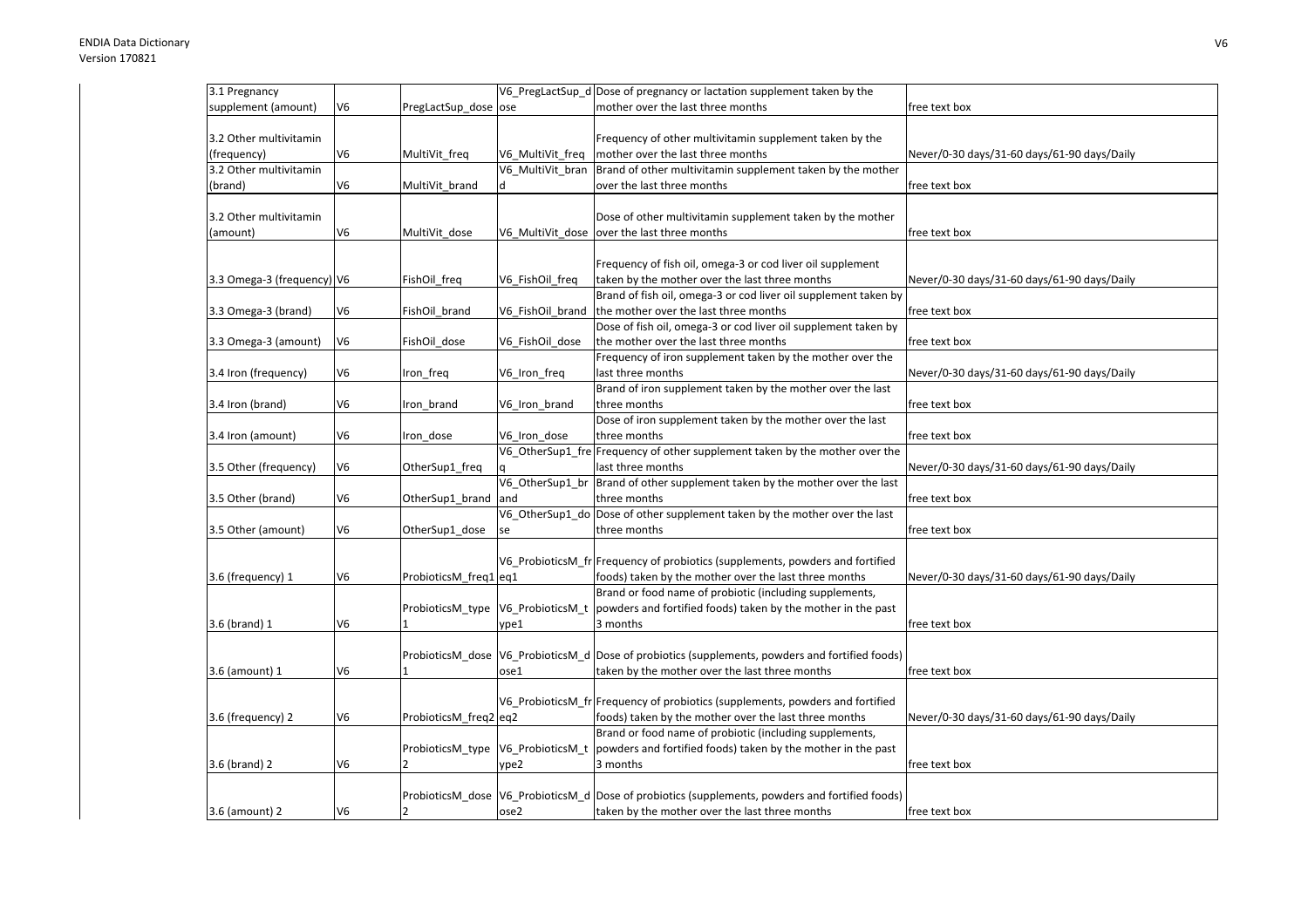|                             |                               |                |                                 |                               | V6 ProbioticsM fr Frequency of probiotics (supplements, powders and fortified                     |                                                                |
|-----------------------------|-------------------------------|----------------|---------------------------------|-------------------------------|---------------------------------------------------------------------------------------------------|----------------------------------------------------------------|
|                             | 3.6 (frequency) 3             | V <sub>6</sub> | ProbioticsM_freq3 eq3           |                               | foods) taken by the mother over the last three months                                             | Never/0-30 days/31-60 days/61-90 days/Daily                    |
|                             |                               |                |                                 |                               | Brand or food name of probiotic (including supplements,                                           |                                                                |
|                             |                               |                |                                 |                               | ProbioticsM_type  V6_ProbioticsM_t  powders and fortified foods) taken by the mother in the past  |                                                                |
|                             | 3.6 (brand) 3                 | V <sub>6</sub> |                                 | vpe3                          | 3 months                                                                                          | free text box                                                  |
|                             |                               |                |                                 |                               |                                                                                                   |                                                                |
|                             |                               |                |                                 |                               | ProbioticsM_dose  V6_ProbioticsM_d  Dose of probiotics (supplements, powders and fortified foods) |                                                                |
| <b>Maternal Supplements</b> | 3.6 (amount) 3                | V <sub>6</sub> |                                 | ose3                          | taken by the mother over the last three months                                                    | free text box                                                  |
|                             |                               |                |                                 |                               |                                                                                                   |                                                                |
|                             |                               |                |                                 |                               |                                                                                                   | did not smoke and have never been a smoker/I did not           |
|                             |                               |                |                                 |                               |                                                                                                   | smoke but have previously been a smoker/Less than 1            |
|                             |                               |                |                                 |                               | In the past 3 months, how many cigarettes did the mother                                          | cigarette per week/2-6 cigarettes per week/1-5 cigarettes per  |
|                             | 5.1 How many cigarettes V6    |                | SmokingM                        | V6 SmokingM                   | smoke on average?                                                                                 | day/6-10 cigarettes per day/More than 10 cigarettes per day    |
|                             |                               |                |                                 |                               |                                                                                                   |                                                                |
|                             |                               |                |                                 |                               |                                                                                                   | Members of my household smoke at home, inside the              |
|                             |                               |                |                                 |                               |                                                                                                   | house/Members of my household smoke at home, only              |
|                             |                               |                |                                 |                               |                                                                                                   | outside the house and never inside/Members of my               |
|                             | 5.2 Household                 |                | Smoking_househo V6_Smoking_hous |                               |                                                                                                   | household are smokers but they don't smoke at home, inside     |
| Smoking                     | description                   | V6             | ld                              | ehold                         | Description of household smoking status                                                           | or outside/Nobody in my household is a smoker                  |
|                             |                               |                |                                 |                               | Number of adults that currently reside in the partiicpant's                                       |                                                                |
|                             | 6. adults                     | V6             | Adults                          | V6 Adults                     | household                                                                                         |                                                                |
|                             |                               |                |                                 |                               | Number of children that currently reside in the partiicpant's                                     |                                                                |
| Household                   | 6. child                      | V <sub>6</sub> | Children                        | V6_Children                   | household                                                                                         |                                                                |
|                             | 7.1 Dog that comes            |                |                                 |                               |                                                                                                   |                                                                |
|                             | inside                        | V <sub>6</sub> | Dog_inside                      | V6_Dog_inside                 | The household has a dog that comes inside                                                         | TRUE/FALSE                                                     |
|                             | 7.2 Ddog that lives           |                |                                 |                               | The household has a dog that lives outside and doesn't come                                       |                                                                |
|                             | outside                       | V <sub>6</sub> | Dog_outside                     | V6_Dog_outside                | inside                                                                                            | TRUE/FALSE                                                     |
|                             | 7.3 Cat that comes            |                |                                 |                               |                                                                                                   |                                                                |
|                             | inside                        | V6             | Cat inside                      | V6_Cat_inside                 | The household has a cat that comes inside                                                         | TRUE/FALSE                                                     |
|                             |                               |                |                                 |                               | The household has a cat that lives outside and doesn't come                                       |                                                                |
|                             | 7.4 Cat that lives outside V6 |                | Cat outside                     | V6_Cat_outside                | inside                                                                                            | TRUE/FALSE                                                     |
|                             |                               |                |                                 |                               |                                                                                                   |                                                                |
|                             | 7.5 Furred pet                | V <sub>6</sub> | FurredPet                       | V6 FurredPet                  | The household has a furred pet that is not a cat or a dog                                         | TRUE/FALSE                                                     |
|                             |                               |                |                                 |                               | The household does not have any furred pets - cats, dogs or                                       |                                                                |
| Pets                        | 7.6 None                      | V <sub>6</sub> | FurredPet_no                    | V6 FurredPet no               | otherwise                                                                                         | TRUE/FALSE                                                     |
|                             |                               |                |                                 |                               |                                                                                                   |                                                                |
|                             |                               |                |                                 |                               |                                                                                                   | My child and I co-sleep in the same bed/My child sleeps in the |
|                             |                               |                |                                 |                               |                                                                                                   | same room as me but in his/her own bed/My child sleeps in a    |
|                             |                               |                |                                 |                               |                                                                                                   | different room to me, and co-sleeps with his/her sibling(s) in |
|                             |                               |                |                                 |                               |                                                                                                   | the same bed/My child sleeps in a different room to me, in     |
|                             |                               |                |                                 |                               |                                                                                                   | his/her own bed but shares the room with a sibling/My child    |
|                             | 8.1 Child's sleeping          |                |                                 |                               | V6_Sleep_situatio Over the past week, what best describes the child's sleeping                    | sleeps in a different bedroom to me, in his/her own bed and    |
|                             | situation                     | V <sub>6</sub> | Sleep_situation                 | n.                            | situation over the majority of the night                                                          | does not share a room                                          |
|                             |                               |                |                                 |                               | Over the past week, what position did the child sleep for most                                    |                                                                |
|                             | 8.2 Sleep position            | V6             | Sleep position                  | V6 Sleep position of the time |                                                                                                   | On belly/On side/On back                                       |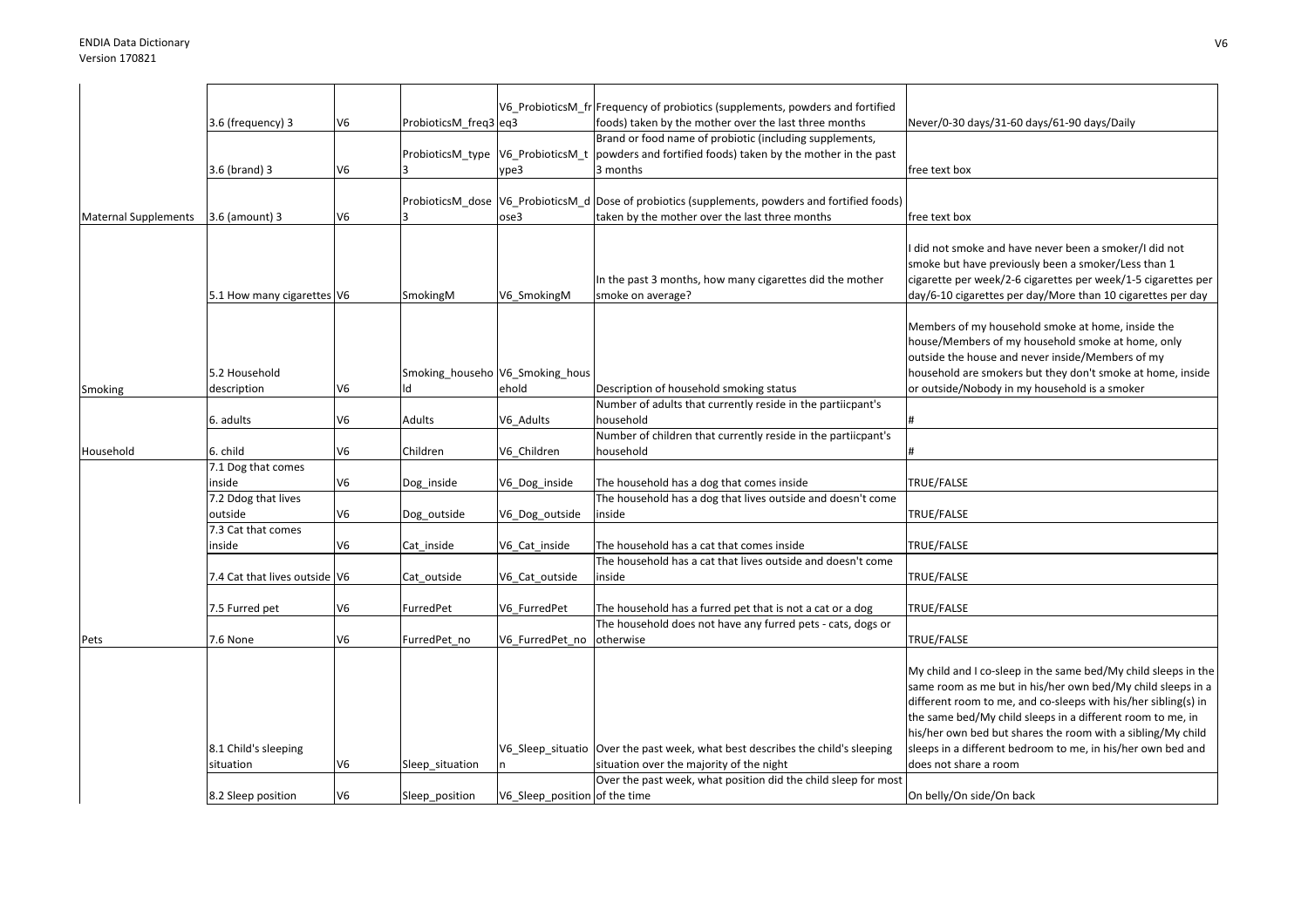Sleep

| 8.3 Time sleep during         |                |                  |                  | V6_Sleep_night_h   Over the past week, how much time did the child spend in   |                                                             |
|-------------------------------|----------------|------------------|------------------|-------------------------------------------------------------------------------|-------------------------------------------------------------|
|                               |                |                  |                  |                                                                               |                                                             |
| night (hours)                 | V <sub>6</sub> | Sleep_night_hrs  | rs               | sleep during the night (between 7pm and 7am) (hours)                          | #                                                           |
| 8.3 Time sleep during         |                |                  |                  | V6_Sleep_night_m Over the past week, how much time did the child spend in     |                                                             |
| night (mins)                  | V6             | Sleep_night_mins | lins             | sleep during the night (between 7pm and 7am) (minutes)                        | #                                                           |
|                               |                |                  | V6_Sleep_night_N |                                                                               |                                                             |
|                               | V6             |                  |                  | Question 8.3 was not asked                                                    | TRUE/FALSE                                                  |
| 8.3 (not asked)               |                | Sleep_night_NA   |                  |                                                                               |                                                             |
| 8.4 Time sleep during         |                |                  |                  | Over the past week, how much time did the child spend in                      |                                                             |
| day (hours)                   | V6             | Sleep_day_hrs    |                  | V6_Sleep_day_hrs sleep during the day (between 7am and 7pm) (hours)           | #                                                           |
|                               |                |                  |                  |                                                                               |                                                             |
| 8.4 Time sleep during         |                |                  |                  | V6_Sleep_day_mi Over the past week, how much time did the child spend in      |                                                             |
| day (mins)                    | V6             | Sleep day mins   | ns               | sleep during the day (between 7am and 7pm) (minutes)                          |                                                             |
|                               |                |                  |                  |                                                                               |                                                             |
| 8.4 (not asked)               | V6             | Sleep_day_NA     |                  | V6_Sleep_day_NA Question 8.4 was not asked                                    | TRUE/FALSE                                                  |
| 8.5 Num waking per            |                |                  |                  | Over the past week, what was the average number of night                      |                                                             |
| night                         | V6             | Sleep wakings    |                  | V6 Sleep wakings wakings per night                                            |                                                             |
|                               |                |                  | V6_Sleep_wakings |                                                                               |                                                             |
|                               |                | Sleep wakings N  |                  |                                                                               |                                                             |
| 8.5 (not asked)               | V6             |                  | <b>NA</b>        | Question 8.5 was not asked                                                    | TRUE/FALSE                                                  |
|                               |                |                  |                  |                                                                               |                                                             |
| 8.6 Time in wakefulness       |                |                  |                  | V6 Sleep wake h Over the past week, how much time during the night did the    |                                                             |
| (hours)                       | V <sub>6</sub> | Sleep_wake_hrs   | rs               | child spend in wakefulness (from 10pm to 6am) (hours)                         | #                                                           |
| 8.6 Time in wakefulness       |                |                  |                  |                                                                               |                                                             |
|                               |                |                  | V6 Sleep wake    | Over the past week, how much time during the night did the                    |                                                             |
| (mins)                        | V6             | Sleep_wake_mins  | mins             | child spend in wakefulness (from 10pm to 6am) (minutes)                       |                                                             |
|                               |                |                  | V6_Sleep_wake_N  |                                                                               |                                                             |
| 8.6 (not asked)               | V6             | Sleep_wake_NA    |                  | Question 8.6 was not asked                                                    | TRUE/FALSE                                                  |
|                               |                |                  | V6_Sleep_time_hr | Over the past week, how long did it take to put the child to                  |                                                             |
| 8.7 Time to sleep (hours) V6  |                | Sleep_time_hrs   |                  | sleep in the evenings (hours)                                                 | #                                                           |
|                               |                |                  |                  | V6_Sleep_time_mi Over the past week, how long did it take to put the child to |                                                             |
| 8.7 Time to sleep (mins)   V6 |                | Sleep_time_mins  |                  | sleep in the evenings (minutes)                                               | #                                                           |
|                               |                |                  | V6_Sleep_time_N  |                                                                               |                                                             |
| 8.7 (not asked)               | V6             | Sleep time NA    |                  | Question 8.7 was not asked                                                    | <b>TRUE/FALSE</b>                                           |
|                               |                |                  |                  |                                                                               | While feeding/Being rocked/Being held/In bed alone/In bed   |
| 8.8 How to sleep              | V6             | Sleep_how        | V6_Sleep_how     | Over the past week, how did the child fall asleep                             | near parent                                                 |
|                               |                |                  |                  | Over the past week, at what time did the child usually fall                   |                                                             |
| 8.9 Time to sleep             | V6             | Sleep time       | V6 Sleep time    | asleep                                                                        | HH:MM am/pm                                                 |
|                               |                | Sleep_problem_N  | V6_Sleep_proble  |                                                                               |                                                             |
| 8.10 (not asked)              | V6             |                  | m NA             | Question 8.10 was not asked                                                   | TRUE/FALSE                                                  |
|                               |                |                  | V6_Sleep_proble  | Over the past week, was the child's sleep considered a                        |                                                             |
| 8.10 Sleeping a problem   V6  |                | Sleep problem    | m                | problem                                                                       | A very serious problem/A small problem/Not a problem at all |
|                               |                |                  |                  | In the past three months, did the child participate in any                    |                                                             |
| 9.1 Mother's group            | V6             | MotherGroup      | V6 MotherGroup   | mother's group activities                                                     | TRUE/FALSE                                                  |
|                               |                |                  |                  | In the past three months, did the child participate in any                    |                                                             |
| 9.2 Playgroup                 | V6             |                  | V6_Playgroup     | playgroup activities                                                          | TRUE/FALSE                                                  |
| 9.3 Dedicated childcare       |                | Playgroup        |                  | In the past three months, did the child participate in any                    |                                                             |
|                               |                |                  |                  |                                                                               |                                                             |
| centre                        | V <sub>6</sub> | Childcare        | V6 Childcare     | childcare at a dedicated childcare centre activities                          | TRUE/FALSE                                                  |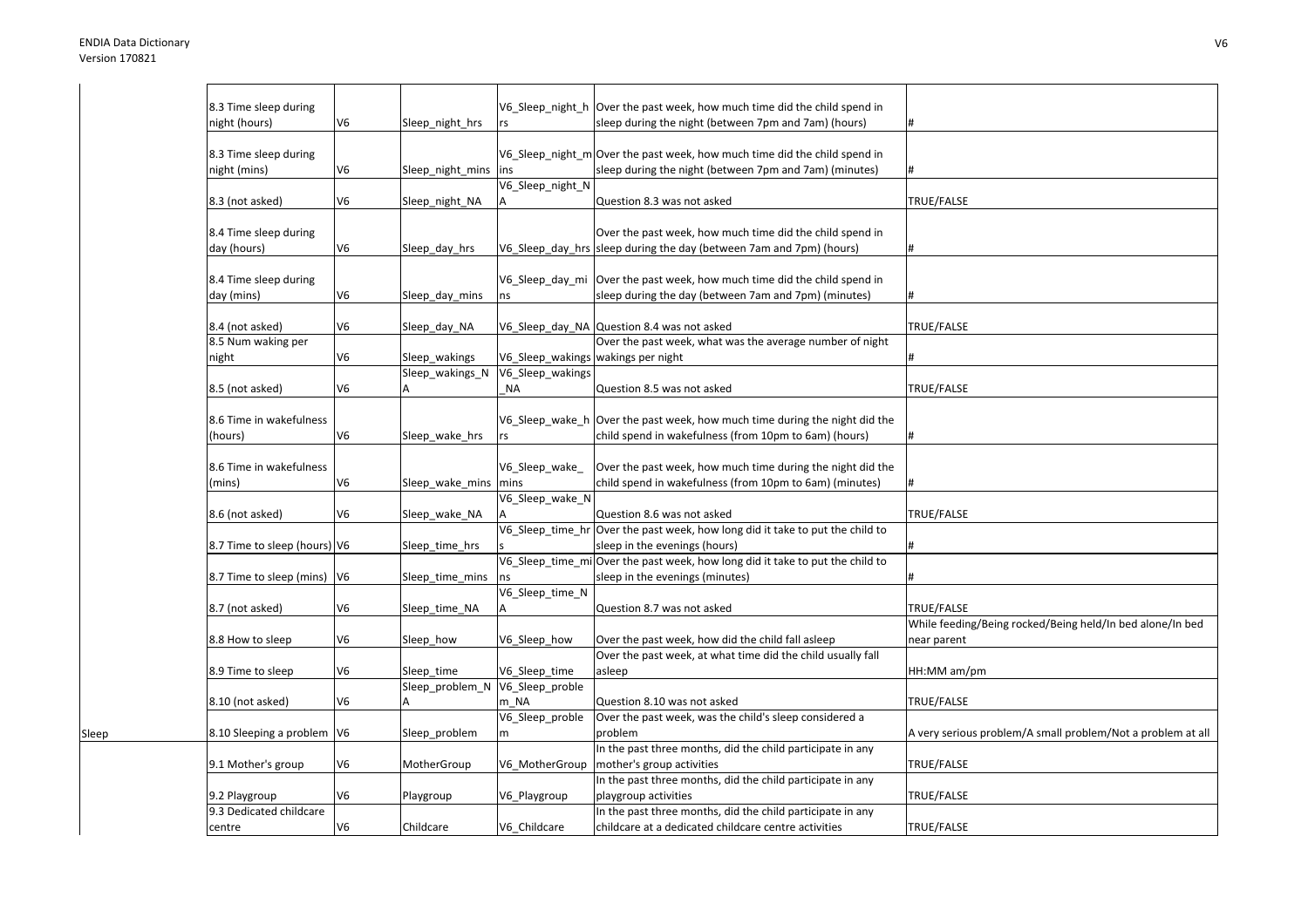|                  |                         |                |                  |                           | In the past three months, did the child participate in any                        |                                             |
|------------------|-------------------------|----------------|------------------|---------------------------|-----------------------------------------------------------------------------------|---------------------------------------------|
|                  | 9.4 Childcare in family |                |                  |                           | childcare in family daycare involving children from other                         |                                             |
|                  | daycare                 | V <sub>6</sub> | FamilyDayCare    | V6_FamilyDayCare families |                                                                                   | TRUE/FALSE                                  |
|                  |                         |                |                  |                           | V6_Childcare_non  In the past three months, the child did not participate in      |                                             |
| Childcare        | 9.5 None of the above   | V <sub>6</sub> | Childcare_none   |                           | mother's group, playgroup, and childcare                                          | TRUE/FALSE                                  |
|                  |                         |                |                  |                           | Brand or food name of probiotic (including supplements,                           |                                             |
|                  |                         |                |                  |                           | V6 Probiotics typ powders and fortified foods) taken by the child in the past 3   |                                             |
|                  | 10.1 Brand              | V <sub>6</sub> | Probiotics_type1 | e1                        | months                                                                            | free text box                               |
|                  |                         |                |                  |                           |                                                                                   |                                             |
|                  |                         |                |                  |                           |                                                                                   |                                             |
|                  |                         |                |                  |                           | V6_Probiotics_fre   Frequency of probiotics (supplements, powders and fortified   |                                             |
|                  | 10.1 Frequency          | V <sub>6</sub> | Probiotics freq1 | q1                        | foods) taken by the child over the last three months                              | Never/0-30 days/31-60 days/61-90 days/Daily |
|                  |                         |                |                  |                           |                                                                                   |                                             |
|                  |                         |                |                  |                           | V6 Probiotics dos Dose of probiotics (supplements, powders and fortified foods)   |                                             |
|                  | 10.1 Amount             | V <sub>6</sub> | Probiotics_dose1 | le1                       | taken by the child over the last three months                                     | free text box                               |
|                  |                         |                |                  |                           | Brand or food name of probiotic (including supplements,                           |                                             |
|                  |                         |                |                  |                           | V6 Probiotics typ powders and fortified foods) taken by the child in the past 3   |                                             |
|                  | 10.1 Brand (2)          | V <sub>6</sub> | Probiotics_type2 | e2                        | months                                                                            | free text box                               |
|                  |                         |                |                  |                           |                                                                                   |                                             |
|                  |                         |                |                  |                           | V6_Probiotics_fre   Frequency of probiotics (supplements, powders and fortified   |                                             |
|                  | 10.1 Frequency (2)      | V <sub>6</sub> | Probiotics_freq2 | q2                        | foods) taken by the child over the last three months                              | Never/0-30 days/31-60 days/61-90 days/Daily |
|                  |                         |                |                  |                           |                                                                                   |                                             |
|                  |                         |                |                  |                           | V6 Probiotics dos Dose of probiotics (supplements, powders and fortified foods)   |                                             |
|                  | 10.1 Amount (2)         | V <sub>6</sub> | Probiotics dose2 | e2                        | taken by the child over the last three months                                     | free text box                               |
|                  |                         |                |                  |                           | Brand or food name of probiotic (including supplements,                           |                                             |
|                  |                         |                |                  |                           | V6_Probiotics_typ   powders and fortified foods) taken by the child in the past 3 |                                             |
|                  | 10.1 Brand (3)          | V <sub>6</sub> | Probiotics_type3 | e3                        | months                                                                            | free text box                               |
|                  |                         |                |                  |                           |                                                                                   |                                             |
|                  |                         |                |                  |                           | V6_Probiotics_fre Frequency of probiotics (supplements, powders and fortified     |                                             |
|                  | 10.1 Frequency (3)      | V <sub>6</sub> | Probiotics_freq3 | q3                        | foods) taken by the child over the last three months                              | Never/0-30 days/31-60 days/61-90 days/Daily |
|                  |                         |                |                  |                           |                                                                                   |                                             |
|                  |                         |                |                  |                           |                                                                                   |                                             |
|                  |                         |                |                  |                           | V6_Probiotics_dos Dose of probiotics (supplements, powders and fortified foods)   |                                             |
|                  | 10.1 Amount (3)         | V <sub>6</sub> | Probiotics dose3 | e3                        | taken by the child over the last three months                                     | free text box                               |
|                  |                         |                |                  |                           | Brand or food name of probiotic (including supplements,                           |                                             |
|                  |                         |                |                  |                           | V6_Probiotics_typ  powders and fortified foods) taken by the child in the past 3  |                                             |
|                  | 10.1 Brand (4)          | V <sub>6</sub> | Probiotics_type4 | e4                        | months                                                                            | free text box                               |
|                  |                         |                |                  |                           |                                                                                   |                                             |
|                  |                         |                |                  |                           | V6_Probiotics_fre   Frequency of probiotics (supplements, powders and fortified   |                                             |
|                  | 10.1 Frequency (4)      | V <sub>6</sub> | Probiotics freq4 | q4                        | foods) taken by the child over the last three months                              | Never/0-30 days/31-60 days/61-90 days/Daily |
|                  |                         |                |                  |                           |                                                                                   |                                             |
|                  |                         |                |                  |                           | V6 Probiotics dos Dose of probiotics (supplements, powders and fortified foods)   |                                             |
| Child probiotics | 10.1 Amount (5)         | V <sub>6</sub> | Probiotics dose4 | e4                        | taken by the child over the last three months                                     | free text box                               |
|                  |                         |                |                  |                           |                                                                                   |                                             |
|                  | 11.1 Vegetarian         | V <sub>6</sub> | Vegetarian       | V6_Vegetarian             | Child was consuming a vegetarian diet in the past 3 months                        | TRUE/FALSE                                  |
|                  |                         |                |                  |                           |                                                                                   |                                             |
|                  | 11.2 Gluten free        | V <sub>6</sub> | GlutenFrere      | V6 GlutenFrere            | Child was consuming a gluten free diet in the past 3 months                       | TRUE/FALSE                                  |
|                  |                         |                |                  |                           | Child was consuming a low carbohydrate diet in the past 3                         |                                             |
|                  | 11.3 Low carbohydrate   | V6             | LowCarb          | V6 LowCarb                | months                                                                            | TRUE/FALSE                                  |
|                  |                         |                |                  |                           |                                                                                   |                                             |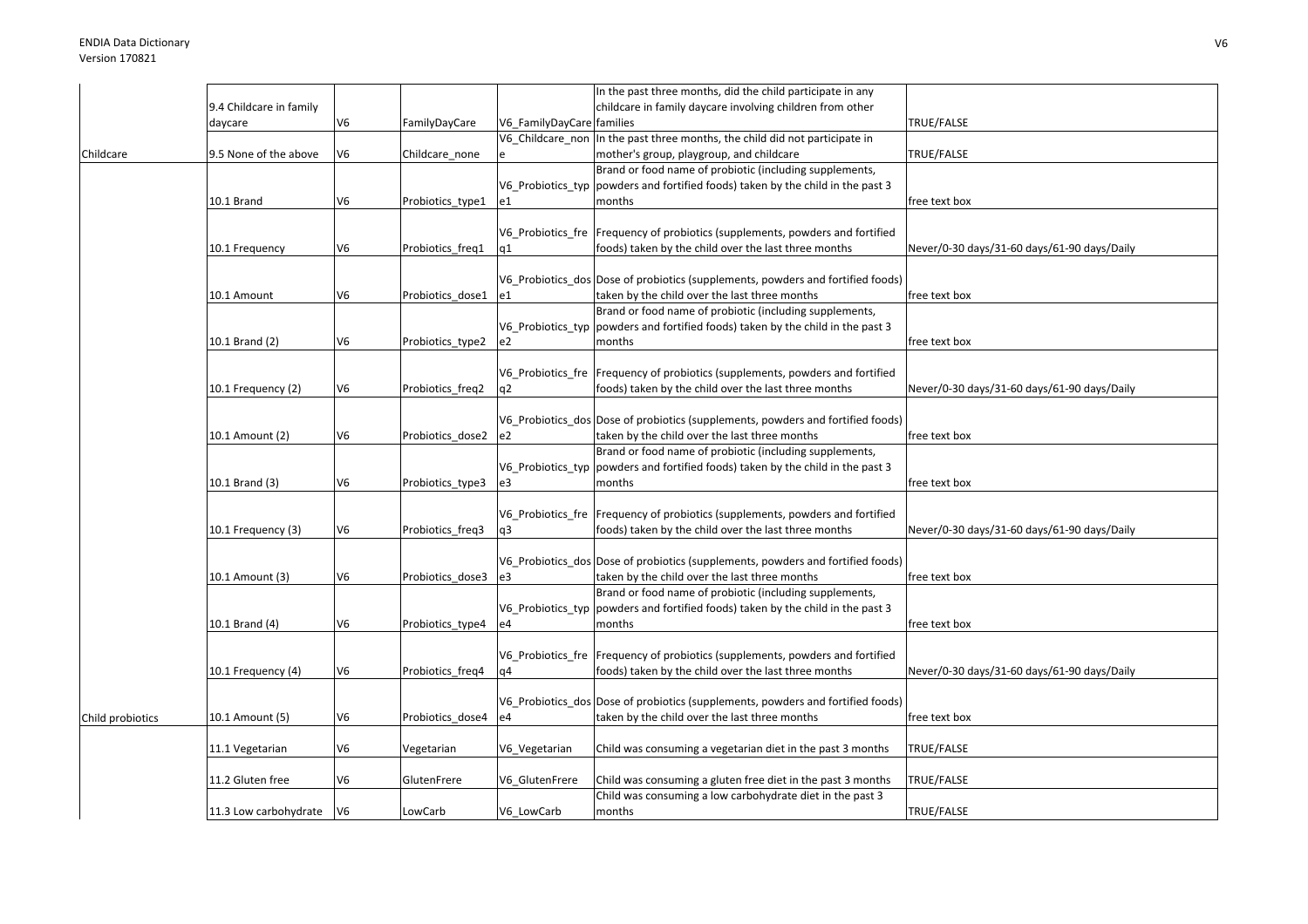|             | 11.4 High protein  | V6  | HighProtein | V6 HighProtein | Child was consuming a high protein diet in the past 3 months TRUE/FALSE     |                   |
|-------------|--------------------|-----|-------------|----------------|-----------------------------------------------------------------------------|-------------------|
|             | 11.5 Vegan         | V6  | Vegan       | V6 Vegan       | Child was consuming a vegan diet in the past 3 months                       | <b>TRUE/FALSE</b> |
|             |                    |     |             |                | Child was consuming another type of diet in the past 3                      |                   |
|             | 11.6 Other         | V6  | Diet        | V6 Diet        | months                                                                      | TRUE/FALSE        |
|             |                    |     |             |                |                                                                             |                   |
| <b>Diet</b> | 11.6 Other specify | IV6 | Diet_type   | V6_Diet_type   | Details of type of diet child was following in the past 3 months TRUE/FALSE |                   |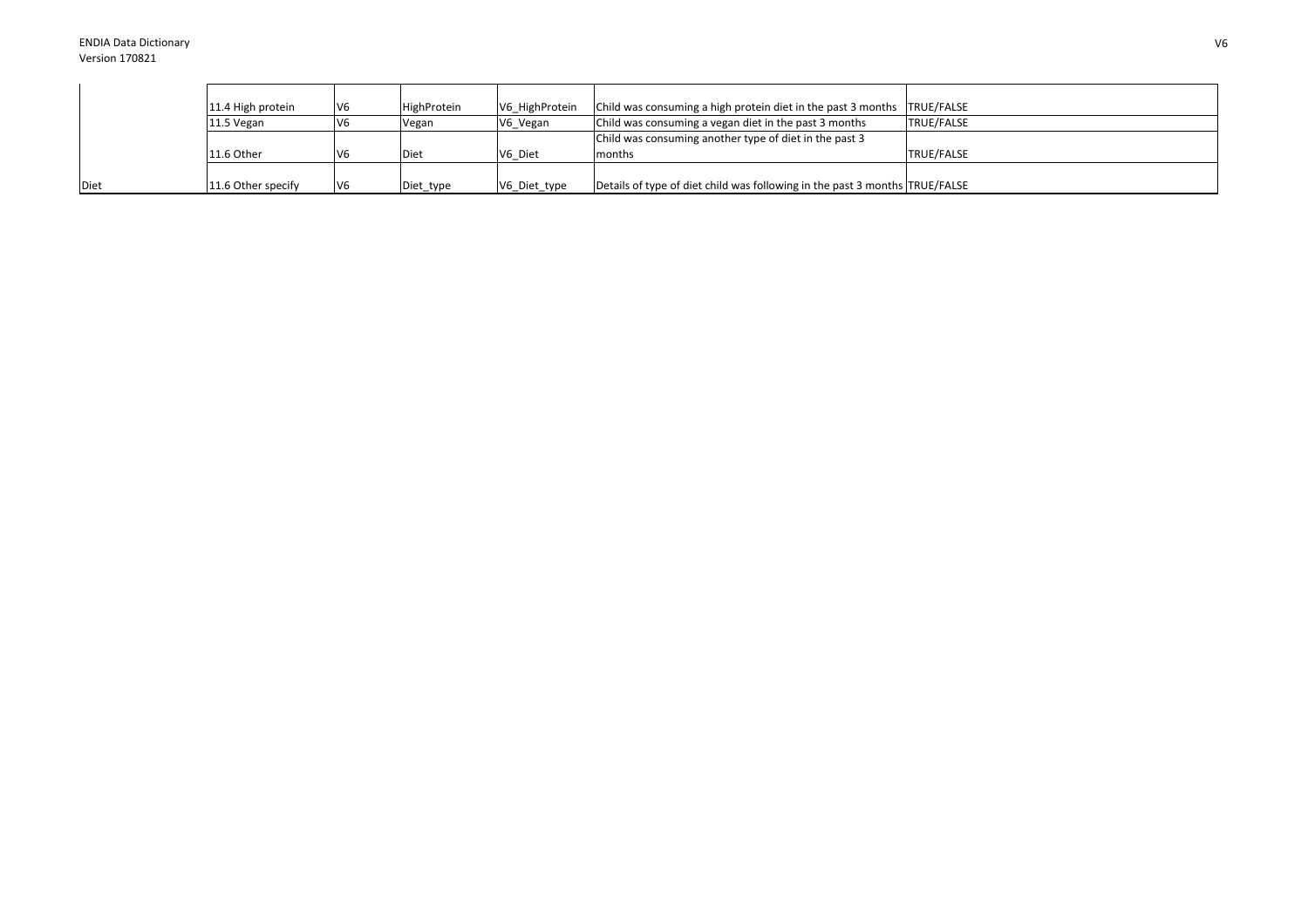| <b>Export heading</b> | Variable                 | <b>Visit</b>   | Code           | Visit Code      | <b>Description</b>                                                        | Format              |
|-----------------------|--------------------------|----------------|----------------|-----------------|---------------------------------------------------------------------------|---------------------|
|                       | ID                       | V <sub>7</sub> | ID             | V7 ID           | Participant ID code                                                       | STATE-CITY-SITE-### |
|                       |                          |                |                |                 |                                                                           |                     |
|                       | Lab result not collected | V7             | NoBlood        | V7_NoBlood      | No blood samples were collected during this visit                         | TRUE/FALSE          |
|                       | Not Finish               | V <sub>7</sub> | NotFin         | V7 NotFin       | Data entry has not been finished                                          | TRUE/FALSE          |
|                       |                          |                |                |                 |                                                                           |                     |
| General               | Finalized                | V7             | Final          | V7 Final        | Data entry has been finalised by project management team                  | TRUE/FALSE          |
|                       | Visit date               | V <sub>7</sub> | VisitDate      | V7 VisitDate    | Date of study visit                                                       | DD/MM/YYYY          |
|                       |                          |                |                |                 |                                                                           |                     |
|                       | Visit not attended       | V <sub>7</sub> | NoVisit        | V7 NoVisit      | No data and samples were collected - visit not attended                   | TRUE/FALSE          |
| Visit date            | Comment                  | V7             | NoVisit c      | V7 NoVisit c    | Comment on why visit did not occur                                        | free text box       |
|                       | Infant age (months)      | V <sub>7</sub> | Age_mths       | V7_Age_mths     | Infant age (months)                                                       |                     |
| Age                   | Infant age (weeks)       | V <sub>7</sub> | Age_wks        | V7_Age_wks      | nfant age (weeks)                                                         |                     |
|                       |                          |                |                |                 |                                                                           |                     |
|                       | Anaesthesia applied      | V7             | Anaesth        | V7 Anaesth      | Topical anaesthesia was applied to the infant for blood taking TRUE/FALSE |                     |
|                       | Comment                  | V7             | Anaesth c      | V7 Anaesth c    | Comment on why anaesthesia was not applied                                | free text box       |
|                       |                          |                |                | V7 Anaesth bran |                                                                           |                     |
|                       | Brand                    | V <sub>7</sub> | Anaesth brand  |                 | Brand and strength of anaesthesia applied to infant                       | free text box       |
|                       |                          |                |                | V7 Anaesth amo  |                                                                           |                     |
| Anaesthesia           | Amount                   | V7             | Anaesth amount | unt             | Amount of anaesthesia applied to infant                                   |                     |
|                       |                          |                |                |                 |                                                                           |                     |
|                       |                          |                |                |                 | Infant health (illnesses, medications, hospitalisations, tooth            |                     |
|                       |                          |                |                |                 | erruptions/teething, allergies etc.) since previous                       |                     |
|                       | Recorded                 | V7             | Health         | V7 Health       | appointment has been recorded using the Child Health Log                  | TRUE/FALSE          |
|                       |                          |                |                |                 | Brief summary of infant's health since last appointment with              |                     |
| Infant health         | Summary                  | V7             | Health_c       | V7_Health_c     | reference to the child's age                                              | free text box       |
|                       |                          |                |                |                 |                                                                           |                     |
|                       | Time of last food/drink  | V7             | Fast_time      | V7 Fast time    | Time of day when last food or drink consumption occurred                  | HH:MM am/pm         |
|                       | Since last consumption   |                |                |                 | Number of hours since last food or drink consumption                      |                     |
|                       | (hours)                  | V7             | Fast_hr        | V7 Fast hr      | occurred                                                                  | ##                  |
|                       | Since last consumption   |                |                |                 | Number of minutes since last food or drink consumption                    |                     |
|                       | (mins)                   | V7             | Fast min       | V7_Fast_min     | occurred                                                                  | ##                  |
|                       | Milk                     | V7             | Fast milk      | V7 Fast milk    | Last intake was breast milk (breast or bottle)                            | TRUE/FALSE          |
|                       |                          |                |                |                 | Description of last intake if it was not breast milk (breast or           |                     |
|                       | Other                    | V7             | Fast other     | V7_Fast_other   | bottle)                                                                   | free text box       |
|                       |                          |                |                |                 |                                                                           |                     |
|                       | <b>Breakfast</b>         | V7             | Fast breakfast |                 | V7 Fast breakfast Last intake was breakfast                               | TRUE/FALSE          |
|                       | Lunch                    | V <sub>7</sub> | Fast lunch     | V7 Fast lunch   | Last intake was lunch                                                     | TRUE/FALSE          |
|                       | Dinner                   | V <sub>7</sub> | Fast dinner    | V7 Fast dinner  | Last intake was dinner                                                    | TRUE/FALSE          |
|                       | Snack                    | V <sub>7</sub> | Fast snack     | V7 Fast snack   | Last intake was a snack                                                   | TRUE/FALSE          |
| <b>Fasting status</b> | Comment                  | V <sub>7</sub> | Fast no        | V7 Fast no      | Fasting status was not collected                                          | TRUE/FALSE          |
|                       |                          |                |                |                 | Size measurement type (length should apply to all children                |                     |
|                       |                          |                |                |                 | under 2 yrs; beyond 2 years height can be measured if the                 |                     |
|                       | Type                     | V7             | MeasureType    |                 | V7_MeasureType child is able to stand effectively)                        | Height/Length       |
|                       |                          |                |                |                 |                                                                           |                     |
|                       | Measurement (dm)         | V7             | Length_Height  |                 | V7_Length_Height Length or height measurement (cm)                        |                     |
|                       | Waist 1 (cm)             | V <sub>7</sub> | Waist1         | V7 Waist1       | Waist circumference measurement #1 (cm)                                   | #                   |
|                       | Waist 2 (cm)             | V <sub>7</sub> | Waist2         | V7 Waist2       | Waist circumference measurement #2 (cm)                                   | #                   |
|                       |                          |                |                |                 |                                                                           |                     |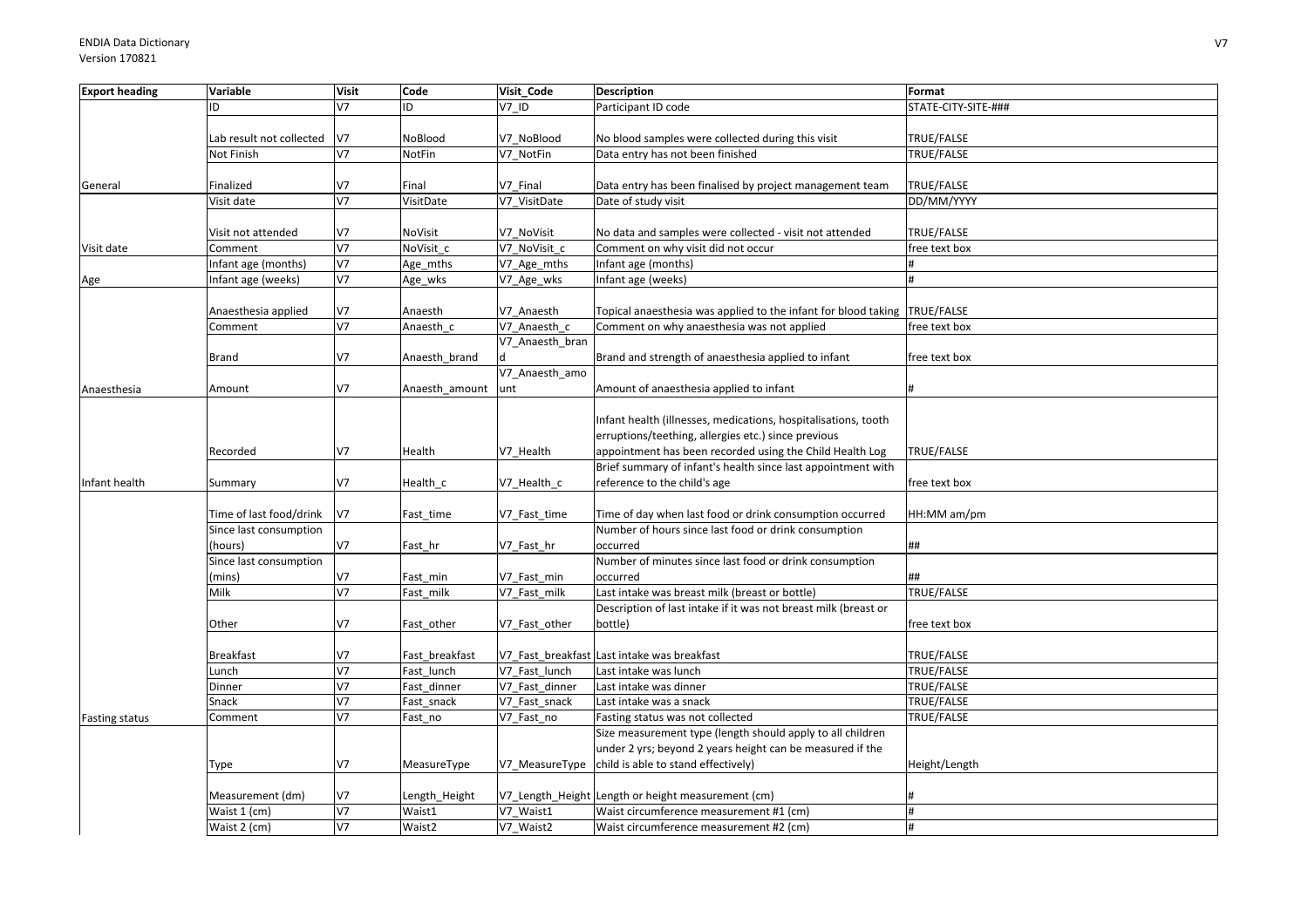|                 |                           |                |                  |                   | Waist circumference measurement (cm) #3 (only done if 1 and                                     |                 |
|-----------------|---------------------------|----------------|------------------|-------------------|-------------------------------------------------------------------------------------------------|-----------------|
|                 | Waist 3 (cm)              | V7             | Waist3           | V7 Waist3         | 2 differ by more than 0.5 cm)                                                                   |                 |
|                 | Child alone (kg)          | V <sub>7</sub> | Weight           | V7 Weight         | Weight of infant alone (kg)                                                                     |                 |
|                 |                           |                |                  | V7_Weight_caregi  |                                                                                                 |                 |
|                 | Caregiver (kg)            | V7             | Weight caregiver | ver               | Weight of caregiver if unable to weigh child alone (kg)                                         |                 |
|                 |                           |                |                  |                   | Weight_caregiverc V7_Weight_caregi Weight of caregiver and child if unable to weigh child alone |                 |
|                 | Caregiver + child (kg)    | V7             | hild             | verchild          | (kg)                                                                                            |                 |
|                 |                           |                |                  |                   |                                                                                                 |                 |
| Anthropometrics | Comment                   | V7             | Anthrop_no_c     |                   | V7_Anthrop_no_c Explanation for any missing anthropometric data                                 | free text box   |
|                 |                           |                |                  |                   |                                                                                                 |                 |
|                 | Inf skin collected        | V7             | Skin inf         | V7 Skin inf       | Infant Skin swab was collected at visit (from sampling/clinic)                                  | TRUE/FALSE      |
|                 |                           |                |                  |                   | Comment on why skin swab was not collected (from                                                |                 |
|                 | Not collected comment     | V7             | Skin_c           | V7 Skin c         | sampling/clinic)                                                                                | free text box   |
|                 | Collection date           | V <sub>7</sub> | Swab date        | V7 Swab date      | Date of collection of all swabs                                                                 | DD/MM/YYYY      |
|                 | Collection time           | V <sub>7</sub> | Swab time        | V7 Swab time      | Time of collection of all swabs                                                                 | HH:MM am/pm     |
|                 |                           |                |                  | V7_Swab_storeda   |                                                                                                 |                 |
|                 | Date of storage           | V7             | Swab_storedate   | te                | Date of storage at -80°C of all swabs                                                           | DD/MM/YYYY      |
|                 |                           |                |                  | V7_Swab_storeti   |                                                                                                 |                 |
|                 | Time of storage           | V7             | Swab storetime   | me                | Time of storage at -80°C of all swabs                                                           | HH:MM am/pm     |
|                 |                           |                |                  |                   | All swabs were not collected at visit (from sample                                              |                 |
|                 | Not collected             | V <sub>7</sub> | Swab_no          | V7_Swab_no        | preparation/lab)                                                                                | TRUE/FALSE      |
|                 |                           |                |                  |                   | Comment on why all swabs were not collected (from sample                                        |                 |
|                 | Comment                   | V7             | Swab_no_c        | V7_Swab_no_c      | preparation/lab)                                                                                | free text box   |
|                 | Number of aliquots        |                |                  | V7 Skin inf aliqu |                                                                                                 |                 |
|                 | stored - SKIN_inf         | V7             | Skin_inf_aliquot | ot                | Number of infant skin swabs stored in -80°C freezer                                             |                 |
|                 | Collection Box code -     |                |                  | V7 Skin inf boxc  |                                                                                                 |                 |
| Skin swab       | SKIN inf                  | V7             | Skin inf boxcode | ode               | Code of box infant skin swabs are stored in in -80°C freezer                                    | SAMPLE STATE_## |
|                 |                           |                |                  |                   |                                                                                                 |                 |
|                 | Collected                 | V7             | Nasal            | V7 Nasal          | Nasal swab was collected at visit (from sampling/clinic)                                        | TRUE/FALSE      |
|                 |                           |                |                  |                   | Comment on why nasal swab was not collected (from                                               |                 |
|                 | No collection, comment V7 |                | Nasal c          | V7 Nasal c        | sampling/clinic)                                                                                | free text box   |
|                 | Collection date           | V <sub>7</sub> | Swab date        | V7 Swab date      | Date of collection of all swabs                                                                 | DD/MM/YYYY      |
|                 | Collection time           | V7             | Swab_time        | V7 Swab time      | Time of collection of all swabs                                                                 | HH:MM am/pm     |
|                 |                           |                |                  | V7_Swab_storeda   |                                                                                                 |                 |
|                 | Date of storage           | V7             | Swab_storedate   | te                | Date of storage at -80°C of all swabs                                                           | DD/MM/YYYY      |
|                 |                           |                |                  | V7_Swab_storeti   |                                                                                                 |                 |
|                 | Time of storage           | V7             | Swab_storetime   | me                | Time of storage at -80°C of all swabs                                                           | HH:MM am/pm     |
|                 |                           |                |                  |                   | All swabs were not collected at visit (from sample                                              |                 |
|                 | Sample not collected      | V7             | Swab no          | V7 Swab no        | preparation/lab)                                                                                | TRUE/FALSE      |
|                 | Comment                   | V7             |                  |                   | Comment on why all swabs were not collected (from sample<br>preparation/lab)                    | free text box   |
|                 | Number of aliquots        |                | Swab_no_c        | V7 Swab no c      |                                                                                                 |                 |
|                 | stored - NASAL            | V <sub>7</sub> |                  |                   | V7 Nasal aliquot Number of nasal swabs stored in -80°C freezer                                  |                 |
|                 | Collection Box code -     |                | Nasal_aliquot    | V7 Nasal boxcod   |                                                                                                 |                 |
| Nasal swab      | <b>NASAL</b>              | V7             | Nasal boxcode    |                   | Code of box nasal swabs are stored in in -80°C freezer                                          | SAMPLE STATE ## |
|                 |                           |                |                  |                   |                                                                                                 |                 |
|                 |                           | V7             |                  |                   |                                                                                                 |                 |
|                 | Collected                 |                | Tong             | V7_Tong           | Tongue swab was collected at visit (from sampling/clinic)                                       | TRUE/FALSE      |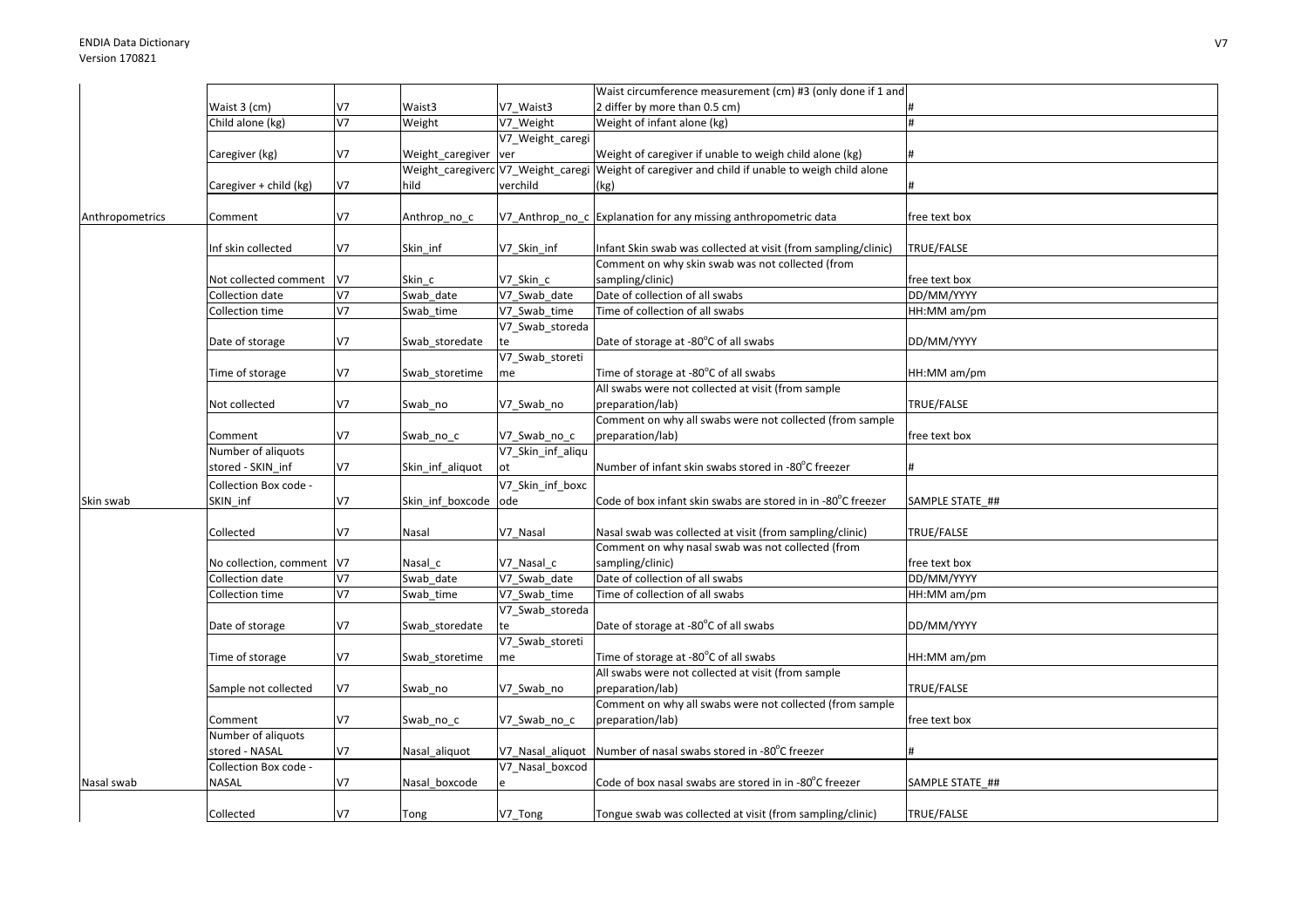|                    |                            |                |                |                              | Comment on why tongue swab was not collected (from                      |                             |
|--------------------|----------------------------|----------------|----------------|------------------------------|-------------------------------------------------------------------------|-----------------------------|
|                    | No collection, comment  V7 |                | Tong c         | V7_Tong_c                    | sampling/clinic)                                                        | free text box               |
|                    | Collection date            | V <sub>7</sub> | Swab date      | V7 Swab date                 | Date of collection of all swabs                                         | DD/MM/YYYY                  |
|                    | Collection time            | V7             | Swab_time      | V7 Swab time                 | Time of collection of all swabs                                         | HH:MM am/pm                 |
|                    |                            |                |                | V7_Swab_storeda              |                                                                         |                             |
|                    | Date of storage            | V7             | Swab_storedate | te                           | Date of storage at -80°C of all swabs                                   | DD/MM/YYYY                  |
|                    |                            |                |                | V7_Swab_storeti              |                                                                         |                             |
|                    | Time of storage            | V7             | Swab_storetime | me                           | Time of storage at -80°C of all swabs                                   | HH:MM am/pm                 |
|                    |                            |                |                |                              | All swabs were not collected at visit (from sample                      |                             |
|                    | Sample not collected       | V7             | Swab_no        | V7_Swab_no                   | preparation/lab)                                                        | TRUE/FALSE                  |
|                    |                            |                |                |                              | Comment on why all swabs were not collected (from sample                |                             |
|                    | Comment                    | V7             | Swab_no_c      | V7 Swab no c                 | preparation/lab)                                                        | free text box               |
|                    | Number of aliquots         |                |                |                              |                                                                         |                             |
|                    | stored - TONG              | V7             | Tong_aliquot   | V7_Tong_aliquot              | Number of tongue swabs stored in -80°C freezer                          |                             |
|                    | Collection Box code -      |                |                |                              |                                                                         |                             |
| Tongue swab        | TONG                       | V7             | Tong boxcode   |                              | V7_Tong_boxcode Code of box tongue swabs are stored in in -80°C freezer | SAMPLE STATE ##             |
|                    |                            |                |                |                              |                                                                         |                             |
|                    | Collected                  | V7             | <b>Bucc</b>    | V7_Bucc                      | Buccal swab was collected at visit (from sampling/clinic)               | TRUE/FALSE                  |
|                    |                            |                |                |                              | Comment on why buccal swab was not collected (from                      |                             |
|                    | No collection, comment V7  |                | Bucc c         | V7 Bucc c                    | sampling/clinic)                                                        | free text box               |
|                    | Collection date            | V7             | Swab_date      | V7_Swab_date                 | Date of collection of all swabs                                         | DD/MM/YYYY                  |
|                    | Collection time            | V7             | Swab_time      | V7 Swab time                 | Time of collection of all swabs                                         | HH:MM am/pm                 |
|                    |                            |                |                | V7_Swab_storeda              |                                                                         |                             |
|                    | Date of storage            | V7             | Swab_storedate | te                           | Date of storage at -80°C of all swabs                                   | DD/MM/YYYY                  |
|                    |                            |                |                | V7_Swab_storeti              |                                                                         |                             |
|                    | Time of storage            | V7             | Swab storetime | me                           | Time of storage at -80°C of all swabs                                   | HH:MM am/pm                 |
|                    |                            |                |                |                              | All swabs were not collected at visit (from sample                      |                             |
|                    | Sample not collected       | V7             | Swab_no        | V7_Swab_no                   | preparation/lab)                                                        | TRUE/FALSE                  |
|                    |                            |                |                |                              | Comment on why all swabs were not collected (from sample                |                             |
|                    | Comment                    | V7             | Swab_no_c      | V7_Swab_no_c                 | preparation/lab)                                                        | free text box               |
|                    | Number of aliquots         |                |                |                              |                                                                         |                             |
|                    | stored - BUCC              | V7             | Bucc aliquot   | V7 Bucc aliquot              | Number of buccal swabs stored in -80°C freezer                          |                             |
|                    | Collection Box code -      |                |                |                              |                                                                         |                             |
| <b>Buccal swab</b> | <b>BUCC</b>                | V7             | Bucc_boxcode   |                              | V7 Bucc boxcode Code of box buccal swabs are stored in in -80°C freezer | SAMPLE STATE ##             |
|                    |                            |                |                |                              |                                                                         |                             |
|                    | Collected                  | V7             | Thro           | V7_Thro                      | Throat swab was collected at visit (from sampling/clinic)               | TRUE/FALSE                  |
|                    |                            |                |                |                              | Comment on why throat swab was not collected (from                      |                             |
|                    | No collection, comment V7  | V <sub>7</sub> | Thro c         | V7_Thro_c                    | sampling/clinic)<br>Date of collection of all swabs                     | free text box<br>DD/MM/YYYY |
|                    | Collection date            | V7             | Swab date      | V7 Swab date<br>V7 Swab time | Time of collection of all swabs                                         | HH:MM am/pm                 |
|                    | Collection time            |                | Swab time      | V7_Swab_storeda              |                                                                         |                             |
|                    | Date of storage            | V7             |                |                              | Date of storage at -80°C of all swabs                                   | DD/MM/YYYY                  |
|                    |                            |                | Swab_storedate | te<br>V7_Swab_storeti        |                                                                         |                             |
|                    | Time of storage            | V7             | Swab_storetime | me                           | Time of storage at -80°C of all swabs                                   | HH:MM am/pm                 |
|                    |                            |                |                |                              | All swabs were not collected at visit (from sample                      |                             |
|                    | Sample not collected       | V7             | Swab_no        | V7_Swab_no                   | preparation/lab)                                                        | TRUE/FALSE                  |
|                    |                            |                |                |                              | Comment on why all swabs were not collected (from sample                |                             |
|                    | Comment                    | V7             | Swab_no_c      | V7_Swab_no_c                 | preparation/lab)                                                        | free text box               |
|                    |                            |                |                |                              |                                                                         |                             |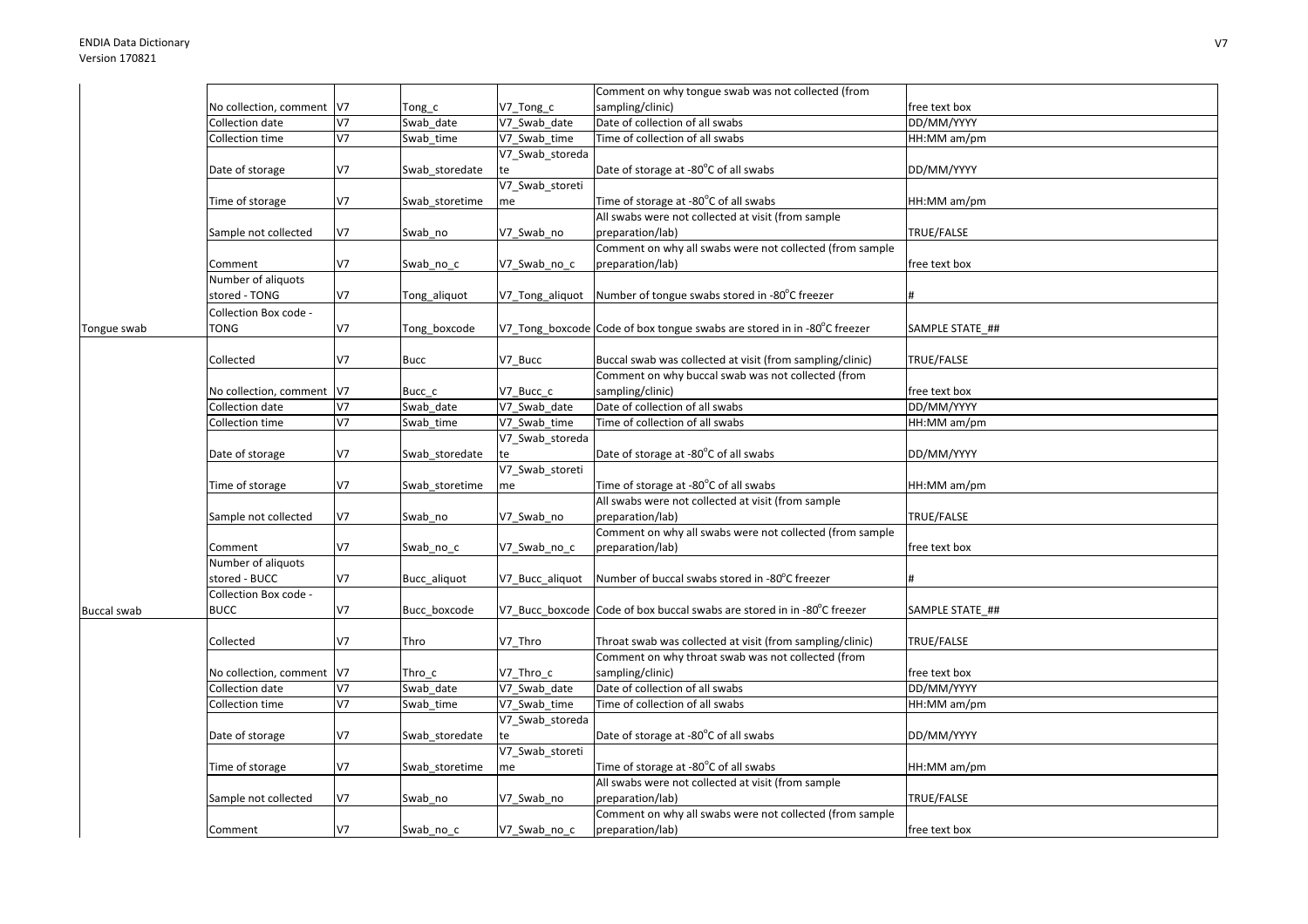|               | Number of aliquots        |                |                                   |                                  |                                                                                           |                 |
|---------------|---------------------------|----------------|-----------------------------------|----------------------------------|-------------------------------------------------------------------------------------------|-----------------|
|               | stored - THRO vir         | V <sub>7</sub> | Thro aliquot                      | V7 Thro aliquot                  | Number of throat swabs stored in -80°C freezer                                            |                 |
|               | Collection Box code -     |                |                                   |                                  |                                                                                           |                 |
| Throat swab   | THRO vir                  | V <sub>7</sub> | Thro boxcode                      |                                  | V7 Thro boxcode Code of box throat swabs are stored in in -80°C freezer                   | SAMPLE STATE ## |
|               | Prepared as per SOPs      | $\overline{V}$ | Swab SOP                          | V7 Swab SOP                      | Swabs prepared according to SOP                                                           | TRUE/FALSE      |
| Swab prep SOP | Comment                   | V <sub>7</sub> | Swab_SOP_c                        | V7_Swab_SOP_c                    | Comment on why SOP was not followed                                                       | free text box   |
|               |                           |                |                                   |                                  | Blood tube A (serum) was collected at visit (from                                         |                 |
|               | Tube A (2 mL)             | V7             | Serum                             | V7_Serum                         | sampling/clinic)                                                                          | TRUE/FALSE      |
|               |                           |                |                                   |                                  | Comment on why a blood sample was not collected (from                                     |                 |
|               | No blood comment          | V <sub>7</sub> | Blood no c                        | V7 Blood no c                    | sampling/clinic)                                                                          | free text box   |
|               | Prepared as per SOP       | V <sub>7</sub> | Serum SOP                         | V7 Serum SOP                     | Blood tube A (serum) was prepared according to SOP                                        | TRUE/FALSE      |
|               |                           |                |                                   |                                  |                                                                                           |                 |
|               | Comment                   | V <sub>7</sub> | Serum_SOP_c                       | V7 Serum SOP c                   | Comment on why SOP was not followed                                                       | free text box   |
|               | Collect date              | V <sub>7</sub> | Serum date                        | V7_Serum_date                    | Date of collection of Blood tube A and B (serum)                                          | DD/MM/YYYY      |
|               | Collect time              | V <sub>7</sub> | Serum_time                        | V7 Serum time                    | Time of collection of Blood tube A and B (serum)                                          | HH:MM am/pm     |
|               |                           |                |                                   | V7_Serum_stored                  |                                                                                           |                 |
|               | Store date                | V <sub>7</sub> | Serum_storedate                   | ate                              | Date of storage at -80°C of Blood Tube A (serum)                                          | DD/MM/YYYY      |
|               |                           |                |                                   | V7 Serum storeti                 |                                                                                           |                 |
|               | Store time                | V7             | Serum storetime                   | me                               | Time of storage at -80°C of Blood Tube A (serum)                                          | HH:MM am/pm     |
|               |                           |                |                                   |                                  | Blood tube A was not collected at visit (from sample                                      |                 |
|               | Not collected             | V7             | Serum no                          | V7 Serum no                      | preparation/lab)                                                                          | TRUE/FALSE      |
|               |                           |                |                                   |                                  | Comment on why blood tube A was not collected (from                                       |                 |
|               | Not collected comment     | V <sub>7</sub> | Serum_no_c                        | V7 Serum no c                    | sample preparation/lab)                                                                   | free text box   |
|               | Number of aliquots        |                |                                   |                                  |                                                                                           |                 |
|               | stored -                  |                |                                   | Serum_melbAbs_aV7_Serum_melbA    |                                                                                           |                 |
|               | SERUM melbAbs             | V7             | liquot                            | bs_aliquot                       | Number of SERUM melbAbs aliquots stored in -80°C freezer                                  |                 |
|               | Collection Box code -     |                | Serum melbAbs                     | V7 Serum melbA                   | Code of box SERUM melbAbs aliquots are stored in in -80°C                                 |                 |
|               | SERUM melbAbs             | V <sub>7</sub> | boxcode                           | bs boxcode                       | freezer                                                                                   | SAMPLE STATE ## |
|               |                           |                |                                   |                                  |                                                                                           |                 |
|               | Number of aliquots        |                |                                   | Serum_adelAbs_al V7_Serum_adelAb |                                                                                           |                 |
|               | stored - SERUM_adelAbs V7 |                | iquot                             | s aliquot                        | Number of SERUM AdelAbs aliquots stored in -80°C freezer                                  |                 |
|               | Collection Box code -     |                |                                   |                                  | Serum adelAbs b V7 Serum adelAb Code of box SERUM AdelAbs aliquots are stored in in -80°C |                 |
|               | SERUM_adelAbs             | V <sub>7</sub> | oxcode                            | s boxcode                        | freezer                                                                                   | SAMPLE STATE ## |
|               | Number of aliquots        |                | Serum_resist_aliq V7_Serum_resist |                                  |                                                                                           |                 |
|               | stored - SERUM_resist     | V <sub>7</sub> | uot                               | aliquot                          | Number of SERUM resist aliquots stored in -80°C freezer                                   |                 |
|               | Collection Box code -     |                | Serum resist box V7 Serum resist  |                                  | Code of box SERUM resist aliquots are stored in in -80°C                                  |                 |
|               | SERUM resist              | V <sub>7</sub> | code                              | boxcode                          | freezer                                                                                   | SAMPLE STATE ## |
|               | Number of aliquots        |                | Serum_meta_aliq V7_Serum_meta_    |                                  |                                                                                           |                 |
|               | stored - SERUM meta       | V <sub>7</sub> | uot                               | aliquot                          | Number of SERUM meta aliquots stored in -80°C freezer                                     |                 |
|               | Collection Box code -     |                | Serum meta boxc V7 Serum meta     |                                  | Code of box SERUM meta aliquots are stored in in -80°C                                    |                 |
|               | SERUM meta                | V <sub>7</sub> | ode                               | boxcode                          | freezer                                                                                   | SAMPLE STATE ## |
|               | Number of aliquots        |                | Serum_extra_aliq V7_Serum_extra_  |                                  |                                                                                           |                 |
|               | stored - SERUM_extra      | V <sub>7</sub> | uot                               | aliquot                          | Number of SERUM extra aliquots stored in -80°C freezer                                    |                 |
|               | Collection Box code -     |                | Serum_extra_boxc V7_Serum_extra   |                                  | Code of box SERUM extra aliquots are stored in in -80 $\degree$ C                         |                 |
| Blood tube A  | SERUM extra               | V7             | ode                               | boxcode                          | freezer                                                                                   | SAMPLE STATE ## |
|               |                           |                |                                   |                                  |                                                                                           |                 |
|               | Tube B (1 mL)             | V <sub>7</sub> | PathSerum                         | V7 PathSerum                     | Blood tube B was collected at visit (from sampling/clinic)                                | TRUE/FALSE      |
|               |                           |                |                                   |                                  |                                                                                           |                 |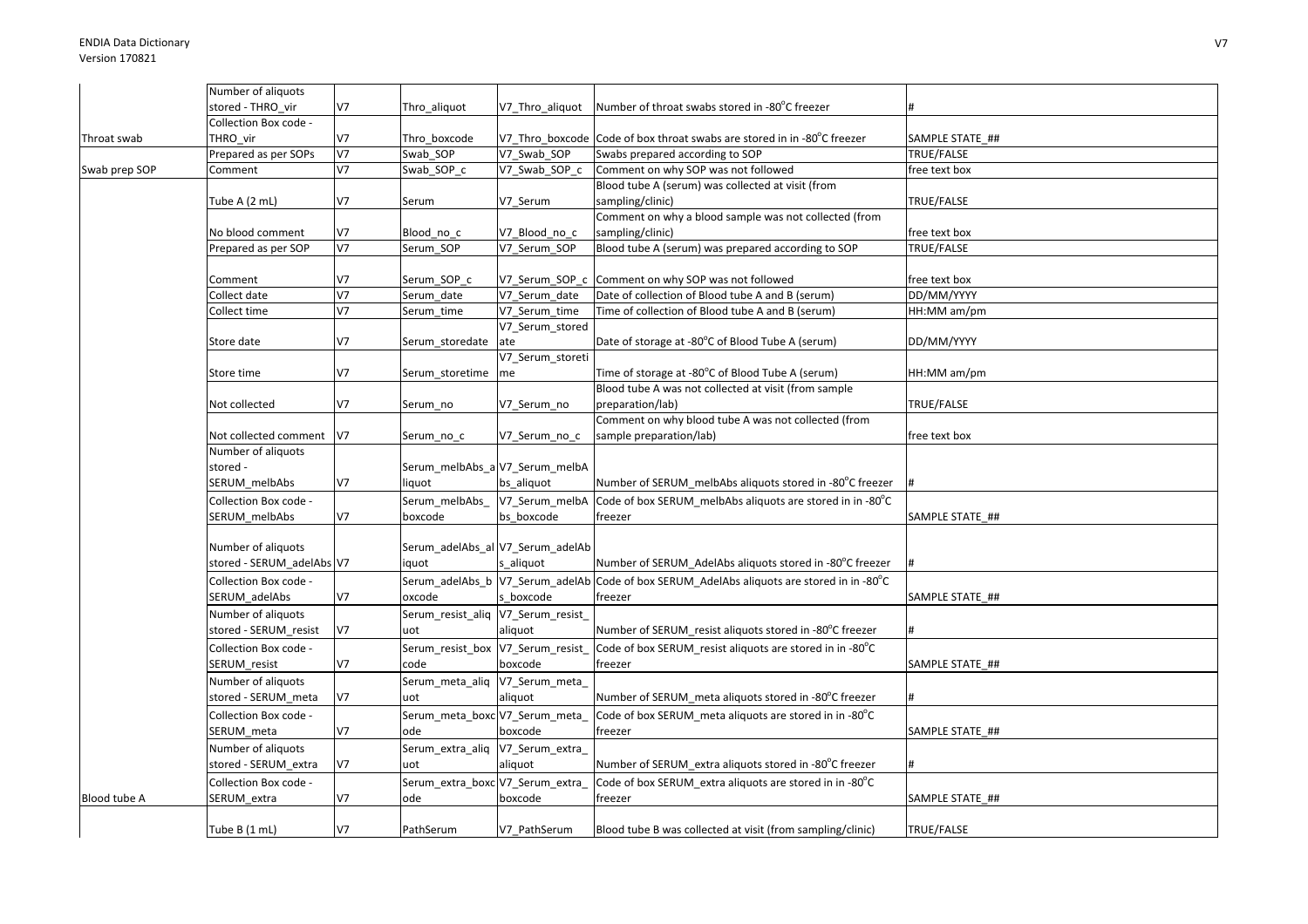|              |                                      |                |                                     |                   | V7_PathSerum_no Comment on why a blood tube B was not collected (from                    |                   |
|--------------|--------------------------------------|----------------|-------------------------------------|-------------------|------------------------------------------------------------------------------------------|-------------------|
|              | No blood comment                     | V7             | PathSerum_no_c                      | $\mathsf{C}$      | sample preparation/lab)                                                                  | free text box     |
|              | Not collected                        | V7             | PathSerum_no                        |                   | V7_PathSerum_no Blood tube B was not collected (from sample preparation/lab) TRUE/FALSE  |                   |
|              | Directly to local                    |                |                                     |                   | V7_PathSerum_pa Blood tube B was sent directly to local pathology for coeliac            |                   |
|              | pathology                            | V7             | PathSerum_path                      | th                | screen and Vitamin D analysis                                                            | TRUE/FALSE        |
|              |                                      |                |                                     | V7 PathSerum st   | Blood tube B was stored prior to being sent to local pathology                           |                   |
|              | Stored prior to send                 | V7             | PathSerum_stored ored               |                   | for coeliac screen and vitamin D                                                         | TRUE/FALSE        |
|              |                                      |                | PathSerum_storec V7_PathSerum_st    |                   | Storage condition of blood tube B if it was stored prior to                              |                   |
|              | Storage conditions                   | V7             | ond                                 | orecond           | being sent to local pathology                                                            | free text box     |
|              |                                      |                | PathSerum storeti V7 PathSerum st   |                   | Duration of storage of blood tube B prior to being sent to local                         |                   |
| Blood tube B | Storage duration (days)              | V7             | me                                  | oretime           | pathology (days)                                                                         | free text box     |
|              |                                      |                |                                     |                   | 2 mL Blood tube D (plasma) was collected at visit (from                                  |                   |
|              | Tube D (2 mL)                        | V7             | Plasma 1                            | V7 Plasma 1       | sampling/clinic)                                                                         | 1=Yes, 0=No, 3=NA |
|              | Tube D (6 mL)                        | V7             | Plasma_2                            | V7_Plasma_2       | 6 mL Blood tube D (plasma) was collected at visit (from<br>sampling/clinic)              | 1=Yes, 0=No, 3=NA |
|              |                                      |                |                                     |                   | Comment on why a blood sample was not collected (from                                    |                   |
|              | No blood comment                     | V7             | Blood no c                          | V7_Blood_no_c     | sampling/clinic)                                                                         | free text box     |
|              | ≥1 persistent                        |                |                                     |                   |                                                                                          |                   |
|              | autoantibodies                       | V7             | PersistentIA                        | V7_PersistentIA   | Child has 1 or more persistent islet autoantibodies                                      | TRUE/FALSE        |
|              | Prepared as per SOP                  | V <sub>7</sub> | Plasma SOP                          | V7_Plasma_SOP     | Blood tube D (plasma) was prepared according to SOP                                      | TRUE/FALSE        |
|              |                                      |                |                                     |                   |                                                                                          |                   |
|              | Comment                              | V7             | Plasma_SOP_c                        |                   | V7_Plasma_SOP_c Comment on why SOP was not followed                                      | free text box     |
|              | Collect date                         | V <sub>7</sub> | Plasma date                         | V7 Plasma date    | Date of collection of Blood tube D(s) (plasma)                                           | DD/MM/YYYY        |
|              |                                      |                |                                     |                   |                                                                                          |                   |
|              | Collect time                         | V7             | Plasma_time                         | V7_Plasma_time    | Time of collection of Blood tube D(s) (plasma)                                           | HH:MM am/pm       |
|              |                                      |                |                                     | V7 Plasma stored  |                                                                                          |                   |
|              | Store date                           | V7             | Plasma_storedate ate                |                   | Date of storage at -80°C of Blood Tube D(s) (plasma)                                     | DD/MM/YYYY        |
|              |                                      |                |                                     | V7_Plasma_storeti |                                                                                          |                   |
|              | Store time                           | V7             | Plasma_storetime me                 |                   | Time of storage at -80°C of Blood Tube D(s) (plasma)                                     | HH:MM am/pm       |
|              |                                      |                |                                     |                   | Blood tube D was not collected at visit (from sample                                     |                   |
|              | Not collected                        | V7             | Plasma no                           | V7 Plasma no      | preparation/lab)                                                                         | TRUE/FALSE        |
|              |                                      |                |                                     |                   | Comment on why blood tube D was not collected (from                                      |                   |
|              | Not collected comment                | V7             | Plasma_no_c                         | V7 Plasma no c    | sample preparation/lab)                                                                  | free text box     |
|              | Number of aliquots<br>stored - BUFFY | V7             |                                     |                   | V7 Buffy aliquot Number of Buffy aliquots stored in -80°C freezer                        |                   |
|              |                                      |                | Buffy_aliquot                       |                   |                                                                                          |                   |
|              | Collection Box code -                |                |                                     |                   |                                                                                          |                   |
|              | <b>BUFFY</b>                         | V7             | Buffy_boxcode                       |                   | V7_Buffy_boxcode Code of box Buffy aliquots are stored in in -80°C freezer               | SAMPLE STATE ##   |
|              | Number of aliquots                   |                |                                     |                   |                                                                                          |                   |
|              | stored - RBC                         | V7             | RBC aliquot                         | V7 RBC aliquot    | Number of red blood cell aliquots stored in -80°C freezer                                |                   |
|              | Collection Box code -                |                |                                     |                   | Code of box red blood cell aliquots are stored in in -80°C                               |                   |
|              | RBC                                  | V7             | RBC boxcode                         | V7_RBC_boxcode    | freezer                                                                                  | SAMPLE STATE ##   |
|              | Number of aliquots                   |                | Plasma_vir_aliquo V7_Plasma_vir_ali |                   |                                                                                          |                   |
|              | stored - PLASMA vir                  | V7             |                                     | quot              | Number of PLASMA vir aliquots stored in -80°C freezer                                    |                   |
|              | Collection Box code -                |                |                                     |                   | Plasma_vir_boxco V7_Plasma_vir_bo Code of box PLASMA_vir aliquots are stored in in -80°C |                   |
|              | PLASMA_vir                           | V7             | de                                  | xcode             | freezer                                                                                  | SAMPLE STATE ##   |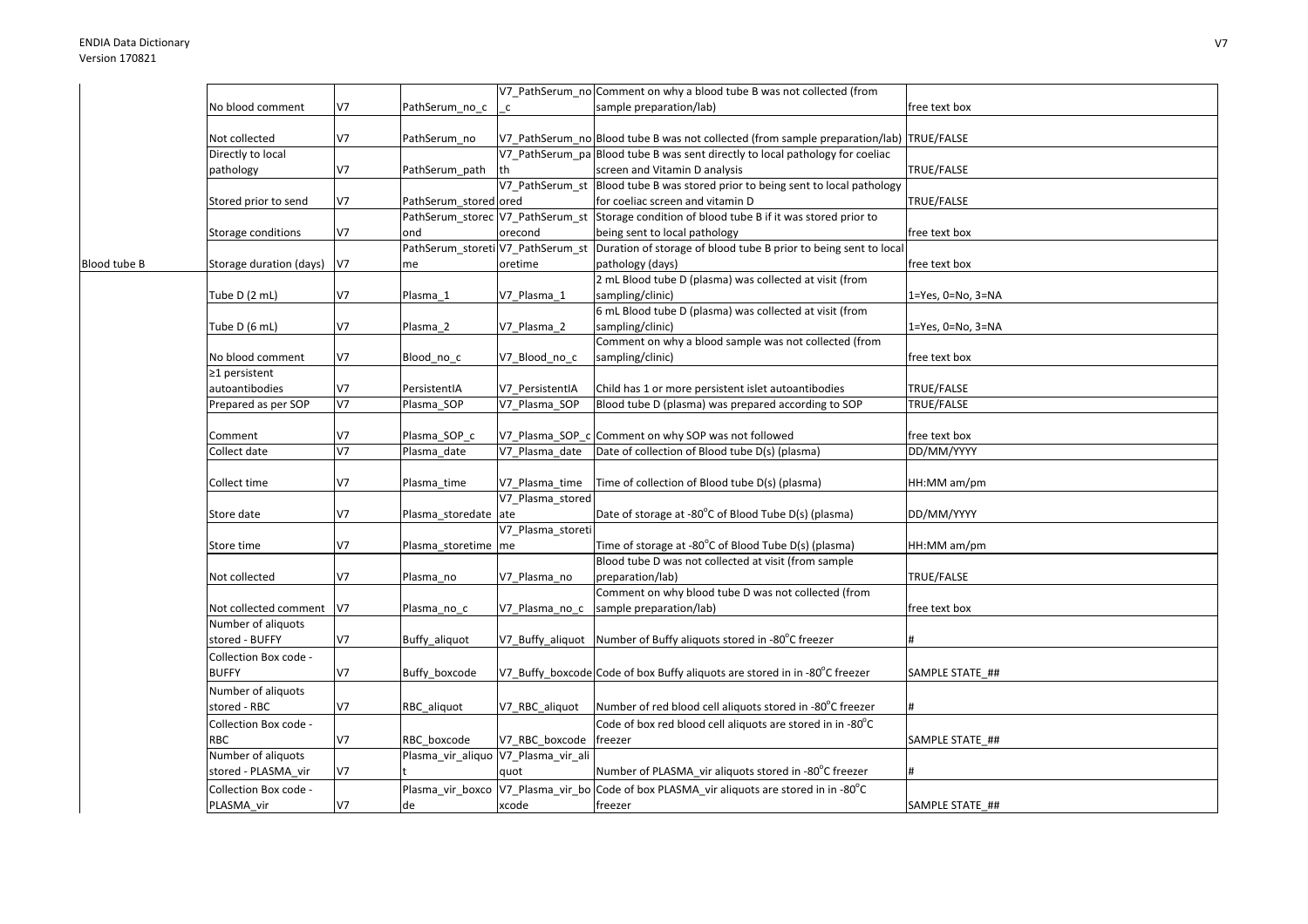|              | Number of aliquots                  |                | Plasma fatty alig V7 Plasma fatty  |                                   |                                                                    |                 |
|--------------|-------------------------------------|----------------|------------------------------------|-----------------------------------|--------------------------------------------------------------------|-----------------|
|              | stored - PLASMA fatty               | V <sub>7</sub> | uot                                | aliquot                           | Number of PLASMA fatty aliquots stored in -80°C freezer            |                 |
|              | Collection Box code -               |                | Plasma_fatty_box V7_Plasma_fatty_  |                                   | Code of box PLASMA fatty aliquots are stored in in -80°C           |                 |
|              | PLASMA fatty                        | V7             | code                               | boxcode                           | freezer                                                            | SAMPLE STATE ## |
|              | Number of aliquots                  |                |                                    | Plasma_age_aliqu V7_Plasma_age_al |                                                                    |                 |
|              | stored - PLASMA_age                 | V7             | ot                                 | quot                              | Number of PLASMA_age aliquots stored in -80°C freezer              |                 |
|              | Collection Box code -               |                | Plasma_age_boxc V7_Plasma_age_b    |                                   | Code of box PLASMA age aliquots are stored in in -80°C             |                 |
|              | PLASMA age                          | V <sub>7</sub> | ode                                | oxcode                            | freezer                                                            | SAMPLE STATE_## |
|              | Number of aliquots                  |                |                                    |                                   |                                                                    |                 |
|              | stored -                            |                | Plasma_extra_aliq V7_Plasma_extra_ |                                   |                                                                    |                 |
|              | EDTAPLASMA extra                    | V <sub>7</sub> | uot                                | aliquot                           | Number of PLASMA extra aliquots stored in -80°C freezer            |                 |
|              | Collection Box code -               |                | Plasma_extra_box V7_Plasma_extra   |                                   | Code of box PLASMA extra aliquots are stored in in -80°C           |                 |
| Blood tube D | EDTAPLASMA extra                    | V <sub>7</sub> | code                               | boxcode                           | freezer                                                            | SAMPLE STATE ## |
|              |                                     |                |                                    |                                   | PBMCs were not collected from Blood Tube D at visit (from          |                 |
|              | PBMCs not collected                 | V7             | PBMC no                            | V7_PBMC_no                        | sample preparation/lab)                                            | TRUE/FALSE      |
|              |                                     |                |                                    |                                   | Comment on why PBMCs were not collected (from sample               |                 |
|              | Comment                             | V <sub>7</sub> | PBMC_no_c                          | V7_PBMC_no_c                      | preparation/lab)                                                   | free text box   |
|              |                                     |                |                                    |                                   |                                                                    |                 |
|              | Prepared as per SOP 11              | V7             | PBMC_SOP                           | V7_PBMC_SOP<br>V7_PBMC_redcelll   | Blood tube D (plasma) was prepared according to SOP                | TRUE/FALSE      |
|              | Red cell lysis performed            | V <sub>7</sub> | PBMC redcelllysis ysis             |                                   | Red cell lysis was performed during PBMC harvest                   | TRUE/FALSE      |
|              | Haemocytometer viable               |                |                                    | V7_PBMC_viable_                   |                                                                    |                 |
|              | cell count 1                        | V7             | PBMC viable 1                      |                                   | Number of viable cells from haemocytometer cell count              |                 |
|              | Haemocytometer dead                 |                |                                    |                                   |                                                                    |                 |
|              | cell count 1                        | V <sub>7</sub> | PBMC dead 1                        |                                   | V7_PBMC_dead_1 Number of dead cells from haemocytometer cell count |                 |
|              | Haemocytometer viable               |                |                                    | V7_PBMC_viable_                   |                                                                    |                 |
|              | cell count 2                        | V <sub>7</sub> | PBMC_viable_2                      |                                   | Number of viable cells from haemocytometer cell count              |                 |
|              | Haemocytometer dead                 |                |                                    |                                   |                                                                    |                 |
|              | cell count 2                        | V7             | PBMC_dead_2                        |                                   | V7_PBMC_dead_2 Number of dead cells from haemocytometer cell count |                 |
|              | Haemocytometer viable               |                |                                    | V7_PBMC_viable_                   |                                                                    |                 |
|              | cell count 3                        | V7             | PBMC viable 3                      |                                   | Number of viable cells from haemocytometer cell count              |                 |
|              | Haemocytometer dead                 |                |                                    |                                   |                                                                    |                 |
|              | cell count 3                        | V <sub>7</sub> | PBMC dead 3                        |                                   | V7 PBMC dead 3 Number of dead cells from haemocytometer cell count |                 |
|              | Haemocytometer viable               |                |                                    | V7 PBMC viable                    |                                                                    |                 |
|              | cell count 4                        | V7             | PBMC viable 4                      |                                   | Number of viable cells from haemocytometer cell count              |                 |
|              | Haemocytometer dead<br>cell count 4 | V7             |                                    |                                   |                                                                    |                 |
|              | Avg num of viable cells             |                | PBMC_dead_4                        | PBMC_av_viablec V7_PBMC_av_viab   | V7_PBMC_dead_4 Number of dead cells from haemocytometer cell count |                 |
|              | per square                          | V7             | ells                               | lecells                           | Average number of viable cells per square                          |                 |
|              |                                     |                |                                    | V7_PBMC_viablec                   |                                                                    |                 |
|              | Viable cell/mL                      | V <sub>7</sub> | PBMC viablecell                    | ell                               | Total number of viable cells per mL (x10 <sup>b</sup> )            |                 |
|              |                                     |                |                                    | PBMC_totalcellnu V7_PBMC_totalcel |                                                                    |                 |
|              | Total cell number                   | V <sub>7</sub> |                                    | num                               | Total number of viable cells (x10°)                                |                 |
|              |                                     |                | PBMC_suspension V7_PBMC_suspen     |                                   |                                                                    |                 |
|              | Suspension volume                   | V7             | vol                                | sion vol                          | Suspension volume to achieve 10 x 10° cells/mL                     |                 |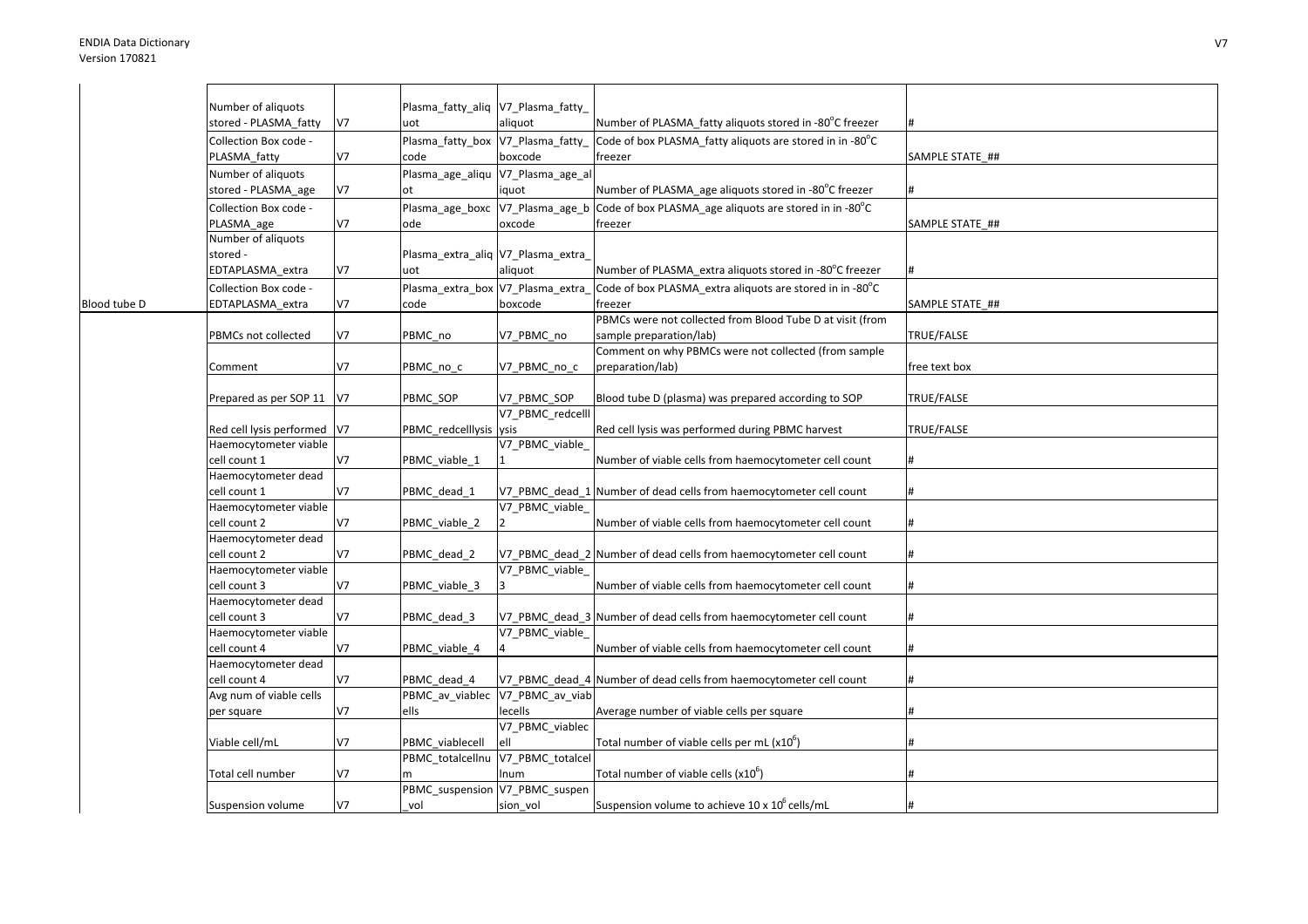|              | Vials stored                 | V <sub>7</sub> | PBMC aliquot                       | V7 PBMC aliquot  | Number of PBMC aliquots stored                                                                 |                   |
|--------------|------------------------------|----------------|------------------------------------|------------------|------------------------------------------------------------------------------------------------|-------------------|
|              |                              |                |                                    | V7 PBMC aliquot  |                                                                                                |                   |
|              | Aliquot volume               | V <sub>7</sub> | PBMC aliquot vol                   | vol              | Volume of PBMC aliquot (ul)                                                                    |                   |
|              |                              |                |                                    |                  | PBMC_dilutionfact V7_PBMC_dilution Dilution factor (exported but no longer on registry - March |                   |
|              | Dilution factor              | V <sub>7</sub> |                                    | factor           | 2017                                                                                           |                   |
|              |                              |                |                                    |                  | PBMC_suspension V7_PBMC_suspen Suspension volume (exported but no longer on registry -         |                   |
|              | in (mL)                      | V <sub>7</sub> | vol 2                              | sion vol 2       | <b>March 2017)</b>                                                                             |                   |
|              | Number of cells stored       |                |                                    |                  | V7_PBMC_cellsfro Number of cells stored frozen (exported but no longer on                      |                   |
|              | frozen                       | V7             | PBMC cellsfrozen zen               |                  | registry - March 2017)                                                                         |                   |
|              |                              |                |                                    |                  | PBMC_storedate_i V7_PBMC_storeda Date of initial storage of PBMCs (exported but no longer on   |                   |
|              | Date of initial storage      | <b>V7</b>      | nitial                             | te initial       | registry - March 2017)                                                                         | DD/MM/YYYY        |
|              |                              |                |                                    |                  | PBMC_storetime_i V7_PBMC_storeti  Time of initial storage of PBMCs (exported but no longer on  |                   |
|              | Time of initial storage      | V <sub>7</sub> | nitial                             | me initial       | registry - March 2017)                                                                         | HH:MM am/pm       |
|              |                              |                |                                    | V7_PBMC_storeda  |                                                                                                |                   |
|              | Date of storage at -80°C  V7 |                | PBMC_storedate                     | te               | Date of storage at -80°C of PBMCs                                                              | DD/MM/YYYY        |
|              |                              |                |                                    | V7 PBMC storeti  |                                                                                                |                   |
|              | Time of storage at -80°C  V7 |                | PBMC storetime                     | me               | Time of storage at -80°C of PBMCs                                                              | HH:MM am/pm       |
|              |                              |                | PBMC storedate                     | V7_PBMC_storeda  |                                                                                                |                   |
|              | Date of storage in LN        | V <sub>7</sub> | LN                                 | te LN            | Date of storage of PBMCs in liquid nitrogen                                                    | DD/MM/YYYY        |
|              |                              |                | PBMC_storetime_                    | V7_PBMC_storeti  |                                                                                                |                   |
|              |                              | <b>V7</b>      |                                    |                  |                                                                                                |                   |
|              | Time of storage in LN        |                | LN                                 | me LN            | Time of storage of PBMCs in liquid nitrogen                                                    | HH:MM am/pm       |
|              |                              |                |                                    | V7_PBMC_LNlocat  |                                                                                                |                   |
| PBMC         | Locaion in LN                | V <sub>7</sub> | PBMC_LNlocation  ion               |                  | Location of aliquots in liquid nitrogen                                                        | free text box     |
|              |                              |                |                                    |                  |                                                                                                |                   |
|              | Tube X (0.5 mL)              | V <sub>7</sub> | PathGluc                           | V7 PathGluc      | Blood tube X was collected at visit (from sampling/clinic)                                     | TRUE/FALSE        |
|              |                              |                |                                    |                  |                                                                                                |                   |
|              | Collection date              | V <sub>7</sub> | PathGluc date                      |                  | V7 PathGluc date Date of collection of Blood tube X (fluoride)                                 | DD/MM/YYYY        |
|              |                              |                |                                    |                  |                                                                                                |                   |
|              | Collection time              | V <sub>7</sub> | PathGluc_time                      |                  | V7_PathGluc_time Time of collection of Blood tube X (fluoride)                                 | HH:MM am/pm       |
|              |                              |                |                                    |                  | Blood tube X did not need to be collected (child did not have                                  |                   |
|              | NA                           | V <sub>7</sub> | PathGluc_NA                        | V7 PathGluc NA   | one or more persistant antibodies)                                                             | TRUE/FALSE        |
|              |                              |                |                                    | V7 PathGluc no   | Comment on why a blood tube X was not collected (from                                          |                   |
|              | Not collected comment        | V <sub>7</sub> | PathGluc_no_c                      |                  | sample preparation/lab)                                                                        | free text box     |
|              |                              |                |                                    |                  |                                                                                                |                   |
|              | Not collected                | V <sub>7</sub> | PathGluc_no                        | V7 PathGluc no   | Blood tube X was not collected (from sample preparation/lab) TRUE/FALSE                        |                   |
|              |                              |                |                                    |                  | Blood tube X was sent directly to local pathology for coeliac                                  |                   |
|              | Sent to pathology            | V7             | PathGluc_path                      |                  | V7 PathGluc path screen and Vitamin D analysis                                                 | TRUE/FALSE        |
|              |                              |                |                                    |                  | V7 PathGluc stor Blood tube X was stored prior to being sent to local pathology                |                   |
|              | Stored prior to send         | V7             | PathGluc stored                    | ed               | for coeliac screen and vitamin D                                                               | TRUE/FALSE        |
|              |                              |                | PathGluc storeco                   | V7_PathGluc_stor | Storage condition of blood tube X if it was stored prior to                                    |                   |
|              | Storage conditions           | V7             | nd                                 | econd            | being sent to local pathology                                                                  | free text box     |
|              | Duration of storage          |                | PathGluc_storetim V7_PathGluc_stor |                  | Duration of storage of blood tube X prior to being sent to local                               |                   |
| Blood tube X | (days)                       | V7             |                                    | etime            | pathology (days)                                                                               | free text box     |
|              | Prepared as per SOP          | V <sub>7</sub> | Urine_SOP                          | V7_Urine_SOP     | Urine was prepared according to SOP                                                            | <b>TRUE/FALSE</b> |
|              | SOP comment                  | V <sub>7</sub> | Urine SOP c                        | V7 Urine SOP c   | Comment on why SOP was not followed                                                            | free text box     |
|              | Collection date              | <b>V7</b>      | Urine date                         | V7 Urine date    | Date of collection of urine                                                                    | DD/MM/YYYY        |
|              | Collection time              | <b>V7</b>      | Urine_time                         | V7_Urine_time    | Time of collection of urine                                                                    | HH:MM am/pm       |
|              |                              |                |                                    |                  |                                                                                                |                   |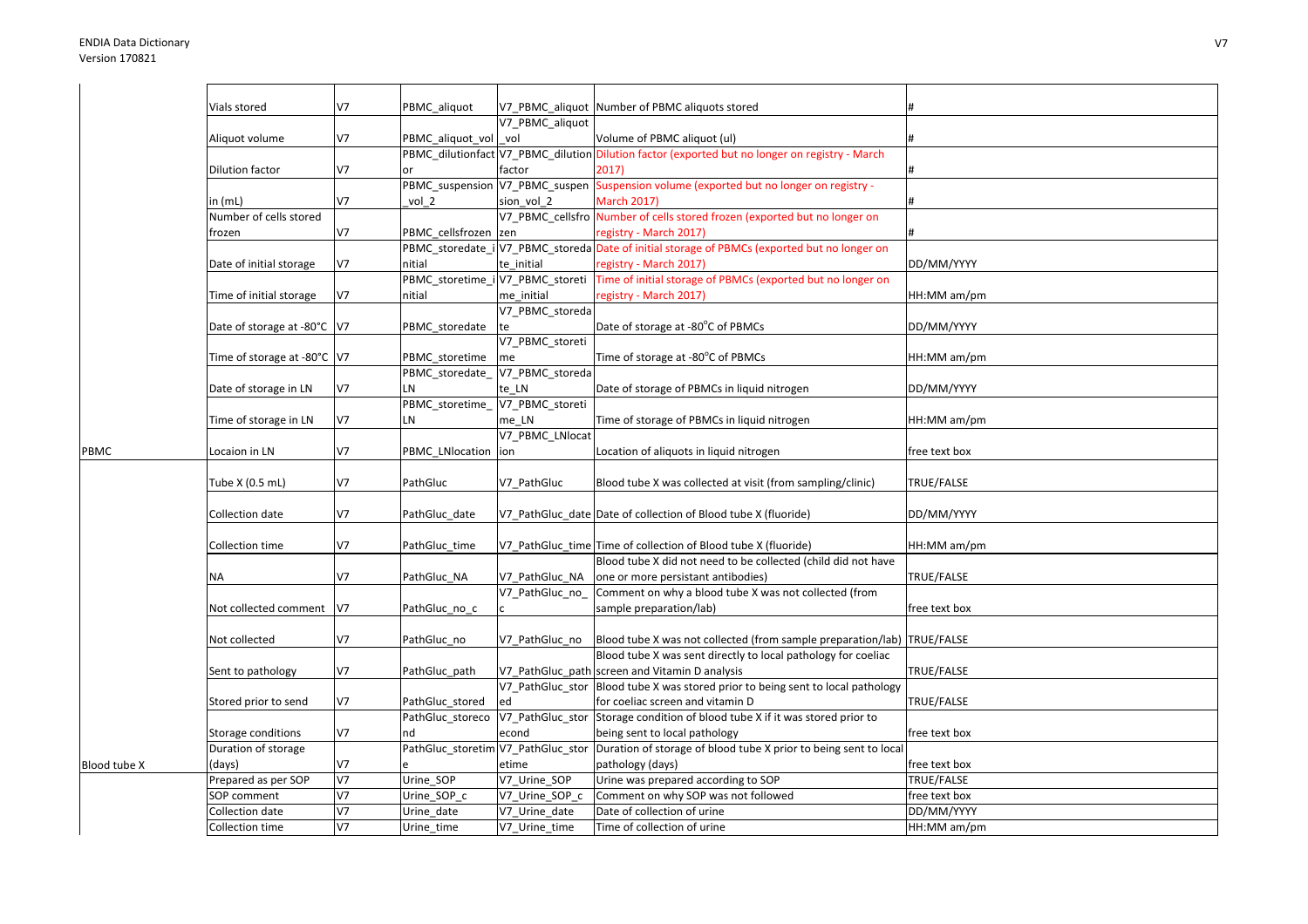Urine

|                                 |                |                                  | V7_Urine_storeda  |                                                                                            |                 |
|---------------------------------|----------------|----------------------------------|-------------------|--------------------------------------------------------------------------------------------|-----------------|
| Store date                      | V7             | Urine storedate                  | te                | Date of storage at -80°C of urine                                                          | DD/MM/YYYY      |
|                                 |                |                                  | V7_Urine_storeti  |                                                                                            |                 |
| Store time                      | V7             | Urine_storetime                  | me                | Time of storage at -80°C of urine                                                          | HH:MM am/pm     |
|                                 |                |                                  |                   |                                                                                            |                 |
| Sample not collected            | V7             | Urine no                         | V7_Urine_no       | Urine was not collected at visit (from sample preparation/lab) TRUE/FALSE                  |                 |
|                                 | V7             |                                  |                   | Comment on why urine was not collected (from sample                                        |                 |
| Comment                         |                | Urine no c                       | V7_Urine_no_c     | preparation/lab)                                                                           | free text box   |
| Number of aliquots              |                | Urine_meta_aliqu                 | V7_Urine_meta_al  |                                                                                            |                 |
| stored - meta                   | V7             | ot                               | iquot             | Number of URINE meta aliquots stored in -80°C freezer                                      | #               |
|                                 |                |                                  | V7_Urine_meta_v   |                                                                                            |                 |
| Volume - meta                   | V7             | Urine meta vol                   | ol                | Volume of URINE_meta aliquots stored in -80oC freezer (µL)                                 | #               |
| Collection Box code -           |                | Urine meta boxc                  | V7_Urine_meta_b   | Code of box URINE meta aliquots are stored in in -80°C                                     |                 |
| meta                            | V7             | ode                              | oxcode            | freezer                                                                                    | SAMPLE STATE ## |
| Number of aliquots              |                |                                  | V7_Urine_age_ali  |                                                                                            |                 |
| stored - age                    | V7             | Urine_age_aliquot quot           |                   | Number of URINE_age aliquots stored in -80°C freezer                                       | #               |
|                                 |                |                                  |                   |                                                                                            |                 |
| Volume - age                    | V7             | Urine age vol                    |                   | V7_Urine_age_vol Volume of URINE_age aliquots stored in -80oC freezer (µL)                 | #               |
|                                 |                | Urine_age_boxcod V7_Urine_age_bo |                   |                                                                                            |                 |
| Collection Box code - age V7    |                |                                  | xcode             | Code of box URINE age aliquots are stored in in -80 $^{\circ}$ C freezer SAMPLE STATE ##   |                 |
| Number of aliquots              |                | Urine_extra_aliqu                | V7_Urine_extra_al |                                                                                            |                 |
| stored - extra                  | V7             | ot                               | iquot             | Number of URINE_extra aliquots stored in -80°C freezer                                     | #               |
|                                 |                |                                  | V7_Urine_extra_v  |                                                                                            |                 |
| Volume - extra                  | V7             | Urine extra vol                  | ol                | Volume of URINE extra aliquots stored in -80oC freezer (µL)                                | #               |
| Collection Box code -           |                | Urine_extra_boxc                 |                   | V7_Urine_extra_b Code of box URINE_extra aliquots are stored in in -80°C                   |                 |
| extra                           | V7             | ode                              | oxcode            | freezer                                                                                    | SAMPLE STATE ## |
| Number of aliquots              |                | Urine_glass_aliqu                | V7_Urine_glass_al |                                                                                            |                 |
| stored - glass                  | V7             | ot                               | iquot             | Number of URINE_glass aliquots stored in -80°C freezer                                     | #               |
|                                 |                |                                  | V7 Urine glass v  |                                                                                            |                 |
| Volume - glass                  | V7             | Urine glass vol                  | ol                | Volume of URINE glass aliquots stored in -80oC freezer (µL)                                | #               |
| Collection Box code -           |                |                                  |                   | Urine_glass_boxco V7_Urine_glass_b Code of box URINE_glass aliquots are stored in in -80°C |                 |
| glass                           | V7             | de                               | oxcode            | freezer                                                                                    | SAMPLE STATE ## |
| Prepared as per SOP             | V <sub>7</sub> | Stool SOP                        | V7 Stool SOP      | Stool was prepared according to SOP                                                        | TRUE/FALSE      |
| SOP comment                     | V <sub>7</sub> | Stool SOP c                      | V7 Stool SOP c    | Comment on why SOP was not followed                                                        | free text box   |
| Collection date                 | V <sub>7</sub> | Stool date                       | V7 Stool date     | Date of collection of stool                                                                | DD/MM/YYYY      |
| Collection time                 | V <sub>7</sub> | Stool time                       | V7 Stool time     | Time of collection of stool                                                                | HH:MM am/pm     |
|                                 |                |                                  | V7 Stool storedat |                                                                                            |                 |
| Store date                      | V7             | Stool storedate                  |                   | Date of storage at -80°C of stool                                                          | DD/MM/YYYY      |
|                                 |                |                                  | V7 Stool storetim |                                                                                            |                 |
| Store time                      | V7             | Stool storetime                  | e                 | Time of storage at -80°C of stool                                                          | HH:MM am/pm     |
|                                 |                |                                  |                   |                                                                                            |                 |
| Sample not collected            | V7             | Stool no                         | V7 Stool no       | Stool was not collected at visit (from sample preparation/lab) TRUE/FALSE                  |                 |
|                                 |                |                                  |                   | Comment on why stool was not collected (from sample                                        |                 |
| Comment                         | V7             | Stool no c                       | V7 Stool no c     | preparation/lab)                                                                           | free text box   |
|                                 |                |                                  |                   |                                                                                            |                 |
| <b>Bristol Stool Chart type</b> | V7             | Stool bristol                    | V7 Stool bristol  | Type of stool using Bristol Stool Chart                                                    | $1 - 7$         |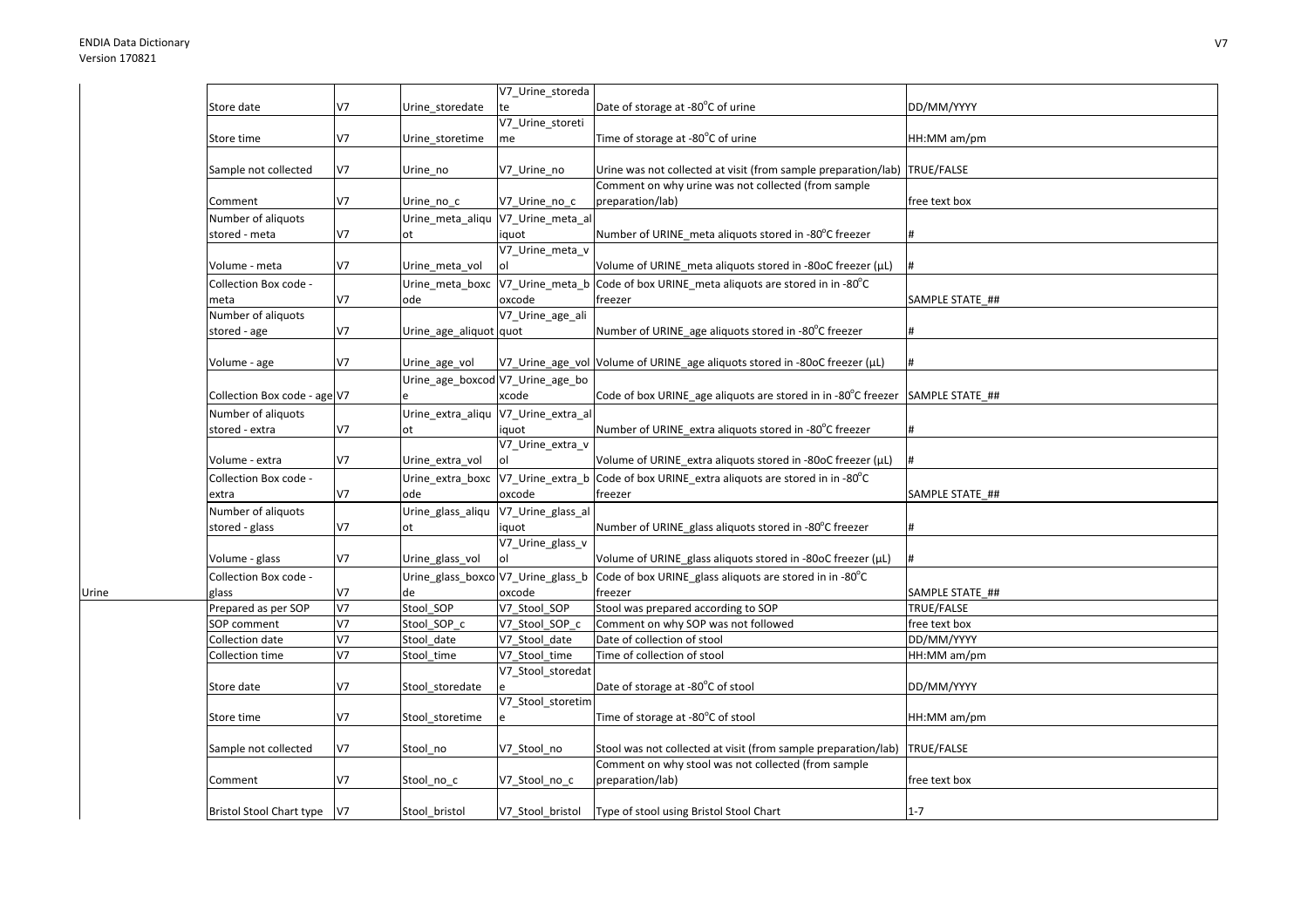|                    | Number of aliquots           |                | Stool_micro_aliqu V7_Stool_micro_a                  |                    |                                                                                             |                 |
|--------------------|------------------------------|----------------|-----------------------------------------------------|--------------------|---------------------------------------------------------------------------------------------|-----------------|
|                    | stored - micro               | V7             | ot                                                  | liquot             | Number of STOOL micro aliquots stored in -80°C freezer                                      |                 |
|                    | Collection Box code -        |                |                                                     |                    | Stool_micro_boxc  V7_Stool_micro_b  Code of box STOOL_micro aliquots are stored in in -80°C |                 |
|                    | micro                        | V7             | ode                                                 | oxcode             | freezer                                                                                     | SAMPLE STATE_## |
|                    | Number of aliquots           |                |                                                     | V7_Stool_vir_aliqu |                                                                                             |                 |
|                    | stored - vir                 | V7             | Stool_vir_aliquot                                   | lot                | Number of STOOL vir aliquots stored in -80°C freezer                                        |                 |
|                    |                              |                |                                                     | V7_Stool_vir_boxc  |                                                                                             |                 |
|                    | Collection Box code - vir V7 |                | Stool vir boxcode ode                               |                    | Code of box STOOL_vir aliquots are stored in in -80°C freezer                               | SAMPLE STATE ## |
|                    | Number of aliquots           |                | Stool_meta_aliqu  V7_Stool_meta_al                  |                    |                                                                                             |                 |
|                    | stored - meta                | V7             | ot                                                  | iquot              | Number of STOOL meta aliquots stored in -80°C freezer                                       |                 |
|                    | Collection Box code -        |                | Stool meta boxco V7 Stool meta b                    |                    | Code of box STOOL_meta aliquots are stored in in -80°C                                      |                 |
|                    | meta                         | V7             | de                                                  | oxcode             | freezer                                                                                     | SAMPLE STATE ## |
|                    | Number of aliquots           |                | Stool_extra_aliqu V7_Stool_extra_al                 |                    |                                                                                             |                 |
|                    | stored - extra               | V7             | ot                                                  | iquot              | Number of STOOL extra aliquots stored in -80°C freezer                                      |                 |
|                    | Collection Box code -        |                | Stool_extra_boxco V7_Stool_extra_b                  |                    | Code of box STOOL extra aliquots are stored in in -80°C                                     |                 |
| Stool              | extra                        | V7             | de                                                  | oxcode             | freezer                                                                                     | SAMPLE STATE ## |
|                    | Prepared as per SOP          | V <sub>7</sub> | Milk_SOP                                            | V7 Milk SOP        | Breast milk was prepared according to SOP                                                   | TRUE/FALSE      |
|                    | SOP comment                  | V <sub>7</sub> | Milk SOP c                                          | V7 Milk SOP c      | Comment on why SOP was not followed                                                         | free text box   |
|                    | Collection date              | V <sub>7</sub> | Milk date                                           | V7 Milk date       | Date of collection of breast milk                                                           | DD/MM/YYYY      |
|                    | Collection time              | V <sub>7</sub> | Milk_time                                           | V7_Milk_time       | Time of collection of breast milk                                                           | HH:MM am/pm     |
|                    |                              |                |                                                     | V7_Milk_storedat   |                                                                                             |                 |
|                    | Store date                   | V7             | Milk_storedate                                      |                    | Date of storage at -80oC of breast milk                                                     | DD/MM/YYYY      |
|                    |                              |                |                                                     | V7 Milk storetim   |                                                                                             |                 |
|                    | Store time                   | V7             | Milk storetime                                      | e                  | Time of storage at -80oC of breast milk                                                     | HH:MM am/pm     |
|                    |                              |                |                                                     |                    | Breast milk was not collected at visit (from sample                                         |                 |
|                    | Sample not collected         | V7             | Milk_no                                             | V7_Milk_no         | preparation/lab)                                                                            | TRUE/FALSE      |
|                    |                              |                |                                                     |                    | Comment on why breast milk was not collected (from sample                                   |                 |
|                    | Comment                      | V7             | Milk no c                                           | V7 Milk no c       | preparation/lab)                                                                            | free text box   |
|                    | Number of aliquots           |                | Milk_micro_aliquo V7_Milk_micro_ali                 |                    |                                                                                             |                 |
|                    | stored - micro               | V7             |                                                     | quot               | Number of MILK micro aliquots stored in -80oC freezer                                       |                 |
|                    |                              |                |                                                     | V7_Milk_micro_vo   |                                                                                             |                 |
|                    | Volume - micro               | V7             | Milk_micro_vol                                      |                    | Volume of MILK micro aliquots stored in -80oC freezer (mL)                                  |                 |
|                    | Collection Box code -        |                | Milk_micro_boxco V7_Milk_micro_b                    |                    | Code of box MILK micro aliguots are stored in in -80oC                                      |                 |
|                    | micro                        | V7             | de                                                  | oxcode             | freezer                                                                                     | SAMPLE STATE_## |
|                    | Number of aliquots           |                | Milk_meta_aliquo V7_Milk_meta_ali                   |                    |                                                                                             |                 |
|                    | stored - meta                | V7             |                                                     | quot               | Number of MILK meta aliquots stored in -80oC freezer                                        |                 |
|                    |                              |                |                                                     |                    |                                                                                             |                 |
|                    | Volume - meta                | V7             | Milk meta vol                                       |                    | V7_Milk_meta_vol Volume of MILK_meta aliquots stored in -80oC freezer (mL)                  |                 |
|                    | Collection Box code -        |                | Milk_meta_boxco V7_Milk_meta_bo                     |                    |                                                                                             |                 |
|                    | meta                         | V7             | de                                                  | xcode              | Code of box MILK_meta aliquots are stored in in -80oC freezer SAMPLE STATE_##               |                 |
|                    | Number of aliquots           |                | Milk_extra_aliquo V7_Milk_extra_ali                 |                    |                                                                                             |                 |
|                    | stored - extra               | V7             |                                                     | quot               | Number of MILK_extra aliquots stored in -80oC freezer                                       |                 |
|                    |                              |                |                                                     |                    |                                                                                             |                 |
|                    | Volume - extra               | V7             | Milk extra vol<br>Milk_extra_boxco V7_Milk_extra_bo |                    | V7_Milk_extra_vol Volume of MILK_extra aliquots stored in -80oC freezer (mL)                |                 |
|                    | Collection Box code -        |                | de                                                  |                    |                                                                                             |                 |
| <b>Breast milk</b> | extra                        | V7<br>V7       | tTGAb                                               | xcode              | Code of box MILK extra aliquots are stored in in -80oC freezer SAMPLE STATE ##              |                 |
|                    | V7 tTGAb                     |                |                                                     | V7 tTGAb           | Tissue transglutaminase level                                                               | free text box   |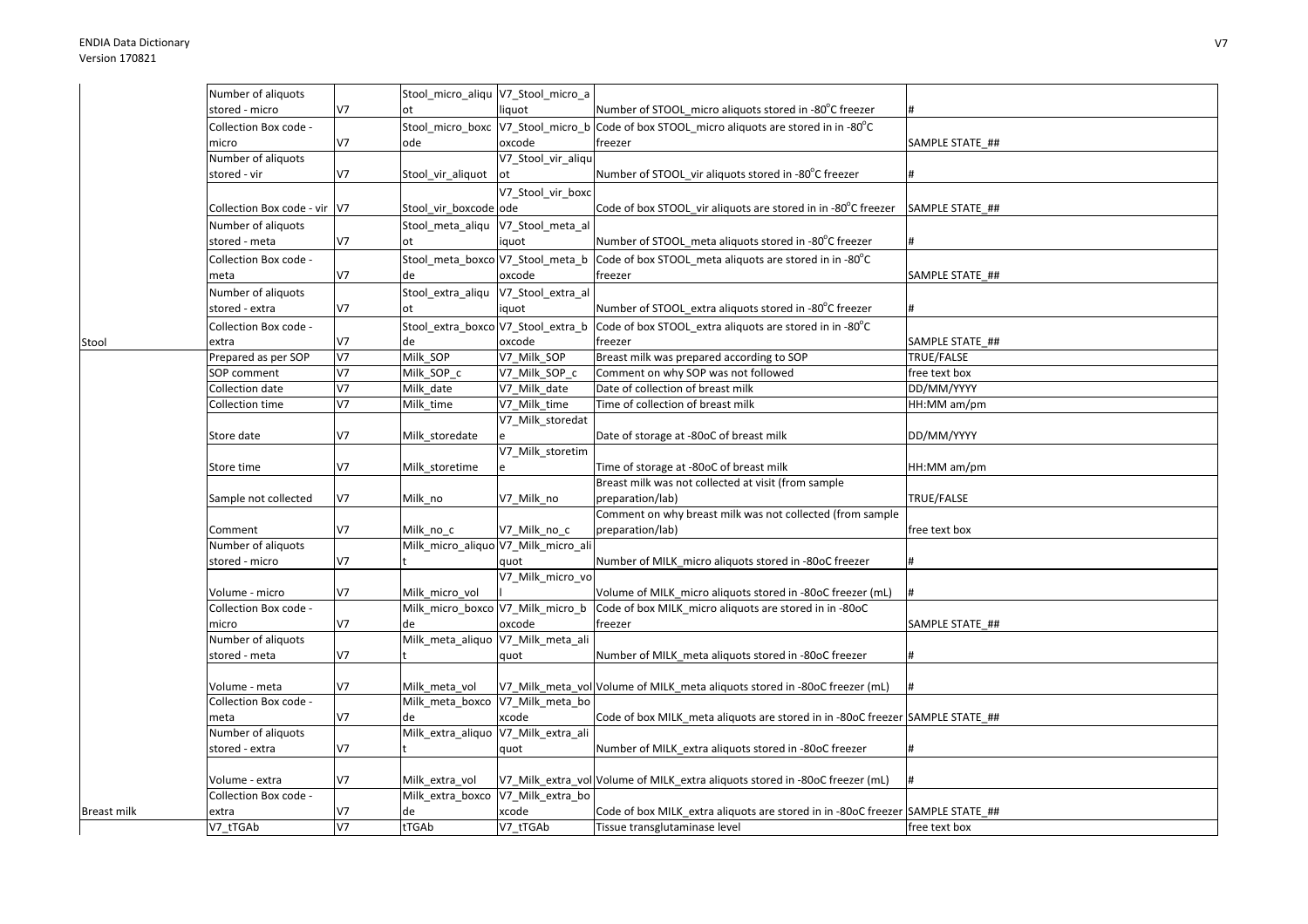|                             | V7_tTGAb Date of          |                |                 |                 |                                                           |               |
|-----------------------------|---------------------------|----------------|-----------------|-----------------|-----------------------------------------------------------|---------------|
|                             | analysis                  | V7             | tTGAb_date      | V7 tTGAb date   | Date of analysis of tTGAb                                 | DD/MM/YYYY    |
|                             | V7_tTGAb Pathology        |                |                 |                 |                                                           |               |
|                             | service                   | V7             | tTGAb_Path      | V7_tTGAb_Path   | Pathology service that analysed tTGAb                     | free text box |
|                             | V7_total IgA              | V <sub>7</sub> | lgA             | V7_IgA          | Total immunoglobulin level                                | free text box |
|                             | V7_total IgA Date of      |                |                 |                 |                                                           |               |
|                             | analysis                  | V <sub>7</sub> | lgA_date        | V7_IgA_date     | Date of analysis of total IgA                             | DD/MM/YYYY    |
|                             | V7_total IgA Pathology    |                |                 |                 |                                                           |               |
|                             | service                   | V7             | lga_Path        | V7_Iga_Path     | Pathology service that analysed total IgA                 | free text box |
|                             | V7 DPG IgG                | $\overline{v}$ | <b>DPGIgG</b>   | V7 DPGIgG       | Anti-Deamidated Gliadin Peptide level                     | free text box |
|                             | V7_DPG IgG Date of        |                |                 |                 |                                                           |               |
|                             | analysis                  | V7             | DPGIgG_date     | V7_DPGIgG_date  | Date of analysis of DPG IgG                               | DD/MM/YYYY    |
|                             | V7_DPG IgG Pathology      |                |                 |                 |                                                           |               |
| Coeliac                     | service                   | V <sub>7</sub> | DPGIgG_Path     | V7_DPGIgG_Path  | Pathology service that analysed DPG IgG                   | free text box |
|                             | V7 Vitamin D              | V <sub>7</sub> | VitD            | V7 VitD         | Vitamin D (25OHD) level (nmol/L)                          | free text box |
|                             | Date of analysis          | V <sub>7</sub> | VitD_date       | V7_VitD_date    | Date of analysis of Vitamin D                             | DD/MM/YYYY    |
| Vitamin D                   | Pathology service         | V <sub>7</sub> | VitD_Path       | V7_VitD_Path    | Pathology service that analysed Vitamin D                 | free text box |
|                             | V7 IAA                    | V <sub>7</sub> | <b>IAA</b>      | V7_IAA          | Insulin autoantibodies level                              | free text box |
|                             |                           |                |                 |                 |                                                           |               |
|                             | V7_IAA Date of analysis   | V7             | IAA date        | V7 IAA date     | Date of analysis of IAA                                   | DD/MM/YYYY    |
|                             | V7_IAA Pathology          |                |                 |                 |                                                           |               |
|                             | service                   | V7             | IAA_Path        | V7_IAA_Path     | Pathology service that analysed IAA                       | free text box |
|                             | V7 ZnT8Ab                 | V <sub>7</sub> | ZnT8Ab          | V7 ZnT8Ab       | Zinc transporter 8 autoantibodies level                   | free text box |
|                             | V7 ZnT8Ab Date of         |                |                 |                 |                                                           |               |
|                             | analysis                  | V <sub>7</sub> | ZnT8Ab date     | V7 ZnT8Ab date  | Date of analysis of ZnT8Ab                                | DD/MM/YYYY    |
|                             | V7_ZnT8Ab Pathology       |                |                 |                 |                                                           |               |
|                             | service                   | V <sub>7</sub> | ZnT8Ab_Path     | V7_ZnT8Ab_Path  | Pathology service that analysed ZnT8Ab                    | free text box |
|                             | V7 GADAb                  | $\overline{V}$ | GADAb           | V7 GADAb        | Glutamic acid decarboxylase autoantibodies level          | free text box |
|                             | V7_GADAb Date of          |                |                 |                 |                                                           |               |
|                             | analysis                  | V <sub>7</sub> | GADAb_date      | V7_GADAb_date   | Date of analysis of GADAb                                 | DD/MM/YYYY    |
|                             | V7_GADAb Pathology        |                |                 |                 |                                                           |               |
|                             | service                   | V <sub>7</sub> | GADAb_Path      | V7_GADAb_Path   | Pathology service that analysed GADAb                     | free text box |
|                             | <b>V7 IA2</b>             | V <sub>7</sub> | IA <sub>2</sub> | <b>V7 IA2</b>   | Insulinoma-2-associated autoantibodies levels             | free text box |
|                             |                           |                |                 |                 |                                                           |               |
|                             | V7_IA2 Date of analysis   | V7             | IA2_date        | V7_IA2_date     | Date of analysis of IA2                                   | DD/MM/YYYY    |
|                             | V7_IA2 Pathology          |                |                 |                 |                                                           |               |
| <b>Islet Autoantibodies</b> | service                   | V7             | IA2_Path        | V7_IA2_Path     | Pathology service that analysed IA2                       | free text box |
|                             | V7_Glucose                |                |                 |                 | Glucose (mmol/L) *only if child has > 1 persistent        |               |
|                             | concentration             | V <sub>7</sub> | Glucose         | V7_Glucose      | autoantibodies                                            | free text box |
|                             |                           |                |                 |                 |                                                           |               |
|                             | Date of analysis          | V <sub>7</sub> | Glucose_date    | V7_Glucose_date | Date of analysis of Glucose                               | DD/MM/YYYY    |
|                             |                           |                |                 |                 |                                                           |               |
| Glucose                     | Pathology service         | V <sub>7</sub> | Glucose_path    | V7_Glucose_path | Pathology service that analysed Glucose                   | free text box |
|                             |                           |                |                 |                 | Hemoglobin A1c level (%) *only if child has >1 persistent |               |
|                             | V7 HbA1c percentage       | <b>V7</b>      | HbA1c_per       | V7_HbA1c_per    | autoantibodies                                            | free text box |
|                             |                           |                |                 |                 |                                                           |               |
|                             | V7_HbA1c concentration V7 |                | HbA1c con       | V7 HbA1c con    | Hemoglobin A1c level (mmol/mol)                           | free text box |
|                             | Date of analysis          | V <sub>7</sub> | HbA1c_date      | V7_HbA1c_date   | Date of analysis of HbA1c                                 | DD/MM/YYYY    |
|                             |                           |                |                 |                 |                                                           |               |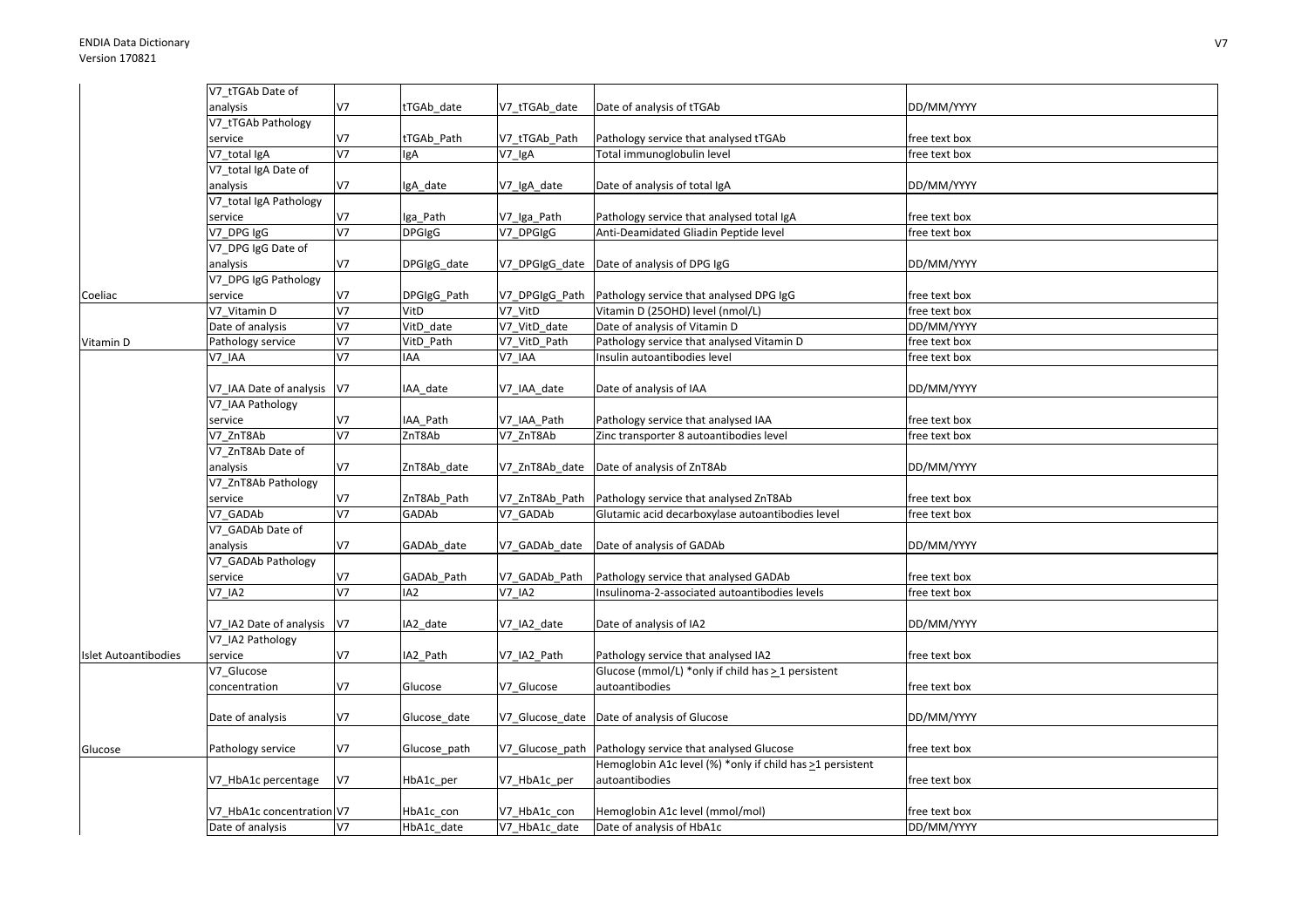| HbA1c                                                    | Pathology service                                 | V7             | HbA1c path         | V7 HbA1c path    | Pathology service that analysed HbA1c                                                                                                    | free text box                                                                                                      |
|----------------------------------------------------------|---------------------------------------------------|----------------|--------------------|------------------|------------------------------------------------------------------------------------------------------------------------------------------|--------------------------------------------------------------------------------------------------------------------|
|                                                          | Lifestyle postpartum<br>questionnaire complete V7 |                | LQ                 | V7 LQ            | Maternal postpartum lifestyle questionnaire completed and<br>type of questionnaire completed                                             | Yes, online version/Yes, hardcopy/Yes, app/No                                                                      |
| Questionnaires                                           | Lifestyle postpartum<br>questionnaire comment V7  |                | Quest c            | V7 Quest c       | Comment on why questionnaires were not completed                                                                                         | free text box                                                                                                      |
| <b>Maternal Lifestyle</b><br>Postpartum<br>Questionniare |                                                   |                |                    |                  |                                                                                                                                          |                                                                                                                    |
| <b>Export heading</b>                                    | Variable                                          | <b>Visit</b>   | Code               | Visit_Code       | <b>Description</b>                                                                                                                       | Format                                                                                                             |
| General                                                  |                                                   | V <sub>7</sub> | LQ ID              | V7_LQ_ID         | Participant ID code for Maternal Lifestyle Postpartum<br>Questionnaire                                                                   | STATE-CITY-SITE-###                                                                                                |
|                                                          | Collection date                                   | <b>V7</b>      | LQ_Date            | V7_LQ_Date       | Date Maternal Lifestyle Postpartum Questionnaire was<br>completed                                                                        | DD/MM/YYYY                                                                                                         |
|                                                          | Visit                                             | V7             | LQ_Visit           | V7_LQ_Visit      | Visit code for Maternal Lifestyle Postpartum Questionnaire                                                                               | T1/T2/T3                                                                                                           |
|                                                          | No data collected                                 | <b>V7</b>      | LQ no              | V7_LQ_no         | No data collected for Maternal Lifestyle Postpartum<br>Questionnaire                                                                     | TRUE/FALSE                                                                                                         |
|                                                          | Comment                                           | V7             | LQ_no_c            | V7_LQ_no_c       | Comment on why no data was collected for Maternal Lifestyle free text box<br>Postpartum Questionnaire                                    |                                                                                                                    |
|                                                          | Not finisehd                                      | V <sub>7</sub> | LQ_NotFin          | V7_LQ_NotFin     | Data entry for Maternal Lifestyle Postpartum Questionnaire<br>has not been finished                                                      | TRUE/FALSE                                                                                                         |
|                                                          | Finalized                                         | V7             | Q Final            | V7_LQ_Final      | Data entry for Maternal Lifestyle Postpartum Questionnaire<br>has been finalised by project management team                              | TRUE/FALSE                                                                                                         |
| <b>Breast milk</b>                                       | Receive any breast milk V7                        |                | LQ BreastMilk      | V7_LQ_BreastMill | In the past three months, did the ENDIA infant receive any<br>breast milk either through breast feeding or via expressed<br>breast milk? | TRUE/FALSE                                                                                                         |
| <b>Maternal Nutrition</b>                                | 1.1 Cow's milk                                    | V7             | CowMilk            | V7 CowMilk       | In the past 3 months, on how many days did the mother<br>consume cow's milk?                                                             | Never/Less than one day per month/1-3 days per month/1<br>day per week/2-5 days per week/More than 5 days per week |
|                                                          | 1.2 Other milk                                    | <b>V7</b>      | OtherMilk          | V7 OtherMilk     | In the past 3 months, on how many days did the mother<br>consume other milk including soy, rice, almond, goat or sheep<br>milk?          | Never/Less than one day per month/1-3 days per month/1<br>day per week/2-5 days per week/More than 5 days per week |
|                                                          | 1.3 Coffee containing<br>caffeine                 | V7             | Coffee             | V7_Coffee        | In the past 3 months, on how many days did the mother<br>consume coffee containing caffeine (includes iced coffee)?                      | Never/Less than one day per month/1-3 days per month/1<br>day per week/2-5 days per week/More than 5 days per week |
|                                                          | 1.4 Decaffeinated coffee V7                       |                | <b>DecafCoffee</b> | V7_DecafCoffee   | In the past 3 months, on how many days did the mother<br>consume decaffeinated coffee (includes iced coffee)?                            | Never/Less than one day per month/1-3 days per month/1<br>day per week/2-5 days per week/More than 5 days per week |
|                                                          | 1.5 Tea containing<br>caffeine                    | <b>V7</b>      | Tea                | V7_Tea           | In the past 3 months, on how many days did the mother<br>consume tea containing caffeine?                                                | Never/Less than one day per month/1-3 days per month/1<br>day per week/2-5 days per week/More than 5 days per week |
|                                                          | 1.6 Decaffeinated/herbal V7<br>tea                |                | DecafTea           | V7_DecafTea      | In the past 3 months, on how many days did the mother<br>consume decaffeinated or herbal tea?                                            | Never/Less than one day per month/1-3 days per month/1<br>day per week/2-5 days per week/More than 5 days per week |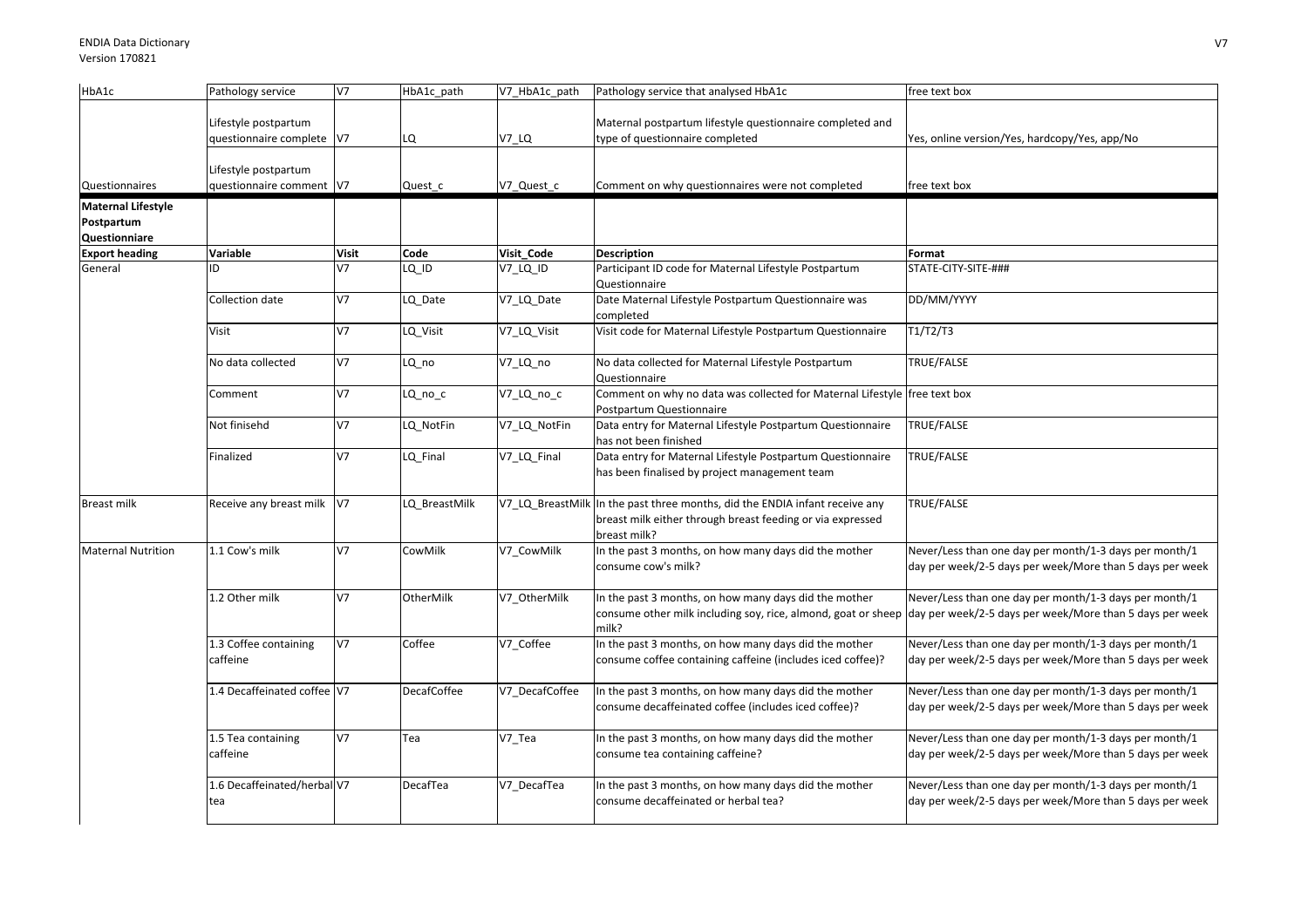| 1.7 Other drinks             | V <sub>7</sub> | CafDrinks           | V7_CafDrinks                       | In the past 3 months, on how many days did the mother                                                                        | Never/Less than one day per month/1-3 days per month/1   |
|------------------------------|----------------|---------------------|------------------------------------|------------------------------------------------------------------------------------------------------------------------------|----------------------------------------------------------|
| containing caffeine          |                |                     |                                    | consume other drinks containing caffeine (e.g. cola, Red Bull,                                                               | day per week/2-5 days per week/More than 5 days per week |
|                              |                |                     |                                    | V)?                                                                                                                          |                                                          |
| 1.8 Diet flavoured           | V7             |                     |                                    |                                                                                                                              |                                                          |
|                              |                | DietDrinks          | V7 DietDrinks                      | In the past 3 months, on how many days did the mother                                                                        | Never/Less than one day per month/1-3 days per month/1   |
| beverages                    |                |                     |                                    | consume diet, lite or low calorie carbonated or flavoured                                                                    | day per week/2-5 days per week/More than 5 days per week |
|                              |                |                     |                                    | beverages (e.g. Diet or Coke Zero, Pepsi Max, diet cordial,                                                                  |                                                          |
|                              |                |                     |                                    | sugar free energy drinks, light ice tea, Powerade Zero)?                                                                     |                                                          |
|                              |                |                     |                                    |                                                                                                                              |                                                          |
| 1.9 Soft drink containing V7 |                | <b>SteviaDrinks</b> | V7_SteviaDrinks                    | In the past 3 months, on how many days did the mother                                                                        | Never/Less than one day per month/1-3 days per month/1   |
| Stevia                       |                |                     |                                    | consume soft drinks or flavoured beverages containing Stevia                                                                 | day per week/2-5 days per week/More than 5 days per week |
|                              |                |                     |                                    | (Coke Life, Pepsi Next, Lipton flavoured or green and Fuze iced                                                              |                                                          |
|                              |                |                     |                                    | tea)?                                                                                                                        |                                                          |
| 1.10 Regular soft drink      | V7             | SoftDrinks          | V7_SoftDrinks                      | In the past 3 months, on how many days did the mother                                                                        | Never/Less than one day per month/1-3 days per month/1   |
|                              |                |                     |                                    | consume regular soft drink or flavoured beverages (Coke,                                                                     | day per week/2-5 days per week/More than 5 days per week |
|                              |                |                     |                                    | Sprite, flavoured mineral water, tonic water)?                                                                               |                                                          |
|                              |                |                     |                                    |                                                                                                                              |                                                          |
| 1.11 Cow's milk              | V7             | CowMilk serve       | V7 CowMilk serv                    | On the days when cow's milk was consumed in the past three   Did not consume/Less than 1 serve/1-2 serves/2-3                |                                                          |
|                              |                |                     | e                                  | months, how much on average did the mother consume based serves/More than 3 serves                                           |                                                          |
|                              |                |                     |                                    | on the suggested average serving size of 250 mL glass?                                                                       |                                                          |
|                              |                |                     |                                    |                                                                                                                              |                                                          |
| 1.12 Other milk              | V <sub>7</sub> | OtherMilk_serve     |                                    | V7_OtherMilk_ser On the days when other milk was consumed in the past three Did not consume/Less than 1 serve/1-2 serves/2-3 |                                                          |
|                              |                |                     | ve                                 | months, how much on average did the mother consume based serves/More than 3 serves                                           |                                                          |
|                              |                |                     |                                    | on the suggested average serving size of 250 mL glass?                                                                       |                                                          |
| 1.13 Coffee containing       | V <sub>7</sub> | Coffee serve        | V7 Coffee serve                    | On the days when coffee containing caffeine was consumed in Did not consume/Less than 1 serve/1-2 serves/2-3                 |                                                          |
| caffeine                     |                |                     |                                    | the past three months, how much on average did the mother                                                                    | serves/More than 3 serves                                |
|                              |                |                     |                                    | consume based on the suggested average serving size of 1                                                                     |                                                          |
|                              |                |                     |                                    | small cup?                                                                                                                   |                                                          |
| 1.14 Decaffeinated           | V <sub>7</sub> |                     | DecafCoffee_serve V7_DecafCoffee_s | On the days when decaffeinated coffee was consumed in the                                                                    | Did not consume/Less than 1 serve/1-2 serves/2-3         |
| coffee                       |                |                     | erve                               | past three months, how much on average did the mother                                                                        | serves/More than 3 serves                                |
|                              |                |                     |                                    | consume based on the suggested average serving size of 1                                                                     |                                                          |
|                              |                |                     |                                    | small cup?                                                                                                                   |                                                          |
| 1.15 Tea containing          | V7             | Tea_serve           | V7_Tea_serve                       | On the days when tea containing caffeine was consumed in                                                                     | Did not consume/Less than 1 serve/1-2 serves/2-3         |
| caffeine                     |                |                     |                                    | the past three months, how much on average did the mother                                                                    | serves/More than 3 serves                                |
|                              |                |                     |                                    | consume based on the suggested average serving size of 1                                                                     |                                                          |
|                              |                |                     |                                    | small cup?                                                                                                                   |                                                          |
| 1.16                         | V7             | DecafTea_serve      |                                    | V7_DecafTea_serv On the days when decaffeinated or herbal tea was consumed                                                   | Did not consume/Less than 1 serve/1-2 serves/2-3         |
| Decaffeinated/herbal         |                |                     | e                                  | in the past three months, how much on average did the                                                                        | serves/More than 3 serves                                |
| tea                          |                |                     |                                    | mother consume based on the suggested average serving size                                                                   |                                                          |
|                              |                |                     |                                    | of 1 small cup?                                                                                                              |                                                          |
| 1.17 Other drinks            | V <sub>7</sub> | CafDrinks serve     |                                    | V7_CafDrinks_serv On the days when other drink containing caffeine was                                                       | Did not consume/Less than 1 serve/1-2 serves/2-3         |
| containing caffeine          |                |                     | e                                  | consumed in the past three months, how much on average did serves/More than 3 serves                                         |                                                          |
|                              |                |                     |                                    | the mother consume based on the suggested average serving                                                                    |                                                          |
|                              |                |                     |                                    | size of 250 mL can?                                                                                                          |                                                          |
|                              |                |                     |                                    |                                                                                                                              |                                                          |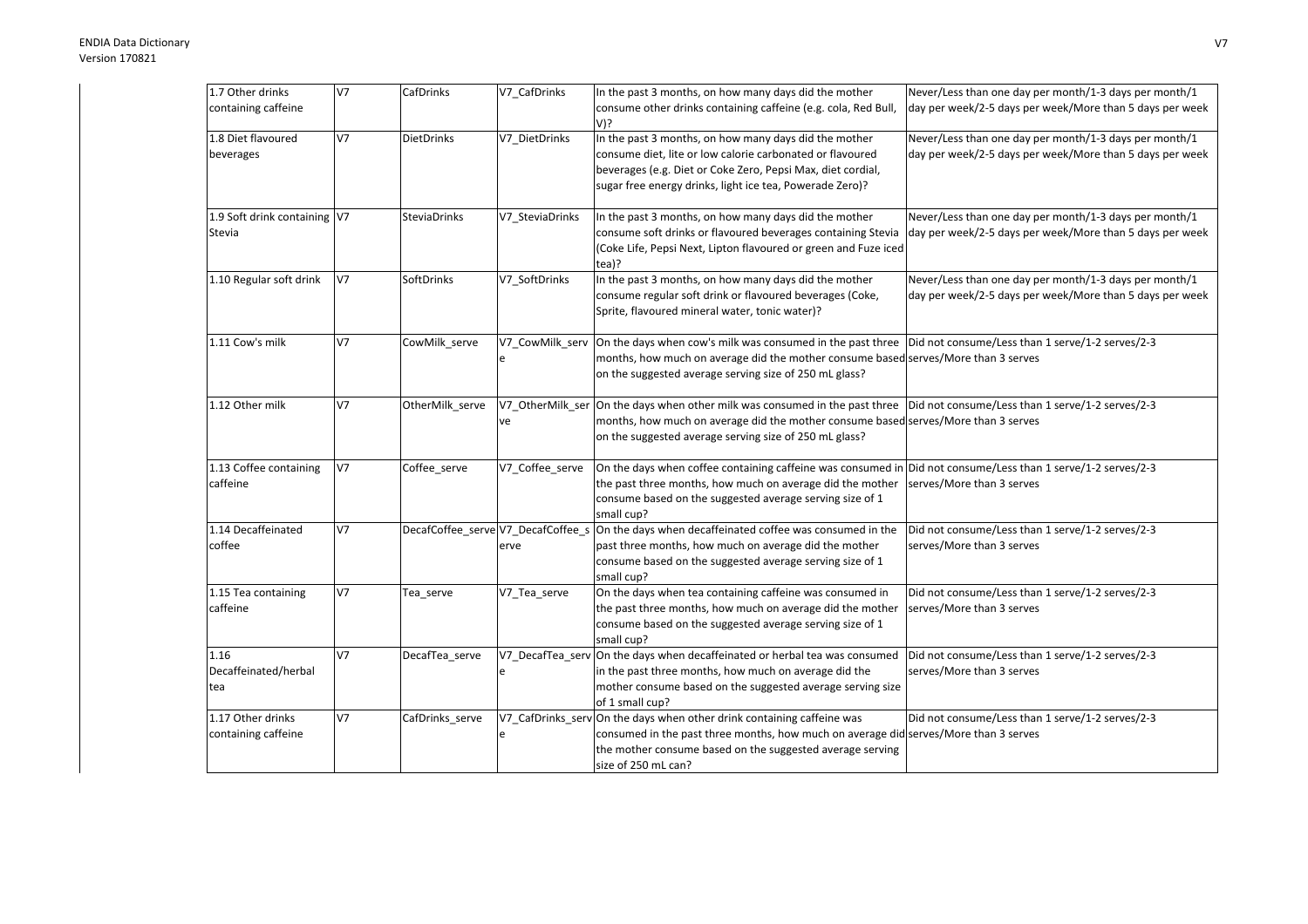| 1.18 Diet flavoured          | <b>V7</b>      | DietDrinks_serve |               | V7_DietDrinks_ser On the days when diet, lite or low calorie carbonated or                                         | Did not consume/Less than 1 serve/1-2 serves/2-3         |
|------------------------------|----------------|------------------|---------------|--------------------------------------------------------------------------------------------------------------------|----------------------------------------------------------|
| beverages                    |                |                  | ve            | flavoured beverages were consumed in the past three                                                                | serves/More than 3 serves                                |
|                              |                |                  |               | months, how much on average did the mother consume based                                                           |                                                          |
|                              |                |                  |               | on the suggested average serving size of 250 mL can?                                                               |                                                          |
| 1.19 Soft drink              | V <sub>7</sub> |                  |               | SteviaDrinks_serv V7_SteviaDrinks_s On the days when soft drink or flavoured beverages                             | Did not consume/Less than 1 serve/1-2 serves/2-3         |
| containing Stevia            |                |                  | erve          | containing Stevia were consumed in the past three months,                                                          | serves/More than 3 serves                                |
|                              |                |                  |               | how much on average did the mother consume based on the                                                            |                                                          |
|                              |                |                  |               | suggested average serving size of 250 mL can?                                                                      |                                                          |
|                              |                |                  |               |                                                                                                                    |                                                          |
| 1.20 Regular soft drink      | V <sub>7</sub> | SoftDrinks_serve |               | V7_SoftDrinks_ser On the days when regular soft drinks or flavoured beverages                                      | Did not consume/Less than 1 serve/1-2 serves/2-3         |
|                              |                |                  | ve            | were consumed in the past three months, how much on                                                                | serves/More than 3 serves                                |
|                              |                |                  |               | average did the mother consume based on the suggested                                                              |                                                          |
|                              |                |                  |               | average serving size of 250 mL can?                                                                                |                                                          |
| 2.1 Dairy products           | V <sub>7</sub> | Dairy            | V7_Dairy      | In the past 3 months, how often did the mother consume                                                             | Never/Less than one day per month/1-3 days per month/1   |
|                              |                |                  |               | dairy products, including butter, cheese, cream, yoghurt,<br>custard and ice cream?                                | day per week/2-5 days per week/More than 5 days per week |
| 2.2 Soy products             | V <sub>7</sub> | Soy              | V7_Soy        | In the past 3 months, how often did the mother consume soy                                                         | Never/Less than one day per month/1-3 days per month/1   |
|                              |                |                  |               | containing products including, tofu, miso, soy sauce, soy flour,                                                   | day per week/2-5 days per week/More than 5 days per week |
|                              |                |                  |               | and soy-based dairy subsitutes?                                                                                    |                                                          |
| 2.3 Wheat products           | V7             | Wheat            | V7_Wheat      | In the past 3 months, how often did the mother consume                                                             | Never/Less than one day per month/1-3 days per month/1   |
|                              |                |                  |               | wheat containing products, including bread, biscuits, cakes,                                                       | day per week/2-5 days per week/More than 5 days per week |
|                              |                |                  |               | breakfast cereals, pastries, pasta, couscous, dim sims and                                                         |                                                          |
|                              |                |                  |               | wontons?                                                                                                           |                                                          |
| 2.4 Barley or rye            | V <sub>7</sub> | BarleyRye        | V7 BarleyRye  | In the past 3 months, how often did the mother consume                                                             | Never/Less than one day per month/1-3 days per month/1   |
| products                     |                |                  |               | barley or rye containing products, including barley water,                                                         | day per week/2-5 days per week/More than 5 days per week |
|                              |                |                  |               | many minestrone-style soups and rye bread?                                                                         |                                                          |
| 2.5 Rice products            | V <sub>7</sub> | Rice             | V7_Rice       | In the past 3 months, how often did the mother consume rice                                                        | Never/Less than one day per month/1-3 days per month/1   |
|                              |                |                  |               | and/or rice containing products including rice milk, rice                                                          | day per week/2-5 days per week/More than 5 days per week |
|                              |                |                  |               | cereals, rice cakes, rice noodles and rice flour?                                                                  |                                                          |
|                              | V <sub>7</sub> | Corn             | V7_Corn       | In the past 3 months, how often did the mother consume corn Never/Less than one day per month/1-3 days per month/1 |                                                          |
| 2.6 Corn products            |                |                  |               | and/or corn containing products including popcorn, polenta,                                                        | day per week/2-5 days per week/More than 5 days per week |
|                              |                |                  |               | corn flakes, corn tortillas and corn flour?                                                                        |                                                          |
|                              |                |                  |               |                                                                                                                    |                                                          |
| 2.7 Oats products            | V <sub>7</sub> | Oat              | V7_Oat        | In the past 3 months, how often did the mother consume oats                                                        | Never/Less than one day per month/1-3 days per month/1   |
|                              |                |                  |               | or oat containing products including porridge, oatmeal,                                                            | day per week/2-5 days per week/More than 5 days per week |
|                              |                |                  |               | muesli, ANZAC biscuits, bran and oat flour?                                                                        |                                                          |
| 2.8 Artificial sweeteners V7 |                | ASweetners       | V7_ASweetners | In the past 3 months, how often did the mother consume                                                             | Never/Less than one day per month/1-3 days per month/1   |
|                              |                |                  |               | artificial sweetners (e.g. Equal or Splenda) for use in baking or                                                  | day per week/2-5 days per week/More than 5 days per week |
|                              |                |                  |               | tea/coffee?                                                                                                        |                                                          |
| 2.9 Stevia/Natvia            | V7             | Stevia           | V7_Stevia     | In the past 3 months, how often did the mother consume                                                             | Never/Less than one day per month/1-3 days per month/1   |
| products                     |                |                  |               | stevia/Natvia products for use in baking or tea/coffee?                                                            | day per week/2-5 days per week/More than 5 days per week |
|                              |                |                  |               |                                                                                                                    |                                                          |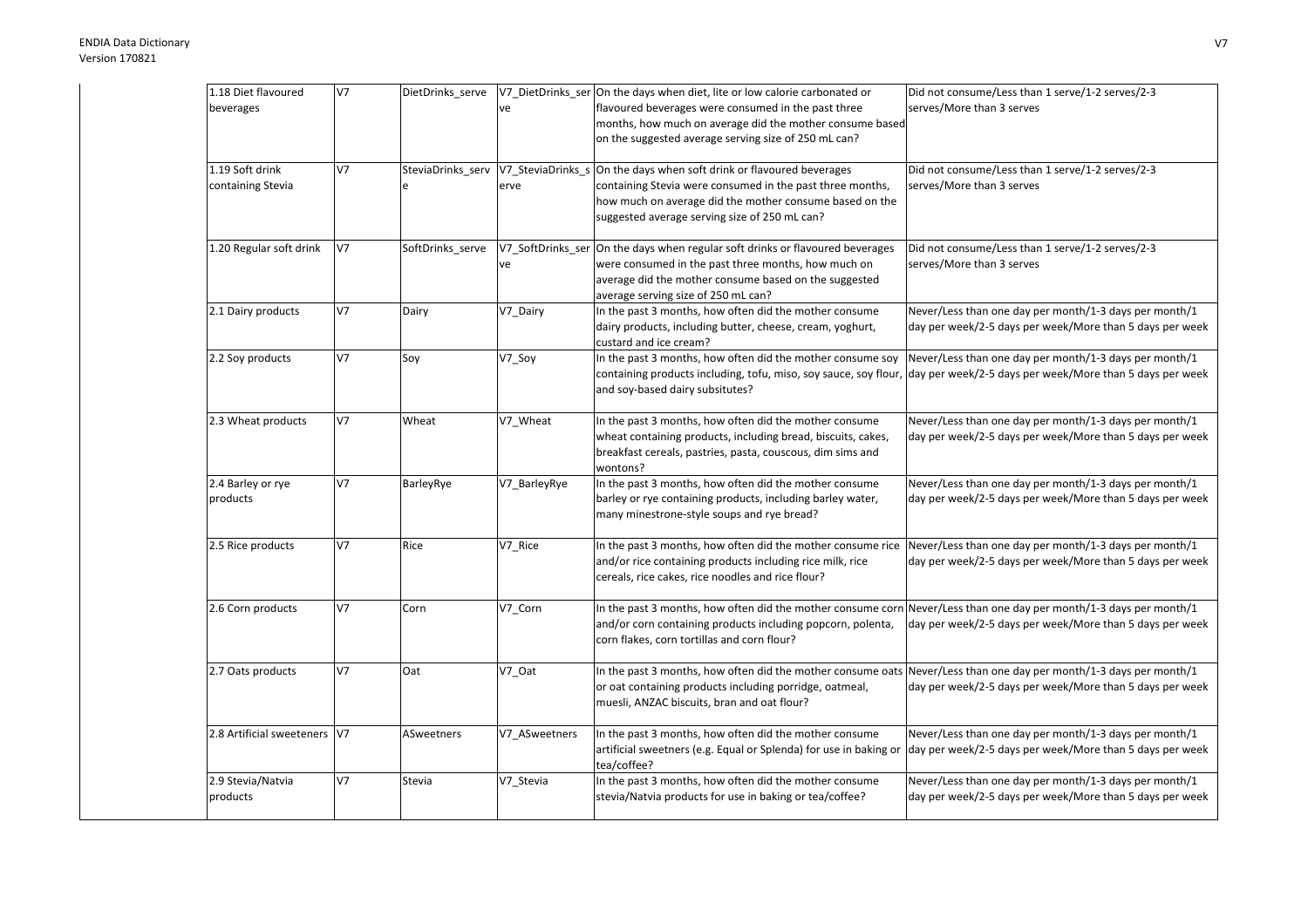| Maternal Supplements | 3.1 Pregnancy              | V7             |                                   |                  | PregLactSup_freq  V7_PregLactSup_f  Frequency of pregnancy or lactation supplement taken by the  Never/0-30 days/31-60 days/61-90 days/Daily |                                             |
|----------------------|----------------------------|----------------|-----------------------------------|------------------|----------------------------------------------------------------------------------------------------------------------------------------------|---------------------------------------------|
|                      | supplement (frequency)     |                |                                   | req              | mother over the last three months                                                                                                            |                                             |
|                      |                            |                |                                   |                  |                                                                                                                                              |                                             |
|                      | 3.1 Pregnancy              | V7             |                                   |                  | PregLactSup_bran V7_PregLactSup_b Brand of pregnancy or lactation supplement by the mother                                                   | free text box                               |
|                      | supplement (brand)         |                |                                   | rand             | taken over the last three months                                                                                                             |                                             |
|                      | 3.1 Pregnancy              | V7             |                                   |                  | PregLactSup_dose V7_PregLactSup_d Dose of pregnancy or lactation supplement taken by the                                                     | free text box                               |
|                      | supplement (amount)        |                |                                   | ose              | mother over the last three months                                                                                                            |                                             |
|                      | 3.2 Other multivitamin     | V7             | MultiVit_freq                     | V7_MultiVit_freq | Frequency of other multivitamin supplement taken by the                                                                                      | Never/0-30 days/31-60 days/61-90 days/Daily |
|                      | (frequency)                |                |                                   |                  | mother over the last three months                                                                                                            |                                             |
|                      |                            |                |                                   |                  |                                                                                                                                              |                                             |
|                      | 3.2 Other multivitamin     | V7             | MultiVit_brand                    |                  | V7_MultiVit_bran  Brand of other multivitamin supplement taken by the mother                                                                 | free text box                               |
|                      | (brand)                    |                |                                   |                  | over the last three months                                                                                                                   |                                             |
|                      | 3.2 Other multivitamin     | V7             | MultiVit_dose                     | V7_MultiVit_dose | Dose of other multivitamin supplement taken by the mother                                                                                    | free text box                               |
|                      | (amount)                   |                |                                   |                  | over the last three months                                                                                                                   |                                             |
|                      |                            |                |                                   |                  |                                                                                                                                              |                                             |
|                      | 3.3 Omega-3 (frequency) V7 |                | FishOil freq                      | V7_FishOil_freq  | Frequency of fish oil, omega-3 or cod liver oil supplement                                                                                   | Never/0-30 days/31-60 days/61-90 days/Daily |
|                      |                            |                |                                   |                  | taken by the mother over the last three months                                                                                               |                                             |
|                      |                            |                |                                   |                  |                                                                                                                                              |                                             |
|                      | 3.3 Omega-3 (brand)        | V7             | FishOil_brand                     | V7 FishOil brand | Brand of fish oil, omega-3 or cod liver oil supplement taken by free text box                                                                |                                             |
|                      |                            |                |                                   |                  | the mother over the last three months                                                                                                        |                                             |
|                      | 3.3 Omega-3 (amount)       | V7             | FishOil_dose                      | V7_FishOil_dose  | Dose of fish oil, omega-3 or cod liver oil supplement taken by                                                                               | free text box                               |
|                      |                            |                |                                   |                  | the mother over the last three months                                                                                                        |                                             |
|                      | 3.4 Iron (frequency)       | V7             | Iron_freq                         | V7_Iron_freq     | Frequency of iron supplement taken by the mother over the                                                                                    | Never/0-30 days/31-60 days/61-90 days/Daily |
|                      |                            |                |                                   |                  | last three months                                                                                                                            |                                             |
|                      | 3.4 Iron (brand)           | V7             |                                   |                  | Brand of iron supplement taken by the mother over the last                                                                                   | free text box                               |
|                      |                            |                | Iron_brand                        | V7_Iron_brand    | three months                                                                                                                                 |                                             |
|                      |                            | V7             |                                   |                  |                                                                                                                                              |                                             |
|                      | 3.4 Iron (amount)          |                | Iron_dose                         | V7_Iron_dose     | Dose of iron supplement taken by the mother over the last                                                                                    | free text box                               |
|                      | 3.5 Other (frequency)      | V7             |                                   |                  | three months<br>V7 OtherSup1 fre Frequency of other supplement taken by the mother over the                                                  |                                             |
|                      |                            |                | OtherSup1_freq                    |                  |                                                                                                                                              | Never/0-30 days/31-60 days/61-90 days/Daily |
|                      | 3.5 Other (brand)          | <b>V7</b>      | OtherSup1_brand                   | V7 OtherSup1 br  | last three months<br>Brand of other supplement taken by the mother over the last                                                             |                                             |
|                      |                            |                |                                   |                  |                                                                                                                                              | free text box                               |
|                      |                            | V7             |                                   | and              | three months                                                                                                                                 | free text box                               |
|                      | 3.5 Other (amount)         |                | OtherSup1_dose                    |                  | V7_OtherSup1_do  Dose of other supplement taken by the mother over the last                                                                  |                                             |
|                      |                            |                |                                   |                  | three months                                                                                                                                 |                                             |
|                      | 3.6 (frequency) 1          | V7             |                                   |                  | ProbioticsM_freq1 V7_ProbioticsM_fr Frequency of probiotics (supplements, powders and fortified                                              | Never/0-30 days/31-60 days/61-90 days/Daily |
|                      |                            |                |                                   | eq1              | foods) taken by the mother over the last three months                                                                                        |                                             |
|                      |                            |                |                                   |                  |                                                                                                                                              |                                             |
|                      | 3.6 (brand) 1              | V <sub>7</sub> | ProbioticsM_type                  |                  | V7_ProbioticsM_t Brand or food name of probiotic (including supplements,                                                                     | free text box                               |
|                      |                            |                |                                   | ype1             | powders and fortified foods) taken by the mother in the past                                                                                 |                                             |
|                      |                            |                |                                   |                  | 3 months                                                                                                                                     |                                             |
|                      | 3.6 (amount) 1             | V7             | ProbioticsM_dose V7_ProbioticsM_d |                  | Dose of probiotics (supplements, powders and fortified foods) free text box                                                                  |                                             |
|                      |                            |                |                                   | ose1             | taken by the mother over the last three months                                                                                               |                                             |
|                      |                            |                |                                   |                  |                                                                                                                                              |                                             |
|                      | 3.6 (frequency) 2          | V7             |                                   |                  | ProbioticsM_freq2 V7_ProbioticsM_fr Frequency of probiotics (supplements, powders and fortified                                              | Never/0-30 days/31-60 days/61-90 days/Daily |
|                      |                            |                |                                   | eq2              | foods) taken by the mother over the last three months                                                                                        |                                             |
|                      |                            |                |                                   |                  |                                                                                                                                              |                                             |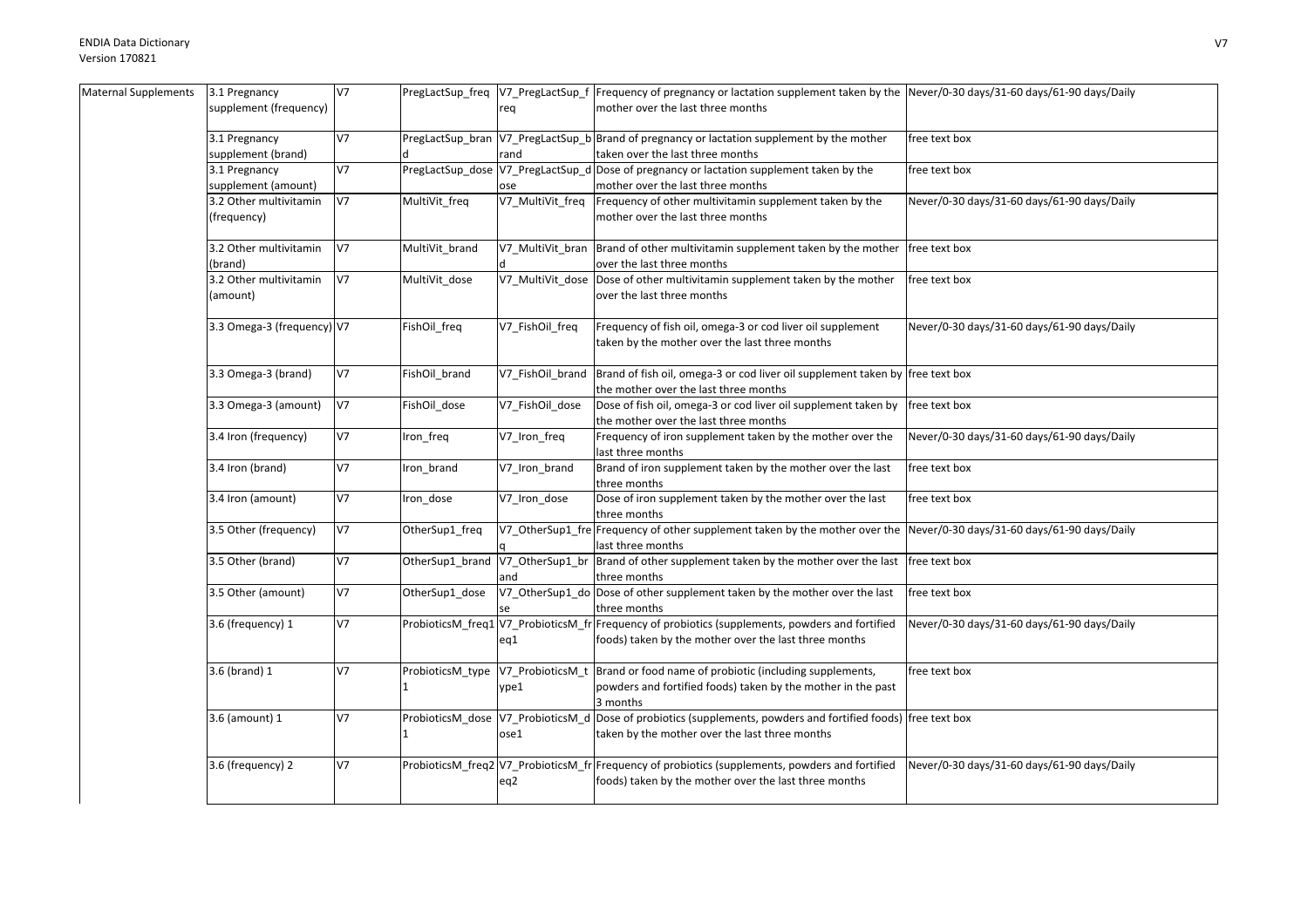## ENDIA Data DictionaryVersion 170821

|           | 3.6 (brand) 2                 | V7 |                  |                  | ProbioticsM_type  V7_ProbioticsM_t  Brand or food name of probiotic (including supplements,                      | free text box                                                 |
|-----------|-------------------------------|----|------------------|------------------|------------------------------------------------------------------------------------------------------------------|---------------------------------------------------------------|
|           |                               |    |                  | ype2             | powders and fortified foods) taken by the mother in the past                                                     |                                                               |
|           |                               |    |                  |                  | 3 months                                                                                                         |                                                               |
|           | 3.6 (amount) 2                | V7 |                  |                  | ProbioticsM_dose  V7_ProbioticsM_d  Dose of probiotics (supplements, powders and fortified foods)  free text box |                                                               |
|           |                               |    |                  | ose2             | taken by the mother over the last three months                                                                   |                                                               |
|           |                               |    |                  |                  |                                                                                                                  |                                                               |
|           | 3.6 (frequency) 3             | V7 |                  |                  | ProbioticsM_freq3 V7_ProbioticsM_fr Frequency of probiotics (supplements, powders and fortified                  | Never/0-30 days/31-60 days/61-90 days/Daily                   |
|           |                               |    |                  | eq3              | foods) taken by the mother over the last three months                                                            |                                                               |
|           |                               |    |                  |                  |                                                                                                                  |                                                               |
|           | 3.6 (brand) 3                 | V7 | ProbioticsM type | V7_ProbioticsM_t | Brand or food name of probiotic (including supplements,                                                          | free text box                                                 |
|           |                               |    |                  | ype3             | powders and fortified foods) taken by the mother in the past                                                     |                                                               |
|           |                               |    |                  |                  | 3 months                                                                                                         |                                                               |
|           | 3.6 (amount) 3                | V7 |                  |                  | ProbioticsM_dose  V7_ProbioticsM_d  Dose of probiotics (supplements, powders and fortified foods)  free text box |                                                               |
|           |                               |    |                  | ose3             | taken by the mother over the last three months                                                                   |                                                               |
|           |                               |    |                  |                  |                                                                                                                  |                                                               |
| Smoking   | 5.1 How many cigarettes V7    |    | SmokingM         | V7 SmokingM      | In the past 3 months, how many cigarettes did the mother                                                         | did not smoke and have never been a smoker/I did not          |
|           |                               |    |                  |                  | smoke on average?                                                                                                | smoke but have previously been a smoker/Less than 1           |
|           |                               |    |                  |                  |                                                                                                                  | cigarette per week/2-6 cigarettes per week/1-5 cigarettes per |
|           |                               |    |                  |                  |                                                                                                                  | day/6-10 cigarettes per day/More than 10 cigarettes per day   |
|           |                               |    |                  |                  |                                                                                                                  |                                                               |
|           | 5.2 Household                 | V7 | Smoking househo  |                  | V7 Smoking hous Description of household smoking status                                                          | Members of my household smoke at home, inside the             |
|           | description                   |    | ld               | ehold            |                                                                                                                  | house/Members of my household smoke at home, only             |
|           |                               |    |                  |                  |                                                                                                                  | outside the house and never inside/Members of my              |
|           |                               |    |                  |                  |                                                                                                                  | household are smokers but they don't smoke at home, inside    |
|           |                               |    |                  |                  |                                                                                                                  | or outside/Nobody in my household is a smoker                 |
|           |                               |    |                  |                  |                                                                                                                  |                                                               |
| Household | 6. adults                     | V7 | Adults           | V7_Adults        | Number of adults that currently reside in the partiicpant's                                                      | #                                                             |
|           |                               |    |                  |                  | household                                                                                                        |                                                               |
|           | 6. child                      | V7 | Children         | V7_Children      | Number of children that currently reside in the partiicpant's                                                    | #                                                             |
|           |                               |    |                  |                  | household                                                                                                        |                                                               |
| Pets      | 7.1 Dog that comes            | V7 | Dog_inside       | V7_Dog_inside    | The household has a dog that comes inside                                                                        | TRUE/FALSE                                                    |
|           | inside                        |    |                  |                  |                                                                                                                  |                                                               |
|           | 7.2 Ddog that lives           | V7 | Dog_outside      | V7_Dog_outside   | The household has a dog that lives outside and doesn't come                                                      | TRUE/FALSE                                                    |
|           | outside                       |    |                  |                  | inside                                                                                                           |                                                               |
|           | 7.3 Cat that comes            | V7 | Cat inside       | V7_Cat_inside    | The household has a cat that comes inside                                                                        | TRUE/FALSE                                                    |
|           | inside                        |    |                  |                  |                                                                                                                  |                                                               |
|           | 7.4 Cat that lives outside V7 |    | Cat_outside      | V7_Cat_outside   | The household has a cat that lives outside and doesn't come                                                      | TRUE/FALSE                                                    |
|           |                               |    |                  |                  | inside                                                                                                           |                                                               |
|           | 7.5 Furred pet                | V7 | FurredPet        | V7 FurredPet     | The household has a furred pet that is not a cat or a dog                                                        | TRUE/FALSE                                                    |
|           |                               |    |                  |                  |                                                                                                                  |                                                               |
|           | 7.6 None                      | V7 | FurredPet no     | V7_FurredPet_no  | The household does not have any furred pets - cats, dogs or                                                      | TRUE/FALSE                                                    |
|           |                               |    |                  |                  |                                                                                                                  |                                                               |
|           |                               |    |                  |                  | otherwise                                                                                                        |                                                               |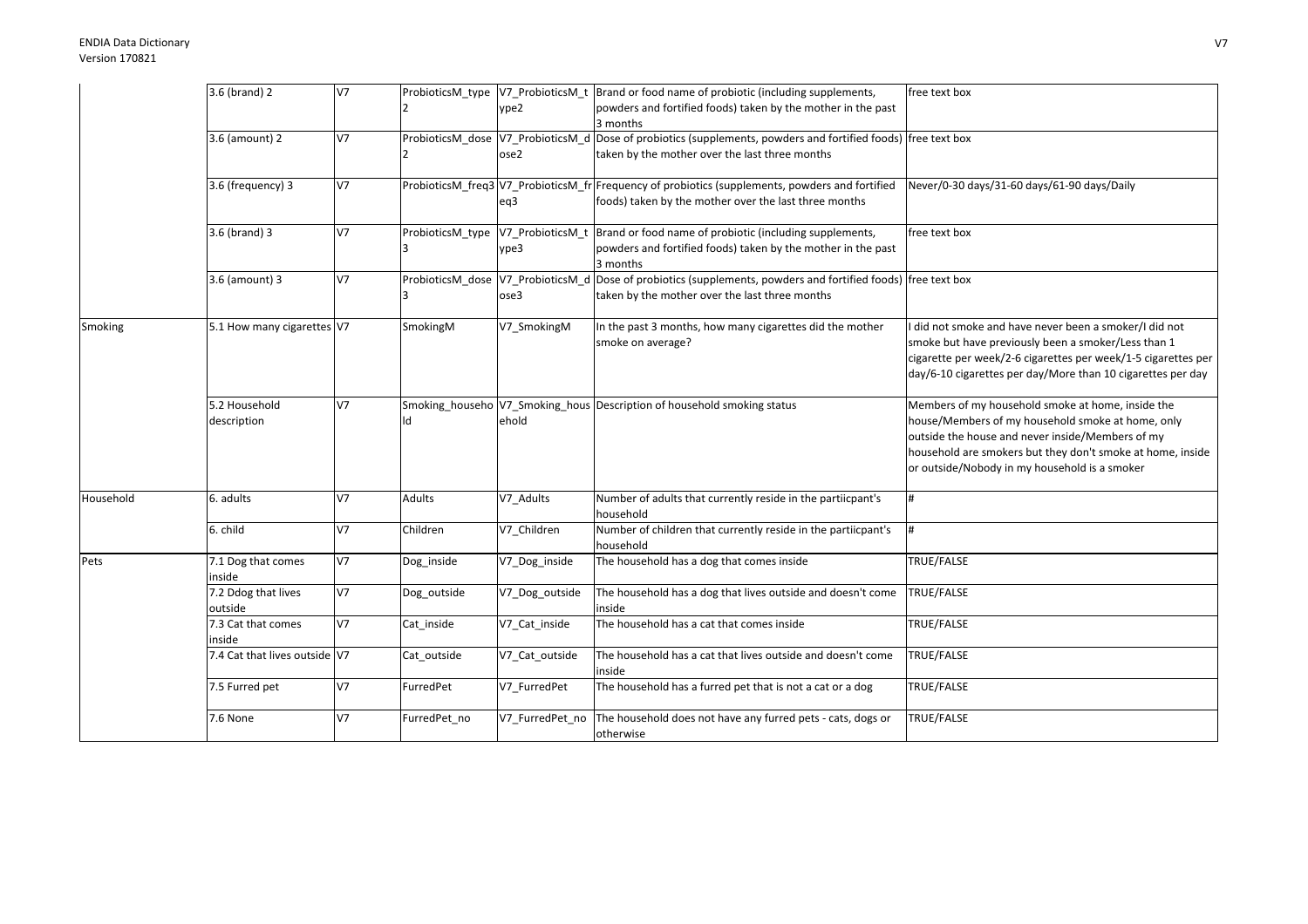| Sleep | 8.1 Child's sleeping<br>situation | V7             | Sleep_situation                |                  | V7_Sleep_situatio   Over the past week, what best describes the child's sleeping<br>situation over the majority of the night | My child and I co-sleep in the same bed/My child sleeps in the<br>same room as me but in his/her own bed/My child sleeps in a<br>different room to me, and co-sleeps with his/her sibling(s) in |
|-------|-----------------------------------|----------------|--------------------------------|------------------|------------------------------------------------------------------------------------------------------------------------------|-------------------------------------------------------------------------------------------------------------------------------------------------------------------------------------------------|
|       |                                   |                |                                |                  |                                                                                                                              | the same bed/My child sleeps in a different room to me, in                                                                                                                                      |
|       |                                   |                |                                |                  |                                                                                                                              | his/her own bed but shares the room with a sibling/My child                                                                                                                                     |
|       |                                   |                |                                |                  |                                                                                                                              | sleeps in a different bedroom to me, in his/her own bed and                                                                                                                                     |
|       |                                   |                |                                |                  |                                                                                                                              | does not share a room                                                                                                                                                                           |
|       | 8.2 Sleep position                | <b>V7</b>      | Sleep_position                 |                  | V7_Sleep_position Over the past week, what position did the child sleep for most On belly/On side/On back                    |                                                                                                                                                                                                 |
|       |                                   |                |                                |                  | of the time                                                                                                                  |                                                                                                                                                                                                 |
|       | 8.3 Time sleep during             | V              | Sleep_night_hrs                | V7_Sleep_night_h | Over the past week, how much time did the child spend in                                                                     |                                                                                                                                                                                                 |
|       | night (hours)                     |                |                                | rs               | sleep during the night (between 7pm and 7am) (hours)                                                                         |                                                                                                                                                                                                 |
|       | 8.3 Time sleep during             | V7             | Sleep_night_mins               |                  | V7_Sleep_night_m Over the past week, how much time did the child spend in                                                    |                                                                                                                                                                                                 |
|       | night (mins)                      |                |                                | ins              | sleep during the night (between 7pm and 7am) (minutes)                                                                       |                                                                                                                                                                                                 |
|       | 8.3 (not asked)                   | <b>V7</b>      |                                |                  |                                                                                                                              | TRUE/FALSE                                                                                                                                                                                      |
|       |                                   |                | Sleep_night_NA                 |                  | V7_Sleep_night_N Question 8.3 was not asked                                                                                  |                                                                                                                                                                                                 |
|       | 8.4 Time sleep during             | V <sub>7</sub> | Sleep_day_hrs                  |                  | V7_Sleep_day_hrs Over the past week, how much time did the child spend in                                                    |                                                                                                                                                                                                 |
|       | day (hours)                       |                |                                |                  | sleep during the day (between 7am and 7pm) (hours)                                                                           |                                                                                                                                                                                                 |
|       |                                   |                |                                |                  |                                                                                                                              |                                                                                                                                                                                                 |
|       | 8.4 Time sleep during             | <b>V7</b>      | Sleep_day_mins                 | V7_Sleep_day_mi  | Over the past week, how much time did the child spend in                                                                     |                                                                                                                                                                                                 |
|       | day (mins)                        |                |                                | ns               | sleep during the day (between 7am and 7pm) (minutes)                                                                         |                                                                                                                                                                                                 |
|       | 8.4 (not asked)                   | V7             | Sleep_day_NA                   | V7_Sleep_day_NA  | Question 8.4 was not asked                                                                                                   | TRUE/FALSE                                                                                                                                                                                      |
|       | 8.5 Num waking per                | <b>V7</b>      | Sleep_wakings                  |                  | V7_Sleep_wakings Over the past week, what was the average number of night                                                    |                                                                                                                                                                                                 |
|       | night                             |                |                                |                  | wakings per night                                                                                                            |                                                                                                                                                                                                 |
|       | 8.5 (not asked)                   | V <sub>7</sub> | Sleep_wakings_N                | ΝA               | V7_Sleep_wakings Question 8.5 was not asked                                                                                  | TRUE/FALSE                                                                                                                                                                                      |
|       | 8.6 Time in wakefulness V7        |                | Sleep_wake_hrs                 | V7_Sleep_wake_h  | Over the past week, how much time during the night did the                                                                   |                                                                                                                                                                                                 |
|       | (hours)                           |                |                                | rs               | child spend in wakefulness (from 10pm to 6am) (hours)                                                                        |                                                                                                                                                                                                 |
|       | 8.6 Time in wakefulness V7        |                | Sleep_wake_mins V7_Sleep_wake_ |                  | Over the past week, how much time during the night did the                                                                   |                                                                                                                                                                                                 |
|       | (mins)                            |                |                                | mins             | child spend in wakefulness (from 10pm to 6am) (minutes)                                                                      |                                                                                                                                                                                                 |
|       |                                   |                |                                |                  |                                                                                                                              |                                                                                                                                                                                                 |
|       | 8.6 (not asked)                   | V7             | Sleep_wake_NA                  |                  | V7_Sleep_wake_N Question 8.6 was not asked                                                                                   | TRUE/FALSE                                                                                                                                                                                      |
|       | 8.7 Time to sleep (hours) V7      |                | Sleep_time_hrs                 |                  | V7_Sleep_time_hr Over the past week, how long did it take to put the child to                                                |                                                                                                                                                                                                 |
|       |                                   |                |                                |                  | sleep in the evenings (hours)                                                                                                |                                                                                                                                                                                                 |
|       | 8.7 Time to sleep (mins) V7       |                | Sleep_time_mins                | V7_Sleep_time_m  | iOver the past week, how long did it take to put the child to                                                                |                                                                                                                                                                                                 |
|       |                                   |                |                                |                  | sleep in the evenings (minutes)                                                                                              |                                                                                                                                                                                                 |
|       | 8.7 (not asked)                   | <b>V7</b>      | Sleep time NA                  | V7 Sleep time N  | Question 8.7 was not asked                                                                                                   | TRUE/FALSE                                                                                                                                                                                      |
|       | 8.8 How to sleep                  | <b>V7</b>      | Sleep_how                      | V7_Sleep_how     | Over the past week, how did the child fall asleep                                                                            | While feeding/Being rocked/Being held/In bed alone/In bed                                                                                                                                       |
|       |                                   |                |                                |                  |                                                                                                                              | near parent                                                                                                                                                                                     |
|       | 8.9 Time to sleep                 | <b>V7</b>      | Sleep_time                     | V7_Sleep_time    | Over the past week, at what time did the child usually fall                                                                  | HH:MM am/pm                                                                                                                                                                                     |
|       |                                   |                |                                |                  | asleep                                                                                                                       |                                                                                                                                                                                                 |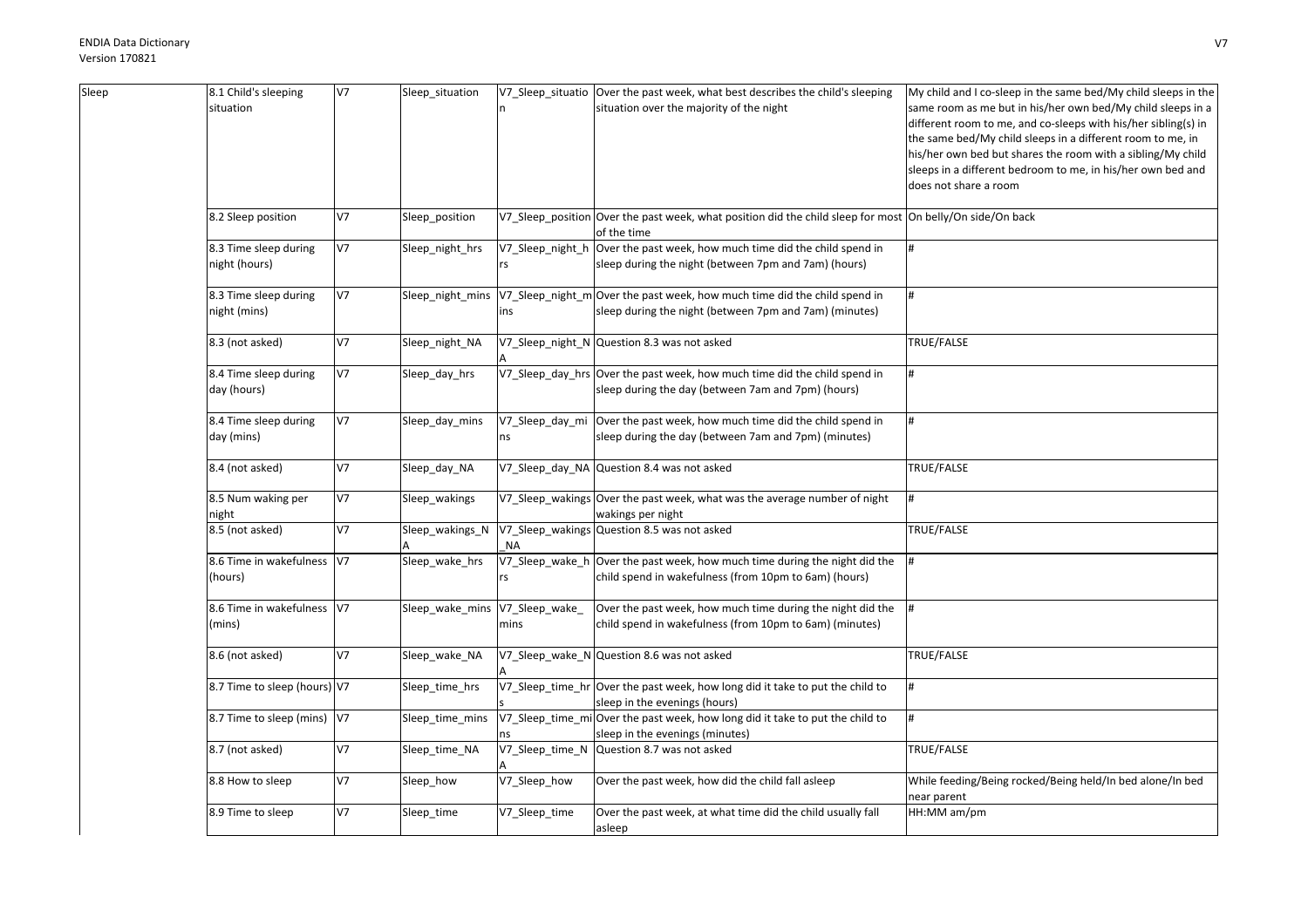|                  | 8.10 (not asked)           | V7             | Sleep_problem_N V7_Sleep_proble |                   | Question 8.10 was not asked                                                                   | TRUE/FALSE                                                  |
|------------------|----------------------------|----------------|---------------------------------|-------------------|-----------------------------------------------------------------------------------------------|-------------------------------------------------------------|
|                  |                            |                |                                 | m NA              |                                                                                               |                                                             |
|                  | 8.10 Sleeping a problem V7 |                | Sleep_problem                   | V7_Sleep_proble   | Over the past week, was the child's sleep considered a                                        | A very serious problem/A small problem/Not a problem at all |
|                  |                            |                |                                 |                   | problem                                                                                       |                                                             |
| Childcare        | 9.1 Mother's group         | V7             | MotherGroup                     | V7_MotherGroup    | In the past three months, did the child participate in any                                    | TRUE/FALSE                                                  |
|                  |                            |                |                                 |                   | mother's group activities                                                                     |                                                             |
|                  | 9.2 Playgroup              | V7             | Playgroup                       | V7_Playgroup      | In the past three months, did the child participate in any                                    | TRUE/FALSE                                                  |
|                  |                            |                |                                 |                   | playgroup activities                                                                          |                                                             |
|                  | 9.3 Dedicated childcare    | V7             | Childcare                       | V7_Childcare      | In the past three months, did the child participate in any                                    | TRUE/FALSE                                                  |
|                  | centre                     |                |                                 |                   | childcare at a dedicated childcare centre activities                                          |                                                             |
|                  | 9.4 Childcare in family    | V7             | FamilyDayCare                   |                   | V7_FamilyDayCare In the past three months, did the child participate in any                   | TRUE/FALSE                                                  |
|                  | daycare                    |                |                                 |                   | childcare in family daycare involving children from other                                     |                                                             |
|                  |                            |                |                                 |                   | families                                                                                      |                                                             |
|                  | 9.5 None of the above      | V7             | Childcare_none                  |                   | V7 Childcare non In the past three months, the child did not participate in                   | TRUE/FALSE                                                  |
|                  |                            |                |                                 |                   | mother's group, playgroup, and childcare                                                      |                                                             |
| Child probiotics | 10.1 Brand                 | V7             | Probiotics_type1                | V7 Probiotics typ | Brand or food name of probiotic (including supplements,                                       | free text box                                               |
|                  |                            |                |                                 | e1                | powders and fortified foods) taken by the child in the past 3                                 |                                                             |
|                  |                            |                |                                 |                   | months                                                                                        |                                                             |
|                  | 10.1 Frequency             | V7             | Probiotics_freq1                |                   | V7_Probiotics_fre Frequency of probiotics (supplements, powders and fortified                 | Never/0-30 days/31-60 days/61-90 days/Daily                 |
|                  |                            |                |                                 | q1                | foods) taken by the child over the last three months                                          |                                                             |
|                  |                            |                |                                 |                   |                                                                                               |                                                             |
|                  | 10.1 Amount                | V7             | Probiotics_dose1                |                   | V7_Probiotics_dos Dose of probiotics (supplements, powders and fortified foods) free text box |                                                             |
|                  |                            |                |                                 | e1                | taken by the child over the last three months                                                 |                                                             |
|                  |                            |                |                                 |                   |                                                                                               |                                                             |
|                  | 10.1 Brand (2)             | V7             | Probiotics_type2                |                   | V7_Probiotics_typ Brand or food name of probiotic (including supplements,                     | free text box                                               |
|                  |                            |                |                                 | e2                | powders and fortified foods) taken by the child in the past 3                                 |                                                             |
|                  |                            |                |                                 |                   | months                                                                                        |                                                             |
|                  | 10.1 Frequency (2)         | V <sub>7</sub> | Probiotics_freq2                |                   | V7_Probiotics_fre Frequency of probiotics (supplements, powders and fortified                 | Never/0-30 days/31-60 days/61-90 days/Daily                 |
|                  |                            |                |                                 | q2                | foods) taken by the child over the last three months                                          |                                                             |
|                  |                            |                |                                 |                   |                                                                                               |                                                             |
|                  | 10.1 Amount (2)            | V7             | Probiotics dose2                |                   | V7 Probiotics dos Dose of probiotics (supplements, powders and fortified foods) free text box |                                                             |
|                  |                            |                |                                 | e2                | taken by the child over the last three months                                                 |                                                             |
|                  |                            |                |                                 |                   |                                                                                               |                                                             |
|                  | 10.1 Brand (3)             | V7             | Probiotics_type3                |                   | V7 Probiotics typ Brand or food name of probiotic (including supplements,                     | free text box                                               |
|                  |                            |                |                                 | e3                | powders and fortified foods) taken by the child in the past 3                                 |                                                             |
|                  |                            |                |                                 |                   | months                                                                                        |                                                             |
|                  | 10.1 Frequency (3)         | V7             | Probiotics_freq3                |                   | V7_Probiotics_fre Frequency of probiotics (supplements, powders and fortified                 | Never/0-30 days/31-60 days/61-90 days/Daily                 |
|                  |                            |                |                                 | q3                | foods) taken by the child over the last three months                                          |                                                             |
|                  |                            |                |                                 |                   |                                                                                               |                                                             |
|                  | 10.1 Amount (3)            | V7             | Probiotics_dose3                |                   | V7_Probiotics_dos Dose of probiotics (supplements, powders and fortified foods) free text box |                                                             |
|                  |                            |                |                                 | e3                | taken by the child over the last three months                                                 |                                                             |
|                  |                            |                |                                 |                   |                                                                                               |                                                             |
|                  | 10.1 Brand (4)             | V7             | Probiotics_type4                |                   | V7_Probiotics_typ Brand or food name of probiotic (including supplements,                     | free text box                                               |
|                  |                            |                |                                 | e4                | powders and fortified foods) taken by the child in the past 3                                 |                                                             |
|                  |                            |                |                                 |                   | months                                                                                        |                                                             |
|                  | 10.1 Frequency (4)         | V7             | Probiotics_freq4                |                   | V7 Probiotics fre Frequency of probiotics (supplements, powders and fortified                 | Never/0-30 days/31-60 days/61-90 days/Daily                 |
|                  |                            |                |                                 | q4                | foods) taken by the child over the last three months                                          |                                                             |
|                  |                            |                |                                 |                   |                                                                                               |                                                             |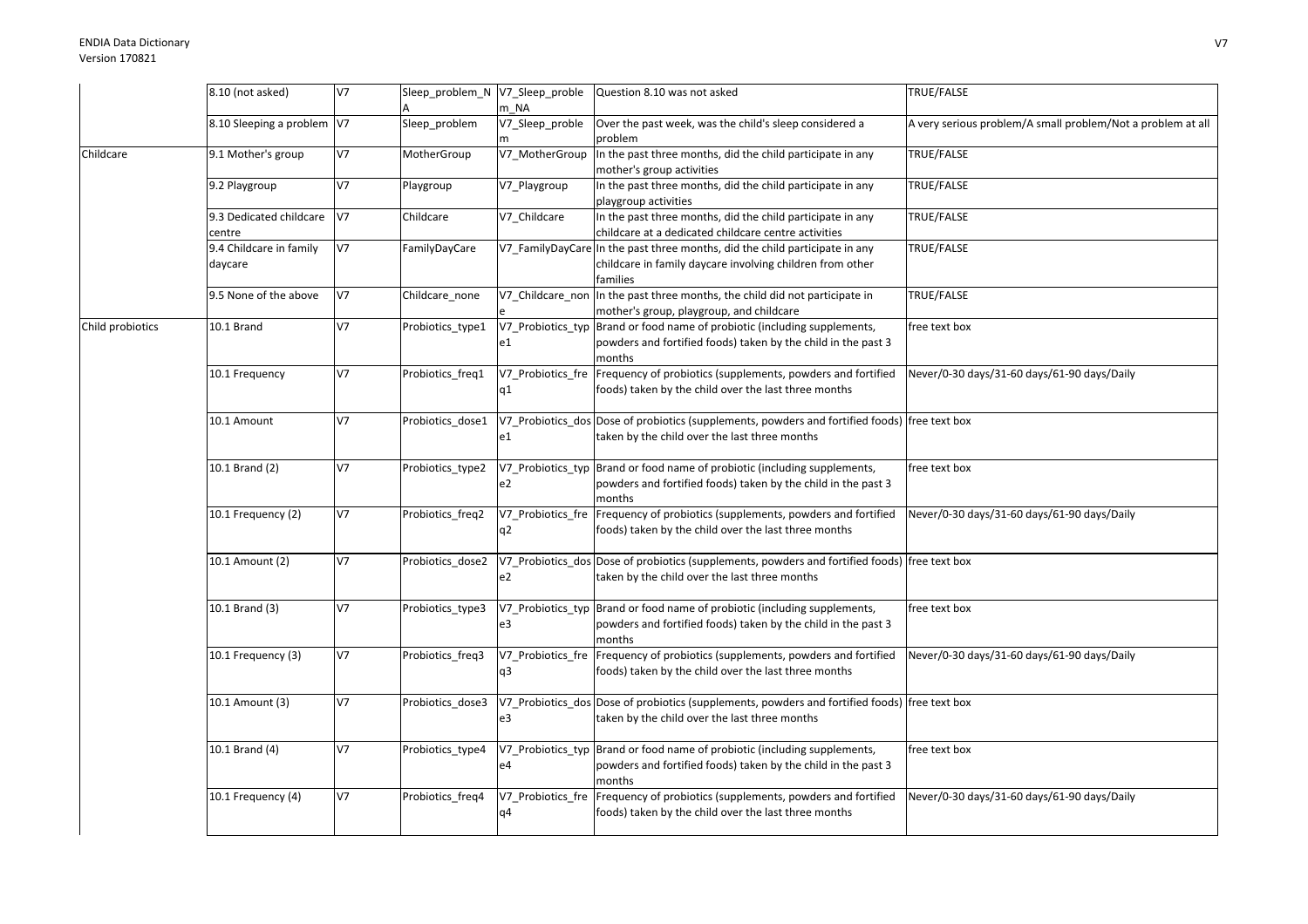|      | 10.1 Amount (5)       | V <sub>7</sub> | Probiotics dose4 | e4             | V7 Probiotics dos Dose of probiotics (supplements, powders and fortified foods) free text box<br>taken by the child over the last three months |                   |
|------|-----------------------|----------------|------------------|----------------|------------------------------------------------------------------------------------------------------------------------------------------------|-------------------|
| Diet | 11.1 Vegetarian       | V <sub>7</sub> | Vegetarian       | V7 Vegetarian  | Child was consuming a vegetarian diet in the past 3 months                                                                                     | <b>TRUE/FALSE</b> |
|      | 11.2 Gluten free      | V <sub>7</sub> | GlutenFrere      | V7 GlutenFrere | Child was consuming a gluten free diet in the past 3 months                                                                                    | TRUE/FALSE        |
|      | 11.3 Low carbohydrate | V7             | LowCarb          | V7 LowCarb     | Child was consuming a low carbohydrate diet in the past 3<br>months                                                                            | TRUE/FALSE        |
|      | 11.4 High protein     | V <sub>7</sub> | HighProtein      | V7 HighProtein | Child was consuming a high protein diet in the past 3 months                                                                                   | <b>TRUE/FALSE</b> |
|      | 11.5 Vegan            | V <sub>7</sub> | Vegan            | V7_Vegan       | Child was consuming a vegan diet in the past 3 months                                                                                          | TRUE/FALSE        |
|      | 11.6 Other            | V <sub>7</sub> | Diet             | V7 Diet        | Child was consuming another type of diet in the past 3<br>months                                                                               | <b>TRUE/FALSE</b> |
|      | 11.6 Other specify    | V <sub>7</sub> | Diet_type        | V7_Diet_type   | Details of type of diet child was following in the past 3 months TRUE/FALSE                                                                    |                   |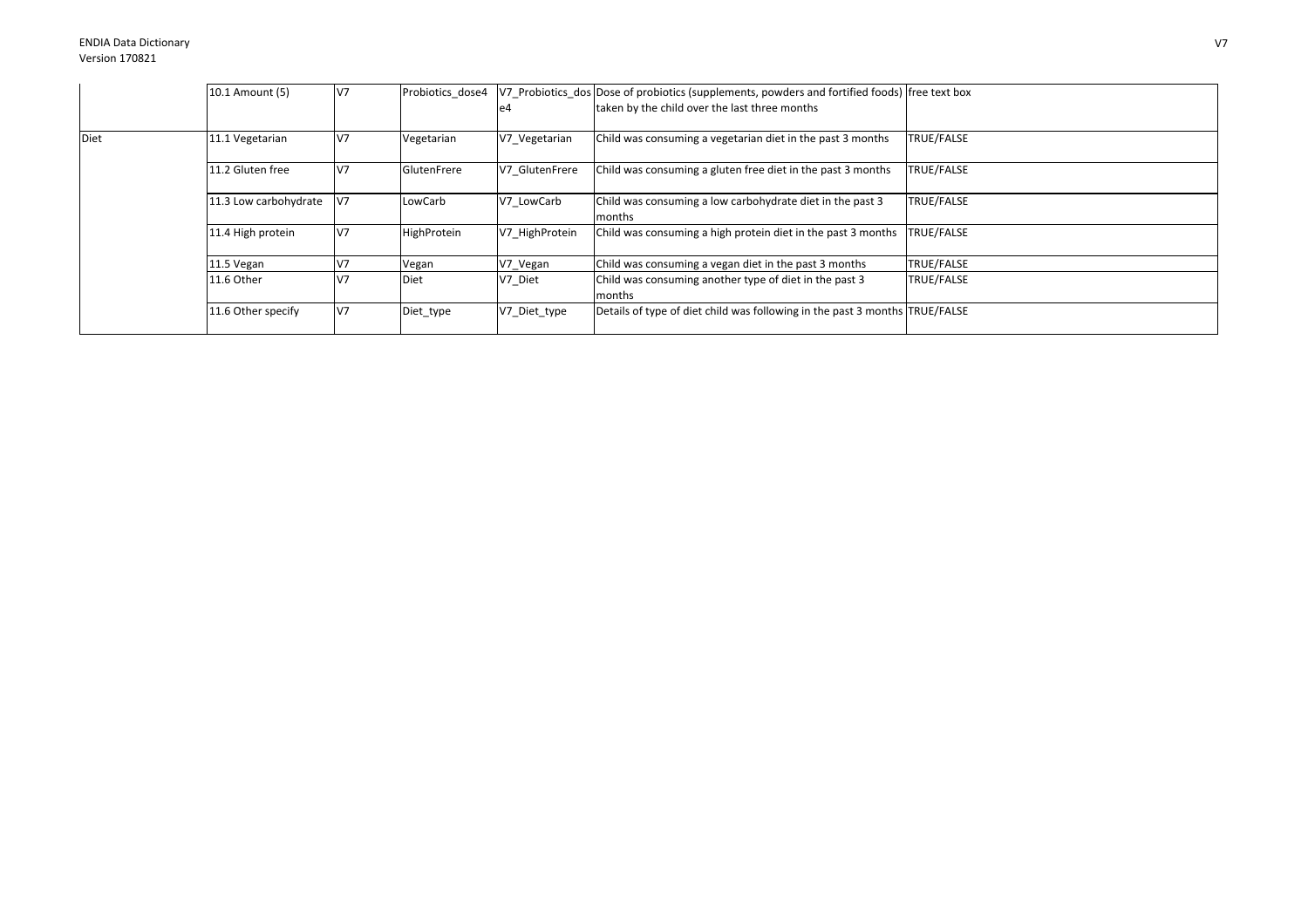| <b>Export heading</b> | Variable                          | <b>Visit</b> | Code           | Visit Code      | <b>Description</b>                                                                                                                                                                | Format              |
|-----------------------|-----------------------------------|--------------|----------------|-----------------|-----------------------------------------------------------------------------------------------------------------------------------------------------------------------------------|---------------------|
| General               | ID                                | V8           | ID.            | V8 ID           | Participant ID code                                                                                                                                                               | STATE-CITY-SITE-### |
|                       | Lab result not collected          | V8           | NoBlood        | V8 NoBlood      | No blood samples were collected during this visit                                                                                                                                 | TRUE/FALSE          |
|                       | Not Finish                        | V8           | NotFin         | V8 NotFin       | Data entry has not been finished                                                                                                                                                  | TRUE/FALSE          |
|                       | Finalized                         | V8           | Final          | V8 Final        | Data entry has been finalised by project management team                                                                                                                          | TRUE/FALSE          |
| Visit date            | Visit date                        | V8           | VisitDate      | V8_VisitDate    | Date of study visit                                                                                                                                                               | DD/MM/YYYY          |
|                       | Visit not attended                | V8           | NoVisit        | V8_NoVisit      | No data and samples were collected - visit not attended                                                                                                                           | TRUE/FALSE          |
|                       | Comment                           | V8           | NoVisit c      | V8 NoVisit c    | Comment on why visit did not occur                                                                                                                                                | free text box       |
| Age                   | Infant age (months)               | V8           | Age_mths       | V8_Age_mths     | Infant age (months)                                                                                                                                                               |                     |
|                       | Infant age (weeks)                | V8           | Age_wks        | V8_Age_wks      | Infant age (weeks)                                                                                                                                                                |                     |
| Anaesthesia           | Anaesthesia applied               | V8           | Anaesth        | V8_Anaesth      | Topical anaesthesia was applied to the infant for blood taking TRUE/FALSE                                                                                                         |                     |
|                       | Comment                           | V8           | Anaesth c      | V8 Anaesth c    | Comment on why anaesthesia was not applied                                                                                                                                        | free text box       |
|                       | <b>Brand</b>                      | V8           | Anaesth_brand  | V8_Anaesth_bran | Brand and strength of anaesthesia applied to infant                                                                                                                               | free text box       |
|                       | Amount                            | V8           | Anaesth_amount | unt             | V8_Anaesth_amo Amount of anaesthesia applied to infant                                                                                                                            |                     |
| Infant health         | Recorded                          | V8           | Health         | V8_Health       | Infant health (illnesses, medications, hospitalisations, tooth<br>erruptions/teething, allergies etc.) since previous<br>appointment has been recorded using the Child Health Log | TRUE/FALSE          |
|                       | Summary                           | V8           | Health_c       | V8_Health_c     | Brief summary of infant's health since last appointment with<br>reference to the child's age                                                                                      | free text box       |
| <b>Fasting status</b> | Time of last food/drink           | V8           | Fast_time      | V8_Fast_time    | Time of day when last food or drink consumption occurred                                                                                                                          | HH:MM am/pm         |
|                       | Since last consumption<br>(hours) | V8           | Fast_hr        | V8_Fast_hr      | Number of hours since last food or drink consumption<br>occurred                                                                                                                  | ##                  |
|                       | Since last consumption<br>(mins)  | V8           | Fast_min       | V8_Fast_min     | Number of minutes since last food or drink consumption<br>occurred                                                                                                                | ##                  |
|                       | Milk                              | 8V           | Fast_milk      | V8 Fast milk    | Last intake was breast milk (breast or bottle)                                                                                                                                    | TRUE/FALSE          |
|                       | Other                             | V8           | Fast_other     | V8_Fast_other   | Description of last intake if it was not breast milk (breast or<br>bottle)                                                                                                        | free text box       |
|                       | <b>Breakfast</b>                  | V8           | Fast breakfast |                 | V8 Fast breakfast Last intake was breakfast                                                                                                                                       | TRUE/FALSE          |
|                       | Lunch                             | V8           | Fast lunch     | V8 Fast lunch   | Last intake was lunch                                                                                                                                                             | TRUE/FALSE          |
|                       | Dinner                            | V8           | Fast dinner    | V8 Fast dinner  | Last intake was dinner                                                                                                                                                            | TRUE/FALSE          |
|                       | Snack                             | V8           | Fast_snack     | V8_Fast_snack   | Last intake was a snack                                                                                                                                                           | TRUE/FALSE          |
|                       | Comment                           | V8           | Fast_no        | V8 Fast no      | Fasting status was not collected                                                                                                                                                  | TRUE/FALSE          |
| Anthropometrics       | Type                              | V8           | MeasureType    | V8 MeasureType  | Size measurement type (length should apply to all children<br>under 2 yrs; beyond 2 years height can be measured if the<br>child is able to stand effectively)                    | Height/Length       |
|                       | Measurement (dm)                  | V8           | Length_Height  |                 | V8_Length_Height Length or height measurement (cm)                                                                                                                                | H                   |
|                       | Waist 1 (cm)                      | V8           | Waist1         | V8 Waist1       | Waist circumference measurement #1 (cm)                                                                                                                                           | #                   |
|                       | Waist 2 (cm)                      | V8           | Waist2         | V8 Waist2       | Waist circumference measurement #2 (cm)                                                                                                                                           |                     |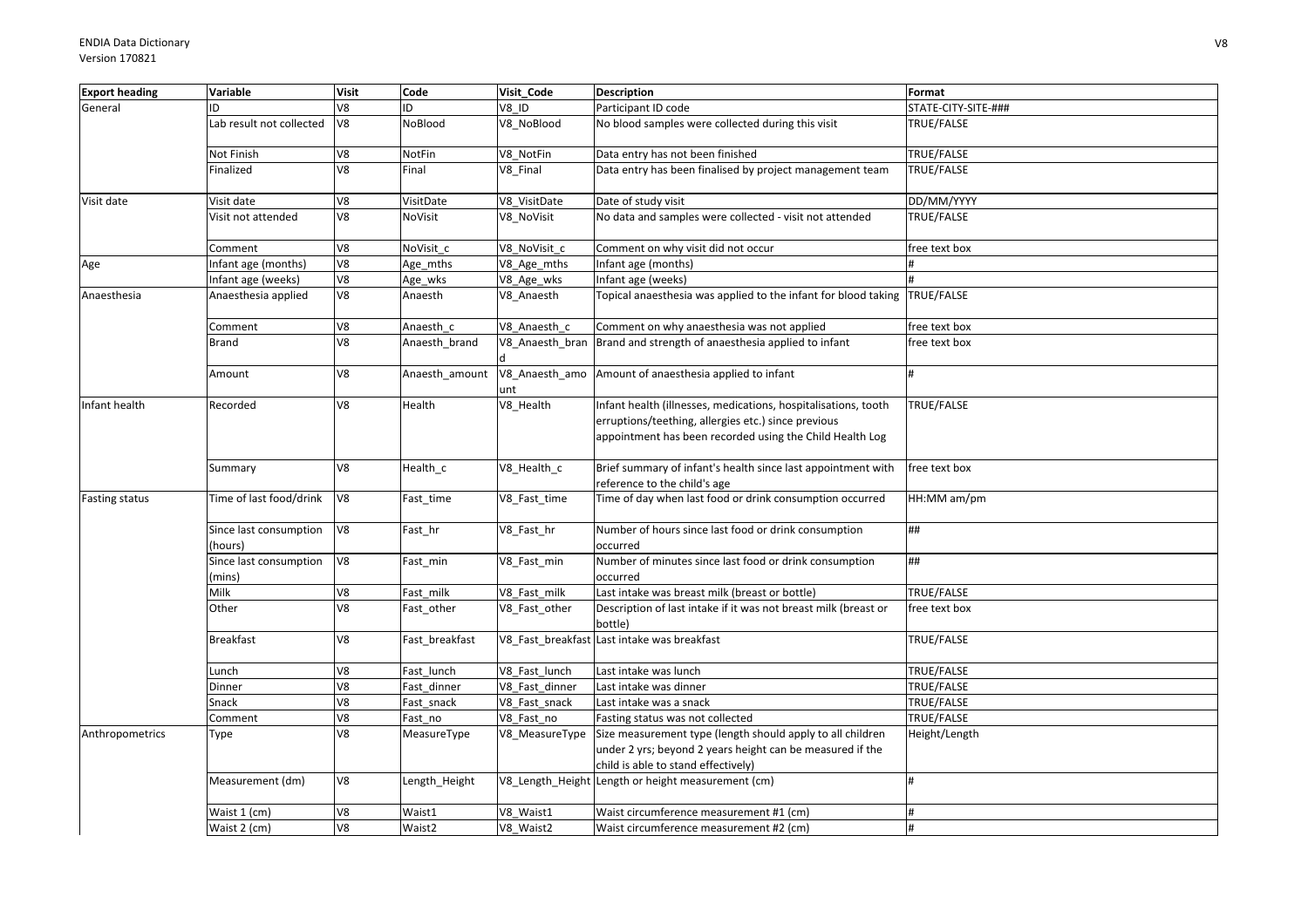|             | Waist 3 (cm)                            | V8 | Waist3           | V8 Waist3               | Waist circumference measurement (cm) #3 (only done if 1 and #                                           |                 |
|-------------|-----------------------------------------|----|------------------|-------------------------|---------------------------------------------------------------------------------------------------------|-----------------|
|             |                                         |    |                  |                         | 2 differ by more than 0.5 cm)                                                                           |                 |
|             | Child alone (kg)                        | V8 | Weight           | V8 Weight               | Weight of infant alone (kg)                                                                             | #               |
|             | Caregiver (kg)                          | V8 | Weight_caregiver | ver                     | V8_Weight_caregi Weight of caregiver if unable to weigh child alone (kg)                                |                 |
|             | Caregiver + child (kg)                  | V8 | hild             | verchild                | Weight_caregiverc V8_Weight_caregi Weight of caregiver and child if unable to weigh child alone<br>(kg) |                 |
|             | Comment                                 | V8 | Anthrop_no_c     |                         | V8_Anthrop_no_c Explanation for any missing anthropometric data                                         | free text box   |
| Skin swab   | Inf skin collected                      | V8 | Skin inf         | V8 Skin inf             | nfant Skin swab was collected at visit (from sampling/clinic)                                           | TRUE/FALSE      |
|             | Not collected comment V8                |    | Skin c           | V8_Skin_c               | Comment on why skin swab was not collected (from<br>sampling/clinic)                                    | free text box   |
|             | Collection date                         | V8 | Swab date        | V8_Swab_date            | Date of collection of all swabs                                                                         | DD/MM/YYYY      |
|             | Collection time                         | V8 | Swab time        | V8 Swab time            | Time of collection of all swabs                                                                         | HH:MM am/pm     |
|             | Date of storage                         | V8 | Swab_storedate   | te                      | V8_Swab_storeda Date of storage at -80°C of all swabs                                                   | DD/MM/YYYY      |
|             | Time of storage                         | V8 | Swab_storetime   | V8_Swab_storeti<br>me   | Time of storage at -80°C of all swabs                                                                   | HH:MM am/pm     |
|             | Not collected                           | V8 | Swab_no          | V8_Swab_no              | All swabs were not collected at visit (from sample<br>preparation/lab)                                  | TRUE/FALSE      |
|             | Comment                                 | V8 | Swab_no_c        | V8_Swab_no_c            | Comment on why all swabs were not collected (from sample<br>preparation/lab)                            | free text box   |
|             | Number of aliquots<br>stored - SKIN_inf | V8 | Skin_inf_aliquot | V8_Skin_inf_aliqu       | Number of infant skin swabs stored in -80°C freezer                                                     |                 |
|             | Collection Box code -<br>SKIN_inf       | V8 | Skin_inf_boxcode | V8_Skin_inf_boxc<br>ode | Code of box infant skin swabs are stored in in -80°C freezer                                            | SAMPLE STATE ## |
| Nasal swab  | Collected                               | V8 | Nasal            | V8_Nasal                | Nasal swab was collected at visit (from sampling/clinic)                                                | TRUE/FALSE      |
|             | No collection, comment V8               |    | Nasal_c          | V8_Nasal_c              | Comment on why nasal swab was not collected (from<br>sampling/clinic)                                   | free text box   |
|             | Collection date                         | V8 | Swab date        | V8 Swab date            | Date of collection of all swabs                                                                         | DD/MM/YYYY      |
|             | Collection time                         | V8 | Swab time        | V8 Swab time            | Time of collection of all swabs                                                                         | HH:MM am/pm     |
|             | Date of storage                         | V8 | Swab_storedate   |                         | V8_Swab_storeda Date of storage at -80°C of all swabs                                                   | DD/MM/YYYY      |
|             | Time of storage                         | V8 | Swab storetime   | V8_Swab_storeti<br>me   | Time of storage at -80°C of all swabs                                                                   | HH:MM am/pm     |
|             | Sample not collected                    | V8 | Swab_no          | V8_Swab_no              | All swabs were not collected at visit (from sample<br>preparation/lab)                                  | TRUE/FALSE      |
|             | Comment                                 | V8 | Swab_no_c        | V8_Swab_no_c            | Comment on why all swabs were not collected (from sample<br>preparation/lab)                            | free text box   |
|             | Number of aliquots<br>stored - NASAL    | V8 | Nasal aliquot    | V8 Nasal aliquot        | Number of nasal swabs stored in -80°C freezer                                                           |                 |
|             | Collection Box code -<br><b>NASAL</b>   | V8 | Nasal_boxcode    |                         | V8_Nasal_boxcod Code of box nasal swabs are stored in in -80°C freezer                                  | SAMPLE STATE_## |
| Tongue swab | Collected                               | V8 | Tong             | V8_Tong                 | Tongue swab was collected at visit (from sampling/clinic)                                               | TRUE/FALSE      |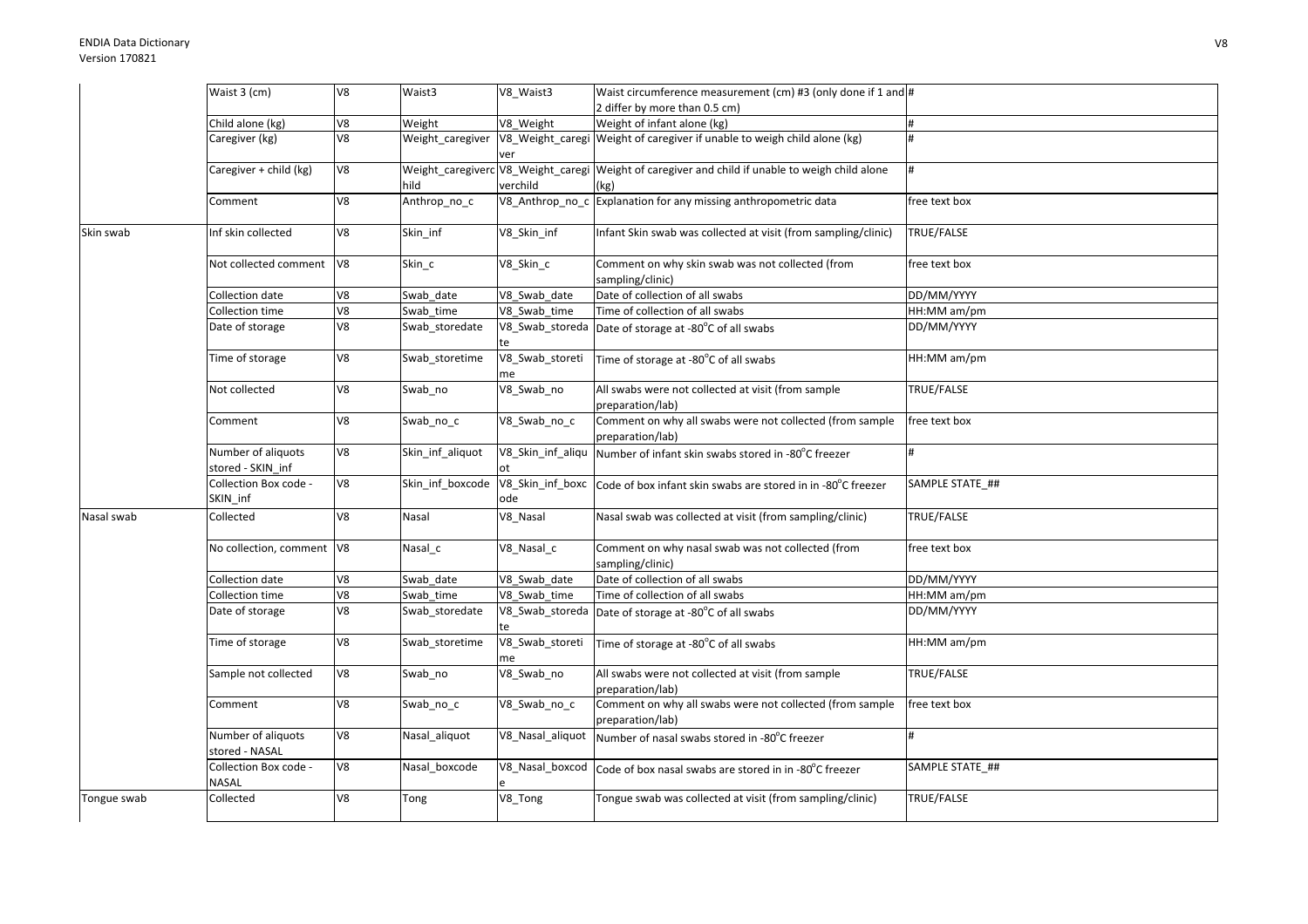## ENDIA Data DictionaryVersion 170821

|                    | No collection, comment V8           |                | Tong_c         | V8_Tong_c             | Comment on why tongue swab was not collected (from                           | free text box     |
|--------------------|-------------------------------------|----------------|----------------|-----------------------|------------------------------------------------------------------------------|-------------------|
|                    |                                     |                |                |                       | sampling/clinic)                                                             |                   |
|                    | Collection date                     | V <sub>8</sub> | Swab date      | V8_Swab_date          | Date of collection of all swabs                                              | DD/MM/YYYY        |
|                    | Collection time                     | V8             | Swab time      | V8 Swab time          | Time of collection of all swabs                                              | HH:MM am/pm       |
|                    | Date of storage                     | V8             | Swab_storedate | V8_Swab_storeda<br>te | Date of storage at -80°C of all swabs                                        | DD/MM/YYYY        |
|                    | Time of storage                     | V8             | Swab storetime | V8_Swab_storeti<br>me | Time of storage at -80°C of all swabs                                        | HH:MM am/pm       |
|                    | Sample not collected                | V8             | Swab_no        | V8_Swab_no            | All swabs were not collected at visit (from sample<br>preparation/lab)       | TRUE/FALSE        |
|                    | Comment                             | V8             | Swab_no_c      | V8_Swab_no_c          | Comment on why all swabs were not collected (from sample<br>preparation/lab) | free text box     |
|                    | Number of aliquots<br>stored - TONG | V8             | Tong_aliquot   | V8_Tong_aliquot       | Number of tongue swabs stored in -80°C freezer                               | #                 |
|                    | Collection Box code -<br>TONG       | V8             | Tong_boxcode   |                       | V8_Tong_boxcode Code of box tongue swabs are stored in in -80°C freezer      | SAMPLE STATE_##   |
| <b>Buccal swab</b> | Collected                           | V8             | <b>Bucc</b>    | V8_Bucc               | Buccal swab was collected at visit (from sampling/clinic)                    | TRUE/FALSE        |
|                    | No collection, comment V8           |                | Bucc_c         | V8_Bucc_c             | Comment on why buccal swab was not collected (from<br>sampling/clinic)       | free text box     |
|                    | Collection date                     | V8             | Swab date      | V8 Swab date          | Date of collection of all swabs                                              | DD/MM/YYYY        |
|                    | <b>Collection time</b>              | V8             | Swab_time      | V8_Swab_time          | Time of collection of all swabs                                              | HH:MM am/pm       |
|                    | Date of storage                     | V8             | Swab_storedate | V8_Swab_storeda       | Date of storage at -80°C of all swabs                                        | DD/MM/YYYY        |
|                    | Time of storage                     | V8             | Swab_storetime | V8_Swab_storeti<br>me | Time of storage at -80°C of all swabs                                        | HH:MM am/pm       |
|                    | Sample not collected                | V8             | Swab_no        | V8_Swab_no            | All swabs were not collected at visit (from sample<br>preparation/lab)       | <b>TRUE/FALSE</b> |
|                    | Comment                             | V8             | Swab_no_c      | V8_Swab_no_c          | Comment on why all swabs were not collected (from sample<br>preparation/lab) | free text box     |
|                    | Number of aliquots<br>stored - BUCC | V8             | Bucc aliquot   | V8_Bucc_aliquot       | Number of buccal swabs stored in -80°C freezer                               |                   |
|                    | Collection Box code -<br>BUCC       | V8             | Bucc_boxcode   | V8_Bucc_boxcode       | Code of box buccal swabs are stored in in -80°C freezer                      | SAMPLE STATE ##   |
| Throat swab        | Collected                           | V8             | Thro           | V8_Thro               | Throat swab was collected at visit (from sampling/clinic)                    | TRUE/FALSE        |
|                    | No collection, comment V8           |                | $Thro_c$       | V8_Thro_c             | Comment on why throat swab was not collected (from<br>sampling/clinic)       | free text box     |
|                    | Collection date                     | V8             | Swab date      | V8_Swab_date          | Date of collection of all swabs                                              | DD/MM/YYYY        |
|                    | Collection time                     | V8             | Swab time      | V8 Swab time          | Time of collection of all swabs                                              | HH:MM am/pm       |
|                    | Date of storage                     | V8             | Swab_storedate | V8_Swab_storeda<br>te | Date of storage at -80°C of all swabs                                        | DD/MM/YYYY        |
|                    | Time of storage                     | V8             | Swab storetime | V8_Swab_storeti<br>me | Time of storage at -80°C of all swabs                                        | HH:MM am/pm       |
|                    | Sample not collected                | V8             | Swab_no        | V8_Swab_no            | All swabs were not collected at visit (from sample<br>preparation/lab)       | TRUE/FALSE        |
|                    | Comment                             | V8             | Swab_no_c      | V8_Swab_no_c          | Comment on why all swabs were not collected (from sample<br>preparation/lab) | free text box     |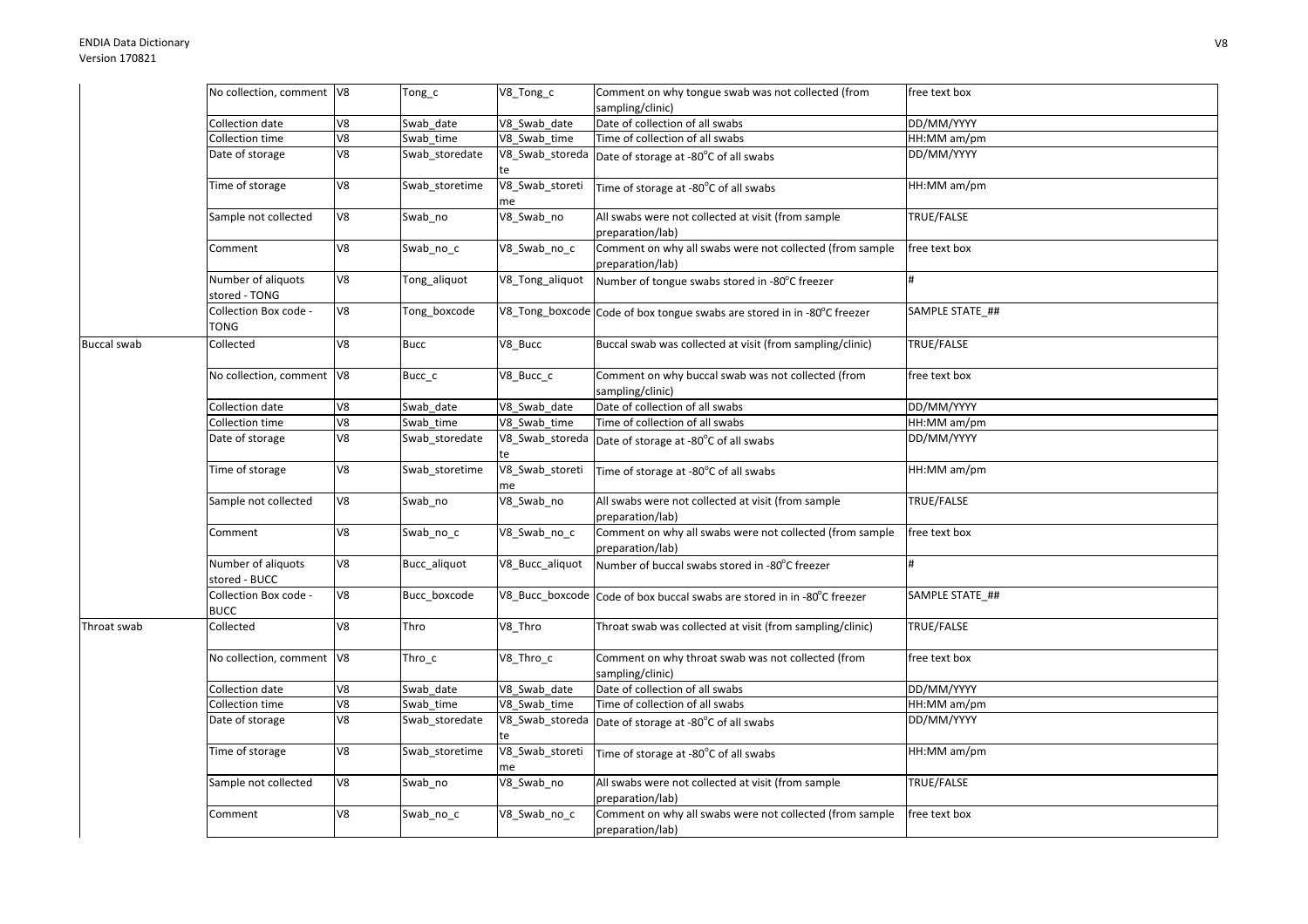|               | Number of aliquots<br>stored - THRO vir         | V8             | Thro_aliquot                             | V8_Thro_aliquot                               | Number of throat swabs stored in -80°C freezer                                                       |                 |
|---------------|-------------------------------------------------|----------------|------------------------------------------|-----------------------------------------------|------------------------------------------------------------------------------------------------------|-----------------|
|               | Collection Box code -<br>THRO vir               | V8             | Thro boxcode                             |                                               | V8_Thro_boxcode Code of box throat swabs are stored in in -80°C freezer                              | SAMPLE STATE ## |
| Swab prep SOP | Prepared as per SOPs                            | V8             | Swab SOP                                 | V8_Swab_SOP                                   | Swabs prepared according to SOP                                                                      | TRUE/FALSE      |
|               | Comment                                         | V8             | Swab SOP c                               | V8 Swab SOP c                                 | Comment on why SOP was not followed                                                                  | free text box   |
| Blood tube A  | Tube A (2 mL)                                   | V8             | Serum                                    | V8_Serum                                      | Blood tube A (serum) was collected at visit (from<br>sampling/clinic)                                | TRUE/FALSE      |
|               | No blood comment                                | V8             | Blood_no_c                               | V8_Blood_no_c                                 | Comment on why a blood sample was not collected (from<br>sampling/clinic)                            | free text box   |
|               | Prepared as per SOP                             | ${\tt V8}$     | Serum SOP                                | V8 Serum SOP                                  | Blood tube A (serum) was prepared according to SOP                                                   | TRUE/FALSE      |
|               | Comment                                         | V8             | Serum_SOP_c                              |                                               | V8_Serum_SOP_c Comment on why SOP was not followed                                                   | free text box   |
|               | Collect date                                    | V8             | Serum_date                               | V8_Serum_date                                 | Date of collection of Blood tube A and B (serum)                                                     | DD/MM/YYYY      |
|               | Collect time                                    | V8             | Serum time                               | V8 Serum time                                 | Time of collection of Blood tube A and B (serum)                                                     | HH:MM am/pm     |
|               | Store date                                      | V8             | Serum_storedate                          | ate                                           | V8_Serum_stored Date of storage at -80°C of Blood Tube A (serum)                                     | DD/MM/YYYY      |
|               | Store time                                      | V8             | Serum storetime                          | me                                            | V8_Serum_storeti Time of storage at -80°C of Blood Tube A (serum)                                    | HH:MM am/pm     |
|               | Not collected                                   | V8             | Serum_no                                 | V8_Serum_no                                   | Blood tube A was not collected at visit (from sample<br>preparation/lab)                             | TRUE/FALSE      |
|               | Not collected comment                           | V <sub>8</sub> | Serum_no_c                               | V8_Serum_no_c                                 | Comment on why blood tube A was not collected (from<br>sample preparation/lab)                       | free text box   |
|               | Number of aliquots<br>stored -<br>SERUM_melbAbs | V8             | Serum_melbAbs_a V8_Serum_melbA<br>liquot | bs_aliquot                                    | Number of SERUM_melbAbs aliquots stored in -80°C freezer                                             |                 |
|               | Collection Box code -<br>SERUM_melbAbs          | V8             | Serum_melbAbs<br>boxcode                 | V8 Serum melbA<br>bs boxcode                  | Code of box SERUM_melbAbs aliquots are stored in in -80°C<br>freezer                                 | SAMPLE STATE ## |
|               | Number of aliquots<br>stored - SERUM_adelAbs    | V8             | iquot                                    | Serum_adelAbs_al V8_Serum_adelAb<br>s_aliquot | Number of SERUM AdelAbs aliquots stored in -80°C freezer                                             |                 |
|               | Collection Box code -<br>SERUM adelAbs          | V8             | oxcode                                   | s boxcode                                     | Serum_adelAbs_b V8_Serum_adelAb Code of box SERUM_AdelAbs aliquots are stored in in -80°C<br>freezer | SAMPLE STATE ## |
|               | Number of aliquots<br>stored - SERUM_resist     | V8             | Serum_resist_aliq<br>uot                 | V8_Serum_resist_<br>aliquot                   | Number of SERUM_resist aliquots stored in -80°C freezer                                              | #               |
|               | Collection Box code -<br>SERUM resist           | V8             | Serum_resist_box<br>code                 | V8_Serum_resist_<br>boxcode                   | Code of box SERUM_resist aliquots are stored in in -80°C<br>freezer                                  | SAMPLE STATE ## |
|               | Number of aliquots<br>stored - SERUM_meta       | 8V             | Serum_meta_aliq V8_Serum_meta_<br>uot    | aliquot                                       | Number of SERUM_meta aliquots stored in -80°C freezer                                                |                 |
|               | Collection Box code -<br>SERUM_meta             | V8             | Serum_meta_boxc V8_Serum_meta_<br>ode    | boxcode                                       | Code of box SERUM_meta aliquots are stored in in -80°C<br>freezer                                    | SAMPLE STATE_## |
|               | Number of aliquots<br>stored - SERUM extra      | V8             | Serum_extra_aliq<br>uot                  | V8_Serum_extra_<br>aliquot                    | Number of SERUM_extra aliquots stored in -80°C freezer                                               | #               |
|               | Collection Box code -<br>SERUM_extra            | ${\tt V8}$     | Serum_extra_boxc V8_Serum_extra_<br>ode  | boxcode                                       | Code of box SERUM_extra aliquots are stored in in -80°C<br>freezer                                   | SAMPLE STATE ## |
| Blood tube B  | Tube B (1 mL)                                   | V8             | PathSerum                                | V8_PathSerum                                  | Blood tube B was collected at visit (from sampling/clinic)                                           | TRUE/FALSE      |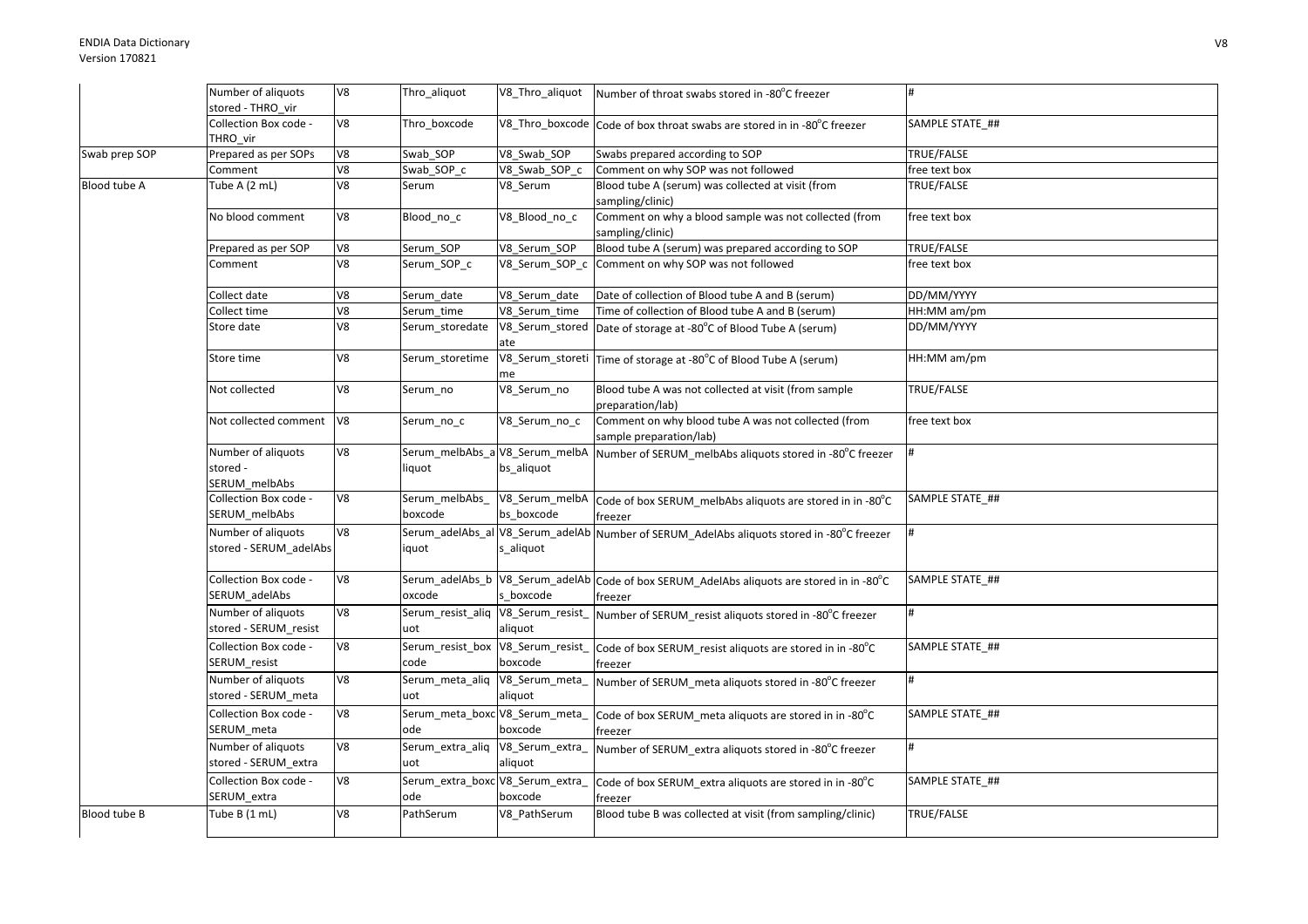|              | No blood comment                          | V8 | PathSerum_no_c                          |                  | V8_PathSerum_no Comment on why a blood tube B was not collected (from                                   | free text box     |
|--------------|-------------------------------------------|----|-----------------------------------------|------------------|---------------------------------------------------------------------------------------------------------|-------------------|
|              |                                           |    |                                         | $\mathsf{C}$     | sample preparation/lab)                                                                                 |                   |
|              | Not collected                             | V8 | PathSerum no                            |                  | V8_PathSerum_no Blood tube B was not collected (from sample preparation/lab) TRUE/FALSE                 |                   |
|              | Directly to local                         | V8 | PathSerum path                          |                  | V8_PathSerum_pa Blood tube B was sent directly to local pathology for coeliac                           | TRUE/FALSE        |
|              | pathology                                 |    |                                         |                  | screen and Vitamin D analysis                                                                           |                   |
|              | Stored prior to send                      | V8 | PathSerum_stored V8_PathSerum_st        | ored             | Blood tube B was stored prior to being sent to local pathology<br>for coeliac screen and vitamin D      | TRUE/FALSE        |
|              | Storage conditions                        | V8 | PathSerum_storec V8_PathSerum_st<br>ond | orecond          | Storage condition of blood tube B if it was stored prior to<br>being sent to local pathology            | free text box     |
|              | Storage duration (days)                   | V8 | PathSerum_storeti V8_PathSerum_st<br>me | oretime          | Duration of storage of blood tube B prior to being sent to local free text box<br>pathology (days)      |                   |
| Blood tube D | Tube D (2 mL)                             | V8 | Plasma 1                                | V8_Plasma_1      | 2 mL Blood tube D (plasma) was collected at visit (from<br>sampling/clinic)                             | 1=Yes, 0=No, 3=NA |
|              | Tube D (6 mL)                             | V8 | Plasma 2                                | V8_Plasma_2      | 6 mL Blood tube D (plasma) was collected at visit (from<br>sampling/clinic)                             | 1=Yes, 0=No, 3=NA |
|              | No blood comment                          | V8 | Blood_no_c                              | V8_Blood_no_c    | Comment on why a blood sample was not collected (from<br>sampling/clinic)                               | free text box     |
|              | ≥1 persistent<br>autoantibodies           | V8 | PersistentIA                            | V8 PersistentIA  | Child has 1 or more persistent islet autoantibodies                                                     | TRUE/FALSE        |
|              | Prepared as per SOP                       | V8 | Plasma SOP                              | V8_Plasma_SOP    | Blood tube D (plasma) was prepared according to SOP                                                     | TRUE/FALSE        |
|              | Comment                                   | V8 | Plasma_SOP_c                            | V8_Plasma_SOP_c  | Comment on why SOP was not followed                                                                     | free text box     |
|              | Collect date                              | V8 | Plasma date                             | V8_Plasma_date   | Date of collection of Blood tube D(s) (plasma)                                                          | DD/MM/YYYY        |
|              | Collect time                              | V8 | Plasma_time                             | V8 Plasma time   | Time of collection of Blood tube D(s) (plasma)                                                          | HH:MM am/pm       |
|              | Store date                                | V8 | Plasma_storedate                        | ate              | V8_Plasma_stored Date of storage at -80°C of Blood Tube D(s) (plasma)                                   | DD/MM/YYYY        |
|              | Store time                                | V8 |                                         | me               | Plasma_storetime V8_Plasma_storeti Time of storage at -80°C of Blood Tube D(s) (plasma)                 | HH:MM am/pm       |
|              | Not collected                             | V8 | Plasma_no                               | V8_Plasma_no     | Blood tube D was not collected at visit (from sample<br>preparation/lab)                                | TRUE/FALSE        |
|              | Not collected comment                     | V8 | Plasma_no_c                             | V8 Plasma no c   | Comment on why blood tube D was not collected (from<br>sample preparation/lab)                          | free text box     |
|              | Number of aliquots<br>stored - BUFFY      | V8 | Buffy_aliquot                           | V8_Buffy_aliquot | Number of Buffy aliquots stored in -80°C freezer                                                        | #                 |
|              | Collection Box code -<br><b>BUFFY</b>     | V8 | Buffy_boxcode                           |                  | V8_Buffy_boxcode Code of box Buffy aliquots are stored in in -80°C freezer                              | SAMPLE STATE ##   |
|              | Number of aliquots<br>stored - RBC        | V8 | RBC aliquot                             | V8_RBC_aliquot   | Number of red blood cell aliquots stored in -80°C freezer                                               |                   |
|              | Collection Box code -<br><b>RBC</b>       | V8 | RBC boxcode                             | V8_RBC_boxcode   | Code of box red blood cell aliquots are stored in in -80°C<br>freezer                                   | SAMPLE STATE ##   |
|              | Number of aliquots<br>stored - PLASMA_vir | V8 |                                         | quot             | Plasma_vir_aliquo V8_Plasma_vir_ali Number of PLASMA_vir aliquots stored in -80°C freezer               |                   |
|              | Collection Box code -<br>PLASMA_vir       | V8 | de                                      | xcode            | Plasma_vir_boxco   V8_Plasma_vir_bo   Code of box PLASMA_vir aliquots are stored in in -80°C<br>freezer | SAMPLE STATE_##   |
|              |                                           |    |                                         |                  |                                                                                                         |                   |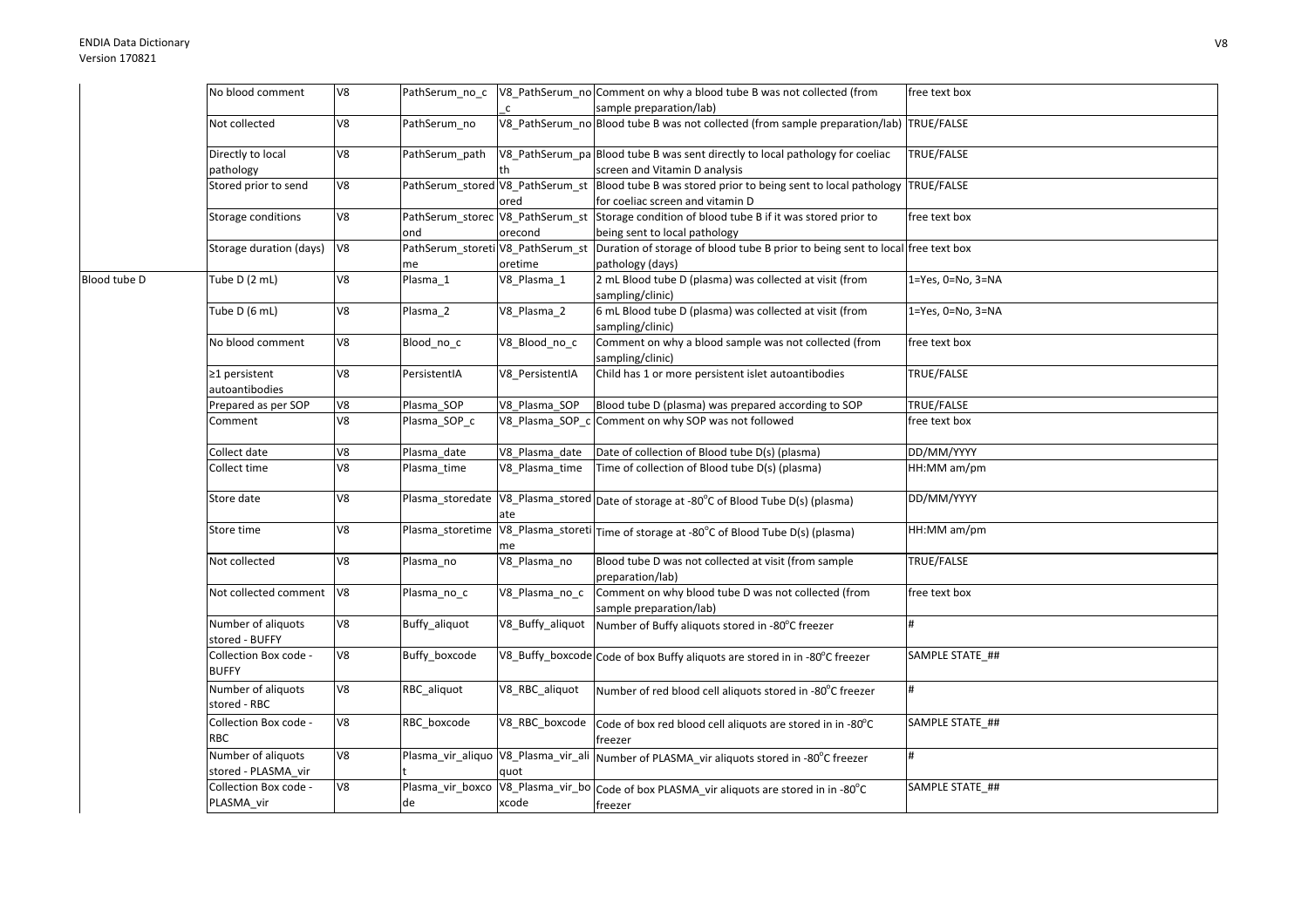PBMC

| Number of aliquots<br>stored - PLASMA fatty        | V8 | uot                                       | aliquot                             | Plasma_fatty_aliq  V8_Plasma_fatty_  Number of PLASMA_fatty aliquots stored in -80°C freezer |                 |
|----------------------------------------------------|----|-------------------------------------------|-------------------------------------|----------------------------------------------------------------------------------------------|-----------------|
| Collection Box code -<br>PLASMA fatty              | V8 | Plasma_fatty_box V8_Plasma_fatty_<br>code | boxcode                             | Code of box PLASMA fatty aliquots are stored in in -80°C<br>freezer                          | SAMPLE STATE_## |
| Number of aliquots<br>stored - PLASMA_age          | V8 | Plasma_age_aliqu V8_Plasma_age_al<br>ot   | iquot                               | Number of PLASMA_age aliquots stored in -80°C freezer                                        |                 |
| Collection Box code -<br>PLASMA_age                | V8 | Plasma_age_boxc<br>ode                    | V8_Plasma_age_b<br>oxcode           | Code of box PLASMA_age aliquots are stored in in -80°C<br>freezer                            | SAMPLE STATE ## |
| Number of aliquots<br>stored -<br>EDTAPLASMA extra | V8 | Plasma_extra_aliq V8_Plasma_extra_<br>uot | aliquot                             | Number of PLASMA_extra aliquots stored in -80°C freezer                                      |                 |
| Collection Box code -<br>EDTAPLASMA_extra          | V8 | Plasma_extra_box V8_Plasma_extra_<br>code | boxcode                             | Code of box PLASMA_extra aliquots are stored in in -80°C<br>freezer                          | SAMPLE STATE ## |
| PBMCs not collected                                | V8 | PBMC_no                                   | V8 PBMC no                          | PBMCs were not collected from Blood Tube D at visit (from<br>sample preparation/lab)         | TRUE/FALSE      |
| Comment                                            | V8 | PBMC_no_c                                 | V8_PBMC_no_c                        | Comment on why PBMCs were not collected (from sample<br>preparation/lab)                     | free text box   |
| Prepared as per SOP 11                             | V8 | PBMC SOP                                  | V8 PBMC SOP                         | Blood tube D (plasma) was prepared according to SOP                                          | TRUE/FALSE      |
| Red cell lysis performed   V8                      |    |                                           | ysis                                | PBMC_redcelllysis V8_PBMC_redcelll Red cell lysis was performed during PBMC harvest          | TRUE/FALSE      |
| Haemocytometer viable V8<br>cell count 1           |    | PBMC_viable_1                             | V8_PBMC_viable_                     | Number of viable cells from haemocytometer cell count                                        |                 |
| Haemocytometer dead<br>cell count 1                | V8 | PBMC_dead_1                               | V8_PBMC_dead_1                      | Number of dead cells from haemocytometer cell count                                          | #               |
| Haemocytometer viable V8<br>cell count 2           |    | PBMC viable 2                             | V8 PBMC viable                      | Number of viable cells from haemocytometer cell count                                        | #               |
| Haemocytometer dead<br>cell count 2                | V8 | PBMC dead 2                               |                                     | V8 PBMC dead 2 Number of dead cells from haemocytometer cell count                           |                 |
| Haemocytometer viable V8<br>cell count 3           |    | PBMC viable 3                             |                                     | V8_PBMC_viable_ Number of viable cells from haemocytometer cell count                        |                 |
| Haemocytometer dead<br>cell count 3                | V8 | PBMC_dead_3                               |                                     | V8_PBMC_dead_3 Number of dead cells from haemocytometer cell count                           |                 |
| Haemocytometer viable V8<br>cell count 4           |    | PBMC_viable_4                             | $\overline{\text{V8}}$ PBMC_viable_ | Number of viable cells from haemocytometer cell count                                        | #               |
| Haemocytometer dead<br>cell count 4                | V8 | PBMC dead 4                               |                                     | V8 PBMC dead 4 Number of dead cells from haemocytometer cell count                           | #               |
| Avg num of viable cells<br>per square              | V8 | PBMC_av_viablec<br>ells                   | lecells                             | V8_PBMC_av_viab Average number of viable cells per square                                    |                 |
| Viable cell/mL                                     | V8 | PBMC viablecell                           |                                     | V8_PBMC_viablec Total number of viable cells per mL (x10 <sup>6</sup> )                      |                 |
| Total cell number                                  | V8 | PBMC_totalcellnu                          | Inum                                | $V8_P$ BMC_totalcel Total number of viable cells (x10 <sup>6</sup> )                         |                 |
| Suspension volume                                  | V8 | vol                                       | sion vol                            | PBMC_suspension V8_PBMC_suspen Suspension volume to achieve 10 x 10 <sup>6</sup> cells/mL    |                 |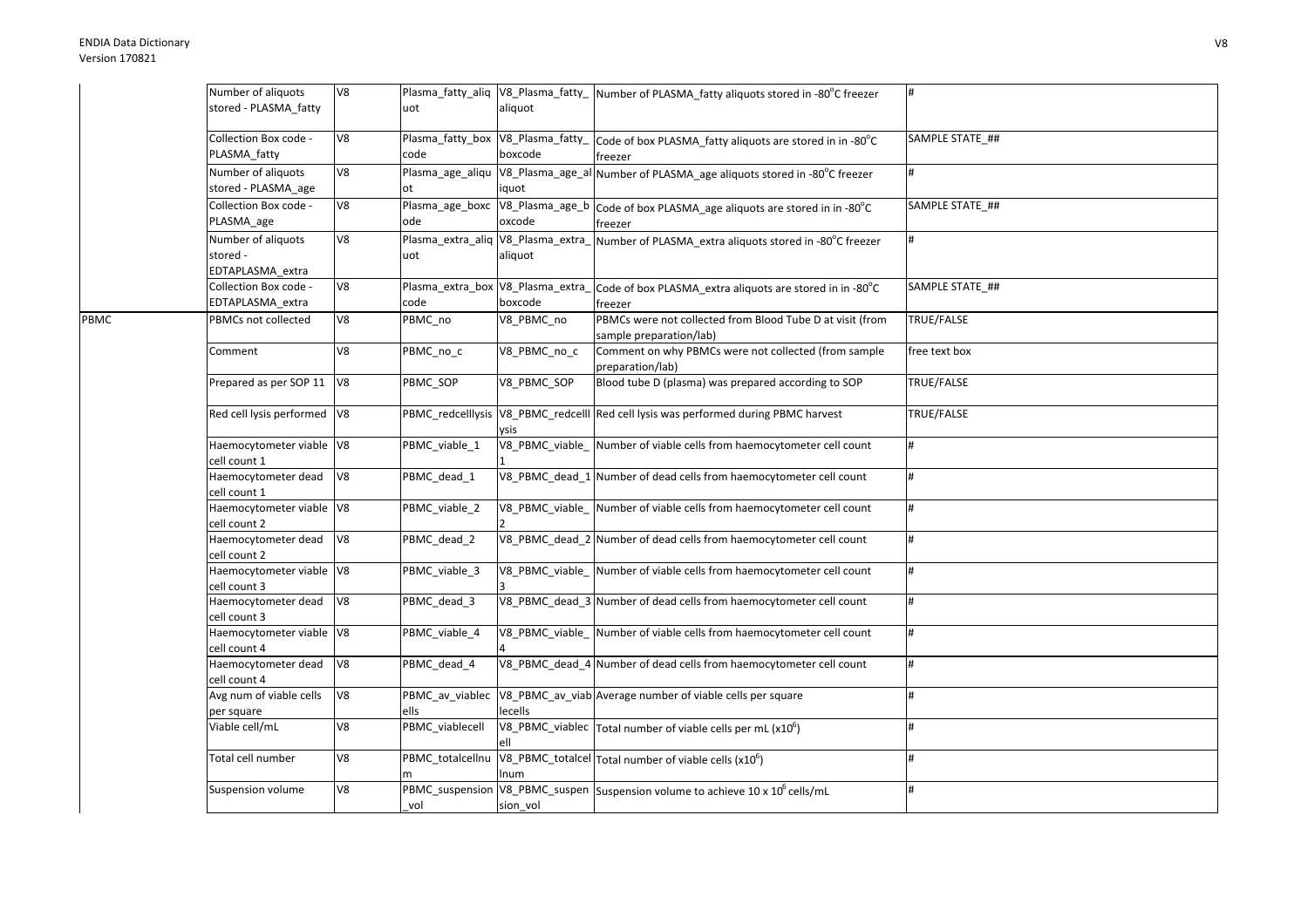|              | Vials stored                     | V8             | PBMC_aliquot                               |                           | V8 PBMC aliquot Number of PBMC aliquots stored                                                                        |               |
|--------------|----------------------------------|----------------|--------------------------------------------|---------------------------|-----------------------------------------------------------------------------------------------------------------------|---------------|
|              | Aliquot volume                   | V8             |                                            | vol                       | PBMC_aliquot_vol V8_PBMC_aliquot Volume of PBMC aliquot (ul)                                                          |               |
|              | <b>Dilution factor</b>           | V <sub>8</sub> | or                                         | factor                    | PBMC_dilutionfact V8_PBMC_dilution Dilution factor (exported but no longer on registry - March<br>2017                | #             |
|              | in $(mL)$                        | V8             | vol 2                                      | sion vol 2                | PBMC_suspension V8_PBMC_suspen Suspension volume (exported but no longer on registry -<br><b>March 2017)</b>          | #             |
|              | Number of cells stored<br>frozen | V8             |                                            | zen                       | PBMC_cellsfrozen V8_PBMC_cellsfro Number of cells stored frozen (exported but no longer on<br>registry - March 2017)  |               |
|              | Date of initial storage          | V8             | nitial                                     | te initial                | PBMC_storedate_iV8_PBMC_storeda Date of initial storage of PBMCs (exported but no longer on<br>registry - March 2017) | DD/MM/YYYY    |
|              | Time of initial storage          | V8             | PBMC_storetime_i V8_PBMC_storeti<br>nitial | me_initial                | Time of initial storage of PBMCs (exported but no longer on<br>registry - March 2017)                                 | HH:MM am/pm   |
|              | Date of storage at -80°C   V8    |                | PBMC_storedate                             |                           | V8_PBMC_storeda Date of storage at -80°C of PBMCs                                                                     | DD/MM/YYYY    |
|              | Time of storage at -80°C V8      |                | PBMC storetime                             | me                        | V8_PBMC_storeti Time of storage at -80°C of PBMCs                                                                     | HH:MM am/pm   |
|              | Date of storage in LN            | V8             | LN                                         | te LN                     | PBMC_storedate_ V8_PBMC_storeda Date of storage of PBMCs in liquid nitrogen                                           | DD/MM/YYYY    |
|              | Time of storage in LN            | V8             | PBMC storetime<br>LN                       | me LN                     | V8_PBMC_storeti Time of storage of PBMCs in liquid nitrogen                                                           | HH:MM am/pm   |
|              | Locaion in LN                    | V8             | PBMC_LNlocation                            | ion                       | V8_PBMC_LNlocat Location of aliquots in liquid nitrogen                                                               | free text box |
| Blood tube G | Tube G (0.5 mL)                  | V8             | PathGluc                                   | V8 PathGluc               | Blood tube G was collected at visit (from sampling/clinic)                                                            | TRUE/FALSE    |
|              | Collection date                  | V8             | PathGluc_date                              |                           | V8_PathGluc_date Date of collection of Blood tube G (fluoride)                                                        | DD/MM/YYYY    |
|              | Collection time                  | V8             | PathGluc_time                              |                           | V8_PathGluc_time Time of collection of Blood tube G (fluoride)                                                        | HH:MM am/pm   |
|              | No blood comment                 | V8             | PathGluc_no_c                              | V8_PathGluc_no_           | Comment on why a blood tube G was not collected (from<br>sample preparation/lab)                                      | free text box |
|              | Not collected                    | V <sub>8</sub> | PathGluc_no                                | V8 PathGluc no            | Blood tube G was not collected (from sample preparation/lab) TRUE/FALSE                                               |               |
|              | Sent to pathology                | V8             | PathGluc path                              |                           | V8_PathGluc_path Blood tube G was sent directly to local pathology for coeliac<br>screen and Vitamin D analysis       | TRUE/FALSE    |
|              | Stored prior to send             | V8             | PathGluc_stored                            | V8_PathGluc_stor<br>ed    | Blood tube G was stored prior to being sent to local pathology TRUE/FALSE<br>for coeliac screen and vitamin D         |               |
|              | Storage conditions               | V8             | PathGluc storeco<br>nd                     | V8_PathGluc_stor<br>econd | Storage condition of blood tube G if it was stored prior to<br>being sent to local pathology                          | free text box |
|              | Duration of storage<br>(days)    | V8             | PathGluc_storetim V8_PathGluc_stor         | etime                     | Duration of storage of blood tube G prior to being sent to<br>local pathology (days)                                  | free text box |
| Urine        | Prepared as per SOP              | V8             | Urine_SOP                                  | V8_Urine_SOP              | Urine was prepared according to SOP                                                                                   | TRUE/FALSE    |
|              | SOP comment                      | 8 <sup>0</sup> | Urine_SOP_c                                | V8_Urine_SOP_c            | Comment on why SOP was not followed                                                                                   | free text box |
|              | Collection date                  | V <sub>8</sub> | Urine date                                 | V8_Urine_date             | Date of collection of urine                                                                                           | DD/MM/YYYY    |
|              | Collection time                  | 8 <sup>0</sup> | Urine time                                 | V8 Urine time             | Time of collection of urine                                                                                           | HH:MM am/pm   |
|              | Store date                       | V8             | Urine_storedate                            | te                        | V8_Urine_storeda Date of storage at -80°C of urine                                                                    | DD/MM/YYYY    |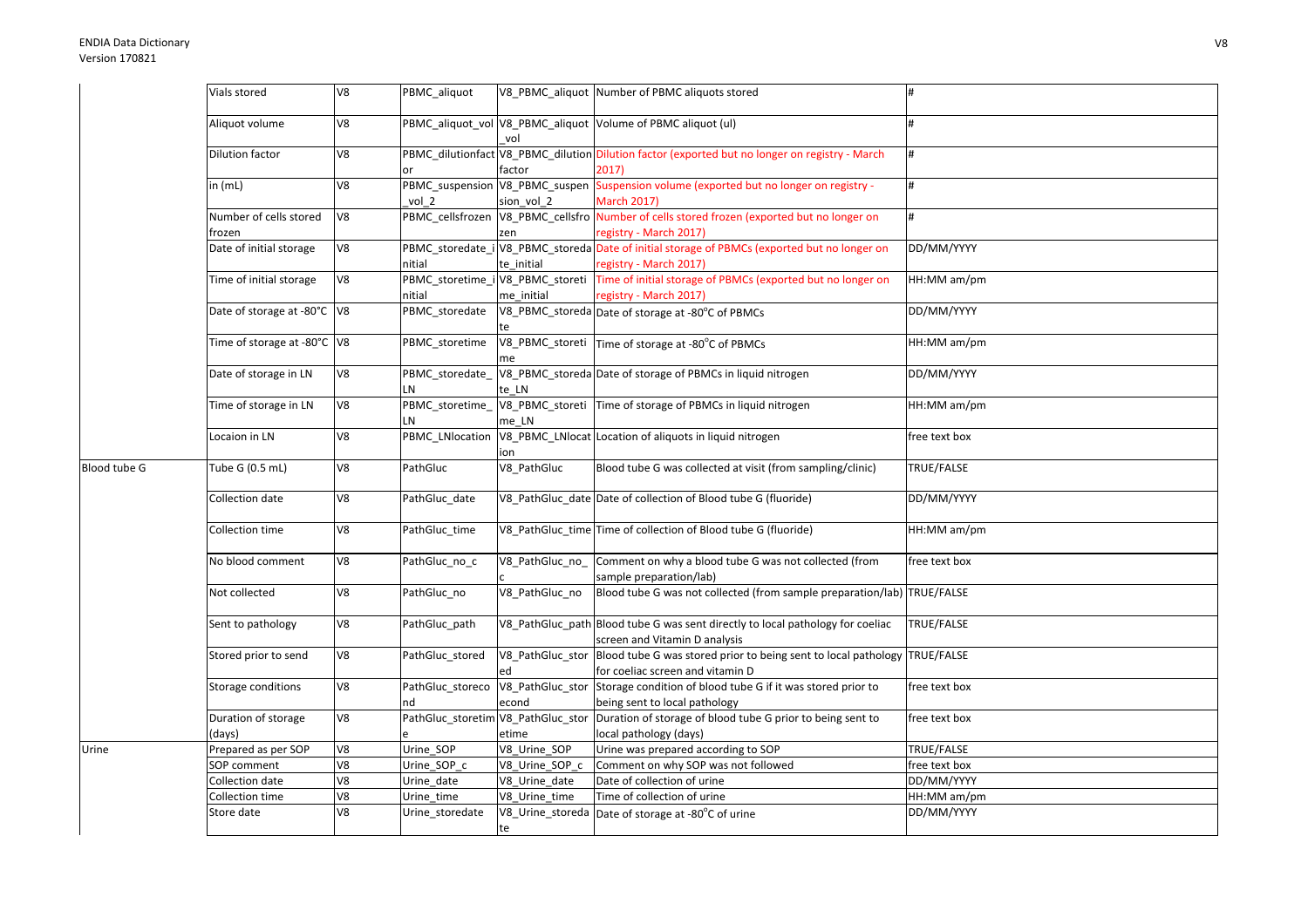Stool

| Store time                           | V8 | Urine_storetime          | V8_Urine_storeti<br>me    | Time of storage at -80°C of urine                                                                       | HH:MM am/pm     |
|--------------------------------------|----|--------------------------|---------------------------|---------------------------------------------------------------------------------------------------------|-----------------|
| Sample not collected                 | V8 | Urine_no                 | V8_Urine_no               | Urine was not collected at visit (from sample preparation/lab) TRUE/FALSE                               |                 |
| Comment                              | V8 | Urine_no_c               | V8_Urine_no_c             | Comment on why urine was not collected (from sample<br>preparation/lab)                                 | free text box   |
| Number of aliquots<br>stored - meta  | V8 | Urine_meta_aliqu<br>lot. | V8_Urine_meta_al<br>iquot | Number of URINE_meta aliquots stored in -80°C freezer                                                   | #               |
| Volume - meta                        | V8 | Urine_meta_vol           |                           | V8_Urine_meta_v Volume of URINE_meta aliquots stored in -80oC freezer (µL)                              | #               |
| Collection Box code -<br>meta        | V8 | Urine_meta_boxc<br>ode   | oxcode                    | V8_Urine_meta_b Code of box URINE_meta aliquots are stored in in -80°C<br>freezer                       | SAMPLE STATE ## |
| Number of aliquots<br>stored - age   | V8 | Urine_age_aliquot        | V8_Urine_age_ali<br>auot  | Number of URINE_age aliquots stored in -80°C freezer                                                    | #               |
| Volume - age                         | V8 | Urine_age_vol            |                           | V8_Urine_age_vol Volume of URINE_age aliquots stored in -80oC freezer (µL)                              | #               |
| Collection Box code - age V8         |    | e                        | xcode                     | Urine_age_boxcod V8_Urine_age_bo   Code of box URINE_age aliquots are stored in in -80°C freezer        | SAMPLE STATE ## |
| Number of aliquots<br>stored - extra | V8 | Urine_extra_aliqu<br>ot  | iquot                     | V8_Urine_extra_al Number of URINE_extra aliquots stored in -80°C freezer                                | #               |
| Volume - extra                       | V8 | Urine_extra_vol          |                           | V8_Urine_extra_v Volume of URINE_extra aliquots stored in -80oC freezer (µL)                            | #               |
| Collection Box code -<br>extra       | V8 | Urine extra boxc<br>ode  | oxcode                    | V8_Urine_extra_b Code of box URINE_extra aliquots are stored in in -80°C<br>freezer                     | SAMPLE STATE ## |
| Number of aliquots<br>stored - glass | V8 | Urine_glass_aliqu<br>ot  | iquot                     | V8_Urine_glass_al Number of URINE_glass aliquots stored in -80°C freezer                                | #               |
| Volume - glass                       | V8 | Urine_glass_vol          | V8_Urine_glass_v          | Volume of URINE_glass aliquots stored in -80oC freezer (µL)                                             | Ħ.              |
| Collection Box code -<br>glass       | V8 | de                       | oxcode                    | Urine_glass_boxco V8_Urine_glass_b   Code of box URINE_glass aliquots are stored in in -80°C<br>freezer | SAMPLE STATE_## |
| Prepared as per SOP                  | V8 | Stool SOP                | V8_Stool_SOP              | Stool was prepared according to SOP                                                                     | TRUE/FALSE      |
| SOP comment                          | V8 | Stool SOP c              | V8_Stool_SOP_c            | Comment on why SOP was not followed                                                                     | free text box   |
| Collection date                      | V8 | Stool date               | V8 Stool date             | Date of collection of stool                                                                             | DD/MM/YYYY      |
| Collection time                      | V8 | Stool time               | V8_Stool_time             | Time of collection of stool                                                                             | HH:MM am/pm     |
| Store date                           | V8 | Stool_storedate          |                           | V8_Stool_storedat Date of storage at -80°C of stool                                                     | DD/MM/YYYY      |
| Store time                           | V8 | Stool_storetime          |                           | V8_Stool_storetim Time of storage at -80°C of stool                                                     | HH:MM am/pm     |
| Sample not collected                 | V8 | Stool_no                 | V8_Stool_no               | Stool was not collected at visit (from sample preparation/lab)                                          | TRUE/FALSE      |
| Comment                              | V8 | Stool_no_c               | V8_Stool_no_c             | Comment on why stool was not collected (from sample<br>preparation/lab)                                 | free text box   |
| <b>Bristol Stool Chart type</b>      | V8 | Stool_bristol            | V8_Stool_bristol          | Type of stool using Bristol Stool Chart                                                                 | $1 - 7$         |
| Number of aliquots<br>stored - micro | V8 | Stool_micro_aliqu<br>ot  | liquot                    | V8_Stool_micro_a Number of STOOL_micro aliquots stored in -80°C freezer                                 | #               |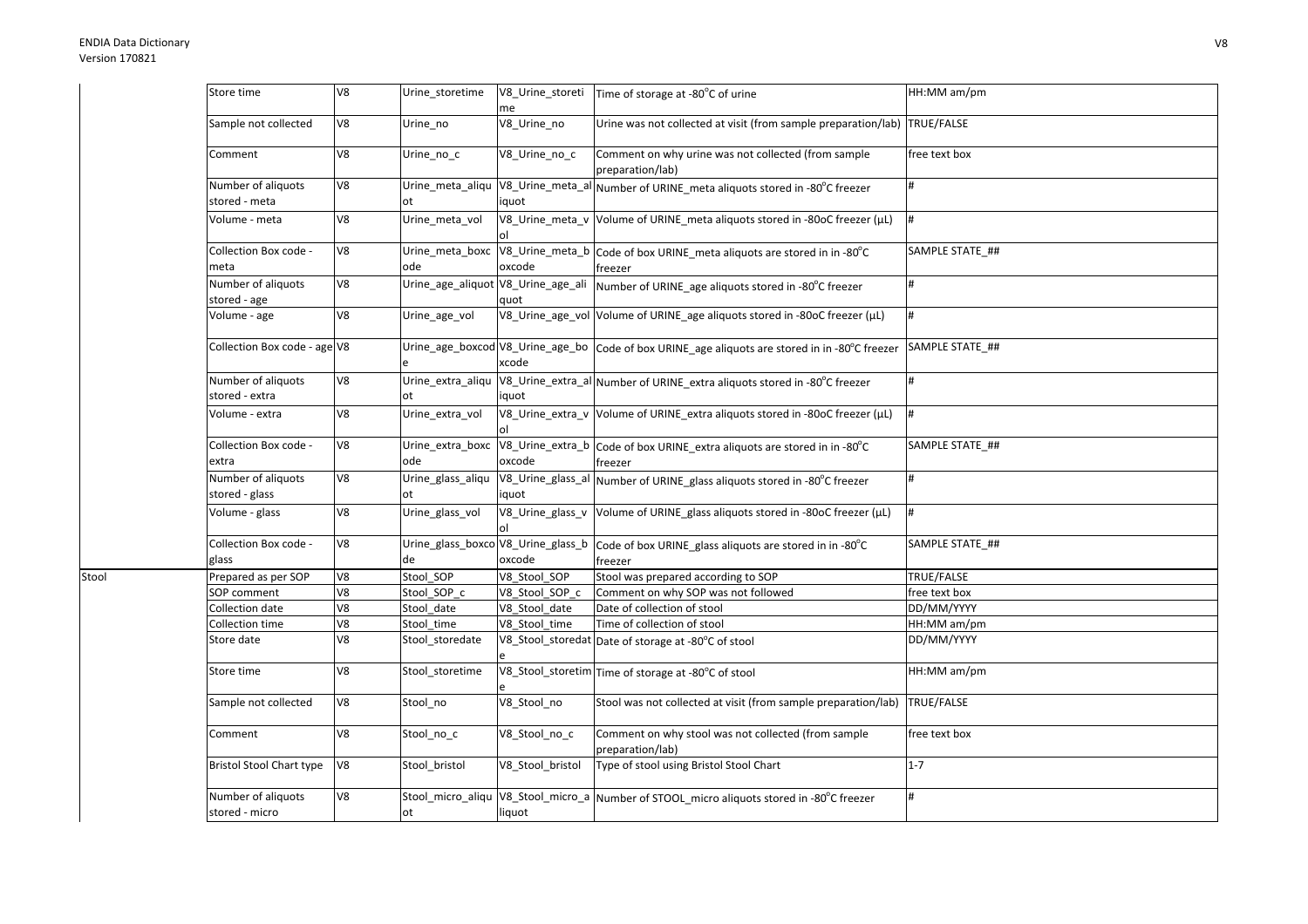|             | Collection Box code -          | V8 |                                  |               | Stool_micro_boxc  V8_Stool_micro_b  Code of box STOOL_micro aliquots are stored in in -80°C                      | SAMPLE STATE ## |
|-------------|--------------------------------|----|----------------------------------|---------------|------------------------------------------------------------------------------------------------------------------|-----------------|
|             | micro                          |    | ode                              | oxcode        | freezer                                                                                                          |                 |
|             | Number of aliquots             | V8 | Stool vir aliquot                |               | V8_Stool_vir_aliqu Number of STOOL_vir aliquots stored in -80°C freezer                                          | #               |
|             | stored - vir                   |    |                                  |               |                                                                                                                  |                 |
|             | Collection Box code - vir V8   |    |                                  | ode           | Stool_vir_boxcode V8_Stool_vir_boxc Code of box STOOL_vir aliquots are stored in in -80°C freezer                | SAMPLE STATE_## |
|             | Number of aliquots             | V8 | Stool_meta_aliqu                 |               | V8_Stool_meta_al Number of STOOL_meta aliquots stored in -80°C freezer                                           | #               |
|             | stored - meta                  |    | ot                               | iquot         |                                                                                                                  |                 |
|             | Collection Box code -          | V8 | Stool_meta_boxco V8_Stool_meta_b |               | Code of box STOOL_meta aliquots are stored in in -80°C                                                           | SAMPLE STATE ## |
|             | meta                           |    | de                               | oxcode        | freezer                                                                                                          |                 |
|             | Number of aliquots             | V8 | Stool_extra_aliqu                |               | V8_Stool_extra_al Number of STOOL_extra aliquots stored in -80°C freezer                                         | #               |
|             | stored - extra                 |    | оt                               | iquot         |                                                                                                                  |                 |
|             | Collection Box code -          | V8 |                                  |               | Stool_extra_boxco V8_Stool_extra_b code of box STOOL_extra aliquots are stored in in -80°C                       | SAMPLE STATE ## |
|             | extra                          |    | de                               | oxcode        | freezer                                                                                                          |                 |
| Breast milk | Prepared as per SOP            | V8 | Milk_SOP                         | V8 Milk SOP   | Breast milk was prepared according to SOP                                                                        | TRUE/FALSE      |
|             | SOP comment                    | V8 | Milk SOP c                       | V8_Milk_SOP_c | Comment on why SOP was not followed                                                                              | free text box   |
|             | Collection date                | V8 | Milk date                        | V8 Milk date  | Date of collection of breast milk                                                                                | DD/MM/YYYY      |
|             | Collection time                | V8 | Milk time                        | V8 Milk time  | Time of collection of breast milk                                                                                | HH:MM am/pm     |
|             | Store date                     | V8 | Milk storedate                   |               | V8 Milk storedat Date of storage at -80oC of breast milk                                                         | DD/MM/YYYY      |
|             |                                |    |                                  |               |                                                                                                                  |                 |
|             | Store time                     | V8 | Milk storetime                   |               | V8_Milk_storetim Time of storage at -80oC of breast milk                                                         | HH:MM am/pm     |
|             | Sample not collected           | V8 | Milk_no                          | V8_Milk_no    | Breast milk was not collected at visit (from sample<br>preparation/lab)                                          | TRUE/FALSE      |
|             | Comment                        | V8 | Milk no c                        | V8_Milk_no_c  | Comment on why breast milk was not collected (from sample   free text box<br>preparation/lab)                    |                 |
|             | Number of aliguots             | V8 |                                  |               | Milk_micro_aliquo V8_Milk_micro_ali Number of MILK_micro aliquots stored in -80oC freezer                        | #               |
|             | stored - micro                 |    |                                  | quot          |                                                                                                                  |                 |
|             | Volume - micro                 | V8 | Milk micro vol                   |               | V8_Milk_micro_vo Volume of MILK_micro aliquots stored in -80oC freezer (mL)                                      | #               |
|             | Collection Box code -<br>micro | V8 | de                               | oxcode        | Milk_micro_boxco V8_Milk_micro_b Code of box MILK_micro aliquots are stored in in -80oC<br>freezer               | SAMPLE STATE ## |
|             | Number of aliguots             | V8 | Milk meta aliquo                 |               | V8_Milk_meta_ali Number of MILK_meta aliquots stored in -80oC freezer                                            | <sup>#</sup>    |
|             | stored - meta                  |    |                                  | quot          |                                                                                                                  |                 |
|             | Volume - meta                  | V8 | Milk_meta_vol                    |               | V8_Milk_meta_vol Volume of MILK_meta aliquots stored in -80oC freezer (mL)                                       | $\vert \sharp$  |
|             | Collection Box code -<br>meta  | V8 | Milk_meta_boxco<br>de            | xcode         | V8 Milk meta bo Code of box MILK meta aliguots are stored in in -80oC freezer SAMPLE STATE ##                    |                 |
|             | Number of aliquots             | V8 | Milk_extra_aliquo                |               | V8_Milk_extra_ali Number of MILK_extra aliquots stored in -80oC freezer                                          | #               |
|             | stored - extra                 |    |                                  | quot          |                                                                                                                  |                 |
|             | Volume - extra                 | V8 | Milk_extra_vol                   |               | V8_Milk_extra_vol Volume of MILK_extra aliquots stored in -80oC freezer (mL)                                     | $\frac{1}{2}$   |
|             | Collection Box code -<br>extra | V8 | de                               | xcode         | Milk_extra_boxco V8_Milk_extra_bo Code of box MILK_extra aliquots are stored in in -80oC freezer SAMPLE STATE_## |                 |
| Coeliac     | V8 tTGAb                       | V8 | tTGAb                            | V8_tTGAb      | Tissue transglutaminase level                                                                                    | free text box   |
|             | V8 tTGAb Date of<br>analysis   | V8 | tTGAb_date                       | V8_tTGAb_date | Date of analysis of tTGAb                                                                                        | DD/MM/YYYY      |
|             |                                |    |                                  |               |                                                                                                                  |                 |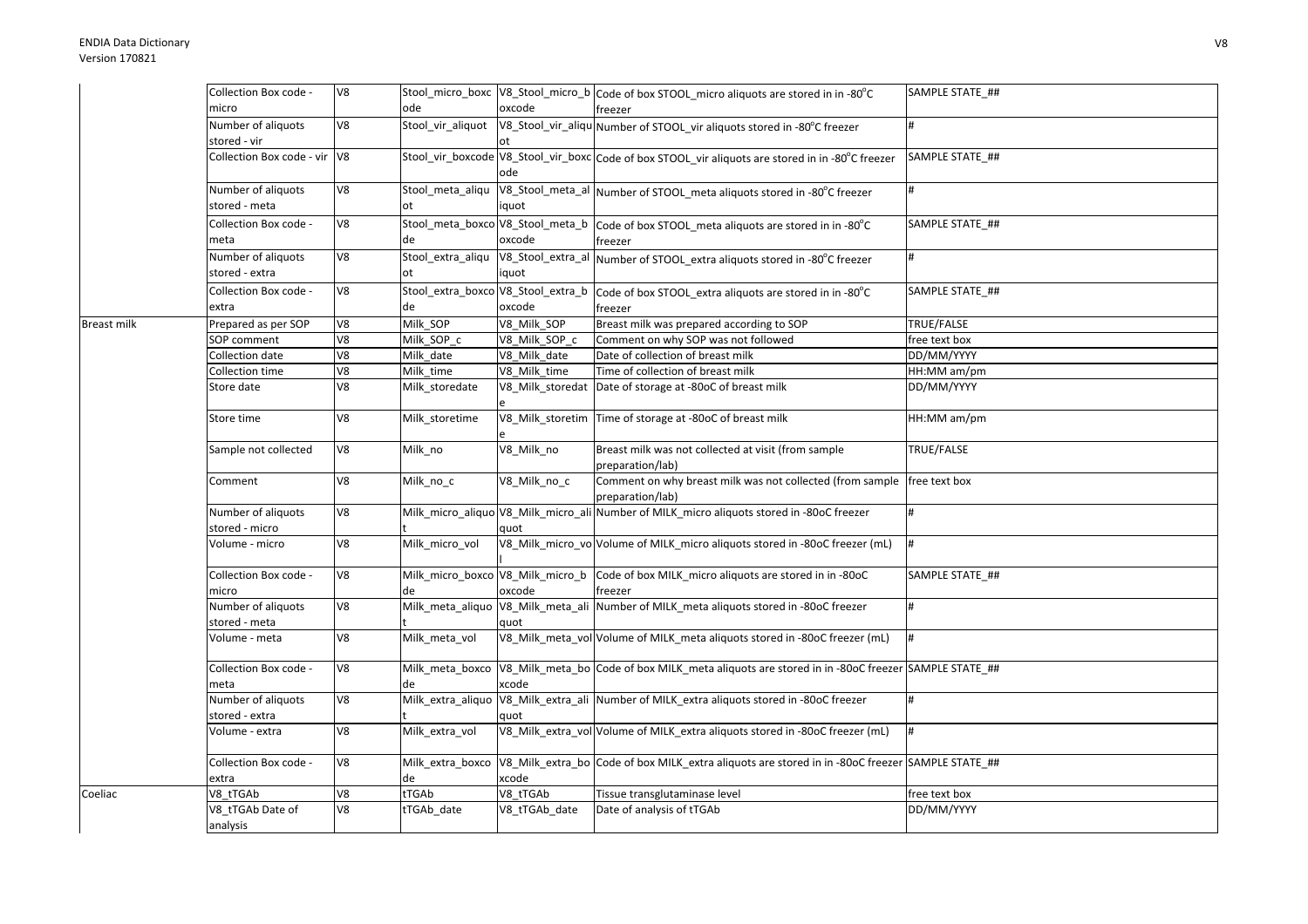|                      | V8_tTGAb Pathology<br>service                  | V8                       | tTGAb Path      | V8 tTGAb Path  | Pathology service that analysed tTGAb                                                        | free text box                                 |
|----------------------|------------------------------------------------|--------------------------|-----------------|----------------|----------------------------------------------------------------------------------------------|-----------------------------------------------|
|                      | V8 total IgA                                   | V8                       | lgA             | V8 IgA         | Total immunoglobulin level                                                                   | free text box                                 |
|                      | V8_total IgA Date of<br>analysis               | $\overline{\mathsf{V8}}$ | IgA_date        | V8_IgA_date    | Date of analysis of total IgA                                                                | DD/MM/YYYY                                    |
|                      | V8_total IgA Pathology<br>service              | V8                       | Iga_Path        | V8_Iga_Path    | Pathology service that analysed total IgA                                                    | free text box                                 |
|                      | V8_DPG IgG                                     | V8                       | <b>DPGIgG</b>   | V8_DPGIgG      | Anti-Deamidated Gliadin Peptide level                                                        | free text box                                 |
|                      | V8_DPG IgG Date of<br>analysis                 | V8                       | DPGIgG_date     | V8_DPGIgG_date | Date of analysis of DPG IgG                                                                  | DD/MM/YYYY                                    |
|                      | V8_DPG IgG Pathology<br>service                | V8                       | DPGIgG_Path     | V8_DPGIgG_Path | Pathology service that analysed DPG IgG                                                      | free text box                                 |
| Islet Autoantibodies | V8 IAA                                         | V8                       | IAA             | V8 IAA         | Insulin autoantibodies level                                                                 | free text box                                 |
|                      | V8 IAA Date of analysis                        | V <sub>8</sub>           | IAA_date        | V8 IAA date    | Date of analysis of IAA                                                                      | DD/MM/YYYY                                    |
|                      | V8_IAA Pathology<br>service                    | V8                       | IAA_Path        | V8_IAA_Path    | Pathology service that analysed IAA                                                          | free text box                                 |
|                      | V8 ZnT8Ab                                      | $\overline{\mathsf{V}8}$ | ZnT8Ab          | V8 ZnT8Ab      | Zinc transporter 8 autoantibodies level                                                      | free text box                                 |
|                      | V8 ZnT8Ab Date of<br>analysis                  | V8                       | ZnT8Ab_date     | V8 ZnT8Ab date | Date of analysis of ZnT8Ab                                                                   | DD/MM/YYYY                                    |
|                      | V8_ZnT8Ab Pathology<br>service                 | V8                       | ZnT8Ab_Path     | V8_ZnT8Ab_Path | Pathology service that analysed ZnT8Ab                                                       | free text box                                 |
|                      | V8 GADAb                                       | V8                       | GADAb           | V8 GADAb       | Glutamic acid decarboxylase autoantibodies level                                             | free text box                                 |
|                      | V8 GADAb Date of<br>analysis                   | V8                       | GADAb date      | V8 GADAb date  | Date of analysis of GADAb                                                                    | DD/MM/YYYY                                    |
|                      | V8_GADAb Pathology<br>service                  | V8                       | GADAb Path      | V8_GADAb_Path  | Pathology service that analysed GADAb                                                        | free text box                                 |
|                      | <b>V8 IA2</b>                                  | 8 <sub>2</sub>           | IA <sub>2</sub> | <b>V8 IA2</b>  | Insulinoma-2-associated autoantibodies levels                                                | free text box                                 |
|                      | V8 IA2 Date of analysis                        | V8                       | IA2 date        | V8_IA2_date    | Date of analysis of IA2                                                                      | DD/MM/YYYY                                    |
|                      | V8_IA2 Pathology<br>service                    | V8                       | IA2_Path        | V8_IA2_Path    | Pathology service that analysed IA2                                                          | free text box                                 |
| Glucose              | V8_Glucose<br>concentration                    | V8                       | Glucose         | V8_Glucose     | Glucose (mmol/L)                                                                             | free text box                                 |
|                      | Date of analysis                               | V8                       | Glucose date    |                | V8_Glucose_date Date of analysis of Glucose                                                  | DD/MM/YYYY                                    |
|                      | Pathology service                              | V8                       | Glucose path    |                | V8 Glucose path Pathology service that analysed Glucose                                      | free text box                                 |
| HbA1c                | V8_HbA1c percentage                            | V8                       | HbA1c_per       | V8_HbA1c_per   | Hemoglobin A1c level (%)                                                                     | free text box                                 |
|                      | V8 HbA1c concentration V8                      |                          | HbA1c_con       | V8_HbA1c_con   | Hemoglobin A1c level (mmol/mol)                                                              | free text box                                 |
|                      | Date of analysis                               | V8                       | HbA1c_date      | V8_HbA1c_date  | Date of analysis of HbA1c                                                                    | DD/MM/YYYY                                    |
|                      | Pathology service                              | V8                       | HbA1c_path      | V8_HbA1c_path  | Pathology service that analysed HbA1c                                                        | free text box                                 |
| Questionnaires       | Lifestyle postpartum<br>questionnaire complete | V8                       | LQ              | <b>V8_LQ</b>   | Maternal postpartum lifestyle questionnaire completed and<br>type of questionnaire completed | Yes, online version/Yes, hardcopy/Yes, app/No |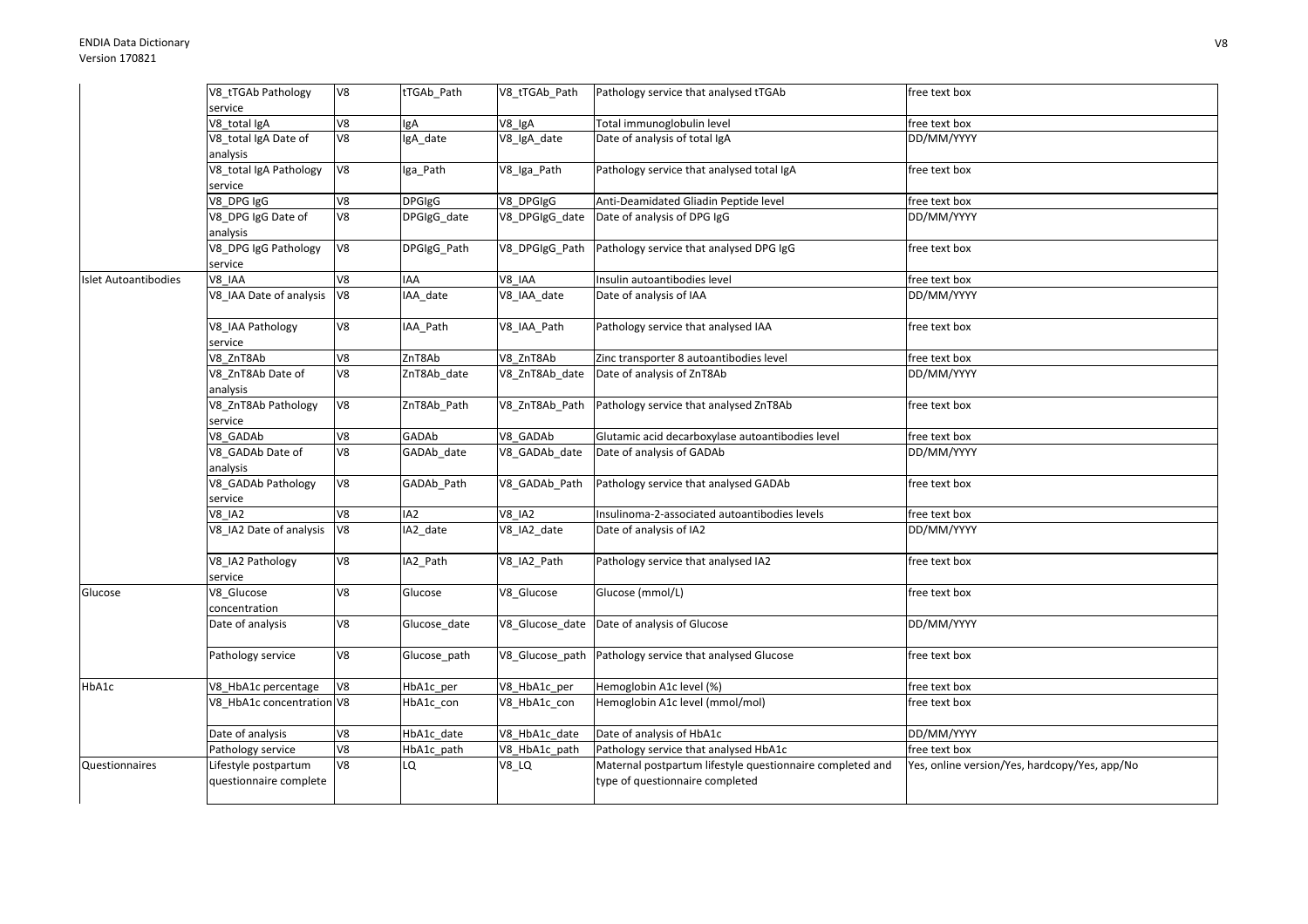|                           | Lifestyle postpartum         | V <sub>8</sub> | Quest_c       | V8_Quest_c      | Comment on why lifestyle questionnaire was not completed                                                             | free text box                                            |
|---------------------------|------------------------------|----------------|---------------|-----------------|----------------------------------------------------------------------------------------------------------------------|----------------------------------------------------------|
|                           | questionnaire comment        |                |               |                 |                                                                                                                      |                                                          |
|                           |                              |                |               |                 |                                                                                                                      |                                                          |
|                           | Eating Survey                | V8             | <b>ACAES</b>  | V8_ACAES        | Australian Child and Adolescent Eating Survey was completed  Yes, online version/Yes, hardcopy/Yes, app/No           |                                                          |
|                           |                              |                |               |                 |                                                                                                                      |                                                          |
|                           | Eating Survey comment   V8   |                | ACAES c       | V8 ACAES c      | Comment on why ACAES was not completed                                                                               | free text box                                            |
|                           |                              |                |               |                 |                                                                                                                      |                                                          |
|                           | Survey ID                    | V8             | ACAES_id      | V8_ACAES_id     | Survey ID for ACAES                                                                                                  | #                                                        |
| <b>Maternal Lifestyle</b> |                              |                |               |                 |                                                                                                                      |                                                          |
| Postpartum                |                              |                |               |                 |                                                                                                                      |                                                          |
| Questionniare             |                              |                |               |                 |                                                                                                                      |                                                          |
| <b>Export heading</b>     | Variable                     | <b>Visit</b>   | Code          | Visit Code      | <b>Description</b>                                                                                                   | Format                                                   |
|                           |                              |                |               |                 | Participant ID code for Maternal Lifestyle Postpartum                                                                |                                                          |
|                           | ID                           | V8             | LQ ID         | V8_LQ_ID        | Questionnaire                                                                                                        | STATE-CITY-SITE-###                                      |
|                           |                              |                |               |                 | Date Maternal Lifestyle Postpartum Questionnaire was                                                                 |                                                          |
|                           | Collection date              | V8             |               |                 |                                                                                                                      | DD/MM/YYYY                                               |
|                           |                              |                | LQ_Date       | V8_LQ_Date      | completed                                                                                                            |                                                          |
|                           |                              |                |               |                 |                                                                                                                      |                                                          |
|                           | Visit                        | V8             | LQ_Visit      | V8_LQ_Visit     | Visit code for Maternal Lifestyle Postpartum Questionnaire                                                           | T1/T2/T3                                                 |
|                           |                              |                |               |                 | No data collected for Maternal Lifestyle Postpartum                                                                  |                                                          |
|                           | No data collected            | V8             | LQ no         | V8_LQ_no        | Questionnaire                                                                                                        | TRUE/FALSE                                               |
|                           |                              |                |               |                 | Comment on why no data was collected for Maternal Lifestyle                                                          |                                                          |
|                           | Comment                      | V8             | LQ_no_c       | V8_LQ_no_c      | Postpartum Questionnaire                                                                                             | free text box                                            |
|                           |                              |                |               |                 | Data entry for Maternal Lifestyle Postpartum Questionnaire                                                           |                                                          |
|                           | Not finisehd                 | V8             | LQ NotFin     | V8_LQ_NotFin    | has not been finished                                                                                                | TRUE/FALSE                                               |
|                           |                              |                |               |                 |                                                                                                                      |                                                          |
|                           |                              |                |               |                 | Data entry for Maternal Lifestyle Postpartum Questionnaire                                                           |                                                          |
| General                   | Finalized                    | V8             | LQ Final      | V8_LQ_Final     | has been finalised by project management team                                                                        | TRUE/FALSE                                               |
|                           |                              |                |               |                 | In the past three months, did the ENDIA infant receive any                                                           |                                                          |
|                           |                              |                |               |                 | breast milk either through breast feeding or via expressed                                                           |                                                          |
| <b>Breast milk</b>        | Receive any breast milk   V8 |                | LQ_BreastMilk | V8_LQ_BreastMil | breast milk?                                                                                                         | TRUE/FALSE                                               |
|                           |                              |                |               |                 |                                                                                                                      |                                                          |
|                           |                              |                |               |                 | In the past 3 months, on how many days did the mother                                                                | Never/Less than one day per month/1-3 days per month/1   |
|                           | 1.1 Cow's milk               | V8             | CowMilk       | V8_CowMilk      | consume cow's milk?                                                                                                  | day per week/2-5 days per week/More than 5 days per week |
|                           |                              |                |               |                 | In the past 3 months, on how many days did the mother                                                                |                                                          |
|                           |                              |                |               |                 | consume other milk including soy, rice, almond, goat or sheep Never/Less than one day per month/1-3 days per month/1 |                                                          |
|                           | 1.2 Other milk               | V8             | OtherMilk     | V8 OtherMilk    | milk?                                                                                                                | day per week/2-5 days per week/More than 5 days per week |
|                           |                              |                |               |                 |                                                                                                                      |                                                          |
|                           | 1.3 Coffee containing        |                |               |                 | In the past 3 months, on how many days did the mother                                                                | Never/Less than one day per month/1-3 days per month/1   |
|                           | caffeine                     | V8             | Coffee        | V8 Coffee       | consume coffee containing caffeine (includes iced coffee)?                                                           | day per week/2-5 days per week/More than 5 days per week |
|                           |                              |                |               |                 |                                                                                                                      |                                                          |
|                           |                              |                |               |                 | In the past 3 months, on how many days did the mother                                                                | Never/Less than one day per month/1-3 days per month/1   |
|                           | 1.4 Decaffeinated coffee V8  |                | DecafCoffee   | V8 DecafCoffee  | consume decaffeinated coffee (includes iced coffee)?                                                                 | day per week/2-5 days per week/More than 5 days per week |
|                           |                              |                |               |                 |                                                                                                                      |                                                          |
|                           | 1.5 Tea containing           |                |               |                 | In the past 3 months, on how many days did the mother                                                                | Never/Less than one day per month/1-3 days per month/1   |
|                           | caffeine                     | V8             | Tea           | V8 Tea          | consume tea containing caffeine?                                                                                     | day per week/2-5 days per week/More than 5 days per week |
|                           |                              |                |               |                 |                                                                                                                      |                                                          |
|                           | 1.6 Decaffeinated/herbal     |                |               |                 | In the past 3 months, on how many days did the mother                                                                | Never/Less than one day per month/1-3 days per month/1   |
|                           | tea                          | V8             | DecafTea      | V8 DecafTea     | consume decaffeinated or herbal tea?                                                                                 | day per week/2-5 days per week/More than 5 days per week |
|                           |                              |                |               |                 |                                                                                                                      |                                                          |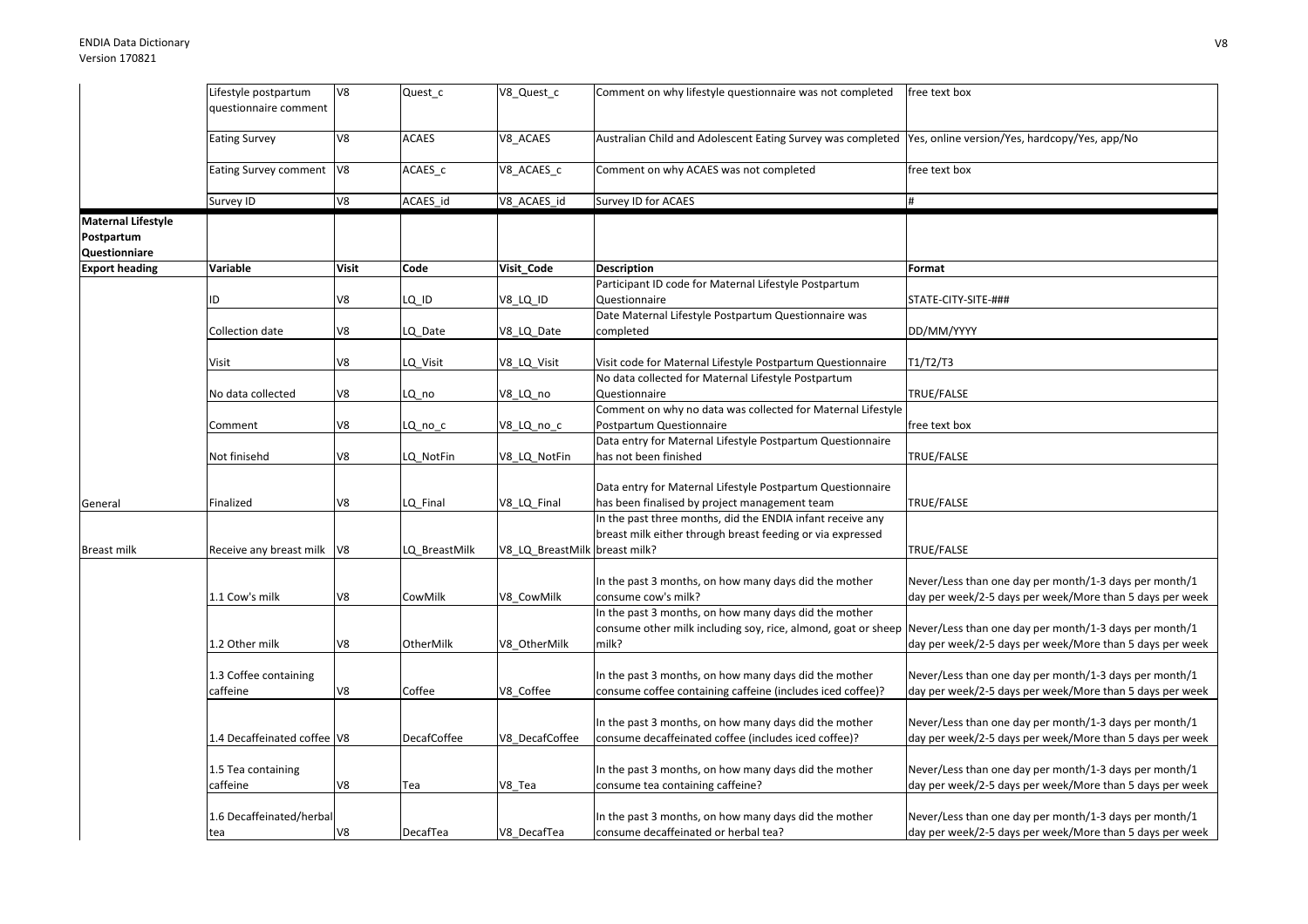|                           |    |                        |                  | In the past 3 months, on how many days did the mother                                                                         |                                                          |
|---------------------------|----|------------------------|------------------|-------------------------------------------------------------------------------------------------------------------------------|----------------------------------------------------------|
| 1.7 Other drinks          |    |                        |                  | consume other drinks containing caffeine (e.g. cola, Red Bull,                                                                | Never/Less than one day per month/1-3 days per month/1   |
| containing caffeine       | V8 | CafDrinks              | V8 CafDrinks     | V)?                                                                                                                           | day per week/2-5 days per week/More than 5 days per week |
|                           |    |                        |                  |                                                                                                                               |                                                          |
|                           |    |                        |                  | In the past 3 months, on how many days did the mother                                                                         |                                                          |
|                           |    |                        |                  | consume diet, lite or low calorie carbonated or flavoured                                                                     |                                                          |
| 1.8 Diet flavoured        |    |                        |                  | beverages (e.g. Diet or Coke Zero, Pepsi Max, diet cordial,                                                                   | Never/Less than one day per month/1-3 days per month/1   |
| beverages                 | V8 | <b>DietDrinks</b>      | V8_DietDrinks    | sugar free energy drinks, light ice tea, Powerade Zero)?                                                                      | day per week/2-5 days per week/More than 5 days per week |
|                           |    |                        |                  | In the past 3 months, on how many days did the mother                                                                         |                                                          |
|                           |    |                        |                  | consume soft drinks or flavoured beverages containing Stevia                                                                  |                                                          |
| 1.9 Soft drink containing |    |                        |                  | (Coke Life, Pepsi Next, Lipton flavoured or green and Fuze iced Never/Less than one day per month/1-3 days per month/1        |                                                          |
| Stevia                    | V8 | <b>SteviaDrinks</b>    | V8 SteviaDrinks  | tea)?                                                                                                                         | day per week/2-5 days per week/More than 5 days per week |
|                           |    |                        |                  |                                                                                                                               |                                                          |
|                           |    |                        |                  | In the past 3 months, on how many days did the mother                                                                         |                                                          |
|                           |    |                        |                  | consume regular soft drink or flavoured beverages (Coke,                                                                      | Never/Less than one day per month/1-3 days per month/1   |
| 1.10 Regular soft drink   | V8 | SoftDrinks             | V8_SoftDrinks    | Sprite, flavoured mineral water, tonic water)?                                                                                | day per week/2-5 days per week/More than 5 days per week |
|                           |    |                        |                  |                                                                                                                               |                                                          |
|                           |    |                        |                  | On the days when cow's milk was consumed in the past three                                                                    |                                                          |
|                           |    |                        | V8_CowMilk_serv  | months, how much on average did the mother consume based Did not consume/Less than 1 serve/1-2 serves/2-3                     |                                                          |
| 1.11 Cow's milk           | V8 | CowMilk_serve          |                  | on the suggested average serving size of 250 mL glass?                                                                        | serves/More than 3 serves                                |
|                           |    |                        |                  |                                                                                                                               |                                                          |
|                           |    |                        |                  | On the days when other milk was consumed in the past three                                                                    |                                                          |
|                           |    |                        |                  | V8_OtherMilk_ser   months, how much on average did the mother consume based Did not consume/Less than 1 serve/1-2 serves/2-3  |                                                          |
| 1.12 Other milk           | V8 | OtherMilk_serve        | ve               | on the suggested average serving size of 250 mL glass?                                                                        | serves/More than 3 serves                                |
|                           |    |                        |                  | On the days when coffee containing caffeine was consumed in                                                                   |                                                          |
|                           |    |                        |                  | the past three months, how much on average did the mother                                                                     |                                                          |
| 1.13 Coffee containing    |    |                        |                  | consume based on the suggested average serving size of 1                                                                      | Did not consume/Less than 1 serve/1-2 serves/2-3         |
| caffeine                  | V8 | Coffee_serve           | V8_Coffee_serve  | small cup?                                                                                                                    | serves/More than 3 serves                                |
|                           |    |                        |                  | On the days when decaffeinated coffee was consumed in the                                                                     |                                                          |
|                           |    |                        |                  | past three months, how much on average did the mother                                                                         |                                                          |
| 1.14 Decaffeinated        |    |                        | V8 DecafCoffee s | consume based on the suggested average serving size of 1                                                                      | Did not consume/Less than 1 serve/1-2 serves/2-3         |
| coffee                    | V8 | DecafCoffee_serve erve |                  | small cup?                                                                                                                    | serves/More than 3 serves                                |
|                           |    |                        |                  | On the days when tea containing caffeine was consumed in                                                                      |                                                          |
|                           |    |                        |                  | the past three months, how much on average did the mother                                                                     |                                                          |
| 1.15 Tea containing       |    |                        |                  | consume based on the suggested average serving size of 1                                                                      | Did not consume/Less than 1 serve/1-2 serves/2-3         |
| caffeine                  | V8 | Tea_serve              | V8_Tea_serve     | small cup?                                                                                                                    | serves/More than 3 serves                                |
|                           |    |                        |                  | On the days when decaffeinated or herbal tea was consumed                                                                     |                                                          |
| 1.16                      |    |                        |                  | in the past three months, how much on average did the                                                                         |                                                          |
| Decaffeinated/herbal      |    |                        |                  | V8_DecafTea_serv mother consume based on the suggested average serving size  Did not consume/Less than 1 serve/1-2 serves/2-3 |                                                          |
| tea                       | V8 | DecafTea_serve         |                  | of 1 small cup?                                                                                                               | serves/More than 3 serves                                |
|                           |    |                        |                  | On the days when other drink containing caffeine was                                                                          |                                                          |
|                           |    |                        |                  | consumed in the past three months, how much on average did                                                                    |                                                          |
| 1.17 Other drinks         |    |                        |                  | V8_CafDrinks_serv the mother consume based on the suggested average serving                                                   | Did not consume/Less than 1 serve/1-2 serves/2-3         |
| containing caffeine       | V8 | CafDrinks serve        | e                | size of 250 mL can?                                                                                                           | serves/More than 3 serves                                |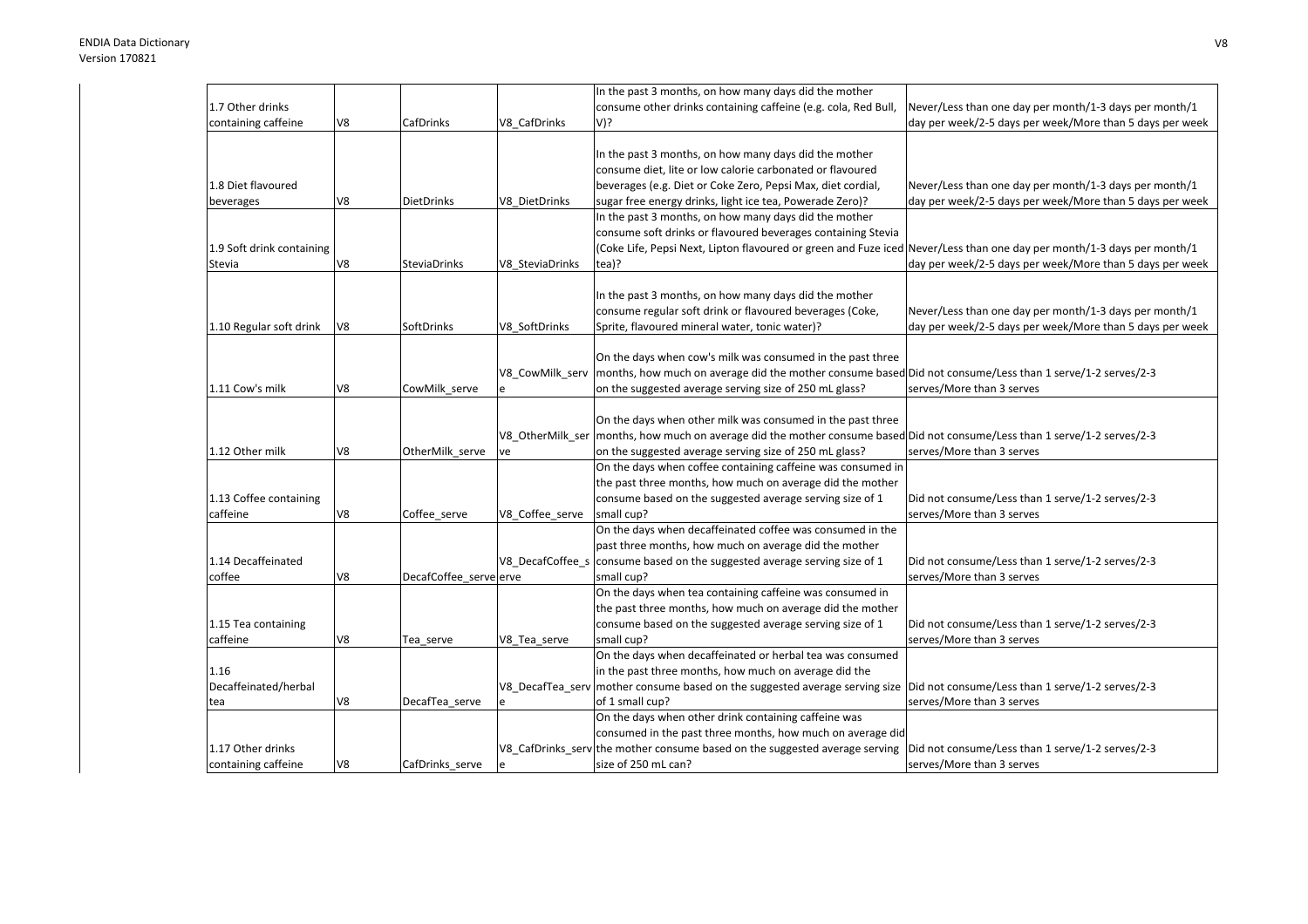|                           |                                |    |                  |                                     | On the days when diet, lite or low calorie carbonated or                                                  |                                                          |
|---------------------------|--------------------------------|----|------------------|-------------------------------------|-----------------------------------------------------------------------------------------------------------|----------------------------------------------------------|
|                           |                                |    |                  |                                     | flavoured beverages were consumed in the past three                                                       |                                                          |
|                           | 1.18 Diet flavoured            |    |                  | V8_DietDrinks_ser                   | months, how much on average did the mother consume based Did not consume/Less than 1 serve/1-2 serves/2-3 |                                                          |
|                           | beverages                      | V8 | DietDrinks_serve | ve                                  | on the suggested average serving size of 250 mL can?                                                      | serves/More than 3 serves                                |
|                           |                                |    |                  |                                     |                                                                                                           |                                                          |
|                           |                                |    |                  |                                     | On the days when soft drink or flavoured beverages                                                        |                                                          |
|                           |                                |    |                  |                                     | containing Stevia were consumed in the past three months,                                                 |                                                          |
|                           | 1.19 Soft drink                |    |                  | SteviaDrinks_serv V8_SteviaDrinks_s | how much on average did the mother consume based on the                                                   | Did not consume/Less than 1 serve/1-2 serves/2-3         |
|                           | containing Stevia              | V8 |                  | erve                                | suggested average serving size of 250 mL can?                                                             | serves/More than 3 serves                                |
|                           |                                |    |                  |                                     | On the days when regular soft drinks or flavoured beverages                                               |                                                          |
|                           |                                |    |                  |                                     | were consumed in the past three months, how much on                                                       |                                                          |
|                           |                                |    |                  | V8 SoftDrinks ser                   | average did the mother consume based on the suggested                                                     | Did not consume/Less than 1 serve/1-2 serves/2-3         |
|                           | 1.20 Regular soft drink        | V8 | SoftDrinks_serve | ve                                  | average serving size of 250 mL can?                                                                       | serves/More than 3 serves                                |
|                           |                                |    |                  |                                     | In the past 3 months, how often did the mother consume                                                    |                                                          |
|                           |                                |    |                  |                                     | dairy products, including butter, cheese, cream, yoghurt,                                                 | Never/Less than one day per month/1-3 days per month/1   |
|                           | 2.1 Dairy products             | V8 | Dairy            | V8_Dairy                            | custard and ice cream?                                                                                    | day per week/2-5 days per week/More than 5 days per week |
|                           |                                |    |                  |                                     |                                                                                                           |                                                          |
|                           |                                |    |                  |                                     | In the past 3 months, how often did the mother consume soy                                                |                                                          |
|                           |                                |    |                  |                                     |                                                                                                           | Never/Less than one day per month/1-3 days per month/1   |
|                           |                                |    |                  |                                     | containing products including, tofu, miso, soy sauce, soy flour,                                          |                                                          |
|                           | 2.2 Soy products               | V8 | Soy              | V8_Soy                              | and soy-based dairy subsitutes?                                                                           | day per week/2-5 days per week/More than 5 days per week |
|                           |                                |    |                  |                                     | In the past 3 months, how often did the mother consume                                                    |                                                          |
|                           |                                |    |                  |                                     | wheat containing products, including bread, biscuits, cakes,                                              |                                                          |
|                           |                                |    |                  |                                     | breakfast cereals, pastries, pasta, couscous, dim sims and                                                | Never/Less than one day per month/1-3 days per month/1   |
|                           | 2.3 Wheat products             | V8 | Wheat            | V8 Wheat                            | wontons?                                                                                                  | day per week/2-5 days per week/More than 5 days per week |
|                           |                                |    |                  |                                     |                                                                                                           |                                                          |
|                           |                                |    |                  |                                     | In the past 3 months, how often did the mother consume                                                    |                                                          |
|                           | 2.4 Barley or rye              |    |                  |                                     | barley or rye containing products, including barley water,                                                | Never/Less than one day per month/1-3 days per month/1   |
|                           | products                       | V8 | BarleyRye        | V8 BarleyRye                        | many minestrone-style soups and rye bread?                                                                | day per week/2-5 days per week/More than 5 days per week |
|                           |                                |    |                  |                                     |                                                                                                           |                                                          |
|                           |                                |    |                  |                                     | In the past 3 months, how often did the mother consume rice                                               |                                                          |
|                           |                                |    |                  |                                     | and/or rice containing products including rice milk, rice                                                 | Never/Less than one day per month/1-3 days per month/1   |
|                           | 2.5 Rice products              | V8 | Rice             | V8 Rice                             | cereals, rice cakes, rice noodles and rice flour?                                                         | day per week/2-5 days per week/More than 5 days per week |
|                           |                                |    |                  |                                     |                                                                                                           |                                                          |
|                           |                                |    |                  |                                     | In the past 3 months, how often did the mother consume corn                                               |                                                          |
|                           |                                |    |                  |                                     | and/or corn containing products including popcorn, polenta,                                               | Never/Less than one day per month/1-3 days per month/1   |
|                           | 2.6 Corn products              | V8 | Corn             | V8 Corn                             | corn flakes, corn tortillas and corn flour?                                                               | day per week/2-5 days per week/More than 5 days per week |
|                           |                                |    |                  |                                     |                                                                                                           |                                                          |
|                           |                                |    |                  |                                     | In the past 3 months, how often did the mother consume oats                                               |                                                          |
|                           |                                |    |                  |                                     | or oat containing products including porridge, oatmeal,                                                   | Never/Less than one day per month/1-3 days per month/1   |
|                           | 2.7 Oats products              | V8 | Oat              | V8 Oat                              | muesli, ANZAC biscuits, bran and oat flour?                                                               | day per week/2-5 days per week/More than 5 days per week |
|                           |                                |    |                  |                                     | In the past 3 months, how often did the mother consume                                                    |                                                          |
|                           |                                |    |                  |                                     | artificial sweetners (e.g. Equal or Splenda) for use in baking or                                         | Never/Less than one day per month/1-3 days per month/1   |
|                           | 2.8 Artificial sweeteners   V8 |    | ASweetners       | V8 ASweetners                       | tea/coffee?                                                                                               | day per week/2-5 days per week/More than 5 days per week |
|                           |                                |    |                  |                                     |                                                                                                           |                                                          |
|                           | 2.9 Stevia/Natvia              |    |                  |                                     | In the past 3 months, how often did the mother consume                                                    | Never/Less than one day per month/1-3 days per month/1   |
| <b>Maternal Nutrition</b> | products                       | V8 | Stevia           | V8 Stevia                           | stevia/Natvia products for use in baking or tea/coffee?                                                   | day per week/2-5 days per week/More than 5 days per week |
|                           |                                |    |                  |                                     |                                                                                                           |                                                          |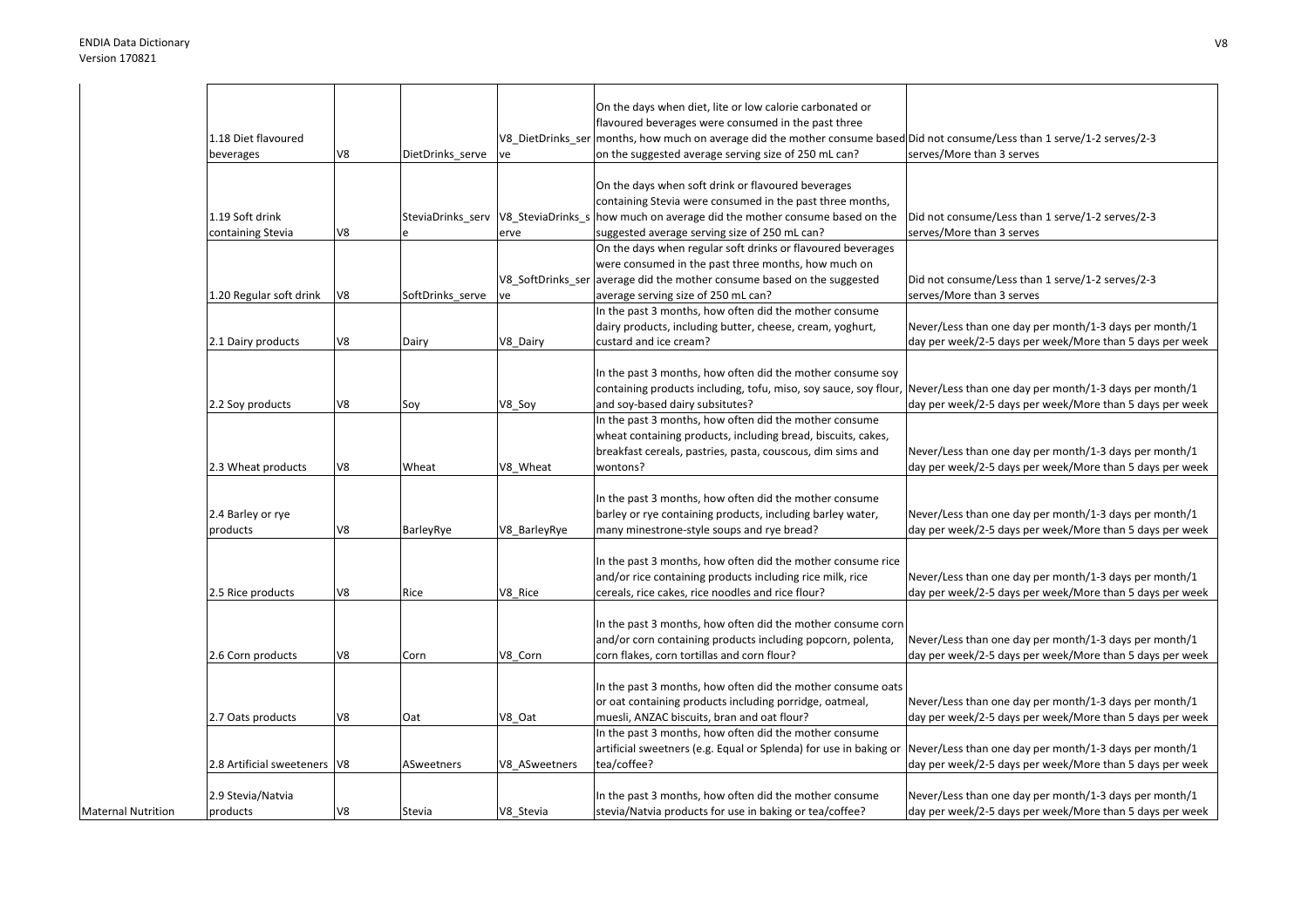| 3.1 Pregnancy               |    |                                   |                  | V8_PregLactSup_f  Frequency of pregnancy or lactation supplement taken by the                     |                                             |
|-----------------------------|----|-----------------------------------|------------------|---------------------------------------------------------------------------------------------------|---------------------------------------------|
| supplement (frequency)   V8 |    | PregLactSup_freq                  | req              | mother over the last three months                                                                 | Never/0-30 days/31-60 days/61-90 days/Daily |
| 3.1 Pregnancy               |    | PregLactSup bran                  |                  | V8 PregLactSup b Brand of pregnancy or lactation supplement by the mother                         |                                             |
| supplement (brand)          | V8 |                                   | rand             | taken over the last three months                                                                  | free text box                               |
| 3.1 Pregnancy               |    |                                   |                  | V8 PregLactSup d Dose of pregnancy or lactation supplement taken by the                           |                                             |
| supplement (amount)         | V8 | PregLactSup dose ose              |                  | mother over the last three months                                                                 | free text box                               |
|                             |    |                                   |                  |                                                                                                   |                                             |
| 3.2 Other multivitamin      |    |                                   |                  | Frequency of other multivitamin supplement taken by the                                           |                                             |
| (frequency)                 | V8 | MultiVit_freq                     | V8 MultiVit freq | mother over the last three months                                                                 | Never/0-30 days/31-60 days/61-90 days/Daily |
| 3.2 Other multivitamin      |    |                                   | V8 MultiVit bran | Brand of other multivitamin supplement taken by the mother                                        |                                             |
| (brand)                     | V8 | MultiVit brand                    | d                | over the last three months                                                                        | free text box                               |
|                             |    |                                   |                  |                                                                                                   |                                             |
| 3.2 Other multivitamin      |    |                                   |                  | Dose of other multivitamin supplement taken by the mother                                         |                                             |
| (amount)                    | V8 | MultiVit dose                     |                  | V8_MultiVit_dose  over the last three months                                                      | free text box                               |
|                             |    |                                   |                  |                                                                                                   |                                             |
|                             |    |                                   |                  | Frequency of fish oil, omega-3 or cod liver oil supplement                                        |                                             |
| 3.3 Omega-3 (frequency) V8  |    | FishOil_freq                      | V8_FishOil_freq  | taken by the mother over the last three months                                                    | Never/0-30 days/31-60 days/61-90 days/Daily |
|                             |    |                                   |                  | Brand of fish oil, omega-3 or cod liver oil supplement taken by                                   |                                             |
| 3.3 Omega-3 (brand)         | V8 | FishOil brand                     | V8_FishOil_brand | the mother over the last three months                                                             | free text box                               |
|                             |    |                                   |                  | Dose of fish oil, omega-3 or cod liver oil supplement taken by                                    |                                             |
| 3.3 Omega-3 (amount)        | V8 | FishOil dose                      | V8 FishOil dose  | the mother over the last three months                                                             | free text box                               |
|                             |    |                                   |                  | Frequency of iron supplement taken by the mother over the                                         |                                             |
| 3.4 Iron (frequency)        | V8 | Iron_freq                         | V8_Iron_freq     | last three months                                                                                 | Never/0-30 days/31-60 days/61-90 days/Daily |
|                             |    |                                   |                  | Brand of iron supplement taken by the mother over the last                                        |                                             |
| 3.4 Iron (brand)            | V8 | Iron brand                        | V8_Iron_brand    | three months                                                                                      | free text box                               |
|                             |    |                                   |                  | Dose of iron supplement taken by the mother over the last                                         |                                             |
|                             | V8 |                                   | V8 Iron dose     | three months                                                                                      | free text box                               |
| 3.4 Iron (amount)           |    | Iron_dose                         |                  |                                                                                                   |                                             |
|                             |    |                                   |                  | V8_OtherSup1_fre Frequency of other supplement taken by the mother over the                       |                                             |
| 3.5 Other (frequency)       | V8 | OtherSup1_freq                    |                  | last three months                                                                                 | Never/0-30 days/31-60 days/61-90 days/Daily |
|                             |    |                                   | V8 OtherSup1 br  | Brand of other supplement taken by the mother over the last                                       |                                             |
| 3.5 Other (brand)           | V8 | OtherSup1_brand                   | and              | three months                                                                                      | free text box                               |
|                             |    |                                   |                  | V8_OtherSup1_do Dose of other supplement taken by the mother over the last                        |                                             |
| 3.5 Other (amount)          | V8 | OtherSup1_dose                    | se               | three months                                                                                      | free text box                               |
|                             |    |                                   |                  |                                                                                                   |                                             |
|                             |    |                                   |                  | V8 ProbioticsM fr Frequency of probiotics (supplements, powders and fortified                     |                                             |
| 3.6 (frequency) 1           | V8 | ProbioticsM_freq1 eq1             |                  | foods) taken by the mother over the last three months                                             | Never/0-30 days/31-60 days/61-90 days/Daily |
|                             |    |                                   |                  | Brand or food name of probiotic (including supplements,                                           |                                             |
|                             |    | ProbioticsM_type V8_ProbioticsM_t |                  | powders and fortified foods) taken by the mother in the past                                      |                                             |
| 3.6 (brand) 1               | V8 | 1                                 | vpe1             | 3 months                                                                                          | free text box                               |
|                             |    |                                   |                  |                                                                                                   |                                             |
|                             |    |                                   |                  | ProbioticsM_dose  V8_ProbioticsM_d  Dose of probiotics (supplements, powders and fortified foods) |                                             |
| 3.6 (amount) 1              | V8 |                                   | ose1             | taken by the mother over the last three months                                                    | free text box                               |
|                             |    |                                   |                  |                                                                                                   |                                             |
|                             |    |                                   |                  | V8 ProbioticsM fr Frequency of probiotics (supplements, powders and fortified                     |                                             |
| 3.6 (frequency) 2           | V8 | ProbioticsM freq2 eq2             |                  | foods) taken by the mother over the last three months                                             | Never/0-30 days/31-60 days/61-90 days/Daily |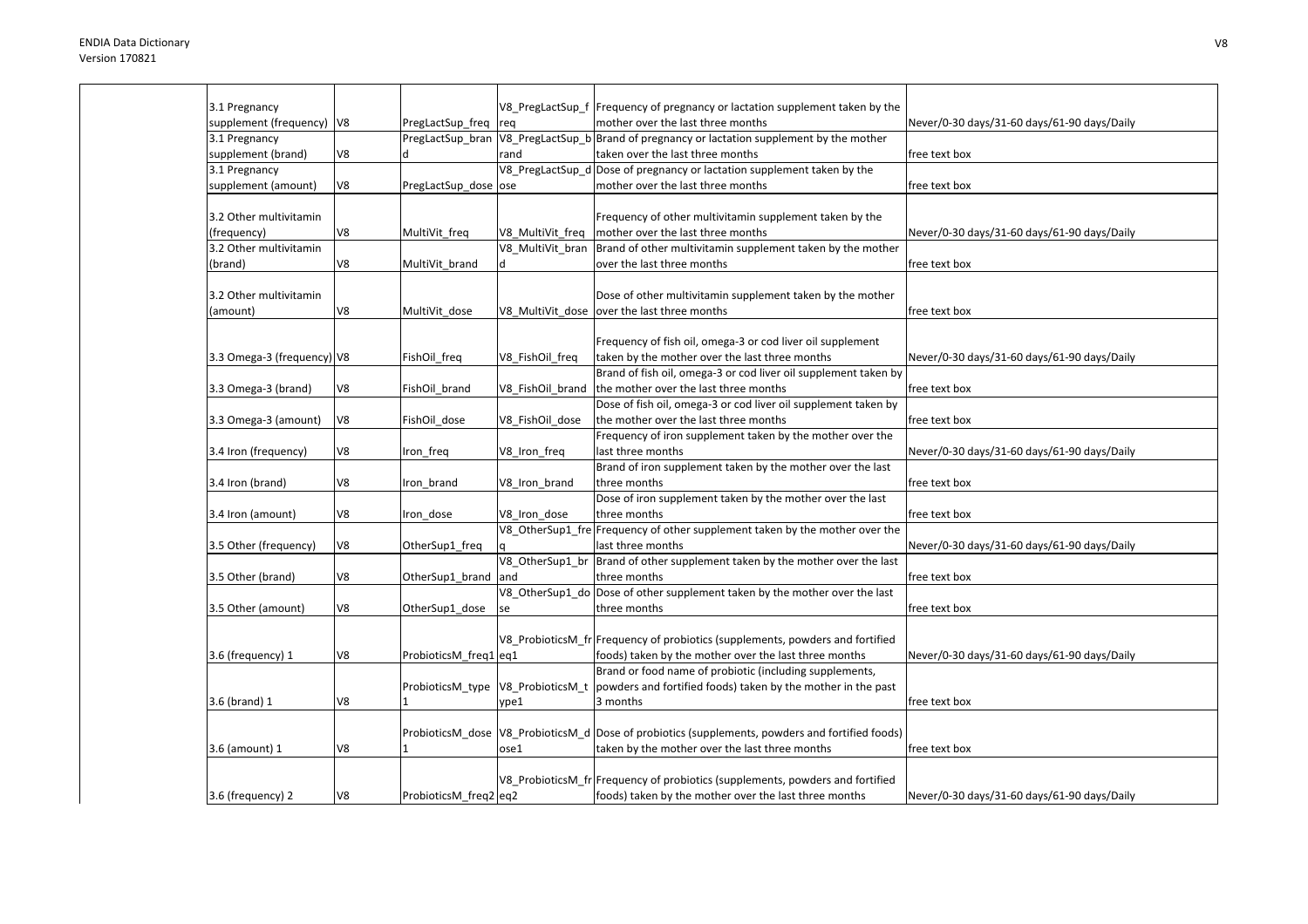|                             |                               |    |                       |                                 | Brand or food name of probiotic (including supplements,                                                   |                                                               |
|-----------------------------|-------------------------------|----|-----------------------|---------------------------------|-----------------------------------------------------------------------------------------------------------|---------------------------------------------------------------|
|                             |                               |    |                       |                                 | ProbioticsM_type $\sqrt{18}$ ProbioticsM_t   powders and fortified foods) taken by the mother in the past |                                                               |
|                             | 3.6 (brand) 2                 | V8 |                       | ype2                            | 3 months                                                                                                  | free text box                                                 |
|                             |                               |    |                       |                                 |                                                                                                           |                                                               |
|                             |                               |    |                       |                                 | ProbioticsM_dose  V8_ProbioticsM_d  Dose of probiotics (supplements, powders and fortified foods)         |                                                               |
|                             | 3.6 (amount) 2                | V8 |                       | ose2                            | taken by the mother over the last three months                                                            | free text box                                                 |
|                             |                               |    |                       |                                 |                                                                                                           |                                                               |
|                             |                               |    |                       |                                 | V8 ProbioticsM fr Frequency of probiotics (supplements, powders and fortified                             |                                                               |
|                             | 3.6 (frequency) 3             | V8 | ProbioticsM_freq3 eq3 |                                 | foods) taken by the mother over the last three months                                                     | Never/0-30 days/31-60 days/61-90 days/Daily                   |
|                             |                               |    |                       |                                 | Brand or food name of probiotic (including supplements,                                                   |                                                               |
|                             |                               |    |                       |                                 |                                                                                                           |                                                               |
|                             |                               |    |                       |                                 | ProbioticsM_type $\sqrt{18}$ ProbioticsM_t   powders and fortified foods) taken by the mother in the past |                                                               |
|                             | 3.6 (brand) 3                 | V8 |                       | ype3                            | 3 months                                                                                                  | free text box                                                 |
|                             |                               |    |                       |                                 |                                                                                                           |                                                               |
|                             |                               |    |                       |                                 | ProbioticsM dose V8 ProbioticsM d Dose of probiotics (supplements, powders and fortified foods)           |                                                               |
| <b>Maternal Supplements</b> | 3.6 (amount) 3                | V8 |                       | ose3                            | taken by the mother over the last three months                                                            | free text box                                                 |
|                             |                               |    |                       |                                 |                                                                                                           |                                                               |
|                             |                               |    |                       |                                 |                                                                                                           | did not smoke and have never been a smoker/I did not          |
|                             |                               |    |                       |                                 |                                                                                                           | smoke but have previously been a smoker/Less than 1           |
|                             |                               |    |                       |                                 | In the past 3 months, how many cigarettes did the mother                                                  | cigarette per week/2-6 cigarettes per week/1-5 cigarettes per |
|                             | 5.1 How many cigarettes V8    |    | SmokingM              | V8 SmokingM                     | smoke on average?                                                                                         | day/6-10 cigarettes per day/More than 10 cigarettes per day   |
|                             |                               |    |                       |                                 |                                                                                                           |                                                               |
|                             |                               |    |                       |                                 |                                                                                                           | Members of my household smoke at home, inside the             |
|                             |                               |    |                       |                                 |                                                                                                           | house/Members of my household smoke at home, only             |
|                             |                               |    |                       |                                 |                                                                                                           | outside the house and never inside/Members of my              |
|                             | 5.2 Household                 |    |                       |                                 |                                                                                                           |                                                               |
|                             |                               |    |                       | Smoking_househo V8_Smoking_hous |                                                                                                           | household are smokers but they don't smoke at home, inside    |
| Smoking                     | description                   | V8 | ١d                    | ehold                           | Description of household smoking status                                                                   | or outside/Nobody in my household is a smoker                 |
|                             |                               |    |                       |                                 | Number of adults that currently reside in the partiicpant's                                               |                                                               |
|                             | 6. adults                     | V8 | Adults                | V8 Adults                       | household                                                                                                 |                                                               |
|                             |                               |    |                       |                                 | Number of children that currently reside in the partiicpant's                                             |                                                               |
| Household                   | 6. child                      | V8 | Children              | V8 Children                     | household                                                                                                 |                                                               |
|                             | 7.1 Dog that comes            |    |                       |                                 |                                                                                                           |                                                               |
|                             | inside                        | V8 | Dog_inside            | V8_Dog_inside                   | The household has a dog that comes inside                                                                 | TRUE/FALSE                                                    |
|                             | 7.2 Ddog that lives           |    |                       |                                 | The household has a dog that lives outside and doesn't come                                               |                                                               |
|                             | outside                       | V8 | Dog outside           | V8 Dog outside                  | inside                                                                                                    | TRUE/FALSE                                                    |
|                             | 7.3 Cat that comes            |    |                       |                                 |                                                                                                           |                                                               |
|                             | inside                        | V8 | Cat inside            | V8_Cat_inside                   | The household has a cat that comes inside                                                                 | TRUE/FALSE                                                    |
|                             |                               |    |                       |                                 | The household has a cat that lives outside and doesn't come                                               |                                                               |
|                             | 7.4 Cat that lives outside V8 |    | Cat outside           | V8_Cat_outside                  | inside                                                                                                    | TRUE/FALSE                                                    |
|                             |                               |    |                       |                                 |                                                                                                           |                                                               |
|                             |                               | V8 | FurredPet             |                                 | The household has a furred pet that is not a cat or a dog                                                 | TRUE/FALSE                                                    |
|                             | 7.5 Furred pet                |    |                       | V8 FurredPet                    |                                                                                                           |                                                               |
|                             |                               |    |                       |                                 | The household does not have any furred pets - cats, dogs or                                               |                                                               |
| Pets                        | 7.6 None                      | V8 | FurredPet no          | V8 FurredPet no otherwise       |                                                                                                           | TRUE/FALSE                                                    |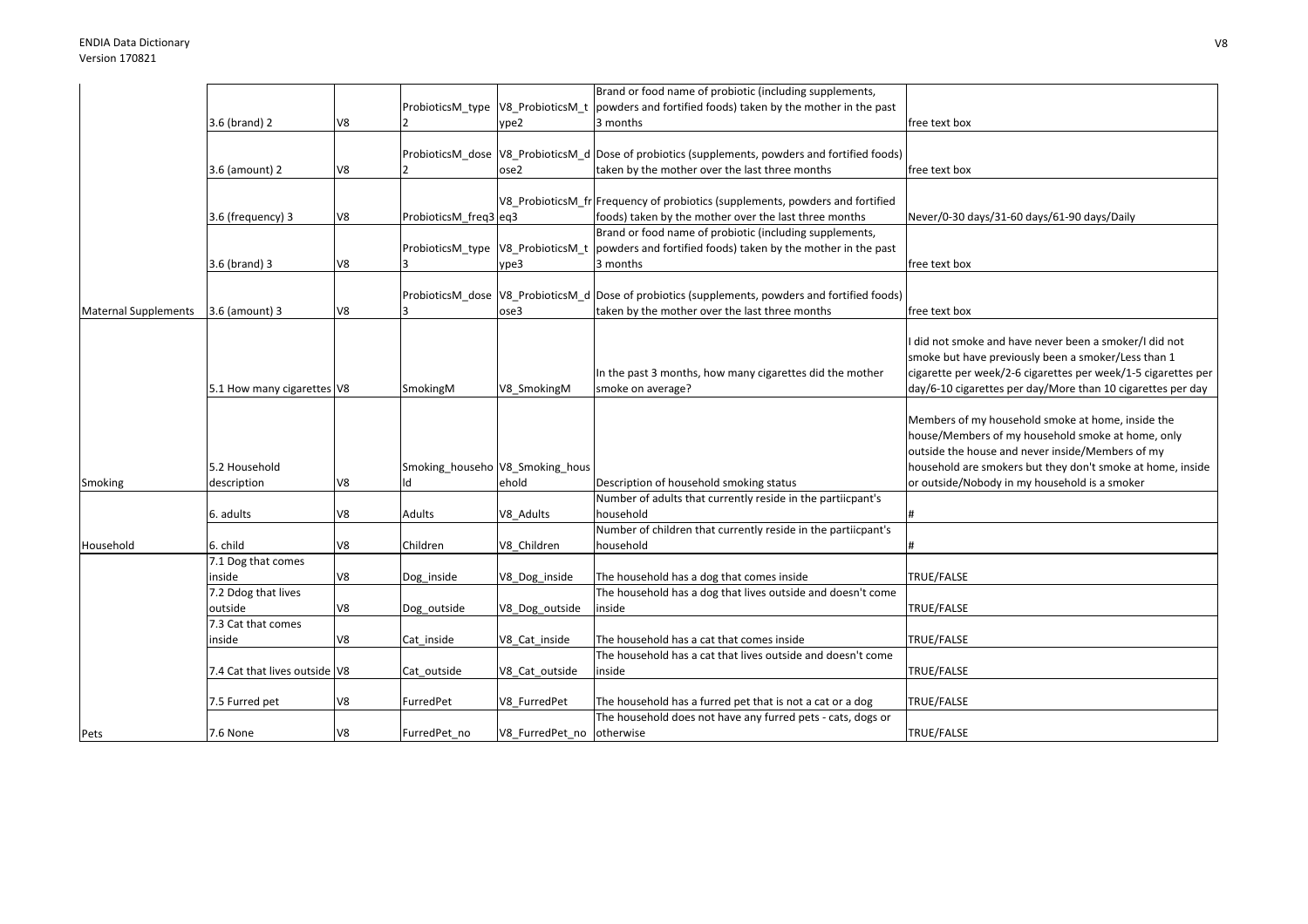| 8.1 Child's sleeping<br>situation      | V8 | Sleep_situation        | V8_Sleep_situatio                  | Over the past week, what best describes the child's sleeping<br>situation over the majority of the night<br>Over the past week, what position did the child sleep for most | My child and I co-sleep in the same bed/My child sleeps in the<br>same room as me but in his/her own bed/My child sleeps in a<br>different room to me, and co-sleeps with his/her sibling(s) in<br>the same bed/My child sleeps in a different room to me, in<br>his/her own bed but shares the room with a sibling/My child<br>sleeps in a different bedroom to me, in his/her own bed and<br>does not share a room |
|----------------------------------------|----|------------------------|------------------------------------|----------------------------------------------------------------------------------------------------------------------------------------------------------------------------|----------------------------------------------------------------------------------------------------------------------------------------------------------------------------------------------------------------------------------------------------------------------------------------------------------------------------------------------------------------------------------------------------------------------|
| 8.2 Sleep position                     | V8 | Sleep position         | V8 Sleep position of the time      |                                                                                                                                                                            | On belly/On side/On back                                                                                                                                                                                                                                                                                                                                                                                             |
| 8.3 Time sleep during<br>night (hours) | V8 | Sleep_night_hrs        | V8_Sleep_night_h<br>rs             | Over the past week, how much time did the child spend in<br>sleep during the night (between 7pm and 7am) (hours)                                                           |                                                                                                                                                                                                                                                                                                                                                                                                                      |
| 8.3 Time sleep during<br>night (mins)  | V8 | Sleep_night_mins       | ins<br>V8_Sleep_night_N            | V8_Sleep_night_m Over the past week, how much time did the child spend in<br>sleep during the night (between 7pm and 7am) (minutes)                                        |                                                                                                                                                                                                                                                                                                                                                                                                                      |
| 8.3 (not asked)                        | V8 | Sleep_night_NA         |                                    | Question 8.3 was not asked                                                                                                                                                 | TRUE/FALSE                                                                                                                                                                                                                                                                                                                                                                                                           |
| 8.4 Time sleep during<br>day (hours)   | V8 | Sleep_day_hrs          |                                    | Over the past week, how much time did the child spend in<br>V8_Sleep_day_hrs sleep during the day (between 7am and 7pm) (hours)                                            | #                                                                                                                                                                                                                                                                                                                                                                                                                    |
| 8.4 Time sleep during<br>day (mins)    | V8 | Sleep_day_mins         | ns                                 | V8_Sleep_day_mi   Over the past week, how much time did the child spend in<br>sleep during the day (between 7am and 7pm) (minutes)                                         | #                                                                                                                                                                                                                                                                                                                                                                                                                    |
| 8.4 (not asked)                        | V8 | Sleep_day_NA           |                                    | V8_Sleep_day_NA Question 8.4 was not asked                                                                                                                                 | TRUE/FALSE                                                                                                                                                                                                                                                                                                                                                                                                           |
| 8.5 Num waking per                     |    |                        |                                    | Over the past week, what was the average number of night                                                                                                                   |                                                                                                                                                                                                                                                                                                                                                                                                                      |
| night                                  | V8 | Sleep_wakings          | V8_Sleep_wakings wakings per night |                                                                                                                                                                            |                                                                                                                                                                                                                                                                                                                                                                                                                      |
| 8.5 (not asked)                        | V8 | Sleep_wakings_N        | V8_Sleep_wakings<br><b>NA</b>      | Question 8.5 was not asked                                                                                                                                                 | TRUE/FALSE                                                                                                                                                                                                                                                                                                                                                                                                           |
| 8.6 Time in wakefulness<br>(hours)     | V8 | Sleep_wake_hrs         | V8_Sleep_wake_h<br>rs              | Over the past week, how much time during the night did the<br>child spend in wakefulness (from 10pm to 6am) (hours)                                                        | #                                                                                                                                                                                                                                                                                                                                                                                                                    |
| 8.6 Time in wakefulness<br>(mins)      | V8 | Sleep_wake_mins   mins | V8_Sleep_wake                      | Over the past week, how much time during the night did the<br>child spend in wakefulness (from 10pm to 6am) (minutes)                                                      |                                                                                                                                                                                                                                                                                                                                                                                                                      |
| 8.6 (not asked)                        | V8 | Sleep_wake_NA          | V8_Sleep_wake_N                    | Question 8.6 was not asked                                                                                                                                                 | TRUE/FALSE                                                                                                                                                                                                                                                                                                                                                                                                           |
| 8.7 Time to sleep (hours) V8           |    | Sleep time hrs         | V8_Sleep_time_hr                   | Over the past week, how long did it take to put the child to<br>sleep in the evenings (hours)                                                                              |                                                                                                                                                                                                                                                                                                                                                                                                                      |
| 8.7 Time to sleep (mins)   V8          |    | Sleep_time_mins        | ns                                 | V8_Sleep_time_mi Over the past week, how long did it take to put the child to<br>sleep in the evenings (minutes)                                                           |                                                                                                                                                                                                                                                                                                                                                                                                                      |
| 8.7 (not asked)                        | V8 | Sleep time NA          | V8_Sleep_time_N                    | Question 8.7 was not asked                                                                                                                                                 | TRUE/FALSE                                                                                                                                                                                                                                                                                                                                                                                                           |
| 8.8 How to sleep                       | V8 | Sleep_how              | V8_Sleep_how                       | Over the past week, how did the child fall asleep                                                                                                                          | While feeding/Being rocked/Being held/In bed alone/In bed<br>near parent                                                                                                                                                                                                                                                                                                                                             |
| 8.9 Time to sleep                      | V8 | Sleep_time             | V8_Sleep_time                      | Over the past week, at what time did the child usually fall<br>asleep                                                                                                      | HH:MM am/pm                                                                                                                                                                                                                                                                                                                                                                                                          |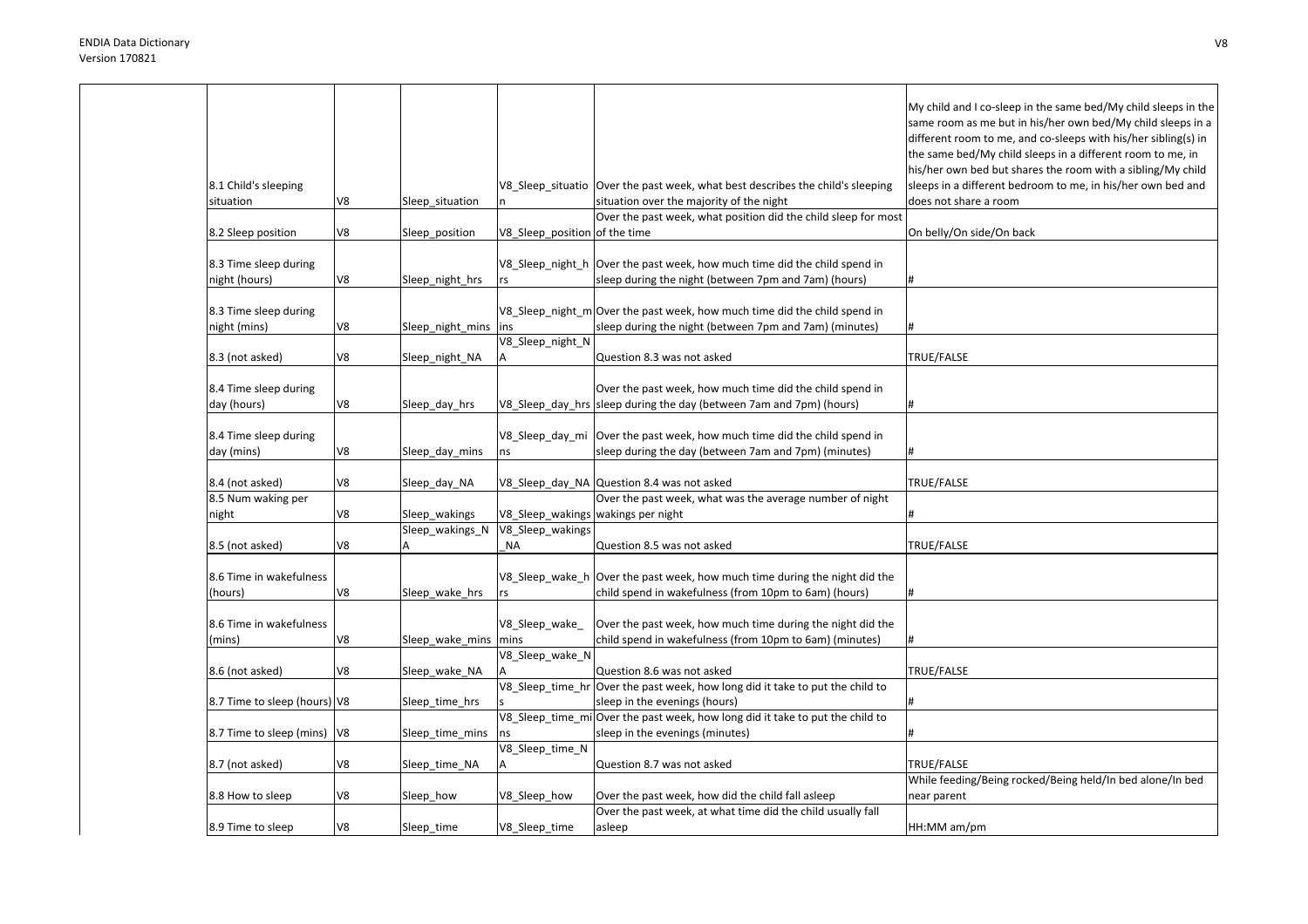|           |                              |    | Sleep_problem_N V8_Sleep_proble |                           |                                                                                  |                                                             |
|-----------|------------------------------|----|---------------------------------|---------------------------|----------------------------------------------------------------------------------|-------------------------------------------------------------|
|           | 8.10 (not asked)             | V8 |                                 | m NA                      | Question 8.10 was not asked                                                      | TRUE/FALSE                                                  |
|           |                              |    |                                 | V8_Sleep_proble           | Over the past week, was the child's sleep considered a                           |                                                             |
|           | 8.10 Sleeping a problem   V8 |    |                                 | m                         | problem                                                                          | A very serious problem/A small problem/Not a problem at all |
| Sleep     |                              |    | Sleep_problem                   |                           |                                                                                  |                                                             |
|           |                              |    |                                 |                           | In the past three months, did the child participate in any                       |                                                             |
|           | 9.1 Mother's group           | V8 | MotherGroup                     | V8 MotherGroup            | mother's group activities                                                        | TRUE/FALSE                                                  |
|           |                              |    |                                 |                           | In the past three months, did the child participate in any                       |                                                             |
|           | 9.2 Playgroup                | V8 | Playgroup                       | V8_Playgroup              | playgroup activities                                                             | TRUE/FALSE                                                  |
|           | 9.3 Dedicated childcare      |    |                                 |                           | In the past three months, did the child participate in any                       |                                                             |
|           | centre                       | V8 | Childcare                       | V8 Childcare              | childcare at a dedicated childcare centre activities                             | TRUE/FALSE                                                  |
|           |                              |    |                                 |                           | In the past three months, did the child participate in any                       |                                                             |
|           | 9.4 Childcare in family      |    |                                 |                           | childcare in family daycare involving children from other                        |                                                             |
|           |                              | V8 |                                 |                           |                                                                                  | TRUE/FALSE                                                  |
|           | daycare                      |    | FamilyDayCare                   | V8_FamilyDayCare families |                                                                                  |                                                             |
|           |                              |    |                                 | V8 Childcare non          | In the past three months, the child did not participate in                       |                                                             |
| Childcare | 9.5 None of the above        | V8 | Childcare none                  |                           | mother's group, playgroup, and childcare                                         | TRUE/FALSE                                                  |
|           |                              |    |                                 |                           | Brand or food name of probiotic (including supplements,                          |                                                             |
|           |                              |    |                                 | V8 Probiotics typ         | powders and fortified foods) taken by the child in the past 3                    |                                                             |
|           | 10.1 Brand                   | V8 | Probiotics_type1                | e1                        | months                                                                           | free text box                                               |
|           |                              |    |                                 |                           |                                                                                  |                                                             |
|           |                              |    |                                 |                           | V8_Probiotics_fre Frequency of probiotics (supplements, powders and fortified    |                                                             |
|           | 10.1 Frequency               | V8 | Probiotics_freq1                | q1                        | foods) taken by the child over the last three months                             | Never/0-30 days/31-60 days/61-90 days/Daily                 |
|           |                              |    |                                 |                           |                                                                                  |                                                             |
|           |                              |    |                                 |                           |                                                                                  |                                                             |
|           |                              |    |                                 |                           | V8 Probiotics dos Dose of probiotics (supplements, powders and fortified foods)  |                                                             |
|           | 10.1 Amount                  | V8 | Probiotics_dose1                | e1                        | taken by the child over the last three months                                    | free text box                                               |
|           |                              |    |                                 |                           | Brand or food name of probiotic (including supplements,                          |                                                             |
|           |                              |    |                                 | V8 Probiotics typ         | powders and fortified foods) taken by the child in the past 3                    |                                                             |
|           | 10.1 Brand (2)               | V8 | Probiotics_type2                | e2                        | months                                                                           | free text box                                               |
|           |                              |    |                                 |                           |                                                                                  |                                                             |
|           |                              |    |                                 |                           | V8 Probiotics fre Frequency of probiotics (supplements, powders and fortified    |                                                             |
|           | 10.1 Frequency (2)           | V8 |                                 | q2                        | foods) taken by the child over the last three months                             | Never/0-30 days/31-60 days/61-90 days/Daily                 |
|           |                              |    | Probiotics_freq2                |                           |                                                                                  |                                                             |
|           |                              |    |                                 |                           |                                                                                  |                                                             |
|           |                              |    |                                 |                           | V8_Probiotics_dos Dose of probiotics (supplements, powders and fortified foods)  |                                                             |
|           | 10.1 Amount (2)              | V8 | Probiotics dose2                | e2                        | taken by the child over the last three months                                    | free text box                                               |
|           |                              |    |                                 |                           | Brand or food name of probiotic (including supplements,                          |                                                             |
|           |                              |    |                                 |                           | V8_Probiotics_typ  powders and fortified foods) taken by the child in the past 3 |                                                             |
|           | 10.1 Brand (3)               | V8 | Probiotics_type3                | e3                        | months                                                                           | free text box                                               |
|           |                              |    |                                 |                           |                                                                                  |                                                             |
|           |                              |    |                                 |                           | V8 Probiotics fre Frequency of probiotics (supplements, powders and fortified    |                                                             |
|           | 10.1 Frequency (3)           | V8 | Probiotics_freq3                | q3                        | foods) taken by the child over the last three months                             | Never/0-30 days/31-60 days/61-90 days/Daily                 |
|           |                              |    |                                 |                           |                                                                                  |                                                             |
|           |                              |    |                                 |                           |                                                                                  |                                                             |
|           |                              |    |                                 |                           | V8 Probiotics dos Dose of probiotics (supplements, powders and fortified foods)  |                                                             |
|           | 10.1 Amount (3)              | V8 | Probiotics dose3                | e3                        | taken by the child over the last three months                                    | free text box                                               |
|           |                              |    |                                 |                           | Brand or food name of probiotic (including supplements,                          |                                                             |
|           |                              |    |                                 |                           | V8_Probiotics_typ  powders and fortified foods) taken by the child in the past 3 |                                                             |
|           | 10.1 Brand (4)               | V8 | Probiotics_type4                | e4                        | months                                                                           | free text box                                               |
|           |                              |    |                                 |                           |                                                                                  |                                                             |
|           |                              |    |                                 |                           | V8_Probiotics_fre   Frequency of probiotics (supplements, powders and fortified  |                                                             |
|           |                              |    |                                 |                           |                                                                                  |                                                             |
|           | 10.1 Frequency (4)           | V8 | Probiotics freq4                | q4                        | foods) taken by the child over the last three months                             | Never/0-30 days/31-60 days/61-90 days/Daily                 |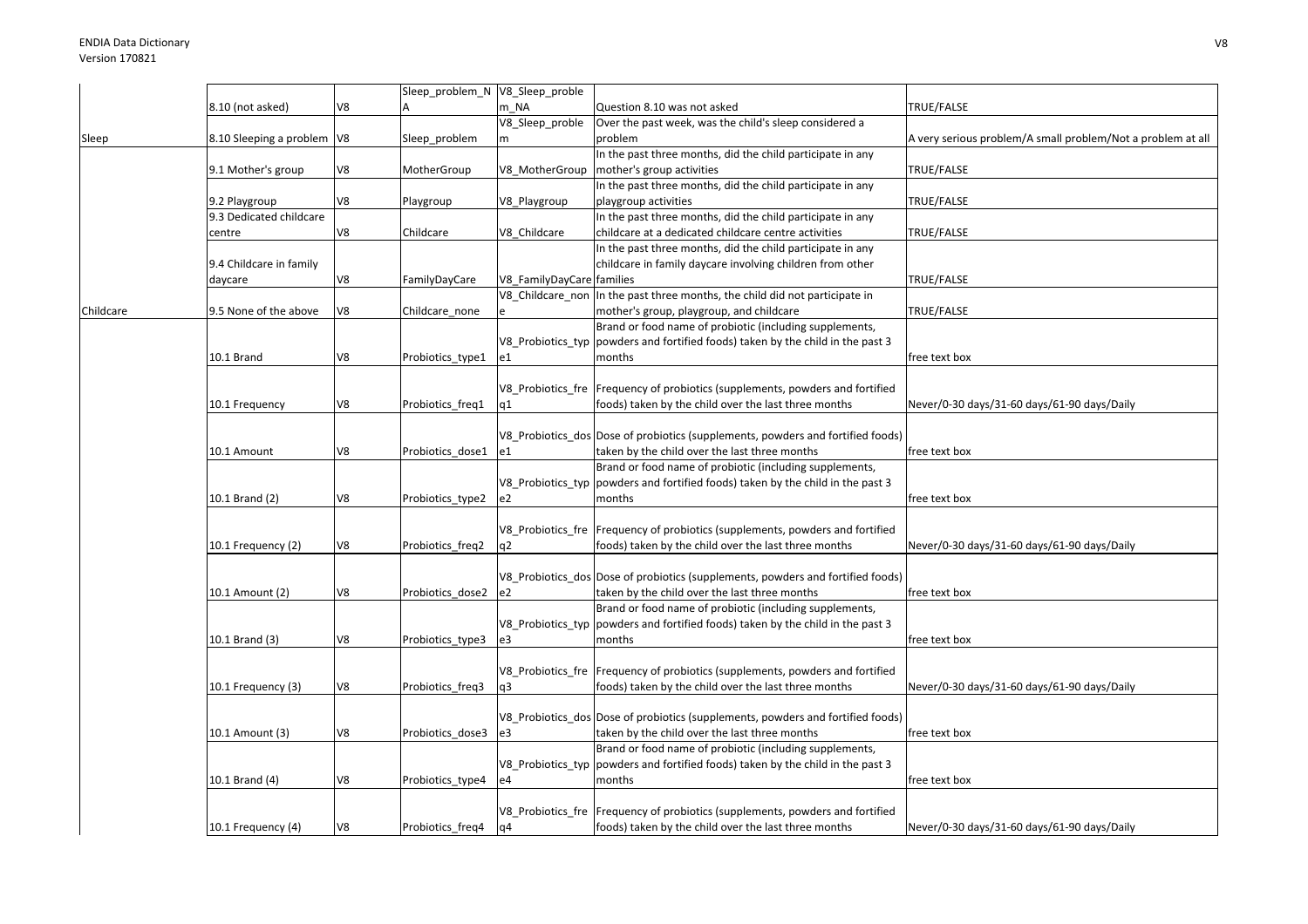|                  |                       |                 |                  |                | V8 Probiotics dos Dose of probiotics (supplements, powders and fortified foods) |                   |
|------------------|-----------------------|-----------------|------------------|----------------|---------------------------------------------------------------------------------|-------------------|
| Child probiotics | 10.1 Amount (5)       | V <sub>8</sub>  | Probiotics dose4 | e <sub>4</sub> | taken by the child over the last three months                                   | free text box     |
|                  |                       |                 |                  |                |                                                                                 |                   |
|                  | 11.1 Vegetarian       | V8              | Vegetarian       | V8 Vegetarian  | Child was consuming a vegetarian diet in the past 3 months                      | <b>TRUE/FALSE</b> |
|                  |                       |                 |                  |                |                                                                                 |                   |
|                  | 11.2 Gluten free      | IV <sub>8</sub> | GlutenFrere      | V8 GlutenFrere | Child was consuming a gluten free diet in the past 3 months                     | <b>TRUE/FALSE</b> |
|                  |                       |                 |                  |                | Child was consuming a low carbohydrate diet in the past 3                       |                   |
|                  | 11.3 Low carbohydrate | $\mathsf{V}8$   | LowCarb          | V8 LowCarb     | months                                                                          | TRUE/FALSE        |
|                  |                       |                 |                  |                |                                                                                 |                   |
|                  | 11.4 High protein     | V <sub>8</sub>  | HighProtein      | V8 HighProtein | Child was consuming a high protein diet in the past 3 months                    | TRUE/FALSE        |
|                  | 11.5 Vegan            | V8              | Vegan            | V8 Vegan       | Child was consuming a vegan diet in the past 3 months                           | TRUE/FALSE        |
|                  |                       |                 |                  |                | Child was consuming another type of diet in the past 3                          |                   |
|                  | 11.6 Other            | V <sub>8</sub>  | Diet             | V8 Diet        | months                                                                          | <b>TRUE/FALSE</b> |
|                  |                       |                 |                  |                |                                                                                 |                   |
| Diet             | 11.6 Other specify    | V <sub>8</sub>  | Diet_type        | V8_Diet_type   | Details of type of diet child was following in the past 3 months TRUE/FALSE     |                   |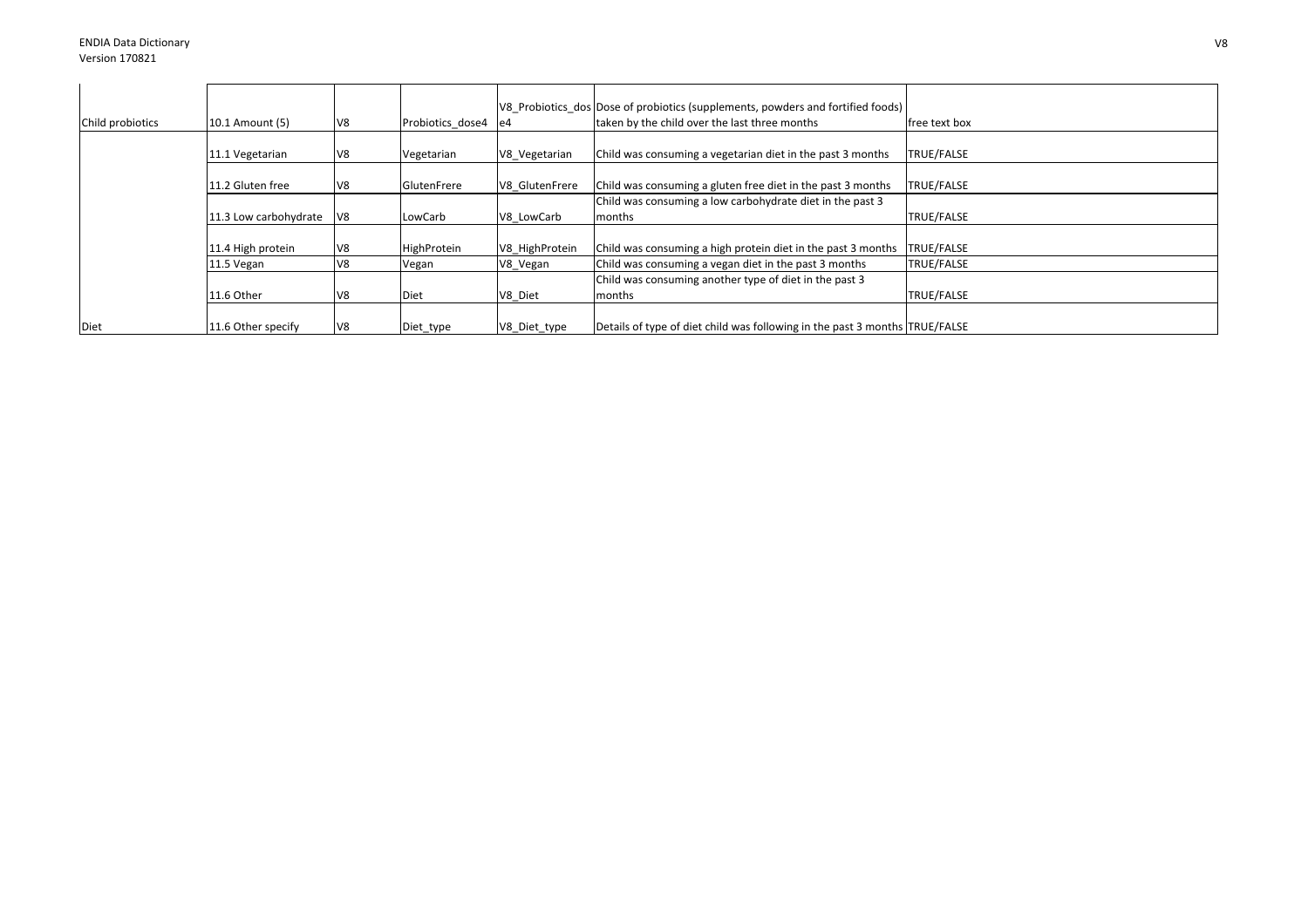| <b>Export heading</b> | Variable                          | <b>Visit</b>   | Code           | Visit Code      | <b>Description</b>                                                                                                                                                                | Format              |
|-----------------------|-----------------------------------|----------------|----------------|-----------------|-----------------------------------------------------------------------------------------------------------------------------------------------------------------------------------|---------------------|
| General               | ID                                | V9             | ID.            | <b>V9 ID</b>    | Participant ID code                                                                                                                                                               | STATE-CITY-SITE-### |
|                       | Lab result not collected          | V9             | NoBlood        | V9 NoBlood      | No blood samples were collected during this visit                                                                                                                                 | TRUE/FALSE          |
|                       | Not Finish                        | V9             | NotFin         | V9 NotFin       | Data entry has not been finished                                                                                                                                                  | TRUE/FALSE          |
|                       | Finalized                         | V9             | Final          | V9 Final        | Data entry has been finalised by project management team                                                                                                                          | TRUE/FALSE          |
| Visit date            | Visit date                        | V9             | VisitDate      | V9_VisitDate    | Date of study visit                                                                                                                                                               | DD/MM/YYYY          |
|                       | Visit not attended                | V9             | NoVisit        | V9_NoVisit      | No data and samples were collected - visit not attended                                                                                                                           | TRUE/FALSE          |
|                       | Comment                           | V9             | NoVisit c      | V9 NoVisit c    | Comment on why visit did not occur                                                                                                                                                | free text box       |
| Age                   | Infant age (months)               | V9             | Age_mths       | V9_Age_mths     | Infant age (months)                                                                                                                                                               |                     |
|                       | Infant age (weeks)                | V9             | Age_wks        | V9_Age_wks      | Infant age (weeks)                                                                                                                                                                |                     |
| Anaesthesia           | Anaesthesia applied               | V9             | Anaesth        | V9_Anaesth      | Topical anaesthesia was applied to the infant for blood taking TRUE/FALSE                                                                                                         |                     |
|                       | Comment                           | V9             | Anaesth c      | V9 Anaesth c    | Comment on why anaesthesia was not applied                                                                                                                                        | free text box       |
|                       | <b>Brand</b>                      | V <sub>9</sub> | Anaesth_brand  | V9_Anaesth_bran | Brand and strength of anaesthesia applied to infant                                                                                                                               | free text box       |
|                       | Amount                            | V9             | Anaesth_amount | unt             | V9_Anaesth_amo Amount of anaesthesia applied to infant                                                                                                                            |                     |
| Infant health         | Recorded                          | V9             | Health         | V9_Health       | Infant health (illnesses, medications, hospitalisations, tooth<br>erruptions/teething, allergies etc.) since previous<br>appointment has been recorded using the Child Health Log | TRUE/FALSE          |
|                       | Summary                           | V9             | Health_c       | V9_Health_c     | Brief summary of infant's health since last appointment with<br>reference to the child's age                                                                                      | free text box       |
| <b>Fasting status</b> | Time of last food/drink           | V9             | Fast_time      | V9_Fast_time    | Time of day when last food or drink consumption occurred                                                                                                                          | HH:MM am/pm         |
|                       | Since last consumption<br>(hours) | V9             | Fast_hr        | V9_Fast_hr      | Number of hours since last food or drink consumption<br>occurred                                                                                                                  | ##                  |
|                       | Since last consumption<br>(mins)  | V9             | Fast_min       | V9_Fast_min     | Number of minutes since last food or drink consumption<br>occurred                                                                                                                | ##                  |
|                       | Milk                              | V9             | Fast_milk      | V9 Fast milk    | Last intake was breast milk (breast or bottle)                                                                                                                                    | TRUE/FALSE          |
|                       | Other                             | V9             | Fast_other     | V9 Fast other   | Description of last intake if it was not breast milk (breast or<br>bottle)                                                                                                        | free text box       |
|                       | <b>Breakfast</b>                  | V9             | Fast breakfast |                 | V9 Fast breakfast Last intake was breakfast                                                                                                                                       | TRUE/FALSE          |
|                       | Lunch                             | V9             | Fast lunch     | V9 Fast lunch   | Last intake was lunch                                                                                                                                                             | TRUE/FALSE          |
|                       | Dinner                            | V9             | Fast dinner    | V9 Fast dinner  | Last intake was dinner                                                                                                                                                            | TRUE/FALSE          |
|                       | Snack                             | V9             | Fast_snack     | V9_Fast_snack   | Last intake was a snack                                                                                                                                                           | TRUE/FALSE          |
|                       | Comment                           | ev             | Fast_no        | V9 Fast no      | Fasting status was not collected                                                                                                                                                  | TRUE/FALSE          |
| Anthropometrics       | Type                              | V9             | MeasureType    | V9 MeasureType  | Size measurement type (length should apply to all children<br>under 2 yrs; beyond 2 years height can be measured if the<br>child is able to stand effectively)                    | Height/Length       |
|                       | Measurement (dm)                  | V9             | Length_Height  |                 | V9_Length_Height Length or height measurement (cm)                                                                                                                                | H                   |
|                       | Waist 1 (cm)                      | V9             | Waist1         | V9 Waist1       | Waist circumference measurement #1 (cm)                                                                                                                                           | #                   |
|                       | Waist 2 (cm)                      | V9             | Waist2         | V9 Waist2       | Waist circumference measurement #2 (cm)                                                                                                                                           |                     |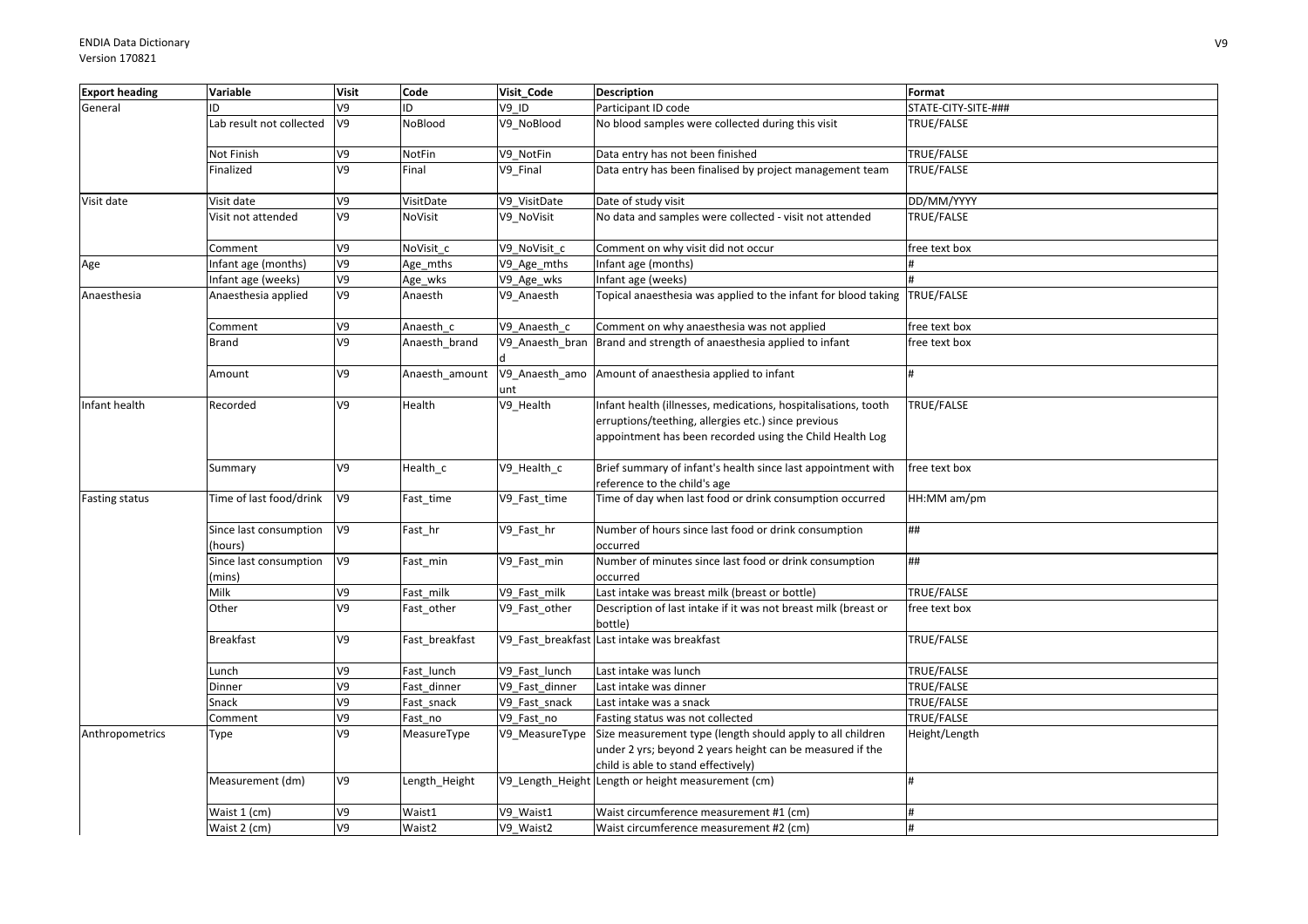|             | Waist 3 (cm)                            | V9             | Waist3           | V9 Waist3               | Waist circumference measurement (cm) #3 (only done if 1 and #                                           |                   |
|-------------|-----------------------------------------|----------------|------------------|-------------------------|---------------------------------------------------------------------------------------------------------|-------------------|
|             |                                         |                |                  |                         | 2 differ by more than 0.5 cm)                                                                           |                   |
|             | Child alone (kg)                        | V9             | Weight           | V9 Weight               | Weight of infant alone (kg)                                                                             | #                 |
|             | Caregiver (kg)                          | V9             | Weight_caregiver | ver                     | V9_Weight_caregi Weight of caregiver if unable to weigh child alone (kg)                                |                   |
|             | Caregiver + child (kg)                  | V9             | hild             | verchild                | Weight_caregiverc V9_Weight_caregi Weight of caregiver and child if unable to weigh child alone<br>(kg) | #                 |
|             | Comment                                 | V9             | Anthrop_no_c     |                         | V9_Anthrop_no_c Explanation for any missing anthropometric data                                         | free text box     |
| Skin swab   | nf skin collected                       | V9             | Skin_inf         | V9_Skin_inf             | Infant Skin swab was collected at visit (from sampling/clinic)                                          | TRUE/FALSE        |
|             | Not collected comment V9                |                | Skin_c           | V9_Skin_c               | Comment on why skin swab was not collected (from<br>sampling/clinic)                                    | free text box     |
|             | Collection date                         | V9             | Swab date        | V9 Swab date            | Date of collection of all swabs                                                                         | DD/MM/YYYY        |
|             | Collection time                         | V9             | Swab time        | V9 Swab time            | Time of collection of all swabs                                                                         | HH:MM am/pm       |
|             | Date of storage                         | V9             | Swab_storedate   |                         | V9_Swab_storeda Date of storage at -80°C of all swabs                                                   | DD/MM/YYYY        |
|             | Time of storage                         | V9             | Swab storetime   | V9_Swab_storeti<br>me   | Time of storage at -80°C of all swabs                                                                   | HH:MM am/pm       |
|             | Not collected                           | V9             | Swab_no          | V9_Swab_no              | All swabs were not collected at visit (from sample<br>preparation/lab)                                  | TRUE/FALSE        |
|             | Comment                                 | V9             | Swab_no_c        | V9_Swab_no_c            | Comment on why all swabs were not collected (from sample<br>preparation/lab)                            | free text box     |
|             | Number of aliquots<br>stored - SKIN_inf | V9             | Skin_inf_aliquot | V9_Skin_inf_aliqu       | Number of infant skin swabs stored in -80°C freezer                                                     | #                 |
|             | Collection Box code -<br>SKIN_inf       | V9             | Skin_inf_boxcode | V9_Skin_inf_boxc<br>ode | Code of box infant skin swabs are stored in in -80°C freezer                                            | SAMPLE STATE ##   |
| Nasal swab  | Collected                               | V9             | Nasal            | V9 Nasal                | Nasal swab was collected at visit (from sampling/clinic)                                                | TRUE/FALSE        |
|             | No collection, comment V9               |                | Nasal_c          | V9 Nasal c              | Comment on why nasal swab was not collected (from<br>sampling/clinic)                                   | free text box     |
|             | Collection date                         | V9             | Swab date        | V9 Swab date            | Date of collection of all swabs                                                                         | DD/MM/YYYY        |
|             | Collection time                         | V9             | Swab time        | V9 Swab time            | Time of collection of all swabs                                                                         | HH:MM am/pm       |
|             | Date of storage                         | V9             | Swab_storedate   |                         | V9_Swab_storeda Date of storage at -80°C of all swabs                                                   | DD/MM/YYYY        |
|             | Time of storage                         | V9             | Swab_storetime   | V9_Swab_storeti<br>me   | Time of storage at -80°C of all swabs                                                                   | HH:MM am/pm       |
|             | Sample not collected                    | V <sub>9</sub> | Swab_no          | V9_Swab_no              | All swabs were not collected at visit (from sample<br>preparation/lab)                                  | <b>TRUE/FALSE</b> |
|             | Comment                                 | V9             | Swab_no_c        | V9_Swab_no_c            | Comment on why all swabs were not collected (from sample<br>preparation/lab)                            | free text box     |
|             | Number of aliquots<br>stored - NASAL    | V9             | Nasal_aliquot    | V9_Nasal_aliquot        | Number of nasal swabs stored in -80°C freezer                                                           | #                 |
|             | Collection Box code -<br>NASAL          | V9             | Nasal_boxcode    | V9_Nasal_boxcod         | Code of box nasal swabs are stored in in -80°C freezer                                                  | SAMPLE STATE ##   |
| Tongue swab | Collected                               | V9             | Tong             | V9_Tong                 | Tongue swab was collected at visit (from sampling/clinic)                                               | TRUE/FALSE        |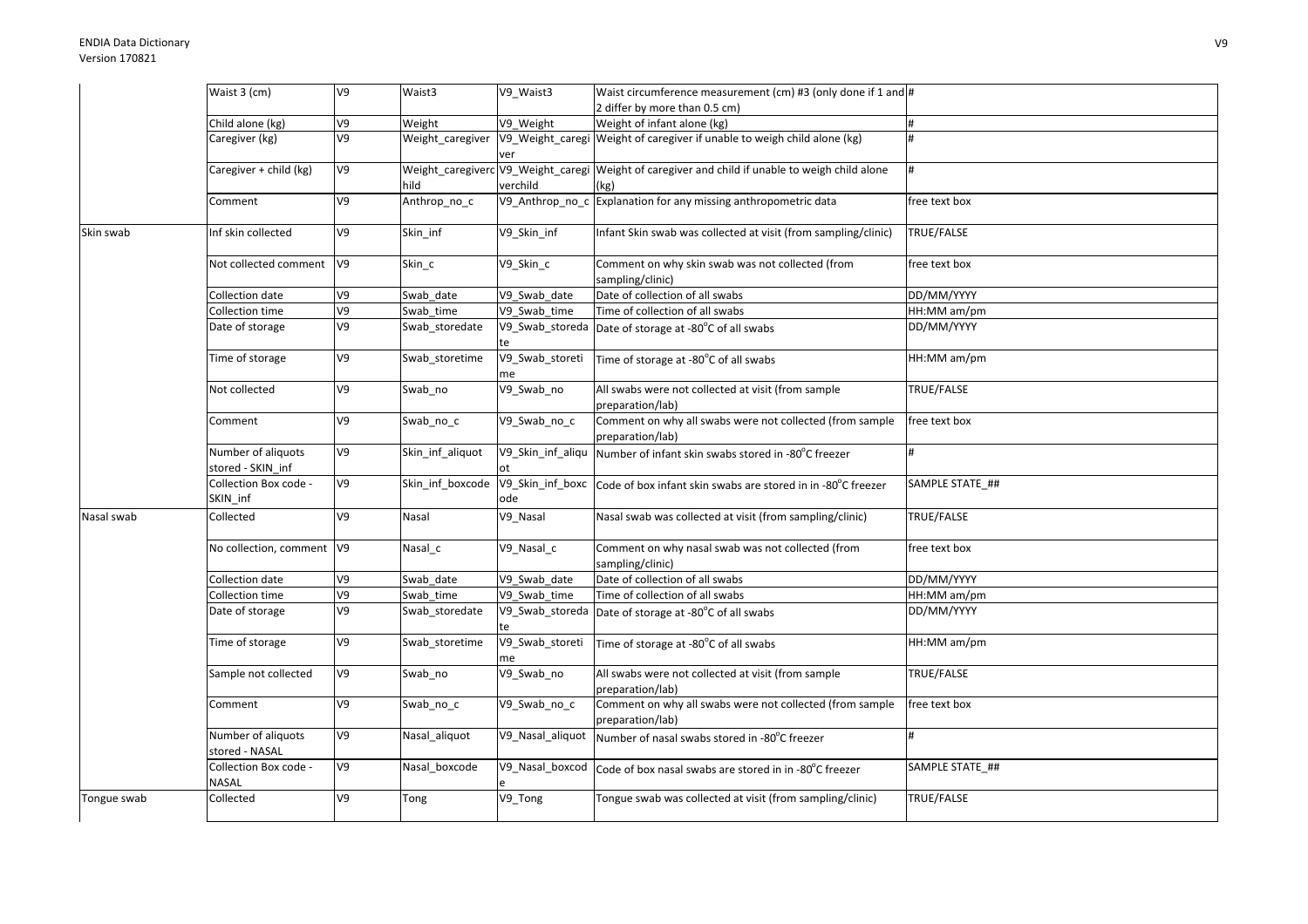## ENDIA Data DictionaryVersion 170821

|                    | No collection, comment V9            |                | Tong_c         | V9_Tong_c             | Comment on why tongue swab was not collected (from                           | free text box   |
|--------------------|--------------------------------------|----------------|----------------|-----------------------|------------------------------------------------------------------------------|-----------------|
|                    |                                      |                |                |                       | sampling/clinic)                                                             |                 |
|                    | Collection date                      | V <sub>9</sub> | Swab date      | V9_Swab_date          | Date of collection of all swabs                                              | DD/MM/YYYY      |
|                    | Collection time                      | V9             | Swab time      | V9 Swab time          | Time of collection of all swabs                                              | HH:MM am/pm     |
|                    | Date of storage                      | V9             | Swab_storedate | V9_Swab_storeda<br>te | Date of storage at -80°C of all swabs                                        | DD/MM/YYYY      |
|                    | Time of storage                      | V9             | Swab storetime | V9_Swab_storeti<br>me | Time of storage at -80°C of all swabs                                        | HH:MM am/pm     |
|                    | Sample not collected                 | V9             | Swab_no        | V9_Swab_no            | All swabs were not collected at visit (from sample<br>preparation/lab)       | TRUE/FALSE      |
|                    | Comment                              | V9             | Swab_no_c      | V9_Swab_no_c          | Comment on why all swabs were not collected (from sample<br>preparation/lab) | free text box   |
|                    | Number of aliquots<br>stored - TONG  | V9             | Tong_aliquot   | V9_Tong_aliquot       | Number of tongue swabs stored in -80°C freezer                               | #               |
|                    | Collection Box code -<br><b>TONG</b> | V9             | Tong boxcode   |                       | V9_Tong_boxcode Code of box tongue swabs are stored in in -80°C freezer      | SAMPLE STATE ## |
| <b>Buccal swab</b> | Collected                            | V9             | <b>Bucc</b>    | V9_Bucc               | Buccal swab was collected at visit (from sampling/clinic)                    | TRUE/FALSE      |
|                    | No collection, comment  V9           |                | Bucc_c         | V9_Bucc_c             | Comment on why buccal swab was not collected (from<br>sampling/clinic)       | free text box   |
|                    | Collection date                      | V9             | Swab_date      | V9_Swab_date          | Date of collection of all swabs                                              | DD/MM/YYYY      |
|                    | Collection time                      | V9             | Swab time      | V9 Swab time          | Time of collection of all swabs                                              | HH:MM am/pm     |
|                    | Date of storage                      | V9             | Swab storedate | V9_Swab_storeda       | Date of storage at -80°C of all swabs                                        | DD/MM/YYYY      |
|                    | Time of storage                      | V9             | Swab storetime | V9_Swab_storeti       | Time of storage at -80°C of all swabs                                        | HH:MM am/pm     |
|                    | Sample not collected                 | V9             | Swab_no        | V9_Swab_no            | All swabs were not collected at visit (from sample<br>preparation/lab)       | TRUE/FALSE      |
|                    | Comment                              | V9             | Swab_no_c      | V9_Swab_no_c          | Comment on why all swabs were not collected (from sample<br>preparation/lab) | free text box   |
|                    | Number of aliquots<br>stored - BUCC  | V9             | Bucc_aliquot   | V9_Bucc_aliquot       | Number of buccal swabs stored in -80°C freezer                               |                 |
|                    | Collection Box code -<br><b>BUCC</b> | V9             | Bucc boxcode   | V9 Bucc boxcode       | Code of box buccal swabs are stored in in -80°C freezer                      | SAMPLE STATE ## |
| Throat swab        | Collected                            | V9             | Thro           | V9_Thro               | Throat swab was collected at visit (from sampling/clinic)                    | TRUE/FALSE      |
|                    | No collection, comment  V9           |                | $Thro_c$       | V9_Thro_c             | Comment on why throat swab was not collected (from<br>sampling/clinic)       | free text box   |
|                    | Collection date                      | V9             | Swab date      | V9 Swab date          | Date of collection of all swabs                                              | DD/MM/YYYY      |
|                    | Collection time                      | V9             | Swab_time      | V9 Swab time          | Time of collection of all swabs                                              | HH:MM am/pm     |
|                    | Date of storage                      | V9             | Swab storedate | V9_Swab_storeda<br>te | Date of storage at -80°C of all swabs                                        | DD/MM/YYYY      |
|                    | Time of storage                      | V9             | Swab_storetime | V9_Swab_storeti<br>me | Time of storage at -80°C of all swabs                                        | HH:MM am/pm     |
|                    | Sample not collected                 | V9             | Swab_no        | V9_Swab_no            | All swabs were not collected at visit (from sample<br>preparation/lab)       | TRUE/FALSE      |
|                    | Comment                              | V9             | Swab_no_c      | V9_Swab_no_c          | Comment on why all swabs were not collected (from sample<br>preparation/lab) | free text box   |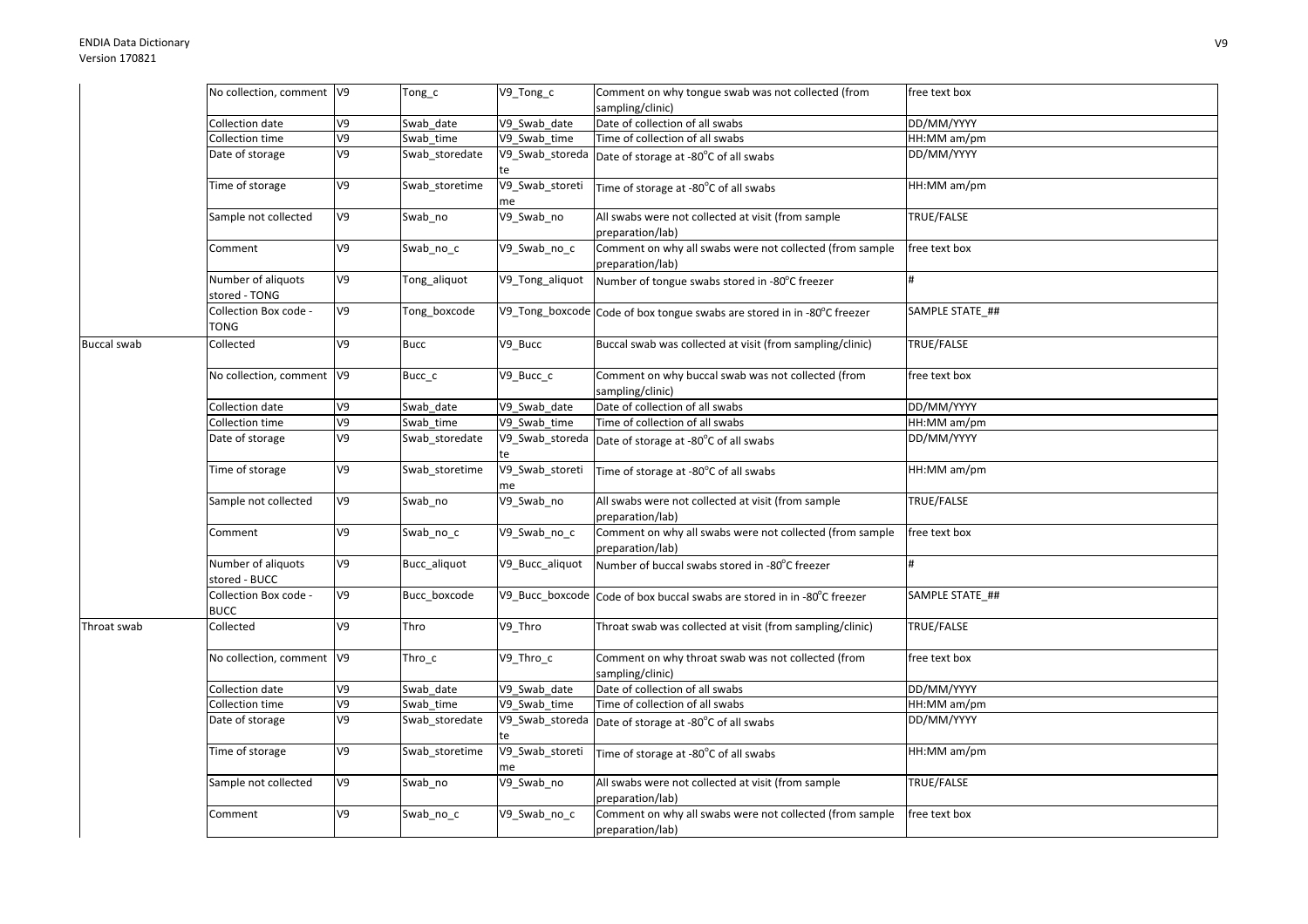|               | Number of aliquots                              | V9             | Thro_aliquot                             | V9_Thro_aliquot                               | Number of throat swabs stored in -80°C freezer                                                       |                 |
|---------------|-------------------------------------------------|----------------|------------------------------------------|-----------------------------------------------|------------------------------------------------------------------------------------------------------|-----------------|
|               | stored - THRO vir                               |                |                                          |                                               |                                                                                                      |                 |
|               | Collection Box code -<br>THRO vir               | V9             | Thro_boxcode                             |                                               | V9_Thro_boxcode Code of box throat swabs are stored in in -80°C freezer                              | SAMPLE STATE ## |
| Swab prep SOP | Prepared as per SOPs                            | V9             | Swab SOP                                 | V9 Swab SOP                                   | Swabs prepared according to SOP                                                                      | TRUE/FALSE      |
|               | Comment                                         | V9             | Swab SOP c                               | V9_Swab_SOP_c                                 | Comment on why SOP was not followed                                                                  | free text box   |
| Blood tube A  | Tube A (2 mL)                                   | V9             | Serum                                    | V9 Serum                                      | Blood tube A (serum) was collected at visit (from<br>sampling/clinic)                                | TRUE/FALSE      |
|               | No blood comment                                | V9             | Blood_no_c                               | V9_Blood_no_c                                 | Comment on why a blood sample was not collected (from<br>sampling/clinic)                            | free text box   |
|               | Prepared as per SOP                             | V9             | Serum SOP                                | V9 Serum SOP                                  | Blood tube A (serum) was prepared according to SOP                                                   | TRUE/FALSE      |
|               | Comment                                         | V9             | Serum_SOP_c                              |                                               | V9_Serum_SOP_c Comment on why SOP was not followed                                                   | free text box   |
|               | Collect date                                    | V9             | Serum_date                               | V9_Serum_date                                 | Date of collection of Blood tube A and B (serum)                                                     | DD/MM/YYYY      |
|               | Collect time                                    | V9             | Serum time                               | V9 Serum time                                 | Time of collection of Blood tube A and B (serum)                                                     | HH:MM am/pm     |
|               | Store date                                      | V9             | Serum storedate                          | ate                                           | V9_Serum_stored Date of storage at -80°C of Blood Tube A (serum)                                     | DD/MM/YYYY      |
|               | Store time                                      | V9             | Serum_storetime                          | me                                            | V9_Serum_storeti   Time of storage at -80°C of Blood Tube A (serum)                                  | HH:MM am/pm     |
|               | Not collected                                   | V9             | Serum_no                                 | V9_Serum_no                                   | Blood tube A was not collected at visit (from sample<br>preparation/lab)                             | TRUE/FALSE      |
|               | Not collected comment                           | V <sub>9</sub> | Serum_no_c                               | V9_Serum_no_c                                 | Comment on why blood tube A was not collected (from<br>sample preparation/lab)                       | free text box   |
|               | Number of aliquots<br>stored -<br>SERUM_melbAbs | V9             | Serum_melbAbs_a V9_Serum_melbA<br>liquot | bs_aliquot                                    | Number of SERUM_melbAbs aliquots stored in -80°C freezer                                             |                 |
|               | Collection Box code -<br>SERUM melbAbs          | V9             | Serum_melbAbs<br>boxcode                 | V9_Serum_melbA<br>bs boxcode                  | Code of box SERUM_melbAbs aliquots are stored in in -80°C<br>freezer                                 | SAMPLE STATE ## |
|               | Number of aliquots<br>stored - SERUM adelAbs    | V9             | iquot                                    | Serum adelAbs al V9 Serum adelAb<br>s aliquot | Number of SERUM AdelAbs aliquots stored in -80°C freezer                                             |                 |
|               | Collection Box code -<br>SERUM_adelAbs          | V9             | oxcode                                   | s boxcode                                     | Serum_adelAbs_b V9_Serum_adelAb Code of box SERUM_AdelAbs aliquots are stored in in -80°C<br>freezer | SAMPLE STATE ## |
|               | Number of aliquots<br>stored - SERUM_resist     | V9             | Serum resist aliq V9 Serum resist<br>uot | aliquot                                       | Number of SERUM resist aliquots stored in -80°C freezer                                              | #               |
|               | Collection Box code -<br>SERUM_resist           | V9             | Serum_resist_box<br>code                 | V9_Serum_resist<br>boxcode                    | Code of box SERUM_resist aliquots are stored in in -80°C<br>freezer                                  | SAMPLE STATE ## |
|               | Number of aliquots<br>stored - SERUM_meta       | V9             | Serum_meta_aliq V9_Serum_meta_<br>uot    | aliquot                                       | Number of SERUM meta aliquots stored in -80°C freezer                                                |                 |
|               | Collection Box code -<br>SERUM_meta             | V9             | Serum_meta_boxc V9_Serum_meta<br>ode     | boxcode                                       | Code of box SERUM meta aliquots are stored in in -80°C<br>freezer                                    | SAMPLE STATE ## |
|               | Number of aliquots<br>stored - SERUM_extra      | V9             | Serum_extra_aliq V9_Serum_extra_<br>uot  | aliquot                                       | Number of SERUM extra aliquots stored in -80°C freezer                                               | #               |
|               | Collection Box code -<br>SERUM_extra            | V9             | Serum_extra_boxc V9_Serum_extra_<br>ode  | boxcode                                       | Code of box SERUM_extra aliquots are stored in in -80°C<br>freezer                                   | SAMPLE STATE ## |
| Blood tube B  | Tube B (1 mL)                                   | V9             | PathSerum                                | V9_PathSerum                                  | Blood tube B was collected at visit (from sampling/clinic)                                           | TRUE/FALSE      |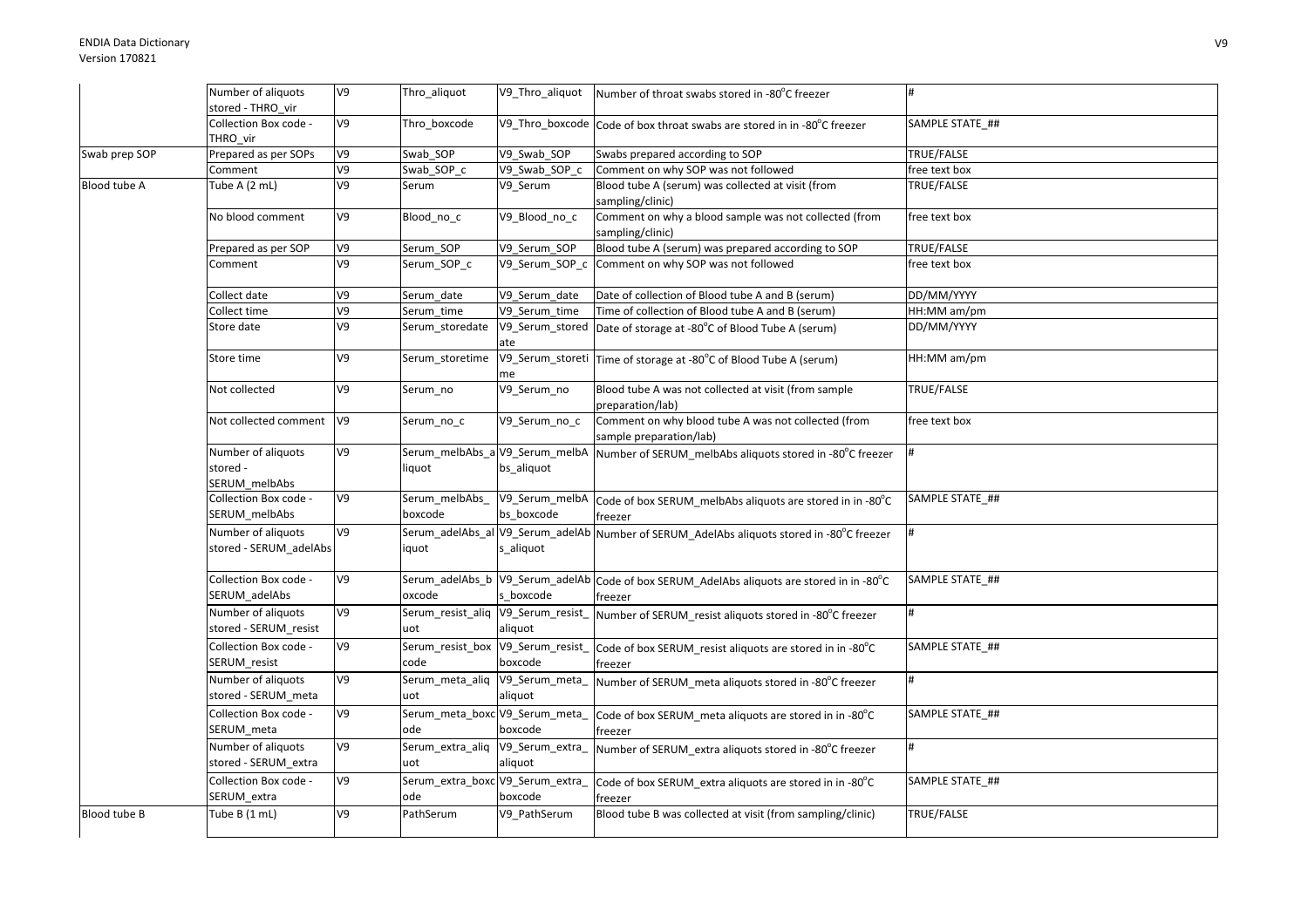|              | No blood comment                          | V9 | PathSerum no c   |                                          | V9 PathSerum no Comment on why a blood tube B was not collected (from                                   | free text box     |
|--------------|-------------------------------------------|----|------------------|------------------------------------------|---------------------------------------------------------------------------------------------------------|-------------------|
|              |                                           |    |                  |                                          | sample preparation/lab)                                                                                 |                   |
|              | Not collected                             | V9 | PathSerum no     |                                          | V9_PathSerum_no Blood tube B was not collected (from sample preparation/lab) TRUE/FALSE                 |                   |
|              | Directly to local                         | V9 | PathSerum path   |                                          | V9_PathSerum_pa Blood tube B was sent directly to local pathology for coeliac                           | TRUE/FALSE        |
|              | pathology                                 |    |                  | th                                       | screen and Vitamin D analysis                                                                           |                   |
|              | Stored prior to send                      | V9 |                  | PathSerum_stored V9_PathSerum_st<br>ored | Blood tube B was stored prior to being sent to local pathology<br>for coeliac screen and vitamin D      | TRUE/FALSE        |
|              | Storage conditions                        | V9 |                  | PathSerum_storec V9_PathSerum_st         | Storage condition of blood tube B if it was stored prior to                                             | free text box     |
|              |                                           |    | ond              | orecond                                  | being sent to local pathology                                                                           |                   |
|              | Storage duration (days)                   | V9 |                  | PathSerum_storeti V9_PathSerum_st        | Duration of storage of blood tube B prior to being sent to local free text box                          |                   |
|              |                                           |    | me               | oretime                                  | pathology (days)                                                                                        |                   |
| Blood tube D | Tube D (2 mL)                             | V9 | Plasma 1         | V9_Plasma_1                              | 2 mL Blood tube D (plasma) was collected at visit (from<br>sampling/clinic)                             | 1=Yes, 0=No, 3=NA |
|              | Tube D (6 mL)                             | V9 | Plasma_2         | V9_Plasma_2                              | 6 mL Blood tube D (plasma) was collected at visit (from<br>sampling/clinic)                             | 1=Yes, 0=No, 3=NA |
|              | No blood comment                          | V9 | Blood_no_c       | V9_Blood_no_c                            | Comment on why a blood sample was not collected (from<br>sampling/clinic)                               | free text box     |
|              | ≥1 persistent<br>autoantibodies           | V9 | PersistentIA     | V9 PersistentIA                          | Child has 1 or more persistent islet autoantibodies                                                     | TRUE/FALSE        |
|              | Prepared as per SOP                       | V9 | Plasma SOP       | V9 Plasma SOP                            | Blood tube D (plasma) was prepared according to SOP                                                     | TRUE/FALSE        |
|              | Comment                                   | V9 | Plasma_SOP_c     | V9_Plasma_SOP_c                          | Comment on why SOP was not followed                                                                     | free text box     |
|              | Collect date                              | V9 | Plasma date      | V9_Plasma_date                           | Date of collection of Blood tube D(s) (plasma)                                                          | DD/MM/YYYY        |
|              | Collect time                              | V9 | Plasma_time      | V9 Plasma time                           | Time of collection of Blood tube D(s) (plasma)                                                          | HH:MM am/pm       |
|              | Store date                                | V9 |                  | ate                                      | Plasma_storedate   V9_Plasma_stored   Date of storage at -80°C of Blood Tube D(s) (plasma)              | DD/MM/YYYY        |
|              | Store time                                | V9 | Plasma storetime | me                                       | V9_Plasma_storeti Time of storage at -80°C of Blood Tube D(s) (plasma)                                  | HH:MM am/pm       |
|              | Not collected                             | V9 | Plasma_no        | V9_Plasma_no                             | Blood tube D was not collected at visit (from sample<br>preparation/lab)                                | TRUE/FALSE        |
|              | Not collected comment                     | V9 | Plasma_no_c      | V9_Plasma_no_c                           | Comment on why blood tube D was not collected (from<br>sample preparation/lab)                          | free text box     |
|              | Number of aliquots<br>stored - BUFFY      | V9 | Buffy_aliquot    | V9_Buffy_aliquot                         | Number of Buffy aliquots stored in -80°C freezer                                                        |                   |
|              | Collection Box code -<br><b>BUFFY</b>     | V9 | Buffy boxcode    |                                          | V9_Buffy_boxcode Code of box Buffy aliquots are stored in in -80°C freezer                              | SAMPLE STATE_##   |
|              | Number of aliquots<br>stored - RBC        | V9 | RBC_aliquot      | V9_RBC_aliquot                           | Number of red blood cell aliquots stored in -80°C freezer                                               | #                 |
|              | Collection Box code -<br><b>RBC</b>       | V9 | RBC boxcode      | V9_RBC_boxcode                           | Code of box red blood cell aliquots are stored in in -80°C<br>freezer                                   | SAMPLE STATE ##   |
|              | Number of aliquots<br>stored - PLASMA_vir | V9 |                  | quot                                     | Plasma_vir_aliquo V9_Plasma_vir_ali Number of PLASMA_vir aliquots stored in -80°C freezer               |                   |
|              | Collection Box code -<br>PLASMA vir       | V9 | de               | xcode                                    | Plasma_vir_boxco   V9_Plasma_vir_bo   Code of box PLASMA_vir aliquots are stored in in -80°C<br>freezer | SAMPLE STATE ##   |
|              |                                           |    |                  |                                          |                                                                                                         |                   |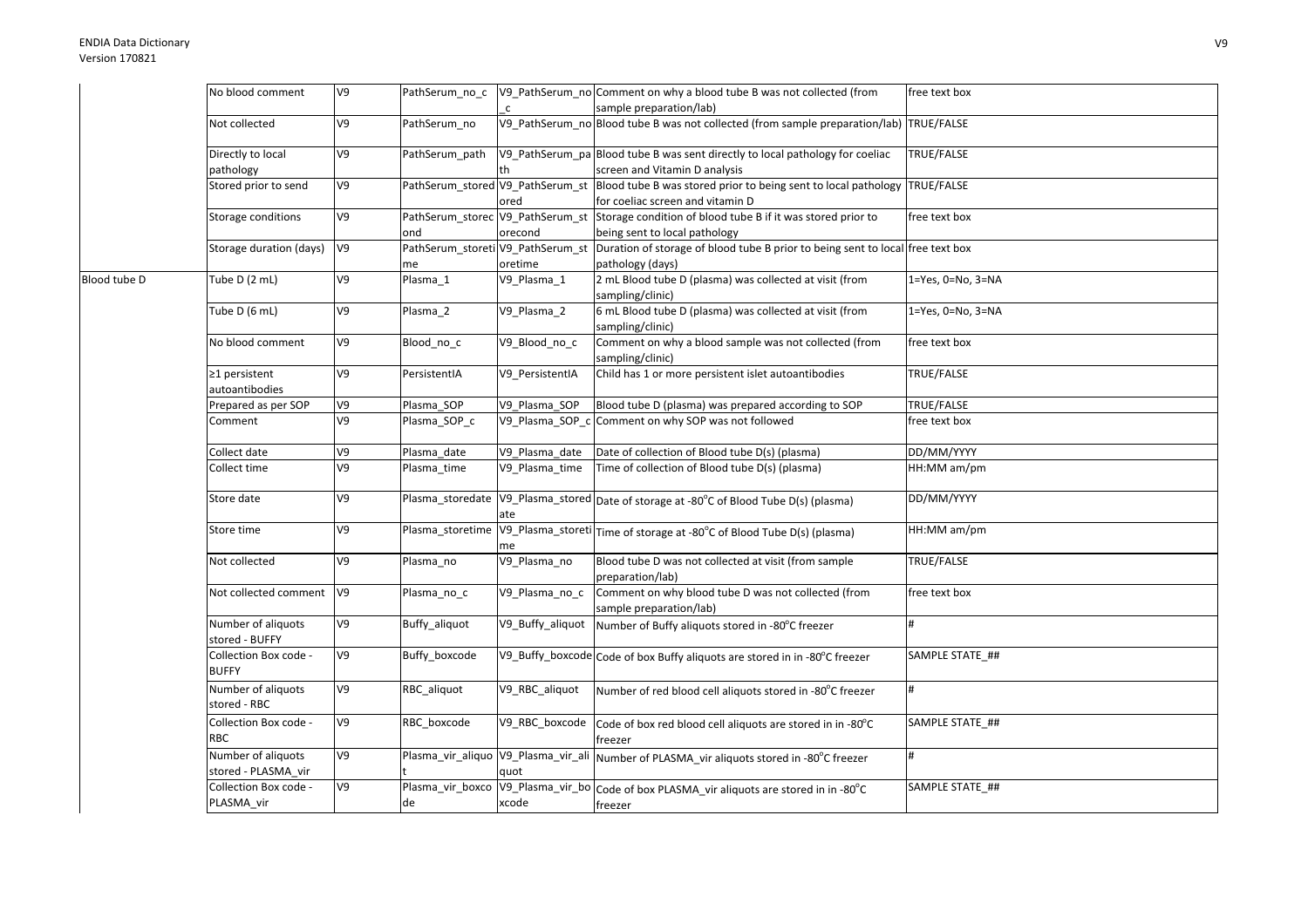|      | Number of aliquots           | V9             |                                    |              | Plasma_fatty_aliq  V9_Plasma_fatty_  Number of PLASMA_fatty aliquots stored in -80°C freezer |                  |
|------|------------------------------|----------------|------------------------------------|--------------|----------------------------------------------------------------------------------------------|------------------|
|      | stored - PLASMA_fatty        |                | uot                                | aliquot      |                                                                                              |                  |
|      |                              |                |                                    |              |                                                                                              |                  |
|      | Collection Box code -        | V <sub>9</sub> |                                    |              | Plasma_fatty_box V9_Plasma_fatty_ Code of box PLASMA_fatty aliquots are stored in in -80°C   | SAMPLE STATE_##  |
|      | PLASMA fatty                 |                | code                               | boxcode      | freezer                                                                                      |                  |
|      | Number of aliquots           | V9             |                                    |              | Plasma_age_aliqu  V9_Plasma_age_al Number of PLASMA_age aliquots stored in -80°C freezer     | #                |
|      |                              |                | ot                                 |              |                                                                                              |                  |
|      | stored - PLASMA_age          |                |                                    | iquot        |                                                                                              |                  |
|      | Collection Box code -        | V9             | Plasma_age_boxc                    |              | V9_Plasma_age_b Code of box PLASMA_age aliquots are stored in in -80°C                       | SAMPLE STATE ##  |
|      | PLASMA_age                   |                | ode                                | oxcode       | freezer                                                                                      |                  |
|      | Number of aliquots           | V9             | Plasma_extra_aliq V9_Plasma_extra_ |              | Number of PLASMA_extra aliquots stored in -80°C freezer                                      |                  |
|      | stored -                     |                | uot                                | aliquot      |                                                                                              |                  |
|      | EDTAPLASMA extra             |                |                                    |              |                                                                                              |                  |
|      | Collection Box code -        | V9             | Plasma_extra_box V9_Plasma_extra_  |              | Code of box PLASMA extra aliquots are stored in in -80°C                                     | SAMPLE STATE_##  |
|      | EDTAPLASMA_extra             |                | code                               | boxcode      | freezer                                                                                      |                  |
| PBMC | PBMCs not collected          | V9             | PBMC_no                            | V9_PBMC_no   | PBMCs were not collected from Blood Tube D at visit (from                                    | TRUE/FALSE       |
|      |                              |                |                                    |              | sample preparation/lab)                                                                      |                  |
|      | Comment                      | V9             | PBMC_no_c                          | V9_PBMC_no_c | Comment on why PBMCs were not collected (from sample                                         | free text box    |
|      |                              |                |                                    |              | preparation/lab)                                                                             |                  |
|      | Prepared as per SOP 11       | V <sub>9</sub> | PBMC SOP                           | V9 PBMC SOP  | Blood tube D (plasma) was prepared according to SOP                                          | TRUE/FALSE       |
|      |                              |                |                                    |              |                                                                                              |                  |
|      | Red cell lysis performed  V9 |                |                                    |              | PBMC_redcelllysis V9_PBMC_redcelll Red cell lysis was performed during PBMC harvest          | TRUE/FALSE       |
|      |                              |                |                                    |              |                                                                                              |                  |
|      |                              |                |                                    | /sis         |                                                                                              | #                |
|      | Haemocytometer viable V9     |                | PBMC_viable_1                      |              | V9_PBMC_viable_ Number of viable cells from haemocytometer cell count                        |                  |
|      | cell count 1                 |                |                                    |              |                                                                                              |                  |
|      | Haemocytometer dead          | V <sub>9</sub> | PBMC_dead_1                        |              | V9_PBMC_dead_1 Number of dead cells from haemocytometer cell count                           | #                |
|      | cell count 1                 |                |                                    |              |                                                                                              |                  |
|      | Haemocytometer viable V9     |                | PBMC_viable_2                      |              | V9_PBMC_viable_ Number of viable cells from haemocytometer cell count                        |                  |
|      | cell count 2                 |                |                                    |              |                                                                                              |                  |
|      | Haemocytometer dead          | V9             | PBMC_dead_2                        |              | V9_PBMC_dead_2 Number of dead cells from haemocytometer cell count                           | #                |
|      | cell count 2                 |                |                                    |              |                                                                                              |                  |
|      | Haemocytometer viable V9     |                | PBMC_viable_3                      |              | V9_PBMC_viable_ Number of viable cells from haemocytometer cell count                        | #                |
|      | cell count 3                 |                |                                    |              |                                                                                              |                  |
|      | Haemocytometer dead          | V9             | PBMC dead 3                        |              | V9_PBMC_dead_3 Number of dead cells from haemocytometer cell count                           | #                |
|      | cell count 3                 |                |                                    |              |                                                                                              |                  |
|      | Haemocytometer viable V9     |                | PBMC_viable_4                      |              | V9_PBMC_viable_Number of viable cells from haemocytometer cell count                         | #                |
|      | cell count 4                 |                |                                    |              |                                                                                              |                  |
|      | Haemocytometer dead          | V9             | PBMC_dead_4                        |              | V9_PBMC_dead_4 Number of dead cells from haemocytometer cell count                           | #                |
|      | cell count 4                 |                |                                    |              |                                                                                              |                  |
|      | Avg num of viable cells      | V9             | PBMC_av_viablec                    |              | V9_PBMC_av_viab Average number of viable cells per square                                    | $\pmb{\text{H}}$ |
|      | per square                   |                | ells                               | lecells      |                                                                                              |                  |
|      | Viable cell/mL               | V9             | PBMC viablecell                    |              | V9_PBMC_viablec $\tau$ otal number of viable cells per mL (x10 <sup>6</sup> )                |                  |
|      |                              |                |                                    | ell          |                                                                                              |                  |
|      | Total cell number            | V9             | PBMC_totalcellnu                   |              | V9_PBMC_totalcel Total number of viable cells (x10 <sup>6</sup> )                            |                  |
|      |                              |                |                                    | num          |                                                                                              |                  |
|      | Suspension volume            | V9             |                                    |              | PBMC_suspension V9_PBMC_suspen Suspension volume to achieve 10 x 10 <sup>6</sup> cells/mL    |                  |
|      |                              |                | vol                                | sion vol     |                                                                                              |                  |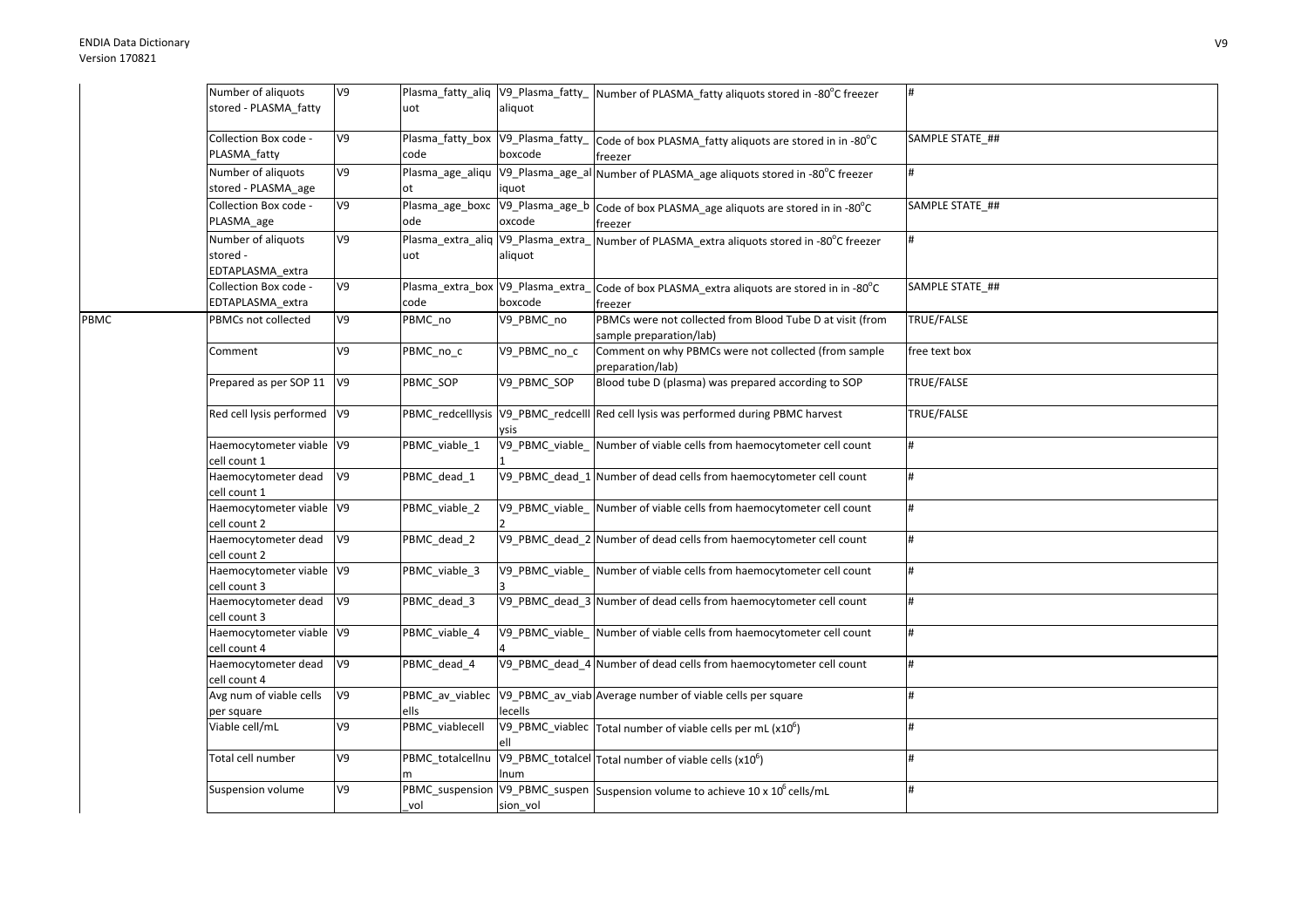|              | Vials stored                     | V <sub>9</sub> | PBMC_aliquot                               |                 | V9 PBMC aliquot Number of PBMC aliquots stored                                                                                                            |               |
|--------------|----------------------------------|----------------|--------------------------------------------|-----------------|-----------------------------------------------------------------------------------------------------------------------------------------------------------|---------------|
|              | Aliquot volume                   | V9             |                                            | vol             | PBMC_aliquot_vol V9_PBMC_aliquot Volume of PBMC aliquot (ul)                                                                                              |               |
|              | Dilution factor                  | V9             |                                            | factor          | PBMC_dilutionfact V9_PBMC_dilution Dilution factor (exported but no longer on registry - March<br>2017)                                                   | #             |
|              | in (mL)                          | V9             | vol <sub>2</sub>                           | sion vol 2      | PBMC_suspension V9_PBMC_suspen Suspension volume (exported but no longer on registry -<br><b>March 2017)</b>                                              | #             |
|              | Number of cells stored<br>frozen | V9             | PBMC_cellsfrozen                           | zen             | V9_PBMC_cellsfro Number of cells stored frozen (exported but no longer on<br>registry - March 2017)                                                       |               |
|              | Date of initial storage          | 60             | nitial                                     | te initial      | PBMC_storedate_i V9_PBMC_storeda Date of initial storage of PBMCs (exported but no longer on<br>registry - March 2017)                                    | DD/MM/YYYY    |
|              | Time of initial storage          | V9             | PBMC_storetime_i V9_PBMC_storeti<br>nitial | me initial      | Time of initial storage of PBMCs (exported but no longer on<br>registry - March 2017)                                                                     | HH:MM am/pm   |
|              | Date of storage at -80°C  V9     |                | PBMC storedate                             |                 | V9_PBMC_storeda Date of storage at -80°C of PBMCs                                                                                                         | DD/MM/YYYY    |
|              | Time of storage at -80°C  V9     |                | PBMC storetime                             | me              | V9_PBMC_storeti Time of storage at -80°C of PBMCs                                                                                                         | HH:MM am/pm   |
|              | Date of storage in LN            | V9             | LN                                         | te LN           | PBMC_storedate_V9_PBMC_storeda Date of storage of PBMCs in liquid nitrogen                                                                                | DD/MM/YYYY    |
|              | Time of storage in LN            | V <sub>9</sub> | PBMC_storetime_<br>LN                      | me LN           | V9_PBMC_storeti Time of storage of PBMCs in liquid nitrogen                                                                                               | HH:MM am/pm   |
|              | Locaion in LN                    | V9             | PBMC_LNlocation                            | on              | V9_PBMC_LNlocat Location of aliquots in liquid nitrogen                                                                                                   | free text box |
| Blood tube X | Tube X (0.5 mL)                  | V9             | PathGluc                                   | V9 PathGluc     | Blood tube X was collected at visit (from sampling/clinic)                                                                                                | TRUE/FALSE    |
|              | Collection date                  | V9             | PathGluc_date                              |                 | V9_PathGluc_date Date of collection of Blood tube X (fluoride)                                                                                            | DD/MM/YYYY    |
|              | Collection time                  | V9             | PathGluc_time                              |                 | V9 PathGluc time Time of collection of Blood tube X (fluoride)                                                                                            | HH:MM am/pm   |
|              | <b>NA</b>                        | V9             | PathGluc NA                                | V9 PathGluc NA  | Blood tube X did not need to be collected (child did not have<br>one or more persistant antibodies)                                                       | TRUE/FALSE    |
|              | Not collected comment            | V9             | PathGluc_no_c                              | V9_PathGluc_no_ | Comment on why a blood tube X was not collected (from<br>sample preparation/lab)                                                                          | free text box |
|              | Not collected                    | V9             | PathGluc_no                                | V9_PathGluc_no  | Blood tube X was not collected (from sample preparation/lab) TRUE/FALSE<br>V9_PathGluc_path Blood tube X was sent directly to local pathology for coeliac | TRUE/FALSE    |
|              | Sent to pathology                | V9             | PathGluc_path                              |                 | screen and Vitamin D analysis<br>V9_PathGluc_stor Blood tube X was stored prior to being sent to local pathology TRUE/FALSE                               |               |
|              | Stored prior to send             | V9             | PathGluc_stored                            | ed              | for coeliac screen and vitamin D                                                                                                                          |               |
|              | Storage conditions               | V9             | PathGluc storeco<br>nd                     | econd           | V9_PathGluc_stor Storage condition of blood tube X if it was stored prior to<br>being sent to local pathology                                             | free text box |
|              | Duration of storage<br>days)     | V9             |                                            | etime           | PathGluc_storetim V9_PathGluc_stor Duration of storage of blood tube X prior to being sent to local free text box<br>pathology (days)                     |               |
| Urine        | Prepared as per SOP              | V9             | Urine_SOP                                  | V9_Urine_SOP    | Urine was prepared according to SOP                                                                                                                       | TRUE/FALSE    |
|              | SOP comment                      | V9             | Urine SOP c                                | V9 Urine SOP c  | Comment on why SOP was not followed                                                                                                                       | free text box |
|              | Collection date                  | V9             | Urine date                                 | V9 Urine date   | Date of collection of urine                                                                                                                               | DD/MM/YYYY    |
|              | Collection time                  | V9             | Urine_time                                 | V9_Urine_time   | Time of collection of urine                                                                                                                               | HH:MM am/pm   |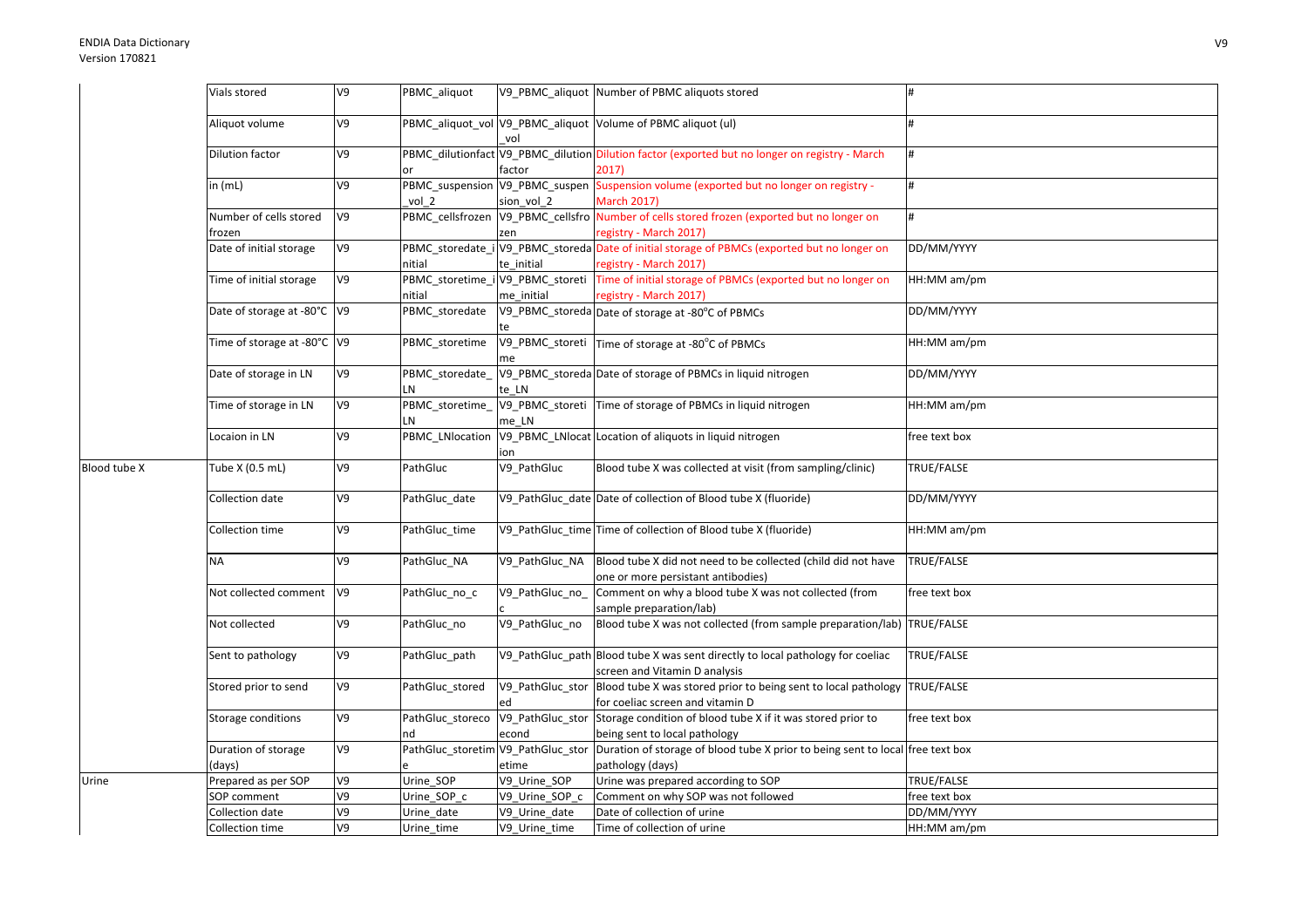Stool

| Store date                           | V9             | Urine_storedate                          | te                     | V9_Urine_storeda Date of storage at -80°C of urine                                             | DD/MM/YYYY      |
|--------------------------------------|----------------|------------------------------------------|------------------------|------------------------------------------------------------------------------------------------|-----------------|
| Store time                           | V9             | Urine_storetime                          | V9_Urine_storeti<br>me | Time of storage at -80°C of urine                                                              | HH:MM am/pm     |
| Sample not collected                 | V9             | Urine_no                                 | V9_Urine_no            | Urine was not collected at visit (from sample preparation/lab) TRUE/FALSE                      |                 |
| Comment                              | V9             | Urine_no_c                               | V9_Urine_no_c          | Comment on why urine was not collected (from sample<br>preparation/lab)                        | free text box   |
| Number of aliquots<br>stored - meta  | V9             | Urine_meta_aliqu<br>ot                   | iquot                  | V9_Urine_meta_al Number of URINE_meta aliquots stored in -80°C freezer                         |                 |
| Volume - meta                        | V9             | Urine_meta_vol                           |                        | V9_Urine_meta_v Volume of URINE_meta aliquots stored in -80oC freezer (µL)                     |                 |
| Collection Box code -<br>meta        | V9             | Urine_meta_boxc<br>ode                   | oxcode                 | V9_Urine_meta_b Code of box URINE_meta aliquots are stored in in -80°C<br>freezer              | SAMPLE STATE ## |
| Number of aliquots<br>stored - age   | V9             | Urine_age_aliquot V9_Urine_age_ali       | quot                   | Number of URINE_age aliquots stored in -80°C freezer                                           |                 |
| Volume - age                         | V9             | Urine_age_vol                            |                        | V9_Urine_age_vol Volume of URINE_age aliquots stored in -80oC freezer (µL)                     | #               |
| Collection Box code - age V9         |                |                                          | xcode                  | Urine_age_boxcod V9_Urine_age_bo Code of box URINE_age aliquots are stored in in -80°C freezer | SAMPLE STATE ## |
| Number of aliquots<br>stored - extra | V9             | Urine_extra_aliqu                        | iquot                  | V9_Urine_extra_al Number of URINE_extra aliquots stored in -80°C freezer                       | #               |
| Volume - extra                       | V9             | Urine extra vol                          |                        | V9_Urine_extra_v Volume of URINE_extra aliquots stored in -80oC freezer (µL)                   | #               |
| Collection Box code -<br>extra       | V <sub>9</sub> | Urine_extra_boxc<br>ode                  | oxcode                 | V9_Urine_extra_b Code of box URINE_extra aliquots are stored in in -80°C<br>freezer            | SAMPLE STATE ## |
| Number of aliquots<br>stored - glass | V9             | Urine_glass_aliqu<br>ot                  | iquot                  | V9_Urine_glass_al Number of URINE_glass aliquots stored in -80°C freezer                       | $\sharp$        |
| Volume - glass                       | V9             | Urine_glass_vol                          |                        | V9_Urine_glass_v  Volume of URINE_glass aliquots stored in -80oC freezer (µL)                  | #               |
| Collection Box code -<br>glass       | V <sub>9</sub> | Urine_glass_boxco V9_Urine_glass_b<br>de | oxcode                 | Code of box URINE_glass aliquots are stored in in -80°C<br>freezer                             | SAMPLE STATE ## |
| Prepared as per SOP                  | V9             | Stool_SOP                                | V9 Stool SOP           | Stool was prepared according to SOP                                                            | TRUE/FALSE      |
| SOP comment                          | V9             | Stool SOP c                              | V9 Stool SOP c         | Comment on why SOP was not followed                                                            | free text box   |
| Collection date                      | V9             | Stool date                               | V9 Stool date          | Date of collection of stool                                                                    | DD/MM/YYYY      |
| Collection time                      | V9             | Stool_time                               | V9 Stool time          | Time of collection of stool                                                                    | HH:MM am/pm     |
| Store date                           | V9             | Stool_storedate                          |                        | V9_Stool_storedat Date of storage at -80°C of stool                                            | DD/MM/YYYY      |
| Store time                           | V9             | Stool_storetime                          |                        | V9_Stool_storetim Time of storage at -80°C of stool                                            | HH:MM am/pm     |
| Sample not collected                 | V9             | Stool_no                                 | V9_Stool_no            | Stool was not collected at visit (from sample preparation/lab) TRUE/FALSE                      |                 |
| Comment                              | V <sub>9</sub> | Stool_no_c                               | V9_Stool_no_c          | Comment on why stool was not collected (from sample<br>preparation/lab)                        | free text box   |
| <b>Bristol Stool Chart type</b>      | V9             | Stool_bristol                            | V9_Stool_bristol       | Type of stool using Bristol Stool Chart                                                        | $1 - 7$         |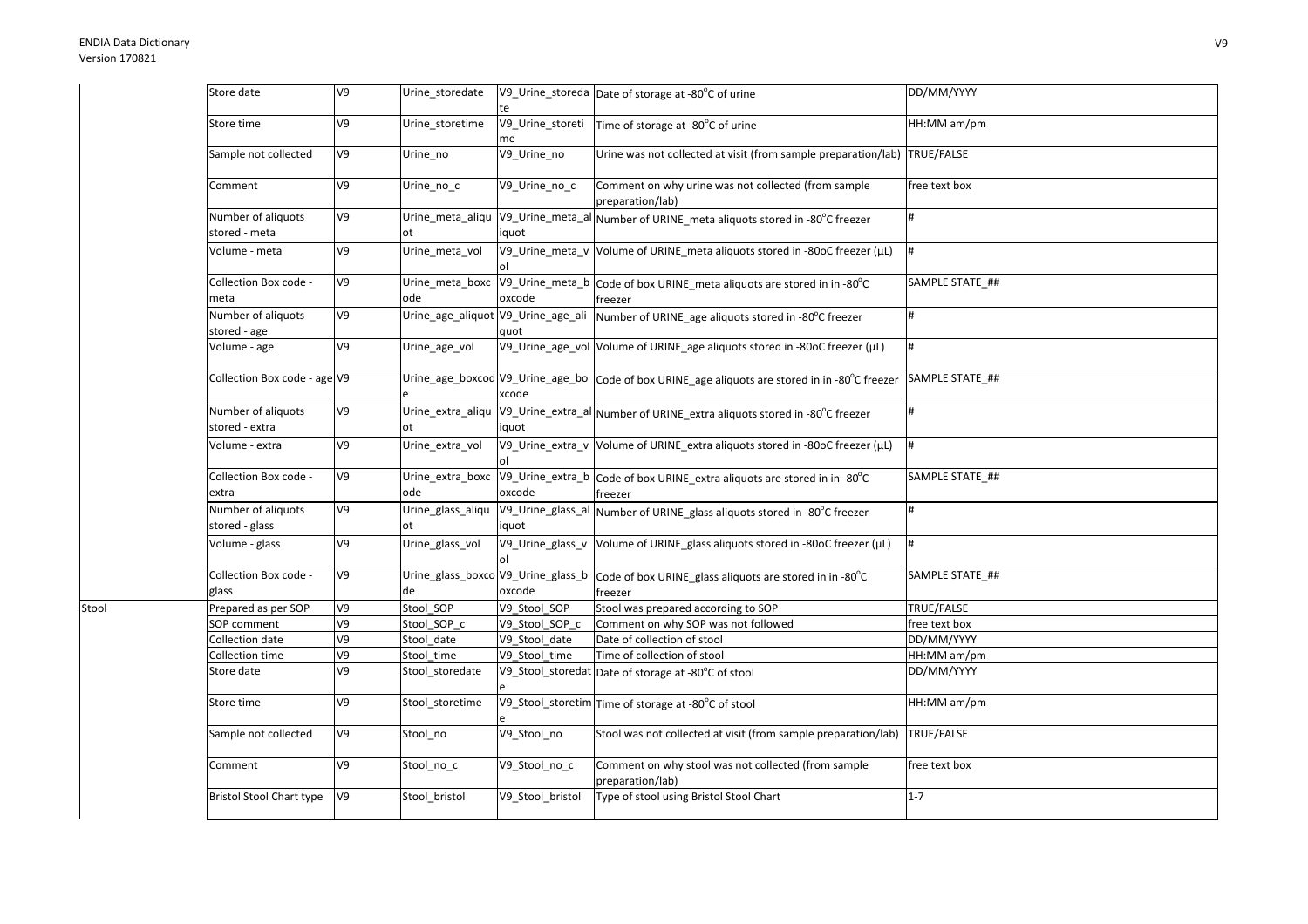|                    | Number of aliquots           | V9 |                   |               | Stool_micro_aliqu  V9_Stool_micro_a  Number of STOOL_micro aliquots stored in -80°C freezer                      | #               |
|--------------------|------------------------------|----|-------------------|---------------|------------------------------------------------------------------------------------------------------------------|-----------------|
|                    | stored - micro               |    | ot                | liquot        |                                                                                                                  |                 |
|                    | Collection Box code -        | V9 |                   |               | Stool_micro_boxc V9_Stool_micro_b Code of box STOOL_micro aliquots are stored in in -80°C                        | SAMPLE STATE ## |
|                    | micro                        |    | ode               | oxcode        | freezer                                                                                                          |                 |
|                    | Number of aliquots           | V9 | Stool vir aliquot |               | V9_Stool_vir_aliqu Number of STOOL_vir aliquots stored in -80°C freezer                                          |                 |
|                    | stored - vir                 |    |                   |               |                                                                                                                  |                 |
|                    | Collection Box code - vir V9 |    |                   |               | Stool_vir_boxcode V9_Stool_vir_boxc Code of box STOOL_vir aliquots are stored in in -80°C freezer                | SAMPLE STATE ## |
|                    |                              |    |                   | ode           |                                                                                                                  |                 |
|                    | Number of aliquots           | V9 | Stool_meta_aliqu  |               | V9_Stool_meta_al Number of STOOL_meta aliquots stored in -80°C freezer                                           |                 |
|                    | stored - meta                |    | ot                | iquot         |                                                                                                                  |                 |
|                    | Collection Box code -        | V9 |                   |               | Stool_meta_boxco V9_Stool_meta_b   Code of box STOOL_meta aliquots are stored in in -80°C                        | SAMPLE STATE ## |
|                    | meta                         |    | de                | oxcode        | freezer                                                                                                          |                 |
|                    | Number of aliquots           | V9 |                   |               | Stool_extra_aliqu V9_Stool_extra_al Number of STOOL_extra aliquots stored in -80°C freezer                       | #               |
|                    | stored - extra               |    | ot                | iquot         |                                                                                                                  |                 |
|                    | Collection Box code -        | V9 |                   |               | Stool_extra_boxco V9_Stool_extra_b code of box STOOL_extra aliquots are stored in in -80°C                       | SAMPLE STATE ## |
|                    | extra                        |    | de                | oxcode        | freezer                                                                                                          |                 |
| <b>Breast milk</b> | Prepared as per SOP          | V9 | Milk_SOP          | V9 Milk SOP   | Breast milk was prepared according to SOP                                                                        | TRUE/FALSE      |
|                    | <b>SOP</b> comment           | V9 | Milk SOP c        | V9 Milk SOP c | Comment on why SOP was not followed                                                                              | free text box   |
|                    | Collection date              | V9 | Milk date         | V9 Milk date  | Date of collection of breast milk                                                                                | DD/MM/YYYY      |
|                    | Collection time              | V9 | Milk time         | V9 Milk time  | Time of collection of breast milk                                                                                | HH:MM am/pm     |
|                    | Store date                   | V9 | Milk_storedate    |               | V9_Milk_storedat Date of storage at -80oC of breast milk                                                         | DD/MM/YYYY      |
|                    | Store time                   | V9 | Milk storetime    |               | V9_Milk_storetim Time of storage at -80oC of breast milk                                                         | HH:MM am/pm     |
|                    | Sample not collected         | V9 | Milk no           | V9 Milk no    | Breast milk was not collected at visit (from sample                                                              | TRUE/FALSE      |
|                    |                              |    |                   |               | preparation/lab)                                                                                                 |                 |
|                    | Comment                      | V9 | Milk_no_c         | V9 Milk no c  | Comment on why breast milk was not collected (from sample   free text box                                        |                 |
|                    |                              |    |                   |               | preparation/lab)                                                                                                 |                 |
|                    | Number of aliquots           | V9 |                   |               | Milk_micro_aliquo V9_Milk_micro_ali Number of MILK_micro aliquots stored in -80oC freezer                        |                 |
|                    | stored - micro               |    |                   | quot          |                                                                                                                  |                 |
|                    | Volume - micro               | V9 | Milk micro vol    |               | V9_Milk_micro_vo Volume of MILK_micro aliquots stored in -80oC freezer (mL)                                      | #               |
|                    | Collection Box code -        | V9 |                   |               | Milk_micro_boxco V9_Milk_micro_b Code of box MILK_micro aliquots are stored in in -80oC                          | SAMPLE STATE ## |
|                    | micro                        |    | de                | oxcode        | freezer                                                                                                          |                 |
|                    | Number of aliquots           | V9 | Milk_meta_aliquo  |               | V9_Milk_meta_ali Number of MILK_meta aliquots stored in -80oC freezer                                            |                 |
|                    | stored - meta                |    |                   | quot          |                                                                                                                  |                 |
|                    | Volume - meta                | V9 | Milk_meta_vol     |               | V9_Milk_meta_vol Volume of MILK_meta aliquots stored in -80oC freezer (mL)                                       | <sup>#</sup>    |
|                    | Collection Box code -        | V9 |                   |               | Milk_meta_boxco  V9_Milk_meta_bo  Code of box MILK_meta aliquots are stored in in -80oC freezer  SAMPLE STATE_## |                 |
|                    | meta                         |    |                   | xcode         |                                                                                                                  |                 |
|                    | Number of aliquots           | V9 |                   |               | Milk_extra_aliquo V9_Milk_extra_ali Number of MILK_extra aliquots stored in -80oC freezer                        |                 |
|                    | stored - extra               |    |                   | quot          |                                                                                                                  |                 |
|                    | Volume - extra               | V9 | Milk extra vol    |               | V9_Milk_extra_vol Volume of MILK_extra aliquots stored in -80oC freezer (mL)                                     |                 |
|                    | Collection Box code -        | V9 | Milk extra boxco  |               | V9 Milk extra bo Code of box MILK extra aliquots are stored in in -80oC freezer SAMPLE STATE ##                  |                 |
| Coeliac            | extra                        |    | de                | xcode         |                                                                                                                  |                 |
|                    | V9 tTGAb                     | V9 | tTGAb             | V9_tTGAb      | Tissue transglutaminase level                                                                                    | free text box   |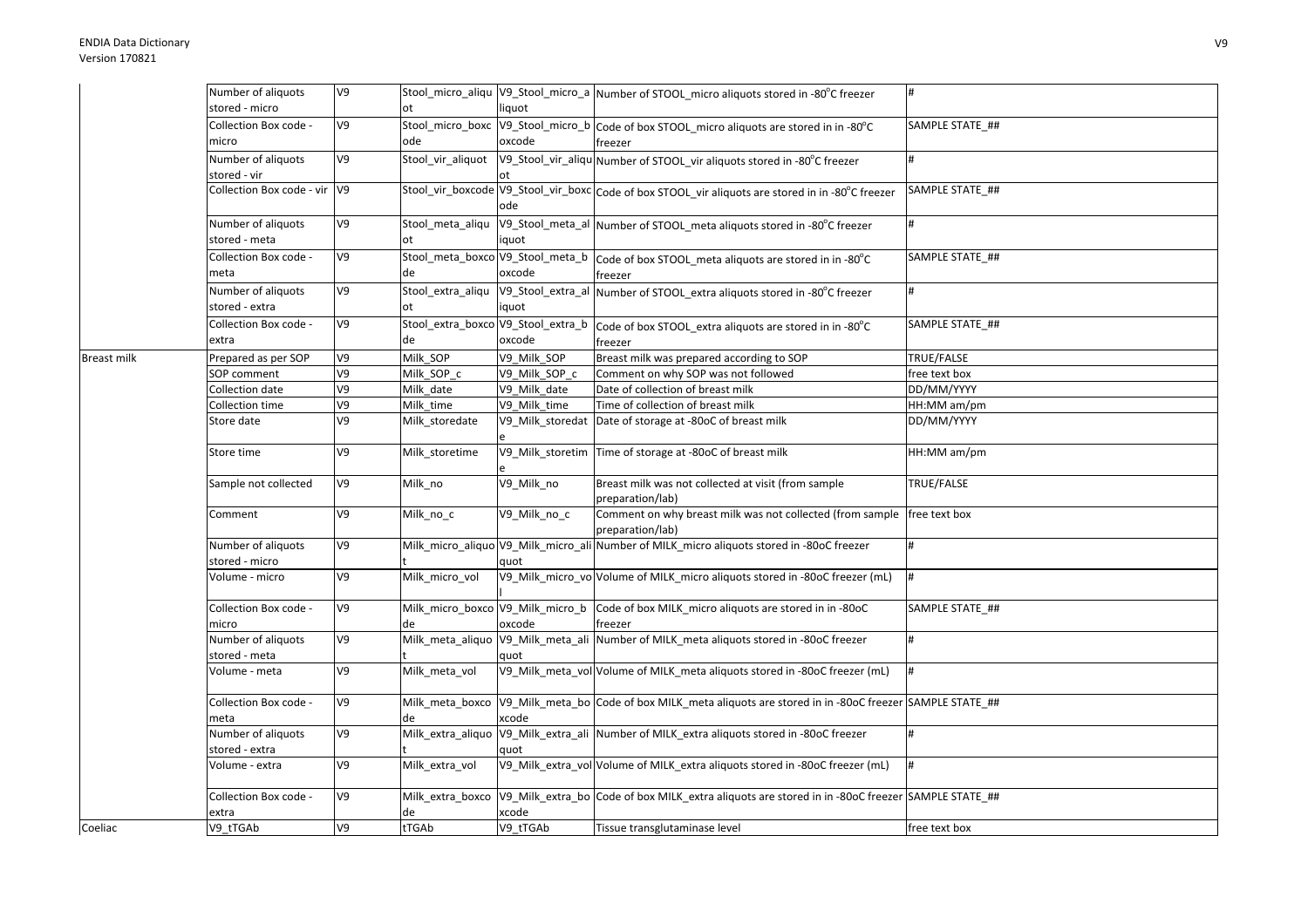|                      | V9 tTGAb Date of              | V9 | tTGAb_date      | V9_tTGAb_date   | Date of analysis of tTGAb                                                   | DD/MM/YYYY    |
|----------------------|-------------------------------|----|-----------------|-----------------|-----------------------------------------------------------------------------|---------------|
|                      | analysis                      |    |                 |                 |                                                                             |               |
|                      | V9_tTGAb Pathology<br>service | V9 | tTGAb_Path      | V9 tTGAb Path   | Pathology service that analysed tTGAb                                       | free text box |
|                      | V9_total IgA                  | V9 | <b>IgA</b>      | V9_IgA          | Total immunoglobulin level                                                  | free text box |
|                      | V9 total IgA Date of          | V9 | IgA date        | V9 IgA date     | Date of analysis of total IgA                                               | DD/MM/YYYY    |
|                      | analysis                      |    |                 |                 |                                                                             |               |
|                      | V9_total IgA Pathology        | V9 | Iga_Path        | V9_Iga_Path     | Pathology service that analysed total IgA                                   | free text box |
|                      | service                       |    |                 |                 |                                                                             |               |
|                      | V9_DPG IgG                    | V9 | <b>DPGIgG</b>   | V9_DPGIgG       | Anti-Deamidated Gliadin Peptide level                                       | free text box |
|                      | V9_DPG IgG Date of            | V9 | DPGIgG_date     | V9_DPGIgG_date  | Date of analysis of DPG IgG                                                 | DD/MM/YYYY    |
|                      | analysis                      |    |                 |                 |                                                                             |               |
|                      | V9_DPG IgG Pathology          | V9 | DPGIgG_Path     | V9 DPGIgG Path  | Pathology service that analysed DPG IgG                                     | free text box |
|                      | service                       |    |                 |                 |                                                                             |               |
| Vitamin D            | V9 Vitamin D                  | V9 | VitD            | V9_VitD         | Vitamin D (25OHD) level (nmol/L)                                            | free text box |
|                      | Date of analysis              | V9 | VitD date       | V9_VitD_date    | Date of analysis of Vitamin D                                               | DD/MM/YYYY    |
|                      | Pathology service             | V9 | VitD Path       | V9 VitD Path    | Pathology service that analysed Vitamin D                                   | free text box |
| Islet Autoantibodies | V9 IAA                        | V9 | <b>IAA</b>      | V9 IAA          | Insulin autoantibodies level                                                | free text box |
|                      | V9 IAA Date of analysis       | V9 | IAA_date        | V9_IAA_date     | Date of analysis of IAA                                                     | DD/MM/YYYY    |
|                      | V9_IAA Pathology<br>service   | V9 | IAA_Path        | V9_IAA_Path     | Pathology service that analysed IAA                                         | free text box |
|                      | V9 ZnT8Ab                     | V9 | ZnT8Ab          | V9 ZnT8Ab       | Zinc transporter 8 autoantibodies level                                     | free text box |
|                      | V9_ZnT8Ab Date of             | V9 | ZnT8Ab date     | V9 ZnT8Ab date  | Date of analysis of ZnT8Ab                                                  | DD/MM/YYYY    |
|                      | analysis                      |    |                 |                 |                                                                             |               |
|                      | V9_ZnT8Ab Pathology           | V9 | ZnT8Ab Path     | V9 ZnT8Ab Path  | Pathology service that analysed ZnT8Ab                                      | free text box |
|                      | service                       |    |                 |                 |                                                                             |               |
|                      | V9 GADAb                      | V9 | GADAb           | V9 GADAb        | Glutamic acid decarboxylase autoantibodies level                            | free text box |
|                      | V9 GADAb Date of              | V9 | GADAb_date      | V9_GADAb_date   | Date of analysis of GADAb                                                   | DD/MM/YYYY    |
|                      | analysis                      |    |                 |                 |                                                                             |               |
|                      | V9_GADAb Pathology            | V9 | GADAb_Path      | V9_GADAb_Path   | Pathology service that analysed GADAb                                       | free text box |
|                      | service                       |    |                 |                 |                                                                             |               |
|                      | <b>V9 IA2</b>                 | V9 | IA <sub>2</sub> | <b>V9_IA2</b>   | Insulinoma-2-associated autoantibodies levels                               | free text box |
|                      | V9_IA2 Date of analysis       | V9 | IA2 date        | V9_IA2_date     | Date of analysis of IA2                                                     | DD/MM/YYYY    |
|                      | V9 IA2 Pathology<br>service   | V9 | IA2 Path        | V9 IA2 Path     | Pathology service that analysed IA2                                         | free text box |
| Glucose              | V9 Glucose                    | V9 | Glucose         | V9 Glucose      | Glucose (mmol/L) *only if child has > 1 persistent                          | free text box |
|                      | concentration                 |    |                 |                 | autoantibodies                                                              |               |
|                      | Date of analysis              | V9 | Glucose_date    | V9_Glucose_date | Date of analysis of Glucose                                                 | DD/MM/YYYY    |
|                      | Pathology service             | V9 | Glucose_path    | V9_Glucose_path | Pathology service that analysed Glucose                                     | free text box |
| HbA1c                | V9 HbA1c percentage           | V9 | HbA1c per       | V9 HbA1c per    | Hemoglobin A1c level (%) *only if child has >1 persistent<br>autoantibodies | free text box |
|                      | V9_HbA1c concentration V9     |    | HbA1c_con       | V9_HbA1c_con    | Hemoglobin A1c level (mmol/mol)                                             | free text box |
|                      | Date of analysis              | V9 | HbA1c date      | V9 HbA1c date   | Date of analysis of HbA1c                                                   | DD/MM/YYYY    |
|                      |                               |    |                 |                 |                                                                             |               |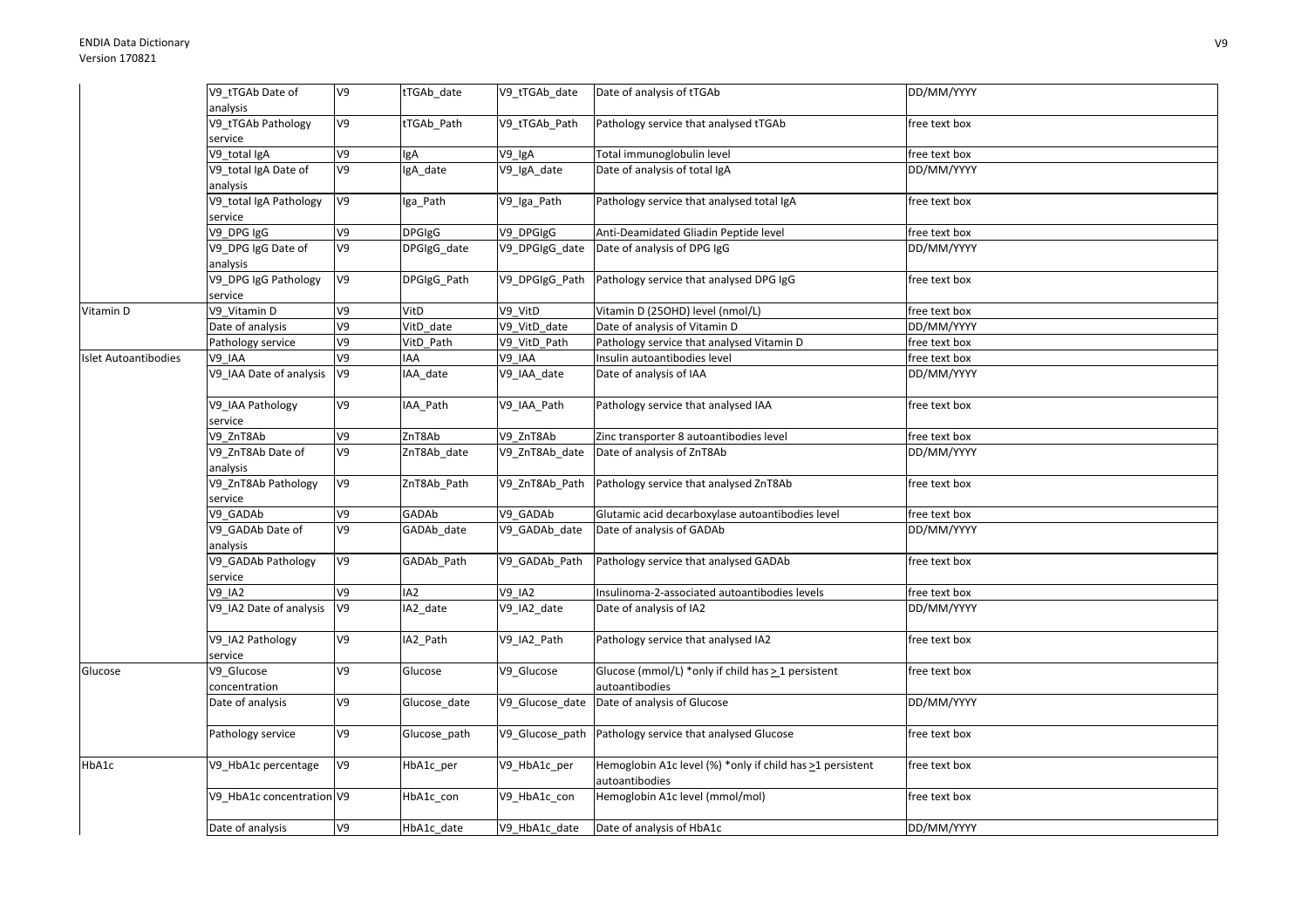|                                                          | Pathology service                              | V9             | HbA1c_path         | V9_HbA1c_path                 | Pathology service that analysed HbA1c                                                                                           | free text box                                                                                                      |
|----------------------------------------------------------|------------------------------------------------|----------------|--------------------|-------------------------------|---------------------------------------------------------------------------------------------------------------------------------|--------------------------------------------------------------------------------------------------------------------|
| Questionnaires                                           | Lifestyle postpartum<br>questionnaire complete | V9             | LO.                | $V9$ _LQ                      | Maternal postpartum lifestyle questionnaire completed and<br>type of questionnaire completed                                    | Yes, online version/Yes, hardcopy/Yes, app/No                                                                      |
|                                                          | Lifestyle postpartum<br>questionnaire comment  | V9             | Quest_c            | V9_Quest_c                    | Comment on why lifestyle questionnaire was not completed                                                                        | free text box                                                                                                      |
|                                                          | <b>Eating Survey</b>                           | V9             | <b>ACAES</b>       | V9_ACAES                      | Australian Child and Adolescent Eating Survey was completed  Yes, online version/Yes, hardcopy/Yes, app/No                      |                                                                                                                    |
|                                                          | <b>Eating Survey comment</b>                   | V <sub>9</sub> | ACAES c            | V9_ACAES_c                    | Comment on why ACAES was not completed                                                                                          | free text box                                                                                                      |
|                                                          | Survey ID                                      | V9             | ACAES_id           | V9_ACAES_id                   | Survey ID for ACAES                                                                                                             | #                                                                                                                  |
| <b>Maternal Lifestyle</b><br>Postpartum<br>Questionniare |                                                |                |                    |                               |                                                                                                                                 |                                                                                                                    |
| <b>Export heading</b>                                    | Variable                                       | <b>Visit</b>   | Code               | Visit_Code                    | <b>Description</b>                                                                                                              | Format                                                                                                             |
|                                                          | ID                                             | V9             | $LQ$ $D$           | V9_LQ_ID                      | Participant ID code for Maternal Lifestyle Postpartum<br>Questionnaire                                                          | STATE-CITY-SITE-###                                                                                                |
|                                                          | Collection date                                | V9             | LQ_Date            | V9_LQ_Date                    | Date Maternal Lifestyle Postpartum Questionnaire was<br>completed                                                               | DD/MM/YYYY                                                                                                         |
|                                                          | Visit                                          | V9             | LQ_Visit           | V9_LQ_Visit                   | Visit code for Maternal Lifestyle Postpartum Questionnaire                                                                      | T1/T2/T3                                                                                                           |
|                                                          | No data collected                              | V9             | LQ no              | V9_LQ_no                      | No data collected for Maternal Lifestyle Postpartum<br>Questionnaire                                                            | TRUE/FALSE                                                                                                         |
|                                                          | Comment                                        | V9             | LQ_no_c            | V9_LQ_no_c                    | Comment on why no data was collected for Maternal Lifestyle<br>Postpartum Questionnaire                                         | free text box                                                                                                      |
|                                                          | Not finisehd                                   | V9             | LQ NotFin          | V9 LQ NotFin                  | Data entry for Maternal Lifestyle Postpartum Questionnaire<br>has not been finished                                             | TRUE/FALSE                                                                                                         |
| General                                                  | Finalized                                      | V9             | LQ_Final           | V9_LQ_Final                   | Data entry for Maternal Lifestyle Postpartum Questionnaire<br>has been finalised by project management team                     | TRUE/FALSE                                                                                                         |
| <b>Breast milk</b>                                       | Receive any breast milk V9                     |                | LQ_BreastMilk      | V9_LQ_BreastMilk breast milk? | In the past three months, did the ENDIA infant receive any<br>breast milk either through breast feeding or via expressed        | TRUE/FALSE                                                                                                         |
|                                                          | 1.1 Cow's milk                                 | V9             | CowMilk            | V9 CowMilk                    | In the past 3 months, on how many days did the mother<br>consume cow's milk?                                                    | Never/Less than one day per month/1-3 days per month/1<br>day per week/2-5 days per week/More than 5 days per week |
|                                                          | 1.2 Other milk                                 | V9             | OtherMilk          | V9_OtherMilk                  | In the past 3 months, on how many days did the mother<br>consume other milk including soy, rice, almond, goat or sheep<br>milk? | Never/Less than one day per month/1-3 days per month/1<br>day per week/2-5 days per week/More than 5 days per week |
|                                                          | 1.3 Coffee containing<br>caffeine              | V9             | Coffee             | V9 Coffee                     | In the past 3 months, on how many days did the mother<br>consume coffee containing caffeine (includes iced coffee)?             | Never/Less than one day per month/1-3 days per month/1<br>day per week/2-5 days per week/More than 5 days per week |
|                                                          | 1.4 Decaffeinated coffee V9                    |                | <b>DecafCoffee</b> | V9 DecafCoffee                | In the past 3 months, on how many days did the mother<br>consume decaffeinated coffee (includes iced coffee)?                   | Never/Less than one day per month/1-3 days per month/1<br>day per week/2-5 days per week/More than 5 days per week |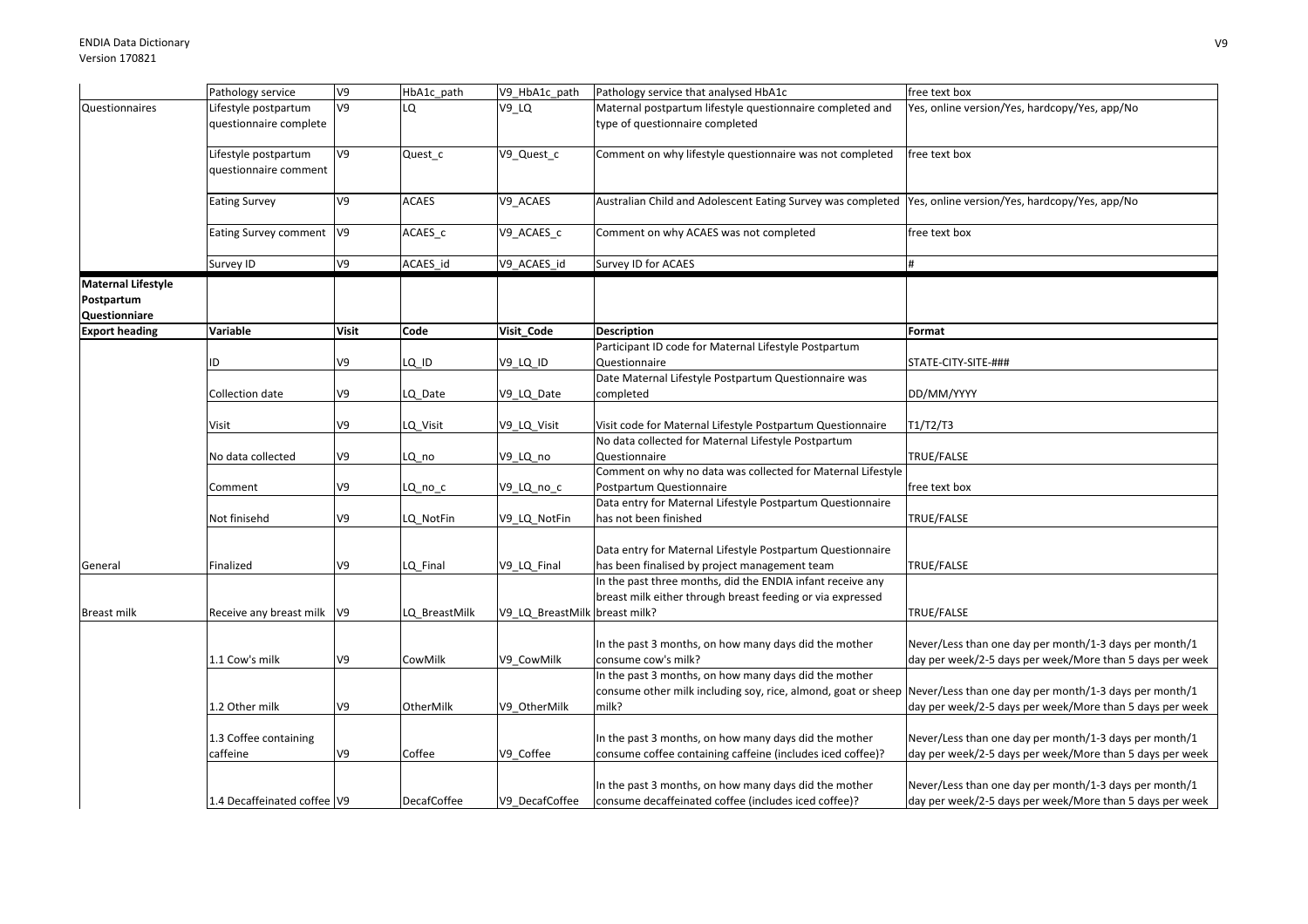| 1.5 Tea containing        |    |                        |                  | In the past 3 months, on how many days did the mother                                                                            | Never/Less than one day per month/1-3 days per month/1   |
|---------------------------|----|------------------------|------------------|----------------------------------------------------------------------------------------------------------------------------------|----------------------------------------------------------|
| caffeine                  | V9 | Tea                    | V9 Tea           | consume tea containing caffeine?                                                                                                 | day per week/2-5 days per week/More than 5 days per week |
|                           |    |                        |                  |                                                                                                                                  |                                                          |
| 1.6 Decaffeinated/herbal  |    |                        |                  | In the past 3 months, on how many days did the mother                                                                            | Never/Less than one day per month/1-3 days per month/1   |
| tea                       | V9 | DecafTea               | V9 DecafTea      | consume decaffeinated or herbal tea?                                                                                             | day per week/2-5 days per week/More than 5 days per week |
|                           |    |                        |                  | In the past 3 months, on how many days did the mother                                                                            |                                                          |
| 1.7 Other drinks          |    |                        |                  | consume other drinks containing caffeine (e.g. cola, Red Bull,                                                                   | Never/Less than one day per month/1-3 days per month/1   |
| containing caffeine       | V9 | CafDrinks              | V9 CafDrinks     | V)?                                                                                                                              | day per week/2-5 days per week/More than 5 days per week |
|                           |    |                        |                  |                                                                                                                                  |                                                          |
|                           |    |                        |                  | In the past 3 months, on how many days did the mother                                                                            |                                                          |
|                           |    |                        |                  | consume diet, lite or low calorie carbonated or flavoured                                                                        |                                                          |
| 1.8 Diet flavoured        |    |                        |                  | beverages (e.g. Diet or Coke Zero, Pepsi Max, diet cordial,                                                                      | Never/Less than one day per month/1-3 days per month/1   |
| beverages                 | V9 | <b>DietDrinks</b>      | V9 DietDrinks    | sugar free energy drinks, light ice tea, Powerade Zero)?                                                                         | day per week/2-5 days per week/More than 5 days per week |
|                           |    |                        |                  | In the past 3 months, on how many days did the mother                                                                            |                                                          |
|                           |    |                        |                  | consume soft drinks or flavoured beverages containing Stevia                                                                     |                                                          |
| 1.9 Soft drink containing |    |                        |                  | (Coke Life, Pepsi Next, Lipton flavoured or green and Fuze iced Never/Less than one day per month/1-3 days per month/1           |                                                          |
| Stevia                    | V9 | <b>SteviaDrinks</b>    | V9_SteviaDrinks  | tea)?                                                                                                                            | day per week/2-5 days per week/More than 5 days per week |
|                           |    |                        |                  |                                                                                                                                  |                                                          |
|                           |    |                        |                  | In the past 3 months, on how many days did the mother                                                                            |                                                          |
|                           |    |                        |                  | consume regular soft drink or flavoured beverages (Coke,                                                                         | Never/Less than one day per month/1-3 days per month/1   |
| 1.10 Regular soft drink   | V9 | SoftDrinks             | V9 SoftDrinks    | Sprite, flavoured mineral water, tonic water)?                                                                                   | day per week/2-5 days per week/More than 5 days per week |
|                           |    |                        |                  |                                                                                                                                  |                                                          |
|                           |    |                        |                  | On the days when cow's milk was consumed in the past three                                                                       |                                                          |
|                           |    |                        | V9 CowMilk serv  | months, how much on average did the mother consume based Did not consume/Less than 1 serve/1-2 serves/2-3                        |                                                          |
| 1.11 Cow's milk           | V9 | CowMilk serve          |                  | on the suggested average serving size of 250 mL glass?                                                                           | serves/More than 3 serves                                |
|                           |    |                        |                  |                                                                                                                                  |                                                          |
|                           |    |                        |                  | On the days when other milk was consumed in the past three                                                                       |                                                          |
|                           |    |                        |                  | V9_OtherMilk_ser   months, how much on average did the mother consume based Did not consume/Less than 1 serve/1-2 serves/2-3     |                                                          |
| 1.12 Other milk           | V9 | OtherMilk serve        | ve               | on the suggested average serving size of 250 mL glass?                                                                           | serves/More than 3 serves                                |
|                           |    |                        |                  | On the days when coffee containing caffeine was consumed in                                                                      |                                                          |
|                           |    |                        |                  | the past three months, how much on average did the mother                                                                        |                                                          |
| 1.13 Coffee containing    |    |                        |                  | consume based on the suggested average serving size of 1                                                                         | Did not consume/Less than 1 serve/1-2 serves/2-3         |
| caffeine                  | V9 | Coffee_serve           | V9_Coffee_serve  | small cup?                                                                                                                       | serves/More than 3 serves                                |
|                           |    |                        |                  | On the days when decaffeinated coffee was consumed in the                                                                        |                                                          |
|                           |    |                        |                  | past three months, how much on average did the mother                                                                            |                                                          |
| 1.14 Decaffeinated        |    |                        | V9 DecafCoffee s | consume based on the suggested average serving size of 1                                                                         | Did not consume/Less than 1 serve/1-2 serves/2-3         |
| coffee                    | V9 | DecafCoffee serve erve |                  | small cup?                                                                                                                       | serves/More than 3 serves                                |
|                           |    |                        |                  | On the days when tea containing caffeine was consumed in                                                                         |                                                          |
|                           |    |                        |                  | the past three months, how much on average did the mother                                                                        |                                                          |
| 1.15 Tea containing       |    |                        |                  | consume based on the suggested average serving size of 1                                                                         | Did not consume/Less than 1 serve/1-2 serves/2-3         |
| caffeine                  | V9 | Tea serve              | V9 Tea serve     | small cup?                                                                                                                       | serves/More than 3 serves                                |
|                           |    |                        |                  | On the days when decaffeinated or herbal tea was consumed                                                                        |                                                          |
| 1.16                      |    |                        |                  | in the past three months, how much on average did the                                                                            |                                                          |
| Decaffeinated/herbal      |    |                        |                  | V9 DecafTea serv   mother consume based on the suggested average serving size   Did not consume/Less than 1 serve/1-2 serves/2-3 |                                                          |
| tea                       | V9 | DecafTea serve         | e                | of 1 small cup?                                                                                                                  | serves/More than 3 serves                                |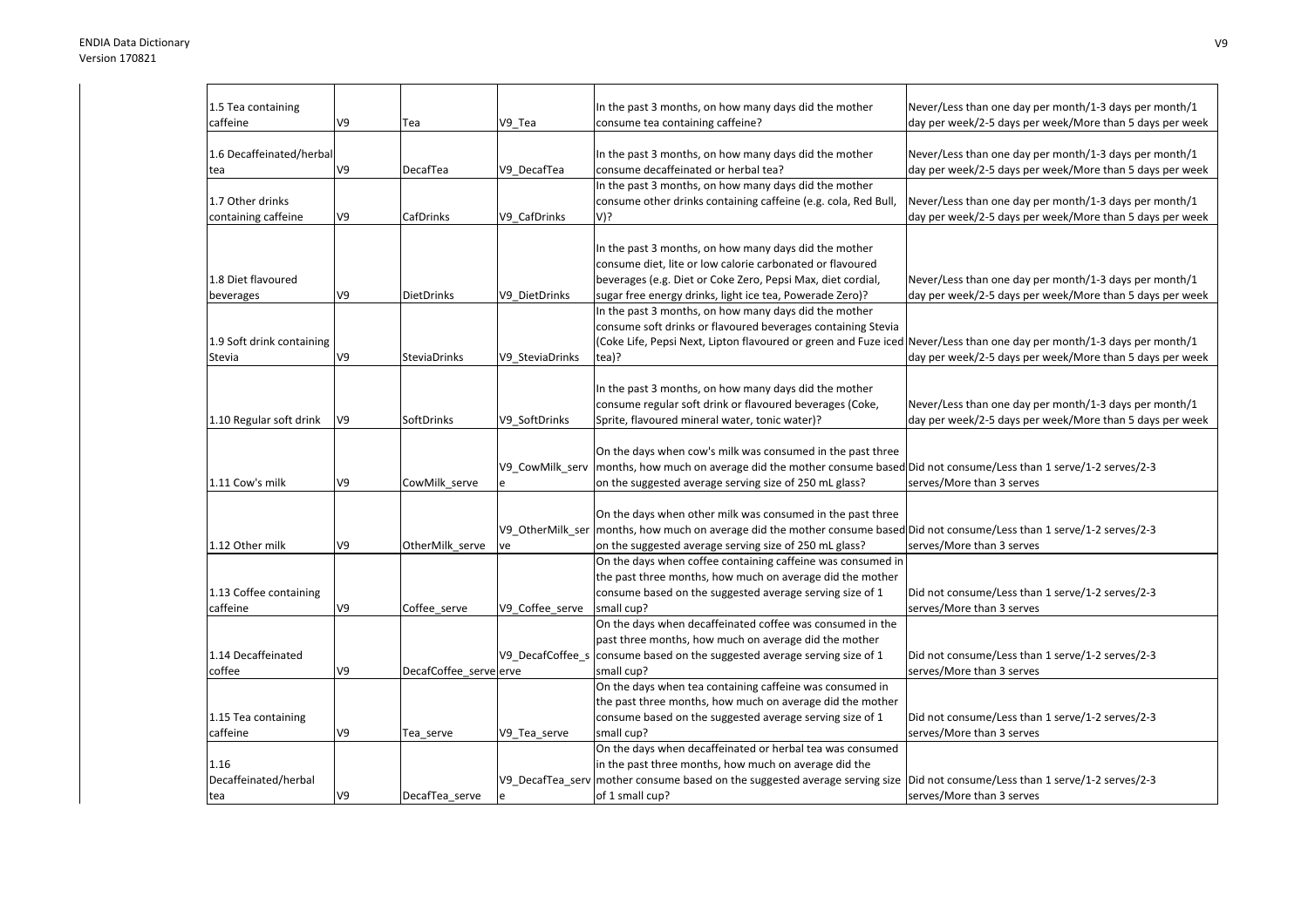|                                |    |                  |                                     | On the days when other drink containing caffeine was                                                      |                                                          |
|--------------------------------|----|------------------|-------------------------------------|-----------------------------------------------------------------------------------------------------------|----------------------------------------------------------|
|                                |    |                  |                                     | consumed in the past three months, how much on average did                                                |                                                          |
| 1.17 Other drinks              |    |                  |                                     | V9_CafDrinks_serv the mother consume based on the suggested average serving                               | Did not consume/Less than 1 serve/1-2 serves/2-3         |
| containing caffeine            | V9 | CafDrinks_serve  |                                     | size of 250 mL can?                                                                                       | serves/More than 3 serves                                |
|                                |    |                  |                                     |                                                                                                           |                                                          |
|                                |    |                  |                                     | On the days when diet, lite or low calorie carbonated or                                                  |                                                          |
|                                |    |                  |                                     | flavoured beverages were consumed in the past three                                                       |                                                          |
| 1.18 Diet flavoured            |    |                  | V9_DietDrinks_ser                   | months, how much on average did the mother consume based Did not consume/Less than 1 serve/1-2 serves/2-3 |                                                          |
| beverages                      | V9 | DietDrinks_serve | ve                                  | on the suggested average serving size of 250 mL can?                                                      | serves/More than 3 serves                                |
|                                |    |                  |                                     |                                                                                                           |                                                          |
|                                |    |                  |                                     | On the days when soft drink or flavoured beverages                                                        |                                                          |
|                                |    |                  |                                     | containing Stevia were consumed in the past three months,                                                 |                                                          |
| 1.19 Soft drink                |    |                  | SteviaDrinks_serv V9_SteviaDrinks_s | how much on average did the mother consume based on the                                                   | Did not consume/Less than 1 serve/1-2 serves/2-3         |
| containing Stevia              | V9 |                  | erve                                | suggested average serving size of 250 mL can?                                                             | serves/More than 3 serves                                |
|                                |    |                  |                                     | On the days when regular soft drinks or flavoured beverages                                               |                                                          |
|                                |    |                  |                                     | were consumed in the past three months, how much on                                                       |                                                          |
|                                |    |                  |                                     | V9_SoftDrinks_ser average did the mother consume based on the suggested                                   | Did not consume/Less than 1 serve/1-2 serves/2-3         |
| 1.20 Regular soft drink        | V9 | SoftDrinks_serve | ve                                  | average serving size of 250 mL can?                                                                       | serves/More than 3 serves                                |
|                                |    |                  |                                     | In the past 3 months, how often did the mother consume                                                    |                                                          |
|                                |    |                  |                                     | dairy products, including butter, cheese, cream, yoghurt,                                                 | Never/Less than one day per month/1-3 days per month/1   |
| 2.1 Dairy products             | V9 | Dairy            | V9 Dairy                            | custard and ice cream?                                                                                    | day per week/2-5 days per week/More than 5 days per week |
|                                |    |                  |                                     |                                                                                                           |                                                          |
|                                |    |                  |                                     | In the past 3 months, how often did the mother consume soy                                                |                                                          |
|                                |    |                  |                                     | containing products including, tofu, miso, soy sauce, soy flour,                                          | Never/Less than one day per month/1-3 days per month/1   |
| 2.2 Soy products               | V9 | Soy              | V9_Soy                              | and soy-based dairy subsitutes?                                                                           | day per week/2-5 days per week/More than 5 days per week |
|                                |    |                  |                                     | In the past 3 months, how often did the mother consume                                                    |                                                          |
|                                |    |                  |                                     | wheat containing products, including bread, biscuits, cakes,                                              |                                                          |
|                                |    |                  |                                     |                                                                                                           |                                                          |
|                                | V9 | Wheat            |                                     | breakfast cereals, pastries, pasta, couscous, dim sims and<br>wontons?                                    | Never/Less than one day per month/1-3 days per month/1   |
| 2.3 Wheat products             |    |                  | V9_Wheat                            |                                                                                                           | day per week/2-5 days per week/More than 5 days per week |
|                                |    |                  |                                     |                                                                                                           |                                                          |
|                                |    |                  |                                     | In the past 3 months, how often did the mother consume                                                    |                                                          |
| 2.4 Barley or rye              |    |                  |                                     | barley or rye containing products, including barley water,                                                | Never/Less than one day per month/1-3 days per month/1   |
| products                       | V9 | BarleyRye        | V9_BarleyRye                        | many minestrone-style soups and rye bread?                                                                | day per week/2-5 days per week/More than 5 days per week |
|                                |    |                  |                                     |                                                                                                           |                                                          |
|                                |    |                  |                                     | In the past 3 months, how often did the mother consume rice                                               |                                                          |
|                                |    |                  |                                     | and/or rice containing products including rice milk, rice                                                 | Never/Less than one day per month/1-3 days per month/1   |
| 2.5 Rice products              | V9 | Rice             | V9 Rice                             | cereals, rice cakes, rice noodles and rice flour?                                                         | day per week/2-5 days per week/More than 5 days per week |
|                                |    |                  |                                     |                                                                                                           |                                                          |
|                                |    |                  |                                     | In the past 3 months, how often did the mother consume corn                                               |                                                          |
|                                |    |                  |                                     | and/or corn containing products including popcorn, polenta,                                               | Never/Less than one day per month/1-3 days per month/1   |
| 2.6 Corn products              | V9 | Corn             | V9 Corn                             | corn flakes, corn tortillas and corn flour?                                                               | day per week/2-5 days per week/More than 5 days per week |
|                                |    |                  |                                     |                                                                                                           |                                                          |
|                                |    |                  |                                     | In the past 3 months, how often did the mother consume oats                                               |                                                          |
|                                |    |                  |                                     | or oat containing products including porridge, oatmeal,                                                   | Never/Less than one day per month/1-3 days per month/1   |
| 2.7 Oats products              | V9 | Oat              | V9 Oat                              | muesli, ANZAC biscuits, bran and oat flour?                                                               | day per week/2-5 days per week/More than 5 days per week |
|                                |    |                  |                                     | In the past 3 months, how often did the mother consume                                                    |                                                          |
|                                |    |                  |                                     | artificial sweetners (e.g. Equal or Splenda) for use in baking or                                         | Never/Less than one day per month/1-3 days per month/1   |
| 2.8 Artificial sweeteners   V9 |    | ASweetners       | V9 ASweetners                       | tea/coffee?                                                                                               | day per week/2-5 days per week/More than 5 days per week |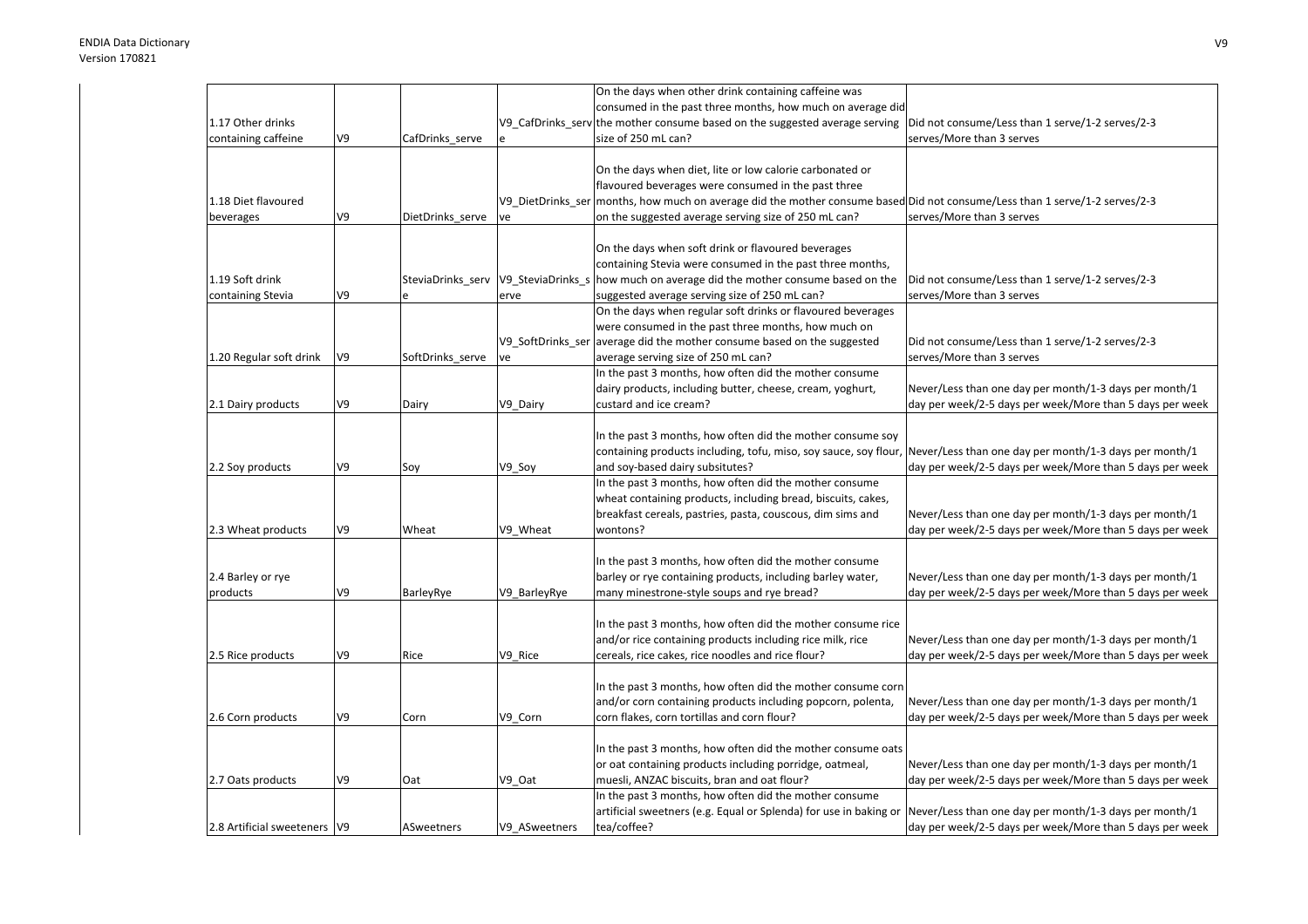|                    | 2.9 Stevia/Natvia          |    |                       |                  | In the past 3 months, how often did the mother consume                                             | Never/Less than one day per month/1-3 days per month/1   |
|--------------------|----------------------------|----|-----------------------|------------------|----------------------------------------------------------------------------------------------------|----------------------------------------------------------|
| Maternal Nutrition | products                   | V9 | Stevia                | V9 Stevia        | stevia/Natvia products for use in baking or tea/coffee?                                            | day per week/2-5 days per week/More than 5 days per week |
|                    | 3.1 Pregnancy              |    |                       |                  | V9_PregLactSup_f  Frequency of pregnancy or lactation supplement taken by the                      |                                                          |
|                    | supplement (frequency) V9  |    | PregLactSup_freq      |                  | mother over the last three months                                                                  | Never/0-30 days/31-60 days/61-90 days/Daily              |
|                    | 3.1 Pregnancy              |    |                       | req              | PregLactSup_bran V9_PregLactSup_b Brand of pregnancy or lactation supplement by the mother         |                                                          |
|                    | supplement (brand)         | V9 | ld                    | rand             | taken over the last three months                                                                   | free text box                                            |
|                    | 3.1 Pregnancy              |    |                       | V9 PregLactSup d | Dose of pregnancy or lactation supplement taken by the                                             |                                                          |
|                    | supplement (amount)        | V9 | PregLactSup_dose ose  |                  | mother over the last three months                                                                  | free text box                                            |
|                    |                            |    |                       |                  |                                                                                                    |                                                          |
|                    | 3.2 Other multivitamin     |    |                       |                  | Frequency of other multivitamin supplement taken by the                                            |                                                          |
|                    | (frequency)                | V9 | MultiVit_freq         | V9_MultiVit_freq | mother over the last three months                                                                  | Never/0-30 days/31-60 days/61-90 days/Daily              |
|                    | 3.2 Other multivitamin     |    |                       | V9 MultiVit bran | Brand of other multivitamin supplement taken by the mother                                         |                                                          |
|                    | (brand)                    | V9 | MultiVit brand        |                  | over the last three months                                                                         | free text box                                            |
|                    |                            |    |                       |                  |                                                                                                    |                                                          |
|                    | 3.2 Other multivitamin     |    |                       |                  | Dose of other multivitamin supplement taken by the mother                                          |                                                          |
|                    | (amount)                   | V9 | MultiVit dose         | V9 MultiVit dose | over the last three months                                                                         | free text box                                            |
|                    |                            |    |                       |                  |                                                                                                    |                                                          |
|                    |                            |    |                       |                  | Frequency of fish oil, omega-3 or cod liver oil supplement                                         |                                                          |
|                    | 3.3 Omega-3 (frequency) V9 |    | FishOil_freq          | V9_FishOil_freq  | taken by the mother over the last three months                                                     | Never/0-30 days/31-60 days/61-90 days/Daily              |
|                    |                            |    |                       |                  | Brand of fish oil, omega-3 or cod liver oil supplement taken by                                    |                                                          |
|                    | 3.3 Omega-3 (brand)        | V9 | FishOil_brand         | V9_FishOil_brand | the mother over the last three months                                                              | free text box                                            |
|                    |                            |    |                       |                  | Dose of fish oil, omega-3 or cod liver oil supplement taken by                                     |                                                          |
|                    | 3.3 Omega-3 (amount)       | V9 | FishOil dose          | V9 FishOil dose  | the mother over the last three months<br>Frequency of iron supplement taken by the mother over the | free text box                                            |
|                    |                            | V9 |                       |                  | ast three months                                                                                   |                                                          |
|                    | 3.4 Iron (frequency)       |    | Iron_freq             | V9_Iron_freq     | Brand of iron supplement taken by the mother over the last                                         | Never/0-30 days/31-60 days/61-90 days/Daily              |
|                    | 3.4 Iron (brand)           | V9 | Iron brand            | V9_Iron_brand    | three months                                                                                       | free text box                                            |
|                    |                            |    |                       |                  | Dose of iron supplement taken by the mother over the last                                          |                                                          |
|                    | 3.4 Iron (amount)          | V9 | Iron_dose             | V9 Iron dose     | three months                                                                                       | free text box                                            |
|                    |                            |    |                       |                  | V9_OtherSup1_fre Frequency of other supplement taken by the mother over the                        |                                                          |
|                    | 3.5 Other (frequency)      | V9 | OtherSup1_freq        |                  | ast three months                                                                                   | Never/0-30 days/31-60 days/61-90 days/Daily              |
|                    |                            |    |                       | V9_OtherSup1_br  | Brand of other supplement taken by the mother over the last                                        |                                                          |
|                    | 3.5 Other (brand)          | V9 | OtherSup1 brand       | and              | three months                                                                                       | free text box                                            |
|                    |                            |    |                       | V9 OtherSup1 do  | Dose of other supplement taken by the mother over the last                                         |                                                          |
|                    | 3.5 Other (amount)         | V9 | OtherSup1_dose        | se               | three months                                                                                       | free text box                                            |
|                    |                            |    |                       |                  |                                                                                                    |                                                          |
|                    |                            |    |                       |                  | V9_ProbioticsM_fr Frequency of probiotics (supplements, powders and fortified                      |                                                          |
|                    | 3.6 (frequency) 1          | V9 | ProbioticsM_freq1 eq1 |                  | foods) taken by the mother over the last three months                                              | Never/0-30 days/31-60 days/61-90 days/Daily              |
|                    |                            |    |                       |                  | Brand or food name of probiotic (including supplements,                                            |                                                          |
|                    |                            |    | ProbioticsM_type      | V9_ProbioticsM_t | powders and fortified foods) taken by the mother in the past                                       |                                                          |
|                    | 3.6 (brand) 1              | V9 |                       | ype1             | 3 months                                                                                           | free text box                                            |
|                    |                            |    |                       |                  |                                                                                                    |                                                          |
|                    |                            |    |                       |                  | ProbioticsM dose V9 ProbioticsM d Dose of probiotics (supplements, powders and fortified foods)    |                                                          |
|                    | 3.6 (amount) 1             | V9 |                       | ose1             | taken by the mother over the last three months                                                     | free text box                                            |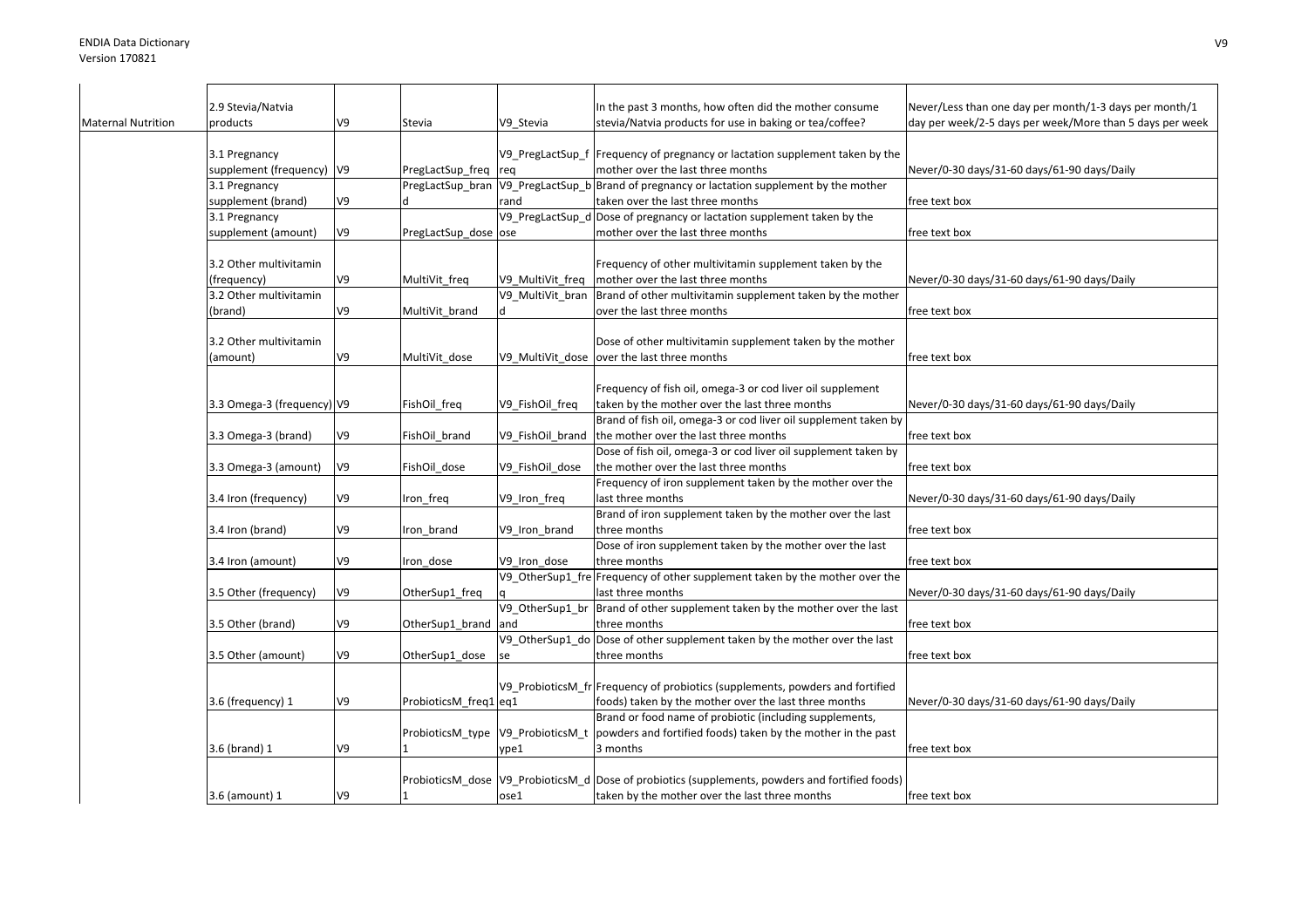|                             |                               |    |                       |                                 | V9 ProbioticsM fr Frequency of probiotics (supplements, powders and fortified                     |                                                               |
|-----------------------------|-------------------------------|----|-----------------------|---------------------------------|---------------------------------------------------------------------------------------------------|---------------------------------------------------------------|
|                             | 3.6 (frequency) 2             | V9 | ProbioticsM_freq2 eq2 |                                 | foods) taken by the mother over the last three months                                             | Never/0-30 days/31-60 days/61-90 days/Daily                   |
|                             |                               |    |                       |                                 | Brand or food name of probiotic (including supplements,                                           |                                                               |
|                             |                               |    | ProbioticsM type      | V9_ProbioticsM_t                | powders and fortified foods) taken by the mother in the past                                      |                                                               |
|                             | 3.6 (brand) 2                 | V9 |                       | ype2                            | 3 months                                                                                          | free text box                                                 |
|                             |                               |    |                       |                                 |                                                                                                   |                                                               |
|                             |                               |    |                       |                                 | ProbioticsM_dose  V9_ProbioticsM_d  Dose of probiotics (supplements, powders and fortified foods) |                                                               |
|                             | 3.6 (amount) 2                | V9 |                       | ose2                            | taken by the mother over the last three months                                                    | free text box                                                 |
|                             |                               |    |                       |                                 |                                                                                                   |                                                               |
|                             |                               |    |                       |                                 | V9 ProbioticsM fr Frequency of probiotics (supplements, powders and fortified                     |                                                               |
|                             | 3.6 (frequency) 3             | V9 | ProbioticsM freq3 eq3 |                                 | foods) taken by the mother over the last three months                                             | Never/0-30 days/31-60 days/61-90 days/Daily                   |
|                             |                               |    |                       |                                 | Brand or food name of probiotic (including supplements,                                           |                                                               |
|                             |                               |    |                       |                                 | ProbioticsM_type  V9_ProbioticsM_t  powders and fortified foods) taken by the mother in the past  |                                                               |
|                             | 3.6 (brand) 3                 | V9 |                       | ype3                            | 3 months                                                                                          | free text box                                                 |
|                             |                               |    |                       |                                 |                                                                                                   |                                                               |
|                             |                               |    |                       |                                 | ProbioticsM dose V9 ProbioticsM d Dose of probiotics (supplements, powders and fortified foods)   |                                                               |
| <b>Maternal Supplements</b> | 3.6 (amount) 3                | V9 |                       | ose3                            | taken by the mother over the last three months                                                    | free text box                                                 |
|                             |                               |    |                       |                                 |                                                                                                   |                                                               |
|                             |                               |    |                       |                                 |                                                                                                   | did not smoke and have never been a smoker/I did not          |
|                             |                               |    |                       |                                 |                                                                                                   | smoke but have previously been a smoker/Less than 1           |
|                             |                               |    |                       |                                 | In the past 3 months, how many cigarettes did the mother                                          | cigarette per week/2-6 cigarettes per week/1-5 cigarettes per |
|                             | 5.1 How many cigarettes V9    |    | SmokingM              | V9 SmokingM                     | smoke on average?                                                                                 | day/6-10 cigarettes per day/More than 10 cigarettes per day   |
|                             |                               |    |                       |                                 |                                                                                                   |                                                               |
|                             |                               |    |                       |                                 |                                                                                                   | Members of my household smoke at home, inside the             |
|                             |                               |    |                       |                                 |                                                                                                   | house/Members of my household smoke at home, only             |
|                             |                               |    |                       |                                 |                                                                                                   | outside the house and never inside/Members of my              |
|                             | 5.2 Household                 |    |                       | Smoking househo V9 Smoking hous |                                                                                                   | household are smokers but they don't smoke at home, inside    |
| Smoking                     | description                   | V9 | $\mathsf{q}$          | ehold                           | Description of household smoking status                                                           | or outside/Nobody in my household is a smoker                 |
|                             |                               |    |                       |                                 | Number of adults that currently reside in the partiicpant's                                       |                                                               |
|                             | 6. adults                     | V9 | Adults                | V9 Adults                       | household                                                                                         |                                                               |
|                             |                               |    |                       |                                 | Number of children that currently reside in the partiicpant's                                     |                                                               |
| Household                   | 6. child                      | V9 | Children              | V9 Children                     | household                                                                                         |                                                               |
|                             | 7.1 Dog that comes            |    |                       |                                 |                                                                                                   |                                                               |
|                             | inside                        | V9 | Dog_inside            | V9_Dog_inside                   | The household has a dog that comes inside                                                         | TRUE/FALSE                                                    |
|                             | 7.2 Ddog that lives           |    |                       |                                 | The household has a dog that lives outside and doesn't come                                       |                                                               |
|                             | outside                       | V9 | Dog outside           | V9_Dog_outside                  | inside                                                                                            | TRUE/FALSE                                                    |
|                             | 7.3 Cat that comes            |    |                       |                                 |                                                                                                   |                                                               |
|                             | inside                        | V9 | Cat inside            | V9 Cat inside                   | The household has a cat that comes inside                                                         | TRUE/FALSE                                                    |
|                             |                               |    |                       |                                 | The household has a cat that lives outside and doesn't come                                       |                                                               |
|                             | 7.4 Cat that lives outside V9 |    | Cat outside           | V9 Cat outside                  | inside                                                                                            | TRUE/FALSE                                                    |
|                             |                               |    |                       |                                 |                                                                                                   |                                                               |
|                             | 7.5 Furred pet                | V9 | FurredPet             | V9 FurredPet                    | The household has a furred pet that is not a cat or a dog                                         | TRUE/FALSE                                                    |
|                             |                               |    |                       |                                 | The household does not have any furred pets - cats, dogs or                                       |                                                               |
| Pets                        | 7.6 None                      | V9 | FurredPet no          | V9 FurredPet no otherwise       |                                                                                                   | TRUE/FALSE                                                    |
|                             |                               |    |                       |                                 |                                                                                                   |                                                               |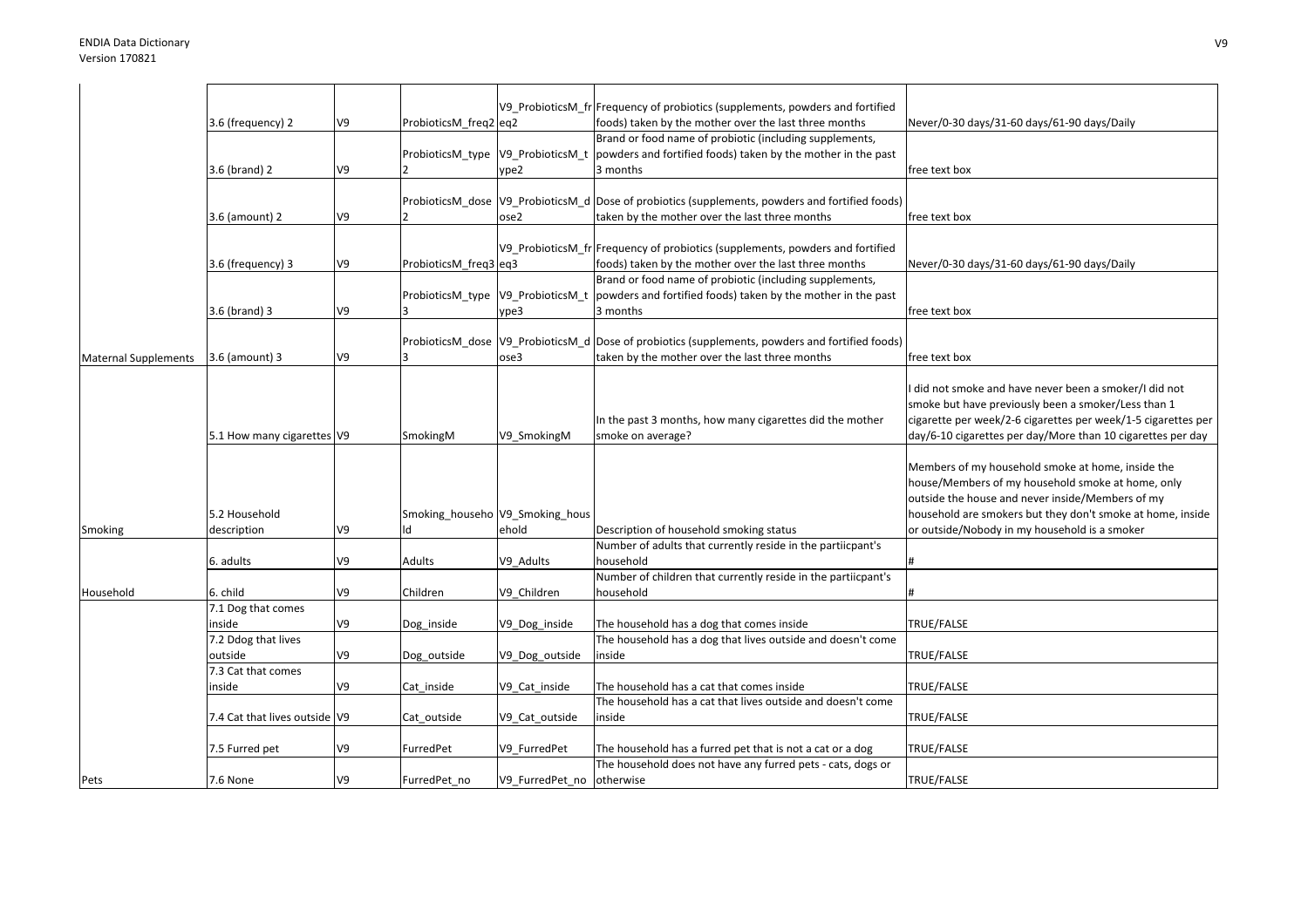| 8.1 Child's sleeping                   |    |                        |                                    | V9 Sleep situatio Over the past week, what best describes the child's sleeping                                                      | My child and I co-sleep in the same bed/My child sleeps in the<br>same room as me but in his/her own bed/My child sleeps in a<br>different room to me, and co-sleeps with his/her sibling(s) in<br>the same bed/My child sleeps in a different room to me, in<br>his/her own bed but shares the room with a sibling/My child<br>sleeps in a different bedroom to me, in his/her own bed and |
|----------------------------------------|----|------------------------|------------------------------------|-------------------------------------------------------------------------------------------------------------------------------------|---------------------------------------------------------------------------------------------------------------------------------------------------------------------------------------------------------------------------------------------------------------------------------------------------------------------------------------------------------------------------------------------|
| situation                              | V9 | Sleep situation        |                                    | situation over the majority of the night                                                                                            | does not share a room                                                                                                                                                                                                                                                                                                                                                                       |
|                                        |    |                        |                                    | Over the past week, what position did the child sleep for most                                                                      |                                                                                                                                                                                                                                                                                                                                                                                             |
| 8.2 Sleep position                     | V9 | Sleep_position         | V9_Sleep_position of the time      |                                                                                                                                     | On belly/On side/On back                                                                                                                                                                                                                                                                                                                                                                    |
| 8.3 Time sleep during<br>night (hours) | V9 | Sleep_night_hrs        | rs                                 | V9_Sleep_night_h  Over the past week, how much time did the child spend in<br>sleep during the night (between 7pm and 7am) (hours)  | #                                                                                                                                                                                                                                                                                                                                                                                           |
|                                        |    |                        |                                    |                                                                                                                                     |                                                                                                                                                                                                                                                                                                                                                                                             |
| 8.3 Time sleep during<br>night (mins)  | V9 | Sleep_night_mins       | ins                                | V9 Sleep night m Over the past week, how much time did the child spend in<br>sleep during the night (between 7pm and 7am) (minutes) |                                                                                                                                                                                                                                                                                                                                                                                             |
|                                        |    |                        | V9_Sleep_night_N                   |                                                                                                                                     |                                                                                                                                                                                                                                                                                                                                                                                             |
| 8.3 (not asked)                        | V9 | Sleep_night_NA         |                                    | Question 8.3 was not asked                                                                                                          | TRUE/FALSE                                                                                                                                                                                                                                                                                                                                                                                  |
| 8.4 Time sleep during<br>day (hours)   | V9 | Sleep_day_hrs          |                                    | Over the past week, how much time did the child spend in<br>V9_Sleep_day_hrs sleep during the day (between 7am and 7pm) (hours)     | #                                                                                                                                                                                                                                                                                                                                                                                           |
|                                        |    |                        |                                    |                                                                                                                                     |                                                                                                                                                                                                                                                                                                                                                                                             |
| 8.4 Time sleep during<br>day (mins)    | V9 | Sleep_day_mins         | ns                                 | V9_Sleep_day_mi Over the past week, how much time did the child spend in<br>sleep during the day (between 7am and 7pm) (minutes)    | #                                                                                                                                                                                                                                                                                                                                                                                           |
|                                        |    |                        |                                    |                                                                                                                                     |                                                                                                                                                                                                                                                                                                                                                                                             |
| 8.4 (not asked)                        | V9 | Sleep day NA           |                                    | V9_Sleep_day_NA Question 8.4 was not asked                                                                                          | TRUE/FALSE                                                                                                                                                                                                                                                                                                                                                                                  |
| 8.5 Num waking per                     |    |                        |                                    | Over the past week, what was the average number of night                                                                            |                                                                                                                                                                                                                                                                                                                                                                                             |
| night                                  | V9 | Sleep wakings          | V9_Sleep_wakings wakings per night |                                                                                                                                     |                                                                                                                                                                                                                                                                                                                                                                                             |
|                                        |    | Sleep_wakings_N        | V9_Sleep_wakings                   |                                                                                                                                     |                                                                                                                                                                                                                                                                                                                                                                                             |
| 8.5 (not asked)                        | V9 | А                      | NA                                 | Question 8.5 was not asked                                                                                                          | TRUE/FALSE                                                                                                                                                                                                                                                                                                                                                                                  |
| 8.6 Time in wakefulness<br>(hours)     | V9 | Sleep_wake_hrs         | rs                                 | V9_Sleep_wake_h Over the past week, how much time during the night did the<br>child spend in wakefulness (from 10pm to 6am) (hours) | #                                                                                                                                                                                                                                                                                                                                                                                           |
|                                        |    |                        |                                    |                                                                                                                                     |                                                                                                                                                                                                                                                                                                                                                                                             |
| 8.6 Time in wakefulness<br>(mins)      | V9 | Sleep_wake_mins   mins | V9_Sleep_wake                      | Over the past week, how much time during the night did the<br>child spend in wakefulness (from 10pm to 6am) (minutes)               |                                                                                                                                                                                                                                                                                                                                                                                             |
|                                        |    |                        | V9_Sleep_wake_N                    |                                                                                                                                     |                                                                                                                                                                                                                                                                                                                                                                                             |
| 8.6 (not asked)                        | V9 | Sleep_wake_NA          |                                    | Question 8.6 was not asked                                                                                                          | TRUE/FALSE                                                                                                                                                                                                                                                                                                                                                                                  |
|                                        |    |                        | V9_Sleep_time_hr                   | Over the past week, how long did it take to put the child to                                                                        |                                                                                                                                                                                                                                                                                                                                                                                             |
| 8.7 Time to sleep (hours) V9           |    | Sleep_time_hrs         |                                    | sleep in the evenings (hours)                                                                                                       |                                                                                                                                                                                                                                                                                                                                                                                             |
|                                        |    |                        |                                    | V9_Sleep_time_mi Over the past week, how long did it take to put the child to                                                       |                                                                                                                                                                                                                                                                                                                                                                                             |
| 8.7 Time to sleep (mins)   V9          |    | Sleep_time_mins        | ns                                 | sleep in the evenings (minutes)                                                                                                     |                                                                                                                                                                                                                                                                                                                                                                                             |
| 8.7 (not asked)                        | V9 | Sleep time NA          | V9_Sleep_time_N                    | Question 8.7 was not asked                                                                                                          | TRUE/FALSE                                                                                                                                                                                                                                                                                                                                                                                  |
|                                        |    |                        |                                    |                                                                                                                                     | While feeding/Being rocked/Being held/In bed alone/In bed                                                                                                                                                                                                                                                                                                                                   |
| 8.8 How to sleep                       | V9 | Sleep_how              | V9_Sleep_how                       | Over the past week, how did the child fall asleep                                                                                   | near parent                                                                                                                                                                                                                                                                                                                                                                                 |
|                                        |    |                        |                                    | Over the past week, at what time did the child usually fall                                                                         |                                                                                                                                                                                                                                                                                                                                                                                             |
| 8.9 Time to sleep                      | V9 | Sleep time             | V9_Sleep_time                      | asleep                                                                                                                              | HH:MM am/pm                                                                                                                                                                                                                                                                                                                                                                                 |
|                                        |    |                        |                                    |                                                                                                                                     |                                                                                                                                                                                                                                                                                                                                                                                             |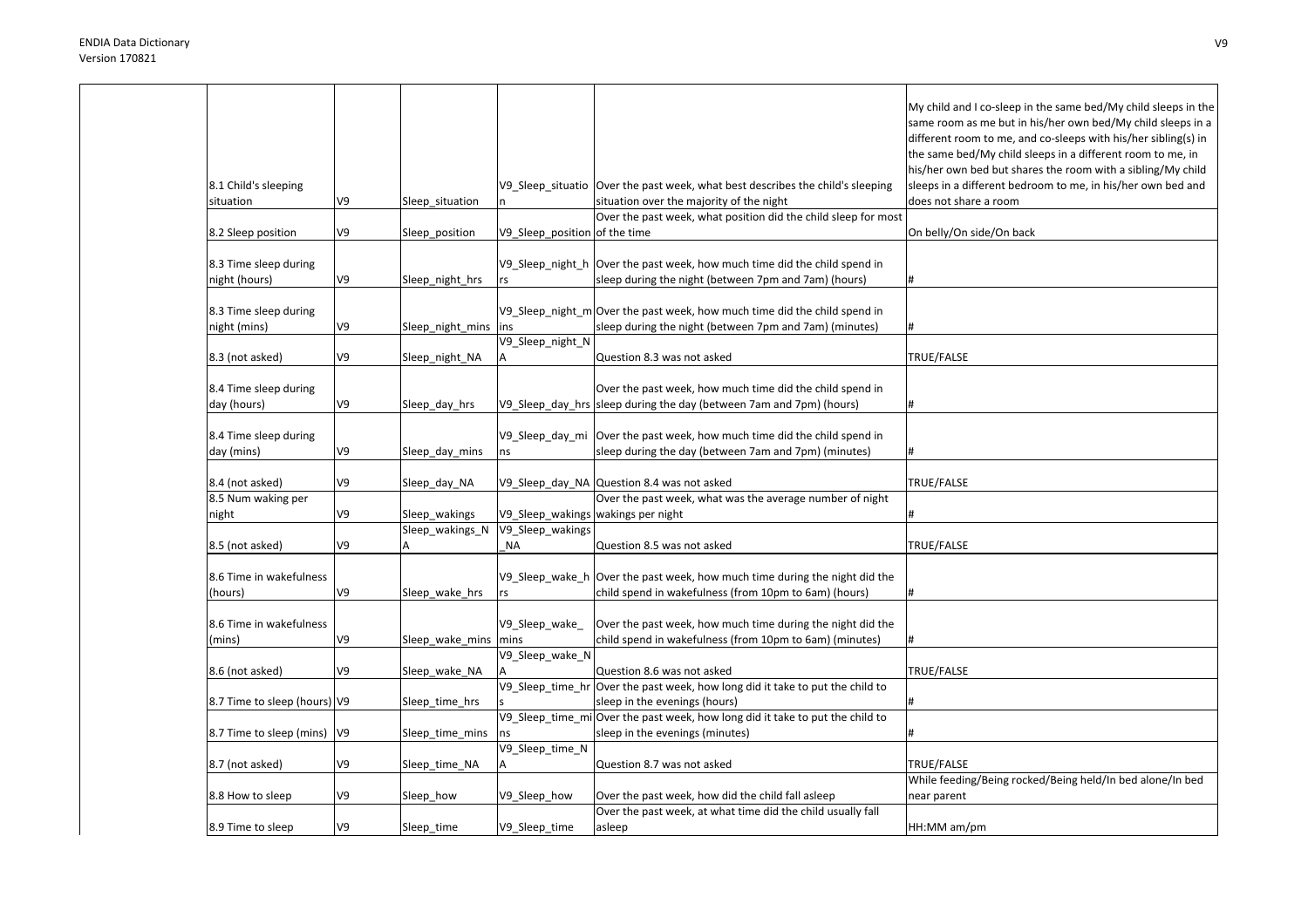|           |                              |    | Sleep_problem_N V9_Sleep_proble |                           |                                                                                  |                                                             |
|-----------|------------------------------|----|---------------------------------|---------------------------|----------------------------------------------------------------------------------|-------------------------------------------------------------|
|           | 8.10 (not asked)             | V9 |                                 | m NA                      | Question 8.10 was not asked                                                      | TRUE/FALSE                                                  |
|           |                              |    |                                 | V9_Sleep_proble           | Over the past week, was the child's sleep considered a                           |                                                             |
| Sleep     | 8.10 Sleeping a problem   V9 |    | Sleep_problem                   | m                         | problem                                                                          | A very serious problem/A small problem/Not a problem at all |
|           |                              |    |                                 |                           | In the past three months, did the child participate in any                       |                                                             |
|           |                              |    |                                 |                           |                                                                                  |                                                             |
|           | 9.1 Mother's group           | V9 | MotherGroup                     | V9 MotherGroup            | mother's group activities                                                        | TRUE/FALSE                                                  |
|           |                              |    |                                 |                           | In the past three months, did the child participate in any                       |                                                             |
|           | 9.2 Playgroup                | V9 | Playgroup                       | V9_Playgroup              | playgroup activities                                                             | TRUE/FALSE                                                  |
|           | 9.3 Dedicated childcare      |    |                                 |                           | In the past three months, did the child participate in any                       |                                                             |
|           | centre                       | V9 | Childcare                       | V9 Childcare              | childcare at a dedicated childcare centre activities                             | TRUE/FALSE                                                  |
|           |                              |    |                                 |                           | In the past three months, did the child participate in any                       |                                                             |
|           | 9.4 Childcare in family      |    |                                 |                           | childcare in family daycare involving children from other                        |                                                             |
|           |                              | V9 |                                 |                           |                                                                                  | TRUE/FALSE                                                  |
|           | daycare                      |    | FamilyDayCare                   | V9_FamilyDayCare families |                                                                                  |                                                             |
|           |                              |    |                                 | V9 Childcare non          | In the past three months, the child did not participate in                       |                                                             |
| Childcare | 9.5 None of the above        | V9 | Childcare none                  |                           | mother's group, playgroup, and childcare                                         | TRUE/FALSE                                                  |
|           |                              |    |                                 |                           | Brand or food name of probiotic (including supplements,                          |                                                             |
|           |                              |    |                                 | V9 Probiotics typ         | powders and fortified foods) taken by the child in the past 3                    |                                                             |
|           | 10.1 Brand                   | V9 | Probiotics_type1                | e1                        | months                                                                           | free text box                                               |
|           |                              |    |                                 |                           |                                                                                  |                                                             |
|           |                              |    |                                 |                           | V9_Probiotics_fre Frequency of probiotics (supplements, powders and fortified    |                                                             |
|           |                              | V9 |                                 |                           | foods) taken by the child over the last three months                             |                                                             |
|           | 10.1 Frequency               |    | Probiotics_freq1                | q1                        |                                                                                  | Never/0-30 days/31-60 days/61-90 days/Daily                 |
|           |                              |    |                                 |                           |                                                                                  |                                                             |
|           |                              |    |                                 |                           | V9 Probiotics dos Dose of probiotics (supplements, powders and fortified foods)  |                                                             |
|           | 10.1 Amount                  | V9 | Probiotics_dose1                | e1                        | taken by the child over the last three months                                    | free text box                                               |
|           |                              |    |                                 |                           | Brand or food name of probiotic (including supplements,                          |                                                             |
|           |                              |    |                                 | V9 Probiotics typ         | powders and fortified foods) taken by the child in the past 3                    |                                                             |
|           | 10.1 Brand (2)               | V9 | Probiotics_type2                | e2                        | months                                                                           | free text box                                               |
|           |                              |    |                                 |                           |                                                                                  |                                                             |
|           |                              |    |                                 |                           | V9 Probiotics fre Frequency of probiotics (supplements, powders and fortified    |                                                             |
|           |                              |    |                                 |                           |                                                                                  |                                                             |
|           | 10.1 Frequency (2)           | V9 | Probiotics_freq2                | q2                        | foods) taken by the child over the last three months                             | Never/0-30 days/31-60 days/61-90 days/Daily                 |
|           |                              |    |                                 |                           |                                                                                  |                                                             |
|           |                              |    |                                 |                           | V9_Probiotics_dos Dose of probiotics (supplements, powders and fortified foods)  |                                                             |
|           | 10.1 Amount (2)              | V9 | Probiotics dose2                | e2                        | taken by the child over the last three months                                    | free text box                                               |
|           |                              |    |                                 |                           | Brand or food name of probiotic (including supplements,                          |                                                             |
|           |                              |    |                                 |                           | V9_Probiotics_typ  powders and fortified foods) taken by the child in the past 3 |                                                             |
|           | 10.1 Brand (3)               | V9 | Probiotics_type3                | e3                        | months                                                                           | free text box                                               |
|           |                              |    |                                 |                           |                                                                                  |                                                             |
|           |                              |    |                                 |                           |                                                                                  |                                                             |
|           |                              |    |                                 |                           | V9 Probiotics fre Frequency of probiotics (supplements, powders and fortified    |                                                             |
|           | 10.1 Frequency (3)           | V9 | Probiotics_freq3                | q3                        | foods) taken by the child over the last three months                             | Never/0-30 days/31-60 days/61-90 days/Daily                 |
|           |                              |    |                                 |                           |                                                                                  |                                                             |
|           |                              |    |                                 |                           | V9 Probiotics dos Dose of probiotics (supplements, powders and fortified foods)  |                                                             |
|           | 10.1 Amount (3)              | V9 | Probiotics dose3                | e3                        | taken by the child over the last three months                                    | free text box                                               |
|           |                              |    |                                 |                           | Brand or food name of probiotic (including supplements,                          |                                                             |
|           |                              |    |                                 |                           | V9_Probiotics_typ  powders and fortified foods) taken by the child in the past 3 |                                                             |
|           |                              | V9 |                                 |                           | months                                                                           |                                                             |
|           | 10.1 Brand (4)               |    | Probiotics_type4                | e4                        |                                                                                  | free text box                                               |
|           |                              |    |                                 |                           |                                                                                  |                                                             |
|           |                              |    |                                 |                           | V9_Probiotics_fre   Frequency of probiotics (supplements, powders and fortified  |                                                             |
|           | 10.1 Frequency (4)           | V9 | Probiotics freq4                | q4                        | foods) taken by the child over the last three months                             | Never/0-30 days/31-60 days/61-90 days/Daily                 |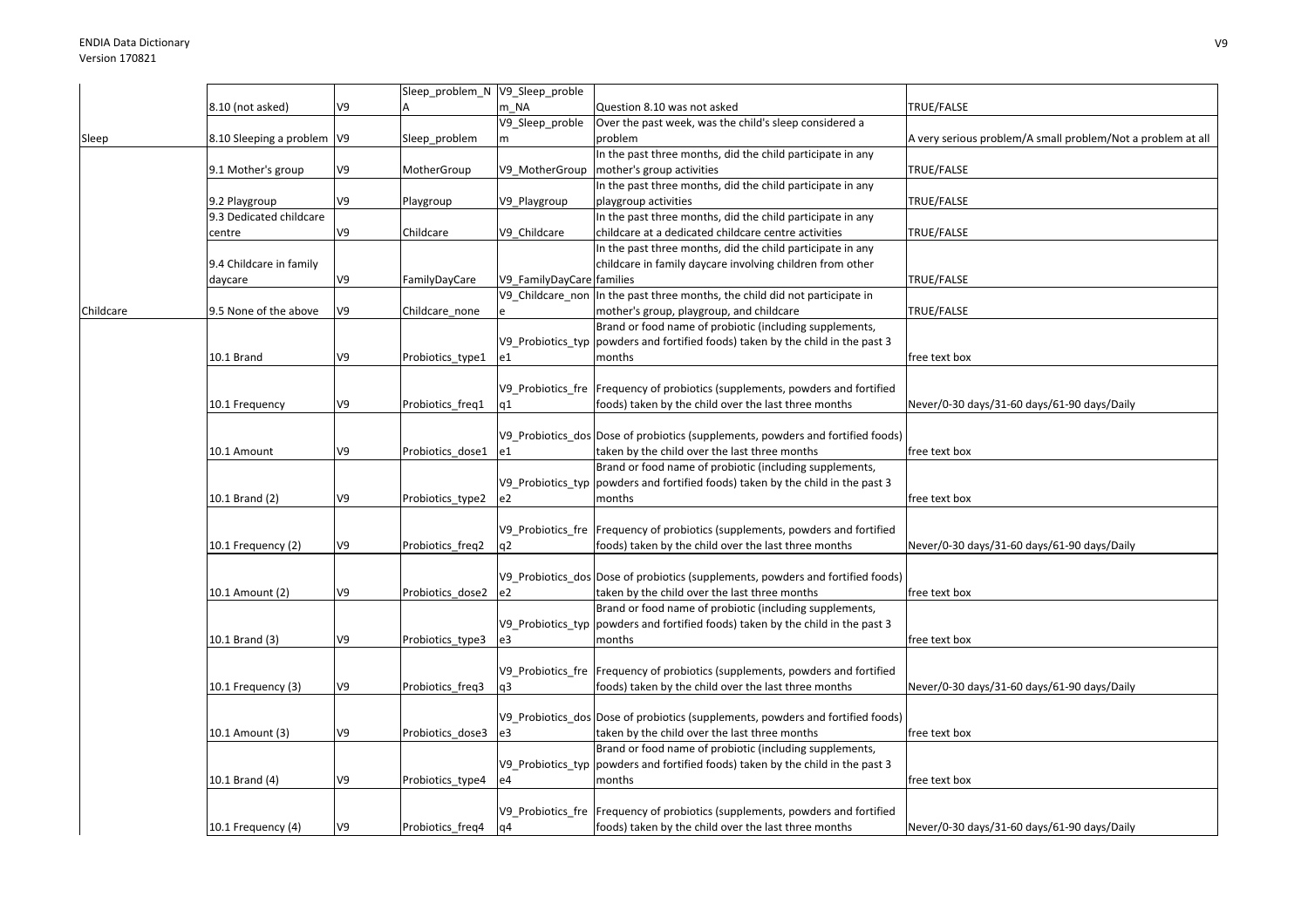| Child probiotics | 10.1 Amount (5)       | V9 | Probiotics dose4   | e4 e4          | V9 Probiotics dos Dose of probiotics (supplements, powders and fortified foods)<br>taken by the child over the last three months | free text box     |
|------------------|-----------------------|----|--------------------|----------------|----------------------------------------------------------------------------------------------------------------------------------|-------------------|
|                  | 11.1 Vegetarian       | V9 | Vegetarian         | V9 Vegetarian  | Child was consuming a vegetarian diet in the past 3 months                                                                       | TRUE/FALSE        |
|                  | 11.2 Gluten free      | V9 | <b>GlutenFrere</b> | V9 GlutenFrere | Child was consuming a gluten free diet in the past 3 months                                                                      | TRUE/FALSE        |
|                  | 11.3 Low carbohydrate | V9 | LowCarb            | V9 LowCarb     | Child was consuming a low carbohydrate diet in the past 3<br>months                                                              | <b>TRUE/FALSE</b> |
|                  | 11.4 High protein     | V9 | HighProtein        | V9 HighProtein | Child was consuming a high protein diet in the past 3 months                                                                     | TRUE/FALSE        |
|                  | 11.5 Vegan            | V9 | Vegan              | V9_Vegan       | Child was consuming a vegan diet in the past 3 months                                                                            | TRUE/FALSE        |
|                  |                       |    |                    |                | Child was consuming another type of diet in the past 3                                                                           |                   |
|                  | 11.6 Other            | V9 | Diet               | V9_Diet        | months                                                                                                                           | <b>TRUE/FALSE</b> |
| Diet             | 11.6 Other specify    | V9 | Diet_type          | V9_Diet_type   | Details of type of diet child was following in the past 3 months TRUE/FALSE                                                      |                   |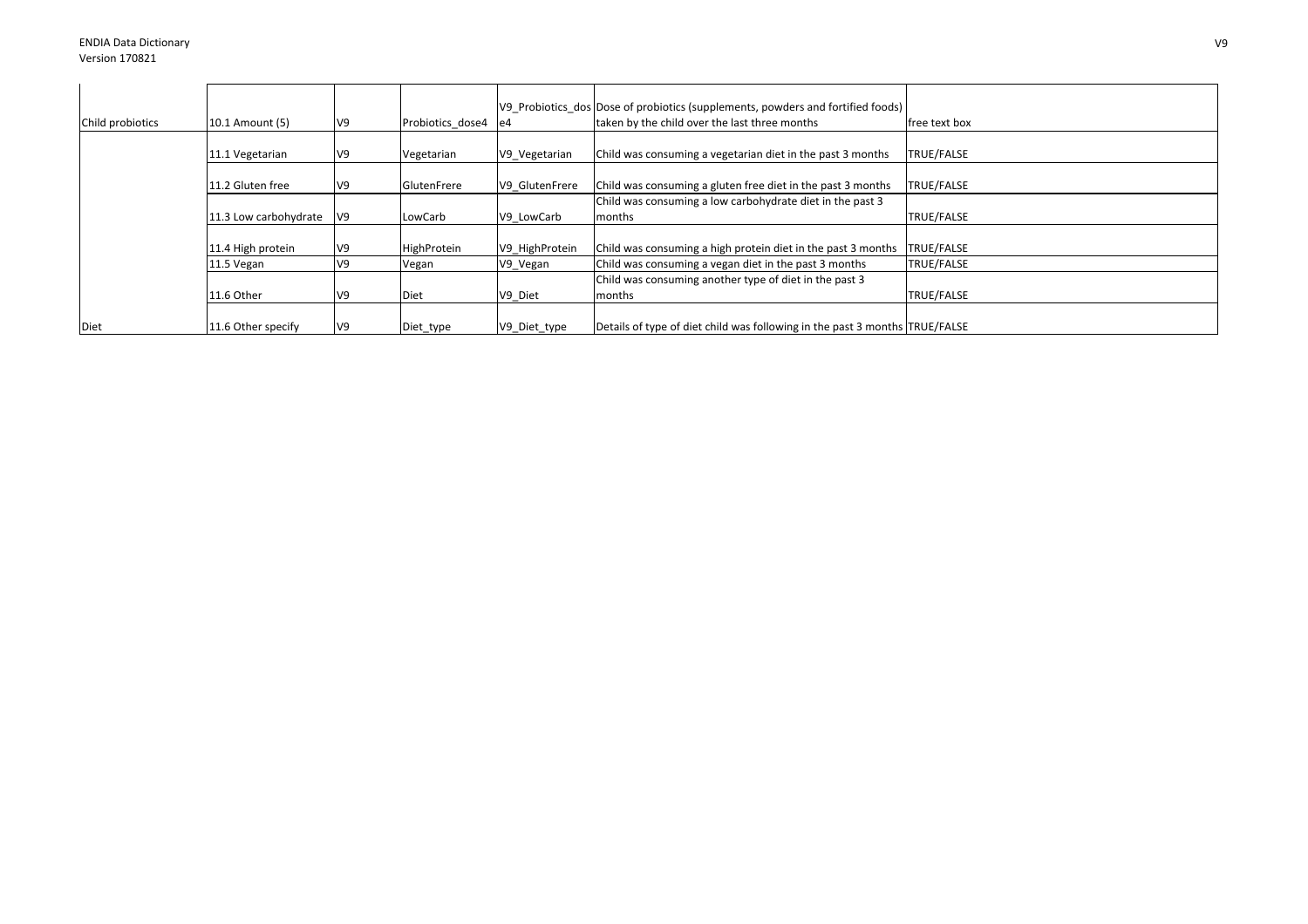| <b>Export heading</b> | Variable                          | <b>Visit</b> | Code           | Visit Code             | <b>Description</b>                                                                                                                                                                | Format              |
|-----------------------|-----------------------------------|--------------|----------------|------------------------|-----------------------------------------------------------------------------------------------------------------------------------------------------------------------------------|---------------------|
| General               | ID                                | V10          | ID             | V10 ID                 | Participant ID code                                                                                                                                                               | STATE-CITY-SITE-### |
|                       | Lab result not collected          | V10          | NoBlood        | V10 NoBlood            | No blood samples were collected during this visit                                                                                                                                 | TRUE/FALSE          |
|                       | Not Finish                        | V10          | NotFin         | V10 NotFin             | Data entry has not been finished                                                                                                                                                  | TRUE/FALSE          |
|                       | Finalized                         | V10          | Final          | V10 Final              | Data entry has been finalised by project management team                                                                                                                          | TRUE/FALSE          |
| Visit date            | Visit date                        | V10          | VisitDate      | V10_VisitDate          | Date of study visit                                                                                                                                                               | DD/MM/YYYY          |
|                       | Visit not attended                | V10          | NoVisit        | V10_NoVisit            | No data and samples were collected - visit not attended                                                                                                                           | TRUE/FALSE          |
|                       | Comment                           | V10          | NoVisit c      | V10 NoVisit c          | Comment on why visit did not occur                                                                                                                                                | free text box       |
| Age                   | Infant age (months)               | V10          | Age_mths       | V10_Age_mths           | Infant age (months)                                                                                                                                                               |                     |
|                       | Infant age (weeks)                | V10          | Age_wks        | V10_Age_wks            | Infant age (weeks)                                                                                                                                                                |                     |
| Anaesthesia           | Anaesthesia applied               | V10          | Anaesth        | V10_Anaesth            | Topical anaesthesia was applied to the infant for blood taking TRUE/FALSE                                                                                                         |                     |
|                       | Comment                           | V10          | Anaesth c      | V10 Anaesth c          | Comment on why anaesthesia was not applied                                                                                                                                        | free text box       |
|                       | Brand                             | V10          | Anaesth_brand  | V10_Anaesth_bra<br>nd  | Brand and strength of anaesthesia applied to infant                                                                                                                               | free text box       |
|                       | Amount                            | V10          | Anaesth_amount | V10_Anaesth_am<br>ount | Amount of anaesthesia applied to infant                                                                                                                                           |                     |
| Infant health         | Recorded                          | V10          | Health         | V10_Health             | Infant health (illnesses, medications, hospitalisations, tooth<br>erruptions/teething, allergies etc.) since previous<br>appointment has been recorded using the Child Health Log | TRUE/FALSE          |
|                       | Summary                           | V10          | Health_c       | V10_Health_c           | Brief summary of infant's health since last appointment with<br>reference to the child's age                                                                                      | free text box       |
| <b>Fasting status</b> | Time of last food/drink           | V10          | Fast_time      | V10_Fast_time          | Time of day when last food or drink consumption occurred                                                                                                                          | HH:MM am/pm         |
|                       | Since last consumption<br>(hours) | V10          | Fast_hr        | V10_Fast_hr            | Number of hours since last food or drink consumption<br>occurred                                                                                                                  | ##                  |
|                       | Since last consumption<br>(mins)  | V10          | Fast_min       | V10_Fast_min           | Number of minutes since last food or drink consumption<br>occurred                                                                                                                | ##                  |
|                       | Milk                              | V10          | Fast milk      | V10 Fast milk          | Last intake was breast milk (breast or bottle)                                                                                                                                    | TRUE/FALSE          |
|                       | Other                             | V10          | Fast_other     | V10 Fast other         | Description of last intake if it was not breast milk (breast or<br>bottle)                                                                                                        | free text box       |
|                       | <b>Breakfast</b>                  | V10          | Fast breakfast |                        | V10_Fast_breakfa Last intake was breakfast                                                                                                                                        | TRUE/FALSE          |
|                       | Lunch                             | V10          | Fast lunch     | V10_Fast_lunch         | Last intake was lunch                                                                                                                                                             | TRUE/FALSE          |
|                       | Dinner                            | V10          | Fast_dinner    | V10 Fast dinner        | Last intake was dinner                                                                                                                                                            | TRUE/FALSE          |
|                       | Snack                             | V10          | Fast_snack     | V10 Fast snack         | Last intake was a snack                                                                                                                                                           | TRUE/FALSE          |
|                       | Comment                           | V10          | Fast no        | V10 Fast no            | Fasting status was not collected                                                                                                                                                  | TRUE/FALSE          |
| Anthropometrics       | Type                              | V10          | MeasureType    |                        | V10_MeasureType Size measurement type (length should apply to all children<br>under 2 yrs; beyond 2 years height can be measured if the<br>child is able to stand effectively)    | Height/Length       |
|                       | Measurement (dm)                  | V10          | Length_Height  | V10_Length_Heig<br>ht  | Length or height measurement (cm)                                                                                                                                                 | $\overline{H}$      |
|                       | Waist 1 (cm)                      | V10          | Waist1         | V10 Waist1             | Waist circumference measurement #1 (cm)                                                                                                                                           |                     |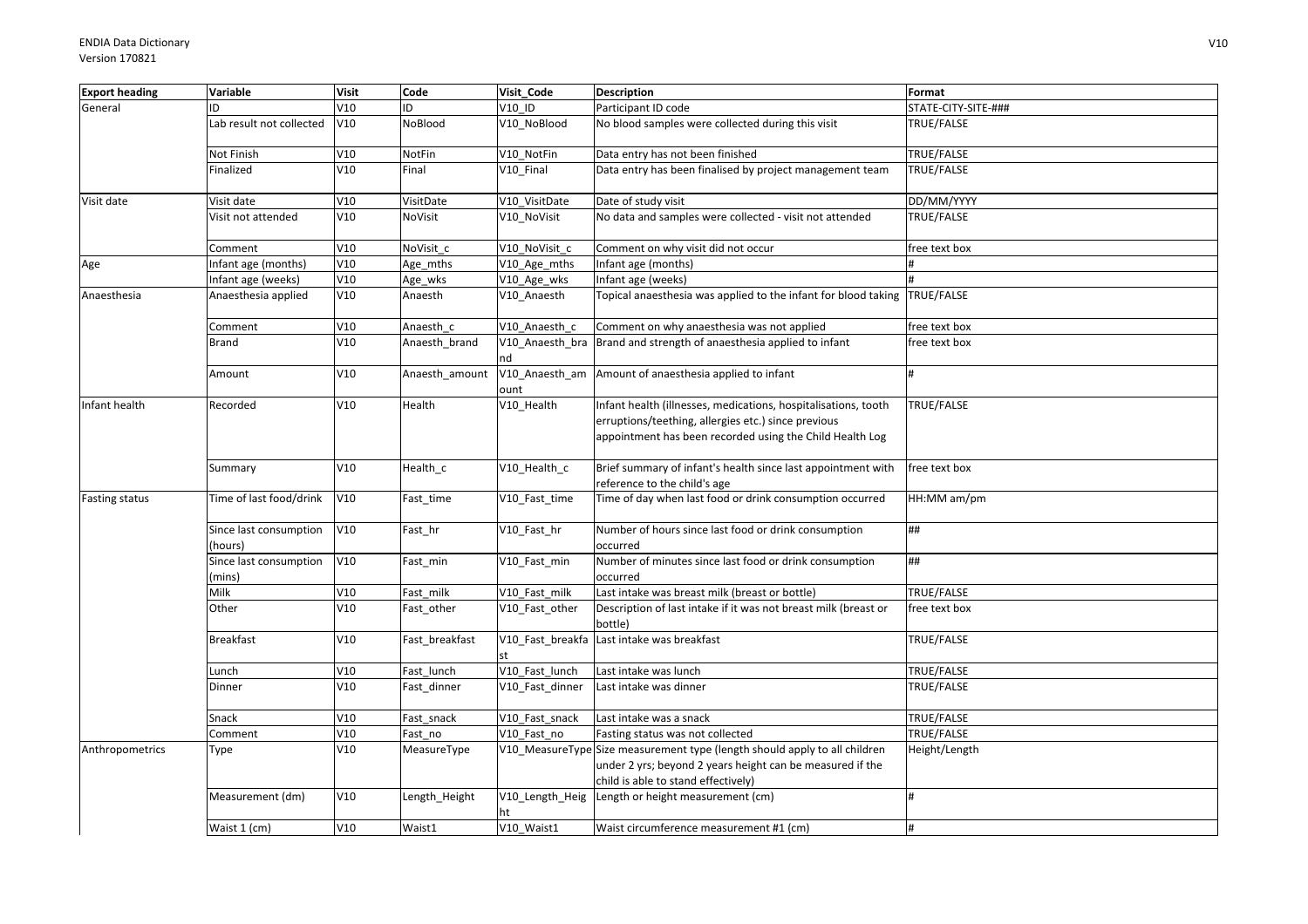|             | Waist 2 (cm)                            | V10 | Waist2           | V10 Waist2     | Waist circumference measurement #2 (cm)                                                                |                 |
|-------------|-----------------------------------------|-----|------------------|----------------|--------------------------------------------------------------------------------------------------------|-----------------|
|             | Waist 3 (cm)                            | V10 | Waist3           | V10_Waist3     | Waist circumference measurement (cm) #3 (only done if 1 and #                                          |                 |
|             |                                         |     |                  |                | 2 differ by more than 0.5 cm)                                                                          |                 |
|             | Child alone (kg)                        | V10 | Weight           | V10 Weight     | Weight of infant alone (kg)                                                                            |                 |
|             | Caregiver (kg)                          | V10 | Weight_caregiver | giver          | V10_Weight_care Weight of caregiver if unable to weigh child alone (kg)                                | #               |
|             | Caregiver + child (kg)                  | V10 | hild             | giverchild     | Weight_caregiverc V10_Weight_care Weight of caregiver and child if unable to weigh child alone<br>(kg) |                 |
|             | Comment                                 | V10 | Anthrop_no_c     | V10 Anthrop no | Explanation for any missing anthropometric data                                                        | free text box   |
| Skin swab   | Inf skin collected                      | V10 | Skin_inf         | V10_Skin_inf   | Infant Skin swab was collected at visit (from sampling/clinic)                                         | TRUE/FALSE      |
|             | Not collected comment                   | V10 | Skin_c           | V10_Skin_c     | Comment on why skin swab was not collected (from<br>sampling/clinic)                                   | free text box   |
|             | Collection date                         | V10 | Swab date        | V10 Swab date  | Date of collection of all swabs                                                                        | DD/MM/YYYY      |
|             | Collection time                         | V10 | Swab time        | V10 Swab time  | Time of collection of all swabs                                                                        | HH:MM am/pm     |
|             | Date of storage                         | V10 | Swab storedate   | ate            | V10_Swab_stored Date of storage at -80°C of all swabs                                                  | DD/MM/YYYY      |
|             | Time of storage                         | V10 | Swab_storetime   | me             | V10_Swab_storeti Time of storage at -80°C of all swabs                                                 | HH:MM am/pm     |
|             | Not collected                           | V10 | Swab_no          | V10_Swab_no    | All swabs were not collected at visit (from sample<br>preparation/lab)                                 | TRUE/FALSE      |
|             | Comment                                 | V10 | Swab_no_c        | V10_Swab_no_c  | Comment on why all swabs were not collected (from sample<br>preparation/lab)                           | free text box   |
|             | Number of aliquots<br>stored - SKIN inf | V10 | Skin inf aliquot | uot            | V10_Skin_inf_aliq Number of infant skin swabs stored in -80°C freezer                                  |                 |
|             | Collection Box code -<br>SKIN inf       | V10 | Skin inf boxcode | code           | V10_Skin_inf_box Code of box infant skin swabs are stored in in -80°C freezer                          | SAMPLE STATE_## |
| Nasal swab  | Collected                               | V10 | Nasal            | V10_Nasal      | Nasal swab was collected at visit (from sampling/clinic)                                               | TRUE/FALSE      |
|             | No collection, comment V10              |     | Nasal c          | V10 Nasal c    | Comment on why nasal swab was not collected (from<br>sampling/clinic)                                  | free text box   |
|             | Collection date                         | V10 | Swab date        | V10 Swab date  | Date of collection of all swabs                                                                        | DD/MM/YYYY      |
|             | Collection time                         | V10 | Swab time        | V10 Swab time  | Time of collection of all swabs                                                                        | HH:MM am/pm     |
|             | Date of storage                         | V10 | Swab_storedate   | ate            | V10_Swab_stored Date of storage at -80°C of all swabs                                                  | DD/MM/YYYY      |
|             | Time of storage                         | V10 | Swab_storetime   | me             | V10_Swab_storeti Time of storage at -80°C of all swabs                                                 | HH:MM am/pm     |
|             | Sample not collected                    | V10 | Swab_no          | V10_Swab_no    | All swabs were not collected at visit (from sample<br>preparation/lab)                                 | TRUE/FALSE      |
|             | Comment                                 | V10 | Swab_no_c        | V10_Swab_no_c  | Comment on why all swabs were not collected (from sample<br>preparation/lab)                           | free text box   |
|             | Number of aliquots<br>stored - NASAL    | V10 | Nasal aliquot    |                | V10_Nasal_aliquot Number of nasal swabs stored in -80°C freezer                                        | H               |
|             | Collection Box code -<br>NASAL          | V10 | Nasal_boxcode    | de             | V10_Nasal_boxco   Code of box nasal swabs are stored in in -80°C freezer                               | SAMPLE STATE_## |
| Tongue swab | Collected                               | V10 | Tong             | V10_Tong       | Tongue swab was collected at visit (from sampling/clinic)                                              | TRUE/FALSE      |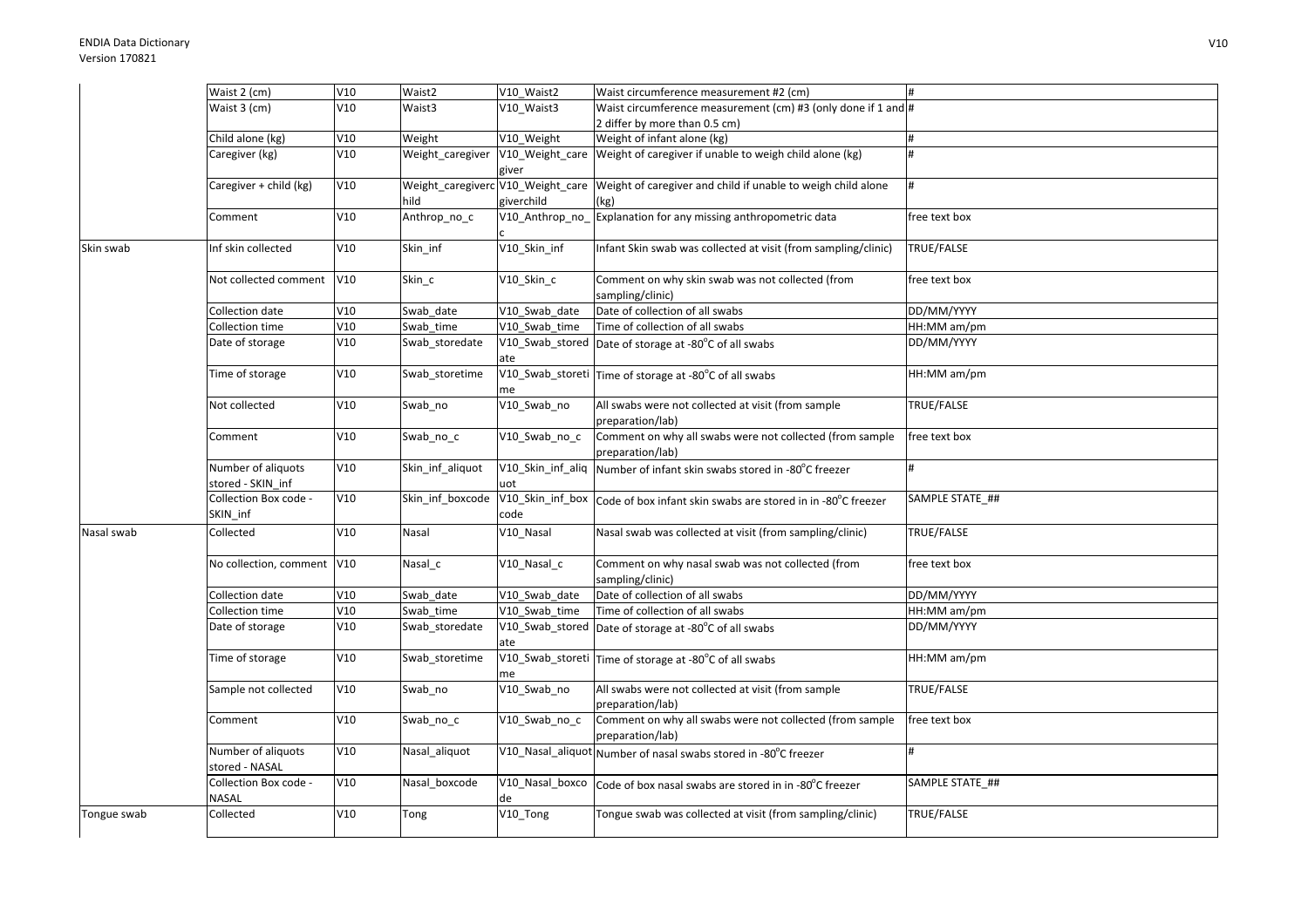|                    | No collection, comment V10          |     | Tong_c         | V10_Tong_c                  | Comment on why tongue swab was not collected (from                                      | free text box   |
|--------------------|-------------------------------------|-----|----------------|-----------------------------|-----------------------------------------------------------------------------------------|-----------------|
|                    |                                     |     |                |                             | sampling/clinic)                                                                        |                 |
|                    | Collection date                     | V10 | Swab_date      | V10 Swab date               | Date of collection of all swabs                                                         | DD/MM/YYYY      |
|                    | Collection time                     | V10 | Swab_time      | V10 Swab time               | Time of collection of all swabs                                                         | HH:MM am/pm     |
|                    | Date of storage                     | V10 | Swab_storedate |                             | $\overline{V10}$ _Swab_stored   Date of storage at -80 $^{\circ}$ C of all swabs        | DD/MM/YYYY      |
|                    |                                     |     |                | ate                         |                                                                                         |                 |
|                    | Time of storage                     | V10 | Swab storetime |                             | $\overline{V10}$ _Swab_storeti $\vert$ Time of storage at -80 $^{\circ}$ C of all swabs | HH:MM am/pm     |
|                    |                                     |     |                | me                          |                                                                                         |                 |
|                    | Sample not collected                | V10 | Swab no        | V10_Swab_no                 | All swabs were not collected at visit (from sample                                      | TRUE/FALSE      |
|                    |                                     |     |                |                             | preparation/lab)                                                                        |                 |
|                    | Comment                             | V10 | Swab_no_c      | V10_Swab_no_c               | Comment on why all swabs were not collected (from sample                                | free text box   |
|                    |                                     |     |                |                             | preparation/lab)                                                                        |                 |
|                    | Number of aliquots<br>stored - TONG | V10 | Tong_aliquot   |                             | V10_Tong_aliquot Number of tongue swabs stored in -80°C freezer                         |                 |
|                    | Collection Box code -<br>TONG       | V10 | Tong_boxcode   |                             | V10_Tong_boxcod Code of box tongue swabs are stored in in -80°C freezer                 | SAMPLE STATE ## |
| <b>Buccal swab</b> | Collected                           | V10 | <b>Bucc</b>    | V10_Bucc                    | Buccal swab was collected at visit (from sampling/clinic)                               | TRUE/FALSE      |
|                    | No collection, comment V10          |     | Bucc_c         | V10_Bucc_c                  | Comment on why buccal swab was not collected (from                                      | free text box   |
|                    |                                     |     |                |                             | sampling/clinic)                                                                        |                 |
|                    | Collection date                     | V10 | Swab date      | V10 Swab date               | Date of collection of all swabs                                                         | DD/MM/YYYY      |
|                    | Collection time                     | V10 | Swab_time      | V10 Swab time               | Time of collection of all swabs                                                         | HH:MM am/pm     |
|                    | Date of storage                     | V10 | Swab storedate |                             | V10_Swab_stored Date of storage at -80°C of all swabs                                   | DD/MM/YYYY      |
|                    |                                     |     |                | ate                         |                                                                                         |                 |
|                    | Time of storage                     | V10 | Swab storetime |                             | V10_Swab_storeti Time of storage at -80°C of all swabs                                  | HH:MM am/pm     |
|                    |                                     |     |                | me                          |                                                                                         |                 |
|                    | Sample not collected                | V10 | Swab_no        | V10_Swab_no                 | All swabs were not collected at visit (from sample                                      | TRUE/FALSE      |
|                    |                                     |     |                |                             | preparation/lab)                                                                        |                 |
|                    | Comment                             | V10 | Swab_no_c      | $\overline{V10}$ _Swab_no_c | Comment on why all swabs were not collected (from sample                                | free text box   |
|                    |                                     |     |                |                             | preparation/lab)                                                                        |                 |
|                    | Number of aliquots<br>stored - BUCC | V10 | Bucc_aliquot   |                             | V10_Bucc_aliquot Number of buccal swabs stored in -80°C freezer                         |                 |
|                    | Collection Box code -               | V10 | Bucc boxcode   |                             | V10_Bucc_boxcod Code of box buccal swabs are stored in in -80°C freezer                 | SAMPLE STATE ## |
|                    | <b>BUCC</b>                         |     |                |                             |                                                                                         |                 |
| Throat swab        | Collected                           | V10 | Thro           | V10 Thro                    | Throat swab was collected at visit (from sampling/clinic)                               | TRUE/FALSE      |
|                    | No collection, comment V10          |     | Thro_c         | V10_Thro_c                  | Comment on why throat swab was not collected (from<br>sampling/clinic)                  | free text box   |
|                    | Collection date                     | V10 | Swab date      | V10 Swab date               | Date of collection of all swabs                                                         | DD/MM/YYYY      |
|                    | Collection time                     | V10 | Swab time      | V10 Swab time               | Time of collection of all swabs                                                         | HH:MM am/pm     |
|                    | Date of storage                     | V10 | Swab_storedate |                             | V10_Swab_stored Date of storage at -80°C of all swabs                                   | DD/MM/YYYY      |
|                    |                                     |     |                | ate                         |                                                                                         |                 |
|                    | Time of storage                     | V10 | Swab storetime |                             | V10_Swab_storeti Time of storage at -80°C of all swabs                                  | HH:MM am/pm     |
|                    |                                     |     |                | me                          |                                                                                         |                 |
|                    | Sample not collected                | V10 | Swab_no        | V10_Swab_no                 | All swabs were not collected at visit (from sample<br>preparation/lab)                  | TRUE/FALSE      |
|                    | Comment                             | V10 | Swab_no_c      | V10_Swab_no_c               | Comment on why all swabs were not collected (from sample                                | free text box   |
|                    |                                     |     |                |                             | preparation/lab)                                                                        |                 |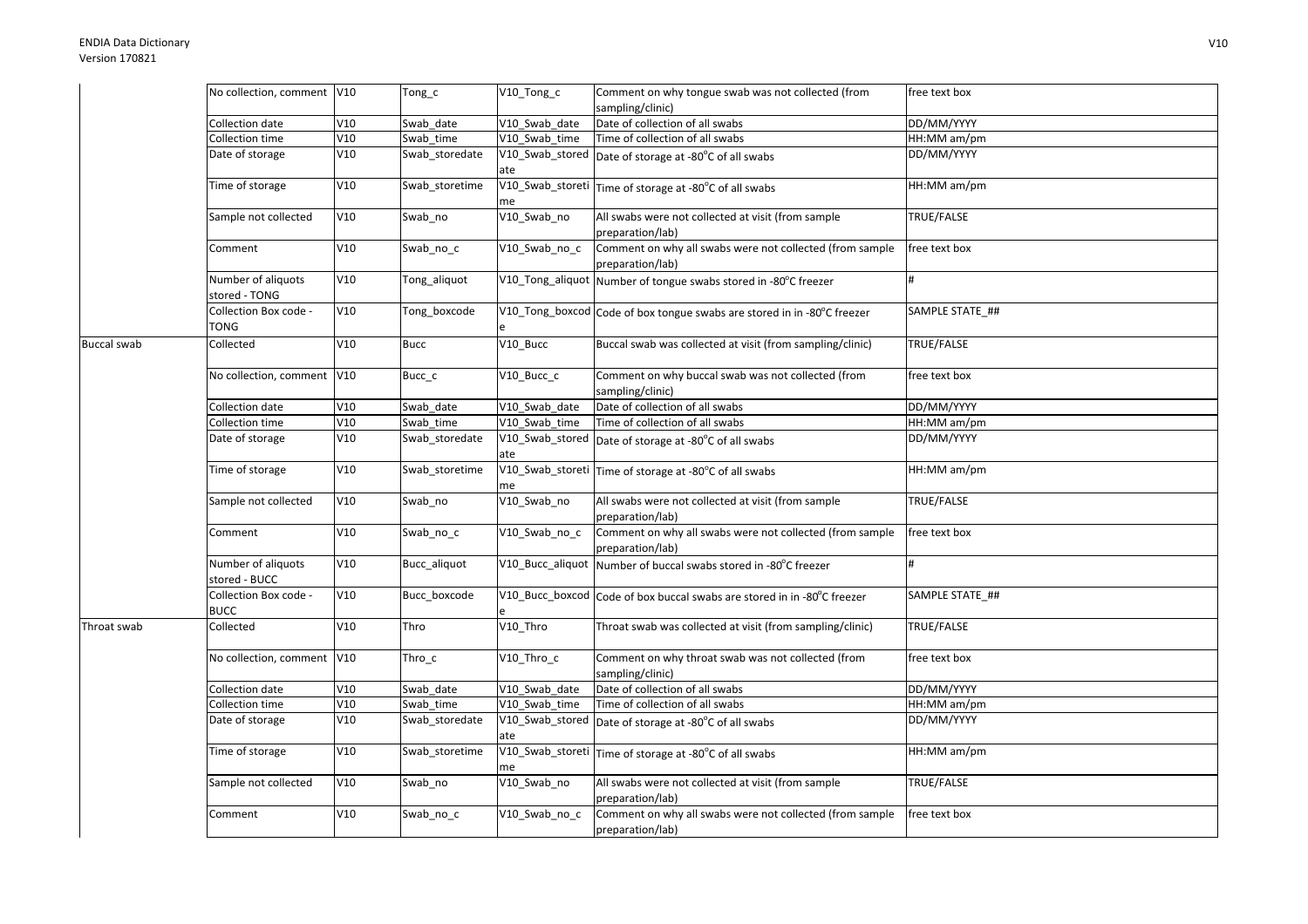|               | Number of aliquots                              | V10 | Thro_aliquot                              |                               | V10_Thro_aliquot   Number of throat swabs stored in -80°C freezer              |                 |
|---------------|-------------------------------------------------|-----|-------------------------------------------|-------------------------------|--------------------------------------------------------------------------------|-----------------|
|               | stored - THRO vir                               |     |                                           |                               |                                                                                |                 |
|               | Collection Box code -<br>THRO vir               | V10 | Thro_boxcode                              |                               | V10_Thro_boxcod Code of box throat swabs are stored in in -80°C freezer        | SAMPLE STATE ## |
| Swab prep SOP | Prepared as per SOPs                            | V10 | Swab SOP                                  | V10 Swab SOP                  | Swabs prepared according to SOP                                                | TRUE/FALSE      |
|               | Comment                                         | V10 | Swab SOP c                                | V10 Swab SOP c                | Comment on why SOP was not followed                                            | free text box   |
| Blood tube A  | Tube A (2 mL)                                   | V10 | Serum                                     | V10 Serum                     | Blood tube A (serum) was collected at visit (from<br>sampling/clinic)          | TRUE/FALSE      |
|               | No blood comment                                | V10 | Blood_no_c                                | V10 Blood no c                | Comment on why a blood sample was not collected (from<br>sampling/clinic)      | free text box   |
|               | Prepared as per SOP                             | V10 | Serum SOP                                 | V10 Serum SOP                 | Blood tube A (serum) was prepared according to SOP                             | TRUE/FALSE      |
|               | Comment                                         | V10 | Serum_SOP_c                               | V10_Serum_SOP_                | Comment on why SOP was not followed                                            | free text box   |
|               | Collect date                                    | V10 | Serum_date                                | V10 Serum date                | Date of collection of Blood tube A and B (serum)                               | DD/MM/YYYY      |
|               | Collect time                                    | V10 | Serum_time                                |                               | V10_Serum_time Time of collection of Blood tube A and B (serum)                | HH:MM am/pm     |
|               | Store date                                      | V10 | Serum_storedate                           | date                          | V10_Serum_store Date of storage at -80°C of Blood Tube A (serum)               | DD/MM/YYYY      |
|               | Store time                                      | V10 | Serum storetime                           | ime                           | V10_Serum_storet Time of storage at -80°C of Blood Tube A (serum)              | HH:MM am/pm     |
|               | Not collected                                   | V10 | Serum no                                  | V10 Serum no                  | Blood tube A was not collected at visit (from sample<br>preparation/lab)       | TRUE/FALSE      |
|               | Not collected comment                           | V10 | Serum_no_c                                | V10_Serum_no_c                | Comment on why blood tube A was not collected (from<br>sample preparation/lab) | free text box   |
|               | Number of aliquots<br>stored -<br>SERUM melbAbs | V10 | Serum_melbAbs_a V10_Serum_melb<br>liquot  | Abs_aliquot                   | Number of SERUM_melbAbs aliquots stored in -80°C freezer                       |                 |
|               | Collection Box code -<br>SERUM melbAbs          | V10 | Serum_melbAbs_<br>boxcode                 | V10_Serum_melb<br>Abs boxcode | Code of box SERUM_melbAbs aliquots are stored in in -80°C<br>freezer           | SAMPLE STATE ## |
|               | Number of aliquots<br>stored - SERUM_adelAbs    | V10 | Serum_adelAbs_al V10_Serum_adelA<br>iquot | bs_aliquot                    | Number of SERUM_AdelAbs aliquots stored in -80°C freezer                       |                 |
|               | Collection Box code -<br>SERUM_adelAbs          | V10 | Serum_adelAbs_b V10_Serum_adelA<br>oxcode | bs boxcode                    | Code of box SERUM_AdelAbs aliquots are stored in in -80°C<br>freezer           | SAMPLE STATE ## |
|               | Number of aliquots<br>stored - SERUM_resist     | V10 | Serum_resist_aliq V10_Serum_resist<br>uot | aliquot                       | Number of SERUM resist aliquots stored in -80°C freezer                        | #               |
|               | Collection Box code -<br>SERUM_resist           | V10 | Serum_resist_box V10_Serum_resist<br>code | boxcode                       | Code of box SERUM_resist aliquots are stored in in -80°C<br>freezer            | SAMPLE STATE ## |
|               | Number of aliquots<br>stored - SERUM_meta       | V10 | Serum_meta_aliq V10_Serum_meta<br>uot     | aliquot                       | Number of SERUM_meta aliquots stored in -80°C freezer                          | #               |
|               | Collection Box code -<br>SERUM_meta             | V10 | Serum_meta_boxc V10_Serum_meta<br>ode     | boxcode                       | Code of box SERUM_meta aliquots are stored in in -80°C<br>freezer              | SAMPLE STATE ## |
|               | Number of aliquots<br>stored - SERUM extra      | V10 | Serum_extra_aliq V10_Serum_extra<br>uot   | _aliquot                      | Number of SERUM_extra aliquots stored in -80°C freezer                         |                 |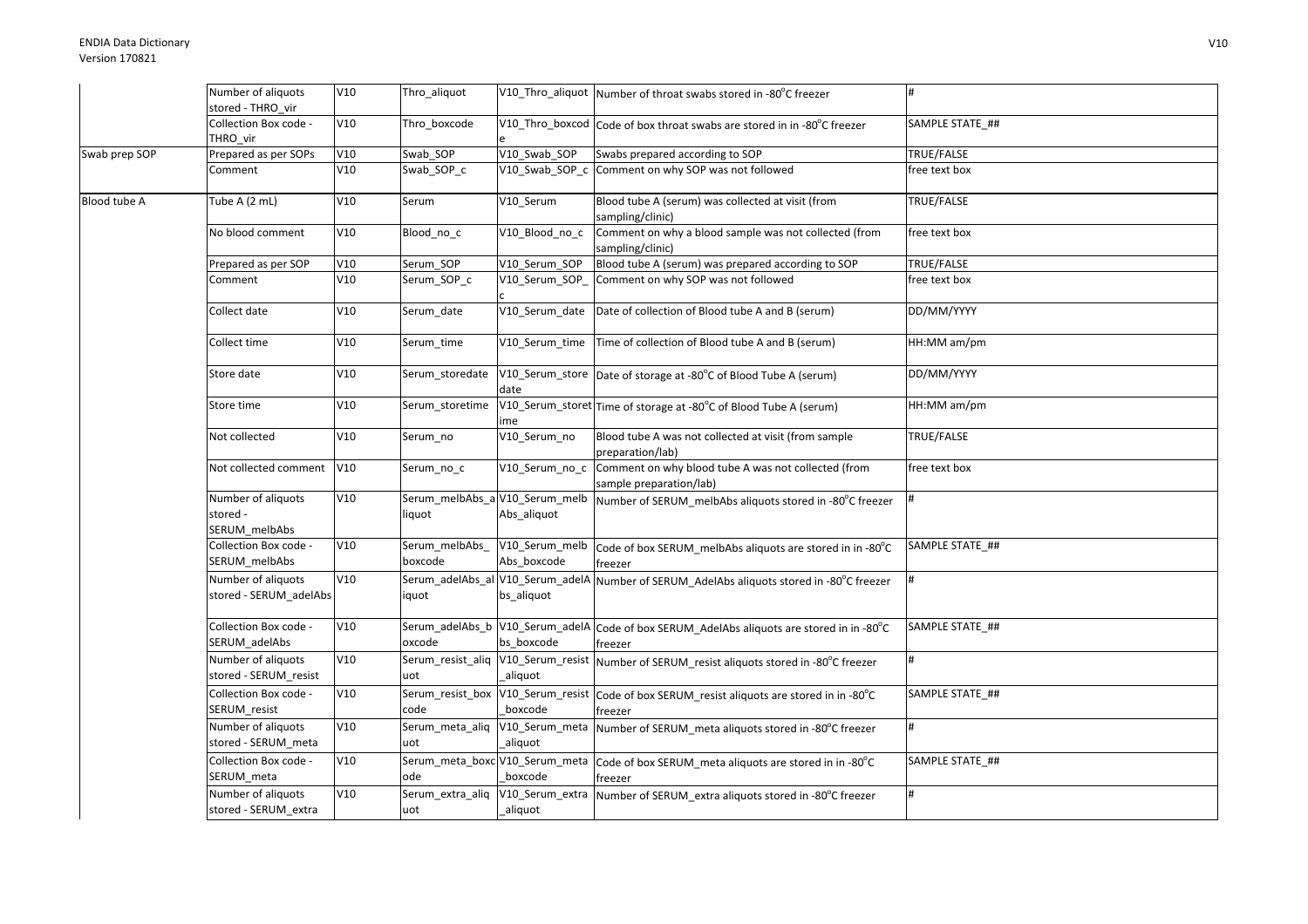|              | Collection Box code -                 | V10 |                                         |                  | Serum_extra_boxc V10_Serum_extra cCode of box SERUM_extra aliquots are stored in in -80°C                      | SAMPLE STATE_##           |
|--------------|---------------------------------------|-----|-----------------------------------------|------------------|----------------------------------------------------------------------------------------------------------------|---------------------------|
|              | SERUM_extra                           |     | ode                                     | boxcode          | freezer                                                                                                        |                           |
| Blood tube B | Tube B (1 mL)                         | V10 | PathSerum                               | V10 PathSerum    | Blood tube B was collected at visit (from sampling/clinic)                                                     | TRUE/FALSE                |
|              | No blood comment                      | V10 | PathSerum no c                          | O <sub>C</sub>   | V10 PathSerum n Comment on why a blood tube B was not collected (from<br>sample preparation/lab)               | free text box             |
|              | Not collected                         | V10 | PathSerum_no                            |                  | V10_PathSerum_n Blood tube B was not collected (from sample preparation/lab) TRUE/FALSE                        |                           |
|              | Directly to local<br>pathology        | V10 | PathSerum path                          | ath              | V10_PathSerum_p Blood tube B was sent directly to local pathology for coeliac<br>screen and Vitamin D analysis | TRUE/FALSE                |
|              | Stored prior to send                  | V10 | PathSerum_stored V10_PathSerum_s        | tored            | Blood tube B was stored prior to being sent to local pathology<br>for coeliac screen and vitamin D             | TRUE/FALSE                |
|              | Storage conditions                    | V10 | PathSerum_storec V10_PathSerum_s<br>ond | torecond         | Storage condition of blood tube B if it was stored prior to<br>being sent to local pathology                   | free text box             |
|              | Storage duration (days)               | V10 | PathSerum_storeti V10_PathSerum_s<br>me | toretime         | Duration of storage of blood tube B prior to being sent to local free text box<br>pathology (days)             |                           |
| Blood tube D | Tube D (2 mL)                         | V10 | Plasma_1                                | V10 Plasma 1     | 2 mL Blood tube D (plasma) was collected at visit (from<br>sampling/clinic)                                    | $1 = Yes, 0 = No, 3 = NA$ |
|              | Tube D (6 mL)                         | V10 | Plasma_2                                | V10_Plasma_2     | 6 mL Blood tube D (plasma) was collected at visit (from<br>sampling/clinic)                                    | 1=Yes, 0=No, 3=NA         |
|              | No blood comment                      | V10 | Blood_no_c                              | V10_Blood_no_c   | Comment on why a blood sample was not collected (from<br>sampling/clinic)                                      | free text box             |
|              | $\geq$ 1 persistent<br>autoantibodies | V10 | PersistentIA                            | V10 PersistentIA | Child has 1 or more persistent islet autoantibodies                                                            | TRUE/FALSE                |
|              | Prepared as per SOP                   | V10 | Plasma_SOP                              | V10 Plasma SOP   | Blood tube D (plasma) was prepared according to SOP                                                            | TRUE/FALSE                |
|              | Comment                               | V10 | Plasma_SOP_c                            |                  | V10_Plasma_SOP_Comment on why SOP was not followed                                                             | free text box             |
|              | Collect date                          | V10 | Plasma date                             |                  | V10_Plasma_date Date of collection of Blood tube D(s) (plasma)                                                 | DD/MM/YYYY                |
|              | Collect time                          | V10 | Plasma_time                             |                  | V10_Plasma_time Time of collection of Blood tube D(s) (plasma)                                                 | HH:MM am/pm               |
|              | Store date                            | V10 | Plasma storedate                        | date             | V10_Plasma_store Date of storage at -80°C of Blood Tube D(s) (plasma)                                          | DD/MM/YYYY                |
|              | Store time                            | V10 | Plasma storetime                        | time             | V10_Plasma_store Time of storage at -80°C of Blood Tube D(s) (plasma)                                          | HH:MM am/pm               |
|              | Not collected                         | V10 | Plasma_no                               | V10 Plasma no    | Blood tube D was not collected at visit (from sample<br>preparation/lab)                                       | TRUE/FALSE                |
|              | Not collected comment                 | V10 | Plasma_no_c                             | V10 Plasma no c  | Comment on why blood tube D was not collected (from<br>sample preparation/lab)                                 | free text box             |
|              | Number of aliquots<br>stored - BUFFY  | V10 | Buffy_aliquot                           |                  | V10_Buffy_aliquot Number of Buffy aliquots stored in -80°C freezer                                             | #                         |
|              | Collection Box code -<br><b>BUFFY</b> | V10 | Buffy boxcode                           |                  | V10_Buffy_boxcod Code of box Buffy aliquots are stored in in -80°C freezer                                     | SAMPLE STATE ##           |
|              | Number of aliquots<br>stored - RBC    | V10 | RBC_aliquot                             |                  | V10_RBC_aliquot Number of red blood cell aliquots stored in -80°C freezer                                      | #                         |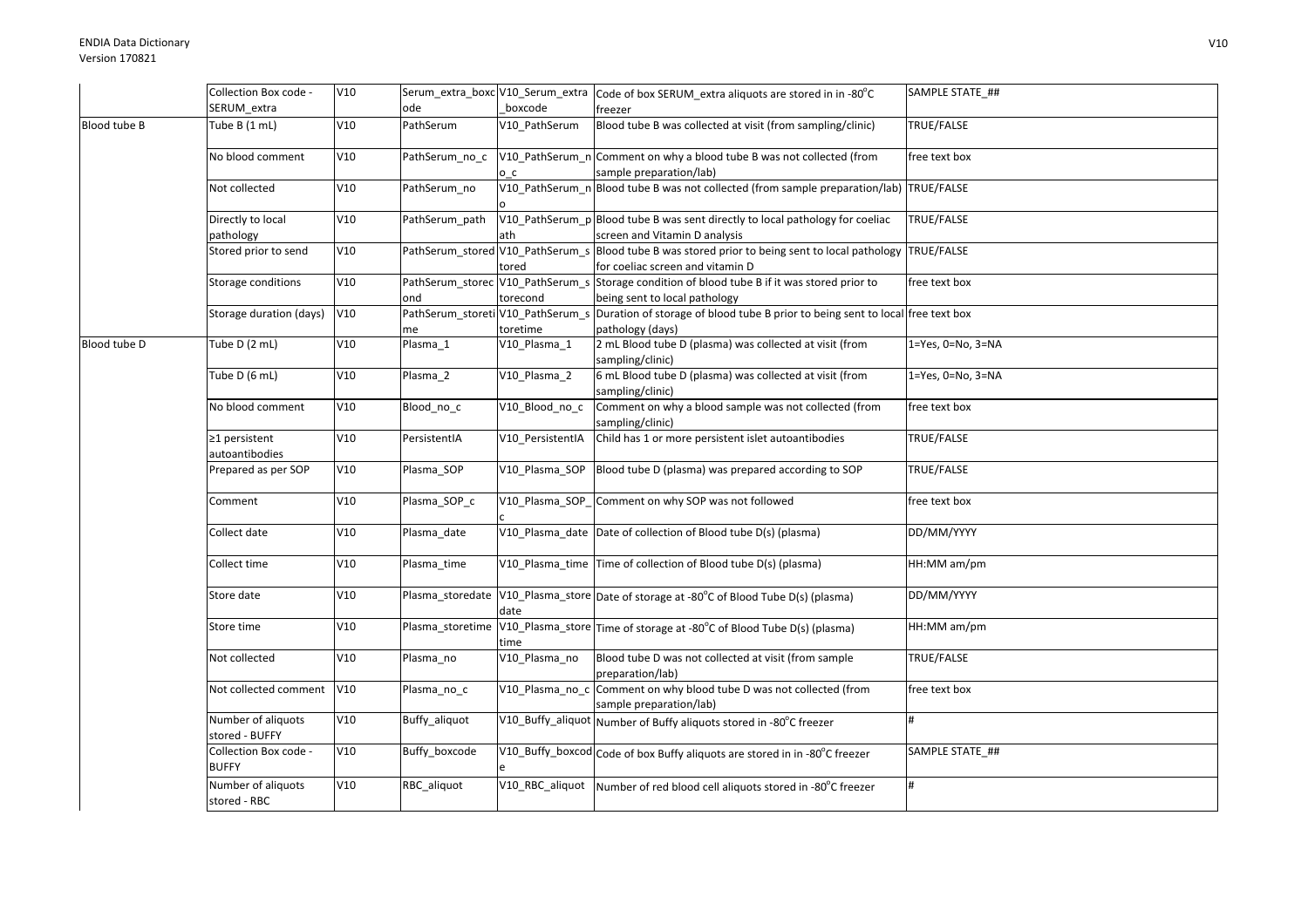PBMC

| Collection Box code -<br>RBC                       | V10 | RBC_boxcode                            |               | V10_RBC_boxcode Code of box red blood cell aliquots are stored in in -80°C<br>freezer                                                      | SAMPLE STATE_## |
|----------------------------------------------------|-----|----------------------------------------|---------------|--------------------------------------------------------------------------------------------------------------------------------------------|-----------------|
| Number of aliquots<br>stored - PLASMA vir          | V10 |                                        | liquot        | Plasma_vir_aliquo V10_Plasma_vir_a Number of PLASMA_vir aliquots stored in -80°C freezer                                                   | #               |
| Collection Box code -<br>PLASMA_vir                | V10 | Plasma_vir_boxco<br>de                 | oxcode        | V10_Plasma_vir_b Code of box PLASMA_vir aliquots are stored in in -80°C<br>freezer                                                         | SAMPLE STATE ## |
| Number of aliquots<br>stored - PLASMA_fatty        | V10 | uot                                    | _aliquot      | Plasma_fatty_aliq  V10_Plasma_fatty  Number of PLASMA_fatty aliquots stored in -80°C freezer                                               | #               |
| Collection Box code -<br>PLASMA_fatty              | V10 | code                                   | boxcode       | Plasma_fatty_box V10_Plasma_fatty Code of box PLASMA_fatty aliquots are stored in in -80°C<br>freezer                                      | SAMPLE STATE_## |
| Number of aliquots<br>stored - PLASMA_age          | V10 | Plasma_age_aliqu V10_Plasma_age_<br>οt | aliquot       | Number of PLASMA_age aliquots stored in -80°C freezer                                                                                      | #               |
| Collection Box code -<br>PLASMA_age                | V10 | ode                                    | boxcode       | Plasma_age_boxc  V10_Plasma_age_  Code of box PLASMA_age aliquots are stored in in -80°C<br>freezer                                        | SAMPLE STATE_## |
| Number of aliquots<br>stored -<br>EDTAPLASMA extra | V10 | uot                                    | _aliquot      | Plasma_extra_aliq V10_Plasma_extra Number of PLASMA_extra aliquots stored in -80°C freezer                                                 |                 |
| Collection Box code -<br>EDTAPLASMA_extra          | V10 | code                                   | boxcode       | Plasma_extra_box   V10_Plasma_extra   Code of box PLASMA_extra aliquots are stored in in -80°C<br>freezer                                  | SAMPLE STATE_## |
| PBMCs not collected                                | V10 | PBMC_no                                | V10_PBMC_no   | PBMCs were not collected from Blood Tube D at visit (from<br>sample preparation/lab)                                                       | TRUE/FALSE      |
| Comment                                            | V10 | PBMC_no_c                              | V10_PBMC_no_c | Comment on why PBMCs were not collected (from sample<br>preparation/lab)                                                                   | free text box   |
| Prepared as per SOP 11                             | V10 | PBMC_SOP                               | V10_PBMC_SOP  | Blood tube D (plasma) was prepared according to SOP                                                                                        | TRUE/FALSE      |
| Red cell lysis performed                           | V10 |                                        | <b>Ilysis</b> | PBMC_redcelllysis  V10_PBMC_redcel Red cell lysis was performed during PBMC harvest                                                        | TRUE/FALSE      |
| Haemocytometer viable V10<br>cell count 1          |     | PBMC_viable_1                          |               | V10_PBMC_viable Number of viable cells from haemocytometer cell count                                                                      | #               |
| Haemocytometer dead<br>cell count 1                | V10 | PBMC dead 1                            |               | V10_PBMC_dead_Number of dead cells from haemocytometer cell count                                                                          | #               |
| Haemocytometer viable V10<br>cell count 2          |     | PBMC_viable_2                          |               | V10_PBMC_viable Number of viable cells from haemocytometer cell count                                                                      | #               |
| Haemocytometer dead<br>cell count 2                | V10 | PBMC_dead_2                            |               | V10_PBMC_dead_Number of dead cells from haemocytometer cell count                                                                          | #               |
| Haemocytometer viable<br>cell count 3              | V10 | PBMC_viable_3                          |               | V10_PBMC_viable Number of viable cells from haemocytometer cell count                                                                      | #               |
| Haemocytometer dead<br>cell count 3                | V10 | PBMC dead 3                            |               | V10_PBMC_dead_Number of dead cells from haemocytometer cell count<br>V10_PBMC_viable Number of viable cells from haemocytometer cell count | #<br>#          |
| Haemocytometer viable V10<br>ell count 4           | V10 | PBMC_viable_4                          |               | V10_PBMC_dead_Number of dead cells from haemocytometer cell count                                                                          | #               |
| Haemocytometer dead<br>cell count 4                | V10 | PBMC_dead_4                            |               | V10_PBMC_av_via Average number of viable cells per square                                                                                  | #               |
| Avg num of viable cells<br>per square              |     | PBMC_av_viablec<br>ells                | blecells      |                                                                                                                                            |                 |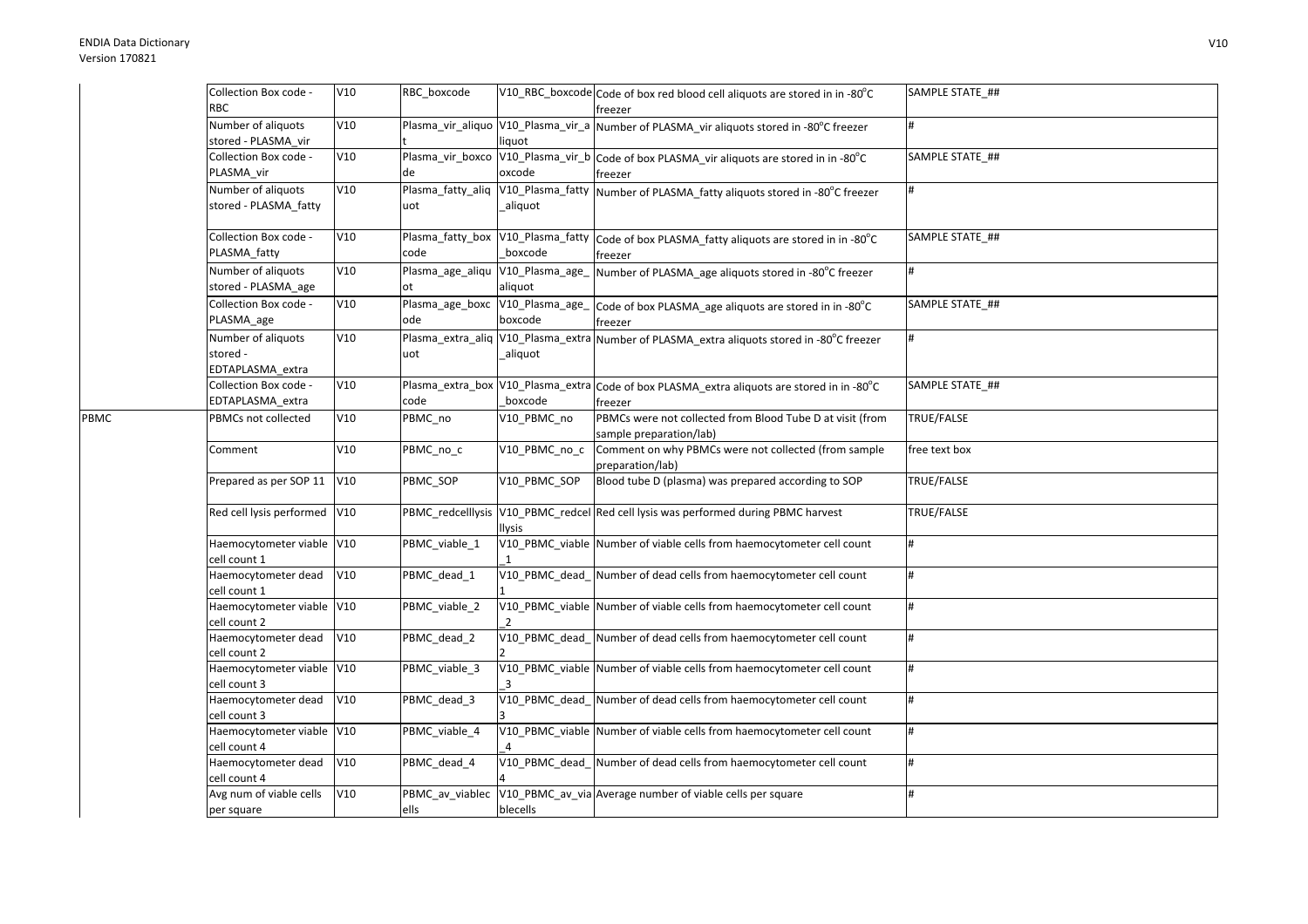|              | Viable cell/mL                     | V10        | PBMC_viablecell                | cell         | V10_PBMC_viable Total number of viable cells per mL (x10 <sup>6</sup> )                                                          |                           |
|--------------|------------------------------------|------------|--------------------------------|--------------|----------------------------------------------------------------------------------------------------------------------------------|---------------------------|
|              | Total cell number                  | V10        | PBMC_totalcellnu               | ellnum       | $\sqrt{\text{V10\_PBMC\_total}}$ Total number of viable cells (x10 <sup>6</sup> )                                                | #                         |
|              | Suspension volume                  | V10        | vol                            | nsion vol    | PBMC_suspension V10_PBMC_suspe Suspension volume to achieve 10 x 10 <sup>6</sup> cells/mL                                        | $\sharp$                  |
|              | Vials stored                       | V10        | PBMC_aliquot                   |              | V10_PBMC_aliquo Number of PBMC aliquots stored                                                                                   | #                         |
|              | Aliquot volume                     | V10        |                                | vol          | PBMC_aliquot_vol V10_PBMC_aliquo Volume of PBMC aliquot (ul)                                                                     | $\sharp$                  |
|              | Dilution factor                    | V10        | or                             | nfactor      | PBMC_dilutionfact V10_PBMC_dilutio Dilution factor (exported but no longer on registry - March<br>2017)                          | <sup>#</sup>              |
|              | in $(mL)$                          | V10        | vol 2                          | nsion vol 2  | PBMC_suspension V10_PBMC_suspe Suspension volume (exported but no longer on registry -<br><b>March 2017)</b>                     | <sup>#</sup>              |
|              | Number of cells stored<br>frozen   | V10        | PBMC cellsfrozen               | ozen         | V10_PBMC_cellsfr Number of cells stored frozen (exported but no longer on<br>registry - March 2017)                              | #                         |
|              | Date of initial storage            | V10        | nitial                         | ate initial  | PBMC_storedate_i V10_PBMC_stored Date of initial storage of PBMCs (exported but no longer on<br>registry - March 2017)           | DD/MM/YYYY                |
|              | Time of initial storage            | V10        | nitial                         | ime initial  | PBMC_storetime_i V10_PBMC_storet Time of initial storage of PBMCs (exported but no longer on<br>registry - March 2017)           | HH:MM am/pm               |
|              | Date of storage at -80°C V10       |            | PBMC_storedate                 |              | V10_PBMC_stored Date of storage at -80°C of PBMCs                                                                                | DD/MM/YYYY                |
|              | Time of storage at -80°C V10       |            | PBMC_storetime                 | ime          | V10_PBMC_storet Time of storage at -80°C of PBMCs                                                                                | HH:MM am/pm               |
|              | Date of storage in LN              | V10        | PBMC storedate<br>LN           | ate LN       | V10_PBMC_stored Date of storage of PBMCs in liquid nitrogen                                                                      | DD/MM/YYYY                |
|              | Time of storage in LN              | V10        | PBMC_storetime_<br>LN          | ime LN       | V10_PBMC_storet Time of storage of PBMCs in liquid nitrogen                                                                      | HH:MM am/pm               |
|              | Locaion in LN                      | V10        | PBMC_LNlocation                | ation        | V10_PBMC_LNloc Location of aliquots in liquid nitrogen                                                                           | free text box             |
| Blood tube G | Tube G (0.5 mL)                    | V10        | PathGluc                       | V10_PathGluc | Blood tube G was collected at visit (from sampling/clinic)                                                                       | <b>TRUE/FALSE</b>         |
|              | Collection date<br>Collection time | V10<br>V10 | PathGluc_date                  |              | V10_PathGluc_dat Date of collection of Blood tube G (fluoride)<br>V10_PathGluc_tim Time of collection of Blood tube G (fluoride) | DD/MM/YYYY<br>HH:MM am/pm |
|              | No blood comment                   | V10        | PathGluc_time<br>PathGluc_no_c |              | V10_PathGluc_no Comment on why a blood tube G was not collected (from                                                            | free text box             |
|              | Not collected                      | V10        | PathGluc_no                    | $\mathsf{C}$ | sample preparation/lab)<br>V10_PathGluc_no  Blood tube G was not collected (from sample preparation/lab) TRUE/FALSE              |                           |
|              | Sent to pathology                  | V10        | PathGluc_path                  |              | V10 PathGluc pat Blood tube G was sent directly to local pathology for coeliac                                                   | <b>TRUE/FALSE</b>         |
|              | Stored prior to send               | V10        | PathGluc stored                |              | screen and Vitamin D analysis<br>V10_PathGluc_sto Blood tube G was stored prior to being sent to local pathology TRUE/FALSE      |                           |
|              | Storage conditions                 | V10        | PathGluc_storeco               | red          | for coeliac screen and vitamin D<br>V10_PathGluc_sto Storage condition of blood tube G if it was stored prior to                 | free text box             |
|              | Duration of storage                | V10        | nd                             | recond       | being sent to local pathology<br>PathGluc_storetim V10_PathGluc_sto Duration of storage of blood tube G prior to being sent to   | free text box             |
|              | (days)                             |            | e                              | retime       | local pathology (days)                                                                                                           |                           |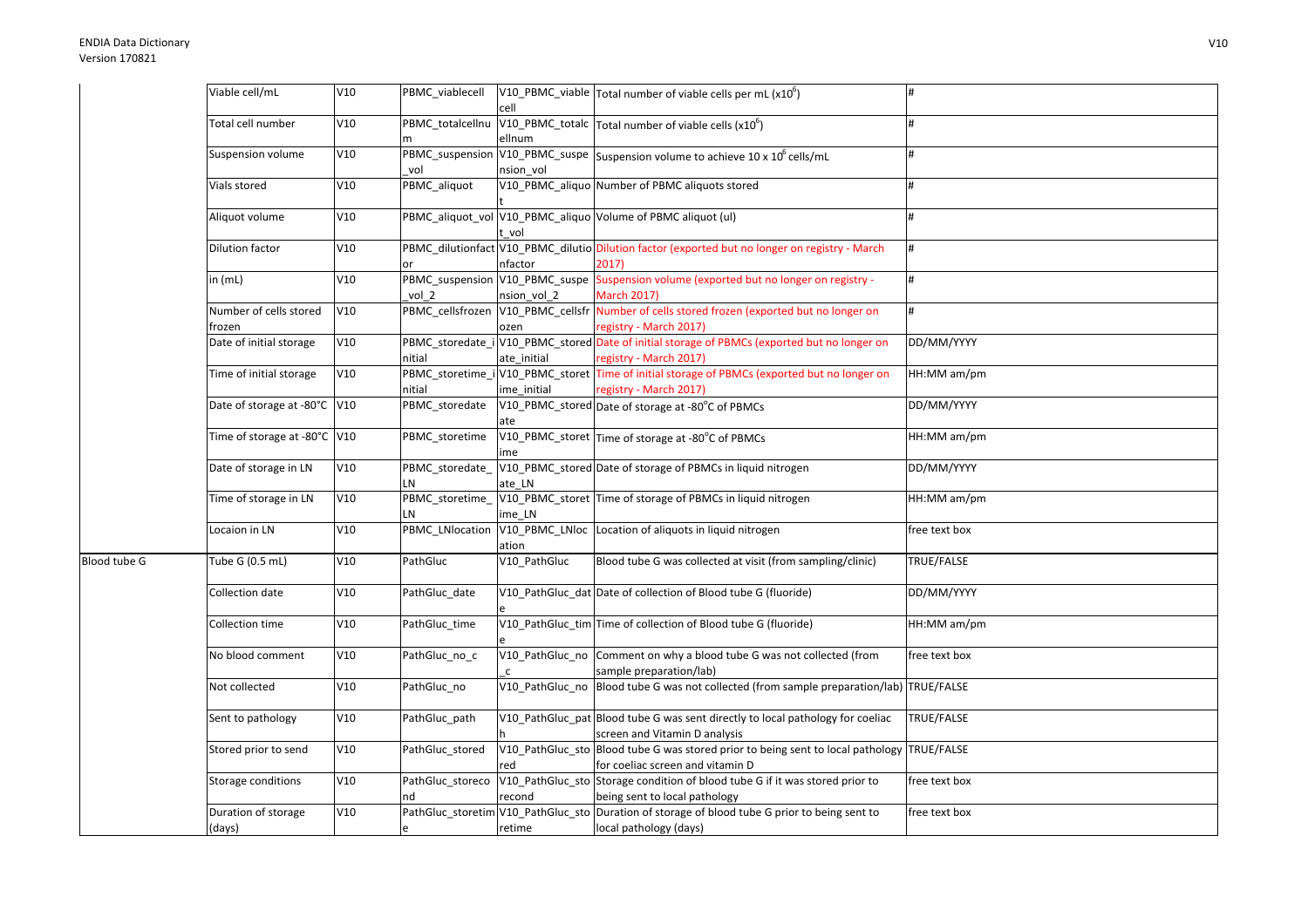| Urine | Prepared as per SOP                  | V10 | Urine_SOP                                | V10 Urine SOP               | Urine was prepared according to SOP                                                            | TRUE/FALSE      |
|-------|--------------------------------------|-----|------------------------------------------|-----------------------------|------------------------------------------------------------------------------------------------|-----------------|
|       | SOP comment                          | V10 | Urine_SOP_c                              |                             | V10_Urine_SOP_c Comment on why SOP was not followed                                            | free text box   |
|       | Collection date                      | V10 | Urine_date                               | V10_Urine_date              | Date of collection of urine                                                                    | DD/MM/YYYY      |
|       | Collection time                      | V10 | Urine time                               | V10 Urine time              | Time of collection of urine                                                                    | HH:MM am/pm     |
|       | Store date                           | V10 | Urine_storedate                          | ate                         | $\sqrt{10}$ Urine_stored Date of storage at -80 $^{\circ}$ C of urine                          | DD/MM/YYYY      |
|       | Store time                           | V10 | Urine storetime                          | me                          | V10_Urine_storeti Time of storage at -80°C of urine                                            | HH:MM am/pm     |
|       | Sample not collected                 | V10 | Urine_no                                 | V10_Urine_no                | Urine was not collected at visit (from sample preparation/lab) TRUE/FALSE                      |                 |
|       | Comment                              | V10 | Urine_no_c                               | V10_Urine_no_c              | Comment on why urine was not collected (from sample<br>preparation/lab)                        | free text box   |
|       | Number of aliquots<br>stored - meta  | V10 | Urine_meta_aliqu V10_Urine_meta_<br>ot   | aliquot                     | Number of URINE_meta aliquots stored in -80°C freezer                                          |                 |
|       | Volume - meta                        | V10 | Urine meta vol                           | vol                         | V10_Urine_meta_ Volume of URINE_meta aliquots stored in -80oC freezer (µL)                     |                 |
|       | Collection Box code -<br>meta        | V10 | Urine meta boxc<br>ode                   | V10_Urine_meta_<br>boxcode  | Code of box URINE_meta aliquots are stored in in -80°C<br>freezer                              | SAMPLE STATE ## |
|       | Number of aliquots<br>stored - age   | V10 |                                          | iquot                       | Urine_age_aliquot V10_Urine_age_al Number of URINE_age aliquots stored in -80°C freezer        |                 |
|       | Volume - age                         | V10 | Urine_age_vol                            |                             | V10_Urine_age_v Volume of URINE_age aliquots stored in -80oC freezer (µL)                      | #               |
|       | Collection Box code - age V10        |     |                                          | oxcode                      | Urine_age_boxcod V10_Urine_age_b Code of box URINE_age aliquots are stored in in -80°C freezer | SAMPLE STATE ## |
|       | Number of aliquots<br>stored - extra | V10 | Urine extra aliqu                        | aliquot                     | V10_Urine_extra_ Number of URINE_extra aliquots stored in -80°C freezer                        |                 |
|       | Volume - extra                       | V10 | Urine_extra_vol                          | V10_Urine_extra<br>vol      | Volume of URINE_extra aliquots stored in -80oC freezer (µL)                                    |                 |
|       | Collection Box code -<br>extra       | V10 | Urine_extra_boxc V10_Urine_extra_<br>ode | boxcode                     | Code of box URINE_extra aliquots are stored in in -80°C<br>freezer                             | SAMPLE STATE ## |
|       | Number of aliquots<br>stored - glass | V10 | Urine_glass_aliqu                        | V10_Urine_glass_<br>aliquot | Number of URINE_glass aliquots stored in -80°C freezer                                         |                 |
|       | Volume - glass                       | V10 | Urine_glass_vol                          | V10_Urine_glass_<br>vol     | Volume of URINE_glass aliquots stored in -80oC freezer (µL)                                    |                 |
|       | Collection Box code -<br>glass       | V10 | Urine_glass_boxco V10_Urine_glass_<br>de | boxcode                     | Code of box URINE_glass aliquots are stored in in -80°C<br>freezer                             | SAMPLE STATE ## |
| Stool | Prepared as per SOP                  | V10 | Stool_SOP                                | V10_Stool_SOP               | Stool was prepared according to SOP                                                            | TRUE/FALSE      |
|       | SOP comment                          | V10 | Stool_SOP_c                              | V10_Stool_SOP_c             | Comment on why SOP was not followed                                                            | free text box   |
|       | Collection date                      | V10 | Stool date                               | V10 Stool date              | Date of collection of stool                                                                    | DD/MM/YYYY      |
|       | Collection time                      | V10 | Stool time                               | V10 Stool time              | Time of collection of stool                                                                    | HH:MM am/pm     |
|       | Store date                           | V10 | Stool_storedate                          | ate                         | V10_Stool_stored Date of storage at -80°C of stool                                             | DD/MM/YYYY      |
|       | Store time                           | V10 | Stool storetime                          | me                          | V10_Stool_storeti Time of storage at -80°C of stool                                            | HH:MM am/pm     |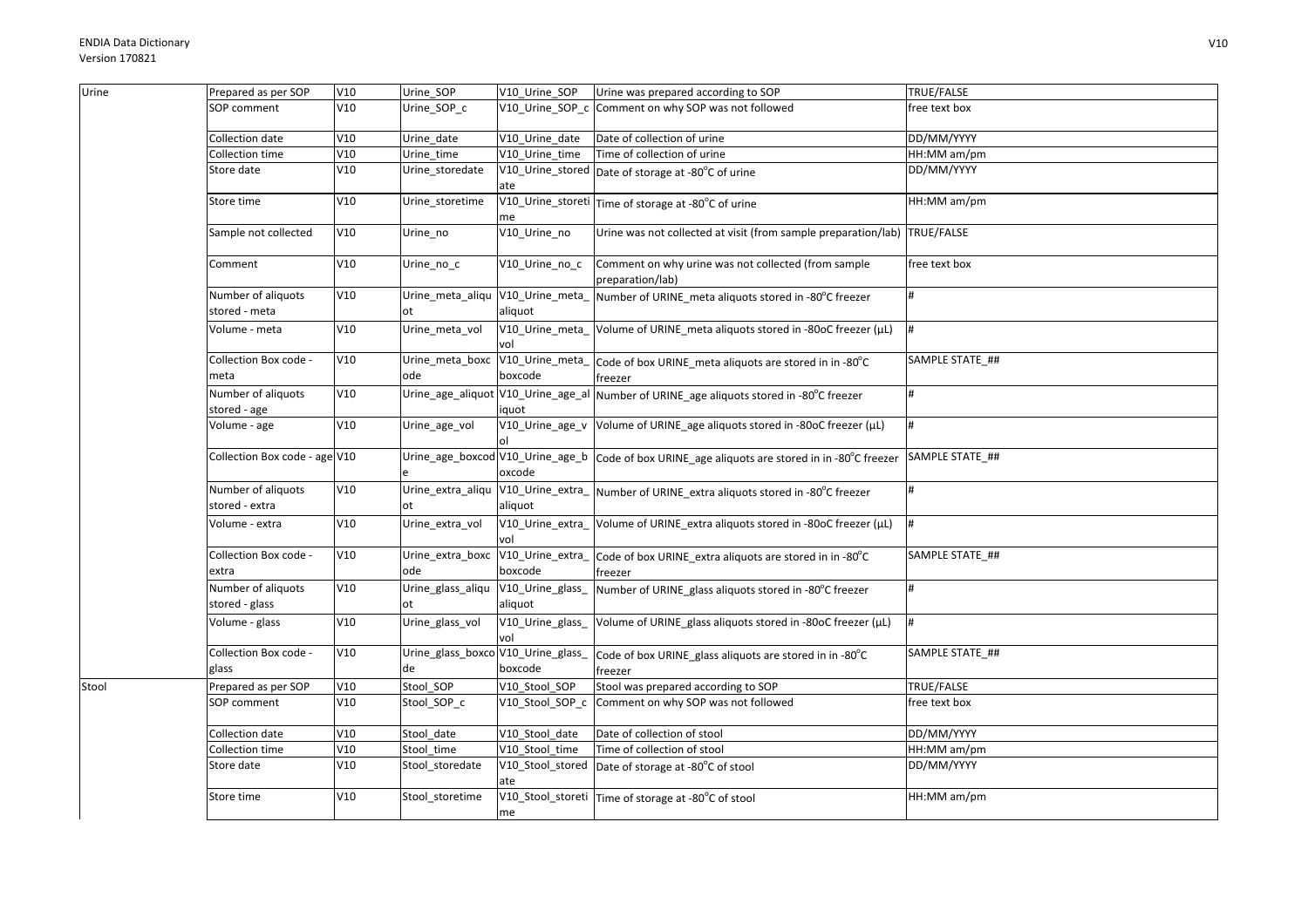Breast milk

| Sample not collected                 | V10 | Stool no                                 | V10_Stool_no                | Stool was not collected at visit (from sample preparation/lab) TRUE/FALSE                         |                 |
|--------------------------------------|-----|------------------------------------------|-----------------------------|---------------------------------------------------------------------------------------------------|-----------------|
| Comment                              | V10 | Stool no c                               | V10_Stool_no_c              | Comment on why stool was not collected (from sample<br>preparation/lab)                           | free text box   |
| <b>Bristol Stool Chart type</b>      | V10 | Stool bristol                            | V10_Stool_bristol           | Type of stool using Bristol Stool Chart                                                           | $1 - 7$         |
| Number of aliquots<br>stored - micro | V10 | Stool_micro_aliqu V10_Stool_micro_<br>ot | aliquot                     | Number of STOOL_micro aliquots stored in -80°C freezer                                            | #               |
| Collection Box code -<br>micro       | V10 | Stool_micro_boxc V10_Stool_micro_<br>ode | boxcode                     | Code of box STOOL_micro aliquots are stored in in -80°C<br>freezer                                | SAMPLE STATE ## |
| Number of aliquots<br>stored - vir   | V10 | Stool_vir_aliquot                        | uot                         | V10_Stool_vir_aliq Number of STOOL_vir aliquots stored in -80°C freezer                           | #               |
| Collection Box code - vir V10        |     |                                          | code                        | Stool_vir_boxcode V10_Stool_vir_box Code of box STOOL_vir aliquots are stored in in -80°C freezer | SAMPLE STATE ## |
| Number of aliquots<br>stored - meta  | V10 | Stool_meta_aliqu V10_Stool_meta_<br>ot   | aliquot                     | Number of STOOL_meta aliquots stored in -80°C freezer                                             |                 |
| Collection Box code -<br>meta        | V10 | Stool_meta_boxco V10_Stool_meta_<br>de   | boxcode                     | Code of box STOOL_meta aliquots are stored in in -80°C<br>freezer                                 | SAMPLE STATE ## |
| Number of aliquots<br>stored - extra | V10 | Stool_extra_aliqu<br>ot                  | V10_Stool_extra_<br>aliquot | Number of STOOL_extra aliquots stored in -80°C freezer                                            | #               |
| Collection Box code -<br>extra       | V10 | Stool_extra_boxco V10_Stool_extra_<br>de | boxcode                     | Code of box STOOL_extra aliquots are stored in in -80°C<br>freezer                                | SAMPLE STATE_## |
| Prepared as per SOP                  | V10 | Milk_SOP                                 | V10_Milk_SOP                | Breast milk was prepared according to SOP                                                         | TRUE/FALSE      |
| SOP comment                          | V10 | Milk_SOP_c                               | V10_Milk_SOP_c              | Comment on why SOP was not followed                                                               | free text box   |
| Collection date                      | V10 | Milk_date                                | V10 Milk date               | Date of collection of breast milk                                                                 | DD/MM/YYYY      |
| Collection time                      | V10 | Milk_time                                | V10_Milk_time               | Time of collection of breast milk                                                                 | HH:MM am/pm     |
| Store date                           | V10 | Milk_storedate                           | te                          | V10_Milk_storeda Date of storage at -80oC of breast milk                                          | DD/MM/YYYY      |
| Store time                           | V10 | Milk storetime                           | V10_Milk_storeti<br>me      | Time of storage at -80oC of breast milk                                                           | HH:MM am/pm     |
| Sample not collected                 | V10 | Milk_no                                  | V10_Milk_no                 | Breast milk was not collected at visit (from sample<br>preparation/lab)                           | TRUE/FALSE      |
| Comment                              | V10 | Milk_no_c                                | V10_Milk_no_c               | Comment on why breast milk was not collected (from sample<br>preparation/lab)                     | free text box   |
| Number of aliquots<br>stored - micro | V10 |                                          | liquot                      | Milk_micro_aliquo V10_Milk_micro_a Number of MILK_micro aliquots stored in -80oC freezer          | #               |
| Volume - micro                       | V10 | Milk_micro_vol                           |                             | V10_Milk_micro_v Volume of MILK_micro aliquots stored in -80oC freezer (mL)                       | #               |
| Collection Box code -<br>micro       | V10 | Milk_micro_boxco V10_Milk_micro_<br>de   | boxcode                     | Code of box MILK_micro aliquots are stored in in -80oC<br>freezer                                 | SAMPLE STATE ## |
| Number of aliquots<br>stored - meta  | V10 |                                          | liquot                      | Milk_meta_aliquo  V10_Milk_meta_a  Number of MILK_meta aliquots stored in -80oC freezer           | #               |
|                                      |     |                                          |                             |                                                                                                   |                 |
| Volume - meta                        | V10 | Milk_meta_vol                            |                             | V10_Milk_meta_v Volume of MILK_meta aliquots stored in -80oC freezer (mL)                         | #               |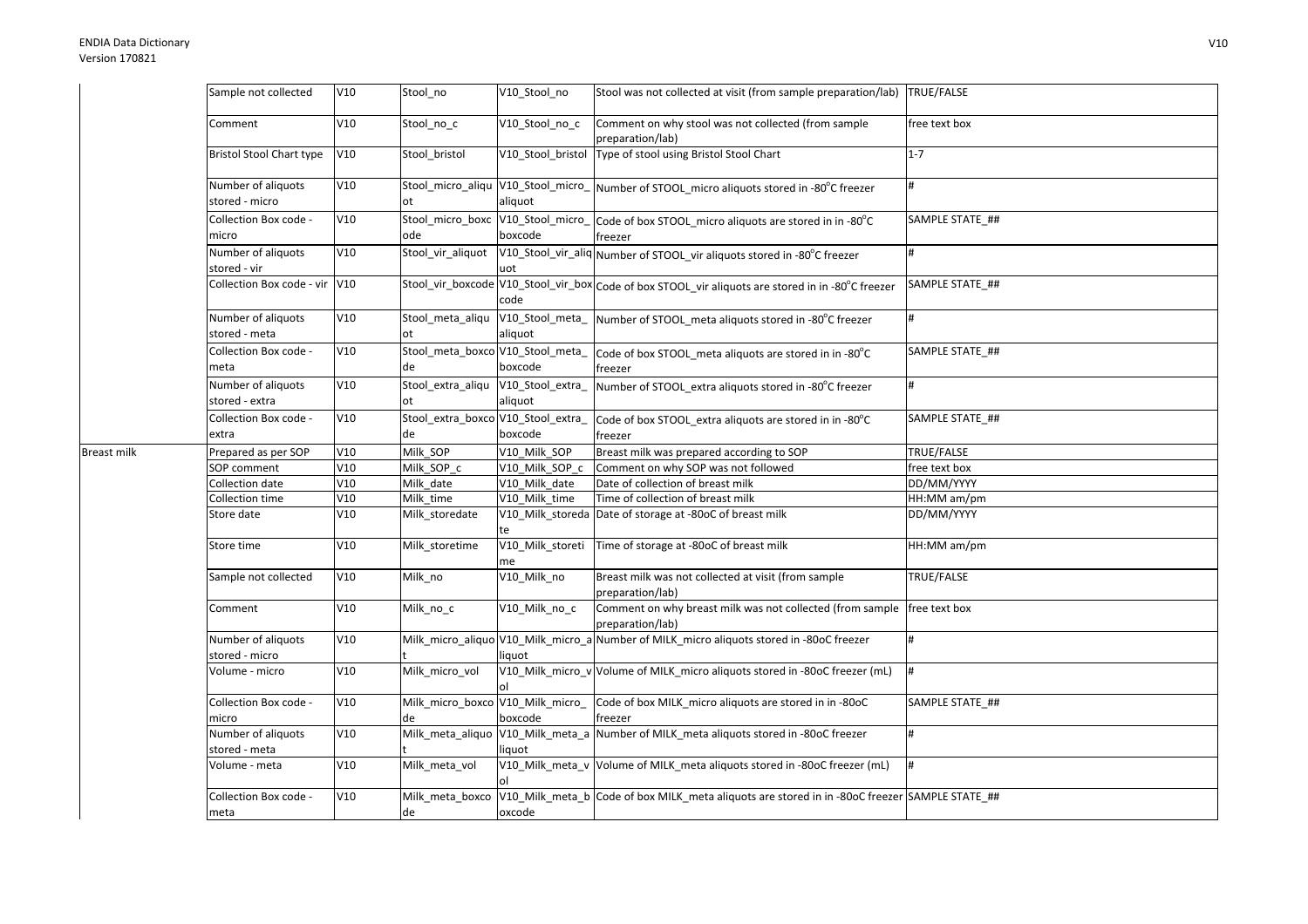|                             | Number of aliquots                     | V10 |                  |                | Milk extra aliquo V10 Milk extra al Number of MILK extra aliquots stored in -80oC freezer       |               |
|-----------------------------|----------------------------------------|-----|------------------|----------------|-------------------------------------------------------------------------------------------------|---------------|
|                             | stored - extra                         |     |                  | iquot          |                                                                                                 |               |
|                             | Volume - extra                         | V10 | Milk extra vol   |                | V10_Milk_extra_v Volume of MILK_extra aliquots stored in -80oC freezer (mL)                     | #             |
|                             | Collection Box code -<br>extra         | V10 | Milk_extra_boxco | oxcode         | V10_Milk_extra_b Code of box MILK_extra aliquots are stored in in -80oC freezer SAMPLE STATE_## |               |
| Coeliac                     | V10 tTGAb                              | V10 | tTGAb            | V10 tTGAb      | Tissue transglutaminase level                                                                   | free text box |
|                             | V10_tTGAb Date of<br>analysis          | V10 | tTGAb_date       | V10_tTGAb_date | Date of analysis of tTGAb                                                                       | DD/MM/YYYY    |
|                             | V10_tTGAb Pathology<br>service         | V10 | tTGAb_Path       | V10_tTGAb_Path | Pathology service that analysed tTGAb                                                           | free text box |
|                             | V10_total IgA                          | V10 | lgA              | $V10$ IgA      | Total immunoglobulin level                                                                      | free text box |
|                             | V10_total IgA Date of<br>analysis      | V10 | IgA_date         | V10_IgA_date   | Date of analysis of total IgA                                                                   | DD/MM/YYYY    |
|                             | V10_total IgA Pathology V10<br>service |     | Iga_Path         | V10_Iga_Path   | Pathology service that analysed total IgA                                                       | free text box |
|                             | V10 DPG IgG                            | V10 | <b>DPGIgG</b>    | V10 DPGIgG     | Anti-Deamidated Gliadin Peptide level                                                           | free text box |
|                             | V10_DPG IgG Date of<br>analysis        | V10 | DPGIgG_date      |                | V10 DPGIgG date Date of analysis of DPG IgG                                                     | DD/MM/YYYY    |
|                             | V10_DPG IgG Pathology<br>service       | V10 | DPGIgG_Path      |                | V10 DPGIgG Path Pathology service that analysed DPG IgG                                         | free text box |
| <b>Islet Autoantibodies</b> | V10 IAA                                | V10 | IAA              | <b>V10 IAA</b> | Insulin autoantibodies level                                                                    | free text box |
|                             | V10_IAA Date of analysis V10           |     | IAA_date         | V10_IAA_date   | Date of analysis of IAA                                                                         | DD/MM/YYYY    |
|                             | V10_IAA Pathology<br>service           | V10 | IAA_Path         | V10_IAA_Path   | Pathology service that analysed IAA                                                             | free text box |
|                             | V10 ZnT8Ab                             | V10 | ZnT8Ab           | V10 ZnT8Ab     | Zinc transporter 8 autoantibodies level                                                         | free text box |
|                             | V10 ZnT8Ab Date of<br>analysis         | V10 | ZnT8Ab_date      |                | V10_ZnT8Ab_date Date of analysis of ZnT8Ab                                                      | DD/MM/YYYY    |
|                             | V10 ZnT8Ab Pathology<br>service        | V10 | ZnT8Ab Path      |                | V10 ZnT8Ab Path Pathology service that analysed ZnT8Ab                                          | free text box |
|                             | V10 GADAb                              | V10 | GADAb            | V10 GADAb      | Glutamic acid decarboxylase autoantibodies level                                                | free text box |
|                             | V10_GADAb Date of<br>analysis          | V10 | GADAb_date       |                | V10_GADAb_date Date of analysis of GADAb                                                        | DD/MM/YYYY    |
|                             | V10_GADAb Pathology<br>service         | V10 | GADAb_Path       |                | V10 GADAb Path Pathology service that analysed GADAb                                            | free text box |
|                             | V10 IA2                                | V10 | IA <sub>2</sub>  | V10 IA2        | Insulinoma-2-associated autoantibodies levels                                                   | free text box |
|                             | V10_IA2 Date of analysis V10           |     | IA2_date         | V10 IA2 date   | Date of analysis of IA2                                                                         | DD/MM/YYYY    |
|                             | V10 IA2 Pathology<br>service           | V10 | IA2_Path         | V10_IA2_Path   | Pathology service that analysed IA2                                                             | free text box |
| Glucose                     | V10 Glucose<br>concentration           | V10 | Glucose          | V10 Glucose    | Glucose (mmol/L)                                                                                | free text box |
|                             | Date of analysis                       | V10 | Glucose_date     |                | V10_Glucose_date Date of analysis of Glucose                                                    | DD/MM/YYYY    |
|                             | Pathology service                      | V10 | Glucose_path     |                | V10_Glucose_path Pathology service that analysed Glucose                                        | free text box |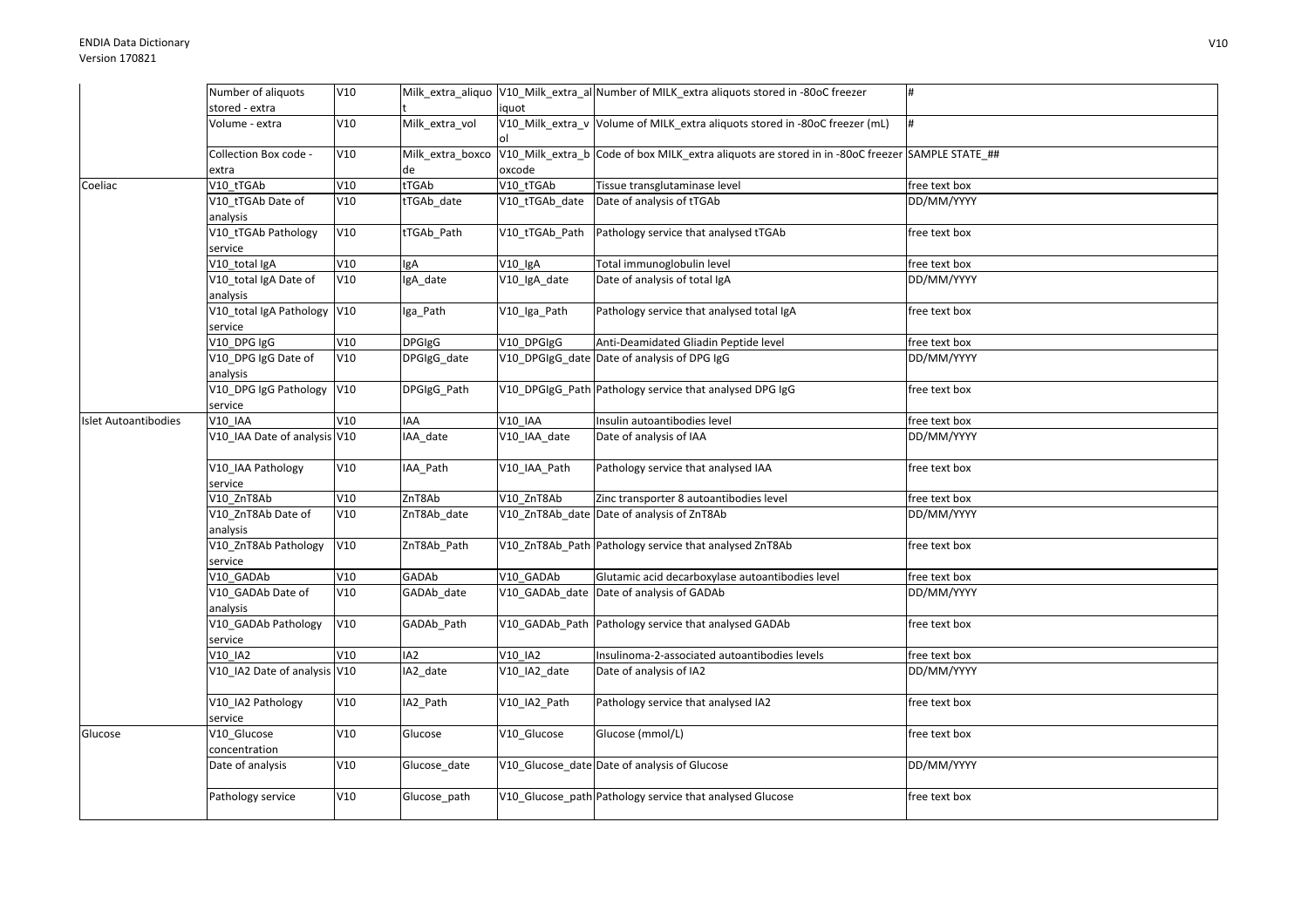| HbA1c                                                    | V10 HbA1c percentage                           | V10          | HbA1c per     | V10 HbA1c per  | Hemoglobin A1c level (%)                                                                                                                  | free text box                                                                                                      |
|----------------------------------------------------------|------------------------------------------------|--------------|---------------|----------------|-------------------------------------------------------------------------------------------------------------------------------------------|--------------------------------------------------------------------------------------------------------------------|
|                                                          | V10_HbA1c<br>concentration                     | V10          | HbA1c_con     | V10 HbA1c con  | Hemoglobin A1c level (mmol/mol)                                                                                                           | free text box                                                                                                      |
|                                                          | Date of analysis                               | V10          | HbA1c_date    | V10_HbA1c_date | Date of analysis of HbA1c                                                                                                                 | DD/MM/YYYY                                                                                                         |
|                                                          | Pathology service                              | V10          | HbA1c path    | V10 HbA1c path | Pathology service that analysed HbA1c                                                                                                     | free text box                                                                                                      |
| Questionnaires                                           | Lifestyle postpartum<br>questionnaire complete | V10          | LQ            | V10_LQ         | Maternal postpartum lifestyle questionnaire completed and<br>type of questionnaire completed                                              | Yes, online version/Yes, hardcopy/Yes, app/No                                                                      |
|                                                          | Lifestyle postpartum<br>questionnaire comment  | V10          | Quest_c       | V10_Quest_c    | Comment on why lifestyle questionnaire was not completed                                                                                  | free text box                                                                                                      |
|                                                          | <b>Eating Survey</b>                           | V10          | <b>ACAES</b>  | V10_ACAES      | Australian Child and Adolescent Eating Survey was completed  Yes, online version/Yes, hardcopy/Yes, app/No                                |                                                                                                                    |
|                                                          | Eating Survey comment                          | V10          | ACAES c       | V10_ACAES_c    | Comment on why ACAES was not completed                                                                                                    | free text box                                                                                                      |
|                                                          | Survey ID                                      | V10          | ACAES_id      | V10_ACAES_id   | Survey ID for ACAES                                                                                                                       |                                                                                                                    |
| <b>Maternal Lifestyle</b><br>Postpartum<br>Questionniare |                                                |              |               |                |                                                                                                                                           |                                                                                                                    |
| <b>Export heading</b>                                    | Variable                                       | <b>Visit</b> | Code          | Visit_Code     | <b>Description</b>                                                                                                                        | Format                                                                                                             |
|                                                          | ID                                             | V10          | LQ ID         | V10_LQ_ID      | Participant ID code for Maternal Lifestyle Postpartum<br>Questionnaire                                                                    | STATE-CITY-SITE-###                                                                                                |
|                                                          | Collection date                                | V10          | LQ Date       | V10 LQ Date    | Date Maternal Lifestyle Postpartum Questionnaire was<br>completed                                                                         | DD/MM/YYYY                                                                                                         |
|                                                          | Visit                                          | V10          | LQ_Visit      | V10_LQ_Visit   | Visit code for Maternal Lifestyle Postpartum Questionnaire                                                                                | T1/T2/T3                                                                                                           |
|                                                          | No data collected                              | V10          | LQ_no         | V10_LQ_no      | No data collected for Maternal Lifestyle Postpartum<br>Questionnaire                                                                      | TRUE/FALSE                                                                                                         |
|                                                          | Comment                                        | V10          | LQ_no_c       | V10_LQ_no_c    | Comment on why no data was collected for Maternal Lifestyle<br>Postpartum Questionnaire                                                   | free text box                                                                                                      |
|                                                          | Not finisehd                                   | V10          | LQ_NotFin     | V10_LQ_NotFin  | Data entry for Maternal Lifestyle Postpartum Questionnaire<br>has not been finished                                                       | TRUE/FALSE                                                                                                         |
| General                                                  | Finalized                                      | V10          | LQ_Final      | V10_LQ_Final   | Data entry for Maternal Lifestyle Postpartum Questionnaire<br>has been finalised by project management team                               | TRUE/FALSE                                                                                                         |
|                                                          |                                                |              |               |                | In the past three months, did the ENDIA infant receive any<br>V10 LQ BreastMil breast milk either through breast feeding or via expressed |                                                                                                                    |
| Breast milk                                              | Receive any breast milk V10                    |              | LQ BreastMilk |                | breast milk?                                                                                                                              | TRUE/FALSE                                                                                                         |
|                                                          | 1.1 Cow's milk                                 | V10          | CowMilk       | V10_CowMilk    | In the past 3 months, on how many days did the mother<br>consume cow's milk?                                                              | Never/Less than one day per month/1-3 days per month/1<br>day per week/2-5 days per week/More than 5 days per week |
|                                                          |                                                |              |               |                | In the past 3 months, on how many days did the mother<br>consume other milk including soy, rice, almond, goat or sheep                    | Never/Less than one day per month/1-3 days per month/1                                                             |
|                                                          | 1.2 Other milk                                 | V10          | OtherMilk     | V10 OtherMilk  | milk?                                                                                                                                     | day per week/2-5 days per week/More than 5 days per week                                                           |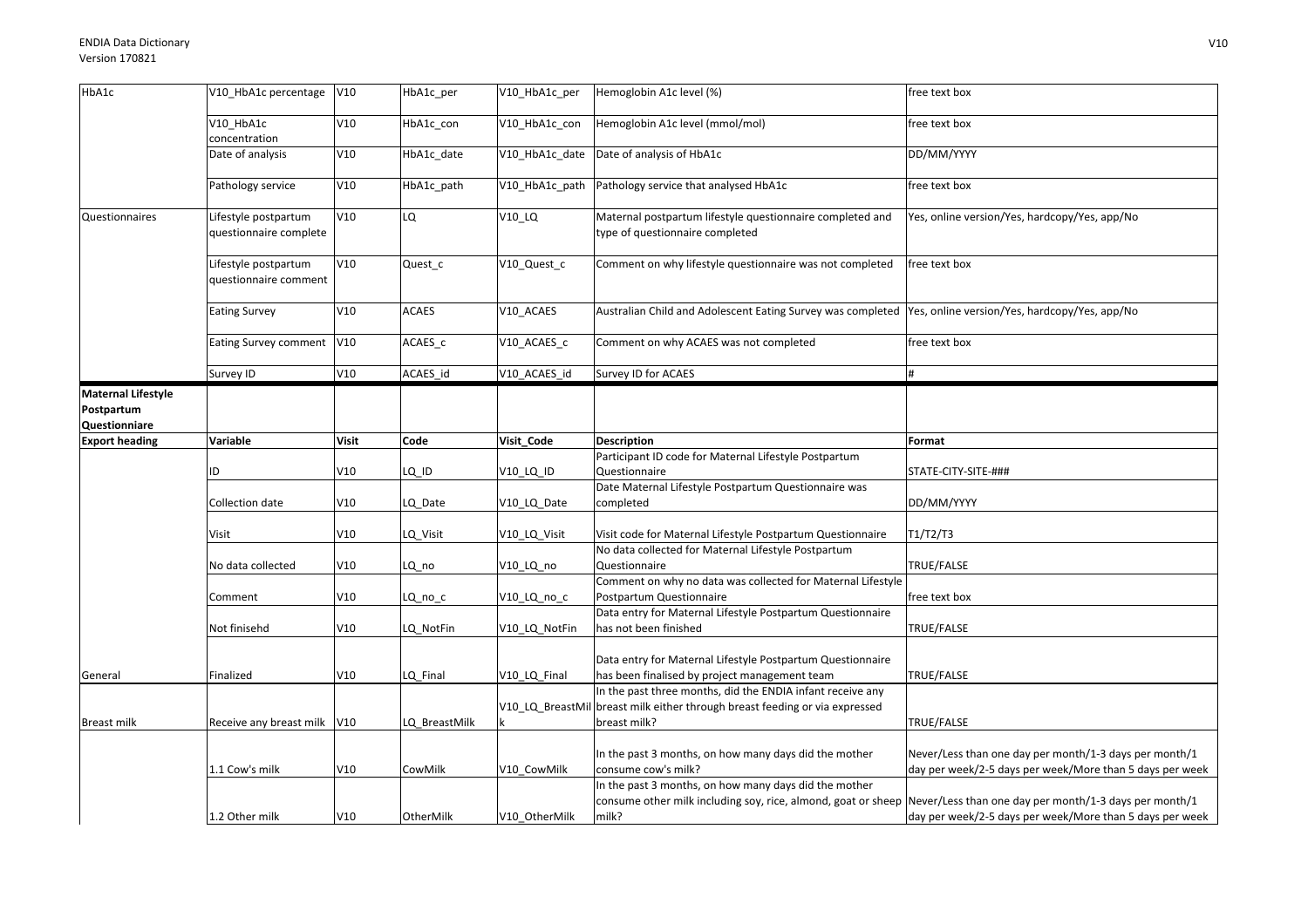| 1.3 Coffee containing        |     |                         |                  | In the past 3 months, on how many days did the mother                                                                      | Never/Less than one day per month/1-3 days per month/1   |
|------------------------------|-----|-------------------------|------------------|----------------------------------------------------------------------------------------------------------------------------|----------------------------------------------------------|
| caffeine                     | V10 | Coffee                  | V10 Coffee       | consume coffee containing caffeine (includes iced coffee)?                                                                 | day per week/2-5 days per week/More than 5 days per week |
|                              |     |                         |                  |                                                                                                                            |                                                          |
|                              |     |                         |                  | In the past 3 months, on how many days did the mother                                                                      | Never/Less than one day per month/1-3 days per month/1   |
| 1.4 Decaffeinated coffee V10 |     | <b>DecafCoffee</b>      | V10 DecafCoffee  | consume decaffeinated coffee (includes iced coffee)?                                                                       | day per week/2-5 days per week/More than 5 days per week |
|                              |     |                         |                  |                                                                                                                            |                                                          |
| 1.5 Tea containing           |     |                         |                  | In the past 3 months, on how many days did the mother                                                                      | Never/Less than one day per month/1-3 days per month/1   |
| caffeine                     | V10 | Tea                     | V10 Tea          | consume tea containing caffeine?                                                                                           | day per week/2-5 days per week/More than 5 days per week |
|                              |     |                         |                  |                                                                                                                            |                                                          |
| 1.6 Decaffeinated/herbal     |     |                         |                  | In the past 3 months, on how many days did the mother                                                                      | Never/Less than one day per month/1-3 days per month/1   |
| tea                          | V10 | DecafTea                | V10 DecafTea     | consume decaffeinated or herbal tea?                                                                                       | day per week/2-5 days per week/More than 5 days per week |
|                              |     |                         |                  | In the past 3 months, on how many days did the mother                                                                      |                                                          |
| 1.7 Other drinks             |     |                         |                  | consume other drinks containing caffeine (e.g. cola, Red Bull,                                                             | Never/Less than one day per month/1-3 days per month/1   |
| containing caffeine          | V10 | <b>CafDrinks</b>        | V10 CafDrinks    | V)?                                                                                                                        | day per week/2-5 days per week/More than 5 days per week |
|                              |     |                         |                  |                                                                                                                            |                                                          |
|                              |     |                         |                  | In the past 3 months, on how many days did the mother                                                                      |                                                          |
|                              |     |                         |                  | consume diet, lite or low calorie carbonated or flavoured                                                                  |                                                          |
| 1.8 Diet flavoured           |     |                         |                  | beverages (e.g. Diet or Coke Zero, Pepsi Max, diet cordial,                                                                | Never/Less than one day per month/1-3 days per month/1   |
| beverages                    | V10 | <b>DietDrinks</b>       | V10 DietDrinks   | sugar free energy drinks, light ice tea, Powerade Zero)?                                                                   | day per week/2-5 days per week/More than 5 days per week |
|                              |     |                         |                  | In the past 3 months, on how many days did the mother                                                                      |                                                          |
|                              |     |                         |                  | consume soft drinks or flavoured beverages containing Stevia                                                               |                                                          |
|                              |     |                         |                  |                                                                                                                            |                                                          |
| 1.9 Soft drink containing    |     |                         |                  | (Coke Life, Pepsi Next, Lipton flavoured or green and Fuze iced Never/Less than one day per month/1-3 days per month/1     |                                                          |
| Stevia                       | V10 | SteviaDrinks            | V10 SteviaDrinks | tea)?                                                                                                                      | day per week/2-5 days per week/More than 5 days per week |
|                              |     |                         |                  |                                                                                                                            |                                                          |
|                              |     |                         |                  | In the past 3 months, on how many days did the mother                                                                      |                                                          |
|                              |     |                         |                  | consume regular soft drink or flavoured beverages (Coke,                                                                   | Never/Less than one day per month/1-3 days per month/1   |
| 1.10 Regular soft drink      | V10 | SoftDrinks              | V10 SoftDrinks   | Sprite, flavoured mineral water, tonic water)?                                                                             | day per week/2-5 days per week/More than 5 days per week |
|                              |     |                         |                  |                                                                                                                            |                                                          |
|                              |     |                         |                  | On the days when cow's milk was consumed in the past three                                                                 |                                                          |
|                              |     |                         | V10_CowMilk_ser  | months, how much on average did the mother consume based Did not consume/Less than 1 serve/1-2 serves/2-3                  |                                                          |
| 1.11 Cow's milk              | V10 | CowMilk_serve           | ve               | on the suggested average serving size of 250 mL glass?                                                                     | serves/More than 3 serves                                |
|                              |     |                         |                  |                                                                                                                            |                                                          |
|                              |     |                         |                  | On the days when other milk was consumed in the past three                                                                 |                                                          |
|                              |     |                         |                  | V10 OtherMilk se months, how much on average did the mother consume based Did not consume/Less than 1 serve/1-2 serves/2-3 |                                                          |
| 1.12 Other milk              | V10 | OtherMilk serve         | rve              | on the suggested average serving size of 250 mL glass?                                                                     | serves/More than 3 serves                                |
|                              |     |                         |                  | On the days when coffee containing caffeine was consumed in                                                                |                                                          |
|                              |     |                         |                  | the past three months, how much on average did the mother                                                                  |                                                          |
| 1.13 Coffee containing       |     |                         |                  | consume based on the suggested average serving size of 1                                                                   | Did not consume/Less than 1 serve/1-2 serves/2-3         |
| caffeine                     | V10 | Coffee serve            | V10 Coffee serve | small cup?                                                                                                                 | serves/More than 3 serves                                |
|                              |     |                         |                  | On the days when decaffeinated coffee was consumed in the                                                                  |                                                          |
|                              |     |                         |                  | past three months, how much on average did the mother                                                                      |                                                          |
| 1.14 Decaffeinated           |     |                         | V10 DecafCoffee  | consume based on the suggested average serving size of 1                                                                   | Did not consume/Less than 1 serve/1-2 serves/2-3         |
| coffee                       | V10 | DecafCoffee serve serve |                  | small cup?                                                                                                                 | serves/More than 3 serves                                |
|                              |     |                         |                  | On the days when tea containing caffeine was consumed in                                                                   |                                                          |
|                              |     |                         |                  | the past three months, how much on average did the mother                                                                  |                                                          |
| 1.15 Tea containing          |     |                         |                  | consume based on the suggested average serving size of 1                                                                   | Did not consume/Less than 1 serve/1-2 serves/2-3         |
| caffeine                     | V10 | Tea serve               | V10 Tea serve    | small cup?                                                                                                                 | serves/More than 3 serves                                |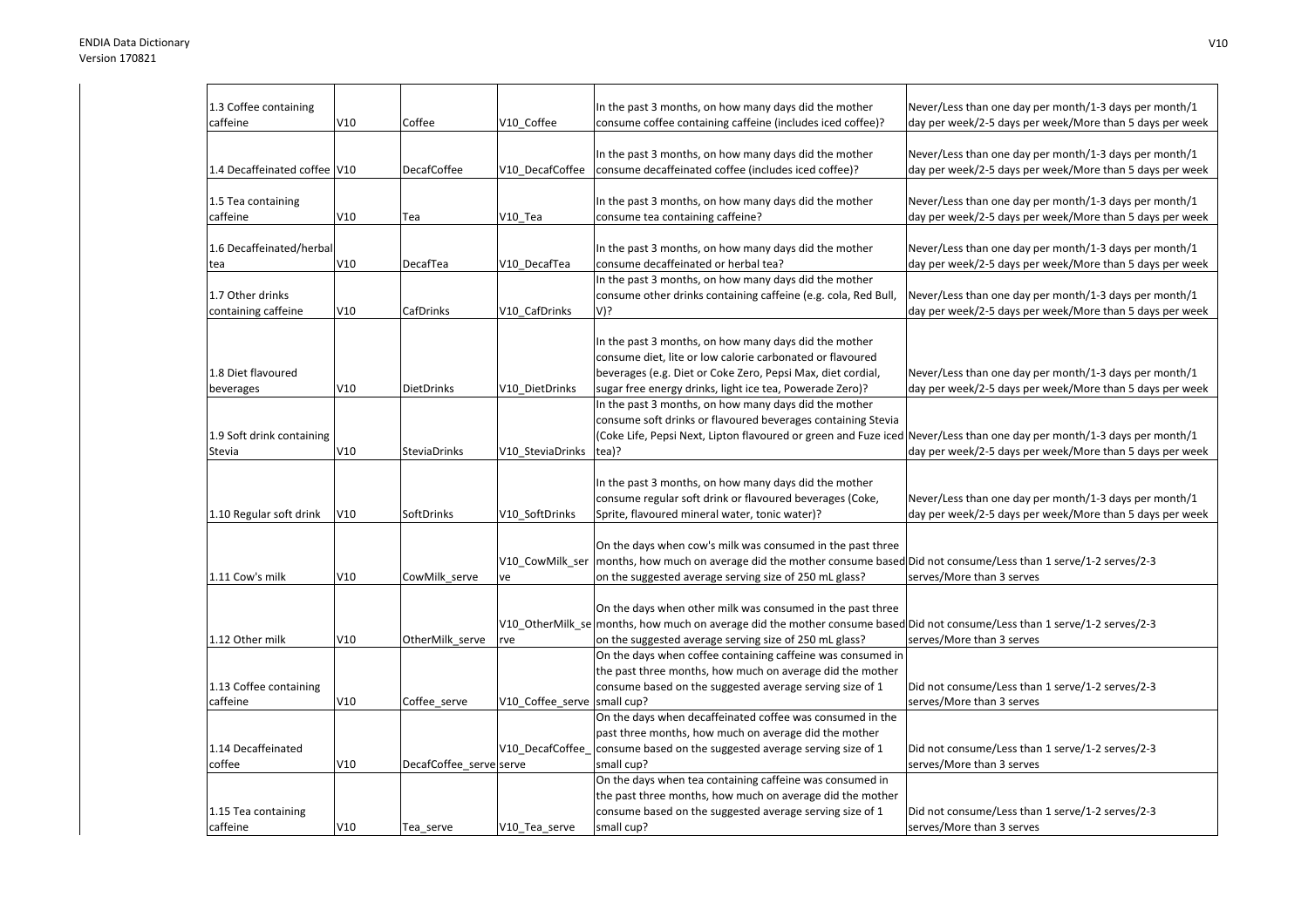|                         |     |                                    |                  | On the days when decaffeinated or herbal tea was consumed                                                 |                                                          |
|-------------------------|-----|------------------------------------|------------------|-----------------------------------------------------------------------------------------------------------|----------------------------------------------------------|
| 1.16                    |     |                                    |                  | in the past three months, how much on average did the                                                     |                                                          |
| Decaffeinated/herbal    |     |                                    |                  | V10_DecafTea_ser mother consume based on the suggested average serving size                               | Did not consume/Less than 1 serve/1-2 serves/2-3         |
| tea                     | V10 | DecafTea_serve                     | ve               | of 1 small cup?                                                                                           | serves/More than 3 serves                                |
|                         |     |                                    |                  | On the days when other drink containing caffeine was                                                      |                                                          |
|                         |     |                                    |                  | consumed in the past three months, how much on average did                                                |                                                          |
| 1.17 Other drinks       |     |                                    |                  | V10 CafDrinks se the mother consume based on the suggested average serving                                | Did not consume/Less than 1 serve/1-2 serves/2-3         |
| containing caffeine     | V10 | CafDrinks serve                    | rve              | size of 250 mL can?                                                                                       | serves/More than 3 serves                                |
|                         |     |                                    |                  |                                                                                                           |                                                          |
|                         |     |                                    |                  | On the days when diet, lite or low calorie carbonated or                                                  |                                                          |
|                         |     |                                    |                  | flavoured beverages were consumed in the past three                                                       |                                                          |
| 1.18 Diet flavoured     |     |                                    | V10 DietDrinks s | months, how much on average did the mother consume based Did not consume/Less than 1 serve/1-2 serves/2-3 |                                                          |
| beverages               | V10 | DietDrinks serve                   | erve             | on the suggested average serving size of 250 mL can?                                                      | serves/More than 3 serves                                |
|                         |     |                                    |                  |                                                                                                           |                                                          |
|                         |     |                                    |                  | On the days when soft drink or flavoured beverages                                                        |                                                          |
|                         |     |                                    |                  | containing Stevia were consumed in the past three months,                                                 |                                                          |
| 1.19 Soft drink         |     | SteviaDrinks_serv V10_SteviaDrinks |                  | how much on average did the mother consume based on the                                                   | Did not consume/Less than 1 serve/1-2 serves/2-3         |
| containing Stevia       | V10 |                                    | serve            | suggested average serving size of 250 mL can?                                                             | serves/More than 3 serves                                |
|                         |     |                                    |                  | On the days when regular soft drinks or flavoured beverages                                               |                                                          |
|                         |     |                                    |                  | were consumed in the past three months, how much on                                                       |                                                          |
|                         |     |                                    |                  | V10 SoftDrinks se average did the mother consume based on the suggested                                   | Did not consume/Less than 1 serve/1-2 serves/2-3         |
| 1.20 Regular soft drink | V10 | SoftDrinks serve                   | rve              | average serving size of 250 mL can?                                                                       | serves/More than 3 serves                                |
|                         |     |                                    |                  | In the past 3 months, how often did the mother consume                                                    |                                                          |
|                         |     |                                    |                  | dairy products, including butter, cheese, cream, yoghurt,                                                 | Never/Less than one day per month/1-3 days per month/1   |
| 2.1 Dairy products      | V10 | Dairy                              | V10 Dairy        | custard and ice cream?                                                                                    | day per week/2-5 days per week/More than 5 days per week |
|                         |     |                                    |                  |                                                                                                           |                                                          |
|                         |     |                                    |                  | In the past 3 months, how often did the mother consume soy                                                |                                                          |
|                         |     |                                    |                  | containing products including, tofu, miso, soy sauce, soy flour,                                          | Never/Less than one day per month/1-3 days per month/1   |
| 2.2 Soy products        | V10 | Soy                                | V10 Soy          | and soy-based dairy subsitutes?                                                                           | day per week/2-5 days per week/More than 5 days per week |
|                         |     |                                    |                  | In the past 3 months, how often did the mother consume                                                    |                                                          |
|                         |     |                                    |                  | wheat containing products, including bread, biscuits, cakes,                                              |                                                          |
|                         |     |                                    |                  | breakfast cereals, pastries, pasta, couscous, dim sims and                                                | Never/Less than one day per month/1-3 days per month/1   |
| 2.3 Wheat products      | V10 | Wheat                              | V10 Wheat        | wontons?                                                                                                  | day per week/2-5 days per week/More than 5 days per week |
|                         |     |                                    |                  |                                                                                                           |                                                          |
|                         |     |                                    |                  | In the past 3 months, how often did the mother consume                                                    |                                                          |
| 2.4 Barley or rye       |     |                                    |                  | barley or rye containing products, including barley water,                                                | Never/Less than one day per month/1-3 days per month/1   |
| products                | V10 | BarleyRye                          | V10 BarleyRye    | many minestrone-style soups and rye bread?                                                                | day per week/2-5 days per week/More than 5 days per week |
|                         |     |                                    |                  |                                                                                                           |                                                          |
|                         |     |                                    |                  | In the past 3 months, how often did the mother consume rice                                               |                                                          |
|                         |     |                                    |                  | and/or rice containing products including rice milk, rice                                                 | Never/Less than one day per month/1-3 days per month/1   |
| 2.5 Rice products       | V10 | Rice                               | V10 Rice         | cereals, rice cakes, rice noodles and rice flour?                                                         | day per week/2-5 days per week/More than 5 days per week |
|                         |     |                                    |                  |                                                                                                           |                                                          |
|                         |     |                                    |                  | In the past 3 months, how often did the mother consume corn                                               |                                                          |
|                         |     |                                    |                  | and/or corn containing products including popcorn, polenta,                                               | Never/Less than one day per month/1-3 days per month/1   |
| 2.6 Corn products       | V10 | Corn                               | V10 Corn         | corn flakes, corn tortillas and corn flour?                                                               | day per week/2-5 days per week/More than 5 days per week |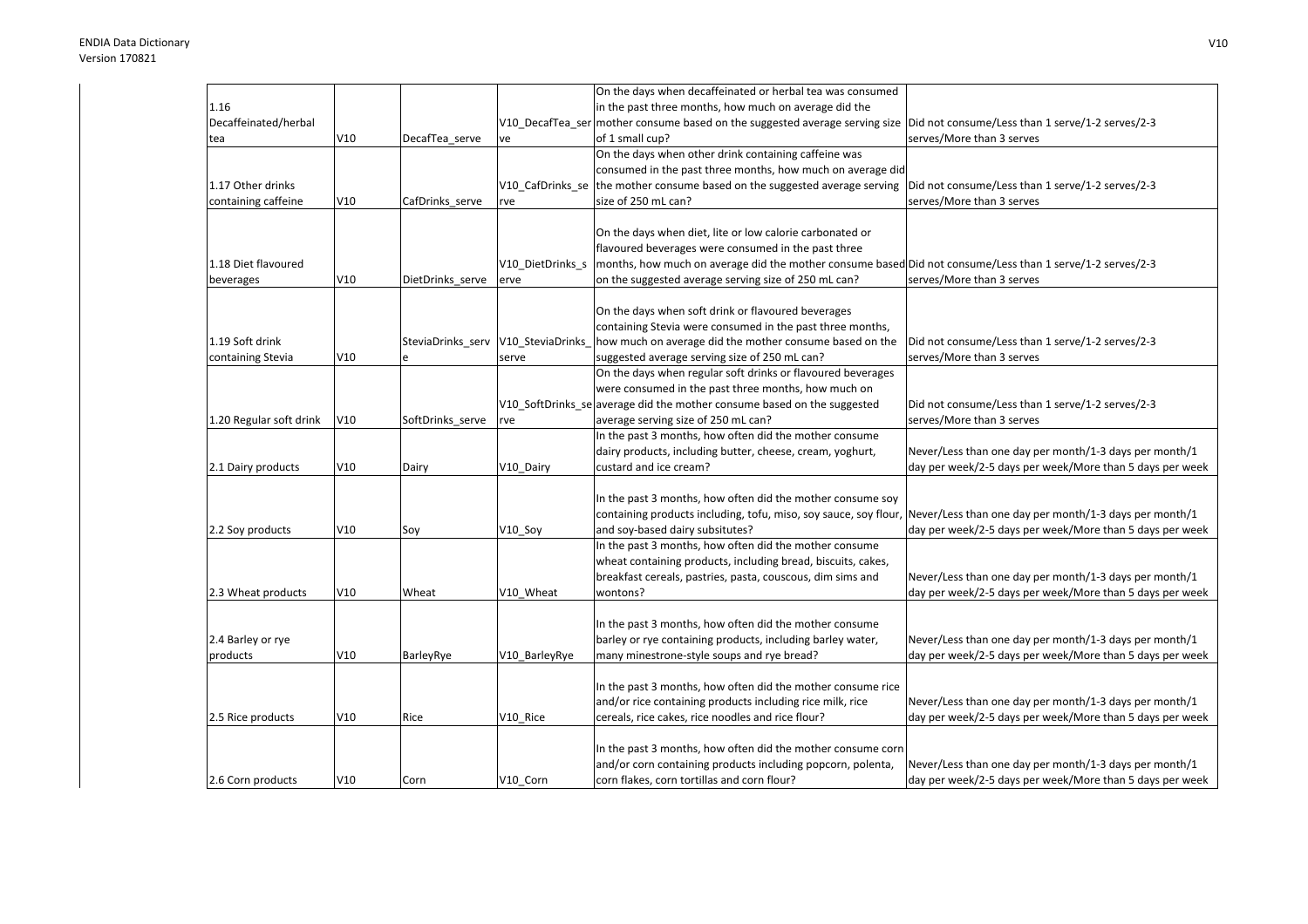|                           |                               |     |                         |                  | In the past 3 months, how often did the mother consume oats                   |                                                          |
|---------------------------|-------------------------------|-----|-------------------------|------------------|-------------------------------------------------------------------------------|----------------------------------------------------------|
|                           |                               |     |                         |                  | or oat containing products including porridge, oatmeal,                       | Never/Less than one day per month/1-3 days per month/1   |
|                           | 2.7 Oats products             | V10 | Oat                     | V10 Oat          | muesli, ANZAC biscuits, bran and oat flour?                                   | day per week/2-5 days per week/More than 5 days per week |
|                           |                               |     |                         |                  | In the past 3 months, how often did the mother consume                        |                                                          |
|                           |                               |     |                         |                  | artificial sweetners (e.g. Equal or Splenda) for use in baking or             | Never/Less than one day per month/1-3 days per month/1   |
|                           | 2.8 Artificial sweeteners V10 |     | ASweetners              | V10 ASweetners   | tea/coffee?                                                                   | day per week/2-5 days per week/More than 5 days per week |
|                           |                               |     |                         |                  |                                                                               |                                                          |
|                           | 2.9 Stevia/Natvia             |     |                         |                  | In the past 3 months, how often did the mother consume                        | Never/Less than one day per month/1-3 days per month/1   |
| <b>Maternal Nutrition</b> | products                      | V10 | Stevia                  | V10 Stevia       | stevia/Natvia products for use in baking or tea/coffee?                       | day per week/2-5 days per week/More than 5 days per week |
|                           |                               |     |                         |                  |                                                                               |                                                          |
|                           | 3.1 Pregnancy                 |     |                         |                  | V10 PregLactSup Frequency of pregnancy or lactation supplement taken by the   |                                                          |
|                           | supplement (frequency)   V10  |     | PregLactSup_freq   freq |                  | mother over the last three months                                             | Never/0-30 days/31-60 days/61-90 days/Daily              |
|                           | 3.1 Pregnancy                 |     | PregLactSup_bran        | V10_PregLactSup  | Brand of pregnancy or lactation supplement by the mother                      |                                                          |
|                           | supplement (brand)            | V10 |                         | brand            | taken over the last three months                                              | free text box                                            |
|                           | 3.1 Pregnancy                 |     |                         | V10 PregLactSup  | Dose of pregnancy or lactation supplement taken by the                        |                                                          |
|                           | supplement (amount)           | V10 | PregLactSup dose dose   |                  | mother over the last three months                                             | free text box                                            |
|                           |                               |     |                         |                  |                                                                               |                                                          |
|                           | 3.2 Other multivitamin        |     |                         |                  | Frequency of other multivitamin supplement taken by the                       |                                                          |
|                           | (frequency)                   | V10 | MultiVit_freq           |                  | V10_MultiVit_freq mother over the last three months                           | Never/0-30 days/31-60 days/61-90 days/Daily              |
|                           | 3.2 Other multivitamin        |     |                         | V10 MultiVit bra | Brand of other multivitamin supplement taken by the mother                    |                                                          |
|                           |                               | V10 | MultiVit brand          | nd               | over the last three months                                                    | free text box                                            |
|                           | (brand)                       |     |                         |                  |                                                                               |                                                          |
|                           |                               |     |                         |                  |                                                                               |                                                          |
|                           | 3.2 Other multivitamin        |     |                         |                  | V10 MultiVit dos Dose of other multivitamin supplement taken by the mother    |                                                          |
|                           | (amount)                      | V10 | MultiVit dose           |                  | over the last three months                                                    | free text box                                            |
|                           |                               |     |                         |                  |                                                                               |                                                          |
|                           |                               |     |                         |                  | Frequency of fish oil, omega-3 or cod liver oil supplement                    |                                                          |
|                           | 3.3 Omega-3 (frequency) V10   |     | FishOil_freq            | V10 FishOil freq | taken by the mother over the last three months                                | Never/0-30 days/31-60 days/61-90 days/Daily              |
|                           |                               |     |                         | V10_FishOil_bran | Brand of fish oil, omega-3 or cod liver oil supplement taken by               |                                                          |
|                           | 3.3 Omega-3 (brand)           | V10 | FishOil_brand           |                  | the mother over the last three months                                         | free text box                                            |
|                           |                               |     |                         |                  | Dose of fish oil, omega-3 or cod liver oil supplement taken by                |                                                          |
|                           | 3.3 Omega-3 (amount)          | V10 | FishOil dose            |                  | V10 FishOil dose the mother over the last three months                        | free text box                                            |
|                           |                               |     |                         |                  | Frequency of iron supplement taken by the mother over the                     |                                                          |
|                           | 3.4 Iron (frequency)          | V10 | Iron freq               | V10_Iron_freq    | last three months                                                             | Never/0-30 days/31-60 days/61-90 days/Daily              |
|                           |                               |     |                         |                  | Brand of iron supplement taken by the mother over the last                    |                                                          |
|                           | 3.4 Iron (brand)              | V10 | Iron brand              | V10_Iron_brand   | three months                                                                  | free text box                                            |
|                           |                               |     |                         |                  | Dose of iron supplement taken by the mother over the last                     |                                                          |
|                           | 3.4 Iron (amount)             | V10 | Iron dose               | V10 Iron dose    | three months                                                                  | free text box                                            |
|                           |                               |     |                         | V10_OtherSup1_fr | Frequency of other supplement taken by the mother over the                    |                                                          |
|                           | 3.5 Other (frequency)         | V10 | OtherSup1_freq          | eq               | last three months                                                             | Never/0-30 days/31-60 days/61-90 days/Daily              |
|                           |                               |     |                         | V10 OtherSup1 b  | Brand of other supplement taken by the mother over the last                   |                                                          |
|                           | 3.5 Other (brand)             | V10 | OtherSup1_brand         | rand             | three months                                                                  | free text box                                            |
|                           |                               |     |                         | V10_OtherSup1_d  | Dose of other supplement taken by the mother over the last                    |                                                          |
|                           | 3.5 Other (amount)            | V10 | OtherSup1_dose          | ose              | three months                                                                  | free text box                                            |
|                           |                               |     |                         |                  |                                                                               |                                                          |
|                           |                               |     |                         |                  | V10 ProbioticsM   Frequency of probiotics (supplements, powders and fortified |                                                          |
|                           | 3.6 (frequency) 1             | V10 | ProbioticsM freq1 freq1 |                  | foods) taken by the mother over the last three months                         | Never/0-30 days/31-60 days/61-90 days/Daily              |
|                           |                               |     |                         |                  |                                                                               |                                                          |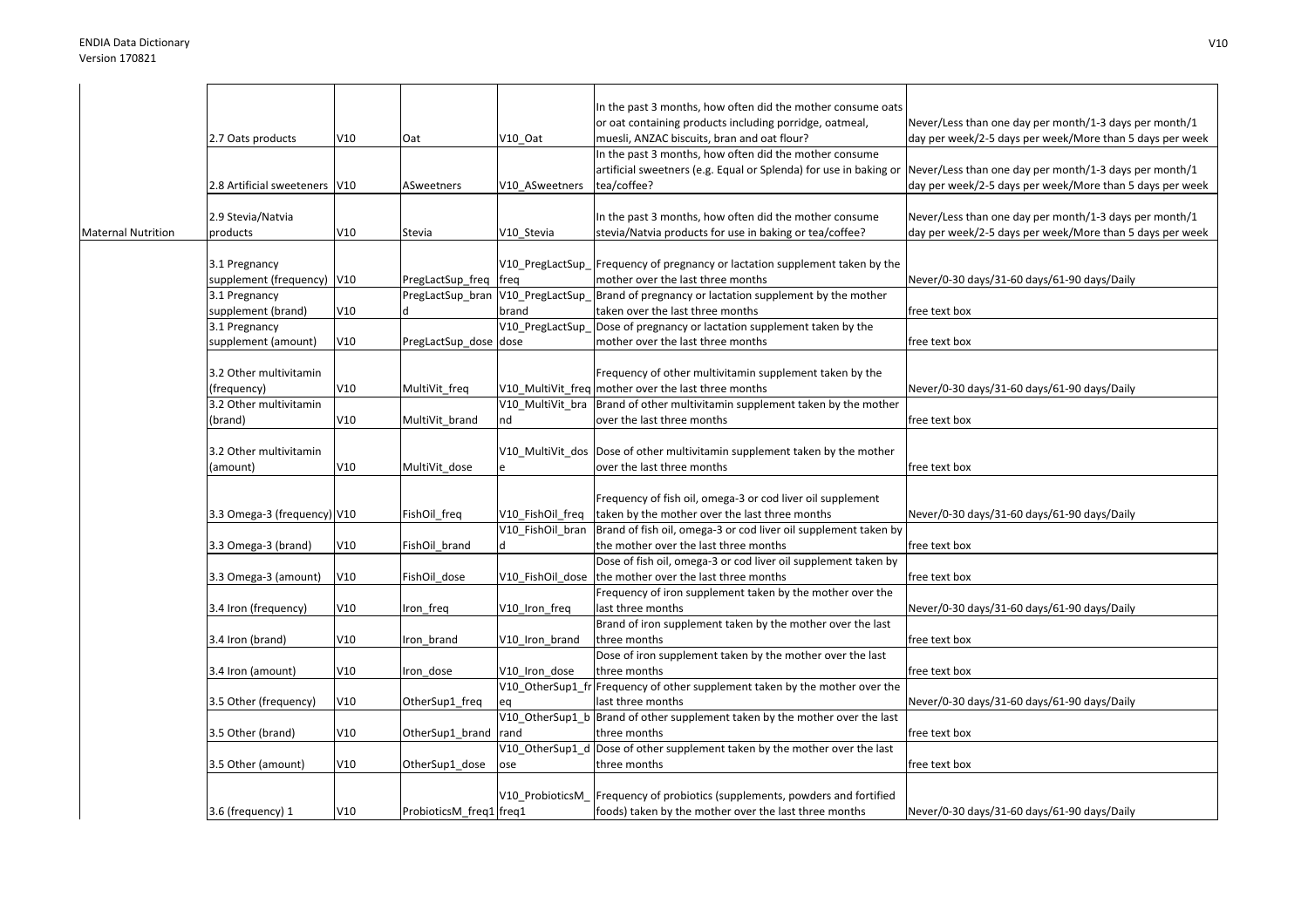|                             |                                |     |                                  |                                 | Brand or food name of probiotic (including supplements,       |                                                               |
|-----------------------------|--------------------------------|-----|----------------------------------|---------------------------------|---------------------------------------------------------------|---------------------------------------------------------------|
|                             |                                |     | ProbioticsM_type                 | V10_ProbioticsM                 | powders and fortified foods) taken by the mother in the past  |                                                               |
|                             | 3.6 (brand) 1                  | V10 |                                  | type1                           | 3 months                                                      | free text box                                                 |
|                             |                                |     |                                  |                                 |                                                               |                                                               |
|                             |                                |     | ProbioticsM_dose V10_ProbioticsM |                                 | Dose of probiotics (supplements, powders and fortified foods) |                                                               |
|                             | 3.6 (amount) 1                 | V10 |                                  | dose1                           | taken by the mother over the last three months                | free text box                                                 |
|                             |                                |     |                                  |                                 |                                                               |                                                               |
|                             |                                |     |                                  | V10 ProbioticsM                 | Frequency of probiotics (supplements, powders and fortified   |                                                               |
|                             | 3.6 (frequency) 2              | V10 | ProbioticsM freq2 freq2          |                                 |                                                               |                                                               |
|                             |                                |     |                                  |                                 | foods) taken by the mother over the last three months         | Never/0-30 days/31-60 days/61-90 days/Daily                   |
|                             |                                |     |                                  |                                 | Brand or food name of probiotic (including supplements,       |                                                               |
|                             |                                |     | ProbioticsM_type V10_ProbioticsM |                                 | powders and fortified foods) taken by the mother in the past  |                                                               |
|                             | 3.6 (brand) 2                  | V10 |                                  | type2                           | 3 months                                                      | free text box                                                 |
|                             |                                |     |                                  |                                 |                                                               |                                                               |
|                             |                                |     | ProbioticsM_dose V10_ProbioticsM |                                 | Dose of probiotics (supplements, powders and fortified foods) |                                                               |
|                             | 3.6 (amount) 2                 | V10 |                                  | dose2                           | taken by the mother over the last three months                | free text box                                                 |
|                             |                                |     |                                  |                                 |                                                               |                                                               |
|                             |                                |     |                                  | V10 ProbioticsM                 | Frequency of probiotics (supplements, powders and fortified   |                                                               |
|                             | 3.6 (frequency) 3              | V10 | ProbioticsM_freq3 freq3          |                                 | foods) taken by the mother over the last three months         | Never/0-30 days/31-60 days/61-90 days/Daily                   |
|                             |                                |     |                                  |                                 | Brand or food name of probiotic (including supplements,       |                                                               |
|                             |                                |     | ProbioticsM_type V10_ProbioticsM |                                 | powders and fortified foods) taken by the mother in the past  |                                                               |
|                             | 3.6 (brand) 3                  | V10 |                                  | type3                           | 3 months                                                      | free text box                                                 |
|                             |                                |     |                                  |                                 |                                                               |                                                               |
|                             |                                |     | ProbioticsM_dose V10_ProbioticsM |                                 | Dose of probiotics (supplements, powders and fortified foods) |                                                               |
| <b>Maternal Supplements</b> | 3.6 (amount) 3                 | V10 |                                  | dose3                           | taken by the mother over the last three months                | free text box                                                 |
|                             |                                |     |                                  |                                 |                                                               |                                                               |
|                             |                                |     |                                  |                                 |                                                               | did not smoke and have never been a smoker/I did not          |
|                             |                                |     |                                  |                                 |                                                               | smoke but have previously been a smoker/Less than 1           |
|                             |                                |     |                                  |                                 | In the past 3 months, how many cigarettes did the mother      | cigarette per week/2-6 cigarettes per week/1-5 cigarettes per |
|                             | 5.1 How many cigarettes V10    |     | SmokingM                         | V10 SmokingM                    | smoke on average?                                             | day/6-10 cigarettes per day/More than 10 cigarettes per day   |
|                             |                                |     |                                  |                                 |                                                               |                                                               |
|                             |                                |     |                                  |                                 |                                                               | Members of my household smoke at home, inside the             |
|                             |                                |     |                                  |                                 |                                                               | house/Members of my household smoke at home, only             |
|                             |                                |     |                                  |                                 |                                                               | outside the house and never inside/Members of my              |
|                             | 5.2 Household                  |     |                                  | Smoking_househo V10_Smoking_hou |                                                               | household are smokers but they don't smoke at home, inside    |
| Smoking                     | description                    | V10 |                                  | sehold                          | Description of household smoking status                       | or outside/Nobody in my household is a smoker                 |
|                             |                                |     |                                  |                                 | Number of adults that currently reside in the partiicpant's   |                                                               |
|                             | 6. adults                      | V10 | Adults                           | V10_Adults                      | household                                                     |                                                               |
|                             |                                |     |                                  |                                 | Number of children that currently reside in the partiicpant's |                                                               |
| Household                   | 6. child                       | V10 | Children                         | V10 Children                    | household                                                     |                                                               |
|                             | 7.1 Dog that comes             |     |                                  |                                 |                                                               |                                                               |
|                             |                                |     |                                  |                                 |                                                               |                                                               |
|                             | inside                         | V10 | Dog_inside                       | V10_Dog_inside                  | The household has a dog that comes inside                     | TRUE/FALSE                                                    |
|                             | 7.2 Ddog that lives            |     |                                  |                                 | The household has a dog that lives outside and doesn't come   |                                                               |
|                             | outside                        | V10 | Dog_outside                      | V10_Dog_outside                 | inside                                                        | TRUE/FALSE                                                    |
|                             | 7.3 Cat that comes             |     |                                  |                                 |                                                               |                                                               |
|                             | inside                         | V10 | Cat inside                       | V10 Cat inside                  | The household has a cat that comes inside                     | TRUE/FALSE                                                    |
|                             |                                |     |                                  |                                 | The household has a cat that lives outside and doesn't come   |                                                               |
|                             | 7.4 Cat that lives outside V10 |     | Cat outside                      | V10 Cat outside                 | inside                                                        | TRUE/FALSE                                                    |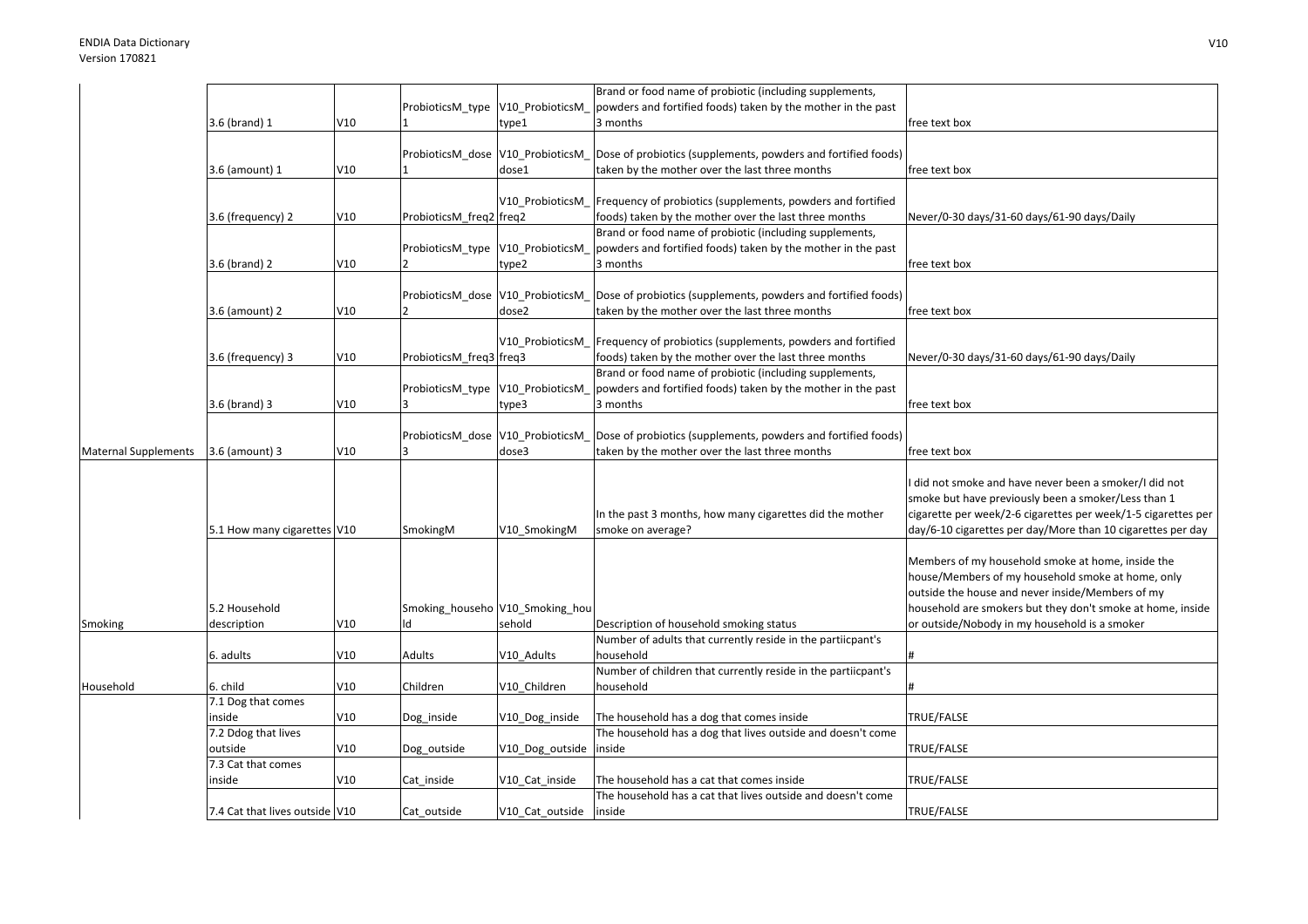|      | 7.5 Furred pet                         | V10 | FurredPet            | V10_FurredPet            | The household has a furred pet that is not a cat or a dog                                                                                                                                                       | TRUE/FALSE                                                                                                                                                                                                                                                                                                                                                                                                           |
|------|----------------------------------------|-----|----------------------|--------------------------|-----------------------------------------------------------------------------------------------------------------------------------------------------------------------------------------------------------------|----------------------------------------------------------------------------------------------------------------------------------------------------------------------------------------------------------------------------------------------------------------------------------------------------------------------------------------------------------------------------------------------------------------------|
|      |                                        |     |                      | V10_FurredPet_n          | The household does not have any furred pets - cats, dogs or                                                                                                                                                     |                                                                                                                                                                                                                                                                                                                                                                                                                      |
| Pets | 7.6 None                               | V10 | FurredPet no         |                          | otherwise                                                                                                                                                                                                       | TRUE/FALSE                                                                                                                                                                                                                                                                                                                                                                                                           |
|      | 8.1 Child's sleeping<br>situation      | V10 | Sleep_situation      |                          | V10_Sleep_situati  Over the past week, what best describes the child's sleeping<br>situation over the majority of the night<br>V10 Sleep positio Over the past week, what position did the child sleep for most | My child and I co-sleep in the same bed/My child sleeps in the<br>same room as me but in his/her own bed/My child sleeps in a<br>different room to me, and co-sleeps with his/her sibling(s) in<br>the same bed/My child sleeps in a different room to me, in<br>his/her own bed but shares the room with a sibling/My child<br>sleeps in a different bedroom to me, in his/her own bed and<br>does not share a room |
|      | 8.2 Sleep position                     | V10 | Sleep_position       |                          | of the time                                                                                                                                                                                                     | On belly/On side/On back                                                                                                                                                                                                                                                                                                                                                                                             |
|      | 8.3 Time sleep during<br>night (hours) | V10 | Sleep_night_hrs      | hrs                      | V10_Sleep_night_  Over the past week, how much time did the child spend in<br>sleep during the night (between 7pm and 7am) (hours)                                                                              |                                                                                                                                                                                                                                                                                                                                                                                                                      |
|      | 8.3 Time sleep during                  |     |                      | V10_Sleep_night_         | Over the past week, how much time did the child spend in                                                                                                                                                        |                                                                                                                                                                                                                                                                                                                                                                                                                      |
|      | night (mins)                           | V10 | Sleep_night_mins     | mins                     | sleep during the night (between 7pm and 7am) (minutes)                                                                                                                                                          |                                                                                                                                                                                                                                                                                                                                                                                                                      |
|      |                                        |     |                      | V10_Sleep_night_         |                                                                                                                                                                                                                 |                                                                                                                                                                                                                                                                                                                                                                                                                      |
|      | 8.3 (not asked)                        | V10 | Sleep_night_NA       | NA                       | Question 8.3 was not asked                                                                                                                                                                                      | TRUE/FALSE                                                                                                                                                                                                                                                                                                                                                                                                           |
|      |                                        |     |                      |                          |                                                                                                                                                                                                                 |                                                                                                                                                                                                                                                                                                                                                                                                                      |
|      | 8.4 Time sleep during<br>day (hours)   | V10 | Sleep_day_hrs        |                          | V10_Sleep_day_hr Over the past week, how much time did the child spend in<br>sleep during the day (between 7am and 7pm) (hours)                                                                                 |                                                                                                                                                                                                                                                                                                                                                                                                                      |
|      | 8.4 Time sleep during<br>day (mins)    | V10 | Sleep_day_mins       | ins                      | V10_Sleep_day_m Over the past week, how much time did the child spend in<br>sleep during the day (between 7am and 7pm) (minutes)                                                                                |                                                                                                                                                                                                                                                                                                                                                                                                                      |
|      |                                        |     |                      | V10_Sleep_day_N          |                                                                                                                                                                                                                 |                                                                                                                                                                                                                                                                                                                                                                                                                      |
|      | 8.4 (not asked)                        | V10 | Sleep_day_NA         |                          | Question 8.4 was not asked                                                                                                                                                                                      | TRUE/FALSE                                                                                                                                                                                                                                                                                                                                                                                                           |
|      | 8.5 Num waking per                     |     |                      |                          | V10_Sleep_waking Over the past week, what was the average number of night                                                                                                                                       |                                                                                                                                                                                                                                                                                                                                                                                                                      |
|      | night                                  | V10 | Sleep_wakings        |                          | wakings per night                                                                                                                                                                                               |                                                                                                                                                                                                                                                                                                                                                                                                                      |
|      | 8.5 (not asked)                        | V10 | Sleep_wakings_N<br>A | V10_Sleep_waking<br>s NA | Question 8.5 was not asked                                                                                                                                                                                      | TRUE/FALSE                                                                                                                                                                                                                                                                                                                                                                                                           |
|      | 8.6 Time in wakefulness<br>(hours)     | V10 | Sleep_wake_hrs       | hrs                      | V10_Sleep_wake_ Over the past week, how much time during the night did the<br>child spend in wakefulness (from 10pm to 6am) (hours)                                                                             | #                                                                                                                                                                                                                                                                                                                                                                                                                    |
|      | 8.6 Time in wakefulness                |     |                      |                          | V10_Sleep_wake_ Over the past week, how much time during the night did the                                                                                                                                      |                                                                                                                                                                                                                                                                                                                                                                                                                      |
|      | (mins)                                 | V10 | Sleep_wake_mins      | mins                     | child spend in wakefulness (from 10pm to 6am) (minutes)                                                                                                                                                         |                                                                                                                                                                                                                                                                                                                                                                                                                      |
|      | 8.6 (not asked)                        | V10 | Sleep_wake_NA        | V10_Sleep_wake_<br>ΝA    | Question 8.6 was not asked                                                                                                                                                                                      | TRUE/FALSE                                                                                                                                                                                                                                                                                                                                                                                                           |
|      |                                        |     |                      |                          | V10_Sleep_time_h Over the past week, how long did it take to put the child to                                                                                                                                   |                                                                                                                                                                                                                                                                                                                                                                                                                      |
|      | 8.7 Time to sleep (hours) V10          |     | Sleep_time_hrs       |                          | sleep in the evenings (hours)                                                                                                                                                                                   |                                                                                                                                                                                                                                                                                                                                                                                                                      |
|      |                                        |     |                      | V10_Sleep_time_          | Over the past week, how long did it take to put the child to                                                                                                                                                    |                                                                                                                                                                                                                                                                                                                                                                                                                      |
|      | 8.7 Time to sleep (mins) V10           |     | Sleep_time_mins      | mins                     | sleep in the evenings (minutes)                                                                                                                                                                                 |                                                                                                                                                                                                                                                                                                                                                                                                                      |
|      | 8.7 (not asked)                        | V10 | Sleep time NA        | V10_Sleep_time_<br>NA    | Question 8.7 was not asked                                                                                                                                                                                      | TRUE/FALSE                                                                                                                                                                                                                                                                                                                                                                                                           |
|      |                                        |     |                      |                          |                                                                                                                                                                                                                 |                                                                                                                                                                                                                                                                                                                                                                                                                      |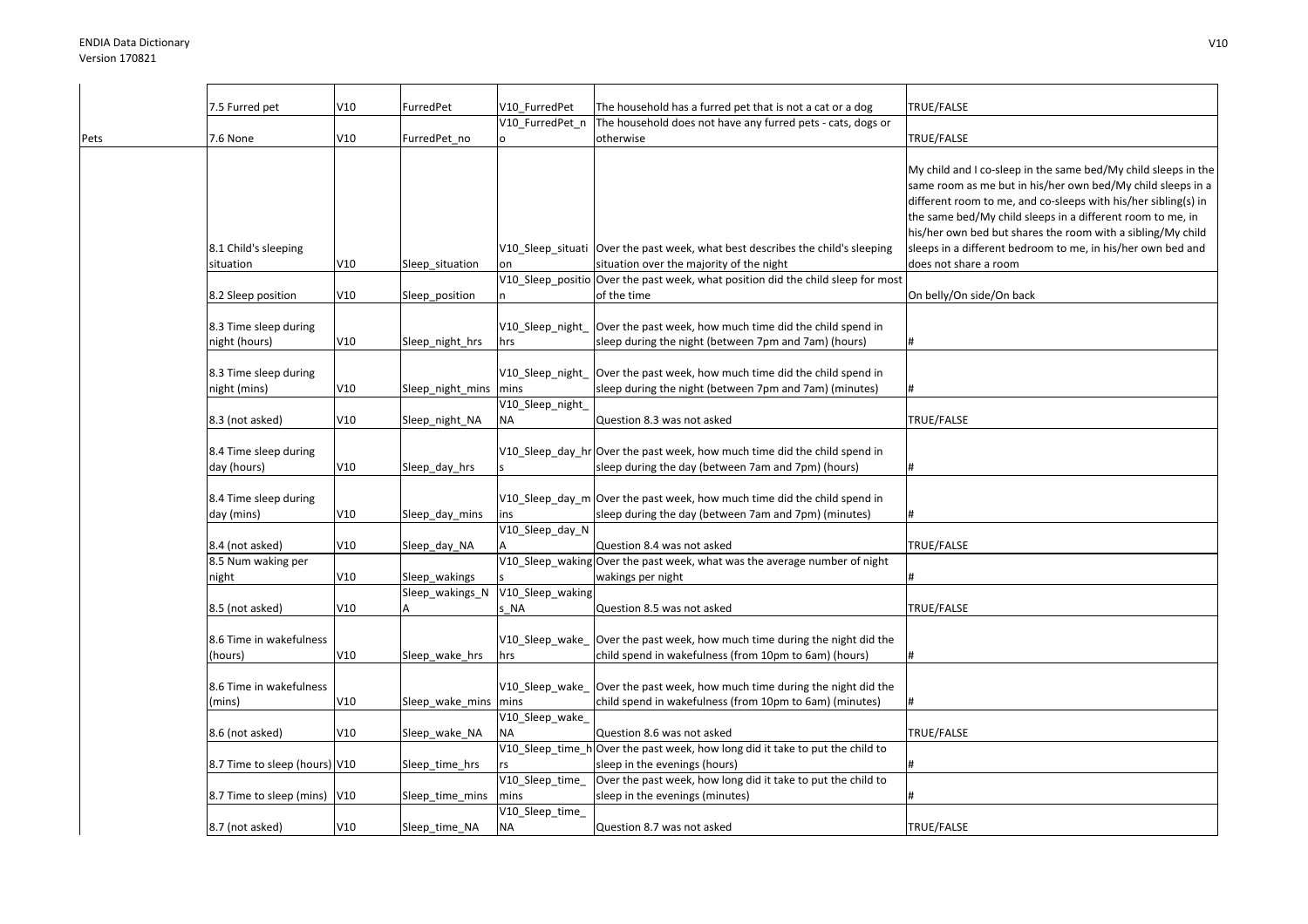|           |                             |     |                                  |                   |                                                                                   | While feeding/Being rocked/Being held/In bed alone/In bed   |
|-----------|-----------------------------|-----|----------------------------------|-------------------|-----------------------------------------------------------------------------------|-------------------------------------------------------------|
|           | 8.8 How to sleep            | V10 | Sleep how                        | V10 Sleep how     | Over the past week, how did the child fall asleep                                 | near parent                                                 |
|           |                             |     |                                  |                   | Over the past week, at what time did the child usually fall                       |                                                             |
|           | 8.9 Time to sleep           | V10 | Sleep time                       | V10_Sleep_time    | asleep                                                                            | HH:MM am/pm                                                 |
|           |                             |     | Sleep problem N V10 Sleep proble |                   |                                                                                   |                                                             |
|           | 8.10 (not asked)            | V10 |                                  | m NA              | Question 8.10 was not asked                                                       | TRUE/FALSE                                                  |
|           |                             |     |                                  |                   | V10 Sleep proble Over the past week, was the child's sleep considered a           |                                                             |
| Sleep     | 8.10 Sleeping a problem V10 |     | Sleep_problem                    |                   | problem                                                                           | A very serious problem/A small problem/Not a problem at all |
|           |                             |     |                                  | V10 MotherGrou    | In the past three months, did the child participate in any                        |                                                             |
|           | 9.1 Mother's group          | V10 | MotherGroup                      |                   | mother's group activities                                                         | TRUE/FALSE                                                  |
|           |                             |     |                                  |                   | In the past three months, did the child participate in any                        |                                                             |
|           | 9.2 Playgroup               | V10 | Playgroup                        | V10_Playgroup     | playgroup activities                                                              | TRUE/FALSE                                                  |
|           | 9.3 Dedicated childcare     |     |                                  |                   | In the past three months, did the child participate in any                        |                                                             |
|           | centre                      | V10 | Childcare                        | V10 Childcare     | childcare at a dedicated childcare centre activities                              | TRUE/FALSE                                                  |
|           |                             |     |                                  |                   | In the past three months, did the child participate in any                        |                                                             |
|           | 9.4 Childcare in family     |     |                                  |                   | V10_FamilyDayCar childcare in family daycare involving children from other        |                                                             |
|           | daycare                     | V10 | FamilyDayCare                    |                   | families                                                                          | TRUE/FALSE                                                  |
|           |                             |     |                                  | V10 Childcare no  | In the past three months, the child did not participate in                        |                                                             |
| Childcare | 9.5 None of the above       | V10 | Childcare_none                   | ne                | mother's group, playgroup, and childcare                                          | TRUE/FALSE                                                  |
|           |                             |     |                                  |                   | Brand or food name of probiotic (including supplements,                           |                                                             |
|           |                             |     |                                  | V10_Probiotics_ty | powders and fortified foods) taken by the child in the past 3                     |                                                             |
|           | 10.1 Brand                  | V10 | Probiotics type1                 | pe1               | months                                                                            | free text box                                               |
|           |                             |     |                                  |                   |                                                                                   |                                                             |
|           |                             |     |                                  | V10 Probiotics fr | Frequency of probiotics (supplements, powders and fortified                       |                                                             |
|           | 10.1 Frequency              | V10 | Probiotics freq1                 | eq1               | foods) taken by the child over the last three months                              | Never/0-30 days/31-60 days/61-90 days/Daily                 |
|           |                             |     |                                  |                   |                                                                                   |                                                             |
|           |                             |     |                                  | V10 Probiotics d  | Dose of probiotics (supplements, powders and fortified foods)                     |                                                             |
|           | 10.1 Amount                 | V10 | Probiotics dose1                 | ose1              | taken by the child over the last three months                                     | free text box                                               |
|           |                             |     |                                  |                   | Brand or food name of probiotic (including supplements,                           |                                                             |
|           |                             |     |                                  |                   | V10 Probiotics ty   powders and fortified foods) taken by the child in the past 3 |                                                             |
|           | 10.1 Brand (2)              | V10 | Probiotics type2                 | pe2               | months                                                                            | free text box                                               |
|           |                             |     |                                  |                   |                                                                                   |                                                             |
|           |                             |     |                                  | V10 Probiotics fr | Frequency of probiotics (supplements, powders and fortified                       |                                                             |
|           | 10.1 Frequency (2)          | V10 | Probiotics_freq2                 | eq2               | foods) taken by the child over the last three months                              | Never/0-30 days/31-60 days/61-90 days/Daily                 |
|           |                             |     |                                  |                   |                                                                                   |                                                             |
|           |                             |     |                                  | V10 Probiotics d  | Dose of probiotics (supplements, powders and fortified foods)                     |                                                             |
|           | 10.1 Amount (2)             | V10 | Probiotics dose2                 | ose2              | taken by the child over the last three months                                     | free text box                                               |
|           |                             |     |                                  |                   | Brand or food name of probiotic (including supplements,                           |                                                             |
|           |                             |     |                                  | V10 Probiotics ty | powders and fortified foods) taken by the child in the past 3                     |                                                             |
|           | 10.1 Brand (3)              | V10 | Probiotics_type3                 | pe3               | months                                                                            | free text box                                               |
|           |                             |     |                                  |                   |                                                                                   |                                                             |
|           |                             |     |                                  | V10 Probiotics fr | Frequency of probiotics (supplements, powders and fortified                       |                                                             |
|           | 10.1 Frequency (3)          | V10 | Probiotics_freq3                 | eq3               | foods) taken by the child over the last three months                              | Never/0-30 days/31-60 days/61-90 days/Daily                 |
|           |                             |     |                                  |                   |                                                                                   |                                                             |
|           |                             |     |                                  | V10 Probiotics d  | Dose of probiotics (supplements, powders and fortified foods)                     |                                                             |
|           | 10.1 Amount (3)             | V10 | Probiotics dose3                 | ose3              | taken by the child over the last three months                                     | free text box                                               |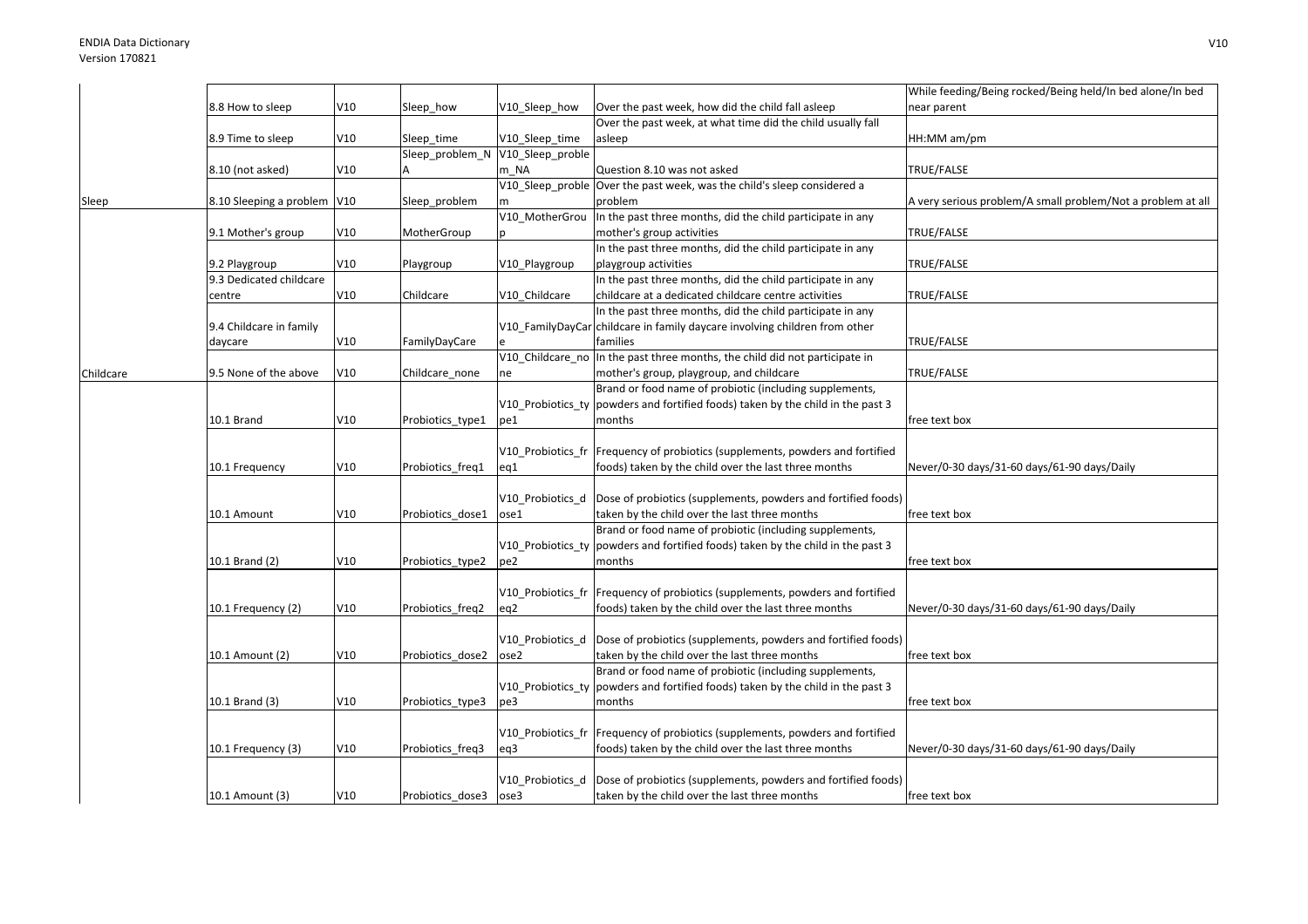|                  |                       |     |                  |                 | Brand or food name of probiotic (including supplements,                         |                                             |
|------------------|-----------------------|-----|------------------|-----------------|---------------------------------------------------------------------------------|---------------------------------------------|
|                  |                       |     |                  |                 | V10 Probiotics ty powders and fortified foods) taken by the child in the past 3 |                                             |
|                  | 10.1 Brand (4)        | V10 | Probiotics_type4 | pe4             | months                                                                          | free text box                               |
|                  |                       |     |                  |                 |                                                                                 |                                             |
|                  |                       |     |                  |                 | V10_Probiotics_fr   Frequency of probiotics (supplements, powders and fortified |                                             |
|                  | 10.1 Frequency (4)    | V10 | Probiotics freq4 | eg4             | foods) taken by the child over the last three months                            | Never/0-30 days/31-60 days/61-90 days/Daily |
|                  |                       |     |                  |                 |                                                                                 |                                             |
|                  |                       |     |                  |                 | V10 Probiotics d Dose of probiotics (supplements, powders and fortified foods)  |                                             |
| Child probiotics | 10.1 Amount (5)       | V10 | Probiotics dose4 | ose4            | taken by the child over the last three months                                   | free text box                               |
|                  |                       |     |                  |                 |                                                                                 |                                             |
|                  | 11.1 Vegetarian       | V10 | Vegetarian       | V10 Vegetarian  | Child was consuming a vegetarian diet in the past 3 months                      | TRUE/FALSE                                  |
|                  |                       |     |                  |                 |                                                                                 |                                             |
|                  | 11.2 Gluten free      | V10 | GlutenFrere      | V10 GlutenFrere | Child was consuming a gluten free diet in the past 3 months                     | TRUE/FALSE                                  |
|                  |                       |     |                  |                 | Child was consuming a low carbohydrate diet in the past 3                       |                                             |
|                  | 11.3 Low carbohydrate | V10 | LowCarb          | V10 LowCarb     | months                                                                          | TRUE/FALSE                                  |
|                  |                       |     |                  |                 |                                                                                 |                                             |
|                  | 11.4 High protein     | V10 | HighProtein      | V10 HighProtein | Child was consuming a high protein diet in the past 3 months                    | TRUE/FALSE                                  |
|                  | 11.5 Vegan            | V10 | Vegan            | V10 Vegan       | Child was consuming a vegan diet in the past 3 months                           | TRUE/FALSE                                  |
|                  |                       |     |                  |                 | Child was consuming another type of diet in the past 3                          |                                             |
|                  | 11.6 Other            | V10 | Diet             | V10_Diet        | months                                                                          | TRUE/FALSE                                  |
|                  |                       |     |                  |                 |                                                                                 |                                             |
| Diet             | 11.6 Other specify    | V10 | Diet_type        | V10_Diet_type   | Details of type of diet child was following in the past 3 months TRUE/FALSE     |                                             |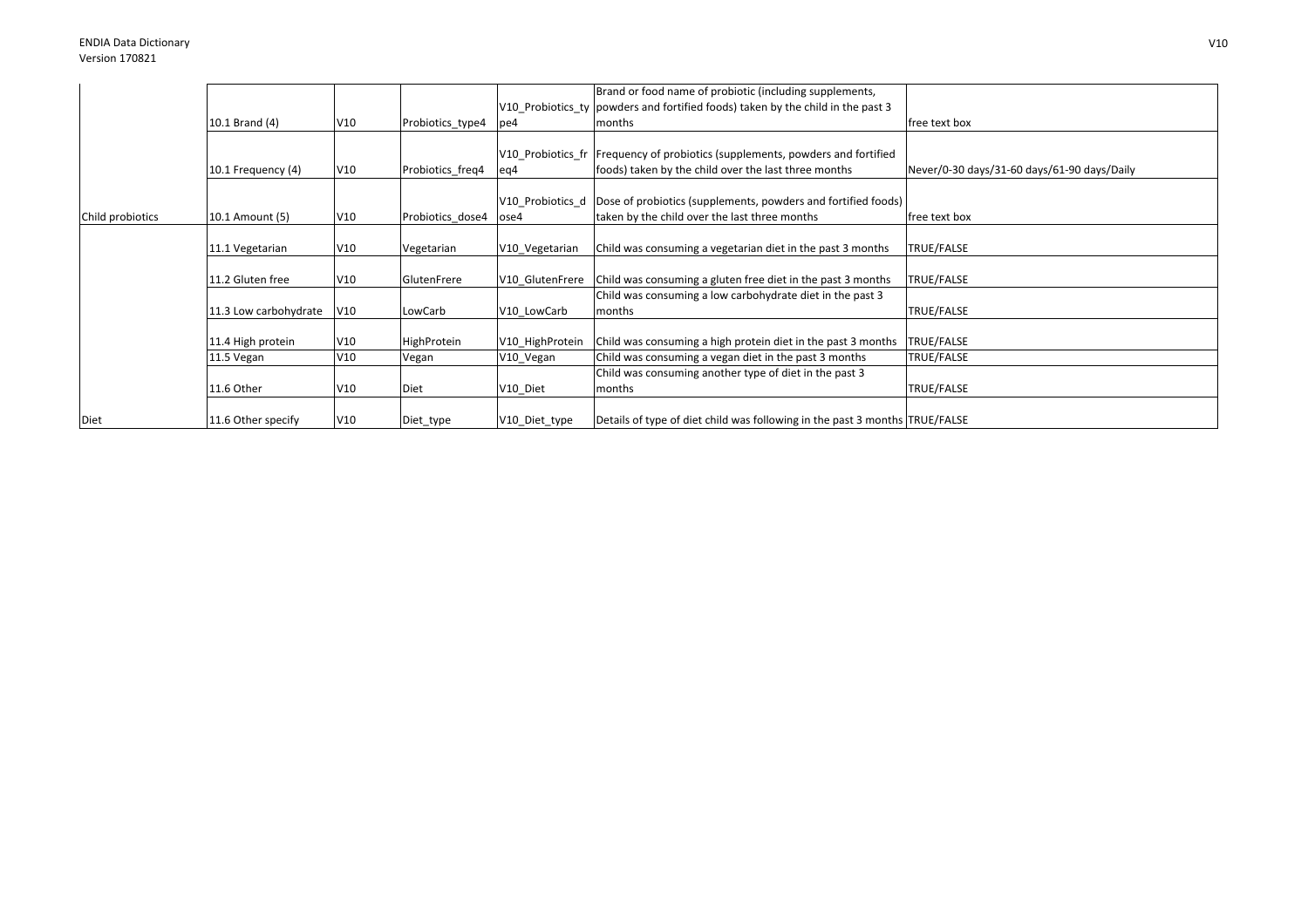| <b>Export heading</b> | Variable                               | <b>Visit</b> | Code                  | Visit Code           | <b>Description</b>                                                                                                                                                                | Format              |
|-----------------------|----------------------------------------|--------------|-----------------------|----------------------|-----------------------------------------------------------------------------------------------------------------------------------------------------------------------------------|---------------------|
| General               | ID                                     | V11          | ID                    | V11 ID               | Participant ID code                                                                                                                                                               | STATE-CITY-SITE-### |
|                       | Lab result Not collected               | V11          | NoBlood               | V11 NoBlood          | No blood samples were collected during this visit                                                                                                                                 | TRUE/FALSE          |
|                       | Not Finish                             | V11          | NotFin                | V11 NotFin           | Data entry has not been finished                                                                                                                                                  | TRUE/FALSE          |
|                       | Finalized                              | V11          | Final                 | V11 Final            | Data entry has been finalised by project management team                                                                                                                          | TRUE/FALSE          |
| Visit date            | Visit date                             | V11          | VisitDate             | V11_VisitDate        | Date of study visit                                                                                                                                                               | DD/MM/YYYY          |
|                       | No data collected                      | V11          | NoVisit               | V11 NoVisit          | No data and samples were collected - visit not attended                                                                                                                           | TRUE/FALSE          |
|                       | Comment                                | V11          | NoVisit c             | V11 NoVisit c        | Comment on why visit did not occur                                                                                                                                                | ree text box        |
| Age                   | months                                 | V11          | Age_mths              | V11_Age_mths         | Child age (months)                                                                                                                                                                |                     |
|                       | vears                                  | V11          | Age_yrs               | V11_Age_yrs          | Child age (years)                                                                                                                                                                 |                     |
| Anaesthesia           | Topical anaesthesia<br>applied         | V11          | Anaesth               | V11_Anaesth          | Topical anaesthesia was applied to the infant for blood taking TRUE/FALSE                                                                                                         |                     |
|                       | Comment                                | V11          | Anaesth c             | V11 Anaesth c        | Comment on why anaesthesia was not applied                                                                                                                                        | free text box       |
|                       | Brand                                  | V11          | Anaesth brand         | V11 Anaesth brand    | Brand and strength of anaesthesia applied to infant                                                                                                                               | free text box       |
|                       | Amount                                 | V11          | Anaesth amount        | V11 Anaesth amount   | Amount of anaesthesia applied to infant                                                                                                                                           |                     |
| Infant health         | Recorded                               | V11          | Health                | V11 Health           | Infant health (illnesses, medications, hospitalisations, tooth<br>erruptions/teething, allergies etc.) since previous appointment<br>has been recorded using the Child Health Log | TRUE/FALSE          |
|                       | Summary                                | V11          | Health_c              | V11_Health_c         | Brief summary of infant's health since last appointment with<br>reference to the child's age                                                                                      | free text box       |
| <b>Fasting status</b> | Not collected                          | V11          | Fast no               | V11 Fast no          | Fasting status was not collected                                                                                                                                                  | TRUE/FALSE          |
|                       | Time of last food/drink                | V11          | Fast time             | V11_Fast_time        | Time of day when last food or drink consumption occurred                                                                                                                          | HH:MM am/pm         |
|                       | Time since last<br>consumption (hours) | V11          | Fast_hr               | V11_Fast_hr          | Number of hours since last food or drink consumption<br>occurred                                                                                                                  | ##                  |
|                       | Time since last<br>consumption (mins)  | V11          | Fast_min              | V11_Fast_min         | Number of minutes since last food or drink consumption<br>occurred                                                                                                                | ##                  |
|                       | Milk feed                              | V11          | Fast milk             | V11 Fast milk        | Last intake was breast milk (breast or bottle)                                                                                                                                    | TRUE/FALSE          |
|                       | <b>Breakfast</b>                       | V11          | Fast breakfast        | V11 Fast breakfast   | Last intake was breakfast                                                                                                                                                         | TRUE/FALSE          |
|                       | Lunch                                  | V11          | Fast lunch            | V11 Fast lunch       | Last intake was lunch                                                                                                                                                             | TRUE/FALSE          |
|                       | Dinner                                 | V11          | Fast dinner           | V11 Fast dinner      | Last intake was dinner                                                                                                                                                            | TRUE/FALSE          |
|                       | Snack                                  | V11          | Fast snack            | V11 Fast snack       | Last intake was a snack                                                                                                                                                           | TRUE/FALSE          |
|                       | Other                                  | V11          | Fast other            | V11_Fast_other       | Description of last intake if it was not breast milk (breast or<br>bottle)                                                                                                        | free text box       |
| Anthropometrics       | Height (cm)                            | V11          | Height                | V11_Height           | Height measurement (cm)                                                                                                                                                           |                     |
|                       | Waist (cm) (1)                         | V11          | Waist1                | V11 Waist1           | Waist circumference measurement #1 (cm)                                                                                                                                           |                     |
|                       | Waist (cm) (2)                         | V11          | Waist2                | V11 Waist2           | Waist circumference measurement #2 (cm)                                                                                                                                           |                     |
|                       | Waist (cm) (3)                         | V11          | Waist3                | V11_Waist3           | Waist circumference measurement (cm) #3 (only done if 1 and #<br>2 differ by more than 0.5 cm)                                                                                    |                     |
|                       | Child alone (kg)                       | V11          | Weight                | V11 Weight           | Weight of infant alone (kg)                                                                                                                                                       |                     |
|                       | Caregiver (kg)                         | V11          | Weight_caregiver      | V11 Weight caregiver | Weight of caregiver if unable to weigh child alone (kg)                                                                                                                           | $\bar{H}$           |
|                       | Caregiver + child (kg)                 | V11          | Weight_caregiverchild | ld                   | V11_Weight_caregiverch Weight of caregiver and child if unable to weigh child alone<br>(kg)                                                                                       |                     |
|                       | Comment                                | V11          | Anthrop_no_c          | V11_Anthrop_no_c     | Explanation for any missing anthropometric data                                                                                                                                   | free text box       |
| Skin swab             | Infant collected                       | V11          | Skin inf              | V11 Skin inf         | Infant Skin swab was collected at visit (from sampling/clinic)                                                                                                                    | TRUE/FALSE          |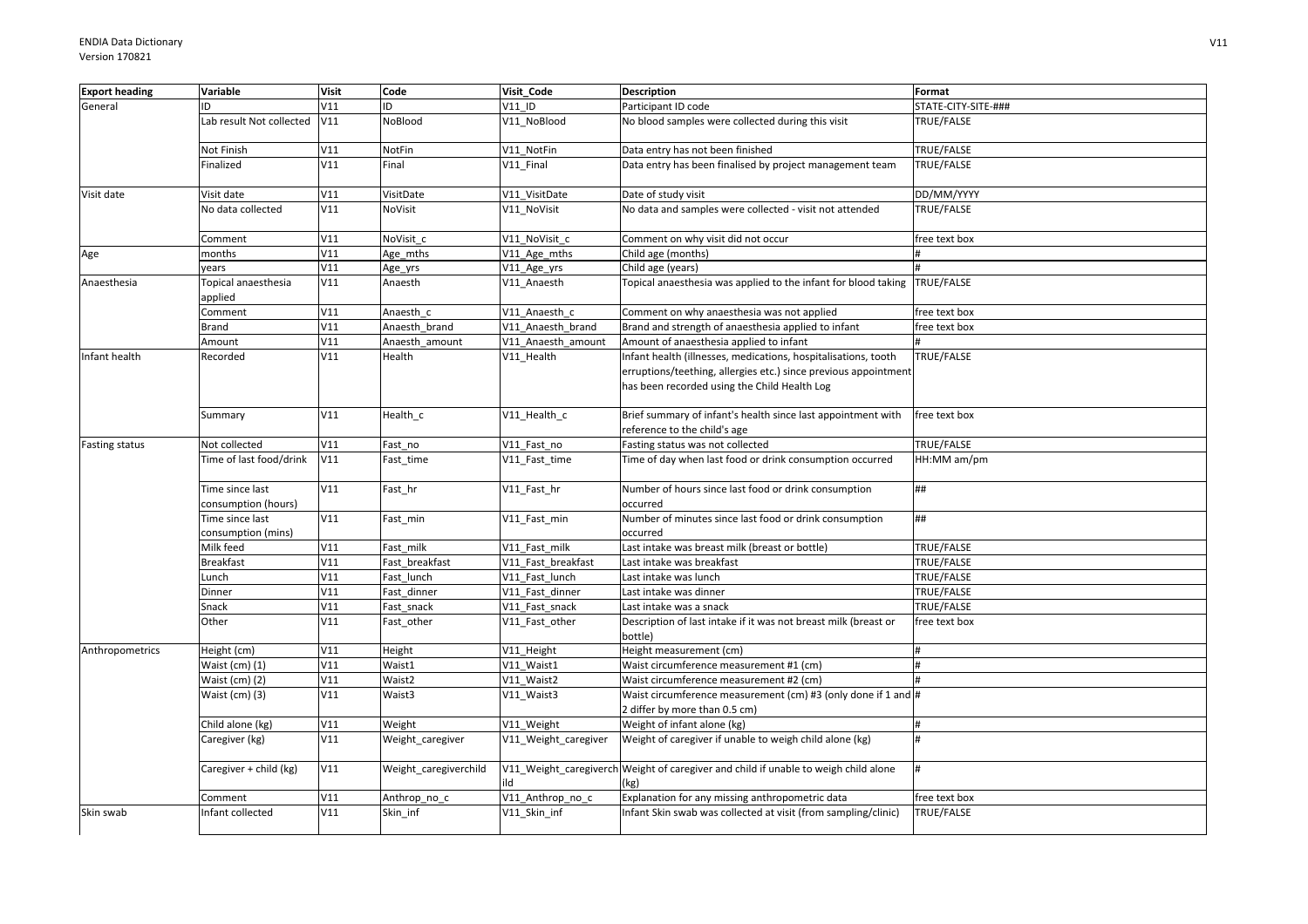|                    | Infant collected                     | V11 | Skin c           | V11 Skin c           | Comment on why skin swab was not collected (from                             | free text box   |
|--------------------|--------------------------------------|-----|------------------|----------------------|------------------------------------------------------------------------------|-----------------|
|                    | comment                              |     |                  |                      | sampling/clinic)                                                             |                 |
|                    | Collection date                      | V11 | Swab date        | V11 Swab date        | Date of collection of all swabs                                              | DD/MM/YYYY      |
|                    | Collection time                      | V11 | Swab time        | V11 Swab time        | Time of collection of all swabs                                              | HH:MM am/pm     |
|                    | Date of storage                      | V11 | Swab storedate   | V11 Swab storedate   | Date of storage at -80°C of all swabs                                        | DD/MM/YYYY      |
|                    | Time of storage                      | V11 | Swab storetime   | V11 Swab storetime   | Time of storage at -80°C of all swabs                                        | HH:MM am/pm     |
|                    | Not collected                        | V11 | Swab_no          | V11_Swab_no          | All swabs were not collected at visit (from sample<br>preparation/lab)       | TRUE/FALSE      |
|                    | Comment                              | V11 | Swab_no_c        | V11_Swab_no_c        | Comment on why all swabs were not collected (from sample<br>preparation/lab) | free text box   |
|                    | Number of aliquots<br>stored - SKIN  | V11 | Skin inf aliquot | V11 Skin inf aliquot | Number of infant skin swabs stored in -80°C freezer                          |                 |
|                    | Collection Box code -<br>SKIN        | V11 | Skin inf boxcode | V11 Skin inf boxcode | Code of box infant skin swabs are stored in in -80°C freezer                 | SAMPLE STATE ## |
| Nasal swab         | Collected                            | V11 | Nasal            | V11 Nasal            | Nasal swab was collected at visit (from sampling/clinic)                     | TRUE/FALSE      |
|                    | No collection, comment V11           |     | Nasal_c          | V11_Nasal_c          | Comment on why nasal swab was not collected (from<br>sampling/clinic)        | free text box   |
|                    | Collection date                      | V11 | Swab date        | V11 Swab date        | Date of collection of all swabs                                              | DD/MM/YYYY      |
|                    | Collection time                      | V11 | Swab time        | V11 Swab time        | Time of collection of all swabs                                              | HH:MM am/pm     |
|                    | Date of storage                      | V11 | Swab storedate   | V11 Swab storedate   | Date of storage at -80°C of all swabs                                        | DD/MM/YYYY      |
|                    | Time of storage                      | V11 | Swab_storetime   | V11 Swab storetime   | Time of storage at -80°C of all swabs                                        | HH:MM am/pm     |
|                    | Sample not collected                 | V11 | Swab no          | V11 Swab no          | All swabs were not collected at visit (from sample<br>preparation/lab)       | TRUE/FALSE      |
|                    | Comment                              | V11 | Swab_no_c        | V11_Swab_no_c        | Comment on why all swabs were not collected (from sample<br>preparation/lab) | free text box   |
|                    | Number of aliquots<br>stored - NASAL | V11 | Nasal_aliquot    | V11 Nasal aliquot    | Number of nasal swabs stored in -80°C freezer                                |                 |
|                    | Collection Box code -<br>NASAL       | V11 | Nasal boxcode    | V11 Nasal boxcode    | Code of box nasal swabs are stored in in -80°C freezer                       | SAMPLE STATE ## |
| Tongue swab        | Collected                            | V11 | Tong             | V11_Tong             | Tongue swab was collected at visit (from sampling/clinic)                    | TRUE/FALSE      |
|                    | No collection, comment V11           |     | Tong_c           | V11_Tong_c           | Comment on why tongue swab was not collected (from<br>sampling/clinic)       | free text box   |
|                    | Collection date                      | V11 | Swab date        | V11 Swab date        | Date of collection of all swabs                                              | DD/MM/YYYY      |
|                    | Collection time                      | V11 | Swab time        | V11 Swab time        | Time of collection of all swabs                                              | HH:MM am/pm     |
|                    | Date of storage                      | V11 | Swab storedate   | V11 Swab storedate   | Date of storage at -80°C of all swabs                                        | DD/MM/YYYY      |
|                    | Time of storage                      | V11 | Swab_storetime   | V11_Swab_storetime   | Time of storage at -80°C of all swabs                                        | HH:MM am/pm     |
|                    | Sample not collected                 | V11 | Swab no          | V11 Swab no          | All swabs were not collected at visit (from sample<br>preparation/lab)       | TRUE/FALSE      |
|                    | Comment                              | V11 | Swab_no_c        | V11_Swab_no_c        | Comment on why all swabs were not collected (from sample<br>preparation/lab) | free text box   |
|                    | Number of aliquots<br>stored - TONG  | V11 | Tong_aliquot     | V11_Tong_aliquot     | Number of tongue swabs stored in -80°C freezer                               |                 |
|                    | Collection Box code -<br>TONG        | V11 | Tong_boxcode     | V11_Tong_boxcode     | Code of box tongue swabs are stored in in -80°C freezer                      | SAMPLE STATE ## |
| <b>Buccal swab</b> | Collected                            | V11 | <b>Bucc</b>      | V11_Bucc             | Buccal swab was collected at visit (from sampling/clinic)                    | TRUE/FALSE      |
|                    | No collection, comment V11           |     | Bucc c           | V11_Bucc_c           | Comment on why buccal swab was not collected (from<br>sampling/clinic)       | free text box   |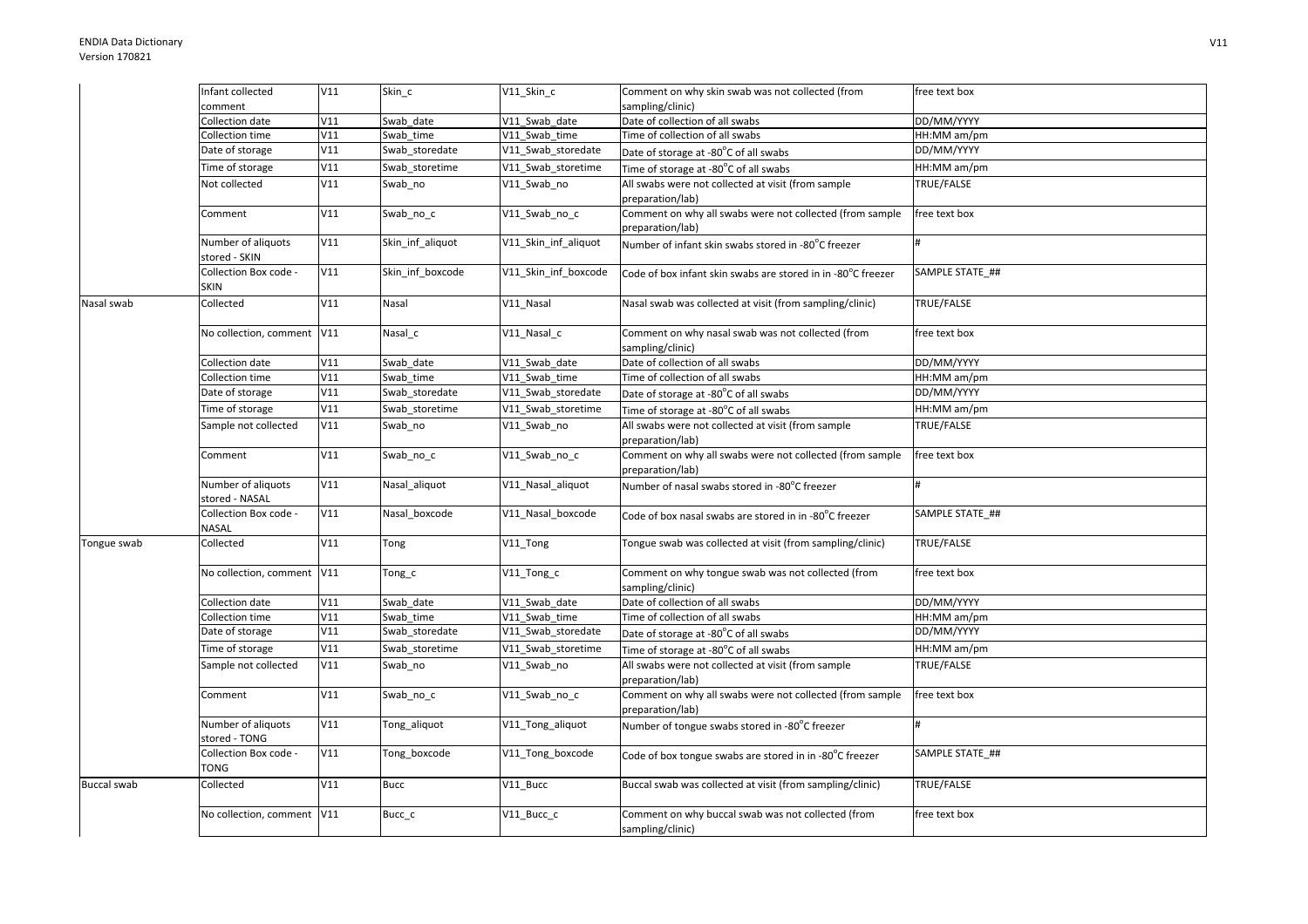|                     | Collection date                                 | V11 | Swab date       | V11 Swab date       | Date of collection of all swabs                                                                      | DD/MM/YYYY      |
|---------------------|-------------------------------------------------|-----|-----------------|---------------------|------------------------------------------------------------------------------------------------------|-----------------|
|                     | Collection time                                 | V11 | Swab time       | V11 Swab time       | Time of collection of all swabs                                                                      | HH:MM am/pm     |
|                     | Date of storage                                 | V11 | Swab storedate  | V11 Swab storedate  | Date of storage at -80°C of all swabs                                                                | DD/MM/YYYY      |
|                     | Time of storage                                 | V11 | Swab_storetime  | V11_Swab_storetime  | Time of storage at -80°C of all swabs                                                                | HH:MM am/pm     |
|                     | Sample not collected                            | V11 | Swab_no         | V11 Swab no         | All swabs were not collected at visit (from sample<br>preparation/lab)                               | TRUE/FALSE      |
|                     | Comment                                         | V11 | Swab_no_c       | V11_Swab_no_c       | Comment on why all swabs were not collected (from sample<br>preparation/lab)                         | free text box   |
|                     | Number of aliquots<br>stored - BUCC             | V11 | Bucc_aliquot    | V11 Bucc aliquot    | Number of buccal swabs stored in -80°C freezer                                                       |                 |
|                     | Collection Box code -<br><b>BUCC</b>            | V11 | Bucc boxcode    | V11 Bucc boxcode    | Code of box buccal swabs are stored in in -80°C freezer                                              | SAMPLE STATE ## |
| Throat swab         | Collected                                       | V11 | Thro            | V11_Thro            | Throat swab was collected at visit (from sampling/clinic)                                            | TRUE/FALSE      |
|                     | No collection, comment V11                      |     | $Thro_c$        | V11_Thro_c          | Comment on why throat swab was not collected (from<br>sampling/clinic)                               | free text box   |
|                     | Collection date                                 | V11 | Swab date       | V11 Swab date       | Date of collection of all swabs                                                                      | DD/MM/YYYY      |
|                     | Collection time                                 | V11 | Swab time       | V11 Swab time       | Time of collection of all swabs                                                                      | HH:MM am/pm     |
|                     | Date of storage                                 | V11 | Swab storedate  | V11 Swab storedate  | Date of storage at -80°C of all swabs                                                                | DD/MM/YYYY      |
|                     | Time of storage                                 | V11 | Swab storetime  | V11 Swab storetime  | Time of storage at -80°C of all swabs                                                                | HH:MM am/pm     |
|                     | Sample not collected                            | V11 | Swab_no         | V11_Swab_no         | All swabs were not collected at visit (from sample<br>preparation/lab)                               | TRUE/FALSE      |
|                     | Comment                                         | V11 | Swab_no_c       | V11 Swab no c       | Comment on why all swabs were not collected (from sample<br>preparation/lab)                         | free text box   |
|                     | Number of aliquots<br>stored - THRO vir         | V11 | Thro_aliquot    | V11 Thro aliquot    | Number of throat swabs stored in -80°C freezer                                                       |                 |
|                     | Collection Box code -<br>THRO_vir               | V11 | Thro boxcode    | V11 Thro boxcode    | Code of box throat swabs are stored in in -80 <sup>o</sup> C freezer                                 | SAMPLE STATE ## |
| Swab prep SOP       | Prepared as per SOPs                            | V11 | Swab SOP        | V11 Swab SOP        | Swabs prepared according to SOP                                                                      | TRUE/FALSE      |
|                     | Comment                                         | V11 | Swab SOP c      | V11 Swab SOP c      | Comment on why SOP was not followed                                                                  | free text box   |
| <b>Blood tube A</b> | Tube A (2 mL)                                   | V11 | Serum           | V11 Serum           | Blood tube A (serum) was collected at visit (from<br>sampling/clinic)                                | TRUE/FALSE      |
|                     | No blood comment                                | V11 | Blood no c      | V11 Blood no c      | Comment on why a blood sample was not collected (from<br>sampling/clinic)                            | free text box   |
|                     | Prepared as per SOP                             | V11 | Serum_SOP       | V11 Serum SOP       | Blood tube A (serum) was prepared according to SOP                                                   | TRUE/FALSE      |
|                     | Comment                                         | V11 | Serum SOP c     | V11 Serum SOP c     | Comment on why SOP was not followed                                                                  | free text box   |
|                     | Collect date                                    | V11 | Serum date      | V11 Serum date      | Date of collection of Blood tube A and B (serum)                                                     | DD/MM/YYYY      |
|                     | Collect time                                    | V11 | Serum time      | V11 Serum time      | Time of collection of Blood tube A and B (serum)                                                     | HH:MM am/pm     |
|                     | Store date                                      | V11 | Serum storedate | V11 Serum storedate | Date of storage at -80°C of Blood Tube A (serum)                                                     | DD/MM/YYYY      |
|                     | Store time                                      | V11 | Serum storetime | V11 Serum storetime | Time of storage at -80°C of Blood Tube A (serum)                                                     | HH:MM am/pm     |
|                     | Not collected                                   | V11 | Serum_no        | V11 Serum no        | Blood tube A was not collected at visit (from sample<br>preparation/lab)                             | TRUE/FALSE      |
|                     | Not collected comment                           | V11 | Serum no c      | V11 Serum no c      | Comment on why blood tube A was not collected (from<br>sample preparation/lab)                       | free text box   |
|                     | Number of aliquots<br>stored -<br>SERUM melbAbs | V11 |                 | quot                | Serum_melbAbs_aliquot V11_Serum_melbAbs_ali Number of SERUM_melbAbs aliquots stored in -80°C freezer |                 |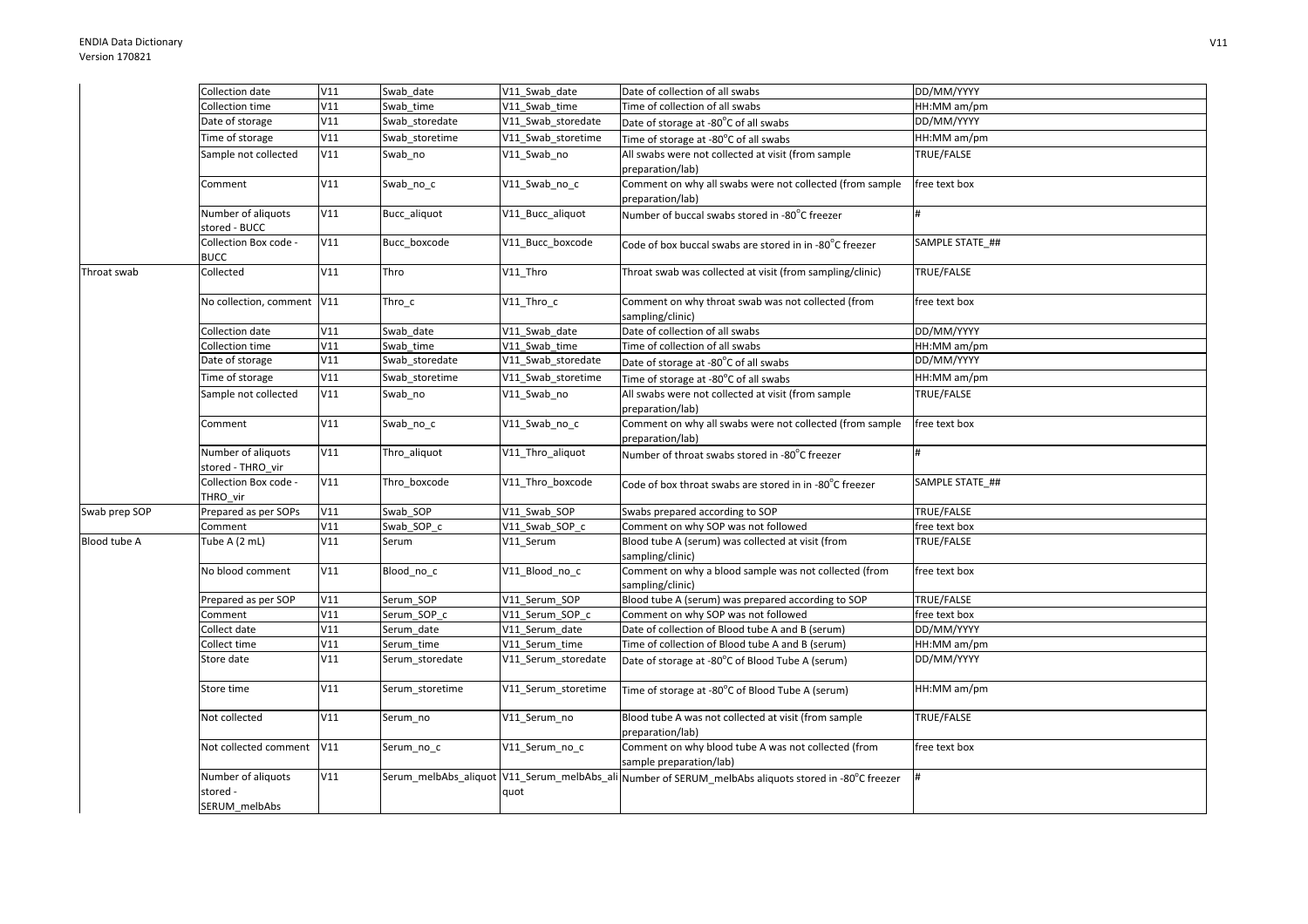|              | Collection Box code -                        | V11 |                       |                             | Serum_melbAbs_boxcod V11_Serum_melbAbs_b Code of box SERUM_melbAbs aliquots are stored in in -80°C                 | SAMPLE STATE_##   |
|--------------|----------------------------------------------|-----|-----------------------|-----------------------------|--------------------------------------------------------------------------------------------------------------------|-------------------|
|              | SERUM melbAbs                                |     |                       | oxcode                      | freezer                                                                                                            |                   |
|              | Number of aliquots<br>stored - SERUM adelAbs | V11 | Serum_adelAbs_aliquot | quot                        | V11_Serum_adelAbs_ali Number of SERUM_AdelAbs aliquots stored in -80°C freezer                                     |                   |
|              | Collection Box code -<br>SERUM_adelAbs       | V11 | Serum_adelAbs_boxcod  | xcode                       | V11_Serum_adelAbs_bo Code of box SERUM_AdelAbs aliquots are stored in in -80°C<br>freezer                          | SAMPLE STATE ##   |
|              | Number of aliquots<br>stored - SERUM resist  | V11 | Serum resist aliquot  | ot                          | V11_Serum_resist_aliqu Number of SERUM_resist aliquots stored in -80°C freezer                                     |                   |
|              | Collection Box code -<br>SERUM resist        | V11 | Serum_resist_boxcode  | ode                         | V11_Serum_resist_boxc  Code of box SERUM_resist aliquots are stored in in -80°C<br>freezer                         | SAMPLE STATE ##   |
|              | Number of aliquots<br>stored - SERUM meta    | V11 | Serum_meta_aliquot    | V11_Serum_meta_aliqu<br>ot  | Number of SERUM meta aliquots stored in -80°C freezer                                                              |                   |
|              | Collection Box code -<br>SERUM_meta          | V11 | Serum meta boxcode    | V11_Serum_meta_boxc<br>ode  | Code of box SERUM meta aliquots are stored in in -80°C<br>freezer                                                  | SAMPLE STATE ##   |
|              | Number of aliquots<br>stored - SERUM extra   | V11 | Serum_extra_aliquot   | V11_Serum_extra_aliqu       | Number of SERUM extra aliquots stored in -80°C freezer                                                             | #                 |
|              | Collection Box code -<br>SERUM extra         | V11 | Serum extra boxcode   | de                          | V11_Serum_extra_boxco Code of box SERUM_extra aliquots are stored in in -80°C<br>freezer                           | SAMPLE STATE ##   |
| Blood tube B | Tube B (1 mL)                                | V11 | PathSerum             | V11 PathSerum               | Blood tube B was collected at visit (from sampling/clinic)                                                         | TRUE/FALSE        |
|              | No blood comment                             | V11 | PathSerum no c        | V11_PathSerum_no_c          | Comment on why a blood tube B was not collected (from<br>sample preparation/lab)                                   | free text box     |
|              | Not collected                                | V11 | PathSerum no          | V11 PathSerum no            | Blood tube B was not collected (from sample preparation/lab)                                                       | TRUE/FALSE        |
|              | Directly to local<br>pathology               | V11 | PathSerum path        | V11 PathSerum path          | Blood tube B was sent directly to local pathology for coeliac<br>screen and Vitamin D analysis                     | TRUE/FALSE        |
|              | Stored prior to send                         | V11 | PathSerum stored      | V11 PathSerum stored        | Blood tube B was stored prior to being sent to local pathology<br>for coeliac screen and vitamin D                 | TRUE/FALSE        |
|              | Storage conditions                           | V11 | PathSerum storecond   | nd                          | V11_PathSerum_storeco Storage condition of blood tube B if it was stored prior to<br>being sent to local pathology | free text box     |
|              | Storage duration (days)                      | V11 | PathSerum_storetime   | V11_PathSerum_storeti<br>me | Duration of storage of blood tube B prior to being sent to local free text box<br>pathology (days)                 |                   |
| Blood tube D | Tube D (2 mL)                                | V11 | Plasma 1              | V11 Plasma 1                | 2 mL Blood tube D (plasma) was collected at visit (from<br>sampling/clinic)                                        | 1=Yes, 0=No, 3=NA |
|              | Tube D (9 mL)                                | V11 | Plasma 2              | V11 Plasma 2                | 6 mL Blood tube D (plasma) was collected at visit (from<br>sampling/clinic)                                        | 1=Yes, 0=No, 3=NA |
|              | No blood comment                             | V11 | Blood_no_c            | V11 Blood no c              | Comment on why a blood sample was not collected (from<br>sampling/clinic)                                          | free text box     |
|              | ≥1 persistent<br>autoantibodies              | V11 | PersistentIA          | V11 PersistentIA            | Child has 1 or more persistent islet autoantibodies                                                                | TRUE/FALSE        |
|              | Prepared as per SOP                          | V11 | Plasma SOP            | V11 Plasma SOP              | Blood tube D (plasma) was prepared according to SOP                                                                | TRUE/FALSE        |
|              | Comment                                      | V11 | Plasma SOP c          | V11 Plasma SOP c            | Comment on why SOP was not followed                                                                                | free text box     |
|              | Collect date                                 | V11 | Plasma date           | V11_Plasma_date             | Date of collection of Blood tube D(s) (plasma)                                                                     | DD/MM/YYYY        |
|              | Collect time                                 | V11 | Plasma_time           | V11_Plasma_time             | Time of collection of Blood tube D(s) (plasma)                                                                     | HH:MM am/pm       |
|              | Store date                                   | V11 | Plasma storedate      | V11_Plasma_storedate        | Date of storage at -80°C of Blood Tube D(s) (plasma)                                                               | DD/MM/YYYY        |
|              | Store time                                   | V11 | Plasma storetime      | V11 Plasma storetime        | Time of storage at -80 $^{\circ}$ C of Blood Tube D(s) (plasma)                                                    | HH:MM am/pm       |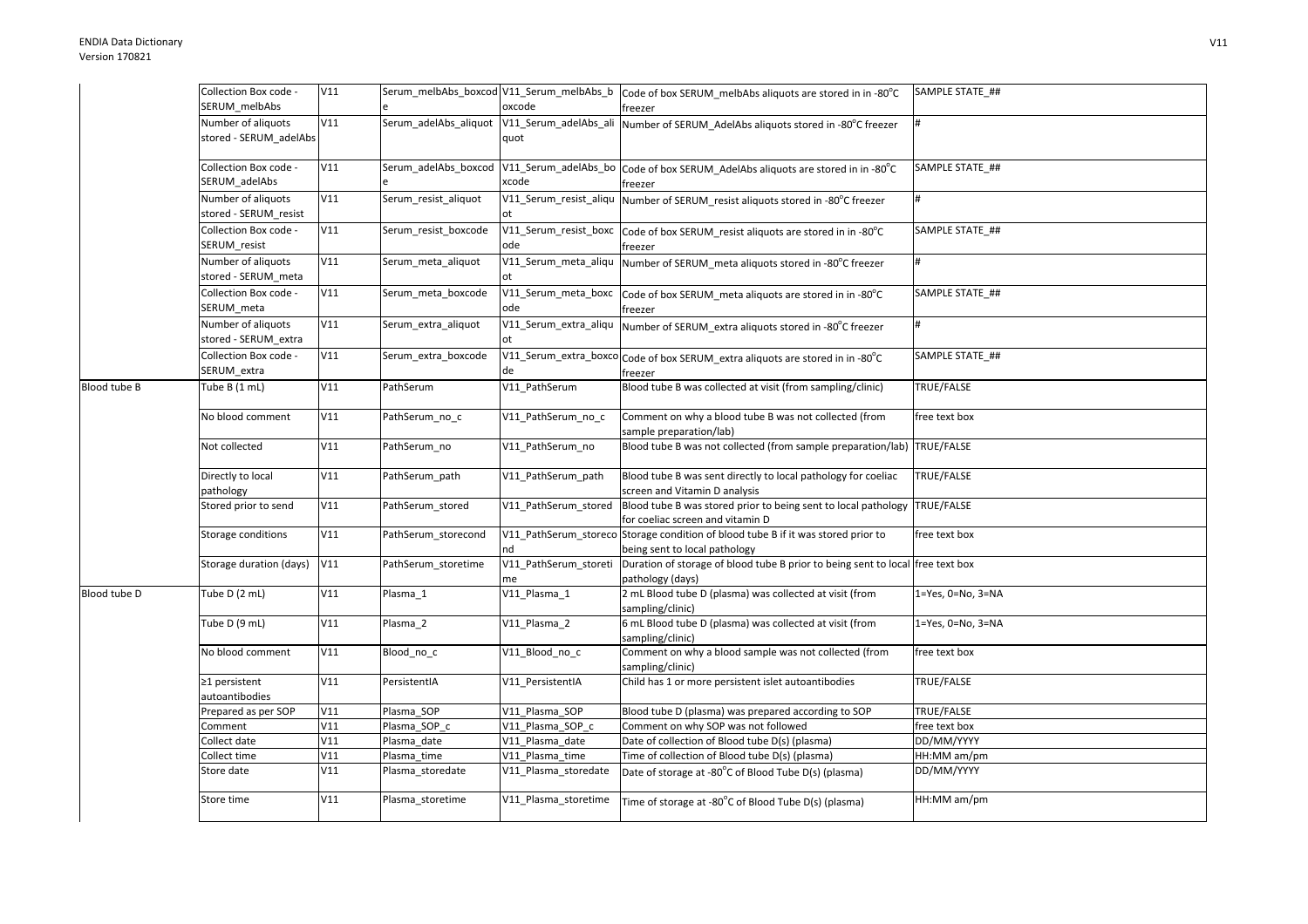PBMC

| Not collected                                      | V11 | Plasma no            | V11 Plasma no                | Blood tube D was not collected at visit (from sample<br>preparation/lab)             | TRUE/FALSE      |
|----------------------------------------------------|-----|----------------------|------------------------------|--------------------------------------------------------------------------------------|-----------------|
| Not collected comment                              | V11 | Plasma no c          | V11 Plasma no c              | Comment on why blood tube D was not collected (from<br>sample preparation/lab)       | free text box   |
| Number of aliquots<br>stored - BUFFY               | V11 | Buffy_aliquot        | V11 Buffy aliquot            | Number of Buffy aliquots stored in -80°C freezer                                     |                 |
| Collection Box code -<br><b>BUFFY</b>              | V11 | Buffy boxcode        | V11 Buffy boxcode            | Code of box Buffy aliquots are stored in in -80°C freezer                            | SAMPLE STATE ## |
| Number of aliquots<br>stored - RBC                 | V11 | RBC aliquot          | V11_RBC_aliquot              | Number of red blood cell aliquots stored in -80°C freezer                            | #               |
| Collection Box code -<br><b>RBC</b>                | V11 | RBC boxcode          | V11 RBC boxcode              | Code of box red blood cell aliquots are stored in in -80°C<br>freezer                | SAMPLE STATE ## |
| Number of aliquots<br>stored - PLASMA vir          | V11 | Plasma_vir_aliquot   | V11_Plasma_vir_aliquot       | Number of PLASMA vir aliquots stored in -80°C freezer                                | #               |
| Collection Box code -<br>PLASMA_vir                | V11 | Plasma vir boxcode   | V11_Plasma_vir_boxcod        | Code of box PLASMA_vir aliquots are stored in in -80°C freezer SAMPLE STATE_##       |                 |
| Number of aliquots<br>stored - PLASMA fatty        | V11 | Plasma fatty aliquot | V11_Plasma_fatty_aliqu<br>ot | Number of PLASMA fatty aliquots stored in -80°C freezer                              | #               |
| Collection Box code -<br>PLASMA fatty              | V11 | Plasma fatty boxcode | V11_Plasma_fatty_boxc<br>ode | Code of box PLASMA_fatty aliquots are stored in in -80°C<br>freezer                  | SAMPLE STATE ## |
| Number of aliquots<br>stored - PLASMA_age          | V11 | Plasma_age_aliquot   | V11_Plasma_age_aliquo        | Number of PLASMA_age aliquots stored in -80°C freezer                                | #               |
| Collection Box code -<br>PLASMA_age                | V11 | Plasma_age_boxcode   | V11_Plasma_age_boxco<br>de   | Code of box PLASMA_age aliquots are stored in in -80°C<br>freezer                    | SAMPLE STATE_## |
| Number of aliquots<br>stored -<br>EDTAPLASMA extra | V11 | Plasma extra aliquot | V11_Plasma_extra_aliqu<br>ot | Number of PLASMA extra aliquots stored in -80°C freezer                              | #               |
| Collection Box code -<br>EDTAPLASMA_extra          | V11 | Plasma extra boxcode | V11 Plasma extra boxc<br>ode | Code of box PLASMA_extra aliquots are stored in in -80°C<br>freezer                  | SAMPLE STATE ## |
| PBMCs not collected                                | V11 | PBMC no              | V11_PBMC_no                  | PBMCs were not collected from Blood Tube D at visit (from<br>sample preparation/lab) | TRUE/FALSE      |
| Comment                                            | V11 | PBMC_no_c            | V11 PBMC no c                | Comment on why PBMCs were not collected (from sample<br>preparation/lab)             | free text box   |
| Prepared as per SOP 11                             | V11 | PBMC SOP             | V11 PBMC SOP                 | Blood tube D (plasma) was prepared according to SOP                                  | TRUE/FALSE      |
| Red cell lysis performed                           | V11 | PBMC redcelllysis    | V11 PBMC redcelllysis        | Red cell lysis was performed during PBMC harvest                                     | TRUE/FALSE      |
| Haemocytometer viable V11<br>cell count 1          |     | PBMC viable 1        | V11 PBMC viable 1            | Number of viable cells from haemocytometer cell count                                | #               |
| Haemocytometer dead<br>cell count 1                | V11 | PBMC dead 1          | V11 PBMC dead 1              | Number of dead cells from haemocytometer cell count                                  | #               |
| Haemocytometer viable V11<br>cell count 2          |     | PBMC viable 2        | V11 PBMC viable 2            | Number of viable cells from haemocytometer cell count                                | #               |
| Haemocytometer dead<br>cell count 2                | V11 | PBMC dead 2          | V11 PBMC dead 2              | Number of dead cells from haemocytometer cell count                                  | #               |
| Haemocytometer viable V11<br>cell count 3          |     | PBMC viable 3        | V11 PBMC viable 3            | Number of viable cells from haemocytometer cell count                                | #               |
| Haemocytometer dead<br>cell count 3                | V11 | PBMC dead 3          | V11 PBMC dead 3              | Number of dead cells from haemocytometer cell count                                  | #               |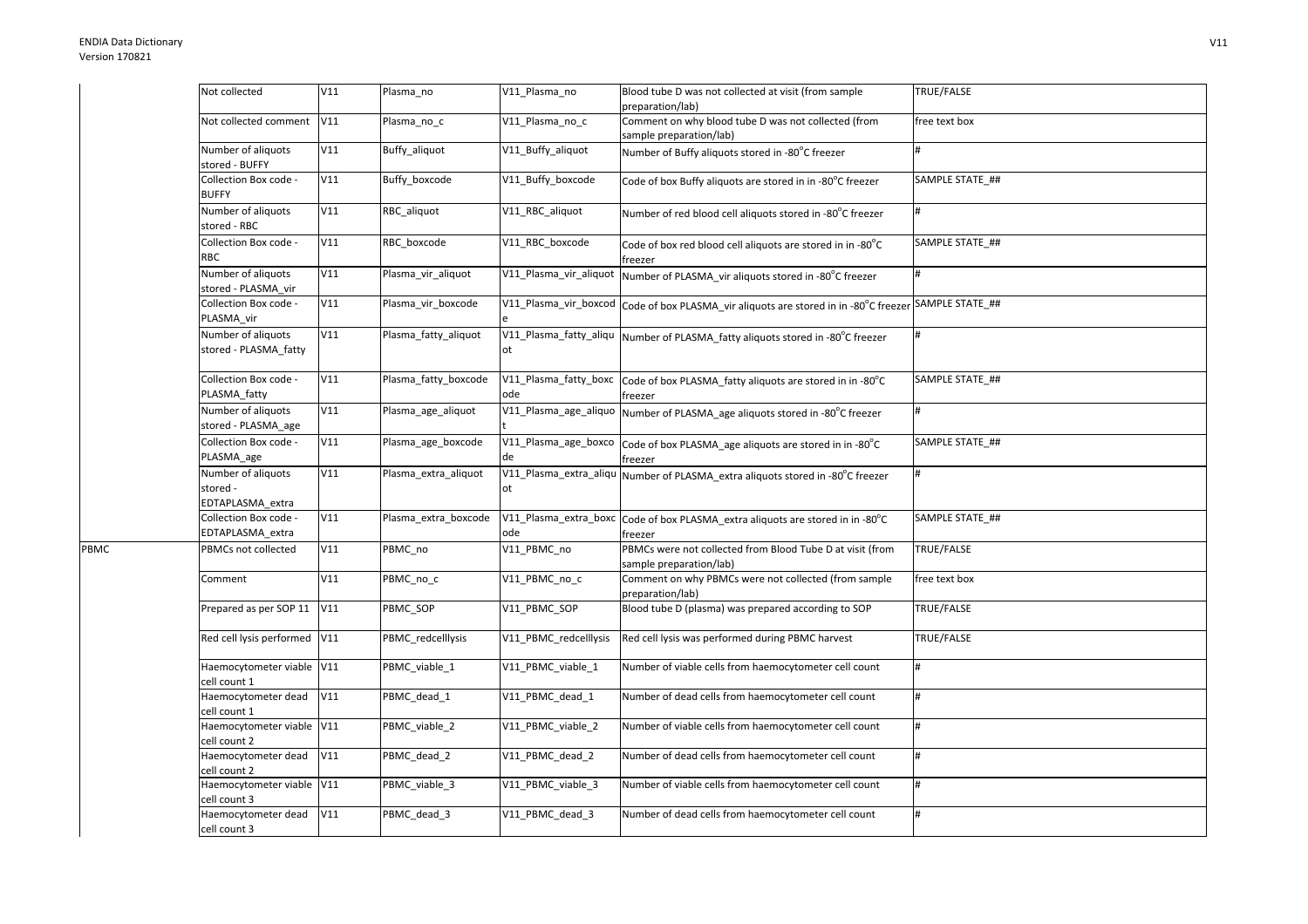Urine

|              | Haemocytometer viable V11             |     | PBMC_viable_4          | V11_PBMC_viable_4              | Number of viable cells from haemocytometer cell count                                                                     | #             |
|--------------|---------------------------------------|-----|------------------------|--------------------------------|---------------------------------------------------------------------------------------------------------------------------|---------------|
|              | cell count 4                          |     |                        |                                |                                                                                                                           |               |
|              | Haemocytometer dead<br>cell count 4   | V11 | PBMC dead 4            | V11 PBMC dead 4                | Number of dead cells from haemocytometer cell count                                                                       |               |
|              | Avg num of viable cells<br>per square | V11 | PBMC av viablecells    |                                | V11 PBMC av viablecel Average number of viable cells per square                                                           |               |
|              | Viable cell/mL                        | V11 | PBMC viablecell        | V11_PBMC_viablecell            | Total number of viable cells per mL $(x106)$                                                                              |               |
|              | Total cell number                     | V11 | PBMC totalcellnum      |                                | V11_PBMC_totalcellnum Total number of viable cells (x10 <sup>6</sup> )                                                    |               |
|              | Suspension volume                     | V11 | PBMC suspension vol    | vol                            | V11_PBMC_suspension_Suspension volume to achieve 10 x 10 <sup>6</sup> cells/mL                                            |               |
|              | Vials stored                          | V11 | PBMC_aliquot           | V11_PBMC_aliquot               | Number of PBMC aliquots stored                                                                                            |               |
|              | Aliquot volume                        | V11 | PBMC_aliquot_vol       | V11_PBMC_aliquot_vol           | Volume of PBMC aliquot (ul)                                                                                               |               |
|              | <b>Dilution factor</b>                | V11 | PBMC_dilutionfactor    | V11_PBMC_dilutionfact          | Dilution factor (exported but no longer on registry - March<br>2017)                                                      |               |
|              | in $(mL)$                             | V11 | PBMC_suspension_vol_   | 2 V11_PBMC_suspension<br>vol 2 | Suspension volume (exported but no longer on registry -<br><b>March 2017)</b>                                             | #             |
|              | Number of cells stored<br>frozen      | V11 | PBMC cellsfrozen       | V11_PBMC_cellsfrozen           | Number of cells stored frozen (exported but no longer on<br>registry - March 2017)                                        | #             |
|              | Date of initial storage               | V11 | PBMC storedate initial | tial                           | V11 PBMC storedate in Date of initial storage of PBMCs (exported but no longer on<br>registry - March 2017)               | DD/MM/YYYY    |
|              | Time of initial storage               | V11 | PBMC storetime initial | V11_PBMC_storetime_i<br>nitial | Time of initial storage of PBMCs (exported but no longer on<br>registry - March 2017)                                     | HH:MM am/pm   |
|              | Date of storage at -80°C V11          |     | PBMC storedate         | V11 PBMC storedate             | Date of storage at -80°C of PBMCs                                                                                         | DD/MM/YYYY    |
|              | Time of storage at -80°C V11          |     | PBMC_storetime         | V11_PBMC_storetime             | Time of storage at -80°C of PBMCs                                                                                         | HH:MM am/pm   |
|              | Date of storage in LN                 | V11 | PBMC_storedate_LN      |                                | V11_PBMC_storedate_L Date of storage of PBMCs in liquid nitrogen                                                          | DD/MM/YYYY    |
|              | Time of storage in LN                 | V11 | PBMC storetime LN      |                                | V11 PBMC storetime L Time of storage of PBMCs in liquid nitrogen                                                          | HH:MM am/pm   |
|              | Locaion in LN                         | V11 | PBMC LNlocation        | V11 PBMC LNlocation            | Location of aliquots in liquid nitrogen                                                                                   | free text box |
| Blood tube G | Tube G (0.5 mL)                       | V11 | PathGluc               | V11 PathGluc                   | Blood tube G was collected at visit (from sampling/clinic)                                                                | TRUE/FALSE    |
|              | <b>Collect Date</b>                   | V11 | PathGluc date          | V11 PathGluc date              | Date of collection of Blood tube G (fluoride)                                                                             | DD/MM/YYYY    |
|              | Collect time                          | V11 | PathGluc time          | V11 PathGluc time              | Time of collection of Blood tube G (fluoride)                                                                             | HH:MM am/pm   |
|              | Not collected                         | V11 | PathGluc_no            | V11_PathGluc_no                | Blood tube G was not collected (from sample preparation/lab) TRUE/FALSE                                                   |               |
|              | Directly to local<br>pathology        | V11 | PathGluc_path          | V11_PathGluc_path              | Blood tube G was sent directly to local pathology for coeliac<br>screen and Vitamin D analysis                            | TRUE/FALSE    |
|              | Stored prior to send                  | V11 | PathGluc_stored        | V11_PathGluc_stored            | Blood tube G was stored prior to being sent to local pathology TRUE/FALSE<br>for coeliac screen and vitamin D             |               |
|              | Storage conditions                    | V11 | PathGluc storecond     | V11 PathGluc storecon          | Storage condition of blood tube G if it was stored prior to<br>being sent to local pathology                              | free text box |
|              | Storage condition                     | V11 | PathGluc storetime     |                                | V11 PathGluc storetime Duration of storage of blood tube G prior to being sent to local free text box<br>pathology (days) |               |
|              | No blood comment                      | V11 | PathGluc_no_c          | V11 PathGluc no c              | Comment on why a blood tube G was not collected (from<br>sample preparation/lab)                                          | free text box |
| Urine        | Prepared as per SOP 6                 | V11 | Urine_SOP              | V11 Urine SOP                  | Urine was prepared according to SOP                                                                                       | TRUE/FALSE    |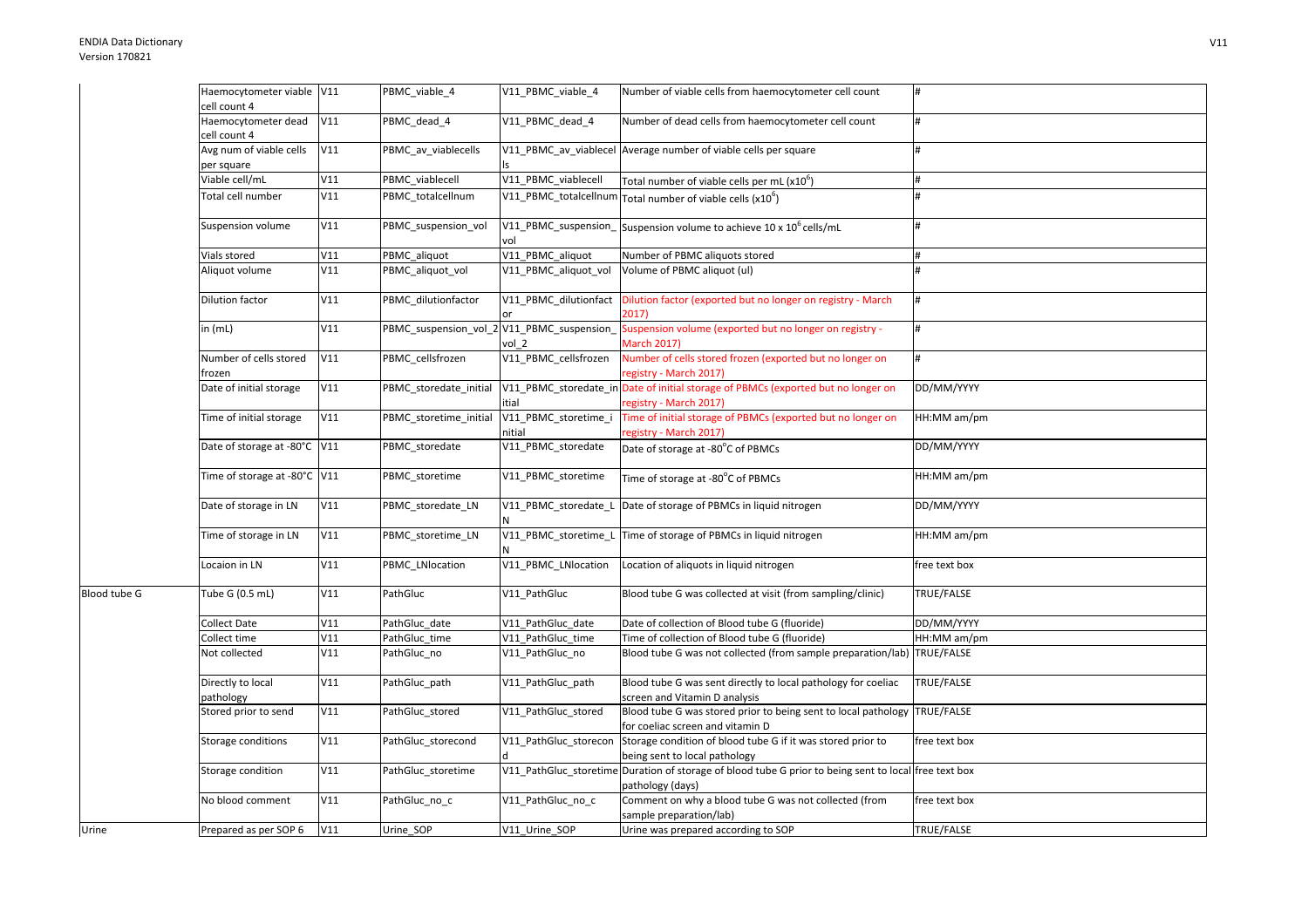Stool

| SOP comment                          | V11 | Urine SOP c         | V11 Urine SOP c             | Comment on why SOP was not followed                                                      | free text box   |
|--------------------------------------|-----|---------------------|-----------------------------|------------------------------------------------------------------------------------------|-----------------|
| Collection date                      | V11 | Urine date          | V11 Urine date              | Date of collection of urine                                                              | DD/MM/YYYY      |
| Collection time                      | V11 | Urine_time          | V11 Urine time              | Time of collection of urine                                                              | HH:MM am/pm     |
| Store date                           | V11 | Urine storedate     | V11 Urine storedate         | Date of storage at -80°C of urine                                                        | DD/MM/YYYY      |
| Store time                           | V11 | Urine storetime     | V11 Urine storetime         | Time of storage at -80°C of urine                                                        | HH:MM am/pm     |
| Sample not collected                 | V11 | Urine no            | V11 Urine no                | Urine was not collected at visit (from sample preparation/lab)                           | TRUE/FALSE      |
| Comment                              | V11 | Urine_no_c          | V11_Urine_no_c              | Comment on why urine was not collected (from sample<br>preparation/lab)                  | free text box   |
| Number of aliquots<br>stored - meta  | V11 | Urine meta aliquot  | V11 Urine meta aliquo       | Number of URINE_meta aliquots stored in -80°C freezer                                    | #               |
| Volume - meta                        | V11 | Urine_meta_vol      | V11 Urine meta vol          | Volume of URINE meta aliquots stored in -80oC freezer (µL)                               | #               |
| Collection Box code -<br>meta        | V11 | Urine_meta_boxcode  | V11_Urine_meta_boxco<br>de  | Code of box URINE_meta aliquots are stored in in -80°C<br>freezer                        | SAMPLE STATE ## |
| Number of aliquots<br>stored - age   | V11 | Urine age aliquot   | V11 Urine age aliquot       | Number of URINE age aliquots stored in -80°C freezer                                     | #               |
| Volume - age                         | V11 | Urine_age_vol       | V11_Urine_age_vol           | Volume of URINE age aliquots stored in -80oC freezer (µL)                                | #               |
| Collection Box code - age V11        |     | Urine_age_boxcode   |                             | V11_Urine_age_boxcode Code of box URINE_age aliquots are stored in in -80°C freezer      | SAMPLE STATE_## |
| Number of aliquots<br>stored - extra | V11 | Urine extra aliquot |                             | V11_Urine_extra_aliquot Number of URINE extra aliquots stored in -80°C freezer           | #               |
| Volume - extra                       | V11 | Urine_extra_vol     | V11 Urine extra vol         | Volume of URINE extra aliquots stored in -80oC freezer (µL)                              | #               |
| Collection Box code -<br>extra       | V11 | Urine_extra_boxcode | V11_Urine_extra_boxco<br>de | Code of box URINE extra aliquots are stored in in -80°C<br>freezer                       | SAMPLE STATE ## |
| Number of aliquots<br>stored - glass | V11 | Urine glass aliquot |                             | V11_Urine_glass_aliquot Number of URINE_glass aliquots stored in -80°C freezer           | #               |
| Volume - glass                       | V11 | Urine_glass_vol     | V11_Urine_glass_vol         | Volume of URINE glass aliquots stored in -80oC freezer (µL)                              | #               |
| Collection Box code -<br>glass       | V11 | Urine_glass_boxcode | V11_Urine_glass_boxco<br>de | Code of box URINE_glass aliquots are stored in in -80°C<br>freezer                       | SAMPLE STATE ## |
| Prepared as per SOP 7                | V11 | Stool SOP           | V11 Stool SOP               | Stool was prepared according to SOP                                                      | TRUE/FALSE      |
| <b>SOP</b> comment                   | V11 | Stool SOP c         | V11 Stool SOP c             | Comment on why SOP was not followed                                                      | free text box   |
| Collection date                      | V11 | Stool date          | V11 Stool date              | Date of collection of stool                                                              | DD/MM/YYYY      |
| Collection time                      | V11 | Stool time          | V11 Stool time              | Time of collection of stool                                                              | HH:MM am/pm     |
| Store date                           | V11 | Stool_storedate     | V11_Stool_storedate         | Date of storage at -80°C of stool                                                        | DD/MM/YYYY      |
| Store time                           | V11 | Stool storetime     | V11 Stool storetime         | Time of storage at -80°C of stool                                                        | HH:MM am/pm     |
| Sample not collected                 | V11 | Stool no            | V11 Stool no                | Stool was not collected at visit (from sample preparation/lab)                           | TRUE/FALSE      |
| Comment                              | V11 | Stool_no_c          | V11 Stool no c              | Comment on why stool was not collected (from sample<br>preparation/lab)                  | free text box   |
| <b>Bristol Stool Chart type</b>      | V11 | Stool_bristol       | V11 Stool bristol           | Type of stool using Bristol Stool Chart                                                  | $1 - 7$         |
| Number of aliquots<br>stored - micro | V11 | Stool micro aliquot |                             | V11_Stool_micro_aliquo Number of STOOL_micro aliquots stored in -80°C freezer            | #               |
| Collection Box code -<br>micro       | V11 | Stool micro boxcode | de                          | V11_Stool_micro_boxco Code of box STOOL_micro aliquots are stored in in -80°C<br>freezer | SAMPLE STATE ## |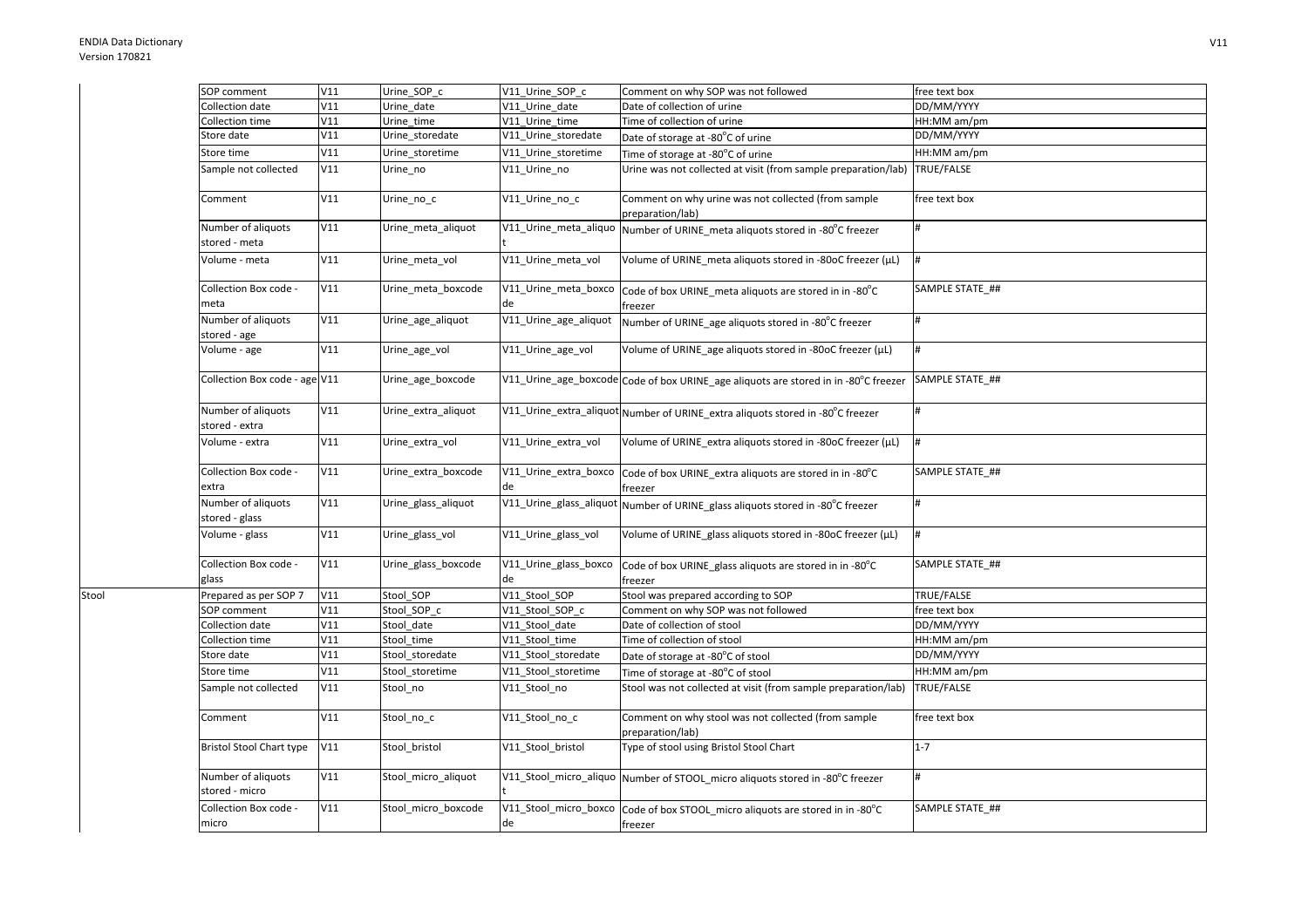|                             | Number of aliquots                     | V11 | Stool vir aliquot   | V11_Stool_vir_aliquot | Number of STOOL vir aliquots stored in -80°C freezer                                      | l#              |
|-----------------------------|----------------------------------------|-----|---------------------|-----------------------|-------------------------------------------------------------------------------------------|-----------------|
|                             | stored - vir                           |     |                     |                       |                                                                                           |                 |
|                             | Collection Box code - vir V11          |     | Stool vir boxcode   | V11 Stool vir boxcode | Code of box STOOL vir aliquots are stored in in -80°C freezer                             | SAMPLE STATE ## |
|                             | Number of aliquots<br>stored - meta    | V11 | Stool_meta_aliquot  |                       | V11_Stool_meta_aliquot Number of STOOL_meta aliquots stored in -80°C freezer              |                 |
|                             | Collection Box code -                  | V11 | Stool meta boxcode  |                       | V11_Stool_meta_boxcod Code of box STOOL_meta aliquots are stored in in -80°C              | SAMPLE STATE ## |
|                             | meta                                   |     |                     |                       | freezer                                                                                   |                 |
|                             | Number of aliquots<br>stored - extra   | V11 | Stool_extra_aliquot |                       | V11_Stool_extra_aliquot Number of STOOL_extra aliquots stored in -80°C freezer            | #               |
|                             | Collection Box code -<br>extra         | V11 | Stool_extra_boxcode |                       | V11_Stool_extra_boxcod Code of box STOOL_extra aliquots are stored in in -80°C<br>freezer | SAMPLE STATE ## |
| Coeliac                     | V11 tTGAb                              | V11 | tTGAb               | V11 tTGAb             | Tissue transglutaminase level                                                             | free text box   |
|                             | V11 tTGAb Date of<br>analysis          | V11 | tTGAb_date          | V11_tTGAb_date        | Date of analysis of tTGAb                                                                 | DD/MM/YYYY      |
|                             | V11_tTGAb Pathology<br>service         | V11 | tTGAb_Path          | V11 tTGAb Path        | Pathology service that analysed tTGAb                                                     | free text box   |
|                             | V11_total IgA                          | V11 | lgA                 | V11_IgA               | Total immunoglobulin level                                                                | free text box   |
|                             | V11 total IgA Date of<br>analysis      | V11 | IgA date            | V11 IgA date          | Date of analysis of total IgA                                                             | DD/MM/YYYY      |
|                             | V11_total IgA Pathology V11<br>service |     | Iga_Path            | V11_Iga_Path          | Pathology service that analysed total IgA                                                 | free text box   |
|                             | V11_DPG IgG                            | V11 | <b>DPGIgG</b>       | V11_DPGIgG            | Anti-Deamidated Gliadin Peptide level                                                     | free text box   |
|                             | V11 DPG IgG Date of<br>analysis        | V11 | DPGIgG date         | V11 DPGIgG date       | Date of analysis of DPG IgG                                                               | DD/MM/YYYY      |
|                             | V11_DPG IgG Pathology V11<br>service   |     | DPGIgG Path         | V11 DPGIgG Path       | Pathology service that analysed DPG IgG                                                   | free text box   |
| Glucose                     | V11_Glucose<br>concentration           | V11 | Glucose             | V11_Glucose           | Glucose (mmol/L)                                                                          | free text box   |
|                             | Date of analysis                       | V11 | Glucose date        | V11 Glucose date      | Date of analysis of Glucose                                                               | DD/MM/YYYY      |
|                             | Pathology service                      | V11 | Glucose_path        | V11_Glucose_path      | Pathology service that analysed Glucose                                                   | free text box   |
| Vitamin D                   | V11 Vitamin D                          | V11 | VitD                | V11 VitD              | Vitamin D (25OHD) level (nmol/L)                                                          | free text box   |
|                             | Date of analysis                       | V11 | VitD date           | V11 VitD date         | Date of analysis of Vitamin D                                                             | DD/MM/YYYY      |
|                             | Pathology service                      | V11 | VitD Path           | V11 VitD Path         | Pathology service that analysed Vitamin D                                                 | free text box   |
| HbA1c                       | V11 HbA1c percentage                   | V11 | HbA1c per           | V11 HbA1c per         | Hemoglobin A1c level (%)                                                                  | free text box   |
|                             | V11 HbA1c<br>concentration             | V11 | HbA1c con           | V11 HbA1c con         | Hemoglobin A1c level (mmol/mol)                                                           | free text box   |
|                             | Date of analysis                       | V11 | HbA1c_date          | V11_HbA1c_date        | Date of analysis of HbA1c                                                                 | DD/MM/YYYY      |
|                             | Pathology service                      | V11 | HbA1c_path          | V11_HbA1c_path        | Pathology service that analysed HbA1c                                                     | free text box   |
| <b>Islet Autoantibodies</b> | V11 IAA                                | V11 | IAA                 | <b>V11 IAA</b>        | Insulin autoantibodies level                                                              | free text box   |
|                             | V11 IAA Date of analysis V11           |     | IAA date            | V11 IAA date          | Date of analysis of IAA                                                                   | DD/MM/YYYY      |
|                             | V11_IAA Pathology<br>service           | V11 | IAA_Path            | V11_IAA_Path          | Pathology service that analysed IAA                                                       | free text box   |
|                             | V11 ZnT8Ab                             | V11 | ZnT8Ab              | V11 ZnT8Ab            | Zinc transporter 8 autoantibodies level                                                   | free text box   |
|                             | V11 ZnT8Ab Date of<br>analysis         | V11 | ZnT8Ab_date         | V11_ZnT8Ab_date       | Date of analysis of ZnT8Ab                                                                | DD/MM/YYYY      |
|                             | V11_ZnT8Ab Pathology<br>service        | V11 | ZnT8Ab Path         | V11 ZnT8Ab Path       | Pathology service that analysed ZnT8Ab                                                    | free text box   |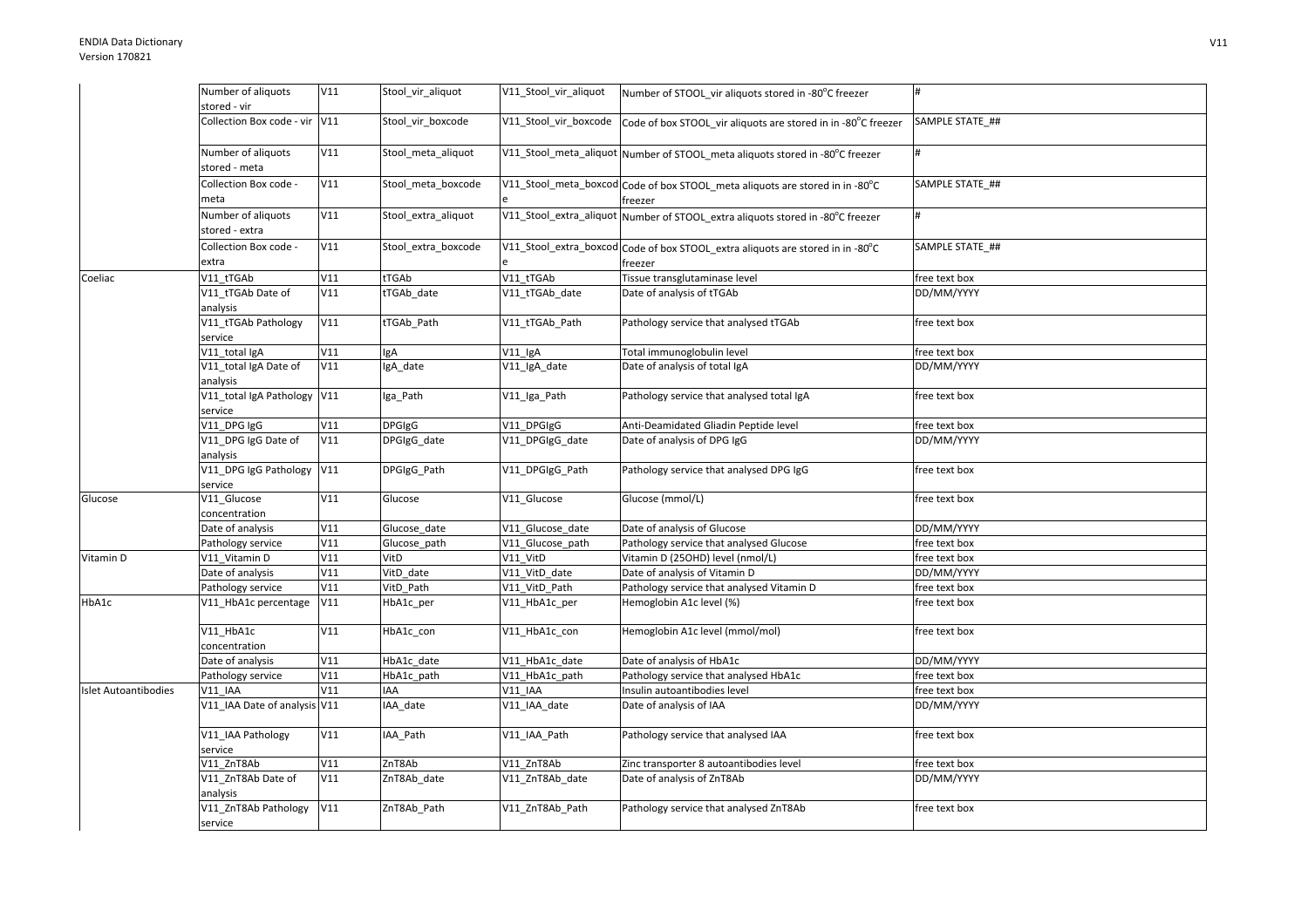|                         | V11 GADAb                      | V11          | GADAb             | V11 GADAb            | Glutamic acid decarboxylase autoantibodies level                                                             | free text box                                                                                               |
|-------------------------|--------------------------------|--------------|-------------------|----------------------|--------------------------------------------------------------------------------------------------------------|-------------------------------------------------------------------------------------------------------------|
|                         | V11 GADAb Date of              | V11          | GADAb date        | V11 GADAb date       | Date of analysis of GADAb                                                                                    | DD/MM/YYYY                                                                                                  |
|                         | analysis                       |              |                   |                      |                                                                                                              |                                                                                                             |
|                         | V11_GADAb Pathology<br>service | V11          | GADAb Path        | V11 GADAb Path       | Pathology service that analysed GADAb                                                                        | free text box                                                                                               |
|                         | V11 IA2                        | V11          | IA2               | V11 IA2              | Insulinoma-2-associated autoantibodies levels                                                                | free text box                                                                                               |
|                         | V11_IA2 Date of analysis V11   |              | IA2_date          | V11_IA2_date         | Date of analysis of IA2                                                                                      | DD/MM/YYYY                                                                                                  |
|                         |                                |              |                   |                      |                                                                                                              |                                                                                                             |
|                         | V11_IA2 Pathology<br>service   | V11          | IA2_Path          | V11_IA2_Path         | Pathology service that analysed IA2                                                                          | free text box                                                                                               |
| Questionnaires          | Early childhood lifestyle V11  |              | LQ                | $V11$ <sup>LQ</sup>  | Early childhood lifestyle questionnaire completed and type of                                                | Yes, online version/Yes, hardcopy/Yes, app/No                                                               |
|                         | questionnaire                  |              |                   |                      | questionnaire completed                                                                                      |                                                                                                             |
|                         |                                |              |                   |                      |                                                                                                              |                                                                                                             |
|                         | Early childhood lifestyle V11  |              | Quest_c           | V11_Quest_c          | Comment on why lifestyle questionnaire was not completed                                                     | free text box                                                                                               |
|                         | questionnaire comment          |              |                   |                      |                                                                                                              |                                                                                                             |
|                         |                                |              |                   |                      |                                                                                                              |                                                                                                             |
|                         | <b>Eating Survey</b>           | V11          | <b>ACAES</b>      | V11_ACAES            | Australian Child and Adolescent Eating Survey was completed                                                  | Yes, online version/Yes, hardcopy/Yes, app/No                                                               |
|                         |                                |              |                   |                      |                                                                                                              |                                                                                                             |
|                         | Eating Survey comment V11      |              | ACAES_c           | V11_ACAES_c          | Comment on why ACAES was not completed                                                                       | free text box                                                                                               |
|                         |                                |              |                   |                      |                                                                                                              |                                                                                                             |
|                         | Survey ID                      | V11          | ACAES id          | V11_ACAES_id         | Survey ID for ACAES                                                                                          | #                                                                                                           |
|                         |                                |              |                   |                      |                                                                                                              |                                                                                                             |
| <b>Early Childhood</b>  |                                |              |                   |                      |                                                                                                              |                                                                                                             |
| Lifestyle Questionniare |                                |              |                   |                      |                                                                                                              |                                                                                                             |
| <b>Export heading</b>   | Variable                       | <b>Visit</b> | Code              | Visit_Code           | <b>Description</b>                                                                                           | Format                                                                                                      |
|                         |                                |              |                   |                      |                                                                                                              |                                                                                                             |
|                         |                                |              |                   |                      | Participant ID code for Maternal Lifestyle Postpartum                                                        |                                                                                                             |
|                         | ID                             | V11          | LQ_ID             | V11_LQ_ID            | Questionnaire                                                                                                | STATE-CITY-SITE-###                                                                                         |
|                         |                                |              |                   |                      | Date Maternal Lifestyle Postpartum Questionnaire was                                                         | DD/MM/YYYY                                                                                                  |
|                         | Completion date                | V11          | LQ Date           | V11_LQ_Date          | completed                                                                                                    |                                                                                                             |
|                         | Visit                          | V11          | LQ_Visit          | V11_LQ_Visit         | Visit code for Maternal Lifestyle Postpartum Questionnaire                                                   | T1/T2/T3                                                                                                    |
|                         |                                |              |                   |                      | No data collected for Maternal Lifestyle Postpartum                                                          |                                                                                                             |
|                         | Not collected                  | V11          | LQ_no             | V11_LQ_no            | Questionnaire                                                                                                | TRUE/FALSE                                                                                                  |
|                         |                                |              |                   |                      | Comment on why no data was collected for Maternal Lifestyle                                                  |                                                                                                             |
|                         | Not collected comment          | V11          | LQ_no_c           | V11_LQ_no_c          | Postpartum Questionnaire                                                                                     | free text box                                                                                               |
|                         |                                |              |                   |                      | Data entry for Maternal Lifestyle Postpartum Questionnaire                                                   |                                                                                                             |
|                         | Not Finish                     | V11          | LQ NotFin         | V11 LQ NotFin        | has not been finished                                                                                        | TRUE/FALSE                                                                                                  |
|                         |                                |              |                   |                      |                                                                                                              |                                                                                                             |
|                         | Finalized                      |              |                   |                      | Data entry for Maternal Lifestyle Postpartum Questionnaire                                                   |                                                                                                             |
| General                 |                                | V11          | LQ Final          | V11 LQ Final         | has been finalised by project management team<br>Number of adults that currently reside in the partiicpant's | TRUE/FALSE                                                                                                  |
|                         | Reside in house (Adults) V11   |              | Adults            | V11 Adults           | household                                                                                                    |                                                                                                             |
|                         |                                |              |                   |                      | Number of children that currently reside in the partiicpant's                                                |                                                                                                             |
| Household               | Reside in house (Child)        | V11          | Children          | V11 Children         | household                                                                                                    |                                                                                                             |
|                         |                                |              |                   |                      |                                                                                                              |                                                                                                             |
|                         |                                |              |                   |                      |                                                                                                              | Members of my household smoke at home, inside the                                                           |
|                         |                                |              |                   |                      |                                                                                                              | house/Members of my household smoke at home, only                                                           |
|                         |                                |              |                   |                      |                                                                                                              | outside the house and never inside/Members of my                                                            |
| Smoking                 | Description                    | V11          | Smoking household | V11 Smoking househol | Description of household smoking status                                                                      | household are smokers but they don't smoke at home, inside<br>or outside/Nobody in my household is a smoker |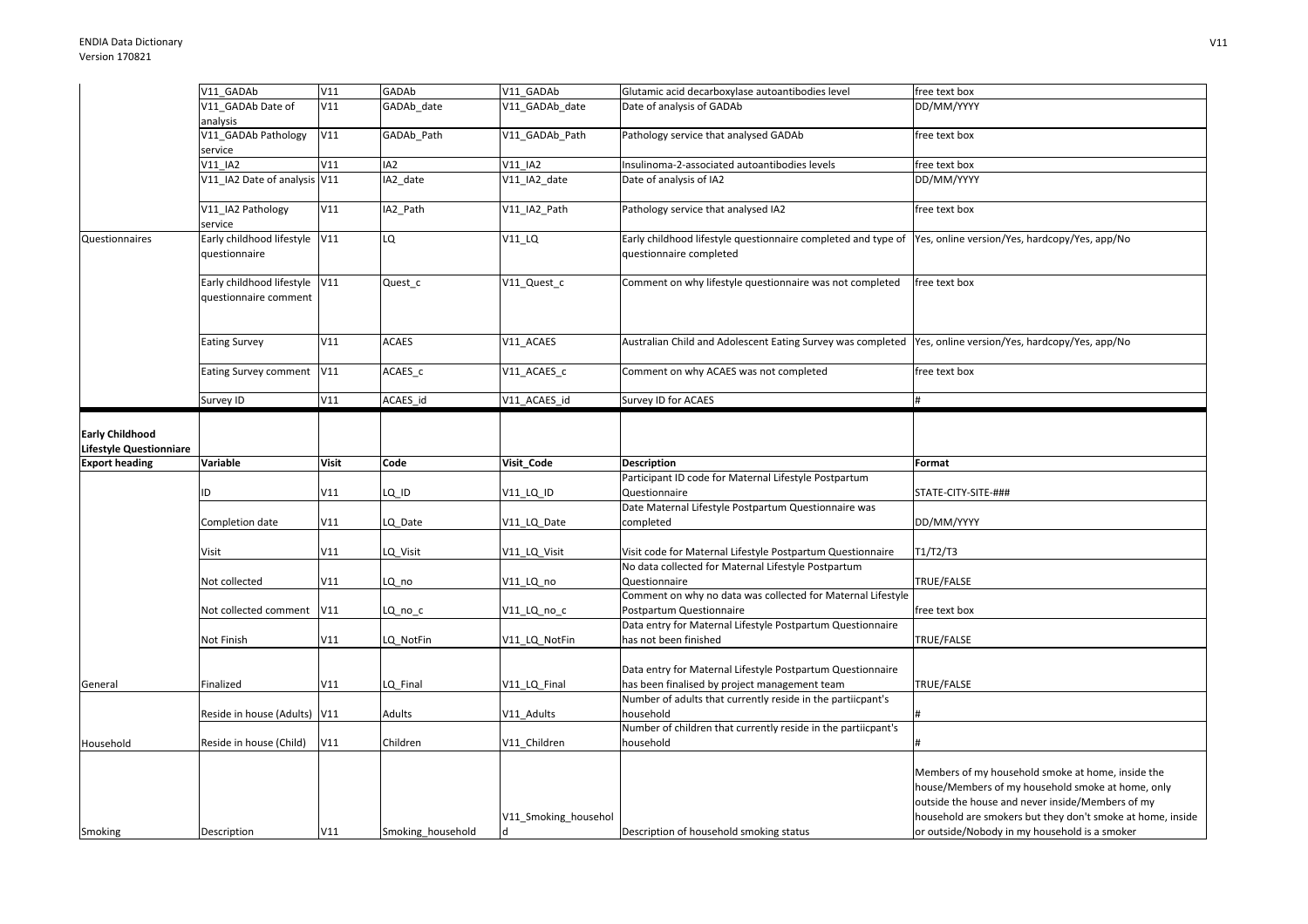|                    | Low carb                    | V11 | LowCarb          | V11_LowCarb          | months                                                                                                                   | TRUE/FALSE                                  |
|--------------------|-----------------------------|-----|------------------|----------------------|--------------------------------------------------------------------------------------------------------------------------|---------------------------------------------|
|                    |                             |     |                  |                      | Child was consuming a low carbohydrate diet in the past 3                                                                |                                             |
|                    | Gluten free                 | V11 | GlutenFrere      | V11 GlutenFrere      | Child was consuming a gluten free diet in the past 3 months                                                              | TRUE/FALSE                                  |
|                    | √egetarian                  | V11 | Vegetarian       | V11_Vegetarian       | Child was consuming a vegetarian diet in the past 3 months                                                               | TRUE/FALSE                                  |
|                    |                             |     |                  |                      |                                                                                                                          |                                             |
| <b>Supplements</b> | Probiotics (Amount)         | V11 | Probiotics dose1 | V11_Probiotics_dose1 | Dose of probiotics (supplements, powders and fortified foods)<br>taken by the child over the last six months             | free text box                               |
|                    | Probiotics (Frequency)      | V11 | Probiotics freq1 | V11 Probiotics freq1 | foods) taken by the child over the last six months                                                                       | Never/0-30 days/31-60 days/61-90 days/Daily |
|                    |                             |     |                  |                      | Frequency of probiotics (supplements, powders and fortified                                                              |                                             |
|                    | Probiotics (Brand)          | V11 | Probiotics_type1 | V11_Probiotics_type1 | months                                                                                                                   | free text box                               |
|                    |                             |     |                  |                      | Brand or food name of probiotic (including supplements,<br>powders and fortified foods) taken by the child in the past 3 |                                             |
|                    | Other (Amount)              | V11 | OtherSup1 dose   | V11_OtherSup1_dose   | months                                                                                                                   | free text box                               |
|                    |                             |     |                  |                      | Dose of other supplement taken by the child over the last six                                                            |                                             |
|                    | Other (Frequency)           | V11 | OtherSup1_freq   | V11_OtherSup1_freq   | Frequency of other supplement taken by the child over the<br>ast six months                                              | Never/0-30 days/31-60 days/61-90 days/Daily |
|                    | Other (Brand)               | V11 | OtherSup1_brand  | V11_OtherSup1_brand  | months                                                                                                                   | free text box                               |
|                    |                             |     |                  |                      | Brand of other supplement taken by the child over the last six                                                           |                                             |
|                    | ron (Amount)                | V11 | Iron dose        | V11 Iron dose        | months                                                                                                                   | free text box                               |
|                    | Iron (Frequency)            | V11 | Iron freq        | V11_Iron_freq        | six months<br>Dose of iron supplement taken by the child over the last six                                               | Never/0-30 days/31-60 days/61-90 days/Daily |
|                    | Iron (Brand)                | V11 | Iron brand       | V11_Iron_brand       | months<br>Frequency of iron supplement taken by the child over the last                                                  | free text box                               |
|                    | Omega-3 (Amount)            | V11 | FishOil dose     | V11 FishOil dose     | the child over the last six months<br>Brand of iron supplement taken by the child over the last six                      | free text box                               |
|                    |                             |     |                  |                      | Dose of fish oil, omega-3 or cod liver oil supplement taken by                                                           |                                             |
|                    | Omega-3 (Frequency)         | V11 | FishOil_freq     | V11_FishOil_freq     | taken by the child over the last six months                                                                              | Never/0-30 days/31-60 days/61-90 days/Daily |
|                    |                             |     |                  |                      | Frequency of fish oil, omega-3 or cod liver oil supplement                                                               |                                             |
|                    | Omega-3 (Brand)             | V11 | FishOil brand    | V11 FishOil brand    | the child over the last six months                                                                                       | free text box                               |
|                    | Multivitamin (Amount)       | V11 | MultiVit dose    | V11_MultiVit_dose    | over the last six months<br>Brand of fish oil, omega-3 or cod liver oil supplement taken by                              | free text box                               |
|                    |                             |     |                  |                      | Dose of other multivitamin supplement taken by the child                                                                 |                                             |
|                    | (Frequency)                 | V11 | MultiVit freq    | V11 MultiVit freq    | child over the last six months                                                                                           | Never/0-30 days/31-60 days/61-90 days/Daily |
|                    | Multivitamin                |     |                  |                      | Frequency of other multivitamin supplement taken by the                                                                  |                                             |
|                    | Multivitamin (Brand)        | V11 | MultiVit brand   | V11 MultiVit brand   | over the last six months                                                                                                 | free text box                               |
| Pets               | Do not have furred pets V11 |     | FurredPet_no     | V11_FurredPet_no     | otherwise<br>Brand of other multivitamin supplement taken by the child                                                   | TRUE/FALSE                                  |
|                    |                             |     |                  |                      | The household does not have any furred pets - cats, dogs or                                                              |                                             |
|                    | Furred pet                  | V11 | FurredPet        | V11 FurredPet        | The household has a furred pet that is not a cat or a dog                                                                | TRUE/FALSE                                  |
|                    | Cat that lives outside      | V11 | Cat_outside      | V11_Cat_outside      | inside                                                                                                                   | TRUE/FALSE                                  |
|                    |                             |     |                  |                      | The household has a cat that lives outside and doesn't come                                                              |                                             |
|                    | Cat that comes inside       | V11 | Cat inside       | V11 Cat inside       | The household has a cat that comes inside                                                                                | TRUE/FALSE                                  |
|                    | Dog that lives outside      | V11 | Dog_outside      | V11_Dog_outside      | The household has a dog that lives outside and doesn't come<br>inside                                                    | TRUE/FALSE                                  |
|                    | Dog that comes inside       | V11 | Dog inside       | V11 Dog inside       | The household has a dog that comes inside                                                                                | TRUE/FALSE                                  |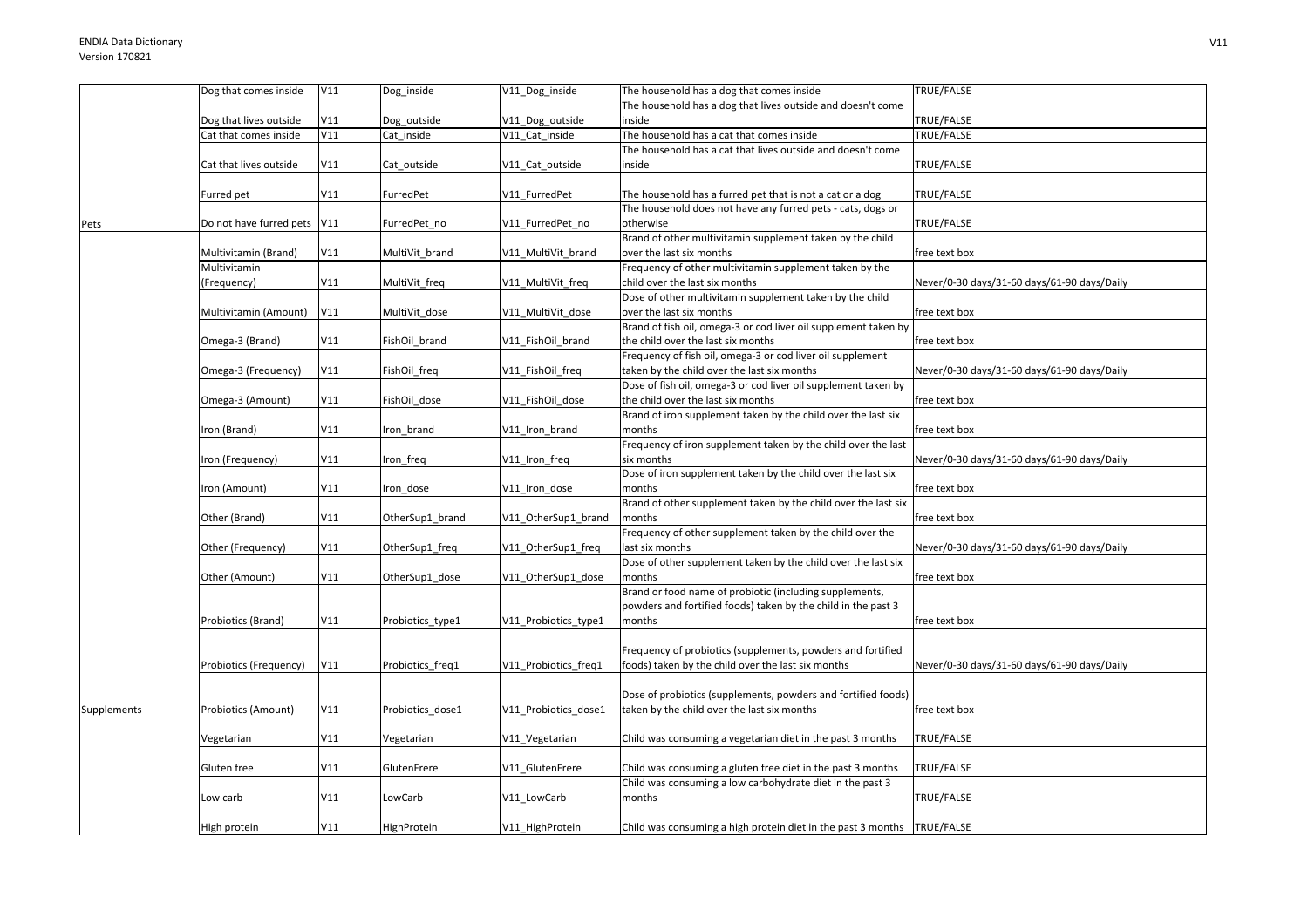|           | Vegan               | V11 | Vegan          | V11_Vegan          | Child was consuming a vegan diet in the past 3 months                       | TRUE/FALSE    |
|-----------|---------------------|-----|----------------|--------------------|-----------------------------------------------------------------------------|---------------|
|           |                     |     |                |                    |                                                                             |               |
|           | Other               | V11 | Diet           | V11 Diet           | Child was consuming another type of diet in the past 3 months TRUE/FALSE    |               |
|           |                     |     |                |                    |                                                                             |               |
| Diet      | Other (specify)     | V11 | Diet_type      | V11_Diet_type      | Details of type of diet child was following in the past 3 months TRUE/FALSE |               |
|           |                     |     |                |                    | In the past six months, did the child participate in any                    |               |
|           | Mother's group      | V11 | MotherGroup    | V11_MotherGroup    | mother's group activities                                                   | TRUE/FALSE    |
|           |                     |     |                |                    | In the past six months, did the child participate in any                    |               |
|           | Playgroup           | V11 | Playgroup      | V11_Playgroup      | playgroup activities                                                        | TRUE/FALSE    |
|           |                     |     |                |                    | In the past six months, did the child participate in any                    |               |
|           | Dedicated childcare | V11 | Childcare      | V11_Childcare      | childcare at a dedicated childcare centre activities                        | TRUE/FALSE    |
|           |                     |     |                |                    | In the past six months, did the child participate in any                    |               |
|           |                     |     |                |                    | childcare in family daycare involving children from other                   |               |
|           | Family daycare      | V11 | FamilyDayCare  | V11_FamilyDayCare  | families                                                                    | TRUE/FALSE    |
|           |                     |     |                |                    | In the past six months, did the child participate in any                    |               |
|           | Preschool           | V11 | Preschool      | V11 Preschool      | preschool activities                                                        | TRUE/FALSE    |
|           |                     |     |                |                    | In the past six months, the child did not participate in mother's           |               |
| Childcare | None                | V11 | Childcare none | V11 Childcare none | group, playgroup, and childcare                                             | TRUE/FALSE    |
|           |                     |     |                |                    | In the past six months, did the child participate in any                    |               |
|           | Swimming            | V11 | Swim           | V11 Swim           | organised swimming                                                          | TRUE/FALSE    |
|           |                     |     |                |                    | Average hours per week usually spent participating in                       |               |
|           |                     |     |                |                    |                                                                             |               |
|           | Swimming (hours)    | V11 | Swim hrs       | V11_Swim_hrs       | swimming                                                                    |               |
|           |                     |     |                |                    | Average minutes per week usually spent participating in                     |               |
|           | Swimming (mins)     | V11 | Swim mins      | V11 Swim mins      | swimming                                                                    |               |
|           |                     |     |                |                    | In the past six months, did the child participate in any                    |               |
|           | Gym                 | V11 | Gym            | V11 Gym            | organised gym-type program (e.g. kindergym)                                 | TRUE/FALSE    |
|           |                     |     |                |                    | Average hours per week usually spent participating in gym-                  |               |
|           | Gym (hours)         | V11 | Gym_hrs        | V11_Gym_hrs        | type programs                                                               |               |
|           |                     |     |                |                    | Average minutes per week usually spent participating in gym-                |               |
|           | Gym (mins)          | V11 | Gym_mins       | V11_Gym_mins       | type programs                                                               |               |
|           |                     |     |                |                    | In the past six months, did the child participate in any                    |               |
|           | Dance               | V11 | Dance          | V11 Dance          | organised dance/physical culture                                            | TRUE/FALSE    |
|           |                     |     |                |                    | Average hours per week usually spent participating in                       |               |
|           | Dance (hours)       | V11 | Dance hrs      | V11 Dance hrs      | dance/physical culture                                                      |               |
|           |                     |     |                |                    | Average minutes per week usually spent participating in                     |               |
|           | Dance (mins)        | V11 | Dance_mins     | V11_Dance_mins     | dance/physical culture                                                      |               |
|           |                     |     |                |                    | In the past six months, did the child participate in any                    |               |
|           | Sport               | V11 | Sport          | V11_Sport          | organised sport                                                             | TRUE/FALSE    |
|           |                     |     |                |                    | Type of sport the child has participated in over the past 6                 |               |
|           | Sport (type)        | V11 | Sport_type     | V11_Sport_type     | months                                                                      | free text box |
|           |                     |     |                |                    | Average hours per week usually spent participating in the                   |               |
|           | Sport (hours)       | V11 | Sport_hrs      | V11_Sport_hrs      | sport                                                                       |               |
|           |                     |     |                |                    | Average minutes per week usually spent participating in the                 |               |
|           | Sport (mins)        | V11 | Sport_mins     | V11_Sport_mins     | sport                                                                       |               |
|           |                     |     |                |                    | In the past six months, did the child participate in any other              |               |
|           | Other               | V11 | PAOther        | V11 PAOther        | organised physical activity                                                 | TRUE/FALSE    |
|           |                     |     |                |                    | Type of other physical activity the child has participated in               |               |
|           | Other (type)        | V11 | PAOther_type   | V11_PAOther_type   | over the past 6 months                                                      | free text box |
|           |                     |     |                |                    | Average hours per week usually spent participating in the                   |               |
|           | Other (hours)       | V11 | PAOther hrs    | V11 PAOther hrs    | other activity                                                              |               |
|           |                     |     |                |                    |                                                                             |               |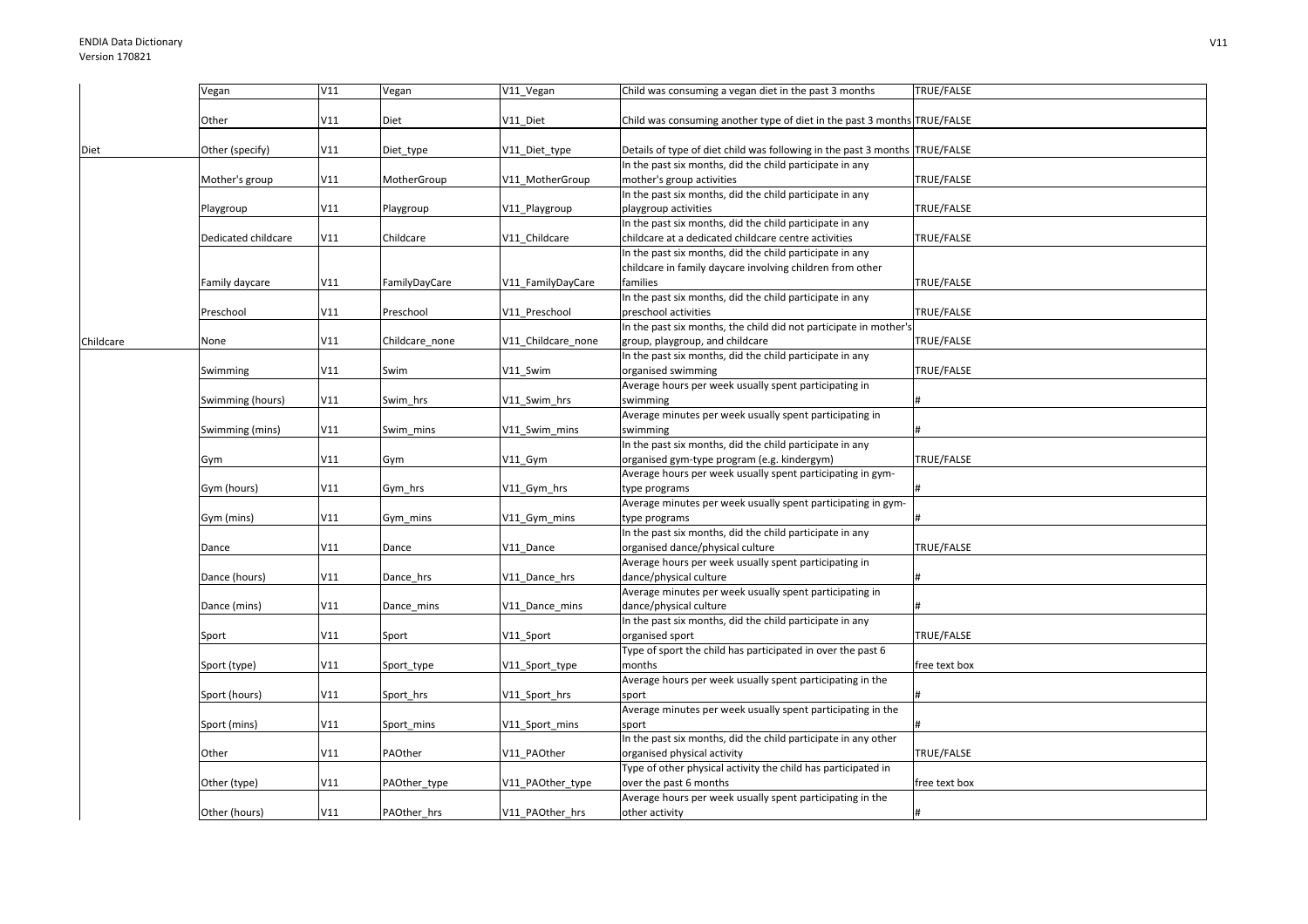|                   |                   |     |              |                  | Average minutes per week usually spent participating in the    |                                                       |
|-------------------|-------------------|-----|--------------|------------------|----------------------------------------------------------------|-------------------------------------------------------|
|                   | Other (mins)      | V11 | PAOther mins | V11 PAOther mins | other activity                                                 |                                                       |
|                   |                   |     |              |                  | In the past six months, the child did not participate in any   |                                                       |
|                   | None of the above | V11 | PA None      | V11 PA None      | organised physical activities                                  | <b>TRUE/FALSE</b>                                     |
|                   |                   |     |              |                  | In the past six months, how often did the child use open areas |                                                       |
|                   |                   |     |              |                  | such as beaches, rivers and natural reserves to play and be    | Rarely/Once a month/A few times a month/Once a week/A |
|                   | Open areas        | V11 | OpenAreas    | V11 OpenAreas    | physically active                                              | few times a week/Daily                                |
|                   |                   |     |              |                  | In the past six months, how often did the child use a park or  | Rarely/Once a month/A few times a month/Once a week/A |
|                   | Park              | V11 | ParkOval     | V11 ParkOval     | oval to play and be physically active                          | few times a week/Daily                                |
|                   |                   |     |              |                  | In the past six months, how often did the child use a public   | Rarely/Once a month/A few times a month/Once a week/A |
|                   | Playground        | V11 | Playground   | V11 Playground   | playground to play and be physically active                    | few times a week/Daily                                |
|                   |                   |     |              |                  | In the past six months, how often did the child use a          |                                                       |
|                   |                   |     |              |                  | swimming pool (public or private) to play and be physically    | Rarely/Once a month/A few times a month/Once a week/A |
| Physical activity | Swimming pool     | V11 | Pool         | V11 Pool         | active                                                         | few times a week/Daily                                |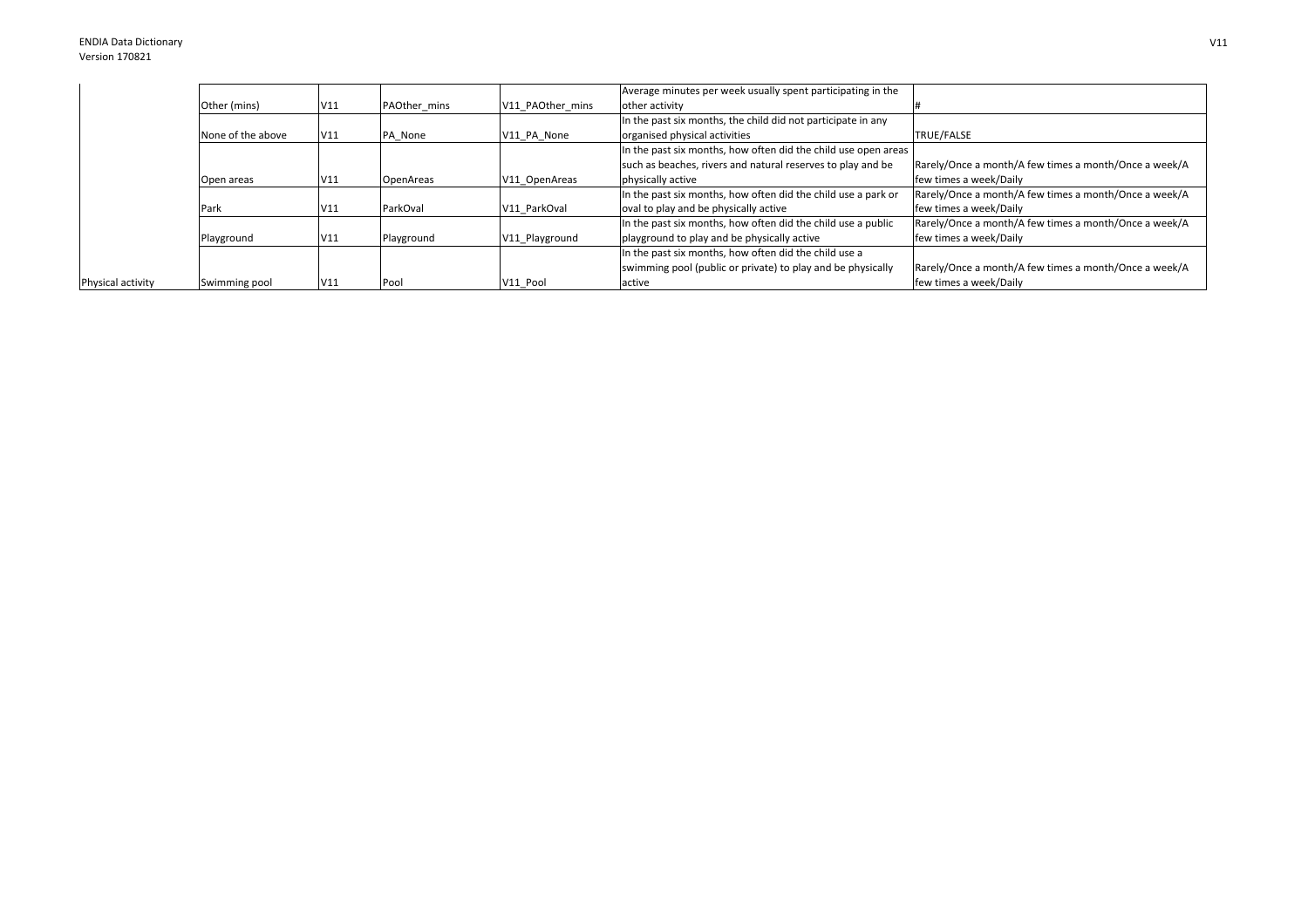| <b>Export heading</b> | Variable                               | <b>Visit</b> | Code           | Visit Code            | <b>Description</b>                                                                                                                                                                | Format              |
|-----------------------|----------------------------------------|--------------|----------------|-----------------------|-----------------------------------------------------------------------------------------------------------------------------------------------------------------------------------|---------------------|
| General               | ID                                     | V12          | ID             | V12 ID                | Participant ID code                                                                                                                                                               | STATE-CITY-SITE-### |
|                       | Lab result not collected               | V12          | NoBlood        | V12_NoBlood           | No blood samples were collected during this visit                                                                                                                                 | TRUE/FALSE          |
|                       | Not Finish                             | V12          | NotFin         | V12_NotFin            | Data entry has not been finished                                                                                                                                                  | TRUE/FALSE          |
|                       | Finalized                              | V12          | Final          | V12 Final             | Data entry has been finalised by project management team                                                                                                                          | TRUE/FALSE          |
| Visit date            | Visit date                             | V12          | VisitDate      | V12_VisitDate         | Date of study visit                                                                                                                                                               | DD/MM/YYYY          |
|                       | No data collected                      | V12          | NoVisit        | V12_NoVisit           | No data and samples were collected - visit not attended                                                                                                                           | TRUE/FALSE          |
|                       | Comment                                | V12          | NoVisit c      | V12 NoVisit c         | Comment on why visit did not occur                                                                                                                                                | free text box       |
| Age                   | months                                 | V12          | Age_mths       | V12_Age_mths          | Child age (months)                                                                                                                                                                |                     |
|                       | years                                  | V12          | Age_yrs        | V12_Age_yrs           | Child age (years)                                                                                                                                                                 |                     |
| Anaesthesia           | Topical anaesthesia<br>applied         | V12          | Anaesth        | V12_Anaesth           | Topical anaesthesia was applied to the infant for blood taking TRUE/FALSE                                                                                                         |                     |
|                       | Comment                                | V12          | Anaesth c      | V12 Anaesth c         | Comment on why anaesthesia was not applied                                                                                                                                        | free text box       |
|                       | Brand                                  | V12          | Anaesth_brand  | V12 Anaesth bra<br>nd | Brand and strength of anaesthesia applied to infant                                                                                                                               | free text box       |
|                       | Amount                                 | V12          | Anaesth amount | ount                  | V12_Anaesth_am Amount of anaesthesia applied to infant                                                                                                                            |                     |
| Infant health         | Recorded                               | V12          | Health         | V12_Health            | Infant health (illnesses, medications, hospitalisations, tooth<br>erruptions/teething, allergies etc.) since previous<br>appointment has been recorded using the Child Health Log | TRUE/FALSE          |
|                       | Summary                                | V12          | Health c       | V12 Health c          | Brief summary of infant's health since last appointment with<br>reference to the child's age                                                                                      | free text box       |
| <b>Fasting status</b> | Not collected                          | V12          | Fast no        | V12 Fast no           | Fasting status was not collected                                                                                                                                                  | TRUE/FALSE          |
|                       | Time of last food/drink                | V12          | Fast time      | V12 Fast time         | Time of day when last food or drink consumption occurred                                                                                                                          | HH:MM am/pm         |
|                       | Time since last<br>consumption (hours) | V12          | Fast hr        | V12 Fast hr           | Number of hours since last food or drink consumption<br>occurred                                                                                                                  | ##                  |
|                       | Time since last                        | V12          | Fast_min       | V12_Fast_min          | Number of minutes since last food or drink consumption                                                                                                                            | ##                  |
|                       | consumption (mins)                     |              |                |                       | occurred                                                                                                                                                                          |                     |
|                       | Milk feed                              | V12          | Fast milk      | V12 Fast milk         | Last intake was breast milk (breast or bottle)                                                                                                                                    | TRUE/FALSE          |
|                       | <b>Breakfast</b>                       | V12          | Fast breakfast | st                    | V12 Fast breakfa Last intake was breakfast                                                                                                                                        | TRUE/FALSE          |
|                       | Lunch                                  | V12          | Fast_lunch     | V12_Fast_lunch        | Last intake was lunch                                                                                                                                                             | TRUE/FALSE          |
|                       | Dinner                                 | V12          | Fast_dinner    | V12_Fast_dinner       | Last intake was dinner                                                                                                                                                            | TRUE/FALSE          |
|                       | Snack                                  | V12          | Fast_snack     | V12_Fast_snack        | Last intake was a snack                                                                                                                                                           | TRUE/FALSE          |
|                       | Other                                  | V12          | Fast_other     | V12_Fast_other        | Description of last intake if it was not breast milk (breast or<br>bottle)                                                                                                        | free text box       |
| Anthropometrics       | Height (cm)                            | V12          | Height         | V12_Height            | Height measurement (cm)                                                                                                                                                           |                     |
|                       | Waist (cm) (1)                         | V12          | Waist1         | V12 Waist1            | Waist circumference measurement #1 (cm)                                                                                                                                           | H                   |
|                       | Waist (cm) (2)                         | V12          | Waist2         | V12_Waist2            | Waist circumference measurement #2 (cm)                                                                                                                                           |                     |
|                       | Waist (cm) (3)                         | V12          | Waist3         | V12_Waist3            | Waist circumference measurement (cm) #3 (only done if 1 and #<br>2 differ by more than 0.5 cm)                                                                                    |                     |
|                       | Child alone (kg)                       | V12          | Weight         | V12_Weight            | Weight of infant alone (kg)                                                                                                                                                       | H                   |
|                       |                                        |              |                |                       |                                                                                                                                                                                   |                     |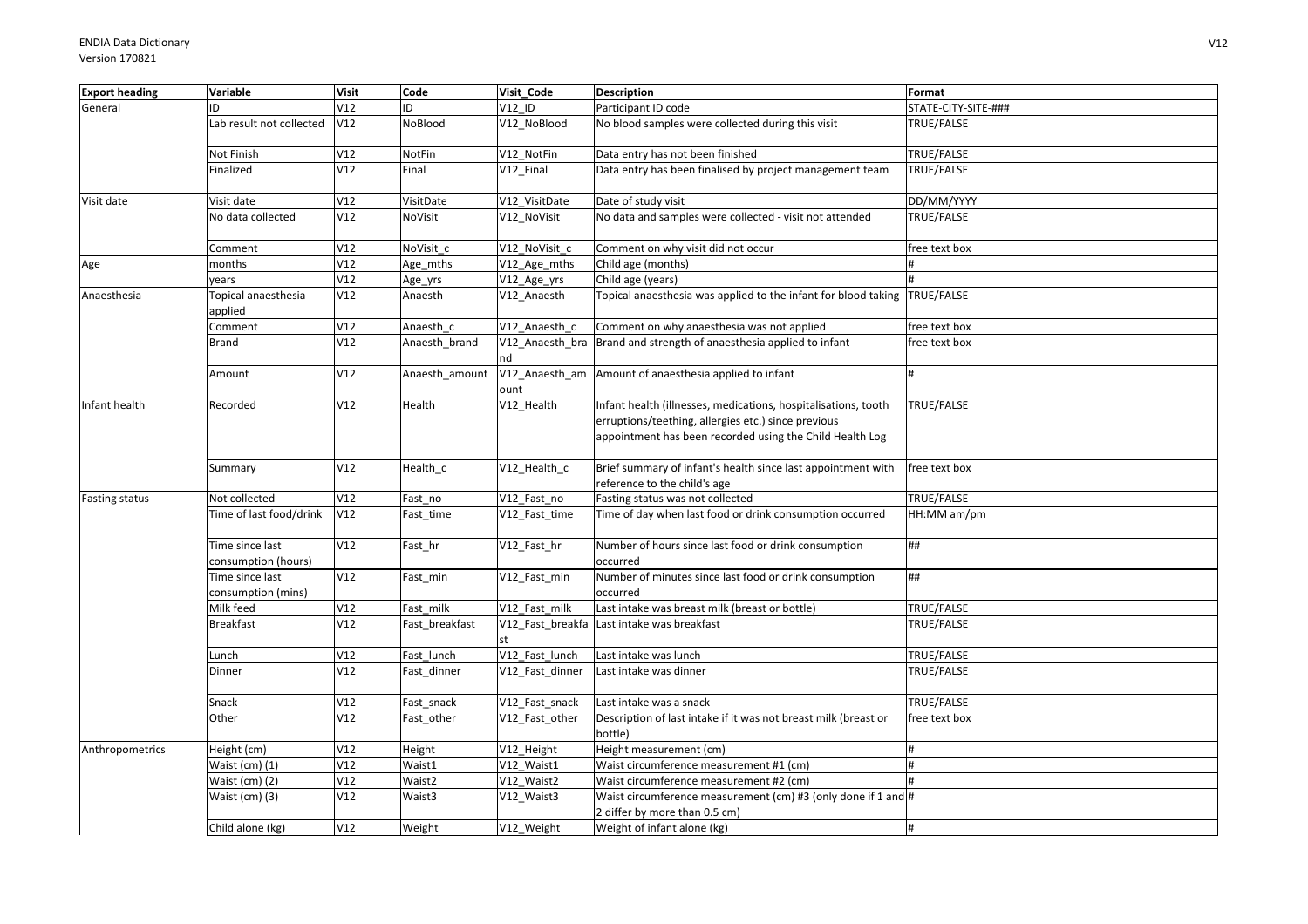|             | Caregiver (kg)                       | V12 |                  | giver           | Weight_caregiver V12_Weight_care Weight of caregiver if unable to weigh child alone (kg)               |                 |
|-------------|--------------------------------------|-----|------------------|-----------------|--------------------------------------------------------------------------------------------------------|-----------------|
|             | Caregiver + child (kg)               | V12 | hild             | giverchild      | Weight_caregiverc V12_Weight_care Weight of caregiver and child if unable to weigh child alone<br>(kg) |                 |
|             | Comment                              | V12 | Anthrop_no_c     | V12_Anthrop_no_ | Explanation for any missing anthropometric data                                                        | free text box   |
| Skin swab   | Infant collected                     | V12 | Skin inf         | V12 Skin inf    | Infant Skin swab was collected at visit (from sampling/clinic)                                         | TRUE/FALSE      |
|             | Infant collected<br>comment          | V12 | Skin c           | V12_Skin_c      | Comment on why skin swab was not collected (from<br>sampling/clinic)                                   | free text box   |
|             | Collection date                      | V12 | Swab date        | V12 Swab date   | Date of collection of all swabs                                                                        | DD/MM/YYYY      |
|             | Collection time                      | V12 | Swab time        | V12 Swab time   | Time of collection of all swabs                                                                        | HH:MM am/pm     |
|             | Date of storage                      | V12 | Swab_storedate   | ate             | $\sqrt{12}$ _Swab_stored $\sqrt{2}$ Date of storage at -80 $^{\circ}$ C of all swabs                   | DD/MM/YYYY      |
|             | Time of storage                      | V12 | Swab storetime   | me              | V12_Swab_storeti Time of storage at -80°C of all swabs                                                 | HH:MM am/pm     |
|             | Not collected                        | V12 | Swab no          | V12 Swab no     | All swabs were not collected at visit (from sample<br>preparation/lab)                                 | TRUE/FALSE      |
|             | Comment                              | V12 | Swab_no_c        | V12_Swab_no_c   | Comment on why all swabs were not collected (from sample<br>preparation/lab)                           | free text box   |
|             | Number of aliquots<br>stored - SKIN  | V12 | Skin_inf_aliquot | uot             | V12_Skin_inf_aliq   Number of infant skin swabs stored in -80°C freezer                                |                 |
|             | Collection Box code -<br><b>SKIN</b> | V12 | Skin_inf_boxcode | code            | V12_Skin_inf_box   Code of box infant skin swabs are stored in in -80°C freezer                        | SAMPLE STATE ## |
| Nasal swab  | Collected                            | V12 | Nasal            | V12_Nasal       | Nasal swab was collected at visit (from sampling/clinic)                                               | TRUE/FALSE      |
|             | No collection, comment V12           |     | Nasal_c          | V12_Nasal_c     | Comment on why nasal swab was not collected (from<br>sampling/clinic)                                  | free text box   |
|             | Collection date                      | V12 | Swab_date        | V12 Swab date   | Date of collection of all swabs                                                                        | DD/MM/YYYY      |
|             | Collection time                      | V12 | Swab time        | V12 Swab time   | Time of collection of all swabs                                                                        | HH:MM am/pm     |
|             | Date of storage                      | V12 | Swab storedate   | ate             | $\sqrt{12}$ _Swab_stored   Date of storage at -80 $^{\circ}$ C of all swabs                            | DD/MM/YYYY      |
|             | Time of storage                      | V12 | Swab storetime   | me              | V12_Swab_storeti Time of storage at -80°C of all swabs                                                 | HH:MM am/pm     |
|             | Sample not collected                 | V12 | Swab_no          | V12_Swab_no     | All swabs were not collected at visit (from sample<br>preparation/lab)                                 | TRUE/FALSE      |
|             | Comment                              | V12 | Swab_no_c        | V12_Swab_no_c   | Comment on why all swabs were not collected (from sample<br>preparation/lab)                           | free text box   |
|             | Number of aliquots<br>stored - NASAL | V12 | Nasal_aliquot    |                 | V12_Nasal_aliquot Number of nasal swabs stored in -80°C freezer                                        |                 |
|             | Collection Box code -<br>NASAL       | V12 | Nasal boxcode    | de              | V12_Nasal_boxco Code of box nasal swabs are stored in in -80°C freezer                                 | SAMPLE STATE ## |
| Tongue swab | Collected                            | V12 | Tong             | V12_Tong        | Tongue swab was collected at visit (from sampling/clinic)                                              | TRUE/FALSE      |
|             | No collection, comment   V12         |     | Tong_c           | $V12_Tong_c$    | Comment on why tongue swab was not collected (from<br>sampling/clinic)                                 | free text box   |
|             | Collection date                      | V12 | Swab date        | V12 Swab date   | Date of collection of all swabs                                                                        | DD/MM/YYYY      |
|             | Collection time                      | V12 | Swab_time        | V12_Swab_time   | Time of collection of all swabs                                                                        | HH:MM am/pm     |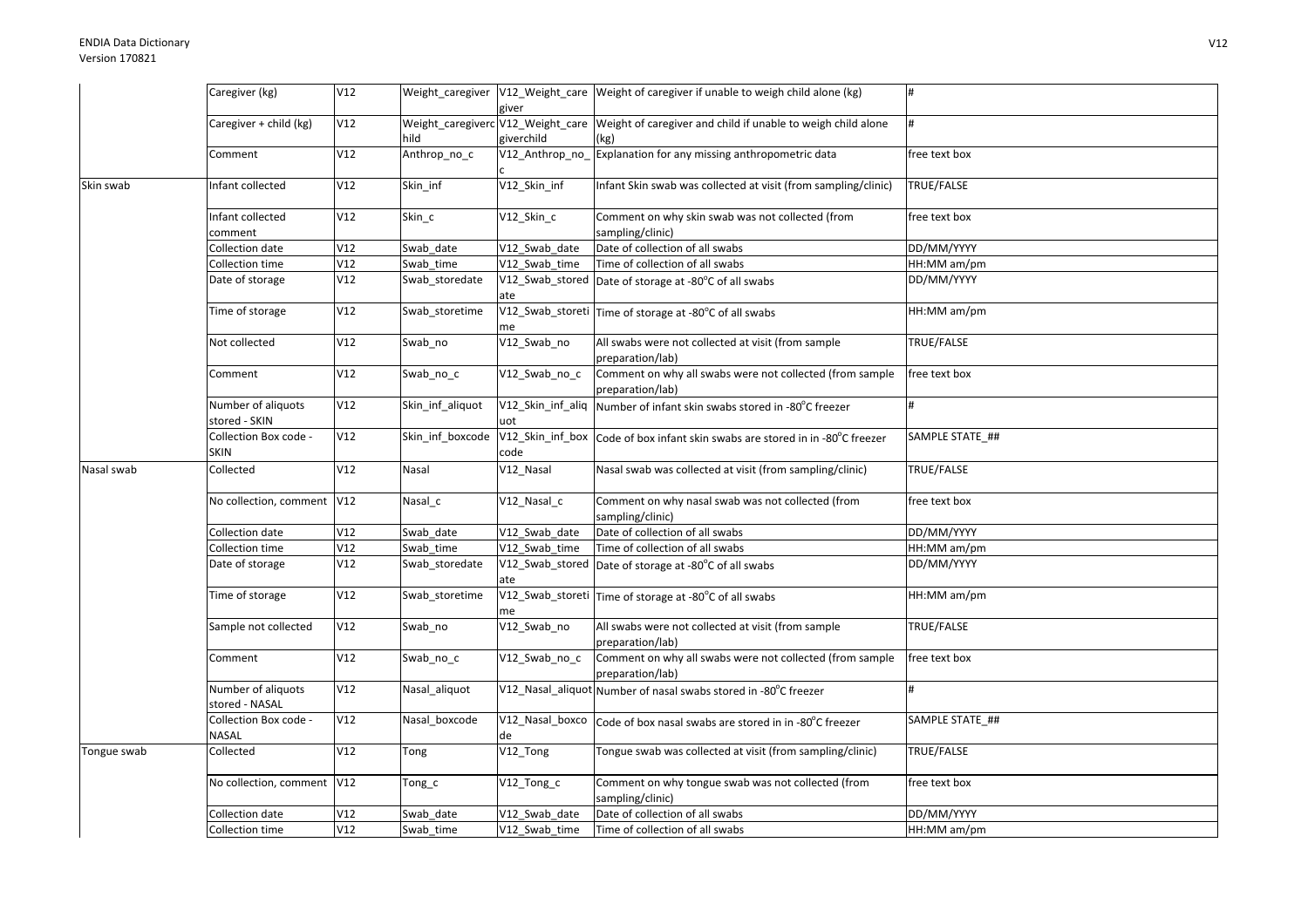| Time of storage<br>V12<br>Swab_storetime<br>V12_Swab_storeti Time of storage at -80°C of all swabs<br>HH:MM am/pm<br>me<br>V12<br>V12_Swab_no<br>All swabs were not collected at visit (from sample<br>TRUE/FALSE<br>Sample not collected<br>Swab_no<br>preparation/lab)<br>Comment on why all swabs were not collected (from sample<br>Comment<br>V12<br>V12 Swab no c<br>free text box<br>Swab_no_c<br>preparation/lab)<br>Number of aliquots<br>V12<br>V12_Tong_aliquot Number of tongue swabs stored in -80°C freezer<br>Tong_aliquot<br>stored - TONG<br>Collection Box code -<br>V12<br>SAMPLE STATE ##<br>Tong_boxcode<br>V12_Tong_boxcod Code of box tongue swabs are stored in in -80°C freezer<br>TONG<br>V12<br>$V12$ _Bucc<br>Buccal swab was collected at visit (from sampling/clinic)<br>TRUE/FALSE<br>Collected<br><b>Bucc</b><br>No collection, comment   V12<br>Comment on why buccal swab was not collected (from<br>Bucc_c<br>V12 Bucc c<br>free text box<br>sampling/clinic)<br>DD/MM/YYYY<br>V12<br>V12_Swab_date<br>Date of collection of all swabs<br>Collection date<br>Swab date<br>Collection time<br>V12<br>Time of collection of all swabs<br>HH:MM am/pm<br>Swab time<br>V12 Swab time<br>V12<br>DD/MM/YYYY<br>Date of storage<br>V12_Swab_stored Date of storage at -80°C of all swabs<br>Swab_storedate<br>ate<br>Time of storage<br>V12<br>Swab storetime<br>V12_Swab_storeti Time of storage at -80°C of all swabs<br>HH:MM am/pm<br>me<br>V12_Swab_no<br>Sample not collected<br>V12<br>All swabs were not collected at visit (from sample<br>TRUE/FALSE<br>Swab_no<br>preparation/lab)<br>Comment on why all swabs were not collected (from sample<br>V12<br>V12 Swab no c<br>free text box<br>Comment<br>Swab_no_c<br>preparation/lab)<br>Number of aliquots<br>V12<br>Bucc_aliquot<br>V12_Bucc_aliquot Number of buccal swabs stored in -80°C freezer<br>stored - BUCC<br>V12<br>SAMPLE STATE ##<br>Collection Box code -<br>Bucc_boxcode<br>V12_Bucc_boxcod Code of box buccal swabs are stored in in -80°C freezer<br><b>BUCC</b><br>V12<br>V12_Thro<br><b>TRUE/FALSE</b><br>Collected<br>Thro<br>Throat swab was collected at visit (from sampling/clinic)<br>Throat swab<br>No collection, comment V12<br>Thro_c<br>V12 Thro c<br>Comment on why throat swab was not collected (from<br>free text box<br>sampling/clinic)<br>V12<br>Date of collection of all swabs<br>DD/MM/YYYY<br>Collection date<br>Swab date<br>V12 Swab date<br>V12<br>Collection time<br>V12 Swab time<br>Time of collection of all swabs<br>HH:MM am/pm<br>Swab_time<br>Date of storage<br>V12<br>V12_Swab_stored Date of storage at -80°C of all swabs<br>DD/MM/YYYY<br>Swab_storedate<br>ate<br>V12<br>HH:MM am/pm<br>Time of storage<br>V12_Swab_storeti Time of storage at -80°C of all swabs<br>Swab_storetime<br>me<br>V12<br>V12_Swab_no<br>All swabs were not collected at visit (from sample<br>TRUE/FALSE<br>Sample not collected<br>Swab_no<br>preparation/lab)<br>Comment on why all swabs were not collected (from sample<br>V12<br>V12 Swab no c<br>free text box<br>Comment<br>Swab_no_c<br>preparation/lab)<br>Number of aliquots<br>V12<br>V12_Thro_aliquot Number of throat swabs stored in -80°C freezer<br>Thro_aliquot<br>stored - THRO_vir<br>Collection Box code -<br>V12<br>SAMPLE STATE ##<br>Thro_boxcode<br>V12_Thro_boxcod Code of box throat swabs are stored in in -80°C freezer<br>THRO_vir |                    | Date of storage | V12 | Swab_storedate |     | V12_Swab_stored Date of storage at -80°C of all swabs | DD/MM/YYYY |
|---------------------------------------------------------------------------------------------------------------------------------------------------------------------------------------------------------------------------------------------------------------------------------------------------------------------------------------------------------------------------------------------------------------------------------------------------------------------------------------------------------------------------------------------------------------------------------------------------------------------------------------------------------------------------------------------------------------------------------------------------------------------------------------------------------------------------------------------------------------------------------------------------------------------------------------------------------------------------------------------------------------------------------------------------------------------------------------------------------------------------------------------------------------------------------------------------------------------------------------------------------------------------------------------------------------------------------------------------------------------------------------------------------------------------------------------------------------------------------------------------------------------------------------------------------------------------------------------------------------------------------------------------------------------------------------------------------------------------------------------------------------------------------------------------------------------------------------------------------------------------------------------------------------------------------------------------------------------------------------------------------------------------------------------------------------------------------------------------------------------------------------------------------------------------------------------------------------------------------------------------------------------------------------------------------------------------------------------------------------------------------------------------------------------------------------------------------------------------------------------------------------------------------------------------------------------------------------------------------------------------------------------------------------------------------------------------------------------------------------------------------------------------------------------------------------------------------------------------------------------------------------------------------------------------------------------------------------------------------------------------------------------------------------------------------------------------------------------------------------------------------------------------------------------------------------------------------------------------------------------------------------------------------------------------------------------------------------------------------------------------------------------------------------------------------------------|--------------------|-----------------|-----|----------------|-----|-------------------------------------------------------|------------|
|                                                                                                                                                                                                                                                                                                                                                                                                                                                                                                                                                                                                                                                                                                                                                                                                                                                                                                                                                                                                                                                                                                                                                                                                                                                                                                                                                                                                                                                                                                                                                                                                                                                                                                                                                                                                                                                                                                                                                                                                                                                                                                                                                                                                                                                                                                                                                                                                                                                                                                                                                                                                                                                                                                                                                                                                                                                                                                                                                                                                                                                                                                                                                                                                                                                                                                                                                                                                                                             |                    |                 |     |                | ate |                                                       |            |
|                                                                                                                                                                                                                                                                                                                                                                                                                                                                                                                                                                                                                                                                                                                                                                                                                                                                                                                                                                                                                                                                                                                                                                                                                                                                                                                                                                                                                                                                                                                                                                                                                                                                                                                                                                                                                                                                                                                                                                                                                                                                                                                                                                                                                                                                                                                                                                                                                                                                                                                                                                                                                                                                                                                                                                                                                                                                                                                                                                                                                                                                                                                                                                                                                                                                                                                                                                                                                                             |                    |                 |     |                |     |                                                       |            |
|                                                                                                                                                                                                                                                                                                                                                                                                                                                                                                                                                                                                                                                                                                                                                                                                                                                                                                                                                                                                                                                                                                                                                                                                                                                                                                                                                                                                                                                                                                                                                                                                                                                                                                                                                                                                                                                                                                                                                                                                                                                                                                                                                                                                                                                                                                                                                                                                                                                                                                                                                                                                                                                                                                                                                                                                                                                                                                                                                                                                                                                                                                                                                                                                                                                                                                                                                                                                                                             |                    |                 |     |                |     |                                                       |            |
|                                                                                                                                                                                                                                                                                                                                                                                                                                                                                                                                                                                                                                                                                                                                                                                                                                                                                                                                                                                                                                                                                                                                                                                                                                                                                                                                                                                                                                                                                                                                                                                                                                                                                                                                                                                                                                                                                                                                                                                                                                                                                                                                                                                                                                                                                                                                                                                                                                                                                                                                                                                                                                                                                                                                                                                                                                                                                                                                                                                                                                                                                                                                                                                                                                                                                                                                                                                                                                             |                    |                 |     |                |     |                                                       |            |
|                                                                                                                                                                                                                                                                                                                                                                                                                                                                                                                                                                                                                                                                                                                                                                                                                                                                                                                                                                                                                                                                                                                                                                                                                                                                                                                                                                                                                                                                                                                                                                                                                                                                                                                                                                                                                                                                                                                                                                                                                                                                                                                                                                                                                                                                                                                                                                                                                                                                                                                                                                                                                                                                                                                                                                                                                                                                                                                                                                                                                                                                                                                                                                                                                                                                                                                                                                                                                                             |                    |                 |     |                |     |                                                       |            |
|                                                                                                                                                                                                                                                                                                                                                                                                                                                                                                                                                                                                                                                                                                                                                                                                                                                                                                                                                                                                                                                                                                                                                                                                                                                                                                                                                                                                                                                                                                                                                                                                                                                                                                                                                                                                                                                                                                                                                                                                                                                                                                                                                                                                                                                                                                                                                                                                                                                                                                                                                                                                                                                                                                                                                                                                                                                                                                                                                                                                                                                                                                                                                                                                                                                                                                                                                                                                                                             |                    |                 |     |                |     |                                                       |            |
|                                                                                                                                                                                                                                                                                                                                                                                                                                                                                                                                                                                                                                                                                                                                                                                                                                                                                                                                                                                                                                                                                                                                                                                                                                                                                                                                                                                                                                                                                                                                                                                                                                                                                                                                                                                                                                                                                                                                                                                                                                                                                                                                                                                                                                                                                                                                                                                                                                                                                                                                                                                                                                                                                                                                                                                                                                                                                                                                                                                                                                                                                                                                                                                                                                                                                                                                                                                                                                             |                    |                 |     |                |     |                                                       |            |
|                                                                                                                                                                                                                                                                                                                                                                                                                                                                                                                                                                                                                                                                                                                                                                                                                                                                                                                                                                                                                                                                                                                                                                                                                                                                                                                                                                                                                                                                                                                                                                                                                                                                                                                                                                                                                                                                                                                                                                                                                                                                                                                                                                                                                                                                                                                                                                                                                                                                                                                                                                                                                                                                                                                                                                                                                                                                                                                                                                                                                                                                                                                                                                                                                                                                                                                                                                                                                                             |                    |                 |     |                |     |                                                       |            |
|                                                                                                                                                                                                                                                                                                                                                                                                                                                                                                                                                                                                                                                                                                                                                                                                                                                                                                                                                                                                                                                                                                                                                                                                                                                                                                                                                                                                                                                                                                                                                                                                                                                                                                                                                                                                                                                                                                                                                                                                                                                                                                                                                                                                                                                                                                                                                                                                                                                                                                                                                                                                                                                                                                                                                                                                                                                                                                                                                                                                                                                                                                                                                                                                                                                                                                                                                                                                                                             | <b>Buccal swab</b> |                 |     |                |     |                                                       |            |
|                                                                                                                                                                                                                                                                                                                                                                                                                                                                                                                                                                                                                                                                                                                                                                                                                                                                                                                                                                                                                                                                                                                                                                                                                                                                                                                                                                                                                                                                                                                                                                                                                                                                                                                                                                                                                                                                                                                                                                                                                                                                                                                                                                                                                                                                                                                                                                                                                                                                                                                                                                                                                                                                                                                                                                                                                                                                                                                                                                                                                                                                                                                                                                                                                                                                                                                                                                                                                                             |                    |                 |     |                |     |                                                       |            |
|                                                                                                                                                                                                                                                                                                                                                                                                                                                                                                                                                                                                                                                                                                                                                                                                                                                                                                                                                                                                                                                                                                                                                                                                                                                                                                                                                                                                                                                                                                                                                                                                                                                                                                                                                                                                                                                                                                                                                                                                                                                                                                                                                                                                                                                                                                                                                                                                                                                                                                                                                                                                                                                                                                                                                                                                                                                                                                                                                                                                                                                                                                                                                                                                                                                                                                                                                                                                                                             |                    |                 |     |                |     |                                                       |            |
|                                                                                                                                                                                                                                                                                                                                                                                                                                                                                                                                                                                                                                                                                                                                                                                                                                                                                                                                                                                                                                                                                                                                                                                                                                                                                                                                                                                                                                                                                                                                                                                                                                                                                                                                                                                                                                                                                                                                                                                                                                                                                                                                                                                                                                                                                                                                                                                                                                                                                                                                                                                                                                                                                                                                                                                                                                                                                                                                                                                                                                                                                                                                                                                                                                                                                                                                                                                                                                             |                    |                 |     |                |     |                                                       |            |
|                                                                                                                                                                                                                                                                                                                                                                                                                                                                                                                                                                                                                                                                                                                                                                                                                                                                                                                                                                                                                                                                                                                                                                                                                                                                                                                                                                                                                                                                                                                                                                                                                                                                                                                                                                                                                                                                                                                                                                                                                                                                                                                                                                                                                                                                                                                                                                                                                                                                                                                                                                                                                                                                                                                                                                                                                                                                                                                                                                                                                                                                                                                                                                                                                                                                                                                                                                                                                                             |                    |                 |     |                |     |                                                       |            |
|                                                                                                                                                                                                                                                                                                                                                                                                                                                                                                                                                                                                                                                                                                                                                                                                                                                                                                                                                                                                                                                                                                                                                                                                                                                                                                                                                                                                                                                                                                                                                                                                                                                                                                                                                                                                                                                                                                                                                                                                                                                                                                                                                                                                                                                                                                                                                                                                                                                                                                                                                                                                                                                                                                                                                                                                                                                                                                                                                                                                                                                                                                                                                                                                                                                                                                                                                                                                                                             |                    |                 |     |                |     |                                                       |            |
|                                                                                                                                                                                                                                                                                                                                                                                                                                                                                                                                                                                                                                                                                                                                                                                                                                                                                                                                                                                                                                                                                                                                                                                                                                                                                                                                                                                                                                                                                                                                                                                                                                                                                                                                                                                                                                                                                                                                                                                                                                                                                                                                                                                                                                                                                                                                                                                                                                                                                                                                                                                                                                                                                                                                                                                                                                                                                                                                                                                                                                                                                                                                                                                                                                                                                                                                                                                                                                             |                    |                 |     |                |     |                                                       |            |
|                                                                                                                                                                                                                                                                                                                                                                                                                                                                                                                                                                                                                                                                                                                                                                                                                                                                                                                                                                                                                                                                                                                                                                                                                                                                                                                                                                                                                                                                                                                                                                                                                                                                                                                                                                                                                                                                                                                                                                                                                                                                                                                                                                                                                                                                                                                                                                                                                                                                                                                                                                                                                                                                                                                                                                                                                                                                                                                                                                                                                                                                                                                                                                                                                                                                                                                                                                                                                                             |                    |                 |     |                |     |                                                       |            |
|                                                                                                                                                                                                                                                                                                                                                                                                                                                                                                                                                                                                                                                                                                                                                                                                                                                                                                                                                                                                                                                                                                                                                                                                                                                                                                                                                                                                                                                                                                                                                                                                                                                                                                                                                                                                                                                                                                                                                                                                                                                                                                                                                                                                                                                                                                                                                                                                                                                                                                                                                                                                                                                                                                                                                                                                                                                                                                                                                                                                                                                                                                                                                                                                                                                                                                                                                                                                                                             |                    |                 |     |                |     |                                                       |            |
|                                                                                                                                                                                                                                                                                                                                                                                                                                                                                                                                                                                                                                                                                                                                                                                                                                                                                                                                                                                                                                                                                                                                                                                                                                                                                                                                                                                                                                                                                                                                                                                                                                                                                                                                                                                                                                                                                                                                                                                                                                                                                                                                                                                                                                                                                                                                                                                                                                                                                                                                                                                                                                                                                                                                                                                                                                                                                                                                                                                                                                                                                                                                                                                                                                                                                                                                                                                                                                             |                    |                 |     |                |     |                                                       |            |
|                                                                                                                                                                                                                                                                                                                                                                                                                                                                                                                                                                                                                                                                                                                                                                                                                                                                                                                                                                                                                                                                                                                                                                                                                                                                                                                                                                                                                                                                                                                                                                                                                                                                                                                                                                                                                                                                                                                                                                                                                                                                                                                                                                                                                                                                                                                                                                                                                                                                                                                                                                                                                                                                                                                                                                                                                                                                                                                                                                                                                                                                                                                                                                                                                                                                                                                                                                                                                                             |                    |                 |     |                |     |                                                       |            |
|                                                                                                                                                                                                                                                                                                                                                                                                                                                                                                                                                                                                                                                                                                                                                                                                                                                                                                                                                                                                                                                                                                                                                                                                                                                                                                                                                                                                                                                                                                                                                                                                                                                                                                                                                                                                                                                                                                                                                                                                                                                                                                                                                                                                                                                                                                                                                                                                                                                                                                                                                                                                                                                                                                                                                                                                                                                                                                                                                                                                                                                                                                                                                                                                                                                                                                                                                                                                                                             |                    |                 |     |                |     |                                                       |            |
|                                                                                                                                                                                                                                                                                                                                                                                                                                                                                                                                                                                                                                                                                                                                                                                                                                                                                                                                                                                                                                                                                                                                                                                                                                                                                                                                                                                                                                                                                                                                                                                                                                                                                                                                                                                                                                                                                                                                                                                                                                                                                                                                                                                                                                                                                                                                                                                                                                                                                                                                                                                                                                                                                                                                                                                                                                                                                                                                                                                                                                                                                                                                                                                                                                                                                                                                                                                                                                             |                    |                 |     |                |     |                                                       |            |
|                                                                                                                                                                                                                                                                                                                                                                                                                                                                                                                                                                                                                                                                                                                                                                                                                                                                                                                                                                                                                                                                                                                                                                                                                                                                                                                                                                                                                                                                                                                                                                                                                                                                                                                                                                                                                                                                                                                                                                                                                                                                                                                                                                                                                                                                                                                                                                                                                                                                                                                                                                                                                                                                                                                                                                                                                                                                                                                                                                                                                                                                                                                                                                                                                                                                                                                                                                                                                                             |                    |                 |     |                |     |                                                       |            |
|                                                                                                                                                                                                                                                                                                                                                                                                                                                                                                                                                                                                                                                                                                                                                                                                                                                                                                                                                                                                                                                                                                                                                                                                                                                                                                                                                                                                                                                                                                                                                                                                                                                                                                                                                                                                                                                                                                                                                                                                                                                                                                                                                                                                                                                                                                                                                                                                                                                                                                                                                                                                                                                                                                                                                                                                                                                                                                                                                                                                                                                                                                                                                                                                                                                                                                                                                                                                                                             |                    |                 |     |                |     |                                                       |            |
|                                                                                                                                                                                                                                                                                                                                                                                                                                                                                                                                                                                                                                                                                                                                                                                                                                                                                                                                                                                                                                                                                                                                                                                                                                                                                                                                                                                                                                                                                                                                                                                                                                                                                                                                                                                                                                                                                                                                                                                                                                                                                                                                                                                                                                                                                                                                                                                                                                                                                                                                                                                                                                                                                                                                                                                                                                                                                                                                                                                                                                                                                                                                                                                                                                                                                                                                                                                                                                             |                    |                 |     |                |     |                                                       |            |
|                                                                                                                                                                                                                                                                                                                                                                                                                                                                                                                                                                                                                                                                                                                                                                                                                                                                                                                                                                                                                                                                                                                                                                                                                                                                                                                                                                                                                                                                                                                                                                                                                                                                                                                                                                                                                                                                                                                                                                                                                                                                                                                                                                                                                                                                                                                                                                                                                                                                                                                                                                                                                                                                                                                                                                                                                                                                                                                                                                                                                                                                                                                                                                                                                                                                                                                                                                                                                                             |                    |                 |     |                |     |                                                       |            |
|                                                                                                                                                                                                                                                                                                                                                                                                                                                                                                                                                                                                                                                                                                                                                                                                                                                                                                                                                                                                                                                                                                                                                                                                                                                                                                                                                                                                                                                                                                                                                                                                                                                                                                                                                                                                                                                                                                                                                                                                                                                                                                                                                                                                                                                                                                                                                                                                                                                                                                                                                                                                                                                                                                                                                                                                                                                                                                                                                                                                                                                                                                                                                                                                                                                                                                                                                                                                                                             |                    |                 |     |                |     |                                                       |            |
|                                                                                                                                                                                                                                                                                                                                                                                                                                                                                                                                                                                                                                                                                                                                                                                                                                                                                                                                                                                                                                                                                                                                                                                                                                                                                                                                                                                                                                                                                                                                                                                                                                                                                                                                                                                                                                                                                                                                                                                                                                                                                                                                                                                                                                                                                                                                                                                                                                                                                                                                                                                                                                                                                                                                                                                                                                                                                                                                                                                                                                                                                                                                                                                                                                                                                                                                                                                                                                             |                    |                 |     |                |     |                                                       |            |
|                                                                                                                                                                                                                                                                                                                                                                                                                                                                                                                                                                                                                                                                                                                                                                                                                                                                                                                                                                                                                                                                                                                                                                                                                                                                                                                                                                                                                                                                                                                                                                                                                                                                                                                                                                                                                                                                                                                                                                                                                                                                                                                                                                                                                                                                                                                                                                                                                                                                                                                                                                                                                                                                                                                                                                                                                                                                                                                                                                                                                                                                                                                                                                                                                                                                                                                                                                                                                                             |                    |                 |     |                |     |                                                       |            |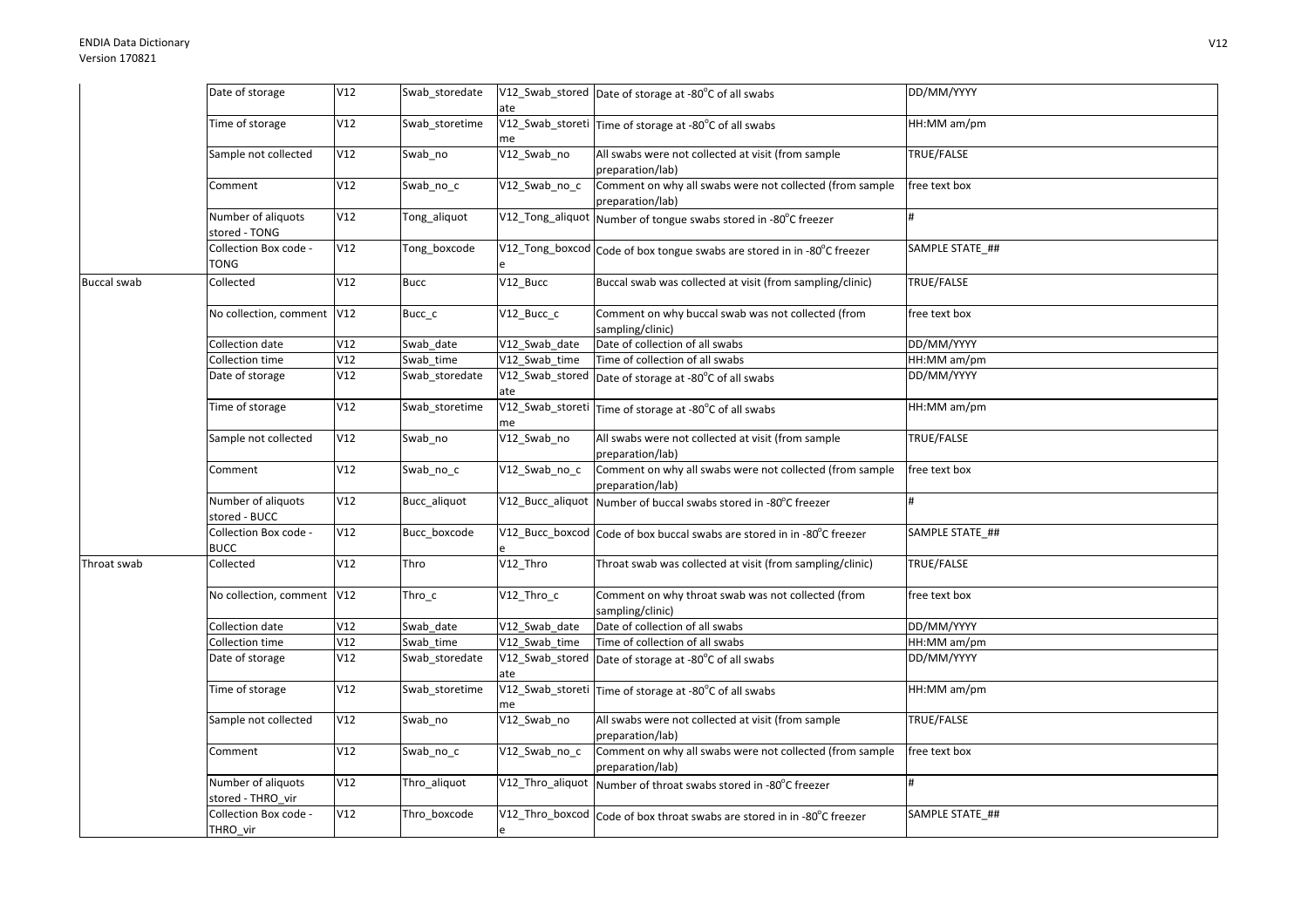| Swab prep SOP | Prepared as per SOPs                            | V12 | Swab_SOP                  | V12_Swab_SOP                                  | Swabs prepared according to SOP                                                                       | TRUE/FALSE      |
|---------------|-------------------------------------------------|-----|---------------------------|-----------------------------------------------|-------------------------------------------------------------------------------------------------------|-----------------|
|               | Comment                                         | V12 | Swab_SOP_c                | $V12$ _Swab_SOP_c                             | Comment on why SOP was not followed                                                                   | free text box   |
| Blood tube A  | Tube A (2 mL)                                   | V12 | Serum                     | V12 Serum                                     | Blood tube A (serum) was collected at visit (from<br>sampling/clinic)                                 | TRUE/FALSE      |
|               | No blood comment                                | V12 | Blood_no_c                | V12 Blood no c                                | Comment on why a blood sample was not collected (from<br>sampling/clinic)                             | free text box   |
|               | Prepared as per SOP                             | V12 | Serum_SOP                 | V12_Serum_SOP                                 | Blood tube A (serum) was prepared according to SOP                                                    | TRUE/FALSE      |
|               | Comment                                         | V12 | Serum_SOP_c               | V12 Serum SOP                                 | Comment on why SOP was not followed                                                                   | free text box   |
|               | Collect date                                    | V12 | Serum date                | V12_Serum_date                                | Date of collection of Blood tube A and B (serum)                                                      | DD/MM/YYYY      |
|               | Collect time                                    | V12 | Serum_time                |                                               | V12_Serum_time   Time of collection of Blood tube A and B (serum)                                     | HH:MM am/pm     |
|               | Store date                                      | V12 | Serum_storedate           | date                                          | V12_Serum_store Date of storage at -80°C of Blood Tube A (serum)                                      | DD/MM/YYYY      |
|               | Store time                                      | V12 | Serum storetime           | me                                            | V12_Serum_storet Time of storage at -80°C of Blood Tube A (serum)                                     | HH:MM am/pm     |
|               | Not collected                                   | V12 | Serum_no                  | V12_Serum_no                                  | Blood tube A was not collected at visit (from sample<br>preparation/lab)                              | TRUE/FALSE      |
|               | Not collected comment                           | V12 | Serum_no_c                | V12_Serum_no_c                                | Comment on why blood tube A was not collected (from<br>sample preparation/lab)                        | free text box   |
|               | Number of aliquots<br>stored -<br>SERUM_melbAbs | V12 | liquot                    | Serum_melbAbs_a V12_Serum_melb<br>Abs_aliquot | Number of SERUM_melbAbs aliquots stored in -80°C freezer                                              |                 |
|               | Collection Box code -<br>SERUM_melbAbs          | V12 | Serum_melbAbs_<br>boxcode | V12_Serum_melb<br>Abs boxcode                 | Code of box SERUM melbAbs aliquots are stored in in -80°C<br>freezer                                  | SAMPLE STATE_## |
|               | Number of aliquots<br>stored - SERUM_adelAbs    | V12 | iquot                     | bs_aliquot                                    | Serum_adelAbs_al V12_Serum_adelA Number of SERUM_AdelAbs aliquots stored in -80°C freezer             |                 |
|               | Collection Box code -<br>SERUM_adelAbs          | V12 | oxcode                    | bs boxcode                                    | Serum_adelAbs_b V12_Serum_adelA Code of box SERUM_AdelAbs aliquots are stored in in -80°C<br>freezer  | SAMPLE STATE ## |
|               | Number of aliquots<br>stored - SERUM_resist     | V12 | uot                       | aliquot                                       | Serum_resist_aliq V12_Serum_resist Number of SERUM_resist aliquots stored in -80°C freezer            |                 |
|               | Collection Box code -<br>SERUM_resist           | V12 | code                      | boxcode                                       | Serum_resist_box V12_Serum_resist Code of box SERUM_resist aliquots are stored in in -80°C<br>freezer | SAMPLE STATE ## |
|               | Number of aliquots<br>stored - SERUM meta       | V12 | uot                       | aliquot                                       | Serum_meta_aliq  V12_Serum_meta  Number of SERUM_meta aliquots stored in -80°C freezer                |                 |
|               | Collection Box code -<br>SERUM_meta             | V12 | ode                       | boxcode                                       | Serum_meta_boxc V12_Serum_meta  Code of box SERUM_meta aliquots are stored in in -80°C<br>freezer     | SAMPLE STATE_## |
|               | Number of aliquots<br>stored - SERUM_extra      | V12 | uot                       | aliquot                                       | Serum_extra_aliq V12_Serum_extra Number of SERUM_extra aliquots stored in -80°C freezer               |                 |
|               | Collection Box code -<br>SERUM_extra            | V12 | ode                       | boxcode                                       | Serum_extra_boxc V12_Serum_extra  Code of box SERUM_extra aliquots are stored in in -80°C<br>freezer  | SAMPLE STATE ## |
| Blood tube B  | Tube B (1 mL)                                   | V12 | PathSerum                 | V12 PathSerum                                 | Blood tube B was collected at visit (from sampling/clinic)                                            | TRUE/FALSE      |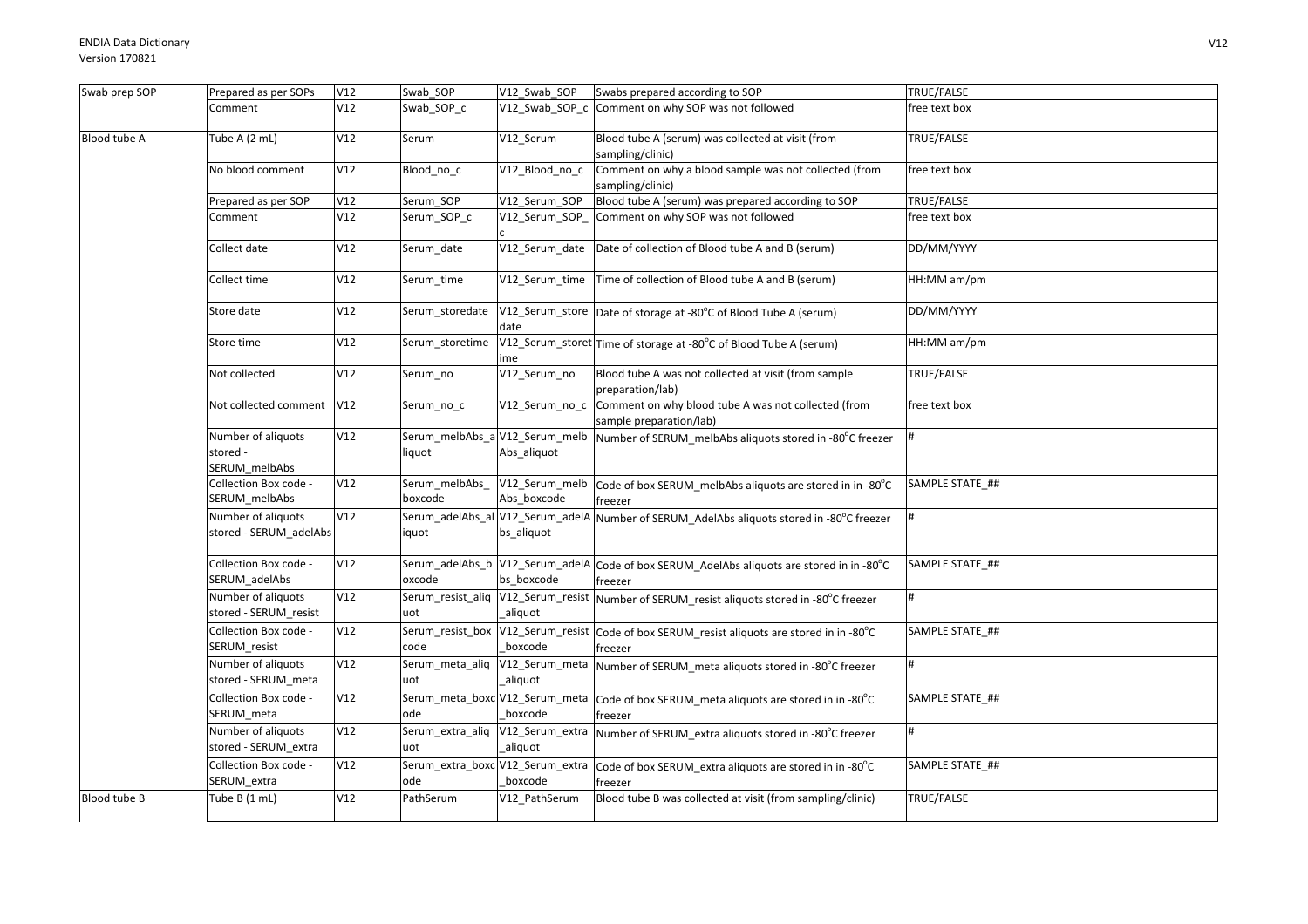|              | No blood comment                          | V12 | PathSerum_no_c |                  | V12_PathSerum_n Comment on why a blood tube B was not collected (from                                                                | free text box             |
|--------------|-------------------------------------------|-----|----------------|------------------|--------------------------------------------------------------------------------------------------------------------------------------|---------------------------|
|              |                                           |     |                | o c              | sample preparation/lab)                                                                                                              |                           |
|              | Not collected                             | V12 | PathSerum no   |                  | V12_PathSerum_n Blood tube B was not collected (from sample preparation/lab) TRUE/FALSE                                              |                           |
|              | Directly to local<br>pathology            | V12 | PathSerum_path | ath              | V12_PathSerum_p Blood tube B was sent directly to local pathology for coeliac<br>screen and Vitamin D analysis                       | TRUE/FALSE                |
|              | Stored prior to send                      | V12 |                | tored            | PathSerum_stored V12_PathSerum_s Blood tube B was stored prior to being sent to local pathology<br>for coeliac screen and vitamin D  | TRUE/FALSE                |
|              | Storage conditions                        | V12 | ond            | torecond         | PathSerum_storec V12_PathSerum_s Storage condition of blood tube B if it was stored prior to<br>being sent to local pathology        | free text box             |
|              | Storage duration (days)                   | V12 | me             | toretime         | PathSerum_storeti V12_PathSerum_s Duration of storage of blood tube B prior to being sent to local free text box<br>pathology (days) |                           |
| Blood tube D | Tube D (2 mL)                             | V12 | Plasma 1       | V12_Plasma_1     | 2 mL Blood tube D (plasma) was collected at visit (from<br>sampling/clinic)                                                          | $1 = Yes, 0 = No, 3 = NA$ |
|              | Tube D (9 mL)                             | V12 | Plasma_2       | V12_Plasma_2     | 6 mL Blood tube D (plasma) was collected at visit (from<br>sampling/clinic)                                                          | 1=Yes, 0=No, 3=NA         |
|              | No blood comment                          | V12 | Blood_no_c     | V12_Blood_no_c   | Comment on why a blood sample was not collected (from<br>sampling/clinic)                                                            | free text box             |
|              | ≥1 persistent<br>autoantibodies           | V12 | PersistentIA   | V12_PersistentIA | Child has 1 or more persistent islet autoantibodies                                                                                  | <b>TRUE/FALSE</b>         |
|              | Prepared as per SOP                       | V12 | Plasma SOP     | V12 Plasma SOP   | Blood tube D (plasma) was prepared according to SOP                                                                                  | TRUE/FALSE                |
|              | Comment                                   | V12 | Plasma_SOP_c   |                  | V12_Plasma_SOP_Comment on why SOP was not followed                                                                                   | free text box             |
|              | Collect date                              | V12 | Plasma_date    |                  | V12_Plasma_date Date of collection of Blood tube D(s) (plasma)                                                                       | DD/MM/YYYY                |
|              | Collect time                              | V12 | Plasma time    |                  | V12_Plasma_time Time of collection of Blood tube D(s) (plasma)                                                                       | HH:MM am/pm               |
|              | Store date                                | V12 |                | date             | Plasma_storedate V12_Plasma_store Date of storage at -80°C of Blood Tube D(s) (plasma)                                               | DD/MM/YYYY                |
|              | Store time                                | V12 |                | time             | Plasma_storetime V12_Plasma_store Time of storage at -80°C of Blood Tube D(s) (plasma)                                               | HH:MM am/pm               |
|              | Not collected                             | V12 | Plasma_no      | V12_Plasma_no    | Blood tube D was not collected at visit (from sample<br>preparation/lab)                                                             | TRUE/FALSE                |
|              | Not collected comment                     | V12 | Plasma no c    |                  | V12_Plasma_no_c Comment on why blood tube D was not collected (from<br>sample preparation/lab)                                       | free text box             |
|              | Number of aliquots<br>stored - BUFFY      | V12 | Buffy_aliquot  |                  | V12_Buffy_aliquot Number of Buffy aliquots stored in -80°C freezer                                                                   | #                         |
|              | Collection Box code -<br><b>BUFFY</b>     | V12 | Buffy_boxcode  |                  | V12_Buffy_boxcod Code of box Buffy aliquots are stored in in -80°C freezer                                                           | SAMPLE STATE ##           |
|              | Number of aliquots<br>stored - RBC        | V12 | RBC aliquot    | V12_RBC_aliquot  | Number of red blood cell aliquots stored in -80°C freezer                                                                            | #                         |
|              | Collection Box code -<br><b>RBC</b>       | V12 | RBC_boxcode    |                  | V12_RBC_boxcode Code of box red blood cell aliquots are stored in in -80°C<br>freezer                                                | SAMPLE STATE_##           |
|              | Number of aliquots<br>stored - PLASMA vir | V12 |                | liquot           | Plasma_vir_aliquo  V12_Plasma_vir_a  Number of PLASMA_vir aliquots stored in -80°C freezer                                           | $\#$                      |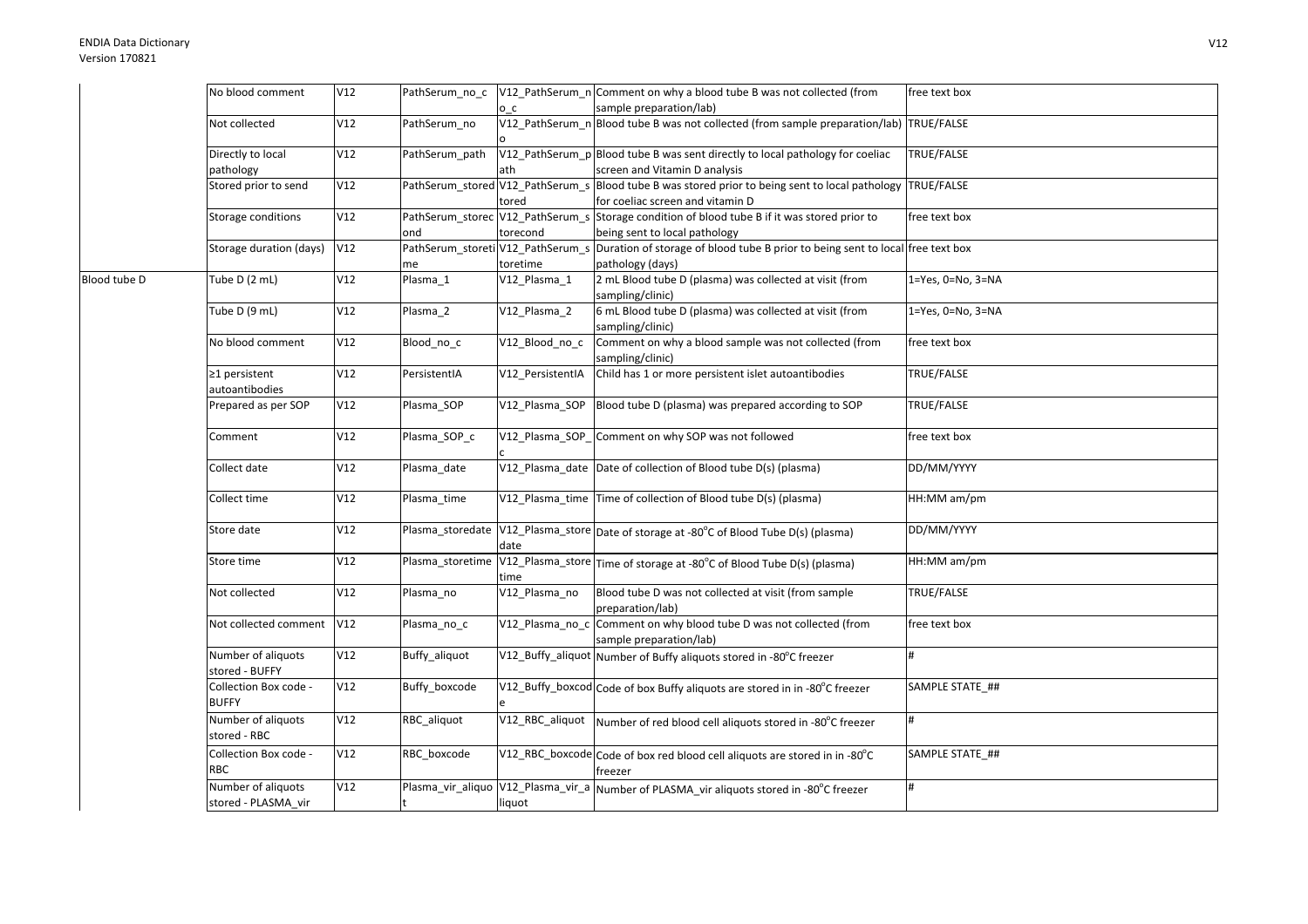PBMC

| Collection Box code -<br>PLASMA_vir                              | V12 | de                                        | oxcode                                       | Plasma_vir_boxco V12_Plasma_vir_b Code of box PLASMA_vir aliquots are stored in in -80°C<br>freezer                          | SAMPLE STATE_## |
|------------------------------------------------------------------|-----|-------------------------------------------|----------------------------------------------|------------------------------------------------------------------------------------------------------------------------------|-----------------|
| Number of aliquots<br>stored - PLASMA_fatty                      | V12 | Plasma_fatty_aliq<br>uot                  | V12_Plasma_fatty<br>_aliquot                 | Number of PLASMA_fatty aliquots stored in -80°C freezer                                                                      |                 |
| Collection Box code -<br>PLASMA_fatty                            | V12 | Plasma_fatty_box V12_Plasma_fatty<br>code | boxcode                                      | Code of box PLASMA_fatty aliquots are stored in in -80°C<br>freezer                                                          | SAMPLE STATE_## |
| Number of aliquots<br>stored - PLASMA_age                        | V12 | Plasma_age_aliqu V12_Plasma_age_<br>оt    | aliquot                                      | Number of PLASMA_age aliquots stored in -80°C freezer                                                                        |                 |
| Collection Box code -<br>PLASMA_age                              | V12 | Plasma_age_boxc V12_Plasma_age_<br>ode    | boxcode                                      | Code of box PLASMA_age aliquots are stored in in -80°C<br>freezer                                                            | SAMPLE STATE ## |
| Number of aliquots<br>stored -<br>EDTAPLASMA_extra               | V12 | uot                                       | aliquot                                      | Plasma_extra_aliq V12_Plasma_extra Number of PLASMA_extra aliquots stored in -80°C freezer                                   |                 |
| Collection Box code -<br>EDTAPLASMA_extra                        | V12 | code                                      | Plasma_extra_box V12_Plasma_extra<br>boxcode | Code of box PLASMA_extra aliquots are stored in in -80°C<br>freezer                                                          | SAMPLE STATE ## |
| PBMCs not collected                                              | V12 | PBMC_no                                   | V12_PBMC_no                                  | PBMCs were not collected from Blood Tube D at visit (from<br>sample preparation/lab)                                         | TRUE/FALSE      |
| Comment                                                          | V12 | PBMC_no_c                                 | V12_PBMC_no_c                                | Comment on why PBMCs were not collected (from sample<br>preparation/lab)                                                     | free text box   |
| Prepared as per SOP 11                                           | V12 | PBMC SOP                                  | V12_PBMC_SOP                                 | Blood tube D (plasma) was prepared according to SOP                                                                          | TRUE/FALSE      |
| Red cell lysis performed V12                                     |     |                                           | <b>Ilysis</b>                                | PBMC_redcelllysis V12_PBMC_redcel Red cell lysis was performed during PBMC harvest                                           | TRUE/FALSE      |
| Haemocytometer viable V12<br>cell count 1                        |     | PBMC_viable_1                             |                                              | V12_PBMC_viable Number of viable cells from haemocytometer cell count                                                        |                 |
| Haemocytometer dead<br>cell count 1                              | V12 | PBMC dead 1                               | V12 PBMC dead                                | Number of dead cells from haemocytometer cell count                                                                          |                 |
| Haemocytometer viable V12<br>cell count 2                        |     | PBMC_viable_2                             | $\overline{2}$                               | V12_PBMC_viable Number of viable cells from haemocytometer cell count                                                        |                 |
| Haemocytometer dead<br>cell count 2                              | V12 | PBMC_dead_2                               |                                              | V12_PBMC_dead_Number of dead cells from haemocytometer cell count                                                            |                 |
| Haemocytometer viable V12<br>cell count 3                        |     | PBMC_viable_3                             |                                              | V12_PBMC_viable Number of viable cells from haemocytometer cell count                                                        | #               |
| Haemocytometer dead<br>cell count 3<br>Haemocytometer viable V12 | V12 | PBMC_dead_3<br>PBMC viable 4              | V12_PBMC_dead_                               | Number of dead cells from haemocytometer cell count<br>V12_PBMC_viable Number of viable cells from haemocytometer cell count |                 |
| cell count 4<br>Haemocytometer dead                              | V12 |                                           | V12 PBMC dead                                | Number of dead cells from haemocytometer cell count                                                                          |                 |
| cell count 4<br>Avg num of viable cells                          | V12 | PBMC_dead_4<br>PBMC_av_viablec            |                                              | V12_PBMC_av_via Average number of viable cells per square                                                                    |                 |
| per square<br>Viable cell/mL                                     | V12 | ells<br>PBMC_viablecell                   | blecells                                     | V12_PBMC_viable $\sqrt{\text{Total}}$ number of viable cells per mL (x10 <sup>6</sup> )                                      |                 |
| Total cell number                                                | V12 | PBMC_totalcellnu                          | cell                                         |                                                                                                                              | #               |
|                                                                  |     | m                                         | ellnum                                       | V12_PBMC_totalc Total number of viable cells (x10 <sup>6</sup> )                                                             |                 |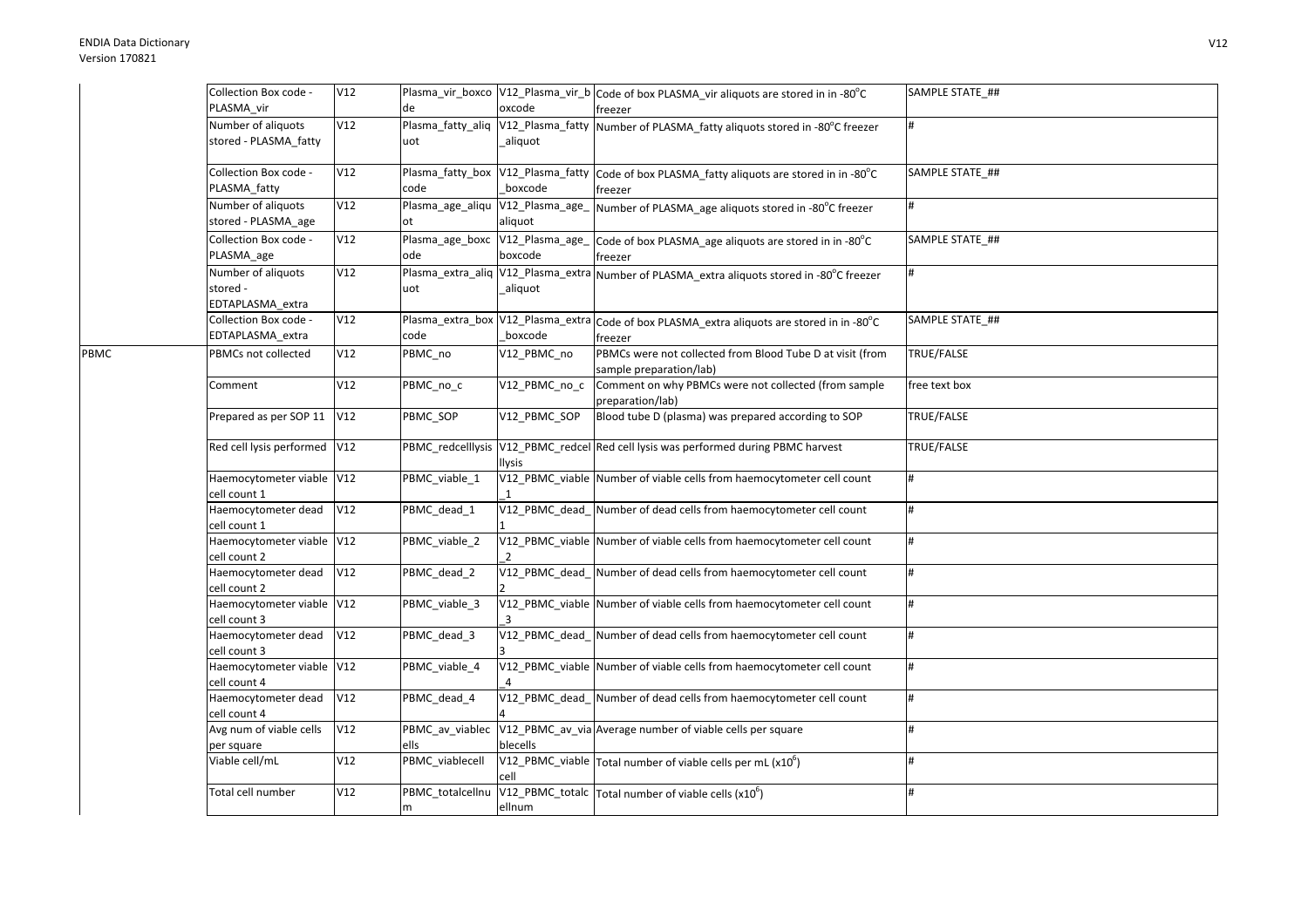|              | Suspension volume              | V12 | vol              |                 | PBMC_suspension V12_PBMC_suspe Suspension volume to achieve 10 x 10 <sup>6</sup> cells/mL                       |               |
|--------------|--------------------------------|-----|------------------|-----------------|-----------------------------------------------------------------------------------------------------------------|---------------|
|              | Vials stored                   | V12 | PBMC_aliquot     | nsion vol       | V12_PBMC_aliquo Number of PBMC aliquots stored                                                                  |               |
|              |                                |     |                  |                 |                                                                                                                 |               |
|              | Aliquot volume                 | V12 |                  | vol             | PBMC_aliquot_vol V12_PBMC_aliquo Volume of PBMC aliquot (ul)                                                    |               |
|              | <b>Dilution factor</b>         | V12 |                  |                 | PBMC_dilutionfact V12_PBMC_dilutio Dilution factor (exported but no longer on registry - March                  | #             |
|              |                                |     |                  | nfactor         | 2017)                                                                                                           |               |
|              | in $(mL)$                      | V12 |                  |                 | PBMC_suspension V12_PBMC_suspe Suspension volume (exported but no longer on registry -                          | #             |
|              |                                |     | vol 2            | nsion vol 2     | <b>March 2017)</b>                                                                                              |               |
|              | Number of cells stored         | V12 |                  |                 | PBMC_cellsfrozen   V12_PBMC_cellsfr   Number of cells stored frozen (exported but no longer on                  | #             |
|              | frozen                         |     |                  | ozen            | registry - March 2017)                                                                                          |               |
|              | Date of initial storage        | V12 |                  |                 | PBMC_storedate_i V12_PBMC_stored Date of initial storage of PBMCs (exported but no longer on                    | DD/MM/YYYY    |
|              |                                |     | nitial           | ate initial     | registry - March 2017)                                                                                          |               |
|              | Time of initial storage        | V12 |                  |                 | PBMC_storetime_i V12_PBMC_storet Time of initial storage of PBMCs (exported but no longer on                    | HH:MM am/pm   |
|              |                                |     | nitial           | ime initial     | registry - March 2017)                                                                                          |               |
|              | Date of storage at -80°C V12   |     | PBMC storedate   | ate             | V12_PBMC_stored Date of storage at -80°C of PBMCs                                                               | DD/MM/YYYY    |
|              | Time of storage at -80°C V12   |     | PBMC_storetime   | ime             | V12_PBMC_storet Time of storage at -80°C of PBMCs                                                               | HH:MM am/pm   |
|              | Date of storage in LN          | V12 | PBMC_storedate_  |                 | V12_PBMC_stored Date of storage of PBMCs in liquid nitrogen                                                     | DD/MM/YYYY    |
|              |                                |     | LN               | ate LN          |                                                                                                                 |               |
|              | Time of storage in LN          | V12 | PBMC_storetime_  |                 | V12_PBMC_storet Time of storage of PBMCs in liquid nitrogen                                                     | HH:MM am/pm   |
|              |                                |     | LN               | ime LN          |                                                                                                                 |               |
|              | Locaion in LN                  | V12 | PBMC LNlocation  | ation           | V12_PBMC_LNloc Location of aliquots in liquid nitrogen                                                          | free text box |
| Blood tube G | Tube G (0.5 mL)                | V12 | PathGluc         | V12_PathGluc    | Blood tube G was collected at visit (from sampling/clinic)                                                      | TRUE/FALSE    |
|              | Collect Date                   | V12 | PathGluc_date    |                 | V12_PathGluc_dat Date of collection of Blood tube G (fluoride)                                                  | DD/MM/YYYY    |
|              | Collect time                   | V12 | PathGluc time    |                 | V12_PathGluc_tim Time of collection of Blood tube G (fluoride)                                                  | HH:MM am/pm   |
|              | Not collected                  | V12 | PathGluc no      |                 | V12_PathGluc_no Blood tube G was not collected (from sample preparation/lab) TRUE/FALSE                         |               |
|              | Directly to local<br>pathology | V12 | PathGluc path    |                 | V12_PathGluc_pat Blood tube G was sent directly to local pathology for coeliac<br>screen and Vitamin D analysis | TRUE/FALSE    |
|              | Stored prior to send           | V12 | PathGluc stored  |                 | V12_PathGluc_sto Blood tube G was stored prior to being sent to local pathology                                 | TRUE/FALSE    |
|              |                                |     |                  | red             | for coeliac screen and vitamin D                                                                                |               |
|              | Storage conditions             | V12 | PathGluc_storeco |                 | V12_PathGluc_sto Storage condition of blood tube G if it was stored prior to                                    | free text box |
|              |                                |     | nd               | recond          | being sent to local pathology                                                                                   |               |
|              | Storage condition              | V12 |                  |                 | PathGluc_storetim V12_PathGluc_sto Duration of storage of blood tube G prior to being sent to                   | free text box |
|              |                                |     |                  | retime          | local pathology (days)                                                                                          |               |
|              | No blood comment               | V12 | PathGluc_no_c    | V12_PathGluc_no | Comment on why a blood tube G was not collected (from                                                           | free text box |
|              |                                |     |                  | $\mathsf{C}$    | sample preparation/lab)                                                                                         |               |
| Urine        | Prepared as per SOP 6          | V12 | Urine_SOP        | V12 Urine SOP   | Urine was prepared according to SOP                                                                             | TRUE/FALSE    |
|              | SOP comment                    | V12 | Urine_SOP_c      | V12_Urine_SOP_c | Comment on why SOP was not followed                                                                             | free text box |
|              | Collection date                | V12 | Urine_date       | V12_Urine_date  | Date of collection of urine                                                                                     | DD/MM/YYYY    |
|              |                                |     |                  |                 |                                                                                                                 |               |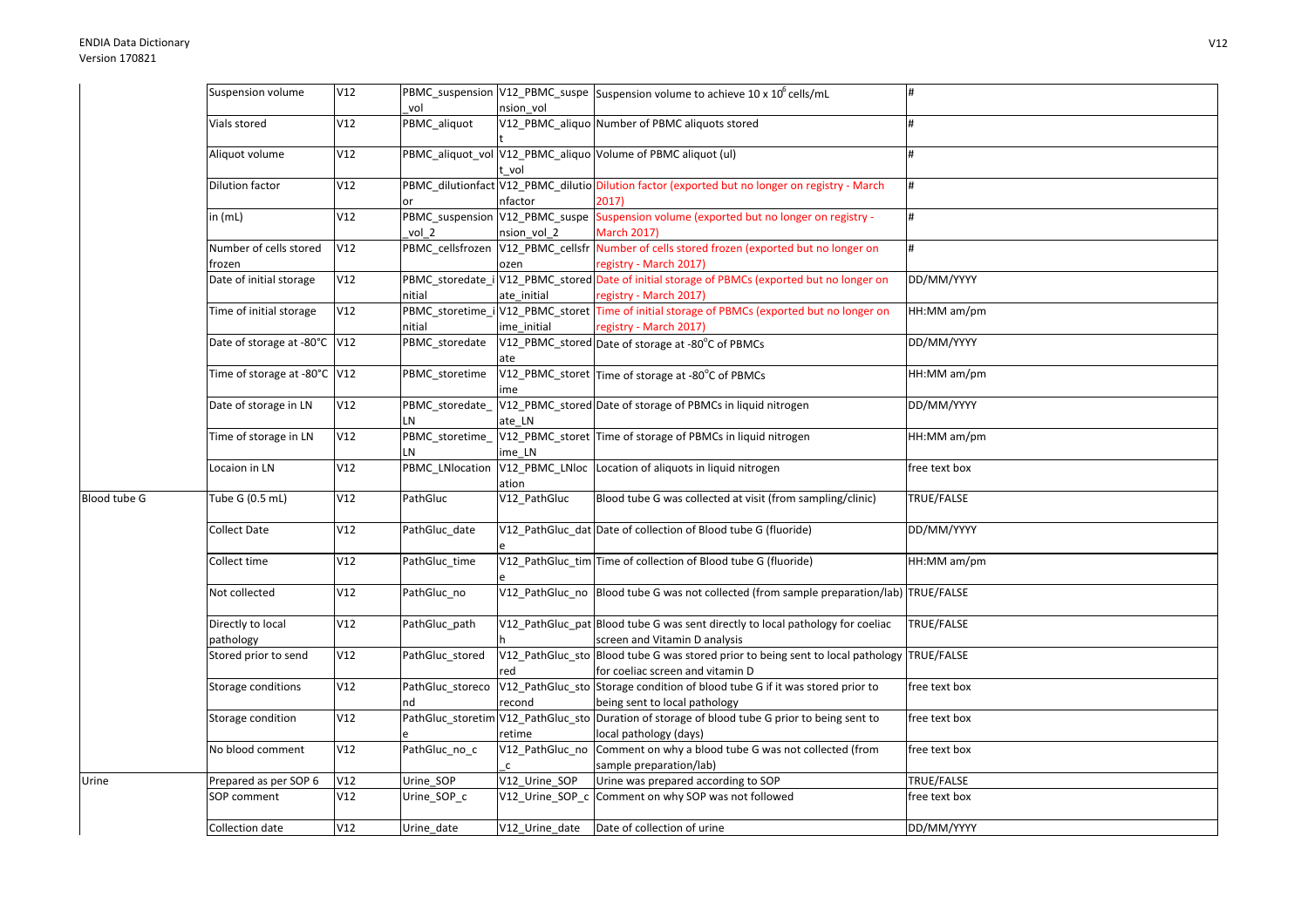Stool

| Collection time                      | V12 | Urine_time                               | V12_Urine_time                              | Time of collection of urine                                                               | HH:MM am/pm       |
|--------------------------------------|-----|------------------------------------------|---------------------------------------------|-------------------------------------------------------------------------------------------|-------------------|
| Store date                           | V12 | Urine_storedate                          | ate                                         | V12_Urine_stored Date of storage at -80°C of urine                                        | DD/MM/YYYY        |
| Store time                           | V12 | Urine storetime                          | me                                          | V12_Urine_storeti Time of storage at -80°C of urine                                       | HH:MM am/pm       |
| Sample not collected                 | V12 | Urine_no                                 | V12_Urine_no                                | Urine was not collected at visit (from sample preparation/lab)                            | <b>TRUE/FALSE</b> |
| Comment                              | V12 | Urine no c                               | $\sqrt{12}$ _Urine_no_c                     | Comment on why urine was not collected (from sample<br>preparation/lab)                   | free text box     |
| Number of aliquots<br>stored - meta  | V12 | Urine_meta_aliqu V12_Urine_meta_<br>ot   | aliquot                                     | Number of URINE_meta aliquots stored in -80°C freezer                                     |                   |
| Volume - meta                        | V12 | Urine_meta_vol                           | V12_Urine_meta_<br>vol                      | Volume of URINE_meta aliquots stored in -80oC freezer (µL)                                | #                 |
| Collection Box code -<br>meta        | V12 | Urine_meta_boxc<br>ode                   | V12_Urine_meta_<br>boxcode                  | Code of box URINE_meta aliquots are stored in in -80°C<br>freezer                         | SAMPLE STATE_##   |
| Number of aliquots<br>stored - age   | V12 |                                          | Urine_age_aliquot V12_Urine_age_al<br>iquot | Number of URINE_age aliquots stored in -80°C freezer                                      |                   |
| Volume - age                         | V12 | Urine_age_vol                            | V12_Urine_age_v                             | Volume of URINE_age aliquots stored in -80oC freezer (µL)                                 | #                 |
| Collection Box code - age V12        |     | Urine_age_boxcod V12_Urine_age_b         | oxcode                                      | Code of box URINE_age aliquots are stored in in -80°C freezer                             | SAMPLE STATE_##   |
| Number of aliquots<br>stored - extra | V12 | ot                                       | aliquot                                     | Urine_extra_aliqu V12_Urine_extra_ Number of URINE_extra aliquots stored in -80°C freezer |                   |
| Volume - extra                       | V12 | Urine_extra_vol                          | V12_Urine_extra<br>vol                      | Volume of URINE_extra aliquots stored in -80oC freezer (µL)                               | #                 |
| Collection Box code -<br>extra       | V12 | Urine_extra_boxc<br>ode                  | V12_Urine_extra_<br>boxcode                 | Code of box URINE_extra aliquots are stored in in -80°C<br>freezer                        | SAMPLE STATE ##   |
| Number of aliquots<br>stored - glass | V12 | Urine_glass_aliqu<br>ot                  | $\sqrt{V}$ 12_Urine_glass_<br>aliquot       | Number of URINE_glass aliquots stored in -80°C freezer                                    |                   |
| Volume - glass                       | V12 | Urine_glass_vol                          | V12_Urine_glass_<br>vol                     | Volume of URINE_glass aliquots stored in -80oC freezer (µL)                               | l#                |
| Collection Box code -<br>glass       | V12 | Urine_glass_boxco V12_Urine_glass_<br>de | boxcode                                     | Code of box URINE_glass aliquots are stored in in -80°C<br>freezer                        | SAMPLE STATE_##   |
| Prepared as per SOP 7                | V12 | Stool_SOP                                | V12_Stool_SOP                               | Stool was prepared according to SOP                                                       | TRUE/FALSE        |
| SOP comment                          | V12 | Stool_SOP_c                              | V12_Stool_SOP_c                             | Comment on why SOP was not followed                                                       | free text box     |
| Collection date                      | V12 | Stool date                               | V12 Stool date                              | Date of collection of stool                                                               | DD/MM/YYYY        |
| Collection time                      | V12 | Stool time                               | V12_Stool_time                              | Time of collection of stool                                                               | HH:MM am/pm       |
| Store date                           | V12 | Stool storedate                          | V12_Stool_stored<br>ate                     | Date of storage at -80°C of stool                                                         | DD/MM/YYYY        |
| Store time                           | V12 | Stool storetime                          | V12_Stool_storeti<br>me                     | Time of storage at -80°C of stool                                                         | HH:MM am/pm       |
| Sample not collected                 | V12 | Stool no                                 | V12_Stool_no                                | Stool was not collected at visit (from sample preparation/lab)                            | TRUE/FALSE        |
| Comment                              | V12 | Stool no c                               | V12 Stool no c                              | Comment on why stool was not collected (from sample<br>preparation/lab)                   | free text box     |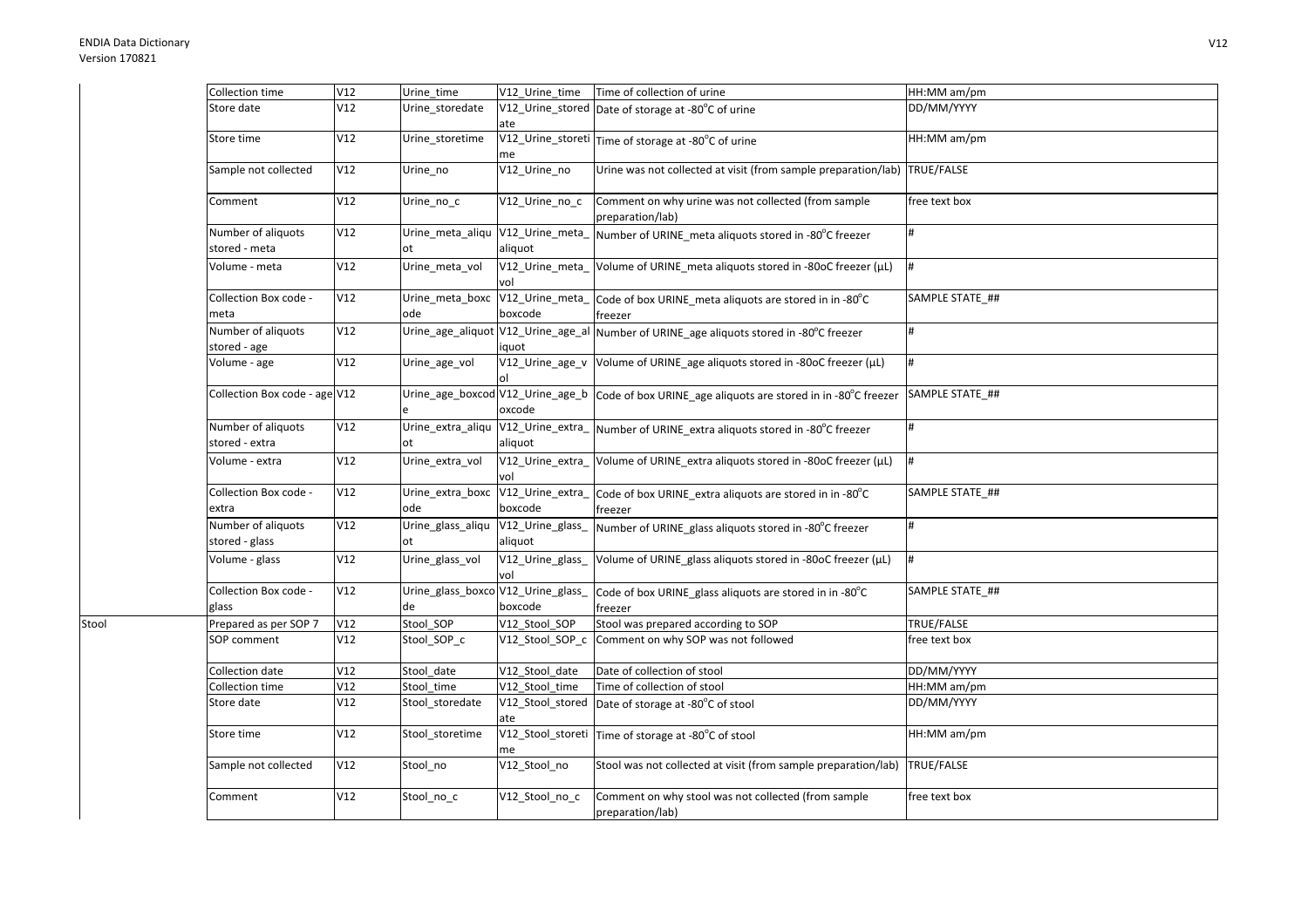|           | Bristol Stool Chart type V12           |     | Stool bristol                            |                             | V12_Stool_bristol   Type of stool using Bristol Stool Chart                                         | $1 - 7$         |
|-----------|----------------------------------------|-----|------------------------------------------|-----------------------------|-----------------------------------------------------------------------------------------------------|-----------------|
|           | Number of aliquots<br>stored - micro   | V12 |                                          | aliquot                     | Stool_micro_aliqu V12_Stool_micro_ Number of STOOL_micro aliquots stored in -80°C freezer           |                 |
|           | Collection Box code -<br>micro         | V12 | ode                                      | boxcode                     | Stool_micro_boxc V12_Stool_micro_Code of box STOOL_micro aliquots are stored in in -80°C<br>freezer | SAMPLE STATE ## |
|           | Number of aliquots<br>stored - vir     | V12 | Stool_vir_aliquot                        | uot                         | V12_Stool_vir_aliq Number of STOOL_vir aliquots stored in -80°C freezer                             |                 |
|           | Collection Box code - vir V12          |     |                                          | code                        | Stool_vir_boxcode V12_Stool_vir_box Code of box STOOL_vir aliquots are stored in in -80°C freezer   | SAMPLE STATE ## |
|           | Number of aliquots<br>stored - meta    | V12 | Stool meta aliqu<br>ot                   | aliquot                     | V12_Stool_meta_ Number of STOOL_meta aliquots stored in -80°C freezer                               |                 |
|           | Collection Box code -<br>meta          | V12 | de                                       | boxcode                     | Stool_meta_boxco V12_Stool_meta_ Code of box STOOL_meta aliquots are stored in in -80°C<br>freezer  | SAMPLE STATE_## |
|           | Number of aliquots<br>stored - extra   | V12 | Stool_extra_aliqu<br>ot                  | V12_Stool_extra_<br>aliquot | Number of STOOL_extra aliquots stored in -80°C freezer                                              | #               |
|           | Collection Box code -<br>extra         | V12 | Stool_extra_boxco V12_Stool_extra_<br>de | boxcode                     | Code of box STOOL_extra aliquots are stored in in -80°C<br>freezer                                  | SAMPLE STATE_## |
| Coeliac   | V12_tTGAb                              | V12 | tTGAb                                    | V12 tTGAb                   | Tissue transglutaminase level                                                                       | free text box   |
|           | V12_tTGAb Date of<br>analysis          | V12 | tTGAb date                               | V12_tTGAb_date              | Date of analysis of tTGAb                                                                           | DD/MM/YYYY      |
|           | V12_tTGAb Pathology<br>service         | V12 | tTGAb_Path                               | V12 tTGAb Path              | Pathology service that analysed tTGAb                                                               | free text box   |
|           | V12_total IgA                          | V12 | gA                                       | $V12$ _lgA                  | Total immunoglobulin level                                                                          | free text box   |
|           | V12_total IgA Date of<br>analysis      | V12 | IgA_date                                 | V12_IgA_date                | Date of analysis of total IgA                                                                       | DD/MM/YYYY      |
|           | V12_total IgA Pathology V12<br>service |     | Iga_Path                                 | V12_Iga_Path                | Pathology service that analysed total IgA                                                           | free text box   |
|           | V12_DPG IgG                            | V12 | <b>DPGIgG</b>                            | V12 DPGIgG                  | Anti-Deamidated Gliadin Peptide level                                                               | free text box   |
|           | V12_DPG IgG Date of<br>analysis        | V12 | DPGIgG date                              |                             | V12_DPGIgG_date Date of analysis of DPG IgG                                                         | DD/MM/YYYY      |
|           | V12_DPG IgG Pathology V12<br>service   |     | DPGIgG_Path                              |                             | V12_DPGIgG_Path Pathology service that analysed DPG IgG                                             | free text box   |
| Glucose   | V12_Glucose<br>concentration           | V12 | Glucose                                  | V12 Glucose                 | Glucose (mmol/L)                                                                                    | free text box   |
|           | Date of analysis                       | V12 | Glucose_date                             |                             | V12_Glucose_date Date of analysis of Glucose                                                        | DD/MM/YYYY      |
|           | Pathology service                      | V12 | Glucose_path                             |                             | V12_Glucose_path Pathology service that analysed Glucose                                            | free text box   |
| Vitamin D | V12_Vitamin D                          | V12 | VitD                                     | V12_VitD                    | Vitamin D (25OHD) level (nmol/L)                                                                    | free text box   |
|           | Date of analysis                       | V12 | VitD_date                                | V12_VitD_date               | Date of analysis of Vitamin D                                                                       | DD/MM/YYYY      |
|           | Pathology service                      | V12 | VitD Path                                | V12_VitD_Path               | Pathology service that analysed Vitamin D                                                           | free text box   |
| HbA1c     | V12_HbA1c percentage                   | V12 | HbA1c_per                                | V12_HbA1c_per               | Hemoglobin A1c level (%)                                                                            | free text box   |
|           | V12_HbA1c<br>concentration             | V12 | HbA1c_con                                | V12_HbA1c_con               | Hemoglobin A1c level (mmol/mol)                                                                     | free text box   |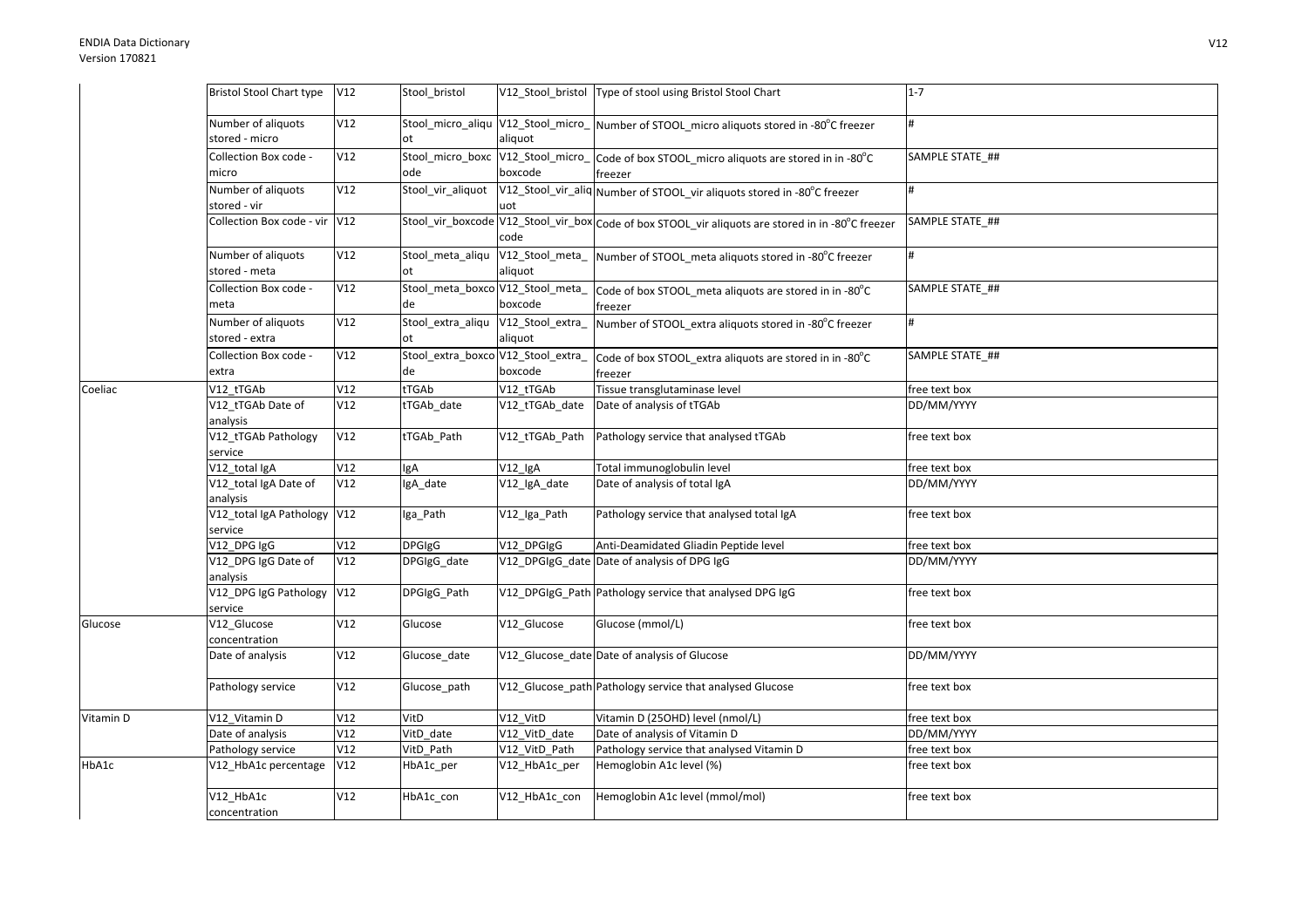|                                                          | Date of analysis                                       | V12          | HbA1c date      |                | V12 HbA1c date Date of analysis of HbA1c                                                                                                    | DD/MM/YYYY          |
|----------------------------------------------------------|--------------------------------------------------------|--------------|-----------------|----------------|---------------------------------------------------------------------------------------------------------------------------------------------|---------------------|
|                                                          | Pathology service                                      | V12          | HbA1c_path      |                | V12 HbA1c path Pathology service that analysed HbA1c                                                                                        | free text box       |
| <b>Islet Autoantibodies</b>                              | V12 IAA                                                | V12          | IAA             | <b>V12 IAA</b> | Insulin autoantibodies level                                                                                                                | free text box       |
|                                                          | V12_IAA Date of analysis V12                           |              | IAA date        | V12_IAA_date   | Date of analysis of IAA                                                                                                                     | DD/MM/YYYY          |
|                                                          | V12 IAA Pathology<br>service                           | V12          | IAA Path        | V12 IAA Path   | Pathology service that analysed IAA                                                                                                         | free text box       |
|                                                          | V12 ZnT8Ab                                             | V12          | ZnT8Ab          | V12 ZnT8Ab     | Zinc transporter 8 autoantibodies level                                                                                                     | free text box       |
|                                                          | V12_ZnT8Ab Date of<br>analysis                         | V12          | ZnT8Ab_date     |                | V12 ZnT8Ab date Date of analysis of ZnT8Ab                                                                                                  | DD/MM/YYYY          |
|                                                          | V12_ZnT8Ab Pathology<br>service                        | V12          | ZnT8Ab_Path     |                | V12 ZnT8Ab Path Pathology service that analysed ZnT8Ab                                                                                      | free text box       |
|                                                          | V12 GADAb                                              | V12          | GADAb           | V12 GADAb      | Glutamic acid decarboxylase autoantibodies level                                                                                            | free text box       |
|                                                          | V12_GADAb Date of<br>analysis                          | V12          | GADAb_date      |                | V12_GADAb_date Date of analysis of GADAb                                                                                                    | DD/MM/YYYY          |
|                                                          | V12_GADAb Pathology<br>service                         | V12          | GADAb_Path      |                | V12 GADAb Path Pathology service that analysed GADAb                                                                                        | free text box       |
|                                                          | V12 IA2                                                | V12          | IA <sub>2</sub> | V12 IA2        | Insulinoma-2-associated autoantibodies levels                                                                                               | free text box       |
|                                                          | V12 IA2 Date of analysis V12                           |              | IA2_date        | V12 IA2 date   | Date of analysis of IA2                                                                                                                     | DD/MM/YYYY          |
|                                                          | V12_IA2 Pathology<br>service                           | V12          | IA2_Path        | V12_IA2_Path   | Pathology service that analysed IA2                                                                                                         | free text box       |
| Questionnaires                                           | Early childhood lifestyle V12<br>questionnaire         |              | LQ              | V12_LQ         | Early childhood lifestyle questionnaire completed and type of Yes, online version/Yes, hardcopy/Yes, app/No<br>questionnaire completed      |                     |
|                                                          | Early childhood lifestyle V12<br>questionnaire comment |              | Quest c         | V12 Quest c    | Comment on why lifestyle questionnaire was not completed                                                                                    | free text box       |
|                                                          | <b>Eating Survey</b>                                   | V12          | <b>ACAES</b>    | V12_ACAES      | Australian Child and Adolescent Eating Survey was completed  Yes, online version/Yes, hardcopy/Yes, app/No                                  |                     |
|                                                          | <b>Eating Survey comment</b>                           | V12          | ACAES c         | V12 ACAES c    | Comment on why ACAES was not completed                                                                                                      | free text box       |
|                                                          | Survey ID                                              | V12          | ACAES_id        | V12_ACAES_id   | Survey ID for ACAES                                                                                                                         |                     |
|                                                          | Perceived Stress Scale                                 | V12          | <b>PSS</b>      | V12_PSS        | Perceived stress scale was completed at time of visit and type  Yes, online version/Yes, hardcopy/Yes, app/No<br>of questionnaire completed |                     |
|                                                          | Perceived Stress Scale<br>comment                      | V12          | PSS_c           | V12_PSS_c      | Comment on why Perceived stress scale was not completed                                                                                     | free text box       |
| <b>Early Childhood</b><br><b>Lifestyle Questionniare</b> |                                                        |              |                 |                |                                                                                                                                             |                     |
| <b>Export heading</b>                                    | Variable                                               | <b>Visit</b> | Code            | Visit Code     | <b>Description</b>                                                                                                                          | Format              |
|                                                          |                                                        |              |                 |                | Participant ID code for Maternal Lifestyle Postpartum                                                                                       |                     |
|                                                          | ID                                                     | V12          | LQ_ID           | V12_LQ_ID      | Questionnaire                                                                                                                               | STATE-CITY-SITE-### |
|                                                          |                                                        |              |                 |                | Date Maternal Lifestyle Postpartum Questionnaire was                                                                                        |                     |
|                                                          | Completion date                                        | V12          | LQ_Date         | V12_LQ_Date    | completed                                                                                                                                   | DD/MM/YYYY          |
|                                                          |                                                        |              |                 |                |                                                                                                                                             |                     |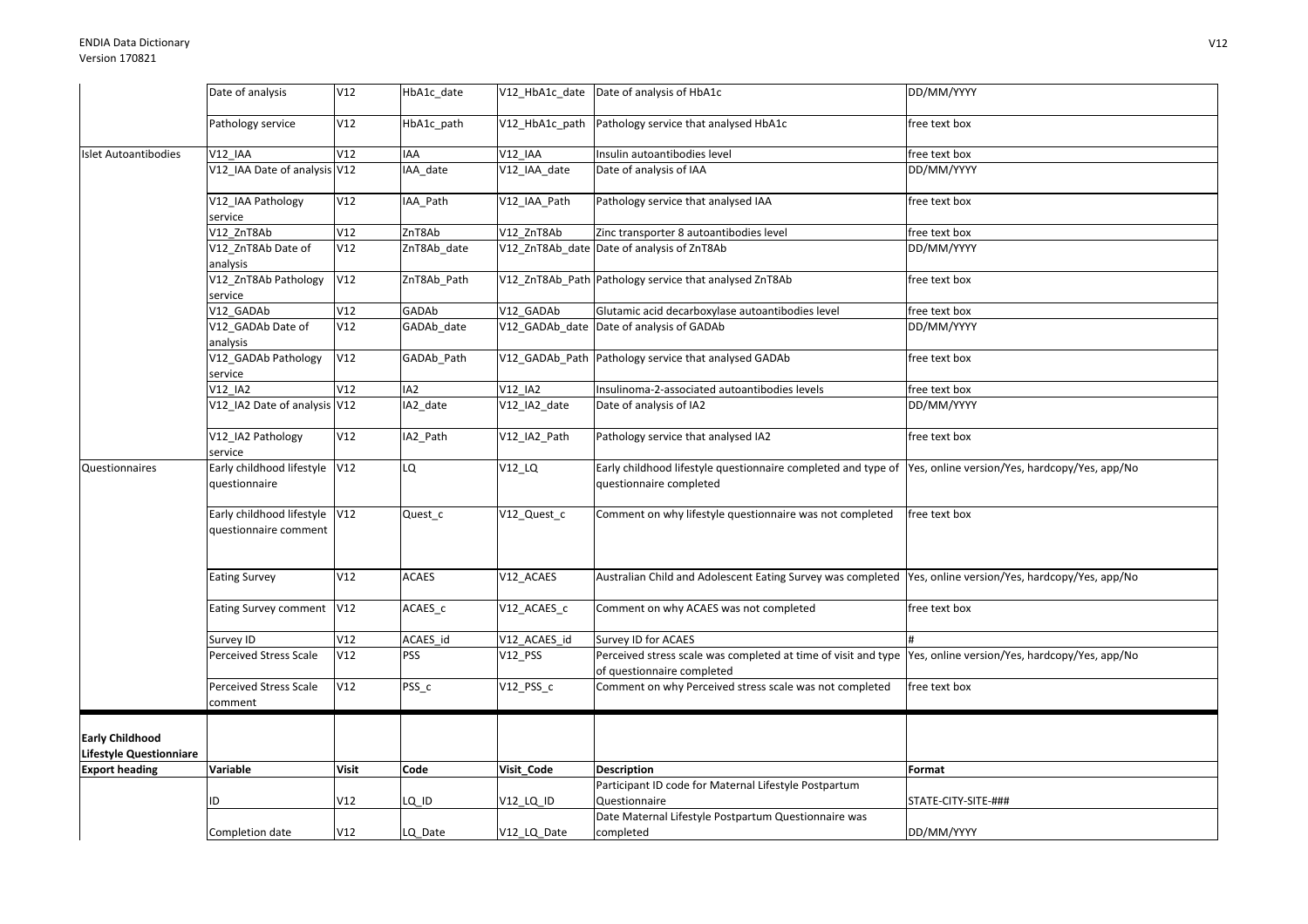|           | Visit                    | V12 | LQ_Visit       | V12_LQ_Visit                    | Visit code for Maternal Lifestyle Postpartum Questionnaire                | T1/T2/T3                                                   |
|-----------|--------------------------|-----|----------------|---------------------------------|---------------------------------------------------------------------------|------------------------------------------------------------|
|           |                          |     |                |                                 | No data collected for Maternal Lifestyle Postpartum                       |                                                            |
|           | Not collected            | V12 | LQ_no          | V12_LQ_no                       | Questionnaire                                                             | TRUE/FALSE                                                 |
|           |                          |     |                |                                 | Comment on why no data was collected for Maternal Lifestyle               |                                                            |
|           | Not collected comment    | V12 | LQ no c        | V12 LQ no c                     | Postpartum Questionnaire                                                  | free text box                                              |
|           |                          |     |                |                                 | Data entry for Maternal Lifestyle Postpartum Questionnaire                |                                                            |
|           | Not Finish               | V12 | LQ NotFin      | V12_LQ_NotFin                   | has not been finished                                                     | TRUE/FALSE                                                 |
|           |                          |     |                |                                 |                                                                           |                                                            |
|           |                          |     |                |                                 | Data entry for Maternal Lifestyle Postpartum Questionnaire                |                                                            |
| General   | Finalized                | V12 | LQ Final       | V12_LQ_Final                    | has been finalised by project management team                             | TRUE/FALSE                                                 |
|           |                          |     |                |                                 | Number of adults that currently reside in the partiicpant's               |                                                            |
|           | Reside in house (Adults) | V12 | Adults         | V12_Adults                      | household                                                                 |                                                            |
|           |                          |     |                |                                 | Number of children that currently reside in the partiicpant's             |                                                            |
| Household | Reside in house (Child)  | V12 | Children       | V12 Children                    | household                                                                 |                                                            |
|           |                          |     |                |                                 |                                                                           |                                                            |
|           |                          |     |                |                                 |                                                                           | Members of my household smoke at home, inside the          |
|           |                          |     |                |                                 |                                                                           |                                                            |
|           |                          |     |                |                                 |                                                                           | house/Members of my household smoke at home, only          |
|           |                          |     |                |                                 |                                                                           | outside the house and never inside/Members of my           |
|           |                          |     |                | Smoking_househo V12_Smoking_hou |                                                                           | household are smokers but they don't smoke at home, inside |
| Smoking   | Description              | V12 | N              | sehold                          | Description of household smoking status                                   | or outside/Nobody in my household is a smoker              |
|           | Dog that comes inside    | V12 | Dog inside     | V12_Dog_inside                  | The household has a dog that comes inside                                 | TRUE/FALSE                                                 |
|           |                          |     |                |                                 | The household has a dog that lives outside and doesn't come               |                                                            |
|           | Dog that lives outside   | V12 | Dog outside    | V12_Dog_outside                 | inside                                                                    | TRUE/FALSE                                                 |
|           | Cat that comes inside    | V12 | Cat inside     | V12 Cat inside                  | The household has a cat that comes inside                                 | TRUE/FALSE                                                 |
|           |                          |     |                |                                 | The household has a cat that lives outside and doesn't come               |                                                            |
|           | Cat that lives outside   | V12 | Cat outside    | V12_Cat_outside                 | inside                                                                    | TRUE/FALSE                                                 |
|           |                          |     |                |                                 |                                                                           |                                                            |
|           | Furred pet               | V12 | FurredPet      | V12 FurredPet                   | The household has a furred pet that is not a cat or a dog                 | TRUE/FALSE                                                 |
|           |                          |     |                | V12 FurredPet n                 | The household does not have any furred pets - cats, dogs or               |                                                            |
| Pets      | Do not have furred pets  | V12 | FurredPet_no   |                                 | otherwise                                                                 | TRUE/FALSE                                                 |
|           |                          |     |                | V12_MultiVit_bra                | Brand of other multivitamin supplement taken by the child                 |                                                            |
|           | Multivitamin (Brand)     | V12 | MultiVit brand | nd                              | over the last six months                                                  | free text box                                              |
|           | Multivitamin             |     |                |                                 | Frequency of other multivitamin supplement taken by the                   |                                                            |
|           | (Frequency)              | V12 | MultiVit_freq  |                                 | V12_MultiVit_freq child over the last six months                          | Never/0-30 days/31-60 days/61-90 days/Daily                |
|           |                          |     |                |                                 | V12_MultiVit_dos Dose of other multivitamin supplement taken by the child |                                                            |
|           | Multivitamin (Amount)    | V12 | MultiVit_dose  |                                 | over the last six months                                                  | free text box                                              |
|           |                          |     |                | V12_FishOil_bran                | Brand of fish oil, omega-3 or cod liver oil supplement taken by           |                                                            |
|           | Omega-3 (Brand)          | V12 | FishOil brand  | d                               | the child over the last six months                                        | free text box                                              |
|           |                          |     |                |                                 | Frequency of fish oil, omega-3 or cod liver oil supplement                |                                                            |
|           | Omega-3 (Frequency)      | V12 | FishOil_freq   | V12_FishOil_freq                | taken by the child over the last six months                               | Never/0-30 days/31-60 days/61-90 days/Daily                |
|           |                          |     |                |                                 | Dose of fish oil, omega-3 or cod liver oil supplement taken by            |                                                            |
|           |                          |     |                |                                 |                                                                           |                                                            |
|           | Omega-3 (Amount)         | V12 | FishOil_dose   |                                 | V12_FishOil_dose the child over the last six months                       | free text box                                              |
|           |                          |     |                |                                 | Brand of iron supplement taken by the child over the last six             |                                                            |
|           | Iron (Brand)             | V12 | Iron brand     | V12_Iron_brand                  | months                                                                    | free text box                                              |
|           |                          |     |                |                                 | Frequency of iron supplement taken by the child over the last             |                                                            |
|           | Iron (Frequency)         | V12 | Iron_freq      | V12_Iron_freq                   | six months                                                                | Never/0-30 days/31-60 days/61-90 days/Daily                |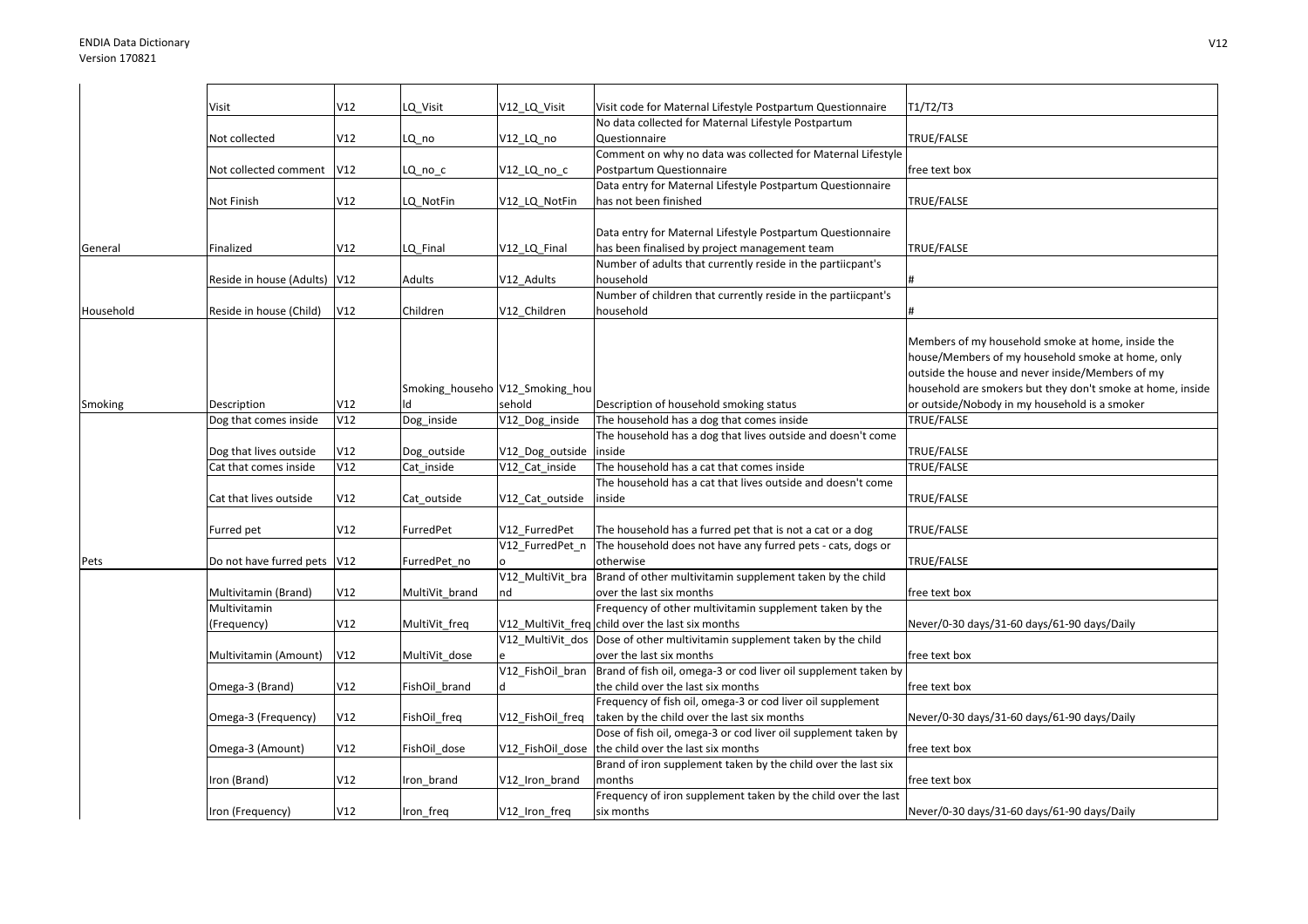|             |                        |     |                  |                  | Dose of iron supplement taken by the child over the last six                     |                                             |
|-------------|------------------------|-----|------------------|------------------|----------------------------------------------------------------------------------|---------------------------------------------|
|             | Iron (Amount)          | V12 | ron_dose         | V12 Iron dose    | months                                                                           | free text box                               |
|             |                        |     |                  |                  | V12_OtherSup1_b Brand of other supplement taken by the child over the last six   |                                             |
|             | Other (Brand)          | V12 | OtherSup1_brand  | rand             | months                                                                           | free text box                               |
|             |                        |     |                  |                  | V12_OtherSup1_fr Frequency of other supplement taken by the child over the       |                                             |
|             | Other (Frequency)      | V12 | OtherSup1_freq   |                  | last six months                                                                  | Never/0-30 days/31-60 days/61-90 days/Daily |
|             |                        |     |                  | V12 OtherSup1 d  | Dose of other supplement taken by the child over the last six                    |                                             |
|             | Other (Amount)         | V12 | OtherSup1 dose   | ose              | months                                                                           | free text box                               |
|             |                        |     |                  |                  | Brand or food name of probiotic (including supplements,                          |                                             |
|             |                        |     |                  |                  | V12_Probiotics_ty  powders and fortified foods) taken by the child in the past 3 |                                             |
|             | Probiotics (Brand)     | V12 | Probiotics_type1 | pe1              | months                                                                           | free text box                               |
|             |                        |     |                  |                  |                                                                                  |                                             |
|             |                        |     |                  |                  | V12_Probiotics_fr  Frequency of probiotics (supplements, powders and fortified   |                                             |
|             | Probiotics (Frequency) | V12 | Probiotics_freq1 | eq1              | foods) taken by the child over the last six months                               | Never/0-30 days/31-60 days/61-90 days/Daily |
|             |                        |     |                  |                  |                                                                                  |                                             |
|             |                        |     |                  | V12 Probiotics_d | Dose of probiotics (supplements, powders and fortified foods)                    |                                             |
| Supplements | Probiotics (Amount)    | V12 | Probiotics_dose1 | ose1             | taken by the child over the last six months                                      | free text box                               |
|             |                        |     |                  |                  |                                                                                  |                                             |
|             | Vegetarian             | V12 | Vegetarian       | V12_Vegetarian   | Child was consuming a vegetarian diet in the past 3 months                       | TRUE/FALSE                                  |
|             |                        |     |                  |                  |                                                                                  |                                             |
|             | Gluten free            | V12 | GlutenFrere      | V12 GlutenFrere  | Child was consuming a gluten free diet in the past 3 months                      | TRUE/FALSE                                  |
|             |                        |     |                  |                  | Child was consuming a low carbohydrate diet in the past 3                        |                                             |
|             | Low carb               | V12 | LowCarb          | V12 LowCarb      | months                                                                           | TRUE/FALSE                                  |
|             |                        |     |                  |                  |                                                                                  |                                             |
|             | High protein           | V12 | HighProtein      | V12 HighProtein  | Child was consuming a high protein diet in the past 3 months                     | <b>TRUE/FALSE</b>                           |
|             | Vegan                  | V12 | Vegan            | V12_Vegan        | Child was consuming a vegan diet in the past 3 months                            | TRUE/FALSE                                  |
|             |                        |     |                  |                  | Child was consuming another type of diet in the past 3                           |                                             |
|             | Other                  | V12 | Diet             | V12 Diet         | months                                                                           | TRUE/FALSE                                  |
|             |                        |     |                  |                  |                                                                                  |                                             |
| Diet        | Other (specify)        | V12 | Diet_type        | V12_Diet_type    | Details of type of diet child was following in the past 3 months TRUE/FALSE      |                                             |
|             |                        |     |                  | V12_MotherGrou   | In the past six months, did the child participate in any                         |                                             |
|             | Mother's group         | V12 | MotherGroup      |                  | mother's group activities                                                        | TRUE/FALSE                                  |
|             |                        |     |                  |                  | In the past six months, did the child participate in any                         |                                             |
|             | Playgroup              | V12 | Playgroup        | V12_Playgroup    | playgroup activities                                                             | TRUE/FALSE                                  |
|             |                        |     |                  |                  | In the past six months, did the child participate in any                         |                                             |
|             | Dedicated childcare    | V12 | Childcare        | V12 Childcare    | childcare at a dedicated childcare centre activities                             | TRUE/FALSE                                  |
|             |                        |     |                  |                  | In the past six months, did the child participate in any                         |                                             |
|             |                        |     |                  |                  | V12_FamilyDayCarcchildcare in family daycare involving children from other       |                                             |
|             | Family daycare         | V12 | FamilyDayCare    |                  | families                                                                         | TRUE/FALSE                                  |
|             |                        |     |                  |                  | In the past six months, did the child participate in any                         |                                             |
|             | Preschool              | V12 | Preschool        | V12 Preschool    | preschool activities                                                             | TRUE/FALSE                                  |
|             |                        |     |                  |                  | V12_Childcare_no  In the past six months, the child did not participate in       |                                             |
| Childcare   | None                   | V12 | Childcare none   | ne               | mother's group, playgroup, and childcare                                         | TRUE/FALSE                                  |
|             |                        |     |                  |                  | In the past six months, did the child participate in any                         |                                             |
|             | Swimming               | V12 | Swim             | V12 Swim         | organised swimming                                                               | TRUE/FALSE                                  |
|             |                        |     |                  |                  | Average hours per week usually spent participating in                            |                                             |
|             | Swimming (hours)       | V12 | Swim hrs         | V12 Swim hrs     | swimming                                                                         | #                                           |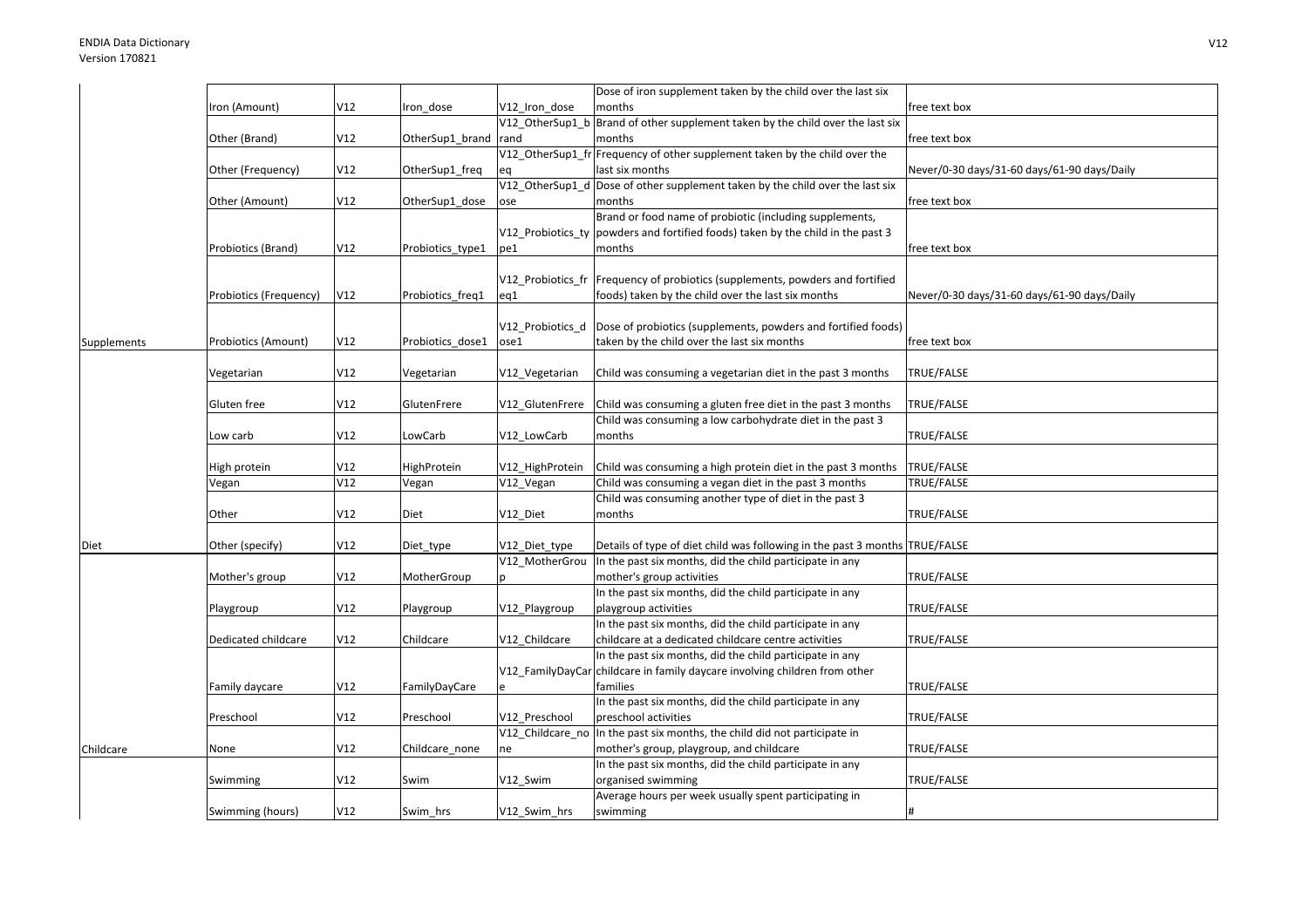|                               |                   |              |              |                                | Average minutes per week usually spent participating in                       |                                                       |
|-------------------------------|-------------------|--------------|--------------|--------------------------------|-------------------------------------------------------------------------------|-------------------------------------------------------|
|                               | Swimming (mins)   | V12          | Swim mins    | V12 Swim mins                  | swimming                                                                      |                                                       |
|                               |                   |              |              |                                | In the past six months, did the child participate in any                      |                                                       |
|                               | Gym               | V12          | Gym          | V12 Gym                        | organised gym-type program (e.g. kindergym)                                   | TRUE/FALSE                                            |
|                               |                   |              |              |                                | Average hours per week usually spent participating in gym-                    |                                                       |
|                               | Gym (hours)       | V12          | Gym hrs      | V12_Gym_hrs                    | type programs                                                                 |                                                       |
|                               |                   |              |              |                                | Average minutes per week usually spent participating in gym-                  |                                                       |
|                               | Gym (mins)        | V12          | Gym mins     | V12 Gym mins                   | type programs                                                                 |                                                       |
|                               |                   |              |              |                                | In the past six months, did the child participate in any                      |                                                       |
|                               | Dance             | V12          | Dance        | V12_Dance                      | organised dance/physical culture                                              | TRUE/FALSE                                            |
|                               |                   |              |              |                                | Average hours per week usually spent participating in                         |                                                       |
|                               | Dance (hours)     | V12          | Dance_hrs    | V12 Dance hrs                  | dance/physical culture                                                        |                                                       |
|                               |                   |              |              |                                | Average minutes per week usually spent participating in                       |                                                       |
|                               | Dance (mins)      | V12          | Dance_mins   | V12_Dance_mins                 | dance/physical culture                                                        |                                                       |
|                               |                   |              |              |                                | In the past six months, did the child participate in any                      |                                                       |
|                               | Sport             | V12          | Sport        | V12 Sport                      | organised sport                                                               | TRUE/FALSE                                            |
|                               |                   |              |              |                                | Type of sport the child has participated in over the past 6                   |                                                       |
|                               | Sport (type)      | V12          | Sport_type   | V12_Sport_type                 | months                                                                        | free text box                                         |
|                               |                   |              |              |                                | Average hours per week usually spent participating in the                     |                                                       |
|                               | Sport (hours)     | V12          | Sport hrs    | V12 Sport hrs                  | sport                                                                         |                                                       |
|                               |                   |              |              |                                | Average minutes per week usually spent participating in the                   |                                                       |
|                               | Sport (mins)      | V12          | Sport mins   | V12_Sport_mins                 | sport                                                                         |                                                       |
|                               |                   |              |              |                                | In the past six months, did the child participate in any other                |                                                       |
|                               | Other             | V12          | PAOther      | V12 PAOther                    | organised physical activity                                                   | TRUE/FALSE                                            |
|                               |                   |              |              |                                | V12_PAOther_typ Type of other physical activity the child has participated in |                                                       |
|                               | Other (type)      | V12          | PAOther_type |                                | over the past 6 months                                                        | free text box                                         |
|                               |                   |              |              |                                | Average hours per week usually spent participating in the                     |                                                       |
|                               | Other (hours)     | V12          | PAOther_hrs  | V12 PAOther hrs other activity |                                                                               |                                                       |
|                               |                   |              |              |                                | V12_PAOther_min Average minutes per week usually spent participating in the   |                                                       |
|                               |                   |              |              |                                |                                                                               |                                                       |
|                               | Other (mins)      | V12          | PAOther mins |                                | other activity                                                                |                                                       |
|                               |                   |              |              |                                | In the past six months, the child did not participate in any                  |                                                       |
|                               | None of the above | V12          | PA None      | V12_PA_None                    | organised physical activities                                                 | TRUE/FALSE                                            |
|                               |                   |              |              |                                | In the past six months, how often did the child use open areas                |                                                       |
|                               |                   |              |              |                                | such as beaches, rivers and natural reserves to play and be                   | Rarely/Once a month/A few times a month/Once a week/A |
|                               | Open areas        | V12          | OpenAreas    | V12 OpenAreas                  | physically active                                                             | few times a week/Daily                                |
|                               |                   |              |              |                                | In the past six months, how often did the child use a park or                 | Rarely/Once a month/A few times a month/Once a week/A |
|                               | Park              | V12          | ParkOval     | V12 ParkOval                   | oval to play and be physically active                                         | few times a week/Daily                                |
|                               |                   |              |              |                                | In the past six months, how often did the child use a public                  | Rarely/Once a month/A few times a month/Once a week/A |
|                               | Playground        | V12          | Playground   | V12 Playground                 | playground to play and be physically active                                   | few times a week/Daily                                |
|                               |                   |              |              |                                | In the past six months, how often did the child use a                         |                                                       |
|                               |                   |              |              |                                | swimming pool (public or private) to play and be physically                   | Rarely/Once a month/A few times a month/Once a week/A |
| Physical activity             | Swimming pool     | V12          | Pool         | V12 Pool                       | active                                                                        | few times a week/Daily                                |
|                               |                   |              |              |                                |                                                                               |                                                       |
| <b>Perceived Stress Scale</b> |                   |              |              |                                |                                                                               |                                                       |
| <b>Export heading</b>         | Variable          | <b>Visit</b> | Code         | Visit Code                     | <b>Description</b>                                                            | Format                                                |
|                               | ID                | V12          | PSS ID       | V12 PSS ID                     | Participant ID code for Perceived Stress Scale                                | STATE-CITY-SITE-###                                   |
|                               | Completion date   | V12          | PSS date     | V12 PSS date                   | Date Perceived Stress Scale was completed                                     | DD/MM/YYYY                                            |
|                               | Not collected     | V12          | PSS_no       | V12_PSS_no                     | No data collected for Perceived Stress Scale                                  | TRUE/FALSE                                            |
|                               |                   |              |              |                                |                                                                               |                                                       |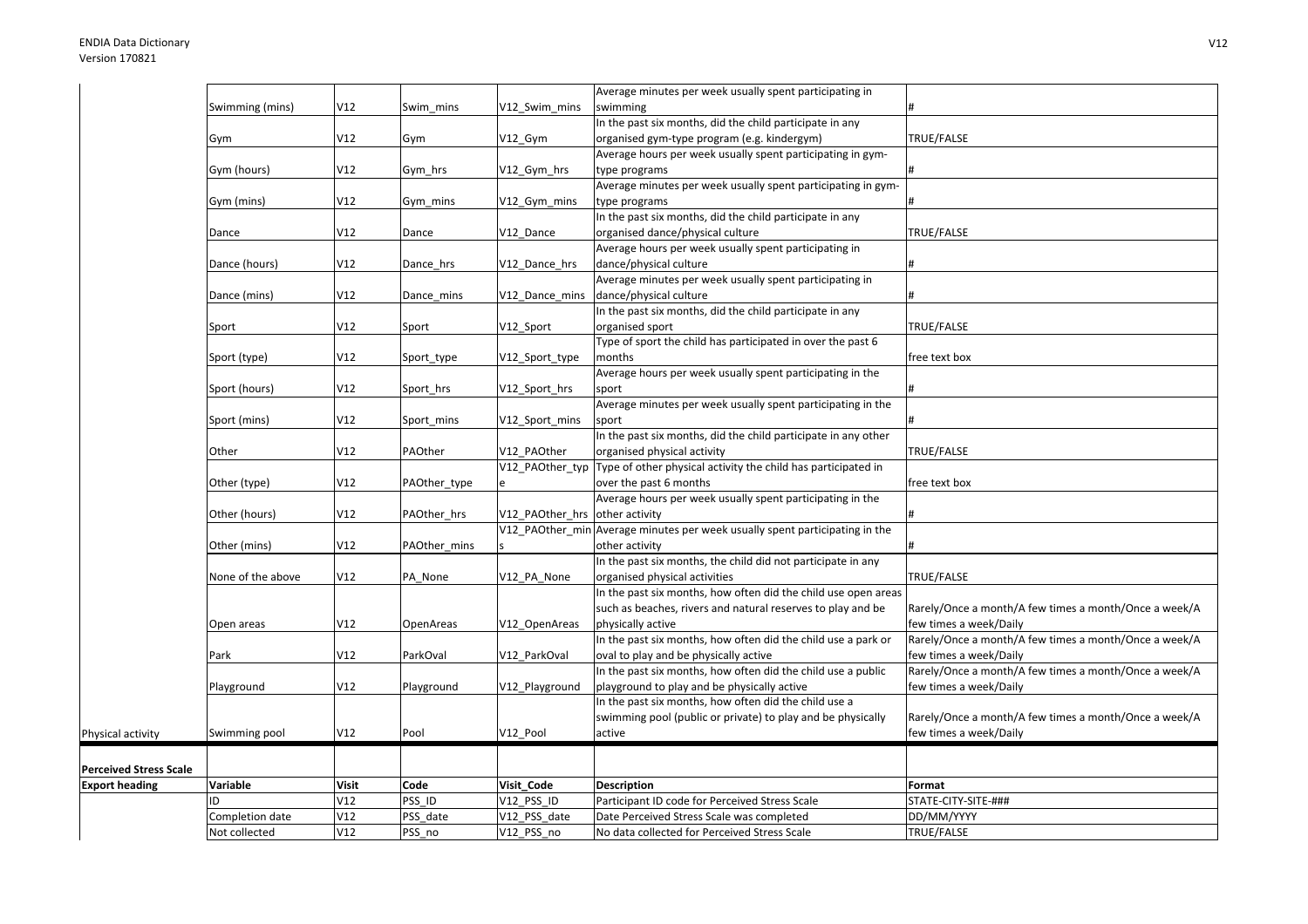|                        |                            |     |                  |                | Comment on why no data was collected for Perceived Stress      |                                                      |
|------------------------|----------------------------|-----|------------------|----------------|----------------------------------------------------------------|------------------------------------------------------|
|                        | Not collected comment      | V12 | PSS_no_c         | V12_PSS_no_c   | Scale                                                          | free text box                                        |
|                        | Not Finish                 | V12 | PSS NotFin       | V12_PSS_NotFin | Data entry for Perceived Stress Scale has not been finished    | TRUE/FALSE                                           |
|                        |                            |     |                  |                | Data entry for Perceived Stress Scale has been finalised by    |                                                      |
|                        |                            | V12 |                  |                |                                                                | TRUE/FALSE                                           |
| General                | Finalized                  |     | PSS_Final        | V12_PSS_Final  | project management team                                        |                                                      |
|                        |                            | V12 |                  |                | In the last month, how often was the mother upset because of   | Never/Almost never/Sometimes/Fairly often/Very often |
|                        | 1. Upset                   |     | PSS_1            | V12 PSS 1      | something that happened unexpectedly?                          |                                                      |
|                        | 2. Unable to control       |     |                  |                | In the last month, how often did the partcipant feel that they |                                                      |
|                        | things                     | V12 | PSS <sub>2</sub> | V12_PSS_2      | were unable to control the important things in their life?     | Never/Almost never/Sometimes/Fairly often/Very often |
|                        | 3. Nervous and             |     |                  |                | In the last month, how often did the mother feel nervous and   |                                                      |
|                        | "stressed"                 | V12 | PSS <sub>3</sub> | V12_PSS_3      | "stressed"?                                                    | Never/Almost never/Sometimes/Fairly often/Very often |
|                        | 4. Successfully with       |     |                  |                | In the last month, how often did the mother feel they dealt    |                                                      |
|                        |                            |     |                  |                |                                                                |                                                      |
|                        | irritating life hassles    | V12 | PSS 4            | V12_PSS_4      | successfully with irritating life hassles?                     | Never/Almost never/Sometimes/Fairly often/Very often |
|                        |                            |     |                  |                | In the last month, how often did the mother feel that they     |                                                      |
|                        | 5. Effectively coping with |     |                  |                | were effectively coping with important changes that were       |                                                      |
|                        | important changes          | V12 | PSS <sub>5</sub> | V12 PSS 5      | happening in their life?                                       | Never/Almost never/Sometimes/Fairly often/Very often |
|                        |                            |     |                  |                |                                                                |                                                      |
|                        |                            |     |                  |                | In the last month, how often did the mother feel confident     |                                                      |
|                        | 6. Confident               | V12 | PSS <sub>6</sub> | V12_PSS_6      | about their ability to handle their personal problems?         | Never/Almost never/Sometimes/Fairly often/Very often |
|                        | 7. Things were going       |     |                  |                | In the last month, how often did the mother feel that things   |                                                      |
|                        | your way                   | V12 | PSS_7            | V12_PSS_7      | were going their way?                                          | Never/Almost never/Sometimes/Fairly often/Very often |
|                        |                            |     |                  |                |                                                                |                                                      |
|                        | 8. Could not cope with     |     |                  |                | In the last month, how often did the mother find that they     |                                                      |
|                        | thing                      | V12 | PSS 8            | V12_PSS_8      | could not cope with all the things that they had to do?        | Never/Almost never/Sometimes/Fairly often/Very often |
|                        |                            |     |                  |                | In the last month, how often did the mother feel able to       |                                                      |
|                        | 9. Control irritations     | V12 | PSS_9            | V12_PSS_9      | control irritations in their life?                             | Never/Almost never/Sometimes/Fairly often/Very often |
|                        |                            |     |                  |                | In the last month, how often did the mother feel that they     |                                                      |
|                        | 10. On top of things       | V12 | <b>PSS 10</b>    | V12 PSS 10     | were on top of things?                                         | Never/Almost never/Sometimes/Fairly often/Very often |
|                        |                            |     |                  |                |                                                                |                                                      |
|                        |                            |     |                  |                | In the last month, how often did the mother feel angered       |                                                      |
|                        | 11. Angered                | V12 | PSS_11           | V12_PSS_11     | because of things that were outside of their control?          | Never/Almost never/Sometimes/Fairly often/Very often |
|                        | 12. Thinking about         |     |                  |                |                                                                |                                                      |
|                        | things that you have to    |     |                  |                | In the last month, how often did the mother find themself      |                                                      |
|                        | accomplish                 | V12 | <b>PSS 12</b>    | V12_PSS_12     | thinking about things that they have to accomplish?            | Never/Almost never/Sometimes/Fairly often/Very often |
|                        | 13. Control the way you    |     |                  |                | In the last month, how often did the mother feel able to       |                                                      |
|                        | spend time                 | V12 | <b>PSS 13</b>    | V12_PSS_13     | control the way they spend their time?                         | Never/Almost never/Sometimes/Fairly often/Very often |
|                        |                            |     |                  |                |                                                                |                                                      |
|                        | 14. Difficulties were      |     |                  |                | In the past month, how often did the mother feel difficulties  |                                                      |
| Perceived stress scale | piling up                  | V12 | <b>PSS 14</b>    | V12 PSS 14     | were piling up so high that they could not overcome them?      | Never/Almost never/Sometimes/Fairly often/Very often |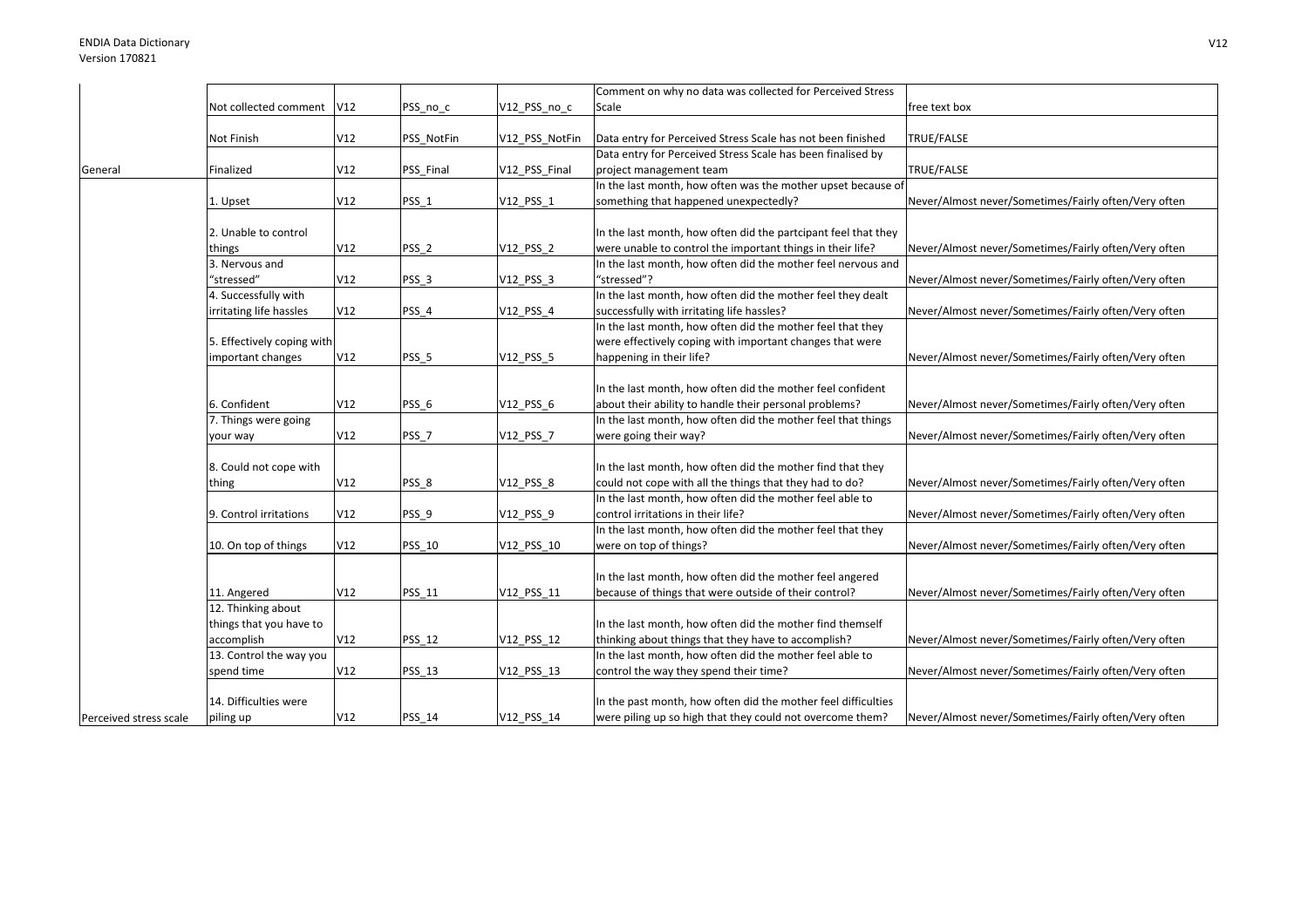| <b>Export heading</b> | Variable                               | <b>Visit</b> | Code           | Visit Code            | <b>Description</b>                                                                                                                                                                | Format              |
|-----------------------|----------------------------------------|--------------|----------------|-----------------------|-----------------------------------------------------------------------------------------------------------------------------------------------------------------------------------|---------------------|
| General               | ID                                     | V13          | ID             | V13 ID                | Participant ID code                                                                                                                                                               | STATE-CITY-SITE-### |
|                       | Lab result Not collected               | V13          | NoBlood        | V13_NoBlood           | No blood samples were collected during this visit                                                                                                                                 | TRUE/FALSE          |
|                       | Not Finish                             | V13          | NotFin         | V13_NotFin            | Data entry has not been finished                                                                                                                                                  | TRUE/FALSE          |
|                       | Finalized                              | V13          | Final          | V13 Final             | Data entry has been finalised by project management team                                                                                                                          | TRUE/FALSE          |
| Visit date            | Visit date                             | V13          | VisitDate      | V13_VisitDate         | Date of study visit                                                                                                                                                               | DD/MM/YYYY          |
|                       | No data collected                      | V13          | NoVisit        | V13_NoVisit           | No data and samples were collected - visit not attended                                                                                                                           | TRUE/FALSE          |
|                       | Comment                                | V13          | NoVisit c      | V13 NoVisit c         | Comment on why visit did not occur                                                                                                                                                | free text box       |
| Age                   | months                                 | V13          | Age_mths       | V13_Age_mths          | Child age (months)                                                                                                                                                                |                     |
|                       | years                                  | V13          | Age_yrs        | V13_Age_yrs           | Child age (years)                                                                                                                                                                 |                     |
| Anaesthesia           | Topical anaesthesia<br>applied         | V13          | Anaesth        | V13_Anaesth           | Topical anaesthesia was applied to the infant for blood taking TRUE/FALSE                                                                                                         |                     |
|                       | Comment                                | V13          | Anaesth c      | V13 Anaesth c         | Comment on why anaesthesia was not applied                                                                                                                                        | free text box       |
|                       | Brand                                  | V13          | Anaesth_brand  | V13 Anaesth bra<br>nd | Brand and strength of anaesthesia applied to infant                                                                                                                               | free text box       |
|                       | Amount                                 | V13          | Anaesth amount | ount                  | V13_Anaesth_am Amount of anaesthesia applied to infant                                                                                                                            |                     |
| Infant health         | Recorded                               | V13          | Health         | V13_Health            | Infant health (illnesses, medications, hospitalisations, tooth<br>erruptions/teething, allergies etc.) since previous<br>appointment has been recorded using the Child Health Log | TRUE/FALSE          |
|                       | Summary                                | V13          | Health c       | V13 Health c          | Brief summary of infant's health since last appointment with<br>reference to the child's age                                                                                      | free text box       |
| <b>Fasting status</b> | Not collected                          | V13          | Fast no        | V13 Fast no           | Fasting status was not collected                                                                                                                                                  | TRUE/FALSE          |
|                       | Time of last food/drink                | V13          | Fast time      | V13 Fast time         | Time of day when last food or drink consumption occurred                                                                                                                          | HH:MM am/pm         |
|                       | Time since last<br>consumption (hours) | V13          | Fast hr        | V13 Fast hr           | Number of hours since last food or drink consumption<br>occurred                                                                                                                  | ##                  |
|                       | Time since last<br>consumption (mins)  | V13          | Fast_min       | V13_Fast_min          | Number of minutes since last food or drink consumption<br>occurred                                                                                                                | ##                  |
|                       | Milk feed                              | V13          | Fast milk      | V13 Fast milk         | Last intake was breast milk (breast or bottle)                                                                                                                                    | TRUE/FALSE          |
|                       | <b>Breakfast</b>                       | V13          | Fast breakfast |                       | V13 Fast breakfa Last intake was breakfast                                                                                                                                        | TRUE/FALSE          |
|                       | Lunch                                  | V13          | Fast_lunch     | V13_Fast_lunch        | Last intake was lunch                                                                                                                                                             | TRUE/FALSE          |
|                       | Dinner                                 | V13          | Fast_dinner    | V13_Fast_dinner       | Last intake was dinner                                                                                                                                                            | TRUE/FALSE          |
|                       | Snack                                  | V13          | Fast_snack     | V13_Fast_snack        | Last intake was a snack                                                                                                                                                           | TRUE/FALSE          |
|                       | Other                                  | V13          | Fast_other     | V13_Fast_other        | Description of last intake if it was not breast milk (breast or<br>bottle)                                                                                                        | free text box       |
| Anthropometrics       | Height (cm)                            | V13          | Height         | V13_Height            | Height measurement (cm)                                                                                                                                                           |                     |
|                       | $\overline{\text{W}}$ aist (cm) (1)    | V13          | Waist1         | V13 Waist1            | Waist circumference measurement #1 (cm)                                                                                                                                           | #                   |
|                       | Waist (cm) (2)                         | V13          | Waist2         | V13_Waist2            | Waist circumference measurement #2 (cm)                                                                                                                                           |                     |
|                       | Waist (cm) (3)                         | V13          | Waist3         | V13_Waist3            | Waist circumference measurement (cm) #3 (only done if 1 and #<br>2 differ by more than 0.5 cm)                                                                                    |                     |
|                       | Child alone (kg)                       | V13          | Weight         | V13 Weight            | Weight of infant alone (kg)                                                                                                                                                       |                     |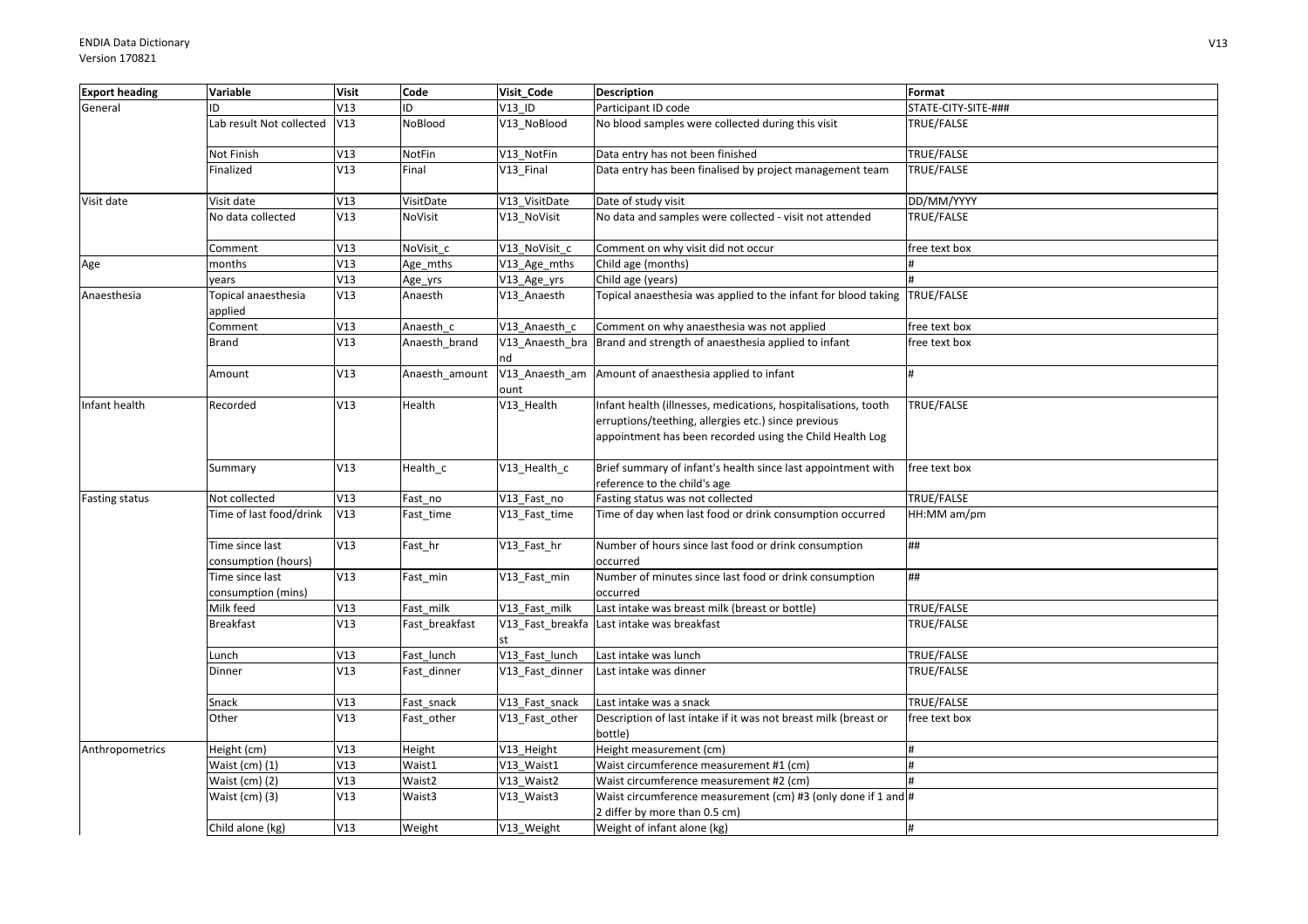|             | Caregiver (kg)                       | V13 |                  | giver                  | Weight_caregiver   V13_Weight_care   Weight of caregiver if unable to weigh child alone (kg)           |                 |
|-------------|--------------------------------------|-----|------------------|------------------------|--------------------------------------------------------------------------------------------------------|-----------------|
|             | Caregiver + child (kg)               | V13 | hild             | giverchild             | Weight_caregiverc V13_Weight_care Weight of caregiver and child if unable to weigh child alone<br>(kg) |                 |
|             | Comment                              | V13 | Anthrop_no_c     | V13_Anthrop_no_        | Explanation for any missing anthropometric data                                                        | free text box   |
| Skin swab   | Infant collected                     | V13 | Skin inf         | V13_Skin_inf           | Infant Skin swab was collected at visit (from sampling/clinic)                                         | TRUE/FALSE      |
|             | Infant collected<br>comment          | V13 | Skin_c           | V13_Skin_c             | Comment on why skin swab was not collected (from<br>sampling/clinic)                                   | free text box   |
|             | Collection date                      | V13 | Swab date        | V13 Swab date          | Date of collection of all swabs                                                                        | DD/MM/YYYY      |
|             | Collection time                      | V13 | Swab_time        | V13 Swab time          | Time of collection of all swabs                                                                        | HH:MM am/pm     |
|             | Date of storage                      | V13 | Swab_storedate   | ate                    | $\sqrt{V13}$ Swab stored Date of storage at -80 $^{\circ}$ C of all swabs                              | DD/MM/YYYY      |
|             | Time of storage                      | V13 | Swab storetime   | me                     | $\sqrt{V13}$ _Swab_storeti Time of storage at -80 $^{\circ}$ C of all swabs                            | HH:MM am/pm     |
|             | Not collected                        | V13 | Swab_no          | V13_Swab_no            | All swabs were not collected at visit (from sample<br>preparation/lab)                                 | TRUE/FALSE      |
|             | Comment                              | V13 | Swab_no_c        | $\sqrt{13}$ _Swab_no_c | Comment on why all swabs were not collected (from sample<br>preparation/lab)                           | free text box   |
|             | Number of aliquots<br>stored - SKIN  | V13 | Skin inf aliquot | uot                    | V13_Skin_inf_aliq Number of infant skin swabs stored in -80°C freezer                                  |                 |
|             | Collection Box code -<br><b>SKIN</b> | V13 | Skin inf boxcode | code                   | V13_Skin_inf_box Code of box infant skin swabs are stored in in -80°C freezer                          | SAMPLE STATE ## |
| Nasal swab  | Collected                            | V13 | Nasal            | V13_Nasal              | Nasal swab was collected at visit (from sampling/clinic)                                               | TRUE/FALSE      |
|             | No collection, comment V13           |     | Nasal c          | V13_Nasal_c            | Comment on why nasal swab was not collected (from<br>sampling/clinic)                                  | free text box   |
|             | Collection date                      | V13 | Swab date        | V13_Swab_date          | Date of collection of all swabs                                                                        | DD/MM/YYYY      |
|             | Collection time                      | V13 | Swab_time        | V13 Swab time          | Time of collection of all swabs                                                                        | HH:MM am/pm     |
|             | Date of storage                      | V13 | Swab_storedate   | ate                    | $V13$ <sub>_</sub> Swab_stored $\vert$ Date of storage at -80 $^{\circ}$ C of all swabs                | DD/MM/YYYY      |
|             | Time of storage                      | V13 | Swab_storetime   | me                     | V13_Swab_storeti Time of storage at -80°C of all swabs                                                 | HH:MM am/pm     |
|             | Sample not collected                 | V13 | Swab no          | V13 Swab no            | All swabs were not collected at visit (from sample<br>preparation/lab)                                 | TRUE/FALSE      |
|             | Comment                              | V13 | Swab_no_c        | V13_Swab_no_c          | Comment on why all swabs were not collected (from sample<br>preparation/lab)                           | free text box   |
|             | Number of aliquots<br>stored - NASAL | V13 | Nasal_aliquot    |                        | V13_Nasal_aliquot Number of nasal swabs stored in -80°C freezer                                        |                 |
|             | Collection Box code -<br>NASAL       | V13 | Nasal boxcode    | de                     | V13_Nasal_boxco Code of box nasal swabs are stored in in -80°C freezer                                 | SAMPLE STATE_## |
| Tongue swab | Collected                            | V13 | Tong             | V13_Tong               | Tongue swab was collected at visit (from sampling/clinic)                                              | TRUE/FALSE      |
|             | No collection, comment   V13         |     | Tong_c           | V13_Tong_c             | Comment on why tongue swab was not collected (from<br>sampling/clinic)                                 | free text box   |
|             | Collection date                      | V13 | Swab date        | V13 Swab date          | Date of collection of all swabs                                                                        | DD/MM/YYYY      |
|             | Collection time                      | V13 | Swab_time        | V13_Swab_time          | Time of collection of all swabs                                                                        | HH:MM am/pm     |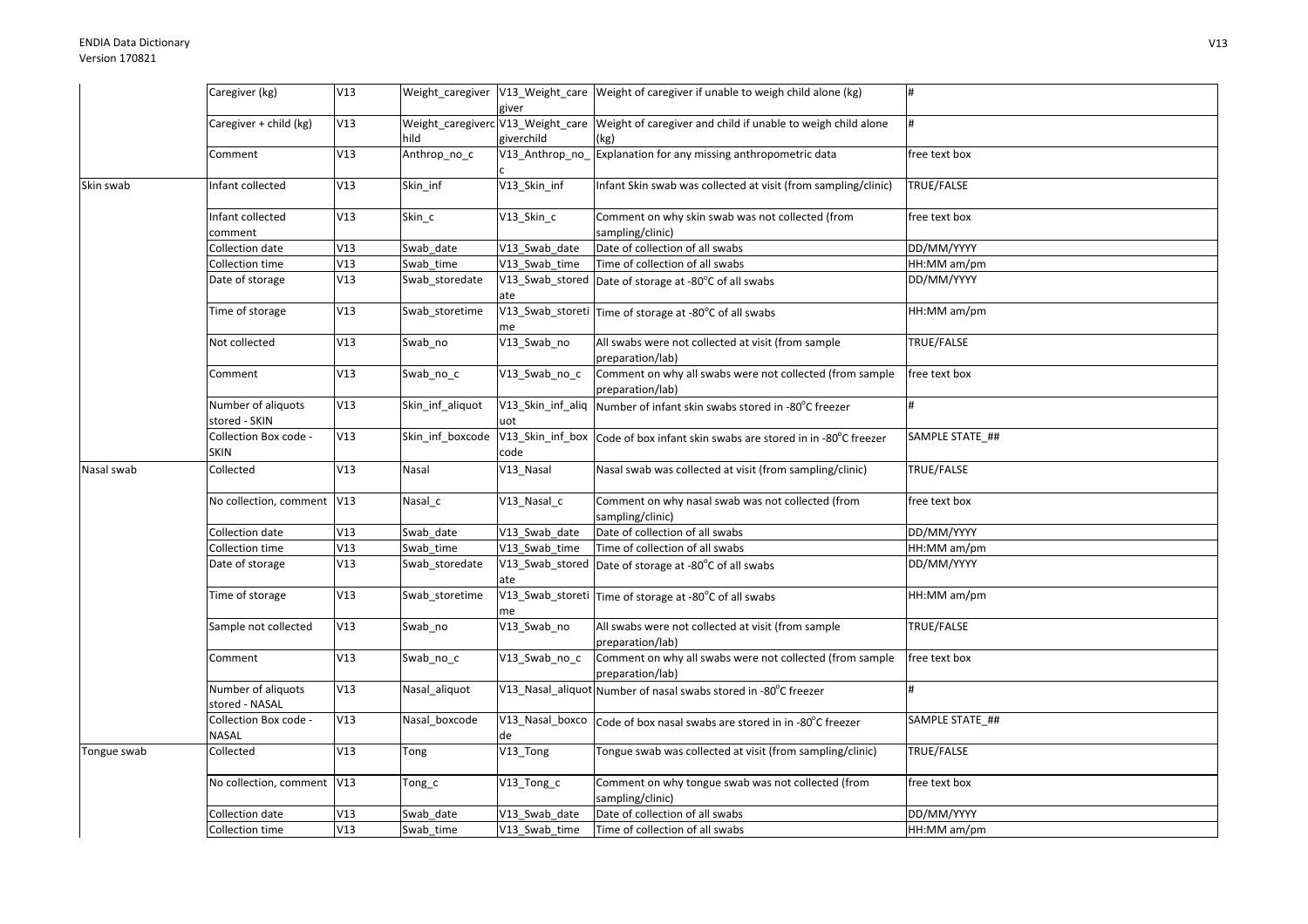## ENDIA Data DictionaryVersion 170821

|                    | Date of storage                         | V13 | Swab_storedate | ate           | V13_Swab_stored Date of storage at -80°C of all swabs                        | DD/MM/YYYY        |
|--------------------|-----------------------------------------|-----|----------------|---------------|------------------------------------------------------------------------------|-------------------|
|                    | Time of storage                         | V13 | Swab storetime | me            | V13_Swab_storeti Time of storage at -80°C of all swabs                       | HH:MM am/pm       |
|                    | Sample not collected                    | V13 | Swab no        | V13_Swab_no   | All swabs were not collected at visit (from sample<br>preparation/lab)       | TRUE/FALSE        |
|                    | Comment                                 | V13 | Swab_no_c      | V13 Swab no c | Comment on why all swabs were not collected (from sample<br>preparation/lab) | free text box     |
|                    | Number of aliquots<br>stored - TONG     | V13 | Tong_aliquot   |               | V13_Tong_aliquot Number of tongue swabs stored in -80°C freezer              |                   |
|                    | Collection Box code -<br>TONG           | V13 | Tong_boxcode   |               | V13_Tong_boxcod Code of box tongue swabs are stored in in -80°C freezer      | SAMPLE STATE ##   |
| <b>Buccal swab</b> | Collected                               | V13 | <b>Bucc</b>    | V13 Bucc      | Buccal swab was collected at visit (from sampling/clinic)                    | TRUE/FALSE        |
|                    | No collection, comment V13              |     | Bucc_c         | V13_Bucc_c    | Comment on why buccal swab was not collected (from<br>sampling/clinic)       | free text box     |
|                    | Collection date                         | V13 | Swab date      | V13 Swab date | Date of collection of all swabs                                              | DD/MM/YYYY        |
|                    | Collection time                         | V13 | Swab time      | V13 Swab time | Time of collection of all swabs                                              | HH:MM am/pm       |
|                    | Date of storage                         | V13 | Swab_storedate | ate           | V13_Swab_stored Date of storage at -80°C of all swabs                        | DD/MM/YYYY        |
|                    | Time of storage                         | V13 | Swab storetime | me            | V13_Swab_storeti Time of storage at -80°C of all swabs                       | HH:MM am/pm       |
|                    | Sample not collected                    | V13 | Swab_no        | V13_Swab_no   | All swabs were not collected at visit (from sample<br>preparation/lab)       | TRUE/FALSE        |
|                    | Comment                                 | V13 | Swab_no_c      | V13_Swab_no_c | Comment on why all swabs were not collected (from sample<br>preparation/lab) | free text box     |
|                    | Number of aliquots<br>stored - BUCC     | V13 | Bucc_aliquot   |               | V13_Bucc_aliquot Number of buccal swabs stored in -80°C freezer              |                   |
|                    | Collection Box code -<br><b>BUCC</b>    | V13 | Bucc boxcode   |               | V13_Bucc_boxcod Code of box buccal swabs are stored in in -80°C freezer      | SAMPLE STATE ##   |
| Throat swab        | Collected                               | V13 | Thro           | V13_Thro      | Throat swab was collected at visit (from sampling/clinic)                    | <b>TRUE/FALSE</b> |
|                    | No collection, comment V13              |     | Thro $\_$ c    | V13_Thro_c    | Comment on why throat swab was not collected (from<br>sampling/clinic)       | free text box     |
|                    | Collection date                         | V13 | Swab date      | V13 Swab date | Date of collection of all swabs                                              | DD/MM/YYYY        |
|                    | Collection time                         | V13 | Swab time      | V13 Swab time | Time of collection of all swabs                                              | HH:MM am/pm       |
|                    | Date of storage                         | V13 | Swab storedate | ate           | V13_Swab_stored Date of storage at -80°C of all swabs                        | DD/MM/YYYY        |
|                    | Time of storage                         | V13 | Swab_storetime | me            | V13_Swab_storeti Time of storage at -80°C of all swabs                       | HH:MM am/pm       |
|                    | Sample not collected                    | V13 | Swab_no        | V13_Swab_no   | All swabs were not collected at visit (from sample<br>preparation/lab)       | TRUE/FALSE        |
|                    | Comment                                 | V13 | Swab_no_c      | V13 Swab no c | Comment on why all swabs were not collected (from sample<br>preparation/lab) | free text box     |
|                    | Number of aliquots<br>stored - THRO_vir | V13 | Thro aliquot   |               | V13_Thro_aliquot Number of throat swabs stored in -80°C freezer              |                   |
|                    | Collection Box code -<br>THRO_vir       | V13 | Thro_boxcode   |               | V13_Thro_boxcod Code of box throat swabs are stored in in -80°C freezer      | SAMPLE STATE ##   |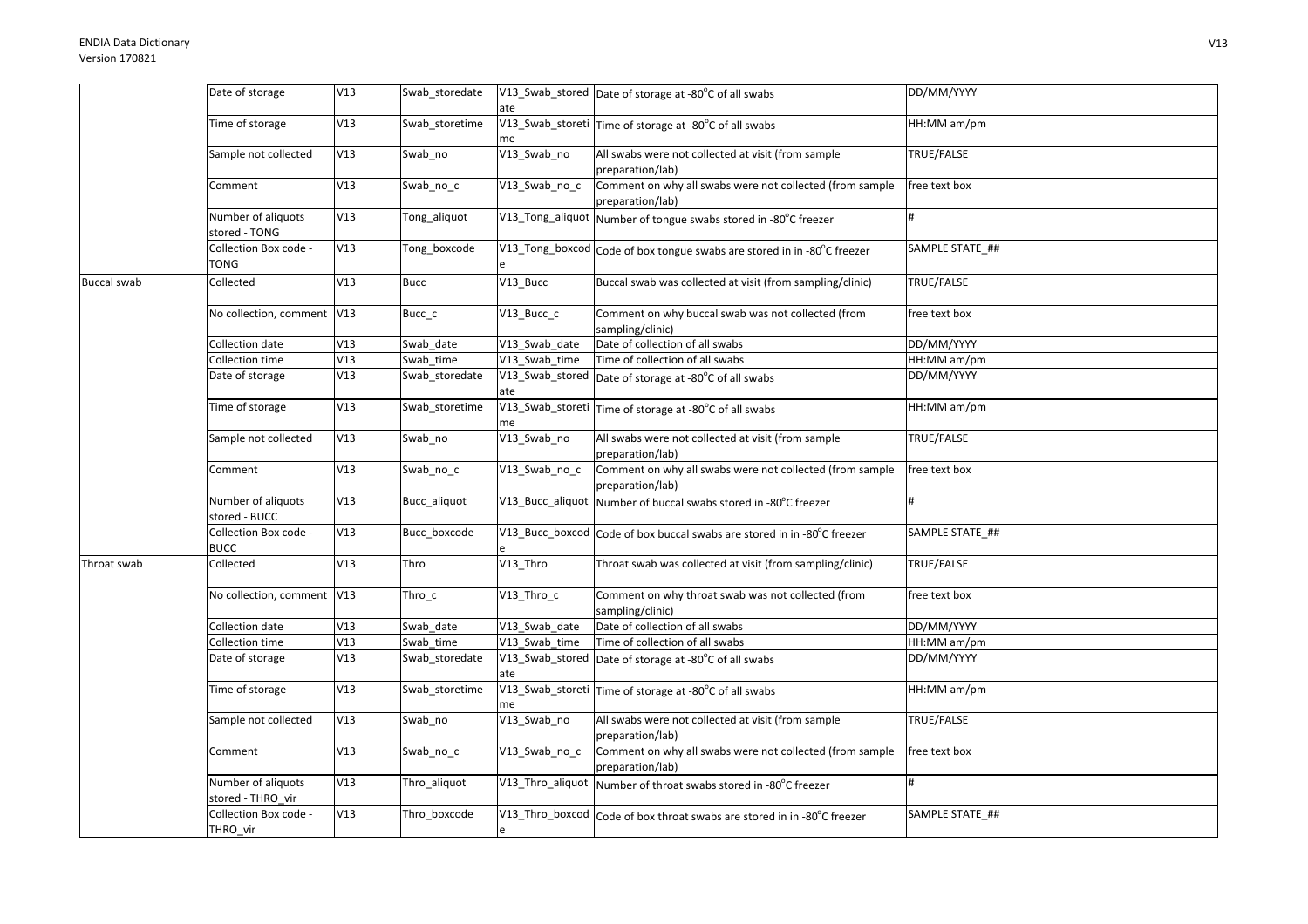| Swab prep SOP | Prepared as per SOPs                            | V13 | Swab_SOP                  | V13_Swab_SOP                                  | Swabs prepared according to SOP                                                                       | TRUE/FALSE      |
|---------------|-------------------------------------------------|-----|---------------------------|-----------------------------------------------|-------------------------------------------------------------------------------------------------------|-----------------|
|               | Comment                                         | V13 | Swab_SOP_c                | $V13$ _Swab_SOP_c                             | Comment on why SOP was not followed                                                                   | free text box   |
| Blood tube A  | Tube A (2 mL)                                   | V13 | Serum                     | V13 Serum                                     | Blood tube A (serum) was collected at visit (from<br>sampling/clinic)                                 | TRUE/FALSE      |
|               | No blood comment                                | V13 | Blood_no_c                | V13 Blood no c                                | Comment on why a blood sample was not collected (from<br>sampling/clinic)                             | free text box   |
|               | Prepared as per SOP                             | V13 | Serum_SOP                 | V13_Serum_SOP                                 | Blood tube A (serum) was prepared according to SOP                                                    | TRUE/FALSE      |
|               | Comment                                         | V13 | Serum_SOP_c               | V13 Serum SOP                                 | Comment on why SOP was not followed                                                                   | free text box   |
|               | Collect date                                    | V13 | Serum date                | V13_Serum_date                                | Date of collection of Blood tube A and B (serum)                                                      | DD/MM/YYYY      |
|               | Collect time                                    | V13 | Serum_time                |                                               | V13_Serum_time   Time of collection of Blood tube A and B (serum)                                     | HH:MM am/pm     |
|               | Store date                                      | V13 | Serum_storedate           | date                                          | V13_Serum_store Date of storage at -80°C of Blood Tube A (serum)                                      | DD/MM/YYYY      |
|               | Store time                                      | V13 | Serum storetime           | me                                            | V13_Serum_storet Time of storage at -80°C of Blood Tube A (serum)                                     | HH:MM am/pm     |
|               | Not collected                                   | V13 | Serum_no                  | V13_Serum_no                                  | Blood tube A was not collected at visit (from sample<br>preparation/lab)                              | TRUE/FALSE      |
|               | Not collected comment                           | V13 | Serum_no_c                | V13_Serum_no_c                                | Comment on why blood tube A was not collected (from<br>sample preparation/lab)                        | free text box   |
|               | Number of aliquots<br>stored -<br>SERUM_melbAbs | V13 | liquot                    | Serum_melbAbs_a V13_Serum_melb<br>Abs_aliquot | Number of SERUM_melbAbs aliquots stored in -80°C freezer                                              |                 |
|               | Collection Box code -<br>SERUM_melbAbs          | V13 | Serum_melbAbs_<br>boxcode | V13_Serum_melb<br>Abs boxcode                 | Code of box SERUM melbAbs aliquots are stored in in -80°C<br>freezer                                  | SAMPLE STATE_## |
|               | Number of aliquots<br>stored - SERUM_adelAbs    | V13 | iquot                     | bs_aliquot                                    | Serum_adelAbs_al V13_Serum_adelA Number of SERUM_AdelAbs aliquots stored in -80°C freezer             |                 |
|               | Collection Box code -<br>SERUM_adelAbs          | V13 | oxcode                    | bs boxcode                                    | Serum_adelAbs_b V13_Serum_adelA Code of box SERUM_AdelAbs aliquots are stored in in -80°C<br>freezer  | SAMPLE STATE ## |
|               | Number of aliquots<br>stored - SERUM_resist     | V13 | uot                       | aliquot                                       | Serum_resist_aliq V13_Serum_resist Number of SERUM_resist aliquots stored in -80°C freezer            |                 |
|               | Collection Box code -<br>SERUM_resist           | V13 | code                      | boxcode                                       | Serum_resist_box V13_Serum_resist Code of box SERUM_resist aliquots are stored in in -80°C<br>freezer | SAMPLE STATE ## |
|               | Number of aliquots<br>stored - SERUM meta       | V13 | uot                       | aliquot                                       | Serum_meta_aliq  V13_Serum_meta  Number of SERUM_meta aliquots stored in -80°C freezer                |                 |
|               | Collection Box code -<br>SERUM_meta             | V13 | ode                       | boxcode                                       | Serum_meta_boxc V13_Serum_meta  Code of box SERUM_meta aliquots are stored in in -80°C<br>freezer     | SAMPLE STATE_## |
|               | Number of aliquots<br>stored - SERUM_extra      | V13 | uot                       | aliquot                                       | Serum_extra_aliq V13_Serum_extra Number of SERUM_extra aliquots stored in -80°C freezer               |                 |
|               | Collection Box code -<br>SERUM_extra            | V13 | ode                       | boxcode                                       | Serum_extra_boxc V13_Serum_extra  Code of box SERUM_extra aliquots are stored in in -80°C<br>freezer  | SAMPLE STATE ## |
| Blood tube B  | Tube B (1 mL)                                   | V13 | PathSerum                 | V13 PathSerum                                 | Blood tube B was collected at visit (from sampling/clinic)                                            | TRUE/FALSE      |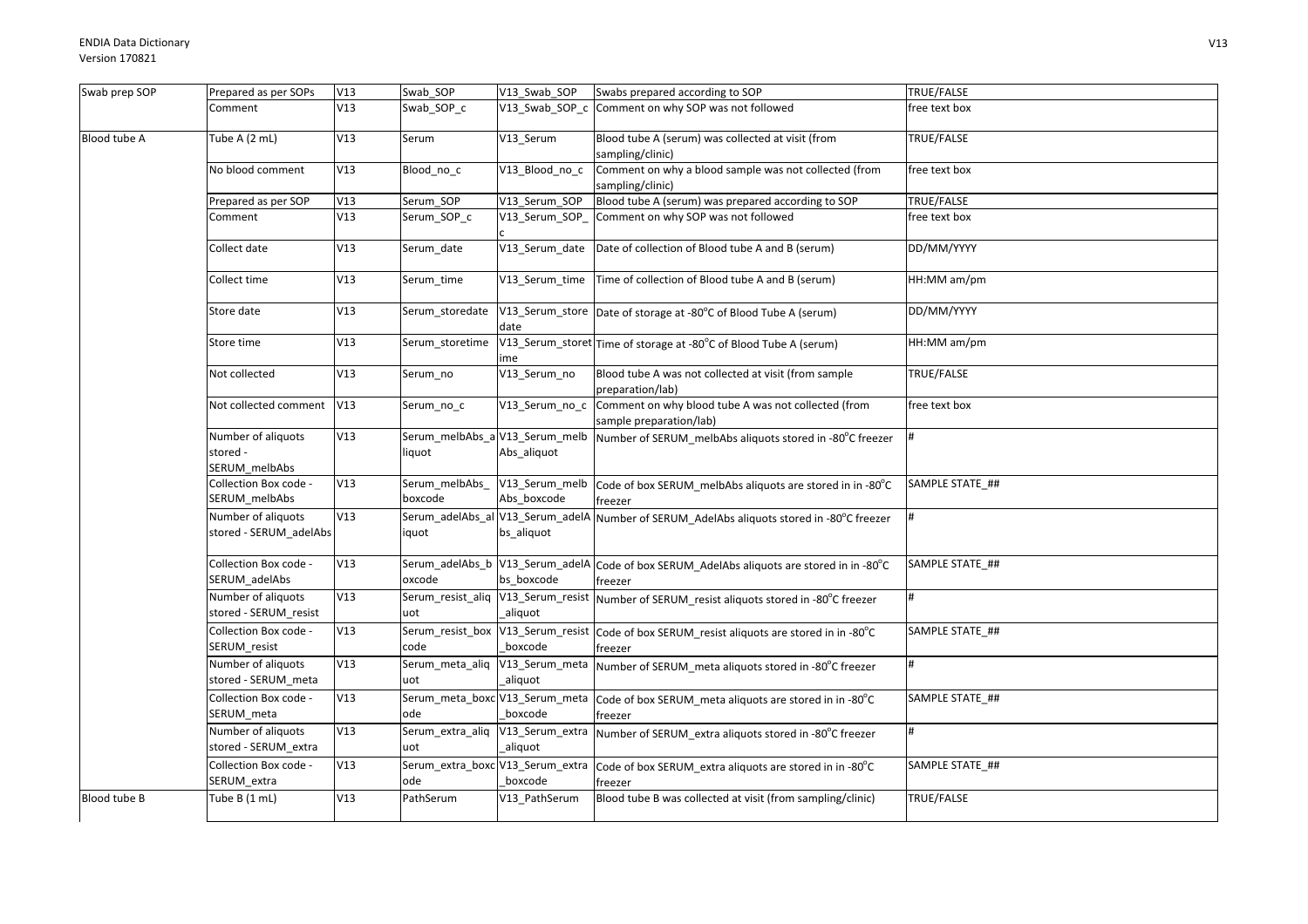|              | No blood comment                          | V13 | PathSerum_no_c |                  | V13_PathSerum_n Comment on why a blood tube B was not collected (from                                                                | free text box             |
|--------------|-------------------------------------------|-----|----------------|------------------|--------------------------------------------------------------------------------------------------------------------------------------|---------------------------|
|              |                                           |     |                | o c              | sample preparation/lab)                                                                                                              |                           |
|              | Not collected                             | V13 | PathSerum no   |                  | V13_PathSerum_n Blood tube B was not collected (from sample preparation/lab) TRUE/FALSE                                              |                           |
|              | Directly to local<br>pathology            | V13 | PathSerum_path | ath              | V13_PathSerum_p Blood tube B was sent directly to local pathology for coeliac<br>screen and Vitamin D analysis                       | TRUE/FALSE                |
|              | Stored prior to send                      | V13 |                | tored            | PathSerum_stored V13_PathSerum_s Blood tube B was stored prior to being sent to local pathology<br>for coeliac screen and vitamin D  | TRUE/FALSE                |
|              | Storage conditions                        | V13 | ond            | torecond         | PathSerum_storec V13_PathSerum_s Storage condition of blood tube B if it was stored prior to<br>being sent to local pathology        | free text box             |
|              | Storage duration (days)                   | V13 | me             | toretime         | PathSerum_storeti V13_PathSerum_s Duration of storage of blood tube B prior to being sent to local free text box<br>pathology (days) |                           |
| Blood tube D | Tube D (2 mL)                             | V13 | Plasma 1       | V13_Plasma_1     | 2 mL Blood tube D (plasma) was collected at visit (from<br>sampling/clinic)                                                          | $1 = Yes, 0 = No, 3 = NA$ |
|              | Tube D (9 mL)                             | V13 | Plasma_2       | V13_Plasma_2     | 6 mL Blood tube D (plasma) was collected at visit (from<br>sampling/clinic)                                                          | 1=Yes, 0=No, 3=NA         |
|              | No blood comment                          | V13 | Blood_no_c     | V13_Blood_no_c   | Comment on why a blood sample was not collected (from<br>sampling/clinic)                                                            | free text box             |
|              | ≥1 persistent<br>autoantibodies           | V13 | PersistentIA   | V13_PersistentIA | Child has 1 or more persistent islet autoantibodies                                                                                  | <b>TRUE/FALSE</b>         |
|              | Prepared as per SOP                       | V13 | Plasma SOP     | V13 Plasma SOP   | Blood tube D (plasma) was prepared according to SOP                                                                                  | TRUE/FALSE                |
|              | Comment                                   | V13 | Plasma_SOP_c   |                  | V13_Plasma_SOP_Comment on why SOP was not followed                                                                                   | free text box             |
|              | Collect date                              | V13 | Plasma_date    |                  | V13_Plasma_date Date of collection of Blood tube D(s) (plasma)                                                                       | DD/MM/YYYY                |
|              | Collect time                              | V13 | Plasma time    |                  | V13_Plasma_time Time of collection of Blood tube D(s) (plasma)                                                                       | HH:MM am/pm               |
|              | Store date                                | V13 |                | date             | Plasma_storedate V13_Plasma_store Date of storage at -80°C of Blood Tube D(s) (plasma)                                               | DD/MM/YYYY                |
|              | Store time                                | V13 |                | time             | Plasma_storetime V13_Plasma_store Time of storage at -80°C of Blood Tube D(s) (plasma)                                               | HH:MM am/pm               |
|              | Not collected                             | V13 | Plasma_no      | V13_Plasma_no    | Blood tube D was not collected at visit (from sample<br>preparation/lab)                                                             | TRUE/FALSE                |
|              | Not collected comment                     | V13 | Plasma no c    |                  | V13_Plasma_no_c Comment on why blood tube D was not collected (from<br>sample preparation/lab)                                       | free text box             |
|              | Number of aliquots<br>stored - BUFFY      | V13 | Buffy_aliquot  |                  | V13_Buffy_aliquot Number of Buffy aliquots stored in -80°C freezer                                                                   | #                         |
|              | Collection Box code -<br><b>BUFFY</b>     | V13 | Buffy_boxcode  |                  | V13_Buffy_boxcod Code of box Buffy aliquots are stored in in -80°C freezer                                                           | SAMPLE STATE ##           |
|              | Number of aliquots<br>stored - RBC        | V13 | RBC aliquot    | V13_RBC_aliquot  | Number of red blood cell aliquots stored in -80°C freezer                                                                            | #                         |
|              | Collection Box code -<br><b>RBC</b>       | V13 | RBC_boxcode    |                  | V13_RBC_boxcode Code of box red blood cell aliquots are stored in in -80°C<br>freezer                                                | SAMPLE STATE_##           |
|              | Number of aliquots<br>stored - PLASMA vir | V13 |                | liquot           | Plasma_vir_aliquo  V13_Plasma_vir_a  Number of PLASMA_vir aliquots stored in -80°C freezer                                           | $\#$                      |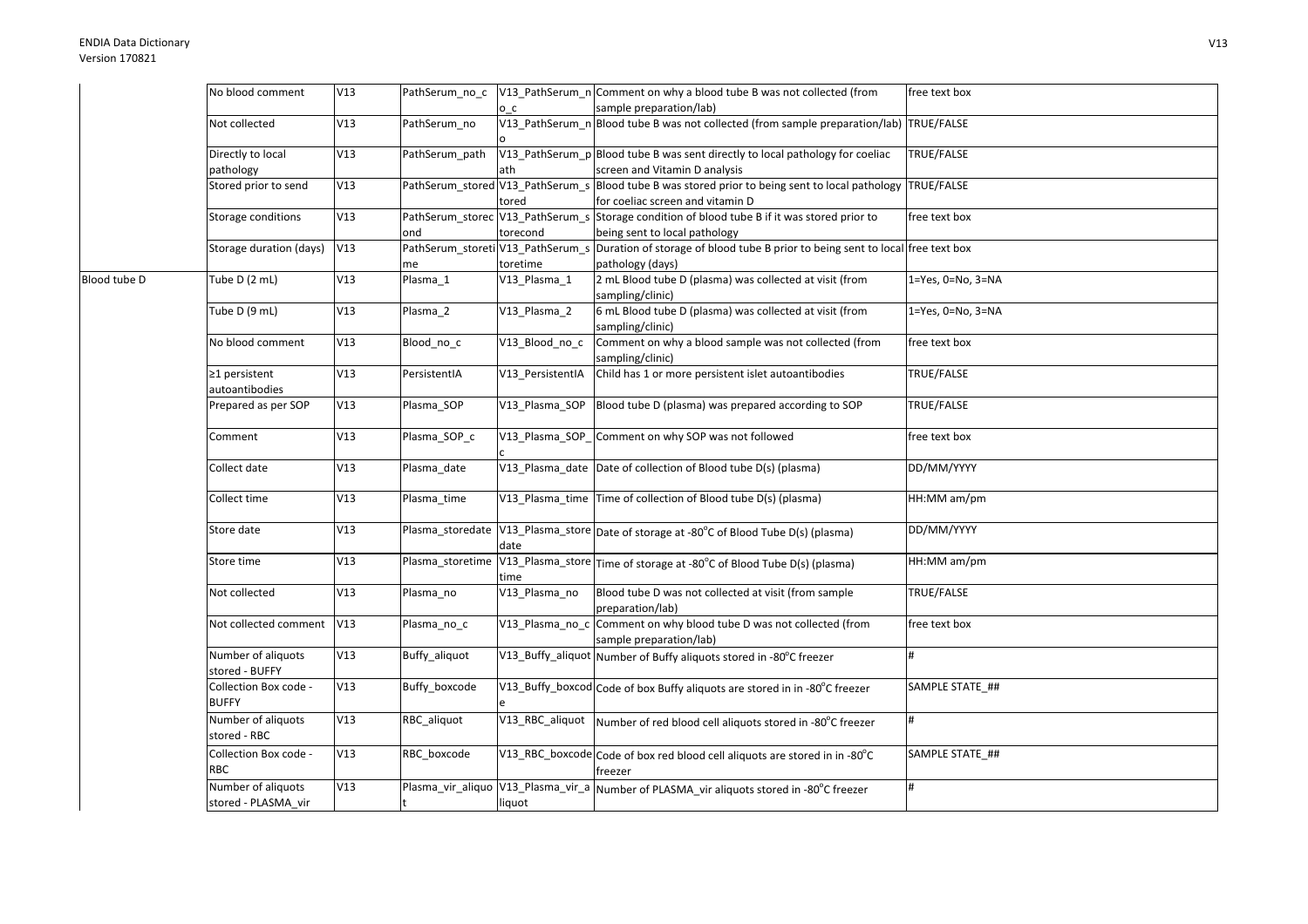PBMC

| Collection Box code -<br>PLASMA_vir                              | V13 | de                                        | oxcode                                        | Plasma_vir_boxco  V13_Plasma_vir_b  Code of box PLASMA_vir aliquots are stored in in -80°C<br>freezer                                      | SAMPLE STATE_## |
|------------------------------------------------------------------|-----|-------------------------------------------|-----------------------------------------------|--------------------------------------------------------------------------------------------------------------------------------------------|-----------------|
| Number of aliquots<br>stored - PLASMA_fatty                      | V13 | Plasma_fatty_aliq V13_Plasma_fatty<br>uot | aliquot                                       | Number of PLASMA_fatty aliquots stored in -80°C freezer                                                                                    |                 |
| Collection Box code -<br>PLASMA_fatty                            | V13 | Plasma_fatty_box V13_Plasma_fatty<br>code | boxcode                                       | Code of box PLASMA fatty aliquots are stored in in -80°C<br>freezer                                                                        | SAMPLE STATE ## |
| Number of aliquots<br>stored - PLASMA_age                        | V13 | Plasma_age_aliqu V13_Plasma_age_<br>ot    | aliquot                                       | Number of PLASMA_age aliquots stored in -80°C freezer                                                                                      |                 |
| Collection Box code -<br>PLASMA_age                              | V13 | Plasma_age_boxc V13_Plasma_age_<br>ode    | boxcode                                       | Code of box PLASMA_age aliquots are stored in in -80°C<br>freezer                                                                          | SAMPLE STATE ## |
| Number of aliquots<br>stored -<br>EDTAPLASMA extra               | V13 | uot                                       | Plasma_extra_aliq V13_Plasma_extra<br>aliquot | Number of PLASMA_extra aliquots stored in -80°C freezer                                                                                    | #               |
| Collection Box code -<br>EDTAPLASMA_extra                        | V13 | code                                      | Plasma_extra_box V13_Plasma_extra<br>boxcode  | Code of box PLASMA extra aliquots are stored in in -80°C<br>freezer                                                                        | SAMPLE STATE ## |
| PBMCs not collected                                              | V13 | PBMC_no                                   | V13_PBMC_no                                   | PBMCs were not collected from Blood Tube D at visit (from<br>sample preparation/lab)                                                       | TRUE/FALSE      |
| Comment                                                          | V13 | PBMC_no_c                                 | V13_PBMC_no_c                                 | Comment on why PBMCs were not collected (from sample<br>preparation/lab)                                                                   | free text box   |
| Prepared as per SOP 11                                           | V13 | PBMC_SOP                                  | V13_PBMC_SOP                                  | Blood tube D (plasma) was prepared according to SOP                                                                                        | TRUE/FALSE      |
| Red cell lysis performed V13                                     |     |                                           | <b>Ilysis</b>                                 | PBMC_redcelllysis V13_PBMC_redcel Red cell lysis was performed during PBMC harvest                                                         | TRUE/FALSE      |
| Haemocytometer viable V13<br>cell count 1                        |     | PBMC_viable_1                             |                                               | V13_PBMC_viable Number of viable cells from haemocytometer cell count                                                                      | #               |
| Haemocytometer dead<br>cell count 1                              | V13 | PBMC_dead_1                               | V13_PBMC_dead_                                | Number of dead cells from haemocytometer cell count                                                                                        |                 |
| Haemocytometer viable V13<br>cell count 2                        |     | PBMC_viable_2                             | $\overline{2}$                                | V13_PBMC_viable Number of viable cells from haemocytometer cell count                                                                      |                 |
| Haemocytometer dead<br>cell count 2                              | V13 | PBMC dead 2                               |                                               | V13_PBMC_dead_Number of dead cells from haemocytometer cell count<br>V13_PBMC_viable Number of viable cells from haemocytometer cell count |                 |
| Haemocytometer viable V13<br>cell count 3<br>Haemocytometer dead | V13 | PBMC_viable_3<br>PBMC_dead_3              | V13_PBMC_dead_                                | Number of dead cells from haemocytometer cell count                                                                                        |                 |
| cell count 3<br>Haemocytometer viable V13                        |     | PBMC_viable_4                             |                                               | V13_PBMC_viable Number of viable cells from haemocytometer cell count                                                                      | #               |
| cell count 4<br>Haemocytometer dead                              | V13 | PBMC_dead_4                               | V13_PBMC_dead_                                | Number of dead cells from haemocytometer cell count                                                                                        |                 |
| cell count 4<br>Avg num of viable cells                          | V13 | PBMC_av_viablec                           |                                               | V13_PBMC_av_via Average number of viable cells per square                                                                                  |                 |
| per square                                                       |     | ells                                      | blecells                                      |                                                                                                                                            |                 |
| Viable cell/mL                                                   | V13 | PBMC_viablecell                           | cell                                          | V13_PBMC_viable Total number of viable cells per mL (x10 <sup>6</sup> )                                                                    |                 |
| Total cell number                                                | V13 | PBMC_totalcellnu<br>m                     | ellnum                                        | V13_PBMC_totalc Total number of viable cells (x10 <sup>6</sup> )                                                                           |                 |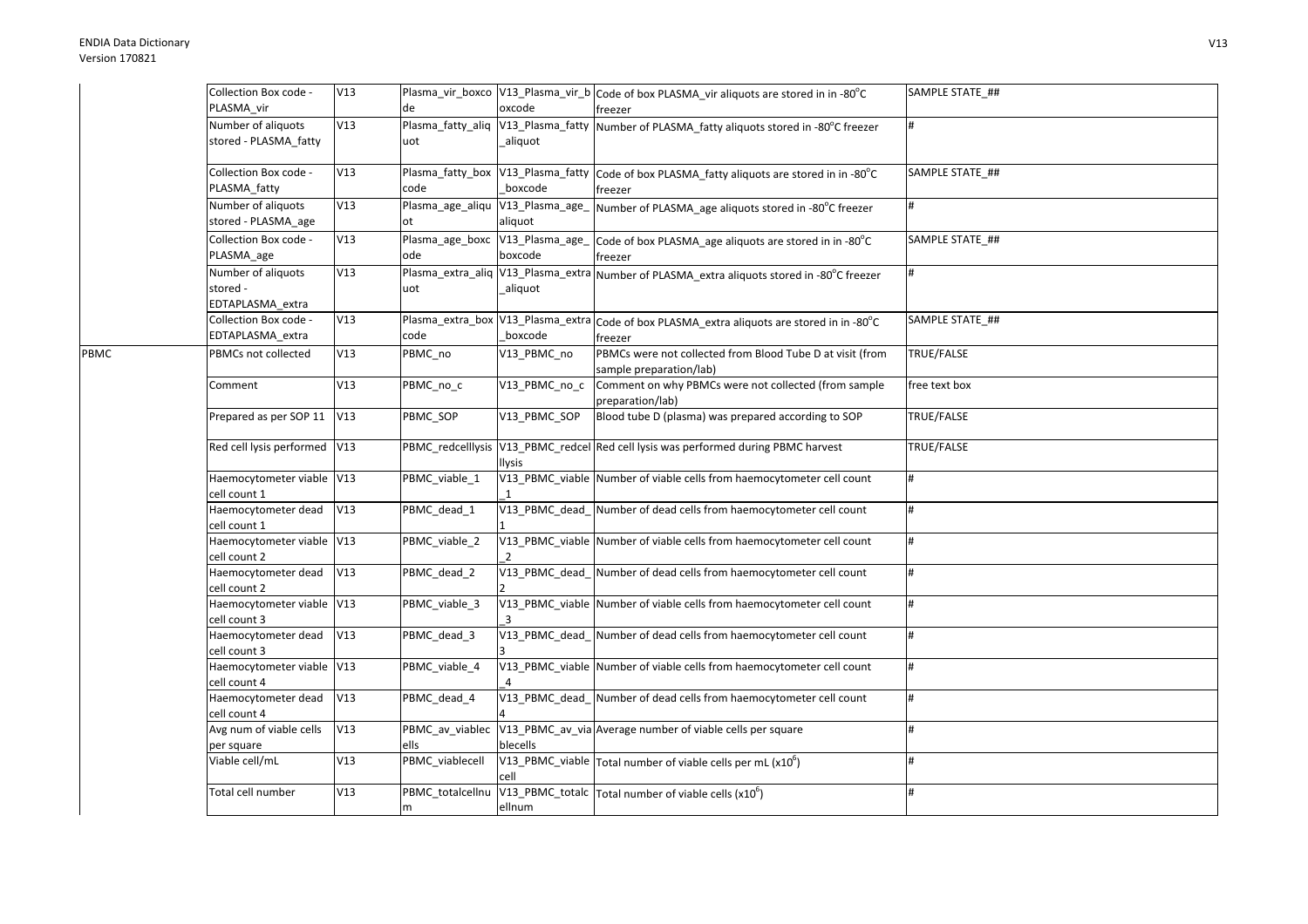|              | Suspension volume            | V13 |                     |                 | PBMC_suspension V13_PBMC_suspe Suspension volume to achieve 10 x 10 <sup>6</sup> cells/mL                    |               |
|--------------|------------------------------|-----|---------------------|-----------------|--------------------------------------------------------------------------------------------------------------|---------------|
|              | Vials stored                 | V13 | vol<br>PBMC_aliquot | nsion vol       | V13_PBMC_aliquo Number of PBMC aliquots stored                                                               |               |
|              |                              |     |                     |                 |                                                                                                              |               |
|              | Aliquot volume               | V13 |                     |                 | PBMC_aliquot_vol V13_PBMC_aliquo Volume of PBMC aliquot (ul)                                                 |               |
|              |                              |     |                     | vol             |                                                                                                              |               |
|              | <b>Dilution factor</b>       | V13 |                     |                 | PBMC_dilutionfact V13_PBMC_dilutio Dilution factor (exported but no longer on registry - March               | #             |
|              |                              |     |                     | nfactor         | 2017)                                                                                                        |               |
|              | in $(mL)$                    | V13 | vol 2               | nsion vol 2     | PBMC_suspension V13_PBMC_suspe Suspension volume (exported but no longer on registry -<br><b>March 2017)</b> | #             |
|              | Number of cells stored       | V13 |                     |                 | PBMC_cellsfrozen   V13_PBMC_cellsfr   Number of cells stored frozen (exported but no longer on               | #             |
|              | frozen                       |     |                     | ozen            | registry - March 2017)                                                                                       |               |
|              | Date of initial storage      | V13 |                     |                 | PBMC_storedate_i V13_PBMC_stored Date of initial storage of PBMCs (exported but no longer on                 | DD/MM/YYYY    |
|              |                              |     | nitial              | ate initial     | registry - March 2017)                                                                                       |               |
|              | Time of initial storage      | V13 |                     |                 | PBMC_storetime_i V13_PBMC_storet Time of initial storage of PBMCs (exported but no longer on                 | HH:MM am/pm   |
|              |                              |     | nitial              | ime initial     | registry - March 2017)                                                                                       |               |
|              | Date of storage at -80°C V13 |     | PBMC storedate      |                 | V13_PBMC_stored Date of storage at -80°C of PBMCs                                                            | DD/MM/YYYY    |
|              |                              |     |                     | ate             |                                                                                                              |               |
|              | Time of storage at -80°C V13 |     | PBMC_storetime      |                 | V13_PBMC_storet Time of storage at -80°C of PBMCs                                                            | HH:MM am/pm   |
|              |                              |     |                     | ime             |                                                                                                              |               |
|              | Date of storage in LN        | V13 | PBMC_storedate_     |                 | V13_PBMC_stored Date of storage of PBMCs in liquid nitrogen                                                  | DD/MM/YYYY    |
|              |                              |     | LN                  | ate LN          |                                                                                                              |               |
|              | Time of storage in LN        | V13 | PBMC_storetime_     |                 | V13_PBMC_storet Time of storage of PBMCs in liquid nitrogen                                                  | HH:MM am/pm   |
|              |                              |     | LN                  | ime LN          |                                                                                                              |               |
|              | Locaion in LN                | V13 | PBMC LNlocation     |                 | V13_PBMC_LNloc Location of aliquots in liquid nitrogen                                                       | free text box |
|              |                              |     |                     | ation           |                                                                                                              |               |
| Blood tube G | Tube G (0.5 mL)              | V13 | PathGluc            | V13_PathGluc    | Blood tube G was collected at visit (from sampling/clinic)                                                   | TRUE/FALSE    |
|              | <b>Collect Date</b>          | V13 | PathGluc_date       |                 | V13_PathGluc_dat Date of collection of Blood tube G (fluoride)                                               | DD/MM/YYYY    |
|              | Collect time                 | V13 | PathGluc time       |                 | V13_PathGluc_tim Time of collection of Blood tube G (fluoride)                                               | HH:MM am/pm   |
|              | Not collected                | V13 | PathGluc no         |                 | V13_PathGluc_no Blood tube G was not collected (from sample preparation/lab) TRUE/FALSE                      |               |
|              | Directly to local            | V13 | PathGluc path       |                 | V13_PathGluc_pat Blood tube G was sent directly to local pathology for coeliac                               | TRUE/FALSE    |
|              | pathology                    |     |                     |                 | screen and Vitamin D analysis                                                                                |               |
|              | Stored prior to send         | V13 | PathGluc stored     |                 | V13_PathGluc_sto Blood tube G was stored prior to being sent to local pathology                              | TRUE/FALSE    |
|              |                              |     |                     | red             | for coeliac screen and vitamin D                                                                             |               |
|              | Storage conditions           | V13 | PathGluc_storeco    |                 | V13_PathGluc_sto Storage condition of blood tube G if it was stored prior to                                 | free text box |
|              |                              |     | nd                  | recond          | being sent to local pathology                                                                                |               |
|              | Storage condition            | V13 |                     |                 | PathGluc_storetim V13_PathGluc_sto Duration of storage of blood tube G prior to being sent to                | free text box |
|              |                              |     |                     | retime          | local pathology (days)                                                                                       |               |
|              | No blood comment             | V13 | PathGluc_no_c       | V13_PathGluc_no | Comment on why a blood tube G was not collected (from                                                        | free text box |
|              |                              |     |                     | $\mathsf{C}$    | sample preparation/lab)                                                                                      |               |
| Urine        | Prepared as per SOP 6        | V13 | Urine_SOP           | V13 Urine SOP   | Urine was prepared according to SOP                                                                          | TRUE/FALSE    |
|              | SOP comment                  | V13 | Urine_SOP_c         | V13_Urine_SOP_c | Comment on why SOP was not followed                                                                          | free text box |
|              | Collection date              | V13 | Urine_date          | V13_Urine_date  | Date of collection of urine                                                                                  | DD/MM/YYYY    |
|              |                              |     |                     |                 |                                                                                                              |               |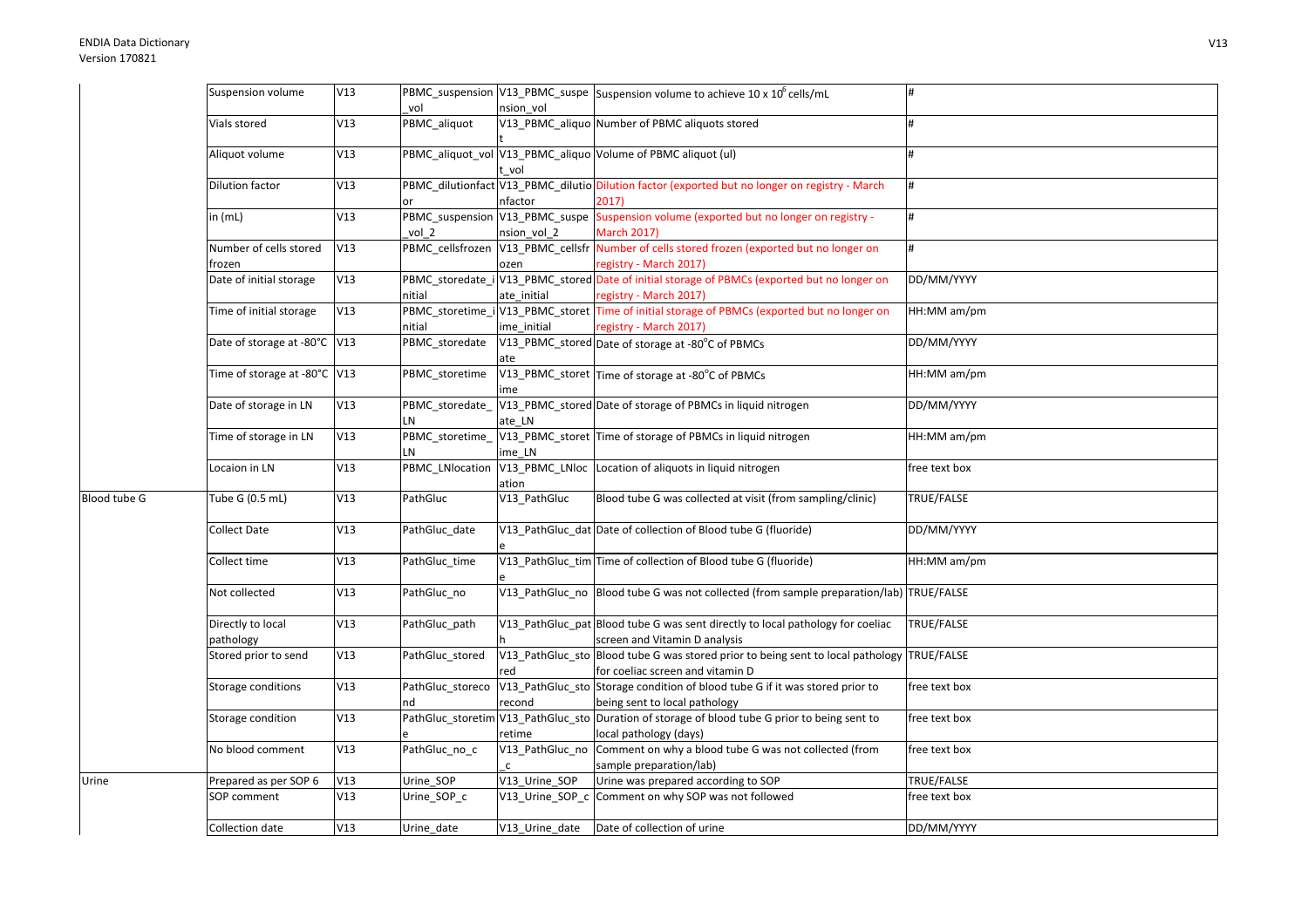Stool

| Collection time                      | V13 | Urine time                               |                             | V13_Urine_time Time of collection of urine                                | HH:MM am/pm     |
|--------------------------------------|-----|------------------------------------------|-----------------------------|---------------------------------------------------------------------------|-----------------|
| Store date                           | V13 | Urine_storedate                          | ate                         | V13_Urine_stored Date of storage at -80°C of urine                        | DD/MM/YYYY      |
| Store time                           | V13 | Urine storetime                          | V13_Urine_storeti<br>me     | Time of storage at -80°C of urine                                         | HH:MM am/pm     |
| Sample not collected                 | V13 | Urine_no                                 | V13_Urine_no                | Urine was not collected at visit (from sample preparation/lab) TRUE/FALSE |                 |
| Comment                              | V13 | Urine no c                               | V13_Urine_no_c              | Comment on why urine was not collected (from sample<br>preparation/lab)   | free text box   |
| Number of aliquots<br>stored - meta  | V13 | Urine_meta_aliqu V13_Urine_meta_<br>ot   | aliquot                     | Number of URINE_meta aliquots stored in -80°C freezer                     |                 |
| Volume - meta                        | V13 | Urine_meta_vol                           | V13_Urine_meta_<br>vol      | Volume of URINE_meta aliquots stored in -80oC freezer (µL)                | #               |
| Collection Box code -<br>meta        | V13 | Urine meta boxc<br>ode                   | V13_Urine_meta_<br>boxcode  | Code of box URINE_meta aliquots are stored in in -80°C<br>freezer         | SAMPLE STATE ## |
| Number of aliquots<br>stored - age   | V13 | Urine_age_aliquot V13_Urine_age_al       | iquot                       | Number of URINE_age aliquots stored in -80°C freezer                      |                 |
| Volume - age                         | V13 | Urine_age_vol                            | V13_Urine_age_v             | Volume of URINE_age aliquots stored in -80oC freezer (µL)                 |                 |
| Collection Box code - age V13        |     | Urine_age_boxcod V13_Urine_age_b         | oxcode                      | Code of box URINE_age aliquots are stored in in -80°C freezer             | SAMPLE STATE_## |
| Number of aliquots<br>stored - extra | V13 | Urine_extra_aliqu V13_Urine_extra_<br>ot | aliquot                     | Number of URINE_extra aliquots stored in -80°C freezer                    |                 |
| Volume - extra                       | V13 | Urine extra vol                          | V13_Urine_extra_<br>vol     | Volume of URINE_extra aliquots stored in -80oC freezer (µL)               |                 |
| Collection Box code -<br>extra       | V13 | Urine_extra_boxc<br>ode                  | V13_Urine_extra_<br>boxcode | Code of box URINE_extra aliquots are stored in in -80°C<br>freezer        | SAMPLE STATE_## |
| Number of aliquots<br>stored - glass | V13 | Urine_glass_aliqu<br>ot                  | V13_Urine_glass_<br>aliquot | Number of URINE_glass aliquots stored in -80°C freezer                    |                 |
| Volume - glass                       | V13 | Urine_glass_vol                          | V13_Urine_glass_<br>vol     | Volume of URINE_glass aliquots stored in -80oC freezer (µL)               |                 |
| Collection Box code -<br>glass       | V13 | Urine_glass_boxco V13_Urine_glass_<br>de | boxcode                     | Code of box URINE_glass aliquots are stored in in -80°C<br>freezer        | SAMPLE STATE_## |
| Prepared as per SOP 7                | V13 | Stool_SOP                                | V13_Stool_SOP               | Stool was prepared according to SOP                                       | TRUE/FALSE      |
| SOP comment                          | V13 | Stool_SOP_c                              | V13_Stool_SOP_c             | Comment on why SOP was not followed                                       | free text box   |
| Collection date                      | V13 | Stool date                               | V13 Stool date              | Date of collection of stool                                               | DD/MM/YYYY      |
| Collection time                      | V13 | Stool time                               | V13_Stool_time              | Time of collection of stool                                               | HH:MM am/pm     |
| Store date                           | V13 | Stool_storedate                          | V13_Stool_stored<br>ate     | Date of storage at -80°C of stool                                         | DD/MM/YYYY      |
| Store time                           | V13 | Stool storetime                          | V13_Stool_storeti<br>me     | Time of storage at -80°C of stool                                         | HH:MM am/pm     |
| Sample not collected                 | V13 | Stool no                                 | V13_Stool_no                | Stool was not collected at visit (from sample preparation/lab)            | TRUE/FALSE      |
| Comment                              | V13 | Stool_no_c                               | V13 Stool no c              | Comment on why stool was not collected (from sample<br>preparation/lab)   | free text box   |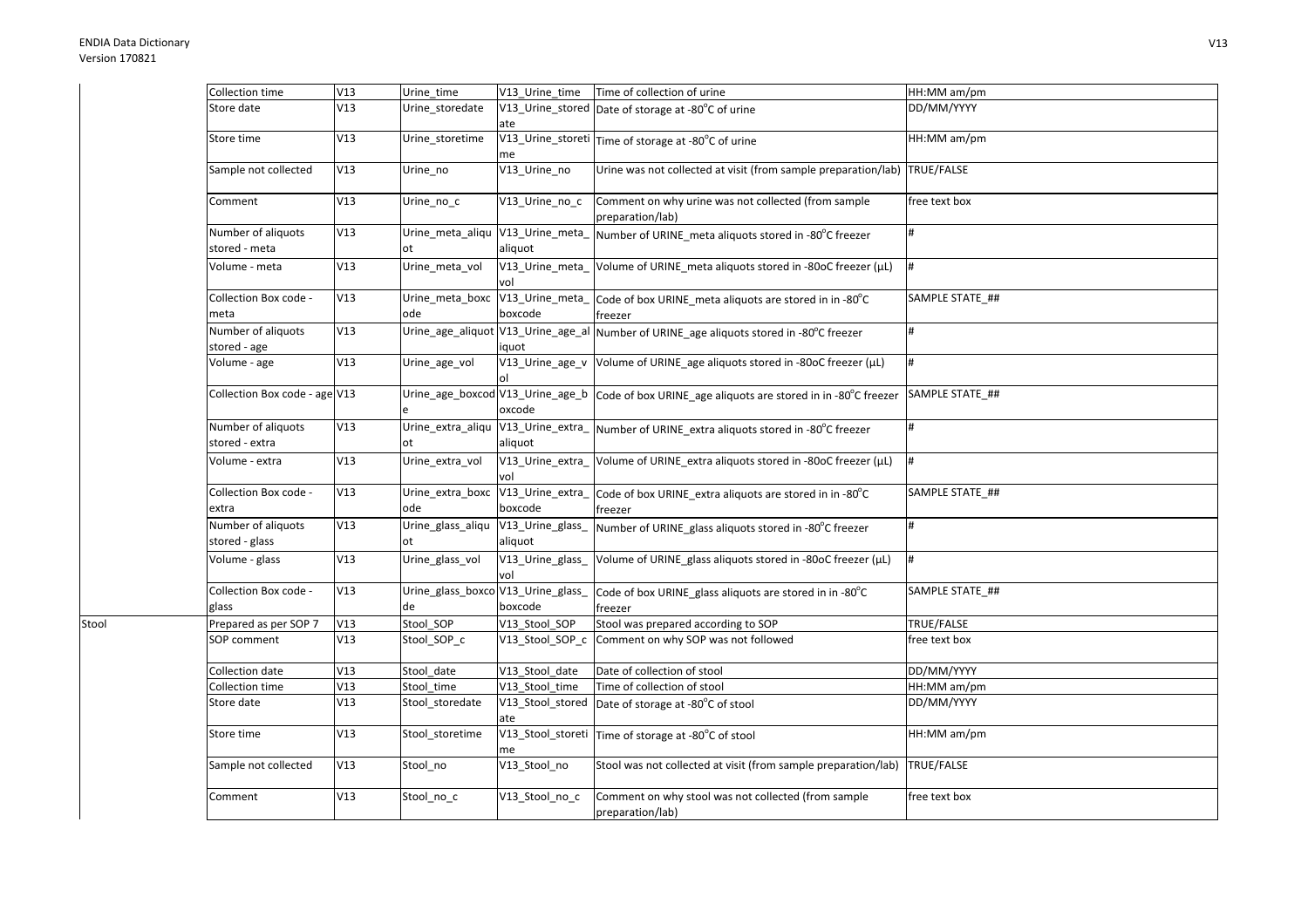|           | Bristol Stool Chart type V13           |     | Stool bristol                            |                             | V13_Stool_bristol   Type of stool using Bristol Stool Chart                                          | $1 - 7$         |
|-----------|----------------------------------------|-----|------------------------------------------|-----------------------------|------------------------------------------------------------------------------------------------------|-----------------|
|           | Number of aliquots<br>stored - micro   | V13 |                                          | aliquot                     | Stool_micro_aliqu V13_Stool_micro_ Number of STOOL_micro aliquots stored in -80°C freezer            |                 |
|           | Collection Box code -<br>micro         | V13 | ode                                      | boxcode                     | Stool_micro_boxc V13_Stool_micro_Code of box STOOL_micro aliquots are stored in in -80°C<br>freezer  | SAMPLE STATE ## |
|           | Number of aliquots<br>stored - vir     | V13 | Stool_vir_aliquot                        | uot                         | V13_Stool_vir_aliq Number of STOOL_vir aliquots stored in -80°C freezer                              |                 |
|           | Collection Box code - vir V13          |     |                                          | code                        | Stool_vir_boxcode V13_Stool_vir_box Code of box STOOL_vir aliquots are stored in in -80°C freezer    | SAMPLE STATE ## |
|           | Number of aliquots<br>stored - meta    | V13 | Stool meta aliqu<br>ot                   | aliquot                     | V13_Stool_meta_ Number of STOOL_meta aliquots stored in -80°C freezer                                |                 |
|           | Collection Box code -<br>meta          | V13 | de                                       | boxcode                     | Stool_meta_boxco V13_Stool_meta_   Code of box STOOL_meta aliquots are stored in in -80°C<br>freezer | SAMPLE STATE_## |
|           | Number of aliquots<br>stored - extra   | V13 | Stool_extra_aliqu<br>ot                  | V13_Stool_extra_<br>aliquot | Number of STOOL_extra aliquots stored in -80°C freezer                                               | #               |
|           | Collection Box code -<br>extra         | V13 | Stool_extra_boxco V13_Stool_extra_<br>de | boxcode                     | Code of box STOOL_extra aliquots are stored in in -80°C<br>freezer                                   | SAMPLE STATE_## |
| Coeliac   | V13_tTGAb                              | V13 | tTGAb                                    | V13 tTGAb                   | Tissue transglutaminase level                                                                        | free text box   |
|           | V13_tTGAb Date of<br>analysis          | V13 | tTGAb date                               | V13_tTGAb_date              | Date of analysis of tTGAb                                                                            | DD/MM/YYYY      |
|           | V13_tTGAb Pathology<br>service         | V13 | tTGAb_Path                               | V13 tTGAb Path              | Pathology service that analysed tTGAb                                                                | free text box   |
|           | V13_total IgA                          | V13 | gA                                       | V13_lgA                     | Total immunoglobulin level                                                                           | free text box   |
|           | V13_total IgA Date of<br>analysis      | V13 | IgA_date                                 | V13_IgA_date                | Date of analysis of total IgA                                                                        | DD/MM/YYYY      |
|           | V13_total IgA Pathology V13<br>service |     | Iga_Path                                 | V13_Iga_Path                | Pathology service that analysed total IgA                                                            | free text box   |
|           | V13_DPG IgG                            | V13 | <b>DPGIgG</b>                            | V13 DPGIgG                  | Anti-Deamidated Gliadin Peptide level                                                                | free text box   |
|           | V13_DPG IgG Date of<br>analysis        | V13 | DPGIgG date                              |                             | V13_DPGIgG_date Date of analysis of DPG IgG                                                          | DD/MM/YYYY      |
|           | V13_DPG IgG Pathology V13<br>service   |     | DPGIgG_Path                              |                             | V13_DPGIgG_Path Pathology service that analysed DPG IgG                                              | free text box   |
| Glucose   | V13_Glucose<br>concentration           | V13 | Glucose                                  | V13 Glucose                 | Glucose (mmol/L)                                                                                     | free text box   |
|           | Date of analysis                       | V13 | Glucose_date                             |                             | V13_Glucose_date Date of analysis of Glucose                                                         | DD/MM/YYYY      |
|           | Pathology service                      | V13 | Glucose_path                             |                             | V13_Glucose_path Pathology service that analysed Glucose                                             | free text box   |
| Vitamin D | V13_Vitamin D                          | V13 | VitD                                     | V13_VitD                    | Vitamin D (25OHD) level (nmol/L)                                                                     | free text box   |
|           | Date of analysis                       | V13 | VitD_date                                | V13_VitD_date               | Date of analysis of Vitamin D                                                                        | DD/MM/YYYY      |
|           | Pathology service                      | V13 | VitD Path                                | V13_VitD_Path               | Pathology service that analysed Vitamin D                                                            | free text box   |
| HbA1c     | V13_HbA1c percentage                   | V13 | HbA1c_per                                | V13_HbA1c_per               | Hemoglobin A1c level (%)                                                                             | free text box   |
|           | V13_HbA1c<br>concentration             | V13 | HbA1c_con                                | V13_HbA1c_con               | Hemoglobin A1c level (mmol/mol)                                                                      | free text box   |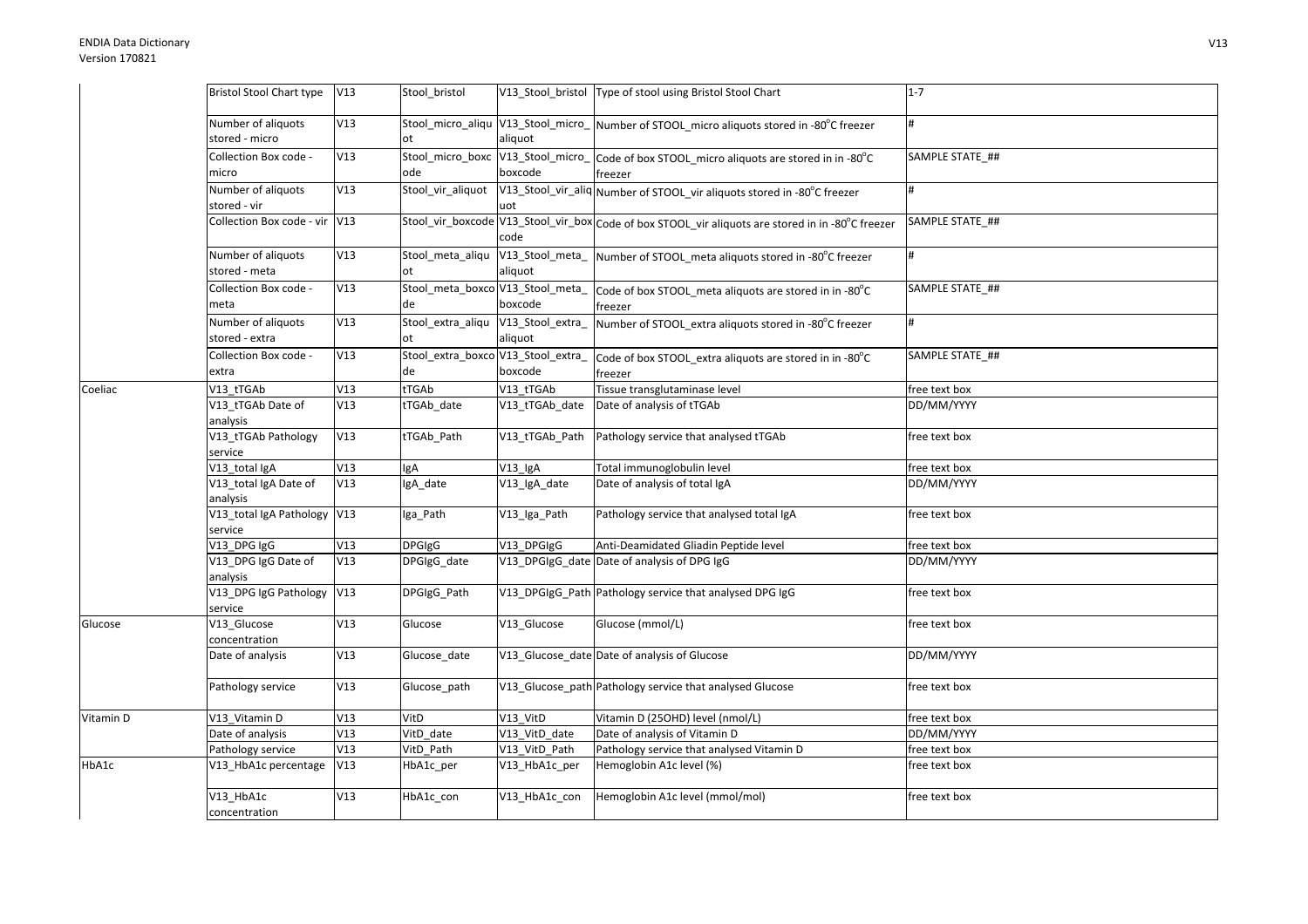|                                                          | Date of analysis                                       | V13          | HbA1c_date      |                       | V13_HbA1c_date Date of analysis of HbA1c                                                                                               | DD/MM/YYYY          |
|----------------------------------------------------------|--------------------------------------------------------|--------------|-----------------|-----------------------|----------------------------------------------------------------------------------------------------------------------------------------|---------------------|
|                                                          |                                                        |              |                 |                       |                                                                                                                                        |                     |
|                                                          | Pathology service                                      | V13          | HbA1c_path      |                       | V13_HbA1c_path Pathology service that analysed HbA1c                                                                                   | free text box       |
| <b>Islet Autoantibodies</b>                              | V13 IAA                                                | V13          | IAA             | $V13$ <sup>IAA</sup>  | Insulin autoantibodies level                                                                                                           | free text box       |
|                                                          | V13 IAA Date of analysis V13                           |              | IAA date        | V13 IAA date          | Date of analysis of IAA                                                                                                                | DD/MM/YYYY          |
|                                                          | V13_IAA Pathology<br>service                           | V13          | IAA_Path        | V13 IAA Path          | Pathology service that analysed IAA                                                                                                    | free text box       |
|                                                          | V13 ZnT8Ab                                             | V13          | ZnT8Ab          | V13 ZnT8Ab            | Zinc transporter 8 autoantibodies level                                                                                                | free text box       |
|                                                          | V13 ZnT8Ab Date of                                     | V13          | ZnT8Ab_date     |                       | V13 ZnT8Ab date Date of analysis of ZnT8Ab                                                                                             | DD/MM/YYYY          |
|                                                          | analysis                                               |              |                 |                       |                                                                                                                                        |                     |
|                                                          | V13_ZnT8Ab Pathology<br>service                        | V13          | ZnT8Ab_Path     |                       | V13_ZnT8Ab_Path Pathology service that analysed ZnT8Ab                                                                                 | free text box       |
|                                                          | V13_GADAb                                              | V13          | GADAb           | V13 GADAb             | Glutamic acid decarboxylase autoantibodies level                                                                                       | free text box       |
|                                                          | V13_GADAb Date of                                      | V13          | GADAb_date      |                       | V13 GADAb date Date of analysis of GADAb                                                                                               | DD/MM/YYYY          |
|                                                          | analysis                                               |              |                 |                       |                                                                                                                                        |                     |
|                                                          | V13_GADAb Pathology                                    | V13          | GADAb_Path      |                       | V13 GADAb Path Pathology service that analysed GADAb                                                                                   | free text box       |
|                                                          | service                                                |              |                 |                       |                                                                                                                                        |                     |
|                                                          | V13 IA2                                                | V13          | IA <sub>2</sub> | V13_IA2               | Insulinoma-2-associated autoantibodies levels                                                                                          | free text box       |
|                                                          | V13_IA2 Date of analysis V13                           |              | IA2_date        | V13_IA2_date          | Date of analysis of IA2                                                                                                                | DD/MM/YYYY          |
|                                                          | V13 IA2 Pathology<br>service                           | V13          | IA2_Path        | V13_IA2_Path          | Pathology service that analysed IA2                                                                                                    | free text box       |
| Questionnaires                                           | Early childhood lifestyle V13<br>questionnaire         |              | LQ              | $V13$ _LQ             | Early childhood lifestyle questionnaire completed and type of Yes, online version/Yes, hardcopy/Yes, app/No<br>questionnaire completed |                     |
|                                                          | Early childhood lifestyle V13<br>questionnaire comment |              | Quest_c         | V13_Quest_c           | Comment on why lifestyle questionnaire was not completed                                                                               | free text box       |
|                                                          | <b>Eating Survey</b>                                   | V13          | <b>ACAES</b>    | V13_ACAES             | Australian Child and Adolescent Eating Survey was completed  Yes, online version/Yes, hardcopy/Yes, app/No                             |                     |
|                                                          | Eating Survey comment V13                              |              | ACAES c         | V13 ACAES c           | Comment on why ACAES was not completed                                                                                                 | free text box       |
|                                                          | Survey ID                                              | V13          | ACAES_id        | V13_ACAES_id          | Survey ID for ACAES                                                                                                                    |                     |
| <b>Early Childhood</b><br><b>Lifestyle Questionniare</b> |                                                        |              |                 |                       |                                                                                                                                        |                     |
| <b>Export heading</b>                                    | Variable                                               | <b>Visit</b> | Code            | Visit Code            | <b>Description</b>                                                                                                                     | Format              |
|                                                          |                                                        |              |                 |                       | Participant ID code for Maternal Lifestyle Postpartum                                                                                  |                     |
|                                                          | ID                                                     | V13          | LQ ID           | V <sub>13_LQ_ID</sub> | Questionnaire                                                                                                                          | STATE-CITY-SITE-### |
|                                                          |                                                        |              |                 |                       | Date Maternal Lifestyle Postpartum Questionnaire was                                                                                   |                     |
|                                                          | Completion date                                        | V13          | LQ_Date         | V13_LQ_Date           | completed                                                                                                                              | DD/MM/YYYY          |
|                                                          |                                                        |              |                 |                       |                                                                                                                                        |                     |
|                                                          | Visit                                                  | V13          | LQ_Visit        | V13_LQ_Visit          | Visit code for Maternal Lifestyle Postpartum Questionnaire                                                                             | T1/T2/T3            |
|                                                          |                                                        |              |                 |                       | No data collected for Maternal Lifestyle Postpartum                                                                                    |                     |
|                                                          | Not collected                                          | V13          | LQ_no           | V13_LQ_no             | Questionnaire                                                                                                                          | TRUE/FALSE          |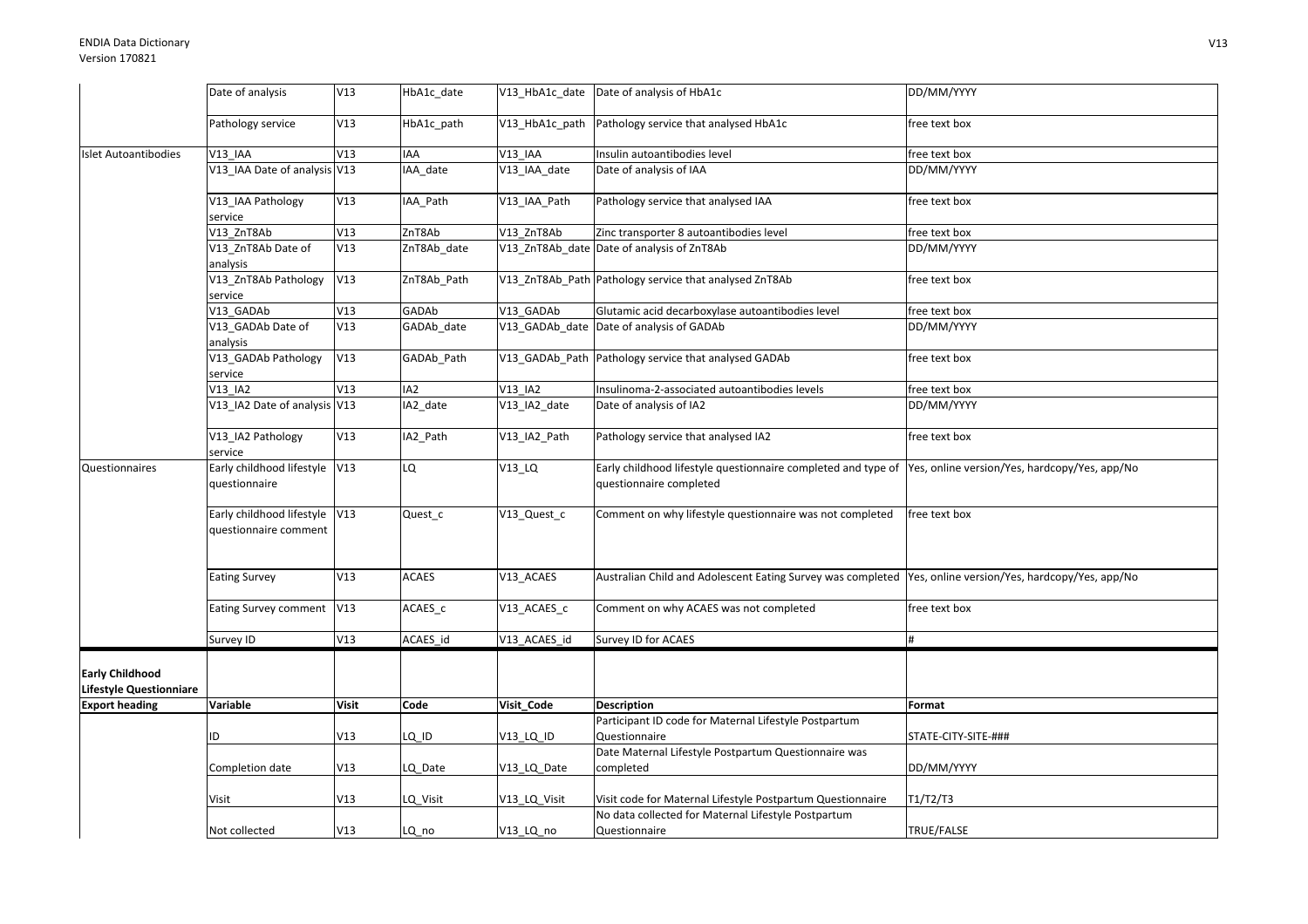|           |                              |     |                                 |                  | Comment on why no data was collected for Maternal Lifestyle                                                   |                                                            |
|-----------|------------------------------|-----|---------------------------------|------------------|---------------------------------------------------------------------------------------------------------------|------------------------------------------------------------|
|           | Not collected comment        | V13 | LQ no c                         | V13 LQ no c      | Postpartum Questionnaire                                                                                      | free text box                                              |
|           |                              |     |                                 |                  | Data entry for Maternal Lifestyle Postpartum Questionnaire                                                    |                                                            |
|           | Not Finish                   | V13 | LQ NotFin                       | V13 LQ NotFin    | has not been finished                                                                                         | TRUE/FALSE                                                 |
|           |                              |     |                                 |                  |                                                                                                               |                                                            |
|           |                              |     |                                 |                  | Data entry for Maternal Lifestyle Postpartum Questionnaire                                                    |                                                            |
| General   | Finalized                    | V13 | LQ Final                        | V13 LQ Final     | has been finalised by project management team                                                                 | TRUE/FALSE                                                 |
|           |                              |     |                                 |                  | Number of adults that currently reside in the partiicpant's                                                   |                                                            |
|           | Reside in house (Adults) V13 |     | Adults                          | V13_Adults       | household                                                                                                     |                                                            |
|           |                              |     |                                 |                  | Number of children that currently reside in the partiicpant's                                                 |                                                            |
| Household | Reside in house (Child)      | V13 | Children                        | V13_Children     | household                                                                                                     |                                                            |
|           |                              |     |                                 |                  |                                                                                                               |                                                            |
|           |                              |     |                                 |                  |                                                                                                               | Members of my household smoke at home, inside the          |
|           |                              |     |                                 |                  |                                                                                                               | house/Members of my household smoke at home, only          |
|           |                              |     |                                 |                  |                                                                                                               | outside the house and never inside/Members of my           |
|           |                              |     | Smoking househo V13 Smoking hou |                  |                                                                                                               | household are smokers but they don't smoke at home, inside |
| Smoking   | Description                  | V13 | ld                              | sehold           | Description of household smoking status                                                                       | or outside/Nobody in my household is a smoker              |
|           | Dog that comes inside        | V13 | Dog_inside                      | V13_Dog_inside   | The household has a dog that comes inside                                                                     | TRUE/FALSE                                                 |
|           |                              |     |                                 |                  | The household has a dog that lives outside and doesn't come                                                   |                                                            |
|           | Dog that lives outside       | V13 | Dog_outside                     | V13_Dog_outside  | inside                                                                                                        | TRUE/FALSE                                                 |
|           | Cat that comes inside        | V13 | Cat inside                      | V13 Cat inside   | The household has a cat that comes inside                                                                     | TRUE/FALSE                                                 |
|           |                              |     |                                 |                  | The household has a cat that lives outside and doesn't come                                                   |                                                            |
|           | Cat that lives outside       | V13 | Cat outside                     | V13 Cat outside  | inside                                                                                                        | TRUE/FALSE                                                 |
|           |                              |     |                                 |                  |                                                                                                               |                                                            |
|           | Furred pet                   | V13 | FurredPet                       | V13 FurredPet    | The household has a furred pet that is not a cat or a dog                                                     | TRUE/FALSE                                                 |
|           |                              |     |                                 | V13_FurredPet_n  | The household does not have any furred pets - cats, dogs or                                                   |                                                            |
| Pets      | Do not have furred pets      | V13 | FurredPet_no                    |                  | otherwise                                                                                                     | TRUE/FALSE                                                 |
|           |                              |     |                                 | V13_MultiVit_bra | Brand of other multivitamin supplement taken by the child                                                     |                                                            |
|           | Multivitamin (Brand)         | V13 | MultiVit_brand                  | nd               | over the last six months                                                                                      | free text box                                              |
|           | Multivitamin                 |     |                                 |                  | Frequency of other multivitamin supplement taken by the                                                       |                                                            |
|           | (Frequency)                  | V13 | MultiVit_freq                   |                  | V13 MultiVit freq child over the last six months                                                              | Never/0-30 days/31-60 days/61-90 days/Daily                |
|           |                              |     |                                 |                  | V13_MultiVit_dos Dose of other multivitamin supplement taken by the child                                     |                                                            |
|           | Multivitamin (Amount)        | V13 | MultiVit dose                   |                  | over the last six months                                                                                      | free text box                                              |
|           |                              |     |                                 | V13_FishOil_bran | Brand of fish oil, omega-3 or cod liver oil supplement taken by                                               |                                                            |
|           | Omega-3 (Brand)              | V13 | FishOil brand                   |                  | the child over the last six months<br>Frequency of fish oil, omega-3 or cod liver oil supplement              | free text box                                              |
|           |                              |     |                                 |                  |                                                                                                               |                                                            |
|           | Omega-3 (Frequency)          | V13 | FishOil_freq                    | V13_FishOil_freq | taken by the child over the last six months<br>Dose of fish oil, omega-3 or cod liver oil supplement taken by | Never/0-30 days/31-60 days/61-90 days/Daily                |
|           |                              |     |                                 |                  |                                                                                                               |                                                            |
|           | Omega-3 (Amount)             | V13 | FishOil dose                    | V13 FishOil dose | the child over the last six months<br>Brand of iron supplement taken by the child over the last six           | free text box                                              |
|           |                              |     |                                 |                  |                                                                                                               |                                                            |
|           | Iron (Brand)                 | V13 | Iron brand                      | V13 Iron brand   | months<br>Frequency of iron supplement taken by the child over the last                                       | free text box                                              |
|           | Iron (Frequency)             | V13 | Iron_freq                       | V13_Iron_freq    | six months                                                                                                    | Never/0-30 days/31-60 days/61-90 days/Daily                |
|           |                              |     |                                 |                  | Dose of iron supplement taken by the child over the last six                                                  |                                                            |
|           | Iron (Amount)                | V13 | Iron dose                       | V13 Iron dose    | months                                                                                                        | free text box                                              |
|           |                              |     |                                 |                  | V13_OtherSup1_b Brand of other supplement taken by the child over the last six                                |                                                            |
|           | Other (Brand)                | V13 | OtherSup1 brand rand            |                  | months                                                                                                        | free text box                                              |
|           |                              |     |                                 |                  |                                                                                                               |                                                            |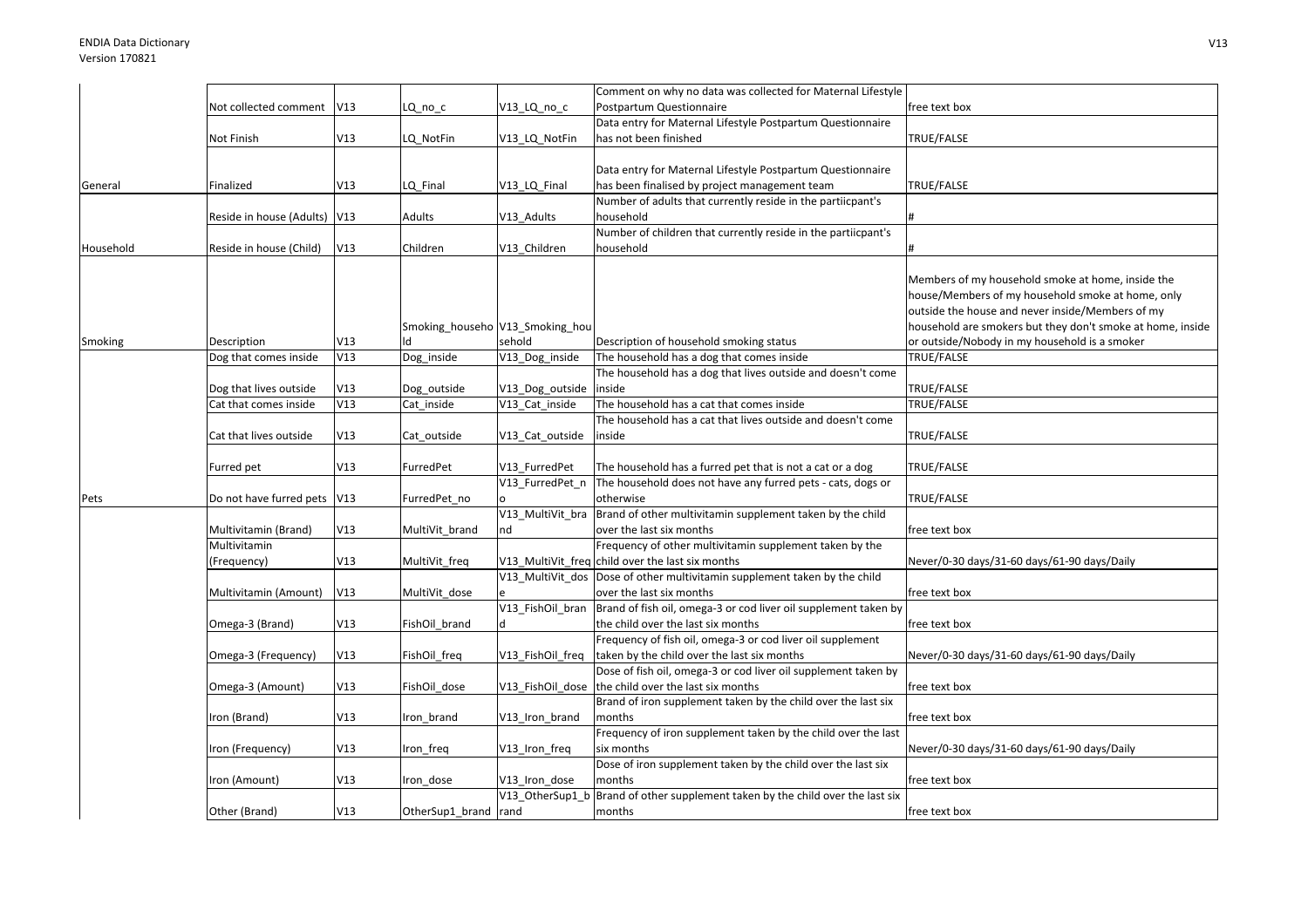|             |                        |            |                  |                  | V13_OtherSup1_fr Frequency of other supplement taken by the child over the                                            |                                             |
|-------------|------------------------|------------|------------------|------------------|-----------------------------------------------------------------------------------------------------------------------|---------------------------------------------|
|             | Other (Frequency)      | V13        | OtherSup1_freq   | eq               | last six months                                                                                                       | Never/0-30 days/31-60 days/61-90 days/Daily |
|             |                        |            |                  |                  | V13_OtherSup1_d Dose of other supplement taken by the child over the last six                                         |                                             |
|             | Other (Amount)         | V13        | OtherSup1_dose   | ose              | months                                                                                                                | free text box                               |
|             |                        |            |                  |                  | Brand or food name of probiotic (including supplements,                                                               |                                             |
|             |                        |            |                  |                  | V13 Probiotics ty powders and fortified foods) taken by the child in the past 3                                       |                                             |
|             | Probiotics (Brand)     | V13        | Probiotics_type1 | pe1              | months                                                                                                                | free text box                               |
|             |                        |            |                  |                  |                                                                                                                       |                                             |
|             |                        |            |                  |                  | V13_Probiotics_fr   Frequency of probiotics (supplements, powders and fortified                                       |                                             |
|             | Probiotics (Frequency) | V13        | Probiotics_freq1 | eq1              | foods) taken by the child over the last six months                                                                    | Never/0-30 days/31-60 days/61-90 days/Daily |
|             |                        |            |                  |                  |                                                                                                                       |                                             |
|             |                        |            |                  | V13_Probiotics_d | Dose of probiotics (supplements, powders and fortified foods)                                                         |                                             |
| Supplements | Probiotics (Amount)    | V13        | Probiotics_dose1 | ose1             | taken by the child over the last six months                                                                           | free text box                               |
|             |                        |            |                  |                  |                                                                                                                       |                                             |
|             | Vegetarian             | V13        | √egetarian       | V13_Vegetarian   | Child was consuming a vegetarian diet in the past 3 months                                                            | TRUE/FALSE                                  |
|             |                        |            |                  |                  |                                                                                                                       |                                             |
|             | Gluten free            | V13        | GlutenFrere      | V13_GlutenFrere  | Child was consuming a gluten free diet in the past 3 months                                                           | TRUE/FALSE                                  |
|             |                        |            |                  |                  | Child was consuming a low carbohydrate diet in the past 3                                                             |                                             |
|             | Low carb               | V13        | LowCarb          | V13 LowCarb      | months                                                                                                                | TRUE/FALSE                                  |
|             |                        |            |                  |                  |                                                                                                                       |                                             |
|             | High protein           | V13<br>V13 | HighProtein      | V13_HighProtein  | Child was consuming a high protein diet in the past 3 months<br>Child was consuming a vegan diet in the past 3 months | TRUE/FALSE<br>TRUE/FALSE                    |
|             | Vegan                  |            | Vegan            | V13_Vegan        | Child was consuming another type of diet in the past 3                                                                |                                             |
|             | Other                  | V13        | Diet             | V13 Diet         | months                                                                                                                | TRUE/FALSE                                  |
|             |                        |            |                  |                  |                                                                                                                       |                                             |
| Diet        | Other (specify)        | V13        | Diet_type        | V13 Diet type    | Details of type of diet child was following in the past 3 months TRUE/FALSE                                           |                                             |
|             |                        |            |                  |                  | V13_MotherGrou In the past six months, did the child participate in any                                               |                                             |
|             | Mother's group         | V13        | MotherGroup      |                  | mother's group activities                                                                                             | TRUE/FALSE                                  |
|             |                        |            |                  |                  | In the past six months, did the child participate in any                                                              |                                             |
|             | Playgroup              | V13        | Playgroup        | V13_Playgroup    | playgroup activities                                                                                                  | TRUE/FALSE                                  |
|             |                        |            |                  |                  | In the past six months, did the child participate in any                                                              |                                             |
|             | Dedicated childcare    | V13        | Childcare        | V13 Childcare    | childcare at a dedicated childcare centre activities                                                                  | TRUE/FALSE                                  |
|             |                        |            |                  |                  | In the past six months, did the child participate in any                                                              |                                             |
|             |                        |            |                  |                  | V13_FamilyDayCar childcare in family daycare involving children from other                                            |                                             |
|             | Family daycare         | V13        | FamilyDayCare    |                  | families                                                                                                              | TRUE/FALSE                                  |
|             |                        |            |                  |                  | In the past six months, did the child participate in any                                                              |                                             |
|             | Preschool              | V13        | Preschool        | V13 Preschool    | preschool activities                                                                                                  | TRUE/FALSE                                  |
|             |                        |            |                  |                  | V13_Childcare_no In the past six months, the child did not participate in                                             |                                             |
| Childcare   | None                   | V13        | Childcare_none   | ne               | mother's group, playgroup, and childcare                                                                              | TRUE/FALSE                                  |
|             |                        |            |                  |                  | In the past six months, did the child participate in any                                                              |                                             |
|             | Swimming               | V13        | Swim             | V13 Swim         | organised swimming                                                                                                    | TRUE/FALSE                                  |
|             |                        |            |                  |                  | Average hours per week usually spent participating in                                                                 |                                             |
|             | Swimming (hours)       | V13        | Swim hrs         | V13 Swim hrs     | swimming                                                                                                              |                                             |
|             |                        |            |                  |                  | Average minutes per week usually spent participating in                                                               |                                             |
|             | Swimming (mins)        | V13        | Swim mins        | V13 Swim mins    | swimming                                                                                                              |                                             |
|             |                        |            |                  |                  | In the past six months, did the child participate in any                                                              |                                             |
|             | Gym                    | V13        | Gym              | V13_Gym          | organised gym-type program (e.g. kindergym)                                                                           | TRUE/FALSE                                  |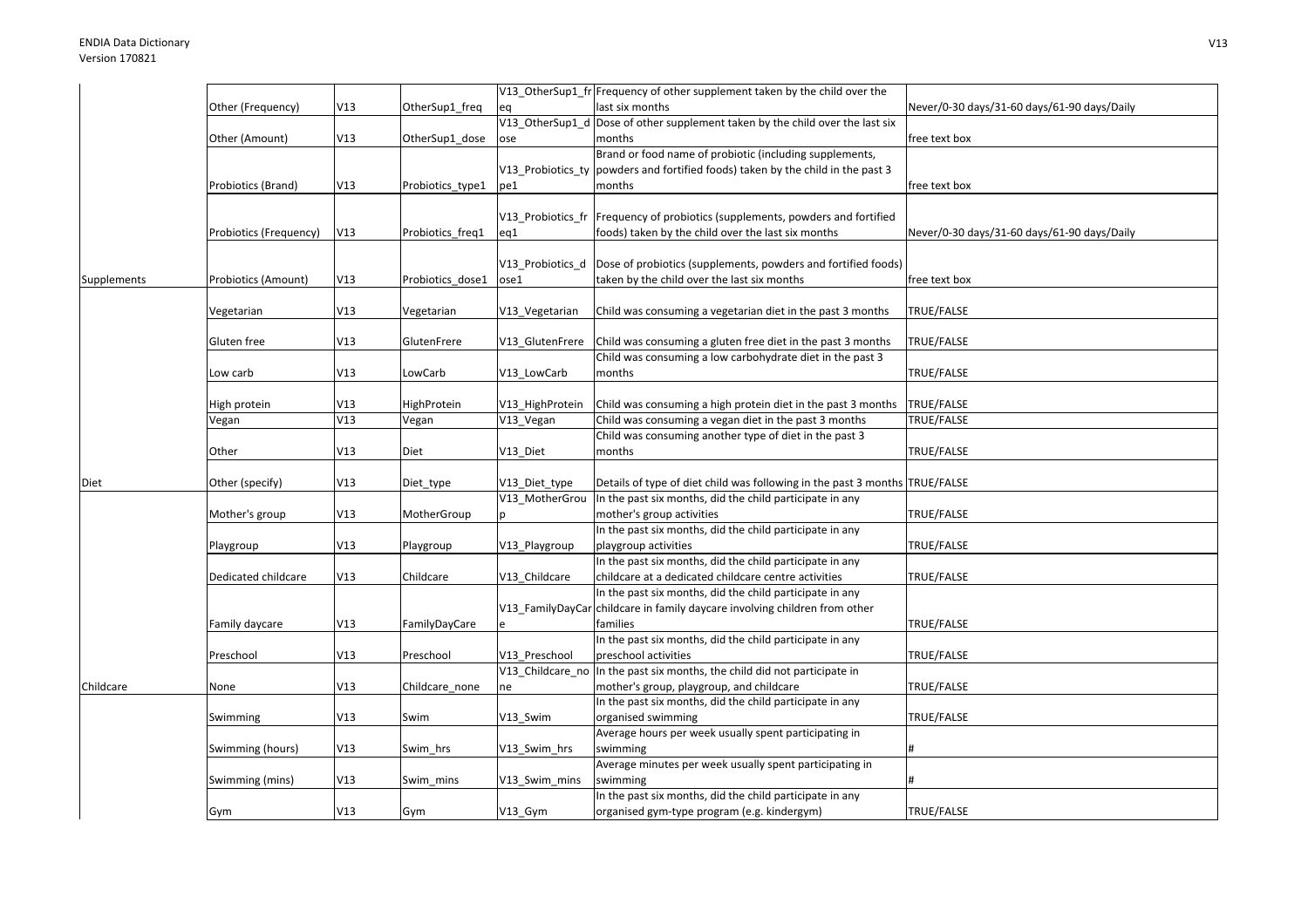Physical activity

|                   |     |              |                                | Average hours per week usually spent participating in gym-                  |                                                       |
|-------------------|-----|--------------|--------------------------------|-----------------------------------------------------------------------------|-------------------------------------------------------|
| Gym (hours)       | V13 | Gym hrs      | V13_Gym_hrs                    | type programs                                                               |                                                       |
|                   |     |              |                                | Average minutes per week usually spent participating in gym-                |                                                       |
| Gym (mins)        | V13 | Gym mins     | V13_Gym_mins                   | type programs                                                               |                                                       |
|                   |     |              |                                | In the past six months, did the child participate in any                    |                                                       |
| Dance             | V13 | Dance        | V13 Dance                      | organised dance/physical culture                                            | TRUE/FALSE                                            |
|                   |     |              |                                | Average hours per week usually spent participating in                       |                                                       |
| Dance (hours)     | V13 | Dance hrs    | V13 Dance hrs                  | dance/physical culture                                                      |                                                       |
|                   |     |              |                                | Average minutes per week usually spent participating in                     |                                                       |
| Dance (mins)      | V13 | Dance mins   | V13 Dance mins                 | dance/physical culture                                                      |                                                       |
|                   |     |              |                                | In the past six months, did the child participate in any                    |                                                       |
| Sport             | V13 | Sport        | V13_Sport                      | organised sport                                                             | TRUE/FALSE                                            |
|                   |     |              |                                | Type of sport the child has participated in over the past 6                 |                                                       |
| Sport (type)      | V13 | Sport_type   | V13_Sport_type                 | months                                                                      | free text box                                         |
|                   |     |              |                                | Average hours per week usually spent participating in the                   |                                                       |
| Sport (hours)     | V13 | Sport hrs    | V13_Sport_hrs                  | sport                                                                       |                                                       |
|                   |     |              |                                | Average minutes per week usually spent participating in the                 |                                                       |
| Sport (mins)      | V13 | Sport mins   | V13_Sport_mins                 | sport                                                                       |                                                       |
|                   |     |              |                                | In the past six months, did the child participate in any other              |                                                       |
| Other             | V13 | PAOther      | V13 PAOther                    | organised physical activity                                                 | TRUE/FALSE                                            |
|                   |     |              | V13 PAOther typ                | Type of other physical activity the child has participated in               |                                                       |
| Other (type)      | V13 | PAOther_type | e                              | over the past 6 months                                                      | free text box                                         |
|                   |     |              |                                | Average hours per week usually spent participating in the                   |                                                       |
| Other (hours)     | V13 | PAOther hrs  | V13 PAOther hrs other activity |                                                                             |                                                       |
|                   |     |              |                                | V13 PAOther min Average minutes per week usually spent participating in the |                                                       |
| Other (mins)      | V13 | PAOther mins |                                | other activity                                                              |                                                       |
|                   |     |              |                                | In the past six months, the child did not participate in any                |                                                       |
| None of the above | V13 | PA_None      | V13 PA None                    | organised physical activities                                               | TRUE/FALSE                                            |
|                   |     |              |                                | In the past six months, how often did the child use open areas              |                                                       |
|                   |     |              |                                | such as beaches, rivers and natural reserves to play and be                 | Rarely/Once a month/A few times a month/Once a week/A |
| Open areas        | V13 | OpenAreas    | V13 OpenAreas                  | physically active                                                           | few times a week/Daily                                |
|                   |     |              |                                | In the past six months, how often did the child use a park or               | Rarely/Once a month/A few times a month/Once a week/A |
| Park              | V13 | ParkOval     | V13 ParkOval                   | oval to play and be physically active                                       | few times a week/Daily                                |
|                   |     |              |                                | In the past six months, how often did the child use a public                | Rarely/Once a month/A few times a month/Once a week/A |
| Playground        | V13 | Playground   | V13_Playground                 | playground to play and be physically active                                 | few times a week/Daily                                |
|                   |     |              |                                | In the past six months, how often did the child use a                       |                                                       |
|                   |     |              |                                | swimming pool (public or private) to play and be physically                 | Rarely/Once a month/A few times a month/Once a week/A |
| Swimming pool     | V13 | Pool         | V13 Pool                       | active                                                                      | few times a week/Daily                                |
|                   |     |              |                                |                                                                             |                                                       |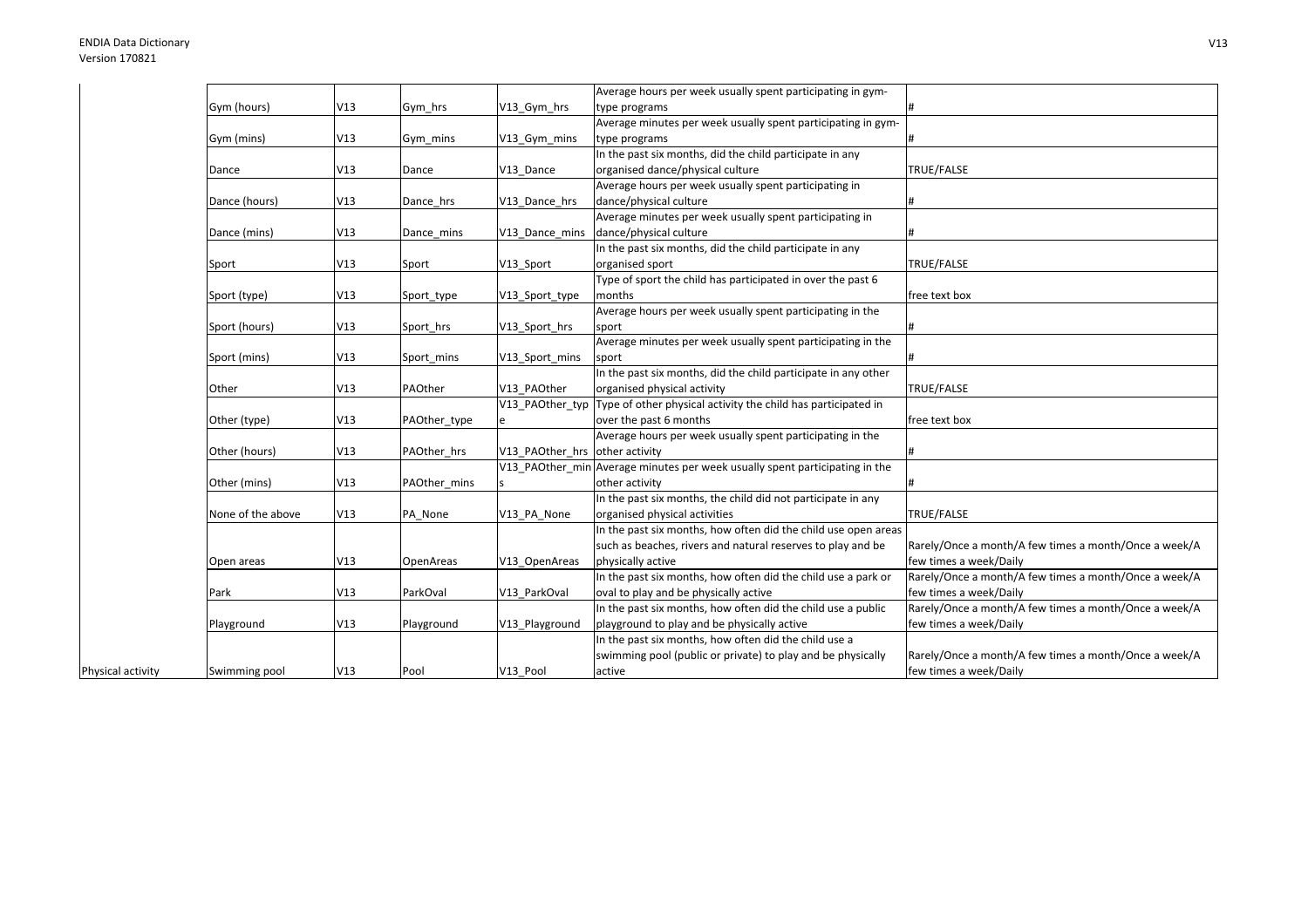| <b>Export heading</b> | Variable                               | <b>Visit</b> | Code           | Visit Code      | <b>Description</b>                                                                                                                                                                | Format              |
|-----------------------|----------------------------------------|--------------|----------------|-----------------|-----------------------------------------------------------------------------------------------------------------------------------------------------------------------------------|---------------------|
| General               | ID                                     | V14          | ID             | V14 ID          | Participant ID code                                                                                                                                                               | STATE-CITY-SITE-### |
|                       | Lab result Not collected               | V14          | NoBlood        | V14_NoBlood     | No blood samples were collected during this visit                                                                                                                                 | TRUE/FALSE          |
|                       | Not Finish                             | V14          | NotFin         | V14_NotFin      | Data entry has not been finished                                                                                                                                                  | TRUE/FALSE          |
|                       | Finalized                              | V14          | Final          | V14_Final       | Data entry has been finalised by project management team                                                                                                                          | TRUE/FALSE          |
| Visit date            | Visit date                             | V14          | VisitDate      | V14_VisitDate   | Date of study visit                                                                                                                                                               | DD/MM/YYYY          |
|                       | No data collected                      | V14          | NoVisit        | V14_NoVisit     | No data and samples were collected - visit not attended                                                                                                                           | TRUE/FALSE          |
|                       | Comment                                | V14          | NoVisit c      | V14 NoVisit c   | Comment on why visit did not occur                                                                                                                                                | free text box       |
| Age                   | months                                 | V14          | Age_mths       | V14_Age_mths    | Child age (months)                                                                                                                                                                |                     |
|                       | years                                  | V14          | Age_yrs        | V14_Age_yrs     | Child age (years)                                                                                                                                                                 |                     |
| Anaesthesia           | Topical anaesthesia<br>applied         | V14          | Anaesth        | V14_Anaesth     | Topical anaesthesia was applied to the infant for blood taking TRUE/FALSE                                                                                                         |                     |
|                       | Comment                                | V14          | Anaesth c      | V14 Anaesth c   | Comment on why anaesthesia was not applied                                                                                                                                        | free text box       |
|                       | Brand                                  | V14          | Anaesth_brand  | nd              | V14 Anaesth bra Brand and strength of anaesthesia applied to infant                                                                                                               | free text box       |
|                       | Amount                                 | V14          | Anaesth amount | ount            | V14_Anaesth_am Amount of anaesthesia applied to infant                                                                                                                            |                     |
| Infant health         | Recorded                               | V14          | Health         | V14_Health      | Infant health (illnesses, medications, hospitalisations, tooth<br>erruptions/teething, allergies etc.) since previous<br>appointment has been recorded using the Child Health Log | TRUE/FALSE          |
|                       | Summary                                | V14          | Health c       | V14 Health c    | Brief summary of infant's health since last appointment with<br>reference to the child's age                                                                                      | free text box       |
| <b>Fasting status</b> | Not collected                          | V14          | Fast no        | V14_Fast_no     | Fasting status was not collected                                                                                                                                                  | TRUE/FALSE          |
|                       | Time of last food/drink                | V14          | Fast_time      | V14_Fast_time   | Time of day when last food or drink consumption occurred                                                                                                                          | HH:MM am/pm         |
|                       | Time since last<br>consumption (hours) | V14          | Fast hr        | V14_Fast_hr     | Number of hours since last food or drink consumption<br>occurred                                                                                                                  | ##                  |
|                       | Time since last                        | V14          | Fast_min       | V14_Fast_min    | Number of minutes since last food or drink consumption                                                                                                                            | ##                  |
|                       | consumption (mins)                     |              |                |                 | occurred                                                                                                                                                                          |                     |
|                       | Milk feed                              | V14          | Fast milk      | V14 Fast milk   | Last intake was breast milk (breast or bottle)                                                                                                                                    | TRUE/FALSE          |
|                       | <b>Breakfast</b>                       | V14          | Fast breakfast |                 | V14 Fast breakfa Last intake was breakfast                                                                                                                                        | TRUE/FALSE          |
|                       | Lunch                                  | V14          | Fast lunch     | V14_Fast_lunch  | Last intake was lunch                                                                                                                                                             | TRUE/FALSE          |
|                       | Dinner                                 | V14          | Fast_dinner    | V14_Fast_dinner | Last intake was dinner                                                                                                                                                            | TRUE/FALSE          |
|                       | Snack                                  | V14          | Fast snack     | V14_Fast_snack  | Last intake was a snack                                                                                                                                                           | TRUE/FALSE          |
|                       | Other                                  | V14          | Fast_other     | V14_Fast_other  | Description of last intake if it was not breast milk (breast or<br>bottle)                                                                                                        | free text box       |
| Anthropometrics       | Height (cm)                            | V14          | Height         | V14_Height      | Height measurement (cm)                                                                                                                                                           |                     |
|                       | Waist (cm) (1)                         | V14          | Waist1         | V14 Waist1      | Waist circumference measurement #1 (cm)                                                                                                                                           | $\pmb{\sharp}$      |
|                       | Waist (cm) (2)                         | V14          | Waist2         | V14_Waist2      | Waist circumference measurement #2 (cm)                                                                                                                                           |                     |
|                       | Waist (cm) (3)                         | V14          | Waist3         | V14_Waist3      | Waist circumference measurement (cm) #3 (only done if 1 and #<br>2 differ by more than 0.5 cm)                                                                                    |                     |
|                       | Child alone (kg)                       | V14          | Weight         | V14 Weight      | Weight of infant alone (kg)                                                                                                                                                       |                     |
|                       |                                        |              |                |                 |                                                                                                                                                                                   |                     |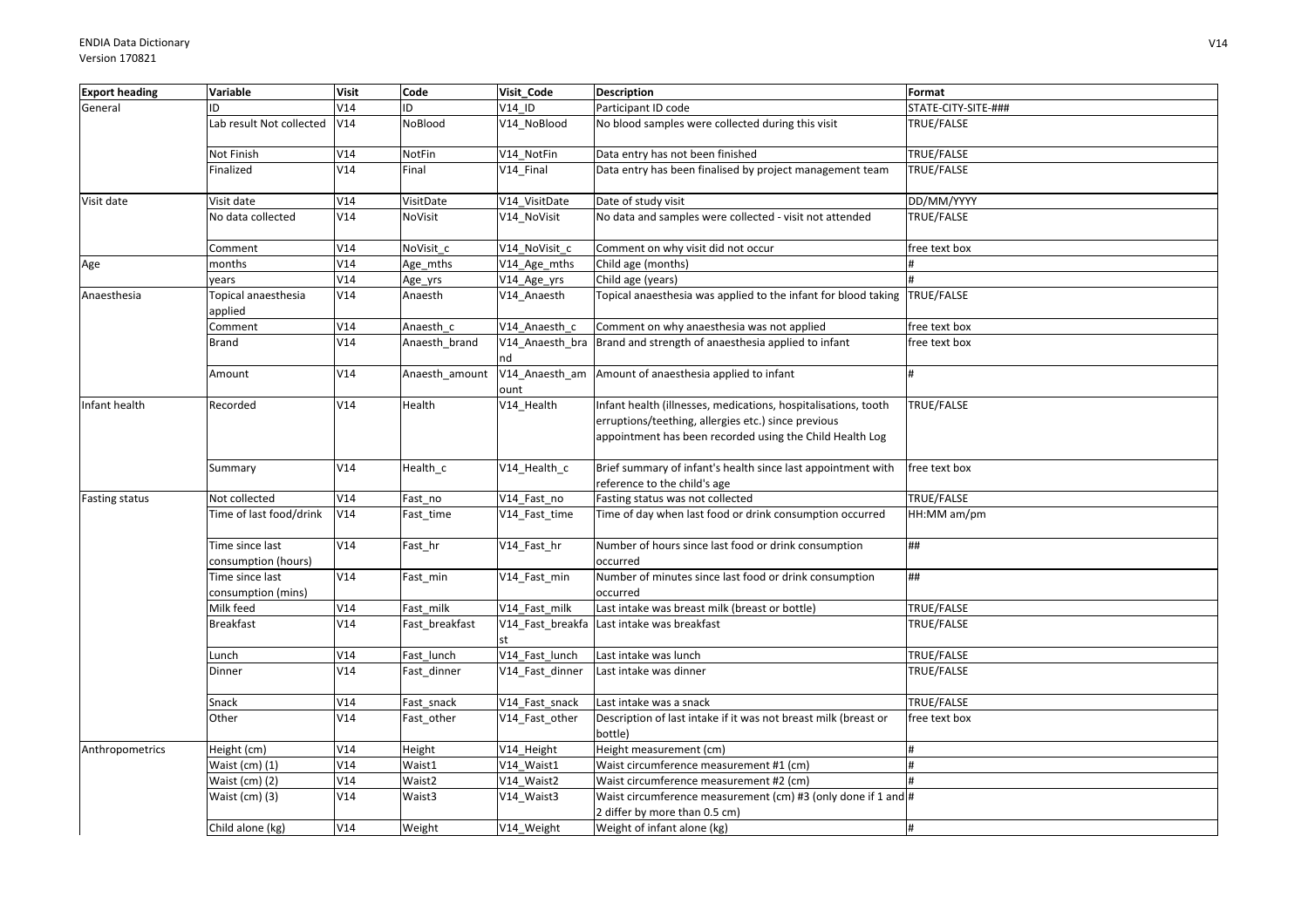|             | Caregiver (kg)                       | V14 |                  | giver                  | Weight_caregiver V14_Weight_care Weight of caregiver if unable to weigh child alone (kg)               |                 |
|-------------|--------------------------------------|-----|------------------|------------------------|--------------------------------------------------------------------------------------------------------|-----------------|
|             | Caregiver + child (kg)               | V14 | hild             | giverchild             | Weight_caregiverc V14_Weight_care Weight of caregiver and child if unable to weigh child alone<br>(kg) |                 |
|             | Comment                              | V14 | Anthrop_no_c     | V14_Anthrop_no_        | Explanation for any missing anthropometric data                                                        | free text box   |
| Skin swab   | Infant collected                     | V14 | Skin inf         | V14_Skin_inf           | Infant Skin swab was collected at visit (from sampling/clinic)                                         | TRUE/FALSE      |
|             | Infant collected<br>comment          | V14 | Skin_c           | V14_Skin_c             | Comment on why skin swab was not collected (from<br>sampling/clinic)                                   | free text box   |
|             | Collection date                      | V14 | Swab date        | V14 Swab date          | Date of collection of all swabs                                                                        | DD/MM/YYYY      |
|             | Collection time                      | V14 | Swab_time        | V14 Swab time          | Time of collection of all swabs                                                                        | HH:MM am/pm     |
|             | Date of storage                      | V14 | Swab_storedate   | ate                    | V14_Swab_stored Date of storage at -80°C of all swabs                                                  | DD/MM/YYYY      |
|             | Time of storage                      | V14 | Swab storetime   | me                     | $\sqrt{V14}$ _Swab_storeti Time of storage at -80 $^{\circ}$ C of all swabs                            | HH:MM am/pm     |
|             | Not collected                        | V14 | Swab_no          | V14_Swab_no            | All swabs were not collected at visit (from sample<br>preparation/lab)                                 | TRUE/FALSE      |
|             | Comment                              | V14 | Swab_no_c        | $\sqrt{14}$ _Swab_no_c | Comment on why all swabs were not collected (from sample<br>preparation/lab)                           | free text box   |
|             | Number of aliquots<br>stored - SKIN  | V14 | Skin inf aliquot | uot                    | V14_Skin_inf_aliq Number of infant skin swabs stored in -80°C freezer                                  |                 |
|             | Collection Box code -<br><b>SKIN</b> | V14 | Skin inf boxcode | code                   | V14_Skin_inf_box Code of box infant skin swabs are stored in in -80°C freezer                          | SAMPLE STATE ## |
| Nasal swab  | Collected                            | V14 | Nasal            | V14_Nasal              | Nasal swab was collected at visit (from sampling/clinic)                                               | TRUE/FALSE      |
|             | No collection, comment V14           |     | Nasal c          | V14_Nasal_c            | Comment on why nasal swab was not collected (from<br>sampling/clinic)                                  | free text box   |
|             | Collection date                      | V14 | Swab date        | V14_Swab_date          | Date of collection of all swabs                                                                        | DD/MM/YYYY      |
|             | Collection time                      | V14 | Swab_time        | V14 Swab time          | Time of collection of all swabs                                                                        | HH:MM am/pm     |
|             | Date of storage                      | V14 | Swab_storedate   | ate                    | $V14$ <sub>-</sub> Swab <sub>-</sub> stored   Date of storage at -80 $^{\circ}$ C of all swabs         | DD/MM/YYYY      |
|             | Time of storage                      | V14 | Swab_storetime   | me                     | V14_Swab_storeti Time of storage at -80°C of all swabs                                                 | HH:MM am/pm     |
|             | Sample not collected                 | V14 | Swab no          | V14 Swab no            | All swabs were not collected at visit (from sample<br>preparation/lab)                                 | TRUE/FALSE      |
|             | Comment                              | V14 | Swab_no_c        | V14_Swab_no_c          | Comment on why all swabs were not collected (from sample<br>preparation/lab)                           | free text box   |
|             | Number of aliquots<br>stored - NASAL | V14 | Nasal_aliquot    |                        | V14_Nasal_aliquot Number of nasal swabs stored in -80°C freezer                                        |                 |
|             | Collection Box code -<br>NASAL       | V14 | Nasal boxcode    | de                     | V14_Nasal_boxco Code of box nasal swabs are stored in in -80°C freezer                                 | SAMPLE STATE_## |
| Tongue swab | Collected                            | V14 | Tong             | V14_Tong               | Tongue swab was collected at visit (from sampling/clinic)                                              | TRUE/FALSE      |
|             | No collection, comment   V14         |     | Tong_c           | V14_Tong_c             | Comment on why tongue swab was not collected (from<br>sampling/clinic)                                 | free text box   |
|             | Collection date                      | V14 | Swab date        | V14 Swab date          | Date of collection of all swabs                                                                        | DD/MM/YYYY      |
|             | Collection time                      | V14 | Swab_time        | V14_Swab_time          | Time of collection of all swabs                                                                        | HH:MM am/pm     |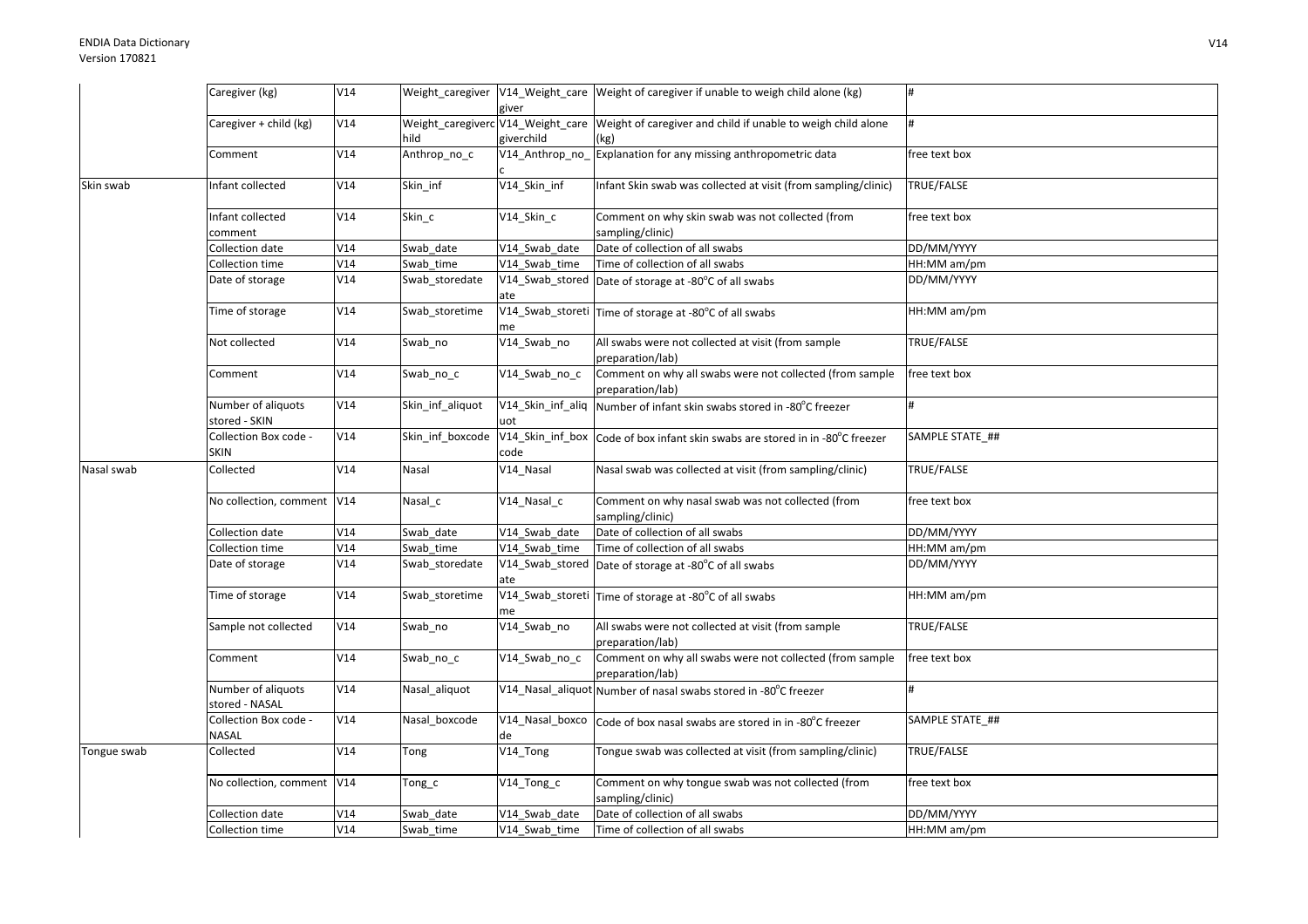## ENDIA Data DictionaryVersion 170821

|                    | Date of storage                         | V14 | Swab_storedate | ate           | V14_Swab_stored Date of storage at -80°C of all swabs                        | DD/MM/YYYY        |
|--------------------|-----------------------------------------|-----|----------------|---------------|------------------------------------------------------------------------------|-------------------|
|                    | Time of storage                         | V14 | Swab storetime | me            | V14_Swab_storeti Time of storage at -80°C of all swabs                       | HH:MM am/pm       |
|                    | Sample not collected                    | V14 | Swab no        | V14_Swab_no   | All swabs were not collected at visit (from sample<br>preparation/lab)       | TRUE/FALSE        |
|                    | Comment                                 | V14 | Swab_no_c      | V14 Swab no c | Comment on why all swabs were not collected (from sample<br>preparation/lab) | free text box     |
|                    | Number of aliquots<br>stored - TONG     | V14 | Tong_aliquot   |               | V14_Tong_aliquot Number of tongue swabs stored in -80°C freezer              |                   |
|                    | Collection Box code -<br>TONG           | V14 | Tong_boxcode   |               | V14_Tong_boxcod Code of box tongue swabs are stored in in -80°C freezer      | SAMPLE STATE ##   |
| <b>Buccal swab</b> | Collected                               | V14 | <b>Bucc</b>    | V14 Bucc      | Buccal swab was collected at visit (from sampling/clinic)                    | TRUE/FALSE        |
|                    | No collection, comment V14              |     | Bucc_c         | V14_Bucc_c    | Comment on why buccal swab was not collected (from<br>sampling/clinic)       | free text box     |
|                    | Collection date                         | V14 | Swab date      | V14 Swab date | Date of collection of all swabs                                              | DD/MM/YYYY        |
|                    | Collection time                         | V14 | Swab time      | V14 Swab time | Time of collection of all swabs                                              | HH:MM am/pm       |
|                    | Date of storage                         | V14 | Swab_storedate | ate           | V14_Swab_stored Date of storage at -80°C of all swabs                        | DD/MM/YYYY        |
|                    | Time of storage                         | V14 | Swab storetime | me            | V14_Swab_storeti Time of storage at -80°C of all swabs                       | HH:MM am/pm       |
|                    | Sample not collected                    | V14 | Swab_no        | V14_Swab_no   | All swabs were not collected at visit (from sample<br>preparation/lab)       | TRUE/FALSE        |
|                    | Comment                                 | V14 | Swab_no_c      | V14_Swab_no_c | Comment on why all swabs were not collected (from sample<br>preparation/lab) | free text box     |
|                    | Number of aliquots<br>stored - BUCC     | V14 | Bucc_aliquot   |               | V14_Bucc_aliquot Number of buccal swabs stored in -80°C freezer              |                   |
|                    | Collection Box code -<br><b>BUCC</b>    | V14 | Bucc boxcode   |               | V14_Bucc_boxcod Code of box buccal swabs are stored in in -80°C freezer      | SAMPLE STATE ##   |
| Throat swab        | Collected                               | V14 | Thro           | V14_Thro      | Throat swab was collected at visit (from sampling/clinic)                    | <b>TRUE/FALSE</b> |
|                    | No collection, comment V14              |     | $Thro_c$       | V14_Thro_c    | Comment on why throat swab was not collected (from<br>sampling/clinic)       | free text box     |
|                    | Collection date                         | V14 | Swab date      | V14 Swab date | Date of collection of all swabs                                              | DD/MM/YYYY        |
|                    | Collection time                         | V14 | Swab time      | V14 Swab time | Time of collection of all swabs                                              | HH:MM am/pm       |
|                    | Date of storage                         | V14 | Swab storedate | ate           | V14_Swab_stored Date of storage at -80°C of all swabs                        | DD/MM/YYYY        |
|                    | Time of storage                         | V14 | Swab_storetime | me            | V14_Swab_storeti Time of storage at -80°C of all swabs                       | HH:MM am/pm       |
|                    | Sample not collected                    | V14 | Swab_no        | V14_Swab_no   | All swabs were not collected at visit (from sample<br>preparation/lab)       | TRUE/FALSE        |
|                    | Comment                                 | V14 | Swab_no_c      | V14 Swab no c | Comment on why all swabs were not collected (from sample<br>preparation/lab) | free text box     |
|                    | Number of aliquots<br>stored - THRO_vir | V14 | Thro aliquot   |               | V14_Thro_aliquot Number of throat swabs stored in -80°C freezer              |                   |
|                    | Collection Box code -<br>THRO_vir       | V14 | Thro_boxcode   |               | V14_Thro_boxcod Code of box throat swabs are stored in in -80°C freezer      | SAMPLE STATE ##   |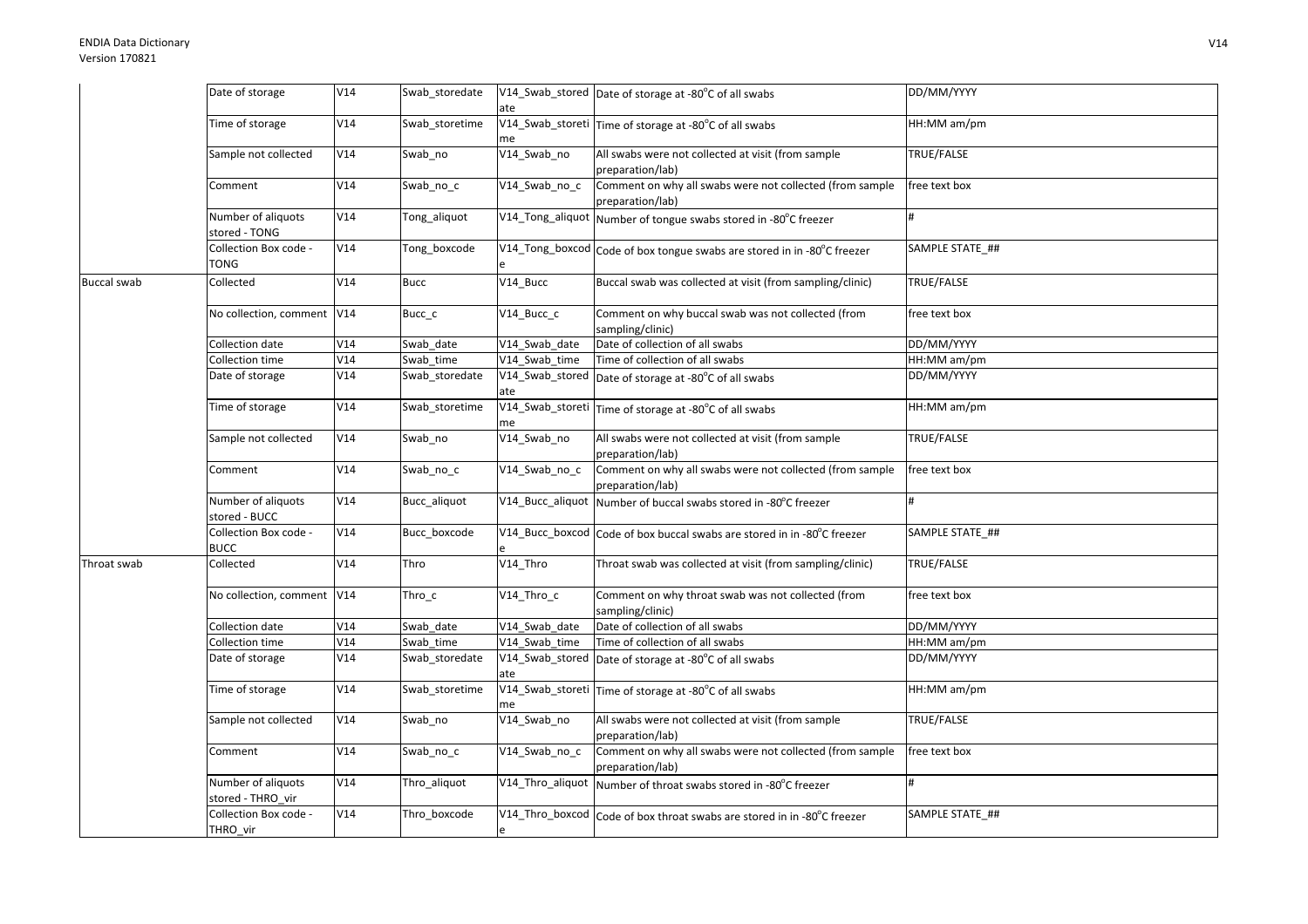| Swab prep SOP | Prepared as per SOPs                            | V14 | Swab_SOP                  | V14_Swab_SOP                                  | Swabs prepared according to SOP                                                                       | TRUE/FALSE      |
|---------------|-------------------------------------------------|-----|---------------------------|-----------------------------------------------|-------------------------------------------------------------------------------------------------------|-----------------|
|               | Comment                                         | V14 | Swab_SOP_c                | $V14$ _Swab_SOP_c                             | Comment on why SOP was not followed                                                                   | free text box   |
| Blood tube A  | Tube A (2 mL)                                   | V14 | Serum                     | V14 Serum                                     | Blood tube A (serum) was collected at visit (from<br>sampling/clinic)                                 | TRUE/FALSE      |
|               | No blood comment                                | V14 | Blood_no_c                | V14 Blood no c                                | Comment on why a blood sample was not collected (from<br>sampling/clinic)                             | free text box   |
|               | Prepared as per SOP                             | V14 | Serum_SOP                 | V14_Serum_SOP                                 | Blood tube A (serum) was prepared according to SOP                                                    | TRUE/FALSE      |
|               | Comment                                         | V14 | Serum_SOP_c               | V14 Serum SOP                                 | Comment on why SOP was not followed                                                                   | free text box   |
|               | Collect date                                    | V14 | Serum date                | V14_Serum_date                                | Date of collection of Blood tube A and B (serum)                                                      | DD/MM/YYYY      |
|               | Collect time                                    | V14 | Serum_time                |                                               | V14_Serum_time   Time of collection of Blood tube A and B (serum)                                     | HH:MM am/pm     |
|               | Store date                                      | V14 | Serum_storedate           | date                                          | V14_Serum_store Date of storage at -80°C of Blood Tube A (serum)                                      | DD/MM/YYYY      |
|               | Store time                                      | V14 | Serum storetime           | me                                            | V14_Serum_storet Time of storage at -80°C of Blood Tube A (serum)                                     | HH:MM am/pm     |
|               | Not collected                                   | V14 | Serum no                  | V14_Serum_no                                  | Blood tube A was not collected at visit (from sample<br>preparation/lab)                              | TRUE/FALSE      |
|               | Not collected comment                           | V14 | Serum_no_c                | V14_Serum_no_c                                | Comment on why blood tube A was not collected (from<br>sample preparation/lab)                        | free text box   |
|               | Number of aliquots<br>stored -<br>SERUM_melbAbs | V14 | liquot                    | Serum_melbAbs_a V14_Serum_melb<br>Abs_aliquot | Number of SERUM_melbAbs aliquots stored in -80°C freezer                                              |                 |
|               | Collection Box code -<br>SERUM_melbAbs          | V14 | Serum_melbAbs_<br>boxcode | V14_Serum_melb<br>Abs boxcode                 | Code of box SERUM melbAbs aliquots are stored in in -80°C<br>freezer                                  | SAMPLE STATE_## |
|               | Number of aliquots<br>stored - SERUM_adelAbs    | V14 | iquot                     | bs_aliquot                                    | Serum_adelAbs_al V14_Serum_adelA Number of SERUM_AdelAbs aliquots stored in -80°C freezer             |                 |
|               | Collection Box code -<br>SERUM_adelAbs          | V14 | oxcode                    | bs boxcode                                    | Serum_adelAbs_b V14_Serum_adelA Code of box SERUM_AdelAbs aliquots are stored in in -80°C<br>freezer  | SAMPLE STATE ## |
|               | Number of aliquots<br>stored - SERUM_resist     | V14 | uot                       | aliquot                                       | Serum_resist_aliq  V14_Serum_resist  Number of SERUM_resist aliquots stored in -80°C freezer          |                 |
|               | Collection Box code -<br>SERUM_resist           | V14 | code                      | boxcode                                       | Serum_resist_box V14_Serum_resist Code of box SERUM_resist aliquots are stored in in -80°C<br>freezer | SAMPLE STATE ## |
|               | Number of aliquots<br>stored - SERUM meta       | V14 | uot                       | aliquot                                       | Serum_meta_aliq  V14_Serum_meta  Number of SERUM_meta aliquots stored in -80°C freezer                |                 |
|               | Collection Box code -<br>SERUM_meta             | V14 | ode                       | boxcode                                       | Serum_meta_boxc V14_Serum_meta  Code of box SERUM_meta aliquots are stored in in -80°C<br>freezer     | SAMPLE STATE_## |
|               | Number of aliquots<br>stored - SERUM_extra      | V14 | uot                       | aliquot                                       | Serum_extra_aliq V14_Serum_extra Number of SERUM_extra aliquots stored in -80°C freezer               |                 |
|               | Collection Box code -<br>SERUM_extra            | V14 | ode                       | boxcode                                       | Serum_extra_boxc V14_Serum_extra  Code of box SERUM_extra aliquots are stored in in -80°C<br>freezer  | SAMPLE STATE ## |
| Blood tube B  | Tube B (1 mL)                                   | V14 | PathSerum                 | V14 PathSerum                                 | Blood tube B was collected at visit (from sampling/clinic)                                            | TRUE/FALSE      |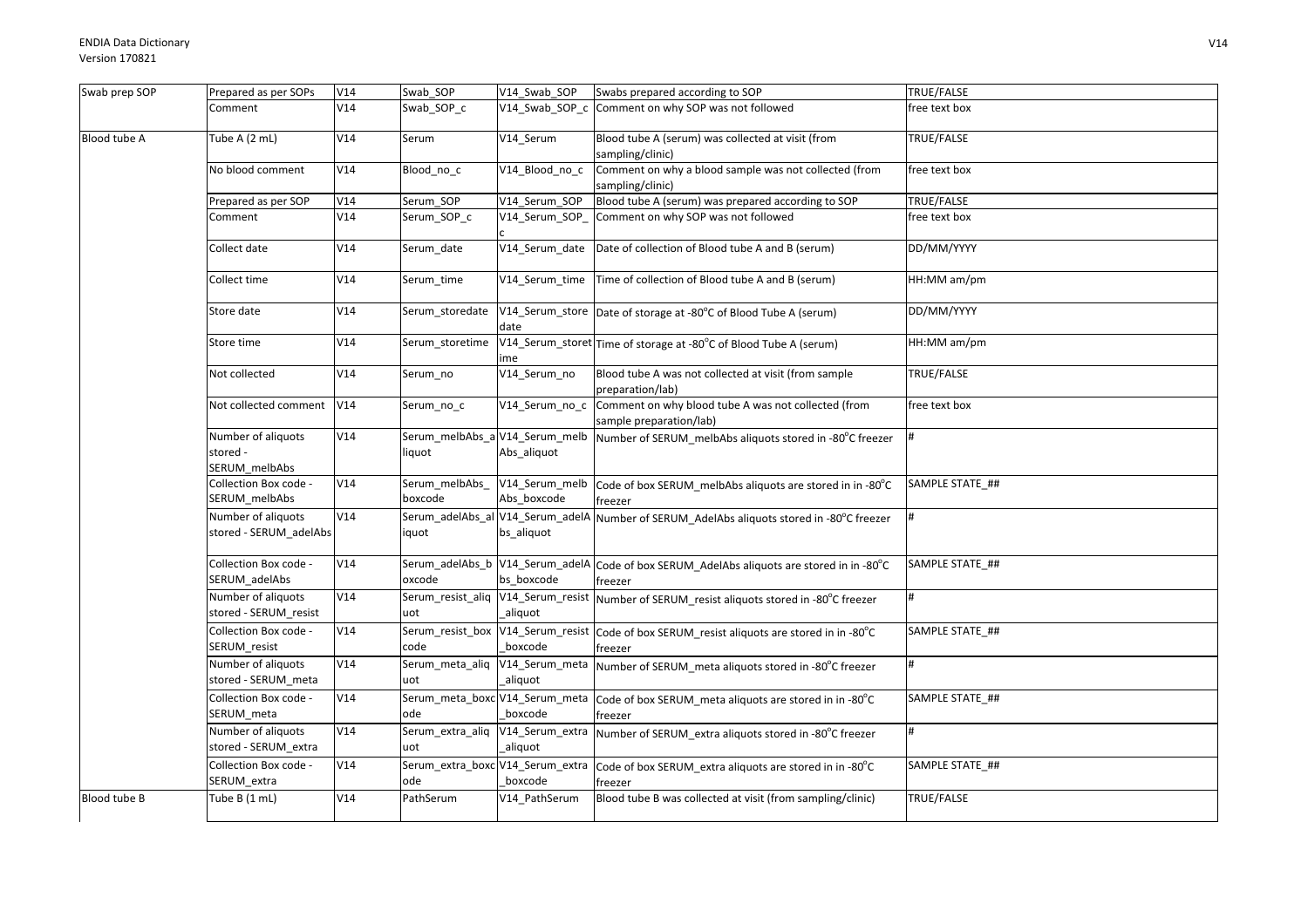|              | No blood comment                          | V14 | PathSerum_no_c |                  | V14_PathSerum_n Comment on why a blood tube B was not collected (from                                                                | free text box             |
|--------------|-------------------------------------------|-----|----------------|------------------|--------------------------------------------------------------------------------------------------------------------------------------|---------------------------|
|              |                                           |     |                | o c              | sample preparation/lab)                                                                                                              |                           |
|              | Not collected                             | V14 | PathSerum no   |                  | V14_PathSerum_n Blood tube B was not collected (from sample preparation/lab) TRUE/FALSE                                              |                           |
|              | Directly to local<br>pathology            | V14 | PathSerum_path | ath              | V14_PathSerum_p Blood tube B was sent directly to local pathology for coeliac<br>screen and Vitamin D analysis                       | TRUE/FALSE                |
|              | Stored prior to send                      | V14 |                | tored            | PathSerum_stored V14_PathSerum_s Blood tube B was stored prior to being sent to local pathology<br>for coeliac screen and vitamin D  | TRUE/FALSE                |
|              | Storage conditions                        | V14 | ond            | torecond         | PathSerum_storec V14_PathSerum_s Storage condition of blood tube B if it was stored prior to<br>being sent to local pathology        | free text box             |
|              | Storage duration (days)                   | V14 | me             | toretime         | PathSerum_storeti V14_PathSerum_s Duration of storage of blood tube B prior to being sent to local free text box<br>pathology (days) |                           |
| Blood tube D | Tube D (2 mL)                             | V14 | Plasma 1       | V14_Plasma_1     | 2 mL Blood tube D (plasma) was collected at visit (from<br>sampling/clinic)                                                          | $1 = Yes, 0 = No, 3 = NA$ |
|              | Tube D (9 mL)                             | V14 | Plasma_2       | V14_Plasma_2     | 6 mL Blood tube D (plasma) was collected at visit (from<br>sampling/clinic)                                                          | 1=Yes, 0=No, 3=NA         |
|              | No blood comment                          | V14 | Blood_no_c     | V14_Blood_no_c   | Comment on why a blood sample was not collected (from<br>sampling/clinic)                                                            | free text box             |
|              | ≥1 persistent<br>autoantibodies           | V14 | PersistentIA   | V14_PersistentIA | Child has 1 or more persistent islet autoantibodies                                                                                  | <b>TRUE/FALSE</b>         |
|              | Prepared as per SOP                       | V14 | Plasma SOP     | V14 Plasma SOP   | Blood tube D (plasma) was prepared according to SOP                                                                                  | TRUE/FALSE                |
|              | Comment                                   | V14 | Plasma_SOP_c   |                  | V14_Plasma_SOP_Comment on why SOP was not followed                                                                                   | free text box             |
|              | Collect date                              | V14 | Plasma_date    |                  | V14_Plasma_date Date of collection of Blood tube D(s) (plasma)                                                                       | DD/MM/YYYY                |
|              | Collect time                              | V14 | Plasma time    |                  | V14_Plasma_time Time of collection of Blood tube D(s) (plasma)                                                                       | HH:MM am/pm               |
|              | Store date                                | V14 |                | date             | Plasma_storedate V14_Plasma_store Date of storage at -80°C of Blood Tube D(s) (plasma)                                               | DD/MM/YYYY                |
|              | Store time                                | V14 |                | time             | Plasma_storetime V14_Plasma_store Time of storage at -80°C of Blood Tube D(s) (plasma)                                               | HH:MM am/pm               |
|              | Not collected                             | V14 | Plasma_no      | V14_Plasma_no    | Blood tube D was not collected at visit (from sample<br>preparation/lab)                                                             | TRUE/FALSE                |
|              | Not collected comment                     | V14 | Plasma no c    |                  | V14_Plasma_no_c Comment on why blood tube D was not collected (from<br>sample preparation/lab)                                       | free text box             |
|              | Number of aliquots<br>stored - BUFFY      | V14 | Buffy_aliquot  |                  | V14_Buffy_aliquot Number of Buffy aliquots stored in -80°C freezer                                                                   | #                         |
|              | Collection Box code -<br><b>BUFFY</b>     | V14 | Buffy_boxcode  |                  | V14_Buffy_boxcod Code of box Buffy aliquots are stored in in -80°C freezer                                                           | SAMPLE STATE ##           |
|              | Number of aliquots<br>stored - RBC        | V14 | RBC aliquot    | V14_RBC_aliquot  | Number of red blood cell aliquots stored in -80°C freezer                                                                            | #                         |
|              | Collection Box code -<br><b>RBC</b>       | V14 | RBC_boxcode    |                  | V14_RBC_boxcode Code of box red blood cell aliquots are stored in in -80°C<br>freezer                                                | SAMPLE STATE_##           |
|              | Number of aliquots<br>stored - PLASMA vir | V14 |                | liquot           | Plasma_vir_aliquo  V14_Plasma_vir_a  Number of PLASMA_vir aliquots stored in -80°C freezer                                           | $\#$                      |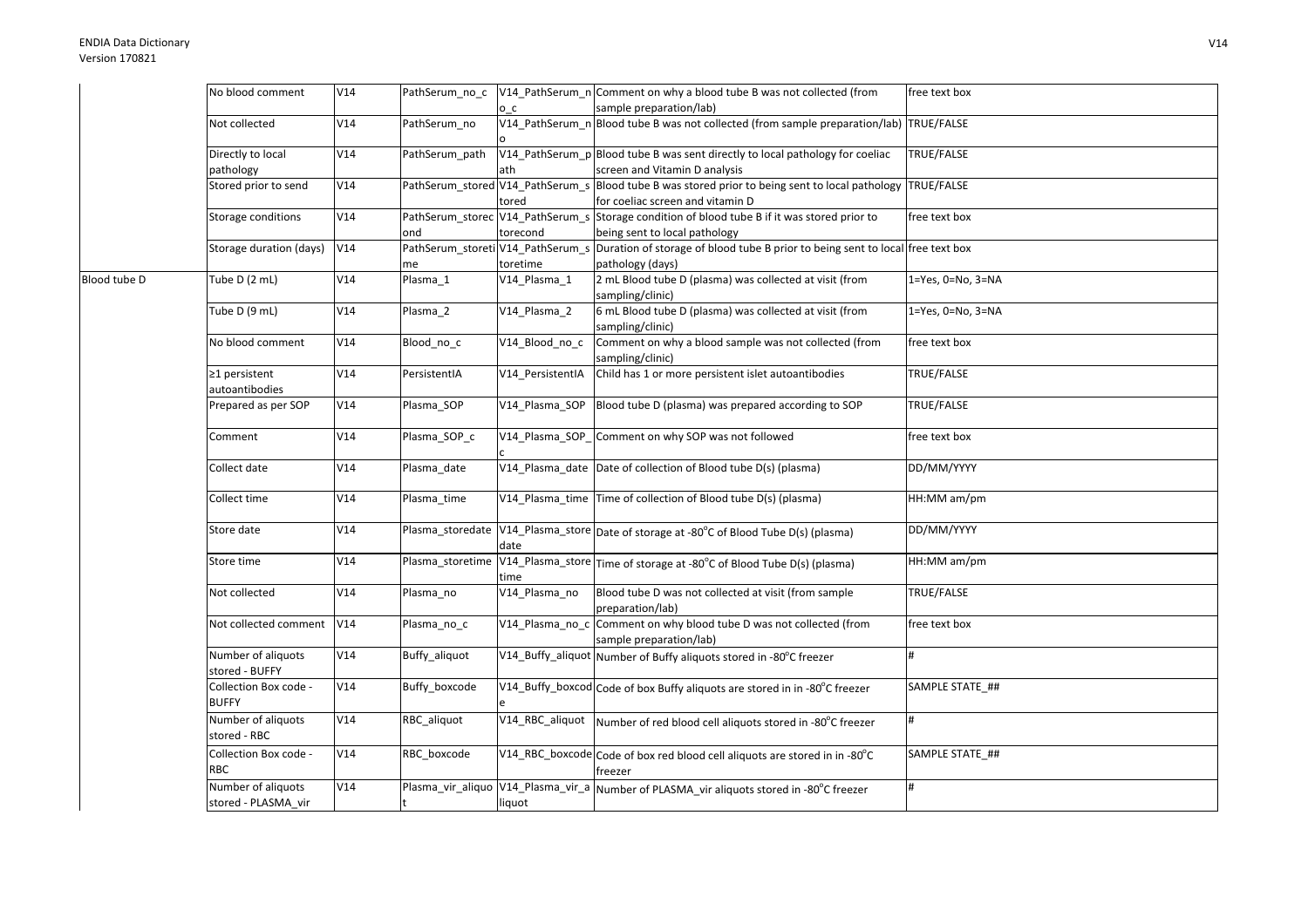PBMC

| Collection Box code -<br>PLASMA vir                | V14 | de                                        | oxcode                      | Plasma_vir_boxco  V14_Plasma_vir_b  Code of box PLASMA_vir aliquots are stored in in -80°C<br>freezer   | SAMPLE STATE_## |
|----------------------------------------------------|-----|-------------------------------------------|-----------------------------|---------------------------------------------------------------------------------------------------------|-----------------|
| Number of aliquots<br>stored - PLASMA_fatty        | V14 | Plasma_fatty_aliq<br>uot                  | V14_Plasma_fatty<br>aliquot | Number of PLASMA_fatty aliquots stored in -80°C freezer                                                 | #               |
| Collection Box code -<br>PLASMA_fatty              | V14 | Plasma_fatty_box V14_Plasma_fatty<br>code | boxcode                     | Code of box PLASMA_fatty aliquots are stored in in -80°C<br>freezer                                     | SAMPLE STATE_## |
| Number of aliquots<br>stored - PLASMA_age          | V14 | Plasma_age_aliqu V14_Plasma_age_<br>ot    | aliquot                     | Number of PLASMA_age aliquots stored in -80°C freezer                                                   | #               |
| Collection Box code -<br>PLASMA_age                | V14 | Plasma_age_boxc V14_Plasma_age_<br>ode    | boxcode                     | Code of box PLASMA_age aliquots are stored in in -80°C<br>freezer                                       | SAMPLE STATE ## |
| Number of aliquots<br>stored -<br>EDTAPLASMA extra | V14 | uot                                       | aliquot                     | Plasma_extra_aliq V14_Plasma_extra Number of PLASMA_extra aliquots stored in -80°C freezer              | #               |
| Collection Box code -<br>EDTAPLASMA_extra          | V14 | code                                      | boxcode                     | Plasma_extra_box  V14_Plasma_extra  Code of box PLASMA_extra aliquots are stored in in -80°C<br>freezer | SAMPLE STATE ## |
| PBMCs not collected                                | V14 | PBMC_no                                   | V14 PBMC no                 | PBMCs were not collected from Blood Tube D at visit (from<br>sample preparation/lab)                    | TRUE/FALSE      |
| Comment                                            | V14 | PBMC no c                                 | V14 PBMC no c               | Comment on why PBMCs were not collected (from sample<br>preparation/lab)                                | free text box   |
| Prepared as per SOP 11                             | V14 | PBMC SOP                                  | V14_PBMC_SOP                | Blood tube D (plasma) was prepared according to SOP                                                     | TRUE/FALSE      |
| Red cell lysis performed V14                       |     |                                           | <b>Ilysis</b>               | PBMC_redcelllysis V14_PBMC_redcel Red cell lysis was performed during PBMC harvest                      | TRUE/FALSE      |
| Haemocytometer viable V14<br>cell count 1          |     | PBMC_viable_1                             |                             | V14_PBMC_viable Number of viable cells from haemocytometer cell count                                   | #               |
| Haemocytometer dead<br>cell count 1                | V14 | PBMC_dead_1                               |                             | V14_PBMC_dead_Number of dead cells from haemocytometer cell count                                       | #               |
| Haemocytometer viable V14<br>cell count 2          |     | PBMC_viable_2                             | $\overline{2}$              | V14_PBMC_viable Number of viable cells from haemocytometer cell count                                   | #               |
| Haemocytometer dead<br>cell count 2                | V14 | PBMC_dead_2                               |                             | V14_PBMC_dead_Number of dead cells from haemocytometer cell count                                       | #               |
| Haemocytometer viable V14<br>cell count 3          |     | PBMC_viable_3                             |                             | V14 PBMC viable Number of viable cells from haemocytometer cell count                                   | #               |
| Haemocytometer dead<br>cell count 3                | V14 | PBMC_dead_3                               |                             | V14_PBMC_dead_Number of dead cells from haemocytometer cell count                                       | #               |
| Haemocytometer viable V14<br>cell count 4          |     | PBMC viable 4                             |                             | V14_PBMC_viable Number of viable cells from haemocytometer cell count                                   | #               |
| Haemocytometer dead<br>cell count 4                | V14 | PBMC_dead_4                               |                             | V14 PBMC dead Number of dead cells from haemocytometer cell count                                       | #               |
| Avg num of viable cells<br>per square              | V14 | ells                                      | blecells                    | PBMC_av_viablec V14_PBMC_av_via Average number of viable cells per square                               | #               |
| Viable cell/mL                                     | V14 | PBMC_viablecell                           | cell                        | V14_PBMC_viable $\vert$ Total number of viable cells per mL (x10 <sup>6</sup> )                         | #               |
| Total cell number                                  | V14 | PBMC_totalcellnu<br>m                     | ellnum                      | V14_PBMC_totalc $\vert$ Total number of viable cells (x10 <sup>6</sup> )                                | #               |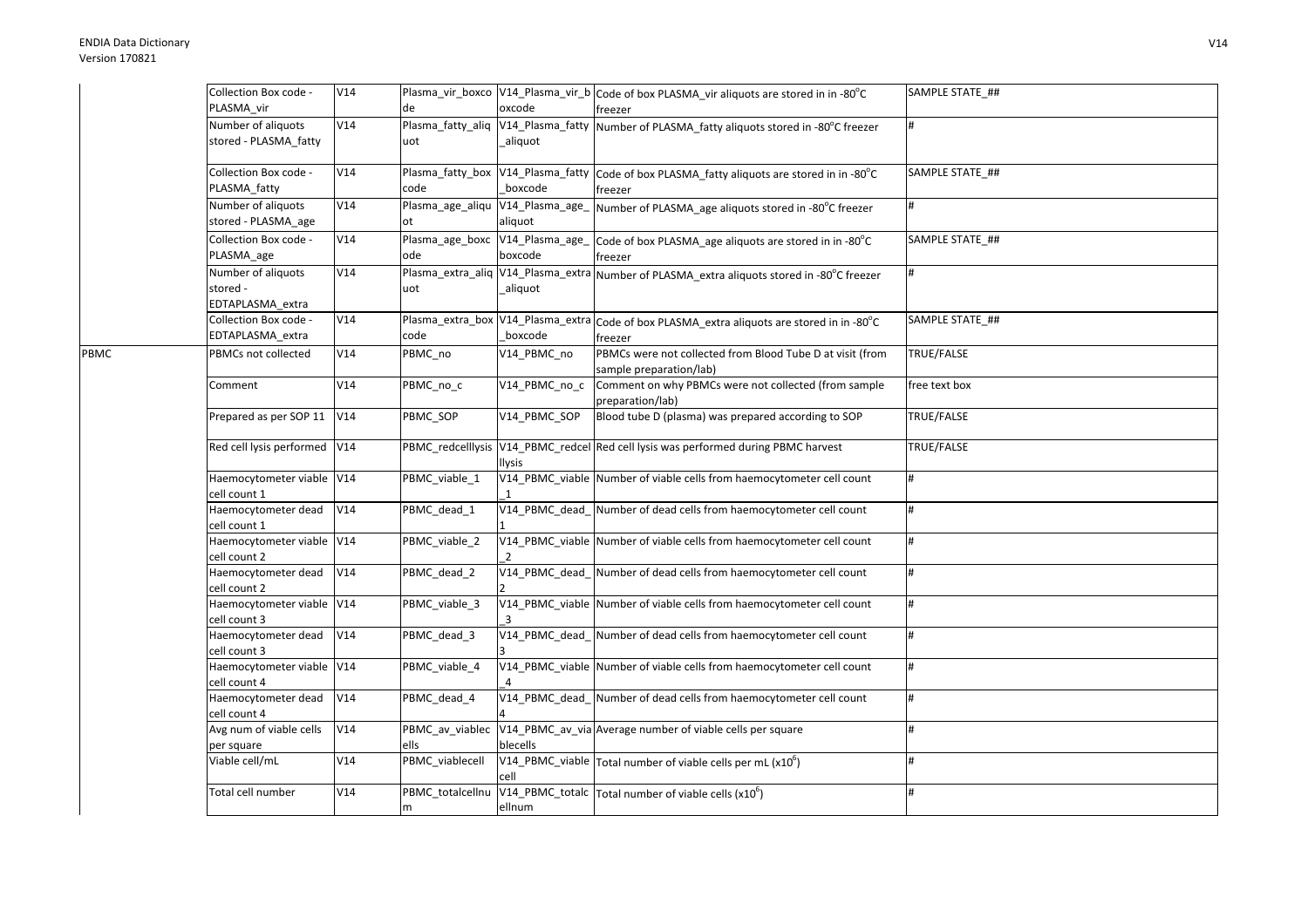|              | Suspension volume              | V14 | vol                   | nsion vol       | PBMC_suspension V14_PBMC_suspe Suspension volume to achieve 10 x 10 <sup>6</sup> cells/mL                       |               |
|--------------|--------------------------------|-----|-----------------------|-----------------|-----------------------------------------------------------------------------------------------------------------|---------------|
|              | Vials stored                   | V14 | PBMC_aliquot          |                 | V14 PBMC aliquo Number of PBMC aliquots stored                                                                  |               |
|              |                                |     |                       |                 |                                                                                                                 |               |
|              | Aliquot volume                 | V14 |                       | vol             | PBMC_aliquot_vol V14_PBMC_aliquo Volume of PBMC aliquot (ul)                                                    |               |
|              | <b>Dilution factor</b>         | V14 |                       |                 | PBMC_dilutionfact V14_PBMC_dilutio Dilution factor (exported but no longer on registry - March                  | #             |
|              |                                |     |                       | nfactor         | 2017)                                                                                                           |               |
|              | in $(mL)$                      | V14 |                       |                 | PBMC_suspension V14_PBMC_suspe Suspension volume (exported but no longer on registry -                          | #             |
|              |                                |     | vol 2                 | nsion vol 2     | <b>March 2017)</b>                                                                                              |               |
|              | Number of cells stored         | V14 |                       |                 | PBMC_cellsfrozen   V14_PBMC_cellsfr   Number of cells stored frozen (exported but no longer on                  | #             |
|              | frozen                         |     |                       | ozen            | registry - March 2017)                                                                                          |               |
|              | Date of initial storage        | V14 |                       |                 | PBMC_storedate_i V14_PBMC_stored Date of initial storage of PBMCs (exported but no longer on                    | DD/MM/YYYY    |
|              |                                |     | nitial                | ate initial     | registry - March 2017)                                                                                          |               |
|              | Time of initial storage        | V14 |                       |                 | PBMC_storetime_i V14_PBMC_storet Time of initial storage of PBMCs (exported but no longer on                    | HH:MM am/pm   |
|              |                                |     | nitial                | ime initial     | registry - March 2017)                                                                                          |               |
|              | Date of storage at -80°C V14   |     | PBMC storedate        | ate             | V14_PBMC_stored Date of storage at -80°C of PBMCs                                                               | DD/MM/YYYY    |
|              | Time of storage at -80°C V14   |     | PBMC_storetime        | ime             | V14_PBMC_storet Time of storage at -80°C of PBMCs                                                               | HH:MM am/pm   |
|              | Date of storage in LN          | V14 | PBMC_storedate_<br>LN | ate LN          | V14_PBMC_stored Date of storage of PBMCs in liquid nitrogen                                                     | DD/MM/YYYY    |
|              | Time of storage in LN          | V14 | PBMC_storetime_       |                 | V14_PBMC_storet Time of storage of PBMCs in liquid nitrogen                                                     | HH:MM am/pm   |
|              |                                |     | LN                    | ime LN          |                                                                                                                 |               |
|              | Locaion in LN                  | V14 | PBMC LNlocation       | ation           | V14_PBMC_LNloc Location of aliquots in liquid nitrogen                                                          | free text box |
| Blood tube G | Tube G (0.5 mL)                | V14 | PathGluc              | V14_PathGluc    | Blood tube G was collected at visit (from sampling/clinic)                                                      | TRUE/FALSE    |
|              | Collect Date                   | V14 | PathGluc_date         |                 | V14_PathGluc_dat Date of collection of Blood tube G (fluoride)                                                  | DD/MM/YYYY    |
|              | Collect time                   | V14 | PathGluc time         |                 | V14_PathGluc_tim Time of collection of Blood tube G (fluoride)                                                  | HH:MM am/pm   |
|              | Not collected                  | V14 | PathGluc no           |                 | V14_PathGluc_no Blood tube G was not collected (from sample preparation/lab) TRUE/FALSE                         |               |
|              | Directly to local<br>pathology | V14 | PathGluc path         |                 | V14_PathGluc_pat Blood tube G was sent directly to local pathology for coeliac<br>screen and Vitamin D analysis | TRUE/FALSE    |
|              | Stored prior to send           | V14 | PathGluc stored       |                 | V14_PathGluc_sto Blood tube G was stored prior to being sent to local pathology                                 | TRUE/FALSE    |
|              |                                |     |                       | red             | for coeliac screen and vitamin D                                                                                |               |
|              | Storage conditions             | V14 | PathGluc_storeco      |                 | V14_PathGluc_sto Storage condition of blood tube G if it was stored prior to                                    | free text box |
|              |                                |     | nd                    | recond          | being sent to local pathology                                                                                   |               |
|              | Storage condition              | V14 |                       |                 | PathGluc_storetim V14_PathGluc_sto Duration of storage of blood tube G prior to being sent to                   | free text box |
|              |                                |     |                       | retime          | local pathology (days)                                                                                          |               |
|              | No blood comment               | V14 | PathGluc_no_c         | V14_PathGluc_no | Comment on why a blood tube G was not collected (from                                                           | free text box |
|              |                                |     |                       | $\mathsf{C}$    | sample preparation/lab)                                                                                         |               |
| Urine        | Prepared as per SOP 6          | V14 | Urine_SOP             | V14 Urine SOP   | Urine was prepared according to SOP                                                                             | TRUE/FALSE    |
|              | SOP comment                    | V14 | Urine_SOP_c           | V14_Urine_SOP_c | Comment on why SOP was not followed                                                                             | free text box |
|              | Collection date                | V14 | Urine_date            | V14_Urine_date  | Date of collection of urine                                                                                     | DD/MM/YYYY    |
|              |                                |     |                       |                 |                                                                                                                 |               |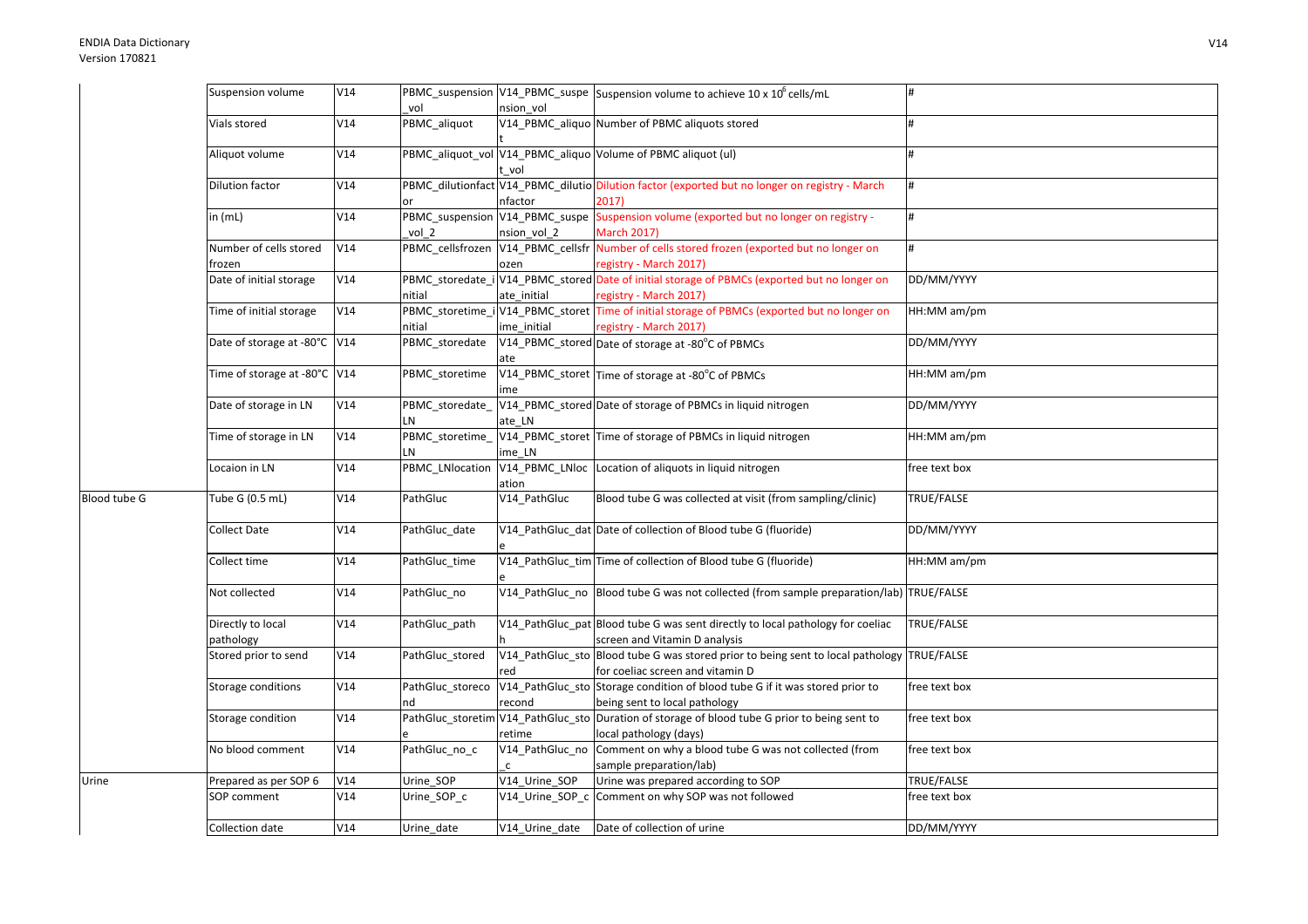Stool

| Collection time                      | V14 | Urine time                               | V14 Urine time                              | Time of collection of urine                                               | HH:MM am/pm       |
|--------------------------------------|-----|------------------------------------------|---------------------------------------------|---------------------------------------------------------------------------|-------------------|
| Store date                           | V14 | Urine_storedate                          | ate                                         | V14_Urine_stored Date of storage at -80°C of urine                        | DD/MM/YYYY        |
| Store time                           | V14 | Urine_storetime                          | me                                          | V14_Urine_storeti Time of storage at -80°C of urine                       | HH:MM am/pm       |
| Sample not collected                 | V14 | Urine_no                                 | V14_Urine_no                                | Urine was not collected at visit (from sample preparation/lab) TRUE/FALSE |                   |
| Comment                              | V14 | Urine no c                               | V14_Urine_no_c                              | Comment on why urine was not collected (from sample<br>preparation/lab)   | free text box     |
| Number of aliquots<br>stored - meta  | V14 | Urine_meta_aliqu V14_Urine_meta_<br>ot   | aliquot                                     | Number of URINE_meta aliquots stored in -80°C freezer                     |                   |
| Volume - meta                        | V14 | Urine meta vol                           | V14_Urine_meta_<br>vol                      | Volume of URINE_meta aliquots stored in -80oC freezer (µL)                | #                 |
| Collection Box code -<br>meta        | V14 | Urine_meta_boxc<br>ode                   | V14_Urine_meta_<br>boxcode                  | Code of box URINE_meta aliquots are stored in in -80°C<br>freezer         | SAMPLE STATE_##   |
| Number of aliquots<br>stored - age   | V14 |                                          | Urine_age_aliquot V14_Urine_age_al<br>iquot | Number of URINE_age aliquots stored in -80°C freezer                      |                   |
| Volume - age                         | V14 | Urine_age_vol                            | V14_Urine_age_v                             | Volume of URINE_age aliquots stored in -80oC freezer (µL)                 | #                 |
| Collection Box code - age V14        |     |                                          | Urine_age_boxcod V14_Urine_age_b<br>oxcode  | Code of box URINE_age aliquots are stored in in -80°C freezer             | SAMPLE STATE ##   |
| Number of aliquots<br>stored - extra | V14 | Urine_extra_aliqu<br>ot                  | aliquot                                     | V14_Urine_extra_ Number of URINE_extra aliquots stored in -80°C freezer   |                   |
| Volume - extra                       | V14 | Urine_extra_vol                          | V14 Urine extra<br>vol                      | Volume of URINE_extra aliquots stored in -80oC freezer (µL)               |                   |
| Collection Box code -<br>extra       | V14 | Urine_extra_boxc<br>ode                  | V14_Urine_extra_<br>boxcode                 | Code of box URINE_extra aliquots are stored in in -80°C<br>freezer        | SAMPLE STATE ##   |
| Number of aliquots<br>stored - glass | V14 | Urine_glass_aliqu<br>ot                  | $\sqrt{V14}$ _Urine_glass_<br>aliquot       | Number of URINE_glass aliquots stored in -80°C freezer                    |                   |
| Volume - glass                       | V14 | Urine_glass_vol                          | V14_Urine_glass_<br>vol                     | Volume of URINE_glass aliquots stored in -80oC freezer (µL)               |                   |
| Collection Box code -<br>glass       | V14 | Urine_glass_boxco V14_Urine_glass_<br>de | boxcode                                     | Code of box URINE_glass aliquots are stored in in -80°C<br>freezer        | SAMPLE STATE_##   |
| Prepared as per SOP 7                | V14 | Stool_SOP                                | V14_Stool_SOP                               | Stool was prepared according to SOP                                       | <b>TRUE/FALSE</b> |
| SOP comment                          | V14 | Stool_SOP_c                              | V14_Stool_SOP_c                             | Comment on why SOP was not followed                                       | free text box     |
| Collection date                      | V14 | Stool date                               | V14 Stool date                              | Date of collection of stool                                               | DD/MM/YYYY        |
| Collection time                      | V14 | Stool time                               | V14_Stool_time                              | Time of collection of stool                                               | HH:MM am/pm       |
| Store date                           | V14 | Stool_storedate                          | V14_Stool_stored<br>ate                     | Date of storage at -80°C of stool                                         | DD/MM/YYYY        |
| Store time                           | V14 | Stool_storetime                          | V14_Stool_storeti<br>me                     | Time of storage at -80°C of stool                                         | HH:MM am/pm       |
| Sample not collected                 | V14 | Stool no                                 | V14_Stool_no                                | Stool was not collected at visit (from sample preparation/lab) TRUE/FALSE |                   |
| Comment                              | V14 | Stool_no_c                               | V14 Stool no c                              | Comment on why stool was not collected (from sample<br>preparation/lab)   | free text box     |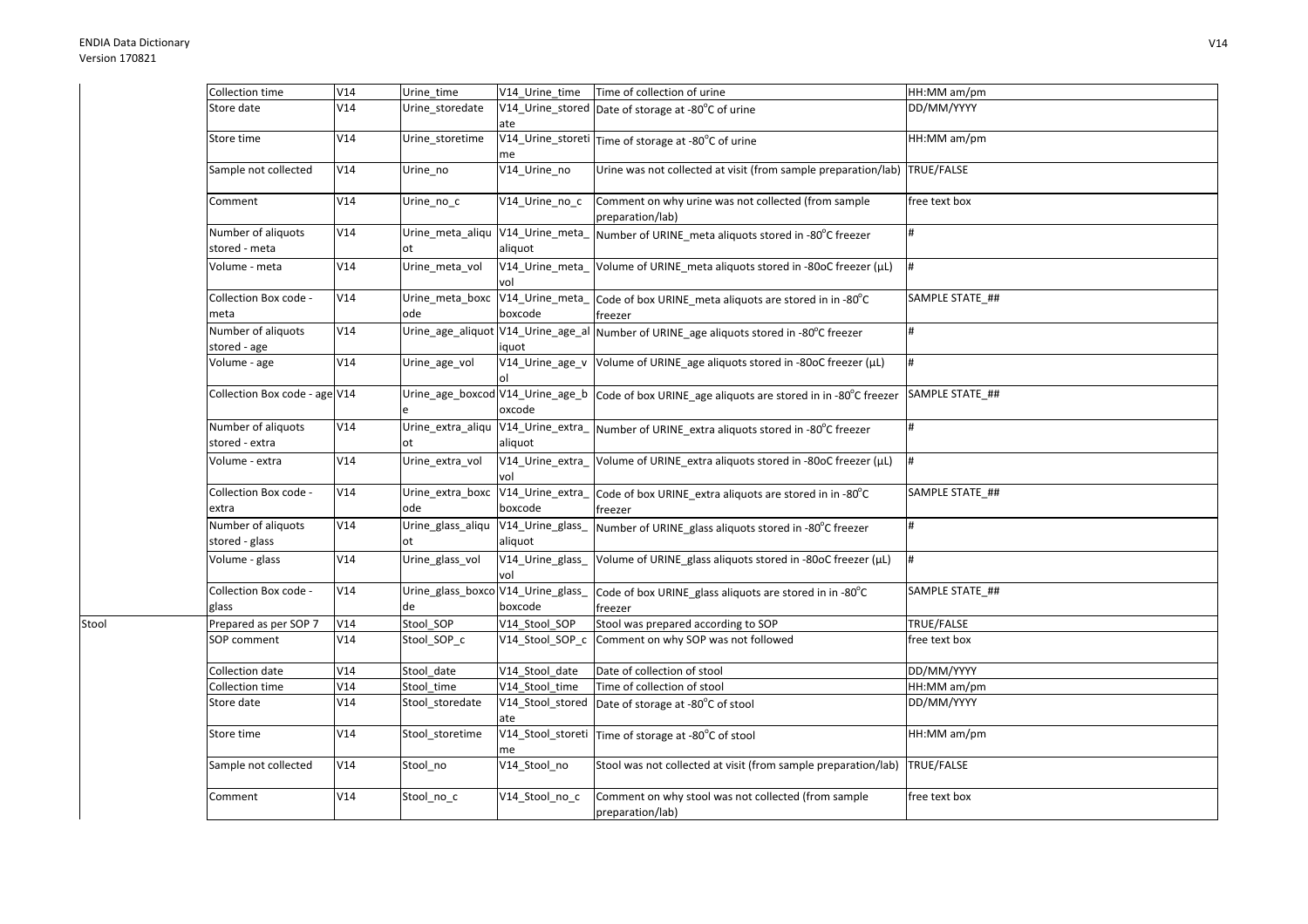|           | Bristol Stool Chart type V14           |     | Stool bristol                            |                             | V14_Stool_bristol   Type of stool using Bristol Stool Chart                                          | $1 - 7$         |
|-----------|----------------------------------------|-----|------------------------------------------|-----------------------------|------------------------------------------------------------------------------------------------------|-----------------|
|           | Number of aliquots<br>stored - micro   | V14 |                                          | aliquot                     | Stool_micro_aliqu V14_Stool_micro_ Number of STOOL_micro aliquots stored in -80°C freezer            |                 |
|           | Collection Box code -<br>micro         | V14 | ode                                      | boxcode                     | Stool_micro_boxc V14_Stool_micro_ Code of box STOOL_micro aliquots are stored in in -80°C<br>freezer | SAMPLE STATE ## |
|           | Number of aliquots<br>stored - vir     | V14 | Stool_vir_aliquot                        | uot                         | V14_Stool_vir_aliq Number of STOOL_vir aliquots stored in -80°C freezer                              |                 |
|           | Collection Box code - vir V14          |     |                                          | code                        | Stool_vir_boxcode V14_Stool_vir_box Code of box STOOL_vir aliquots are stored in in -80°C freezer    | SAMPLE STATE ## |
|           | Number of aliquots<br>stored - meta    | V14 | Stool meta aliqu<br>ot                   | aliquot                     | V14_Stool_meta_ Number of STOOL_meta aliquots stored in -80°C freezer                                |                 |
|           | Collection Box code -<br>meta          | V14 | de                                       | boxcode                     | Stool_meta_boxco V14_Stool_meta_   Code of box STOOL_meta aliquots are stored in in -80°C<br>freezer | SAMPLE STATE_## |
|           | Number of aliquots<br>stored - extra   | V14 | Stool_extra_aliqu<br>ot                  | V14_Stool_extra_<br>aliquot | Number of STOOL_extra aliquots stored in -80°C freezer                                               | #               |
|           | Collection Box code -<br>extra         | V14 | Stool_extra_boxco V14_Stool_extra_<br>de | boxcode                     | Code of box STOOL_extra aliquots are stored in in -80°C<br>freezer                                   | SAMPLE STATE_## |
| Coeliac   | V14_tTGAb                              | V14 | tTGAb                                    | V14 tTGAb                   | Tissue transglutaminase level                                                                        | free text box   |
|           | V14_tTGAb Date of<br>analysis          | V14 | tTGAb date                               | V14_tTGAb_date              | Date of analysis of tTGAb                                                                            | DD/MM/YYYY      |
|           | V14_tTGAb Pathology<br>service         | V14 | tTGAb_Path                               | V14 tTGAb Path              | Pathology service that analysed tTGAb                                                                | free text box   |
|           | V14_total IgA                          | V14 | gA                                       | V14_IgA                     | Total immunoglobulin level                                                                           | free text box   |
|           | V14_total IgA Date of<br>analysis      | V14 | IgA_date                                 | V14_IgA_date                | Date of analysis of total IgA                                                                        | DD/MM/YYYY      |
|           | V14_total IgA Pathology V14<br>service |     | Iga_Path                                 | V14_Iga_Path                | Pathology service that analysed total IgA                                                            | free text box   |
|           | V14_DPG IgG                            | V14 | <b>DPGIgG</b>                            | V14 DPGIgG                  | Anti-Deamidated Gliadin Peptide level                                                                | free text box   |
|           | V14_DPG IgG Date of<br>analysis        | V14 | DPGIgG date                              |                             | V14_DPGIgG_date Date of analysis of DPG IgG                                                          | DD/MM/YYYY      |
|           | V14_DPG IgG Pathology V14<br>service   |     | DPGIgG_Path                              |                             | V14_DPGIgG_Path Pathology service that analysed DPG IgG                                              | free text box   |
| Glucose   | V14_Glucose<br>concentration           | V14 | Glucose                                  | V14 Glucose                 | Glucose (mmol/L)                                                                                     | free text box   |
|           | Date of analysis                       | V14 | Glucose_date                             |                             | V14_Glucose_date Date of analysis of Glucose                                                         | DD/MM/YYYY      |
|           | Pathology service                      | V14 | Glucose_path                             |                             | V14_Glucose_path Pathology service that analysed Glucose                                             | free text box   |
| Vitamin D | V14_Vitamin D                          | V14 | VitD                                     | V14_VitD                    | Vitamin D (25OHD) level (nmol/L)                                                                     | free text box   |
|           | Date of analysis                       | V14 | VitD_date                                | V14_VitD_date               | Date of analysis of Vitamin D                                                                        | DD/MM/YYYY      |
|           | Pathology service                      | V14 | VitD Path                                | V14 VitD Path               | Pathology service that analysed Vitamin D                                                            | free text box   |
| HbA1c     | V14_HbA1c percentage                   | V14 | HbA1c_per                                | V14_HbA1c_per               | Hemoglobin A1c level (%)                                                                             | free text box   |
|           | V14_HbA1c<br>concentration             | V14 | HbA1c_con                                | V14_HbA1c_con               | Hemoglobin A1c level (mmol/mol)                                                                      | free text box   |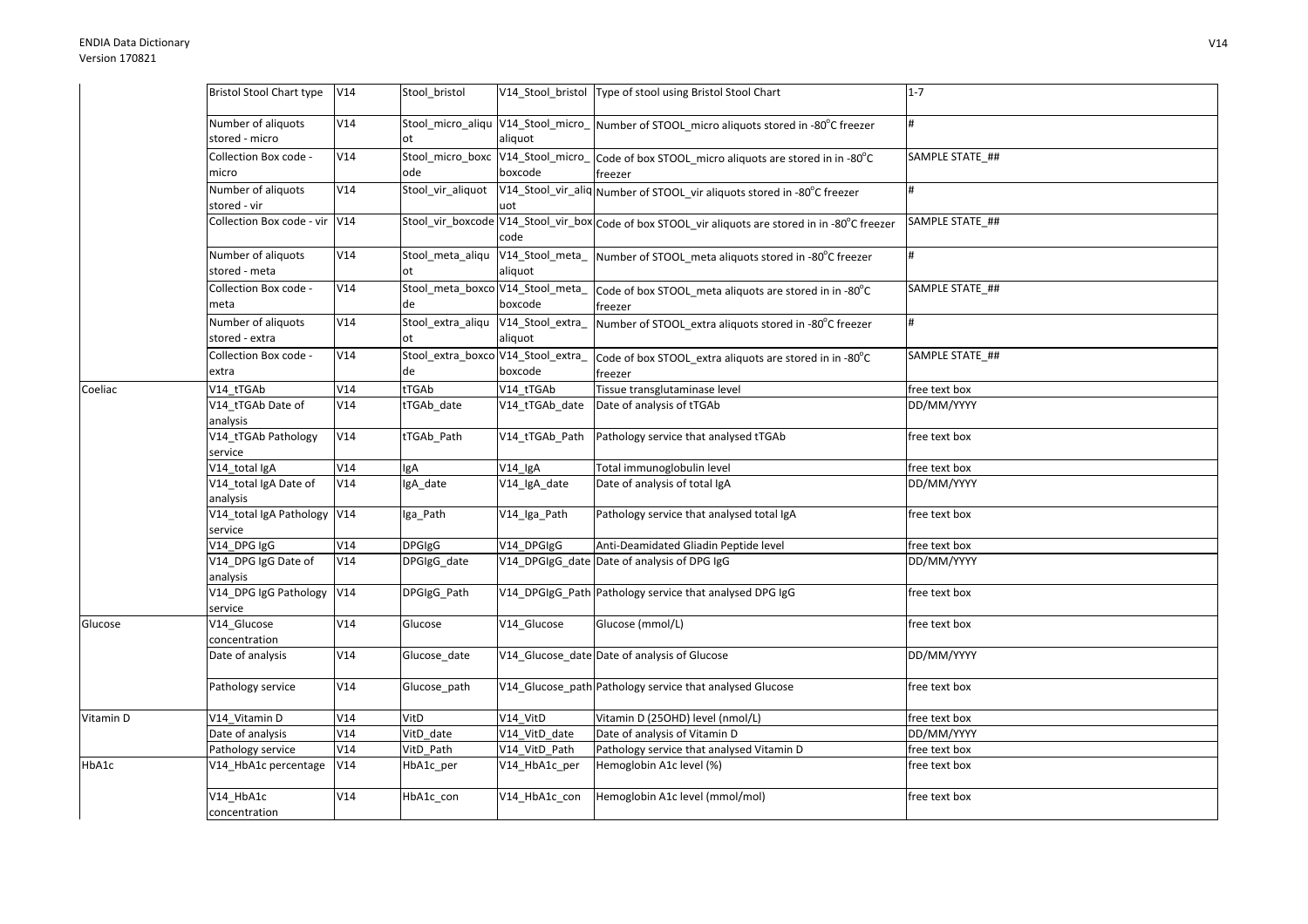|                                                          | Date of analysis                                       | V14          | HbA1c date      |                     | V14 HbA1c date Date of analysis of HbA1c                                                                                               | DD/MM/YYYY          |
|----------------------------------------------------------|--------------------------------------------------------|--------------|-----------------|---------------------|----------------------------------------------------------------------------------------------------------------------------------------|---------------------|
|                                                          | Pathology service                                      | V14          |                 |                     | V14_HbA1c_path Pathology service that analysed HbA1c                                                                                   | free text box       |
|                                                          |                                                        |              | HbA1c_path      |                     |                                                                                                                                        |                     |
| Islet Autoantibodies                                     | <b>V14 IAA</b>                                         | V14          | IAA             | $V14$ _IAA          | Insulin autoantibodies level                                                                                                           | free text box       |
|                                                          | V14_IAA Date of analysis V14                           |              | IAA date        | V14 IAA date        | Date of analysis of IAA                                                                                                                | DD/MM/YYYY          |
|                                                          | V14 IAA Pathology<br>service                           | V14          | IAA Path        | V14 IAA Path        | Pathology service that analysed IAA                                                                                                    | free text box       |
|                                                          | V14 ZnT8Ab                                             | V14          | ZnT8Ab          | V14 ZnT8Ab          | Zinc transporter 8 autoantibodies level                                                                                                | free text box       |
|                                                          | V14_ZnT8Ab Date of<br>analysis                         | V14          | ZnT8Ab_date     |                     | V14 ZnT8Ab date Date of analysis of ZnT8Ab                                                                                             | DD/MM/YYYY          |
|                                                          | V14_ZnT8Ab Pathology<br>service                        | V14          | ZnT8Ab_Path     |                     | V14_ZnT8Ab_Path Pathology service that analysed ZnT8Ab                                                                                 | free text box       |
|                                                          | V14 GADAb                                              | V14          | GADAb           | V14 GADAb           | Glutamic acid decarboxylase autoantibodies level                                                                                       | free text box       |
|                                                          | V14_GADAb Date of<br>analysis                          | V14          | GADAb_date      |                     | V14 GADAb date Date of analysis of GADAb                                                                                               | DD/MM/YYYY          |
|                                                          | V14_GADAb Pathology<br>service                         | V14          | GADAb_Path      |                     | V14_GADAb_Path Pathology service that analysed GADAb                                                                                   | free text box       |
|                                                          | V14 IA2                                                | V14          | IA <sub>2</sub> | V14 IA2             | Insulinoma-2-associated autoantibodies levels                                                                                          | free text box       |
|                                                          | V14_IA2 Date of analysis V14                           |              | IA2_date        | V14_IA2_date        | Date of analysis of IA2                                                                                                                | DD/MM/YYYY          |
|                                                          | V14_IA2 Pathology<br>service                           | V14          | IA2_Path        | V14_IA2_Path        | Pathology service that analysed IA2                                                                                                    | free text box       |
| Questionnaires                                           | Early childhood lifestyle V14<br>questionnaire         |              | LQ              | $V14$ <sup>LQ</sup> | Early childhood lifestyle questionnaire completed and type of Yes, online version/Yes, hardcopy/Yes, app/No<br>questionnaire completed |                     |
|                                                          | Early childhood lifestyle V14<br>questionnaire comment |              | Quest_c         | V14_Quest_c         | Comment on why lifestyle questionnaire was not completed                                                                               | free text box       |
|                                                          | <b>Eating Survey</b>                                   | V14          | <b>ACAES</b>    | V14 ACAES           | Australian Child and Adolescent Eating Survey was completed  Yes, online version/Yes, hardcopy/Yes, app/No                             |                     |
|                                                          | Eating Survey comment                                  | V14          | ACAES_c         | V14_ACAES_c         | Comment on why ACAES was not completed                                                                                                 | free text box       |
|                                                          | Survey ID                                              | V14          | ACAES_id        | V14_ACAES_id        | Survey ID for ACAES                                                                                                                    |                     |
| <b>Early Childhood</b><br><b>Lifestyle Questionniare</b> |                                                        |              |                 |                     |                                                                                                                                        |                     |
| <b>Export heading</b>                                    | Variable                                               | <b>Visit</b> | Code            | Visit_Code          | <b>Description</b>                                                                                                                     | Format              |
|                                                          |                                                        |              |                 |                     | Participant ID code for Maternal Lifestyle Postpartum                                                                                  |                     |
|                                                          | ID                                                     | V14          | LQ_ID           | V14_LQ_ID           | Questionnaire                                                                                                                          | STATE-CITY-SITE-### |
|                                                          | Completion date                                        | V14          | LQ Date         | V14 LQ Date         | Date Maternal Lifestyle Postpartum Questionnaire was<br>completed                                                                      | DD/MM/YYYY          |
|                                                          |                                                        |              |                 |                     |                                                                                                                                        |                     |
|                                                          | Visit                                                  | V14          | LQ_Visit        | V14_LQ_Visit        | Visit code for Maternal Lifestyle Postpartum Questionnaire                                                                             | T1/T2/T3            |
|                                                          |                                                        |              |                 |                     | No data collected for Maternal Lifestyle Postpartum                                                                                    |                     |
|                                                          | Not collected                                          | V14          | LQ_no           | V14_LQ_no           | Questionnaire                                                                                                                          | TRUE/FALSE          |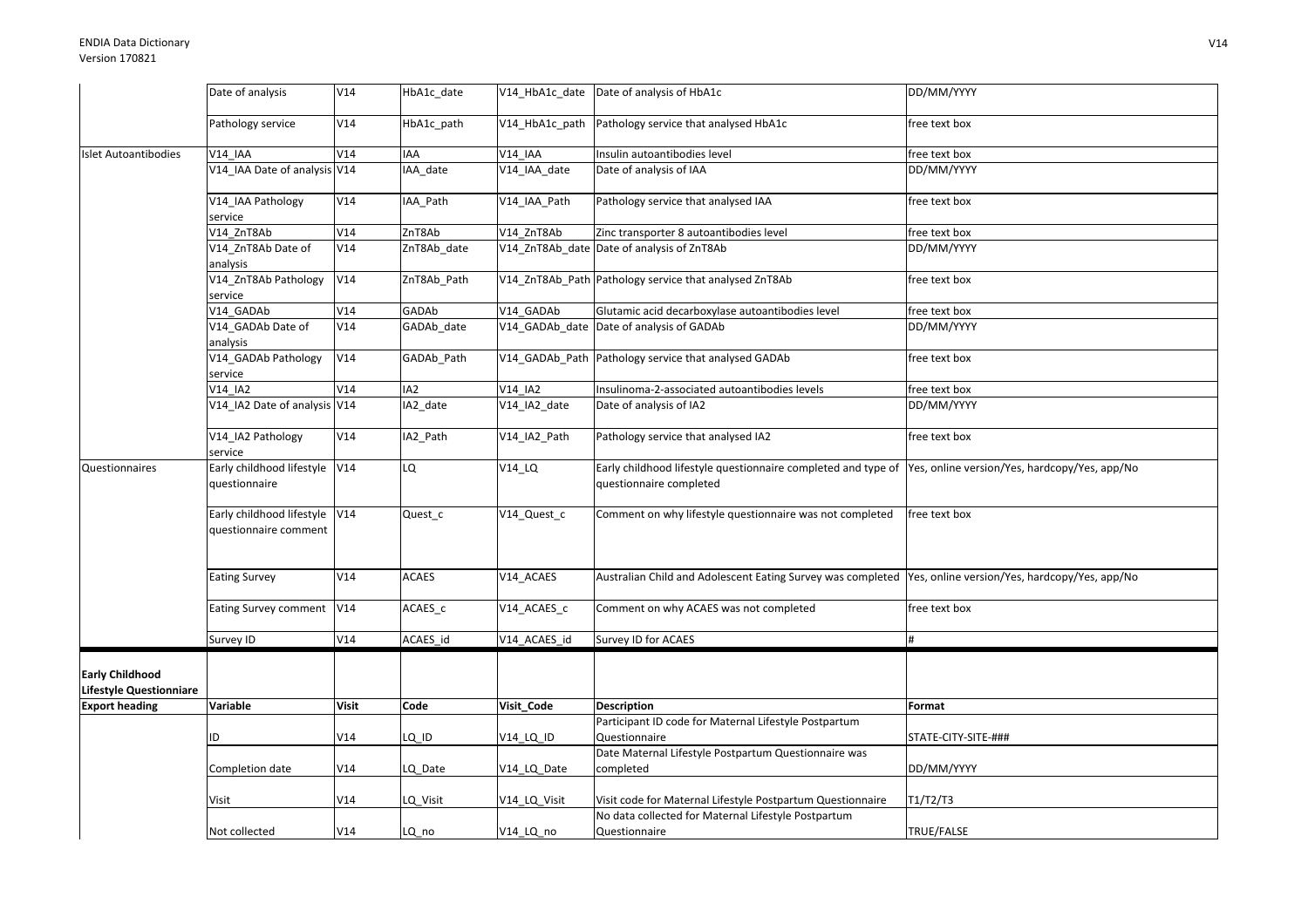|           |                              |     |                                 |                  | Comment on why no data was collected for Maternal Lifestyle                    |                                                            |
|-----------|------------------------------|-----|---------------------------------|------------------|--------------------------------------------------------------------------------|------------------------------------------------------------|
|           | Not collected comment        | V14 | LQ no c                         | V14 LQ no c      | Postpartum Questionnaire                                                       | free text box                                              |
|           |                              |     |                                 |                  | Data entry for Maternal Lifestyle Postpartum Questionnaire                     |                                                            |
|           | Not Finish                   | V14 | LQ NotFin                       | V14 LQ NotFin    | has not been finished                                                          | TRUE/FALSE                                                 |
|           |                              |     |                                 |                  |                                                                                |                                                            |
|           |                              |     |                                 |                  | Data entry for Maternal Lifestyle Postpartum Questionnaire                     |                                                            |
| General   | Finalized                    | V14 | LQ Final                        | V14 LQ Final     | has been finalised by project management team                                  | TRUE/FALSE                                                 |
|           |                              |     |                                 |                  | Number of adults that currently reside in the partiicpant's                    |                                                            |
|           | Reside in house (Adults) V14 |     | Adults                          | V14_Adults       | household                                                                      |                                                            |
|           |                              |     |                                 |                  | Number of children that currently reside in the partiicpant's                  |                                                            |
| Household | Reside in house (Child)      | V14 | Children                        | V14_Children     | household                                                                      |                                                            |
|           |                              |     |                                 |                  |                                                                                |                                                            |
|           |                              |     |                                 |                  |                                                                                | Members of my household smoke at home, inside the          |
|           |                              |     |                                 |                  |                                                                                | house/Members of my household smoke at home, only          |
|           |                              |     |                                 |                  |                                                                                | outside the house and never inside/Members of my           |
|           |                              |     | Smoking_househo V14_Smoking_hou |                  |                                                                                | household are smokers but they don't smoke at home, inside |
| Smoking   | Description                  | V14 | ld                              | sehold           | Description of household smoking status                                        | or outside/Nobody in my household is a smoker              |
|           | Dog that comes inside        | V14 | Dog_inside                      | V14_Dog_inside   | The household has a dog that comes inside                                      | TRUE/FALSE                                                 |
|           |                              |     |                                 |                  | The household has a dog that lives outside and doesn't come                    |                                                            |
|           | Dog that lives outside       | V14 | Dog_outside                     | V14_Dog_outside  | inside                                                                         | TRUE/FALSE                                                 |
|           | Cat that comes inside        | V14 | Cat inside                      | V14 Cat inside   | The household has a cat that comes inside                                      | TRUE/FALSE                                                 |
|           |                              |     |                                 |                  | The household has a cat that lives outside and doesn't come                    |                                                            |
|           | Cat that lives outside       | V14 | Cat outside                     | V14 Cat outside  | inside                                                                         | TRUE/FALSE                                                 |
|           |                              |     |                                 |                  |                                                                                |                                                            |
|           | Furred pet                   | V14 | FurredPet                       | V14 FurredPet    | The household has a furred pet that is not a cat or a dog                      | TRUE/FALSE                                                 |
|           |                              |     |                                 | V14 FurredPet n  | The household does not have any furred pets - cats, dogs or                    |                                                            |
| Pets      | Do not have furred pets      | V14 | FurredPet_no                    |                  | otherwise                                                                      | TRUE/FALSE                                                 |
|           |                              |     |                                 | V14_MultiVit_bra | Brand of other multivitamin supplement taken by the child                      |                                                            |
|           | Multivitamin (Brand)         | V14 | MultiVit_brand                  | nd               | over the last six months                                                       | free text box                                              |
|           | Multivitamin                 |     |                                 |                  | Frequency of other multivitamin supplement taken by the                        |                                                            |
|           | (Frequency)                  | V14 | MultiVit_freq                   |                  | V14 MultiVit freq child over the last six months                               | Never/0-30 days/31-60 days/61-90 days/Daily                |
|           |                              |     |                                 |                  | V14_MultiVit_dos Dose of other multivitamin supplement taken by the child      |                                                            |
|           | Multivitamin (Amount)        | V14 | MultiVit dose                   |                  | over the last six months                                                       | free text box                                              |
|           |                              |     |                                 | V14_FishOil_bran | Brand of fish oil, omega-3 or cod liver oil supplement taken by                |                                                            |
|           | Omega-3 (Brand)              | V14 | FishOil brand                   |                  | the child over the last six months                                             | free text box                                              |
|           |                              |     |                                 |                  | Frequency of fish oil, omega-3 or cod liver oil supplement                     |                                                            |
|           | Omega-3 (Frequency)          | V14 | FishOil_freq                    | V14_FishOil_freq | taken by the child over the last six months                                    | Never/0-30 days/31-60 days/61-90 days/Daily                |
|           |                              |     |                                 |                  | Dose of fish oil, omega-3 or cod liver oil supplement taken by                 |                                                            |
|           | Omega-3 (Amount)             | V14 | FishOil dose                    | V14 FishOil dose | the child over the last six months                                             | free text box                                              |
|           |                              |     |                                 |                  | Brand of iron supplement taken by the child over the last six                  |                                                            |
|           | Iron (Brand)                 | V14 | Iron brand                      | V14 Iron brand   | months                                                                         | free text box                                              |
|           |                              |     |                                 |                  | Frequency of iron supplement taken by the child over the last                  |                                                            |
|           | Iron (Frequency)             | V14 | Iron_freq                       | V14_Iron_freq    | six months                                                                     | Never/0-30 days/31-60 days/61-90 days/Daily                |
|           |                              |     |                                 |                  | Dose of iron supplement taken by the child over the last six                   |                                                            |
|           | Iron (Amount)                | V14 | Iron dose                       | V14 Iron dose    | months                                                                         | free text box                                              |
|           |                              |     |                                 |                  | V14_OtherSup1_b Brand of other supplement taken by the child over the last six |                                                            |
|           | Other (Brand)                | V14 | OtherSup1 brand rand            |                  | months                                                                         | free text box                                              |
|           |                              |     |                                 |                  |                                                                                |                                                            |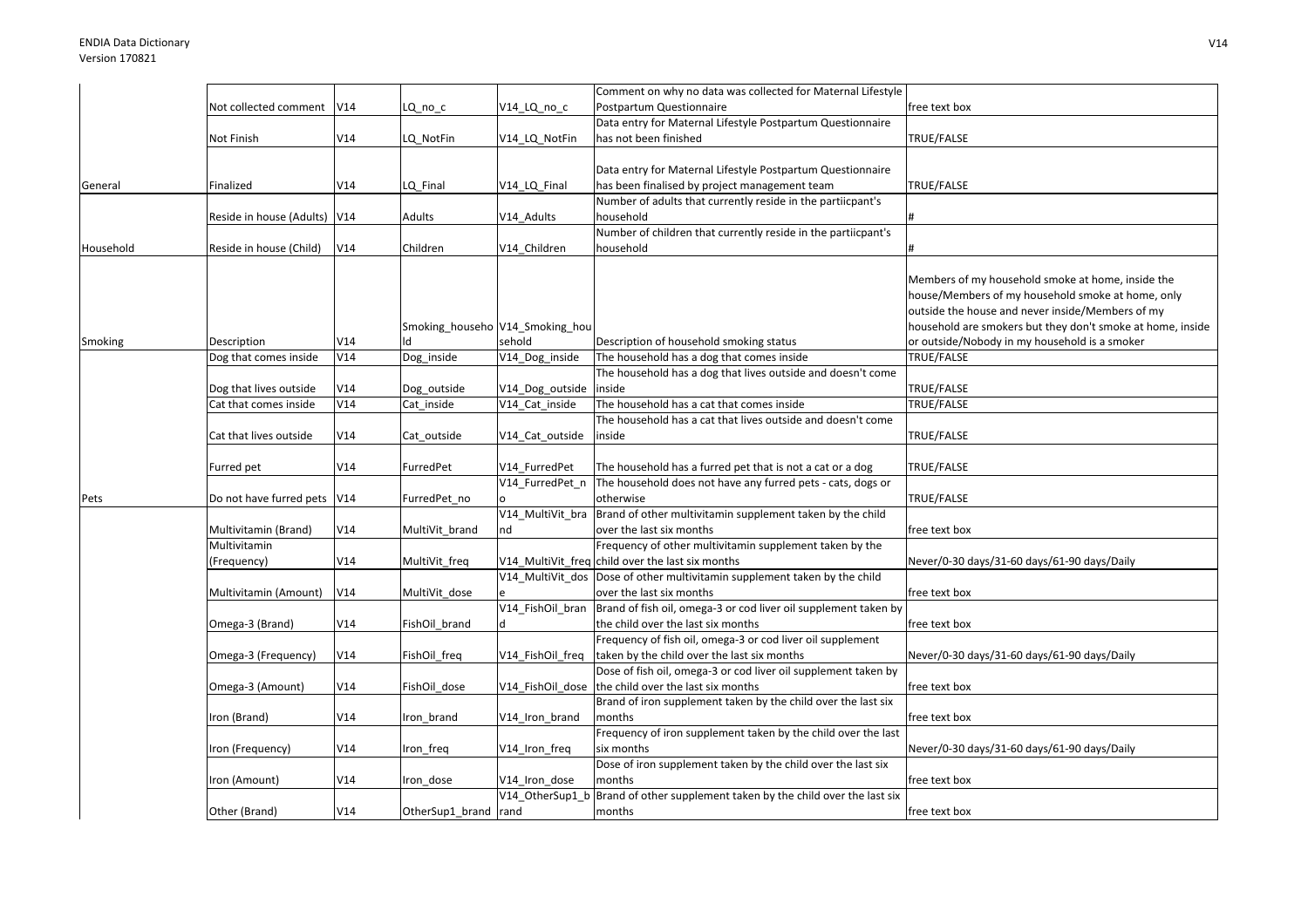|             |                        |     |                  |                 | V14_OtherSup1_fr Frequency of other supplement taken by the child over the      |                                             |
|-------------|------------------------|-----|------------------|-----------------|---------------------------------------------------------------------------------|---------------------------------------------|
|             | Other (Frequency)      | V14 | OtherSup1_freq   | eq              | last six months                                                                 | Never/0-30 days/31-60 days/61-90 days/Daily |
|             |                        |     |                  |                 | V14_OtherSup1_d Dose of other supplement taken by the child over the last six   |                                             |
|             | Other (Amount)         | V14 | OtherSup1_dose   | ose             | months                                                                          | free text box                               |
|             |                        |     |                  |                 | Brand or food name of probiotic (including supplements,                         |                                             |
|             |                        |     |                  |                 | V14 Probiotics ty powders and fortified foods) taken by the child in the past 3 |                                             |
|             | Probiotics (Brand)     | V14 | Probiotics_type1 | pe1             | months                                                                          | free text box                               |
|             |                        |     |                  |                 |                                                                                 |                                             |
|             |                        |     |                  |                 | V14_Probiotics_fr  Frequency of probiotics (supplements, powders and fortified  |                                             |
|             | Probiotics (Frequency) | V14 | Probiotics_freq1 | eq1             | foods) taken by the child over the last six months                              | Never/0-30 days/31-60 days/61-90 days/Daily |
|             |                        |     |                  |                 |                                                                                 |                                             |
|             |                        |     |                  |                 | V14_Probiotics_d Dose of probiotics (supplements, powders and fortified foods)  |                                             |
| Supplements | Probiotics (Amount)    | V14 | Probiotics_dose1 | ose1            | taken by the child over the last six months                                     | free text box                               |
|             |                        |     |                  |                 |                                                                                 |                                             |
|             | Vegetarian             | V14 | √egetarian       | V14_Vegetarian  | Child was consuming a vegetarian diet in the past 3 months                      | TRUE/FALSE                                  |
|             |                        |     |                  |                 |                                                                                 |                                             |
|             | Gluten free            | V14 | GlutenFrere      | V14_GlutenFrere | Child was consuming a gluten free diet in the past 3 months                     | TRUE/FALSE                                  |
|             |                        |     |                  |                 | Child was consuming a low carbohydrate diet in the past 3                       |                                             |
|             | Low carb               | V14 | LowCarb          | V14_LowCarb     | months                                                                          | TRUE/FALSE                                  |
|             |                        |     |                  |                 |                                                                                 |                                             |
|             | High protein           | V14 | HighProtein      | V14_HighProtein | Child was consuming a high protein diet in the past 3 months                    | TRUE/FALSE                                  |
|             | Vegan                  | V14 | Vegan            | V14_Vegan       | Child was consuming a vegan diet in the past 3 months                           | TRUE/FALSE                                  |
|             |                        |     |                  |                 | Child was consuming another type of diet in the past 3                          |                                             |
|             | Other                  | V14 | Diet             | V14 Diet        | months                                                                          | TRUE/FALSE                                  |
|             |                        |     |                  |                 |                                                                                 |                                             |
| Diet        | Other (specify)        | V14 | Diet_type        | V14 Diet type   | Details of type of diet child was following in the past 3 months TRUE/FALSE     |                                             |
|             |                        |     |                  |                 | V14 MotherGrou In the past six months, did the child participate in any         |                                             |
|             | Mother's group         | V14 | MotherGroup      |                 | mother's group activities                                                       | TRUE/FALSE                                  |
|             |                        |     |                  |                 | In the past six months, did the child participate in any                        |                                             |
|             | Playgroup              | V14 | Playgroup        | V14_Playgroup   | playgroup activities                                                            | TRUE/FALSE                                  |
|             |                        |     |                  |                 | In the past six months, did the child participate in any                        |                                             |
|             | Dedicated childcare    | V14 | Childcare        | V14 Childcare   | childcare at a dedicated childcare centre activities                            | TRUE/FALSE                                  |
|             |                        |     |                  |                 | In the past six months, did the child participate in any                        |                                             |
|             |                        |     |                  |                 | V14_FamilyDayCar childcare in family daycare involving children from other      |                                             |
|             | Family daycare         | V14 | FamilyDayCare    |                 | families                                                                        | TRUE/FALSE                                  |
|             |                        |     |                  |                 | In the past six months, did the child participate in any                        |                                             |
|             | Preschool              | V14 | Preschool        | V14 Preschool   | preschool activities                                                            | TRUE/FALSE                                  |
|             |                        |     |                  |                 | V14_Childcare_no In the past six months, the child did not participate in       |                                             |
| Childcare   | None                   | V14 | Childcare_none   | ne              | mother's group, playgroup, and childcare                                        | TRUE/FALSE                                  |
|             |                        |     |                  |                 | In the past six months, did the child participate in any                        |                                             |
|             | Swimming               | V14 | Swim             | V14_Swim        | organised swimming                                                              | TRUE/FALSE                                  |
|             |                        |     |                  |                 | Average hours per week usually spent participating in                           |                                             |
|             | Swimming (hours)       | V14 | Swim hrs         | V14 Swim hrs    | swimming                                                                        |                                             |
|             |                        |     |                  |                 | Average minutes per week usually spent participating in                         |                                             |
|             | Swimming (mins)        | V14 | Swim mins        | V14 Swim mins   | swimming                                                                        |                                             |
|             |                        |     |                  |                 | In the past six months, did the child participate in any                        |                                             |
|             | Gym                    | V14 | Gym              | V14_Gym         | organised gym-type program (e.g. kindergym)                                     | TRUE/FALSE                                  |
|             |                        |     |                  |                 |                                                                                 |                                             |